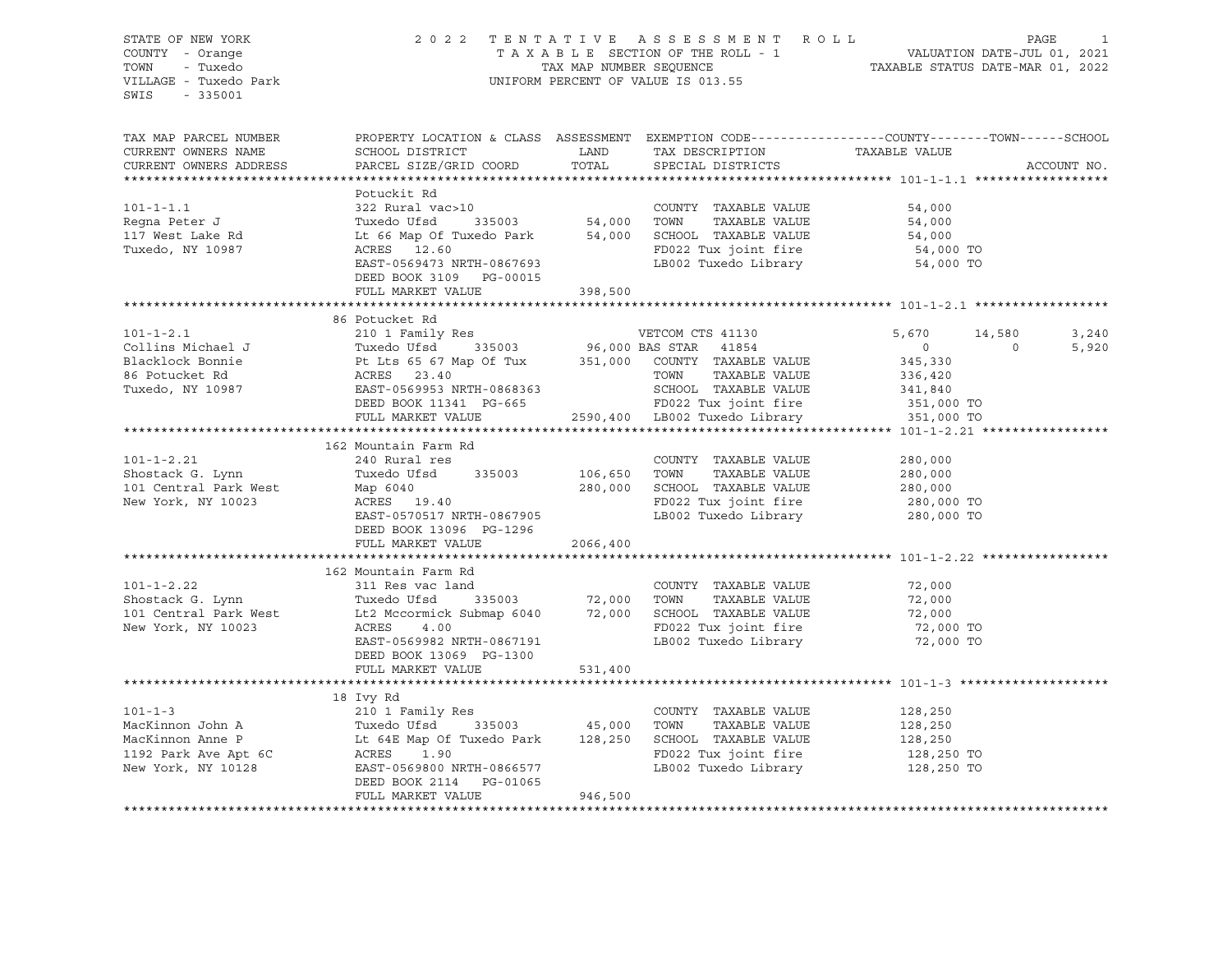#### STATE OF NEW YORK 2 0 2 2 T E N T A T I V E A S S E S S M E N T R O L L PAGE 2 COUNTY - Orange T A X A B L E SECTION OF THE ROLL - 1 VALUATION DATE-JUL 01, 2021 TOWN - Tuxedo TAX MAP NUMBER SEQUENCE TAXABLE STATUS DATE-MAR 01, 2022 VILLAGE - Tuxedo Park UNIFORM PERCENT OF VALUE IS 013.55

| TAX MAP PARCEL NUMBER<br>CURRENT OWNERS NAME<br>CURRENT OWNERS ADDRESS                                                                 | PROPERTY LOCATION & CLASS ASSESSMENT EXEMPTION CODE----------------COUNTY-------TOWN------SCHOOL<br>SCHOOL DISTRICT<br>PARCEL SIZE/GRID COORD                                                                                        | LAND<br>TOTAL |                                                                                                                    |                                                                 | ACCOUNT NO.      |
|----------------------------------------------------------------------------------------------------------------------------------------|--------------------------------------------------------------------------------------------------------------------------------------------------------------------------------------------------------------------------------------|---------------|--------------------------------------------------------------------------------------------------------------------|-----------------------------------------------------------------|------------------|
|                                                                                                                                        |                                                                                                                                                                                                                                      |               |                                                                                                                    |                                                                 |                  |
| $101 - 1 - 5$<br>Garafano Neil<br>Garafano Jane<br>3 Ivy Rd<br>Tuxedo Park, NY 10987 EAST-0570363 NRTH-0866777                         | 3 Ivy Rd<br>210 1 Family Res<br>Tuxedo Ufsd 335003 25,300 COUNTY TAXABLE VALUE<br>Lt 64A Map Of Tuxedo Park 107,625 TOWN TAXABLE VALUE<br>ACRES 1.40<br>DEED BOOK 2346 PG-00182<br>FULL MARKET VALUE                                 | 794,300       | SCHOOL TAXABLE VALUE<br>FD022 Tux joint fire<br>LB002 Tuxedo Library 107,625 TO                                    | $\overline{0}$<br>107,625<br>107,625<br>101,705<br>$107,625$ TO | $\circ$<br>5,920 |
|                                                                                                                                        |                                                                                                                                                                                                                                      |               |                                                                                                                    |                                                                 |                  |
| $101 - 1 - 9$<br>Camp Comfort LLC<br>PO Box 836<br>Tuxedo Park, NY 10987                                                               | 40 Camp Comfort Rd<br>210 1 Family Res<br>Tuxedo Ufsd 335003 30,000 TOWN TAXABLE VALUE<br>Tuxedo Ufsd 335003 30,000 TOWN TAXABLE VALUE<br>ACRES 1.00<br>EAST-0570958 NRTH-0865512<br>DEED BOOK 13470 PG-213                          |               | COUNTY TAXABLE VALUE<br>FD022 Tux joint fire 141,750 TO<br>LB002 Tuxedo Library 141,750 TO<br>LB002 Tuxedo Library | 141,750<br>141,750<br>141,750                                   |                  |
|                                                                                                                                        | FULL MARKET VALUE                                                                                                                                                                                                                    | 1046,100      |                                                                                                                    |                                                                 |                  |
| $101 - 1 - 10.1$<br>Heng-Cheng Tai<br>91 Camp Comfort Rd<br>Tuxedo Park, NY 10987                                                      | 91 Camp Comfort Rd<br>250 Estate<br>Tuxedo Ufsd 335003 130,000 TOWN<br>Pt Lts 12D 12F 12E Map Of 425,000<br>Tuxedo Pk<br>ACRES 16.50<br>EAST-0570264 NRTH-0864243<br>DEED BOOK 14150 PG-1304<br>FULL MARKET VALUE<br>Camp Comfort Rd | 3136,500      | COUNTY TAXABLE VALUE<br>TAXABLE VALUE<br>SCHOOL TAXABLE VALUE<br>FD022 Tux joint fire<br>LB002 Tuxedo Library      | 425,000<br>425,000<br>425,000<br>425,000 TO<br>425,000 TO       |                  |
| $101 - 1 - 11.1$<br>CC Road Tuxedo Park LLC<br>C/O Douglas Elliman<br>Attn: Adam Rothman<br>575 Madison Ave Fl 3<br>New York, NY 10022 | 210 1 Family Res<br>335003 80,000 TOWN<br>Tuxedo Ufsd<br>Pt Lt 12F & 12D Map2551 744, 750 SCHOOL TAXABLE VALUE<br>ACRES 6.20<br>EAST-0570761 NRTH-0864591<br>DEED BOOK 13476 PG-504<br>FULL MARKET VALUE                             | 5496,300      | COUNTY TAXABLE VALUE<br>TAXABLE VALUE<br>FD022 Tux joint fire<br>LB002 Tuxedo Library 744,750 TO                   | 744,750<br>744,750<br>744,750<br>744,750 TO                     |                  |
|                                                                                                                                        | Camp Comfort Rd                                                                                                                                                                                                                      |               |                                                                                                                    |                                                                 |                  |
| $101 - 1 - 11.2$<br>Rattlesnake Mountain Preserve Tuxedo Ufsd<br>PO Box 775<br>Tuxedo Park, NY 10987                                   | 322 Rural vac>10<br>Tuxedo Ufsd 335003 161,210 TOWN TAXABLE VALUE<br>Pt Lt 12F & Lts 12C,12d,1 161,210 SCHOOL TAXABLE VALUE<br>Conservation Easement<br>ACRES 47.00<br>EAST-0569976 NRTH-0863333<br>DEED BOOK 13754 PG-1178          |               | COUNTY TAXABLE VALUE<br>FD022 Tux joint fire<br>LB002 Tuxedo Library 161,210 TO                                    | 161,210<br>161,210<br>161,210<br>161,210 TO                     |                  |
|                                                                                                                                        | FULL MARKET VALUE                                                                                                                                                                                                                    | 1189,700      |                                                                                                                    |                                                                 |                  |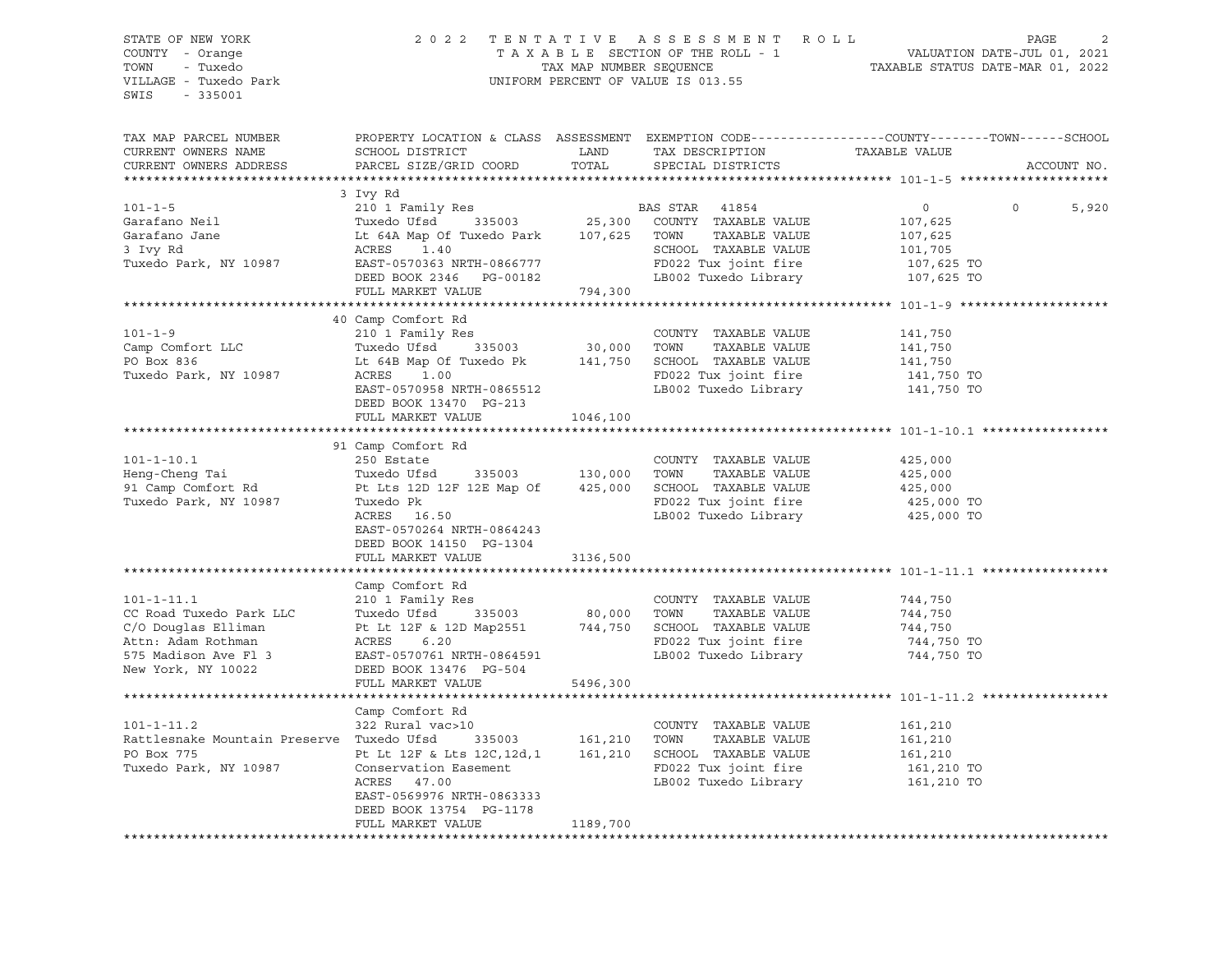| STATE OF NEW YORK                                                                                                                                                                                                                             |                                                                                                 |         |                                                                                                                                                                                                        |           |                   |  |
|-----------------------------------------------------------------------------------------------------------------------------------------------------------------------------------------------------------------------------------------------|-------------------------------------------------------------------------------------------------|---------|--------------------------------------------------------------------------------------------------------------------------------------------------------------------------------------------------------|-----------|-------------------|--|
| COUNTY - Orange                                                                                                                                                                                                                               |                                                                                                 |         | 2022 TENTATIVE ASSESSMENT ROLL PAGE 3<br>TAXABLE SECTION OF THE ROLL - 1 VALUATION DATE-JUL 01, 2021<br>TAX MAP NUMBER SEQUENCE TAXABLE STATUS DATE-MAR 01, 2022<br>UNIFORM PERCENT OF VALUE IS 013.55 |           |                   |  |
| - Tuxedo<br>TOWN                                                                                                                                                                                                                              |                                                                                                 |         |                                                                                                                                                                                                        |           |                   |  |
| VILLAGE - Tuxedo Park                                                                                                                                                                                                                         |                                                                                                 |         |                                                                                                                                                                                                        |           |                   |  |
| SWIS<br>$-335001$                                                                                                                                                                                                                             |                                                                                                 |         |                                                                                                                                                                                                        |           |                   |  |
|                                                                                                                                                                                                                                               |                                                                                                 |         |                                                                                                                                                                                                        |           |                   |  |
|                                                                                                                                                                                                                                               |                                                                                                 |         |                                                                                                                                                                                                        |           |                   |  |
| TAX MAP PARCEL NUMBER                                                                                                                                                                                                                         | PROPERTY LOCATION & CLASS ASSESSMENT EXEMPTION CODE----------------COUNTY-------TOWN-----SCHOOL |         |                                                                                                                                                                                                        |           |                   |  |
| CURRENT OWNERS NAME                                                                                                                                                                                                                           | SCHOOL DISTRICT                                                                                 |         |                                                                                                                                                                                                        |           |                   |  |
| CURRENT OWNERS ADDRESS                                                                                                                                                                                                                        | PARCEL SIZE/GRID COORD                                                                          |         |                                                                                                                                                                                                        |           | ACCOUNT NO.       |  |
|                                                                                                                                                                                                                                               |                                                                                                 |         |                                                                                                                                                                                                        |           |                   |  |
|                                                                                                                                                                                                                                               | 61 Camp Comfort Rd                                                                              |         |                                                                                                                                                                                                        |           |                   |  |
|                                                                                                                                                                                                                                               |                                                                                                 |         |                                                                                                                                                                                                        |           |                   |  |
|                                                                                                                                                                                                                                               |                                                                                                 |         |                                                                                                                                                                                                        |           |                   |  |
|                                                                                                                                                                                                                                               |                                                                                                 |         |                                                                                                                                                                                                        |           |                   |  |
|                                                                                                                                                                                                                                               |                                                                                                 |         |                                                                                                                                                                                                        |           |                   |  |
|                                                                                                                                                                                                                                               |                                                                                                 |         |                                                                                                                                                                                                        |           |                   |  |
|                                                                                                                                                                                                                                               | DEED BOOK 14787 PG-577                                                                          |         |                                                                                                                                                                                                        |           |                   |  |
|                                                                                                                                                                                                                                               | FULL MARKET VALUE 1658,700                                                                      |         |                                                                                                                                                                                                        |           |                   |  |
|                                                                                                                                                                                                                                               |                                                                                                 |         |                                                                                                                                                                                                        |           |                   |  |
|                                                                                                                                                                                                                                               | 51 Camp Comfort Rd                                                                              |         |                                                                                                                                                                                                        |           |                   |  |
|                                                                                                                                                                                                                                               |                                                                                                 |         |                                                                                                                                                                                                        |           |                   |  |
|                                                                                                                                                                                                                                               |                                                                                                 |         |                                                                                                                                                                                                        |           |                   |  |
|                                                                                                                                                                                                                                               |                                                                                                 |         |                                                                                                                                                                                                        |           |                   |  |
|                                                                                                                                                                                                                                               |                                                                                                 |         |                                                                                                                                                                                                        |           |                   |  |
|                                                                                                                                                                                                                                               |                                                                                                 |         |                                                                                                                                                                                                        |           |                   |  |
|                                                                                                                                                                                                                                               |                                                                                                 |         |                                                                                                                                                                                                        |           |                   |  |
|                                                                                                                                                                                                                                               | DEED BOOK 11690 PG-772                                                                          |         |                                                                                                                                                                                                        |           |                   |  |
|                                                                                                                                                                                                                                               | FULL MARKET VALUE 1612,000                                                                      |         |                                                                                                                                                                                                        |           |                   |  |
|                                                                                                                                                                                                                                               |                                                                                                 |         |                                                                                                                                                                                                        |           |                   |  |
| Camp Comfort Rd 311 Res vac land<br>Nicholson Carol Ann<br>Nicholson Alexander<br>Nicholson Alexander Le 9E + Pt Lt 9F Map of T<br>25 Mountain Farm Rd 3603<br>25 Mountain Farm Rd 3603<br>25 Mountain Farm Rd 3602 Tuxedo Library 18,125<br> | Camp Comfort Rd                                                                                 |         |                                                                                                                                                                                                        |           |                   |  |
|                                                                                                                                                                                                                                               |                                                                                                 |         |                                                                                                                                                                                                        |           |                   |  |
|                                                                                                                                                                                                                                               |                                                                                                 |         |                                                                                                                                                                                                        |           |                   |  |
|                                                                                                                                                                                                                                               |                                                                                                 |         |                                                                                                                                                                                                        |           |                   |  |
|                                                                                                                                                                                                                                               |                                                                                                 |         |                                                                                                                                                                                                        |           |                   |  |
|                                                                                                                                                                                                                                               |                                                                                                 |         |                                                                                                                                                                                                        |           |                   |  |
|                                                                                                                                                                                                                                               | DEED BOOK 13641 PG-53                                                                           |         |                                                                                                                                                                                                        |           |                   |  |
|                                                                                                                                                                                                                                               | FULL MARKET VALUE                                                                               | 133,800 |                                                                                                                                                                                                        |           |                   |  |
|                                                                                                                                                                                                                                               |                                                                                                 |         |                                                                                                                                                                                                        |           |                   |  |
|                                                                                                                                                                                                                                               | Mountain Farm Rd                                                                                |         |                                                                                                                                                                                                        |           |                   |  |
| $101 - 1 - 15.1$                                                                                                                                                                                                                              | 311 Res vac land                                                                                |         | COUNTY TAXABLE VALUE                                                                                                                                                                                   | 18,125    |                   |  |
|                                                                                                                                                                                                                                               |                                                                                                 |         |                                                                                                                                                                                                        |           |                   |  |
|                                                                                                                                                                                                                                               |                                                                                                 |         |                                                                                                                                                                                                        |           |                   |  |
| Sendroy Peter W Tuxedo Ufsd 335003 18,125 TOWN TAXABLE VALUE<br>PO Box 9381 Lt 2 Sec B Wagstaff Est 18,125 SCHOOL TAXABLE VALUE<br>San Diego, CA 92169 ACRES 3.40 FD022 Tux joint fire                                                        |                                                                                                 |         | TAXABLE VALUE 18,125<br>TAXABLE VALUE 18,125<br>ux joint fire 18,125                                                                                                                                   | 18,125 TO |                   |  |
|                                                                                                                                                                                                                                               | ACRES 3.40<br>EAST-0571528 NRTH-0865870                                                         |         | LB002 Tuxedo Library 18,125 TO                                                                                                                                                                         |           |                   |  |
|                                                                                                                                                                                                                                               | DEED BOOK 14191    PG-1530                                                                      |         |                                                                                                                                                                                                        |           |                   |  |
|                                                                                                                                                                                                                                               | FULL MARKET VALUE 133,800                                                                       |         |                                                                                                                                                                                                        |           |                   |  |
|                                                                                                                                                                                                                                               |                                                                                                 |         |                                                                                                                                                                                                        |           |                   |  |
|                                                                                                                                                                                                                                               |                                                                                                 |         |                                                                                                                                                                                                        |           |                   |  |
|                                                                                                                                                                                                                                               |                                                                                                 |         |                                                                                                                                                                                                        |           |                   |  |
|                                                                                                                                                                                                                                               |                                                                                                 |         |                                                                                                                                                                                                        |           | $\Omega$<br>5,920 |  |
|                                                                                                                                                                                                                                               |                                                                                                 |         |                                                                                                                                                                                                        |           |                   |  |
|                                                                                                                                                                                                                                               |                                                                                                 |         |                                                                                                                                                                                                        |           |                   |  |
|                                                                                                                                                                                                                                               |                                                                                                 |         |                                                                                                                                                                                                        |           |                   |  |
|                                                                                                                                                                                                                                               |                                                                                                 |         |                                                                                                                                                                                                        |           |                   |  |
|                                                                                                                                                                                                                                               |                                                                                                 |         | SCHOOL TAXABLE VALUE 186,080<br>FD022 Tux joint fire 192,000 TO<br>LB002 Tuxedo Library 192,000 TO                                                                                                     |           |                   |  |
|                                                                                                                                                                                                                                               |                                                                                                 |         |                                                                                                                                                                                                        |           |                   |  |
|                                                                                                                                                                                                                                               |                                                                                                 |         |                                                                                                                                                                                                        |           |                   |  |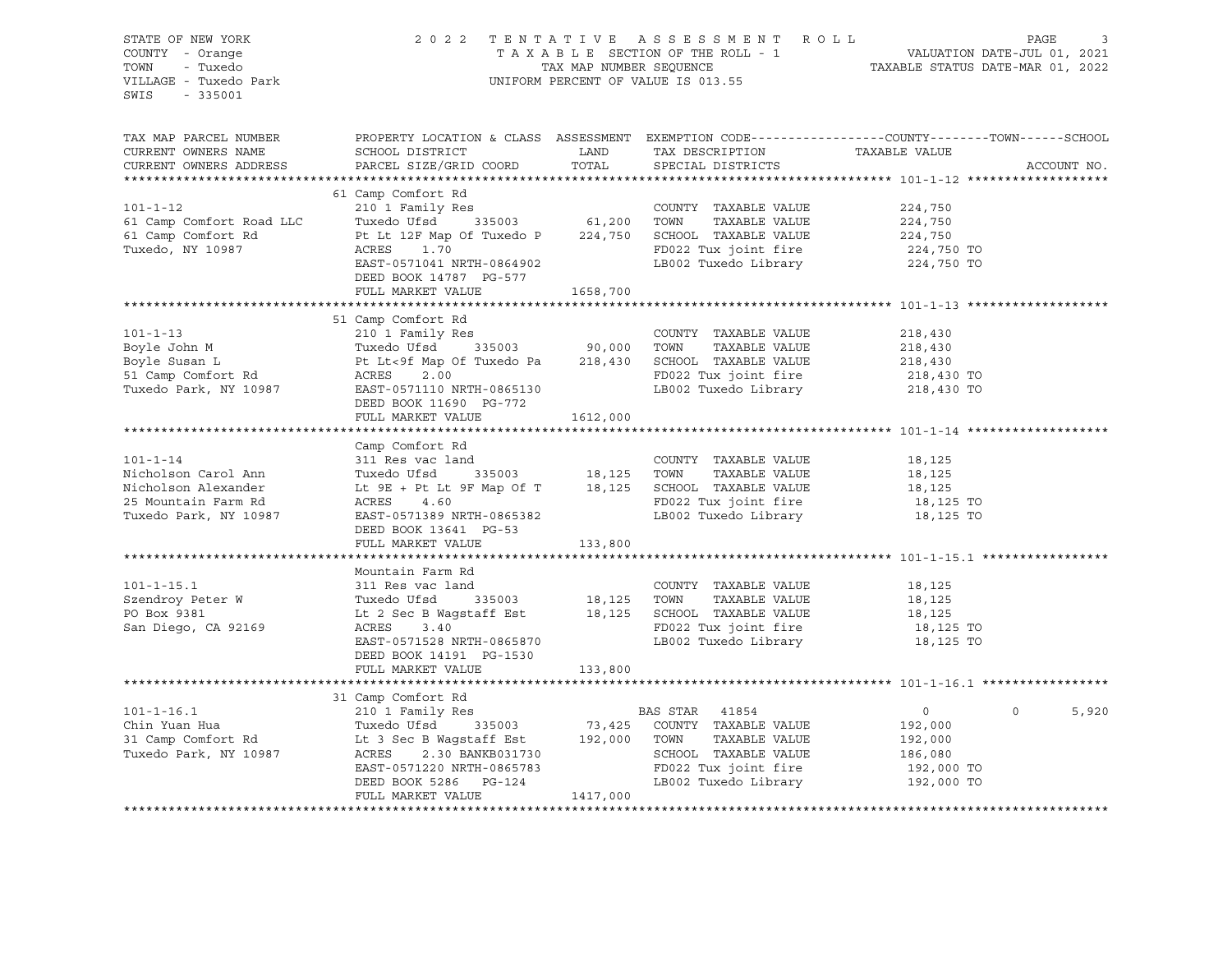#### STATE OF NEW YORK 2 0 2 2 T E N T A T I V E A S S E S S M E N T R O L L PAGE 4 COUNTY - Orange T A X A B L E SECTION OF THE ROLL - 1 VALUATION DATE-JUL 01, 2021 TOWN - Tuxedo TAX MAP NUMBER SEQUENCE TAXABLE STATUS DATE-MAR 01, 2022 VILLAGE - Tuxedo Park UNIFORM PERCENT OF VALUE IS 013.55

| TAX MAP PARCEL NUMBER  | PROPERTY LOCATION & CLASS ASSESSMENT EXEMPTION CODE---------------COUNTY-------TOWN------SCHOOL |               |                                              |               |          |             |
|------------------------|-------------------------------------------------------------------------------------------------|---------------|----------------------------------------------|---------------|----------|-------------|
| CURRENT OWNERS NAME    | SCHOOL DISTRICT                                                                                 | LAND          | TAX DESCRIPTION                              | TAXABLE VALUE |          |             |
| CURRENT OWNERS ADDRESS | PARCEL SIZE/GRID COORD                                                                          | TOTAL         | SPECIAL DISTRICTS                            |               |          | ACCOUNT NO. |
|                        |                                                                                                 |               |                                              |               |          |             |
|                        | 1 Camp Comfort Rd                                                                               |               |                                              |               |          |             |
| $101 - 1 - 16.2$       | 210 1 Family Res                                                                                |               | BAS STAR<br>41854                            | $\circ$       | $\Omega$ | 5,920       |
| Szendroy Nicolas       | 335003 49,650<br>Tuxedo Ufsd                                                                    |               | COUNTY TAXABLE VALUE                         | 109,200       |          |             |
| Szendroy Teresa        | Lt 4 Sec B Wagstaff Est 109,200                                                                 |               | TAXABLE VALUE<br>TOWN                        | 109,200       |          |             |
| PO Box 499             | 2.30<br>ACRES                                                                                   |               | SCHOOL TAXABLE VALUE                         | 103,280       |          |             |
| Tuxedo Park, NY 10987  | EAST-0571269 NRTH-0866113                                                                       |               | FD022 Tux joint fire                         | 109,200 TO    |          |             |
|                        | DEED BOOK 2227 PG-965                                                                           |               | LB002 Tuxedo Library                         | 109,200 TO    |          |             |
|                        | FULL MARKET VALUE                                                                               | 805,900       |                                              |               |          |             |
|                        |                                                                                                 |               |                                              |               |          |             |
|                        | 92 Mountain Farm Rd                                                                             |               |                                              |               |          |             |
| $101 - 1 - 17$         | 210 1 Family Res                                                                                |               | VETWAR CTS 41120                             | 3,402         | 8,748    | 1,944       |
| Hanson Joann           | Tuxedo Ufsd                                                                                     | 335003 40,350 | COUNTY TAXABLE VALUE                         | 141,598       |          |             |
| 92 Mountain Farm Rd    | Lt 70 + 70 1/2 Map Of Tux 145,000 TOWN                                                          |               | TAXABLE VALUE                                | 136,252       |          |             |
| PO Box 792             | ACRES<br>4.90                                                                                   |               | SCHOOL TAXABLE VALUE                         |               |          |             |
|                        |                                                                                                 |               |                                              | 143,056       |          |             |
| Tuxedo Park, NY 10987  | EAST-0571671 NRTH-0866382                                                                       |               | FD022 Tux joint fire<br>LB002 Tuxedo Library | 145,000 TO    |          |             |
|                        | DEED BOOK 4798 PG-62                                                                            |               |                                              | 145,000 TO    |          |             |
|                        | FULL MARKET VALUE                                                                               | 1070,100      |                                              |               |          |             |
|                        |                                                                                                 |               |                                              |               |          |             |
|                        | 55 Mountain Farm Rd                                                                             |               |                                              |               |          |             |
| $101 - 1 - 18$         | 210 1 Family Res                                                                                |               | COUNTY TAXABLE VALUE                         | 158,000       |          |             |
| Breeman Barry E        | Tuxedo Ufsd                                                                                     | 335003 40,000 | TOWN<br>TAXABLE VALUE                        | 158,000       |          |             |
| Breeman Pamela F       | Lt 62 Map Of Tuxedo Park 158,000                                                                |               | SCHOOL TAXABLE VALUE                         | 158,000       |          |             |
| 55 Mountain Farm Rd    | ACRES<br>2.80                                                                                   |               | FD022 Tux joint fire                         | 158,000 TO    |          |             |
| Tuxedo, NY 10987       | EAST-0572045 NRTH-0866173                                                                       |               | LB002 Tuxedo Library                         | 158,000 TO    |          |             |
|                        | DEED BOOK 14513 PG-128                                                                          |               |                                              |               |          |             |
|                        | FULL MARKET VALUE                                                                               | 1166,100      |                                              |               |          |             |
|                        |                                                                                                 |               |                                              |               |          |             |
|                        | Brook Farm Road                                                                                 |               |                                              |               |          |             |
| $101 - 1 - 20$         | 322 Rural vac>10                                                                                |               | COUNTY TAXABLE VALUE                         | 100           |          |             |
| Bruno II Michael J     |                                                                                                 | 335003 100    | TOWN<br>TAXABLE VALUE                        | 100           |          |             |
| Jakowec Alexander      | 1.50                                                                                            | 100           | SCHOOL TAXABLE VALUE                         | 100           |          |             |
| Brook Farm Road        | FULL MARKET VALUE                                                                               | 700           |                                              |               |          |             |
| PO Box 775             |                                                                                                 |               |                                              |               |          |             |
| Tuxedo Park, NY 10987  |                                                                                                 |               |                                              |               |          |             |
|                        |                                                                                                 |               |                                              |               |          |             |
|                        | Camp Comfort Rd                                                                                 |               |                                              |               |          |             |
| $101 - 1 - 21$         | 322 Rural vac>10                                                                                |               | COUNTY TAXABLE VALUE                         | 177,000       |          |             |
| Overton John           | Tuxedo Ufsd<br>335003                                                                           | 177,000       | TAXABLE VALUE<br>TOWN                        | 177,000       |          |             |
| 14 Manzanita Pl        | Pt Lt 64                                                                                        | 177,000       | SCHOOL TAXABLE VALUE                         | 177,000       |          |             |
| Mill Valley, CA 94941  | ACRES 23.40                                                                                     |               | FD022 Tux joint fire                         | 177,000 TO    |          |             |
|                        | EAST-0569528 NRTH-0866387                                                                       |               | LB002 Tuxedo Library 177,000 TO              |               |          |             |
|                        | DEED BOOK 2399 PG-00054                                                                         |               |                                              |               |          |             |
|                        | FULL MARKET VALUE                                                                               | 1306,300      |                                              |               |          |             |
|                        |                                                                                                 |               |                                              |               |          |             |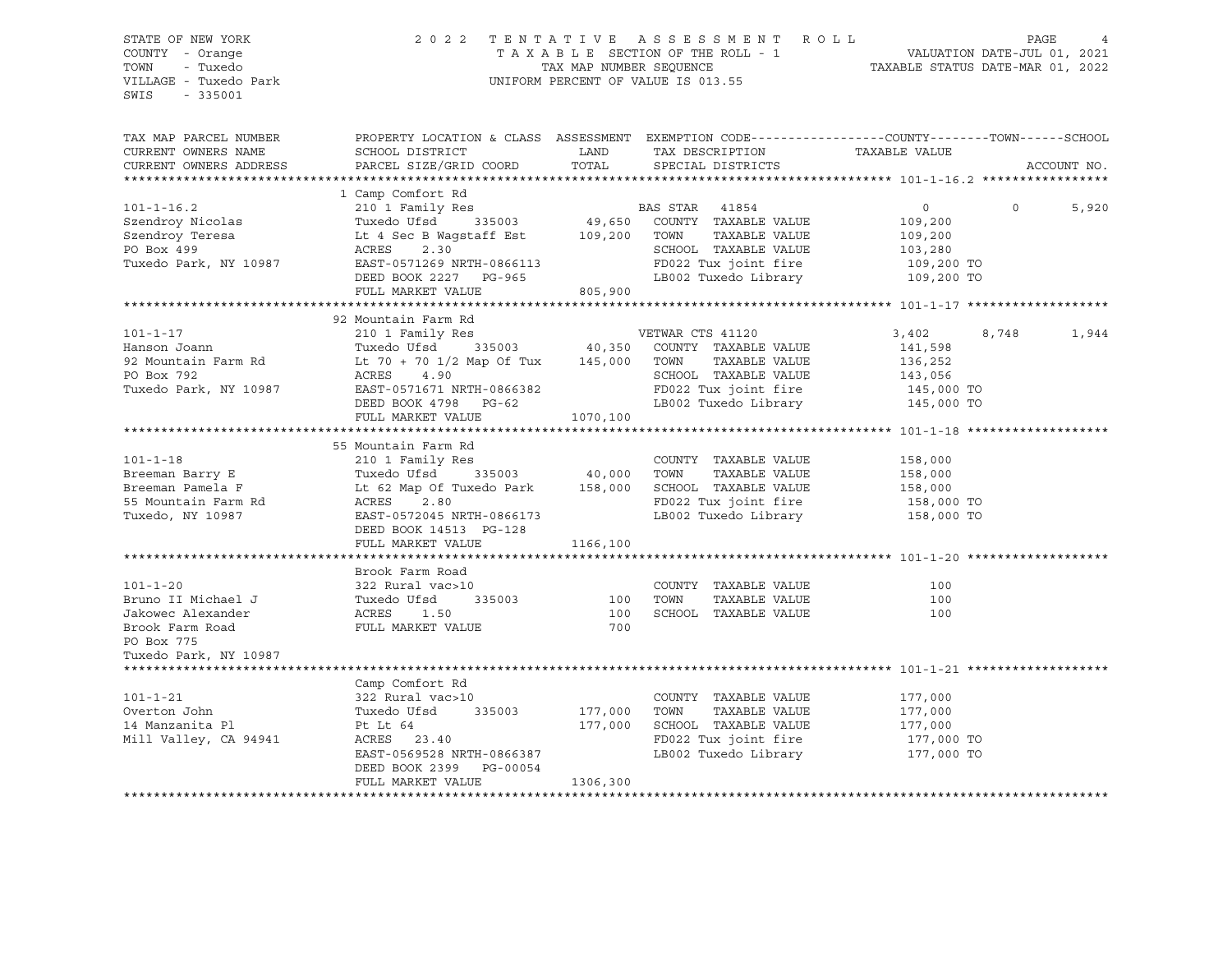#### STATE OF NEW YORK 2 0 2 2 T E N T A T I V E A S S E S S M E N T R O L L PAGE 5 COUNTY - Orange T A X A B L E SECTION OF THE ROLL - 1 VALUATION DATE-JUL 01, 2021 TOWN - Tuxedo TAX MAP NUMBER SEQUENCE TAXABLE STATUS DATE-MAR 01, 2022 VILLAGE - Tuxedo Park UNIFORM PERCENT OF VALUE IS 013.55

| TAX MAP PARCEL NUMBER<br>CURRENT OWNERS NAME | PROPERTY LOCATION & CLASS ASSESSMENT EXEMPTION CODE---------------COUNTY-------TOWN------SCHOOL<br>SCHOOL DISTRICT | LAND<br>TOTAL |      | TAX DESCRIPTION      | TAXABLE VALUE    |             |
|----------------------------------------------|--------------------------------------------------------------------------------------------------------------------|---------------|------|----------------------|------------------|-------------|
| CURRENT OWNERS ADDRESS                       | PARCEL SIZE/GRID COORD                                                                                             |               |      | SPECIAL DISTRICTS    |                  | ACCOUNT NO. |
|                                              |                                                                                                                    |               |      |                      |                  |             |
|                                              | Camp Comfort Rd                                                                                                    |               |      |                      |                  |             |
| $101 - 1 - 22$                               | 311 Res vac land                                                                                                   |               |      | COUNTY TAXABLE VALUE | 83,000           |             |
| Overton John                                 | Tuxedo Ufsd<br>335003                                                                                              | 83,000        | TOWN | TAXABLE VALUE        | 83,000           |             |
| 14 Manzanita Pl                              | 4.60<br>ACRES                                                                                                      | 83,000        |      | SCHOOL TAXABLE VALUE | 83,000           |             |
| Mill Valley, CA 94941                        | EAST-0570137 NRTH-0866502                                                                                          |               |      |                      |                  |             |
|                                              | FULL MARKET VALUE                                                                                                  | 612,500       |      |                      |                  |             |
|                                              | Camp Comfort Rd                                                                                                    |               |      |                      |                  |             |
| $101 - 1 - 23$                               |                                                                                                                    |               |      | COUNTY TAXABLE VALUE |                  |             |
| Overton John                                 | 311 Res vac land<br>Tuxedo Ufsd                                                                                    | 335003 81,500 | TOWN | TAXABLE VALUE        | 81,500<br>81,500 |             |
| 14 Manzanita Pl                              | ACRES<br>4.30                                                                                                      | 81,500        |      | SCHOOL TAXABLE VALUE |                  |             |
| Mill Valley, CA 94941                        | EAST-0570433 NRTH-0866338                                                                                          |               |      |                      | 81,500           |             |
|                                              | FULL MARKET VALUE                                                                                                  | 601,500       |      |                      |                  |             |
|                                              |                                                                                                                    |               |      |                      |                  |             |
|                                              | Camp Comfort Rd                                                                                                    |               |      |                      |                  |             |
| $101 - 1 - 24$                               | 311 Res vac land                                                                                                   |               |      | COUNTY TAXABLE VALUE | 97,000           |             |
| Overton John                                 | Tuxedo Ufsd                                                                                                        | 335003 97,000 | TOWN | TAXABLE VALUE        | 97,000           |             |
| 14 Manzanita Pl                              | ACRES<br>9.00                                                                                                      | 97,000        |      | SCHOOL TAXABLE VALUE | 97,000           |             |
| Mill Valley, CA 94941                        | EAST-0570648 NRTH-0866863                                                                                          |               |      |                      |                  |             |
|                                              | FULL MARKET VALUE                                                                                                  | 715,900       |      |                      |                  |             |
|                                              |                                                                                                                    |               |      |                      |                  |             |
|                                              | Camp Comfort Rd                                                                                                    |               |      |                      |                  |             |
| $101 - 1 - 25$                               | 311 Res vac land                                                                                                   |               |      | COUNTY TAXABLE VALUE | 90,200           |             |
| Overton John                                 | Tuxedo Ufsd<br>335003                                                                                              | 90,200        | TOWN | TAXABLE VALUE        | 90,200           |             |
| 14 Manzanita Pl                              | 7.30<br>ACRES                                                                                                      | 90,200        |      | SCHOOL TAXABLE VALUE | 90,200           |             |
| Mill Valley, CA 94941                        | EAST-0571039 NRTH-0867000                                                                                          |               |      |                      |                  |             |
|                                              | FULL MARKET VALUE                                                                                                  | 665,700       |      |                      |                  |             |
|                                              |                                                                                                                    |               |      |                      |                  |             |
|                                              | Camp Comfort Rd                                                                                                    |               |      |                      |                  |             |
| $101 - 1 - 26$                               | 311 Res vac land                                                                                                   |               |      | COUNTY TAXABLE VALUE | 91,000           |             |
| Overton John                                 | Tuxedo Ufsd<br>335003                                                                                              | 91,000        | TOWN | TAXABLE VALUE        | 91,000           |             |
| 14 Manzanita Pl                              | ACRES<br>4.20                                                                                                      | 91,000        |      | SCHOOL TAXABLE VALUE | 91,000           |             |
| Mill Valley, CA 94941                        | EAST-0570925 NRTH-0866257                                                                                          |               |      |                      |                  |             |
|                                              | FULL MARKET VALUE                                                                                                  | 671,600       |      |                      |                  |             |
|                                              |                                                                                                                    |               |      |                      |                  |             |
|                                              | Camp Comfort Rd                                                                                                    |               |      |                      |                  |             |
| $101 - 1 - 27$                               | 311 Res vac land                                                                                                   |               |      | COUNTY TAXABLE VALUE | 82,000           |             |
| Overton John                                 | 335003<br>Tuxedo Ufsd                                                                                              | 82,000        | TOWN | TAXABLE VALUE        | 82,000           |             |
| 14 Manzanita Pl                              | ACRES<br>4.40                                                                                                      | 82,000        |      | SCHOOL TAXABLE VALUE | 82,000           |             |
| Mill Valley, CA 94941                        | EAST-0570655 NRTH-0866105                                                                                          |               |      |                      |                  |             |
|                                              | FULL MARKET VALUE                                                                                                  | 605,200       |      |                      |                  |             |
|                                              |                                                                                                                    |               |      |                      |                  |             |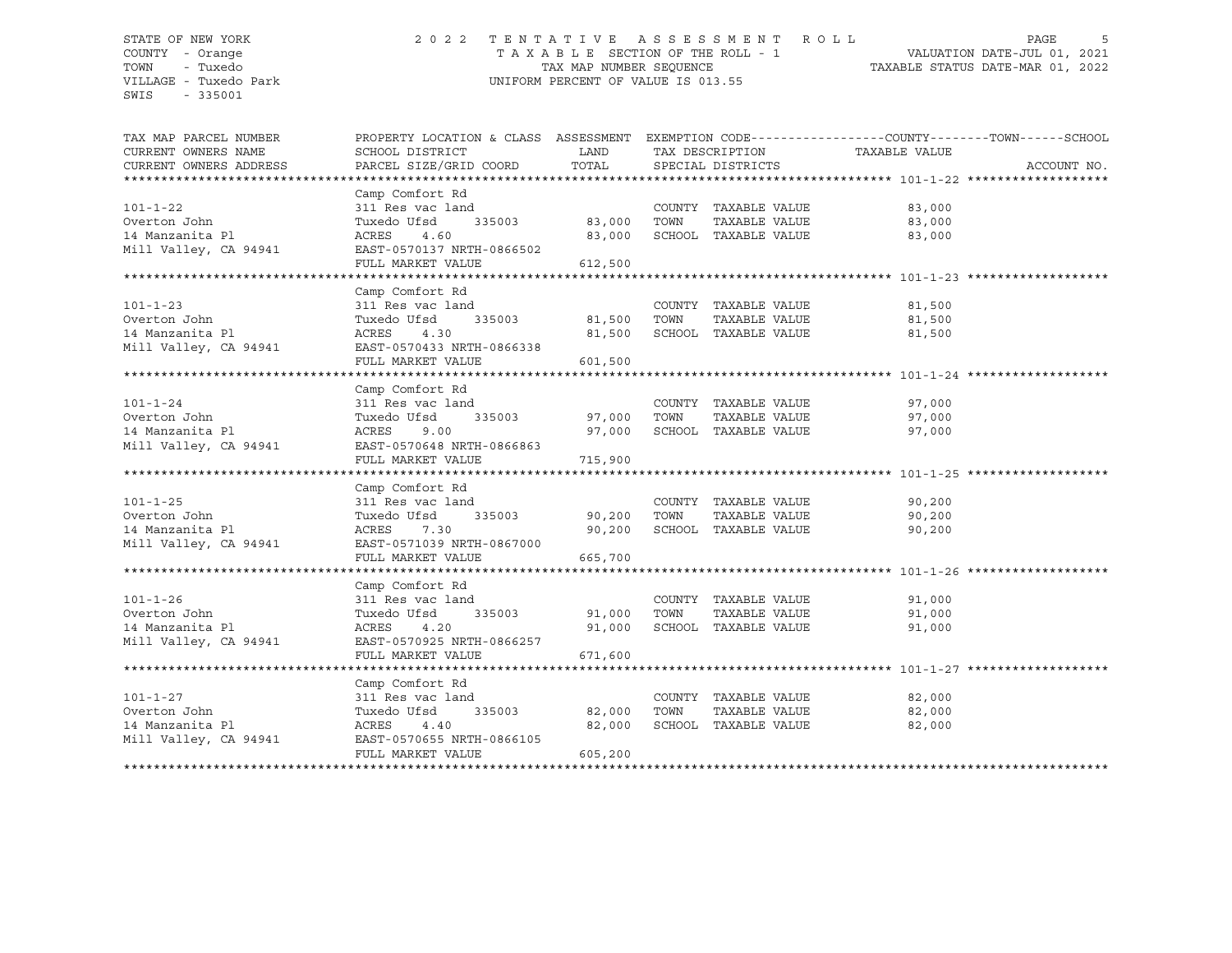| STATE OF NEW YORK<br>COUNTY<br>- Orange<br>- Tuxedo<br>TOWN<br>VILLAGE - Tuxedo Park<br>SWIS - 335001                    |                                                                                                 | TAX MAP NUMBER SEQUENCE | 2022 TENTATIVE ASSESSMENT ROLL<br>UNIFORM PERCENT OF VALUE IS 013.55 | TAXABLE SECTION OF THE ROLL - 1 VALUATION DATE-JUL 01, 2021<br>TAXABLE STATUS DATE-MAR 01, 2022 | PAGE<br>$\overline{6}$ |
|--------------------------------------------------------------------------------------------------------------------------|-------------------------------------------------------------------------------------------------|-------------------------|----------------------------------------------------------------------|-------------------------------------------------------------------------------------------------|------------------------|
| TAX MAP PARCEL NUMBER THE PROPERTY LOCATION & CLASS ASSESSMENT EXEMPTION CODE--------------COUNTY-------TOWN------SCHOOL |                                                                                                 |                         |                                                                      |                                                                                                 |                        |
| CURRENT OWNERS NAME                                                                                                      | SCHOOL DISTRICT                      LAND        TAX DESCRIPTION                  TAXABLE VALUE |                         |                                                                      |                                                                                                 |                        |
|                                                                                                                          |                                                                                                 |                         |                                                                      |                                                                                                 |                        |
|                                                                                                                          |                                                                                                 |                         |                                                                      |                                                                                                 |                        |
|                                                                                                                          | Camp Comfort Rd                                                                                 |                         |                                                                      |                                                                                                 |                        |
| $101 - 1 - 28$                                                                                                           | 311 Res vac land                                                                                |                         | COUNTY TAXABLE VALUE 87,000                                          |                                                                                                 |                        |
| Overton John B Tuxedo Ufsd 335003 87,000 TOWN                                                                            |                                                                                                 |                         |                                                                      | 87,000<br>TAXABLE VALUE                                                                         |                        |
| 14 Manzanita Pl                                                                                                          | Pt Lt 64 87,000<br>94941 ACRES 5.40                                                             |                         | SCHOOL TAXABLE VALUE 67,000                                          |                                                                                                 |                        |
| Mill Valley, CA 94941                                                                                                    |                                                                                                 |                         |                                                                      | FD022 Tux joint fire 87,000 TO                                                                  |                        |
|                                                                                                                          | EAST-0569770 NRTH-0865521                                                                       |                         |                                                                      | LB002 Tuxedo Library 67,000 TO                                                                  |                        |
|                                                                                                                          | DEED BOOK 2439 PG-00240                                                                         |                         |                                                                      |                                                                                                 |                        |
|                                                                                                                          | FULL MARKET VALUE                                                                               | 642,100                 |                                                                      |                                                                                                 |                        |
|                                                                                                                          |                                                                                                 |                         |                                                                      |                                                                                                 |                        |
|                                                                                                                          | Camp Comfort Rd                                                                                 |                         |                                                                      |                                                                                                 |                        |
| $101 - 1 - 29$                                                                                                           | 311 Res vac land                                                                                |                         | COUNTY TAXABLE VALUE                                                 | 87,800                                                                                          |                        |
| Overton John                                                                                                             | Tuxedo Ufsd 335003 87,800                                                                       |                         | TOWN                                                                 | TAXABLE VALUE 87,800                                                                            |                        |
| 14 Manzanita Pl                                                                                                          |                                                                                                 |                         |                                                                      | 87,800                                                                                          |                        |
| Mill Valley, CA 94941 EAST-0570091 NRTH-0865097                                                                          |                                                                                                 |                         |                                                                      |                                                                                                 |                        |
|                                                                                                                          | FULL MARKET VALUE                                                                               | 648,000                 |                                                                      |                                                                                                 |                        |
|                                                                                                                          |                                                                                                 |                         |                                                                      |                                                                                                 |                        |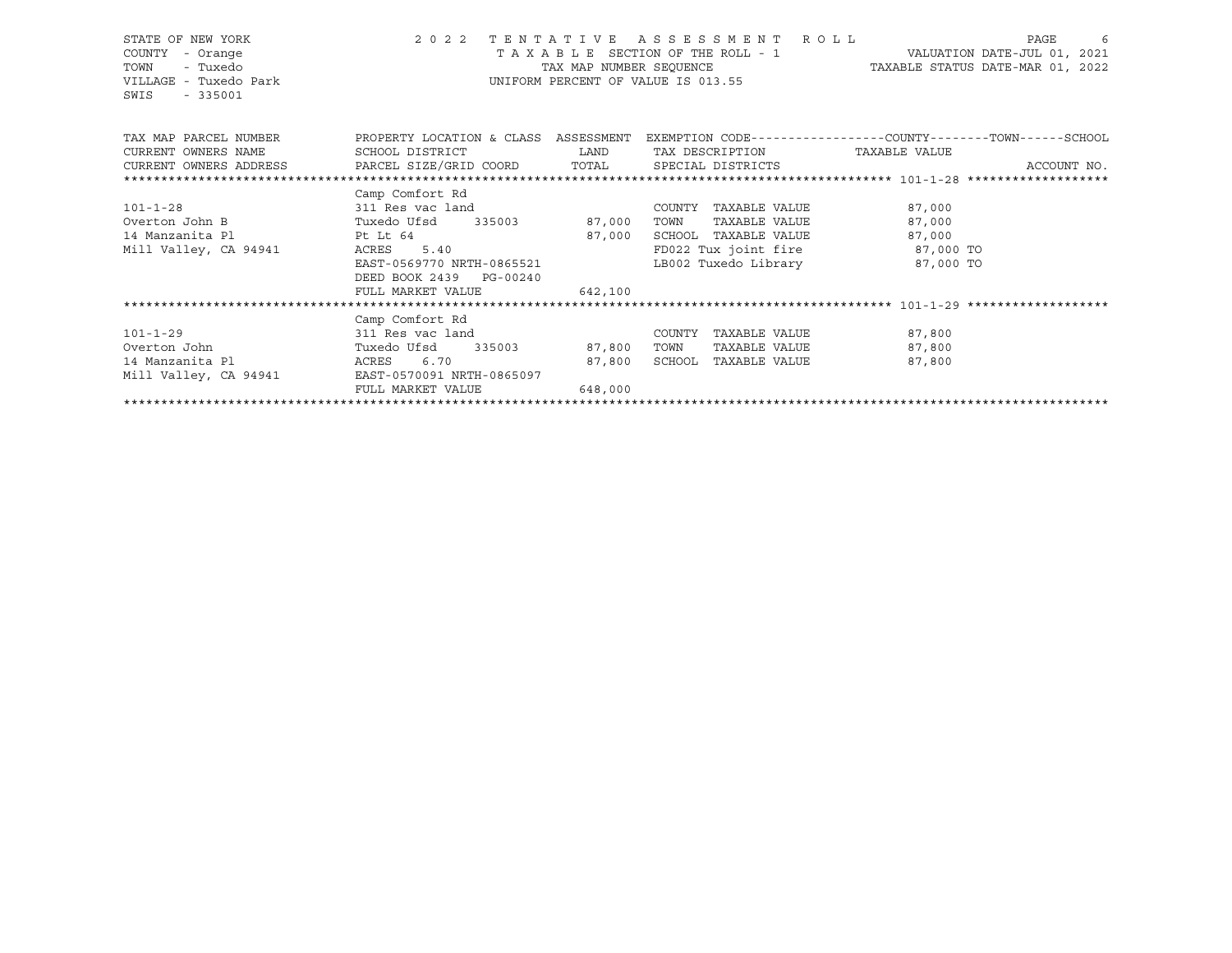|      | STATE OF NEW YORK     | 2022 TENTATIVE ASSESSMENT ROLL     |                                  | PAGE |  |
|------|-----------------------|------------------------------------|----------------------------------|------|--|
|      | COUNTY - Orange       | TAXABLE SECTION OF THE ROLL - 1    | VALUATION DATE-JUL 01, 2021      |      |  |
|      | TOWN - Tuxedo         | MAP SECTION - 101                  | TAXABLE STATUS DATE-MAR 01, 2022 |      |  |
|      | VILLAGE - Tuxedo Park | SUB-SECTION - 000                  | RPS150/V04/L015                  |      |  |
| SWIS | - 335001              | UNIFORM PERCENT OF VALUE IS 013.55 | CURRENT DATE $4/25/2022$         |      |  |

# \*\*\* S P E C I A L D I S T R I C T S U M M A R Y \*\*\*

|                                 | TOTAL EXTENSION | EXTENSION | AD VALOREM | EXEMPT | TAXABLE  |
|---------------------------------|-----------------|-----------|------------|--------|----------|
| CODE DISTRICT NAME PARCELS TYPE |                 | VALUE     | VALUE      | AMOUNT | VALUE    |
|                                 |                 |           |            |        |          |
| FD022 Tux joint fire            | 20 TOTAL        |           | 3813,215   |        | 3813,215 |
| LB002 Tuxedo Library            | 20 TOTAL        |           | 3813,215   |        | 3813,215 |

## \*\*\* S C H O O L D I S T R I C T S U M M A R Y \*\*\*

| CODE   | DISTRICT NAME | TOTAL<br>PARCELS | ASSESSED<br>LAND | ASSESSED<br>TOTAL | EXEMPT<br>AMOUNT | TOTAL<br>TAXABLE | <b>STAR</b><br>AMOUNT | <b>STAR</b><br>TAXABLE |
|--------|---------------|------------------|------------------|-------------------|------------------|------------------|-----------------------|------------------------|
| 335003 | Tuxedo Ufsd   | 28               | 2067,635         | 4425,815          | 5,184            | 4420,631         | 23,680                | 4396,951               |
|        | SUB-TOTAL     | 28               | 2067,635         | 4425,815          | 5,184            | 4420,631         | 23,680                | 4396,951               |
|        | TOTAL         | 28               | 2067,635         | 4425,815          | 5,184            | 4420,631         | 23,680                | 4396,951               |

## \*\*\* S Y S T E M C O D E S S U M M A R Y \*\*\*

### NO SYSTEM EXEMPTIONS AT THIS LEVEL

## \*\*\* E X E M P T I O N S U M M A R Y \*\*\*

| CODE  | DESCRIPTION | TOTAL<br>PARCELS | COUNTY | TOWN   | SCHOOL |
|-------|-------------|------------------|--------|--------|--------|
| 41120 | VETWAR CTS  |                  | 3,402  | 8,748  | 1,944  |
| 41130 | VETCOM CTS  |                  | 5,670  | 14,580 | 3,240  |
| 41854 | BAS STAR    | 4                |        |        | 23,680 |
|       | TOTAL       |                  | 9,072  | 23,328 | 28,864 |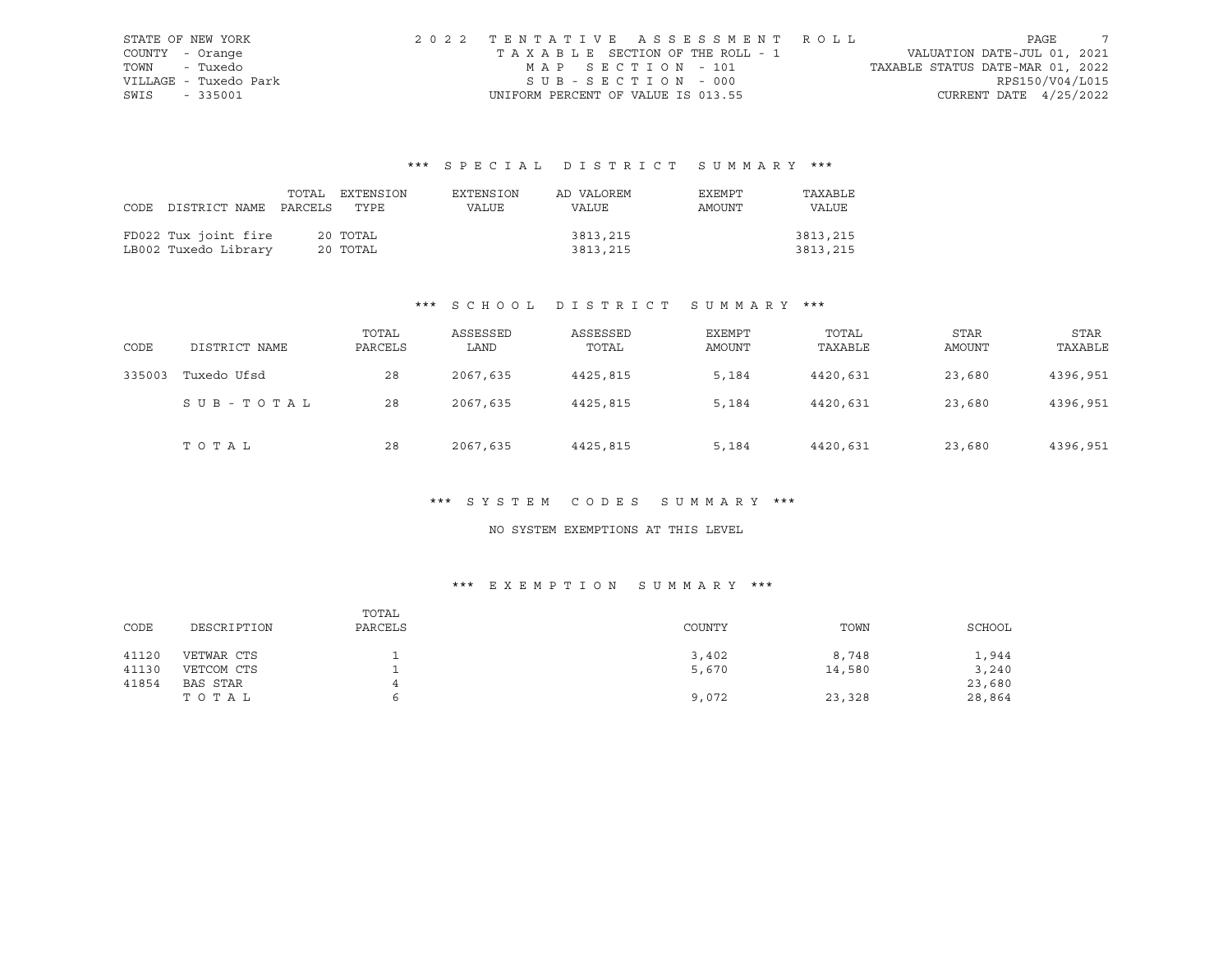|               | STATE OF NEW YORK     |                                    | 2022 TENTATIVE ASSESSMENT ROLL  |                                  | PAGE                        | - 8 |
|---------------|-----------------------|------------------------------------|---------------------------------|----------------------------------|-----------------------------|-----|
|               | COUNTY - Orange       |                                    | TAXABLE SECTION OF THE ROLL - 1 |                                  | VALUATION DATE-JUL 01, 2021 |     |
|               | TOWN - Tuxedo         | MAP SECTION - 101                  |                                 | TAXABLE STATUS DATE-MAR 01, 2022 |                             |     |
|               | VILLAGE - Tuxedo Park | SUB-SECTION - 000                  |                                 |                                  | RPS150/V04/L015             |     |
| SWIS - 335001 |                       | UNIFORM PERCENT OF VALUE IS 013.55 |                                 |                                  | CURRENT DATE 4/25/2022      |     |

## \*\*\* G R A N D T O T A L S \*\*\*

| ROLL       |             | TOTAL   | ASSESSED | ASSESSED | TAXABLE  | TAXABLE  | TAXABLE       | STAR     |
|------------|-------------|---------|----------|----------|----------|----------|---------------|----------|
| <b>SEC</b> | DESCRIPTION | PARCELS | LAND     | TOTAL    | COUNTY   | TOWN     | <b>SCHOOL</b> | TAXABLE  |
|            | TAXABLE     | 28      | 2067,635 | 4425,815 | 4416,743 | 4402,487 | 4420,631      | 4396,951 |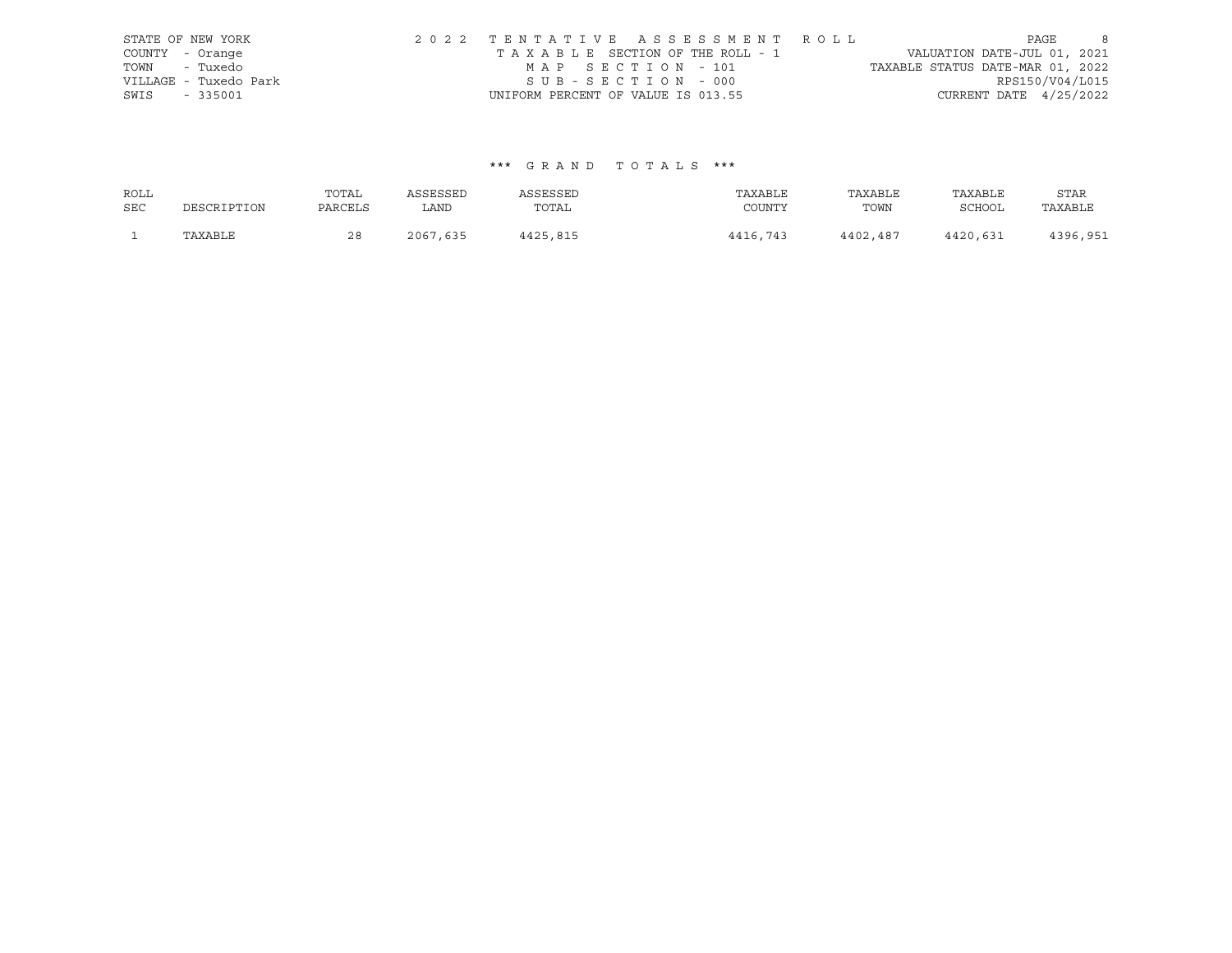#### STATE OF NEW YORK 2 0 2 2 T E N T A T I V E A S S E S S M E N T R O L L PAGE 9 COUNTY - Orange T A X A B L E SECTION OF THE ROLL - 1 TOWN - Tuxedo TAX MAP NUMBER SEQUENCE TAXABLE STATUS DATE-MAR 01, 2022 UNIFORM PERCENT OF VALUE IS 013.55

TAX MAP PARCEL NUMBER PROPERTY LOCATION & CLASS ASSESSMENT EXEMPTION CODE------------------COUNTY--------TOWN------SCHOOL CURRENT OWNERS NAME SCHOOL DISTRICT TAX DAND TAX DESCRIPTION TAXABLE VALUE CURRENT OWNERS ADDRESS PARCEL SIZE/GRID COORD TOTAL SPECIAL DISTRICTS ACCOUNT NO. \*\*\*\*\*\*\*\*\*\*\*\*\*\*\*\*\*\*\*\*\*\*\*\*\*\*\*\*\*\*\*\*\*\*\*\*\*\*\*\*\*\*\*\*\*\*\*\*\*\*\*\*\*\*\*\*\*\*\*\*\*\*\*\*\*\*\*\*\*\*\*\*\*\*\*\*\*\*\*\*\*\*\*\*\*\*\*\*\*\*\*\*\*\*\*\*\*\*\*\*\*\*\* 102-1-1 \*\*\*\*\*\*\*\*\*\*\*\*\*\*\*\*\*\*\*\* 19 South Lake Pl 102-1-1 210 1 Family Res ENH STAR 41834 0 0 14,780 Birish John Tuxedo Ufsd 335003 54,000 COUNTY TAXABLE VALUE 111,250 Birish Lorraine Lt 6 South Gate Sub No 1 111,250 TOWN TAXABLE VALUE 111,250 ACRES 1.90 SCHOOL TAXABLE VALUE 96,470 Tuxedo Park, NY 10987 EAST-0568811 NRTH-0855989 FD022 Tux joint fire 111,250 TO DEED BOOK 2290 PG-00167 LB002 Tuxedo Library 111,250 TO FULL MARKET VALUE 821,000 \*\*\*\*\*\*\*\*\*\*\*\*\*\*\*\*\*\*\*\*\*\*\*\*\*\*\*\*\*\*\*\*\*\*\*\*\*\*\*\*\*\*\*\*\*\*\*\*\*\*\*\*\*\*\*\*\*\*\*\*\*\*\*\*\*\*\*\*\*\*\*\*\*\*\*\*\*\*\*\*\*\*\*\*\*\*\*\*\*\*\*\*\*\*\*\*\*\*\*\*\*\*\* 102-1-2 \*\*\*\*\*\*\*\*\*\*\*\*\*\*\*\*\*\*\*\* 28 South Lake Pl 102-1-2 210 1 Family Res BAS STAR 41854 0 0 5,920 Perry Audrey Tuxedo Ufsd 335003 50,000 COUNTY TAXABLE VALUE 110,000 PO Box 694 Lt 7 South Gate Sub No 1 110,000 TOWN TAXABLE VALUE 110,000 Tuxedo Park, NY 10987 ACRES 3.60 SCHOOL TAXABLE VALUE 104,080 EAST-0568784 NRTH-0855553 FD022 Tux joint fire 110,000 TO DEED BOOK 5331 PG-4 LB002 Tuxedo Library 110,000 TO FULL MARKET VALUE \*\*\*\*\*\*\*\*\*\*\*\*\*\*\*\*\*\*\*\*\*\*\*\*\*\*\*\*\*\*\*\*\*\*\*\*\*\*\*\*\*\*\*\*\*\*\*\*\*\*\*\*\*\*\*\*\*\*\*\*\*\*\*\*\*\*\*\*\*\*\*\*\*\*\*\*\*\*\*\*\*\*\*\*\*\*\*\*\*\*\*\*\*\*\*\*\*\*\*\*\*\*\* 102-1-3 \*\*\*\*\*\*\*\*\*\*\*\*\*\*\*\*\*\*\*\* 460 South Gate Rd 102-1-3 210 1 Family Res COUNTY TAXABLE VALUE 45,000 Tuxedo Park Village of Tuxedo Ufsd 335003 28,200 TOWN TAXABLE VALUE 45,000 PO Box 31 ACRES 4.70 45,000 SCHOOL TAXABLE VALUE 45,000 Tuxedo Park, NY 10987 EAST-0569151 NRTH-0855499 FD022 Tux joint fire 45,000 TO DEED BOOK 2028 PG-00540 LB002 Tuxedo Library 45,000 TO FULL MARKET VALUE 332,100 \*\*\*\*\*\*\*\*\*\*\*\*\*\*\*\*\*\*\*\*\*\*\*\*\*\*\*\*\*\*\*\*\*\*\*\*\*\*\*\*\*\*\*\*\*\*\*\*\*\*\*\*\*\*\*\*\*\*\*\*\*\*\*\*\*\*\*\*\*\*\*\*\*\*\*\*\*\*\*\*\*\*\*\*\*\*\*\*\*\*\*\*\*\*\*\*\*\*\*\*\*\*\* 102-1-4 \*\*\*\*\*\*\*\*\*\*\*\*\*\*\*\*\*\*\*\*

|                       | 40 West Lake Dr                  |                                    |                                     |  |  |  |
|-----------------------|----------------------------------|------------------------------------|-------------------------------------|--|--|--|
| $102 - 1 - 4$         | 210 1 Family Res                 | TAXABLE VALUE<br>COUNTY            | 215,800                             |  |  |  |
| Kroeber Clement       | Tuxedo Ufsd 335003               | 52,500<br>TOWN<br>TAXABLE VALUE    | 215,800                             |  |  |  |
| Kroeber Sharon        | Lt 9 South Gate Sub No 1         | 215,800<br>SCHOOL TAXABLE VALUE    | 215,800                             |  |  |  |
| 1 Lake Dr             | ACRES 1.90                       | FD022 Tux joint fire<br>215,800 TO |                                     |  |  |  |
| Tuxedo Park, NY 10987 | EAST-0569397 NRTH-0855762        | LB002 Tuxedo Library               | 215,800 TO                          |  |  |  |
|                       | DEED BOOK 4376 PG-40             |                                    |                                     |  |  |  |
|                       | FULL MARKET VALUE                | 1592,600                           |                                     |  |  |  |
|                       |                                  |                                    |                                     |  |  |  |
|                       | 32 West Lake Dr                  |                                    |                                     |  |  |  |
| $102 - 1 - 5$         | 210 1 Family Res                 | 41834<br>ENH STAR                  | 14,780<br>$\circ$<br>$\overline{0}$ |  |  |  |
| Lulanaj Omar          | Tuxedo Ufsd 335003               | 54,000 COUNTY<br>TAXABLE VALUE     | 125,000                             |  |  |  |
| Lulanaj Aisa          | Lt 8 South Gate Sub No 1 125,000 | TOWN<br>TAXABLE VALUE              | 125,000                             |  |  |  |
| 32 West Lake Dr       | ACRES 2.50                       | SCHOOL TAXABLE VALUE               | 110,220                             |  |  |  |
| Tuxedo, NY 10987      | EAST-0569156 NRTH-0855921        | FD022 Tux joint fire               | 125,000 TO                          |  |  |  |
|                       | DEED BOOK 11224 PG-477           | LB002 Tuxedo Library               | 125,000 TO                          |  |  |  |
|                       | FULL MARKET VALUE                | 922,500                            |                                     |  |  |  |
|                       |                                  |                                    |                                     |  |  |  |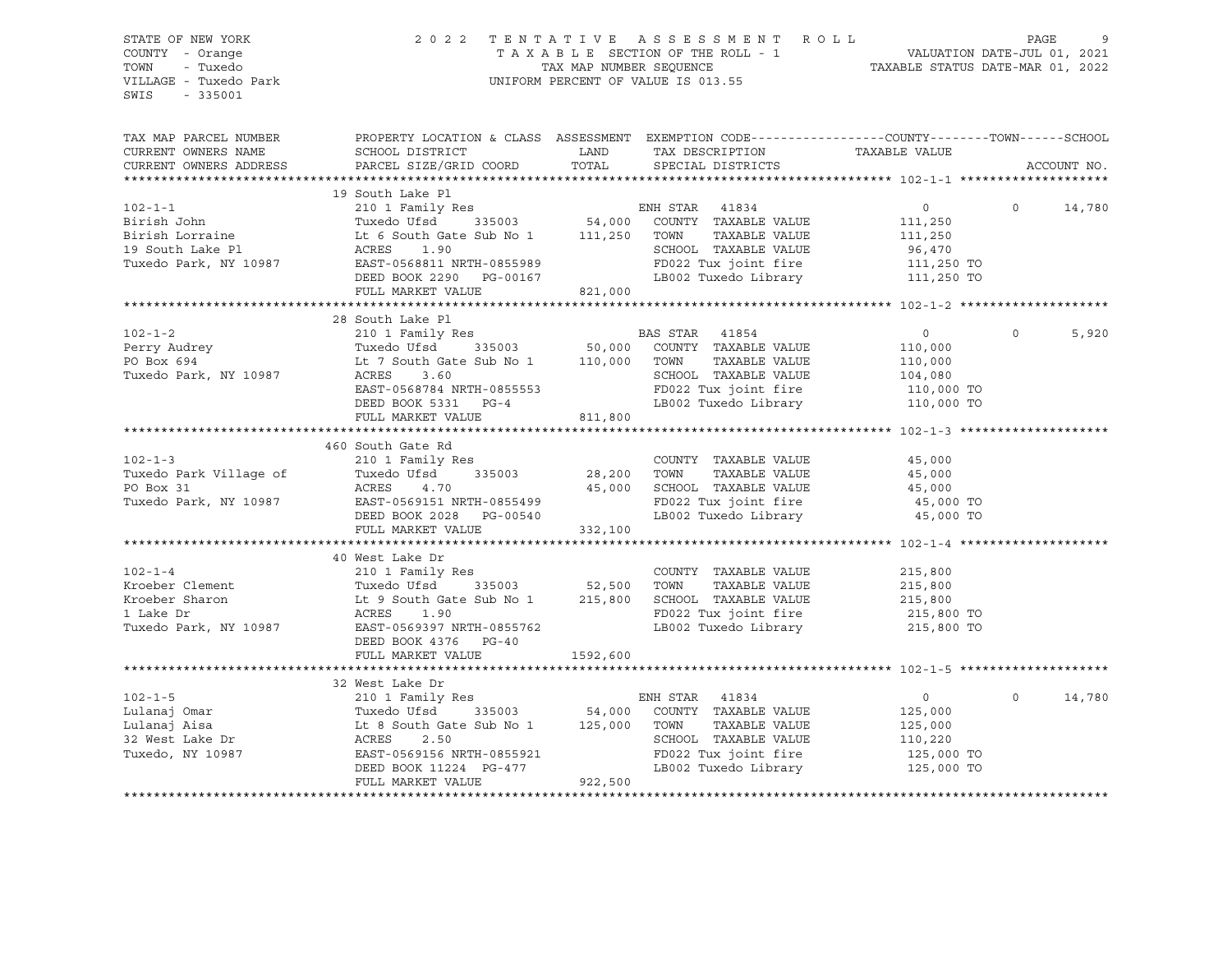| SWIS - 335001 | STATE OF NEW YORK 2022 TENTATIVE ASSESSMENT ROLL PAGE 10<br>COUNTY - Orange TAXABLE SECTION OF THE ROLL - 1 VALUATION DATE-JUL 01, 2021<br>TOWN - Tuxedo Park (Internation of THE SECTION OF THE ROLL - 1 VALUATION DATE-JUL 01, 2                                                                                                                                                                                                                                 |         |  |             |
|---------------|--------------------------------------------------------------------------------------------------------------------------------------------------------------------------------------------------------------------------------------------------------------------------------------------------------------------------------------------------------------------------------------------------------------------------------------------------------------------|---------|--|-------------|
|               |                                                                                                                                                                                                                                                                                                                                                                                                                                                                    |         |  |             |
|               | TAX MAP PARCEL NUMBER THE PROPERTY LOCATION & CLASS ASSESSMENT EXEMPTION CODE---------------COUNTY-------TOWN------SCHOOL                                                                                                                                                                                                                                                                                                                                          |         |  |             |
|               | CURRENT OWNERS NAME SCHOOL DISTRICT LAND TAX DESCRIPTION TAXABLE VALUE CURRENT OWNERS ADDRESS PARCEL SIZE/GRID COORD TOTAL SPECIAL DISTRICTS                                                                                                                                                                                                                                                                                                                       |         |  |             |
|               |                                                                                                                                                                                                                                                                                                                                                                                                                                                                    |         |  | ACCOUNT NO. |
|               | 9 South Lake Pl                                                                                                                                                                                                                                                                                                                                                                                                                                                    |         |  |             |
|               |                                                                                                                                                                                                                                                                                                                                                                                                                                                                    |         |  |             |
|               |                                                                                                                                                                                                                                                                                                                                                                                                                                                                    |         |  |             |
|               |                                                                                                                                                                                                                                                                                                                                                                                                                                                                    |         |  |             |
|               |                                                                                                                                                                                                                                                                                                                                                                                                                                                                    |         |  |             |
|               |                                                                                                                                                                                                                                                                                                                                                                                                                                                                    |         |  |             |
|               |                                                                                                                                                                                                                                                                                                                                                                                                                                                                    |         |  |             |
|               | $\begin{tabular}{lllllllllllllllllllll} \multicolumn{3}{l}{} & 9 & \text{South Lake P1} & \text{COUNTY} & \text{TAXABLE VALUE} & 120,000 \\ \text{France Stephen} & 210 & 1 Family Res & \text{COUNTY} & \text{TAXABLE VALUE} & 120,000 \\ \text{France Deborah} & \text{Lucedo Ufsd} & 335003 & 55,200 & \text{TOWN} & \text{TAXABLE VALUE} & 120,000 \\ \text{France Deborah} & \text{Lt 5 South Gate Sub No 1} & 120,000 & \text{SCHOOL TAXABLE VALUE} & 120,0$ |         |  |             |
|               |                                                                                                                                                                                                                                                                                                                                                                                                                                                                    |         |  |             |
|               |                                                                                                                                                                                                                                                                                                                                                                                                                                                                    |         |  |             |
|               |                                                                                                                                                                                                                                                                                                                                                                                                                                                                    |         |  | 5,920       |
|               |                                                                                                                                                                                                                                                                                                                                                                                                                                                                    |         |  |             |
|               |                                                                                                                                                                                                                                                                                                                                                                                                                                                                    |         |  |             |
|               |                                                                                                                                                                                                                                                                                                                                                                                                                                                                    |         |  |             |
|               |                                                                                                                                                                                                                                                                                                                                                                                                                                                                    |         |  |             |
|               | 102-1-7<br>102-1-7<br>102-1-7<br>210 1 Family Res<br>Ho Daniel<br>210 1 Family Res<br>210 1 Family Res<br>210 1 Family Res<br>210 1 Family Res<br>210 1 Family Res<br>210 1 Family Res<br>210 1 Family Res<br>210 1 Family Res<br>210 1 Family Res<br>210                                                                                                                                                                                                          |         |  |             |
|               |                                                                                                                                                                                                                                                                                                                                                                                                                                                                    |         |  |             |
|               | 29 West Lake Dr<br>$\begin{tabular}{lllllllllllll} \multicolumn{3}{l}{} & 29 \text{ West Lake Dr} & 210 1 Family Res & 210 1 Family Res & 210 1 Family Res & 210 1 Family Res & 210 1 Family Res & 210 1 Family Res & 210 1 110,000 & 29 West Lake Dr & 210 1 110,000 & 29 West Lake Dr & 210 10,000 & 29 West Lake Dr & 210 10,000 & 29 West Lake Dr & 210 10,000 & 29 West Lake Dr & 210 10,000 & 29 West Lake Dr & 210 10,00$                                   |         |  |             |
|               |                                                                                                                                                                                                                                                                                                                                                                                                                                                                    |         |  |             |
|               |                                                                                                                                                                                                                                                                                                                                                                                                                                                                    |         |  |             |
|               |                                                                                                                                                                                                                                                                                                                                                                                                                                                                    |         |  |             |
|               |                                                                                                                                                                                                                                                                                                                                                                                                                                                                    |         |  |             |
|               |                                                                                                                                                                                                                                                                                                                                                                                                                                                                    |         |  |             |
|               |                                                                                                                                                                                                                                                                                                                                                                                                                                                                    |         |  |             |
|               |                                                                                                                                                                                                                                                                                                                                                                                                                                                                    |         |  |             |
|               |                                                                                                                                                                                                                                                                                                                                                                                                                                                                    |         |  |             |
|               |                                                                                                                                                                                                                                                                                                                                                                                                                                                                    |         |  |             |
|               |                                                                                                                                                                                                                                                                                                                                                                                                                                                                    |         |  |             |
|               |                                                                                                                                                                                                                                                                                                                                                                                                                                                                    |         |  |             |
|               |                                                                                                                                                                                                                                                                                                                                                                                                                                                                    |         |  |             |
|               |                                                                                                                                                                                                                                                                                                                                                                                                                                                                    |         |  |             |
|               |                                                                                                                                                                                                                                                                                                                                                                                                                                                                    |         |  |             |
|               |                                                                                                                                                                                                                                                                                                                                                                                                                                                                    |         |  |             |
|               |                                                                                                                                                                                                                                                                                                                                                                                                                                                                    |         |  |             |
|               | 1 Lake Rd                                                                                                                                                                                                                                                                                                                                                                                                                                                          |         |  |             |
|               |                                                                                                                                                                                                                                                                                                                                                                                                                                                                    |         |  |             |
|               |                                                                                                                                                                                                                                                                                                                                                                                                                                                                    |         |  |             |
|               |                                                                                                                                                                                                                                                                                                                                                                                                                                                                    |         |  |             |
|               |                                                                                                                                                                                                                                                                                                                                                                                                                                                                    |         |  |             |
|               | 102-1-10<br>102-1-10<br>310 1 Family Res<br>335003<br>10 W Lake Dr<br>27,900 TOWN TAXABLE VALUE<br>27,900 TOWN TAXABLE VALUE<br>27,900 TOWN TAXABLE VALUE<br>27,900 TOWN TAXABLE VALUE<br>27,900 TOWN TAXABLE VALUE<br>27,900 TOWN TAXABLE VALUE<br><br>DEED BOOK 13726 PG-168                                                                                                                                                                                     |         |  |             |
|               | FULL MARKET VALUE                                                                                                                                                                                                                                                                                                                                                                                                                                                  | 885,600 |  |             |
|               |                                                                                                                                                                                                                                                                                                                                                                                                                                                                    |         |  |             |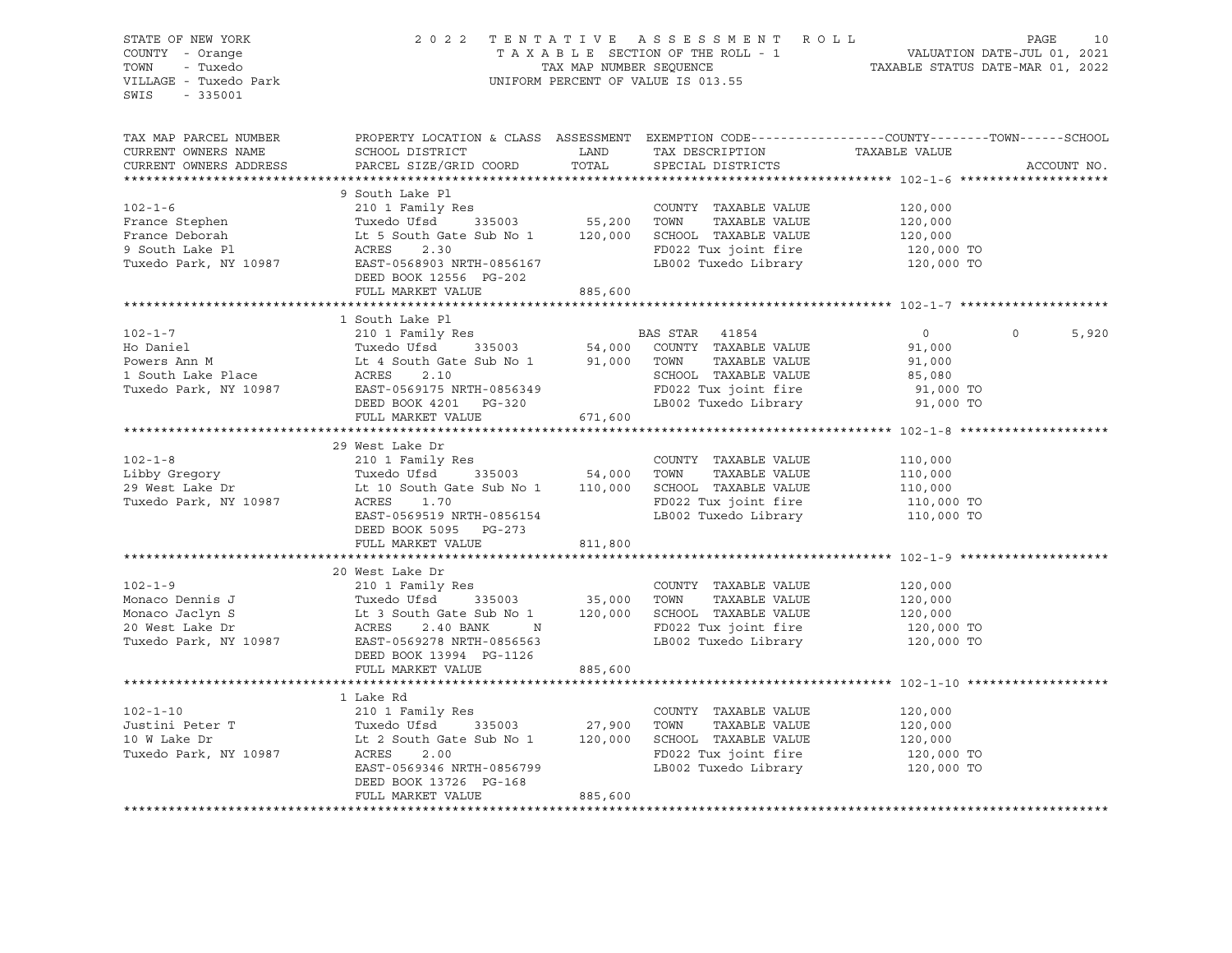STATE OF NEW YORK 2 0 2 2 T E N T A T I V E A S S E S S M E N T R O L L PAGE 11 COUNTY - Orange T A X A B L E SECTION OF THE ROLL - 1 VALUATION DATE-JUL 01, 2021 TOWN - Tuxedo TOWN - TAX MAP NUMBER SEQUENCE TAXABLE STATUS DATE-MAR 01, 2022 VILLAGE - Tuxedo Park UNIFORM PERCENT OF VALUE IS 013.55 SWIS - 335001 TAX MAP PARCEL NUMBER PROPERTY LOCATION & CLASS ASSESSMENT EXEMPTION CODE------------------COUNTY--------TOWN------SCHOOL CURRENT OWNERS NAME SCHOOL DISTRICT LAND TAX DESCRIPTION TAXABLE VALUE CURRENT OWNERS ADDRESS PARCEL SIZE/GRID COORD TOTAL SPECIAL DISTRICTS ACCOUNT NO. \*\*\*\*\*\*\*\*\*\*\*\*\*\*\*\*\*\*\*\*\*\*\*\*\*\*\*\*\*\*\*\*\*\*\*\*\*\*\*\*\*\*\*\*\*\*\*\*\*\*\*\*\*\*\*\*\*\*\*\*\*\*\*\*\*\*\*\*\*\*\*\*\*\*\*\*\*\*\*\*\*\*\*\*\*\*\*\*\*\*\*\*\*\*\*\*\*\*\*\*\*\*\* 102-1-11 \*\*\*\*\*\*\*\*\*\*\*\*\*\*\*\*\*\*\* 456 West Lake Rd 102-1-11 210 1 Family Res COUNTY TAXABLE VALUE 141,750 U.S Bank Trust, N.A, As Truste Tuxedo Ufsd 335003 54,000 TOWN TAXABLE VALUE 141,750 Hudson Homes Management LLC Lt 1 South Gate Sub No 1 141,750 SCHOOL TAXABLE VALUE 141,750 3701 Regent Blvd Ste 200 ACRES 2.70 FD022 Tux joint fire 141,750 TO Irving, TX 75063 EAST-0569466 NRTH-0857071 LB002 Tuxedo Library 141,750 TO DEED BOOK 14624 PG-286 FULL MARKET VALUE 1046,100 \*\*\*\*\*\*\*\*\*\*\*\*\*\*\*\*\*\*\*\*\*\*\*\*\*\*\*\*\*\*\*\*\*\*\*\*\*\*\*\*\*\*\*\*\*\*\*\*\*\*\*\*\*\*\*\*\*\*\*\*\*\*\*\*\*\*\*\*\*\*\*\*\*\*\*\*\*\*\*\*\*\*\*\*\*\*\*\*\*\*\*\*\*\*\*\*\*\*\*\*\*\*\* 102-1-12.1 \*\*\*\*\*\*\*\*\*\*\*\*\*\*\*\*\* West Lake Rd 102-1-12.1 311 Res vac land COUNTY TAXABLE VALUE 40,000 Gordon Adam I Tuxedo Ufsd 335003 40,000 TOWN TAXABLE VALUE 40,000 O'neil Kristina ACRES 2.20 40,000 SCHOOL TAXABLE VALUE 40,000 457 West Lake Rd EAST-0569575 NRTH-0857443 FD022 Tux joint fire 40,000 TO T/O Tuxedo, NY DEED BOOK 15166 PG-666 LB002 Tuxedo Library 40,000 TO EAST-0569573 المحمد من السلطة 295,200<br>DEED BOOK 15166 PG-666<br>Communistie 295,200 \*\*\*\*\*\*\*\*\*\*\*\*\*\*\*\*\*\*\*\*\*\*\*\*\*\*\*\*\*\*\*\*\*\*\*\*\*\*\*\*\*\*\*\*\*\*\*\*\*\*\*\*\*\*\*\*\*\*\*\*\*\*\*\*\*\*\*\*\*\*\*\*\*\*\*\*\*\*\*\*\*\*\*\*\*\*\*\*\*\*\*\*\*\*\*\*\*\*\*\*\*\*\* 102-1-13.1 \*\*\*\*\*\*\*\*\*\*\*\*\*\*\*\*\* 306 West Lake Rd 102-1-13.1 210 1 Family Res COUNTY TAXABLE VALUE 297,000 Glynn Gary Tuxedo Ufsd 335003 120,400 TOWN TAXABLE VALUE 297,000 1112 Park Ave Apt 9A Lt 21 Map Of Tuxedo Park 297,000 SCHOOL TAXABLE VALUE 297,000 New York, NY 10128 ACRES 4.00 FD022 Tux joint fire 297,000 TO EAST-0570755 NRTH-0860153<br>LB002 Tuxedo Library 297,000 TO DEED BOOK 3571 PG-60 FULL MARKET VALUE 2191,900 \*\*\*\*\*\*\*\*\*\*\*\*\*\*\*\*\*\*\*\*\*\*\*\*\*\*\*\*\*\*\*\*\*\*\*\*\*\*\*\*\*\*\*\*\*\*\*\*\*\*\*\*\*\*\*\*\*\*\*\*\*\*\*\*\*\*\*\*\*\*\*\*\*\*\*\*\*\*\*\*\*\*\*\*\*\*\*\*\*\*\*\*\*\*\*\*\*\*\*\*\*\*\* 102-1-14.1 \*\*\*\*\*\*\*\*\*\*\*\*\*\*\*\*\* 316 West Lake Rd 102-1-14.1 210 1 Family Res COUNTY TAXABLE VALUE 263,250 Heckett Catherine Badomi De Tuxedo Ufsd 335003 55,900 TOWN TAXABLE VALUE 263,250 59 Lookout Road Rd Lt 21A Map Of Tuxedo Park 263,250 SCHOOL TAXABLE VALUE 263,250 Tuxedo Park, NY 10987 ACRES 1.20 FD022 Tux joint fire 263,250 TO EAST-0570947 NRTH-0860230 LB002 Tuxedo Library DEED BOOK 15033 PG-1854 FULL MARKET VALUE 1942,800 \*\*\*\*\*\*\*\*\*\*\*\*\*\*\*\*\*\*\*\*\*\*\*\*\*\*\*\*\*\*\*\*\*\*\*\*\*\*\*\*\*\*\*\*\*\*\*\*\*\*\*\*\*\*\*\*\*\*\*\*\*\*\*\*\*\*\*\*\*\*\*\*\*\*\*\*\*\*\*\*\*\*\*\*\*\*\*\*\*\*\*\*\*\*\*\*\*\*\*\*\*\*\* 102-1-15 \*\*\*\*\*\*\*\*\*\*\*\*\*\*\*\*\*\*\* 457 West Lake Rd 102-1-15 210 1 Family Res COUNTY TAXABLE VALUE 231,951 Gordon Adam I Tuxedo Ufsd 335003 69,000 TOWN TAXABLE VALUE 231,951 O'neil Kristina Annexed 5/1/83 231,951 SCHOOL TAXABLE VALUE 231,951 457 West Lake Rd ACRES 2.30 FD022 Tux joint fire 231,951 TO Tuxedo Park, NY 10987 EAST-0569660 NRTH-0856884 LB002 Tuxedo Library 231,951 TO DEED BOOK 15166 PG-666 FULL MARKET VALUE 1711,800 \*\*\*\*\*\*\*\*\*\*\*\*\*\*\*\*\*\*\*\*\*\*\*\*\*\*\*\*\*\*\*\*\*\*\*\*\*\*\*\*\*\*\*\*\*\*\*\*\*\*\*\*\*\*\*\*\*\*\*\*\*\*\*\*\*\*\*\*\*\*\*\*\*\*\*\*\*\*\*\*\*\*\*\*\*\*\*\*\*\*\*\*\*\*\*\*\*\*\*\*\*\*\*\*\*\*\*\*\*\*\*\*\*\*\*\*\*\*\*\*\*\*\*\*\*\*\*\*\*\*\*\*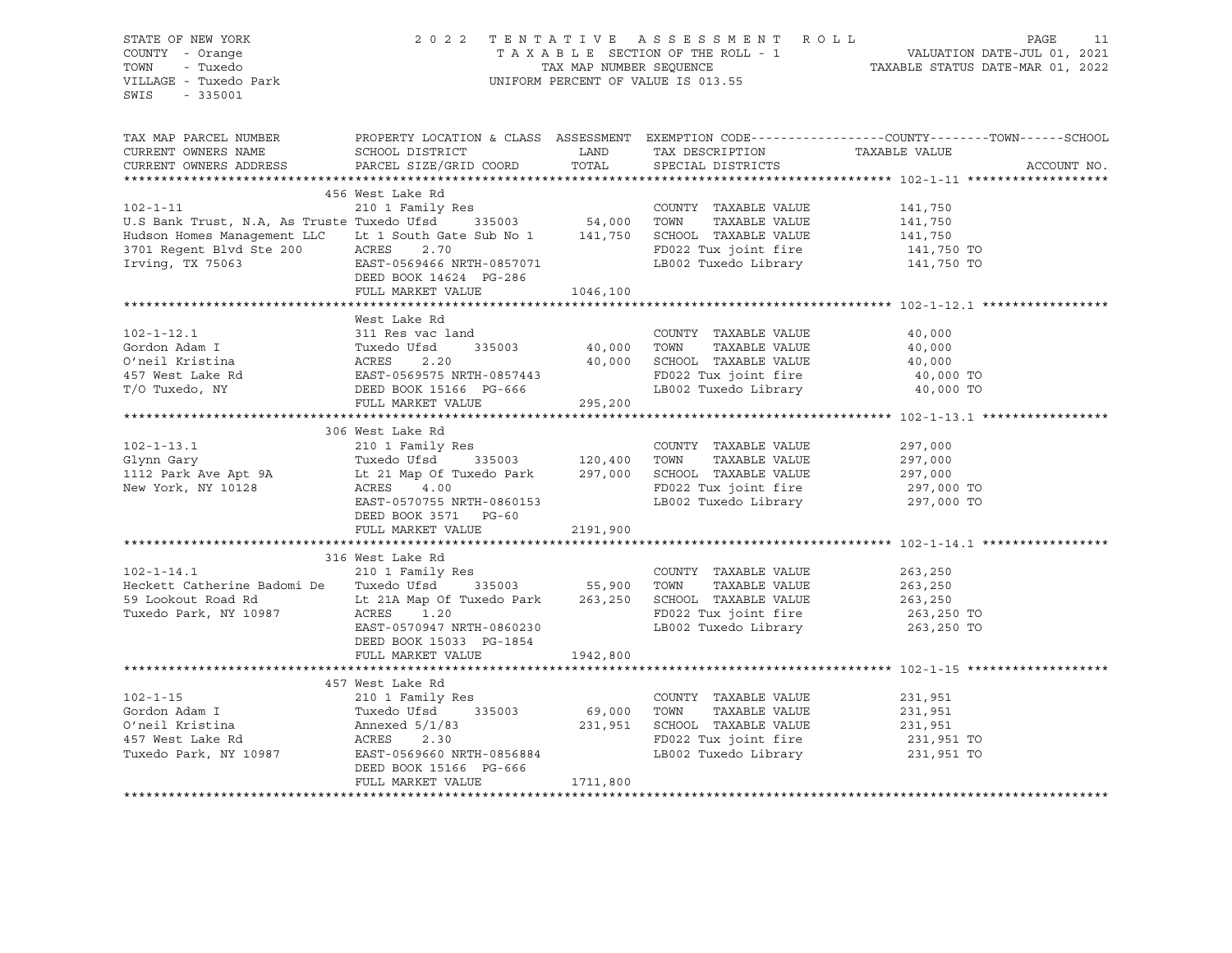| STATE OF NEW YORK<br>COUNTY - Orange<br>- Tuxedo<br>TOWN<br>VILLAGE - Tuxedo Park<br>$-335001$<br>SWIS                                                                                                                         | 2022 TENTATIVE ASSESSMENT ROLL<br>UNIFORM PERCENT OF VALUE IS 013.55                                                    | PAGE<br>12<br>TAXABLE SECTION OF THE ROLL - 1<br>TAXABLE STATUS DATE-JUL 01, 2021<br>TAXABLE STATUS DATE-MAR 01, 2022 |                                                      |                                                                                                  |
|--------------------------------------------------------------------------------------------------------------------------------------------------------------------------------------------------------------------------------|-------------------------------------------------------------------------------------------------------------------------|-----------------------------------------------------------------------------------------------------------------------|------------------------------------------------------|--------------------------------------------------------------------------------------------------|
| TAX MAP PARCEL NUMBER<br>CURRENT OWNERS NAME                                                                                                                                                                                   | SCHOOL DISTRICT                                                                                                         | <b>EXAMPLE SETTING STATE</b>                                                                                          | TAX DESCRIPTION                                      | PROPERTY LOCATION & CLASS ASSESSMENT EXEMPTION CODE----------------COUNTY-------TOWN------SCHOOL |
| CURRENT OWNERS ADDRESS                                                                                                                                                                                                         | PARCEL SIZE/GRID COORD                                                                                                  | TOTAL                                                                                                                 | SPECIAL DISTRICTS                                    | TAXABLE VALUE<br>ACCOUNT NO.                                                                     |
|                                                                                                                                                                                                                                |                                                                                                                         |                                                                                                                       |                                                      |                                                                                                  |
|                                                                                                                                                                                                                                | 35 Eagle Mountain Rd                                                                                                    |                                                                                                                       |                                                      |                                                                                                  |
| $102 - 1 - 16$                                                                                                                                                                                                                 | 210 I Family Res                                                                                                        |                                                                                                                       | COUNTY TAXABLE VALUE                                 | 250,500                                                                                          |
| Hawk Nan Gray                                                                                                                                                                                                                  | Tuxedo Ufsd 335003 120,600 TOWN                                                                                         |                                                                                                                       | TAXABLE VALUE                                        | 250,500<br>250,500                                                                               |
| 35 Eagle Mountain Rd<br>Tuxedo Park, NY 10987                                                                                                                                                                                  | Map 7284 Lt 1<br>ACRES<br>4.20                                                                                          |                                                                                                                       | 250,500 SCHOOL TAXABLE VALUE<br>FD022 Tux joint fire |                                                                                                  |
|                                                                                                                                                                                                                                | EAST-0570561 NRTH-0859759                                                                                               |                                                                                                                       | LB002 Tuxedo Library                                 | 250,500 TO<br>250,500 TO                                                                         |
|                                                                                                                                                                                                                                | DEED BOOK 15118 PG-978                                                                                                  |                                                                                                                       |                                                      |                                                                                                  |
|                                                                                                                                                                                                                                | FULL MARKET VALUE                                                                                                       | 1848,700                                                                                                              |                                                      |                                                                                                  |
|                                                                                                                                                                                                                                |                                                                                                                         |                                                                                                                       |                                                      |                                                                                                  |
|                                                                                                                                                                                                                                | 36 Eagle Mountain Rd                                                                                                    |                                                                                                                       |                                                      |                                                                                                  |
| $102 - 1 - 17$                                                                                                                                                                                                                 | 210 1 Family Res<br>Tuxedo Ufsd 335003 64,500 TOWN                                                                      |                                                                                                                       | COUNTY TAXABLE VALUE                                 | 148,000                                                                                          |
|                                                                                                                                                                                                                                |                                                                                                                         |                                                                                                                       |                                                      |                                                                                                  |
| Staal Stephanie A (1990) Tuxedo Ufsd (1990) 335003 (4,500 TOWN (1984) TAXABLE VALUE (1990) 1990) 1990) 1990) 36 Eagle Mountain Rd (1990) 1990) 1990 (1990) 1990) 1990) 1990) 1990) 1990) 1990) 1990) 1990) 1990) 1990) 1990) 1 |                                                                                                                         |                                                                                                                       |                                                      |                                                                                                  |
|                                                                                                                                                                                                                                | 2.50                                                                                                                    |                                                                                                                       | LB002 Tuxedo Library 148,000 TO                      |                                                                                                  |
|                                                                                                                                                                                                                                | ACRES<br>EAST-0570255 NRTH-0859959<br>DEED BOOK 14940 PG-1603                                                           |                                                                                                                       |                                                      |                                                                                                  |
|                                                                                                                                                                                                                                | FULL MARKET VALUE                                                                                                       | 1092,300                                                                                                              |                                                      |                                                                                                  |
|                                                                                                                                                                                                                                |                                                                                                                         |                                                                                                                       |                                                      |                                                                                                  |
|                                                                                                                                                                                                                                | Eagle Mountain Rd                                                                                                       |                                                                                                                       |                                                      |                                                                                                  |
| $102 - 1 - 18$<br>Brown Gary W                                                                                                                                                                                                 | 311 Res vac land<br>Tuxedo Ufsd 335003 80,000                                                                           |                                                                                                                       | COUNTY TAXABLE VALUE                                 | 80,000<br>80,000                                                                                 |
| Brown Audrey F                                                                                                                                                                                                                 | Tuxedo Ufsd 335003 bu, uu sunn saan aastal saari 1990,000<br>Lt 3 Tuxedo Pk Assoc 80,000 SCHOOL TAXABLE VALUE 80,000 TO |                                                                                                                       |                                                      |                                                                                                  |
| 69 Sun Valley Rd                                                                                                                                                                                                               |                                                                                                                         |                                                                                                                       |                                                      |                                                                                                  |
| Ramsey, NJ 07446                                                                                                                                                                                                               | ACRES<br>4.90                                                                                                           |                                                                                                                       | LB002 Tuxedo Library 60,000 TO                       |                                                                                                  |
|                                                                                                                                                                                                                                | EAST-0570090 NRTH-0860233                                                                                               |                                                                                                                       |                                                      |                                                                                                  |
|                                                                                                                                                                                                                                | DEED BOOK 6185 PG-112                                                                                                   |                                                                                                                       |                                                      |                                                                                                  |
|                                                                                                                                                                                                                                | FULL MARKET VALUE                                                                                                       | 590,400                                                                                                               |                                                      |                                                                                                  |
|                                                                                                                                                                                                                                |                                                                                                                         |                                                                                                                       |                                                      |                                                                                                  |
|                                                                                                                                                                                                                                | 2 Eagle Mountain Rd                                                                                                     |                                                                                                                       |                                                      |                                                                                                  |
| $102 - 1 - 20$                                                                                                                                                                                                                 |                                                                                                                         |                                                                                                                       | COUNTY TAXABLE VALUE 168,150                         |                                                                                                  |
| Lindsay John S III<br>Lindsay Michele K                                                                                                                                                                                        | Lt 4 Tuxedo Pk Assoc 168,150 SCHOOL TAXABLE VALUE 168,150                                                               |                                                                                                                       | TAXABLE VALUE                                        | 168,150                                                                                          |
| 2 Eagle Mountain Rd                                                                                                                                                                                                            | Map 7284                                                                                                                |                                                                                                                       | FD022 Tux joint fire                                 | 168,150 TO                                                                                       |
| Tuxedo Park, NY 10987                                                                                                                                                                                                          | ACRES<br>4.00                                                                                                           |                                                                                                                       | LB002 Tuxedo Library 168,150 TO                      |                                                                                                  |
|                                                                                                                                                                                                                                | EAST-0570473 NRTH-0861054                                                                                               |                                                                                                                       |                                                      |                                                                                                  |
|                                                                                                                                                                                                                                | DEED BOOK 4302 PG-10                                                                                                    |                                                                                                                       |                                                      |                                                                                                  |
|                                                                                                                                                                                                                                | FULL MARKET VALUE                                                                                                       | 1241,000                                                                                                              |                                                      |                                                                                                  |
|                                                                                                                                                                                                                                |                                                                                                                         |                                                                                                                       |                                                      |                                                                                                  |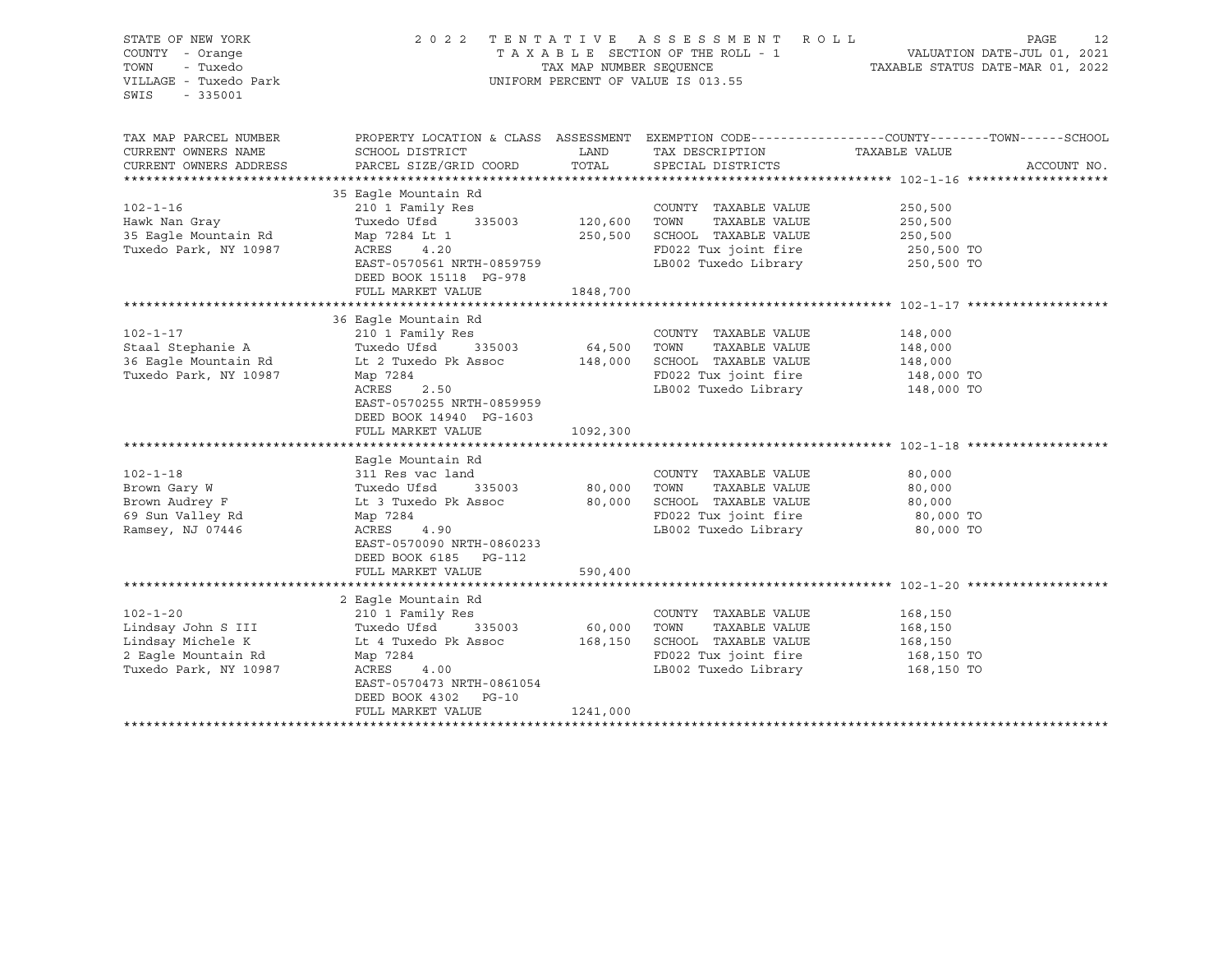|      | STATE OF NEW YORK     | 2022 TENTATIVE ASSESSMENT ROLL     |                                  | PAGE            | 13 |
|------|-----------------------|------------------------------------|----------------------------------|-----------------|----|
|      | COUNTY - Orange       | TAXABLE SECTION OF THE ROLL - 1    | VALUATION DATE-JUL 01, 2021      |                 |    |
|      | TOWN - Tuxedo         | MAP SECTION - 102                  | TAXABLE STATUS DATE-MAR 01, 2022 |                 |    |
|      | VILLAGE - Tuxedo Park | SUB-SECTION - 000                  |                                  | RPS150/V04/L015 |    |
| SWIS | - 335001              | UNIFORM PERCENT OF VALUE IS 013.55 | CURRENT DATE $4/25/2022$         |                 |    |

# \*\*\* S P E C I A L D I S T R I C T S U M M A R Y \*\*\*

|                                 | TOTAL EXTENSION | EXTENSION | AD VALOREM | EXEMPT | TAXABLE  |
|---------------------------------|-----------------|-----------|------------|--------|----------|
| CODE DISTRICT NAME PARCELS TYPE |                 | VALUE     | VALUE      | AMOUNT | VALUE    |
|                                 |                 |           |            |        |          |
| FD022 Tux joint fire            | 19 TOTAL        |           | 2788,651   |        | 2788,651 |
| LB002 Tuxedo Library            | 19 ТОТАL        |           | 2788,651   |        | 2788,651 |

## \*\*\* S C H O O L D I S T R I C T S U M M A R Y \*\*\*

| CODE   | DISTRICT NAME | TOTAL<br>PARCELS | ASSESSED<br>LAND | ASSESSED<br>TOTAL | EXEMPT<br>AMOUNT | TOTAL<br>TAXABLE | <b>STAR</b><br>AMOUNT | STAR<br>TAXABLE |
|--------|---------------|------------------|------------------|-------------------|------------------|------------------|-----------------------|-----------------|
| 335003 | Tuxedo Ufsd   | 19               | 1129,200         | 2788,651          |                  | 2788,651         | 41,400                | 2747,251        |
|        | SUB-TOTAL     | 19               | 1129,200         | 2788,651          |                  | 2788,651         | 41,400                | 2747,251        |
|        | TOTAL         | 19               | 1129,200         | 2788,651          |                  | 2788,651         | 41,400                | 2747,251        |

## \*\*\* S Y S T E M C O D E S S U M M A R Y \*\*\*

### NO SYSTEM EXEMPTIONS AT THIS LEVEL

## \*\*\* E X E M P T I O N S U M M A R Y \*\*\*

| CODE  | DESCRIPTION | TOTAL<br>PARCELS | COUNTY | TOWN | SCHOOL |
|-------|-------------|------------------|--------|------|--------|
| 41834 | ENH STAR    |                  |        |      | 29,560 |
| 41854 | BAS STAR    | ∠                |        |      | 11,840 |
|       | TOTAL       |                  |        |      | 41,400 |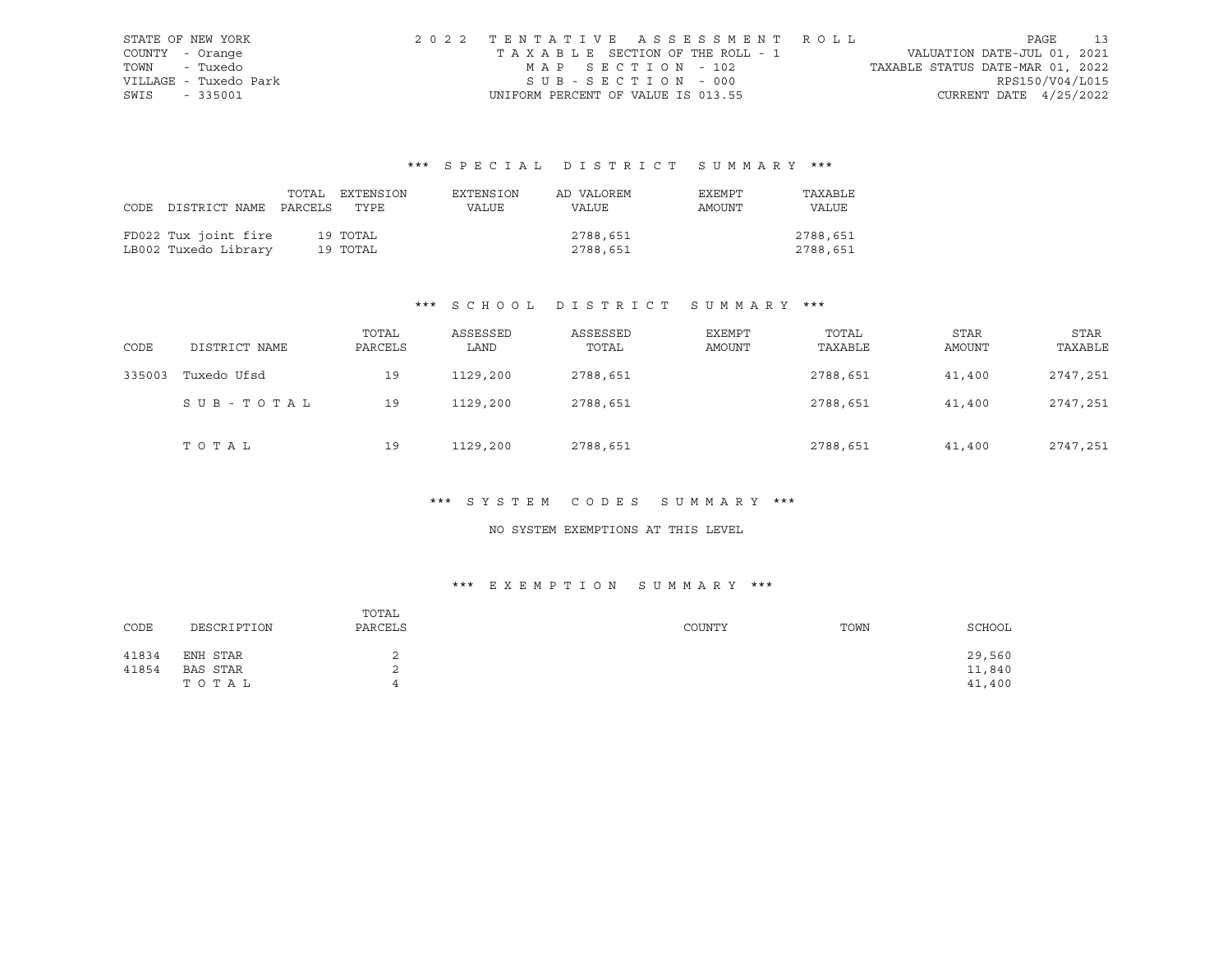| STATE OF NEW YORK |                       | 2022 TENTATIVE ASSESSMENT ROLL |                                    |                   |  |                                       |  |                                  | PAGE | 14              |
|-------------------|-----------------------|--------------------------------|------------------------------------|-------------------|--|---------------------------------------|--|----------------------------------|------|-----------------|
| COUNTY - Orange   |                       |                                |                                    |                   |  | T A X A B L E SECTION OF THE ROLL - 1 |  | VALUATION DATE-JUL 01, 2021      |      |                 |
| TOWN - Tuxedo     |                       |                                |                                    | MAP SECTION - 102 |  |                                       |  | TAXABLE STATUS DATE-MAR 01, 2022 |      |                 |
|                   | VILLAGE - Tuxedo Park |                                |                                    | SUB-SECTION - 000 |  |                                       |  |                                  |      | RPS150/V04/L015 |
| SWIS - 335001     |                       |                                | UNIFORM PERCENT OF VALUE IS 013.55 |                   |  |                                       |  | CURRENT DATE 4/25/2022           |      |                 |

## \*\*\* G R A N D T O T A L S \*\*\*

| <b>ROLL</b> |             | TOTAL   | ASSESSED | ASSESSED | TAXABLE  | TAXABLE  | TAXABLE       | STAR       |
|-------------|-------------|---------|----------|----------|----------|----------|---------------|------------|
| <b>SEC</b>  | DESCRIPTION | PARCELS | LAND     | TOTAL    | COUNTY   | TOWN     | <b>SCHOOL</b> | TAXABLE    |
|             | TAXABLE     | ÷ -     | 1129,200 | 2788,651 | 2788,651 | 2788,651 | 2788,651      | $2747$ 251 |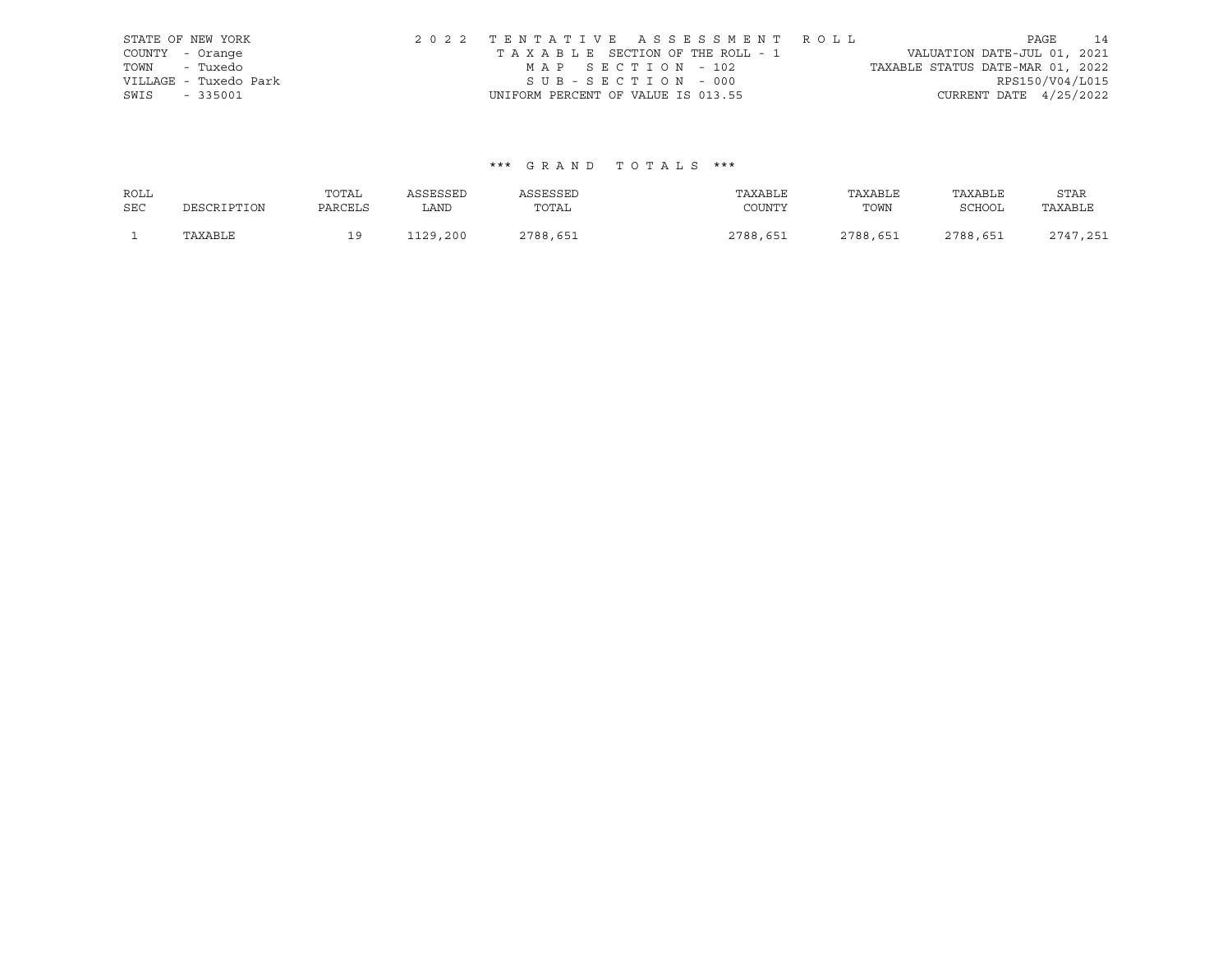| STATE OF NEW YORK<br>COUNTY - Orange<br>TOWN<br>- Tuxedo<br>VILLAGE - Tuxedo Park<br>SWIS - 335001 |                                                                                                                                                                                                                                                                        |           | 2022 TENTATIVE ASSESSMENT ROLL PAGE 15<br>TAXABLE SECTION OF THE ROLL - 1 VALUATION DATE-JUL 01, 2021<br>TAX MAP NUMBER SEQUENCE TAXABLE STATUS DATE-MAR 01, 2022<br>UNIFORM PERCENT OF VALUE IS 013.55 |                                                                                                                  |
|----------------------------------------------------------------------------------------------------|------------------------------------------------------------------------------------------------------------------------------------------------------------------------------------------------------------------------------------------------------------------------|-----------|---------------------------------------------------------------------------------------------------------------------------------------------------------------------------------------------------------|------------------------------------------------------------------------------------------------------------------|
| TAX MAP PARCEL NUMBER                                                                              |                                                                                                                                                                                                                                                                        |           |                                                                                                                                                                                                         | PROPERTY LOCATION & CLASS ASSESSMENT EXEMPTION CODE-----------------COUNTY-------TOWN------SCHOOL<br>ACCOUNT NO. |
|                                                                                                    |                                                                                                                                                                                                                                                                        |           |                                                                                                                                                                                                         |                                                                                                                  |
|                                                                                                    | 15 Brook Rd                                                                                                                                                                                                                                                            |           |                                                                                                                                                                                                         |                                                                                                                  |
|                                                                                                    |                                                                                                                                                                                                                                                                        |           |                                                                                                                                                                                                         |                                                                                                                  |
|                                                                                                    |                                                                                                                                                                                                                                                                        |           |                                                                                                                                                                                                         |                                                                                                                  |
|                                                                                                    |                                                                                                                                                                                                                                                                        |           |                                                                                                                                                                                                         |                                                                                                                  |
|                                                                                                    | 103-1-1.1<br>103-1-1.1<br>Martin Gina<br>108,500<br>Martin Gina<br>108,500<br>Tuxedo Park, NY 10987<br>2001 Family Res<br>Tuxedo Ufsd<br>210 1 Family Res<br>335003<br>2008 500<br>2009 TOWN TAXABLE VALUE<br>60,000 TOWN TAXABLE VALUE<br>7022 Tuxedo Lib             |           |                                                                                                                                                                                                         |                                                                                                                  |
|                                                                                                    |                                                                                                                                                                                                                                                                        |           |                                                                                                                                                                                                         |                                                                                                                  |
|                                                                                                    | 103-1-1.2<br>11 Brook Rd<br>250 Estate<br>Martin Michael Tuxedo Ufsd 335003<br>262,040<br>262,040<br>262,040<br>262,040<br>262,040<br>262,040<br>262,040<br>262,040<br>262,040<br>262,040<br>262,040<br>262,040<br>262,040<br>262,040<br>262,040<br>262,040<br>262,040 |           |                                                                                                                                                                                                         |                                                                                                                  |
|                                                                                                    |                                                                                                                                                                                                                                                                        |           |                                                                                                                                                                                                         |                                                                                                                  |
|                                                                                                    |                                                                                                                                                                                                                                                                        |           |                                                                                                                                                                                                         |                                                                                                                  |
|                                                                                                    |                                                                                                                                                                                                                                                                        |           |                                                                                                                                                                                                         |                                                                                                                  |
|                                                                                                    |                                                                                                                                                                                                                                                                        |           |                                                                                                                                                                                                         |                                                                                                                  |
|                                                                                                    |                                                                                                                                                                                                                                                                        |           |                                                                                                                                                                                                         |                                                                                                                  |
|                                                                                                    |                                                                                                                                                                                                                                                                        |           |                                                                                                                                                                                                         |                                                                                                                  |
|                                                                                                    | FULL MARKET VALUE 1933,900                                                                                                                                                                                                                                             |           |                                                                                                                                                                                                         |                                                                                                                  |
|                                                                                                    |                                                                                                                                                                                                                                                                        |           |                                                                                                                                                                                                         |                                                                                                                  |
|                                                                                                    |                                                                                                                                                                                                                                                                        |           |                                                                                                                                                                                                         |                                                                                                                  |
|                                                                                                    |                                                                                                                                                                                                                                                                        |           |                                                                                                                                                                                                         |                                                                                                                  |
|                                                                                                    |                                                                                                                                                                                                                                                                        |           |                                                                                                                                                                                                         |                                                                                                                  |
|                                                                                                    |                                                                                                                                                                                                                                                                        |           |                                                                                                                                                                                                         |                                                                                                                  |
|                                                                                                    | 114 Turtle Point Rd<br>114 Turtle Point Rd<br>210 1 Family Res<br>Mc Cann Joseph Tuxedo Ufsd 335003 19,100 TOWN TAXABLE VALUE 85,500<br>Mc Cann Anne Lts 16A-16B Map Of Tuxed 85,500 SCHOOL TAXABLE VALUE 85,500<br>325 E 72 St Apt 9B F                               |           |                                                                                                                                                                                                         |                                                                                                                  |
|                                                                                                    |                                                                                                                                                                                                                                                                        |           |                                                                                                                                                                                                         |                                                                                                                  |
|                                                                                                    | FULL MARKET VALUE 631,000                                                                                                                                                                                                                                              |           |                                                                                                                                                                                                         |                                                                                                                  |
|                                                                                                    |                                                                                                                                                                                                                                                                        |           |                                                                                                                                                                                                         |                                                                                                                  |
|                                                                                                    | 122 Turtle Point Rd<br>250 Estate                                                                                                                                                                                                                                      |           |                                                                                                                                                                                                         |                                                                                                                  |
|                                                                                                    |                                                                                                                                                                                                                                                                        |           |                                                                                                                                                                                                         | 393,750                                                                                                          |
|                                                                                                    |                                                                                                                                                                                                                                                                        |           |                                                                                                                                                                                                         |                                                                                                                  |
|                                                                                                    |                                                                                                                                                                                                                                                                        |           |                                                                                                                                                                                                         | TAXABLE VALUE 393,750<br>TAXABLE VALUE 393,750<br>TAXABLE VALUE 393,750<br>1933,750                              |
|                                                                                                    |                                                                                                                                                                                                                                                                        |           | LB002 Tuxedo Library 393,750 TO                                                                                                                                                                         | 393,750 TO                                                                                                       |
|                                                                                                    | 103-1-3<br>Bazylevsky Bo Tuxedo Ufsd 335003 65,800 TOWN TAXABLE VALUE<br>Bazylevsky Christine Lt 20 Map Of Tuxedo Park 393,750 SCHOOL TAXABLE VALUE<br>122 Turtle Point Rd ACRES 10.80 FO022 Tux joint fire<br>Tuxedo Park, NY 10987 E                                 |           |                                                                                                                                                                                                         |                                                                                                                  |
|                                                                                                    | FULL MARKET VALUE 2905,900                                                                                                                                                                                                                                             |           |                                                                                                                                                                                                         |                                                                                                                  |
|                                                                                                    |                                                                                                                                                                                                                                                                        |           |                                                                                                                                                                                                         |                                                                                                                  |
|                                                                                                    | 119 Turtle Point Rd                                                                                                                                                                                                                                                    |           |                                                                                                                                                                                                         |                                                                                                                  |
| $103 - 1 - 5$                                                                                      | - WTRFNT<br>250 Estate                                                                                                                                                                                                                                                 |           | COUNTY TAXABLE VALUE                                                                                                                                                                                    | 690,000                                                                                                          |
|                                                                                                    |                                                                                                                                                                                                                                                                        |           |                                                                                                                                                                                                         |                                                                                                                  |
|                                                                                                    |                                                                                                                                                                                                                                                                        |           |                                                                                                                                                                                                         | TAXABLE VALUE 690,000<br>TAXABLE VALUE 690,000<br>ux joint fire 690,000                                          |
|                                                                                                    |                                                                                                                                                                                                                                                                        |           | FD022 Tux joint fire 690,000 TO<br>LB002 Tuxedo Library 690,000 TO                                                                                                                                      |                                                                                                                  |
|                                                                                                    | Haidar Said N<br>Haidar Karen S<br>19 Turtle Point Rd<br>200 Extate - MIRTH (200 SCHOOL TAXABLE VALUE<br>200 Extate - MIRTH (200 SCHOOL TAXABLE VALUE<br>200 Extate - MIRTH (200 SCHOOL TAXABLE VALUE<br>200 Extate - MIRTH (200 SCHOOL TA                             |           |                                                                                                                                                                                                         |                                                                                                                  |
|                                                                                                    | DEED BOOK 14450 PG-735<br>FULL MARKET VALUE                                                                                                                                                                                                                            | 5092, 300 |                                                                                                                                                                                                         |                                                                                                                  |
|                                                                                                    |                                                                                                                                                                                                                                                                        |           |                                                                                                                                                                                                         |                                                                                                                  |
|                                                                                                    |                                                                                                                                                                                                                                                                        |           |                                                                                                                                                                                                         |                                                                                                                  |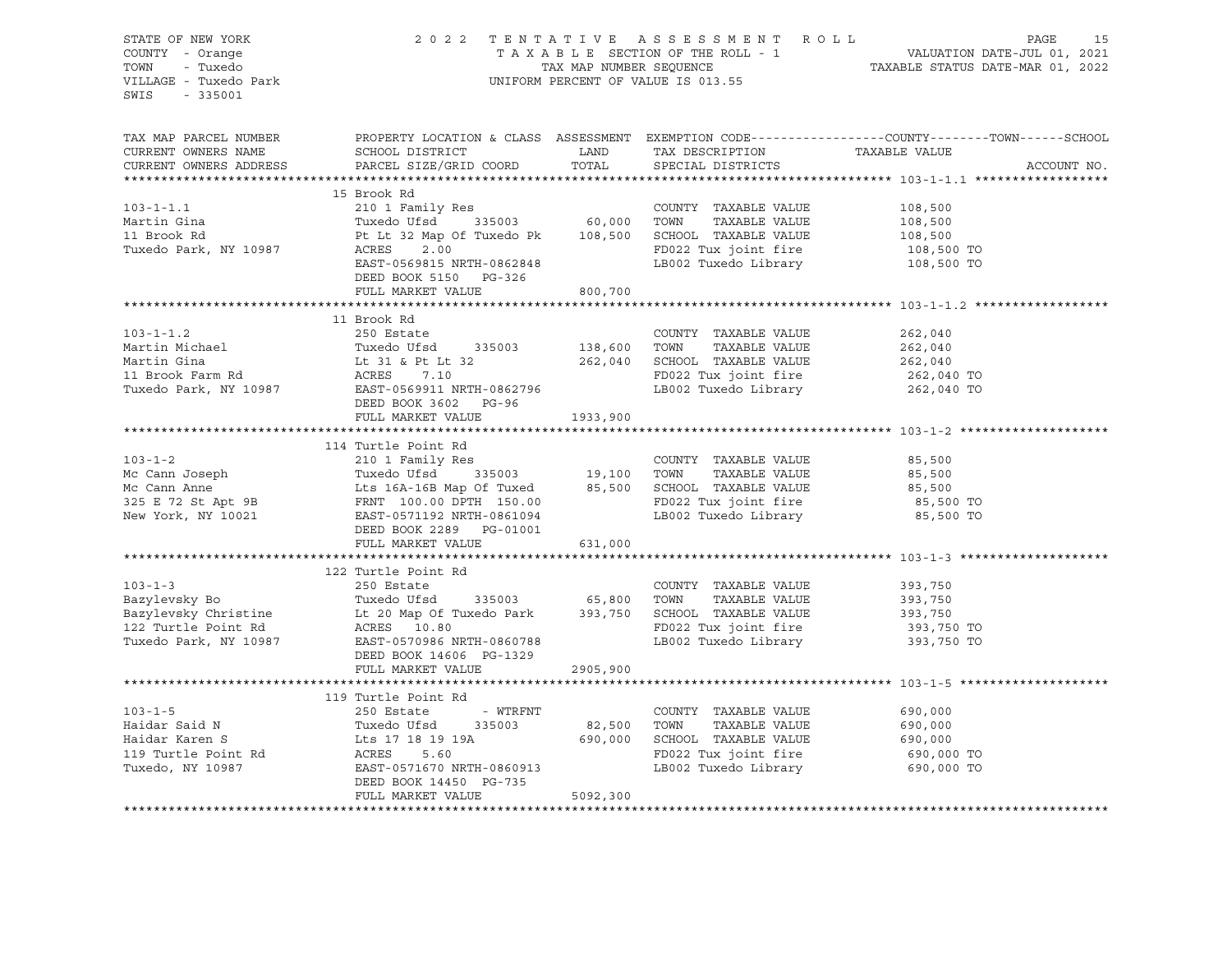#### STATE OF NEW YORK 2 0 2 2 T E N T A T I V E A S S E S S M E N T R O L L PAGE 16 COUNTY - Orange T A X A B L E SECTION OF THE ROLL - 1 VALUATION DATE-JUL 01, 2021 TOWN - Tuxedo TAX MAP NUMBER SEQUENCE TAXABLE STATUS DATE-MAR 01, 2022 VILLAGE - Tuxedo Park UNIFORM PERCENT OF VALUE IS 013.55

| TAX MAP PARCEL NUMBER  | PROPERTY LOCATION & CLASS ASSESSMENT EXEMPTION CODE---------------COUNTY-------TOWN-----SCHOOL                                                                                                                                                 |          |                                                                    |                       |                   |
|------------------------|------------------------------------------------------------------------------------------------------------------------------------------------------------------------------------------------------------------------------------------------|----------|--------------------------------------------------------------------|-----------------------|-------------------|
| CURRENT OWNERS NAME    |                                                                                                                                                                                                                                                |          |                                                                    |                       |                   |
| CURRENT OWNERS ADDRESS |                                                                                                                                                                                                                                                |          | TAX DESCRIPTION TAXABLE VALUE SPECIAL DISTRICTS                    |                       | ACCOUNT NO.       |
|                        |                                                                                                                                                                                                                                                |          |                                                                    |                       |                   |
|                        | 102 Turtle Point Rd                                                                                                                                                                                                                            |          |                                                                    |                       |                   |
|                        |                                                                                                                                                                                                                                                |          |                                                                    |                       |                   |
|                        |                                                                                                                                                                                                                                                |          |                                                                    |                       |                   |
|                        |                                                                                                                                                                                                                                                |          |                                                                    |                       |                   |
|                        |                                                                                                                                                                                                                                                |          |                                                                    |                       |                   |
|                        |                                                                                                                                                                                                                                                |          | FD022 Tux joint fire 148,500 TO<br>LB002 Tuxedo Library 148,500 TO |                       |                   |
|                        |                                                                                                                                                                                                                                                |          |                                                                    |                       |                   |
|                        |                                                                                                                                                                                                                                                | 1095,900 |                                                                    |                       |                   |
|                        | FULL MARKET VALUE                                                                                                                                                                                                                              |          |                                                                    |                       |                   |
|                        |                                                                                                                                                                                                                                                |          |                                                                    |                       |                   |
|                        | 42 Turtle Mountain Rd                                                                                                                                                                                                                          |          |                                                                    |                       |                   |
|                        |                                                                                                                                                                                                                                                |          |                                                                    |                       |                   |
|                        |                                                                                                                                                                                                                                                |          |                                                                    |                       |                   |
|                        |                                                                                                                                                                                                                                                |          |                                                                    |                       |                   |
|                        |                                                                                                                                                                                                                                                |          |                                                                    |                       |                   |
|                        | 103-1-7.1<br>Chiu David T.W 210 1 Family Res<br>Chiu Lilian 249,750<br>Chiu Lilian ACRES 3.10<br>228 Route 17 #225<br>Tuxedo Park, NY 10987 DEED BOOK 14646 PG-359<br>Tuxedo Park, NY 10987 DEED BOOK 14646 PG-359<br>249,750<br>ERST-0571630  |          |                                                                    |                       |                   |
|                        | FULL MARKET VALUE 1843,200                                                                                                                                                                                                                     |          |                                                                    |                       |                   |
|                        |                                                                                                                                                                                                                                                |          |                                                                    |                       |                   |
|                        | 112 Turtle Point Rd                                                                                                                                                                                                                            |          |                                                                    |                       |                   |
| $103 - 1 - 7.2$        | 210 1 Family Res                                                                                                                                                                                                                               |          | COUNTY TAXABLE VALUE 210,000                                       |                       |                   |
|                        |                                                                                                                                                                                                                                                |          |                                                                    |                       |                   |
|                        |                                                                                                                                                                                                                                                |          |                                                                    |                       |                   |
|                        |                                                                                                                                                                                                                                                |          | FD022 Tux joint fire 210,000 TO<br>LB002 Tuxedo Library 210,000 TO |                       |                   |
|                        |                                                                                                                                                                                                                                                |          |                                                                    |                       |                   |
|                        | 210 1 Family Res<br>210 1 Family Res<br>210,000 UOMN TAXABLE VALUE<br>210,000 IONN TAXABLE VALUE<br>210,000 SCHOOL TAXABLE VALUE<br>210,000 SCHOOL TAXABLE VALUE<br>210,000 SCHOOL TAXABLE VALUE<br>210,000 SCHOOL TAXABLE VALUE<br>210,000 SC |          |                                                                    |                       |                   |
|                        |                                                                                                                                                                                                                                                |          |                                                                    |                       |                   |
|                        | 12 Turtle Mountain Rd                                                                                                                                                                                                                          |          |                                                                    |                       |                   |
|                        |                                                                                                                                                                                                                                                |          |                                                                    | $\overline{0}$        | $\Omega$<br>5,920 |
|                        |                                                                                                                                                                                                                                                |          |                                                                    |                       |                   |
|                        |                                                                                                                                                                                                                                                |          |                                                                    |                       |                   |
|                        |                                                                                                                                                                                                                                                |          |                                                                    |                       |                   |
|                        |                                                                                                                                                                                                                                                |          |                                                                    |                       |                   |
|                        |                                                                                                                                                                                                                                                |          |                                                                    |                       |                   |
|                        | FULL MARKET VALUE                                                                                                                                                                                                                              | 675,300  |                                                                    |                       |                   |
|                        |                                                                                                                                                                                                                                                |          |                                                                    |                       |                   |
|                        | 247 West Lake Rd                                                                                                                                                                                                                               |          |                                                                    |                       |                   |
|                        |                                                                                                                                                                                                                                                |          | COUNTY TAXABLE VALUE 175,000                                       |                       |                   |
|                        |                                                                                                                                                                                                                                                |          | TOWN                                                               | TAXABLE VALUE 175,000 |                   |
|                        |                                                                                                                                                                                                                                                |          |                                                                    |                       |                   |
|                        | 103-1-9.2<br>Marcus Peter F<br>PO Box 816<br>Tuxedo Park, NY 10987<br>Tuxedo Park acres 4.50<br>ACRES 4.50                                                                                                                                     |          | SCHOOL TAXABLE VALUE 175,000<br>FD022 Tux joint fire 175,000 TO    |                       |                   |
|                        |                                                                                                                                                                                                                                                |          | LB002 Tuxedo Library 175,000 TO                                    |                       |                   |
|                        | EAST-0571179 NRTH-0861559                                                                                                                                                                                                                      |          |                                                                    |                       |                   |
|                        | DEED BOOK 2135 PG-01025                                                                                                                                                                                                                        |          |                                                                    |                       |                   |
|                        | FULL MARKET VALUE                                                                                                                                                                                                                              | 1291,500 |                                                                    |                       |                   |
|                        |                                                                                                                                                                                                                                                |          |                                                                    |                       |                   |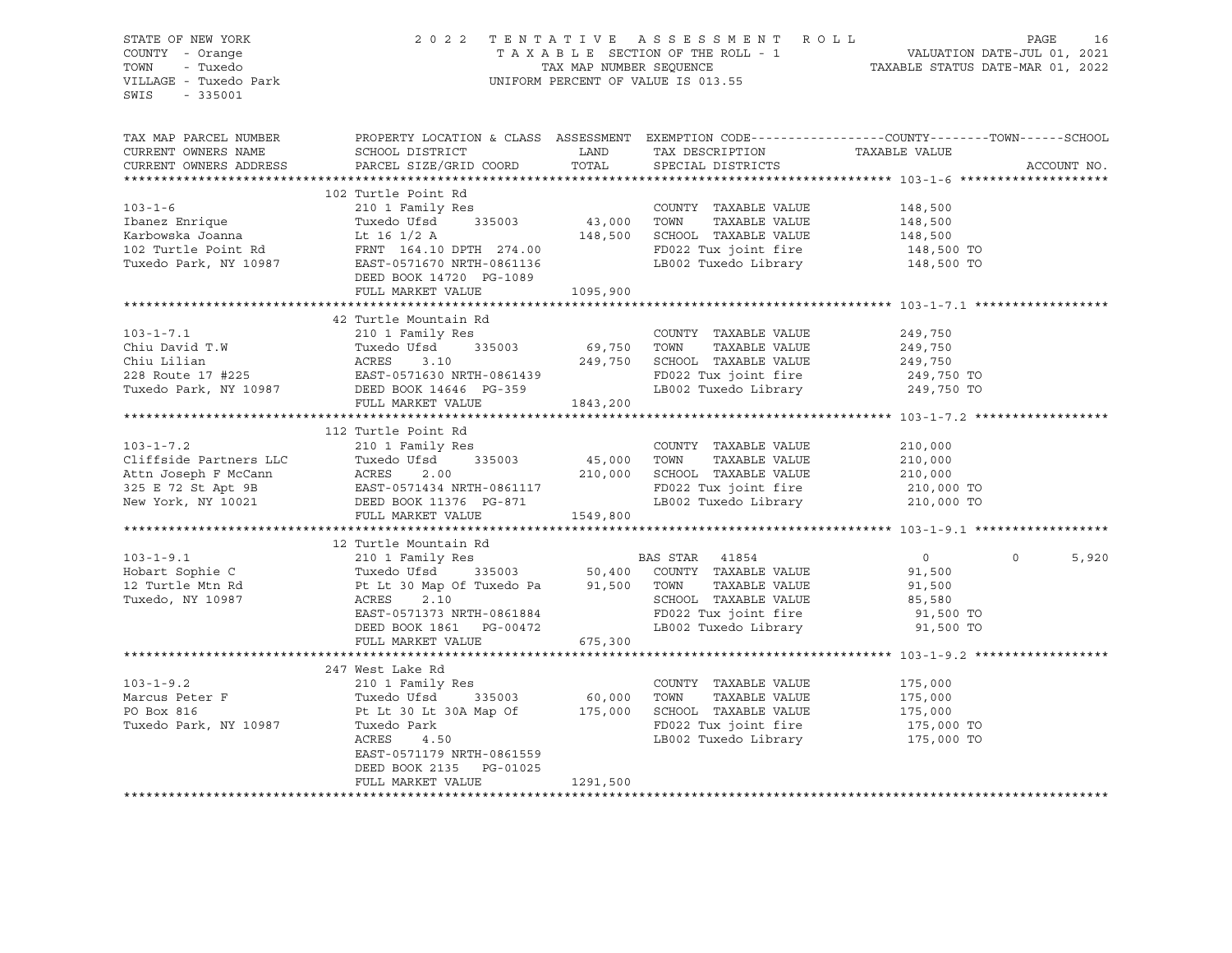| STATE OF NEW YORK<br>SIAIL OF NEW IONS<br>COUNTY - Orange<br>TOWN - Tuxedo<br>VILLAGE - Tuxedo Park<br>SWIS<br>$-335001$                                                                                                                     |                                           |          |                                                                                               |                                                                                                                                       |
|----------------------------------------------------------------------------------------------------------------------------------------------------------------------------------------------------------------------------------------------|-------------------------------------------|----------|-----------------------------------------------------------------------------------------------|---------------------------------------------------------------------------------------------------------------------------------------|
| CURRENT OWNERS NAME<br>CURRENT OWNERS ADDRESS                                                                                                                                                                                                | SCHOOL DISTRICT<br>PARCEL SIZE/GRID COORD |          | LAND TAX DESCRIPTION TAXABLE VALUE<br>TOTAL SPECIAL DISTRICTS                                 | TAX MAP PARCEL NUMBER PROPERTY LOCATION & CLASS ASSESSMENT EXEMPTION CODE----------------COUNTY-------TOWN------SCHOOL<br>ACCOUNT NO. |
| Neyer Jay Land COUNTY TAXABLE VALUE<br>Meyer Jay Land I Family Res<br>Meyer Melissa Land Land Land ACRES 2.10 1 Family Res<br>Meyer Melissa Land Land Land Land ACRES 2.10<br>Tuxedo Park, NY 10987 EAST-0571251 NRTH-0862118<br>DEED BO     |                                           |          |                                                                                               |                                                                                                                                       |
|                                                                                                                                                                                                                                              |                                           |          |                                                                                               |                                                                                                                                       |
|                                                                                                                                                                                                                                              |                                           |          |                                                                                               | 114,750                                                                                                                               |
|                                                                                                                                                                                                                                              |                                           |          |                                                                                               |                                                                                                                                       |
|                                                                                                                                                                                                                                              |                                           |          | TOWN TAXABLE VALUE 114,750<br>SCHOOL TAXABLE VALUE 114,750<br>FD022 Tux joint fire 114,750 TO |                                                                                                                                       |
|                                                                                                                                                                                                                                              |                                           |          | LB002 Tuxedo Library                                                                          | 114,750 TO                                                                                                                            |
|                                                                                                                                                                                                                                              |                                           |          |                                                                                               |                                                                                                                                       |
|                                                                                                                                                                                                                                              | FULL MARKET VALUE                         | 846,900  |                                                                                               |                                                                                                                                       |
|                                                                                                                                                                                                                                              |                                           |          |                                                                                               |                                                                                                                                       |
|                                                                                                                                                                                                                                              | 16 Brook Rd                               |          |                                                                                               |                                                                                                                                       |
| $103 - 1 - 12$                                                                                                                                                                                                                               |                                           |          |                                                                                               |                                                                                                                                       |
|                                                                                                                                                                                                                                              |                                           |          |                                                                                               |                                                                                                                                       |
| 103-1-12 210 1 Family Res COUNTY TAXABLE VALUE 120,000<br>120,000 Ioniel 7uxedo Ufsd 335003 45,000 TOWN TAXABLE VALUE 120,000<br>120,000 Ioniel 1281 & Pt Lt 12B Map 0 120,000 SCHOOL TAXABLE VALUE 120,000<br>16 Brook Rd Tuxedo Pa         |                                           |          |                                                                                               |                                                                                                                                       |
|                                                                                                                                                                                                                                              |                                           |          |                                                                                               |                                                                                                                                       |
| Tuxedo Park, NY 10987                                                                                                                                                                                                                        | ACRES<br>2.50                             |          | LB002 Tuxedo Library 120,000 TO                                                               |                                                                                                                                       |
|                                                                                                                                                                                                                                              | EAST-0570701 NRTH-0862344                 |          |                                                                                               |                                                                                                                                       |
|                                                                                                                                                                                                                                              | DEED BOOK 11703 PG-112                    |          |                                                                                               |                                                                                                                                       |
|                                                                                                                                                                                                                                              | FULL MARKET VALUE                         | 885,600  |                                                                                               |                                                                                                                                       |
|                                                                                                                                                                                                                                              |                                           |          |                                                                                               |                                                                                                                                       |
|                                                                                                                                                                                                                                              | 6 Brook Rd                                |          |                                                                                               |                                                                                                                                       |
|                                                                                                                                                                                                                                              |                                           |          |                                                                                               | 178,450                                                                                                                               |
|                                                                                                                                                                                                                                              |                                           |          |                                                                                               | 178,450                                                                                                                               |
|                                                                                                                                                                                                                                              |                                           |          |                                                                                               | 178,450                                                                                                                               |
| 103-1-13.1 210 1 Family Res<br>Ehrlich Joseph E Tuxedo Ufsd 335003 60,750 TOWN TAXABLE VALUE<br>Rosman Katherine B Pt Lt 1 H Christian Sonne 178,450 SCHOOL TAXABLE VALUE<br>6 Brook Rd<br>6 Brook Reserved Reserved by 1999<br>178,450      |                                           |          | FD022 Tux joint fire 178,450 TO<br>LB002 Tuxedo Library 178,450 TO                            |                                                                                                                                       |
| Tuxedo Park, NY 10987                                                                                                                                                                                                                        | ACRES<br>2.70                             |          |                                                                                               |                                                                                                                                       |
|                                                                                                                                                                                                                                              | EAST-0570952 NRTH-0862287                 |          |                                                                                               |                                                                                                                                       |
|                                                                                                                                                                                                                                              | DEED BOOK 12992 PG-1556                   |          |                                                                                               |                                                                                                                                       |
|                                                                                                                                                                                                                                              | FULL MARKET VALUE                         | 1317,000 |                                                                                               |                                                                                                                                       |
|                                                                                                                                                                                                                                              | West Lake Rd                              |          |                                                                                               |                                                                                                                                       |
| West Lake Runder (2000)<br>311 Res vac land (2000)<br>7000 TOWN TAXABLE VALUE (2000)<br>7000 TOWN TAXABLE VALUE (2000)<br>72,000 TOWN TAXABLE VALUE (2000)<br>72,000 TOWN TAXABLE VALUE (2000)<br>72,000 TOWN TAXABLE VALUE (2000)<br>72,000 |                                           |          |                                                                                               |                                                                                                                                       |
|                                                                                                                                                                                                                                              |                                           |          |                                                                                               |                                                                                                                                       |
|                                                                                                                                                                                                                                              |                                           |          |                                                                                               |                                                                                                                                       |
|                                                                                                                                                                                                                                              |                                           |          |                                                                                               |                                                                                                                                       |
| Tuxedo Park, NY 10987                                                                                                                                                                                                                        | ACRES<br>$0.58$ BANK<br>N                 |          | LB002 Tuxedo Library 12,000 TO                                                                |                                                                                                                                       |
|                                                                                                                                                                                                                                              | EAST-0571561 NRTH-0863285                 |          |                                                                                               |                                                                                                                                       |
|                                                                                                                                                                                                                                              | DEED BOOK 13326 PG-1622                   |          |                                                                                               |                                                                                                                                       |
|                                                                                                                                                                                                                                              | FULL MARKET VALUE                         | 88,600   |                                                                                               |                                                                                                                                       |
|                                                                                                                                                                                                                                              |                                           |          |                                                                                               |                                                                                                                                       |
|                                                                                                                                                                                                                                              | 22 Brook Farm Rd                          |          |                                                                                               |                                                                                                                                       |
| $103 - 1 - 13.212$                                                                                                                                                                                                                           | 210 1 Family Res                          |          | TAXABLE VALUE<br>COUNTY                                                                       | 300,754                                                                                                                               |
| Mcgrath Matthew John Ross                                                                                                                                                                                                                    | Tuxedo Ufsd<br>335003                     | 69,600   | TOWN<br>TAXABLE VALUE                                                                         | 300,754                                                                                                                               |
| Mcgrath Erika Jane                                                                                                                                                                                                                           | Pt Lt 12 Map Tuxedo Pk                    | 300,754  | SCHOOL TAXABLE VALUE                                                                          | 300,754                                                                                                                               |
| 22 Brook Farm Rd                                                                                                                                                                                                                             | ACRES<br>2.90                             |          | FD022 Tux joint fire                                                                          | 300,754 TO                                                                                                                            |
| Tuxedo Park, NY 10987                                                                                                                                                                                                                        | EAST-0571327 NRTH-0863355                 |          | LB002 Tuxedo Library                                                                          | 300,754 TO                                                                                                                            |
|                                                                                                                                                                                                                                              | DEED BOOK 14372 PG-1343                   |          |                                                                                               |                                                                                                                                       |
|                                                                                                                                                                                                                                              | FULL MARKET VALUE                         | 2219,600 |                                                                                               |                                                                                                                                       |
|                                                                                                                                                                                                                                              |                                           |          |                                                                                               |                                                                                                                                       |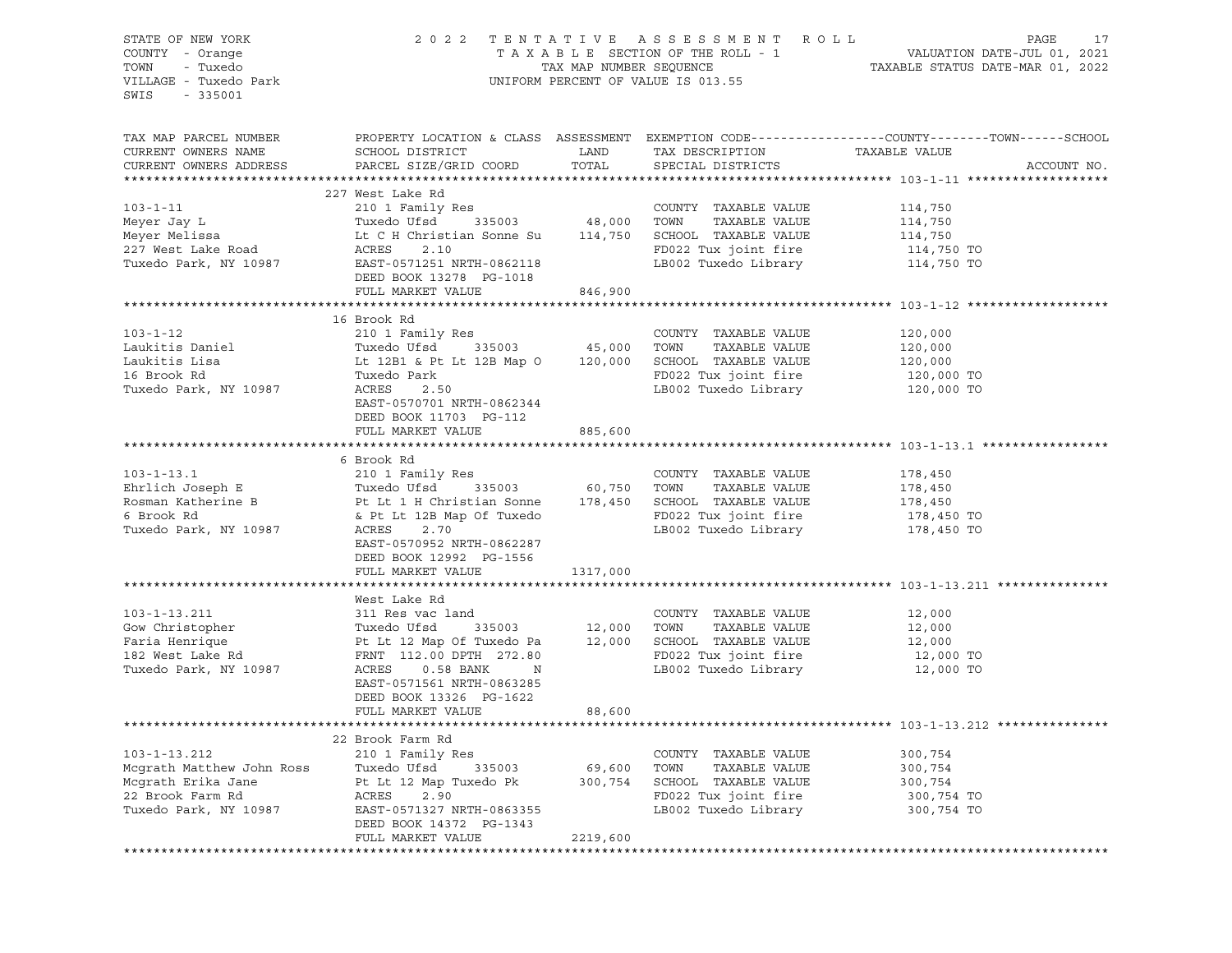STATE OF NEW YORK 2 0 2 2 T E N T A T I V E A S S E S S M E N T R O L L PAGE 18 COUNTY - Orange T A X A B L E SECTION OF THE ROLL - 1 VALUATION DATE-JUL 01, 2021 TRATE OF NEW YORK COUNTY - Orange and the section of the MAC MAP NUMBER SECTION OF THE ROLL PACE ASSESSMENT ROLL TOWN - THE-JUL 01, 2021<br>TOWN - Tuxedo TAX MAP NUMBER SEQUENCE TAXABLE STATUS DATE-MAR 01, 2022<br>VILLAGE - Tuxe UNIFORM PERCENT OF VALUE IS 013.55 SWIS - 335001 TAX MAP PARCEL NUMBER PROPERTY LOCATION & CLASS ASSESSMENT EXEMPTION CODE------------------COUNTY--------TOWN------SCHOOL CURRENT OWNERS NAME SCHOOL DISTRICT LAND TAX DESCRIPTION TAXABLE VALUE CURRENT OWNERS ADDRESS PARCEL SIZE/GRID COORD TOTAL SPECIAL DISTRICTS ACCOUNT NO. \*\*\*\*\*\*\*\*\*\*\*\*\*\*\*\*\*\*\*\*\*\*\*\*\*\*\*\*\*\*\*\*\*\*\*\*\*\*\*\*\*\*\*\*\*\*\*\*\*\*\*\*\*\*\*\*\*\*\*\*\*\*\*\*\*\*\*\*\*\*\*\*\*\*\*\*\*\*\*\*\*\*\*\*\*\*\*\*\*\*\*\*\*\*\*\*\*\*\*\*\*\*\* 103-1-13.23 \*\*\*\*\*\*\*\*\*\*\*\*\*\*\*\* 216 West Lake Rd 103-1-13.23 210 1 Family Res COUNTY TAXABLE VALUE 123,250 Givens William Tuxedo Ufsd 335003 52,800 TOWN TAXABLE VALUE 123,250 Givens Dana Lt 2 H Christian Sonne Su 123,250 SCHOOL TAXABLE VALUE 123,250 216 West Lake Rd ACRES 2.20 FD022 Tux joint fire 123,250 TO Tuxedo Park, NY 10987 EAST-0571225 NRTH-0862559 LB002 Tuxedo Library 123,250 TO DEED BOOK 12957 PG-1378 FULL MARKET VALUE 909,600 \*\*\*\*\*\*\*\*\*\*\*\*\*\*\*\*\*\*\*\*\*\*\*\*\*\*\*\*\*\*\*\*\*\*\*\*\*\*\*\*\*\*\*\*\*\*\*\*\*\*\*\*\*\*\*\*\*\*\*\*\*\*\*\*\*\*\*\*\*\*\*\*\*\*\*\*\*\*\*\*\*\*\*\*\*\*\*\*\*\*\*\*\*\*\*\*\*\*\*\*\*\*\* 103-1-13.24 \*\*\*\*\*\*\*\*\*\*\*\*\*\*\*\* 7 Brook Farm Rd 103-1-13.24 210 1 Family Res COUNTY TAXABLE VALUE 174,455 Farhadian Nasser Tuxedo Ufsd 335003 62,400 TOWN TAXABLE VALUE 174,455 Farhadian Shahin Lt 3 H Christian Sonne Su 174,455 SCHOOL TAXABLE VALUE 174,455 7 Brook Farm Rd ACRES 2.60 BANKC130280 FD022 Tux joint fire 174,455 TO Tuxedo Park, NY 10987 EAST-0571465 NRTH-0862829 LB002 Tuxedo Library 174,455 TO DEED BOOK 12698 PG-117 FULL MARKET VALUE 1287,500 \*\*\*\*\*\*\*\*\*\*\*\*\*\*\*\*\*\*\*\*\*\*\*\*\*\*\*\*\*\*\*\*\*\*\*\*\*\*\*\*\*\*\*\*\*\*\*\*\*\*\*\*\*\*\*\*\*\*\*\*\*\*\*\*\*\*\*\*\*\*\*\*\*\*\*\*\*\*\*\*\*\*\*\*\*\*\*\*\*\*\*\*\*\*\*\*\*\*\*\*\*\*\* 103-1-14 \*\*\*\*\*\*\*\*\*\*\*\*\*\*\*\*\*\*\* 1 Brook Farm Rd 103-1-14 210 1 Family Res COUNTY TAXABLE VALUE 196,200 Maitland Francine f/k/a Tuxedo Ufsd 335003 69,600 TOWN TAXABLE VALUE 196,200 Royan Francine Pt Lts 12A & 12, Map Of T 196,200 SCHOOL TAXABLE VALUE 196,200 1 Brook Farm Rd ACRES 3.00 FD022 Tux joint fire 196,200 TO Tuxedo Park, NY 10987 EAST-0571113 NRTH-0862884 LB002 Tuxedo Library 196,200 TO DEED BOOK 14370 PG-758 FULL MARKET VALUE 1448,000 \*\*\*\*\*\*\*\*\*\*\*\*\*\*\*\*\*\*\*\*\*\*\*\*\*\*\*\*\*\*\*\*\*\*\*\*\*\*\*\*\*\*\*\*\*\*\*\*\*\*\*\*\*\*\*\*\*\*\*\*\*\*\*\*\*\*\*\*\*\*\*\*\*\*\*\*\*\*\*\*\*\*\*\*\*\*\*\*\*\*\*\*\*\*\*\*\*\*\*\*\*\*\* 103-1-15.1 \*\*\*\*\*\*\*\*\*\*\*\*\*\*\*\*\* West Lake Rd<br>311 Res vac land 103-1-15.1 311 Res vac land COUNTY TAXABLE VALUE 48,125 Mcgrath Matthew John Ross Tuxedo Ufsd 335003 48,125 TOWN TAXABLE VALUE 48,125 Mcgrath Erika Jane Lt 5 G Amory & C Sonne Su 48,125 SCHOOL TAXABLE VALUE 48,125 22 Brook Farm Rd ACRES 3.00 FD022 Tux joint fire 48,125 TO Tuxedo Park, NY 10987 EAST-0571165 NRTH-0863556 LB002 Tuxedo Library 48,125 TO DEED BOOK 14372 PG-1347 FULL MARKET VALUE 355,200 \*\*\*\*\*\*\*\*\*\*\*\*\*\*\*\*\*\*\*\*\*\*\*\*\*\*\*\*\*\*\*\*\*\*\*\*\*\*\*\*\*\*\*\*\*\*\*\*\*\*\*\*\*\*\*\*\*\*\*\*\*\*\*\*\*\*\*\*\*\*\*\*\*\*\*\*\*\*\*\*\*\*\*\*\*\*\*\*\*\*\*\*\*\*\*\*\*\*\*\*\*\*\* 103-1-15.22 \*\*\*\*\*\*\*\*\*\*\*\*\*\*\*\* 182 West Lake Rd 103-1-15.22 210 1 Family Res COUNTY TAXABLE VALUE 115,500 Gow Christopher Tuxedo Ufsd 335003 30,000 TOWN TAXABLE VALUE 115,500 Faria Henrique Lt 6 G Amory & C Sonne Su 115,500 SCHOOL TAXABLE VALUE 115,500 182 West Lake Rd FRNT 112.40 DPTH 385.00 FD022 Tux joint fire 115,500 TO Tuxedo Park, NY 10987 ACRES 0.81 BANK N LB002 Tuxedo Library 115,500 TO EAST-0571513 NRTH-0863435 DEED BOOK 13326 PG-1622 FULL MARKET VALUE 852,400 \*\*\*\*\*\*\*\*\*\*\*\*\*\*\*\*\*\*\*\*\*\*\*\*\*\*\*\*\*\*\*\*\*\*\*\*\*\*\*\*\*\*\*\*\*\*\*\*\*\*\*\*\*\*\*\*\*\*\*\*\*\*\*\*\*\*\*\*\*\*\*\*\*\*\*\*\*\*\*\*\*\*\*\*\*\*\*\*\*\*\*\*\*\*\*\*\*\*\*\*\*\*\*\*\*\*\*\*\*\*\*\*\*\*\*\*\*\*\*\*\*\*\*\*\*\*\*\*\*\*\*\*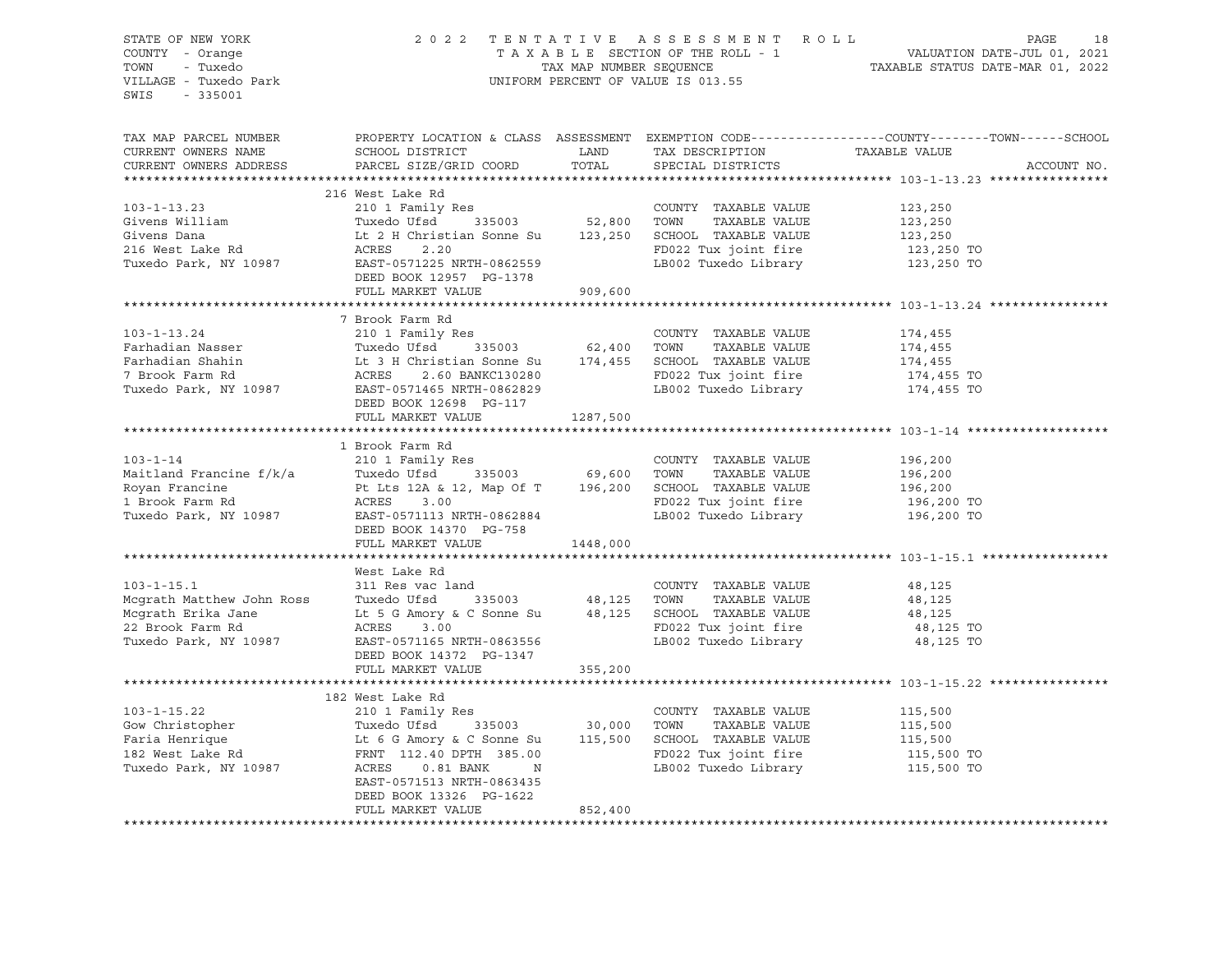|                       | 103-1-17.2<br>Son Estate COUNTY TAXABLE VALUE<br>207 West Lake Rd Lt A H Christian Sonne Su 350,000<br>207 West Lake Rd Lt A H Christian Sonne Su 350,000 SCHOOL TAXABLE VALUE<br>207 West Lake Rd Lt A H Christian Sonne Su 350,000 S<br>DEED BOOK 14852 PG-1641<br>FULL MARKET VALUE 2583,000<br>33 Turtle Mountain Rd<br>33 Turtle Mountain Rd<br>210 1 Family Res<br>Marsh Laura Tuxedo Ufsd<br>210 1 Family Res<br>210 1 Family Res<br>210 1 Family Res<br>210 1 Family Res<br>210 1 Family Res<br>210 1 Family Res<br>210 1 Family Res<br>210 1 F<br>43 Turtle Mountain Rd<br>103-1-19<br>Engelbert Kim B<br>Engelbert Kimberly S<br>Engelbert Kimberly S<br>Engelbert Kimberly S<br>Engelbert Kimberly S<br>Et Le Map Of Tuxedo Park and Tuxedo Park, NY 10987<br>EAST-0571763 NRTH-0861888<br>EAST-0571763 NRTH-0861888<br>E |  | $\overline{0}$<br>$0 \qquad \qquad$                                                                                                                                                                     | 5,920 |
|-----------------------|--------------------------------------------------------------------------------------------------------------------------------------------------------------------------------------------------------------------------------------------------------------------------------------------------------------------------------------------------------------------------------------------------------------------------------------------------------------------------------------------------------------------------------------------------------------------------------------------------------------------------------------------------------------------------------------------------------------------------------------------------------------------------------------------------------------------------------------|--|---------------------------------------------------------------------------------------------------------------------------------------------------------------------------------------------------------|-------|
|                       |                                                                                                                                                                                                                                                                                                                                                                                                                                                                                                                                                                                                                                                                                                                                                                                                                                      |  |                                                                                                                                                                                                         |       |
|                       |                                                                                                                                                                                                                                                                                                                                                                                                                                                                                                                                                                                                                                                                                                                                                                                                                                      |  |                                                                                                                                                                                                         |       |
|                       |                                                                                                                                                                                                                                                                                                                                                                                                                                                                                                                                                                                                                                                                                                                                                                                                                                      |  |                                                                                                                                                                                                         |       |
|                       |                                                                                                                                                                                                                                                                                                                                                                                                                                                                                                                                                                                                                                                                                                                                                                                                                                      |  |                                                                                                                                                                                                         |       |
|                       |                                                                                                                                                                                                                                                                                                                                                                                                                                                                                                                                                                                                                                                                                                                                                                                                                                      |  |                                                                                                                                                                                                         |       |
|                       |                                                                                                                                                                                                                                                                                                                                                                                                                                                                                                                                                                                                                                                                                                                                                                                                                                      |  |                                                                                                                                                                                                         |       |
|                       |                                                                                                                                                                                                                                                                                                                                                                                                                                                                                                                                                                                                                                                                                                                                                                                                                                      |  |                                                                                                                                                                                                         |       |
|                       |                                                                                                                                                                                                                                                                                                                                                                                                                                                                                                                                                                                                                                                                                                                                                                                                                                      |  |                                                                                                                                                                                                         |       |
|                       |                                                                                                                                                                                                                                                                                                                                                                                                                                                                                                                                                                                                                                                                                                                                                                                                                                      |  |                                                                                                                                                                                                         |       |
|                       |                                                                                                                                                                                                                                                                                                                                                                                                                                                                                                                                                                                                                                                                                                                                                                                                                                      |  |                                                                                                                                                                                                         |       |
|                       |                                                                                                                                                                                                                                                                                                                                                                                                                                                                                                                                                                                                                                                                                                                                                                                                                                      |  |                                                                                                                                                                                                         |       |
|                       |                                                                                                                                                                                                                                                                                                                                                                                                                                                                                                                                                                                                                                                                                                                                                                                                                                      |  |                                                                                                                                                                                                         |       |
|                       |                                                                                                                                                                                                                                                                                                                                                                                                                                                                                                                                                                                                                                                                                                                                                                                                                                      |  |                                                                                                                                                                                                         |       |
|                       |                                                                                                                                                                                                                                                                                                                                                                                                                                                                                                                                                                                                                                                                                                                                                                                                                                      |  |                                                                                                                                                                                                         |       |
|                       |                                                                                                                                                                                                                                                                                                                                                                                                                                                                                                                                                                                                                                                                                                                                                                                                                                      |  |                                                                                                                                                                                                         |       |
|                       |                                                                                                                                                                                                                                                                                                                                                                                                                                                                                                                                                                                                                                                                                                                                                                                                                                      |  |                                                                                                                                                                                                         |       |
|                       |                                                                                                                                                                                                                                                                                                                                                                                                                                                                                                                                                                                                                                                                                                                                                                                                                                      |  |                                                                                                                                                                                                         |       |
|                       |                                                                                                                                                                                                                                                                                                                                                                                                                                                                                                                                                                                                                                                                                                                                                                                                                                      |  |                                                                                                                                                                                                         |       |
|                       |                                                                                                                                                                                                                                                                                                                                                                                                                                                                                                                                                                                                                                                                                                                                                                                                                                      |  |                                                                                                                                                                                                         |       |
|                       |                                                                                                                                                                                                                                                                                                                                                                                                                                                                                                                                                                                                                                                                                                                                                                                                                                      |  |                                                                                                                                                                                                         |       |
|                       |                                                                                                                                                                                                                                                                                                                                                                                                                                                                                                                                                                                                                                                                                                                                                                                                                                      |  |                                                                                                                                                                                                         |       |
|                       |                                                                                                                                                                                                                                                                                                                                                                                                                                                                                                                                                                                                                                                                                                                                                                                                                                      |  |                                                                                                                                                                                                         |       |
|                       | 207 West Lake Rd                                                                                                                                                                                                                                                                                                                                                                                                                                                                                                                                                                                                                                                                                                                                                                                                                     |  |                                                                                                                                                                                                         |       |
|                       |                                                                                                                                                                                                                                                                                                                                                                                                                                                                                                                                                                                                                                                                                                                                                                                                                                      |  |                                                                                                                                                                                                         |       |
|                       |                                                                                                                                                                                                                                                                                                                                                                                                                                                                                                                                                                                                                                                                                                                                                                                                                                      |  |                                                                                                                                                                                                         |       |
|                       |                                                                                                                                                                                                                                                                                                                                                                                                                                                                                                                                                                                                                                                                                                                                                                                                                                      |  |                                                                                                                                                                                                         |       |
|                       |                                                                                                                                                                                                                                                                                                                                                                                                                                                                                                                                                                                                                                                                                                                                                                                                                                      |  |                                                                                                                                                                                                         |       |
|                       |                                                                                                                                                                                                                                                                                                                                                                                                                                                                                                                                                                                                                                                                                                                                                                                                                                      |  |                                                                                                                                                                                                         |       |
|                       |                                                                                                                                                                                                                                                                                                                                                                                                                                                                                                                                                                                                                                                                                                                                                                                                                                      |  |                                                                                                                                                                                                         |       |
|                       |                                                                                                                                                                                                                                                                                                                                                                                                                                                                                                                                                                                                                                                                                                                                                                                                                                      |  |                                                                                                                                                                                                         |       |
|                       | 217 West Lake Rd<br>217 West Lake Rd<br>217 West Lake LLC<br>217 West Lake LLC<br>217 West Lake Rd<br>217 West Lake Rd<br>217 West Lake Rd<br>217 West Lake Rd<br>217 West Lake Rd<br>217 West Lake Rd<br>217 West Lake Rd<br>217 West Lake Rd<br>217                                                                                                                                                                                                                                                                                                                                                                                                                                                                                                                                                                                |  |                                                                                                                                                                                                         |       |
|                       | 217 West Lake Rd                                                                                                                                                                                                                                                                                                                                                                                                                                                                                                                                                                                                                                                                                                                                                                                                                     |  |                                                                                                                                                                                                         |       |
|                       |                                                                                                                                                                                                                                                                                                                                                                                                                                                                                                                                                                                                                                                                                                                                                                                                                                      |  |                                                                                                                                                                                                         |       |
|                       |                                                                                                                                                                                                                                                                                                                                                                                                                                                                                                                                                                                                                                                                                                                                                                                                                                      |  |                                                                                                                                                                                                         |       |
|                       | 103-1-16<br>20 Brook Farm Rd<br>210 1 Family Res<br>Gayer Dawson Anusia<br>Tuxedo If 210 1 Family Res<br>Tuxedo If 210 1 Family Res<br>2.10 1 Family Res<br>2.10 60,000 TOWN TAXABLE VALUE<br>2.145,000<br>20 Brook 702<br>2.20 FORD BOX 702<br>2.2                                                                                                                                                                                                                                                                                                                                                                                                                                                                                                                                                                                  |  |                                                                                                                                                                                                         |       |
|                       |                                                                                                                                                                                                                                                                                                                                                                                                                                                                                                                                                                                                                                                                                                                                                                                                                                      |  |                                                                                                                                                                                                         |       |
|                       |                                                                                                                                                                                                                                                                                                                                                                                                                                                                                                                                                                                                                                                                                                                                                                                                                                      |  |                                                                                                                                                                                                         |       |
|                       |                                                                                                                                                                                                                                                                                                                                                                                                                                                                                                                                                                                                                                                                                                                                                                                                                                      |  |                                                                                                                                                                                                         |       |
|                       |                                                                                                                                                                                                                                                                                                                                                                                                                                                                                                                                                                                                                                                                                                                                                                                                                                      |  |                                                                                                                                                                                                         |       |
|                       |                                                                                                                                                                                                                                                                                                                                                                                                                                                                                                                                                                                                                                                                                                                                                                                                                                      |  |                                                                                                                                                                                                         |       |
|                       |                                                                                                                                                                                                                                                                                                                                                                                                                                                                                                                                                                                                                                                                                                                                                                                                                                      |  |                                                                                                                                                                                                         |       |
|                       | 20 Brook Farm Rd                                                                                                                                                                                                                                                                                                                                                                                                                                                                                                                                                                                                                                                                                                                                                                                                                     |  |                                                                                                                                                                                                         |       |
|                       |                                                                                                                                                                                                                                                                                                                                                                                                                                                                                                                                                                                                                                                                                                                                                                                                                                      |  |                                                                                                                                                                                                         |       |
|                       |                                                                                                                                                                                                                                                                                                                                                                                                                                                                                                                                                                                                                                                                                                                                                                                                                                      |  | ACCOUNT NO.                                                                                                                                                                                             |       |
|                       |                                                                                                                                                                                                                                                                                                                                                                                                                                                                                                                                                                                                                                                                                                                                                                                                                                      |  |                                                                                                                                                                                                         |       |
| TAX MAP PARCEL NUMBER |                                                                                                                                                                                                                                                                                                                                                                                                                                                                                                                                                                                                                                                                                                                                                                                                                                      |  | PROPERTY LOCATION & CLASS ASSESSMENT EXEMPTION CODE----------------COUNTY-------TOWN------SCHOOL                                                                                                        |       |
|                       |                                                                                                                                                                                                                                                                                                                                                                                                                                                                                                                                                                                                                                                                                                                                                                                                                                      |  |                                                                                                                                                                                                         |       |
|                       |                                                                                                                                                                                                                                                                                                                                                                                                                                                                                                                                                                                                                                                                                                                                                                                                                                      |  |                                                                                                                                                                                                         |       |
| SWIS - 335001         |                                                                                                                                                                                                                                                                                                                                                                                                                                                                                                                                                                                                                                                                                                                                                                                                                                      |  |                                                                                                                                                                                                         |       |
| VILLAGE - Tuxedo Park |                                                                                                                                                                                                                                                                                                                                                                                                                                                                                                                                                                                                                                                                                                                                                                                                                                      |  | 2022 TENTATIVE ASSESSMENT ROLL PAGE 19<br>TAXABLE SECTION OF THE ROLL - 1 VALUATION DATE-JUL 01, 2021<br>TAX MAP NUMBER SEQUENCE TAXABLE STATUS DATE-MAR 01, 2022<br>UNIFORM PERCENT OF VALUE IS 013.55 |       |
|                       |                                                                                                                                                                                                                                                                                                                                                                                                                                                                                                                                                                                                                                                                                                                                                                                                                                      |  |                                                                                                                                                                                                         |       |
| TOWN - Tuxedo         |                                                                                                                                                                                                                                                                                                                                                                                                                                                                                                                                                                                                                                                                                                                                                                                                                                      |  |                                                                                                                                                                                                         |       |
| COUNTY - Orange       |                                                                                                                                                                                                                                                                                                                                                                                                                                                                                                                                                                                                                                                                                                                                                                                                                                      |  |                                                                                                                                                                                                         |       |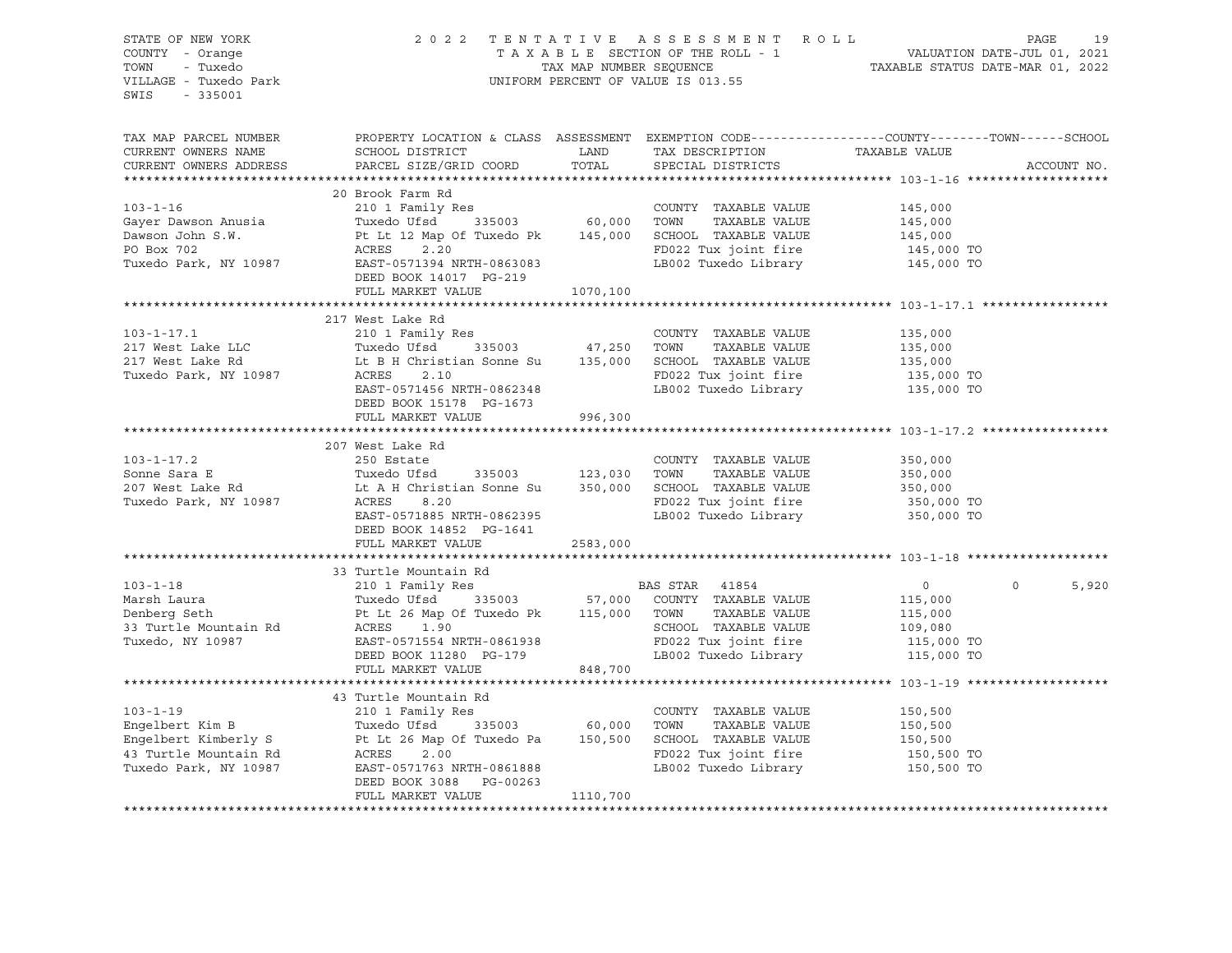| STATE OF NEW YORK<br>COUNTY - Orange<br>TOWN - Tuxedo<br>VILLAGE - Tuxedo Park<br>SWIS - 335001                                                                                                                                                        |                                                                                                                                                                                                                                                     | 2022 TENTATIVE ASSESSMENT ROLL PAGE 20<br>TAXABLE SECTION OF THE ROLL - 1 VALUATION DATE-JUL 01, 2021<br>TAX MAP NUMBER SEQUENCE TAXABLE STATUS DATE-MAR 01, 2022<br>UNIFORM PERCENT OF VALUE IS 013.55 |  |                                                                                                                                                                                                                                |  |
|--------------------------------------------------------------------------------------------------------------------------------------------------------------------------------------------------------------------------------------------------------|-----------------------------------------------------------------------------------------------------------------------------------------------------------------------------------------------------------------------------------------------------|---------------------------------------------------------------------------------------------------------------------------------------------------------------------------------------------------------|--|--------------------------------------------------------------------------------------------------------------------------------------------------------------------------------------------------------------------------------|--|
|                                                                                                                                                                                                                                                        |                                                                                                                                                                                                                                                     |                                                                                                                                                                                                         |  |                                                                                                                                                                                                                                |  |
|                                                                                                                                                                                                                                                        |                                                                                                                                                                                                                                                     |                                                                                                                                                                                                         |  | TAX MAP PARCEL NUMBER BOOPERTY LOCATION & CLASS ASSESSMENT EXEMPTION CODE----------------COUNTY--------TOWN------SCHOOL CURRENT OWNERS NAME SCHOOL DISTRICT LAND TAX DESCRIPTION TAXABLE VALUE CURRENT OWNERS ADDRESS PARCEL S |  |
|                                                                                                                                                                                                                                                        |                                                                                                                                                                                                                                                     |                                                                                                                                                                                                         |  |                                                                                                                                                                                                                                |  |
|                                                                                                                                                                                                                                                        |                                                                                                                                                                                                                                                     |                                                                                                                                                                                                         |  |                                                                                                                                                                                                                                |  |
|                                                                                                                                                                                                                                                        |                                                                                                                                                                                                                                                     |                                                                                                                                                                                                         |  |                                                                                                                                                                                                                                |  |
|                                                                                                                                                                                                                                                        |                                                                                                                                                                                                                                                     |                                                                                                                                                                                                         |  |                                                                                                                                                                                                                                |  |
|                                                                                                                                                                                                                                                        |                                                                                                                                                                                                                                                     |                                                                                                                                                                                                         |  |                                                                                                                                                                                                                                |  |
|                                                                                                                                                                                                                                                        |                                                                                                                                                                                                                                                     |                                                                                                                                                                                                         |  |                                                                                                                                                                                                                                |  |
|                                                                                                                                                                                                                                                        |                                                                                                                                                                                                                                                     |                                                                                                                                                                                                         |  |                                                                                                                                                                                                                                |  |
|                                                                                                                                                                                                                                                        |                                                                                                                                                                                                                                                     |                                                                                                                                                                                                         |  |                                                                                                                                                                                                                                |  |
|                                                                                                                                                                                                                                                        | FULL MARKET VALUE 2509,200                                                                                                                                                                                                                          |                                                                                                                                                                                                         |  |                                                                                                                                                                                                                                |  |
|                                                                                                                                                                                                                                                        |                                                                                                                                                                                                                                                     |                                                                                                                                                                                                         |  |                                                                                                                                                                                                                                |  |
|                                                                                                                                                                                                                                                        | 52 Turtle Point Rd                                                                                                                                                                                                                                  |                                                                                                                                                                                                         |  |                                                                                                                                                                                                                                |  |
|                                                                                                                                                                                                                                                        |                                                                                                                                                                                                                                                     |                                                                                                                                                                                                         |  |                                                                                                                                                                                                                                |  |
|                                                                                                                                                                                                                                                        |                                                                                                                                                                                                                                                     |                                                                                                                                                                                                         |  |                                                                                                                                                                                                                                |  |
|                                                                                                                                                                                                                                                        |                                                                                                                                                                                                                                                     |                                                                                                                                                                                                         |  |                                                                                                                                                                                                                                |  |
|                                                                                                                                                                                                                                                        |                                                                                                                                                                                                                                                     |                                                                                                                                                                                                         |  |                                                                                                                                                                                                                                |  |
| 32 Turtle Point Rd<br>2103-1-21.1<br>Country TAXABLE VALUE<br>Couphlin Terrance J<br>Peters Coughlin Glenda M<br>26,000 TOWN TAXABLE VALUE<br>28-16 1/2<16 1/2A<16 M<br>28.900 10000 TOWN TAXABLE VALUE<br>28-16 1/2<16 1/2A<16 M<br>436,900 SCH       |                                                                                                                                                                                                                                                     |                                                                                                                                                                                                         |  |                                                                                                                                                                                                                                |  |
|                                                                                                                                                                                                                                                        |                                                                                                                                                                                                                                                     | 3224,400                                                                                                                                                                                                |  |                                                                                                                                                                                                                                |  |
|                                                                                                                                                                                                                                                        | FULL MARKET VALUE                                                                                                                                                                                                                                   |                                                                                                                                                                                                         |  |                                                                                                                                                                                                                                |  |
|                                                                                                                                                                                                                                                        | 79 Turtle Point Rd                                                                                                                                                                                                                                  |                                                                                                                                                                                                         |  |                                                                                                                                                                                                                                |  |
|                                                                                                                                                                                                                                                        |                                                                                                                                                                                                                                                     |                                                                                                                                                                                                         |  |                                                                                                                                                                                                                                |  |
|                                                                                                                                                                                                                                                        |                                                                                                                                                                                                                                                     |                                                                                                                                                                                                         |  |                                                                                                                                                                                                                                |  |
|                                                                                                                                                                                                                                                        |                                                                                                                                                                                                                                                     |                                                                                                                                                                                                         |  |                                                                                                                                                                                                                                |  |
|                                                                                                                                                                                                                                                        |                                                                                                                                                                                                                                                     |                                                                                                                                                                                                         |  |                                                                                                                                                                                                                                |  |
| V9 TUTLE POINT AND TUTLE VALUE<br>Turtle Point LLC<br>Turtle Point Rd<br>Turtle Point Rd<br>Turedo Park, NY 10987<br>Tuxedo Park, NY 10987<br>Tuxedo Park, NY 10987<br>Tuxedo Park, NY 10987<br>Tuxedo Park, NY 10987<br>Tuxedo Park, NY 10987<br>     |                                                                                                                                                                                                                                                     |                                                                                                                                                                                                         |  |                                                                                                                                                                                                                                |  |
|                                                                                                                                                                                                                                                        | DEED BOOK 14866 PG-219                                                                                                                                                                                                                              |                                                                                                                                                                                                         |  |                                                                                                                                                                                                                                |  |
|                                                                                                                                                                                                                                                        | FULL MARKET VALUE 4981,600                                                                                                                                                                                                                          |                                                                                                                                                                                                         |  |                                                                                                                                                                                                                                |  |
|                                                                                                                                                                                                                                                        |                                                                                                                                                                                                                                                     |                                                                                                                                                                                                         |  |                                                                                                                                                                                                                                |  |
| $103 - 1 - 24$                                                                                                                                                                                                                                         | 61 Turtle Point Rd                                                                                                                                                                                                                                  |                                                                                                                                                                                                         |  |                                                                                                                                                                                                                                |  |
|                                                                                                                                                                                                                                                        |                                                                                                                                                                                                                                                     |                                                                                                                                                                                                         |  |                                                                                                                                                                                                                                |  |
|                                                                                                                                                                                                                                                        |                                                                                                                                                                                                                                                     |                                                                                                                                                                                                         |  |                                                                                                                                                                                                                                |  |
|                                                                                                                                                                                                                                                        |                                                                                                                                                                                                                                                     |                                                                                                                                                                                                         |  |                                                                                                                                                                                                                                |  |
|                                                                                                                                                                                                                                                        |                                                                                                                                                                                                                                                     |                                                                                                                                                                                                         |  |                                                                                                                                                                                                                                |  |
| 103-1-24<br>NYELICK HOLDINGS, LLC<br>28 Pepperidge Rd<br>Tuxedo Park, NY 10987<br>TULL MARKET VALUE<br>TULL MARKET VALUE<br>TULL MARKET VALUE<br>TULL MARKET VALUE<br>TULL MARKET VALUE<br>TULL MARKET VALUE<br>TULL MARKET VALUE<br>200,000<br>200,00 |                                                                                                                                                                                                                                                     |                                                                                                                                                                                                         |  |                                                                                                                                                                                                                                |  |
|                                                                                                                                                                                                                                                        |                                                                                                                                                                                                                                                     |                                                                                                                                                                                                         |  |                                                                                                                                                                                                                                |  |
|                                                                                                                                                                                                                                                        | 29 Turtle Point Rd                                                                                                                                                                                                                                  |                                                                                                                                                                                                         |  |                                                                                                                                                                                                                                |  |
|                                                                                                                                                                                                                                                        |                                                                                                                                                                                                                                                     |                                                                                                                                                                                                         |  |                                                                                                                                                                                                                                |  |
|                                                                                                                                                                                                                                                        |                                                                                                                                                                                                                                                     |                                                                                                                                                                                                         |  |                                                                                                                                                                                                                                |  |
|                                                                                                                                                                                                                                                        |                                                                                                                                                                                                                                                     |                                                                                                                                                                                                         |  |                                                                                                                                                                                                                                |  |
|                                                                                                                                                                                                                                                        |                                                                                                                                                                                                                                                     |                                                                                                                                                                                                         |  |                                                                                                                                                                                                                                |  |
|                                                                                                                                                                                                                                                        | 103-1-26<br>29 Turtle Point Rd<br>312 Vac w/imprv - WTRFNT<br>312 Vac w/imprv - WTRFNT<br>207 West Lake Rd<br>207 West Lake Rd<br>207 West Lake Rd<br>207 West Lake Rd<br>207 West Lake Rd<br>207 West Lake Rd<br>207 West Lake Rd<br>207 West Lake |                                                                                                                                                                                                         |  |                                                                                                                                                                                                                                |  |
|                                                                                                                                                                                                                                                        | DEED BOOK 14852 PG-1641<br>FULL MARKET VALUE 298,900                                                                                                                                                                                                |                                                                                                                                                                                                         |  |                                                                                                                                                                                                                                |  |
|                                                                                                                                                                                                                                                        |                                                                                                                                                                                                                                                     |                                                                                                                                                                                                         |  |                                                                                                                                                                                                                                |  |
|                                                                                                                                                                                                                                                        |                                                                                                                                                                                                                                                     |                                                                                                                                                                                                         |  |                                                                                                                                                                                                                                |  |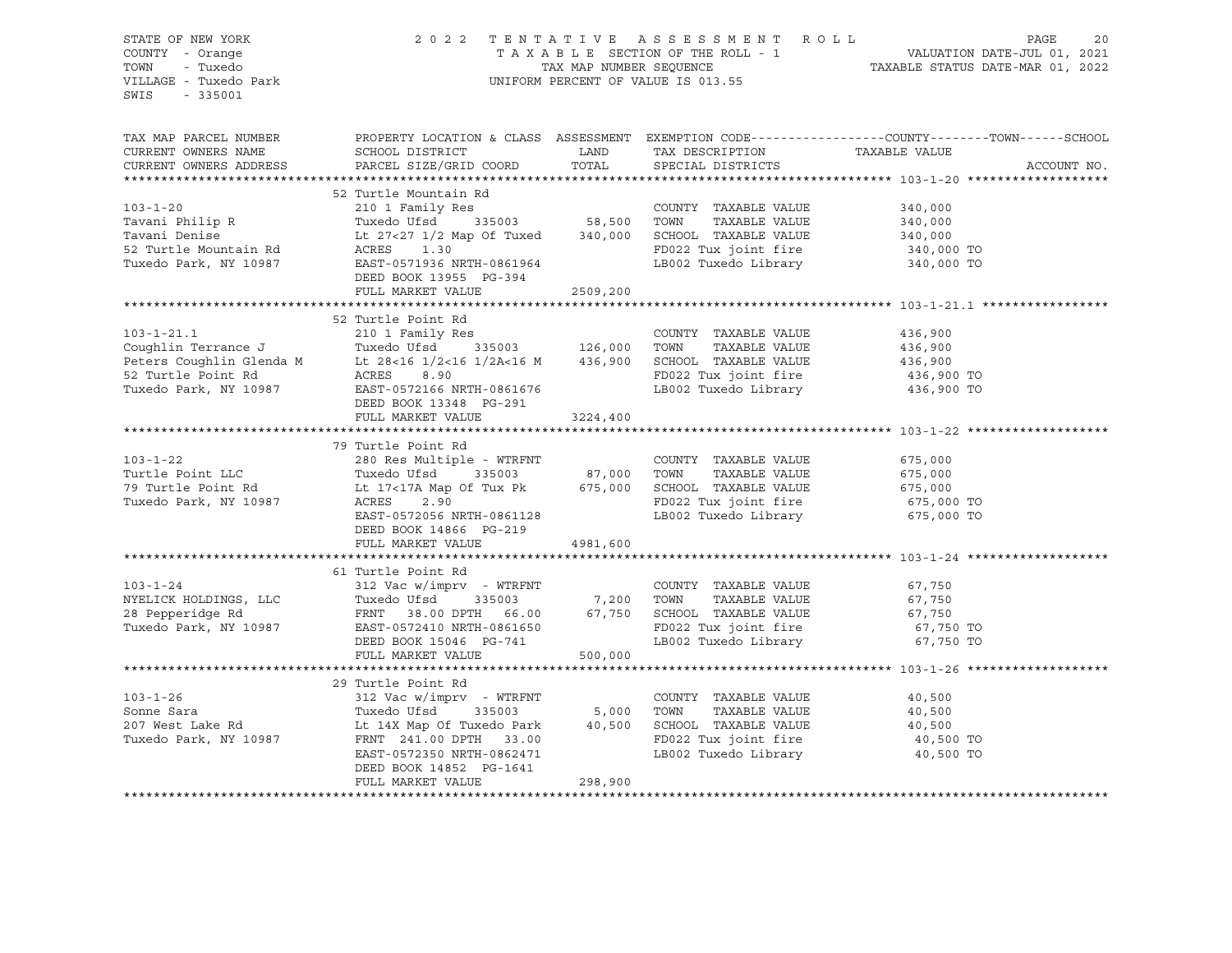| STATE OF NEW YORK<br>COUNTY - Orange<br>- Tuxedo<br>TOWN<br>VILLAGE - Tuxedo Park<br>$-335001$<br>SWIS                                                      | 2022 TENTATIVE ASSESSMENT ROLL<br>UNIFORM PERCENT OF VALUE IS 013.55                                                                                                                                                                              | PAGE<br>21<br>TAXABLE SECTION OF THE ROLL - 1<br>TAXABLE STATUS DATE-JUL 01, 2021<br>TAXABLE STATUS DATE-MAR 01, 2022 |                                                                                                                              |                                                                                                                                  |
|-------------------------------------------------------------------------------------------------------------------------------------------------------------|---------------------------------------------------------------------------------------------------------------------------------------------------------------------------------------------------------------------------------------------------|-----------------------------------------------------------------------------------------------------------------------|------------------------------------------------------------------------------------------------------------------------------|----------------------------------------------------------------------------------------------------------------------------------|
| TAX MAP PARCEL NUMBER<br>CURRENT OWNERS NAME<br>CURRENT OWNERS ADDRESS                                                                                      | SCHOOL DISTRICT<br>PARCEL SIZE/GRID COORD                                                                                                                                                                                                         | <b>EXAMPLE THE STATE OF STATE OF STATE</b><br>TOTAL                                                                   | TAX DESCRIPTION<br>SPECIAL DISTRICTS                                                                                         | PROPERTY LOCATION & CLASS ASSESSMENT EXEMPTION CODE----------------COUNTY-------TOWN------SCHOOL<br>TAXABLE VALUE<br>ACCOUNT NO. |
|                                                                                                                                                             | West Lake Rd                                                                                                                                                                                                                                      |                                                                                                                       |                                                                                                                              |                                                                                                                                  |
| $103 - 1 - 27.11$<br>Nealis Marlina<br>177 West Lake Rd<br>Tuxedo Park, NY 10987                                                                            | 210 1 Family Res<br>335003 275,000<br>Tuxedo Ufsd<br>Lt 12 1/2 & 13 Map Of Tux 437,500 SCHOOL TAXABLE VALUE<br>Park<br>ACRES 4.00 BANK0190290<br>EAST-0572001 NRTH-0862744<br>DEED BOOK 13159 PG-991<br>FULL MARKET VALUE                         | 3228,800                                                                                                              | COUNTY TAXABLE VALUE<br>TOWN<br>TAXABLE VALUE<br>FD022 Tux joint fire<br>LB002 Tuxedo Library                                | 437,500<br>437,500<br>437,500<br>437,500 TO<br>437,500 TO                                                                        |
|                                                                                                                                                             |                                                                                                                                                                                                                                                   |                                                                                                                       |                                                                                                                              |                                                                                                                                  |
| $103 - 1 - 27.12$<br>Bruno Michael J 11 Tuxedo Ufsd 335003<br>Jakowec Aleksandr F 12X & 12Y Map Of Tux<br>PO Box 775<br>PO Box 775<br>Tuxedo Park, NY 10987 | 177 West Lake Rd<br>312 Vac w/imprv - WTRFNT<br>Tuxedo Ufsd 335003 18,000<br>Boathouse<br>FRNT 197.00 DPTH 118.00<br>EAST-0571774 NRTH-0863331<br>DEED BOOK 13475 PG-162<br>FULL MARKET VALUE 398,500                                             |                                                                                                                       | COUNTY TAXABLE VALUE<br>TOWN<br>TAXABLE VALUE<br>54,000 SCHOOL TAXABLE VALUE<br>FD022 Tux joint fire<br>LB002 Tuxedo Library | 54,000<br>54,000<br>54,000<br>54,000 TO<br>54,000 TO                                                                             |
|                                                                                                                                                             |                                                                                                                                                                                                                                                   |                                                                                                                       |                                                                                                                              |                                                                                                                                  |
| $103 - 1 - 29$<br>Bruno Michael 11<br>PO Box 775<br>Tuxedo Park, NY 10987                                                                                   | 172 West Lake Rd<br>250 Estate - WTRFNT<br>Tuxedo Ufsd 335003 235,800 TOWN<br>Lts $10<10$ $1/2<10$ $1/2B<11<$ 533,750 SCHOOL TAXABLE VALUE<br>$<$ 11x<br>ACRES 11.30<br>EAST-0571490 NRTH-0863900<br>DEED BOOK 13329 PG-1403<br>FULL MARKET VALUE | 3939,100                                                                                                              | COUNTY TAXABLE VALUE<br>TAXABLE VALUE<br>FD022 Tux joint fire<br>LB002 Tuxedo Library                                        | 533,750<br>533,750<br>533,750<br>533,750 TO<br>533,750 TO                                                                        |
|                                                                                                                                                             |                                                                                                                                                                                                                                                   |                                                                                                                       |                                                                                                                              |                                                                                                                                  |
| $103 - 1 - 30.21$                                                                                                                                           | 18 Patterson Brook Rd<br>210 1 Family Res                                                                                                                                                                                                         |                                                                                                                       | COUNTY TAXABLE VALUE<br>TOWN<br>TAXABLE VALUE<br>SCHOOL TAXABLE VALUE<br>FD022 Tux joint fire<br>LB002 Tuxedo Library        | 210,000<br>210,000<br>210,000<br>210,000 TO<br>210,000 TO                                                                        |
|                                                                                                                                                             | DEED BOOK 14876 PG-1046<br>FULL MARKET VALUE                                                                                                                                                                                                      | 1549,800                                                                                                              |                                                                                                                              |                                                                                                                                  |
|                                                                                                                                                             |                                                                                                                                                                                                                                                   |                                                                                                                       |                                                                                                                              |                                                                                                                                  |
| $103 - 1 - 30.3$<br>Simet Jeffrey<br>Simet Julia<br>40 East Lake Stable Rd<br>Tuxedo Park, NY 10987                                                         | 14 Patterson Brook Rd<br>210 1 Family Res<br>Tuxedo Ufsd<br>335003<br>Lt 3 John W Griswold Sub<br>ACRES<br>8.10<br>EAST-0571703 NRTH-0865060<br>DEED BOOK 13837 PG-1296<br>FULL MARKET VALUE                                                      | 50,000<br>83,600<br>617,000                                                                                           | TAXABLE VALUE<br>COUNTY<br>TOWN<br>TAXABLE VALUE<br>SCHOOL<br>TAXABLE VALUE<br>FD022 Tux joint fire<br>LB002 Tuxedo Library  | 83,600<br>83,600<br>83,600<br>83,600 TO<br>83,600 TO                                                                             |
|                                                                                                                                                             |                                                                                                                                                                                                                                                   |                                                                                                                       |                                                                                                                              |                                                                                                                                  |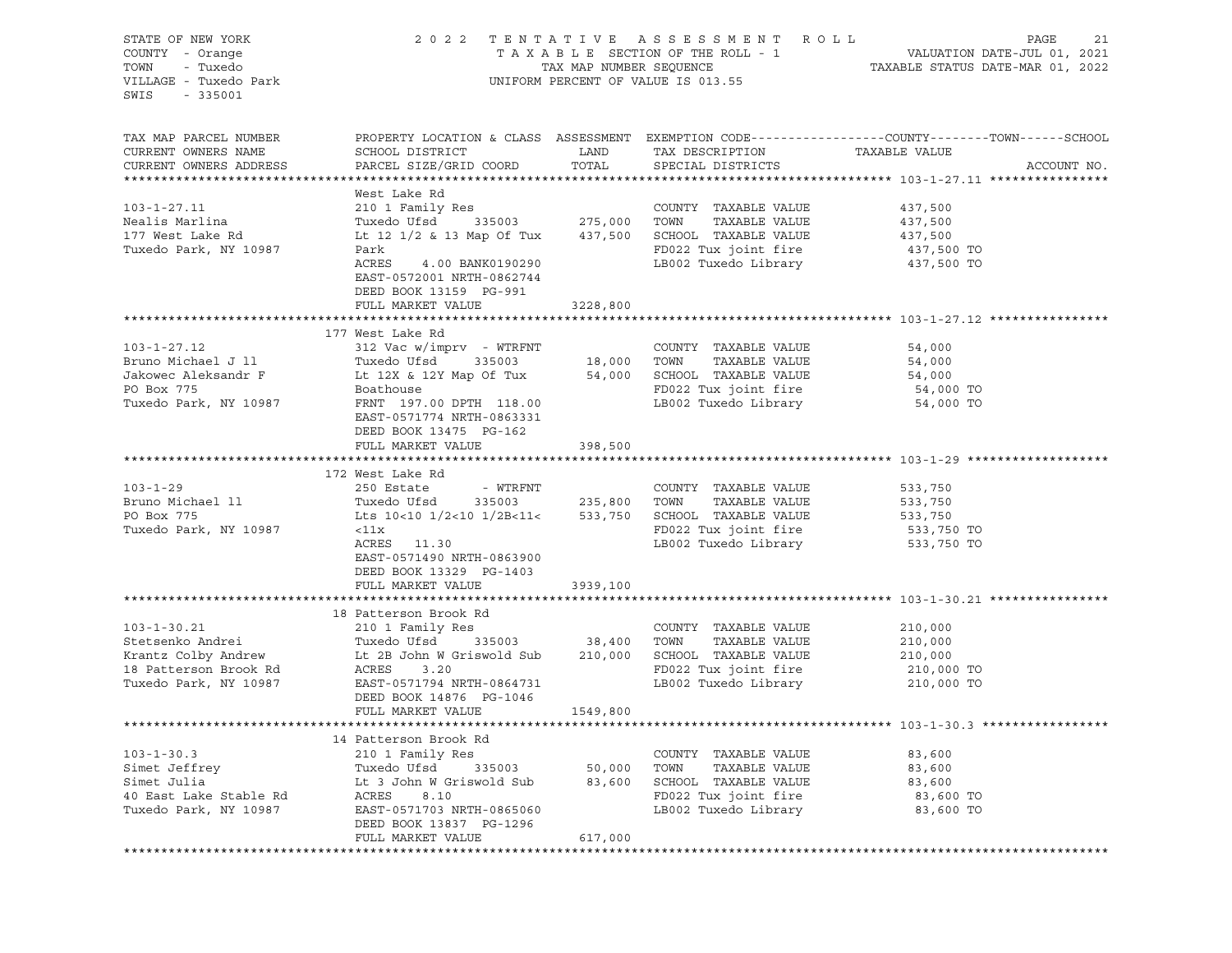#### STATE OF NEW YORK 2 0 2 2 T E N T A T I V E A S S E S S M E N T R O L L PAGE 22 COUNTY - Orange T A X A B L E SECTION OF THE ROLL - 1 VALUATION DATE-JUL 01, 2021 TOWN - Tuxedo TAX MAP NUMBER SEQUENCE TAXABLE STATUS DATE-MAR 01, 2022 VILLAGE - Tuxedo Park UNIFORM PERCENT OF VALUE IS 013.55

| TAX MAP PARCEL NUMBER<br>CURRENT OWNERS NAME<br>CURRENT OWNERS ADDRESS                                                                                                                                                                                 | SCHOOL DISTRICT<br>PARCEL SIZE/GRID COORD                                                                                                                                                                                                                  | LAND<br>TOTAL | TAX DESCRIPTION TAXABLE VALUE SPECIAL DISTRICTS<br>SPECIAL DISTRICTS | PROPERTY LOCATION & CLASS ASSESSMENT EXEMPTION CODE---------------COUNTY-------TOWN------SCHOOL<br>ACCOUNT NO. |  |
|--------------------------------------------------------------------------------------------------------------------------------------------------------------------------------------------------------------------------------------------------------|------------------------------------------------------------------------------------------------------------------------------------------------------------------------------------------------------------------------------------------------------------|---------------|----------------------------------------------------------------------|----------------------------------------------------------------------------------------------------------------|--|
|                                                                                                                                                                                                                                                        |                                                                                                                                                                                                                                                            |               |                                                                      |                                                                                                                |  |
|                                                                                                                                                                                                                                                        | 131 West Lake Rd<br>WEST LAKE ROW TO TOWN TAXABLE VALUE<br>Tuxedo Ufsd 335003 9,000 TOWN TAXABLE VALUE<br>FRNT 70.00 DPTH 31.00 9,000 SCHOOL TAXABLE VALUE<br>EAST-0572172 NRTH-0864182 FD022 Tux joint fire<br>DEED BOOK 4243 PG-167 LB002 Tuxedo Library |               |                                                                      |                                                                                                                |  |
| $103 - 1 - 31.2$                                                                                                                                                                                                                                       |                                                                                                                                                                                                                                                            |               |                                                                      | 9,000                                                                                                          |  |
| Cotnoir Elizabeth                                                                                                                                                                                                                                      |                                                                                                                                                                                                                                                            |               | TAXABLE VALUE                                                        | 9,000                                                                                                          |  |
| Wee Wah Rd                                                                                                                                                                                                                                             | FRNT 70.00 DPTH 31.00<br>EAST-0572172 NRTH-0864182                                                                                                                                                                                                         |               |                                                                      | 9,000                                                                                                          |  |
| PO Box 836                                                                                                                                                                                                                                             |                                                                                                                                                                                                                                                            |               |                                                                      | 9,000 TO                                                                                                       |  |
| Tuxedo Park, NY 10987 DEED BOOK 4243 PG-167                                                                                                                                                                                                            |                                                                                                                                                                                                                                                            |               | LB002 Tuxedo Library 9,000 TO                                        |                                                                                                                |  |
|                                                                                                                                                                                                                                                        |                                                                                                                                                                                                                                                            |               |                                                                      |                                                                                                                |  |
|                                                                                                                                                                                                                                                        |                                                                                                                                                                                                                                                            |               |                                                                      |                                                                                                                |  |
| 103-1-32<br>Mengel Philip R<br>Mengel Jayne F<br>Mengel Jayne F<br>Mengel Jayne F<br>Le 6 1/2 Map Of Tuxedo Pa<br>FRNT 214.00 DPTH 98.00<br>Mengel Jayne F<br>Le 6 1/2 Map Of Tuxedo Pa<br>312,375<br>SCHOOL TAXABLE VALUE<br>SCHOOL TAXABLE VALUE<br> | 127 West Lake Rd                                                                                                                                                                                                                                           |               |                                                                      |                                                                                                                |  |
|                                                                                                                                                                                                                                                        |                                                                                                                                                                                                                                                            |               |                                                                      |                                                                                                                |  |
|                                                                                                                                                                                                                                                        |                                                                                                                                                                                                                                                            |               |                                                                      |                                                                                                                |  |
|                                                                                                                                                                                                                                                        |                                                                                                                                                                                                                                                            |               |                                                                      |                                                                                                                |  |
|                                                                                                                                                                                                                                                        |                                                                                                                                                                                                                                                            |               |                                                                      | 312,375 TO                                                                                                     |  |
|                                                                                                                                                                                                                                                        |                                                                                                                                                                                                                                                            |               | LB002 Tuxedo Library 312,375 TO                                      |                                                                                                                |  |
|                                                                                                                                                                                                                                                        | DEED BOOK 2458 PG-00209                                                                                                                                                                                                                                    |               |                                                                      |                                                                                                                |  |
|                                                                                                                                                                                                                                                        | FULL MARKET VALUE                                                                                                                                                                                                                                          | 2305,400      |                                                                      |                                                                                                                |  |
|                                                                                                                                                                                                                                                        |                                                                                                                                                                                                                                                            |               |                                                                      |                                                                                                                |  |
|                                                                                                                                                                                                                                                        | 117 West Lake Rd                                                                                                                                                                                                                                           |               |                                                                      |                                                                                                                |  |
| $103 - 1 - 33$                                                                                                                                                                                                                                         | 210 1 Family Res - WTRFNT                                                                                                                                                                                                                                  |               | COUNTY TAXABLE VALUE                                                 | 607,500                                                                                                        |  |
|                                                                                                                                                                                                                                                        |                                                                                                                                                                                                                                                            |               |                                                                      | 607,500                                                                                                        |  |
|                                                                                                                                                                                                                                                        |                                                                                                                                                                                                                                                            |               |                                                                      | 607,500                                                                                                        |  |
|                                                                                                                                                                                                                                                        |                                                                                                                                                                                                                                                            |               | FD022 Tux joint fire 607,500 TO                                      |                                                                                                                |  |
|                                                                                                                                                                                                                                                        | EAST-0572438 NRTH-0864503                                                                                                                                                                                                                                  |               | LB002 Tuxedo Library                                                 | 607,500 TO                                                                                                     |  |
|                                                                                                                                                                                                                                                        | DEED BOOK 2051 PG-00148                                                                                                                                                                                                                                    |               |                                                                      |                                                                                                                |  |
|                                                                                                                                                                                                                                                        | FULL MARKET VALUE                                                                                                                                                                                                                                          | 4483,400      |                                                                      |                                                                                                                |  |
|                                                                                                                                                                                                                                                        |                                                                                                                                                                                                                                                            |               |                                                                      |                                                                                                                |  |
|                                                                                                                                                                                                                                                        | 103 West Lake Rd                                                                                                                                                                                                                                           |               |                                                                      |                                                                                                                |  |
| $103 - 1 - 34.2$                                                                                                                                                                                                                                       |                                                                                                                                                                                                                                                            |               |                                                                      | 195,000                                                                                                        |  |
|                                                                                                                                                                                                                                                        |                                                                                                                                                                                                                                                            |               |                                                                      | 195,000                                                                                                        |  |
| Deane Walter L<br>215 E 72nd St                                                                                                                                                                                                                        | Let 6A Pt Lt 6B Map Of Tux 195,000 SCHOOL TAXABLE VALUE 195,000                                                                                                                                                                                            |               |                                                                      |                                                                                                                |  |
| New York, NY 10021                                                                                                                                                                                                                                     | FRNT 93.60 DPTH 298.20                                                                                                                                                                                                                                     |               | FD022 Tux joint fire                                                 | 195,000 TO                                                                                                     |  |
|                                                                                                                                                                                                                                                        | EAST-0572425 NRTH-0864735                                                                                                                                                                                                                                  |               | LB002 Tuxedo Library 195,000 TO                                      |                                                                                                                |  |
|                                                                                                                                                                                                                                                        | DEED BOOK 4055 PG-197                                                                                                                                                                                                                                      |               |                                                                      |                                                                                                                |  |
|                                                                                                                                                                                                                                                        | FULL MARKET VALUE                                                                                                                                                                                                                                          | 1439,100      |                                                                      |                                                                                                                |  |
|                                                                                                                                                                                                                                                        |                                                                                                                                                                                                                                                            |               |                                                                      |                                                                                                                |  |
|                                                                                                                                                                                                                                                        | 17 West Lake Rd                                                                                                                                                                                                                                            |               |                                                                      |                                                                                                                |  |
| $103 - 1 - 35.1$                                                                                                                                                                                                                                       |                                                                                                                                                                                                                                                            |               | COUNTY TAXABLE VALUE                                                 |                                                                                                                |  |
| Donaghy Patrick                                                                                                                                                                                                                                        |                                                                                                                                                                                                                                                            |               | TOWN<br>TAXABLE VALUE                                                | 264,000<br>264,000                                                                                             |  |
| Donaghy Suzanne                                                                                                                                                                                                                                        | Lts 7A, 7b, 7b & $1/2$ & 8A 264, 000                                                                                                                                                                                                                       |               |                                                                      |                                                                                                                |  |
| 17 Paterson Brook Rd                                                                                                                                                                                                                                   | PtLt 1 Griswold SM 3493                                                                                                                                                                                                                                    |               | SCHOOL TAXABLE VALUE 264,000<br>FD022 Tux joint fire 264,000 TO      |                                                                                                                |  |
| Tuxedo Park, NY 10987                                                                                                                                                                                                                                  | ACRES<br>2.10                                                                                                                                                                                                                                              |               | LB002 Tuxedo Library 264,000 TO                                      |                                                                                                                |  |
|                                                                                                                                                                                                                                                        | EAST-0572222 NRTH-0864604                                                                                                                                                                                                                                  |               |                                                                      |                                                                                                                |  |
|                                                                                                                                                                                                                                                        | DEED BOOK 12709 PG-746                                                                                                                                                                                                                                     |               |                                                                      |                                                                                                                |  |
|                                                                                                                                                                                                                                                        | FULL MARKET VALUE                                                                                                                                                                                                                                          | 1948,300      |                                                                      |                                                                                                                |  |
|                                                                                                                                                                                                                                                        |                                                                                                                                                                                                                                                            |               |                                                                      |                                                                                                                |  |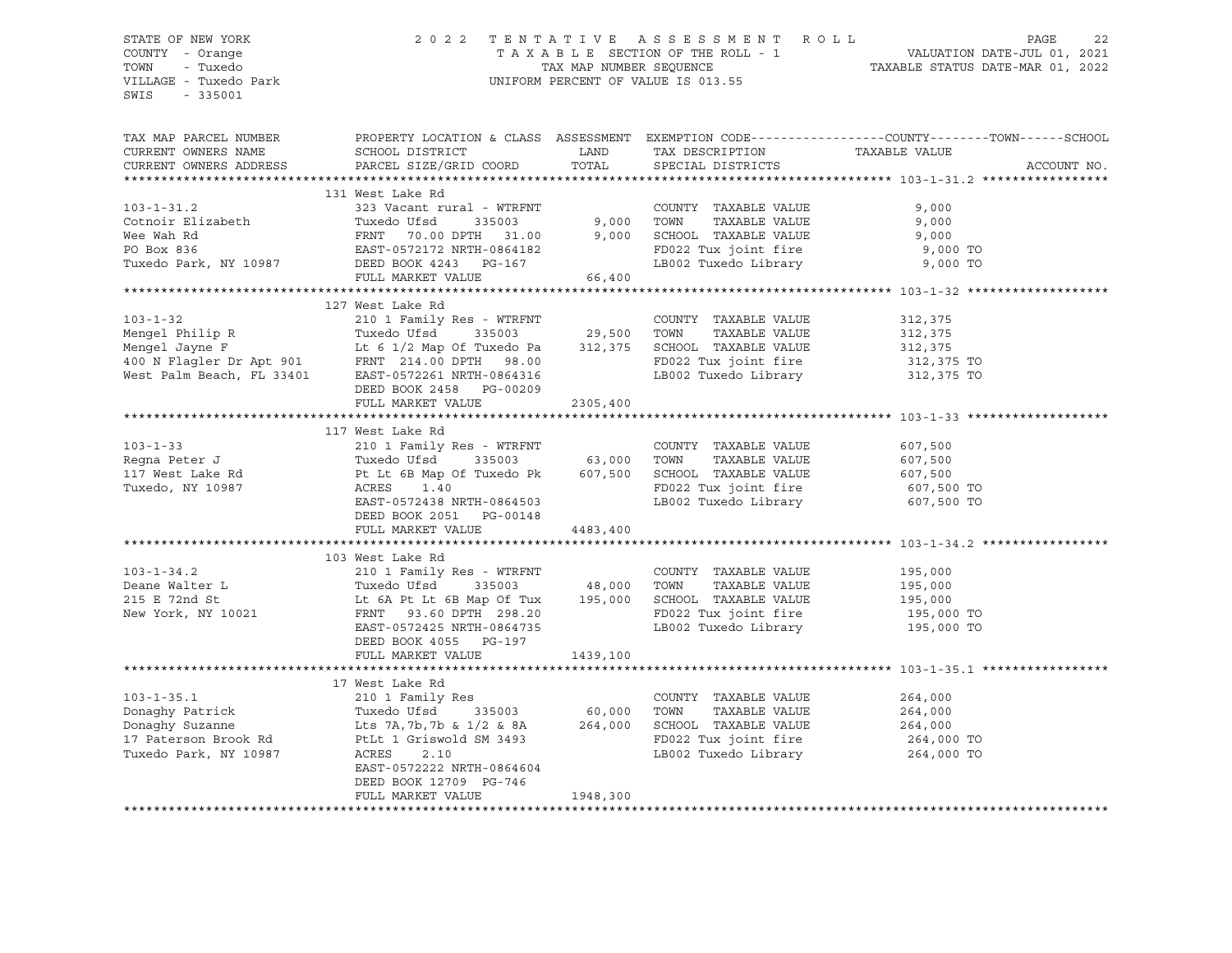| STATE OF NEW YORK                            |                                                                                                                    |                         | 2022 TENTATIVE ASSESSMENT ROLL     |                                                                                                 | PAGE<br>23  |
|----------------------------------------------|--------------------------------------------------------------------------------------------------------------------|-------------------------|------------------------------------|-------------------------------------------------------------------------------------------------|-------------|
| COUNTY - Orange                              |                                                                                                                    |                         | TAXABLE SECTION OF THE ROLL - 1    | VALUATION DATE-JUL 01, 2021<br>TAXABLE STATUS DATE-MAR 01, 2022                                 |             |
| TOWN<br>- Tuxedo                             |                                                                                                                    | TAX MAP NUMBER SEQUENCE |                                    |                                                                                                 |             |
| VILLAGE - Tuxedo Park                        |                                                                                                                    |                         | UNIFORM PERCENT OF VALUE IS 013.55 |                                                                                                 |             |
| SWIS<br>$-335001$                            |                                                                                                                    |                         |                                    |                                                                                                 |             |
|                                              |                                                                                                                    |                         |                                    |                                                                                                 |             |
|                                              |                                                                                                                    |                         |                                    |                                                                                                 |             |
| TAX MAP PARCEL NUMBER                        |                                                                                                                    |                         |                                    | PROPERTY LOCATION & CLASS ASSESSMENT EXEMPTION CODE----------------COUNTY-------TOWN-----SCHOOL |             |
| CURRENT OWNERS NAME                          | SCHOOL DISTRICT                                                                                                    | LAND                    | TAX DESCRIPTION                    | TAXABLE VALUE                                                                                   |             |
| CURRENT OWNERS ADDRESS                       | PARCEL SIZE/GRID COORD                                                                                             | TOTAL                   | SPECIAL DISTRICTS                  |                                                                                                 | ACCOUNT NO. |
|                                              |                                                                                                                    |                         |                                    |                                                                                                 |             |
|                                              | 12 Patterson Brook Rd                                                                                              |                         |                                    |                                                                                                 |             |
| $103 - 1 - 36$                               | 210 1 Family Res                                                                                                   |                         | COUNTY TAXABLE VALUE               | 93,000                                                                                          |             |
| Mueller Richard                              | Tuxedo Ufsd                                                                                                        |                         | TOWN<br>TAXABLE VALUE              | 93,000                                                                                          |             |
| Mueller Serena                               | Lt 7C1/2 Pt Lt <7D3 Map 0 93,000 SCHOOL TAXABLE VALUE                                                              |                         |                                    | 93,000                                                                                          |             |
| 12 Patterson Brook Rd                        | ACRES<br>1.00                                                                                                      |                         | FD022 Tux joint fire               | 93,000 TO                                                                                       |             |
| Tuxedo Park, NY 10987                        | EAST-0572031 NRTH-0864861                                                                                          |                         | LB002 Tuxedo Library               | 93,000 TO                                                                                       |             |
|                                              | DEED BOOK 14955 PG-1593                                                                                            |                         |                                    |                                                                                                 |             |
|                                              | FULL MARKET VALUE                                                                                                  | 686,300                 |                                    |                                                                                                 |             |
|                                              |                                                                                                                    |                         |                                    |                                                                                                 |             |
|                                              | 25 Mountain Farm Rd                                                                                                |                         |                                    |                                                                                                 |             |
| $103 - 1 - 37.22$                            | 210 1 Family Res                                                                                                   |                         | COUNTY TAXABLE VALUE               | 130,500                                                                                         |             |
| Nicholson Alexander                          | Tuxedo Ufsd 335003 30,000 TOWN                                                                                     |                         | TAXABLE VALUE                      | 130,500                                                                                         |             |
| Nicholson Carol Ann                          | Lt 7D4 Map Of Tuxedo Park     130,500   SCHOOL  TAXABLE VALUE                                                      |                         |                                    | 130,500                                                                                         |             |
|                                              |                                                                                                                    |                         |                                    |                                                                                                 |             |
| 25 Mountain Farm Rd<br>Tuxedo Park, NY 10987 | ACRES 5.60                                                                                                         |                         | FD022 Tux joint fire               | 130,500 TO                                                                                      |             |
|                                              | EAST-0571769 NRTH-0865740                                                                                          |                         | LB002 Tuxedo Library               | 130,500 TO                                                                                      |             |
|                                              | DEED BOOK 13429 PG-1883                                                                                            |                         |                                    |                                                                                                 |             |
|                                              | FULL MARKET VALUE                                                                                                  | 963,100                 |                                    |                                                                                                 |             |
|                                              |                                                                                                                    |                         |                                    |                                                                                                 |             |
|                                              | 102 West Lake Rd                                                                                                   |                         |                                    |                                                                                                 |             |
| $103 - 1 - 38$                               | 210 1 Family Res                                                                                                   |                         | BAS STAR 41854                     | $\circ$<br>$\Omega$                                                                             | 5,920       |
| Jospe James Y                                | Tuxedo Ufsd 335003 65,300                                                                                          |                         | COUNTY TAXABLE VALUE               | 168,150                                                                                         |             |
| Lasswell Star                                | Tuxedo Ufsd <sup>3</sup> 335003 65,300 COUNTY<br>Lts 7E 7F 7H Map Of Tux P 168,150 TOWN<br>ACRES 4.30 SCHOOL       |                         | TAXABLE VALUE                      | 168,150                                                                                         |             |
| 102 West Lake Rd                             |                                                                                                                    |                         | SCHOOL TAXABLE VALUE               | 162,230                                                                                         |             |
| Tuxedo Park, NY 10987                        | EAST-0572062 NRTH-0865080                                                                                          |                         | FD022 Tux joint fire               | 168,150 TO                                                                                      |             |
|                                              | DEED BOOK 3026 PG-00228                                                                                            |                         | LB002 Tuxedo Library               | 168,150 TO                                                                                      |             |
|                                              | FULL MARKET VALUE                                                                                                  | 1241,000                |                                    |                                                                                                 |             |
|                                              | **********************                                                                                             |                         |                                    |                                                                                                 |             |
|                                              | 15 Mountain Farm Rd                                                                                                |                         |                                    |                                                                                                 |             |
| $103 - 1 - 39$                               | 210 1 Family Res                                                                                                   |                         | COUNTY TAXABLE VALUE               | 171,500                                                                                         |             |
| Regna Peter J                                | Tuxedo Ufsd <sup>3</sup> 335003 30,000 TOWN TAXABLE VALUE<br>Lt 7X Map Of Tuxedo Park 171,500 SCHOOL TAXABLE VALUE |                         |                                    | 171,500                                                                                         |             |
| 117 W Lake Rd                                |                                                                                                                    |                         |                                    | 171,500                                                                                         |             |
| Tuxedo Park, NY 10987                        | ACRES 1.10                                                                                                         |                         | FD022 Tux joint fire               | 171,500 TO                                                                                      |             |
|                                              | EAST-0572150 NRTH-0865329                                                                                          |                         | LB002 Tuxedo Library 171,500 TO    |                                                                                                 |             |
|                                              | DEED BOOK 13244 PG-303                                                                                             |                         |                                    |                                                                                                 |             |
|                                              | FULL MARKET VALUE                                                                                                  | 1265,700                |                                    |                                                                                                 |             |
|                                              |                                                                                                                    |                         |                                    |                                                                                                 |             |
|                                              | 22 Mountain Farm Rd                                                                                                |                         |                                    |                                                                                                 |             |
| $103 - 1 - 40$                               | 210 1 Family Res                                                                                                   |                         | COUNTY TAXABLE VALUE               | 147,750                                                                                         |             |
| Hoffmann Eric S                              | 335003 30,000 TOWN<br>Tuxedo Ufsd                                                                                  |                         | TAXABLE VALUE                      | 147,750                                                                                         |             |
| Calderwood Melissa H                         | Lt 60A Pt Lts 60B 60C Map 147,750                                                                                  |                         | SCHOOL TAXABLE VALUE               | 147,750                                                                                         |             |
| 22 Mountain Farm Rd                          | Of Tuxedo Park                                                                                                     |                         | FD022 Tux joint fire               | 147,750 TO                                                                                      |             |
| Tuxedo Park, NY 10987                        | ACRES<br>2.50                                                                                                      |                         | LB002 Tuxedo Library               | 147,750 TO                                                                                      |             |
|                                              | EAST-0572208 NRTH-0865604                                                                                          |                         |                                    |                                                                                                 |             |
|                                              | DEED BOOK 14949 PG-1444                                                                                            |                         |                                    |                                                                                                 |             |
|                                              | FULL MARKET VALUE                                                                                                  | 1090,400                |                                    |                                                                                                 |             |
|                                              |                                                                                                                    |                         |                                    |                                                                                                 |             |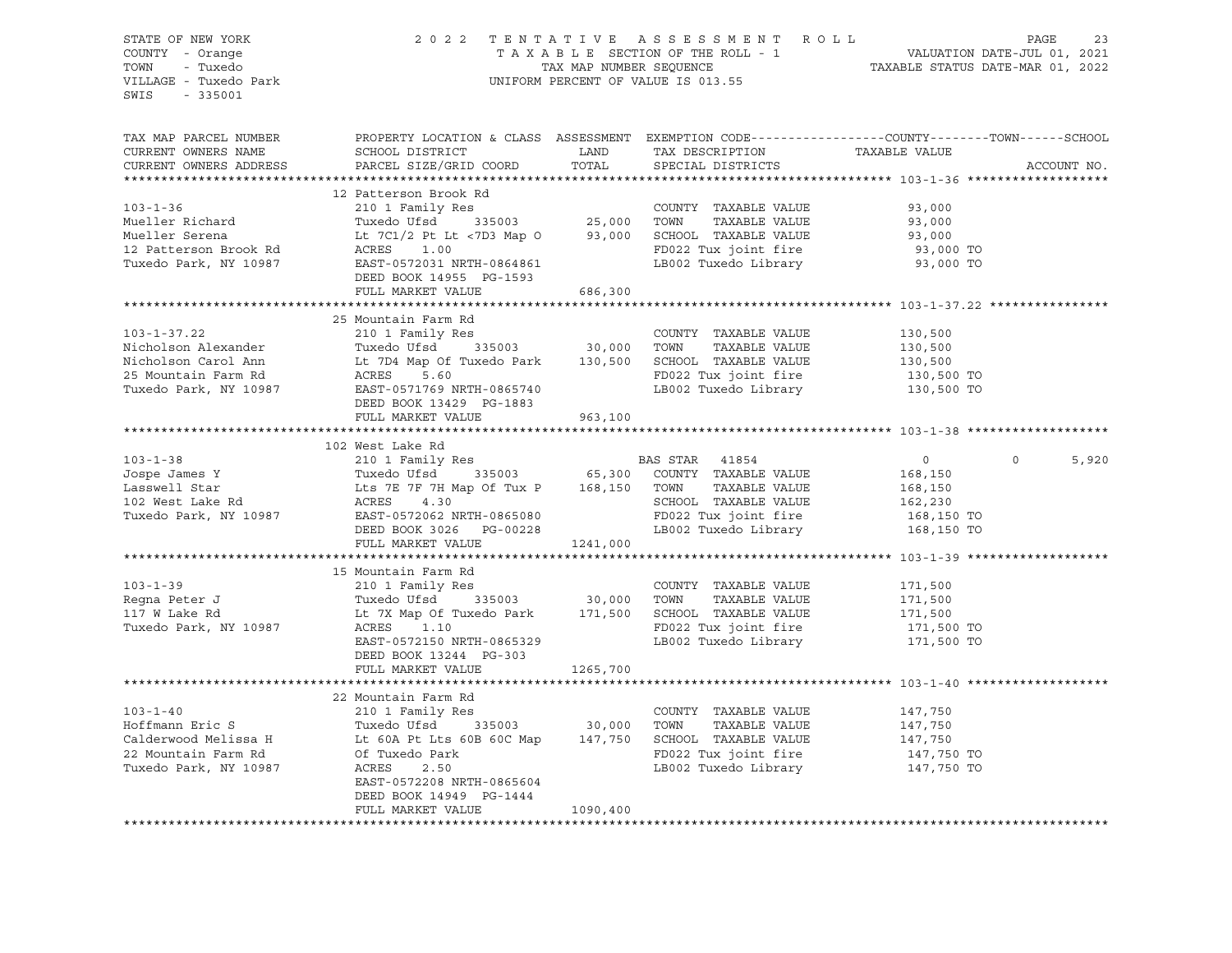STATE OF NEW YORK 2 0 2 2 T E N T A T I V E A S S E S S M E N T R O L L PAGE 24 COUNTY - Orange T A X A B L E SECTION OF THE ROLL - 1 VALUATION DATE-JUL 01, 2021 TRIE OF NEW YORK COUNTY - Orange COUNTY - Orange COUNTY - Orange COUNTY - Orange COUNTY - Orange COUNTY - TRIE RAMENTAL ARE TAXABLE SECTION OF THE ROLL - 1<br>TOWN - Tuxedo TAX MAP NUMBER SEQUENCE TAXABLE STATUS DATE-MAR 01, UNIFORM PERCENT OF VALUE IS 013.55 SWIS - 335001 TAX MAP PARCEL NUMBER PROPERTY LOCATION & CLASS ASSESSMENT EXEMPTION CODE------------------COUNTY--------TOWN------SCHOOL CURRENT OWNERS NAME SCHOOL DISTRICT LAND TAX DESCRIPTION TAXABLE VALUE CURRENT OWNERS ADDRESS PARCEL SIZE/GRID COORD TOTAL SPECIAL DISTRICTS ACCOUNT NO. \*\*\*\*\*\*\*\*\*\*\*\*\*\*\*\*\*\*\*\*\*\*\*\*\*\*\*\*\*\*\*\*\*\*\*\*\*\*\*\*\*\*\*\*\*\*\*\*\*\*\*\*\*\*\*\*\*\*\*\*\*\*\*\*\*\*\*\*\*\*\*\*\*\*\*\*\*\*\*\*\*\*\*\*\*\*\*\*\*\*\*\*\*\*\*\*\*\*\*\*\*\*\* 103-1-41 \*\*\*\*\*\*\*\*\*\*\*\*\*\*\*\*\*\*\* 2 Mountain Farm Rd 103-1-41 210 1 Family Res BAS STAR 41854 0 0 5,920 Palazzola Danny Tuxedo Ufsd 335003 60,000 COUNTY TAXABLE VALUE 108,000 Palazzola Joan Lt 60D Pt Lts 60C 60B 108,000 TOWN TAXABLE VALUE 108,000 2 Mountain Farm Rd ACRES 2.90 BANK N SCHOOL TAXABLE VALUE 102,080 Tuxedo Park, NY 10987 EAST-0572455 NRTH-0865336 FD022 Tux joint fire 108,000 TO DEED BOOK 12242 PG-1827 LB002 Tuxedo Library 108,000 TO FULL MARKET VALUE 797,000 \*\*\*\*\*\*\*\*\*\*\*\*\*\*\*\*\*\*\*\*\*\*\*\*\*\*\*\*\*\*\*\*\*\*\*\*\*\*\*\*\*\*\*\*\*\*\*\*\*\*\*\*\*\*\*\*\*\*\*\*\*\*\*\*\*\*\*\*\*\*\*\*\*\*\*\*\*\*\*\*\*\*\*\*\*\*\*\*\*\*\*\*\*\*\*\*\*\*\*\*\*\*\* 103-1-42 \*\*\*\*\*\*\*\*\*\*\*\*\*\*\*\*\*\*\* 97 West Lake Rd 103-1-42 210 1 Family Res - WTRFNT COUNTY TAXABLE VALUE 178,750 Rifkin Daniel Tuxedo Ufsd 335003 145,000 TOWN TAXABLE VALUE 178,750 Rifkin Sheila Lt 5 Map Of Tuxedo Park 178,750 SCHOOL TAXABLE VALUE 178,750 PO Box 9338 ACRES 1.90 FD022 Tux joint fire 178,750 TO Bardonia, NY 10954 EAST-0572547 NRTH-0864892 LB002 Tuxedo Library 178,750 TO DEED BOOK 13272 PG-328 FULL MARKET VALUE 1319,200 \*\*\*\*\*\*\*\*\*\*\*\*\*\*\*\*\*\*\*\*\*\*\*\*\*\*\*\*\*\*\*\*\*\*\*\*\*\*\*\*\*\*\*\*\*\*\*\*\*\*\*\*\*\*\*\*\*\*\*\*\*\*\*\*\*\*\*\*\*\*\*\*\*\*\*\*\*\*\*\*\*\*\*\*\*\*\*\*\*\*\*\*\*\*\*\*\*\*\*\*\*\*\* 103-1-43 \*\*\*\*\*\*\*\*\*\*\*\*\*\*\*\*\*\*\* 77 West Lake Rd 103-1-43 210 1 Family Res - WTRFNT COUNTY TAXABLE VALUE 350,000 Yannuzzi Todd L Tuxedo Ufsd 335003 63,000 TOWN TAXABLE VALUE 350,000 Yannuzzi Alexa M Lts 4 4 1/2 Map Of Tuxed 350,000 SCHOOL TAXABLE VALUE 350,000 77 West Lake Rd ACRES 2.10 FD022 Tux joint fire 350,000 TO Tuxedo Park, NY 10987 EAST-0572723 NRTH-0865076 LB002 Tuxedo Library 350,000 TO DEED BOOK 4490 PG-156 FULL MARKET VALUE 2583,000 \*\*\*\*\*\*\*\*\*\*\*\*\*\*\*\*\*\*\*\*\*\*\*\*\*\*\*\*\*\*\*\*\*\*\*\*\*\*\*\*\*\*\*\*\*\*\*\*\*\*\*\*\*\*\*\*\*\*\*\*\*\*\*\*\*\*\*\*\*\*\*\*\*\*\*\*\*\*\*\*\*\*\*\*\*\*\*\*\*\*\*\*\*\*\*\*\*\*\*\*\*\*\* 103-1-44 \*\*\*\*\*\*\*\*\*\*\*\*\*\*\*\*\*\*\* 67 West Lake Rd 103-1-44 210 1 Family Res - WTRFNT COUNTY TAXABLE VALUE 296,000 Cernich Chris Tuxedo Ufsd 335003 42,200 TOWN TAXABLE VALUE 296,000 67 West Lake Rd Lt 3 + 3 1/2 Map Of Tuxed 296,000 SCHOOL TAXABLE VALUE 296,000 Tuxedo Park, NY 10987 ACRES 1.30 FD022 Tux joint fire 296,000 TO EAST-052200 Tuxedo Library DEED BOOK 147 PG-874 FULL MARKET VALUE 2184,500 \*\*\*\*\*\*\*\*\*\*\*\*\*\*\*\*\*\*\*\*\*\*\*\*\*\*\*\*\*\*\*\*\*\*\*\*\*\*\*\*\*\*\*\*\*\*\*\*\*\*\*\*\*\*\*\*\*\*\*\*\*\*\*\*\*\*\*\*\*\*\*\*\*\*\*\*\*\*\*\*\*\*\*\*\*\*\*\*\*\*\*\*\*\*\*\*\*\*\*\*\*\*\* 103-1-45 \*\*\*\*\*\*\*\*\*\*\*\*\*\*\*\*\*\*\* 57 West Lake Rd 103-1-45 210 1 Family Res - WTRFNT COUNTY TAXABLE VALUE 390,000 TP Partners LLC Tuxedo Ufsd 335003 58,500 TOWN TAXABLE VALUE 390,000 Attn: Christopher Hansen Lt 3A Map Of Tuxedo Park 390,000 SCHOOL TAXABLE VALUE 390,000 PO Box 773 ACRES 1.30 FD022 Tux joint fire 390,000 TO Tuxedo Park, NY 10987 EAST-0573129 NRTH-0865188 LB002 Tuxedo Library 390,000 TO DEED BOOK 5209 PG-194 FULL MARKET VALUE 2878,200 \*\*\*\*\*\*\*\*\*\*\*\*\*\*\*\*\*\*\*\*\*\*\*\*\*\*\*\*\*\*\*\*\*\*\*\*\*\*\*\*\*\*\*\*\*\*\*\*\*\*\*\*\*\*\*\*\*\*\*\*\*\*\*\*\*\*\*\*\*\*\*\*\*\*\*\*\*\*\*\*\*\*\*\*\*\*\*\*\*\*\*\*\*\*\*\*\*\*\*\*\*\*\*\*\*\*\*\*\*\*\*\*\*\*\*\*\*\*\*\*\*\*\*\*\*\*\*\*\*\*\*\*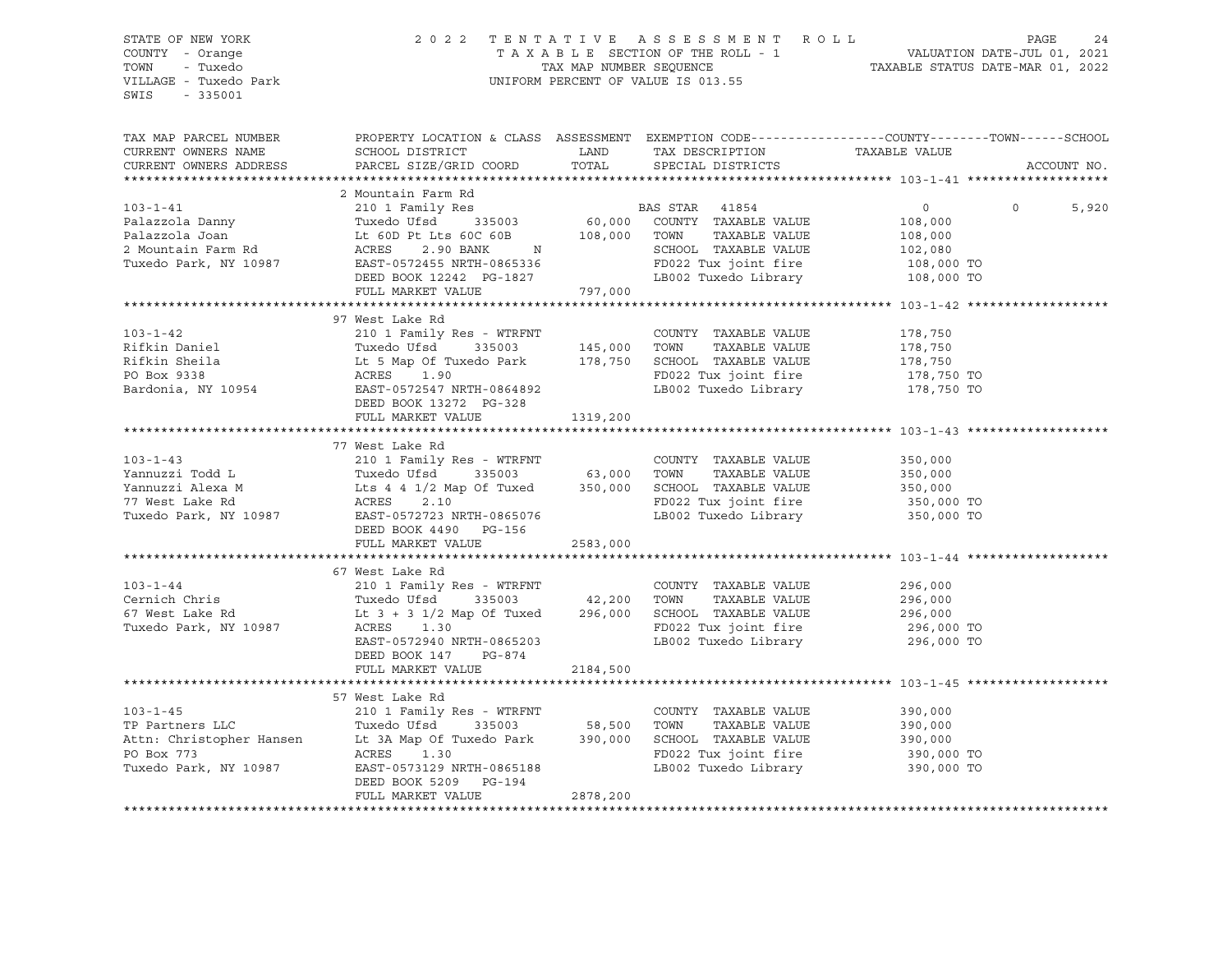| STATE OF NEW YORK<br>COUNTY - Orange<br>TOWN<br>- Tuxedo<br>VILLAGE - Tuxedo Park<br>SWIS<br>$-335001$ |                                                    | TAX MAP NUMBER SEQUENCE | 2022 TENTATIVE ASSESSMENT ROLL<br>TAXABLE SECTION OF THE ROLL - 1<br>UNIFORM PERCENT OF VALUE IS 013.55 | PAGE<br>VALUATION DATE-JUL 01, 2021<br>TAXABLE STATUS DATE-MAR 01, 2022                          | 25 |
|--------------------------------------------------------------------------------------------------------|----------------------------------------------------|-------------------------|---------------------------------------------------------------------------------------------------------|--------------------------------------------------------------------------------------------------|----|
| TAX MAP PARCEL NUMBER                                                                                  |                                                    |                         |                                                                                                         | PROPERTY LOCATION & CLASS ASSESSMENT EXEMPTION CODE----------------COUNTY-------TOWN------SCHOOL |    |
| CURRENT OWNERS NAME                                                                                    | SCHOOL DISTRICT                                    | LAND                    | TAX DESCRIPTION                                                                                         | TAXABLE VALUE                                                                                    |    |
| CURRENT OWNERS ADDRESS                                                                                 | PARCEL SIZE/GRID COORD                             | TOTAL                   | SPECIAL DISTRICTS                                                                                       | ACCOUNT NO.                                                                                      |    |
| *************************                                                                              |                                                    |                         |                                                                                                         |                                                                                                  |    |
|                                                                                                        | 47 West Lake Rd                                    |                         |                                                                                                         |                                                                                                  |    |
| $103 - 1 - 46$<br>Hennessy John                                                                        | 210 1 Family Res - WTRFNT<br>Tuxedo Ufsd<br>335003 | 60,000                  | COUNTY TAXABLE VALUE<br>TOWN<br>TAXABLE VALUE                                                           | 500,000<br>500,000                                                                               |    |
| Hennessy Margarita                                                                                     | Lt 1A<2 Map Of Tuxedo Par                          | 500,000                 | SCHOOL TAXABLE VALUE                                                                                    | 500,000                                                                                          |    |
| 47 West Lake Rd                                                                                        | 1.70<br>ACRES                                      |                         | FD022 Tux joint fire                                                                                    | 500,000 TO                                                                                       |    |
| Tuxedo Park, NY 10987                                                                                  | EAST-0573353 NRTH-0865173                          |                         | LB002 Tuxedo Library                                                                                    | 500,000 TO                                                                                       |    |
|                                                                                                        | DEED BOOK 3236 PG-82                               |                         |                                                                                                         |                                                                                                  |    |
|                                                                                                        | FULL MARKET VALUE                                  | 3690,000                |                                                                                                         |                                                                                                  |    |
|                                                                                                        |                                                    |                         |                                                                                                         |                                                                                                  |    |
|                                                                                                        | 37 West Lake Rd                                    |                         |                                                                                                         |                                                                                                  |    |
| $103 - 1 - 47.2$                                                                                       | 210 1 Family Res - WTRFNT                          |                         | COUNTY TAXABLE VALUE                                                                                    | 373,700                                                                                          |    |
| Wang Theodore                                                                                          | Tuxedo Ufsd<br>335003                              | 75,000                  | TAXABLE VALUE<br>TOWN                                                                                   | 373,700                                                                                          |    |
| 45 E 85th Street Apt 5A                                                                                | Lt 1 Map Of Tuxedo Park                            | 373,700                 | SCHOOL TAXABLE VALUE                                                                                    | 373,700                                                                                          |    |
| New York, NY 10028                                                                                     | ACRES<br>1.70                                      |                         | FD022 Tux joint fire                                                                                    | 373,700 TO                                                                                       |    |
|                                                                                                        | EAST-0573614 NRTH-0865238                          |                         | LB002 Tuxedo Library                                                                                    | 373,700 TO                                                                                       |    |
|                                                                                                        | DEED BOOK 13742 PG-1299                            |                         |                                                                                                         |                                                                                                  |    |
|                                                                                                        | FULL MARKET VALUE                                  | 2757,900                |                                                                                                         |                                                                                                  |    |
|                                                                                                        |                                                    |                         |                                                                                                         |                                                                                                  |    |
|                                                                                                        | 222 West Lake Rd                                   |                         |                                                                                                         |                                                                                                  |    |
| $103 - 1 - 49.11$                                                                                      | 210 1 Family Res                                   |                         | COUNTY TAXABLE VALUE                                                                                    | 145,000                                                                                          |    |
| Voldstad Conrad P<br>Voldstad Monica A                                                                 | Tuxedo Ufsd<br>335003<br>ACRES<br>5.30             | 70,125<br>145,000       | TOWN<br>TAXABLE VALUE<br>SCHOOL TAXABLE VALUE                                                           | 145,000                                                                                          |    |
| PO Box 2553                                                                                            | EAST-0570771 NRTH-0862617                          |                         | FD022 Tux joint fire                                                                                    | 145,000<br>145,000 TO                                                                            |    |
| Bonita Springs, FL 34133                                                                               | DEED BOOK 14320 PG-1770                            |                         | LB002 Tuxedo Library                                                                                    | 145,000 TO                                                                                       |    |
|                                                                                                        | FULL MARKET VALUE                                  | 1070,100                |                                                                                                         |                                                                                                  |    |
|                                                                                                        |                                                    |                         |                                                                                                         |                                                                                                  |    |
|                                                                                                        | Brook Rd                                           |                         |                                                                                                         |                                                                                                  |    |
| $103 - 1 - 49.2$                                                                                       | 311 Res vac land                                   |                         | COUNTY TAXABLE VALUE                                                                                    | 80,000                                                                                           |    |
| Rattlesnake Mountain Preserve, Tuxedo Ufsd                                                             | 335003                                             | 80,000                  | TOWN<br>TAXABLE VALUE                                                                                   | 80,000                                                                                           |    |
| PO Box 775                                                                                             | Pt Lt 12<12A<12b + 12C Ma                          | 80,000                  | SCHOOL TAXABLE VALUE                                                                                    | 80,000                                                                                           |    |
| Tuxedo Park, NY 10987                                                                                  | Conservation Easement                              |                         | FD022 Tux joint fire                                                                                    | 80,000 TO                                                                                        |    |
|                                                                                                        | ACRES<br>9.90                                      |                         | LB002 Tuxedo Library                                                                                    | 80,000 TO                                                                                        |    |
|                                                                                                        | EAST-0570500 NRTH-0862834                          |                         |                                                                                                         |                                                                                                  |    |
|                                                                                                        | DEED BOOK 13754 PG-1178                            |                         |                                                                                                         |                                                                                                  |    |
|                                                                                                        | FULL MARKET VALUE                                  | 590,400                 |                                                                                                         |                                                                                                  |    |
|                                                                                                        |                                                    |                         |                                                                                                         |                                                                                                  |    |
|                                                                                                        | 19 Patterson Brook Rd                              |                         |                                                                                                         |                                                                                                  |    |
| $103 - 1 - 50$                                                                                         | 500 Rec & Entert                                   |                         | COUNTY TAXABLE VALUE                                                                                    | 384,750                                                                                          |    |
| Shore Howard                                                                                           | Tuxedo Ufsd<br>335003                              | 164,750                 | TOWN<br>TAXABLE VALUE                                                                                   | 384,750                                                                                          |    |

Cotnoir Elizabeth A Lt 2A John W Griswold Sub 384,750 SCHOOL TAXABLE VALUE 384,750<br>Wee Wah Rd 384,750 ACRES 6.30 FD022 Tux joint fire 384,750 Wee Wah Rd ACRES 6.30 FD022 Tux joint fire 384,750 TO

FULL MARKET VALUE 2839,500

Tuxedo Park, NY 10987 DEED BOOK 6124 PG-206

EAST-0571916 NRTH-0864254 LB002 Tuxedo Library 384,750 TO

\*\*\*\*\*\*\*\*\*\*\*\*\*\*\*\*\*\*\*\*\*\*\*\*\*\*\*\*\*\*\*\*\*\*\*\*\*\*\*\*\*\*\*\*\*\*\*\*\*\*\*\*\*\*\*\*\*\*\*\*\*\*\*\*\*\*\*\*\*\*\*\*\*\*\*\*\*\*\*\*\*\*\*\*\*\*\*\*\*\*\*\*\*\*\*\*\*\*\*\*\*\*\*\*\*\*\*\*\*\*\*\*\*\*\*\*\*\*\*\*\*\*\*\*\*\*\*\*\*\*\*\*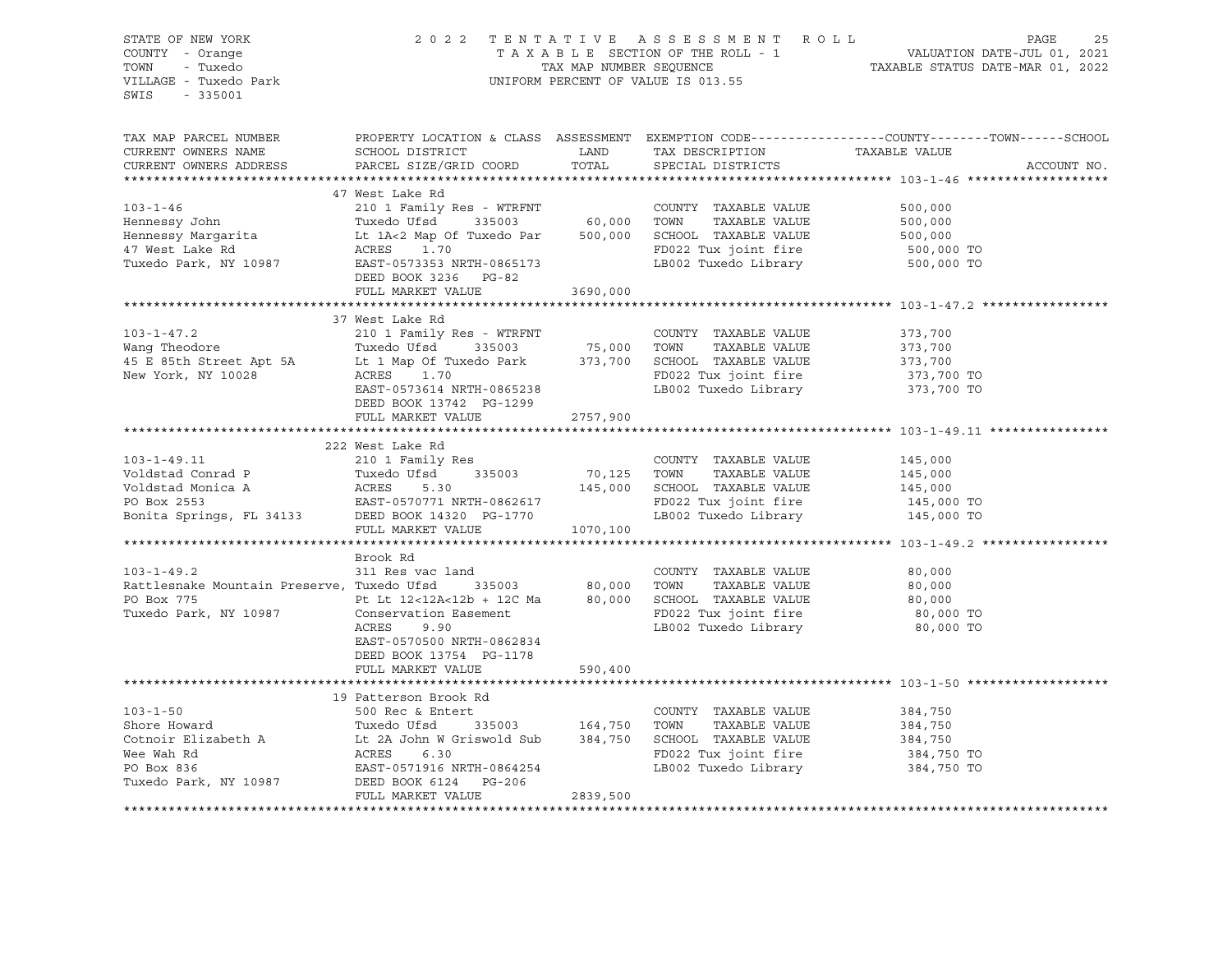| STATE OF NEW YORK                                                         |                                      |       | 2022 TENTATIVE ASSESSMENT ROLL     | 26<br>PAGE                                                   |
|---------------------------------------------------------------------------|--------------------------------------|-------|------------------------------------|--------------------------------------------------------------|
| COUNTY<br>- Orange                                                        |                                      |       | TAXABLE SECTION OF THE ROLL - 1    | VALUATION DATE-JUL 01, 2021                                  |
| - Tuxedo<br>TOWN                                                          |                                      |       |                                    | TAX MAP NUMBER SEQUENCE TAXABLE STATUS DATE-MAR 01, 2022     |
| VILLAGE - Tuxedo Park                                                     |                                      |       | UNIFORM PERCENT OF VALUE IS 013.55 |                                                              |
| SWIS<br>$-335001$                                                         |                                      |       |                                    |                                                              |
|                                                                           |                                      |       |                                    |                                                              |
|                                                                           |                                      |       |                                    |                                                              |
| TAX MAP PARCEL NUMBER                                                     | PROPERTY LOCATION & CLASS ASSESSMENT |       |                                    | EXEMPTION CODE-----------------COUNTY-------TOWN------SCHOOL |
| CURRENT OWNERS NAME                                                       | SCHOOL DISTRICT LAND                 |       | TAX DESCRIPTION                    | TAXABLE VALUE                                                |
| CURRENT OWNERS ADDRESS               PARCEL SIZE/GRID COORD         TOTAL |                                      |       | SPECIAL DISTRICTS                  | ACCOUNT NO.                                                  |
|                                                                           |                                      |       |                                    |                                                              |
|                                                                           | unamed                               |       |                                    |                                                              |
| 103-1-51                                                                  | 322 Rural vac>10                     |       | COUNTY<br>TAXABLE VALUE            | 200                                                          |
| Bruno II Michael J Tuxedo Ufsd                                            | 335003 200                           |       | TAXABLE VALUE<br>TOWN              | 200                                                          |
| Jakowec Alexander                                                         | FRNT 27.30 DPTH 437.20 200           |       | SCHOOL<br>TAXABLE VALUE            | 200                                                          |
| ACRES 592.00<br>PO Box 775                                                |                                      |       |                                    |                                                              |
|                                                                           |                                      |       |                                    |                                                              |
|                                                                           | FULL MARKET VALUE                    | 1,500 |                                    |                                                              |
|                                                                           |                                      |       |                                    |                                                              |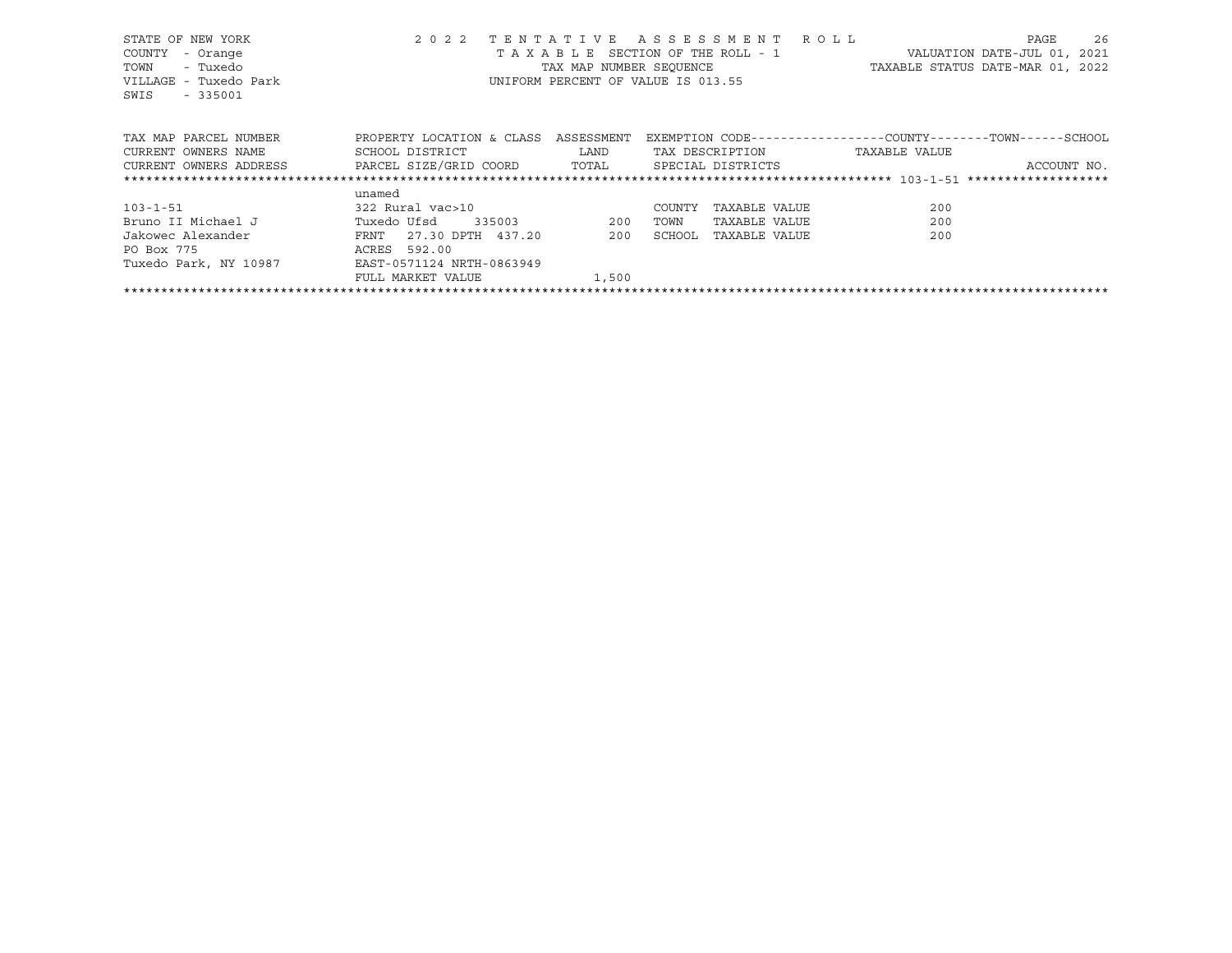|      | STATE OF NEW YORK     | 2022 TENTATIVE ASSESSMENT ROLL     |                                  | PAGE            | 2.7 |
|------|-----------------------|------------------------------------|----------------------------------|-----------------|-----|
|      | COUNTY - Orange       | TAXABLE SECTION OF THE ROLL - 1    | VALUATION DATE-JUL 01, 2021      |                 |     |
|      | TOWN - Tuxedo         | MAP SECTION - 103                  | TAXABLE STATUS DATE-MAR 01, 2022 |                 |     |
|      | VILLAGE - Tuxedo Park | SUB-SECTION - 000                  |                                  | RPS150/V04/L015 |     |
| SWIS | - 335001              | UNIFORM PERCENT OF VALUE IS 013.55 | CURRENT DATE $4/25/2022$         |                 |     |

# \*\*\* S P E C I A L D I S T R I C T S U M M A R Y \*\*\*

|                                 | TOTAL EXTENSION | EXTENSION | AD VALOREM | EXEMPT | TAXABLE   |
|---------------------------------|-----------------|-----------|------------|--------|-----------|
| CODE DISTRICT NAME PARCELS TYPE |                 | VALUE     | VALUE      | AMOUNT | VALUE     |
|                                 |                 |           |            |        |           |
| FD022 Tux joint fire            | 55 TOTAL        |           | 12477,499  |        | 12477,499 |
| LB002 Tuxedo Library            | 55 TOTAL        |           | 12477,499  |        | 12477,499 |

## \*\*\* S C H O O L D I S T R I C T S U M M A R Y \*\*\*

| CODE   | DISTRICT NAME | TOTAL<br>PARCELS | ASSESSED<br>LAND | ASSESSED<br>TOTAL | <b>EXEMPT</b><br>AMOUNT | TOTAL<br>TAXABLE | STAR<br><b>AMOUNT</b> | <b>STAR</b><br>TAXABLE |
|--------|---------------|------------------|------------------|-------------------|-------------------------|------------------|-----------------------|------------------------|
| 335003 | Tuxedo Ufsd   | 56               | 3589,180         | 12477,699         |                         | 12477,699        | 23,680                | 12454,019              |
|        | SUB-TOTAL     | 56               | 3589,180         | 12477,699         |                         | 12477,699        | 23,680                | 12454,019              |
|        | TOTAL         | 56               | 3589,180         | 12477,699         |                         | 12477,699        | 23,680                | 12454,019              |

### \*\*\* S Y S T E M C O D E S S U M M A R Y \*\*\*

#### NO SYSTEM EXEMPTIONS AT THIS LEVEL

## \*\*\* E X E M P T I O N S U M M A R Y \*\*\*

| CODE  | DESCRIPTION       | TOTAL<br>PARCELS | COUNTY | TOWN | SCHOOL           |
|-------|-------------------|------------------|--------|------|------------------|
| 41854 | BAS STAR<br>ТОТАЬ | 4<br>4           |        |      | 23,680<br>23,680 |

#### \*\*\* G R A N D T O T A L S \*\*\*

| ROLL<br>SEC | DESCRIPTION | TOTAL<br>PARCELS | ASSESSED<br>LAND | ASSESSED<br>TOTAL | TAXABLE<br>COUNTY | TAXABLE<br>TOWN | TAXABLE<br>SCHOOL | STAR<br>TAXABLE |
|-------------|-------------|------------------|------------------|-------------------|-------------------|-----------------|-------------------|-----------------|
|             | TAXABLE     | 56               | 3589,<br>,180    | 12477,699         | 12477,699         | 12477,699       | 12477,699         | 12454,019       |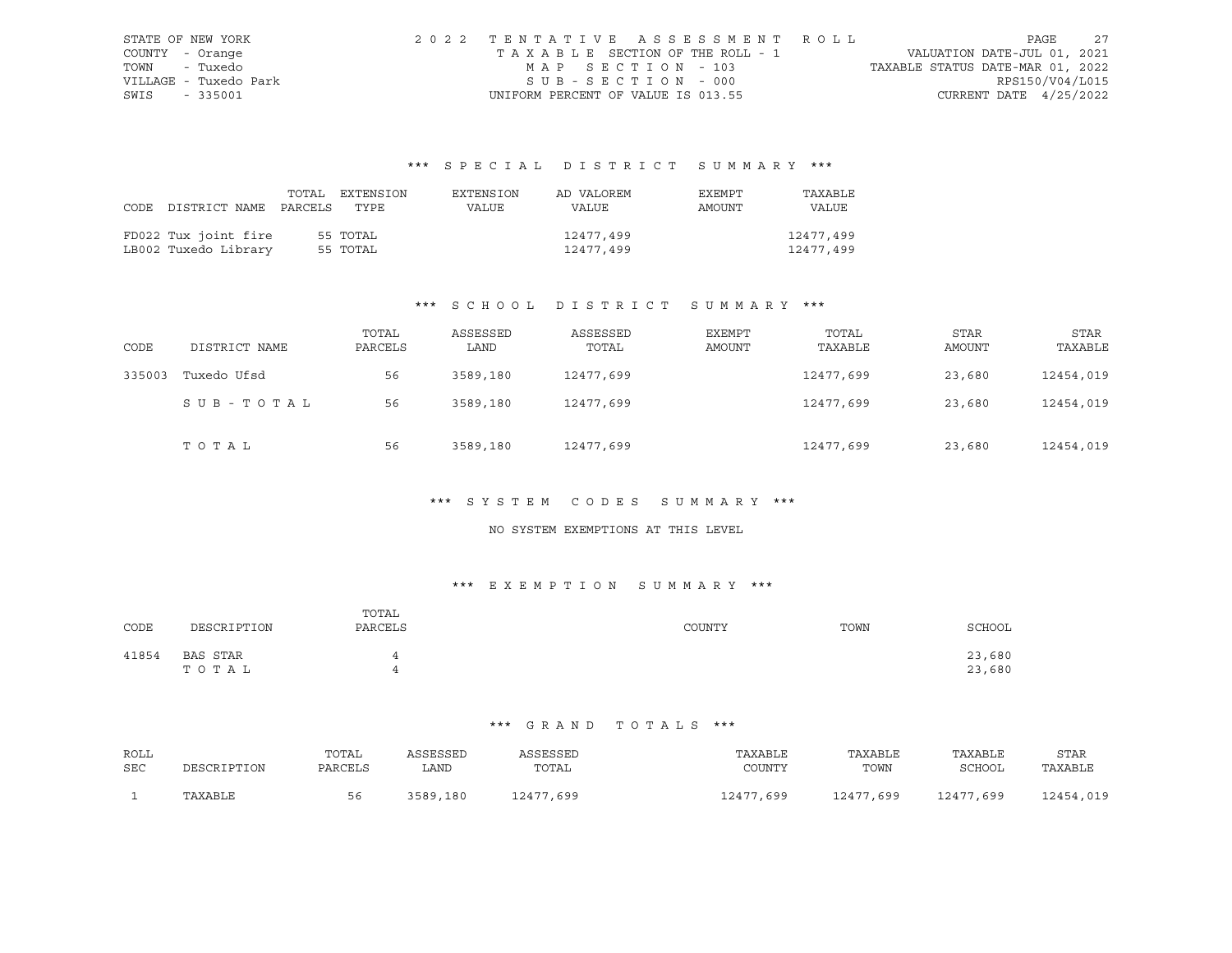| STATE OF NEW YORK<br>COUNTY - Orange<br>TOWN - Tuxedo<br>VILLAGE - Tuxedo Park<br>SWIS - 335001                                                                                                                                                                                                                                                                                                                                                        | 2022 TENTATIVE ASSESSMENT ROLL PAGE 28<br>TAXABLE SECTION OF THE ROLL - 1 VALUATION DATE-JUL 01, 2021<br>TAX MAP NUMBER SEQUENCE TAXABLE STATUS DATE-MAR 01, 2022<br>UNIFORM PERCENT OF VALUE IS 013.55 |                      |         |                            |
|--------------------------------------------------------------------------------------------------------------------------------------------------------------------------------------------------------------------------------------------------------------------------------------------------------------------------------------------------------------------------------------------------------------------------------------------------------|---------------------------------------------------------------------------------------------------------------------------------------------------------------------------------------------------------|----------------------|---------|----------------------------|
| TAX MAP PARCEL NUMBER<br>CURRENT OWNERS NAME SCHOOL DISTRICT LAND TAX DESCRIPTION TAXABLE VALUE<br>CURRENT OWNERS ADDRESS PARCEL SIZE/GRID COORD TOTAL SPECIAL DISTRICTS<br>CURRENT OWNERS ADDRESS PARCEL SIZE/GRID COORD TOTAL SPEC                                                                                                                                                                                                                   | PROPERTY LOCATION & CLASS ASSESSMENT EXEMPTION CODE----------------COUNTY-------TOWN------SCHOOL                                                                                                        |                      |         | ACCOUNT NO.                |
| $104 - 1 - 1.2$<br>$\begin{tabular}{lllllllllllllllllllll} \hline & 104-1-1.2 && 250 \text{ Estate} && 000\text{NTV} & \text{ITARABLE Value} && 000,000 \\ 41 \text{ C H R, LLC} && \text{Tuxedo Ufsd} && 335003 && 157,350 & \text{TOWN} && \text{TAXABLE VALUE} && 600,000 \\ 136 \text{ E 64th Street Apt 9A} && \text{Lt 204<204 1/2 Of Tuxedo} && 600,000 & \text{SCHOOL TAXABLE VALUE} && 600,000 \\ \text{New York, NY 1$                       | 41 Cannon Hill Rd<br>250 Estate                                                                                                                                                                         | COUNTY TAXABLE VALUE | 600,000 |                            |
|                                                                                                                                                                                                                                                                                                                                                                                                                                                        |                                                                                                                                                                                                         |                      |         |                            |
| 210 1 Family Res<br>Schmidtberger Michael J<br>Schmidtberger Michael J<br>Sung Margaret<br>265,000<br>21 Cannon Hill Rd<br>265,000<br>21 Cannon Hill Rd<br>265,000<br>265,000<br>265,000<br>265,000<br>265,000<br>265,000<br>265,000<br>265,000<br>265,000<br>26                                                                                                                                                                                       |                                                                                                                                                                                                         |                      |         |                            |
|                                                                                                                                                                                                                                                                                                                                                                                                                                                        |                                                                                                                                                                                                         |                      |         |                            |
|                                                                                                                                                                                                                                                                                                                                                                                                                                                        | 22 Cannon Hill Rd                                                                                                                                                                                       |                      |         |                            |
| $\begin{tabular}{lllllllllllll} \multicolumn{4}{c }{\textbf{104-1-2.1}} & \multicolumn{4}{c }{22\text{ Common Hill R4}} & \multicolumn{4}{c }{\textbf{210 1 Family Res}} & \multicolumn{4}{c }{\textbf{BAS STAR}} & \multicolumn{4}{c }{\textbf{104-1-2.1}} & 0 \\ \multicolumn{4}{c }{\textbf{Lucas Adrianne L}} & \multicolumn{4}{c }{\textbf{Tuxedo Ufsd}} & \multicolumn{4}{c }{\textbf{335003}} & \multicolumn{4}{c }{\textbf{48,000}} & \multic$ |                                                                                                                                                                                                         |                      |         | 5,920<br>$0 \qquad \qquad$ |
|                                                                                                                                                                                                                                                                                                                                                                                                                                                        |                                                                                                                                                                                                         |                      |         |                            |
| 75 Summit Road<br>202,500<br>Bixel Lopez Robert Tuxedo User Tuxedo User COUNTY TAXABLE VALUE<br>202,500<br>Wierbicki Diana Pt Lot 220<br>75 Summit Road Pt Lot 220<br>202,500<br>202,500<br>202,500<br>202,500<br>202,500<br>202,500<br>202,500<br>202,5                                                                                                                                                                                               | 75 Summit Road                                                                                                                                                                                          |                      |         |                            |
|                                                                                                                                                                                                                                                                                                                                                                                                                                                        |                                                                                                                                                                                                         |                      |         |                            |
| Cannon Hill Rd<br>104-1-2.22 311 Res vac land<br>Fishko Robert S<br>Fishko Cheryl Lt 220 1/2 Pt Lt 220 Ma<br>219 West 86Th St<br>New York, NY 10024 21 BAST-0572963 NRTH-0866756<br>DEED BOOK 4849 PG-170<br>PU22 Tux joint fire<br>284,100<br>2                                                                                                                                                                                                       |                                                                                                                                                                                                         |                      |         |                            |
|                                                                                                                                                                                                                                                                                                                                                                                                                                                        |                                                                                                                                                                                                         |                      |         |                            |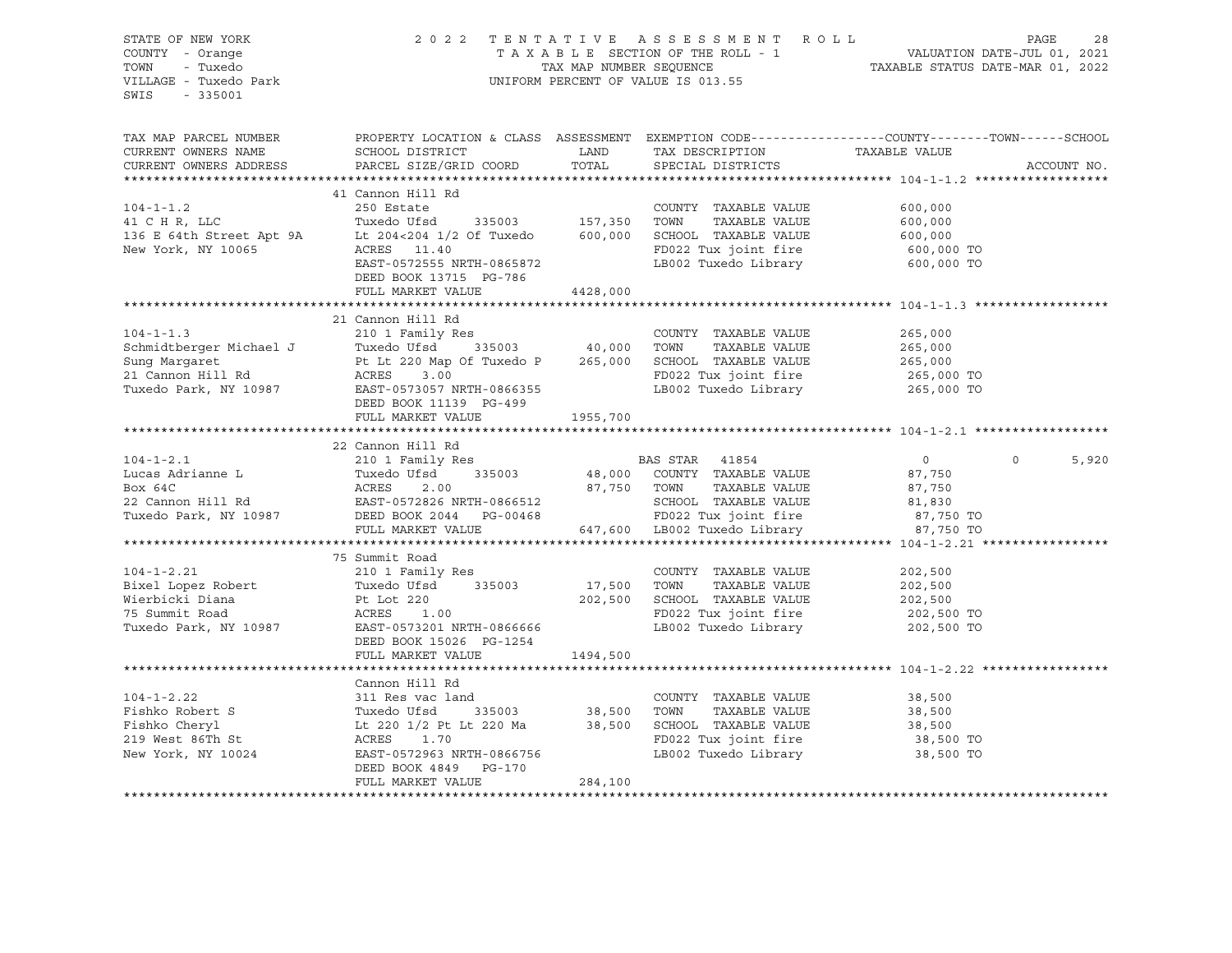| STATE OF NEW YORK<br>COUNTY - Orange<br>- Tuxedo<br>TOWN<br>VILLAGE - Tuxedo Park<br>SWIS<br>$-335001$                            | 2022 TENTATIVE ASSESSMENT ROLL<br>UNIFORM PERCENT OF VALUE IS 013.55         | PAGE<br>29<br>T A X A B L E SECTION OF THE ROLL - 1 WALUATION DATE-JUL 01, 2021<br>TAX A B L E SECTION OF THE ROLL - 1 VALUATION DATE-MAR 01, 2022 |                                                                            |                                                                                                  |
|-----------------------------------------------------------------------------------------------------------------------------------|------------------------------------------------------------------------------|----------------------------------------------------------------------------------------------------------------------------------------------------|----------------------------------------------------------------------------|--------------------------------------------------------------------------------------------------|
| TAX MAP PARCEL NUMBER                                                                                                             |                                                                              |                                                                                                                                                    |                                                                            | PROPERTY LOCATION & CLASS ASSESSMENT EXEMPTION CODE----------------COUNTY-------TOWN------SCHOOL |
| CURRENT OWNERS NAME                                                                                                               | SCHOOL DISTRICT                                                              | LAND                                                                                                                                               | TAX DESCRIPTION                                                            | TAXABLE VALUE                                                                                    |
| CURRENT OWNERS ADDRESS                                                                                                            | PARCEL SIZE/GRID COORD                                                       | TOTAL                                                                                                                                              | SPECIAL DISTRICTS                                                          | ACCOUNT NO.                                                                                      |
|                                                                                                                                   |                                                                              |                                                                                                                                                    |                                                                            |                                                                                                  |
|                                                                                                                                   | 2 Cannon Hill Rd                                                             |                                                                                                                                                    |                                                                            |                                                                                                  |
| $104 - 1 - 3$                                                                                                                     | 210 1 Family Res<br>Res COUNTY<br>335003 80,000 TOWN                         |                                                                                                                                                    | COUNTY TAXABLE VALUE                                                       | 158,750                                                                                          |
| Fishko Robert S                                                                                                                   | Tuxedo Ufsd                                                                  |                                                                                                                                                    | TAXABLE VALUE                                                              | 158,750                                                                                          |
| Fishko Cheryl                                                                                                                     | Lt 221 Map Of Tuxedo Park 158,750 SCHOOL TAXABLE VALUE                       |                                                                                                                                                    |                                                                            | 158,750                                                                                          |
| 219 W 86Th St                                                                                                                     | ACRES<br>3.00                                                                |                                                                                                                                                    | FD022 Tux joint fire                                                       | 158,750 TO                                                                                       |
| New York, NY 10024                                                                                                                | EAST-0573211 NRTH-0866963<br>DEED BOOK 4849    PG-170                        |                                                                                                                                                    | LB002 Tuxedo Library                                                       | 158,750 TO                                                                                       |
|                                                                                                                                   | FULL MARKET VALUE                                                            | 1171,600                                                                                                                                           |                                                                            |                                                                                                  |
|                                                                                                                                   |                                                                              |                                                                                                                                                    |                                                                            |                                                                                                  |
|                                                                                                                                   | Cannon Hill Rd                                                               |                                                                                                                                                    |                                                                            |                                                                                                  |
| $104 - 1 - 4.1$                                                                                                                   | 311 Res vac land                                                             |                                                                                                                                                    | COUNTY TAXABLE VALUE                                                       | 10,500                                                                                           |
| Fishko Robert S                                                                                                                   | Tuxedo Ufsd                                                                  |                                                                                                                                                    | 335003 10,500 TOWN TAXABLE VALUE<br>Rodgers Su 10,500 SCHOOL TAXABLE VALUE | 10,500                                                                                           |
| Fishko Cheryl                                                                                                                     | Lt B Howland P Rodgers Su                                                    |                                                                                                                                                    |                                                                            | 10,500                                                                                           |
| 219 West 86Th St                                                                                                                  | ACRES<br>1.40                                                                |                                                                                                                                                    | FD022 Tux joint fire                                                       | 10,500 TO                                                                                        |
| New York, NY 10024                                                                                                                | EAST-0573062 NRTH-0867185<br>DEED BOOK 4849 PG-170                           |                                                                                                                                                    | LB002 Tuxedo Library                                                       | 10,500 TO                                                                                        |
|                                                                                                                                   | FULL MARKET VALUE                                                            | 77,500                                                                                                                                             |                                                                            |                                                                                                  |
|                                                                                                                                   |                                                                              |                                                                                                                                                    |                                                                            |                                                                                                  |
|                                                                                                                                   | 95 Summit Rd                                                                 |                                                                                                                                                    |                                                                            |                                                                                                  |
| $104 - 1 - 4.21$                                                                                                                  | 210 1 Family Res                                                             |                                                                                                                                                    | COUNTY TAXABLE VALUE                                                       | 136,260                                                                                          |
| Darling Living Trust                                                                                                              |                                                                              | 72,000 TOWN                                                                                                                                        | TAXABLE VALUE                                                              | 136,260                                                                                          |
| 95 Summit Rd                                                                                                                      | g Trust Tuxedo Ufsd 335003<br>Lt 1 Howland P Rodgers Su<br>ACRES 3.50 BANK N |                                                                                                                                                    | 136,260 SCHOOL TAXABLE VALUE                                               | 136,260                                                                                          |
| PO Box 327                                                                                                                        | N                                                                            |                                                                                                                                                    | FD022 Tux joint fire<br>FD022 Tux joint fire                               | 136,260 TO                                                                                       |
| Tuxedo Park, NY 10987                                                                                                             | EAST-0573416 NRTH-0867409                                                    |                                                                                                                                                    | LB002 Tuxedo Library                                                       | 136,260 TO                                                                                       |
|                                                                                                                                   | DEED BOOK 14493 PG-1924                                                      |                                                                                                                                                    |                                                                            |                                                                                                  |
|                                                                                                                                   | FULL MARKET VALUE                                                            | 1005,600                                                                                                                                           |                                                                            |                                                                                                  |
|                                                                                                                                   |                                                                              |                                                                                                                                                    |                                                                            |                                                                                                  |
|                                                                                                                                   | Summit Rd                                                                    |                                                                                                                                                    |                                                                            |                                                                                                  |
| $104 - 1 - 5$                                                                                                                     | 311 Res vac land                                                             |                                                                                                                                                    | COUNTY TAXABLE VALUE                                                       | 80,000                                                                                           |
| Claudia J. Appelbaum Trustree Tuxedo Ufsd                                                                                         | 335003 80,000                                                                |                                                                                                                                                    | TOWN<br>TAXABLE VALUE                                                      | 80,000                                                                                           |
| Claudia J. Appelbaum Rev. Trus Lt 226 Map Of Tuxedo Park 80,000 SCHOOL TAXABLE VALUE                                              |                                                                              |                                                                                                                                                    |                                                                            | 80,000                                                                                           |
| 129 Moors End Loop<br>Mooresville, NC 28117                                                                                       | ACRES<br>8.30                                                                |                                                                                                                                                    | FD022 Tux joint fire                                                       | 80,000 TO                                                                                        |
|                                                                                                                                   | EAST-0573837 NRTH-0867947                                                    |                                                                                                                                                    | LB002 Tuxedo Library                                                       | 80,000 TO                                                                                        |
|                                                                                                                                   | DEED BOOK 14887 PG-1362                                                      |                                                                                                                                                    |                                                                            |                                                                                                  |
|                                                                                                                                   | FULL MARKET VALUE                                                            | 590,400                                                                                                                                            |                                                                            |                                                                                                  |
|                                                                                                                                   |                                                                              |                                                                                                                                                    |                                                                            |                                                                                                  |
|                                                                                                                                   | 126 Summit Rd                                                                |                                                                                                                                                    |                                                                            |                                                                                                  |
| $104 - 1 - 6$                                                                                                                     | 250 Estate                                                                   |                                                                                                                                                    | COUNTY TAXABLE VALUE                                                       | 540,000                                                                                          |
|                                                                                                                                   | Tuxedo Ufsd 335003 144,000                                                   |                                                                                                                                                    | TOWN<br>TAXABLE VALUE                                                      | 540,000                                                                                          |
| 104-1-6<br>Alpha Three, LLC<br>Benjamin Monderer<br>2241/2 + 224A + 224B P<br>2273 Broadway PH5<br>2241/2 + 224A + 224B P<br>2000 |                                                                              | 540,000                                                                                                                                            | SCHOOL TAXABLE VALUE                                                       | 540,000                                                                                          |
|                                                                                                                                   |                                                                              |                                                                                                                                                    | FD022 Tux joint fire                                                       | 540,000 TO                                                                                       |
| New York, NY 10024                                                                                                                | EAST-0574369 NRTH-0867722                                                    |                                                                                                                                                    | LB002 Tuxedo Library                                                       | 540,000 TO                                                                                       |

DEED BOOK 12171 PG-1565

FULL MARKET VALUE 3985,200

\*\*\*\*\*\*\*\*\*\*\*\*\*\*\*\*\*\*\*\*\*\*\*\*\*\*\*\*\*\*\*\*\*\*\*\*\*\*\*\*\*\*\*\*\*\*\*\*\*\*\*\*\*\*\*\*\*\*\*\*\*\*\*\*\*\*\*\*\*\*\*\*\*\*\*\*\*\*\*\*\*\*\*\*\*\*\*\*\*\*\*\*\*\*\*\*\*\*\*\*\*\*\*\*\*\*\*\*\*\*\*\*\*\*\*\*\*\*\*\*\*\*\*\*\*\*\*\*\*\*\*\*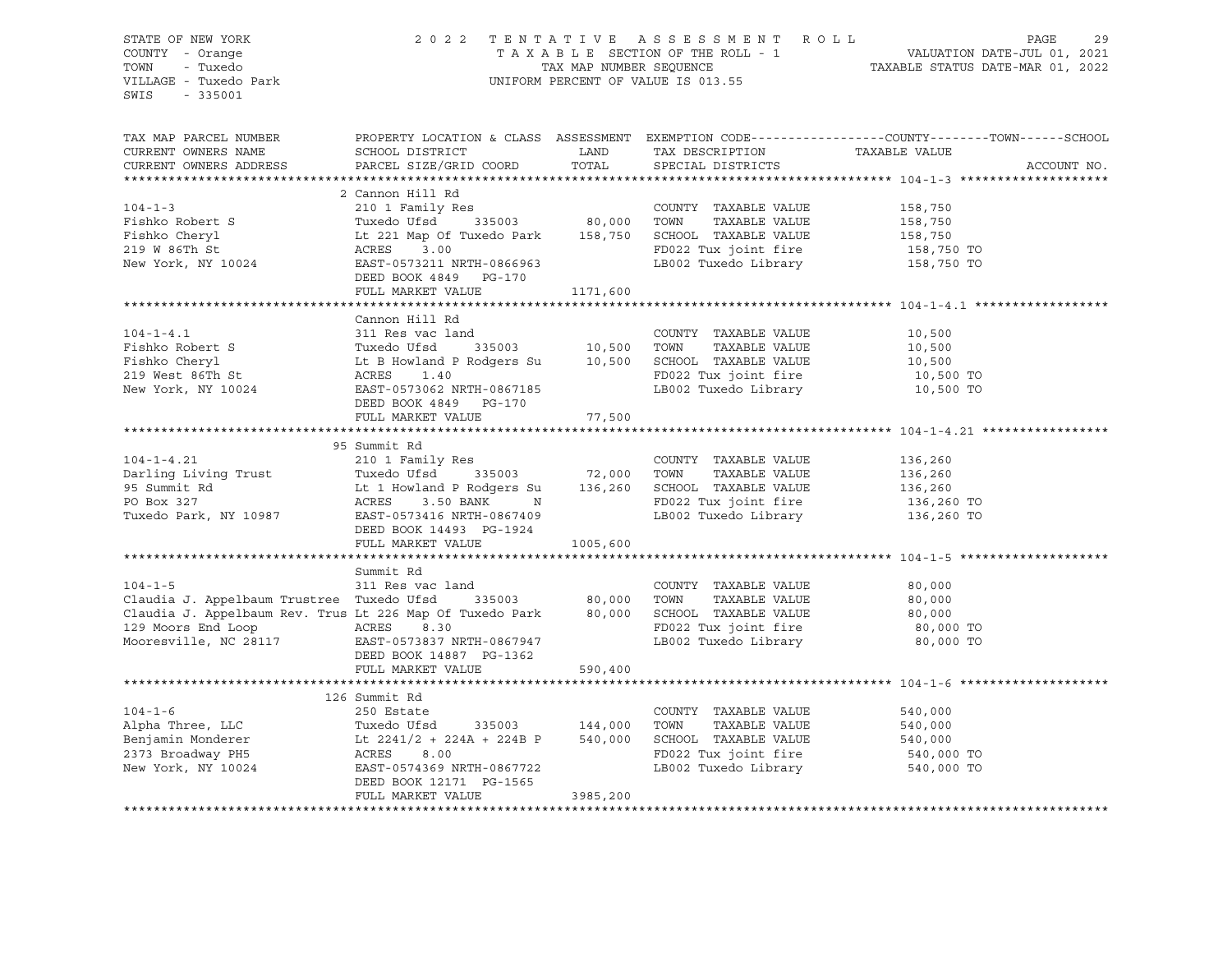| STATE OF NEW YORK<br>COUNTY - Orange                                                                                                                                                                                                         |                                                                                                                                                                                                         |          |                                                 |                                                                                                                           |
|----------------------------------------------------------------------------------------------------------------------------------------------------------------------------------------------------------------------------------------------|---------------------------------------------------------------------------------------------------------------------------------------------------------------------------------------------------------|----------|-------------------------------------------------|---------------------------------------------------------------------------------------------------------------------------|
| - Tuxedo<br>TOWN<br>VILLAGE - Tuxedo Park                                                                                                                                                                                                    | 2022 TENTATIVE ASSESSMENT ROLL PAGE 30<br>TAXABLE SECTION OF THE ROLL - 1 VALUATION DATE-JUL 01, 2021<br>TAX MAP NUMBER SEQUENCE TAXABLE STATUS DATE-MAR 01, 2022<br>UNIFORM PERCENT OF VALUE IS 013.55 |          |                                                 |                                                                                                                           |
| $-335001$<br>SWIS                                                                                                                                                                                                                            |                                                                                                                                                                                                         |          |                                                 |                                                                                                                           |
|                                                                                                                                                                                                                                              |                                                                                                                                                                                                         |          |                                                 | TAX MAP PARCEL NUMBER THE PROPERTY LOCATION & CLASS ASSESSMENT EXEMPTION CODE---------------COUNTY-------TOWN------SCHOOL |
| CURRENT OWNERS NAME                                                                                                                                                                                                                          | SCHOOL DISTRICT                                                                                                                                                                                         |          | LAND TAX DESCRIPTION TAXABLE VALUE              |                                                                                                                           |
| CURRENT OWNERS ADDRESS                                                                                                                                                                                                                       | PARCEL SIZE/GRID COORD                                                                                                                                                                                  | TOTAL    | SPECIAL DISTRICTS                               | ACCOUNT NO.                                                                                                               |
|                                                                                                                                                                                                                                              | 43 Ontio Rd                                                                                                                                                                                             |          |                                                 |                                                                                                                           |
| $104 - 1 - 7$                                                                                                                                                                                                                                | 250 Estate                                                                                                                                                                                              |          | COUNTY TAXABLE VALUE                            | 437,500                                                                                                                   |
|                                                                                                                                                                                                                                              | Tuxedo Ufsd 335003 85,000 TOWN TAXABLE VALUE 437,500                                                                                                                                                    |          |                                                 |                                                                                                                           |
|                                                                                                                                                                                                                                              |                                                                                                                                                                                                         |          |                                                 | 437,500                                                                                                                   |
|                                                                                                                                                                                                                                              |                                                                                                                                                                                                         |          | FD022 Tux joint fire 437,500 TO                 |                                                                                                                           |
|                                                                                                                                                                                                                                              |                                                                                                                                                                                                         |          |                                                 | 437,500 TO                                                                                                                |
| Exam Michael D<br>Ryan Michael D<br>Ryan Rosemary M<br>It 209 Pt Lt 224 Map Of T<br>1437,500 SCHOOL TAXABLE VALUE<br>1450 Ridge Road<br>Syosset, NY 11791<br>EAST-0574283 NRTH-0866832<br>DEED BOOK 11575 PG-1475<br>DEED BOOK 11575 PG-1475 |                                                                                                                                                                                                         |          |                                                 |                                                                                                                           |
|                                                                                                                                                                                                                                              | FULL MARKET VALUE                                                                                                                                                                                       | 3228,800 |                                                 |                                                                                                                           |
|                                                                                                                                                                                                                                              |                                                                                                                                                                                                         |          |                                                 |                                                                                                                           |
|                                                                                                                                                                                                                                              | 86 Summit Rd                                                                                                                                                                                            |          |                                                 |                                                                                                                           |
|                                                                                                                                                                                                                                              |                                                                                                                                                                                                         |          |                                                 |                                                                                                                           |
|                                                                                                                                                                                                                                              |                                                                                                                                                                                                         |          |                                                 |                                                                                                                           |
|                                                                                                                                                                                                                                              |                                                                                                                                                                                                         |          |                                                 |                                                                                                                           |
|                                                                                                                                                                                                                                              |                                                                                                                                                                                                         |          |                                                 |                                                                                                                           |
| Tuxedo Park, NY 10987                                                                                                                                                                                                                        | ACRES<br>3.30                                                                                                                                                                                           |          | LB002 Tuxedo Library 126,000 TO                 |                                                                                                                           |
|                                                                                                                                                                                                                                              | EAST-0573793 NRTH-0867172                                                                                                                                                                               |          |                                                 |                                                                                                                           |
|                                                                                                                                                                                                                                              | DEED BOOK 14489 PG-1416                                                                                                                                                                                 |          |                                                 |                                                                                                                           |
|                                                                                                                                                                                                                                              | FULL MARKET VALUE 929,900                                                                                                                                                                               |          |                                                 |                                                                                                                           |
|                                                                                                                                                                                                                                              |                                                                                                                                                                                                         |          |                                                 |                                                                                                                           |
|                                                                                                                                                                                                                                              | 76 Summit Rd                                                                                                                                                                                            |          | COUNTY TAXABLE VALUE                            |                                                                                                                           |
| 104-1-9 210 1 Family Res COUNTY<br>Tuxedo Ufsd 335003 38,400 TOWN                                                                                                                                                                            |                                                                                                                                                                                                         |          | TAXABLE VALUE                                   | 404,500<br>404,500                                                                                                        |
| 1 Executive Dr Ste LL100 Lts 222-1 Geentiens Sub M 404,500 SCHOOL TAXABLE VALUE 404,500                                                                                                                                                      |                                                                                                                                                                                                         |          |                                                 |                                                                                                                           |
| Fort Lee, NJ 07024                                                                                                                                                                                                                           | 2131                                                                                                                                                                                                    |          | FD022 Tux joint fire                            | 404,500 TO                                                                                                                |
|                                                                                                                                                                                                                                              | ACRES<br>3.10                                                                                                                                                                                           |          | LB002 Tuxedo Library 404,500 TO                 |                                                                                                                           |
|                                                                                                                                                                                                                                              | EAST-0573700 NRTH-0866864                                                                                                                                                                               |          |                                                 |                                                                                                                           |
|                                                                                                                                                                                                                                              | DEED BOOK 14154 PG-281                                                                                                                                                                                  |          |                                                 |                                                                                                                           |
|                                                                                                                                                                                                                                              | FULL MARKET VALUE                                                                                                                                                                                       | 2985,200 |                                                 |                                                                                                                           |
|                                                                                                                                                                                                                                              |                                                                                                                                                                                                         |          |                                                 |                                                                                                                           |
|                                                                                                                                                                                                                                              | West Summit Rd                                                                                                                                                                                          |          |                                                 |                                                                                                                           |
| $104 - 1 - 10$                                                                                                                                                                                                                               |                                                                                                                                                                                                         |          | COUNTY TAXABLE VALUE 38,500                     |                                                                                                                           |
| Liu Summit Holdings Inc<br>Attn: Ernest Honecker Esq                                                                                                                                                                                         |                                                                                                                                                                                                         |          |                                                 |                                                                                                                           |
|                                                                                                                                                                                                                                              |                                                                                                                                                                                                         |          |                                                 |                                                                                                                           |
| PO Box 6652                                                                                                                                                                                                                                  |                                                                                                                                                                                                         |          |                                                 |                                                                                                                           |
| New York, NY 10150-6652                                                                                                                                                                                                                      | ACRES<br>2.10                                                                                                                                                                                           |          | LB002 Tuxedo Library 38,500 TO                  |                                                                                                                           |
|                                                                                                                                                                                                                                              | EAST-0573433 NRTH-0866499                                                                                                                                                                               |          |                                                 |                                                                                                                           |
|                                                                                                                                                                                                                                              | DEED BOOK 5435 PG-340                                                                                                                                                                                   |          |                                                 |                                                                                                                           |
|                                                                                                                                                                                                                                              | FULL MARKET VALUE                                                                                                                                                                                       | 284,100  |                                                 |                                                                                                                           |
|                                                                                                                                                                                                                                              |                                                                                                                                                                                                         |          |                                                 |                                                                                                                           |
|                                                                                                                                                                                                                                              | 66 Summit Rd                                                                                                                                                                                            |          |                                                 |                                                                                                                           |
| $104 - 1 - 11.1$                                                                                                                                                                                                                             | 210 1 Family Res                                                                                                                                                                                        |          | TAXABLE VALUE<br>COUNTY                         | 144,150                                                                                                                   |
| Delanner Sophia M                                                                                                                                                                                                                            | Tuxedo Ufsd<br>335003                                                                                                                                                                                   | 52,700   | TOWN<br>TAXABLE VALUE                           | 144,150                                                                                                                   |
| Blavatnik Inna<br>66 Summit Rd                                                                                                                                                                                                               | Lt 207-1 Geentiens Sub<br>Map 2131                                                                                                                                                                      | 144,150  | SCHOOL<br>TAXABLE VALUE<br>FD022 Tux joint fire | 144,150<br>144,150 TO                                                                                                     |
| Tuxedo Park, NY 10987                                                                                                                                                                                                                        | Nse Summit Rd                                                                                                                                                                                           |          | LB002 Tuxedo Library                            | 144,150 TO                                                                                                                |
|                                                                                                                                                                                                                                              | ACRES<br>2.30                                                                                                                                                                                           |          |                                                 |                                                                                                                           |
|                                                                                                                                                                                                                                              | EAST-0573677 NRTH-0866515                                                                                                                                                                               |          |                                                 |                                                                                                                           |
|                                                                                                                                                                                                                                              | DEED BOOK 14488 PG-885                                                                                                                                                                                  |          |                                                 |                                                                                                                           |
|                                                                                                                                                                                                                                              | FULL MARKET VALUE                                                                                                                                                                                       | 1063,800 |                                                 |                                                                                                                           |
|                                                                                                                                                                                                                                              | *************************                                                                                                                                                                               |          |                                                 |                                                                                                                           |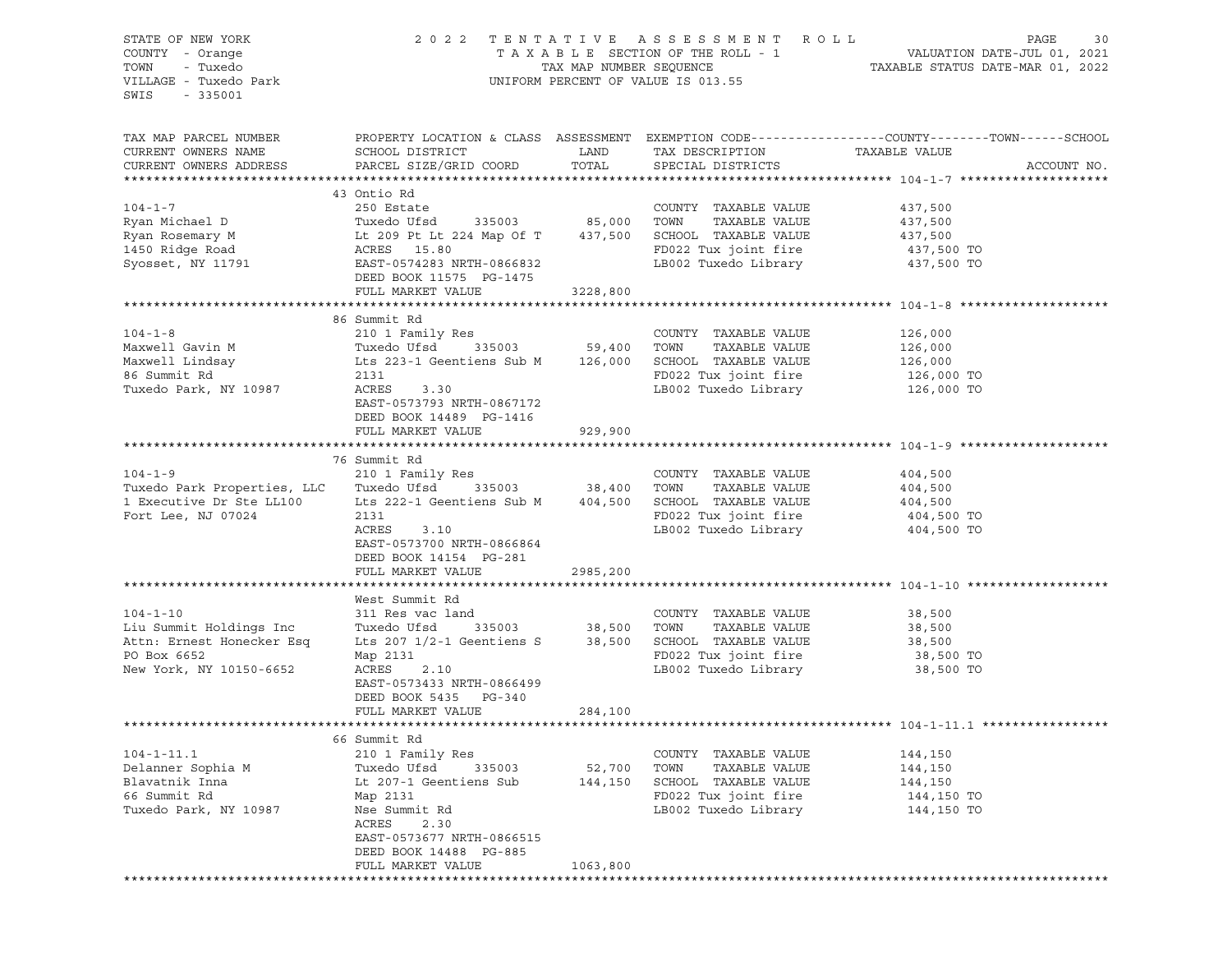STATE OF NEW YORK 2 0 2 2 T E N T A T I V E A S S E S S M E N T R O L L PAGE 31 COUNTY - Orange T A X A B L E SECTION OF THE ROLL - 1 VALUATION DATE-JUL 01, 2021 TRIE OF NEW YORK COUNTY - Orange COUNTY - Orange COUNTY - Orange S1 COUNTY - Orange S1 COUNTY - Orange S1 COUNTY - Orange S1 COUNTY - Orange S1 COUNTY - Orange S1 COUNTY - Orange S1 COUNTY - Orange S1 COUNTY - TUXedo TAXAB UNIFORM PERCENT OF VALUE IS 013.55 SWIS - 335001 TAX MAP PARCEL NUMBER PROPERTY LOCATION & CLASS ASSESSMENT EXEMPTION CODE------------------COUNTY--------TOWN------SCHOOL CURRENT OWNERS NAME SCHOOL DISTRICT LAND TAX DESCRIPTION TAXABLE VALUE CURRENT OWNERS ADDRESS PARCEL SIZE/GRID COORD TOTAL SPECIAL DISTRICTS ACCOUNT NO. \*\*\*\*\*\*\*\*\*\*\*\*\*\*\*\*\*\*\*\*\*\*\*\*\*\*\*\*\*\*\*\*\*\*\*\*\*\*\*\*\*\*\*\*\*\*\*\*\*\*\*\*\*\*\*\*\*\*\*\*\*\*\*\*\*\*\*\*\*\*\*\*\*\*\*\*\*\*\*\*\*\*\*\*\*\*\*\*\*\*\*\*\*\*\*\*\*\*\*\*\*\*\* 104-1-12.1 \*\*\*\*\*\*\*\*\*\*\*\*\*\*\*\*\* 14 Ontio Rd 104-1-12.1 210 1 Family Res COUNTY TAXABLE VALUE 121,600 Larsen Lance J Tuxedo Ufsd 335003 53,100 TOWN TAXABLE VALUE 121,600 Larsen Diana T Lt1 Dombrowski Submp 6486 121,600 SCHOOL TAXABLE VALUE 121,600 14 Ontio Rd ACRES 2.90 FD022 Tux joint fire 121,600 TO Tuxedo Park, NY 10987 EAST-0573898 NRTH-0867470 LB002 Tuxedo Library 121,600 TO DEED BOOK 2277 PG-00170 FULL MARKET VALUE 897,400 \*\*\*\*\*\*\*\*\*\*\*\*\*\*\*\*\*\*\*\*\*\*\*\*\*\*\*\*\*\*\*\*\*\*\*\*\*\*\*\*\*\*\*\*\*\*\*\*\*\*\*\*\*\*\*\*\*\*\*\*\*\*\*\*\*\*\*\*\*\*\*\*\*\*\*\*\*\*\*\*\*\*\*\*\*\*\*\*\*\*\*\*\*\*\*\*\*\*\*\*\*\*\* 104-1-12.21 \*\*\*\*\*\*\*\*\*\*\*\*\*\*\*\* 44 Ontio Rd 104-1-12.21 210 1 Family Res COUNTY TAXABLE VALUE 93,610 Pomp Martin Tuxedo Ufsd 335003 67,300 TOWN TAXABLE VALUE 93,610 Pomp Bryna Lt2 Dombrowski Submp 6486 93,610 SCHOOL TAXABLE VALUE 93,610 44 Ontio Rd ACRES 5.90 FD022 Tux joint fire 93,610 TO Tuxedo Park, NY 10987 EAST-0573906 NRTH-0866362 LB002 Tuxedo Library 93,610 TO DEED BOOK 15026 PG-580 FULL MARKET VALUE 690,800 \*\*\*\*\*\*\*\*\*\*\*\*\*\*\*\*\*\*\*\*\*\*\*\*\*\*\*\*\*\*\*\*\*\*\*\*\*\*\*\*\*\*\*\*\*\*\*\*\*\*\*\*\*\*\*\*\*\*\*\*\*\*\*\*\*\*\*\*\*\*\*\*\*\*\*\*\*\*\*\*\*\*\*\*\*\*\*\*\*\*\*\*\*\*\*\*\*\*\*\*\*\*\* 104-1-13 \*\*\*\*\*\*\*\*\*\*\*\*\*\*\*\*\*\*\* 27 E Summit Rd 104-1-13 210 1 Family Res COUNTY TAXABLE VALUE 297,500 First Island Nominees Tuxedo Ufsd 335003 54,000 TOWN TAXABLE VALUE 297,500 Guernsey Limited Pt Lt 207 Map Of Tuxedo P 297,500 SCHOOL TAXABLE VALUE 297,500 Earnest Hoenecker ACRES 3.60 FD022 Tux joint fire 297,500 TO PO Box 6652 EAST-0573570 NRTH-0866200 LB002 Tuxedo Library 297,500 TO FDR Station New York,NY 10150 DEED BOOK 5335 PG-114 FULL MARKET VALUE 2195,600 \*\*\*\*\*\*\*\*\*\*\*\*\*\*\*\*\*\*\*\*\*\*\*\*\*\*\*\*\*\*\*\*\*\*\*\*\*\*\*\*\*\*\*\*\*\*\*\*\*\*\*\*\*\*\*\*\*\*\*\*\*\*\*\*\*\*\*\*\*\*\*\*\*\*\*\*\*\*\*\*\*\*\*\*\*\*\*\*\*\*\*\*\*\*\*\*\*\*\*\*\*\*\* 104-1-14 \*\*\*\*\*\*\*\*\*\*\*\*\*\*\*\*\*\*\* 45 Summit Rd 104-1-14 210 1 Family Res COUNTY TAXABLE VALUE 140,000 Schreiber Family Revocable Tru Tuxedo Ufsd 335003 81,600 TOWN TAXABLE VALUE 140,000 45 West Summit Rd Lt 206A<206 1/2<206B Map 140,000 SCHOOL TAXABLE VALUE 140,000 Tuxedo, NY 10987 ACRES 3.40 FD022 Tux joint fire 140,000 TO ACRES 3.40<br>EAST-0573160 NRTH-0866140 LB002 Tuxedo Library 140,000 TO DEED BOOK 14641 PG-1722 FULL MARKET VALUE 1033,200 \*\*\*\*\*\*\*\*\*\*\*\*\*\*\*\*\*\*\*\*\*\*\*\*\*\*\*\*\*\*\*\*\*\*\*\*\*\*\*\*\*\*\*\*\*\*\*\*\*\*\*\*\*\*\*\*\*\*\*\*\*\*\*\*\*\*\*\*\*\*\*\*\*\*\*\*\*\*\*\*\*\*\*\*\*\*\*\*\*\*\*\*\*\*\*\*\*\*\*\*\*\*\* 104-1-15 \*\*\*\*\*\*\*\*\*\*\*\*\*\*\*\*\*\*\* 15 Summit Rd 104-1-15 210 1 Family Res COUNTY TAXABLE VALUE 256,200 Tuxedo Park Properties 15 LLC Tuxedo Ufsd 335003 70,900 TOWN TAXABLE VALUE 256,200 1 Executive Dr Ste LL100 Lts 205 205 1/2A 205 1/2 256,200 SCHOOL TAXABLE VALUE 256,200 Fort Lee, NJ 07024 256,200 TO<br>EAST-0573097 NRTH-0865657 18002 Tuxedo Library 256.200 TO EAST-0523097 NRTH-0865<br>Theodor Library DEED BOOK 14266 PG-659 FULL MARKET VALUE 1890,800 \*\*\*\*\*\*\*\*\*\*\*\*\*\*\*\*\*\*\*\*\*\*\*\*\*\*\*\*\*\*\*\*\*\*\*\*\*\*\*\*\*\*\*\*\*\*\*\*\*\*\*\*\*\*\*\*\*\*\*\*\*\*\*\*\*\*\*\*\*\*\*\*\*\*\*\*\*\*\*\*\*\*\*\*\*\*\*\*\*\*\*\*\*\*\*\*\*\*\*\*\*\*\*\*\*\*\*\*\*\*\*\*\*\*\*\*\*\*\*\*\*\*\*\*\*\*\*\*\*\*\*\*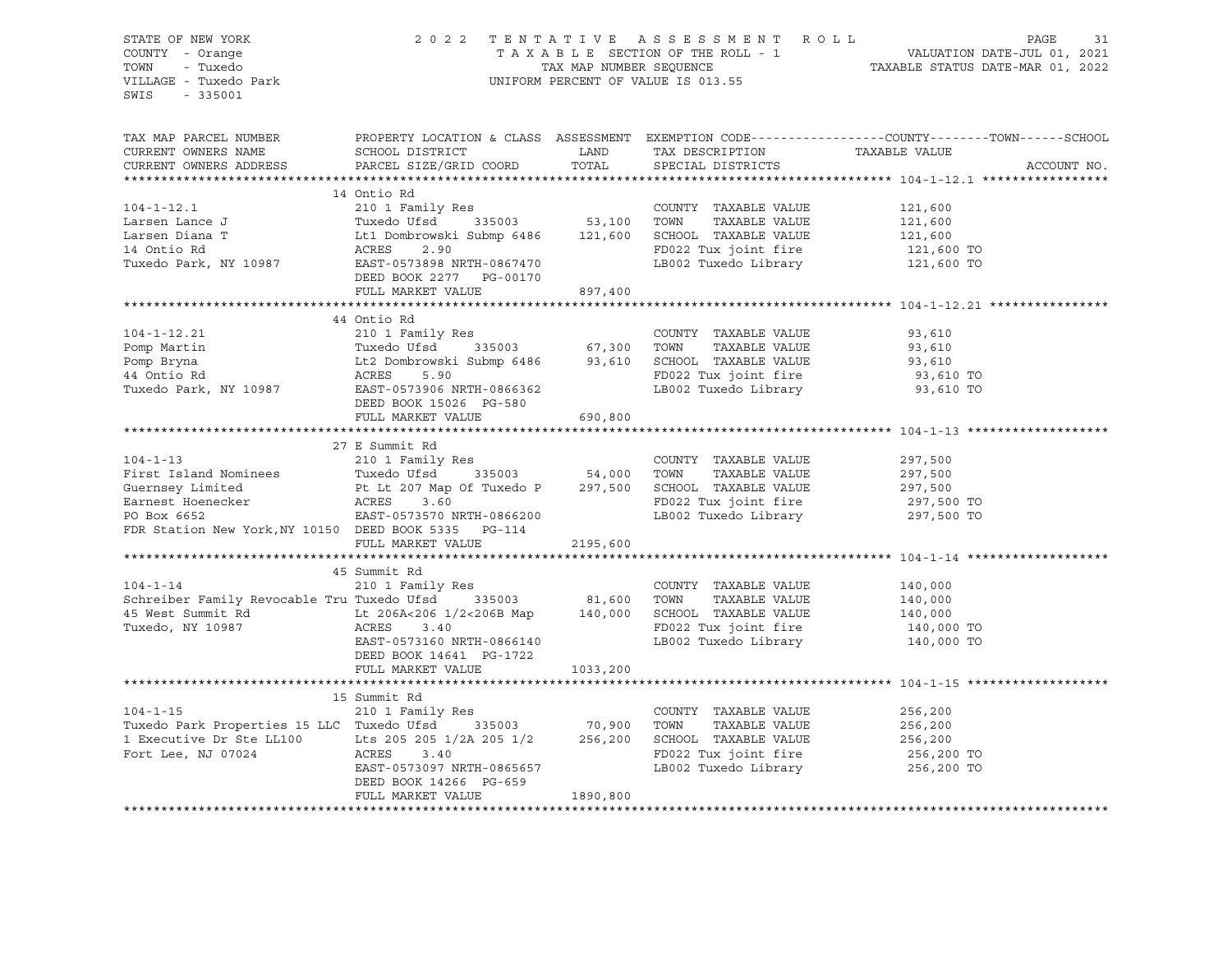| STATE OF NEW YORK<br>SIAIE OF NEW IORN<br>COUNTY - Orange<br>TOWN - Tuxedo<br>VILLAGE - Tuxedo Park<br>SWIS<br>$-335001$                                                                                                                                  |                                                                                                               |               | 2022 TENTATIVE ASSESSMENT ROLL<br>UNIFORM PERCENT OF VALUE IS 013.55                                                           | TENTATIVE ASSESSMENT ROLL<br>TAXABLE SECTION OF THE ROLL - 1 VALUATION DATE-JUL 01, 2021<br>TAX MAP NUMBER SEQUENCE TAXABLE STATUS DATE-MAR 01, 2022 |
|-----------------------------------------------------------------------------------------------------------------------------------------------------------------------------------------------------------------------------------------------------------|---------------------------------------------------------------------------------------------------------------|---------------|--------------------------------------------------------------------------------------------------------------------------------|------------------------------------------------------------------------------------------------------------------------------------------------------|
| TAX MAP PARCEL NUMBER<br>CURRENT OWNERS NAME<br>CURRENT OWNERS ADDRESS                                                                                                                                                                                    | SCHOOL DISTRICT<br>PARCEL SIZE/GRID COORD                                                                     | LAND<br>TOTAL | TAX DESCRIPTION TAXABLE VALUE<br>SERCIAL DISTRICTS<br>SPECIAL DISTRICTS                                                        | PROPERTY LOCATION & CLASS ASSESSMENT EXEMPTION CODE----------------COUNTY-------TOWN-----SCHOOL<br>ACCOUNT NO.                                       |
|                                                                                                                                                                                                                                                           | 16 Summit Rd                                                                                                  |               |                                                                                                                                |                                                                                                                                                      |
| $104 - 1 - 16.12$<br>Shapiro Richard Tuxedo Ufsd 335003 45,000 TOWN TAXABLE VALUE<br>Poyner Elizabeth Lt 200 Pt Lts 203 201 297,500 SCHOOL TAXABLE VALUE<br>16 Summit Rd Map Of Tuxedo Park RD022 Tux joint fire<br>Tuxedo Park, NY 10987 ACRES 1.80 LB00 | 210 1 Family Res                                                                                              |               | COUNTY TAXABLE VALUE<br>SCHOOL TAXABLE VALUE 297,500<br>FD022 Tux joint fire 297,500 TO                                        | 297,500<br>TAXABLE VALUE 297,500                                                                                                                     |
|                                                                                                                                                                                                                                                           | EAST-0573240 NRTH-0865448<br>DEED BOOK 14774 PG-878                                                           |               | LB002 Tuxedo Library                                                                                                           | 297,500 TO                                                                                                                                           |
|                                                                                                                                                                                                                                                           | FULL MARKET VALUE                                                                                             | 2195,600      |                                                                                                                                |                                                                                                                                                      |
|                                                                                                                                                                                                                                                           | 18 Summit Rd                                                                                                  |               |                                                                                                                                |                                                                                                                                                      |
| $104 - 1 - 16.22$                                                                                                                                                                                                                                         | 210 1 Family Res                                                                                              |               | COUNTY TAXABLE VALUE<br>TOWN                                                                                                   | 200,000<br>TAXABLE VALUE 200,000                                                                                                                     |
|                                                                                                                                                                                                                                                           |                                                                                                               |               | 200,000 SCHOOL TAXABLE VALUE<br>SCHOOL TAXABLE VALUE 200,000<br>FD022 Tux joint fire 200,000 TO                                | 200,000                                                                                                                                              |
| Tuxedo Park, NY 10987                                                                                                                                                                                                                                     | Park<br>1.80<br>ACRES<br>EAST-0573480 NRTH-0865581<br>DEED BOOK 14164 PG-1349                                 |               | LB002 Tuxedo Library                                                                                                           | 200,000 TO                                                                                                                                           |
|                                                                                                                                                                                                                                                           | FULL MARKET VALUE                                                                                             | 1476,000      |                                                                                                                                |                                                                                                                                                      |
|                                                                                                                                                                                                                                                           |                                                                                                               |               |                                                                                                                                |                                                                                                                                                      |
|                                                                                                                                                                                                                                                           | 8 E Summit Rd<br>210 1 Family Res                                                                             |               |                                                                                                                                | 375,000                                                                                                                                              |
|                                                                                                                                                                                                                                                           |                                                                                                               |               |                                                                                                                                | TAXABLE VALUE 375,000                                                                                                                                |
|                                                                                                                                                                                                                                                           |                                                                                                               |               |                                                                                                                                | 375,000                                                                                                                                              |
|                                                                                                                                                                                                                                                           |                                                                                                               |               | FD022 Tux joint fire 375,000 TO                                                                                                |                                                                                                                                                      |
|                                                                                                                                                                                                                                                           | ACRES<br>1.60<br>EAST-0573538 NRTH-0865796<br>DEED BOOK 12919 PG-1121                                         |               | LB002 Tuxedo Library                                                                                                           | 375,000 TO                                                                                                                                           |
|                                                                                                                                                                                                                                                           | FULL MARKET VALUE                                                                                             | 2767,500      |                                                                                                                                |                                                                                                                                                      |
|                                                                                                                                                                                                                                                           | East Summit Rd                                                                                                |               |                                                                                                                                |                                                                                                                                                      |
| Van Bergh Michael Scott<br>830 Park Ave Apt 8c<br>830 Park Ave Apt 8c<br>830 Park Ave Apt 8c<br>86 Pt Lt 207 Map 0f Tuxedo P<br>8,400 New York, NY 10021<br>87 PRNT 114.80 DPTH 91 40                                                                     | 312 Vac w/imprv<br>ACRES<br>0.04<br>EAST-0573618 NRTH-0865916<br>DEED BOOK 12919 PG-1121<br>FULL MARKET VALUE | 25,100        | COUNTY TAXABLE VALUE<br>TAXABLE VALUE<br>TOWN<br>SCHOOL TAXABLE VALUE<br>FD022 Tux joint fire 3,400 TO<br>LB002 Tuxedo Library | 3,400<br>3,400<br>3,400<br>3,400 TO                                                                                                                  |
|                                                                                                                                                                                                                                                           |                                                                                                               |               |                                                                                                                                |                                                                                                                                                      |
|                                                                                                                                                                                                                                                           | 36 West Lake Rd                                                                                               |               |                                                                                                                                |                                                                                                                                                      |
| $104 - 1 - 20$                                                                                                                                                                                                                                            | 210 1 Family Res                                                                                              |               | COUNTY TAXABLE VALUE                                                                                                           | 153,000                                                                                                                                              |
| Marchand Jeffrey                                                                                                                                                                                                                                          | Tuxedo Ufsd<br>335003                                                                                         | 43,200        | TAXABLE VALUE<br>TOWN                                                                                                          | 153,000                                                                                                                                              |
| Marchand Dolores                                                                                                                                                                                                                                          | Lt 202 Pt Lt 201 Map                                                                                          | 153,000       | SCHOOL TAXABLE VALUE                                                                                                           | 153,000                                                                                                                                              |
| 36 West Lake Rd                                                                                                                                                                                                                                           | Of Tuxedo Pk                                                                                                  |               | FD022 Tux joint fire                                                                                                           | 153,000 TO                                                                                                                                           |
| Tuxedo Park, NY 10987                                                                                                                                                                                                                                     | ACRES<br>1.80<br>EAST-0573739 NRTH-0865590<br>DEED BOOK 3515 PG-324<br>FULL MARKET VALUE                      | 1129,200      | LB002 Tuxedo Library                                                                                                           | 153,000 TO                                                                                                                                           |
|                                                                                                                                                                                                                                                           |                                                                                                               |               |                                                                                                                                |                                                                                                                                                      |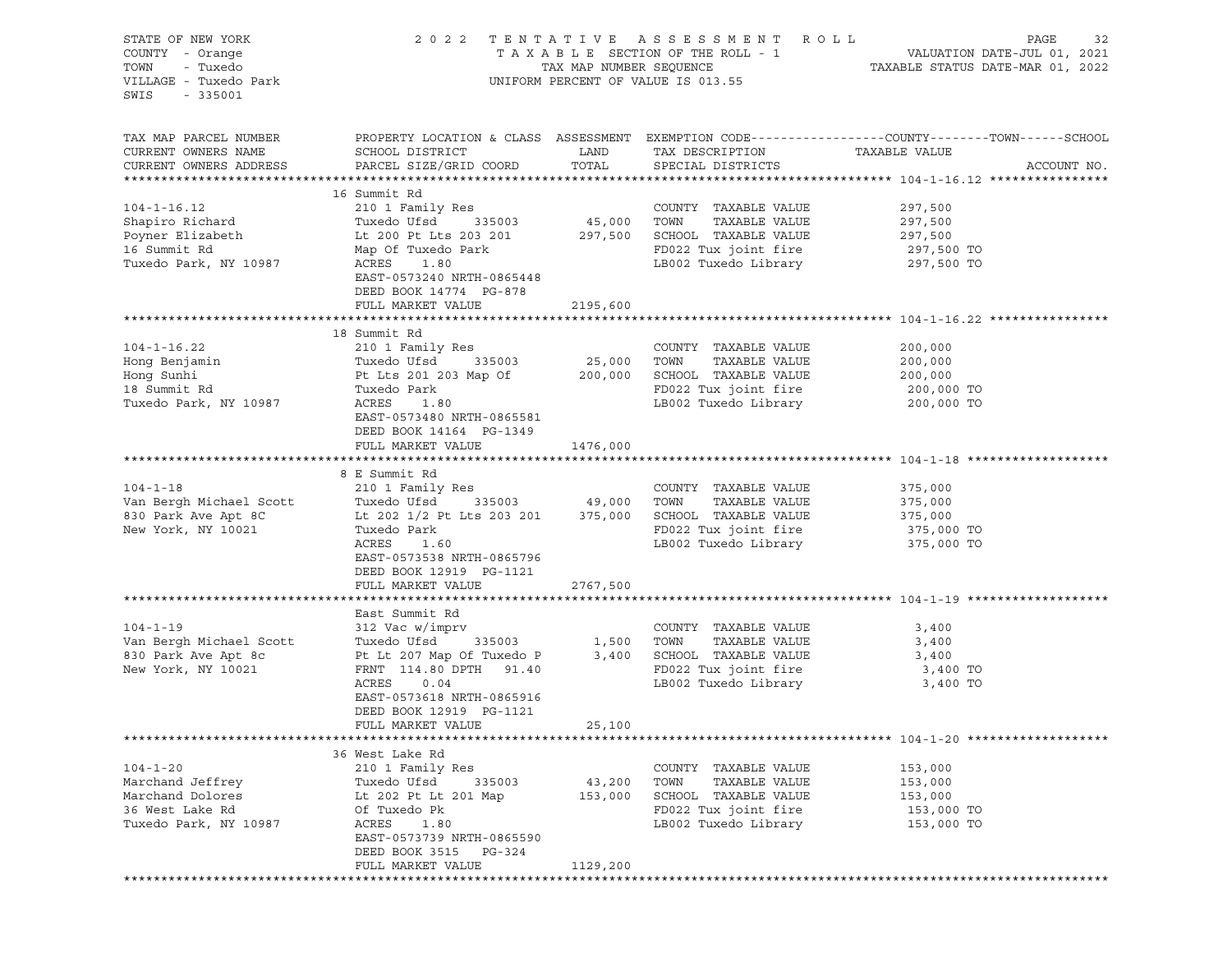| STATE OF NEW YORK<br>COUNTY - Orange<br>TOWN<br>- Tuxedo<br>VILLAGE - Tuxedo Park<br>SWIS<br>$-335001$    |                                                                                                                                                                                                             |                   | 2022 TENTATIVE ASSESSMENT ROLL<br>UNIFORM PERCENT OF VALUE IS 013.55                                                                                                 | PAGE<br>T A X A B L E SECTION OF THE ROLL - 1 VALUATION DATE-JUL 01, 2021<br>TAX MAP NUMBER SEQUENCE TAXABLE STATUS DATE-MAR 01, 2022 | 33    |
|-----------------------------------------------------------------------------------------------------------|-------------------------------------------------------------------------------------------------------------------------------------------------------------------------------------------------------------|-------------------|----------------------------------------------------------------------------------------------------------------------------------------------------------------------|---------------------------------------------------------------------------------------------------------------------------------------|-------|
| TAX MAP PARCEL NUMBER<br>CURRENT OWNERS NAME<br>CURRENT OWNERS ADDRESS                                    | SCHOOL DISTRICT<br>PARCEL SIZE/GRID COORD                                                                                                                                                                   | LAND<br>TOTAL     | TAX DESCRIPTION<br>SPECIAL DISTRICTS                                                                                                                                 | PROPERTY LOCATION & CLASS ASSESSMENT EXEMPTION CODE---------------COUNTY-------TOWN------SCHOOL<br>TAXABLE VALUE<br>ACCOUNT NO.       |       |
|                                                                                                           | 65 West Lake Stable Rd                                                                                                                                                                                      |                   |                                                                                                                                                                      |                                                                                                                                       |       |
| $104 - 1 - 22$<br>Herbert John S<br>Gauvey Patricia J<br>593 4th St<br>Brooklyn, NY 11215                 | 210 1 Family Res - WTRFNT<br>Tuxedo Ufsd<br>335003<br>Lt 250<251 Pt Lt 249 Map 176,000<br>FRNT 212.00 DPTH 74.00<br>EAST-0573975 NRTH-0865589<br>DEED BOOK 3596 PG-284                                      | 33,500 TOWN       | COUNTY TAXABLE VALUE<br>TAXABLE VALUE<br>SCHOOL TAXABLE VALUE<br>FD022 Tux joint fire<br>LB002 Tuxedo Library                                                        | 176,000<br>176,000<br>176,000<br>176,000 TO<br>176,000 TO                                                                             |       |
|                                                                                                           | FULL MARKET VALUE                                                                                                                                                                                           | 1298,900          |                                                                                                                                                                      |                                                                                                                                       |       |
|                                                                                                           |                                                                                                                                                                                                             |                   |                                                                                                                                                                      |                                                                                                                                       |       |
| $104 - 1 - 23$<br>Lamb William S                                                                          | 26 West Lake Rd<br>210 1 Family Res - WTRFNT<br>Tuxedo Ufsd<br>335003                                                                                                                                       | 27,000 TOWN       | COUNTY TAXABLE VALUE<br>TAXABLE VALUE                                                                                                                                | 141,750<br>141,750                                                                                                                    |       |
| Holz Claudia A<br>2281 Snook Drive<br>Naples, FL 34102                                                    | Pt Lt 249 & Pcl Map Of<br>Tusedo Park<br>FRNT 111.00 DPTH 151.00<br>EAST-0574012 NRTH-0865530                                                                                                               | 141,750           | SCHOOL TAXABLE VALUE<br>FD022 Tux joint fire<br>LB002 Tuxedo Library                                                                                                 | 141,750<br>141,750 TO<br>141,750 TO                                                                                                   |       |
|                                                                                                           | DEED BOOK 5185 PG-147<br>FULL MARKET VALUE                                                                                                                                                                  | 1046,100          |                                                                                                                                                                      |                                                                                                                                       |       |
|                                                                                                           | 55 West Lake Stable Rd                                                                                                                                                                                      |                   |                                                                                                                                                                      |                                                                                                                                       |       |
| $104 - 1 - 24$<br>Ball Frank E<br>Ball Anne C<br>55 West Lake Stable Rd<br>Tuxedo Park, NY 10987          | 210 1 Family Res - WTRFNT<br>Tuxedo Ufsd<br>335003<br>Lt 252 & Pt Lts 253-252A,<br>FRNT 121.00 DPTH 160.00<br>EAST-0574062 NRTH-0865685<br>DEED BOOK 4844 PG-109                                            | 112,500           | BAS STAR 41854<br>33,600 COUNTY TAXABLE VALUE<br>112,500 TOWN TAXABLE VALUE<br>TAXABLE VALUE<br>SCHOOL TAXABLE VALUE<br>FD022 Tux joint fire<br>LB002 Tuxedo Library | $\mathbf 0$<br>$\circ$<br>112,500<br>112,500<br>106,580<br>112,500 TO<br>112,500 TO                                                   | 5,920 |
|                                                                                                           | FULL MARKET VALUE                                                                                                                                                                                           | 830,300           |                                                                                                                                                                      |                                                                                                                                       |       |
|                                                                                                           |                                                                                                                                                                                                             |                   |                                                                                                                                                                      |                                                                                                                                       |       |
| $104 - 1 - 25$<br>Turner Jedediah<br>325 East 72nd St Apt 8B<br>New York, NY 10020                        | 49 West Lake Stable Rd<br>210 1 Family Res - WTRFNT<br>Tuxedo Ufsd<br>335003<br>Lt 254 + Pt Lts 252A<253<br>FRNT 127.00 DPTH 160.00<br>ACRES<br>0.46<br>EAST-0574100 NRTH-0865848<br>DEED BOOK 13848 PG-864 | 45,000<br>130,500 | COUNTY TAXABLE VALUE<br>TAXABLE VALUE<br>TOWN<br>SCHOOL TAXABLE VALUE<br>FD022 Tux joint fire<br>LB002 Tuxedo Library                                                | 130,500<br>130,500<br>130,500<br>130,500 TO<br>130,500 TO                                                                             |       |
|                                                                                                           | FULL MARKET VALUE                                                                                                                                                                                           | 963,100           |                                                                                                                                                                      |                                                                                                                                       |       |
|                                                                                                           |                                                                                                                                                                                                             |                   |                                                                                                                                                                      |                                                                                                                                       |       |
| $104 - 1 - 27$<br>Biagioni Ettore V<br>Biagioni Allessandra C<br>10 E 53rd St Fl 36<br>New York, NY 10022 | 35 West Lake Stable Rd<br>210 1 Family Res - WTRFNT<br>Tuxedo Ufsd<br>335003<br>Lts 255 256 & 258<br>Map Of Tuxedo Park<br>FRNT 472.90 DPTH 98.00<br>EAST-0574214 NRTH-0866232<br>DEED BOOK 12991 PG-31     | 39,400<br>290,000 | COUNTY TAXABLE VALUE<br>TAXABLE VALUE<br>TOWN<br>SCHOOL TAXABLE VALUE<br>FD022 Tux joint fire<br>LB002 Tuxedo Library                                                | 290,000<br>290,000<br>290,000<br>290,000 TO<br>290,000 TO                                                                             |       |
|                                                                                                           | FULL MARKET VALUE                                                                                                                                                                                           | 2140,200          |                                                                                                                                                                      |                                                                                                                                       |       |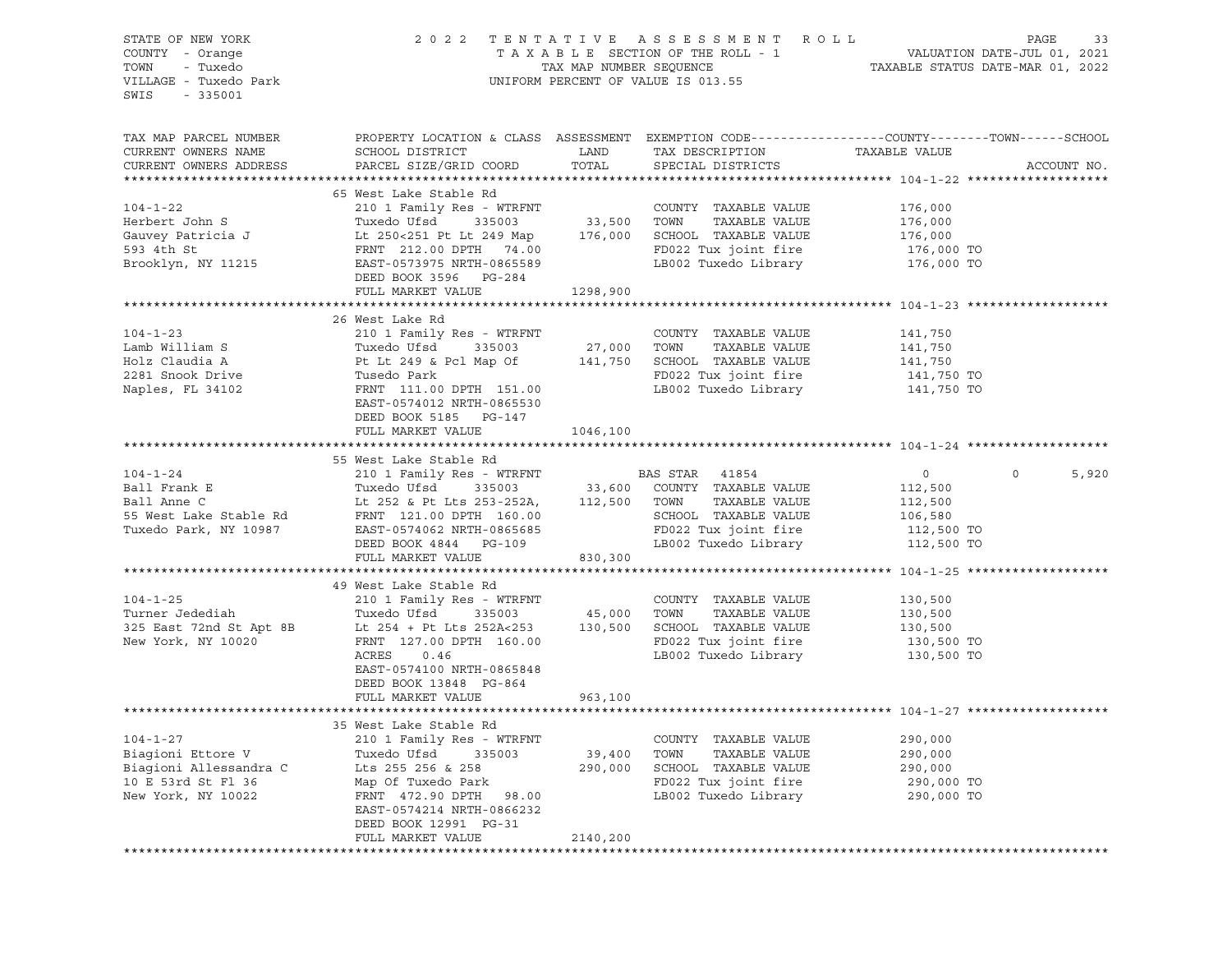| STATE OF NEW YORK<br>COUNTY - Orange<br>TOWN - Tuxedo<br>VILLAGE - Tuxedo Park<br>SWIS - 335001                                                                                                                                                                                |                            |          | UNIFORM PERCENT OF VALUE IS 013.55                                 | 2022 TENTATIVE ASSESSMENT ROLL<br>TAXABLE SECTION OF THE ROLL - 1 VALUATION DATE-JUL 01, 2021<br>TAX MAP NUMBER SEQUENCE TAXABLE STATUS DATE-MAR 01, 2022 |
|--------------------------------------------------------------------------------------------------------------------------------------------------------------------------------------------------------------------------------------------------------------------------------|----------------------------|----------|--------------------------------------------------------------------|-----------------------------------------------------------------------------------------------------------------------------------------------------------|
| TAX MAP PARCEL NUMBER<br>CURRENT OWNERS NAME<br>CURRENT OWNERS ADDRESS                                                                                                                                                                                                         |                            |          |                                                                    | PROPERTY LOCATION & CLASS ASSESSMENT EXEMPTION CODE---------------COUNTY-------TOWN-----SCHOOL<br>ACCOUNT NO.                                             |
|                                                                                                                                                                                                                                                                                |                            |          |                                                                    |                                                                                                                                                           |
|                                                                                                                                                                                                                                                                                |                            |          |                                                                    |                                                                                                                                                           |
|                                                                                                                                                                                                                                                                                |                            |          |                                                                    |                                                                                                                                                           |
|                                                                                                                                                                                                                                                                                |                            |          |                                                                    |                                                                                                                                                           |
|                                                                                                                                                                                                                                                                                |                            |          |                                                                    |                                                                                                                                                           |
| 104-1-28<br>McQuilling Andrew V<br>McQuilling Andrew V<br>Cabral Mirtha M<br>Cabral Mirtha M<br>Cabral Mirtha M<br>Cabral Mirtha M<br>Cabral Mirtha M<br>Cabral Mirtha M<br>Cabral Mirtha M<br>Cabral Mirtha M<br>Cabral Mirtha M<br>Cabral Mirtha M<br>                       | DEED BOOK 13950 PG-1377    |          |                                                                    |                                                                                                                                                           |
|                                                                                                                                                                                                                                                                                | FULL MARKET VALUE          | 1800,700 |                                                                    |                                                                                                                                                           |
|                                                                                                                                                                                                                                                                                |                            |          |                                                                    |                                                                                                                                                           |
| 104-1-29<br>104-1-29<br>Hennessy John M<br>168,750<br>168,750<br>168,750<br>168,750<br>168,750<br>168,750<br>168,750<br>168,750<br>168,750<br>168,750<br>168,750<br>168,750<br>168,750<br>168,750<br>168,750<br>168,750<br>168,750<br>168,750<br>168,750<br>168,750<br>201<br> | 15 West Lake Stable Rd     |          |                                                                    |                                                                                                                                                           |
|                                                                                                                                                                                                                                                                                |                            |          |                                                                    |                                                                                                                                                           |
|                                                                                                                                                                                                                                                                                |                            |          |                                                                    |                                                                                                                                                           |
|                                                                                                                                                                                                                                                                                |                            |          |                                                                    |                                                                                                                                                           |
|                                                                                                                                                                                                                                                                                |                            |          |                                                                    |                                                                                                                                                           |
|                                                                                                                                                                                                                                                                                | DEED BOOK 11460 PG-1242    |          |                                                                    |                                                                                                                                                           |
|                                                                                                                                                                                                                                                                                | FULL MARKET VALUE 1245,400 |          |                                                                    |                                                                                                                                                           |
|                                                                                                                                                                                                                                                                                |                            |          |                                                                    |                                                                                                                                                           |
| 104-1-30.1<br>Honiton I, L.L.C.<br>Honiton I, L.L.C.<br>1250 Route 28 Ste 301A<br>Branchburg, NJ 08876<br>EAST-0575020 NRTH-0866754<br>EAST-0575020 NRTH-0866754<br>EAST-0575020 NRTH-0866754<br>ERST-0575020 NRTH-0866754<br>ERST-0575020 NRTH-                               | 167 Wee Wah Rd             |          |                                                                    |                                                                                                                                                           |
|                                                                                                                                                                                                                                                                                |                            |          |                                                                    |                                                                                                                                                           |
|                                                                                                                                                                                                                                                                                |                            |          |                                                                    |                                                                                                                                                           |
|                                                                                                                                                                                                                                                                                |                            |          |                                                                    |                                                                                                                                                           |
|                                                                                                                                                                                                                                                                                |                            |          |                                                                    |                                                                                                                                                           |
|                                                                                                                                                                                                                                                                                | DEED BOOK 14443 PG-1637    |          |                                                                    |                                                                                                                                                           |
|                                                                                                                                                                                                                                                                                | FULL MARKET VALUE 1682,700 |          |                                                                    |                                                                                                                                                           |
|                                                                                                                                                                                                                                                                                |                            |          |                                                                    |                                                                                                                                                           |
|                                                                                                                                                                                                                                                                                | 171 Wee Wah Rd             |          |                                                                    |                                                                                                                                                           |
|                                                                                                                                                                                                                                                                                |                            |          |                                                                    |                                                                                                                                                           |
|                                                                                                                                                                                                                                                                                |                            |          |                                                                    |                                                                                                                                                           |
|                                                                                                                                                                                                                                                                                |                            |          |                                                                    |                                                                                                                                                           |
|                                                                                                                                                                                                                                                                                |                            |          |                                                                    |                                                                                                                                                           |
|                                                                                                                                                                                                                                                                                |                            |          |                                                                    |                                                                                                                                                           |
|                                                                                                                                                                                                                                                                                | FULL MARKET VALUE 1051,700 |          |                                                                    |                                                                                                                                                           |
|                                                                                                                                                                                                                                                                                |                            |          |                                                                    |                                                                                                                                                           |
|                                                                                                                                                                                                                                                                                |                            |          |                                                                    |                                                                                                                                                           |
|                                                                                                                                                                                                                                                                                |                            |          |                                                                    |                                                                                                                                                           |
| 104-1-31.2<br>2001 Family Res<br>Shore Howard Tuxedo Ufsd 335003<br>2008 Tuxedo Ufsd 335003<br>2008 TOWN TAXABLE VALUE<br>337,500<br>2008 TOWN TAXABLE VALUE<br>337,500<br>2008 TOWN TAXABLE VALUE<br>337,500<br>2008 TOWN TAXABLE VALUE<br>337,500<br>                        |                            |          |                                                                    |                                                                                                                                                           |
|                                                                                                                                                                                                                                                                                |                            |          |                                                                    |                                                                                                                                                           |
|                                                                                                                                                                                                                                                                                |                            |          | FD022 Tux joint fire 337,500 TO<br>LB002 Tuxedo Library 337,500 TO |                                                                                                                                                           |
|                                                                                                                                                                                                                                                                                |                            |          |                                                                    |                                                                                                                                                           |
|                                                                                                                                                                                                                                                                                | FULL MARKET VALUE          | 2490,800 |                                                                    |                                                                                                                                                           |
|                                                                                                                                                                                                                                                                                |                            |          |                                                                    |                                                                                                                                                           |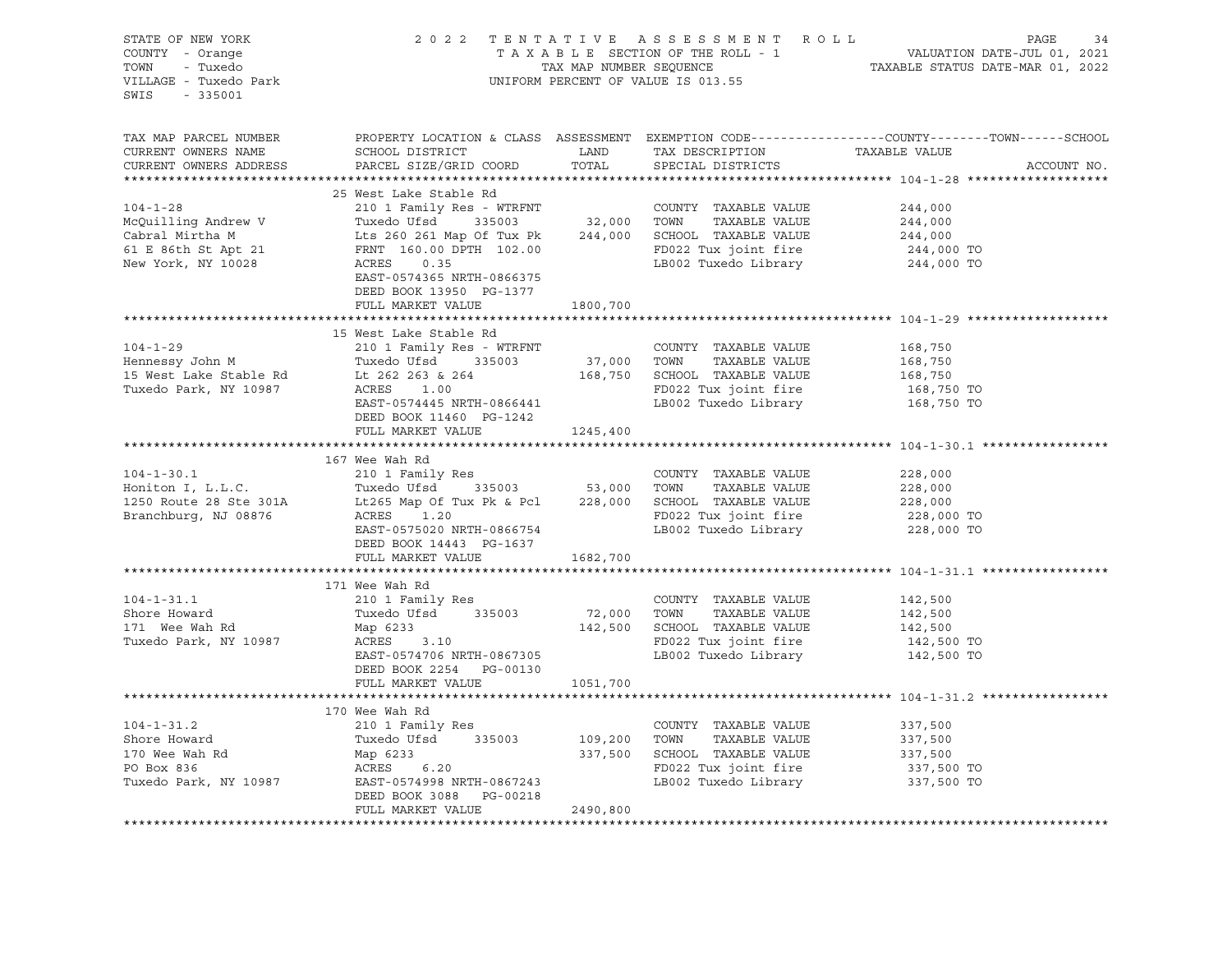#### STATE OF NEW YORK 2 0 2 2 T E N T A T I V E A S S E S S M E N T R O L L PAGE 35 COUNTY - Orange T A X A B L E SECTION OF THE ROLL - 1 VALUATION DATE-JUL 01, 2021 TOWN - Tuxedo TAX MAP NUMBER SEQUENCE TAXABLE STATUS DATE-MAR 01, 2022 VILLAGE - Tuxedo Park UNIFORM PERCENT OF VALUE IS 013.55

| TAX MAP PARCEL NUMBER<br>CURRENT OWNERS NAME<br>CURRENT OWNERS ADDRESS                                                                                                                                                                                       | PROPERTY LOCATION & CLASS ASSESSMENT EXEMPTION CODE---------------COUNTY-------TOWN-----SCHOOL                                                                                                                                                                                                                                                     |                     |                                                                                                    |           | ACCOUNT NO. |
|--------------------------------------------------------------------------------------------------------------------------------------------------------------------------------------------------------------------------------------------------------------|----------------------------------------------------------------------------------------------------------------------------------------------------------------------------------------------------------------------------------------------------------------------------------------------------------------------------------------------------|---------------------|----------------------------------------------------------------------------------------------------|-----------|-------------|
| 104-1-32<br>Shore Howard<br>Shore Howard<br>Tuxedo Ufsd 335003<br>170 Wee Wah Rd ACRES<br>20 Box 836<br>20 Box 836<br>298,900<br>170 Wee Wah Rd ACRES<br>298,900<br>298,900<br>170 Wee Wah Rd ACRES<br>298,900<br>298,900<br>298,900<br>11111111111111111111 | Wee Wah Rd                                                                                                                                                                                                                                                                                                                                         |                     |                                                                                                    |           |             |
| $104 - 1 - 33$<br>Richardson Partners, LLC<br>1701 S Flagler Dr Apt 102<br>West Palm Beach, FL 33401                                                                                                                                                         | Wee Wah Rd<br>322 Rural vac>10<br>ACRES 42.90<br>EAST-0575074 NRTH-0868282<br>DEED BOOK 14274 PG-1752<br>FULL MARKET VALUE                                                                                                                                                                                                                         | PG-1752<br>1067,100 | COUNTY TAXABLE VALUE 144,590<br>FD022 Tux joint fire 144,590 TO<br>LB002 Tuxedo Library 144,590 TO |           |             |
| $104 - 1 - 36$<br>Cassis John Tuxedo<br>860 UN Plaza Apt 33/34B ACRES<br>New York, NY 10017                                                                                                                                                                  | Continental Rd<br>310 Res Vac - WTRFNT COUNTY TAXABLE VALUE 56,000<br>Tuxedo Ufsd 335003 56,000 TOWN TAXABLE VALUE 56,000<br>ACRES 4.70 56,000 SCHOOL TAXABLE VALUE 56,000<br>EAST-0576872 NRTH-0868168 FD022 Tux joint fire 56,000<br>DEED BOOK 2383 PG                                                                                           |                     | FD022 Tux joint fire 56,000 TO<br>LB002 Tuxedo Library 56,000 TO                                   |           |             |
| $104 - 1 - 38$<br>Zamco International Ltd<br>Attn: Shigeru Masuda<br>117 E 57th St Apt 36CD<br>New York, NY 10022                                                                                                                                            | Continental Rd<br>311 Res vac land - WTRFNT COUNTY TAXABLE VALUE 15,600<br>Tuxedo Ufsd 335003 15,600 TOWN TAXABLE VALUE 15,600<br>Lt 288D Pt Lt 288C Map Of 15,600 SCHOOL TAXABLE VALUE 15,600<br>Tuxedo Park FD022 Tux joint fire 15,600 TO<br>FRNT 164.00 DPTH 199.00<br>EAST-0576024 NRTH-0866826<br>DEED BOOK 4097 PG-298<br>FULL MARKET VALUE | 115,100             | LB002 Tuxedo Library                                                                               | 15,600 TO |             |
| 104-1-39<br>2010 1 Family Res - WTRFNT<br>2010 1 Family Res - WTRFNT<br>2010 2 2 2011 Family Res - WTRFNT<br>2010 2 2 335003<br>2010 235003<br>2011 288C Mp Of Tuxedo Pk<br>2017 E S7th St Apt 36CD<br>2022 Tux joint fire<br>2022 Tux joint fir             | DEED BOOK 4097 PG-298<br>FULL MARKET VALUE                                                                                                                                                                                                                                                                                                         | 1272,300            | FD022 Tux joint fire 172,400 TO<br>LB002 Tuxedo Library 172,400 TO                                 |           |             |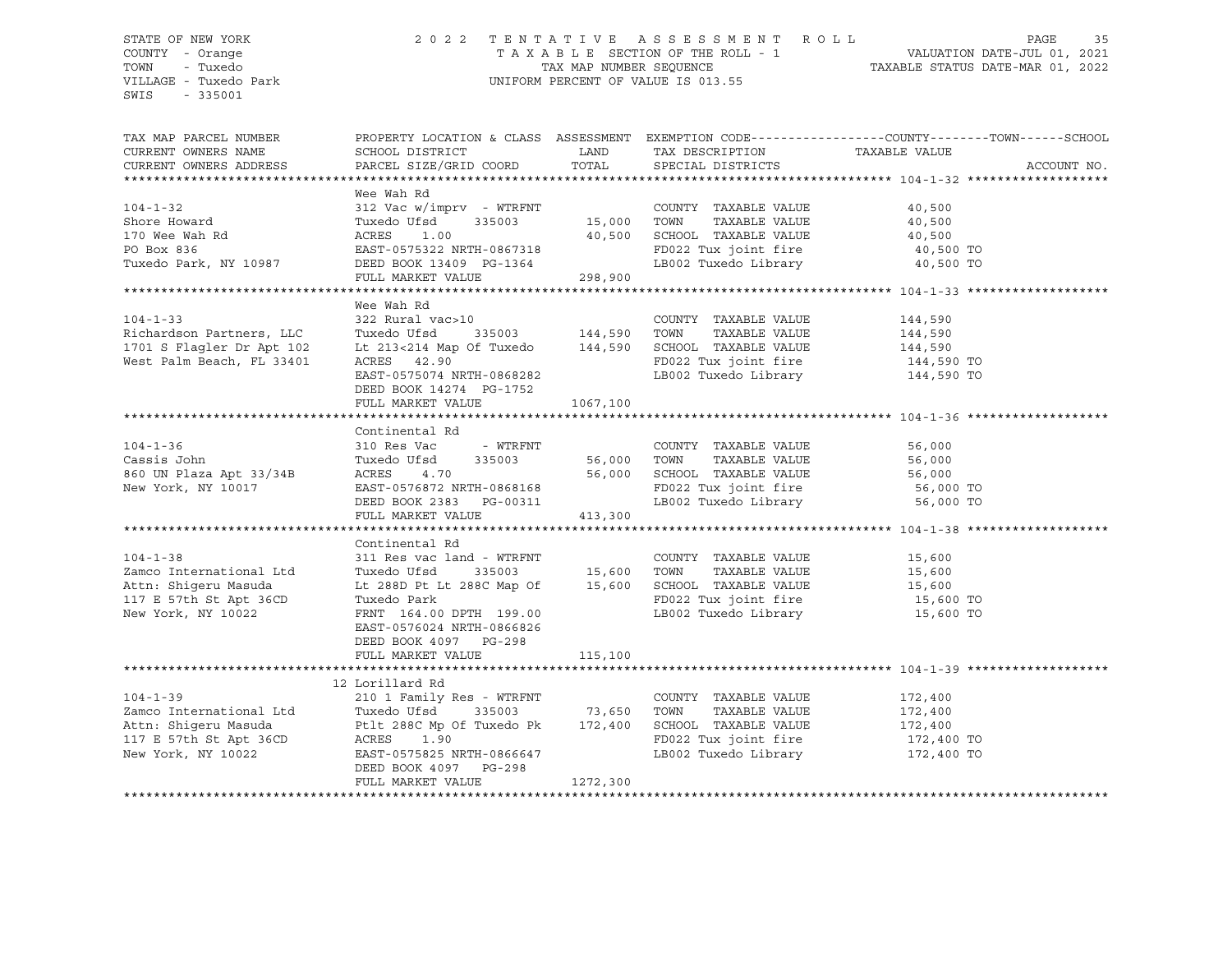| STATE OF NEW YORK<br>COUNTY - Orange<br>- Tuxedo<br>TOWN<br>VILLAGE - Tuxedo Park<br>SWIS - 335001                                                                                                                                                           |                                                 |         |                                                                                      | 2022 TENTATIVE ASSESSMENT ROLL PAGE 36<br>TAXABLE SECTION OF THE ROLL - 1 VALUATION DATE-JUL 01, 2021<br>TAX MAP NUMBER SEQUENCE TAXABLE STATUS DATE-MAR 01, 2022<br>UNIFORM PERCENT OF VALUE IS 013.55 |
|--------------------------------------------------------------------------------------------------------------------------------------------------------------------------------------------------------------------------------------------------------------|-------------------------------------------------|---------|--------------------------------------------------------------------------------------|---------------------------------------------------------------------------------------------------------------------------------------------------------------------------------------------------------|
| TAX MAP PARCEL NUMBER<br>CURRENT OWNERS NAME<br>CURRENT OWNERS ADDRESS                                                                                                                                                                                       | SCHOOL DISTRICT<br>PARCEL SIZE/GRID COORD TOTAL |         | TAXABLE VALUE<br>LAND TAX DESCRIPTION TAXABLE VALUE<br>TOORD TOTAL SPECIAL DISTRICTS | PROPERTY LOCATION & CLASS ASSESSMENT EXEMPTION CODE---------------COUNTY-------TOWN-----SCHOOL<br>ACCOUNT NO.                                                                                           |
|                                                                                                                                                                                                                                                              |                                                 |         |                                                                                      |                                                                                                                                                                                                         |
|                                                                                                                                                                                                                                                              | 30 Lorillard Rd                                 |         |                                                                                      |                                                                                                                                                                                                         |
|                                                                                                                                                                                                                                                              |                                                 |         |                                                                                      |                                                                                                                                                                                                         |
|                                                                                                                                                                                                                                                              |                                                 |         |                                                                                      |                                                                                                                                                                                                         |
|                                                                                                                                                                                                                                                              |                                                 |         |                                                                                      |                                                                                                                                                                                                         |
| 30 LOFITLATA RANDE VALUE<br>311 Res vac land<br>311 Res vac land<br>311 Res vac land<br>313 Res vac land<br>335003<br>260 TOWN TAXABLE VALUE<br>288 Map of Tuxedo 113,260 SCHOOL TAXABLE VALUE<br>2.30<br>2.30<br>2.30<br>2.30<br>2.30<br>2.30<br>2.30<br>2. |                                                 |         |                                                                                      |                                                                                                                                                                                                         |
|                                                                                                                                                                                                                                                              | DEED BOOK 14496 PG-1001                         |         |                                                                                      |                                                                                                                                                                                                         |
|                                                                                                                                                                                                                                                              | FULL MARKET VALUE 835,900                       |         |                                                                                      |                                                                                                                                                                                                         |
|                                                                                                                                                                                                                                                              |                                                 |         |                                                                                      |                                                                                                                                                                                                         |
|                                                                                                                                                                                                                                                              | Wee Wah Rd                                      |         |                                                                                      |                                                                                                                                                                                                         |
|                                                                                                                                                                                                                                                              |                                                 |         |                                                                                      |                                                                                                                                                                                                         |
|                                                                                                                                                                                                                                                              |                                                 |         |                                                                                      |                                                                                                                                                                                                         |
|                                                                                                                                                                                                                                                              |                                                 |         |                                                                                      |                                                                                                                                                                                                         |
|                                                                                                                                                                                                                                                              |                                                 |         |                                                                                      |                                                                                                                                                                                                         |
|                                                                                                                                                                                                                                                              |                                                 |         |                                                                                      |                                                                                                                                                                                                         |
|                                                                                                                                                                                                                                                              |                                                 |         |                                                                                      |                                                                                                                                                                                                         |
|                                                                                                                                                                                                                                                              | FULL MARKET VALUE                               | 295,200 |                                                                                      |                                                                                                                                                                                                         |
|                                                                                                                                                                                                                                                              |                                                 |         |                                                                                      |                                                                                                                                                                                                         |
|                                                                                                                                                                                                                                                              | 167 Wee Wah Rd                                  |         |                                                                                      |                                                                                                                                                                                                         |
| $104 - 1 - 42$                                                                                                                                                                                                                                               |                                                 |         |                                                                                      |                                                                                                                                                                                                         |
|                                                                                                                                                                                                                                                              |                                                 |         |                                                                                      |                                                                                                                                                                                                         |
| 104-1-42<br>Horiton I, L.L.C.<br>1250 Route 28 Ste 301a<br>1250 Route 28 Ste 301a<br>1250 Route 28 Ste 301a<br>1250 Route 28 Ste 301a<br>1250 Route 28 Ste 301a<br>1250 Route 28 Ste 301a<br>1250 Route 28 Ste 301a<br>1250 Route 28 Ste 301a<br>1           |                                                 |         |                                                                                      |                                                                                                                                                                                                         |
|                                                                                                                                                                                                                                                              |                                                 |         |                                                                                      |                                                                                                                                                                                                         |
|                                                                                                                                                                                                                                                              |                                                 |         |                                                                                      |                                                                                                                                                                                                         |
|                                                                                                                                                                                                                                                              | DEED BOOK 14443 PG-1637                         |         |                                                                                      |                                                                                                                                                                                                         |
|                                                                                                                                                                                                                                                              | FULL MARKET VALUE                               | 14,800  |                                                                                      |                                                                                                                                                                                                         |
|                                                                                                                                                                                                                                                              |                                                 |         |                                                                                      |                                                                                                                                                                                                         |
|                                                                                                                                                                                                                                                              | 197 Wee Wah Rd                                  |         |                                                                                      |                                                                                                                                                                                                         |
|                                                                                                                                                                                                                                                              |                                                 |         |                                                                                      |                                                                                                                                                                                                         |
| 197 WEEWAH LLC 201 Family Res - WTRFNT COUNTY TAXABLE VALUE 75,000<br>197 WEEWAH LLC Tuxedo Ufsd 335003 75,000 TOWN TAXABLE VALUE 75,000<br>210 1 Family Res - WTRFNT COUNTY TAXABLE VALUE 75,000<br>210 1 Family Res - WTRFNT 2000                          |                                                 |         |                                                                                      |                                                                                                                                                                                                         |
|                                                                                                                                                                                                                                                              |                                                 |         |                                                                                      |                                                                                                                                                                                                         |
|                                                                                                                                                                                                                                                              |                                                 |         |                                                                                      |                                                                                                                                                                                                         |
|                                                                                                                                                                                                                                                              | DEED BOOK 11434 PG-781                          |         |                                                                                      |                                                                                                                                                                                                         |
|                                                                                                                                                                                                                                                              | FULL MARKET VALUE 553,500                       |         |                                                                                      |                                                                                                                                                                                                         |
|                                                                                                                                                                                                                                                              |                                                 |         |                                                                                      |                                                                                                                                                                                                         |
|                                                                                                                                                                                                                                                              | 23 West Lake Rd                                 |         |                                                                                      |                                                                                                                                                                                                         |
|                                                                                                                                                                                                                                                              |                                                 |         |                                                                                      |                                                                                                                                                                                                         |
| 33 West Lake Rd<br>23 West Lake Rd<br>210 1 Family Res<br>CoUNTY TAXABLE VALUE<br>COUNTY TAXABLE VALUE<br>23 West Lake Rd<br>23 West Lake Rd<br>23 West Lake Rd<br>23 West Lake Rd<br>23 West Lake Rd<br>23 West Lake Rd<br>23 West Lake Rd<br>23 West       |                                                 |         |                                                                                      |                                                                                                                                                                                                         |
|                                                                                                                                                                                                                                                              |                                                 |         |                                                                                      |                                                                                                                                                                                                         |
|                                                                                                                                                                                                                                                              |                                                 |         |                                                                                      |                                                                                                                                                                                                         |
|                                                                                                                                                                                                                                                              |                                                 |         |                                                                                      |                                                                                                                                                                                                         |
|                                                                                                                                                                                                                                                              |                                                 |         |                                                                                      |                                                                                                                                                                                                         |
|                                                                                                                                                                                                                                                              |                                                 |         |                                                                                      |                                                                                                                                                                                                         |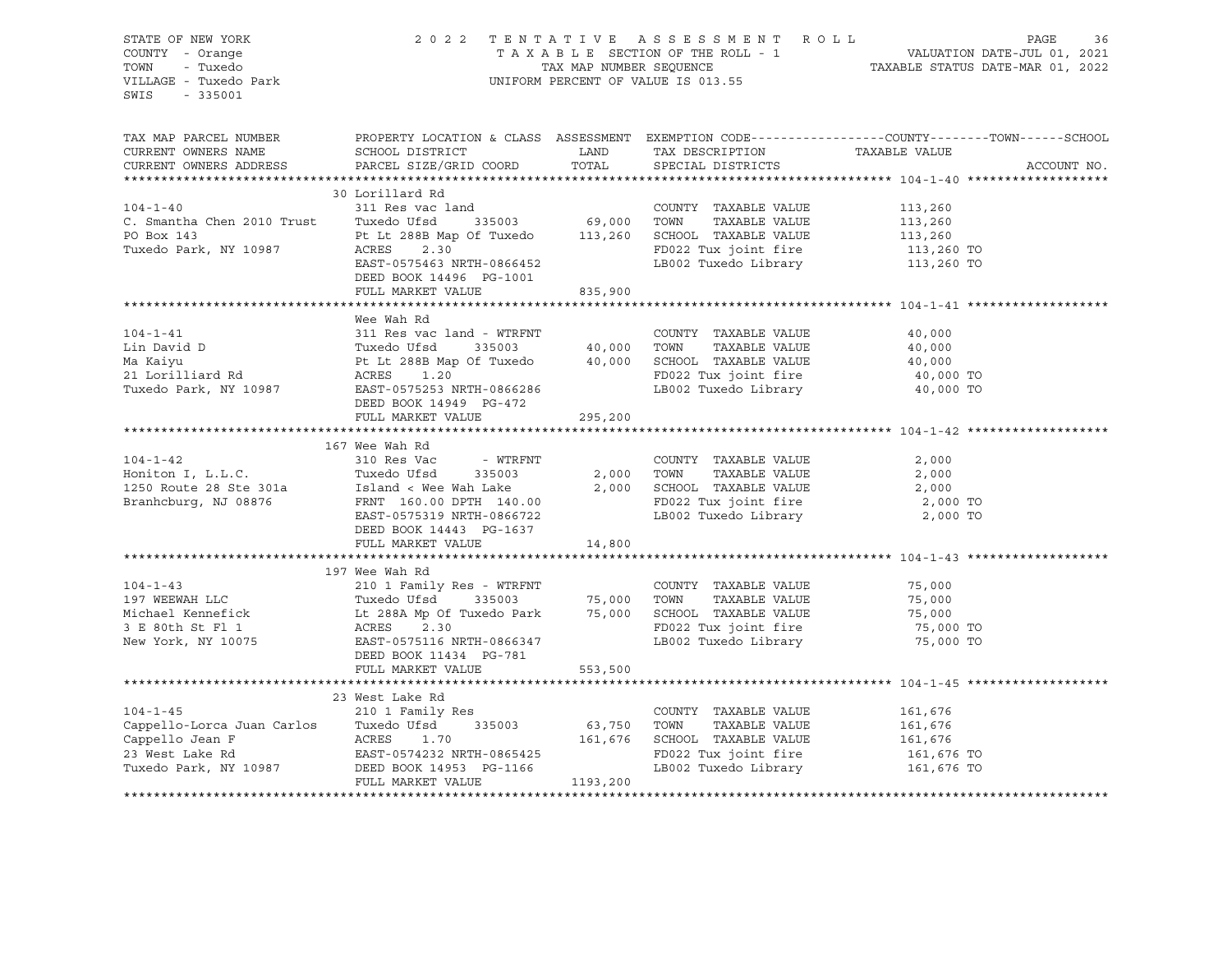#### STATE OF NEW YORK 2 0 2 2 T E N T A T I V E A S S E S S M E N T R O L L PAGE 37 COUNTY - Orange T A X A B L E SECTION OF THE ROLL - 1 VALUATION DATE-JUL 01, 2021 TOWN - Tuxedo TAX MAP NUMBER SEQUENCE TAXABLE STATUS DATE-MAR 01, 2022 VILLAGE - Tuxedo Park UNIFORM PERCENT OF VALUE IS 013.55

| TAX MAP PARCEL NUMBER<br>CURRENT OWNERS NAME                        | PROPERTY LOCATION & CLASS ASSESSMENT EXEMPTION CODE----------------COUNTY-------TOWN------SCHOOL<br>SCHOOL DISTRICT                                                                                                                  | LAND     | TAX DESCRIPTION                                                           | TAXABLE VALUE         |                   |
|---------------------------------------------------------------------|--------------------------------------------------------------------------------------------------------------------------------------------------------------------------------------------------------------------------------------|----------|---------------------------------------------------------------------------|-----------------------|-------------------|
| CURRENT OWNERS ADDRESS                                              | PARCEL SIZE/GRID COORD                                                                                                                                                                                                               | TOTAL    | SPECIAL DISTRICTS                                                         |                       | ACCOUNT NO.       |
|                                                                     | 90 Lorillard Rd                                                                                                                                                                                                                      |          |                                                                           |                       |                   |
| $104 - 1 - 46.2$                                                    |                                                                                                                                                                                                                                      |          |                                                                           | $\overline{0}$        | 5,920<br>$\Omega$ |
| Cheung Kai Chun                                                     |                                                                                                                                                                                                                                      |          |                                                                           | 144,400               |                   |
| Margaret Wu                                                         |                                                                                                                                                                                                                                      |          |                                                                           | 144,400               |                   |
| West Lake Rd                                                        | $\sim$ $\sim$ $\sim$ $\sim$ $\sim$ $\sim$<br>1.60 BANK<br>ACRES                                                                                                                                                                      |          |                                                                           |                       |                   |
| Tuxedo Park, NY 10987                                               | EAST-0574393 NRTH-0865172                                                                                                                                                                                                            |          | SCHOOL TAXABLE VALUE 138,480<br>FD022 Tux joint fire 144,400 TO           |                       |                   |
|                                                                     | DEED BOOK 3508 PG-34                                                                                                                                                                                                                 |          | LB002 Tuxedo Library 144,400 TO                                           |                       |                   |
|                                                                     | FULL MARKET VALUE                                                                                                                                                                                                                    | 1065,700 |                                                                           |                       |                   |
|                                                                     |                                                                                                                                                                                                                                      |          |                                                                           |                       |                   |
|                                                                     | 60 Lorillard Rd                                                                                                                                                                                                                      |          |                                                                           |                       |                   |
| $104 - 1 - 46.32$                                                   | 210 1 Family Res - WTRFNT                                                                                                                                                                                                            |          | COUNTY TAXABLE VALUE                                                      | 218,225               |                   |
|                                                                     | Tuxedo Ufsd 335003 55,100 TOWN                                                                                                                                                                                                       |          | TAXABLE VALUE                                                             | 218,225               |                   |
|                                                                     | ACRES<br>2.10                                                                                                                                                                                                                        |          | 218, 225 SCHOOL TAXABLE VALUE 218, 225                                    |                       |                   |
|                                                                     | EAST-0574797 NRTH-0865986                                                                                                                                                                                                            |          |                                                                           |                       |                   |
|                                                                     | EAST-0574797 NRTH-0865986<br>DEED BOOK 14617 PG-839                                                                                                                                                                                  |          | FD022 Tux joint fire 218,225 TO<br>LB002 Tuxedo Library 218,225 TO        |                       |                   |
| $\therefore$ narvard Pl<br>Cliffside Park, NJ 07010<br>$\therefore$ | FULL MARKET VALUE                                                                                                                                                                                                                    | 1610,500 |                                                                           |                       |                   |
|                                                                     |                                                                                                                                                                                                                                      |          |                                                                           |                       |                   |
|                                                                     | 7 West Lake Rd                                                                                                                                                                                                                       |          |                                                                           |                       |                   |
| $104 - 1 - 47$                                                      | 311 Res vac land                                                                                                                                                                                                                     |          | COUNTY TAXABLE VALUE 48,000                                               |                       |                   |
| Tuxedo Club Inc                                                     |                                                                                                                                                                                                                                      |          | TAXABLE VALUE                                                             |                       |                   |
| 1 West Lake Road                                                    | Tuxedo UISQ<br>Lt A Tuxedo Pk Assoc Inc                                                                                                                                                                                              |          | 335003 48,000 TOWN TAXABLE VALUE<br>Assoc Inc 48,000 SCHOOL TAXABLE VALUE | 48,000<br>48,000      |                   |
| Tuxedo Park, NY 10987                                               |                                                                                                                                                                                                                                      |          |                                                                           | 48,000 TO             |                   |
|                                                                     | EAST-0574674 NRTH-0864945                                                                                                                                                                                                            |          | FD022 Tux joint fire<br>LB002 Tuxedo Library                              | 48,000 TO             |                   |
|                                                                     | DEED BOOK 4216 PG-279                                                                                                                                                                                                                |          |                                                                           |                       |                   |
|                                                                     | FULL MARKET VALUE                                                                                                                                                                                                                    | 354,200  |                                                                           |                       |                   |
|                                                                     |                                                                                                                                                                                                                                      |          |                                                                           |                       |                   |
|                                                                     | 81 Lorillard Rd                                                                                                                                                                                                                      |          |                                                                           |                       |                   |
| $104 - 1 - 48$                                                      |                                                                                                                                                                                                                                      |          | COUNTY TAXABLE VALUE 175,500                                              |                       |                   |
|                                                                     |                                                                                                                                                                                                                                      |          |                                                                           |                       |                   |
|                                                                     |                                                                                                                                                                                                                                      |          |                                                                           |                       |                   |
|                                                                     |                                                                                                                                                                                                                                      |          |                                                                           | 175,500 TO            |                   |
|                                                                     | Corredor Juan Enrique Tuxedo Ufsd 335003 36,000 TOWN TAXABLE VALUE 175,500<br>Corredor Chrissy Crawfrd Lts 275-277A Pt Lts 276-2 175,500 SCHOOL TAXABLE VALUE 175,500<br>260 Park Avenue S FRNT 242.00 DPTH 112.00 FD022 Tux joint f |          | LB002 Tuxedo Library 175,500 TO                                           |                       |                   |
|                                                                     |                                                                                                                                                                                                                                      |          |                                                                           |                       |                   |
|                                                                     | DEED BOOK 14207 PG-689                                                                                                                                                                                                               |          |                                                                           |                       |                   |
|                                                                     | FULL MARKET VALUE                                                                                                                                                                                                                    | 1295,200 |                                                                           |                       |                   |
|                                                                     | 17 Clubhouse Rd                                                                                                                                                                                                                      |          |                                                                           |                       |                   |
| $104 - 1 - 49$                                                      | 210 1 Family Res                                                                                                                                                                                                                     |          | COUNTY TAXABLE VALUE                                                      | 120,000               |                   |
|                                                                     | $335003$ 27,500<br>Tuxedo Ufsd                                                                                                                                                                                                       |          | TOWN<br>TAXABLE VALUE                                                     |                       |                   |
| Gwathmey Archibald L                                                |                                                                                                                                                                                                                                      |          |                                                                           | 120,000               |                   |
| 4144 Spring Island                                                  | Lt 278, Pt Lts 279 & 276 M 120,000                                                                                                                                                                                                   |          | SCHOOL TAXABLE VALUE                                                      | 120,000<br>120,000 TO |                   |
| Okatie, SC 29909                                                    | Tuxedo Park                                                                                                                                                                                                                          |          | FD022 Tux joint fire                                                      |                       |                   |
|                                                                     | FRNT 277.00 DPTH 141.00                                                                                                                                                                                                              |          | LB002 Tuxedo Library 120,000 TO                                           |                       |                   |
|                                                                     | EAST-0574849 NRTH-0865263                                                                                                                                                                                                            |          |                                                                           |                       |                   |
|                                                                     | DEED BOOK 11353 PG-1324<br>FULL MARKET VALUE                                                                                                                                                                                         |          |                                                                           |                       |                   |
|                                                                     |                                                                                                                                                                                                                                      | 885,600  |                                                                           |                       |                   |
|                                                                     |                                                                                                                                                                                                                                      |          |                                                                           |                       |                   |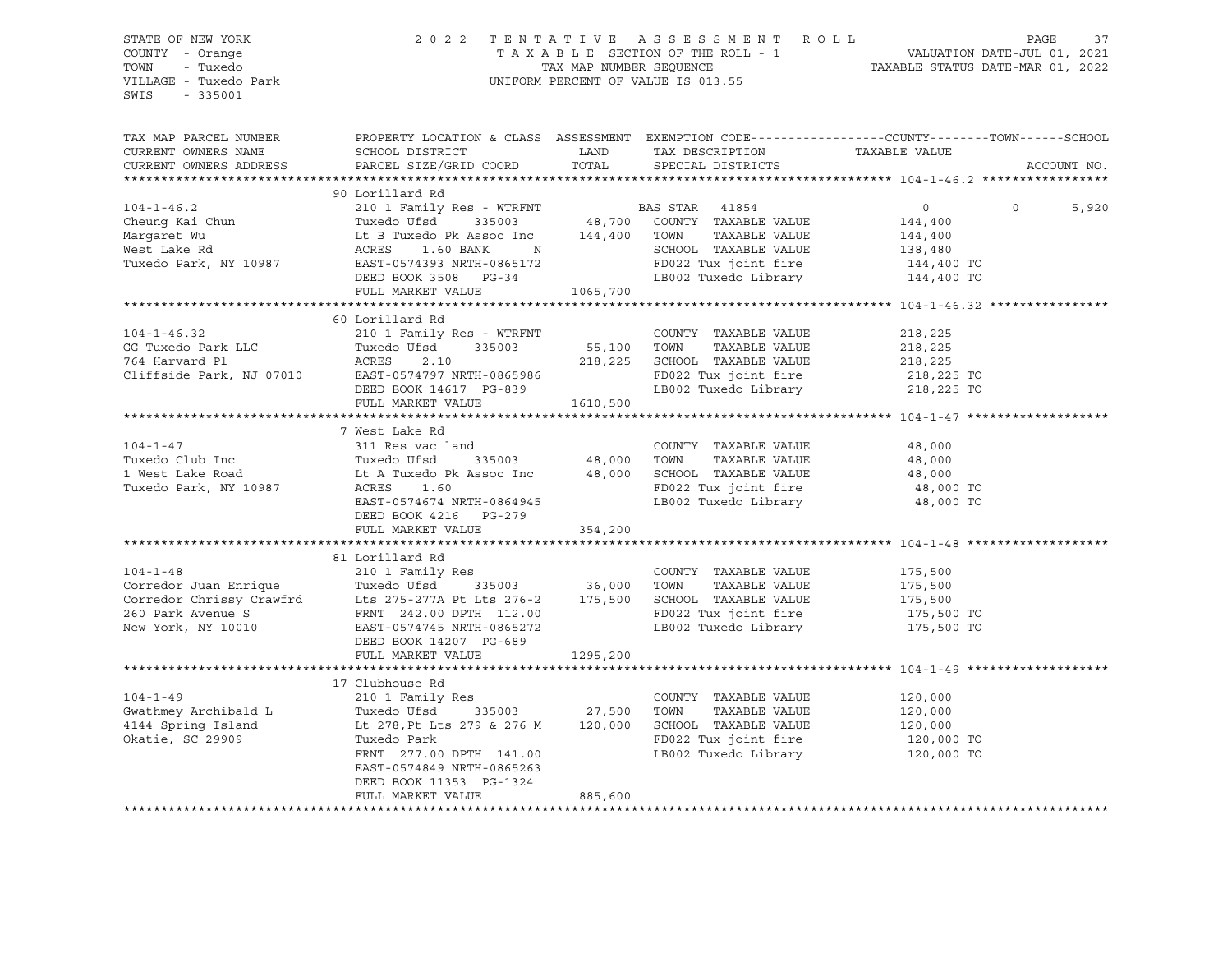| STATE OF NEW YORK<br>COUNTY - Orange<br>- Tuxedo<br>TOWN<br>VILLAGE - Tuxedo Park<br>SWIS<br>- 335001                                                                  |                                                                                                                                                                                                                                                                                                                                                          |                        | 2022 TENTATIVE ASSESSMENT ROLL<br>UNIFORM PERCENT OF VALUE IS 013.55 | PAGE<br>38<br>TAXABLE SECTION OF THE ROLL - 1<br>TAXABLE SECTION OF THE ROLL - 1<br>TAXABLE STATUS DATE-JUL 01, 2021<br>TAXABLE STATUS DATE-MAR 01, 2022 |
|------------------------------------------------------------------------------------------------------------------------------------------------------------------------|----------------------------------------------------------------------------------------------------------------------------------------------------------------------------------------------------------------------------------------------------------------------------------------------------------------------------------------------------------|------------------------|----------------------------------------------------------------------|----------------------------------------------------------------------------------------------------------------------------------------------------------|
| TAX MAP PARCEL NUMBER<br>CURRENT OWNERS NAME<br>CURRENT OWNERS ADDRESS                                                                                                 | SCHOOL DISTRICT<br>PARCEL SIZE/GRID COORD TOTAL SPECIAL DISTRICTS                                                                                                                                                                                                                                                                                        | LAND                   | TAX DESCRIPTION TAXABLE VALUE                                        | PROPERTY LOCATION & CLASS ASSESSMENT EXEMPTION CODE----------------COUNTY-------TOWN------SCHOOL<br>ACCOUNT NO.                                          |
|                                                                                                                                                                        | 71 Lorillard Rd                                                                                                                                                                                                                                                                                                                                          |                        |                                                                      |                                                                                                                                                          |
| $104 - 1 - 50$                                                                                                                                                         |                                                                                                                                                                                                                                                                                                                                                          |                        |                                                                      | 110,000<br>110,000                                                                                                                                       |
| Harris Mila                                                                                                                                                            |                                                                                                                                                                                                                                                                                                                                                          |                        |                                                                      |                                                                                                                                                          |
| 71 Lorillard Rd                                                                                                                                                        | Tuxedo Utsd $\begin{array}{l} 335003 \\ 277 \text{ Pt} \text{ L} \text{t} \end{array}$ $\begin{array}{l} 271.400 \\ 110,000 \\ 110,000 \end{array}$ SCHOOL TAXABLE VALUE $\begin{array}{l} 110000 \\ 110000 \\ 110,000 \end{array}$ TO $\begin{array}{l} 277 \text{ Pt} \text{ L} \text{t} \end{array}$ $\begin{array}{l} 2901/2 \\ 110,000 \end{array}$ |                        |                                                                      |                                                                                                                                                          |
| Tuxedo Park, NY 10987                                                                                                                                                  |                                                                                                                                                                                                                                                                                                                                                          |                        |                                                                      |                                                                                                                                                          |
|                                                                                                                                                                        | FRNT 213.00 DPTH 186.00<br>EAST-0574819 NRTH-0865467<br>DEED BOOK 14927 PG-163                                                                                                                                                                                                                                                                           |                        | LB002 Tuxedo Library 110,000 TO                                      |                                                                                                                                                          |
|                                                                                                                                                                        | FULL MARKET VALUE                                                                                                                                                                                                                                                                                                                                        | 811,800                |                                                                      |                                                                                                                                                          |
|                                                                                                                                                                        |                                                                                                                                                                                                                                                                                                                                                          |                        |                                                                      |                                                                                                                                                          |
|                                                                                                                                                                        | 15 Clubhouse Road Ext                                                                                                                                                                                                                                                                                                                                    |                        |                                                                      |                                                                                                                                                          |
| $104 - 1 - 51$                                                                                                                                                         |                                                                                                                                                                                                                                                                                                                                                          |                        | COUNTY TAXABLE VALUE                                                 | 136,500<br>136,500                                                                                                                                       |
| Metzler Jeffrey                                                                                                                                                        |                                                                                                                                                                                                                                                                                                                                                          |                        |                                                                      |                                                                                                                                                          |
| Metzler Chandra                                                                                                                                                        |                                                                                                                                                                                                                                                                                                                                                          |                        |                                                                      |                                                                                                                                                          |
| 15 Clubhouse Road Ext                                                                                                                                                  | 1.1.280 + 280 1/2 Map Of T 136,500 SCHOOL TAXABLE VALUE 136,500<br>FRNT 191.00 DPTH 186.00 FD022 Tux joint fire 136,500 TO                                                                                                                                                                                                                               |                        |                                                                      |                                                                                                                                                          |
| Tuxedo Park, NY 10987                                                                                                                                                  | ACRES 0.78                                                                                                                                                                                                                                                                                                                                               |                        | LB002 Tuxedo Library 136,500 TO                                      |                                                                                                                                                          |
|                                                                                                                                                                        | EAST-0574902 NRTH-0865619                                                                                                                                                                                                                                                                                                                                |                        |                                                                      |                                                                                                                                                          |
|                                                                                                                                                                        | DEED BOOK 14931 PG-1242                                                                                                                                                                                                                                                                                                                                  |                        |                                                                      |                                                                                                                                                          |
|                                                                                                                                                                        | FULL MARKET VALUE 1007,400                                                                                                                                                                                                                                                                                                                               |                        |                                                                      |                                                                                                                                                          |
|                                                                                                                                                                        | 5 Clubhouse Road Ext                                                                                                                                                                                                                                                                                                                                     |                        |                                                                      |                                                                                                                                                          |
| $104 - 1 - 52$                                                                                                                                                         |                                                                                                                                                                                                                                                                                                                                                          |                        |                                                                      |                                                                                                                                                          |
|                                                                                                                                                                        | 210 1 Family Res<br>The Light Contract of the Contract of the Contract of the Contract of the Contract of the Contract o<br>Tuxedo Ufsd 335003 35,000 TOWN                                                                                                                                                                                               |                        | COUNTY TAXABLE VALUE                                                 | 165,000<br>165,000                                                                                                                                       |
|                                                                                                                                                                        |                                                                                                                                                                                                                                                                                                                                                          |                        |                                                                      |                                                                                                                                                          |
|                                                                                                                                                                        |                                                                                                                                                                                                                                                                                                                                                          |                        |                                                                      |                                                                                                                                                          |
|                                                                                                                                                                        | ACRES<br>0.80                                                                                                                                                                                                                                                                                                                                            |                        | LB002 Tuxedo Library 165,000 TO                                      |                                                                                                                                                          |
|                                                                                                                                                                        | EAST-0575032 NRTH-0865470                                                                                                                                                                                                                                                                                                                                |                        |                                                                      |                                                                                                                                                          |
|                                                                                                                                                                        | DEED BOOK 13660 PG-318                                                                                                                                                                                                                                                                                                                                   |                        |                                                                      |                                                                                                                                                          |
|                                                                                                                                                                        | FULL MARKET VALUE                                                                                                                                                                                                                                                                                                                                        | 1217,700               |                                                                      |                                                                                                                                                          |
|                                                                                                                                                                        |                                                                                                                                                                                                                                                                                                                                                          |                        |                                                                      |                                                                                                                                                          |
|                                                                                                                                                                        | 6 Clubhouse Road Ext                                                                                                                                                                                                                                                                                                                                     |                        |                                                                      |                                                                                                                                                          |
| $104 - 1 - 53$                                                                                                                                                         |                                                                                                                                                                                                                                                                                                                                                          |                        | COUNTY TAXABLE VALUE                                                 |                                                                                                                                                          |
| Greenbaum Jeffrey                                                                                                                                                      |                                                                                                                                                                                                                                                                                                                                                          |                        | TAXABLE VALUE                                                        | 150,000<br>150,000                                                                                                                                       |
| Ulrey Prescott 150,000 EXT 1.293 1/2 + 294 Map Of T 150,000 SCHOOL TAXABLE VALUE 150,000 150,000 TO<br>6 Clubhouse Road Ext ACRES 1.20 FD022 Tux joint fire 150,000 TO |                                                                                                                                                                                                                                                                                                                                                          |                        |                                                                      |                                                                                                                                                          |
|                                                                                                                                                                        |                                                                                                                                                                                                                                                                                                                                                          |                        |                                                                      |                                                                                                                                                          |
| Tuxedo, NY 10987                                                                                                                                                       | EAST-0575206 NRTH-0865464                                                                                                                                                                                                                                                                                                                                |                        | LB002 Tuxedo Library 150,000 TO                                      |                                                                                                                                                          |
|                                                                                                                                                                        | DEED BOOK 14854 PG-949                                                                                                                                                                                                                                                                                                                                   |                        |                                                                      |                                                                                                                                                          |
|                                                                                                                                                                        | FULL MARKET VALUE                                                                                                                                                                                                                                                                                                                                        | 1107,000               |                                                                      |                                                                                                                                                          |
|                                                                                                                                                                        |                                                                                                                                                                                                                                                                                                                                                          |                        |                                                                      |                                                                                                                                                          |
|                                                                                                                                                                        | 178 Continental Rd                                                                                                                                                                                                                                                                                                                                       |                        |                                                                      |                                                                                                                                                          |
| $104 - 1 - 54$                                                                                                                                                         | 210 1 Family Res                                                                                                                                                                                                                                                                                                                                         |                        | COUNTY TAXABLE VALUE                                                 | 198,332                                                                                                                                                  |
| Devereux Guy                                                                                                                                                           | Tuxedo Ufsd<br>335003                                                                                                                                                                                                                                                                                                                                    | 35,800                 | TOWN<br>TAXABLE VALUE                                                | 198,332                                                                                                                                                  |
| Devereux Sara                                                                                                                                                          | Lts 293B 295 Map Of Tux                                                                                                                                                                                                                                                                                                                                  | 198,332                | SCHOOL TAXABLE VALUE                                                 | 198,332                                                                                                                                                  |
| 117 Masons Way                                                                                                                                                         | ACRES<br>1.20                                                                                                                                                                                                                                                                                                                                            |                        | FD022 Tux joint fire                                                 | 198,332 TO                                                                                                                                               |
| Newton Square, PA 19073                                                                                                                                                | EAST-0575324 NRTH-0865409                                                                                                                                                                                                                                                                                                                                |                        | LB002 Tuxedo Library                                                 | 198,332 TO                                                                                                                                               |
|                                                                                                                                                                        | DEED BOOK 13211 PG-1618                                                                                                                                                                                                                                                                                                                                  |                        |                                                                      |                                                                                                                                                          |
|                                                                                                                                                                        | FULL MARKET VALUE                                                                                                                                                                                                                                                                                                                                        | 1463,700               |                                                                      |                                                                                                                                                          |
|                                                                                                                                                                        | *******************                                                                                                                                                                                                                                                                                                                                      | ********************** |                                                                      |                                                                                                                                                          |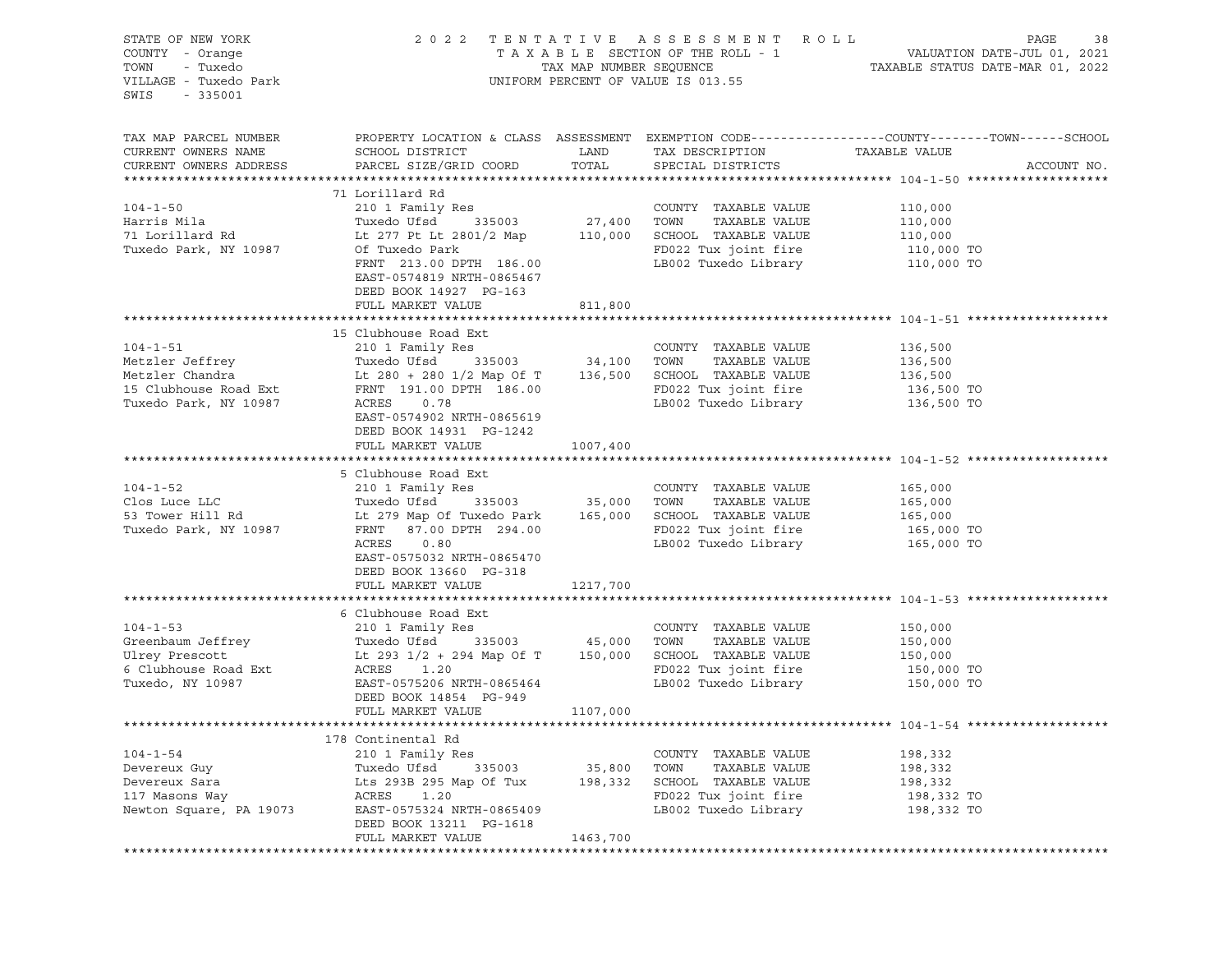| STATE OF NEW YORK<br>COUNTY - Orange<br>TOWN - Tuxedo<br>VILLAGE - Tuxedo Park<br>SWIS - 335001                                                                                                                                                                |                                                                                                                                              | $\begin{tabular}{lllllllllllllllll} \hline & $\mathbf{2}\;\;0\;\;2\;\;2\;\; & $\mathbf{T}\;\; \mathbb{E}\;\; \mathbb{N}\;\; \mathbb{T}\;\; \mathbb{A}\;\; \mathbb{X}\;\; \mathbb{A}\;\; \mathbb{B}\;\; \mathbb{B}\;\; \mathbb{E}\;\; \mathbb{E}\;\; \mathbb{E}\;\; \mathbb{E}\;\; \mathbb{E}\;\; \mathbb{E}\;\; \mathbb{E}\;\; \mathbb{E}\;\; \mathbb{E}\;\; \mathbb{E}\;\; \mathbb{E}\;\; \mathbb{E}\;\; \mathbb{E}\;\; \mathbb{E$ |                                                                                                                                                                  |                                                                                                                                                                                                                                                                         |         |             |
|----------------------------------------------------------------------------------------------------------------------------------------------------------------------------------------------------------------------------------------------------------------|----------------------------------------------------------------------------------------------------------------------------------------------|-------------------------------------------------------------------------------------------------------------------------------------------------------------------------------------------------------------------------------------------------------------------------------------------------------------------------------------------------------------------------------------------------------------------------------------|------------------------------------------------------------------------------------------------------------------------------------------------------------------|-------------------------------------------------------------------------------------------------------------------------------------------------------------------------------------------------------------------------------------------------------------------------|---------|-------------|
| TAX MAP PARCEL NUMBER<br>CURRENT OWNERS NAME<br>CURRENT OWNERS ADDRESS                                                                                                                                                                                         | PROPERTY LOCATION & CLASS ASSESSMENT EXEMPTION CODE----------------COUNTY-------TOWN-----SCHOOL<br>SCHOOL DISTRICT<br>PARCEL SIZE/GRID COORD |                                                                                                                                                                                                                                                                                                                                                                                                                                     | LAND TAX DESCRIPTION TAXABLE VALUE TOTAL SPECIAL DISTRICTS                                                                                                       |                                                                                                                                                                                                                                                                         |         | ACCOUNT NO. |
|                                                                                                                                                                                                                                                                | 160 Continental Rd                                                                                                                           |                                                                                                                                                                                                                                                                                                                                                                                                                                     |                                                                                                                                                                  |                                                                                                                                                                                                                                                                         |         |             |
|                                                                                                                                                                                                                                                                |                                                                                                                                              |                                                                                                                                                                                                                                                                                                                                                                                                                                     |                                                                                                                                                                  |                                                                                                                                                                                                                                                                         |         |             |
|                                                                                                                                                                                                                                                                |                                                                                                                                              |                                                                                                                                                                                                                                                                                                                                                                                                                                     |                                                                                                                                                                  |                                                                                                                                                                                                                                                                         |         |             |
|                                                                                                                                                                                                                                                                |                                                                                                                                              |                                                                                                                                                                                                                                                                                                                                                                                                                                     |                                                                                                                                                                  |                                                                                                                                                                                                                                                                         |         |             |
|                                                                                                                                                                                                                                                                |                                                                                                                                              |                                                                                                                                                                                                                                                                                                                                                                                                                                     |                                                                                                                                                                  |                                                                                                                                                                                                                                                                         |         |             |
|                                                                                                                                                                                                                                                                |                                                                                                                                              |                                                                                                                                                                                                                                                                                                                                                                                                                                     |                                                                                                                                                                  |                                                                                                                                                                                                                                                                         |         |             |
|                                                                                                                                                                                                                                                                | DEED BOOK 15024 PG-1460<br>FULL MARKET VALUE                                                                                                 | 1004,400                                                                                                                                                                                                                                                                                                                                                                                                                            |                                                                                                                                                                  |                                                                                                                                                                                                                                                                         |         |             |
|                                                                                                                                                                                                                                                                |                                                                                                                                              |                                                                                                                                                                                                                                                                                                                                                                                                                                     |                                                                                                                                                                  |                                                                                                                                                                                                                                                                         |         |             |
|                                                                                                                                                                                                                                                                | 14 Clubhouse Road Ext                                                                                                                        |                                                                                                                                                                                                                                                                                                                                                                                                                                     |                                                                                                                                                                  |                                                                                                                                                                                                                                                                         |         |             |
| 19 104-1-56<br>Xasker Christopher C<br>Xasker Jennifer J<br>Xasker Jennifer J<br>14 Clubhouse Road Ext<br>14 Clubhouse Road Ext<br>14 Clubhouse Road Ext<br>2.20<br>2.20<br>Tuxedo Park, NY 10987<br>DEED BOOK 14321 PG-324<br>FULL MARKET VALUE<br>2.         |                                                                                                                                              |                                                                                                                                                                                                                                                                                                                                                                                                                                     |                                                                                                                                                                  | $\begin{array}{cccc} 5\,,670 & \quad & 14\,,580 & \quad & 3\,,240 \\ 5\,,670 & \quad & 14\,,580 & \quad & 3\,,240 \\ 11\,,340 & \quad & 29\,,160 & \quad & 6\,,480 \\ 11\,,340 & \quad & 29\,,160 & \quad & 6\,,480 \\ 167\,,580 & \quad & 6\,,480 & \quad \end{array}$ |         |             |
|                                                                                                                                                                                                                                                                |                                                                                                                                              |                                                                                                                                                                                                                                                                                                                                                                                                                                     |                                                                                                                                                                  |                                                                                                                                                                                                                                                                         |         |             |
|                                                                                                                                                                                                                                                                |                                                                                                                                              |                                                                                                                                                                                                                                                                                                                                                                                                                                     |                                                                                                                                                                  |                                                                                                                                                                                                                                                                         |         |             |
|                                                                                                                                                                                                                                                                |                                                                                                                                              |                                                                                                                                                                                                                                                                                                                                                                                                                                     |                                                                                                                                                                  |                                                                                                                                                                                                                                                                         |         |             |
|                                                                                                                                                                                                                                                                |                                                                                                                                              |                                                                                                                                                                                                                                                                                                                                                                                                                                     |                                                                                                                                                                  |                                                                                                                                                                                                                                                                         |         |             |
|                                                                                                                                                                                                                                                                |                                                                                                                                              |                                                                                                                                                                                                                                                                                                                                                                                                                                     |                                                                                                                                                                  |                                                                                                                                                                                                                                                                         |         |             |
|                                                                                                                                                                                                                                                                |                                                                                                                                              |                                                                                                                                                                                                                                                                                                                                                                                                                                     |                                                                                                                                                                  |                                                                                                                                                                                                                                                                         |         |             |
|                                                                                                                                                                                                                                                                |                                                                                                                                              |                                                                                                                                                                                                                                                                                                                                                                                                                                     | TOWN TAXABLE VALUE 114,120<br>SCHOOL TAXABLE VALUE 182,160<br>FD022 Tux joint fire 201,600 TO<br>LB002 Tuxedo Library 201,600 TO                                 |                                                                                                                                                                                                                                                                         |         |             |
|                                                                                                                                                                                                                                                                |                                                                                                                                              |                                                                                                                                                                                                                                                                                                                                                                                                                                     |                                                                                                                                                                  |                                                                                                                                                                                                                                                                         |         |             |
|                                                                                                                                                                                                                                                                | 41 Lorillard Rd                                                                                                                              |                                                                                                                                                                                                                                                                                                                                                                                                                                     |                                                                                                                                                                  |                                                                                                                                                                                                                                                                         |         |             |
|                                                                                                                                                                                                                                                                |                                                                                                                                              |                                                                                                                                                                                                                                                                                                                                                                                                                                     |                                                                                                                                                                  |                                                                                                                                                                                                                                                                         |         |             |
|                                                                                                                                                                                                                                                                |                                                                                                                                              |                                                                                                                                                                                                                                                                                                                                                                                                                                     |                                                                                                                                                                  |                                                                                                                                                                                                                                                                         |         |             |
|                                                                                                                                                                                                                                                                |                                                                                                                                              |                                                                                                                                                                                                                                                                                                                                                                                                                                     |                                                                                                                                                                  |                                                                                                                                                                                                                                                                         |         |             |
| 104-1-57<br>Wrenn Marie Claude P<br>Tuxedo Park, NY 10987<br>Tuxedo Park, NY 10987<br>EXERT 05711410 RC<br>210 1 Family Res<br>Tuxedo Park 335003<br>141,000<br>210 1 Family Res<br>36,000<br>36,000<br>36,000<br>26,000<br>26,000<br>26,000<br>26,000<br>26,0 |                                                                                                                                              |                                                                                                                                                                                                                                                                                                                                                                                                                                     |                                                                                                                                                                  |                                                                                                                                                                                                                                                                         |         |             |
|                                                                                                                                                                                                                                                                |                                                                                                                                              |                                                                                                                                                                                                                                                                                                                                                                                                                                     |                                                                                                                                                                  |                                                                                                                                                                                                                                                                         |         |             |
|                                                                                                                                                                                                                                                                | DEED BOOK 2766 PG-00116                                                                                                                      |                                                                                                                                                                                                                                                                                                                                                                                                                                     |                                                                                                                                                                  |                                                                                                                                                                                                                                                                         |         |             |
|                                                                                                                                                                                                                                                                | FULL MARKET VALUE 1040,600                                                                                                                   |                                                                                                                                                                                                                                                                                                                                                                                                                                     |                                                                                                                                                                  |                                                                                                                                                                                                                                                                         |         |             |
|                                                                                                                                                                                                                                                                |                                                                                                                                              |                                                                                                                                                                                                                                                                                                                                                                                                                                     |                                                                                                                                                                  |                                                                                                                                                                                                                                                                         |         |             |
| 1999 1997 104-1-59<br>2001 Family Res<br>2101 Family Res<br>2101 Family Res<br>2101 Family Res<br>2101 Family Res<br>2101 Family Res<br>2101 Family Res<br>2101 Family Res<br>235003<br>27,500 COUNTY TAXABLE VALUE<br>283 + 284B Map Of Tuxe<br>283 +         |                                                                                                                                              |                                                                                                                                                                                                                                                                                                                                                                                                                                     |                                                                                                                                                                  |                                                                                                                                                                                                                                                                         | $\circ$ |             |
|                                                                                                                                                                                                                                                                |                                                                                                                                              |                                                                                                                                                                                                                                                                                                                                                                                                                                     |                                                                                                                                                                  |                                                                                                                                                                                                                                                                         |         | 14,780      |
|                                                                                                                                                                                                                                                                |                                                                                                                                              |                                                                                                                                                                                                                                                                                                                                                                                                                                     |                                                                                                                                                                  |                                                                                                                                                                                                                                                                         |         |             |
|                                                                                                                                                                                                                                                                |                                                                                                                                              |                                                                                                                                                                                                                                                                                                                                                                                                                                     |                                                                                                                                                                  |                                                                                                                                                                                                                                                                         |         |             |
|                                                                                                                                                                                                                                                                | ACRES 1.80<br>EAST-0575405 NRTH-0865862<br>DEED BOOK 2466 PG-00046 LB002 Tuxedo Library 153,125 TO                                           |                                                                                                                                                                                                                                                                                                                                                                                                                                     |                                                                                                                                                                  |                                                                                                                                                                                                                                                                         |         |             |
|                                                                                                                                                                                                                                                                |                                                                                                                                              |                                                                                                                                                                                                                                                                                                                                                                                                                                     |                                                                                                                                                                  |                                                                                                                                                                                                                                                                         |         |             |
|                                                                                                                                                                                                                                                                | FULL MARKET VALUE 1130,100                                                                                                                   |                                                                                                                                                                                                                                                                                                                                                                                                                                     |                                                                                                                                                                  |                                                                                                                                                                                                                                                                         |         |             |
|                                                                                                                                                                                                                                                                |                                                                                                                                              |                                                                                                                                                                                                                                                                                                                                                                                                                                     |                                                                                                                                                                  |                                                                                                                                                                                                                                                                         |         |             |
|                                                                                                                                                                                                                                                                | 31 Lorillard Rd                                                                                                                              |                                                                                                                                                                                                                                                                                                                                                                                                                                     |                                                                                                                                                                  |                                                                                                                                                                                                                                                                         |         |             |
|                                                                                                                                                                                                                                                                |                                                                                                                                              |                                                                                                                                                                                                                                                                                                                                                                                                                                     |                                                                                                                                                                  |                                                                                                                                                                                                                                                                         |         |             |
| 104-1-60<br>McHugh Alan N<br>210 1 Family Res<br>210 1 Family Res<br>Tuxedo Ufsd<br>335003<br>210 1 Family Res<br>37,700 TOWN<br>210 TOWN<br>TAXABLE VALUE<br>284A Map Of Tuxedo Pk<br>234A Map Of Tuxedo Pk<br>234A Map Of Tuxedo Pk<br>234A Map Of Tux       |                                                                                                                                              |                                                                                                                                                                                                                                                                                                                                                                                                                                     | COUNTY TAXABLE VALUE 134,010<br>TOWN TAXABLE VALUE 134,010<br>SCHOOL TAXABLE VALUE 134,010<br>FD022 Tux joint fire 134,010 TO<br>LB002 Tuxedo Library 134,010 TO |                                                                                                                                                                                                                                                                         |         |             |
|                                                                                                                                                                                                                                                                |                                                                                                                                              |                                                                                                                                                                                                                                                                                                                                                                                                                                     |                                                                                                                                                                  |                                                                                                                                                                                                                                                                         |         |             |
|                                                                                                                                                                                                                                                                |                                                                                                                                              |                                                                                                                                                                                                                                                                                                                                                                                                                                     |                                                                                                                                                                  |                                                                                                                                                                                                                                                                         |         |             |
|                                                                                                                                                                                                                                                                |                                                                                                                                              |                                                                                                                                                                                                                                                                                                                                                                                                                                     |                                                                                                                                                                  |                                                                                                                                                                                                                                                                         |         |             |
|                                                                                                                                                                                                                                                                | DEED BOOK 12593 PG-880<br>FULL MARKET VALUE                                                                                                  | 989,000                                                                                                                                                                                                                                                                                                                                                                                                                             |                                                                                                                                                                  |                                                                                                                                                                                                                                                                         |         |             |
|                                                                                                                                                                                                                                                                |                                                                                                                                              |                                                                                                                                                                                                                                                                                                                                                                                                                                     |                                                                                                                                                                  |                                                                                                                                                                                                                                                                         |         |             |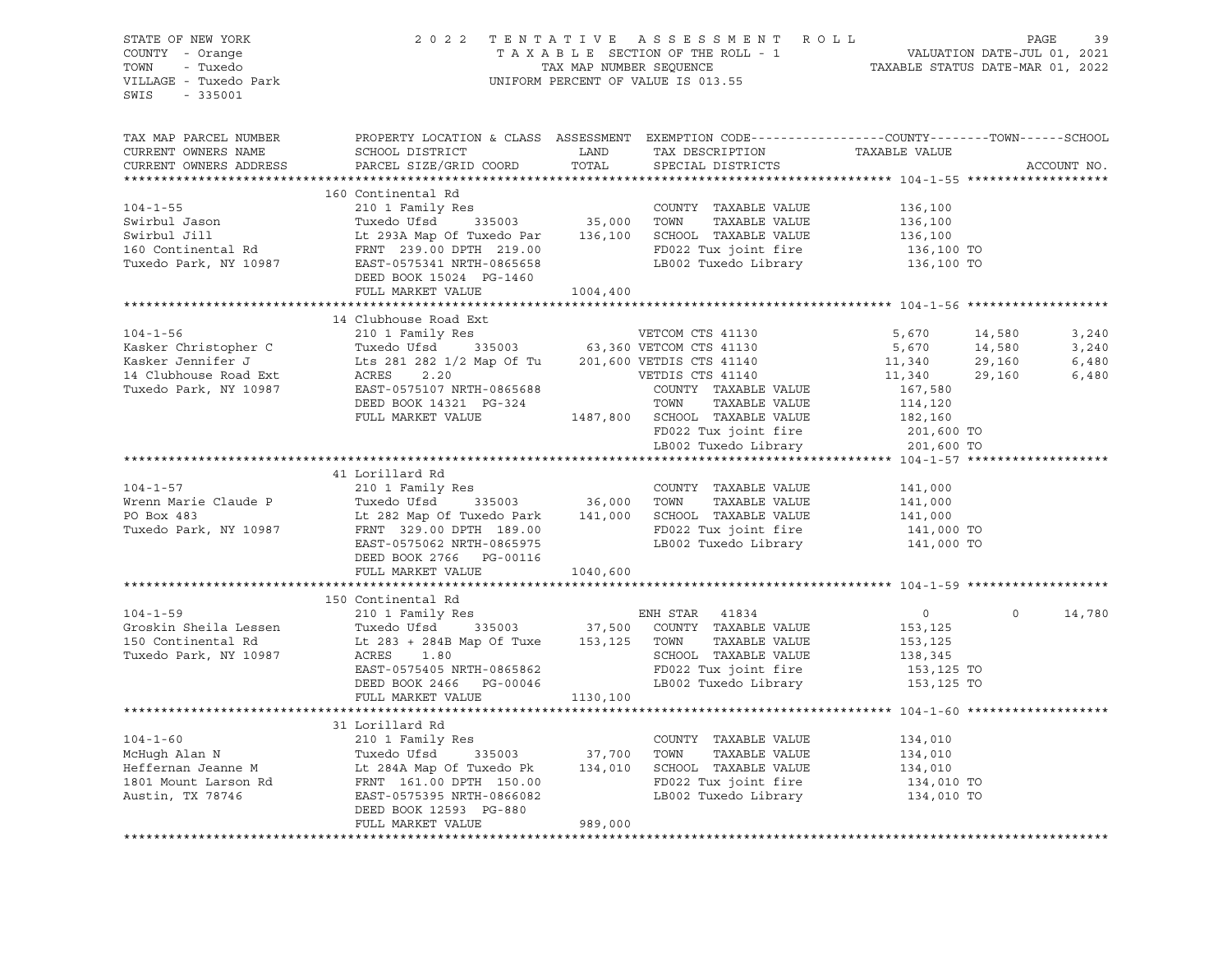| STATE OF NEW YORK<br>COUNTY - Orange<br>TOWN<br>- Tuxedo<br>VILLAGE - Tuxedo Park<br>SWIS<br>$-335001$                                                                                                                                 |                                                                                                                                                              |               | 2022 TENTATIVE ASSESSMENT ROLL PAGE 40<br>TAXABLE SECTION OF THE ROLL - 1 VALUATION DATE-JUL 01, 2021<br>TAXABLE STATUS DATE-MAR 01, 2022<br>TAXABLE STATUS DATE-MAR 01, 2022<br>UNIFORM PERCENT OF VALUE IS 013.55 |                                                                                                                 |  |  |
|----------------------------------------------------------------------------------------------------------------------------------------------------------------------------------------------------------------------------------------|--------------------------------------------------------------------------------------------------------------------------------------------------------------|---------------|---------------------------------------------------------------------------------------------------------------------------------------------------------------------------------------------------------------------|-----------------------------------------------------------------------------------------------------------------|--|--|
| TAX MAP PARCEL NUMBER<br>CURRENT OWNERS NAME<br>CURRENT OWNERS ADDRESS                                                                                                                                                                 | SCHOOL DISTRICT<br>PARCEL SIZE/GRID COORD                                                                                                                    | LAND<br>TOTAL | TAX DESCRIPTION TAXABLE VALUE<br>SPECIAL DISTRICTS                                                                                                                                                                  | PROPERTY LOCATION & CLASS ASSESSMENT EXEMPTION CODE----------------COUNTY-------TOWN------SCHOOL<br>ACCOUNT NO. |  |  |
|                                                                                                                                                                                                                                        |                                                                                                                                                              |               |                                                                                                                                                                                                                     |                                                                                                                 |  |  |
|                                                                                                                                                                                                                                        | 21 Lorillard Rd                                                                                                                                              |               |                                                                                                                                                                                                                     |                                                                                                                 |  |  |
| $104 - 1 - 61$                                                                                                                                                                                                                         | 210 1 Family Res                                                                                                                                             |               | COUNTY TAXABLE VALUE                                                                                                                                                                                                | 120,250                                                                                                         |  |  |
| Lin David                                                                                                                                                                                                                              | 335003 26,800 TOWN                                                                                                                                           |               |                                                                                                                                                                                                                     | 120,250                                                                                                         |  |  |
|                                                                                                                                                                                                                                        |                                                                                                                                                              |               |                                                                                                                                                                                                                     | 120,250                                                                                                         |  |  |
|                                                                                                                                                                                                                                        |                                                                                                                                                              |               | FD022 Tux joint fire<br>LB002 Tuxedo Library                                                                                                                                                                        | 120,250 TO<br>120,250 TO                                                                                        |  |  |
|                                                                                                                                                                                                                                        | DEED BOOK 12472 PG-1188                                                                                                                                      |               |                                                                                                                                                                                                                     |                                                                                                                 |  |  |
|                                                                                                                                                                                                                                        | FULL MARKET VALUE                                                                                                                                            | 887,500       |                                                                                                                                                                                                                     |                                                                                                                 |  |  |
|                                                                                                                                                                                                                                        |                                                                                                                                                              |               |                                                                                                                                                                                                                     |                                                                                                                 |  |  |
|                                                                                                                                                                                                                                        |                                                                                                                                                              |               |                                                                                                                                                                                                                     |                                                                                                                 |  |  |
|                                                                                                                                                                                                                                        |                                                                                                                                                              |               |                                                                                                                                                                                                                     | 132,675<br>132,675                                                                                              |  |  |
|                                                                                                                                                                                                                                        |                                                                                                                                                              |               |                                                                                                                                                                                                                     |                                                                                                                 |  |  |
|                                                                                                                                                                                                                                        |                                                                                                                                                              |               |                                                                                                                                                                                                                     | 132,675<br>132,675 TO                                                                                           |  |  |
|                                                                                                                                                                                                                                        |                                                                                                                                                              |               | LB002 Tuxedo Library                                                                                                                                                                                                | 132,675 TO                                                                                                      |  |  |
| Spangler Arnold Tuxedo Ufsd 335003 35,000 TOWN TAXABLE VALUE<br>Spangler Penelope It 285B + 286B1 Map Of Tu 132,675 SCHOOL TAXABLE VALUE<br>1165 Park Ave 9B FRNT 283.00 DPTH 139.00 PTM 159.00 FO022 Tux joint fire<br>New York, NY   | FULL MARKET VALUE                                                                                                                                            | 979,200       |                                                                                                                                                                                                                     |                                                                                                                 |  |  |
|                                                                                                                                                                                                                                        |                                                                                                                                                              |               |                                                                                                                                                                                                                     |                                                                                                                 |  |  |
|                                                                                                                                                                                                                                        |                                                                                                                                                              |               |                                                                                                                                                                                                                     |                                                                                                                 |  |  |
|                                                                                                                                                                                                                                        |                                                                                                                                                              |               |                                                                                                                                                                                                                     |                                                                                                                 |  |  |
|                                                                                                                                                                                                                                        |                                                                                                                                                              |               |                                                                                                                                                                                                                     | 175,000<br>175,000                                                                                              |  |  |
|                                                                                                                                                                                                                                        |                                                                                                                                                              |               |                                                                                                                                                                                                                     | $\frac{1}{5}$ ,000                                                                                              |  |  |
|                                                                                                                                                                                                                                        |                                                                                                                                                              |               |                                                                                                                                                                                                                     | 175,000 TO                                                                                                      |  |  |
|                                                                                                                                                                                                                                        |                                                                                                                                                              |               | LB002 Tuxedo Library 175,000 TO                                                                                                                                                                                     |                                                                                                                 |  |  |
|                                                                                                                                                                                                                                        |                                                                                                                                                              |               |                                                                                                                                                                                                                     |                                                                                                                 |  |  |
|                                                                                                                                                                                                                                        | FULL MARKET VALUE                                                                                                                                            | 1291,500      |                                                                                                                                                                                                                     |                                                                                                                 |  |  |
|                                                                                                                                                                                                                                        |                                                                                                                                                              |               |                                                                                                                                                                                                                     |                                                                                                                 |  |  |
|                                                                                                                                                                                                                                        | 210 1 Family Res<br>Tuxedo Ufsd 335003 42,900 TOWN TAXABLE VALUE<br>Pt Lt 287 Map Of Tuxedo P 98,237 SCHOOL TAXABLE VALUE<br>ACRES 1.30 REDO22 TAXABLE VALUE |               |                                                                                                                                                                                                                     |                                                                                                                 |  |  |
| $104 - 1 - 64$                                                                                                                                                                                                                         |                                                                                                                                                              |               |                                                                                                                                                                                                                     | 98,237                                                                                                          |  |  |
| 130 Continental Rd LLC                                                                                                                                                                                                                 |                                                                                                                                                              |               | TAXABLE VALUE                                                                                                                                                                                                       | 98,237                                                                                                          |  |  |
| 12 Powder Horn Dr                                                                                                                                                                                                                      |                                                                                                                                                              |               |                                                                                                                                                                                                                     | 98,237                                                                                                          |  |  |
| Suffern, NY 10901                                                                                                                                                                                                                      | ACRES 1.30<br>EAST-0575784 NRTH-0866359                                                                                                                      |               |                                                                                                                                                                                                                     | 98,237 TO                                                                                                       |  |  |
|                                                                                                                                                                                                                                        |                                                                                                                                                              |               | LB002 Tuxedo Library                                                                                                                                                                                                | 98,237 TO                                                                                                       |  |  |
|                                                                                                                                                                                                                                        | DEED BOOK 15160 PG-354                                                                                                                                       |               |                                                                                                                                                                                                                     |                                                                                                                 |  |  |
|                                                                                                                                                                                                                                        | FULL MARKET VALUE                                                                                                                                            | 725,000       |                                                                                                                                                                                                                     |                                                                                                                 |  |  |
|                                                                                                                                                                                                                                        | 100 Laurel Rd                                                                                                                                                |               |                                                                                                                                                                                                                     |                                                                                                                 |  |  |
|                                                                                                                                                                                                                                        | 210 1 Family Res                                                                                                                                             |               |                                                                                                                                                                                                                     |                                                                                                                 |  |  |
| 104-1-65 210 1 Family Res<br>Hempel Peter Tuxedo Ufsd 335003 30,000 TOWN TAXABLE VALUE<br>Hempel Maria ACRES 1.90 115,750 SCHOOL TAXABLE VALUE<br>100 Laurel Rd EAST-0576467 NRTH-0867136 FD022 Tux joint fire<br>Tuxedo Park, NY 1098 |                                                                                                                                                              |               |                                                                                                                                                                                                                     | 115,750<br>115,750                                                                                              |  |  |
|                                                                                                                                                                                                                                        |                                                                                                                                                              |               |                                                                                                                                                                                                                     | 115,750                                                                                                         |  |  |
|                                                                                                                                                                                                                                        |                                                                                                                                                              |               |                                                                                                                                                                                                                     |                                                                                                                 |  |  |
|                                                                                                                                                                                                                                        |                                                                                                                                                              |               | FD022 Tux joint fire<br>LB002 Tuxedo Library                                                                                                                                                                        | 115,750 TO<br>115,750 TO                                                                                        |  |  |
|                                                                                                                                                                                                                                        |                                                                                                                                                              |               |                                                                                                                                                                                                                     |                                                                                                                 |  |  |
|                                                                                                                                                                                                                                        |                                                                                                                                                              |               |                                                                                                                                                                                                                     |                                                                                                                 |  |  |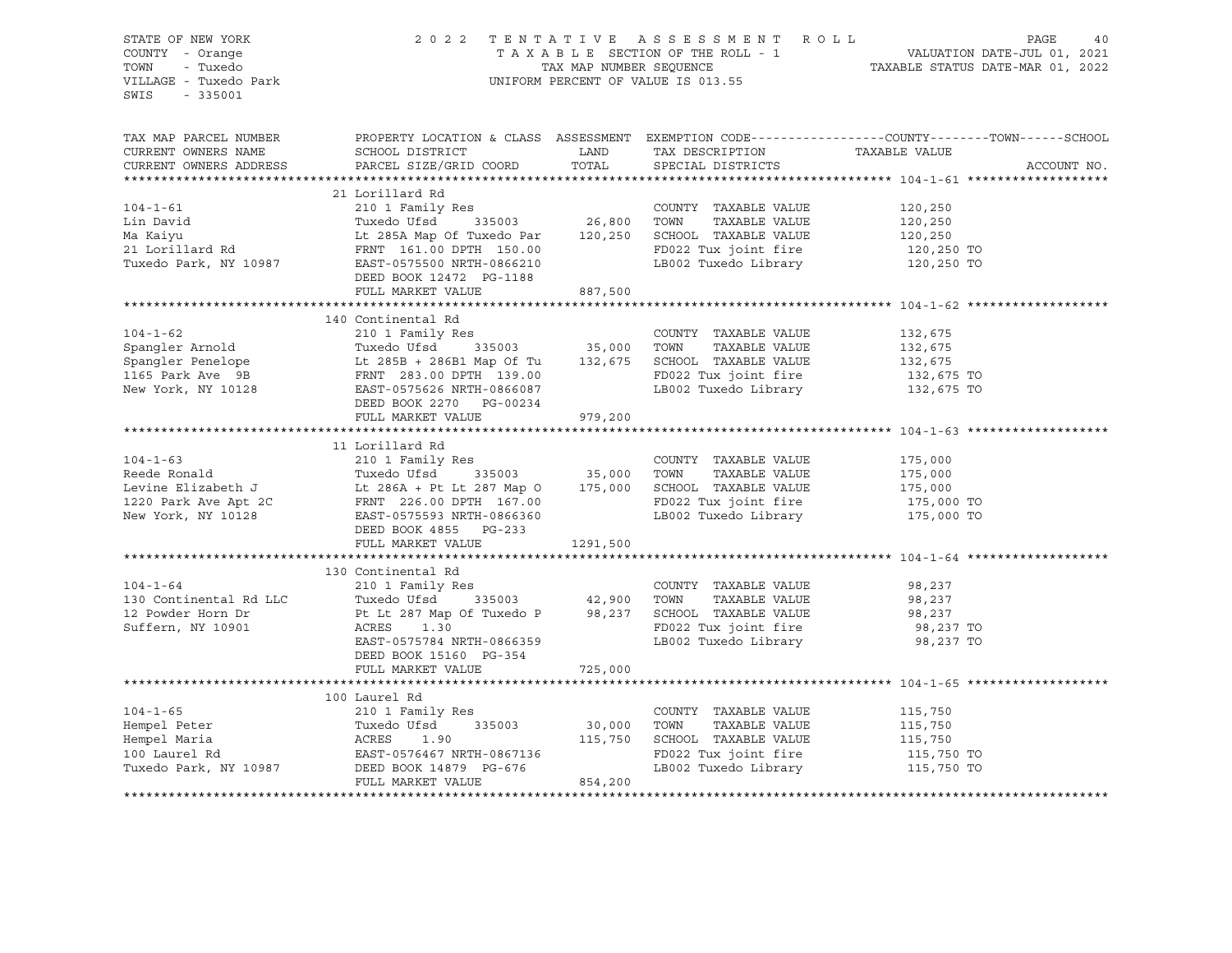| CURRENT OWNERS ADDRESS                                      | SPECIAL DISTRICTS | ACCOUNT NO.                                               |                                                                                                                                                                                                                                                                                                                                                                                                                                                                                                                                                                                                                                                                                                                                                                                                                                                                                                                                                                                                                                                                                                                                                                                                                                                                                                                                                                                                                                                                                                                                                                                                                                                                                                                 |
|-------------------------------------------------------------|-------------------|-----------------------------------------------------------|-----------------------------------------------------------------------------------------------------------------------------------------------------------------------------------------------------------------------------------------------------------------------------------------------------------------------------------------------------------------------------------------------------------------------------------------------------------------------------------------------------------------------------------------------------------------------------------------------------------------------------------------------------------------------------------------------------------------------------------------------------------------------------------------------------------------------------------------------------------------------------------------------------------------------------------------------------------------------------------------------------------------------------------------------------------------------------------------------------------------------------------------------------------------------------------------------------------------------------------------------------------------------------------------------------------------------------------------------------------------------------------------------------------------------------------------------------------------------------------------------------------------------------------------------------------------------------------------------------------------------------------------------------------------------------------------------------------------|
| 80 Laurel Rd<br>DEED BOOK 11837 PG-577<br>FULL MARKET VALUE |                   |                                                           |                                                                                                                                                                                                                                                                                                                                                                                                                                                                                                                                                                                                                                                                                                                                                                                                                                                                                                                                                                                                                                                                                                                                                                                                                                                                                                                                                                                                                                                                                                                                                                                                                                                                                                                 |
| 17 Wee Wah Rd                                               |                   | 158,300<br>158,300<br>158,300                             |                                                                                                                                                                                                                                                                                                                                                                                                                                                                                                                                                                                                                                                                                                                                                                                                                                                                                                                                                                                                                                                                                                                                                                                                                                                                                                                                                                                                                                                                                                                                                                                                                                                                                                                 |
| 37 Wee Wah Rd                                               |                   | 21,000 TO<br>21,000 TO                                    |                                                                                                                                                                                                                                                                                                                                                                                                                                                                                                                                                                                                                                                                                                                                                                                                                                                                                                                                                                                                                                                                                                                                                                                                                                                                                                                                                                                                                                                                                                                                                                                                                                                                                                                 |
| Wee Wah Rd<br>FULL MARKET VALUE                             |                   |                                                           |                                                                                                                                                                                                                                                                                                                                                                                                                                                                                                                                                                                                                                                                                                                                                                                                                                                                                                                                                                                                                                                                                                                                                                                                                                                                                                                                                                                                                                                                                                                                                                                                                                                                                                                 |
| Summit Rd<br>DEED BOOK 14027 PG-528<br>FULL MARKET VALUE    |                   | 180,000<br>180,000<br>180,000<br>180,000 TO<br>180,000 TO |                                                                                                                                                                                                                                                                                                                                                                                                                                                                                                                                                                                                                                                                                                                                                                                                                                                                                                                                                                                                                                                                                                                                                                                                                                                                                                                                                                                                                                                                                                                                                                                                                                                                                                                 |
|                                                             | 1328,400          | PARCEL SIZE/GRID COORD TOTAL<br>1808,100<br>7,700         | 2022 TENTATIVE ASSESSMENT ROLL PAGE 41<br>TAXABLE SECTION OF THE ROLL - 1 VALUATION DATE-JUL 01, 2021<br>TAX MAP NUMBER SEQUENCE TAXABLE STATUS DATE-MAR 01, 2022<br>UNIFORM PERCENT OF VALUE IS 013.55<br>TAX MAP PARCEL NUMBER      PROPERTY LOCATION & CLASS ASSESSMENT EXEMPTION CODE---------------COUNTY-------TOWN------SCHOOL<br>CURRENT OWNERS NAME       SCHOOL DISTRICT          LAND    TAX DESCRIPTION      TAXABLE VALUE<br>${\tt SCHOOL\ DISTRICT} \hspace{2.0cm} {\tt LAND} \hspace{2.0cm} {\tt TAX\ DESCRIPTION} \hspace{2.0cm} {\tt TAXABLE\ VALUE}$<br>00 DOLL NO COUNTY TAXABLE VALUE<br>Country TAXABLE VALUE<br>Country TAXABLE VALUE<br>Country TAXABLE VALUE<br>245,000<br>80 Laurel Rd Lts 334 335 Map Of Tuxed<br>245,000 EAST-0576838 NRTH-0867576<br>EAST-0576838 NRTH-0867576<br>245,000 TO<br>104-1-67<br>Sanchez-Lara Jorge L<br>210 1 Family Res<br>210 1 Family Res<br>Tuxedo Ufsd<br>216 1 Family Res<br>210 1 Family Res<br>210 1 Family Res<br>210 1 Family Res<br>210 1 Family Res<br>210 1 Family Res<br>210 1 Family Res<br>210 1 Family Re<br>FD022 Tux joint fire the 158,300 TO<br>LB002 Tuxedo Library the 158,300 TO<br>104-1-68<br>Sanchez-Lara Jorge L Tuxedo Ufsd - WTRFNT COUNTY TAXABLE VALUE<br>Alonso Uribe Gabriela ACRES 1.40<br>17 Wee Wah Rd EAST-0576547 NRTH-0869532<br>Tuxedo Park, NY 10987 DEED BOOK 14978 PG-785 LB002 Tuxedo Library 21,000<br><br>104-1-71<br>210 1 Family Res<br>Blumka Anthony<br>Elumka Lois Lt 2 Howland P Rodgers<br>222 Central Park South Under Const<br>New York, NY 10019<br>223 Central Park South Under Const<br>224 Central Park South Under Const<br>224 Central Pa<br>FD022 Tux joint fire<br>LB002 Tuxedo Library |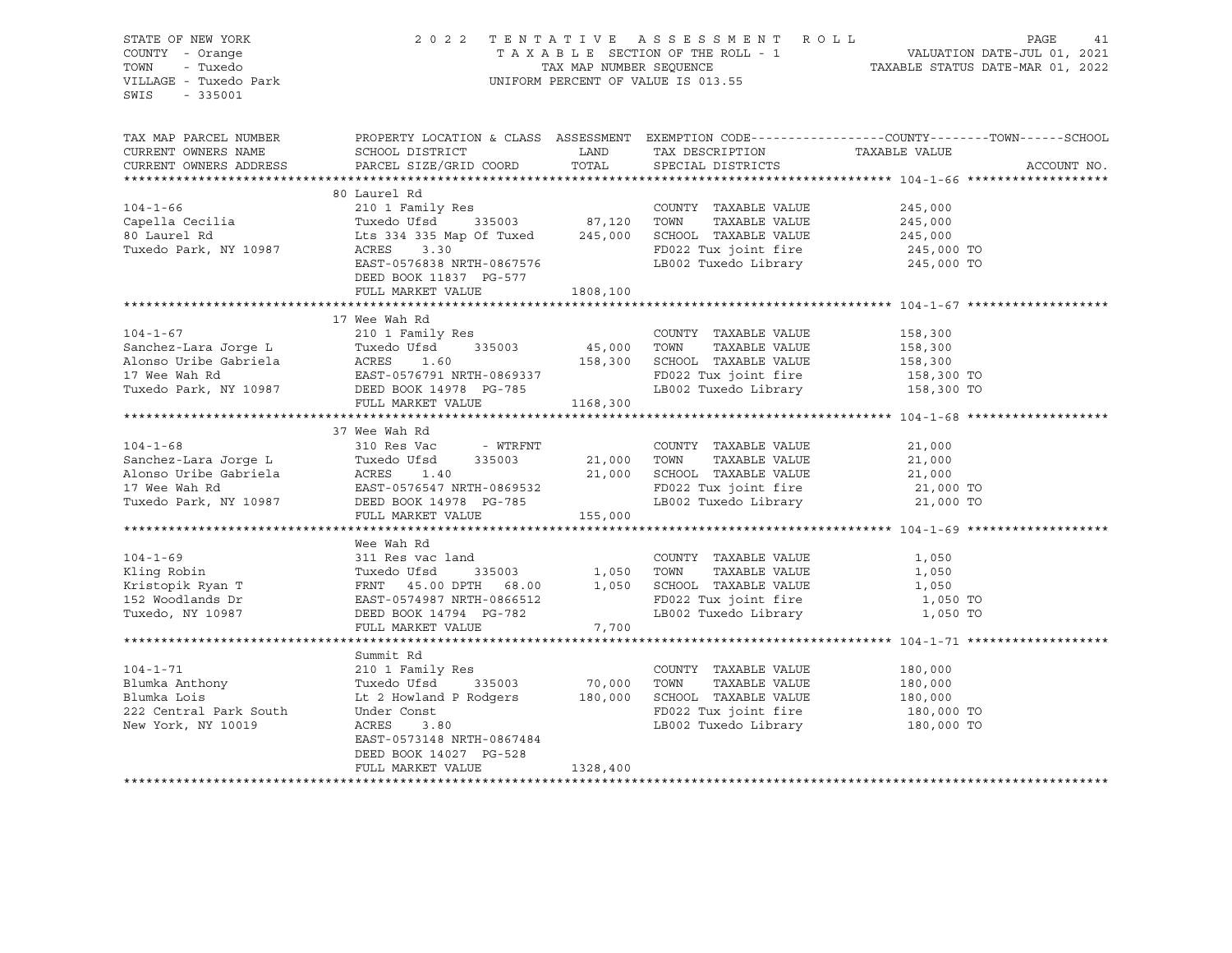|      | STATE OF NEW YORK     | 2022 TENTATIVE ASSESSMENT ROLL     |                                  | PAGE            | 42 |
|------|-----------------------|------------------------------------|----------------------------------|-----------------|----|
|      | COUNTY - Orange       | TAXABLE SECTION OF THE ROLL - 1    | VALUATION DATE-JUL 01, 2021      |                 |    |
|      | TOWN - Tuxedo         | MAP SECTION - 104                  | TAXABLE STATUS DATE-MAR 01, 2022 |                 |    |
|      | VILLAGE - Tuxedo Park | SUB-SECTION - 000                  |                                  | RPS150/V04/L015 |    |
| SWIS | - 335001              | UNIFORM PERCENT OF VALUE IS 013.55 | CURRENT DATE $4/25/2022$         |                 |    |

## \*\*\* S P E C I A L D I S T R I C T S U M M A R Y \*\*\*

|      |                            | TOTAL EXTENSION | EXTENSION | AD VALOREM | EXEMPT | TAXABLE   |
|------|----------------------------|-----------------|-----------|------------|--------|-----------|
| CODE | DISTRICT NAME PARCELS TYPE |                 | VALUE     | VALUE      | AMOUNT | VALUE     |
|      |                            |                 |           |            |        |           |
|      | FD022 Tux joint fire       | 70 TOTAL        |           | 11479,300  |        | 11479,300 |
|      | LB002 Tuxedo Library       | 70 TOTAL        |           | 11479,300  |        | 11479,300 |

## \*\*\* S C H O O L D I S T R I C T S U M M A R Y \*\*\*

| CODE   | DISTRICT NAME | TOTAL<br>PARCELS | ASSESSED<br>LAND | ASSESSED<br>TOTAL | EXEMPT<br>AMOUNT | TOTAL<br>TAXABLE | <b>STAR</b><br>AMOUNT | STAR<br>TAXABLE |
|--------|---------------|------------------|------------------|-------------------|------------------|------------------|-----------------------|-----------------|
| 335003 | Tuxedo Ufsd   | 70               | 3484,770         | 11479,300         | 19,440           | 11459,860        | 32,540                | 11427,320       |
|        | SUB-TOTAL     | 70               | 3484,770         | 11479,300         | 19,440           | 11459,860        | 32,540                | 11427,320       |
|        | TOTAL         | 70               | 3484,770         | 11479,300         | 19,440           | 11459,860        | 32,540                | 11427,320       |

## \*\*\* S Y S T E M C O D E S S U M M A R Y \*\*\*

#### NO SYSTEM EXEMPTIONS AT THIS LEVEL

## \*\*\* E X E M P T I O N S U M M A R Y \*\*\*

|       |             | TOTAL   |        |        |        |
|-------|-------------|---------|--------|--------|--------|
| CODE  | DESCRIPTION | PARCELS | COUNTY | TOWN   | SCHOOL |
|       |             |         |        |        |        |
| 41130 | VETCOM CTS  |         | 11,340 | 29,160 | 6,480  |
| 41140 | VETDIS CTS  |         | 22,680 | 58,320 | 12,960 |
| 41834 | ENH STAR    |         |        |        | 14,780 |
| 41854 | BAS STAR    |         |        |        | 17,760 |
|       | TOTAL       | 6       | 34,020 | 87,480 | 51,980 |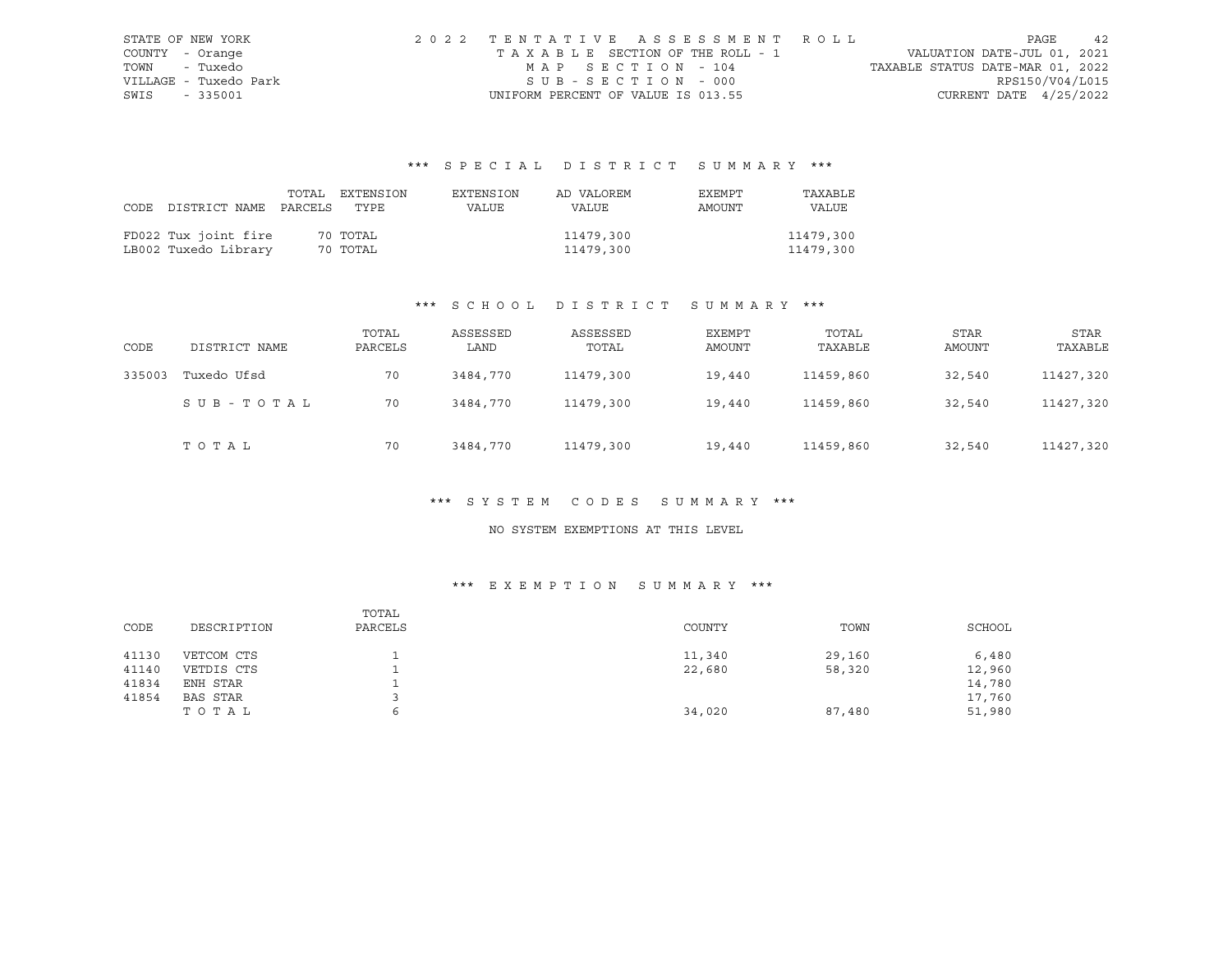|                 | STATE OF NEW YORK     |                                    |                   |  | 2022 TENTATIVE ASSESSMENT ROLL  |                                  |                          | PAGE | 43 |
|-----------------|-----------------------|------------------------------------|-------------------|--|---------------------------------|----------------------------------|--------------------------|------|----|
| COUNTY - Orange |                       |                                    |                   |  | TAXABLE SECTION OF THE ROLL - 1 | VALUATION DATE-JUL 01, 2021      |                          |      |    |
|                 | TOWN - Tuxedo         |                                    | MAP SECTION - 104 |  |                                 | TAXABLE STATUS DATE-MAR 01, 2022 |                          |      |    |
|                 | VILLAGE - Tuxedo Park |                                    | SUB-SECTION - 000 |  |                                 |                                  | RPS150/V04/L015          |      |    |
| SWIS - 335001   |                       | UNIFORM PERCENT OF VALUE IS 013.55 |                   |  |                                 |                                  | CURRENT DATE $4/25/2022$ |      |    |

#### \*\*\* G R A N D T O T A L S \*\*\*

| ROLL       |             | TOTAL   | ASSESSED | ASSESSED  | TAXABLE   | TAXABLE   | TAXABLE       | STAR      |
|------------|-------------|---------|----------|-----------|-----------|-----------|---------------|-----------|
| <b>SEC</b> | DESCRIPTION | PARCELS | LAND     | TOTAL     | COUNTY    | TOWN      | <b>SCHOOL</b> | TAXABLE   |
|            | TAXABLE     | 70      | 3484,770 | 11479,300 | 11445,280 | 11391,820 | 11459,860     | 11427,320 |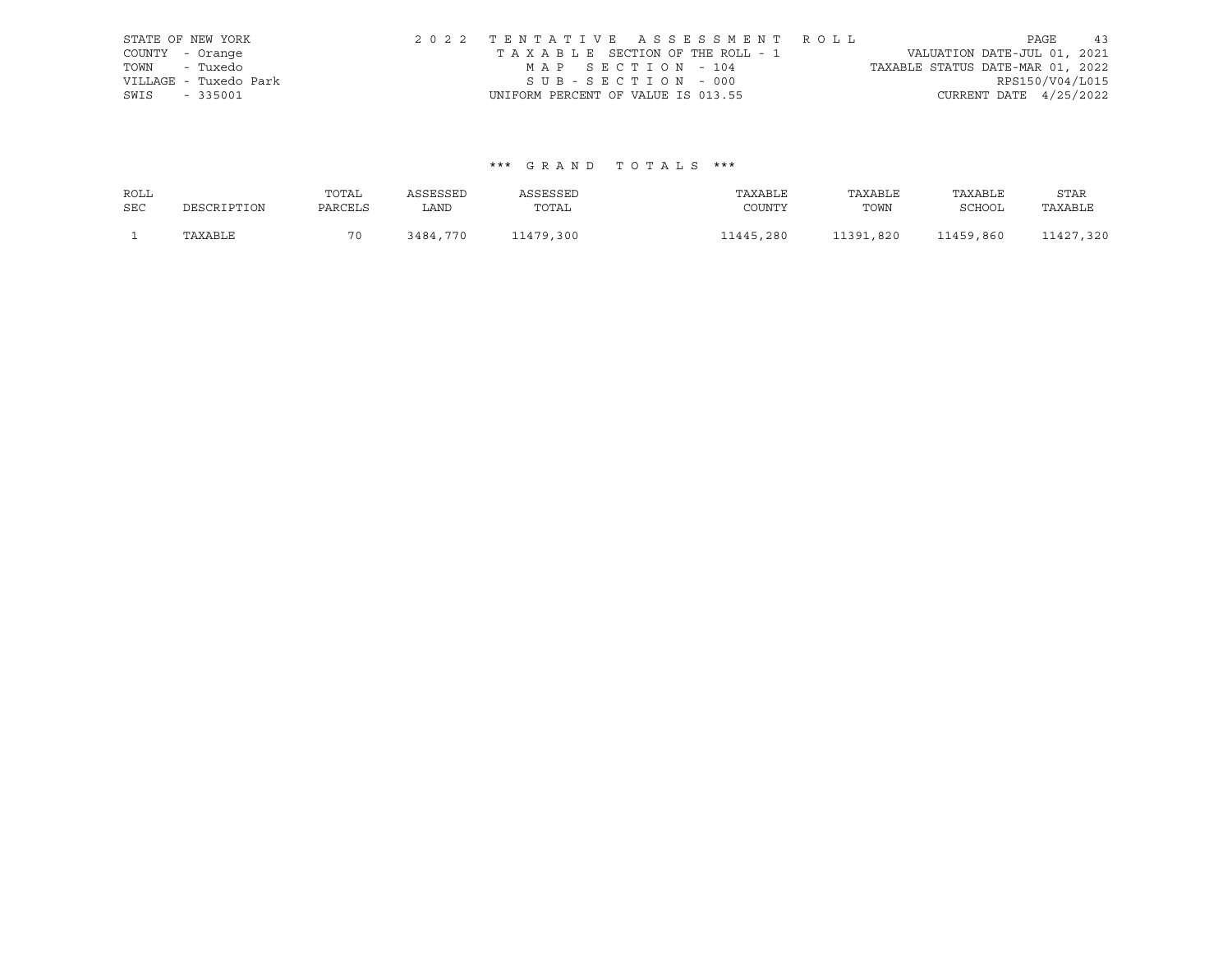#### STATE OF NEW YORK 2 0 2 2 T E N T A T I V E A S S E S S M E N T R O L L PAGE 44 COUNTY - Orange T A X A B L E SECTION OF THE ROLL - 1 VALUATION DATE-JUL 01, 2021 TOWN - Tuxedo TAX MAP NUMBER SEQUENCE TAXABLE STATUS DATE-MAR 01, 2022 VILLAGE - Tuxedo Park UNIFORM PERCENT OF VALUE IS 013.55

| TAX MAP PARCEL NUMBER<br>CURRENT OWNERS NAME<br>CURRENT OWNERS ADDRESS                                                                                                                                                                                                                                                                                                                                                                         | PROPERTY LOCATION & CLASS ASSESSMENT EXEMPTION CODE----------------COUNTY-------TOWN-----SCHOOL<br>SCHOOL DISTRICT<br>PARCEL SIZE/GRID COORD                     | TOTAL              | LAND TAX DESCRIPTION<br>SPECIAL DISTRICTS | TAXABLE VALUE      | ACCOUNT NO. |
|------------------------------------------------------------------------------------------------------------------------------------------------------------------------------------------------------------------------------------------------------------------------------------------------------------------------------------------------------------------------------------------------------------------------------------------------|------------------------------------------------------------------------------------------------------------------------------------------------------------------|--------------------|-------------------------------------------|--------------------|-------------|
|                                                                                                                                                                                                                                                                                                                                                                                                                                                |                                                                                                                                                                  |                    |                                           |                    |             |
|                                                                                                                                                                                                                                                                                                                                                                                                                                                | East Lake Rd                                                                                                                                                     |                    |                                           |                    |             |
| $105 - 1 - 1$                                                                                                                                                                                                                                                                                                                                                                                                                                  |                                                                                                                                                                  |                    | COUNTY TAXABLE VALUE                      | $30,000$<br>30.000 |             |
| Tuxedo Park Village of                                                                                                                                                                                                                                                                                                                                                                                                                         |                                                                                                                                                                  |                    | TAXABLE VALUE                             |                    |             |
| PO Box 31                                                                                                                                                                                                                                                                                                                                                                                                                                      |                                                                                                                                                                  |                    |                                           |                    |             |
| Tuxedo Park, NY 10987                                                                                                                                                                                                                                                                                                                                                                                                                          |                                                                                                                                                                  |                    |                                           |                    |             |
|                                                                                                                                                                                                                                                                                                                                                                                                                                                | ACRES 3.10 30,000 SCHOOL TAXABLE VALUE 30,000<br>EAST-0570368 NRTH-0857120 FD022 Tux joint fire 30,000 TO<br>DEED BOOK 4590 PG-16 LB002 Tuxedo Library 30,000 TO |                    |                                           |                    |             |
|                                                                                                                                                                                                                                                                                                                                                                                                                                                | FULL MARKET VALUE 221,400                                                                                                                                        |                    |                                           |                    |             |
|                                                                                                                                                                                                                                                                                                                                                                                                                                                |                                                                                                                                                                  |                    |                                           |                    |             |
|                                                                                                                                                                                                                                                                                                                                                                                                                                                | 227 E Lake Rd                                                                                                                                                    |                    |                                           |                    |             |
| $105 - 1 - 2$                                                                                                                                                                                                                                                                                                                                                                                                                                  | 210 1 Family Res                                                                                                                                                 |                    | VETWAR CTS 41120                          | 8,748              | 1,944       |
|                                                                                                                                                                                                                                                                                                                                                                                                                                                |                                                                                                                                                                  |                    |                                           |                    |             |
|                                                                                                                                                                                                                                                                                                                                                                                                                                                |                                                                                                                                                                  |                    |                                           |                    |             |
|                                                                                                                                                                                                                                                                                                                                                                                                                                                |                                                                                                                                                                  |                    |                                           |                    |             |
|                                                                                                                                                                                                                                                                                                                                                                                                                                                |                                                                                                                                                                  |                    |                                           |                    |             |
|                                                                                                                                                                                                                                                                                                                                                                                                                                                |                                                                                                                                                                  |                    |                                           |                    |             |
| $\begin{tabular}{lllllllllllllllllll} \multicolumn{4}{c l} \multicolumn{4}{c l} \multicolumn{4}{c l} \multicolumn{4}{c l} \multicolumn{4}{c l} \multicolumn{4}{c l} \multicolumn{4}{c l} \multicolumn{4}{c l} \multicolumn{4}{c l} \multicolumn{4}{c l} \multicolumn{4}{c l} \multicolumn{4}{c l} \multicolumn{4}{c l} \multicolumn{4}{c l} \multicolumn{4}{c l} \multicolumn{4}{c l} \multicolumn{4}{c l} \multicolumn{4}{c l} \multicolumn{$ |                                                                                                                                                                  |                    |                                           |                    |             |
|                                                                                                                                                                                                                                                                                                                                                                                                                                                | 80 Crows Nest Rd                                                                                                                                                 |                    |                                           |                    |             |
| $105 - 1 - 3$                                                                                                                                                                                                                                                                                                                                                                                                                                  | 240 Rural res                                                                                                                                                    |                    | COUNTY TAXABLE VALUE 118,750              |                    |             |
|                                                                                                                                                                                                                                                                                                                                                                                                                                                |                                                                                                                                                                  |                    |                                           |                    |             |
|                                                                                                                                                                                                                                                                                                                                                                                                                                                |                                                                                                                                                                  |                    |                                           |                    |             |
|                                                                                                                                                                                                                                                                                                                                                                                                                                                |                                                                                                                                                                  |                    | FD022 Tux joint fire 118,750 TO           |                    |             |
|                                                                                                                                                                                                                                                                                                                                                                                                                                                | EAST-0570477 NRTH-0855723                                                                                                                                        |                    | LB002 Tuxedo Library                      | 118,750 TO         |             |
|                                                                                                                                                                                                                                                                                                                                                                                                                                                | DEED BOOK 14883 PG-177                                                                                                                                           |                    |                                           |                    |             |
|                                                                                                                                                                                                                                                                                                                                                                                                                                                | FULL MARKET VALUE                                                                                                                                                | 876,400            |                                           |                    |             |
|                                                                                                                                                                                                                                                                                                                                                                                                                                                |                                                                                                                                                                  |                    |                                           |                    |             |
|                                                                                                                                                                                                                                                                                                                                                                                                                                                | 61 Crows Nest Rd                                                                                                                                                 |                    |                                           |                    |             |
| $105 - 1 - 4$                                                                                                                                                                                                                                                                                                                                                                                                                                  | of crows nest kd<br>411 Apartment                                                                                                                                |                    | COUNTY TAXABLE VALUE 362,500              |                    |             |
|                                                                                                                                                                                                                                                                                                                                                                                                                                                |                                                                                                                                                                  |                    |                                           |                    |             |
|                                                                                                                                                                                                                                                                                                                                                                                                                                                |                                                                                                                                                                  |                    |                                           |                    |             |
| Ending the Lab LLC comis Lab LLC comis Lab LLC comis Lab LLC comis Lab LLC comis Lab Crows Nest Rd crows Pt Lt 146 Map Of Tuxedo P 362,500 SCHOOL TAXABLE VALUE 362,500 362,500 Pt Lt 146 Map Of Tuxedo P 362,500 SCHOOL TAXAB                                                                                                                                                                                                                 |                                                                                                                                                                  |                    |                                           |                    |             |
|                                                                                                                                                                                                                                                                                                                                                                                                                                                | EAST-0570785 NRTH-0856101                                                                                                                                        |                    | LB002 Tuxedo Library 362,500 TO           |                    |             |
|                                                                                                                                                                                                                                                                                                                                                                                                                                                | DEED BOOK 13953 PG-207                                                                                                                                           |                    |                                           |                    |             |
|                                                                                                                                                                                                                                                                                                                                                                                                                                                | FULL MARKET VALUE                                                                                                                                                | 2675,300           |                                           |                    |             |
|                                                                                                                                                                                                                                                                                                                                                                                                                                                |                                                                                                                                                                  |                    |                                           |                    |             |
|                                                                                                                                                                                                                                                                                                                                                                                                                                                | 59 Crows Nest Rd                                                                                                                                                 |                    |                                           |                    |             |
| $105 - 1 - 5$                                                                                                                                                                                                                                                                                                                                                                                                                                  | 210 1 Family Res                                                                                                                                                 |                    | COUNTY TAXABLE VALUE                      | 108,945<br>108,945 |             |
| HUMPHREY, LOREN TTEE OF LOREN Tuxedo Ufsd                                                                                                                                                                                                                                                                                                                                                                                                      |                                                                                                                                                                  | 335003 27,500 TOWN | TAXABLE VALUE                             |                    |             |
| 59 Crows Nest Rd<br>Tuxedo Park, NY 10987                  ACRES      1.10<br>ACRES       1.10                                                                                                                                                                                                                                                                                                                                                 |                                                                                                                                                                  |                    | SCHOOL TAXABLE VALUE 108,945              |                    |             |
|                                                                                                                                                                                                                                                                                                                                                                                                                                                |                                                                                                                                                                  |                    | FD022 Tux joint fire                      | 108,945 TO         |             |
|                                                                                                                                                                                                                                                                                                                                                                                                                                                | EAST-0570907 NRTH-0856300                                                                                                                                        |                    | LB002 Tuxedo Library 108,945 TO           |                    |             |
|                                                                                                                                                                                                                                                                                                                                                                                                                                                | DEED BOOK 15022 PG-895                                                                                                                                           |                    |                                           |                    |             |
|                                                                                                                                                                                                                                                                                                                                                                                                                                                | FULL MARKET VALUE                                                                                                                                                | 804,000            |                                           |                    |             |
|                                                                                                                                                                                                                                                                                                                                                                                                                                                |                                                                                                                                                                  |                    |                                           |                    |             |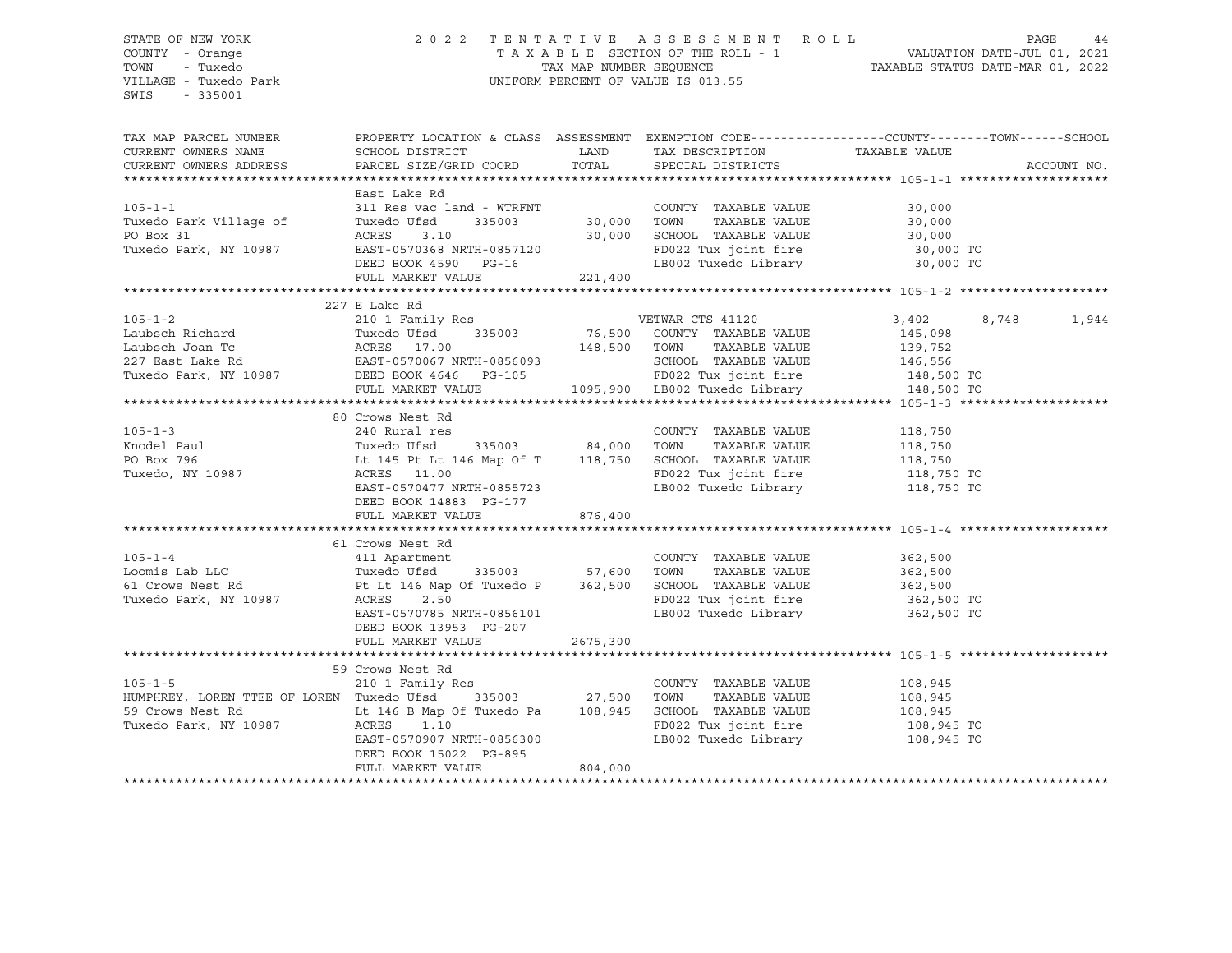| SWIS - 335001                                                                                                                                                                                                                                                                                                                                                                                                                                      |  | $\begin{array}{cccccccccccccc} \texttt{STATE OF NEW YORK} & & & & & & & & 2\ 0 & 2 & 2 & 2 & 2 & 2 & 1 & \texttt{E} & \texttt{N T A T I V E} & & & & & & \texttt{AS SE S S M E N T R O L L} & & & & & & & \texttt{PAGE} & & & 45\ \texttt{COUNTY} & - & \texttt{Orange} & & & & & & & & & \texttt{T A X A B L E SECTION OF THE ROLL - 1} & & & & & & & & & \texttt{VALUATION DATE-JUL 01, 2021}\ \texttt{TOWN} & - & \texttt{Tuxedo Park} & & & & & & & & \text$ |
|----------------------------------------------------------------------------------------------------------------------------------------------------------------------------------------------------------------------------------------------------------------------------------------------------------------------------------------------------------------------------------------------------------------------------------------------------|--|------------------------------------------------------------------------------------------------------------------------------------------------------------------------------------------------------------------------------------------------------------------------------------------------------------------------------------------------------------------------------------------------------------------------------------------------------------------|
|                                                                                                                                                                                                                                                                                                                                                                                                                                                    |  | TAX MAP PARCEL NUMBER BOOPERTY LOCATION & CLASS ASSESSMENT EXEMPTION CODE-----------------COUNTY--------TOWN------SCHOOL CURRENT OWNERS NAME SCHOOL DISTRICT LAND TAX DESCRIPTION TAXABLE VALUE CURRENT OWNERS ADDRESS PARCEL                                                                                                                                                                                                                                    |
|                                                                                                                                                                                                                                                                                                                                                                                                                                                    |  |                                                                                                                                                                                                                                                                                                                                                                                                                                                                  |
|                                                                                                                                                                                                                                                                                                                                                                                                                                                    |  |                                                                                                                                                                                                                                                                                                                                                                                                                                                                  |
|                                                                                                                                                                                                                                                                                                                                                                                                                                                    |  |                                                                                                                                                                                                                                                                                                                                                                                                                                                                  |
|                                                                                                                                                                                                                                                                                                                                                                                                                                                    |  |                                                                                                                                                                                                                                                                                                                                                                                                                                                                  |
|                                                                                                                                                                                                                                                                                                                                                                                                                                                    |  |                                                                                                                                                                                                                                                                                                                                                                                                                                                                  |
| $\begin{tabular}{lllllllllllll} \hline & 57 Cross Nest Rd & & & \multicolumn{3}{c}{\textbf{COUNTY}} & \textbf{TAXABLE VALUE} & 96,000\\ \hline \texttt{Ant Hill Patterns LLC} & \texttt{TLC} & \texttt{Trixedo Ufsd} & 335003 & 26,200 TOWN & \texttt{TAXABLE VALUE} & 96,000\\ \texttt{PO Box 588} & \texttt{Lt 146A Map Of Tuxedo Par} & 96,000 & \texttt{SCHOOL TAXABLE VALUE} & 96,000\\ \texttt{Tuxedo Park, NY 10987} & \texttt{FENT T 80.0$ |  |                                                                                                                                                                                                                                                                                                                                                                                                                                                                  |
|                                                                                                                                                                                                                                                                                                                                                                                                                                                    |  |                                                                                                                                                                                                                                                                                                                                                                                                                                                                  |
|                                                                                                                                                                                                                                                                                                                                                                                                                                                    |  |                                                                                                                                                                                                                                                                                                                                                                                                                                                                  |
|                                                                                                                                                                                                                                                                                                                                                                                                                                                    |  |                                                                                                                                                                                                                                                                                                                                                                                                                                                                  |
|                                                                                                                                                                                                                                                                                                                                                                                                                                                    |  |                                                                                                                                                                                                                                                                                                                                                                                                                                                                  |
|                                                                                                                                                                                                                                                                                                                                                                                                                                                    |  |                                                                                                                                                                                                                                                                                                                                                                                                                                                                  |
|                                                                                                                                                                                                                                                                                                                                                                                                                                                    |  |                                                                                                                                                                                                                                                                                                                                                                                                                                                                  |
|                                                                                                                                                                                                                                                                                                                                                                                                                                                    |  |                                                                                                                                                                                                                                                                                                                                                                                                                                                                  |
|                                                                                                                                                                                                                                                                                                                                                                                                                                                    |  |                                                                                                                                                                                                                                                                                                                                                                                                                                                                  |
|                                                                                                                                                                                                                                                                                                                                                                                                                                                    |  |                                                                                                                                                                                                                                                                                                                                                                                                                                                                  |
|                                                                                                                                                                                                                                                                                                                                                                                                                                                    |  |                                                                                                                                                                                                                                                                                                                                                                                                                                                                  |
|                                                                                                                                                                                                                                                                                                                                                                                                                                                    |  |                                                                                                                                                                                                                                                                                                                                                                                                                                                                  |
|                                                                                                                                                                                                                                                                                                                                                                                                                                                    |  |                                                                                                                                                                                                                                                                                                                                                                                                                                                                  |
|                                                                                                                                                                                                                                                                                                                                                                                                                                                    |  |                                                                                                                                                                                                                                                                                                                                                                                                                                                                  |
|                                                                                                                                                                                                                                                                                                                                                                                                                                                    |  |                                                                                                                                                                                                                                                                                                                                                                                                                                                                  |
| $\begin{tabular}{lcccccc} \texttt{50} Cross & \texttt{51} & \texttt{52} & \texttt{53} & \texttt{54} & \texttt{55} & \texttt{56} & \texttt{Crows} & \texttt{NSE} & \texttt{Rd} & \texttt{66} & \texttt{67} & \texttt{68} & \texttt{69} & \texttt{60} & \texttt{60} & \texttt{60} & \texttt{60} & \texttt{60} & \texttt{60} & \texttt{60} & \texttt{60} & \texttt{60} & \texttt{60} & \texttt{60} & \texttt{60} & \$                                 |  |                                                                                                                                                                                                                                                                                                                                                                                                                                                                  |
|                                                                                                                                                                                                                                                                                                                                                                                                                                                    |  |                                                                                                                                                                                                                                                                                                                                                                                                                                                                  |
|                                                                                                                                                                                                                                                                                                                                                                                                                                                    |  |                                                                                                                                                                                                                                                                                                                                                                                                                                                                  |
| $\begin{tabular}{lllllllllllllll} \rule{0.2cm}{0.1cm}& 225\, \text{East Lake Rd} & 210\, 1\, \text{Family Res} & \text{COUNTY} & \text{TXABLE VALUE} & 500,000 \\ & 210\, 1\, \text{Family Res} & \text{COUNTY} & \text{TXABLE VALUE} & 500,000 \\ \text{Stern Mary} & \text{Lt 133 Map of Tuxedo Park} & 500,000 & \text{SCHOOL TAXABLE VALUE} & 500,000 \\ \text{Stern Mary} & \text{Lt 133 Map of Tuxedo Park} & 500,000 & \text{SCHOOL TAX$    |  |                                                                                                                                                                                                                                                                                                                                                                                                                                                                  |
|                                                                                                                                                                                                                                                                                                                                                                                                                                                    |  |                                                                                                                                                                                                                                                                                                                                                                                                                                                                  |
|                                                                                                                                                                                                                                                                                                                                                                                                                                                    |  |                                                                                                                                                                                                                                                                                                                                                                                                                                                                  |
|                                                                                                                                                                                                                                                                                                                                                                                                                                                    |  |                                                                                                                                                                                                                                                                                                                                                                                                                                                                  |
|                                                                                                                                                                                                                                                                                                                                                                                                                                                    |  |                                                                                                                                                                                                                                                                                                                                                                                                                                                                  |
|                                                                                                                                                                                                                                                                                                                                                                                                                                                    |  |                                                                                                                                                                                                                                                                                                                                                                                                                                                                  |
|                                                                                                                                                                                                                                                                                                                                                                                                                                                    |  |                                                                                                                                                                                                                                                                                                                                                                                                                                                                  |
|                                                                                                                                                                                                                                                                                                                                                                                                                                                    |  |                                                                                                                                                                                                                                                                                                                                                                                                                                                                  |
|                                                                                                                                                                                                                                                                                                                                                                                                                                                    |  |                                                                                                                                                                                                                                                                                                                                                                                                                                                                  |
|                                                                                                                                                                                                                                                                                                                                                                                                                                                    |  |                                                                                                                                                                                                                                                                                                                                                                                                                                                                  |
|                                                                                                                                                                                                                                                                                                                                                                                                                                                    |  |                                                                                                                                                                                                                                                                                                                                                                                                                                                                  |
|                                                                                                                                                                                                                                                                                                                                                                                                                                                    |  |                                                                                                                                                                                                                                                                                                                                                                                                                                                                  |
|                                                                                                                                                                                                                                                                                                                                                                                                                                                    |  |                                                                                                                                                                                                                                                                                                                                                                                                                                                                  |
|                                                                                                                                                                                                                                                                                                                                                                                                                                                    |  |                                                                                                                                                                                                                                                                                                                                                                                                                                                                  |
|                                                                                                                                                                                                                                                                                                                                                                                                                                                    |  |                                                                                                                                                                                                                                                                                                                                                                                                                                                                  |
| $\begin{tabular}{lcccc} \texttt{105-1-13.1} & & & & & & \\ \texttt{3. Crows Nest Rd} & & & & & & \\ \texttt{Merson Alan} & & & & & & \texttt{105-1-13.1} \\ & & & & & & \texttt{210 1 Family Res} & & & & \\ \texttt{Merson Mcellle Stone} & & & & & & \texttt{170,100} & \\ & & & & & & \texttt{True} & & & \texttt{170,100} \\ & & & & & & & \texttt{210 1 Family Res} & & & & \texttt{170,100} & \\ & & & & & & \texttt{170,100} & & & \$       |  |                                                                                                                                                                                                                                                                                                                                                                                                                                                                  |
|                                                                                                                                                                                                                                                                                                                                                                                                                                                    |  |                                                                                                                                                                                                                                                                                                                                                                                                                                                                  |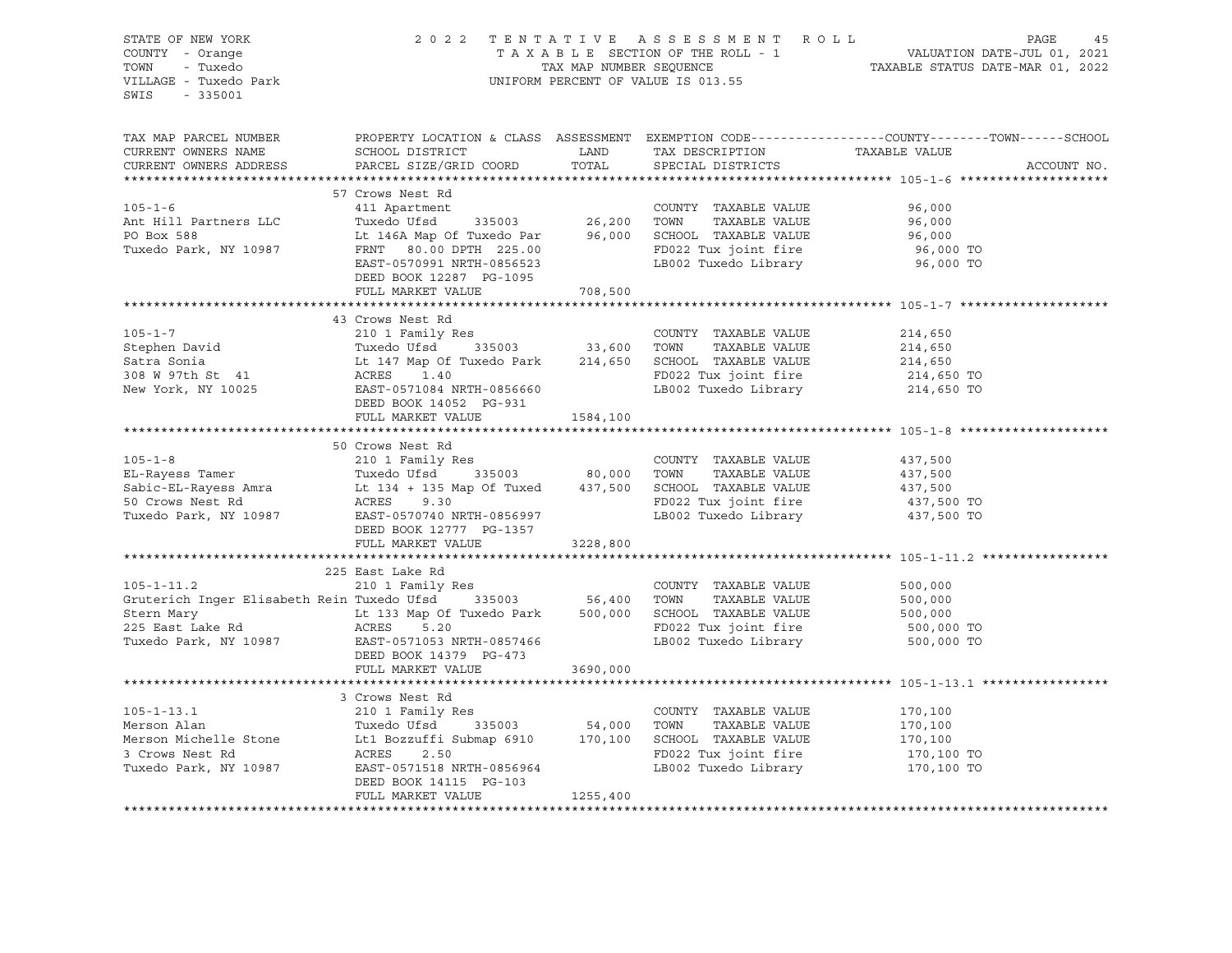#### STATE OF NEW YORK 2 0 2 2 T E N T A T I V E A S S E S S M E N T R O L L PAGE 46 COUNTY - Orange T A X A B L E SECTION OF THE ROLL - 1 VALUATION DATE-JUL 01, 2021 TOWN - Tuxedo TAX MAP NUMBER SEQUENCE TAXABLE STATUS DATE-MAR 01, 2022 VILLAGE - Tuxedo Park UNIFORM PERCENT OF VALUE IS 013.55

|                                                                                                                                                                                                                                                          |                                                                                                                     |          |                                                                  | TAX MAP PARCEL NUMBER BOOPERTY LOCATION & CLASS ASSESSMENT EXEMPTION CODE-----------------COUNTY--------TOWN------SCHOOL CURRENT OWNERS NAME SCHOOL DISTRICT LAND TAX DESCRIPTION TAXABLE VALUE VALUE CURRENT OWNERS ADDRESS P |
|----------------------------------------------------------------------------------------------------------------------------------------------------------------------------------------------------------------------------------------------------------|---------------------------------------------------------------------------------------------------------------------|----------|------------------------------------------------------------------|--------------------------------------------------------------------------------------------------------------------------------------------------------------------------------------------------------------------------------|
|                                                                                                                                                                                                                                                          |                                                                                                                     |          |                                                                  |                                                                                                                                                                                                                                |
|                                                                                                                                                                                                                                                          |                                                                                                                     |          |                                                                  |                                                                                                                                                                                                                                |
|                                                                                                                                                                                                                                                          |                                                                                                                     |          |                                                                  |                                                                                                                                                                                                                                |
|                                                                                                                                                                                                                                                          | 23 Crows Nest Rd                                                                                                    |          |                                                                  |                                                                                                                                                                                                                                |
| $105 - 1 - 13.2$                                                                                                                                                                                                                                         | 210 1 Family Res<br>Res<br>335003 101,100                                                                           |          | COUNTY TAXABLE VALUE                                             | 600,000                                                                                                                                                                                                                        |
| Grand Central Illuminations LL Tuxedo Ufsd                                                                                                                                                                                                               |                                                                                                                     |          | TAXABLE VALUE<br>TOWN                                            | 600,000                                                                                                                                                                                                                        |
|                                                                                                                                                                                                                                                          |                                                                                                                     |          | SCHOOL TAXABLE VALUE 600,000<br>FD022 Tux joint fire 600,000 TO  |                                                                                                                                                                                                                                |
|                                                                                                                                                                                                                                                          |                                                                                                                     |          |                                                                  |                                                                                                                                                                                                                                |
|                                                                                                                                                                                                                                                          |                                                                                                                     |          | LB002 Tuxedo Library 600,000 TO                                  |                                                                                                                                                                                                                                |
| Exchange Massey<br>Exchange Massey<br>Exchange Massey<br>Exchange Massey<br>Example 12 Bozzuffi Submap 6910<br>ACRES<br>5.70<br>PO Box 300<br>Sarasota, FL 34233<br>DEED BOOK 13829<br>FULL MARKET VALUE<br>PULL MARKET VALUE<br>201191<br>FULL MARKET V |                                                                                                                     |          |                                                                  |                                                                                                                                                                                                                                |
|                                                                                                                                                                                                                                                          | FULL MARKET VALUE                                                                                                   | 4428,000 |                                                                  |                                                                                                                                                                                                                                |
|                                                                                                                                                                                                                                                          |                                                                                                                     |          |                                                                  |                                                                                                                                                                                                                                |
|                                                                                                                                                                                                                                                          | Ant Hill Rd                                                                                                         |          |                                                                  |                                                                                                                                                                                                                                |
|                                                                                                                                                                                                                                                          |                                                                                                                     |          |                                                                  | 16,800<br>16,800                                                                                                                                                                                                               |
| 105-1-14 311 Res vac land<br>Ant Hill Partners, LLC 7uxedo Ufsd 335003                                                                                                                                                                                   |                                                                                                                     |          |                                                                  |                                                                                                                                                                                                                                |
| PO Box 588                                                                                                                                                                                                                                               | Lt 144 Map Of Tuxedo Park 16,800 SCHOOL TAXABLE VALUE 16,800 16,800 TO<br>ACRES 4.50 RD022 Tux joint fire 16,800 TO |          |                                                                  |                                                                                                                                                                                                                                |
| Tuxedo, NY 10987                                                                                                                                                                                                                                         |                                                                                                                     |          |                                                                  |                                                                                                                                                                                                                                |
|                                                                                                                                                                                                                                                          | EAST-0571111 NRTH-0856142                                                                                           |          | LB002 Tuxedo Library 16,800 TO                                   |                                                                                                                                                                                                                                |
|                                                                                                                                                                                                                                                          | DEED BOOK 14252 PG-813                                                                                              |          |                                                                  |                                                                                                                                                                                                                                |
|                                                                                                                                                                                                                                                          | FULL MARKET VALUE                                                                                                   | 124,000  |                                                                  |                                                                                                                                                                                                                                |
|                                                                                                                                                                                                                                                          |                                                                                                                     |          |                                                                  |                                                                                                                                                                                                                                |
|                                                                                                                                                                                                                                                          | Ridge Rd                                                                                                            |          |                                                                  |                                                                                                                                                                                                                                |
| $105 - 1 - 15.22$                                                                                                                                                                                                                                        | 323 Vacant rural                                                                                                    |          | COUNTY TAXABLE VALUE                                             | 80,000                                                                                                                                                                                                                         |
| Dow, Grantor Trust Robert S                                                                                                                                                                                                                              | Tuxedo Ufsd                                                                                                         |          |                                                                  | 80,000                                                                                                                                                                                                                         |
| Dow, Grantor Trust Christina ACRES 7.50                                                                                                                                                                                                                  |                                                                                                                     | 80,000   | SCHOOL TAXABLE VALUE 80,000<br>FD022 Tux ioint fire 80,000 TO    |                                                                                                                                                                                                                                |
|                                                                                                                                                                                                                                                          |                                                                                                                     |          | FD022 Tux joint fire 80,000 TO<br>LB002 Tuxedo Library 80,000 TO |                                                                                                                                                                                                                                |
|                                                                                                                                                                                                                                                          |                                                                                                                     |          |                                                                  |                                                                                                                                                                                                                                |
|                                                                                                                                                                                                                                                          | FULL MARKET VALUE                                                                                                   | 590,400  |                                                                  |                                                                                                                                                                                                                                |
|                                                                                                                                                                                                                                                          |                                                                                                                     |          |                                                                  |                                                                                                                                                                                                                                |
|                                                                                                                                                                                                                                                          | Cliff Rd                                                                                                            |          |                                                                  |                                                                                                                                                                                                                                |
| $105 - 1 - 16$                                                                                                                                                                                                                                           | 323 Vacant rural                                                                                                    |          | COUNTY TAXABLE VALUE                                             | 10,000                                                                                                                                                                                                                         |
| Dow Robert                                                                                                                                                                                                                                               |                                                                                                                     |          | TOWN                                                             | TAXABLE VALUE 10,000                                                                                                                                                                                                           |
| Dow Christina                                                                                                                                                                                                                                            | Tuxedo Ufsd 335003 10,000<br>FRNT 400.00 DPTH 340.00 10,000<br>EAST-0571843 NRTH-0856062<br>FRED BOOK 5292 PG-143   |          | SCHOOL TAXABLE VALUE                                             | 10,000                                                                                                                                                                                                                         |
| 120 Ridge Rd                                                                                                                                                                                                                                             |                                                                                                                     |          | FD022 Tux joint fire 10,000 TO                                   |                                                                                                                                                                                                                                |
| Tuxedo Park, NY 10987 DEED BOOK 5292 PG-143                                                                                                                                                                                                              |                                                                                                                     |          | LB002 Tuxedo Library 10,000 TO                                   |                                                                                                                                                                                                                                |
|                                                                                                                                                                                                                                                          | FULL MARKET VALUE                                                                                                   | 73,800   |                                                                  |                                                                                                                                                                                                                                |
|                                                                                                                                                                                                                                                          |                                                                                                                     |          |                                                                  |                                                                                                                                                                                                                                |
|                                                                                                                                                                                                                                                          | Cliff Rd                                                                                                            |          |                                                                  |                                                                                                                                                                                                                                |
| $105 - 1 - 17$                                                                                                                                                                                                                                           |                                                                                                                     |          | COUNTY TAXABLE VALUE                                             | 80,000                                                                                                                                                                                                                         |
| Dow Robert                                                                                                                                                                                                                                               |                                                                                                                     |          | TAXABLE VALUE<br>TOWN                                            | 80,000                                                                                                                                                                                                                         |
| Dow Christina                                                                                                                                                                                                                                            | 322 Rural vaces<br>Tuxedo Ufsd 335003 ov, over<br>Pt Lt 154 Map Of Tuxedo P 80,000<br>ACRES 12.40<br>TACRES 12.40   |          | SCHOOL TAXABLE VALUE 80,000                                      |                                                                                                                                                                                                                                |
| 120 Ridge Rd<br>Tuxedo Park, NY 10987                                                                                                                                                                                                                    |                                                                                                                     |          | FD022 Tux joint fire 80,000 TO<br>LB002 Tuxedo Library 60,000 TO |                                                                                                                                                                                                                                |
|                                                                                                                                                                                                                                                          |                                                                                                                     |          |                                                                  |                                                                                                                                                                                                                                |
|                                                                                                                                                                                                                                                          | DEED BOOK 5292 PG-143<br>FULL MARKET VALUE                                                                          | 590,400  |                                                                  |                                                                                                                                                                                                                                |
|                                                                                                                                                                                                                                                          |                                                                                                                     |          |                                                                  |                                                                                                                                                                                                                                |
|                                                                                                                                                                                                                                                          |                                                                                                                     |          |                                                                  |                                                                                                                                                                                                                                |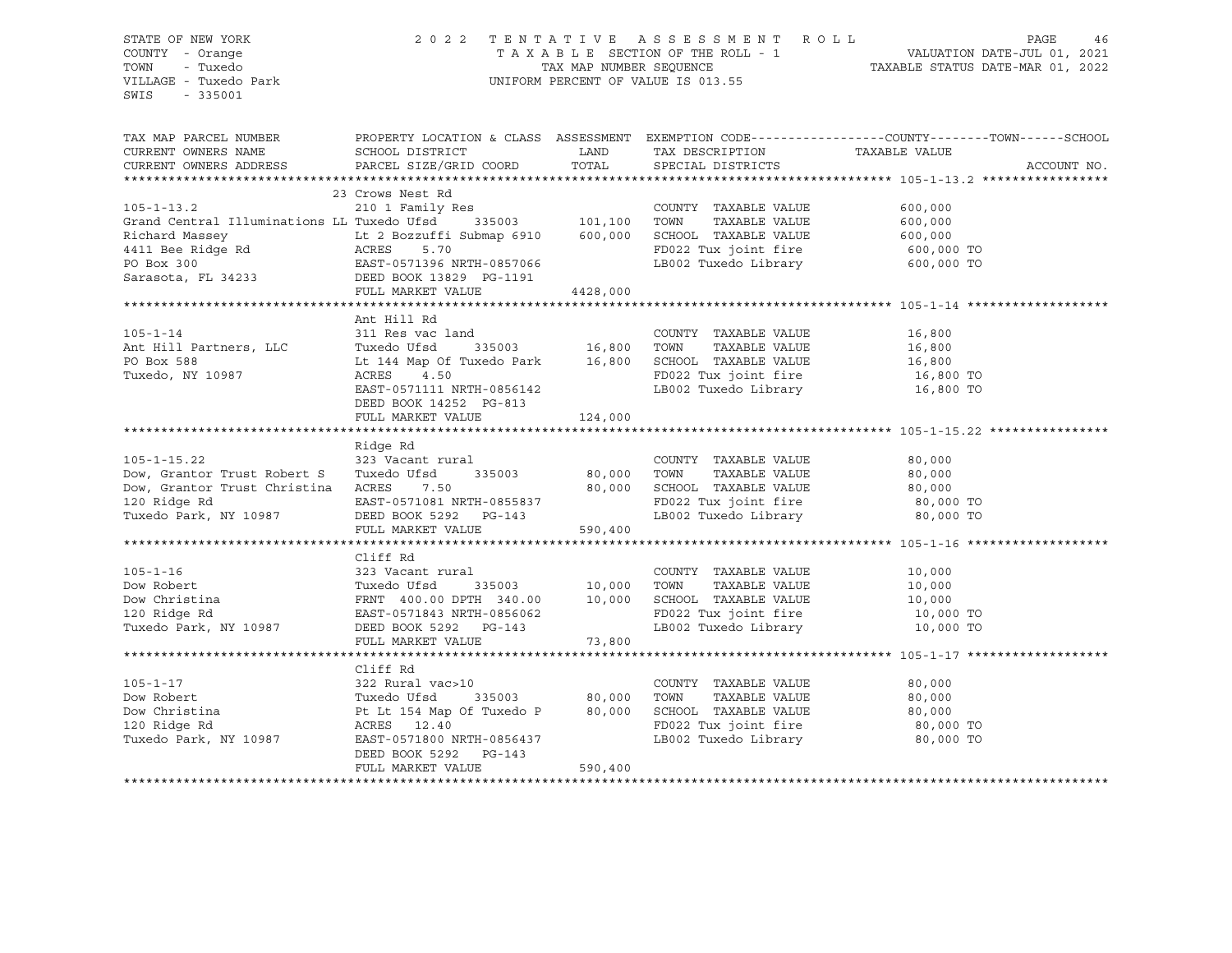#### STATE OF NEW YORK 2 0 2 2 T E N T A T I V E A S S E S S M E N T R O L L PAGE 47 COUNTY - Orange T A X A B L E SECTION OF THE ROLL - 1 VALUATION DATE-JUL 01, 2021 TOWN - Tuxedo TAX MAP NUMBER SEQUENCE TAXABLE STATUS DATE-MAR 01, 2022 UNIFORM PERCENT OF VALUE IS 013.55

TAX MAP PARCEL NUMBER PROPERTY LOCATION & CLASS ASSESSMENT EXEMPTION CODE------------------COUNTY--------TOWN------SCHOOL CURRENT OWNERS NAME SCHOOL DISTRICT LAND TAX DESCRIPTION TAXABLE VALUE CURRENT OWNERS ADDRESS PARCEL SIZE/GRID COORD TOTAL SPECIAL DISTRICTS ACCOUNT NO. \*\*\*\*\*\*\*\*\*\*\*\*\*\*\*\*\*\*\*\*\*\*\*\*\*\*\*\*\*\*\*\*\*\*\*\*\*\*\*\*\*\*\*\*\*\*\*\*\*\*\*\*\*\*\*\*\*\*\*\*\*\*\*\*\*\*\*\*\*\*\*\*\*\*\*\*\*\*\*\*\*\*\*\*\*\*\*\*\*\*\*\*\*\*\*\*\*\*\*\*\*\*\* 105-1-18 \*\*\*\*\*\*\*\*\*\*\*\*\*\*\*\*\*\*\* East Village Rd 105-1-18 311 Res vac land COUNTY TAXABLE VALUE 39,200 Grand Central Illuminations LL Tuxedo Ufsd 335003 39,200 TOWN TAXABLE VALUE 39,200 Richard Massey Lt 149D1<149d2 149E Map O 39,200 SCHOOL TAXABLE VALUE 39,200 4411 Bee Ridge Rd ACRES 9.30 FD022 Tux joint fire 39,200 TO PO Box 300 EAST-0571261 NRTH-0856874 LB002 Tuxedo Library 39,200 TO Sarasota, FL 34233 DEED BOOK 13829 PG-1191 FULL MARKET VALUE 289,300 \*\*\*\*\*\*\*\*\*\*\*\*\*\*\*\*\*\*\*\*\*\*\*\*\*\*\*\*\*\*\*\*\*\*\*\*\*\*\*\*\*\*\*\*\*\*\*\*\*\*\*\*\*\*\*\*\*\*\*\*\*\*\*\*\*\*\*\*\*\*\*\*\*\*\*\*\*\*\*\*\*\*\*\*\*\*\*\*\*\*\*\*\*\*\*\*\*\*\*\*\*\*\* 105-1-19 \*\*\*\*\*\*\*\*\*\*\*\*\*\*\*\*\*\*\* E Lake Rd 105-1-19 311 Res vac land COUNTY TAXABLE VALUE 6,500 Alcorn Benjamin & Julie Tuxedo Ufsd 335003 6,500 TOWN TAXABLE VALUE 6,500 Benjamin Alcorn2012 Trust Lt 149C Map Of Tuxedo Par 6,500 SCHOOL TAXABLE VALUE 6,500 177 E Lake Rd ACRES 2.00 FD022 Tux joint fire 6,500 TO Tuxedo Park, NY 10987 EAST-0572087 NRTH-0857500 LB002 Tuxedo Library 6,500 TO DEED BOOK 14765 PG-11350 FULL MARKET VALUE 48,000 \*\*\*\*\*\*\*\*\*\*\*\*\*\*\*\*\*\*\*\*\*\*\*\*\*\*\*\*\*\*\*\*\*\*\*\*\*\*\*\*\*\*\*\*\*\*\*\*\*\*\*\*\*\*\*\*\*\*\*\*\*\*\*\*\*\*\*\*\*\*\*\*\*\*\*\*\*\*\*\*\*\*\*\*\*\*\*\*\*\*\*\*\*\*\*\*\*\*\*\*\*\*\* 105-1-20.1 \*\*\*\*\*\*\*\*\*\*\*\*\*\*\*\*\* 174 E Lake Rd 105-1-20.1 250 Estate COUNTY TAXABLE VALUE 616,000 Parr Gary W Tuxedo Ufsd 335003 146,400 TOWN TAXABLE VALUE 616,000 1300 Lands End Rd Lt B Frank Bell Sub 616,000 SCHOOL TAXABLE VALUE 616,000 Manalapan, FL 33462 ACRES 6.20 FD022 Tux joint fire 616,000 TO EAST-0572041 NRTH-0858619 LB002 Tuxedo Library 616,000 TO DEED BOOK 11876 PG-762 FULL MARKET VALUE 4546,100 \*\*\*\*\*\*\*\*\*\*\*\*\*\*\*\*\*\*\*\*\*\*\*\*\*\*\*\*\*\*\*\*\*\*\*\*\*\*\*\*\*\*\*\*\*\*\*\*\*\*\*\*\*\*\*\*\*\*\*\*\*\*\*\*\*\*\*\*\*\*\*\*\*\*\*\*\*\*\*\*\*\*\*\*\*\*\*\*\*\*\*\*\*\*\*\*\*\*\*\*\*\*\* 105-1-20.21 \*\*\*\*\*\*\*\*\*\*\*\*\*\*\*\* 214 E Lake Rd 105-1-20.21 210 1 Family Res COUNTY TAXABLE VALUE 425,000 Beard Gregory A Tuxedo Ufsd 335003 90,000 TOWN TAXABLE VALUE 425,000 Beard Laurie A Lt C Frank Bell Sub 425,000 SCHOOL TAXABLE VALUE 425,000 214 E Lake Rd Map 3155 & Parcel 5729 FD022 Tux joint fire 425,000 TO Tuxedo Park, NY 10987 ACRES 3.00 LB002 Tuxedo Library 425,000 TO EAST-0571614 NRTH-0857646 DEED BOOK 12768 PG-726 FULL MARKET VALUE 3136,500 \*\*\*\*\*\*\*\*\*\*\*\*\*\*\*\*\*\*\*\*\*\*\*\*\*\*\*\*\*\*\*\*\*\*\*\*\*\*\*\*\*\*\*\*\*\*\*\*\*\*\*\*\*\*\*\*\*\*\*\*\*\*\*\*\*\*\*\*\*\*\*\*\*\*\*\*\*\*\*\*\*\*\*\*\*\*\*\*\*\*\*\*\*\*\*\*\*\*\*\*\*\*\* 105-1-20.221 \*\*\*\*\*\*\*\*\*\*\*\*\*\*\* East Lake Rd 105-1-20.221 310 Res Vac - WTRFNT COUNTY TAXABLE VALUE 80,000 Parr Gary W Tuxedo Ufsd 335003 80,000 TOWN TAXABLE VALUE 80,000 1300 Lands End Rd Pt Lt A Frank Bell Sub 80,000 SCHOOL TAXABLE VALUE 80,000 Manalapan, FL 33462 ACRES 2.00 FD022 Tux joint fire 80,000 TO EAST-0571923 NRTH-0858347 LB002 Tuxedo Library 80,000 TO DEED BOOK 11876 PG-762 FULL MARKET VALUE 590,400 \*\*\*\*\*\*\*\*\*\*\*\*\*\*\*\*\*\*\*\*\*\*\*\*\*\*\*\*\*\*\*\*\*\*\*\*\*\*\*\*\*\*\*\*\*\*\*\*\*\*\*\*\*\*\*\*\*\*\*\*\*\*\*\*\*\*\*\*\*\*\*\*\*\*\*\*\*\*\*\*\*\*\*\*\*\*\*\*\*\*\*\*\*\*\*\*\*\*\*\*\*\*\*\*\*\*\*\*\*\*\*\*\*\*\*\*\*\*\*\*\*\*\*\*\*\*\*\*\*\*\*\*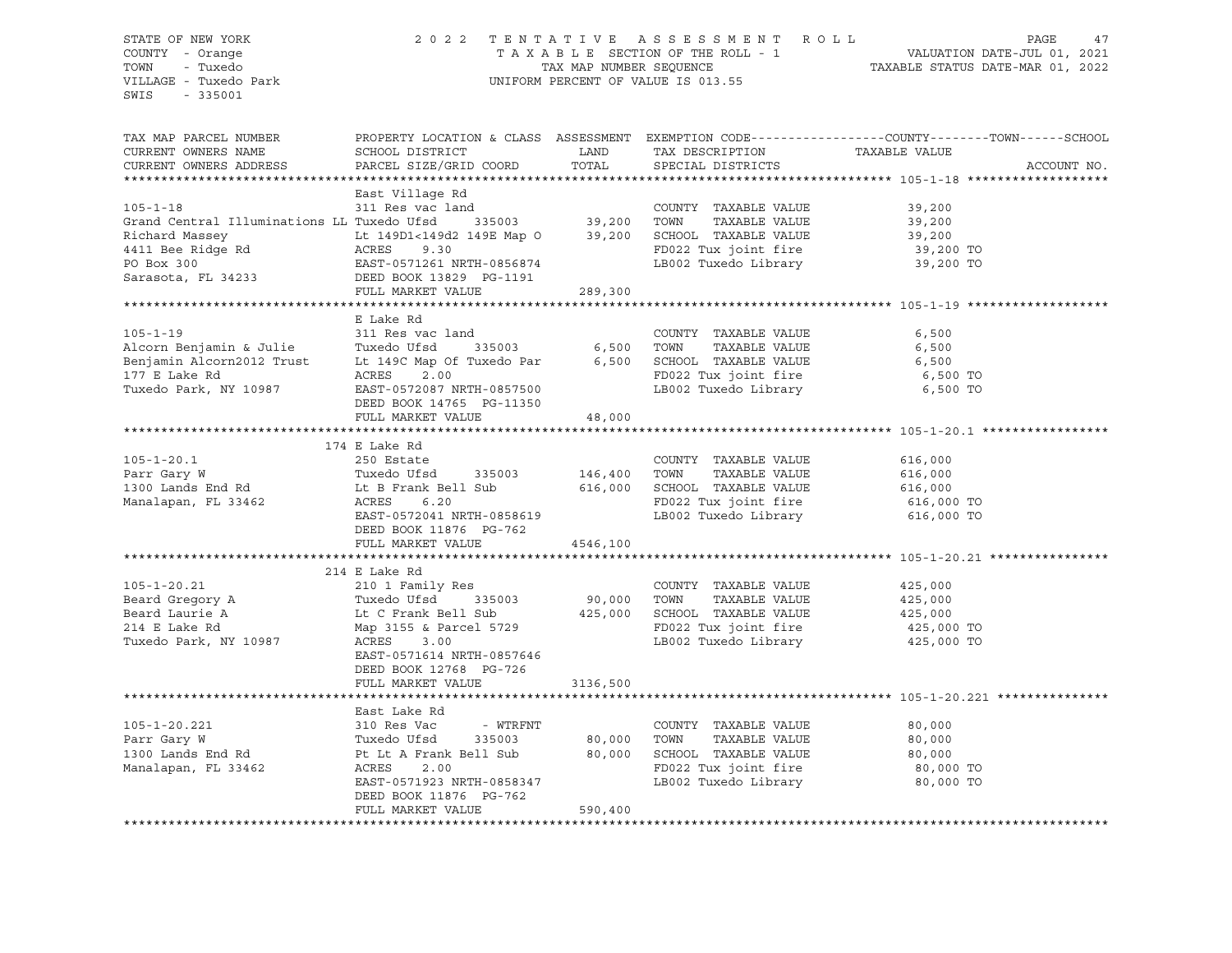| STATE OF NEW YORK<br>COUNTY - Orange<br>- Tuxedo<br>TOWN<br>VILLAGE - Tuxedo Park |                                                                                                                                                                                                                                            |              |                                                                                              |                                          |             |  |  |
|-----------------------------------------------------------------------------------|--------------------------------------------------------------------------------------------------------------------------------------------------------------------------------------------------------------------------------------------|--------------|----------------------------------------------------------------------------------------------|------------------------------------------|-------------|--|--|
| SWIS - 335001                                                                     |                                                                                                                                                                                                                                            |              |                                                                                              |                                          |             |  |  |
| TAX MAP PARCEL NUMBER<br>CURRENT OWNERS NAME<br>CURRENT OWNERS ADDRESS            | PROPERTY LOCATION & CLASS ASSESSMENT EXEMPTION CODE----------------COUNTY-------TOWN-----SCHOOL<br>SCHOOL DISTRICT<br>SCHOOL DISTRICT LAND TAX DESCRIPTION TAXABLE VALUE<br>PARCEL SIZE/GRID COORD                                         | TOTAL        | SPECIAL DISTRICTS                                                                            |                                          | ACCOUNT NO. |  |  |
|                                                                                   |                                                                                                                                                                                                                                            |              |                                                                                              |                                          |             |  |  |
|                                                                                   | 177 E Lake Rd                                                                                                                                                                                                                              |              |                                                                                              |                                          |             |  |  |
|                                                                                   | 105-1-21<br>Alcorn Benjamin & Julie 137,500<br>Alcorn Benjamin & Julie 137,500<br>Benjamin Alcorn 2012 Trust Lt 149 Map Of Tuxedo Park 137,500<br>TOWN TAXABLE VALUE 137,500<br>210 1 Family Res COUNTY TAXABLE VALUE 137,500<br>75,480 TO |              |                                                                                              |                                          |             |  |  |
|                                                                                   |                                                                                                                                                                                                                                            |              |                                                                                              |                                          |             |  |  |
|                                                                                   |                                                                                                                                                                                                                                            |              |                                                                                              |                                          |             |  |  |
|                                                                                   |                                                                                                                                                                                                                                            |              |                                                                                              |                                          |             |  |  |
|                                                                                   |                                                                                                                                                                                                                                            |              |                                                                                              |                                          |             |  |  |
|                                                                                   | DEED BOOK 14765 PG-350<br>FULL MARKET VALUE                                                                                                                                                                                                | 1014,800     |                                                                                              |                                          |             |  |  |
|                                                                                   |                                                                                                                                                                                                                                            |              |                                                                                              |                                          |             |  |  |
|                                                                                   | 30 Acoma Rd                                                                                                                                                                                                                                |              |                                                                                              |                                          |             |  |  |
| $105 - 1 - 22.1$                                                                  |                                                                                                                                                                                                                                            |              |                                                                                              |                                          |             |  |  |
|                                                                                   |                                                                                                                                                                                                                                            |              |                                                                                              |                                          |             |  |  |
| Tralins Sheila<br>30 Acoma Rd                                                     |                                                                                                                                                                                                                                            |              |                                                                                              |                                          |             |  |  |
| Tuxedo Park, NY 10987                                                             |                                                                                                                                                                                                                                            |              |                                                                                              |                                          |             |  |  |
|                                                                                   | 30 ACOURT AND ACTUAL AND COUNTY TRAVELY ALUE<br>Tuxedo Ufsd 335003 48,000 TOWN TAXABLE VALUE<br>Lt2 Brinkenton Sub 84,750 SCHOOL TAXABLE VALUE 84,750<br>ACRES 2.00 FD022 Tux joint fire 84,750 TO<br>EAST-0572503 NRTH-0857325 LB002      |              |                                                                                              |                                          |             |  |  |
|                                                                                   |                                                                                                                                                                                                                                            | $76$ 625,500 |                                                                                              |                                          |             |  |  |
|                                                                                   | FULL MARKET VALUE                                                                                                                                                                                                                          |              |                                                                                              |                                          |             |  |  |
|                                                                                   |                                                                                                                                                                                                                                            |              |                                                                                              |                                          |             |  |  |
|                                                                                   |                                                                                                                                                                                                                                            |              |                                                                                              |                                          |             |  |  |
|                                                                                   |                                                                                                                                                                                                                                            |              |                                                                                              |                                          |             |  |  |
|                                                                                   |                                                                                                                                                                                                                                            |              |                                                                                              |                                          |             |  |  |
|                                                                                   |                                                                                                                                                                                                                                            |              |                                                                                              |                                          |             |  |  |
|                                                                                   |                                                                                                                                                                                                                                            |              |                                                                                              |                                          |             |  |  |
|                                                                                   |                                                                                                                                                                                                                                            |              |                                                                                              |                                          |             |  |  |
|                                                                                   | FULL MARKET VALUE                                                                                                                                                                                                                          | 847,600      |                                                                                              |                                          |             |  |  |
|                                                                                   |                                                                                                                                                                                                                                            |              |                                                                                              |                                          |             |  |  |
|                                                                                   | 24 Acoma Rd                                                                                                                                                                                                                                |              |                                                                                              |                                          |             |  |  |
| $105 - 1 - 23$                                                                    | 210 1 Family Res                                                                                                                                                                                                                           |              | COUNTY TAXABLE VALUE                                                                         | 110,000<br>110,000<br>110,000<br>110,000 |             |  |  |
|                                                                                   |                                                                                                                                                                                                                                            |              |                                                                                              |                                          |             |  |  |
|                                                                                   |                                                                                                                                                                                                                                            |              |                                                                                              |                                          |             |  |  |
|                                                                                   |                                                                                                                                                                                                                                            |              |                                                                                              |                                          |             |  |  |
|                                                                                   | Spinowitz Sam A<br>Spinowitz Erinn Buredo Ufsd 335003 31,200 TOWN TAXABLE VALUE 110,000<br>24 Acoma Rd Pt Lt 155 A Map Of Tuxedo Pk<br>Tuxedo Park, NY 10987 ACRES 1.30 BANK N<br>24 Acoma Rd Pt Lt 158 Map Of Tuxedo Pk<br>Tuxedo Park,   |              |                                                                                              |                                          |             |  |  |
|                                                                                   | EAST-0572545 NRTH-0858080                                                                                                                                                                                                                  |              |                                                                                              |                                          |             |  |  |
|                                                                                   | DEED BOOK 14834 PG-775<br>FULL MARKET VALUE                                                                                                                                                                                                | 811,800      |                                                                                              |                                          |             |  |  |
|                                                                                   |                                                                                                                                                                                                                                            |              |                                                                                              |                                          |             |  |  |
|                                                                                   | 18 Acoma Rd                                                                                                                                                                                                                                |              |                                                                                              |                                          |             |  |  |
|                                                                                   |                                                                                                                                                                                                                                            |              |                                                                                              | 5,670 14,580                             | 3,240       |  |  |
|                                                                                   |                                                                                                                                                                                                                                            |              |                                                                                              | 11,340<br>29,160                         | 6,480       |  |  |
|                                                                                   |                                                                                                                                                                                                                                            |              |                                                                                              | 1,500<br>1,500                           | 1,500       |  |  |
|                                                                                   |                                                                                                                                                                                                                                            |              |                                                                                              | 68,490                                   |             |  |  |
|                                                                                   |                                                                                                                                                                                                                                            |              |                                                                                              | 41,760                                   |             |  |  |
|                                                                                   |                                                                                                                                                                                                                                            |              |                                                                                              |                                          |             |  |  |
|                                                                                   | 105-1-24<br>Tyhovych Ivan & Natalia (210 1 Family Res (216 1 Family Res (216 1 Family Res (216 0 1 Family Res (24,000 VETDIS CTS 41140<br>18 Acoma Rd (24,000 VETDIS CTS 41140<br>Tuxedo Park, NY 10987 (ERST -0572556 NRTH-0858172        |              | SCHOOL TAXABLE VALUE 75,780<br>FD022 Tux joint fire 75,780<br>LB002 Tuxedo Library 87,000 TO |                                          |             |  |  |
|                                                                                   |                                                                                                                                                                                                                                            |              |                                                                                              |                                          |             |  |  |
|                                                                                   |                                                                                                                                                                                                                                            |              |                                                                                              |                                          |             |  |  |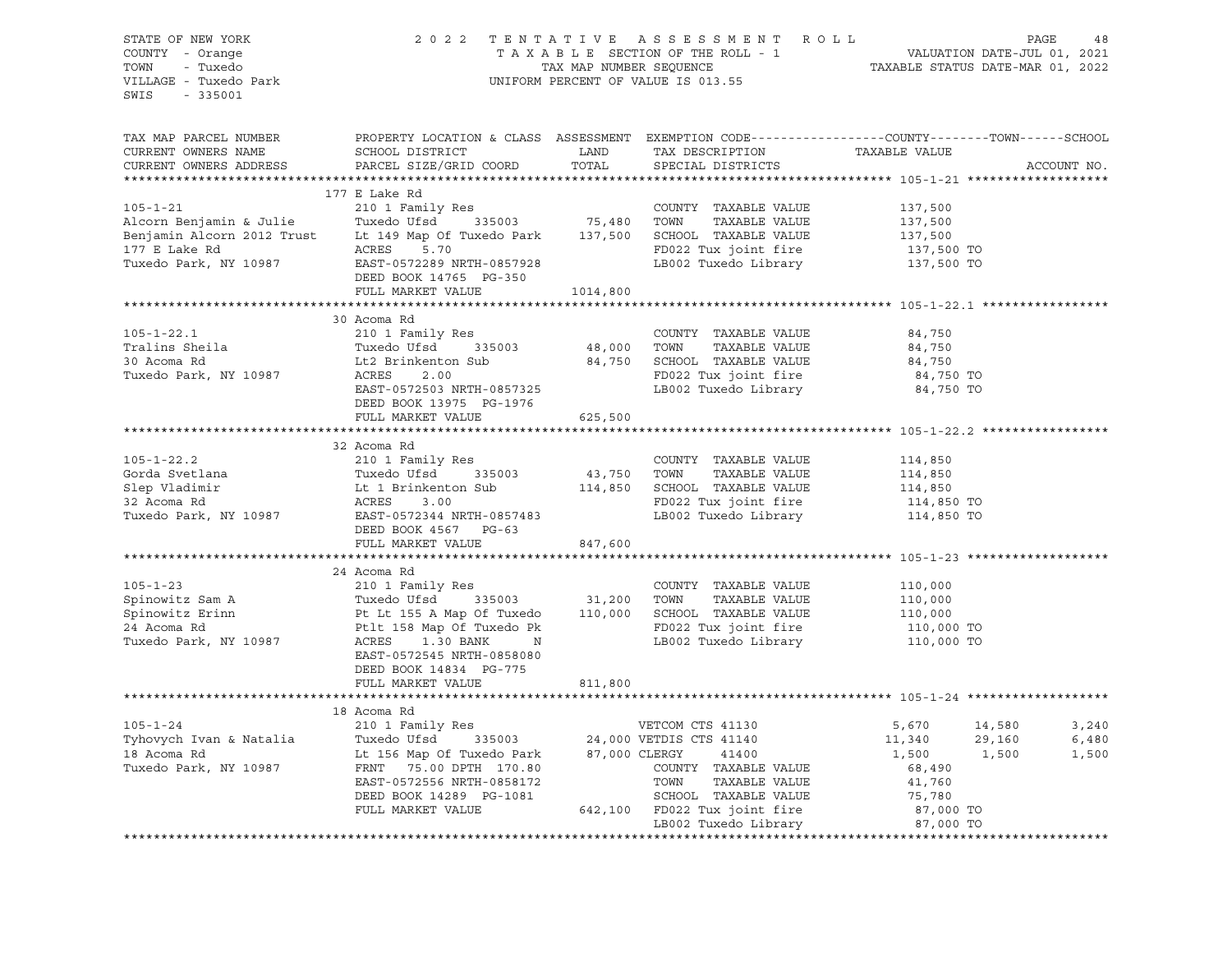| STATE OF NEW YORK<br>COUNTY - Orange                                                                                                                                                                                                                           | 2022 TENTATIVE ASSESSMENT ROLL PAGE 49<br>TAXABLE SECTION OF THE ROLL - 1 VALUATION DATE-JUL 01, 2021<br>TAX MAP NUMBER SEQUENCE TAXABLE STATUS DATE-MAR 01, 2022<br>UNIFORM PERCENT OF VALUE IS 013.55 |          |                                                                                                                                                                       |                                                                                                                 |
|----------------------------------------------------------------------------------------------------------------------------------------------------------------------------------------------------------------------------------------------------------------|---------------------------------------------------------------------------------------------------------------------------------------------------------------------------------------------------------|----------|-----------------------------------------------------------------------------------------------------------------------------------------------------------------------|-----------------------------------------------------------------------------------------------------------------|
| TOWN<br>- Tuxedo<br>VILLAGE - Tuxedo Park<br>SWIS - 335001                                                                                                                                                                                                     |                                                                                                                                                                                                         |          |                                                                                                                                                                       |                                                                                                                 |
| TAX MAP PARCEL NUMBER<br>CURRENT OWNERS NAME<br>CURRENT OWNERS ADDRESS                                                                                                                                                                                         |                                                                                                                                                                                                         |          |                                                                                                                                                                       | PROPERTY LOCATION & CLASS ASSESSMENT EXEMPTION CODE----------------COUNTY-------TOWN------SCHOOL<br>ACCOUNT NO. |
|                                                                                                                                                                                                                                                                |                                                                                                                                                                                                         |          |                                                                                                                                                                       |                                                                                                                 |
| 105-1-25<br>Howard Gerald J<br>Milliams Susanne K<br>12 Acoma Rd<br>Tuxedo Ufsd<br>12 Acoma Rd<br>Tuxedo, NY 10987<br>27,500 TOWN TAXABLE VALUE<br>27,500 TOWN TAXABLE VALUE<br>27,500 TOWN TAXABLE VALUE<br>27,500 TOWN TAXABLE VALUE<br>27,500 TOW           |                                                                                                                                                                                                         |          |                                                                                                                                                                       |                                                                                                                 |
|                                                                                                                                                                                                                                                                |                                                                                                                                                                                                         |          | COUNTY TAXABLE VALUE 87,000<br>TOWN TAXABLE VALUE 87,000<br>SCHOOL TAXABLE VALUE 87,000<br>FD022 Tux joint fire 87,000 TO<br>LB002 Tuxedo Library 87,000 TO           |                                                                                                                 |
|                                                                                                                                                                                                                                                                |                                                                                                                                                                                                         |          |                                                                                                                                                                       |                                                                                                                 |
|                                                                                                                                                                                                                                                                |                                                                                                                                                                                                         |          |                                                                                                                                                                       |                                                                                                                 |
|                                                                                                                                                                                                                                                                |                                                                                                                                                                                                         |          |                                                                                                                                                                       |                                                                                                                 |
|                                                                                                                                                                                                                                                                |                                                                                                                                                                                                         |          |                                                                                                                                                                       |                                                                                                                 |
|                                                                                                                                                                                                                                                                |                                                                                                                                                                                                         |          |                                                                                                                                                                       |                                                                                                                 |
|                                                                                                                                                                                                                                                                | FULL MARKET VALUE                                                                                                                                                                                       | 642,100  |                                                                                                                                                                       |                                                                                                                 |
|                                                                                                                                                                                                                                                                |                                                                                                                                                                                                         |          |                                                                                                                                                                       |                                                                                                                 |
| 105-1-27<br>A.S.H. LIFE EST. TRUST<br>167 E Lake Rd<br>210 1 Family Res<br>210 1 Family Res<br>210 1 Family Res<br>210 1 Family Res<br>216 1 Family Res<br>216 1 Family Res<br>216 1 Family Res<br>216 1 Family Res<br>216 35003<br>216 35003<br>216 350       | 167 E Lake Rd                                                                                                                                                                                           |          |                                                                                                                                                                       |                                                                                                                 |
|                                                                                                                                                                                                                                                                |                                                                                                                                                                                                         |          |                                                                                                                                                                       |                                                                                                                 |
|                                                                                                                                                                                                                                                                |                                                                                                                                                                                                         |          |                                                                                                                                                                       |                                                                                                                 |
|                                                                                                                                                                                                                                                                |                                                                                                                                                                                                         |          |                                                                                                                                                                       |                                                                                                                 |
|                                                                                                                                                                                                                                                                |                                                                                                                                                                                                         |          | COUNTY TAXABLE VALUE $87,750$<br>TOWN TAXABLE VALUE $87,750$<br>SCHOOL TAXABLE VALUE $87,750$<br>FD022 Tux joint fire $87,750$ TO<br>LB002 Tuxedo Library $87,750$ TO |                                                                                                                 |
|                                                                                                                                                                                                                                                                | DEED BOOK 15027 PG-831                                                                                                                                                                                  |          |                                                                                                                                                                       |                                                                                                                 |
|                                                                                                                                                                                                                                                                | FULL MARKET VALUE                                                                                                                                                                                       | 647,600  |                                                                                                                                                                       |                                                                                                                 |
|                                                                                                                                                                                                                                                                |                                                                                                                                                                                                         |          |                                                                                                                                                                       |                                                                                                                 |
|                                                                                                                                                                                                                                                                | Chastellux Rd                                                                                                                                                                                           |          |                                                                                                                                                                       |                                                                                                                 |
|                                                                                                                                                                                                                                                                |                                                                                                                                                                                                         |          |                                                                                                                                                                       |                                                                                                                 |
|                                                                                                                                                                                                                                                                |                                                                                                                                                                                                         |          |                                                                                                                                                                       |                                                                                                                 |
|                                                                                                                                                                                                                                                                |                                                                                                                                                                                                         |          |                                                                                                                                                                       |                                                                                                                 |
|                                                                                                                                                                                                                                                                |                                                                                                                                                                                                         |          |                                                                                                                                                                       |                                                                                                                 |
| 105-1-28<br>Dow, Grantor Trust Robert S<br>Dow, Grantor Trust Robert S<br>Dow, Grantor Trust Christina Lt 129C Map Of Tuxedo Pk<br>16,000 TOWN TAXABLE VALUE<br>54,000 SCHOOL TAXABLE VALUE<br>54,000 54,000 FORNT 149.00<br>Tuxedo Park, NY                   |                                                                                                                                                                                                         |          |                                                                                                                                                                       |                                                                                                                 |
|                                                                                                                                                                                                                                                                | DEED BOOK 11022 PG-997<br>FULL MARKET VALUE                                                                                                                                                             | 398,500  |                                                                                                                                                                       |                                                                                                                 |
|                                                                                                                                                                                                                                                                |                                                                                                                                                                                                         |          |                                                                                                                                                                       |                                                                                                                 |
|                                                                                                                                                                                                                                                                | 154 E Lake Rd                                                                                                                                                                                           |          |                                                                                                                                                                       |                                                                                                                 |
|                                                                                                                                                                                                                                                                |                                                                                                                                                                                                         |          |                                                                                                                                                                       |                                                                                                                 |
|                                                                                                                                                                                                                                                                |                                                                                                                                                                                                         |          |                                                                                                                                                                       |                                                                                                                 |
|                                                                                                                                                                                                                                                                |                                                                                                                                                                                                         |          |                                                                                                                                                                       |                                                                                                                 |
|                                                                                                                                                                                                                                                                |                                                                                                                                                                                                         |          |                                                                                                                                                                       |                                                                                                                 |
| 105-1-29<br>Danny154LLC<br>C/O Amy Gold<br>C/O Amy Gold<br>C/O Amy Gold<br>C/O Amy Gold<br>C/O Amy Gold<br>C/O Amy Gold<br>C/O Amy Gold<br>C/O Amy Gold<br>C/O Amy Gold<br>C/O Amy Gold<br>C/O Amy Gold<br>C/O Amy Gold<br>C/O Amy Gold<br>C/O Amy Gold<br>C/O |                                                                                                                                                                                                         |          |                                                                                                                                                                       |                                                                                                                 |
|                                                                                                                                                                                                                                                                |                                                                                                                                                                                                         |          |                                                                                                                                                                       |                                                                                                                 |
|                                                                                                                                                                                                                                                                | FULL MARKET VALUE                                                                                                                                                                                       | 2398,500 |                                                                                                                                                                       |                                                                                                                 |
|                                                                                                                                                                                                                                                                |                                                                                                                                                                                                         |          |                                                                                                                                                                       |                                                                                                                 |
|                                                                                                                                                                                                                                                                | East Lake Rd                                                                                                                                                                                            |          |                                                                                                                                                                       |                                                                                                                 |
|                                                                                                                                                                                                                                                                |                                                                                                                                                                                                         |          |                                                                                                                                                                       |                                                                                                                 |
|                                                                                                                                                                                                                                                                |                                                                                                                                                                                                         |          |                                                                                                                                                                       |                                                                                                                 |
|                                                                                                                                                                                                                                                                |                                                                                                                                                                                                         |          |                                                                                                                                                                       |                                                                                                                 |
|                                                                                                                                                                                                                                                                |                                                                                                                                                                                                         |          |                                                                                                                                                                       |                                                                                                                 |
|                                                                                                                                                                                                                                                                | EAST-0572719 NRTH-0859426                                                                                                                                                                               |          |                                                                                                                                                                       |                                                                                                                 |
|                                                                                                                                                                                                                                                                | DEED BOOK 13967 PG-1189                                                                                                                                                                                 |          |                                                                                                                                                                       |                                                                                                                 |
|                                                                                                                                                                                                                                                                | FULL MARKET VALUE                                                                                                                                                                                       | 298,900  |                                                                                                                                                                       |                                                                                                                 |
|                                                                                                                                                                                                                                                                |                                                                                                                                                                                                         |          |                                                                                                                                                                       |                                                                                                                 |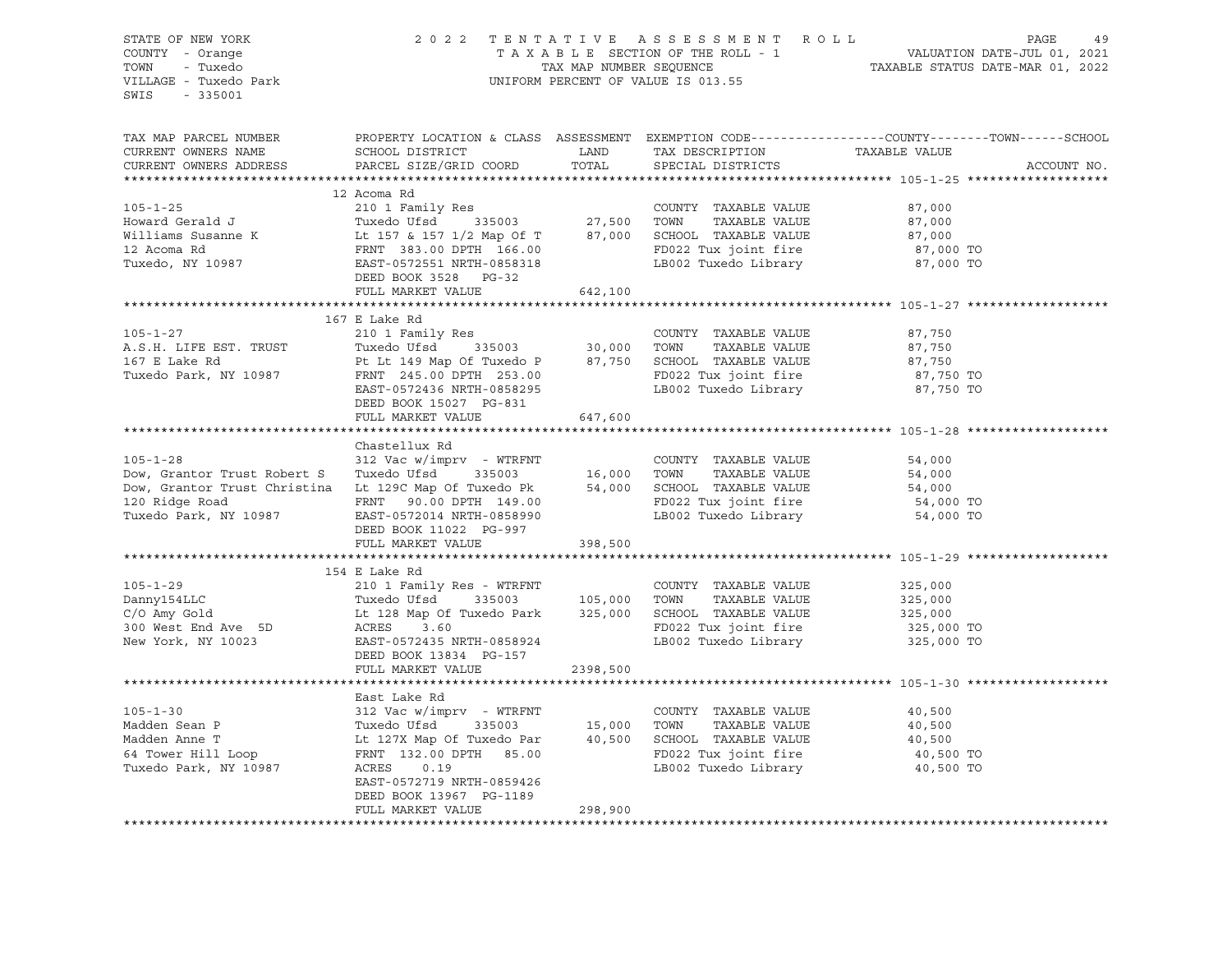#### STATE OF NEW YORK 2 0 2 2 T E N T A T I V E A S S E S S M E N T R O L L PAGE 50 COUNTY - Orange T A X A B L E SECTION OF THE ROLL - 1 VALUATION DATE-JUL 01, 2021 TOWN - Tuxedo TAX MAP NUMBER SEQUENCE TAXABLE STATUS DATE-MAR 01, 2022 VILLAGE - Tuxedo Park UNIFORM PERCENT OF VALUE IS 013.55

| TAX MAP PARCEL NUMBER                                                                                                                                                                                                                               | PROPERTY LOCATION & CLASS ASSESSMENT EXEMPTION CODE---------------COUNTY-------TOWN------SCHOOL                                                                                                                                            |          |                                                                                  |                    |                |             |
|-----------------------------------------------------------------------------------------------------------------------------------------------------------------------------------------------------------------------------------------------------|--------------------------------------------------------------------------------------------------------------------------------------------------------------------------------------------------------------------------------------------|----------|----------------------------------------------------------------------------------|--------------------|----------------|-------------|
| CURRENT OWNERS NAME                                                                                                                                                                                                                                 |                                                                                                                                                                                                                                            |          |                                                                                  |                    |                |             |
| CURRENT OWNERS ADDRESS                                                                                                                                                                                                                              |                                                                                                                                                                                                                                            |          |                                                                                  |                    |                | ACCOUNT NO. |
|                                                                                                                                                                                                                                                     |                                                                                                                                                                                                                                            |          |                                                                                  |                    |                |             |
|                                                                                                                                                                                                                                                     | 134 E Lake Rd                                                                                                                                                                                                                              |          |                                                                                  |                    |                |             |
| 105-1-31<br>Bruner Christian A<br>Bruner Christian A<br>Bruner Aileen P<br>17 W 64 St Ph<br>New York, NY 10023<br>20 1 Family Res - WTRFNT<br>17 W 64 St Ph<br>263,250 COUNTY TAXABLE VALUE<br>17 W 64 St Ph<br>263,250 COUNTY TAXABLE VALUE<br>New |                                                                                                                                                                                                                                            |          |                                                                                  | 3,402 8,748        |                | 1,944       |
|                                                                                                                                                                                                                                                     |                                                                                                                                                                                                                                            |          |                                                                                  | $\overline{0}$     | $\overline{0}$ | 5,920       |
|                                                                                                                                                                                                                                                     |                                                                                                                                                                                                                                            |          |                                                                                  | 259,848            |                |             |
|                                                                                                                                                                                                                                                     |                                                                                                                                                                                                                                            |          |                                                                                  |                    |                |             |
|                                                                                                                                                                                                                                                     |                                                                                                                                                                                                                                            |          | TOWN TAXABLE VALUE 254,502<br>SCHOOL TAXABLE VALUE 255,386                       |                    |                |             |
|                                                                                                                                                                                                                                                     |                                                                                                                                                                                                                                            |          |                                                                                  |                    |                |             |
|                                                                                                                                                                                                                                                     | DEED BOOK 13754 PG-70                                                                                                                                                                                                                      |          | 7-70 FD022 Tux joint fire 263,250 TO<br>1942,800 LB002 Tuxedo Library 263,250 TO |                    |                |             |
|                                                                                                                                                                                                                                                     | FULL MARKET VALUE                                                                                                                                                                                                                          |          |                                                                                  |                    |                |             |
|                                                                                                                                                                                                                                                     |                                                                                                                                                                                                                                            |          |                                                                                  |                    |                |             |
|                                                                                                                                                                                                                                                     | 3 Acoma Rd                                                                                                                                                                                                                                 |          |                                                                                  |                    |                |             |
| $105 - 1 - 32$                                                                                                                                                                                                                                      | 210 1 Family Res                                                                                                                                                                                                                           |          | COUNTY TAXABLE VALUE                                                             | 304,560            |                |             |
|                                                                                                                                                                                                                                                     |                                                                                                                                                                                                                                            |          |                                                                                  | 304,560<br>304,560 |                |             |
|                                                                                                                                                                                                                                                     |                                                                                                                                                                                                                                            |          |                                                                                  |                    |                |             |
|                                                                                                                                                                                                                                                     |                                                                                                                                                                                                                                            |          |                                                                                  |                    |                |             |
|                                                                                                                                                                                                                                                     |                                                                                                                                                                                                                                            |          | FD022 Tux joint fire 304,560 TO<br>LB002 Tuxedo Library 304,560 TO               |                    |                |             |
| Dzina Richard Tuxedo Ufsd 335003 76,800 TOWN TAXABLE VALUE<br>Dzina Lucy Pt Lts 163<161 Map Of Tux 304,560 SCHOOL TAXABLE VALUE<br>275 W 96th St Apt 25G ACRES 3.80 FD022 Tux joint fire<br>New York, NY 10025 EAST-0572714 NRTH-085                |                                                                                                                                                                                                                                            |          |                                                                                  |                    |                |             |
|                                                                                                                                                                                                                                                     | FULL MARKET VALUE                                                                                                                                                                                                                          | 2247,700 |                                                                                  |                    |                |             |
|                                                                                                                                                                                                                                                     |                                                                                                                                                                                                                                            |          |                                                                                  |                    |                |             |
|                                                                                                                                                                                                                                                     | 127 E Lake Rd                                                                                                                                                                                                                              |          |                                                                                  |                    |                |             |
| $105 - 1 - 33$                                                                                                                                                                                                                                      |                                                                                                                                                                                                                                            |          |                                                                                  |                    |                |             |
| Novacek Judith                                                                                                                                                                                                                                      |                                                                                                                                                                                                                                            |          |                                                                                  |                    |                |             |
| 127 E Lake Rd                                                                                                                                                                                                                                       | 210 1 Family Res<br>210 1 Family Res<br>Tuxedo Ufsd 335003 45,000 TOWN TAXABLE VALUE 162,000<br>162,000 It 163A<163b<163c<163d Ma 162,000 SCHOOL TAXABLE VALUE 162,000 IC<br>FRNT 180.00 DPTH 244.00 FO222 Tux joint fire 162,000 TO       |          |                                                                                  |                    |                |             |
| Tuxedo Park, NY 10987                                                                                                                                                                                                                               |                                                                                                                                                                                                                                            |          |                                                                                  |                    |                |             |
|                                                                                                                                                                                                                                                     | ACRES 0.70                                                                                                                                                                                                                                 |          | LB002 Tuxedo Library 162,000 TO                                                  |                    |                |             |
|                                                                                                                                                                                                                                                     | EAST-0573040 NRTH-0859243                                                                                                                                                                                                                  |          |                                                                                  |                    |                |             |
|                                                                                                                                                                                                                                                     | DEED BOOK 14463 PG-537                                                                                                                                                                                                                     |          |                                                                                  |                    |                |             |
|                                                                                                                                                                                                                                                     | FULL MARKET VALUE                                                                                                                                                                                                                          | 1195,600 |                                                                                  |                    |                |             |
|                                                                                                                                                                                                                                                     |                                                                                                                                                                                                                                            |          |                                                                                  |                    |                |             |
|                                                                                                                                                                                                                                                     | 5 Acoma Rd                                                                                                                                                                                                                                 |          |                                                                                  |                    |                |             |
| $105 - 1 - 34$                                                                                                                                                                                                                                      |                                                                                                                                                                                                                                            |          |                                                                                  |                    |                |             |
|                                                                                                                                                                                                                                                     |                                                                                                                                                                                                                                            |          |                                                                                  |                    |                |             |
| Iazzetti Patricia<br>5 Acoma Rd #3<br>5 Acoma Rd #3                                                                                                                                                                                                 |                                                                                                                                                                                                                                            |          |                                                                                  |                    |                |             |
| Tuxedo Park, NY 10987                                                                                                                                                                                                                               |                                                                                                                                                                                                                                            |          |                                                                                  |                    |                |             |
|                                                                                                                                                                                                                                                     | EAST-0572879 NRTH-0858760                                                                                                                                                                                                                  |          | FD022 Tux joint fire 152,000 TO<br>LB002 Tuxedo Library 152,000 TO               |                    |                |             |
|                                                                                                                                                                                                                                                     | DEED BOOK 13132 PG-1683                                                                                                                                                                                                                    |          |                                                                                  |                    |                |             |
|                                                                                                                                                                                                                                                     | FULL MARKET VALUE                                                                                                                                                                                                                          | 1121,800 |                                                                                  |                    |                |             |
|                                                                                                                                                                                                                                                     |                                                                                                                                                                                                                                            |          |                                                                                  |                    |                |             |
|                                                                                                                                                                                                                                                     | 15 Acoma Rd                                                                                                                                                                                                                                |          |                                                                                  |                    |                |             |
| $105 - 1 - 36$                                                                                                                                                                                                                                      |                                                                                                                                                                                                                                            |          |                                                                                  |                    |                |             |
| Abelow Justin                                                                                                                                                                                                                                       |                                                                                                                                                                                                                                            |          |                                                                                  |                    |                |             |
|                                                                                                                                                                                                                                                     |                                                                                                                                                                                                                                            |          |                                                                                  |                    |                |             |
| Abelow Sallie                                                                                                                                                                                                                                       | 15 Acoma ku<br>210 1 Family Res<br>Tuxedo Ufsd 335003 39,000 TOWN TAXABLE VALUE<br>Ptlt 158 Map Of Tuxedo Pk 161,384 SCHOOL TAXABLE VALUE<br>161,384 LE 161,384 FD022 Tux joint fire 161,384<br>161,384 FD022 Tux joint fire 161,384<br>16 |          |                                                                                  |                    |                |             |
| 15 Acoma Rd                                                                                                                                                                                                                                         |                                                                                                                                                                                                                                            |          | FD022 Tux joint fire 161,384 TO<br>LB002 Tuxedo Library 161,384 TO               |                    |                |             |
| Tuxedo Park, NY 10987 159 1/2B                                                                                                                                                                                                                      |                                                                                                                                                                                                                                            |          |                                                                                  |                    |                |             |
|                                                                                                                                                                                                                                                     |                                                                                                                                                                                                                                            |          |                                                                                  |                    |                |             |
|                                                                                                                                                                                                                                                     | EAST-0572722 NRTH-0858222                                                                                                                                                                                                                  |          |                                                                                  |                    |                |             |
|                                                                                                                                                                                                                                                     | DEED BOOK 14835 PG-1615                                                                                                                                                                                                                    |          |                                                                                  |                    |                |             |
|                                                                                                                                                                                                                                                     | FULL MARKET VALUE                                                                                                                                                                                                                          | 1191,000 |                                                                                  |                    |                |             |
|                                                                                                                                                                                                                                                     |                                                                                                                                                                                                                                            |          |                                                                                  |                    |                |             |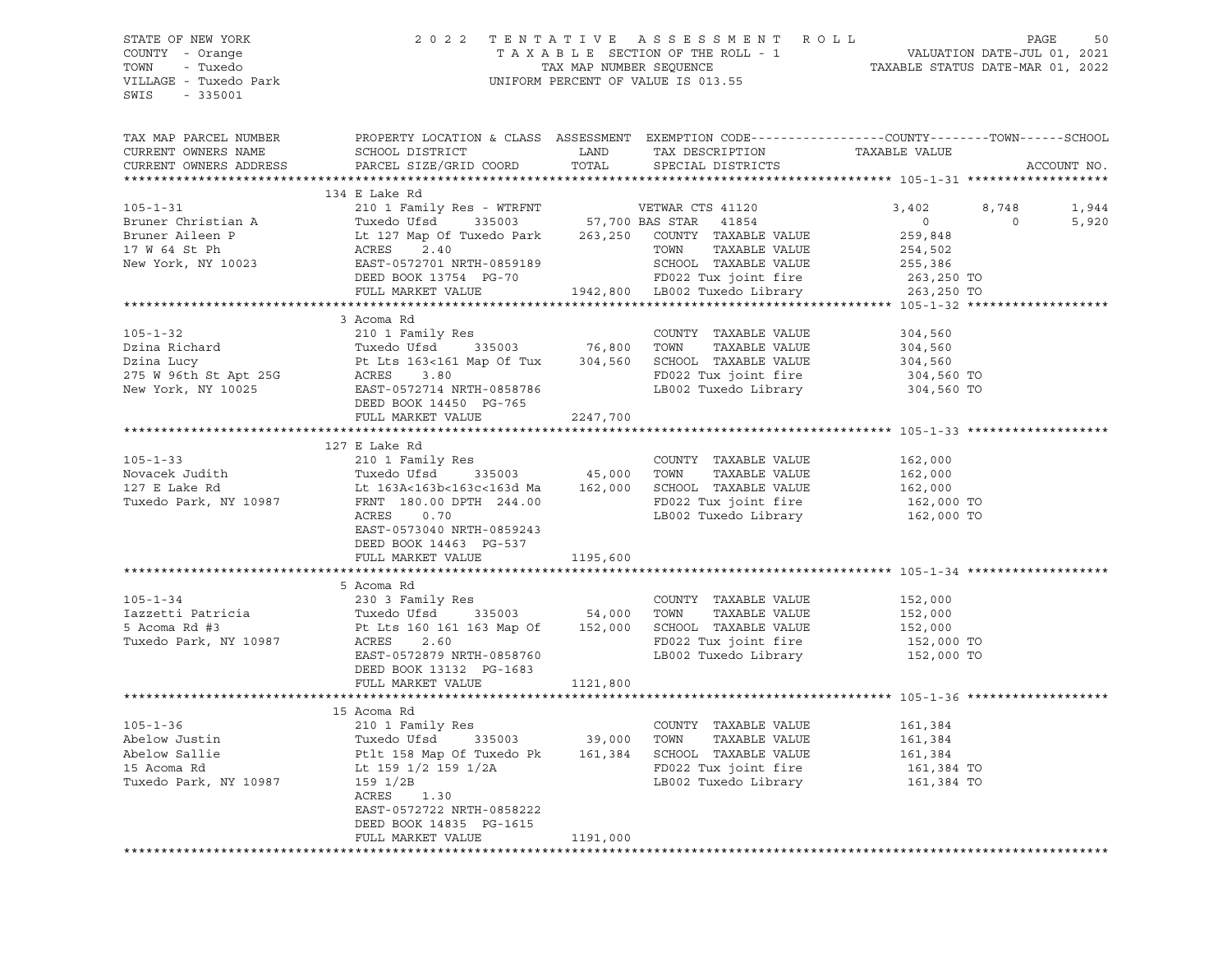#### STATE OF NEW YORK 2 0 2 2 T E N T A T I V E A S S E S S M E N T R O L L PAGE 51 COUNTY - Orange T A X A B L E SECTION OF THE ROLL - 1 VALUATION DATE-JUL 01, 2021 TOWN - Tuxedo TAX MAP NUMBER SEQUENCE TAXABLE STATUS DATE-MAR 01, 2022 UNIFORM PERCENT OF VALUE IS 013.55

TAX MAP PARCEL NUMBER PROPERTY LOCATION & CLASS ASSESSMENT EXEMPTION CODE------------------COUNTY--------TOWN------SCHOOL CURRENT OWNERS NAME SCHOOL DISTRICT TAXIBLE LAND TAXIBESCRIPTION TAXABLE VALUE CURRENT OWNERS ADDRESS PARCEL SIZE/GRID COORD TOTAL SPECIAL DISTRICTS ACCOUNT NO. \*\*\*\*\*\*\*\*\*\*\*\*\*\*\*\*\*\*\*\*\*\*\*\*\*\*\*\*\*\*\*\*\*\*\*\*\*\*\*\*\*\*\*\*\*\*\*\*\*\*\*\*\*\*\*\*\*\*\*\*\*\*\*\*\*\*\*\*\*\*\*\*\*\*\*\*\*\*\*\*\*\*\*\*\*\*\*\*\*\*\*\*\*\*\*\*\*\*\*\*\*\*\* 105-1-38 \*\*\*\*\*\*\*\*\*\*\*\*\*\*\*\*\*\*\* Acoma Rd 105-1-38 311 Res vac land COUNTY TAXABLE VALUE 56,000 Iazzetti Patricia Tuxedo Ufsd 335003 56,000 TOWN TAXABLE VALUE 56,000 5 Acoma Rd. #3 Lt 160 Map Of Tuxedo Pk 56,000 SCHOOL TAXABLE VALUE 56,000 Tuxedo Park, NY 10987 ACRES 4.50 FD022 Tux joint fire 56,000 TO EAST-0572987 NRTH-0858266 LB002 Tuxedo Library 56,000 TO DEED BOOK 13132 PG-1675 FULL MARKET VALUE 413,300 \*\*\*\*\*\*\*\*\*\*\*\*\*\*\*\*\*\*\*\*\*\*\*\*\*\*\*\*\*\*\*\*\*\*\*\*\*\*\*\*\*\*\*\*\*\*\*\*\*\*\*\*\*\*\*\*\*\*\*\*\*\*\*\*\*\*\*\*\*\*\*\*\*\*\*\*\*\*\*\*\*\*\*\*\*\*\*\*\*\*\*\*\*\*\*\*\*\*\*\*\*\*\* 105-1-39.1 \*\*\*\*\*\*\*\*\*\*\*\*\*\*\*\*\* Ridge Rd 105-1-39.1 311 Res vac land COUNTY TAXABLE VALUE 45,000 Dow, Grantor Trust Robert S Tuxedo Ufsd 335003 45,000 TOWN TAXABLE VALUE 45,000 Dow, Grantor Trust Christina ACRES 2.10 45,000 SCHOOL TAXABLE VALUE 45,000 120 Ridge Rd EAST-0573148 NRTH-0857131 FD022 Tux joint fire 45,000 TO Tuxedo Park, NY 10987 DEED BOOK 4502 PG-215 LB002 Tuxedo Library 45,000 TO FULL MARKET VALUE 332,100 \*\*\*\*\*\*\*\*\*\*\*\*\*\*\*\*\*\*\*\*\*\*\*\*\*\*\*\*\*\*\*\*\*\*\*\*\*\*\*\*\*\*\*\*\*\*\*\*\*\*\*\*\*\*\*\*\*\*\*\*\*\*\*\*\*\*\*\*\*\*\*\*\*\*\*\*\*\*\*\*\*\*\*\*\*\*\*\*\*\*\*\*\*\*\*\*\*\*\*\*\*\*\* 105-1-39.2 \*\*\*\*\*\*\*\*\*\*\*\*\*\*\*\*\* Ridge Rd 105-1-39.2 311 Res vac land COUNTY TAXABLE VALUE 42,000 Dow, Grantor Trust Christina Tuxedo Ufsd 335003 42,000 TOWN TAXABLE VALUE 42,000 Dow, Grantor Trust Robert S ACRES 2.00 42,000 SCHOOL TAXABLE VALUE 42,000 120 Ridge Rd EAST-0573387 NRTH-0857255 FD022 Tux joint fire 42,000 TO Tuxedo Park, NY 10987 DEED BOOK 4502 PG-217 LB002 Tuxedo Library 42,000 TO FULL MARKET VALUE 310,000 \*\*\*\*\*\*\*\*\*\*\*\*\*\*\*\*\*\*\*\*\*\*\*\*\*\*\*\*\*\*\*\*\*\*\*\*\*\*\*\*\*\*\*\*\*\*\*\*\*\*\*\*\*\*\*\*\*\*\*\*\*\*\*\*\*\*\*\*\*\*\*\*\*\*\*\*\*\*\*\*\*\*\*\*\*\*\*\*\*\*\*\*\*\*\*\*\*\*\*\*\*\*\* 105-1-40.2 \*\*\*\*\*\*\*\*\*\*\*\*\*\*\*\*\* 6 Ridge Rd 105-1-40.2 250 Estate COUNTY TAXABLE VALUE 810,000 Dow, Grantor Trust Robert S Tuxedo Ufsd 335003 144,600 TOWN TAXABLE VALUE 810,000 Dow, Grantor Trust Christina split be deed 12422/1753 810,000 SCHOOL TAXABLE VALUE 810,000 120 Ridge Road no map filed FD022 Tux joint fire 810,000 TO Tuxedo Park, NY 10987 ACRES 28.10 LB002 Tuxedo Library 810,000 TO EAST-0572940 NRTH-0856142 DEED BOOK 4021 PG-338 FULL MARKET VALUE 5977,900 \*\*\*\*\*\*\*\*\*\*\*\*\*\*\*\*\*\*\*\*\*\*\*\*\*\*\*\*\*\*\*\*\*\*\*\*\*\*\*\*\*\*\*\*\*\*\*\*\*\*\*\*\*\*\*\*\*\*\*\*\*\*\*\*\*\*\*\*\*\*\*\*\*\*\*\*\*\*\*\*\*\*\*\*\*\*\*\*\*\*\*\*\*\*\*\*\*\*\*\*\*\*\* 105-1-41.2 \*\*\*\*\*\*\*\*\*\*\*\*\*\*\*\*\* 102 Ridge Rd 105-1-41.2 210 1 Family Res COUNTY TAXABLE VALUE 270,900 Dow Grantor Trust Robert S Tuxedo Ufsd 335003 156,000 TOWN TAXABLE VALUE 270,900 Dow Grantor Trust Christina Lt 186B Map Of Tuxedo 270,900 SCHOOL TAXABLE VALUE 270,900 120 Ridge Rd ACRES 27.40 FD022 Tux joint fire 270,900 TO Tuxedo Park, NY 10987 EAST-0573692 NRTH-0857134 LB002 Tuxedo Library 270,900 TO DEED BOOK 1448 PG-117 FULL MARKET VALUE 1999,300 \*\*\*\*\*\*\*\*\*\*\*\*\*\*\*\*\*\*\*\*\*\*\*\*\*\*\*\*\*\*\*\*\*\*\*\*\*\*\*\*\*\*\*\*\*\*\*\*\*\*\*\*\*\*\*\*\*\*\*\*\*\*\*\*\*\*\*\*\*\*\*\*\*\*\*\*\*\*\*\*\*\*\*\*\*\*\*\*\*\*\*\*\*\*\*\*\*\*\*\*\*\*\*\*\*\*\*\*\*\*\*\*\*\*\*\*\*\*\*\*\*\*\*\*\*\*\*\*\*\*\*\*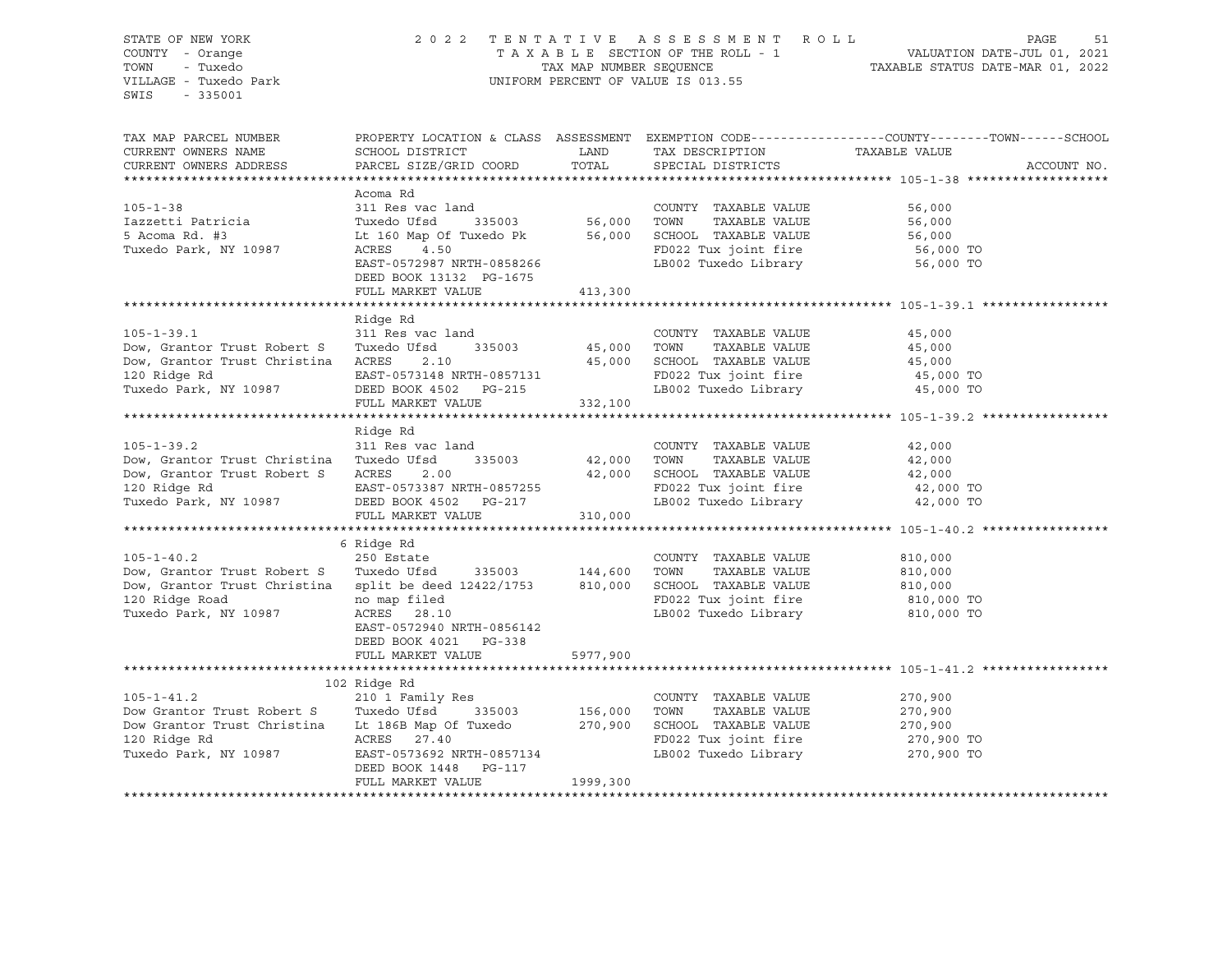#### STATE OF NEW YORK 2 0 2 2 T E N T A T I V E A S S E S S M E N T R O L L PAGE 52 COUNTY - Orange T A X A B L E SECTION OF THE ROLL - 1 VALUATION DATE-JUL 01, 2021 TOWN - Tuxedo TAX MAP NUMBER SEQUENCE TAXABLE STATUS DATE-MAR 01, 2022 VILLAGE - Tuxedo Park UNIFORM PERCENT OF VALUE IS 013.55

| TAX MAP PARCEL NUMBER<br>CURRENT OWNERS NAME<br>CURRENT OWNERS ADDRESS | SCHOOL DISTRICT<br>PARCEL SIZE/GRID COORD            | LAND<br>TOTAL  | TAX DESCRIPTION TAXABLE VALUE<br>SPECIAL DISTRICTS | PROPERTY LOCATION & CLASS ASSESSMENT EXEMPTION CODE----------------COUNTY-------TOWN------SCHOOL | ACCOUNT NO. |
|------------------------------------------------------------------------|------------------------------------------------------|----------------|----------------------------------------------------|--------------------------------------------------------------------------------------------------|-------------|
|                                                                        | 224 E Lake Rd                                        |                |                                                    |                                                                                                  |             |
| $105 - 1 - 46$                                                         | 210 1 Family Res - WTRFNT                            |                | COUNTY TAXABLE VALUE                               | 249,300                                                                                          |             |
|                                                                        | Tuxedo Ufsd<br>335003                                | 70,500         | TOWN<br>TAXABLE VALUE                              | 249,300                                                                                          |             |
| Haberkorn Michael<br>Bozarth Danielle                                  | ACRES<br>2.30                                        | 249,300        | SCHOOL TAXABLE VALUE                               |                                                                                                  |             |
|                                                                        | EAST-0571315 NRTH-0857646                            |                | FD022 Tux joint fire 249,300 TO                    | 249,300                                                                                          |             |
| 224 E Lake Rd                                                          |                                                      |                |                                                    |                                                                                                  |             |
| Tuxedo Park, NY 10987 DEED BOOK 14211 PG-1665                          |                                                      |                | LB002 Tuxedo Library 249,300 TO                    |                                                                                                  |             |
|                                                                        | FULL MARKET VALUE                                    | 1839,900       |                                                    |                                                                                                  |             |
|                                                                        |                                                      |                |                                                    |                                                                                                  |             |
|                                                                        | East Lake Rd                                         |                |                                                    |                                                                                                  |             |
| $105 - 1 - 47$                                                         | 311 Res vac land                                     |                | COUNTY TAXABLE VALUE                               | 1,700                                                                                            |             |
|                                                                        |                                                      |                | TOWN<br>TAXABLE VALUE                              | 1,700                                                                                            |             |
|                                                                        |                                                      |                | SCHOOL TAXABLE VALUE                               | 1,700                                                                                            |             |
|                                                                        |                                                      |                | FD022 Tux joint fire 1,700 TO                      |                                                                                                  |             |
| New York, NY 10040 DEED BOOK 13768 PG-1292                             |                                                      | 12,500         | LB002 Tuxedo Library 1,700 TO                      |                                                                                                  |             |
|                                                                        | FULL MARKET VALUE                                    |                |                                                    |                                                                                                  |             |
|                                                                        |                                                      |                |                                                    |                                                                                                  |             |
|                                                                        | East Lake Rd                                         |                |                                                    |                                                                                                  |             |
| $105 - 1 - 48$                                                         | 310 Res Vac - WTRFNT                                 |                | COUNTY TAXABLE VALUE                               | 80,000                                                                                           |             |
| Beard Gregory A                                                        | Tuxedo Ufsd 335003                                   | 80,000         | TAXABLE VALUE<br>TOWN                              | 80,000                                                                                           |             |
| 214 East Lake Rd                                                       | ACRES<br>3.10                                        | 80,000         | SCHOOL TAXABLE VALUE                               | 80,000                                                                                           |             |
| Tuxedo Park, NY 10987 EAST-0571745 NRTH-0857899                        |                                                      |                | FD022 Tux joint fire 80,000 TO                     |                                                                                                  |             |
|                                                                        | DEED BOOK 12768 PG-717                               |                | LB002 Tuxedo Library                               | 80,000 TO                                                                                        |             |
|                                                                        | FULL MARKET VALUE                                    | 590,400        |                                                    |                                                                                                  |             |
|                                                                        |                                                      |                |                                                    |                                                                                                  |             |
|                                                                        | 194 E Lake Rd                                        |                |                                                    |                                                                                                  |             |
| $105 - 1 - 49$                                                         | 210 1 Family Res - WTRFNT                            |                | COUNTY TAXABLE VALUE                               | 417,900                                                                                          |             |
| Sunnymede LLC                                                          | Tuxedo Ufsd                                          | 335003 155,000 | TAXABLE VALUE<br>TOWN                              | 417,900                                                                                          |             |
| 194 E Lake Rd                                                          | Pt Lt 1 Bell Bornstein Su 417,900                    |                | SCHOOL TAXABLE VALUE                               | 417,900                                                                                          |             |
| Tuxedo Park, NY 10987                                                  | 5729                                                 |                | FD022 Tux joint fire 417,900 TO                    |                                                                                                  |             |
|                                                                        | 4.70<br>ACRES                                        |                | LB002 Tuxedo Library 417,900 TO                    |                                                                                                  |             |
|                                                                        | EAST-0571869 NRTH-0858152                            |                |                                                    |                                                                                                  |             |
|                                                                        | DEED BOOK 14714 PG-557                               |                |                                                    |                                                                                                  |             |
|                                                                        | FULL MARKET VALUE                                    | 3084,100       |                                                    |                                                                                                  |             |
|                                                                        |                                                      |                |                                                    |                                                                                                  |             |
|                                                                        | Crows Nest Rd                                        |                |                                                    |                                                                                                  |             |
| $105 - 1 - 50$                                                         | 311 Res vac land                                     |                | COUNTY TAXABLE VALUE                               | 3,240                                                                                            |             |
| deBordenave Aubrey                                                     | 335003<br>Tuxedo Ufsd                                | 3,240          | TOWN<br>TAXABLE VALUE                              | 3,240                                                                                            |             |
| 57 Crows Nest Rd                                                       |                                                      | 3,240          |                                                    | 3,240                                                                                            |             |
| Tuxedo, NY 10987                                                       | FRNT 107.00 DPTH 222.00<br>EAST-0570929 NRTH-0856447 |                | SCHOOL TAXABLE VALUE<br>FD022 Tux joint fire       | 3,240 TO                                                                                         |             |
|                                                                        | DEED BOOK 14807 PG-1927                              |                | LB002 Tuxedo Library 3,240 TO                      |                                                                                                  |             |
|                                                                        | FULL MARKET VALUE                                    | 23,900         |                                                    |                                                                                                  |             |
|                                                                        |                                                      |                |                                                    |                                                                                                  |             |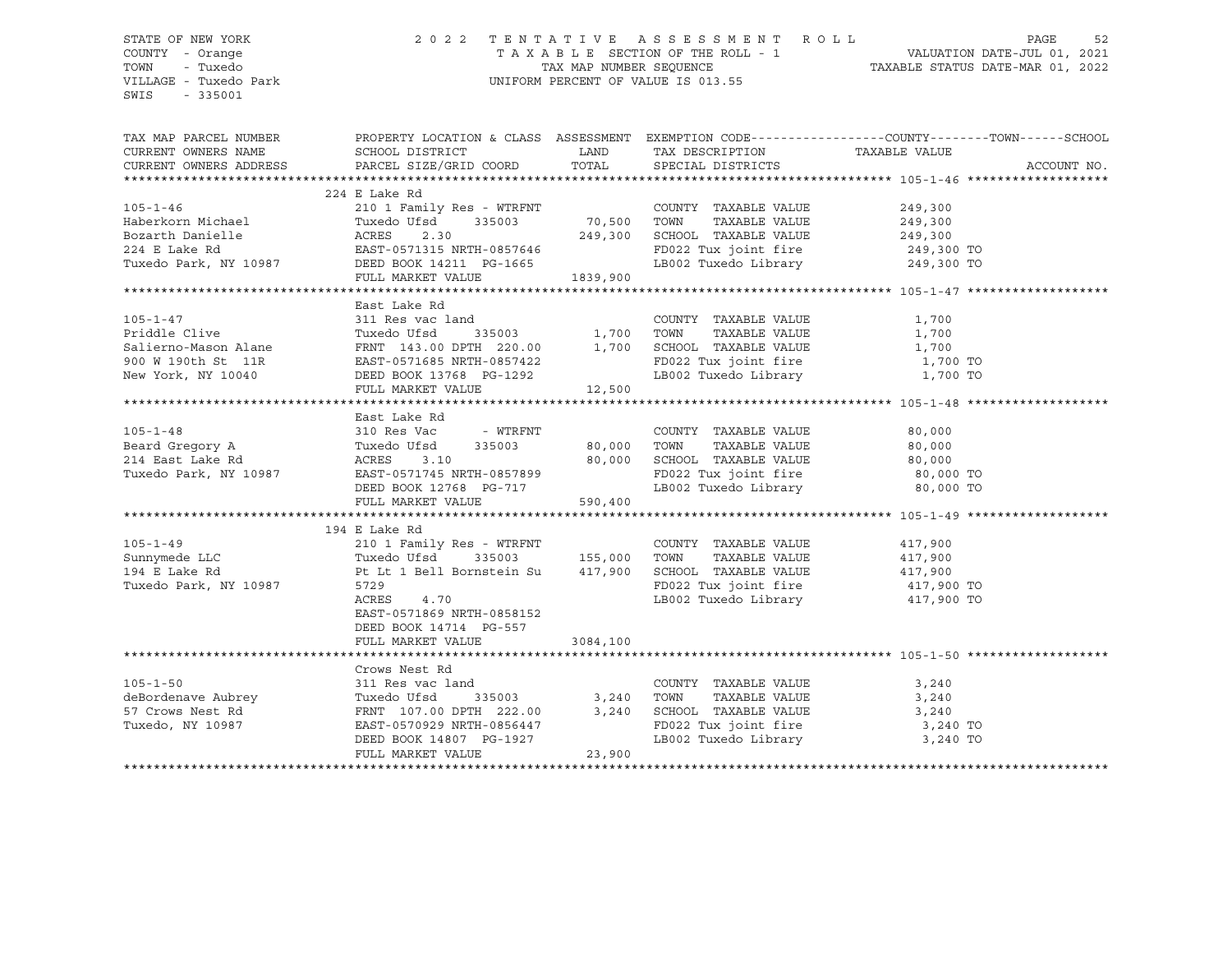| STATE OF NEW YORK<br>COUNTY - Orange<br>TOWN<br>- Tuxedo<br>VILLAGE - Tuxedo Park<br>$-335001$<br>SWIS | 2022 TENTATIVE ASSESSMENT ROLL<br>TAX MAP NUMBER SEOUENCE<br>UNIFORM PERCENT OF VALUE IS 013.55 | TAXABLE STATUS DATE-MAR 01, 2022 | PAGE<br>53                                    |                                                              |             |
|--------------------------------------------------------------------------------------------------------|-------------------------------------------------------------------------------------------------|----------------------------------|-----------------------------------------------|--------------------------------------------------------------|-------------|
| TAX MAP PARCEL NUMBER                                                                                  | PROPERTY LOCATION & CLASS ASSESSMENT                                                            |                                  |                                               | EXEMPTION CODE-----------------COUNTY-------TOWN------SCHOOL |             |
| CURRENT OWNERS NAME                                                                                    | SCHOOL DISTRICT                                                                                 | <b>LAND</b>                      | TAX DESCRIPTION TAXABLE VALUE                 |                                                              |             |
| CURRENT OWNERS ADDRESS                                                                                 | PARCEL SIZE/GRID COORD TOTAL                                                                    |                                  | SPECIAL DISTRICTS                             |                                                              | ACCOUNT NO. |
|                                                                                                        |                                                                                                 |                                  |                                               |                                                              |             |
|                                                                                                        | Ridge Rd                                                                                        |                                  |                                               |                                                              |             |
| $105 - 1 - 51$                                                                                         | 322 Rural vac>10                                                                                |                                  | COUNTY TAXABLE VALUE                          | 216,000                                                      |             |
| Dow Robert                                                                                             | Tuxedo Ufsd 335003 216,000                                                                      |                                  | TOWN<br>TAXABLE VALUE<br>SCHOOL TAXABLE VALUE | 216,000                                                      |             |
| Dow Christina split by deed<br>120 Ridge Road momap filed                                              | split by deed 12433/1753 216,000                                                                |                                  | FD022 Tux joint fire 216,000 TO               | 216,000                                                      |             |
| Tuxedo Park, NY 10987                                                                                  | ACRES 32.30                                                                                     |                                  | LB002 Tuxedo Library 216,000 TO               |                                                              |             |
|                                                                                                        | EAST-0572542 NRTH-0856872                                                                       |                                  |                                               |                                                              |             |
|                                                                                                        | DEED BOOK 5292 PG-143                                                                           |                                  |                                               |                                                              |             |
|                                                                                                        | FULL MARKET VALUE                                                                               | 1594,100                         |                                               |                                                              |             |
|                                                                                                        |                                                                                                 |                                  |                                               |                                                              |             |
|                                                                                                        | Ridge Rd                                                                                        |                                  |                                               |                                                              |             |
| $105 - 1 - 52$                                                                                         | 322 Rural vac>10                                                                                |                                  | COUNTY TAXABLE VALUE                          | 80,000                                                       |             |
| Dow Robert                                                                                             | Tuxedo Ufsd 335003 80,000                                                                       |                                  | TAXABLE VALUE<br>TOWN                         | 80,000                                                       |             |
| Dow Christina                                                                                          | split by deed 12433/1753 80,000                                                                 |                                  | SCHOOL TAXABLE VALUE                          | 80,000                                                       |             |
| 120 Ridge Rd                                                                                           | no map filed                                                                                    |                                  | FD022 Tux joint fire                          | 80,000 TO                                                    |             |
| Tuxedo Park, NY 10987                                                                                  | ACRES 10.10                                                                                     |                                  | LB002 Tuxedo Library                          | 80,000 TO                                                    |             |
|                                                                                                        | EAST-0571458 NRTH-0855479                                                                       |                                  |                                               |                                                              |             |
|                                                                                                        | DEED BOOK 5292 PG-143                                                                           |                                  |                                               |                                                              |             |
|                                                                                                        | FULL MARKET VALUE                                                                               | 590,400                          |                                               |                                                              |             |
|                                                                                                        |                                                                                                 |                                  |                                               |                                                              |             |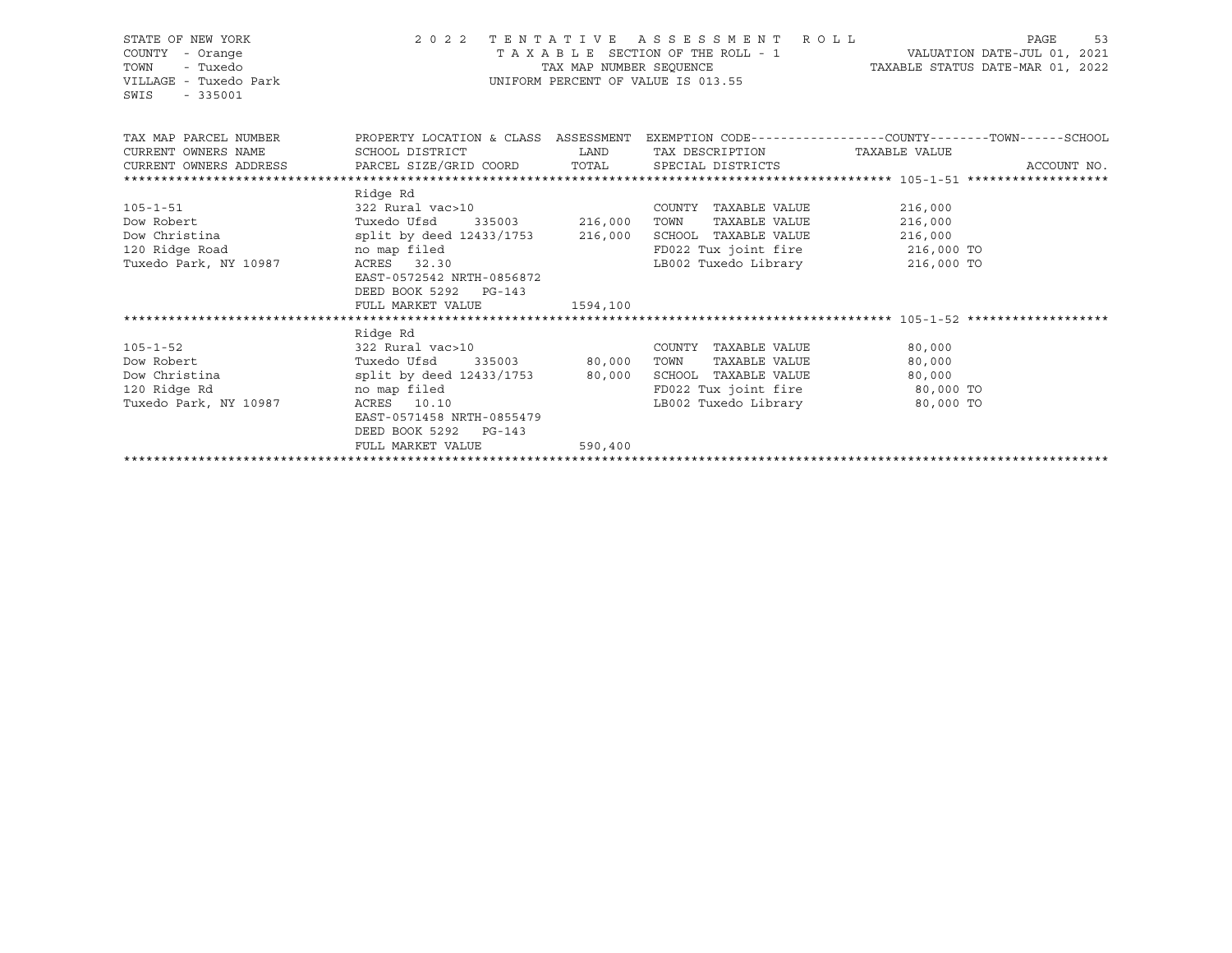|      | STATE OF NEW YORK     | 2022 TENTATIVE ASSESSMENT ROLL     |                                  | PAGE                        | 54 |
|------|-----------------------|------------------------------------|----------------------------------|-----------------------------|----|
|      | COUNTY - Orange       | TAXABLE SECTION OF THE ROLL - 1    |                                  | VALUATION DATE-JUL 01, 2021 |    |
|      | TOWN - Tuxedo         | MAP SECTION - 105                  | TAXABLE STATUS DATE-MAR 01, 2022 |                             |    |
|      | VILLAGE - Tuxedo Park | SUB-SECTION - 000                  |                                  | RPS150/V04/L015             |    |
| SWIS | - 335001              | UNIFORM PERCENT OF VALUE IS 013.55 |                                  | CURRENT DATE $4/25/2022$    |    |

# \*\*\* S P E C I A L D I S T R I C T S U M M A R Y \*\*\*

|                                 | TOTAL EXTENSION | EXTENSION | AD VALOREM | EXEMPT | TAXABLE  |
|---------------------------------|-----------------|-----------|------------|--------|----------|
| CODE DISTRICT NAME PARCELS TYPE |                 | VALUE     | VALUE      | AMOUNT | VALUE    |
|                                 |                 |           |            |        |          |
| FD022 Tux joint fire            | 47 TOTAL        |           | 8584,029   |        | 8584,029 |
| LB002 Tuxedo Library            | 47 TOTAL        |           | 8584,029   |        | 8584,029 |

## \*\*\* S C H O O L D I S T R I C T S U M M A R Y \*\*\*

| CODE   | DISTRICT NAME | TOTAL<br>PARCELS | ASSESSED<br>LAND | ASSESSED<br>TOTAL | EXEMPT<br>AMOUNT | TOTAL<br>TAXABLE | <b>STAR</b><br>AMOUNT | <b>STAR</b><br>TAXABLE |
|--------|---------------|------------------|------------------|-------------------|------------------|------------------|-----------------------|------------------------|
| 335003 | Tuxedo Ufsd   | 47               | 2914,270         | 8584,029          | 15,108           | 8568,921         | 5,920                 | 8563,001               |
|        | SUB-TOTAL     | 47               | 2914,270         | 8584,029          | 15,108           | 8568,921         | 5,920                 | 8563,001               |
|        | TOTAL         | 47               | 2914,270         | 8584,029          | 15,108           | 8568,921         | 5,920                 | 8563,001               |

## \*\*\* S Y S T E M C O D E S S U M M A R Y \*\*\*

#### NO SYSTEM EXEMPTIONS AT THIS LEVEL

## \*\*\* E X E M P T I O N S U M M A R Y \*\*\*

| CODE  | DESCRIPTION     | TOTAL<br>PARCELS | COUNTY | TOWN   | SCHOOL |
|-------|-----------------|------------------|--------|--------|--------|
| 41120 | VETWAR CTS      |                  | 6,804  | 17,496 | 3,888  |
| 41130 | VETCOM CTS      |                  | 5,670  | 14,580 | 3,240  |
| 41140 | VETDIS CTS      |                  | 11,340 | 29,160 | 6,480  |
| 41400 | CLERGY          |                  | 1,500  | 1,500  | 1,500  |
| 41854 | <b>BAS STAR</b> |                  |        |        | 5,920  |
|       | TOTAL           | ь                | 25,314 | 62,736 | 21,028 |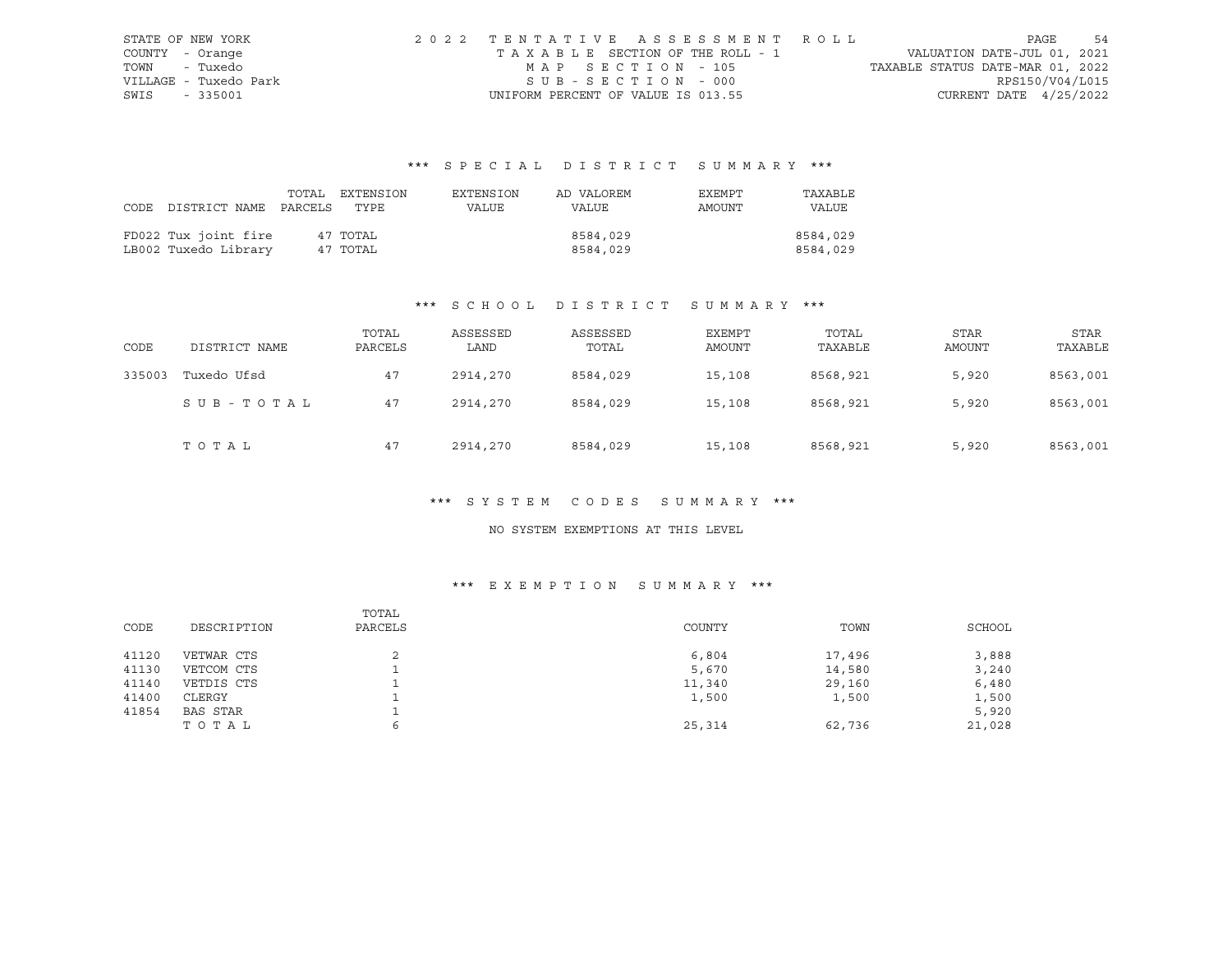| STATE OF NEW YORK |                       | 2022 TENTATIVE ASSESSMENT ROLL |                                       |  |                                  | PAGE                     | 55 |
|-------------------|-----------------------|--------------------------------|---------------------------------------|--|----------------------------------|--------------------------|----|
| COUNTY - Orange   |                       |                                | T A X A B L E SECTION OF THE ROLL - 1 |  | VALUATION DATE-JUL 01, 2021      |                          |    |
| TOWN - Tuxedo     |                       |                                | MAP SECTION - 105                     |  | TAXABLE STATUS DATE-MAR 01, 2022 |                          |    |
|                   | VILLAGE - Tuxedo Park |                                | SUB-SECTION - 000                     |  |                                  | RPS150/V04/L015          |    |
| SWIS - 335001     |                       |                                | UNIFORM PERCENT OF VALUE IS 013.55    |  |                                  | CURRENT DATE $4/25/2022$ |    |

#### \*\*\* G R A N D T O T A L S \*\*\*

| ROLL       |             | TOTAL   | ASSESSED | ASSESSED | TAXABLE  | TAXABLE  | TAXABLE  | <b>STAR</b> |
|------------|-------------|---------|----------|----------|----------|----------|----------|-------------|
| <b>SEC</b> | DESCRIPTION | PARCELS | LAND     | TOTAL    | COUNTY   | TOWN     | SCHOOL   | TAXABLE     |
|            | TAXABLE     |         | 2914,270 | 8584,029 | 8558,715 | 8521,293 | 8568,921 | 8563,001    |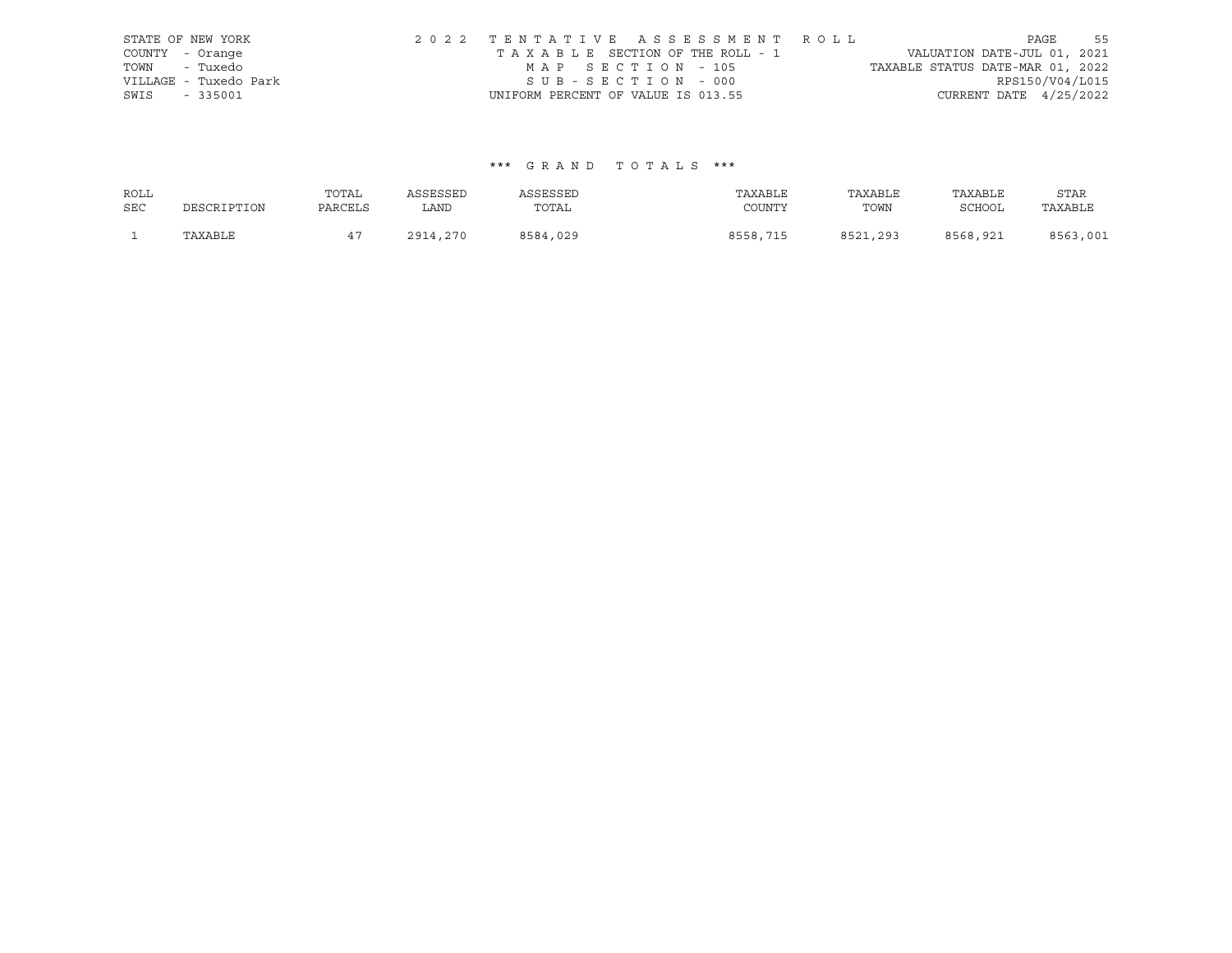STATE OF NEW YORK 2 0 2 2 T E N T A T I V E A S S E S S M E N T R O L L PAGE 56 COUNTY - Orange T A X A B L E SECTION OF THE ROLL - 1 VALUATION DATE-JUL 01, 2021 TOWN - Tuxedo TAX MAP NUMBER SEQUENCE TAXABLE STATUS DATE-MAR 01, 2022 VILLAGE - Tuxedo Park UNIFORM PERCENT OF VALUE IS 013.55 SWIS - 335001 TAX MAP PARCEL NUMBER PROPERTY LOCATION & CLASS ASSESSMENT EXEMPTION CODE------------------COUNTY--------TOWN------SCHOOL CURRENT OWNERS NAME SCHOOL DISTRICT LAND TAX DESCRIPTION TAXABLE VALUE CURRENT OWNERS ADDRESS PARCEL SIZE/GRID COORD TOTAL SPECIAL DISTRICTS ACCOUNT NO. \*\*\*\*\*\*\*\*\*\*\*\*\*\*\*\*\*\*\*\*\*\*\*\*\*\*\*\*\*\*\*\*\*\*\*\*\*\*\*\*\*\*\*\*\*\*\*\*\*\*\*\*\*\*\*\*\*\*\*\*\*\*\*\*\*\*\*\*\*\*\*\*\*\*\*\*\*\*\*\*\*\*\*\*\*\*\*\*\*\*\*\*\*\*\*\*\*\*\*\*\*\*\* 106-1-1 \*\*\*\*\*\*\*\*\*\*\*\*\*\*\*\*\*\*\*\* East Lake Rd 106-1-1 311 Res vac land - WTRFNT COUNTY TAXABLE VALUE 144,000 LCTP Real Estate, LLC Tuxedo Ufsd 335003 144,000 TOWN TAXABLE VALUE 144,000 PO Box 101 **PE DE 123A Map Of Tuxedo** 144,000 SCHOOL TAXABLE VALUE 144,000 Tuxedo Park, NY 10987 ACRES 2.00 FD022 Tux joint fire 144,000 TO EAST-0572919 NRTH-0859439 LB002 Tuxedo Library 144,000 TO DEED BOOK 14058 PG-802 FULL MARKET VALUE 1062,700 \*\*\*\*\*\*\*\*\*\*\*\*\*\*\*\*\*\*\*\*\*\*\*\*\*\*\*\*\*\*\*\*\*\*\*\*\*\*\*\*\*\*\*\*\*\*\*\*\*\*\*\*\*\*\*\*\*\*\*\*\*\*\*\*\*\*\*\*\*\*\*\*\*\*\*\*\*\*\*\*\*\*\*\*\*\*\*\*\*\*\*\*\*\*\*\*\*\*\*\*\*\*\* 106-1-2.1 \*\*\*\*\*\*\*\*\*\*\*\*\*\*\*\*\*\* 104 E Lake Rd 106-1-2.1 210 1 Family Res COUNTY TAXABLE VALUE 450,000 Projector 80 LLC Tuxedo Ufsd 335003 141,900 TOWN TAXABLE VALUE 450,000 3 E 80th St Map 6187 450,000 SCHOOL TAXABLE VALUE 450,000 New York, NY 10021 ACRES 5.50 FD022 Tux joint fire 450,000 TO ACRES 5.50 FD022 Tux joint fire 450,000 TO<br>EAST-0572695 NRTH-0859978 LB002 Tuxedo Library 450,000 TO DEED BOOK 11329 PG-1746 FULL MARKET VALUE 3321,000 \*\*\*\*\*\*\*\*\*\*\*\*\*\*\*\*\*\*\*\*\*\*\*\*\*\*\*\*\*\*\*\*\*\*\*\*\*\*\*\*\*\*\*\*\*\*\*\*\*\*\*\*\*\*\*\*\*\*\*\*\*\*\*\*\*\*\*\*\*\*\*\*\*\*\*\*\*\*\*\*\*\*\*\*\*\*\*\*\*\*\*\*\*\*\*\*\*\*\*\*\*\*\* 106-1-2.2 \*\*\*\*\*\*\*\*\*\*\*\*\*\*\*\*\*\* 106 E Lake Rd 106-1-2.2 210 1 Family Res - WTRFNT COUNTY TAXABLE VALUE 226,800 De Haydu Peter & Gregory Tuxedo Ufsd 335003 91,350 TOWN TAXABLE VALUE 226,800 Valmy-De Haydu Marina Mcglew Sub Map 6187 226,800 SCHOOL TAXABLE VALUE 226,800 106 E Lake Rd ACRES 2.90 FD022 Tux joint fire 226,800 TO Tuxedo Park, NY 10987 EAST-0572971 NRTH-0859697 LB002 Tuxedo Library 226,800 TO DEED BOOK 14131 PG-455 FULL MARKET VALUE 1673,800 \*\*\*\*\*\*\*\*\*\*\*\*\*\*\*\*\*\*\*\*\*\*\*\*\*\*\*\*\*\*\*\*\*\*\*\*\*\*\*\*\*\*\*\*\*\*\*\*\*\*\*\*\*\*\*\*\*\*\*\*\*\*\*\*\*\*\*\*\*\*\*\*\*\*\*\*\*\*\*\*\*\*\*\*\*\*\*\*\*\*\*\*\*\*\*\*\*\*\*\*\*\*\* 106-1-4 \*\*\*\*\*\*\*\*\*\*\*\*\*\*\*\*\*\*\*\* East Lake Rd 106-1-4 312 Vac w/imprv - WTRFNT COUNTY TAXABLE VALUE 68,300 Lobkowitz Philip Tuxedo Ufsd 335003 60,000 TOWN TAXABLE VALUE 68,300 84 E Lake Rd Pt Lts 122 123 68,300 SCHOOL TAXABLE VALUE 68,300 Tuxedo Park, NY 10987 ACRES 3.50 FD022 Tux joint fire 68,300 TO ACRES 3.50 FOO22 Tux joint fire 68,300 TO<br>EAST-0573153 NRTH-0859946 ED022 Tux joint fire 68,300 TO<br>ERST-0573153 NRTH-0859946 LB002 Tuxedo Library 68,300 TO DEED BOOK 12982 PG-60 FULL MARKET VALUE 504,100 \*\*\*\*\*\*\*\*\*\*\*\*\*\*\*\*\*\*\*\*\*\*\*\*\*\*\*\*\*\*\*\*\*\*\*\*\*\*\*\*\*\*\*\*\*\*\*\*\*\*\*\*\*\*\*\*\*\*\*\*\*\*\*\*\*\*\*\*\*\*\*\*\*\*\*\*\*\*\*\*\*\*\*\*\*\*\*\*\*\*\*\*\*\*\*\*\*\*\*\*\*\*\* 106-1-5 \*\*\*\*\*\*\*\*\*\*\*\*\*\*\*\*\*\*\*\* 84 E Lake Rd 106-1-5 210 1 Family Res - WTRFNT COUNTY TAXABLE VALUE 253,100 Lobkowicz Philip Tuxedo Ufsd 335003 54,000 TOWN TAXABLE VALUE 253,100 Lobkowicz Gail Lt 122<3 Map Of Tuxedo Pa 253,100 SCHOOL TAXABLE VALUE 253,100 84 E Lake Rd ACRES 1.80 FD022 Tux joint fire 253,100 TO Tuxedo Park, NY 10987 EAST-0573185 NRTH-0860223 LB002 Tuxedo Library 253,100 TO DEED BOOK 4761 PG-103 FULL MARKET VALUE 1867,900 \*\*\*\*\*\*\*\*\*\*\*\*\*\*\*\*\*\*\*\*\*\*\*\*\*\*\*\*\*\*\*\*\*\*\*\*\*\*\*\*\*\*\*\*\*\*\*\*\*\*\*\*\*\*\*\*\*\*\*\*\*\*\*\*\*\*\*\*\*\*\*\*\*\*\*\*\*\*\*\*\*\*\*\*\*\*\*\*\*\*\*\*\*\*\*\*\*\*\*\*\*\*\*\*\*\*\*\*\*\*\*\*\*\*\*\*\*\*\*\*\*\*\*\*\*\*\*\*\*\*\*\*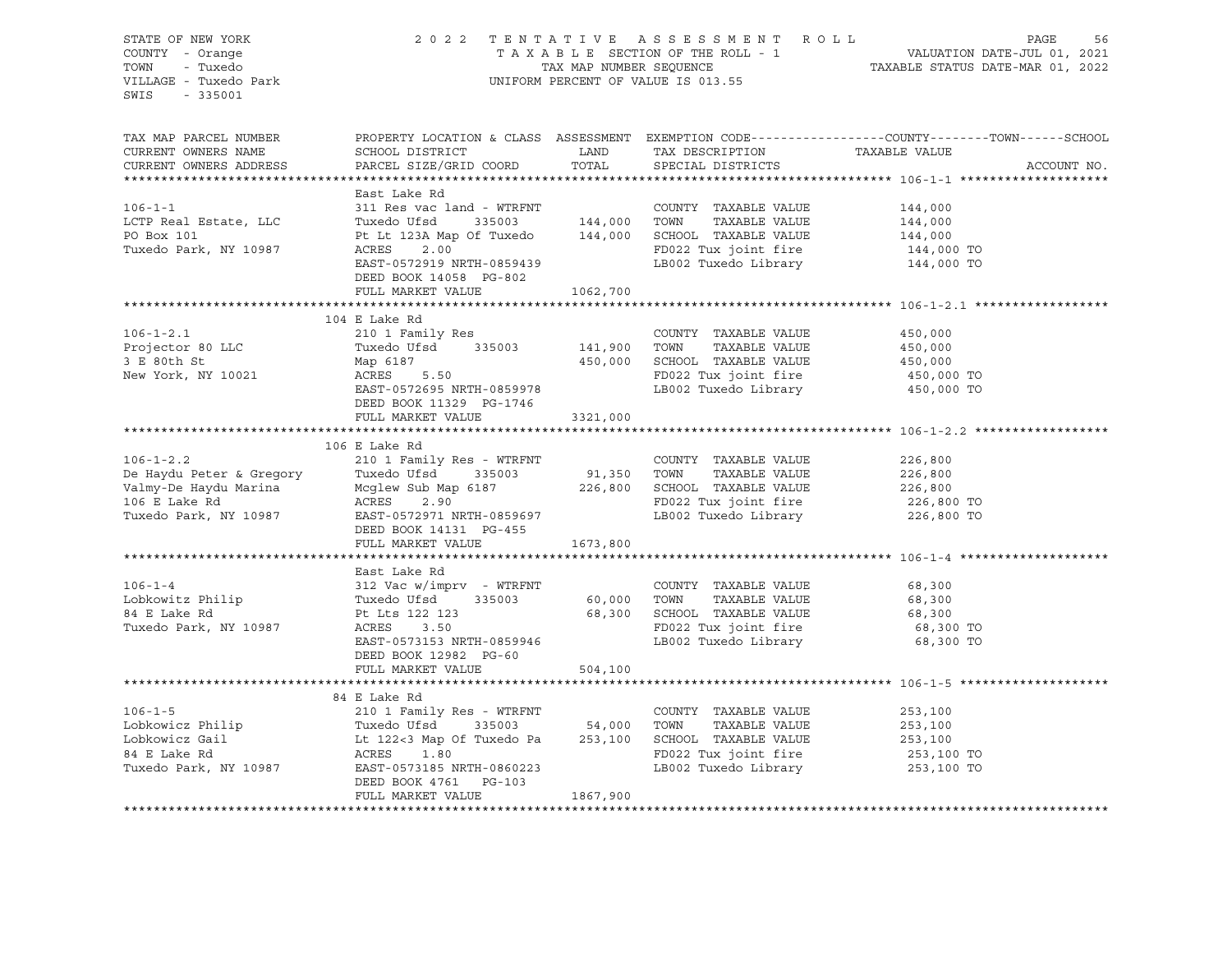STATE OF NEW YORK 2 0 2 2 T E N T A T I V E A S S E S S M E N T R O L L PAGE 57 COUNTY - Orange T A X A B L E SECTION OF THE ROLL - 1 VALUATION DATE-JUL 01, 2021 TOWN - Tuxedo TAX MAP NUMBER SEQUENCE TAXABLE STATUS DATE-MAR 01, 2022 UNIFORM PERCENT OF VALUE IS 013.55 SWIS - 335001 TAX MAP PARCEL NUMBER PROPERTY LOCATION & CLASS ASSESSMENT EXEMPTION CODE------------------COUNTY--------TOWN------SCHOOL CURRENT OWNERS NAME SCHOOL DISTRICT TAX DESCRIPTION TAXABLE VALUE CURRENT OWNERS ADDRESS PARCEL SIZE/GRID COORD TOTAL SPECIAL DISTRICTS ACCOUNT NO. \*\*\*\*\*\*\*\*\*\*\*\*\*\*\*\*\*\*\*\*\*\*\*\*\*\*\*\*\*\*\*\*\*\*\*\*\*\*\*\*\*\*\*\*\*\*\*\*\*\*\*\*\*\*\*\*\*\*\*\*\*\*\*\*\*\*\*\*\*\*\*\*\*\*\*\*\*\*\*\*\*\*\*\*\*\*\*\*\*\*\*\*\*\*\*\*\*\*\*\*\*\*\* 106-1-6 \*\*\*\*\*\*\*\*\*\*\*\*\*\*\*\*\*\*\*\* East Lake Rd 106-1-6 312 Vac w/imprv - WTRFNT COUNTY TAXABLE VALUE 68,000 Lobkowicz Philip Tuxedo Ufsd 335003 28,000 TOWN TAXABLE VALUE 68,000 Lobkowicz Gail Pt Lt 122<123 68,000 SCHOOL TAXABLE VALUE 68,000 84 E Lake Rd ACRES 2.80 FD022 Tux joint fire 68,000 TO Tuxedo Park, NY 10987 EAST-0573477 NRTH-0860289 LB002 Tuxedo Library 68,000 TO DEED BOOK 4761 PG-103 FULL MARKET VALUE 501,800 \*\*\*\*\*\*\*\*\*\*\*\*\*\*\*\*\*\*\*\*\*\*\*\*\*\*\*\*\*\*\*\*\*\*\*\*\*\*\*\*\*\*\*\*\*\*\*\*\*\*\*\*\*\*\*\*\*\*\*\*\*\*\*\*\*\*\*\*\*\*\*\*\*\*\*\*\*\*\*\*\*\*\*\*\*\*\*\*\*\*\*\*\*\*\*\*\*\*\*\*\*\*\* 106-1-7 \*\*\*\*\*\*\*\*\*\*\*\*\*\*\*\*\*\*\*\* 36 East Lake Rd 106-1-7 210 1 Family Res COUNTY TAXABLE VALUE 382,950 Tuxedo Daughters LLC Tuxedo Ufsd 335003 170,000 TOWN TAXABLE VALUE 382,950 174 West 4th Street Apt 266 Lt 121 Map Of Tuxedo Park 382,950 SCHOOL TAXABLE VALUE 382,950 New York, NY 10014 ACRES 6.60 FD022 Tux joint fire 382,950 TO EAST-0573698 NRTH-0860666 LB002 Tuxedo Library 382,950 TO DEED BOOK 15168 PG-1634 FULL MARKET VALUE 2826,200 \*\*\*\*\*\*\*\*\*\*\*\*\*\*\*\*\*\*\*\*\*\*\*\*\*\*\*\*\*\*\*\*\*\*\*\*\*\*\*\*\*\*\*\*\*\*\*\*\*\*\*\*\*\*\*\*\*\*\*\*\*\*\*\*\*\*\*\*\*\*\*\*\*\*\*\*\*\*\*\*\*\*\*\*\*\*\*\*\*\*\*\*\*\*\*\*\*\*\*\*\*\*\* 106-1-8 \*\*\*\*\*\*\*\*\*\*\*\*\*\*\*\*\*\*\*\* 34 E Lake Rd 106-1-8 250 Estate - WTRFNT COUNTY TAXABLE VALUE 325,000 Brooke Paul A Tuxedo Ufsd 335003 228,000 TOWN TAXABLE VALUE 325,000 34 E Lake Rd Lt 119 + 120 Map Of Tuxed 325,000 SCHOOL TAXABLE VALUE 325,000 Tuxedo Park, NY 10987 ACRES 7.60 FD022 Tux joint fire 325,000 TO LB002 Tuxedo Library DEED BOOK 14758 PG-1570 FULL MARKET VALUE 2398,500 \*\*\*\*\*\*\*\*\*\*\*\*\*\*\*\*\*\*\*\*\*\*\*\*\*\*\*\*\*\*\*\*\*\*\*\*\*\*\*\*\*\*\*\*\*\*\*\*\*\*\*\*\*\*\*\*\*\*\*\*\*\*\*\*\*\*\*\*\*\*\*\*\*\*\*\*\*\*\*\*\*\*\*\*\*\*\*\*\*\*\*\*\*\*\*\*\*\*\*\*\*\*\* 106-1-9 \*\*\*\*\*\*\*\*\*\*\*\*\*\*\*\*\*\*\*\* 14 E Lake Rd 106-1-9 210 1 Family Res - WTRFNT BAS STAR 41854 0 0 5,920 DeCasteja Charles Tuxedo Ufsd<sup>1</sup> 335003 90,000 COUNTY TAXABLE VALUE PO Box 84 <br>
Tuxedo Park, NY 10987 <br>
RCRES 2.50 <br>
2.74,080 <br>
2.74,080 <br>
2.74,080 <br>
2.74,080 <br>
PO Box 84 <br>
2.74,080 <br>
2.74,080 <br>
2.74,080 <br>
2.74,080 <br>
2.74,080 <br>
2.20,000 <br>
2.20,000 <br>
2.20,000 <br>
2.20,000 <br>
2.20,000 <br>
2.20,00 Tuxedo Park, NY 10987 ACRES 2.50 SCHOOL TAXABLE VALUE 274,080 EAST-0574278 NRTH-0861542 FD022 Tux joint fire 280,000 TO DEED BOOK 11964 PG-298 LB002 Tuxedo Library 280,000 TO FULL MARKET VALUE 2066,400 \*\*\*\*\*\*\*\*\*\*\*\*\*\*\*\*\*\*\*\*\*\*\*\*\*\*\*\*\*\*\*\*\*\*\*\*\*\*\*\*\*\*\*\*\*\*\*\*\*\*\*\*\*\*\*\*\*\*\*\*\*\*\*\*\*\*\*\*\*\*\*\*\*\*\*\*\*\*\*\*\*\*\*\*\*\*\*\*\*\*\*\*\*\*\*\*\*\*\*\*\*\*\* 106-1-10 \*\*\*\*\*\*\*\*\*\*\*\*\*\*\*\*\*\*\* 193 Tuxedo Rd 106-1-10 210 1 Family Res - WTRFNT COUNTY TAXABLE VALUE 590,000 Mark Shefts Revocable Trust Tuxedo Ufsd 335003 135,960 TOWN TAXABLE VALUE 590,000 Mark Shefts, Trustee Lt 115 1/2 + 116 + 117 Ma 590,000 SCHOOL TAXABLE VALUE 590,000 193 Tuxedo Rd ACRES 4.30 FD022 Tux joint fire 590,000 TO Tuxedo Park, NY 10987 EAST-0574345 NRTH-0861907 DEED BOOK 14770 PG-755 FULL MARKET VALUE 4354,200 \*\*\*\*\*\*\*\*\*\*\*\*\*\*\*\*\*\*\*\*\*\*\*\*\*\*\*\*\*\*\*\*\*\*\*\*\*\*\*\*\*\*\*\*\*\*\*\*\*\*\*\*\*\*\*\*\*\*\*\*\*\*\*\*\*\*\*\*\*\*\*\*\*\*\*\*\*\*\*\*\*\*\*\*\*\*\*\*\*\*\*\*\*\*\*\*\*\*\*\*\*\*\*\*\*\*\*\*\*\*\*\*\*\*\*\*\*\*\*\*\*\*\*\*\*\*\*\*\*\*\*\*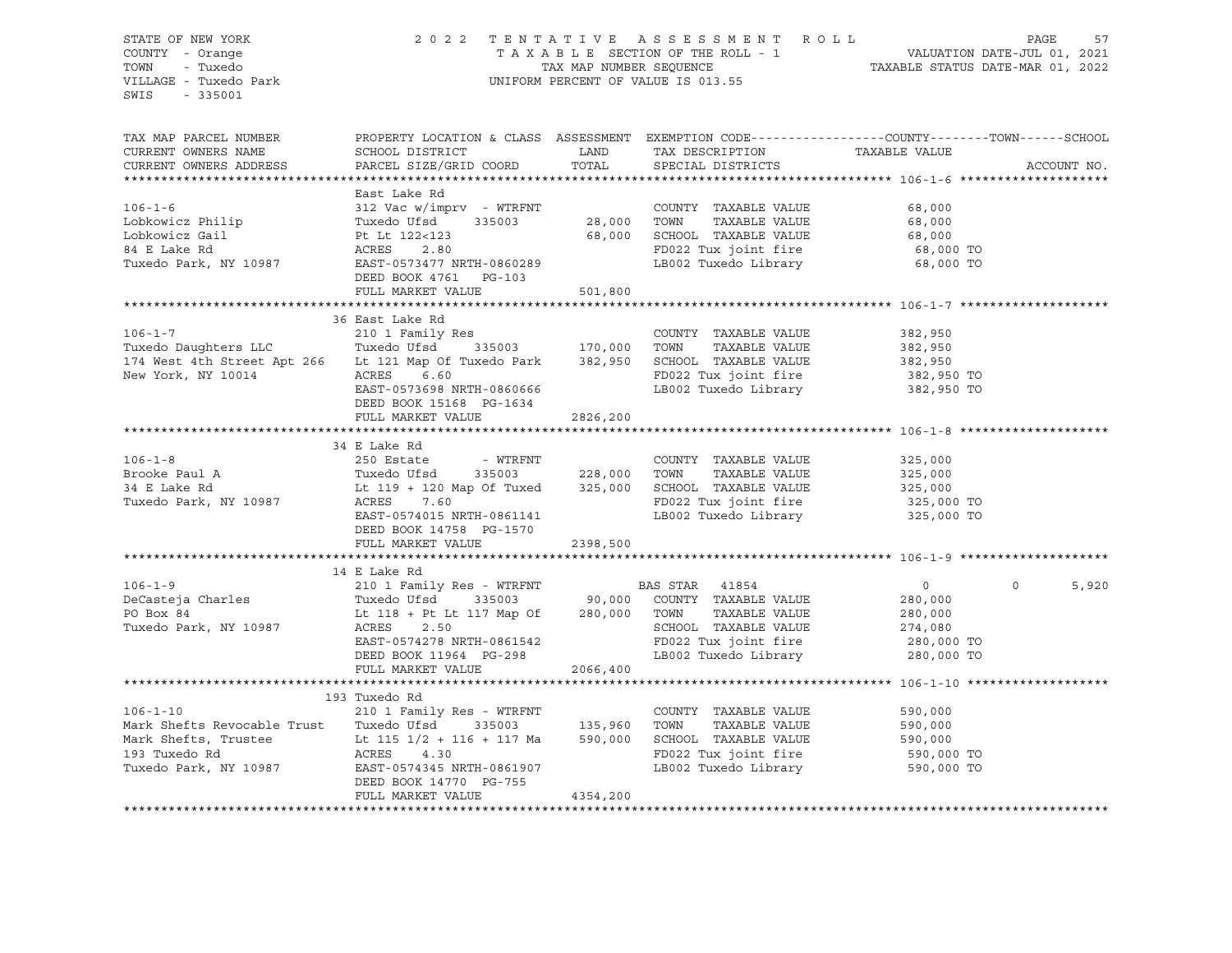| STATE OF NEW YORK<br>COUNTY - Orange<br>TOWN - Tuxedo<br>VILLAGE - Tuxedo Park<br>SWIS - 335001                                                                                                                                                            |                            |          | UNIFORM PERCENT OF VALUE IS 013.55 | 2022 TENTATIVE ASSESSMENT ROLL PAGE 58<br>TAXABLE SECTION OF THE ROLL - 1 VALUATION DATE-JUL 01, 2021<br>TAX MAP NUMBER SEQUENCE TAXABLE STATUS DATE-MAR 01, 2022 |  |
|------------------------------------------------------------------------------------------------------------------------------------------------------------------------------------------------------------------------------------------------------------|----------------------------|----------|------------------------------------|-------------------------------------------------------------------------------------------------------------------------------------------------------------------|--|
|                                                                                                                                                                                                                                                            |                            |          |                                    |                                                                                                                                                                   |  |
|                                                                                                                                                                                                                                                            |                            |          |                                    |                                                                                                                                                                   |  |
|                                                                                                                                                                                                                                                            |                            |          |                                    |                                                                                                                                                                   |  |
|                                                                                                                                                                                                                                                            |                            |          |                                    |                                                                                                                                                                   |  |
|                                                                                                                                                                                                                                                            |                            |          |                                    |                                                                                                                                                                   |  |
| 306-1-12<br>210 1 Family Res<br>Darby Lawrence A III Tuxedo Ufsd 335003<br>Mary Wadsworth Darby Lt 112 Map Of Tuxedo Park 245,000<br>245,000<br>Tuxedo Park, NY 10987 EAST-0574742 NRTH-0862643<br>DEED BOO2 Tuxedo Labrary CHO22 Tuxedo L                 |                            |          |                                    |                                                                                                                                                                   |  |
|                                                                                                                                                                                                                                                            |                            |          |                                    |                                                                                                                                                                   |  |
|                                                                                                                                                                                                                                                            | FULL MARKET VALUE 1808,100 |          |                                    |                                                                                                                                                                   |  |
|                                                                                                                                                                                                                                                            |                            |          |                                    |                                                                                                                                                                   |  |
| 34 Tower Hill Loop<br>34 Tower Hill Loop<br>34 Tower Hill Loop<br>35003<br>35003<br>35003<br>210 1 Family Res<br>210 1 Family Res<br>210 1 Family Res<br>210 1 Family Res<br>210 1 Family Res<br>210 1 Family Res<br>210 1 Family Res<br>210 1 Family Re   |                            |          |                                    | $\overline{0}$ 0<br>5,920                                                                                                                                         |  |
|                                                                                                                                                                                                                                                            |                            |          |                                    |                                                                                                                                                                   |  |
| 106-1-14<br>311 Res vac land<br>311 Res vac land<br>311 Res vac land<br>335003<br>500 TOWN TAXABLE VALUE<br>335003<br>10,500 TOWN TAXABLE VALUE<br>335003<br>10,500 TOWN TAXABLE VALUE<br>10,500<br>335003<br>10,500 TOWN TAXABLE VALUE<br>10,500<br>10,50 |                            |          |                                    |                                                                                                                                                                   |  |
|                                                                                                                                                                                                                                                            | FULL MARKET VALUE 77,500   |          |                                    |                                                                                                                                                                   |  |
|                                                                                                                                                                                                                                                            |                            |          |                                    |                                                                                                                                                                   |  |
| 106-1-15<br>106-1-15<br>210 1 Family Res<br>210 1 Family Res<br>28,000 TOWNT TAXABLE VALUE<br>28,000 TOWN TAXABLE VALUE<br>28,000 TOWN TAXABLE VALUE<br>28,000 TOWN TAXABLE VALUE<br>28,000 TOWN TAXABLE VALUE<br>28,000 TOWN TAXABLE VALUE<br>28,         | DEED BOOK 4952 PG-320      | 1132,800 |                                    |                                                                                                                                                                   |  |
|                                                                                                                                                                                                                                                            | FULL MARKET VALUE          |          |                                    |                                                                                                                                                                   |  |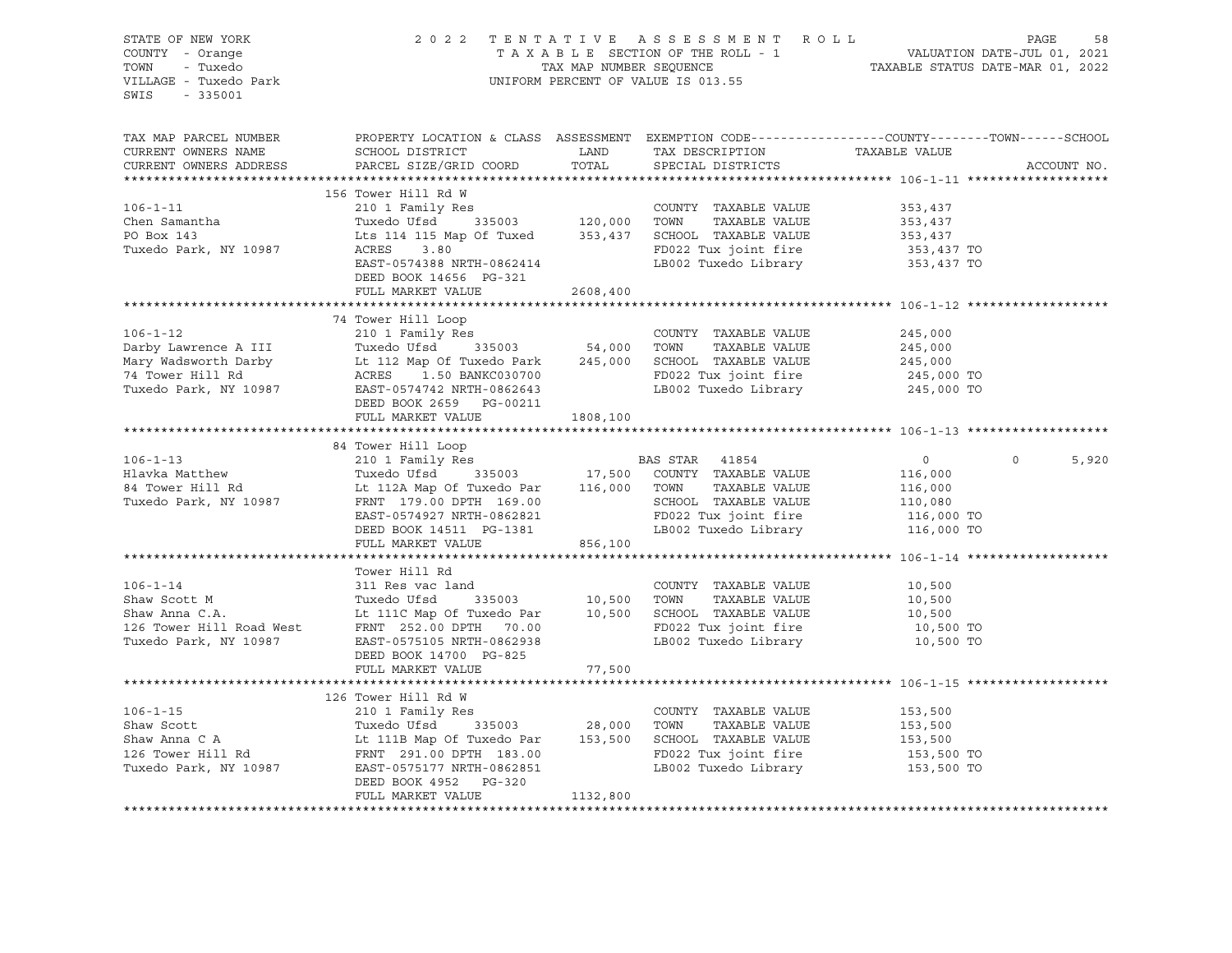| SWIS - 335001                                                                                                                                                                                                                            |                     |         |                                                                                                                                                                                                                               |
|------------------------------------------------------------------------------------------------------------------------------------------------------------------------------------------------------------------------------------------|---------------------|---------|-------------------------------------------------------------------------------------------------------------------------------------------------------------------------------------------------------------------------------|
|                                                                                                                                                                                                                                          |                     |         | TAX MAP PARCEL NUMBER BOOPERTY LOCATION & CLASS ASSESSMENT EXEMPTION CODE-----------------COUNTY--------TOWN------SCHOOL CURRENT OWNERS NAME SCHOOL DISTRICT LAND TAX DESCRIPTION TAXABLE VALUE CURRENT OWNERS ADDRESS PARCEL |
|                                                                                                                                                                                                                                          |                     |         |                                                                                                                                                                                                                               |
|                                                                                                                                                                                                                                          |                     |         |                                                                                                                                                                                                                               |
|                                                                                                                                                                                                                                          |                     |         |                                                                                                                                                                                                                               |
|                                                                                                                                                                                                                                          |                     |         |                                                                                                                                                                                                                               |
| 118 Tower Hill Rd W<br>118 Tower Hill Rd W<br>2010 Family Res<br>Rivenoaks LLC Tuxedo Ufsd 335003 71,280 TOWN TAXABLE VALUE 297,600<br>118 Tower Hill Rd W Pt Lt 111A Map Of Tuxedo 297,600 SCHOOL TAXABLE VALUE 297,600<br>118 Tower Hi |                     |         |                                                                                                                                                                                                                               |
|                                                                                                                                                                                                                                          |                     |         |                                                                                                                                                                                                                               |
|                                                                                                                                                                                                                                          |                     |         |                                                                                                                                                                                                                               |
| 116 Tower Will RW (106-1-18<br>116 Tower Will RW (246,000 EXAMPLE VALUE 246,000 Trustee<br>Trustee Pt Lt 371 Map Of Tuxedo P 246,000 SCHOOL TAXABLE VALUE 246,000<br>Trustee Pt Lt 371 Map Of Tuxedo P 246,000 SCHOOL TAXABLE VALUE      |                     |         |                                                                                                                                                                                                                               |
|                                                                                                                                                                                                                                          |                     |         |                                                                                                                                                                                                                               |
|                                                                                                                                                                                                                                          |                     |         |                                                                                                                                                                                                                               |
| $106 - 1 - 19.21$                                                                                                                                                                                                                        | East Lake Stable Rd |         |                                                                                                                                                                                                                               |
|                                                                                                                                                                                                                                          | FULL MARKET VALUE   | 284,100 |                                                                                                                                                                                                                               |
|                                                                                                                                                                                                                                          |                     |         |                                                                                                                                                                                                                               |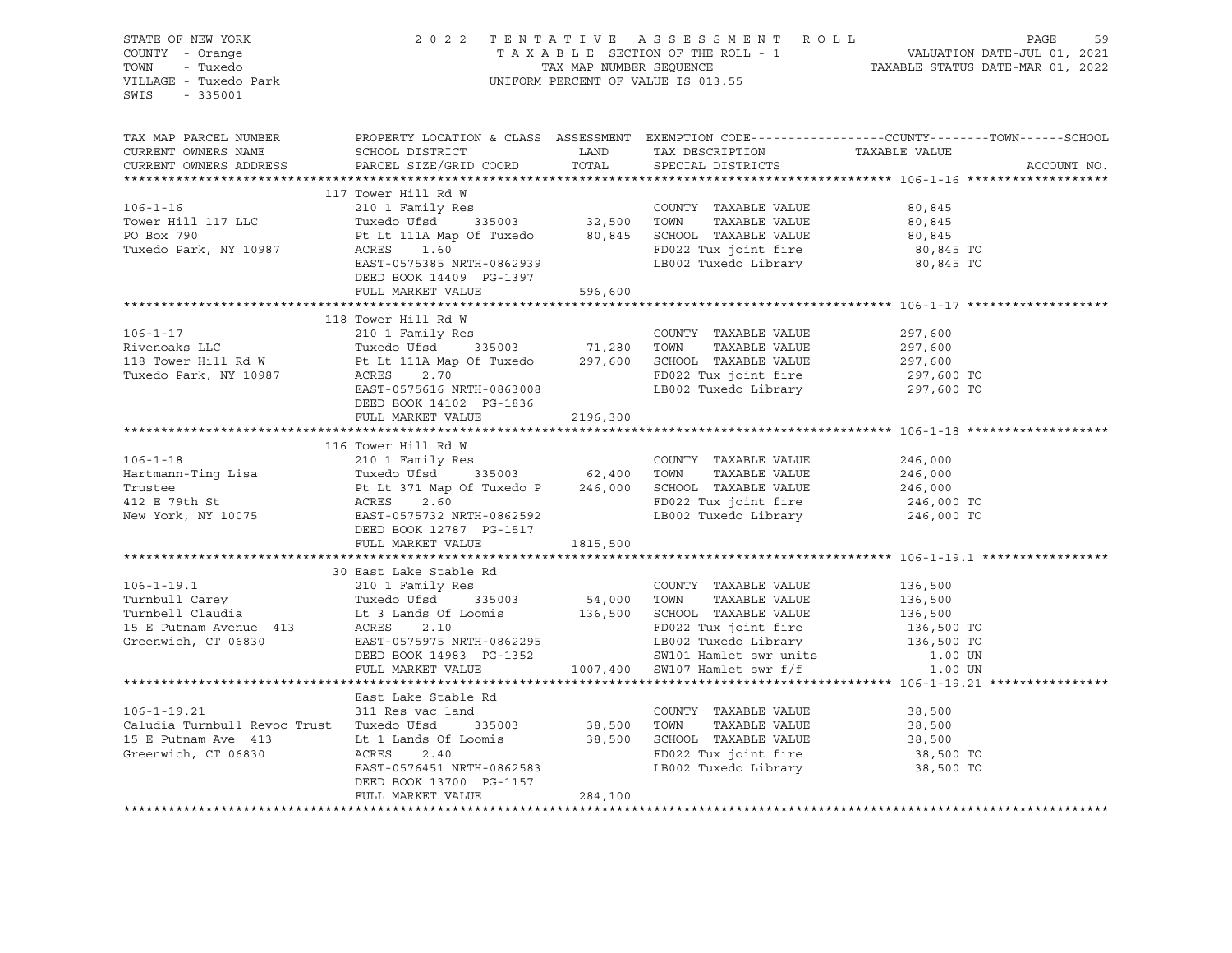#### STATE OF NEW YORK 2 0 2 2 T E N T A T I V E A S S E S S M E N T R O L L PAGE 60 COUNTY - Orange T A X A B L E SECTION OF THE ROLL - 1 VALUATION DATE-JUL 01, 2021 TOWN - Tuxedo TAX MAP NUMBER SEQUENCE TAXABLE STATUS DATE-MAR 01, 2022 VILLAGE - Tuxedo Park UNIFORM PERCENT OF VALUE IS 013.55

| TAX MAP PARCEL NUMBER<br>CURRENT OWNERS NAME SCHOOL DISTRICT THE LAND TAX DESCRIPTION TAXABLE VALUE CURRENT OWNERS ADDRESS PARCEL SIZE/GRID COORD TOTAL SPECIAL DISTRICTS                                                                                                | PROPERTY LOCATION & CLASS ASSESSMENT EXEMPTION CODE---------------COUNTY-------TOWN------SCHOOL |  | ACCOUNT NO.       |
|--------------------------------------------------------------------------------------------------------------------------------------------------------------------------------------------------------------------------------------------------------------------------|-------------------------------------------------------------------------------------------------|--|-------------------|
|                                                                                                                                                                                                                                                                          |                                                                                                 |  |                   |
|                                                                                                                                                                                                                                                                          | 105 Clubhouse Rd                                                                                |  |                   |
|                                                                                                                                                                                                                                                                          |                                                                                                 |  |                   |
|                                                                                                                                                                                                                                                                          |                                                                                                 |  |                   |
|                                                                                                                                                                                                                                                                          |                                                                                                 |  |                   |
|                                                                                                                                                                                                                                                                          |                                                                                                 |  |                   |
|                                                                                                                                                                                                                                                                          |                                                                                                 |  |                   |
|                                                                                                                                                                                                                                                                          |                                                                                                 |  |                   |
|                                                                                                                                                                                                                                                                          |                                                                                                 |  |                   |
|                                                                                                                                                                                                                                                                          |                                                                                                 |  |                   |
|                                                                                                                                                                                                                                                                          | 32 East Lake Stable Rd                                                                          |  |                   |
|                                                                                                                                                                                                                                                                          |                                                                                                 |  |                   |
|                                                                                                                                                                                                                                                                          |                                                                                                 |  |                   |
|                                                                                                                                                                                                                                                                          |                                                                                                 |  |                   |
|                                                                                                                                                                                                                                                                          |                                                                                                 |  |                   |
|                                                                                                                                                                                                                                                                          |                                                                                                 |  |                   |
|                                                                                                                                                                                                                                                                          |                                                                                                 |  |                   |
|                                                                                                                                                                                                                                                                          |                                                                                                 |  |                   |
|                                                                                                                                                                                                                                                                          |                                                                                                 |  |                   |
|                                                                                                                                                                                                                                                                          |                                                                                                 |  |                   |
|                                                                                                                                                                                                                                                                          | 14 Old Park Rd                                                                                  |  |                   |
|                                                                                                                                                                                                                                                                          |                                                                                                 |  | $\Omega$<br>5,920 |
|                                                                                                                                                                                                                                                                          |                                                                                                 |  |                   |
|                                                                                                                                                                                                                                                                          |                                                                                                 |  |                   |
|                                                                                                                                                                                                                                                                          |                                                                                                 |  |                   |
|                                                                                                                                                                                                                                                                          |                                                                                                 |  |                   |
|                                                                                                                                                                                                                                                                          |                                                                                                 |  |                   |
|                                                                                                                                                                                                                                                                          |                                                                                                 |  |                   |
|                                                                                                                                                                                                                                                                          |                                                                                                 |  |                   |
| 106-1-22<br>106-1-22<br>Mailman Joshua<br>Winsor Monica<br>105 120,300<br>Winsor Monica<br>105 120,300<br>210,300<br>210,300<br>210,300<br>210,300<br>210,300<br>210,300<br>210,300<br>210,300<br>210,300<br>210,300<br>210,300<br>210,300<br>210,300<br>210,300<br>210, |                                                                                                 |  |                   |
|                                                                                                                                                                                                                                                                          |                                                                                                 |  |                   |
|                                                                                                                                                                                                                                                                          |                                                                                                 |  |                   |
|                                                                                                                                                                                                                                                                          |                                                                                                 |  |                   |
|                                                                                                                                                                                                                                                                          |                                                                                                 |  |                   |
|                                                                                                                                                                                                                                                                          |                                                                                                 |  |                   |
|                                                                                                                                                                                                                                                                          |                                                                                                 |  |                   |
|                                                                                                                                                                                                                                                                          |                                                                                                 |  |                   |
|                                                                                                                                                                                                                                                                          |                                                                                                 |  |                   |
|                                                                                                                                                                                                                                                                          |                                                                                                 |  |                   |
|                                                                                                                                                                                                                                                                          | 8 Old Park Rd                                                                                   |  |                   |
|                                                                                                                                                                                                                                                                          |                                                                                                 |  |                   |
|                                                                                                                                                                                                                                                                          |                                                                                                 |  |                   |
|                                                                                                                                                                                                                                                                          |                                                                                                 |  |                   |
|                                                                                                                                                                                                                                                                          |                                                                                                 |  |                   |
|                                                                                                                                                                                                                                                                          |                                                                                                 |  |                   |
|                                                                                                                                                                                                                                                                          |                                                                                                 |  |                   |
|                                                                                                                                                                                                                                                                          |                                                                                                 |  |                   |
|                                                                                                                                                                                                                                                                          |                                                                                                 |  |                   |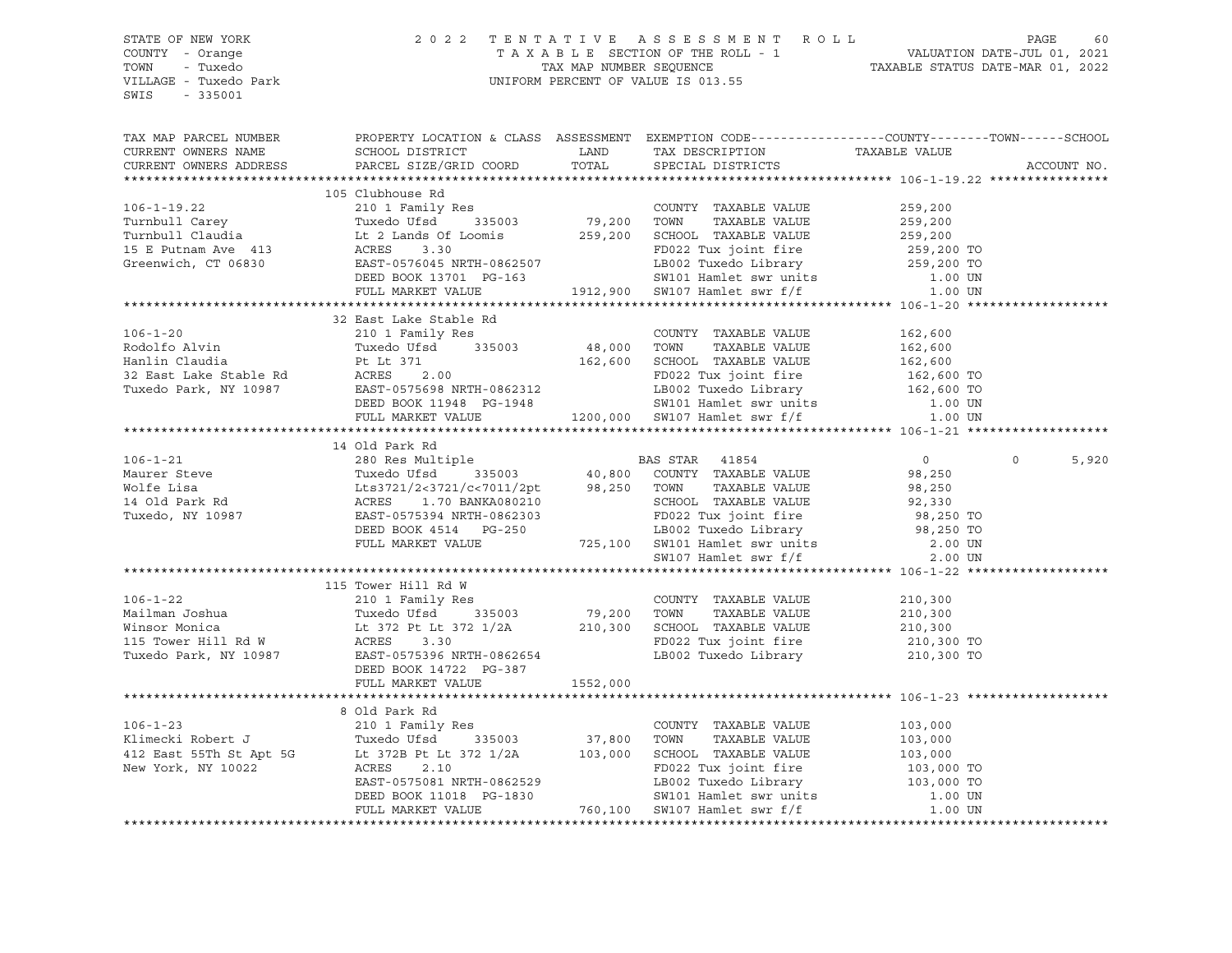#### STATE OF NEW YORK 2 0 2 2 T E N T A T I V E A S S E S S M E N T R O L L PAGE 61 COUNTY - Orange T A X A B L E SECTION OF THE ROLL - 1 VALUATION DATE-JUL 01, 2021 TOWN - Tuxedo TAX MAP NUMBER SEQUENCE TAXABLE STATUS DATE-MAR 01, 2022 VILLAGE - Tuxedo Park UNIFORM PERCENT OF VALUE IS 013.55

| TAX MAP PARCEL NUMBER<br>CURRENT OWNERS NAME<br>CURRENT OWNERS ADDRESS                                                                                                                                                                                                                                                                                                                          | PROPERTY LOCATION & CLASS ASSESSMENT EXEMPTION CODE---------------COUNTY-------TOWN-----SCHOOL                                                                                                                                                                                                        |          | TAX DESCRIPTION TAXABLE VALUE                                        |                    | ACCOUNT NO. |
|-------------------------------------------------------------------------------------------------------------------------------------------------------------------------------------------------------------------------------------------------------------------------------------------------------------------------------------------------------------------------------------------------|-------------------------------------------------------------------------------------------------------------------------------------------------------------------------------------------------------------------------------------------------------------------------------------------------------|----------|----------------------------------------------------------------------|--------------------|-------------|
|                                                                                                                                                                                                                                                                                                                                                                                                 |                                                                                                                                                                                                                                                                                                       |          |                                                                      |                    |             |
|                                                                                                                                                                                                                                                                                                                                                                                                 | 145 Tower Hill Rd W                                                                                                                                                                                                                                                                                   |          |                                                                      |                    |             |
| $\begin{tabular}{lllllllllllll} 106-1-24 & 145 \text{ Tower Hill KQ W} & 146 \text{ Power Hill KQ W} \\ \text{Stevens Mary Rose} & 2101 \text{ Family Res} & 36,000 \text{ EM STR STR} & 41800 & 32,000 & 32,000 & 32,000 \\ \text{Stevens Mary Rose} & 1001 \text{Family Res} & 30,000 \text{ EM STR STR} & 41834 & 0 & 0 & 14,780 \\ \text{Stevens J. Earle} & \text{Pt Lt 373<373Ab<374a &6$ |                                                                                                                                                                                                                                                                                                       |          |                                                                      |                    |             |
|                                                                                                                                                                                                                                                                                                                                                                                                 |                                                                                                                                                                                                                                                                                                       |          |                                                                      |                    |             |
|                                                                                                                                                                                                                                                                                                                                                                                                 |                                                                                                                                                                                                                                                                                                       |          |                                                                      |                    |             |
|                                                                                                                                                                                                                                                                                                                                                                                                 |                                                                                                                                                                                                                                                                                                       |          |                                                                      |                    |             |
|                                                                                                                                                                                                                                                                                                                                                                                                 |                                                                                                                                                                                                                                                                                                       |          |                                                                      |                    |             |
|                                                                                                                                                                                                                                                                                                                                                                                                 |                                                                                                                                                                                                                                                                                                       |          |                                                                      |                    |             |
|                                                                                                                                                                                                                                                                                                                                                                                                 |                                                                                                                                                                                                                                                                                                       |          |                                                                      |                    |             |
|                                                                                                                                                                                                                                                                                                                                                                                                 |                                                                                                                                                                                                                                                                                                       |          |                                                                      |                    |             |
|                                                                                                                                                                                                                                                                                                                                                                                                 |                                                                                                                                                                                                                                                                                                       |          |                                                                      |                    |             |
|                                                                                                                                                                                                                                                                                                                                                                                                 |                                                                                                                                                                                                                                                                                                       |          |                                                                      |                    |             |
|                                                                                                                                                                                                                                                                                                                                                                                                 |                                                                                                                                                                                                                                                                                                       |          |                                                                      |                    |             |
|                                                                                                                                                                                                                                                                                                                                                                                                 |                                                                                                                                                                                                                                                                                                       |          |                                                                      |                    |             |
|                                                                                                                                                                                                                                                                                                                                                                                                 |                                                                                                                                                                                                                                                                                                       |          |                                                                      |                    |             |
|                                                                                                                                                                                                                                                                                                                                                                                                 |                                                                                                                                                                                                                                                                                                       |          |                                                                      |                    |             |
|                                                                                                                                                                                                                                                                                                                                                                                                 |                                                                                                                                                                                                                                                                                                       |          |                                                                      |                    |             |
|                                                                                                                                                                                                                                                                                                                                                                                                 | FULL MARKET VALUE                                                                                                                                                                                                                                                                                     | 600,700  |                                                                      |                    |             |
|                                                                                                                                                                                                                                                                                                                                                                                                 |                                                                                                                                                                                                                                                                                                       |          |                                                                      |                    |             |
|                                                                                                                                                                                                                                                                                                                                                                                                 | Tuxedo Rd                                                                                                                                                                                                                                                                                             |          |                                                                      |                    |             |
| $106 - 1 - 26$                                                                                                                                                                                                                                                                                                                                                                                  | 311 Res vac land                                                                                                                                                                                                                                                                                      |          | COUNTY TAXABLE VALUE 48,600                                          |                    |             |
|                                                                                                                                                                                                                                                                                                                                                                                                 |                                                                                                                                                                                                                                                                                                       |          |                                                                      |                    |             |
|                                                                                                                                                                                                                                                                                                                                                                                                 |                                                                                                                                                                                                                                                                                                       |          |                                                                      |                    |             |
| Vanum Properties LLC<br>3238 Perry Ave<br>Oceanside, NY 11572                                                                                                                                                                                                                                                                                                                                   | 11 No. 12, 135003<br>Puxedo Ufsd 335003 48,600 TOWN TAXABLE VALUE 48,600<br>Ptlt 373<373Ab<374 <a +="" 48,600="" 69="" school="" taxable="" td="" to<="" value=""><td></td><td>FD022 Tux joint fire <math>48,600</math> TO<br/>LB002 Tuxedo Library <math>48,600</math> TO</td><td></td><td></td></a> |          | FD022 Tux joint fire $48,600$ TO<br>LB002 Tuxedo Library $48,600$ TO |                    |             |
|                                                                                                                                                                                                                                                                                                                                                                                                 | EAST-0574608 NRTH-0861995                                                                                                                                                                                                                                                                             |          |                                                                      |                    |             |
|                                                                                                                                                                                                                                                                                                                                                                                                 | DEED BOOK 12010 PG-214                                                                                                                                                                                                                                                                                |          |                                                                      |                    |             |
|                                                                                                                                                                                                                                                                                                                                                                                                 | FULL MARKET VALUE                                                                                                                                                                                                                                                                                     | 358,700  |                                                                      |                    |             |
|                                                                                                                                                                                                                                                                                                                                                                                                 |                                                                                                                                                                                                                                                                                                       |          |                                                                      |                    |             |
|                                                                                                                                                                                                                                                                                                                                                                                                 | 147 Tower Hill Rd W                                                                                                                                                                                                                                                                                   |          |                                                                      |                    |             |
|                                                                                                                                                                                                                                                                                                                                                                                                 |                                                                                                                                                                                                                                                                                                       |          | COUNTY TAXABLE VALUE                                                 | 169,900<br>169,900 |             |
|                                                                                                                                                                                                                                                                                                                                                                                                 |                                                                                                                                                                                                                                                                                                       |          |                                                                      |                    |             |
|                                                                                                                                                                                                                                                                                                                                                                                                 |                                                                                                                                                                                                                                                                                                       |          |                                                                      |                    |             |
| 106-1-28<br>210 1 Family Res<br>210 1 Family Res<br>210 1 Family Res<br>210 1 Family Res<br>335003<br>235003<br>2.80<br>2.80<br>2.80<br>2.80<br>2.80<br>2.80<br>2.80                                                                                                                                                                                                                            |                                                                                                                                                                                                                                                                                                       |          |                                                                      |                    |             |
|                                                                                                                                                                                                                                                                                                                                                                                                 | EAST-0574915 NRTH-0862250                                                                                                                                                                                                                                                                             |          | LB002 Tuxedo Library 169,900 TO                                      |                    |             |
|                                                                                                                                                                                                                                                                                                                                                                                                 | DEED BOOK 4942 PG-43                                                                                                                                                                                                                                                                                  |          |                                                                      |                    |             |
|                                                                                                                                                                                                                                                                                                                                                                                                 | FULL MARKET VALUE                                                                                                                                                                                                                                                                                     | 1253,900 |                                                                      |                    |             |
|                                                                                                                                                                                                                                                                                                                                                                                                 |                                                                                                                                                                                                                                                                                                       |          |                                                                      |                    |             |
|                                                                                                                                                                                                                                                                                                                                                                                                 | 172 Tuxedo Rd                                                                                                                                                                                                                                                                                         |          |                                                                      |                    |             |
| $106 - 1 - 29.2$                                                                                                                                                                                                                                                                                                                                                                                | 210 1 Family Res                                                                                                                                                                                                                                                                                      |          | COUNTY TAXABLE VALUE                                                 | 157,800            |             |
|                                                                                                                                                                                                                                                                                                                                                                                                 |                                                                                                                                                                                                                                                                                                       |          | TAXABLE VALUE<br>TOWN                                                | 157,800<br>157,800 |             |
| Franch Lois, as Trustee<br>Tuxedo Ufsd 335003 61,700<br>172 Tuxedo Rd Lt 700 Map Of Tuxedo Park 157,800<br>Tuxedo Park, NY 10987 ACRES 1.70                                                                                                                                                                                                                                                     |                                                                                                                                                                                                                                                                                                       |          | SCHOOL TAXABLE VALUE                                                 |                    |             |
|                                                                                                                                                                                                                                                                                                                                                                                                 | ACRES 1.70<br>EAST-0575090 NRTH-0862044                                                                                                                                                                                                                                                               |          | FD022 Tux joint fire $157,800$ TO<br>LB002 Tuxedo Library 157,800 TO |                    |             |
|                                                                                                                                                                                                                                                                                                                                                                                                 |                                                                                                                                                                                                                                                                                                       |          |                                                                      |                    |             |
|                                                                                                                                                                                                                                                                                                                                                                                                 | DEED BOOK 14560 PG-84                                                                                                                                                                                                                                                                                 |          |                                                                      |                    |             |
|                                                                                                                                                                                                                                                                                                                                                                                                 | FULL MARKET VALUE                                                                                                                                                                                                                                                                                     | 1164,600 |                                                                      |                    |             |
|                                                                                                                                                                                                                                                                                                                                                                                                 |                                                                                                                                                                                                                                                                                                       |          |                                                                      |                    |             |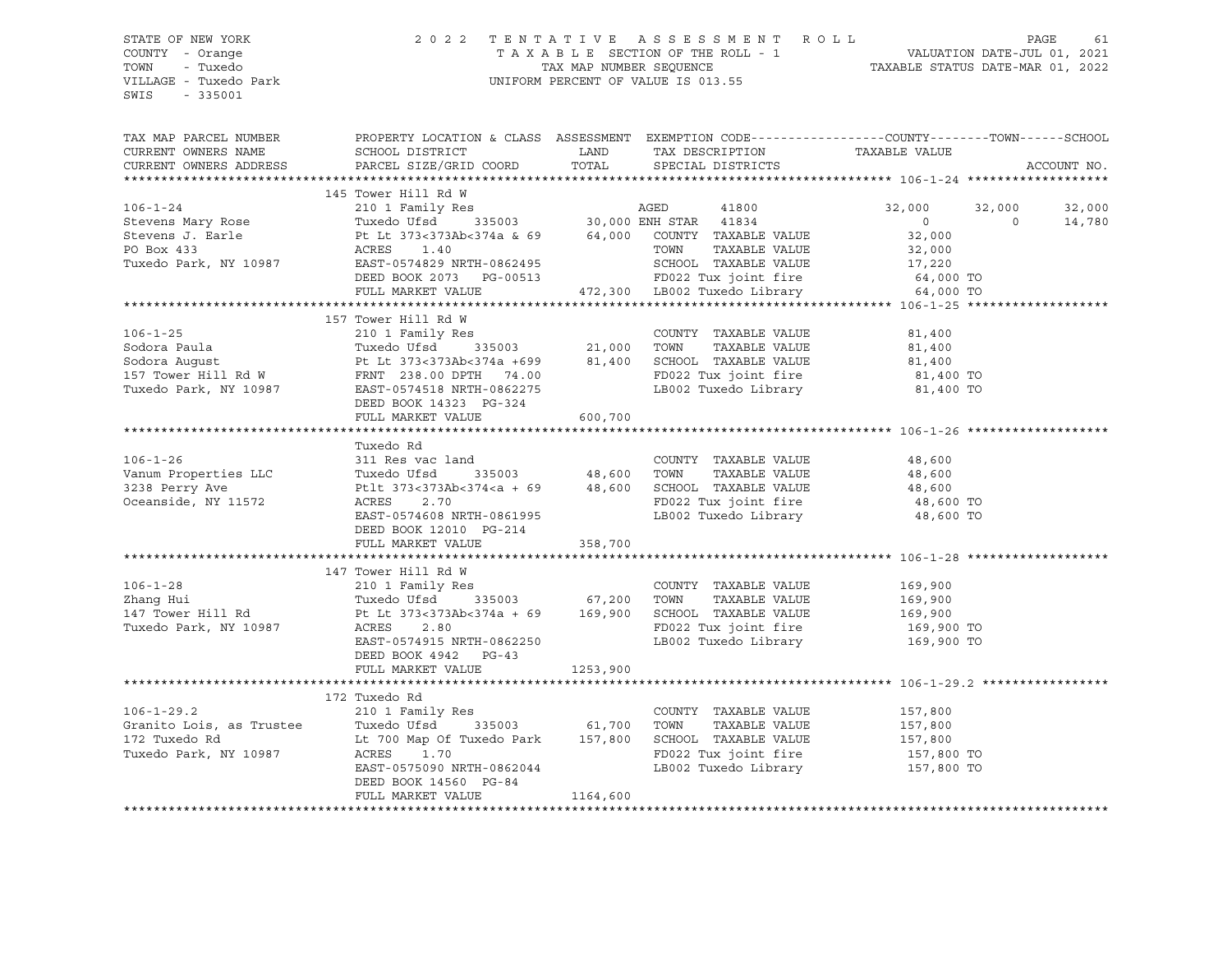#### STATE OF NEW YORK 2 0 2 2 T E N T A T I V E A S S E S S M E N T R O L L PAGE 62 COUNTY - Orange T A X A B L E SECTION OF THE ROLL - 1 VALUATION DATE-JUL 01, 2021 TOWN - Tuxedo TAX MAP NUMBER SEQUENCE TAXABLE STATUS DATE-MAR 01, 2022 VILLAGE - Tuxedo Park UNIFORM PERCENT OF VALUE IS 013.55

| 34 East Lake Stable Rd<br>34 East Lake Stable Rd<br>210 1 Family Res<br>Reiss Bryan<br>Tuxedo Ufsd<br>335003<br>216 1702A Map Of Tuxedo Par<br>238.00<br>238.00<br>238.00<br>238.00<br>238.00<br>238.00<br>238.00<br>238.00<br>238.00<br>238.00<br>238.00<br>238.0                                                                                                                                                                                      |  |                                                                                                                                                                                                                                                                                                                                                                                                                     |
|---------------------------------------------------------------------------------------------------------------------------------------------------------------------------------------------------------------------------------------------------------------------------------------------------------------------------------------------------------------------------------------------------------------------------------------------------------|--|---------------------------------------------------------------------------------------------------------------------------------------------------------------------------------------------------------------------------------------------------------------------------------------------------------------------------------------------------------------------------------------------------------------------|
|                                                                                                                                                                                                                                                                                                                                                                                                                                                         |  |                                                                                                                                                                                                                                                                                                                                                                                                                     |
|                                                                                                                                                                                                                                                                                                                                                                                                                                                         |  |                                                                                                                                                                                                                                                                                                                                                                                                                     |
|                                                                                                                                                                                                                                                                                                                                                                                                                                                         |  |                                                                                                                                                                                                                                                                                                                                                                                                                     |
|                                                                                                                                                                                                                                                                                                                                                                                                                                                         |  |                                                                                                                                                                                                                                                                                                                                                                                                                     |
|                                                                                                                                                                                                                                                                                                                                                                                                                                                         |  |                                                                                                                                                                                                                                                                                                                                                                                                                     |
|                                                                                                                                                                                                                                                                                                                                                                                                                                                         |  |                                                                                                                                                                                                                                                                                                                                                                                                                     |
|                                                                                                                                                                                                                                                                                                                                                                                                                                                         |  |                                                                                                                                                                                                                                                                                                                                                                                                                     |
|                                                                                                                                                                                                                                                                                                                                                                                                                                                         |  |                                                                                                                                                                                                                                                                                                                                                                                                                     |
| 52 East Lake Stable Rd                                                                                                                                                                                                                                                                                                                                                                                                                                  |  |                                                                                                                                                                                                                                                                                                                                                                                                                     |
|                                                                                                                                                                                                                                                                                                                                                                                                                                                         |  |                                                                                                                                                                                                                                                                                                                                                                                                                     |
|                                                                                                                                                                                                                                                                                                                                                                                                                                                         |  |                                                                                                                                                                                                                                                                                                                                                                                                                     |
| 52 East Lake Stable Rd<br>Siegel Andrew L<br>Siegel Jill Rubin Lt 702B Map of Tuxedo Par<br>TAXABLE VALUE 94,500<br>Siegel Jill Rubin Lt 702B Map of Tuxedo Par<br>FRNT 72.00 DPTH 235.00 PDD22 Tux joint fire 94,500 TOWN<br>Vero Beach,                                                                                                                                                                                                               |  |                                                                                                                                                                                                                                                                                                                                                                                                                     |
|                                                                                                                                                                                                                                                                                                                                                                                                                                                         |  |                                                                                                                                                                                                                                                                                                                                                                                                                     |
|                                                                                                                                                                                                                                                                                                                                                                                                                                                         |  |                                                                                                                                                                                                                                                                                                                                                                                                                     |
|                                                                                                                                                                                                                                                                                                                                                                                                                                                         |  |                                                                                                                                                                                                                                                                                                                                                                                                                     |
|                                                                                                                                                                                                                                                                                                                                                                                                                                                         |  |                                                                                                                                                                                                                                                                                                                                                                                                                     |
|                                                                                                                                                                                                                                                                                                                                                                                                                                                         |  |                                                                                                                                                                                                                                                                                                                                                                                                                     |
| 48 East Lake Stable Rd                                                                                                                                                                                                                                                                                                                                                                                                                                  |  |                                                                                                                                                                                                                                                                                                                                                                                                                     |
|                                                                                                                                                                                                                                                                                                                                                                                                                                                         |  |                                                                                                                                                                                                                                                                                                                                                                                                                     |
|                                                                                                                                                                                                                                                                                                                                                                                                                                                         |  |                                                                                                                                                                                                                                                                                                                                                                                                                     |
| ${\small \begin{tabular}{lcccc} 106-1-33 & \multicolumn{3}{c}{48\text{ East Lake Stable Rd}} & \multicolumn{3}{c}{\text{COUNTY TAXABLE VALUE}} & 91,300\\ \text{Weiss Peter E} & \text{Tuxedo USA} & 210 1 Family Res & \text{CUNITY TAXABLE VALUE} & 91,300\\ \text{Weiss Jennifer A} & \text{Putred USA} & 335003 & 19,500 & \text{TOWN TAXABLE VALUE} & 91,300\\ \text{Weiss Jennifer A} & \text{Pett 703 Map Of Tuxedo PR} & 91,300 & \text{SCHOOL$ |  |                                                                                                                                                                                                                                                                                                                                                                                                                     |
|                                                                                                                                                                                                                                                                                                                                                                                                                                                         |  |                                                                                                                                                                                                                                                                                                                                                                                                                     |
|                                                                                                                                                                                                                                                                                                                                                                                                                                                         |  |                                                                                                                                                                                                                                                                                                                                                                                                                     |
|                                                                                                                                                                                                                                                                                                                                                                                                                                                         |  |                                                                                                                                                                                                                                                                                                                                                                                                                     |
|                                                                                                                                                                                                                                                                                                                                                                                                                                                         |  |                                                                                                                                                                                                                                                                                                                                                                                                                     |
|                                                                                                                                                                                                                                                                                                                                                                                                                                                         |  |                                                                                                                                                                                                                                                                                                                                                                                                                     |
|                                                                                                                                                                                                                                                                                                                                                                                                                                                         |  |                                                                                                                                                                                                                                                                                                                                                                                                                     |
| 40 East Lake Stable Rd                                                                                                                                                                                                                                                                                                                                                                                                                                  |  |                                                                                                                                                                                                                                                                                                                                                                                                                     |
|                                                                                                                                                                                                                                                                                                                                                                                                                                                         |  |                                                                                                                                                                                                                                                                                                                                                                                                                     |
|                                                                                                                                                                                                                                                                                                                                                                                                                                                         |  |                                                                                                                                                                                                                                                                                                                                                                                                                     |
|                                                                                                                                                                                                                                                                                                                                                                                                                                                         |  | $\begin{tabular}{lllllllllllllllllll} \multicolumn{3}{c}{\textbf{106-1-34}} & \multicolumn{3}{c}{\textbf{210} & \textbf{127} & \textbf{500}} & \multicolumn{3}{c}{\textbf{21,200} & \textbf{TANABLE VALUE} & \textbf{127,500}} \\[1mm] \textbf{Simet Jeffrey} & \textbf{127,500} & \textbf{YumT} & \textbf{128.5003} & \textbf{21,200} & \textbf{TOWN} & \textbf{TAXABLE VALUE} & \textbf{127,500} \\[1mm] \textbf$ |
|                                                                                                                                                                                                                                                                                                                                                                                                                                                         |  |                                                                                                                                                                                                                                                                                                                                                                                                                     |
|                                                                                                                                                                                                                                                                                                                                                                                                                                                         |  |                                                                                                                                                                                                                                                                                                                                                                                                                     |
|                                                                                                                                                                                                                                                                                                                                                                                                                                                         |  |                                                                                                                                                                                                                                                                                                                                                                                                                     |
|                                                                                                                                                                                                                                                                                                                                                                                                                                                         |  |                                                                                                                                                                                                                                                                                                                                                                                                                     |
|                                                                                                                                                                                                                                                                                                                                                                                                                                                         |  |                                                                                                                                                                                                                                                                                                                                                                                                                     |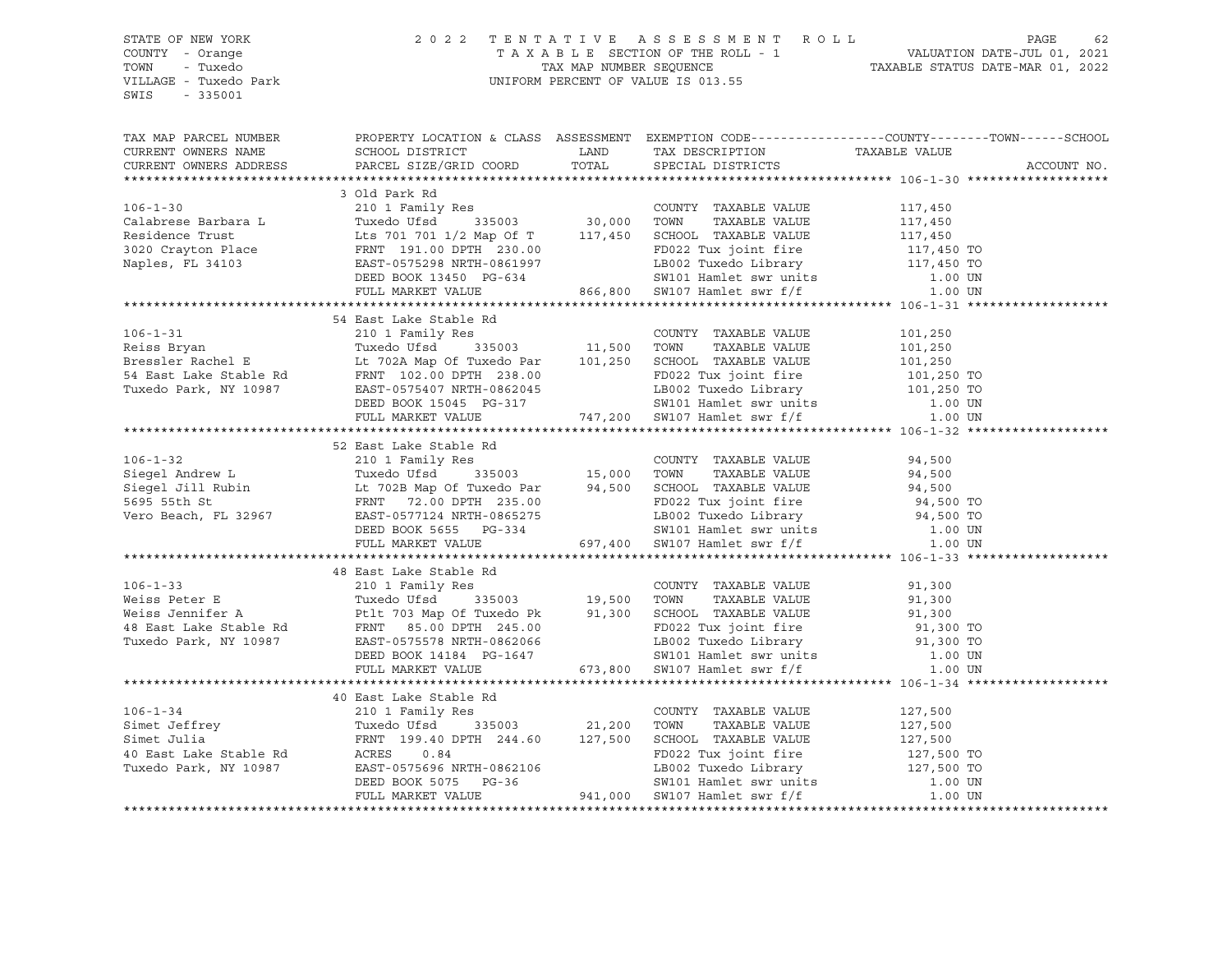| STATE OF NEW YORK<br>COUNTY - Orange<br>TOWN - Tuxedo<br>VILLAGE - Tuxedo Park<br>SWIS - 335001                                                                                                                                                     |                           |          | $2 0 2 2  T E N T A T I V E A S S E S S M E N T R O L L PAGE 63TA X A B L E SECTION OF THE ROLL - 1TAX MAP NUMBER SEQUENCEUNIFORM PERCENT OF VALUE IS 013.5513.55202220 2  T E N T A T I V E A S S E S S M E N T R O L L20212022203  T E N T A T I V E A S S E S S M E N T R O L L2021203  T A X A B L E SECTION OF THE ROLL - 1$ |
|-----------------------------------------------------------------------------------------------------------------------------------------------------------------------------------------------------------------------------------------------------|---------------------------|----------|-----------------------------------------------------------------------------------------------------------------------------------------------------------------------------------------------------------------------------------------------------------------------------------------------------------------------------------|
| TAX MAP PARCEL NUMBER<br>CURRENT OWNERS NAME<br>CURRENT OWNERS ADDRESS                                                                                                                                                                              |                           |          | PROPERTY LOCATION & CLASS ASSESSMENT EXEMPTION CODE---------------COUNTY-------TOWN-----SCHOOL<br>ACCOUNT NO.                                                                                                                                                                                                                     |
|                                                                                                                                                                                                                                                     | 36 East Lake Stable Rd    |          |                                                                                                                                                                                                                                                                                                                                   |
|                                                                                                                                                                                                                                                     |                           |          |                                                                                                                                                                                                                                                                                                                                   |
|                                                                                                                                                                                                                                                     |                           |          |                                                                                                                                                                                                                                                                                                                                   |
|                                                                                                                                                                                                                                                     |                           |          |                                                                                                                                                                                                                                                                                                                                   |
|                                                                                                                                                                                                                                                     |                           |          |                                                                                                                                                                                                                                                                                                                                   |
|                                                                                                                                                                                                                                                     |                           |          |                                                                                                                                                                                                                                                                                                                                   |
|                                                                                                                                                                                                                                                     |                           |          |                                                                                                                                                                                                                                                                                                                                   |
|                                                                                                                                                                                                                                                     |                           |          |                                                                                                                                                                                                                                                                                                                                   |
| 36 East Lake Stable Rd<br>36 East Lake Stable Rd<br>36 East Lake Stable Rd<br>36 East Lake Stable Rd<br>36 East Lake Stable Rd<br>10,600 TOWN TAXABLE VALUE<br>36 East Lake Stable Rd<br>10,600 TOWN TAXABLE VALUE<br>50,300<br>36 East Lake Sta    |                           |          |                                                                                                                                                                                                                                                                                                                                   |
|                                                                                                                                                                                                                                                     |                           |          |                                                                                                                                                                                                                                                                                                                                   |
| 34 East Lake Stable Kd<br>35 Granito Lynn Ellen Tuxedo Ufsd 335003 18,000 TOWNTY TAXABLE VALUE 73,700<br>36 East Lake Stable Rd Lt 706A Map Of Tuxedo Par 73,700 SCHOOL TAXABLE VALUE 73,700<br>Tuxedo Park, NY 10987 FRNT 73.50 DPT                | 34 East Lake Stable Rd    |          |                                                                                                                                                                                                                                                                                                                                   |
|                                                                                                                                                                                                                                                     |                           |          |                                                                                                                                                                                                                                                                                                                                   |
|                                                                                                                                                                                                                                                     |                           |          |                                                                                                                                                                                                                                                                                                                                   |
|                                                                                                                                                                                                                                                     |                           |          |                                                                                                                                                                                                                                                                                                                                   |
|                                                                                                                                                                                                                                                     |                           |          |                                                                                                                                                                                                                                                                                                                                   |
|                                                                                                                                                                                                                                                     |                           |          |                                                                                                                                                                                                                                                                                                                                   |
|                                                                                                                                                                                                                                                     |                           |          |                                                                                                                                                                                                                                                                                                                                   |
|                                                                                                                                                                                                                                                     | FULL MARKET VALUE 543,900 |          |                                                                                                                                                                                                                                                                                                                                   |
|                                                                                                                                                                                                                                                     |                           |          |                                                                                                                                                                                                                                                                                                                                   |
|                                                                                                                                                                                                                                                     | Tuxedo Rd                 |          |                                                                                                                                                                                                                                                                                                                                   |
|                                                                                                                                                                                                                                                     |                           |          |                                                                                                                                                                                                                                                                                                                                   |
|                                                                                                                                                                                                                                                     |                           |          |                                                                                                                                                                                                                                                                                                                                   |
|                                                                                                                                                                                                                                                     |                           |          |                                                                                                                                                                                                                                                                                                                                   |
|                                                                                                                                                                                                                                                     |                           |          |                                                                                                                                                                                                                                                                                                                                   |
| 106-1-38.1 (106-1-38.1)<br>Perez Joseph (106-1-38.1)<br>Perez Nidia (106-1-38.1)<br>Perez Nidia (108 Pt Lts 376 377 Map Of Tux (108 16,000 TOWN TAXABLE VALUE 36,000<br>Perez Nidia (108 Pt Lts 376 377 Map Of Tux 36,000 SCHOOL TAXAB              |                           |          |                                                                                                                                                                                                                                                                                                                                   |
|                                                                                                                                                                                                                                                     | FULL MARKET VALUE 265,700 |          |                                                                                                                                                                                                                                                                                                                                   |
|                                                                                                                                                                                                                                                     |                           |          |                                                                                                                                                                                                                                                                                                                                   |
|                                                                                                                                                                                                                                                     | 37 East Lake Stable Rd    |          |                                                                                                                                                                                                                                                                                                                                   |
|                                                                                                                                                                                                                                                     |                           |          |                                                                                                                                                                                                                                                                                                                                   |
|                                                                                                                                                                                                                                                     |                           |          |                                                                                                                                                                                                                                                                                                                                   |
| 37 East Lake Stable Rd<br>Benvenuto Thomas J<br>37 East Lake Stable Rd<br>37 East Lake Stable Rd<br>108,000 USCHOOL TAXABLE VALUE<br>37 East Lake Stable Rd<br>108,000 USCHOOL TAXABLE VALUE<br>37 East Lake Stable Rd<br>108,000 TOWN<br>2.30<br>  |                           |          |                                                                                                                                                                                                                                                                                                                                   |
|                                                                                                                                                                                                                                                     |                           |          |                                                                                                                                                                                                                                                                                                                                   |
|                                                                                                                                                                                                                                                     |                           |          |                                                                                                                                                                                                                                                                                                                                   |
|                                                                                                                                                                                                                                                     |                           |          |                                                                                                                                                                                                                                                                                                                                   |
|                                                                                                                                                                                                                                                     |                           |          |                                                                                                                                                                                                                                                                                                                                   |
|                                                                                                                                                                                                                                                     |                           |          |                                                                                                                                                                                                                                                                                                                                   |
|                                                                                                                                                                                                                                                     | 8 Pepperidge Rd           |          |                                                                                                                                                                                                                                                                                                                                   |
|                                                                                                                                                                                                                                                     |                           |          |                                                                                                                                                                                                                                                                                                                                   |
|                                                                                                                                                                                                                                                     |                           |          |                                                                                                                                                                                                                                                                                                                                   |
|                                                                                                                                                                                                                                                     |                           |          |                                                                                                                                                                                                                                                                                                                                   |
|                                                                                                                                                                                                                                                     |                           |          |                                                                                                                                                                                                                                                                                                                                   |
| Ewing Douglas R<br>Ewing Suzanne E<br>Ewing Suzanne E<br>Ewing Suzanne E<br>Ewing Suzanne E<br>Exted of Bell and Map of Tuxedo Park<br>Tuxedo Park, NY 10987<br>Exted acress 1.40<br>Tuxedo Park, NY 10987<br>EAST-0575603<br>NRTH-0861523<br>Tuxed | DEED BOOK 11889 PG-1879   |          |                                                                                                                                                                                                                                                                                                                                   |
|                                                                                                                                                                                                                                                     | FULL MARKET VALUE         | 1287,800 |                                                                                                                                                                                                                                                                                                                                   |
|                                                                                                                                                                                                                                                     |                           |          |                                                                                                                                                                                                                                                                                                                                   |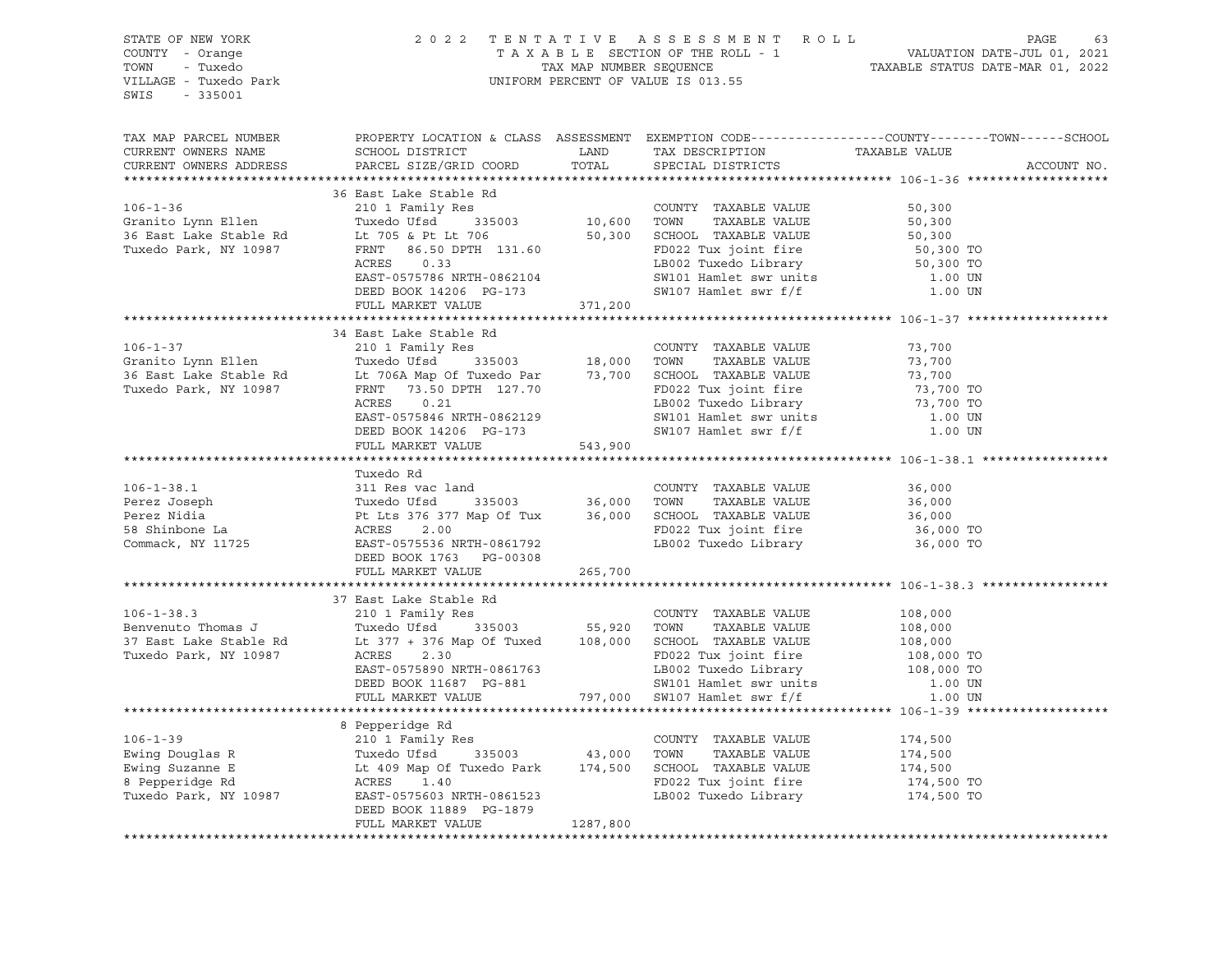| STATE OF NEW YORK<br>COUNTY - Orange<br>TOWN<br>- Tuxedo<br>VILLAGE - Tuxedo Park<br>SWIS<br>$-335001$ | 2 0 2 2                                              | TAX MAP NUMBER SEQUENCE | TENTATIVE ASSESSMENT ROLL<br>TAXABLE SECTION OF THE ROLL - 1<br>UNIFORM PERCENT OF VALUE IS 013.55 | PAGE<br>64<br>VALUATION DATE-JUL 01, 2021<br>TAXABLE STATUS DATE-MAR 01, 2022                                                    |
|--------------------------------------------------------------------------------------------------------|------------------------------------------------------|-------------------------|----------------------------------------------------------------------------------------------------|----------------------------------------------------------------------------------------------------------------------------------|
| TAX MAP PARCEL NUMBER<br>CURRENT OWNERS NAME<br>CURRENT OWNERS ADDRESS                                 | SCHOOL DISTRICT<br>PARCEL SIZE/GRID COORD            | LAND<br>TOTAL           | TAX DESCRIPTION<br>SPECIAL DISTRICTS                                                               | PROPERTY LOCATION & CLASS ASSESSMENT EXEMPTION CODE----------------COUNTY-------TOWN------SCHOOL<br>TAXABLE VALUE<br>ACCOUNT NO. |
|                                                                                                        | 18 Pepperidge Rd                                     |                         |                                                                                                    |                                                                                                                                  |
| $106 - 1 - 40$                                                                                         | 210 1 Family Res                                     |                         | COUNTY TAXABLE VALUE                                                                               | 198,205                                                                                                                          |
| Griffin Theodore                                                                                       | Tuxedo Ufsd                                          | 335003 42,000           | TOWN<br>TAXABLE VALUE                                                                              | 198,205                                                                                                                          |
| Foster Sutton L                                                                                        | Lt 405C Map Of Tuxedo Pk 198,205                     |                         | SCHOOL TAXABLE VALUE                                                                               | 198,205                                                                                                                          |
| 18 Pepperidge Rd                                                                                       | FRNT 122.00 DPTH 260.00                              |                         | FD022 Tux joint fire                                                                               | 198,205 TO                                                                                                                       |
| Tuxedo Park, NY 10987                                                                                  | ACRES<br>0.87                                        |                         | LB002 Tuxedo Library                                                                               | 198,205 TO                                                                                                                       |
|                                                                                                        | EAST-0575409 NRTH-0861600<br>DEED BOOK 14975 PG-1143 |                         |                                                                                                    |                                                                                                                                  |
|                                                                                                        | FULL MARKET VALUE                                    | 1462,800                |                                                                                                    |                                                                                                                                  |
|                                                                                                        | 153 Tuxedo Rd                                        |                         |                                                                                                    |                                                                                                                                  |
| $106 - 1 - 42$                                                                                         | 210 1 Family Res                                     |                         | COUNTY TAXABLE VALUE                                                                               | 104,685                                                                                                                          |
| Guinchard Marlene                                                                                      | Tuxedo Ufsd<br>335003                                | 30,000                  | TOWN<br>TAXABLE VALUE                                                                              | 104,685                                                                                                                          |
| 153 Tuxedo Rd                                                                                          | Lt 405 A Map Of Tuxedo Pk                            | 104,685                 | SCHOOL TAXABLE VALUE                                                                               | 104,685                                                                                                                          |
| Tuxedo Park, NY 10987                                                                                  | FRNT 186.00 DPTH 224.00                              |                         | FD022 Tux joint fire                                                                               | 104,685 TO                                                                                                                       |
|                                                                                                        | EAST-0575283 NRTH-0861640                            |                         | LB002 Tuxedo Library                                                                               | 104,685 TO                                                                                                                       |
|                                                                                                        | DEED BOOK 11608 PG-678                               |                         |                                                                                                    |                                                                                                                                  |
|                                                                                                        | FULL MARKET VALUE                                    | 772,600                 |                                                                                                    |                                                                                                                                  |
|                                                                                                        |                                                      |                         |                                                                                                    |                                                                                                                                  |
|                                                                                                        | 28 Pepperidge Rd                                     |                         |                                                                                                    |                                                                                                                                  |
| $106 - 1 - 43$<br>McFadden David                                                                       | 210 1 Family Res<br>Tuxedo Ufsd<br>335003            |                         | COUNTY TAXABLE VALUE<br>TAXABLE VALUE<br>TOWN                                                      | 155,000                                                                                                                          |
| McFadden Robin                                                                                         | Lt 405B                                              | 34,700<br>155,000       | SCHOOL TAXABLE VALUE                                                                               | 155,000<br>155,000                                                                                                               |
| 28 Pepperidge Rd                                                                                       | FRNT 125.00 DPTH 163.00                              |                         | FD022 Tux joint fire                                                                               | 155,000 TO                                                                                                                       |
| Tuxedo Park, NY 10987                                                                                  | BANKC030614                                          |                         | LB002 Tuxedo Library                                                                               | 155,000 TO                                                                                                                       |
|                                                                                                        | EAST-0575193 NRTH-0861494                            |                         |                                                                                                    |                                                                                                                                  |
|                                                                                                        | DEED BOOK 4139 PG-189                                |                         |                                                                                                    |                                                                                                                                  |
|                                                                                                        | FULL MARKET VALUE                                    | 1143,900                |                                                                                                    |                                                                                                                                  |
|                                                                                                        |                                                      |                         |                                                                                                    |                                                                                                                                  |
|                                                                                                        | 4 Ridge Rd                                           |                         |                                                                                                    |                                                                                                                                  |
| $106 - 1 - 44$                                                                                         | 210 1 Family Res                                     |                         | COUNTY TAXABLE VALUE                                                                               | 170,000                                                                                                                          |
| Farley Richard E                                                                                       | Tuxedo Ufsd<br>335003                                | 23,800                  | TAXABLE VALUE<br>TOWN                                                                              | 170,000                                                                                                                          |
| Farley Michele C                                                                                       | Lt<406 Map Fo Tuxedo Park                            | 170,000                 | SCHOOL TAXABLE VALUE                                                                               | 170,000                                                                                                                          |
| 4 Ridge Rd<br>Tuxedo Park, NY 10987                                                                    | FRNT 175.00 DPTH 228.00<br>EAST-0575105 NRTH-0861363 |                         | FD022 Tux joint fire<br>LB002 Tuxedo Library                                                       | 170,000 TO<br>170,000 TO                                                                                                         |
|                                                                                                        | DEED BOOK 14753 PG-1318                              |                         |                                                                                                    |                                                                                                                                  |
|                                                                                                        | FULL MARKET VALUE                                    | 1254,600                |                                                                                                    |                                                                                                                                  |
|                                                                                                        |                                                      |                         |                                                                                                    |                                                                                                                                  |
|                                                                                                        | 2 Ridge Rd                                           |                         |                                                                                                    |                                                                                                                                  |
| $106 - 1 - 45$                                                                                         | 210 1 Family Res                                     |                         | COUNTY TAXABLE VALUE                                                                               | 243,200                                                                                                                          |
| Friedman Martin                                                                                        | Tuxedo Ufsd<br>335003                                | 86,400                  | TOWN<br>TAXABLE VALUE                                                                              | 243,200                                                                                                                          |
| Waltman Suzanne                                                                                        | Lts 401 402 Map Of Tuxed                             | 243,200                 | SCHOOL TAXABLE VALUE                                                                               | 243,200                                                                                                                          |
| 320 Central Park West Apt 15-i ACRES                                                                   | 3.70                                                 |                         | FD022 Tux joint fire                                                                               | 243,200 TO                                                                                                                       |
| New York, NY 10025                                                                                     | EAST-0574841 NRTH-0861662                            |                         | LB002 Tuxedo Library                                                                               | 243,200 TO                                                                                                                       |
|                                                                                                        | DEED BOOK 14080 PG-1052                              |                         |                                                                                                    |                                                                                                                                  |
|                                                                                                        | FULL MARKET VALUE                                    | 1794,800                |                                                                                                    |                                                                                                                                  |
|                                                                                                        |                                                      |                         |                                                                                                    |                                                                                                                                  |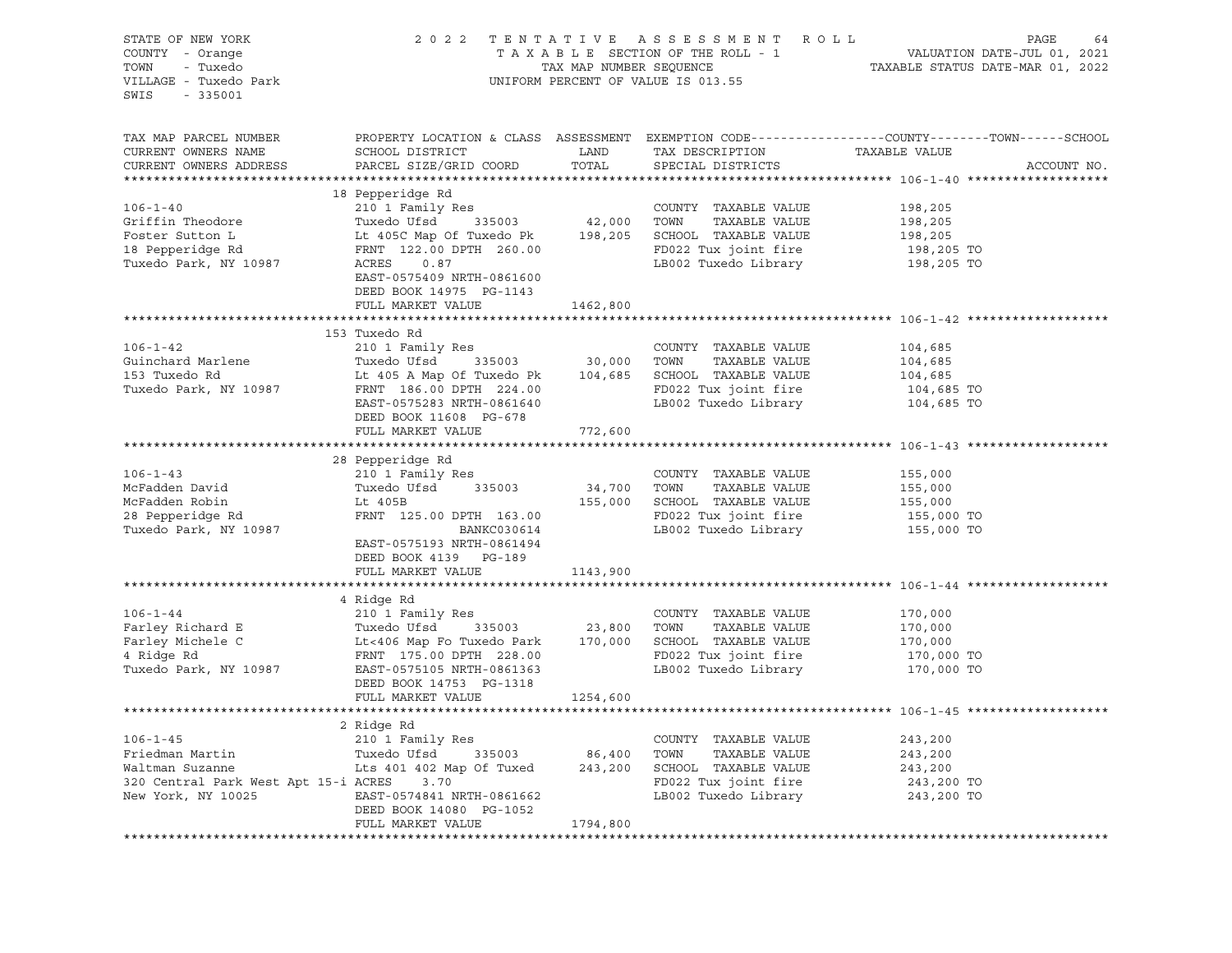#### STATE OF NEW YORK 2 0 2 2 T E N T A T I V E A S S E S S M E N T R O L L PAGE 65 COUNTY - Orange T A X A B L E SECTION OF THE ROLL - 1 VALUATION DATE-JUL 01, 2021 TOWN - Tuxedo TAX MAP NUMBER SEQUENCE TAXABLE STATUS DATE-MAR 01, 2022 UNIFORM PERCENT OF VALUE IS 013.55

TAX MAP PARCEL NUMBER PROPERTY LOCATION & CLASS ASSESSMENT EXEMPTION CODE------------------COUNTY--------TOWN------SCHOOL CURRENT OWNERS NAME SCHOOL DISTRICT LAND TAX DESCRIPTION TAXABLE VALUE CURRENT OWNERS ADDRESS PARCEL SIZE/GRID COORD TOTAL SPECIAL DISTRICTS ACCOUNT NO. \*\*\*\*\*\*\*\*\*\*\*\*\*\*\*\*\*\*\*\*\*\*\*\*\*\*\*\*\*\*\*\*\*\*\*\*\*\*\*\*\*\*\*\*\*\*\*\*\*\*\*\*\*\*\*\*\*\*\*\*\*\*\*\*\*\*\*\*\*\*\*\*\*\*\*\*\*\*\*\*\*\*\*\*\*\*\*\*\*\*\*\*\*\*\*\*\*\*\*\*\*\*\* 106-1-46 \*\*\*\*\*\*\*\*\*\*\*\*\*\*\*\*\*\*\* 1 Ridge Rd 106-1-46 210 1 Family Res BAS STAR 41854 0 0 5,920 Ahn Christina Tuxedo Ufsd 335003 31,500 COUNTY TAXABLE VALUE 114,000 Densford Ian Pt Lt 400 Map Of Tuxedo P 114,000 TOWN TAXABLE VALUE 114,000 1 Ridge Rd ACRES 1.20 SCHOOL TAXABLE VALUE 108,080 Tuxedo Park, NY 10987 EAST-0574649 NRTH-0861304 FD022 Tux joint fire 114,000 TO DEED BOOK 13905 PG-1379 LB002 Tuxedo Library 114,000 TO FULL MARKET VALUE 841,300 \*\*\*\*\*\*\*\*\*\*\*\*\*\*\*\*\*\*\*\*\*\*\*\*\*\*\*\*\*\*\*\*\*\*\*\*\*\*\*\*\*\*\*\*\*\*\*\*\*\*\*\*\*\*\*\*\*\*\*\*\*\*\*\*\*\*\*\*\*\*\*\*\*\*\*\*\*\*\*\*\*\*\*\*\*\*\*\*\*\*\*\*\*\*\*\*\*\*\*\*\*\*\* 106-1-47 \*\*\*\*\*\*\*\*\*\*\*\*\*\*\*\*\*\*\* 3 Ridge Rd 106-1-47 210 1 Family Res COUNTY TAXABLE VALUE 107,100 Nieuwerburgh Stijn Van Tuxedo Ufsd 335003 29,400 TOWN TAXABLE VALUE 107,100 Veldkamp Laura Lt 400-4 Tuxedo Facilitie 107,100 SCHOOL TAXABLE VALUE 107,100 3 Ridge Rd Corp Map 1935 FD022 Tux joint fire 107,100 TO Tuxedo Park, NY 10987 ACRES 1.10 LB002 Tuxedo Library 107,100 TO EAST-0574839 NRTH-0861338 DEED BOOK 13378 PG-980 FULL MARKET VALUE 790,400 \*\*\*\*\*\*\*\*\*\*\*\*\*\*\*\*\*\*\*\*\*\*\*\*\*\*\*\*\*\*\*\*\*\*\*\*\*\*\*\*\*\*\*\*\*\*\*\*\*\*\*\*\*\*\*\*\*\*\*\*\*\*\*\*\*\*\*\*\*\*\*\*\*\*\*\*\*\*\*\*\*\*\*\*\*\*\*\*\*\*\*\*\*\*\*\*\*\*\*\*\*\*\* 106-1-48 \*\*\*\*\*\*\*\*\*\*\*\*\*\*\*\*\*\*\* 5 Ridge Rd<br>210 1 Family Res 106-1-48 210 1 Family Res COUNTY TAXABLE VALUE 108,000 Ponte Raul Tuxedo Ufsd 335003 27,500 TOWN TAXABLE VALUE 108,000 Ponte Nora Pt Lt 400 Map Of Tuxedo P 108,000 SCHOOL TAXABLE VALUE 108,000 901 Brickell Key Blvd 1804 ACRES 1.10<br>108,000 TO Brickell Key Blvd 1804 ACRES 1.10 FD022 Tux joint fire 108,000 TO<br>Miami, FL 33131 BAST-0574935 NRTH-0861221 LB002 Tuxedo Library 108,000 TO Miami, FL 33131 EAST-0574935 NRTH-0861221 LB002 Tuxedo Library 108,000 TO DEED BOOK 11808 PG-311 FULL MARKET VALUE 797,000 \*\*\*\*\*\*\*\*\*\*\*\*\*\*\*\*\*\*\*\*\*\*\*\*\*\*\*\*\*\*\*\*\*\*\*\*\*\*\*\*\*\*\*\*\*\*\*\*\*\*\*\*\*\*\*\*\*\*\*\*\*\*\*\*\*\*\*\*\*\*\*\*\*\*\*\*\*\*\*\*\*\*\*\*\*\*\*\*\*\*\*\*\*\*\*\*\*\*\*\*\*\*\* 106-1-49 \*\*\*\*\*\*\*\*\*\*\*\*\*\*\*\*\*\*\* 7 Ridge Rd 106-1-49 210 1 Family Res BAS STAR 41854 0 0 5,920 Hickey Laurance Tuxedo Ufsd 335003 32,500 COUNTY TAXABLE VALUE 112,000 Hickey Desiree Lt 400-2 Tuxedo Facilitie 112,000 TOWN TAXABLE VALUE 112,000 7 Ridge Rd Corp Map 1935 SCHOOL TAXABLE VALUE 106,080 Tuxedo Park, NY 10987 ACRES 1.20 FD022 Tux joint fire 112,000 TO EAST-0574995 NRTH-0860652 LB002 Tuxedo Library 112,000 TO DEED BOOK 4847 PG-175 FULL MARKET VALUE 826,600 \*\*\*\*\*\*\*\*\*\*\*\*\*\*\*\*\*\*\*\*\*\*\*\*\*\*\*\*\*\*\*\*\*\*\*\*\*\*\*\*\*\*\*\*\*\*\*\*\*\*\*\*\*\*\*\*\*\*\*\*\*\*\*\*\*\*\*\*\*\*\*\*\*\*\*\*\*\*\*\*\*\*\*\*\*\*\*\*\*\*\*\*\*\*\*\*\*\*\*\*\*\*\* 106-1-50.1 \*\*\*\*\*\*\*\*\*\*\*\*\*\*\*\*\* 11 Ridge Rd 106-1-50.1 210 1 Family Res COUNTY TAXABLE VALUE 108,000 Klimecki Robert Jahr (108,000 Tuxedo Ufsd 335003 35,000 TOWN TAXABLE VALUE 108,000 412 E 55th St Apt 5G Lt 400-7 Tuxedo Facilitie 108,000 SCHOOL TAXABLE VALUE 108,000 New York, NY 10022 Corp Map 1935 FD022 Tux joint fire 108,000 TO ACRES 2.40 LB002 Tuxedo Library 108,000 TO EAST-0574745 NRTH-0860897 DEED BOOK 13536 PG-1183 FULL MARKET VALUE 797,000 \*\*\*\*\*\*\*\*\*\*\*\*\*\*\*\*\*\*\*\*\*\*\*\*\*\*\*\*\*\*\*\*\*\*\*\*\*\*\*\*\*\*\*\*\*\*\*\*\*\*\*\*\*\*\*\*\*\*\*\*\*\*\*\*\*\*\*\*\*\*\*\*\*\*\*\*\*\*\*\*\*\*\*\*\*\*\*\*\*\*\*\*\*\*\*\*\*\*\*\*\*\*\*\*\*\*\*\*\*\*\*\*\*\*\*\*\*\*\*\*\*\*\*\*\*\*\*\*\*\*\*\*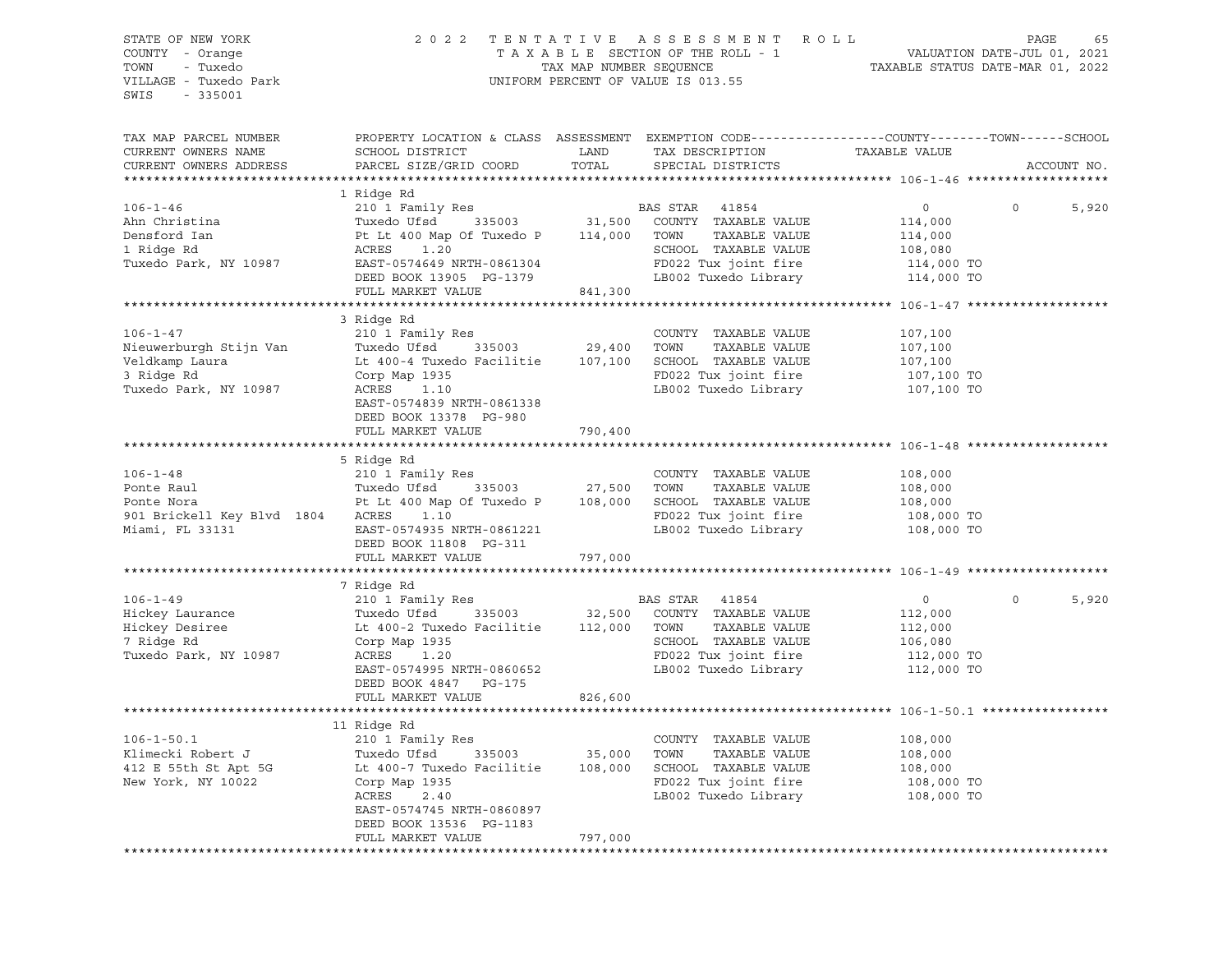| STATE OF NEW YORK<br>COUNTY - Orange<br>TOWN<br>- Tuxedo<br>VILLAGE - Tuxedo Park<br>SWIS - 335001 |                                                                                                                    | TAX MAP NUMBER SEQUENCE | 2022 TENTATIVE ASSESSMENT ROLL<br>TAXABLE SECTION OF THE ROLL - 1<br>UNIFORM PERCENT OF VALUE IS 013.55 | PAGE<br>VALUATION DATE-JUL 01, 2021<br>TAXABLE STATUS DATE-MAR 01, 2022                         |             |  |
|----------------------------------------------------------------------------------------------------|--------------------------------------------------------------------------------------------------------------------|-------------------------|---------------------------------------------------------------------------------------------------------|-------------------------------------------------------------------------------------------------|-------------|--|
| TAX MAP PARCEL NUMBER<br>CURRENT OWNERS NAME<br>CURRENT OWNERS ADDRESS                             | SCHOOL DISTRICT<br>PARCEL SIZE/GRID COORD                                                                          | LAND<br>TOTAL           | TAX DESCRIPTION TAXABLE VALUE<br>SPECIAL DISTRICTS                                                      | PROPERTY LOCATION & CLASS ASSESSMENT EXEMPTION CODE----------------COUNTY-------TOWN-----SCHOOL | ACCOUNT NO. |  |
|                                                                                                    |                                                                                                                    |                         |                                                                                                         |                                                                                                 |             |  |
|                                                                                                    | East Lake Rd                                                                                                       |                         |                                                                                                         |                                                                                                 |             |  |
| $106 - 1 - 50.2$                                                                                   | 210 1 Family Res                                                                                                   |                         | COUNTY TAXABLE VALUE                                                                                    | 222,950                                                                                         |             |  |
| Scherer Joshua                                                                                     |                                                                                                                    |                         | TAXABLE VALUE                                                                                           | 222,950                                                                                         |             |  |
| Scherer Rowena                                                                                     | Lt 400-6 Tuxedo Facilitie 222,950 SCHOOL TAXABLE VALUE                                                             |                         |                                                                                                         | 222,950                                                                                         |             |  |
| 56 E 87th St Apt 3D                                                                                | Corp Map 1935                                                                                                      |                         | FD022 Tux joint fire                                                                                    | 222,950 TO<br>222,950 TO                                                                        |             |  |
| New York, NY 10128                                                                                 | 3.30<br>ACRES<br>EAST-0574497 NRTH-0860964<br>DEED BOOK 13127 PG-1107<br>FULL MARKET VALUE                         | 1645,400                | LB002 Tuxedo Library                                                                                    |                                                                                                 |             |  |
|                                                                                                    |                                                                                                                    |                         |                                                                                                         |                                                                                                 |             |  |
|                                                                                                    | 9 Ridge Rd                                                                                                         |                         |                                                                                                         |                                                                                                 |             |  |
| $106 - 1 - 51$                                                                                     | 210 1 Family Res                                                                                                   |                         | COUNTY TAXABLE VALUE                                                                                    | 67,500                                                                                          |             |  |
| Christensen David                                                                                  |                                                                                                                    |                         |                                                                                                         | 67,500                                                                                          |             |  |
| Dobbeck Diane                                                                                      |                                                                                                                    |                         |                                                                                                         | 67,500                                                                                          |             |  |
| 9 Ridge Rd                                                                                         | ACRES<br>1.30                                                                                                      |                         | FD022 Tux joint fire                                                                                    | 67,500 TO                                                                                       |             |  |
| Tuxedo Park, NY 10987                                                                              | EAST-0575041 NRTH-0860786<br>DEED BOOK 12803 PG-1793<br>FULL MARKET VALUE                                          | 498,200                 | LB002 Tuxedo Library                                                                                    | 67,500 TO                                                                                       |             |  |
|                                                                                                    |                                                                                                                    |                         |                                                                                                         |                                                                                                 |             |  |
|                                                                                                    | 4 Butternut Rd                                                                                                     |                         |                                                                                                         |                                                                                                 |             |  |
| $106 - 1 - 52$                                                                                     | 210 1 Family Res                                                                                                   |                         | COUNTY TAXABLE VALUE                                                                                    | 81,000                                                                                          |             |  |
| 106-1-52<br>Tinker Elizabeth                                                                       | Tuxedo Ufsd 335003 33,600 TOWN TAXABLE VALUE                                                                       |                         |                                                                                                         | 81,000                                                                                          |             |  |
|                                                                                                    | Pt Lt 174 Map Of Tuxedo P 81,000 SCHOOL TAXABLE VALUE                                                              |                         |                                                                                                         | 81,000                                                                                          |             |  |
| Mountain View, CA 94043                                                                            | <b>ACRES</b><br>1.40                                                                                               |                         | FD022 Tux joint fire                                                                                    | 81,000 TO                                                                                       |             |  |
|                                                                                                    | EAST-0575007 NRTH-0860580                                                                                          |                         | LB002 Tuxedo Library                                                                                    | 81,000 TO                                                                                       |             |  |
|                                                                                                    | DEED BOOK 14310 PG-305                                                                                             |                         |                                                                                                         |                                                                                                 |             |  |
|                                                                                                    | FULL MARKET VALUE                                                                                                  | 597,800                 |                                                                                                         |                                                                                                 |             |  |
|                                                                                                    |                                                                                                                    |                         |                                                                                                         |                                                                                                 |             |  |
| $106 - 1 - 53$                                                                                     | 15 Ridge Rd                                                                                                        |                         | COUNTY TAXABLE VALUE                                                                                    | 118,500                                                                                         |             |  |
| Crawford Brad                                                                                      |                                                                                                                    | 33,600 TOWN             | TAXABLE VALUE                                                                                           | 118,500                                                                                         |             |  |
|                                                                                                    | 210 1 Family Res<br>Tuxedo Ufsd 335003<br>ACRES 1.30<br>ERGES 1.30                                                 |                         | 118,500 SCHOOL TAXABLE VALUE                                                                            | 118,500                                                                                         |             |  |
| Crawford Vicki<br>15 Ridge Rd                                                                      |                                                                                                                    |                         | FD022 Tux joint fire                                                                                    |                                                                                                 |             |  |
|                                                                                                    |                                                                                                                    |                         | LB002 Tuxedo Library                                                                                    | 118,500 TO<br>118,500 TO                                                                        |             |  |
|                                                                                                    | FULL MARKET VALUE                                                                                                  | 874,500                 |                                                                                                         |                                                                                                 |             |  |
|                                                                                                    |                                                                                                                    |                         |                                                                                                         |                                                                                                 |             |  |
|                                                                                                    | 12 Pine Hill Rd                                                                                                    |                         |                                                                                                         |                                                                                                 |             |  |
| $106 - 1 - 55.2$                                                                                   | 220 2 Family Res - ASSOC                                                                                           |                         | COUNTY TAXABLE VALUE                                                                                    | 140,100                                                                                         |             |  |
| Jazz on Pine LLC<br>11 Revere Rd                                                                   |                                                                                                                    |                         |                                                                                                         | 140,100                                                                                         |             |  |
| 11 Revere Rd                                                                                       | Tuxedo Ufsd <sup>3</sup> 335003 31,200 TOWN TAXABLE VALUE<br>Lt 430D & 430B1/2 Map Of 140,100 SCHOOL TAXABLE VALUE |                         |                                                                                                         | 140,100                                                                                         |             |  |
| Monroe, NY 10950                                                                                   | Tuxedo Park                                                                                                        |                         | FD022 Tux joint fire                                                                                    | 140,100 TO                                                                                      |             |  |
|                                                                                                    | ACRES<br>1.30                                                                                                      |                         | LB002 Tuxedo Library                                                                                    | 140,100 TO                                                                                      |             |  |
|                                                                                                    | EAST-0575335 NRTH-0859995                                                                                          |                         |                                                                                                         |                                                                                                 |             |  |
|                                                                                                    | DEED BOOK 14836 PG-1765                                                                                            |                         |                                                                                                         |                                                                                                 |             |  |
|                                                                                                    | FULL MARKET VALUE                                                                                                  | 1033,900                |                                                                                                         |                                                                                                 |             |  |
|                                                                                                    |                                                                                                                    |                         |                                                                                                         |                                                                                                 |             |  |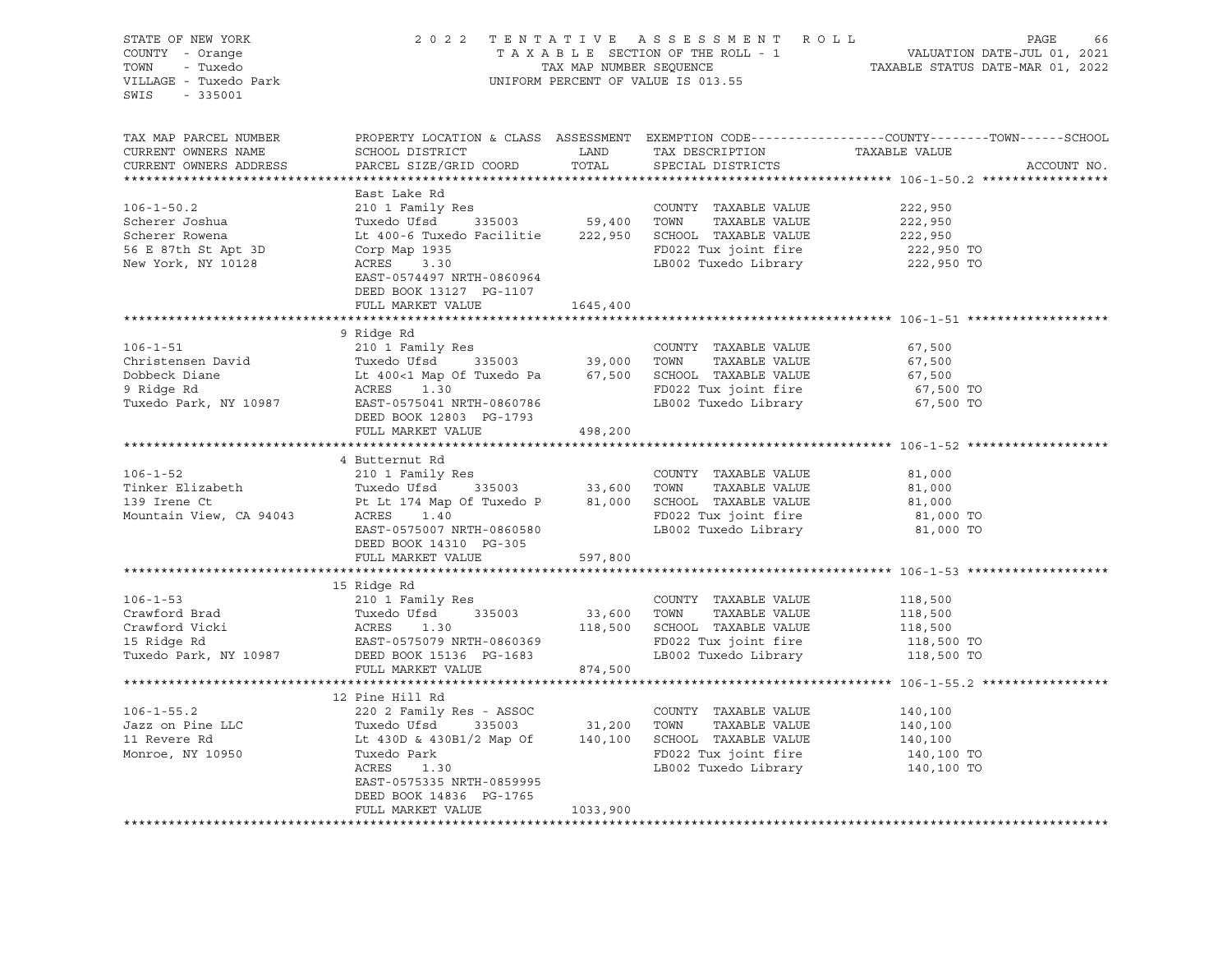| STATE OF NEW YORK<br>COUNTY - Orange<br>TOWN<br>- Tuxedo<br>VILLAGE - Tuxedo Park<br>SWIS - 335001                                                                                                                                             |                                                                                                                                             |                       | 2022 TENTATIVE ASSESSMENT ROLL PAGE 67<br>TAXABLE SECTION OF THE ROLL - 1 VALUATION DATE-JUL 01, 2021<br>TAX MAP NUMBER SEQUENCE TAXABLE STATUS DATE-MAR 01, 2022<br>UNIFORM PERCENT OF VALUE IS 013.55 |                        |                  |
|------------------------------------------------------------------------------------------------------------------------------------------------------------------------------------------------------------------------------------------------|---------------------------------------------------------------------------------------------------------------------------------------------|-----------------------|---------------------------------------------------------------------------------------------------------------------------------------------------------------------------------------------------------|------------------------|------------------|
| TAX MAP PARCEL NUMBER<br>CURRENT OWNERS NAME<br>CURRENT OWNERS ADDRESS                                                                                                                                                                         | PROPERTY LOCATION & CLASS ASSESSMENT EXEMPTION CODE---------------COUNTY-------TOWN-----SCHOOL<br>SCHOOL DISTRICT<br>PARCEL SIZE/GRID COORD | <b>LAND</b><br>TOTAL  | TAX DESCRIPTION TAXABLE VALUE CORCLAI. DISTRICTS<br>SPECIAL DISTRICTS                                                                                                                                   |                        | ACCOUNT NO.      |
|                                                                                                                                                                                                                                                | 24 Pine Hill Rd                                                                                                                             |                       |                                                                                                                                                                                                         |                        |                  |
| $106 - 1 - 56.11$                                                                                                                                                                                                                              |                                                                                                                                             |                       |                                                                                                                                                                                                         |                        |                  |
|                                                                                                                                                                                                                                                |                                                                                                                                             |                       | COUNTY TAXABLE VALUE 101,000<br>TOWN TAXABLE VALUE 101,000                                                                                                                                              |                        |                  |
|                                                                                                                                                                                                                                                |                                                                                                                                             |                       |                                                                                                                                                                                                         | 101,000                |                  |
|                                                                                                                                                                                                                                                |                                                                                                                                             |                       |                                                                                                                                                                                                         |                        |                  |
| Fergus Robert D<br>Tuxedo Ufsd 335003 31,200 TOWN TAXABLE VALUE<br>Chen Agnes Pt Lts 430 430A 430B 430C 101,000 SCHOOL TAXABLE VALUE<br>24 Pine Hill Rd Of Tux Pk Lt B Reeves Tra PD022 Tux joint fire<br>Tuxedo Park, NY 10987 Hagen          | ACRES 1.30 BANK N<br>EAST-0575480 NRTH-0859774<br>DEED BOOK 13538 PG-1756                                                                   |                       | FD022 Tux joint fire 101,000 TO<br>LB002 Tuxedo Library 101,000 TO                                                                                                                                      |                        |                  |
|                                                                                                                                                                                                                                                | FULL MARKET VALUE                                                                                                                           | 745,400               |                                                                                                                                                                                                         |                        |                  |
|                                                                                                                                                                                                                                                | 20 Ridge Rd                                                                                                                                 |                       |                                                                                                                                                                                                         |                        |                  |
|                                                                                                                                                                                                                                                | 210 <sup>1</sup> Family Res                                                                                                                 |                       |                                                                                                                                                                                                         | 60,000                 |                  |
|                                                                                                                                                                                                                                                |                                                                                                                                             | COUNTY<br>25,000 TOWN |                                                                                                                                                                                                         | 60,000                 |                  |
|                                                                                                                                                                                                                                                |                                                                                                                                             |                       |                                                                                                                                                                                                         | 60,000                 |                  |
|                                                                                                                                                                                                                                                |                                                                                                                                             |                       | FD022 Tux joint fire                                                                                                                                                                                    | 60,000 TO              |                  |
| 106-1-57.21 210 1 Family Res<br>Delgado Omar Tuxedo Ufsd 335003 25,000 TOWN TAXABLE VALUE<br>20 Ridge Rd Lt 430B Mp Tuxedo Pk 60,000 SCHOOL TAXABLE VALUE<br>Tuxedo Park, NY 10987 ACRES 0.45 BANK N FD022 Tux joint fire<br>EAST-0575         | FULL MARKET VALUE                                                                                                                           | 442,800               |                                                                                                                                                                                                         | 60,000 TO              |                  |
|                                                                                                                                                                                                                                                |                                                                                                                                             |                       |                                                                                                                                                                                                         |                        |                  |
|                                                                                                                                                                                                                                                | 18 Ridge Rd                                                                                                                                 |                       |                                                                                                                                                                                                         |                        |                  |
|                                                                                                                                                                                                                                                |                                                                                                                                             |                       | COUNTY TAXABLE VALUE                                                                                                                                                                                    | 90,000                 |                  |
| 106-1-57.22<br>Keating Mary 210 1 Family Res<br>Keating Mary TaxaBLE VALUE<br>Keating Mary 106-1-57.22<br>Tuxedo Ufsd 335003<br>Let 430B Mp Tuxedo Pk 90,000 SCHOOL TAXABLE VALUE<br>18 Ridge Dr ACRES 1.90<br>Tuxedo, NY 10987<br>EAST-057526 |                                                                                                                                             |                       | TAXABLE VALUE                                                                                                                                                                                           | 90,000                 |                  |
|                                                                                                                                                                                                                                                |                                                                                                                                             |                       |                                                                                                                                                                                                         | 90,000                 |                  |
|                                                                                                                                                                                                                                                |                                                                                                                                             |                       |                                                                                                                                                                                                         | 90,000 TO              |                  |
|                                                                                                                                                                                                                                                |                                                                                                                                             |                       | LB002 Tuxedo Library 90,000 TO                                                                                                                                                                          |                        |                  |
|                                                                                                                                                                                                                                                | DEED BOOK 14704 PG-1134                                                                                                                     |                       |                                                                                                                                                                                                         |                        |                  |
|                                                                                                                                                                                                                                                | FULL MARKET VALUE                                                                                                                           | 664,200               |                                                                                                                                                                                                         |                        |                  |
| 106-1-58.1<br>Graetzer Mary F<br>17 Ridge Rd<br>17 Ridge Rd<br>17 Ridge Rd<br>17 Ridge Rd<br>2.80<br>2.80<br>2.80<br>2.80<br>2.80                                                                                                              |                                                                                                                                             |                       |                                                                                                                                                                                                         |                        |                  |
|                                                                                                                                                                                                                                                |                                                                                                                                             |                       |                                                                                                                                                                                                         | $\overline{0}$         | $\circ$<br>5,920 |
|                                                                                                                                                                                                                                                |                                                                                                                                             |                       |                                                                                                                                                                                                         | 108,000                |                  |
|                                                                                                                                                                                                                                                |                                                                                                                                             |                       | TAXABLE VALUE                                                                                                                                                                                           | $108,000$<br>$102,080$ |                  |
|                                                                                                                                                                                                                                                |                                                                                                                                             |                       |                                                                                                                                                                                                         |                        |                  |
|                                                                                                                                                                                                                                                | ACRES 2.80<br>EAST-0574991 NRTH-0860038<br>DEED BOOK 1916 PG-00433                                                                          |                       | FD022 Tux joint fire                                                                                                                                                                                    | 108,000 TO             |                  |
|                                                                                                                                                                                                                                                |                                                                                                                                             |                       | LB002 Tuxedo Library                                                                                                                                                                                    | 108,000 TO             |                  |
|                                                                                                                                                                                                                                                | FULL MARKET VALUE                                                                                                                           | 797,000               |                                                                                                                                                                                                         |                        |                  |
|                                                                                                                                                                                                                                                |                                                                                                                                             |                       |                                                                                                                                                                                                         |                        |                  |
|                                                                                                                                                                                                                                                | 23 Ridge Rd                                                                                                                                 |                       |                                                                                                                                                                                                         |                        |                  |
| 106-1-58.2<br>Veraja John H (210 1 Family Res COUNTY TAXABLE VALUE<br>23 Ridge Rd (23 Pt Lt 174 Map Of Tuxedo P (335003) 37,500 TOWN TAXABLE VALUE<br>23 Ridge Rd (250 Pt Lt 174 Map Of Tuxedo P (34,250 SCHOOL TAXABLE VALUE<br>23 Ri         |                                                                                                                                             |                       |                                                                                                                                                                                                         | 94,250                 |                  |
|                                                                                                                                                                                                                                                |                                                                                                                                             |                       |                                                                                                                                                                                                         | 94,250                 |                  |
|                                                                                                                                                                                                                                                |                                                                                                                                             |                       |                                                                                                                                                                                                         | 94,250<br>94,250 TO    |                  |
|                                                                                                                                                                                                                                                | EAST-0574816 NRTH-0859703                                                                                                                   |                       | FD022 Tux joint fire<br>LB002 Tuxedo Library                                                                                                                                                            | 94,250 TO              |                  |
|                                                                                                                                                                                                                                                | DEED BOOK 14817 PG-928                                                                                                                      |                       |                                                                                                                                                                                                         |                        |                  |
|                                                                                                                                                                                                                                                | FULL MARKET VALUE                                                                                                                           | 695,600               |                                                                                                                                                                                                         |                        |                  |
|                                                                                                                                                                                                                                                |                                                                                                                                             |                       |                                                                                                                                                                                                         |                        |                  |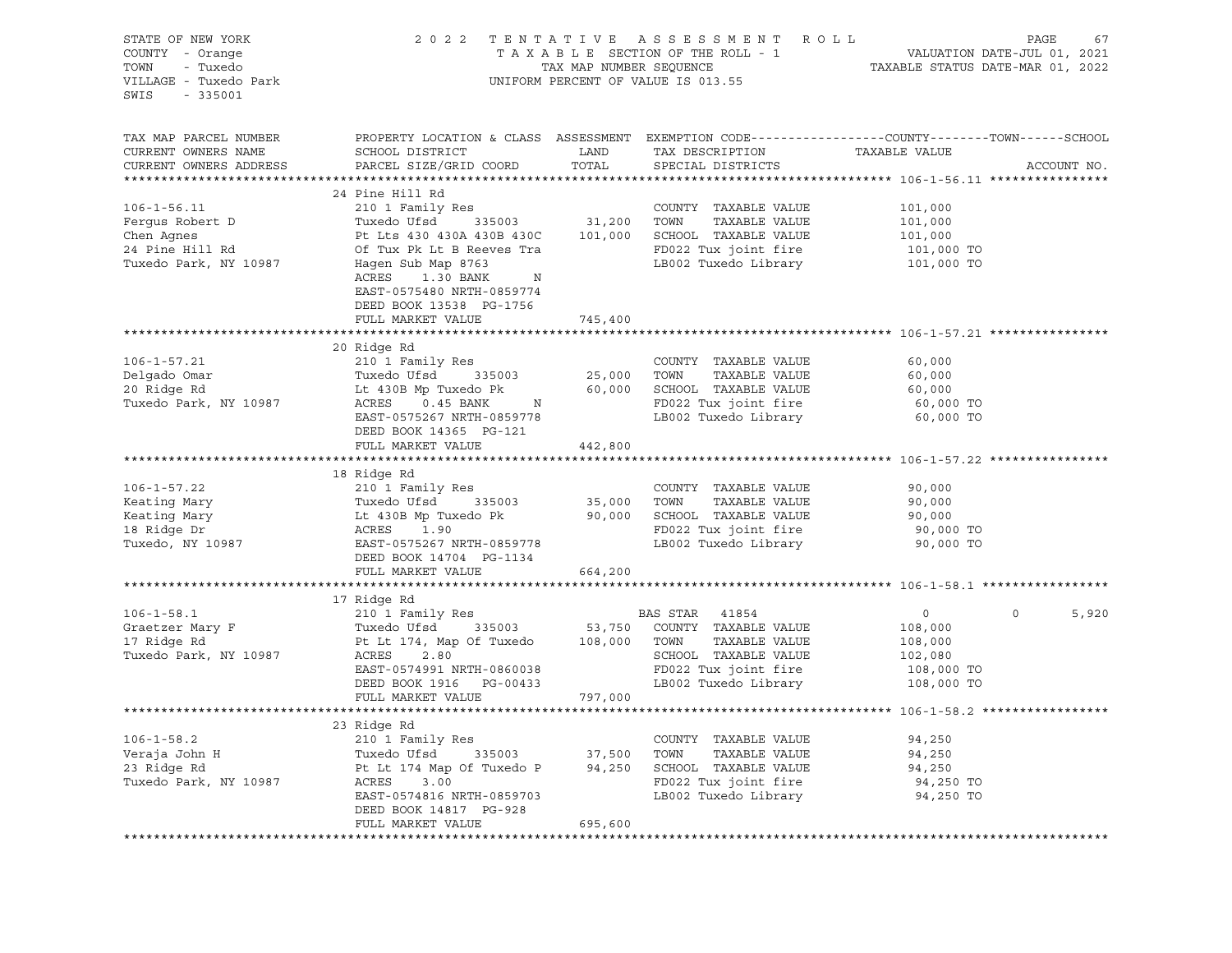| STATE OF NEW YORK<br>COUNTY - Orange<br>TOWN<br>- Tuxedo<br>VILLAGE - Tuxedo Park<br>SWIS<br>$-335001$ |                                                                       | TAX MAP NUMBER SEQUENCE | 2022 TENTATIVE ASSESSMENT ROLL<br>TAXABLE SECTION OF THE ROLL - 1<br>UNIFORM PERCENT OF VALUE IS 013.55 | PAGE<br>68<br>VALUATION DATE-JUL 01, 2021<br>TAXABLE STATUS DATE-MAR 01, 2022                                                    |
|--------------------------------------------------------------------------------------------------------|-----------------------------------------------------------------------|-------------------------|---------------------------------------------------------------------------------------------------------|----------------------------------------------------------------------------------------------------------------------------------|
| TAX MAP PARCEL NUMBER<br>CURRENT OWNERS NAME<br>CURRENT OWNERS ADDRESS                                 | SCHOOL DISTRICT<br>PARCEL SIZE/GRID COORD                             | LAND<br>TOTAL           | TAX DESCRIPTION<br>SPECIAL DISTRICTS                                                                    | PROPERTY LOCATION & CLASS ASSESSMENT EXEMPTION CODE----------------COUNTY-------TOWN------SCHOOL<br>TAXABLE VALUE<br>ACCOUNT NO. |
|                                                                                                        |                                                                       |                         |                                                                                                         |                                                                                                                                  |
| $106 - 1 - 59.11$                                                                                      | 14 Butternut Rd<br>210 1 Family Res                                   |                         | COUNTY TAXABLE VALUE                                                                                    | 217,500                                                                                                                          |
| Hempel Gardiner Jr                                                                                     | Tuxedo Ufsd<br>335003                                                 | 75,000                  | TOWN<br>TAXABLE VALUE                                                                                   | 217,500                                                                                                                          |
| Wong Chin-Yin                                                                                          | Lt 174 Map Of Tuxedo Pk                                               | 217,500                 | SCHOOL TAXABLE VALUE                                                                                    | 217,500                                                                                                                          |
| PO Box 108                                                                                             | ACRES<br>6.80                                                         |                         | FD022 Tux joint fire                                                                                    | 217,500 TO                                                                                                                       |
| Tuxedo Park, NY 10987                                                                                  | EAST-0574649 NRTH-0860512<br>DEED BOOK 5184 PG-284                    |                         | LB002 Tuxedo Library                                                                                    | 217,500 TO                                                                                                                       |
|                                                                                                        | FULL MARKET VALUE                                                     | 1605,200                |                                                                                                         |                                                                                                                                  |
|                                                                                                        |                                                                       |                         |                                                                                                         |                                                                                                                                  |
|                                                                                                        | 15 Butternut Rd                                                       |                         |                                                                                                         |                                                                                                                                  |
| $106 - 1 - 59.12$                                                                                      | 311 Res vac land                                                      |                         | COUNTY TAXABLE VALUE                                                                                    | 56,000                                                                                                                           |
| Benclair LLC                                                                                           | Tuxedo Ufsd<br>335003                                                 | 56,000                  | TOWN<br>TAXABLE VALUE                                                                                   | 56,000                                                                                                                           |
| PO Box 108                                                                                             | Lt 2 Bartolucci Sub                                                   | 56,000                  | SCHOOL TAXABLE VALUE                                                                                    | 56,000                                                                                                                           |
| Tuxedo Park, NY 10987                                                                                  | Map 143-96                                                            |                         | FD022 Tux joint fire                                                                                    | 56,000 TO                                                                                                                        |
|                                                                                                        | ACRES<br>4.10<br>EAST-0574455 NRTH-0860025<br>DEED BOOK 11310 PG-1716 |                         | LB002 Tuxedo Library                                                                                    | 56,000 TO                                                                                                                        |
|                                                                                                        | FULL MARKET VALUE                                                     | 413,300                 |                                                                                                         |                                                                                                                                  |
|                                                                                                        |                                                                       |                         |                                                                                                         |                                                                                                                                  |
|                                                                                                        | 13 Lake View Rd                                                       |                         |                                                                                                         |                                                                                                                                  |
| $106 - 1 - 60.2$                                                                                       | 210 1 Family Res                                                      |                         | COUNTY TAXABLE VALUE                                                                                    | 144,670                                                                                                                          |
| van der Lee Henricus                                                                                   | Tuxedo Ufsd<br>335003                                                 | 107,200                 | TOWN<br>TAXABLE VALUE                                                                                   | 144,670                                                                                                                          |
| van der Lee Pamela                                                                                     | Cliff Road Partners LLC S                                             | 144,670                 | SCHOOL TAXABLE VALUE                                                                                    | 144,670                                                                                                                          |
| 13 Lake View Rd                                                                                        | 283/07                                                                |                         | FD022 Tux joint fire                                                                                    | 144,670 TO                                                                                                                       |
| Tuxedo Park, NY 10987                                                                                  | ACRES<br>4.30<br>EAST-0574153 NRTH-0860383<br>DEED BOOK 12464 PG-1920 |                         | LB002 Tuxedo Library                                                                                    | 144,670 TO                                                                                                                       |
|                                                                                                        | FULL MARKET VALUE                                                     | 1067,700                |                                                                                                         |                                                                                                                                  |
|                                                                                                        |                                                                       |                         |                                                                                                         |                                                                                                                                  |
|                                                                                                        | 4 Cliff Rd                                                            |                         |                                                                                                         |                                                                                                                                  |
| $106 - 1 - 61.22$                                                                                      | 210 1 Family Res                                                      |                         | COUNTY TAXABLE VALUE                                                                                    | 196,000                                                                                                                          |
| Hays James D                                                                                           | Tuxedo Ufsd<br>335003                                                 | 64,000                  | TOWN<br>TAXABLE VALUE                                                                                   | 196,000                                                                                                                          |
| Hays Nancy E                                                                                           | Cliff Road Partners LLC S                                             | 196,000                 | SCHOOL TAXABLE VALUE                                                                                    | 196,000                                                                                                                          |
| 4 Cliff Rd                                                                                             | 283/07                                                                |                         | FD022 Tux joint fire                                                                                    | 196,000 TO                                                                                                                       |
| PO Box 76                                                                                              | ACRES<br>2.30                                                         |                         | LB002 Tuxedo Library                                                                                    | 196,000 TO                                                                                                                       |
| Tuxedo Park, NY 10987                                                                                  | EAST-0574027 NRTH-0860613                                             |                         |                                                                                                         |                                                                                                                                  |
|                                                                                                        | DEED BOOK 12464 PG-1913                                               |                         |                                                                                                         |                                                                                                                                  |
|                                                                                                        | FULL MARKET VALUE                                                     | 1446,500                |                                                                                                         |                                                                                                                                  |
|                                                                                                        |                                                                       |                         |                                                                                                         |                                                                                                                                  |
| $106 - 1 - 63$                                                                                         | 24 Cliff Rd<br>210 1 Family Res                                       |                         | BAS STAR<br>41854                                                                                       | 5,920<br>0<br>0                                                                                                                  |
| Kass Gregory                                                                                           | Tuxedo Ufsd<br>335003                                                 | 51,000                  | COUNTY<br>TAXABLE VALUE                                                                                 | 113,550                                                                                                                          |
| Kass Julia                                                                                             | Lt 167 + 168 Map Of Tuxed                                             | 113,550                 | TOWN<br>TAXABLE VALUE                                                                                   | 113,550                                                                                                                          |
| 24 Cliff Rd                                                                                            | ACRES<br>1.70                                                         |                         | SCHOOL<br>TAXABLE VALUE                                                                                 | 107,630                                                                                                                          |
| Tuxedo Park, NY 10987                                                                                  | EAST-0573938 NRTH-0860275                                             |                         | FD022 Tux joint fire                                                                                    | 113,550 TO                                                                                                                       |
|                                                                                                        | DEED BOOK 14241 PG-1538                                               |                         | LB002 Tuxedo Library                                                                                    | 113,550 TO                                                                                                                       |
|                                                                                                        | FULL MARKET VALUE                                                     | 838,000                 |                                                                                                         |                                                                                                                                  |
|                                                                                                        |                                                                       |                         |                                                                                                         |                                                                                                                                  |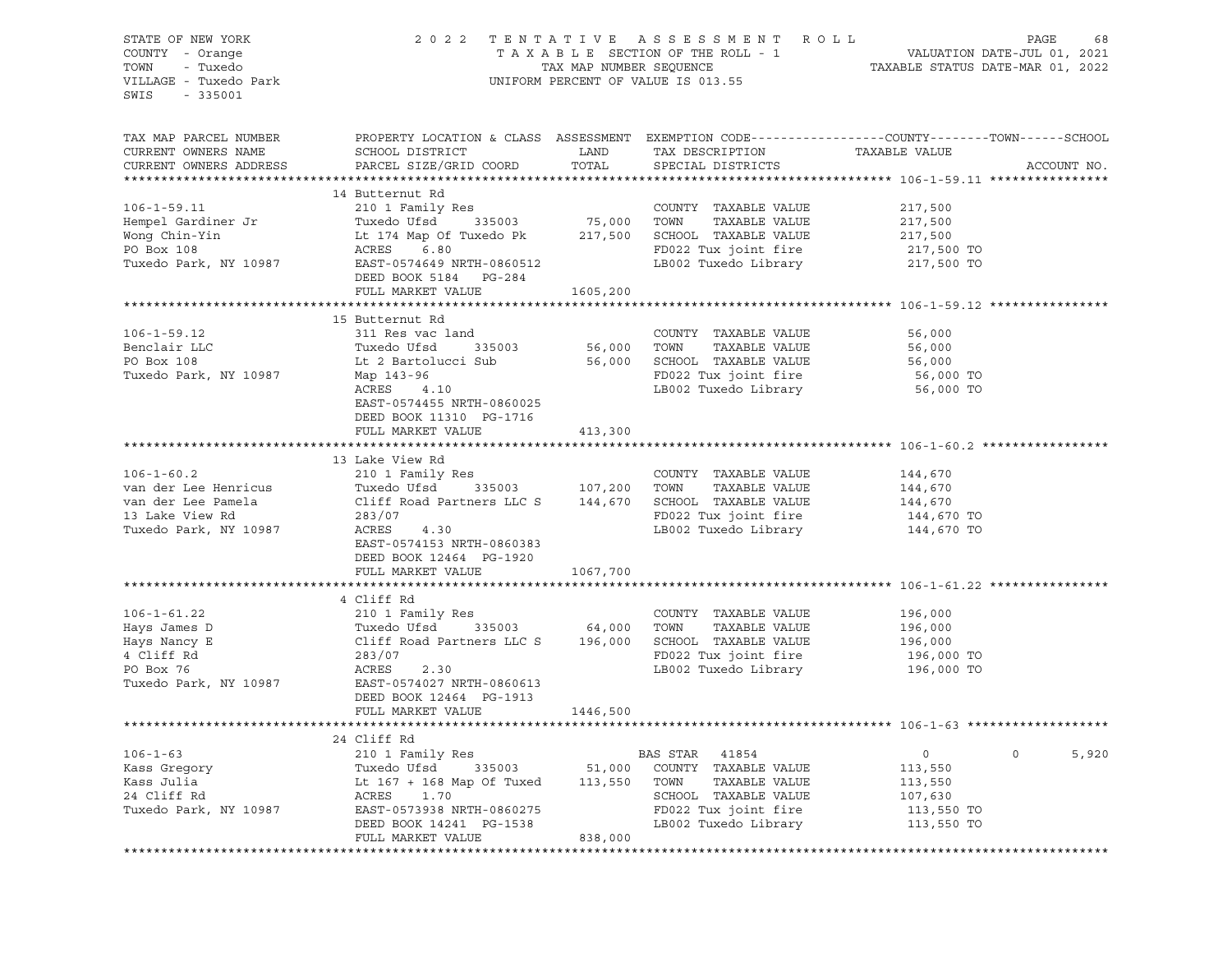| STATE OF NEW YORK                                                                                                                                                                                                                    |                                                                                                                                                                                                                            |             |                                                                                                                                                                                              | 2022 TENTATIVE ASSESSMENT ROLL PAGE 69<br>TAXABLE SECTION OF THE ROLL - 1<br>TAX MAP NUMBER SEQUENCE - TAXABLE STATUS DATE-JUL 01, 2021<br>TAXABLE STATUS DATE-MAR 01, 2022 |
|--------------------------------------------------------------------------------------------------------------------------------------------------------------------------------------------------------------------------------------|----------------------------------------------------------------------------------------------------------------------------------------------------------------------------------------------------------------------------|-------------|----------------------------------------------------------------------------------------------------------------------------------------------------------------------------------------------|-----------------------------------------------------------------------------------------------------------------------------------------------------------------------------|
| COUNTY - Orange                                                                                                                                                                                                                      |                                                                                                                                                                                                                            |             |                                                                                                                                                                                              |                                                                                                                                                                             |
| TOWN<br>- Tuxedo                                                                                                                                                                                                                     |                                                                                                                                                                                                                            |             |                                                                                                                                                                                              |                                                                                                                                                                             |
| VILLAGE - Tuxedo Park                                                                                                                                                                                                                |                                                                                                                                                                                                                            |             | UNIFORM PERCENT OF VALUE IS 013.55                                                                                                                                                           |                                                                                                                                                                             |
| SWIS<br>- 335001                                                                                                                                                                                                                     |                                                                                                                                                                                                                            |             |                                                                                                                                                                                              |                                                                                                                                                                             |
|                                                                                                                                                                                                                                      |                                                                                                                                                                                                                            |             |                                                                                                                                                                                              |                                                                                                                                                                             |
|                                                                                                                                                                                                                                      |                                                                                                                                                                                                                            |             |                                                                                                                                                                                              |                                                                                                                                                                             |
| TAX MAP PARCEL NUMBER                                                                                                                                                                                                                |                                                                                                                                                                                                                            |             |                                                                                                                                                                                              | PROPERTY LOCATION & CLASS ASSESSMENT EXEMPTION CODE----------------COUNTY-------TOWN------SCHOOL                                                                            |
| CURRENT OWNERS NAME                                                                                                                                                                                                                  | SCHOOL DISTRICT                                                                                                                                                                                                            | <b>LAND</b> | TAX DESCRIPTION TAXABLE VALUE                                                                                                                                                                |                                                                                                                                                                             |
| CURRENT OWNERS ADDRESS PARCEL SIZE/GRID COORD                                                                                                                                                                                        |                                                                                                                                                                                                                            | TOTAL       | SPECIAL DISTRICTS                                                                                                                                                                            | ACCOUNT NO.                                                                                                                                                                 |
|                                                                                                                                                                                                                                      |                                                                                                                                                                                                                            |             |                                                                                                                                                                                              |                                                                                                                                                                             |
|                                                                                                                                                                                                                                      | 77 E Lake Rd                                                                                                                                                                                                               |             |                                                                                                                                                                                              |                                                                                                                                                                             |
| $106 - 1 - 64$                                                                                                                                                                                                                       |                                                                                                                                                                                                                            |             |                                                                                                                                                                                              | 95,000                                                                                                                                                                      |
|                                                                                                                                                                                                                                      |                                                                                                                                                                                                                            |             |                                                                                                                                                                                              | 95,000<br>95,000<br>95,000                                                                                                                                                  |
|                                                                                                                                                                                                                                      |                                                                                                                                                                                                                            |             |                                                                                                                                                                                              |                                                                                                                                                                             |
|                                                                                                                                                                                                                                      |                                                                                                                                                                                                                            |             | $FD022$ Tux joint fire                                                                                                                                                                       |                                                                                                                                                                             |
|                                                                                                                                                                                                                                      |                                                                                                                                                                                                                            |             |                                                                                                                                                                                              | $95,000$ TO<br>95,000 TO                                                                                                                                                    |
|                                                                                                                                                                                                                                      |                                                                                                                                                                                                                            |             | LB002 Tuxedo Library                                                                                                                                                                         |                                                                                                                                                                             |
|                                                                                                                                                                                                                                      | DEED BOOK 3104 PG-00235                                                                                                                                                                                                    |             |                                                                                                                                                                                              |                                                                                                                                                                             |
|                                                                                                                                                                                                                                      | FULL MARKET VALUE                                                                                                                                                                                                          | 701,100     |                                                                                                                                                                                              |                                                                                                                                                                             |
|                                                                                                                                                                                                                                      |                                                                                                                                                                                                                            |             |                                                                                                                                                                                              |                                                                                                                                                                             |
|                                                                                                                                                                                                                                      | 50 Cliff Rd                                                                                                                                                                                                                |             |                                                                                                                                                                                              |                                                                                                                                                                             |
| $106 - 1 - 65$                                                                                                                                                                                                                       | 210 1 Family Res                                                                                                                                                                                                           |             | COUNTY TAXABLE VALUE                                                                                                                                                                         | 171,500                                                                                                                                                                     |
|                                                                                                                                                                                                                                      |                                                                                                                                                                                                                            |             | TAXABLE VALUE                                                                                                                                                                                |                                                                                                                                                                             |
| Stravchinksy Stanislav Tuxedo Ufsd 335003 28,000 TOWN TAXABLE VALUE<br>Stravchinksy Irina Lt 165 Map Of Tuxedo Park 171,500 SCHOOL TAXABLE VALUE<br>50 Cliff Rd ACRES 4.10 PD022 Tux joint fire<br>Tuxedo Park, NY 10987 EAST-055963 |                                                                                                                                                                                                                            |             |                                                                                                                                                                                              | 171,500<br>171,500                                                                                                                                                          |
|                                                                                                                                                                                                                                      |                                                                                                                                                                                                                            |             |                                                                                                                                                                                              |                                                                                                                                                                             |
|                                                                                                                                                                                                                                      |                                                                                                                                                                                                                            |             | FD022 Tux joint fire 171,500 TO<br>LB002 Tuxedo Library 171,500 TO                                                                                                                           |                                                                                                                                                                             |
|                                                                                                                                                                                                                                      | DEED BOOK 14996 PG-946                                                                                                                                                                                                     |             |                                                                                                                                                                                              |                                                                                                                                                                             |
|                                                                                                                                                                                                                                      | FULL MARKET VALUE                                                                                                                                                                                                          | 1265,700    |                                                                                                                                                                                              |                                                                                                                                                                             |
|                                                                                                                                                                                                                                      |                                                                                                                                                                                                                            |             |                                                                                                                                                                                              |                                                                                                                                                                             |
|                                                                                                                                                                                                                                      | Ridge Rd                                                                                                                                                                                                                   |             |                                                                                                                                                                                              |                                                                                                                                                                             |
| $106 - 1 - 66.1$                                                                                                                                                                                                                     |                                                                                                                                                                                                                            |             | $\begin{tabular}{lllllllllll} \multicolumn{2}{c}{\text{COUNTY}} & \text{TAXABLE VALUE} & & & 10,000 \\ \multicolumn{2}{c}{\text{TOWN}} & \text{TAXABLE VALUE} & & & 10,000 \\ \end{tabular}$ |                                                                                                                                                                             |
| Schwartz Glorvina                                                                                                                                                                                                                    |                                                                                                                                                                                                                            |             |                                                                                                                                                                                              |                                                                                                                                                                             |
| 955 Adam Rd                                                                                                                                                                                                                          | Aluge Ru<br>311 Res vac land<br>Tuxedo Ufsd 335003 10,000 TOWN TAXABLE VALUE<br>W S Ridge Rd 10,000 SCHOOL TAXABLE VALUE<br>FRNT 100.90 DPTH 144.90 FD022 Tux joint fire<br>EAST-0574009 NRTH-0859172 LB002 Tuxedo Library |             |                                                                                                                                                                                              |                                                                                                                                                                             |
| Palm Beach, FL 33480                                                                                                                                                                                                                 |                                                                                                                                                                                                                            |             |                                                                                                                                                                                              | 10,000<br>10,000 TO                                                                                                                                                         |
|                                                                                                                                                                                                                                      |                                                                                                                                                                                                                            |             |                                                                                                                                                                                              | 10,000 TO                                                                                                                                                                   |
|                                                                                                                                                                                                                                      | DEED BOOK 11769 PG-1664                                                                                                                                                                                                    |             |                                                                                                                                                                                              |                                                                                                                                                                             |
|                                                                                                                                                                                                                                      | FULL MARKET VALUE                                                                                                                                                                                                          | 73,800      |                                                                                                                                                                                              |                                                                                                                                                                             |
|                                                                                                                                                                                                                                      |                                                                                                                                                                                                                            |             |                                                                                                                                                                                              |                                                                                                                                                                             |
|                                                                                                                                                                                                                                      | 75 Ridge Rd                                                                                                                                                                                                                |             |                                                                                                                                                                                              |                                                                                                                                                                             |
| $106 - 1 - 66.21$                                                                                                                                                                                                                    | 210 1 Family Res                                                                                                                                                                                                           |             | COUNTY TAXABLE VALUE                                                                                                                                                                         | 157,700                                                                                                                                                                     |
|                                                                                                                                                                                                                                      |                                                                                                                                                                                                                            |             |                                                                                                                                                                                              |                                                                                                                                                                             |
|                                                                                                                                                                                                                                      |                                                                                                                                                                                                                            |             | $335003 \qquad \qquad 90,000 \qquad \text{TOWN} \qquad \text{TAXABLE VALUE}$<br>$157,700 \qquad \text{SCHOOL} \qquad \text{TAXABLE VALUE}$                                                   | TAXABLE VALUE 157,700<br>TAXABLE VALUE 157,700                                                                                                                              |
| Exchwartz Glorvina<br>995 Adam Rd<br>945 Adam Rd<br>945 Achael (Balm Beach, FL 33480)<br>82857-0574093 NRT                                                                                                                           |                                                                                                                                                                                                                            |             |                                                                                                                                                                                              |                                                                                                                                                                             |
|                                                                                                                                                                                                                                      | EAST-0574093 NRTH-0859381<br>DEED BOOK 11769 PG-1654                                                                                                                                                                       |             | FD022 Tux joint fire 157,700 TO<br>LB002 Tuxedo Library 157,700 TO                                                                                                                           |                                                                                                                                                                             |
|                                                                                                                                                                                                                                      |                                                                                                                                                                                                                            |             |                                                                                                                                                                                              |                                                                                                                                                                             |
|                                                                                                                                                                                                                                      | FULL MARKET VALUE                                                                                                                                                                                                          | 1163,800    |                                                                                                                                                                                              |                                                                                                                                                                             |
|                                                                                                                                                                                                                                      |                                                                                                                                                                                                                            |             |                                                                                                                                                                                              |                                                                                                                                                                             |
|                                                                                                                                                                                                                                      | 24 Ridge Rd                                                                                                                                                                                                                |             |                                                                                                                                                                                              |                                                                                                                                                                             |
| $106 - 1 - 66.22$                                                                                                                                                                                                                    | 210 1 Family Res                                                                                                                                                                                                           |             | COUNTY TAXABLE VALUE                                                                                                                                                                         | 258,188                                                                                                                                                                     |
| Sage Properties 24 Ridge LLC Tuxedo Ufsd 335003 76,000 TOWN                                                                                                                                                                          |                                                                                                                                                                                                                            |             | TAXABLE VALUE                                                                                                                                                                                | 258,188                                                                                                                                                                     |
|                                                                                                                                                                                                                                      |                                                                                                                                                                                                                            |             |                                                                                                                                                                                              | 258,188                                                                                                                                                                     |
|                                                                                                                                                                                                                                      |                                                                                                                                                                                                                            |             |                                                                                                                                                                                              | 258,188 TO                                                                                                                                                                  |
|                                                                                                                                                                                                                                      |                                                                                                                                                                                                                            |             | FD022 Tux joint fire<br>LB002 Tuxedo Library                                                                                                                                                 | 258,188 TO                                                                                                                                                                  |
|                                                                                                                                                                                                                                      | FULL MARKET VALUE                                                                                                                                                                                                          | 1905,400    |                                                                                                                                                                                              |                                                                                                                                                                             |
|                                                                                                                                                                                                                                      |                                                                                                                                                                                                                            |             |                                                                                                                                                                                              |                                                                                                                                                                             |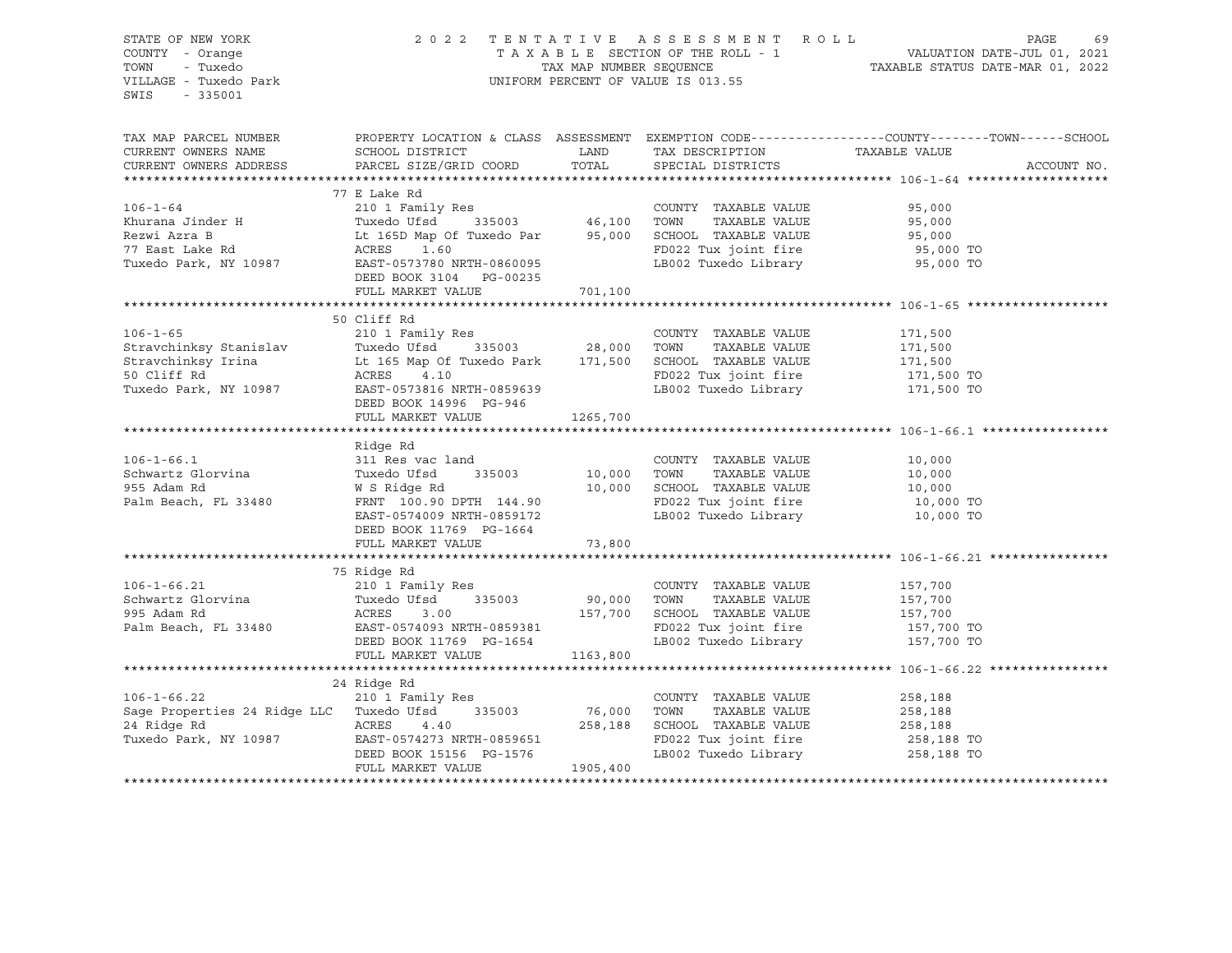STATE OF NEW YORK 2 0 2 2 T E N T A T I V E A S S E S S M E N T R O L L PAGE 70 COUNTY - Orange T A X A B L E SECTION OF THE ROLL - 1 VALUATION DATE-JUL 01, 2021 TOWN - Tuxedo TAX MAP NUMBER SEQUENCE TAXABLE STATUS DATE-MAR 01, 2022 UNIFORM PERCENT OF VALUE IS 013.55 SWIS - 335001 TAX MAP PARCEL NUMBER PROPERTY LOCATION & CLASS ASSESSMENT EXEMPTION CODE------------------COUNTY--------TOWN------SCHOOL CURRENT OWNERS NAME SCHOOL DISTRICT TAX DAND TAX DESCRIPTION TAXABLE VALUE CURRENT OWNERS ADDRESS PARCEL SIZE/GRID COORD TOTAL SPECIAL DISTRICTS ACCOUNT NO. \*\*\*\*\*\*\*\*\*\*\*\*\*\*\*\*\*\*\*\*\*\*\*\*\*\*\*\*\*\*\*\*\*\*\*\*\*\*\*\*\*\*\*\*\*\*\*\*\*\*\*\*\*\*\*\*\*\*\*\*\*\*\*\*\*\*\*\*\*\*\*\*\*\*\*\*\*\*\*\*\*\*\*\*\*\*\*\*\*\*\*\*\*\*\*\*\*\*\*\*\*\*\* 106-1-67.21 \*\*\*\*\*\*\*\*\*\*\*\*\*\*\*\* 81 Ridge Rd 106-1-67.21 210 1 Family Res COUNTY TAXABLE VALUE 70,000 Mahan Christopher Tuxedo Ufsd 335003 27,750 TOWN TAXABLE VALUE 70,000 Mahan Merrill Lt 1 Rogers Sub Map 9863 70,000 SCHOOL TAXABLE VALUE 70,000 PO Box 626 ACRES 3.70 FD022 Tux joint fire 70,000 TO Tuxedo Park, NY 10987 EAST-0574011 NRTH-0858186 LB002 Tuxedo Library 70,000 TO DEED BOOK 13597 PG-265 FULL MARKET VALUE 516,600 \*\*\*\*\*\*\*\*\*\*\*\*\*\*\*\*\*\*\*\*\*\*\*\*\*\*\*\*\*\*\*\*\*\*\*\*\*\*\*\*\*\*\*\*\*\*\*\*\*\*\*\*\*\*\*\*\*\*\*\*\*\*\*\*\*\*\*\*\*\*\*\*\*\*\*\*\*\*\*\*\*\*\*\*\*\*\*\*\*\*\*\*\*\*\*\*\*\*\*\*\*\*\* 106-1-68.2 \*\*\*\*\*\*\*\*\*\*\*\*\*\*\*\*\* 94 Pine Hill Rd 106-1-68.2 250 Estate COUNTY TAXABLE VALUE 442,500 Honor Eric Tuxedo Ufsd 335003 164,640 TOWN TAXABLE VALUE 442,500 Coen Maureen Lts 430 1/2 430 431 Map 442,500 SCHOOL TAXABLE VALUE 442,500 94 Pine Hill Rd ACRES 19.20 FD022 Tux joint fire 442,500 TO Tuxedo Park, NY 10987 EAST-0574832 NRTH-0859173 LB002 Tuxedo Library 442,500 TO DEED BOOK 13123 PG-132 FULL MARKET VALUE 3265,700 \*\*\*\*\*\*\*\*\*\*\*\*\*\*\*\*\*\*\*\*\*\*\*\*\*\*\*\*\*\*\*\*\*\*\*\*\*\*\*\*\*\*\*\*\*\*\*\*\*\*\*\*\*\*\*\*\*\*\*\*\*\*\*\*\*\*\*\*\*\*\*\*\*\*\*\*\*\*\*\*\*\*\*\*\*\*\*\*\*\*\*\*\*\*\*\*\*\*\*\*\*\*\* 106-1-69.2 \*\*\*\*\*\*\*\*\*\*\*\*\*\*\*\*\* 92 Pine Hill Rd 106-1-69.2 210 1 Family Res COUNTY TAXABLE VALUE 250,000 Wilensky Stuart Tuxedo Ufsd 335003 72,000 TOWN TAXABLE VALUE 250,000 Wilensky Donna Lt A Reeves-Traphagen Sub 250,000 SCHOOL TAXABLE VALUE 250,000 92 Pine Hill Rd Map 6522 FD022 Tux joint fire 250,000 TO Provide Park, NY 10987 Map 6522 Acres 4.30 RD022 Tuxedo Library 250,000 TO<br>Tuxedo Park, NY 10987 ACRES 4.30 LB002 Tuxedo Library 250,000 TO EAST-0575606 NRTH-0859324 DEED BOOK 14953 PG-996 FULL MARKET VALUE 1845,000 \*\*\*\*\*\*\*\*\*\*\*\*\*\*\*\*\*\*\*\*\*\*\*\*\*\*\*\*\*\*\*\*\*\*\*\*\*\*\*\*\*\*\*\*\*\*\*\*\*\*\*\*\*\*\*\*\*\*\*\*\*\*\*\*\*\*\*\*\*\*\*\*\*\*\*\*\*\*\*\*\*\*\*\*\*\*\*\*\*\*\*\*\*\*\*\*\*\*\*\*\*\*\* 106-1-70.1 \*\*\*\*\*\*\*\*\*\*\*\*\*\*\*\*\* Pine Hill Rd 106-1-70.1 311 Res vac land COUNTY TAXABLE VALUE 102,000 Mayflower Group Tuxedo Ufsd 335003 102,000 TOWN TAXABLE VALUE 102,000 Attn: Irving Kahn Parcel 1 102,000 SCHOOL TAXABLE VALUE 102,000 4630 Pine Tree Dr Reeves & Tuxedo Pk Assoc FD022 Tux joint fire 102,000 TO Miami Beach, FL 33140 Sub Map 6590 LB002 Tuxedo Library 102,000 TO Sub Map 6590<br>ACRES 8.50 EAST-0575042 NRTH-0858700 DEED BOOK 3096 PG-00028 FULL MARKET VALUE 752,800 \*\*\*\*\*\*\*\*\*\*\*\*\*\*\*\*\*\*\*\*\*\*\*\*\*\*\*\*\*\*\*\*\*\*\*\*\*\*\*\*\*\*\*\*\*\*\*\*\*\*\*\*\*\*\*\*\*\*\*\*\*\*\*\*\*\*\*\*\*\*\*\*\*\*\*\*\*\*\*\*\*\*\*\*\*\*\*\*\*\*\*\*\*\*\*\*\*\*\*\*\*\*\* 106-1-70.222 \*\*\*\*\*\*\*\*\*\*\*\*\*\*\* Pine Hill Rd 106-1-70.222 311 Res vac land COUNTY TAXABLE VALUE 152,600 Trustee of the Robert S. Dow R Tuxedo Ufsd 335003 152,600 TOWN TAXABLE VALUE 152,600 Trustee of the Christina Seix Parcel 1 Rogers Sub 152,600 SCHOOL TAXABLE VALUE 152,600 120 Ridge Rd 8986 Parcel 2 Reeves +Tpa FD022 Tux joint fire 152,600 TO Tuxedo Park, NY 10987 Sub Map 6590 LB002 Tuxedo Library 152,600 TO Sub Map 6590<br>ACRES 27.40 EAST-0574697 NRTH-0858792 DEED BOOK 14825 PG-1622 FULL MARKET VALUE 1126,200 \*\*\*\*\*\*\*\*\*\*\*\*\*\*\*\*\*\*\*\*\*\*\*\*\*\*\*\*\*\*\*\*\*\*\*\*\*\*\*\*\*\*\*\*\*\*\*\*\*\*\*\*\*\*\*\*\*\*\*\*\*\*\*\*\*\*\*\*\*\*\*\*\*\*\*\*\*\*\*\*\*\*\*\*\*\*\*\*\*\*\*\*\*\*\*\*\*\*\*\*\*\*\*\*\*\*\*\*\*\*\*\*\*\*\*\*\*\*\*\*\*\*\*\*\*\*\*\*\*\*\*\*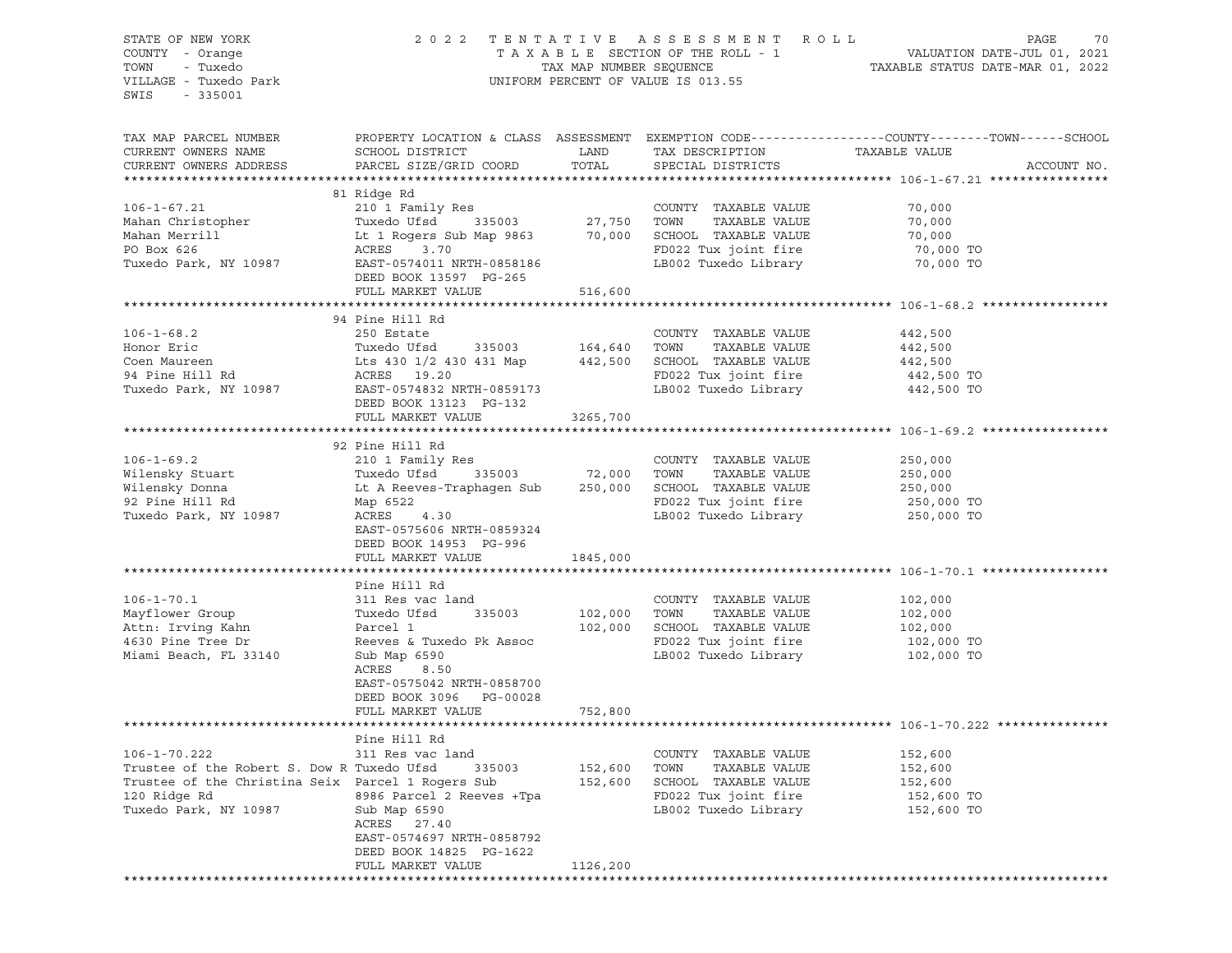| STATE OF NEW YORK<br>COUNTY - Orange<br>TOWN - Tuxedo<br>VILLAGE - Tuxedo Park<br>SWIS - 335001 |                                                                                                                                                                                                                                                        | 2022 TENTATIVE ASSESSMENT ROLL PAGE 71<br>TAXABLE SECTION OF THE ROLL - 1 VALUATION DATE-JUL 01, 2021<br>TAX MAP NUMBER SEQUENCE TAXABLE STATUS DATE-MAR 01, 2022<br>UNIFORM PERCENT OF VALUE IS 013.55 |                                                                                                                                                                  |                                                                                                                 |
|-------------------------------------------------------------------------------------------------|--------------------------------------------------------------------------------------------------------------------------------------------------------------------------------------------------------------------------------------------------------|---------------------------------------------------------------------------------------------------------------------------------------------------------------------------------------------------------|------------------------------------------------------------------------------------------------------------------------------------------------------------------|-----------------------------------------------------------------------------------------------------------------|
| TAX MAP PARCEL NUMBER                                                                           | CURRENT OWNERS NAME SCHOOL DISTRICT LAND TAX DESCRIPTION TAXABLE VALUE CURRENT OWNERS ADDRESS PARCEL SIZE/GRID COORD TOTAL SPECIAL DISTRICTS                                                                                                           |                                                                                                                                                                                                         |                                                                                                                                                                  | PROPERTY LOCATION & CLASS ASSESSMENT EXEMPTION CODE----------------COUNTY-------TOWN------SCHOOL<br>ACCOUNT NO. |
|                                                                                                 | 95 Cliff Rd                                                                                                                                                                                                                                            |                                                                                                                                                                                                         |                                                                                                                                                                  |                                                                                                                 |
|                                                                                                 |                                                                                                                                                                                                                                                        |                                                                                                                                                                                                         |                                                                                                                                                                  |                                                                                                                 |
|                                                                                                 |                                                                                                                                                                                                                                                        |                                                                                                                                                                                                         |                                                                                                                                                                  |                                                                                                                 |
|                                                                                                 |                                                                                                                                                                                                                                                        |                                                                                                                                                                                                         |                                                                                                                                                                  |                                                                                                                 |
|                                                                                                 |                                                                                                                                                                                                                                                        |                                                                                                                                                                                                         |                                                                                                                                                                  |                                                                                                                 |
|                                                                                                 |                                                                                                                                                                                                                                                        |                                                                                                                                                                                                         |                                                                                                                                                                  |                                                                                                                 |
|                                                                                                 |                                                                                                                                                                                                                                                        |                                                                                                                                                                                                         |                                                                                                                                                                  |                                                                                                                 |
|                                                                                                 | Cliff Rd                                                                                                                                                                                                                                               |                                                                                                                                                                                                         |                                                                                                                                                                  |                                                                                                                 |
|                                                                                                 |                                                                                                                                                                                                                                                        |                                                                                                                                                                                                         |                                                                                                                                                                  |                                                                                                                 |
|                                                                                                 |                                                                                                                                                                                                                                                        |                                                                                                                                                                                                         |                                                                                                                                                                  |                                                                                                                 |
|                                                                                                 |                                                                                                                                                                                                                                                        |                                                                                                                                                                                                         |                                                                                                                                                                  |                                                                                                                 |
|                                                                                                 |                                                                                                                                                                                                                                                        |                                                                                                                                                                                                         |                                                                                                                                                                  |                                                                                                                 |
|                                                                                                 |                                                                                                                                                                                                                                                        |                                                                                                                                                                                                         |                                                                                                                                                                  |                                                                                                                 |
|                                                                                                 | CHIT RO COUNTY TAXABLE VALUE 65,000<br>Hennessy John M Tuxedo Ufsd 335003 65,000 TOWN TAXABLE VALUE 65,000<br>Hennessy Margarita C Lt 2 Rogers Sub Map 9698 65,000 SCHOOL TAXABLE VALUE 65,000<br>47 West Lake Rd ACRES 4.90 FD022 T                   |                                                                                                                                                                                                         |                                                                                                                                                                  |                                                                                                                 |
|                                                                                                 |                                                                                                                                                                                                                                                        |                                                                                                                                                                                                         |                                                                                                                                                                  |                                                                                                                 |
|                                                                                                 | 77 Ridge Rd                                                                                                                                                                                                                                            |                                                                                                                                                                                                         |                                                                                                                                                                  |                                                                                                                 |
|                                                                                                 |                                                                                                                                                                                                                                                        |                                                                                                                                                                                                         |                                                                                                                                                                  |                                                                                                                 |
|                                                                                                 |                                                                                                                                                                                                                                                        |                                                                                                                                                                                                         |                                                                                                                                                                  |                                                                                                                 |
|                                                                                                 |                                                                                                                                                                                                                                                        |                                                                                                                                                                                                         |                                                                                                                                                                  |                                                                                                                 |
|                                                                                                 |                                                                                                                                                                                                                                                        |                                                                                                                                                                                                         |                                                                                                                                                                  |                                                                                                                 |
|                                                                                                 | 106-1-74.3<br>280 Res Multiple<br>280 Res Multiple<br>280 Res Multiple<br>280 Res Multiple<br>280 Res Multiple<br>280 Res Multiple<br>280 Res Multiple<br>280 Res Multiple<br>280 Res Multiple<br>280 Res Multiple<br>280 Res Multiple<br>280 2 TOWN T |                                                                                                                                                                                                         |                                                                                                                                                                  |                                                                                                                 |
|                                                                                                 | DEED BOOK 13597 PG-265<br>FULL MARKET VALUE 3290,800                                                                                                                                                                                                   |                                                                                                                                                                                                         |                                                                                                                                                                  |                                                                                                                 |
|                                                                                                 |                                                                                                                                                                                                                                                        |                                                                                                                                                                                                         |                                                                                                                                                                  |                                                                                                                 |
|                                                                                                 | 94 Cliff Rd                                                                                                                                                                                                                                            |                                                                                                                                                                                                         |                                                                                                                                                                  |                                                                                                                 |
| $106 - 1 - 75.1$                                                                                | 210 1 Family Res                                                                                                                                                                                                                                       |                                                                                                                                                                                                         | COUNTY TAXABLE VALUE                                                                                                                                             | 244,500                                                                                                         |
|                                                                                                 |                                                                                                                                                                                                                                                        |                                                                                                                                                                                                         |                                                                                                                                                                  |                                                                                                                 |
|                                                                                                 |                                                                                                                                                                                                                                                        |                                                                                                                                                                                                         |                                                                                                                                                                  |                                                                                                                 |
|                                                                                                 |                                                                                                                                                                                                                                                        |                                                                                                                                                                                                         |                                                                                                                                                                  |                                                                                                                 |
|                                                                                                 | 106-1-75.1 210 1 Family Res<br>210 1 Family Res<br>210 1 Family Res<br>210 1 Family Res<br>210 1 Family Res<br>210 1 Family Res<br>210 1 Family Res<br>210 1 Family Res<br>210 1 Family Res<br>210 2004 2001 2004 2000 2007<br>244,500 244,500<br>24   |                                                                                                                                                                                                         |                                                                                                                                                                  |                                                                                                                 |
|                                                                                                 | FULL MARKET VALUE 1804,400                                                                                                                                                                                                                             |                                                                                                                                                                                                         |                                                                                                                                                                  |                                                                                                                 |
|                                                                                                 |                                                                                                                                                                                                                                                        |                                                                                                                                                                                                         |                                                                                                                                                                  |                                                                                                                 |
|                                                                                                 | 96 Cliff Rd                                                                                                                                                                                                                                            |                                                                                                                                                                                                         |                                                                                                                                                                  |                                                                                                                 |
|                                                                                                 |                                                                                                                                                                                                                                                        |                                                                                                                                                                                                         |                                                                                                                                                                  |                                                                                                                 |
|                                                                                                 |                                                                                                                                                                                                                                                        |                                                                                                                                                                                                         |                                                                                                                                                                  |                                                                                                                 |
|                                                                                                 |                                                                                                                                                                                                                                                        |                                                                                                                                                                                                         |                                                                                                                                                                  |                                                                                                                 |
|                                                                                                 | 106-1-75.2<br>Keating Andrew Tuxedo Ufsd 335003 60,000 TOWN TAXABLE VALUE<br>Keating Patricia Lt 3 J & H Doscher Sub 336,000 SCHOOL TAXABLE VALUE<br>Tuxedo Park, NY 10987 EAST-0573160 NRTH-0858668 LB002 Tuxedo Library<br>Tuxedo Pa                 |                                                                                                                                                                                                         | COUNTY TAXABLE VALUE 336,000<br>TOWN TAXABLE VALUE 336,000<br>SCHOOL TAXABLE VALUE 336,000<br>FD022 Tux joint fire 336,000 TO<br>LB002 Tuxedo Library 336,000 TO |                                                                                                                 |
|                                                                                                 | DEED BOOK 13440 PG-264                                                                                                                                                                                                                                 |                                                                                                                                                                                                         |                                                                                                                                                                  |                                                                                                                 |
|                                                                                                 | FULL MARKET VALUE                                                                                                                                                                                                                                      | 2479,700                                                                                                                                                                                                |                                                                                                                                                                  |                                                                                                                 |
|                                                                                                 |                                                                                                                                                                                                                                                        |                                                                                                                                                                                                         |                                                                                                                                                                  |                                                                                                                 |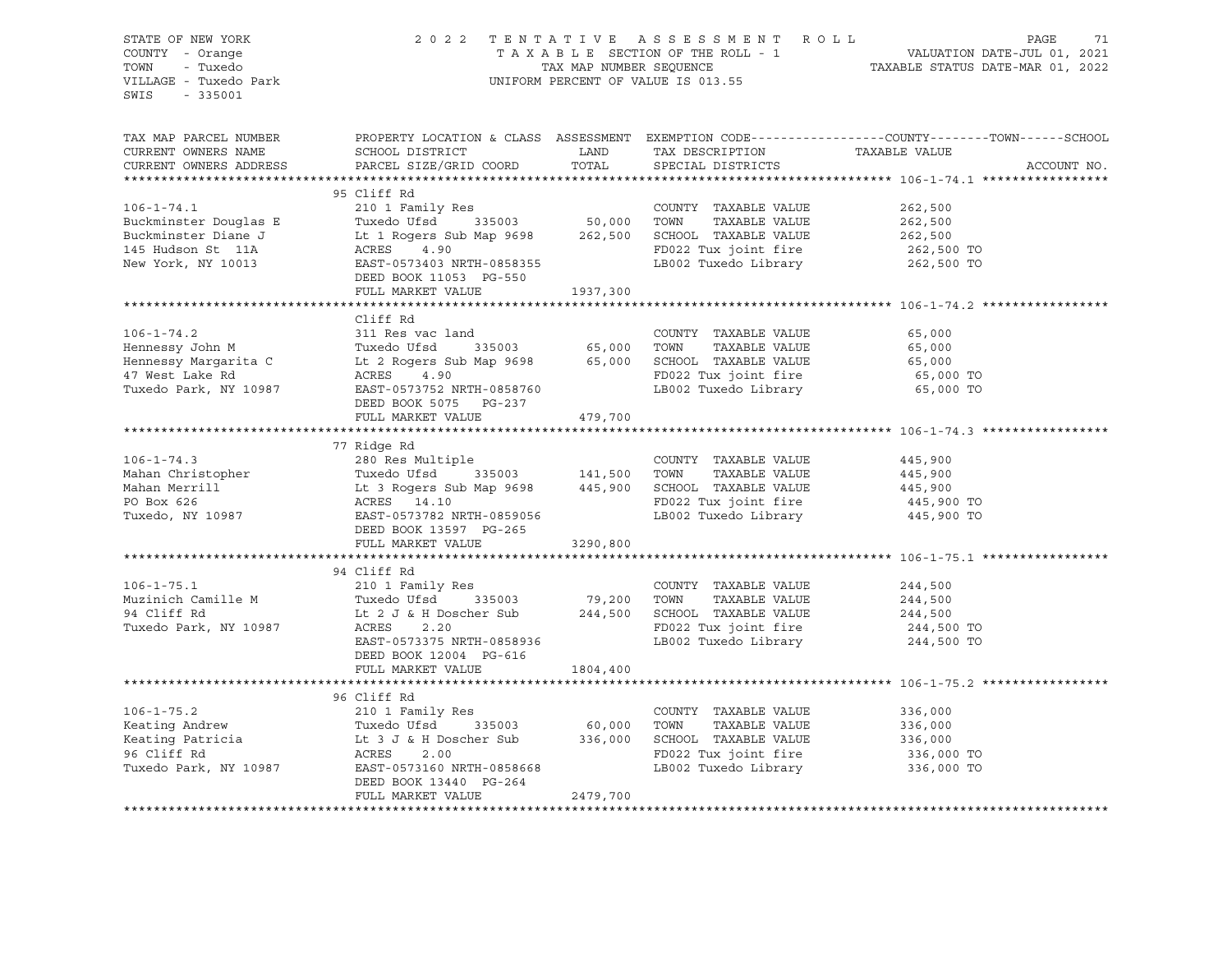| STATE OF NEW YORK<br>COUNTY - Orange<br>TOWN<br>- Tuxedo<br>VILLAGE - Tuxedo Park<br>SWIS<br>$-335001$ | 2022 TENTATIVE ASSESSMENT ROLL<br>T A X A B L E SECTION OF THE ROLL - 1 VALUATION DATE-JUL 01, 2021<br>TAX MAP NUMBER SEQUENCE TAXABLE STATUS DATE-MAR 01, 2022<br>UNIFORM PERCENT OF VALUE IS 013.55                                                              |          |                                                                    | PAGE<br>72            |             |  |
|--------------------------------------------------------------------------------------------------------|--------------------------------------------------------------------------------------------------------------------------------------------------------------------------------------------------------------------------------------------------------------------|----------|--------------------------------------------------------------------|-----------------------|-------------|--|
| TAX MAP PARCEL NUMBER                                                                                  | PROPERTY LOCATION & CLASS ASSESSMENT EXEMPTION CODE---------------COUNTY-------TOWN------SCHOOL                                                                                                                                                                    | LAND     |                                                                    |                       |             |  |
| CURRENT OWNERS NAME<br>CURRENT OWNERS ADDRESS                                                          | SCHOOL DISTRICT                                                                                                                                                                                                                                                    |          | TAX DESCRIPTION TAXABLE VALUE                                      |                       | ACCOUNT NO. |  |
|                                                                                                        |                                                                                                                                                                                                                                                                    |          |                                                                    |                       |             |  |
|                                                                                                        | 74 Cliff Rd                                                                                                                                                                                                                                                        |          |                                                                    |                       |             |  |
| $106 - 1 - 76$                                                                                         | 210 1 Family Res                                                                                                                                                                                                                                                   |          | COUNTY TAXABLE VALUE                                               | 135,625               |             |  |
|                                                                                                        |                                                                                                                                                                                                                                                                    |          |                                                                    | 135,625<br>135,625    |             |  |
|                                                                                                        |                                                                                                                                                                                                                                                                    |          |                                                                    |                       |             |  |
|                                                                                                        |                                                                                                                                                                                                                                                                    |          | FD022 Tux joint fire 135,625 TO<br>LB002 Tuxedo Library 135,625 TO |                       |             |  |
|                                                                                                        | Erown Robert Pels<br>Brown Barbara Lee<br>Brown Barbara Lee<br>Tuxedo Ufsd 335003 60,000 TOWN TAXABLE VALUE<br>Tuxedo Park, NY 10987 EAST-0573545 NRTH-0859158 LB002 Tuxedo Library<br>Tuxedo Park, NY 10987 EAST-0573545 NRTH-0859158 L<br>DEED BOOK 13595 PG-635 |          | LB002 Tuxedo Library                                               |                       |             |  |
|                                                                                                        | FULL MARKET VALUE 1000,900                                                                                                                                                                                                                                         |          |                                                                    |                       |             |  |
|                                                                                                        |                                                                                                                                                                                                                                                                    |          |                                                                    |                       |             |  |
|                                                                                                        | 87 E Lake Rd                                                                                                                                                                                                                                                       |          |                                                                    |                       |             |  |
| $106 - 1 - 77$                                                                                         | 210 1 Family Res                                                                                                                                                                                                                                                   |          | COUNTY TAXABLE VALUE                                               | 121,250               |             |  |
|                                                                                                        |                                                                                                                                                                                                                                                                    |          | TAXABLE VALUE                                                      | 121,250<br>121,250    |             |  |
|                                                                                                        |                                                                                                                                                                                                                                                                    |          | FD022 Tux joint fire 121,250 TO                                    |                       |             |  |
|                                                                                                        | Example the countries and the countries of the countries of the countries of the countries of the countries of the countries of the countries of the countries of the countries of the countries of the countries of the count                                     |          | LB002 Tuxedo Library                                               | 121,250 TO            |             |  |
|                                                                                                        | DEED BOOK 12997 PG-1759                                                                                                                                                                                                                                            |          |                                                                    |                       |             |  |
|                                                                                                        | FULL MARKET VALUE 894,800                                                                                                                                                                                                                                          |          |                                                                    |                       |             |  |
|                                                                                                        |                                                                                                                                                                                                                                                                    |          |                                                                    |                       |             |  |
|                                                                                                        | 107 E Lake Rd                                                                                                                                                                                                                                                      |          |                                                                    |                       |             |  |
| $106 - 1 - 78$                                                                                         | 210 1 Family Res                                                                                                                                                                                                                                                   |          | COUNTY TAXABLE VALUE                                               | 138,000               |             |  |
| Waldekranz Carl<br>Rivera Barbara<br>107 E Lake Rd                                                     | Tuxedo Ufsd 335003 50,400                                                                                                                                                                                                                                          |          | TOWN                                                               | TAXABLE VALUE 138,000 |             |  |
|                                                                                                        | $Lt < 165 < b < 1 + 164$ Map Of T 138,000                                                                                                                                                                                                                          |          | SCHOOL TAXABLE VALUE                                               | 138,000               |             |  |
|                                                                                                        | ACRES<br>2.10                                                                                                                                                                                                                                                      |          | FD022 Tux joint fire 138,000 TO                                    |                       |             |  |
| Tuxedo, NY 10987                                                                                       | EAST-0573354 NRTH-0859451                                                                                                                                                                                                                                          |          | LB002 Tuxedo Library 138,000 TO                                    |                       |             |  |
|                                                                                                        | DEED BOOK 14787 PG-1772                                                                                                                                                                                                                                            |          |                                                                    |                       |             |  |
|                                                                                                        | FULL MARKET VALUE                                                                                                                                                                                                                                                  | 1018,500 |                                                                    |                       |             |  |
|                                                                                                        | 117 E Lake Rd                                                                                                                                                                                                                                                      |          |                                                                    |                       |             |  |
| $106 - 1 - 80$                                                                                         | 210 1 Family Res                                                                                                                                                                                                                                                   |          | COUNTY TAXABLE VALUE                                               | 180,000               |             |  |
|                                                                                                        |                                                                                                                                                                                                                                                                    |          | TOWN<br>TAXABLE VALUE                                              | 180,000               |             |  |
|                                                                                                        |                                                                                                                                                                                                                                                                    |          |                                                                    |                       |             |  |
|                                                                                                        | Fidde Jeremy<br>Function Used Used Used USB 335003 45,000<br>Kidde Heather Lt 162 Map Of Tuxedo Pk 180,000<br>117 E Lake Rd & Parcel<br>& Parcel                                                                                                                   |          | SCHOOL TAXABLE VALUE 180,000<br>FD022 Tux ioint fire 180,000 TO    |                       |             |  |
| Tuxedo, NY 10987                                                                                       | ACRES<br>2.20                                                                                                                                                                                                                                                      |          | LB002 Tuxedo Library 180,000 TO                                    |                       |             |  |
|                                                                                                        | EAST-0573172 NRTH-0859347                                                                                                                                                                                                                                          |          |                                                                    |                       |             |  |
|                                                                                                        | DEED BOOK 14845 PG-1160                                                                                                                                                                                                                                            |          |                                                                    |                       |             |  |
|                                                                                                        | FULL MARKET VALUE                                                                                                                                                                                                                                                  | 1328,400 |                                                                    |                       |             |  |
|                                                                                                        |                                                                                                                                                                                                                                                                    |          |                                                                    |                       |             |  |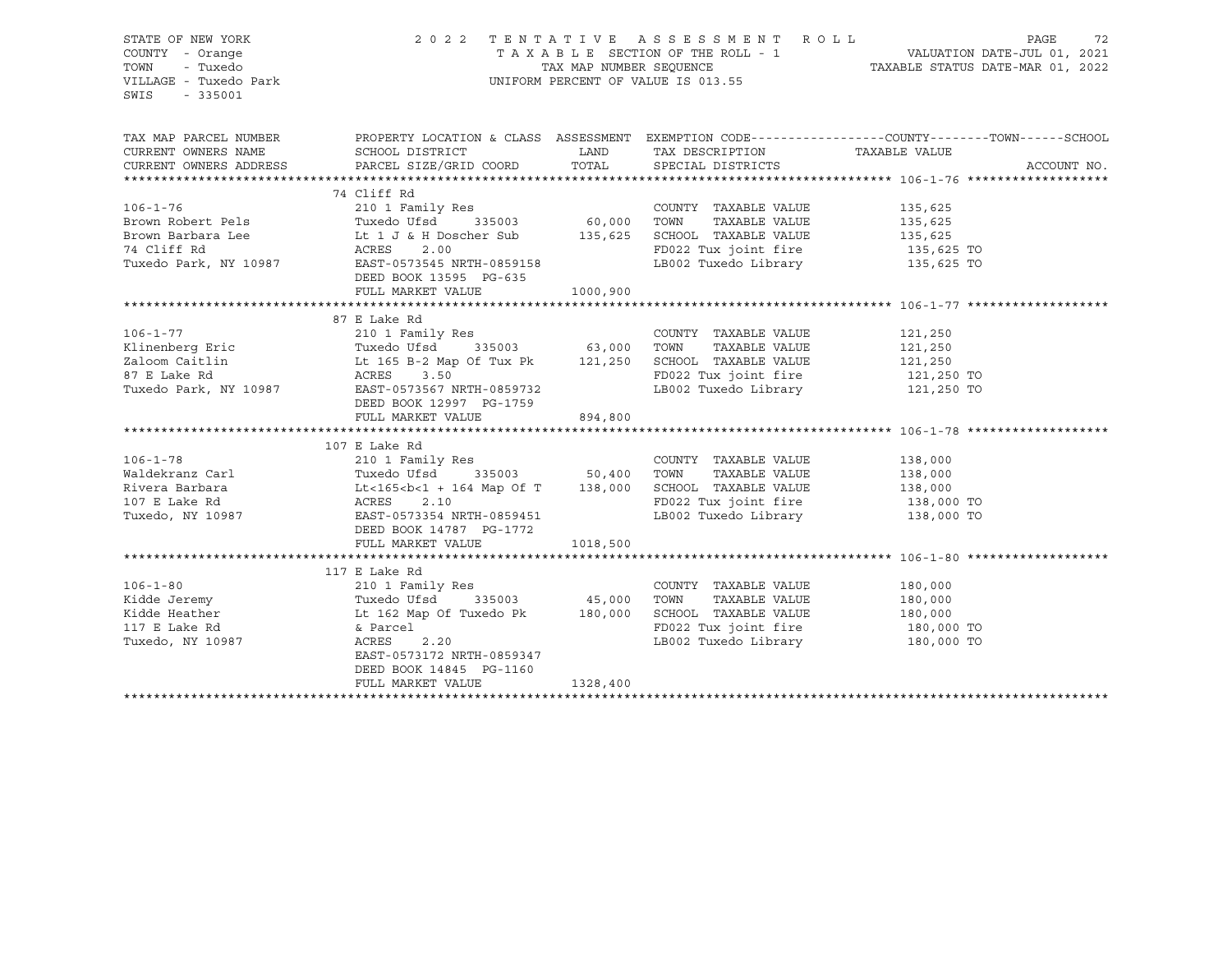| STATE OF NEW YORK     |  | 2022 TENTATIVE ASSESSMENT ROLL     |  |                                  |                          | PAGE | 73 |
|-----------------------|--|------------------------------------|--|----------------------------------|--------------------------|------|----|
| COUNTY - Orange       |  | TAXABLE SECTION OF THE ROLL - 1    |  | VALUATION DATE-JUL 01, 2021      |                          |      |    |
| TOWN - Tuxedo         |  | MAP SECTION - 106                  |  | TAXABLE STATUS DATE-MAR 01, 2022 |                          |      |    |
| VILLAGE - Tuxedo Park |  | SUB-SECTION - 000                  |  |                                  | RPS150/V04/L015          |      |    |
| SWIS - 335001         |  | UNIFORM PERCENT OF VALUE IS 013.55 |  |                                  | CURRENT DATE $4/25/2022$ |      |    |

# \*\*\* S P E C I A L D I S T R I C T S U M M A R Y \*\*\*

|      |                      | TOTAL   | EXTENSION | EXTENSION | AD VALOREM | EXEMPT | TAXABLE   |
|------|----------------------|---------|-----------|-----------|------------|--------|-----------|
| CODE | DISTRICT NAME        | PARCELS | TYPE      | VALUE     | VALUE      | AMOUNT | VALUE     |
|      |                      |         |           |           |            |        |           |
|      | FD022 Tux joint fire |         | 84 TOTAL  |           | 13665,055  |        | 13665,055 |
|      | LB002 Tuxedo Library |         | 84 TOTAL  |           | 13665,055  |        | 13665,055 |
|      | SW101 Hamlet swr uni |         | 13 UNITS  | 14.00     |            |        | 14.00     |
|      | SW107 Hamlet swr f/f |         | 13 UNITS  | 14.00     |            |        | 14.00     |

#### \*\*\* S C H O O L D I S T R I C T S U M M A R Y \*\*\*

| CODE   | DISTRICT NAME | TOTAL<br>PARCELS | ASSESSED<br>LAND | ASSESSED<br>TOTAL | EXEMPT<br>AMOUNT | TOTAL<br>TAXABLE | <b>STAR</b><br><b>AMOUNT</b> | STAR<br>TAXABLE |
|--------|---------------|------------------|------------------|-------------------|------------------|------------------|------------------------------|-----------------|
| 335003 | Tuxedo Ufsd   | 84               | 4894,550         | 13665,055         | 32,000           | 13633,055        | 56,220                       | 13576,835       |
|        | SUB-TOTAL     | 84               | 4894,550         | 13665,055         | 32,000           | 13633,055        | 56,220                       | 13576,835       |
|        | TOTAL         | 84               | 4894,550         | 13665,055         | 32,000           | 13633,055        | 56,220                       | 13576,835       |

#### \*\*\* S Y S T E M C O D E S S U M M A R Y \*\*\*

### NO SYSTEM EXEMPTIONS AT THIS LEVEL

| CODE  | DESCRIPTION | TOTAL<br>PARCELS | COUNTY | TOWN   | SCHOOL |
|-------|-------------|------------------|--------|--------|--------|
| 41800 | AGED        |                  | 32,000 | 32,000 | 32,000 |
| 41834 | ENH STAR    |                  |        |        | 14,780 |
| 41854 | BAS STAR    |                  |        |        | 41,440 |
|       | TOTAL       |                  | 32,000 | 32,000 | 88,220 |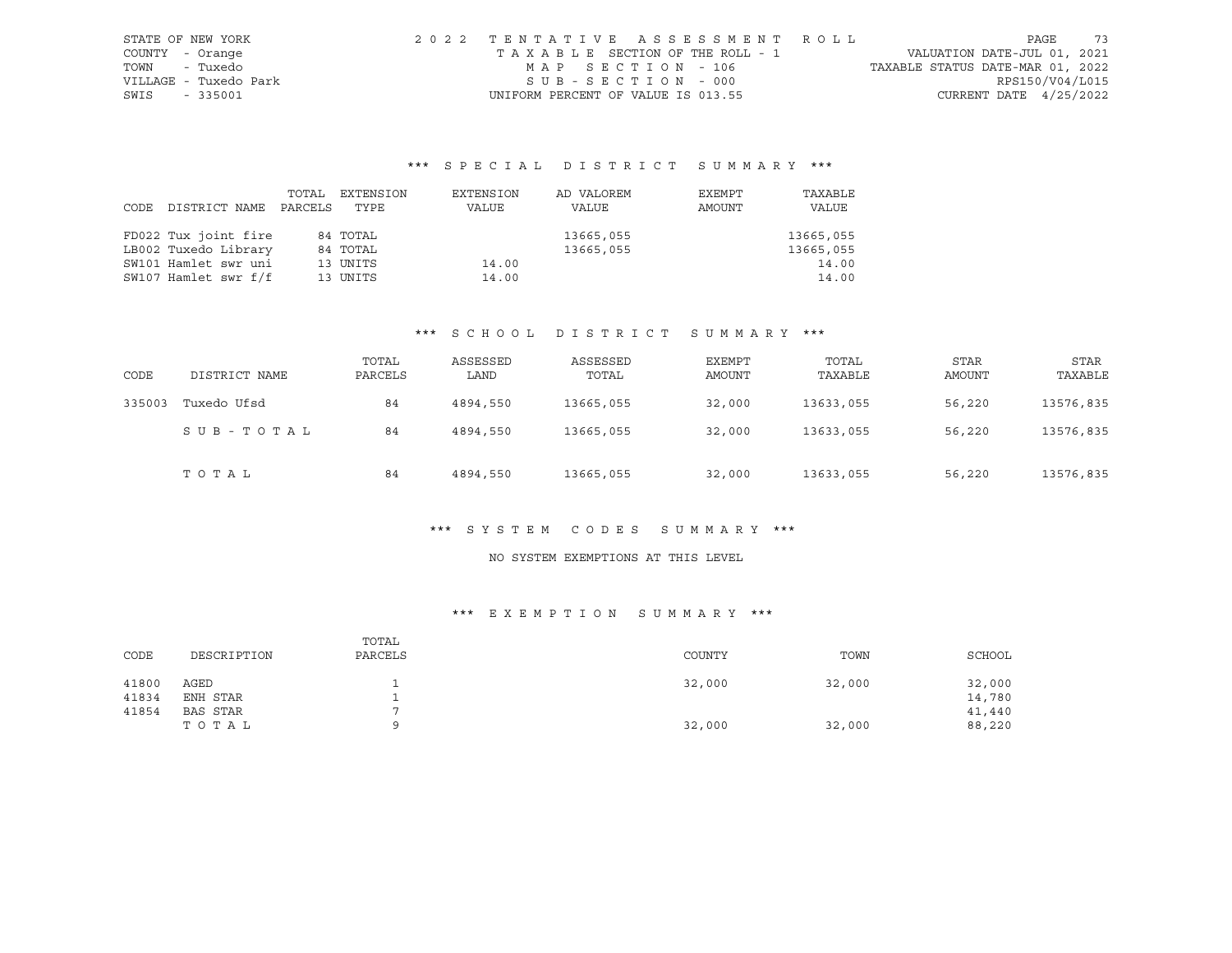|                 | STATE OF NEW YORK     |                                    |  | 2022 TENTATIVE ASSESSMENT ROLL  |                                  |                          | PAGE | 74 |
|-----------------|-----------------------|------------------------------------|--|---------------------------------|----------------------------------|--------------------------|------|----|
| COUNTY - Orange |                       |                                    |  | TAXABLE SECTION OF THE ROLL - 1 | VALUATION DATE-JUL 01, 2021      |                          |      |    |
|                 | TOWN - Tuxedo         | MAP SECTION - 106                  |  |                                 | TAXABLE STATUS DATE-MAR 01, 2022 |                          |      |    |
|                 | VILLAGE - Tuxedo Park | SUB-SECTION - 000                  |  |                                 |                                  | RPS150/V04/L015          |      |    |
| SWIS - 335001   |                       | UNIFORM PERCENT OF VALUE IS 013.55 |  |                                 |                                  | CURRENT DATE $4/25/2022$ |      |    |

| ROLL       |             | TOTAL   | ASSESSED | ASSESSED  | TAXABLE   | TAXABLE   | TAXABLE   | STAR      |
|------------|-------------|---------|----------|-----------|-----------|-----------|-----------|-----------|
| <b>SEC</b> | DESCRIPTION | PARCELS | LAND     | TOTAL     | COUNTY    | TOWN      | SCHOOL    | TAXABLE   |
|            | TAXABLE     | 84      | 4894,550 | 13665,055 | 13633,055 | 13633,055 | 13633,055 | 13576,835 |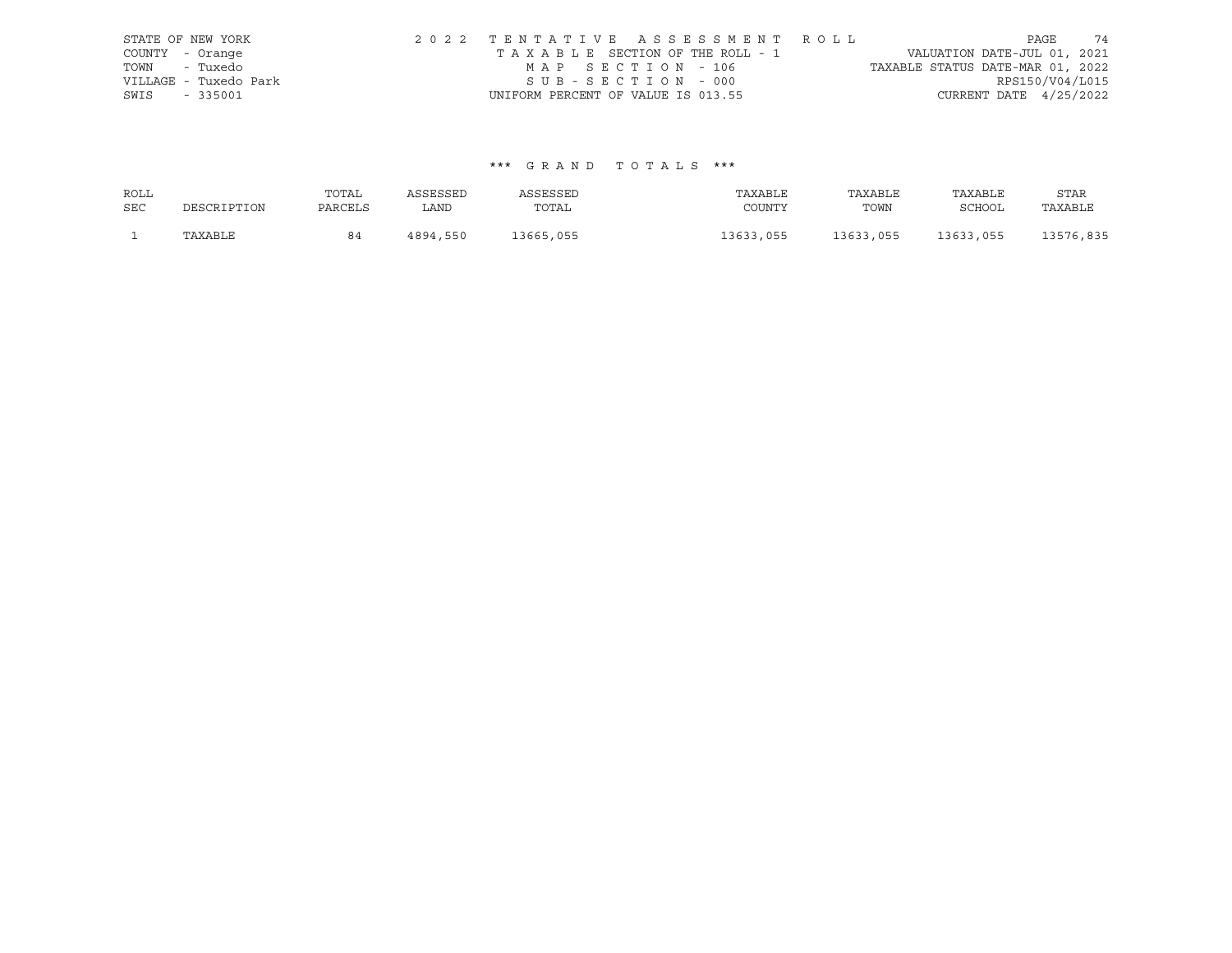| STATE OF NEW YORK<br>COUNTY - Orange<br>TOWN - Tuxedo<br>VILLAGE - Tuxedo Park<br>SWIS - 335001                                                                                                                                                           |                                                                                    |         | UNIFORM PERCENT OF VALUE IS 013.55                                                                                               | 2022 TENTATIVE ASSESSMENT ROLL PAGE 75<br>TAXABLE SECTION OF THE ROLL - 1 VALUATION DATE-JUL 01, 2021<br>TAX MAP NUMBER SEQUENCE TAXABLE STATUS DATE-MAR 01, 2022 |
|-----------------------------------------------------------------------------------------------------------------------------------------------------------------------------------------------------------------------------------------------------------|------------------------------------------------------------------------------------|---------|----------------------------------------------------------------------------------------------------------------------------------|-------------------------------------------------------------------------------------------------------------------------------------------------------------------|
| TAX MAP PARCEL NUMBER<br>CURRENT OWNERS NAME<br>CURRENT OWNERS ADDRESS                                                                                                                                                                                    | SCHOOL DISTRICT<br>PARCEL SIZE/GRID COORD                                          |         | LAND TAX DESCRIPTION TAXABLE VALUE COORD TOTAL SPECIAL DISTRICTS                                                                 | PROPERTY LOCATION & CLASS ASSESSMENT EXEMPTION CODE----------------COUNTY-------TOWN------SCHOOL<br>ACCOUNT NO.                                                   |
| Nadden Sean P<br>Madden Sean P<br>Madden Anne T<br>Madden Anne T<br>Madden Anne T<br>Madden Anne T<br>Le 113 Map Of Tuxedo Park<br>Tuxedo Park, NY 10987<br>EXABLE VALUE<br>Tuxedo Park, NY 10987<br>DEED BOOK 12041<br>PG-1304<br>TAXABLE VALUE<br>FD02  |                                                                                    |         |                                                                                                                                  |                                                                                                                                                                   |
|                                                                                                                                                                                                                                                           |                                                                                    |         |                                                                                                                                  |                                                                                                                                                                   |
|                                                                                                                                                                                                                                                           |                                                                                    |         | COUNTY TAXABLE VALUE 330,000                                                                                                     |                                                                                                                                                                   |
|                                                                                                                                                                                                                                                           |                                                                                    |         |                                                                                                                                  |                                                                                                                                                                   |
|                                                                                                                                                                                                                                                           |                                                                                    |         |                                                                                                                                  |                                                                                                                                                                   |
|                                                                                                                                                                                                                                                           |                                                                                    |         | TOWN TAXABLE VALUE 330,000<br>SCHOOL TAXABLE VALUE 330,000<br>FD022 Tux joint fire 330,000 TO<br>LB002 Tuxedo Library 330,000 TO |                                                                                                                                                                   |
|                                                                                                                                                                                                                                                           |                                                                                    |         |                                                                                                                                  |                                                                                                                                                                   |
|                                                                                                                                                                                                                                                           | FULL MARKET VALUE                                                                  |         |                                                                                                                                  |                                                                                                                                                                   |
|                                                                                                                                                                                                                                                           |                                                                                    |         |                                                                                                                                  |                                                                                                                                                                   |
|                                                                                                                                                                                                                                                           | 271 Tuxedo Rd                                                                      |         |                                                                                                                                  |                                                                                                                                                                   |
| 107-1-2.2<br>Tuxedo Club Inc<br>1 West Lake Road<br>1 West Lake Road<br>1 West Lake Road<br>1 West Lake Road<br>1 West Lake Road<br>1 Mest Lake Road<br>1 Lot 2 Rogers Sub Map 7418<br>2 Rogers Sub Map 7418<br>11,500<br>2 ROAD<br>2 ROAD<br>2 ROAD<br>2 |                                                                                    |         |                                                                                                                                  |                                                                                                                                                                   |
|                                                                                                                                                                                                                                                           |                                                                                    |         |                                                                                                                                  |                                                                                                                                                                   |
|                                                                                                                                                                                                                                                           |                                                                                    |         | COUNTY TAXABLE VALUE 11,500<br>TOWN TAXABLE VALUE 11,500<br>SCHOOL TAXABLE VALUE 11,500                                          |                                                                                                                                                                   |
|                                                                                                                                                                                                                                                           |                                                                                    |         |                                                                                                                                  |                                                                                                                                                                   |
|                                                                                                                                                                                                                                                           |                                                                                    |         |                                                                                                                                  | 11,500 TO<br>11,500 TO                                                                                                                                            |
|                                                                                                                                                                                                                                                           | DEED BOOK 3004 PG-00041                                                            |         |                                                                                                                                  |                                                                                                                                                                   |
|                                                                                                                                                                                                                                                           | FULL MARKET VALUE                                                                  | 84,900  |                                                                                                                                  |                                                                                                                                                                   |
|                                                                                                                                                                                                                                                           |                                                                                    |         |                                                                                                                                  |                                                                                                                                                                   |
|                                                                                                                                                                                                                                                           |                                                                                    |         |                                                                                                                                  |                                                                                                                                                                   |
|                                                                                                                                                                                                                                                           |                                                                                    |         | COUNTY TAXABLE VALUE                                                                                                             | 1280,000                                                                                                                                                          |
|                                                                                                                                                                                                                                                           |                                                                                    |         | TAXABLE VALUE                                                                                                                    | 1280,000                                                                                                                                                          |
|                                                                                                                                                                                                                                                           |                                                                                    |         | 1280,000 SCHOOL TAXABLE VALUE                                                                                                    |                                                                                                                                                                   |
|                                                                                                                                                                                                                                                           |                                                                                    |         | SCHOOL TAXABLE VALUE 1280,000<br>FD022 Tux joint fire 1280,000 TO<br>LB002 Tuxedo Library 1280,000 TO                            |                                                                                                                                                                   |
| Tuxedo Club Inc (1998) and the Rd (1998) and the Material State Rd (1998) and Tuxedo Ufsd (1998) and the Material State Road (1998) and the Material State Road (1998) and the Material State Road (1998) and the Material Sta                            | EAST-0574213 NRTH-0864832<br>DEED BOOK 0723 PG-00012<br>FULL MARKET VALUE 9446,500 |         |                                                                                                                                  |                                                                                                                                                                   |
|                                                                                                                                                                                                                                                           |                                                                                    |         |                                                                                                                                  |                                                                                                                                                                   |
|                                                                                                                                                                                                                                                           | 212 Continental Rd                                                                 |         |                                                                                                                                  |                                                                                                                                                                   |
|                                                                                                                                                                                                                                                           |                                                                                    |         | COUNTY TAXABLE VALUE 96,250                                                                                                      |                                                                                                                                                                   |
|                                                                                                                                                                                                                                                           |                                                                                    |         |                                                                                                                                  | 96,250                                                                                                                                                            |
|                                                                                                                                                                                                                                                           |                                                                                    |         |                                                                                                                                  |                                                                                                                                                                   |
| 212 Continental Rd<br>212 Continental Rd<br>212 Continental Rd<br>212 Continental Rd<br>212 Continental Rd<br>212 Continental Rd<br>212 Continental Rd<br>212 Continental Rd<br>212 Continental Rd<br>212 Continental Rd<br>212 Continental Rd<br>21      |                                                                                    |         |                                                                                                                                  | 96,250<br>96,250 TO                                                                                                                                               |
|                                                                                                                                                                                                                                                           | ACRES 0.67                                                                         |         | LB002 Tuxedo Library                                                                                                             | 96,250 TO                                                                                                                                                         |
|                                                                                                                                                                                                                                                           | EAST-0574780 NRTH-0864719                                                          |         |                                                                                                                                  |                                                                                                                                                                   |
|                                                                                                                                                                                                                                                           | DEED BOOK 12582 PG-853                                                             |         |                                                                                                                                  |                                                                                                                                                                   |
|                                                                                                                                                                                                                                                           | FULL MARKET VALUE                                                                  | 710,300 |                                                                                                                                  |                                                                                                                                                                   |
|                                                                                                                                                                                                                                                           |                                                                                    |         |                                                                                                                                  |                                                                                                                                                                   |
|                                                                                                                                                                                                                                                           |                                                                                    |         |                                                                                                                                  |                                                                                                                                                                   |
|                                                                                                                                                                                                                                                           |                                                                                    |         |                                                                                                                                  | 88,500                                                                                                                                                            |
|                                                                                                                                                                                                                                                           |                                                                                    |         |                                                                                                                                  | 88,500                                                                                                                                                            |
|                                                                                                                                                                                                                                                           |                                                                                    |         |                                                                                                                                  | 88,500<br>88,500 TO                                                                                                                                               |
|                                                                                                                                                                                                                                                           |                                                                                    |         |                                                                                                                                  |                                                                                                                                                                   |
| 107-1-5<br>210 1 Family Res<br>210 1 Family Res<br>210 1 Family Res<br>210 1 Family Res<br>22,500 TOWN TAXABLE VALUE<br>22 Continental Rd<br>22 Continental Rd<br>22 Continental Rd<br>22 Continental Rd<br>22 Continental Rd<br>22 Continental Rd<br>    |                                                                                    |         |                                                                                                                                  | 88,500 TO                                                                                                                                                         |
|                                                                                                                                                                                                                                                           | EAST-0574747 NRTH-0864572                                                          |         |                                                                                                                                  |                                                                                                                                                                   |
|                                                                                                                                                                                                                                                           | DEED BOOK 14226 PG-752                                                             |         |                                                                                                                                  |                                                                                                                                                                   |
|                                                                                                                                                                                                                                                           | FULL MARKET VALUE                                                                  | 653,100 |                                                                                                                                  |                                                                                                                                                                   |
|                                                                                                                                                                                                                                                           |                                                                                    |         |                                                                                                                                  |                                                                                                                                                                   |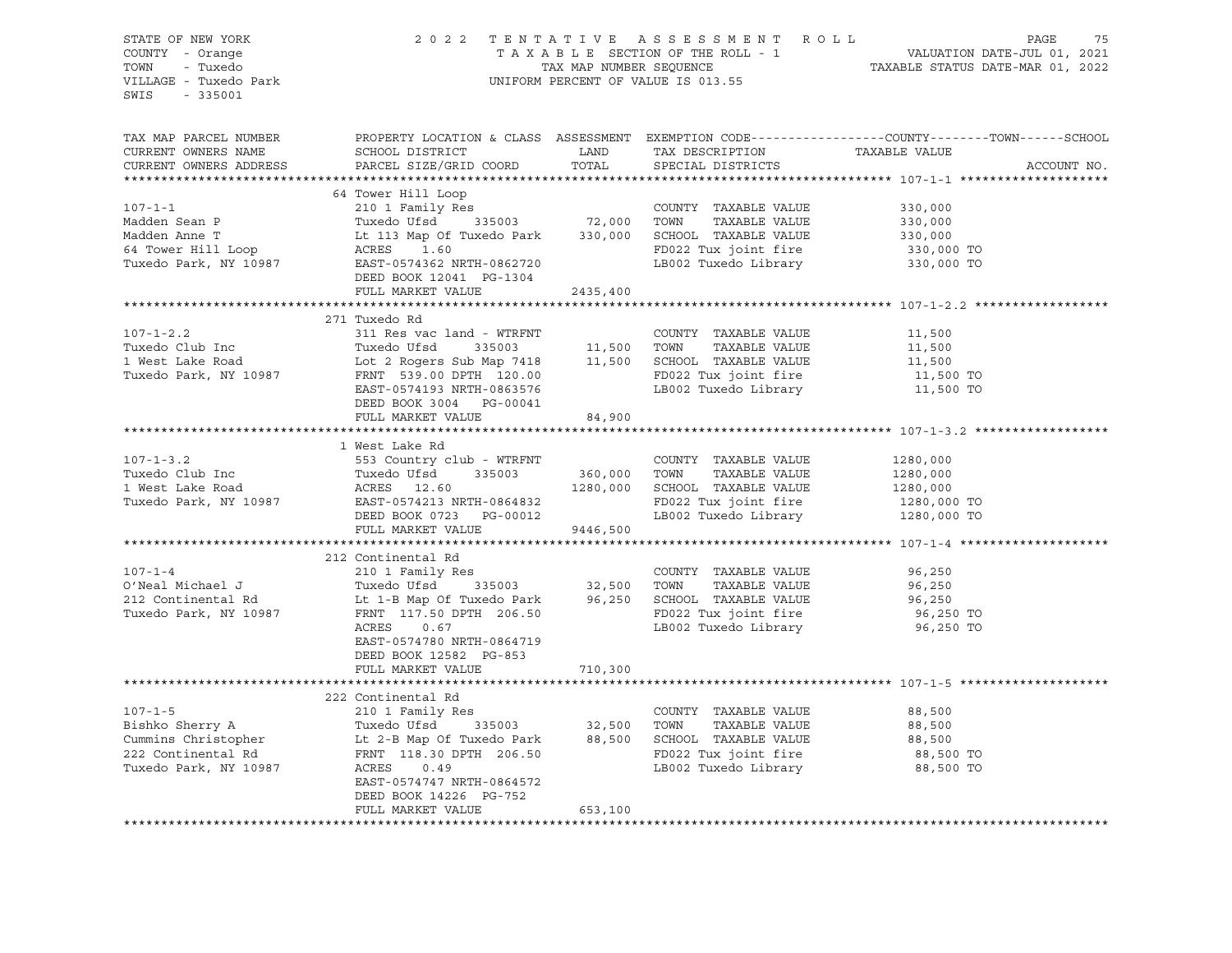|                                                                                                                                                                                                                                                | $\begin{array}{cccccccccccccc} \texttt{STATE OF NEW YORK} & & & & & & & & & 2\ 0 & 2 & 0 & 2 & 2 & 7 & \texttt{E} & \texttt{N T A T I V E} & & & & & & & & \texttt{A S S E S S M E N T R O L L} & & & & & & & & & \texttt{PAGE} & & & & \texttt{76} \\ \texttt{COUNTY} & - & \texttt{Orange} & & & & & & & & & \texttt{T A X A B L E} & & \texttt{SECTION OF THE ROLL} & - & & & & & & & \texttt{VALUATION DATE-JUL O1, 2021} \\ & & & & & & & & & & & & \texttt{T A X A$ |          |  |                                                                                                                            |  |  |  |  |
|------------------------------------------------------------------------------------------------------------------------------------------------------------------------------------------------------------------------------------------------|---------------------------------------------------------------------------------------------------------------------------------------------------------------------------------------------------------------------------------------------------------------------------------------------------------------------------------------------------------------------------------------------------------------------------------------------------------------------------|----------|--|----------------------------------------------------------------------------------------------------------------------------|--|--|--|--|
|                                                                                                                                                                                                                                                |                                                                                                                                                                                                                                                                                                                                                                                                                                                                           |          |  |                                                                                                                            |  |  |  |  |
| SWIS - 335001                                                                                                                                                                                                                                  |                                                                                                                                                                                                                                                                                                                                                                                                                                                                           |          |  |                                                                                                                            |  |  |  |  |
|                                                                                                                                                                                                                                                |                                                                                                                                                                                                                                                                                                                                                                                                                                                                           |          |  |                                                                                                                            |  |  |  |  |
|                                                                                                                                                                                                                                                |                                                                                                                                                                                                                                                                                                                                                                                                                                                                           |          |  |                                                                                                                            |  |  |  |  |
|                                                                                                                                                                                                                                                |                                                                                                                                                                                                                                                                                                                                                                                                                                                                           |          |  | TAX MAP PARCEL NUMBER THE PROPERTY LOCATION & CLASS ASSESSMENT EXEMPTION CODE---------------COUNTY--------TOWN------SCHOOL |  |  |  |  |
| CURRENT OWNERS NAME                                                                                                                                                                                                                            |                                                                                                                                                                                                                                                                                                                                                                                                                                                                           |          |  |                                                                                                                            |  |  |  |  |
| CURRENT OWNERS ADDRESS                                                                                                                                                                                                                         |                                                                                                                                                                                                                                                                                                                                                                                                                                                                           |          |  | ACCOUNT NO.                                                                                                                |  |  |  |  |
|                                                                                                                                                                                                                                                |                                                                                                                                                                                                                                                                                                                                                                                                                                                                           |          |  |                                                                                                                            |  |  |  |  |
|                                                                                                                                                                                                                                                | 232 Continental Rd                                                                                                                                                                                                                                                                                                                                                                                                                                                        |          |  |                                                                                                                            |  |  |  |  |
|                                                                                                                                                                                                                                                |                                                                                                                                                                                                                                                                                                                                                                                                                                                                           |          |  |                                                                                                                            |  |  |  |  |
|                                                                                                                                                                                                                                                |                                                                                                                                                                                                                                                                                                                                                                                                                                                                           |          |  |                                                                                                                            |  |  |  |  |
|                                                                                                                                                                                                                                                |                                                                                                                                                                                                                                                                                                                                                                                                                                                                           |          |  |                                                                                                                            |  |  |  |  |
|                                                                                                                                                                                                                                                |                                                                                                                                                                                                                                                                                                                                                                                                                                                                           |          |  |                                                                                                                            |  |  |  |  |
|                                                                                                                                                                                                                                                |                                                                                                                                                                                                                                                                                                                                                                                                                                                                           |          |  |                                                                                                                            |  |  |  |  |
|                                                                                                                                                                                                                                                |                                                                                                                                                                                                                                                                                                                                                                                                                                                                           |          |  |                                                                                                                            |  |  |  |  |
|                                                                                                                                                                                                                                                |                                                                                                                                                                                                                                                                                                                                                                                                                                                                           |          |  |                                                                                                                            |  |  |  |  |
|                                                                                                                                                                                                                                                |                                                                                                                                                                                                                                                                                                                                                                                                                                                                           |          |  |                                                                                                                            |  |  |  |  |
|                                                                                                                                                                                                                                                |                                                                                                                                                                                                                                                                                                                                                                                                                                                                           |          |  |                                                                                                                            |  |  |  |  |
|                                                                                                                                                                                                                                                | 15 Terrace Rd                                                                                                                                                                                                                                                                                                                                                                                                                                                             |          |  |                                                                                                                            |  |  |  |  |
|                                                                                                                                                                                                                                                |                                                                                                                                                                                                                                                                                                                                                                                                                                                                           |          |  |                                                                                                                            |  |  |  |  |
|                                                                                                                                                                                                                                                |                                                                                                                                                                                                                                                                                                                                                                                                                                                                           |          |  |                                                                                                                            |  |  |  |  |
|                                                                                                                                                                                                                                                |                                                                                                                                                                                                                                                                                                                                                                                                                                                                           |          |  |                                                                                                                            |  |  |  |  |
|                                                                                                                                                                                                                                                |                                                                                                                                                                                                                                                                                                                                                                                                                                                                           |          |  |                                                                                                                            |  |  |  |  |
|                                                                                                                                                                                                                                                |                                                                                                                                                                                                                                                                                                                                                                                                                                                                           |          |  |                                                                                                                            |  |  |  |  |
|                                                                                                                                                                                                                                                |                                                                                                                                                                                                                                                                                                                                                                                                                                                                           |          |  |                                                                                                                            |  |  |  |  |
|                                                                                                                                                                                                                                                |                                                                                                                                                                                                                                                                                                                                                                                                                                                                           |          |  |                                                                                                                            |  |  |  |  |
| 107-1-8.1 Continental Rd<br>210 107-1-8.1 Continental Rd<br>210 16 210 17 120 16 335003<br>210 17 120 16 335003<br>210 17 120 16 335003<br>216 11 120 16 335003<br>216 11 120 16 16 20 16 20 16 20 16 20 16 16 20 16 16 17,500<br>2.50 20 16   |                                                                                                                                                                                                                                                                                                                                                                                                                                                                           |          |  |                                                                                                                            |  |  |  |  |
|                                                                                                                                                                                                                                                |                                                                                                                                                                                                                                                                                                                                                                                                                                                                           |          |  |                                                                                                                            |  |  |  |  |
|                                                                                                                                                                                                                                                |                                                                                                                                                                                                                                                                                                                                                                                                                                                                           |          |  |                                                                                                                            |  |  |  |  |
|                                                                                                                                                                                                                                                |                                                                                                                                                                                                                                                                                                                                                                                                                                                                           |          |  |                                                                                                                            |  |  |  |  |
|                                                                                                                                                                                                                                                |                                                                                                                                                                                                                                                                                                                                                                                                                                                                           |          |  |                                                                                                                            |  |  |  |  |
|                                                                                                                                                                                                                                                |                                                                                                                                                                                                                                                                                                                                                                                                                                                                           |          |  |                                                                                                                            |  |  |  |  |
|                                                                                                                                                                                                                                                |                                                                                                                                                                                                                                                                                                                                                                                                                                                                           |          |  |                                                                                                                            |  |  |  |  |
|                                                                                                                                                                                                                                                |                                                                                                                                                                                                                                                                                                                                                                                                                                                                           |          |  |                                                                                                                            |  |  |  |  |
|                                                                                                                                                                                                                                                | FULL MARKET VALUE 1162,400                                                                                                                                                                                                                                                                                                                                                                                                                                                |          |  |                                                                                                                            |  |  |  |  |
|                                                                                                                                                                                                                                                |                                                                                                                                                                                                                                                                                                                                                                                                                                                                           |          |  |                                                                                                                            |  |  |  |  |
| East Lake Rd<br>107-1-8.2 311 Res vac land<br>Torsoe Kenneth J Torsoe Sub 50,750 TOWN TAXABLE VALUE 50,750<br>70 West Gate Rd Lt 2 Kenneth J Torsoe Sub 50,750 TOWN TAXABLE VALUE 50,750<br>50,750 TOWN TAXABLE VALUE 50,750<br>50,750 T       |                                                                                                                                                                                                                                                                                                                                                                                                                                                                           |          |  |                                                                                                                            |  |  |  |  |
|                                                                                                                                                                                                                                                |                                                                                                                                                                                                                                                                                                                                                                                                                                                                           |          |  |                                                                                                                            |  |  |  |  |
|                                                                                                                                                                                                                                                |                                                                                                                                                                                                                                                                                                                                                                                                                                                                           |          |  |                                                                                                                            |  |  |  |  |
|                                                                                                                                                                                                                                                |                                                                                                                                                                                                                                                                                                                                                                                                                                                                           |          |  |                                                                                                                            |  |  |  |  |
|                                                                                                                                                                                                                                                |                                                                                                                                                                                                                                                                                                                                                                                                                                                                           |          |  |                                                                                                                            |  |  |  |  |
|                                                                                                                                                                                                                                                |                                                                                                                                                                                                                                                                                                                                                                                                                                                                           |          |  |                                                                                                                            |  |  |  |  |
|                                                                                                                                                                                                                                                |                                                                                                                                                                                                                                                                                                                                                                                                                                                                           |          |  |                                                                                                                            |  |  |  |  |
|                                                                                                                                                                                                                                                |                                                                                                                                                                                                                                                                                                                                                                                                                                                                           |          |  |                                                                                                                            |  |  |  |  |
|                                                                                                                                                                                                                                                | FULL MARKET VALUE 374,500                                                                                                                                                                                                                                                                                                                                                                                                                                                 |          |  |                                                                                                                            |  |  |  |  |
|                                                                                                                                                                                                                                                |                                                                                                                                                                                                                                                                                                                                                                                                                                                                           |          |  |                                                                                                                            |  |  |  |  |
|                                                                                                                                                                                                                                                | 262 Tuxedo Rd                                                                                                                                                                                                                                                                                                                                                                                                                                                             |          |  |                                                                                                                            |  |  |  |  |
|                                                                                                                                                                                                                                                |                                                                                                                                                                                                                                                                                                                                                                                                                                                                           |          |  |                                                                                                                            |  |  |  |  |
|                                                                                                                                                                                                                                                |                                                                                                                                                                                                                                                                                                                                                                                                                                                                           |          |  |                                                                                                                            |  |  |  |  |
|                                                                                                                                                                                                                                                |                                                                                                                                                                                                                                                                                                                                                                                                                                                                           |          |  |                                                                                                                            |  |  |  |  |
|                                                                                                                                                                                                                                                |                                                                                                                                                                                                                                                                                                                                                                                                                                                                           |          |  |                                                                                                                            |  |  |  |  |
|                                                                                                                                                                                                                                                |                                                                                                                                                                                                                                                                                                                                                                                                                                                                           |          |  |                                                                                                                            |  |  |  |  |
|                                                                                                                                                                                                                                                |                                                                                                                                                                                                                                                                                                                                                                                                                                                                           |          |  |                                                                                                                            |  |  |  |  |
| 107-1-8.3<br>Booth Cindy<br>200,000 Tuxedo Park, NY 10987<br>200,000 Tuxedo Park, NY 10987<br>200,000 TOWN TAXABLE VALUE<br>200,000 TOWN TAXABLE VALUE<br>200,000 TOWN TAXABLE VALUE<br>200,000 TOWN TAXABLE VALUE<br>200,000 TOWN TAXABLE VAL | DEED BOOK 14632 PG-135                                                                                                                                                                                                                                                                                                                                                                                                                                                    |          |  |                                                                                                                            |  |  |  |  |
|                                                                                                                                                                                                                                                | FULL MARKET VALUE                                                                                                                                                                                                                                                                                                                                                                                                                                                         | 1476,000 |  |                                                                                                                            |  |  |  |  |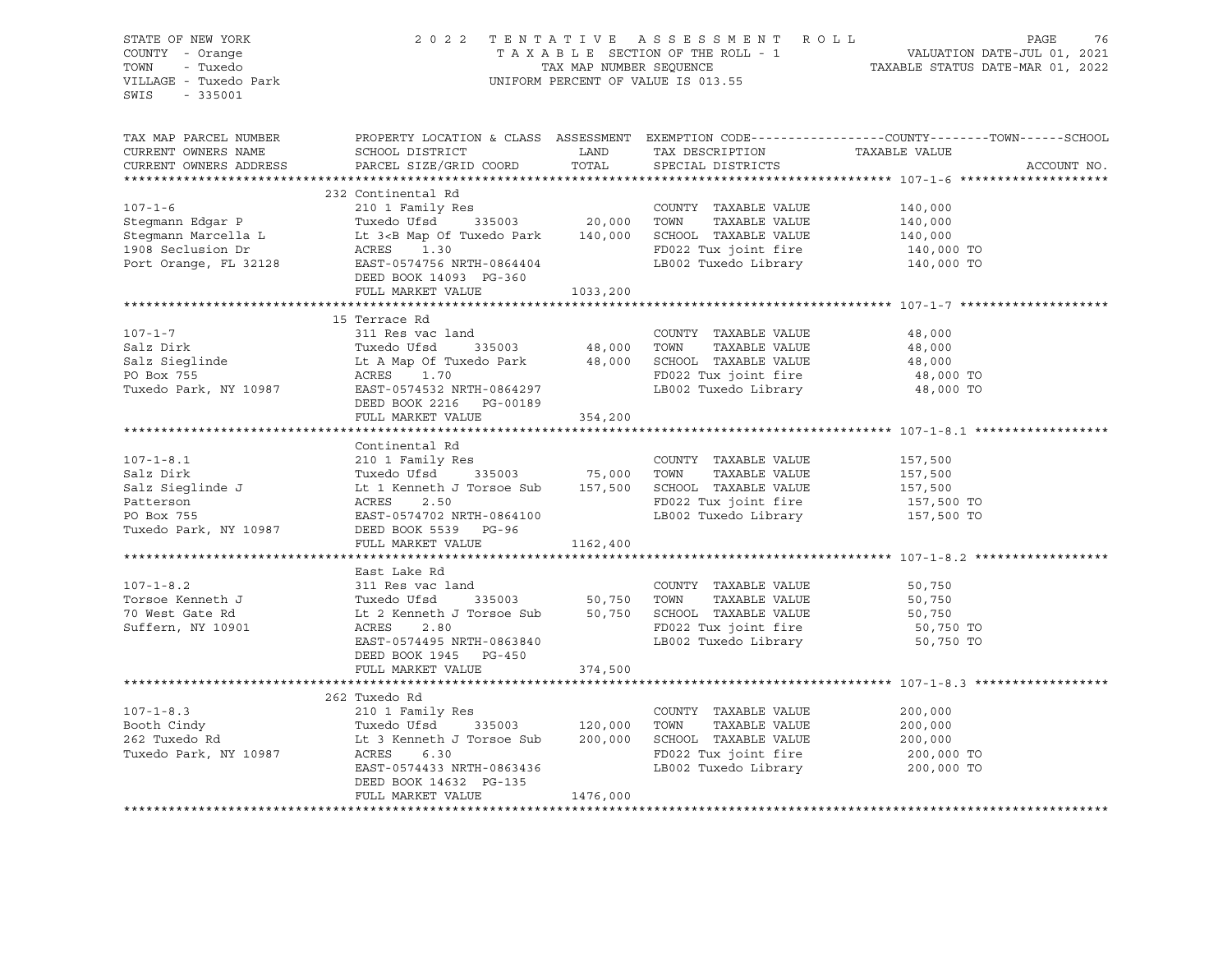| STATE OF NEW YORK<br>COUNTY - Orange<br>TOWN - Tuxedo<br>VILLAGE - Tuxedo Park<br>SWIS - 335001 |                                                                                                                                                                                                                                                                             | 2022 TENTATIVE ASSESSMENT ROLL PAGE 77<br>TAXABLE SECTION OF THE ROLL - 1 VALUATION DATE-JUL 01, 2021<br>TAX MAP NUMBER SEQUENCE TAXABLE STATUS DATE-MAR 01, 2022<br>UNIFORM PERCENT OF VALUE IS 013.55 |                      |                                                                                                                 |
|-------------------------------------------------------------------------------------------------|-----------------------------------------------------------------------------------------------------------------------------------------------------------------------------------------------------------------------------------------------------------------------------|---------------------------------------------------------------------------------------------------------------------------------------------------------------------------------------------------------|----------------------|-----------------------------------------------------------------------------------------------------------------|
| TAX MAP PARCEL NUMBER<br>CURRENT OWNERS NAME<br>CURRENT OWNERS ADDRESS                          |                                                                                                                                                                                                                                                                             |                                                                                                                                                                                                         |                      | PROPERTY LOCATION & CLASS ASSESSMENT EXEMPTION CODE----------------COUNTY-------TOWN------SCHOOL<br>ACCOUNT NO. |
|                                                                                                 | 242 Continental Rd                                                                                                                                                                                                                                                          |                                                                                                                                                                                                         |                      |                                                                                                                 |
|                                                                                                 | 107-1-9<br>242 Continental Rd<br>242 Continental Rd<br>210 I Family Res<br>Tuxedo Ufsd<br>335003<br>26 104,200<br>26 104,200<br>26 104,200<br>26 104,200<br>26 104,200<br>27 20 27 27 27 27 27 27 27 28 29 29 29 29<br>26 26 26 26 26 26 26 26 26 26 2                      |                                                                                                                                                                                                         |                      |                                                                                                                 |
|                                                                                                 |                                                                                                                                                                                                                                                                             |                                                                                                                                                                                                         |                      |                                                                                                                 |
|                                                                                                 |                                                                                                                                                                                                                                                                             |                                                                                                                                                                                                         |                      |                                                                                                                 |
|                                                                                                 |                                                                                                                                                                                                                                                                             |                                                                                                                                                                                                         |                      |                                                                                                                 |
|                                                                                                 |                                                                                                                                                                                                                                                                             |                                                                                                                                                                                                         |                      |                                                                                                                 |
|                                                                                                 |                                                                                                                                                                                                                                                                             |                                                                                                                                                                                                         |                      |                                                                                                                 |
|                                                                                                 | FULL MARKET VALUE 769,000                                                                                                                                                                                                                                                   |                                                                                                                                                                                                         |                      |                                                                                                                 |
|                                                                                                 |                                                                                                                                                                                                                                                                             |                                                                                                                                                                                                         |                      |                                                                                                                 |
|                                                                                                 | 44 Tower Hill Loop<br>107-1-11.1<br>257,000<br>257,000<br>257,000<br>257,000<br>257,000<br>257,000<br>257,000<br>257,000<br>257,000<br>257,000<br>257,000<br>257,000<br>257,000<br>257,000<br>257,000<br>257,000<br>257,000<br>257,000<br>257,000<br>257,000<br>257,000<br> |                                                                                                                                                                                                         |                      |                                                                                                                 |
|                                                                                                 |                                                                                                                                                                                                                                                                             |                                                                                                                                                                                                         |                      |                                                                                                                 |
|                                                                                                 |                                                                                                                                                                                                                                                                             |                                                                                                                                                                                                         |                      |                                                                                                                 |
|                                                                                                 |                                                                                                                                                                                                                                                                             |                                                                                                                                                                                                         |                      |                                                                                                                 |
|                                                                                                 |                                                                                                                                                                                                                                                                             |                                                                                                                                                                                                         |                      |                                                                                                                 |
|                                                                                                 | EAST-0574445 NRTH-0863193                                                                                                                                                                                                                                                   |                                                                                                                                                                                                         |                      |                                                                                                                 |
|                                                                                                 | DEED BOOK 11156 PG-895                                                                                                                                                                                                                                                      |                                                                                                                                                                                                         |                      |                                                                                                                 |
|                                                                                                 | FULL MARKET VALUE                                                                                                                                                                                                                                                           | 1896,700                                                                                                                                                                                                |                      |                                                                                                                 |
|                                                                                                 |                                                                                                                                                                                                                                                                             |                                                                                                                                                                                                         |                      |                                                                                                                 |
|                                                                                                 |                                                                                                                                                                                                                                                                             |                                                                                                                                                                                                         |                      |                                                                                                                 |
|                                                                                                 |                                                                                                                                                                                                                                                                             |                                                                                                                                                                                                         |                      |                                                                                                                 |
|                                                                                                 |                                                                                                                                                                                                                                                                             |                                                                                                                                                                                                         |                      |                                                                                                                 |
|                                                                                                 |                                                                                                                                                                                                                                                                             |                                                                                                                                                                                                         |                      |                                                                                                                 |
|                                                                                                 |                                                                                                                                                                                                                                                                             |                                                                                                                                                                                                         |                      |                                                                                                                 |
|                                                                                                 | 107-1-12.21 21 210 1 Family Res<br>Witte Richard Tuxedo Ufsd 335003 66,250 TOWN TAXABLE VALUE 201,250<br>Witte Janet Pt Lt 110, Map Of Tuxedo 201,250 SCHOOL TAXABLE VALUE 201,250<br>FD022 Tuxedo Park, NY 10987 EAST-0574609 NRTH-                                        |                                                                                                                                                                                                         |                      |                                                                                                                 |
|                                                                                                 | FULL MARKET VALUE 1485,200                                                                                                                                                                                                                                                  |                                                                                                                                                                                                         |                      |                                                                                                                 |
|                                                                                                 |                                                                                                                                                                                                                                                                             |                                                                                                                                                                                                         |                      |                                                                                                                 |
|                                                                                                 | Tower Hill Rd                                                                                                                                                                                                                                                               |                                                                                                                                                                                                         |                      |                                                                                                                 |
|                                                                                                 |                                                                                                                                                                                                                                                                             |                                                                                                                                                                                                         | COUNTY TAXABLE VALUE | 4,965                                                                                                           |
|                                                                                                 | 107-1-12.22 311 Res vac land COUNTY TAXABLE VALUE<br>Myers Charles Tuxedo Ufsd 335003 4,965 TOWN TAXABLE VALUE<br>116 E 68TH St Apt 5c Pt Lt 110, Map Of Tuxedo 4,965 SCHOOL TAXABLE VALUE<br>New York, NY 10065 ACRES 0.36 FD022 Tu                                        |                                                                                                                                                                                                         |                      | 4,965                                                                                                           |
|                                                                                                 |                                                                                                                                                                                                                                                                             |                                                                                                                                                                                                         |                      | 4,965                                                                                                           |
|                                                                                                 |                                                                                                                                                                                                                                                                             |                                                                                                                                                                                                         |                      | 4,965 TO<br>4,965 TO                                                                                            |
|                                                                                                 | ACRES 0.36<br>EAST-0574672 NRTH-0863094<br>DEPED DOOK 14750 DG 50 CAST LE002 Tuxedo Library                                                                                                                                                                                 |                                                                                                                                                                                                         |                      |                                                                                                                 |
|                                                                                                 | DEED BOOK 14779 PG-78<br>FULL MARKET VALUE                                                                                                                                                                                                                                  | 36,600                                                                                                                                                                                                  |                      |                                                                                                                 |
|                                                                                                 |                                                                                                                                                                                                                                                                             |                                                                                                                                                                                                         |                      |                                                                                                                 |
|                                                                                                 | Tower Hill Rd                                                                                                                                                                                                                                                               |                                                                                                                                                                                                         |                      |                                                                                                                 |
|                                                                                                 |                                                                                                                                                                                                                                                                             |                                                                                                                                                                                                         |                      |                                                                                                                 |
|                                                                                                 |                                                                                                                                                                                                                                                                             |                                                                                                                                                                                                         |                      |                                                                                                                 |
|                                                                                                 |                                                                                                                                                                                                                                                                             |                                                                                                                                                                                                         |                      |                                                                                                                 |
|                                                                                                 |                                                                                                                                                                                                                                                                             |                                                                                                                                                                                                         |                      |                                                                                                                 |
|                                                                                                 | 107-1-13<br>Myers Charles<br>Myers Charles<br>Myers Charles<br>Myers Charles<br>Tuxedo Ufsd<br>Tuxedo Ufsd<br>Tuxedo Par<br>14,800 TOWN TAXABLE VALUE<br>TAXABLE VALUE<br>TAXABLE VALUE<br>63,732<br>63,732<br>63,732<br>FD022 Tux joint fire<br>63,732<br>FD0              |                                                                                                                                                                                                         |                      |                                                                                                                 |
|                                                                                                 | DEED BOOK 14779 PG-78                                                                                                                                                                                                                                                       |                                                                                                                                                                                                         |                      |                                                                                                                 |
|                                                                                                 | FULL MARKET VALUE                                                                                                                                                                                                                                                           | 470,300                                                                                                                                                                                                 |                      |                                                                                                                 |
|                                                                                                 |                                                                                                                                                                                                                                                                             |                                                                                                                                                                                                         |                      |                                                                                                                 |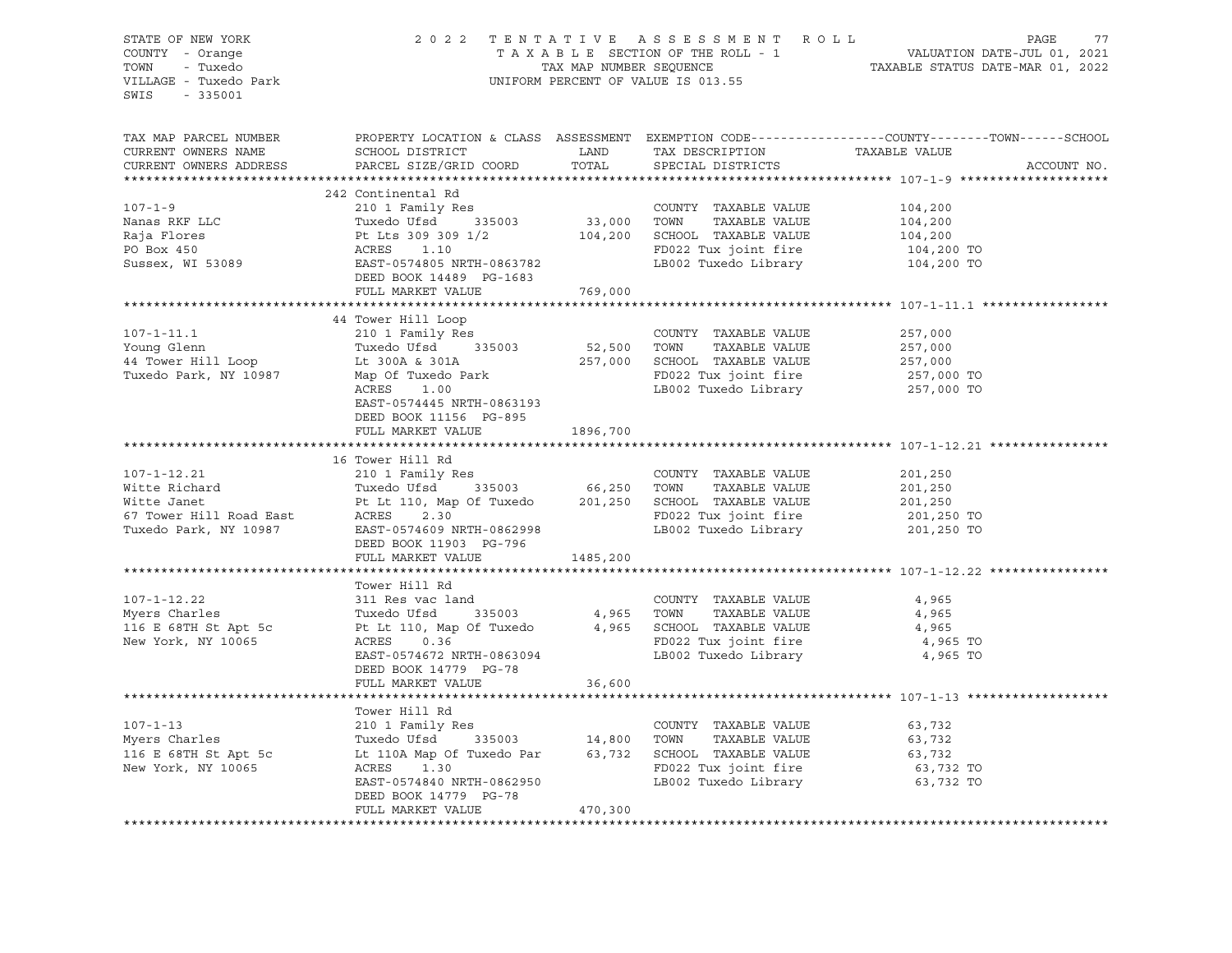### STATE OF NEW YORK 2 0 2 2 T E N T A T I V E A S S E S S M E N T R O L L PAGE 78 COUNTY - Orange T A X A B L E SECTION OF THE ROLL - 1 VALUATION DATE-JUL 01, 2021 TOWN - Tuxedo TAX MAP NUMBER SEQUENCE TAXABLE STATUS DATE-MAR 01, 2022 VILLAGE - Tuxedo Park UNIFORM PERCENT OF VALUE IS 013.55

| TAX MAP PARCEL NUMBER<br>CURRENT OWNERS NAME<br>CURRENT OWNERS ADDRESS                                                                                                                                                                   | SCHOOL DISTRICT<br>PARCEL SIZE/GRID COORD                                                                                                                                                             | LAND<br>TOTAL | TAX DESCRIPTION<br>SPECIAL DISTRICTS                                                                                  | PROPERTY LOCATION & CLASS ASSESSMENT EXEMPTION CODE----------------COUNTY-------TOWN-----SCHOOL<br>TAXABLE VALUE<br>ACCOUNT NO. |
|------------------------------------------------------------------------------------------------------------------------------------------------------------------------------------------------------------------------------------------|-------------------------------------------------------------------------------------------------------------------------------------------------------------------------------------------------------|---------------|-----------------------------------------------------------------------------------------------------------------------|---------------------------------------------------------------------------------------------------------------------------------|
|                                                                                                                                                                                                                                          |                                                                                                                                                                                                       |               |                                                                                                                       |                                                                                                                                 |
| $107 - 1 - 14.1$<br>Myers Charles<br>116 E 68TH St Apt 5C                                                                                                                                                                                | Tower Hill Rd<br>311 Res vac land<br>335003<br>Tuxedo Ufsd<br>ACRES<br>0.07                                                                                                                           | 2,482         | COUNTY TAXABLE VALUE<br>TAXABLE VALUE<br>TOWN<br>2,482 SCHOOL TAXABLE VALUE                                           | 2,482<br>2,482<br>2,482                                                                                                         |
| New York, NY 10065                                                                                                                                                                                                                       | EAST-0574719 NRTH-0863272<br>DEED BOOK 14779 PG-78<br>FULL MARKET VALUE                                                                                                                               | 18,300        | FD022 Tux joint fire<br>LB002 Tuxedo Library                                                                          | 2,482 TO<br>2,482 TO                                                                                                            |
|                                                                                                                                                                                                                                          |                                                                                                                                                                                                       |               |                                                                                                                       |                                                                                                                                 |
| $107 - 1 - 14.2$<br>Myers Charles                                                                                                                                                                                                        | 25 Tower Hill Loop<br>210 1 Family Res<br>Tuxedo Ufsd 335003 81,840 TOWN<br>ACRES 3.10<br>EAST-0574914 NRTH-0863227<br>DEED BOOK 14779 PG-78<br>FULL MARKET VALUE                                     | 3690,000      | COUNTY TAXABLE VALUE<br>TAXABLE VALUE<br>FD022 Tux joint fire<br>LB002 Tuxedo Library 500,000 TO                      | 500,000<br>500,000<br>500,000<br>$500,000$ TO                                                                                   |
|                                                                                                                                                                                                                                          |                                                                                                                                                                                                       |               |                                                                                                                       |                                                                                                                                 |
| 107-1-15<br>COUNTY TAXABLE VALUE 122,500<br>COUNTY TAXABLE VALUE 122,500<br>COUNTY TAXABLE VALUE 122,500<br>Palazzola Lauren Lts 108-108 1/2A Map Of T 122,500 SCHOOL TAXABLE VALUE 122,500<br>97 Tower Hill Loop ACRES 1.70 FD022 Tux j | 97 Tower Hill Loop<br>Tuxedo Park, NY 10987 EAST-0575322 NRTH-0863224<br>DEED BOOK 15119 PG-833<br>FULL MARKET VALUE                                                                                  | 904, 100      | LB002 Tuxedo Library 122,500 TO                                                                                       | 122,500                                                                                                                         |
|                                                                                                                                                                                                                                          |                                                                                                                                                                                                       |               |                                                                                                                       |                                                                                                                                 |
| Tuxedo Park, NY 10987                                                                                                                                                                                                                    | 14 Tower Hill Loop<br>ACRES<br>1.60<br>EAST-0575035 NRTH-0863592<br>DEED BOOK 5415 PG-223                                                                                                             |               | COUNTY TAXABLE VALUE<br>TOWN<br>TAXABLE VALUE<br>SCHOOL TAXABLE VALUE<br>FD022 Tux joint fire<br>LB002 Tuxedo Library | 99,300<br>99,300<br>99,300<br>99,300 TO<br>99,300 TO                                                                            |
|                                                                                                                                                                                                                                          | FULL MARKET VALUE                                                                                                                                                                                     | 732,800       |                                                                                                                       |                                                                                                                                 |
|                                                                                                                                                                                                                                          |                                                                                                                                                                                                       |               |                                                                                                                       |                                                                                                                                 |
| $107 - 1 - 17$<br>Meyer Paul<br>Du Brul Jennifer<br>44 Tower Hill Rd E<br>Tuxedo Park, NY 10987                                                                                                                                          | 44 Tower Hill Rd E<br>210 1 Family Res<br>Tuxedo Ufsd 335003 67,200<br>Lt 105 Pt Lt 106A Map Of 350,000<br>ACRES<br>2.90<br>EAST-0575146 NRTH-0863890<br>DEED BOOK 13750 PG-1642<br>FULL MARKET VALUE | 2583,000      | COUNTY TAXABLE VALUE<br>TOWN<br>TAXABLE VALUE<br>SCHOOL TAXABLE VALUE<br>FD022 Tux joint fire<br>LB002 Tuxedo Library | 350,000<br>350,000<br>350,000<br>350,000 TO<br>350,000 TO                                                                       |
|                                                                                                                                                                                                                                          |                                                                                                                                                                                                       |               |                                                                                                                       |                                                                                                                                 |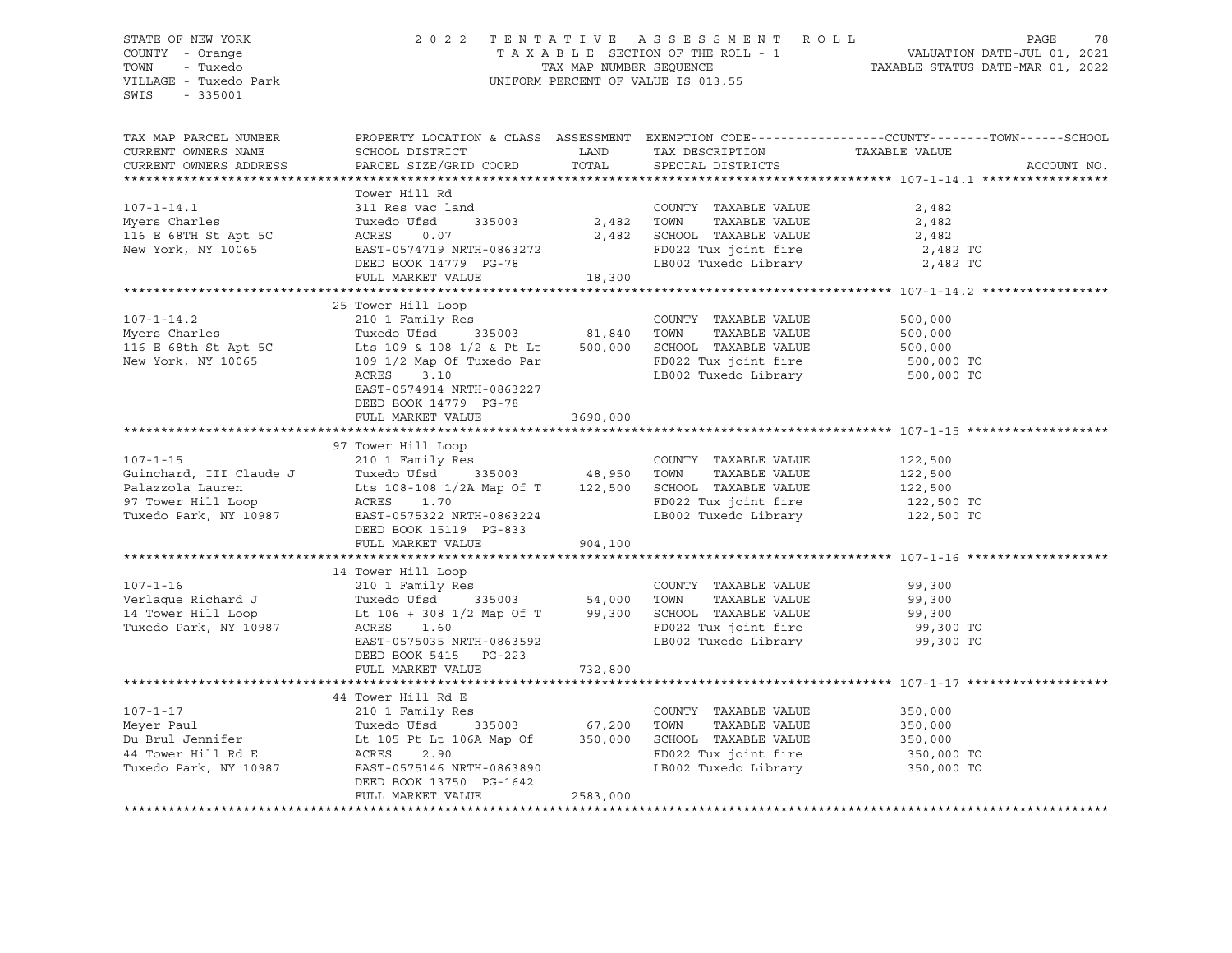| STATE OF NEW YORK                                                                                                                                                                                                                                                                                                                                                                                                                                     |                            |                                                                                                                                                                                                         |                                                                    |                                                                                                  |
|-------------------------------------------------------------------------------------------------------------------------------------------------------------------------------------------------------------------------------------------------------------------------------------------------------------------------------------------------------------------------------------------------------------------------------------------------------|----------------------------|---------------------------------------------------------------------------------------------------------------------------------------------------------------------------------------------------------|--------------------------------------------------------------------|--------------------------------------------------------------------------------------------------|
| COUNTY - Orange                                                                                                                                                                                                                                                                                                                                                                                                                                       |                            | 2022 TENTATIVE ASSESSMENT ROLL PAGE 79<br>TAXABLE SECTION OF THE ROLL - 1 VALUATION DATE-JUL 01, 2021<br>TAX MAP NUMBER SEQUENCE TAXABLE STATUS DATE-MAR 01, 2022<br>UNIFORM PERCENT OF VALUE IS 013.55 |                                                                    |                                                                                                  |
| TOWN - Tuxedo                                                                                                                                                                                                                                                                                                                                                                                                                                         |                            |                                                                                                                                                                                                         |                                                                    |                                                                                                  |
| VILLAGE - Tuxedo Park                                                                                                                                                                                                                                                                                                                                                                                                                                 |                            |                                                                                                                                                                                                         |                                                                    |                                                                                                  |
| SWIS - 335001                                                                                                                                                                                                                                                                                                                                                                                                                                         |                            |                                                                                                                                                                                                         |                                                                    |                                                                                                  |
|                                                                                                                                                                                                                                                                                                                                                                                                                                                       |                            |                                                                                                                                                                                                         |                                                                    |                                                                                                  |
|                                                                                                                                                                                                                                                                                                                                                                                                                                                       |                            |                                                                                                                                                                                                         |                                                                    |                                                                                                  |
| TAX MAP PARCEL NUMBER                                                                                                                                                                                                                                                                                                                                                                                                                                 |                            |                                                                                                                                                                                                         |                                                                    | PROPERTY LOCATION & CLASS ASSESSMENT EXEMPTION CODE----------------COUNTY-------TOWN------SCHOOL |
| CURRENT OWNERS NAME                                                                                                                                                                                                                                                                                                                                                                                                                                   |                            |                                                                                                                                                                                                         |                                                                    |                                                                                                  |
| CURRENT OWNERS ADDRESS                                                                                                                                                                                                                                                                                                                                                                                                                                | PARCEL SIZE/GRID COORD     |                                                                                                                                                                                                         | TOTAL SPECIAL DISTRICTS                                            | ACCOUNT NO.                                                                                      |
|                                                                                                                                                                                                                                                                                                                                                                                                                                                       |                            |                                                                                                                                                                                                         |                                                                    |                                                                                                  |
|                                                                                                                                                                                                                                                                                                                                                                                                                                                       | 34 Tower Hill Rd E         |                                                                                                                                                                                                         |                                                                    |                                                                                                  |
|                                                                                                                                                                                                                                                                                                                                                                                                                                                       |                            |                                                                                                                                                                                                         |                                                                    |                                                                                                  |
|                                                                                                                                                                                                                                                                                                                                                                                                                                                       |                            |                                                                                                                                                                                                         | TAXABLE VALUE                                                      | 290,350<br>290,350<br>290,350                                                                    |
|                                                                                                                                                                                                                                                                                                                                                                                                                                                       |                            |                                                                                                                                                                                                         |                                                                    |                                                                                                  |
|                                                                                                                                                                                                                                                                                                                                                                                                                                                       |                            |                                                                                                                                                                                                         |                                                                    |                                                                                                  |
| 107-1-18<br>34 Tower Hill Ka E<br>210 1 Family Res<br>210 1 Family Res<br>210 1 Family Res<br>210 1 Family Res<br>335003<br>22,960 TOWN TAXABLE VALUE<br>Giblin Paula<br>290,350 SCHOOL TAXABLE VALUE<br>290,350 SCHOOL TAXABLE VALUE<br>290,350 SC                                                                                                                                                                                                   |                            |                                                                                                                                                                                                         |                                                                    |                                                                                                  |
|                                                                                                                                                                                                                                                                                                                                                                                                                                                       | DEED BOOK 13434 PG-382     |                                                                                                                                                                                                         |                                                                    |                                                                                                  |
|                                                                                                                                                                                                                                                                                                                                                                                                                                                       | FULL MARKET VALUE          | 2142,800                                                                                                                                                                                                |                                                                    |                                                                                                  |
|                                                                                                                                                                                                                                                                                                                                                                                                                                                       |                            |                                                                                                                                                                                                         |                                                                    |                                                                                                  |
|                                                                                                                                                                                                                                                                                                                                                                                                                                                       | 24 Tower Hill Rd E         |                                                                                                                                                                                                         |                                                                    |                                                                                                  |
| $107 - 1 - 19$                                                                                                                                                                                                                                                                                                                                                                                                                                        | 210 1 Family Res           |                                                                                                                                                                                                         | COUNTY TAXABLE VALUE                                               | 289,625                                                                                          |
|                                                                                                                                                                                                                                                                                                                                                                                                                                                       |                            |                                                                                                                                                                                                         |                                                                    |                                                                                                  |
| Exercise of the Richmond Cristina (1998)<br>Santana Nanahya Cristina (1998)<br>24 Tower Hill Rd (1998)<br>24 Tower Hill Rd (1998)<br>24 Tower Hill Rd (289,625 SCHOOL TAXABLE VALUE<br>24 Tower Hill Rd (289,625 SCHOOL TAXABLE VALUE<br>2                                                                                                                                                                                                            |                            |                                                                                                                                                                                                         |                                                                    | $289,625$<br>$289,625$                                                                           |
|                                                                                                                                                                                                                                                                                                                                                                                                                                                       |                            |                                                                                                                                                                                                         |                                                                    |                                                                                                  |
|                                                                                                                                                                                                                                                                                                                                                                                                                                                       |                            |                                                                                                                                                                                                         | FD022 Tux joint fire 289,625 TO<br>LB002 Tuxedo Library 289,625 TO |                                                                                                  |
|                                                                                                                                                                                                                                                                                                                                                                                                                                                       |                            |                                                                                                                                                                                                         |                                                                    |                                                                                                  |
|                                                                                                                                                                                                                                                                                                                                                                                                                                                       | FULL MARKET VALUE 2137,500 |                                                                                                                                                                                                         |                                                                    |                                                                                                  |
|                                                                                                                                                                                                                                                                                                                                                                                                                                                       |                            |                                                                                                                                                                                                         |                                                                    |                                                                                                  |
|                                                                                                                                                                                                                                                                                                                                                                                                                                                       |                            |                                                                                                                                                                                                         |                                                                    |                                                                                                  |
|                                                                                                                                                                                                                                                                                                                                                                                                                                                       | Tower Hill Rd              |                                                                                                                                                                                                         |                                                                    |                                                                                                  |
| $107 - 1 - 20$                                                                                                                                                                                                                                                                                                                                                                                                                                        | 311 Res vac land           |                                                                                                                                                                                                         | COUNTY TAXABLE VALUE                                               | 48,000                                                                                           |
|                                                                                                                                                                                                                                                                                                                                                                                                                                                       |                            |                                                                                                                                                                                                         |                                                                    | 48,000<br>48,000                                                                                 |
|                                                                                                                                                                                                                                                                                                                                                                                                                                                       |                            |                                                                                                                                                                                                         |                                                                    |                                                                                                  |
| $\begin{tabular}{lllllllllllllllllllll} \hline & 107-1-20 && 311\hspace{0.1cm} \text{Res}\hspace{0.1cm} \text{vac land} && \text{COUNTY} && \text{TAXABLE VALUE} \\ \hline \text{Paes Wilkie} && \text{Tuxedo Ufsd} && 335003 && 48,000 && \text{TOWN} && \text{TAXABLE VALUE} \\ \text{Pacs Devangini} && \text{Pt\hspace{0.1cm} \text{Lts\hspace{0.1cm} 101 $\&$ 102\hspace{0.1cm} \text{Mp\hspace{0.1cm} 0f Tu}$ && 48,000 && \$                   |                            |                                                                                                                                                                                                         | FD022 Tux joint fire<br>LB002 Tuxedo Library                       | 48,000 TO<br>48,000 TO                                                                           |
|                                                                                                                                                                                                                                                                                                                                                                                                                                                       |                            |                                                                                                                                                                                                         |                                                                    |                                                                                                  |
|                                                                                                                                                                                                                                                                                                                                                                                                                                                       |                            |                                                                                                                                                                                                         |                                                                    |                                                                                                  |
|                                                                                                                                                                                                                                                                                                                                                                                                                                                       | FULL MARKET VALUE 354,200  |                                                                                                                                                                                                         |                                                                    |                                                                                                  |
|                                                                                                                                                                                                                                                                                                                                                                                                                                                       |                            |                                                                                                                                                                                                         |                                                                    |                                                                                                  |
|                                                                                                                                                                                                                                                                                                                                                                                                                                                       | 202 Continental Rd         |                                                                                                                                                                                                         |                                                                    |                                                                                                  |
| $107 - 1 - 21$                                                                                                                                                                                                                                                                                                                                                                                                                                        | 210 1 Family Res           |                                                                                                                                                                                                         | COUNTY TAXABLE VALUE                                               |                                                                                                  |
|                                                                                                                                                                                                                                                                                                                                                                                                                                                       |                            |                                                                                                                                                                                                         |                                                                    |                                                                                                  |
|                                                                                                                                                                                                                                                                                                                                                                                                                                                       |                            |                                                                                                                                                                                                         |                                                                    | 162,000<br>162,000<br>162,000<br>160,000                                                         |
| 107-1-21 210 1 $ram11y$ kes<br>Rothberg Mark Tuxedo Ufsd 335003 30,000 TOWN TAXABLE VALUE<br>202 Continental Rd Lt 298 + 298 1/2 Map Of T 162,000 SCHOOL TAXABLE VALUE<br>Tuxedo Park, NY 10987 FRNT 219.00 PTH 159.50 FD022 Tuxedo                                                                                                                                                                                                                   |                            |                                                                                                                                                                                                         | FD022 Tux joint fire 162,000 TO<br>LB002 Tuxedo Library 162,000 TO |                                                                                                  |
|                                                                                                                                                                                                                                                                                                                                                                                                                                                       | ACRES 0.59                 |                                                                                                                                                                                                         |                                                                    |                                                                                                  |
|                                                                                                                                                                                                                                                                                                                                                                                                                                                       | EAST-0574837 NRTH-0864943  |                                                                                                                                                                                                         |                                                                    |                                                                                                  |
|                                                                                                                                                                                                                                                                                                                                                                                                                                                       | DEED BOOK 14933 PG-1       |                                                                                                                                                                                                         |                                                                    |                                                                                                  |
|                                                                                                                                                                                                                                                                                                                                                                                                                                                       | FULL MARKET VALUE          | 1195,600                                                                                                                                                                                                |                                                                    |                                                                                                  |
|                                                                                                                                                                                                                                                                                                                                                                                                                                                       |                            |                                                                                                                                                                                                         |                                                                    |                                                                                                  |
|                                                                                                                                                                                                                                                                                                                                                                                                                                                       |                            |                                                                                                                                                                                                         |                                                                    |                                                                                                  |
|                                                                                                                                                                                                                                                                                                                                                                                                                                                       |                            |                                                                                                                                                                                                         |                                                                    |                                                                                                  |
| $\begin{tabular}{lllllllllll} \multicolumn{4}{c c c c c} \multicolumn{4}{c c c c} \multicolumn{4}{c c c} \multicolumn{4}{c c c} \multicolumn{4}{c c c} \multicolumn{4}{c c} \multicolumn{4}{c} \multicolumn{4}{c} \multicolumn{4}{c} \multicolumn{4}{c} \multicolumn{4}{c} \multicolumn{4}{c} \multicolumn{4}{c} \multicolumn{4}{c} \multicolumn{4}{c} \multicolumn{4}{c} \multicolumn{4}{c} \multicolumn{4}{c} \multicolumn{4}{c} \multicolumn{4}{c$ |                            |                                                                                                                                                                                                         |                                                                    | 104,900<br>104,900<br>104,900                                                                    |
|                                                                                                                                                                                                                                                                                                                                                                                                                                                       |                            |                                                                                                                                                                                                         |                                                                    |                                                                                                  |
|                                                                                                                                                                                                                                                                                                                                                                                                                                                       |                            |                                                                                                                                                                                                         | FD022 Tux joint fire 104,900 TO<br>LB002 Tuxedo Library 104,900 TO |                                                                                                  |
|                                                                                                                                                                                                                                                                                                                                                                                                                                                       |                            |                                                                                                                                                                                                         |                                                                    |                                                                                                  |
|                                                                                                                                                                                                                                                                                                                                                                                                                                                       | EAST-0574910 NRTH-0865080  |                                                                                                                                                                                                         |                                                                    |                                                                                                  |
|                                                                                                                                                                                                                                                                                                                                                                                                                                                       | DEED BOOK 11872 PG-1956    |                                                                                                                                                                                                         |                                                                    |                                                                                                  |
|                                                                                                                                                                                                                                                                                                                                                                                                                                                       | FULL MARKET VALUE          | 774,200                                                                                                                                                                                                 |                                                                    |                                                                                                  |
|                                                                                                                                                                                                                                                                                                                                                                                                                                                       |                            |                                                                                                                                                                                                         |                                                                    |                                                                                                  |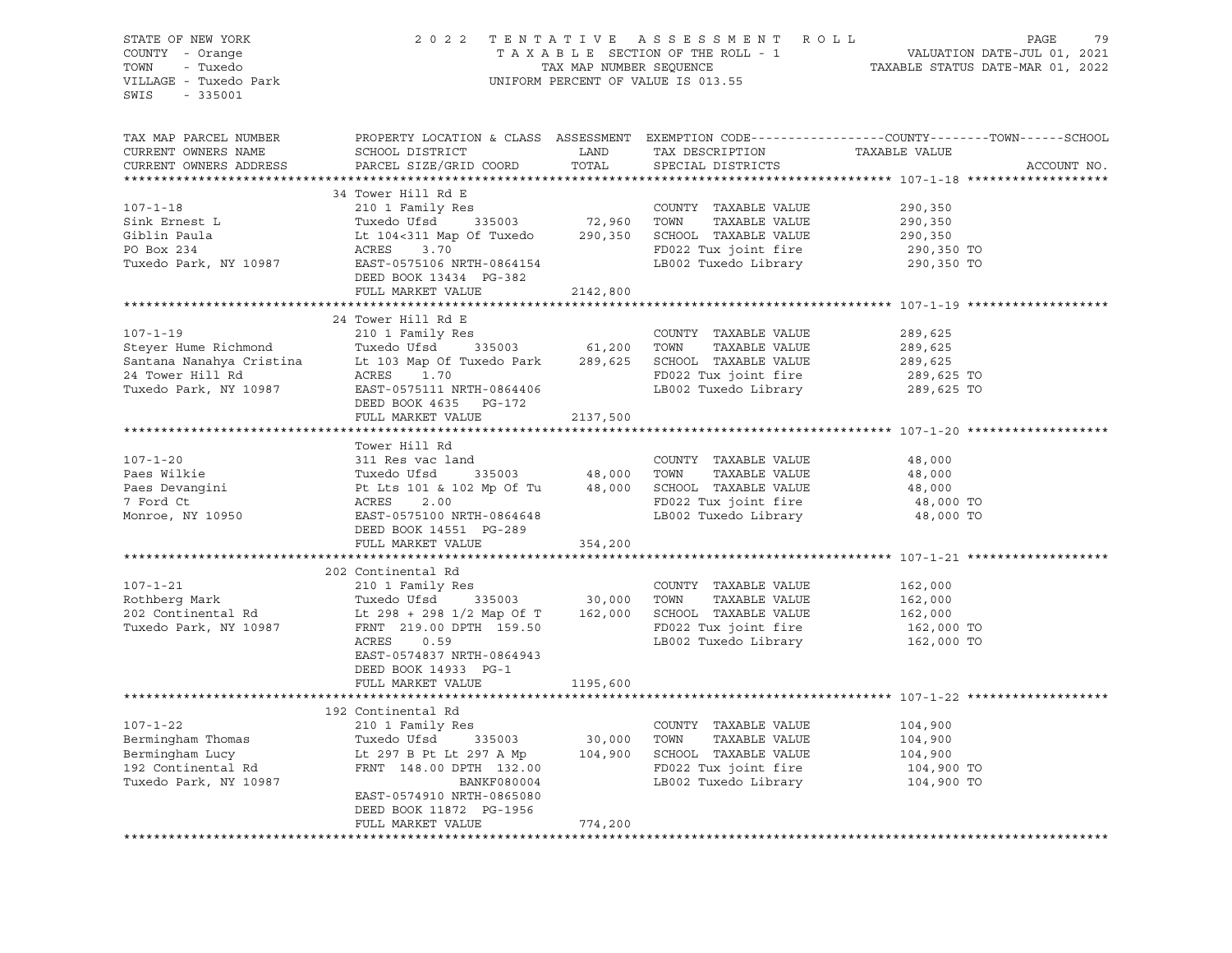| STATE OF NEW YORK<br>COUNTY - Orange<br>TOWN - Tuxedo<br>VILLAGE - Tuxedo Park<br>SWIS - 335001                                                                                                                                                            |                                                                                                                                       |          |                      |                                          |             |       |
|------------------------------------------------------------------------------------------------------------------------------------------------------------------------------------------------------------------------------------------------------------|---------------------------------------------------------------------------------------------------------------------------------------|----------|----------------------|------------------------------------------|-------------|-------|
| TAX MAP PARCEL NUMBER<br>CURRENT OWNERS NAME                                                                                                                                                                                                               | PROPERTY LOCATION & CLASS ASSESSMENT EXEMPTION CODE---------------COUNTY-------TOWN-----SCHOOL                                        |          |                      |                                          |             |       |
| CURRENT OWNERS ADDRESS                                                                                                                                                                                                                                     |                                                                                                                                       |          |                      |                                          | ACCOUNT NO. |       |
|                                                                                                                                                                                                                                                            |                                                                                                                                       |          |                      |                                          |             |       |
|                                                                                                                                                                                                                                                            | 44 Clubhouse Rd                                                                                                                       |          |                      |                                          |             |       |
| $107 - 1 - 23$                                                                                                                                                                                                                                             | 210 1 Family Res<br>Tuxedo Ufsd 335003 42,800 TOWN TAXABLE VALUE<br>Lt 296 & Pt Lt 297A Map 0 150,625 SCHOOL TAXABLE VALUE            |          |                      | 150,625<br>150,625<br>150,625<br>150,625 |             |       |
| Hargroves Edward<br>44 Clubhouse Rd                                                                                                                                                                                                                        |                                                                                                                                       |          |                      |                                          |             |       |
| Tuxedo Park, NY 10987                                                                                                                                                                                                                                      | Tuxedo Park<br>FRNT 291.00 DPTH 182.00 FOO22 Tux joint fire the 150,625 TO<br>FRNT 291.00 DPTH 182.00 LB002 Tuxedo Library 150,625 TO |          |                      |                                          |             |       |
|                                                                                                                                                                                                                                                            |                                                                                                                                       |          |                      |                                          |             |       |
|                                                                                                                                                                                                                                                            | EAST-0574991 NRTH-0865242<br>DEED BOOK 14027 PG-1774                                                                                  |          |                      |                                          |             |       |
|                                                                                                                                                                                                                                                            | FULL MARKET VALUE 1111,600                                                                                                            |          |                      |                                          |             |       |
|                                                                                                                                                                                                                                                            |                                                                                                                                       |          |                      |                                          |             |       |
|                                                                                                                                                                                                                                                            | 4 Tower Hill Rd E                                                                                                                     |          |                      |                                          |             |       |
|                                                                                                                                                                                                                                                            |                                                                                                                                       |          |                      |                                          |             |       |
|                                                                                                                                                                                                                                                            |                                                                                                                                       |          |                      |                                          |             |       |
|                                                                                                                                                                                                                                                            |                                                                                                                                       |          |                      |                                          |             |       |
|                                                                                                                                                                                                                                                            |                                                                                                                                       |          |                      |                                          |             |       |
| 107-1-24 210 1 Family Res<br>Hanson Donald L Tuxedo Ufsd 335003 60,000 TOWN TAXABLE VALUE 391,500<br>4 Tower Hill Rd Pt Lt 101 & Pt Lt 102 Map 391,500 SCHOOL TAXABLE VALUE 391,500<br>Tuxedo Park, NY 10987 ACRES 2.00 FD022 Tux jo                       |                                                                                                                                       |          |                      |                                          |             |       |
|                                                                                                                                                                                                                                                            | FULL MARKET VALUE                                                                                                                     |          |                      |                                          |             |       |
|                                                                                                                                                                                                                                                            |                                                                                                                                       | 2889,300 |                      |                                          |             |       |
|                                                                                                                                                                                                                                                            | 177 Continental Rd                                                                                                                    |          |                      |                                          |             |       |
|                                                                                                                                                                                                                                                            |                                                                                                                                       |          |                      |                                          |             |       |
|                                                                                                                                                                                                                                                            |                                                                                                                                       |          |                      |                                          |             |       |
|                                                                                                                                                                                                                                                            |                                                                                                                                       |          |                      |                                          |             |       |
|                                                                                                                                                                                                                                                            |                                                                                                                                       |          |                      |                                          |             |       |
| 107-1-25<br>Moon John G<br>Moon Naomi F<br>Moon Naomi F<br>Moon Naomi E<br>Moon Naomi E<br>Moon Naomi E<br>Moon Naomi E<br>Le 100 Map Of Tuxedo Park<br>Le 140,000<br>TOWN TAXABLE VALUE<br>TAXABLE VALUE<br>TAXABLE VALUE<br>TAXABLE VALUE<br>TAXABLE VAL |                                                                                                                                       |          |                      |                                          |             |       |
|                                                                                                                                                                                                                                                            | DEED BOOK 6046 PG-1                                                                                                                   |          |                      |                                          |             |       |
|                                                                                                                                                                                                                                                            | FULL MARKET VALUE 1033,200                                                                                                            |          |                      |                                          |             |       |
|                                                                                                                                                                                                                                                            |                                                                                                                                       |          |                      |                                          |             |       |
|                                                                                                                                                                                                                                                            | 48 Clubhouse Rd                                                                                                                       |          |                      |                                          |             |       |
|                                                                                                                                                                                                                                                            |                                                                                                                                       |          |                      |                                          |             | 1,944 |
|                                                                                                                                                                                                                                                            |                                                                                                                                       |          |                      |                                          |             | 1,500 |
|                                                                                                                                                                                                                                                            |                                                                                                                                       |          |                      |                                          |             | 5,920 |
|                                                                                                                                                                                                                                                            |                                                                                                                                       |          |                      |                                          |             |       |
|                                                                                                                                                                                                                                                            |                                                                                                                                       |          |                      |                                          |             |       |
|                                                                                                                                                                                                                                                            |                                                                                                                                       |          |                      |                                          |             |       |
|                                                                                                                                                                                                                                                            |                                                                                                                                       |          |                      |                                          |             |       |
|                                                                                                                                                                                                                                                            |                                                                                                                                       |          |                      |                                          |             |       |
|                                                                                                                                                                                                                                                            | 50 Clubhouse Rd                                                                                                                       |          |                      |                                          |             |       |
| $107 - 1 - 27$                                                                                                                                                                                                                                             | 210 1 Family Res                                                                                                                      |          | COUNTY TAXABLE VALUE |                                          |             |       |
| 107-1-27<br>Mincey William L Jr Tuxedo Ufsd 335003 22,500 TOWN TAXABLE VALUE<br>Worthy Charlotte Lt A + B Map Of Tuxedo Pa 92,450 SCHOOL TAXABLE VALUE<br>288 Barrow St FRNT 79.00 DPTH 200.00 FDD22 Tux joint fire 92,450 TO<br>Jerse                     |                                                                                                                                       |          |                      | 92,450<br>92,450                         |             |       |
|                                                                                                                                                                                                                                                            |                                                                                                                                       |          |                      |                                          |             |       |
|                                                                                                                                                                                                                                                            |                                                                                                                                       |          |                      |                                          |             |       |
|                                                                                                                                                                                                                                                            |                                                                                                                                       |          |                      |                                          |             |       |
|                                                                                                                                                                                                                                                            | DEED BOOK 11996 PG-802                                                                                                                |          |                      |                                          |             |       |
|                                                                                                                                                                                                                                                            | FULL MARKET VALUE                                                                                                                     | 682,300  |                      |                                          |             |       |
|                                                                                                                                                                                                                                                            |                                                                                                                                       |          |                      |                                          |             |       |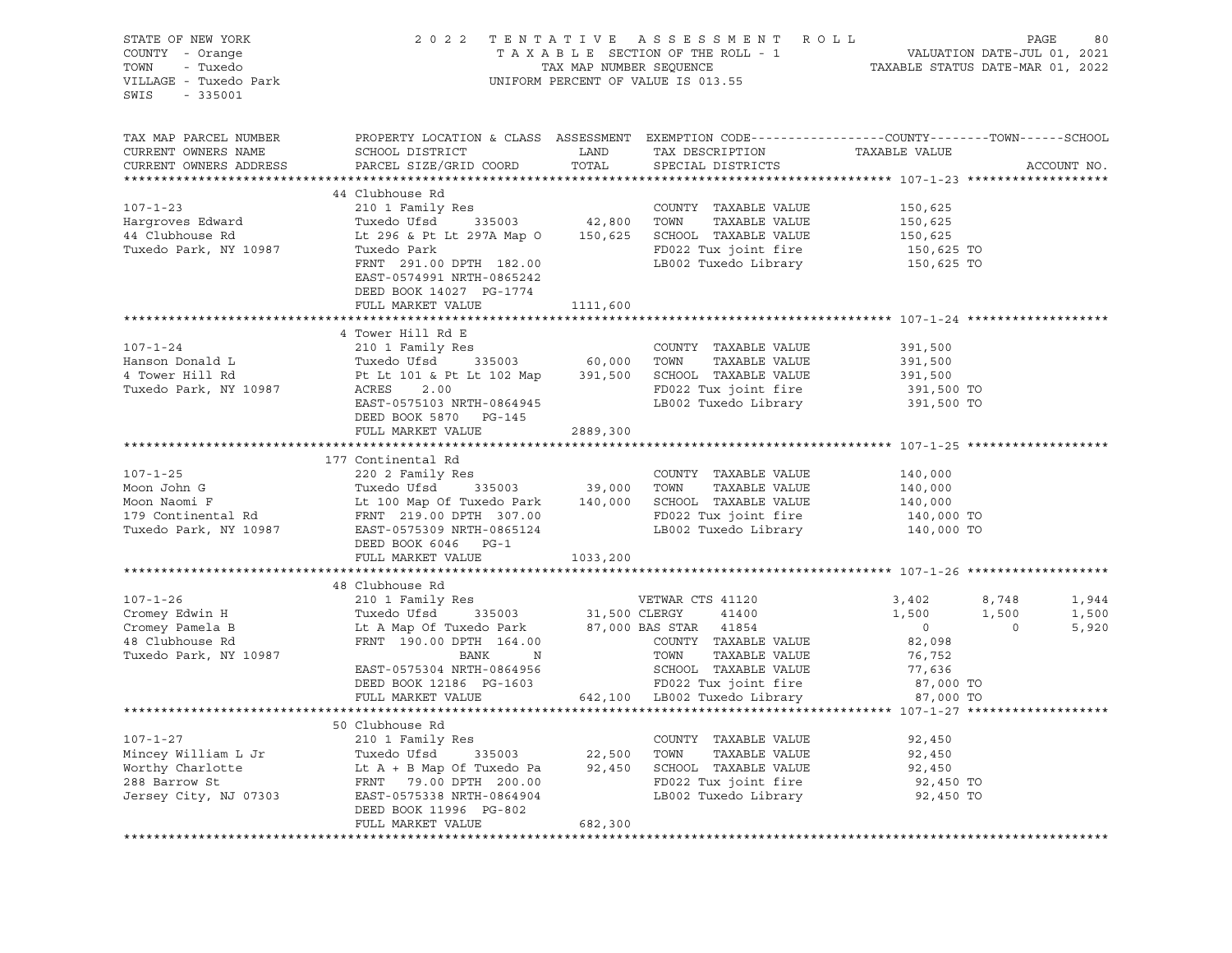| STATE OF NEW YORK<br>COUNTY - Orange<br>- Tuxedo<br>TOWN<br>VILLAGE - Tuxedo Park<br>SWIS<br>$-335001$ |                                                                                                                                               | TAX MAP NUMBER SEQUENCE | 2022 TENTATIVE ASSESSMENT ROLL<br>T A X A B L E SECTION OF THE ROLL - 1<br>TAX MAP NUMBER SEQUENCE TI<br>UNIFORM PERCENT OF VALUE IS 013.55 | TAXABLE STATUS DATE-MAR 01, 2022 | PAGE<br>81<br>VALUATION DATE-JUL 01, 2021 |
|--------------------------------------------------------------------------------------------------------|-----------------------------------------------------------------------------------------------------------------------------------------------|-------------------------|---------------------------------------------------------------------------------------------------------------------------------------------|----------------------------------|-------------------------------------------|
| TAX MAP PARCEL NUMBER<br>CURRENT OWNERS NAME<br>CURRENT OWNERS ADDRESS                                 | PROPERTY LOCATION & CLASS ASSESSMENT EXEMPTION CODE----------------COUNTY-------TOWN------SCHOOL<br>SCHOOL DISTRICT<br>PARCEL SIZE/GRID COORD | LAND<br>TOTAL           | TAX DESCRIPTION<br>SPECIAL DISTRICTS                                                                                                        | TAXABLE VALUE                    | ACCOUNT NO.                               |
|                                                                                                        |                                                                                                                                               |                         |                                                                                                                                             |                                  |                                           |
| $107 - 1 - 28$                                                                                         | 52 Clubhouse Rd<br>210 1 Family Res                                                                                                           |                         | COUNTY TAXABLE VALUE                                                                                                                        | 101,250                          |                                           |
| Williams Rana                                                                                          | Tuxedo Ufsd<br>335003                                                                                                                         | 24,000                  | TAXABLE VALUE<br>TOWN                                                                                                                       | 101,250                          |                                           |
| 52 Clubhouse Rd                                                                                        | Lt A <a map="" of="" park<="" td="" tuxedo=""><td>101,250</td><td>SCHOOL TAXABLE VALUE</td><td>101,250</td><td></td></a>                      | 101,250                 | SCHOOL TAXABLE VALUE                                                                                                                        | 101,250                          |                                           |
| Tuxedo Park, NY 10987                                                                                  | FRNT 85.00 DPTH 214.00                                                                                                                        |                         | FD022 Tux joint fire                                                                                                                        | 101,250 TO                       |                                           |
|                                                                                                        | EAST-0575355 NRTH-0864855<br>DEED BOOK 12675 PG-455                                                                                           |                         | LB002 Tuxedo Library                                                                                                                        | 101,250 TO                       |                                           |
|                                                                                                        | FULL MARKET VALUE                                                                                                                             | 747,200                 |                                                                                                                                             |                                  |                                           |
|                                                                                                        |                                                                                                                                               |                         |                                                                                                                                             |                                  |                                           |
|                                                                                                        | 56 Clubhouse Rd                                                                                                                               |                         |                                                                                                                                             |                                  |                                           |
| $107 - 1 - 29$                                                                                         | 210 1 Family Res                                                                                                                              |                         | COUNTY TAXABLE VALUE                                                                                                                        | 77,000                           |                                           |
| Morton David R                                                                                         | Tuxedo Ufsd<br>335003                                                                                                                         | 17,500                  | TAXABLE VALUE<br>TOWN                                                                                                                       | 77,000                           |                                           |
| 56 Clubhouse Rd                                                                                        | Lt $B<1 + B<2$ Map Of Tuxed                                                                                                                   | 77,000                  | SCHOOL TAXABLE VALUE                                                                                                                        | 77,000                           |                                           |
| Tuxedo Park, NY 10987                                                                                  | FRNT 106.00 DPTH 100.00                                                                                                                       |                         | FD022 Tux joint fire                                                                                                                        | 77,000 TO                        |                                           |
|                                                                                                        | BANKC230100<br>EAST-0575385 NRTH-0864773                                                                                                      |                         | LB002 Tuxedo Library                                                                                                                        | 77,000 TO                        |                                           |
|                                                                                                        | DEED BOOK 5111 PG-321                                                                                                                         |                         |                                                                                                                                             |                                  |                                           |
|                                                                                                        | FULL MARKET VALUE                                                                                                                             | 568,300                 |                                                                                                                                             |                                  |                                           |
|                                                                                                        |                                                                                                                                               |                         |                                                                                                                                             |                                  |                                           |
|                                                                                                        | 60 Clubhouse Rd                                                                                                                               |                         |                                                                                                                                             |                                  |                                           |
| $107 - 1 - 31$<br>Robinson James F                                                                     | 210 1 Family Res<br>Tuxedo Ufsd<br>335003                                                                                                     |                         | COUNTY TAXABLE VALUE<br>TOWN<br>TAXABLE VALUE                                                                                               | 116,500                          |                                           |
| Robinson Christine L                                                                                   | Lts B $1/2$ , C $1/2$ & C-1 Map                                                                                                               | 25,000<br>116,500       | SCHOOL TAXABLE VALUE                                                                                                                        | 116,500                          |                                           |
| 1170 5th Ave Apt 4b                                                                                    | Tuxedo Park                                                                                                                                   |                         | FD022 Tux joint fire                                                                                                                        | 116,500<br>116,500 TO            |                                           |
| New York, NY 10029                                                                                     | ACRES<br>1.00                                                                                                                                 |                         | LB002 Tuxedo Library                                                                                                                        | 116,500 TO                       |                                           |
|                                                                                                        | EAST-0575422 NRTH-0864682                                                                                                                     |                         |                                                                                                                                             |                                  |                                           |
|                                                                                                        | DEED BOOK 2273 PG-00925                                                                                                                       |                         |                                                                                                                                             |                                  |                                           |
|                                                                                                        | FULL MARKET VALUE                                                                                                                             | 859,800                 |                                                                                                                                             |                                  |                                           |
|                                                                                                        |                                                                                                                                               |                         |                                                                                                                                             |                                  |                                           |
|                                                                                                        | 62 Clubhouse Rd                                                                                                                               |                         |                                                                                                                                             |                                  |                                           |
| $107 - 1 - 32$                                                                                         | 220 2 Family Res                                                                                                                              |                         | BAS STAR 41854                                                                                                                              | $\overline{0}$                   | 5,920<br>$\circ$                          |
| Santoianni Michael                                                                                     | Tuxedo Ufsd<br>335003                                                                                                                         | 12,500                  | COUNTY TAXABLE VALUE                                                                                                                        | 65,250                           |                                           |
| Watts Robin L                                                                                          | Lt C-2 Pt Of Lt D                                                                                                                             | 65,250                  | TOWN<br>TAXABLE VALUE                                                                                                                       | 65,250                           |                                           |
| 62 Club House Rd                                                                                       | FRNT 78.00 DPTH 98.00                                                                                                                         |                         | SCHOOL TAXABLE VALUE                                                                                                                        | 59,330                           |                                           |
| Tuxedo Park, NY 10987                                                                                  | EAST-0575493 NRTH-0864626                                                                                                                     |                         | FD022 Tux joint fire                                                                                                                        | 65,250 TO                        |                                           |
|                                                                                                        | DEED BOOK 2106 PG-00968                                                                                                                       |                         | LB002 Tuxedo Library                                                                                                                        | 65,250 TO                        |                                           |
|                                                                                                        | FULL MARKET VALUE                                                                                                                             | 481,600                 |                                                                                                                                             |                                  |                                           |
|                                                                                                        |                                                                                                                                               |                         |                                                                                                                                             |                                  |                                           |
| $107 - 1 - 33$                                                                                         | 66 Clubhouse Rd<br>210 1 Family Res                                                                                                           |                         | COUNTY TAXABLE VALUE                                                                                                                        |                                  |                                           |
| Guinchard, III Claude                                                                                  | Tuxedo Ufsd<br>335003                                                                                                                         | 26,200                  | TOWN<br>TAXABLE VALUE                                                                                                                       | 70,200<br>70,200                 |                                           |
| Palazzola Lauren                                                                                       | Pt Of Lt D                                                                                                                                    | 70,200                  | SCHOOL TAXABLE VALUE                                                                                                                        | 70,200                           |                                           |
| 66 Clubhouse Rd                                                                                        | ACRES<br>1.10                                                                                                                                 |                         | FD022 Tux joint fire                                                                                                                        | 70,200 TO                        |                                           |
| Tuxedo Park, NY 10987                                                                                  | EAST-0575377 NRTH-0864474                                                                                                                     |                         | LB002 Tuxedo Library                                                                                                                        | 70,200 TO                        |                                           |
|                                                                                                        | DEED BOOK 14836 PG-1924                                                                                                                       |                         |                                                                                                                                             |                                  |                                           |
|                                                                                                        | FULL MARKET VALUE                                                                                                                             | 518,100                 |                                                                                                                                             |                                  |                                           |
|                                                                                                        |                                                                                                                                               |                         |                                                                                                                                             |                                  |                                           |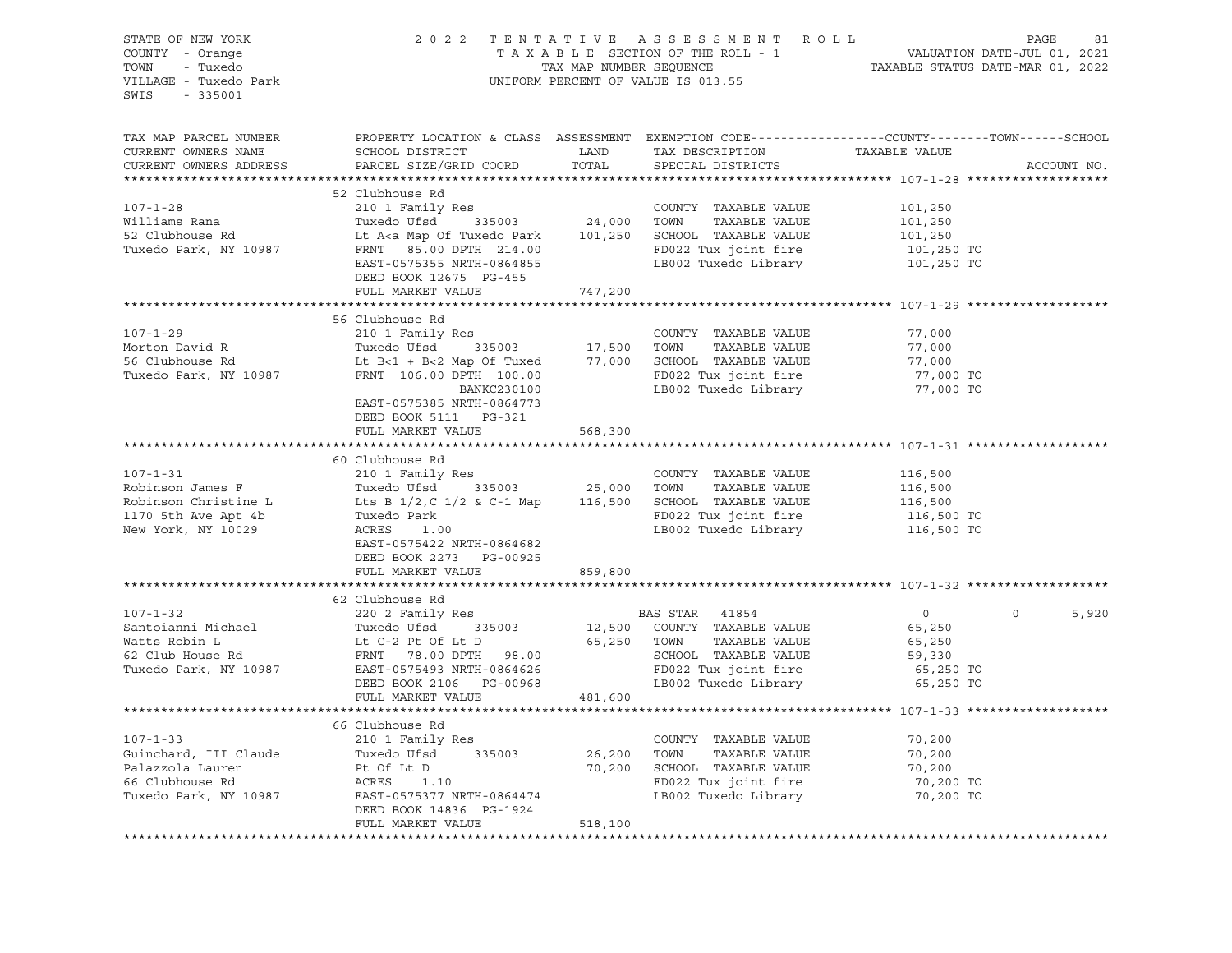### STATE OF NEW YORK 2 0 2 2 T E N T A T I V E A S S E S S M E N T R O L L PAGE 82 COUNTY - Orange T A X A B L E SECTION OF THE ROLL - 1 VALUATION DATE-JUL 01, 2021 TOWN - Tuxedo TAX MAP NUMBER SEQUENCE TAXABLE STATUS DATE-MAR 01, 2022 VILLAGE - Tuxedo Park UNIFORM PERCENT OF VALUE IS 013.55

| TAX MAP PARCEL NUMBER<br>CURRENT OWNERS NAME<br>CURRENT OWNERS ADDRESS                                       | PROPERTY LOCATION & CLASS ASSESSMENT EXEMPTION CODE----------------COUNTY-------TOWN------SCHOOL<br>SCHOOL DISTRICT<br>PARCEL SIZE/GRID COORD                                                                                                   | LAND<br>TOTAL             | TAX DESCRIPTION TAXABLE VALUE<br>SPECIAL DISTRICTS                                                                                                                                            |                                                                            |          | ACCOUNT NO.      |
|--------------------------------------------------------------------------------------------------------------|-------------------------------------------------------------------------------------------------------------------------------------------------------------------------------------------------------------------------------------------------|---------------------------|-----------------------------------------------------------------------------------------------------------------------------------------------------------------------------------------------|----------------------------------------------------------------------------|----------|------------------|
| $107 - 1 - 34$<br>JoAnn Matthews Trust<br>72 Clubhouse Rd<br>Tuxedo Park, NY 10987                           | 72 Clubhouse Rd<br>220 2 Family Res<br>Tuxedo Ufsd<br>Lts E-1 E-2 Map Of Tux Pk 34,250 COUNTY TAXABLE VALUE<br>FRNT 138.00 DPTH 120.00<br>ACRES<br>0.37<br>EAST-0575609 NRTH-0864385<br>DEED BOOK 13116 PG-1071<br>FULL MARKET VALUE            | 548,000                   | 50 PCT OF VALUE USED FOR EXEMPTION PURPOSES<br>AGED<br>41800<br>335003 16,500 ENH STAR 41834<br>TAXABLE VALUE<br>TOWN<br>SCHOOL TAXABLE VALUE<br>FD022 Tux joint fire<br>LB002 Tuxedo Library | 18,563 18,563<br>0<br>55,687<br>55,687<br>40,907<br>74,250 TO<br>74,250 TO | $\Omega$ | 18,563<br>14,780 |
| $107 - 1 - 35$<br>Mullany Kevin J<br>Purdy Rosemary K<br>76 Clubhouse Rd<br>Tuxedo Park, NY 10987            | 76 Clubhouse Rd<br>210 1 Family Res<br>335003 18,000<br>Tuxedo Ufsd<br>Luxedo Olsu - 333003<br>Lt F Map Of Tuxedo Park<br>FRNT 125.60 DPTH 120.00<br>0.35<br>ACRES<br>EAST-0575588 NRTH-0864274<br>DEED BOOK 14426 PG-1877<br>FULL MARKET VALUE | 74,250<br>548,000         | COUNTY TAXABLE VALUE<br>TOWN<br>TAXABLE VALUE<br>SCHOOL TAXABLE VALUE<br>FD022 Tux joint fire 74,250 TO<br>LB002 Tuxedo Library                                                               | 74,250<br>74,250<br>74,250<br>74,250 TO                                    |          |                  |
| $107 - 1 - 36$<br>Nicholson Alexander<br>Nicholson Carol Ann<br>25 Mountain Farm Rd<br>Tuxedo Park, NY 10987 | 80 Clubhouse Rd<br>210 1 Family Res<br>Tuxedo Ufsd<br>ACRES<br>0.20<br>EAST-0575624 NRTH-0864188<br>DEED BOOK 12184 PG-126<br>FULL MARKET VALUE                                                                                                 | 335003 16,600<br>483,400  | COUNTY TAXABLE VALUE<br>TOWN<br>TAXABLE VALUE<br>SCHOOL TAXABLE VALUE<br>FD022 Tux ioint fire 65,500 TO<br>LB002 Tuxedo Library 65,500 TO                                                     | 65,500<br>65,500                                                           |          |                  |
| $107 - 1 - 38.22$<br>Simon Robert B<br>53 Tower Hill Rd<br>Tuxedo Park, NY 10987                             | 53 Tower Hill Rd E<br>210 1 Family Res<br>Tuxedo Ufsd<br>Ptlt 310 Map Of Tuxedo Pk 308,700<br>Fuller Simon Sub<br>Map 665-06<br>ACRES<br>2.20<br>EAST-0575514 NRTH-0864018<br>DEED BOOK 3436 PG-329<br>FULL MARKET VALUE                        | 335003 45,000<br>2278,200 | COUNTY TAXABLE VALUE<br>TOWN<br>TAXABLE VALUE<br>SCHOOL TAXABLE VALUE<br>FD022 Tux joint fire 308,700 TO<br>LB002 Tuxedo Library                                                              | 308,700<br>308,700<br>308,700<br>308,700 TO                                |          |                  |
|                                                                                                              |                                                                                                                                                                                                                                                 |                           |                                                                                                                                                                                               |                                                                            |          |                  |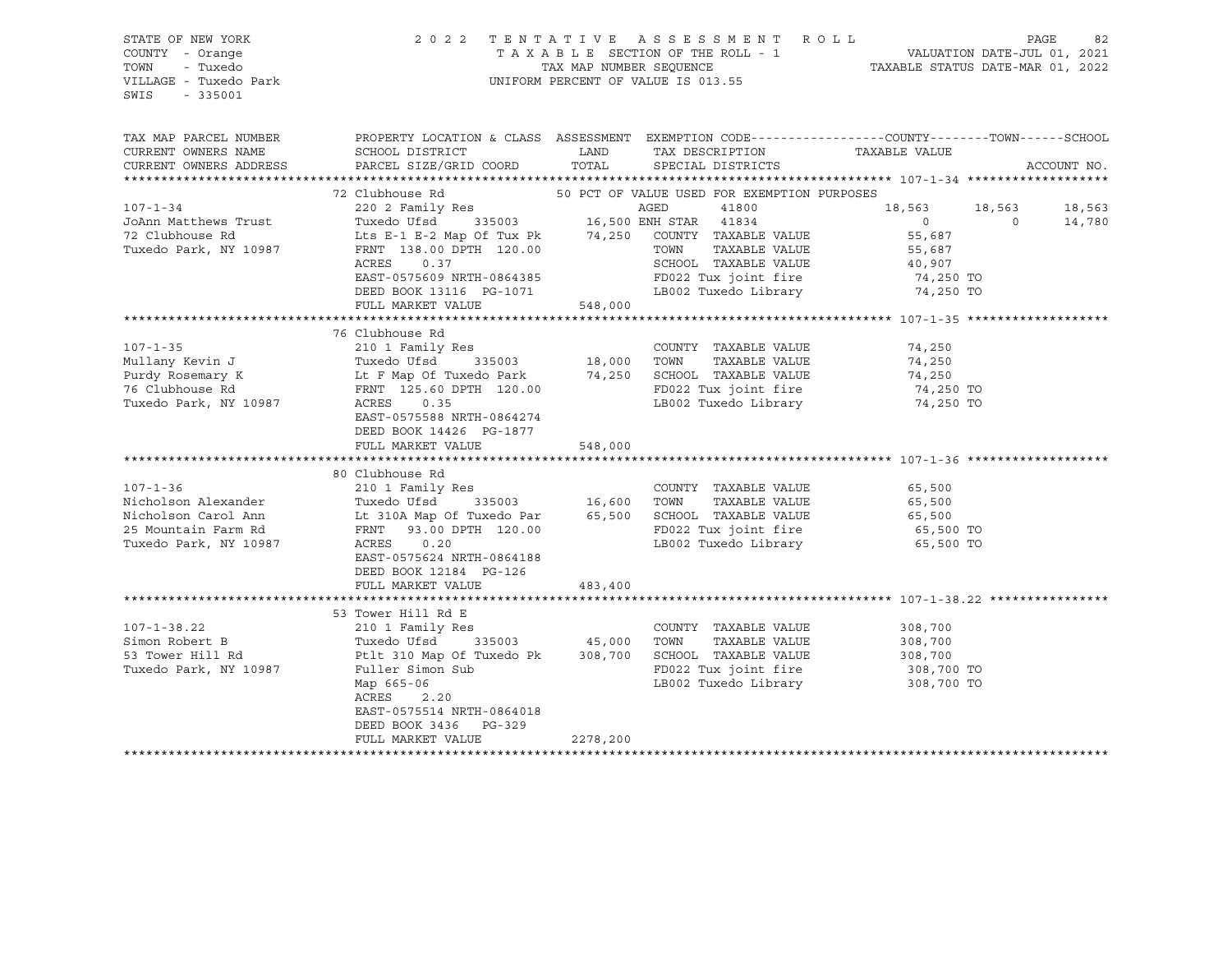| STATE OF NEW YORK<br>COUNTY - Orange<br>TOWN - Tuxedo<br>VILLAGE - Tuxedo Park<br>SWIS - 335001                                                                                                                                                                                |                            |          |  |
|--------------------------------------------------------------------------------------------------------------------------------------------------------------------------------------------------------------------------------------------------------------------------------|----------------------------|----------|--|
| TAX MAP PARCEL NUMBER<br>CURRENT OWNERS NAME<br>CURRENT OWNERS ADDRESS                                                                                                                                                                                                         |                            |          |  |
|                                                                                                                                                                                                                                                                                | 54 Tower Hill Rd E         |          |  |
| 34 OUNTY TAXABLE VALUE<br>Skutnik Anthony<br>Skutnik Shari<br>Skutnik Shari<br>Skutnik Shari<br>Lt 107 1/2 Map Of Tuxedo 240,000 SCHOOL TAXABLE VALUE<br>240,000<br>Skutnik Shari<br>Lt 107 1/2 Map Of Tuxedo 240,000 SCHOOL TAXABLE VALUE<br>24                               |                            |          |  |
|                                                                                                                                                                                                                                                                                |                            |          |  |
|                                                                                                                                                                                                                                                                                |                            |          |  |
|                                                                                                                                                                                                                                                                                |                            |          |  |
|                                                                                                                                                                                                                                                                                |                            |          |  |
|                                                                                                                                                                                                                                                                                |                            |          |  |
|                                                                                                                                                                                                                                                                                | FULL MARKET VALUE 1771,200 |          |  |
|                                                                                                                                                                                                                                                                                |                            |          |  |
| 107-1-40<br>217,013<br>Huntington Christopher<br>Tuxedo Ufsd 335003<br>217,013<br>217,013<br>217,013<br>217,013<br>217,013<br>217,013<br>217,013<br>217,013<br>217,013<br>217,013<br>217,013<br>217,013<br>217,013<br>217,013<br>217,013<br>217,013<br>217,013<br>217,01       | 107 Tower Hill Loop        |          |  |
|                                                                                                                                                                                                                                                                                |                            |          |  |
|                                                                                                                                                                                                                                                                                |                            |          |  |
|                                                                                                                                                                                                                                                                                |                            |          |  |
|                                                                                                                                                                                                                                                                                |                            |          |  |
|                                                                                                                                                                                                                                                                                |                            |          |  |
|                                                                                                                                                                                                                                                                                | DEED BOOK 14558 PG-384     |          |  |
|                                                                                                                                                                                                                                                                                | FULL MARKET VALUE 1601,600 |          |  |
|                                                                                                                                                                                                                                                                                |                            |          |  |
|                                                                                                                                                                                                                                                                                | 104 Clubhouse Rd           |          |  |
|                                                                                                                                                                                                                                                                                |                            |          |  |
|                                                                                                                                                                                                                                                                                |                            |          |  |
|                                                                                                                                                                                                                                                                                |                            |          |  |
|                                                                                                                                                                                                                                                                                |                            |          |  |
| 107-1-41<br>2004,000<br>204,000<br>204,000<br>204,000<br>204,000<br>204,000<br>204,000<br>204,000<br>204,000<br>204,000<br>204,000<br>204,000<br>204,000<br>204,000<br>204,000<br>204,000<br>204,000<br>204,000<br>204,000<br>204,000<br>204,000<br>204,000<br>204,000<br>204, |                            |          |  |
|                                                                                                                                                                                                                                                                                | FULL MARKET VALUE 1505,500 |          |  |
|                                                                                                                                                                                                                                                                                |                            |          |  |
|                                                                                                                                                                                                                                                                                | 102 Circuit Rd             |          |  |
|                                                                                                                                                                                                                                                                                |                            |          |  |
|                                                                                                                                                                                                                                                                                |                            |          |  |
|                                                                                                                                                                                                                                                                                |                            |          |  |
|                                                                                                                                                                                                                                                                                |                            |          |  |
| 107-1-42.1<br>200 Circuit Rd COUNTY TAXABLE VALUE 205,000<br>200 Country TAXABLE VALUE 205,000<br>200 Capozzoli Sub Map 3889<br>Tuxedo Park, NY 10987 ERNT 307.00 DPTH 190.50<br>ELECTE 205,000 TOWN TAXABLE VALUE 205,000<br>205,000 TOW                                      |                            |          |  |
|                                                                                                                                                                                                                                                                                |                            |          |  |
|                                                                                                                                                                                                                                                                                | DEED BOOK 12463 PG-1764    |          |  |
|                                                                                                                                                                                                                                                                                | FULL MARKET VALUE 1512,900 |          |  |
|                                                                                                                                                                                                                                                                                |                            |          |  |
|                                                                                                                                                                                                                                                                                | 122 Circuit Rd             |          |  |
|                                                                                                                                                                                                                                                                                |                            |          |  |
|                                                                                                                                                                                                                                                                                |                            |          |  |
|                                                                                                                                                                                                                                                                                |                            |          |  |
| 107-1-43<br>Jones George A<br>Jones George A<br>Tuxedo Ufsd 335003<br>Tuxedo Ufsd 335003<br>Tuxedo Park 323,190<br>Town TAXABLE VALUE<br>323,190<br>SCHOOL TAXABLE VALUE<br>323,190<br>SCHOOL TAXABLE VALUE<br>323,190<br>323,190<br>23,190<br>TOWN TAXABL                     |                            |          |  |
|                                                                                                                                                                                                                                                                                | DEED BOOK 13657 PG-1210    |          |  |
|                                                                                                                                                                                                                                                                                | FULL MARKET VALUE          | 2385,200 |  |
|                                                                                                                                                                                                                                                                                |                            |          |  |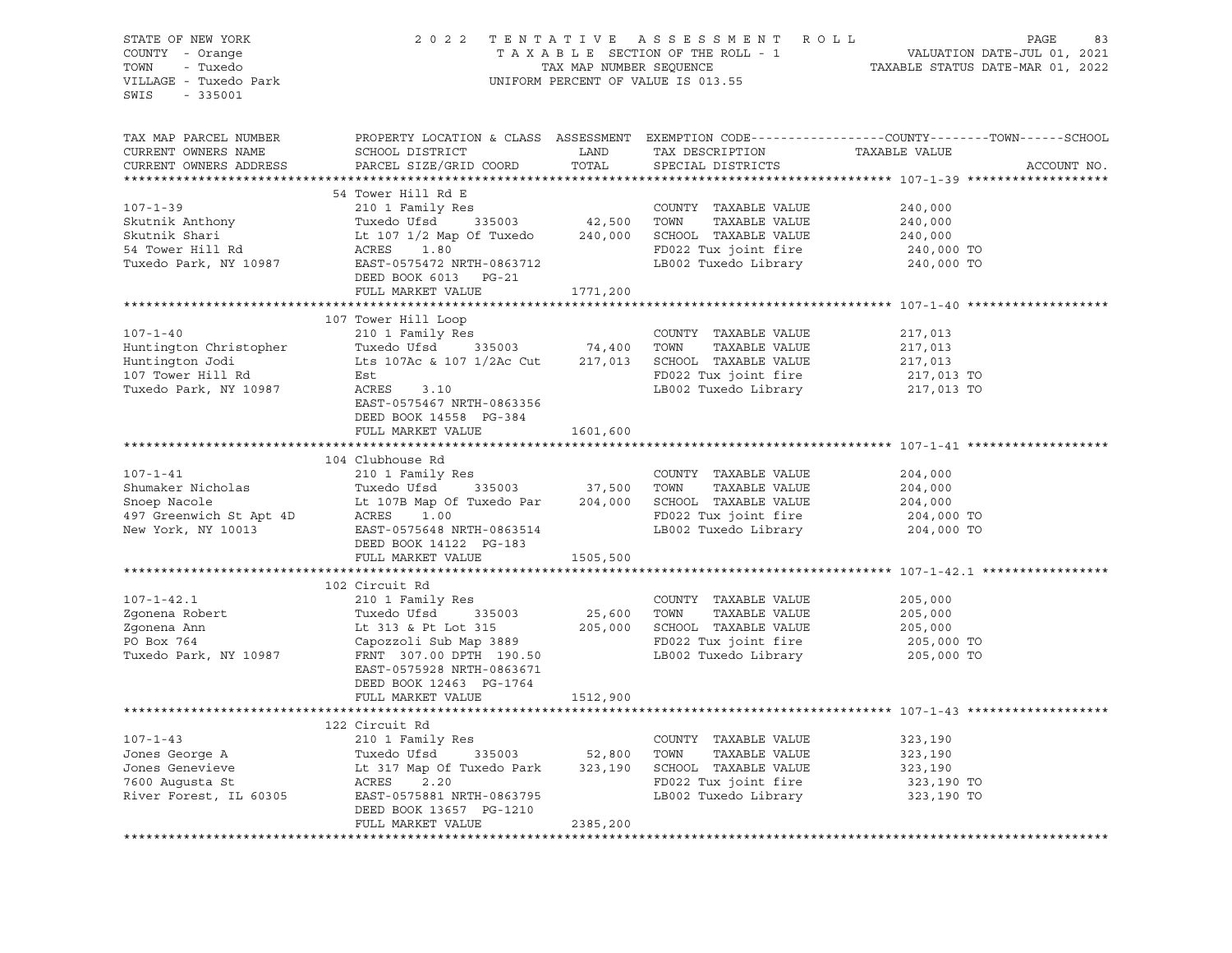| STATE OF NEW YORK<br>COUNTY - Orange<br>- Tuxedo<br>TOWN<br>VILLAGE - Tuxedo Park<br>SWIS<br>$-335001$ |                                                                                                                                                      |               | 2022 TENTATIVE ASSESSMENT ROLL<br>UNIFORM PERCENT OF VALUE IS 013.55                                        |                           | PAGE<br>84       |
|--------------------------------------------------------------------------------------------------------|------------------------------------------------------------------------------------------------------------------------------------------------------|---------------|-------------------------------------------------------------------------------------------------------------|---------------------------|------------------|
| TAX MAP PARCEL NUMBER<br>CURRENT OWNERS NAME<br>CURRENT OWNERS ADDRESS                                 | PROPERTY LOCATION & CLASS ASSESSMENT EXEMPTION CODE---------------COUNTY-------TOWN-----SCHOOL<br>SCHOOL DISTRICT<br>PARCEL SIZE/GRID COORD          | LAND<br>TOTAL | TAX DESCRIPTION<br>SPECIAL DISTRICTS                                                                        | TAXABLE VALUE             | ACCOUNT NO.      |
|                                                                                                        |                                                                                                                                                      |               |                                                                                                             |                           |                  |
| $107 - 1 - 44.1$<br>Swirbul Serene G                                                                   | 83 Clubhouse Rd<br>210 1 Family Res<br>Tuxedo Ufsd<br>335003                                                                                         |               | COUNTY TAXABLE VALUE<br>45,900    TOWN      TAXABLE VALUE                                                   | 81,000<br>81,000          |                  |
| 83 Clubhouse Rd<br>Tuxedo Park, NY 10987                                                               | Lt 318 + 317 1/2 Map Of 81,000 SCHOOL TAXABLE VALUE<br>Tuxedo Park + Parcel<br>ACRES<br>1.50<br>EAST-0575937 NRTH-0864119<br>DEED BOOK 14208 PG-1964 |               | FD022 Tux joint fire<br>LB002 Tuxedo Library 81,000 TO                                                      | 81,000<br>81,000 TO       |                  |
|                                                                                                        | FULL MARKET VALUE                                                                                                                                    | 597,800       |                                                                                                             |                           |                  |
|                                                                                                        | 79 Clubhouse Rd                                                                                                                                      |               |                                                                                                             |                           |                  |
| $107 - 1 - 45.1$<br>Pearson James C                                                                    |                                                                                                                                                      |               |                                                                                                             | $\overline{0}$<br>101,250 | $\circ$<br>5,920 |
| 79 Clubhouse Rd<br>Tuxedo Park, NY 10987                                                               | Lt A-2 Map Of Tuxedo Park 101,250 TOWN<br>+ Parcel<br>FRNT 86.00 DPTH 105.00<br>BANKC030950                                                          |               | TAXABLE VALUE<br>SCHOOL TAXABLE VALUE<br>FD022 Tux joint fire 101,250 TO<br>LB002 Tuxedo Library 101,250 TO | 101,250<br>95,330         |                  |
|                                                                                                        | EAST-0575775 NRTH-0864251<br>DEED BOOK 13357 PG-1091<br>FULL MARKET VALUE                                                                            | 747,200       |                                                                                                             |                           |                  |
|                                                                                                        |                                                                                                                                                      |               |                                                                                                             |                           |                  |
| $107 - 1 - 46$                                                                                         | 75 Clubhouse Rd<br>210 1 Family Res                                                                                                                  |               | COUNTY TAXABLE VALUE                                                                                        |                           |                  |
| Garofano Julie                                                                                         |                                                                                                                                                      |               |                                                                                                             | 63,825<br>63,825          |                  |
| 75 Clubhouse Rd                                                                                        |                                                                                                                                                      |               |                                                                                                             | 63,825                    |                  |
| Tuxedo Park, NY 10987                                                                                  | FRNT 80.00 DPTH 100.00                                                                                                                               |               | FD022 Tux joint fire                                                                                        | 63,825 TO                 |                  |
|                                                                                                        | EAST-0575721 NRTH-0864328<br>DEED BOOK 5166 PG-198                                                                                                   |               | LB002 Tuxedo Library                                                                                        | 63,825 TO                 |                  |
|                                                                                                        | FULL MARKET VALUE                                                                                                                                    | 471,000       |                                                                                                             |                           |                  |
|                                                                                                        | 2 Stable Rd                                                                                                                                          |               |                                                                                                             |                           |                  |
| $107 - 1 - 47$<br>Malloy Tiffany                                                                       | 210 1 Family Res<br>Tuxedo Ufsd 335003                                                                                                               | 22,500        | COUNTY TAXABLE VALUE<br>TOWN<br>TAXABLE VALUE                                                               | 71,500<br>71,500          |                  |
| 2 Stable Rd                                                                                            | Lt A<3 A<3 $1/2$                                                                                                                                     | 71,500        | SCHOOL TAXABLE VALUE                                                                                        | 71,500<br>71,500 TO       |                  |
| Tuxedo Park, NY 10987                                                                                  | FRNT 284.00 DPTH 160.00<br>EAST-0575855 NRTH-0864396<br>DEED BOOK 15070 PG-250                                                                       |               | FD022 Tux joint fire<br>LB002 Tuxedo Library                                                                | 71,500 TO                 |                  |
|                                                                                                        | FULL MARKET VALUE                                                                                                                                    | 527,700       |                                                                                                             |                           |                  |
|                                                                                                        |                                                                                                                                                      |               |                                                                                                             |                           |                  |
|                                                                                                        | 5 Stable Rd                                                                                                                                          |               |                                                                                                             |                           |                  |
| $107 - 1 - 50$                                                                                         | 210 1 Family Res                                                                                                                                     |               | ENH STAR<br>41834                                                                                           | 0                         | 14,780<br>0      |
| Heater Stephen                                                                                         | Tuxedo Ufsd<br>335003                                                                                                                                | 17,200        | COUNTY<br>TAXABLE VALUE                                                                                     | 45,750                    |                  |
| Kovaly Helen                                                                                           | Easement Granted                                                                                                                                     | 45,750        | TOWN<br>TAXABLE VALUE                                                                                       | 45,750                    |                  |
| 5 Stable Rd                                                                                            | 80.00 DPTH 100.00<br>FRNT                                                                                                                            |               | SCHOOL TAXABLE VALUE                                                                                        | 30,970                    |                  |
| Tuxedo Park, 109872449                                                                                 | EAST-0575802 NRTH-0864489                                                                                                                            |               | FD022 Tux joint fire                                                                                        | 45,750 TO                 |                  |
|                                                                                                        | DEED BOOK 5431<br>PG-238                                                                                                                             | 337,600       | LB002 Tuxedo Library                                                                                        | 45,750 TO                 |                  |
|                                                                                                        | FULL MARKET VALUE<br>************************                                                                                                        |               |                                                                                                             |                           |                  |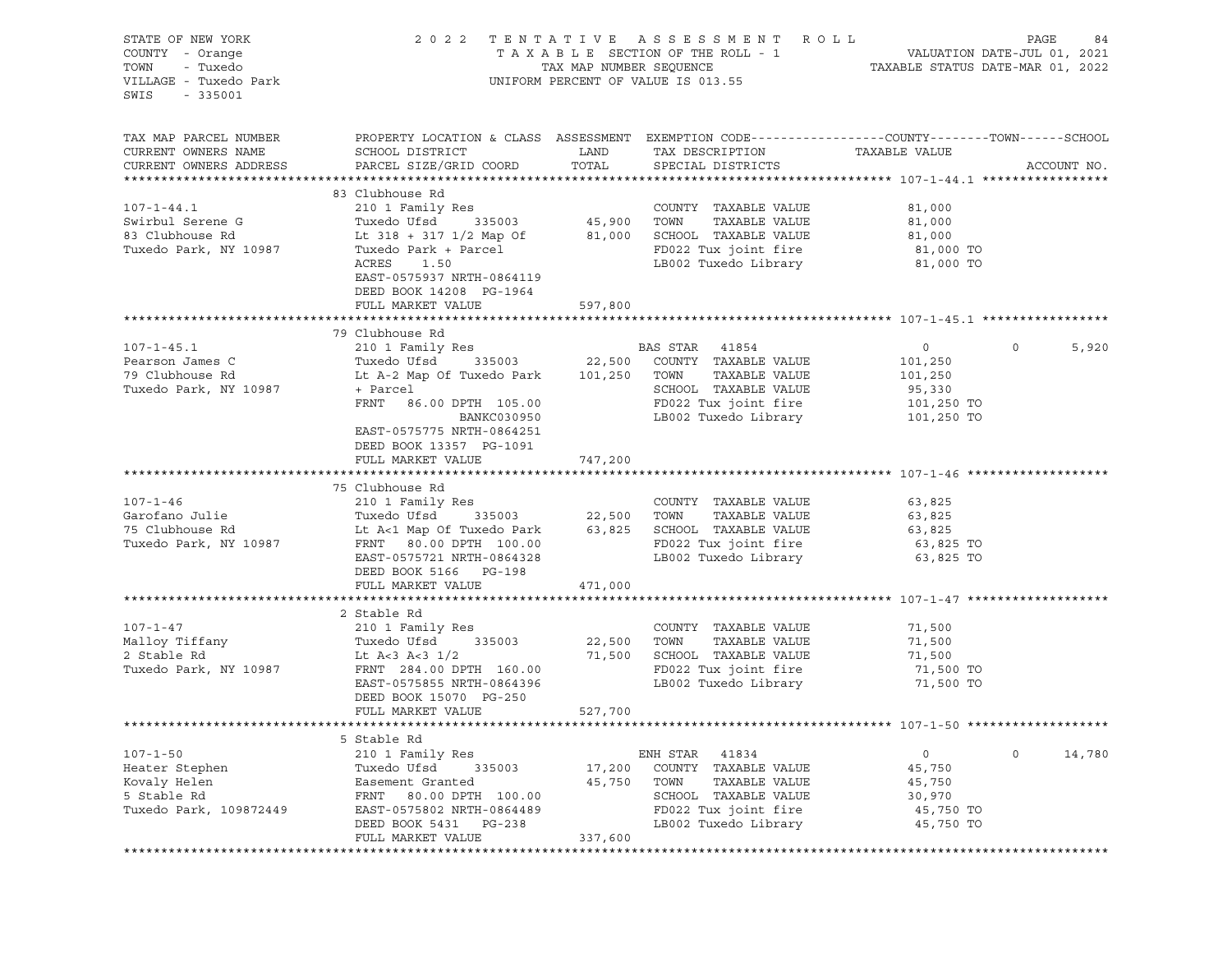| SWIS - 335001 |                                                                                                                                                                                                                                                                                                                                                                                                                                                                                     |         |  |             |
|---------------|-------------------------------------------------------------------------------------------------------------------------------------------------------------------------------------------------------------------------------------------------------------------------------------------------------------------------------------------------------------------------------------------------------------------------------------------------------------------------------------|---------|--|-------------|
|               | TAX MAP PARCEL NUMBER PROPERTY LOCATION & CLASS ASSESSMENT EXEMPTION CODE---------------COUNTY--------TOWN------SCHOOL                                                                                                                                                                                                                                                                                                                                                              |         |  | ACCOUNT NO. |
|               |                                                                                                                                                                                                                                                                                                                                                                                                                                                                                     |         |  |             |
|               | 1 Stable Rd<br>$\begin{tabular}{lllllllllllllllllllllll} \text{107--1-51} & & & & 1 \text{ Stable Rd} & & & & 10 \text{ T ramily Res} \\ \text{Jenkins Sydney O} & & & & 210 \text{ I Family Res} & & & \text{BAS STAR} & 41854 & & 0 & 0 \\ \text{Jerkins Sydney O} & & & \text{Tuxedo USA} & & 335003 & & 12,500 & \text{COUNTY} & \text{TAXABLE VALUE} & & 29,000 \\ \text{1 Stable Rd} & & & \text{Pt L t G Map Of Tuxedo PK} & & 29,000 & \text{TOMN} & \text{T$               |         |  | 5,920       |
|               |                                                                                                                                                                                                                                                                                                                                                                                                                                                                                     |         |  |             |
|               |                                                                                                                                                                                                                                                                                                                                                                                                                                                                                     |         |  |             |
|               |                                                                                                                                                                                                                                                                                                                                                                                                                                                                                     |         |  |             |
|               |                                                                                                                                                                                                                                                                                                                                                                                                                                                                                     |         |  |             |
|               |                                                                                                                                                                                                                                                                                                                                                                                                                                                                                     |         |  |             |
|               |                                                                                                                                                                                                                                                                                                                                                                                                                                                                                     |         |  |             |
|               |                                                                                                                                                                                                                                                                                                                                                                                                                                                                                     |         |  |             |
|               | 73 Clubhouse Rd                                                                                                                                                                                                                                                                                                                                                                                                                                                                     |         |  |             |
|               |                                                                                                                                                                                                                                                                                                                                                                                                                                                                                     |         |  |             |
|               |                                                                                                                                                                                                                                                                                                                                                                                                                                                                                     |         |  |             |
|               |                                                                                                                                                                                                                                                                                                                                                                                                                                                                                     |         |  |             |
|               |                                                                                                                                                                                                                                                                                                                                                                                                                                                                                     |         |  |             |
|               |                                                                                                                                                                                                                                                                                                                                                                                                                                                                                     |         |  |             |
|               | $\begin{tabular}{lllllllllllllll} \multicolumn{3}{l}{} & \multicolumn{3}{l}{} & \multicolumn{3}{l}{} & \multicolumn{3}{l}{} & \multicolumn{3}{l}{} & \multicolumn{3}{l}{} & \multicolumn{3}{l}{} & \multicolumn{3}{l}{} & \multicolumn{3}{l}{} & \multicolumn{3}{l}{} & \multicolumn{3}{l}{} & \multicolumn{3}{l}{} & \multicolumn{3}{l}{} & \multicolumn{3}{l}{} & \multicolumn{3}{l}{} & \multicolumn{3}{l}{} & \multicolumn{3}{l}{} & \multicolumn{3}{l}{} & \multicolumn{3}{$   |         |  |             |
|               |                                                                                                                                                                                                                                                                                                                                                                                                                                                                                     |         |  |             |
|               | Stable Rd                                                                                                                                                                                                                                                                                                                                                                                                                                                                           |         |  |             |
|               |                                                                                                                                                                                                                                                                                                                                                                                                                                                                                     |         |  |             |
|               |                                                                                                                                                                                                                                                                                                                                                                                                                                                                                     |         |  |             |
|               |                                                                                                                                                                                                                                                                                                                                                                                                                                                                                     |         |  |             |
|               |                                                                                                                                                                                                                                                                                                                                                                                                                                                                                     |         |  |             |
|               |                                                                                                                                                                                                                                                                                                                                                                                                                                                                                     |         |  |             |
|               |                                                                                                                                                                                                                                                                                                                                                                                                                                                                                     |         |  |             |
|               |                                                                                                                                                                                                                                                                                                                                                                                                                                                                                     |         |  |             |
|               | $\begin{tabular}{lllllllllllllllllllll} \multicolumn{3}{l}{} & \multicolumn{3}{l}{} & \multicolumn{3}{l}{} & \multicolumn{3}{l}{} & \multicolumn{3}{l}{} & \multicolumn{3}{l}{} & \multicolumn{3}{l}{} & \multicolumn{3}{l}{} & \multicolumn{3}{l}{} & \multicolumn{3}{l}{} & \multicolumn{3}{l}{} & \multicolumn{3}{l}{} & \multicolumn{3}{l}{} & \multicolumn{3}{l}{} & \multicolumn{3}{l}{} & \multicolumn{3}{l}{} & \multicolumn{3}{l}{} & \multicolumn{3}{l}{} & \multicolumn$ |         |  |             |
|               |                                                                                                                                                                                                                                                                                                                                                                                                                                                                                     |         |  |             |
|               |                                                                                                                                                                                                                                                                                                                                                                                                                                                                                     |         |  |             |
|               |                                                                                                                                                                                                                                                                                                                                                                                                                                                                                     |         |  |             |
|               |                                                                                                                                                                                                                                                                                                                                                                                                                                                                                     |         |  |             |
|               |                                                                                                                                                                                                                                                                                                                                                                                                                                                                                     |         |  |             |
|               | FULL MARKET VALUE 667,200                                                                                                                                                                                                                                                                                                                                                                                                                                                           |         |  |             |
|               |                                                                                                                                                                                                                                                                                                                                                                                                                                                                                     |         |  |             |
|               |                                                                                                                                                                                                                                                                                                                                                                                                                                                                                     |         |  |             |
|               |                                                                                                                                                                                                                                                                                                                                                                                                                                                                                     |         |  |             |
|               |                                                                                                                                                                                                                                                                                                                                                                                                                                                                                     |         |  |             |
|               |                                                                                                                                                                                                                                                                                                                                                                                                                                                                                     |         |  |             |
|               |                                                                                                                                                                                                                                                                                                                                                                                                                                                                                     |         |  |             |
|               | DEED BOOK 12195 PG-662                                                                                                                                                                                                                                                                                                                                                                                                                                                              |         |  |             |
|               | FULL MARKET VALUE                                                                                                                                                                                                                                                                                                                                                                                                                                                                   | 787,100 |  |             |
|               |                                                                                                                                                                                                                                                                                                                                                                                                                                                                                     |         |  |             |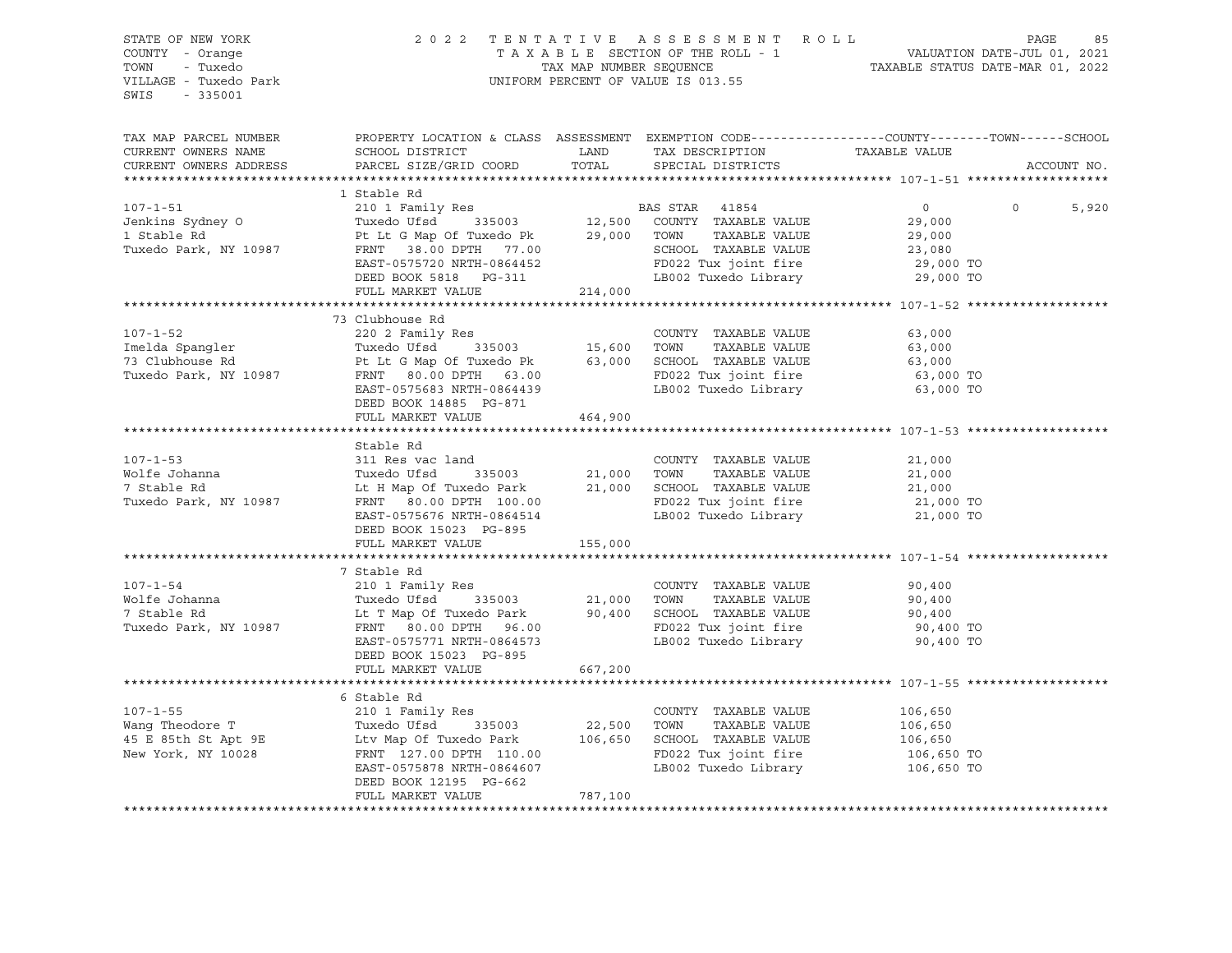### STATE OF NEW YORK 2 0 2 2 T E N T A T I V E A S S E S S M E N T R O L L PAGE 86 COUNTY - Orange T A X A B L E SECTION OF THE ROLL - 1 VALUATION DATE-JUL 01, 2021 TOWN - Tuxedo TAX MAP NUMBER SEQUENCE TAXABLE STATUS DATE-MAR 01, 2022 VILLAGE - Tuxedo Park UNIFORM PERCENT OF VALUE IS 013.55

| TAX MAP PARCEL NUMBER<br>CURRENT OWNERS NAME<br>CURRENT OWNERS ADDRESS                                                                                                                                                                                                                                                                                                                                                 | PROPERTY LOCATION & CLASS ASSESSMENT EXEMPTION CODE---------------COUNTY-------TOWN------SCHOOL<br>SCHOOL DISTRICT<br>PARCEL SIZE/GRID COORD TOTAL                                                                                       | LAND    | TAX DESCRIPTION TAXABLE VALUE<br>SPECIAL DISTRICTS            |                       | ACCOUNT NO.      |
|------------------------------------------------------------------------------------------------------------------------------------------------------------------------------------------------------------------------------------------------------------------------------------------------------------------------------------------------------------------------------------------------------------------------|------------------------------------------------------------------------------------------------------------------------------------------------------------------------------------------------------------------------------------------|---------|---------------------------------------------------------------|-----------------------|------------------|
|                                                                                                                                                                                                                                                                                                                                                                                                                        |                                                                                                                                                                                                                                          |         |                                                               |                       |                  |
|                                                                                                                                                                                                                                                                                                                                                                                                                        | 4 Stable Rd                                                                                                                                                                                                                              |         |                                                               |                       |                  |
| $107 - 1 - 56$<br>Neuhauser Charles W                                                                                                                                                                                                                                                                                                                                                                                  | Res<br>335003 21,000<br>210 1 Family Res<br>Tuxedo Ufsd                                                                                                                                                                                  |         | COUNTY TAXABLE VALUE<br>TOWN<br>TAXABLE VALUE                 | 124,500<br>124,500    |                  |
| Neuhauser Liane L                                                                                                                                                                                                                                                                                                                                                                                                      |                                                                                                                                                                                                                                          |         | SCHOOL TAXABLE VALUE                                          |                       |                  |
| 4 Stable Rd                                                                                                                                                                                                                                                                                                                                                                                                            | Lt P<2 P<3 + X Map Of Tux 124,500<br>FRNT 300.00 DPTH 62.00                                                                                                                                                                              |         | FD022 Tux joint fire                                          | 124,500<br>124,500 TO |                  |
| Tuxedo Park, NY 10987                                                                                                                                                                                                                                                                                                                                                                                                  | EAST-0575861 NRTH-0864770                                                                                                                                                                                                                |         | LB002 Tuxedo Library 124,500 TO                               |                       |                  |
|                                                                                                                                                                                                                                                                                                                                                                                                                        | DEED BOOK 4969 PG-116                                                                                                                                                                                                                    |         |                                                               |                       |                  |
|                                                                                                                                                                                                                                                                                                                                                                                                                        | FULL MARKET VALUE                                                                                                                                                                                                                        | 918,800 |                                                               |                       |                  |
|                                                                                                                                                                                                                                                                                                                                                                                                                        |                                                                                                                                                                                                                                          |         |                                                               |                       |                  |
|                                                                                                                                                                                                                                                                                                                                                                                                                        | 8 Stable Rd                                                                                                                                                                                                                              |         |                                                               |                       |                  |
| $107 - 1 - 57$                                                                                                                                                                                                                                                                                                                                                                                                         | 6 SLADIE Ranily Res<br>Tuxedo Ufsd 335003 22,500 COUNTY TAXABLE VALUE<br>Lt W Map Of Tuxedo Park 82,050 TOWN TAXABLE VALUE<br>FRNT 211.00 DPTH 143.00 SCHOOL TAXABLE VALUE<br>FRNT 211.00 DPTH 143.00 SCHOOL TAXABLE VALUE<br>FRNT 211.0 |         |                                                               | $\overline{0}$        | $\circ$<br>5,920 |
| Bourke Patrick                                                                                                                                                                                                                                                                                                                                                                                                         |                                                                                                                                                                                                                                          |         |                                                               | 82,050                |                  |
| Bourke Nancy                                                                                                                                                                                                                                                                                                                                                                                                           |                                                                                                                                                                                                                                          |         |                                                               | 82,050                |                  |
| 8 Stable Rd                                                                                                                                                                                                                                                                                                                                                                                                            |                                                                                                                                                                                                                                          |         |                                                               |                       |                  |
| Tuxedo Park, NY 10987                                                                                                                                                                                                                                                                                                                                                                                                  |                                                                                                                                                                                                                                          |         | SCHOOL TAXABLE VALUE 76,130<br>FD022 Tux joint fire 82,050 TO |                       |                  |
|                                                                                                                                                                                                                                                                                                                                                                                                                        | DEED BOOK 2211 PG-00921                                                                                                                                                                                                                  |         | LB002 Tuxedo Library 62,050 TO                                |                       |                  |
|                                                                                                                                                                                                                                                                                                                                                                                                                        | FULL MARKET VALUE                                                                                                                                                                                                                        | 605,500 |                                                               |                       |                  |
|                                                                                                                                                                                                                                                                                                                                                                                                                        |                                                                                                                                                                                                                                          |         |                                                               |                       |                  |
|                                                                                                                                                                                                                                                                                                                                                                                                                        | 9 Stable Rd                                                                                                                                                                                                                              |         |                                                               |                       |                  |
|                                                                                                                                                                                                                                                                                                                                                                                                                        |                                                                                                                                                                                                                                          |         |                                                               |                       |                  |
|                                                                                                                                                                                                                                                                                                                                                                                                                        |                                                                                                                                                                                                                                          |         |                                                               |                       |                  |
|                                                                                                                                                                                                                                                                                                                                                                                                                        |                                                                                                                                                                                                                                          |         |                                                               |                       |                  |
|                                                                                                                                                                                                                                                                                                                                                                                                                        |                                                                                                                                                                                                                                          |         |                                                               | 2,500 TO              |                  |
|                                                                                                                                                                                                                                                                                                                                                                                                                        |                                                                                                                                                                                                                                          |         | LB002 Tuxedo Library 2,500 TO                                 |                       |                  |
|                                                                                                                                                                                                                                                                                                                                                                                                                        |                                                                                                                                                                                                                                          |         |                                                               |                       |                  |
|                                                                                                                                                                                                                                                                                                                                                                                                                        | FULL MARKET VALUE                                                                                                                                                                                                                        |         |                                                               |                       |                  |
|                                                                                                                                                                                                                                                                                                                                                                                                                        |                                                                                                                                                                                                                                          | 18,500  |                                                               |                       |                  |
|                                                                                                                                                                                                                                                                                                                                                                                                                        | 63 Clubhouse Rd                                                                                                                                                                                                                          |         |                                                               |                       |                  |
| $107 - 1 - 59$                                                                                                                                                                                                                                                                                                                                                                                                         |                                                                                                                                                                                                                                          |         | COUNTY TAXABLE VALUE                                          | 94,500                |                  |
| Sacheli Lawrence M                                                                                                                                                                                                                                                                                                                                                                                                     |                                                                                                                                                                                                                                          |         | TAXABLE VALUE<br>TOWN                                         | 94,500                |                  |
| 63 Clubhouse Rd                                                                                                                                                                                                                                                                                                                                                                                                        |                                                                                                                                                                                                                                          |         |                                                               |                       |                  |
| Tuxedo Park, NY 10987                                                                                                                                                                                                                                                                                                                                                                                                  | Lt I Map Of Tuxedo Park 94,500<br>FRNT 80.00 DPTH 100.00                                                                                                                                                                                 |         | SCHOOL TAXABLE VALUE 94,500<br>FD022 Tux joint fire 94,500 TO |                       |                  |
|                                                                                                                                                                                                                                                                                                                                                                                                                        | EAST-0575648 NRTH-0864584                                                                                                                                                                                                                |         | LB002 Tuxedo Library                                          | 94,500 TO             |                  |
|                                                                                                                                                                                                                                                                                                                                                                                                                        | DEED BOOK 13963 PG-1536                                                                                                                                                                                                                  |         |                                                               |                       |                  |
|                                                                                                                                                                                                                                                                                                                                                                                                                        | FULL MARKET VALUE                                                                                                                                                                                                                        | 697,400 |                                                               |                       |                  |
|                                                                                                                                                                                                                                                                                                                                                                                                                        |                                                                                                                                                                                                                                          |         |                                                               |                       |                  |
|                                                                                                                                                                                                                                                                                                                                                                                                                        | 61 Clubhouse Rd                                                                                                                                                                                                                          |         |                                                               |                       |                  |
| $107 - 1 - 60$                                                                                                                                                                                                                                                                                                                                                                                                         | 210 1 Family Res                                                                                                                                                                                                                         |         | COUNTY TAXABLE VALUE                                          | 67,500                |                  |
|                                                                                                                                                                                                                                                                                                                                                                                                                        |                                                                                                                                                                                                                                          |         | TOWN<br>TAXABLE VALUE                                         | 67,500                |                  |
| $\begin{tabular}{lcccccc} \multicolumn{4}{c}{\textbf{14,000}} & \multicolumn{4}{c}{\textbf{14,000}} & \multicolumn{4}{c}{\textbf{14,000}} & \multicolumn{4}{c}{\textbf{14,000}} & \multicolumn{4}{c}{\textbf{14,000}} & \multicolumn{4}{c}{\textbf{14,000}} & \multicolumn{4}{c}{\textbf{14,000}} & \multicolumn{4}{c}{\textbf{14,000}} & \multicolumn{4}{c}{\textbf{14,000}} & \multicolumn{4}{c}{\textbf{14,000}} &$ |                                                                                                                                                                                                                                          |         | SCHOOL TAXABLE VALUE                                          | 67,500                |                  |
|                                                                                                                                                                                                                                                                                                                                                                                                                        |                                                                                                                                                                                                                                          |         |                                                               | 67,500 TO             |                  |
|                                                                                                                                                                                                                                                                                                                                                                                                                        | Lt J<2 Map Of Tuxed $\frac{1}{2}$<br>FRNT 48.00 DPTH 100.00                                                                                                                                                                              |         | FD022 Tux joint fire<br>LB002 Tuxedo Library                  | 67,500 TO             |                  |
|                                                                                                                                                                                                                                                                                                                                                                                                                        | DEED BOOK 14763 PG-78                                                                                                                                                                                                                    |         |                                                               |                       |                  |
|                                                                                                                                                                                                                                                                                                                                                                                                                        | FULL MARKET VALUE                                                                                                                                                                                                                        | 498,200 |                                                               |                       |                  |
|                                                                                                                                                                                                                                                                                                                                                                                                                        |                                                                                                                                                                                                                                          |         |                                                               |                       |                  |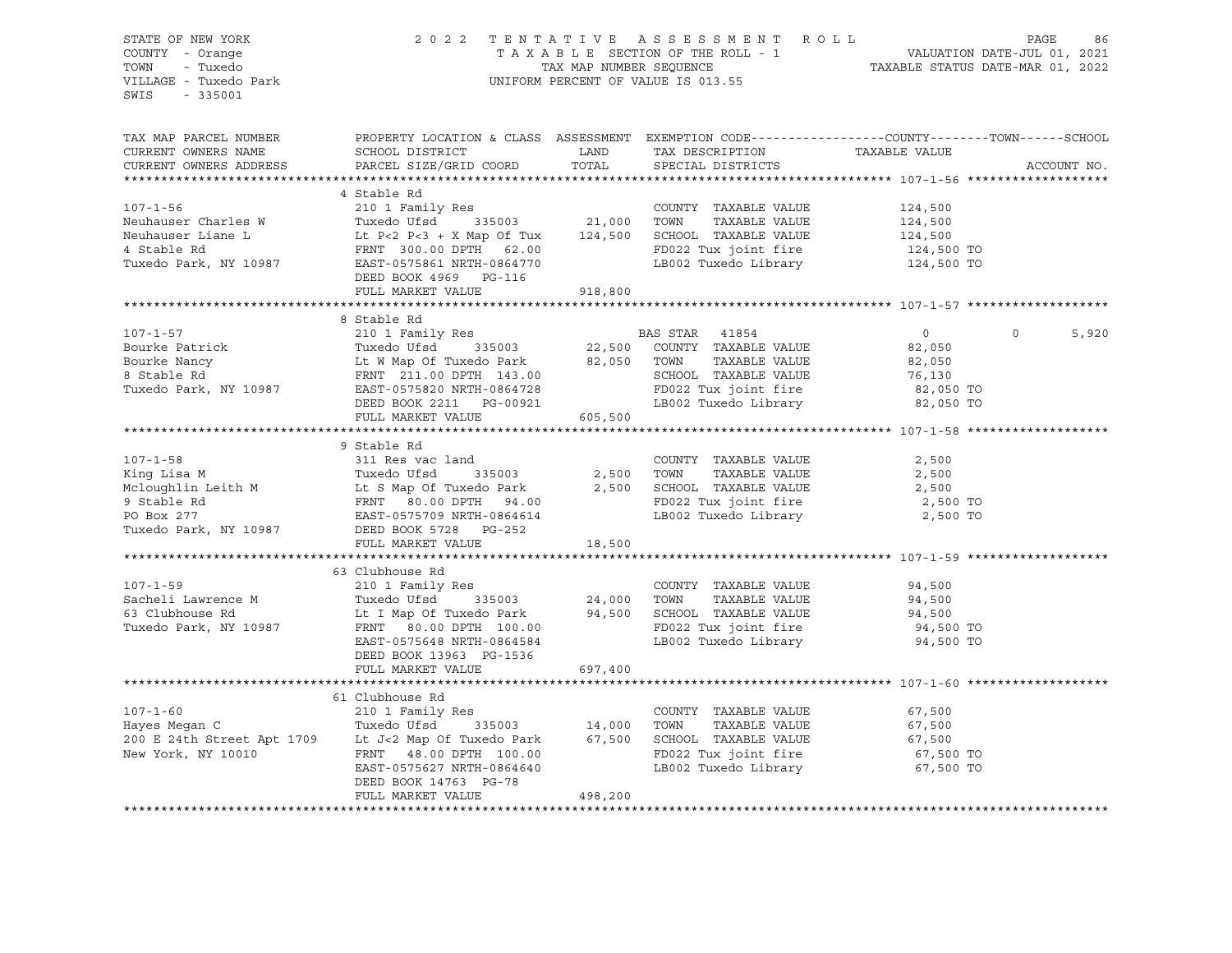| STATE OF NEW YORK<br>COUNTY - Orange<br>TOWN<br>- Tuxedo<br>VILLAGE - Tuxedo Park                                                                                                                                                      | 2022 TENTATIVE ASSESSMENT ROLL                                                                                                                                             |                | UNIFORM PERCENT OF VALUE IS 013.55                                        | TENTATIVE ASSESSMENT ROLL PAGE 87<br>TAXABLE SECTION OF THE ROLL - 1 VALUATION DATE-JUL 01, 2021<br>TAX MAP NUMBER SEQUENCE TAXABLE STATUS DATE-MAR 01, 2022<br>INIFORM PERCENT OF VALUE TO 012 EF |             |
|----------------------------------------------------------------------------------------------------------------------------------------------------------------------------------------------------------------------------------------|----------------------------------------------------------------------------------------------------------------------------------------------------------------------------|----------------|---------------------------------------------------------------------------|----------------------------------------------------------------------------------------------------------------------------------------------------------------------------------------------------|-------------|
| $-335001$<br>SWIS                                                                                                                                                                                                                      |                                                                                                                                                                            |                |                                                                           |                                                                                                                                                                                                    |             |
| TAX MAP PARCEL NUMBER                                                                                                                                                                                                                  |                                                                                                                                                                            |                |                                                                           | PROPERTY LOCATION & CLASS ASSESSMENT EXEMPTION CODE----------------COUNTY-------TOWN-----SCHOOL                                                                                                    |             |
| CURRENT OWNERS NAME                                                                                                                                                                                                                    | SCHOOL DISTRICT                                                                                                                                                            | LAND           | TAX DESCRIPTION                                                           | TAXABLE VALUE                                                                                                                                                                                      |             |
| CURRENT OWNERS ADDRESS                                                                                                                                                                                                                 | PARCEL SIZE/GRID COORD                                                                                                                                                     | TOTAL          | SPECIAL DISTRICTS                                                         |                                                                                                                                                                                                    | ACCOUNT NO. |
|                                                                                                                                                                                                                                        |                                                                                                                                                                            |                |                                                                           |                                                                                                                                                                                                    |             |
|                                                                                                                                                                                                                                        | 59 Clubhouse Rd                                                                                                                                                            |                |                                                                           |                                                                                                                                                                                                    |             |
| $107 - 1 - 61$                                                                                                                                                                                                                         | 210 1 Family Res                                                                                                                                                           |                | COUNTY TAXABLE VALUE                                                      | 51,600                                                                                                                                                                                             |             |
| Rennie Elizabeth Ann                                                                                                                                                                                                                   | Tuxedo Ufsd 335003 7,800 TOWN                                                                                                                                              |                | TAXABLE VALUE                                                             | 51,600                                                                                                                                                                                             |             |
| 59 Clubhouse Rd                                                                                                                                                                                                                        | Lt J-1 Map Of Tuxedo Park 51,600 SCHOOL TAXABLE VALUE                                                                                                                      |                |                                                                           | 51,600                                                                                                                                                                                             |             |
| Tuxedo Park, NY 10987                                                                                                                                                                                                                  | FRNT 32.00 DPTH 100.00                                                                                                                                                     |                | FD022 Tux joint fire                                                      | 51,600 TO                                                                                                                                                                                          |             |
|                                                                                                                                                                                                                                        | EAST-0575596 NRTH-0864672                                                                                                                                                  |                | LB002 Tuxedo Library                                                      | 51,600 TO                                                                                                                                                                                          |             |
|                                                                                                                                                                                                                                        | DEED BOOK 14919 PG-665                                                                                                                                                     |                |                                                                           |                                                                                                                                                                                                    |             |
|                                                                                                                                                                                                                                        | FULL MARKET VALUE                                                                                                                                                          | 380,800        |                                                                           |                                                                                                                                                                                                    |             |
|                                                                                                                                                                                                                                        |                                                                                                                                                                            | *************  |                                                                           | ********************* 107-1-62 *****************                                                                                                                                                   |             |
|                                                                                                                                                                                                                                        | 9 Stable Rd                                                                                                                                                                |                |                                                                           |                                                                                                                                                                                                    |             |
| $107 - 1 - 62$                                                                                                                                                                                                                         | 220 2 Family Res                                                                                                                                                           |                | VETWAR CTS 41120                                                          | 8,748<br>3,402<br>$\circ$<br>$\overline{0}$                                                                                                                                                        | 1,944       |
| King Lisa M                                                                                                                                                                                                                            | Tuxedo Ufsd 335003                                                                                                                                                         |                | 19,000 BAS STAR 41854                                                     | 84,348                                                                                                                                                                                             | 5,920       |
| Mcloughlin Leith M                                                                                                                                                                                                                     |                                                                                                                                                                            |                | TAXABLE VALUE                                                             | 79,002                                                                                                                                                                                             |             |
| POLOGYTILE RELATED BOOTH AND TOWN TAXABLE VALUE<br>POLOGY 277 EAST-0575678 NRTH-0864686 SCHOOL TAXABLE VALUE<br>Tuxedo Park, NY 10987 DEED BOOK 5728 PG-257 FD022 Tux joint fire<br>FULL MARKET VALUE<br>FULL MARKET VALUE 647,600 LB0 | 19,000 BAS SIAR 41894<br>Lt R Map Of Tuxedo Park 87,750 COUNTY TAXABLE VALUE<br>FRNT 80.00 DPTH 94.00 TOWN TAXABLE VALUE<br>EAST-0575678 NRTH-0864686 SCHOOL TAXABLE VALUE |                | SCHOOL TAXABLE VALUE                                                      | 79,886                                                                                                                                                                                             |             |
|                                                                                                                                                                                                                                        |                                                                                                                                                                            |                |                                                                           |                                                                                                                                                                                                    |             |
|                                                                                                                                                                                                                                        |                                                                                                                                                                            |                | FD022 Tux joint fire 57,750 TO<br>LB002 Tuxedo Library 57,750 TO          | 87,750 TO                                                                                                                                                                                          |             |
|                                                                                                                                                                                                                                        |                                                                                                                                                                            |                |                                                                           |                                                                                                                                                                                                    |             |
|                                                                                                                                                                                                                                        | 11 Stable Rd                                                                                                                                                               |                |                                                                           |                                                                                                                                                                                                    |             |
| $107 - 1 - 63$                                                                                                                                                                                                                         | 210 1 Family Res                                                                                                                                                           |                | COUNTY TAXABLE VALUE                                                      | 85,050                                                                                                                                                                                             |             |
| McGregor Stuart J<br>Connelly Jean H                                                                                                                                                                                                   | Tuxedo Ufsd 335003                                                                                                                                                         | 22,300 TOWN    | TAXABLE VALUE                                                             | 85,050                                                                                                                                                                                             |             |
|                                                                                                                                                                                                                                        | Lt $P < p1 + Q$                                                                                                                                                            |                | 85,050 SCHOOL TAXABLE VALUE                                               | 85,050                                                                                                                                                                                             |             |
| 100 Andalusia Ste 405-6 FRNT 80.00 DPTH 93.00                                                                                                                                                                                          |                                                                                                                                                                            |                | FD022 Tux joint fire                                                      | 85,050 TO                                                                                                                                                                                          |             |
| Coral Gables, FL 33134                                                                                                                                                                                                                 | EAST-0575638 NRTH-0864788<br>DEED BOOK 3554 PG-84                                                                                                                          |                | LB002 Tuxedo Library                                                      | 85,050 TO                                                                                                                                                                                          |             |
|                                                                                                                                                                                                                                        | FULL MARKET VALUE                                                                                                                                                          | 627,700        |                                                                           |                                                                                                                                                                                                    |             |
|                                                                                                                                                                                                                                        | 57 Clubhouse Rd                                                                                                                                                            |                |                                                                           |                                                                                                                                                                                                    |             |
| $107 - 1 - 64.2$                                                                                                                                                                                                                       | 210 1 Family Res                                                                                                                                                           |                | COUNTY TAXABLE VALUE                                                      | 77,600                                                                                                                                                                                             |             |
|                                                                                                                                                                                                                                        |                                                                                                                                                                            |                |                                                                           | 77,600                                                                                                                                                                                             |             |
| Tinari Matthew<br>Gonzales Mary                                                                                                                                                                                                        |                                                                                                                                                                            |                | 335003 19,100 TOWN TAXABLE VALUE<br>Tuxedo Pk 77,600 SCHOOL TAXABLE VALUE | 77,600                                                                                                                                                                                             |             |
| 210 E 68th St Apt 6J                                                                                                                                                                                                                   | Tuxedo Ufsd <sup>335003</sup><br>Lts K K1 Map Of Tuxedo Pk<br>FRNT 47.70 DPTH 100.00                                                                                       |                | FD022 Tux joint fire                                                      | 77,600 TO                                                                                                                                                                                          |             |
| New York, NY 10065                                                                                                                                                                                                                     | ACRES<br>0.12                                                                                                                                                              |                | LB002 Tuxedo Library                                                      | 77,600 TO                                                                                                                                                                                          |             |
|                                                                                                                                                                                                                                        | EAST-0575561 NRTH-0864689                                                                                                                                                  |                |                                                                           |                                                                                                                                                                                                    |             |
|                                                                                                                                                                                                                                        | DEED BOOK 14899 PG-1558                                                                                                                                                    |                |                                                                           |                                                                                                                                                                                                    |             |
|                                                                                                                                                                                                                                        | FULL MARKET VALUE                                                                                                                                                          | 572,700        |                                                                           |                                                                                                                                                                                                    |             |
|                                                                                                                                                                                                                                        |                                                                                                                                                                            | ************** |                                                                           | ****************************** 107-1-65.2 ****************                                                                                                                                         |             |
|                                                                                                                                                                                                                                        | 55 Clubhouse Rd                                                                                                                                                            |                |                                                                           |                                                                                                                                                                                                    |             |
| $107 - 1 - 65.2$                                                                                                                                                                                                                       | 210 1 Family Res                                                                                                                                                           |                | COUNTY TAXABLE VALUE                                                      | 96,700                                                                                                                                                                                             |             |
| Le Mau de Talance Patrick<br>Cluzel Eleonore                                                                                                                                                                                           |                                                                                                                                                                            | 96,700         | TOWN<br>TAXABLE VALUE                                                     | 96,700                                                                                                                                                                                             |             |
| 55 Clubhouse Rd                                                                                                                                                                                                                        | Patrick Tuxedo Ufsd 335003 19,100<br>Lt L-L1 Map Of Tuxedo Par 96,700<br>FRNT 112.30 DPTH 100.00                                                                           |                | SCHOOL TAXABLE VALUE<br>FD022 Tux joint fire                              | 96,700<br>96,700 TO                                                                                                                                                                                |             |
| Tuxedo Park, NY 10987                                                                                                                                                                                                                  | ACRES<br>0.24                                                                                                                                                              |                | LB002 Tuxedo Library                                                      | 96,700 TO                                                                                                                                                                                          |             |
|                                                                                                                                                                                                                                        | EAST-0575533 NRTH-0864751                                                                                                                                                  |                |                                                                           |                                                                                                                                                                                                    |             |
|                                                                                                                                                                                                                                        | DEED BOOK 15183 PG-128                                                                                                                                                     |                |                                                                           |                                                                                                                                                                                                    |             |
|                                                                                                                                                                                                                                        | FULL MARKET VALUE                                                                                                                                                          | 713,700        |                                                                           |                                                                                                                                                                                                    |             |
|                                                                                                                                                                                                                                        |                                                                                                                                                                            |                |                                                                           |                                                                                                                                                                                                    |             |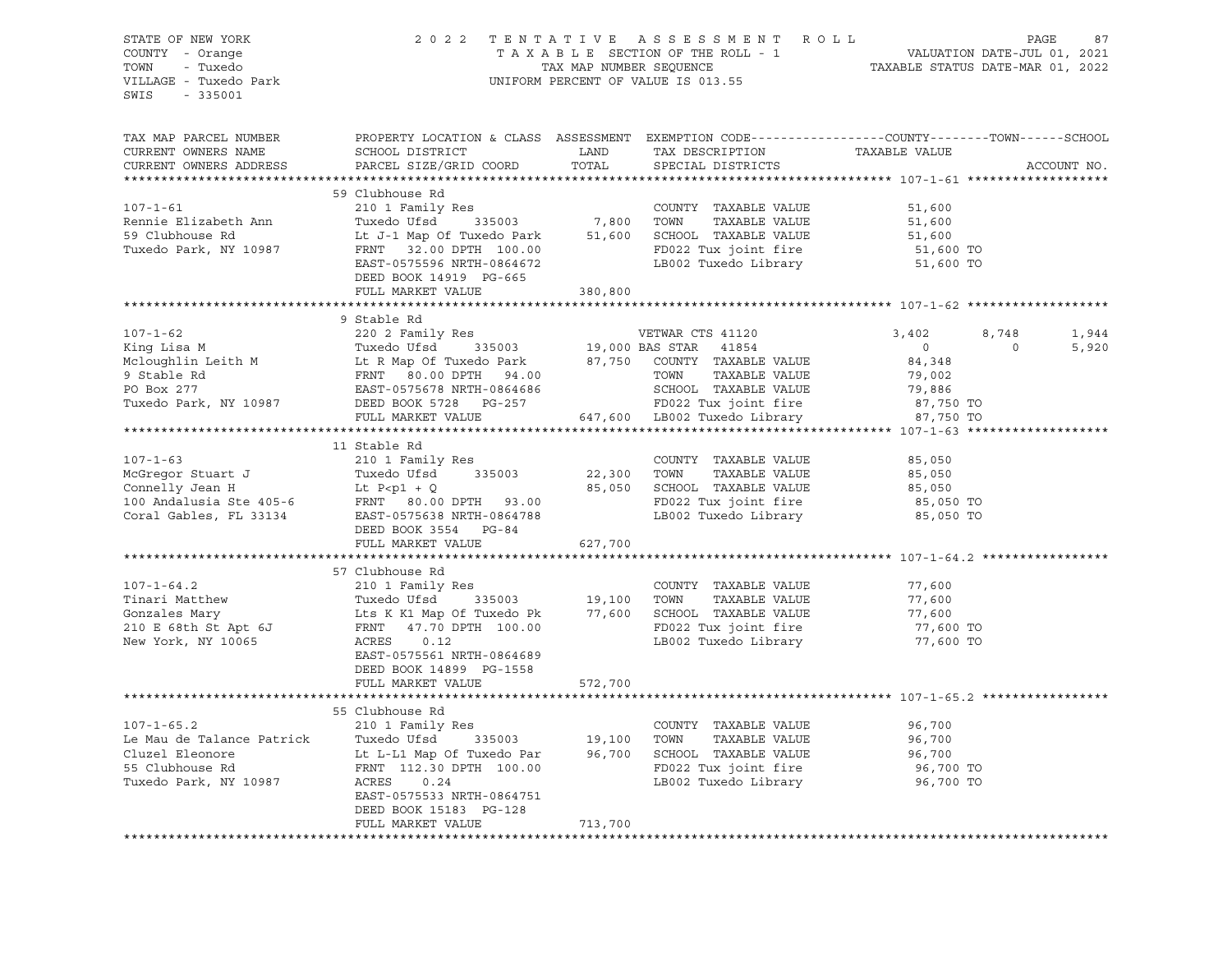| STATE OF NEW YORK<br>COUNTY - Orange<br>TOWN - Tuxedo<br>VILLAGE - Tuxedo Park<br>SWIS - 335001                                                                                                                                                                    | 2022 TENTATIVE ASSESSMENT ROLL PAGE 88<br>TAXABLE SECTION OF THE ROLL - 1 VALUATION DATE-JUL 01, 2021<br>TAX MAP NUMBER SEQUENCE TAXABLE STATUS DATE-MAR 01, 2022<br>UNIFORM PERCENT OF VALUE IS 013.55 |          |                   |             |
|--------------------------------------------------------------------------------------------------------------------------------------------------------------------------------------------------------------------------------------------------------------------|---------------------------------------------------------------------------------------------------------------------------------------------------------------------------------------------------------|----------|-------------------|-------------|
| TAX MAP PARCEL NUMBER<br>CURRENT OWNERS NAME<br>CURRENT OWNERS ADDRESS                                                                                                                                                                                             | PROPERTY LOCATION & CLASS ASSESSMENT EXEMPTION CODE-----------------COUNTY-------TOWN------SCHOOL                                                                                                       |          |                   | ACCOUNT NO. |
|                                                                                                                                                                                                                                                                    |                                                                                                                                                                                                         |          |                   |             |
|                                                                                                                                                                                                                                                                    | 51 Clubhouse Rd                                                                                                                                                                                         |          | $0 \t 0 \t 5,920$ |             |
|                                                                                                                                                                                                                                                                    |                                                                                                                                                                                                         |          |                   |             |
|                                                                                                                                                                                                                                                                    |                                                                                                                                                                                                         |          |                   |             |
|                                                                                                                                                                                                                                                                    |                                                                                                                                                                                                         |          |                   |             |
|                                                                                                                                                                                                                                                                    |                                                                                                                                                                                                         |          |                   |             |
|                                                                                                                                                                                                                                                                    |                                                                                                                                                                                                         |          |                   |             |
|                                                                                                                                                                                                                                                                    |                                                                                                                                                                                                         |          |                   |             |
|                                                                                                                                                                                                                                                                    | 47 Clubhouse Rd                                                                                                                                                                                         |          |                   |             |
|                                                                                                                                                                                                                                                                    |                                                                                                                                                                                                         |          |                   |             |
|                                                                                                                                                                                                                                                                    |                                                                                                                                                                                                         |          |                   |             |
|                                                                                                                                                                                                                                                                    |                                                                                                                                                                                                         |          |                   |             |
|                                                                                                                                                                                                                                                                    |                                                                                                                                                                                                         |          |                   |             |
|                                                                                                                                                                                                                                                                    |                                                                                                                                                                                                         |          |                   |             |
|                                                                                                                                                                                                                                                                    |                                                                                                                                                                                                         |          |                   |             |
|                                                                                                                                                                                                                                                                    | DEED BOOK 12673 PG-1385<br>FULL MARKET VALUE                                                                                                                                                            | 182,700  |                   |             |
|                                                                                                                                                                                                                                                                    |                                                                                                                                                                                                         |          |                   |             |
|                                                                                                                                                                                                                                                                    | 2 Ledge Rd                                                                                                                                                                                              |          |                   |             |
|                                                                                                                                                                                                                                                                    |                                                                                                                                                                                                         |          |                   | 1,944       |
|                                                                                                                                                                                                                                                                    |                                                                                                                                                                                                         |          |                   |             |
|                                                                                                                                                                                                                                                                    |                                                                                                                                                                                                         |          |                   |             |
|                                                                                                                                                                                                                                                                    |                                                                                                                                                                                                         |          |                   |             |
|                                                                                                                                                                                                                                                                    |                                                                                                                                                                                                         |          |                   |             |
| 107-1-68<br>Straton John C Jr,<br>2 Ledge Rd<br>2 Ledge Rd<br>2 Ledge Rd<br>2 Ledge Rd<br>2 Ledge Rd<br>2 Ledge Rd<br>2 Ledge Rd<br>2 Ledge Rd<br>2 Ledge Rd<br>2 Ledge Rd<br>2 Ledge Rd<br>2 Ledge Rd<br>2 Ledge Rd<br>2 Ledge Rd<br>2 Ledge Rd<br>2 Ledge Rd<br> |                                                                                                                                                                                                         |          |                   |             |
|                                                                                                                                                                                                                                                                    |                                                                                                                                                                                                         |          |                   |             |
|                                                                                                                                                                                                                                                                    | Ledge La                                                                                                                                                                                                |          |                   |             |
|                                                                                                                                                                                                                                                                    |                                                                                                                                                                                                         |          |                   |             |
|                                                                                                                                                                                                                                                                    |                                                                                                                                                                                                         |          |                   |             |
|                                                                                                                                                                                                                                                                    |                                                                                                                                                                                                         |          |                   |             |
|                                                                                                                                                                                                                                                                    |                                                                                                                                                                                                         |          |                   |             |
| 107-1-69<br>Bartlett Richard Tuxedo Ufsd 335003 6,000 TOWN TAXABLE VALUE 6,000<br>Bartlett Kerri Lt 319A Map Of Tuxedo Par 6,000 SCHOOL TAXABLE VALUE 6,000<br>15 W 81st St Apt 10C FRNT 285.00 DPTH 246.00<br>New York, NY 10024 EAST                             |                                                                                                                                                                                                         |          |                   |             |
|                                                                                                                                                                                                                                                                    | FULL MARKET VALUE                                                                                                                                                                                       | 44,300   |                   |             |
|                                                                                                                                                                                                                                                                    |                                                                                                                                                                                                         |          |                   |             |
|                                                                                                                                                                                                                                                                    | 161 Continental Rd                                                                                                                                                                                      |          |                   |             |
| $107 - 1 - 70$                                                                                                                                                                                                                                                     |                                                                                                                                                                                                         |          |                   |             |
|                                                                                                                                                                                                                                                                    |                                                                                                                                                                                                         |          |                   |             |
|                                                                                                                                                                                                                                                                    |                                                                                                                                                                                                         |          |                   |             |
|                                                                                                                                                                                                                                                                    |                                                                                                                                                                                                         |          |                   |             |
| 107-1-70<br>Bartlett Richard Tuxedo Ufsd 335003<br>Bartlett Kerri Lt 319 Map Of Tuxedo Park 388,800<br>15 W 81st St Apt 10C<br>New York, NY 10024<br>2001 Family Res 260<br>2101 Family Res 2003 44,000 TOWN TAXABLE VALUE 388,800<br>                             |                                                                                                                                                                                                         |          |                   |             |
|                                                                                                                                                                                                                                                                    | FULL MARKET VALUE                                                                                                                                                                                       | 2869,400 |                   |             |
|                                                                                                                                                                                                                                                                    |                                                                                                                                                                                                         |          |                   |             |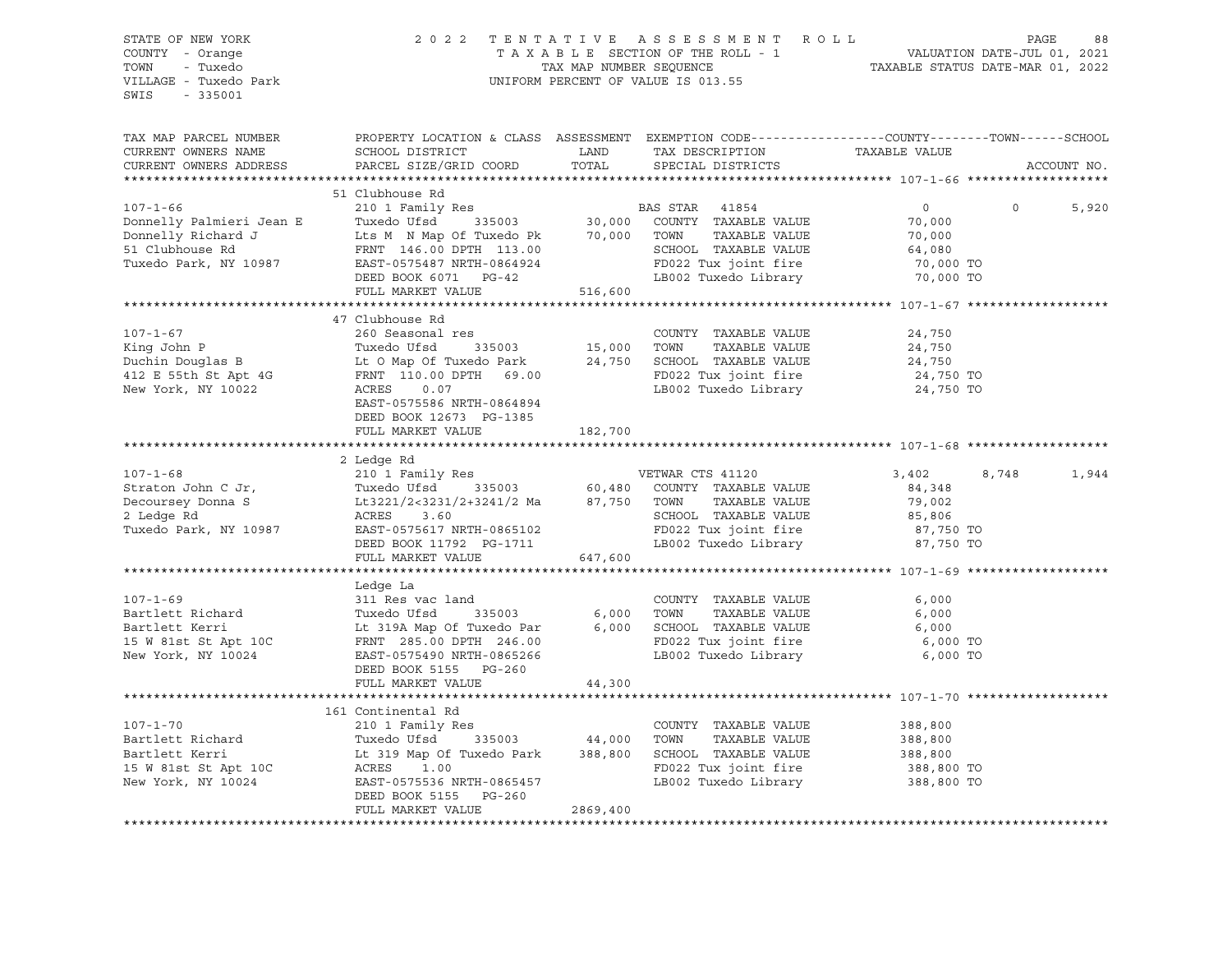| STATE OF NEW YORK                      | 2022 TENTATIVE ASSESSMENT ROLL PAGE 89<br>TAXABLE SECTION OF THE ROLL - 1 VALUATION DATE-JUL 01, 2021<br>TAX MAP NUMBER SEQUENCE TAXABLE STATUS DATE-MAR 01, 2022<br>UNIFORM PERCENT OF VALUE IS 013.55                                                |         |                                                          |                     |             |
|----------------------------------------|--------------------------------------------------------------------------------------------------------------------------------------------------------------------------------------------------------------------------------------------------------|---------|----------------------------------------------------------|---------------------|-------------|
| COUNTY - Orange                        |                                                                                                                                                                                                                                                        |         |                                                          |                     |             |
| TOWN - Tuxedo<br>VILLAGE - Tuxedo Park |                                                                                                                                                                                                                                                        |         |                                                          |                     |             |
| SWIS - 335001                          |                                                                                                                                                                                                                                                        |         |                                                          |                     |             |
|                                        |                                                                                                                                                                                                                                                        |         |                                                          |                     |             |
| TAX MAP PARCEL NUMBER                  | PROPERTY LOCATION & CLASS ASSESSMENT EXEMPTION CODE----------------COUNTY-------TOWN------SCHOOL                                                                                                                                                       |         |                                                          |                     |             |
| CURRENT OWNERS NAME                    |                                                                                                                                                                                                                                                        |         |                                                          |                     |             |
| CURRENT OWNERS ADDRESS                 |                                                                                                                                                                                                                                                        |         |                                                          |                     | ACCOUNT NO. |
|                                        |                                                                                                                                                                                                                                                        |         |                                                          |                     |             |
|                                        | Continental Rd                                                                                                                                                                                                                                         |         |                                                          |                     |             |
|                                        |                                                                                                                                                                                                                                                        |         |                                                          |                     |             |
|                                        |                                                                                                                                                                                                                                                        |         |                                                          |                     |             |
|                                        |                                                                                                                                                                                                                                                        |         |                                                          |                     |             |
|                                        | Continental Rd<br>312 Vac w/imprv<br>312 Vac w/imprv<br>312 Vac w/imprv<br>312 Vac w/imprv<br>312 Vac w/imprv<br>32 Vac w/imprv<br>32 Vac w/imprv<br>32 Vac W/imprv<br>32 Vac W/imprv<br>32 Vac W/imprv<br>32 Vac W/imprv<br>25,000 TOWN TAXABLE VALUE |         |                                                          |                     |             |
|                                        |                                                                                                                                                                                                                                                        |         |                                                          |                     |             |
|                                        |                                                                                                                                                                                                                                                        |         |                                                          |                     |             |
|                                        |                                                                                                                                                                                                                                                        |         |                                                          |                     |             |
|                                        |                                                                                                                                                                                                                                                        |         |                                                          |                     |             |
|                                        | 27 Ledge Ln                                                                                                                                                                                                                                            |         |                                                          |                     |             |
|                                        |                                                                                                                                                                                                                                                        |         |                                                          |                     | 5,920       |
|                                        |                                                                                                                                                                                                                                                        |         |                                                          |                     |             |
|                                        |                                                                                                                                                                                                                                                        |         |                                                          |                     |             |
|                                        |                                                                                                                                                                                                                                                        |         |                                                          |                     |             |
|                                        |                                                                                                                                                                                                                                                        |         |                                                          |                     |             |
|                                        |                                                                                                                                                                                                                                                        |         |                                                          |                     |             |
|                                        |                                                                                                                                                                                                                                                        |         |                                                          |                     |             |
|                                        |                                                                                                                                                                                                                                                        |         |                                                          |                     |             |
|                                        | Ledge Ln                                                                                                                                                                                                                                               |         |                                                          |                     |             |
| $107 - 1 - 73$                         | ndage in:<br>323 Vacant rural                                                                                                                                                                                                                          |         | COUNTY TAXABLE VALUE                                     | 200                 |             |
|                                        |                                                                                                                                                                                                                                                        |         |                                                          |                     |             |
|                                        |                                                                                                                                                                                                                                                        |         |                                                          |                     |             |
|                                        | Matthews Lee Ann Matthews Lee Ann Tuxedo Ufsd 335003 200 TOWN TAXABLE VALUE 200<br>Matthews Edward J III FRNT 86.00 DPTH 300.00 200 SCHOOL TAXABLE VALUE 200<br>131 East Village Rd EAST-0575802 NRTH-0865872 FD022 Tuxedo, NY 109                     |         |                                                          |                     |             |
|                                        |                                                                                                                                                                                                                                                        |         |                                                          |                     |             |
|                                        |                                                                                                                                                                                                                                                        |         |                                                          |                     |             |
|                                        |                                                                                                                                                                                                                                                        |         |                                                          |                     |             |
|                                        | 121 Laurel Rd                                                                                                                                                                                                                                          |         |                                                          |                     |             |
|                                        |                                                                                                                                                                                                                                                        |         | COUNTY TAXABLE VALUE 78,750<br>TOWN TAXABLE VALUE 78,750 |                     |             |
|                                        |                                                                                                                                                                                                                                                        |         |                                                          |                     |             |
|                                        | 107-1-74.1 210 1 Family Res<br>Reichgott Beth Tuxedo Ufsd 335003 16,800 TOWN TAXABLE VALUE<br>Reichgott Jay Lt 1 Dow Sub Map 16-00 78,750 SCHOOL TAXABLE VALUE<br>121 Laurel Rd Ss Laurel Hill Rd FD022 Tux joint fire<br>Tuxedo Park,                 |         |                                                          | 78,750<br>78,750 TO |             |
|                                        |                                                                                                                                                                                                                                                        |         |                                                          |                     |             |
|                                        |                                                                                                                                                                                                                                                        |         |                                                          | 78,750 TO           |             |
|                                        |                                                                                                                                                                                                                                                        |         |                                                          |                     |             |
|                                        |                                                                                                                                                                                                                                                        |         |                                                          |                     |             |
|                                        |                                                                                                                                                                                                                                                        |         |                                                          |                     |             |
|                                        | 119 Laurel Rd                                                                                                                                                                                                                                          |         |                                                          |                     |             |
|                                        |                                                                                                                                                                                                                                                        |         | COUNTY TAXABLE VALUE 94,200                              |                     |             |
|                                        | 107-1-75.2<br>Farmerie Adam (210 1 Family Res COUNTY TAXABLE VALUE<br>Farmerie Adam (12 Dow Sub Map 16-00)<br>313 E 10th St Apt 4 (2 Dow Sub Map 16-00)<br>313 E 10th St Apt 4 (2 Dow Sub Map 16-00)<br>3210 SCHOOL TAXABLE VALUE<br>313 E             |         |                                                          | 94,200              |             |
|                                        |                                                                                                                                                                                                                                                        |         |                                                          | 94,200<br>94,200 TO |             |
|                                        |                                                                                                                                                                                                                                                        |         |                                                          |                     |             |
|                                        |                                                                                                                                                                                                                                                        |         |                                                          | 94,200 TO           |             |
|                                        |                                                                                                                                                                                                                                                        |         |                                                          |                     |             |
|                                        | DEED BOOK 13811 PG-411                                                                                                                                                                                                                                 |         |                                                          |                     |             |
|                                        | FULL MARKET VALUE                                                                                                                                                                                                                                      | 695,200 |                                                          |                     |             |
|                                        |                                                                                                                                                                                                                                                        |         |                                                          |                     |             |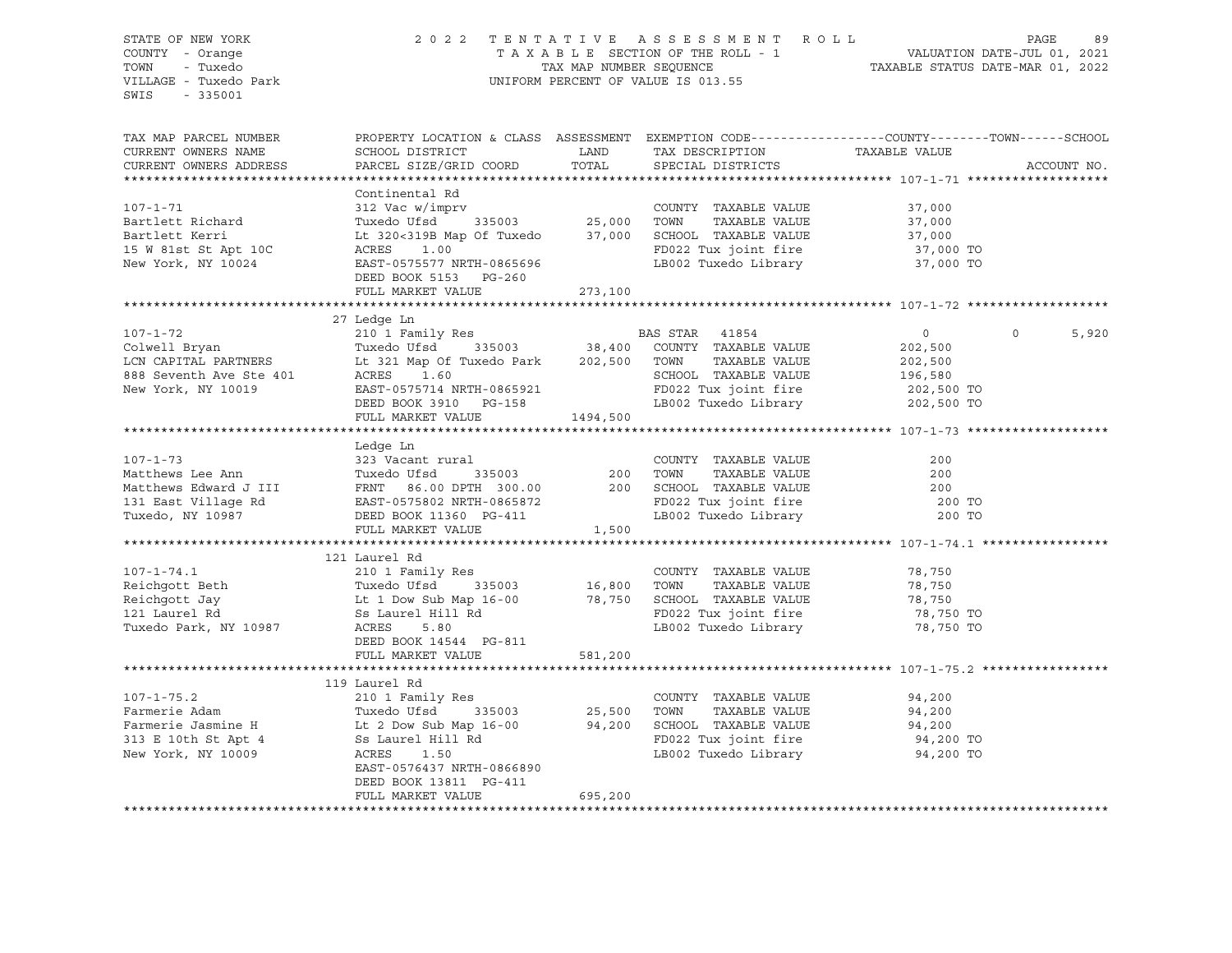### STATE OF NEW YORK 2 0 2 2 T E N T A T I V E A S S E S S M E N T R O L L PAGE 90 COUNTY - Orange T A X A B L E SECTION OF THE ROLL - 1 VALUATION DATE-JUL 01, 2021 TOWN - Tuxedo TAX MAP NUMBER SEQUENCE TAXABLE STATUS DATE-MAR 01, 2022 VILLAGE - Tuxedo Park UNIFORM PERCENT OF VALUE IS 013.55

| CURRENT OWNERS NAME<br>SCHOOL DISTRICT<br>LAND<br>TAX DESCRIPTION TAXABLE VALUE<br>TOTAL<br>PARCEL SIZE/GRID COORD<br>CURRENT OWNERS ADDRESS<br>ACCOUNT NO.<br>SPECIAL DISTRICTS<br>97 Laurel Rd<br>210 1 Family Res<br>Tuxedo Ufsd 335003 45,000 TOWN<br>ACRES 1.50 182,400 SCHOOL<br>EAST-0575366 NPTH 0000000<br>$107 - 1 - 77.1$<br>COUNTY TAXABLE VALUE<br>182,400<br>Mallek Sheila Lavu<br>97 Laurel Rd<br>Tuxedo Park, NY 10987<br>TAXABLE VALUE<br>182,400<br>SCHOOL TAXABLE VALUE 182,400<br>ACRES<br>EAST-0575366 NRTH-0867308<br>DEED BOOK 15104 PG-1418<br>FD022 Tux joint fire 182,400 TO<br>LB002 Tuxedo Library 182,400 TO<br>FULL MARKET VALUE 1346,100<br>39 Laurel Rd<br>$107 - 1 - 78.1$<br>210 1 Family Res<br>COUNTY TAXABLE VALUE<br>358,750<br>Capella Joseph<br>Capella Carlyn<br>Capella Carlyn<br>Capella Carlyn<br>Capella Carlyn<br>Lt 331 + 331 1/2 Map Of T<br>358,750<br>39 Laurel Rd<br>Tuxedo Park, NY 10987<br>EAST-0577072 NRTH-0867339<br>TOWN<br>TAXABLE VALUE<br>358,750<br>SCHOOL TAXABLE VALUE<br>358,750<br>FD022 Tux joint fire 358,750 TO<br>358,750 TO<br>LB002 Tuxedo Library<br>DEED BOOK 11553 PG-761<br>2647,600<br>FULL MARKET VALUE<br>2 Circuit Rd<br>$107 - 1 - 79$<br>210 1 Family Res<br>COUNTY TAXABLE VALUE<br>465,000<br>TAXABLE VALUE<br>TOWN<br>465,000<br>465,000<br>SCHOOL TAXABLE VALUE<br>North Palm Beach, FL 33408 ACRES 5.70<br>FD022 Tux joint fire 465,000 TO<br>EAST-0576720 NRTH-0866974<br>DEED BOOK 14078 PG-1551<br>FULL MARKET VALUE 3431,700<br>12 Circuit Rd<br>$107 - 1 - 80$<br>210 1 Family Res<br>COUNTY TAXABLE VALUE<br>194,400<br>107-1-80<br>Kilgore John H<br>Solow Kim H<br>Lts 328-326 Pt Lt 325<br>194,400<br>194,400<br>New York, NY 10021<br>EAST-0576528 NRTH-0866400<br>TAXABLE VALUE<br>TOWN<br>194,400<br>194,400<br>SCHOOL TAXABLE VALUE<br>FD022 Tux joint fire 194,400 TO<br>LB002 Tuxedo Library 194,400 TO<br>DEED BOOK 5065 PG-320<br>1434,700<br>FULL MARKET VALUE<br>32 Circuit Rd<br>COUNTY TAXABLE VALUE<br>278,740<br>TOWN<br>TAXABLE VALUE<br>278,740<br>278,740<br>SCHOOL TAXABLE VALUE<br>FD022 Tux joint fire 278,740 TO<br>LB002 Tuxedo Library 278,740 TO<br>DEED BOOK 13789 PG-1774<br>2057,100<br>FULL MARKET VALUE | TAX MAP PARCEL NUMBER |  | PROPERTY LOCATION & CLASS ASSESSMENT EXEMPTION CODE---------------COUNTY-------TOWN-----SCHOOL |
|--------------------------------------------------------------------------------------------------------------------------------------------------------------------------------------------------------------------------------------------------------------------------------------------------------------------------------------------------------------------------------------------------------------------------------------------------------------------------------------------------------------------------------------------------------------------------------------------------------------------------------------------------------------------------------------------------------------------------------------------------------------------------------------------------------------------------------------------------------------------------------------------------------------------------------------------------------------------------------------------------------------------------------------------------------------------------------------------------------------------------------------------------------------------------------------------------------------------------------------------------------------------------------------------------------------------------------------------------------------------------------------------------------------------------------------------------------------------------------------------------------------------------------------------------------------------------------------------------------------------------------------------------------------------------------------------------------------------------------------------------------------------------------------------------------------------------------------------------------------------------------------------------------------------------------------------------------------------------------------------------------------------------------------------------------------------------------------------------------------------------------------------------------------------------------------------------------------------------------------|-----------------------|--|------------------------------------------------------------------------------------------------|
|                                                                                                                                                                                                                                                                                                                                                                                                                                                                                                                                                                                                                                                                                                                                                                                                                                                                                                                                                                                                                                                                                                                                                                                                                                                                                                                                                                                                                                                                                                                                                                                                                                                                                                                                                                                                                                                                                                                                                                                                                                                                                                                                                                                                                                      |                       |  |                                                                                                |
|                                                                                                                                                                                                                                                                                                                                                                                                                                                                                                                                                                                                                                                                                                                                                                                                                                                                                                                                                                                                                                                                                                                                                                                                                                                                                                                                                                                                                                                                                                                                                                                                                                                                                                                                                                                                                                                                                                                                                                                                                                                                                                                                                                                                                                      |                       |  |                                                                                                |
|                                                                                                                                                                                                                                                                                                                                                                                                                                                                                                                                                                                                                                                                                                                                                                                                                                                                                                                                                                                                                                                                                                                                                                                                                                                                                                                                                                                                                                                                                                                                                                                                                                                                                                                                                                                                                                                                                                                                                                                                                                                                                                                                                                                                                                      |                       |  |                                                                                                |
|                                                                                                                                                                                                                                                                                                                                                                                                                                                                                                                                                                                                                                                                                                                                                                                                                                                                                                                                                                                                                                                                                                                                                                                                                                                                                                                                                                                                                                                                                                                                                                                                                                                                                                                                                                                                                                                                                                                                                                                                                                                                                                                                                                                                                                      |                       |  |                                                                                                |
|                                                                                                                                                                                                                                                                                                                                                                                                                                                                                                                                                                                                                                                                                                                                                                                                                                                                                                                                                                                                                                                                                                                                                                                                                                                                                                                                                                                                                                                                                                                                                                                                                                                                                                                                                                                                                                                                                                                                                                                                                                                                                                                                                                                                                                      |                       |  |                                                                                                |
|                                                                                                                                                                                                                                                                                                                                                                                                                                                                                                                                                                                                                                                                                                                                                                                                                                                                                                                                                                                                                                                                                                                                                                                                                                                                                                                                                                                                                                                                                                                                                                                                                                                                                                                                                                                                                                                                                                                                                                                                                                                                                                                                                                                                                                      |                       |  |                                                                                                |
|                                                                                                                                                                                                                                                                                                                                                                                                                                                                                                                                                                                                                                                                                                                                                                                                                                                                                                                                                                                                                                                                                                                                                                                                                                                                                                                                                                                                                                                                                                                                                                                                                                                                                                                                                                                                                                                                                                                                                                                                                                                                                                                                                                                                                                      |                       |  |                                                                                                |
|                                                                                                                                                                                                                                                                                                                                                                                                                                                                                                                                                                                                                                                                                                                                                                                                                                                                                                                                                                                                                                                                                                                                                                                                                                                                                                                                                                                                                                                                                                                                                                                                                                                                                                                                                                                                                                                                                                                                                                                                                                                                                                                                                                                                                                      |                       |  |                                                                                                |
|                                                                                                                                                                                                                                                                                                                                                                                                                                                                                                                                                                                                                                                                                                                                                                                                                                                                                                                                                                                                                                                                                                                                                                                                                                                                                                                                                                                                                                                                                                                                                                                                                                                                                                                                                                                                                                                                                                                                                                                                                                                                                                                                                                                                                                      |                       |  |                                                                                                |
|                                                                                                                                                                                                                                                                                                                                                                                                                                                                                                                                                                                                                                                                                                                                                                                                                                                                                                                                                                                                                                                                                                                                                                                                                                                                                                                                                                                                                                                                                                                                                                                                                                                                                                                                                                                                                                                                                                                                                                                                                                                                                                                                                                                                                                      |                       |  |                                                                                                |
|                                                                                                                                                                                                                                                                                                                                                                                                                                                                                                                                                                                                                                                                                                                                                                                                                                                                                                                                                                                                                                                                                                                                                                                                                                                                                                                                                                                                                                                                                                                                                                                                                                                                                                                                                                                                                                                                                                                                                                                                                                                                                                                                                                                                                                      |                       |  |                                                                                                |
|                                                                                                                                                                                                                                                                                                                                                                                                                                                                                                                                                                                                                                                                                                                                                                                                                                                                                                                                                                                                                                                                                                                                                                                                                                                                                                                                                                                                                                                                                                                                                                                                                                                                                                                                                                                                                                                                                                                                                                                                                                                                                                                                                                                                                                      |                       |  |                                                                                                |
|                                                                                                                                                                                                                                                                                                                                                                                                                                                                                                                                                                                                                                                                                                                                                                                                                                                                                                                                                                                                                                                                                                                                                                                                                                                                                                                                                                                                                                                                                                                                                                                                                                                                                                                                                                                                                                                                                                                                                                                                                                                                                                                                                                                                                                      |                       |  |                                                                                                |
|                                                                                                                                                                                                                                                                                                                                                                                                                                                                                                                                                                                                                                                                                                                                                                                                                                                                                                                                                                                                                                                                                                                                                                                                                                                                                                                                                                                                                                                                                                                                                                                                                                                                                                                                                                                                                                                                                                                                                                                                                                                                                                                                                                                                                                      |                       |  |                                                                                                |
|                                                                                                                                                                                                                                                                                                                                                                                                                                                                                                                                                                                                                                                                                                                                                                                                                                                                                                                                                                                                                                                                                                                                                                                                                                                                                                                                                                                                                                                                                                                                                                                                                                                                                                                                                                                                                                                                                                                                                                                                                                                                                                                                                                                                                                      |                       |  |                                                                                                |
|                                                                                                                                                                                                                                                                                                                                                                                                                                                                                                                                                                                                                                                                                                                                                                                                                                                                                                                                                                                                                                                                                                                                                                                                                                                                                                                                                                                                                                                                                                                                                                                                                                                                                                                                                                                                                                                                                                                                                                                                                                                                                                                                                                                                                                      |                       |  |                                                                                                |
|                                                                                                                                                                                                                                                                                                                                                                                                                                                                                                                                                                                                                                                                                                                                                                                                                                                                                                                                                                                                                                                                                                                                                                                                                                                                                                                                                                                                                                                                                                                                                                                                                                                                                                                                                                                                                                                                                                                                                                                                                                                                                                                                                                                                                                      |                       |  |                                                                                                |
|                                                                                                                                                                                                                                                                                                                                                                                                                                                                                                                                                                                                                                                                                                                                                                                                                                                                                                                                                                                                                                                                                                                                                                                                                                                                                                                                                                                                                                                                                                                                                                                                                                                                                                                                                                                                                                                                                                                                                                                                                                                                                                                                                                                                                                      |                       |  |                                                                                                |
|                                                                                                                                                                                                                                                                                                                                                                                                                                                                                                                                                                                                                                                                                                                                                                                                                                                                                                                                                                                                                                                                                                                                                                                                                                                                                                                                                                                                                                                                                                                                                                                                                                                                                                                                                                                                                                                                                                                                                                                                                                                                                                                                                                                                                                      |                       |  |                                                                                                |
|                                                                                                                                                                                                                                                                                                                                                                                                                                                                                                                                                                                                                                                                                                                                                                                                                                                                                                                                                                                                                                                                                                                                                                                                                                                                                                                                                                                                                                                                                                                                                                                                                                                                                                                                                                                                                                                                                                                                                                                                                                                                                                                                                                                                                                      |                       |  |                                                                                                |
|                                                                                                                                                                                                                                                                                                                                                                                                                                                                                                                                                                                                                                                                                                                                                                                                                                                                                                                                                                                                                                                                                                                                                                                                                                                                                                                                                                                                                                                                                                                                                                                                                                                                                                                                                                                                                                                                                                                                                                                                                                                                                                                                                                                                                                      |                       |  |                                                                                                |
|                                                                                                                                                                                                                                                                                                                                                                                                                                                                                                                                                                                                                                                                                                                                                                                                                                                                                                                                                                                                                                                                                                                                                                                                                                                                                                                                                                                                                                                                                                                                                                                                                                                                                                                                                                                                                                                                                                                                                                                                                                                                                                                                                                                                                                      |                       |  |                                                                                                |
|                                                                                                                                                                                                                                                                                                                                                                                                                                                                                                                                                                                                                                                                                                                                                                                                                                                                                                                                                                                                                                                                                                                                                                                                                                                                                                                                                                                                                                                                                                                                                                                                                                                                                                                                                                                                                                                                                                                                                                                                                                                                                                                                                                                                                                      |                       |  |                                                                                                |
|                                                                                                                                                                                                                                                                                                                                                                                                                                                                                                                                                                                                                                                                                                                                                                                                                                                                                                                                                                                                                                                                                                                                                                                                                                                                                                                                                                                                                                                                                                                                                                                                                                                                                                                                                                                                                                                                                                                                                                                                                                                                                                                                                                                                                                      |                       |  |                                                                                                |
|                                                                                                                                                                                                                                                                                                                                                                                                                                                                                                                                                                                                                                                                                                                                                                                                                                                                                                                                                                                                                                                                                                                                                                                                                                                                                                                                                                                                                                                                                                                                                                                                                                                                                                                                                                                                                                                                                                                                                                                                                                                                                                                                                                                                                                      |                       |  |                                                                                                |
|                                                                                                                                                                                                                                                                                                                                                                                                                                                                                                                                                                                                                                                                                                                                                                                                                                                                                                                                                                                                                                                                                                                                                                                                                                                                                                                                                                                                                                                                                                                                                                                                                                                                                                                                                                                                                                                                                                                                                                                                                                                                                                                                                                                                                                      |                       |  |                                                                                                |
|                                                                                                                                                                                                                                                                                                                                                                                                                                                                                                                                                                                                                                                                                                                                                                                                                                                                                                                                                                                                                                                                                                                                                                                                                                                                                                                                                                                                                                                                                                                                                                                                                                                                                                                                                                                                                                                                                                                                                                                                                                                                                                                                                                                                                                      |                       |  |                                                                                                |
|                                                                                                                                                                                                                                                                                                                                                                                                                                                                                                                                                                                                                                                                                                                                                                                                                                                                                                                                                                                                                                                                                                                                                                                                                                                                                                                                                                                                                                                                                                                                                                                                                                                                                                                                                                                                                                                                                                                                                                                                                                                                                                                                                                                                                                      |                       |  |                                                                                                |
|                                                                                                                                                                                                                                                                                                                                                                                                                                                                                                                                                                                                                                                                                                                                                                                                                                                                                                                                                                                                                                                                                                                                                                                                                                                                                                                                                                                                                                                                                                                                                                                                                                                                                                                                                                                                                                                                                                                                                                                                                                                                                                                                                                                                                                      |                       |  |                                                                                                |
|                                                                                                                                                                                                                                                                                                                                                                                                                                                                                                                                                                                                                                                                                                                                                                                                                                                                                                                                                                                                                                                                                                                                                                                                                                                                                                                                                                                                                                                                                                                                                                                                                                                                                                                                                                                                                                                                                                                                                                                                                                                                                                                                                                                                                                      |                       |  |                                                                                                |
|                                                                                                                                                                                                                                                                                                                                                                                                                                                                                                                                                                                                                                                                                                                                                                                                                                                                                                                                                                                                                                                                                                                                                                                                                                                                                                                                                                                                                                                                                                                                                                                                                                                                                                                                                                                                                                                                                                                                                                                                                                                                                                                                                                                                                                      |                       |  |                                                                                                |
|                                                                                                                                                                                                                                                                                                                                                                                                                                                                                                                                                                                                                                                                                                                                                                                                                                                                                                                                                                                                                                                                                                                                                                                                                                                                                                                                                                                                                                                                                                                                                                                                                                                                                                                                                                                                                                                                                                                                                                                                                                                                                                                                                                                                                                      |                       |  |                                                                                                |
|                                                                                                                                                                                                                                                                                                                                                                                                                                                                                                                                                                                                                                                                                                                                                                                                                                                                                                                                                                                                                                                                                                                                                                                                                                                                                                                                                                                                                                                                                                                                                                                                                                                                                                                                                                                                                                                                                                                                                                                                                                                                                                                                                                                                                                      |                       |  |                                                                                                |
|                                                                                                                                                                                                                                                                                                                                                                                                                                                                                                                                                                                                                                                                                                                                                                                                                                                                                                                                                                                                                                                                                                                                                                                                                                                                                                                                                                                                                                                                                                                                                                                                                                                                                                                                                                                                                                                                                                                                                                                                                                                                                                                                                                                                                                      |                       |  |                                                                                                |
|                                                                                                                                                                                                                                                                                                                                                                                                                                                                                                                                                                                                                                                                                                                                                                                                                                                                                                                                                                                                                                                                                                                                                                                                                                                                                                                                                                                                                                                                                                                                                                                                                                                                                                                                                                                                                                                                                                                                                                                                                                                                                                                                                                                                                                      |                       |  |                                                                                                |
|                                                                                                                                                                                                                                                                                                                                                                                                                                                                                                                                                                                                                                                                                                                                                                                                                                                                                                                                                                                                                                                                                                                                                                                                                                                                                                                                                                                                                                                                                                                                                                                                                                                                                                                                                                                                                                                                                                                                                                                                                                                                                                                                                                                                                                      |                       |  |                                                                                                |
|                                                                                                                                                                                                                                                                                                                                                                                                                                                                                                                                                                                                                                                                                                                                                                                                                                                                                                                                                                                                                                                                                                                                                                                                                                                                                                                                                                                                                                                                                                                                                                                                                                                                                                                                                                                                                                                                                                                                                                                                                                                                                                                                                                                                                                      |                       |  |                                                                                                |
|                                                                                                                                                                                                                                                                                                                                                                                                                                                                                                                                                                                                                                                                                                                                                                                                                                                                                                                                                                                                                                                                                                                                                                                                                                                                                                                                                                                                                                                                                                                                                                                                                                                                                                                                                                                                                                                                                                                                                                                                                                                                                                                                                                                                                                      |                       |  |                                                                                                |
|                                                                                                                                                                                                                                                                                                                                                                                                                                                                                                                                                                                                                                                                                                                                                                                                                                                                                                                                                                                                                                                                                                                                                                                                                                                                                                                                                                                                                                                                                                                                                                                                                                                                                                                                                                                                                                                                                                                                                                                                                                                                                                                                                                                                                                      |                       |  |                                                                                                |
|                                                                                                                                                                                                                                                                                                                                                                                                                                                                                                                                                                                                                                                                                                                                                                                                                                                                                                                                                                                                                                                                                                                                                                                                                                                                                                                                                                                                                                                                                                                                                                                                                                                                                                                                                                                                                                                                                                                                                                                                                                                                                                                                                                                                                                      |                       |  |                                                                                                |
|                                                                                                                                                                                                                                                                                                                                                                                                                                                                                                                                                                                                                                                                                                                                                                                                                                                                                                                                                                                                                                                                                                                                                                                                                                                                                                                                                                                                                                                                                                                                                                                                                                                                                                                                                                                                                                                                                                                                                                                                                                                                                                                                                                                                                                      |                       |  |                                                                                                |
|                                                                                                                                                                                                                                                                                                                                                                                                                                                                                                                                                                                                                                                                                                                                                                                                                                                                                                                                                                                                                                                                                                                                                                                                                                                                                                                                                                                                                                                                                                                                                                                                                                                                                                                                                                                                                                                                                                                                                                                                                                                                                                                                                                                                                                      |                       |  |                                                                                                |
|                                                                                                                                                                                                                                                                                                                                                                                                                                                                                                                                                                                                                                                                                                                                                                                                                                                                                                                                                                                                                                                                                                                                                                                                                                                                                                                                                                                                                                                                                                                                                                                                                                                                                                                                                                                                                                                                                                                                                                                                                                                                                                                                                                                                                                      |                       |  |                                                                                                |
|                                                                                                                                                                                                                                                                                                                                                                                                                                                                                                                                                                                                                                                                                                                                                                                                                                                                                                                                                                                                                                                                                                                                                                                                                                                                                                                                                                                                                                                                                                                                                                                                                                                                                                                                                                                                                                                                                                                                                                                                                                                                                                                                                                                                                                      |                       |  |                                                                                                |
|                                                                                                                                                                                                                                                                                                                                                                                                                                                                                                                                                                                                                                                                                                                                                                                                                                                                                                                                                                                                                                                                                                                                                                                                                                                                                                                                                                                                                                                                                                                                                                                                                                                                                                                                                                                                                                                                                                                                                                                                                                                                                                                                                                                                                                      |                       |  |                                                                                                |
|                                                                                                                                                                                                                                                                                                                                                                                                                                                                                                                                                                                                                                                                                                                                                                                                                                                                                                                                                                                                                                                                                                                                                                                                                                                                                                                                                                                                                                                                                                                                                                                                                                                                                                                                                                                                                                                                                                                                                                                                                                                                                                                                                                                                                                      |                       |  |                                                                                                |
|                                                                                                                                                                                                                                                                                                                                                                                                                                                                                                                                                                                                                                                                                                                                                                                                                                                                                                                                                                                                                                                                                                                                                                                                                                                                                                                                                                                                                                                                                                                                                                                                                                                                                                                                                                                                                                                                                                                                                                                                                                                                                                                                                                                                                                      |                       |  |                                                                                                |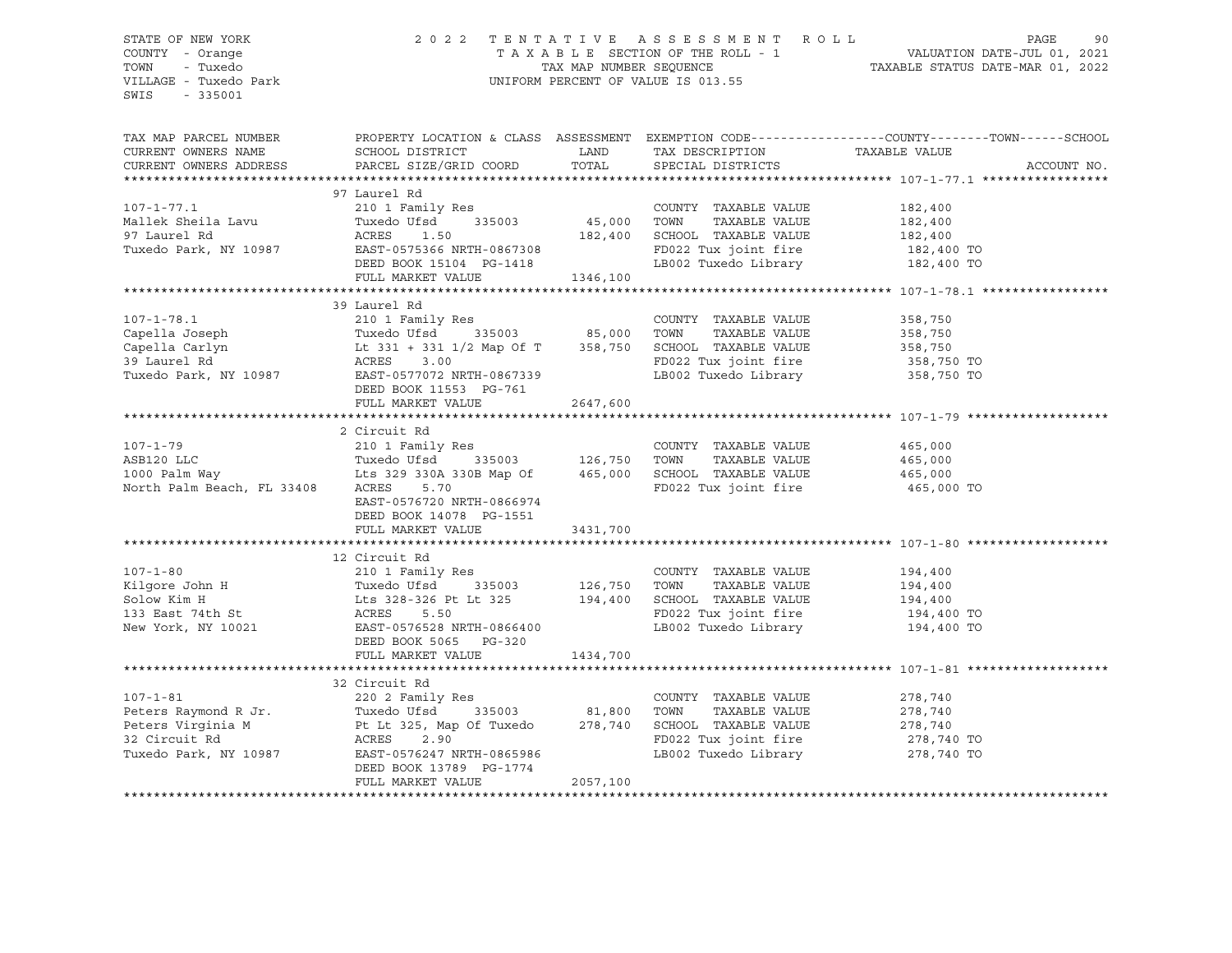### STATE OF NEW YORK 2 0 2 2 T E N T A T I V E A S S E S S M E N T R O L L PAGE 91 COUNTY - Orange T A X A B L E SECTION OF THE ROLL - 1 VALUATION DATE-JUL 01, 2021 TOWN - Tuxedo TAX MAP NUMBER SEQUENCE TAXABLE STATUS DATE-MAR 01, 2022 VILLAGE - Tuxedo Park UNIFORM PERCENT OF VALUE IS 013.55

| TAX MAP PARCEL NUMBER                                                                                                                                                                                                                                   | PROPERTY LOCATION & CLASS ASSESSMENT EXEMPTION CODE---------------COUNTY-------TOWN------SCHOOL | LAND     |                                                                                                                 |                    |          |             |
|---------------------------------------------------------------------------------------------------------------------------------------------------------------------------------------------------------------------------------------------------------|-------------------------------------------------------------------------------------------------|----------|-----------------------------------------------------------------------------------------------------------------|--------------------|----------|-------------|
| CURRENT OWNERS NAME<br>CURRENT OWNERS ADDRESS                                                                                                                                                                                                           | SCHOOL DISTRICT                                                                                 | TOTAL    | TAX DESCRIPTION TAXABLE VALUE                                                                                   |                    |          |             |
|                                                                                                                                                                                                                                                         | PARCEL SIZE/GRID COORD                                                                          |          | SPECIAL DISTRICTS                                                                                               |                    |          | ACCOUNT NO. |
|                                                                                                                                                                                                                                                         | 42 Circuit Rd                                                                                   |          |                                                                                                                 |                    |          |             |
|                                                                                                                                                                                                                                                         |                                                                                                 |          |                                                                                                                 |                    |          |             |
| $107 - 1 - 82$                                                                                                                                                                                                                                          | 210 1 Family Res                                                                                |          | COUNTY TAXABLE VALUE                                                                                            | 540,000            |          |             |
|                                                                                                                                                                                                                                                         | 335003 123,600                                                                                  |          | TOWN<br>TAXABLE VALUE                                                                                           | 540,000<br>540,000 |          |             |
|                                                                                                                                                                                                                                                         |                                                                                                 |          | SCHOOL TAXABLE VALUE                                                                                            |                    |          |             |
|                                                                                                                                                                                                                                                         |                                                                                                 |          | FD022 Tux joint fire 540,000 TO<br>LB002 Tuxedo Library 540,000 TO                                              |                    |          |             |
|                                                                                                                                                                                                                                                         |                                                                                                 |          |                                                                                                                 |                    |          |             |
|                                                                                                                                                                                                                                                         | FULL MARKET VALUE                                                                               | 3985,200 |                                                                                                                 |                    |          |             |
|                                                                                                                                                                                                                                                         |                                                                                                 |          |                                                                                                                 |                    |          |             |
|                                                                                                                                                                                                                                                         | 62 Circuit Rd                                                                                   |          |                                                                                                                 |                    |          |             |
| $107 - 1 - 83$                                                                                                                                                                                                                                          | 210 1 Family Res                                                                                |          | COUNTY TAXABLE VALUE                                                                                            | 110,500            |          |             |
| Revocable Trust Christopher Bo Tuxedo Ufsd <sup>3</sup> 335003 60,000<br>Boshears, Trustee Christopher B Ptlt 323 Map Of Tuxedo Pk <sup>210</sup> 110,500                                                                                               |                                                                                                 |          | TOWN<br>TAXABLE VALUE                                                                                           | 110,500<br>110,500 |          |             |
|                                                                                                                                                                                                                                                         |                                                                                                 |          | SCHOOL TAXABLE VALUE                                                                                            |                    |          |             |
|                                                                                                                                                                                                                                                         |                                                                                                 |          | FD022 Tux joint fire 110,500 TO<br>LB002 Tuxedo Library 110,500 TO                                              |                    |          |             |
|                                                                                                                                                                                                                                                         |                                                                                                 |          | LB002 Tuxedo Library                                                                                            |                    |          |             |
|                                                                                                                                                                                                                                                         | DEED BOOK 14756 PG-1009                                                                         |          |                                                                                                                 |                    |          |             |
|                                                                                                                                                                                                                                                         | FULL MARKET VALUE                                                                               | 815,500  |                                                                                                                 |                    |          |             |
|                                                                                                                                                                                                                                                         |                                                                                                 |          |                                                                                                                 |                    |          |             |
|                                                                                                                                                                                                                                                         | 72 Circuit Rd                                                                                   |          | 75 PCT OF VALUE USED FOR EXEMPTION PURPOSES                                                                     |                    |          |             |
|                                                                                                                                                                                                                                                         |                                                                                                 |          |                                                                                                                 | 3,402              | 8,748    | 1,944       |
| 107-1-84<br>107-1-84<br>280 Res Multiple<br>280 Res Multiple<br>280 Res Multiple<br>280 Res Multiple<br>280 Res Multiple<br>280 Res Multiple<br>280 Res Multiple<br>280 Res Multiple<br>280 Res Multiple<br>280 Res Multiple<br>280 Res Multiple<br>280 |                                                                                                 |          |                                                                                                                 | $\overline{0}$     | $\Omega$ | 14,780      |
|                                                                                                                                                                                                                                                         |                                                                                                 |          |                                                                                                                 | 95,923             |          |             |
|                                                                                                                                                                                                                                                         |                                                                                                 |          |                                                                                                                 | 90,577             |          |             |
|                                                                                                                                                                                                                                                         | EAST-0575827 NRTH-0865023<br>DEED BOOK 3998 PG-33                                               |          |                                                                                                                 |                    |          |             |
|                                                                                                                                                                                                                                                         | DEED BOOK 3998 PG-33                                                                            |          |                                                                                                                 |                    |          |             |
|                                                                                                                                                                                                                                                         | FULL MARKET VALUE                                                                               |          | 865023 SCHOOL TAXABLE VALUE 82,601<br>233 FD022 Tux joint fire 99,325 TO 733,000 LB002 Tuxedo Library 99,325 TO |                    |          |             |
|                                                                                                                                                                                                                                                         |                                                                                                 |          |                                                                                                                 |                    |          |             |
|                                                                                                                                                                                                                                                         | 82 Circuit Rd                                                                                   |          |                                                                                                                 |                    |          |             |
| $107 - 1 - 85$                                                                                                                                                                                                                                          | 210 1 Family Res                                                                                |          | COUNTY TAXABLE VALUE 175,000                                                                                    |                    |          |             |
| Russell William B Jr and Tuxedo Ufsd 335003 32,500 TOWN TAXABLE VALUE 175,000<br>McQuilkin Robert R Jr Lt 322 1/2A Map Of Tuxedo 175,000 SCHOOL TAXABLE VALUE 175,000<br>95 Christopher St Apt 8F ACRES 1.20 FD022 Tux joint fire                       |                                                                                                 |          |                                                                                                                 |                    |          |             |
|                                                                                                                                                                                                                                                         |                                                                                                 |          |                                                                                                                 |                    |          |             |
|                                                                                                                                                                                                                                                         |                                                                                                 |          |                                                                                                                 |                    |          |             |
|                                                                                                                                                                                                                                                         |                                                                                                 |          | FD022 Tux joint fire 175,000 TO<br>LB002 Tuxedo Library 175,000 TO                                              |                    |          |             |
|                                                                                                                                                                                                                                                         | DEED BOOK 12177 PG-782                                                                          |          |                                                                                                                 |                    |          |             |
|                                                                                                                                                                                                                                                         | FULL MARKET VALUE                                                                               | 1291,500 |                                                                                                                 |                    |          |             |
|                                                                                                                                                                                                                                                         |                                                                                                 |          |                                                                                                                 |                    |          |             |
|                                                                                                                                                                                                                                                         | 73 Circuit Rd                                                                                   |          |                                                                                                                 |                    |          |             |
|                                                                                                                                                                                                                                                         |                                                                                                 |          |                                                                                                                 |                    |          |             |
|                                                                                                                                                                                                                                                         |                                                                                                 |          |                                                                                                                 |                    |          |             |
|                                                                                                                                                                                                                                                         |                                                                                                 |          |                                                                                                                 |                    |          |             |
|                                                                                                                                                                                                                                                         |                                                                                                 |          |                                                                                                                 |                    |          |             |
|                                                                                                                                                                                                                                                         |                                                                                                 |          |                                                                                                                 |                    |          |             |
| 107-1-86 210 1 Family Res<br>Patrick Adam Muxedo Ufsd 335003 30,000 TOWN TAXABLE VALUE 85,000<br>Breiland Kimberly Pt Lts 354-A 353-B Map 85,000 SCHOOL TAXABLE VALUE 85,000<br>73 Circuit Rd FRNT 421.00 DPTH 144.70<br>TED022 Tux jo                  | EAST-0576348 NRTH-0865062                                                                       |          |                                                                                                                 |                    |          |             |
|                                                                                                                                                                                                                                                         | DEED BOOK 14000 PG-676                                                                          |          |                                                                                                                 |                    |          |             |
|                                                                                                                                                                                                                                                         | FULL MARKET VALUE                                                                               | 627,300  |                                                                                                                 |                    |          |             |
|                                                                                                                                                                                                                                                         |                                                                                                 |          |                                                                                                                 |                    |          |             |
|                                                                                                                                                                                                                                                         |                                                                                                 |          |                                                                                                                 |                    |          |             |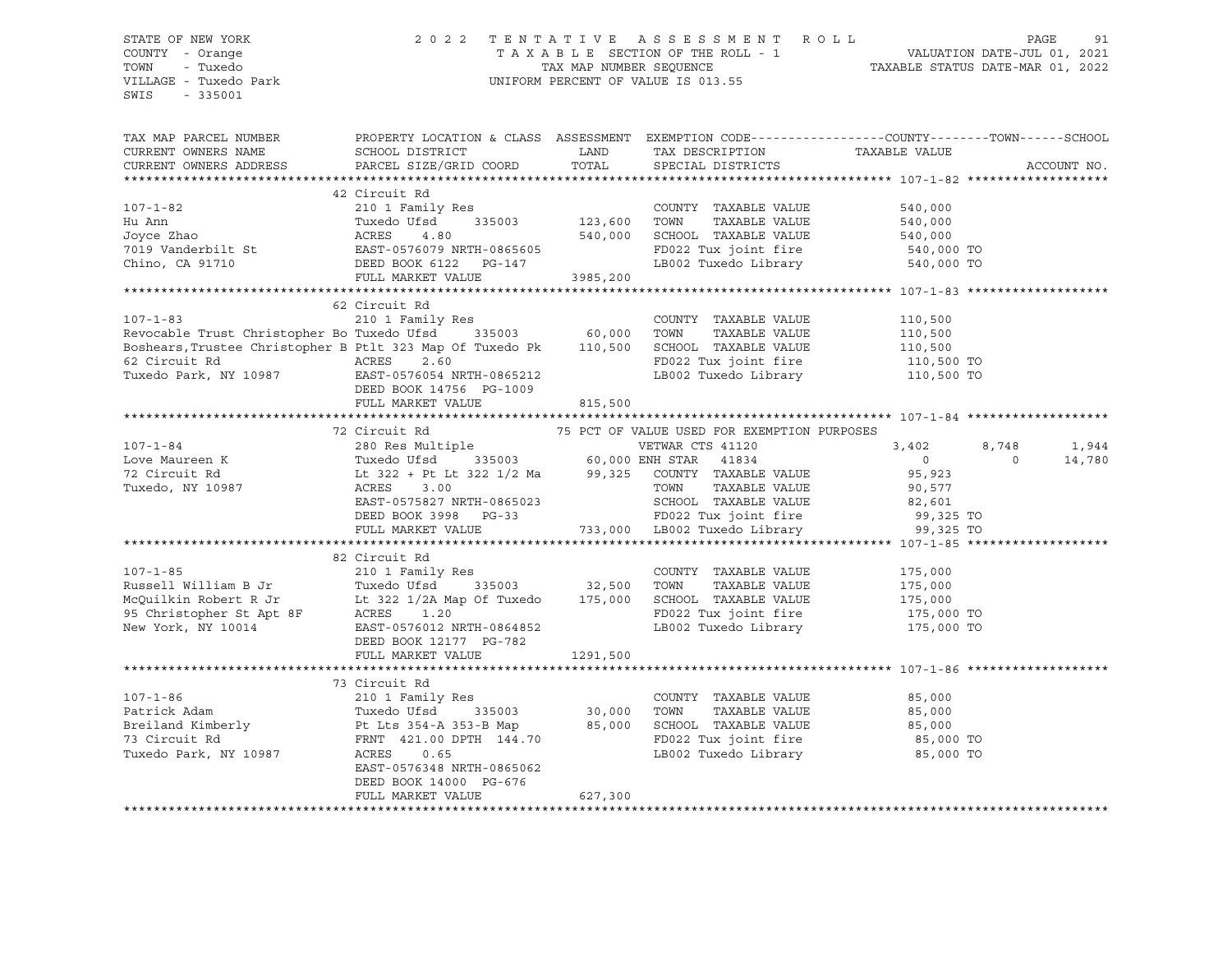STATE OF NEW YORK 2 0 2 2 T E N T A T I V E A S S E S S M E N T R O L L PAGE 92 COUNTY - Orange T A X A B L E SECTION OF THE ROLL - 1 VALUATION DATE-JUL 01, 2021 TOWN - Tuxedo TAX MAP NUMBER SEQUENCE TAXABLE STATUS DATE-MAR 01, 2022 VILLAGE - Tuxedo Park UNIFORM PERCENT OF VALUE IS 013.55 SWIS - 335001 TAX MAP PARCEL NUMBER PROPERTY LOCATION & CLASS ASSESSMENT EXEMPTION CODE------------------COUNTY--------TOWN------SCHOOL CURRENT OWNERS NAME SCHOOL DISTRICT LAND TAX DESCRIPTION TAXABLE VALUE CURRENT OWNERS ADDRESS PARCEL SIZE/GRID COORD TOTAL SPECIAL DISTRICTS ACCOUNT NO. \*\*\*\*\*\*\*\*\*\*\*\*\*\*\*\*\*\*\*\*\*\*\*\*\*\*\*\*\*\*\*\*\*\*\*\*\*\*\*\*\*\*\*\*\*\*\*\*\*\*\*\*\*\*\*\*\*\*\*\*\*\*\*\*\*\*\*\*\*\*\*\*\*\*\*\*\*\*\*\*\*\*\*\*\*\*\*\*\*\*\*\*\*\*\*\*\*\*\*\*\*\*\* 107-1-87 \*\*\*\*\*\*\*\*\*\*\*\*\*\*\*\*\*\*\* 72 Lookout Rd 107-1-87 210 1 Family Res COUNTY TAXABLE VALUE 128,300 HSBC USA, NATIONAL ASSOCIATION Tuxedo Ufsd 335003 25,600 TOWN TAXABLE VALUE 128,300 AS TRUSTEE Lt 353A Map Of Tuxedo Par 128,300 SCHOOL TAXABLE VALUE 128,300 72 Lookout Rd ACRES 1.00 FD022 Tux joint fire 128,300 TO Tuxedo Park, NY 10987 EAST-0576518 NRTH-0864999 LB002 Tuxedo Library 128,300 TO DEED BOOK 14587 PG-1428 FULL MARKET VALUE 946,900 \*\*\*\*\*\*\*\*\*\*\*\*\*\*\*\*\*\*\*\*\*\*\*\*\*\*\*\*\*\*\*\*\*\*\*\*\*\*\*\*\*\*\*\*\*\*\*\*\*\*\*\*\*\*\*\*\*\*\*\*\*\*\*\*\*\*\*\*\*\*\*\*\*\*\*\*\*\*\*\*\*\*\*\*\*\*\*\*\*\*\*\*\*\*\*\*\*\*\*\*\*\*\* 107-1-88 \*\*\*\*\*\*\*\*\*\*\*\*\*\*\*\*\*\*\* 82 Lookout Rd 107-1-88 210 1 Family Res COUNTY TAXABLE VALUE 290,100 Gebhardt Bruce Tuxedo Ufsd 335003 58,000 TOWN TAXABLE VALUE 290,100 Gebhardt Celeste Pt Lts 354A 353B Map Of 290,100 SCHOOL TAXABLE VALUE 290,100 82 Lookout Rd ACRES 1.40 FD022 Tux joint fire 290,100 TO USE UNIVERSAL AND TO CONSUMER THE CONSUMERS 290,100 TO<br>Tuxedo Park, NY 10987 EAST-0576412 NRTH-0864881 LB002 Tuxedo Library 290,100 TO DEED BOOK 4491 PG-177 FULL MARKET VALUE 2141,000 \*\*\*\*\*\*\*\*\*\*\*\*\*\*\*\*\*\*\*\*\*\*\*\*\*\*\*\*\*\*\*\*\*\*\*\*\*\*\*\*\*\*\*\*\*\*\*\*\*\*\*\*\*\*\*\*\*\*\*\*\*\*\*\*\*\*\*\*\*\*\*\*\*\*\*\*\*\*\*\*\*\*\*\*\*\*\*\*\*\*\*\*\*\*\*\*\*\*\*\*\*\*\* 107-1-89 \*\*\*\*\*\*\*\*\*\*\*\*\*\*\*\*\*\*\* 92 Lookout Rd 107-1-89 210 1 Family Res COUNTY TAXABLE VALUE 317,250 Wolfegang I LLC Tuxedo Ufsd 335003 36,000 TOWN TAXABLE VALUE 317,250 Joe Hastings Citrin Cooperman Pt Lt 354 Map Of Tuxedo P 317,250 SCHOOL TAXABLE VALUE 317,250 529 5th Avenue ACRES 1.30 FD022 Tux joint fire 317,250 TO New York, NY 10017 EAST-0576157 NRTH-0864634 LB002 Tuxedo Library 317,250 TO DEED BOOK 14989 PG-1334 FULL MARKET VALUE 2341,300 \*\*\*\*\*\*\*\*\*\*\*\*\*\*\*\*\*\*\*\*\*\*\*\*\*\*\*\*\*\*\*\*\*\*\*\*\*\*\*\*\*\*\*\*\*\*\*\*\*\*\*\*\*\*\*\*\*\*\*\*\*\*\*\*\*\*\*\*\*\*\*\*\*\*\*\*\*\*\*\*\*\*\*\*\*\*\*\*\*\*\*\*\*\*\*\*\*\*\*\*\*\*\* 107-1-90 \*\*\*\*\*\*\*\*\*\*\*\*\*\*\*\*\*\*\* 93 Circuit Rd 107-1-90 210 1 Family Res COUNTY TAXABLE VALUE 91,500 Olderog Kai Tuxedo Ufsd 335003 26,100 TOWN TAXABLE VALUE 91,500 Olderog Anne Pt Lt 354 B Map Of Tux Pk 91,500 SCHOOL TAXABLE VALUE 91,500 40 Glen Avenue FRNT 135.00 DPTH 188.00 FD022 Tux joint fire 91,500 TO West Orange, NJ 07052 EAST-0576063 NRTH-0864458 LB002 Tuxedo Library 91,500 TO DEED BOOK 12524 PG-1918 FULL MARKET VALUE 675,300 \*\*\*\*\*\*\*\*\*\*\*\*\*\*\*\*\*\*\*\*\*\*\*\*\*\*\*\*\*\*\*\*\*\*\*\*\*\*\*\*\*\*\*\*\*\*\*\*\*\*\*\*\*\*\*\*\*\*\*\*\*\*\*\*\*\*\*\*\*\*\*\*\*\*\*\*\*\*\*\*\*\*\*\*\*\*\*\*\*\*\*\*\*\*\*\*\*\*\*\*\*\*\* 107-1-92.2 \*\*\*\*\*\*\*\*\*\*\*\*\*\*\*\*\* 2 Serpentine Rd 107-1-92.2 210 1 Family Res COUNTY TAXABLE VALUE 138,600 Venture Family, L.P. Tuxedo Ufsd 335003 68,100 TOWN TAXABLE VALUE 138,600 2725 Bentley Rd Lt 316&Pt Lt 315 138,600 SCHOOL TAXABLE VALUE 138,600 Highland Park, IL 60035 Capozzoli Sub Map 3889 FD022 Tux joint fire 138,600 TO ACRES 1.40 LB002 Tuxedo Library 138,600 TO EAST-0576127 NRTH-0863831 DEED BOOK 14123 PG-1066 FULL MARKET VALUE 1022,900 \*\*\*\*\*\*\*\*\*\*\*\*\*\*\*\*\*\*\*\*\*\*\*\*\*\*\*\*\*\*\*\*\*\*\*\*\*\*\*\*\*\*\*\*\*\*\*\*\*\*\*\*\*\*\*\*\*\*\*\*\*\*\*\*\*\*\*\*\*\*\*\*\*\*\*\*\*\*\*\*\*\*\*\*\*\*\*\*\*\*\*\*\*\*\*\*\*\*\*\*\*\*\*\*\*\*\*\*\*\*\*\*\*\*\*\*\*\*\*\*\*\*\*\*\*\*\*\*\*\*\*\*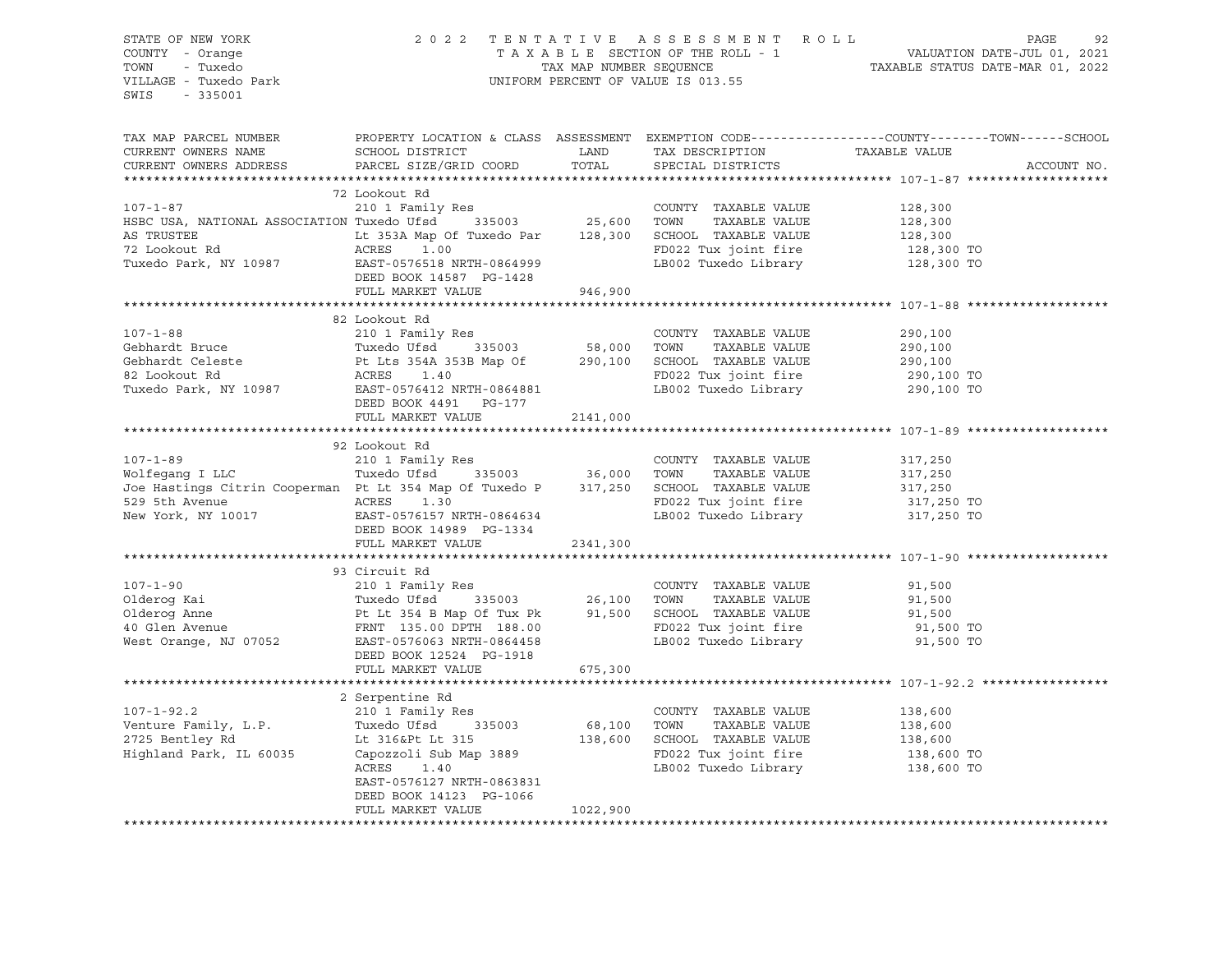| STATE OF NEW YORK                                                                                                                                                                                                                                                                                                                                                                            |                                                |          |                                                                                                                       |                                                                                                                                                                                                         |
|----------------------------------------------------------------------------------------------------------------------------------------------------------------------------------------------------------------------------------------------------------------------------------------------------------------------------------------------------------------------------------------------|------------------------------------------------|----------|-----------------------------------------------------------------------------------------------------------------------|---------------------------------------------------------------------------------------------------------------------------------------------------------------------------------------------------------|
| COUNTY - Orange                                                                                                                                                                                                                                                                                                                                                                              |                                                |          |                                                                                                                       | 2022 TENTATIVE ASSESSMENT ROLL PAGE 93<br>TAXABLE SECTION OF THE ROLL - 1 VALUATION DATE-JUL 01, 2021<br>TAX MAP NUMBER SEQUENCE TAXABLE STATUS DATE-MAR 01, 2022<br>UNIFORM PERCENT OF VALUE IS 013.55 |
| TOWN<br>- Tuxedo                                                                                                                                                                                                                                                                                                                                                                             |                                                |          |                                                                                                                       |                                                                                                                                                                                                         |
| VILLAGE - Tuxedo Park                                                                                                                                                                                                                                                                                                                                                                        |                                                |          |                                                                                                                       |                                                                                                                                                                                                         |
| SWIS<br>$-335001$                                                                                                                                                                                                                                                                                                                                                                            |                                                |          |                                                                                                                       |                                                                                                                                                                                                         |
|                                                                                                                                                                                                                                                                                                                                                                                              |                                                |          |                                                                                                                       |                                                                                                                                                                                                         |
|                                                                                                                                                                                                                                                                                                                                                                                              |                                                |          |                                                                                                                       |                                                                                                                                                                                                         |
| TAX MAP PARCEL NUMBER                                                                                                                                                                                                                                                                                                                                                                        |                                                |          |                                                                                                                       | PROPERTY LOCATION & CLASS ASSESSMENT EXEMPTION CODE---------------COUNTY-------TOWN------SCHOOL                                                                                                         |
| CURRENT OWNERS NAME                                                                                                                                                                                                                                                                                                                                                                          | SCHOOL DISTRICT                                |          | A CHINE IN TAX DESCRIPTION TAXABLE VALUE<br>TAX TAXABLE VALUE TAX DESCRIPTION TOTAL TRESPECT ON THE SPECTAL DISTRICTS |                                                                                                                                                                                                         |
| CURRENT OWNERS ADDRESS                                                                                                                                                                                                                                                                                                                                                                       | PARCEL SIZE/GRID COORD TOTAL SPECIAL DISTRICTS |          |                                                                                                                       | ACCOUNT NO.                                                                                                                                                                                             |
|                                                                                                                                                                                                                                                                                                                                                                                              |                                                |          |                                                                                                                       |                                                                                                                                                                                                         |
|                                                                                                                                                                                                                                                                                                                                                                                              | 22 Serpentine Rd                               |          |                                                                                                                       |                                                                                                                                                                                                         |
|                                                                                                                                                                                                                                                                                                                                                                                              |                                                |          |                                                                                                                       |                                                                                                                                                                                                         |
|                                                                                                                                                                                                                                                                                                                                                                                              |                                                |          |                                                                                                                       |                                                                                                                                                                                                         |
|                                                                                                                                                                                                                                                                                                                                                                                              |                                                |          |                                                                                                                       |                                                                                                                                                                                                         |
|                                                                                                                                                                                                                                                                                                                                                                                              |                                                |          |                                                                                                                       |                                                                                                                                                                                                         |
| 22 Serpentine Rd<br>210 1 Family Res<br>210 1 Family Res<br>210 1 Family Res<br>210 1 Family Res<br>210 1 Family Res<br>210 1 Family Res<br>210 2 Family Res<br>210 2 Family Res<br>210 2 Tuxedo TAXABLE VALUE<br>2139,150<br>2139,150<br>2139,150<br>21                                                                                                                                     |                                                |          | FD022 Tux joint fire 139,150 TO<br>LB002 Tuxedo Library 139,150 TO                                                    |                                                                                                                                                                                                         |
|                                                                                                                                                                                                                                                                                                                                                                                              |                                                |          |                                                                                                                       |                                                                                                                                                                                                         |
|                                                                                                                                                                                                                                                                                                                                                                                              | DEED BOOK 4146 PG-244                          |          |                                                                                                                       |                                                                                                                                                                                                         |
|                                                                                                                                                                                                                                                                                                                                                                                              | FULL MARKET VALUE 1026,900                     |          |                                                                                                                       |                                                                                                                                                                                                         |
|                                                                                                                                                                                                                                                                                                                                                                                              |                                                |          |                                                                                                                       |                                                                                                                                                                                                         |
|                                                                                                                                                                                                                                                                                                                                                                                              | Serpentine Rd                                  |          |                                                                                                                       |                                                                                                                                                                                                         |
|                                                                                                                                                                                                                                                                                                                                                                                              |                                                |          |                                                                                                                       | 72,400                                                                                                                                                                                                  |
|                                                                                                                                                                                                                                                                                                                                                                                              |                                                |          |                                                                                                                       |                                                                                                                                                                                                         |
|                                                                                                                                                                                                                                                                                                                                                                                              |                                                |          |                                                                                                                       |                                                                                                                                                                                                         |
| 107-1-95 311 Res vac land COUNTY TAXABLE VALUE<br>Hurley Robert L Jr Tuxedo Ufsd 335003 72,400 TOWN TAXABLE VALUE<br>Hurley Cynthia T Lts 312 314 315A 72,400 SCHOOL TAXABLE VALUE<br>25 Lockwood Rd ACRES 2.70 FD022 Tux joint fire                                                                                                                                                         |                                                |          |                                                                                                                       | $72,400$<br>$72,400$<br>$72,400$ TO<br>$72,400$ TO                                                                                                                                                      |
|                                                                                                                                                                                                                                                                                                                                                                                              |                                                |          |                                                                                                                       |                                                                                                                                                                                                         |
|                                                                                                                                                                                                                                                                                                                                                                                              | DEED BOOK 2473 PG-00009                        |          |                                                                                                                       |                                                                                                                                                                                                         |
|                                                                                                                                                                                                                                                                                                                                                                                              | FULL MARKET VALUE                              | 534,300  |                                                                                                                       |                                                                                                                                                                                                         |
|                                                                                                                                                                                                                                                                                                                                                                                              |                                                |          |                                                                                                                       |                                                                                                                                                                                                         |
| $\begin{array}{cccccc} 107-1-96 & & 29\text{ Serpentine Rd} & & & \text{COUNTY TAXABLE VALUE} & & 290,000 \\ & & 2101 Family Res & & 62,400 TOWN & TAXABLE VALUE & 290,000 \\ & & 770 Park Ave Apt 2b & & 567<2B + 367<2A + 367 & 290,000 & \text{SCHOOL TAXABLE VALUE} & & 290,000 \\ & & & KERS & 2.60 & & FD022 Tux joint fire & 290,000 TO \\ & & & EAST-0576405 NRTH-0863367 & & & LBO$ |                                                |          |                                                                                                                       |                                                                                                                                                                                                         |
|                                                                                                                                                                                                                                                                                                                                                                                              |                                                |          |                                                                                                                       |                                                                                                                                                                                                         |
|                                                                                                                                                                                                                                                                                                                                                                                              |                                                |          |                                                                                                                       |                                                                                                                                                                                                         |
|                                                                                                                                                                                                                                                                                                                                                                                              |                                                |          |                                                                                                                       |                                                                                                                                                                                                         |
|                                                                                                                                                                                                                                                                                                                                                                                              |                                                |          |                                                                                                                       |                                                                                                                                                                                                         |
|                                                                                                                                                                                                                                                                                                                                                                                              |                                                |          |                                                                                                                       |                                                                                                                                                                                                         |
|                                                                                                                                                                                                                                                                                                                                                                                              |                                                |          |                                                                                                                       |                                                                                                                                                                                                         |
|                                                                                                                                                                                                                                                                                                                                                                                              | FULL MARKET VALUE                              | 2140,200 |                                                                                                                       |                                                                                                                                                                                                         |
|                                                                                                                                                                                                                                                                                                                                                                                              |                                                |          |                                                                                                                       |                                                                                                                                                                                                         |
|                                                                                                                                                                                                                                                                                                                                                                                              | 39 Serpentine Rd                               |          |                                                                                                                       |                                                                                                                                                                                                         |
| 107-1-97<br>CoUNTY TAXABLE VALUE<br>Cacioppo James A<br>Cacioppo Jennifer<br>Cacioppo Jennifer<br>Les 367 1/2 367 Map Of Tu<br>Les 367 1/2 367 Map Of Tu<br>ESSE 7.90<br>Boca Raton, FL 33431<br>EAST-0576027 NRTH-0863138<br>EAST-0576027 NRTH-0                                                                                                                                            |                                                |          |                                                                                                                       | 595,200                                                                                                                                                                                                 |
|                                                                                                                                                                                                                                                                                                                                                                                              |                                                |          |                                                                                                                       |                                                                                                                                                                                                         |
|                                                                                                                                                                                                                                                                                                                                                                                              |                                                |          | TAXABLE VALUE 595,200<br>TAXABLE VALUE 595,200                                                                        |                                                                                                                                                                                                         |
|                                                                                                                                                                                                                                                                                                                                                                                              |                                                |          |                                                                                                                       |                                                                                                                                                                                                         |
|                                                                                                                                                                                                                                                                                                                                                                                              |                                                |          |                                                                                                                       | 595,200 TO                                                                                                                                                                                              |
|                                                                                                                                                                                                                                                                                                                                                                                              |                                                |          | LB002 Tuxedo Library 595,200 TO                                                                                       |                                                                                                                                                                                                         |
|                                                                                                                                                                                                                                                                                                                                                                                              | DEED BOOK 11415 PG-1891                        |          |                                                                                                                       |                                                                                                                                                                                                         |
|                                                                                                                                                                                                                                                                                                                                                                                              | FULL MARKET VALUE                              | 4392,600 |                                                                                                                       |                                                                                                                                                                                                         |
|                                                                                                                                                                                                                                                                                                                                                                                              |                                                |          |                                                                                                                       |                                                                                                                                                                                                         |
|                                                                                                                                                                                                                                                                                                                                                                                              | Clubhouse Rd                                   |          |                                                                                                                       |                                                                                                                                                                                                         |
|                                                                                                                                                                                                                                                                                                                                                                                              |                                                |          | COUNTY TAXABLE VALUE                                                                                                  | 64,000                                                                                                                                                                                                  |
|                                                                                                                                                                                                                                                                                                                                                                                              |                                                |          | TAXABLE VALUE                                                                                                         | 64,000                                                                                                                                                                                                  |
| 107-1-98<br>Evans-Freke Stephen R 311 Res vac land COUNTY<br>Evans-Freke Valerie ACRES 10.50 64,000 SCHOOL<br>Evans-Freke Valerie ACRES 10.50 64,000 SCHOOL                                                                                                                                                                                                                                  |                                                |          |                                                                                                                       | 64,000                                                                                                                                                                                                  |
|                                                                                                                                                                                                                                                                                                                                                                                              |                                                |          |                                                                                                                       | 64,000 TO                                                                                                                                                                                               |
|                                                                                                                                                                                                                                                                                                                                                                                              |                                                |          |                                                                                                                       | 64,000 TO                                                                                                                                                                                               |
| Evans-Freke Valerie (ACRES 10.50 64,000 SCHOOL TAXABLE VALUE 6501 Red Hook Plaza Ste 201 EAST-0577176 NRTH-0863932 FD022 Tux joint fire<br>St Thomas, VI 00802 DEED BOOK 5100 PG-257 LB002 Tuxedo Library<br>FULL MARKET VALUE 472,3                                                                                                                                                         |                                                |          |                                                                                                                       |                                                                                                                                                                                                         |
|                                                                                                                                                                                                                                                                                                                                                                                              |                                                |          |                                                                                                                       |                                                                                                                                                                                                         |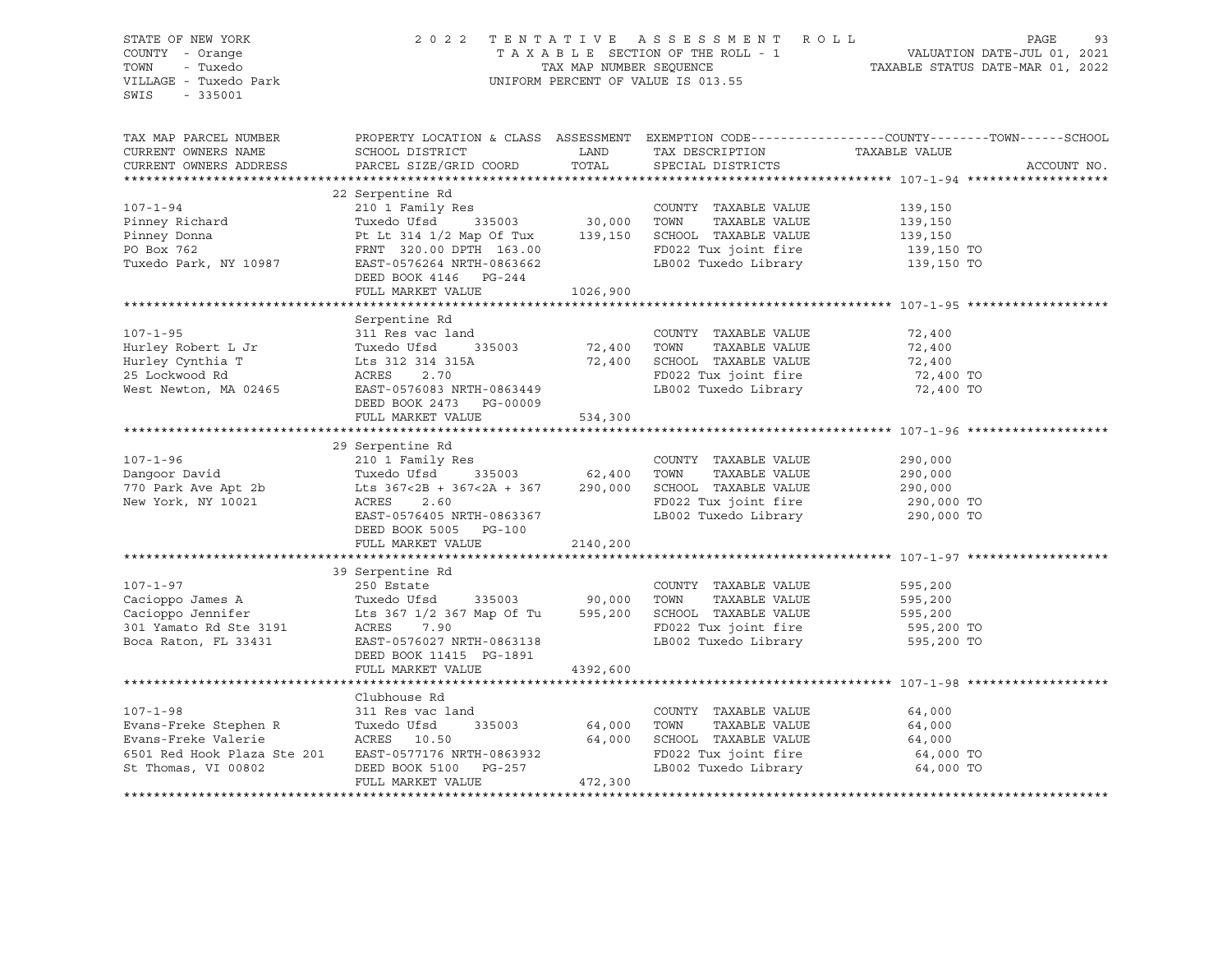### STATE OF NEW YORK 2 0 2 2 T E N T A T I V E A S S E S S M E N T R O L L PAGE 94 COUNTY - Orange T A X A B L E SECTION OF THE ROLL - 1 VALUATION DATE-JUL 01, 2021 TOWN - Tuxedo TAX MAP NUMBER SEQUENCE TAXABLE STATUS DATE-MAR 01, 2022 VILLAGE - Tuxedo Park UNIFORM PERCENT OF VALUE IS 013.55

| TAX MAP PARCEL NUMBER<br>CURRENT OWNERS NAME<br>CURRENT OWNERS ADDRESS                                                                                                                                                                                                  | SCHOOL DISTRICT<br>PARCEL SIZE/GRID COORD                                                                                                                                                                                    | LAND<br>TOTAL                          | TAX DESCRIPTION<br>SPECIAL DISTRICTS                                                                                     | PROPERTY LOCATION & CLASS ASSESSMENT EXEMPTION CODE----------------COUNTY-------TOWN------SCHOOL<br>TAXABLE VALUE<br>ACCOUNT NO. |
|-------------------------------------------------------------------------------------------------------------------------------------------------------------------------------------------------------------------------------------------------------------------------|------------------------------------------------------------------------------------------------------------------------------------------------------------------------------------------------------------------------------|----------------------------------------|--------------------------------------------------------------------------------------------------------------------------|----------------------------------------------------------------------------------------------------------------------------------|
| $107 - 1 - 99.1$<br>Evans-Freke Stephen<br>Evans-Freke Valerie<br>6501 Red Hook Plaza Ste 201<br>St Thomas, VI 00802                                                                                                                                                    | Lookout Rd<br>311 Res vac land<br>Tuxedo Ufsd<br>FRNT 22.00 DPTH 1079.00<br>EAST-0576688 NRTH-0864538<br>DEED BOOK 6058 PG-183<br>FULL MARKET VALUE                                                                          | 1<br>335003 100<br>"1079 00 100<br>700 | COUNTY TAXABLE VALUE<br>TOWN<br>TAXABLE VALUE<br>SCHOOL TAXABLE VALUE<br>FD022 Tux joint fire<br>LB002 Tuxedo Library    | 100<br>100<br>100<br>100 TO<br>100 TO                                                                                            |
|                                                                                                                                                                                                                                                                         |                                                                                                                                                                                                                              |                                        |                                                                                                                          |                                                                                                                                  |
| $107 - 1 - 99.2$<br>Evans-Freke Stephen R<br>Evans-Freke Valerie<br>6501 Red Hook Plaza Ste 201 Map Of Tuxedo Pk<br>St Thomas, VI 00802                                                                                                                                 | 91 Lookout Rd<br>250 Estate<br>335003<br>Tuxedo Utsa دد Tuxedo Utsa<br>Lts 355A Thru 359B<br>ACRES 25.00<br>EAST-0576686 NRTH-0864549<br>DEED BOOK 5100 PG-257<br>FULL MARKET VALUE                                          | 120,000<br>541,500<br>3996,300         | COUNTY TAXABLE VALUE<br>TOWN<br>TAXABLE VALUE<br>SCHOOL TAXABLE VALUE<br>FD022 Tux joint fire<br>LB002 Tuxedo Library    | 541,500<br>541,500<br>541,500<br>541,500 TO<br>541,500 TO                                                                        |
|                                                                                                                                                                                                                                                                         |                                                                                                                                                                                                                              |                                        |                                                                                                                          |                                                                                                                                  |
| $107 - 1 - 100$<br>Hall Maurice E Jr.<br>770 NE 69th St PH W<br>Miami, FL 33138                                                                                                                                                                                         | 61 Lookout Rd<br>220 2 Family Res<br>Tuxedo Ufsd <sup>335003</sup><br>Lts 365 365 1/2 364 1/2<br>335003<br>Pt Lt 364 Tuxedo Pk<br>ACRES<br>4.60<br>EAST-0576917 NRTH-0864904<br>DEED BOOK 14128 PG-1226<br>FULL MARKET VALUE | 99,600<br>380,700<br>2809,600          | COUNTY TAXABLE VALUE<br>TAXABLE VALUE<br>TOWN<br>SCHOOL TAXABLE VALUE<br>FD022 Tux joint fire<br>LB002 Tuxedo Library    | 380,700<br>380,700<br>380,700<br>380,700 TO<br>380,700 TO                                                                        |
|                                                                                                                                                                                                                                                                         |                                                                                                                                                                                                                              |                                        |                                                                                                                          |                                                                                                                                  |
| $107 - 1 - 101$<br>Heckett Catherine<br>Boll Curt<br>59 Lookout Rd<br>Tuxedo Park, NY 10987                                                                                                                                                                             | 59 Lookout Rd<br>220 2 Family Res<br>Tuxedo Ufsd 335003 37,000 TOWN<br>Lt 362 364A + Ptlt 364 Ma 236,250<br>ACRES<br>7.20<br>EAST-0577289 NRTH-0864942<br>DEED BOOK 14141 PG-1413                                            |                                        | COUNTY TAXABLE VALUE<br>TAXABLE VALUE<br>SCHOOL TAXABLE VALUE<br>FD022 Tux joint fire<br>LB002 Tuxedo Library 236,250 TO | 236,250<br>236,250<br>236,250<br>236,250 TO                                                                                      |
|                                                                                                                                                                                                                                                                         | FULL MARKET VALUE                                                                                                                                                                                                            | 1743,500                               |                                                                                                                          |                                                                                                                                  |
|                                                                                                                                                                                                                                                                         |                                                                                                                                                                                                                              |                                        |                                                                                                                          |                                                                                                                                  |
| $107 - 1 - 102$<br>John D. Thompson Revocable Tru Tuxedo Ufsd<br>Thompson, Trustee John D. Lt 363A<363b<363c Map Of<br>Tax Disbursment 4 ACRES 7.60<br>901 Corporate Center Dr EAST-0577491 NRTH-0865501<br>Pomona, CA 91768 DEED BOOK 15117 PG-455<br>Pomona, CA 91768 | 57 Lookout Rd<br>210 1 Family Res<br>335003 72,900<br>DEED BOOK 15117 PG-455<br>FULL MARKET VALUE                                                                                                                            | 273,600<br>2019,200                    | COUNTY TAXABLE VALUE<br>TOWN<br>TAXABLE VALUE<br>SCHOOL TAXABLE VALUE<br>FD022 Tux joint fire<br>LB002 Tuxedo Library    | 273,600<br>273,600<br>273,600<br>273,600 TO<br>273,600 TO                                                                        |
|                                                                                                                                                                                                                                                                         |                                                                                                                                                                                                                              |                                        |                                                                                                                          |                                                                                                                                  |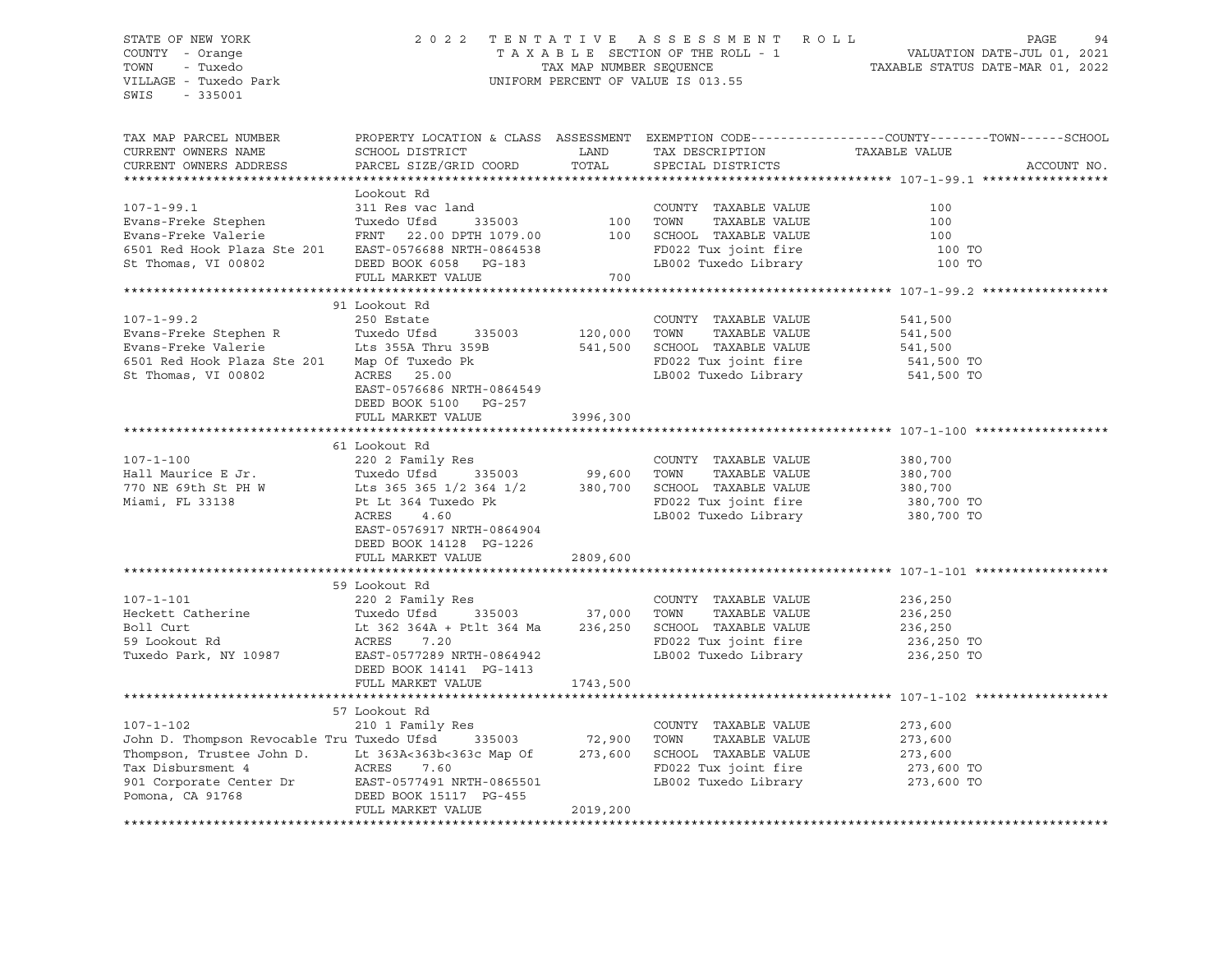### STATE OF NEW YORK 2 0 2 2 T E N T A T I V E A S S E S S M E N T R O L L PAGE 95 COUNTY - Orange T A X A B L E SECTION OF THE ROLL - 1 VALUATION DATE-JUL 01, 2021 TOWN - Tuxedo TAX MAP NUMBER SEQUENCE TAXABLE STATUS DATE-MAR 01, 2022 VILLAGE - Tuxedo Park UNIFORM PERCENT OF VALUE IS 013.55

| TAX MAP PARCEL NUMBER<br>CURRENT OWNERS NAME<br>CURRENT OWNERS ADDRESS                                                                                                                                                               | PROPERTY LOCATION & CLASS ASSESSMENT EXEMPTION CODE---------------COUNTY-------TOWN-----SCHOOL<br>SCHOOL DISTRICT<br>PARCEL SIZE/GRID COORD | TOTAL   | LAND TAX DESCRIPTION<br>SPECIAL DISTRICTS                                                                             | TAXABLE VALUE                                             | ACCOUNT NO.             |
|--------------------------------------------------------------------------------------------------------------------------------------------------------------------------------------------------------------------------------------|---------------------------------------------------------------------------------------------------------------------------------------------|---------|-----------------------------------------------------------------------------------------------------------------------|-----------------------------------------------------------|-------------------------|
|                                                                                                                                                                                                                                      |                                                                                                                                             |         |                                                                                                                       |                                                           |                         |
| Tuxedo Park, NY 10987                                                                                                                                                                                                                | DEED BOOK 2108 PG-598<br>FULL MARKET VALUE                                                                                                  | 952,000 | SCHOOL TAXABLE VALUE 123,080<br>FD022 Tux joint fire 129,000 TO<br>LB002 Tuxedo Library 129,000 TO                    | $\overline{0}$<br>129,000<br>129,000                      | $\overline{0}$<br>5,920 |
|                                                                                                                                                                                                                                      | Lookout Rd                                                                                                                                  |         |                                                                                                                       |                                                           |                         |
| 107-1-103.2 311 Res vac land COUNTY TAXABLE VALUE 42,000<br>New York University Tuxedo Ufsd 335003 42,000 TOWN TAXABLE VALUE 42,000<br>NYU Tax Dept Lt 104B Richard C & Carol 42,000 SCHOOL TAXABLE VALUE 42,000<br>105 E 17th Stree | DEED BOOK 2273 PG-00350<br>FULL MARKET VALUE                                                                                                | 310,000 |                                                                                                                       |                                                           |                         |
|                                                                                                                                                                                                                                      | Circuit Rd                                                                                                                                  |         |                                                                                                                       |                                                           |                         |
| Tuxedo, NY 10987                                                                                                                                                                                                                     | EAST-0576706 NRTH-0866045<br>DEED BOOK 11568 PG-1001<br>FULL MARKET VALUE                                                                   | 110,700 | LB002 Tuxedo Library 15,000 TO                                                                                        |                                                           |                         |
|                                                                                                                                                                                                                                      |                                                                                                                                             |         |                                                                                                                       |                                                           |                         |
| $107 - 1 - 103.4$<br>Wittels Judith Ellen                Tuxedo Ufsd      335003          109,200<br>62 Lookout Rd                            Lt 347-352 Map Of Tux Pk        356,400<br>Tuxedo Park, NY 10987                       | 62 Lookout Rd<br>250 Estate<br>Lt 347-352 Map Of Tux Pk 356,400<br>ACRES 13.30<br>EAST-0576637 NRTH-0865624<br>DEED BOOK 4643 PG-179        |         | COUNTY TAXABLE VALUE<br>TOWN<br>SCHOOL TAXABLE VALUE<br>FD022 Tux joint fire 356,400 TO<br>LB002 Tuxedo Library       | 356,400<br>TAXABLE VALUE 356,400<br>356,400<br>356,400 TO |                         |
|                                                                                                                                                                                                                                      | FULL MARKET VALUE 2630,300                                                                                                                  |         |                                                                                                                       |                                                           |                         |
| $107 - 1 - 104.12$<br>Williams Rana H<br>106 Central Park S 10-I<br>New York, NY 10019                                                                                                                                               | Lookout Mountain Rd<br>311 Res vac land<br>ACRES 1.60<br>EAST-0577111 NRTH-0866721<br>DEED BOOK 11979 PG-1300<br>FULL MARKET VALUE          | 295,200 | COUNTY TAXABLE VALUE<br>TOWN<br>TAXABLE VALUE<br>SCHOOL TAXABLE VALUE<br>FD022 Tux joint fire<br>LB002 Tuxedo Library | 40,000<br>40,000<br>40,000<br>40,000 TO<br>40,000 TO      |                         |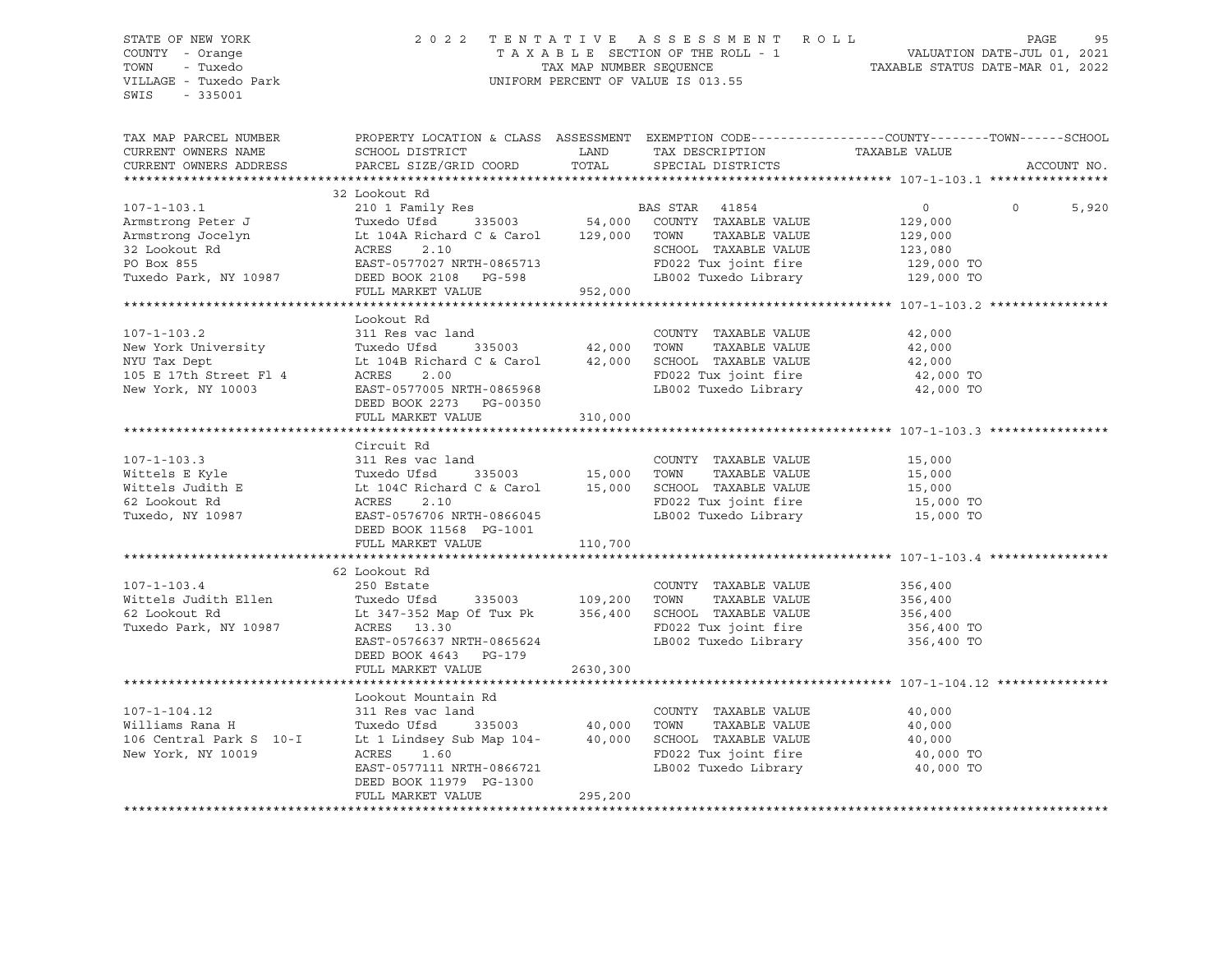### STATE OF NEW YORK 2 0 2 2 T E N T A T I V E A S S E S S M E N T R O L L PAGE 96 COUNTY - Orange T A X A B L E SECTION OF THE ROLL - 1 VALUATION DATE-JUL 01, 2021 TOWN - Tuxedo TAX MAP NUMBER SEQUENCE TAXABLE STATUS DATE-MAR 01, 2022 VILLAGE - Tuxedo Park UNIFORM PERCENT OF VALUE IS 013.55

| TAX MAP PARCEL NUMBER<br>CURRENT OWNERS NAME<br>CURRENT OWNERS ADDRESS                                                                        | PROPERTY LOCATION & CLASS ASSESSMENT EXEMPTION CODE----------------COUNTY-------TOWN------SCHOOL<br>SCHOOL DISTRICT<br>PARCEL SIZE/GRID COORD                                                                                                                          | LAND<br>TOTAL             | TAX DESCRIPTION TAXABLE VALUE<br>SPECIAL DISTRICTS                                                                                       |                                                    | ACCOUNT NO.       |
|-----------------------------------------------------------------------------------------------------------------------------------------------|------------------------------------------------------------------------------------------------------------------------------------------------------------------------------------------------------------------------------------------------------------------------|---------------------------|------------------------------------------------------------------------------------------------------------------------------------------|----------------------------------------------------|-------------------|
|                                                                                                                                               |                                                                                                                                                                                                                                                                        |                           |                                                                                                                                          |                                                    |                   |
|                                                                                                                                               |                                                                                                                                                                                                                                                                        |                           |                                                                                                                                          |                                                    |                   |
| $107 - 1 - 104.2$<br>Dunniqan Thomas<br>Organ Margaret<br>1 Circuit Rd<br>Tuxedo Park, NY 10987                                               | 1 Circuit Rd<br>210 1 Family Res<br>210 1 Family Res<br>Tuxedo Ufsd       335003             60,000<br>Lt 346 Map Of Tux Pk               119,150<br>ACRES     2.50<br>EAST-0576929 NRTH-0866363                                                                       |                           | COUNTY TAXABLE VALUE<br>TOWN<br>TAXABLE VALUE<br>SCHOOL TAXABLE VALUE 119,150<br>FD022 Tux joint fire<br>LB002 Tuxedo Library 119,150 TO | 119,150<br>119,150<br>119,150 TO                   |                   |
|                                                                                                                                               | DEED BOOK 15187 PG-458<br>FULL MARKET VALUE                                                                                                                                                                                                                            | 879,300                   |                                                                                                                                          |                                                    |                   |
|                                                                                                                                               |                                                                                                                                                                                                                                                                        |                           |                                                                                                                                          |                                                    |                   |
| $107 - 1 - 105.1$<br>Urcioli Anthony<br>Urcioli Linda<br>85 Triangle Blvd<br>Carlstadt, NJ 07072                                              | Lookout Stable Rd<br>311 Res vac land<br>Tuxedo Ufsd<br>Lt 508 Mp Of Tuxedo Pk 27,500 SCHOOL TAXABLE VALUE 27,500 27,500<br>FRNT 323.00 DPTH 269.00 FD022 Tux joint fire 27,500 TO<br>EAST-0577245 NRTH-0866152<br>DEED BOOK 2289 PG-00205<br>FULL MARKET VALUE        | 203,000                   | COUNTY TAXABLE VALUE<br>TAXABLE VALUE<br>LB002 Tuxedo Library 27,500 TO                                                                  | 27,500<br>27,500                                   |                   |
|                                                                                                                                               |                                                                                                                                                                                                                                                                        |                           |                                                                                                                                          |                                                    |                   |
| $107 - 1 - 105.2$<br>Hall Maurice Jr.<br>Tuxedo Ufsd 335003 29,000<br>770 NE 69th St. PH W Lt 507 Map Of Tuxedo Pk 180,000<br>Miami, FL 33138 | 5 Lookout Stable Rd<br>210 1 Family Res<br>FRNT 150.00 DPTH 379.00<br>EAST-0577181 NRTH-0866348<br>DEED BOOK 14161 PG-1714<br>FULL MARKET VALUE                                                                                                                        | 1328,400                  | COUNTY TAXABLE VALUE<br>TOWN<br>TAXABLE VALUE<br>SCHOOL TAXABLE VALUE 180,000<br>FD022 Tux joint fire<br>LB002 Tuxedo Library 180,000 TO | 180,000<br>180,000<br>180,000 TO                   |                   |
|                                                                                                                                               |                                                                                                                                                                                                                                                                        |                           |                                                                                                                                          |                                                    |                   |
| $107 - 1 - 106$<br>Reitzfeld Stewart L<br>Reitzfeld Joan F<br>1 Lookout Rd<br>Tuxedo Park, NY 10987                                           | 1 Lookout Rd<br>210 1 Family Res<br>Tuxedo Ufsd 335003<br>ACRES 1.20 BANKC030950<br>EAST-0577197 NRTH-0866477<br>1.20 BANKC030950 143,500<br>EAST-0577197 NRTH-0866477<br>DEED BOOK 2514 PG-00125<br>FULL MARKET VALUE                                                 | 335003 28,800<br>1059,000 | COUNTY TAXABLE VALUE<br>TOWN<br>TAXABLE VALUE<br>SCHOOL TAXABLE VALUE<br>FD022 Tux joint fire<br>LB002 Tuxedo Library 143,500 TO         | 143,500<br>143,500<br>143,500<br>143,500 TO        |                   |
|                                                                                                                                               |                                                                                                                                                                                                                                                                        |                           |                                                                                                                                          |                                                    |                   |
| $107 - 1 - 107$<br>Tocci Paula<br>25 Lookout Stable Rd<br>Tuxedo Park, NY 10987                                                               | 25 Lookout Stable Rd<br>210 1 Family Res<br>Tuxedo Ufsd <sup>*</sup> 335003 16,000 COUNTY TAXABLE VALUE<br>Lt 505 Map Of Tuxedo Park 88,200 TOWN TAXABLE VALUE<br>FRNT 100.00 DPTH 100.00<br>EAST-0577332 NRTH-0866517<br>DEED BOOK 13696 PG-1932<br>FULL MARKET VALUE | 650,900                   | BAS STAR 41854<br>SCHOOL TAXABLE VALUE<br>FD022 Tux joint fire<br>LB002 Tuxedo Library 68,200 TO                                         | $\circ$<br>88,200<br>88,200<br>82,280<br>88,200 TO | $\Omega$<br>5,920 |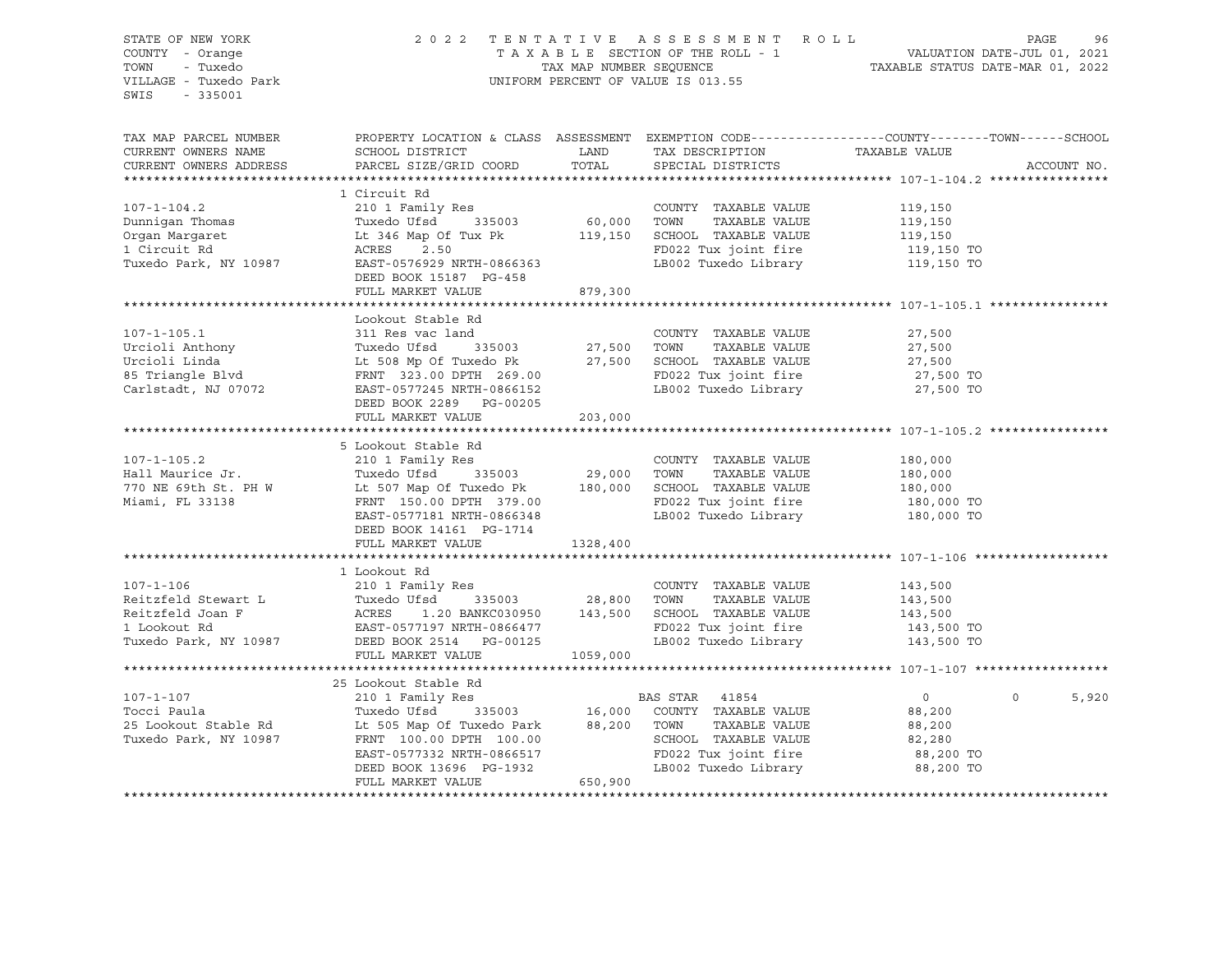| STATE OF NEW YORK<br>COUNTY - Orange<br>TOWN - Tuxedo<br>VILLAGE - Tuxedo Park<br>SWIS - 335001                                                                                                                                                          |                                                                                                                                                                                     |         | UNIFORM PERCENT OF VALUE IS 013.55 | 2022 TENTATIVE ASSESSMENT ROLL PAGE 97<br>TAXABLE SECTION OF THE ROLL - 1 VALUATION DATE-JUL 01, 2021<br>TAX MAP NUMBER SEQUENCE TAXABLE STATUS DATE-MAR 01, 2022       |
|----------------------------------------------------------------------------------------------------------------------------------------------------------------------------------------------------------------------------------------------------------|-------------------------------------------------------------------------------------------------------------------------------------------------------------------------------------|---------|------------------------------------|-------------------------------------------------------------------------------------------------------------------------------------------------------------------------|
| CURRENT OWNERS NAME<br>CURRENT OWNERS ADDRESS                                                                                                                                                                                                            | PROPERTI DOCATION & CHAOD ADDIDUMENT DIMITION TAX DESCRIPTION TAXABLE VALUE<br>SCHOOL DISTRICT LAND TAX DESCRIPTION TAXABLE VALUE<br>PARCEL SIZE/GRID COORD TOTAL SPECIAL DISTRICTS |         |                                    | TAX MAP PARCEL NUMBER<br>SURFALL NUMBER<br>SURFALL SURFALL SURFALL SURFALL SURFALL SURFALL SURFALL SURFALL SURFALL SURFALL SURFALL SURFALL SURFALL SURFA<br>ACCOUNT NO. |
| 107-1-108<br>WABI Corp<br>WABI Corp<br>TWABI Corp<br>TEXABLE VALUE<br>TEXABLE VALUE<br>TEXABLE VALUE<br>TEXABLE VALUE<br>27,000<br>25 Lookout Stable Rd<br>Le 504 Map Of Tuxedo Park<br>Le 504 Map Of Tuxedo Park<br>Le 504 Map Of Tuxedo Park<br>TEXABL | Lookout Stable Rd                                                                                                                                                                   |         |                                    |                                                                                                                                                                         |
|                                                                                                                                                                                                                                                          | FULL MARKET VALUE                                                                                                                                                                   | 833,000 |                                    |                                                                                                                                                                         |
| 107-1-112.21<br>21 Lookout Rd<br>21 Lookout Rd<br>21 Lookout Rd<br>21 Cookout Rd<br>21 Cookout Bonarius Joerg<br>21 Lookout Rd<br>21 Cookout Bonarius Beatrice<br>21 Cookout Rd<br>21 Cookout Rd<br>22 Tux Section TAXABLE VALUE<br>22 Tux joint fir     | 21 Lookout Rd                                                                                                                                                                       |         |                                    |                                                                                                                                                                         |
|                                                                                                                                                                                                                                                          | Stable Rd<br>FULL MARKET VALUE 185,000                                                                                                                                              |         |                                    |                                                                                                                                                                         |
| 107-1-114<br>Sendowski Pamela<br>311 Res vac land<br>311 Res vac land<br>Tuxedo Ufsd<br>335003<br>27,000 TOWN TAXABLE VALUE<br>72,000 TOWN TAXABLE VALUE<br>72,000 TOWN TAXABLE VALUE<br>72,000 TOWN TAXABLE VALUE<br>72,000 TOWN TAXABLE VALUE<br>7     | Stable Rd<br>DEED BOOK 11229 PG-611<br>FULL MARKET VALUE                                                                                                                            | 531,400 |                                    |                                                                                                                                                                         |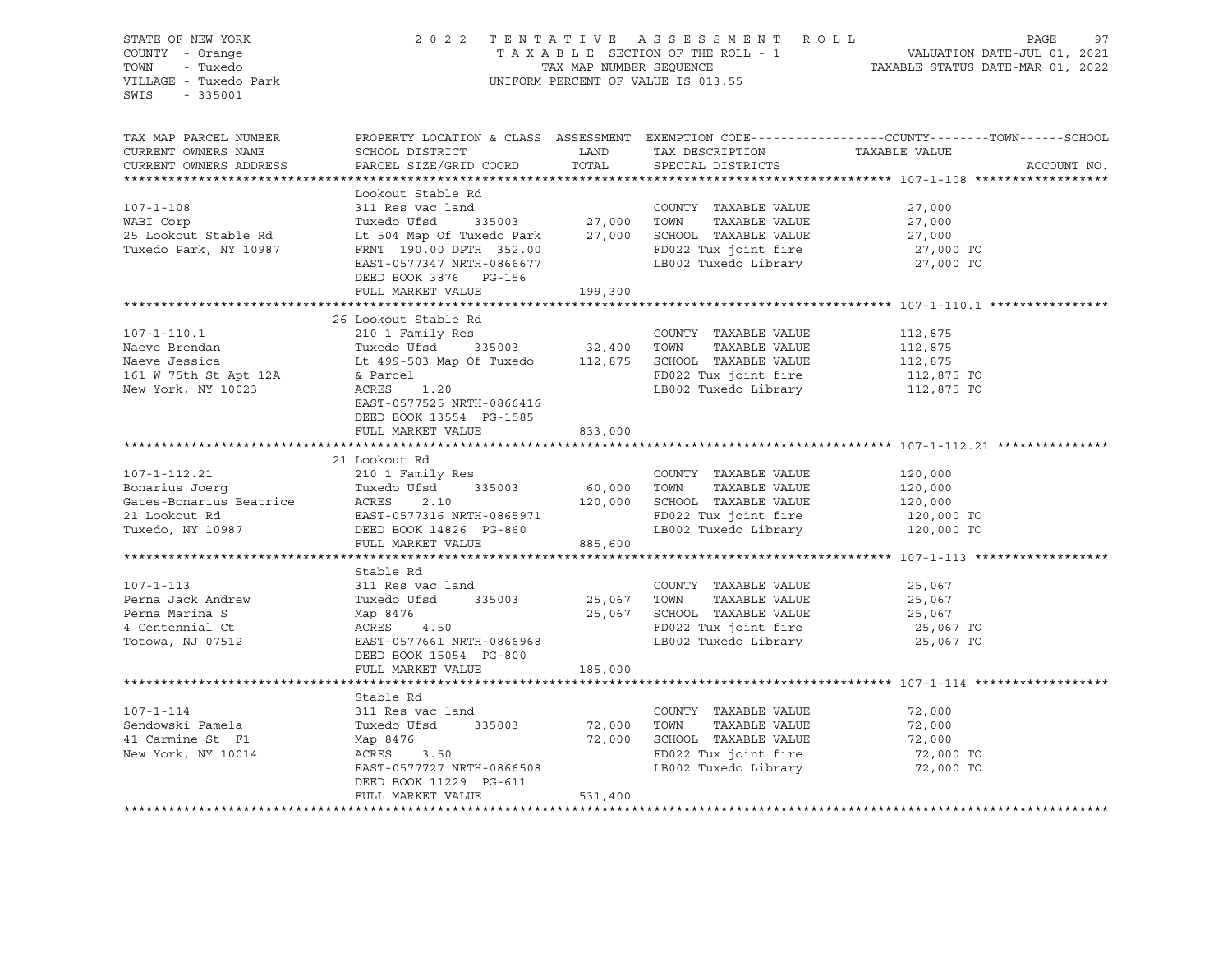| STATE OF NEW YORK<br>COUNTY - Orange<br>- Tuxedo<br>TOWN<br>VILLAGE - Tuxedo Park<br>SWIS<br>$-335001$ | 2022 TENTATIVE ASSESSMENT ROLL<br>PAGE<br>T A X A B L E SECTION OF THE ROLL - 1 VALUATION DATE-JUL 01, 2021<br>TAX MAP NUMBER SEQUENCE TAXABLE STATUS DATE-MAR 01, 2022<br>UNIFORM PERCENT OF VALUE IS 013.55 |                    |                                 |                       |             |  |  |
|--------------------------------------------------------------------------------------------------------|---------------------------------------------------------------------------------------------------------------------------------------------------------------------------------------------------------------|--------------------|---------------------------------|-----------------------|-------------|--|--|
| TAX MAP PARCEL NUMBER<br>CURRENT OWNERS NAME                                                           | PROPERTY LOCATION & CLASS ASSESSMENT EXEMPTION CODE---------------COUNTY-------TOWN-----SCHOOL<br>SCHOOL DISTRICT LAND                                                                                        |                    | TAX DESCRIPTION TAXABLE VALUE   |                       |             |  |  |
| CURRENT OWNERS ADDRESS PARCEL SIZE/GRID COORD TOTAL SPECIAL DISTRICTS                                  |                                                                                                                                                                                                               |                    |                                 |                       | ACCOUNT NO. |  |  |
|                                                                                                        |                                                                                                                                                                                                               |                    |                                 |                       |             |  |  |
|                                                                                                        | 22 Stable Rd                                                                                                                                                                                                  |                    |                                 |                       |             |  |  |
| $107 - 1 - 115$                                                                                        | 210 1 Family Res                                                                                                                                                                                              |                    | COUNTY TAXABLE VALUE 115,750    |                       |             |  |  |
| Ramos David                                                                                            | Tuxedo Ufsd 335003 80,000 TOWN                                                                                                                                                                                |                    |                                 | TAXABLE VALUE 115,750 |             |  |  |
| Map 8476<br>Ramos Evelyn                                                                               |                                                                                                                                                                                                               | 115,750            | SCHOOL TAXABLE VALUE 115,750    |                       |             |  |  |
| 22 Lookout Stable Rd ACRES 4.60                                                                        |                                                                                                                                                                                                               |                    | FD022 Tux joint fire 115,750 TO |                       |             |  |  |
| Tuxedo Park, NY 10987 EAST-0577658 NRTH-0866048                                                        |                                                                                                                                                                                                               |                    | LB002 Tuxedo Library 115,750 TO |                       |             |  |  |
|                                                                                                        | DEED BOOK 14927 PG-940                                                                                                                                                                                        |                    |                                 |                       |             |  |  |
|                                                                                                        | FULL MARKET VALUE 854,200                                                                                                                                                                                     |                    |                                 |                       |             |  |  |
|                                                                                                        | Lookout Mountain Rd                                                                                                                                                                                           |                    |                                 |                       |             |  |  |
| 107-1-119.2 311 Res vac land                                                                           |                                                                                                                                                                                                               |                    | COUNTY TAXABLE VALUE            | 56,000                |             |  |  |
| Williams Rana Hunter Tuxedo Ufsd                                                                       |                                                                                                                                                                                                               | 335003 56,000 TOWN | TAXABLE VALUE                   | 56,000                |             |  |  |
|                                                                                                        |                                                                                                                                                                                                               |                    |                                 | 56,000                |             |  |  |
|                                                                                                        |                                                                                                                                                                                                               |                    | FD022 Tux joint fire 56,000 TO  |                       |             |  |  |
|                                                                                                        | EAST-0577360 NRTH-0867061                                                                                                                                                                                     |                    | LB002 Tuxedo Library            | 56,000 TO             |             |  |  |
|                                                                                                        | DEED BOOK 11931 PG-191                                                                                                                                                                                        |                    |                                 |                       |             |  |  |
|                                                                                                        | FULL MARKET VALUE                                                                                                                                                                                             | 413,300            |                                 |                       |             |  |  |
|                                                                                                        |                                                                                                                                                                                                               |                    |                                 |                       |             |  |  |
|                                                                                                        | Lookout Mountain Rd                                                                                                                                                                                           |                    |                                 |                       |             |  |  |
| $107 - 1 - 120$                                                                                        | 311 Res vac land                                                                                                                                                                                              |                    | COUNTY TAXABLE VALUE 99,500     |                       |             |  |  |
| Taxcido Park Mount LLC                                                                                 | Tuxedo Ufsd                                                                                                                                                                                                   | 335003 99,500 TOWN |                                 | TAXABLE VALUE 99,500  |             |  |  |
| 75-44 181 St                                                                                           | Lindsay Sub Map 104-03 99,500 SCHOOL TAXABLE VALUE 99,500                                                                                                                                                     |                    |                                 |                       |             |  |  |
| Fresh Meadows, NY 11366                                                                                | ACRES<br>2.50                                                                                                                                                                                                 |                    | FD022 Tux joint fire 99,500 TO  |                       |             |  |  |
|                                                                                                        | EAST-0577668 NRTH-0867354                                                                                                                                                                                     |                    | LB002 Tuxedo Library 59,500 TO  |                       |             |  |  |
|                                                                                                        | DEED BOOK 12079 PG-838                                                                                                                                                                                        |                    |                                 |                       |             |  |  |
|                                                                                                        | FULL MARKET VALUE                                                                                                                                                                                             | 734,300            |                                 |                       |             |  |  |
|                                                                                                        |                                                                                                                                                                                                               |                    |                                 |                       |             |  |  |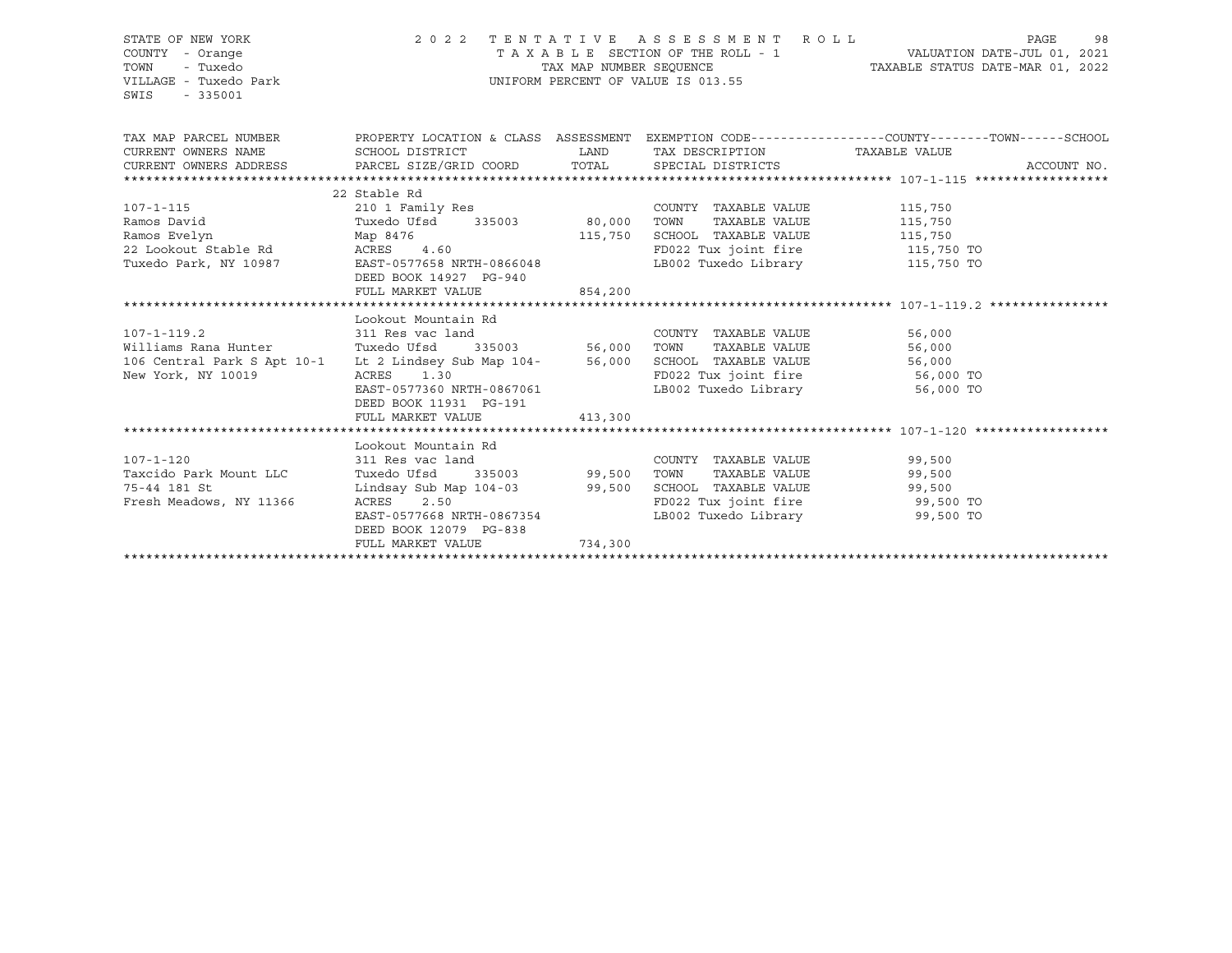|      | STATE OF NEW YORK     | 2022 TENTATIVE ASSESSMENT ROLL     |                                  | PAGE            | - 99 |
|------|-----------------------|------------------------------------|----------------------------------|-----------------|------|
|      | COUNTY - Orange       | TAXABLE SECTION OF THE ROLL - 1    | VALUATION DATE-JUL 01, 2021      |                 |      |
|      | TOWN - Tuxedo         | MAP SECTION - 107                  | TAXABLE STATUS DATE-MAR 01, 2022 |                 |      |
|      | VILLAGE - Tuxedo Park | SUB-SECTION - 000                  |                                  | RPS150/V04/L015 |      |
| SWIS | - 335001              | UNIFORM PERCENT OF VALUE IS 013.55 | CURRENT DATE $4/25/2022$         |                 |      |

# \*\*\* S P E C I A L D I S T R I C T S U M M A R Y \*\*\*

|                                 | TOTAL EXTENSION | EXTENSION | AD VALOREM | EXEMPT | TAXABLE   |
|---------------------------------|-----------------|-----------|------------|--------|-----------|
| CODE DISTRICT NAME PARCELS TYPE |                 | VALUE     | VALUE      | AMOUNT | VALUE     |
|                                 |                 |           |            |        |           |
| FD022 Tux joint fire            | 117 TOTAL       |           | 18256,264  |        | 18256,264 |
| LB002 Tuxedo Library            | 116 TOTAL       |           | 17791,264  |        | 17791,264 |

## \*\*\* S C H O O L D I S T R I C T S U M M A R Y \*\*\*

| CODE   | DISTRICT NAME | TOTAL<br>PARCELS | ASSESSED<br>LAND | ASSESSED<br>TOTAL | <b>EXEMPT</b><br>AMOUNT | TOTAL<br>TAXABLE | <b>STAR</b><br>AMOUNT | <b>STAR</b><br>TAXABLE |
|--------|---------------|------------------|------------------|-------------------|-------------------------|------------------|-----------------------|------------------------|
| 335003 | Tuxedo Ufsd   | 117              | 5283,244         | 18256,264         | 27,839                  | 18228,425        | 103,540               | 18124,885              |
|        | SUB-TOTAL     | 117              | 5283,244         | 18256,264         | 27,839                  | 18228,425        | 103,540               | 18124,885              |
|        | TOTAL         | 117              | 5283,244         | 18256,264         | 27,839                  | 18228,425        | 103,540               | 18124,885              |

## \*\*\* S Y S T E M C O D E S S U M M A R Y \*\*\*

### NO SYSTEM EXEMPTIONS AT THIS LEVEL

| CODE  | DESCRIPTION | TOTAL<br>PARCELS | COUNTY | TOWN   | SCHOOL  |
|-------|-------------|------------------|--------|--------|---------|
| 41120 | VETWAR CTS  | 4                | 13,608 | 34,992 | 7,776   |
| 41400 | CLERGY      |                  | 1,500  | 1,500  | 1,500   |
| 41800 | AGED        |                  | 18,563 | 18,563 | 18,563  |
| 41834 | ENH STAR    |                  |        |        | 44,340  |
| 41854 | BAS STAR    | 10               |        |        | 59,200  |
|       | TOTAL       | 19               | 33,671 | 55,055 | 131,379 |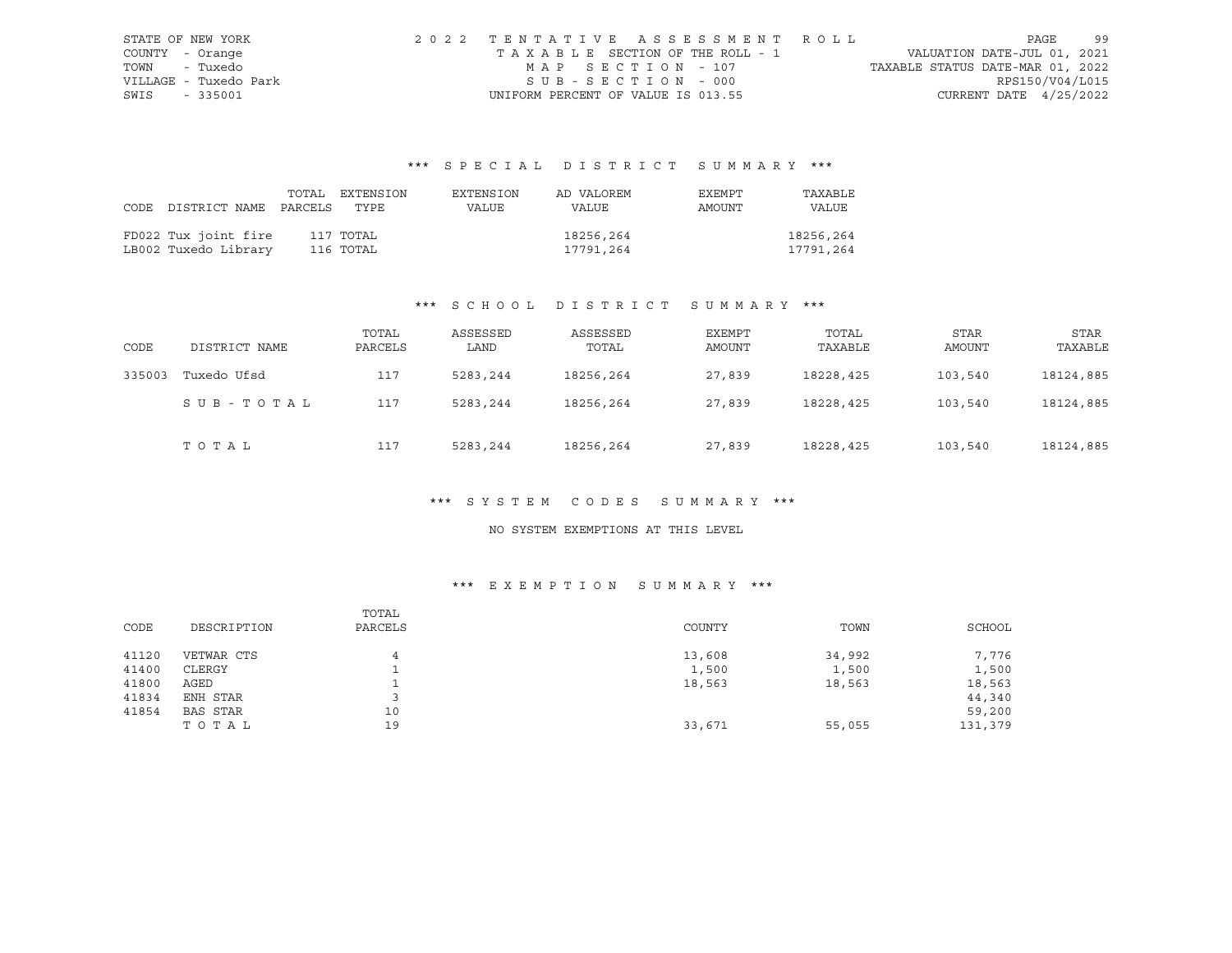|                 | STATE OF NEW YORK     |                                    |                   | 2022 TENTATIVE ASSESSMENT ROLL  |                                  |                          | PAGE | 100 |
|-----------------|-----------------------|------------------------------------|-------------------|---------------------------------|----------------------------------|--------------------------|------|-----|
| COUNTY - Orange |                       |                                    |                   | TAXABLE SECTION OF THE ROLL - 1 | VALUATION DATE-JUL 01, 2021      |                          |      |     |
| TOWN - Tuxedo   |                       |                                    | MAP SECTION - 107 |                                 | TAXABLE STATUS DATE-MAR 01, 2022 |                          |      |     |
|                 | VILLAGE - Tuxedo Park |                                    | SUB-SECTION - 000 |                                 |                                  | RPS150/V04/L015          |      |     |
| SWIS - 335001   |                       | UNIFORM PERCENT OF VALUE IS 013.55 |                   |                                 |                                  | CURRENT DATE $4/25/2022$ |      |     |

| ROLL       |             | TOTAL   | ASSESSED | ASSESSED  | TAXABLE   | TAXABLE   | TAXABLE   | STAR      |
|------------|-------------|---------|----------|-----------|-----------|-----------|-----------|-----------|
| <b>SEC</b> | DESCRIPTION | PARCELS | LAND     | TOTAL     | COUNTY    | TOWN      | SCHOOL    | TAXABLE   |
|            | TAXABLE     |         | 5283,244 | 18256,264 | 18222,593 | 18201,209 | 18228,425 | 18124,885 |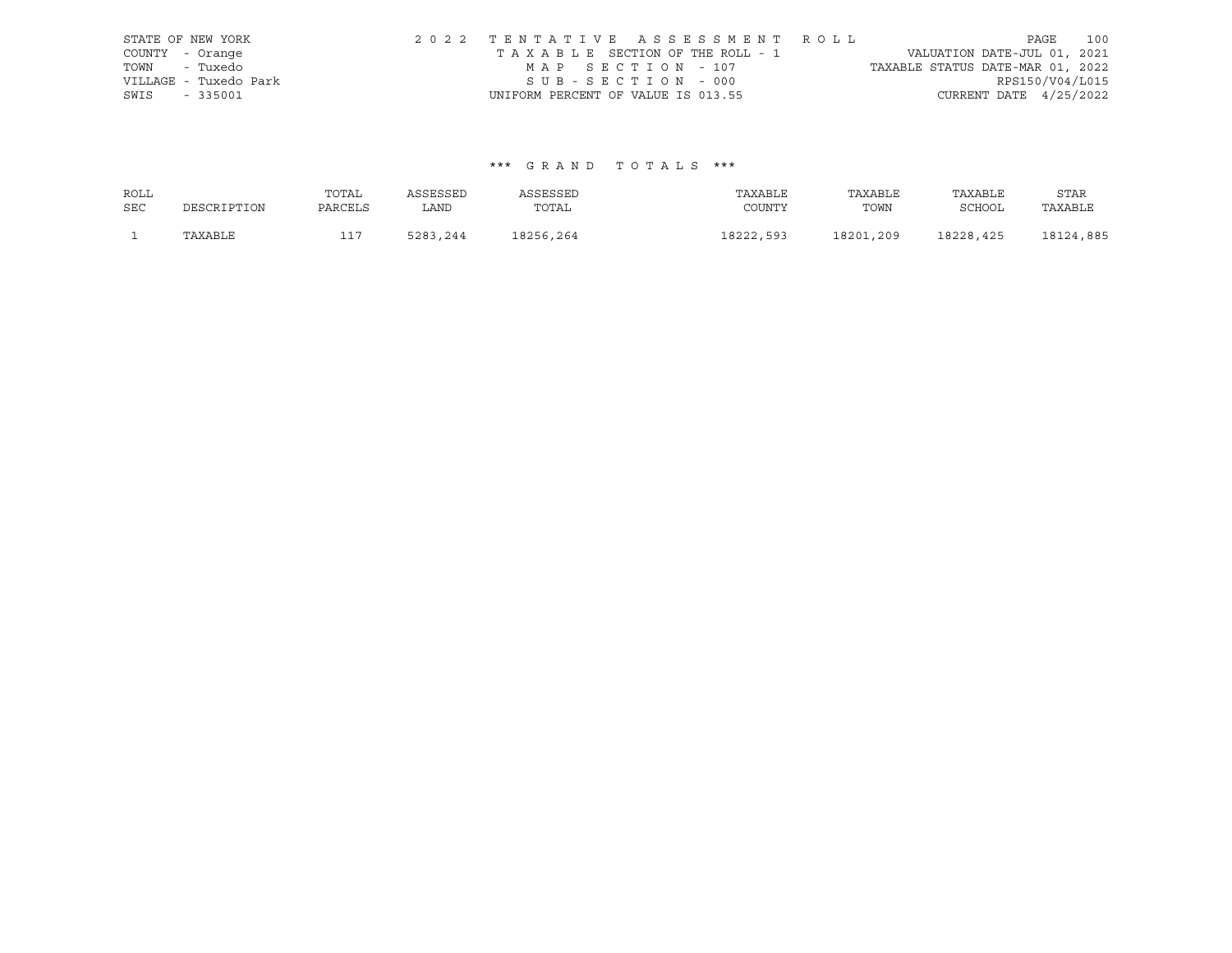| STATE OF NEW YORK<br>COUNTY - Orange<br>- Tuxedo<br>TOWN<br>VILLAGE - Tuxedo Park<br>SWIS<br>$-335001$ |                                                                                           | 2022 TENTATIVE ASSESSMENT ROLL<br>UNIFORM PERCENT OF VALUE IS 013.55 | PAGE<br>101<br>TAXABLE SECTION OF THE ROLL - 1<br>TAXABLE STATUS DATE-JUL 01, 2021<br>TAXABLE STATUS DATE-MAR 01, 2022 |               |             |  |
|--------------------------------------------------------------------------------------------------------|-------------------------------------------------------------------------------------------|----------------------------------------------------------------------|------------------------------------------------------------------------------------------------------------------------|---------------|-------------|--|
| TAX MAP PARCEL NUMBER                                                                                  |                                                                                           |                                                                      | PROPERTY LOCATION & CLASS ASSESSMENT EXEMPTION CODE----------------COUNTY-------TOWN------SCHOOL                       |               |             |  |
| CURRENT OWNERS NAME                                                                                    | SCHOOL DISTRICT                                                                           | LAND                                                                 | TAX DESCRIPTION                                                                                                        | TAXABLE VALUE |             |  |
| CURRENT OWNERS ADDRESS                                                                                 | PARCEL SIZE/GRID COORD                                                                    | TOTAL                                                                | SPECIAL DISTRICTS                                                                                                      |               | ACCOUNT NO. |  |
|                                                                                                        | 12 Ridge Rd                                                                               |                                                                      |                                                                                                                        |               |             |  |
| $108 - 1 - 2$                                                                                          | 210 1 Family Res                                                                          |                                                                      | COUNTY TAXABLE VALUE                                                                                                   | 99,500        |             |  |
| Bhutani Gurdane                                                                                        | Tuxedo Ufsd<br>335003                                                                     | 39,500 TOWN                                                          | TAXABLE VALUE                                                                                                          | 99,500        |             |  |
| Chatrath Meghan                                                                                        | Lts 407 407B 407C                                                                         |                                                                      | 99,500 SCHOOL TAXABLE VALUE                                                                                            | 99,500        |             |  |
| 12 Ridge Rd                                                                                            | Pt Lt 407D                                                                                |                                                                      | FD022 Tux joint fire                                                                                                   | 99,500 TO     |             |  |
| Tuxedo Park, NY 10987                                                                                  | ACRES<br>2.60                                                                             |                                                                      | LB002 Tuxedo Library                                                                                                   | 99,500 TO     |             |  |
|                                                                                                        | EAST-0575248 NRTH-0860878                                                                 |                                                                      |                                                                                                                        |               |             |  |
|                                                                                                        | DEED BOOK 15179 PG-1231                                                                   |                                                                      |                                                                                                                        |               |             |  |
|                                                                                                        | FULL MARKET VALUE                                                                         | 734,300                                                              |                                                                                                                        |               |             |  |
|                                                                                                        | 14 Ridge Rd                                                                               |                                                                      |                                                                                                                        |               |             |  |
| $108 - 1 - 3.1$                                                                                        | 311 Res vac land                                                                          |                                                                      | COUNTY TAXABLE VALUE                                                                                                   | 5,400         |             |  |
| O'Sullivan Timothy                                                                                     | Tuxedo Ufsd<br>335003                                                                     | 5,400 TOWN                                                           | TAXABLE VALUE                                                                                                          | 5,400         |             |  |
| O'Sullivan Elizabeth                                                                                   | Pt Of Lt 407D Map Of                                                                      |                                                                      | 5,400 SCHOOL TAXABLE VALUE                                                                                             | 5,400         |             |  |
| 14 Ridge Rd                                                                                            | Tuxedo Park                                                                               |                                                                      | FD022 Tux joint fire                                                                                                   | 5,400 TO      |             |  |
| Tuxedo Park, NY 10987                                                                                  | 66.00 DPTH 245.00<br>FRNT                                                                 |                                                                      | LB002 Tuxedo Library                                                                                                   | 5,400 TO      |             |  |
|                                                                                                        | 0.39<br>ACRES<br>EAST-0575244 NRTH-0860625<br>DEED BOOK 13996 PG-911                      |                                                                      |                                                                                                                        |               |             |  |
|                                                                                                        | FULL MARKET VALUE                                                                         | 39,900                                                               |                                                                                                                        |               |             |  |
|                                                                                                        | 14 Ridge Rd                                                                               |                                                                      |                                                                                                                        |               |             |  |
| $108 - 1 - 3.2$                                                                                        | 210 1 Family Res                                                                          |                                                                      | COUNTY TAXABLE VALUE                                                                                                   | 95,450        |             |  |
| O'Sullivan Timothy                                                                                     |                                                                                           |                                                                      | TOWN<br>TAXABLE VALUE                                                                                                  | 95,450        |             |  |
| O'Sullivan Elizabeth                                                                                   | Lt 407 E Map Of Tuxedo Pa 95,450 SCHOOL TAXABLE VALUE                                     |                                                                      |                                                                                                                        | 95,450        |             |  |
| 14 Ridge Rd                                                                                            | FRNT 256.50 DPTH 241.70                                                                   |                                                                      | FD022 Tux joint fire                                                                                                   | 95,450 TO     |             |  |
| Tuxedo Park, NY 10987                                                                                  | ACRES<br>0.96<br>EAST-0575250 NRTH-0860506<br>DEED BOOK 13996 PG-911<br>FULL MARKET VALUE | 704,400                                                              | LB002 Tuxedo Library                                                                                                   | 95,450 TO     |             |  |
|                                                                                                        |                                                                                           |                                                                      |                                                                                                                        |               |             |  |
|                                                                                                        | 87 Pine Rd                                                                                |                                                                      |                                                                                                                        |               |             |  |
| $108 - 1 - 5$                                                                                          | 210 1 Family Res                                                                          |                                                                      |                                                                                                                        | 0<br>$\circ$  | 5,920       |  |
| Matthews Jacob                                                                                         | Tuxedo Ufsd                                                                               |                                                                      | s<br>335003 24,250 COUNTY TAXABLE VALUE                                                                                | 61,100        |             |  |
| Matthews Yasmin                                                                                        | Lt 429A Map Of Tuxedo Par                                                                 | 61,100 TOWN                                                          | TAXABLE VALUE                                                                                                          | 61,100        |             |  |
| 87 Pine Rd                                                                                             | ACRES<br>1.00                                                                             |                                                                      | SCHOOL TAXABLE VALUE                                                                                                   | 55,180        |             |  |
| Tuxedo Park, NY 10987                                                                                  | EAST-0575481 NRTH-0860266                                                                 |                                                                      | FD022 Tux joint fire                                                                                                   | 61,100 TO     |             |  |
|                                                                                                        | DEED BOOK 13243 PG-533                                                                    |                                                                      | LB002 Tuxedo Library                                                                                                   | 61,100 TO     |             |  |
|                                                                                                        | FULL MARKET VALUE                                                                         | 450,900                                                              |                                                                                                                        |               |             |  |
|                                                                                                        |                                                                                           |                                                                      |                                                                                                                        |               |             |  |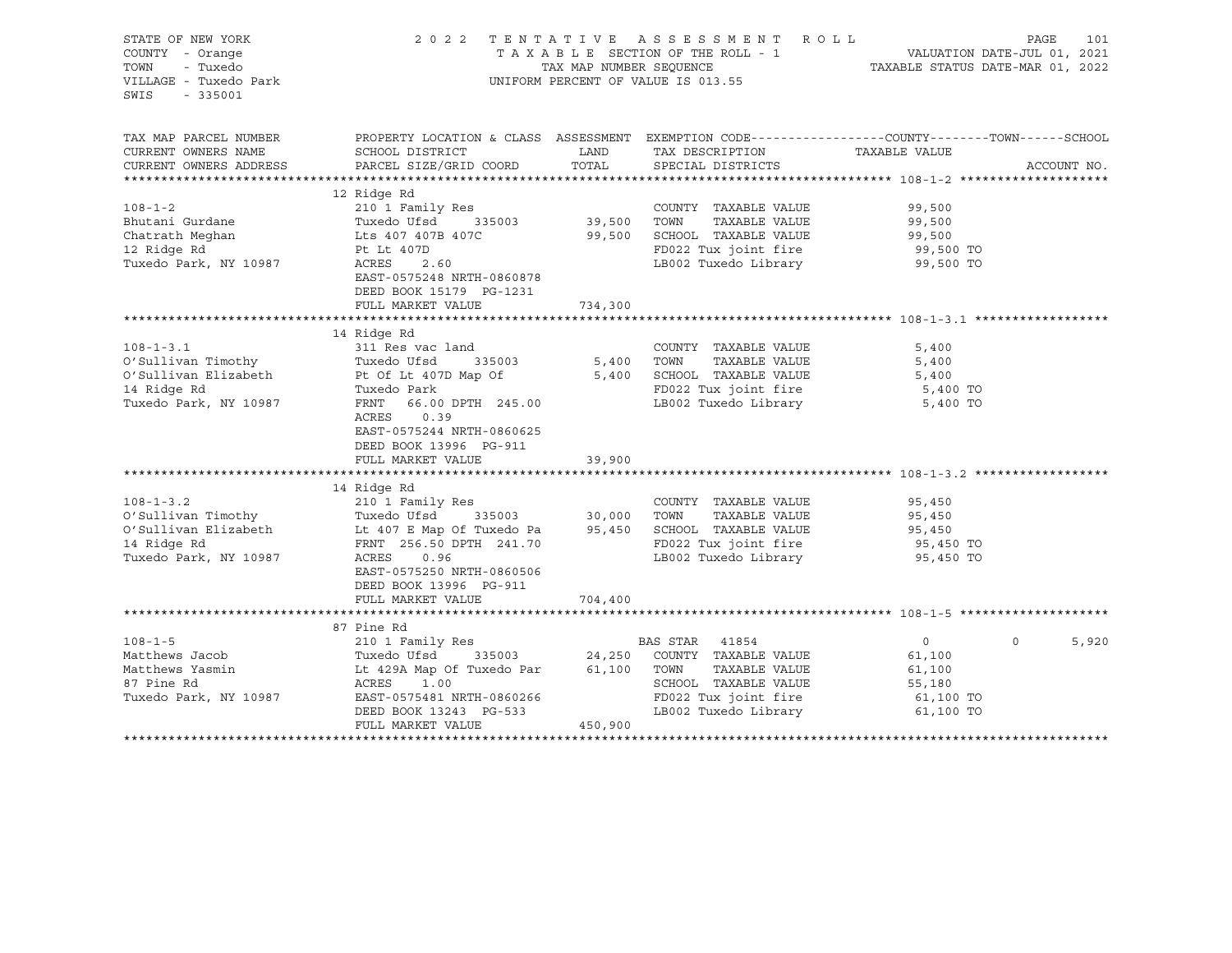STATE OF NEW YORK 2 0 2 2 T E N T A T I V E A S S E S S M E N T R O L L PAGE 102 COUNTY - Orange T A X A B L E SECTION OF THE ROLL - 1 VALUATION DATE-JUL 01, 2021 TOWN - Tuxedo TAX MAP NUMBER SEQUENCE TAXABLE STATUS DATE-MAR 01, 2022 UNIFORM PERCENT OF VALUE IS 013.55 SWIS - 335001 TAX MAP PARCEL NUMBER PROPERTY LOCATION & CLASS ASSESSMENT EXEMPTION CODE------------------COUNTY--------TOWN------SCHOOL CURRENT OWNERS NAME SCHOOL DISTRICT LAND TAX DESCRIPTION TAXABLE VALUE CURRENT OWNERS ADDRESS PARCEL SIZE/GRID COORD TOTAL SPECIAL DISTRICTS ACCOUNT NO. \*\*\*\*\*\*\*\*\*\*\*\*\*\*\*\*\*\*\*\*\*\*\*\*\*\*\*\*\*\*\*\*\*\*\*\*\*\*\*\*\*\*\*\*\*\*\*\*\*\*\*\*\*\*\*\*\*\*\*\*\*\*\*\*\*\*\*\*\*\*\*\*\*\*\*\*\*\*\*\*\*\*\*\*\*\*\*\*\*\*\*\*\*\*\*\*\*\*\*\*\*\*\* 108-1-6.1 \*\*\*\*\*\*\*\*\*\*\*\*\*\*\*\*\*\* 1 Pine Hill Rd 108-1-6.1 210 1 Family Res BAS STAR 41854 0 0 5,920 McKenna John Tuxedo Ufsd 335003 26,200 COUNTY TAXABLE VALUE 67,800 McKenna Laura FRNT 158.60 DPTH 165.40 67,800 TOWN TAXABLE VALUE 67,800 1 Pine Hill Rd ACRES 0.60 BANKC061270 SCHOOL TAXABLE VALUE 61,880 Tuxedo Park, NY 10987 EAST-0575361 NRTH-0860319 FD022 Tux joint fire 67,800 TO DEED BOOK 4467 PG-296 LB002 Tuxedo Library 67,800 TO FULL MARKET VALUE 500,400 \*\*\*\*\*\*\*\*\*\*\*\*\*\*\*\*\*\*\*\*\*\*\*\*\*\*\*\*\*\*\*\*\*\*\*\*\*\*\*\*\*\*\*\*\*\*\*\*\*\*\*\*\*\*\*\*\*\*\*\*\*\*\*\*\*\*\*\*\*\*\*\*\*\*\*\*\*\*\*\*\*\*\*\*\*\*\*\*\*\*\*\*\*\*\*\*\*\*\*\*\*\*\* 108-1-6.21 \*\*\*\*\*\*\*\*\*\*\*\*\*\*\*\*\* 78 Pine Rd 108-1-6.21 210 1 Family Res COUNTY TAXABLE VALUE 105,600 Buell Frederick Tuxedo Ufsd 335003 30,000 TOWN TAXABLE VALUE 105,600 Buell Jill Ns Pine Rd 105,600 SCHOOL TAXABLE VALUE 105,600 78 Pine Rd ACRES 2.00 FD022 Tux joint fire 105,600 TO Tuxedo Park, NY 10987 EAST-0573499 NRTH-0860560 LB002 Tuxedo Library 105,600 TO DEED BOOK 15189 PG-812 FULL MARKET VALUE 779,300 \*\*\*\*\*\*\*\*\*\*\*\*\*\*\*\*\*\*\*\*\*\*\*\*\*\*\*\*\*\*\*\*\*\*\*\*\*\*\*\*\*\*\*\*\*\*\*\*\*\*\*\*\*\*\*\*\*\*\*\*\*\*\*\*\*\*\*\*\*\*\*\*\*\*\*\*\*\*\*\*\*\*\*\*\*\*\*\*\*\*\*\*\*\*\*\*\*\*\*\*\*\*\* 108-1-7 \*\*\*\*\*\*\*\*\*\*\*\*\*\*\*\*\*\*\*\* 7 Pepperidge Rd 108-1-7 210 1 Family Res COUNTY TAXABLE VALUE 220,000 Charlen Griffith Cathcart Revo Tuxedo Ufsd 335003 60,000 TOWN TAXABLE VALUE 220,000 53 Surfsong Rd Lt 410 + 411 Map Of Tuxed 220,000 SCHOOL TAXABLE VALUE 220,000 Kiawah Island, SC 29455 ACRES 3.60 FD022 Tux joint fire 220,000 TO EAST-0575941 NRTH-0861396 LB002 Tuxedo Library 220,000 TO DEED BOOK 14260 PG-1846 SW101 Hamlet swr units 1.00 UN FULL MARKET VALUE 1623,600 SW107 Hamlet swr f/f 1.00 UN \*\*\*\*\*\*\*\*\*\*\*\*\*\*\*\*\*\*\*\*\*\*\*\*\*\*\*\*\*\*\*\*\*\*\*\*\*\*\*\*\*\*\*\*\*\*\*\*\*\*\*\*\*\*\*\*\*\*\*\*\*\*\*\*\*\*\*\*\*\*\*\*\*\*\*\*\*\*\*\*\*\*\*\*\*\*\*\*\*\*\*\*\*\*\*\*\*\*\*\*\*\*\* 108-1-9.21 \*\*\*\*\*\*\*\*\*\*\*\*\*\*\*\*\* 67 Pine Rd<br>210 1 Family Res 108-1-9.21 210 1 Family Res BAS STAR 41854 0 0 5,920 Westby William Jr Tuxedo Ufsd 335003 48,000 COUNTY TAXABLE VALUE 187,200 De Vore Leslie A Par 1 Tuxedo Pk Assoc Map 187,200 TOWN TAXABLE VALUE 187,200 67 Pine Rd 6299 SCHOOL TAXABLE VALUE 181,280 Tuxedo Park, NY 10987 ACRES 4.20 FD022 Tux joint fire 187,200 TO EAST-0575981 NRTH-0860388 LB002 Tuxedo Library 187,200 TO DEED BOOK 3034 PG-00016 FULL MARKET VALUE 1381,600 \*\*\*\*\*\*\*\*\*\*\*\*\*\*\*\*\*\*\*\*\*\*\*\*\*\*\*\*\*\*\*\*\*\*\*\*\*\*\*\*\*\*\*\*\*\*\*\*\*\*\*\*\*\*\*\*\*\*\*\*\*\*\*\*\*\*\*\*\*\*\*\*\*\*\*\*\*\*\*\*\*\*\*\*\*\*\*\*\*\*\*\*\*\*\*\*\*\*\*\*\*\*\* 108-1-9.22 \*\*\*\*\*\*\*\*\*\*\*\*\*\*\*\*\* Tuxedo Rd 108-1-9.22 322 Rural vac>10 COUNTY TAXABLE VALUE 96,700 Tuxedo Park Estates L P Tuxedo Ufsd 335003 96,700 TOWN TAXABLE VALUE 96,700 241 Bradley Place Parcel 2 Map 6299 96,700 SCHOOL TAXABLE VALUE 96,700 Palm Beach, FL 33480 ACRES 25.80 FD022 Tux joint fire 96,700 TO EAST-0576989 NRTH-0860618 LB002 Tuxedo Library 96,700 TO DEED BOOK 3777 PG-309 FULL MARKET VALUE 713,700 \*\*\*\*\*\*\*\*\*\*\*\*\*\*\*\*\*\*\*\*\*\*\*\*\*\*\*\*\*\*\*\*\*\*\*\*\*\*\*\*\*\*\*\*\*\*\*\*\*\*\*\*\*\*\*\*\*\*\*\*\*\*\*\*\*\*\*\*\*\*\*\*\*\*\*\*\*\*\*\*\*\*\*\*\*\*\*\*\*\*\*\*\*\*\*\*\*\*\*\*\*\*\*\*\*\*\*\*\*\*\*\*\*\*\*\*\*\*\*\*\*\*\*\*\*\*\*\*\*\*\*\*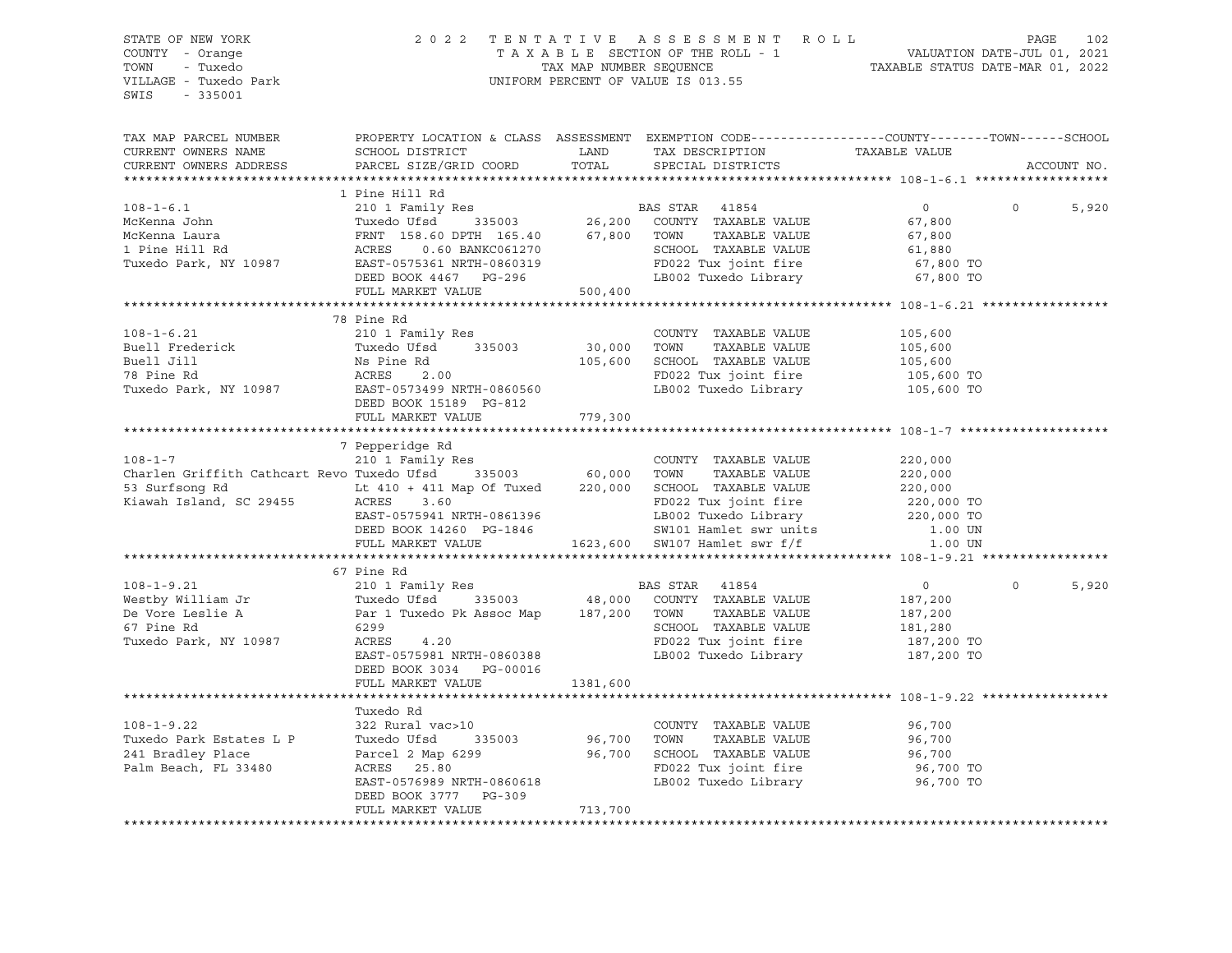| SWIS - 335001    |                                                                                                                                                                                                                                                                                                                                                                                                            |  |  |             |
|------------------|------------------------------------------------------------------------------------------------------------------------------------------------------------------------------------------------------------------------------------------------------------------------------------------------------------------------------------------------------------------------------------------------------------|--|--|-------------|
|                  | TAX MAP PARCEL NUMBER THE PROPERTY LOCATION & CLASS ASSESSMENT EXEMPTION CODE---------------COUNTY-------TOWN------SCHOOL                                                                                                                                                                                                                                                                                  |  |  | ACCOUNT NO. |
|                  |                                                                                                                                                                                                                                                                                                                                                                                                            |  |  |             |
|                  | 38 Fox Hill Rd                                                                                                                                                                                                                                                                                                                                                                                             |  |  |             |
|                  |                                                                                                                                                                                                                                                                                                                                                                                                            |  |  | 5,920       |
|                  |                                                                                                                                                                                                                                                                                                                                                                                                            |  |  |             |
|                  |                                                                                                                                                                                                                                                                                                                                                                                                            |  |  |             |
|                  |                                                                                                                                                                                                                                                                                                                                                                                                            |  |  |             |
|                  |                                                                                                                                                                                                                                                                                                                                                                                                            |  |  |             |
|                  |                                                                                                                                                                                                                                                                                                                                                                                                            |  |  |             |
|                  |                                                                                                                                                                                                                                                                                                                                                                                                            |  |  |             |
|                  |                                                                                                                                                                                                                                                                                                                                                                                                            |  |  |             |
|                  | 37 Fox Hill Rd                                                                                                                                                                                                                                                                                                                                                                                             |  |  |             |
| $108 - 1 - 10.2$ |                                                                                                                                                                                                                                                                                                                                                                                                            |  |  |             |
|                  |                                                                                                                                                                                                                                                                                                                                                                                                            |  |  |             |
|                  |                                                                                                                                                                                                                                                                                                                                                                                                            |  |  |             |
|                  |                                                                                                                                                                                                                                                                                                                                                                                                            |  |  |             |
|                  |                                                                                                                                                                                                                                                                                                                                                                                                            |  |  |             |
|                  |                                                                                                                                                                                                                                                                                                                                                                                                            |  |  |             |
|                  | 108-1-10.2<br>Xhoo Patrick S<br>Xhoo Patrick S<br>216,000<br>1776 Tonini Dr Apt 12<br>San Luis Obispo, CA 93405<br>216,000<br>216,000<br>216,000<br>216,000<br>216,000<br>216,000<br>216,000<br>216,000<br>216,000<br>216,000<br>216,000<br>216,000<br>216,000<br>21                                                                                                                                       |  |  |             |
|                  |                                                                                                                                                                                                                                                                                                                                                                                                            |  |  |             |
|                  | 48 Fox Hill Rd                                                                                                                                                                                                                                                                                                                                                                                             |  |  |             |
|                  |                                                                                                                                                                                                                                                                                                                                                                                                            |  |  |             |
|                  |                                                                                                                                                                                                                                                                                                                                                                                                            |  |  |             |
|                  |                                                                                                                                                                                                                                                                                                                                                                                                            |  |  |             |
|                  |                                                                                                                                                                                                                                                                                                                                                                                                            |  |  |             |
|                  |                                                                                                                                                                                                                                                                                                                                                                                                            |  |  |             |
|                  |                                                                                                                                                                                                                                                                                                                                                                                                            |  |  |             |
|                  | $\begin{tabular}{lllllllllll} \hline 108-1-11 & 48\textrm{ Fox Hill Rd} & 2101\textrm{ Family Res} & 200\text{INTY TAXABLE VALUE} & 105,500\text{I} \\ \hline \texttt{Barnes Benjamin R} & 105,500\textrm{ToWN} & 7\text{AXABLE VALUE} & 105,500\text{I} \\ \hline \texttt{Wolf Taryn J} & 105,500\textrm{I} & 105,500\textrm{I} \\ \hline \texttt{Wolf Taryn J} & 105,500\textrm{I} \\ \hline \texttt{48$ |  |  |             |
|                  |                                                                                                                                                                                                                                                                                                                                                                                                            |  |  |             |
|                  | 68 Fox Hill Rd<br>$[108-1-14$ $[19,100$<br>Kaplan Robin (1987)<br>Exerce of tweedo UFs and MCRES 2.60<br>Tuxedo Park, NY 10987<br>Tuxedo Park, NY 10987<br>Tuxedo Park, NY 10987<br>Tuxedo Park, NY 10987<br>Tuxedo Park, NY 10987<br>Tube COUNTY TAXABLE VALUE                                                                                                                                            |  |  |             |
|                  |                                                                                                                                                                                                                                                                                                                                                                                                            |  |  |             |
|                  |                                                                                                                                                                                                                                                                                                                                                                                                            |  |  |             |
|                  |                                                                                                                                                                                                                                                                                                                                                                                                            |  |  |             |
|                  |                                                                                                                                                                                                                                                                                                                                                                                                            |  |  |             |
|                  |                                                                                                                                                                                                                                                                                                                                                                                                            |  |  |             |
|                  |                                                                                                                                                                                                                                                                                                                                                                                                            |  |  |             |
|                  |                                                                                                                                                                                                                                                                                                                                                                                                            |  |  |             |
|                  | 58 Fox Hill Rd                                                                                                                                                                                                                                                                                                                                                                                             |  |  |             |
| $108 - 1 - 15$   |                                                                                                                                                                                                                                                                                                                                                                                                            |  |  |             |
|                  |                                                                                                                                                                                                                                                                                                                                                                                                            |  |  |             |
|                  |                                                                                                                                                                                                                                                                                                                                                                                                            |  |  |             |
|                  |                                                                                                                                                                                                                                                                                                                                                                                                            |  |  |             |
|                  |                                                                                                                                                                                                                                                                                                                                                                                                            |  |  |             |
|                  |                                                                                                                                                                                                                                                                                                                                                                                                            |  |  |             |
|                  |                                                                                                                                                                                                                                                                                                                                                                                                            |  |  |             |
|                  |                                                                                                                                                                                                                                                                                                                                                                                                            |  |  |             |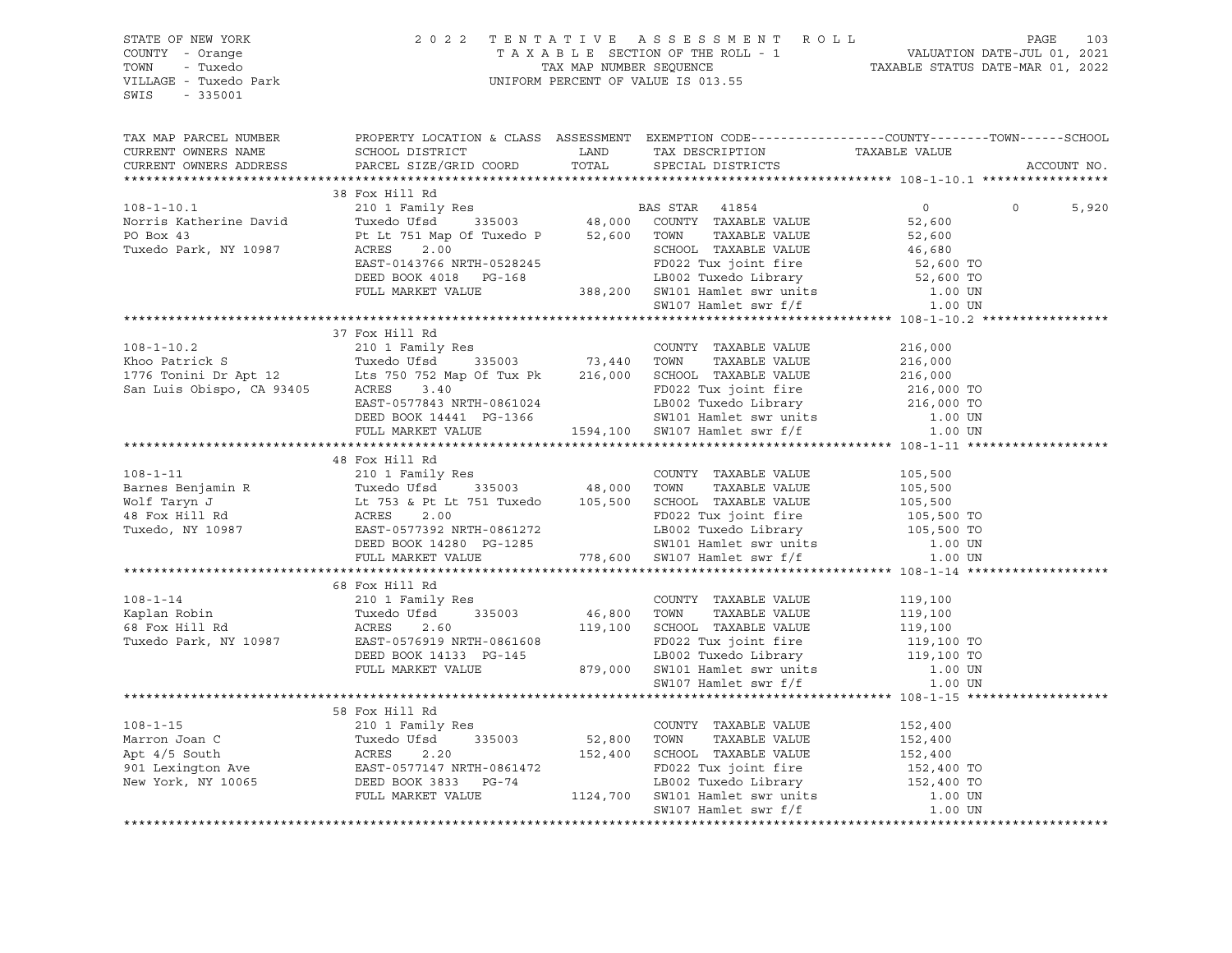| STATE OF NEW YORK<br>COUNTY - Orange<br>- Tuxedo<br>TOWN<br>VILLAGE - Tuxedo Park<br>SWIS<br>$-335001$ |                                                                                                                                                 | 2022 TENTATIVE ASSESSMENT ROLL<br>UNIFORM PERCENT OF VALUE IS 013.55 | PAGE<br>104                          |                                                                                                                                 |
|--------------------------------------------------------------------------------------------------------|-------------------------------------------------------------------------------------------------------------------------------------------------|----------------------------------------------------------------------|--------------------------------------|---------------------------------------------------------------------------------------------------------------------------------|
| TAX MAP PARCEL NUMBER<br>CURRENT OWNERS NAME<br>CURRENT OWNERS ADDRESS                                 | SCHOOL DISTRICT<br>PARCEL SIZE/GRID COORD                                                                                                       | LAND<br>TOTAL                                                        | TAX DESCRIPTION<br>SPECIAL DISTRICTS | PROPERTY LOCATION & CLASS ASSESSMENT EXEMPTION CODE---------------COUNTY-------TOWN------SCHOOL<br>TAXABLE VALUE<br>ACCOUNT NO. |
|                                                                                                        | 38 Pine Rd                                                                                                                                      |                                                                      |                                      |                                                                                                                                 |
| $108 - 1 - 16$                                                                                         | 210 1 Family Res                                                                                                                                |                                                                      | COUNTY TAXABLE VALUE                 | 162,000                                                                                                                         |
| Subocz Areletta                                                                                        | Tuxedo Ufsd 335003                                                                                                                              | 53,460                                                               | TOWN<br>TAXABLE VALUE                | 162,000                                                                                                                         |
| 38 Pine Rd                                                                                             | Lt 1 Pine Rd Map 8475 162,000 SCHOOL TAXABLE VALUE                                                                                              |                                                                      |                                      | 162,000                                                                                                                         |
| Tuxedo Park, NY 10987                                                                                  | ACRES<br>3.30                                                                                                                                   |                                                                      | FD022 Tux joint fire                 | 162,000 TO                                                                                                                      |
|                                                                                                        | EAST-0575977 NRTH-0860790<br>DEED BOOK 14783 PG-341                                                                                             |                                                                      | LB002 Tuxedo Library                 | 162,000 TO                                                                                                                      |
|                                                                                                        | FULL MARKET VALUE                                                                                                                               | 1195,600                                                             |                                      |                                                                                                                                 |
|                                                                                                        |                                                                                                                                                 |                                                                      |                                      |                                                                                                                                 |
|                                                                                                        | 40 Pine Rd                                                                                                                                      |                                                                      |                                      |                                                                                                                                 |
| $108 - 1 - 17$                                                                                         | 210 1 Family Res                                                                                                                                |                                                                      | COUNTY TAXABLE VALUE                 | 181,250                                                                                                                         |
| Garbett Laura                                                                                          | Tuxedo Ufsd                                                                                                                                     | 335003 27,100 TOWN                                                   | TAXABLE VALUE                        | 181,250                                                                                                                         |
| 40 Pine Rd                                                                                             | Lt2 Tuxedo Pk Assoc Pine 181,250 SCHOOL TAXABLE VALUE                                                                                           |                                                                      |                                      | 181,250                                                                                                                         |
| Tuxedo Park, NY 10987                                                                                  | Pepperidge Rd Area                                                                                                                              |                                                                      | FD022 Tux joint fire                 | 181,250 TO                                                                                                                      |
|                                                                                                        | Map 8457<br>ACRES<br>3.10<br>EAST-0575927 NRTH-0860781<br>DEED BOOK 14229 PG-1379                                                               |                                                                      | LB002 Tuxedo Library                 | 181,250 TO                                                                                                                      |
|                                                                                                        | FULL MARKET VALUE                                                                                                                               | 1337,600                                                             |                                      |                                                                                                                                 |
|                                                                                                        |                                                                                                                                                 |                                                                      |                                      |                                                                                                                                 |
| $108 - 1 - 18$                                                                                         | 27 Pepperidge Rd<br>210 1 Family Res                                                                                                            |                                                                      | COUNTY TAXABLE VALUE                 | 121,700                                                                                                                         |
| LeBron Robert                                                                                          | Tuxedo Ufsd                                                                                                                                     | 335003 48,000 TOWN                                                   | TAXABLE VALUE                        | 121,700                                                                                                                         |
| 27 Pepperidge Rd                                                                                       | Lt 3 Tuxedo Pk Assoc Pine 121,700 SCHOOL TAXABLE VALUE                                                                                          |                                                                      |                                      | 121,700                                                                                                                         |
| Tuxedo Park, NY 10987                                                                                  | Pepperidge Rd Area                                                                                                                              |                                                                      | FD022 Tux joint fire                 | 121,700 TO                                                                                                                      |
|                                                                                                        | Map 8457                                                                                                                                        |                                                                      | LB002 Tuxedo Library                 | 121,700 TO                                                                                                                      |
|                                                                                                        | ACRES<br>2.80<br>EAST-0575420 NRTH-0861040<br>DEED BOOK 14452 PG-362                                                                            |                                                                      |                                      |                                                                                                                                 |
|                                                                                                        | FULL MARKET VALUE                                                                                                                               | 898,200                                                              |                                      |                                                                                                                                 |
|                                                                                                        |                                                                                                                                                 |                                                                      |                                      |                                                                                                                                 |
|                                                                                                        | Pine Rd & Pepperidge Rd                                                                                                                         |                                                                      |                                      |                                                                                                                                 |
| $108 - 1 - 19$                                                                                         | 311 Res vac land                                                                                                                                |                                                                      | COUNTY TAXABLE VALUE                 | 53,200                                                                                                                          |
| LeBron Robert                                                                                          | Tuxedo Ufsd        335003               53,200     TOWN     TAXABLE VALUE<br>Lt 4 Tuxedo Pk Assoc Pine         53,200    SCHOOL   TAXABLE VALUE |                                                                      |                                      | 53,200                                                                                                                          |
| PO Box 362                                                                                             |                                                                                                                                                 |                                                                      |                                      | 53,200                                                                                                                          |
| Tuxedo, NY 10987                                                                                       | Pepperidge Rd Area Mp8457                                                                                                                       |                                                                      | FD022 Tux joint fire                 | 53,200 TO                                                                                                                       |
|                                                                                                        | 2.80<br>ACRES                                                                                                                                   |                                                                      | LB002 Tuxedo Library                 | 53,200 TO                                                                                                                       |
|                                                                                                        | EAST-0575546 NRTH-0861244                                                                                                                       |                                                                      |                                      |                                                                                                                                 |
|                                                                                                        | DEED BOOK 14452 PG-349<br>FULL MARKET VALUE                                                                                                     | 392,600                                                              |                                      |                                                                                                                                 |
|                                                                                                        |                                                                                                                                                 |                                                                      |                                      |                                                                                                                                 |
|                                                                                                        |                                                                                                                                                 |                                                                      |                                      |                                                                                                                                 |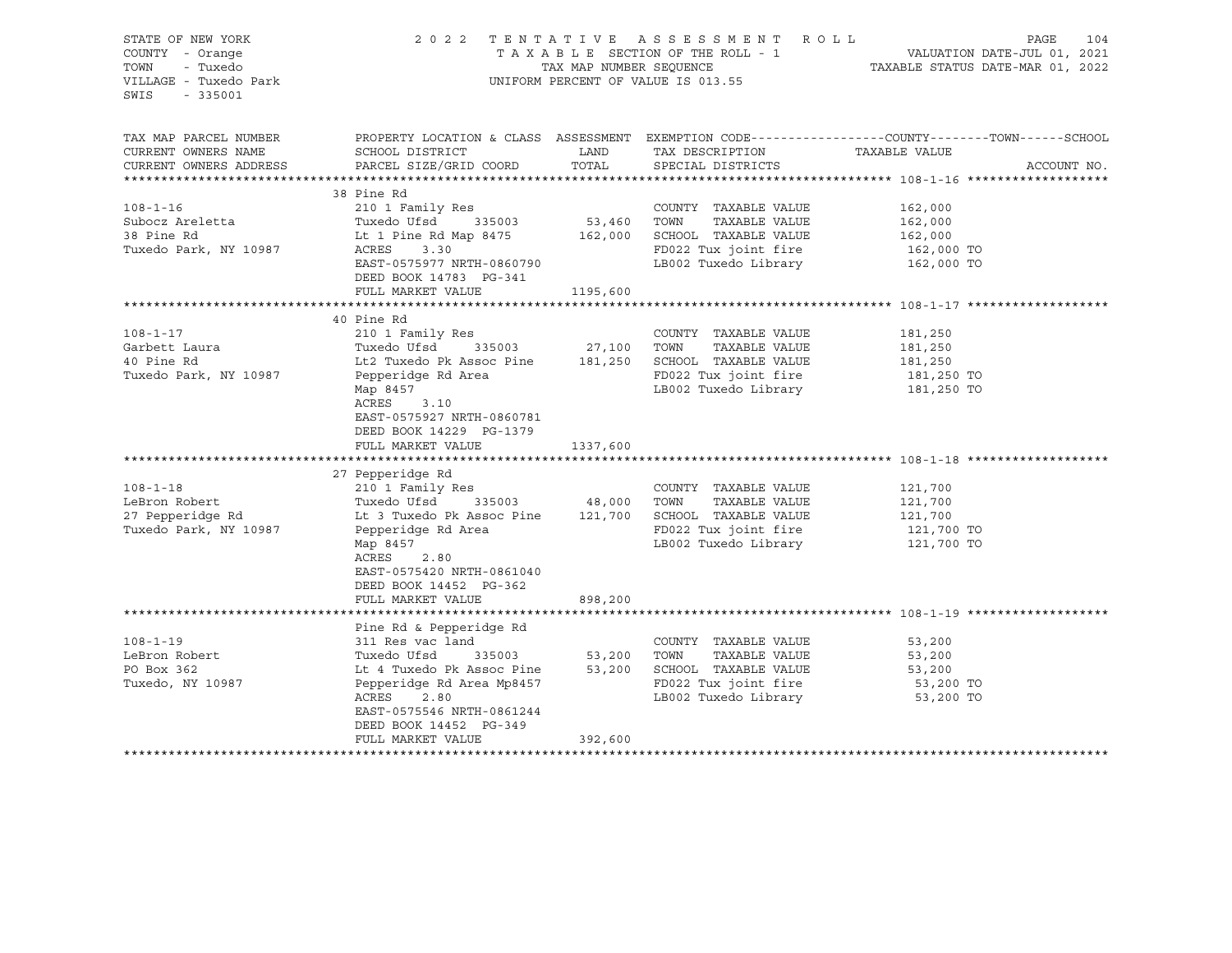| STATE OF NEW YORK     | 2022 TENTATIVE ASSESSMENT ROLL     |                                  | PAGE                        | 105 |
|-----------------------|------------------------------------|----------------------------------|-----------------------------|-----|
| COUNTY - Orange       | TAXABLE SECTION OF THE ROLL - 1    |                                  | VALUATION DATE-JUL 01, 2021 |     |
| TOWN<br>- Tuxedo      | MAP SECTION - 108                  | TAXABLE STATUS DATE-MAR 01, 2022 |                             |     |
| VILLAGE - Tuxedo Park | SUB-SECTION - 000                  |                                  | RPS150/V04/L015             |     |
| SWIS<br>$-335001$     | UNIFORM PERCENT OF VALUE IS 013.55 |                                  | CURRENT DATE $4/25/2022$    |     |

# \*\*\* S P E C I A L D I S T R I C T S U M M A R Y \*\*\*

|      |                      | TOTAL   | EXTENSION | EXTENSION | AD VALOREM | EXEMPT | TAXABLE  |
|------|----------------------|---------|-----------|-----------|------------|--------|----------|
| CODE | DISTRICT NAME        | PARCELS | TYPE      | VALUE     | VALUE      | AMOUNT | VALUE    |
|      |                      |         |           |           |            |        |          |
|      | FD022 Tux joint fire |         | 18 TOTAL  |           | 2102,500   |        | 2102,500 |
|      | LB002 Tuxedo Library |         | 18 TOTAL  |           | 2102,500   |        | 2102,500 |
|      | SW101 Hamlet swr uni |         | 6 UNITS   | 6.00      |            |        | 6.00     |
|      | SW107 Hamlet swr f/f |         | 6 UNITS   | 6.00      |            |        | 6.00     |

#### \*\*\* S C H O O L D I S T R I C T S U M M A R Y \*\*\*

| CODE   | DISTRICT NAME | TOTAL<br>PARCELS | ASSESSED<br>LAND | ASSESSED<br>TOTAL | EXEMPT<br>AMOUNT | TOTAL<br>TAXABLE | <b>STAR</b><br>AMOUNT | STAR<br>TAXABLE |
|--------|---------------|------------------|------------------|-------------------|------------------|------------------|-----------------------|-----------------|
| 335003 | Tuxedo Ufsd   | 18               | 810,850          | 2102,500          |                  | 2102,500         | 23,680                | 2078,820        |
|        | SUB-TOTAL     | 18               | 810,850          | 2102,500          |                  | 2102,500         | 23,680                | 2078,820        |
|        | TOTAL         | 18               | 810,850          | 2102,500          |                  | 2102,500         | 23,680                | 2078,820        |

### \*\*\* S Y S T E M C O D E S S U M M A R Y \*\*\*

### NO SYSTEM EXEMPTIONS AT THIS LEVEL

| CODE  | DESCRIPTION       | TOTAL<br>PARCELS | COUNTY | TOWN | SCHOOL           |
|-------|-------------------|------------------|--------|------|------------------|
| 41854 | BAS STAR<br>TOTAL |                  |        |      | 23,680<br>23,680 |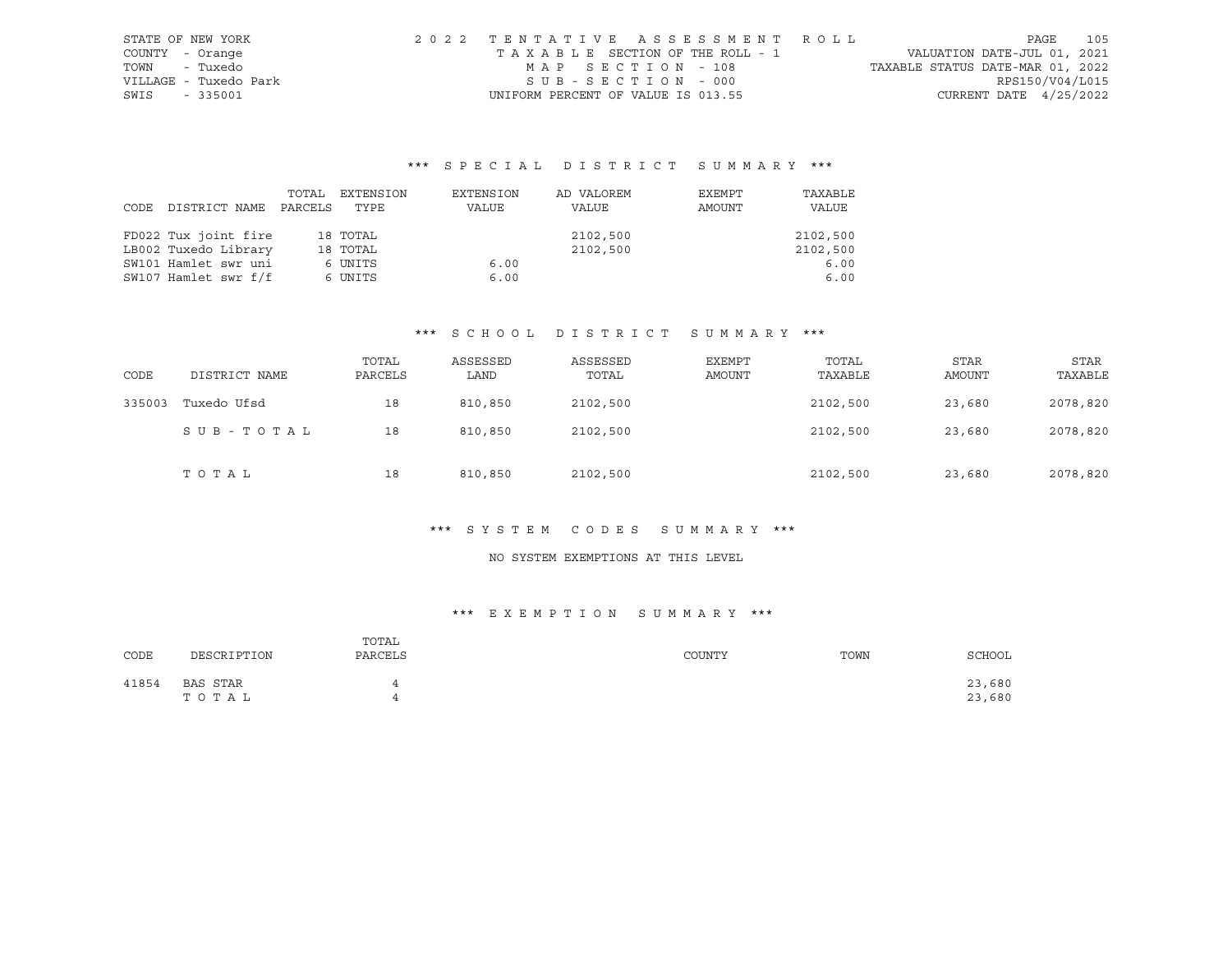|                 | STATE OF NEW YORK     |                                    |  | 2022 TENTATIVE ASSESSMENT ROLL  |                                  |                          | PAGE | 106 |
|-----------------|-----------------------|------------------------------------|--|---------------------------------|----------------------------------|--------------------------|------|-----|
| COUNTY - Orange |                       |                                    |  | TAXABLE SECTION OF THE ROLL - 1 | VALUATION DATE-JUL 01, 2021      |                          |      |     |
| TOWN - Tuxedo   |                       | MAP SECTION - 108                  |  |                                 | TAXABLE STATUS DATE-MAR 01, 2022 |                          |      |     |
|                 | VILLAGE - Tuxedo Park | SUB-SECTION - 000                  |  |                                 |                                  | RPS150/V04/L015          |      |     |
| SWIS - 335001   |                       | UNIFORM PERCENT OF VALUE IS 013.55 |  |                                 |                                  | CURRENT DATE $4/25/2022$ |      |     |

| ROLL       |             | TOTAL   | ASSESSED | ASSESSED | TAXABLE  | TAXABLE  | TAXABLE       | STAR     |
|------------|-------------|---------|----------|----------|----------|----------|---------------|----------|
| <b>SEC</b> | DESCRIPTION | PARCELS | LAND     | TOTAL    | COUNTY   | TOWN     | <b>SCHOOL</b> | TAXABLE  |
|            | TAXABLE     |         | 810,850  | 2102,500 | 2102,500 | 2102,500 | 2102,500      | 2078,820 |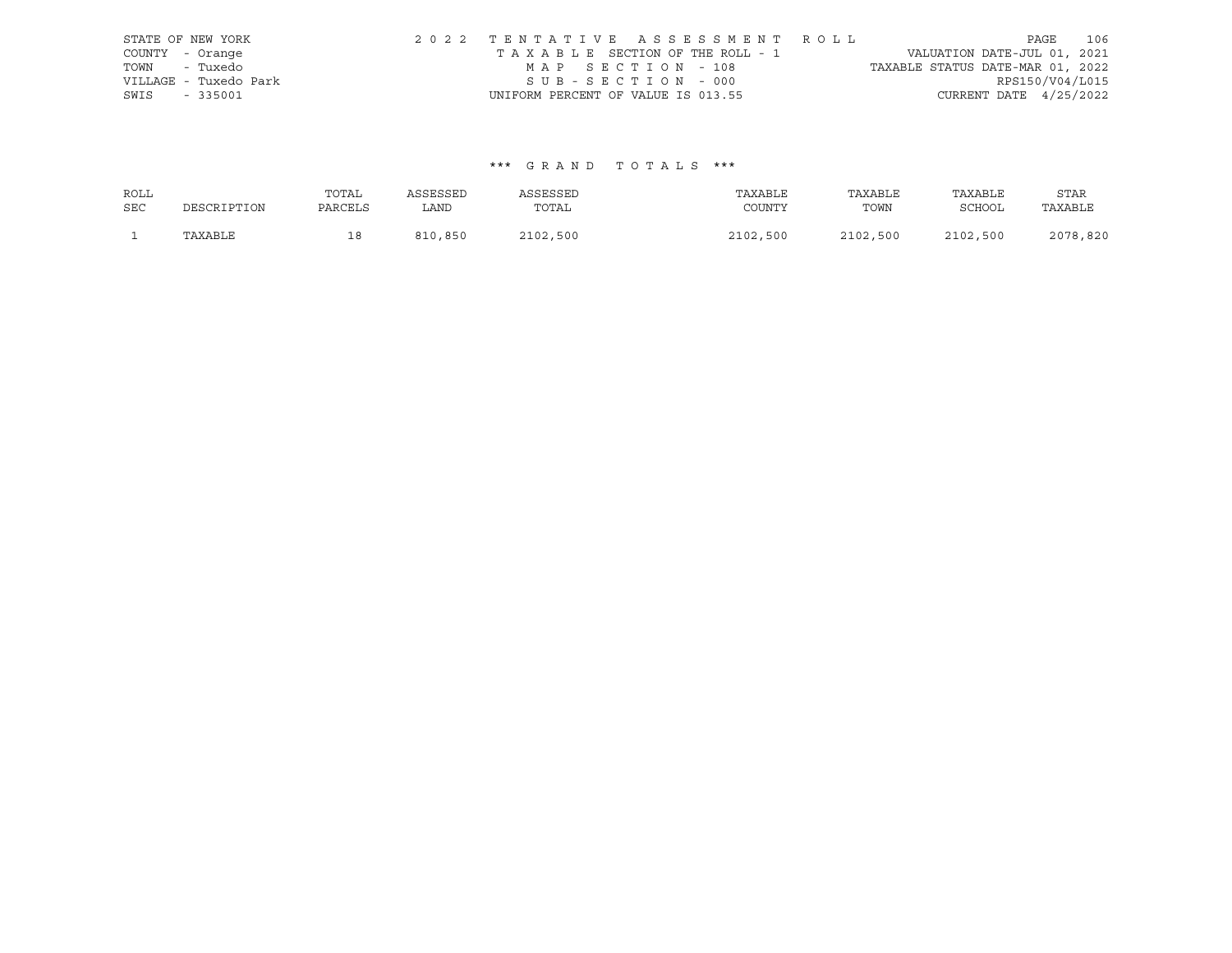| STATE OF NEW YORK     | 2022 TENTATIVE ASSESSMENT ROLL     | 107<br>PAGE                      |
|-----------------------|------------------------------------|----------------------------------|
| COUNTY - Orange       | TAXABLE SECTION OF THE ROLL - 1    | VALUATION DATE-JUL 01, 2021      |
| TOWN<br>- Tuxedo      |                                    | TAXABLE STATUS DATE-MAR 01, 2022 |
| VILLAGE - Tuxedo Park | UNIFORM PERCENT OF VALUE IS 013.55 | RPS150/V04/L015                  |
| SWIS - 335001         |                                    | CURRENT DATE 4/25/2022           |
|                       |                                    |                                  |

# ROLL SECTION TOTALS

## \*\*\* S P E C I A L D I S T R I C T S U M M A R Y \*\*\*

| CODE DISTRICT NAME   | TOTAL<br>PARCELS | EXTENSION<br>TYPE | EXTENSION<br>VALUE | AD VALOREM<br>VALUE | EXEMPT<br>AMOUNT | TAXABLE<br>VALUE |
|----------------------|------------------|-------------------|--------------------|---------------------|------------------|------------------|
| FD022 Tux joint fire |                  | 430 TOTAL         |                    | 73166,513           |                  | 73166,513        |
| LB002 Tuxedo Library |                  | 429 TOTAL         |                    | 72701,513           |                  | 72701,513        |
| SW101 Hamlet swr uni |                  | 19 UNITS          | 20.00              |                     |                  | 20.00            |
| SW107 Hamlet swr f/f |                  | 19 UNITS          | 20.00              |                     |                  | 20.00            |

### \*\*\* S C H O O L D I S T R I C T S U M M A R Y \*\*\*

| CODE   | DISTRICT NAME | TOTAL<br>PARCELS | ASSESSED<br>LAND | ASSESSED<br>TOTAL | EXEMPT<br>AMOUNT | TOTAL<br>TAXABLE | <b>STAR</b><br>AMOUNT | <b>STAR</b><br>TAXABLE |
|--------|---------------|------------------|------------------|-------------------|------------------|------------------|-----------------------|------------------------|
| 335003 | Tuxedo Ufsd   | 439              | 24173,699        | 73779,313         | 99,571           | 73679,742        | 310,660               | 73369,082              |
|        | SUB-TOTAL     | 439              | 24173,699        | 73779,313         | 99,571           | 73679,742        | 310,660               | 73369,082              |
|        | TOTAL         | 439              | 24173,699        | 73779,313         | 99,571           | 73679,742        | 310,660               | 73369,082              |

#### \*\*\* S Y S T E M C O D E S S U M M A R Y \*\*\*

#### NO SYSTEM EXEMPTIONS AT THIS LEVEL

| CODE  | DESCRIPTION | TOTAL<br>PARCELS | COUNTY  | TOWN    | SCHOOL  |
|-------|-------------|------------------|---------|---------|---------|
| 41120 | VETWAR CTS  |                  | 23,814  | 61,236  | 13,608  |
| 41130 | VETCOM CTS  |                  | 22,680  | 58,320  | 12,960  |
| 41140 | VETDIS CTS  | $\sim$<br>∠      | 34,020  | 87,480  | 19,440  |
| 41400 | CLERGY      | $\bigcap$<br>∠   | 3,000   | 3,000   | 3,000   |
| 41800 | AGED        |                  | 50,563  | 50,563  | 50,563  |
| 41834 | ENH STAR    | $\overline{ }$   |         |         | 103,460 |
| 41854 | BAS STAR    | 35               |         |         | 207,200 |
|       | TOTAL       | 58               | 134,077 | 260,599 | 410,231 |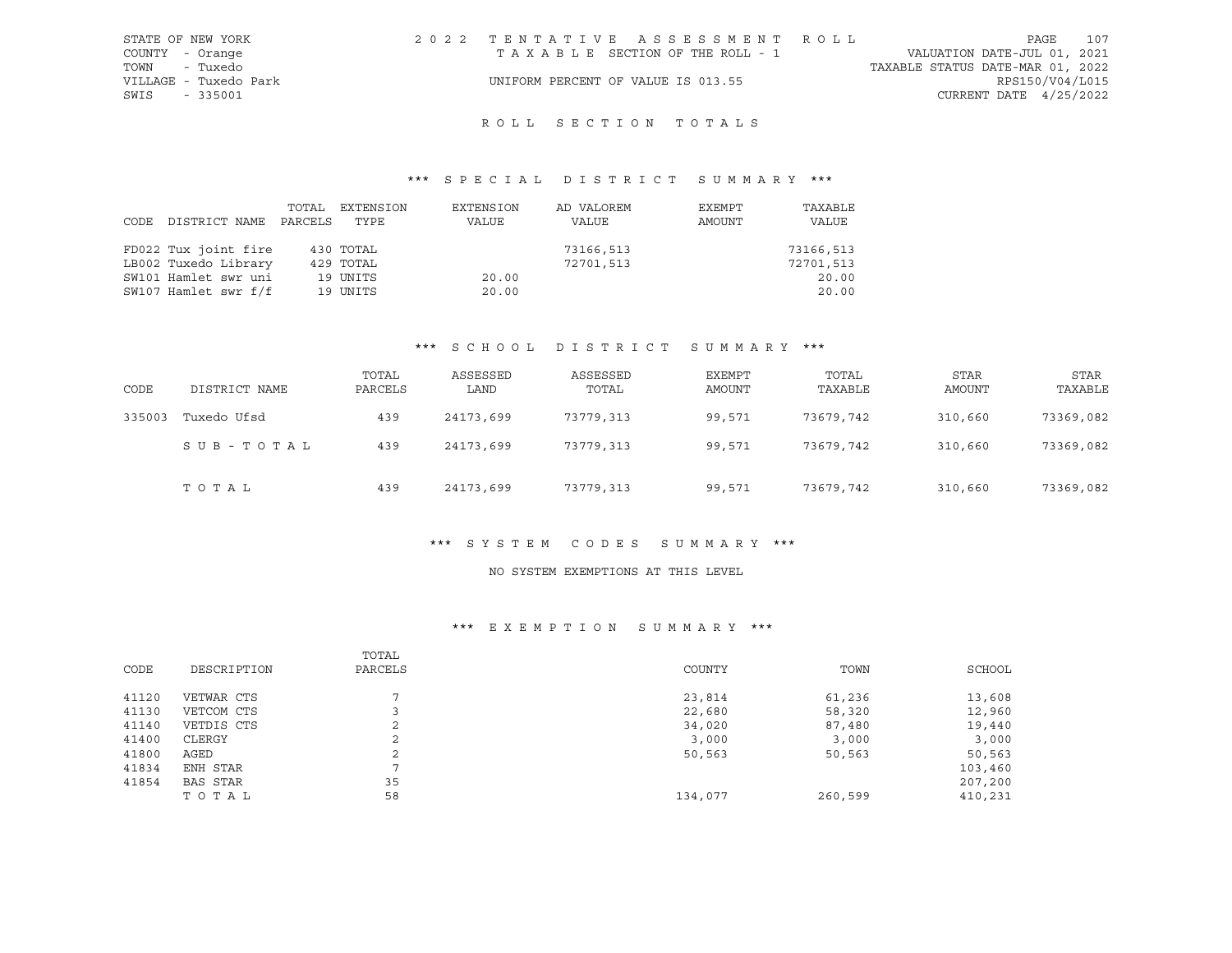| STATE OF NEW YORK     | 2022 TENTATIVE ASSESSMENT ROLL     |                                  | PAGE                     | 108 |
|-----------------------|------------------------------------|----------------------------------|--------------------------|-----|
| COUNTY - Orange       | TAXABLE SECTION OF THE ROLL - 1    | VALUATION DATE-JUL 01, 2021      |                          |     |
| TOWN - Tuxedo         |                                    | TAXABLE STATUS DATE-MAR 01, 2022 |                          |     |
| VILLAGE - Tuxedo Park | UNIFORM PERCENT OF VALUE IS 013.55 |                                  | RPS150/V04/L015          |     |
| SWIS<br>$-335001$     |                                    |                                  | CURRENT DATE $4/25/2022$ |     |
|                       |                                    |                                  |                          |     |

# ROLL SECTION TOTALS

| ROLL       |             | TOTAL   | ASSESSED  | ASSESSED  | TAXABLE   | TAXABLE   | TAXABLE       | <b>STAR</b> |
|------------|-------------|---------|-----------|-----------|-----------|-----------|---------------|-------------|
| <b>SEC</b> | DESCRIPTION | PARCELS | LAND      | TOTAL     | COUNTY    | TOWN      | <b>SCHOOL</b> | TAXABLE     |
|            | TAXABLE     | 439     | 24173,699 | 73779,313 | 73645,236 | 73518,714 | 73679,742     | 73369,082   |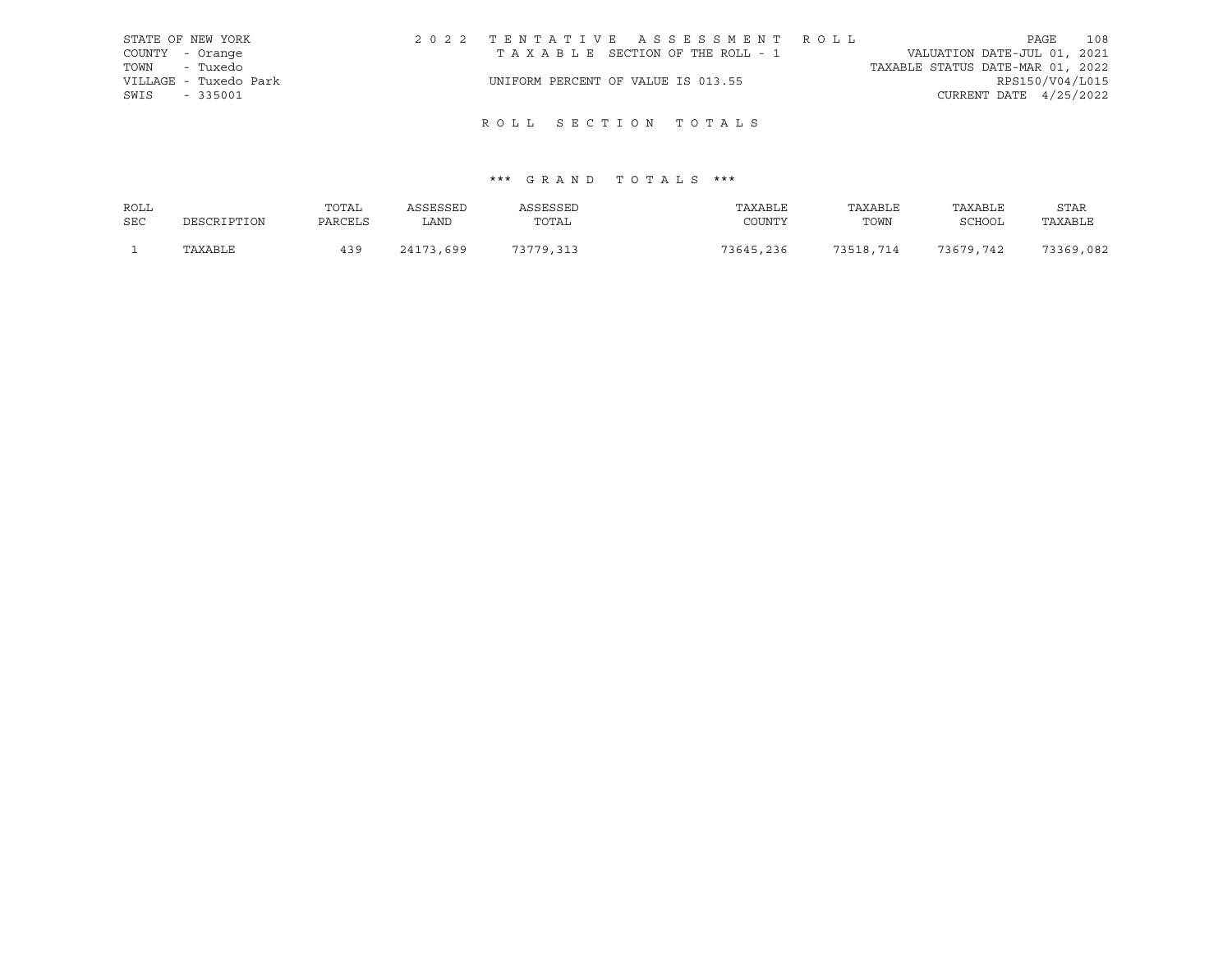SWIS - 335001

### STATE OF NEW YORK 2 0 2 2 T E N T A T I V E A S S E S S M E N T R O L L PAGE 109 COUNTY - Orange SPECIAL FRANCHISE SECTION OF THE ROLL - 5 VALUATION DATE-JUL 01, 2021 TOWN - Tuxedo TAX MAP NUMBER SEQUENCE TAXABLE STATUS DATE-MAR 01, 2022 VILLAGE - Tuxedo Park UNIFORM PERCENT OF VALUE IS 013.55

| TAX MAP PARCEL NUMBER<br>CURRENT OWNERS NAME                                                                                     | SCHOOL DISTRICT      |      | <b>LAND</b> |        |                      | PROPERTY LOCATION & CLASS ASSESSMENT EXEMPTION CODE----------------COUNTY-------TOWN------SCHOOL<br>TAX DESCRIPTION TAXABLE VALUE |  |
|----------------------------------------------------------------------------------------------------------------------------------|----------------------|------|-------------|--------|----------------------|-----------------------------------------------------------------------------------------------------------------------------------|--|
|                                                                                                                                  |                      |      |             |        |                      |                                                                                                                                   |  |
| $999 - 2 - 12$                                                                                                                   | 866 Telephone        |      |             |        | COUNTY TAXABLE VALUE | 24,130                                                                                                                            |  |
| Verizon New York Inc             Tuxedo Ufsd      335003                      0    TOWN                                          |                      |      |             |        | TAXABLE VALUE        | 24,130                                                                                                                            |  |
| Duff & Phelps                                                                                                                    |                      | BANK |             |        |                      | Z38 24,130 SCHOOL TAXABLE VALUE 24,130                                                                                            |  |
| S BANK FULL MARKET VALUE<br>PO Box 2749                                                                                          |                      |      |             |        |                      | 178,100 FD022 Tux joint fire 24,130 TO                                                                                            |  |
| Addison, TX 75001                                                                                                                |                      |      |             |        |                      |                                                                                                                                   |  |
|                                                                                                                                  |                      |      |             |        |                      |                                                                                                                                   |  |
|                                                                                                                                  |                      |      |             |        |                      |                                                                                                                                   |  |
| $999 - 2 - 26$                                                                                                                   | 869 Television       |      |             |        | COUNTY TAXABLE VALUE | 6,411                                                                                                                             |  |
| Cablevision Of Rockland Tuxedo Ufsd 335003 0                                                                                     |                      |      |             | TOWN   | TAXABLE VALUE        | 6,411                                                                                                                             |  |
|                                                                                                                                  |                      |      | 6,411       |        | SCHOOL TAXABLE VALUE | 6,411                                                                                                                             |  |
|                                                                                                                                  |                      |      |             |        |                      | FD022 Tux joint fire 6,411 TO                                                                                                     |  |
|                                                                                                                                  |                      |      | 47,300      |        | LB002 Tuxedo Library | 6,411 TO                                                                                                                          |  |
| St. Louis, MO 63141                                                                                                              |                      |      |             |        |                      |                                                                                                                                   |  |
|                                                                                                                                  |                      |      |             |        |                      |                                                                                                                                   |  |
|                                                                                                                                  | poles                |      |             |        |                      |                                                                                                                                   |  |
| and the same state of the same state of the same state of the same state of the same state of the same state o<br>$999 - 3 - 97$ |                      |      |             | COUNTY | TAXABLE VALUE        | 13,982                                                                                                                            |  |
| CrownCastleFiber LLC                                                                                                             | Tuxedo Ufsd 335003 0 |      |             | TOWN   | TAXABLE VALUE        | 13,982                                                                                                                            |  |
| 2000 Corporate Drive, Tax Depa                                                                                                   |                      | BANK | Z31 13,982  | SCHOOL | TAXABLE VALUE        | 13,982                                                                                                                            |  |
| Cannosburg, PA 15317                                                                                                             | FULL MARKET VALUE    |      | 103,200     |        |                      |                                                                                                                                   |  |
|                                                                                                                                  |                      |      |             |        |                      |                                                                                                                                   |  |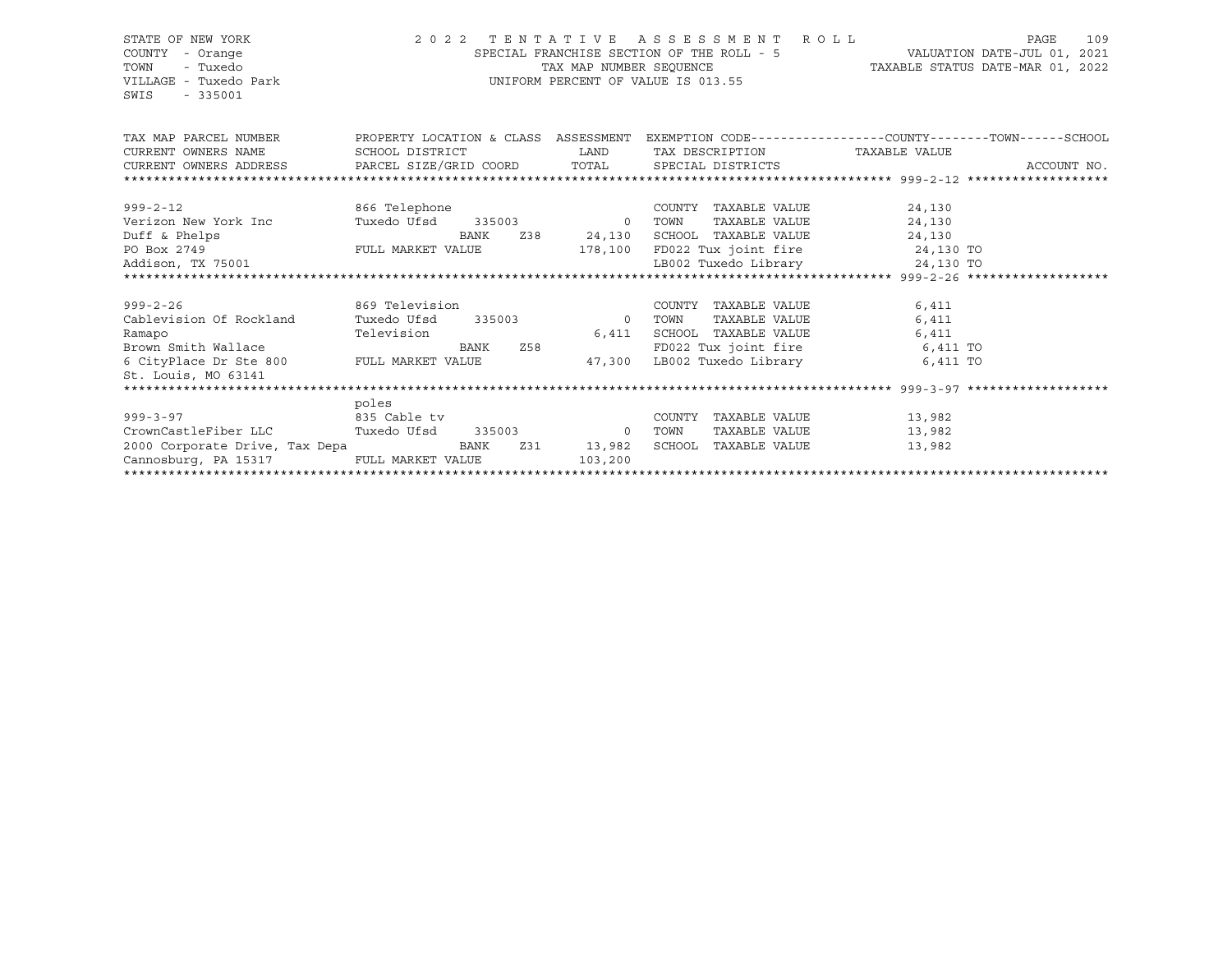| STATE OF NEW YORK     | 2022 TENTATIVE ASSESSMENT ROLL            |                                  | PAGE            | 110 |
|-----------------------|-------------------------------------------|----------------------------------|-----------------|-----|
| COUNTY - Orange       | SPECIAL FRANCHISE SECTION OF THE ROLL - 5 | VALUATION DATE-JUL 01, 2021      |                 |     |
| TOWN<br>- Tuxedo      | MAP SECTION - 999                         | TAXABLE STATUS DATE-MAR 01, 2022 |                 |     |
| VILLAGE - Tuxedo Park | SUB-SECTION - 000                         |                                  | RPS150/V04/L015 |     |
| SWIS - 335001         | UNIFORM PERCENT OF VALUE IS 013.55        | CURRENT DATE $4/25/2022$         |                 |     |

|                                 | TOTAL EXTENSION | EXTENSION | AD VALOREM | EXEMPT | TAXABLE |
|---------------------------------|-----------------|-----------|------------|--------|---------|
| CODE DISTRICT NAME PARCELS TYPE |                 | VALUE     | VALUE      | AMOUNT | VALUE   |
|                                 |                 |           |            |        |         |
| FD022 Tux joint fire            | 2 TOTAL         |           | 30,541     |        | 30,541  |
| LB002 Tuxedo Library            | 2 TOTAL         |           | 30,541     |        | 30,541  |

## \*\*\* S C H O O L D I S T R I C T S U M M A R Y \*\*\*

| CODE   | DISTRICT NAME | TOTAL<br>PARCELS | ASSESSED<br>LAND | ASSESSED<br>TOTAL | EXEMPT<br>AMOUNT | TOTAL<br>TAXABLE | <b>STAR</b><br>AMOUNT | <b>STAR</b><br>TAXABLE |
|--------|---------------|------------------|------------------|-------------------|------------------|------------------|-----------------------|------------------------|
| 335003 | Tuxedo Ufsd   |                  |                  | 44,523            |                  | 44,523           |                       | 44,523                 |
|        | SUB-TOTAL     |                  |                  | 44,523            |                  | 44,523           |                       | 44,523                 |
|        | TOTAL         |                  |                  | 44,523            |                  | 44,523           |                       | 44,523                 |

### \*\*\* S Y S T E M C O D E S S U M M A R Y \*\*\*

#### NO SYSTEM EXEMPTIONS AT THIS LEVEL

### \*\*\* E X E M P T I O N S U M M A R Y \*\*\*

#### NO EXEMPTIONS AT THIS LEVEL

| ROLL |                   | TOTAL   | SSESSED | SSESSED | TAXABLE    | TAXABLE | TAXABLE | <b>STAR</b> |
|------|-------------------|---------|---------|---------|------------|---------|---------|-------------|
| SEC  | DESCRIPTION       | PARCELS | LAND    | TOTAL   | COUNTY     | TOWN    | SCHOOL  | TAXABLE     |
|      | SPECIAL FRANCHISE |         |         | 44,523  | ,523<br>14 | 44,523  | 44,523  | 44,523      |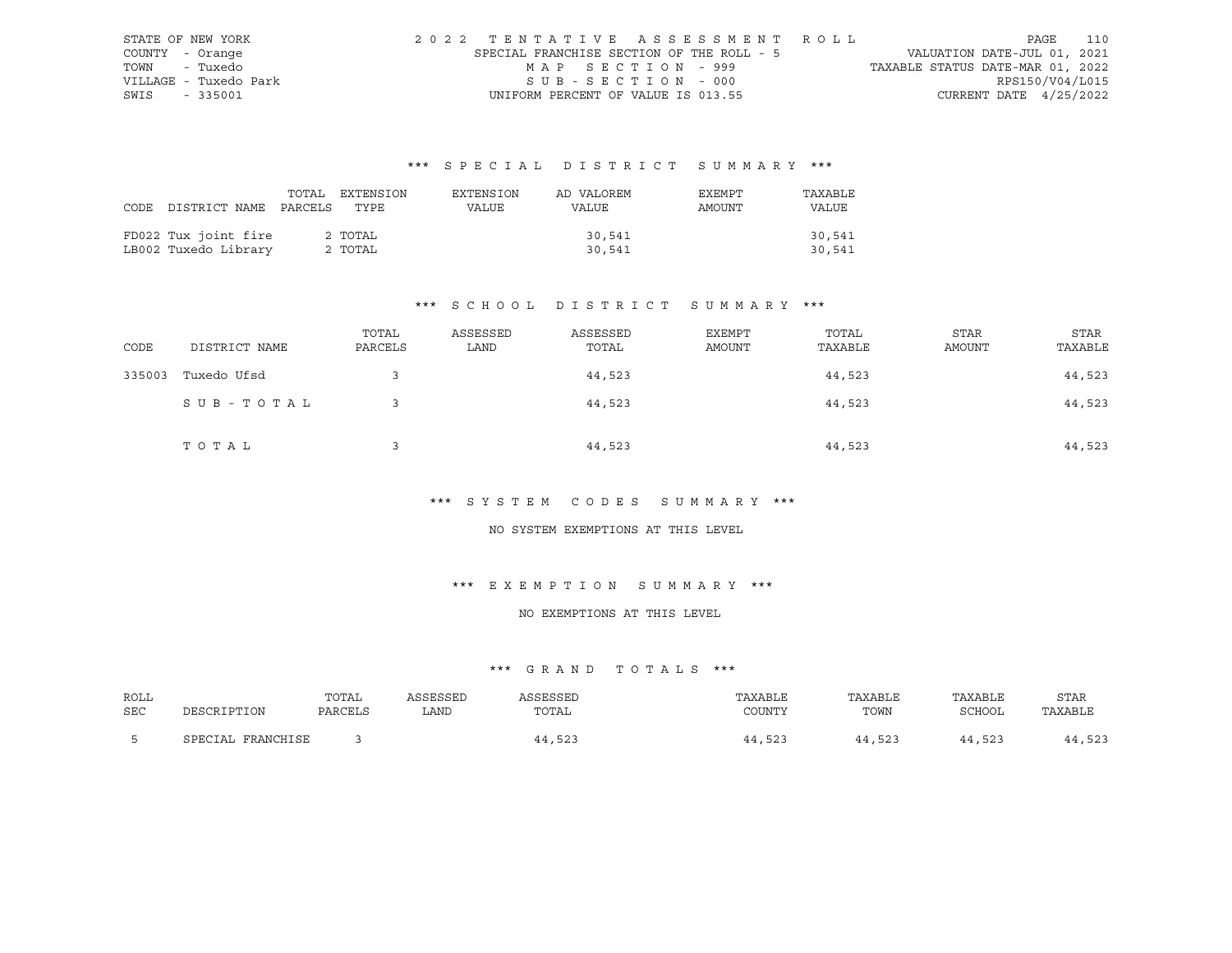| STATE OF NEW YORK     | 2022 TENTATIVE ASSESSMENT ROLL            | 111<br>PAGE                      |
|-----------------------|-------------------------------------------|----------------------------------|
| COUNTY - Orange       | SPECIAL FRANCHISE SECTION OF THE ROLL - 5 | VALUATION DATE-JUL 01, 2021      |
| TOWN - Tuxedo         |                                           | TAXABLE STATUS DATE-MAR 01, 2022 |
| VILLAGE - Tuxedo Park | UNIFORM PERCENT OF VALUE IS 013.55        | RPS150/V04/L015                  |
| SWIS - 335001         |                                           | CURRENT DATE $4/25/2022$         |
|                       |                                           |                                  |

## ROLL SECTION TOTALS

### \*\*\* S P E C I A L D I S T R I C T S U M M A R Y \*\*\*

|                                 | TOTAL EXTENSION | EXTENSION | AD VALOREM | EXEMPT | TAXABLE      |
|---------------------------------|-----------------|-----------|------------|--------|--------------|
| CODE DISTRICT NAME PARCELS TYPE |                 | VALUE     | VALUE      | AMOUNT | <b>VALUE</b> |
|                                 |                 |           |            |        |              |
| FD022 Tux joint fire            | 2 TOTAL         |           | 30,541     |        | 30,541       |
| LB002 Tuxedo Library            | 2 TOTAL         |           | 30,541     |        | 30,541       |

### \*\*\* S C H O O L D I S T R I C T S U M M A R Y \*\*\*

| CODE   | DISTRICT NAME | TOTAL<br>PARCELS | ASSESSED<br>LAND | ASSESSED<br>TOTAL | <b>EXEMPT</b><br>AMOUNT | TOTAL<br>TAXABLE | <b>STAR</b><br>AMOUNT | STAR<br>TAXABLE |
|--------|---------------|------------------|------------------|-------------------|-------------------------|------------------|-----------------------|-----------------|
| 335003 | Tuxedo Ufsd   |                  |                  | 44,523            |                         | 44,523           |                       | 44,523          |
|        | SUB-TOTAL     |                  |                  | 44,523            |                         | 44,523           |                       | 44,523          |
|        | TOTAL         |                  |                  | 44,523            |                         | 44,523           |                       | 44,523          |

### \*\*\* S Y S T E M C O D E S S U M M A R Y \*\*\*

#### NO SYSTEM EXEMPTIONS AT THIS LEVEL

### \*\*\* E X E M P T I O N S U M M A R Y \*\*\*

### NO EXEMPTIONS AT THIS LEVEL

| ROLL       | DESCRIPTION       | TOTAL   | ASSESSED | ASSESSED | TAXABLE | TAXABLE | TAXABLE | <b>STAR</b> |
|------------|-------------------|---------|----------|----------|---------|---------|---------|-------------|
| <b>SEC</b> |                   | PARCELS | LAND     | TOTAL    | COUNTY  | TOWN    | SCHOOL  | TAXABLE     |
|            | SPECIAL FRANCHISE |         |          | 44,523   | 44,523  | 44,523  | 44,523  | 44,523      |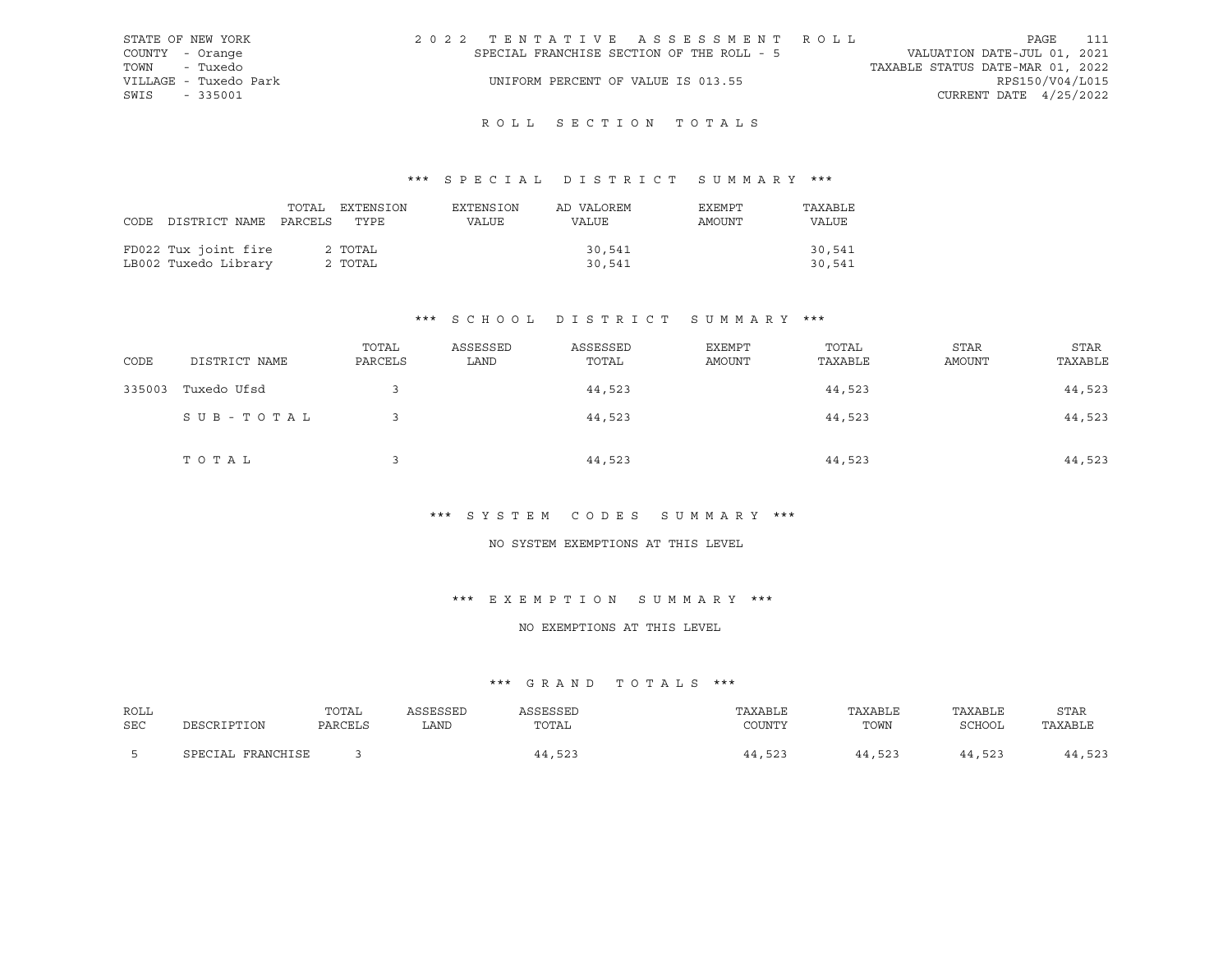| STATE OF NEW YORK<br>- Orange<br>COUNTY<br>- Tuxedo<br>TOWN<br>VILLAGE - Tuxedo Park<br>SWIS<br>$-335001$ | 2 0 2 2<br>TENTATIVE       | TAX MAP NUMBER SEOUENCE | ASSESSMENT ROLL<br>UTILITY & R.R. SECTION OF THE ROLL - 6<br>UNIFORM PERCENT OF VALUE IS 013.55 | 112<br>PAGE<br>VALUATION DATE-JUL 01, 2021<br>TAXABLE STATUS DATE-MAR 01, 2022 |
|-----------------------------------------------------------------------------------------------------------|----------------------------|-------------------------|-------------------------------------------------------------------------------------------------|--------------------------------------------------------------------------------|
| TAX MAP PARCEL NUMBER                                                                                     | PROPERTY LOCATION & CLASS  | ASSESSMENT              |                                                                                                 | EXEMPTION CODE-----------------COUNTY-------TOWN------SCHOOL                   |
| CURRENT OWNERS NAME                                                                                       | SCHOOL DISTRICT            | LAND                    | TAX DESCRIPTION                                                                                 | TAXABLE VALUE                                                                  |
| CURRENT OWNERS ADDRESS BARCEL SIZE/GRID COORD TOTAL                                                       |                            |                         | SPECIAL DISTRICTS                                                                               | ACCOUNT NO.                                                                    |
|                                                                                                           |                            |                         |                                                                                                 |                                                                                |
|                                                                                                           | 92 Circuit Rd              |                         |                                                                                                 |                                                                                |
| $107 - 1 - 48$                                                                                            | 831 Tele Comm              |                         | TAXABLE VALUE<br>COUNTY                                                                         | 29,935                                                                         |
| Verizon New York Inc                                                                                      | Tuxedo Ufsd<br>335003      | 17,800                  | TOWN<br>TAXABLE VALUE                                                                           | 29,935                                                                         |
| Duff and Phelps                                                                                           | Central Office             | 29,935                  | SCHOOL<br>TAXABLE VALUE                                                                         | 29,935                                                                         |
| PO Box 2749                                                                                               | Z38<br>ACRES<br>1.00 BANK  |                         | FD022 Tux joint fire 29,935 TO                                                                  |                                                                                |
| Addison, TX 75001                                                                                         | EAST-0575955 NRTH-0864476  |                         | LB002 Tuxedo Library                                                                            | 29,935 TO                                                                      |
|                                                                                                           | DEED BOOK 1468<br>PG-00076 |                         |                                                                                                 |                                                                                |
|                                                                                                           | FULL MARKET VALUE          | 220,900                 |                                                                                                 |                                                                                |
|                                                                                                           |                            |                         |                                                                                                 |                                                                                |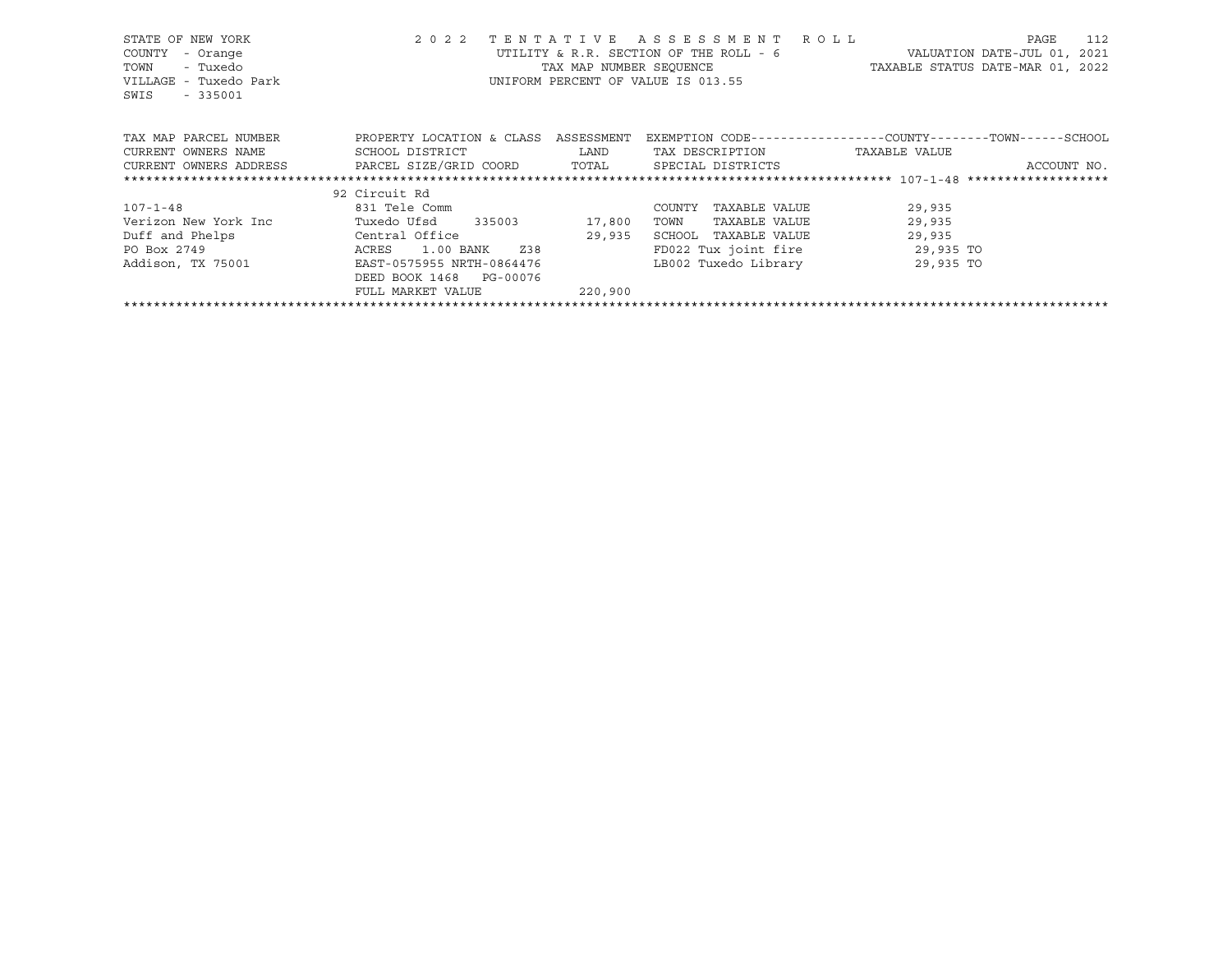| STATE OF NEW YORK     | 2022 TENTATIVE ASSESSMENT ROLL         |                                  | PAGE 113                    |  |
|-----------------------|----------------------------------------|----------------------------------|-----------------------------|--|
| COUNTY - Orange       | UTILITY & R.R. SECTION OF THE ROLL - 6 |                                  | VALUATION DATE-JUL 01, 2021 |  |
| TOWN - Tuxedo         | MAP SECTION - 107                      | TAXABLE STATUS DATE-MAR 01, 2022 |                             |  |
| VILLAGE - Tuxedo Park | SUB-SECTION - 000                      |                                  | RPS150/V04/L015             |  |
| SWIS - 335001         | UNIFORM PERCENT OF VALUE IS 013.55     |                                  | CURRENT DATE $4/25/2022$    |  |

|      |                            | TOTAL EXTENSION | EXTENSION | AD VALOREM | <b>EXEMPT</b> | TAXABLE      |
|------|----------------------------|-----------------|-----------|------------|---------------|--------------|
| CODE | DISTRICT NAME PARCELS TYPE |                 | VALUE     | VALUE      | AMOUNT        | <b>VALUE</b> |
|      |                            |                 |           |            |               |              |
|      | FD022 Tux joint fire       | 1 TOTAL         |           | 29,935     |               | 29,935       |
|      | LB002 Tuxedo Library       | 1 TOTAL         |           | 29,935     |               | 29,935       |

## \*\*\* S C H O O L D I S T R I C T S U M M A R Y \*\*\*

| CODE   | DISTRICT NAME | TOTAL<br>PARCELS | ASSESSED<br>LAND | ASSESSED<br>TOTAL | EXEMPT<br><b>AMOUNT</b> | TOTAL<br>TAXABLE | <b>STAR</b><br><b>AMOUNT</b> | <b>STAR</b><br>TAXABLE |
|--------|---------------|------------------|------------------|-------------------|-------------------------|------------------|------------------------------|------------------------|
| 335003 | Tuxedo Ufsd   |                  | 17,800           | 29,935            |                         | 29,935           |                              | 29,935                 |
|        | SUB-TOTAL     |                  | 17,800           | 29,935            |                         | 29,935           |                              | 29,935                 |
|        | TOTAL         |                  | 17,800           | 29,935            |                         | 29,935           |                              | 29,935                 |

### \*\*\* S Y S T E M C O D E S S U M M A R Y \*\*\*

#### NO SYSTEM EXEMPTIONS AT THIS LEVEL

### \*\*\* E X E M P T I O N S U M M A R Y \*\*\*

#### NO EXEMPTIONS AT THIS LEVEL

| ROLL<br><b>SEC</b> | DESCRIPTION      | TOTAL<br>PARCELS | ASSESSED<br>LAND | SSESSED<br>TOTAL | TAXABLE<br>COUNTY | TAXABLE<br>TOWN | TAXABLE<br>SCHOOL | <b>STAR</b><br>TAXABLE |
|--------------------|------------------|------------------|------------------|------------------|-------------------|-----------------|-------------------|------------------------|
|                    | UTILITIES & N.C. |                  | ,800             | 29,935           | 29 935            | 29,935          | 29 935            | 20 035                 |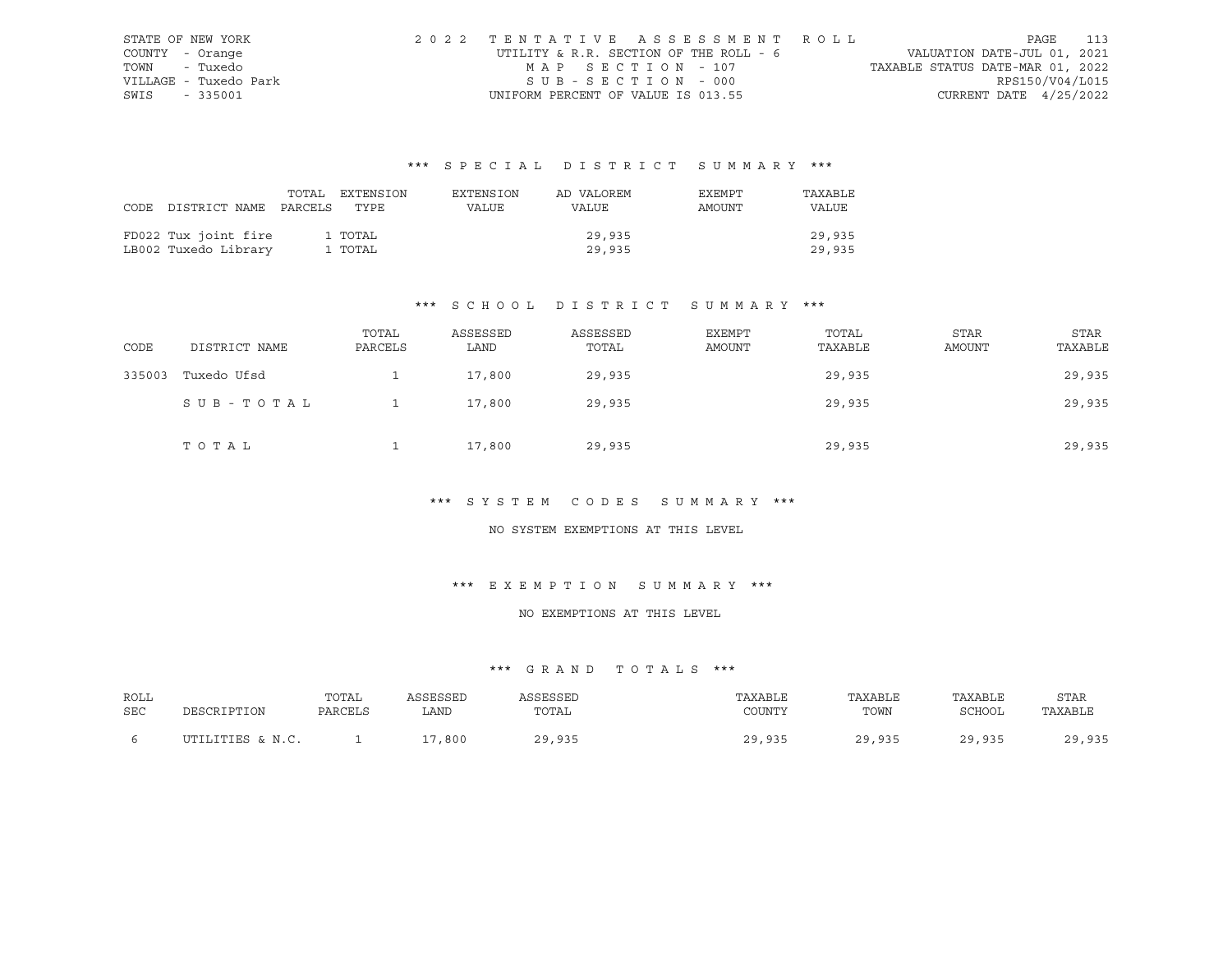| STATE OF NEW YORK         | 2 0 2 2<br>TENTATIVE      |            | ASSESSMENT ROLL                        | PAGE<br>114                                                  |
|---------------------------|---------------------------|------------|----------------------------------------|--------------------------------------------------------------|
| - Orange<br>COUNTY        |                           |            | UTILITY & R.R. SECTION OF THE ROLL - 6 | VALUATION DATE-JUL 01, 2021                                  |
| - Tuxedo<br>TOWN          |                           |            | TAX MAP NUMBER SEQUENCE                | TAXABLE STATUS DATE-MAR 01, 2022                             |
| VILLAGE - Tuxedo Park     |                           |            | UNIFORM PERCENT OF VALUE IS 013.55     |                                                              |
| SWIS<br>$-335001$         |                           |            |                                        |                                                              |
|                           |                           |            |                                        |                                                              |
|                           |                           |            |                                        |                                                              |
| TAX MAP PARCEL NUMBER     | PROPERTY LOCATION & CLASS | ASSESSMENT |                                        | EXEMPTION CODE-----------------COUNTY-------TOWN------SCHOOL |
| CURRENT OWNERS NAME       | SCHOOL DISTRICT           | LAND       | TAX DESCRIPTION                        | TAXABLE VALUE                                                |
| CURRENT OWNERS ADDRESS    | PARCEL SIZE/GRID COORD    | TOTAL      | SPECIAL DISTRICTS                      | ACCOUNT NO.                                                  |
|                           |                           |            |                                        |                                                              |
|                           | 17 A -210                 |            |                                        |                                                              |
| 650.001-0000-631.900-1881 | 831 Tele Comm             |            | TAXABLE VALUE<br>COUNTY                | 28,493                                                       |
| Verizon New York Inc      | Tuxedo Ufsd<br>335003     | $\circ$    | TAXABLE VALUE<br>TOWN                  | 28,493                                                       |
| Duff and Phelps           | Outside Plant             | 28,493     | SCHOOL<br>TAXABLE VALUE                | 28,493                                                       |
| PO Box 2749               | Z38<br>BANK               |            | FD022 Tux joint fire                   | 28,493 TO                                                    |
| Addidon, TX 75001         | DEED BOOK 1964 PG-00786   |            | LB002 Tuxedo Library                   | 28,493 TO                                                    |
|                           | FULL MARKET VALUE         | 210,300    |                                        |                                                              |
|                           |                           |            |                                        |                                                              |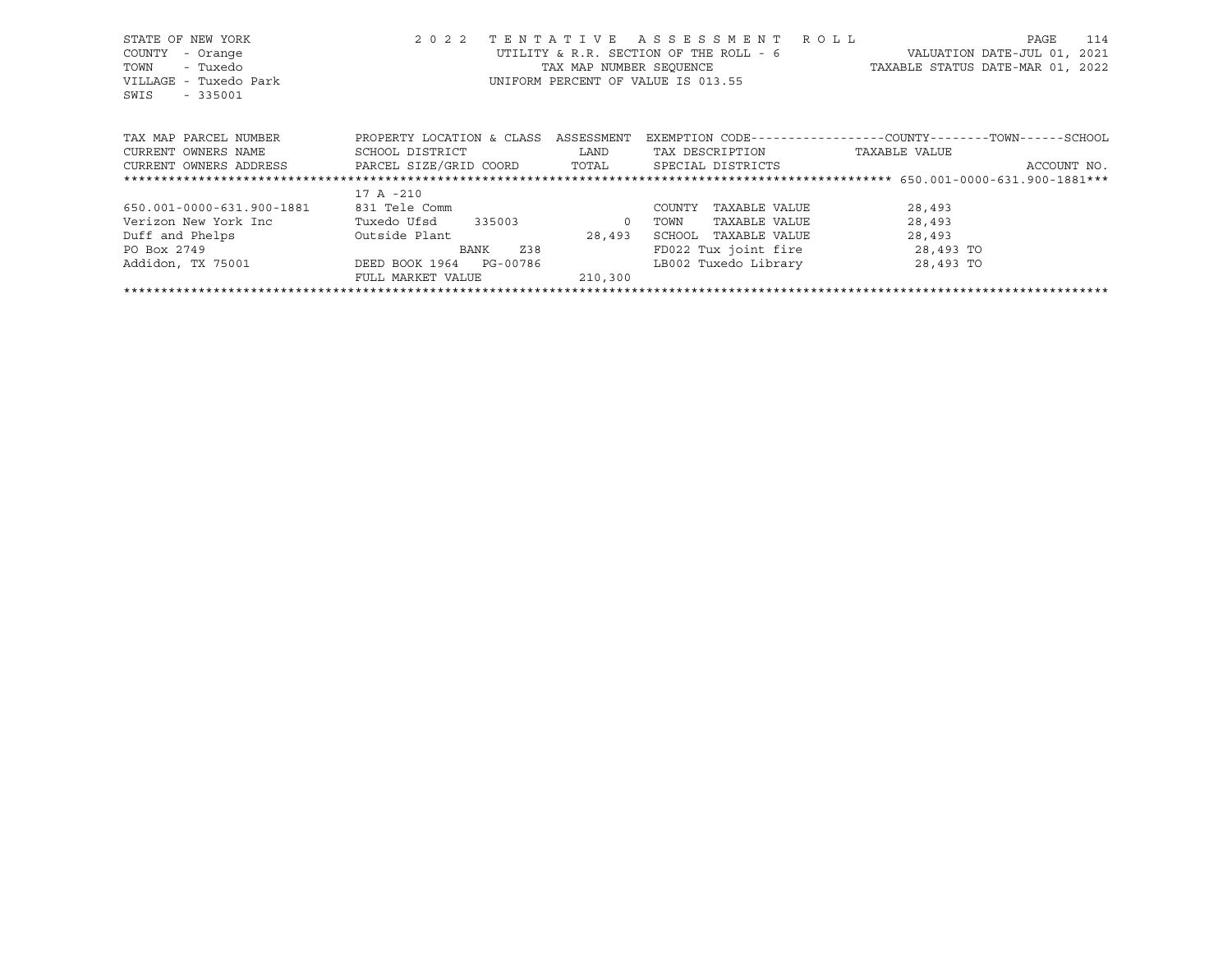| STATE OF NEW YORK     | 2022 TENTATIVE ASSESSMENT ROLL         |                                  | PAGE                     | 115 |
|-----------------------|----------------------------------------|----------------------------------|--------------------------|-----|
| COUNTY - Orange       | UTILITY & R.R. SECTION OF THE ROLL - 6 | VALUATION DATE-JUL 01, 2021      |                          |     |
| TOWN - Tuxedo         | MAP SECTION - 650                      | TAXABLE STATUS DATE-MAR 01, 2022 |                          |     |
| VILLAGE - Tuxedo Park | SUB-SECTION - 001                      |                                  | RPS150/V04/L015          |     |
| SWIS - 335001         | UNIFORM PERCENT OF VALUE IS 013.55     |                                  | CURRENT DATE $4/25/2022$ |     |

|                                 | TOTAL | EXTENSION | EXTENSION | AD VALOREM | EXEMPT | TAXABLE      |
|---------------------------------|-------|-----------|-----------|------------|--------|--------------|
| CODE DISTRICT NAME PARCELS TYPE |       |           | VALUE     | VALUE      | AMOUNT | <b>VALUE</b> |
|                                 |       |           |           |            |        |              |
| FD022 Tux joint fire            |       | 1 TOTAL   |           | 28,493     |        | 28,493       |
| LB002 Tuxedo Library            |       | 1 TOTAL   |           | 28,493     |        | 28,493       |

## \*\*\* S C H O O L D I S T R I C T S U M M A R Y \*\*\*

| CODE   | DISTRICT NAME | TOTAL<br>PARCELS | ASSESSED<br>LAND | ASSESSED<br>TOTAL | EXEMPT<br>AMOUNT | TOTAL<br>TAXABLE | <b>STAR</b><br>AMOUNT | STAR<br>TAXABLE |
|--------|---------------|------------------|------------------|-------------------|------------------|------------------|-----------------------|-----------------|
| 335003 | Tuxedo Ufsd   |                  |                  | 28,493            |                  | 28,493           |                       | 28,493          |
|        | SUB-TOTAL     |                  |                  | 28,493            |                  | 28,493           |                       | 28,493          |
|        | TOTAL         |                  |                  | 28,493            |                  | 28,493           |                       | 28,493          |

### \*\*\* S Y S T E M C O D E S S U M M A R Y \*\*\*

#### NO SYSTEM EXEMPTIONS AT THIS LEVEL

### \*\*\* E X E M P T I O N S U M M A R Y \*\*\*

#### NO EXEMPTIONS AT THIS LEVEL

| ROLL |                  | TOTAL   | ASSESSED | SSESSED | TAXABLE    | TAXABLE | TAXABLE | <b>STAR</b> |
|------|------------------|---------|----------|---------|------------|---------|---------|-------------|
| SEC  | DESCRIPTION      | PARCELS | LAND     | TOTAL   | COUNTY     | TOWN    | SCHOOL  | TAXABLE     |
|      | UTILITIES & N.C. |         |          | 28,493  | າ ວ<br>493 | 28,493  | 28,493  | 28,493      |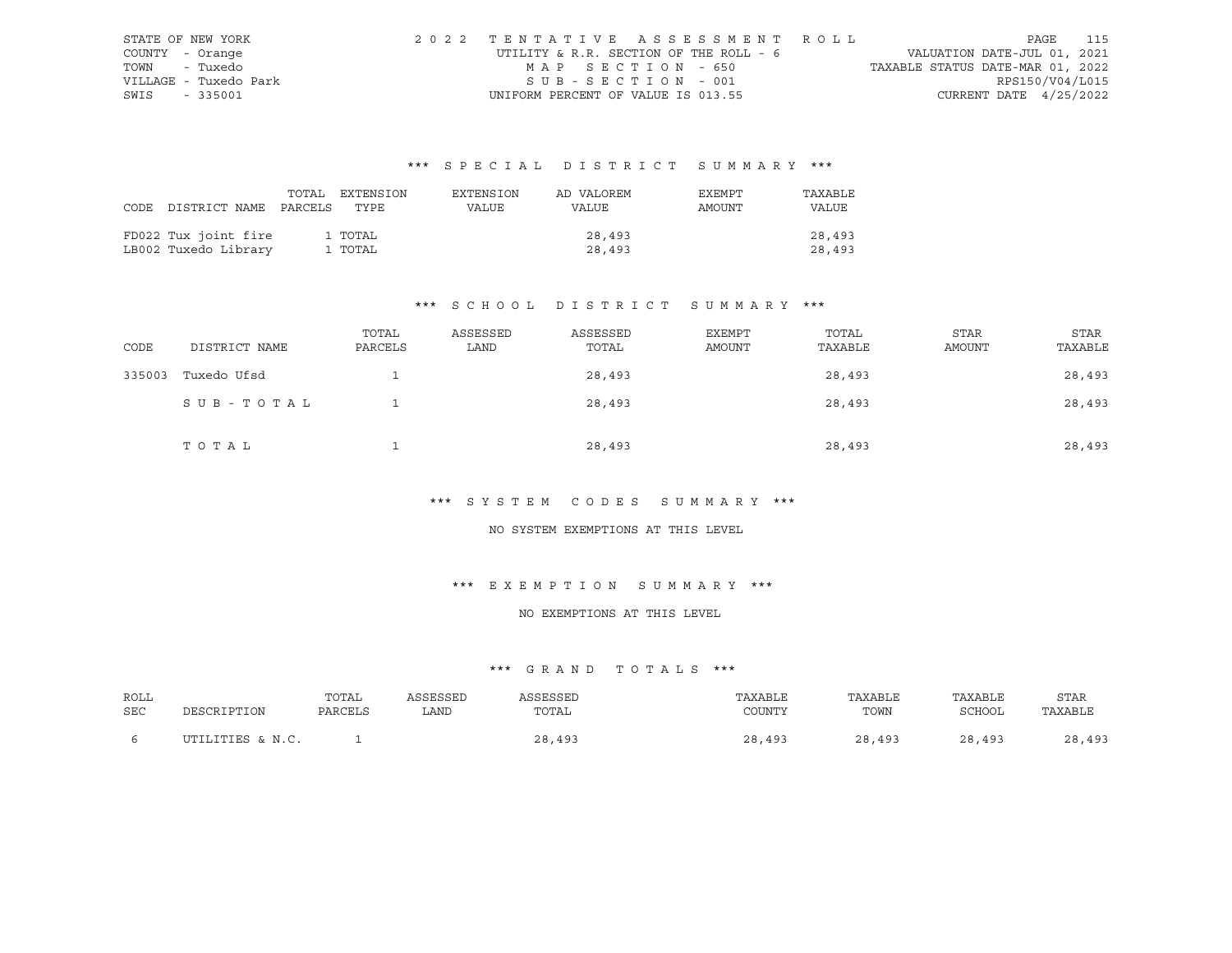| STATE OF NEW YORK      | 2 0 2 2                              |                         | TENTATIVE ASSESSMENT ROLL              |                                                             | PAGE<br>116                 |
|------------------------|--------------------------------------|-------------------------|----------------------------------------|-------------------------------------------------------------|-----------------------------|
| COUNTY<br>- Orange     |                                      |                         | UTILITY & R.R. SECTION OF THE ROLL - 6 |                                                             | VALUATION DATE-JUL 01, 2021 |
| - Tuxedo<br>TOWN       |                                      | TAX MAP NUMBER SEOUENCE |                                        | TAXABLE STATUS DATE-MAR 01, 2022                            |                             |
| VILLAGE - Tuxedo Park  |                                      |                         | UNIFORM PERCENT OF VALUE IS 013.55     |                                                             |                             |
| SWIS<br>$-335001$      |                                      |                         |                                        |                                                             |                             |
|                        |                                      |                         |                                        |                                                             |                             |
|                        |                                      |                         |                                        |                                                             |                             |
| TAX MAP PARCEL NUMBER  | PROPERTY LOCATION & CLASS ASSESSMENT |                         |                                        | EXEMPTION CODE-----------------COUNTY-------TOWN-----SCHOOL |                             |
| CURRENT OWNERS NAME    | SCHOOL DISTRICT                      | LAND                    | TAX DESCRIPTION                        | TAXABLE VALUE                                               |                             |
| CURRENT OWNERS ADDRESS | PARCEL SIZE/GRID COORD               |                         | TOTAL SPECIAL DISTRICTS                |                                                             | ACCOUNT NO.                 |
|                        |                                      |                         |                                        |                                                             |                             |
|                        |                                      |                         |                                        |                                                             |                             |
| $999 - 1 - 35$         | 882 Elec Trans Imp                   |                         | TAXABLE VALUE<br>COUNTY                | 501,000                                                     |                             |
| Orange & Rockland      | Tuxedo Ufsd 335003                   | $\overline{0}$          | TOWN<br>TAXABLE VALUE                  | 501,000                                                     |                             |
| Utilities Inc          | Village Distribution Line            | 501,000                 | SCHOOL TAXABLE VALUE                   | 501,000                                                     |                             |
| One Blue Hill Plz      | Z43<br>BANK                          |                         |                                        | FD022 Tux joint fire 501,000 TO                             |                             |
| Pearl River, NY 10965  | FULL MARKET VALUE                    | 3697,400                | LB002 Tuxedo Library                   | 501,000 TO                                                  |                             |
|                        |                                      |                         |                                        |                                                             |                             |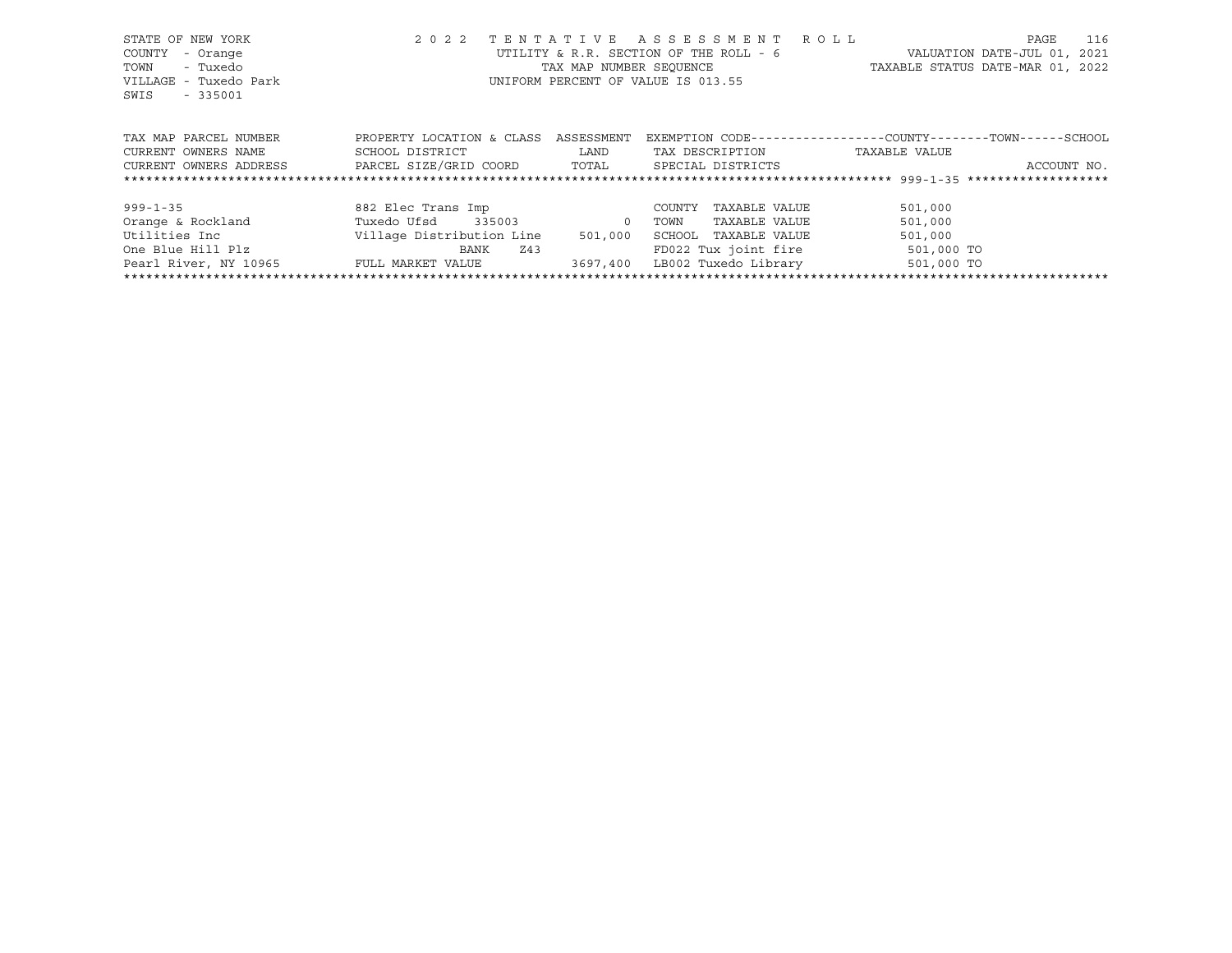| STATE OF NEW YORK     | 2022 TENTATIVE ASSESSMENT ROLL         |                                  | PAGE 117                    |  |
|-----------------------|----------------------------------------|----------------------------------|-----------------------------|--|
| COUNTY - Orange       | UTILITY & R.R. SECTION OF THE ROLL - 6 |                                  | VALUATION DATE-JUL 01, 2021 |  |
| TOWN - Tuxedo         | MAP SECTION - 999                      | TAXABLE STATUS DATE-MAR 01, 2022 |                             |  |
| VILLAGE - Tuxedo Park | SUB-SECTION - 000                      |                                  | RPS150/V04/L015             |  |
| SWIS - 335001         | UNIFORM PERCENT OF VALUE IS 013.55     |                                  | CURRENT DATE $4/25/2022$    |  |

|                                 | TOTAL | EXTENSION | EXTENSION | AD VALOREM | EXEMPT | TAXABLE      |
|---------------------------------|-------|-----------|-----------|------------|--------|--------------|
| CODE DISTRICT NAME PARCELS TYPE |       |           | VALUE     | VALUE      | AMOUNT | <b>VALUE</b> |
|                                 |       |           |           |            |        |              |
| FD022 Tux joint fire            |       | 1 TOTAL   |           | 501,000    |        | 501,000      |
| LB002 Tuxedo Library            |       | 1 TOTAL   |           | 501,000    |        | 501,000      |

## \*\*\* S C H O O L D I S T R I C T S U M M A R Y \*\*\*

| CODE   | DISTRICT NAME | TOTAL<br>PARCELS | ASSESSED<br>LAND | ASSESSED<br>TOTAL | EXEMPT<br>AMOUNT | TOTAL<br>TAXABLE | <b>STAR</b><br><b>AMOUNT</b> | STAR<br>TAXABLE |
|--------|---------------|------------------|------------------|-------------------|------------------|------------------|------------------------------|-----------------|
| 335003 | Tuxedo Ufsd   |                  |                  | 501,000           |                  | 501,000          |                              | 501,000         |
|        | SUB-TOTAL     |                  |                  | 501,000           |                  | 501,000          |                              | 501,000         |
|        | TOTAL         |                  |                  | 501,000           |                  | 501,000          |                              | 501,000         |

### \*\*\* S Y S T E M C O D E S S U M M A R Y \*\*\*

#### NO SYSTEM EXEMPTIONS AT THIS LEVEL

### \*\*\* E X E M P T I O N S U M M A R Y \*\*\*

#### NO EXEMPTIONS AT THIS LEVEL

| ROLL |                  | TOTAL   | ASSESSED | <i><b>\SSESSED</b></i> | TAXABLE     | TAXABLE | TAXABLE | STAR         |
|------|------------------|---------|----------|------------------------|-------------|---------|---------|--------------|
| SEC  | DESCRIPTION      | PARCELS | LAND     | TOTAL                  | COUNTY      | TOWN    | SCHOOL  | TAXABLE      |
|      | UTILITIES & N.C. |         |          | 501,000                | ,000<br>501 | 501,000 | 501,000 | 1,000<br>501 |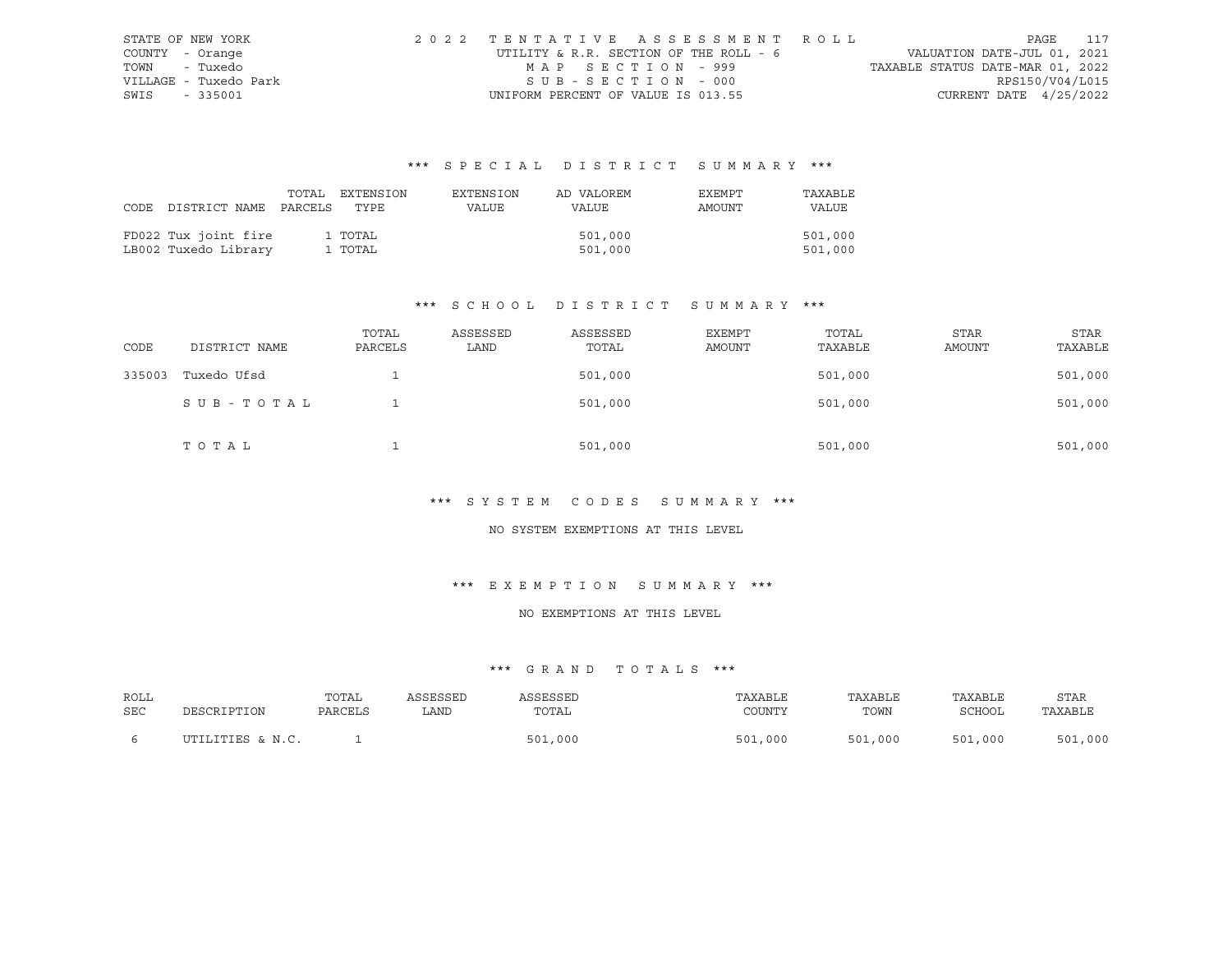| VALUATION DATE-JUL 01, 2021<br>UTILITY & R.R. SECTION OF THE ROLL - 6<br>COUNTY - Orange<br>TOWN<br>- Tuxedo<br>TAXABLE STATUS DATE-MAR 01, 2022<br>RPS150/V04/L015<br>VILLAGE - Tuxedo Park<br>UNIFORM PERCENT OF VALUE IS 013.55 | STATE OF NEW YORK | 2022 TENTATIVE ASSESSMENT ROLL |  |  |  | PAGE | 118 |
|------------------------------------------------------------------------------------------------------------------------------------------------------------------------------------------------------------------------------------|-------------------|--------------------------------|--|--|--|------|-----|
|                                                                                                                                                                                                                                    |                   |                                |  |  |  |      |     |
|                                                                                                                                                                                                                                    |                   |                                |  |  |  |      |     |
|                                                                                                                                                                                                                                    |                   |                                |  |  |  |      |     |
| CURRENT DATE $4/25/2022$                                                                                                                                                                                                           | SWIS<br>$-335001$ |                                |  |  |  |      |     |

## ROLL SECTION TOTALS

### \*\*\* S P E C I A L D I S T R I C T S U M M A R Y \*\*\*

| CODE DISTRICT NAME PARCELS TYPE              | TOTAL | EXTENSION          | EXTENSION<br>VALUE | AD VALOREM<br>VALUE | EXEMPT<br>AMOUNT | TAXABLE<br><b>VALUE</b> |
|----------------------------------------------|-------|--------------------|--------------------|---------------------|------------------|-------------------------|
| FD022 Tux joint fire<br>LB002 Tuxedo Library |       | 3 TOTAL<br>3 TOTAL |                    | 559,428<br>559,428  |                  | 559,428<br>559,428      |

### \*\*\* S C H O O L D I S T R I C T S U M M A R Y \*\*\*

| CODE   | DISTRICT NAME | TOTAL<br>PARCELS | ASSESSED<br>LAND | ASSESSED<br>TOTAL | <b>EXEMPT</b><br>AMOUNT | TOTAL<br>TAXABLE | <b>STAR</b><br><b>AMOUNT</b> | STAR<br>TAXABLE |
|--------|---------------|------------------|------------------|-------------------|-------------------------|------------------|------------------------------|-----------------|
| 335003 | Tuxedo Ufsd   |                  | 17,800           | 559,428           |                         | 559,428          |                              | 559,428         |
|        | SUB-TOTAL     |                  | 17,800           | 559,428           |                         | 559,428          |                              | 559,428         |
|        | TOTAL         |                  | 17,800           | 559,428           |                         | 559,428          |                              | 559,428         |

### \*\*\* S Y S T E M C O D E S S U M M A R Y \*\*\*

#### NO SYSTEM EXEMPTIONS AT THIS LEVEL

### \*\*\* E X E M P T I O N S U M M A R Y \*\*\*

### NO EXEMPTIONS AT THIS LEVEL

| ROLL | DESCRIPTION      | TOTAL   | ASSESSED | ASSESSED | TAXABLE | TAXABLE | TAXABLE | <b>STAR</b> |
|------|------------------|---------|----------|----------|---------|---------|---------|-------------|
| SEC  |                  | PARCELS | LAND     | TOTAL    | COUNTY  | TOWN    | SCHOOL  | TAXABLE     |
|      | UTILITIES & N.C. |         | 17,800   | 559,428  | 559,428 | 559,428 | 559,428 | 559,428     |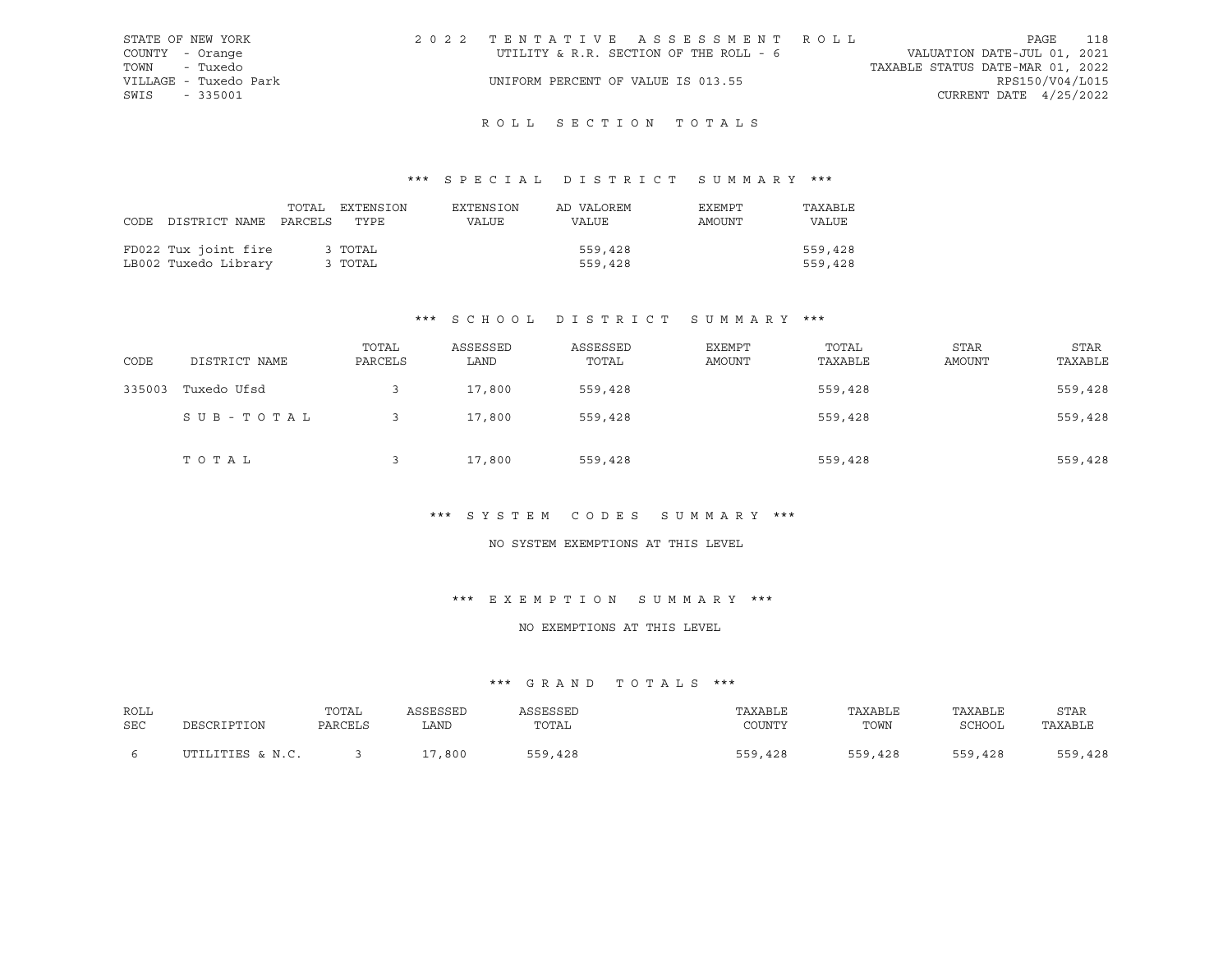| STATE OF NEW YORK<br>COUNTY - Orange<br>- Tuxedo<br>TOWN<br>VILLAGE - Tuxedo Park<br>SWIS<br>$-335001$ |                                                                                                                                                                                                                                                                                                          | TAX MAP NUMBER SEOUENCE  | 2022 TENTATIVE ASSESSMENT ROLL<br>WHOLLY EXEMPT SECTION OF THE ROLL - 8 VALUATION DATE-JUL 01, 2021<br>UNIFORM PERCENT OF VALUE IS 013.55     | TAXABLE STATUS DATE-MAR 01, 2022                                     | PAGE<br>119 |
|--------------------------------------------------------------------------------------------------------|----------------------------------------------------------------------------------------------------------------------------------------------------------------------------------------------------------------------------------------------------------------------------------------------------------|--------------------------|-----------------------------------------------------------------------------------------------------------------------------------------------|----------------------------------------------------------------------|-------------|
| CURRENT OWNERS NAME                                                                                    | TAX MAP PARCEL NUMBER THE PROPERTY LOCATION & CLASS ASSESSMENT EXEMPTION CODE---------------COUNTY--------TOWN------SCHOOL<br>SCHOOL DISTRICT                                                                                                                                                            | <b>EXAMPLE TO A LAND</b> | TAX DESCRIPTION TAXABLE VALUE                                                                                                                 |                                                                      | ACCOUNT NO. |
| $101 - 1 - 4$<br>Tuxedo Park, NY 10987                                                                 | 131 Camp Comfort Rd<br>612 School<br>Tuxedo Park School Tuxedo Ufsd 335003 24,100 COUNTY<br>Mountain Farm R 1991 1 Pt Lt 64 Map Of Tuxedo Pa 200,000 TOWN<br>Tuxedo Ufsd 335003 24,100 COUNTY TAXABLE VALUE<br>ACRES 1.90<br>EAST-0569713 NRTH-0865903<br>DEED BOOK 1609    PG-1114<br>FULL MARKET VALUE | 1476,000                 | EDUC SERV 25120 200,000 200,000 200,000<br>TAXABLE VALUE<br>SCHOOL TAXABLE VALUE<br>FD022 Tux joint fire 6 0 TO<br>200,000 EX                 | $\Omega$<br>$\Omega$<br>$\bigcap$                                    |             |
| $101 - 1 - 6.1$<br>Mountain Farm Rd<br>Tuxedo Park, NY 10987                                           | 38 Ivy Rd<br>210 1 Family Res<br>$\begin{tabular}{llll} \texttt{Tuxedo Park School} & \texttt{Turxedo Ufsd} & \texttt{335003} & \texttt{44,000} & \texttt{COUNTY} & \texttt{TAXABLE VALUE} \end{tabular}$<br>Pt Lt 64 Map Of Tuxedo Pk 146,200 TOWN<br>ACRES<br>5.30<br>FULL MARKET VALUE                | 1079,000                 | EDUC SERV 25120 146,200 146,200<br>TAXABLE VALUE<br>SCHOOL TAXABLE VALUE<br>EAST-0569986 NRTH-0866110 FD022 Tux joint fire 0 TO<br>146,200 EX | $\Omega$<br>$\Omega$<br>$\Omega$                                     | 146,200     |
|                                                                                                        |                                                                                                                                                                                                                                                                                                          |                          |                                                                                                                                               |                                                                      |             |
| $101 - 1 - 7.1$<br>Tuxedo Park School<br>Mountain Farm Rd<br>Tuxedo Park, NY 10987                     | 150 Camp Comfort Rd<br>612 School<br>Tuxedo Ufsd 335003 55,000 COUNTY TAXABLE VALUE<br>Lt 64D Map Of Tuxedo Park 1391,400 TOWN<br>ACRES 9.80<br>EAST-0570318 NRTH-0865566 FD022 Tux joint fire<br>DEED BOOK 1789 PG-171<br>FULL MARKET VALUE                                                             | 10268,600                | EDUC SERV 25120<br>TAXABLE VALUE<br>SCHOOL TAXABLE VALUE<br>1391,400 EX                                                                       | 1391,400 1391,400<br>$\Omega$<br>$\Omega$<br>$\Omega$<br>$\sim$ 0 TO | 1391,400    |
|                                                                                                        |                                                                                                                                                                                                                                                                                                          |                          |                                                                                                                                               |                                                                      |             |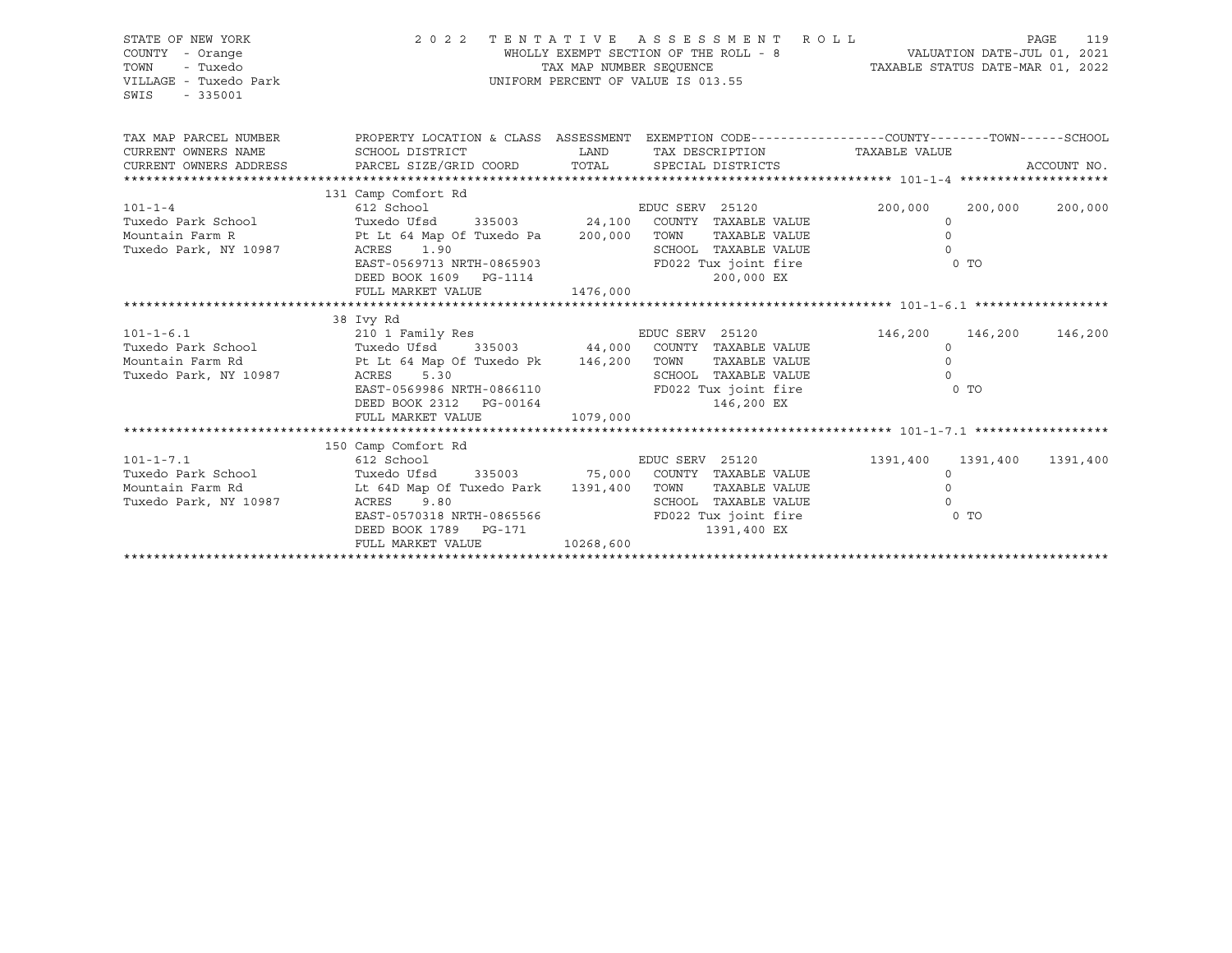| STATE OF NEW YORK     | 2022 TENTATIVE ASSESSMENT ROLL     |                                       | PAGE                             | 120             |
|-----------------------|------------------------------------|---------------------------------------|----------------------------------|-----------------|
| COUNTY - Orange       |                                    | WHOLLY EXEMPT SECTION OF THE ROLL - 8 | VALUATION DATE-JUL 01, 2021      |                 |
| TOWN - Tuxedo         | MAP SECTION - 101                  |                                       | TAXABLE STATUS DATE-MAR 01, 2022 |                 |
| VILLAGE - Tuxedo Park | SUB-SECTION - 000                  |                                       |                                  | RPS150/V04/L015 |
| SWIS<br>- 335001      | UNIFORM PERCENT OF VALUE IS 013.55 |                                       | CURRENT DATE $4/25/2022$         |                 |

|                                 | TOTAL EXTENSION | EXTENSION | AD VALOREM | EXEMPT   | TAXABLE |
|---------------------------------|-----------------|-----------|------------|----------|---------|
| CODE DISTRICT NAME PARCELS TYPE |                 | VALUE     | VALUE      | AMOUNT   | VALUE   |
|                                 |                 |           |            |          |         |
| FD022 Tux joint fire            | 3 TOTAL         |           | 1737,600   | 1737,600 |         |

## \*\*\* S C H O O L D I S T R I C T S U M M A R Y \*\*\*

| CODE   | DISTRICT NAME | TOTAL<br>PARCELS | ASSESSED<br>LAND | ASSESSED<br>TOTAL | EXEMPT<br>AMOUNT | TOTAL<br>TAXABLE | STAR<br>AMOUNT | STAR<br>TAXABLE |
|--------|---------------|------------------|------------------|-------------------|------------------|------------------|----------------|-----------------|
| 335003 | Tuxedo Ufsd   |                  | 143,100          | 1737,600          | 1737,600         |                  |                |                 |
|        | SUB-TOTAL     |                  | 143,100          | 1737,600          | 1737,600         |                  |                |                 |
|        | TOTAL         |                  | 143,100          | 1737,600          | 1737,600         |                  |                |                 |

#### \*\*\* S Y S T E M C O D E S S U M M A R Y \*\*\*

#### NO SYSTEM EXEMPTIONS AT THIS LEVEL

### \*\*\* E X E M P T I O N S U M M A R Y \*\*\*

| CODE  | DESCRIPTION        | TOTAL<br>PARCELS | COUNTY               | TOWN                 | SCHOOL               |
|-------|--------------------|------------------|----------------------|----------------------|----------------------|
| 25120 | EDUC SERV<br>тотаь |                  | 1737,600<br>1737,600 | 1737,600<br>1737,600 | 1737,600<br>1737,600 |

| ROLL       |               | TOTAL   | ASSESSED     | <b>\SSESSED</b> | TAXABLE | TAXABLE | TAXABLE | STAR    |
|------------|---------------|---------|--------------|-----------------|---------|---------|---------|---------|
| <b>SEC</b> | DESCRIPTION   | PARCELS | LAND         | TOTAL           | COUNTY  | TOWN    | SCHOOL  | TAXABLE |
|            |               |         |              |                 |         |         |         |         |
|            | WHOLLY EXEMPT |         | 100<br>2 1 2 | 1737,600        |         |         |         |         |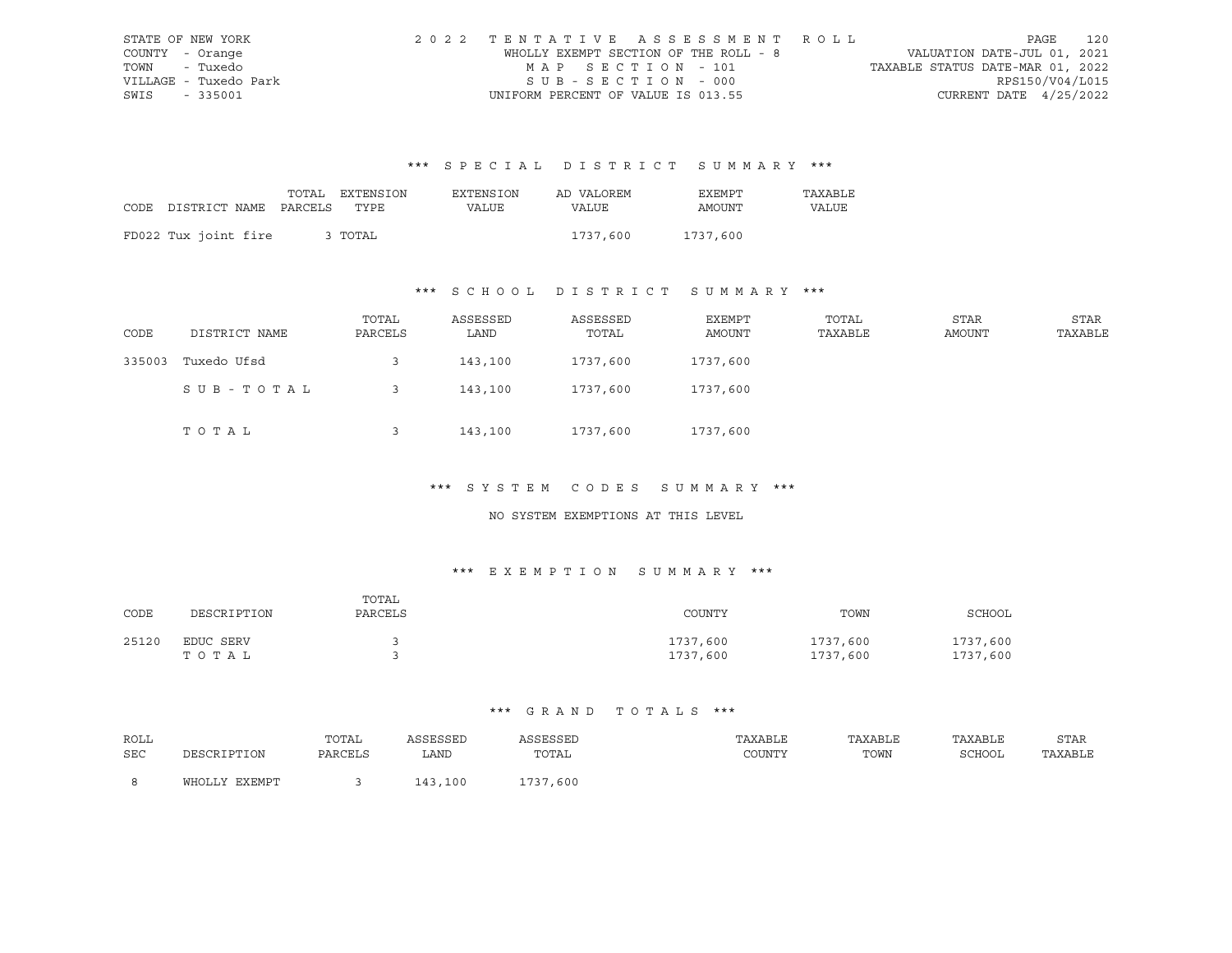SWIS - 335001

#### STATE OF NEW YORK 2 0 2 2 T E N T A T I V E A S S E S S M E N T R O L L PAGE 121 COUNTY - Orange WHOLLY EXEMPT SECTION OF THE ROLL - 8 VALUATION DATE-JUL 01, 2021 TOWN - Tuxedo TAX MAP NUMBER SEQUENCE TAXABLE STATUS DATE-MAR 01, 2022 VILLAGE - Tuxedo Park UNIFORM PERCENT OF VALUE IS 013.55

|  |  |  |  | TAXABLE STATUS DATE-MAR 01, 2022 |  |  |
|--|--|--|--|----------------------------------|--|--|
|--|--|--|--|----------------------------------|--|--|

| TAX MAP PARCEL NUMBER<br>CURRENT OWNERS NAME<br>CURRENT OWNERS ADDRESS                | SCHOOL DISTRICT<br>PARCEL SIZE/GRID COORD                                                                                                                                                                                                                                                         | <b>LAND</b><br>TOTAL | TAX DESCRIPTION TAXABLE VALUE<br>SPECIAL DISTRICTS                                                                                           | PROPERTY LOCATION & CLASS ASSESSMENT EXEMPTION CODE---------------COUNTY-------TOWN------SCHOOL | ACCOUNT NO.   |
|---------------------------------------------------------------------------------------|---------------------------------------------------------------------------------------------------------------------------------------------------------------------------------------------------------------------------------------------------------------------------------------------------|----------------------|----------------------------------------------------------------------------------------------------------------------------------------------|-------------------------------------------------------------------------------------------------|---------------|
|                                                                                       |                                                                                                                                                                                                                                                                                                   |                      |                                                                                                                                              |                                                                                                 |               |
| $102 - 1 - 12.2$<br>Tuxedo Park Village of<br>Wee-Wah Rd<br>Tuxedo Park, NY 10987     | West Lake Rd<br>323 Vacant rural<br>335003 10,400<br>Tuxedo Ufsd<br>ACRES 43.20<br>$\begin{tabular}{lllllll} \texttt{EAST-0569923 NRTH-0858623} & & & & \texttt{SCHOOL} \\ \texttt{DEED BOOK 2120} & & & & \texttt{FD022 T1} \\ \texttt{FULL MARKET VALUE} & & & & \texttt{76,800} \end{tabular}$ | 10,400               | VILL OWNED 13650<br>COUNTY TAXABLE VALUE<br>TOWN<br>TAXABLE VALUE<br>SCHOOL TAXABLE VALUE<br>FD022 Tux joint fire<br>10,400 EX               | 10,400<br>$\circ$<br>$\circ$<br>$\circ$<br>0 TO                                                 | 10,400 10,400 |
|                                                                                       | West Lake Rd                                                                                                                                                                                                                                                                                      |                      |                                                                                                                                              |                                                                                                 |               |
| $102 - 1 - 12.31$<br>Tuxedo Park Village of<br>Wee Wah Rd<br>Tuxedo Park, NY 10987    | 311 Res vac land<br>Tuxedo Ufsd<br>Map6850 Lt 1 Tux Pk Assoc 2,500 TOWN<br>ACRES 10.10<br>EAST-0570239 NRTH-0859495<br>FULL MARKET VALUE                                                                                                                                                          | $0287$ $18,500$      | VILL OWNED 13650<br>335003 2,500 COUNTY TAXABLE VALUE<br>TAXABLE VALUE<br>SCHOOL TAXABLE VALUE<br>FD022 Tux joint fire<br>2,500 EX           | 2,500<br>2,500<br>$\circ$<br>$\Omega$<br>$\Omega$<br><b>CONTROL</b>                             | 2,500         |
|                                                                                       |                                                                                                                                                                                                                                                                                                   |                      |                                                                                                                                              |                                                                                                 |               |
| $102 - 1 - 19$<br>Tuxedo Park Village of Tuxedo Ufsd<br>PO Box 31<br>Tuxedo, NY 10987 | West Lake Rd<br>311 Res vac land<br>Lt B Tux Pk Assoc Mp 7284 28,600<br>ACRES<br>2.10<br>EAST-0570294 NRTH-0860764<br>DEED BOOK 2633 PG-00281<br>FULL MARKET VALUE                                                                                                                                | 211,100              | VILL OWNED 13650<br>335003 28,600 COUNTY TAXABLE VALUE<br>TOWN<br>TAXABLE VALUE<br>SCHOOL TAXABLE VALUE<br>FD022 Tux joint fire<br>28,600 EX | 28,600<br>28,600<br>$\circ$<br>$\Omega$<br>$\Omega$<br>0 TO                                     | 28,600        |
|                                                                                       |                                                                                                                                                                                                                                                                                                   |                      |                                                                                                                                              |                                                                                                 |               |
| $102 - 1 - 21$<br>Tuxedo Park Village of<br>PO Box 31<br>Tuxedo, NY 10987             | West Lake Rd<br>311 Res vac land<br>Tuxedo Ufsd<br>Lt A Tux Pk Assoc Mp 7284 29,800<br>ACRES<br>2.30<br>EAST-0570514 NRTH-0860479<br>DEED BOOK 2633 PG-00284                                                                                                                                      |                      | VILL OWNED 13650<br>335003 29,800 COUNTY TAXABLE VALUE<br>TOWN<br>TAXABLE VALUE<br>SCHOOL TAXABLE VALUE<br>FD022 Tux joint fire<br>29,800 EX | 29,800<br>29,800<br>$\circ$<br>$\Omega$<br>$\Omega$<br>$\sim$ 0 TO                              | 29,800        |
|                                                                                       | FULL MARKET VALUE                                                                                                                                                                                                                                                                                 | 219,900              |                                                                                                                                              |                                                                                                 |               |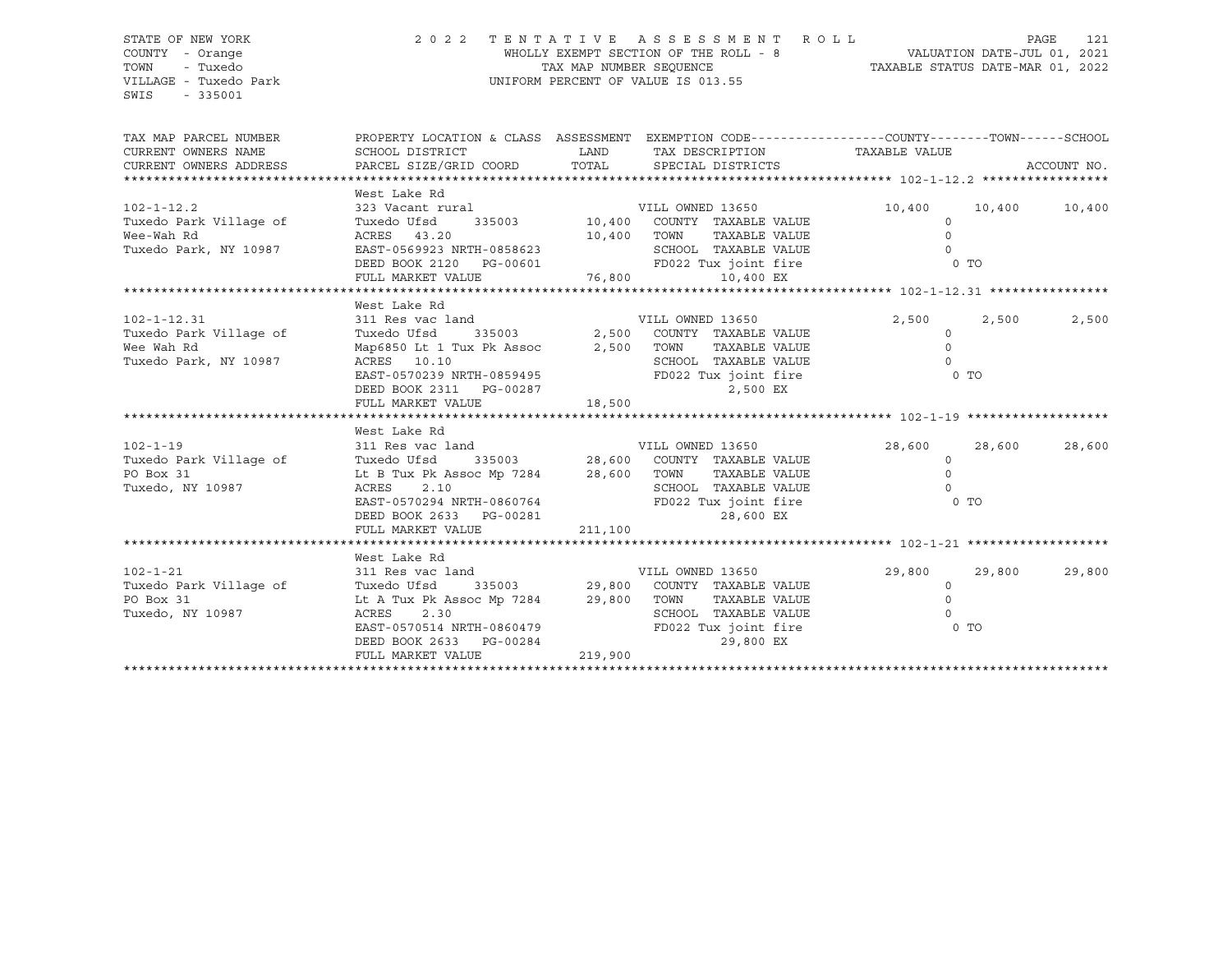| STATE OF NEW YORK     | 2022 TENTATIVE ASSESSMENT ROLL        | 122<br>PAGE                      |
|-----------------------|---------------------------------------|----------------------------------|
| COUNTY - Orange       | WHOLLY EXEMPT SECTION OF THE ROLL - 8 | VALUATION DATE-JUL 01, 2021      |
| TOWN - Tuxedo         | MAP SECTION - 102                     | TAXABLE STATUS DATE-MAR 01, 2022 |
| VILLAGE - Tuxedo Park | SUB-SECTION - 000                     | RPS150/V04/L015                  |
| SWIS - 335001         | UNIFORM PERCENT OF VALUE IS 013.55    | CURRENT DATE $4/25/2022$         |

|                                 | TOTAL EXTENSION | EXTENSION    | AD VALOREM | EXEMPT | TAXABLE |
|---------------------------------|-----------------|--------------|------------|--------|---------|
| CODE DISTRICT NAME PARCELS TYPE |                 | <b>VALUE</b> | VALUE      | AMOUNT | VALUE   |
|                                 |                 |              |            |        |         |
| FD022 Tux joint fire            | 4 TOTAL         |              | 71,300     | 71,300 |         |

## \*\*\* S C H O O L D I S T R I C T S U M M A R Y \*\*\*

| CODE   | DISTRICT NAME | TOTAL<br>PARCELS | ASSESSED<br>LAND | ASSESSED<br>TOTAL | EXEMPT<br>AMOUNT | TOTAL<br>TAXABLE | STAR<br>AMOUNT | STAR<br>TAXABLE |
|--------|---------------|------------------|------------------|-------------------|------------------|------------------|----------------|-----------------|
| 335003 | Tuxedo Ufsd   | 4                | 71,300           | 71,300            | 71,300           |                  |                |                 |
|        | SUB-TOTAL     | 4                | 71,300           | 71,300            | 71,300           |                  |                |                 |
|        | TOTAL         | 4                | 71,300           | 71,300            | 71,300           |                  |                |                 |

#### \*\*\* S Y S T E M C O D E S S U M M A R Y \*\*\*

#### NO SYSTEM EXEMPTIONS AT THIS LEVEL

### \*\*\* E X E M P T I O N S U M M A R Y \*\*\*

| CODE  | DESCRIPTION         | TOTAL<br>PARCELS | COUNTY           | TOWN             | SCHOOL           |
|-------|---------------------|------------------|------------------|------------------|------------------|
| 13650 | VILL OWNED<br>тотаь | ↵                | 71,300<br>71,300 | 71,300<br>71,300 | 71,300<br>71,300 |

| ROLL |               | TOTAL   | ASSESSED       | ASSESSED | TAXABLE | TAXABLE | TAXABLE       | <b>STAR</b> |
|------|---------------|---------|----------------|----------|---------|---------|---------------|-------------|
| SEC  | DESCRIPTION   | PARCELS | LAND           | TOTAL    | COUNTY  | TOWN    | <b>SCHOOL</b> | TAXABLE     |
|      |               |         |                |          |         |         |               |             |
|      | WHOLLY EXEMPT |         | $\sqrt{1,300}$ | 71,300   |         |         |               |             |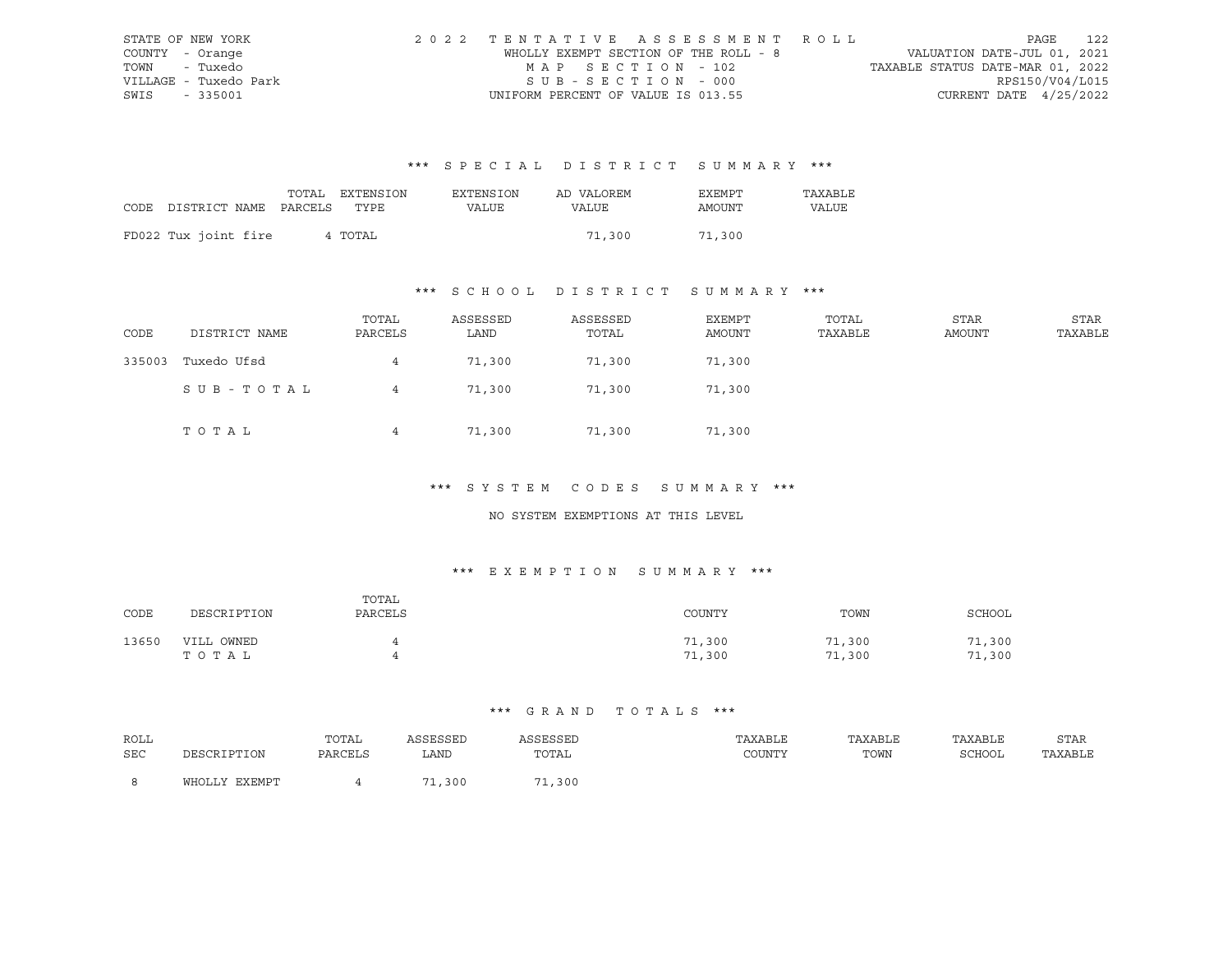| STATE OF NEW YORK<br>COUNTY<br>- Orange<br>- Tuxedo<br>TOWN<br>VILLAGE - Tuxedo Park<br>$-335001$<br>SWIS | 2 0 2 2                   | TENTATIVE<br>TAX MAP NUMBER SEOUENCE | ASSESSMENT ROLL<br>WHOLLY EXEMPT SECTION OF THE ROLL - 8<br>UNIFORM PERCENT OF VALUE IS 013.55 |               |      | PAGE<br>VALUATION DATE-JUL 01, 2021<br>TAXABLE STATUS DATE-MAR 01, 2022 | 123         |
|-----------------------------------------------------------------------------------------------------------|---------------------------|--------------------------------------|------------------------------------------------------------------------------------------------|---------------|------|-------------------------------------------------------------------------|-------------|
| TAX MAP PARCEL NUMBER                                                                                     | PROPERTY LOCATION & CLASS | ASSESSMENT                           | EXEMPTION CODE-----------------COUNTY-------TOWN------SCHOOL                                   |               |      |                                                                         |             |
| CURRENT OWNERS NAME                                                                                       | SCHOOL DISTRICT           | LAND                                 | TAX DESCRIPTION                                                                                | TAXABLE VALUE |      |                                                                         |             |
| CURRENT OWNERS ADDRESS                                                                                    | PARCEL SIZE/GRID COORD    | TOTAL                                | SPECIAL DISTRICTS                                                                              |               |      |                                                                         | ACCOUNT NO. |
|                                                                                                           |                           |                                      |                                                                                                |               |      |                                                                         |             |
|                                                                                                           | West Lake Rd              |                                      |                                                                                                |               |      |                                                                         |             |
| $103 - 1 - 10$                                                                                            | 323 Vacant rural          |                                      | VILL OWNED 13650                                                                               |               | 700  | 700                                                                     | 700         |
| Tuxedo Park Village of                                                                                    | Tuxedo Ufsd<br>335003     | 200                                  | COUNTY<br>TAXABLE VALUE                                                                        |               |      |                                                                         |             |
| Tuxedo Park, NY 10987                                                                                     | Triangle                  | 700                                  | TAXABLE VALUE<br>TOWN                                                                          |               |      |                                                                         |             |
|                                                                                                           | FRNT 80.00 DPTH 98.00     |                                      | SCHOOL<br>TAXABLE VALUE                                                                        |               |      |                                                                         |             |
|                                                                                                           | EAST-0571025 NRTH-0861825 |                                      | FD022 Tux joint fire                                                                           |               | 0 TO |                                                                         |             |
|                                                                                                           | DEED BOOK 0683 PG-00102   |                                      | 700 EX                                                                                         |               |      |                                                                         |             |
|                                                                                                           | FULL MARKET VALUE         | 5,200                                |                                                                                                |               |      |                                                                         |             |
|                                                                                                           |                           |                                      |                                                                                                |               |      |                                                                         |             |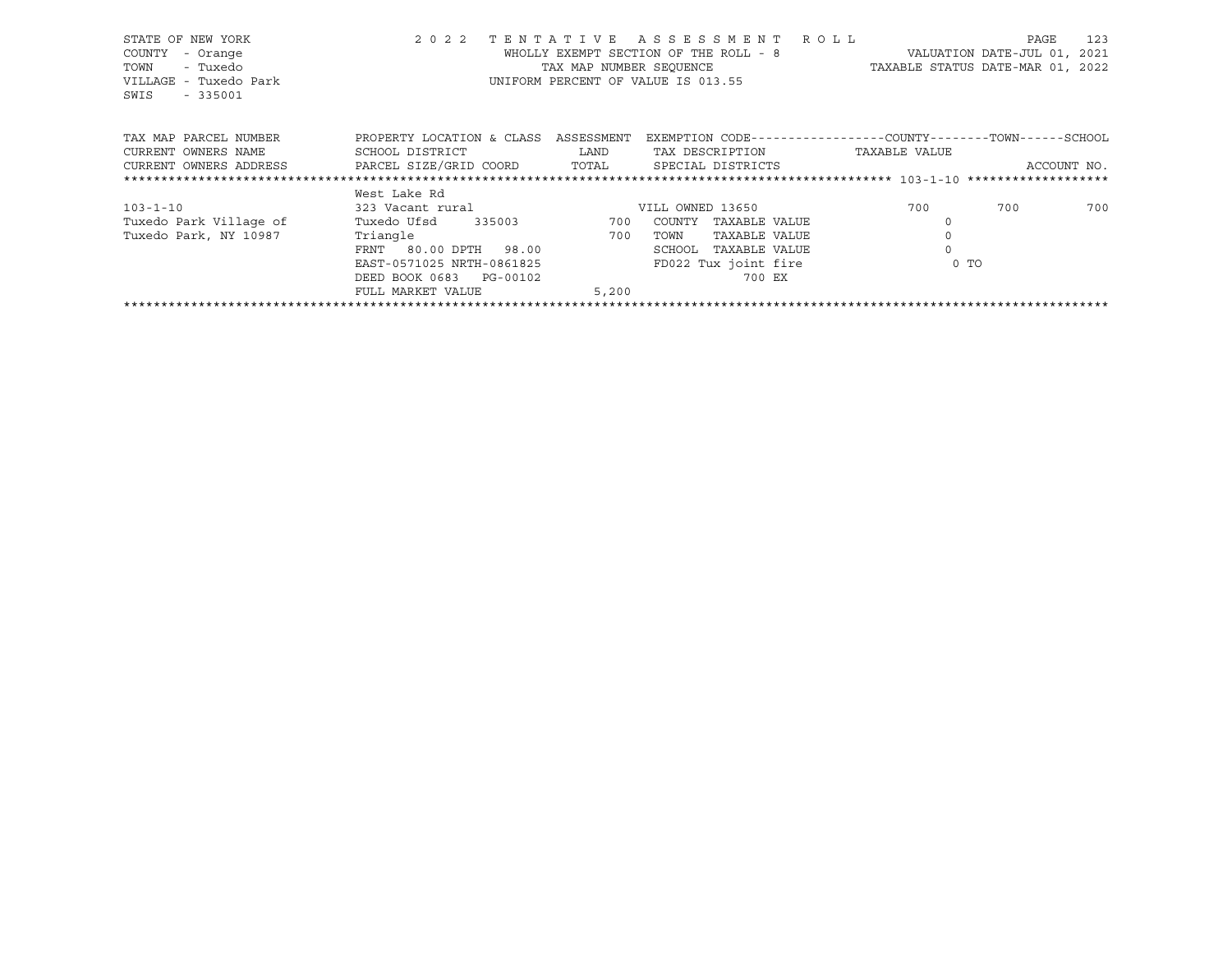| STATE OF NEW YORK     | 2022 TENTATIVE ASSESSMENT ROLL        |                                  | PAGE                        | 124 |
|-----------------------|---------------------------------------|----------------------------------|-----------------------------|-----|
| COUNTY - Orange       | WHOLLY EXEMPT SECTION OF THE ROLL - 8 |                                  | VALUATION DATE-JUL 01, 2021 |     |
| TOWN<br>- Tuxedo      | MAP SECTION - 103                     | TAXABLE STATUS DATE-MAR 01, 2022 |                             |     |
| VILLAGE - Tuxedo Park | $SUB - SECTION - 000$                 |                                  | RPS150/V04/L015             |     |
| SWIS - 335001         | UNIFORM PERCENT OF VALUE IS 013.55    |                                  | CURRENT DATE 4/25/2022      |     |

|                                 | TOTAL EXTENSION | EXTENSION    | AD VALOREM | EXEMPT | TAXABLE |
|---------------------------------|-----------------|--------------|------------|--------|---------|
| CODE DISTRICT NAME PARCELS TYPE |                 | <b>VALUE</b> | VALUE      | AMOUNT | VALUE   |
|                                 |                 |              |            |        |         |
| FD022 Tux joint fire            | 1 TOTAL         |              | 700        | 700    |         |

## \*\*\* S C H O O L D I S T R I C T S U M M A R Y \*\*\*

| CODE   | DISTRICT NAME | TOTAL<br>PARCELS | ASSESSED<br>LAND | ASSESSED<br>TOTAL | EXEMPT<br>AMOUNT | TOTAL<br>TAXABLE | STAR<br>AMOUNT | STAR<br>TAXABLE |
|--------|---------------|------------------|------------------|-------------------|------------------|------------------|----------------|-----------------|
| 335003 | Tuxedo Ufsd   |                  | 700              | 700               | 700              |                  |                |                 |
|        | SUB-TOTAL     |                  | 700              | 700               | 700              |                  |                |                 |
|        | TOTAL         |                  | 700              | 700               | 700              |                  |                |                 |

#### \*\*\* S Y S T E M C O D E S S U M M A R Y \*\*\*

#### NO SYSTEM EXEMPTIONS AT THIS LEVEL

### \*\*\* E X E M P T I O N S U M M A R Y \*\*\*

| CODE  | DESCRIPTION            | TOTAL<br>PARCELS | COUNTY     | TOWN       | SCHOOL     |
|-------|------------------------|------------------|------------|------------|------------|
| 13650 | OWNED<br>VILL<br>TOTAL |                  | 700<br>700 | 700<br>700 | 700<br>700 |

| ROLL |                    | TOTAL          | <b>GOFCOFD</b> | SSESSED | TAXABLE    | TAXABLE | TAXABLE | STAR    |
|------|--------------------|----------------|----------------|---------|------------|---------|---------|---------|
| SEC  | DESCRIPTION        | <b>PARCELS</b> | LAND           | TOTAL   | יחיז הדורו | TOWN    | SCHOOL  | TAXABLE |
|      | FYFMDT<br>V.T.TOHW |                | 700            | 700     |            |         |         |         |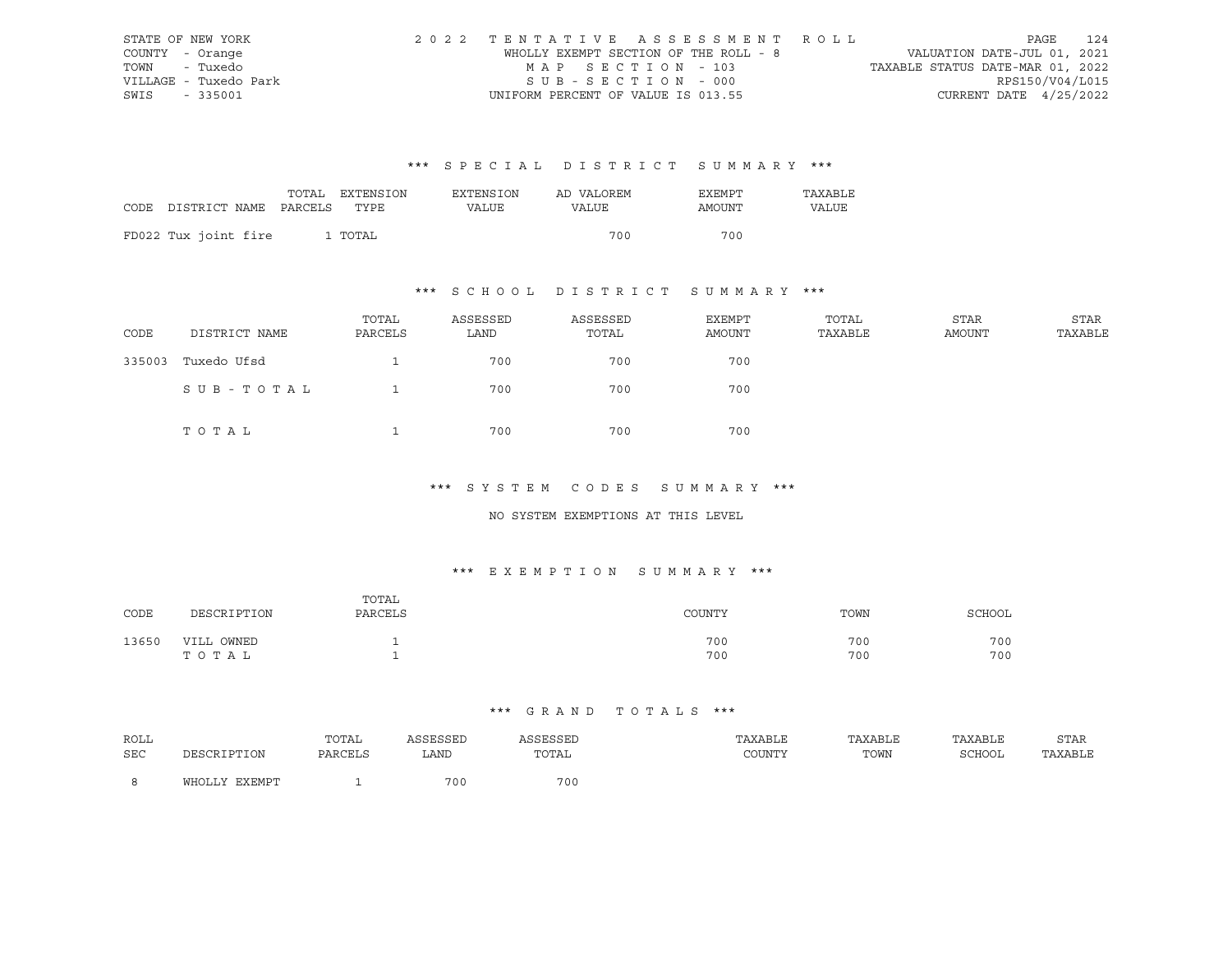STATE OF NEW YORK 2 0 2 2 T E N T A T I V E A S S E S S M E N T R O L L PAGE 125 COUNTY - Orange WHOLLY EXEMPT SECTION OF THE ROLL - 8 VALUATION DATE-JUL 01, 2021 TOWN - Tuxedo TAX MAP NUMBER SEQUENCE TAXABLE STATUS DATE-MAR 01, 2022<br>TILLAGE - Tuxedo Park Taxable Taxable Status of Taxable Status of Taxable Status Date-Mar 01, 2022 UNIFORM PERCENT OF VALUE IS 013.55 SWIS - 335001 TAX MAP PARCEL NUMBER PROPERTY LOCATION & CLASS ASSESSMENT EXEMPTION CODE----------------COUNTY-------TOWN-----SCHOOL CURRENT OWNERS NAME SCHOOL DISTRICT LAND TAX DESCRIPTION TAXABLE VALUE CURRENT OWNERS ADDRESS PARCEL SIZE/GRID COORD TOTAL SPECIAL DISTRICTS ACCOUNT NO. \*\*\*\*\*\*\*\*\*\*\*\*\*\*\*\*\*\*\*\*\*\*\*\*\*\*\*\*\*\*\*\*\*\*\*\*\*\*\*\*\*\*\*\*\*\*\*\*\*\*\*\*\*\*\*\*\*\*\*\*\*\*\*\*\*\*\*\*\*\*\*\*\*\*\*\*\*\*\*\*\*\*\*\*\*\*\*\*\*\*\*\*\*\*\*\*\*\*\*\*\*\*\* 104-1-21 \*\*\*\*\*\*\*\*\*\*\*\*\*\*\*\*\*\*\* Ontio Rd 104-1-21 323 Vacant rural VILL OWNED 13650 700 700 700 Tuxedo Park Village of Tuxedo Ufsd 335003 700 COUNTY TAXABLE VALUE 0 Tuxedo Park, NY 10987 Triangle 700 TOWN TAXABLE VALUE 0 FRNT 100.00 DPTH 150.00 SCHOOL TAXABLE VALUE 0 EAST-0573849 NRTH-0865590 FD022 Tux joint fire 0 TO DEED BOOK 0683 PG-00102 700 EX FULL MARKET VALUE 5,200 \*\*\*\*\*\*\*\*\*\*\*\*\*\*\*\*\*\*\*\*\*\*\*\*\*\*\*\*\*\*\*\*\*\*\*\*\*\*\*\*\*\*\*\*\*\*\*\*\*\*\*\*\*\*\*\*\*\*\*\*\*\*\*\*\*\*\*\*\*\*\*\*\*\*\*\*\*\*\*\*\*\*\*\*\*\*\*\*\*\*\*\*\*\*\*\*\*\*\*\*\*\*\* 104-1-34 \*\*\*\*\*\*\*\*\*\*\*\*\*\*\*\*\*\*\* 77 Wee Wah Rd 104-1-34 560 Imprvd beach VILL OWNED 13650 23,000 23,000 23,000 Tuxedo Park Village of Tuxedo Ufsd 335003 9,600 COUNTY TAXABLE VALUE 0 Wee Wah Rd ACRES 6.60 23,000 TOWN TAXABLE VALUE 0 Tuxedo Park, NY 10987 EAST-0576341 NRTH-0868520 SCHOOL TAXABLE VALUE 0 DEED BOOK 1652 PG-1095 FD022 Tux joint fire 6 O TO FULL MARKET VALUE 169,700 23,000 EX \*\*\*\*\*\*\*\*\*\*\*\*\*\*\*\*\*\*\*\*\*\*\*\*\*\*\*\*\*\*\*\*\*\*\*\*\*\*\*\*\*\*\*\*\*\*\*\*\*\*\*\*\*\*\*\*\*\*\*\*\*\*\*\*\*\*\*\*\*\*\*\*\*\*\*\*\*\*\*\*\*\*\*\*\*\*\*\*\*\*\*\*\*\*\*\*\*\*\*\*\*\*\* 104-1-35 \*\*\*\*\*\*\*\*\*\*\*\*\*\*\*\*\*\*\* 18 Wee Wah Rd 104-1-35 853 Sewage VILL OWNED 13650 1043,700 1043,700 1043,700 Tuxedo Park Village of Tuxedo Ufsd 335003 5,900 COUNTY TAXABLE VALUE 0 Tuxedo Park, NY 10987 ACRES 3.80 1043,700 TOWN TAXABLE VALUE 0 EAST-0577081 NRTH-0869661 SCHOOL TAXABLE VALUE 0 DEED BOOK 1322 PG-126 FD022 Tux joint fire 6 O TO FULL MARKET VALUE 7702,600 1043,700 EX \*\*\*\*\*\*\*\*\*\*\*\*\*\*\*\*\*\*\*\*\*\*\*\*\*\*\*\*\*\*\*\*\*\*\*\*\*\*\*\*\*\*\*\*\*\*\*\*\*\*\*\*\*\*\*\*\*\*\*\*\*\*\*\*\*\*\*\*\*\*\*\*\*\*\*\*\*\*\*\*\*\*\*\*\*\*\*\*\*\*\*\*\*\*\*\*\*\*\*\*\*\*\* 104-1-37 \*\*\*\*\*\*\*\*\*\*\*\*\*\*\*\*\*\*\* 147 Wee Wah Rd 104-1-37 972 Underwater VILL OWNED 13650 102,000 102,000 102,000 Tuxedo Park Village of Tuxedo Ufsd 335003 102,000 COUNTY TAXABLE VALUE 0 Tuxedo Park, NY 10987 ACRES 51.00 102,000 TOWN TAXABLE VALUE 0 EAST-0576066 NRTH-0867875 SCHOOL TAXABLE VALUE 0 DEED BOOK 2028 PG-00538 FD022 Tux joint fire 6 O TO FULL MARKET VALUE 752,800 102,000 EX \*\*\*\*\*\*\*\*\*\*\*\*\*\*\*\*\*\*\*\*\*\*\*\*\*\*\*\*\*\*\*\*\*\*\*\*\*\*\*\*\*\*\*\*\*\*\*\*\*\*\*\*\*\*\*\*\*\*\*\*\*\*\*\*\*\*\*\*\*\*\*\*\*\*\*\*\*\*\*\*\*\*\*\*\*\*\*\*\*\*\*\*\*\*\*\*\*\*\*\*\*\*\* 104-1-44 \*\*\*\*\*\*\*\*\*\*\*\*\*\*\*\*\*\*\* Wee Wah Rd 104-1-44 972 Underwater VILL OWNED 13650 4,800 4,800 4,800 Tuxedo Park Village of Tuxedo Ufsd 335003 4,800 COUNTY TAXABLE VALUE 0 Wee-Wah Rd Pond No 3 4,800 TOWN TAXABLE VALUE 0 Tuxedo Park, NY 10987 ACRES 12.60 SCHOOL TAXABLE VALUE 0 EAST-0574594 NRTH-0866059 FD022 Tux joint fire 0 TO DEED BOOK 2120 PG-00612 4,800 EX FULL MARKET VALUE 35,400 \*\*\*\*\*\*\*\*\*\*\*\*\*\*\*\*\*\*\*\*\*\*\*\*\*\*\*\*\*\*\*\*\*\*\*\*\*\*\*\*\*\*\*\*\*\*\*\*\*\*\*\*\*\*\*\*\*\*\*\*\*\*\*\*\*\*\*\*\*\*\*\*\*\*\*\*\*\*\*\*\*\*\*\*\*\*\*\*\*\*\*\*\*\*\*\*\*\*\*\*\*\*\*\*\*\*\*\*\*\*\*\*\*\*\*\*\*\*\*\*\*\*\*\*\*\*\*\*\*\*\*\*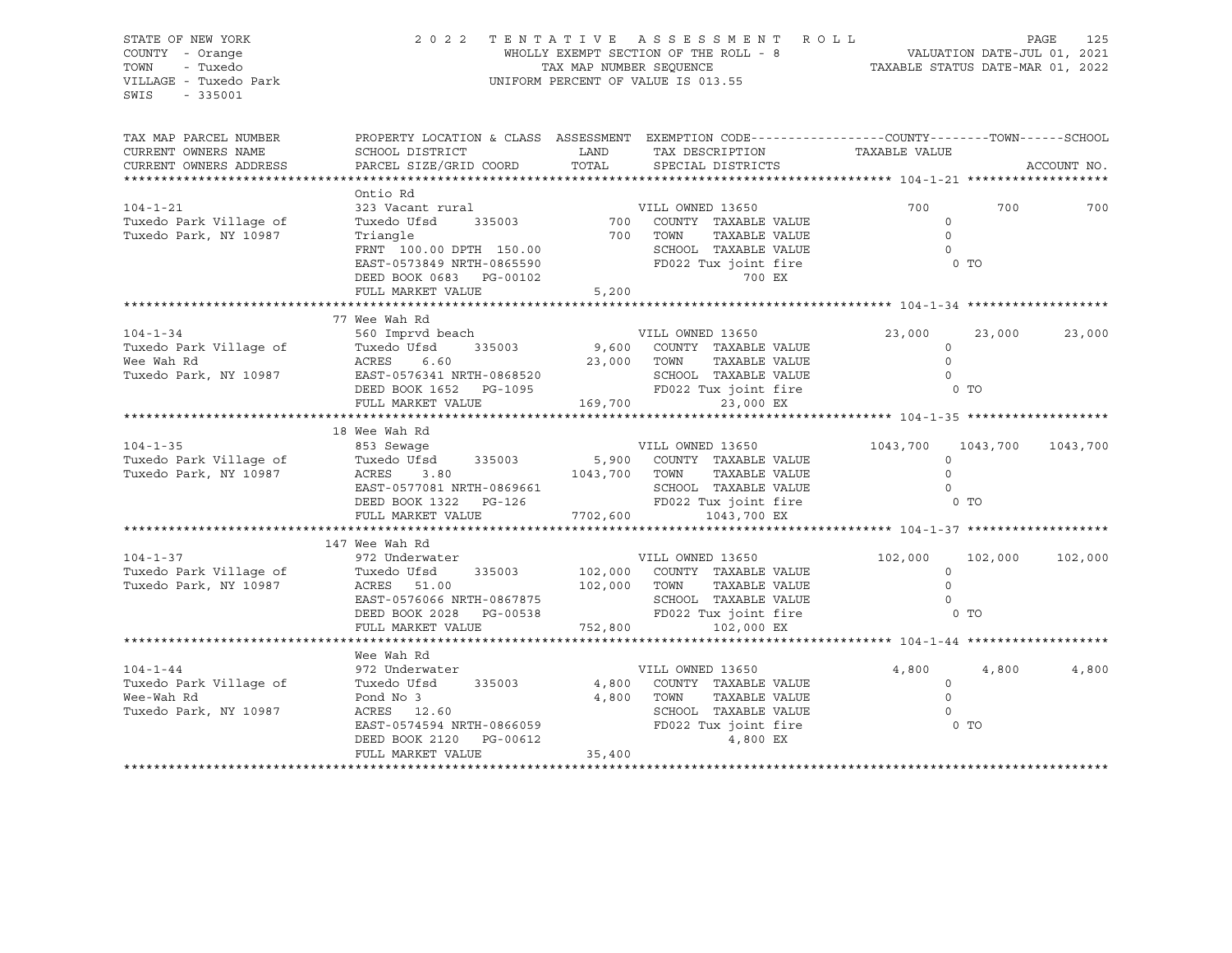| STATE OF NEW YORK<br>COUNTY<br>- Orange<br>- Tuxedo<br>TOWN<br>VILLAGE - Tuxedo Park<br>SWIS<br>$-335001$ | 2 0 2 2<br>TENTATIVE         | TAX MAP NUMBER SEOUENCE | ASSESSMENT ROLL<br>WHOLLY EXEMPT SECTION OF THE ROLL - 8<br>UNIFORM PERCENT OF VALUE IS 013.55 |               | 126<br>PAGE<br>VALUATION DATE-JUL 01,<br>2021<br>TAXABLE STATUS DATE-MAR 01, 2022 |
|-----------------------------------------------------------------------------------------------------------|------------------------------|-------------------------|------------------------------------------------------------------------------------------------|---------------|-----------------------------------------------------------------------------------|
| TAX MAP PARCEL NUMBER                                                                                     | PROPERTY LOCATION & CLASS    | ASSESSMENT              | EXEMPTION CODE-----------------COUNTY-------TOWN------SCHOOL                                   |               |                                                                                   |
| CURRENT OWNERS NAME                                                                                       | SCHOOL DISTRICT              | LAND                    | TAX DESCRIPTION                                                                                | TAXABLE VALUE |                                                                                   |
| CURRENT OWNERS ADDRESS                                                                                    | PARCEL SIZE/GRID COORD TOTAL |                         | SPECIAL DISTRICTS                                                                              |               | ACCOUNT NO.                                                                       |
|                                                                                                           |                              |                         |                                                                                                |               |                                                                                   |
|                                                                                                           | 80 Lorillard Rd              |                         |                                                                                                |               |                                                                                   |
| $104 - 1 - 46.1$                                                                                          | 652 Govt bldgs               |                         | VILL OWNED 13650                                                                               | 45,500        | 45,500<br>45,500                                                                  |
| Tuxedo Park Village of                                                                                    | Tuxedo Ufsd<br>335003        | 21,400                  | COUNTY<br>TAXABLE VALUE                                                                        |               |                                                                                   |
| Tuxedo Park, NY 10987                                                                                     | ACRES<br>2.20                | 45,500                  | TAXABLE VALUE<br>TOWN                                                                          |               |                                                                                   |
|                                                                                                           | EAST-0574599 NRTH-0865462    |                         | SCHOOL<br>TAXABLE VALUE                                                                        |               |                                                                                   |
|                                                                                                           | DEED BOOK 1485 PG-8          |                         | FD022 Tux joint fire                                                                           | $0$ TO        |                                                                                   |
|                                                                                                           | FULL MARKET VALUE            | 335,800                 | 45,500 EX                                                                                      |               |                                                                                   |
|                                                                                                           |                              |                         |                                                                                                |               |                                                                                   |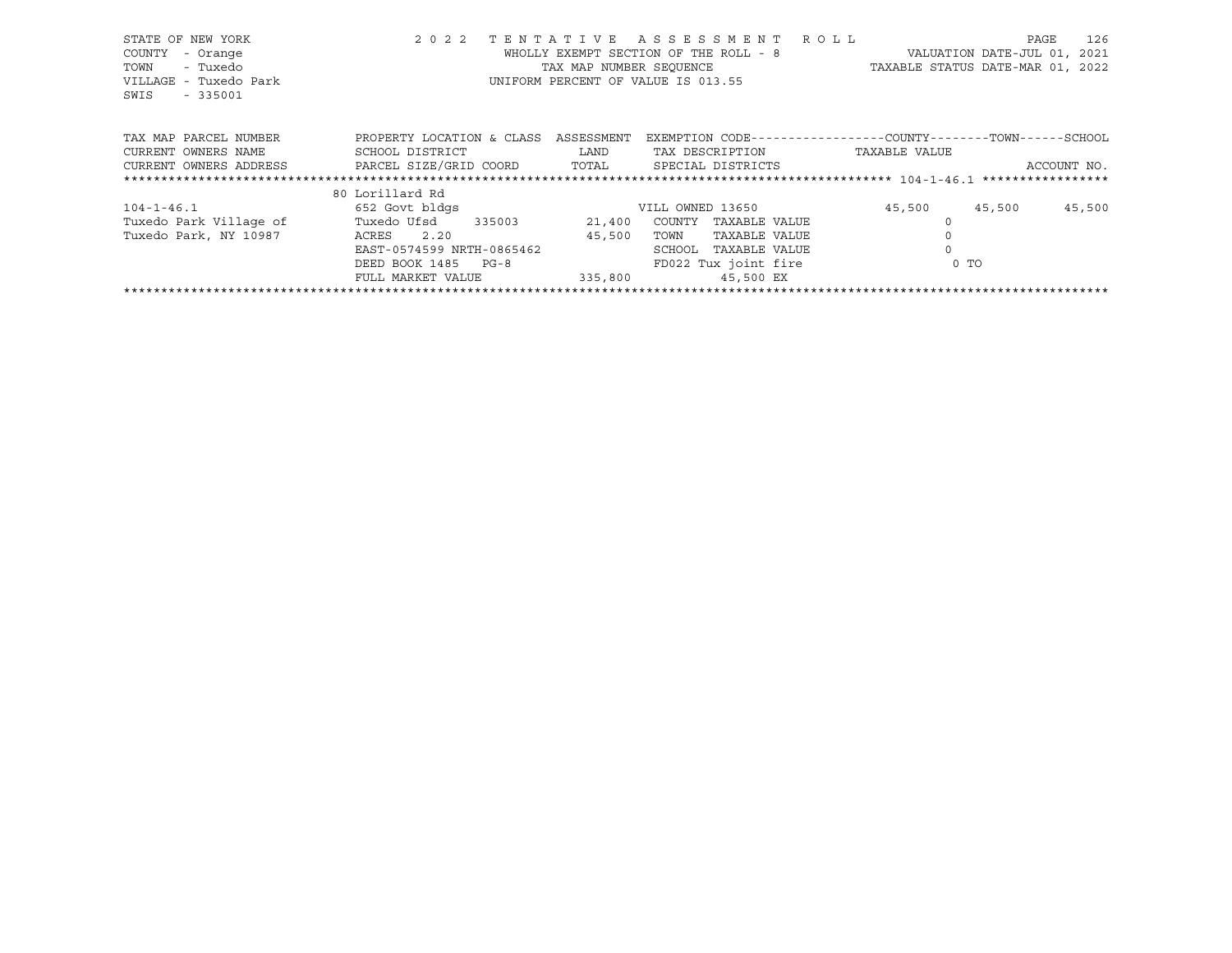| STATE OF NEW YORK     | 2022 TENTATIVE ASSESSMENT ROLL        | 127<br>PAGE                      |
|-----------------------|---------------------------------------|----------------------------------|
| COUNTY - Orange       | WHOLLY EXEMPT SECTION OF THE ROLL - 8 | VALUATION DATE-JUL 01, 2021      |
| TOWN - Tuxedo         | MAP SECTION - 104                     | TAXABLE STATUS DATE-MAR 01, 2022 |
| VILLAGE - Tuxedo Park | SUB-SECTION - 000                     | RPS150/V04/L015                  |
| SWIS - 335001         | UNIFORM PERCENT OF VALUE IS 013.55    | CURRENT DATE $4/25/2022$         |

|                                 | TOTAL EXTENSION | EXTENSION | AD VALOREM | EXEMPT   | TAXABLE |
|---------------------------------|-----------------|-----------|------------|----------|---------|
| CODE DISTRICT NAME PARCELS TYPE |                 | VALUE     | VALUE      | AMOUNT   | VALUE   |
|                                 |                 |           |            |          |         |
| FD022 Tux joint fire            | 6 TOTAL         |           | 1219,700   | 1219,700 |         |

## \*\*\* S C H O O L D I S T R I C T S U M M A R Y \*\*\*

| CODE   | DISTRICT NAME | TOTAL<br>PARCELS | ASSESSED<br>LAND | ASSESSED<br>TOTAL | EXEMPT<br>AMOUNT | TOTAL<br>TAXABLE | STAR<br>AMOUNT | STAR<br>TAXABLE |
|--------|---------------|------------------|------------------|-------------------|------------------|------------------|----------------|-----------------|
| 335003 | Tuxedo Ufsd   | 6                | 144,400          | 1219,700          | 1219,700         |                  |                |                 |
|        | SUB-TOTAL     | 6                | 144,400          | 1219,700          | 1219,700         |                  |                |                 |
|        | TOTAL         | 6                | 144,400          | 1219,700          | 1219,700         |                  |                |                 |

#### \*\*\* S Y S T E M C O D E S S U M M A R Y \*\*\*

#### NO SYSTEM EXEMPTIONS AT THIS LEVEL

### \*\*\* E X E M P T I O N S U M M A R Y \*\*\*

| CODE  | DESCRIPTION         | TOTAL<br>PARCELS | COUNTY               | TOWN                 | SCHOOL               |
|-------|---------------------|------------------|----------------------|----------------------|----------------------|
| 13650 | VILL OWNED<br>TOTAL |                  | 1219,700<br>1219,700 | 1219,700<br>1219,700 | 1219,700<br>1219,700 |

| ROLL       |               | TOTAL   | ASSESSED | <b>\SSESSED</b> | TAXABLE | TAXABLE | TAXABLE | STAR    |
|------------|---------------|---------|----------|-----------------|---------|---------|---------|---------|
| <b>SEC</b> | DESCRIPTION   | PARCELS | LAND     | TOTAL           | COUNTY  | TOWN    | SCHOOL  | TAXABLE |
|            |               |         |          |                 |         |         |         |         |
|            | WHOLLY EXEMPT |         | 144,400  | 1219,700        |         |         |         |         |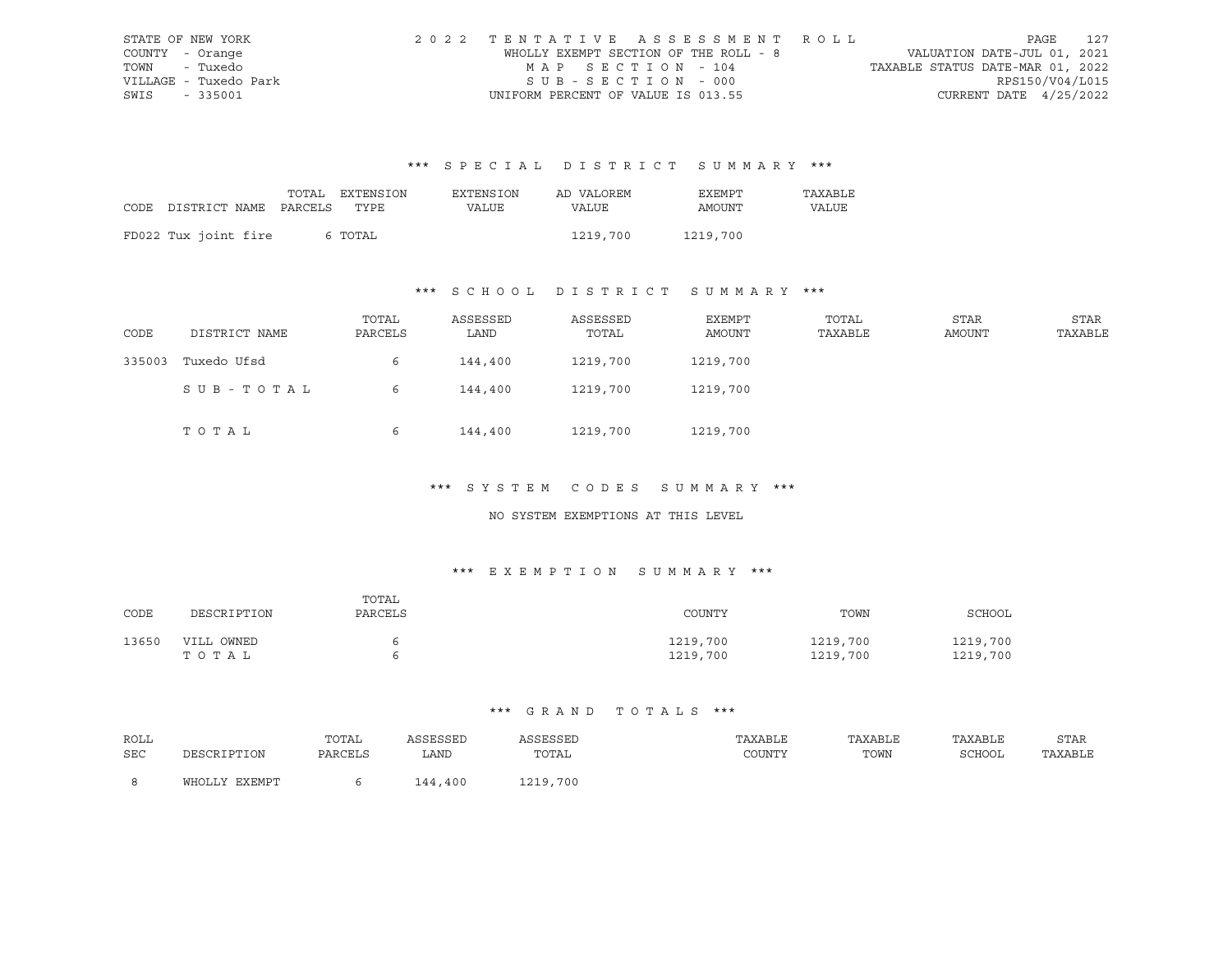| STATE OF NEW YORK<br>COUNTY<br>- Orange<br>- Tuxedo<br>TOWN<br>VILLAGE - Tuxedo Park<br>$-335001$<br>SWIS                                                                                                                |                                                                                                                                                                                                                                               | TAX MAP NUMBER SEQUENCE                                                                                             | 2022 TENTATIVE ASSESSMENT ROLL<br>WHOLLY EXEMPT SECTION OF THE ROLL - 8<br>UNIFORM PERCENT OF VALUE IS 013.55 | VALUATION DATE-JUL 01, 2021<br>TAXABLE STATUS DATE-MAR 01, 2022 |                                         | 128<br>PAGE |
|--------------------------------------------------------------------------------------------------------------------------------------------------------------------------------------------------------------------------|-----------------------------------------------------------------------------------------------------------------------------------------------------------------------------------------------------------------------------------------------|---------------------------------------------------------------------------------------------------------------------|---------------------------------------------------------------------------------------------------------------|-----------------------------------------------------------------|-----------------------------------------|-------------|
| TAX MAP PARCEL NUMBER THE PROPERTY LOCATION & CLASS ASSESSMENT EXEMPTION CODE--------------COUNTY-------TOWN------SCHOOL<br>CURRENT OWNERS NAME<br>CURRENT OWNERS ADDRESS PARCEL SIZE/GRID COORD TOTAL SPECIAL DISTRICTS | SCHOOL DISTRICT                                                                                                                                                                                                                               | <b>EXAMPLE TO A LAND THE SECOND SERVICE SERVICE SERVICE SERVICE SERVICE SERVICE SERVICE SERVICE SERVICE SERVICE</b> | TAX DESCRIPTION TAXABLE VALUE                                                                                 |                                                                 |                                         | ACCOUNT NO. |
|                                                                                                                                                                                                                          |                                                                                                                                                                                                                                               |                                                                                                                     |                                                                                                               |                                                                 |                                         |             |
| $105 - 1 - 20.3$<br>Tuxedo Park Village of<br>East Wee Wah Rd<br>Tuxedo Park, NY 10987                                                                                                                                   | East Lake Rd<br>323 Vacant rural and the VILL OWNED 13650<br>Tuxedo Ufsd 335003 3,500 COUNTY TAXABLE VALUE<br>FRNT 41.70 DPTH 454.10 3,500<br>0.43<br>ACRES<br>EAST-0572232 NRTH-0858748<br>DEED BOOK 1983 PG-968<br>FULL MARKET VALUE 25,800 |                                                                                                                     | TOWN<br>TAXABLE VALUE<br>SCHOOL TAXABLE VALUE<br>FD022 Tux joint fire<br>3,500 EX                             | 3,500                                                           | 3,500<br>$\Omega$<br>$\Omega$<br>$0$ TO | 3,500       |
|                                                                                                                                                                                                                          | 1 Chastellux Ln                                                                                                                                                                                                                               |                                                                                                                     |                                                                                                               |                                                                 |                                         |             |
| $105 - 1 - 45$                                                                                                                                                                                                           | 822 Water supply The Country of Multi-OWNED 13650                                                                                                                                                                                             |                                                                                                                     |                                                                                                               |                                                                 | 345,000 345,000                         | 345,000     |
| Tuxedo Park Village of                                                                                                                                                                                                   | Tuxedo Ufsd 335003 45,000 COUNTY TAXABLE VALUE                                                                                                                                                                                                |                                                                                                                     |                                                                                                               |                                                                 | $\Omega$                                |             |
| Tuxedo Park, NY 10987                                                                                                                                                                                                    | Water Dept 345,000                                                                                                                                                                                                                            |                                                                                                                     | TOWN<br>TAXABLE VALUE                                                                                         |                                                                 |                                         |             |
|                                                                                                                                                                                                                          | FRNT 12.00 DPTH 488.00<br>EAST-0572076 NRTH-0858985                                                                                                                                                                                           |                                                                                                                     | SCHOOL TAXABLE VALUE                                                                                          |                                                                 | $0$ TO                                  |             |
|                                                                                                                                                                                                                          | FULL MARKET VALUE                                                                                                                                                                                                                             |                                                                                                                     | FD022 Tux joint fire<br>2546,100 345,000 EX                                                                   |                                                                 |                                         |             |
|                                                                                                                                                                                                                          |                                                                                                                                                                                                                                               |                                                                                                                     |                                                                                                               |                                                                 |                                         |             |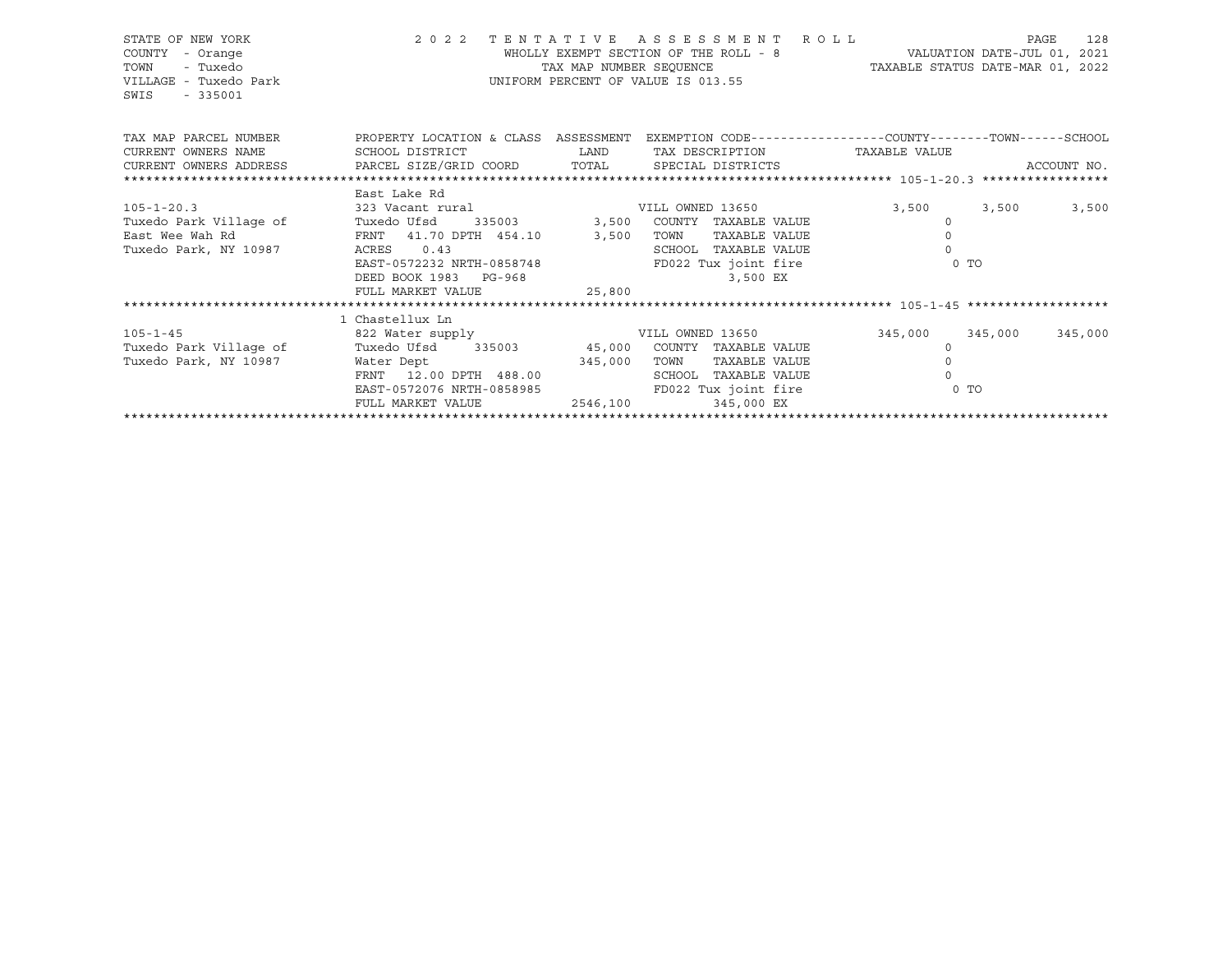| STATE OF NEW YORK     | 2022 TENTATIVE ASSESSMENT ROLL        |                                  | 129<br>PAGE     |
|-----------------------|---------------------------------------|----------------------------------|-----------------|
| COUNTY - Orange       | WHOLLY EXEMPT SECTION OF THE ROLL - 8 | VALUATION DATE-JUL 01, 2021      |                 |
| TOWN - Tuxedo         | MAP SECTION - 105                     | TAXABLE STATUS DATE-MAR 01, 2022 |                 |
| VILLAGE - Tuxedo Park | SUB-SECTION - 000                     |                                  | RPS150/V04/L015 |
| SWIS - 335001         | UNIFORM PERCENT OF VALUE IS 013.55    | CURRENT DATE $4/25/2022$         |                 |

|                                 | TOTAL EXTENSION | EXTENSION | AD VALOREM | EXEMPT  | TAXABLE |
|---------------------------------|-----------------|-----------|------------|---------|---------|
| CODE DISTRICT NAME PARCELS TYPE |                 | VALUE     | VALUE      | AMOUNT  | VALUE   |
|                                 |                 |           |            |         |         |
| FD022 Tux joint fire            | 2 TOTAL         |           | 348,500    | 348,500 |         |

## \*\*\* S C H O O L D I S T R I C T S U M M A R Y \*\*\*

| CODE   | DISTRICT NAME | TOTAL<br>PARCELS | ASSESSED<br>LAND | ASSESSED<br>TOTAL | EXEMPT<br>AMOUNT | TOTAL<br>TAXABLE | STAR<br>AMOUNT | STAR<br>TAXABLE |
|--------|---------------|------------------|------------------|-------------------|------------------|------------------|----------------|-----------------|
| 335003 | Tuxedo Ufsd   | 2                | 48,500           | 348,500           | 348,500          |                  |                |                 |
|        | SUB-TOTAL     | 2                | 48,500           | 348,500           | 348,500          |                  |                |                 |
|        | TOTAL         | 2                | 48,500           | 348,500           | 348,500          |                  |                |                 |

#### \*\*\* S Y S T E M C O D E S S U M M A R Y \*\*\*

#### NO SYSTEM EXEMPTIONS AT THIS LEVEL

### \*\*\* E X E M P T I O N S U M M A R Y \*\*\*

| CODE  | DESCRIPTION         | TOTAL<br>PARCELS | COUNTY             | TOWN               | SCHOOL             |
|-------|---------------------|------------------|--------------------|--------------------|--------------------|
| 13650 | VILL OWNED<br>тотаь |                  | 348,500<br>348,500 | 348,500<br>348,500 | 348,500<br>348,500 |

| ROLL |                   | TOTAL   | ASSESSED   | ASSESSED                                                 | TAXABLE | TAXABLE | TAXABLE       | STAR    |
|------|-------------------|---------|------------|----------------------------------------------------------|---------|---------|---------------|---------|
| SEC  | וו∩דידים דפר⁄ופרו | PARCELS | LAND       | TOTAL<br>the contract of the contract of the contract of | COUNTY  | TOWN    | <b>SCHOOL</b> | TAXABLE |
|      |                   |         |            |                                                          |         |         |               |         |
|      | WHOLLY EXEMPT     |         | ,500<br>48 | 348,500                                                  |         |         |               |         |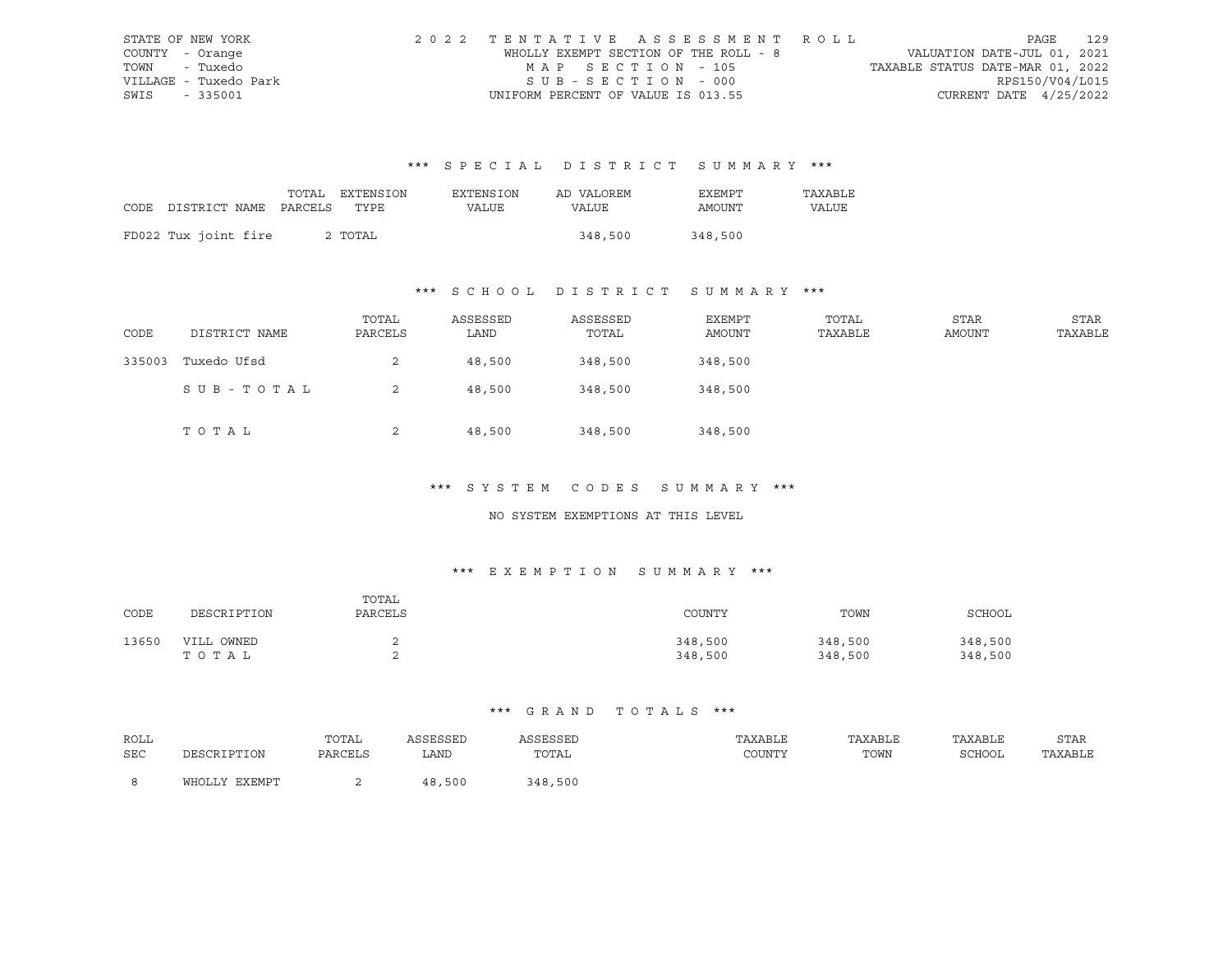| STATE OF NEW YORK<br>COUNTY - Orange<br>TOWN<br>- Tuxedo<br>VILLAGE - Tuxedo Park<br>SWIS<br>$-335001$ | 2022 TENTATIVE ASSESSMENT ROLL<br>WHOLLY EXEMPT SECTION OF THE ROLL - 8<br>TAX MAP NUMBER SEQUENCE<br>UNIFORM PERCENT OF VALUE IS 013.55                                                     |             |                                                                                |                                                                 | PAGE<br>130<br>VALUATION DATE-JUL 01, 2021<br>TAXABLE STATUS DATE-MAR 01, 2022 |             |  |  |
|--------------------------------------------------------------------------------------------------------|----------------------------------------------------------------------------------------------------------------------------------------------------------------------------------------------|-------------|--------------------------------------------------------------------------------|-----------------------------------------------------------------|--------------------------------------------------------------------------------|-------------|--|--|
| TAX MAP PARCEL NUMBER<br>CURRENT OWNERS NAME                                                           | PROPERTY LOCATION & CLASS ASSESSMENT EXEMPTION CODE----------------COUNTY-------TOWN------SCHOOL<br>SCHOOL DISTRICT                                                                          | <b>LAND</b> | TAX DESCRIPTION                                                                | TAXABLE VALUE                                                   |                                                                                |             |  |  |
| CURRENT OWNERS ADDRESS                                                                                 | PARCEL SIZE/GRID COORD TOTAL                                                                                                                                                                 |             | SPECIAL DISTRICTS                                                              |                                                                 |                                                                                | ACCOUNT NO. |  |  |
|                                                                                                        | Tuxedo Rd                                                                                                                                                                                    |             |                                                                                |                                                                 |                                                                                |             |  |  |
| $106 - 1 - 27$<br>Tuxedo Park Village of<br>Tuxedo Park, NY 10987                                      | 323 Vacant rural<br>Tuxedo Ufsd<br>Triangle                                                                                                                                                  | 1,400 TOWN  | VILL OWNED 13650<br>335003 1,400 COUNTY TAXABLE VALUE<br>TAXABLE VALUE         | 1,400<br>$\circ$<br>$\overline{0}$                              | 1,400                                                                          | 1,400       |  |  |
|                                                                                                        | ACRES 2.30<br>EAST-0574841 NRTH-0861814<br>DEED BOOK 1529 PG-594                                                                                                                             | 10,300      | SCHOOL TAXABLE VALUE<br>FD022 Tux joint fire<br>1,400 EX                       | $\bigcirc$<br>O TO                                              |                                                                                |             |  |  |
|                                                                                                        | FULL MARKET VALUE                                                                                                                                                                            |             |                                                                                |                                                                 |                                                                                |             |  |  |
|                                                                                                        | Ridge Rd                                                                                                                                                                                     |             |                                                                                |                                                                 |                                                                                |             |  |  |
| $106 - 1 - 54$<br>Tuxedo Park Village of<br>Tuxedo Park, NY 10987                                      | 323 Vacant rural<br>Tuxedo Ufsd<br>335003<br>Triangle                                                                                                                                        | 1,400 TOWN  | VILL OWNED 13650<br>1,400 COUNTY TAXABLE VALUE<br>TAXABLE VALUE                | 1,400 1,400<br>$\overline{0}$<br>$\Omega$                       |                                                                                | 1,400       |  |  |
|                                                                                                        | FRNT 338.00 DPTH 187.00<br>EAST-0575285 NRTH-0860183<br>DEED BOOK 1529 PG-594                                                                                                                |             | SCHOOL TAXABLE VALUE<br>FD022 Tux joint fire<br>1,400 EX                       | $\overline{0}$<br>0 TO                                          |                                                                                |             |  |  |
|                                                                                                        | FULL MARKET VALUE                                                                                                                                                                            | 10,300      |                                                                                |                                                                 |                                                                                |             |  |  |
|                                                                                                        |                                                                                                                                                                                              |             |                                                                                |                                                                 |                                                                                |             |  |  |
| $106 - 1 - 67.22$                                                                                      | 79 Ridge Rd<br>822 Water supply WILL OWNED 13650                                                                                                                                             |             |                                                                                | 36,000                                                          | 36,000                                                                         | 36,000      |  |  |
| Tuxedo Park Village Of<br>PO Box 31<br>Tuxedo Park, NY 10987                                           | Tuxedo Ufsd <sup>11</sup> 335003 36,000 COUNTY TAXABLE VALUE<br>Lt 2 Rogers Sub Map 9862 36,000 TOWN TAXABLE VALUE<br>ACRES<br>4.80<br>EAST-0574284 NRTH-0858792                             |             | SCHOOL TAXABLE VALUE                                                           | $\overline{0}$<br>$\mathbf{0}$<br>$\Omega$                      |                                                                                |             |  |  |
|                                                                                                        | DEED BOOK 5195 PG-143<br>FULL MARKET VALUE                                                                                                                                                   | 265,700     |                                                                                |                                                                 |                                                                                |             |  |  |
|                                                                                                        |                                                                                                                                                                                              |             |                                                                                |                                                                 |                                                                                |             |  |  |
|                                                                                                        | Ridge Rd                                                                                                                                                                                     |             |                                                                                |                                                                 |                                                                                |             |  |  |
| $106 - 1 - 67.23$<br>Tuxedo Park Village of<br>Lorillard Rd<br>Tuxedo Park, NY 10987                   | 822 Water supply<br>Tuxedo Ufsd<br>Lt 2 Rogers Sub Map 9862 323,000 TOWN TAXABLE VALUE<br>FRNT 151.00 DPTH 113.00<br>EAST-0574387 NRTH-0858972<br>DEED BOOK 3321 PG-228<br>FULL MARKET VALUE | 2383,800    | VILL OWNED 13650<br>SCHOOL TAXABLE VALUE<br>FD022 Tux joint fire<br>323,000 EX | 323,000<br>$\overline{0}$<br>$\overline{0}$<br>$\Omega$<br>0 TO | 323,000                                                                        | 323,000     |  |  |
|                                                                                                        |                                                                                                                                                                                              |             |                                                                                |                                                                 |                                                                                |             |  |  |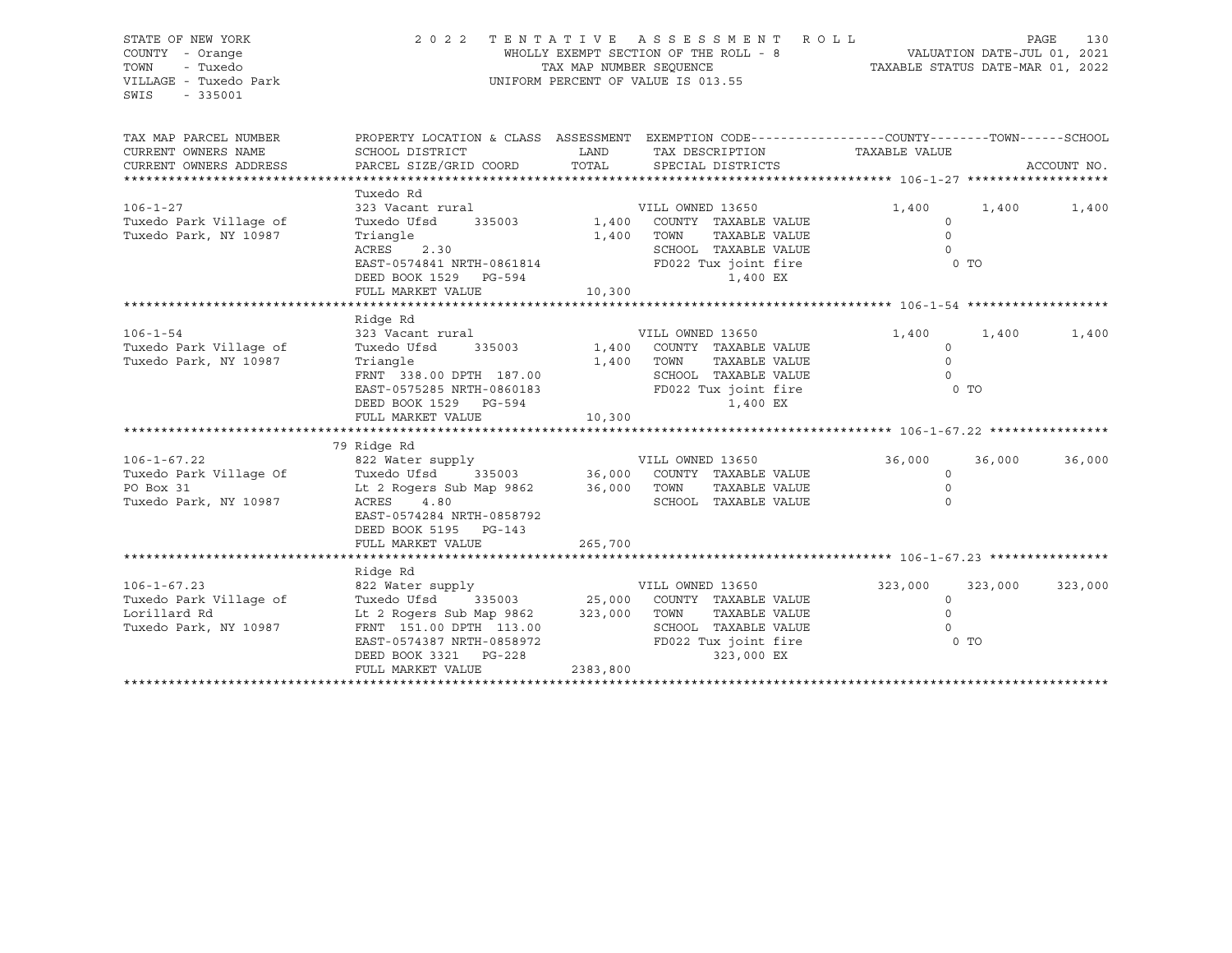| STATE OF NEW YORK     | 2022 TENTATIVE ASSESSMENT ROLL        |                                  | PAGE                        | 131 |
|-----------------------|---------------------------------------|----------------------------------|-----------------------------|-----|
| COUNTY - Orange       | WHOLLY EXEMPT SECTION OF THE ROLL - 8 |                                  | VALUATION DATE-JUL 01, 2021 |     |
| TOWN - Tuxedo         | MAP SECTION - 106                     | TAXABLE STATUS DATE-MAR 01, 2022 |                             |     |
| VILLAGE - Tuxedo Park | SUB-SECTION - 000                     |                                  | RPS150/V04/L015             |     |
| SWIS - 335001         | UNIFORM PERCENT OF VALUE IS 013.55    |                                  | CURRENT DATE $4/25/2022$    |     |

|                                 | TOTAL EXTENSION | EXTENSION | AD VALOREM | EXEMPT  | TAXABLE      |
|---------------------------------|-----------------|-----------|------------|---------|--------------|
| CODE DISTRICT NAME PARCELS TYPE |                 | VALUE     | VALUE      | AMOUNT  | <b>VALUE</b> |
|                                 |                 |           |            |         |              |
| FD022 Tux joint fire            | 3 TOTAL         |           | 325,800    | 325,800 |              |

## \*\*\* S C H O O L D I S T R I C T S U M M A R Y \*\*\*

| CODE   | DISTRICT NAME | TOTAL<br>PARCELS | ASSESSED<br>LAND | ASSESSED<br>TOTAL | EXEMPT<br>AMOUNT | TOTAL<br>TAXABLE | STAR<br>AMOUNT | STAR<br>TAXABLE |
|--------|---------------|------------------|------------------|-------------------|------------------|------------------|----------------|-----------------|
| 335003 | Tuxedo Ufsd   | $4\overline{ }$  | 63,800           | 361,800           | 361,800          |                  |                |                 |
|        | SUB-TOTAL     | 4                | 63,800           | 361,800           | 361,800          |                  |                |                 |
|        | TOTAL         | $\overline{4}$   | 63,800           | 361,800           | 361,800          |                  |                |                 |

#### \*\*\* S Y S T E M C O D E S S U M M A R Y \*\*\*

#### NO SYSTEM EXEMPTIONS AT THIS LEVEL

### \*\*\* E X E M P T I O N S U M M A R Y \*\*\*

| CODE  | DESCRIPTION         | TOTAL<br>PARCELS | COUNTY             | TOWN               | SCHOOL             |
|-------|---------------------|------------------|--------------------|--------------------|--------------------|
| 13650 | VILL OWNED<br>тотаь |                  | 361,800<br>361,800 | 361,800<br>361,800 | 361,800<br>361,800 |

| ROLL |                      | TOTAL   | ASSESSED | ASSESSED                                                 | TAXABLE | TAXABLE | TAXABLE       | STAR    |
|------|----------------------|---------|----------|----------------------------------------------------------|---------|---------|---------------|---------|
| SEC  | זור/דידים דפו״/פידור | PARCELS | LAND     | TOTAL<br>the contract of the contract of the contract of | COUNTY  | TOWN    | <b>SCHOOL</b> | TAXABLE |
|      |                      |         |          |                                                          |         |         |               |         |
|      | WHOLLY EXEMPT        |         | 63,800   | ,800<br>361                                              |         |         |               |         |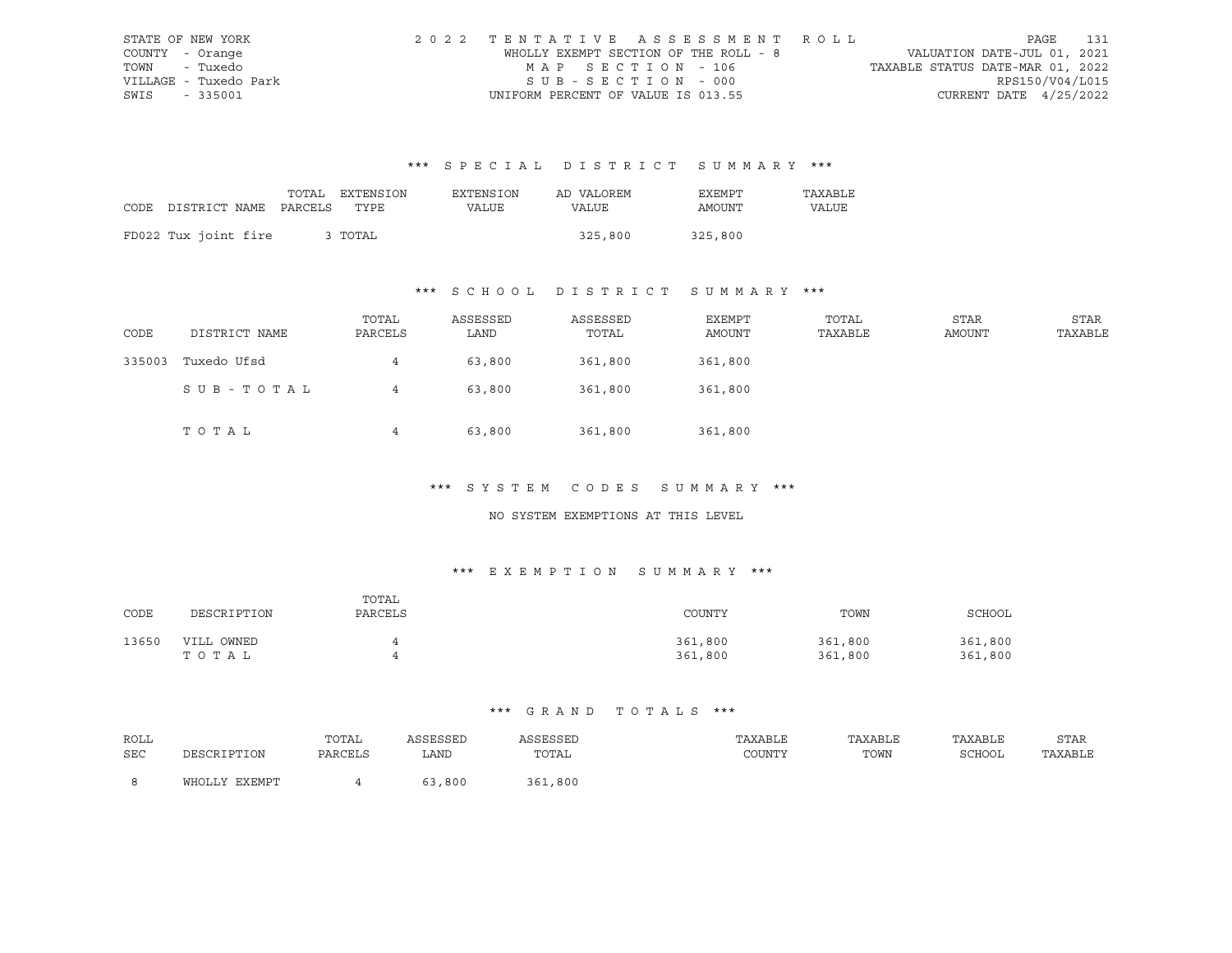| STATE OF NEW YORK<br>- Orange<br>COUNTY<br>- Tuxedo<br>TOWN<br>VILLAGE - Tuxedo Park<br>SWIS<br>$-335001$ | 2 0 2 2                                      | TENTATIVE<br>TAX MAP NUMBER SEOUENCE | ASSESSMENT ROLL<br>WHOLLY EXEMPT SECTION OF THE ROLL - 8<br>UNIFORM PERCENT OF VALUE IS 013.55 | VALUATION DATE-JUL 01, 2021<br>TAXABLE STATUS DATE-MAR 01, 2022 | PAGE  | 132         |
|-----------------------------------------------------------------------------------------------------------|----------------------------------------------|--------------------------------------|------------------------------------------------------------------------------------------------|-----------------------------------------------------------------|-------|-------------|
| TAX MAP PARCEL NUMBER<br>CURRENT OWNERS NAME                                                              | PROPERTY LOCATION & CLASS<br>SCHOOL DISTRICT | ASSESSMENT<br>LAND                   | EXEMPTION CODE-----------------COUNTY-------TOWN------SCHOOL<br>TAX DESCRIPTION                | TAXABLE VALUE                                                   |       |             |
| CURRENT OWNERS ADDRESS TARCEL SIZE/GRID COORD TOTAL                                                       |                                              |                                      | SPECIAL DISTRICTS                                                                              |                                                                 |       | ACCOUNT NO. |
|                                                                                                           |                                              |                                      |                                                                                                |                                                                 |       |             |
|                                                                                                           | East Lake Rd                                 |                                      |                                                                                                |                                                                 |       |             |
| 107-1-2.1                                                                                                 | 323 Vacant rural                             |                                      | VILL OWNED 13650                                                                               | 1,400                                                           | 1,400 | 1,400       |
| Tuxedo Park Village of                                                                                    | Tuxedo Ufsd<br>335003 1,400                  |                                      | COUNTY<br>TAXABLE VALUE                                                                        |                                                                 |       |             |
| Weewah Rd                                                                                                 | Lt 1 Rogers Sub Map 7418 1,400               |                                      | TOWN<br>TAXABLE VALUE                                                                          |                                                                 |       |             |
| Tuxedo Park, NY 10987                                                                                     | FRNT 958.00 DPTH 25.00                       |                                      | SCHOOL<br>TAXABLE VALUE                                                                        |                                                                 |       |             |
|                                                                                                           | EAST-0574144 NRTH-0862881                    |                                      | FD022 Tux joint fire                                                                           | $0$ TO                                                          |       |             |
|                                                                                                           | DEED BOOK 2498 PG-00234                      |                                      | 1,400 EX                                                                                       |                                                                 |       |             |
|                                                                                                           | FULL MARKET VALUE                            | 10,300                               |                                                                                                |                                                                 |       |             |
|                                                                                                           |                                              |                                      |                                                                                                |                                                                 |       |             |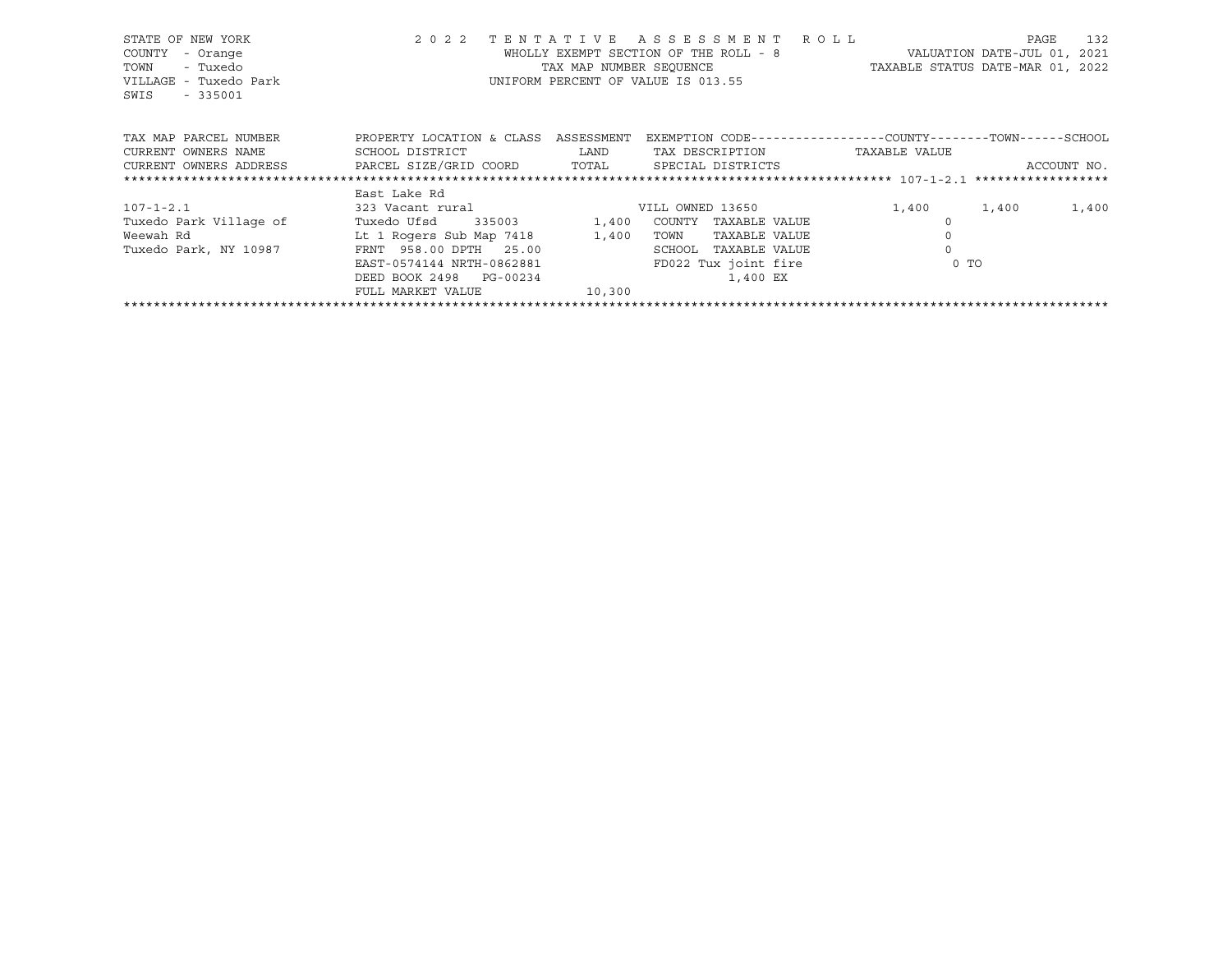| STATE OF NEW YORK     | 2022 TENTATIVE ASSESSMENT ROLL        | PAGE 133                         |
|-----------------------|---------------------------------------|----------------------------------|
| COUNTY - Orange       | WHOLLY EXEMPT SECTION OF THE ROLL - 8 | VALUATION DATE-JUL 01, 2021      |
| TOWN - Tuxedo         | MAP SECTION - 107                     | TAXABLE STATUS DATE-MAR 01, 2022 |
| VILLAGE - Tuxedo Park | SUB-SECTION - 000                     | RPS150/V04/L015                  |
| SWIS - 335001         | UNIFORM PERCENT OF VALUE IS 013.55    | CURRENT DATE $4/25/2022$         |

|                                 | TOTAL EXTENSION | <b>EXTENSION</b> | AD VALOREM | EXEMPT | TAXABLE |
|---------------------------------|-----------------|------------------|------------|--------|---------|
| CODE DISTRICT NAME PARCELS TYPE |                 | VALUE            | VALUE      | AMOUNT | VALUE   |
|                                 |                 |                  |            |        |         |
| FD022 Tux joint fire            | 1 TOTAL         |                  | 1,400      | 1,400  |         |

## \*\*\* S C H O O L D I S T R I C T S U M M A R Y \*\*\*

| CODE   | DISTRICT NAME | TOTAL<br>PARCELS | ASSESSED<br>LAND | ASSESSED<br>TOTAL | EXEMPT<br>AMOUNT | TOTAL<br>TAXABLE | STAR<br>AMOUNT | STAR<br>TAXABLE |
|--------|---------------|------------------|------------------|-------------------|------------------|------------------|----------------|-----------------|
| 335003 | Tuxedo Ufsd   |                  | 1,400            | 1,400             | 1,400            |                  |                |                 |
|        | SUB-TOTAL     |                  | 1,400            | 1,400             | 1,400            |                  |                |                 |
|        | TOTAL         |                  | 1,400            | 1,400             | 1,400            |                  |                |                 |

#### \*\*\* S Y S T E M C O D E S S U M M A R Y \*\*\*

#### NO SYSTEM EXEMPTIONS AT THIS LEVEL

### \*\*\* E X E M P T I O N S U M M A R Y \*\*\*

| CODE  | DESCRIPTION            | TOTAL<br>PARCELS | COUNTY         | TOWN           | SCHOOL       |
|-------|------------------------|------------------|----------------|----------------|--------------|
| 13650 | OWNED<br>VILL<br>TOTAL |                  | 1,400<br>1,400 | .,400<br>1,400 | .400<br>,400 |

| ROLL       |               | TOTAL   |      | <b>ACCECCET</b><br>لمتلاف فانتل | TAXABLE | TAXABLE | TAXABLE | STAR    |
|------------|---------------|---------|------|---------------------------------|---------|---------|---------|---------|
| <b>SEC</b> |               | PARCELS | LAND | TOTAL                           | COUNTY  | TOWN    | SCHOOL  | TAXABLE |
|            |               |         |      |                                 |         |         |         |         |
|            | <b>EXEMPT</b> |         | ,400 | ,400                            |         |         |         |         |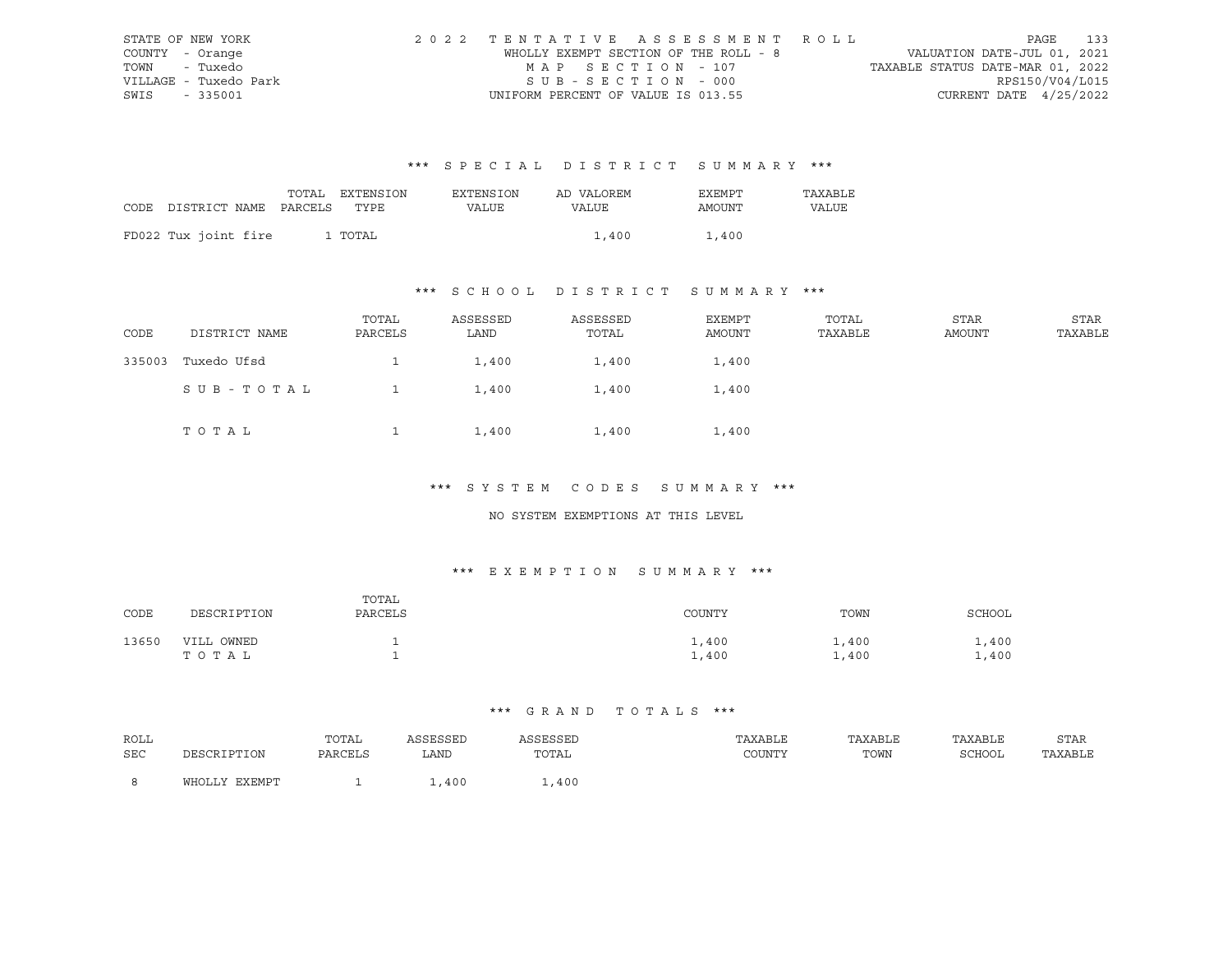SWIS - 335001

#### STATE OF NEW YORK 2 0 2 2 T E N T A T I V E A S S E S S M E N T R O L L PAGE 134 COUNTY - Orange WHOLLY EXEMPT SECTION OF THE ROLL - 8 VALUATION DATE-JUL 01, 2021 TOWN - Tuxedo TAX MAP NUMBER SEQUENCE TAXABLE STATUS DATE-MAR 01, 2022 VILLAGE - Tuxedo Park UNIFORM PERCENT OF VALUE IS 013.55

| TAX MAP PARCEL NUMBER<br>CURRENT OWNERS NAME<br>CURRENT OWNERS ADDRESS                                                  | PROPERTY LOCATION & CLASS ASSESSMENT EXEMPTION CODE---------------COUNTY-------TOWN------SCHOOL<br>SCHOOL DISTRICT<br>PARCEL SIZE/GRID COORD TOTAL SPECIAL DISTRICTS       | <b>LAND</b> | TAX DESCRIPTION TAXABLE VALUE      |                  | ACCOUNT NO.      |
|-------------------------------------------------------------------------------------------------------------------------|----------------------------------------------------------------------------------------------------------------------------------------------------------------------------|-------------|------------------------------------|------------------|------------------|
|                                                                                                                         |                                                                                                                                                                            |             |                                    |                  |                  |
| $108 - 1 - 8$                                                                                                           | Tuxedo Rd<br>322 Rural vac>10 VILL OWNED 13650                                                                                                                             |             |                                    | 25,200           | 25,200<br>25,200 |
| Tuxedo Park Village of                                                                                                  | Tuxedo Ufsd                                                                                                                                                                |             | 335003 25,200 COUNTY TAXABLE VALUE | $\Omega$         |                  |
| Wee-Wah Rd                                                                                                              | ACRES 21.00                                                                                                                                                                | 25,200 TOWN | TAXABLE VALUE                      | $\Omega$         |                  |
| Tuxedo Park, NY 10987                                                                                                   | EAST-0576575 NRTH-0861461                                                                                                                                                  |             | SCHOOL TAXABLE VALUE               | $\Omega$         |                  |
|                                                                                                                         | DEED BOOK 2120 PG-00618 FD022 Tux joint fire                                                                                                                               |             |                                    | $0$ TO           |                  |
|                                                                                                                         | FULL MARKET VALUE 186,000                                                                                                                                                  |             | 25,200 EX                          |                  |                  |
|                                                                                                                         | Tuxedo Rd                                                                                                                                                                  |             |                                    |                  |                  |
| $108 - 1 - 9.1$                                                                                                         | 311 Res vac land                                                                                                                                                           |             | VILL OWNED 13650                   |                  | 4,500            |
|                                                                                                                         |                                                                                                                                                                            |             |                                    | 4,500<br>$\circ$ | 4,500            |
| Tuxedo Park Village of $\frac{1}{2}$ Tuxedo Ufsd 335003 $\frac{4}{2}$ ,500 COUNTY TAXABLE VALUE<br>Wee-Wah Rd           |                                                                                                                                                                            |             | TAXABLE VALUE                      | $\mathbf 0$      |                  |
| Wee-Wah Rd<br>Tuxedo Park, NY 10987                                                                                     |                                                                                                                                                                            |             | SCHOOL TAXABLE VALUE               | $\Omega$         |                  |
|                                                                                                                         | ACRES 8.90 4,500 TOWN TAXABLE VALUE<br>EAST-0577613 NRTH-0860858 SCHOOL TAXABLE VALUE<br>DEED BOOK 2120 PG-00605 FD022 Tux joint fire<br>FULL MARKET VALUE 33,200 4,500 EX |             |                                    | $0$ TO           |                  |
|                                                                                                                         |                                                                                                                                                                            |             |                                    |                  |                  |
|                                                                                                                         |                                                                                                                                                                            |             |                                    |                  |                  |
|                                                                                                                         | 1 Tuxedo Rd                                                                                                                                                                |             |                                    |                  |                  |
| $108 - 1 - 12$                                                                                                          | 210 1 Family Res WILL OWNED 13650                                                                                                                                          |             |                                    | 60,000           | 60,000<br>60,000 |
|                                                                                                                         |                                                                                                                                                                            |             |                                    | $\circ$          |                  |
| Tuxedo Park Village of Tuxedo Ufsd 335003 24,000 COUNTY TAXABLE VALUE PO Box 31 20 ACRES 1.40 60,000 TOWN TAXABLE VALUE |                                                                                                                                                                            |             |                                    | $\Omega$         |                  |
| Tuxedo Park, NY 10987 EAST-0578444 NRTH-0860489                                                                         |                                                                                                                                                                            |             | SCHOOL TAXABLE VALUE               | $\Omega$         |                  |
|                                                                                                                         | DEED BOOK 2028 PG-540                                                                                                                                                      |             | FD022 Tux joint fire               | $0$ TO           |                  |
|                                                                                                                         | FULL MARKET VALUE                                                                                                                                                          | 442,800     | 60,000 EX                          |                  |                  |
|                                                                                                                         |                                                                                                                                                                            |             | SW101 Hamlet swr units 3.00 UN     |                  |                  |
|                                                                                                                         |                                                                                                                                                                            |             | SW107 Hamlet swr f/f               | 2.00 UN          |                  |
|                                                                                                                         |                                                                                                                                                                            |             |                                    |                  |                  |
|                                                                                                                         | 2 Tuxedo Rd                                                                                                                                                                |             |                                    |                  |                  |
| $108 - 1 - 13$                                                                                                          | 323 Vacant rural                                                                                                                                                           |             | VILL OWNED 13650                   | 100              | 100<br>100       |
| Tuxedo Park Village of                                                                                                  | Tuxedo Ufsd 335003 100 COUNTY TAXABLE VALUE                                                                                                                                |             |                                    | $\circ$          |                  |
| Tuxedo Park, NY 10987 Triangle                                                                                          | 100 TOWN                                                                                                                                                                   |             | TAXABLE VALUE                      | $\Omega$         |                  |
|                                                                                                                         | FRNT 80.00 DPTH 110.00                                                                                                                                                     |             | SCHOOL TAXABLE VALUE               | $\Omega$         |                  |
|                                                                                                                         | FULL MARKET VALUE 6 700 FD022 Tux joint fire                                                                                                                               |             |                                    | 0 TO             |                  |
|                                                                                                                         |                                                                                                                                                                            |             | 100 EX                             |                  |                  |
|                                                                                                                         |                                                                                                                                                                            |             |                                    |                  |                  |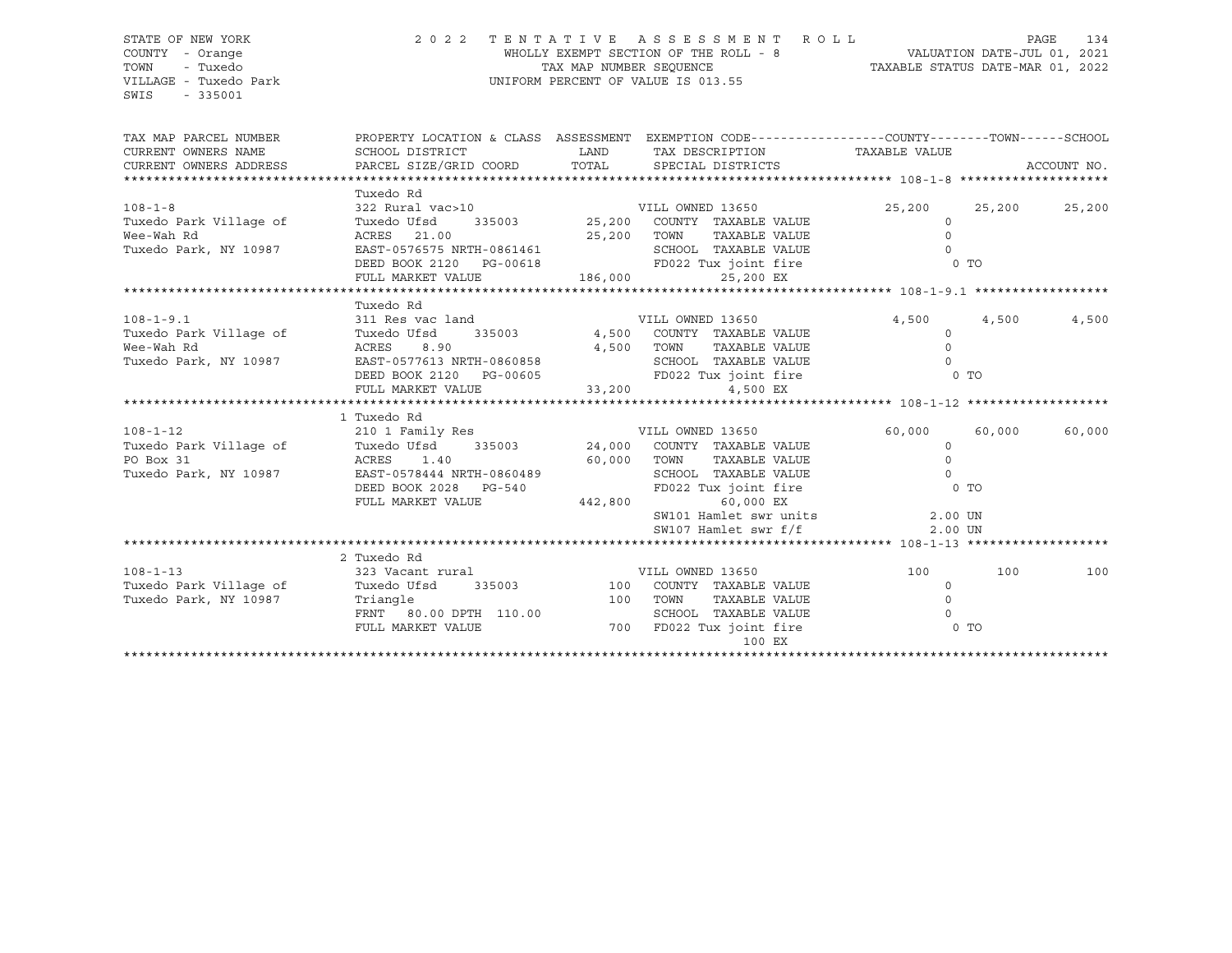| STATE OF NEW YORK     | 2022 TENTATIVE ASSESSMENT ROLL        | PAGE                             | 135             |
|-----------------------|---------------------------------------|----------------------------------|-----------------|
| COUNTY - Orange       | WHOLLY EXEMPT SECTION OF THE ROLL - 8 | VALUATION DATE-JUL 01, 2021      |                 |
| TOWN - Tuxedo         | MAP SECTION - 108                     | TAXABLE STATUS DATE-MAR 01, 2022 |                 |
| VILLAGE - Tuxedo Park | SUB-SECTION - 000                     |                                  | RPS150/V04/L015 |
| SWIS - 335001         | UNIFORM PERCENT OF VALUE IS 013.55    | CURRENT DATE $4/25/2022$         |                 |

| CODE | DISTRICT NAME        | TOTAL<br>PARCELS | EXTENSION<br>TYPE | EXTENSION<br>VALUE | AD VALOREM<br>VALUE | EXEMPT<br>AMOUNT | TAXABLE<br>VALUE |
|------|----------------------|------------------|-------------------|--------------------|---------------------|------------------|------------------|
|      | FD022 Tux joint fire |                  | 4 TOTAL           |                    | 89,800              | 89,800           |                  |
|      | SW101 Hamlet swr uni |                  | 1 UNITS           | 2.00               |                     |                  | 2.00             |
|      | SW107 Hamlet swr f/f |                  | 1 UNITS           | 2.00               |                     |                  | 2.00             |

### \*\*\* S C H O O L D I S T R I C T S U M M A R Y \*\*\*

| CODE   | DISTRICT NAME | TOTAL<br>PARCELS | ASSESSED<br>LAND | ASSESSED<br>TOTAL | <b>EXEMPT</b><br>AMOUNT | TOTAL<br>TAXABLE | <b>STAR</b><br>AMOUNT | <b>STAR</b><br>TAXABLE |
|--------|---------------|------------------|------------------|-------------------|-------------------------|------------------|-----------------------|------------------------|
| 335003 | Tuxedo Ufsd   | 4                | 53,800           | 89,800            | 89,800                  |                  |                       |                        |
|        | SUB-TOTAL     | 4                | 53,800           | 89,800            | 89,800                  |                  |                       |                        |
|        | TOTAL         | 4                | 53,800           | 89,800            | 89,800                  |                  |                       |                        |

## \*\*\* S Y S T E M C O D E S S U M M A R Y \*\*\*

### NO SYSTEM EXEMPTIONS AT THIS LEVEL

### \*\*\* E X E M P T I O N S U M M A R Y \*\*\*

| CODE  | DESCRIPTION         | TOTAL<br>PARCELS | COUNTY           | TOWN             | SCHOOL           |
|-------|---------------------|------------------|------------------|------------------|------------------|
| 13650 | VILL OWNED<br>TOTAL |                  | 89,800<br>89,800 | 89,800<br>89,800 | 89,800<br>89,800 |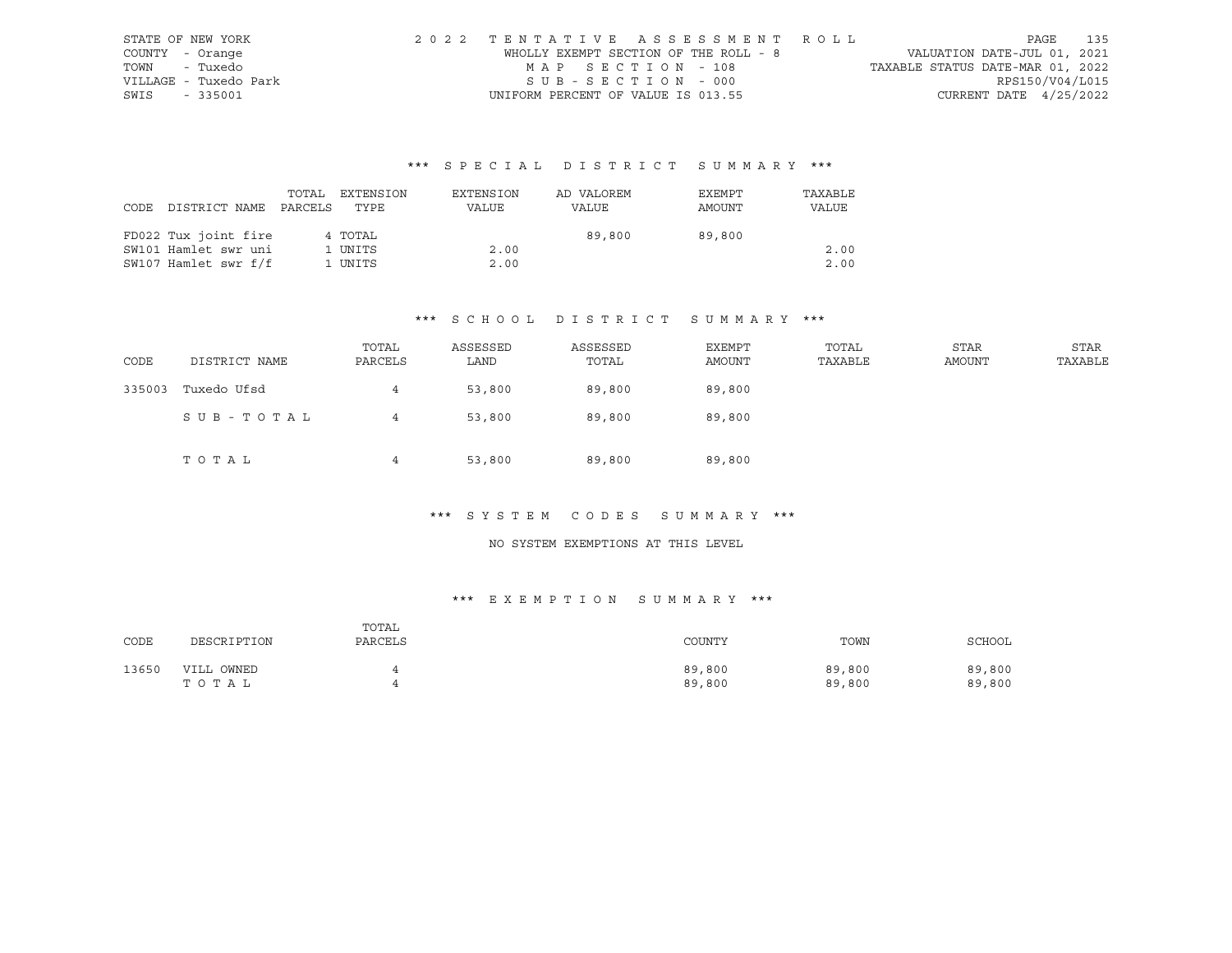|                 | STATE OF NEW YORK     |                                    | 2022 TENTATIVE ASSESSMENT ROLL        |                                  | PAGE                        | 136 |
|-----------------|-----------------------|------------------------------------|---------------------------------------|----------------------------------|-----------------------------|-----|
| COUNTY - Orange |                       |                                    | WHOLLY EXEMPT SECTION OF THE ROLL - 8 |                                  | VALUATION DATE-JUL 01, 2021 |     |
| TOWN - Tuxedo   |                       | MAP SECTION - 108                  |                                       | TAXABLE STATUS DATE-MAR 01, 2022 |                             |     |
|                 | VILLAGE - Tuxedo Park | SUB-SECTION - 000                  |                                       |                                  | RPS150/V04/L015             |     |
| SWIS - 335001   |                       | UNIFORM PERCENT OF VALUE IS 013.55 |                                       |                                  | CURRENT DATE $4/25/2022$    |     |

| <b>ROLL</b> |               | TOTAL   | ASSESSED | ASSESSED | TAXABLE | TAXABLE | TAXABLE | STAR    |
|-------------|---------------|---------|----------|----------|---------|---------|---------|---------|
| SEC         | DESCRIPTION   | PARCELS | LAND     | TOTAL    | COUNTY  | TOWN    | SCHOOL  | TAXABLE |
| - 8         | WHOLLY EXEMPT |         | 53,800   | 89,800   |         |         |         |         |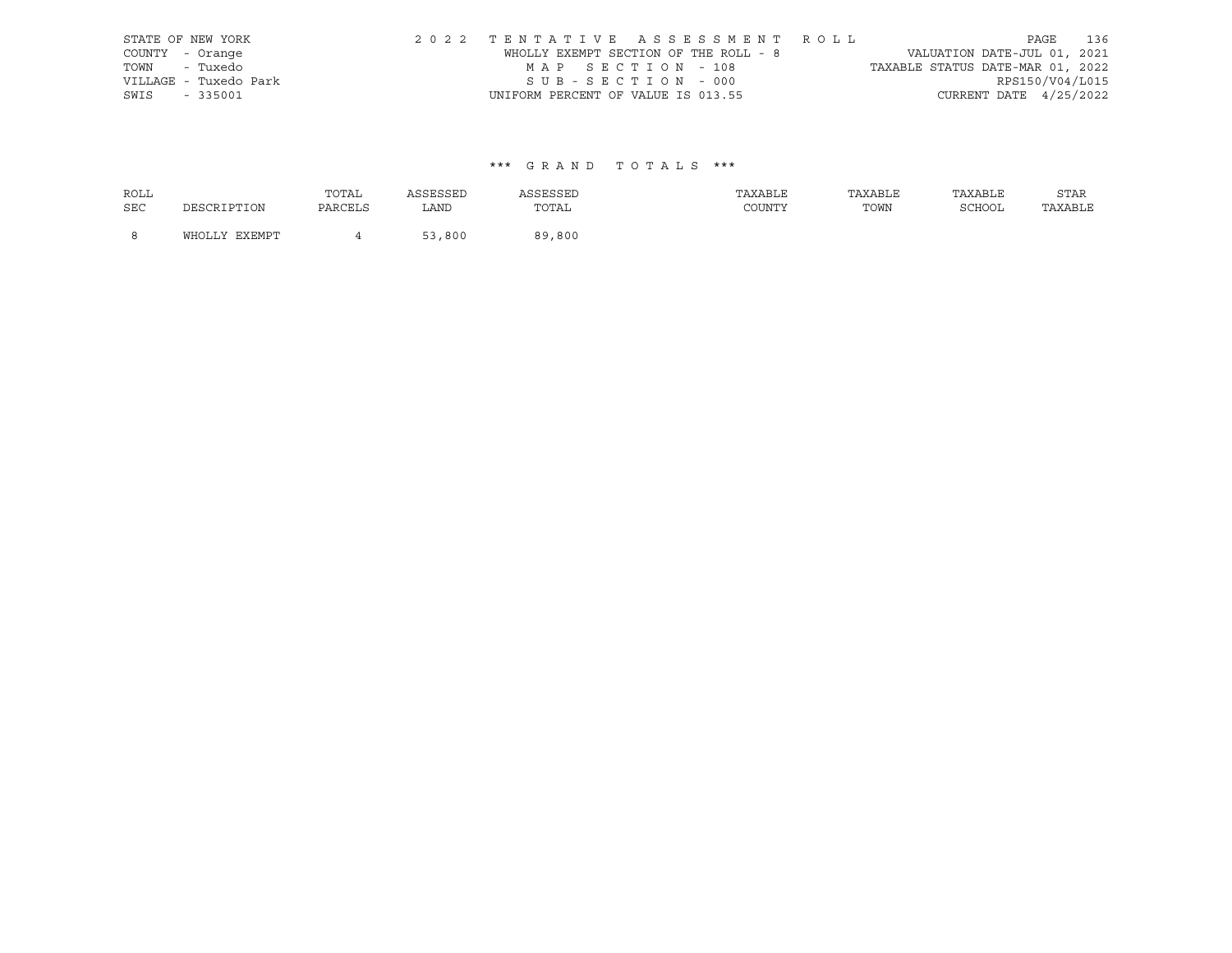| STATE OF NEW YORK<br>- Orange<br>COUNTY<br>- Tuxedo<br>TOWN<br>VILLAGE - Tuxedo Park<br>SWIS<br>$-335001$ | 2 0 2 2                                      | TENTATIVE<br>TAX MAP NUMBER SEOUENCE | A S S E S S M E N T<br>R O L L<br>WHOLLY EXEMPT SECTION OF THE ROLL - 8<br>UNIFORM PERCENT OF VALUE IS 013.55 | VALUATION DATE-JUL 01, 2021<br>TAXABLE STATUS DATE-MAR 01, 2022               | 137<br>PAGE |
|-----------------------------------------------------------------------------------------------------------|----------------------------------------------|--------------------------------------|---------------------------------------------------------------------------------------------------------------|-------------------------------------------------------------------------------|-------------|
| TAX MAP PARCEL NUMBER<br>CURRENT OWNERS NAME                                                              | PROPERTY LOCATION & CLASS<br>SCHOOL DISTRICT | ASSESSMENT<br>LAND                   | TAX DESCRIPTION                                                                                               | EXEMPTION CODE-----------------COUNTY-------TOWN------SCHOOL<br>TAXABLE VALUE |             |
| CURRENT OWNERS ADDRESS                                                                                    | PARCEL SIZE/GRID COORD                       | TOTAL                                | SPECIAL DISTRICTS                                                                                             |                                                                               | ACCOUNT NO. |
|                                                                                                           |                                              |                                      |                                                                                                               |                                                                               |             |
|                                                                                                           | East Lake Rd                                 |                                      |                                                                                                               |                                                                               |             |
| 109-1-1                                                                                                   | 972 Underwater                               |                                      | VILL OWNED 13650                                                                                              | 840,000<br>840,000                                                            | 840,000     |
| Village Of Tuxedo Park                                                                                    | Tuxedo Ufsd 335003                           | 840,000                              | COUNTY<br>TAXABLE VALUE                                                                                       |                                                                               |             |
| Wee-Wah Rd                                                                                                | Tuxedo Lake                                  | 840,000                              | TOWN<br>TAXABLE VALUE                                                                                         |                                                                               |             |
| Tuxedo Park, NY 10987                                                                                     | ACRES 290.00                                 |                                      | SCHOOL<br>TAXABLE VALUE                                                                                       |                                                                               |             |
|                                                                                                           | EAST-0573683 NRTH-0861130                    |                                      | FD022 Tux joint fire                                                                                          | 0 <sub>T</sub>                                                                |             |
|                                                                                                           | DEED BOOK 2120<br>PG-00630                   |                                      | 840,000 EX                                                                                                    |                                                                               |             |
|                                                                                                           | FULL MARKET VALUE                            | 6199,300                             |                                                                                                               |                                                                               |             |
|                                                                                                           |                                              |                                      |                                                                                                               |                                                                               |             |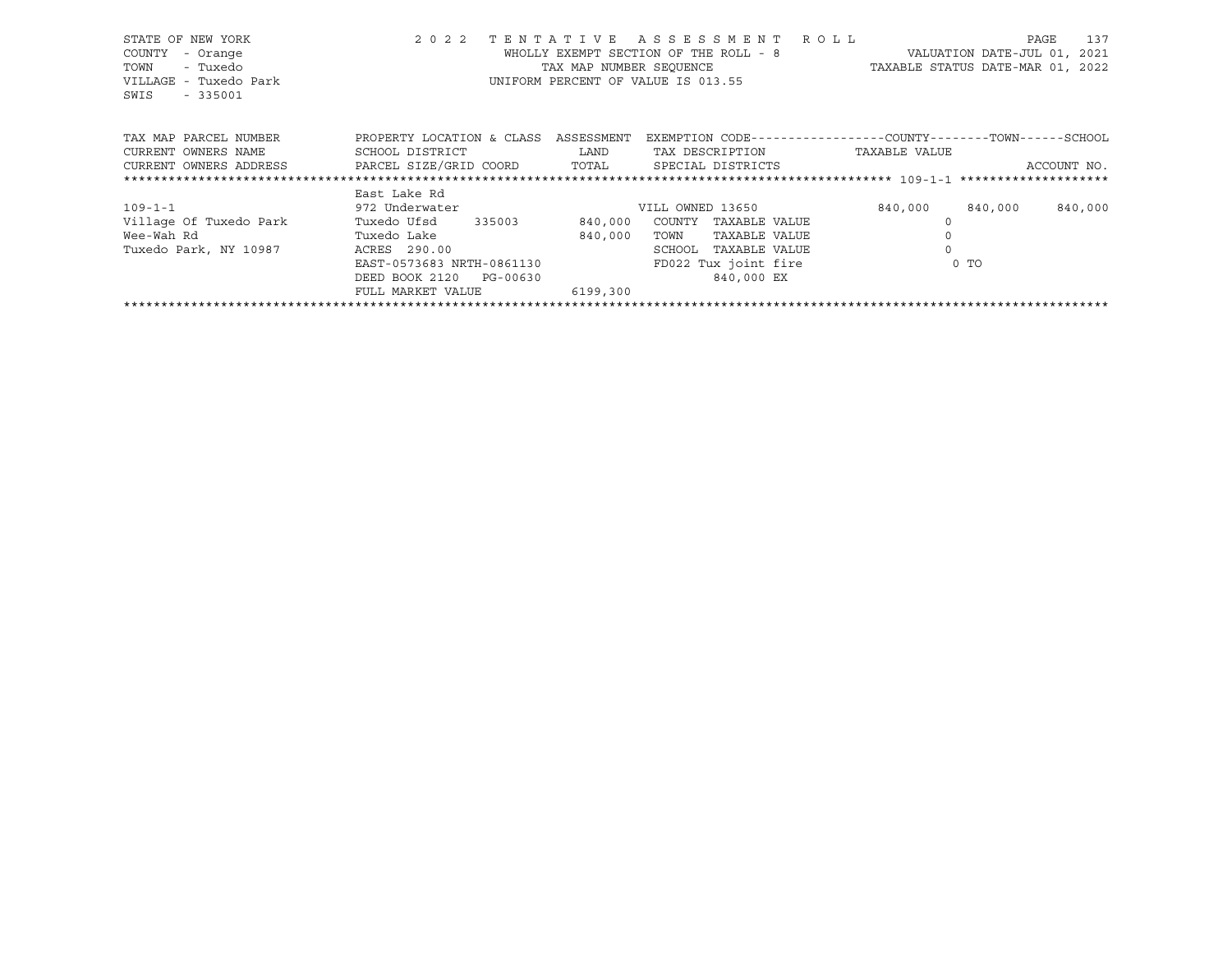| STATE OF NEW YORK     | 2022 TENTATIVE ASSESSMENT ROLL        |                   |  |                                  |                          | PAGE 138 |
|-----------------------|---------------------------------------|-------------------|--|----------------------------------|--------------------------|----------|
| COUNTY - Orange       | WHOLLY EXEMPT SECTION OF THE ROLL - 8 |                   |  | VALUATION DATE-JUL 01, 2021      |                          |          |
| TOWN - Tuxedo         |                                       | MAP SECTION - 109 |  | TAXABLE STATUS DATE-MAR 01, 2022 |                          |          |
| VILLAGE - Tuxedo Park | SUB-SECTION - 000                     |                   |  |                                  | RPS150/V04/L015          |          |
| SWIS<br>- 335001      | UNIFORM PERCENT OF VALUE IS 013.55    |                   |  |                                  | CURRENT DATE $4/25/2022$ |          |

|                                 | TOTAL EXTENSION | EXTENSION    | AD VALOREM | EXEMPT  | TAXABLE |
|---------------------------------|-----------------|--------------|------------|---------|---------|
| CODE DISTRICT NAME PARCELS TYPE |                 | <b>VALUE</b> | VALUE      | AMOUNT  | VALUE   |
|                                 |                 |              |            |         |         |
| FD022 Tux joint fire            | 1 TOTAL         |              | 840,000    | 840,000 |         |

## \*\*\* S C H O O L D I S T R I C T S U M M A R Y \*\*\*

| CODE   | DISTRICT NAME | TOTAL<br>PARCELS | ASSESSED<br>LAND | ASSESSED<br>TOTAL | EXEMPT<br>AMOUNT | TOTAL<br>TAXABLE | STAR<br>AMOUNT | STAR<br>TAXABLE |
|--------|---------------|------------------|------------------|-------------------|------------------|------------------|----------------|-----------------|
| 335003 | Tuxedo Ufsd   |                  | 840,000          | 840,000           | 840,000          |                  |                |                 |
|        | SUB-TOTAL     |                  | 840,000          | 840,000           | 840,000          |                  |                |                 |
|        | TOTAL         |                  | 840,000          | 840,000           | 840,000          |                  |                |                 |

#### \*\*\* S Y S T E M C O D E S S U M M A R Y \*\*\*

#### NO SYSTEM EXEMPTIONS AT THIS LEVEL

### \*\*\* E X E M P T I O N S U M M A R Y \*\*\*

| CODE  | DESCRIPTION            | TOTAL<br>PARCELS | COUNTY             | TOWN               | SCHOOL             |
|-------|------------------------|------------------|--------------------|--------------------|--------------------|
| 13650 | OWNED<br>VILL<br>тотаь |                  | 840,000<br>840,000 | 840,000<br>840,000 | 840,000<br>840,000 |

| ROLL |                   | TOTAL   | ASSESSED | ASSESSED                                                 | TAXABLE | TAXABLE | TAXABLE       | STAR    |
|------|-------------------|---------|----------|----------------------------------------------------------|---------|---------|---------------|---------|
| SEC  | וו∩דידים דפר⁄ופרו | PARCELS | LAND     | TOTAL<br>the contract of the contract of the contract of | COUNTY  | TOWN    | <b>SCHOOL</b> | TAXABLE |
|      |                   |         |          |                                                          |         |         |               |         |
|      | WHOLLY EXEMPT     |         | 840,000  | 840,000                                                  |         |         |               |         |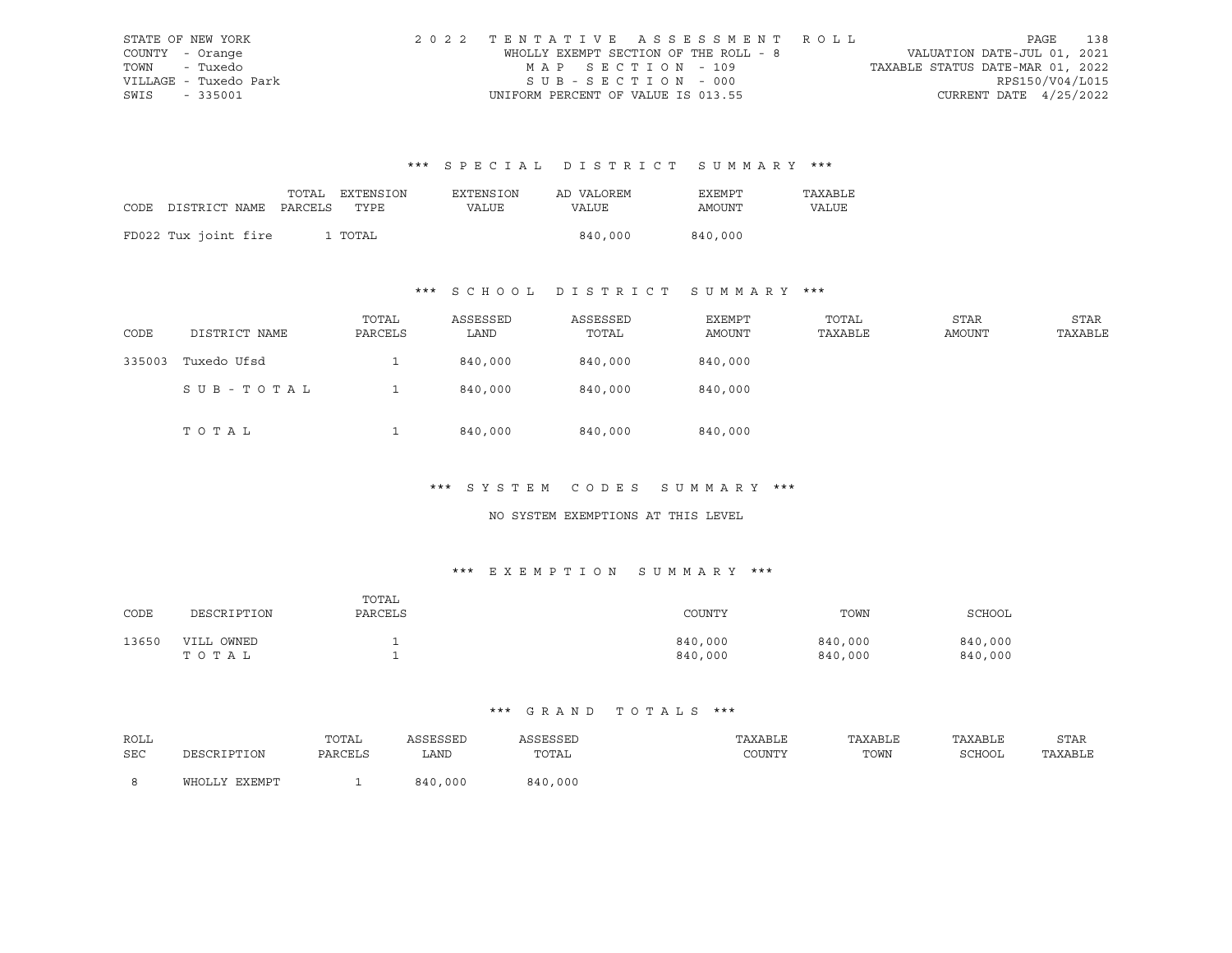| STATE OF NEW YORK     | 2022 TENTATIVE ASSESSMENT ROLL        |                                  | PAGE                        | 139 |
|-----------------------|---------------------------------------|----------------------------------|-----------------------------|-----|
| COUNTY - Orange       | WHOLLY EXEMPT SECTION OF THE ROLL - 8 |                                  | VALUATION DATE-JUL 01, 2021 |     |
| TOWN<br>- Tuxedo      |                                       | TAXABLE STATUS DATE-MAR 01, 2022 |                             |     |
| VILLAGE - Tuxedo Park | UNIFORM PERCENT OF VALUE IS 013.55    |                                  | RPS150/V04/L015             |     |
| SWIS<br>- 335001      |                                       |                                  | CURRENT DATE $4/25/2022$    |     |

## R O L L S E C T I O N T O T A L S

## \*\*\* S P E C I A L D I S T R I C T S U M M A R Y \*\*\*

| CODE | DISTRICT NAME        | TOTAL<br>PARCELS | EXTENSION<br>TYPE | EXTENSION<br>VALUE | AD VALOREM<br><b>VALUE</b> | EXEMPT<br>AMOUNT | TAXABLE<br>VALUE |
|------|----------------------|------------------|-------------------|--------------------|----------------------------|------------------|------------------|
|      | FD022 Tux joint fire |                  | 25 TOTAL          |                    | 4634,800                   | 4634,800         |                  |
|      | SW101 Hamlet swr uni |                  | 1 UNITS           | 2.00               |                            |                  | 2.00             |
|      | SW107 Hamlet swr f/f |                  | 1 UNITS           | 2.00               |                            |                  | 2.00             |

#### \*\*\* S C H O O L D I S T R I C T S U M M A R Y \*\*\*

| CODE   | DISTRICT NAME | TOTAL<br>PARCELS | ASSESSED<br>LAND | ASSESSED<br>TOTAL | EXEMPT<br>AMOUNT | TOTAL<br>TAXABLE | STAR<br><b>AMOUNT</b> | STAR<br>TAXABLE |
|--------|---------------|------------------|------------------|-------------------|------------------|------------------|-----------------------|-----------------|
| 335003 | Tuxedo Ufsd   | 26               | 1367,000         | 4670,800          | 4670,800         |                  |                       |                 |
|        | SUB-TOTAL     | 26               | 1367,000         | 4670,800          | 4670,800         |                  |                       |                 |
|        | TOTAL         | 26               | 1367,000         | 4670,800          | 4670,800         |                  |                       |                 |

#### \*\*\* S Y S T E M C O D E S S U M M A R Y \*\*\*

## NO SYSTEM EXEMPTIONS AT THIS LEVEL

### \*\*\* E X E M P T I O N S U M M A R Y \*\*\*

| CODE  | DESCRIPTION | TOTAL<br>PARCELS | COUNTY   | TOWN     | SCHOOL   |
|-------|-------------|------------------|----------|----------|----------|
| 13650 | VILL OWNED  | 23               | 2933,200 | 2933,200 | 2933,200 |
| 25120 | EDUC SERV   |                  | 1737,600 | 1737,600 | 1737,600 |
|       | TOTAL       | 26               | 4670,800 | 4670,800 | 4670,800 |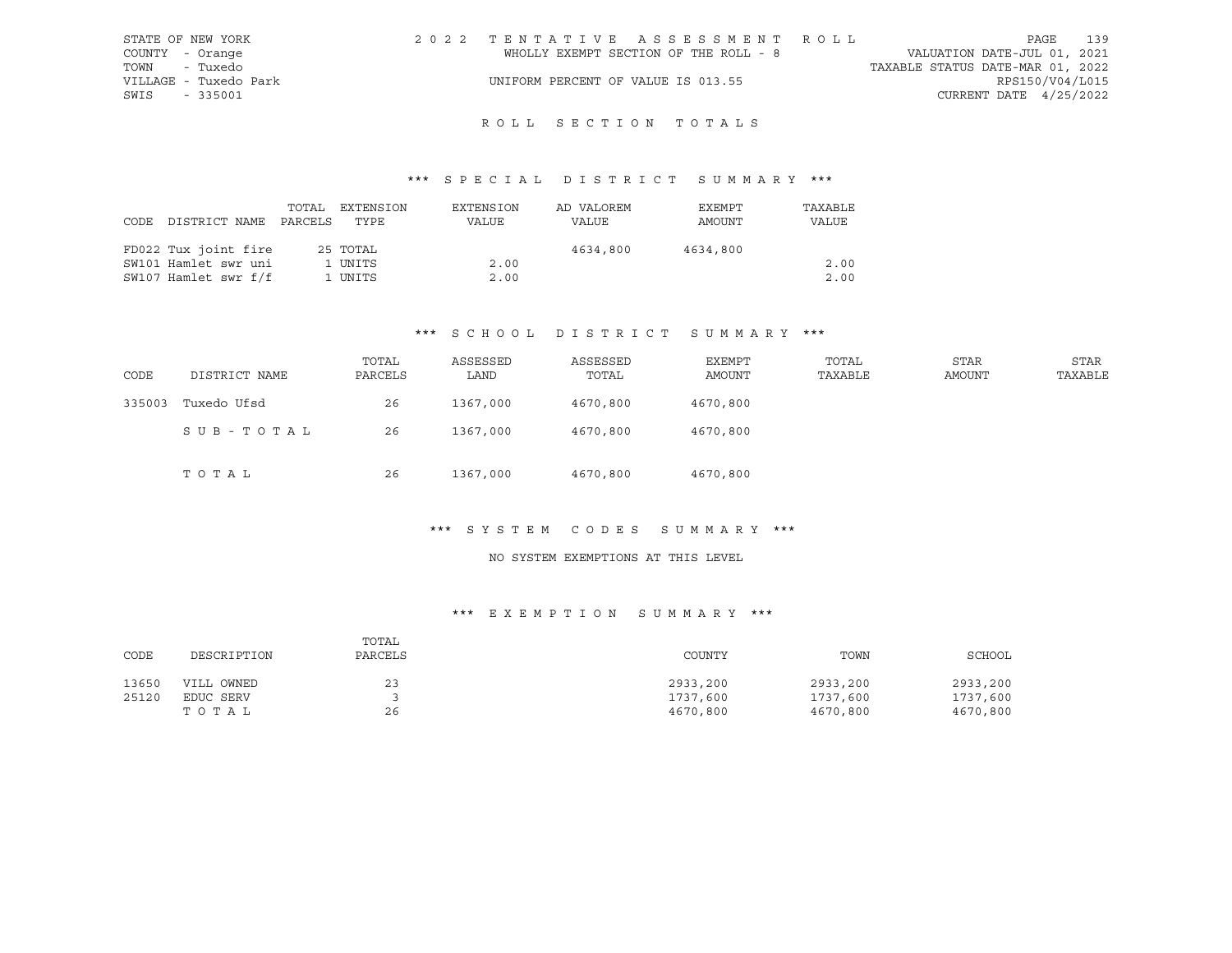| STATE OF NEW YORK     | 2022 TENTATIVE ASSESSMENT ROLL        |                                  | PAGE                   | 140 |
|-----------------------|---------------------------------------|----------------------------------|------------------------|-----|
| COUNTY - Orange       | WHOLLY EXEMPT SECTION OF THE ROLL - 8 | VALUATION DATE-JUL 01, 2021      |                        |     |
| TOWN - Tuxedo         |                                       | TAXABLE STATUS DATE-MAR 01, 2022 |                        |     |
| VILLAGE - Tuxedo Park | UNIFORM PERCENT OF VALUE IS 013.55    |                                  | RPS150/V04/L015        |     |
| SWIS<br>$-335001$     |                                       |                                  | CURRENT DATE 4/25/2022 |     |
|                       |                                       |                                  |                        |     |

## ROLL SECTION TOTALS

| ROLL |               | TOTAL   | ASSESSED | ASSESSED | TAXABLE | TAXABLE | TAXABLE | STAR    |
|------|---------------|---------|----------|----------|---------|---------|---------|---------|
| SEC  | DESCRIPTION   | PARCELS | LAND     | TOTAL    | COUNTY  | TOWN    | SCHOOL  | TAXABLE |
|      |               |         |          |          |         |         |         |         |
|      | WHOLLY EXEMPT | 26      | 1367,000 | 4670,800 |         |         |         |         |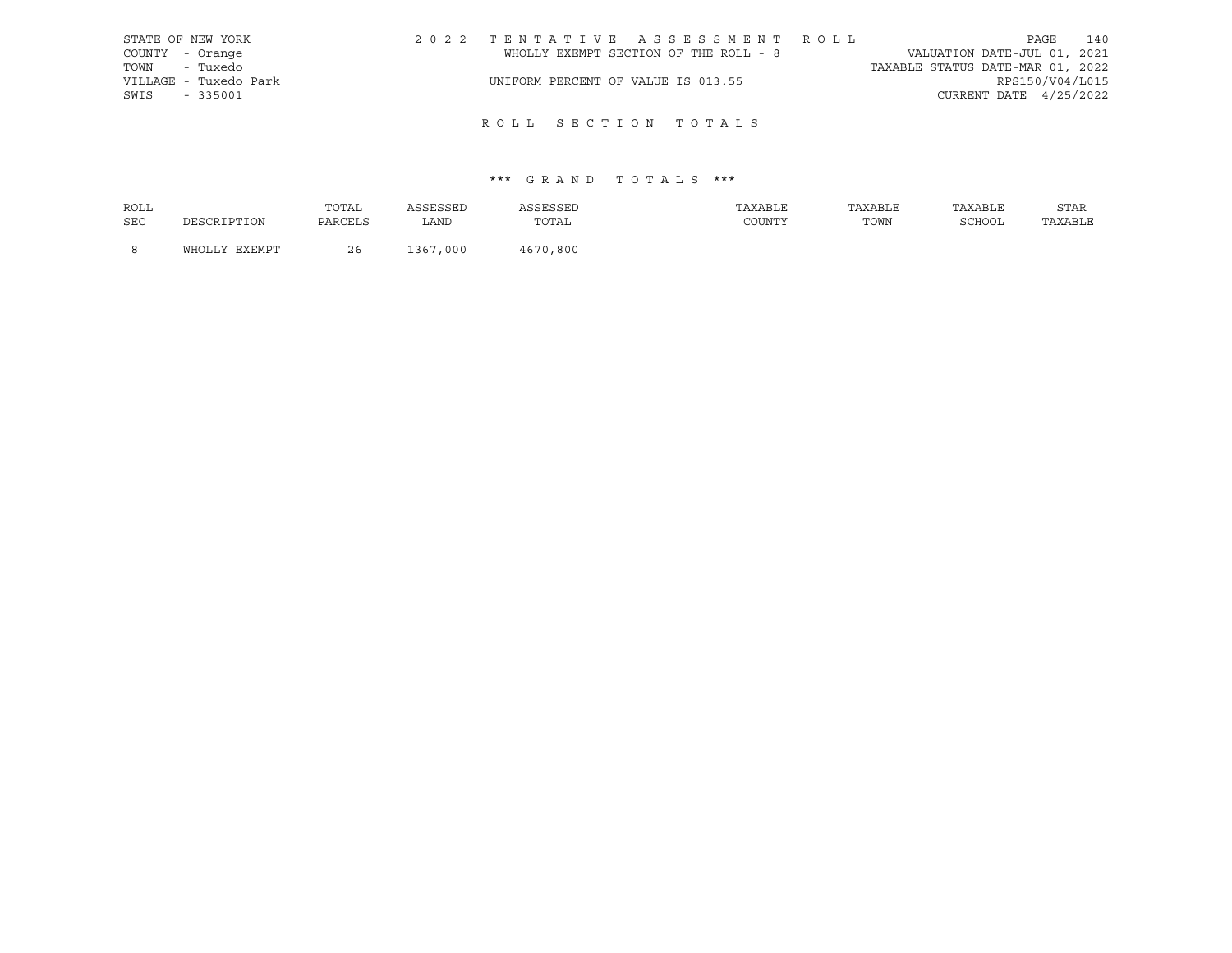| STATE OF NEW YORK     |                                    | 2022 TENTATIVE ASSESSMENT ROLL |                                  | PAGE                        | 141 |
|-----------------------|------------------------------------|--------------------------------|----------------------------------|-----------------------------|-----|
| COUNTY - Orange       |                                    |                                |                                  | VALUATION DATE-JUL 01, 2021 |     |
| TOWN<br>- Tuxedo      |                                    | SWIS TOTALS                    | TAXABLE STATUS DATE-MAR 01, 2022 |                             |     |
| VILLAGE - Tuxedo Park | UNIFORM PERCENT OF VALUE IS 013.55 |                                |                                  | RPS150/V04/L015             |     |
| SWIS - 335001         |                                    |                                |                                  | CURRENT DATE $4/25/2022$    |     |

| CODE DISTRICT NAME   | TOTAL<br>PARCELS | EXTENSION<br>TYPE | EXTENSION<br>VALUE | AD VALOREM<br>VALUE | EXEMPT<br>AMOUNT | TAXABLE<br>VALUE |
|----------------------|------------------|-------------------|--------------------|---------------------|------------------|------------------|
| FD022 Tux joint fire |                  | 460 TOTAL         |                    | 78391,282           | 4634,800         | 73756,482        |
| LB002 Tuxedo Library |                  | 434 TOTAL         |                    | 73291,482           |                  | 73291,482        |
| SW101 Hamlet swr uni |                  | 20 UNITS          | 22.00              |                     |                  | 22.00            |
| SW107 Hamlet swr f/f |                  | 20 UNITS          | 22.00              |                     |                  | 22.00            |

#### \*\*\* S C H O O L D I S T R I C T S U M M A R Y \*\*\*

| CODE   | DISTRICT NAME | TOTAL<br>PARCELS | ASSESSED<br>LAND | ASSESSED<br>TOTAL | EXEMPT<br>AMOUNT | TOTAL<br>TAXABLE | <b>STAR</b><br>AMOUNT | STAR<br>TAXABLE |
|--------|---------------|------------------|------------------|-------------------|------------------|------------------|-----------------------|-----------------|
| 335003 | Tuxedo Ufsd   | 471              | 25558,499        | 79054,064         | 4770.371         | 74283,693        | 310,660               | 73973,033       |
|        | SUB-TOTAL     | 471              | 25558,499        | 79054,064         | 4770.371         | 74283,693        | 310,660               | 73973,033       |
|        | TOTAL         | 471              | 25558,499        | 79054,064         | 4770,371         | 74283,693        | 310,660               | 73973,033       |

#### \*\*\* S Y S T E M C O D E S S U M M A R Y \*\*\*

### NO SYSTEM EXEMPTIONS AT THIS LEVEL

### \*\*\* E X E M P T I O N S U M M A R Y \*\*\*

| CODE  | DESCRIPTION | TOTAL<br>PARCELS | COUNTY   | TOWN     | SCHOOL   |
|-------|-------------|------------------|----------|----------|----------|
| 13650 | VILL OWNED  | 23               | 2933,200 | 2933,200 | 2933,200 |
| 25120 | EDUC SERV   |                  | 1737,600 | 1737,600 | 1737,600 |
| 41120 | VETWAR CTS  | ⇁                | 23,814   | 61,236   | 13,608   |
| 41130 | VETCOM CTS  |                  | 22,680   | 58,320   | 12,960   |
| 41140 | VETDIS CTS  | 2                | 34,020   | 87,480   | 19,440   |
| 41400 | CLERGY      | C.               | 3,000    | 3,000    | 3,000    |
| 41800 | AGED        | 2                | 50,563   | 50,563   | 50,563   |
| 41834 | ENH STAR    | $\overline{ }$   |          |          | 103,460  |
| 41854 | BAS STAR    | 35               |          |          | 207,200  |
|       | TOTAL       | 84               | 4804,877 | 4931,399 | 5081,031 |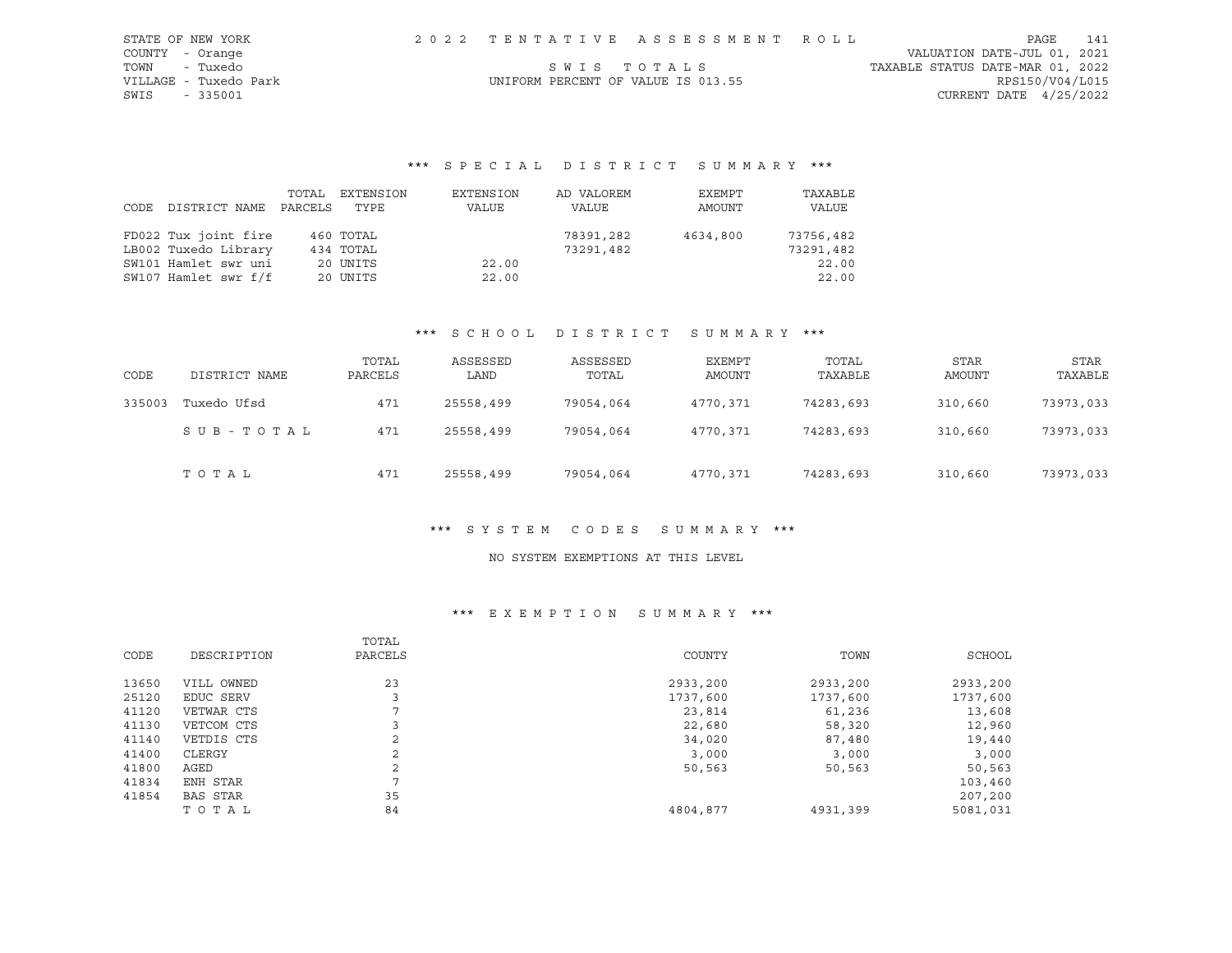| STATE OF NEW YORK     |  | 2022 TENTATIVE ASSESSMENT ROLL     | PAGE                             | 142 |
|-----------------------|--|------------------------------------|----------------------------------|-----|
| COUNTY - Orange       |  |                                    | VALUATION DATE-JUL 01, 2021      |     |
| TOWN<br>- Tuxedo      |  | SWIS TOTALS                        | TAXABLE STATUS DATE-MAR 01, 2022 |     |
| VILLAGE - Tuxedo Park |  | UNIFORM PERCENT OF VALUE IS 013.55 | RPS150/V04/L015                  |     |
| SWIS<br>- 335001      |  |                                    | CURRENT DATE $4/25/2022$         |     |

| ROLL<br>SEC  | DESCRIPTION         | TOTAL<br>PARCELS | ASSESSED<br>LAND | ASSESSED<br>TOTAL | TAXABLE<br>COUNTY | TAXABLE<br>TOWN | TAXABLE<br>SCHOOL | <b>STAR</b><br>TAXABLE |
|--------------|---------------------|------------------|------------------|-------------------|-------------------|-----------------|-------------------|------------------------|
| $\mathbf{1}$ | TAXABLE             | 439              | 24173,699        | 73779,313         | 73645,236         | 73518,714       | 73679,742         | 73369,082              |
| 5            | SPECIAL FRANCHISE   | 3                |                  | 44,523            | 44,523            | 44,523          | 44,523            | 44,523                 |
| 6            | UTILITIES & N.C.    | 3                | 17,800           | 559,428           | 559,428           | 559,428         | 559,428           | 559,428                |
| 8            | WHOLLY EXEMPT       | 26               | 1367,000         | 4670,800          |                   |                 |                   |                        |
| $\star$      | TOTAL<br><b>SUB</b> | 471              | 25558,499        | 79054,064         | 74249,187         | 74122,665       | 74283,693         | 73973,033              |
| $***$        | GRAND TOTAL         | 471              | 25558,499        | 79054,064         | 74249,187         | 74122,665       | 74283,693         | 73973,033              |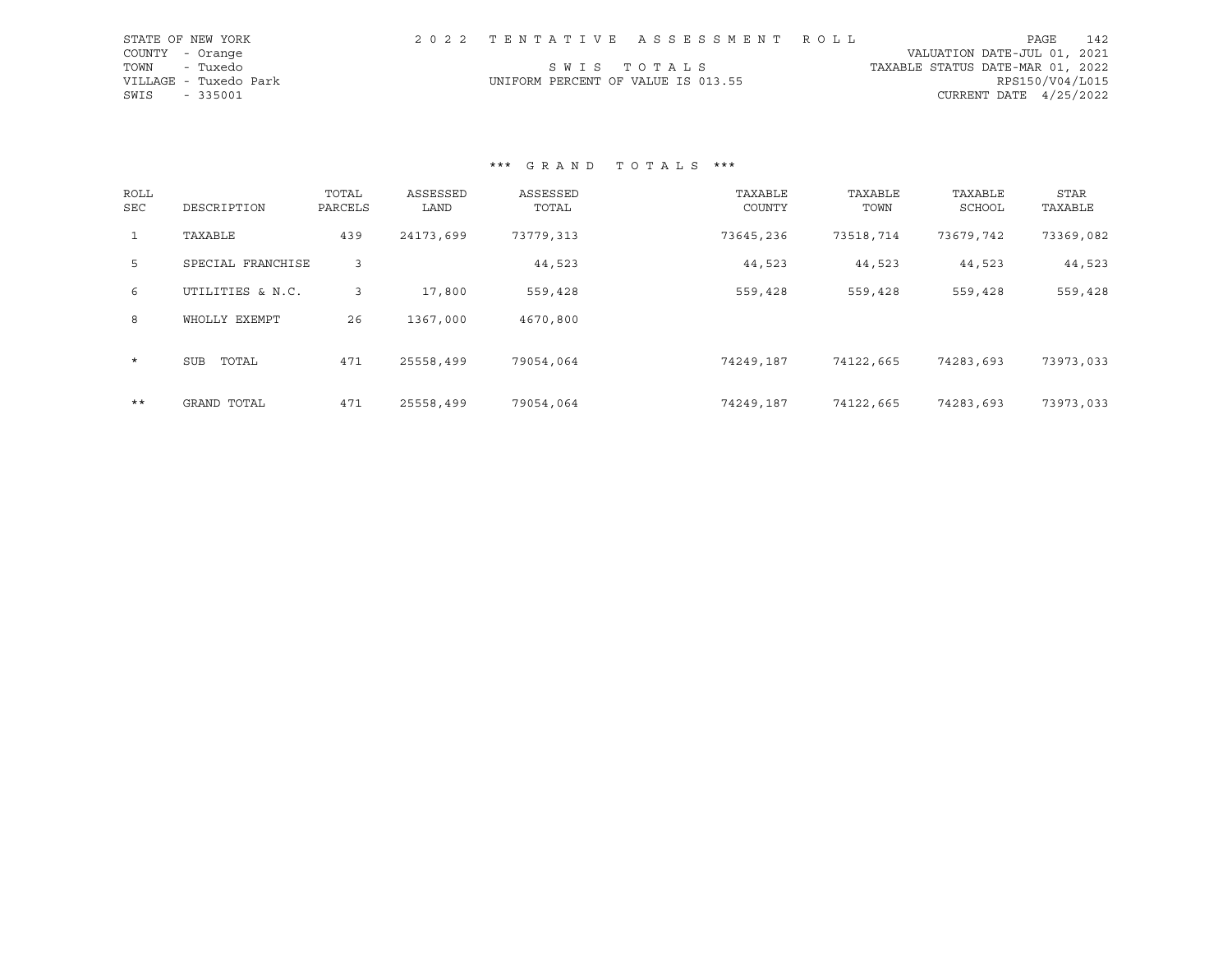SWIS - 335003

#### STATE OF NEW YORK 2 0 2 2 T E N T A T I V E A S S E S S M E N T R O L L PAGE 143 COUNTY - Orange T A X A B L E SECTION OF THE ROLL - 1 VALUATION DATE-JUL 01, 2021 TOWN - Tuxedo TAX MAP NUMBER SEQUENCE TAXABLE STATUS DATE-MAR 01, 2022 VILLAGE - Tuxedo UNIFORM PERCENT OF VALUE IS 013.55

| TAX MAP PARCEL NUMBER<br>CURRENT OWNERS NAME<br>CURRENT OWNERS ADDRESS                                                                                                                                                                     | PROPERTY LOCATION & CLASS ASSESSMENT EXEMPTION CODE----------------COUNTY-------TOWN------SCHOOL |  |  |  |                   | ACCOUNT NO.     |
|--------------------------------------------------------------------------------------------------------------------------------------------------------------------------------------------------------------------------------------------|--------------------------------------------------------------------------------------------------|--|--|--|-------------------|-----------------|
|                                                                                                                                                                                                                                            |                                                                                                  |  |  |  |                   |                 |
| Examericwn Rd Bramericwn Rd 322 Rural vac>10<br>Monroe Village of Monroe-Woodbury 334001<br>7 Stage Rd 201-1-4.2<br>Monroe Village of Monroe-Woodbury 334001<br>7 Stage Rd 201-2 Rural COUNTY TAXABLE VALUE<br>201-000<br>7 Stage Rd 201-2 | Bramertown Rd                                                                                    |  |  |  |                   |                 |
|                                                                                                                                                                                                                                            |                                                                                                  |  |  |  |                   |                 |
|                                                                                                                                                                                                                                            |                                                                                                  |  |  |  |                   |                 |
|                                                                                                                                                                                                                                            |                                                                                                  |  |  |  |                   |                 |
| 201-1-13<br>Woychuk Denis<br>Worker 63Rd St Apt 4A<br>Co Hwy 19<br>ACRES<br>PAST-0579                                                                                                                                                      | 519 Orange tpke                                                                                  |  |  |  |                   |                 |
|                                                                                                                                                                                                                                            |                                                                                                  |  |  |  |                   |                 |
|                                                                                                                                                                                                                                            |                                                                                                  |  |  |  |                   |                 |
|                                                                                                                                                                                                                                            |                                                                                                  |  |  |  |                   |                 |
|                                                                                                                                                                                                                                            |                                                                                                  |  |  |  | $\Omega$          | 5,920           |
|                                                                                                                                                                                                                                            |                                                                                                  |  |  |  |                   |                 |
|                                                                                                                                                                                                                                            |                                                                                                  |  |  |  |                   |                 |
|                                                                                                                                                                                                                                            |                                                                                                  |  |  |  | 5,850<br>$\Omega$ | 1,458<br>14,780 |
| 135 Orange Tpke Monroe Woodbury 334001 13,000 ENH STAR CTS 41120 3,402 5,<br>Tanner Louis Monroe Woodbury 334001 13,000 ENH STAR 41834 0<br>Tanner Alice FRNT 151.00 DPTH 147.00 39,000 COUNTY TAXABLE VALUE 33,598<br>135 Old Orang       |                                                                                                  |  |  |  |                   |                 |
|                                                                                                                                                                                                                                            |                                                                                                  |  |  |  |                   |                 |
|                                                                                                                                                                                                                                            |                                                                                                  |  |  |  |                   |                 |
|                                                                                                                                                                                                                                            |                                                                                                  |  |  |  |                   |                 |
|                                                                                                                                                                                                                                            |                                                                                                  |  |  |  |                   |                 |
|                                                                                                                                                                                                                                            |                                                                                                  |  |  |  |                   |                 |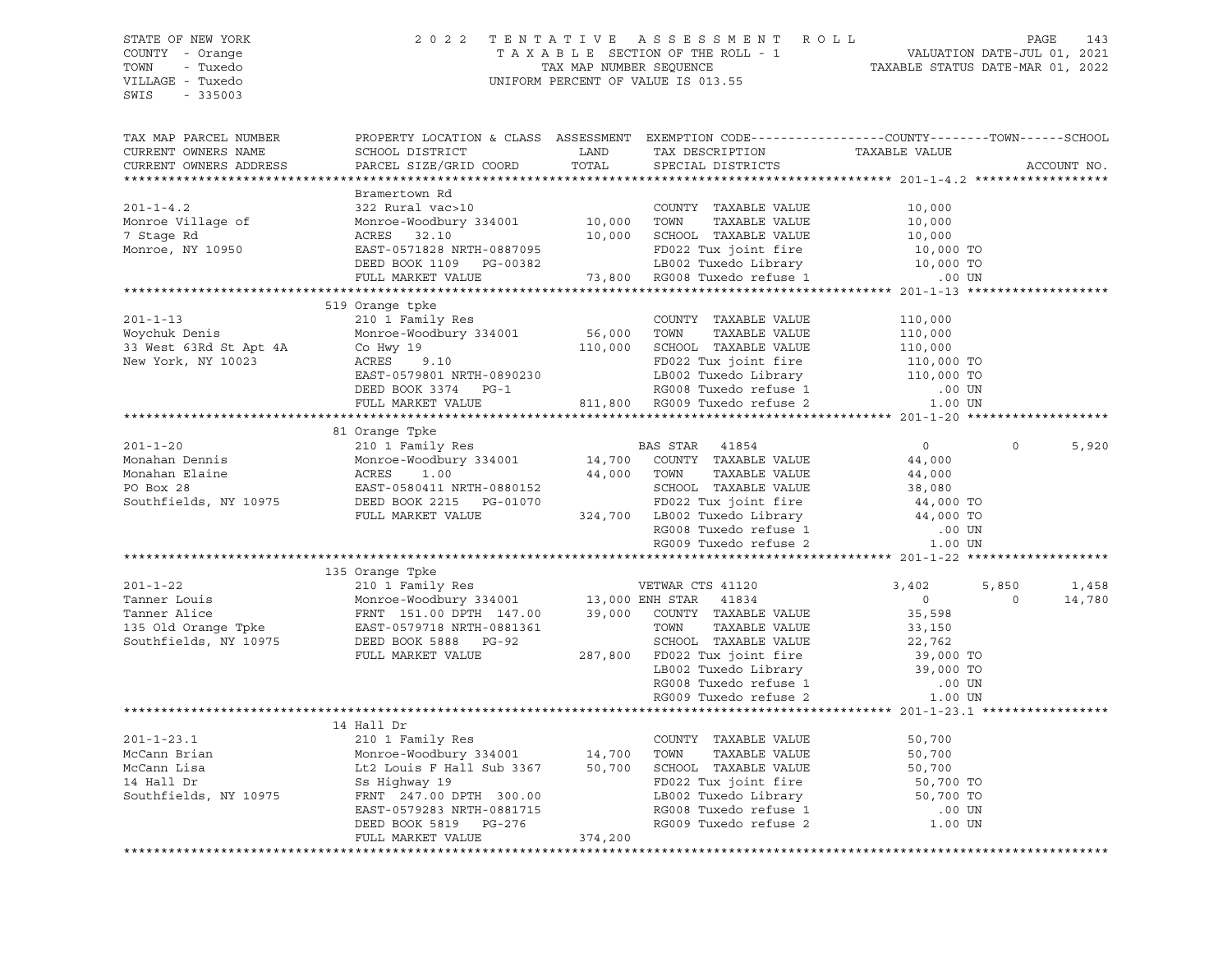STATE OF NEW YORK 2 0 2 2 T E N T A T I V E A S S E S S M E N T R O L L PAGE 144 COUNTY - Orange T A X A B L E SECTION OF THE ROLL - 1 VALUATION DATE-JUL 01, 2021 TOWN - Tuxedo TAX MAP NUMBER SEQUENCE TAXABLE STATUS DATE-MAR 01, 2022 UNIFORM PERCENT OF VALUE IS 013.55 SWIS - 335003 TAX MAP PARCEL NUMBER PROPERTY LOCATION & CLASS ASSESSMENT EXEMPTION CODE----------------COUNTY-------TOWN-----SCHOOL CURRENT OWNERS NAME SCHOOL DISTRICT LAND TAX DESCRIPTION TAXABLE VALUE CURRENT OWNERS ADDRESS PARCEL SIZE/GRID COORD TOTAL SPECIAL DISTRICTS ACCOUNT NO. \*\*\*\*\*\*\*\*\*\*\*\*\*\*\*\*\*\*\*\*\*\*\*\*\*\*\*\*\*\*\*\*\*\*\*\*\*\*\*\*\*\*\*\*\*\*\*\*\*\*\*\*\*\*\*\*\*\*\*\*\*\*\*\*\*\*\*\*\*\*\*\*\*\*\*\*\*\*\*\*\*\*\*\*\*\*\*\*\*\*\*\*\*\*\*\*\*\*\*\*\*\*\* 201-1-23.2 \*\*\*\*\*\*\*\*\*\*\*\*\*\*\*\*\* 18 Hall Dr 201-1-23.2 210 1 Family Res BAS STAR 41854 0 0 5,920 Konior Jonathan E Monroe-Woodbury 334001 15,000 COUNTY TAXABLE VALUE 46,000 Hall Melissa J Lt 1 Louis F Hall Sub 46,000 TOWN TAXABLE VALUE 46,000 18 Hall Dr Map 3367 SCHOOL TAXABLE VALUE 40,080 Southfields, NY 10975 FRNT 328.00 DPTH 442.00 SURVEY FOO22 Tux joint fire 46,000 TO<br>ACRES 1.00 FOO22 Tux joint fire 46,000 TO ACRES 1.00 LB002 Tuxedo Library 46,000 TO EAST-0579473 NRTH-0881555 RG008 Tuxedo refuse 1 .00 UN DEED BOOK 13316 PG-305 RG009 Tuxedo refuse 2 1.00 UN FULL MARKET VALUE 339,500 \*\*\*\*\*\*\*\*\*\*\*\*\*\*\*\*\*\*\*\*\*\*\*\*\*\*\*\*\*\*\*\*\*\*\*\*\*\*\*\*\*\*\*\*\*\*\*\*\*\*\*\*\*\*\*\*\*\*\*\*\*\*\*\*\*\*\*\*\*\*\*\*\*\*\*\*\*\*\*\*\*\*\*\*\*\*\*\*\*\*\*\*\*\*\*\*\*\*\*\*\*\*\* 201-1-24.2 \*\*\*\*\*\*\*\*\*\*\*\*\*\*\*\*\* Ws Hall Dr 201-1-24.2 220 2 Family Res COUNTY TAXABLE VALUE 20,850 Cheeseman Edward Monroe-Woodbury 334001 2,650 TOWN TAXABLE VALUE 20,850 58 West Gate Rd ACRES 1.70 20,850 SCHOOL TAXABLE VALUE 20,850 Suffern, NY 10901 EAST-0579098 NRTH-0881684 FD022 Tux joint fire 20,850 TO DEED BOOK 12918 PG-1803 LB002 Tuxedo Library 20,850 TO FULL MARKET VALUE 153,900 RG008 Tuxedo refuse 1 .00 UN RG009 Tuxedo refuse 2 2.00 UN \*\*\*\*\*\*\*\*\*\*\*\*\*\*\*\*\*\*\*\*\*\*\*\*\*\*\*\*\*\*\*\*\*\*\*\*\*\*\*\*\*\*\*\*\*\*\*\*\*\*\*\*\*\*\*\*\*\*\*\*\*\*\*\*\*\*\*\*\*\*\*\*\*\*\*\*\*\*\*\*\*\*\*\*\*\*\*\*\*\*\*\*\*\*\*\*\*\*\*\*\*\*\* 201-1-28 \*\*\*\*\*\*\*\*\*\*\*\*\*\*\*\*\*\*\* 60 Woods Rd 201-1-28 464 Office bldg. COUNTY TAXABLE VALUE 42,000 Specialized Realty Monroe-Woodbury 334001 28,000 TOWN TAXABLE VALUE 42,000 Services LLC FRNT 186.00 DPTH 153.00 42,000 SCHOOL TAXABLE VALUE 42,000 PO Box 1481 EAST-0574499 NRTH-0876301 FD022 Tux joint fire 42,000 TO Valley Stream, NY 11582 DEED BOOK 5883 PG-340 LB002 Tuxedo Library 42,000 TO FULL MARKET VALUE 310,000 \*\*\*\*\*\*\*\*\*\*\*\*\*\*\*\*\*\*\*\*\*\*\*\*\*\*\*\*\*\*\*\*\*\*\*\*\*\*\*\*\*\*\*\*\*\*\*\*\*\*\*\*\*\*\*\*\*\*\*\*\*\*\*\*\*\*\*\*\*\*\*\*\*\*\*\*\*\*\*\*\*\*\*\*\*\*\*\*\*\*\*\*\*\*\*\*\*\*\*\*\*\*\* 201-1-29 \*\*\*\*\*\*\*\*\*\*\*\*\*\*\*\*\*\*\* 60 Woods Rd 201-1-29 464 Office bldg. COUNTY TAXABLE VALUE 16,000 Specialized Realty Monroe-Woodbury 334001 8,000 TOWN TAXABLE VALUE 16,000 Services LLC ACRES 1.40 16,000 SCHOOL TAXABLE VALUE 16,000 PO Box 1481 EAST-0574518 NRTH-0876481 FD022 Tux joint fire 16,000 TO Valley Stream, NY 11582 DEED BOOK 5883 PG-340 LB002 Tuxedo Library 16,000 TO FULL MARKET VALUE 118,100 \*\*\*\*\*\*\*\*\*\*\*\*\*\*\*\*\*\*\*\*\*\*\*\*\*\*\*\*\*\*\*\*\*\*\*\*\*\*\*\*\*\*\*\*\*\*\*\*\*\*\*\*\*\*\*\*\*\*\*\*\*\*\*\*\*\*\*\*\*\*\*\*\*\*\*\*\*\*\*\*\*\*\*\*\*\*\*\*\*\*\*\*\*\*\*\*\*\*\*\*\*\*\* 201-1-30.2 \*\*\*\*\*\*\*\*\*\*\*\*\*\*\*\*\* 16 Sterling Lake Rd 201-1-30.2 464 Office bldg. COUNTY TAXABLE VALUE 210,000 BVZT, LLC Monroe-Woodbury 334001 65,000 TOWN TAXABLE VALUE 210,000 16 Sterling Lake Road ACRES 4.20 210,000 SCHOOL TAXABLE VALUE 210,000 Tuxedo, NY 10987 EAST-0573149 NRTH-0876158 FD022 Tux joint fire 210,000 TO DEED BOOK 12390 PG-1654 LB002 Tuxedo Library 210,000 TO FULL MARKET VALUE 1549,800 \*\*\*\*\*\*\*\*\*\*\*\*\*\*\*\*\*\*\*\*\*\*\*\*\*\*\*\*\*\*\*\*\*\*\*\*\*\*\*\*\*\*\*\*\*\*\*\*\*\*\*\*\*\*\*\*\*\*\*\*\*\*\*\*\*\*\*\*\*\*\*\*\*\*\*\*\*\*\*\*\*\*\*\*\*\*\*\*\*\*\*\*\*\*\*\*\*\*\*\*\*\*\*\*\*\*\*\*\*\*\*\*\*\*\*\*\*\*\*\*\*\*\*\*\*\*\*\*\*\*\*\*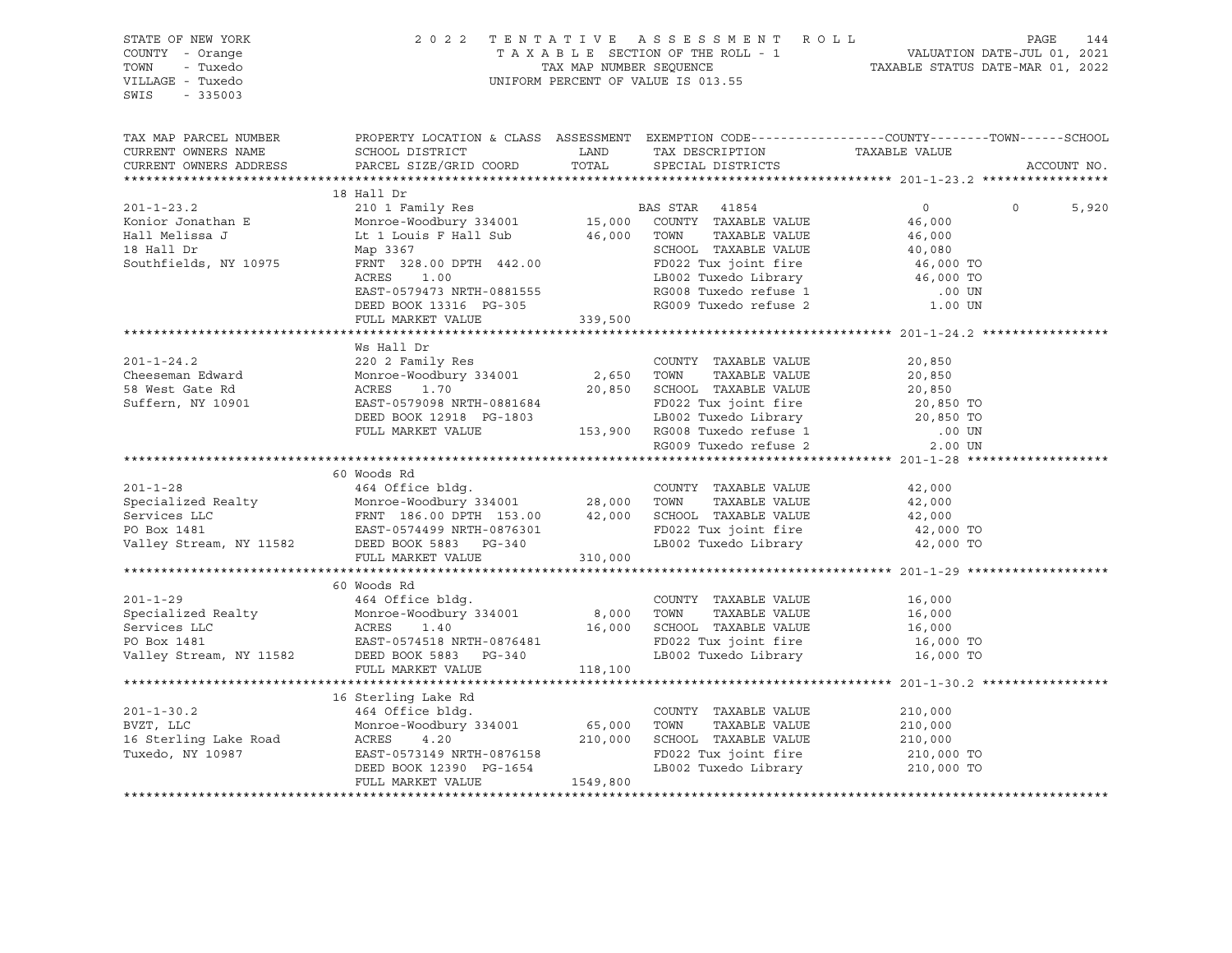| STATE OF NEW YORK<br>COUNTY - Orange<br>TOWN - Tuxedo<br>VILLAGE - Tuxedo<br>SWIS<br>$-335003$                                                                                                                                                                 |                                                                                                                                                                                                                                                                      |          | 2022 TENTATIVE ASSESSMENT ROLL<br>UNIFORM PERCENT OF VALUE IS 013.55 | PAGE<br>145                                                                                                     |
|----------------------------------------------------------------------------------------------------------------------------------------------------------------------------------------------------------------------------------------------------------------|----------------------------------------------------------------------------------------------------------------------------------------------------------------------------------------------------------------------------------------------------------------------|----------|----------------------------------------------------------------------|-----------------------------------------------------------------------------------------------------------------|
| TAX MAP PARCEL NUMBER<br>CURRENT OWNERS NAME<br>CURRENT OWNERS ADDRESS                                                                                                                                                                                         | SCHOOL DISTRICT<br>PARCEL SIZE/GRID COORD                                                                                                                                                                                                                            | TOTAL    | LAND TAX DESCRIPTION TAXABLE VALUE<br>SPECIAL DISTRICTS              | PROPERTY LOCATION & CLASS ASSESSMENT EXEMPTION CODE----------------COUNTY-------TOWN------SCHOOL<br>ACCOUNT NO. |
|                                                                                                                                                                                                                                                                | 371 Route 17A                                                                                                                                                                                                                                                        |          |                                                                      |                                                                                                                 |
| $201 - 1 - 34.1$<br>Nungin Sunwon USA, INC Monroe-Woodbury 334001 302,500 TOWN TAXABLE VALUE<br>PO Box 184 St Hwy 17A-210 432,500 SCHOOL TAXABLE VALUE<br>Goshen, NY 10924                                                                                     | 464 Office bldg.<br>Lot 1 Reichold Chem. Inc. PD022 Tux joint fire<br>Map 8870<br>ACRES 12.10<br>EAST-0571786 NRTH-0877636                                                                                                                                           |          | COUNTY TAXABLE VALUE                                                 | 432,500<br>432,500<br>432,500<br>432,500 TO                                                                     |
|                                                                                                                                                                                                                                                                | DEED BOOK 11629 PG-934                                                                                                                                                                                                                                               |          |                                                                      |                                                                                                                 |
|                                                                                                                                                                                                                                                                | FULL MARKET VALUE                                                                                                                                                                                                                                                    | 3191,900 |                                                                      |                                                                                                                 |
|                                                                                                                                                                                                                                                                |                                                                                                                                                                                                                                                                      |          |                                                                      |                                                                                                                 |
|                                                                                                                                                                                                                                                                | Route 17A                                                                                                                                                                                                                                                            |          |                                                                      |                                                                                                                 |
| $201 - 1 - 34.2$<br>COUNTY OF ORANGE<br>255 Main St                                                                                                                                                                                                            | 340 Vacant indus<br>Monroe-Woodbury 334001 80,136 TOWN TAXABLE VALUE                                                                                                                                                                                                 |          | COUNTY TAXABLE VALUE                                                 | 80,136<br>80,136<br>80,136                                                                                      |
| Goshen, NY 10924                                                                                                                                                                                                                                               | Solution of the Control of TAXABLE VALUE<br>St Hwy 17A-210<br>Lot 2 Reichold Chem. Inc.<br>Map 8870<br>Map 8870<br>LB002 Tuxedo Library<br>ACRES 27.00<br>EAST-0570717 NRTH-0877034<br>DEED BOOK 15041 PG-1780                                                       |          |                                                                      | 80,136 TO<br>80,136 TO                                                                                          |
|                                                                                                                                                                                                                                                                | FULL MARKET VALUE                                                                                                                                                                                                                                                    | 591,400  |                                                                      |                                                                                                                 |
|                                                                                                                                                                                                                                                                |                                                                                                                                                                                                                                                                      |          |                                                                      |                                                                                                                 |
| 301-1-35.1<br>Specialized Realty<br>Specialized Realty<br>Services LLC<br>PO Box 1481<br>PO Box 1481<br>PO Box 1481<br>PO Box 1481<br>PO Box 1481<br>PO Box 1481<br>PO Box 1481<br>PO Box 1481<br>PO Box 1481<br>PO Box 1481<br>PO Box 1481<br>PO Box 1481<br> |                                                                                                                                                                                                                                                                      |          | 7,250 SCHOOL TAXABLE VALUE                                           | 7,250<br>7,250<br>7,250<br>7,250 TO                                                                             |
|                                                                                                                                                                                                                                                                |                                                                                                                                                                                                                                                                      |          |                                                                      | 7,250 TO                                                                                                        |
|                                                                                                                                                                                                                                                                | FULL MARKET VALUE                                                                                                                                                                                                                                                    |          | 53,500 RG008 Tuxedo refuse 1 .00 UN                                  |                                                                                                                 |
|                                                                                                                                                                                                                                                                |                                                                                                                                                                                                                                                                      |          |                                                                      |                                                                                                                 |
| $201 - 1 - 35.23$<br>BVZT, LLC<br>16 Sterling Lake Road<br>Tuxedo, NY 10987                                                                                                                                                                                    | Route 17A<br>330 Vacant comm<br>Monroe-Woodbury 334001 3,300 TOWN TAXABLE VALUE 3,300<br>FRNT 109.00 DPTH 289.00 3,300 SCHOOL TAXABLE VALUE 3,300<br>EAST-0573439 NRTH-0876159 FD022 Tux joint fire 3,300 TO<br>DEED BOOK 12390 PG-1654 LB002 Tuxedo Library 3,300 T |          | COUNTY TAXABLE VALUE                                                 | 3,300                                                                                                           |
|                                                                                                                                                                                                                                                                |                                                                                                                                                                                                                                                                      |          |                                                                      |                                                                                                                 |
| $201 - 1 - 36.32$<br>Faire Partners L1c Monroe-Woodbury 334001 2,700 TOWN TAXABLE VALUE 2,700<br>123 East Marcy St Ste 105 ACRES 2.30 2,700 SCHOOL TAXABLE VALUE 2,700<br>Sante Fe, NM 87501 EAST-0565341 NRTH-0877808 FD022 Tux joint fire 2,700 TO<br>D      | S Of Hwy 17A<br>314 Rural vac<10                                                                                                                                                                                                                                     |          | COUNTY TAXABLE VALUE                                                 | 2,700                                                                                                           |
|                                                                                                                                                                                                                                                                |                                                                                                                                                                                                                                                                      |          |                                                                      |                                                                                                                 |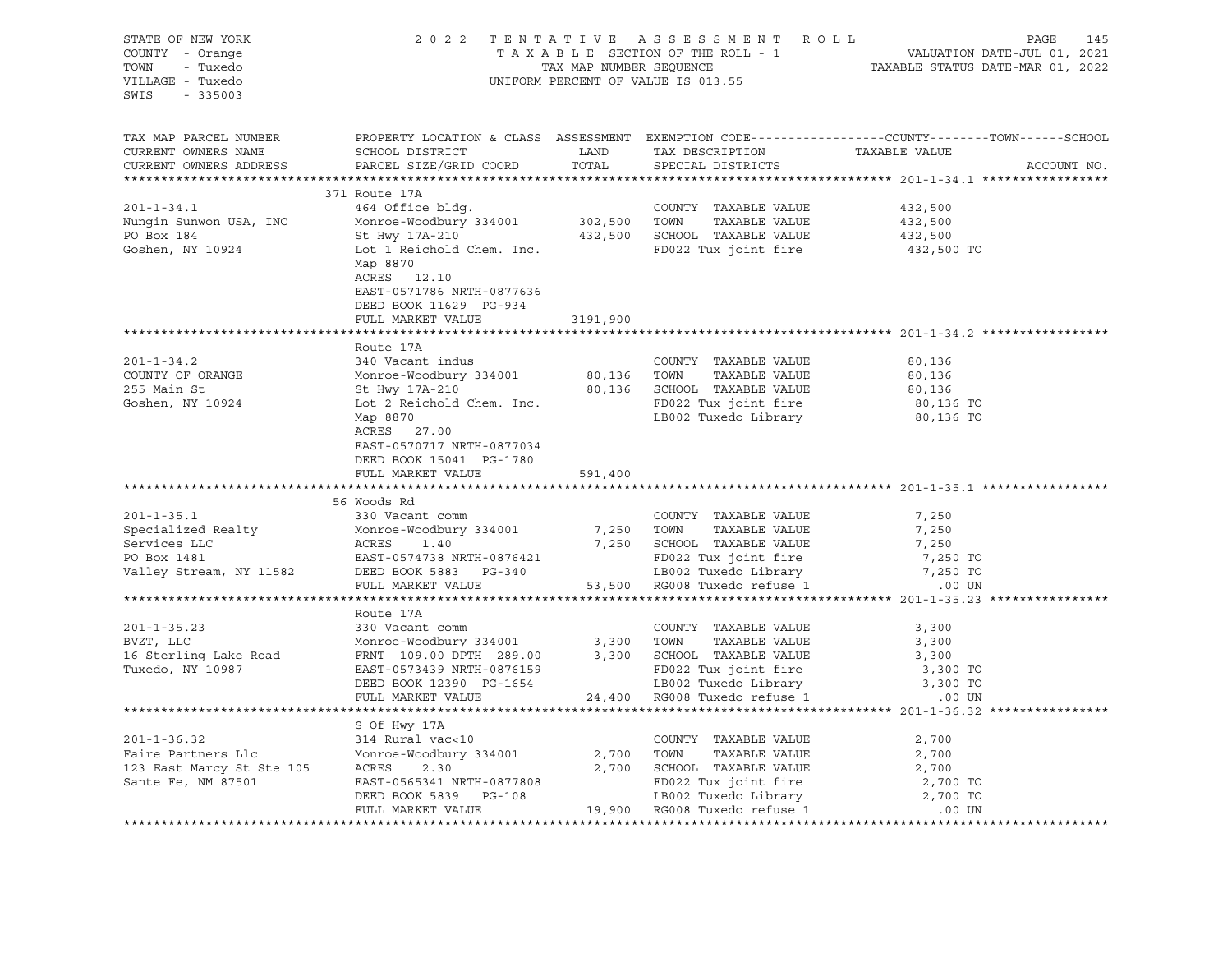SWIS - 335003

#### STATE OF NEW YORK 2 0 2 2 T E N T A T I V E A S S E S S M E N T R O L L PAGE 146 COUNTY - Orange T A X A B L E SECTION OF THE ROLL - 1 VALUATION DATE-JUL 01, 2021 TOWN - Tuxedo TAX MAP NUMBER SEQUENCE TAXABLE STATUS DATE-MAR 01, 2022 VILLAGE - Tuxedo UNIFORM PERCENT OF VALUE IS 013.55

TAX MAP PARCEL NUMBER PROPERTY LOCATION & CLASS ASSESSMENT EXEMPTION CODE------------------COUNTY--------TOWN------SCHOOL CURRENT OWNERS NAME SCHOOL DISTRICT LAND TAX DESCRIPTION TAXABLE VALUE CURRENT OWNERS ADDRESS PARCEL SIZE/GRID COORD TOTAL SPECIAL DISTRICTS ACCOUNT NO. \*\*\*\*\*\*\*\*\*\*\*\*\*\*\*\*\*\*\*\*\*\*\*\*\*\*\*\*\*\*\*\*\*\*\*\*\*\*\*\*\*\*\*\*\*\*\*\*\*\*\*\*\*\*\*\*\*\*\*\*\*\*\*\*\*\*\*\*\*\*\*\*\*\*\*\*\*\*\*\*\*\*\*\*\*\*\*\*\*\*\*\*\*\*\*\*\*\*\*\*\*\*\* 201-1-37.2 \*\*\*\*\*\*\*\*\*\*\*\*\*\*\*\*\* 609 Route 17A 201-1-37.2 531 Fairground COUNTY TAXABLE VALUE 119,425 Faire Partners Llc Monroe-Woodbury 334001 100,000 TOWN TAXABLE VALUE 119,425 123 East Marcy Street Ste 105 ACRES 25.70 119,425 SCHOOL TAXABLE VALUE 119,425 Sante Fe, NM 87501 EAST-0565538 NRTH-0879623 FD022 Tux joint fire 119,425 TO DEED BOOK 5839 PG-108 LB002 Tuxedo Library 119,425 TO FULL MARKET VALUE 881,400 \*\*\*\*\*\*\*\*\*\*\*\*\*\*\*\*\*\*\*\*\*\*\*\*\*\*\*\*\*\*\*\*\*\*\*\*\*\*\*\*\*\*\*\*\*\*\*\*\*\*\*\*\*\*\*\*\*\*\*\*\*\*\*\*\*\*\*\*\*\*\*\*\*\*\*\*\*\*\*\*\*\*\*\*\*\*\*\*\*\*\*\*\*\*\*\*\*\*\*\*\*\*\* 201-1-52.21 \*\*\*\*\*\*\*\*\*\*\*\*\*\*\*\* 10 Benjamin Meadow Rd 201-1-52.21 210 1 Family Res BAS STAR 41854 0 0 5,920 Taussig Yitzchak Monroe-Woodbury 334001 40,000 COUNTY TAXABLE VALUE 82,000 Taussig Chad D BENJAMIN MEADOW ROAD 82,000 TOWN TAXABLE VALUE 82,000 10 Benjamin Meadow Rd MAP 372-06 FILED 5-11-06 SCHOOL TAXABLE VALUE 76,080 Tuxedo, NY 10987 ACRES 2.60 FD022 Tux joint fire 82,000 TO EAST-0566072 NRTH-0880850 LB002 Tuxedo Library 82,000 TO DEED BOOK 14157 PG-246 RG008 Tuxedo refuse 1 .00 UN FULL MARKET VALUE 605,200 RG009 Tuxedo refuse 2 1.00 UN \*\*\*\*\*\*\*\*\*\*\*\*\*\*\*\*\*\*\*\*\*\*\*\*\*\*\*\*\*\*\*\*\*\*\*\*\*\*\*\*\*\*\*\*\*\*\*\*\*\*\*\*\*\*\*\*\*\*\*\*\*\*\*\*\*\*\*\*\*\*\*\*\*\*\*\*\*\*\*\*\*\*\*\*\*\*\*\*\*\*\*\*\*\*\*\*\*\*\*\*\*\*\* 201-1-52.22 \*\*\*\*\*\*\*\*\*\*\*\*\*\*\*\* 22 Benjamin Meadow Rd 201-1-52.22 210 1 Family Res COUNTY TAXABLE VALUE 82,000 Graffeo Salvatore Monroe-Woodbury 334001 18,125 TOWN TAXABLE VALUE 82,000 Ghosio Roberta Jean BENJAMIN MEADOW ROAD 82,000 SCHOOL TAXABLE VALUE 82,000 22 Benjamin Meadow Rd MAP 372-06 FILED 5-11-06 FD022 Tux joint fire 82,000 TO Tuxedo, NY 10987 ACRES 2.20 LB002 Tuxedo Library 82,000 TO EAST-0566244 NRTH-0881190 RG008 Tuxedo refuse 1 .00 UN DEED BOOK 14106 PG-1140 RG009 Tuxedo refuse 2 1.00 UN FULL MARKET VALUE 605,200 \*\*\*\*\*\*\*\*\*\*\*\*\*\*\*\*\*\*\*\*\*\*\*\*\*\*\*\*\*\*\*\*\*\*\*\*\*\*\*\*\*\*\*\*\*\*\*\*\*\*\*\*\*\*\*\*\*\*\*\*\*\*\*\*\*\*\*\*\*\*\*\*\*\*\*\*\*\*\*\*\*\*\*\*\*\*\*\*\*\*\*\*\*\*\*\*\*\*\*\*\*\*\* 201-1-52.23 \*\*\*\*\*\*\*\*\*\*\*\*\*\*\*\* 52 Benjamin Meadow Rd 201-1-52.23 210 1 Family Res COUNTY TAXABLE VALUE 117,150 Tamweber Eric Monroe-Woodbury 334001 25,375 TOWN TAXABLE VALUE 117,150 Tamweber Aimee BENJAMIN MEADOW ROAD 117,150 SCHOOL TAXABLE VALUE 117,150 52 Benjamin Meadow Rd MAP 372-06 FILED 5-11-06 FD022 Tux joint fire 117,150 TO Tuxedo, NY 10987 ACRES 6.50 LB002 Tuxedo Library 117,150 TO EAST-0566509 NRTH-0881038 RG008 Tuxedo refuse 1 .00 UN DEED BOOK 13642 PG-676 RG009 Tuxedo refuse 2 1.00 UN FULL MARKET VALUE 864,600 \*\*\*\*\*\*\*\*\*\*\*\*\*\*\*\*\*\*\*\*\*\*\*\*\*\*\*\*\*\*\*\*\*\*\*\*\*\*\*\*\*\*\*\*\*\*\*\*\*\*\*\*\*\*\*\*\*\*\*\*\*\*\*\*\*\*\*\*\*\*\*\*\*\*\*\*\*\*\*\*\*\*\*\*\*\*\*\*\*\*\*\*\*\*\*\*\*\*\*\*\*\*\* 201-1-52.24 \*\*\*\*\*\*\*\*\*\*\*\*\*\*\*\* 56 Benjamin Meadow Rd 201-1-52.24 210 1 Family Res COUNTY TAXABLE VALUE 71,050 Sasso Michael G Monroe-Woodbury 334001 40,000 TOWN TAXABLE VALUE 71,050 Cifuni Michelle N BENJAMIN MEADOW ROAD 71,050 SCHOOL TAXABLE VALUE 71,050 56 Benjamin Meadow Rd MAP 372-06 FILED 5-11-06 FD022 Tux joint fire 71,050 TO Tuxedo, NY 10987 ACRES 3.60 LB002 Tuxedo Library 71,050 TO EAST-0566789 NRTH-0881323 RG008 Tuxedo refuse 1 .00 UN DEED BOOK 14459 PG-809 RG009 Tuxedo refuse 2 1.00 UN FULL MARKET VALUE 524,400

\*\*\*\*\*\*\*\*\*\*\*\*\*\*\*\*\*\*\*\*\*\*\*\*\*\*\*\*\*\*\*\*\*\*\*\*\*\*\*\*\*\*\*\*\*\*\*\*\*\*\*\*\*\*\*\*\*\*\*\*\*\*\*\*\*\*\*\*\*\*\*\*\*\*\*\*\*\*\*\*\*\*\*\*\*\*\*\*\*\*\*\*\*\*\*\*\*\*\*\*\*\*\*\*\*\*\*\*\*\*\*\*\*\*\*\*\*\*\*\*\*\*\*\*\*\*\*\*\*\*\*\*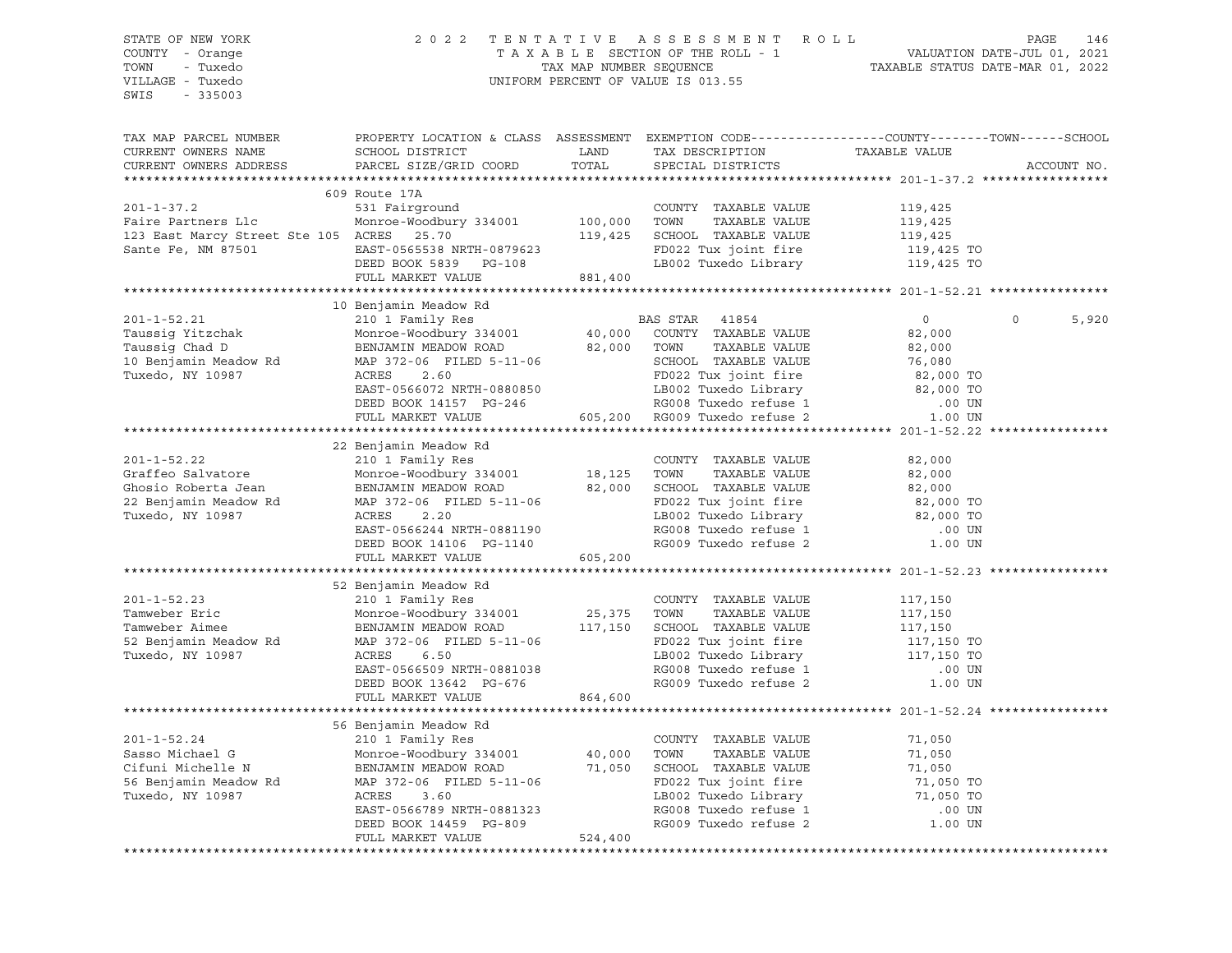| STATE OF NEW YORK<br>COUNTY - Orange<br>TOWN<br>- Tuxedo<br>VILLAGE - Tuxedo<br>$-335003$<br>SWIS                                                                                                                                                         | 2022 TENTATIVE ASSESSMENT ROLL<br>UNIFORM PERCENT OF VALUE IS 013.55                                                                                                      | PAGE<br>147<br>TAXABLE SECTION OF THE ROLL - 1<br>TAXABLE STATUS DATE-JUL 01, 2021<br>TAXABLE STATUS DATE-MAR 01, 2022 |                                                                                     |                                                                                                  |  |
|-----------------------------------------------------------------------------------------------------------------------------------------------------------------------------------------------------------------------------------------------------------|---------------------------------------------------------------------------------------------------------------------------------------------------------------------------|------------------------------------------------------------------------------------------------------------------------|-------------------------------------------------------------------------------------|--------------------------------------------------------------------------------------------------|--|
| TAX MAP PARCEL NUMBER<br>CURRENT OWNERS NAME                                                                                                                                                                                                              | SCHOOL DISTRICT                                                                                                                                                           | <b>LAND</b>                                                                                                            | TAX DESCRIPTION                                                                     | PROPERTY LOCATION & CLASS ASSESSMENT EXEMPTION CODE----------------COUNTY-------TOWN------SCHOOL |  |
| CURRENT OWNERS ADDRESS                                                                                                                                                                                                                                    | PARCEL SIZE/GRID COORD                                                                                                                                                    |                                                                                                                        | TOTAL SPECIAL DISTRICTS                                                             | TAXABLE VALUE<br>ACCOUNT NO.                                                                     |  |
|                                                                                                                                                                                                                                                           |                                                                                                                                                                           |                                                                                                                        |                                                                                     |                                                                                                  |  |
|                                                                                                                                                                                                                                                           | St Hwy 17A                                                                                                                                                                |                                                                                                                        |                                                                                     |                                                                                                  |  |
| $201 - 1 - 52.25$<br>201-1-52.25 312 Vac W/1mprv<br>Faire Partners Llc Monroe-Woodbury 334001 115,335 TOWN TAXABLE VALUE<br>123 East Marcy Street Ste 105 BENJAMIN MEADOW ROAD 146,935 SCHOOL TAXABLE VALUE<br>Sante Fe, NM 87501 MAP 372-06 FILED 5-11-0 | 312 Vac w/imprv                                                                                                                                                           |                                                                                                                        | COUNTY TAXABLE VALUE                                                                | 146,935                                                                                          |  |
|                                                                                                                                                                                                                                                           |                                                                                                                                                                           |                                                                                                                        |                                                                                     | 146,935<br>146,935                                                                               |  |
|                                                                                                                                                                                                                                                           |                                                                                                                                                                           |                                                                                                                        |                                                                                     |                                                                                                  |  |
|                                                                                                                                                                                                                                                           |                                                                                                                                                                           |                                                                                                                        | FD022 Tux joint fire<br>FD022 Tux joint fire<br>T.ROO? Tuxedo Library 146,935 TO    |                                                                                                  |  |
|                                                                                                                                                                                                                                                           | ACRES 93.20                                                                                                                                                               |                                                                                                                        | LB002 Tuxedo Library<br>RG008 Tuxedo refuse 1                                       |                                                                                                  |  |
|                                                                                                                                                                                                                                                           | EAST-0568141 NRTH-0879659<br>DEED BOOK 5839 PG-108                                                                                                                        |                                                                                                                        |                                                                                     | .00 UN                                                                                           |  |
|                                                                                                                                                                                                                                                           | FULL MARKET VALUE                                                                                                                                                         | 1084,400                                                                                                               |                                                                                     |                                                                                                  |  |
|                                                                                                                                                                                                                                                           |                                                                                                                                                                           |                                                                                                                        |                                                                                     |                                                                                                  |  |
|                                                                                                                                                                                                                                                           | St Hwy 17A                                                                                                                                                                |                                                                                                                        |                                                                                     |                                                                                                  |  |
|                                                                                                                                                                                                                                                           | 312 Vac w/imprv                                                                                                                                                           |                                                                                                                        | COUNTY TAXABLE VALUE                                                                | 417,061                                                                                          |  |
|                                                                                                                                                                                                                                                           |                                                                                                                                                                           |                                                                                                                        | TOWN<br>TAXABLE VALUE                                                               | 417,061                                                                                          |  |
| 123 East Marcy Street Ste 105 BENJAMIN MEADOW ROAD 417,061 SCHOOL TAXABLE VALUE                                                                                                                                                                           |                                                                                                                                                                           |                                                                                                                        |                                                                                     | 417,061                                                                                          |  |
| Sante Fe, NM 87501                                                                                                                                                                                                                                        | $\begin{tabular}{lllllllllllll} \texttt{BENUANILN} & \texttt{PIBADON} & \texttt{NOMD} \\ \texttt{MAP } 372\texttt{-06} & \texttt{FILED} & \texttt{5-11-06} \end{tabular}$ |                                                                                                                        | FD022 Tux joint fire<br>LB002 Tuxedo Library 117,061 TO<br>117,061 TO<br>117,061 TO |                                                                                                  |  |
|                                                                                                                                                                                                                                                           | ACRES 89.40                                                                                                                                                               |                                                                                                                        |                                                                                     |                                                                                                  |  |
|                                                                                                                                                                                                                                                           | EAST-0566520 NRTH-0879015<br>DEED BOOK 5839 PG-108                                                                                                                        |                                                                                                                        | LB002 Tuxedo Library 417,061 TO<br>RG008 Tuxedo refuse 1 000 UN                     |                                                                                                  |  |
|                                                                                                                                                                                                                                                           | FULL MARKET VALUE                                                                                                                                                         | 3077,900                                                                                                               |                                                                                     |                                                                                                  |  |
|                                                                                                                                                                                                                                                           |                                                                                                                                                                           |                                                                                                                        |                                                                                     |                                                                                                  |  |
|                                                                                                                                                                                                                                                           | 21 Benjamin Meadow Rd                                                                                                                                                     |                                                                                                                        |                                                                                     |                                                                                                  |  |
| $201 - 1 - 52.27$<br>Dolan Peter                                                                                                                                                                                                                          | 440 Warehouse                                                                                                                                                             |                                                                                                                        | COUNTY TAXABLE VALUE                                                                | 23,150                                                                                           |  |
| Dolan Alison                                                                                                                                                                                                                                              | Monroe-Woodbury 334001 15,000 TOWN TAXABLE VALUE<br>BENJAMIN MEADOW ROAD 23,150 SCHOOL TAXABLE VALUE                                                                      |                                                                                                                        |                                                                                     | TAXABLE VALUE 23,150<br>TAXABLE VALUE 23,150                                                     |  |
| 24 Salierno Rd                                                                                                                                                                                                                                            | Monroe-Woodbury 334001<br>BENJAMIN MEADOW ROAD<br>MAP 372-06 FILED 5-11-06<br>ACREST 1.10<br>MAP 372-06 FILED 5-11-06                                                     |                                                                                                                        | FD022 Tux joint fire                                                                |                                                                                                  |  |
| Tuxedo, NY 10987                                                                                                                                                                                                                                          | ACRES<br>1.10                                                                                                                                                             |                                                                                                                        |                                                                                     | 23,150 TO<br>23,150 TO                                                                           |  |
|                                                                                                                                                                                                                                                           | EAST-0566072 NRTH-0880850                                                                                                                                                 |                                                                                                                        | LB002 Tuxedo Library<br>RG008 Tuxedo refuse 1                                       | $.00$ UN                                                                                         |  |
|                                                                                                                                                                                                                                                           | DEED BOOK 12749 PG-657                                                                                                                                                    |                                                                                                                        |                                                                                     |                                                                                                  |  |
|                                                                                                                                                                                                                                                           | FULL MARKET VALUE                                                                                                                                                         | 170,800                                                                                                                |                                                                                     |                                                                                                  |  |
|                                                                                                                                                                                                                                                           |                                                                                                                                                                           |                                                                                                                        |                                                                                     |                                                                                                  |  |
|                                                                                                                                                                                                                                                           | Wood Rd                                                                                                                                                                   |                                                                                                                        |                                                                                     |                                                                                                  |  |
| $201 - 1 - 52.32$                                                                                                                                                                                                                                         | 323 Vacant rural                                                                                                                                                          |                                                                                                                        | COUNTY TAXABLE VALUE                                                                | 3,000                                                                                            |  |
|                                                                                                                                                                                                                                                           |                                                                                                                                                                           |                                                                                                                        | TAXABLE VALUE<br>TOWN                                                               | 3,000                                                                                            |  |
|                                                                                                                                                                                                                                                           |                                                                                                                                                                           |                                                                                                                        | SCHOOL TAXABLE VALUE                                                                | 3,000                                                                                            |  |
| 21001 N Tatum Blvd Ste 1630630 ACRES                                                                                                                                                                                                                      | 1.50                                                                                                                                                                      |                                                                                                                        | PD022 Tux joint fire 3,000 TO<br>LB002 Tuxedo Library 3,000 TO                      |                                                                                                  |  |
| Phoenix, AZ 85050                                                                                                                                                                                                                                         |                                                                                                                                                                           |                                                                                                                        |                                                                                     |                                                                                                  |  |
|                                                                                                                                                                                                                                                           |                                                                                                                                                                           |                                                                                                                        | LB002 Tuxedo Library<br>RG008 Tuxedo refuse 1                                       | $.00$ UN                                                                                         |  |
|                                                                                                                                                                                                                                                           |                                                                                                                                                                           |                                                                                                                        |                                                                                     |                                                                                                  |  |
|                                                                                                                                                                                                                                                           |                                                                                                                                                                           |                                                                                                                        |                                                                                     |                                                                                                  |  |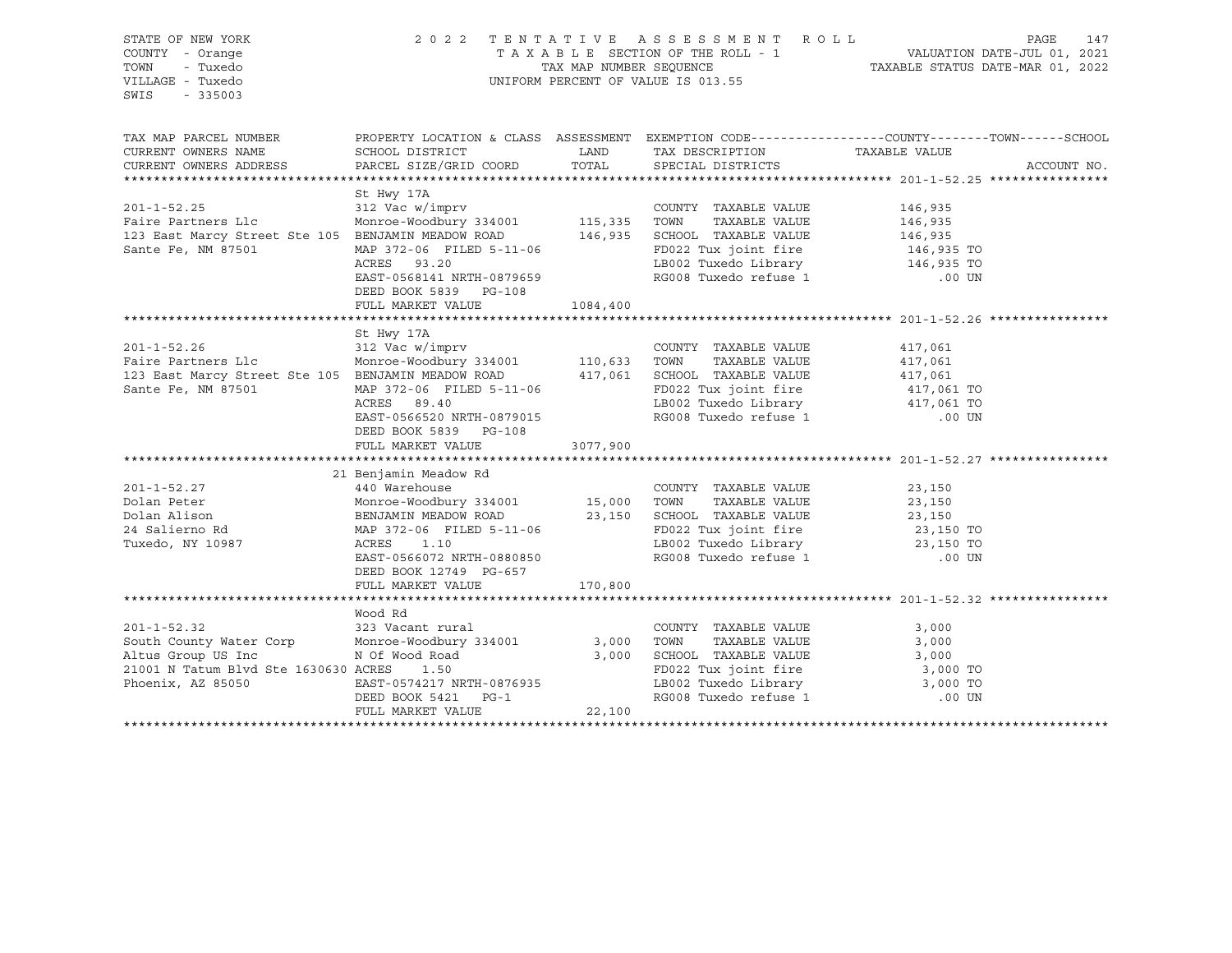| STATE OF NEW YORK<br>COUNTY - Orange                                                                                                                                                                   |                                                                                                                                                                                                                    | PAGE 148 ESSMENT ROLL PAGE 148 PAGE 148 PAGE 148 ESSMENT ROLL TAXABLE SECTION OF THE ROLL - 1 |                                                                                                                                           |                                  |             |
|--------------------------------------------------------------------------------------------------------------------------------------------------------------------------------------------------------|--------------------------------------------------------------------------------------------------------------------------------------------------------------------------------------------------------------------|-----------------------------------------------------------------------------------------------|-------------------------------------------------------------------------------------------------------------------------------------------|----------------------------------|-------------|
| - Tuxedo<br>TOWN                                                                                                                                                                                       |                                                                                                                                                                                                                    |                                                                                               |                                                                                                                                           |                                  |             |
| VILLAGE - Tuxedo                                                                                                                                                                                       |                                                                                                                                                                                                                    |                                                                                               | UNIFORM PERCENT OF VALUE IS 013.55                                                                                                        |                                  |             |
| SWIS<br>$-335003$                                                                                                                                                                                      |                                                                                                                                                                                                                    |                                                                                               |                                                                                                                                           |                                  |             |
|                                                                                                                                                                                                        |                                                                                                                                                                                                                    |                                                                                               |                                                                                                                                           |                                  |             |
|                                                                                                                                                                                                        |                                                                                                                                                                                                                    |                                                                                               |                                                                                                                                           |                                  |             |
| TAX MAP PARCEL NUMBER                                                                                                                                                                                  | PROPERTY LOCATION & CLASS ASSESSMENT EXEMPTION CODE---------------COUNTY-------TOWN-----SCHOOL                                                                                                                     |                                                                                               |                                                                                                                                           |                                  |             |
| CURRENT OWNERS NAME                                                                                                                                                                                    | SCHOOL DISTRICT                                                                                                                                                                                                    |                                                                                               | LAND TAX DESCRIPTION                                                                                                                      | TAXABLE VALUE                    |             |
| CURRENT OWNERS ADDRESS                                                                                                                                                                                 | PARCEL SIZE/GRID COORD                                                                                                                                                                                             | TOTAL                                                                                         | SPECIAL DISTRICTS                                                                                                                         |                                  | ACCOUNT NO. |
|                                                                                                                                                                                                        |                                                                                                                                                                                                                    |                                                                                               |                                                                                                                                           |                                  |             |
|                                                                                                                                                                                                        | 7 Katrina Ct                                                                                                                                                                                                       |                                                                                               |                                                                                                                                           |                                  |             |
| $201 - 1 - 59.11$                                                                                                                                                                                      |                                                                                                                                                                                                                    |                                                                                               |                                                                                                                                           | 5,670 14,580                     | 2,430       |
| Lindsey Johann                                                                                                                                                                                         |                                                                                                                                                                                                                    |                                                                                               |                                                                                                                                           | 70,330                           |             |
| 7 Katrina Ct                                                                                                                                                                                           | Ski Side Villa map 398-07<br>NYS HWY 210 & Katrina CT 5,000 FOWN<br>NYS HWY 210 & Katrina CT 5000 FORD022 Th                                                                                                       |                                                                                               | TAXABLE VALUE                                                                                                                             | 61,420<br>73,570                 |             |
| Tuxedo, NY 10987                                                                                                                                                                                       |                                                                                                                                                                                                                    |                                                                                               | SCHOOL TAXABLE VALUE<br>FD022 Tux joint fire<br>ED022 Tux joint fire 76,000 TO<br>LB002 Tuxedo Library 76,000 TO<br>RG008 Tuxedo refuse 1 |                                  |             |
|                                                                                                                                                                                                        | ACRES<br>1.50                                                                                                                                                                                                      |                                                                                               |                                                                                                                                           |                                  |             |
|                                                                                                                                                                                                        | EAST-0569235 NRTH-0878118                                                                                                                                                                                          |                                                                                               |                                                                                                                                           |                                  |             |
|                                                                                                                                                                                                        | DEED BOOK 14909 PG-883                                                                                                                                                                                             |                                                                                               | RG008 Tuxedo refuse 1<br>560,900 RG009 Tuxedo refuse 2                                                                                    | $.00$ UN                         |             |
|                                                                                                                                                                                                        | FULL MARKET VALUE                                                                                                                                                                                                  |                                                                                               |                                                                                                                                           | 1.00 UN                          |             |
|                                                                                                                                                                                                        |                                                                                                                                                                                                                    |                                                                                               |                                                                                                                                           |                                  |             |
|                                                                                                                                                                                                        | 25 Katrina Ct                                                                                                                                                                                                      |                                                                                               |                                                                                                                                           |                                  |             |
| $201 - 1 - 59.12$                                                                                                                                                                                      |                                                                                                                                                                                                                    |                                                                                               |                                                                                                                                           | 78,375                           |             |
| Orfanos Nikolaos                                                                                                                                                                                       |                                                                                                                                                                                                                    |                                                                                               |                                                                                                                                           | 78,375                           |             |
| 25 Katrina Ct                                                                                                                                                                                          | 23 Natilia CCOUNTY TAXABLE VALUE<br>210 1 Family Res<br>Monroe-Woodbury 334001 25,375 TOWN TAXABLE VALUE<br>Ski Side Villa map 398-07 78,375 SCHOOL TAXABLE VALUE<br>NYS HWY 210 & Katrina CT FD022 Tux joint fire |                                                                                               |                                                                                                                                           | 78,375<br>78,375 TO<br>78,375 TO |             |
| Tuxedo, NY 10987                                                                                                                                                                                       |                                                                                                                                                                                                                    |                                                                                               | FD022 Tux joint fire                                                                                                                      |                                  |             |
|                                                                                                                                                                                                        | ACRES<br>2.10                                                                                                                                                                                                      |                                                                                               | LB002 Tuxedo Library<br>RG008 Tuxedo refuse 1                                                                                             |                                  |             |
|                                                                                                                                                                                                        | EAST-0568900 NRTH-0878067                                                                                                                                                                                          |                                                                                               |                                                                                                                                           | .00 UN                           |             |
|                                                                                                                                                                                                        | DEED BOOK 14623 PG-7974                                                                                                                                                                                            |                                                                                               | RG009 Tuxedo refuse 2                                                                                                                     | 1.00 UN                          |             |
|                                                                                                                                                                                                        | FULL MARKET VALUE                                                                                                                                                                                                  | 578,400                                                                                       |                                                                                                                                           |                                  |             |
|                                                                                                                                                                                                        |                                                                                                                                                                                                                    |                                                                                               |                                                                                                                                           |                                  |             |
|                                                                                                                                                                                                        | 210 1 Family Res<br>Monroe-Woodbury 334001 29,000 TOWN TAXABLE VALUE<br>Ski Side Villa map 398-07 79,750 SCHOOL TAXABLE VALUE<br>NYS HWY 210 & Katrina CT FD022 Tux joint fire<br>ACRES 3.00                       |                                                                                               |                                                                                                                                           |                                  |             |
| $201 - 1 - 59.13$                                                                                                                                                                                      |                                                                                                                                                                                                                    |                                                                                               |                                                                                                                                           | 79,750                           |             |
| Reid Corey                                                                                                                                                                                             |                                                                                                                                                                                                                    |                                                                                               |                                                                                                                                           | 79,750<br>79,750                 |             |
| Reid Tiffany                                                                                                                                                                                           |                                                                                                                                                                                                                    |                                                                                               |                                                                                                                                           |                                  |             |
| 46 Katrina Ct                                                                                                                                                                                          |                                                                                                                                                                                                                    |                                                                                               | FD022 Tux joint fire 50 79,750 TO<br>LB002 Tuxedo Library 50 79,750 TO                                                                    |                                  |             |
| Tuxedo, NY 10987                                                                                                                                                                                       |                                                                                                                                                                                                                    |                                                                                               |                                                                                                                                           |                                  |             |
|                                                                                                                                                                                                        | EAST-0568551 NRTH-0878118                                                                                                                                                                                          |                                                                                               | RG008 Tuxedo refuse 1<br>RG009 Tuxedo refuse 2                                                                                            | .00 UN                           |             |
|                                                                                                                                                                                                        | DEED BOOK 14813 PG-1620                                                                                                                                                                                            |                                                                                               |                                                                                                                                           | 1.00 UN                          |             |
|                                                                                                                                                                                                        | FULL MARKET VALUE                                                                                                                                                                                                  | 588,600                                                                                       |                                                                                                                                           |                                  |             |
|                                                                                                                                                                                                        |                                                                                                                                                                                                                    |                                                                                               |                                                                                                                                           |                                  |             |
|                                                                                                                                                                                                        | 40 Katrina Ct                                                                                                                                                                                                      |                                                                                               |                                                                                                                                           |                                  |             |
| $201 - 1 - 59.14$                                                                                                                                                                                      | 210 1 Family Res                                                                                                                                                                                                   |                                                                                               | COUNTY TAXABLE VALUE                                                                                                                      | 77,850                           |             |
|                                                                                                                                                                                                        |                                                                                                                                                                                                                    |                                                                                               | TAXABLE VALUE                                                                                                                             | 77,850                           |             |
| Stier Stephen Monroe-Woodbury 334001 25,375 TOWN<br>Stier Maria Ski Side Villa map 398-07 77,850 SCHOOL<br>40 Katrina Court MYS HWY 210 & Katrina CT FD022 Tuxedo, NY 10987 ACRES 5.90 BANK N LB002 TU |                                                                                                                                                                                                                    |                                                                                               | 77,850 SCHOOL TAXABLE VALUE                                                                                                               | ,,,,,,<br>77,850<br>77,850 TO    |             |
|                                                                                                                                                                                                        |                                                                                                                                                                                                                    |                                                                                               | FD022 Tux joint fire                                                                                                                      |                                  |             |
|                                                                                                                                                                                                        |                                                                                                                                                                                                                    |                                                                                               | LB002 Tuxedo Library 77,850 TO                                                                                                            |                                  |             |
|                                                                                                                                                                                                        | EAST-0568131 NRTH-0878215                                                                                                                                                                                          |                                                                                               |                                                                                                                                           |                                  |             |
|                                                                                                                                                                                                        | DEED BOOK 13445 PG-1219                                                                                                                                                                                            |                                                                                               |                                                                                                                                           |                                  |             |
|                                                                                                                                                                                                        | FULL MARKET VALUE                                                                                                                                                                                                  | 574,500                                                                                       |                                                                                                                                           |                                  |             |
|                                                                                                                                                                                                        |                                                                                                                                                                                                                    |                                                                                               |                                                                                                                                           |                                  |             |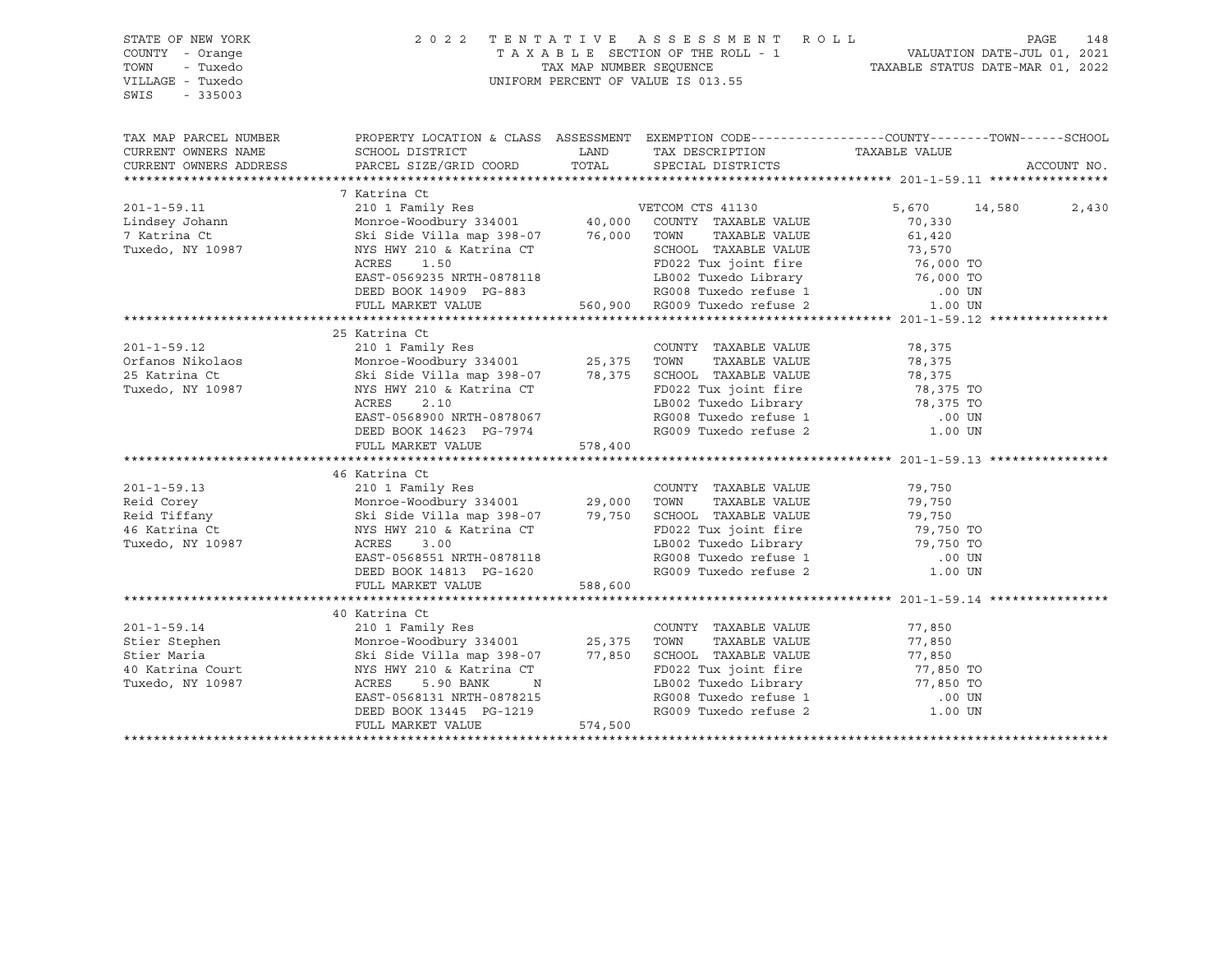| STATE OF NEW YORK<br>COUNTY - Orange<br>TOWN<br>- Tuxedo<br>VILLAGE - Tuxedo<br>SWIS<br>$-335003$           | 2022 TENTATIVE ASSESSMENT<br>TAX MAP NUMBER SEQUENCE<br>UNIFORM PERCENT OF VALUE IS 013.55                           | R O L L<br><b>PAGE</b><br>TAXABLE SECTION OF THE ROLL - 1 VALUATION DATE-JUL 01, 2021<br>TAXABLE STATUS DATE-MAR 01, 2022 | 149                                                             |                                                                                                |             |
|-------------------------------------------------------------------------------------------------------------|----------------------------------------------------------------------------------------------------------------------|---------------------------------------------------------------------------------------------------------------------------|-----------------------------------------------------------------|------------------------------------------------------------------------------------------------|-------------|
| TAX MAP PARCEL NUMBER                                                                                       |                                                                                                                      |                                                                                                                           |                                                                 | PROPERTY LOCATION & CLASS ASSESSMENT EXEMPTION CODE---------------COUNTY-------TOWN-----SCHOOL |             |
| CURRENT OWNERS NAME                                                                                         | SCHOOL DISTRICT                                                                                                      | LAND                                                                                                                      | TAX DESCRIPTION                                                 | TAXABLE VALUE                                                                                  |             |
| CURRENT OWNERS ADDRESS PARCEL SIZE/GRID COORD                                                               |                                                                                                                      | TOTAL                                                                                                                     | SPECIAL DISTRICTS                                               |                                                                                                | ACCOUNT NO. |
|                                                                                                             | 38 Katrina Ct                                                                                                        |                                                                                                                           |                                                                 |                                                                                                |             |
| $201 - 1 - 59.15$                                                                                           | Addition Comment<br>Monroe-Woodbury 334001 40,000<br>Ski Side Villa map 398-07 40,000<br>Sky Gulla map 398-07 40,000 |                                                                                                                           | COUNTY TAXABLE VALUE                                            | 40,000                                                                                         |             |
|                                                                                                             |                                                                                                                      |                                                                                                                           | TOWN<br>TAXABLE VALUE                                           | 40,000                                                                                         |             |
| Doyle Robert<br>Metelitsin Marina                                                                           |                                                                                                                      |                                                                                                                           | SCHOOL TAXABLE VALUE                                            | 40,000                                                                                         |             |
| 144 N Beverwyck Rd                                                                                          | NYS HWY 210 & Katrina CT                                                                                             |                                                                                                                           | FD022 Tux joint fire                                            | $40,000$ TO                                                                                    |             |
| Lake Hiawatha, NJ 07034                                                                                     | ACRES 11.00                                                                                                          |                                                                                                                           |                                                                 |                                                                                                |             |
|                                                                                                             | EAST-0568361 NRTH-0878673                                                                                            |                                                                                                                           | LB002 Tuxedo Library $40,000$ TO<br>RG008 Tuxedo refuse 1 00 UN |                                                                                                |             |
|                                                                                                             | DEED BOOK 12768 PG-839                                                                                               |                                                                                                                           |                                                                 |                                                                                                |             |
|                                                                                                             | FULL MARKET VALUE                                                                                                    | 295,200                                                                                                                   |                                                                 |                                                                                                |             |
|                                                                                                             |                                                                                                                      |                                                                                                                           |                                                                 |                                                                                                |             |
|                                                                                                             | Route 17A                                                                                                            |                                                                                                                           |                                                                 |                                                                                                |             |
| $201 - 1 - 59.2$<br>Faire Partners Llc                                                                      | 322 Rural vac>10<br>Monroe-Woodbury 334001 22,800 TOWN                                                               |                                                                                                                           | COUNTY TAXABLE VALUE<br>TAXABLE VALUE                           | 22,800<br>22,800                                                                               |             |
|                                                                                                             |                                                                                                                      |                                                                                                                           | SCHOOL TAXABLE VALUE                                            | 22,800                                                                                         |             |
| 123 East Marcy Street Ste 105 Ss Nys 210 & 17A 22,800<br>El Paso, NM 87501 ACRES 21.10<br>El Paso, NM 87501 |                                                                                                                      |                                                                                                                           | FD022 Tux joint fire 22,800 TO                                  |                                                                                                |             |
|                                                                                                             | EAST-0567577 NRTH-0878689                                                                                            |                                                                                                                           | LB002 Tuxedo Library 22,800 TO                                  |                                                                                                |             |
|                                                                                                             | DEED BOOK 5839 PG-108                                                                                                |                                                                                                                           | RG008 Tuxedo refuse 1 00 UN                                     |                                                                                                |             |
|                                                                                                             | FULL MARKET VALUE                                                                                                    | 168,300                                                                                                                   |                                                                 |                                                                                                |             |
|                                                                                                             |                                                                                                                      |                                                                                                                           |                                                                 |                                                                                                |             |
|                                                                                                             | County Hwy 84                                                                                                        |                                                                                                                           |                                                                 |                                                                                                |             |
| $201 - 1 - 61$                                                                                              | 441 Fuel Store&D                                                                                                     |                                                                                                                           | COUNTY TAXABLE VALUE                                            | 4,000                                                                                          |             |
| Central Hudson Gas & Electric Monroe-Woodbury 334001                                                        |                                                                                                                      | 3,500                                                                                                                     | TOWN<br>TAXABLE VALUE                                           | 4,000                                                                                          |             |
| 284 South Ave                                                                                               | FRNT 100.00 DPTH 77.00                                                                                               | 4,000                                                                                                                     | SCHOOL TAXABLE VALUE                                            | 4,000                                                                                          |             |
| Poughkeepsie, NY 12601                                                                                      | EAST-0571671 NRTH-0875286                                                                                            |                                                                                                                           | FD022 Tux joint fire 4,000 TO                                   |                                                                                                |             |
|                                                                                                             | DEED BOOK 11268 PG-406                                                                                               |                                                                                                                           | LB002 Tuxedo Library $4,000$ TO<br>RG008 Tuxedo refuse 1 00 UN  |                                                                                                |             |
|                                                                                                             | FULL MARKET VALUE                                                                                                    | 29,500                                                                                                                    |                                                                 |                                                                                                |             |
|                                                                                                             |                                                                                                                      |                                                                                                                           |                                                                 |                                                                                                |             |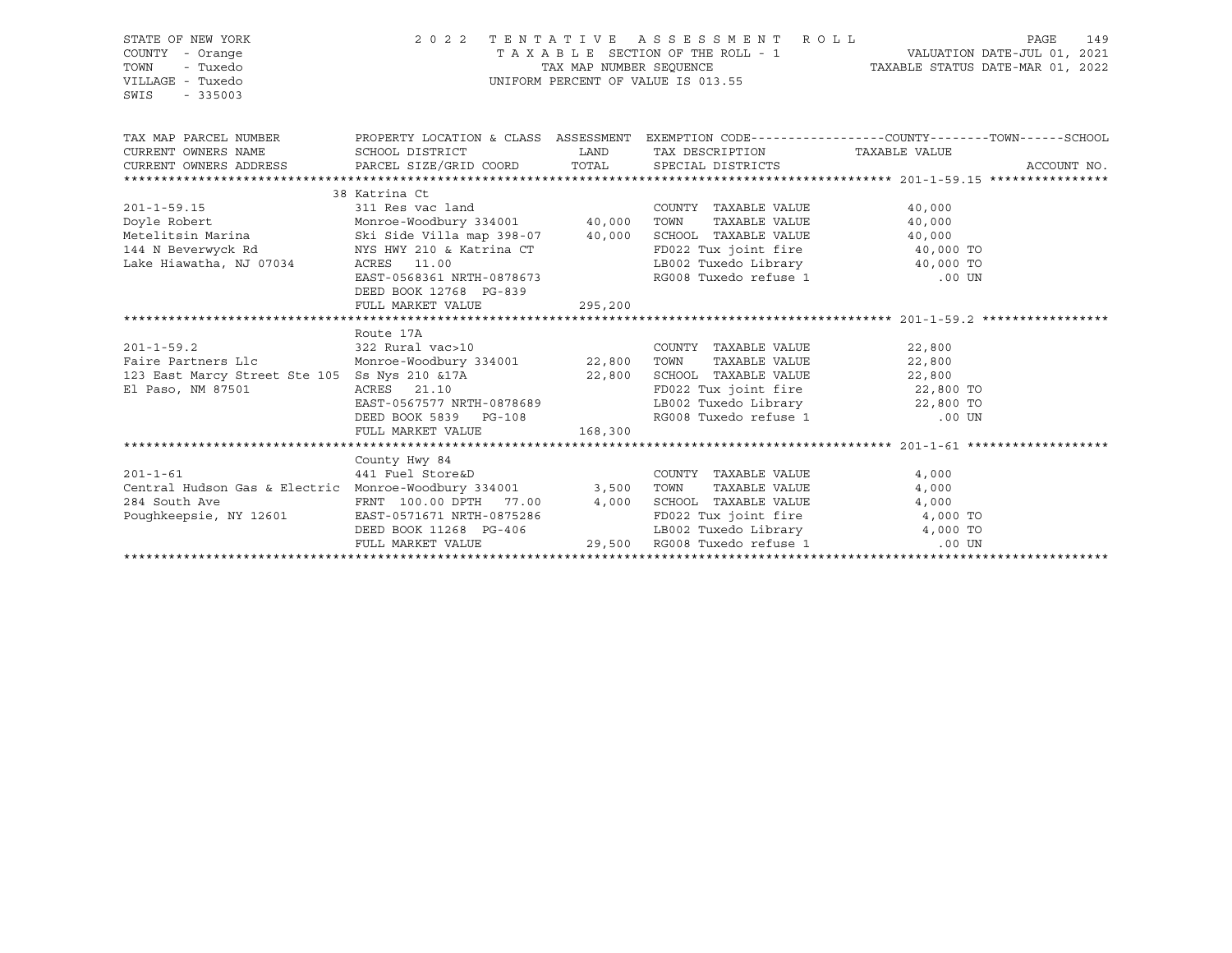| STATE OF NEW YORK | 2022 TENTATIVE ASSESSMENT ROLL     |                                  | PAGE            | 150 |
|-------------------|------------------------------------|----------------------------------|-----------------|-----|
| COUNTY - Orange   | TAXABLE SECTION OF THE ROLL - 1    | VALUATION DATE-JUL 01, 2021      |                 |     |
| TOWN - Tuxedo     | MAP SECTION - 201                  | TAXABLE STATUS DATE-MAR 01, 2022 |                 |     |
| VILLAGE - Tuxedo  | SUB-SECTION - 000                  |                                  | RPS150/V04/L015 |     |
| SWIS<br>$-335003$ | UNIFORM PERCENT OF VALUE IS 013.55 | CURRENT DATE $4/25/2022$         |                 |     |

# \*\*\* S P E C I A L D I S T R I C T S U M M A R Y \*\*\*

|      |                      | TOTAL   | EXTENSION | EXTENSION | AD VALOREM | EXEMPT | TAXABLE  |
|------|----------------------|---------|-----------|-----------|------------|--------|----------|
| CODE | DISTRICT NAME        | PARCELS | TYPE      | VALUE     | VALUE      | AMOUNT | VALUE    |
|      |                      |         |           |           |            |        |          |
|      | RG009 Tuxedo refuse  |         | 14 UNITS  | 15.00     |            |        | 15.00    |
|      | FD022 Tux joint fire |         | 31 TOTAL  |           | 2554,982   |        | 2554,982 |
|      | LB002 Tuxedo Library |         | 30 TOTAL  |           | 2122,482   |        | 2122,482 |
|      | RG008 Tuxedo refuse  |         | 25 UNITS  |           |            |        |          |

## \*\*\* S C H O O L D I S T R I C T S U M M A R Y \*\*\*

| CODE   | DISTRICT NAME       | TOTAL<br>PARCELS | ASSESSED<br>LAND | ASSESSED<br>TOTAL | EXEMPT<br>AMOUNT | TOTAL<br>TAXABLE | <b>STAR</b><br>AMOUNT | STAR<br>TAXABLE |
|--------|---------------------|------------------|------------------|-------------------|------------------|------------------|-----------------------|-----------------|
| 334001 | Monroe-Woodbury Csd | 31               | 1276,454         | 2554,982          | 3,888            | 2551,094         | 32,540                | 2518,554        |
|        | SUB-TOTAL           | 31               | 1276,454         | 2554,982          | 3,888            | 2551,094         | 32,540                | 2518,554        |
|        | TOTAL               | 31               | 1276,454         | 2554,982          | 3,888            | 2551,094         | 32,540                | 2518,554        |

#### \*\*\* S Y S T E M C O D E S S U M M A R Y \*\*\*

# NO SYSTEM EXEMPTIONS AT THIS LEVEL

## \*\*\* E X E M P T I O N S U M M A R Y \*\*\*

| CODE  | DESCRIPTION | TOTAL<br>PARCELS | COUNTY | TOWN   | SCHOOL |
|-------|-------------|------------------|--------|--------|--------|
| 41120 | VETWAR CTS  |                  | 3,402  | 5,850  | 1,458  |
| 41130 | VETCOM CTS  | ∸                | 5,670  | 14,580 | 2,430  |
| 41834 | ENH STAR    |                  |        |        | 14,780 |
| 41854 | BAS STAR    |                  |        |        | 17,760 |
|       | ТОТАЬ       | ь                | 9,072  | 20,430 | 36,428 |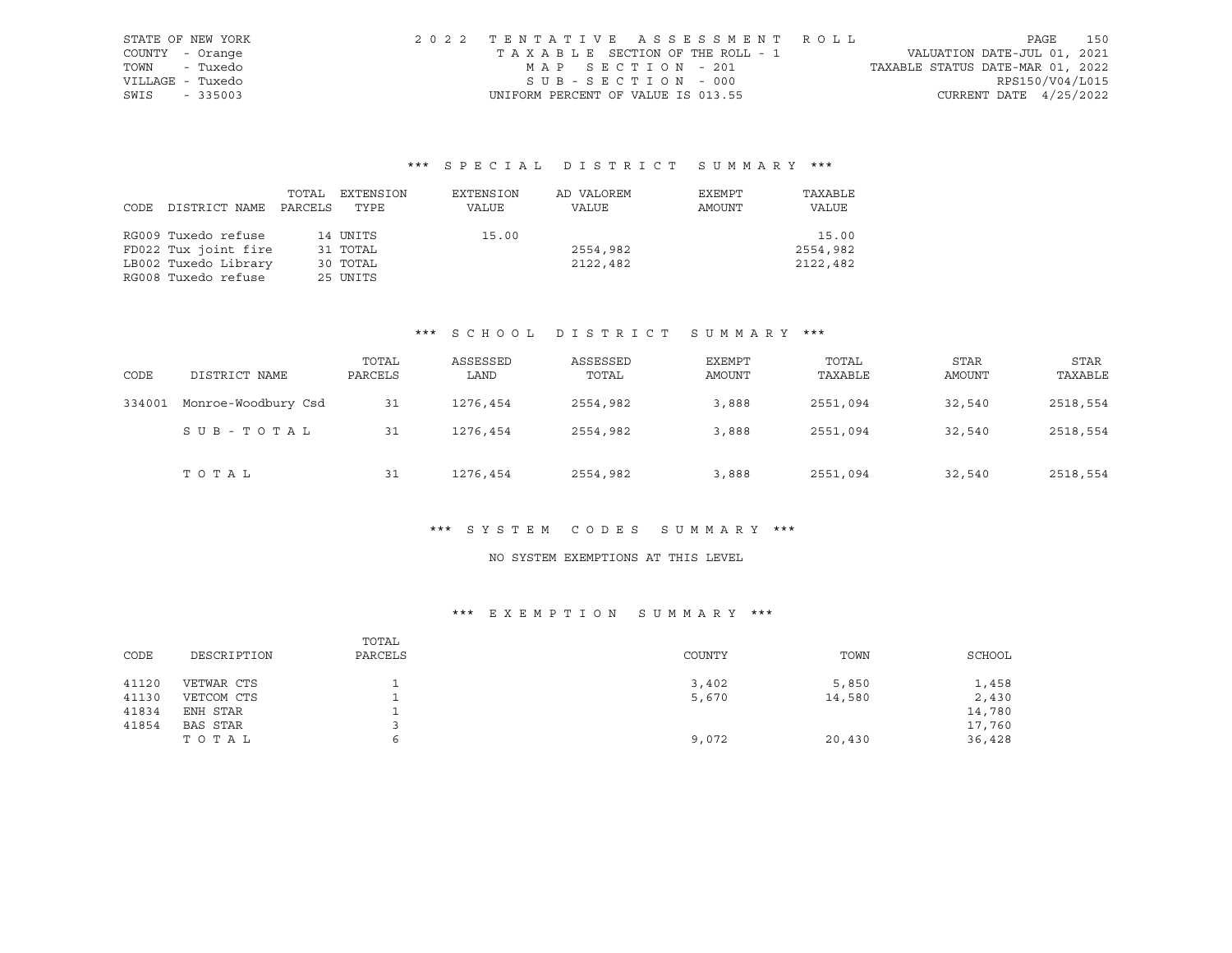|      | STATE OF NEW YORK | 2022 TENTATIVE ASSESSMENT ROLL     |  |                                  |                          | PAGE 151 |
|------|-------------------|------------------------------------|--|----------------------------------|--------------------------|----------|
|      | COUNTY - Orange   | TAXABLE SECTION OF THE ROLL - 1    |  | VALUATION DATE-JUL 01, 2021      |                          |          |
|      | TOWN - Tuxedo     | MAP SECTION - 201                  |  | TAXABLE STATUS DATE-MAR 01, 2022 |                          |          |
|      | VILLAGE - Tuxedo  | SUB-SECTION - 000                  |  |                                  | RPS150/V04/L015          |          |
| SWIS | $-335003$         | UNIFORM PERCENT OF VALUE IS 013.55 |  |                                  | CURRENT DATE $4/25/2022$ |          |

## \*\*\* G R A N D T O T A L S \*\*\*

| ROLL       |             | TOTAL   | ASSESSED | ASSESSED | TAXABLE  | TAXABLE  | TAXABLE       | STAR     |
|------------|-------------|---------|----------|----------|----------|----------|---------------|----------|
| <b>SEC</b> | DESCRIPTION | PARCELS | LAND     | TOTAL    | COUNTY   | TOWN     | <b>SCHOOL</b> | TAXABLE  |
|            | TAXABLE     | ◡       | 1276,454 | 2554,982 | 2545,910 | 2534,552 | 2551<br>,094  | 2518,554 |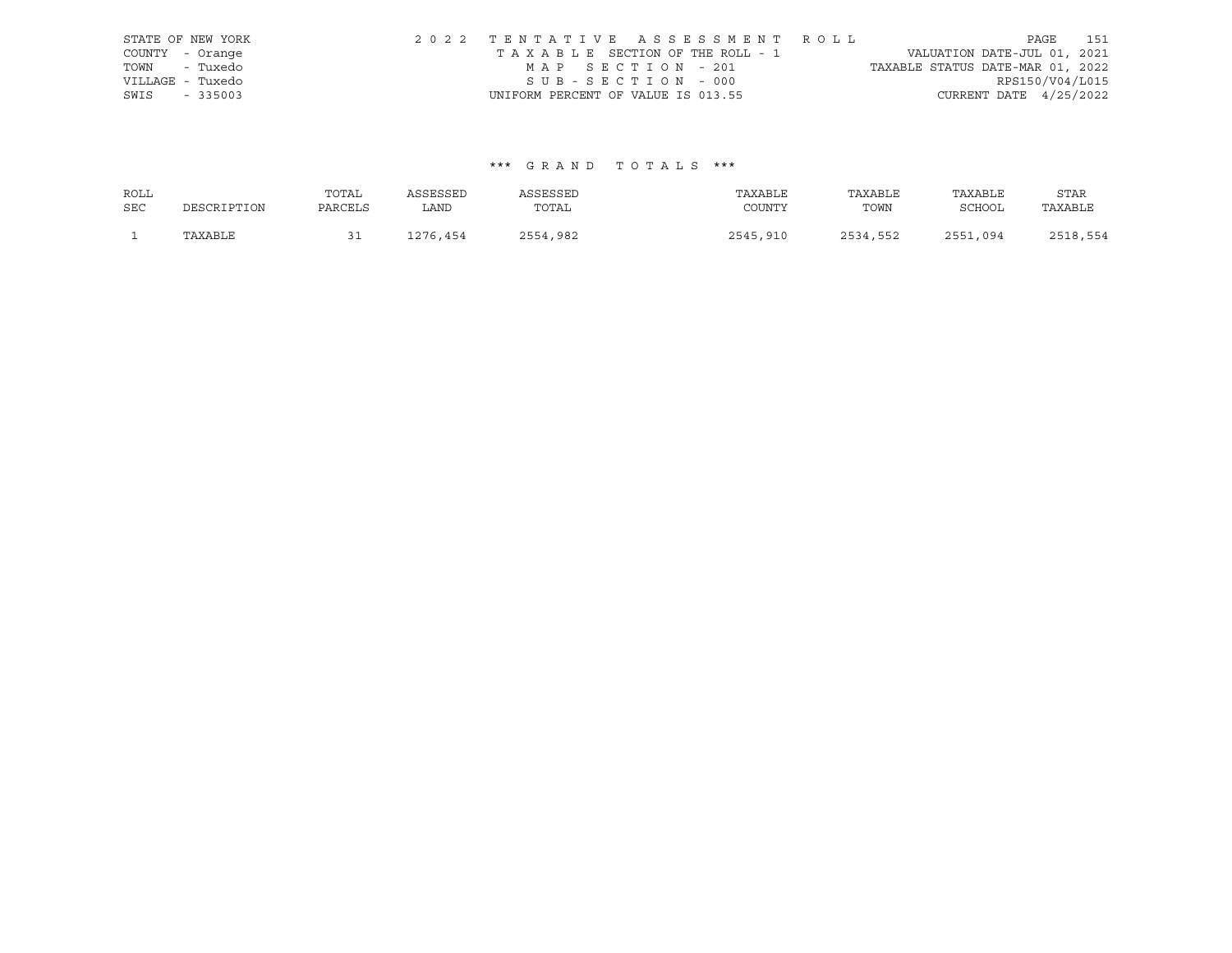| ASSESSMENT ROLL<br>STATE OF NEW YORK<br>2022 TENTATIVE<br>TAXABLE SECTION OF THE ROLL - 1<br>COUNTY - Orange<br>- Tuxedo<br>TAX MAP NUMBER SEQUENCE<br>TOWN<br>UNIFORM PERCENT OF VALUE IS 013.55<br>VILLAGE - Tuxedo<br>$-335003$<br>SWIS |                                                                                                 |             |                                                                                         | PAGE<br>152<br>VALUATION DATE-JUL 01, 2021<br>TAXABLE STATUS DATE-MAR 01, 2022 |          |             |  |
|--------------------------------------------------------------------------------------------------------------------------------------------------------------------------------------------------------------------------------------------|-------------------------------------------------------------------------------------------------|-------------|-----------------------------------------------------------------------------------------|--------------------------------------------------------------------------------|----------|-------------|--|
| TAX MAP PARCEL NUMBER                                                                                                                                                                                                                      | PROPERTY LOCATION & CLASS ASSESSMENT EXEMPTION CODE---------------COUNTY-------TOWN------SCHOOL |             |                                                                                         |                                                                                |          |             |  |
| CURRENT OWNERS NAME                                                                                                                                                                                                                        | SCHOOL DISTRICT                                                                                 | LAND        | TAX DESCRIPTION TAXABLE VALUE                                                           |                                                                                |          |             |  |
| CURRENT OWNERS ADDRESS                                                                                                                                                                                                                     | PARCEL SIZE/GRID COORD                                                                          | TOTAL       | SPECIAL DISTRICTS                                                                       |                                                                                |          | ACCOUNT NO. |  |
|                                                                                                                                                                                                                                            | 147 Benjamin Meadow Rd                                                                          |             |                                                                                         |                                                                                |          |             |  |
| $202 - 1 - 2$                                                                                                                                                                                                                              | 210 1 Family Res                                                                                |             |                                                                                         | $\overline{0}$                                                                 | $\Omega$ | 14,780      |  |
| Yrizarry John C                                                                                                                                                                                                                            | Monroe-Woodbury 334001                                                                          |             | ENH STAR 41834<br>18,000 COUNTY TAXABLE VALUE                                           | 34,500                                                                         |          |             |  |
| Yrizarry Mary Ann                                                                                                                                                                                                                          | ACRES<br>1.10                                                                                   | 34,500 TOWN | TAXABLE VALUE                                                                           | 34,500                                                                         |          |             |  |
| 147 Benjamin Meadow Rd                                                                                                                                                                                                                     | EAST-0568394 NRTH-0883033                                                                       |             | SCHOOL TAXABLE VALUE                                                                    | 19,720                                                                         |          |             |  |
| Tuxedo, NY 10987                                                                                                                                                                                                                           | DEED BOOK 13732 PG-888                                                                          |             | FD022 Tux joint fire                                                                    | 34,500 TO                                                                      |          |             |  |
|                                                                                                                                                                                                                                            | FULL MARKET VALUE                                                                               |             | 254,600 LB002 Tuxedo Library                                                            | 34,500 TO                                                                      |          |             |  |
|                                                                                                                                                                                                                                            |                                                                                                 |             | RG008 Tuxedo refuse 1                                                                   | $.00$ UN                                                                       |          |             |  |
|                                                                                                                                                                                                                                            |                                                                                                 |             | RG009 Tuxedo refuse 2                                                                   | 1.00 UN                                                                        |          |             |  |
|                                                                                                                                                                                                                                            |                                                                                                 |             |                                                                                         |                                                                                |          |             |  |
|                                                                                                                                                                                                                                            | 146 Benjamin Meadow Rd                                                                          |             |                                                                                         |                                                                                |          |             |  |
| $202 - 1 - 3$                                                                                                                                                                                                                              | 210 1 Family Res                                                                                |             | BAS STAR 41854                                                                          | $\overline{0}$                                                                 | $\Omega$ | 5,920       |  |
| Biancorosso Frank                                                                                                                                                                                                                          | Monroe-Woodbury 334001                                                                          |             | 13,800 COUNTY TAXABLE VALUE                                                             | 41,500                                                                         |          |             |  |
| Biancorosso Jennifer                                                                                                                                                                                                                       | ACRES<br>1.30 BANK<br>N                                                                         | 41,500 TOWN | TAXABLE VALUE                                                                           | 41,500                                                                         |          |             |  |
| 146 Benjamin Meadow Rd                                                                                                                                                                                                                     | EAST-0568286 NRTH-0882829                                                                       |             | SCHOOL TAXABLE VALUE                                                                    | 35,580<br>$41,500$ TO                                                          |          |             |  |
| Tuxedo, NY 10987                                                                                                                                                                                                                           | DEED BOOK 5216 PG-47                                                                            |             | FD022 Tux joint fire                                                                    |                                                                                |          |             |  |
|                                                                                                                                                                                                                                            | FULL MARKET VALUE                                                                               |             | 306,300 LB002 Tuxedo Library 41,500 TO                                                  |                                                                                |          |             |  |
|                                                                                                                                                                                                                                            |                                                                                                 |             | RG008 Tuxedo refuse 1<br>RG009 Tuxedo refuse 2                                          | $.00$ UN<br>1.00 UN                                                            |          |             |  |
|                                                                                                                                                                                                                                            |                                                                                                 |             |                                                                                         |                                                                                |          |             |  |
|                                                                                                                                                                                                                                            | Benjamin Meadow Rd                                                                              |             |                                                                                         |                                                                                |          |             |  |
| $202 - 1 - 5$                                                                                                                                                                                                                              | 314 Rural vac<10                                                                                |             | COUNTY TAXABLE VALUE                                                                    | 25,100                                                                         |          |             |  |
| Neyland Properties LLC                                                                                                                                                                                                                     | Monroe-Woodbury 334001                                                                          | 25,100      | TAXABLE VALUE<br>TOWN                                                                   | 25,100                                                                         |          |             |  |
| 438 Park Ave                                                                                                                                                                                                                               | ACRES<br>8.00                                                                                   |             | 25,100 SCHOOL TAXABLE VALUE                                                             | 25,100                                                                         |          |             |  |
| Midland Park, NJ 07432                                                                                                                                                                                                                     | EAST-0569434 NRTH-0883194                                                                       |             | FD022 Tux joint fire                                                                    | 25,100 TO                                                                      |          |             |  |
|                                                                                                                                                                                                                                            | DEED BOOK 13762 PG-574                                                                          |             |                                                                                         | 25,100 TO                                                                      |          |             |  |
|                                                                                                                                                                                                                                            | FULL MARKET VALUE                                                                               |             | FD022 iux julie:<br>LB002 Tuxedo Library<br>Confirma 1<br>185,200 RG008 Tuxedo refuse 1 | $.00$ UN                                                                       |          |             |  |
|                                                                                                                                                                                                                                            |                                                                                                 |             |                                                                                         |                                                                                |          |             |  |
|                                                                                                                                                                                                                                            | 209 Benjamin Meadow Rd                                                                          |             |                                                                                         |                                                                                |          |             |  |
| $202 - 1 - 6$                                                                                                                                                                                                                              | 210 1 Family Res                                                                                |             | BAS STAR<br>41854                                                                       | $\circ$                                                                        | $\Omega$ | 5,920       |  |
| Chin Ting C                                                                                                                                                                                                                                | Monroe-Woodbury 334001                                                                          | 20,500      | COUNTY TAXABLE VALUE                                                                    | 56,625                                                                         |          |             |  |
| 209 Benjamin Meadow Rd                                                                                                                                                                                                                     | FRNT 236.00 DPTH 258.00                                                                         | 56,625      | TOWN<br>TAXABLE VALUE                                                                   | 56,625                                                                         |          |             |  |
| Tuxedo, NY 10987                                                                                                                                                                                                                           | EAST-0569681 NRTH-0883668                                                                       |             | SCHOOL TAXABLE VALUE                                                                    | 50,705                                                                         |          |             |  |
|                                                                                                                                                                                                                                            | DEED BOOK 11300 PG-727                                                                          |             | FD022 Tux joint fire                                                                    | 56,625 TO<br>56,625 TO                                                         |          |             |  |
|                                                                                                                                                                                                                                            | FULL MARKET VALUE                                                                               |             | 417,900 LB002 Tuxedo Library                                                            |                                                                                |          |             |  |
|                                                                                                                                                                                                                                            |                                                                                                 |             | RG008 Tuxedo refuse 1                                                                   | .00 UN                                                                         |          |             |  |
|                                                                                                                                                                                                                                            |                                                                                                 |             | RG009 Tuxedo refuse 2                                                                   | 1.00 UN                                                                        |          |             |  |
|                                                                                                                                                                                                                                            |                                                                                                 |             |                                                                                         |                                                                                |          |             |  |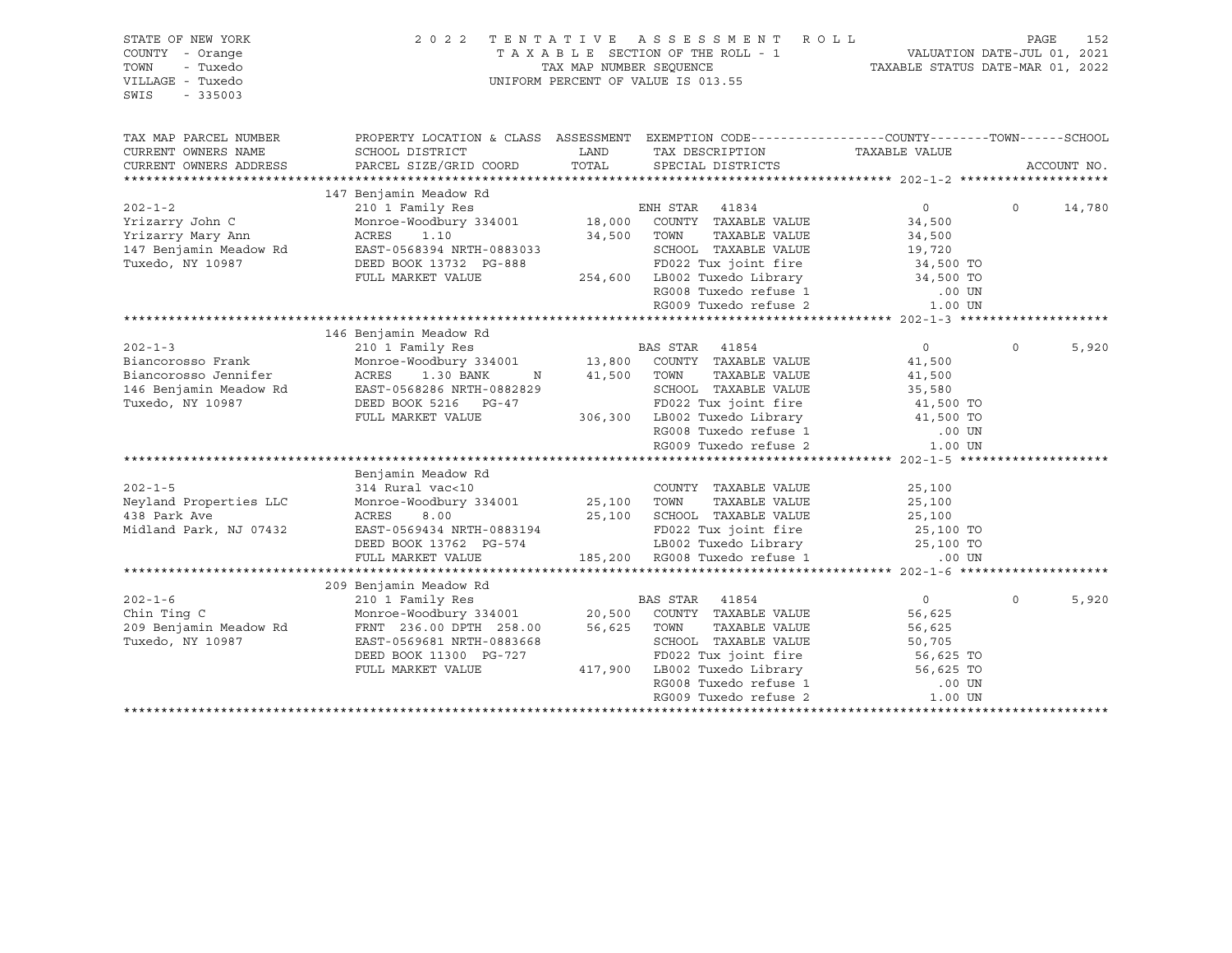| STATE OF NEW YORK<br>COUNTY - Orange<br>- Tuxedo<br>TOWN<br>VILLAGE - Tuxedo<br>$-335003$<br>SWIS                                                                                                                                             |                                                                                                                                                                                                                                                                                                                                              |               | 2022 TENTATIVE ASSESSMENT ROLL<br>UNIFORM PERCENT OF VALUE IS 013.55                                                                                                                                                                                                                                                                                                                                  |                                                                                                                                                                                        | PAGE                           | 153                     |
|-----------------------------------------------------------------------------------------------------------------------------------------------------------------------------------------------------------------------------------------------|----------------------------------------------------------------------------------------------------------------------------------------------------------------------------------------------------------------------------------------------------------------------------------------------------------------------------------------------|---------------|-------------------------------------------------------------------------------------------------------------------------------------------------------------------------------------------------------------------------------------------------------------------------------------------------------------------------------------------------------------------------------------------------------|----------------------------------------------------------------------------------------------------------------------------------------------------------------------------------------|--------------------------------|-------------------------|
| TAX MAP PARCEL NUMBER<br>CURRENT OWNERS NAME<br>CURRENT OWNERS ADDRESS                                                                                                                                                                        | PROPERTY LOCATION & CLASS ASSESSMENT EXEMPTION CODE----------------COUNTY-------TOWN-----SCHOOL<br>SCHOOL DISTRICT<br>PARCEL SIZE/GRID COORD                                                                                                                                                                                                 | LAND<br>TOTAL | TAX DESCRIPTION<br>SPECIAL DISTRICTS                                                                                                                                                                                                                                                                                                                                                                  | TAXABLE VALUE                                                                                                                                                                          |                                | ACCOUNT NO.             |
| $202 - 1 - 7$<br>Brennan Edward Jr<br>215 Benjamin Meadow Rd<br>Tuxedo, NY 10987                                                                                                                                                              | 215 Benjamin Meadow Rd<br>210 1 Family Res<br>210 I Family Res BAS STAR 41854<br>Monroe-Woodbury 334001 15,000 COUNTY TAXABLE VALUE<br>FRNT 152.00 DPTH 164.00<br>EAST-0569831 NRTH-0883695<br>DEED BOOK 2040 PG-01054<br>FULL MARKET VALUE                                                                                                  |               | <b>BAS STAR</b> 41854<br>42,000 TOWN<br>TAXABLE VALUE<br>SCHOOL TAXABLE VALUE<br>FD022 Tux joint fire<br>310,000 LB002 Tuxedo Library<br>RG008 Tuxedo Hibiary<br>RG008 Tuxedo refuse 1<br>RG009 Tuxedo refuse 2                                                                                                                                                                                       | $\Omega$<br>42,000<br>42,000<br>36,080<br>42,000 TO<br>42,000 TO<br>.00 UN<br>1.00 UN                                                                                                  | $\Omega$                       | 5,920                   |
|                                                                                                                                                                                                                                               |                                                                                                                                                                                                                                                                                                                                              |               |                                                                                                                                                                                                                                                                                                                                                                                                       |                                                                                                                                                                                        |                                |                         |
| $202 - 1 - 8$<br>Barone Patricia<br>225 Benjamin Meadow Rd<br>Tuxedo, NY 10987<br>$202 - 1 - 9$<br>Lemanski Family Trust<br>Carucci/Lemanski Michelle/Alli ACRES 2.30<br>227 Benjamin Meadow Rd EAST-0569920 NRTH-0883837<br>Tuxedo, NY 10987 | 225 Benjamin Meadow Rd<br>210 1 Family Res BAS STAR 41854<br>Monroe-Woodbury 334001 16,500 COUNTY TAXABLE VALUE<br>FRNT 165.00 DPTH 164.00<br>EAST-0569977 NRTH-0883699<br>DEED BOOK 3703 PG-204<br>FULL MARKET VALUE<br>227 Benjamin Meadow Rd<br>210 1 Family Res<br>Monroe-Woodbury 334001<br>DEED BOOK 14391 PG-174<br>FULL MARKET VALUE |               | 44,500 TOWN<br>TAXABLE VALUE<br>SCHOOL TAXABLE VALUE<br>FD022 Tux joint fire<br>328,400 LB002 Tuxedo Library<br>RG008 Tuxedo refuse 1<br>RG009 Tuxedo refuse 2<br>VETCOM CTS 41130<br>25,200 BAS STAR 41854<br>64,300 COUNTY TAXABLE VALUE<br>TOWN<br>TAXABLE VALUE<br>SCHOOL TAXABLE VALUE<br>474,500 FD022 Tux joint fire<br>LB002 Tuxedo Library<br>RG008 Tuxedo refuse 1<br>RG009 Tuxedo refuse 2 | 0<br>44,500<br>44,500<br>38,580<br>44,500 TO<br>44,500 TO<br>.00 UN<br>1.00 UN<br>5,670<br>$\overline{0}$<br>58,630<br>49,720<br>55,950<br>64,300 TO<br>64,300 TO<br>.00 UN<br>1.00 UN | $\Omega$<br>14,580<br>$\Omega$ | 5,920<br>2,430<br>5,920 |
|                                                                                                                                                                                                                                               | 233 Benjamin Meadow Rd                                                                                                                                                                                                                                                                                                                       |               |                                                                                                                                                                                                                                                                                                                                                                                                       |                                                                                                                                                                                        |                                |                         |
| $202 - 1 - 10.12$<br>Tait James<br>Tait Janet<br>233 Benjamin Meadow Rd<br>Tuxedo, NY 10987                                                                                                                                                   | 210 1 Family Res<br>Monroe-Woodbury 334001 15,800 ENH STAR 41834<br>FRNT 200.00 DPTH 164.00 51,800 COUNTY TAXABLE VALUE<br>ACRES<br>0.75<br>EAST-0570146 NRTH-0883711<br>DEED BOOK 2009 PG-987<br>FULL MARKET VALUE                                                                                                                          |               | VETWAR CTS 41120<br>TAXABLE VALUE<br>TOWN<br>SCHOOL TAXABLE VALUE<br>FD022 Tux joint fire<br>382,300 LB002 Tuxedo Library<br>RG008 Tuxedo refuse 1<br>RG009 Tuxedo refuse 2                                                                                                                                                                                                                           | 3,402<br>$\overline{0}$<br>48,398<br>44,030<br>35,562<br>51,800 TO<br>51,800 TO<br>$.00$ UN<br>1.00 UN                                                                                 | 7,770<br>$\Omega$              | 1,458<br>14,780         |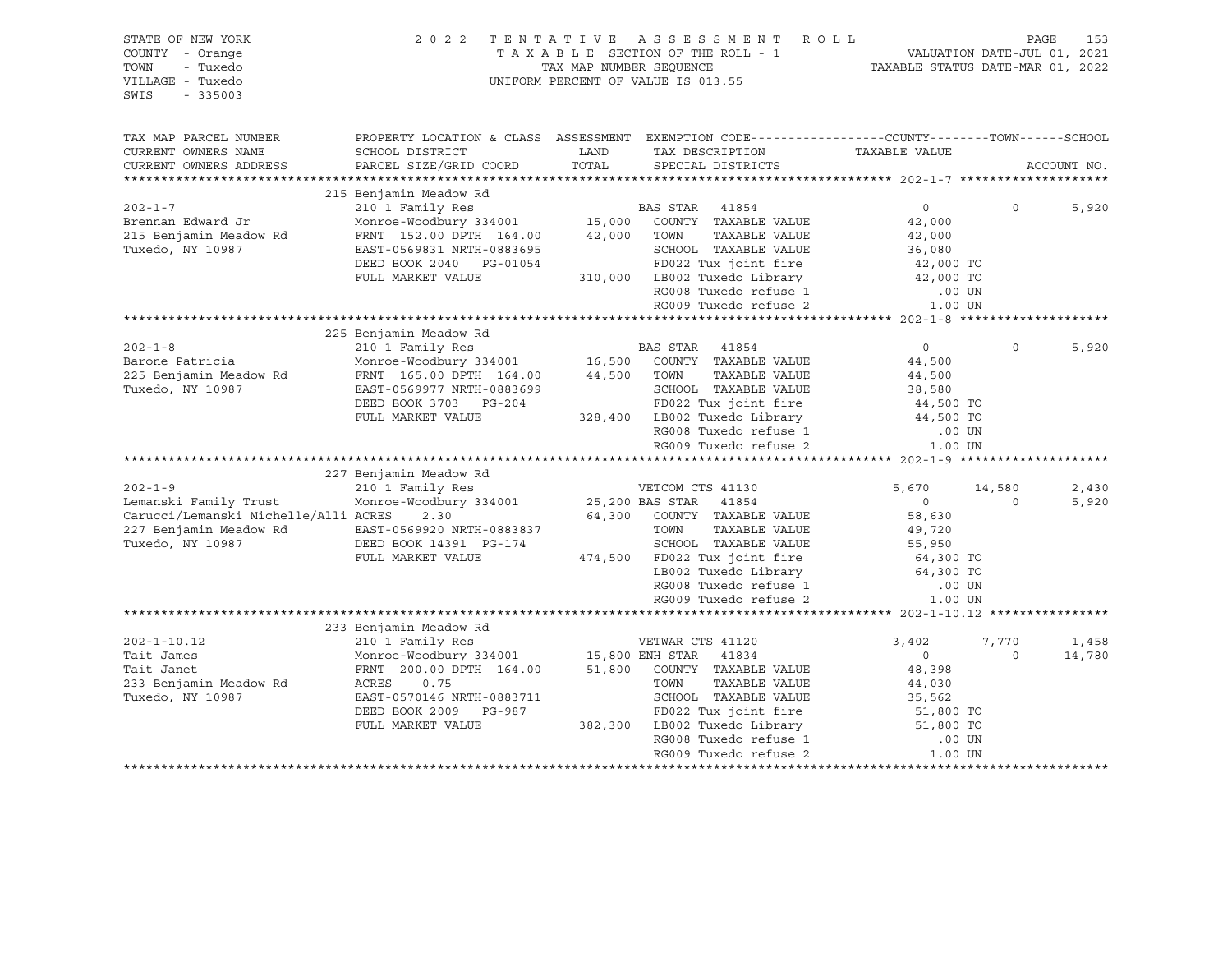| 2 0 2 2                                                                                                                                              |                                                  |                                                                |                                                                                                                                                                             | PAGE                                                                                                                                                                                                                                                                                                                                                                                                                                                                                                          | 154                                                                                                                                                                                                                                                                                                                                                                                                                                                                                         |
|------------------------------------------------------------------------------------------------------------------------------------------------------|--------------------------------------------------|----------------------------------------------------------------|-----------------------------------------------------------------------------------------------------------------------------------------------------------------------------|---------------------------------------------------------------------------------------------------------------------------------------------------------------------------------------------------------------------------------------------------------------------------------------------------------------------------------------------------------------------------------------------------------------------------------------------------------------------------------------------------------------|---------------------------------------------------------------------------------------------------------------------------------------------------------------------------------------------------------------------------------------------------------------------------------------------------------------------------------------------------------------------------------------------------------------------------------------------------------------------------------------------|
| SCHOOL DISTRICT<br>PARCEL SIZE/GRID COORD                                                                                                            | LAND<br>TOTAL                                    | SPECIAL DISTRICTS                                              |                                                                                                                                                                             |                                                                                                                                                                                                                                                                                                                                                                                                                                                                                                               | ACCOUNT NO.                                                                                                                                                                                                                                                                                                                                                                                                                                                                                 |
|                                                                                                                                                      |                                                  |                                                                |                                                                                                                                                                             |                                                                                                                                                                                                                                                                                                                                                                                                                                                                                                               |                                                                                                                                                                                                                                                                                                                                                                                                                                                                                             |
| 210 1 Family Res<br>2.00<br>ACRES<br>EAST-0570792 NRTH-0883801<br>DEED BOOK 14266 PG-1976<br>FULL MARKET VALUE                                       |                                                  | VETWAR CTS 41120<br>TOWN                                       | 3,402<br>34,758<br>22,275<br>43,182                                                                                                                                         | 7,425                                                                                                                                                                                                                                                                                                                                                                                                                                                                                                         | 1,458<br>4,860                                                                                                                                                                                                                                                                                                                                                                                                                                                                              |
|                                                                                                                                                      |                                                  |                                                                |                                                                                                                                                                             |                                                                                                                                                                                                                                                                                                                                                                                                                                                                                                               |                                                                                                                                                                                                                                                                                                                                                                                                                                                                                             |
|                                                                                                                                                      |                                                  |                                                                |                                                                                                                                                                             |                                                                                                                                                                                                                                                                                                                                                                                                                                                                                                               |                                                                                                                                                                                                                                                                                                                                                                                                                                                                                             |
| 210 1 Family Res<br>FRNT 102.00 DPTH 130.00<br>EAST-0570985 NRTH-0883596<br>DEED BOOK 3372 PG-168<br>FULL MARKET VALUE                               |                                                  | BAS STAR<br>41854                                              | $0 \qquad \qquad$<br>56,625<br>56,625<br>50,705                                                                                                                             | $\circ$                                                                                                                                                                                                                                                                                                                                                                                                                                                                                                       | 5,920                                                                                                                                                                                                                                                                                                                                                                                                                                                                                       |
|                                                                                                                                                      |                                                  |                                                                |                                                                                                                                                                             |                                                                                                                                                                                                                                                                                                                                                                                                                                                                                                               |                                                                                                                                                                                                                                                                                                                                                                                                                                                                                             |
| 244 Benjamin Meadow Rd<br>210 1 Family Res<br>see also liber 4250 pq 60<br>EAST-0570417 NRTH-0883482<br>DEED BOOK 11147 PG-1135<br>FULL MARKET VALUE |                                                  | <b>BAS STAR</b><br>41854<br>TOWN                               | 0<br>49,500<br>49,500<br>43,580                                                                                                                                             | $\circ$                                                                                                                                                                                                                                                                                                                                                                                                                                                                                                       | 5,920                                                                                                                                                                                                                                                                                                                                                                                                                                                                                       |
|                                                                                                                                                      | 261 Benjamin Meadow Rd<br>264 Benjamin Meadow Rd | TENTATIVE<br>Monroe-Woodbury 334001<br>FRNT 150.00 DPTH 175.00 | TAXABLE SECTION OF THE ROLL - 1<br>TAX MAP NUMBER SEOUENCE<br>UNIFORM PERCENT OF VALUE IS 013.55<br>Monroe-Woodbury 334001 21,700 VETDIS CTS 41140<br>56,625 TOWN<br>49,500 | ASSESSMENT ROLL<br>TAX DESCRIPTION TAXABLE VALUE<br>49,500 COUNTY TAXABLE VALUE<br>TAXABLE VALUE<br>SCHOOL TAXABLE VALUE<br>LB002 Tuxedo Library<br>RG008 Tuxedo refuse 1<br>RG009 Tuxedo refuse 2<br>21,700 COUNTY TAXABLE VALUE<br>TAXABLE VALUE<br>SCHOOL TAXABLE VALUE<br>RG008 Tuxedo refuse 1<br>RG009 Tuxedo refuse 2<br>Monroe-Woodbury 334001 18,000 COUNTY TAXABLE VALUE<br>TAXABLE VALUE<br>SCHOOL TAXABLE VALUE<br>FD022 Tux joint fire<br>365,300 RG008 Tuxedo refuse 1<br>RG009 Tuxedo refuse 2 | VALUATION DATE-JUL 01, 2021<br>TAXABLE STATUS DATE-MAR 01, 2022<br>PROPERTY LOCATION & CLASS ASSESSMENT EXEMPTION CODE---------------COUNTY-------TOWN-----SCHOOL<br>11,340 19,800<br>365,300 FD022 Tux joint fire 49,500 TO<br>49,500 TO<br>.00 UN<br>1.00 UN<br>FD022 Tux joint fire 56,625 TO<br>417,900 LB002 Tuxedo Library 56,625 TO<br>$.00$ UN<br>1.00 UN<br>49,500 TO<br>EB002 Tuxedo Library (49,500 TO<br>RG008 Tuxedo refuse 1 (00 UN RG009 Tuxedo refuse 2 (1.00 UN<br>1.00 UN |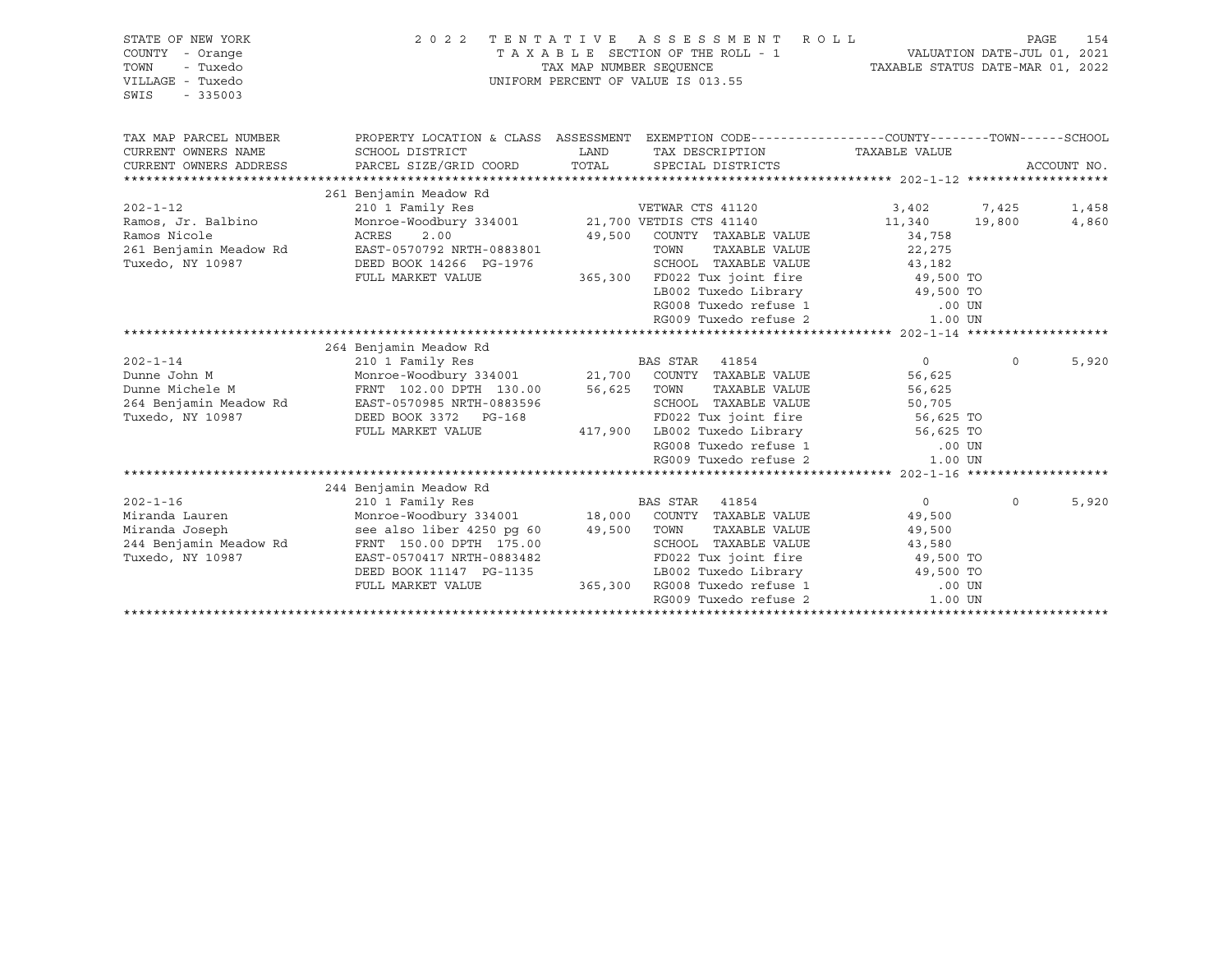| STATE OF NEW YORK | 2022 TENTATIVE ASSESSMENT ROLL     |                                  | PAGE                        | 155 |
|-------------------|------------------------------------|----------------------------------|-----------------------------|-----|
| COUNTY - Orange   | TAXABLE SECTION OF THE ROLL - 1    |                                  | VALUATION DATE-JUL 01, 2021 |     |
| - Tuxedo<br>TOWN  | MAP SECTION - 202                  | TAXABLE STATUS DATE-MAR 01, 2022 |                             |     |
| VILLAGE - Tuxedo  | SUB-SECTION - 000                  |                                  | RPS150/V04/L015             |     |
| SWIS<br>$-335003$ | UNIFORM PERCENT OF VALUE IS 013.55 |                                  | CURRENT DATE $4/25/2022$    |     |

## \*\*\* S P E C I A L D I S T R I C T S U M M A R Y \*\*\*

|      |                      | TOTAL   | EXTENSION | EXTENSION | AD VALOREM | EXEMPT | TAXABLE |
|------|----------------------|---------|-----------|-----------|------------|--------|---------|
| CODE | DISTRICT NAME        | PARCELS | TYPE      | VALUE     | VALUE      | AMOUNT | VALUE   |
|      |                      |         |           |           |            |        |         |
|      | RG009 Tuxedo refuse  |         | 10 UNITS  | 10.00     |            |        | 10.00   |
|      | FD022 Tux joint fire |         | 11 TOTAL  |           | 515,950    |        | 515,950 |
|      | LB002 Tuxedo Library |         | 11 TOTAL  |           | 515,950    |        | 515,950 |
|      | RG008 Tuxedo refuse  |         | 11 UNITS  |           |            |        |         |

#### \*\*\* S C H O O L D I S T R I C T S U M M A R Y \*\*\*

| CODE   | DISTRICT NAME       | TOTAL<br>PARCELS | ASSESSED<br>LAND | ASSESSED<br>TOTAL | EXEMPT<br>AMOUNT | TOTAL<br>TAXABLE | <b>STAR</b><br><b>AMOUNT</b> | STAR<br>TAXABLE |
|--------|---------------------|------------------|------------------|-------------------|------------------|------------------|------------------------------|-----------------|
| 334001 | Monroe-Woodbury Csd | 11               | 211,300          | 515,950           | 10,206           | 505,744          | 71,000                       | 434,744         |
|        | SUB-TOTAL           | 11               | 211,300          | 515,950           | 10,206           | 505,744          | 71,000                       | 434,744         |
|        | TOTAL               | 11               | 211,300          | 515,950           | 10,206           | 505,744          | 71,000                       | 434,744         |

#### \*\*\* S Y S T E M C O D E S S U M M A R Y \*\*\*

## NO SYSTEM EXEMPTIONS AT THIS LEVEL

## \*\*\* E X E M P T I O N S U M M A R Y \*\*\*

|       |             | TOTAL   |        |        |        |
|-------|-------------|---------|--------|--------|--------|
| CODE  | DESCRIPTION | PARCELS | COUNTY | TOWN   | SCHOOL |
|       |             |         |        |        |        |
| 41120 | VETWAR CTS  | ∠       | 6,804  | 15,195 | 2,916  |
| 41130 | VETCOM CTS  |         | 5,670  | 14,580 | 2,430  |
| 41140 | VETDIS CTS  |         | 11,340 | 19,800 | 4,860  |
| 41834 | ENH STAR    | ∠       |        |        | 29,560 |
| 41854 | BAS STAR    |         |        |        | 41,440 |
|       | TOTAL       | 13      | 23,814 | 49,575 | 81,206 |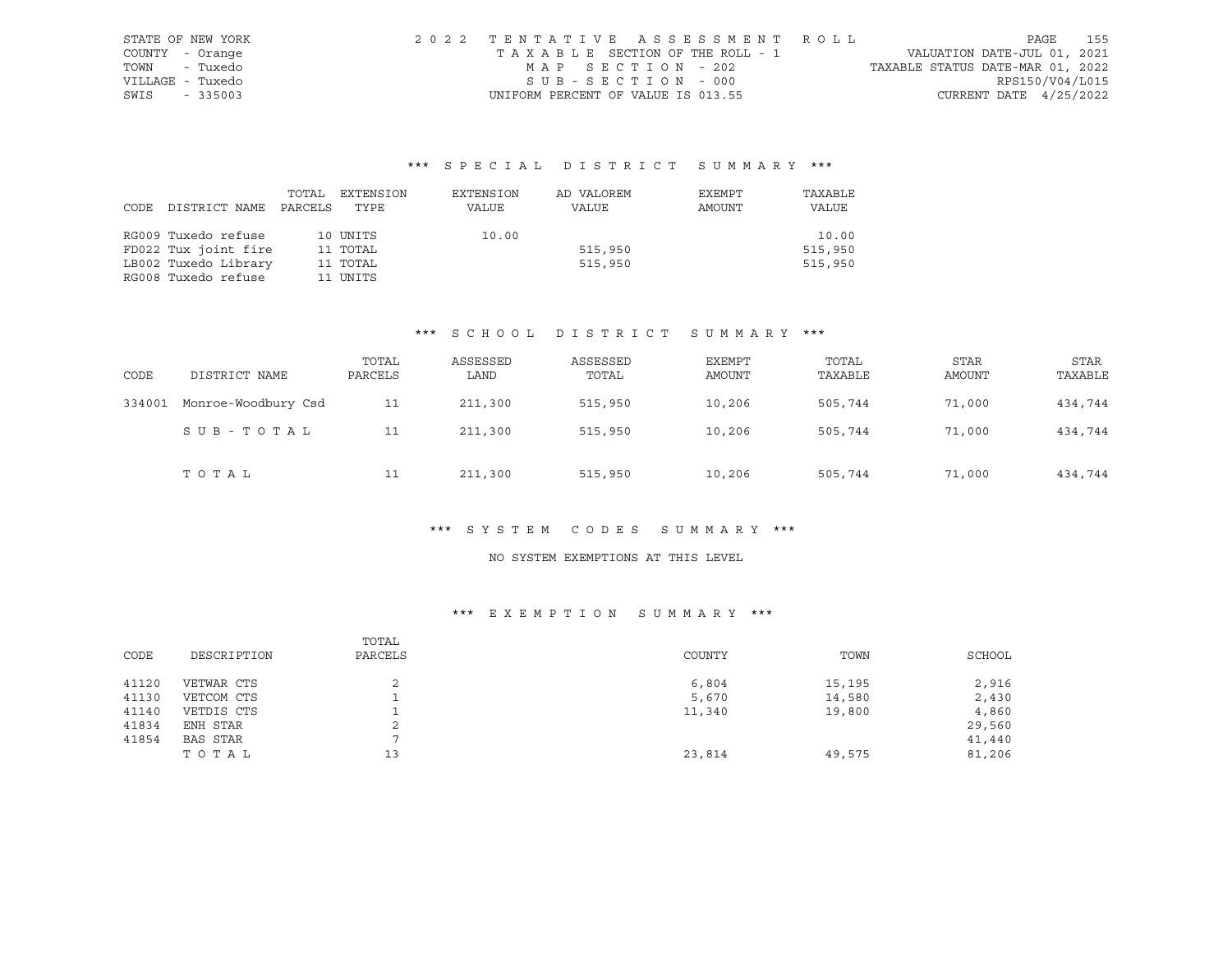|      | STATE OF NEW YORK | 2022 TENTATIVE ASSESSMENT ROLL     |  |                                  |                          | PAGE | 156 |
|------|-------------------|------------------------------------|--|----------------------------------|--------------------------|------|-----|
|      | COUNTY - Orange   | TAXABLE SECTION OF THE ROLL - 1    |  | VALUATION DATE-JUL 01, 2021      |                          |      |     |
|      | TOWN - Tuxedo     | MAP SECTION - 202                  |  | TAXABLE STATUS DATE-MAR 01, 2022 |                          |      |     |
|      | VILLAGE - Tuxedo  | SUB-SECTION - 000                  |  |                                  | RPS150/V04/L015          |      |     |
| SWIS | $-335003$         | UNIFORM PERCENT OF VALUE IS 013.55 |  |                                  | CURRENT DATE $4/25/2022$ |      |     |

## \*\*\* G R A N D T O T A L S \*\*\*

| ROLL       |             | TOTAL   | ASSESSED   | ASSESSED | TAXABLE | TAXABLE | TAXABLE | STAR    |
|------------|-------------|---------|------------|----------|---------|---------|---------|---------|
| <b>SEC</b> | DESCRIPTION | PARCELS | LAND       | TOTAL    | COUNTY  | TOWN    | SCHOOL  | TAXABLE |
|            | TAXABLE     | ᆂᆂ      | 211<br>300 | 515,950  | 492,136 | 466,375 | 505,744 | 434,744 |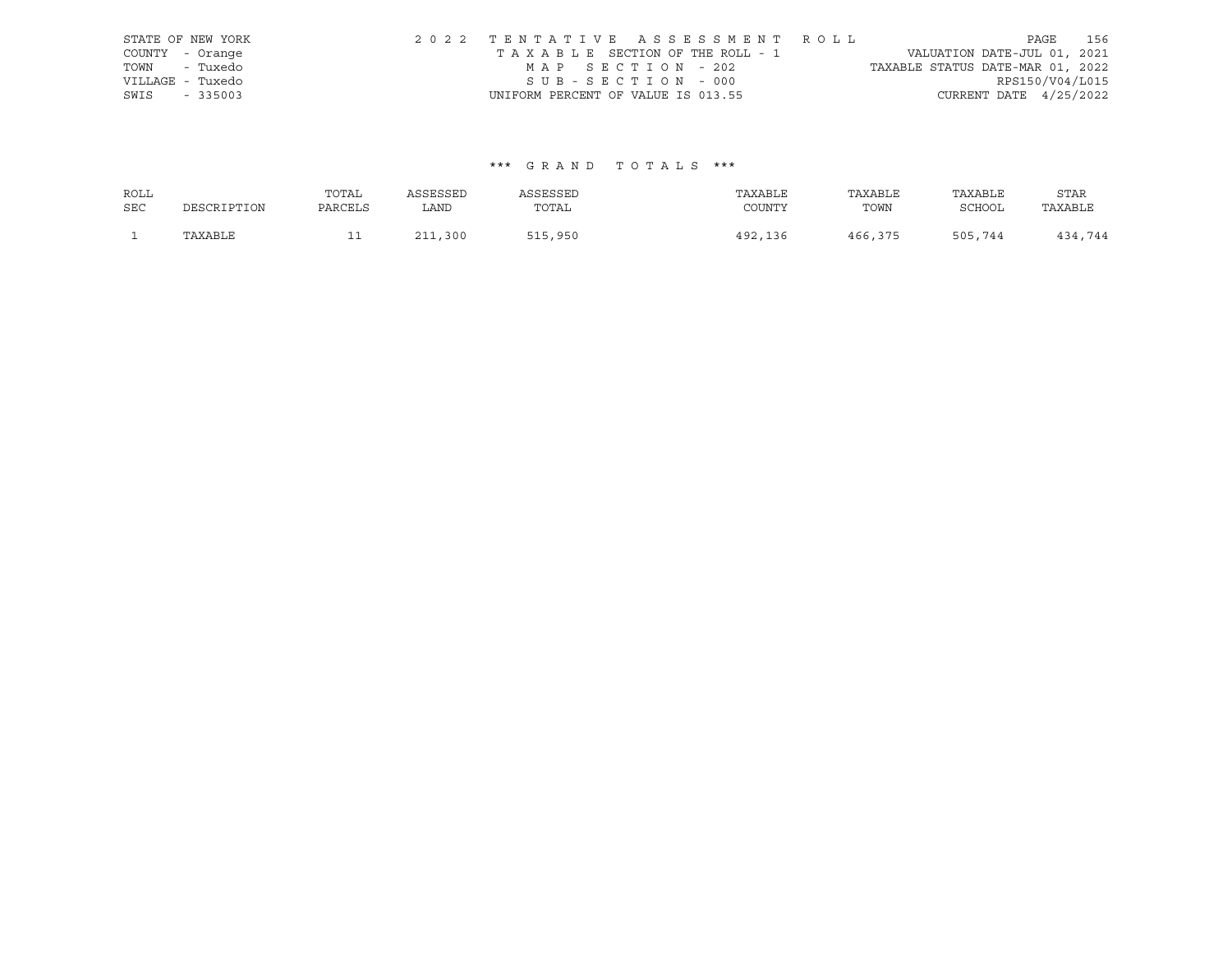| STATE OF NEW YORK<br>COUNTY - Orange<br>TOWN<br>- Tuxedo<br>VILLAGE - Tuxedo<br>SWIS<br>$-335003$ | UNIFORM PERCENT OF VALUE IS 013.55                                                                                                                 | 2022 TENTATIVE ASSESSMENT ROLL PAGE 157<br>TAXABLE SECTION OF THE ROLL - 1 VALUATION DATE-JUL 01, 2021<br>TAX MAP NUMBER SEQUENCE TAXABLE STATUS DATE-MAR 01, 2022 |                                                                                                                                                                                                 |                                  |          |             |
|---------------------------------------------------------------------------------------------------|----------------------------------------------------------------------------------------------------------------------------------------------------|--------------------------------------------------------------------------------------------------------------------------------------------------------------------|-------------------------------------------------------------------------------------------------------------------------------------------------------------------------------------------------|----------------------------------|----------|-------------|
| TAX MAP PARCEL NUMBER<br>CURRENT OWNERS NAME                                                      | PROPERTY LOCATION & CLASS ASSESSMENT EXEMPTION CODE----------------COUNTY-------TOWN------SCHOOL<br>SCHOOL DISTRICT                                |                                                                                                                                                                    |                                                                                                                                                                                                 | TAXABLE VALUE                    |          |             |
| CURRENT OWNERS ADDRESS                                                                            | PARCEL SIZE/GRID COORD                                                                                                                             |                                                                                                                                                                    |                                                                                                                                                                                                 |                                  |          | ACCOUNT NO. |
|                                                                                                   |                                                                                                                                                    |                                                                                                                                                                    |                                                                                                                                                                                                 |                                  |          |             |
|                                                                                                   | 55 Clinton Rd                                                                                                                                      |                                                                                                                                                                    |                                                                                                                                                                                                 |                                  |          |             |
| $203 - 1 - 1.1$                                                                                   | 210 1 Family Res<br>BAS STAR 41854<br>14,300 COUNTY TAXABLE VALUE                                                                                  |                                                                                                                                                                    |                                                                                                                                                                                                 | $\overline{0}$                   | $\Omega$ | 5,920       |
| Bach Richard J                                                                                    | Monroe-Woodbury 334001<br>Lt 44 Clinton Wood Sec 1<br>Re Sub Map 9799                                                                              |                                                                                                                                                                    |                                                                                                                                                                                                 | 57,000                           |          |             |
| Bach Unsil G                                                                                      | Lt 44 Clinton Wood Sec 1 57,000 TOWN                                                                                                               |                                                                                                                                                                    | TAXABLE VALUE                                                                                                                                                                                   | 57,000                           |          |             |
| 55 Clinton Rd                                                                                     | FRNT 114.00 DPTH 206.00                                                                                                                            |                                                                                                                                                                    |                                                                                                                                                                                                 |                                  |          |             |
| Tuxedo, NY 10987                                                                                  | EAST-0573625 NRTH-0878029                                                                                                                          |                                                                                                                                                                    |                                                                                                                                                                                                 | 51,080<br>57,000 TO<br>-- 000 TO |          |             |
|                                                                                                   | DEED BOOK 11848 PG-303                                                                                                                             |                                                                                                                                                                    |                                                                                                                                                                                                 |                                  |          |             |
|                                                                                                   | FULL MARKET VALUE                                                                                                                                  |                                                                                                                                                                    | SCHOOL TAXABLE VALUE 51,080<br>206.00 FD022 Tux joint fire 57,000 TO<br>-0878029 LB002 Tuxedo Library 57,000 TO<br>PG-303 RG008 Tuxedo refuse 1 .00 UN<br>420,700 RG009 Tuxedo refuse 2 1.00 UN |                                  |          |             |
|                                                                                                   |                                                                                                                                                    |                                                                                                                                                                    |                                                                                                                                                                                                 |                                  |          |             |
|                                                                                                   | 61 Clinton Rd                                                                                                                                      |                                                                                                                                                                    |                                                                                                                                                                                                 |                                  |          |             |
| $203 - 1 - 2.2$                                                                                   |                                                                                                                                                    |                                                                                                                                                                    | COUNTY TAXABLE VALUE                                                                                                                                                                            | 52,500                           |          |             |
| Belizaire Moise                                                                                   |                                                                                                                                                    |                                                                                                                                                                    | TAXABLE VALUE                                                                                                                                                                                   | 52,500                           |          |             |
| 61 Clinton Rd                                                                                     | Monroe-Woodbury 334001<br>Pt Lt 43 Clinton Woods Ma                                                                                                |                                                                                                                                                                    | 52,500 SCHOOL TAXABLE VALUE                                                                                                                                                                     |                                  |          |             |
| Tuxedo, NY 10987                                                                                  | 2028 Lt 43 Sec 1 Re Sub M                                                                                                                          |                                                                                                                                                                    | FD022 Tux joint fire                                                                                                                                                                            | 52,500<br>52,500 TO              |          |             |
|                                                                                                   | 9799                                                                                                                                               |                                                                                                                                                                    |                                                                                                                                                                                                 |                                  |          |             |
|                                                                                                   | FRNT 137.00 DPTH 206.00                                                                                                                            |                                                                                                                                                                    |                                                                                                                                                                                                 |                                  |          |             |
|                                                                                                   | EAST-0573641 NRTH-0877889                                                                                                                          |                                                                                                                                                                    | ED022 Tux Joint Tite<br>LB002 Tuxedo Library<br>RG008 Tuxedo refuse 1 00 UN<br>RG009 Tuxedo refuse 2 1.00 UN                                                                                    |                                  |          |             |
|                                                                                                   | DEED BOOK 15078 PG-195                                                                                                                             |                                                                                                                                                                    |                                                                                                                                                                                                 |                                  |          |             |
|                                                                                                   | FULL MARKET VALUE                                                                                                                                  | 387,500                                                                                                                                                            |                                                                                                                                                                                                 |                                  |          |             |
|                                                                                                   |                                                                                                                                                    |                                                                                                                                                                    |                                                                                                                                                                                                 |                                  |          |             |
|                                                                                                   | 65 Clinton Rd                                                                                                                                      |                                                                                                                                                                    |                                                                                                                                                                                                 |                                  |          |             |
| $203 - 1 - 3.3$<br>203-1-5.5<br>Vasquez Rosemary<br>Chichen Pd                                    | 210 1 Family Res<br>210 1 Family Res<br>Monroe-Woodbury 334001 26,700                                                                              |                                                                                                                                                                    | COUNTY TAXABLE VALUE                                                                                                                                                                            | 60,000                           |          |             |
|                                                                                                   |                                                                                                                                                    |                                                                                                                                                                    | TOWN<br>TAXABLE VALUE                                                                                                                                                                           | 60,000                           |          |             |
|                                                                                                   |                                                                                                                                                    |                                                                                                                                                                    | 60,000 SCHOOL TAXABLE VALUE                                                                                                                                                                     | 60,000<br>60,000 TO              |          |             |
| Tuxedo Park, NY 10987                                                                             | FRNT 135.00 DPTH 187.00                                                                                                                            |                                                                                                                                                                    | FD022 Tux joint fire                                                                                                                                                                            |                                  |          |             |
|                                                                                                   | ACRES<br>0.53                                                                                                                                      |                                                                                                                                                                    | LB002 Tuxedo Library 60,000 TO<br>RG008 Tuxedo refuse 1 .00 UN                                                                                                                                  |                                  |          |             |
|                                                                                                   | EAST-0573636 NRTH-0877774                                                                                                                          |                                                                                                                                                                    | RG009 Tuxedo refuse 2 1.00 UN                                                                                                                                                                   |                                  |          |             |
|                                                                                                   | DEED BOOK 14526 PG-1232                                                                                                                            |                                                                                                                                                                    |                                                                                                                                                                                                 |                                  |          |             |
|                                                                                                   | FULL MARKET VALUE                                                                                                                                  | 442,800                                                                                                                                                            |                                                                                                                                                                                                 |                                  |          |             |
|                                                                                                   |                                                                                                                                                    |                                                                                                                                                                    |                                                                                                                                                                                                 |                                  |          |             |
|                                                                                                   | 81 Clinton Rd                                                                                                                                      |                                                                                                                                                                    |                                                                                                                                                                                                 |                                  |          |             |
| $203 - 1 - 4$                                                                                     | 210 1 Family Res                                                                                                                                   |                                                                                                                                                                    | COUNTY TAXABLE VALUE                                                                                                                                                                            | 65,850                           |          |             |
| Schlie Michael                                                                                    | Monroe-Woodbury 334001<br>Lt 41 Clinton Wood Sub<br>FRNT 307.00 DPTH 183.00<br>EAST-0573623 NRTH-0877640                                           | 26,800                                                                                                                                                             | TAXABLE VALUE<br>TOWN                                                                                                                                                                           | 65,850                           |          |             |
| Toepfer Sarah                                                                                     |                                                                                                                                                    |                                                                                                                                                                    | 65,850 SCHOOL TAXABLE VALUE<br>FD022 Tux joint fire                                                                                                                                             |                                  |          |             |
| 81 Clinton Rd                                                                                     |                                                                                                                                                    |                                                                                                                                                                    |                                                                                                                                                                                                 |                                  |          |             |
| Tuxedo, NY 10987                                                                                  |                                                                                                                                                    |                                                                                                                                                                    |                                                                                                                                                                                                 |                                  |          |             |
|                                                                                                   | EAST-0573623 NRTH-0877640 LB002 Tuxedo Library<br>DEED BOOK 14434 PG-1861 RG008 Tuxedo refuse 1<br>FULL MARKET VALUE 486,000 RG009 Tuxedo refuse 2 |                                                                                                                                                                    |                                                                                                                                                                                                 |                                  |          |             |
|                                                                                                   |                                                                                                                                                    |                                                                                                                                                                    |                                                                                                                                                                                                 |                                  |          |             |
|                                                                                                   |                                                                                                                                                    |                                                                                                                                                                    |                                                                                                                                                                                                 |                                  |          |             |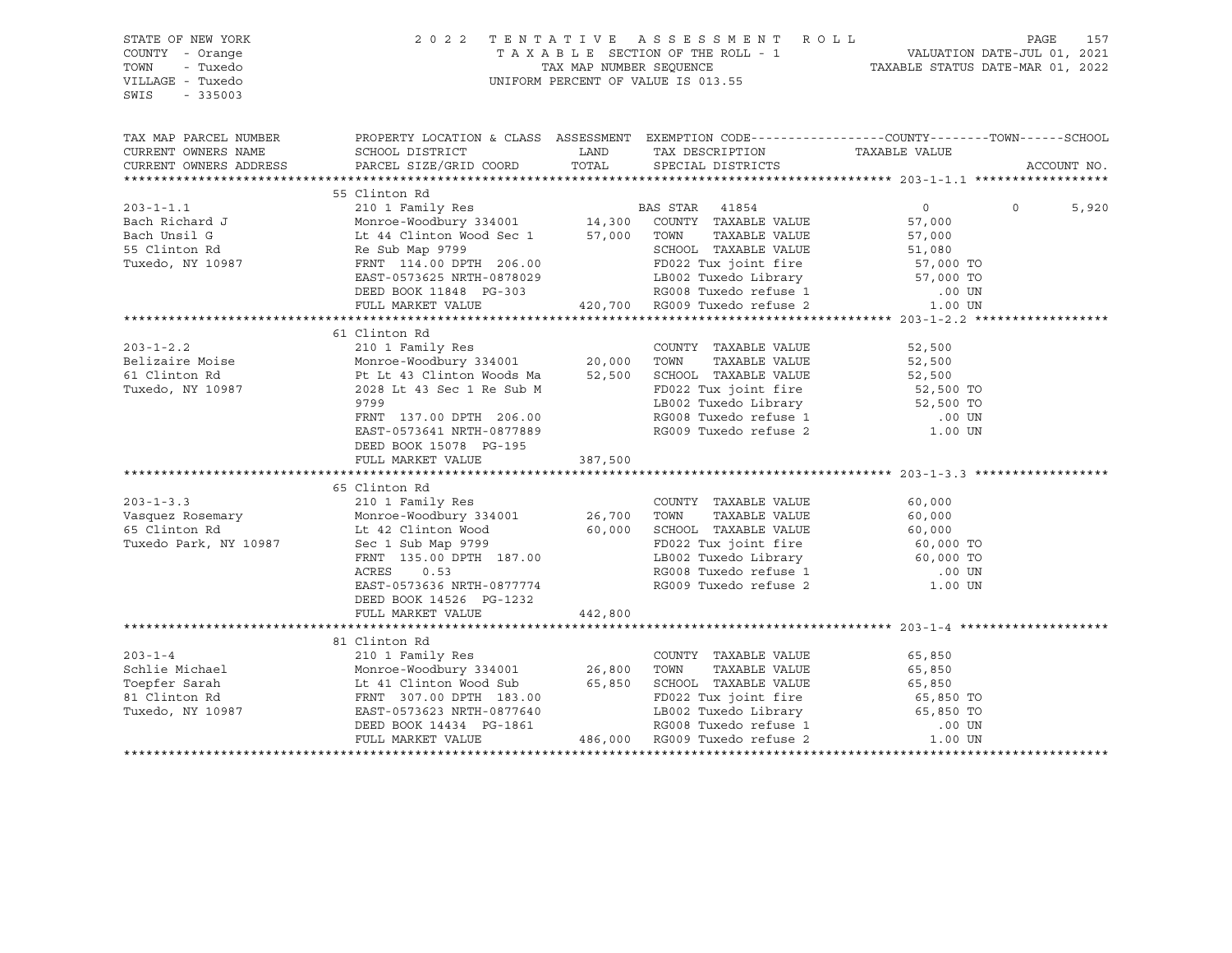STATE OF NEW YORK 2 0 2 2 T E N T A T I V E A S S E S S M E N T R O L L PAGE 158 COUNTY - Orange T A X A B L E SECTION OF THE ROLL - 1 TOWN - Tuxedo TAX MAP NUMBER SEQUENCE TAXABLE STATUS DATE-MAR 01, 2022 UNIFORM PERCENT OF VALUE IS 013.55 SWIS - 335003 TAX MAP PARCEL NUMBER PROPERTY LOCATION & CLASS ASSESSMENT EXEMPTION CODE------------------COUNTY--------TOWN------SCHOOL CURRENT OWNERS NAME SCHOOL DISTRICT LAND TAX DESCRIPTION TAXABLE VALUE CURRENT OWNERS ADDRESS PARCEL SIZE/GRID COORD TOTAL SPECIAL DISTRICTS ACCOUNT NO. \*\*\*\*\*\*\*\*\*\*\*\*\*\*\*\*\*\*\*\*\*\*\*\*\*\*\*\*\*\*\*\*\*\*\*\*\*\*\*\*\*\*\*\*\*\*\*\*\*\*\*\*\*\*\*\*\*\*\*\*\*\*\*\*\*\*\*\*\*\*\*\*\*\*\*\*\*\*\*\*\*\*\*\*\*\*\*\*\*\*\*\*\*\*\*\*\*\*\*\*\*\*\* 203-1-5.2 \*\*\*\*\*\*\*\*\*\*\*\*\*\*\*\*\*\* 85 Clinton Rd 203-1-5.2 210 1 Family Res COUNTY TAXABLE VALUE 61,500 M.D.R Mgmt&Construction LLC Monroe-Woodbury 334001 21,300 TOWN TAXABLE VALUE 61,500 85 Clinton Rd Lt 40 Clinton Wood Sub 61,500 SCHOOL TAXABLE VALUE 61,500 Tuxedo, NY 10987 ACRES 1.10 FD022 Tux joint fire 61,500 TO EAST-0573793 NRTH-0877816 LB002 Tuxedo Library 61,500 TO DEED BOOK 14149 PG-1783 RG008 Tuxedo refuse 1 .00 UN FULL MARKET VALUE 453,900 RG009 Tuxedo refuse 2 1.00 UN \*\*\*\*\*\*\*\*\*\*\*\*\*\*\*\*\*\*\*\*\*\*\*\*\*\*\*\*\*\*\*\*\*\*\*\*\*\*\*\*\*\*\*\*\*\*\*\*\*\*\*\*\*\*\*\*\*\*\*\*\*\*\*\*\*\*\*\*\*\*\*\*\*\*\*\*\*\*\*\*\*\*\*\*\*\*\*\*\*\*\*\*\*\*\*\*\*\*\*\*\*\*\* 203-1-6 \*\*\*\*\*\*\*\*\*\*\*\*\*\*\*\*\*\*\*\* 95 Clinton Rd 203-1-6 210 1 Family Res BAS STAR 41854 0 0 5,920 Nebiker Scott J Monroe-Woodbury 334001 22,200 COUNTY TAXABLE VALUE 51,500 Nebiker Elizabeth Lt 39 Clinton Wood Sub 51,500 TOWN TAXABLE VALUE 51,500 POSTRICT STATES.<br>95 Clinton Rd FRNT 253.00 DPTH 201.00 SCHOOL TAXABLE VALUE 45,580 Tuxedo, NY 10987 BANKC230100 FD022 Tux joint fire 51,500 TO EAST-0573879 NRTH-0877777 LB002 Tuxedo Library 51,500 TO DEED BOOK 4495 PG-148 RG008 Tuxedo refuse 1 .00 UN FULL MARKET VALUE 380,100 RG009 Tuxedo refuse 2 1.00 UN \*\*\*\*\*\*\*\*\*\*\*\*\*\*\*\*\*\*\*\*\*\*\*\*\*\*\*\*\*\*\*\*\*\*\*\*\*\*\*\*\*\*\*\*\*\*\*\*\*\*\*\*\*\*\*\*\*\*\*\*\*\*\*\*\*\*\*\*\*\*\*\*\*\*\*\*\*\*\*\*\*\*\*\*\*\*\*\*\*\*\*\*\*\*\*\*\*\*\*\*\*\*\* 203-1-7.2 \*\*\*\*\*\*\*\*\*\*\*\*\*\*\*\*\*\* 102 Clinton Rd 203-1-7.2 210 1 Family Res BAS STAR 41854 0 0 5,920 Cleary Kevin J Monroe-Woodbury 334001 21,800 COUNTY TAXABLE VALUE 73,500 Cleary Carol M Lt 1 Clinton Woods Sub 73,500 TOWN TAXABLE VALUE 73,500 102 Clinton Rd Sec 1A Map 7279 School Cleary Carol Thaxable VALUE 67,580<br>102 Clinton Rd Sec 1A Map 7279 School TraxAble VALUE 67,580 PO Box 326 ACRES 2.40 FD022 Tux joint fire 73,500 TO Tuxedo, NY 10987 EAST-0573925 NRTH-0878122 LB002 Tuxedo Library 73,500 TO DEED BOOK 4099 PG-20 RG008 Tuxedo refuse 1 .00 UN FULL MARKET VALUE 542,400 RG009 Tuxedo refuse 2 1.00 UN \*\*\*\*\*\*\*\*\*\*\*\*\*\*\*\*\*\*\*\*\*\*\*\*\*\*\*\*\*\*\*\*\*\*\*\*\*\*\*\*\*\*\*\*\*\*\*\*\*\*\*\*\*\*\*\*\*\*\*\*\*\*\*\*\*\*\*\*\*\*\*\*\*\*\*\*\*\*\*\*\*\*\*\*\*\*\*\*\*\*\*\*\*\*\*\*\*\*\*\*\*\*\* 203-1-8 \*\*\*\*\*\*\*\*\*\*\*\*\*\*\*\*\*\*\*\* 100 Clinton Rd 203-1-8 210 1 Family Res COUNTY TAXABLE VALUE 66,600 Galley Heath Monroe-Woodbury 334001 17,000 TOWN TAXABLE VALUE 66,600 Young Nicole Lt 2 Clinton Woods Sub 66,600 SCHOOL TAXABLE VALUE 66,600 100 Young NICOLE<br>100 Clinton Rd Sec 1A Map 7279 FD022 Tux joint fire 66,600 TO<br>FD002 Tuxedo Library 66,600 TO 1002 Tuxedo Library 66,600 TO 1002 Tuxedo Library Tuxedo, NY 10987 ACRES 1.70 LB002 Tuxedo Library 66,600 TO EAST-0574138 NRTH-0877995 RG008 Tuxedo refuse 1 .00 UN DEED BOOK 14370 PG-1484 RG009 Tuxedo refuse 2 1.00 UN FULL MARKET VALUE 491,500 \*\*\*\*\*\*\*\*\*\*\*\*\*\*\*\*\*\*\*\*\*\*\*\*\*\*\*\*\*\*\*\*\*\*\*\*\*\*\*\*\*\*\*\*\*\*\*\*\*\*\*\*\*\*\*\*\*\*\*\*\*\*\*\*\*\*\*\*\*\*\*\*\*\*\*\*\*\*\*\*\*\*\*\*\*\*\*\*\*\*\*\*\*\*\*\*\*\*\*\*\*\*\*\*\*\*\*\*\*\*\*\*\*\*\*\*\*\*\*\*\*\*\*\*\*\*\*\*\*\*\*\*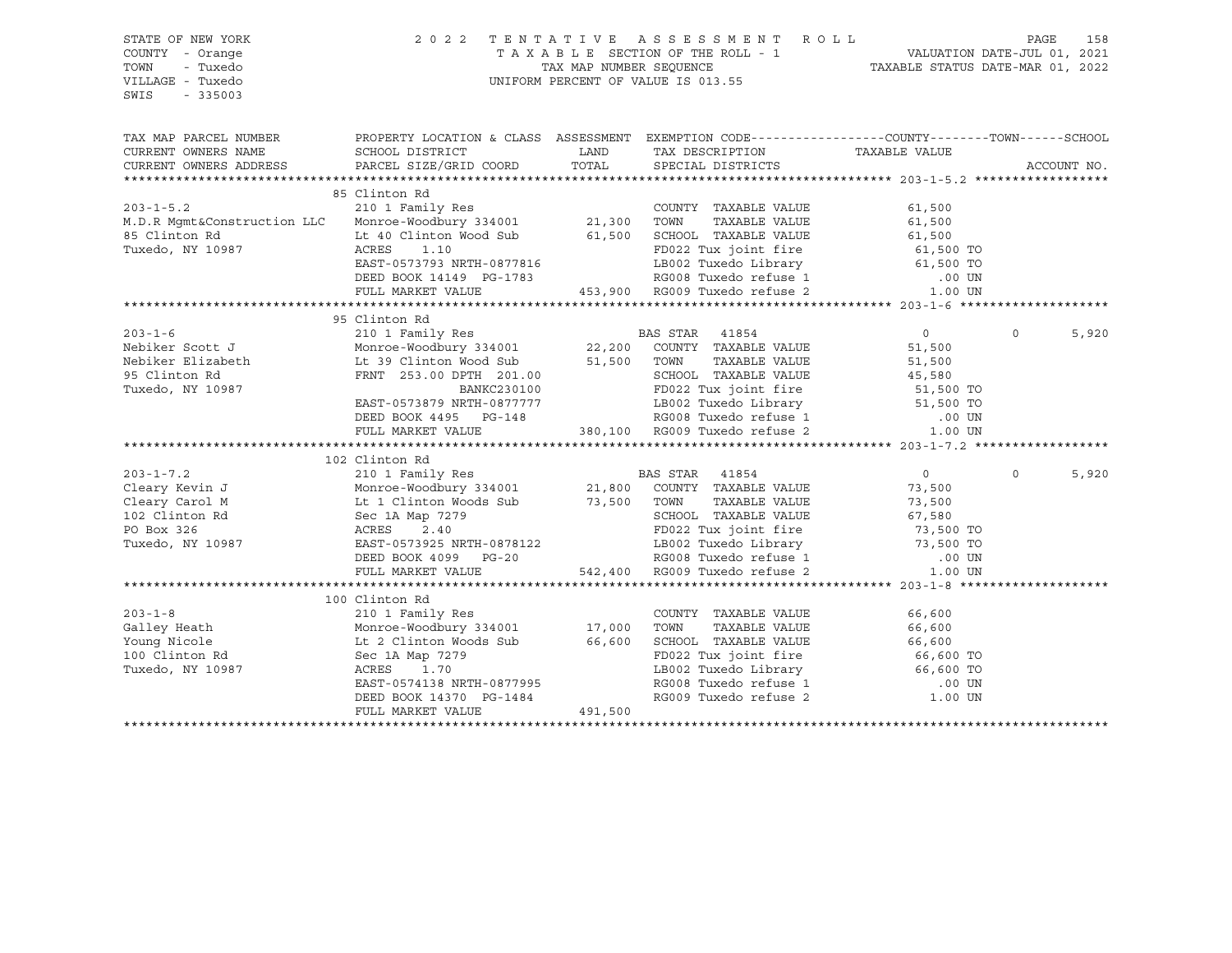| STATE OF NEW YORK<br>COUNTY - Orange<br>TOWN<br>- Tuxedo<br>VILLAGE - Tuxedo<br>SWIS<br>$-335003$                                                                                                                                          |                                                                                                                                                                                                                   |                      | 2022 TENTATIVE ASSESSMENT ROLL<br>TAXABLE SECTION OF THE ROLL - 1<br>TAXABLE SECTION OF THE ROLL - 1<br>TAXABLE STATUS DATE-MAR 01, 2022<br>UNIFORM PERCENT OF VALUE IS 013.55                                                                   |                     | PAGE        | 159   |
|--------------------------------------------------------------------------------------------------------------------------------------------------------------------------------------------------------------------------------------------|-------------------------------------------------------------------------------------------------------------------------------------------------------------------------------------------------------------------|----------------------|--------------------------------------------------------------------------------------------------------------------------------------------------------------------------------------------------------------------------------------------------|---------------------|-------------|-------|
| TAX MAP PARCEL NUMBER<br>CURRENT OWNERS NAME<br>CURRENT OWNERS ADDRESS                                                                                                                                                                     | SCHOOL DISTRICT<br>PARCEL SIZE/GRID COORD                                                                                                                                                                         | <b>LAND</b><br>TOTAL | PROPERTY LOCATION & CLASS ASSESSMENT EXEMPTION CODE-----------------COUNTY-------TOWN------SCHOOL<br>TAX DESCRIPTION TAXABLE VALUE<br>SPECIAL DISTRICTS                                                                                          |                     | ACCOUNT NO. |       |
|                                                                                                                                                                                                                                            |                                                                                                                                                                                                                   |                      |                                                                                                                                                                                                                                                  |                     |             |       |
|                                                                                                                                                                                                                                            | 51 Clinton Rd                                                                                                                                                                                                     |                      |                                                                                                                                                                                                                                                  |                     |             |       |
| Cangialosi Joseph 210 1 Family Res<br>Cangialosi Joseph Monroe-Woodbury 334001 24,000 COUNTY TAXABLE VALUE<br>Cangialosi Jennifer Lt 45 Clinton Woods Sec 1 72,500 TOWN TAXABLE VALUE<br>51 Clinton Re Sub Map 9799<br>Re Sub Map 9799     |                                                                                                                                                                                                                   |                      |                                                                                                                                                                                                                                                  | $0 \qquad \qquad$   | $\Omega$    | 5,920 |
|                                                                                                                                                                                                                                            |                                                                                                                                                                                                                   |                      |                                                                                                                                                                                                                                                  | 72,500              |             |       |
|                                                                                                                                                                                                                                            |                                                                                                                                                                                                                   |                      |                                                                                                                                                                                                                                                  | 72,500              |             |       |
| Tuxedo, NY 10987                                                                                                                                                                                                                           | Map 9799<br>1.20                                                                                                                                                                                                  |                      |                                                                                                                                                                                                                                                  | 66,580              |             |       |
|                                                                                                                                                                                                                                            | ACRES<br>EAST-0573575 NRTH-0878234                                                                                                                                                                                |                      |                                                                                                                                                                                                                                                  |                     |             |       |
|                                                                                                                                                                                                                                            | DEED BOOK 11508 PG-1815                                                                                                                                                                                           |                      |                                                                                                                                                                                                                                                  |                     |             |       |
|                                                                                                                                                                                                                                            | FULL MARKET VALUE                                                                                                                                                                                                 |                      | FD022 Tux joint fire 50,500 TO<br>ED022 Tux joint fire 72,500 TO<br>LB002 Tuxedo Library 72,500 TO<br>RG008 Tuxedo refuse 1 .00 UN<br>535,100 RG009 Tuxedo refuse 2 1.00 UN                                                                      |                     |             |       |
|                                                                                                                                                                                                                                            |                                                                                                                                                                                                                   |                      |                                                                                                                                                                                                                                                  |                     |             |       |
|                                                                                                                                                                                                                                            | Clinton Rd                                                                                                                                                                                                        |                      |                                                                                                                                                                                                                                                  |                     |             |       |
|                                                                                                                                                                                                                                            |                                                                                                                                                                                                                   |                      |                                                                                                                                                                                                                                                  | 1,600               |             |       |
|                                                                                                                                                                                                                                            |                                                                                                                                                                                                                   |                      |                                                                                                                                                                                                                                                  | 1,600               |             |       |
|                                                                                                                                                                                                                                            |                                                                                                                                                                                                                   |                      |                                                                                                                                                                                                                                                  | 1,600               |             |       |
| 203-2-1<br>Grubaugh Elizabeth 311 Res vac land<br>311 Res vac land<br>Monroe-Woodbury 334001 1,600 TOWN TAXABLE VALUE<br>74 Clinton Rd<br>Tuxedo, NY 10987 EAST-0574108 NRTH-0877792 FD022 Tux joint fire<br>DEED BOOK 15168 PG-1360 1,800 |                                                                                                                                                                                                                   |                      |                                                                                                                                                                                                                                                  | 1,600 TO            |             |       |
|                                                                                                                                                                                                                                            |                                                                                                                                                                                                                   |                      |                                                                                                                                                                                                                                                  | 1,600 TO            |             |       |
|                                                                                                                                                                                                                                            |                                                                                                                                                                                                                   |                      |                                                                                                                                                                                                                                                  | .00 UN              |             |       |
|                                                                                                                                                                                                                                            |                                                                                                                                                                                                                   |                      |                                                                                                                                                                                                                                                  |                     |             |       |
|                                                                                                                                                                                                                                            | 94 Clinton Rd                                                                                                                                                                                                     |                      |                                                                                                                                                                                                                                                  |                     |             |       |
| $203 - 2 - 2$                                                                                                                                                                                                                              | 210 1 Family Res                                                                                                                                                                                                  |                      | <b>BAS STAR 41854</b>                                                                                                                                                                                                                            | $\overline{0}$      | $\Omega$    | 5,920 |
|                                                                                                                                                                                                                                            |                                                                                                                                                                                                                   |                      |                                                                                                                                                                                                                                                  | 52,000              |             |       |
|                                                                                                                                                                                                                                            |                                                                                                                                                                                                                   |                      |                                                                                                                                                                                                                                                  | 52,000              |             |       |
|                                                                                                                                                                                                                                            | FRNT 164.00 DPTH 243.00<br>EAST-0574050 NRTH-0877666<br>DEED BOOK 15168 PG-1360<br>FULL MARKET VALUE 383,800 RG008 Tuxedo refuse 1 00 UN<br>RG009 Tuxedo refuse 2 1.00 UN<br>RG009 Tuxedo refuse 2 1.00 UN        |                      |                                                                                                                                                                                                                                                  |                     |             |       |
|                                                                                                                                                                                                                                            |                                                                                                                                                                                                                   |                      |                                                                                                                                                                                                                                                  |                     |             |       |
|                                                                                                                                                                                                                                            |                                                                                                                                                                                                                   |                      |                                                                                                                                                                                                                                                  |                     |             |       |
|                                                                                                                                                                                                                                            |                                                                                                                                                                                                                   |                      |                                                                                                                                                                                                                                                  |                     |             |       |
|                                                                                                                                                                                                                                            |                                                                                                                                                                                                                   |                      |                                                                                                                                                                                                                                                  |                     |             |       |
|                                                                                                                                                                                                                                            |                                                                                                                                                                                                                   |                      |                                                                                                                                                                                                                                                  |                     |             |       |
|                                                                                                                                                                                                                                            | Woods Rd                                                                                                                                                                                                          |                      |                                                                                                                                                                                                                                                  |                     |             |       |
| $203 - 2 - 3$                                                                                                                                                                                                                              | 311 Res vac land                                                                                                                                                                                                  |                      | COUNTY TAXABLE VALUE                                                                                                                                                                                                                             | 8,500               |             |       |
| Grubaugh Elizabeth                                                                                                                                                                                                                         | Monroe-Woodbury 334001                                                                                                                                                                                            |                      |                                                                                                                                                                                                                                                  | 8,500               |             |       |
| 94 Clinton Rd                                                                                                                                                                                                                              |                                                                                                                                                                                                                   |                      |                                                                                                                                                                                                                                                  | 8,500               |             |       |
| Tuxedo, NY 10987                                                                                                                                                                                                                           |                                                                                                                                                                                                                   |                      |                                                                                                                                                                                                                                                  | 8,500 TO            |             |       |
|                                                                                                                                                                                                                                            |                                                                                                                                                                                                                   |                      |                                                                                                                                                                                                                                                  | 8,500 TO            |             |       |
|                                                                                                                                                                                                                                            |                                                                                                                                                                                                                   |                      |                                                                                                                                                                                                                                                  | .00 UN              |             |       |
|                                                                                                                                                                                                                                            | 311 kes<br>Monroe-Woodbury 334001<br>Lt 25 Clinton Wood Sub<br>FRNT 138.00 DPTH 242.00<br>TRNT 138.00 DPTH 242.00<br>TO22 Tux joint 11 E<br>LB002 Tuxedo Library<br>LB002 Tuxedo Library<br>RG008 Tuxedo refuse 1 |                      |                                                                                                                                                                                                                                                  |                     |             |       |
|                                                                                                                                                                                                                                            |                                                                                                                                                                                                                   |                      |                                                                                                                                                                                                                                                  |                     |             |       |
| $203 - 2 - 4$                                                                                                                                                                                                                              |                                                                                                                                                                                                                   |                      |                                                                                                                                                                                                                                                  | $\overline{0}$      | $\circ$     | 5,920 |
| Bradbury Patrick                                                                                                                                                                                                                           |                                                                                                                                                                                                                   |                      |                                                                                                                                                                                                                                                  | 57,000              |             |       |
| 5 Woods Rd                                                                                                                                                                                                                                 | Monroe-Woodbury 334001<br>Lt 24 Clinton Wood Sub                                                                                                                                                                  |                      |                                                                                                                                                                                                                                                  | 57,000              |             |       |
| Tuxedo, NY 10987                                                                                                                                                                                                                           |                                                                                                                                                                                                                   |                      |                                                                                                                                                                                                                                                  |                     |             |       |
|                                                                                                                                                                                                                                            |                                                                                                                                                                                                                   |                      |                                                                                                                                                                                                                                                  | 51,080<br>57,000 TO |             |       |
|                                                                                                                                                                                                                                            |                                                                                                                                                                                                                   |                      |                                                                                                                                                                                                                                                  | 57,000 TO           |             |       |
|                                                                                                                                                                                                                                            |                                                                                                                                                                                                                   |                      | 5 Woods Rd<br>210 1 Family Res<br>Monroe-Woodbury 334001<br>Lt 24 Clinton Wood Sub<br>FRNT 110.00 DPTH 220.00<br>EAST-0574015 NRTH-0877459<br>CHERE PD022 Tuxedo Library<br>CHERE PD022 Tuxedo Library<br>CHERE PD022 Tuxedo Library<br>CHERE PD | $.00$ UN $.00$      |             |       |

\*\*\*\*\*\*\*\*\*\*\*\*\*\*\*\*\*\*\*\*\*\*\*\*\*\*\*\*\*\*\*\*\*\*\*\*\*\*\*\*\*\*\*\*\*\*\*\*\*\*\*\*\*\*\*\*\*\*\*\*\*\*\*\*\*\*\*\*\*\*\*\*\*\*\*\*\*\*\*\*\*\*\*\*\*\*\*\*\*\*\*\*\*\*\*\*\*\*\*\*\*\*\*\*\*\*\*\*\*\*\*\*\*\*\*\*\*\*\*\*\*\*\*\*\*\*\*\*\*\*\*\*

RG009 Tuxedo refuse 2 1.00 UN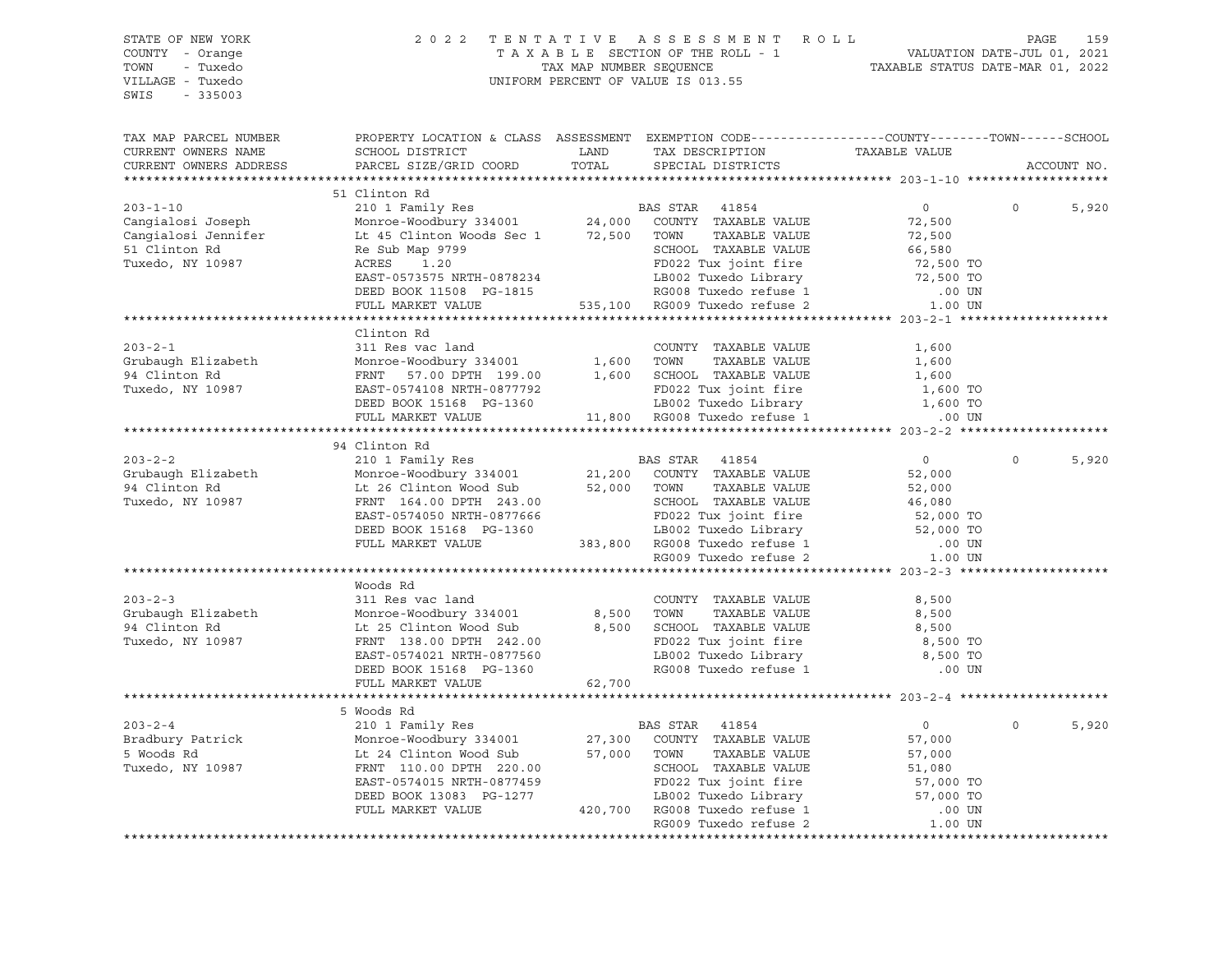| STATE OF NEW YORK<br>COUNTY - Orange<br>TOWN<br>- Tuxedo<br>VILLAGE - Tuxedo<br>SWIS<br>$-335003$ |                                                                                                                                                                                                                                                                                                                                                                                                                                                                                     | 2022 TENTATIVE ASSESSMENT ROLL PAGE 160<br>TAXABLE SECTION OF THE ROLL - 1 VALUATION DATE-JUL 01, 2021<br>TAX MAP NUMBER SEQUENCE TAXABLE STATUS DATE-MAR 01, 2022<br>UNIFORM PERCENT OF VALUE IS 013.55 |                          |          |             |
|---------------------------------------------------------------------------------------------------|-------------------------------------------------------------------------------------------------------------------------------------------------------------------------------------------------------------------------------------------------------------------------------------------------------------------------------------------------------------------------------------------------------------------------------------------------------------------------------------|----------------------------------------------------------------------------------------------------------------------------------------------------------------------------------------------------------|--------------------------|----------|-------------|
|                                                                                                   | TAX MAP PARCEL NUMBER THE PROPERTY LOCATION & CLASS ASSESSMENT EXEMPTION CODE---------------COUNTY--------TOWN------SCHOOL                                                                                                                                                                                                                                                                                                                                                          |                                                                                                                                                                                                          |                          |          | ACCOUNT NO. |
|                                                                                                   |                                                                                                                                                                                                                                                                                                                                                                                                                                                                                     |                                                                                                                                                                                                          |                          |          |             |
|                                                                                                   | 11 Woods Rd                                                                                                                                                                                                                                                                                                                                                                                                                                                                         |                                                                                                                                                                                                          |                          |          |             |
|                                                                                                   | 203-2-5.1 11 Woods Rd<br>MacFarlane Mary J<br>Monroe-Woodbury 334001 22,800 COUNTY TAXABLE VALUE 50,000<br>11 Woods Rd<br>Tuxedo, NY 10987 Woods Sub Map 2028<br>FRNT 158.00 DPTH 205.00<br>ACRES 0.59<br>EAST-0573957 NRTH-0877339 RG009 Tu<br>FULL MARKET VALUE 369,000                                                                                                                                                                                                           |                                                                                                                                                                                                          |                          | $\Omega$ | 5,920       |
|                                                                                                   |                                                                                                                                                                                                                                                                                                                                                                                                                                                                                     |                                                                                                                                                                                                          |                          |          |             |
|                                                                                                   | 53 Woods Rd<br>2003-2-6.2<br>Survey Barily Res<br>210 1 Family Res<br>Monroe-Woodbury 334001<br>210 1 Family Res<br>Monroe-Woodbury 334001<br>210 1 Family Res<br>210 1 Family Res<br>210 1 Family Res<br>210 1 Family Res<br>210 1 Family Res<br>210 1 Family Res<br><br>$\mathbf{L}$<br>ACRES<br>1.10<br>EAST-0573925 NRTH-0877191<br>DEED BOOK 14853 PG-408<br>FULL MARKET VALUE 582,300                                                                                         | -----<br>LB002 Tuxedo Library<br>RG008 Tuxedo refuse 1<br>RG009 Tuxedo refuse 2                                                                                                                          | .00 UN<br>1.00 UN        |          |             |
|                                                                                                   |                                                                                                                                                                                                                                                                                                                                                                                                                                                                                     |                                                                                                                                                                                                          |                          |          |             |
|                                                                                                   | 21 Woods Rd                                                                                                                                                                                                                                                                                                                                                                                                                                                                         |                                                                                                                                                                                                          | $\overline{0}$           | $\Omega$ | 5,920       |
|                                                                                                   |                                                                                                                                                                                                                                                                                                                                                                                                                                                                                     |                                                                                                                                                                                                          |                          |          |             |
|                                                                                                   | 37 Woods Rd                                                                                                                                                                                                                                                                                                                                                                                                                                                                         |                                                                                                                                                                                                          |                          |          |             |
|                                                                                                   | 203-2-8<br>Osekowski Richard<br>Osekowski Mary Lt 19 Clinton Wood Sub<br>37 Woods Rd<br>Tuxedo, NY 10987<br>22,700 COUNTY TAXABLE VALUE<br>37 Woods Rd<br>Tuxedo, NY 10987<br>22,700 COUNTY TAXABLE VALUE<br>37 Woods Rd<br>22,700 COUNTY TAXABLE<br>1000 12000 12000 12000 12000 12000 12000 12000 13000 13000 13000 13000 13000 13000 13000 13000 13000 13000 13000 13000 13000 13000 13000 13000 13000 13000 13000 13000 13000 13000 13000 13000 13000 13000 13000 13000 13000 1 |                                                                                                                                                                                                          | $\overline{0}$<br>51,000 | $\Omega$ | 5,920       |
|                                                                                                   |                                                                                                                                                                                                                                                                                                                                                                                                                                                                                     |                                                                                                                                                                                                          |                          |          |             |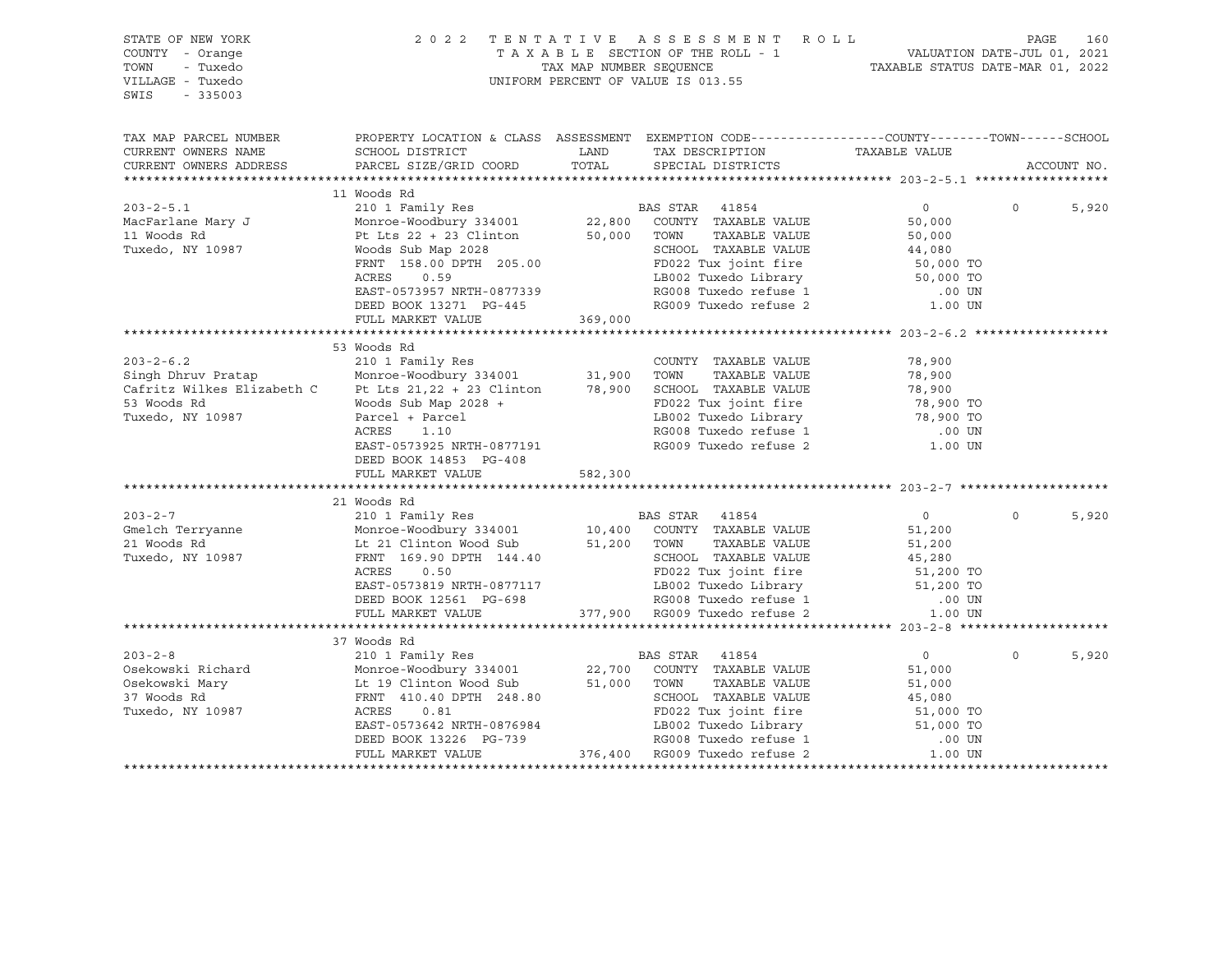| STATE OF NEW YORK<br>COUNTY - Orange<br>TOWN<br>- Tuxedo<br>VILLAGE - Tuxedo<br>SWIS - 335003                                                                                                                                                  |                                                                                                  | $\begin{tabular}{lllllllllllll} \hline 2&0&2&2&\text{T} & \text{E} & \text{N} & \text{T} & \text{A} & \text{T} & \text{A} & \text{B} & \text{A} & \text{B} & \text{E} & \text{A} & \text{E} & \text{E} & \text{E} & \text{E} & \text{E} & \text{E} & \text{E} & \text{E} & \text{E} & \text{E} & \text{E} & \text{E} & \text{E} & \text{E} & \text{E} & \text{E} & \text{E} & \text{E} & \text{E} & \text{E} & \text{E}$ |                |                   |             |
|------------------------------------------------------------------------------------------------------------------------------------------------------------------------------------------------------------------------------------------------|--------------------------------------------------------------------------------------------------|--------------------------------------------------------------------------------------------------------------------------------------------------------------------------------------------------------------------------------------------------------------------------------------------------------------------------------------------------------------------------------------------------------------------------|----------------|-------------------|-------------|
| TAX MAP PARCEL NUMBER<br>CURRENT OWNERS NAME<br>CURRENT OWNERS ADDRESS                                                                                                                                                                         | PROPERTY LOCATION & CLASS ASSESSMENT EXEMPTION CODE----------------COUNTY-------TOWN------SCHOOL |                                                                                                                                                                                                                                                                                                                                                                                                                          |                |                   | ACCOUNT NO. |
|                                                                                                                                                                                                                                                |                                                                                                  |                                                                                                                                                                                                                                                                                                                                                                                                                          |                |                   |             |
|                                                                                                                                                                                                                                                | 64 Clinton Rd                                                                                    |                                                                                                                                                                                                                                                                                                                                                                                                                          |                |                   |             |
|                                                                                                                                                                                                                                                |                                                                                                  |                                                                                                                                                                                                                                                                                                                                                                                                                          | $\overline{0}$ | $0 \qquad \qquad$ | 5,920       |
|                                                                                                                                                                                                                                                |                                                                                                  |                                                                                                                                                                                                                                                                                                                                                                                                                          |                |                   |             |
|                                                                                                                                                                                                                                                |                                                                                                  |                                                                                                                                                                                                                                                                                                                                                                                                                          |                |                   |             |
|                                                                                                                                                                                                                                                |                                                                                                  |                                                                                                                                                                                                                                                                                                                                                                                                                          |                |                   |             |
|                                                                                                                                                                                                                                                |                                                                                                  |                                                                                                                                                                                                                                                                                                                                                                                                                          |                |                   |             |
|                                                                                                                                                                                                                                                |                                                                                                  |                                                                                                                                                                                                                                                                                                                                                                                                                          |                |                   |             |
|                                                                                                                                                                                                                                                |                                                                                                  |                                                                                                                                                                                                                                                                                                                                                                                                                          |                |                   |             |
|                                                                                                                                                                                                                                                |                                                                                                  |                                                                                                                                                                                                                                                                                                                                                                                                                          |                |                   |             |
|                                                                                                                                                                                                                                                | 70 Clinton Rd                                                                                    |                                                                                                                                                                                                                                                                                                                                                                                                                          |                |                   |             |
| $203 - 3 - 2$                                                                                                                                                                                                                                  |                                                                                                  |                                                                                                                                                                                                                                                                                                                                                                                                                          |                |                   |             |
|                                                                                                                                                                                                                                                |                                                                                                  |                                                                                                                                                                                                                                                                                                                                                                                                                          |                |                   |             |
|                                                                                                                                                                                                                                                |                                                                                                  |                                                                                                                                                                                                                                                                                                                                                                                                                          |                |                   |             |
|                                                                                                                                                                                                                                                |                                                                                                  |                                                                                                                                                                                                                                                                                                                                                                                                                          |                |                   |             |
|                                                                                                                                                                                                                                                |                                                                                                  |                                                                                                                                                                                                                                                                                                                                                                                                                          |                |                   |             |
|                                                                                                                                                                                                                                                |                                                                                                  |                                                                                                                                                                                                                                                                                                                                                                                                                          |                |                   |             |
| 203-3-2<br>Lynch William Monroe-Woodbury 334001<br>70 Clinton Rd Lt 2 Clinton Wood Sub<br>Tuxedo, NY 10987 FRNT 120.00 DPTH 176.00<br>EAST-0573406 NRTH-0877714 LB002 Tuxedo Fine 17,950<br>TULL MARKET VALUE<br>FRNT 120.00 DPTH 176.00<br>   |                                                                                                  |                                                                                                                                                                                                                                                                                                                                                                                                                          |                |                   |             |
|                                                                                                                                                                                                                                                | 72 Clinton Rd                                                                                    |                                                                                                                                                                                                                                                                                                                                                                                                                          |                |                   |             |
|                                                                                                                                                                                                                                                |                                                                                                  |                                                                                                                                                                                                                                                                                                                                                                                                                          |                |                   |             |
|                                                                                                                                                                                                                                                |                                                                                                  |                                                                                                                                                                                                                                                                                                                                                                                                                          |                |                   |             |
|                                                                                                                                                                                                                                                |                                                                                                  |                                                                                                                                                                                                                                                                                                                                                                                                                          |                |                   |             |
|                                                                                                                                                                                                                                                |                                                                                                  |                                                                                                                                                                                                                                                                                                                                                                                                                          |                |                   |             |
| 72 Clinton Rd<br>210 1 Family Res<br>Arichabala Christian Monre-Woodbury 334001<br>21,800 TOWN TAXABLE VALUE 52,500<br>Pestun Natalie Lt 3 Clinton Wood Sub<br>72 Clinton Rd<br>72 Clinton Rd<br>21,800 TOWN TAXABLE VALUE 52,500<br>21,800 TO |                                                                                                  |                                                                                                                                                                                                                                                                                                                                                                                                                          |                |                   |             |
|                                                                                                                                                                                                                                                |                                                                                                  |                                                                                                                                                                                                                                                                                                                                                                                                                          |                |                   |             |
|                                                                                                                                                                                                                                                |                                                                                                  |                                                                                                                                                                                                                                                                                                                                                                                                                          |                |                   |             |
|                                                                                                                                                                                                                                                |                                                                                                  |                                                                                                                                                                                                                                                                                                                                                                                                                          |                |                   |             |
|                                                                                                                                                                                                                                                | 25 Valerie Ct                                                                                    |                                                                                                                                                                                                                                                                                                                                                                                                                          |                |                   |             |
|                                                                                                                                                                                                                                                |                                                                                                  |                                                                                                                                                                                                                                                                                                                                                                                                                          | $\overline{0}$ | $\circ$           | 5,920       |
|                                                                                                                                                                                                                                                |                                                                                                  |                                                                                                                                                                                                                                                                                                                                                                                                                          |                |                   |             |
|                                                                                                                                                                                                                                                |                                                                                                  |                                                                                                                                                                                                                                                                                                                                                                                                                          |                |                   |             |
|                                                                                                                                                                                                                                                |                                                                                                  |                                                                                                                                                                                                                                                                                                                                                                                                                          |                |                   |             |
|                                                                                                                                                                                                                                                |                                                                                                  |                                                                                                                                                                                                                                                                                                                                                                                                                          |                |                   |             |
|                                                                                                                                                                                                                                                |                                                                                                  |                                                                                                                                                                                                                                                                                                                                                                                                                          |                |                   |             |
|                                                                                                                                                                                                                                                |                                                                                                  |                                                                                                                                                                                                                                                                                                                                                                                                                          |                |                   |             |
|                                                                                                                                                                                                                                                |                                                                                                  |                                                                                                                                                                                                                                                                                                                                                                                                                          |                |                   |             |
|                                                                                                                                                                                                                                                | Clinton Rd                                                                                       |                                                                                                                                                                                                                                                                                                                                                                                                                          |                |                   |             |
|                                                                                                                                                                                                                                                |                                                                                                  |                                                                                                                                                                                                                                                                                                                                                                                                                          |                |                   |             |
|                                                                                                                                                                                                                                                |                                                                                                  |                                                                                                                                                                                                                                                                                                                                                                                                                          |                |                   |             |
|                                                                                                                                                                                                                                                |                                                                                                  |                                                                                                                                                                                                                                                                                                                                                                                                                          |                |                   |             |
|                                                                                                                                                                                                                                                |                                                                                                  |                                                                                                                                                                                                                                                                                                                                                                                                                          |                |                   |             |
|                                                                                                                                                                                                                                                |                                                                                                  |                                                                                                                                                                                                                                                                                                                                                                                                                          |                |                   |             |
|                                                                                                                                                                                                                                                |                                                                                                  |                                                                                                                                                                                                                                                                                                                                                                                                                          |                |                   |             |
|                                                                                                                                                                                                                                                |                                                                                                  |                                                                                                                                                                                                                                                                                                                                                                                                                          |                |                   |             |
|                                                                                                                                                                                                                                                |                                                                                                  |                                                                                                                                                                                                                                                                                                                                                                                                                          |                |                   |             |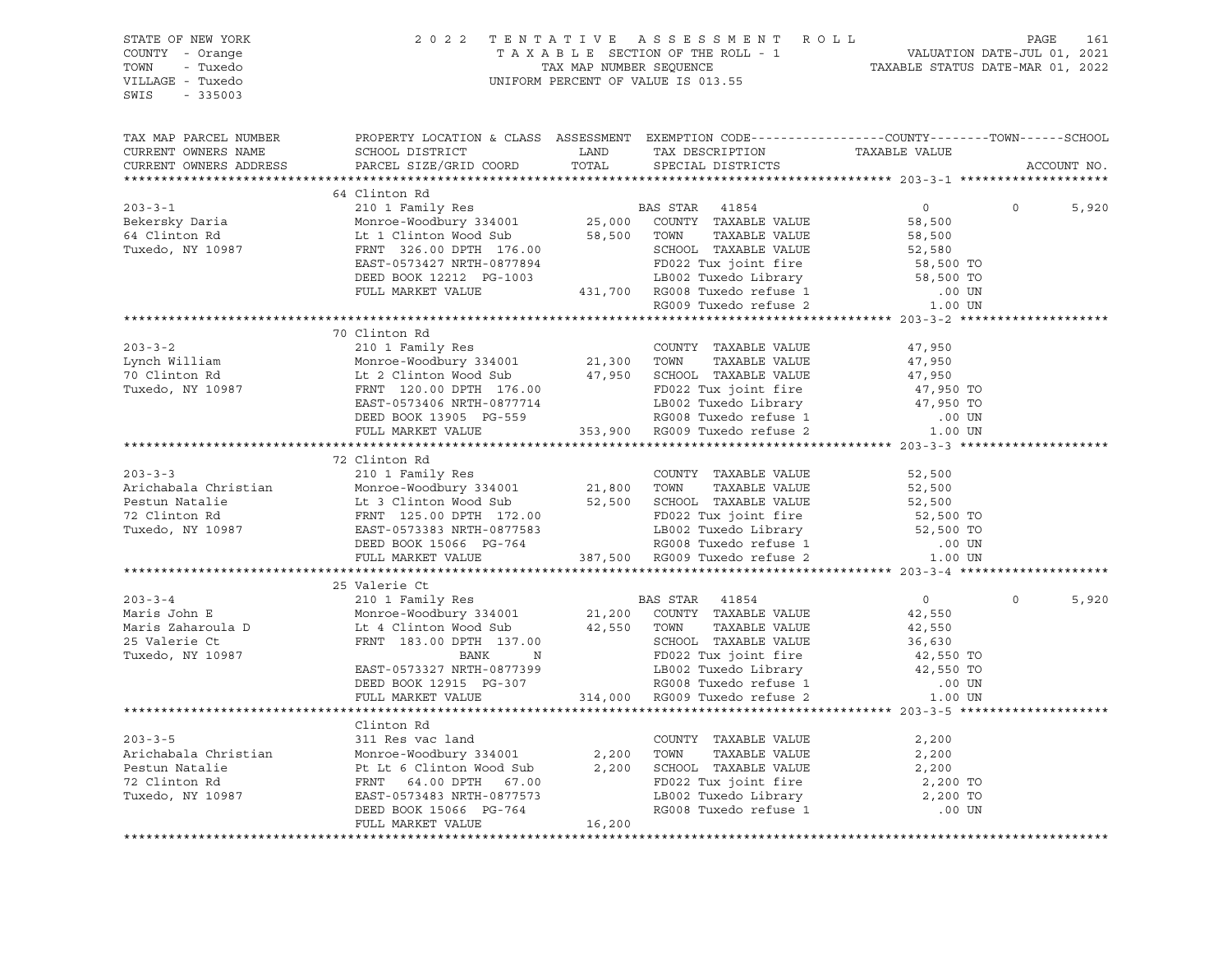SWIS - 335003

#### STATE OF NEW YORK 2 0 2 2 T E N T A T I V E A S S E S S M E N T R O L L PAGE 162 COUNTY - Orange T A X A B L E SECTION OF THE ROLL - 1 VALUATION DATE-JUL 01, 2021 TOWN - Tuxedo TAX MAP NUMBER SEQUENCE TAXABLE STATUS DATE-MAR 01, 2022 VILLAGE - Tuxedo UNIFORM PERCENT OF VALUE IS 013.55

| TAX MAP PARCEL NUMBER                                                                                                                                                                                                                                                                                                                                                                                                                                                            | PROPERTY LOCATION & CLASS ASSESSMENT EXEMPTION CODE----------------COUNTY-------TOWN------SCHOOL |  |                   |
|----------------------------------------------------------------------------------------------------------------------------------------------------------------------------------------------------------------------------------------------------------------------------------------------------------------------------------------------------------------------------------------------------------------------------------------------------------------------------------|--------------------------------------------------------------------------------------------------|--|-------------------|
|                                                                                                                                                                                                                                                                                                                                                                                                                                                                                  |                                                                                                  |  |                   |
|                                                                                                                                                                                                                                                                                                                                                                                                                                                                                  |                                                                                                  |  |                   |
|                                                                                                                                                                                                                                                                                                                                                                                                                                                                                  | 76 Clinton Rd                                                                                    |  |                   |
| 203-3-6<br>Hoffman Paul 210 1 Family Res<br>Monroe-Woodbury 334001<br>Hoffman Khrystian<br>210 1 Family Res<br>Monroe-Woodbury 334001<br>210 19,100 TOWN TAXABLE VALUE 59,000<br>59,000 SCHOOL TAXABLE VALUE 59,000<br>28.00 ECHOOL TAXABLE VA                                                                                                                                                                                                                                   |                                                                                                  |  |                   |
|                                                                                                                                                                                                                                                                                                                                                                                                                                                                                  |                                                                                                  |  |                   |
|                                                                                                                                                                                                                                                                                                                                                                                                                                                                                  |                                                                                                  |  |                   |
|                                                                                                                                                                                                                                                                                                                                                                                                                                                                                  |                                                                                                  |  |                   |
|                                                                                                                                                                                                                                                                                                                                                                                                                                                                                  |                                                                                                  |  |                   |
|                                                                                                                                                                                                                                                                                                                                                                                                                                                                                  |                                                                                                  |  |                   |
|                                                                                                                                                                                                                                                                                                                                                                                                                                                                                  |                                                                                                  |  |                   |
|                                                                                                                                                                                                                                                                                                                                                                                                                                                                                  |                                                                                                  |  |                   |
|                                                                                                                                                                                                                                                                                                                                                                                                                                                                                  | 80 Clinton Rd                                                                                    |  |                   |
|                                                                                                                                                                                                                                                                                                                                                                                                                                                                                  |                                                                                                  |  |                   |
|                                                                                                                                                                                                                                                                                                                                                                                                                                                                                  |                                                                                                  |  |                   |
|                                                                                                                                                                                                                                                                                                                                                                                                                                                                                  |                                                                                                  |  |                   |
|                                                                                                                                                                                                                                                                                                                                                                                                                                                                                  |                                                                                                  |  |                   |
|                                                                                                                                                                                                                                                                                                                                                                                                                                                                                  |                                                                                                  |  |                   |
|                                                                                                                                                                                                                                                                                                                                                                                                                                                                                  |                                                                                                  |  |                   |
|                                                                                                                                                                                                                                                                                                                                                                                                                                                                                  |                                                                                                  |  |                   |
|                                                                                                                                                                                                                                                                                                                                                                                                                                                                                  |                                                                                                  |  |                   |
|                                                                                                                                                                                                                                                                                                                                                                                                                                                                                  | 6 Woods Rd                                                                                       |  |                   |
|                                                                                                                                                                                                                                                                                                                                                                                                                                                                                  |                                                                                                  |  | $\Omega$<br>5,920 |
|                                                                                                                                                                                                                                                                                                                                                                                                                                                                                  |                                                                                                  |  |                   |
|                                                                                                                                                                                                                                                                                                                                                                                                                                                                                  |                                                                                                  |  |                   |
|                                                                                                                                                                                                                                                                                                                                                                                                                                                                                  |                                                                                                  |  |                   |
|                                                                                                                                                                                                                                                                                                                                                                                                                                                                                  |                                                                                                  |  |                   |
|                                                                                                                                                                                                                                                                                                                                                                                                                                                                                  |                                                                                                  |  |                   |
|                                                                                                                                                                                                                                                                                                                                                                                                                                                                                  |                                                                                                  |  |                   |
| 6 Woods Rd<br>2003-3-8 6 Monoce Woodbury 334001 23,200 COUNTY TAXABLE VALUE<br>6 Woods Rd<br>16 Monoce Woodbury 334001 23,200 COUNTY TAXABLE VALUE<br>6 Moods Rd<br>16 Clinton Wood Sub<br>23,200 COUNTY TAXABLE VALUE<br>58,350<br>23,200 COU                                                                                                                                                                                                                                   |                                                                                                  |  |                   |
|                                                                                                                                                                                                                                                                                                                                                                                                                                                                                  |                                                                                                  |  |                   |
| $\begin{tabular}{lcccccc} 203-3-9 & 10\text{ Woods Rd} & 203-3-9 & 210 1 Family Res & 22,500 TOWN T XXXABLE VALUE & 49,056\nPietruch Artur & Monroe-Woodbury 334001 & 22,500 TOWN T AXABLE VALUE & 49,056\nJarney Pauline & Lt 9 Clinton Wood Sub & 49,056 SCHOOL TAXABLE VALUE & 49,056\n10 Woods Rd & FRNT 194.00 DPTH 166.00\nTuxedo, NY 10987 & 20.61 & 20.02 Tuxedo Library & 49,056 TO$                                                                                    |                                                                                                  |  |                   |
|                                                                                                                                                                                                                                                                                                                                                                                                                                                                                  |                                                                                                  |  |                   |
|                                                                                                                                                                                                                                                                                                                                                                                                                                                                                  |                                                                                                  |  |                   |
|                                                                                                                                                                                                                                                                                                                                                                                                                                                                                  |                                                                                                  |  |                   |
|                                                                                                                                                                                                                                                                                                                                                                                                                                                                                  |                                                                                                  |  |                   |
|                                                                                                                                                                                                                                                                                                                                                                                                                                                                                  |                                                                                                  |  |                   |
|                                                                                                                                                                                                                                                                                                                                                                                                                                                                                  |                                                                                                  |  |                   |
|                                                                                                                                                                                                                                                                                                                                                                                                                                                                                  |                                                                                                  |  |                   |
|                                                                                                                                                                                                                                                                                                                                                                                                                                                                                  | FULL MARKET VALUE 362,000                                                                        |  |                   |
|                                                                                                                                                                                                                                                                                                                                                                                                                                                                                  |                                                                                                  |  |                   |
|                                                                                                                                                                                                                                                                                                                                                                                                                                                                                  | 24 Woods Rd                                                                                      |  |                   |
|                                                                                                                                                                                                                                                                                                                                                                                                                                                                                  |                                                                                                  |  |                   |
|                                                                                                                                                                                                                                                                                                                                                                                                                                                                                  |                                                                                                  |  |                   |
|                                                                                                                                                                                                                                                                                                                                                                                                                                                                                  |                                                                                                  |  |                   |
|                                                                                                                                                                                                                                                                                                                                                                                                                                                                                  |                                                                                                  |  |                   |
|                                                                                                                                                                                                                                                                                                                                                                                                                                                                                  |                                                                                                  |  |                   |
|                                                                                                                                                                                                                                                                                                                                                                                                                                                                                  |                                                                                                  |  |                   |
|                                                                                                                                                                                                                                                                                                                                                                                                                                                                                  |                                                                                                  |  |                   |
| $\begin{tabular}{lllllllllllll} \multicolumn{3}{l}{} & \multicolumn{3}{l}{} & \multicolumn{3}{l}{} & \multicolumn{3}{l}{} & \multicolumn{3}{l}{} & \multicolumn{3}{l}{} & \multicolumn{3}{l}{} & \multicolumn{3}{l}{} & \multicolumn{3}{l}{} & \multicolumn{3}{l}{} & \multicolumn{3}{l}{} & \multicolumn{3}{l}{} & \multicolumn{3}{l}{} & \multicolumn{3}{l}{} & \multicolumn{3}{l}{} & \multicolumn{3}{l}{} & \multicolumn{3}{l}{} & \multicolumn{3}{l}{} & \multicolumn{3}{l$ |                                                                                                  |  |                   |
|                                                                                                                                                                                                                                                                                                                                                                                                                                                                                  |                                                                                                  |  |                   |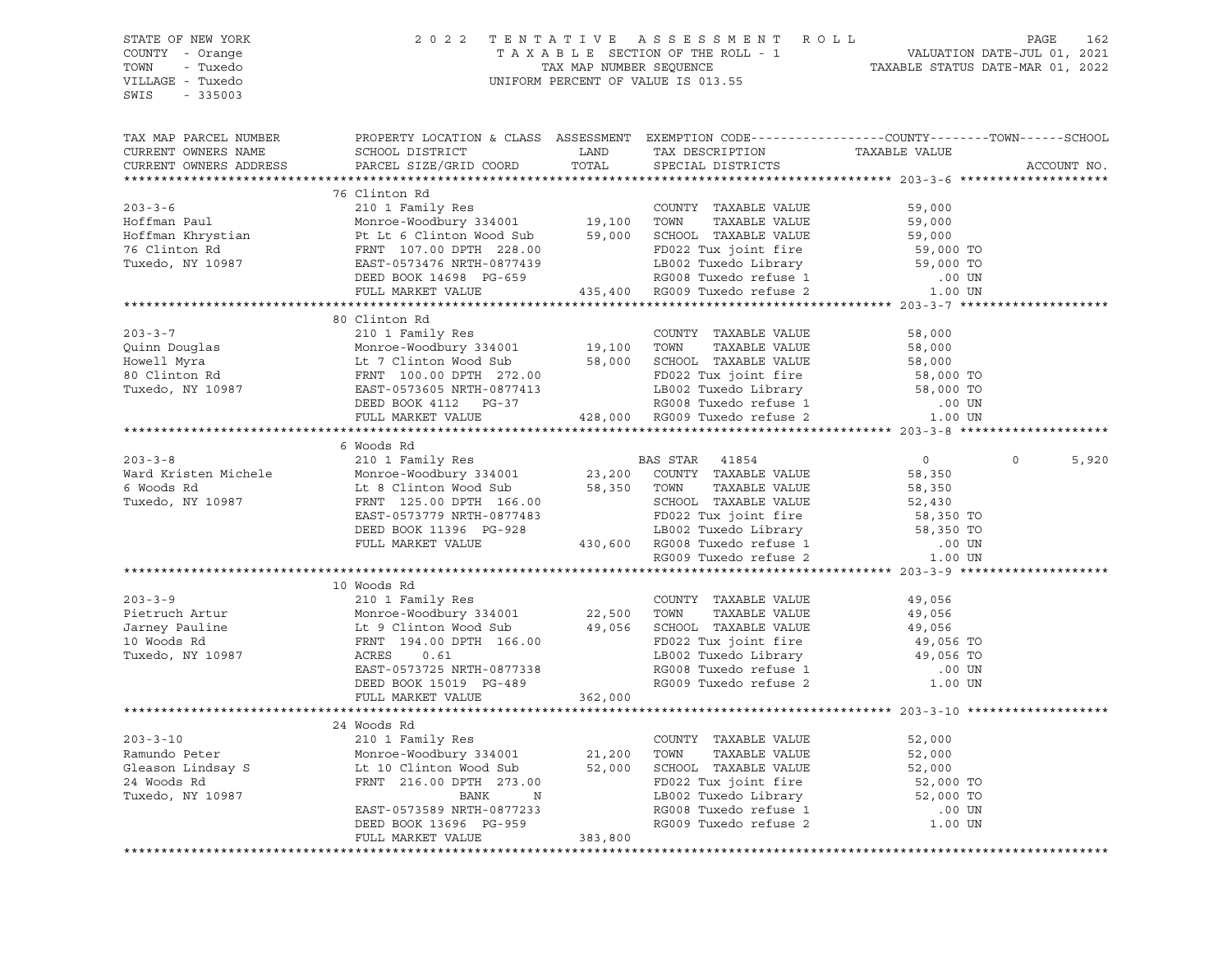| STATE OF NEW YORK<br>COUNTY - Orange<br>TOWN<br>- Tuxedo<br>VILLAGE - Tuxedo<br>$-335003$<br>SWIS |                                                                                                                                               | 2022 TENTATIVE ASSESSMENT ROLL<br>UNIFORM PERCENT OF VALUE IS 013.55 |                                               |                        | PAGE           | 163         |
|---------------------------------------------------------------------------------------------------|-----------------------------------------------------------------------------------------------------------------------------------------------|----------------------------------------------------------------------|-----------------------------------------------|------------------------|----------------|-------------|
| TAX MAP PARCEL NUMBER<br>CURRENT OWNERS NAME<br>CURRENT OWNERS ADDRESS                            | PROPERTY LOCATION & CLASS ASSESSMENT EXEMPTION CODE----------------COUNTY-------TOWN------SCHOOL<br>SCHOOL DISTRICT<br>PARCEL SIZE/GRID COORD | LAND<br>TOTAL                                                        | TAX DESCRIPTION<br>SPECIAL DISTRICTS          | TAXABLE VALUE          |                | ACCOUNT NO. |
|                                                                                                   | 31 Valerie Ct                                                                                                                                 |                                                                      |                                               |                        |                |             |
| $203 - 3 - 11$                                                                                    | 210 1 Family Res                                                                                                                              |                                                                      |                                               | 1,944                  | 1,944          | 0           |
| Brady Raymond W                                                                                   | Monroe-Woodbury 334001                                                                                                                        | CW_15_VET/ 41161<br>18,800 BAS STAR 41854                            |                                               | $\overline{0}$         | $\overline{0}$ | 5,920       |
| Brady Frances                                                                                     |                                                                                                                                               | 50,500 COUNTY TAXABLE VALUE                                          |                                               | 48,556                 |                |             |
| 31 Valerie Ct                                                                                     | Lt 5 Clinton Wood Sub<br>FRNT 145.00 DPTH 208.00                                                                                              | TOWN                                                                 | TAXABLE VALUE                                 | 48,556                 |                |             |
| Tuxedo, NY 10987                                                                                  | EAST-0573337 NRTH-0877248                                                                                                                     |                                                                      | SCHOOL TAXABLE VALUE                          | 44,580<br>50,500 TO    |                |             |
|                                                                                                   | DEED BOOK 2003 PG-908                                                                                                                         |                                                                      | FD022 Tux joint fire                          |                        |                |             |
|                                                                                                   | FULL MARKET VALUE                                                                                                                             | 372,700 LB002 Tuxedo Library                                         |                                               | 50,500 TO              |                |             |
|                                                                                                   |                                                                                                                                               |                                                                      | RG008 Tuxedo refuse 1                         | .00 UN                 |                |             |
|                                                                                                   |                                                                                                                                               |                                                                      | RG009 Tuxedo refuse 2                         | 1.00 UN                |                |             |
|                                                                                                   |                                                                                                                                               |                                                                      |                                               |                        |                |             |
|                                                                                                   | 37 Valerie Ct                                                                                                                                 |                                                                      |                                               |                        |                |             |
| $203 - 3 - 12$                                                                                    |                                                                                                                                               |                                                                      |                                               | $\overline{0}$         | $\Omega$       | 5,920       |
| Alvarez Ovidio                                                                                    |                                                                                                                                               |                                                                      |                                               | 52,000                 |                |             |
| Alvarez Sylvia                                                                                    | Lt 13 Clinton Wood Sub                                                                                                                        | 52,000 TOWN                                                          | TAXABLE VALUE                                 | 52,000                 |                |             |
| 37 Valerie Ct                                                                                     | FRNT 110.00 DPTH 147.00                                                                                                                       |                                                                      | SCHOOL TAXABLE VALUE                          | 46,080                 |                |             |
| Tuxedo Park, NY 10987                                                                             | EAST-0573293 NRTH-0877130                                                                                                                     |                                                                      | FD022 Tux joint fire                          | 52,000 TO              |                |             |
|                                                                                                   | DEED BOOK 4947 PG-333                                                                                                                         |                                                                      | LB002 Tuxedo Library 52,000 TO                |                        |                |             |
|                                                                                                   | FULL MARKET VALUE                                                                                                                             | 383,800 RG008 Tuxedo refuse 1<br>RG008 Tuxedo refuse 2               |                                               | .00 UN                 |                |             |
|                                                                                                   |                                                                                                                                               |                                                                      |                                               | 1.00 UN                |                |             |
|                                                                                                   |                                                                                                                                               |                                                                      |                                               |                        |                |             |
| $203 - 3 - 13$                                                                                    | 28 Woods Rd                                                                                                                                   |                                                                      |                                               |                        | $\Omega$       |             |
| Brown Dennis                                                                                      | 210 1 Family Res<br>Monroe-Woodbury 334001                                                                                                    | BAS STAR 41854<br>34001 20,000 COUNTY TAXABLE VALUE                  |                                               | $\overline{0}$         |                | 5,920       |
| Brown Corinne                                                                                     |                                                                                                                                               |                                                                      | TAXABLE VALUE                                 | 49,400                 |                |             |
| 28 Woods Rd                                                                                       | Lt 11 Clinton Wood Sub 49,400 TOWN<br>FRNT 118.00 DPTH 204.00 SCHOC                                                                           |                                                                      | SCHOOL TAXABLE VALUE                          | 49,400<br>43,480       |                |             |
| Tuxedo, NY 10987                                                                                  | EAST-0573451 NRTH-0877103                                                                                                                     |                                                                      | FD022 Tux joint fire                          |                        |                |             |
|                                                                                                   | DEED BOOK 14936 PG-1617                                                                                                                       |                                                                      | LB002 Tuxedo Library                          | 49,400 TO<br>49,400 TO |                |             |
|                                                                                                   |                                                                                                                                               |                                                                      |                                               | .00 UN                 |                |             |
|                                                                                                   | FULL MARKET VALUE 364,600 RG008 Tuxedo refuse 1<br>RG009 Tuxedo refuse 2                                                                      |                                                                      | RG009 Tuxedo refuse 2                         | 1.00 UN                |                |             |
|                                                                                                   |                                                                                                                                               |                                                                      |                                               |                        |                |             |
|                                                                                                   | 32 Woods Rd                                                                                                                                   |                                                                      |                                               |                        |                |             |
| $203 - 3 - 14$                                                                                    | 210 1 Family Res                                                                                                                              | <b>BAS STAR</b> 41854                                                |                                               | $\overline{0}$         | $\Omega$       | 5,920       |
| Chesleigh William C                                                                               |                                                                                                                                               |                                                                      |                                               | 58,000                 |                |             |
| Chesleigh Patricia A                                                                              | Monroe-Woodbury 334001 18,200 COUNTY TAXABLE VALUE<br>Lt 12 Clinton Wood Sub 58,000 TOWN TAXABLE VALUE                                        |                                                                      |                                               | 58,000                 |                |             |
| 32 Woods Rd                                                                                       | FRNT 120.00 DPTH 160.00                                                                                                                       |                                                                      | SCHOOL TAXABLE VALUE                          | 52,080                 |                |             |
| Tuxedo, NY 10987                                                                                  | EAST-0573425 NRTH-0876999                                                                                                                     |                                                                      | FD022 Tux joint fire                          | 52,080<br>58,000 TO    |                |             |
|                                                                                                   | DEED BOOK 5365 PG-38                                                                                                                          |                                                                      | LB002 Tuxedo Library<br>RG008 Tuxedo refuse 1 | 58,000 TO              |                |             |
|                                                                                                   | FULL MARKET VALUE                                                                                                                             | 428,000 RG008 Tuxedo refuse 1                                        |                                               | .00 UN                 |                |             |
|                                                                                                   |                                                                                                                                               |                                                                      | RG009 Tuxedo refuse 2                         | 1.00 UN                |                |             |
|                                                                                                   |                                                                                                                                               |                                                                      |                                               |                        |                |             |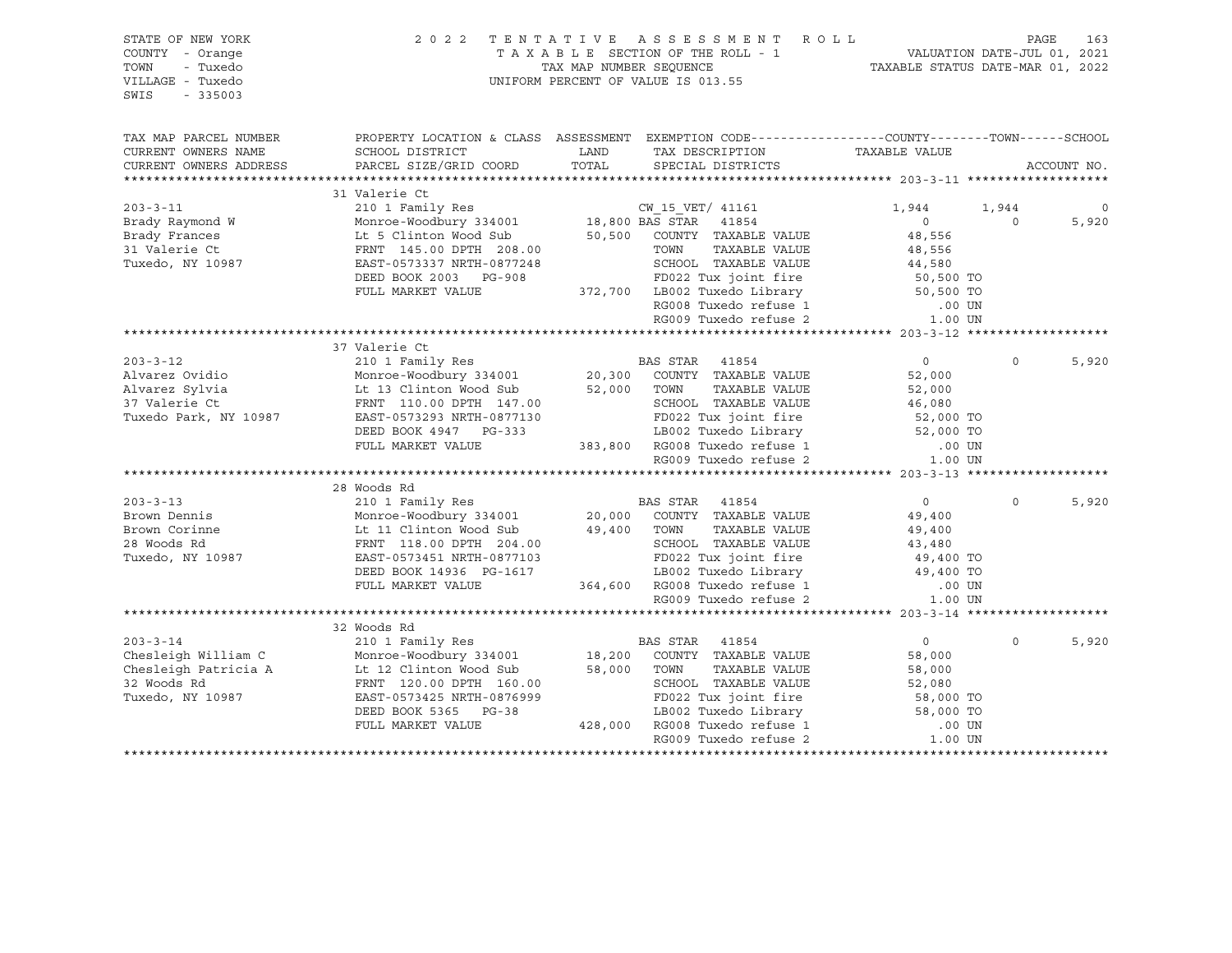| STATE OF NEW YORK      | 2 0 2 2                                                                                                                                                                                                                                                    |       | TENTATIVE ASSESSMENT ROLL | PAGE<br>164       |
|------------------------|------------------------------------------------------------------------------------------------------------------------------------------------------------------------------------------------------------------------------------------------------------|-------|---------------------------|-------------------|
| COUNTY - Orange        |                                                                                                                                                                                                                                                            |       |                           |                   |
| TOWN<br>- Tuxedo       |                                                                                                                                                                                                                                                            |       |                           |                   |
| VILLAGE - Tuxedo       |                                                                                                                                                                                                                                                            |       |                           |                   |
| SWIS<br>$-335003$      |                                                                                                                                                                                                                                                            |       |                           |                   |
|                        |                                                                                                                                                                                                                                                            |       |                           |                   |
| TAX MAP PARCEL NUMBER  | PROPERTY LOCATION & CLASS ASSESSMENT EXEMPTION CODE---------------COUNTY-------TOWN-----SCHOOL                                                                                                                                                             |       |                           |                   |
| CURRENT OWNERS NAME    | SCHOOL DISTRICT                                                                                                                                                                                                                                            | LAND  |                           |                   |
| CURRENT OWNERS ADDRESS | PARCEL SIZE/GRID COORD                                                                                                                                                                                                                                     | TOTAL | SPECIAL DISTRICTS         | ACCOUNT NO.       |
|                        |                                                                                                                                                                                                                                                            |       |                           |                   |
|                        | 43 Valerie Ct                                                                                                                                                                                                                                              |       |                           |                   |
|                        |                                                                                                                                                                                                                                                            |       |                           |                   |
|                        |                                                                                                                                                                                                                                                            |       |                           |                   |
|                        |                                                                                                                                                                                                                                                            |       |                           |                   |
|                        |                                                                                                                                                                                                                                                            |       |                           |                   |
|                        |                                                                                                                                                                                                                                                            |       |                           |                   |
|                        |                                                                                                                                                                                                                                                            |       |                           |                   |
|                        |                                                                                                                                                                                                                                                            |       |                           |                   |
|                        |                                                                                                                                                                                                                                                            |       |                           |                   |
|                        | 36 Woods Rd                                                                                                                                                                                                                                                |       |                           |                   |
|                        |                                                                                                                                                                                                                                                            |       |                           |                   |
|                        |                                                                                                                                                                                                                                                            |       |                           |                   |
|                        |                                                                                                                                                                                                                                                            |       |                           |                   |
|                        |                                                                                                                                                                                                                                                            |       |                           |                   |
|                        | 36 WOODS Rd<br>36 WOODS Rd<br>210 1 Family Res<br>Thazin-Grosvenor Thynn<br>22,000 TOWN TAXABLE VALUE<br>22,000 TOWN TAXABLE VALUE<br>22,000 TOWN TAXABLE VALUE<br>22,000 TOWN TAXABLE VALUE<br>22,000 TOWN TAXABLE VALUE<br>22,000 TOWN TAXABLE           |       |                           |                   |
|                        |                                                                                                                                                                                                                                                            |       |                           |                   |
|                        |                                                                                                                                                                                                                                                            |       |                           |                   |
|                        |                                                                                                                                                                                                                                                            |       |                           |                   |
|                        | 44 Woods Rd                                                                                                                                                                                                                                                |       |                           |                   |
|                        |                                                                                                                                                                                                                                                            |       |                           | 8,748<br>1,458    |
|                        |                                                                                                                                                                                                                                                            |       |                           |                   |
|                        |                                                                                                                                                                                                                                                            |       |                           |                   |
|                        |                                                                                                                                                                                                                                                            |       |                           |                   |
|                        |                                                                                                                                                                                                                                                            |       |                           |                   |
|                        |                                                                                                                                                                                                                                                            |       |                           |                   |
|                        |                                                                                                                                                                                                                                                            |       |                           |                   |
|                        |                                                                                                                                                                                                                                                            |       |                           |                   |
|                        |                                                                                                                                                                                                                                                            |       |                           |                   |
|                        |                                                                                                                                                                                                                                                            |       |                           |                   |
|                        |                                                                                                                                                                                                                                                            |       |                           | 5,920<br>$\Omega$ |
|                        |                                                                                                                                                                                                                                                            |       |                           |                   |
|                        |                                                                                                                                                                                                                                                            |       |                           |                   |
|                        |                                                                                                                                                                                                                                                            |       |                           |                   |
|                        |                                                                                                                                                                                                                                                            |       |                           |                   |
|                        |                                                                                                                                                                                                                                                            |       |                           |                   |
|                        |                                                                                                                                                                                                                                                            |       |                           |                   |
|                        |                                                                                                                                                                                                                                                            |       |                           |                   |
|                        | 34 Woods Rd<br>203-3-19 54 Woods Rd<br>210 1 Family Res<br>Maikisch David Monroe-Woodbury 334001 30,300 COUNTY TAXABLE VALUE<br>57,500 EAS STAR 41854 57,500<br>57,500 EAS STAR 41854 57,500<br>57,500 EAS STAR 41854 57,500<br>57,500 EAS S               |       |                           |                   |
|                        | Ws Clinton Rd                                                                                                                                                                                                                                              |       |                           |                   |
|                        |                                                                                                                                                                                                                                                            |       |                           |                   |
|                        |                                                                                                                                                                                                                                                            |       |                           |                   |
|                        |                                                                                                                                                                                                                                                            |       |                           |                   |
|                        |                                                                                                                                                                                                                                                            |       |                           |                   |
|                        | WE Clinton Rd 203-4-1<br>281 Multiple res 203-4-1<br>281 Multiple res 20001<br>2,400 TOWN TAXABLE VALUE<br>2,400 TOWN TAXABLE VALUE<br>2,400 TOWN TAXABLE VALUE<br>56,450<br>56,450<br>56,450<br>56,450<br>56,450<br>56,450<br>56,450<br>2.00<br>2,400 TOW |       |                           |                   |
|                        |                                                                                                                                                                                                                                                            |       |                           |                   |
|                        |                                                                                                                                                                                                                                                            |       |                           |                   |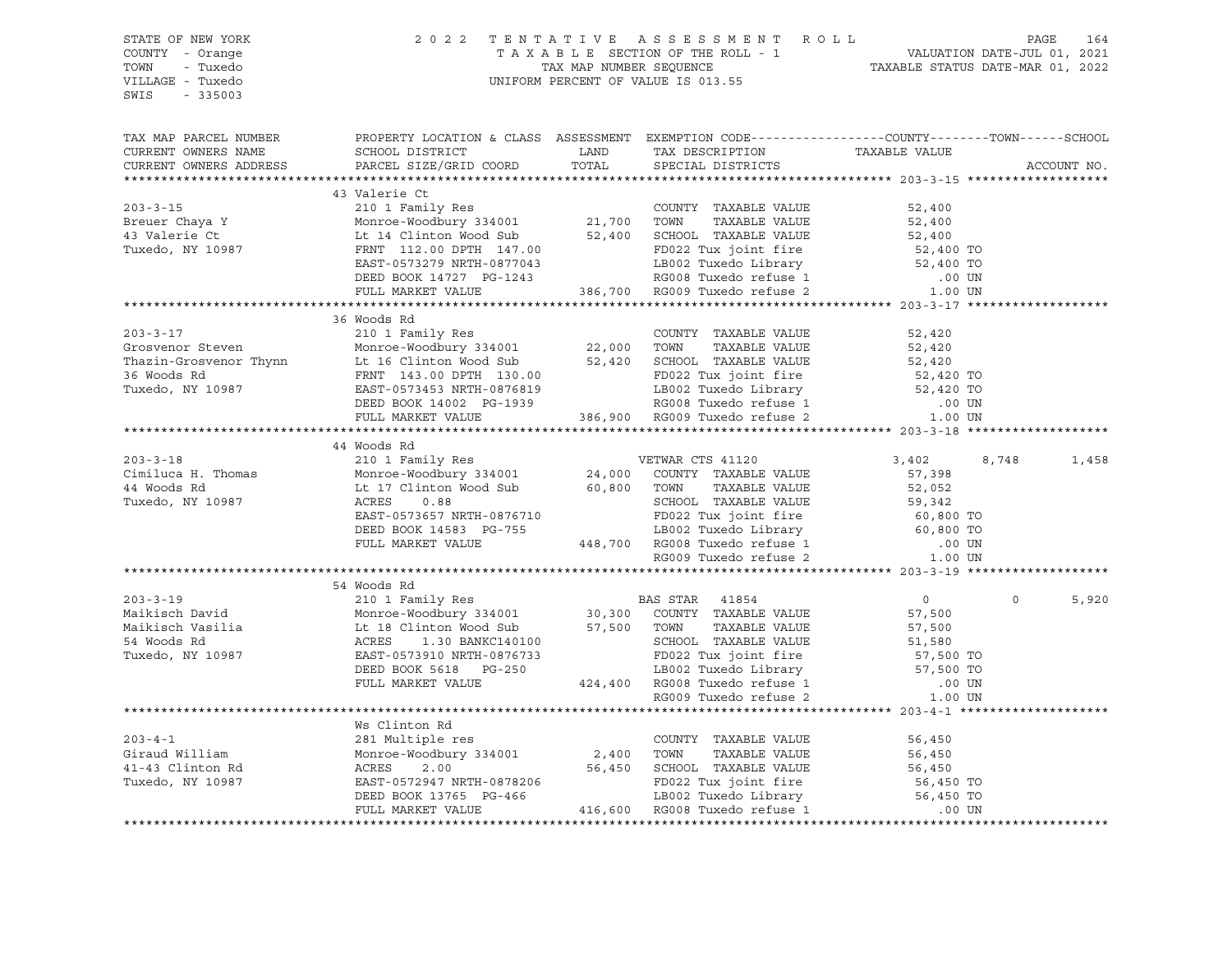| STATE OF NEW YORK<br>COUNTY<br>- Orange<br>- Tuxedo<br>TOWN<br>VILLAGE - Tuxedo<br>SWIS<br>$-335003$ | 2 0 2 2                   |            | TENTATIVE ASSESSMENT ROLL<br>T A X A B L E SECTION OF THE ROLL - 1<br>UNIFORM PERCENT OF VALUE IS 013.55 | 165<br>PAGE<br>VALUATION DATE-JUL 01, 2021<br>TAX MAP NUMBER SEQUENCE TAXABLE STATUS DATE-MAR 01, 2022 |
|------------------------------------------------------------------------------------------------------|---------------------------|------------|----------------------------------------------------------------------------------------------------------|--------------------------------------------------------------------------------------------------------|
| TAX MAP PARCEL NUMBER                                                                                | PROPERTY LOCATION & CLASS | ASSESSMENT |                                                                                                          | EXEMPTION CODE-----------------COUNTY-------TOWN------SCHOOL                                           |
| CURRENT OWNERS NAME                                                                                  | SCHOOL DISTRICT           | LAND       | TAX DESCRIPTION                                                                                          | TAXABLE VALUE                                                                                          |
| CURRENT OWNERS ADDRESS PARCEL SIZE/GRID COORD TOTAL                                                  |                           |            | SPECIAL DISTRICTS                                                                                        | ACCOUNT NO.                                                                                            |
|                                                                                                      |                           |            |                                                                                                          |                                                                                                        |
|                                                                                                      | Old St Hwy 17A            |            |                                                                                                          |                                                                                                        |
| $203 - 5 - 1$                                                                                        | 311 Res vac land          |            | COUNTY<br>TAXABLE VALUE                                                                                  | 500                                                                                                    |
| South County Sewer Corp Monroe-Woodbury 334001 500                                                   |                           |            | TAXABLE VALUE<br>TOWN                                                                                    | 500                                                                                                    |
| Altus Group US Inc 600 FRNT 138.00 DPTH 131.00 500                                                   |                           |            | SCHOOL TAXABLE VALUE                                                                                     | 500                                                                                                    |
| United Water South County EAST-0572986 NRTH-0877773                                                  |                           |            | FD022 Tux joint fire                                                                                     | 500 TO                                                                                                 |
| 21001 N Tatum Blvd Ste 1630630 DEED BOOK 6116 PG-326                                                 |                           |            | LB002 Tuxedo Library                                                                                     | 500 TO                                                                                                 |
| Phoenix, AZ 85050                                                                                    | FULL MARKET VALUE         | 3,700      | RG008 Tuxedo refuse 1 600 UN                                                                             |                                                                                                        |
|                                                                                                      |                           |            |                                                                                                          |                                                                                                        |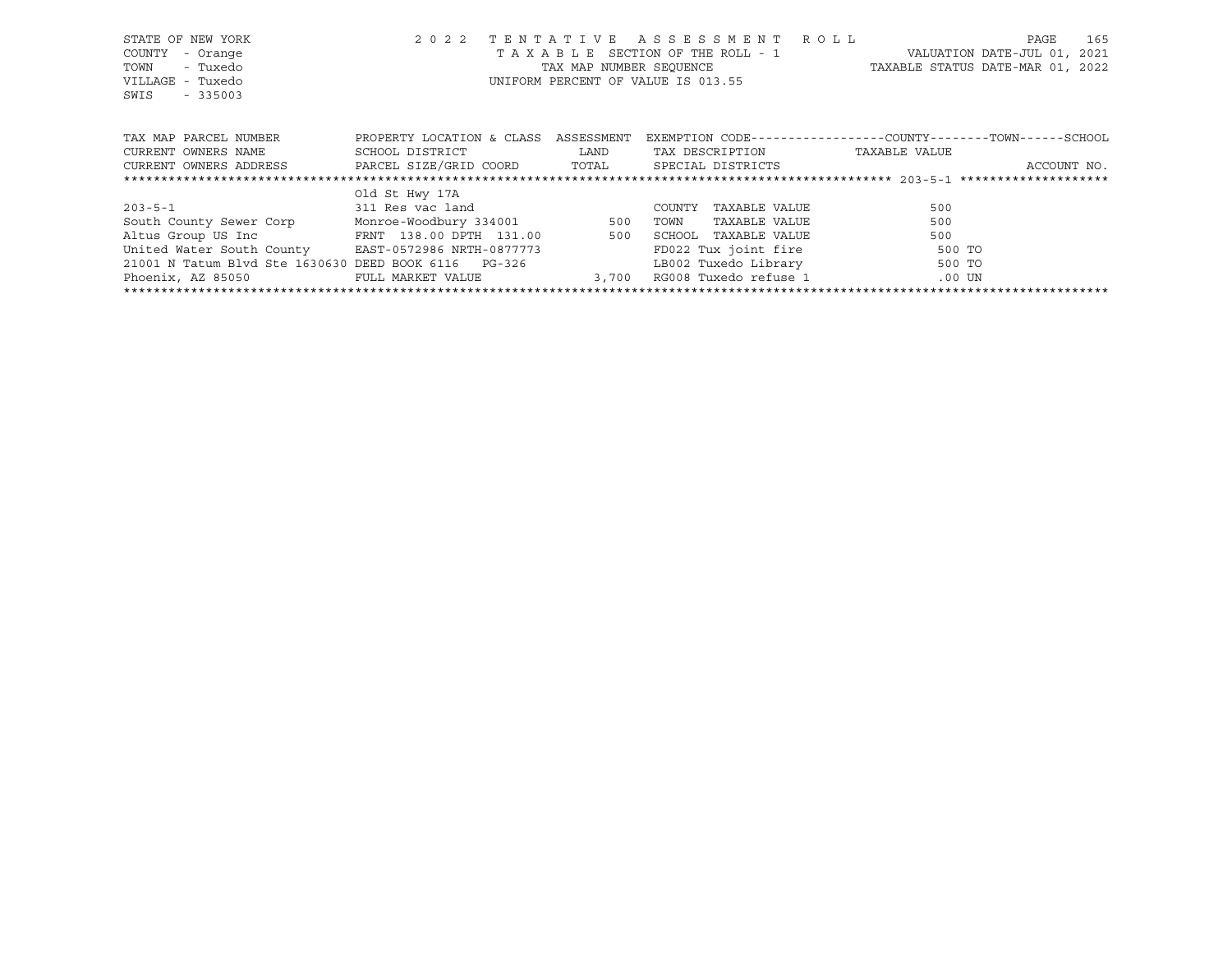| STATE OF NEW YORK | 2022 TENTATIVE ASSESSMENT ROLL     |                                  | PAGE            | 166 |
|-------------------|------------------------------------|----------------------------------|-----------------|-----|
| COUNTY - Orange   | TAXABLE SECTION OF THE ROLL - 1    | VALUATION DATE-JUL 01, 2021      |                 |     |
| TOWN - Tuxedo     | MAP SECTION - 203                  | TAXABLE STATUS DATE-MAR 01, 2022 |                 |     |
| VILLAGE - Tuxedo  | SUB-SECTION - 000                  |                                  | RPS150/V04/L015 |     |
| SWIS<br>$-335003$ | UNIFORM PERCENT OF VALUE IS 013.55 | CURRENT DATE $4/25/2022$         |                 |     |

# \*\*\* S P E C I A L D I S T R I C T S U M M A R Y \*\*\*

|      |                      | TOTAL   | EXTENSION | EXTENSION | AD VALOREM | EXEMPT | TAXABLE  |
|------|----------------------|---------|-----------|-----------|------------|--------|----------|
| CODE | DISTRICT NAME        | PARCELS | TYPE      | VALUE     | VALUE      | AMOUNT | VALUE    |
|      |                      |         |           |           |            |        |          |
|      | RG009 Tuxedo refuse  |         | 32 UNITS  | 32.00     |            |        | 32.00    |
|      | FD022 Tux joint fire |         | 37 TOTAL  |           | 1881,226   |        | 1881,226 |
|      | LB002 Tuxedo Library |         | 37 TOTAL  |           | 1881,226   |        | 1881,226 |
|      | RG008 Tuxedo refuse  |         | 37 UNITS  |           |            |        |          |

## \*\*\* S C H O O L D I S T R I C T S U M M A R Y \*\*\*

| CODE   | DISTRICT NAME       | TOTAL<br>PARCELS | ASSESSED<br>LAND | ASSESSED<br>TOTAL | EXEMPT<br>AMOUNT | TOTAL<br>TAXABLE | <b>STAR</b><br>AMOUNT | <b>STAR</b><br>TAXABLE |
|--------|---------------------|------------------|------------------|-------------------|------------------|------------------|-----------------------|------------------------|
| 334001 | Monroe-Woodbury Csd | 37               | 715,300          | 1881,226          | 1,458            | 1879,768         | 100,640               | 1779,128               |
|        | SUB-TOTAL           | 37               | 715,300          | 1881,226          | 1,458            | 1879,768         | 100,640               | 1779,128               |
|        | TOTAL               | 37               | 715,300          | 1881,226          | 1,458            | 1879,768         | 100,640               | 1779,128               |

#### \*\*\* S Y S T E M C O D E S S U M M A R Y \*\*\*

# NO SYSTEM EXEMPTIONS AT THIS LEVEL

## \*\*\* E X E M P T I O N S U M M A R Y \*\*\*

| CODE  | DESCRIPTION | TOTAL<br>PARCELS | COUNTY | TOWN   | SCHOOL  |
|-------|-------------|------------------|--------|--------|---------|
| 41120 | VETWAR CTS  |                  | 3,402  | 8,748  | 1,458   |
| 41161 | CW 15 VET/  |                  | 1,944  | 1,944  |         |
| 41854 | BAS STAR    | 77<br><b>__</b>  |        |        | 100,640 |
|       | TOTAL       | 19               | 5,346  | 10,692 | 102,098 |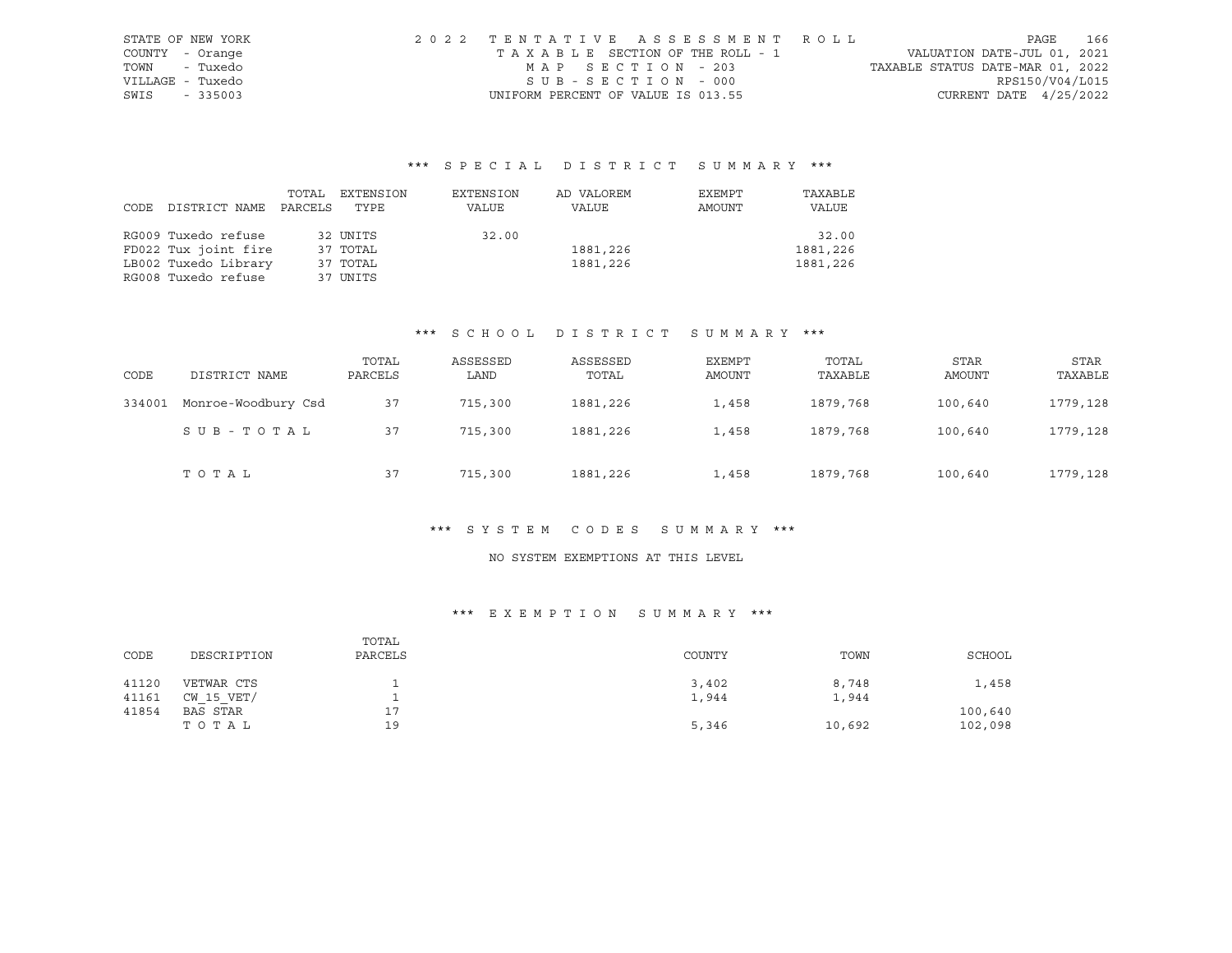|                  | STATE OF NEW YORK | 2022 TENTATIVE ASSESSMENT ROLL     |  |                                  |                          | PAGE 167 |
|------------------|-------------------|------------------------------------|--|----------------------------------|--------------------------|----------|
| COUNTY - Orange  |                   | TAXABLE SECTION OF THE ROLL - 1    |  | VALUATION DATE-JUL 01, 2021      |                          |          |
| TOWN - Tuxedo    |                   | MAP SECTION - 203                  |  | TAXABLE STATUS DATE-MAR 01, 2022 |                          |          |
| VILLAGE - Tuxedo |                   | SUB-SECTION - 000                  |  |                                  | RPS150/V04/L015          |          |
| SWIS             | $-335003$         | UNIFORM PERCENT OF VALUE IS 013.55 |  |                                  | CURRENT DATE $4/25/2022$ |          |

## \*\*\* G R A N D T O T A L S \*\*\*

| ROLL       |             | TOTAL   | ASSESSED    | ASSESSED | TAXABLE      | TAXABLE  | TAXABLE  | STAR     |
|------------|-------------|---------|-------------|----------|--------------|----------|----------|----------|
| <b>SEC</b> | DESCRIPTION | PARCELS | LAND        | TOTAL    | COUNTY       | TOWN     | SCHOOL   | TAXABLE  |
|            | TAXABLE     |         | 71 E<br>300 | 1881,226 | 1875<br>,880 | 1870,534 | 1879,768 | 1779,128 |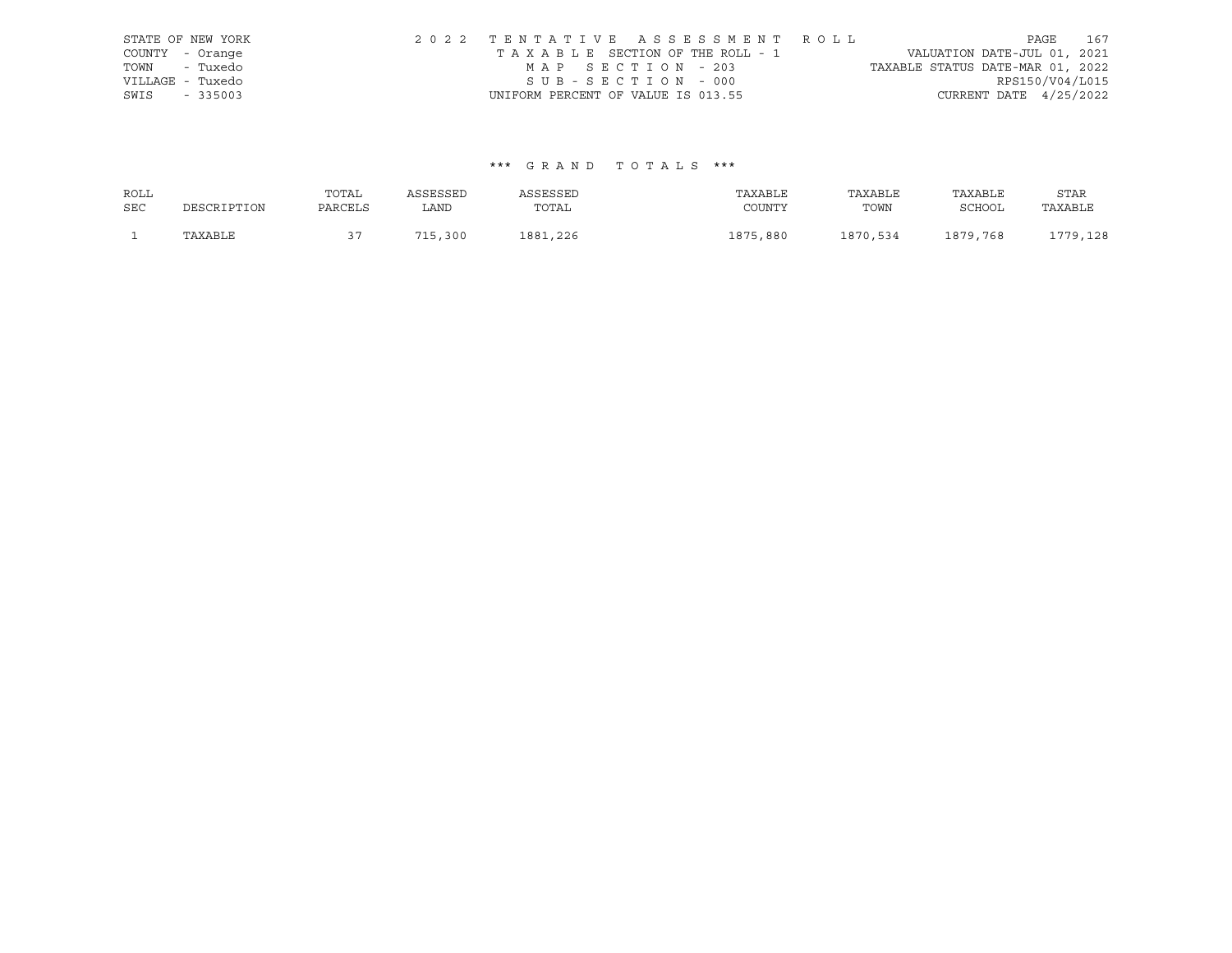SWIS - 335003

#### STATE OF NEW YORK 2 0 2 2 T E N T A T I V E A S S E S S M E N T R O L L PAGE 168 COUNTY - Orange T A X A B L E SECTION OF THE ROLL - 1 VALUATION DATE-JUL 01, 2021 TOWN - Tuxedo TAX MAP NUMBER SEQUENCE TAXABLE STATUS DATE-MAR 01, 2022 VILLAGE - Tuxedo UNIFORM PERCENT OF VALUE IS 013.55

| TAX MAP PARCEL NUMBER                                                                                                                                                                                                                                                                                                                                                                                                                                           | PROPERTY LOCATION & CLASS ASSESSMENT EXEMPTION CODE---------------COUNTY-------TOWN------SCHOOL                                                                            | LAND TAX DESCRIPTION TAXABLE VALUE COORD TOTAL SPECIAL DISTRICTS                                                                                                                                                               |                | ACCOUNT NO.                |
|-----------------------------------------------------------------------------------------------------------------------------------------------------------------------------------------------------------------------------------------------------------------------------------------------------------------------------------------------------------------------------------------------------------------------------------------------------------------|----------------------------------------------------------------------------------------------------------------------------------------------------------------------------|--------------------------------------------------------------------------------------------------------------------------------------------------------------------------------------------------------------------------------|----------------|----------------------------|
|                                                                                                                                                                                                                                                                                                                                                                                                                                                                 | 4 Fawn Hill Rd                                                                                                                                                             |                                                                                                                                                                                                                                |                |                            |
|                                                                                                                                                                                                                                                                                                                                                                                                                                                                 |                                                                                                                                                                            |                                                                                                                                                                                                                                | 32,400 32,400  | 32,400                     |
|                                                                                                                                                                                                                                                                                                                                                                                                                                                                 |                                                                                                                                                                            |                                                                                                                                                                                                                                | $\overline{0}$ | $\Omega$<br>14,780         |
|                                                                                                                                                                                                                                                                                                                                                                                                                                                                 |                                                                                                                                                                            |                                                                                                                                                                                                                                |                |                            |
|                                                                                                                                                                                                                                                                                                                                                                                                                                                                 |                                                                                                                                                                            |                                                                                                                                                                                                                                |                |                            |
|                                                                                                                                                                                                                                                                                                                                                                                                                                                                 |                                                                                                                                                                            |                                                                                                                                                                                                                                |                |                            |
| Van Dyne Hope<br>4 Fawn Hill Rd<br>20,000 EM STAR MUSE VALUE<br>20,000 EM STAR MUSE VALUE<br>20,000 EM STAR MUSE VALUE<br>20,000 EM STAR MUSE VALUE<br>20,000 EM STAR MUSE VALUE<br>20,000 EM STAR MUSE VALUE<br>20,000 EM STAR MUSE VALUE<br>20                                                                                                                                                                                                                |                                                                                                                                                                            |                                                                                                                                                                                                                                |                |                            |
|                                                                                                                                                                                                                                                                                                                                                                                                                                                                 |                                                                                                                                                                            |                                                                                                                                                                                                                                |                |                            |
|                                                                                                                                                                                                                                                                                                                                                                                                                                                                 | DEED BOOK 6164 PG-138 LB002 Tuxedo Library 64,800 TO<br>FULL MARKET VALUE 478,200 RG008 Tuxedo refuse 1 .00 UN<br>RG009 Tuxedo refuse 2 1.00 UN                            |                                                                                                                                                                                                                                |                |                            |
|                                                                                                                                                                                                                                                                                                                                                                                                                                                                 |                                                                                                                                                                            |                                                                                                                                                                                                                                |                |                            |
|                                                                                                                                                                                                                                                                                                                                                                                                                                                                 |                                                                                                                                                                            |                                                                                                                                                                                                                                |                |                            |
|                                                                                                                                                                                                                                                                                                                                                                                                                                                                 | 114 Sylvan Way                                                                                                                                                             |                                                                                                                                                                                                                                |                |                            |
| 204-1-2<br>210 210 1 Family Res 2001<br>Ruth G. Turner Rev. Trust Ruth Monroe-Woodbury 334001 21,000 TOWN<br>$204 - 1 - 2$                                                                                                                                                                                                                                                                                                                                      |                                                                                                                                                                            |                                                                                                                                                                                                                                |                |                            |
|                                                                                                                                                                                                                                                                                                                                                                                                                                                                 |                                                                                                                                                                            |                                                                                                                                                                                                                                |                |                            |
|                                                                                                                                                                                                                                                                                                                                                                                                                                                                 |                                                                                                                                                                            |                                                                                                                                                                                                                                |                |                            |
|                                                                                                                                                                                                                                                                                                                                                                                                                                                                 |                                                                                                                                                                            |                                                                                                                                                                                                                                |                |                            |
|                                                                                                                                                                                                                                                                                                                                                                                                                                                                 |                                                                                                                                                                            |                                                                                                                                                                                                                                |                |                            |
|                                                                                                                                                                                                                                                                                                                                                                                                                                                                 |                                                                                                                                                                            |                                                                                                                                                                                                                                |                |                            |
|                                                                                                                                                                                                                                                                                                                                                                                                                                                                 |                                                                                                                                                                            |                                                                                                                                                                                                                                |                |                            |
|                                                                                                                                                                                                                                                                                                                                                                                                                                                                 |                                                                                                                                                                            |                                                                                                                                                                                                                                |                |                            |
|                                                                                                                                                                                                                                                                                                                                                                                                                                                                 | 190 Fawn Hill Rd                                                                                                                                                           |                                                                                                                                                                                                                                |                |                            |
|                                                                                                                                                                                                                                                                                                                                                                                                                                                                 |                                                                                                                                                                            |                                                                                                                                                                                                                                | $\overline{0}$ | $0 \qquad \qquad$<br>5,920 |
| 204-2-1<br>2010 Petrosky James Monroe-Woodbury 334001<br>20,500 COUNTY TAXABLE VALUE 45,000                                                                                                                                                                                                                                                                                                                                                                     |                                                                                                                                                                            |                                                                                                                                                                                                                                |                |                            |
|                                                                                                                                                                                                                                                                                                                                                                                                                                                                 |                                                                                                                                                                            |                                                                                                                                                                                                                                |                |                            |
|                                                                                                                                                                                                                                                                                                                                                                                                                                                                 |                                                                                                                                                                            |                                                                                                                                                                                                                                |                |                            |
|                                                                                                                                                                                                                                                                                                                                                                                                                                                                 |                                                                                                                                                                            |                                                                                                                                                                                                                                |                |                            |
|                                                                                                                                                                                                                                                                                                                                                                                                                                                                 |                                                                                                                                                                            |                                                                                                                                                                                                                                |                |                            |
|                                                                                                                                                                                                                                                                                                                                                                                                                                                                 |                                                                                                                                                                            |                                                                                                                                                                                                                                |                |                            |
|                                                                                                                                                                                                                                                                                                                                                                                                                                                                 | EAST-0572564 NRTH-0874785<br>DEED BOOK 13550 PG-1923<br>FULL MARKET VALUE 332,100 RG009 Tuxedo refuse 2 1.00 UN<br>FULL MARKET VALUE 332,100 RG009 Tuxedo refuse 2 1.00 UN |                                                                                                                                                                                                                                |                |                            |
|                                                                                                                                                                                                                                                                                                                                                                                                                                                                 |                                                                                                                                                                            |                                                                                                                                                                                                                                |                |                            |
|                                                                                                                                                                                                                                                                                                                                                                                                                                                                 | 109 Sylvan Way                                                                                                                                                             |                                                                                                                                                                                                                                |                |                            |
|                                                                                                                                                                                                                                                                                                                                                                                                                                                                 |                                                                                                                                                                            |                                                                                                                                                                                                                                | 54,000         |                            |
|                                                                                                                                                                                                                                                                                                                                                                                                                                                                 |                                                                                                                                                                            | COUNTY TAXABLE VALUE<br>TOWN     TAXABLE VALUE                                                                                                                                                                                 | 54,000         |                            |
|                                                                                                                                                                                                                                                                                                                                                                                                                                                                 |                                                                                                                                                                            |                                                                                                                                                                                                                                |                |                            |
|                                                                                                                                                                                                                                                                                                                                                                                                                                                                 |                                                                                                                                                                            |                                                                                                                                                                                                                                |                |                            |
| $\begin{tabular}{lllllllllllll} \multicolumn{3}{l} \multicolumn{3}{l}{{109}\text{ SYI van Way}} & \multicolumn{3}{l}{{204-2-2}} & \multicolumn{3}{l}{{09\text{ SYIvan May}}} & \multicolumn{3}{l}{{23,200}\text{ TOWN}} \\ \multicolumn{3}{l}{{\small \text{Moravansky\;Edward\;J}}} & \multicolumn{3}{l}{{109\text{ SYIvan May}}} & \multicolumn{3}{l}{{23,200}\text{ TOWN}} & \multicolumn{3}{l}{{23,200}\text{ TOWN}} \\ & \multicolumn{3}{l}{{\small \text$ |                                                                                                                                                                            |                                                                                                                                                                                                                                |                |                            |
|                                                                                                                                                                                                                                                                                                                                                                                                                                                                 |                                                                                                                                                                            |                                                                                                                                                                                                                                |                |                            |
|                                                                                                                                                                                                                                                                                                                                                                                                                                                                 | FULL MARKET VALUE                                                                                                                                                          | 34,000 17.00 54,000 17.00 17.00 50 54,000 17.00 56 64,000 17.00 50 64,000 17.00 50 64,000 17.00 50 64,000 17.00 50 64,000 17.00 50 64,000 17.00 50 64,000 17.00 50 64,000 17.00 17.00 17.00 17.00 17.00 17.00 17.00 17.00 17.0 |                |                            |
|                                                                                                                                                                                                                                                                                                                                                                                                                                                                 |                                                                                                                                                                            |                                                                                                                                                                                                                                |                |                            |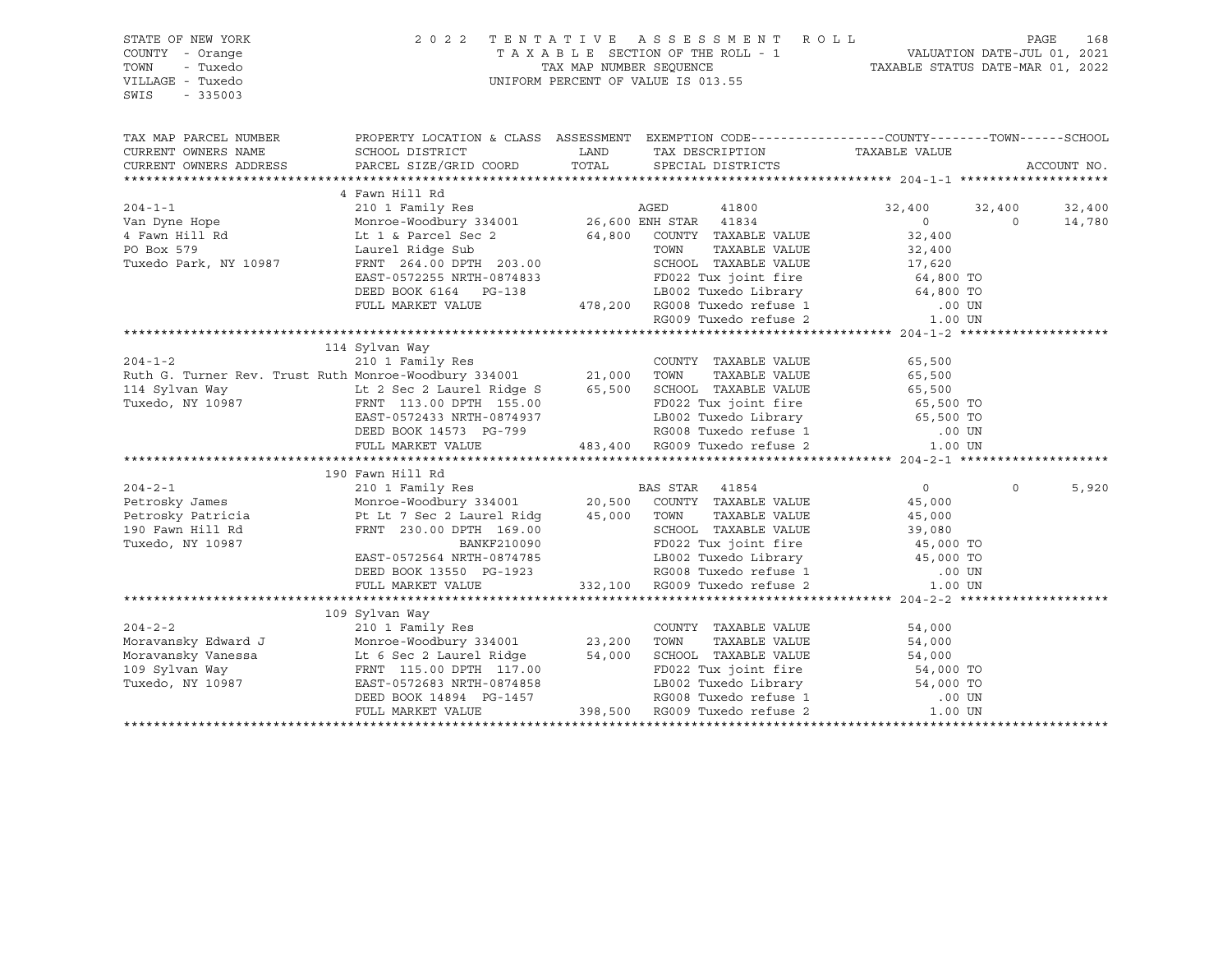| PROPERTY LOCATION & CLASS ASSESSMENT EXEMPTION CODE-----------------COUNTY--------TOWN------SCHOOL<br>TAX MAP PARCEL NUMBER<br>SURVEY THE TAX DESCRIPTION TAXABLE VALUE PARCEL SIZE/GRID COORD TOTAL SPECIAL DISTRICTS TAXABLE VALUE<br>CURRENT OWNERS NAME<br>CURRENT OWNERS ADDRESS<br>ACCOUNT NO.<br>$\begin{tabular}{l c c c c c} \hline \texttt{101 SYI} & 101 Sylvan Way & 101 Sylvan Way & 101 Family Res \\ \hline \texttt{Stevens Gregory G} & 2011 Family Res & 20,500 COUNT TAXABLE VALUE & 54,200 \\ \texttt{Stevens Patricia A} & L11 Sec 4A Laudrel Ridge & 54,200 TOWN TAXABLE VALUE & 54,200 \\ \texttt{101 SYlvan Way & FRTI 135.00 DFH 145.00 & SCHOOL TAXABLE VALUE & 54,200 \\ \texttt{101 SYlvan Way & FRTI 135.00 DFH 1$<br>5,920<br>146 Fawn Hill Rd<br>$3,402$<br>$46,098$<br>7,425<br>1,458<br>162 Fawn Hill Rd<br>204-2-7.1<br>Pilonow Michael Monroe-Woodbury 334001<br>Monroe-Woodbury 334001<br>26,500 COUNTY TAXABLE VALUE<br>Filonow Andrea S<br>16.00 DPTH 215.00<br>16.00 DPTH 215.00<br>27.850 TOWN TAXABLE VALUE<br>27.850 TOWN TAXABLE VALUE<br>27.850 T<br>5,920<br>$\overline{0}$<br>$\Omega$<br>52,850<br>TAXABLE VALUE<br>52,850<br>46,930<br>Tuxedo, NY 10987 | STATE OF NEW YORK<br>COUNTY - Orange<br>- Tuxedo<br>TOWN<br>VILLAGE - Tuxedo<br>SWIS<br>$-335003$ | 2022 TENTATIVE | TENTATIVE ASSESSMENT ROLL PAGE 169<br>TAXABLE SECTION OF THE ROLL - 1 VALUATION DATE-JUL 01, 2021<br>TAX MAP NUMBER SEQUENCE TAXABLE STATUS DATE-MAR 01, 2022<br>UNIFORM PERCENT OF VALUE IS 013.55 |  |  |
|--------------------------------------------------------------------------------------------------------------------------------------------------------------------------------------------------------------------------------------------------------------------------------------------------------------------------------------------------------------------------------------------------------------------------------------------------------------------------------------------------------------------------------------------------------------------------------------------------------------------------------------------------------------------------------------------------------------------------------------------------------------------------------------------------------------------------------------------------------------------------------------------------------------------------------------------------------------------------------------------------------------------------------------------------------------------------------------------------------------------------------------------------------------------------------------------------------|---------------------------------------------------------------------------------------------------|----------------|-----------------------------------------------------------------------------------------------------------------------------------------------------------------------------------------------------|--|--|
|                                                                                                                                                                                                                                                                                                                                                                                                                                                                                                                                                                                                                                                                                                                                                                                                                                                                                                                                                                                                                                                                                                                                                                                                        |                                                                                                   |                |                                                                                                                                                                                                     |  |  |
|                                                                                                                                                                                                                                                                                                                                                                                                                                                                                                                                                                                                                                                                                                                                                                                                                                                                                                                                                                                                                                                                                                                                                                                                        |                                                                                                   |                |                                                                                                                                                                                                     |  |  |
|                                                                                                                                                                                                                                                                                                                                                                                                                                                                                                                                                                                                                                                                                                                                                                                                                                                                                                                                                                                                                                                                                                                                                                                                        |                                                                                                   |                |                                                                                                                                                                                                     |  |  |
|                                                                                                                                                                                                                                                                                                                                                                                                                                                                                                                                                                                                                                                                                                                                                                                                                                                                                                                                                                                                                                                                                                                                                                                                        |                                                                                                   |                |                                                                                                                                                                                                     |  |  |
|                                                                                                                                                                                                                                                                                                                                                                                                                                                                                                                                                                                                                                                                                                                                                                                                                                                                                                                                                                                                                                                                                                                                                                                                        |                                                                                                   |                |                                                                                                                                                                                                     |  |  |
|                                                                                                                                                                                                                                                                                                                                                                                                                                                                                                                                                                                                                                                                                                                                                                                                                                                                                                                                                                                                                                                                                                                                                                                                        |                                                                                                   |                |                                                                                                                                                                                                     |  |  |
|                                                                                                                                                                                                                                                                                                                                                                                                                                                                                                                                                                                                                                                                                                                                                                                                                                                                                                                                                                                                                                                                                                                                                                                                        |                                                                                                   |                |                                                                                                                                                                                                     |  |  |
|                                                                                                                                                                                                                                                                                                                                                                                                                                                                                                                                                                                                                                                                                                                                                                                                                                                                                                                                                                                                                                                                                                                                                                                                        |                                                                                                   |                |                                                                                                                                                                                                     |  |  |
|                                                                                                                                                                                                                                                                                                                                                                                                                                                                                                                                                                                                                                                                                                                                                                                                                                                                                                                                                                                                                                                                                                                                                                                                        |                                                                                                   |                |                                                                                                                                                                                                     |  |  |
|                                                                                                                                                                                                                                                                                                                                                                                                                                                                                                                                                                                                                                                                                                                                                                                                                                                                                                                                                                                                                                                                                                                                                                                                        |                                                                                                   |                |                                                                                                                                                                                                     |  |  |
|                                                                                                                                                                                                                                                                                                                                                                                                                                                                                                                                                                                                                                                                                                                                                                                                                                                                                                                                                                                                                                                                                                                                                                                                        |                                                                                                   |                |                                                                                                                                                                                                     |  |  |
|                                                                                                                                                                                                                                                                                                                                                                                                                                                                                                                                                                                                                                                                                                                                                                                                                                                                                                                                                                                                                                                                                                                                                                                                        |                                                                                                   |                |                                                                                                                                                                                                     |  |  |
|                                                                                                                                                                                                                                                                                                                                                                                                                                                                                                                                                                                                                                                                                                                                                                                                                                                                                                                                                                                                                                                                                                                                                                                                        |                                                                                                   |                |                                                                                                                                                                                                     |  |  |
|                                                                                                                                                                                                                                                                                                                                                                                                                                                                                                                                                                                                                                                                                                                                                                                                                                                                                                                                                                                                                                                                                                                                                                                                        |                                                                                                   |                |                                                                                                                                                                                                     |  |  |
|                                                                                                                                                                                                                                                                                                                                                                                                                                                                                                                                                                                                                                                                                                                                                                                                                                                                                                                                                                                                                                                                                                                                                                                                        |                                                                                                   |                |                                                                                                                                                                                                     |  |  |
|                                                                                                                                                                                                                                                                                                                                                                                                                                                                                                                                                                                                                                                                                                                                                                                                                                                                                                                                                                                                                                                                                                                                                                                                        |                                                                                                   |                |                                                                                                                                                                                                     |  |  |
|                                                                                                                                                                                                                                                                                                                                                                                                                                                                                                                                                                                                                                                                                                                                                                                                                                                                                                                                                                                                                                                                                                                                                                                                        |                                                                                                   |                |                                                                                                                                                                                                     |  |  |
|                                                                                                                                                                                                                                                                                                                                                                                                                                                                                                                                                                                                                                                                                                                                                                                                                                                                                                                                                                                                                                                                                                                                                                                                        |                                                                                                   |                |                                                                                                                                                                                                     |  |  |
|                                                                                                                                                                                                                                                                                                                                                                                                                                                                                                                                                                                                                                                                                                                                                                                                                                                                                                                                                                                                                                                                                                                                                                                                        |                                                                                                   |                |                                                                                                                                                                                                     |  |  |
|                                                                                                                                                                                                                                                                                                                                                                                                                                                                                                                                                                                                                                                                                                                                                                                                                                                                                                                                                                                                                                                                                                                                                                                                        |                                                                                                   |                |                                                                                                                                                                                                     |  |  |
|                                                                                                                                                                                                                                                                                                                                                                                                                                                                                                                                                                                                                                                                                                                                                                                                                                                                                                                                                                                                                                                                                                                                                                                                        |                                                                                                   |                |                                                                                                                                                                                                     |  |  |
|                                                                                                                                                                                                                                                                                                                                                                                                                                                                                                                                                                                                                                                                                                                                                                                                                                                                                                                                                                                                                                                                                                                                                                                                        |                                                                                                   |                |                                                                                                                                                                                                     |  |  |
|                                                                                                                                                                                                                                                                                                                                                                                                                                                                                                                                                                                                                                                                                                                                                                                                                                                                                                                                                                                                                                                                                                                                                                                                        |                                                                                                   |                |                                                                                                                                                                                                     |  |  |
|                                                                                                                                                                                                                                                                                                                                                                                                                                                                                                                                                                                                                                                                                                                                                                                                                                                                                                                                                                                                                                                                                                                                                                                                        |                                                                                                   |                |                                                                                                                                                                                                     |  |  |
|                                                                                                                                                                                                                                                                                                                                                                                                                                                                                                                                                                                                                                                                                                                                                                                                                                                                                                                                                                                                                                                                                                                                                                                                        |                                                                                                   |                |                                                                                                                                                                                                     |  |  |
|                                                                                                                                                                                                                                                                                                                                                                                                                                                                                                                                                                                                                                                                                                                                                                                                                                                                                                                                                                                                                                                                                                                                                                                                        |                                                                                                   |                |                                                                                                                                                                                                     |  |  |
|                                                                                                                                                                                                                                                                                                                                                                                                                                                                                                                                                                                                                                                                                                                                                                                                                                                                                                                                                                                                                                                                                                                                                                                                        |                                                                                                   |                |                                                                                                                                                                                                     |  |  |
|                                                                                                                                                                                                                                                                                                                                                                                                                                                                                                                                                                                                                                                                                                                                                                                                                                                                                                                                                                                                                                                                                                                                                                                                        |                                                                                                   |                |                                                                                                                                                                                                     |  |  |
|                                                                                                                                                                                                                                                                                                                                                                                                                                                                                                                                                                                                                                                                                                                                                                                                                                                                                                                                                                                                                                                                                                                                                                                                        |                                                                                                   |                |                                                                                                                                                                                                     |  |  |
|                                                                                                                                                                                                                                                                                                                                                                                                                                                                                                                                                                                                                                                                                                                                                                                                                                                                                                                                                                                                                                                                                                                                                                                                        |                                                                                                   |                |                                                                                                                                                                                                     |  |  |
|                                                                                                                                                                                                                                                                                                                                                                                                                                                                                                                                                                                                                                                                                                                                                                                                                                                                                                                                                                                                                                                                                                                                                                                                        |                                                                                                   |                |                                                                                                                                                                                                     |  |  |
|                                                                                                                                                                                                                                                                                                                                                                                                                                                                                                                                                                                                                                                                                                                                                                                                                                                                                                                                                                                                                                                                                                                                                                                                        |                                                                                                   |                |                                                                                                                                                                                                     |  |  |
|                                                                                                                                                                                                                                                                                                                                                                                                                                                                                                                                                                                                                                                                                                                                                                                                                                                                                                                                                                                                                                                                                                                                                                                                        |                                                                                                   |                |                                                                                                                                                                                                     |  |  |
|                                                                                                                                                                                                                                                                                                                                                                                                                                                                                                                                                                                                                                                                                                                                                                                                                                                                                                                                                                                                                                                                                                                                                                                                        |                                                                                                   |                |                                                                                                                                                                                                     |  |  |
|                                                                                                                                                                                                                                                                                                                                                                                                                                                                                                                                                                                                                                                                                                                                                                                                                                                                                                                                                                                                                                                                                                                                                                                                        |                                                                                                   |                |                                                                                                                                                                                                     |  |  |
|                                                                                                                                                                                                                                                                                                                                                                                                                                                                                                                                                                                                                                                                                                                                                                                                                                                                                                                                                                                                                                                                                                                                                                                                        |                                                                                                   |                |                                                                                                                                                                                                     |  |  |
|                                                                                                                                                                                                                                                                                                                                                                                                                                                                                                                                                                                                                                                                                                                                                                                                                                                                                                                                                                                                                                                                                                                                                                                                        |                                                                                                   |                |                                                                                                                                                                                                     |  |  |
|                                                                                                                                                                                                                                                                                                                                                                                                                                                                                                                                                                                                                                                                                                                                                                                                                                                                                                                                                                                                                                                                                                                                                                                                        |                                                                                                   |                |                                                                                                                                                                                                     |  |  |
|                                                                                                                                                                                                                                                                                                                                                                                                                                                                                                                                                                                                                                                                                                                                                                                                                                                                                                                                                                                                                                                                                                                                                                                                        |                                                                                                   |                |                                                                                                                                                                                                     |  |  |
|                                                                                                                                                                                                                                                                                                                                                                                                                                                                                                                                                                                                                                                                                                                                                                                                                                                                                                                                                                                                                                                                                                                                                                                                        |                                                                                                   |                |                                                                                                                                                                                                     |  |  |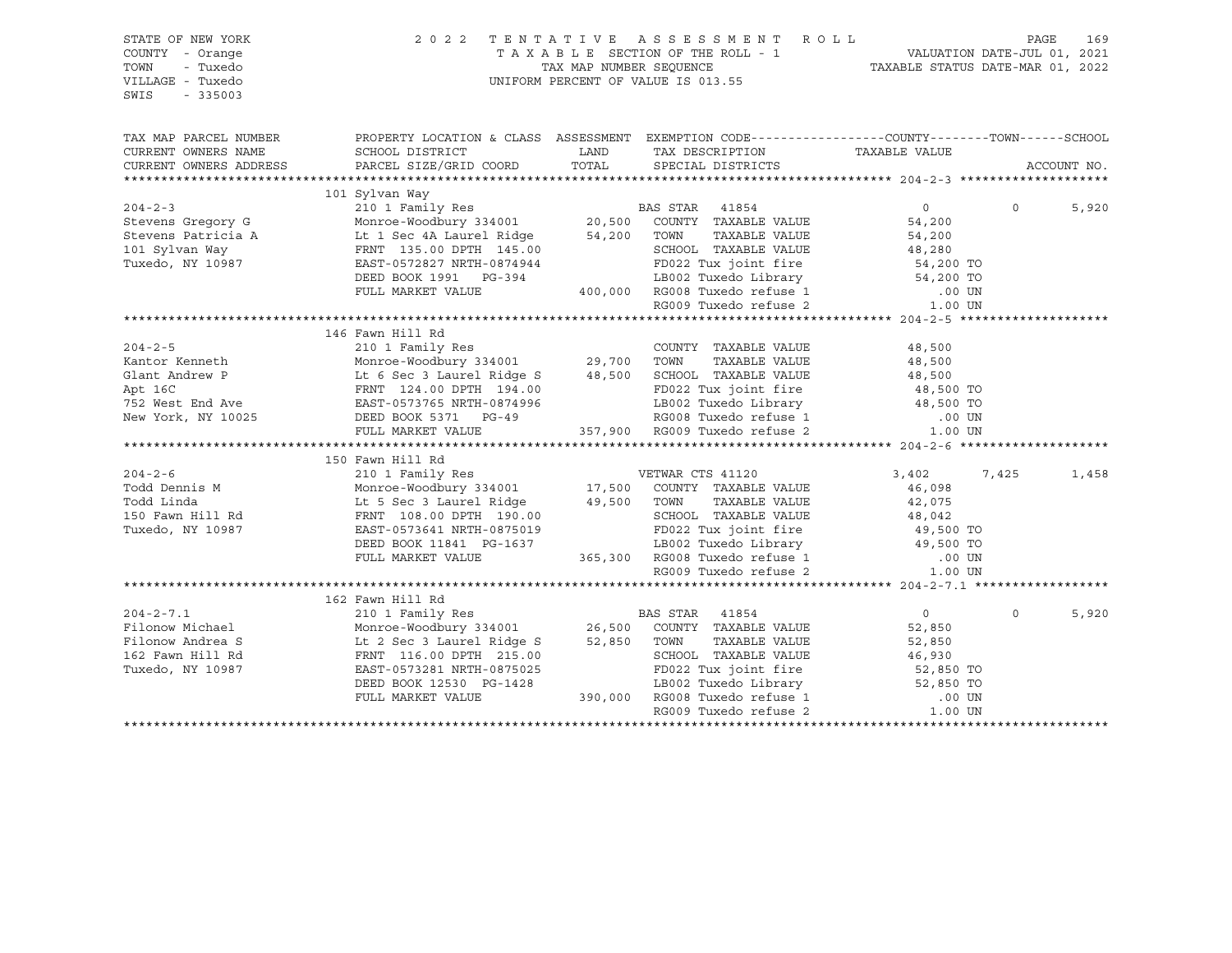| STATE OF NEW YORK<br>COUNTY - Orange<br>- Tuxedo<br>TOWN<br>VILLAGE - Tuxedo<br>SWIS<br>$-335003$                                                                                                                                                                                                                                                                                                                                                                          |                                                                                                  |                                                                  | $\begin{tabular}{lllllllllllllll} \hline 2&0&2&2&\text{T} &\text{E}&\text{N} &\text{T} &\text{T} &\text{A} &\text{S} &\text{E} &\text{E} &\text{S} &\text{S} &\text{M} &\text{E} &\text{N} &\text{T} &\text{R} &\text{O} &\text{L} &\text{D} &\text{D} \\ \hline \text{T} &\text{A} &\text{X} &\text{A} &\text{B} &\text{L} &\text{E} &\text{SECTION} &\text{OF} &\text{THE} &\text{R} &\text{O} &\text{L$ |                |             |
|----------------------------------------------------------------------------------------------------------------------------------------------------------------------------------------------------------------------------------------------------------------------------------------------------------------------------------------------------------------------------------------------------------------------------------------------------------------------------|--------------------------------------------------------------------------------------------------|------------------------------------------------------------------|------------------------------------------------------------------------------------------------------------------------------------------------------------------------------------------------------------------------------------------------------------------------------------------------------------------------------------------------------------------------------------------------------------|----------------|-------------|
| TAX MAP PARCEL NUMBER                                                                                                                                                                                                                                                                                                                                                                                                                                                      | PROPERTY LOCATION & CLASS ASSESSMENT EXEMPTION CODE----------------COUNTY-------TOWN------SCHOOL |                                                                  |                                                                                                                                                                                                                                                                                                                                                                                                            |                |             |
| CURRENT OWNERS NAME                                                                                                                                                                                                                                                                                                                                                                                                                                                        | SCHOOL DISTRICT                                                                                  | LAND TAX DESCRIPTION TAXABLE VALUE COORD TOTAL SPECIAL DISTRICTS |                                                                                                                                                                                                                                                                                                                                                                                                            |                |             |
| CURRENT OWNERS ADDRESS                                                                                                                                                                                                                                                                                                                                                                                                                                                     | PARCEL SIZE/GRID COORD                                                                           |                                                                  |                                                                                                                                                                                                                                                                                                                                                                                                            |                | ACCOUNT NO. |
|                                                                                                                                                                                                                                                                                                                                                                                                                                                                            |                                                                                                  |                                                                  |                                                                                                                                                                                                                                                                                                                                                                                                            |                |             |
|                                                                                                                                                                                                                                                                                                                                                                                                                                                                            |                                                                                                  |                                                                  |                                                                                                                                                                                                                                                                                                                                                                                                            |                | 2,430       |
|                                                                                                                                                                                                                                                                                                                                                                                                                                                                            |                                                                                                  |                                                                  |                                                                                                                                                                                                                                                                                                                                                                                                            |                | 5,920       |
|                                                                                                                                                                                                                                                                                                                                                                                                                                                                            |                                                                                                  |                                                                  |                                                                                                                                                                                                                                                                                                                                                                                                            |                |             |
|                                                                                                                                                                                                                                                                                                                                                                                                                                                                            |                                                                                                  |                                                                  |                                                                                                                                                                                                                                                                                                                                                                                                            |                |             |
|                                                                                                                                                                                                                                                                                                                                                                                                                                                                            |                                                                                                  |                                                                  |                                                                                                                                                                                                                                                                                                                                                                                                            |                |             |
|                                                                                                                                                                                                                                                                                                                                                                                                                                                                            |                                                                                                  |                                                                  |                                                                                                                                                                                                                                                                                                                                                                                                            |                |             |
|                                                                                                                                                                                                                                                                                                                                                                                                                                                                            |                                                                                                  |                                                                  |                                                                                                                                                                                                                                                                                                                                                                                                            |                |             |
|                                                                                                                                                                                                                                                                                                                                                                                                                                                                            |                                                                                                  |                                                                  |                                                                                                                                                                                                                                                                                                                                                                                                            |                |             |
|                                                                                                                                                                                                                                                                                                                                                                                                                                                                            |                                                                                                  |                                                                  |                                                                                                                                                                                                                                                                                                                                                                                                            |                |             |
|                                                                                                                                                                                                                                                                                                                                                                                                                                                                            |                                                                                                  |                                                                  |                                                                                                                                                                                                                                                                                                                                                                                                            |                |             |
|                                                                                                                                                                                                                                                                                                                                                                                                                                                                            |                                                                                                  |                                                                  |                                                                                                                                                                                                                                                                                                                                                                                                            |                |             |
|                                                                                                                                                                                                                                                                                                                                                                                                                                                                            |                                                                                                  |                                                                  |                                                                                                                                                                                                                                                                                                                                                                                                            | $\overline{0}$ | 5,920       |
|                                                                                                                                                                                                                                                                                                                                                                                                                                                                            |                                                                                                  |                                                                  |                                                                                                                                                                                                                                                                                                                                                                                                            |                |             |
|                                                                                                                                                                                                                                                                                                                                                                                                                                                                            |                                                                                                  |                                                                  |                                                                                                                                                                                                                                                                                                                                                                                                            |                |             |
|                                                                                                                                                                                                                                                                                                                                                                                                                                                                            |                                                                                                  |                                                                  |                                                                                                                                                                                                                                                                                                                                                                                                            |                |             |
|                                                                                                                                                                                                                                                                                                                                                                                                                                                                            |                                                                                                  |                                                                  |                                                                                                                                                                                                                                                                                                                                                                                                            |                |             |
|                                                                                                                                                                                                                                                                                                                                                                                                                                                                            |                                                                                                  |                                                                  |                                                                                                                                                                                                                                                                                                                                                                                                            |                |             |
|                                                                                                                                                                                                                                                                                                                                                                                                                                                                            |                                                                                                  |                                                                  |                                                                                                                                                                                                                                                                                                                                                                                                            |                |             |
| $\begin{tabular}{l c c c c c} \hline \texttt{\footnotesize{34,900}} & \texttt{\footnotesize{164} } \texttt{Fawn Hill Rd} & \texttt{\footnotesize{21,800}} & \texttt{\footnotesize{BAS STR}} & \texttt{\footnotesize{41854}} & \texttt{\footnotesize{0}} \\ \hline \texttt{\footnotesize{204-2-7.3}} & \texttt{164} \texttt{Fawn Hill Rd} & \texttt{2101 } \texttt{Fmily Res} & \texttt{\footnotesize{BAS STR}} & \texttt{41854} & \texttt{0} \\ \texttt{Bishop Ranticia A$ |                                                                                                  |                                                                  |                                                                                                                                                                                                                                                                                                                                                                                                            |                |             |
|                                                                                                                                                                                                                                                                                                                                                                                                                                                                            | 158 Fawn Hill Rd                                                                                 |                                                                  |                                                                                                                                                                                                                                                                                                                                                                                                            |                |             |
|                                                                                                                                                                                                                                                                                                                                                                                                                                                                            |                                                                                                  |                                                                  |                                                                                                                                                                                                                                                                                                                                                                                                            | $\Omega$       | 5,920       |
|                                                                                                                                                                                                                                                                                                                                                                                                                                                                            |                                                                                                  |                                                                  |                                                                                                                                                                                                                                                                                                                                                                                                            |                |             |
|                                                                                                                                                                                                                                                                                                                                                                                                                                                                            |                                                                                                  |                                                                  |                                                                                                                                                                                                                                                                                                                                                                                                            |                |             |
|                                                                                                                                                                                                                                                                                                                                                                                                                                                                            |                                                                                                  |                                                                  |                                                                                                                                                                                                                                                                                                                                                                                                            |                |             |
|                                                                                                                                                                                                                                                                                                                                                                                                                                                                            |                                                                                                  |                                                                  |                                                                                                                                                                                                                                                                                                                                                                                                            |                |             |
|                                                                                                                                                                                                                                                                                                                                                                                                                                                                            |                                                                                                  |                                                                  |                                                                                                                                                                                                                                                                                                                                                                                                            |                |             |
|                                                                                                                                                                                                                                                                                                                                                                                                                                                                            |                                                                                                  |                                                                  |                                                                                                                                                                                                                                                                                                                                                                                                            |                |             |
| ${\small \begin{tabular}{lcccc} 204-2-7.4 & 158 Fawn Hill Rd & 210 1 Family Res & 16,700 & COUNTY TAXABLE VALUE & 45,000 \\ & Monroe-Woodburn & 16,700 & COUNTY TAXABLE VALUE & 45,000 \\ 158 Fawn Hill Rd & Mr. 3, Sec 3, Laurent 10.00 DPTH 190.00 & SCHOOL TAXABLE VALUE & 45,000 \\ \end{tabular} } \\ {\small \begin{tabular}{lcccc} 158 Fawn Hill Rd & McTOE-Woodburn & 34001 & 16,700 & COUNTY TAXABLE VALUE & 45,000 \\ & Mr. 3 & $                                |                                                                                                  |                                                                  |                                                                                                                                                                                                                                                                                                                                                                                                            |                |             |
|                                                                                                                                                                                                                                                                                                                                                                                                                                                                            | 166 Fawn Hill Rd                                                                                 |                                                                  |                                                                                                                                                                                                                                                                                                                                                                                                            |                |             |
|                                                                                                                                                                                                                                                                                                                                                                                                                                                                            |                                                                                                  |                                                                  |                                                                                                                                                                                                                                                                                                                                                                                                            |                |             |
|                                                                                                                                                                                                                                                                                                                                                                                                                                                                            |                                                                                                  |                                                                  |                                                                                                                                                                                                                                                                                                                                                                                                            |                |             |
|                                                                                                                                                                                                                                                                                                                                                                                                                                                                            |                                                                                                  |                                                                  |                                                                                                                                                                                                                                                                                                                                                                                                            |                |             |
|                                                                                                                                                                                                                                                                                                                                                                                                                                                                            |                                                                                                  |                                                                  |                                                                                                                                                                                                                                                                                                                                                                                                            |                |             |
|                                                                                                                                                                                                                                                                                                                                                                                                                                                                            |                                                                                                  |                                                                  |                                                                                                                                                                                                                                                                                                                                                                                                            |                |             |
|                                                                                                                                                                                                                                                                                                                                                                                                                                                                            |                                                                                                  |                                                                  |                                                                                                                                                                                                                                                                                                                                                                                                            |                |             |
| $\begin{tabular}{lllllllll} 204-2-8 & 166 Fawn Hill Rd & 210 1 Family Res & 200NTY TAXABLE VALUE & 57,500Definitione Lawrence & 210 1 Family Res & 24,500 TOWN TAXABLE VALUE & 57,500Li Sophia & 111 Rd & 24,500 DPTH 157.00 & 57,500 SCHOOL TAXABLE VALUE & 57,500I66 Fawn Hill Rd & FRNT 150.00 DPTH 157.00 & 57,500 TDXABLE VALUE & 57,500 TOTEBD BOOK 15139 PG-926 & 424,$                                                                                             |                                                                                                  |                                                                  |                                                                                                                                                                                                                                                                                                                                                                                                            |                |             |
|                                                                                                                                                                                                                                                                                                                                                                                                                                                                            |                                                                                                  |                                                                  |                                                                                                                                                                                                                                                                                                                                                                                                            |                |             |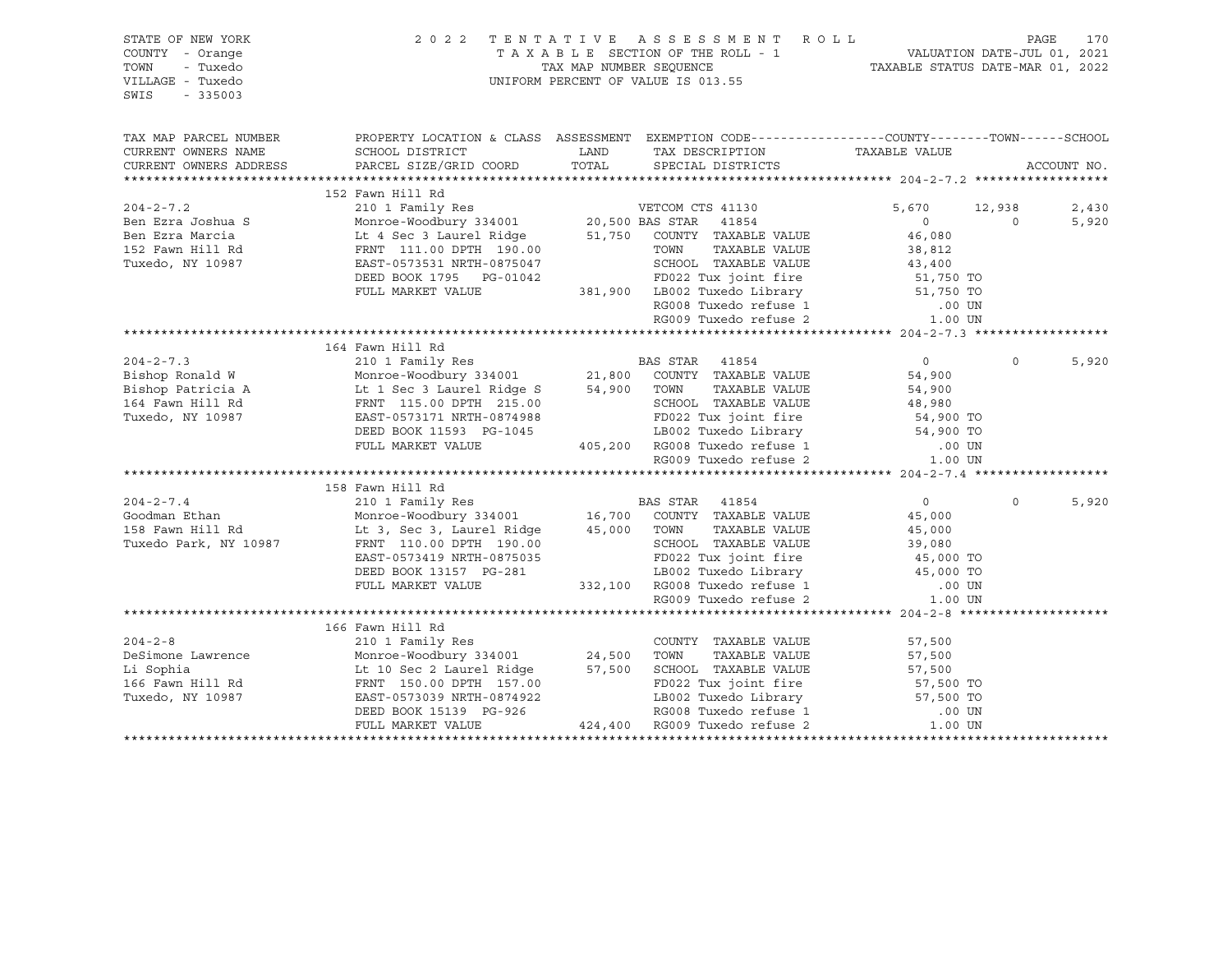| STATE OF NEW YORK      | 2 0 2 2                                                                                                                                                                                                                                        |       | TENTATIVE ASSESSMENT ROLL                                            |                | PAGE<br>171       |
|------------------------|------------------------------------------------------------------------------------------------------------------------------------------------------------------------------------------------------------------------------------------------|-------|----------------------------------------------------------------------|----------------|-------------------|
| COUNTY - Orange        |                                                                                                                                                                                                                                                |       |                                                                      |                |                   |
| TOWN - Tuxedo          |                                                                                                                                                                                                                                                |       |                                                                      |                |                   |
| VILLAGE - Tuxedo       |                                                                                                                                                                                                                                                |       |                                                                      |                |                   |
| SWIS - 335003          |                                                                                                                                                                                                                                                |       |                                                                      |                |                   |
|                        |                                                                                                                                                                                                                                                |       |                                                                      |                |                   |
| TAX MAP PARCEL NUMBER  | PROPERTY LOCATION & CLASS ASSESSMENT EXEMPTION CODE---------------COUNTY-------TOWN-----SCHOOL                                                                                                                                                 |       |                                                                      |                |                   |
| CURRENT OWNERS NAME    | SCHOOL DISTRICT LAND                                                                                                                                                                                                                           |       |                                                                      |                |                   |
| CURRENT OWNERS ADDRESS | PARCEL SIZE/GRID COORD                                                                                                                                                                                                                         | TOTAL | TAX DESCRIPTION TAXABLE VALUE SPECIAL DISTRICTS<br>SPECIAL DISTRICTS |                | ACCOUNT NO.       |
|                        |                                                                                                                                                                                                                                                |       |                                                                      |                |                   |
|                        | 172 Fawn Hill Rd                                                                                                                                                                                                                               |       |                                                                      |                |                   |
|                        | 204-2-9<br>Colossi Leslie 210 1 Fax abut 2010 19,700 TOWNTY TAXABLE VALUE<br>Monroe-Woodbury 334001<br>Pernesiglio Robert Lt 9 Sec 2 Laurel Ridge S<br>172 Fawn Hill Rd FRNT 191.00 DPTH 147.00<br>Tuxedo, NY 10987 EAST-0572929 NRTH-08       |       |                                                                      |                |                   |
|                        |                                                                                                                                                                                                                                                |       |                                                                      |                |                   |
|                        |                                                                                                                                                                                                                                                |       |                                                                      |                |                   |
|                        |                                                                                                                                                                                                                                                |       |                                                                      |                |                   |
|                        |                                                                                                                                                                                                                                                |       |                                                                      |                |                   |
|                        |                                                                                                                                                                                                                                                |       |                                                                      |                |                   |
|                        |                                                                                                                                                                                                                                                |       |                                                                      |                |                   |
|                        |                                                                                                                                                                                                                                                |       |                                                                      |                |                   |
|                        |                                                                                                                                                                                                                                                |       |                                                                      |                |                   |
| $204 - 2 - 10$         | 178 Fawn Hill Rd<br>210 1 Family Res                                                                                                                                                                                                           |       | COUNTY TAXABLE VALUE                                                 | 49,500         |                   |
|                        |                                                                                                                                                                                                                                                |       |                                                                      |                |                   |
|                        |                                                                                                                                                                                                                                                |       |                                                                      |                |                   |
|                        |                                                                                                                                                                                                                                                |       |                                                                      |                |                   |
|                        |                                                                                                                                                                                                                                                |       |                                                                      |                |                   |
|                        |                                                                                                                                                                                                                                                |       |                                                                      |                |                   |
|                        |                                                                                                                                                                                                                                                |       |                                                                      |                |                   |
|                        | 204-2-10 210 1 Family Res<br>Hala, Jr. Edward Lee Monroe-Woodbury 334001 20,500 TOWN TAXABLE VALUE<br>Nikqi Linda M Lt 8 Pt Lt 7 Sec 2 La 49,500 SCHOOL TAXABLE VALUE<br>178 Fawn Hill Rd FRNT 183.00 DPTH 138.00<br>Tuxedo, NY 10987          |       |                                                                      |                |                   |
|                        |                                                                                                                                                                                                                                                |       |                                                                      |                |                   |
|                        | 97 Sylvan Way                                                                                                                                                                                                                                  |       |                                                                      |                |                   |
|                        |                                                                                                                                                                                                                                                |       |                                                                      |                |                   |
|                        |                                                                                                                                                                                                                                                |       |                                                                      |                |                   |
|                        |                                                                                                                                                                                                                                                |       |                                                                      |                |                   |
|                        |                                                                                                                                                                                                                                                |       |                                                                      |                |                   |
|                        |                                                                                                                                                                                                                                                |       |                                                                      |                |                   |
|                        |                                                                                                                                                                                                                                                |       |                                                                      |                |                   |
|                        | 204-2-11 210 1 Family Res<br>Mermoud Fabien 22.500 TOWN TAXABLE VALUE 65,550<br>Lee Haewon Lt 2 Sec 4-A Laurel Ridge 65,550 SCHOOL TAXABLE VALUE 65,550<br>37 Sylvan Way FRNT 127.00 DPTH 149.00<br>Tuxedo Park, NY 10987 EAST-0572947         |       |                                                                      |                |                   |
|                        |                                                                                                                                                                                                                                                |       |                                                                      |                |                   |
|                        | 93 Sylvan Way                                                                                                                                                                                                                                  |       |                                                                      |                |                   |
|                        | 204-2-12<br>Pierman Melissa (210 1 Family Res BAS STAR 41854<br>Monroe-Woodbury 334001<br>27,700 COUNTY TAXABLE VALUE<br>27,700 COUNTY TAXABLE VALUE<br>27,700 COUNTY TAXABLE VALUE<br>Tuxedo Park, NY 10987<br>FRNT 140.00 DPTH 156.00<br>FRN |       |                                                                      | $\overline{0}$ | $\Omega$<br>5,920 |
|                        |                                                                                                                                                                                                                                                |       |                                                                      |                |                   |
|                        |                                                                                                                                                                                                                                                |       |                                                                      |                |                   |
|                        |                                                                                                                                                                                                                                                |       |                                                                      |                |                   |
|                        |                                                                                                                                                                                                                                                |       |                                                                      |                |                   |
|                        |                                                                                                                                                                                                                                                |       |                                                                      |                |                   |
|                        |                                                                                                                                                                                                                                                |       |                                                                      |                |                   |
|                        |                                                                                                                                                                                                                                                |       |                                                                      |                |                   |
|                        | Monroe-Woodbury 334001 27,700 COUNTY TAXABLE VALUE 58,000<br>Lt 3 Sec 4A Laurel Ridge 58,000 TOWN TAXABLE VALUE 58,000<br>FRNT 140.00 DPTH 156.00 SCHOOL TAXABLE VALUE 58,000<br>EAST-0573059 NRTH-0875114 FD022 Tux joint fire 58,0           |       |                                                                      |                |                   |
|                        |                                                                                                                                                                                                                                                |       |                                                                      |                |                   |
|                        |                                                                                                                                                                                                                                                |       |                                                                      | $\overline{0}$ | $\Omega$<br>5,920 |
|                        |                                                                                                                                                                                                                                                |       |                                                                      |                |                   |
|                        |                                                                                                                                                                                                                                                |       |                                                                      |                |                   |
|                        |                                                                                                                                                                                                                                                |       |                                                                      |                |                   |
|                        |                                                                                                                                                                                                                                                |       |                                                                      |                |                   |
|                        |                                                                                                                                                                                                                                                |       |                                                                      |                |                   |
|                        |                                                                                                                                                                                                                                                |       |                                                                      |                |                   |
|                        |                                                                                                                                                                                                                                                |       |                                                                      |                |                   |
|                        | Monto-Woodbury 334001 30,300 COUNTY TAXABLE VALUE 53,000<br>ET A Sec 4-A, Laurel Rid 53,000 TOWN TAXABLE VALUE 53,000<br>FRNT 280.00 DPTH 235.00 SCHOOL TAXABLE VALUE 53,000<br>FRNT 280.00 DPTH 235.00 SCHOOL TAXABLE VALUE 47,080<br>        |       |                                                                      |                |                   |
|                        |                                                                                                                                                                                                                                                |       |                                                                      |                |                   |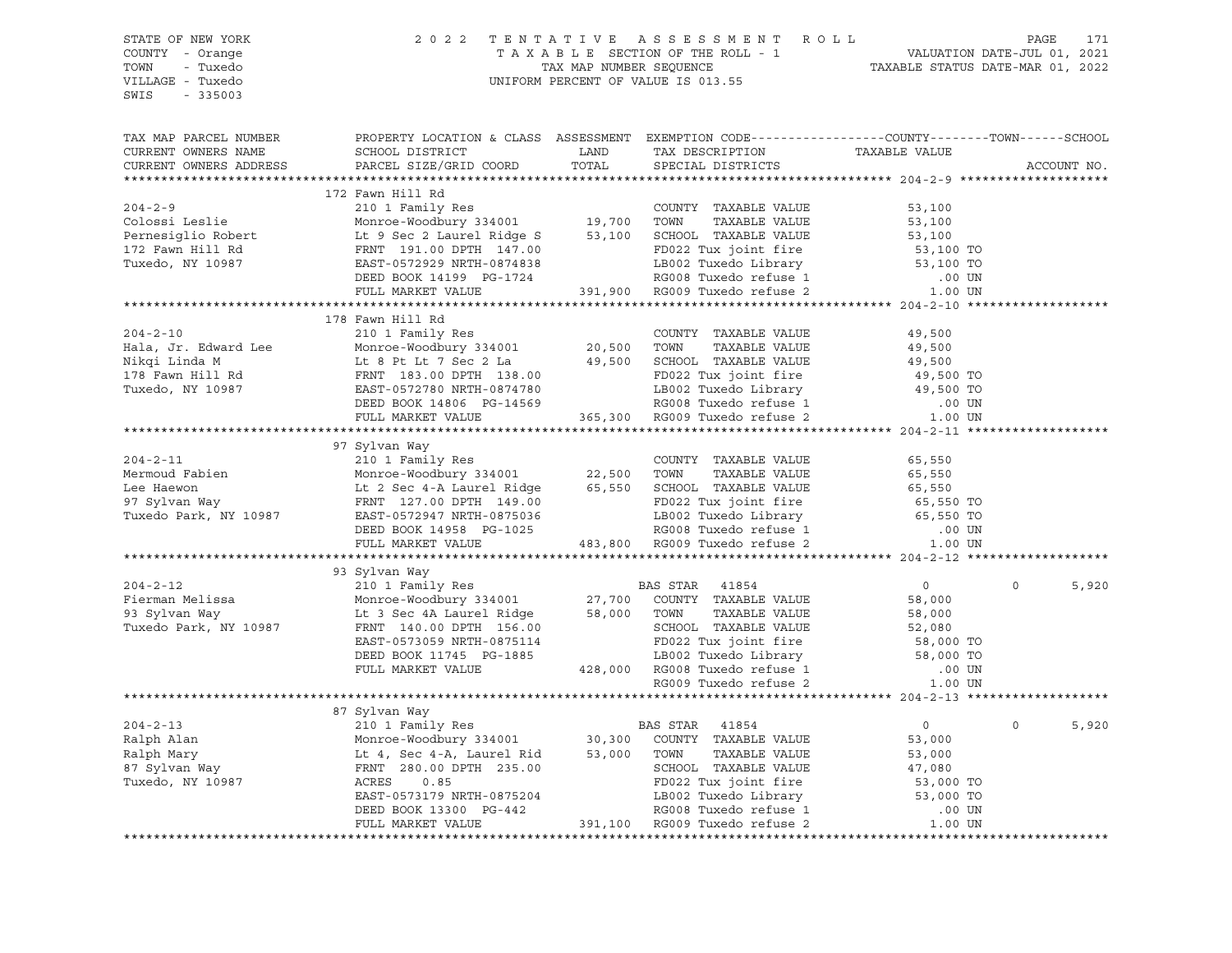| STATE OF NEW YORK<br>COUNTY - Orange<br>TOWN - Tuxedo<br>VILLAGE - Tuxedo<br>SWIS - 335003                                                                                                                                                           |                                                                                                  | 2022 TENTATIVE ASSESSMENT ROLL PAGE 172<br>TAXABLE SECTION OF THE ROLL - 1 VALUATION DATE-JUL 01, 2021<br>TAX MAP NUMBER SEQUENCE TAXABLE STATUS DATE-MAR 01, 2022<br>UNIFORM PERCENT OF VALUE IS ON ES<br>UNIFORM PERCENT OF VALUE IS 013.55 |                |                         |
|------------------------------------------------------------------------------------------------------------------------------------------------------------------------------------------------------------------------------------------------------|--------------------------------------------------------------------------------------------------|-----------------------------------------------------------------------------------------------------------------------------------------------------------------------------------------------------------------------------------------------|----------------|-------------------------|
| TAX MAP PARCEL NUMBER<br>CURRENT OWNERS NAME<br>CURRENT OWNERS ADDRESS                                                                                                                                                                               | PROPERTY LOCATION & CLASS ASSESSMENT EXEMPTION CODE----------------COUNTY-------TOWN------SCHOOL |                                                                                                                                                                                                                                               |                | ACCOUNT NO.             |
|                                                                                                                                                                                                                                                      |                                                                                                  |                                                                                                                                                                                                                                               |                |                         |
|                                                                                                                                                                                                                                                      | 75 Sylvan Way                                                                                    |                                                                                                                                                                                                                                               |                |                         |
|                                                                                                                                                                                                                                                      |                                                                                                  |                                                                                                                                                                                                                                               | $\overline{0}$ | 5,920<br>$\overline{0}$ |
|                                                                                                                                                                                                                                                      |                                                                                                  |                                                                                                                                                                                                                                               |                |                         |
|                                                                                                                                                                                                                                                      |                                                                                                  |                                                                                                                                                                                                                                               |                |                         |
|                                                                                                                                                                                                                                                      |                                                                                                  |                                                                                                                                                                                                                                               |                |                         |
|                                                                                                                                                                                                                                                      |                                                                                                  |                                                                                                                                                                                                                                               |                |                         |
|                                                                                                                                                                                                                                                      |                                                                                                  |                                                                                                                                                                                                                                               |                |                         |
|                                                                                                                                                                                                                                                      |                                                                                                  |                                                                                                                                                                                                                                               |                |                         |
|                                                                                                                                                                                                                                                      |                                                                                                  |                                                                                                                                                                                                                                               |                |                         |
|                                                                                                                                                                                                                                                      |                                                                                                  |                                                                                                                                                                                                                                               |                |                         |
|                                                                                                                                                                                                                                                      | 57 Sylvan Way                                                                                    |                                                                                                                                                                                                                                               |                |                         |
|                                                                                                                                                                                                                                                      |                                                                                                  |                                                                                                                                                                                                                                               |                | $\circ$<br>5,920        |
|                                                                                                                                                                                                                                                      |                                                                                                  |                                                                                                                                                                                                                                               |                |                         |
|                                                                                                                                                                                                                                                      |                                                                                                  |                                                                                                                                                                                                                                               |                |                         |
|                                                                                                                                                                                                                                                      |                                                                                                  |                                                                                                                                                                                                                                               |                |                         |
|                                                                                                                                                                                                                                                      |                                                                                                  |                                                                                                                                                                                                                                               |                |                         |
|                                                                                                                                                                                                                                                      |                                                                                                  |                                                                                                                                                                                                                                               |                |                         |
|                                                                                                                                                                                                                                                      |                                                                                                  |                                                                                                                                                                                                                                               |                |                         |
| 204-2-15<br>Mitchell George F<br>Mitchell George F<br>Mitchell Mary Ann Lt 6, Sec 4-A, Laurel Rid<br>Tuxedo, NY 10987<br>EXERES 1.60<br>Tuxedo, NY 10987<br>EXERES 1.60<br>DEED BOOK 2119 PG-00910<br>FULL MARKET VALUE<br>TULE MARKET VALUE<br>TULE |                                                                                                  |                                                                                                                                                                                                                                               |                |                         |
|                                                                                                                                                                                                                                                      |                                                                                                  |                                                                                                                                                                                                                                               |                |                         |
|                                                                                                                                                                                                                                                      | 51 Sylvan Way                                                                                    |                                                                                                                                                                                                                                               |                |                         |
|                                                                                                                                                                                                                                                      |                                                                                                  |                                                                                                                                                                                                                                               |                |                         |
|                                                                                                                                                                                                                                                      |                                                                                                  |                                                                                                                                                                                                                                               |                |                         |
|                                                                                                                                                                                                                                                      |                                                                                                  |                                                                                                                                                                                                                                               |                |                         |
|                                                                                                                                                                                                                                                      |                                                                                                  |                                                                                                                                                                                                                                               |                |                         |
|                                                                                                                                                                                                                                                      |                                                                                                  |                                                                                                                                                                                                                                               |                |                         |
|                                                                                                                                                                                                                                                      |                                                                                                  |                                                                                                                                                                                                                                               |                |                         |
|                                                                                                                                                                                                                                                      |                                                                                                  |                                                                                                                                                                                                                                               |                |                         |
|                                                                                                                                                                                                                                                      |                                                                                                  |                                                                                                                                                                                                                                               |                |                         |
|                                                                                                                                                                                                                                                      | 37 Sylvan Way                                                                                    |                                                                                                                                                                                                                                               |                |                         |
|                                                                                                                                                                                                                                                      |                                                                                                  |                                                                                                                                                                                                                                               |                |                         |
|                                                                                                                                                                                                                                                      |                                                                                                  |                                                                                                                                                                                                                                               |                |                         |
|                                                                                                                                                                                                                                                      |                                                                                                  |                                                                                                                                                                                                                                               |                |                         |
|                                                                                                                                                                                                                                                      |                                                                                                  |                                                                                                                                                                                                                                               |                |                         |
|                                                                                                                                                                                                                                                      |                                                                                                  |                                                                                                                                                                                                                                               |                |                         |
|                                                                                                                                                                                                                                                      |                                                                                                  |                                                                                                                                                                                                                                               |                |                         |
|                                                                                                                                                                                                                                                      |                                                                                                  |                                                                                                                                                                                                                                               |                |                         |
|                                                                                                                                                                                                                                                      |                                                                                                  |                                                                                                                                                                                                                                               |                |                         |
|                                                                                                                                                                                                                                                      | 25 Sylvan Way                                                                                    |                                                                                                                                                                                                                                               |                |                         |
|                                                                                                                                                                                                                                                      |                                                                                                  |                                                                                                                                                                                                                                               |                |                         |
|                                                                                                                                                                                                                                                      |                                                                                                  |                                                                                                                                                                                                                                               |                |                         |
|                                                                                                                                                                                                                                                      |                                                                                                  |                                                                                                                                                                                                                                               |                |                         |
|                                                                                                                                                                                                                                                      |                                                                                                  |                                                                                                                                                                                                                                               |                |                         |
|                                                                                                                                                                                                                                                      |                                                                                                  |                                                                                                                                                                                                                                               |                |                         |
|                                                                                                                                                                                                                                                      |                                                                                                  |                                                                                                                                                                                                                                               |                |                         |
|                                                                                                                                                                                                                                                      |                                                                                                  |                                                                                                                                                                                                                                               |                |                         |
|                                                                                                                                                                                                                                                      |                                                                                                  |                                                                                                                                                                                                                                               |                |                         |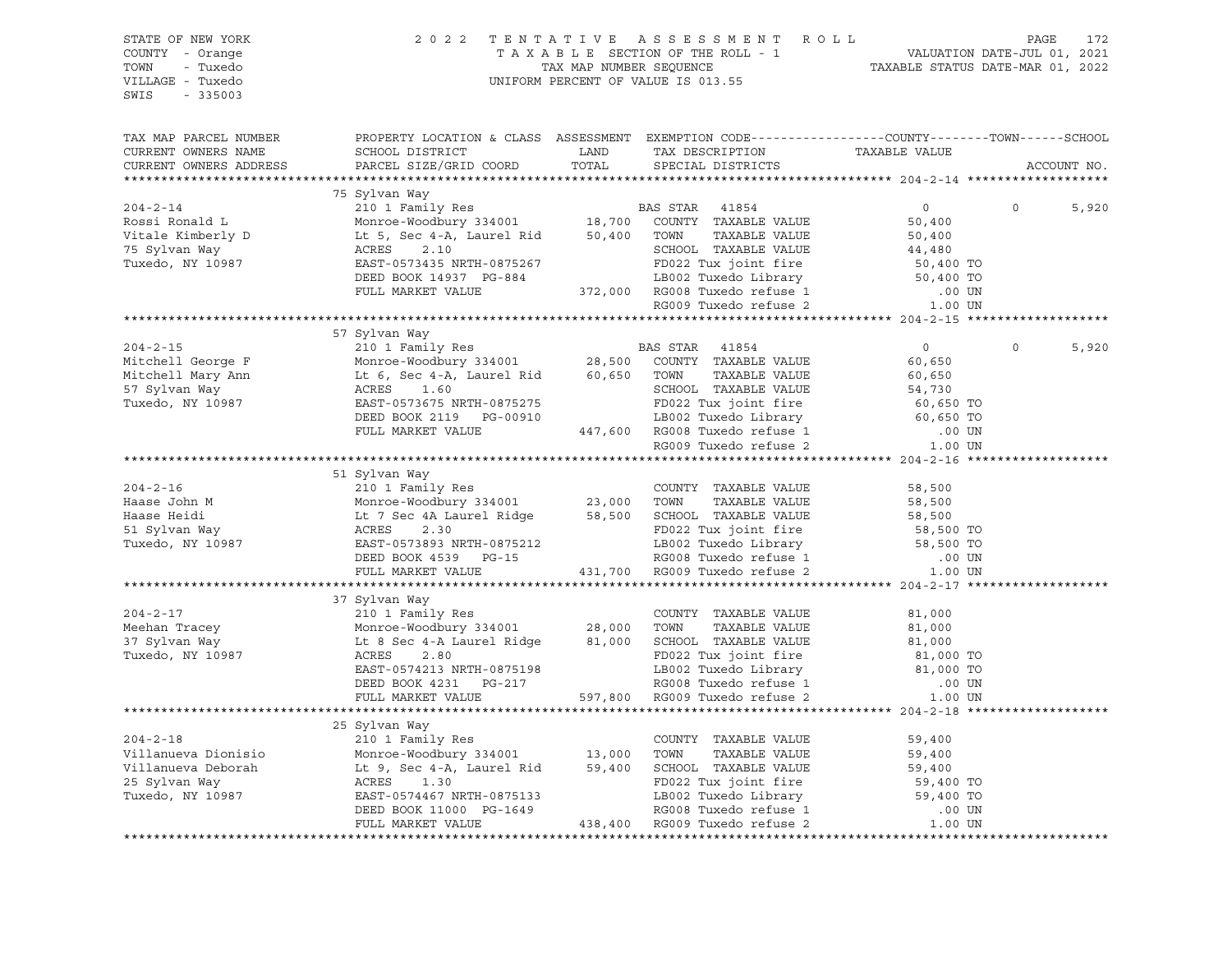| STATE OF NEW YORK<br>COUNTY - Orange<br>TOWN<br>- Tuxedo<br>VILLAGE - Tuxedo<br>$-335003$<br>SWIS | 2 0 2 2<br>TENTATIVE ASSESSMENT ROLL<br>UNIFORM PERCENT OF VALUE IS 013.55                                                                                                                                                                      | PAGE<br>173<br>T A X A B L E SECTION OF THE ROLL - 1 VALUATION DATE-JUL 01, 2021<br>TAX MAP NUMBER SEQUENCE TAXABLE STATUS DATE-MAR 01, 2022 |                                                                                                                                              |                  |             |
|---------------------------------------------------------------------------------------------------|-------------------------------------------------------------------------------------------------------------------------------------------------------------------------------------------------------------------------------------------------|----------------------------------------------------------------------------------------------------------------------------------------------|----------------------------------------------------------------------------------------------------------------------------------------------|------------------|-------------|
| TAX MAP PARCEL NUMBER                                                                             | PROPERTY LOCATION & CLASS ASSESSMENT EXEMPTION CODE-----------------COUNTY--------TOWN------SCHOOL                                                                                                                                              |                                                                                                                                              |                                                                                                                                              |                  |             |
| CURRENT OWNERS NAME                                                                               | SCHOOL DISTRICT                                                                                                                                                                                                                                 |                                                                                                                                              | LAND TAX DESCRIPTION                                                                                                                         | TAXABLE VALUE    |             |
| CURRENT OWNERS ADDRESS                                                                            | PARCEL SIZE/GRID COORD                                                                                                                                                                                                                          | TOTAL                                                                                                                                        | SPECIAL DISTRICTS                                                                                                                            |                  | ACCOUNT NO. |
|                                                                                                   | 19 Sylvan Way                                                                                                                                                                                                                                   |                                                                                                                                              |                                                                                                                                              |                  |             |
| $204 - 2 - 19$                                                                                    |                                                                                                                                                                                                                                                 |                                                                                                                                              | COUNTY TAXABLE VALUE                                                                                                                         | 54,000           |             |
| Margolin David Scott                                                                              |                                                                                                                                                                                                                                                 |                                                                                                                                              |                                                                                                                                              |                  |             |
| 19 Sylvan Way                                                                                     |                                                                                                                                                                                                                                                 |                                                                                                                                              |                                                                                                                                              |                  |             |
| Tuxedo, NY 10987                                                                                  |                                                                                                                                                                                                                                                 |                                                                                                                                              |                                                                                                                                              |                  |             |
|                                                                                                   | ACRES 1.50<br>EAST-0574679 NRTH-0875107<br>DEED BOOK 14621 PG-108<br>EAST-0574679 NRTH-0875107 LB002 Tuxedo Library 54,000 TO<br>DEED BOOK 14621 PG-108 RG008 Tuxedo refuse 1 .00 UN<br>FULL MARKET VALUE 398,500 RG009 Tuxedo refuse 2 1.00 UN |                                                                                                                                              |                                                                                                                                              |                  |             |
|                                                                                                   |                                                                                                                                                                                                                                                 |                                                                                                                                              |                                                                                                                                              |                  |             |
|                                                                                                   |                                                                                                                                                                                                                                                 |                                                                                                                                              |                                                                                                                                              |                  |             |
|                                                                                                   |                                                                                                                                                                                                                                                 |                                                                                                                                              |                                                                                                                                              |                  |             |
|                                                                                                   | 128 Fawn Hill Rd                                                                                                                                                                                                                                |                                                                                                                                              |                                                                                                                                              |                  |             |
| $204 - 2 - 21$                                                                                    |                                                                                                                                                                                                                                                 |                                                                                                                                              |                                                                                                                                              | 56,700           |             |
| Cohen Adam S                                                                                      |                                                                                                                                                                                                                                                 |                                                                                                                                              |                                                                                                                                              | 56,700           |             |
| Cohen Magdalena                                                                                   |                                                                                                                                                                                                                                                 |                                                                                                                                              |                                                                                                                                              | 56,700           |             |
| 128 Fawn Hill Rd<br>Tuxedo, NY 10987                                                              | COUNTY TAXABLE VALUE<br>Monroe-Woodbury 334001 28,500 TOWN TAXABLE VALUE<br>Lt 1 Laurel Ridge Sub 56,700 SCHOOL TAXABLE VALUE<br>Sec 3A Map 6487<br>Sec 3A Map $6487$<br>By Cert Of Inc 7/17/78<br>ACRES 1.80                                   |                                                                                                                                              | FD022 Tux joint fire 56,700 TO<br>LB002 Tuxedo Library 56,700 TO                                                                             |                  |             |
| Tuxedo, NY 10987                                                                                  |                                                                                                                                                                                                                                                 |                                                                                                                                              |                                                                                                                                              |                  |             |
|                                                                                                   |                                                                                                                                                                                                                                                 |                                                                                                                                              | RG008 Tuxedo refuse 1 00 UN RG009 Tuxedo refuse 2 1.00 UN                                                                                    |                  |             |
|                                                                                                   | EAST-0573911 NRTH-0874952                                                                                                                                                                                                                       |                                                                                                                                              |                                                                                                                                              |                  |             |
|                                                                                                   | DEED BOOK 14938 PG-787                                                                                                                                                                                                                          |                                                                                                                                              |                                                                                                                                              |                  |             |
|                                                                                                   | FULL MARKET VALUE                                                                                                                                                                                                                               | 418,500                                                                                                                                      |                                                                                                                                              |                  |             |
|                                                                                                   | 210 1 Family Res<br>Monroe-Woodbury 334001 22,000 TOWN TAXABLE VALUE<br>Lt 2 Laurel Ridge Sub 47,250 SCHOOL TAXABLE VALUE<br>Sec 3A Map 6487 FD022 Tux joint fire<br>ACRES 2.20 LB002 Tux joint fire<br>EAST-0574051 NDTU 2001                  |                                                                                                                                              |                                                                                                                                              |                  |             |
| $204 - 2 - 22$                                                                                    |                                                                                                                                                                                                                                                 |                                                                                                                                              |                                                                                                                                              | 47,250           |             |
| Mallon Christopher A                                                                              |                                                                                                                                                                                                                                                 |                                                                                                                                              |                                                                                                                                              | 47,250           |             |
| Mallon Bernadette R                                                                               |                                                                                                                                                                                                                                                 |                                                                                                                                              |                                                                                                                                              | 47,250<br>47,250 |             |
| 130 Fawn Hill Rd                                                                                  |                                                                                                                                                                                                                                                 |                                                                                                                                              |                                                                                                                                              |                  |             |
| Tuxedo Park, NY 10987                                                                             |                                                                                                                                                                                                                                                 |                                                                                                                                              | FD022 Tux joint fire $47,250$ TO<br>LB002 Tuxedo Library $47,250$ TO                                                                         |                  |             |
|                                                                                                   |                                                                                                                                                                                                                                                 |                                                                                                                                              | RG008 Tuxedo refuse 1<br>RG009 Tuxedo refuse 2                                                                                               | .00 UN           |             |
|                                                                                                   | EAST-0574051 NRTH-0874896<br>DEED BOOK 12435 PG-668                                                                                                                                                                                             |                                                                                                                                              |                                                                                                                                              | 1.00 UN          |             |
|                                                                                                   | FULL MARKET VALUE                                                                                                                                                                                                                               | 348,700                                                                                                                                      |                                                                                                                                              |                  |             |
|                                                                                                   |                                                                                                                                                                                                                                                 |                                                                                                                                              |                                                                                                                                              |                  |             |
|                                                                                                   | 136 Fawn Hill Rd                                                                                                                                                                                                                                |                                                                                                                                              |                                                                                                                                              |                  |             |
| $204 - 2 - 23$                                                                                    | 210 1 Family Res                                                                                                                                                                                                                                |                                                                                                                                              | COUNTY TAXABLE VALUE                                                                                                                         | 60,000           |             |
| Kim Kyung-Hwa Julie<br>100 Taum Will Rd                                                           |                                                                                                                                                                                                                                                 | 25,000 TOWN                                                                                                                                  |                                                                                                                                              | 60,000           |             |
| 136 Fawn Hill Rd                                                                                  |                                                                                                                                                                                                                                                 |                                                                                                                                              |                                                                                                                                              |                  |             |
| Tuxedo, NY 10987                                                                                  | $\overline{a}$<br>Sec 3A Map 6487                                                                                                                                                                                                               |                                                                                                                                              | CCHOOL TAXABLE VALUE<br>FD022 Tux joint fire<br>LB002 Tuxedo Library<br>DC008 Tuxedo Library<br>DC008 Tuxedo Library<br>TC008 Tuxedo Library |                  |             |
|                                                                                                   | 1.20<br>ACRES                                                                                                                                                                                                                                   |                                                                                                                                              |                                                                                                                                              |                  |             |
|                                                                                                   |                                                                                                                                                                                                                                                 |                                                                                                                                              |                                                                                                                                              |                  |             |
|                                                                                                   | ACRES 1.20<br>EAST-0574227 NRTH-0874630<br>DEED BOOK 14076 PG-582<br>PIILL MARKET VALUE 442,800                                                                                                                                                 |                                                                                                                                              |                                                                                                                                              |                  |             |
|                                                                                                   |                                                                                                                                                                                                                                                 |                                                                                                                                              |                                                                                                                                              |                  |             |
|                                                                                                   |                                                                                                                                                                                                                                                 |                                                                                                                                              |                                                                                                                                              |                  |             |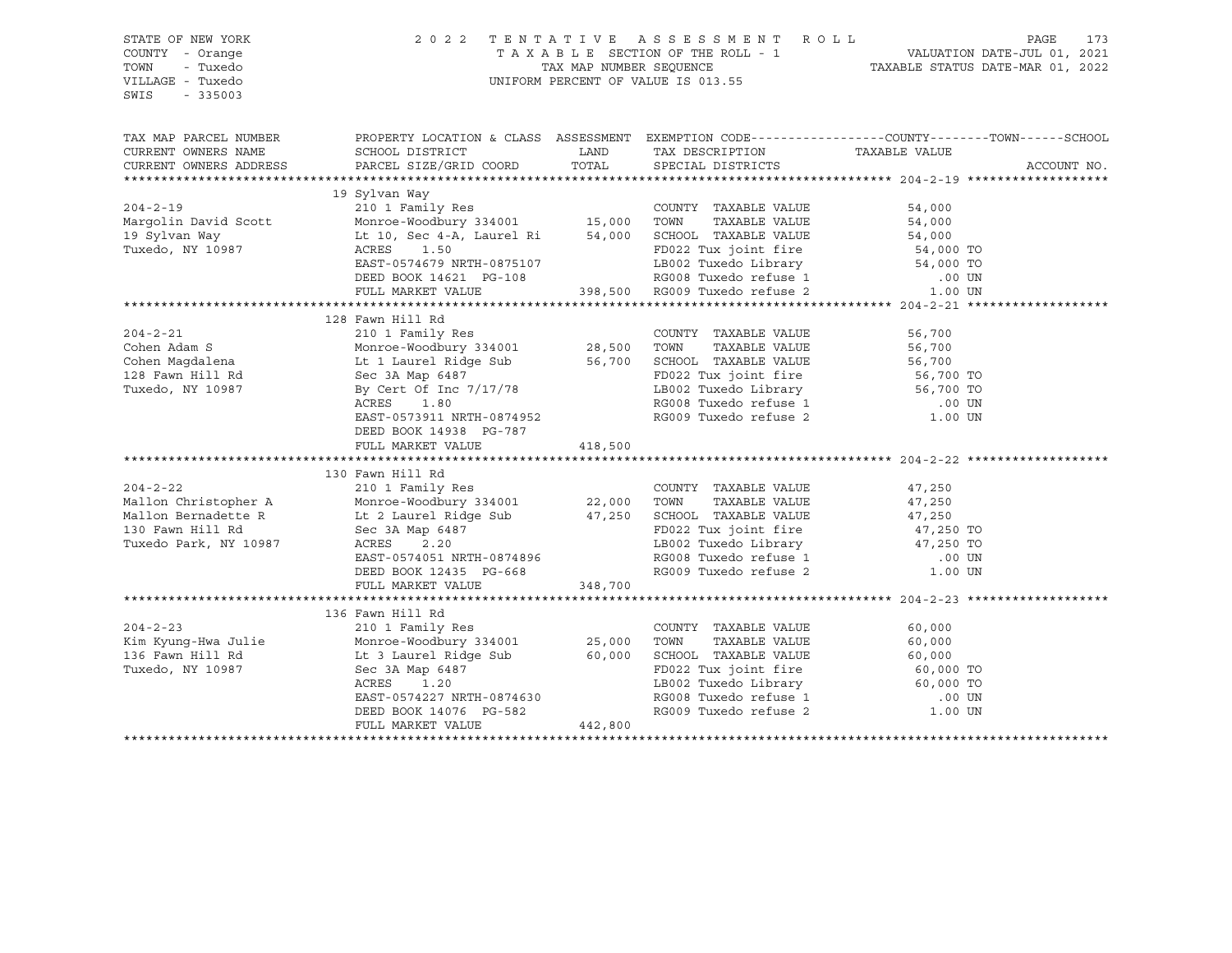STATE OF NEW YORK 2 0 2 2 T E N T A T I V E A S S E S S M E N T R O L L PAGE 174 COUNTY - Orange T A X A B L E SECTION OF THE ROLL - 1 VALUATION DATE-JUL 01, 2021 TOWN - Tuxedo TAX MAP NUMBER SEQUENCE TAXABLE STATUS DATE-MAR 01, 2022 UNIFORM PERCENT OF VALUE IS 013.55 SWIS - 335003 TAX MAP PARCEL NUMBER PROPERTY LOCATION & CLASS ASSESSMENT EXEMPTION CODE------------------COUNTY--------TOWN------SCHOOL CURRENT OWNERS NAME SCHOOL DISTRICT TAX NO TAX DESCRIPTION TAXABLE VALUE CURRENT OWNERS ADDRESS PARCEL SIZE/GRID COORD TOTAL SPECIAL DISTRICTS ACCOUNT NO. \*\*\*\*\*\*\*\*\*\*\*\*\*\*\*\*\*\*\*\*\*\*\*\*\*\*\*\*\*\*\*\*\*\*\*\*\*\*\*\*\*\*\*\*\*\*\*\*\*\*\*\*\*\*\*\*\*\*\*\*\*\*\*\*\*\*\*\*\*\*\*\*\*\*\*\*\*\*\*\*\*\*\*\*\*\*\*\*\*\*\*\*\*\*\*\*\*\*\*\*\*\*\* 204-2-24 \*\*\*\*\*\*\*\*\*\*\*\*\*\*\*\*\*\*\* 140 Fawn Hill Rd 204-2-24 210 1 Family Res ENH STAR 41834 0 0 14,780 Apostolides Andreas Monroe-Woodbury 334001 24,600 COUNTY TAXABLE VALUE 57,120 Apostolides Virginia B Lt 4 Laurel Ridge Sub Map 57,120 TOWN TAXABLE VALUE 57,120 140 Fawn Hill Rd 6487 Cert Of Inc 7/17/78 SCHOOL TAXABLE VALUE 42,340  $\frac{140}{140}$  Fawn Hill Rd  $\frac{140}{100}$  Favn Hill Rd  $\frac{140}{100}$  Favn Hill Rd  $\frac{140}{100}$  Fuxedo Park, NY 10987 FRNT 123.00 DPTH 238.00 FD022 Tux joint fire  $\frac{57}{120}$  TO EAST-0574267 NRTH-0874631 LB002 Tuxedo Library 57,120 TO DEED BOOK 2419 PG-00261 RG008 Tuxedo refuse 1 .00 UN FULL MARKET VALUE 421,600 RG009 Tuxedo refuse 2 1.00 UN \*\*\*\*\*\*\*\*\*\*\*\*\*\*\*\*\*\*\*\*\*\*\*\*\*\*\*\*\*\*\*\*\*\*\*\*\*\*\*\*\*\*\*\*\*\*\*\*\*\*\*\*\*\*\*\*\*\*\*\*\*\*\*\*\*\*\*\*\*\*\*\*\*\*\*\*\*\*\*\*\*\*\*\*\*\*\*\*\*\*\*\*\*\*\*\*\*\*\*\*\*\*\* 204-3-1 \*\*\*\*\*\*\*\*\*\*\*\*\*\*\*\*\*\*\*\* 19 Fawn Hill Rd 204-3-1 210 1 Family Res COUNTY TAXABLE VALUE 55,350 Stoker Christopher S Monroe-Woodbury 334001 22,300 TOWN TAXABLE VALUE 55,350 Stoker Kristie R Lt 34 & Pt Lt 35, Sec 1, 55,350 SCHOOL TAXABLE VALUE 55,350 19 Fawn Hill Rd FRNT 313.60 DPTH 165.90 FD022 Tux joint fire 55,350 TO Tuxedo, NY 10987 EAST-0572048 NRTH-0874626 LB002 Tuxedo Library 55,350 TO DEED BOOK 14404 PG-1752 RG008 Tuxedo refuse 1 .00 UN FULL MARKET VALUE 408,500 RG009 Tuxedo refuse 2 1.00 UN \*\*\*\*\*\*\*\*\*\*\*\*\*\*\*\*\*\*\*\*\*\*\*\*\*\*\*\*\*\*\*\*\*\*\*\*\*\*\*\*\*\*\*\*\*\*\*\*\*\*\*\*\*\*\*\*\*\*\*\*\*\*\*\*\*\*\*\*\*\*\*\*\*\*\*\*\*\*\*\*\*\*\*\*\*\*\*\*\*\*\*\*\*\*\*\*\*\*\*\*\*\*\* 204-3-2 \*\*\*\*\*\*\*\*\*\*\*\*\*\*\*\*\*\*\*\* 5 Fawn Hill Rd 204-3-2 210 1 Family Res BAS STAR 41854 0 0 5,920 Christian Stefan Monroe-Woodbury 334001 26,200 COUNTY TAXABLE VALUE 55,800 5 Fawn Hill Rd Pt Lt 35 Sec 1 Laurel Rid 55,800 TOWN TAXABLE VALUE 55,800 Tuxedo, NY 10987 FRNT 156.00 DPTH 217.00 SCHOOL TAXABLE VALUE 49,880 EAST-0572216 NRTH-0874653 FD022 Tux joint fire 55,800 TO DEED BOOK 12735 PG-229 LB002 Tuxedo Library 55,800 TO FULL MARKET VALUE 411,800 RG008 Tuxedo refuse 1 .00 UN RG009 Tuxedo refuse 2  $1.00$  UN \*\*\*\*\*\*\*\*\*\*\*\*\*\*\*\*\*\*\*\*\*\*\*\*\*\*\*\*\*\*\*\*\*\*\*\*\*\*\*\*\*\*\*\*\*\*\*\*\*\*\*\*\*\*\*\*\*\*\*\*\*\*\*\*\*\*\*\*\*\*\*\*\*\*\*\*\*\*\*\*\*\*\*\*\*\*\*\*\*\*\*\*\*\*\*\*\*\*\*\*\*\*\* 204-3-3.1 \*\*\*\*\*\*\*\*\*\*\*\*\*\*\*\*\*\* Fawn Hill Rd<br>311 Res vac land 204-3-3.1 311 Res vac land COUNTY TAXABLE VALUE 2,100 Gulick Timothy Monroe-Woodbury 334001 2,100 TOWN TAXABLE VALUE 2,100 41 2nd St Pt Lt 35 Sec 1 Laurel Rid 2,100 SCHOOL TAXABLE VALUE 2,100 Hillburn, NY 10901 Map 4249<br>FRNT 82.00 DPTH 218.00 CHA CHOO2 Tuxedo Library 2,100 TO FRNT 82.00 DPTH 218.00 LB002 Tuxedo Library 2,100 TO EAST-0572392 NRTH-0874642 RG008 Tuxedo refuse 1 DEED BOOK 14144 PG-1520 FULL MARKET VALUE 15,500 \*\*\*\*\*\*\*\*\*\*\*\*\*\*\*\*\*\*\*\*\*\*\*\*\*\*\*\*\*\*\*\*\*\*\*\*\*\*\*\*\*\*\*\*\*\*\*\*\*\*\*\*\*\*\*\*\*\*\*\*\*\*\*\*\*\*\*\*\*\*\*\*\*\*\*\*\*\*\*\*\*\*\*\*\*\*\*\*\*\*\*\*\*\*\*\*\*\*\*\*\*\*\*\*\*\*\*\*\*\*\*\*\*\*\*\*\*\*\*\*\*\*\*\*\*\*\*\*\*\*\*\*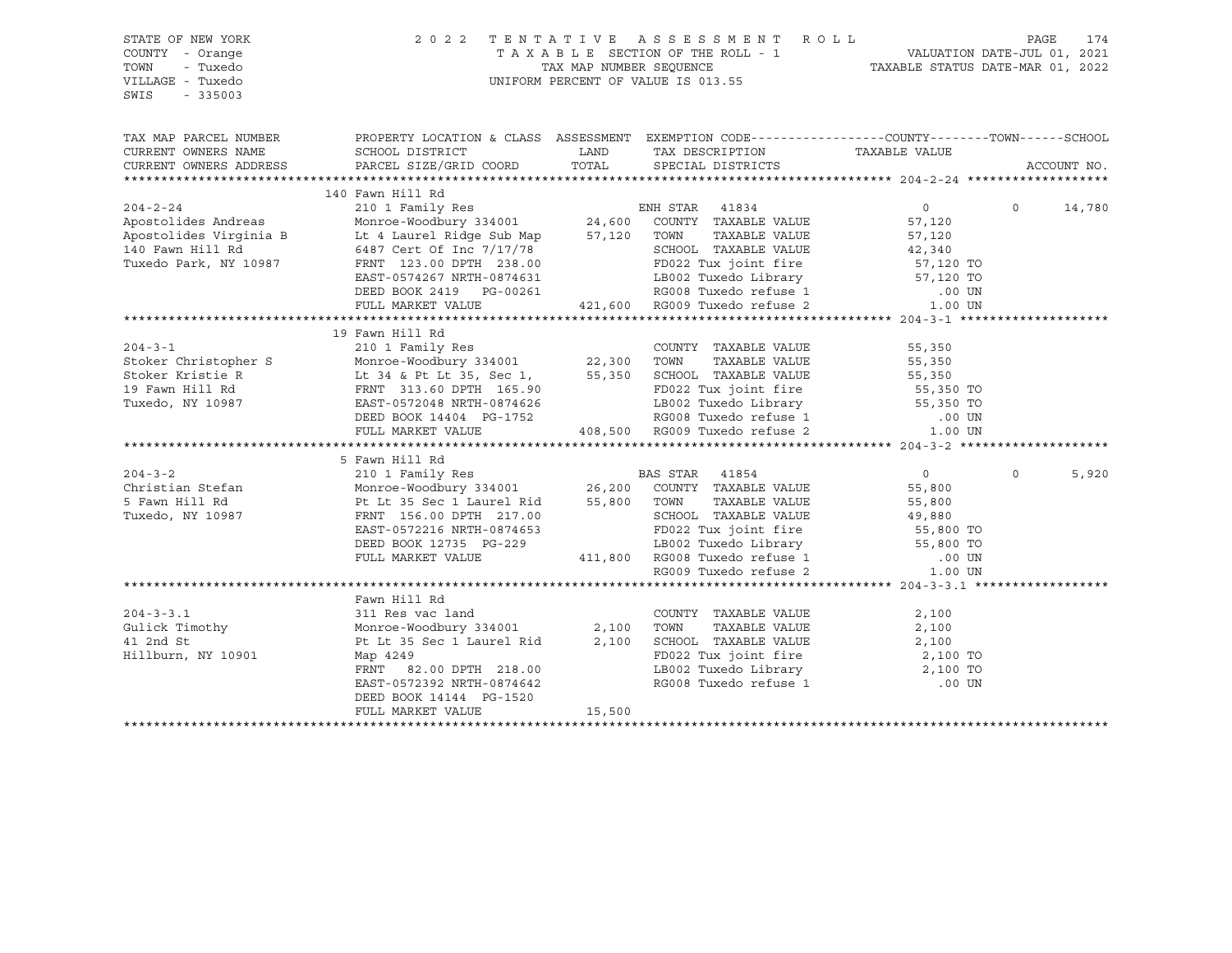| STATE OF NEW YORK<br>COUNTY - Orange<br>TOWN - Tuxedo<br>VILLAGE - Tuxedo<br>SWIS - 335003                                                                                                                                                                                                                                                                                                                                                                                       |  | 2022 TENTATIVE ASSESSMENT ROLL PAGE 175<br>TAXABLE SECTION OF THE ROLL - 1 VALUATION DATE-JUL 01, 2021<br>TAX MAP NUMBER SEQUENCE TAXABLE STATUS DATE-MAR 01, 2022<br>UNIFORM PERCENT OF VALUE IS 013.55                       |
|----------------------------------------------------------------------------------------------------------------------------------------------------------------------------------------------------------------------------------------------------------------------------------------------------------------------------------------------------------------------------------------------------------------------------------------------------------------------------------|--|--------------------------------------------------------------------------------------------------------------------------------------------------------------------------------------------------------------------------------|
|                                                                                                                                                                                                                                                                                                                                                                                                                                                                                  |  | TAX MAP PARCEL NUMBER BOOPERTY LOCATION & CLASS ASSESSMENT EXEMPTION CODE-----------------COUNTY--------TOWN------SCHOOL CURRENT OWNERS NAME SCHOOL DISTRICT LAND TAX DESCRIPTION TAXABLE VALUE VALUE CURRENT OWNERS ADDRESS P |
|                                                                                                                                                                                                                                                                                                                                                                                                                                                                                  |  |                                                                                                                                                                                                                                |
| $\begin{tabular}{l c c c c c c} \hline \textbf{193} & \textbf{Fawn Hill Rd} & \textbf{193} & \textbf{Fawn Hill Rd} & \textbf{COUNTY} & \textbf{TAXABLE VALUE} & \textbf{45,720} \\ \hline \textbf{204-3-4} & 2101 & \textbf{Family Res} & \textbf{COUNTY} & \textbf{20,500} & \textbf{TOWN} & \textbf{TAXABLE VALUE} & \textbf{45,720} \\ \textbf{Rodney Jean} & \textbf{Monroe-Woodbury 334001} & 20,500 & \textbf{TOWN} & \text$                                               |  |                                                                                                                                                                                                                                |
|                                                                                                                                                                                                                                                                                                                                                                                                                                                                                  |  |                                                                                                                                                                                                                                |
|                                                                                                                                                                                                                                                                                                                                                                                                                                                                                  |  |                                                                                                                                                                                                                                |
|                                                                                                                                                                                                                                                                                                                                                                                                                                                                                  |  |                                                                                                                                                                                                                                |
|                                                                                                                                                                                                                                                                                                                                                                                                                                                                                  |  |                                                                                                                                                                                                                                |
|                                                                                                                                                                                                                                                                                                                                                                                                                                                                                  |  |                                                                                                                                                                                                                                |
|                                                                                                                                                                                                                                                                                                                                                                                                                                                                                  |  |                                                                                                                                                                                                                                |
|                                                                                                                                                                                                                                                                                                                                                                                                                                                                                  |  |                                                                                                                                                                                                                                |
| 189 Faun Hill Rd 16 Sec 2 Laurel Ridge 20,500 TOWN TAXABLE VALUE 53,615<br>189 Faun Hill Rd Monroe-Woodbury 334001 20,500 TOWN TAXABLE VALUE 53,615<br>189 Fawn Hill Rd Monroe-Woodbury 334001 20,500 TOWN TAXABLE VALUE 53,615<br>1                                                                                                                                                                                                                                             |  |                                                                                                                                                                                                                                |
|                                                                                                                                                                                                                                                                                                                                                                                                                                                                                  |  |                                                                                                                                                                                                                                |
|                                                                                                                                                                                                                                                                                                                                                                                                                                                                                  |  |                                                                                                                                                                                                                                |
|                                                                                                                                                                                                                                                                                                                                                                                                                                                                                  |  |                                                                                                                                                                                                                                |
|                                                                                                                                                                                                                                                                                                                                                                                                                                                                                  |  |                                                                                                                                                                                                                                |
|                                                                                                                                                                                                                                                                                                                                                                                                                                                                                  |  |                                                                                                                                                                                                                                |
|                                                                                                                                                                                                                                                                                                                                                                                                                                                                                  |  |                                                                                                                                                                                                                                |
|                                                                                                                                                                                                                                                                                                                                                                                                                                                                                  |  |                                                                                                                                                                                                                                |
|                                                                                                                                                                                                                                                                                                                                                                                                                                                                                  |  |                                                                                                                                                                                                                                |
|                                                                                                                                                                                                                                                                                                                                                                                                                                                                                  |  |                                                                                                                                                                                                                                |
|                                                                                                                                                                                                                                                                                                                                                                                                                                                                                  |  |                                                                                                                                                                                                                                |
|                                                                                                                                                                                                                                                                                                                                                                                                                                                                                  |  |                                                                                                                                                                                                                                |
|                                                                                                                                                                                                                                                                                                                                                                                                                                                                                  |  |                                                                                                                                                                                                                                |
|                                                                                                                                                                                                                                                                                                                                                                                                                                                                                  |  |                                                                                                                                                                                                                                |
|                                                                                                                                                                                                                                                                                                                                                                                                                                                                                  |  |                                                                                                                                                                                                                                |
|                                                                                                                                                                                                                                                                                                                                                                                                                                                                                  |  |                                                                                                                                                                                                                                |
|                                                                                                                                                                                                                                                                                                                                                                                                                                                                                  |  |                                                                                                                                                                                                                                |
|                                                                                                                                                                                                                                                                                                                                                                                                                                                                                  |  |                                                                                                                                                                                                                                |
|                                                                                                                                                                                                                                                                                                                                                                                                                                                                                  |  |                                                                                                                                                                                                                                |
| $\begin{tabular}{lllllllllllll} \multicolumn{3}{l}{} & \multicolumn{3}{l}{} & \multicolumn{3}{l}{} & \multicolumn{3}{l}{} & \multicolumn{3}{l}{} & \multicolumn{3}{l}{} & \multicolumn{3}{l}{} & \multicolumn{3}{l}{} & \multicolumn{3}{l}{} & \multicolumn{3}{l}{} & \multicolumn{3}{l}{} & \multicolumn{3}{l}{} & \multicolumn{3}{l}{} & \multicolumn{3}{l}{} & \multicolumn{3}{l}{} & \multicolumn{3}{l}{} & \multicolumn{3}{l}{} & \multicolumn{3}{l}{} & \multicolumn{3}{l$ |  |                                                                                                                                                                                                                                |
|                                                                                                                                                                                                                                                                                                                                                                                                                                                                                  |  |                                                                                                                                                                                                                                |
|                                                                                                                                                                                                                                                                                                                                                                                                                                                                                  |  |                                                                                                                                                                                                                                |
|                                                                                                                                                                                                                                                                                                                                                                                                                                                                                  |  |                                                                                                                                                                                                                                |
|                                                                                                                                                                                                                                                                                                                                                                                                                                                                                  |  |                                                                                                                                                                                                                                |
|                                                                                                                                                                                                                                                                                                                                                                                                                                                                                  |  |                                                                                                                                                                                                                                |
|                                                                                                                                                                                                                                                                                                                                                                                                                                                                                  |  |                                                                                                                                                                                                                                |
|                                                                                                                                                                                                                                                                                                                                                                                                                                                                                  |  |                                                                                                                                                                                                                                |
| 179 Favn Hill Rd ERST-0572998 RTH-0874616<br>179 Favn Hill Rd ERST-0572998 RTH-0874616<br>179 Favn Hill Rd ERST-0572998 RTH-0874616<br>179 Favn Hill Rd ERST-0572998 RTH-0874616<br>179 Favn Hill Rd ERST-0572998 RTH-0874616<br>179 Fav                                                                                                                                                                                                                                         |  |                                                                                                                                                                                                                                |
|                                                                                                                                                                                                                                                                                                                                                                                                                                                                                  |  |                                                                                                                                                                                                                                |
|                                                                                                                                                                                                                                                                                                                                                                                                                                                                                  |  |                                                                                                                                                                                                                                |
|                                                                                                                                                                                                                                                                                                                                                                                                                                                                                  |  |                                                                                                                                                                                                                                |
|                                                                                                                                                                                                                                                                                                                                                                                                                                                                                  |  |                                                                                                                                                                                                                                |
|                                                                                                                                                                                                                                                                                                                                                                                                                                                                                  |  |                                                                                                                                                                                                                                |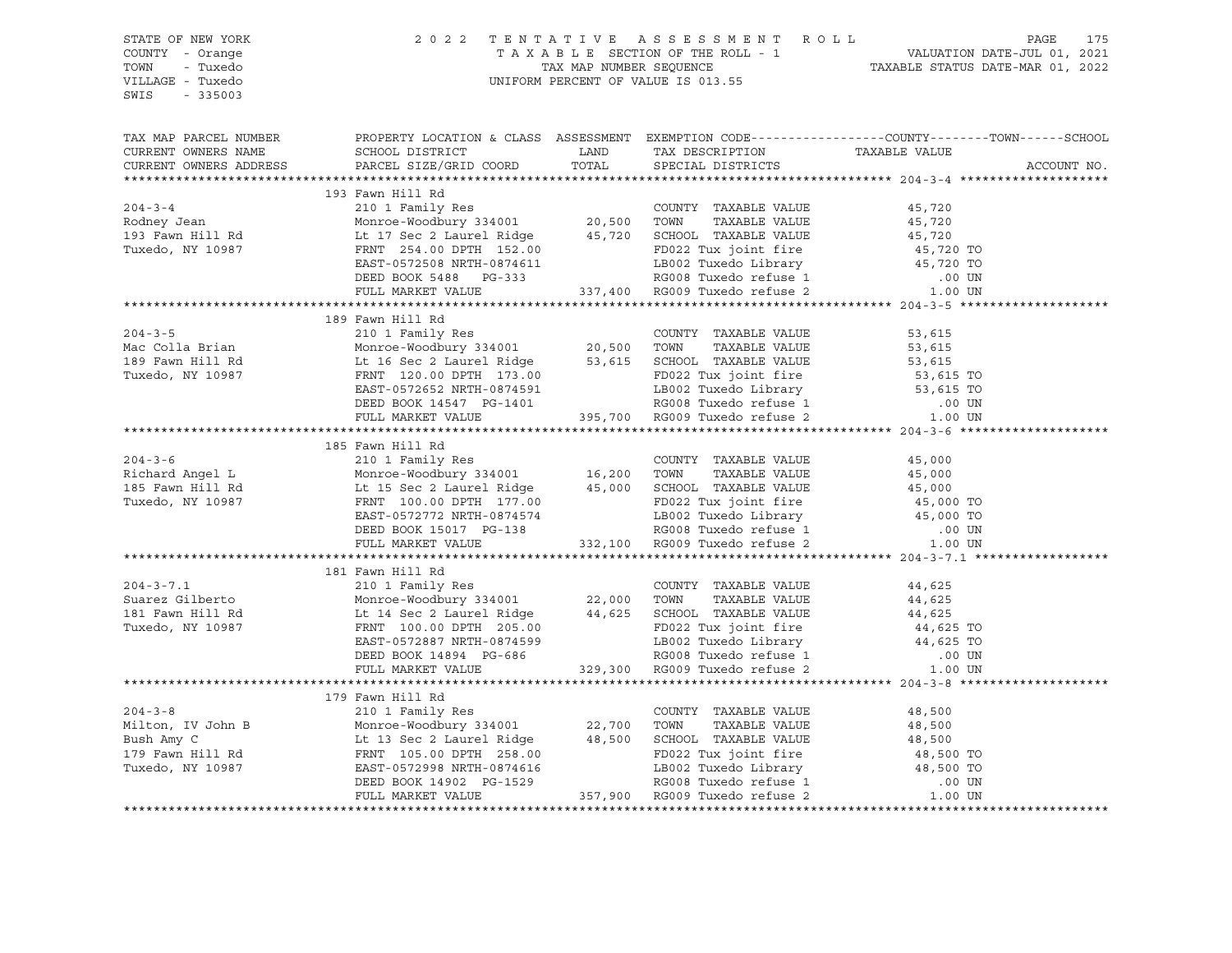| STATE OF NEW YORK<br>COUNTY - Orange<br>- Tuxedo<br>TOWN<br>VILLAGE - Tuxedo<br>SWIS<br>$-335003$                                                                                                                                                                                                                                                                                                                                                         |                                                                                                                                                                                                                        |                                                                                                                                  |                |          |             |
|-----------------------------------------------------------------------------------------------------------------------------------------------------------------------------------------------------------------------------------------------------------------------------------------------------------------------------------------------------------------------------------------------------------------------------------------------------------|------------------------------------------------------------------------------------------------------------------------------------------------------------------------------------------------------------------------|----------------------------------------------------------------------------------------------------------------------------------|----------------|----------|-------------|
| TAX MAP PARCEL NUMBER                                                                                                                                                                                                                                                                                                                                                                                                                                     | PROPERTY LOCATION & CLASS ASSESSMENT EXEMPTION CODE----------------COUNTY-------TOWN------SCHOOL                                                                                                                       |                                                                                                                                  |                |          |             |
| CURRENT OWNERS NAME                                                                                                                                                                                                                                                                                                                                                                                                                                       |                                                                                                                                                                                                                        |                                                                                                                                  |                |          |             |
| CURRENT OWNERS ADDRESS                                                                                                                                                                                                                                                                                                                                                                                                                                    |                                                                                                                                                                                                                        |                                                                                                                                  |                |          | ACCOUNT NO. |
| ${\small \begin{tabular}{lcccc} \textbf{175} \texttt{R} & \texttt{186} & \texttt{178} & \texttt{188} & \texttt{188} & \texttt{188} & \texttt{188} & \texttt{188} & \texttt{188} & \texttt{188} & \texttt{188} & \texttt{188} & \texttt{188} & \texttt{188} & \texttt{188} & \texttt{188} & \texttt{188} & \texttt{188} & \texttt{188} & \texttt{188} & \texttt{188} & \texttt{188} & \texttt{1$                                                           |                                                                                                                                                                                                                        |                                                                                                                                  |                |          |             |
|                                                                                                                                                                                                                                                                                                                                                                                                                                                           |                                                                                                                                                                                                                        |                                                                                                                                  | $\overline{0}$ | $\Omega$ | 5,920       |
|                                                                                                                                                                                                                                                                                                                                                                                                                                                           |                                                                                                                                                                                                                        |                                                                                                                                  |                |          |             |
|                                                                                                                                                                                                                                                                                                                                                                                                                                                           |                                                                                                                                                                                                                        |                                                                                                                                  |                |          |             |
|                                                                                                                                                                                                                                                                                                                                                                                                                                                           |                                                                                                                                                                                                                        |                                                                                                                                  |                |          |             |
|                                                                                                                                                                                                                                                                                                                                                                                                                                                           |                                                                                                                                                                                                                        |                                                                                                                                  |                |          |             |
|                                                                                                                                                                                                                                                                                                                                                                                                                                                           |                                                                                                                                                                                                                        |                                                                                                                                  |                |          |             |
|                                                                                                                                                                                                                                                                                                                                                                                                                                                           |                                                                                                                                                                                                                        |                                                                                                                                  |                |          |             |
|                                                                                                                                                                                                                                                                                                                                                                                                                                                           |                                                                                                                                                                                                                        |                                                                                                                                  |                |          |             |
|                                                                                                                                                                                                                                                                                                                                                                                                                                                           |                                                                                                                                                                                                                        |                                                                                                                                  |                |          |             |
|                                                                                                                                                                                                                                                                                                                                                                                                                                                           | 165 Fawn Hill Rd                                                                                                                                                                                                       |                                                                                                                                  |                |          |             |
|                                                                                                                                                                                                                                                                                                                                                                                                                                                           |                                                                                                                                                                                                                        |                                                                                                                                  |                | $\Omega$ | 5,920       |
|                                                                                                                                                                                                                                                                                                                                                                                                                                                           |                                                                                                                                                                                                                        |                                                                                                                                  |                |          |             |
|                                                                                                                                                                                                                                                                                                                                                                                                                                                           |                                                                                                                                                                                                                        |                                                                                                                                  |                |          |             |
|                                                                                                                                                                                                                                                                                                                                                                                                                                                           |                                                                                                                                                                                                                        |                                                                                                                                  |                |          |             |
|                                                                                                                                                                                                                                                                                                                                                                                                                                                           |                                                                                                                                                                                                                        |                                                                                                                                  |                |          |             |
|                                                                                                                                                                                                                                                                                                                                                                                                                                                           |                                                                                                                                                                                                                        |                                                                                                                                  |                |          |             |
|                                                                                                                                                                                                                                                                                                                                                                                                                                                           |                                                                                                                                                                                                                        |                                                                                                                                  |                |          |             |
| ${\small \begin{tabular}{lcccc} \textbf{204-3-10} & & & & \textbf{165} \text{ Fawn Hill Rd} & & & \textbf{BAS STAR} & 41854 & & 0 \\ \textbf{Grippo Jessica} & & & \textbf{Monro-Woodbury 334001} & & & \textbf{22,500} & \textbf{COUNTY TAXABLE VALUE} & 41,000 \\ \textbf{Matta Kerri} & & & \textbf{Lt 11} \text{ Sec 2 Laurel Ridge} & 41,000 & \textbf{TOWN} & \textbf{TAXABLE VALUE} & 41,000 \\ \textbf{165} \text{ Fawn Hill Rd} & & \textbf{ERN$ |                                                                                                                                                                                                                        |                                                                                                                                  |                |          |             |
|                                                                                                                                                                                                                                                                                                                                                                                                                                                           |                                                                                                                                                                                                                        |                                                                                                                                  |                |          |             |
|                                                                                                                                                                                                                                                                                                                                                                                                                                                           |                                                                                                                                                                                                                        |                                                                                                                                  |                |          |             |
|                                                                                                                                                                                                                                                                                                                                                                                                                                                           |                                                                                                                                                                                                                        |                                                                                                                                  |                |          |             |
|                                                                                                                                                                                                                                                                                                                                                                                                                                                           |                                                                                                                                                                                                                        |                                                                                                                                  |                |          |             |
|                                                                                                                                                                                                                                                                                                                                                                                                                                                           |                                                                                                                                                                                                                        |                                                                                                                                  |                |          |             |
|                                                                                                                                                                                                                                                                                                                                                                                                                                                           |                                                                                                                                                                                                                        |                                                                                                                                  |                |          |             |
|                                                                                                                                                                                                                                                                                                                                                                                                                                                           |                                                                                                                                                                                                                        |                                                                                                                                  |                |          |             |
|                                                                                                                                                                                                                                                                                                                                                                                                                                                           |                                                                                                                                                                                                                        |                                                                                                                                  |                |          |             |
|                                                                                                                                                                                                                                                                                                                                                                                                                                                           |                                                                                                                                                                                                                        |                                                                                                                                  |                |          |             |
|                                                                                                                                                                                                                                                                                                                                                                                                                                                           | 159 Fawn Hill Rd                                                                                                                                                                                                       |                                                                                                                                  |                |          |             |
| $204 - 3 - 12$                                                                                                                                                                                                                                                                                                                                                                                                                                            |                                                                                                                                                                                                                        |                                                                                                                                  |                |          |             |
| Creazzo Thomas                                                                                                                                                                                                                                                                                                                                                                                                                                            |                                                                                                                                                                                                                        |                                                                                                                                  |                |          |             |
| Creazzo Susan M                                                                                                                                                                                                                                                                                                                                                                                                                                           |                                                                                                                                                                                                                        |                                                                                                                                  |                |          |             |
| 159 Fawn Hill Rd                                                                                                                                                                                                                                                                                                                                                                                                                                          | 159 Fawn Hill Rd<br>210 1 Family Res<br>Monroe-Woodbury 334001 19,300 TOWN TAXABLE VALUE<br>210 1 Family Res<br>Monroe-Woodbury 334001 19,300 TOWN TAXABLE VALUE<br>25,000<br>25,000 FD022 Tux joint fire<br>25,000 TO | FD022 Tux joint fire 45,000 TO<br>LB002 Tuxedo Library 45,000 TO<br>RG008 Tuxedo refuse 1 00 UN<br>RG009 Tuxedo refuse 2 1.00 UN |                |          |             |
| Tuxedo, NY 10987                                                                                                                                                                                                                                                                                                                                                                                                                                          | BANK<br>N                                                                                                                                                                                                              |                                                                                                                                  |                |          |             |
|                                                                                                                                                                                                                                                                                                                                                                                                                                                           | EAST-0573414 NRTH-0874731                                                                                                                                                                                              |                                                                                                                                  |                |          |             |
|                                                                                                                                                                                                                                                                                                                                                                                                                                                           | DEED BOOK 13819 PG-1355<br>FIILT. MARKET VALUE 332,100                                                                                                                                                                 |                                                                                                                                  |                |          |             |
|                                                                                                                                                                                                                                                                                                                                                                                                                                                           |                                                                                                                                                                                                                        |                                                                                                                                  |                |          |             |
|                                                                                                                                                                                                                                                                                                                                                                                                                                                           |                                                                                                                                                                                                                        |                                                                                                                                  |                |          |             |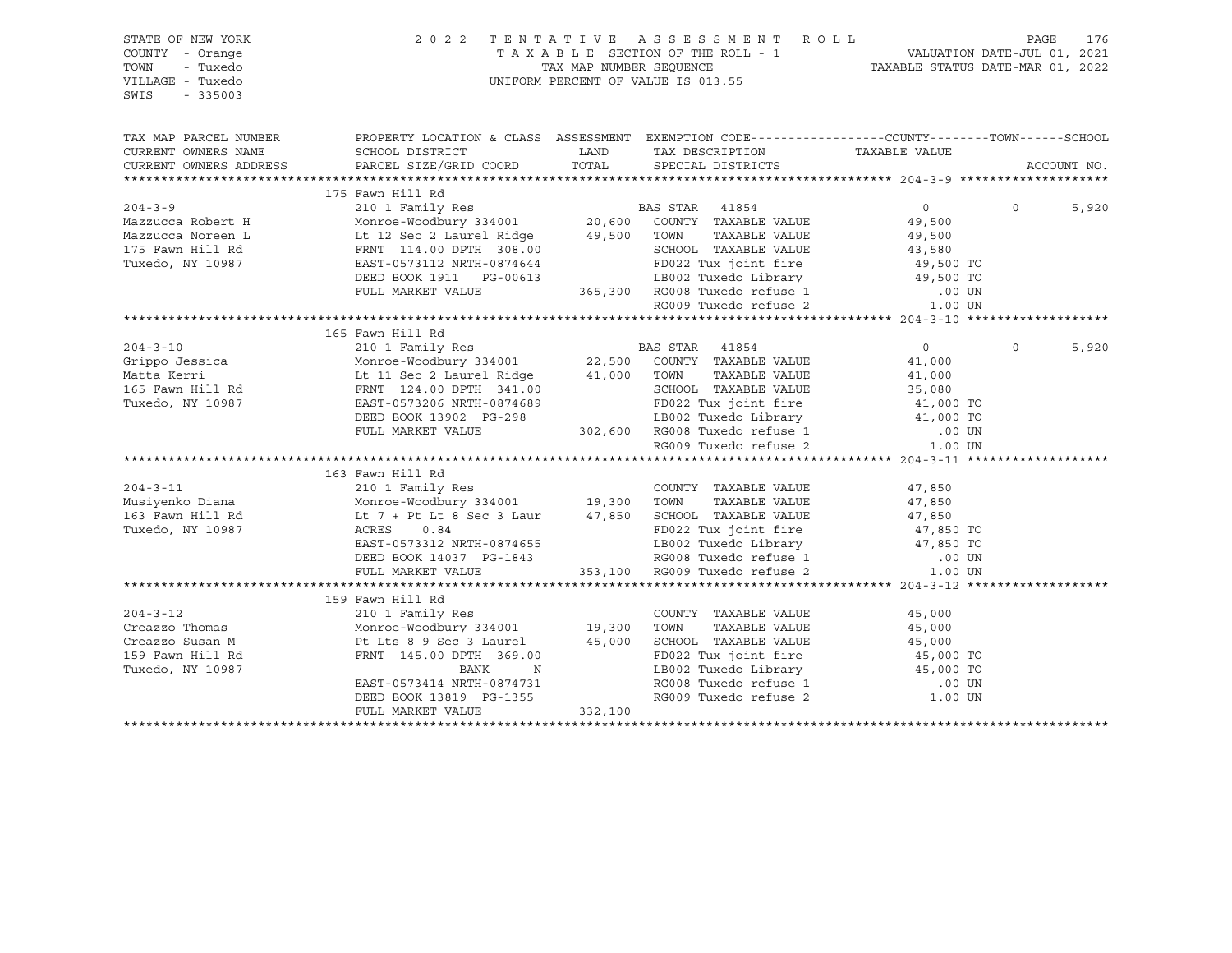| STATE OF NEW YORK<br>COUNTY - Orange<br>TOWN<br>- Tuxedo<br>VILLAGE - Tuxedo<br>SWIS<br>$-335003$ |                                                                                                                                                                                                                                        |        | 2022 TENTATIVE ASSESSMENT ROLL<br>TAXABLE SECTION OF THE ROLL - 1<br>TAXABLE STATUS DATE-JUL 01, 2021<br>TAXABLE STATUS DATE-MAR 01, 2022<br>UNIFORM PERCENT OF VALUE IS 013.55 |                        | PAGE<br>177             |
|---------------------------------------------------------------------------------------------------|----------------------------------------------------------------------------------------------------------------------------------------------------------------------------------------------------------------------------------------|--------|---------------------------------------------------------------------------------------------------------------------------------------------------------------------------------|------------------------|-------------------------|
| TAX MAP PARCEL NUMBER                                                                             | PROPERTY LOCATION & CLASS ASSESSMENT EXEMPTION CODE----------------COUNTY-------TOWN------SCHOOL                                                                                                                                       |        |                                                                                                                                                                                 |                        |                         |
| CURRENT OWNERS NAME                                                                               | SCHOOL DISTRICT                                                                                                                                                                                                                        | LAND   | TAX DESCRIPTION TAXABLE VALUE SPECIAL DISTRICTS                                                                                                                                 |                        |                         |
| CURRENT OWNERS ADDRESS                                                                            | PARCEL SIZE/GRID COORD                                                                                                                                                                                                                 | TOTAL  | SPECIAL DISTRICTS                                                                                                                                                               |                        | ACCOUNT NO.             |
|                                                                                                   | 155 Fawn Hill Rd                                                                                                                                                                                                                       |        |                                                                                                                                                                                 |                        |                         |
| $204 - 3 - 13$                                                                                    | 210 1 Family Res<br>Monroe-Woodbury 334001<br>Pt Lt 9 & 10, Sec 3, Laur 53,550 TOWN TAXABLE VALUE<br>Pt Lt 9 & 10, Sec 3, Laur 53,550 TOWN TAXABLE VALUE<br>FRNT 157.50 DPTH 369.40 SCHOOL TAXABLE VALUE                               |        |                                                                                                                                                                                 | $\overline{0}$         | $\overline{0}$<br>5,920 |
| Furmanek Mark                                                                                     |                                                                                                                                                                                                                                        |        |                                                                                                                                                                                 | 53,550                 |                         |
| Furmanek Michele                                                                                  |                                                                                                                                                                                                                                        |        |                                                                                                                                                                                 |                        |                         |
| 155 Fawn Hill Rd                                                                                  |                                                                                                                                                                                                                                        |        | TOWN TAXABLE VALUE<br>SCHOOL TAXABLE VALUE 47,630<br>53,550 TO                                                                                                                  |                        |                         |
| Tuxedo, NY 10987                                                                                  |                                                                                                                                                                                                                                        |        |                                                                                                                                                                                 |                        |                         |
|                                                                                                   |                                                                                                                                                                                                                                        |        |                                                                                                                                                                                 |                        |                         |
|                                                                                                   |                                                                                                                                                                                                                                        |        |                                                                                                                                                                                 |                        |                         |
|                                                                                                   |                                                                                                                                                                                                                                        |        |                                                                                                                                                                                 |                        |                         |
|                                                                                                   | EAST-0574733<br>EAST-0575158 NRTH-0874733<br>DEED BOOK 13796 PG-1057 LB002 Tuxedo Library 53, 530 10<br>FULL MARKET VALUE 395,200 RG008 Tuxedo refuse 1 1.00 UN<br>RG009 Tuxedo refuse 2 1.00 UN<br>RG009 Tuxedo refuse 2 1.00 UN      |        |                                                                                                                                                                                 |                        |                         |
|                                                                                                   | 151 Fawn Hill Rd                                                                                                                                                                                                                       |        |                                                                                                                                                                                 |                        |                         |
| $204 - 3 - 14$                                                                                    | 311 Res vac land                                                                                                                                                                                                                       |        | COUNTY TAXABLE VALUE                                                                                                                                                            | 8,000                  |                         |
|                                                                                                   |                                                                                                                                                                                                                                        |        |                                                                                                                                                                                 | 8,000                  |                         |
|                                                                                                   |                                                                                                                                                                                                                                        |        |                                                                                                                                                                                 | 8,000                  |                         |
|                                                                                                   |                                                                                                                                                                                                                                        |        | PO022 Tux joint fire<br>T-R002 Tux joint fire<br>T-R002 Tuxedo Library<br>B,000 TO                                                                                              |                        |                         |
|                                                                                                   | 204-3-14<br>May Sarah Monroe-Woodbury 334001 8,000 TUWIN 1000012 WARDLE VALUE<br>May Scott Pt Lts 10 & 11, Sec 3, La 8,000 SCHOOL TAXABLE VALUE<br>41 Woodlands Dr ACRES 0.94<br>Tuxedo, NY 10987 EAST-0573660 NRTH-0874717 LB002 Tuxe |        | LB002 Tuxedo Library 6,000 TO<br>RG008 Tuxedo refuse 1 100 00 UN                                                                                                                |                        |                         |
|                                                                                                   |                                                                                                                                                                                                                                        |        |                                                                                                                                                                                 |                        |                         |
|                                                                                                   | FULL MARKET VALUE                                                                                                                                                                                                                      | 59,000 |                                                                                                                                                                                 |                        |                         |
|                                                                                                   | 137 Fawn Hill Rd                                                                                                                                                                                                                       |        |                                                                                                                                                                                 |                        |                         |
| $204 - 3 - 16$                                                                                    | 210 1 Family Res<br>Monroe-Woodbury 334001 22,800 COUNTY TAXABLE VALUE<br>Lt 12,Pt Lts 11 & 13,Sec 51,450 TOWN TAXABLE VALUE<br>FRNT 188.00 DPTH 334.00 SCHOOL TAXABLE VALUE                                                           |        |                                                                                                                                                                                 | $\overline{0}$         | 5,920<br>$\Omega$       |
| Dyne Daniel                                                                                       |                                                                                                                                                                                                                                        |        |                                                                                                                                                                                 | 51,450                 |                         |
|                                                                                                   |                                                                                                                                                                                                                                        |        |                                                                                                                                                                                 | 51,450                 |                         |
| .<br>Dyne Roger<br>137 Fawn Hill Rd                                                               |                                                                                                                                                                                                                                        |        | SCHOOL TAXABLE VALUE                                                                                                                                                            | 45,530                 |                         |
| Tuxedo, NY 10987                                                                                  | ACRES<br>0.89                                                                                                                                                                                                                          |        | FD022 Tux joint fire                                                                                                                                                            |                        |                         |
|                                                                                                   | EAST-0573788 NRTH-0874674                                                                                                                                                                                                              |        |                                                                                                                                                                                 | 51,450 TO<br>51,450 TO |                         |
|                                                                                                   | DEED BOOK 13726 PG-1696                                                                                                                                                                                                                |        |                                                                                                                                                                                 | .00 UN                 |                         |
|                                                                                                   | FULL MARKET VALUE                                                                                                                                                                                                                      |        | LB002 Tuxedo Library<br>RG008 Tuxedo refuse 1<br>DC008 Tuxedo refuse 2<br>379,700 RG009 Tuxedo refuse 2                                                                         | 1.00 UN                |                         |
|                                                                                                   |                                                                                                                                                                                                                                        |        |                                                                                                                                                                                 |                        |                         |
|                                                                                                   | 103 Fawn Hill Rd                                                                                                                                                                                                                       |        |                                                                                                                                                                                 |                        |                         |
| $204 - 3 - 17.1$                                                                                  |                                                                                                                                                                                                                                        |        |                                                                                                                                                                                 | $\overline{0}$         | 5,920<br>$\circ$        |
| Gaines Gerald                                                                                     |                                                                                                                                                                                                                                        |        |                                                                                                                                                                                 | 52,200                 |                         |
| Gaines Hallie                                                                                     |                                                                                                                                                                                                                                        |        |                                                                                                                                                                                 | 52,200                 |                         |
| 103 Fawn Hill Rd                                                                                  | 210 1 Family Res<br>Monroe-Woodbury 334001 27,000 COUNTY TAXABLE VALUE<br>Lt 17 Sec 3 Laurel Ridge 52,200 TOWN TAXABLE VALUE<br>FRNT 101.00 DPTH 258.00 SCHOOL TAXABLE VALUE                                                           |        |                                                                                                                                                                                 | 46,280                 |                         |
| Tuxedo, NY 10987                                                                                  | EAST-0573744 NRTH-0874416                                                                                                                                                                                                              |        |                                                                                                                                                                                 |                        |                         |
|                                                                                                   | DEED BOOK 12374 PG-718                                                                                                                                                                                                                 |        |                                                                                                                                                                                 |                        |                         |
|                                                                                                   | FULL MARKET VALUE                                                                                                                                                                                                                      |        | 974416 FD022 Tux joint fire 52,200 TO<br>1-718 LB002 Tuxedo Library 52,200 TO<br>385,200 RG008 Tuxedo refuse 1 .00 UN<br>RG009 Tuxedo refuse 2 1.00 UN                          |                        |                         |
|                                                                                                   |                                                                                                                                                                                                                                        |        |                                                                                                                                                                                 |                        |                         |
|                                                                                                   |                                                                                                                                                                                                                                        |        |                                                                                                                                                                                 |                        |                         |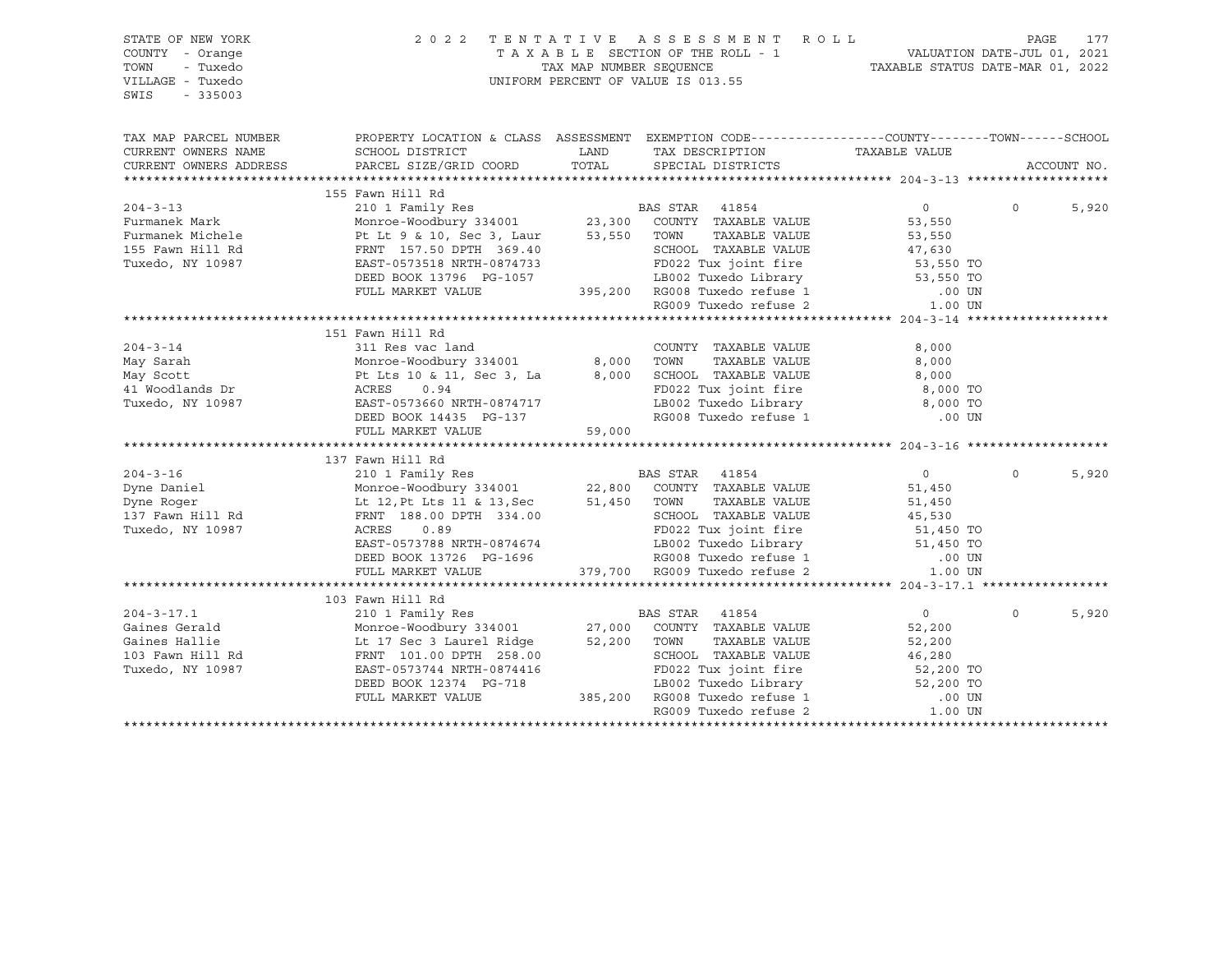| STATE OF NEW YORK<br>COUNTY - Orange<br>TOWN<br>- Tuxedo<br>VILLAGE - Tuxedo                                                                                                                                                                     |                                                                                                                                                                                                  |       | 2022 TENTATIVE ASSESSMENT ROLL<br>TAXABLE SECTION OF THE ROLL - 1<br>TAXABLE STATUS DATE-JUL 01, 2021<br>TAXABLE STATUS DATE-MAR 01, 2022<br>UNIFORM PERCENT OF VALUE IS 013.55                        |                  | PAGE        | 178   |
|--------------------------------------------------------------------------------------------------------------------------------------------------------------------------------------------------------------------------------------------------|--------------------------------------------------------------------------------------------------------------------------------------------------------------------------------------------------|-------|--------------------------------------------------------------------------------------------------------------------------------------------------------------------------------------------------------|------------------|-------------|-------|
| $-335003$<br>SWIS                                                                                                                                                                                                                                |                                                                                                                                                                                                  |       |                                                                                                                                                                                                        |                  |             |       |
| TAX MAP PARCEL NUMBER                                                                                                                                                                                                                            | PROPERTY LOCATION & CLASS ASSESSMENT EXEMPTION CODE----------------COUNTY-------TOWN------SCHOOL                                                                                                 |       |                                                                                                                                                                                                        |                  |             |       |
| CURRENT OWNERS NAME                                                                                                                                                                                                                              | SCHOOL DISTRICT                                                                                                                                                                                  | LAND  | TAX DESCRIPTION TAXABLE VALUE SPECIAL DISTRICTS                                                                                                                                                        |                  |             |       |
| CURRENT OWNERS ADDRESS                                                                                                                                                                                                                           | PARCEL SIZE/GRID COORD                                                                                                                                                                           | TOTAL |                                                                                                                                                                                                        |                  | ACCOUNT NO. |       |
|                                                                                                                                                                                                                                                  |                                                                                                                                                                                                  |       |                                                                                                                                                                                                        |                  |             |       |
| 204-3-17.21<br>210 1 Family Res<br>210 1 Family Res<br>24,800 TOWN TAXABLE VALUE<br>24,800 TOWN TAXABLE VALUE<br>24,800 TOWN TAXABLE VALUE<br>24,800 TOWN TAXABLE VALUE<br>24,800 TOWN TAXABLE VALUE<br>24,800 TOWN TAXABLE VALUE<br>24,800 TOWN | 129 Fawn Hill Rd                                                                                                                                                                                 |       |                                                                                                                                                                                                        |                  |             |       |
|                                                                                                                                                                                                                                                  |                                                                                                                                                                                                  |       |                                                                                                                                                                                                        | 50,000           |             |       |
|                                                                                                                                                                                                                                                  |                                                                                                                                                                                                  |       | TOWN TAXABLE VALUE<br>SO,000<br>SCHOOL TAXABLE VALUE<br>FD022 Tux joint fire<br>LB002 Tuxedo Library<br>RG009 Tuxedo refuse 1 000 UN<br>RG009 Tuxedo refuse 2 1.00 UN<br>RG009 Tuxedo refuse 2 1.00 UN |                  |             |       |
|                                                                                                                                                                                                                                                  |                                                                                                                                                                                                  |       |                                                                                                                                                                                                        |                  |             |       |
|                                                                                                                                                                                                                                                  |                                                                                                                                                                                                  |       |                                                                                                                                                                                                        |                  |             |       |
|                                                                                                                                                                                                                                                  |                                                                                                                                                                                                  |       |                                                                                                                                                                                                        |                  |             |       |
|                                                                                                                                                                                                                                                  | DEED BOOK 14489 PG-933<br>FULL MARKET VALUE                                                                                                                                                      |       | 369,000 RG009 Tuxedo refuse 2                                                                                                                                                                          |                  |             |       |
|                                                                                                                                                                                                                                                  |                                                                                                                                                                                                  |       |                                                                                                                                                                                                        |                  |             |       |
|                                                                                                                                                                                                                                                  | 119 Fawn Hill Rd                                                                                                                                                                                 |       |                                                                                                                                                                                                        |                  |             |       |
| $204 - 3 - 17.22$                                                                                                                                                                                                                                |                                                                                                                                                                                                  |       |                                                                                                                                                                                                        | $\overline{0}$   | $\Omega$    | 5,920 |
| Cabibbo Gregory S<br>Cabibbo Gregory S<br>Percario Anastasia<br>119 Fawn Hill Rd<br>119 Fawn Hill Rd<br>119 Fawn Hill Rd<br>129 FRNT 198.00 DPTH 202.00<br>129 CHOOI                                                                             | 210 1 Family Res<br>Monroe-Woodbury 334001 22,300 COUNTY TAXABLE VALUE                                                                                                                           |       |                                                                                                                                                                                                        | 54,500           |             |       |
|                                                                                                                                                                                                                                                  |                                                                                                                                                                                                  |       | TAXABLE VALUE                                                                                                                                                                                          |                  |             |       |
|                                                                                                                                                                                                                                                  |                                                                                                                                                                                                  |       | SCHOOL TAXABLE VALUE                                                                                                                                                                                   | 54,500<br>48,580 |             |       |
| Tuxedo, NY 10987                                                                                                                                                                                                                                 |                                                                                                                                                                                                  |       |                                                                                                                                                                                                        |                  |             |       |
|                                                                                                                                                                                                                                                  |                                                                                                                                                                                                  |       |                                                                                                                                                                                                        |                  |             |       |
|                                                                                                                                                                                                                                                  | EAST-0573944 NRTH-0874492<br>EAST-0573944 NRTH-0874492<br>DEED BOOK 6162 PG-296<br>FULL MARKET VALUE 402,200 RG008 Tuxedo refuse 1 .00 UN<br>RG009 Tuxedo refuse 2 1.00 UN                       |       |                                                                                                                                                                                                        |                  |             |       |
|                                                                                                                                                                                                                                                  |                                                                                                                                                                                                  |       |                                                                                                                                                                                                        |                  |             |       |
|                                                                                                                                                                                                                                                  |                                                                                                                                                                                                  |       |                                                                                                                                                                                                        |                  |             |       |
| 109 Faunt 11 Rd<br>204-3-18 109 Faunt 111 Rd<br>204-3-18 2010 I Family Res<br>Bolante Argie B Monroe-Woodbury 334001 21,600 COUNTY TAXABLE VALUE 52,100<br>21,600 COUNTY TAXABLE VALUE 52,100<br>21,600 COUNTY TAXABLE VALUE 52,100<br>21,       |                                                                                                                                                                                                  |       |                                                                                                                                                                                                        |                  |             |       |
|                                                                                                                                                                                                                                                  |                                                                                                                                                                                                  |       |                                                                                                                                                                                                        |                  | $\circ$     | 5,920 |
|                                                                                                                                                                                                                                                  |                                                                                                                                                                                                  |       |                                                                                                                                                                                                        |                  |             |       |
|                                                                                                                                                                                                                                                  |                                                                                                                                                                                                  |       |                                                                                                                                                                                                        |                  |             |       |
|                                                                                                                                                                                                                                                  |                                                                                                                                                                                                  |       |                                                                                                                                                                                                        |                  |             |       |
|                                                                                                                                                                                                                                                  |                                                                                                                                                                                                  |       |                                                                                                                                                                                                        |                  |             |       |
|                                                                                                                                                                                                                                                  |                                                                                                                                                                                                  |       |                                                                                                                                                                                                        |                  |             |       |
|                                                                                                                                                                                                                                                  |                                                                                                                                                                                                  |       |                                                                                                                                                                                                        |                  |             |       |
|                                                                                                                                                                                                                                                  |                                                                                                                                                                                                  |       |                                                                                                                                                                                                        |                  |             |       |
|                                                                                                                                                                                                                                                  |                                                                                                                                                                                                  |       |                                                                                                                                                                                                        |                  |             |       |
|                                                                                                                                                                                                                                                  | 99 Fawn Hill Rd                                                                                                                                                                                  |       |                                                                                                                                                                                                        |                  |             |       |
| $204 - 3 - 19$                                                                                                                                                                                                                                   |                                                                                                                                                                                                  |       |                                                                                                                                                                                                        | $\overline{0}$   | $\Omega$    | 5,920 |
| Butt Samina J                                                                                                                                                                                                                                    |                                                                                                                                                                                                  |       |                                                                                                                                                                                                        | 51,450           |             |       |
| 99 Fawn Hill Rd                                                                                                                                                                                                                                  |                                                                                                                                                                                                  |       |                                                                                                                                                                                                        | 51,450<br>45,530 |             |       |
| Tuxedo, NY 10987                                                                                                                                                                                                                                 | 210 1 Family Res<br>210 1 Family Res<br>Monroe-Woodbury 334001 24,700 COUNTY TAXABLE VALUE<br>Lt 18 Sec 3 Laurel Ridge 51,450 TOWN TAXABLE VALUE<br>PRNT 110.00 DPTH 264.00 SCHOOL TAXABLE VALUE |       |                                                                                                                                                                                                        |                  |             |       |
|                                                                                                                                                                                                                                                  | EAST-0573634 NRTH-0874421                                                                                                                                                                        |       |                                                                                                                                                                                                        |                  |             |       |
|                                                                                                                                                                                                                                                  | DEED BOOK 12365 PG-105                                                                                                                                                                           |       |                                                                                                                                                                                                        |                  |             |       |
|                                                                                                                                                                                                                                                  | FULL MARKET VALUE                                                                                                                                                                                |       | 364.00<br>379,700 RG008 Tuxedo Library 51,450 TO<br>379,700 RG008 Tuxedo refuse 1 .00 UN<br>RG009 Tuxedo refuse 2 .00 UN<br>2 .00 UN                                                                   |                  |             |       |
|                                                                                                                                                                                                                                                  |                                                                                                                                                                                                  |       |                                                                                                                                                                                                        |                  |             |       |
|                                                                                                                                                                                                                                                  |                                                                                                                                                                                                  |       |                                                                                                                                                                                                        |                  |             |       |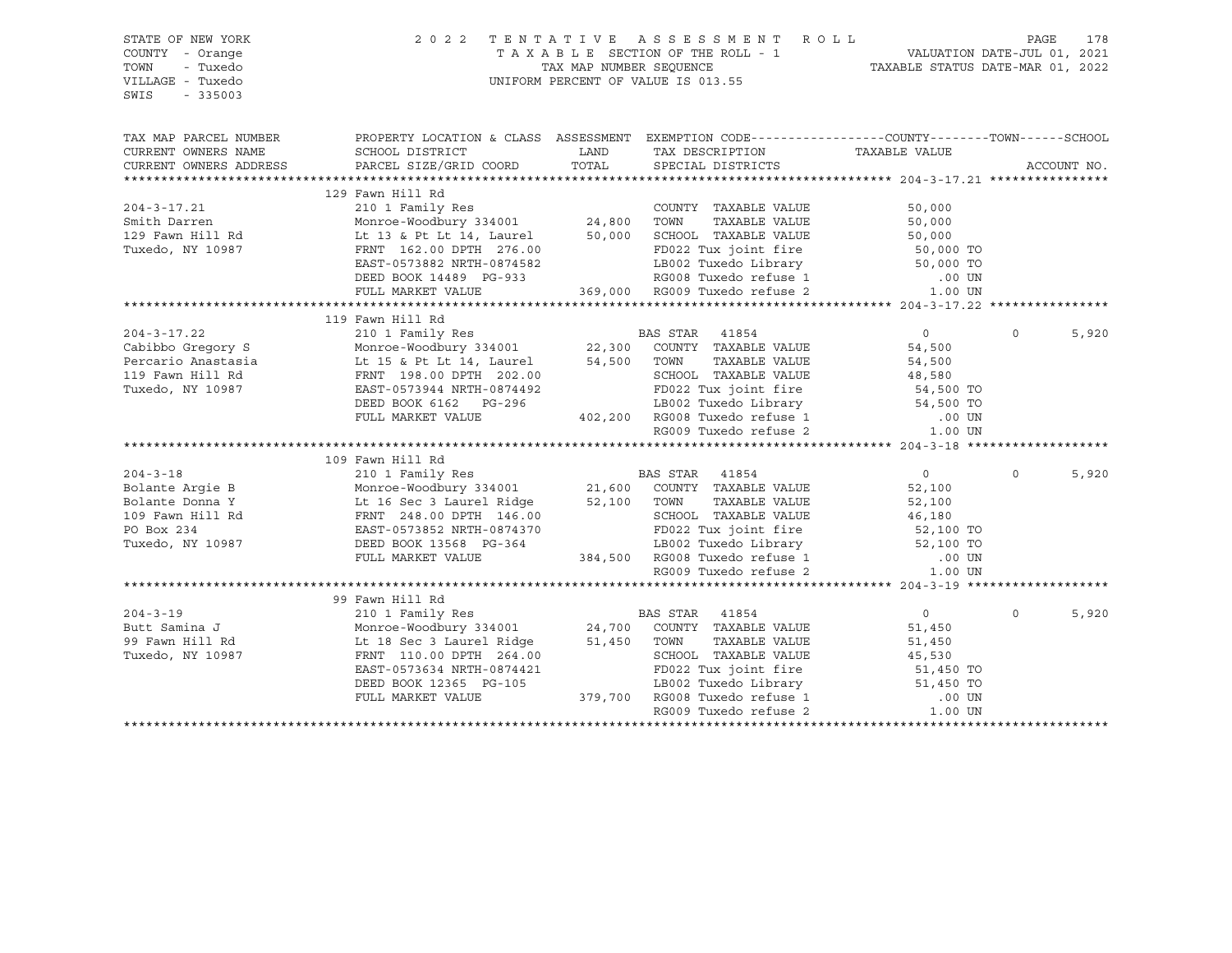| PROPERTY LOCATION & CLASS ASSESSMENT EXEMPTION CODE----------------COUNTY-------TOWN------SCHOOL<br>TAX MAP PARCEL NUMBER<br>TAXABLE VALUE<br>CURRENT OWNERS NAME<br>SCHOOL DISTRICT<br><b>EXAMPLE THE STATE OF STATE OF STATE</b><br>TAX DESCRIPTION<br>TOTAL<br>CURRENT OWNERS ADDRESS<br>PARCEL SIZE/GRID COORD<br>SPECIAL DISTRICTS<br>ACCOUNT NO.<br>91 Fawn Hill Rd<br>210 1 Family Res<br>Monroe-Woodbury 334001 21,700 TOWN<br>It 20 Pt It19 Sec 3 Issues 10.000 TOWN<br>$204 - 3 - 21$<br>COUNTY TAXABLE VALUE<br>42,600<br>Seymour Jennifer                    Monroe-Woodbury 334001           21,700   TOWN     TAXABLE VALUE<br>91 Fawn Hill Rd                          Lt 20 Pt Lt19 Sec 3 Laure        42,600    SCHOOL  TAXABLE VALUE<br>TAXABLE VALUE 42,600<br>TAXABLE VALUE 42,600<br>Tuxedo, NY 10987<br>FRNT 242.00 DPTH 289.00<br>ED022 Tux joint fire the 42,600 TO<br>EAST-0573520 NRTH-0874377 LB002 Tuxedo Library 42,600 TO<br>DEED BOOK 13987 PG-1391 RG008 Tuxedo refuse 1 .00 UN<br>FULL MARKET VALUE 314,400 RG009 Tuxedo refuse 2 1<br>87 Fawn Hill Rd<br>$204 - 3 - 23$<br>COUNTY TAXABLE VALUE<br>59,850<br>210 1 Family Res<br>210 1 Family Res<br>210 1 Family Res<br>29,200 COUNTY TAXABLE VALUE<br>29,950 TOWN TAXABLE VALUE<br>29,950 TOWN TAXABLE VALUE<br>29,950 TOWN TAXABLE VALUE<br>29,950 TOWN TAXABLE VALUE<br>29,950 TOWN TAXABLE VALUE<br>29,9<br>$\overline{0}$<br>$\circ$<br>5,920<br>49,950<br>TAXABLE VALUE<br>49,950<br>44,030<br>ERNT 155.00 DPTH 261.00<br>ERST-0573142 NRTH-0874412<br>DEED BOOK 13118 PG-583<br>FULL MARKET VALUE 368,600 RG008 Tuxedo Library 49,950 TO<br>RG009 Tuxedo refuse 1<br>RG009 Tuxedo refuse 2<br>1.00 UN<br>71 Fawn Hill Rd<br>204-3-25<br>Dougherty Christopher R<br>Dougherty Marianna A<br>Pt Lt 20 Sec 2 Laurel Sub<br>The St,700 TOWN TAXABLE VALUE<br>The Monroe-Woodbury 334001<br>21,000 COUNTY TAXABLE VALUE<br>71 Fawn Hill Rd<br>PRIT 160.00 DPTH 192.00<br>TWO SCHO<br>5,920<br>$\overline{0}$<br>$\mathbf 0$<br>56,700<br>TAXABLE VALUE<br>56,700<br>50,780<br>EAST-0572972 NRTH-0874420<br>9874420<br>3-198 ED022 Tux joint fire<br>3-198 LB002 Tuxedo Library<br>418,500 RG008 Tuxedo refuse 1 .00 UN<br>RG009 Tuxedo refuse 2 1.00 UN<br>Tuxedo, NY 10987<br>DEED BOOK 11491 PG-198<br>FULL MARKET VALUE | STATE OF NEW YORK<br>COUNTY - Orange<br>- Tuxedo<br>TOWN<br>VILLAGE - Tuxedo<br>$-335003$<br>SWIS |  | 2022 TENTATIVE ASSESSMENT ROLL<br>UNIFORM PERCENT OF VALUE IS 013.55 | PAGE<br>179 |
|-----------------------------------------------------------------------------------------------------------------------------------------------------------------------------------------------------------------------------------------------------------------------------------------------------------------------------------------------------------------------------------------------------------------------------------------------------------------------------------------------------------------------------------------------------------------------------------------------------------------------------------------------------------------------------------------------------------------------------------------------------------------------------------------------------------------------------------------------------------------------------------------------------------------------------------------------------------------------------------------------------------------------------------------------------------------------------------------------------------------------------------------------------------------------------------------------------------------------------------------------------------------------------------------------------------------------------------------------------------------------------------------------------------------------------------------------------------------------------------------------------------------------------------------------------------------------------------------------------------------------------------------------------------------------------------------------------------------------------------------------------------------------------------------------------------------------------------------------------------------------------------------------------------------------------------------------------------------------------------------------------------------------------------------------------------------------------------------------------------------------------------------------------------------------------------------------------------------------------------------------------------------------------------------------------------------|---------------------------------------------------------------------------------------------------|--|----------------------------------------------------------------------|-------------|
|                                                                                                                                                                                                                                                                                                                                                                                                                                                                                                                                                                                                                                                                                                                                                                                                                                                                                                                                                                                                                                                                                                                                                                                                                                                                                                                                                                                                                                                                                                                                                                                                                                                                                                                                                                                                                                                                                                                                                                                                                                                                                                                                                                                                                                                                                                                 |                                                                                                   |  |                                                                      |             |
|                                                                                                                                                                                                                                                                                                                                                                                                                                                                                                                                                                                                                                                                                                                                                                                                                                                                                                                                                                                                                                                                                                                                                                                                                                                                                                                                                                                                                                                                                                                                                                                                                                                                                                                                                                                                                                                                                                                                                                                                                                                                                                                                                                                                                                                                                                                 |                                                                                                   |  |                                                                      |             |
|                                                                                                                                                                                                                                                                                                                                                                                                                                                                                                                                                                                                                                                                                                                                                                                                                                                                                                                                                                                                                                                                                                                                                                                                                                                                                                                                                                                                                                                                                                                                                                                                                                                                                                                                                                                                                                                                                                                                                                                                                                                                                                                                                                                                                                                                                                                 |                                                                                                   |  |                                                                      |             |
|                                                                                                                                                                                                                                                                                                                                                                                                                                                                                                                                                                                                                                                                                                                                                                                                                                                                                                                                                                                                                                                                                                                                                                                                                                                                                                                                                                                                                                                                                                                                                                                                                                                                                                                                                                                                                                                                                                                                                                                                                                                                                                                                                                                                                                                                                                                 |                                                                                                   |  |                                                                      |             |
|                                                                                                                                                                                                                                                                                                                                                                                                                                                                                                                                                                                                                                                                                                                                                                                                                                                                                                                                                                                                                                                                                                                                                                                                                                                                                                                                                                                                                                                                                                                                                                                                                                                                                                                                                                                                                                                                                                                                                                                                                                                                                                                                                                                                                                                                                                                 |                                                                                                   |  |                                                                      |             |
|                                                                                                                                                                                                                                                                                                                                                                                                                                                                                                                                                                                                                                                                                                                                                                                                                                                                                                                                                                                                                                                                                                                                                                                                                                                                                                                                                                                                                                                                                                                                                                                                                                                                                                                                                                                                                                                                                                                                                                                                                                                                                                                                                                                                                                                                                                                 |                                                                                                   |  |                                                                      |             |
|                                                                                                                                                                                                                                                                                                                                                                                                                                                                                                                                                                                                                                                                                                                                                                                                                                                                                                                                                                                                                                                                                                                                                                                                                                                                                                                                                                                                                                                                                                                                                                                                                                                                                                                                                                                                                                                                                                                                                                                                                                                                                                                                                                                                                                                                                                                 |                                                                                                   |  |                                                                      |             |
|                                                                                                                                                                                                                                                                                                                                                                                                                                                                                                                                                                                                                                                                                                                                                                                                                                                                                                                                                                                                                                                                                                                                                                                                                                                                                                                                                                                                                                                                                                                                                                                                                                                                                                                                                                                                                                                                                                                                                                                                                                                                                                                                                                                                                                                                                                                 |                                                                                                   |  |                                                                      |             |
|                                                                                                                                                                                                                                                                                                                                                                                                                                                                                                                                                                                                                                                                                                                                                                                                                                                                                                                                                                                                                                                                                                                                                                                                                                                                                                                                                                                                                                                                                                                                                                                                                                                                                                                                                                                                                                                                                                                                                                                                                                                                                                                                                                                                                                                                                                                 |                                                                                                   |  |                                                                      |             |
|                                                                                                                                                                                                                                                                                                                                                                                                                                                                                                                                                                                                                                                                                                                                                                                                                                                                                                                                                                                                                                                                                                                                                                                                                                                                                                                                                                                                                                                                                                                                                                                                                                                                                                                                                                                                                                                                                                                                                                                                                                                                                                                                                                                                                                                                                                                 |                                                                                                   |  |                                                                      |             |
|                                                                                                                                                                                                                                                                                                                                                                                                                                                                                                                                                                                                                                                                                                                                                                                                                                                                                                                                                                                                                                                                                                                                                                                                                                                                                                                                                                                                                                                                                                                                                                                                                                                                                                                                                                                                                                                                                                                                                                                                                                                                                                                                                                                                                                                                                                                 |                                                                                                   |  |                                                                      |             |
|                                                                                                                                                                                                                                                                                                                                                                                                                                                                                                                                                                                                                                                                                                                                                                                                                                                                                                                                                                                                                                                                                                                                                                                                                                                                                                                                                                                                                                                                                                                                                                                                                                                                                                                                                                                                                                                                                                                                                                                                                                                                                                                                                                                                                                                                                                                 |                                                                                                   |  |                                                                      |             |
|                                                                                                                                                                                                                                                                                                                                                                                                                                                                                                                                                                                                                                                                                                                                                                                                                                                                                                                                                                                                                                                                                                                                                                                                                                                                                                                                                                                                                                                                                                                                                                                                                                                                                                                                                                                                                                                                                                                                                                                                                                                                                                                                                                                                                                                                                                                 |                                                                                                   |  |                                                                      |             |
|                                                                                                                                                                                                                                                                                                                                                                                                                                                                                                                                                                                                                                                                                                                                                                                                                                                                                                                                                                                                                                                                                                                                                                                                                                                                                                                                                                                                                                                                                                                                                                                                                                                                                                                                                                                                                                                                                                                                                                                                                                                                                                                                                                                                                                                                                                                 |                                                                                                   |  |                                                                      |             |
|                                                                                                                                                                                                                                                                                                                                                                                                                                                                                                                                                                                                                                                                                                                                                                                                                                                                                                                                                                                                                                                                                                                                                                                                                                                                                                                                                                                                                                                                                                                                                                                                                                                                                                                                                                                                                                                                                                                                                                                                                                                                                                                                                                                                                                                                                                                 |                                                                                                   |  |                                                                      |             |
|                                                                                                                                                                                                                                                                                                                                                                                                                                                                                                                                                                                                                                                                                                                                                                                                                                                                                                                                                                                                                                                                                                                                                                                                                                                                                                                                                                                                                                                                                                                                                                                                                                                                                                                                                                                                                                                                                                                                                                                                                                                                                                                                                                                                                                                                                                                 |                                                                                                   |  |                                                                      |             |
|                                                                                                                                                                                                                                                                                                                                                                                                                                                                                                                                                                                                                                                                                                                                                                                                                                                                                                                                                                                                                                                                                                                                                                                                                                                                                                                                                                                                                                                                                                                                                                                                                                                                                                                                                                                                                                                                                                                                                                                                                                                                                                                                                                                                                                                                                                                 |                                                                                                   |  |                                                                      |             |
|                                                                                                                                                                                                                                                                                                                                                                                                                                                                                                                                                                                                                                                                                                                                                                                                                                                                                                                                                                                                                                                                                                                                                                                                                                                                                                                                                                                                                                                                                                                                                                                                                                                                                                                                                                                                                                                                                                                                                                                                                                                                                                                                                                                                                                                                                                                 |                                                                                                   |  |                                                                      |             |
|                                                                                                                                                                                                                                                                                                                                                                                                                                                                                                                                                                                                                                                                                                                                                                                                                                                                                                                                                                                                                                                                                                                                                                                                                                                                                                                                                                                                                                                                                                                                                                                                                                                                                                                                                                                                                                                                                                                                                                                                                                                                                                                                                                                                                                                                                                                 |                                                                                                   |  |                                                                      |             |
|                                                                                                                                                                                                                                                                                                                                                                                                                                                                                                                                                                                                                                                                                                                                                                                                                                                                                                                                                                                                                                                                                                                                                                                                                                                                                                                                                                                                                                                                                                                                                                                                                                                                                                                                                                                                                                                                                                                                                                                                                                                                                                                                                                                                                                                                                                                 |                                                                                                   |  |                                                                      |             |
|                                                                                                                                                                                                                                                                                                                                                                                                                                                                                                                                                                                                                                                                                                                                                                                                                                                                                                                                                                                                                                                                                                                                                                                                                                                                                                                                                                                                                                                                                                                                                                                                                                                                                                                                                                                                                                                                                                                                                                                                                                                                                                                                                                                                                                                                                                                 |                                                                                                   |  |                                                                      |             |
|                                                                                                                                                                                                                                                                                                                                                                                                                                                                                                                                                                                                                                                                                                                                                                                                                                                                                                                                                                                                                                                                                                                                                                                                                                                                                                                                                                                                                                                                                                                                                                                                                                                                                                                                                                                                                                                                                                                                                                                                                                                                                                                                                                                                                                                                                                                 |                                                                                                   |  |                                                                      |             |
|                                                                                                                                                                                                                                                                                                                                                                                                                                                                                                                                                                                                                                                                                                                                                                                                                                                                                                                                                                                                                                                                                                                                                                                                                                                                                                                                                                                                                                                                                                                                                                                                                                                                                                                                                                                                                                                                                                                                                                                                                                                                                                                                                                                                                                                                                                                 |                                                                                                   |  |                                                                      |             |
|                                                                                                                                                                                                                                                                                                                                                                                                                                                                                                                                                                                                                                                                                                                                                                                                                                                                                                                                                                                                                                                                                                                                                                                                                                                                                                                                                                                                                                                                                                                                                                                                                                                                                                                                                                                                                                                                                                                                                                                                                                                                                                                                                                                                                                                                                                                 |                                                                                                   |  |                                                                      |             |
|                                                                                                                                                                                                                                                                                                                                                                                                                                                                                                                                                                                                                                                                                                                                                                                                                                                                                                                                                                                                                                                                                                                                                                                                                                                                                                                                                                                                                                                                                                                                                                                                                                                                                                                                                                                                                                                                                                                                                                                                                                                                                                                                                                                                                                                                                                                 |                                                                                                   |  |                                                                      |             |
|                                                                                                                                                                                                                                                                                                                                                                                                                                                                                                                                                                                                                                                                                                                                                                                                                                                                                                                                                                                                                                                                                                                                                                                                                                                                                                                                                                                                                                                                                                                                                                                                                                                                                                                                                                                                                                                                                                                                                                                                                                                                                                                                                                                                                                                                                                                 |                                                                                                   |  |                                                                      |             |
|                                                                                                                                                                                                                                                                                                                                                                                                                                                                                                                                                                                                                                                                                                                                                                                                                                                                                                                                                                                                                                                                                                                                                                                                                                                                                                                                                                                                                                                                                                                                                                                                                                                                                                                                                                                                                                                                                                                                                                                                                                                                                                                                                                                                                                                                                                                 |                                                                                                   |  |                                                                      |             |
|                                                                                                                                                                                                                                                                                                                                                                                                                                                                                                                                                                                                                                                                                                                                                                                                                                                                                                                                                                                                                                                                                                                                                                                                                                                                                                                                                                                                                                                                                                                                                                                                                                                                                                                                                                                                                                                                                                                                                                                                                                                                                                                                                                                                                                                                                                                 |                                                                                                   |  |                                                                      |             |
|                                                                                                                                                                                                                                                                                                                                                                                                                                                                                                                                                                                                                                                                                                                                                                                                                                                                                                                                                                                                                                                                                                                                                                                                                                                                                                                                                                                                                                                                                                                                                                                                                                                                                                                                                                                                                                                                                                                                                                                                                                                                                                                                                                                                                                                                                                                 |                                                                                                   |  |                                                                      |             |
|                                                                                                                                                                                                                                                                                                                                                                                                                                                                                                                                                                                                                                                                                                                                                                                                                                                                                                                                                                                                                                                                                                                                                                                                                                                                                                                                                                                                                                                                                                                                                                                                                                                                                                                                                                                                                                                                                                                                                                                                                                                                                                                                                                                                                                                                                                                 |                                                                                                   |  |                                                                      |             |
|                                                                                                                                                                                                                                                                                                                                                                                                                                                                                                                                                                                                                                                                                                                                                                                                                                                                                                                                                                                                                                                                                                                                                                                                                                                                                                                                                                                                                                                                                                                                                                                                                                                                                                                                                                                                                                                                                                                                                                                                                                                                                                                                                                                                                                                                                                                 |                                                                                                   |  |                                                                      |             |
|                                                                                                                                                                                                                                                                                                                                                                                                                                                                                                                                                                                                                                                                                                                                                                                                                                                                                                                                                                                                                                                                                                                                                                                                                                                                                                                                                                                                                                                                                                                                                                                                                                                                                                                                                                                                                                                                                                                                                                                                                                                                                                                                                                                                                                                                                                                 |                                                                                                   |  |                                                                      |             |
|                                                                                                                                                                                                                                                                                                                                                                                                                                                                                                                                                                                                                                                                                                                                                                                                                                                                                                                                                                                                                                                                                                                                                                                                                                                                                                                                                                                                                                                                                                                                                                                                                                                                                                                                                                                                                                                                                                                                                                                                                                                                                                                                                                                                                                                                                                                 |                                                                                                   |  |                                                                      |             |
|                                                                                                                                                                                                                                                                                                                                                                                                                                                                                                                                                                                                                                                                                                                                                                                                                                                                                                                                                                                                                                                                                                                                                                                                                                                                                                                                                                                                                                                                                                                                                                                                                                                                                                                                                                                                                                                                                                                                                                                                                                                                                                                                                                                                                                                                                                                 |                                                                                                   |  |                                                                      |             |
|                                                                                                                                                                                                                                                                                                                                                                                                                                                                                                                                                                                                                                                                                                                                                                                                                                                                                                                                                                                                                                                                                                                                                                                                                                                                                                                                                                                                                                                                                                                                                                                                                                                                                                                                                                                                                                                                                                                                                                                                                                                                                                                                                                                                                                                                                                                 |                                                                                                   |  |                                                                      |             |
|                                                                                                                                                                                                                                                                                                                                                                                                                                                                                                                                                                                                                                                                                                                                                                                                                                                                                                                                                                                                                                                                                                                                                                                                                                                                                                                                                                                                                                                                                                                                                                                                                                                                                                                                                                                                                                                                                                                                                                                                                                                                                                                                                                                                                                                                                                                 |                                                                                                   |  |                                                                      |             |
|                                                                                                                                                                                                                                                                                                                                                                                                                                                                                                                                                                                                                                                                                                                                                                                                                                                                                                                                                                                                                                                                                                                                                                                                                                                                                                                                                                                                                                                                                                                                                                                                                                                                                                                                                                                                                                                                                                                                                                                                                                                                                                                                                                                                                                                                                                                 |                                                                                                   |  |                                                                      |             |
|                                                                                                                                                                                                                                                                                                                                                                                                                                                                                                                                                                                                                                                                                                                                                                                                                                                                                                                                                                                                                                                                                                                                                                                                                                                                                                                                                                                                                                                                                                                                                                                                                                                                                                                                                                                                                                                                                                                                                                                                                                                                                                                                                                                                                                                                                                                 |                                                                                                   |  |                                                                      |             |
|                                                                                                                                                                                                                                                                                                                                                                                                                                                                                                                                                                                                                                                                                                                                                                                                                                                                                                                                                                                                                                                                                                                                                                                                                                                                                                                                                                                                                                                                                                                                                                                                                                                                                                                                                                                                                                                                                                                                                                                                                                                                                                                                                                                                                                                                                                                 |                                                                                                   |  |                                                                      |             |
|                                                                                                                                                                                                                                                                                                                                                                                                                                                                                                                                                                                                                                                                                                                                                                                                                                                                                                                                                                                                                                                                                                                                                                                                                                                                                                                                                                                                                                                                                                                                                                                                                                                                                                                                                                                                                                                                                                                                                                                                                                                                                                                                                                                                                                                                                                                 |                                                                                                   |  |                                                                      |             |
|                                                                                                                                                                                                                                                                                                                                                                                                                                                                                                                                                                                                                                                                                                                                                                                                                                                                                                                                                                                                                                                                                                                                                                                                                                                                                                                                                                                                                                                                                                                                                                                                                                                                                                                                                                                                                                                                                                                                                                                                                                                                                                                                                                                                                                                                                                                 |                                                                                                   |  |                                                                      |             |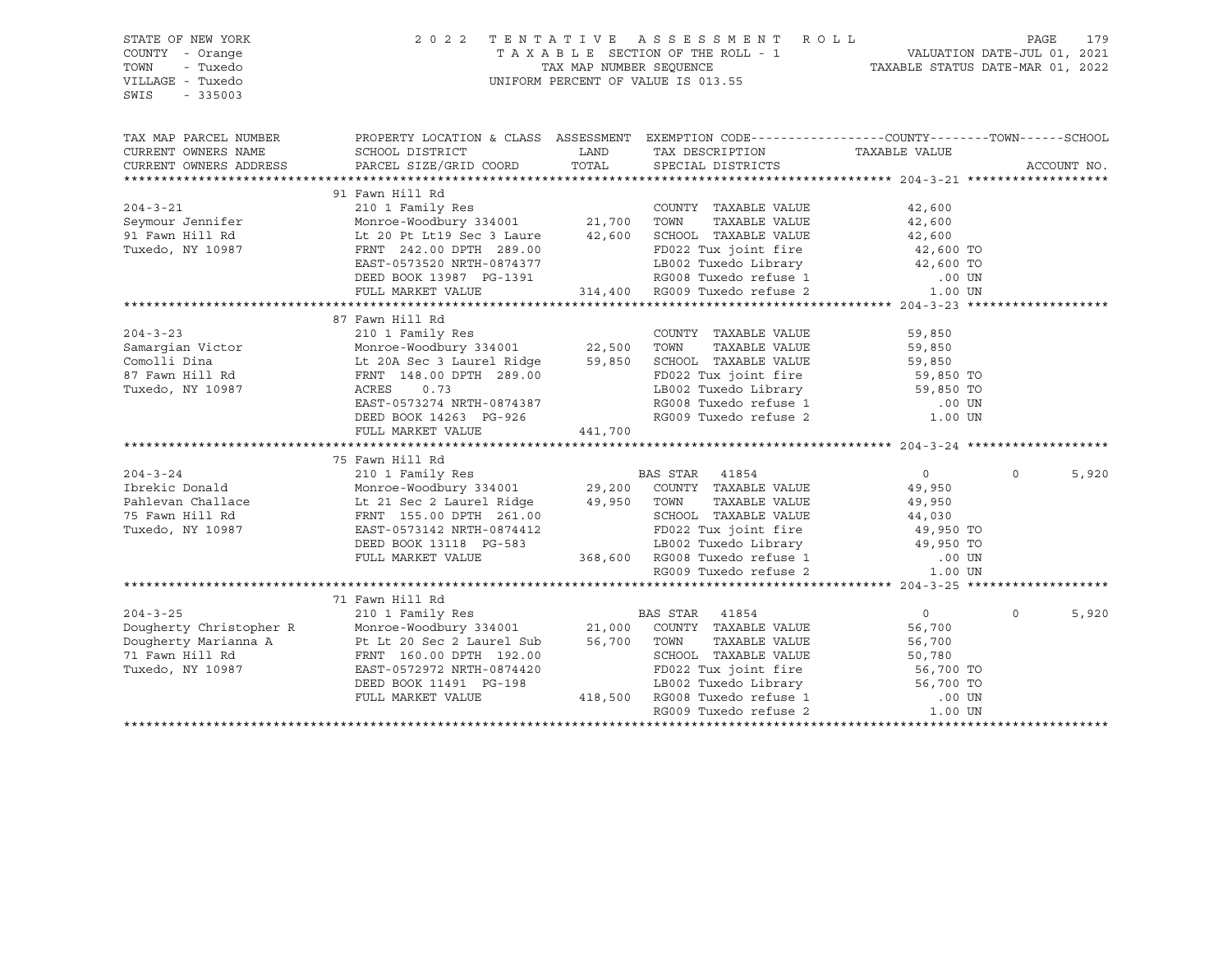| STATE OF NEW YORK<br>COUNTY - Orange<br>TOWN - Tuxedo<br>VILLAGE - Tuxedo<br>SWIS - 335003                                                                                                                                                                                                                                                                                                                                                                                                                                      |                                                                                                | $\begin{tabular}{lllllllllllllllll} \hline & 2&0&2&2&\text{T} & \text{E} & \text{N} & \text{T} & \text{A} & \text{T} & \text{A} & \text{T} & \text{A} & \text{B} & \text{A} & \text{B} & \text{B} \\ & & & & & & & \text{T} & \text{A} & \text{A} & \text{B} & \text{L} & \text{E} & \text{SECTION} & \text{O} & \text{T} & \text{HE} & \text{R} & \text{O} & \text{L} \\ & & & & & & & & \text{T} & \text{A} & \text{A} & \text{B} & \text{$ |             |
|---------------------------------------------------------------------------------------------------------------------------------------------------------------------------------------------------------------------------------------------------------------------------------------------------------------------------------------------------------------------------------------------------------------------------------------------------------------------------------------------------------------------------------|------------------------------------------------------------------------------------------------|-----------------------------------------------------------------------------------------------------------------------------------------------------------------------------------------------------------------------------------------------------------------------------------------------------------------------------------------------------------------------------------------------------------------------------------------------|-------------|
| TAX MAP PARCEL NUMBER<br>CURRENT OWNERS NAME SCHOOL DISTRICT LAND TAX DESCRIPTION TAXABLE VALUE CURRENT OWNERS ADDRESS PARCEL SIZE/GRID COORD TOTAL SPECIAL DISTRICTS                                                                                                                                                                                                                                                                                                                                                           | PROPERTY LOCATION & CLASS ASSESSMENT EXEMPTION CODE---------------COUNTY-------TOWN-----SCHOOL |                                                                                                                                                                                                                                                                                                                                                                                                                                               | ACCOUNT NO. |
|                                                                                                                                                                                                                                                                                                                                                                                                                                                                                                                                 |                                                                                                |                                                                                                                                                                                                                                                                                                                                                                                                                                               |             |
| $\begin{tabular}{lllllllllllll} 204-3-27 & 63 \text{ Fawn Hill Rd} & 2101 \text{ Family Res} & \text{COUNTY TAXABLE VALUE} & 48,300 \\ \text{Abbruzzese Michael C} & \text{Monroc-Holowodbury 334001} & 21,500 \text{ TOWN} & \text{TAXABLE VALUE} & 48,300 \\ \text{Abbruzzese Caroline} & \text{Pett 19 Sec 2 Laurent Rd} & 48,300 \text{ SCHOOL TAXABLE VALUE} & 48,300 \\ \text{63 Fawn Hill Rd} & \text{FRNT 155.60 DPH 178.30} & \text{F00$                                                                               | 63 Fawn Hill Rd                                                                                |                                                                                                                                                                                                                                                                                                                                                                                                                                               |             |
|                                                                                                                                                                                                                                                                                                                                                                                                                                                                                                                                 |                                                                                                |                                                                                                                                                                                                                                                                                                                                                                                                                                               |             |
|                                                                                                                                                                                                                                                                                                                                                                                                                                                                                                                                 |                                                                                                |                                                                                                                                                                                                                                                                                                                                                                                                                                               |             |
|                                                                                                                                                                                                                                                                                                                                                                                                                                                                                                                                 |                                                                                                |                                                                                                                                                                                                                                                                                                                                                                                                                                               |             |
|                                                                                                                                                                                                                                                                                                                                                                                                                                                                                                                                 |                                                                                                |                                                                                                                                                                                                                                                                                                                                                                                                                                               |             |
|                                                                                                                                                                                                                                                                                                                                                                                                                                                                                                                                 |                                                                                                |                                                                                                                                                                                                                                                                                                                                                                                                                                               |             |
|                                                                                                                                                                                                                                                                                                                                                                                                                                                                                                                                 |                                                                                                |                                                                                                                                                                                                                                                                                                                                                                                                                                               |             |
|                                                                                                                                                                                                                                                                                                                                                                                                                                                                                                                                 |                                                                                                |                                                                                                                                                                                                                                                                                                                                                                                                                                               |             |
|                                                                                                                                                                                                                                                                                                                                                                                                                                                                                                                                 |                                                                                                |                                                                                                                                                                                                                                                                                                                                                                                                                                               |             |
|                                                                                                                                                                                                                                                                                                                                                                                                                                                                                                                                 | 57 Fawn Hill Rd                                                                                |                                                                                                                                                                                                                                                                                                                                                                                                                                               |             |
|                                                                                                                                                                                                                                                                                                                                                                                                                                                                                                                                 |                                                                                                |                                                                                                                                                                                                                                                                                                                                                                                                                                               |             |
|                                                                                                                                                                                                                                                                                                                                                                                                                                                                                                                                 |                                                                                                |                                                                                                                                                                                                                                                                                                                                                                                                                                               |             |
|                                                                                                                                                                                                                                                                                                                                                                                                                                                                                                                                 |                                                                                                |                                                                                                                                                                                                                                                                                                                                                                                                                                               |             |
|                                                                                                                                                                                                                                                                                                                                                                                                                                                                                                                                 |                                                                                                |                                                                                                                                                                                                                                                                                                                                                                                                                                               |             |
|                                                                                                                                                                                                                                                                                                                                                                                                                                                                                                                                 |                                                                                                |                                                                                                                                                                                                                                                                                                                                                                                                                                               |             |
|                                                                                                                                                                                                                                                                                                                                                                                                                                                                                                                                 |                                                                                                |                                                                                                                                                                                                                                                                                                                                                                                                                                               |             |
| 3/14-3-28.2<br>Atlas Darvell 210 1 Family Res<br>Atlas Darvell Monroe-Woodbury 334001<br>23,300 TOWN TAXABLE VALUE 61,000<br>Atlas Amber Lt 18 Sec 2 Laurel Ridge 61,000 SCHOOL TAXABLE VALUE 61,000<br>57 Fawn Hill Rd ACRES 1.10<br>Tuxe                                                                                                                                                                                                                                                                                      |                                                                                                |                                                                                                                                                                                                                                                                                                                                                                                                                                               |             |
|                                                                                                                                                                                                                                                                                                                                                                                                                                                                                                                                 |                                                                                                |                                                                                                                                                                                                                                                                                                                                                                                                                                               |             |
| $\begin{tabular}{lllllllllllll} \multicolumn{3}{l}{{\small 43\text{ Fawn Hill Rd}} & {\small 43\text{ Fawn Hull Kd}} & {\small 210 1\text{ Family Res} & {\small 210 1\text{ Family Res}} & {\small 210 1\text{ Family Res}} & {\small 210 1\text{ Family Res}} & {\small 210 1\text{ Family Res}} & {\small 210 1\text{ Family Res}} & {\small 210 1\text{ Family Res}} & {\small 210 1\text{ Family Res}} & {\small 210 1\text{ Family Res}} & {\small 210 1\text{ Family Res}} & {\small 210 1\text{ Family Res}} & {\small$ | 43 Fawn Hill Rd                                                                                |                                                                                                                                                                                                                                                                                                                                                                                                                                               |             |
|                                                                                                                                                                                                                                                                                                                                                                                                                                                                                                                                 |                                                                                                |                                                                                                                                                                                                                                                                                                                                                                                                                                               |             |
|                                                                                                                                                                                                                                                                                                                                                                                                                                                                                                                                 |                                                                                                |                                                                                                                                                                                                                                                                                                                                                                                                                                               |             |
|                                                                                                                                                                                                                                                                                                                                                                                                                                                                                                                                 |                                                                                                |                                                                                                                                                                                                                                                                                                                                                                                                                                               |             |
|                                                                                                                                                                                                                                                                                                                                                                                                                                                                                                                                 |                                                                                                |                                                                                                                                                                                                                                                                                                                                                                                                                                               |             |
|                                                                                                                                                                                                                                                                                                                                                                                                                                                                                                                                 |                                                                                                |                                                                                                                                                                                                                                                                                                                                                                                                                                               |             |
|                                                                                                                                                                                                                                                                                                                                                                                                                                                                                                                                 |                                                                                                |                                                                                                                                                                                                                                                                                                                                                                                                                                               |             |
|                                                                                                                                                                                                                                                                                                                                                                                                                                                                                                                                 |                                                                                                |                                                                                                                                                                                                                                                                                                                                                                                                                                               |             |
|                                                                                                                                                                                                                                                                                                                                                                                                                                                                                                                                 | 39 Fawn Hill Rd                                                                                |                                                                                                                                                                                                                                                                                                                                                                                                                                               |             |
|                                                                                                                                                                                                                                                                                                                                                                                                                                                                                                                                 |                                                                                                |                                                                                                                                                                                                                                                                                                                                                                                                                                               |             |
|                                                                                                                                                                                                                                                                                                                                                                                                                                                                                                                                 |                                                                                                |                                                                                                                                                                                                                                                                                                                                                                                                                                               |             |
|                                                                                                                                                                                                                                                                                                                                                                                                                                                                                                                                 |                                                                                                |                                                                                                                                                                                                                                                                                                                                                                                                                                               |             |
|                                                                                                                                                                                                                                                                                                                                                                                                                                                                                                                                 |                                                                                                |                                                                                                                                                                                                                                                                                                                                                                                                                                               |             |
|                                                                                                                                                                                                                                                                                                                                                                                                                                                                                                                                 |                                                                                                |                                                                                                                                                                                                                                                                                                                                                                                                                                               |             |
|                                                                                                                                                                                                                                                                                                                                                                                                                                                                                                                                 |                                                                                                |                                                                                                                                                                                                                                                                                                                                                                                                                                               |             |
|                                                                                                                                                                                                                                                                                                                                                                                                                                                                                                                                 |                                                                                                |                                                                                                                                                                                                                                                                                                                                                                                                                                               |             |
|                                                                                                                                                                                                                                                                                                                                                                                                                                                                                                                                 |                                                                                                |                                                                                                                                                                                                                                                                                                                                                                                                                                               |             |
|                                                                                                                                                                                                                                                                                                                                                                                                                                                                                                                                 | 27 Fawn Hill Rd                                                                                |                                                                                                                                                                                                                                                                                                                                                                                                                                               |             |
|                                                                                                                                                                                                                                                                                                                                                                                                                                                                                                                                 |                                                                                                |                                                                                                                                                                                                                                                                                                                                                                                                                                               |             |
|                                                                                                                                                                                                                                                                                                                                                                                                                                                                                                                                 |                                                                                                |                                                                                                                                                                                                                                                                                                                                                                                                                                               |             |
|                                                                                                                                                                                                                                                                                                                                                                                                                                                                                                                                 |                                                                                                |                                                                                                                                                                                                                                                                                                                                                                                                                                               |             |
|                                                                                                                                                                                                                                                                                                                                                                                                                                                                                                                                 |                                                                                                |                                                                                                                                                                                                                                                                                                                                                                                                                                               |             |
|                                                                                                                                                                                                                                                                                                                                                                                                                                                                                                                                 |                                                                                                |                                                                                                                                                                                                                                                                                                                                                                                                                                               |             |
| 2.1 UNIVERS COUNTY TAXABLE VALUE 56,250<br>Green Ira Monroe-Woodbury 334001<br>Green Carol Lt 33 Sec 1 Laurel Ridge 56,250<br>27 Fawn Hill Rd FRNT 252.00 DPTH 155.00<br>Tuxedo, NY 10987 EAST-0572056 NRTH-0874488 LB002 Tuxedo FUCLL                                                                                                                                                                                                                                                                                          |                                                                                                |                                                                                                                                                                                                                                                                                                                                                                                                                                               |             |
|                                                                                                                                                                                                                                                                                                                                                                                                                                                                                                                                 |                                                                                                |                                                                                                                                                                                                                                                                                                                                                                                                                                               |             |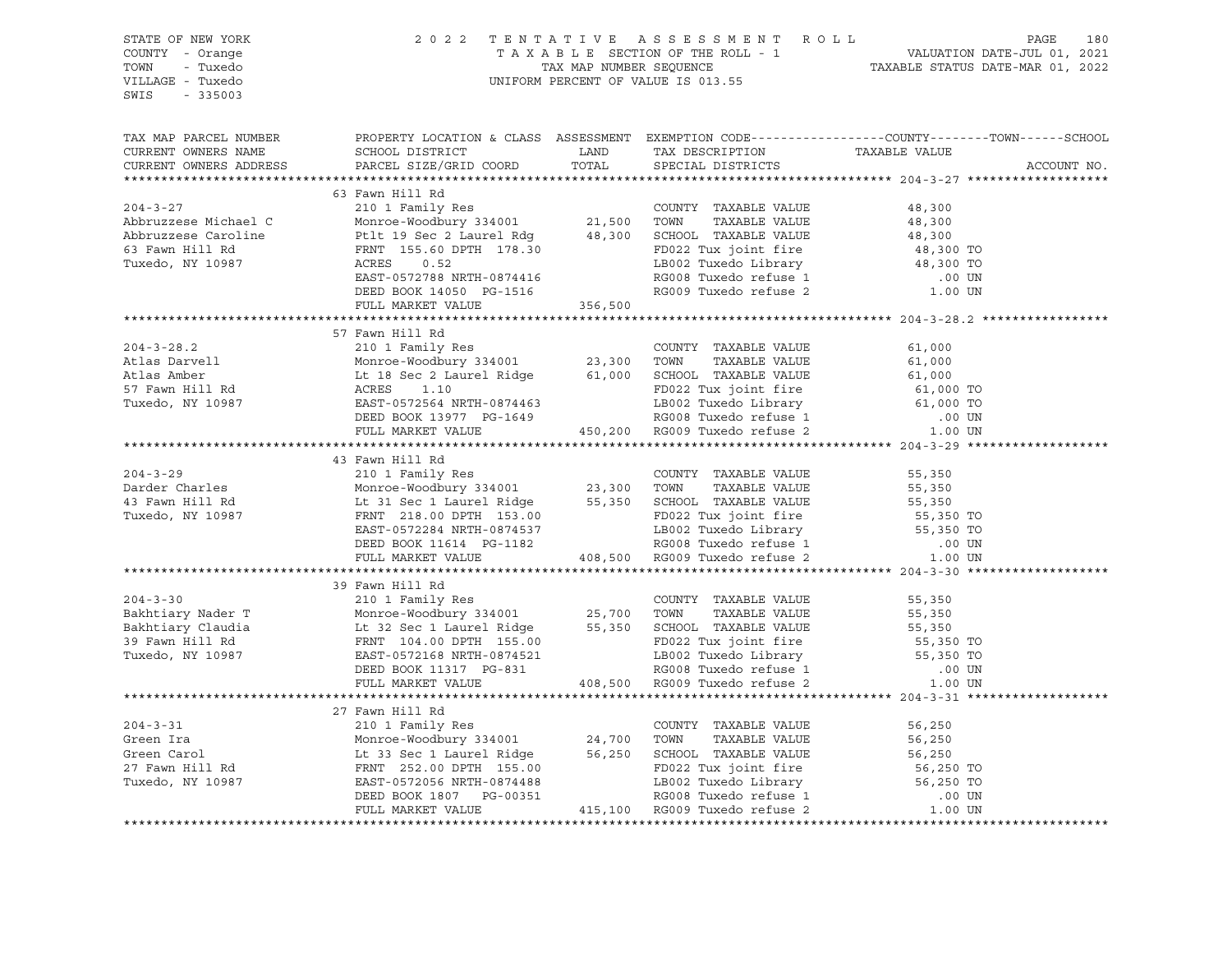## STATE OF NEW YORK 2 0 2 2 T E N T A T I V E A S S E S S M E N T R O L L PAGE 181 COUNTY - Orange T A X A B L E SECTION OF THE ROLL - 1 VALUATION DATE-JUL 01, 2021 TOWN - Tuxedo TAX MAP NUMBER SEQUENCE TAXABLE STATUS DATE-MAR 01, 2022 VILLAGE - Tuxedo UNIFORM PERCENT OF VALUE IS 013.55

| TAX MAP PARCEL NUMBER<br>CURRENT OWNERS NAME<br>CURRENT OWNERS ADDRESS | SCHOOL DISTRICT<br>PARCEL SIZE/GRID COORD | <b>LAND</b><br>TOTAL | TAX DESCRIPTION TAXABLE VALUE SPECIAL DISTRICTS | PROPERTY LOCATION & CLASS ASSESSMENT EXEMPTION CODE---------------COUNTY-------TOWN------SCHOOL<br>ACCOUNT NO. |  |
|------------------------------------------------------------------------|-------------------------------------------|----------------------|-------------------------------------------------|----------------------------------------------------------------------------------------------------------------|--|
|                                                                        |                                           |                      |                                                 |                                                                                                                |  |
|                                                                        | 4 Spice Bush Ln                           |                      |                                                 |                                                                                                                |  |
|                                                                        |                                           |                      |                                                 |                                                                                                                |  |
|                                                                        |                                           |                      |                                                 |                                                                                                                |  |
|                                                                        |                                           |                      |                                                 |                                                                                                                |  |
|                                                                        |                                           |                      |                                                 |                                                                                                                |  |
|                                                                        |                                           |                      |                                                 |                                                                                                                |  |
|                                                                        |                                           |                      |                                                 |                                                                                                                |  |
|                                                                        |                                           |                      |                                                 |                                                                                                                |  |
|                                                                        |                                           |                      |                                                 |                                                                                                                |  |
|                                                                        | 14 Spice Bush Ln                          |                      |                                                 |                                                                                                                |  |
|                                                                        |                                           |                      |                                                 |                                                                                                                |  |
|                                                                        |                                           |                      |                                                 |                                                                                                                |  |
|                                                                        |                                           |                      |                                                 |                                                                                                                |  |
|                                                                        |                                           |                      |                                                 |                                                                                                                |  |
|                                                                        |                                           |                      |                                                 |                                                                                                                |  |
|                                                                        |                                           |                      |                                                 |                                                                                                                |  |
|                                                                        |                                           |                      |                                                 |                                                                                                                |  |
|                                                                        |                                           |                      |                                                 |                                                                                                                |  |
|                                                                        | 18 Spice Bush Ln                          |                      |                                                 |                                                                                                                |  |
|                                                                        |                                           |                      |                                                 |                                                                                                                |  |
|                                                                        |                                           |                      |                                                 |                                                                                                                |  |
|                                                                        |                                           |                      |                                                 |                                                                                                                |  |
|                                                                        |                                           |                      |                                                 |                                                                                                                |  |
|                                                                        |                                           |                      |                                                 |                                                                                                                |  |
|                                                                        |                                           |                      |                                                 |                                                                                                                |  |
|                                                                        |                                           |                      |                                                 |                                                                                                                |  |
|                                                                        |                                           |                      |                                                 |                                                                                                                |  |
|                                                                        |                                           |                      |                                                 |                                                                                                                |  |
|                                                                        | 22 Spice Bush Ln                          |                      |                                                 |                                                                                                                |  |
|                                                                        |                                           |                      |                                                 |                                                                                                                |  |
|                                                                        |                                           |                      |                                                 |                                                                                                                |  |
|                                                                        |                                           |                      |                                                 |                                                                                                                |  |
|                                                                        |                                           |                      |                                                 |                                                                                                                |  |
|                                                                        |                                           |                      |                                                 |                                                                                                                |  |
|                                                                        |                                           |                      |                                                 |                                                                                                                |  |
|                                                                        |                                           |                      |                                                 |                                                                                                                |  |
|                                                                        |                                           |                      |                                                 |                                                                                                                |  |
|                                                                        | 28 Spice Bush Ln                          |                      |                                                 |                                                                                                                |  |
|                                                                        |                                           |                      |                                                 |                                                                                                                |  |
|                                                                        |                                           |                      |                                                 |                                                                                                                |  |
|                                                                        |                                           |                      |                                                 |                                                                                                                |  |
|                                                                        |                                           |                      |                                                 |                                                                                                                |  |
|                                                                        |                                           |                      |                                                 |                                                                                                                |  |
|                                                                        |                                           |                      |                                                 |                                                                                                                |  |
|                                                                        |                                           |                      |                                                 |                                                                                                                |  |
|                                                                        |                                           |                      |                                                 |                                                                                                                |  |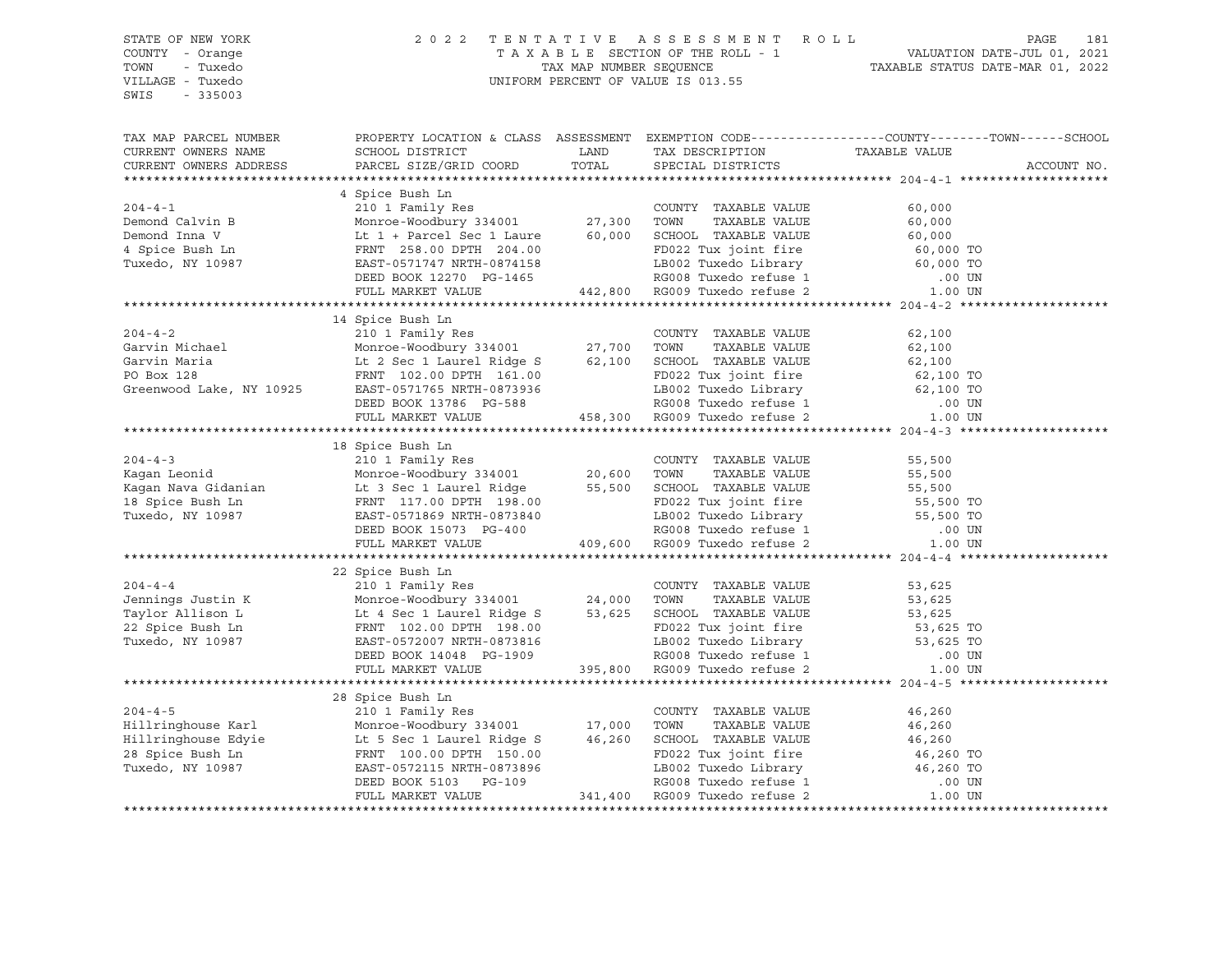| TAX MAP PARCEL NUMBER<br>PROPERTY LOCATION & CLASS ASSESSMENT EXEMPTION CODE----------------COUNTY-------TOWN-----SCHOOL<br>LAND TAX DESCRIPTION TAXABLE VALUE TOTAL SPECIAL DISTRICTS<br>SCHOOL DISTRICT LAND<br>CURRENT OWNERS NAME<br>PARCEL SIZE/GRID COORD<br>CURRENT OWNERS ADDRESS<br>ACCOUNT NO.<br>$\begin{tabular}{lcccc} \texttt{XININATION} & \texttt{XININATION} & \texttt{0} & \texttt{0} & \texttt{0} \\ 204-4-6 & 2101 Family Res & \texttt{BAS STR} & 41854 & 0 \\ \texttt{Wason James R} & \texttt{Monroe-Wodbury 334001} & 24,600 & \texttt{COUNTY TAXABLE VALUE} & 58,000 \\ \texttt{Revocabler Trust} & \texttt{Lt 6 Sec 1 Lautel Ridge S} & 58,000 & 70\texttt{NNAABLE VALUE} & 58,000 \\ \texttt{RAVaEDE VALUE} & \texttt{B$<br>$\circ$<br>5,920<br>34 Spice Bush Ln<br>$\begin{tabular}{lllllllllllll} 204-4-7 & 34 \text{ Spice}{\small \texttt{DMDR}} & 210 & 16,000 & \texttt{TONTY} & \texttt{TAXABLE} \text{ VALUE} & 44,650 \\ \texttt{Alleyne Ronald} & 210 & 1 & 6000 & \texttt{TOWN} & \texttt{TAXABLE VALUE} & 44,650 \\ \texttt{Beckham Arriana M} & \texttt{Lt 7 Sec 1 Laurel Ridge S} & 44,650 & \texttt{SCHOOL TAXABLE VALUE} & 44,650 \\ \texttt{34 Spice Bush Ln} & \texttt{FRNT} & 224.00$<br>44 Spice Bush Ln<br>$\begin{tabular}{lllllllllllllllllllll} \hline & & & & & & & 44 \mbox{ Spice Bush In} & \\ & & & & & 210~1\text{ Family Res} & & & \text{COUNTY TAXABLE VALUE} & & 60,000 \\ \hline \hline \text{Yedreyeski Ionana} & & & & \text{Monore-WodbleW} & 334001 & & 24,200\text{ TOWN} & TAXABLE VALUE & 60,000 \\ \hline \text{Yedreyeski Jonana} & & & \text{Lt 8 Sec 1 Laurel Ridge} & & 60,000 \text{ SCH0OL TAXABLE VALUE} & & 60,000 \\ \hline \$ |
|---------------------------------------------------------------------------------------------------------------------------------------------------------------------------------------------------------------------------------------------------------------------------------------------------------------------------------------------------------------------------------------------------------------------------------------------------------------------------------------------------------------------------------------------------------------------------------------------------------------------------------------------------------------------------------------------------------------------------------------------------------------------------------------------------------------------------------------------------------------------------------------------------------------------------------------------------------------------------------------------------------------------------------------------------------------------------------------------------------------------------------------------------------------------------------------------------------------------------------------------------------------------------------------------------------------------------------------------------------------------------------------------------------------------------------------------------------------------------------------------------------------------------------------------------------------------------------------------------------------------------------------------------------------------------------------------------------------|
|                                                                                                                                                                                                                                                                                                                                                                                                                                                                                                                                                                                                                                                                                                                                                                                                                                                                                                                                                                                                                                                                                                                                                                                                                                                                                                                                                                                                                                                                                                                                                                                                                                                                                                               |
|                                                                                                                                                                                                                                                                                                                                                                                                                                                                                                                                                                                                                                                                                                                                                                                                                                                                                                                                                                                                                                                                                                                                                                                                                                                                                                                                                                                                                                                                                                                                                                                                                                                                                                               |
|                                                                                                                                                                                                                                                                                                                                                                                                                                                                                                                                                                                                                                                                                                                                                                                                                                                                                                                                                                                                                                                                                                                                                                                                                                                                                                                                                                                                                                                                                                                                                                                                                                                                                                               |
|                                                                                                                                                                                                                                                                                                                                                                                                                                                                                                                                                                                                                                                                                                                                                                                                                                                                                                                                                                                                                                                                                                                                                                                                                                                                                                                                                                                                                                                                                                                                                                                                                                                                                                               |
|                                                                                                                                                                                                                                                                                                                                                                                                                                                                                                                                                                                                                                                                                                                                                                                                                                                                                                                                                                                                                                                                                                                                                                                                                                                                                                                                                                                                                                                                                                                                                                                                                                                                                                               |
|                                                                                                                                                                                                                                                                                                                                                                                                                                                                                                                                                                                                                                                                                                                                                                                                                                                                                                                                                                                                                                                                                                                                                                                                                                                                                                                                                                                                                                                                                                                                                                                                                                                                                                               |
|                                                                                                                                                                                                                                                                                                                                                                                                                                                                                                                                                                                                                                                                                                                                                                                                                                                                                                                                                                                                                                                                                                                                                                                                                                                                                                                                                                                                                                                                                                                                                                                                                                                                                                               |
|                                                                                                                                                                                                                                                                                                                                                                                                                                                                                                                                                                                                                                                                                                                                                                                                                                                                                                                                                                                                                                                                                                                                                                                                                                                                                                                                                                                                                                                                                                                                                                                                                                                                                                               |
|                                                                                                                                                                                                                                                                                                                                                                                                                                                                                                                                                                                                                                                                                                                                                                                                                                                                                                                                                                                                                                                                                                                                                                                                                                                                                                                                                                                                                                                                                                                                                                                                                                                                                                               |
|                                                                                                                                                                                                                                                                                                                                                                                                                                                                                                                                                                                                                                                                                                                                                                                                                                                                                                                                                                                                                                                                                                                                                                                                                                                                                                                                                                                                                                                                                                                                                                                                                                                                                                               |
|                                                                                                                                                                                                                                                                                                                                                                                                                                                                                                                                                                                                                                                                                                                                                                                                                                                                                                                                                                                                                                                                                                                                                                                                                                                                                                                                                                                                                                                                                                                                                                                                                                                                                                               |
|                                                                                                                                                                                                                                                                                                                                                                                                                                                                                                                                                                                                                                                                                                                                                                                                                                                                                                                                                                                                                                                                                                                                                                                                                                                                                                                                                                                                                                                                                                                                                                                                                                                                                                               |
|                                                                                                                                                                                                                                                                                                                                                                                                                                                                                                                                                                                                                                                                                                                                                                                                                                                                                                                                                                                                                                                                                                                                                                                                                                                                                                                                                                                                                                                                                                                                                                                                                                                                                                               |
|                                                                                                                                                                                                                                                                                                                                                                                                                                                                                                                                                                                                                                                                                                                                                                                                                                                                                                                                                                                                                                                                                                                                                                                                                                                                                                                                                                                                                                                                                                                                                                                                                                                                                                               |
|                                                                                                                                                                                                                                                                                                                                                                                                                                                                                                                                                                                                                                                                                                                                                                                                                                                                                                                                                                                                                                                                                                                                                                                                                                                                                                                                                                                                                                                                                                                                                                                                                                                                                                               |
|                                                                                                                                                                                                                                                                                                                                                                                                                                                                                                                                                                                                                                                                                                                                                                                                                                                                                                                                                                                                                                                                                                                                                                                                                                                                                                                                                                                                                                                                                                                                                                                                                                                                                                               |
|                                                                                                                                                                                                                                                                                                                                                                                                                                                                                                                                                                                                                                                                                                                                                                                                                                                                                                                                                                                                                                                                                                                                                                                                                                                                                                                                                                                                                                                                                                                                                                                                                                                                                                               |
|                                                                                                                                                                                                                                                                                                                                                                                                                                                                                                                                                                                                                                                                                                                                                                                                                                                                                                                                                                                                                                                                                                                                                                                                                                                                                                                                                                                                                                                                                                                                                                                                                                                                                                               |
|                                                                                                                                                                                                                                                                                                                                                                                                                                                                                                                                                                                                                                                                                                                                                                                                                                                                                                                                                                                                                                                                                                                                                                                                                                                                                                                                                                                                                                                                                                                                                                                                                                                                                                               |
|                                                                                                                                                                                                                                                                                                                                                                                                                                                                                                                                                                                                                                                                                                                                                                                                                                                                                                                                                                                                                                                                                                                                                                                                                                                                                                                                                                                                                                                                                                                                                                                                                                                                                                               |
|                                                                                                                                                                                                                                                                                                                                                                                                                                                                                                                                                                                                                                                                                                                                                                                                                                                                                                                                                                                                                                                                                                                                                                                                                                                                                                                                                                                                                                                                                                                                                                                                                                                                                                               |
|                                                                                                                                                                                                                                                                                                                                                                                                                                                                                                                                                                                                                                                                                                                                                                                                                                                                                                                                                                                                                                                                                                                                                                                                                                                                                                                                                                                                                                                                                                                                                                                                                                                                                                               |
|                                                                                                                                                                                                                                                                                                                                                                                                                                                                                                                                                                                                                                                                                                                                                                                                                                                                                                                                                                                                                                                                                                                                                                                                                                                                                                                                                                                                                                                                                                                                                                                                                                                                                                               |
|                                                                                                                                                                                                                                                                                                                                                                                                                                                                                                                                                                                                                                                                                                                                                                                                                                                                                                                                                                                                                                                                                                                                                                                                                                                                                                                                                                                                                                                                                                                                                                                                                                                                                                               |
|                                                                                                                                                                                                                                                                                                                                                                                                                                                                                                                                                                                                                                                                                                                                                                                                                                                                                                                                                                                                                                                                                                                                                                                                                                                                                                                                                                                                                                                                                                                                                                                                                                                                                                               |
|                                                                                                                                                                                                                                                                                                                                                                                                                                                                                                                                                                                                                                                                                                                                                                                                                                                                                                                                                                                                                                                                                                                                                                                                                                                                                                                                                                                                                                                                                                                                                                                                                                                                                                               |
|                                                                                                                                                                                                                                                                                                                                                                                                                                                                                                                                                                                                                                                                                                                                                                                                                                                                                                                                                                                                                                                                                                                                                                                                                                                                                                                                                                                                                                                                                                                                                                                                                                                                                                               |
|                                                                                                                                                                                                                                                                                                                                                                                                                                                                                                                                                                                                                                                                                                                                                                                                                                                                                                                                                                                                                                                                                                                                                                                                                                                                                                                                                                                                                                                                                                                                                                                                                                                                                                               |
| 54 Spice Bush Ln                                                                                                                                                                                                                                                                                                                                                                                                                                                                                                                                                                                                                                                                                                                                                                                                                                                                                                                                                                                                                                                                                                                                                                                                                                                                                                                                                                                                                                                                                                                                                                                                                                                                                              |
|                                                                                                                                                                                                                                                                                                                                                                                                                                                                                                                                                                                                                                                                                                                                                                                                                                                                                                                                                                                                                                                                                                                                                                                                                                                                                                                                                                                                                                                                                                                                                                                                                                                                                                               |
|                                                                                                                                                                                                                                                                                                                                                                                                                                                                                                                                                                                                                                                                                                                                                                                                                                                                                                                                                                                                                                                                                                                                                                                                                                                                                                                                                                                                                                                                                                                                                                                                                                                                                                               |
|                                                                                                                                                                                                                                                                                                                                                                                                                                                                                                                                                                                                                                                                                                                                                                                                                                                                                                                                                                                                                                                                                                                                                                                                                                                                                                                                                                                                                                                                                                                                                                                                                                                                                                               |
|                                                                                                                                                                                                                                                                                                                                                                                                                                                                                                                                                                                                                                                                                                                                                                                                                                                                                                                                                                                                                                                                                                                                                                                                                                                                                                                                                                                                                                                                                                                                                                                                                                                                                                               |
|                                                                                                                                                                                                                                                                                                                                                                                                                                                                                                                                                                                                                                                                                                                                                                                                                                                                                                                                                                                                                                                                                                                                                                                                                                                                                                                                                                                                                                                                                                                                                                                                                                                                                                               |
|                                                                                                                                                                                                                                                                                                                                                                                                                                                                                                                                                                                                                                                                                                                                                                                                                                                                                                                                                                                                                                                                                                                                                                                                                                                                                                                                                                                                                                                                                                                                                                                                                                                                                                               |
|                                                                                                                                                                                                                                                                                                                                                                                                                                                                                                                                                                                                                                                                                                                                                                                                                                                                                                                                                                                                                                                                                                                                                                                                                                                                                                                                                                                                                                                                                                                                                                                                                                                                                                               |
|                                                                                                                                                                                                                                                                                                                                                                                                                                                                                                                                                                                                                                                                                                                                                                                                                                                                                                                                                                                                                                                                                                                                                                                                                                                                                                                                                                                                                                                                                                                                                                                                                                                                                                               |
| 60 Spice Bush Ln                                                                                                                                                                                                                                                                                                                                                                                                                                                                                                                                                                                                                                                                                                                                                                                                                                                                                                                                                                                                                                                                                                                                                                                                                                                                                                                                                                                                                                                                                                                                                                                                                                                                                              |
| $\overline{0}$<br>$\Omega$<br>14,780                                                                                                                                                                                                                                                                                                                                                                                                                                                                                                                                                                                                                                                                                                                                                                                                                                                                                                                                                                                                                                                                                                                                                                                                                                                                                                                                                                                                                                                                                                                                                                                                                                                                          |
|                                                                                                                                                                                                                                                                                                                                                                                                                                                                                                                                                                                                                                                                                                                                                                                                                                                                                                                                                                                                                                                                                                                                                                                                                                                                                                                                                                                                                                                                                                                                                                                                                                                                                                               |
|                                                                                                                                                                                                                                                                                                                                                                                                                                                                                                                                                                                                                                                                                                                                                                                                                                                                                                                                                                                                                                                                                                                                                                                                                                                                                                                                                                                                                                                                                                                                                                                                                                                                                                               |
|                                                                                                                                                                                                                                                                                                                                                                                                                                                                                                                                                                                                                                                                                                                                                                                                                                                                                                                                                                                                                                                                                                                                                                                                                                                                                                                                                                                                                                                                                                                                                                                                                                                                                                               |
|                                                                                                                                                                                                                                                                                                                                                                                                                                                                                                                                                                                                                                                                                                                                                                                                                                                                                                                                                                                                                                                                                                                                                                                                                                                                                                                                                                                                                                                                                                                                                                                                                                                                                                               |
|                                                                                                                                                                                                                                                                                                                                                                                                                                                                                                                                                                                                                                                                                                                                                                                                                                                                                                                                                                                                                                                                                                                                                                                                                                                                                                                                                                                                                                                                                                                                                                                                                                                                                                               |
| Montoe-Woodbury 334001 21,000 COUNTY TAXABLE VALUE 51,550<br>Montoe-Woodbury 334001 21,000 COUNTY TAXABLE VALUE 51,550<br>FRNT 142.00 DPTH 139.00 SCHOOL TAXABLE VALUE 51,550<br>FRNT 142.00 DPTH 139.00 SCHOOL TAXABLE VALUE 36,770                                                                                                                                                                                                                                                                                                                                                                                                                                                                                                                                                                                                                                                                                                                                                                                                                                                                                                                                                                                                                                                                                                                                                                                                                                                                                                                                                                                                                                                                          |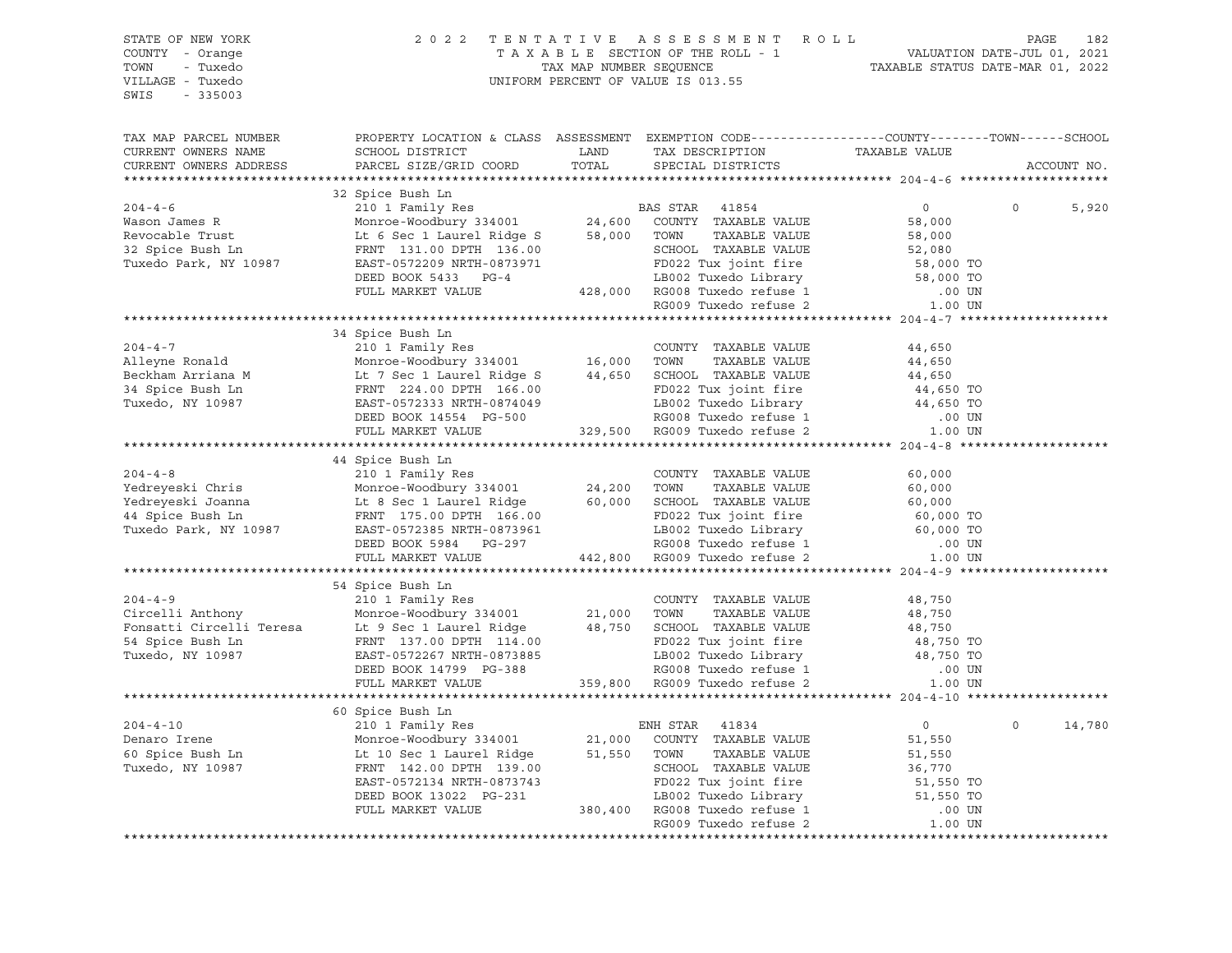| STATE OF NEW YORK<br>COUNTY - Orange<br>TOWN<br>- Tuxedo<br>VILLAGE - Tuxedo<br>$-335003$<br>SWIS | 2 0 2 2                                                                                                                      | TAX MAP NUMBER SEOUENCE | TENTATIVE ASSESSMENT<br>R O L L<br>TAXABLE SECTION OF THE ROLL - 1<br>UNIFORM PERCENT OF VALUE IS 013.55               | VALUATION DATE-JUL 01, 2021<br>TAXABLE STATUS DATE-MAR 01, 2022 | PAGE         | 183         |
|---------------------------------------------------------------------------------------------------|------------------------------------------------------------------------------------------------------------------------------|-------------------------|------------------------------------------------------------------------------------------------------------------------|-----------------------------------------------------------------|--------------|-------------|
| TAX MAP PARCEL NUMBER                                                                             | PROPERTY LOCATION & CLASS ASSESSMENT EXEMPTION CODE----------------COUNTY-------TOWN------SCHOOL                             |                         |                                                                                                                        |                                                                 |              |             |
| CURRENT OWNERS NAME                                                                               | SCHOOL DISTRICT                                                                                                              | LAND                    | TAX DESCRIPTION                                                                                                        | TAXABLE VALUE                                                   |              |             |
| CURRENT OWNERS ADDRESS                                                                            | PARCEL SIZE/GRID COORD                                                                                                       | TOTAL                   | SPECIAL DISTRICTS                                                                                                      |                                                                 |              | ACCOUNT NO. |
|                                                                                                   |                                                                                                                              |                         |                                                                                                                        |                                                                 |              |             |
|                                                                                                   | 66 Spice Bush Ln                                                                                                             |                         |                                                                                                                        |                                                                 |              |             |
| $204 - 4 - 11$                                                                                    | 210 1 Family Res<br>Monroe-Woodbury 334001 23,000 COUNTY TAXABLE VALUE<br>Lt 11 Sec 1 Laurel Ridge 56,000 TOWN TAXABLE VALUE |                         |                                                                                                                        | $\overline{0}$                                                  | $\circ$      | 5,920       |
| $204 - 7 =$<br>Burke James T                                                                      |                                                                                                                              |                         |                                                                                                                        | 56,000                                                          |              |             |
| 66 Spice Bush Ln                                                                                  |                                                                                                                              |                         |                                                                                                                        | 56,000                                                          |              |             |
| Tuxedo, NY 10987                                                                                  | FRNT 123.00 DPTH 139.00                                                                                                      |                         | SCHOOL TAXABLE VALUE 50,080<br>The school Taxable VALUE 56,000 TO                                                      |                                                                 |              |             |
|                                                                                                   | BANK0070280                                                                                                                  |                         | FD022 Tux joint fire                                                                                                   |                                                                 |              |             |
|                                                                                                   | EAST-0572040 NRTH-0873632                                                                                                    |                         | 1973632 LB002 Tuxedo Library 56,000 TO<br>3-00048 RG008 Tuxedo refuse 1 00018<br>413,300 RG009 Tuxedo refuse 2 1.00 UN |                                                                 |              |             |
|                                                                                                   | DEED BOOK 2285 PG-00048                                                                                                      |                         |                                                                                                                        |                                                                 |              |             |
|                                                                                                   | FULL MARKET VALUE                                                                                                            |                         |                                                                                                                        |                                                                 |              |             |
|                                                                                                   |                                                                                                                              |                         |                                                                                                                        |                                                                 |              |             |
| $204 - 4 - 12$                                                                                    | 68 Spice Bush Ln                                                                                                             |                         |                                                                                                                        |                                                                 |              |             |
| Breur Martijn                                                                                     | 210 1 Family Res                                                                                                             |                         | COUNTY TAXABLE VALUE<br>TOWN<br>TAXABLE VALUE                                                                          | 58,725<br>58,725                                                |              |             |
| Trujillo-Bolanos Natalia                                                                          | Monroe-Woodbury 334001 25,700<br>Lt 12 Sec 1 Laurel Ridge 58,725<br>Lt 12 Sec 1 Laurel Ridge                                 |                         | 58,725 SCHOOL TAXABLE VALUE                                                                                            | 58,725                                                          |              |             |
| 68 Spice Bush Ln                                                                                  | FRNT 106.00 DPTH 150.00                                                                                                      |                         |                                                                                                                        |                                                                 |              |             |
| Tuxedo, NY 10987                                                                                  | EAST-0572024 NRTH-0873488                                                                                                    |                         | FD022 Tux joint fire 58,725 TO<br>LB002 Tuxedo Library 58,725 TO<br>LB002 Tuxedo Library                               |                                                                 |              |             |
|                                                                                                   | DEED BOOK 15118 PG-1388                                                                                                      |                         |                                                                                                                        | .00 UN                                                          |              |             |
|                                                                                                   | FULL MARKET VALUE                                                                                                            |                         | RG008 Tuxedo refuse 1<br>RG009 Tuxedo refuse 2                                                                         | 1.00 UN                                                         |              |             |
|                                                                                                   |                                                                                                                              |                         |                                                                                                                        |                                                                 |              |             |
|                                                                                                   | 67 Spice Bush Ln                                                                                                             |                         |                                                                                                                        |                                                                 |              |             |
| $204 - 4 - 13$                                                                                    |                                                                                                                              |                         |                                                                                                                        | $\overline{0}$                                                  | $\circ$      | 5,920       |
| Kentia Abdelhaq                                                                                   |                                                                                                                              |                         |                                                                                                                        | 64,800                                                          |              |             |
| 67 Spice Bush Ln                                                                                  | Lt 13 Sec 1 Laurel Ridge 64,800 TOWN                                                                                         |                         | TAXABLE VALUE                                                                                                          | 64,800                                                          |              |             |
| Tuxedo Park, NY 10987                                                                             | FRNT 150.00 DPTH 174.00                                                                                                      |                         | SCHOOL TAXABLE VALUE                                                                                                   | 58,880                                                          |              |             |
|                                                                                                   | BANKC070386                                                                                                                  |                         | FD022 Tux joint fire                                                                                                   | 64,800 TO                                                       |              |             |
|                                                                                                   | EAST-0572216 NRTH-0873487                                                                                                    |                         | LB002 Tuxedo Library                                                                                                   | 64,800 TO                                                       |              |             |
|                                                                                                   | DEED BOOK 4520 PG-242                                                                                                        |                         | RG008 Tuxedo refuse 1                                                                                                  | .00 UN                                                          |              |             |
|                                                                                                   | FULL MARKET VALUE                                                                                                            |                         | 478,200 RG009 Tuxedo refuse 2                                                                                          | 1.00 UN                                                         |              |             |
|                                                                                                   |                                                                                                                              |                         |                                                                                                                        |                                                                 |              |             |
|                                                                                                   | 59 Spice Bush Ln                                                                                                             |                         |                                                                                                                        |                                                                 |              |             |
| $204 - 4 - 14.1$                                                                                  | 210 1 Family Res BA<br>Monroe-Woodbury 334001 27,700                                                                         |                         | BAS STAR<br>41854                                                                                                      | $\overline{0}$                                                  | $\mathsf{O}$ | 5,920       |
| Velasco Pablo                                                                                     |                                                                                                                              |                         | COUNTY TAXABLE VALUE                                                                                                   | 62,100                                                          |              |             |
| Velasco Cyrille                                                                                   | Lt 14 Sec 1 Laurel Ridge 62,100 TOWN                                                                                         |                         | TAXABLE VALUE                                                                                                          | 62,100                                                          |              |             |
| 59 Spice Bush Ln                                                                                  | Combined With 4-4-15.1                                                                                                       |                         | SCHOOL TAXABLE VALUE                                                                                                   | 56,180                                                          |              |             |
| Tuxedo, NY 10987                                                                                  | FRNT 211.00 DPTH 191.00                                                                                                      |                         | FD022 Tux joint fire                                                                                                   | 62,100 TO<br>62,100 TO                                          |              |             |
|                                                                                                   | EAST-0572314 NRTH-0873635                                                                                                    |                         | LB002 Tuxedo Library                                                                                                   |                                                                 |              |             |
|                                                                                                   | DEED BOOK 11980 PG-14183                                                                                                     |                         | RG008 Tuxedo refuse 1                                                                                                  | .00 UN                                                          |              |             |
|                                                                                                   | FULL MARKET VALUE                                                                                                            |                         | 458,300 RG009 Tuxedo refuse 2                                                                                          | 1.00 UN                                                         |              |             |
|                                                                                                   |                                                                                                                              |                         |                                                                                                                        |                                                                 |              |             |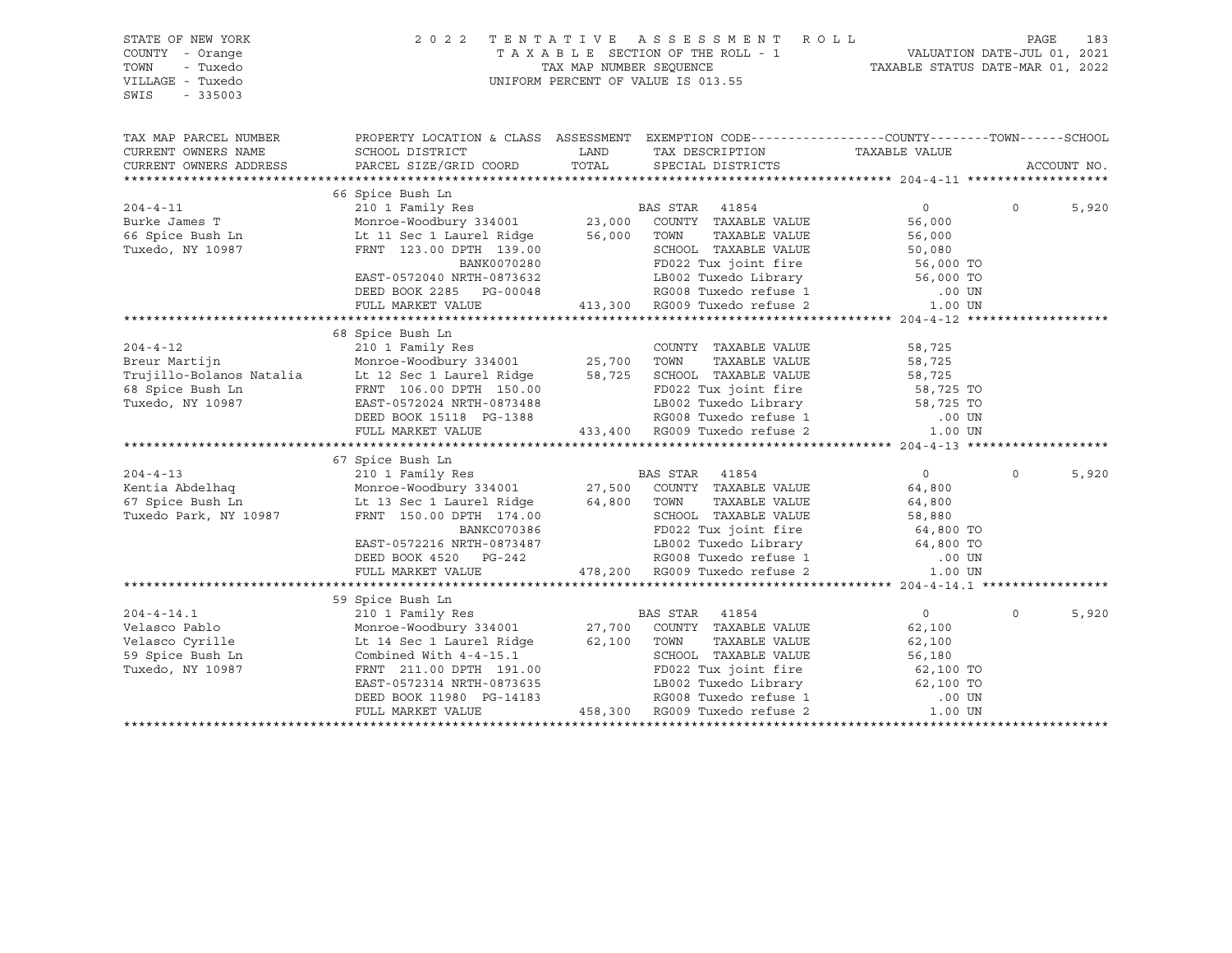| STATE OF NEW YORK<br>COUNTY - Orange | 2 0 2 2                                                                                        | TENTATIVE               | ASSESSMENT ROLL<br>TAXABLE SECTION OF THE ROLL - 1                                                              |                                                                 | 184<br>PAGE          |
|--------------------------------------|------------------------------------------------------------------------------------------------|-------------------------|-----------------------------------------------------------------------------------------------------------------|-----------------------------------------------------------------|----------------------|
| TOWN<br>- Tuxedo<br>VILLAGE - Tuxedo |                                                                                                | TAX MAP NUMBER SEQUENCE | UNIFORM PERCENT OF VALUE IS 013.55                                                                              | VALUATION DATE-JUL 01, 2021<br>TAXABLE STATUS DATE-MAR 01, 2022 |                      |
| SWIS<br>$-335003$                    |                                                                                                |                         |                                                                                                                 |                                                                 |                      |
| TAX MAP PARCEL NUMBER                | PROPERTY LOCATION & CLASS ASSESSMENT EXEMPTION CODE---------------COUNTY-------TOWN-----SCHOOL |                         |                                                                                                                 |                                                                 |                      |
| CURRENT OWNERS NAME                  | SCHOOL DISTRICT                                                                                | LAND                    | TAX DESCRIPTION                                                                                                 | TAXABLE VALUE                                                   |                      |
| CURRENT OWNERS ADDRESS               | PARCEL SIZE/GRID COORD                                                                         | TOTAL                   | SPECIAL DISTRICTS                                                                                               |                                                                 | ACCOUNT NO.          |
|                                      |                                                                                                |                         |                                                                                                                 |                                                                 |                      |
|                                      | 53 Spice Bush Ln                                                                               |                         |                                                                                                                 |                                                                 |                      |
| $204 - 4 - 16$                       | 210 1 Family Res                                                                               |                         | COUNTY TAXABLE VALUE                                                                                            | 85,000                                                          |                      |
| Boucher Roch                         | Monroe-Woodbury 334001 27,000<br>Pt Lt 15 & Lt 16 Sec 1 La 85,000                              |                         | TAXABLE VALUE<br>TOWN                                                                                           | 85,000                                                          |                      |
| 53 Spice Bush Ln                     |                                                                                                |                         | SCHOOL TAXABLE VALUE                                                                                            | 85,000                                                          |                      |
| Tuxedo, NY 10987                     | FRNT 156.00 DPTH 191.00<br>EAST-0572446 NRTH-0873751                                           |                         | FD022 Tux joint fire                                                                                            | 85,000 TO<br>85,000 TO                                          |                      |
|                                      |                                                                                                |                         | LB002 Tuxedo Library                                                                                            |                                                                 |                      |
|                                      | DEED BOOK 13035 PG-1392                                                                        |                         | 7-1392 RG008 Tuxedo refuse 1<br>627,300 RG009 Tuxedo refuse 2<br>RG008 Tuxedo refuse 1<br>RG009 Tuxedo refuse 2 | .00 UN                                                          |                      |
|                                      | FULL MARKET VALUE                                                                              |                         |                                                                                                                 | 1.00 UN                                                         |                      |
|                                      |                                                                                                |                         |                                                                                                                 |                                                                 |                      |
| $204 - 4 - 17$                       | 49 Spice Bush Ln                                                                               |                         |                                                                                                                 |                                                                 |                      |
|                                      | 210 1 Family Res                                                                               |                         | COUNTY TAXABLE VALUE<br>TOWN<br>TAXABLE VALUE                                                                   | 55,550                                                          |                      |
| Lozano Sonia<br>49 Spice Bush Ln     | Monroe-Woodbury 334001 22,200<br>Pt Lt 17 Sec 1 Laurel Rid 55,550                              |                         | SCHOOL TAXABLE VALUE                                                                                            | 55,550                                                          |                      |
| Tuxedo Park, NY 10987                |                                                                                                |                         | FD022 Tux joint fire                                                                                            | 55,550                                                          |                      |
|                                      | FRNT 131.00 DPTH 160.00<br>EAST-0572541 NRTH-0873783                                           |                         | LB002 Tuxedo Library                                                                                            | 55,550 TO<br>55,550 TO                                          |                      |
|                                      | DEED BOOK 15104 PG-1305                                                                        |                         |                                                                                                                 | .00 UN                                                          |                      |
|                                      | FULL MARKET VALUE                                                                              |                         | RG008 Tuxedo refuse 1<br>RG009 Tuxedo refuse 2<br>1-1305 RG008 Tuxedo refuse 1<br>410,000 RG009 Tuxedo refuse 2 | 1.00 UN                                                         |                      |
|                                      |                                                                                                |                         |                                                                                                                 |                                                                 |                      |
|                                      | 47 Spice Bush Ln                                                                               |                         |                                                                                                                 |                                                                 |                      |
| $204 - 4 - 18$                       | 210 1 Family Res                                                                               |                         | BAS STAR 41854                                                                                                  | $\circ$                                                         | $\Omega$<br>5,920    |
| Samora Michael                       | Monroe-Woodbury 334001 22,700                                                                  |                         | COUNTY TAXABLE VALUE                                                                                            | 49,550                                                          |                      |
| Samora Sheila                        | Monroe-Woodbury Joseph It 18 Pt Lt 17 Sec 1 La<br>Lt 18 Pt Lt 17 Sec 1 La                      | 49,550                  | TOWN<br>TAXABLE VALUE                                                                                           | 49,550                                                          |                      |
| 47 Spice Bush Ln                     | FRNT 156.00 DPTH 171.00                                                                        |                         | SCHOOL TAXABLE VALUE                                                                                            | 43,630                                                          |                      |
| Tuxedo, NY 10987                     | EAST-0572647 NRTH-0873812                                                                      |                         | FD022 Tux joint fire                                                                                            | 49,550 TO                                                       |                      |
|                                      | DEED BOOK 13788 PG-821 LB002 Tuxedo Library<br>FULL MARKET VALUE 365,700 RG008 Tuxedo refuse 1 |                         | LB002 Tuxedo Library 19,550 TO                                                                                  |                                                                 |                      |
|                                      |                                                                                                |                         |                                                                                                                 | .00 UN                                                          |                      |
|                                      |                                                                                                |                         | RG009 Tuxedo refuse 2                                                                                           | 1.00 UN                                                         |                      |
|                                      |                                                                                                |                         |                                                                                                                 |                                                                 |                      |
|                                      | 45 Spice Bush Ln                                                                               |                         |                                                                                                                 |                                                                 |                      |
| $204 - 4 - 19$                       |                                                                                                |                         | BAS STAR<br>41854                                                                                               | $\overline{0}$                                                  | 5,920<br>$\mathbf 0$ |
| Gandolfo Paul                        | <i>A</i> 210 1 Family Res<br>Monroe-Woodbury 334001 24,300                                     |                         | COUNTY TAXABLE VALUE                                                                                            | 50,500                                                          |                      |
|                                      |                                                                                                | 50,500                  | TOWN<br>TAXABLE VALUE                                                                                           | 50,500                                                          |                      |
|                                      |                                                                                                |                         | SCHOOL TAXABLE VALUE                                                                                            | 44,580                                                          |                      |
| Tuxedo, NY 10987                     | EAST-0572553 NRTH-0874021                                                                      |                         | FD022 Tux joint fire                                                                                            | 50,500 TO                                                       |                      |
|                                      | DEED BOOK 4408<br>$PG-54$                                                                      |                         |                                                                                                                 | 50,500 TO                                                       |                      |
|                                      | FULL MARKET VALUE                                                                              | 372,700                 | FD022 ida juli<br>LB002 Tuxedo Library<br>RG008 Tuxedo refuse 1<br>Incomputedo refuse 2                         | .00 UN                                                          |                      |
|                                      |                                                                                                |                         |                                                                                                                 | 1.00 UN                                                         |                      |

\*\*\*\*\*\*\*\*\*\*\*\*\*\*\*\*\*\*\*\*\*\*\*\*\*\*\*\*\*\*\*\*\*\*\*\*\*\*\*\*\*\*\*\*\*\*\*\*\*\*\*\*\*\*\*\*\*\*\*\*\*\*\*\*\*\*\*\*\*\*\*\*\*\*\*\*\*\*\*\*\*\*\*\*\*\*\*\*\*\*\*\*\*\*\*\*\*\*\*\*\*\*\*\*\*\*\*\*\*\*\*\*\*\*\*\*\*\*\*\*\*\*\*\*\*\*\*\*\*\*\*\*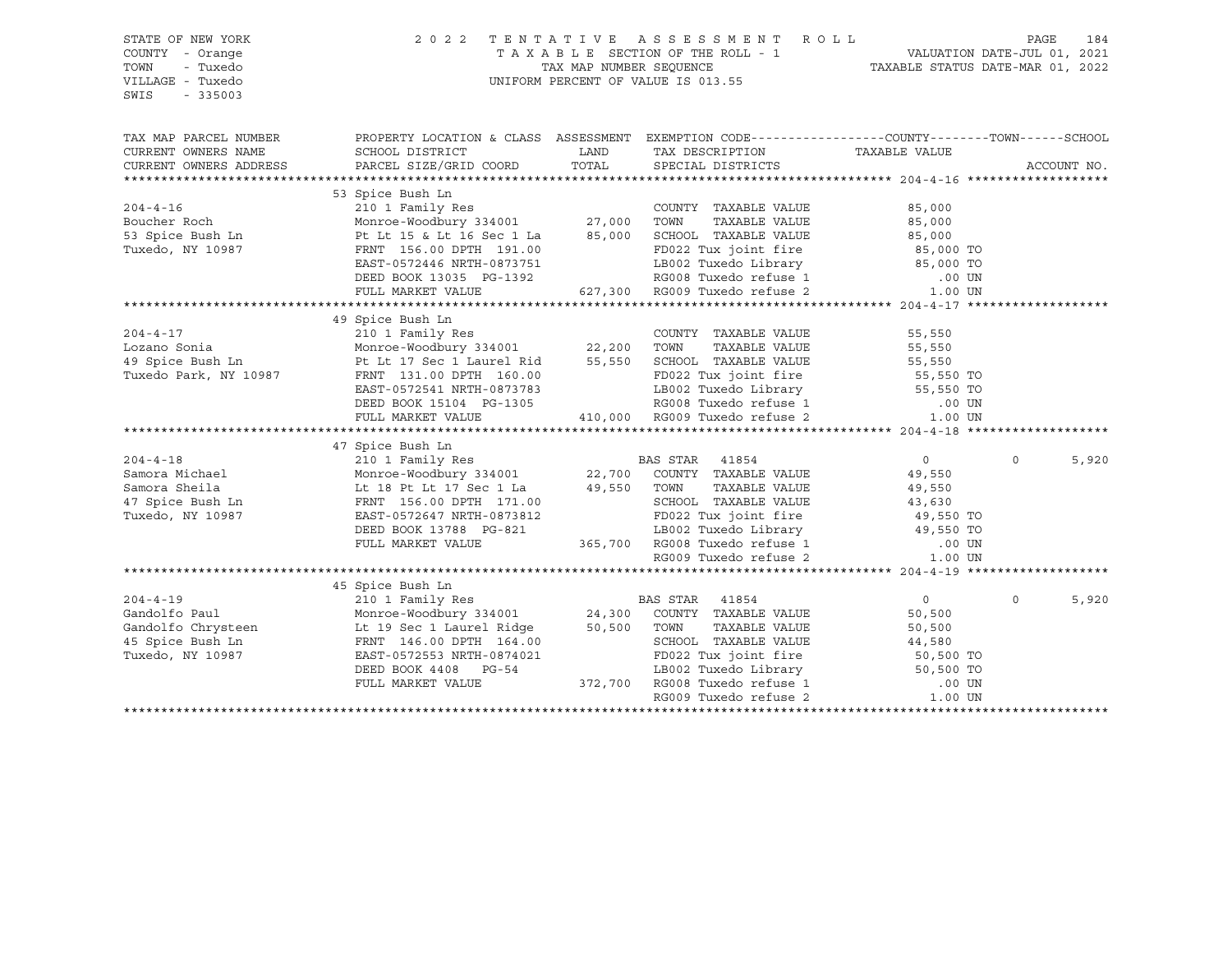| STATE OF NEW YORK<br>COUNTY - Orange<br>- Tuxedo<br>TOWN<br>VILLAGE - Tuxedo                                                                                                                                                                                                                                                                                                                                                                        |                                                                                                   | 2022 TENTATIVE ASSESSMENT ROLL<br>UNIFORM PERCENT OF VALUE IS 013.55 |              | PAGE<br>185             |
|-----------------------------------------------------------------------------------------------------------------------------------------------------------------------------------------------------------------------------------------------------------------------------------------------------------------------------------------------------------------------------------------------------------------------------------------------------|---------------------------------------------------------------------------------------------------|----------------------------------------------------------------------|--------------|-------------------------|
| $-335003$<br>SWIS                                                                                                                                                                                                                                                                                                                                                                                                                                   |                                                                                                   |                                                                      |              |                         |
| TAX MAP PARCEL NUMBER<br>CURRENT OWNERS NAME                                                                                                                                                                                                                                                                                                                                                                                                        | PROPERTY LOCATION & CLASS ASSESSMENT EXEMPTION CODE-----------------COUNTY-------TOWN------SCHOOL |                                                                      |              |                         |
| CURRENT OWNERS ADDRESS                                                                                                                                                                                                                                                                                                                                                                                                                              |                                                                                                   |                                                                      |              | ACCOUNT NO.             |
|                                                                                                                                                                                                                                                                                                                                                                                                                                                     |                                                                                                   |                                                                      |              |                         |
|                                                                                                                                                                                                                                                                                                                                                                                                                                                     |                                                                                                   |                                                                      |              |                         |
|                                                                                                                                                                                                                                                                                                                                                                                                                                                     |                                                                                                   |                                                                      | 5,670 14,400 | 2,430                   |
|                                                                                                                                                                                                                                                                                                                                                                                                                                                     |                                                                                                   |                                                                      |              | $\overline{0}$<br>5,920 |
|                                                                                                                                                                                                                                                                                                                                                                                                                                                     |                                                                                                   |                                                                      |              |                         |
|                                                                                                                                                                                                                                                                                                                                                                                                                                                     |                                                                                                   |                                                                      |              |                         |
|                                                                                                                                                                                                                                                                                                                                                                                                                                                     |                                                                                                   |                                                                      |              |                         |
|                                                                                                                                                                                                                                                                                                                                                                                                                                                     |                                                                                                   |                                                                      |              |                         |
|                                                                                                                                                                                                                                                                                                                                                                                                                                                     |                                                                                                   |                                                                      |              |                         |
|                                                                                                                                                                                                                                                                                                                                                                                                                                                     |                                                                                                   |                                                                      |              |                         |
|                                                                                                                                                                                                                                                                                                                                                                                                                                                     |                                                                                                   |                                                                      |              |                         |
|                                                                                                                                                                                                                                                                                                                                                                                                                                                     | 37 Spice Bush Ln                                                                                  |                                                                      |              |                         |
|                                                                                                                                                                                                                                                                                                                                                                                                                                                     |                                                                                                   |                                                                      |              |                         |
|                                                                                                                                                                                                                                                                                                                                                                                                                                                     |                                                                                                   |                                                                      |              |                         |
|                                                                                                                                                                                                                                                                                                                                                                                                                                                     |                                                                                                   |                                                                      |              |                         |
|                                                                                                                                                                                                                                                                                                                                                                                                                                                     |                                                                                                   |                                                                      |              |                         |
|                                                                                                                                                                                                                                                                                                                                                                                                                                                     |                                                                                                   |                                                                      |              |                         |
|                                                                                                                                                                                                                                                                                                                                                                                                                                                     |                                                                                                   |                                                                      |              |                         |
|                                                                                                                                                                                                                                                                                                                                                                                                                                                     |                                                                                                   |                                                                      |              |                         |
|                                                                                                                                                                                                                                                                                                                                                                                                                                                     |                                                                                                   |                                                                      |              |                         |
| $\begin{tabular}{lcccc} \texttt{204-4-21} & 31 Spice Bush In & \texttt{2101 Family Res} & \texttt{BAS STR} & 41854 & 0 \\ & 2101 Family Res & \texttt{BAS STR} & 41854 & 0 \\ \texttt{L1ving Trust Honora Bridget} & \texttt{Monroe-Woodbury 334001} & 23,700 & \texttt{COUNTY TAXABLE VALUE} & 54,900 \\ \texttt{31 Spice Bush Ln} & \texttt{L1 22 Sec 1 Laurent Ridge} & 54,900 & \texttt{TONIN} & \texttt{TAXABLE VALUE} & 54,900 \\ \texttt{Tr$ |                                                                                                   |                                                                      |              |                         |
|                                                                                                                                                                                                                                                                                                                                                                                                                                                     |                                                                                                   |                                                                      |              | $\Omega$<br>5,920       |
|                                                                                                                                                                                                                                                                                                                                                                                                                                                     |                                                                                                   |                                                                      |              |                         |
|                                                                                                                                                                                                                                                                                                                                                                                                                                                     |                                                                                                   |                                                                      |              |                         |
|                                                                                                                                                                                                                                                                                                                                                                                                                                                     |                                                                                                   |                                                                      |              |                         |
|                                                                                                                                                                                                                                                                                                                                                                                                                                                     |                                                                                                   |                                                                      |              |                         |
|                                                                                                                                                                                                                                                                                                                                                                                                                                                     |                                                                                                   |                                                                      |              |                         |
|                                                                                                                                                                                                                                                                                                                                                                                                                                                     |                                                                                                   |                                                                      |              |                         |
|                                                                                                                                                                                                                                                                                                                                                                                                                                                     |                                                                                                   |                                                                      |              |                         |
|                                                                                                                                                                                                                                                                                                                                                                                                                                                     | 27 Spice Bush Ln                                                                                  |                                                                      |              |                         |
|                                                                                                                                                                                                                                                                                                                                                                                                                                                     |                                                                                                   |                                                                      |              |                         |
|                                                                                                                                                                                                                                                                                                                                                                                                                                                     |                                                                                                   |                                                                      |              |                         |
|                                                                                                                                                                                                                                                                                                                                                                                                                                                     |                                                                                                   |                                                                      |              |                         |
|                                                                                                                                                                                                                                                                                                                                                                                                                                                     |                                                                                                   |                                                                      |              |                         |
|                                                                                                                                                                                                                                                                                                                                                                                                                                                     |                                                                                                   |                                                                      |              |                         |
|                                                                                                                                                                                                                                                                                                                                                                                                                                                     |                                                                                                   |                                                                      |              |                         |
| $\begin{tabular}{lllllllllllll} \multicolumn{3}{c}{\textbf{204-4-22}} & \multicolumn{3}{c}{\textbf{2101} Femily Res}} & \multicolumn{3}{c}{\textbf{22,200} & \textbf{TOWITY} & \textbf{TAXABLE VALUE} & \textbf{53,100} \\ \multicolumn{3}{c}{\textbf{Liberman Alexander}} & \textbf{Mornewology} & \textbf{334001} & \textbf{22,200} & \textbf{TOWN} & \textbf{TAXABLE VALUE} & \textbf{53,100} \\ \multicolumn{3}{c}{\textbf{27} \textbf{Spiece$  |                                                                                                   |                                                                      |              |                         |
|                                                                                                                                                                                                                                                                                                                                                                                                                                                     |                                                                                                   |                                                                      |              |                         |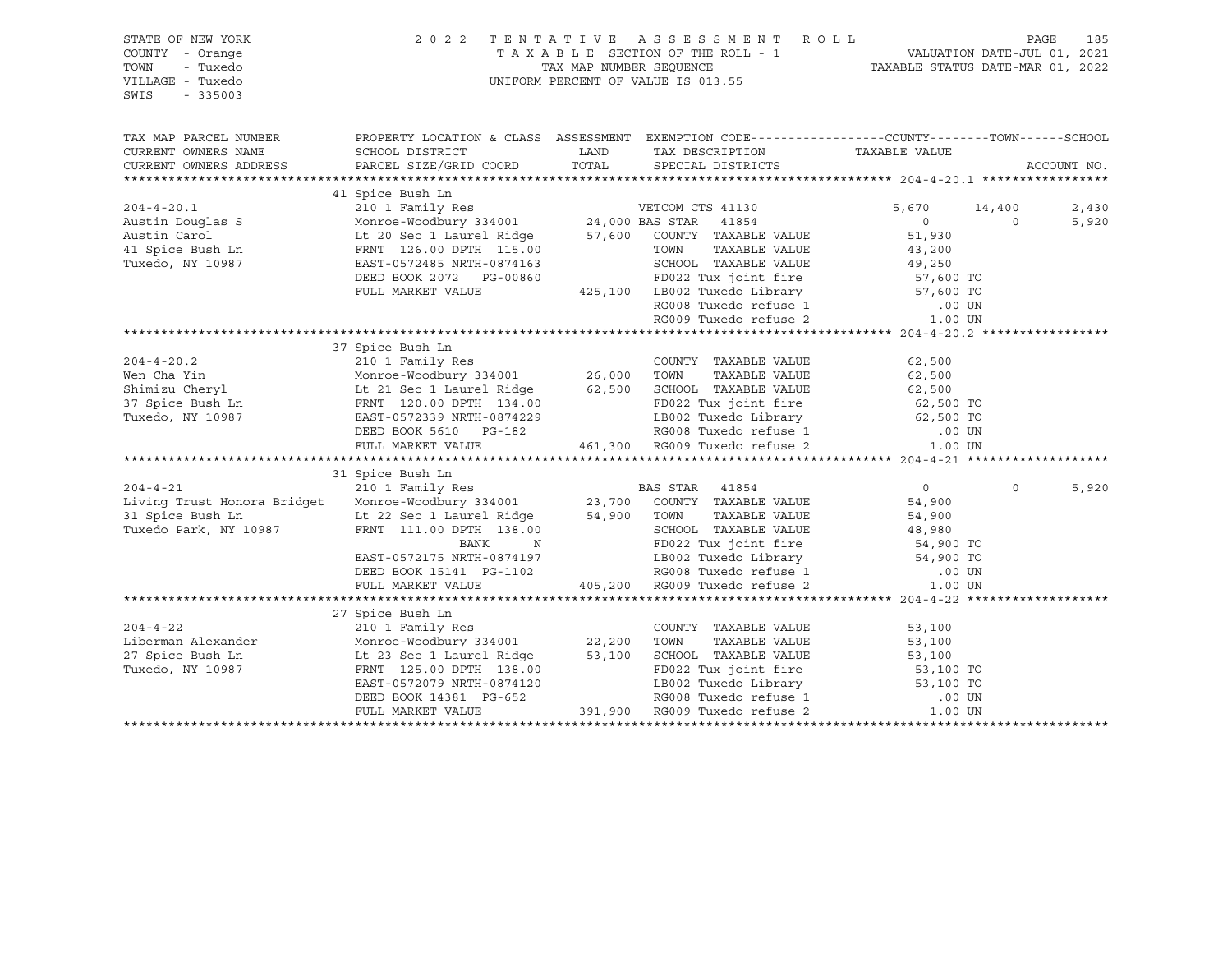| STATE OF NEW YORK<br>COUNTY - Orange<br>TOWN<br>- Tuxedo<br>VILLAGE - Tuxedo<br>SWIS<br>$-335003$ |                                                                                                                                                                                                                                                                                                                                                    |         | 2022 TENTATIVE ASSESSMENT ROLL<br>T A X A B L E SECTION OF THE ROLL - 1 VALUATION DATE-JUL 01, 2021<br>TAX MAP NUMBER SEQUENCE TAXABLE STATUS DATE-MAR 01, 2022<br>UNIFORM PERCENT OF VALUE IS 013.55       |                                                                                                                                        | PAGE<br>186 |
|---------------------------------------------------------------------------------------------------|----------------------------------------------------------------------------------------------------------------------------------------------------------------------------------------------------------------------------------------------------------------------------------------------------------------------------------------------------|---------|-------------------------------------------------------------------------------------------------------------------------------------------------------------------------------------------------------------|----------------------------------------------------------------------------------------------------------------------------------------|-------------|
| TAX MAP PARCEL NUMBER<br>CURRENT OWNERS NAME<br>CURRENT OWNERS ADDRESS                            | PROPERTY LOCATION & CLASS ASSESSMENT EXEMPTION CODE----------------COUNTY-------TOWN-----SCHOOL<br>SCHOOL DISTRICT<br>PARCEL SIZE/GRID COORD                                                                                                                                                                                                       | LAND    | TAX DESCRIPTION TAXABLE VALUE SPECIAL DISTRICTS<br>TOTAL SPECIAL DISTRICTS                                                                                                                                  |                                                                                                                                        | ACCOUNT NO. |
| $204 - 4 - 23.1$<br>Thomson Andrew<br>Thomson Juliann<br>36 Fawn Hill Rd<br>Tuxedo, NY 10987      | 36 Fawn Hill Rd<br>Fawn Hill Rd<br>210 1 Family Res<br>Monroe-Woodbury 334001 28,300 TOWN TAXABLE VALUE<br>Lt 27, Sec 1, Laurel Ridg 54,150 SCHOOL TAXABLE VALUE<br>------ 105.00 PDPTH 136.00 PD022 Tux joint fire<br>BANK<br>N<br>EAST-0572105 NRTH-0874274<br>DEED BOOK 14475 PG-1536<br>FULL MARKET VALUE                                      | 399,600 | RG009 Tuxedo refuse 2                                                                                                                                                                                       | 54,150<br>54,150<br>54,150<br>54,150 TO<br>19002 Tuxedo Library 54,150 TO<br>RG008 Tuxedo refuse 1 000 UN<br>1.00 UN                   |             |
|                                                                                                   |                                                                                                                                                                                                                                                                                                                                                    |         |                                                                                                                                                                                                             |                                                                                                                                        |             |
| $204 - 4 - 23.21$<br>Bastinck Mark<br>Bastinck Karen<br>19 Spice Bush Ln<br>Tuxedo, NY 10987      | 19 Spice Bush Ln<br>ziv i family Res<br>Monroe-Woodbury 334001 25,100<br>Lt 25, Sec 1 Laurel Dif<br>Lt 25, Sec 1, Laurel Ridg 62,800<br>FRNT 326.00 DPTH 131.00<br>BANKC070170<br>EAST-0571967 NRTH-0874060<br>DEED BOOK 5023 PG-288<br>FULL MARKET VALUE                                                                                          | 463,500 | COUNTY TAXABLE VALUE<br>TAXABLE VALUE<br>TOWN<br>SCHOOL TAXABLE VALUE<br>LB002 Tuxedo Library<br>RG008 Tuxedo refuse 1<br>RG009 Tuxedo refuse 2                                                             | 62,800<br>62,800<br>62,800<br>FD022 Tux joint fire 62,800 TO<br>FD022 Tux joint fire 62,800 TO<br>62,800 TO<br>.00 UN<br>1.00 UN       |             |
| $204 - 4 - 23.22$<br>Ginis Spyridon<br>Ginis Melissa Guzma<br>1 Spice Bush Ln<br>Tuxedo, NY 10987 | 1 Spice Bush Ln<br>210 1 Family Res<br>Example value<br>Monroe-Woodbury 334001 19,300 TOWN TAXABLE VALUE<br>Example 26 SC 1 Laurel Ridge 45,100 SCHOOL TAXABLE VALUE<br>FRNT 231.00 DPTH 139.00 FD022 Tux joint fire<br>EAST-0571969 NRTH-0874154 1.R002 Tuxedo Library<br>EAST-0571969 NRTH-0874154<br>DEED BOOK 14406 PG-15<br>FULL MARKET VALUE |         | COUNTY TAXABLE VALUE<br>FD022 Tux joint fire<br>FD022 Tux joint 1111<br>LB002 Tuxedo Library 45,100 11<br>RG008 Tuxedo refuse 1 00 UN<br>- The refuse 2 1.00 UN<br>1.00 UN<br>332,800 RG009 Tuxedo refuse 2 | 45,100<br>45,100<br>45,100<br>45,100 TO<br>45,100 TO                                                                                   |             |
|                                                                                                   |                                                                                                                                                                                                                                                                                                                                                    |         |                                                                                                                                                                                                             |                                                                                                                                        |             |
| $204 - 4 - 24$<br>Blum Maureen<br>38 Fawn Hill Rd<br>Tuxedo, NY 10987                             | 38 Fawn Hill Rd<br>210 1 Family Res<br>Monroe-Woodbury 334001 18,000<br>Lt 28 Sec 1 Laurel Ridge 52,200<br>FRNT 149.00 DPTH 136.00<br>BANK<br>N<br>EAST-0572155 NRTH-0874303<br>DEED BOOK 14314 PG-815<br>FULL MARKET VALUE                                                                                                                        | 385,200 | COUNTY TAXABLE VALUE<br>TOWN<br>TAXABLE VALUE<br>SCHOOL TAXABLE VALUE<br>FD022 Tux joint fire                                                                                                               | 52,200<br>52,200<br>52,200<br>52,200 TO<br>LB002 Tuxedo Library 52,200 TO<br>RG008 Tuxedo refuse 1 00 UN RG009 Tuxedo refuse 2 1.00 UN |             |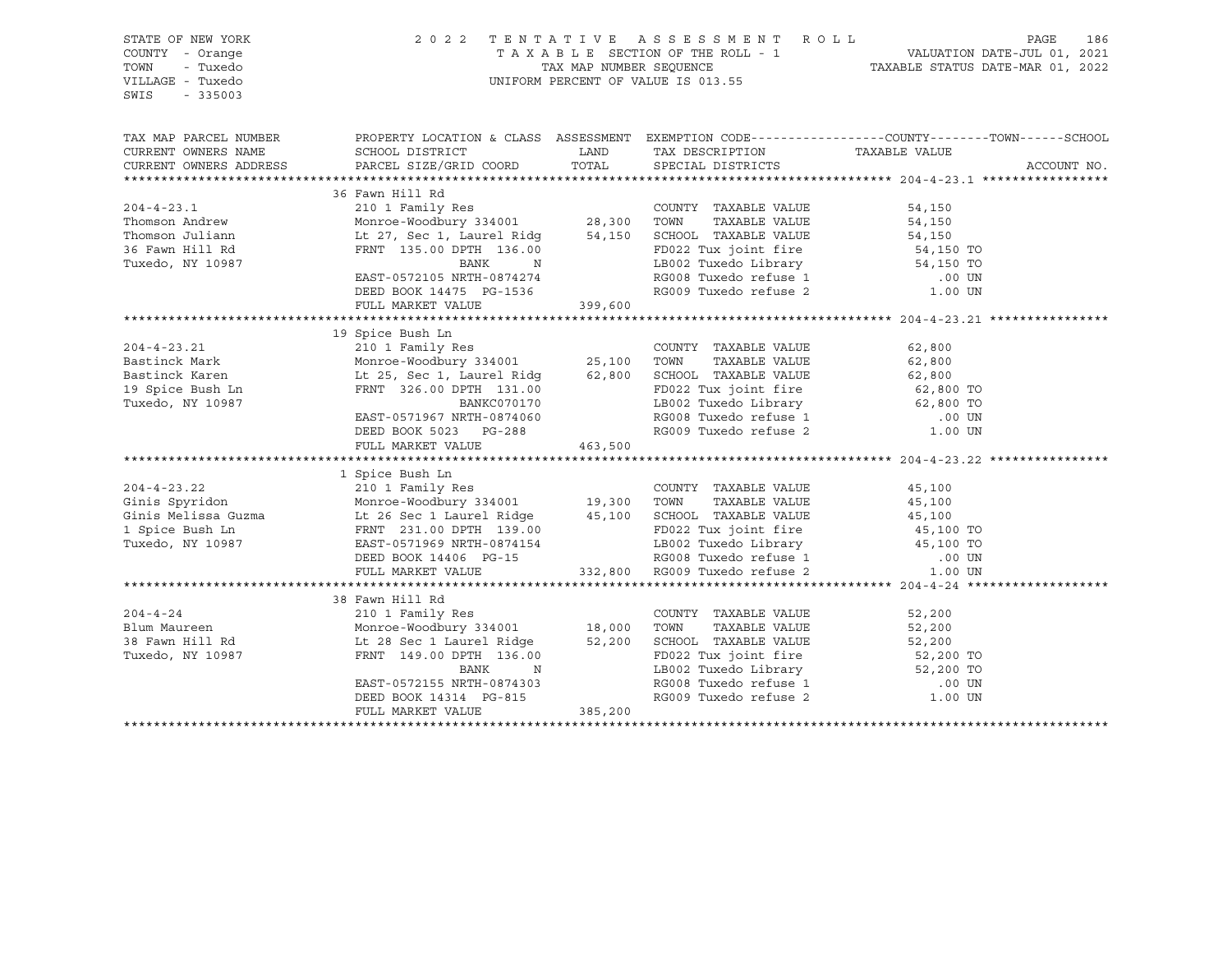| STATE OF NEW YORK<br>COUNTY - Orange<br>TOWN<br>- Tuxedo<br>VILLAGE - Tuxedo<br>$-335003$<br>SWIS |                                                                                                                                                                                                                                           | $\begin{tabular}{lllllllllllllllll} \hline 2&0&2&2&\text{T} & \text{E} & \text{N} & \text{T} & \text{A} & \text{T} & \text{A} & \text{E} & \text{S} & \text{E} & \text{S} & \text{E} & \text{S} & \text{S} & \text{E} & \text{S} & \text{S} & \text{M} & \text{E} & \text{N} & \text{A} & \text{D} & \text{A} & \text{D} & \text{A} & \text{E} & \text{S} & \text{E} & \text{E} & \text{E} & \text{E} & \text{E} & \text{$ |       |             |
|---------------------------------------------------------------------------------------------------|-------------------------------------------------------------------------------------------------------------------------------------------------------------------------------------------------------------------------------------------|----------------------------------------------------------------------------------------------------------------------------------------------------------------------------------------------------------------------------------------------------------------------------------------------------------------------------------------------------------------------------------------------------------------------------|-------|-------------|
|                                                                                                   | TAX MAP PARCEL NUMBER THE PROPERTY LOCATION & CLASS ASSESSMENT EXEMPTION CODE---------------COUNTY--------TOWN------SCHOOL                                                                                                                |                                                                                                                                                                                                                                                                                                                                                                                                                            |       |             |
|                                                                                                   |                                                                                                                                                                                                                                           |                                                                                                                                                                                                                                                                                                                                                                                                                            |       | ACCOUNT NO. |
|                                                                                                   |                                                                                                                                                                                                                                           |                                                                                                                                                                                                                                                                                                                                                                                                                            |       |             |
|                                                                                                   | XAMILY AND HIS CONSULTER A SCHOOL IN THE SCHOOL IN THE SCHOOL IN THE SCHOOL IN THE SCHOOL IN THE SCHOOL IN THE SCHOOL IN THE STAR AND SCHOOL IN THE STAR AND SCHOOL IN THE STAR ON THE STARBLE VALUE SAVING SCHOOL IN THE STAR            |                                                                                                                                                                                                                                                                                                                                                                                                                            |       |             |
|                                                                                                   |                                                                                                                                                                                                                                           |                                                                                                                                                                                                                                                                                                                                                                                                                            |       | 5,920       |
|                                                                                                   |                                                                                                                                                                                                                                           |                                                                                                                                                                                                                                                                                                                                                                                                                            |       |             |
|                                                                                                   |                                                                                                                                                                                                                                           |                                                                                                                                                                                                                                                                                                                                                                                                                            |       |             |
|                                                                                                   |                                                                                                                                                                                                                                           |                                                                                                                                                                                                                                                                                                                                                                                                                            |       |             |
|                                                                                                   |                                                                                                                                                                                                                                           |                                                                                                                                                                                                                                                                                                                                                                                                                            |       |             |
|                                                                                                   |                                                                                                                                                                                                                                           |                                                                                                                                                                                                                                                                                                                                                                                                                            |       |             |
|                                                                                                   |                                                                                                                                                                                                                                           |                                                                                                                                                                                                                                                                                                                                                                                                                            |       |             |
|                                                                                                   |                                                                                                                                                                                                                                           |                                                                                                                                                                                                                                                                                                                                                                                                                            |       |             |
|                                                                                                   |                                                                                                                                                                                                                                           |                                                                                                                                                                                                                                                                                                                                                                                                                            |       |             |
|                                                                                                   | 50 Fawn Hill Rd                                                                                                                                                                                                                           |                                                                                                                                                                                                                                                                                                                                                                                                                            |       |             |
|                                                                                                   |                                                                                                                                                                                                                                           |                                                                                                                                                                                                                                                                                                                                                                                                                            |       |             |
|                                                                                                   |                                                                                                                                                                                                                                           |                                                                                                                                                                                                                                                                                                                                                                                                                            |       |             |
|                                                                                                   |                                                                                                                                                                                                                                           |                                                                                                                                                                                                                                                                                                                                                                                                                            |       |             |
|                                                                                                   |                                                                                                                                                                                                                                           |                                                                                                                                                                                                                                                                                                                                                                                                                            |       |             |
|                                                                                                   |                                                                                                                                                                                                                                           |                                                                                                                                                                                                                                                                                                                                                                                                                            |       |             |
|                                                                                                   |                                                                                                                                                                                                                                           |                                                                                                                                                                                                                                                                                                                                                                                                                            |       |             |
|                                                                                                   |                                                                                                                                                                                                                                           |                                                                                                                                                                                                                                                                                                                                                                                                                            |       |             |
|                                                                                                   | 37 1120<br>204-4-28.12 2101 Family Res<br>2101 Family Res<br>Monroe Woodbury 334001 22,500 COUNTY TAXABLE VALUE<br>Maric Pelisa Silvana PF L<br>t 22, Sec 2 & Parcel, 52,000 TOWN TAXABLE VALUE<br>62 Fawn Hill Rd<br>FRNT 214.00 DPTH 16 |                                                                                                                                                                                                                                                                                                                                                                                                                            |       |             |
|                                                                                                   |                                                                                                                                                                                                                                           |                                                                                                                                                                                                                                                                                                                                                                                                                            | 7,800 | 1,458       |
|                                                                                                   |                                                                                                                                                                                                                                           |                                                                                                                                                                                                                                                                                                                                                                                                                            |       |             |
|                                                                                                   |                                                                                                                                                                                                                                           |                                                                                                                                                                                                                                                                                                                                                                                                                            |       |             |
|                                                                                                   |                                                                                                                                                                                                                                           |                                                                                                                                                                                                                                                                                                                                                                                                                            |       |             |
|                                                                                                   |                                                                                                                                                                                                                                           |                                                                                                                                                                                                                                                                                                                                                                                                                            |       |             |
|                                                                                                   |                                                                                                                                                                                                                                           |                                                                                                                                                                                                                                                                                                                                                                                                                            |       |             |
|                                                                                                   |                                                                                                                                                                                                                                           |                                                                                                                                                                                                                                                                                                                                                                                                                            |       |             |
|                                                                                                   |                                                                                                                                                                                                                                           |                                                                                                                                                                                                                                                                                                                                                                                                                            |       |             |
|                                                                                                   |                                                                                                                                                                                                                                           |                                                                                                                                                                                                                                                                                                                                                                                                                            |       |             |
|                                                                                                   | 64 Fawn Hill Rd                                                                                                                                                                                                                           |                                                                                                                                                                                                                                                                                                                                                                                                                            |       |             |
|                                                                                                   |                                                                                                                                                                                                                                           |                                                                                                                                                                                                                                                                                                                                                                                                                            |       |             |
|                                                                                                   |                                                                                                                                                                                                                                           |                                                                                                                                                                                                                                                                                                                                                                                                                            |       |             |
|                                                                                                   |                                                                                                                                                                                                                                           |                                                                                                                                                                                                                                                                                                                                                                                                                            |       |             |
|                                                                                                   |                                                                                                                                                                                                                                           |                                                                                                                                                                                                                                                                                                                                                                                                                            |       |             |
|                                                                                                   |                                                                                                                                                                                                                                           |                                                                                                                                                                                                                                                                                                                                                                                                                            |       |             |
|                                                                                                   |                                                                                                                                                                                                                                           |                                                                                                                                                                                                                                                                                                                                                                                                                            |       |             |
|                                                                                                   |                                                                                                                                                                                                                                           |                                                                                                                                                                                                                                                                                                                                                                                                                            |       |             |
|                                                                                                   |                                                                                                                                                                                                                                           |                                                                                                                                                                                                                                                                                                                                                                                                                            |       |             |
|                                                                                                   |                                                                                                                                                                                                                                           |                                                                                                                                                                                                                                                                                                                                                                                                                            |       |             |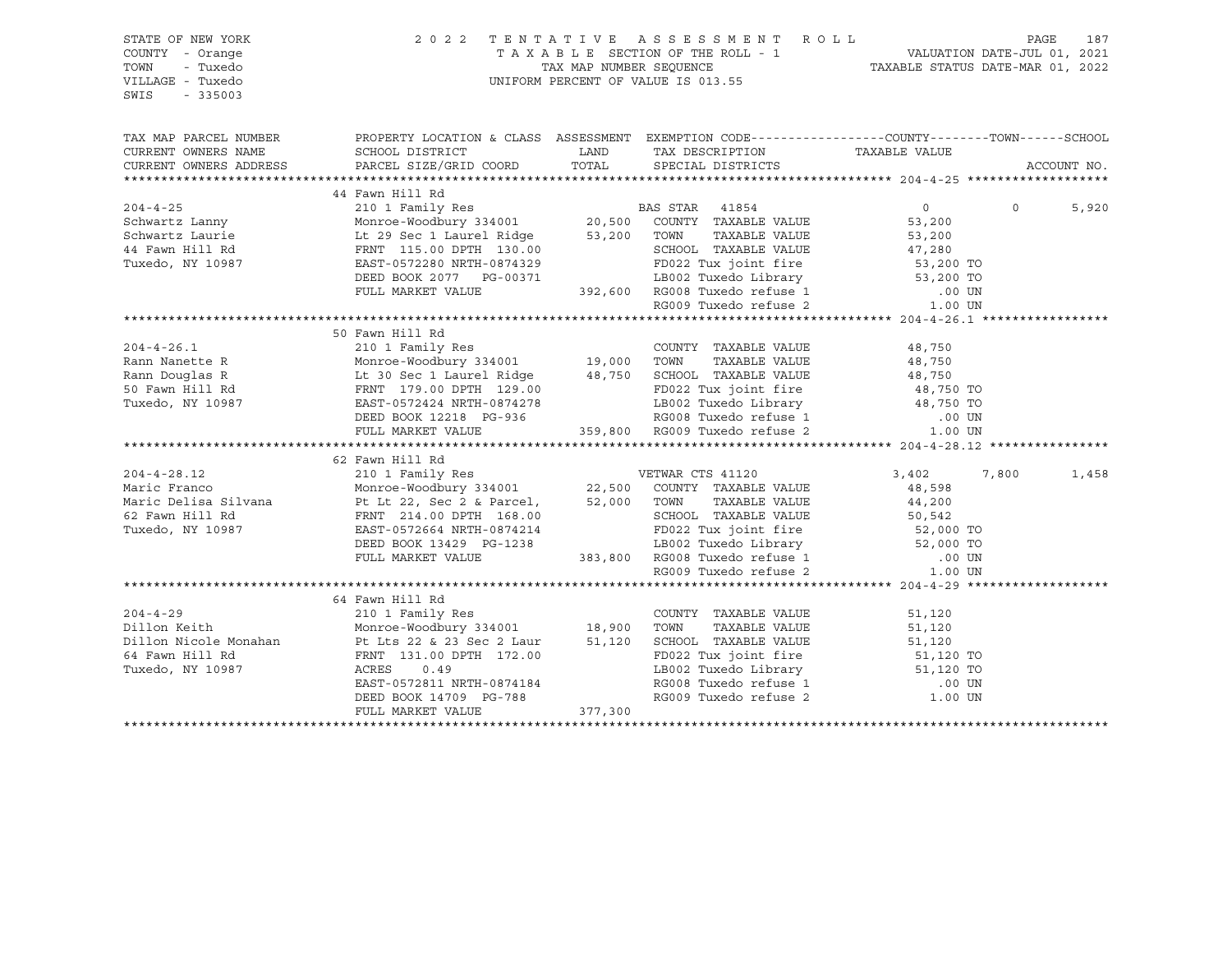| STATE OF NEW YORK<br>COUNTY - Orange<br>TOWN<br>- Tuxedo<br>VILLAGE - Tuxedo<br>SWIS<br>$-335003$                                                                                                                                                      | 2 0 2 2                                                                                                                                                                                 |      | TENTATIVE ASSESSMENT ROLL<br>UNIFORM PERCENT OF VALUE IS 013.55                                                                                             |                  |          | PAGE<br>188 |
|--------------------------------------------------------------------------------------------------------------------------------------------------------------------------------------------------------------------------------------------------------|-----------------------------------------------------------------------------------------------------------------------------------------------------------------------------------------|------|-------------------------------------------------------------------------------------------------------------------------------------------------------------|------------------|----------|-------------|
| TAX MAP PARCEL NUMBER                                                                                                                                                                                                                                  | PROPERTY LOCATION & CLASS ASSESSMENT EXEMPTION CODE---------------COUNTY-------TOWN-----SCHOOL                                                                                          |      |                                                                                                                                                             |                  |          |             |
| CURRENT OWNERS NAME                                                                                                                                                                                                                                    | SCHOOL DISTRICT<br>DONOOL DISIRICT LAND<br>PARCEL SIZE/GRID COORD TOTAL                                                                                                                 | LAND | TAX DESCRIPTION TAXABLE VALUE                                                                                                                               |                  |          |             |
| CURRENT OWNERS ADDRESS                                                                                                                                                                                                                                 |                                                                                                                                                                                         |      | SPECIAL DISTRICTS                                                                                                                                           |                  |          | ACCOUNT NO. |
|                                                                                                                                                                                                                                                        |                                                                                                                                                                                         |      |                                                                                                                                                             |                  |          |             |
|                                                                                                                                                                                                                                                        | 72 Fawn Hill Rd                                                                                                                                                                         |      |                                                                                                                                                             |                  |          |             |
| $204 - 4 - 30$                                                                                                                                                                                                                                         | 2 Fawn Hill Nu<br>210 1 Family Res<br>Monroe-Woodbury 334001<br>20,500 COUNTY TAXABLE VALUE                                                                                             |      |                                                                                                                                                             | $\overline{0}$   | $\Omega$ | 5,920       |
| Bodisch Rupert<br>72 Fawn Hill Rd                                                                                                                                                                                                                      |                                                                                                                                                                                         |      | TAXABLE VALUE                                                                                                                                               | 46,800           |          |             |
| Tuxedo, NY 10987                                                                                                                                                                                                                                       | Lt 24 & Pt Lt 23 Sec 2 La 46,800 TOWN<br>FRNT 147.00 DPTH 183.00                                                                                                                        |      | SCHOOL TAXABLE VALUE                                                                                                                                        | 46,800<br>40,880 |          |             |
|                                                                                                                                                                                                                                                        |                                                                                                                                                                                         |      |                                                                                                                                                             |                  |          |             |
|                                                                                                                                                                                                                                                        |                                                                                                                                                                                         |      |                                                                                                                                                             |                  |          |             |
|                                                                                                                                                                                                                                                        |                                                                                                                                                                                         |      |                                                                                                                                                             | .00 UN           |          |             |
|                                                                                                                                                                                                                                                        | FULL MARKET VALUE<br>FULL MARKET VALUE 345,400 RG008 Tuxedo refuse 1                                                                                                                    |      |                                                                                                                                                             | 1.00 UN          |          |             |
|                                                                                                                                                                                                                                                        |                                                                                                                                                                                         |      |                                                                                                                                                             |                  |          |             |
|                                                                                                                                                                                                                                                        | 76 Fawn Hill Rd                                                                                                                                                                         |      |                                                                                                                                                             |                  |          |             |
|                                                                                                                                                                                                                                                        |                                                                                                                                                                                         |      |                                                                                                                                                             | $\overline{0}$   | $\Omega$ | 5,920       |
| 2001 Family Res<br>Farello Robert Monroe-Woodbury 334001<br>Farello Cindy Lt 25 Sec 2 Laurel Ridge 67,500 TOWN TAXABLE VALUE<br>76 Fawn Hill Rd FRNT 118.00 DPTH 183.00<br>Tuxedo, NY 10987 EAST-0573069 NRTH-0874156<br>FRNT 118.00 DP                |                                                                                                                                                                                         |      |                                                                                                                                                             | 67,500           |          |             |
|                                                                                                                                                                                                                                                        |                                                                                                                                                                                         |      |                                                                                                                                                             | 67,500           |          |             |
|                                                                                                                                                                                                                                                        |                                                                                                                                                                                         |      | SCHOOL TAXABLE VALUE                                                                                                                                        | 61,580           |          |             |
|                                                                                                                                                                                                                                                        |                                                                                                                                                                                         |      | FD022 Tux joint fire                          67,500 TO<br>LB002 Tuxedo Library                            67,500 TO                                        |                  |          |             |
|                                                                                                                                                                                                                                                        | DEED BOOK 2160 PG-00821                                                                                                                                                                 |      |                                                                                                                                                             |                  |          |             |
|                                                                                                                                                                                                                                                        | FULL MARKET VALUE                                                                                                                                                                       |      | 498,200 RG008 Tuxedo refuse 1<br>RG009 Tuxedo refuse 2                                                                                                      | .00 UN           |          |             |
|                                                                                                                                                                                                                                                        |                                                                                                                                                                                         |      |                                                                                                                                                             | 1.00 UN          |          |             |
|                                                                                                                                                                                                                                                        |                                                                                                                                                                                         |      |                                                                                                                                                             |                  |          |             |
|                                                                                                                                                                                                                                                        | 8 Deerpath Rd<br>210 1 Family Res<br>Monroe-Woodbury 334001 27,300 TOWN TAXABLE VALUE<br>Lt 11 Sec 5 Laurel Ridge 61,830 SCHOOL TAXABLE VALUE<br>ACRES 1.70 BANK N FD022 Tux joint fire |      |                                                                                                                                                             |                  |          |             |
| $204 - 4 - 32$                                                                                                                                                                                                                                         |                                                                                                                                                                                         |      |                                                                                                                                                             | 61,830           |          |             |
| King James F                                                                                                                                                                                                                                           |                                                                                                                                                                                         |      |                                                                                                                                                             | 61,830           |          |             |
| Lorenzo Elizabeth<br>8 Deernath Rd                                                                                                                                                                                                                     |                                                                                                                                                                                         |      | FD022 Tux joint fire                                                                                                                                        | 61,830           |          |             |
| 8 Deerpath Rd                                                                                                                                                                                                                                          |                                                                                                                                                                                         |      |                                                                                                                                                             | $61,830$ TO      |          |             |
| Tuxedo, NY 10987                                                                                                                                                                                                                                       | EAST-0572965 NRTH-0874038                                                                                                                                                               |      |                                                                                                                                                             |                  |          |             |
|                                                                                                                                                                                                                                                        | DEED BOOK 14476 PG-1978<br>FULL MARKET VALUE                                                                                                                                            |      | 456,300 RG009 Tuxedo refuse 2                                                                                                                               |                  |          |             |
|                                                                                                                                                                                                                                                        |                                                                                                                                                                                         |      | FD022 Tux joint --<br>LB002 Tuxedo Library 61,830 To<br>RG008 Tuxedo refuse 1 0.00 UN<br>PC008 Tuxedo refuse 2 1.00 UN                                      |                  |          |             |
|                                                                                                                                                                                                                                                        |                                                                                                                                                                                         |      |                                                                                                                                                             |                  |          |             |
|                                                                                                                                                                                                                                                        |                                                                                                                                                                                         |      |                                                                                                                                                             | $\overline{0}$   | $\Omega$ | 5,920       |
|                                                                                                                                                                                                                                                        |                                                                                                                                                                                         |      |                                                                                                                                                             | 58,500           |          |             |
| 204-4-33<br>210 1 Family Res<br>210 1 Family Res<br>210 1 Family Res<br>Monroe-Woodbury 334001<br>20,000 COUNTY TAXABLE VALUE<br>2011 Interval Monroe-Woodbury 334001<br>212 Deerpath Rd<br>212 Deerpath Rd<br>213 ACRES<br>21.60<br>213 ACRES<br>21.6 |                                                                                                                                                                                         |      |                                                                                                                                                             | 58,500           |          |             |
|                                                                                                                                                                                                                                                        |                                                                                                                                                                                         |      |                                                                                                                                                             | 52,580           |          |             |
| Tuxedo, NY 10987                                                                                                                                                                                                                                       | EAST-0572961 NRTH-0873824                                                                                                                                                               |      |                                                                                                                                                             |                  |          |             |
|                                                                                                                                                                                                                                                        | DEED BOOK 2397 PG-00158                                                                                                                                                                 |      |                                                                                                                                                             |                  |          |             |
|                                                                                                                                                                                                                                                        | FULL MARKET VALUE                                                                                                                                                                       |      |                                                                                                                                                             |                  |          |             |
|                                                                                                                                                                                                                                                        |                                                                                                                                                                                         |      | 9-00158<br>19002 Tuxedo Library<br>19002 Tuxedo Library<br>19002 Tuxedo refuse 1<br>19009 Tuxedo refuse 2<br>19009 Tuxedo refuse 2<br>19009 Tuxedo refuse 2 |                  |          |             |
|                                                                                                                                                                                                                                                        |                                                                                                                                                                                         |      |                                                                                                                                                             |                  |          |             |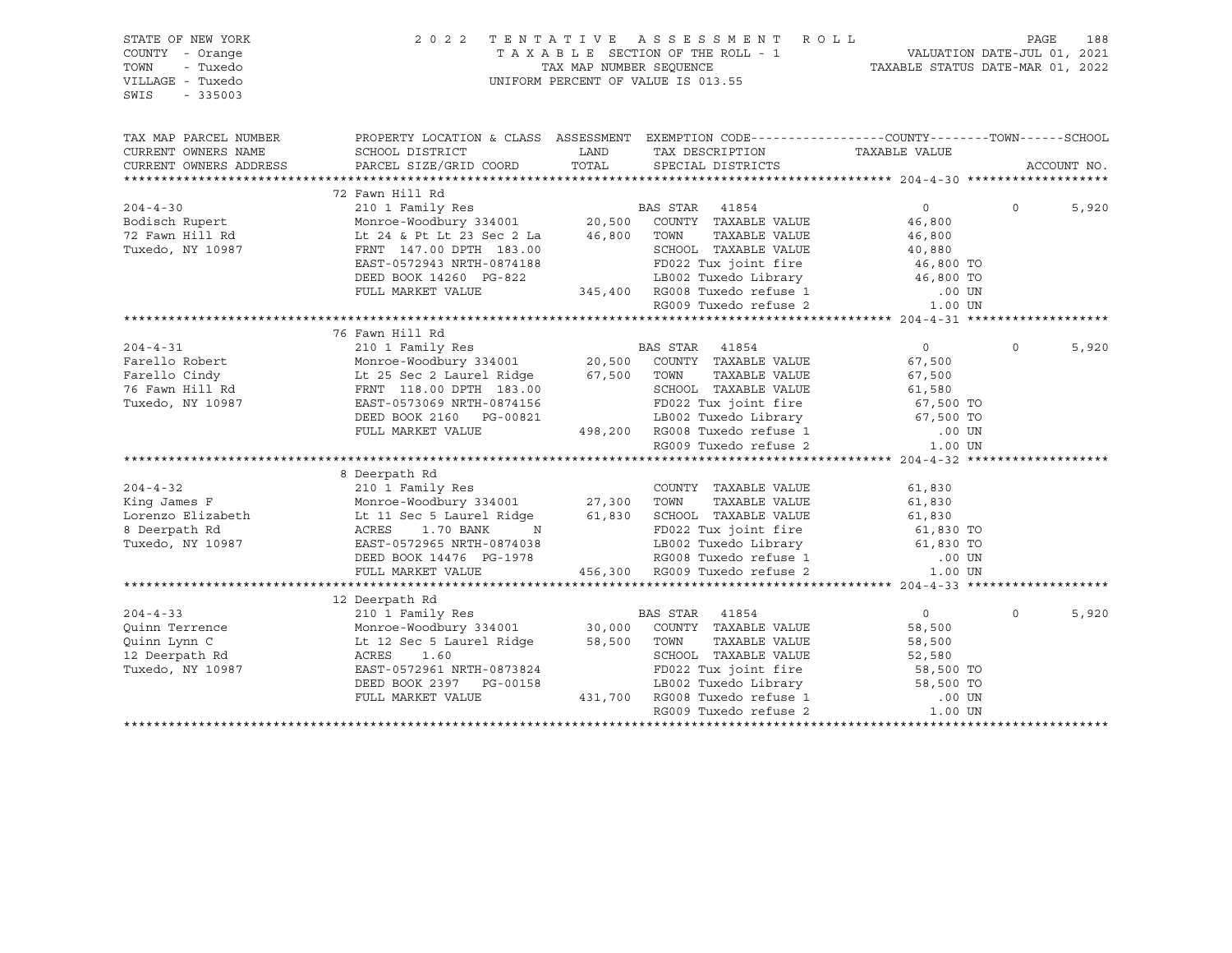| STATE OF NEW YORK<br>COUNTY - Orange               |                                                                                                                                                                                                                                                                                                                                                                                                                                                 |  | 2022 TENTATIVE ASSESSMENT ROLL PAGE 189<br>TAXABLE SECTION OF THE ROLL - 1 VALUATION DATE-JUL 01, 2021<br>TAX MAP NUMBER SEQUENCE TAXABLE STATUS DATE-MAR 01, 2022<br>UNIFORM PERCENT OF VALUE IS 013.55 |
|----------------------------------------------------|-------------------------------------------------------------------------------------------------------------------------------------------------------------------------------------------------------------------------------------------------------------------------------------------------------------------------------------------------------------------------------------------------------------------------------------------------|--|----------------------------------------------------------------------------------------------------------------------------------------------------------------------------------------------------------|
| TOWN - Tuxedo<br>VILLAGE - Tuxedo<br>SWIS - 335003 |                                                                                                                                                                                                                                                                                                                                                                                                                                                 |  |                                                                                                                                                                                                          |
| TAX MAP PARCEL NUMBER                              |                                                                                                                                                                                                                                                                                                                                                                                                                                                 |  | PROPERTY LOCATION & CLASS ASSESSMENT EXEMPTION CODE---------------COUNTY-------TOWN------SCHOOL                                                                                                          |
|                                                    | CURRENT OWNERS NAME SCHOOL DISTRICT THAND TAX DESCRIPTION TAXABLE VALUE<br>CURRENT OWNERS ADDRESS PARCEL SIZE/GRID COORD TOTAL SPECIAL DISTRICTS                                                                                                                                                                                                                                                                                                |  |                                                                                                                                                                                                          |
|                                                    |                                                                                                                                                                                                                                                                                                                                                                                                                                                 |  | ACCOUNT NO.                                                                                                                                                                                              |
|                                                    |                                                                                                                                                                                                                                                                                                                                                                                                                                                 |  |                                                                                                                                                                                                          |
|                                                    | 16 Deerpath Rd                                                                                                                                                                                                                                                                                                                                                                                                                                  |  |                                                                                                                                                                                                          |
|                                                    |                                                                                                                                                                                                                                                                                                                                                                                                                                                 |  |                                                                                                                                                                                                          |
|                                                    |                                                                                                                                                                                                                                                                                                                                                                                                                                                 |  |                                                                                                                                                                                                          |
|                                                    |                                                                                                                                                                                                                                                                                                                                                                                                                                                 |  |                                                                                                                                                                                                          |
|                                                    | 16 Deerpath Rd<br>2004-4-34 210 1 Family Res<br>DEWUWEI LLC Monroe-Woodbury 334001 24,000 TOWN TAXABLE VALUE 51,250<br>1202 South Highland Ave Lt 13 Blk D Sec 5 Laurel 51,250<br>1202 South Highland Ave Lt 13 Blk D Sec 5 Laurel 51,                                                                                                                                                                                                          |  |                                                                                                                                                                                                          |
|                                                    |                                                                                                                                                                                                                                                                                                                                                                                                                                                 |  |                                                                                                                                                                                                          |
|                                                    |                                                                                                                                                                                                                                                                                                                                                                                                                                                 |  |                                                                                                                                                                                                          |
|                                                    |                                                                                                                                                                                                                                                                                                                                                                                                                                                 |  |                                                                                                                                                                                                          |
|                                                    | 18 Deerpath Rd                                                                                                                                                                                                                                                                                                                                                                                                                                  |  |                                                                                                                                                                                                          |
|                                                    |                                                                                                                                                                                                                                                                                                                                                                                                                                                 |  |                                                                                                                                                                                                          |
|                                                    |                                                                                                                                                                                                                                                                                                                                                                                                                                                 |  |                                                                                                                                                                                                          |
|                                                    |                                                                                                                                                                                                                                                                                                                                                                                                                                                 |  |                                                                                                                                                                                                          |
|                                                    |                                                                                                                                                                                                                                                                                                                                                                                                                                                 |  |                                                                                                                                                                                                          |
|                                                    |                                                                                                                                                                                                                                                                                                                                                                                                                                                 |  |                                                                                                                                                                                                          |
|                                                    |                                                                                                                                                                                                                                                                                                                                                                                                                                                 |  |                                                                                                                                                                                                          |
|                                                    |                                                                                                                                                                                                                                                                                                                                                                                                                                                 |  |                                                                                                                                                                                                          |
|                                                    | $\begin{tabular}{lllllllllllll} 204-4-35 & 18\t\t\t\t\t\t\t\t\t\t\t 19\t\t\t\t\t\t\t\t\t\t\t\t\t\t\t 210 1 Family Res & 210 1 Family Res & 24,600 TOWTY TAXABLE VALUE & 54,100\nHoccini Rhonda & 114 B1k D Sec 5 & 54,100 & 54,100 & 54,100 & 54,100 & 54,100 & 54,100 & 54,100 & 54,100 & 54,100 & 54,100 & 54,100 & 54,100 & 54,10$                                                                                                           |  |                                                                                                                                                                                                          |
|                                                    |                                                                                                                                                                                                                                                                                                                                                                                                                                                 |  |                                                                                                                                                                                                          |
|                                                    | 9 Deerpath Rd                                                                                                                                                                                                                                                                                                                                                                                                                                   |  |                                                                                                                                                                                                          |
|                                                    |                                                                                                                                                                                                                                                                                                                                                                                                                                                 |  |                                                                                                                                                                                                          |
|                                                    |                                                                                                                                                                                                                                                                                                                                                                                                                                                 |  |                                                                                                                                                                                                          |
|                                                    |                                                                                                                                                                                                                                                                                                                                                                                                                                                 |  |                                                                                                                                                                                                          |
|                                                    |                                                                                                                                                                                                                                                                                                                                                                                                                                                 |  |                                                                                                                                                                                                          |
|                                                    |                                                                                                                                                                                                                                                                                                                                                                                                                                                 |  |                                                                                                                                                                                                          |
|                                                    | 304-5-1<br>2004-5-1<br>2004-5-1<br>2001-5-1<br>2001-5-1<br>2001-5-1<br>2001-5-1<br>2001-5-1<br>2001-5-1<br>2002-5-1<br>2007-2007-2000-2<br>2007-2007-2000-2<br>2007-2007-2007-201-2<br>2007-201-2<br>2002-2<br>2007-2<br>2002-2<br>2002-2<br>2002-2<br>2002-2<br>2002-                                                                                                                                                                          |  |                                                                                                                                                                                                          |
|                                                    |                                                                                                                                                                                                                                                                                                                                                                                                                                                 |  |                                                                                                                                                                                                          |
|                                                    | 86 Fawn Hill Rd                                                                                                                                                                                                                                                                                                                                                                                                                                 |  |                                                                                                                                                                                                          |
|                                                    |                                                                                                                                                                                                                                                                                                                                                                                                                                                 |  |                                                                                                                                                                                                          |
|                                                    |                                                                                                                                                                                                                                                                                                                                                                                                                                                 |  |                                                                                                                                                                                                          |
|                                                    |                                                                                                                                                                                                                                                                                                                                                                                                                                                 |  |                                                                                                                                                                                                          |
|                                                    |                                                                                                                                                                                                                                                                                                                                                                                                                                                 |  |                                                                                                                                                                                                          |
|                                                    |                                                                                                                                                                                                                                                                                                                                                                                                                                                 |  |                                                                                                                                                                                                          |
|                                                    |                                                                                                                                                                                                                                                                                                                                                                                                                                                 |  |                                                                                                                                                                                                          |
|                                                    | 304-5-2<br>Carey Cynthia 210 1 Family Res<br>Carey Theodore 1 Monroe-Woodbury 334001<br>Carey Theodore 1 E 26 Sec 2 Laurel Ridge 48,500 SCHOOL TAXABLE VALUE<br>357,900 RDS22 Tux joint fire 48,500 TOWN<br>TRABLE VALUE 48,500<br>Tuxedo                                                                                                                                                                                                       |  |                                                                                                                                                                                                          |
|                                                    |                                                                                                                                                                                                                                                                                                                                                                                                                                                 |  |                                                                                                                                                                                                          |
|                                                    |                                                                                                                                                                                                                                                                                                                                                                                                                                                 |  |                                                                                                                                                                                                          |
|                                                    |                                                                                                                                                                                                                                                                                                                                                                                                                                                 |  |                                                                                                                                                                                                          |
|                                                    |                                                                                                                                                                                                                                                                                                                                                                                                                                                 |  |                                                                                                                                                                                                          |
|                                                    |                                                                                                                                                                                                                                                                                                                                                                                                                                                 |  |                                                                                                                                                                                                          |
|                                                    |                                                                                                                                                                                                                                                                                                                                                                                                                                                 |  |                                                                                                                                                                                                          |
|                                                    |                                                                                                                                                                                                                                                                                                                                                                                                                                                 |  |                                                                                                                                                                                                          |
|                                                    | $\begin{tabular}{lllllllllll} \hline & 204-5-3 && 210&1\text{ Family Res} \\ & 92\text{ Family Res} && \text{COUNTY} & \text{TXABLE VALUE} && 48,825 \\ \text{Haddad Richard A} && \text{Monroe-Wodbury 334001} && 22,300\text{ TOWN} & \text{TXABLE VALUE} && 48,825 \\ \text{Haddad Marion E} && \text{Lt 21 Sec 3 Laurel Ridge} && 48,825\text{ SCHOOD. TXABLE VALUE} && 48,825 \\ \text{P2 Fawn Hill Rd} && \text{FRNT 149.00 DFTH 190.00}$ |  |                                                                                                                                                                                                          |
|                                                    |                                                                                                                                                                                                                                                                                                                                                                                                                                                 |  |                                                                                                                                                                                                          |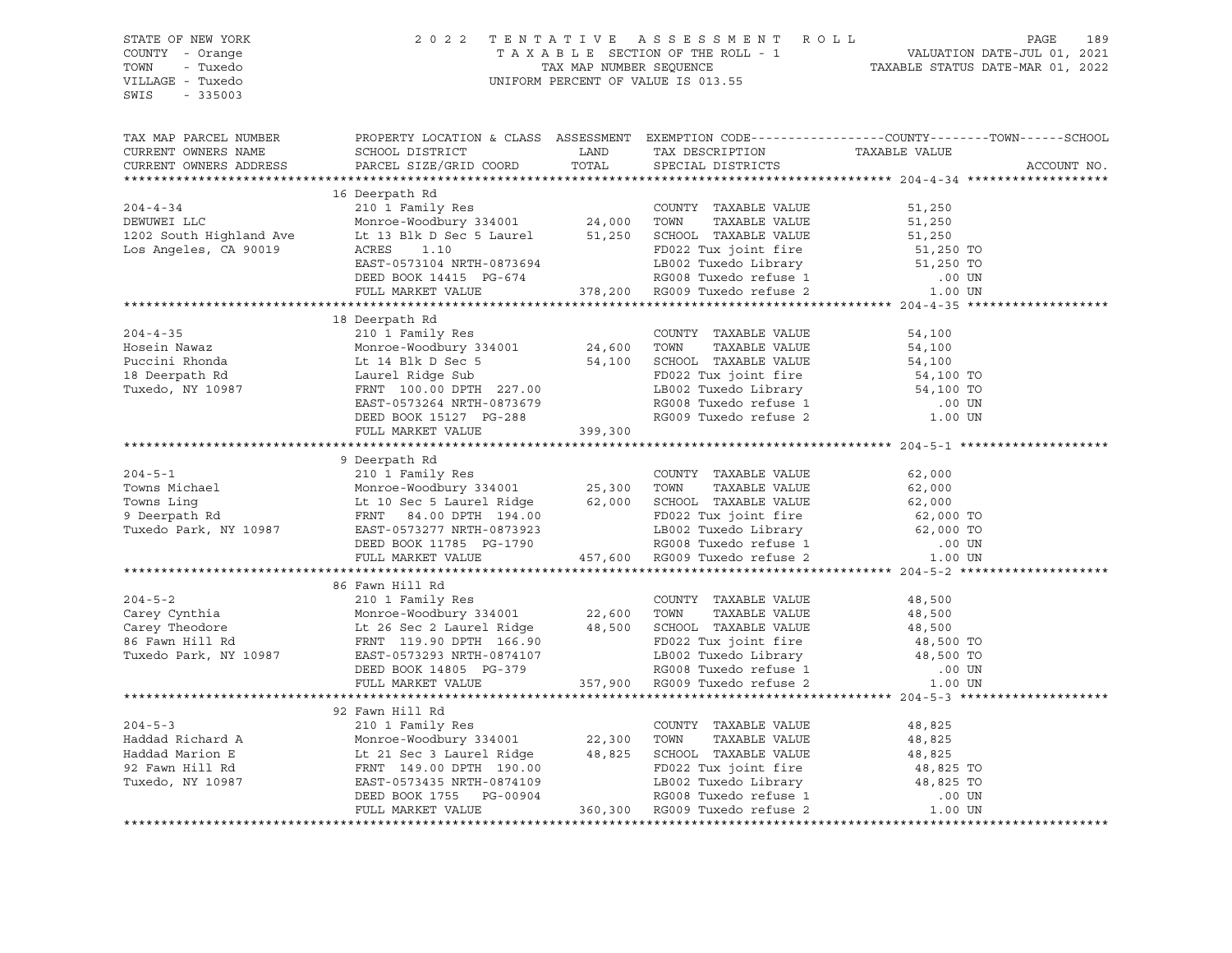| STATE OF NEW YORK<br>COUNTY - Orange<br>- Tuxedo<br>TOWN<br>VILLAGE - Tuxedo<br>$-335003$<br>SWIS                                                                                                                                                                                                                                                                                                                                                                             | 2022 TENTATIVE                                                                                                                                                                                                                                    |                                                     | A S S E S S M E N T R O L L<br>T A X A B L E SECTION OF THE ROLL - 1 VALUATION DATE-JUL 01, 2021<br>TAX MAP NUMBER SEQUENCE CALL - 1 VALUATION DATE-JUL 01, 2021<br>TAXABLE STATUS DATE-MAR 01, 2022<br>UNIFORM PERCENT OF VALUE IS 013.55 |                                            | PAGE     | 190         |
|-------------------------------------------------------------------------------------------------------------------------------------------------------------------------------------------------------------------------------------------------------------------------------------------------------------------------------------------------------------------------------------------------------------------------------------------------------------------------------|---------------------------------------------------------------------------------------------------------------------------------------------------------------------------------------------------------------------------------------------------|-----------------------------------------------------|--------------------------------------------------------------------------------------------------------------------------------------------------------------------------------------------------------------------------------------------|--------------------------------------------|----------|-------------|
| TAX MAP PARCEL NUMBER                                                                                                                                                                                                                                                                                                                                                                                                                                                         | PROPERTY LOCATION & CLASS ASSESSMENT EXEMPTION CODE----------------COUNTY-------TOWN------SCHOOL                                                                                                                                                  |                                                     |                                                                                                                                                                                                                                            |                                            |          |             |
| CURRENT OWNERS NAME<br>CURRENT OWNERS ADDRESS                                                                                                                                                                                                                                                                                                                                                                                                                                 | SCHOOL DISTRICT<br>PARCEL SIZE/GRID COORD                                                                                                                                                                                                         | <b>EXAMPLE THE STATE OF STATE OF STATE</b><br>TOTAL | TAX DESCRIPTION TAXABLE VALUE SPECIAL DISTRICTS<br>SPECIAL DISTRICTS                                                                                                                                                                       |                                            |          | ACCOUNT NO. |
|                                                                                                                                                                                                                                                                                                                                                                                                                                                                               |                                                                                                                                                                                                                                                   |                                                     |                                                                                                                                                                                                                                            |                                            |          |             |
|                                                                                                                                                                                                                                                                                                                                                                                                                                                                               | 96 Fawn Hill Rd                                                                                                                                                                                                                                   |                                                     |                                                                                                                                                                                                                                            |                                            |          |             |
| $204 - 5 - 4$                                                                                                                                                                                                                                                                                                                                                                                                                                                                 | 96 Fawn Hill Rd<br>210 1 Family Res<br>Monroe-Woodbury 334001<br>Lt 22 Sec 3 Laurel Ridge<br>FRNT 148.750 SCHOOL TAXABLE VALUE<br>FRNT 148.750 FOR 222.00<br>FRNT 16974120<br>FRNT 16974120<br>FRNT 18002 Tux doint fire<br>FRNT 16974120<br>FRND |                                                     |                                                                                                                                                                                                                                            | 48,750                                     |          |             |
| Bisig Scott                                                                                                                                                                                                                                                                                                                                                                                                                                                                   |                                                                                                                                                                                                                                                   |                                                     |                                                                                                                                                                                                                                            |                                            |          |             |
|                                                                                                                                                                                                                                                                                                                                                                                                                                                                               |                                                                                                                                                                                                                                                   |                                                     |                                                                                                                                                                                                                                            |                                            |          |             |
| 96 Fawn Hill Rd<br>Tuxedo, NY 10987                                                                                                                                                                                                                                                                                                                                                                                                                                           |                                                                                                                                                                                                                                                   |                                                     | FD022 Tux joint fire                                                                                                                                                                                                                       |                                            |          |             |
|                                                                                                                                                                                                                                                                                                                                                                                                                                                                               | EAST-0573591 NRTH-0874139                                                                                                                                                                                                                         |                                                     |                                                                                                                                                                                                                                            | 48,750<br>48,750<br>48,750 TO<br>48,750 TO |          |             |
|                                                                                                                                                                                                                                                                                                                                                                                                                                                                               | EAST-0573591 NRTH-0874139 LB002 Tuxedo Library<br>DEED BOOK 14095 PG-1839 RG008 Tuxedo refuse 1<br>FULL MARKET VALUE 359,800 RG009 Tuxedo refuse 2                                                                                                |                                                     |                                                                                                                                                                                                                                            |                                            |          |             |
|                                                                                                                                                                                                                                                                                                                                                                                                                                                                               |                                                                                                                                                                                                                                                   |                                                     | FD022 Tux joint 111.<br>LB002 Tuxedo Library 48, 150 10<br>RG008 Tuxedo refuse 1 00 UN<br>The movedo refuse 2 1.00 UN<br>1.00 UN                                                                                                           |                                            |          |             |
|                                                                                                                                                                                                                                                                                                                                                                                                                                                                               |                                                                                                                                                                                                                                                   |                                                     |                                                                                                                                                                                                                                            |                                            |          |             |
|                                                                                                                                                                                                                                                                                                                                                                                                                                                                               | 104 Fawn Hill Rd                                                                                                                                                                                                                                  |                                                     |                                                                                                                                                                                                                                            |                                            |          |             |
| $204 - 5 - 5$                                                                                                                                                                                                                                                                                                                                                                                                                                                                 | 210 1 Family Res<br>Monroe-Woodbury 334001 26,000 COUNTY TAXABLE VALUE                                                                                                                                                                            |                                                     |                                                                                                                                                                                                                                            | $\overline{0}$                             | $\Omega$ | 5,920       |
| Miller Columbia                                                                                                                                                                                                                                                                                                                                                                                                                                                               | 2101 - 1 amin'y Robert Mondo (26,000 COUNT)<br>Monroe-Woodbury 334001 26,000 COUNT<br>Lt 23 Sec 3 Laurel Ridge 52,150 TOWN<br>RENT 136.00 DPTH 201.00 SCHOOI                                                                                      |                                                     |                                                                                                                                                                                                                                            | 52,150                                     |          |             |
| Leckner Norman                                                                                                                                                                                                                                                                                                                                                                                                                                                                |                                                                                                                                                                                                                                                   |                                                     | TAXABLE VALUE                                                                                                                                                                                                                              | 52,150<br>46,230                           |          |             |
| 104 Fawn Hill Rd                                                                                                                                                                                                                                                                                                                                                                                                                                                              | FRNT 136.00 DPTH 201.00                                                                                                                                                                                                                           |                                                     | SCHOOL TAXABLE VALUE                                                                                                                                                                                                                       |                                            |          |             |
| Tuxedo, NY 10987                                                                                                                                                                                                                                                                                                                                                                                                                                                              |                                                                                                                                                                                                                                                   |                                                     |                                                                                                                                                                                                                                            |                                            |          |             |
|                                                                                                                                                                                                                                                                                                                                                                                                                                                                               | EAST-0573733 NRTH-0874136<br>EAST-0573733 NRTH-0874136<br>DEED BOOK 12468 PG-788<br>PULL MARKET VALUE 384,900 RG008 Tuxedo refuse 1 00 UN<br>RG009 Tuxedo refuse 2 1.00 UN                                                                        |                                                     |                                                                                                                                                                                                                                            |                                            |          |             |
|                                                                                                                                                                                                                                                                                                                                                                                                                                                                               |                                                                                                                                                                                                                                                   |                                                     |                                                                                                                                                                                                                                            |                                            |          |             |
|                                                                                                                                                                                                                                                                                                                                                                                                                                                                               |                                                                                                                                                                                                                                                   |                                                     |                                                                                                                                                                                                                                            |                                            |          |             |
|                                                                                                                                                                                                                                                                                                                                                                                                                                                                               | 110 Fawn Hill Rd                                                                                                                                                                                                                                  |                                                     |                                                                                                                                                                                                                                            |                                            |          |             |
| $\begin{tabular}{lllllllllllll} \multicolumn{3}{c}{\text{\small 204--5-6}} & \multicolumn{3}{c}{\text{\small 210 1 Family Res}} & \multicolumn{3}{c}{\text{\small 210 1 Family Res}} & \multicolumn{3}{c}{\text{\small 23,100 }} & \multicolumn{3}{c}{\text{\small 23,100 }} & \multicolumn{3}{c}{\text{\small 23,100 }} & \multicolumn{3}{c}{\text{\small 23,100 }} & \multicolumn{3}{c}{\text{\small 23,100 }} & \multicolumn{3}{c}{\text{\small 23,100 }} & \multicolumn{$ |                                                                                                                                                                                                                                                   |                                                     |                                                                                                                                                                                                                                            | $\overline{0}$                             | $\Omega$ | 5,920       |
|                                                                                                                                                                                                                                                                                                                                                                                                                                                                               |                                                                                                                                                                                                                                                   |                                                     |                                                                                                                                                                                                                                            | 53,000                                     |          |             |
|                                                                                                                                                                                                                                                                                                                                                                                                                                                                               |                                                                                                                                                                                                                                                   |                                                     |                                                                                                                                                                                                                                            |                                            |          |             |
|                                                                                                                                                                                                                                                                                                                                                                                                                                                                               |                                                                                                                                                                                                                                                   |                                                     |                                                                                                                                                                                                                                            |                                            |          |             |
| Tuxedo, NY 10987                                                                                                                                                                                                                                                                                                                                                                                                                                                              |                                                                                                                                                                                                                                                   |                                                     |                                                                                                                                                                                                                                            |                                            |          |             |
|                                                                                                                                                                                                                                                                                                                                                                                                                                                                               | FRAT 117.00 DER NRTH-0874134<br>DEED BOOK 4909 PG-275 LB002 Tuxedo Library 53,000 TO<br>FULL MARKET VALUE 391,100 RG008 Tuxedo refuse 1 .00 UN<br>PCOOR Tuxedo refuse 2 1.00 UN                                                                   |                                                     | TOWN TAXABLE VALUE 53,000<br>SCHOOL TAXABLE VALUE 47,080<br>FD022 Tux joint fire 53,000 TO<br>LB002 Tuxedo Library 53,000 TO                                                                                                               |                                            |          |             |
|                                                                                                                                                                                                                                                                                                                                                                                                                                                                               |                                                                                                                                                                                                                                                   |                                                     |                                                                                                                                                                                                                                            |                                            |          |             |
|                                                                                                                                                                                                                                                                                                                                                                                                                                                                               |                                                                                                                                                                                                                                                   |                                                     |                                                                                                                                                                                                                                            |                                            |          |             |
|                                                                                                                                                                                                                                                                                                                                                                                                                                                                               |                                                                                                                                                                                                                                                   |                                                     |                                                                                                                                                                                                                                            |                                            |          |             |
|                                                                                                                                                                                                                                                                                                                                                                                                                                                                               | 86 Fawn Hill Rd                                                                                                                                                                                                                                   |                                                     |                                                                                                                                                                                                                                            |                                            |          |             |
|                                                                                                                                                                                                                                                                                                                                                                                                                                                                               |                                                                                                                                                                                                                                                   |                                                     |                                                                                                                                                                                                                                            | $\overline{0}$                             | $\Omega$ | 5,920       |
|                                                                                                                                                                                                                                                                                                                                                                                                                                                                               |                                                                                                                                                                                                                                                   |                                                     |                                                                                                                                                                                                                                            | 46,350                                     |          |             |
|                                                                                                                                                                                                                                                                                                                                                                                                                                                                               |                                                                                                                                                                                                                                                   |                                                     |                                                                                                                                                                                                                                            | 46,350<br>40,430                           |          |             |
|                                                                                                                                                                                                                                                                                                                                                                                                                                                                               |                                                                                                                                                                                                                                                   |                                                     |                                                                                                                                                                                                                                            |                                            |          |             |
| Tuxedo, NY 10987                                                                                                                                                                                                                                                                                                                                                                                                                                                              | EAST-0574013 NRTH-0874164                                                                                                                                                                                                                         |                                                     | 1614 FD022 Tux joint fire<br>3-1614 LB002 Tuxedo Library 46,350 TO<br>342,100 RG008 Tuxedo refuse 1 .00 UN                                                                                                                                 |                                            |          |             |
|                                                                                                                                                                                                                                                                                                                                                                                                                                                                               | DEED BOOK 12301 PG-1614<br>FULL MARKET VALUE                                                                                                                                                                                                      |                                                     |                                                                                                                                                                                                                                            |                                            |          |             |
|                                                                                                                                                                                                                                                                                                                                                                                                                                                                               |                                                                                                                                                                                                                                                   |                                                     | RG009 Tuxedo refuse 2                                                                                                                                                                                                                      | $1.00$ UN                                  |          |             |
|                                                                                                                                                                                                                                                                                                                                                                                                                                                                               |                                                                                                                                                                                                                                                   |                                                     |                                                                                                                                                                                                                                            |                                            |          |             |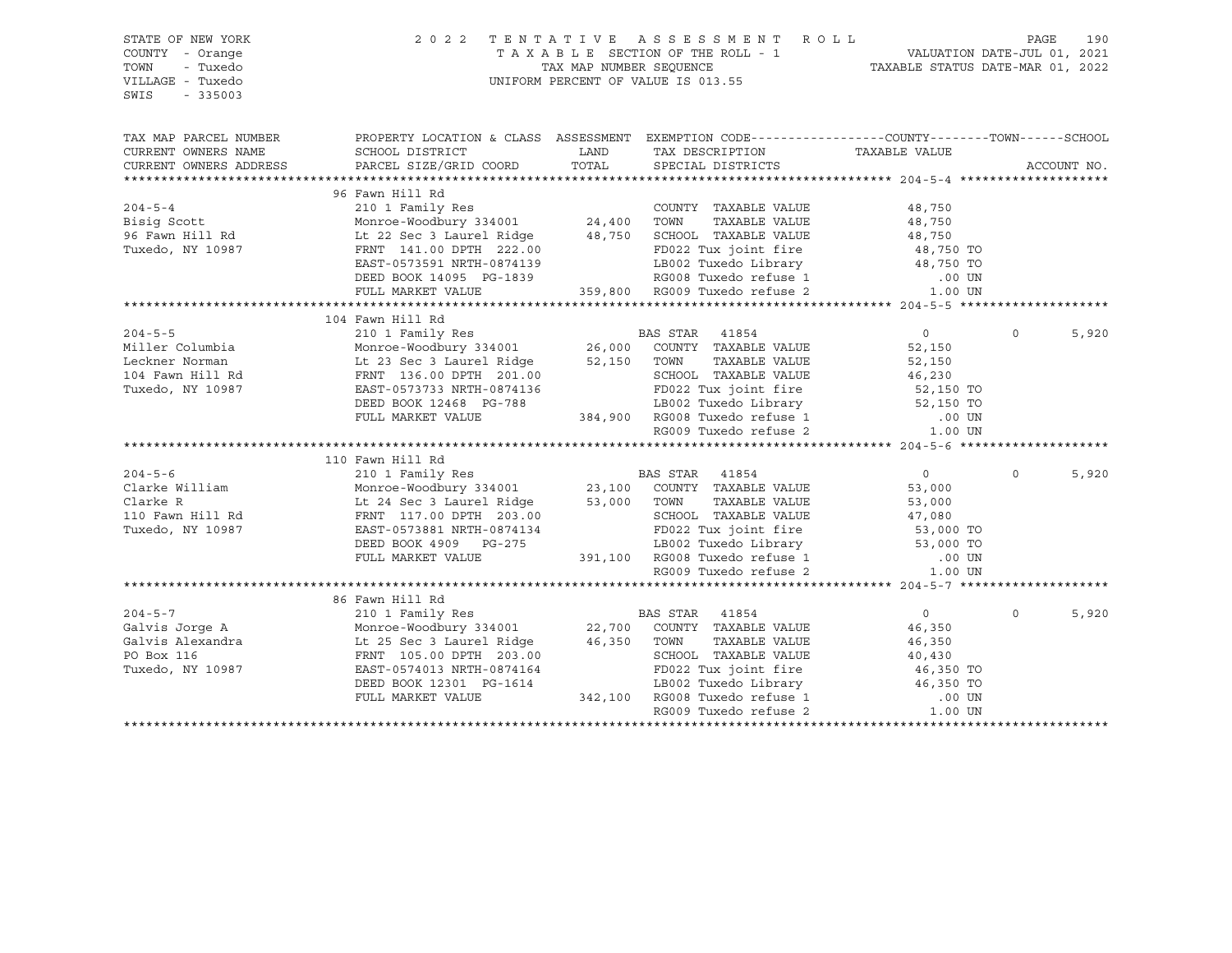| PROPERTY LOCATION & CLASS ASSESSMENT EXEMPTION CODE---------------COUNTY-------TOWN-----SCHOOL<br>TAX MAP PARCEL NUMBER<br>CURRENT OWNERS NAME<br>ACCOUNT NO.<br>CURRENT OWNERS ADDRESS<br>116 Fawn Hill Rd<br>204-5-8<br>210 1 Family Res<br>210 1 Family Res<br>210 1 Family Res<br>210 1 Family Res<br>210 1 Family Res<br>210 1 Family Res<br>20,500 COUNTY TAXABLE VALUE<br>20,500 COUNTY TAXABLE VALUE<br>20,500 COUNTY TAXABLE VALUE<br><br>$\overline{0}$<br>$\Omega$<br>5,920<br>10 High Hill Rd<br>357,900<br>FULL MARKET VALUE<br>EXERCISE TRANSPORT OF THE CONFERENCE OF THE CONFERENCE OF THE CONFERENCE OF THE CONFERENCE OF THE CONFERENCE OF THE CONFERENCE OF THE CONFERENCE OF THE CONFERENCE OF THE CONFERENCE OF THE CONFERENCE OF THE CONFERENCE OF TH<br>$\overline{0}$<br>$\circ$<br>14,780<br>54,500<br>14 3 Sec 5 Laurel Ridge 54,500 TOWN AAAADLE VALUE<br>FRNT 145.00 DPTH 185.00 SCHOOL TAXABLE VALUE 39,720<br>EAST-0574141 NRTH-0874052 FD022 Tux joint fire 54,500 TO<br>DEED BOOK 1758 PG-00043 LB002 Tuxedo Library 54,500 TO<br>FULL | STATE OF NEW YORK<br>COUNTY - Orange<br>TOWN<br>- Tuxedo<br>VILLAGE - Tuxedo<br>SWIS<br>$-335003$ |  | 2022 TENTATIVE ASSESSMENT ROLL | PAGE 191 PAGE 191<br>TAXABLE SECTION OF THE ROLL - 1 VALUATION DATE-JUL 01, 2021<br>TAX MAP NUMBER SEQUENCE TAXABLE STATUS DATE-MAR 01, 2022<br>UNIFORM PERCENT OF VALUE IS 013.55 |  |
|------------------------------------------------------------------------------------------------------------------------------------------------------------------------------------------------------------------------------------------------------------------------------------------------------------------------------------------------------------------------------------------------------------------------------------------------------------------------------------------------------------------------------------------------------------------------------------------------------------------------------------------------------------------------------------------------------------------------------------------------------------------------------------------------------------------------------------------------------------------------------------------------------------------------------------------------------------------------------------------------------------------------------------------------------------------------|---------------------------------------------------------------------------------------------------|--|--------------------------------|------------------------------------------------------------------------------------------------------------------------------------------------------------------------------------|--|
|                                                                                                                                                                                                                                                                                                                                                                                                                                                                                                                                                                                                                                                                                                                                                                                                                                                                                                                                                                                                                                                                        |                                                                                                   |  |                                |                                                                                                                                                                                    |  |
|                                                                                                                                                                                                                                                                                                                                                                                                                                                                                                                                                                                                                                                                                                                                                                                                                                                                                                                                                                                                                                                                        |                                                                                                   |  |                                |                                                                                                                                                                                    |  |
|                                                                                                                                                                                                                                                                                                                                                                                                                                                                                                                                                                                                                                                                                                                                                                                                                                                                                                                                                                                                                                                                        |                                                                                                   |  |                                |                                                                                                                                                                                    |  |
|                                                                                                                                                                                                                                                                                                                                                                                                                                                                                                                                                                                                                                                                                                                                                                                                                                                                                                                                                                                                                                                                        |                                                                                                   |  |                                |                                                                                                                                                                                    |  |
|                                                                                                                                                                                                                                                                                                                                                                                                                                                                                                                                                                                                                                                                                                                                                                                                                                                                                                                                                                                                                                                                        |                                                                                                   |  |                                |                                                                                                                                                                                    |  |
|                                                                                                                                                                                                                                                                                                                                                                                                                                                                                                                                                                                                                                                                                                                                                                                                                                                                                                                                                                                                                                                                        |                                                                                                   |  |                                |                                                                                                                                                                                    |  |
|                                                                                                                                                                                                                                                                                                                                                                                                                                                                                                                                                                                                                                                                                                                                                                                                                                                                                                                                                                                                                                                                        |                                                                                                   |  |                                |                                                                                                                                                                                    |  |
|                                                                                                                                                                                                                                                                                                                                                                                                                                                                                                                                                                                                                                                                                                                                                                                                                                                                                                                                                                                                                                                                        |                                                                                                   |  |                                |                                                                                                                                                                                    |  |
|                                                                                                                                                                                                                                                                                                                                                                                                                                                                                                                                                                                                                                                                                                                                                                                                                                                                                                                                                                                                                                                                        |                                                                                                   |  |                                |                                                                                                                                                                                    |  |
|                                                                                                                                                                                                                                                                                                                                                                                                                                                                                                                                                                                                                                                                                                                                                                                                                                                                                                                                                                                                                                                                        |                                                                                                   |  |                                |                                                                                                                                                                                    |  |
|                                                                                                                                                                                                                                                                                                                                                                                                                                                                                                                                                                                                                                                                                                                                                                                                                                                                                                                                                                                                                                                                        |                                                                                                   |  |                                |                                                                                                                                                                                    |  |
|                                                                                                                                                                                                                                                                                                                                                                                                                                                                                                                                                                                                                                                                                                                                                                                                                                                                                                                                                                                                                                                                        |                                                                                                   |  |                                |                                                                                                                                                                                    |  |
|                                                                                                                                                                                                                                                                                                                                                                                                                                                                                                                                                                                                                                                                                                                                                                                                                                                                                                                                                                                                                                                                        |                                                                                                   |  |                                |                                                                                                                                                                                    |  |
|                                                                                                                                                                                                                                                                                                                                                                                                                                                                                                                                                                                                                                                                                                                                                                                                                                                                                                                                                                                                                                                                        |                                                                                                   |  |                                |                                                                                                                                                                                    |  |
|                                                                                                                                                                                                                                                                                                                                                                                                                                                                                                                                                                                                                                                                                                                                                                                                                                                                                                                                                                                                                                                                        |                                                                                                   |  |                                |                                                                                                                                                                                    |  |
|                                                                                                                                                                                                                                                                                                                                                                                                                                                                                                                                                                                                                                                                                                                                                                                                                                                                                                                                                                                                                                                                        |                                                                                                   |  |                                |                                                                                                                                                                                    |  |
|                                                                                                                                                                                                                                                                                                                                                                                                                                                                                                                                                                                                                                                                                                                                                                                                                                                                                                                                                                                                                                                                        |                                                                                                   |  |                                |                                                                                                                                                                                    |  |
|                                                                                                                                                                                                                                                                                                                                                                                                                                                                                                                                                                                                                                                                                                                                                                                                                                                                                                                                                                                                                                                                        |                                                                                                   |  |                                |                                                                                                                                                                                    |  |
|                                                                                                                                                                                                                                                                                                                                                                                                                                                                                                                                                                                                                                                                                                                                                                                                                                                                                                                                                                                                                                                                        |                                                                                                   |  |                                |                                                                                                                                                                                    |  |
|                                                                                                                                                                                                                                                                                                                                                                                                                                                                                                                                                                                                                                                                                                                                                                                                                                                                                                                                                                                                                                                                        |                                                                                                   |  |                                |                                                                                                                                                                                    |  |
|                                                                                                                                                                                                                                                                                                                                                                                                                                                                                                                                                                                                                                                                                                                                                                                                                                                                                                                                                                                                                                                                        |                                                                                                   |  |                                |                                                                                                                                                                                    |  |
|                                                                                                                                                                                                                                                                                                                                                                                                                                                                                                                                                                                                                                                                                                                                                                                                                                                                                                                                                                                                                                                                        |                                                                                                   |  |                                |                                                                                                                                                                                    |  |
|                                                                                                                                                                                                                                                                                                                                                                                                                                                                                                                                                                                                                                                                                                                                                                                                                                                                                                                                                                                                                                                                        |                                                                                                   |  |                                |                                                                                                                                                                                    |  |
|                                                                                                                                                                                                                                                                                                                                                                                                                                                                                                                                                                                                                                                                                                                                                                                                                                                                                                                                                                                                                                                                        |                                                                                                   |  |                                |                                                                                                                                                                                    |  |
|                                                                                                                                                                                                                                                                                                                                                                                                                                                                                                                                                                                                                                                                                                                                                                                                                                                                                                                                                                                                                                                                        |                                                                                                   |  |                                |                                                                                                                                                                                    |  |
|                                                                                                                                                                                                                                                                                                                                                                                                                                                                                                                                                                                                                                                                                                                                                                                                                                                                                                                                                                                                                                                                        |                                                                                                   |  |                                |                                                                                                                                                                                    |  |
|                                                                                                                                                                                                                                                                                                                                                                                                                                                                                                                                                                                                                                                                                                                                                                                                                                                                                                                                                                                                                                                                        |                                                                                                   |  |                                |                                                                                                                                                                                    |  |
|                                                                                                                                                                                                                                                                                                                                                                                                                                                                                                                                                                                                                                                                                                                                                                                                                                                                                                                                                                                                                                                                        |                                                                                                   |  |                                |                                                                                                                                                                                    |  |
|                                                                                                                                                                                                                                                                                                                                                                                                                                                                                                                                                                                                                                                                                                                                                                                                                                                                                                                                                                                                                                                                        |                                                                                                   |  |                                |                                                                                                                                                                                    |  |
|                                                                                                                                                                                                                                                                                                                                                                                                                                                                                                                                                                                                                                                                                                                                                                                                                                                                                                                                                                                                                                                                        |                                                                                                   |  |                                |                                                                                                                                                                                    |  |
|                                                                                                                                                                                                                                                                                                                                                                                                                                                                                                                                                                                                                                                                                                                                                                                                                                                                                                                                                                                                                                                                        |                                                                                                   |  |                                |                                                                                                                                                                                    |  |
|                                                                                                                                                                                                                                                                                                                                                                                                                                                                                                                                                                                                                                                                                                                                                                                                                                                                                                                                                                                                                                                                        |                                                                                                   |  |                                |                                                                                                                                                                                    |  |
|                                                                                                                                                                                                                                                                                                                                                                                                                                                                                                                                                                                                                                                                                                                                                                                                                                                                                                                                                                                                                                                                        |                                                                                                   |  |                                |                                                                                                                                                                                    |  |
|                                                                                                                                                                                                                                                                                                                                                                                                                                                                                                                                                                                                                                                                                                                                                                                                                                                                                                                                                                                                                                                                        |                                                                                                   |  |                                |                                                                                                                                                                                    |  |
|                                                                                                                                                                                                                                                                                                                                                                                                                                                                                                                                                                                                                                                                                                                                                                                                                                                                                                                                                                                                                                                                        |                                                                                                   |  |                                |                                                                                                                                                                                    |  |
|                                                                                                                                                                                                                                                                                                                                                                                                                                                                                                                                                                                                                                                                                                                                                                                                                                                                                                                                                                                                                                                                        |                                                                                                   |  |                                |                                                                                                                                                                                    |  |
|                                                                                                                                                                                                                                                                                                                                                                                                                                                                                                                                                                                                                                                                                                                                                                                                                                                                                                                                                                                                                                                                        |                                                                                                   |  |                                |                                                                                                                                                                                    |  |
|                                                                                                                                                                                                                                                                                                                                                                                                                                                                                                                                                                                                                                                                                                                                                                                                                                                                                                                                                                                                                                                                        |                                                                                                   |  |                                |                                                                                                                                                                                    |  |
|                                                                                                                                                                                                                                                                                                                                                                                                                                                                                                                                                                                                                                                                                                                                                                                                                                                                                                                                                                                                                                                                        |                                                                                                   |  |                                |                                                                                                                                                                                    |  |
|                                                                                                                                                                                                                                                                                                                                                                                                                                                                                                                                                                                                                                                                                                                                                                                                                                                                                                                                                                                                                                                                        |                                                                                                   |  |                                |                                                                                                                                                                                    |  |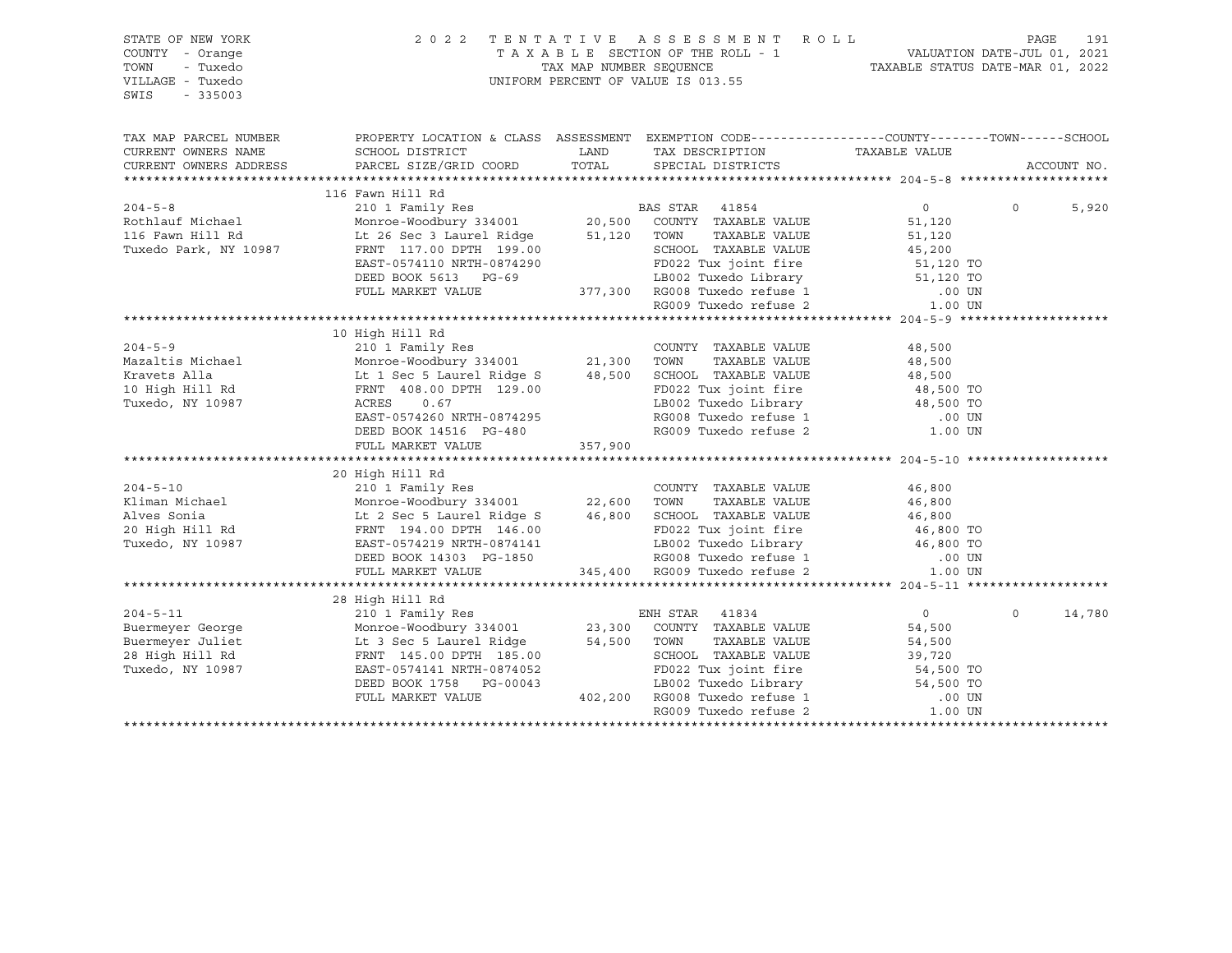| STATE OF NEW YORK<br>COUNTY - Orange<br>TOWN<br>- Tuxedo<br>VILLAGE - Tuxedo<br>SWIS - 335003 |                                                                                                                                                                                                                                                                                                                                                                                                                      | 2022 TENTATIVE ASSESSMENT ROLL PAGE 192<br>TAXABLE SECTION OF THE ROLL - 1 VALUATION DATE-JUL 01, 2021<br>TAX MAP NUMBER SEQUENCE TAXABLE STATUS DATE-MAR 01, 2022<br>INIFORM PERCENT OF VALUE IS 013 55<br>UNIFORM PERCENT OF VALUE IS 013.55 |                       |
|-----------------------------------------------------------------------------------------------|----------------------------------------------------------------------------------------------------------------------------------------------------------------------------------------------------------------------------------------------------------------------------------------------------------------------------------------------------------------------------------------------------------------------|------------------------------------------------------------------------------------------------------------------------------------------------------------------------------------------------------------------------------------------------|-----------------------|
| TAX MAP PARCEL NUMBER<br>CURRENT OWNERS NAME<br>CURRENT OWNERS ADDRESS                        | PROPERTY LOCATION & CLASS ASSESSMENT EXEMPTION CODE----------------COUNTY-------TOWN------SCHOOL                                                                                                                                                                                                                                                                                                                     |                                                                                                                                                                                                                                                | ACCOUNT NO.           |
|                                                                                               |                                                                                                                                                                                                                                                                                                                                                                                                                      |                                                                                                                                                                                                                                                |                       |
|                                                                                               | 34 High Hill Rd                                                                                                                                                                                                                                                                                                                                                                                                      |                                                                                                                                                                                                                                                |                       |
|                                                                                               |                                                                                                                                                                                                                                                                                                                                                                                                                      |                                                                                                                                                                                                                                                |                       |
|                                                                                               |                                                                                                                                                                                                                                                                                                                                                                                                                      |                                                                                                                                                                                                                                                |                       |
|                                                                                               |                                                                                                                                                                                                                                                                                                                                                                                                                      |                                                                                                                                                                                                                                                |                       |
|                                                                                               |                                                                                                                                                                                                                                                                                                                                                                                                                      |                                                                                                                                                                                                                                                |                       |
|                                                                                               |                                                                                                                                                                                                                                                                                                                                                                                                                      |                                                                                                                                                                                                                                                |                       |
|                                                                                               |                                                                                                                                                                                                                                                                                                                                                                                                                      |                                                                                                                                                                                                                                                |                       |
|                                                                                               |                                                                                                                                                                                                                                                                                                                                                                                                                      |                                                                                                                                                                                                                                                |                       |
|                                                                                               | 39 Deerpath Rd                                                                                                                                                                                                                                                                                                                                                                                                       |                                                                                                                                                                                                                                                |                       |
|                                                                                               |                                                                                                                                                                                                                                                                                                                                                                                                                      |                                                                                                                                                                                                                                                | $\Omega$<br>5,920     |
|                                                                                               |                                                                                                                                                                                                                                                                                                                                                                                                                      |                                                                                                                                                                                                                                                |                       |
|                                                                                               |                                                                                                                                                                                                                                                                                                                                                                                                                      |                                                                                                                                                                                                                                                |                       |
|                                                                                               |                                                                                                                                                                                                                                                                                                                                                                                                                      |                                                                                                                                                                                                                                                |                       |
|                                                                                               |                                                                                                                                                                                                                                                                                                                                                                                                                      |                                                                                                                                                                                                                                                |                       |
|                                                                                               |                                                                                                                                                                                                                                                                                                                                                                                                                      |                                                                                                                                                                                                                                                |                       |
|                                                                                               |                                                                                                                                                                                                                                                                                                                                                                                                                      |                                                                                                                                                                                                                                                |                       |
|                                                                                               | $\begin{tabular}{ccccc} 204-5-13 & 39 \; \text{Deerpath} & \text{X1} & \text{X2} & \text{B1} & \text{B2} & \text{B3} & \text{B4} & \text{B5} & \text{B6} & \text{B7} \\ \text{Brown Daniel} & 21011187 \; \text{Rm} & 334001 & 20,500 & \text{COUNTY} & \text{TXABLE VALUE} & 51,120 \\ \text{Brown Andrea T} & \text{Lt 5 Sec 5 Laurel Ridge S} & 51,120 & \text{TOWN} & \text{TXABLE VALUE} & 51,120 \\ \text{New$ |                                                                                                                                                                                                                                                |                       |
|                                                                                               | 35 Deerpath Rd                                                                                                                                                                                                                                                                                                                                                                                                       |                                                                                                                                                                                                                                                |                       |
|                                                                                               |                                                                                                                                                                                                                                                                                                                                                                                                                      |                                                                                                                                                                                                                                                | $\mathsf{O}$<br>5,920 |
|                                                                                               |                                                                                                                                                                                                                                                                                                                                                                                                                      |                                                                                                                                                                                                                                                |                       |
|                                                                                               |                                                                                                                                                                                                                                                                                                                                                                                                                      |                                                                                                                                                                                                                                                |                       |
|                                                                                               |                                                                                                                                                                                                                                                                                                                                                                                                                      |                                                                                                                                                                                                                                                |                       |
|                                                                                               |                                                                                                                                                                                                                                                                                                                                                                                                                      |                                                                                                                                                                                                                                                |                       |
|                                                                                               |                                                                                                                                                                                                                                                                                                                                                                                                                      |                                                                                                                                                                                                                                                |                       |
|                                                                                               |                                                                                                                                                                                                                                                                                                                                                                                                                      |                                                                                                                                                                                                                                                |                       |
|                                                                                               |                                                                                                                                                                                                                                                                                                                                                                                                                      |                                                                                                                                                                                                                                                |                       |
|                                                                                               |                                                                                                                                                                                                                                                                                                                                                                                                                      |                                                                                                                                                                                                                                                |                       |
|                                                                                               | 31 Deerpath Rd                                                                                                                                                                                                                                                                                                                                                                                                       |                                                                                                                                                                                                                                                |                       |
|                                                                                               |                                                                                                                                                                                                                                                                                                                                                                                                                      |                                                                                                                                                                                                                                                |                       |
|                                                                                               |                                                                                                                                                                                                                                                                                                                                                                                                                      |                                                                                                                                                                                                                                                |                       |
|                                                                                               | 31 Deerpath Rd<br>2004-5-14.2 2004-5-14.2 2004-5-14.2 2004-5-14.2 2004-5-14.2 2004-5-14.2 2010 1 Family Res<br>210 1 Family Res<br>23,500 TOWN TAXABLE VALUE 53,250<br>23,500 TOWN TAXABLE VALUE 53,250<br>23,500 TOWN TAXABLE VALUE 53,                                                                                                                                                                             |                                                                                                                                                                                                                                                |                       |
|                                                                                               |                                                                                                                                                                                                                                                                                                                                                                                                                      |                                                                                                                                                                                                                                                |                       |
|                                                                                               |                                                                                                                                                                                                                                                                                                                                                                                                                      |                                                                                                                                                                                                                                                |                       |
|                                                                                               |                                                                                                                                                                                                                                                                                                                                                                                                                      |                                                                                                                                                                                                                                                |                       |
|                                                                                               |                                                                                                                                                                                                                                                                                                                                                                                                                      |                                                                                                                                                                                                                                                |                       |
|                                                                                               | 27 Deerpath Rd                                                                                                                                                                                                                                                                                                                                                                                                       |                                                                                                                                                                                                                                                |                       |
|                                                                                               |                                                                                                                                                                                                                                                                                                                                                                                                                      |                                                                                                                                                                                                                                                |                       |
|                                                                                               | 2.7 Deerpath Rd (2.7 Deerpath Rd (2.7 Deerpath Rd (2.7 Deerpath Rd (2.7 Deerpath Rd (2.7 Deerpath Rd (2.7 Deerpath Rd (2.7 Deerpath Rd (2.7 Deerpath Rd (2.7 Deerpath Rd (2.7 Deerpath Rd (2.7 Deerpath Rd (2.7 Deerpath Rd (2                                                                                                                                                                                       |                                                                                                                                                                                                                                                |                       |
|                                                                                               |                                                                                                                                                                                                                                                                                                                                                                                                                      |                                                                                                                                                                                                                                                |                       |
|                                                                                               |                                                                                                                                                                                                                                                                                                                                                                                                                      |                                                                                                                                                                                                                                                |                       |
|                                                                                               |                                                                                                                                                                                                                                                                                                                                                                                                                      |                                                                                                                                                                                                                                                |                       |
|                                                                                               |                                                                                                                                                                                                                                                                                                                                                                                                                      |                                                                                                                                                                                                                                                |                       |
|                                                                                               |                                                                                                                                                                                                                                                                                                                                                                                                                      |                                                                                                                                                                                                                                                |                       |
|                                                                                               |                                                                                                                                                                                                                                                                                                                                                                                                                      |                                                                                                                                                                                                                                                |                       |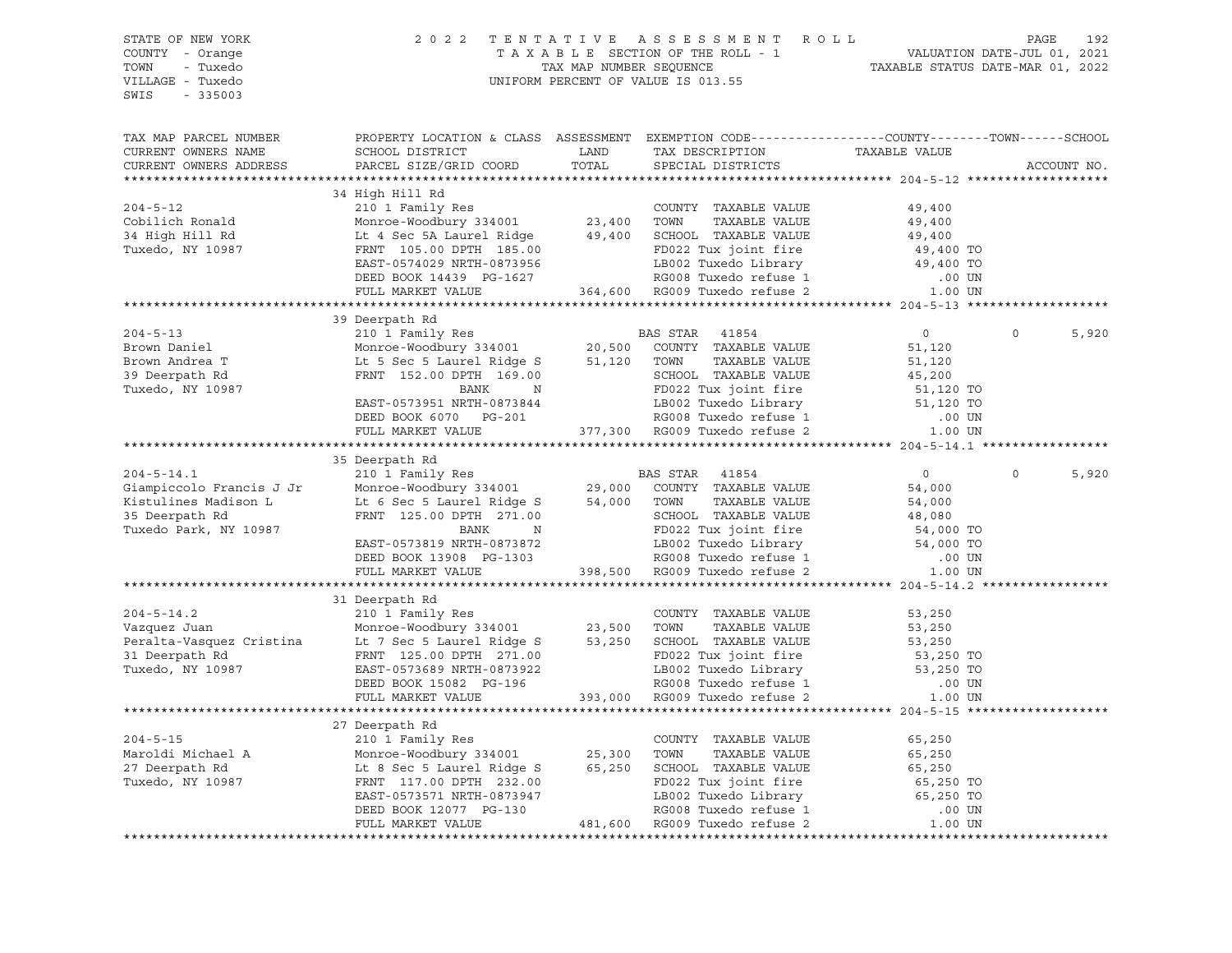| STATE OF NEW YORK<br>2022 TENTATIVE ASSESSMENT ROLL<br>TAXABLE SECTION OF THE ROLL - 1 VALUATION DATE-JUL 01, 2021<br>TAXABLE STATUS DATE-JUL 01, 2021<br>INIEOPM DEDGENT OF NATIVE TO CALCE<br>COUNTY - Orange<br>TOWN<br>- Tuxedo<br>UNIFORM PERCENT OF VALUE IS 013.55<br>VILLAGE - Tuxedo<br>SWIS<br>$-335003$ |                                                                                                                                                                                                                                                  |         |                         |                | PAGE<br>193       |        |  |  |
|--------------------------------------------------------------------------------------------------------------------------------------------------------------------------------------------------------------------------------------------------------------------------------------------------------------------|--------------------------------------------------------------------------------------------------------------------------------------------------------------------------------------------------------------------------------------------------|---------|-------------------------|----------------|-------------------|--------|--|--|
| TAX MAP PARCEL NUMBER                                                                                                                                                                                                                                                                                              | PROPERTY LOCATION & CLASS ASSESSMENT EXEMPTION CODE-----------------COUNTY--------TOWN------SCHOOL                                                                                                                                               |         |                         |                |                   |        |  |  |
| CURRENT OWNERS NAME                                                                                                                                                                                                                                                                                                | SCHOOL DISTRICT                                                                                                                                                                                                                                  | LAND    | TAX DESCRIPTION         | TAXABLE VALUE  |                   |        |  |  |
| CURRENT OWNERS ADDRESS                                                                                                                                                                                                                                                                                             | PARCEL SIZE/GRID COORD                                                                                                                                                                                                                           |         | TOTAL SPECIAL DISTRICTS |                | ACCOUNT NO.       |        |  |  |
|                                                                                                                                                                                                                                                                                                                    |                                                                                                                                                                                                                                                  |         |                         |                |                   |        |  |  |
|                                                                                                                                                                                                                                                                                                                    | 21 Deerpath Rd                                                                                                                                                                                                                                   |         |                         |                | $0 \qquad \qquad$ | 14,780 |  |  |
|                                                                                                                                                                                                                                                                                                                    |                                                                                                                                                                                                                                                  |         |                         |                |                   |        |  |  |
|                                                                                                                                                                                                                                                                                                                    |                                                                                                                                                                                                                                                  |         |                         |                |                   |        |  |  |
|                                                                                                                                                                                                                                                                                                                    |                                                                                                                                                                                                                                                  |         |                         |                |                   |        |  |  |
|                                                                                                                                                                                                                                                                                                                    |                                                                                                                                                                                                                                                  |         |                         |                |                   |        |  |  |
|                                                                                                                                                                                                                                                                                                                    |                                                                                                                                                                                                                                                  |         |                         |                |                   |        |  |  |
|                                                                                                                                                                                                                                                                                                                    |                                                                                                                                                                                                                                                  |         |                         |                |                   |        |  |  |
|                                                                                                                                                                                                                                                                                                                    |                                                                                                                                                                                                                                                  |         |                         |                |                   |        |  |  |
|                                                                                                                                                                                                                                                                                                                    |                                                                                                                                                                                                                                                  |         |                         |                |                   |        |  |  |
|                                                                                                                                                                                                                                                                                                                    | 26 Deerpath Rd                                                                                                                                                                                                                                   |         |                         |                |                   |        |  |  |
|                                                                                                                                                                                                                                                                                                                    |                                                                                                                                                                                                                                                  |         |                         |                |                   |        |  |  |
|                                                                                                                                                                                                                                                                                                                    |                                                                                                                                                                                                                                                  |         |                         |                |                   |        |  |  |
|                                                                                                                                                                                                                                                                                                                    |                                                                                                                                                                                                                                                  |         |                         |                |                   |        |  |  |
|                                                                                                                                                                                                                                                                                                                    |                                                                                                                                                                                                                                                  |         |                         |                |                   |        |  |  |
|                                                                                                                                                                                                                                                                                                                    |                                                                                                                                                                                                                                                  |         |                         |                |                   |        |  |  |
|                                                                                                                                                                                                                                                                                                                    |                                                                                                                                                                                                                                                  |         |                         |                |                   |        |  |  |
|                                                                                                                                                                                                                                                                                                                    |                                                                                                                                                                                                                                                  |         |                         |                |                   |        |  |  |
|                                                                                                                                                                                                                                                                                                                    | FULL MARKET VALUE                                                                                                                                                                                                                                | 464,900 |                         |                |                   |        |  |  |
|                                                                                                                                                                                                                                                                                                                    |                                                                                                                                                                                                                                                  |         |                         |                |                   |        |  |  |
|                                                                                                                                                                                                                                                                                                                    | 32 Deerpath Rd                                                                                                                                                                                                                                   |         |                         |                | $\Omega$          |        |  |  |
|                                                                                                                                                                                                                                                                                                                    |                                                                                                                                                                                                                                                  |         |                         |                |                   | 5,920  |  |  |
|                                                                                                                                                                                                                                                                                                                    |                                                                                                                                                                                                                                                  |         |                         |                |                   |        |  |  |
|                                                                                                                                                                                                                                                                                                                    |                                                                                                                                                                                                                                                  |         |                         |                |                   |        |  |  |
|                                                                                                                                                                                                                                                                                                                    | 0 10 1 Family Res<br>Clark Donna Marie 210 1 Family Res<br>Monroe-Woodbury 334001 22,200 COUNTY TAXABLE VALUE 53,000<br>Weinand Roger A Lt 16 Sec 5 Laurel Ridge 53,000 TOWN TAXABLE VALUE 53,000<br>32 Deerpath Rd FRNT 144.00 DPTH 2           |         |                         |                |                   |        |  |  |
|                                                                                                                                                                                                                                                                                                                    |                                                                                                                                                                                                                                                  |         |                         |                |                   |        |  |  |
|                                                                                                                                                                                                                                                                                                                    |                                                                                                                                                                                                                                                  |         |                         |                |                   |        |  |  |
|                                                                                                                                                                                                                                                                                                                    | EAST-0573610 NRTH-0873609<br>DEED BOOK 2731 PG-00234 RG008 Tuxedo Library 53,000 TO<br>TULL MARKET VALUE 391,100 RG009 Tuxedo refuse 2 1.00 UN                                                                                                   |         |                         |                |                   |        |  |  |
|                                                                                                                                                                                                                                                                                                                    |                                                                                                                                                                                                                                                  |         |                         |                |                   |        |  |  |
|                                                                                                                                                                                                                                                                                                                    |                                                                                                                                                                                                                                                  |         |                         |                |                   |        |  |  |
|                                                                                                                                                                                                                                                                                                                    |                                                                                                                                                                                                                                                  |         |                         | $\overline{0}$ | $\Omega$          | 5,920  |  |  |
|                                                                                                                                                                                                                                                                                                                    |                                                                                                                                                                                                                                                  |         |                         | 56,350         |                   |        |  |  |
|                                                                                                                                                                                                                                                                                                                    |                                                                                                                                                                                                                                                  |         | TAXABLE VALUE           | 56,350         |                   |        |  |  |
|                                                                                                                                                                                                                                                                                                                    | 204-6-3<br>210 1 Family Res<br>210 1 Family Res<br>23,600 COUNTY TAXABLE VALUE<br>36 Deerpath Rd<br>23,600 COUNTY TAXABLE VALUE<br>23,600 COUNTY TAXABLE VALUE<br>23,600 COUNTY TAXABLE VALUE<br>23,600 COUNTY TAXABLE VALUE<br>23,600 COUNTY TA |         |                         |                |                   |        |  |  |
|                                                                                                                                                                                                                                                                                                                    |                                                                                                                                                                                                                                                  |         |                         |                |                   |        |  |  |
|                                                                                                                                                                                                                                                                                                                    |                                                                                                                                                                                                                                                  |         |                         |                |                   |        |  |  |
|                                                                                                                                                                                                                                                                                                                    |                                                                                                                                                                                                                                                  |         |                         |                |                   |        |  |  |
|                                                                                                                                                                                                                                                                                                                    | FRNT 136.00 DPTH 255.00<br>BANK N<br>EAST-0573742 NRTH-0873566 BANK FD022 Tux joint fire 56,350 TO<br>DEED BOOK 4642 PG-261 RG008 Tuxedo refuse 1 .00 UN<br>FULL MARKET VALUE 415,900 RG009 Tuxedo refuse 2 .00 UN<br>FULL MARKET VALUE          |         |                         |                |                   |        |  |  |
|                                                                                                                                                                                                                                                                                                                    |                                                                                                                                                                                                                                                  |         |                         |                |                   |        |  |  |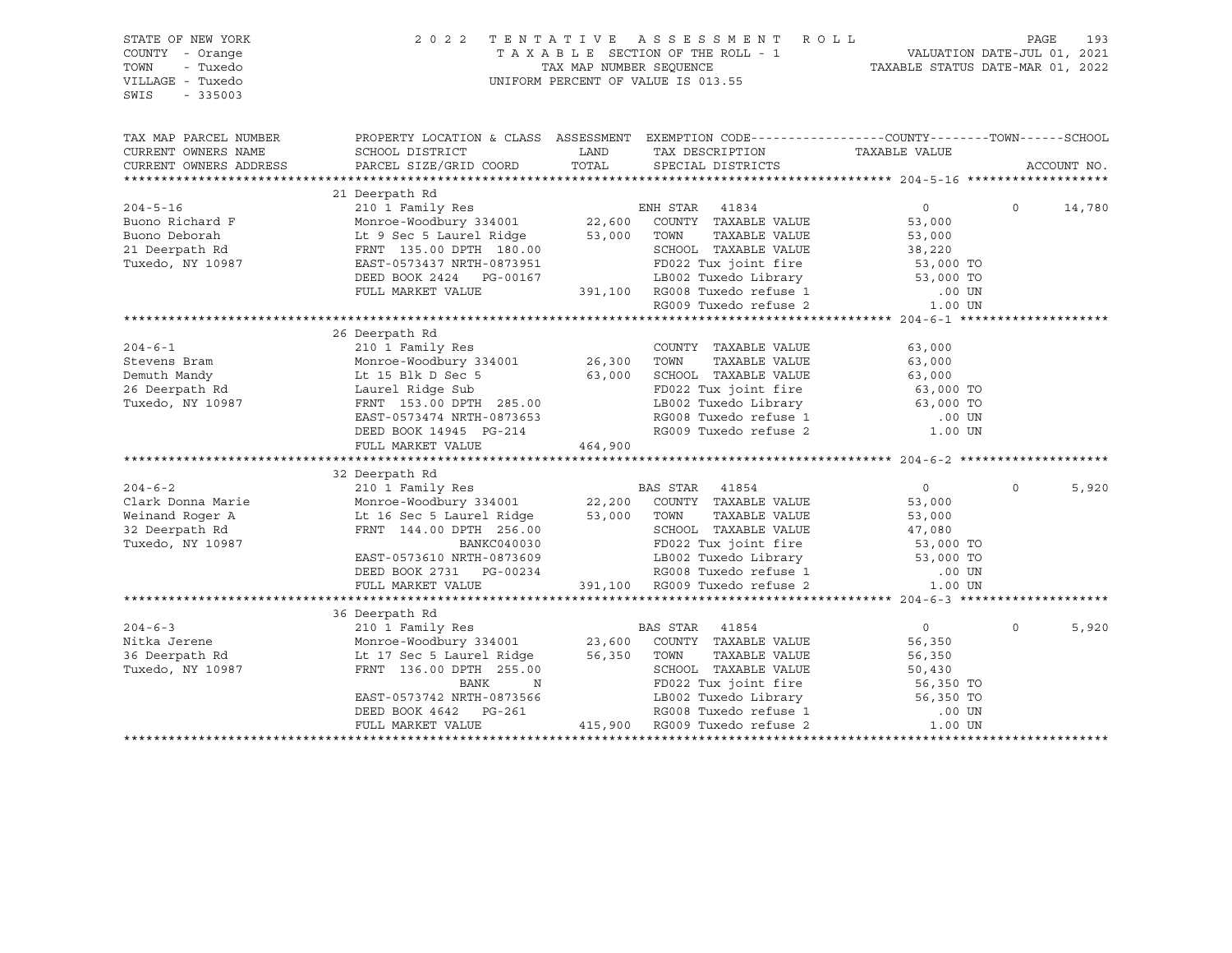| STATE OF NEW YORK<br>COUNTY - Orange<br>TOWN<br>- Tuxedo<br>VILLAGE - Tuxedo<br>SWIS<br>$-335003$ |                                                                                                                                                                                                                                                                                                                                                                                                                                                   | 2022 TENTATIVE ASSESSMENT ROLL |                | PAGE        | 194             |
|---------------------------------------------------------------------------------------------------|---------------------------------------------------------------------------------------------------------------------------------------------------------------------------------------------------------------------------------------------------------------------------------------------------------------------------------------------------------------------------------------------------------------------------------------------------|--------------------------------|----------------|-------------|-----------------|
| TAX MAP PARCEL NUMBER<br>CURRENT OWNERS NAME<br>CURRENT OWNERS ADDRESS                            | PROPERTY LOCATION & CLASS ASSESSMENT EXEMPTION CODE-----------------COUNTY-------TOWN------SCHOOL                                                                                                                                                                                                                                                                                                                                                 |                                |                | ACCOUNT NO. |                 |
|                                                                                                   | $\begin{tabular}{l c c c c} \hline \texttt{CURRENT} & \texttt{OWNERS} & \texttt{ADURESS} & \texttt{56 High Hill Rd} & \texttt{VETWAR CTS 41120} & \texttt{3,402} & \texttt{7,013} \\ \hline 56 High Hill Rd & \texttt{201 Family Res} & \texttt{345,4001} & \texttt{18,600 EMH STAR} & \texttt{41834} & \texttt{010} \\ \texttt{Solon Joel} & \texttt{Monocel} & \texttt{Monocel} & \texttt{20.573898} & \texttt{MCT$                             |                                | 3,402 7,020    | $\Omega$    | 1,458<br>14,780 |
|                                                                                                   | 50 High Hill Rd<br>304-6-4.21<br>2019-6-4.21<br>2019-6-4.21<br>2019-6-4.21<br>2019-6-4.21<br>2019-6-4.21<br>2019-6-4.21<br>2019-6-4.21<br>2019-6-4.21<br>2019-6-4.21<br>2019-7-23400<br>2019-7-234001<br>2019-24,500<br>2019-7-24,500<br>2019-7-24,500<br>2019-7-24,500<br>2019-7                                                                                                                                                                 |                                |                |             |                 |
|                                                                                                   | 14 Deerpath Rd (204-6-4.22 (201 Pamily Res (201 Pamily Res (201 Pamily Res (201 Pamily Res (201 Pamily Res (201 Pamily Res (201 Pamily Res (201 Pamily Res (201 Pamily Res (201 Pamily Res (201 Pamily Res (201 Pamily Res (20                                                                                                                                                                                                                    |                                | $\overline{0}$ | $\Omega$    | 5,920           |
|                                                                                                   | 62 High Hill Rd<br>${204-6-5} \hfill \begin{minipage}{0.9\textwidth} \begin{tabular}{@{}c@{}}\n  204-6-5 & \multicolumn{3}{ c }{62} \multicolumn{3}{ c }{High&Hill&Rd} & \multicolumn{3}{ c }{210} & I Family Res & \multicolumn{3}{ c }{C} \hfill \begin{tabular}{@{}c@{}}\n  210 & 1 Family Res & \multicolumn{3}{ c }{C} \hfill \begin{tabular}{@{}c@{}}\n  210 & 1 Family Res & \multicolumn{3}{ c }{C} \hfill \begin{tabular}{@{}c@{}}\n  2$ |                                |                |             |                 |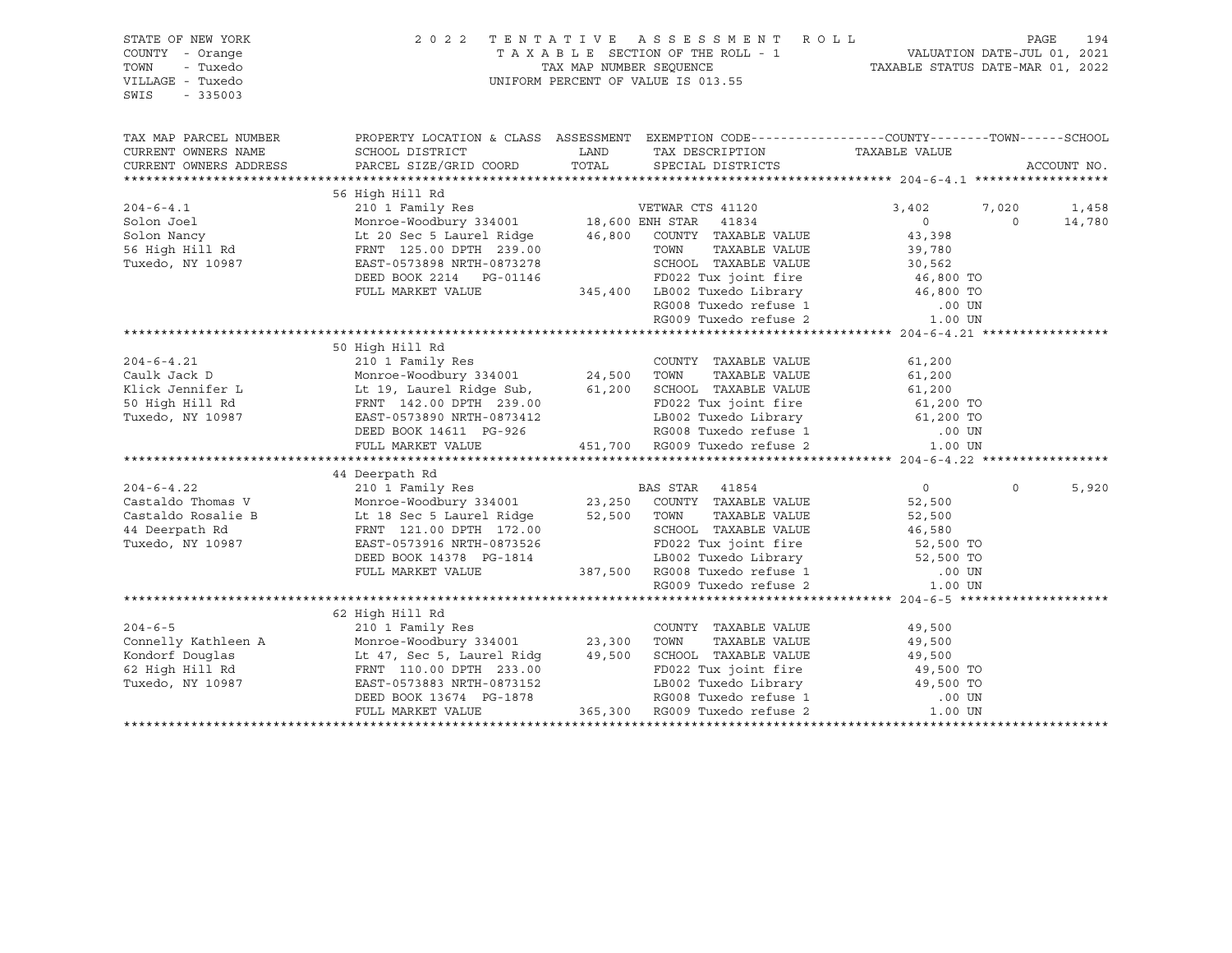| STATE OF NEW YORK<br>COUNTY - Orange<br>TOWN<br>- Tuxedo<br>VILLAGE - Tuxedo<br>SWIS<br>$-335003$ | 2 0 2 2<br>TENTATIVE ASSESSMENT ROLL<br>UNIFORM PERCENT OF VALUE IS 013.55                                                                                                                                                                                                                |         | PAGE                                                                                                                                                                                                                                                                                                                                                                                                      | 195              |          |             |
|---------------------------------------------------------------------------------------------------|-------------------------------------------------------------------------------------------------------------------------------------------------------------------------------------------------------------------------------------------------------------------------------------------|---------|-----------------------------------------------------------------------------------------------------------------------------------------------------------------------------------------------------------------------------------------------------------------------------------------------------------------------------------------------------------------------------------------------------------|------------------|----------|-------------|
| TAX MAP PARCEL NUMBER                                                                             | PROPERTY LOCATION & CLASS ASSESSMENT EXEMPTION CODE----------------COUNTY-------TOWN-----SCHOOL                                                                                                                                                                                           |         |                                                                                                                                                                                                                                                                                                                                                                                                           |                  |          |             |
| CURRENT OWNERS NAME<br>CURRENT OWNERS ADDRESS                                                     | SCHOOL DISTRICT<br>PARCEL SIZE/GRID COORD                                                                                                                                                                                                                                                 | TOTAL   | LAND TAX DESCRIPTION<br>SPECIAL DISTRICTS                                                                                                                                                                                                                                                                                                                                                                 | TAXABLE VALUE    |          | ACCOUNT NO. |
|                                                                                                   |                                                                                                                                                                                                                                                                                           |         |                                                                                                                                                                                                                                                                                                                                                                                                           |                  |          |             |
|                                                                                                   | 66 High Hill Rd                                                                                                                                                                                                                                                                           |         |                                                                                                                                                                                                                                                                                                                                                                                                           |                  |          |             |
| $204 - 6 - 6$                                                                                     |                                                                                                                                                                                                                                                                                           |         | COUNTY TAXABLE VALUE                                                                                                                                                                                                                                                                                                                                                                                      | 53,500           |          |             |
| Kelley Michael Patrick                                                                            |                                                                                                                                                                                                                                                                                           |         | TAXABLE VALUE                                                                                                                                                                                                                                                                                                                                                                                             | 53,500           |          |             |
| Keiley Amanda<br>66 High Hill Rd<br>-                                                             | Lt 48, Sec 5, Laurel Ridg 53,500 SCHOOL TAXABLE VALUE 53,500 53,500<br>FRNT 110.00 DPTH 233.00 FD022 Tux joint fire 53,500 TO                                                                                                                                                             |         |                                                                                                                                                                                                                                                                                                                                                                                                           |                  |          |             |
|                                                                                                   |                                                                                                                                                                                                                                                                                           |         |                                                                                                                                                                                                                                                                                                                                                                                                           |                  |          |             |
| Tuxedo, NY 10987                                                                                  | FRNT 110.00 DPTH 233.00<br>EAST-0573891 NRTH-0873058<br>DEED BOOK 15154 PG-668<br>EAST-0573891 NRTH-0873058<br>DEED BOOK 15154 PG-668<br>PEED BOOK 15154 PG-668<br>RG008 Tuxedo refuse 1 394,800 RG009 Tuxedo refuse 2 1.00 UN<br>PULL MARKET VALUE 394,800 RG009 Tuxedo refuse 2 1.00 UN |         |                                                                                                                                                                                                                                                                                                                                                                                                           |                  |          |             |
|                                                                                                   |                                                                                                                                                                                                                                                                                           |         |                                                                                                                                                                                                                                                                                                                                                                                                           |                  |          |             |
|                                                                                                   |                                                                                                                                                                                                                                                                                           |         |                                                                                                                                                                                                                                                                                                                                                                                                           |                  |          |             |
|                                                                                                   | 68 High Hill Rd                                                                                                                                                                                                                                                                           |         |                                                                                                                                                                                                                                                                                                                                                                                                           |                  |          |             |
|                                                                                                   |                                                                                                                                                                                                                                                                                           |         | COUNTY TAXABLE VALUE                                                                                                                                                                                                                                                                                                                                                                                      | 61,500           |          |             |
|                                                                                                   |                                                                                                                                                                                                                                                                                           |         | TAXABLE VALUE                                                                                                                                                                                                                                                                                                                                                                                             | 61,500           |          |             |
|                                                                                                   |                                                                                                                                                                                                                                                                                           |         | SCHOOL TAXABLE VALUE                                                                                                                                                                                                                                                                                                                                                                                      | 61,500           |          |             |
|                                                                                                   |                                                                                                                                                                                                                                                                                           |         | FD022 Tux joint fire 61,500 TO<br>LB002 Tuxedo Library 61,500 TO                                                                                                                                                                                                                                                                                                                                          |                  |          |             |
| Tuxedo, NY 10987                                                                                  | 0.71<br>ACRES                                                                                                                                                                                                                                                                             |         |                                                                                                                                                                                                                                                                                                                                                                                                           |                  |          |             |
|                                                                                                   | EAST-0573903 NRTH-0872936                                                                                                                                                                                                                                                                 |         | RG008 Tuxedo refuse 1 (00 UN RG009 Tuxedo refuse 2 (1.00 UN                                                                                                                                                                                                                                                                                                                                               |                  |          |             |
|                                                                                                   | DEED BOOK 14999 PG-769                                                                                                                                                                                                                                                                    |         |                                                                                                                                                                                                                                                                                                                                                                                                           |                  |          |             |
|                                                                                                   | FULL MARKET VALUE                                                                                                                                                                                                                                                                         | 453,900 |                                                                                                                                                                                                                                                                                                                                                                                                           |                  |          |             |
|                                                                                                   |                                                                                                                                                                                                                                                                                           |         |                                                                                                                                                                                                                                                                                                                                                                                                           |                  |          |             |
|                                                                                                   | 35 High Hill Rd                                                                                                                                                                                                                                                                           |         |                                                                                                                                                                                                                                                                                                                                                                                                           |                  |          |             |
| $204 - 7 - 1$                                                                                     |                                                                                                                                                                                                                                                                                           |         |                                                                                                                                                                                                                                                                                                                                                                                                           | 0                | $\circ$  | 5,920       |
| Tuttle Jo Ann W<br>35 High Hill Rd                                                                | Lt 25 Sec 5 Laurel Ridge 49,000 TOWN                                                                                                                                                                                                                                                      |         | TAXABLE VALUE                                                                                                                                                                                                                                                                                                                                                                                             | 49,000           |          |             |
| Tuxedo Park, NY 10987                                                                             |                                                                                                                                                                                                                                                                                           |         | SCHOOL TAXABLE VALUE                                                                                                                                                                                                                                                                                                                                                                                      | 49,000<br>43,080 |          |             |
|                                                                                                   |                                                                                                                                                                                                                                                                                           |         |                                                                                                                                                                                                                                                                                                                                                                                                           |                  |          |             |
|                                                                                                   |                                                                                                                                                                                                                                                                                           |         |                                                                                                                                                                                                                                                                                                                                                                                                           |                  |          |             |
|                                                                                                   | EAST-0574243 NRTH-0873829<br>DEED BOOK 5568 PG-147<br>FULL MARKET VALUE                                                                                                                                                                                                                   |         |                                                                                                                                                                                                                                                                                                                                                                                                           |                  |          |             |
|                                                                                                   |                                                                                                                                                                                                                                                                                           |         | 0873829 FD022 Tux joint fire 49,000 TO<br>2G-147 LB002 Tuxedo Library 49,000 TO<br>361,600 RG008 Tuxedo refuse 1 00 UN<br>RG009 Tuxedo refuse 2 1.00 UN                                                                                                                                                                                                                                                   |                  |          |             |
|                                                                                                   |                                                                                                                                                                                                                                                                                           |         |                                                                                                                                                                                                                                                                                                                                                                                                           |                  |          |             |
|                                                                                                   |                                                                                                                                                                                                                                                                                           |         |                                                                                                                                                                                                                                                                                                                                                                                                           |                  |          |             |
|                                                                                                   |                                                                                                                                                                                                                                                                                           |         |                                                                                                                                                                                                                                                                                                                                                                                                           | 3,402            | 8,033    | 1,458       |
|                                                                                                   |                                                                                                                                                                                                                                                                                           |         |                                                                                                                                                                                                                                                                                                                                                                                                           | $\overline{0}$   | $\Omega$ | 5,920       |
|                                                                                                   |                                                                                                                                                                                                                                                                                           |         |                                                                                                                                                                                                                                                                                                                                                                                                           | 50,148           |          |             |
|                                                                                                   |                                                                                                                                                                                                                                                                                           |         | TAXABLE VALUE                                                                                                                                                                                                                                                                                                                                                                                             | 45,517           |          |             |
|                                                                                                   | Hart Lawrence<br>Hart Karin (1998) Monroe-Woodbury 334001 (1998) 23,500 BAS STAR 41854<br>Hart Karin (1998) Lt 27 Sec 5 Laurel Ridge 53,550 COUNTY TAXABLE VALUE<br>Tuxedo, NY 10987 (1998) PRNT 132.00 DPTH 196.00 (2008) TOWN TAXA                                                      |         |                                                                                                                                                                                                                                                                                                                                                                                                           | 46,172           |          |             |
|                                                                                                   | EAST-0574507 NRTH-0873767<br>DEED BOOK 2200 PG-00185                                                                                                                                                                                                                                      |         | 73767 $\begin{array}{@{}c@{\hspace{1cm}}c@{\hspace{1cm}}c@{\hspace{1cm}}c@{\hspace{1cm}}c@{\hspace{1cm}}c@{\hspace{1cm}}c@{\hspace{1cm}}c@{\hspace{1cm}}c@{\hspace{1cm}}c@{\hspace{1cm}}c@{\hspace{1cm}}c@{\hspace{1cm}}c@{\hspace{1cm}}c@{\hspace{1cm}}c@{\hspace{1cm}}c@{\hspace{1cm}}c@{\hspace{1cm}}c@{\hspace{1cm}}c@{\hspace{1cm}}c@{\hspace{1cm}}c@{\hspace{1cm}}c@{\hspace{1cm}}c@{\hspace{1cm}}$ |                  |          |             |
|                                                                                                   | FULL MARKET VALUE                                                                                                                                                                                                                                                                         |         |                                                                                                                                                                                                                                                                                                                                                                                                           |                  |          |             |
|                                                                                                   |                                                                                                                                                                                                                                                                                           |         | RG009 Tuxedo refuse 2                                                                                                                                                                                                                                                                                                                                                                                     | 1.00 UN          |          |             |
|                                                                                                   |                                                                                                                                                                                                                                                                                           |         |                                                                                                                                                                                                                                                                                                                                                                                                           |                  |          |             |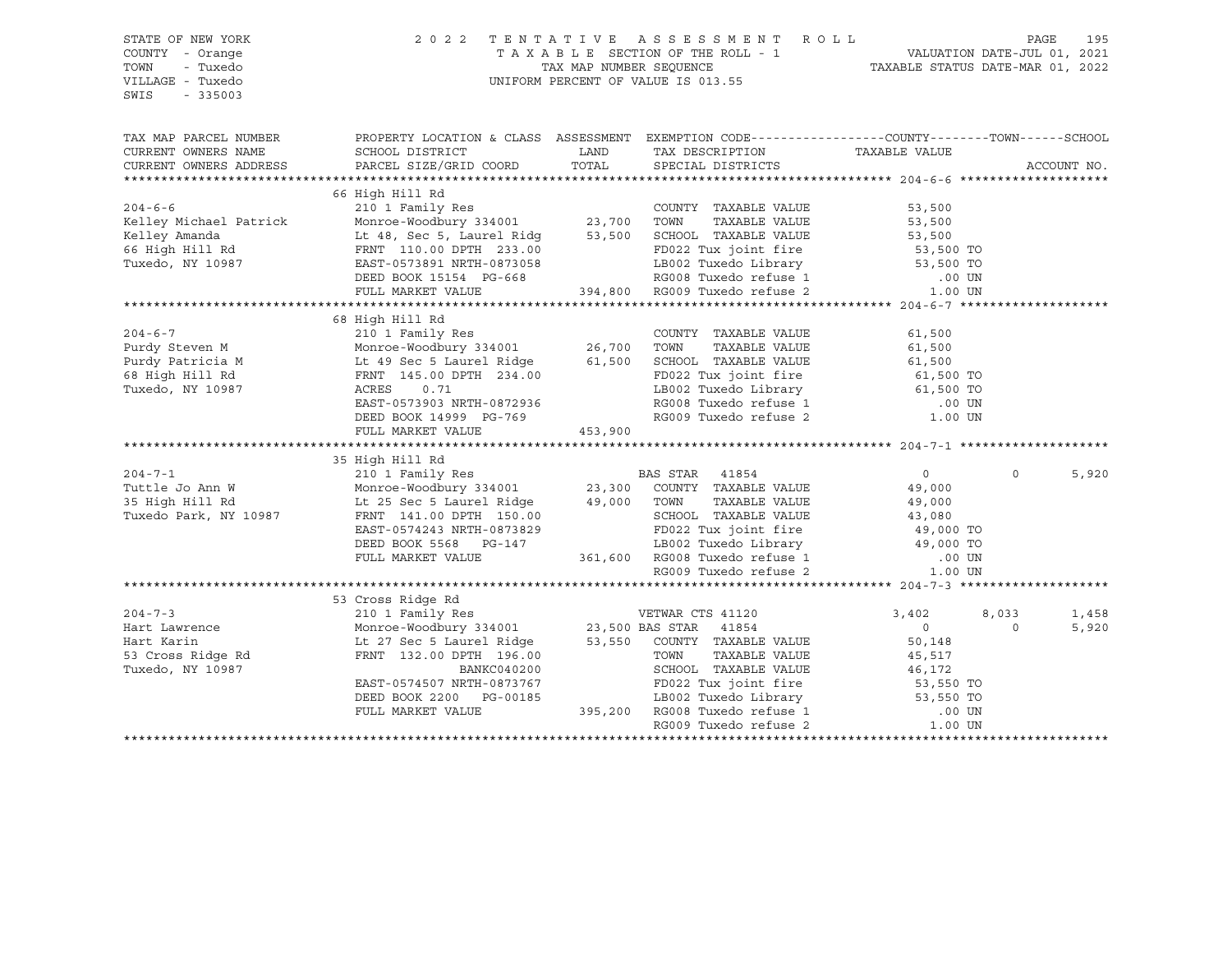| STATE OF NEW YORK<br>COUNTY - Orange<br>TOWN<br>- Tuxedo<br>VILLAGE - Tuxedo<br>$-335003$<br>SWIS                                                                                                                                                                                                                                                                                                   | 2022 TENTATIVE ASSESSMENT ROLL<br>$\begin{tabular}{lllllllllllllllllll} \multicolumn{2}{c l} \multicolumn{2}{c l} \multicolumn{2}{c l} \multicolumn{2}{c l} \multicolumn{2}{c l} \multicolumn{2}{c l} \multicolumn{2}{c l} \multicolumn{2}{c l} \multicolumn{2}{c l} \multicolumn{2}{c l} \multicolumn{2}{c l} \multicolumn{2}{c l} \multicolumn{2}{c l} \multicolumn{2}{c l} \multicolumn{2}{c l} \multicolumn{2}{c l} \multicolumn{2}{c l} \multicolumn{2}{c l} \multicolumn{$ |                                                                                         |                   |                      | PAGE        | 196         |
|-----------------------------------------------------------------------------------------------------------------------------------------------------------------------------------------------------------------------------------------------------------------------------------------------------------------------------------------------------------------------------------------------------|----------------------------------------------------------------------------------------------------------------------------------------------------------------------------------------------------------------------------------------------------------------------------------------------------------------------------------------------------------------------------------------------------------------------------------------------------------------------------------|-----------------------------------------------------------------------------------------|-------------------|----------------------|-------------|-------------|
| TAX MAP PARCEL NUMBER PROPERTY LOCATION & CLASS ASSESSMENT EXEMPTION CODE----------------COUNTY--------TOWN------SCHOOL                                                                                                                                                                                                                                                                             |                                                                                                                                                                                                                                                                                                                                                                                                                                                                                  |                                                                                         |                   |                      |             |             |
| CURRENT OWNERS NAME                                                                                                                                                                                                                                                                                                                                                                                 | SCHOOL DISTRICT                                                                                                                                                                                                                                                                                                                                                                                                                                                                  | <b>EXAMPLE THE STATE OF STATE OF STATE OF STATE OF STATE OF STATE OF STATE OF STATE</b> | TAX DESCRIPTION   | TAXABLE VALUE        |             |             |
| CURRENT OWNERS ADDRESS                                                                                                                                                                                                                                                                                                                                                                              | PARCEL SIZE/GRID COORD                                                                                                                                                                                                                                                                                                                                                                                                                                                           | TOTAL                                                                                   | SPECIAL DISTRICTS |                      |             | ACCOUNT NO. |
|                                                                                                                                                                                                                                                                                                                                                                                                     | 43 Cross Ridge Rd                                                                                                                                                                                                                                                                                                                                                                                                                                                                |                                                                                         |                   |                      |             |             |
| 43 Cross Ridge Rd<br>210 1 Family Res<br>81 BAS STAR 41854<br>81 BAS STAR 41854<br>81 BAS STAR 41854<br>81 BAS STAR 41854<br>81 BAS STAR 41854<br>81 BAS STAR 41854<br>86 BAS STAR 41884<br>86 COUNTY TAXABLE VALUE<br>81 Sinansky, As Trustee Victor & Lt 2                                                                                                                                        |                                                                                                                                                                                                                                                                                                                                                                                                                                                                                  |                                                                                         |                   | $\overline{0}$       | $\Omega$    | 5,920       |
|                                                                                                                                                                                                                                                                                                                                                                                                     |                                                                                                                                                                                                                                                                                                                                                                                                                                                                                  |                                                                                         |                   | 59,985               |             |             |
|                                                                                                                                                                                                                                                                                                                                                                                                     |                                                                                                                                                                                                                                                                                                                                                                                                                                                                                  |                                                                                         | TAXABLE VALUE     | 59,985<br>59,985     |             |             |
|                                                                                                                                                                                                                                                                                                                                                                                                     |                                                                                                                                                                                                                                                                                                                                                                                                                                                                                  |                                                                                         |                   |                      |             |             |
|                                                                                                                                                                                                                                                                                                                                                                                                     |                                                                                                                                                                                                                                                                                                                                                                                                                                                                                  |                                                                                         |                   |                      |             |             |
|                                                                                                                                                                                                                                                                                                                                                                                                     |                                                                                                                                                                                                                                                                                                                                                                                                                                                                                  |                                                                                         |                   |                      |             |             |
|                                                                                                                                                                                                                                                                                                                                                                                                     |                                                                                                                                                                                                                                                                                                                                                                                                                                                                                  |                                                                                         |                   |                      |             |             |
| 31 Alternative Control of TRNT 321.00 DPTH 139.00<br>Tuxedo, NY 10987<br>TUXE DEED BOOK 14261 PG-857<br>FULL MARKET VALUE<br>FULL MARKET VALUE<br>PULL MARKET VALUE<br>PULL MARKET VALUE<br>PULL MARKET VALUE<br>PULL MARKET VALUE<br>PULL MARKE                                                                                                                                                    |                                                                                                                                                                                                                                                                                                                                                                                                                                                                                  |                                                                                         |                   |                      |             |             |
|                                                                                                                                                                                                                                                                                                                                                                                                     |                                                                                                                                                                                                                                                                                                                                                                                                                                                                                  |                                                                                         |                   |                      |             |             |
|                                                                                                                                                                                                                                                                                                                                                                                                     |                                                                                                                                                                                                                                                                                                                                                                                                                                                                                  |                                                                                         |                   |                      |             |             |
|                                                                                                                                                                                                                                                                                                                                                                                                     |                                                                                                                                                                                                                                                                                                                                                                                                                                                                                  |                                                                                         |                   |                      | 7,088       | 1,458       |
|                                                                                                                                                                                                                                                                                                                                                                                                     |                                                                                                                                                                                                                                                                                                                                                                                                                                                                                  |                                                                                         |                   |                      | $\mathbf 0$ | 14,780      |
|                                                                                                                                                                                                                                                                                                                                                                                                     |                                                                                                                                                                                                                                                                                                                                                                                                                                                                                  |                                                                                         |                   |                      |             |             |
|                                                                                                                                                                                                                                                                                                                                                                                                     |                                                                                                                                                                                                                                                                                                                                                                                                                                                                                  |                                                                                         |                   |                      |             |             |
|                                                                                                                                                                                                                                                                                                                                                                                                     |                                                                                                                                                                                                                                                                                                                                                                                                                                                                                  |                                                                                         |                   |                      |             |             |
|                                                                                                                                                                                                                                                                                                                                                                                                     |                                                                                                                                                                                                                                                                                                                                                                                                                                                                                  |                                                                                         |                   |                      |             |             |
|                                                                                                                                                                                                                                                                                                                                                                                                     |                                                                                                                                                                                                                                                                                                                                                                                                                                                                                  |                                                                                         |                   |                      |             |             |
|                                                                                                                                                                                                                                                                                                                                                                                                     |                                                                                                                                                                                                                                                                                                                                                                                                                                                                                  |                                                                                         |                   |                      |             |             |
|                                                                                                                                                                                                                                                                                                                                                                                                     |                                                                                                                                                                                                                                                                                                                                                                                                                                                                                  |                                                                                         |                   |                      |             |             |
|                                                                                                                                                                                                                                                                                                                                                                                                     | 25 Cross Ridge Rd                                                                                                                                                                                                                                                                                                                                                                                                                                                                |                                                                                         |                   |                      |             |             |
|                                                                                                                                                                                                                                                                                                                                                                                                     |                                                                                                                                                                                                                                                                                                                                                                                                                                                                                  |                                                                                         |                   |                      |             |             |
|                                                                                                                                                                                                                                                                                                                                                                                                     |                                                                                                                                                                                                                                                                                                                                                                                                                                                                                  |                                                                                         |                   |                      |             |             |
|                                                                                                                                                                                                                                                                                                                                                                                                     |                                                                                                                                                                                                                                                                                                                                                                                                                                                                                  |                                                                                         |                   |                      |             |             |
|                                                                                                                                                                                                                                                                                                                                                                                                     |                                                                                                                                                                                                                                                                                                                                                                                                                                                                                  |                                                                                         |                   |                      |             |             |
|                                                                                                                                                                                                                                                                                                                                                                                                     |                                                                                                                                                                                                                                                                                                                                                                                                                                                                                  |                                                                                         |                   |                      |             |             |
|                                                                                                                                                                                                                                                                                                                                                                                                     |                                                                                                                                                                                                                                                                                                                                                                                                                                                                                  |                                                                                         |                   |                      |             |             |
| $\begin{tabular}{lllllllllllll} 204-7-6 & 25 Cross Ridge Rd & 210 1 Family Res & 200NTY TAXABLE VALUE & 55,800Davidson Anthony S & 210 1 Family Res & 26,200 TOWN & TAXABLE VALUE & 55,800Davidson Kelly P & 26.20 DES Cross Ridge Rd & FRNT 150.00 DPTH 248.00 & FD022 Tux joint fire & 55,800 TOTuxedo, NY 10987 & EAST-0574450 NRTH-0873531 & 26,200 TOWN & TAXABLE VALUE & 55,800 TOEED BOOK 5$ |                                                                                                                                                                                                                                                                                                                                                                                                                                                                                  |                                                                                         |                   |                      |             |             |
| 204-7-7<br>210 1 Family Res<br>22,400 COUNTY TAXABLE VALUE<br>22,500 TOWN TAXABLE VALUE<br>Tuxedo, NY 10987<br>22,400 COUNTY TAXABLE VALUE<br>22,500 TOWN TAXABLE VALUE<br>Tuxedo, NY 10987<br>23,500 TOWN TAXABLE VALUE<br>248.00                                                                                                                                                                  |                                                                                                                                                                                                                                                                                                                                                                                                                                                                                  |                                                                                         |                   |                      |             |             |
|                                                                                                                                                                                                                                                                                                                                                                                                     |                                                                                                                                                                                                                                                                                                                                                                                                                                                                                  |                                                                                         |                   | $\overline{0}$       | $\circ$     | 5,920       |
|                                                                                                                                                                                                                                                                                                                                                                                                     |                                                                                                                                                                                                                                                                                                                                                                                                                                                                                  |                                                                                         |                   | 52,500               |             |             |
|                                                                                                                                                                                                                                                                                                                                                                                                     |                                                                                                                                                                                                                                                                                                                                                                                                                                                                                  |                                                                                         | TAXABLE VALUE     |                      |             |             |
|                                                                                                                                                                                                                                                                                                                                                                                                     |                                                                                                                                                                                                                                                                                                                                                                                                                                                                                  |                                                                                         |                   | $52,500$<br>$46,580$ |             |             |
|                                                                                                                                                                                                                                                                                                                                                                                                     |                                                                                                                                                                                                                                                                                                                                                                                                                                                                                  |                                                                                         |                   |                      |             |             |
|                                                                                                                                                                                                                                                                                                                                                                                                     |                                                                                                                                                                                                                                                                                                                                                                                                                                                                                  |                                                                                         |                   |                      |             |             |
|                                                                                                                                                                                                                                                                                                                                                                                                     |                                                                                                                                                                                                                                                                                                                                                                                                                                                                                  |                                                                                         |                   |                      |             |             |
|                                                                                                                                                                                                                                                                                                                                                                                                     | FRNT 150.00 DPTH 248.00<br>BANK N FD022 Tux joint fire 52,500 TO<br>EAST-0574336 NRTH-0873453<br>DEED BOOK 4804 PG-72 RG008 Tuxedo refuse 1 .00 UN<br>FULL MARKET VALUE 387,500 RG009 Tuxedo refuse 2 1.00 UN                                                                                                                                                                                                                                                                    |                                                                                         |                   |                      |             |             |
|                                                                                                                                                                                                                                                                                                                                                                                                     |                                                                                                                                                                                                                                                                                                                                                                                                                                                                                  |                                                                                         |                   |                      |             |             |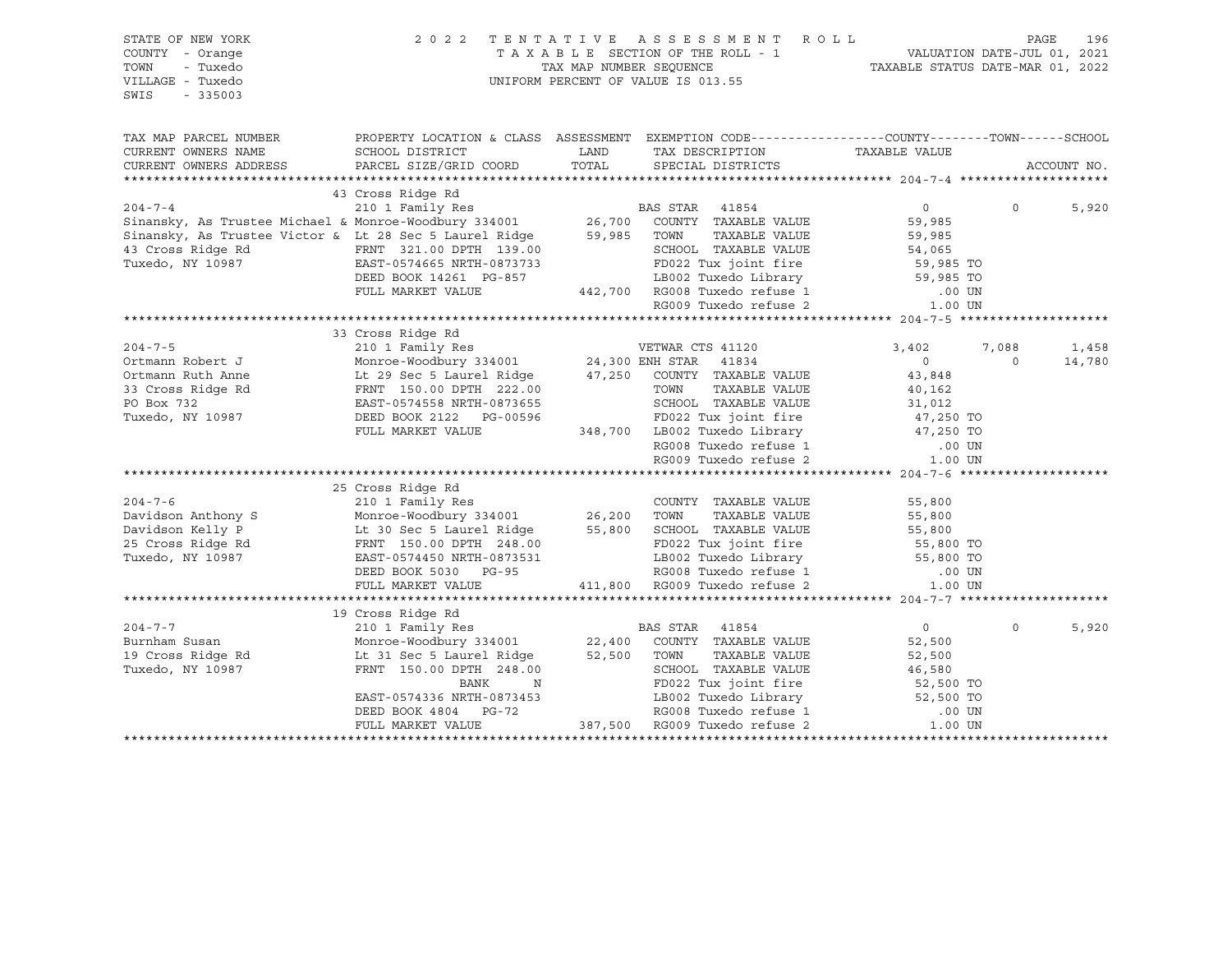| STATE OF NEW YORK<br>COUNTY - Orange<br>TOWN<br>- Tuxedo<br>VILLAGE - Tuxedo<br>SWIS<br>$-335003$ | 2 0 2 2                                                                                           | UNIFORM PERCENT OF VALUE IS 013.55 | TENTATIVE ASSESSMENT ROLL PAGE 197<br>TAXABLE SECTION OF THE ROLL - 1 VALUATION DATE-JUL 01, 2021<br>TAX MAP NUMBER SEQUENCE TAXABLE STATUS DATE-MAR 01, 2022 |          |             |
|---------------------------------------------------------------------------------------------------|---------------------------------------------------------------------------------------------------|------------------------------------|---------------------------------------------------------------------------------------------------------------------------------------------------------------|----------|-------------|
| TAX MAP PARCEL NUMBER                                                                             | PROPERTY LOCATION & CLASS ASSESSMENT EXEMPTION CODE-----------------COUNTY-------TOWN------SCHOOL |                                    |                                                                                                                                                               |          |             |
| CURRENT OWNERS NAME                                                                               | SCHOOL DISTRICT                                                                                   | LAND TAX DESCRIPTION               | TAXABLE VALUE                                                                                                                                                 |          |             |
| CURRENT OWNERS ADDRESS                                                                            | PARCEL SIZE/GRID COORD TOTAL SPECIAL DISTRICTS                                                    |                                    |                                                                                                                                                               |          | ACCOUNT NO. |
|                                                                                                   |                                                                                                   |                                    |                                                                                                                                                               |          |             |
|                                                                                                   |                                                                                                   |                                    |                                                                                                                                                               |          |             |
|                                                                                                   |                                                                                                   |                                    |                                                                                                                                                               |          | 2,430       |
|                                                                                                   |                                                                                                   |                                    |                                                                                                                                                               |          | 4,860       |
|                                                                                                   |                                                                                                   |                                    |                                                                                                                                                               |          |             |
|                                                                                                   |                                                                                                   |                                    |                                                                                                                                                               |          |             |
|                                                                                                   |                                                                                                   |                                    |                                                                                                                                                               |          |             |
|                                                                                                   |                                                                                                   |                                    |                                                                                                                                                               |          |             |
|                                                                                                   |                                                                                                   |                                    |                                                                                                                                                               |          |             |
|                                                                                                   |                                                                                                   |                                    |                                                                                                                                                               |          |             |
|                                                                                                   |                                                                                                   |                                    |                                                                                                                                                               |          |             |
|                                                                                                   |                                                                                                   |                                    |                                                                                                                                                               |          |             |
|                                                                                                   |                                                                                                   |                                    |                                                                                                                                                               | $\Omega$ | 5,920       |
|                                                                                                   |                                                                                                   |                                    |                                                                                                                                                               |          |             |
|                                                                                                   |                                                                                                   |                                    |                                                                                                                                                               |          |             |
|                                                                                                   |                                                                                                   |                                    |                                                                                                                                                               |          |             |
|                                                                                                   |                                                                                                   |                                    |                                                                                                                                                               |          |             |
|                                                                                                   |                                                                                                   |                                    |                                                                                                                                                               |          |             |
|                                                                                                   |                                                                                                   |                                    |                                                                                                                                                               |          |             |
|                                                                                                   |                                                                                                   |                                    |                                                                                                                                                               |          |             |
|                                                                                                   |                                                                                                   |                                    |                                                                                                                                                               |          |             |
|                                                                                                   | 49 High Hill Rd                                                                                   |                                    |                                                                                                                                                               |          |             |
|                                                                                                   |                                                                                                   |                                    |                                                                                                                                                               |          |             |
|                                                                                                   |                                                                                                   |                                    |                                                                                                                                                               |          |             |
|                                                                                                   |                                                                                                   |                                    |                                                                                                                                                               |          |             |
|                                                                                                   |                                                                                                   |                                    |                                                                                                                                                               |          |             |
|                                                                                                   |                                                                                                   |                                    |                                                                                                                                                               |          |             |
|                                                                                                   |                                                                                                   |                                    |                                                                                                                                                               |          |             |
|                                                                                                   |                                                                                                   |                                    |                                                                                                                                                               |          |             |
|                                                                                                   | 45 High Hill Rd                                                                                   |                                    |                                                                                                                                                               |          |             |
|                                                                                                   |                                                                                                   |                                    |                                                                                                                                                               |          |             |
|                                                                                                   |                                                                                                   |                                    |                                                                                                                                                               |          |             |
|                                                                                                   |                                                                                                   |                                    |                                                                                                                                                               |          |             |
|                                                                                                   |                                                                                                   |                                    |                                                                                                                                                               |          |             |
|                                                                                                   |                                                                                                   |                                    |                                                                                                                                                               |          |             |
|                                                                                                   |                                                                                                   |                                    |                                                                                                                                                               |          |             |
|                                                                                                   |                                                                                                   |                                    |                                                                                                                                                               |          |             |
|                                                                                                   |                                                                                                   |                                    |                                                                                                                                                               |          |             |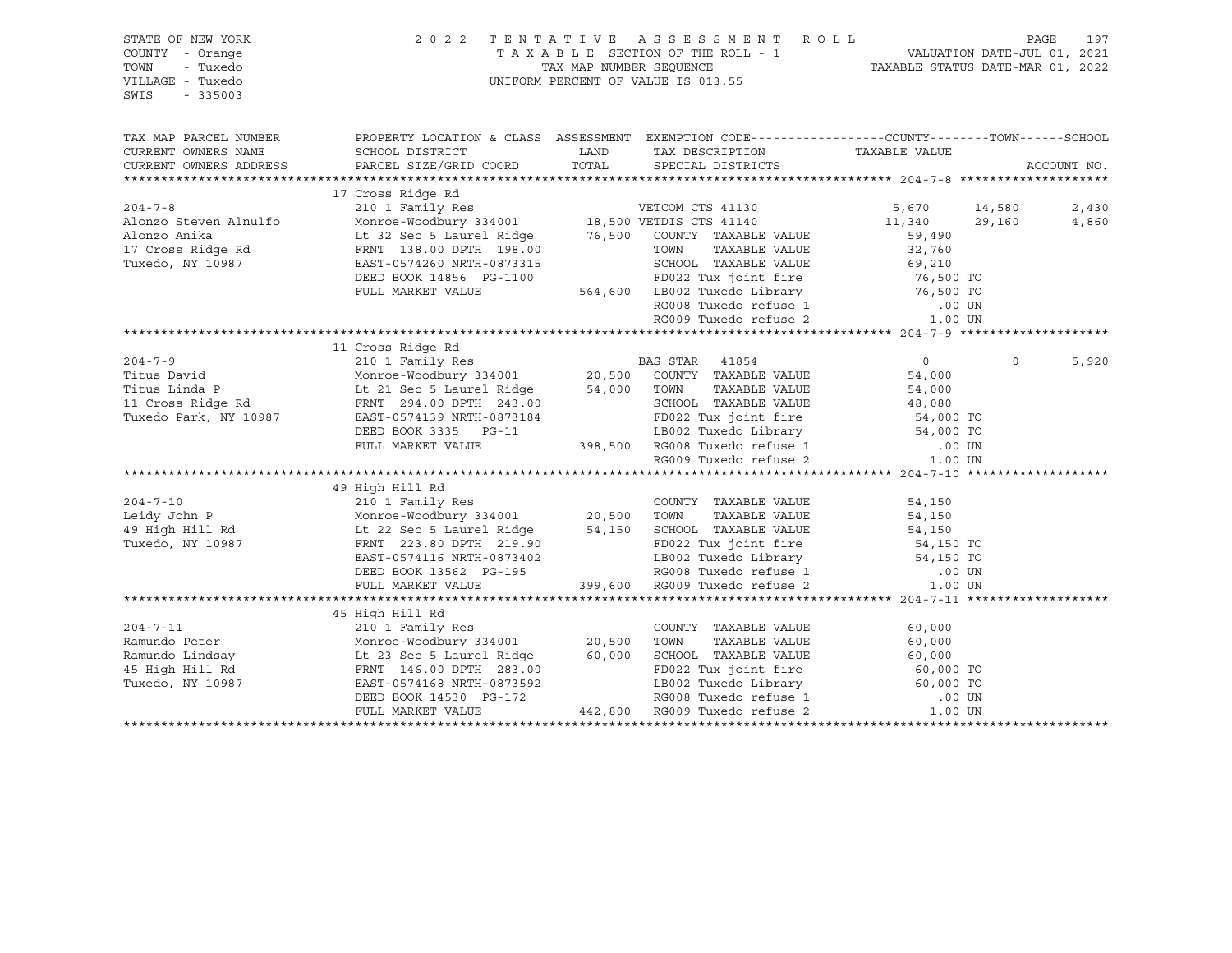| STATE OF NEW YORK<br>COUNTY - Orange<br>TOWN<br>- Tuxedo<br>VILLAGE - Tuxedo<br>SWIS<br>$-335003$                                                                                                                                                 | 2022 TENTATIVE ASSESSMENT ROLL<br>UNIFORM PERCENT OF VALUE IS 013.55                                                                                                                                                                                   | TAXABLE SECTION OF THE ROLL - 1<br>TAXABLE SECTION OF THE ROLL - 1<br>TAXABLE STATUS DATE-JUL 01, 2021<br>TAXABLE STATUS DATE-MAR 01, 2022 | PAGE                  | 198                                                                                                                                                                   |                       |              |
|---------------------------------------------------------------------------------------------------------------------------------------------------------------------------------------------------------------------------------------------------|--------------------------------------------------------------------------------------------------------------------------------------------------------------------------------------------------------------------------------------------------------|--------------------------------------------------------------------------------------------------------------------------------------------|-----------------------|-----------------------------------------------------------------------------------------------------------------------------------------------------------------------|-----------------------|--------------|
| TAX MAP PARCEL NUMBER<br>CURRENT OWNERS NAME<br>CURRENT OWNERS ADDRESS                                                                                                                                                                            | PROPERTY LOCATION & CLASS ASSESSMENT EXEMPTION CODE-----------------COUNTY--------TOWN-----SCHOOL                                                                                                                                                      |                                                                                                                                            |                       | TAXABLE VALUE                                                                                                                                                         |                       | ACCOUNT NO.  |
|                                                                                                                                                                                                                                                   |                                                                                                                                                                                                                                                        |                                                                                                                                            |                       |                                                                                                                                                                       |                       |              |
|                                                                                                                                                                                                                                                   | 39 High Hill Rd                                                                                                                                                                                                                                        |                                                                                                                                            |                       |                                                                                                                                                                       |                       |              |
| 39 High Hill Kinder Woodbury 334001 23,900 BAS STAR 41690 486<br>Brennan Edward J<br>Brennan Patricia Lt 24 Sec 5 Laurel Ridge 54,250 COUNTY TAXABLE VALUE 53,764<br>39 High Hill Rd FRNT 185.00 DPTH 283.00 TOWN TAXABLE VALUE 53,7              |                                                                                                                                                                                                                                                        |                                                                                                                                            |                       | 47,844<br>53,764 TO                                                                                                                                                   | 486<br>$\overline{0}$ | 486<br>5,920 |
|                                                                                                                                                                                                                                                   |                                                                                                                                                                                                                                                        |                                                                                                                                            | 486 EX                | LB002 Tuxedo Library 53,764 TO<br>RG008 Tuxedo refuse 1 (00 UN RG009 Tuxedo refuse 2 (1.00 UN                                                                         |                       |              |
|                                                                                                                                                                                                                                                   |                                                                                                                                                                                                                                                        |                                                                                                                                            |                       |                                                                                                                                                                       |                       |              |
| 204-8-1<br>2010 1 Family Res<br>2010 1 Family Res<br>2010 25,000 TOWN TAXABLE VALUE<br>2022 Tuxedo, NY 10987<br>2023 Tuxedo, NY 10987<br>2023 Tuxedo, NY 10987<br>2023 Tuxedo, NY 10987<br>2023 Tuxedo, NY 10987<br>2023 Tuxedo, NY 10987<br>2023 | 9 High Hill Rd<br>EAST-0574408 NRTH-0874483                                                                                                                                                                                                            |                                                                                                                                            |                       | 45,000<br>45,000<br>EXAMPLE VALUE 45,000<br>FD022 Tux joint fire 45,000 TO<br>LB002 Tuxedo Library 45,000 TO<br>RG008 Tuxedo refuse 1 000 IM<br>RG009 Tuxedo refuse 2 |                       |              |
|                                                                                                                                                                                                                                                   | DEED BOOK 12698 PG-747<br>FULL MARKET VALUE                                                                                                                                                                                                            | 332,100                                                                                                                                    |                       |                                                                                                                                                                       |                       |              |
|                                                                                                                                                                                                                                                   |                                                                                                                                                                                                                                                        |                                                                                                                                            |                       |                                                                                                                                                                       |                       |              |
| 204-8-2<br>2010 I Family Res<br>2010 I Family Res<br>2010 I Family Res<br>2010 28,000 COUNTY TAXABLE VALUE<br>2010 IN 28,000 COUNTY TAXABLE VALUE<br>2010 28,000 COUNTY TAXABLE VALUE<br>2010 28,000 COUNTY TAXABLE VALUE<br>2010 IONN TAXABLE    |                                                                                                                                                                                                                                                        |                                                                                                                                            |                       | $\overline{0}$<br>54,000                                                                                                                                              | $\Omega$              | 5,920        |
|                                                                                                                                                                                                                                                   | 1.10<br>ACRES 1.10<br>ACRES 1.10<br>EAST-0574484 NRTH-0874353<br>DEED BOOK 2060 PG-00209<br>FULL MARKET VALUE<br>TAXABLE VALUE<br>S4,000<br>CHOOL TAXABLE VALUE<br>FD022 Tux joint fire<br>LB002 Tuxedo Library<br>LB002 Tuxedo Library<br>TAXABLE VAL |                                                                                                                                            |                       |                                                                                                                                                                       |                       |              |
|                                                                                                                                                                                                                                                   | 15 High Hill Rd                                                                                                                                                                                                                                        |                                                                                                                                            |                       |                                                                                                                                                                       |                       |              |
| 15 High Hill Rd<br>2004-8-3<br>Echian Richard M<br>Monroe-Woodbury 334001<br>23,700 COUNTY TAXABLE VALUE<br>23,900 COUNTY TAXABLE VALUE<br>23,900 COUNTY TAXABLE VALUE<br>23,900 COUNTY TAXABLE VALUE<br>23,900 TOWN<br>23,900 TOWN TAXABLE VALU  |                                                                                                                                                                                                                                                        |                                                                                                                                            |                       |                                                                                                                                                                       | $\mathsf{O}$          | 5,920        |
|                                                                                                                                                                                                                                                   |                                                                                                                                                                                                                                                        |                                                                                                                                            | RG009 Tuxedo refuse 2 | 1.00 UN                                                                                                                                                               |                       |              |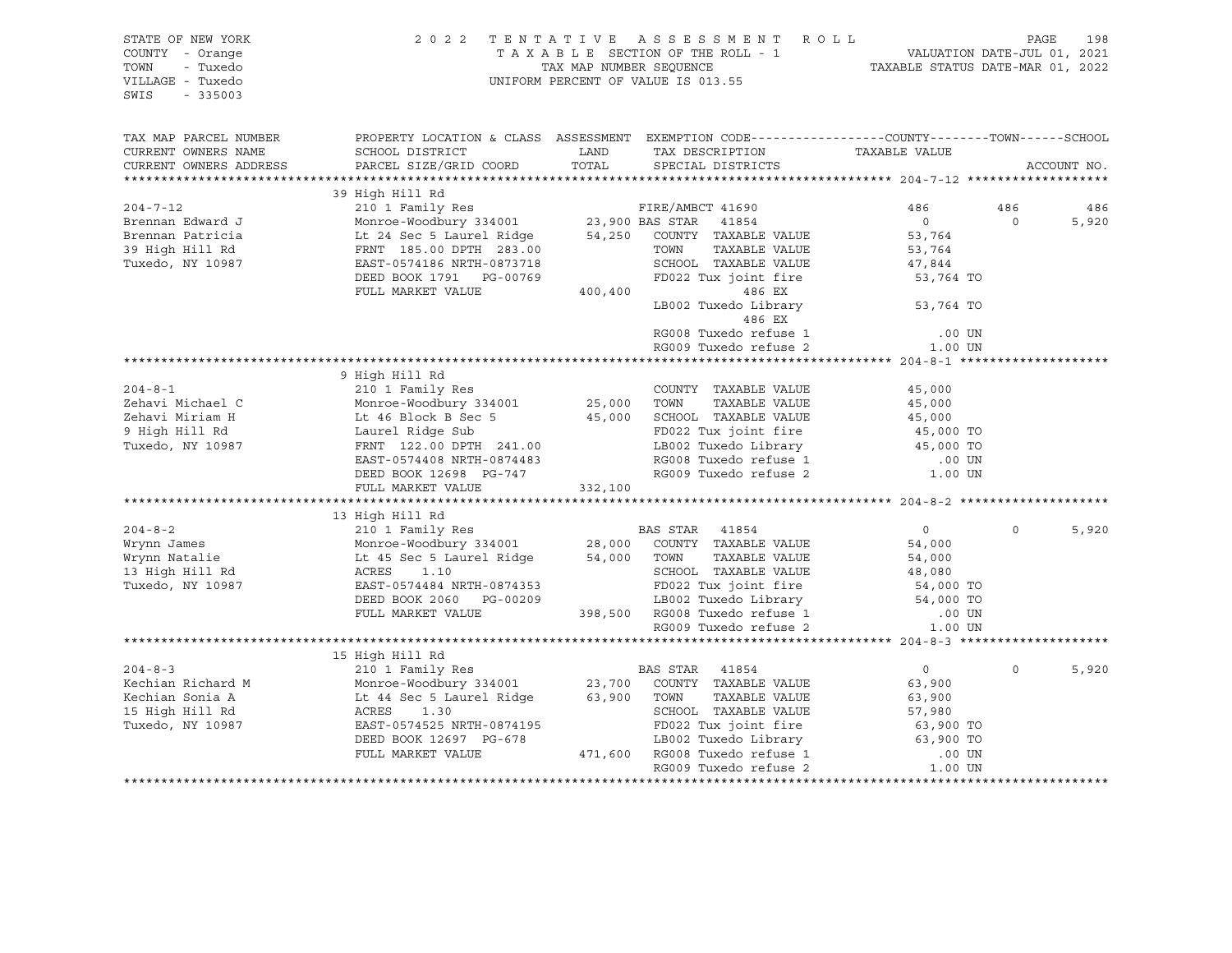| STATE OF NEW YORK<br>COUNTY - Orange                                                                                                                                                                                                              | 2022 TENTATIVE                                                                                                                                                                                                                                   | A S S E S S M E N T R O L L<br>TAXABLE SECTION OF THE ROLL - 1<br>TAX MAP NUMBER SEQUENCE - 1<br>TAXABLE STATUS DATE-MAR 01, 2022 |                                                                                                                                  | PAGE              | 199         |
|---------------------------------------------------------------------------------------------------------------------------------------------------------------------------------------------------------------------------------------------------|--------------------------------------------------------------------------------------------------------------------------------------------------------------------------------------------------------------------------------------------------|-----------------------------------------------------------------------------------------------------------------------------------|----------------------------------------------------------------------------------------------------------------------------------|-------------------|-------------|
| TOWN<br>- Tuxedo<br>VILLAGE - Tuxedo<br>$-335003$<br>SWIS                                                                                                                                                                                         |                                                                                                                                                                                                                                                  | UNIFORM PERCENT OF VALUE IS 013.55                                                                                                |                                                                                                                                  |                   |             |
|                                                                                                                                                                                                                                                   |                                                                                                                                                                                                                                                  |                                                                                                                                   |                                                                                                                                  |                   |             |
| TAX MAP PARCEL NUMBER                                                                                                                                                                                                                             | PROPERTY LOCATION & CLASS ASSESSMENT EXEMPTION CODE----------------COUNTY-------TOWN------SCHOOL                                                                                                                                                 |                                                                                                                                   |                                                                                                                                  |                   |             |
| CURRENT OWNERS NAME                                                                                                                                                                                                                               |                                                                                                                                                                                                                                                  |                                                                                                                                   |                                                                                                                                  |                   |             |
| CURRENT OWNERS ADDRESS                                                                                                                                                                                                                            |                                                                                                                                                                                                                                                  |                                                                                                                                   |                                                                                                                                  |                   | ACCOUNT NO. |
|                                                                                                                                                                                                                                                   | 19 High Hill Rd                                                                                                                                                                                                                                  |                                                                                                                                   |                                                                                                                                  |                   |             |
| 19 High Hill Rd<br>204-8-4 210 1 Family Res<br>Eratac Bahar Monroe-Woodbury 334001 27,000 COUNTY TAXABLE VALUE 56,750<br>27,000 COUNTY TAXABLE VALUE 56,750<br>27,000 COUNTY TAXABLE VALUE 56,750<br>27,000 COUNTY TAXABLE VALUE 56,750<br>       |                                                                                                                                                                                                                                                  |                                                                                                                                   | $\overline{0}$                                                                                                                   | $0 \qquad \qquad$ | 5,920       |
|                                                                                                                                                                                                                                                   |                                                                                                                                                                                                                                                  |                                                                                                                                   |                                                                                                                                  |                   |             |
|                                                                                                                                                                                                                                                   |                                                                                                                                                                                                                                                  |                                                                                                                                   |                                                                                                                                  |                   |             |
|                                                                                                                                                                                                                                                   |                                                                                                                                                                                                                                                  |                                                                                                                                   |                                                                                                                                  |                   |             |
| Tuxedo, NY 10987                                                                                                                                                                                                                                  |                                                                                                                                                                                                                                                  |                                                                                                                                   |                                                                                                                                  |                   |             |
|                                                                                                                                                                                                                                                   |                                                                                                                                                                                                                                                  |                                                                                                                                   |                                                                                                                                  |                   |             |
|                                                                                                                                                                                                                                                   |                                                                                                                                                                                                                                                  |                                                                                                                                   |                                                                                                                                  |                   |             |
|                                                                                                                                                                                                                                                   | FRNT 209.00 DPTH 164.00<br>EAST-0574393 NRTH-0874055<br>DEED BOOK 13687 PG-1040<br>FULL MARKET VALUE<br>TULL MARKET VALUE<br>TULL MARKET VALUE<br>ALSO 2 Tuxedo Library<br>ALSO 2 Tuxedo Library<br>CHOOS Tuxedo refuse 1<br>RG009 Tuxedo refuse |                                                                                                                                   |                                                                                                                                  |                   |             |
|                                                                                                                                                                                                                                                   |                                                                                                                                                                                                                                                  |                                                                                                                                   |                                                                                                                                  |                   |             |
|                                                                                                                                                                                                                                                   | 54 Cross Ridge Rd                                                                                                                                                                                                                                |                                                                                                                                   |                                                                                                                                  |                   |             |
|                                                                                                                                                                                                                                                   |                                                                                                                                                                                                                                                  |                                                                                                                                   |                                                                                                                                  |                   |             |
|                                                                                                                                                                                                                                                   |                                                                                                                                                                                                                                                  |                                                                                                                                   |                                                                                                                                  |                   |             |
|                                                                                                                                                                                                                                                   |                                                                                                                                                                                                                                                  |                                                                                                                                   |                                                                                                                                  |                   |             |
|                                                                                                                                                                                                                                                   |                                                                                                                                                                                                                                                  |                                                                                                                                   |                                                                                                                                  |                   |             |
|                                                                                                                                                                                                                                                   |                                                                                                                                                                                                                                                  |                                                                                                                                   |                                                                                                                                  |                   |             |
|                                                                                                                                                                                                                                                   |                                                                                                                                                                                                                                                  |                                                                                                                                   |                                                                                                                                  |                   |             |
|                                                                                                                                                                                                                                                   |                                                                                                                                                                                                                                                  |                                                                                                                                   |                                                                                                                                  |                   |             |
| 304-8-6<br>204-8-6<br>Heffernan James B<br>2010 I Family Res<br>Monroe-Woodbury 334001<br>24,000 TOWN TAXABLE VALUE<br>24,000 TOWN TAXABLE VALUE<br>24,000 TOWN TAXABLE VALUE<br>24,000 TOWN TAXABLE VALUE<br>24,000 TOWN TAXABLE VALUE<br>24,000 |                                                                                                                                                                                                                                                  |                                                                                                                                   |                                                                                                                                  |                   |             |
|                                                                                                                                                                                                                                                   |                                                                                                                                                                                                                                                  |                                                                                                                                   |                                                                                                                                  |                   |             |
|                                                                                                                                                                                                                                                   |                                                                                                                                                                                                                                                  |                                                                                                                                   |                                                                                                                                  |                   |             |
|                                                                                                                                                                                                                                                   |                                                                                                                                                                                                                                                  |                                                                                                                                   |                                                                                                                                  |                   |             |
|                                                                                                                                                                                                                                                   |                                                                                                                                                                                                                                                  |                                                                                                                                   |                                                                                                                                  |                   |             |
|                                                                                                                                                                                                                                                   |                                                                                                                                                                                                                                                  |                                                                                                                                   |                                                                                                                                  |                   |             |
|                                                                                                                                                                                                                                                   | EAST-0574739 NRTH-0873998                                                                                                                                                                                                                        |                                                                                                                                   |                                                                                                                                  |                   |             |
|                                                                                                                                                                                                                                                   |                                                                                                                                                                                                                                                  |                                                                                                                                   | FD022 Tux joint fire 55,800 TO<br>LB002 Tuxedo Library 55,800 TO<br>RG008 Tuxedo refuse 1 00 UN<br>RG009 Tuxedo refuse 2 1.00 UN |                   |             |
|                                                                                                                                                                                                                                                   | DEED BOOK 14332 PG-1358<br>FULL MARKET VALUE 411,800                                                                                                                                                                                             |                                                                                                                                   |                                                                                                                                  |                   |             |
|                                                                                                                                                                                                                                                   |                                                                                                                                                                                                                                                  |                                                                                                                                   |                                                                                                                                  |                   |             |
|                                                                                                                                                                                                                                                   |                                                                                                                                                                                                                                                  |                                                                                                                                   |                                                                                                                                  |                   |             |
|                                                                                                                                                                                                                                                   |                                                                                                                                                                                                                                                  |                                                                                                                                   | $\overline{0}$                                                                                                                   | $\Omega$          | 5,920       |
|                                                                                                                                                                                                                                                   |                                                                                                                                                                                                                                                  |                                                                                                                                   | 58,000                                                                                                                           |                   |             |
|                                                                                                                                                                                                                                                   |                                                                                                                                                                                                                                                  | TAXABLE VALUE                                                                                                                     |                                                                                                                                  |                   |             |
| 204-8-7<br>Poggioli Jason K 210 1 Family Res<br>Poggioli Jason K Monroe-Woodbury 334001<br>29,200 COUNTY TAXABLE VALUE<br>Poggioli Jessica R Laurel Ridge Sub 58,000 TOWN TAXABLE VALUE<br>Tuxedo, NY 10987<br>TAXABLE VALUE<br>Tuxedo, NY 1      |                                                                                                                                                                                                                                                  |                                                                                                                                   | 58,000<br>52,080                                                                                                                 |                   |             |
|                                                                                                                                                                                                                                                   |                                                                                                                                                                                                                                                  |                                                                                                                                   |                                                                                                                                  |                   |             |
|                                                                                                                                                                                                                                                   |                                                                                                                                                                                                                                                  |                                                                                                                                   |                                                                                                                                  |                   |             |
|                                                                                                                                                                                                                                                   | Laurel Ridge Sub<br>FRNT 112.00 DPTH 254.00<br>EAST-0574819 NRTH-0873852<br>DEED BOOK 13171 PG-779 RG008 Tuxedo refuse 1 00 UN<br>FULL MARKET VALUE 428,000 RG009 Tuxedo refuse 2 1.00 UN                                                        |                                                                                                                                   |                                                                                                                                  |                   |             |
|                                                                                                                                                                                                                                                   |                                                                                                                                                                                                                                                  |                                                                                                                                   |                                                                                                                                  |                   |             |
|                                                                                                                                                                                                                                                   |                                                                                                                                                                                                                                                  |                                                                                                                                   |                                                                                                                                  |                   |             |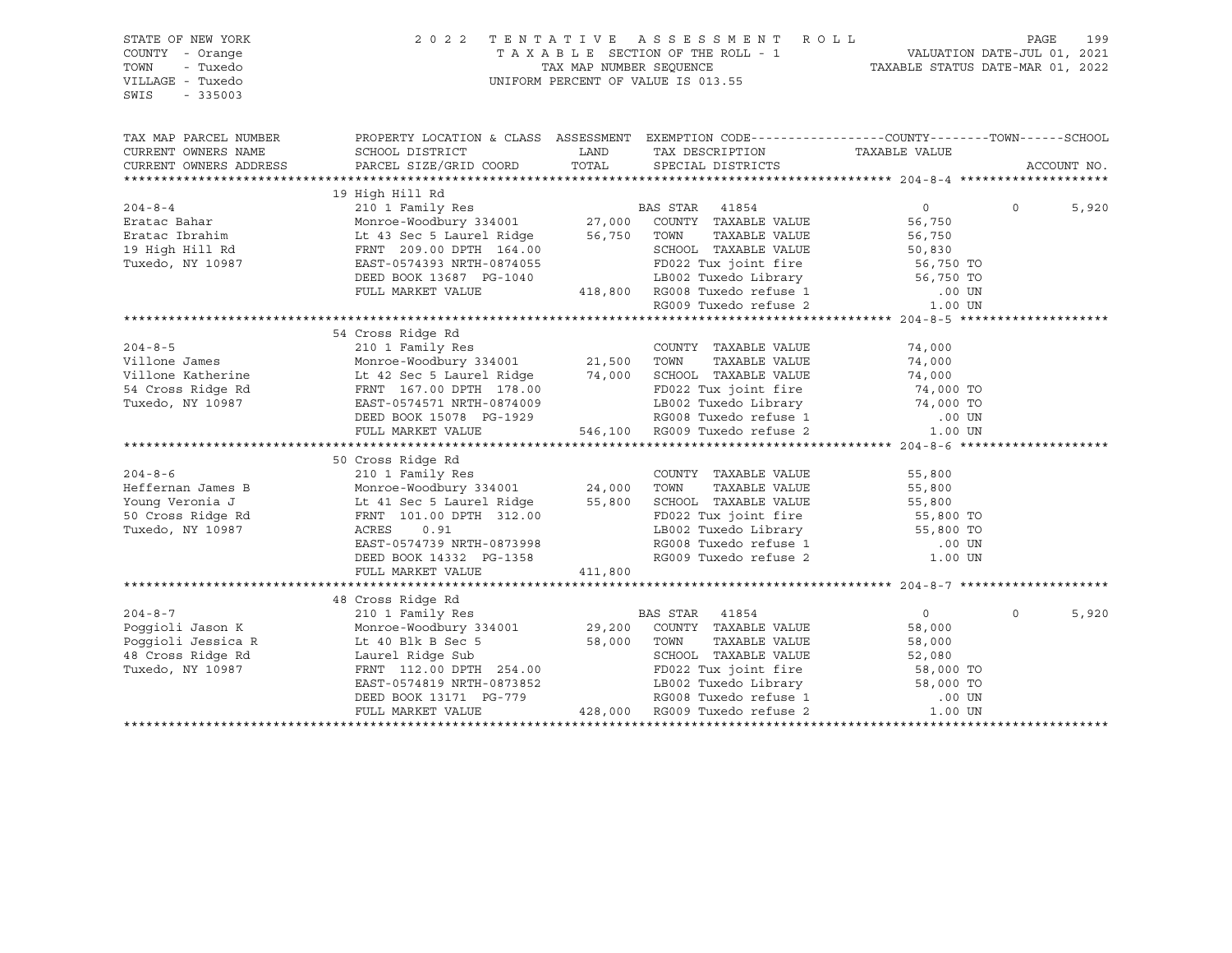| STATE OF NEW YORK<br>COUNTY - Orange<br>TOWN<br>- Tuxedo<br>VILLAGE - Tuxedo<br>SWIS<br>$-335003$                                                                                                                                                              | 2022 TENTATIVE                                                                                                                                                                                                                                       |               | FENTATIVE ASSESSMENT ROLL<br>TAXABLE SECTION OF THE ROLL - 1 VALUATION DATE-JUL 01, 2021<br>TAX MAP NUMBER SEQUENCE TAXABLE STATUS DATE-MAR 01, 2022<br>UNIFORM PERCENT OF VALUE IS 013.55 |                  |             |       |
|----------------------------------------------------------------------------------------------------------------------------------------------------------------------------------------------------------------------------------------------------------------|------------------------------------------------------------------------------------------------------------------------------------------------------------------------------------------------------------------------------------------------------|---------------|--------------------------------------------------------------------------------------------------------------------------------------------------------------------------------------------|------------------|-------------|-------|
| TAX MAP PARCEL NUMBER<br>CURRENT OWNERS NAME<br>CURRENT OWNERS ADDRESS                                                                                                                                                                                         | PROPERTY LOCATION & CLASS ASSESSMENT EXEMPTION CODE---------------COUNTY-------TOWN-----SCHOOL<br>SCHOOL DISTRICT<br>PARCEL SIZE/GRID COORD                                                                                                          | LAND<br>TOTAL | TAX DESCRIPTION<br>SPECIAL DISTRICTS                                                                                                                                                       | TAXABLE VALUE    | ACCOUNT NO. |       |
|                                                                                                                                                                                                                                                                |                                                                                                                                                                                                                                                      |               |                                                                                                                                                                                            |                  |             |       |
|                                                                                                                                                                                                                                                                | 42 Cross Ridge Rd                                                                                                                                                                                                                                    |               |                                                                                                                                                                                            |                  |             |       |
| 204-8-8<br>English Kenneth Monroe-Woodbury 334001<br>Kelly Carolyn Lt 39 Sec 5 Laurel Ridge 62,500 TOWN TAXABLE VALUE<br>42 Cross Ridge Rd FRNT 101.00 DPTH 254.00 SCHOOL TAXABLE VALUE                                                                        |                                                                                                                                                                                                                                                      |               |                                                                                                                                                                                            | $\overline{0}$   | $\Omega$    | 5,920 |
|                                                                                                                                                                                                                                                                |                                                                                                                                                                                                                                                      |               |                                                                                                                                                                                            | 62,500           |             |       |
|                                                                                                                                                                                                                                                                |                                                                                                                                                                                                                                                      |               | TAXABLE VALUE                                                                                                                                                                              | 62,500           |             |       |
|                                                                                                                                                                                                                                                                | FRNT 101.00 DPTH 254.00<br>EAST-0574893 NRTH-0873776<br>DEED BOOK 11408 PG-1152<br>PULL MARKET VALUE<br>FULL MARKET VALUE<br>PULL MARKET VALUE<br>PULL MARKET VALUE<br>PULL MARKET VALUE<br>PULL MARKET VALUE<br>PULL MARKET VALUE<br>PULL MARKET    |               |                                                                                                                                                                                            |                  |             |       |
| Tuxedo Park, NY 10987                                                                                                                                                                                                                                          |                                                                                                                                                                                                                                                      |               |                                                                                                                                                                                            |                  |             |       |
|                                                                                                                                                                                                                                                                |                                                                                                                                                                                                                                                      |               |                                                                                                                                                                                            |                  |             |       |
|                                                                                                                                                                                                                                                                |                                                                                                                                                                                                                                                      |               |                                                                                                                                                                                            |                  |             |       |
|                                                                                                                                                                                                                                                                |                                                                                                                                                                                                                                                      |               |                                                                                                                                                                                            |                  |             |       |
|                                                                                                                                                                                                                                                                |                                                                                                                                                                                                                                                      |               |                                                                                                                                                                                            |                  |             |       |
|                                                                                                                                                                                                                                                                |                                                                                                                                                                                                                                                      |               |                                                                                                                                                                                            |                  |             |       |
|                                                                                                                                                                                                                                                                |                                                                                                                                                                                                                                                      |               |                                                                                                                                                                                            | $\overline{0}$   | $\circ$     | 5,920 |
|                                                                                                                                                                                                                                                                |                                                                                                                                                                                                                                                      |               |                                                                                                                                                                                            | 63,000           |             |       |
|                                                                                                                                                                                                                                                                |                                                                                                                                                                                                                                                      |               | TOWN      TAXABLE VALUE<br>SCHOOL   TAXABLE VALUE                                                                                                                                          |                  |             |       |
|                                                                                                                                                                                                                                                                |                                                                                                                                                                                                                                                      |               |                                                                                                                                                                                            |                  |             |       |
| Cote Lucien J<br>Cote Lucien J<br>Cote Joanne<br>Cote Joanne<br>Cote Joanne<br>Cote Joanne<br>Cote Joanne<br>Cote Joanne<br>Cote Joanne<br>Cote Joanne<br>Cote Joanne<br>Cote Joanne<br>Cote Joanne<br>Cote Joanne<br>Cote Joanne<br>Cote Joanne<br>Cote Joann |                                                                                                                                                                                                                                                      |               |                                                                                                                                                                                            |                  |             |       |
|                                                                                                                                                                                                                                                                | EAST-0574860 NRTH-0873656                                                                                                                                                                                                                            |               |                                                                                                                                                                                            |                  |             |       |
|                                                                                                                                                                                                                                                                | DEED BOOK 3676 PG-179                                                                                                                                                                                                                                |               |                                                                                                                                                                                            |                  |             |       |
|                                                                                                                                                                                                                                                                | FULL MARKET VALUE                                                                                                                                                                                                                                    |               |                                                                                                                                                                                            |                  |             |       |
| 204-8-10<br>Xnox Darby M<br>2010 I Family Res<br>2010 I Family Res<br>2010 I Family Res<br>28,400 COUNTY TAXABLE VALUE<br>28,400 COUNTY TAXABLE VALUE<br>28,500 TOWN TAXABLE VALUE<br>28,500 TOWN TAXABLE VALUE<br>28,500 TOWN TAXABLE VALUE<br>28             |                                                                                                                                                                                                                                                      |               |                                                                                                                                                                                            |                  |             |       |
|                                                                                                                                                                                                                                                                |                                                                                                                                                                                                                                                      |               |                                                                                                                                                                                            |                  |             |       |
|                                                                                                                                                                                                                                                                |                                                                                                                                                                                                                                                      |               |                                                                                                                                                                                            | $\overline{0}$   | $\Omega$    | 5,920 |
|                                                                                                                                                                                                                                                                |                                                                                                                                                                                                                                                      |               |                                                                                                                                                                                            | 58,500<br>58,500 |             |       |
|                                                                                                                                                                                                                                                                |                                                                                                                                                                                                                                                      |               |                                                                                                                                                                                            | 58,500           |             |       |
|                                                                                                                                                                                                                                                                |                                                                                                                                                                                                                                                      |               |                                                                                                                                                                                            |                  |             |       |
|                                                                                                                                                                                                                                                                | EAST-0574758 NRTH-0873518                                                                                                                                                                                                                            |               |                                                                                                                                                                                            |                  |             |       |
|                                                                                                                                                                                                                                                                | DEED BOOK 11804 PG-1793                                                                                                                                                                                                                              |               |                                                                                                                                                                                            |                  |             |       |
|                                                                                                                                                                                                                                                                | FULL MARKET VALUE                                                                                                                                                                                                                                    |               |                                                                                                                                                                                            |                  |             |       |
|                                                                                                                                                                                                                                                                |                                                                                                                                                                                                                                                      |               |                                                                                                                                                                                            |                  |             |       |
|                                                                                                                                                                                                                                                                |                                                                                                                                                                                                                                                      |               |                                                                                                                                                                                            |                  |             |       |
|                                                                                                                                                                                                                                                                |                                                                                                                                                                                                                                                      |               |                                                                                                                                                                                            |                  |             |       |
| $204 - 8 - 11$                                                                                                                                                                                                                                                 |                                                                                                                                                                                                                                                      |               |                                                                                                                                                                                            | $\overline{0}$   | $\Omega$    | 5,920 |
| Christopher Rufus C                                                                                                                                                                                                                                            |                                                                                                                                                                                                                                                      |               |                                                                                                                                                                                            | 51,020           |             |       |
| Milian Daria                                                                                                                                                                                                                                                   | 210 1 Family Res<br>210 1 Family Res<br>Monroe-Woodbury 334001<br>22,500 COUNTY TAXABLE VALUE<br>Lt 36 Sec 5 Laurel Ridge<br>FRNT 150.00 DPTH 256.00                                                                                                 |               | TAXABLE VALUE                                                                                                                                                                              | 51,020<br>45,100 |             |       |
| 26 Cross Ridge Rd                                                                                                                                                                                                                                              |                                                                                                                                                                                                                                                      |               |                                                                                                                                                                                            |                  |             |       |
| Tuxedo, NY 10987                                                                                                                                                                                                                                               | ACRES 0.85<br>EAST-0574638 NRTH-0873345<br>DEED BOOK 13845 PG-1273<br>DEED BOOK 13845 PG-1273<br>TULL MARKET VALUE<br>TULL MARKET VALUE<br>TULL MARKET VALUE<br>TULL MARKET VALUE<br>TULL MARKET VALUE<br>TULL MARKET VALUE<br>TULL MARKET VALUE<br> |               |                                                                                                                                                                                            |                  |             |       |
|                                                                                                                                                                                                                                                                |                                                                                                                                                                                                                                                      |               |                                                                                                                                                                                            |                  |             |       |
|                                                                                                                                                                                                                                                                |                                                                                                                                                                                                                                                      |               |                                                                                                                                                                                            |                  |             |       |
|                                                                                                                                                                                                                                                                |                                                                                                                                                                                                                                                      |               |                                                                                                                                                                                            |                  |             |       |
|                                                                                                                                                                                                                                                                |                                                                                                                                                                                                                                                      |               |                                                                                                                                                                                            |                  |             |       |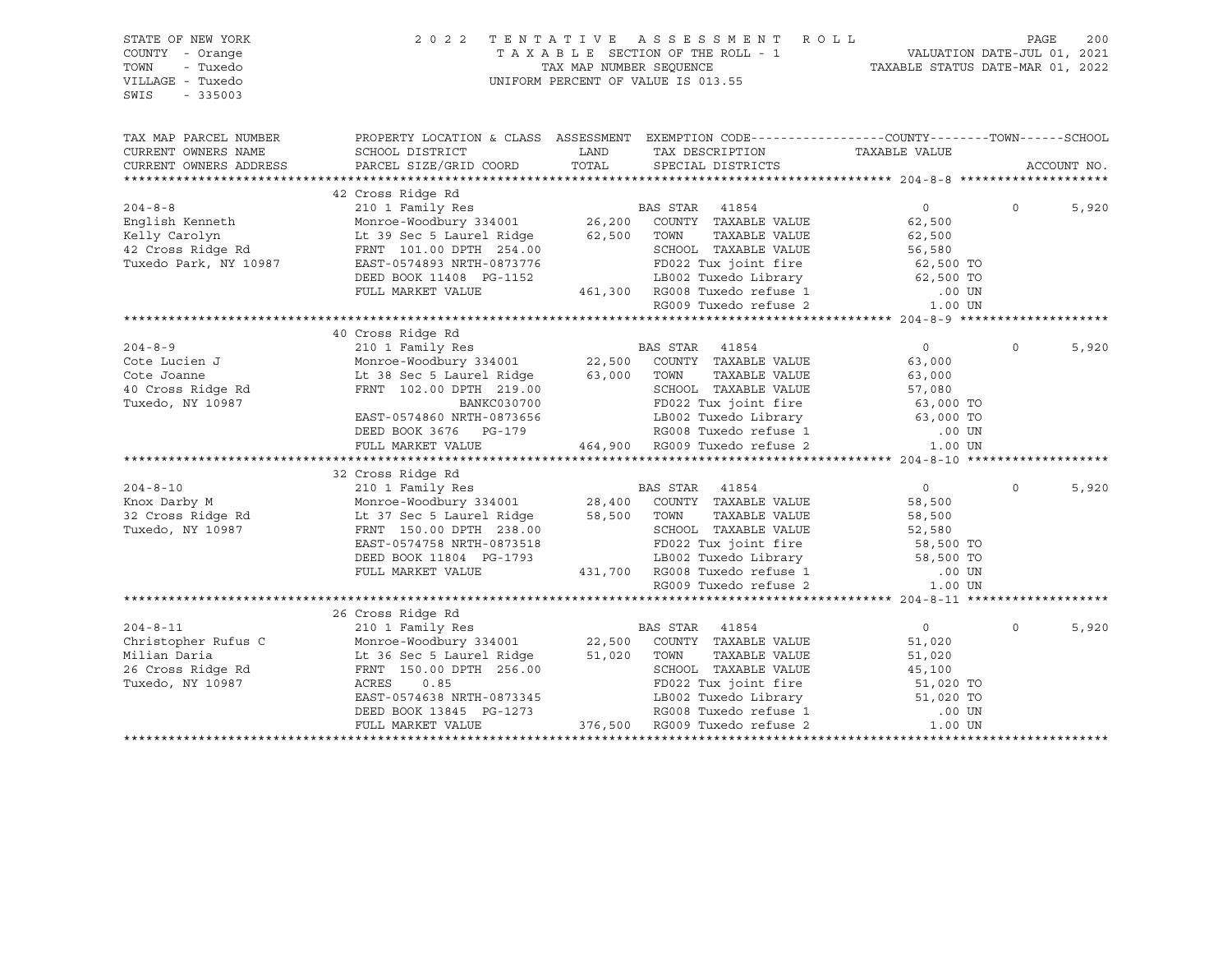| STATE OF NEW YORK<br>COUNTY - Orange<br>- Tuxedo<br>TOWN<br>VILLAGE - Tuxedo<br>SWIS<br>$-335003$                                                                                                                                                                                                                                                                                                                                                                                                                                                                                        | 2022 TENTATIVE ASSESSMENT ROLL<br>UNIFORM PERCENT OF VALUE IS 013.55                                                                                                                                                                                 |               |                                                                                    |                | PAGE<br>201       |
|------------------------------------------------------------------------------------------------------------------------------------------------------------------------------------------------------------------------------------------------------------------------------------------------------------------------------------------------------------------------------------------------------------------------------------------------------------------------------------------------------------------------------------------------------------------------------------------|------------------------------------------------------------------------------------------------------------------------------------------------------------------------------------------------------------------------------------------------------|---------------|------------------------------------------------------------------------------------|----------------|-------------------|
| TAX MAP PARCEL NUMBER<br>CURRENT OWNERS NAME<br>CURRENT OWNERS ADDRESS<br>$\begin{tabular}{lllllllllllllllllllll} \multicolumn{3}{c}{\begin{tabular}{l} \multicolumn{3}{c}{\begin{tabular}{l} \multicolumn{3}{c}{\begin{tabular}{l} \multicolumn{3}{c}{\begin{tabular}{l} \multicolumn{3}{c}{\begin{tabular}{l} \multicolumn{3}{c}{\begin{tabular}{l} \multicolumn{3}{c}{\begin{tabular}{l} \multicolumn{3}{c}{\begin{tabular}{l} \multicolumn{3}{c}{\begin{tabular}{l} \multicolumn{3}{c}{\begin{tabular}{l} \multicolumn{3}{c}{\begin{tabular}{l} \multicolumn{3}{c}{\begin{tabular}{$ | PROPERTY LOCATION & CLASS ASSESSMENT EXEMPTION CODE----------------COUNTY-------TOWN------SCHOOL<br>SCHOOL DISTRICT<br>PARCEL SIZE/GRID COORD                                                                                                        | LAND<br>TOTAL | TAX DESCRIPTION TAXABLE VALUE SPECIAL DISTRICTS                                    |                | ACCOUNT NO.       |
|                                                                                                                                                                                                                                                                                                                                                                                                                                                                                                                                                                                          |                                                                                                                                                                                                                                                      |               |                                                                                    |                |                   |
|                                                                                                                                                                                                                                                                                                                                                                                                                                                                                                                                                                                          |                                                                                                                                                                                                                                                      |               |                                                                                    |                |                   |
|                                                                                                                                                                                                                                                                                                                                                                                                                                                                                                                                                                                          |                                                                                                                                                                                                                                                      |               |                                                                                    |                |                   |
|                                                                                                                                                                                                                                                                                                                                                                                                                                                                                                                                                                                          |                                                                                                                                                                                                                                                      |               |                                                                                    |                |                   |
|                                                                                                                                                                                                                                                                                                                                                                                                                                                                                                                                                                                          |                                                                                                                                                                                                                                                      |               |                                                                                    |                |                   |
|                                                                                                                                                                                                                                                                                                                                                                                                                                                                                                                                                                                          |                                                                                                                                                                                                                                                      |               |                                                                                    |                |                   |
|                                                                                                                                                                                                                                                                                                                                                                                                                                                                                                                                                                                          |                                                                                                                                                                                                                                                      |               |                                                                                    |                |                   |
|                                                                                                                                                                                                                                                                                                                                                                                                                                                                                                                                                                                          |                                                                                                                                                                                                                                                      |               |                                                                                    |                |                   |
|                                                                                                                                                                                                                                                                                                                                                                                                                                                                                                                                                                                          |                                                                                                                                                                                                                                                      |               |                                                                                    |                |                   |
| 16 Cross Ridge Rd 204-8-13<br>210 1 Family Res 210 1 Family Res 210 1 Family Res 210 1 Family Res 210 1 Family Res 210 1 Family Res 210 1 Family Res 210 1 Family Res 210 2 Tuxedo Family Res 210 2 Tuxedo Family Res 21.10 2 Tu                                                                                                                                                                                                                                                                                                                                                         |                                                                                                                                                                                                                                                      |               |                                                                                    |                |                   |
|                                                                                                                                                                                                                                                                                                                                                                                                                                                                                                                                                                                          |                                                                                                                                                                                                                                                      |               |                                                                                    |                |                   |
|                                                                                                                                                                                                                                                                                                                                                                                                                                                                                                                                                                                          |                                                                                                                                                                                                                                                      |               |                                                                                    |                |                   |
|                                                                                                                                                                                                                                                                                                                                                                                                                                                                                                                                                                                          |                                                                                                                                                                                                                                                      |               |                                                                                    |                |                   |
|                                                                                                                                                                                                                                                                                                                                                                                                                                                                                                                                                                                          |                                                                                                                                                                                                                                                      |               |                                                                                    |                |                   |
|                                                                                                                                                                                                                                                                                                                                                                                                                                                                                                                                                                                          |                                                                                                                                                                                                                                                      |               |                                                                                    |                |                   |
|                                                                                                                                                                                                                                                                                                                                                                                                                                                                                                                                                                                          | DEED BOOK 11724 PG-48 RG008 Tuxedo refuse 1 (00 UN FULL MARKET VALUE 405,200 RG009 Tuxedo refuse 2 (1.00 UN                                                                                                                                          |               |                                                                                    |                |                   |
|                                                                                                                                                                                                                                                                                                                                                                                                                                                                                                                                                                                          |                                                                                                                                                                                                                                                      |               |                                                                                    |                |                   |
|                                                                                                                                                                                                                                                                                                                                                                                                                                                                                                                                                                                          | 2 Cross Ridge Rd                                                                                                                                                                                                                                     |               |                                                                                    |                |                   |
|                                                                                                                                                                                                                                                                                                                                                                                                                                                                                                                                                                                          |                                                                                                                                                                                                                                                      |               |                                                                                    | $\overline{0}$ | 5,920<br>$\Omega$ |
|                                                                                                                                                                                                                                                                                                                                                                                                                                                                                                                                                                                          |                                                                                                                                                                                                                                                      |               |                                                                                    | 37,625         |                   |
| 204-8-14<br>210 1 Family Res<br>31001 21,000 COUNTY TAXABLE VALUE<br>Apostolides Kristen<br>2 Cross Ridge Rd<br>2 Cross Ridge Rd<br>2 Cross Ridge Rd<br>2 Cross Ridge Rd<br>2 Cross Ridge Rd<br>2 Cross Ridge Rd<br>2 Cross Ridge Rd<br>2 Cross Ridg                                                                                                                                                                                                                                                                                                                                     |                                                                                                                                                                                                                                                      |               | TOWN TAXABLE VALUE<br>SCHOOL TAXABLE VALUE 31,705<br>All the fire 37,625 TO 37,707 |                |                   |
|                                                                                                                                                                                                                                                                                                                                                                                                                                                                                                                                                                                          |                                                                                                                                                                                                                                                      |               |                                                                                    |                |                   |
|                                                                                                                                                                                                                                                                                                                                                                                                                                                                                                                                                                                          |                                                                                                                                                                                                                                                      |               |                                                                                    |                |                   |
|                                                                                                                                                                                                                                                                                                                                                                                                                                                                                                                                                                                          |                                                                                                                                                                                                                                                      |               |                                                                                    |                |                   |
|                                                                                                                                                                                                                                                                                                                                                                                                                                                                                                                                                                                          |                                                                                                                                                                                                                                                      |               |                                                                                    |                |                   |
|                                                                                                                                                                                                                                                                                                                                                                                                                                                                                                                                                                                          | 1.50<br>RCRES 1.50<br>EAST-0573029<br>DEED BOOK 13452 PG-392<br>PULL MARKET VALUE<br>PULL MARKET VALUE<br>PULL MARKET VALUE<br>PULL MARKET VALUE<br>PULL MARKET VALUE<br>277,700 RG008 Tuxedo refuse 1 00 UN<br>RG009 Tuxedo refuse 2 1.00 UN<br>RG0 |               |                                                                                    |                |                   |
|                                                                                                                                                                                                                                                                                                                                                                                                                                                                                                                                                                                          |                                                                                                                                                                                                                                                      |               |                                                                                    |                |                   |
|                                                                                                                                                                                                                                                                                                                                                                                                                                                                                                                                                                                          | 28 Fawn Hill Rd                                                                                                                                                                                                                                      |               |                                                                                    |                | 5,920<br>$\Omega$ |
|                                                                                                                                                                                                                                                                                                                                                                                                                                                                                                                                                                                          |                                                                                                                                                                                                                                                      |               |                                                                                    |                |                   |
|                                                                                                                                                                                                                                                                                                                                                                                                                                                                                                                                                                                          |                                                                                                                                                                                                                                                      |               |                                                                                    |                |                   |
|                                                                                                                                                                                                                                                                                                                                                                                                                                                                                                                                                                                          |                                                                                                                                                                                                                                                      |               |                                                                                    |                |                   |
|                                                                                                                                                                                                                                                                                                                                                                                                                                                                                                                                                                                          |                                                                                                                                                                                                                                                      |               |                                                                                    |                |                   |
|                                                                                                                                                                                                                                                                                                                                                                                                                                                                                                                                                                                          |                                                                                                                                                                                                                                                      |               |                                                                                    |                |                   |
|                                                                                                                                                                                                                                                                                                                                                                                                                                                                                                                                                                                          |                                                                                                                                                                                                                                                      |               |                                                                                    |                |                   |
|                                                                                                                                                                                                                                                                                                                                                                                                                                                                                                                                                                                          |                                                                                                                                                                                                                                                      |               |                                                                                    |                |                   |
|                                                                                                                                                                                                                                                                                                                                                                                                                                                                                                                                                                                          |                                                                                                                                                                                                                                                      |               |                                                                                    |                |                   |
|                                                                                                                                                                                                                                                                                                                                                                                                                                                                                                                                                                                          |                                                                                                                                                                                                                                                      |               |                                                                                    |                |                   |
|                                                                                                                                                                                                                                                                                                                                                                                                                                                                                                                                                                                          | 210 1 Family Res                                                                                                                                                                                                                                     |               | COUNTY TAXABLE VALUE                                                               | 53,500         |                   |
| Tylutki Slawomir                                                                                                                                                                                                                                                                                                                                                                                                                                                                                                                                                                         | Monroe-Woodbury 334001                                                                                                                                                                                                                               | 25,200        | TOWN<br>TAXABLE VALUE                                                              | 53,500         |                   |
| Tylutka Maria                                                                                                                                                                                                                                                                                                                                                                                                                                                                                                                                                                            | Lt 38, Sec 1, Laurel Ridg                                                                                                                                                                                                                            | 53,500        | SCHOOL TAXABLE VALUE                                                               | 53,500         |                   |
| 20 Fawn Hill Rd                                                                                                                                                                                                                                                                                                                                                                                                                                                                                                                                                                          | FRNT 155.00 DPTH 169.80                                                                                                                                                                                                                              |               | FD022 Tux joint fire                                                               | 53,500 TO      |                   |
| Tuxedo, NY 10987                                                                                                                                                                                                                                                                                                                                                                                                                                                                                                                                                                         | ACRES<br>0.52                                                                                                                                                                                                                                        |               | LB002 Tuxedo Library                                                               | 53,500 TO      |                   |
|                                                                                                                                                                                                                                                                                                                                                                                                                                                                                                                                                                                          | EAST-0571862 NRTH-0874576                                                                                                                                                                                                                            |               | RG008 Tuxedo refuse 1<br>RG009 Tuxedo refuse 2                                     | .00 UN         |                   |
|                                                                                                                                                                                                                                                                                                                                                                                                                                                                                                                                                                                          | DEED BOOK 13980 PG-1681<br>FULL MARKET VALUE                                                                                                                                                                                                         | 394,800       |                                                                                    | 1.00 UN        |                   |
|                                                                                                                                                                                                                                                                                                                                                                                                                                                                                                                                                                                          |                                                                                                                                                                                                                                                      |               |                                                                                    |                |                   |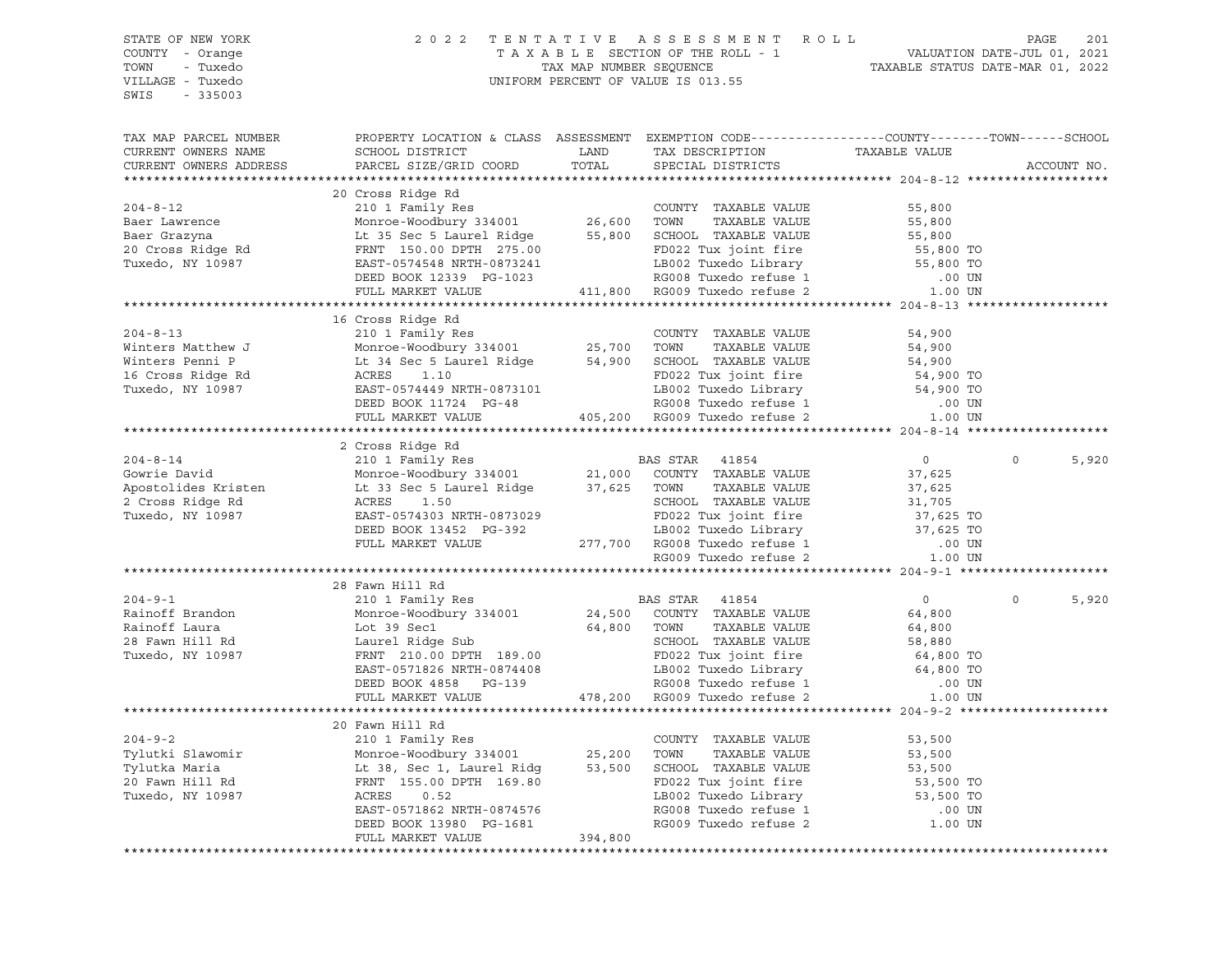| STATE OF NEW YORK<br>COUNTY<br>- Orange<br>TOWN<br>- Tuxedo<br>VILLAGE - Tuxedo<br>$-335003$<br>SWIS | UNIFORM PERCENT OF VALUE IS 013.55                      | 2022 TENTATIVE ASSESSMENT ROLL<br>202<br>PAGE                                                                          |                               |                                                                                                                           |
|------------------------------------------------------------------------------------------------------|---------------------------------------------------------|------------------------------------------------------------------------------------------------------------------------|-------------------------------|---------------------------------------------------------------------------------------------------------------------------|
|                                                                                                      |                                                         |                                                                                                                        |                               | TAX MAP PARCEL NUMBER THE PROPERTY LOCATION & CLASS ASSESSMENT EXEMPTION CODE---------------COUNTY-------TOWN------SCHOOL |
| CURRENT OWNERS NAME                                                                                  | SCHOOL DISTRICT                                         | <b>EXAMPLE SERVICE SERVICE SERVICE SERVICE SERVICE SERVICE SERVICE SERVICE SERVICE SERVICE SERVICE SERVICE SERVICE</b> | TAX DESCRIPTION TAXABLE VALUE |                                                                                                                           |
| CURRENT OWNERS ADDRESS PARCEL SIZE/GRID COORD TOTAL SPECIAL DISTRICTS                                |                                                         |                                                                                                                        |                               | ACCOUNT NO.                                                                                                               |
|                                                                                                      |                                                         |                                                                                                                        |                               |                                                                                                                           |
|                                                                                                      | 18 Fawn Hill Rd                                         |                                                                                                                        |                               |                                                                                                                           |
| $204 - 10 - 1$                                                                                       | 210 1 Family Res                                        |                                                                                                                        | COUNTY TAXABLE VALUE 70,480   |                                                                                                                           |
|                                                                                                      |                                                         |                                                                                                                        | TOWN<br>TAXABLE VALUE         | 70,480                                                                                                                    |
|                                                                                                      |                                                         |                                                                                                                        | SCHOOL TAXABLE VALUE 70,480   |                                                                                                                           |
| 18 Fawn Hill Rd                                                                                      | FRNT 95.00 DPTH 190.00                                  |                                                                                                                        |                               |                                                                                                                           |
| Tuxedo, NY 10987                                                                                     | EAST-0571890 NRTH-0874778                               |                                                                                                                        |                               |                                                                                                                           |
|                                                                                                      | DEED BOOK 14959 PG-135                                  |                                                                                                                        | RG008 Tuxedo refuse 1 .00 UN  |                                                                                                                           |
|                                                                                                      | FULL MARKET VALUE 520,100 RG009 Tuxedo refuse 2 1.00 UN |                                                                                                                        |                               |                                                                                                                           |
|                                                                                                      |                                                         |                                                                                                                        |                               |                                                                                                                           |
|                                                                                                      | 12 Fawn Hill Rd                                         |                                                                                                                        |                               |                                                                                                                           |
| $204 - 10 - 2$                                                                                       | 210 1 Family Res                                        |                                                                                                                        | COUNTY TAXABLE VALUE          | 72,000                                                                                                                    |
|                                                                                                      |                                                         |                                                                                                                        | TOWN<br>TAXABLE VALUE         | 72,000                                                                                                                    |
|                                                                                                      |                                                         |                                                                                                                        | SCHOOL TAXABLE VALUE          | 72,000                                                                                                                    |
| 12 Fawn Hill Rd                                                                                      | FRNT 184.00 DPTH 179.00                                 |                                                                                                                        |                               | FD022 Tux joint fire 72,000 TO                                                                                            |
| Tuxedo Park, NY 10987                                                                                | EAST-0572015 NRTH-0874878                               |                                                                                                                        |                               | LB002 Tuxedo Library 72,000 TO                                                                                            |
|                                                                                                      | DEED BOOK 15028 PG-1015                                 |                                                                                                                        | RG008 Tuxedo refuse 1         | .00 UN                                                                                                                    |
|                                                                                                      | FULL MARKET VALUE                                       |                                                                                                                        | 531,400 RG009 Tuxedo refuse 2 | $1.00$ UN                                                                                                                 |
|                                                                                                      |                                                         |                                                                                                                        |                               |                                                                                                                           |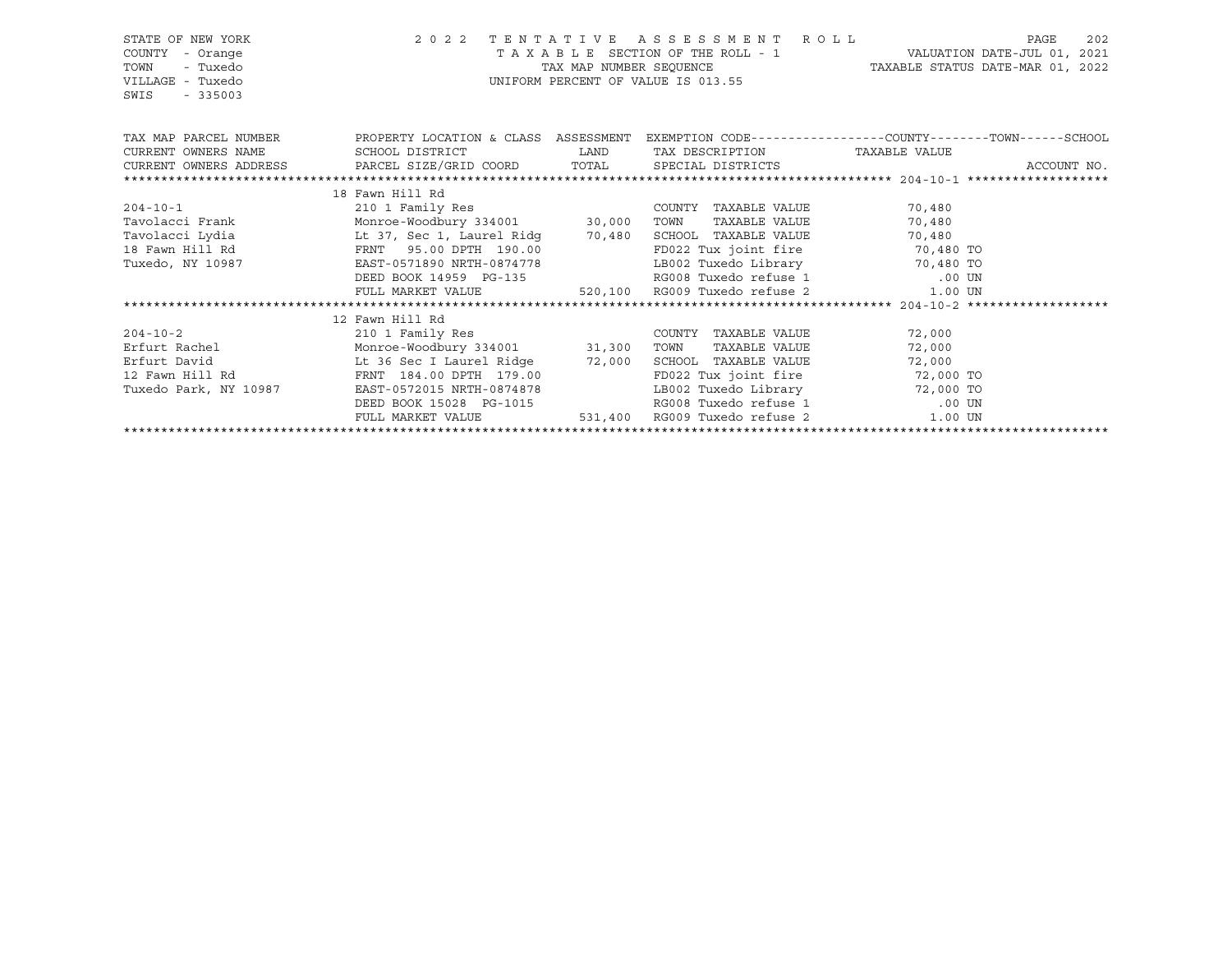| STATE OF NEW YORK | 2022 TENTATIVE ASSESSMENT ROLL     |  |  |                                  |                          | PAGE | 203 |
|-------------------|------------------------------------|--|--|----------------------------------|--------------------------|------|-----|
| COUNTY - Orange   | TAXABLE SECTION OF THE ROLL - 1    |  |  | VALUATION DATE-JUL 01, 2021      |                          |      |     |
| - Tuxedo<br>TOWN  | MAP SECTION - 204                  |  |  | TAXABLE STATUS DATE-MAR 01, 2022 |                          |      |     |
| VILLAGE - Tuxedo  | SUB-SECTION - 000                  |  |  |                                  | RPS150/V04/L015          |      |     |
| SWIS<br>$-335003$ | UNIFORM PERCENT OF VALUE IS 013.55 |  |  |                                  | CURRENT DATE $4/25/2022$ |      |     |

# \*\*\* S P E C I A L D I S T R I C T S U M M A R Y \*\*\*

|      |                      | TOTAL   | EXTENSION | EXTENSION | AD VALOREM | EXEMPT | TAXABLE  |
|------|----------------------|---------|-----------|-----------|------------|--------|----------|
| CODE | DISTRICT NAME        | PARCELS | TYPE      | VALUE     | VALUE      | AMOUNT | VALUE    |
|      |                      |         |           |           |            |        |          |
|      | RG009 Tuxedo refuse  |         | 145 UNITS | 145.00    |            |        | 145.00   |
|      | FD022 Tux joint fire |         | 147 TOTAL |           | 7962,815   | 486    | 7962,329 |
|      | LB002 Tuxedo Library |         | 147 TOTAL |           | 7962,815   | 486    | 7962,329 |
|      | RG008 Tuxedo refuse  |         | 147 UNITS |           |            |        |          |

# \*\*\* S C H O O L D I S T R I C T S U M M A R Y \*\*\*

| CODE   | DISTRICT NAME       | TOTAL<br>PARCELS | ASSESSED<br>LAND | ASSESSED<br>TOTAL | EXEMPT<br>AMOUNT | TOTAL<br>TAXABLE | <b>STAR</b><br>AMOUNT | STAR<br>TAXABLE |
|--------|---------------------|------------------|------------------|-------------------|------------------|------------------|-----------------------|-----------------|
| 334001 | Monroe-Woodbury Csd | 147              | 3398,650         | 7962,815          | 52,326           | 7910,489         | 446,820               | 7463,669        |
|        | SUB-TOTAL           | 147              | 3398,650         | 7962,815          | 52,326           | 7910,489         | 446,820               | 7463,669        |
|        | TOTAL               | 147              | 3398,650         | 7962,815          | 52,326           | 7910,489         | 446,820               | 7463,669        |

#### \*\*\* S Y S T E M C O D E S S U M M A R Y \*\*\*

# NO SYSTEM EXEMPTIONS AT THIS LEVEL

# \*\*\* E X E M P T I O N S U M M A R Y \*\*\*

| CODE  | DESCRIPTION     | TOTAL<br>PARCELS | COUNTY | TOWN    | SCHOOL  |
|-------|-----------------|------------------|--------|---------|---------|
| 41120 | VETWAR CTS      | 5                | 17,010 | 37,366  | 7,290   |
| 41130 | VETCOM CTS      |                  | 17,010 | 41,918  | 7,290   |
| 41140 | VETDIS CTS      |                  | 11,340 | 29,160  | 4,860   |
| 41690 | FIRE/AMBCT      |                  | 486    | 486     | 486     |
| 41800 | AGED            |                  | 32,400 | 32,400  | 32,400  |
| 41834 | ENH STAR        | $\overline{ }$   |        |         | 103,460 |
| 41854 | <b>BAS STAR</b> | 58               |        |         | 343,360 |
|       | TOTAL           | 76               | 78,246 | 141,330 | 499,146 |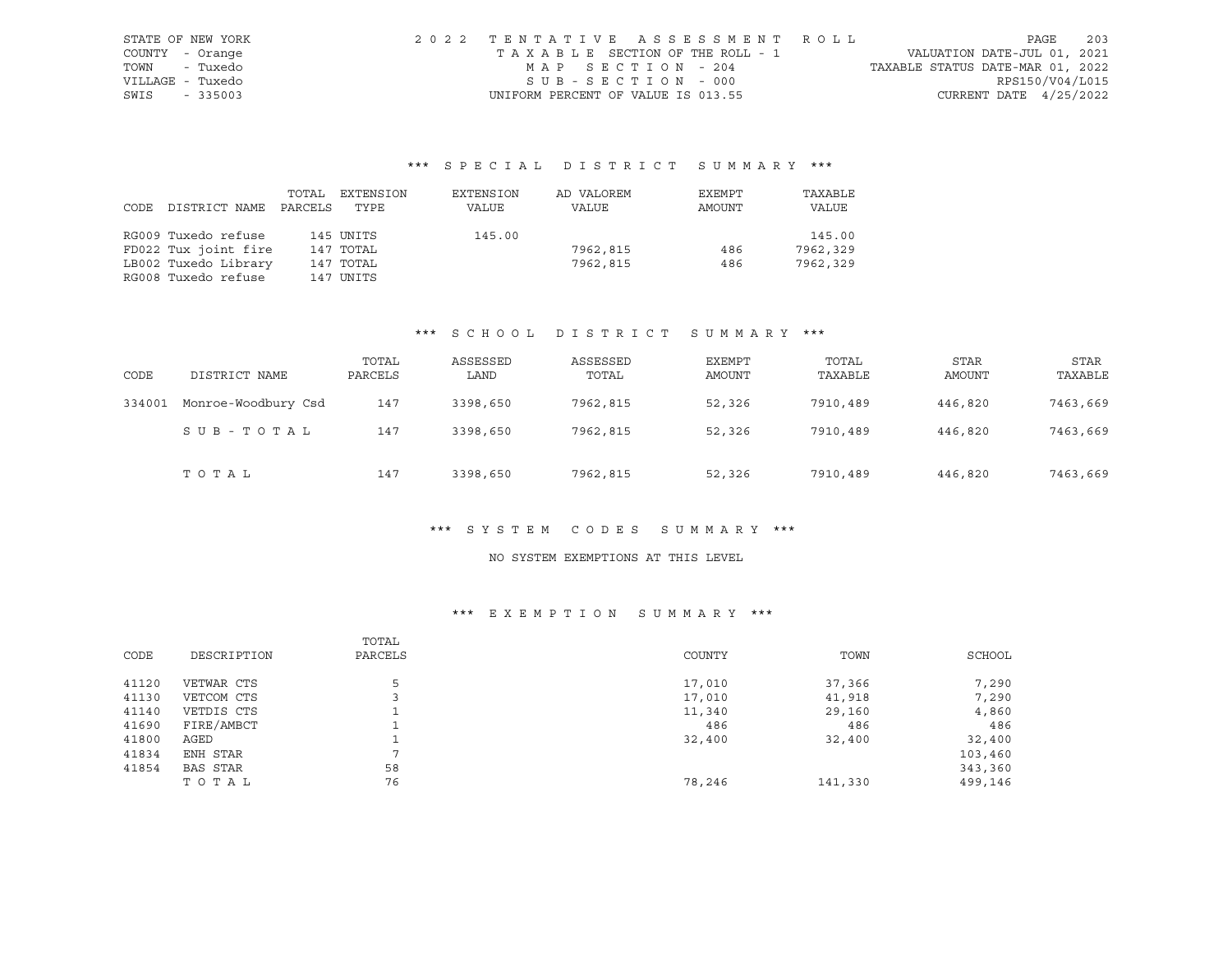|                  | STATE OF NEW YORK |                                    |                   | 2022 TENTATIVE ASSESSMENT ROLL  |                                  |                          | PAGE | 204 |
|------------------|-------------------|------------------------------------|-------------------|---------------------------------|----------------------------------|--------------------------|------|-----|
| COUNTY - Orange  |                   |                                    |                   | TAXABLE SECTION OF THE ROLL - 1 | VALUATION DATE-JUL 01, 2021      |                          |      |     |
| TOWN - Tuxedo    |                   |                                    | MAP SECTION - 204 |                                 | TAXABLE STATUS DATE-MAR 01, 2022 |                          |      |     |
| VILLAGE - Tuxedo |                   |                                    | SUB-SECTION - 000 |                                 |                                  | RPS150/V04/L015          |      |     |
| SWIS - 335003    |                   | UNIFORM PERCENT OF VALUE IS 013.55 |                   |                                 |                                  | CURRENT DATE $4/25/2022$ |      |     |

# \*\*\* G R A N D T O T A L S \*\*\*

| ROLL       |             | TOTAL   | ASSESSED | ASSESSED | TAXABLE  | TAXABLE  | TAXABLE  | <b>STAR</b> |
|------------|-------------|---------|----------|----------|----------|----------|----------|-------------|
| <b>SEC</b> | DESCRIPTION | PARCELS | LAND     | TOTAL    | COUNTY   | TOWN     | SCHOOL   | TAXABLE     |
|            | TAXABLE     | $14-$   | 3398,650 | 7962,815 | 7884,569 | 7821,485 | 7910,489 | 7463,669    |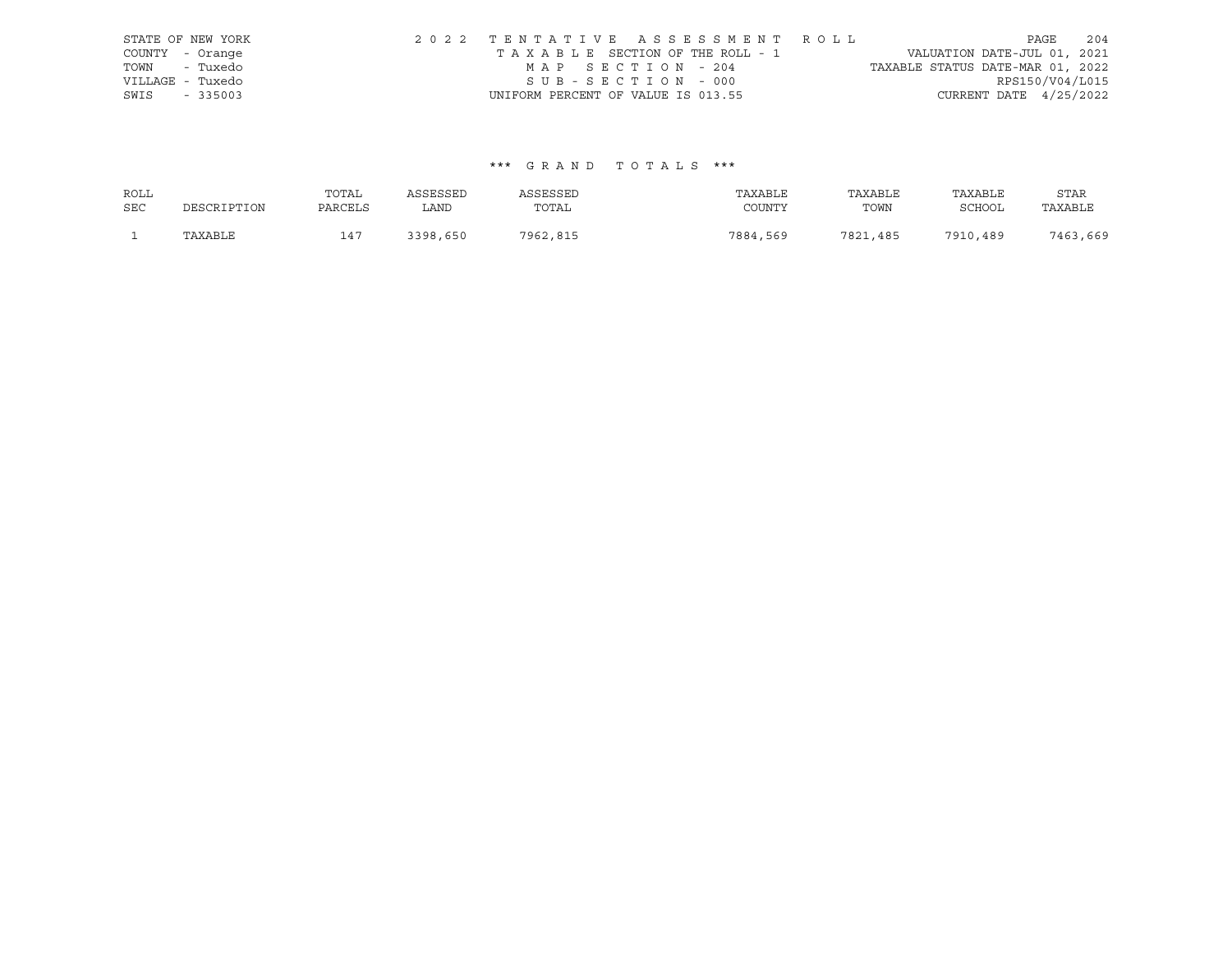## STATE OF NEW YORK 2 0 2 2 T E N T A T I V E A S S E S S M E N T R O L L PAGE 205 COUNTY - Orange T A X A B L E SECTION OF THE ROLL - 1 VALUATION DATE-JUL 01, 2021 TOWN - Tuxedo TAX MAP NUMBER SEQUENCE TAXABLE STATUS DATE-MAR 01, 2022 VILLAGE - Tuxedo UNIFORM PERCENT OF VALUE IS 013.55

| TAX MAP PARCEL NUMBER THE PROPERTY LOCATION & CLASS ASSESSMENT EXEMPTION CODE--------------COUNTY-------TOWN------SCHOOL<br>CURRENT OWNERS NAME SCHOOL DISTRICT                                                                                  |                                                                                                                                                                                                                                          | LAND TAX DESCRIPTION TAXABLE VALUE                                                                                                                                                  |                                                |          | ACCOUNT NO. |
|--------------------------------------------------------------------------------------------------------------------------------------------------------------------------------------------------------------------------------------------------|------------------------------------------------------------------------------------------------------------------------------------------------------------------------------------------------------------------------------------------|-------------------------------------------------------------------------------------------------------------------------------------------------------------------------------------|------------------------------------------------|----------|-------------|
|                                                                                                                                                                                                                                                  | 1103 Route 17                                                                                                                                                                                                                            |                                                                                                                                                                                     |                                                |          |             |
|                                                                                                                                                                                                                                                  |                                                                                                                                                                                                                                          |                                                                                                                                                                                     |                                                |          |             |
|                                                                                                                                                                                                                                                  |                                                                                                                                                                                                                                          |                                                                                                                                                                                     | 4,500<br>4,500                                 |          |             |
|                                                                                                                                                                                                                                                  |                                                                                                                                                                                                                                          |                                                                                                                                                                                     |                                                |          |             |
| Hosseini Somayyeh 64.00 DPTH 207.00 4,500 SCHOOL TAXABLE VALUE 4,500                                                                                                                                                                             |                                                                                                                                                                                                                                          |                                                                                                                                                                                     |                                                |          |             |
|                                                                                                                                                                                                                                                  |                                                                                                                                                                                                                                          |                                                                                                                                                                                     |                                                |          |             |
|                                                                                                                                                                                                                                                  |                                                                                                                                                                                                                                          |                                                                                                                                                                                     |                                                |          |             |
|                                                                                                                                                                                                                                                  |                                                                                                                                                                                                                                          |                                                                                                                                                                                     |                                                |          |             |
|                                                                                                                                                                                                                                                  |                                                                                                                                                                                                                                          |                                                                                                                                                                                     |                                                |          |             |
| 1097 Koute 17<br>210 1 Family Res<br>Brownell John Monroe-Woodbury 334001 10,500 VETDIS CTS 41140 3,402 5,100<br>210 10,200 10,200 10,200 10,200 10,200 10,200 10,200 10,200 10,200 10,200 10,200 10,200 10,200 10,200 10,200                    | 1097 Route 17                                                                                                                                                                                                                            |                                                                                                                                                                                     |                                                |          |             |
|                                                                                                                                                                                                                                                  |                                                                                                                                                                                                                                          |                                                                                                                                                                                     |                                                |          | 1,458       |
|                                                                                                                                                                                                                                                  |                                                                                                                                                                                                                                          |                                                                                                                                                                                     |                                                |          | 4,860       |
| 1097 Route 17<br>PO Box 101                                                                                                                                                                                                                      |                                                                                                                                                                                                                                          |                                                                                                                                                                                     | $\begin{array}{c} 0 \ 20 \, , 398 \end{array}$ | $\Omega$ | 5,920       |
|                                                                                                                                                                                                                                                  |                                                                                                                                                                                                                                          | COUNTY TAXABLE VALUE                                                                                                                                                                |                                                |          |             |
| Southfields, NY 10975                                                                                                                                                                                                                            |                                                                                                                                                                                                                                          | TOWN TAXABLE VALUE 18,700<br>SCHOOL TAXABLE VALUE 21,762                                                                                                                            |                                                |          |             |
|                                                                                                                                                                                                                                                  | DEED BOOK 5424 PG-333                                                                                                                                                                                                                    |                                                                                                                                                                                     |                                                |          |             |
|                                                                                                                                                                                                                                                  | FULL MARKET VALUE                                                                                                                                                                                                                        |                                                                                                                                                                                     |                                                |          |             |
|                                                                                                                                                                                                                                                  |                                                                                                                                                                                                                                          |                                                                                                                                                                                     |                                                |          |             |
|                                                                                                                                                                                                                                                  |                                                                                                                                                                                                                                          | 250,900 FD022 Tux joint fire 34,000 TO<br>250,900 FD022 Tux joint fire 34,000 TO<br>LB002 Tuxedo Library 34,000 TO<br>RG008 Tuxedo refuse 1 .00 UN<br>RG009 Tuxedo refuse 2 1.00 UN |                                                |          |             |
|                                                                                                                                                                                                                                                  |                                                                                                                                                                                                                                          |                                                                                                                                                                                     |                                                |          |             |
|                                                                                                                                                                                                                                                  |                                                                                                                                                                                                                                          |                                                                                                                                                                                     |                                                |          |             |
|                                                                                                                                                                                                                                                  | 1099 Route 17                                                                                                                                                                                                                            |                                                                                                                                                                                     |                                                |          |             |
|                                                                                                                                                                                                                                                  |                                                                                                                                                                                                                                          |                                                                                                                                                                                     |                                                |          |             |
|                                                                                                                                                                                                                                                  |                                                                                                                                                                                                                                          |                                                                                                                                                                                     |                                                |          |             |
|                                                                                                                                                                                                                                                  |                                                                                                                                                                                                                                          |                                                                                                                                                                                     |                                                |          |             |
|                                                                                                                                                                                                                                                  |                                                                                                                                                                                                                                          |                                                                                                                                                                                     |                                                |          |             |
|                                                                                                                                                                                                                                                  |                                                                                                                                                                                                                                          |                                                                                                                                                                                     |                                                |          |             |
| 1099 Route 17<br>483 Converted Re<br>Monroe Commercial Properties L Monroe-Woodbury 334001<br>10,100 TOWN TAXABLE VALUE<br>10,100 TOWN TAXABLE VALUE<br>33,000<br>121 Overlook Rd<br>FRNT 128.00 DPTH 120.00<br>EAST-0582350 NRTH-0879797<br>EEE |                                                                                                                                                                                                                                          |                                                                                                                                                                                     |                                                |          |             |
|                                                                                                                                                                                                                                                  |                                                                                                                                                                                                                                          |                                                                                                                                                                                     |                                                |          |             |
|                                                                                                                                                                                                                                                  | 2 Brandy Hill Rd                                                                                                                                                                                                                         |                                                                                                                                                                                     |                                                |          |             |
| $205 - 1 - 4$                                                                                                                                                                                                                                    |                                                                                                                                                                                                                                          |                                                                                                                                                                                     |                                                |          |             |
| Hassler Daniel                                                                                                                                                                                                                                   | 2 Brandy Hill Rd<br>210 1 Family Res<br>Monroe-Woodbury 334001              12,900                                                                                                                                                       |                                                                                                                                                                                     |                                                |          |             |
| $\overline{63}$ Sneden Place Rd $\overline{168}$ 2 4 6 + 8 H Pintzner 26,000                                                                                                                                                                     | 210 1 Family Res<br>Monroe-Woodbury 334001 12,900 TOWN TAXABLE VALUE<br>26,000<br>Lts 2 4 6 + 8 H Pintzner 26,000 SCHOOL TAXABLE VALUE<br>FRNT 100.00 DPTH 111.00 FD022 Tux joint fire 26,000 TO<br>EAST-0582280 NRTH-0879694 LB002 Tuxe |                                                                                                                                                                                     |                                                |          |             |
| Spring Valley, NY 10977                                                                                                                                                                                                                          |                                                                                                                                                                                                                                          |                                                                                                                                                                                     |                                                |          |             |
|                                                                                                                                                                                                                                                  |                                                                                                                                                                                                                                          |                                                                                                                                                                                     |                                                |          |             |
|                                                                                                                                                                                                                                                  |                                                                                                                                                                                                                                          |                                                                                                                                                                                     |                                                |          |             |
|                                                                                                                                                                                                                                                  |                                                                                                                                                                                                                                          |                                                                                                                                                                                     |                                                |          |             |
|                                                                                                                                                                                                                                                  |                                                                                                                                                                                                                                          |                                                                                                                                                                                     |                                                |          |             |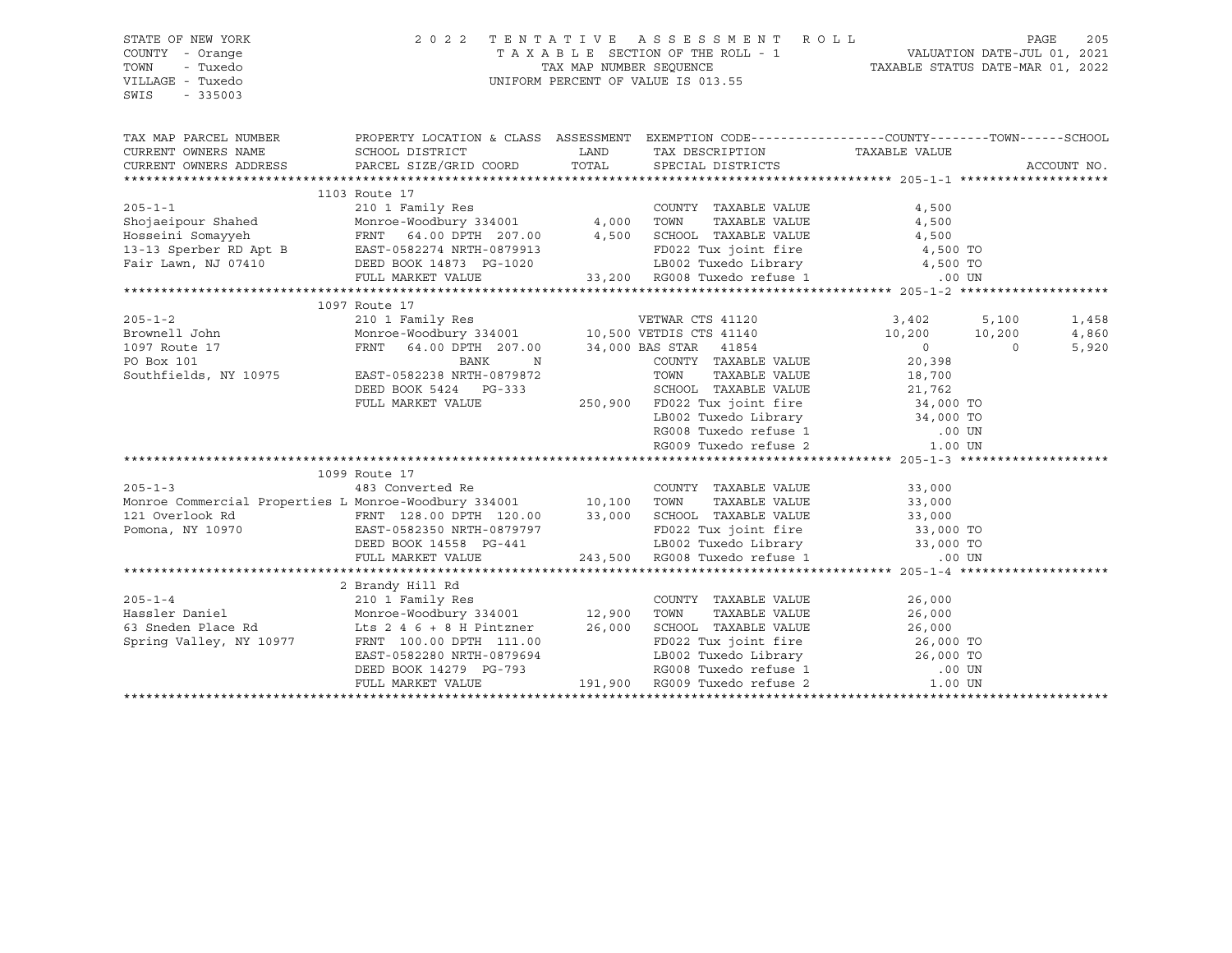## STATE OF NEW YORK 2 0 2 2 T E N T A T I V E A S S E S S M E N T R O L L PAGE 206 COUNTY - Orange T A X A B L E SECTION OF THE ROLL - 1 VALUATION DATE-JUL 01, 2021 TOWN - Tuxedo TAX MAP NUMBER SEQUENCE TAXABLE STATUS DATE-MAR 01, 2022 VILLAGE - Tuxedo UNIFORM PERCENT OF VALUE IS 013.55

| TAX MAP PARCEL NUMBER<br>CURRENT OWNERS NAME<br>CURRENT OWNERS ADDRESS | PROPERTY LOCATION & CLASS ASSESSMENT EXEMPTION CODE----------------COUNTY-------TOWN------SCHOOL |        | TAX DESCRIPTION TAXABLE VALUE<br>SPECIAL DISTRICTS                                                                                                                                                    |                |          | ACCOUNT NO.    |
|------------------------------------------------------------------------|--------------------------------------------------------------------------------------------------|--------|-------------------------------------------------------------------------------------------------------------------------------------------------------------------------------------------------------|----------------|----------|----------------|
|                                                                        | 6 Brandy Hill Rd                                                                                 |        |                                                                                                                                                                                                       |                |          |                |
| $205 - 1 - 5$                                                          |                                                                                                  |        |                                                                                                                                                                                                       | 3,402          | 5,310    |                |
|                                                                        |                                                                                                  |        |                                                                                                                                                                                                       | 6,400          |          | 1,458          |
| Kenneth Fowler Living Trust                                            |                                                                                                  |        |                                                                                                                                                                                                       | $\overline{0}$ | 6,018    | $\overline{0}$ |
| 6 Brandy Hill Rd                                                       | Lts 10 12 H Pintzner Sub 35,400 AGED-S 41804                                                     |        |                                                                                                                                                                                                       |                | $\Omega$ | 5,091          |
| PO Box 111                                                             | Osborne Life Tenancy<br>FRNT 50.00 DPTH 111.00 COUNTY TAXABLE VALUE                              |        |                                                                                                                                                                                                       | $\overline{0}$ | $\Omega$ | 14,780         |
| Southfields, NY 10975                                                  |                                                                                                  |        |                                                                                                                                                                                                       | 25,598         |          |                |
|                                                                        | EAST-0582230 NRTH-0879748                                                                        |        | TAXABLE VALUE<br>TOWN                                                                                                                                                                                 | 24,072         |          |                |
|                                                                        | DEED BOOK 13892 PG-490                                                                           |        | 3-490 SCHOOL TAXABLE VALUE 14,071<br>261,300 FD022 Tux joint fire 35,400 TO                                                                                                                           |                |          |                |
|                                                                        | FULL MARKET VALUE                                                                                |        |                                                                                                                                                                                                       |                |          |                |
|                                                                        |                                                                                                  |        |                                                                                                                                                                                                       |                |          |                |
|                                                                        |                                                                                                  |        | EB002 Tuxedo Library<br>RG008 Tuxedo Library<br>RG008 Tuxedo refuse 1 00 UN<br>RG009 Tuxedo refuse 2 1.00 UN                                                                                          |                |          |                |
|                                                                        |                                                                                                  |        |                                                                                                                                                                                                       |                |          |                |
|                                                                        |                                                                                                  |        |                                                                                                                                                                                                       |                |          |                |
|                                                                        | 8 Brandy Hill Rd                                                                                 |        |                                                                                                                                                                                                       |                |          |                |
|                                                                        |                                                                                                  |        | COUNTY TAXABLE VALUE                                                                                                                                                                                  | 32,500         |          |                |
|                                                                        |                                                                                                  |        | TAXABLE VALUE<br>TOWN                                                                                                                                                                                 | 32,500         |          |                |
| 8 Brandy Hill Rd                                                       | Lts 14+16 H Pintzner Sub 32,500                                                                  |        | 32,500 SCHOOL TAXABLE VALUE 32,500 TO<br>11.00 FD022 Tux joint fire 32,500 TO<br>79780 LB002 Tuxedo Library 32,500 TO<br>00267 RG008 Tuxedo refuse 1 .00 UN<br>239,900 RG009 Tuxedo refuse 2  1.00 UN |                |          |                |
| Southfields, NY 10975                                                  | ENNI 50.00 DPTH 111.00<br>EAST-0582194 NRTH-0879780                                              |        |                                                                                                                                                                                                       |                |          |                |
|                                                                        |                                                                                                  |        |                                                                                                                                                                                                       |                |          |                |
|                                                                        | DEED BOOK 2930 PG-00267                                                                          |        |                                                                                                                                                                                                       |                |          |                |
|                                                                        | FULL MARKET VALUE                                                                                |        |                                                                                                                                                                                                       |                |          |                |
|                                                                        |                                                                                                  |        |                                                                                                                                                                                                       |                |          |                |
|                                                                        | 10 Brandy Hill Rd                                                                                |        |                                                                                                                                                                                                       |                |          |                |
| $205 - 1 - 7$                                                          |                                                                                                  |        | COUNTY TAXABLE VALUE                                                                                                                                                                                  | 25,300         |          |                |
| Brandy Hill LLC                                                        |                                                                                                  |        | TAXABLE VALUE                                                                                                                                                                                         | 25,300         |          |                |
| 10 Brandy Hill Rd Lts 18 20 22 H Pintzner 25,300                       |                                                                                                  |        | SCHOOL TAXABLE VALUE 25,300                                                                                                                                                                           |                |          |                |
| Tuxedo, NY 10987                                                       | FRNT 88.00 DPTH 111.00                                                                           |        | 111.00 FD022 Tux joint fire 25,300 TO<br>1879827 LB002 Tuxedo Library 25,300 TO<br>186,700 RG009 Tuxedo refuse 2 1.00 UN<br>186,700 RG009 Tuxedo refuse 2 1.00 UN                                     |                |          |                |
|                                                                        | EAST-0582146 NRTH-0879827                                                                        |        |                                                                                                                                                                                                       |                |          |                |
|                                                                        | DEED BOOK 14493 PG-7934                                                                          |        |                                                                                                                                                                                                       |                |          |                |
|                                                                        | FULL MARKET VALUE                                                                                |        |                                                                                                                                                                                                       |                |          |                |
|                                                                        |                                                                                                  |        |                                                                                                                                                                                                       |                |          |                |
|                                                                        | Brandy Hill Rd                                                                                   |        |                                                                                                                                                                                                       |                |          |                |
| $205 - 1 - 8$                                                          | 312 Vac w/imprv                                                                                  |        | COUNTY TAXABLE VALUE                                                                                                                                                                                  | 7,000          |          |                |
|                                                                        |                                                                                                  |        |                                                                                                                                                                                                       | 7,000          |          |                |
| Darling Todd J<br>Steindler Jennifer F                                 |                                                                                                  |        | TOWN       TAXABLE  VALUE<br>SCHOOL    TAXABLE  VALUE                                                                                                                                                 | 7,000          |          |                |
| 10 Brandy Hill Rd                                                      | Monroe-Woodbury 334001 5,600<br>Lt 24 H Pintzner Sub 7,000<br>FRNT 58.00 DPTH 94.00              |        | FD022 Tux joint fire 7,000 TO                                                                                                                                                                         |                |          |                |
| Tuxedo, NY 10987                                                       | EAST-0582107 NRTH-0879866                                                                        |        |                                                                                                                                                                                                       |                |          |                |
|                                                                        | DEED BOOK 11808 PG-863                                                                           |        | LB002 Tuxedo Library 7,000 TO<br>RG008 Tuxedo refuse 1 00 UN                                                                                                                                          |                |          |                |
|                                                                        | FULL MARKET VALUE                                                                                | 51,700 |                                                                                                                                                                                                       |                |          |                |
|                                                                        |                                                                                                  |        |                                                                                                                                                                                                       |                |          |                |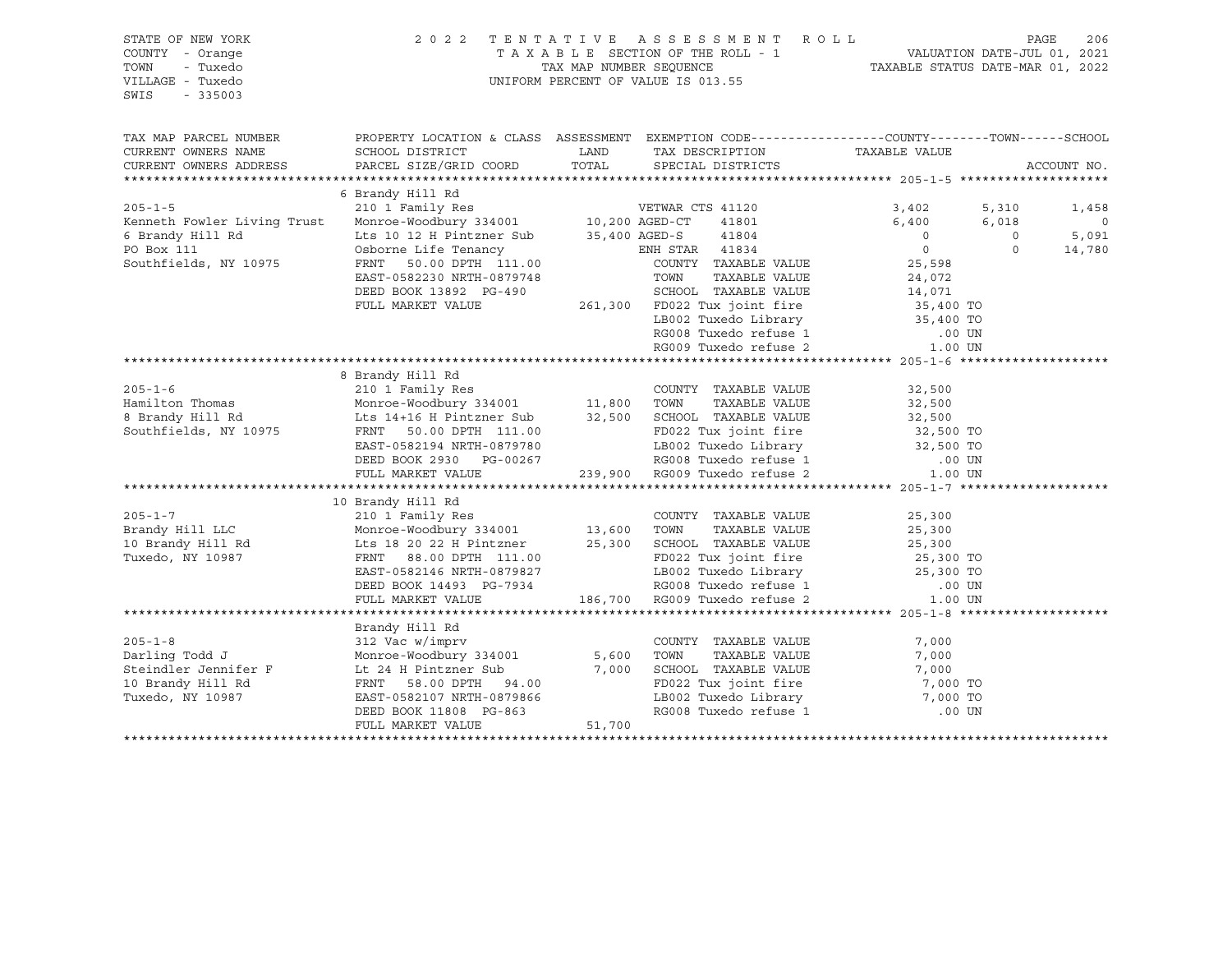| STATE OF NEW YORK<br>COUNTY - Orange<br>TOWN<br>- Tuxedo<br>VILLAGE - Tuxedo<br>$-335003$<br>SWIS |                                                                                                                                                                                                                                                      |               | $\begin{tabular}{lllllllllllllllll} \hline & 2&0&2&2&\text{T} & \text{E} & \text{N} & \text{T} & \text{A} & \text{T} & \text{I} & \text{V} & \text{E} & \text{A} & \text{S} & \text{E} & \text{S} & \text{S} & \text{M} & \text{E} & \text{N} & \text{T} & \text{A} & \text{A} & \text{B} & \text{L} & \text{E} & \text{SECTION OF THE ROLL} & \\ & & & & & & \text{T} & \text{TX} & \text{M} & \text{N} & \text{N} & \text{N} & \text{$ |                  |             |
|---------------------------------------------------------------------------------------------------|------------------------------------------------------------------------------------------------------------------------------------------------------------------------------------------------------------------------------------------------------|---------------|------------------------------------------------------------------------------------------------------------------------------------------------------------------------------------------------------------------------------------------------------------------------------------------------------------------------------------------------------------------------------------------------------------------------------------------|------------------|-------------|
| TAX MAP PARCEL NUMBER                                                                             | PROPERTY LOCATION & CLASS ASSESSMENT EXEMPTION CODE-----------------COUNTY-------TOWN------SCHOOL                                                                                                                                                    |               |                                                                                                                                                                                                                                                                                                                                                                                                                                          |                  |             |
| CURRENT OWNERS NAME<br>CURRENT OWNERS ADDRESS                                                     |                                                                                                                                                                                                                                                      |               |                                                                                                                                                                                                                                                                                                                                                                                                                                          |                  | ACCOUNT NO. |
|                                                                                                   | XEXABLE VALUE CURRENT UNIDEN ARTEST AND HEAT ON THE MARKET VALUE TO THE MARKET VALUE TO A THE MARKET VALUE TO BOX 1975 FULL MARKET VALUE TO A COUNTY TAXABLE VALUE OF A CHARGE AND TO BOX 42 FRNT 50.00 DPTH 94.00<br>Southfield                     |               |                                                                                                                                                                                                                                                                                                                                                                                                                                          |                  |             |
|                                                                                                   |                                                                                                                                                                                                                                                      |               |                                                                                                                                                                                                                                                                                                                                                                                                                                          |                  |             |
|                                                                                                   |                                                                                                                                                                                                                                                      |               |                                                                                                                                                                                                                                                                                                                                                                                                                                          | $\overline{0}$ 0 | 5,920       |
|                                                                                                   |                                                                                                                                                                                                                                                      |               |                                                                                                                                                                                                                                                                                                                                                                                                                                          |                  |             |
|                                                                                                   |                                                                                                                                                                                                                                                      |               |                                                                                                                                                                                                                                                                                                                                                                                                                                          |                  |             |
|                                                                                                   |                                                                                                                                                                                                                                                      |               |                                                                                                                                                                                                                                                                                                                                                                                                                                          |                  |             |
|                                                                                                   |                                                                                                                                                                                                                                                      |               |                                                                                                                                                                                                                                                                                                                                                                                                                                          |                  |             |
|                                                                                                   |                                                                                                                                                                                                                                                      |               |                                                                                                                                                                                                                                                                                                                                                                                                                                          |                  |             |
|                                                                                                   |                                                                                                                                                                                                                                                      |               |                                                                                                                                                                                                                                                                                                                                                                                                                                          |                  |             |
|                                                                                                   |                                                                                                                                                                                                                                                      |               |                                                                                                                                                                                                                                                                                                                                                                                                                                          |                  |             |
|                                                                                                   | 11 Brandy Hill Rd                                                                                                                                                                                                                                    |               |                                                                                                                                                                                                                                                                                                                                                                                                                                          |                  |             |
|                                                                                                   | 11 Brandy Hill Rd<br>210 11 Brandy Hill Res<br>Monroe-Woodbury 334001 5,000 TOWN TAXABLE VALUE 31,200<br>11 Brandy Hill Rd<br>5,000 TOWN TAXABLE VALUE 31,200<br>11 Brandy Hill Rd<br>5,000 TOWN TAXABLE VALUE 31,200<br>31,200<br>5,000 TOWN        |               |                                                                                                                                                                                                                                                                                                                                                                                                                                          |                  |             |
|                                                                                                   |                                                                                                                                                                                                                                                      |               |                                                                                                                                                                                                                                                                                                                                                                                                                                          |                  |             |
|                                                                                                   |                                                                                                                                                                                                                                                      |               |                                                                                                                                                                                                                                                                                                                                                                                                                                          |                  |             |
|                                                                                                   |                                                                                                                                                                                                                                                      |               |                                                                                                                                                                                                                                                                                                                                                                                                                                          |                  |             |
|                                                                                                   |                                                                                                                                                                                                                                                      |               |                                                                                                                                                                                                                                                                                                                                                                                                                                          |                  |             |
|                                                                                                   |                                                                                                                                                                                                                                                      |               |                                                                                                                                                                                                                                                                                                                                                                                                                                          |                  |             |
|                                                                                                   |                                                                                                                                                                                                                                                      |               |                                                                                                                                                                                                                                                                                                                                                                                                                                          |                  |             |
|                                                                                                   |                                                                                                                                                                                                                                                      |               |                                                                                                                                                                                                                                                                                                                                                                                                                                          |                  |             |
|                                                                                                   |                                                                                                                                                                                                                                                      |               |                                                                                                                                                                                                                                                                                                                                                                                                                                          |                  |             |
|                                                                                                   |                                                                                                                                                                                                                                                      |               | $\overline{0}$                                                                                                                                                                                                                                                                                                                                                                                                                           | $\Omega$         | 5,920       |
|                                                                                                   |                                                                                                                                                                                                                                                      |               | 32,200                                                                                                                                                                                                                                                                                                                                                                                                                                   |                  |             |
|                                                                                                   |                                                                                                                                                                                                                                                      |               |                                                                                                                                                                                                                                                                                                                                                                                                                                          |                  |             |
|                                                                                                   |                                                                                                                                                                                                                                                      |               |                                                                                                                                                                                                                                                                                                                                                                                                                                          |                  |             |
|                                                                                                   |                                                                                                                                                                                                                                                      |               |                                                                                                                                                                                                                                                                                                                                                                                                                                          |                  |             |
|                                                                                                   |                                                                                                                                                                                                                                                      |               |                                                                                                                                                                                                                                                                                                                                                                                                                                          |                  |             |
|                                                                                                   |                                                                                                                                                                                                                                                      |               |                                                                                                                                                                                                                                                                                                                                                                                                                                          |                  |             |
|                                                                                                   |                                                                                                                                                                                                                                                      |               |                                                                                                                                                                                                                                                                                                                                                                                                                                          |                  |             |
|                                                                                                   |                                                                                                                                                                                                                                                      |               |                                                                                                                                                                                                                                                                                                                                                                                                                                          |                  |             |
|                                                                                                   |                                                                                                                                                                                                                                                      |               | $\overline{0}$                                                                                                                                                                                                                                                                                                                                                                                                                           | $\Omega$         | 5,920       |
|                                                                                                   |                                                                                                                                                                                                                                                      |               | 30,500                                                                                                                                                                                                                                                                                                                                                                                                                                   |                  |             |
|                                                                                                   |                                                                                                                                                                                                                                                      | TAXABLE VALUE |                                                                                                                                                                                                                                                                                                                                                                                                                                          |                  |             |
|                                                                                                   | 205-1-12<br>Example 12 10 1 Family Res<br>Hohman Paul J Monroe-Woodbury 334001<br>Sill Barbara<br>Lis 9 11 H Pintzner Sub<br>Shrandy Hill Rd<br>Shrandy Hill Rd<br>FRNT 50.00 DPTH 111.00<br>Shrandy Hill Rd<br>Shrandy Hill Rd<br>TAXABLE VALUE<br> |               | 30,500<br>24,580                                                                                                                                                                                                                                                                                                                                                                                                                         |                  |             |
| Southfields, NY 10975                                                                             |                                                                                                                                                                                                                                                      |               |                                                                                                                                                                                                                                                                                                                                                                                                                                          |                  |             |
|                                                                                                   |                                                                                                                                                                                                                                                      |               |                                                                                                                                                                                                                                                                                                                                                                                                                                          |                  |             |
|                                                                                                   |                                                                                                                                                                                                                                                      |               |                                                                                                                                                                                                                                                                                                                                                                                                                                          |                  |             |
|                                                                                                   | FRNT 50.00 DPTH 111.00<br>EAST-0582132 NRTH-0879644<br>DEED BOOK 15106 PG-262<br>FULL MARKET VALUE<br>FULL MARKET VALUE<br>PULL MARKET VALUE<br>225,100 RG008 Tuxedo refuse 1 00 UN<br>RG009 Tuxedo refuse 2 1.00 UN                                 |               |                                                                                                                                                                                                                                                                                                                                                                                                                                          |                  |             |
|                                                                                                   |                                                                                                                                                                                                                                                      |               |                                                                                                                                                                                                                                                                                                                                                                                                                                          |                  |             |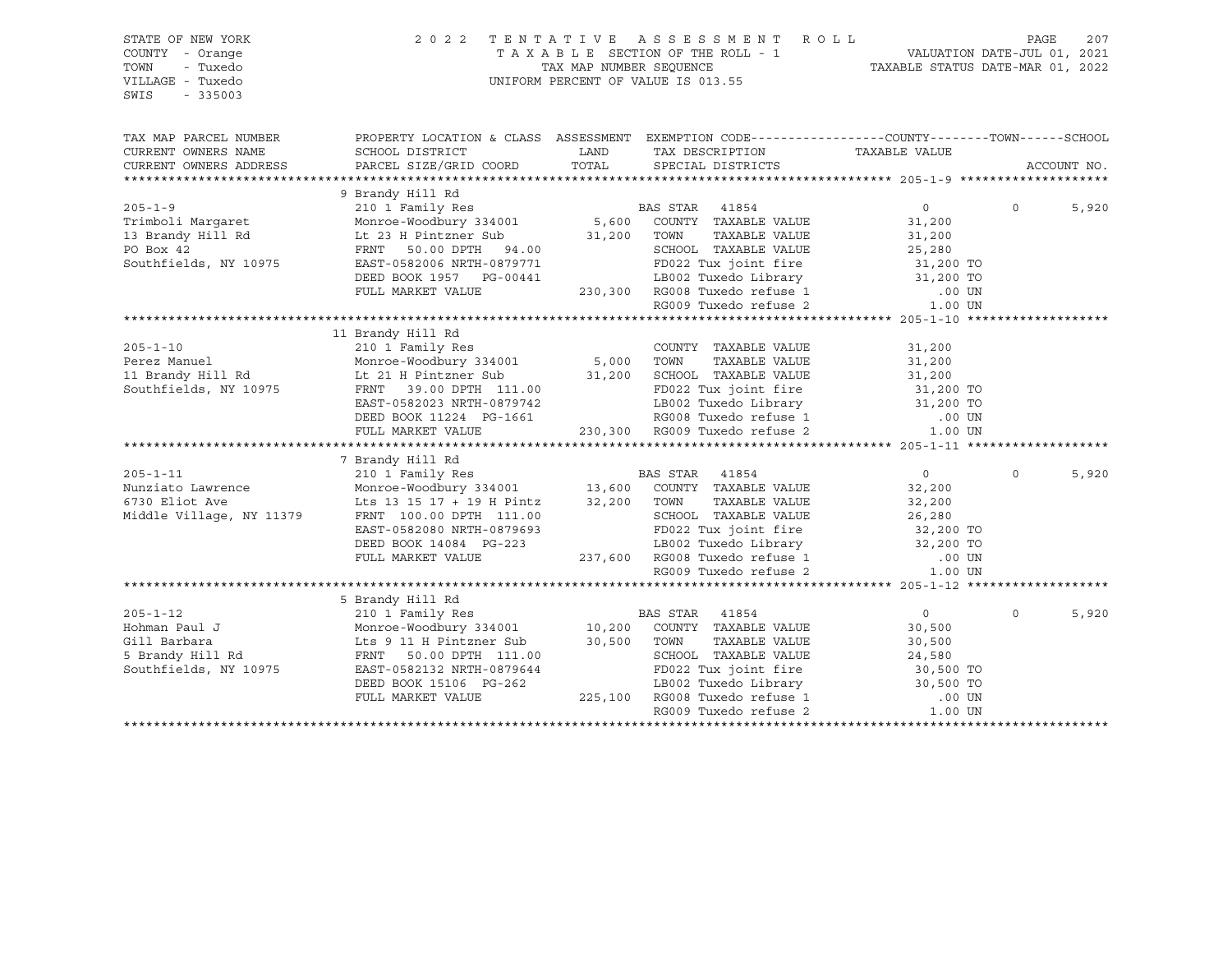STATE OF NEW YORK 2 0 2 2 T E N T A T I V E A S S E S S M E N T R O L L PAGE 208 COUNTY - Orange T A X A B L E SECTION OF THE ROLL - 1 VALUATION DATE-JUL 01, 2021 TOWN - Tuxedo TAX MAP NUMBER SEQUENCE TAXABLE STATUS DATE-MAR 01, 2022 UNIFORM PERCENT OF VALUE IS 013.55 SWIS - 335003 TAX MAP PARCEL NUMBER PROPERTY LOCATION & CLASS ASSESSMENT EXEMPTION CODE------------------COUNTY--------TOWN------SCHOOL CURRENT OWNERS NAME SCHOOL DISTRICT LAND TAX DESCRIPTION TAXABLE VALUE CURRENT OWNERS ADDRESS PARCEL SIZE/GRID COORD TOTAL SPECIAL DISTRICTS ACCOUNT NO. \*\*\*\*\*\*\*\*\*\*\*\*\*\*\*\*\*\*\*\*\*\*\*\*\*\*\*\*\*\*\*\*\*\*\*\*\*\*\*\*\*\*\*\*\*\*\*\*\*\*\*\*\*\*\*\*\*\*\*\*\*\*\*\*\*\*\*\*\*\*\*\*\*\*\*\*\*\*\*\*\*\*\*\*\*\*\*\*\*\*\*\*\*\*\*\*\*\*\*\*\*\*\* 205-1-13 \*\*\*\*\*\*\*\*\*\*\*\*\*\*\*\*\*\*\* 1 Brandy Hill Rd 205-1-13 210 1 Family Res COUNTY TAXABLE VALUE 28,800 Rosario Juana J Monroe-Woodbury 334001 12,900 TOWN TAXABLE VALUE 28,800 1 Brandy Hill Rd Lts 1 3 5 + 7 H Pintzner 28,800 SCHOOL TAXABLE VALUE 28,800 Southfields, NY 10975 FRNT 100.00 DPTH 111.00 FD022 Tux joint fire 28,800 TO EAST-0582182 NRTH-0879603 LB002 Tuxedo Library 28,800 TO DEED BOOK 14520 PG-1701 RG008 Tuxedo refuse 1 .00 UN FULL MARKET VALUE 212,500 RG009 Tuxedo refuse 2 1.00 UN \*\*\*\*\*\*\*\*\*\*\*\*\*\*\*\*\*\*\*\*\*\*\*\*\*\*\*\*\*\*\*\*\*\*\*\*\*\*\*\*\*\*\*\*\*\*\*\*\*\*\*\*\*\*\*\*\*\*\*\*\*\*\*\*\*\*\*\*\*\*\*\*\*\*\*\*\*\*\*\*\*\*\*\*\*\*\*\*\*\*\*\*\*\*\*\*\*\*\*\*\*\*\* 205-1-16 \*\*\*\*\*\*\*\*\*\*\*\*\*\*\*\*\*\*\* 1039 St Hwy 17 205-1-16 484 1 use sm bld COUNTY TAXABLE VALUE 75,000 LeBaron Chester Monroe-Woodbury 334001 60,000 TOWN TAXABLE VALUE 75,000 65 Spring St ACRES 8.80 75,000 SCHOOL TAXABLE VALUE 75,000 Goshen, NY 10924 EAST-0581333 NRTH-0878994 FD022 Tux joint fire 75,000 TO DEED BOOK 4685 PG-77 LB002 Tuxedo Library 75,000 TO FULL MARKET VALUE 553,500 \*\*\*\*\*\*\*\*\*\*\*\*\*\*\*\*\*\*\*\*\*\*\*\*\*\*\*\*\*\*\*\*\*\*\*\*\*\*\*\*\*\*\*\*\*\*\*\*\*\*\*\*\*\*\*\*\*\*\*\*\*\*\*\*\*\*\*\*\*\*\*\*\*\*\*\*\*\*\*\*\*\*\*\*\*\*\*\*\*\*\*\*\*\*\*\*\*\*\*\*\*\*\* 205-1-17 \*\*\*\*\*\*\*\*\*\*\*\*\*\*\*\*\*\*\* 16 Orange Tpke 205-1-17 465 Prof. bldg. COUNTY TAXABLE VALUE 10,000 3-D property Maintenance LLc Monroe-Woodbury 334001 2,500 TOWN TAXABLE VALUE 10,000 785 Eagle Valley Rd FRNT 96.70 DPTH 78.80 10,000 SCHOOL TAXABLE VALUE 10,000 EAST-0581139 NRTH-0878948 FD022 Tux joint fire 10,000 TO DEED BOOK 14546 PG-157 FULL MARKET VALUE 73,800 \*\*\*\*\*\*\*\*\*\*\*\*\*\*\*\*\*\*\*\*\*\*\*\*\*\*\*\*\*\*\*\*\*\*\*\*\*\*\*\*\*\*\*\*\*\*\*\*\*\*\*\*\*\*\*\*\*\*\*\*\*\*\*\*\*\*\*\*\*\*\*\*\*\*\*\*\*\*\*\*\*\*\*\*\*\*\*\*\*\*\*\*\*\*\*\*\*\*\*\*\*\*\* 205-1-18 \*\*\*\*\*\*\*\*\*\*\*\*\*\*\*\*\*\*\* 12 Orange Tpke 205-1-18 220 2 Family Res COUNTY TAXABLE VALUE 28,000 Parwanta Maliha Monroe-Woodbury 334001 11,000 TOWN TAXABLE VALUE 28,000 Metwally Mariam P FRNT 136.50 DPTH 142.30 28,000 SCHOOL TAXABLE VALUE 28,000 39 Hickory St ACRES 0.13 FD022 Tux joint fire 28,000 TO Highland Mills, NY 10930 EAST-0581133 NRTH-0878799 LB002 Tuxedo Library 28,000 TO DEED BOOK 13256 PG-828 RG008 Tuxedo refuse 1 .00 UN FULL MARKET VALUE 206,600 RG009 Tuxedo refuse 2 2.00 UN \*\*\*\*\*\*\*\*\*\*\*\*\*\*\*\*\*\*\*\*\*\*\*\*\*\*\*\*\*\*\*\*\*\*\*\*\*\*\*\*\*\*\*\*\*\*\*\*\*\*\*\*\*\*\*\*\*\*\*\*\*\*\*\*\*\*\*\*\*\*\*\*\*\*\*\*\*\*\*\*\*\*\*\*\*\*\*\*\*\*\*\*\*\*\*\*\*\*\*\*\*\*\* 205-1-19 \*\*\*\*\*\*\*\*\*\*\*\*\*\*\*\*\*\*\* 1037 Route 17 205-1-19 480 Mult-use bld COUNTY TAXABLE VALUE 53,500 Le Baron Chester Monroe-Woodbury 334001 41,400 TOWN TAXABLE VALUE 53,500 65 Spring St FRNT 215.90 DPTH 231.50 53,500 SCHOOL TAXABLE VALUE 53,500 Goshen, NY 10924 ACRES 0.57 FD022 Tux joint fire 53,500 TO EAST-0581209 NRTH-0878696 LB002 Tuxedo Library 53,500 TO DEED BOOK 4685 PG-77 FULL MARKET VALUE 394,800 \*\*\*\*\*\*\*\*\*\*\*\*\*\*\*\*\*\*\*\*\*\*\*\*\*\*\*\*\*\*\*\*\*\*\*\*\*\*\*\*\*\*\*\*\*\*\*\*\*\*\*\*\*\*\*\*\*\*\*\*\*\*\*\*\*\*\*\*\*\*\*\*\*\*\*\*\*\*\*\*\*\*\*\*\*\*\*\*\*\*\*\*\*\*\*\*\*\*\*\*\*\*\*\*\*\*\*\*\*\*\*\*\*\*\*\*\*\*\*\*\*\*\*\*\*\*\*\*\*\*\*\*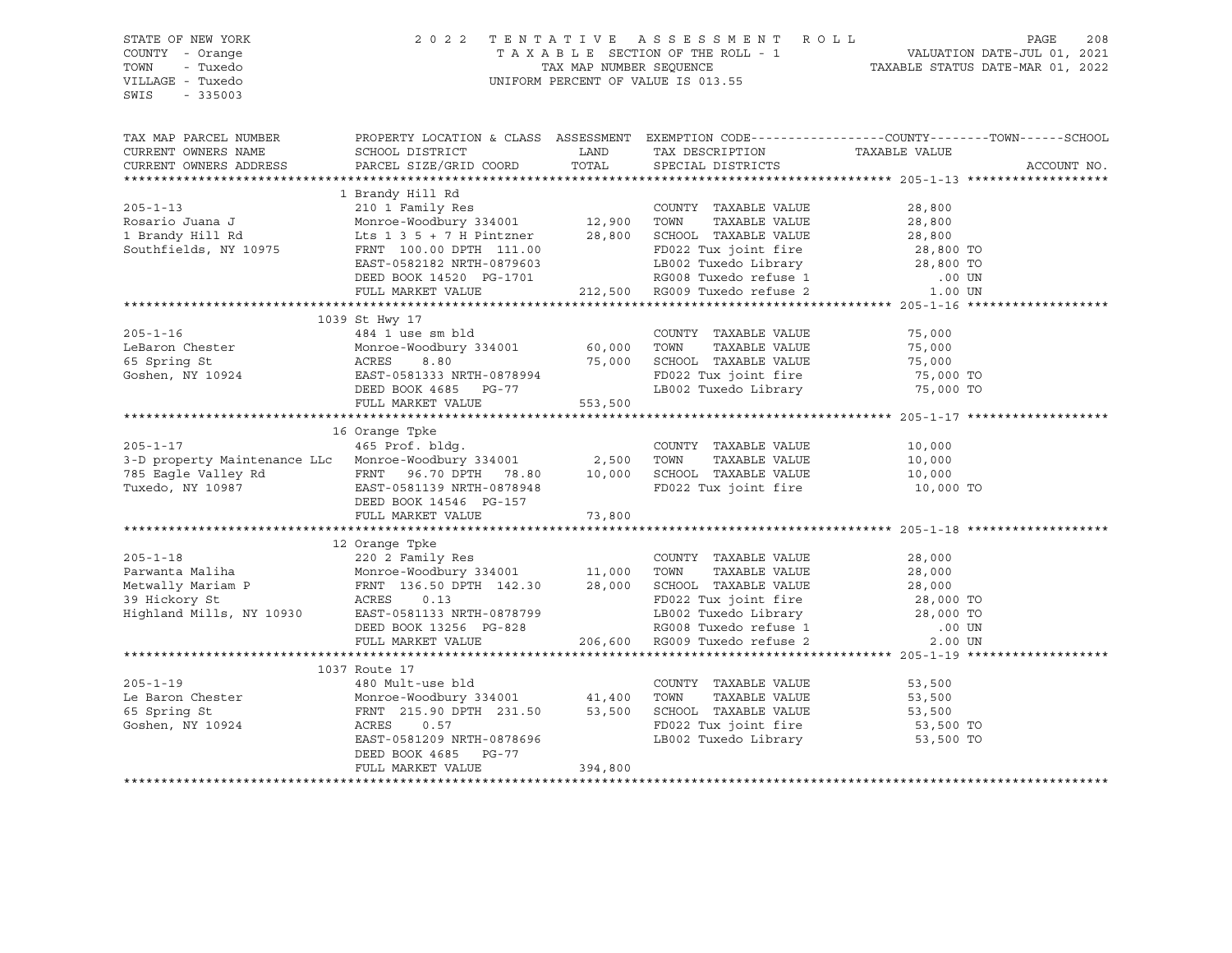## STATE OF NEW YORK 2 0 2 2 T E N T A T I V E A S S E S S M E N T R O L L PAGE 209 COUNTY - Orange T A X A B L E SECTION OF THE ROLL - 1 VALUATION DATE-JUL 01, 2021 TOWN - Tuxedo TAX MAP NUMBER SEQUENCE TAXABLE STATUS DATE-MAR 01, 2022 VILLAGE - Tuxedo UNIFORM PERCENT OF VALUE IS 013.55

| TAX MAP PARCEL NUMBER                                                                                                                                                                                                                                     | PROPERTY LOCATION & CLASS ASSESSMENT EXEMPTION CODE----------------COUNTY-------TOWN------SCHOOL            |         |                                                                                                     |       |             |
|-----------------------------------------------------------------------------------------------------------------------------------------------------------------------------------------------------------------------------------------------------------|-------------------------------------------------------------------------------------------------------------|---------|-----------------------------------------------------------------------------------------------------|-------|-------------|
| CURRENT OWNERS NAME                                                                                                                                                                                                                                       | SCHOOL DISTRICT                                                                                             | LAND    | TAX DESCRIPTION TAXABLE VALUE SPECIAL DISTRICTS                                                     |       |             |
| CURRENT OWNERS ADDRESS                                                                                                                                                                                                                                    | PARCEL SIZE/GRID COORD TOTAL                                                                                |         |                                                                                                     |       | ACCOUNT NO. |
|                                                                                                                                                                                                                                                           |                                                                                                             |         |                                                                                                     |       |             |
|                                                                                                                                                                                                                                                           | 1064 Route 17                                                                                               |         |                                                                                                     |       |             |
|                                                                                                                                                                                                                                                           |                                                                                                             |         |                                                                                                     |       |             |
|                                                                                                                                                                                                                                                           |                                                                                                             |         |                                                                                                     |       |             |
|                                                                                                                                                                                                                                                           |                                                                                                             |         |                                                                                                     |       |             |
|                                                                                                                                                                                                                                                           |                                                                                                             |         |                                                                                                     |       |             |
| 205-2-1<br>Lucrezia Realty Inc Monroe-Woodbury 334001<br>90 Collyer Ave Monroe-Woodbury 334001<br>90 Collyer Ave Monroe-Woodbury 334001<br>85,500<br>New City, NY 10956<br>26,500<br>26,500<br>27 UX Sense COUNTY TAXABLE VALUE<br>85,500<br>27 UX        |                                                                                                             |         | FD022 Tux joint fire 55,500 TO<br>LB002 Tuxedo Library 65,500 TO                                    |       |             |
|                                                                                                                                                                                                                                                           | FULL MARKET VALUE                                                                                           | 631,000 |                                                                                                     |       |             |
|                                                                                                                                                                                                                                                           |                                                                                                             |         |                                                                                                     |       |             |
|                                                                                                                                                                                                                                                           |                                                                                                             |         |                                                                                                     |       |             |
|                                                                                                                                                                                                                                                           | Ted's Way                                                                                                   |         |                                                                                                     |       |             |
|                                                                                                                                                                                                                                                           |                                                                                                             |         | COUNTY TAXABLE VALUE<br>TOWN TAXABLE VALUE                                                          | 7,500 |             |
|                                                                                                                                                                                                                                                           |                                                                                                             |         |                                                                                                     | 7,500 |             |
|                                                                                                                                                                                                                                                           |                                                                                                             |         |                                                                                                     |       |             |
|                                                                                                                                                                                                                                                           |                                                                                                             |         |                                                                                                     |       |             |
|                                                                                                                                                                                                                                                           |                                                                                                             |         |                                                                                                     |       |             |
| De Gregorio Josephine FRNT 328.00 DPTH 57.00 7,500 SCHOOL TAXABLE VALUE 7,500 7,500 7,500 7,500 7,500 7,500 7,500 7,500 7,500 7,500 7,500 7,500 7,500 7,500 7,500 7,500 7,500 7,500 7,500 7,500 7,500 7,500 7,500 7,500 7,500                             |                                                                                                             |         |                                                                                                     |       |             |
|                                                                                                                                                                                                                                                           |                                                                                                             |         |                                                                                                     |       |             |
|                                                                                                                                                                                                                                                           | Route 17                                                                                                    |         |                                                                                                     |       |             |
| $205 - 2 - 3.1$                                                                                                                                                                                                                                           | 311 Res vac land                                                                                            |         | COUNTY TAXABLE VALUE                                                                                | 4,500 |             |
|                                                                                                                                                                                                                                                           |                                                                                                             |         |                                                                                                     |       |             |
| Dalesandro Thoedore R Jr<br>31 Nes vac 1 and<br>33 Spring St<br>200 PTR 195.00 DPTH 72.00<br>200 PO Box 178<br>200 Box 178<br>200 Box 178<br>200 Box 178<br>200 Box 178<br>200 Box 178<br>200 Box 178<br>200 Box 178<br>200 Box 178<br>200 Box 178<br>200 |                                                                                                             |         |                                                                                                     |       |             |
|                                                                                                                                                                                                                                                           |                                                                                                             |         |                                                                                                     |       |             |
|                                                                                                                                                                                                                                                           |                                                                                                             |         |                                                                                                     |       |             |
|                                                                                                                                                                                                                                                           |                                                                                                             |         |                                                                                                     |       |             |
|                                                                                                                                                                                                                                                           |                                                                                                             |         |                                                                                                     |       |             |
|                                                                                                                                                                                                                                                           |                                                                                                             |         |                                                                                                     |       |             |
|                                                                                                                                                                                                                                                           |                                                                                                             |         |                                                                                                     |       |             |
|                                                                                                                                                                                                                                                           |                                                                                                             |         |                                                                                                     |       |             |
|                                                                                                                                                                                                                                                           |                                                                                                             |         |                                                                                                     |       |             |
|                                                                                                                                                                                                                                                           |                                                                                                             |         |                                                                                                     |       |             |
|                                                                                                                                                                                                                                                           |                                                                                                             |         |                                                                                                     |       |             |
|                                                                                                                                                                                                                                                           |                                                                                                             |         |                                                                                                     |       |             |
|                                                                                                                                                                                                                                                           |                                                                                                             |         |                                                                                                     |       |             |
|                                                                                                                                                                                                                                                           |                                                                                                             |         |                                                                                                     |       |             |
|                                                                                                                                                                                                                                                           |                                                                                                             |         |                                                                                                     |       |             |
|                                                                                                                                                                                                                                                           | Depot Pl                                                                                                    |         |                                                                                                     |       |             |
| $205 - 2 - 4$                                                                                                                                                                                                                                             | 330 Vacant comm                                                                                             |         | COUNTY TAXABLE VALUE                                                                                | 6,000 |             |
| Dalesandro Sharon Monroe-Woodbury 334001 6,000                                                                                                                                                                                                            |                                                                                                             |         | TAXABLE VALUE<br>TOWN                                                                               | 6,000 |             |
| PO Box 103                                                                                                                                                                                                                                                |                                                                                                             |         | SCHOOL TAXABLE VALUE                                                                                | 6,000 |             |
| Southfields, NY 10975                                                                                                                                                                                                                                     |                                                                                                             |         |                                                                                                     |       |             |
|                                                                                                                                                                                                                                                           |                                                                                                             |         |                                                                                                     |       |             |
|                                                                                                                                                                                                                                                           | Lts 1 & 2 Pt Of Lt 3 6,000<br>Blk Ar M Cunningham Sub<br>FRNT 53.00 DPTH 77.00<br>EAST-0581374 NRTH-0878584 |         | FD022 Tux joint fire<br>ED022 Tux joint fire<br>ED022 Tuxedo Library<br>RG008 Tuxedo refuse 1 00 UN |       |             |
|                                                                                                                                                                                                                                                           | DEED BOOK 2252 PG-00134                                                                                     |         |                                                                                                     |       |             |
|                                                                                                                                                                                                                                                           | FULL MARKET VALUE                                                                                           | 44,300  |                                                                                                     |       |             |
|                                                                                                                                                                                                                                                           |                                                                                                             |         |                                                                                                     |       |             |
|                                                                                                                                                                                                                                                           |                                                                                                             |         |                                                                                                     |       |             |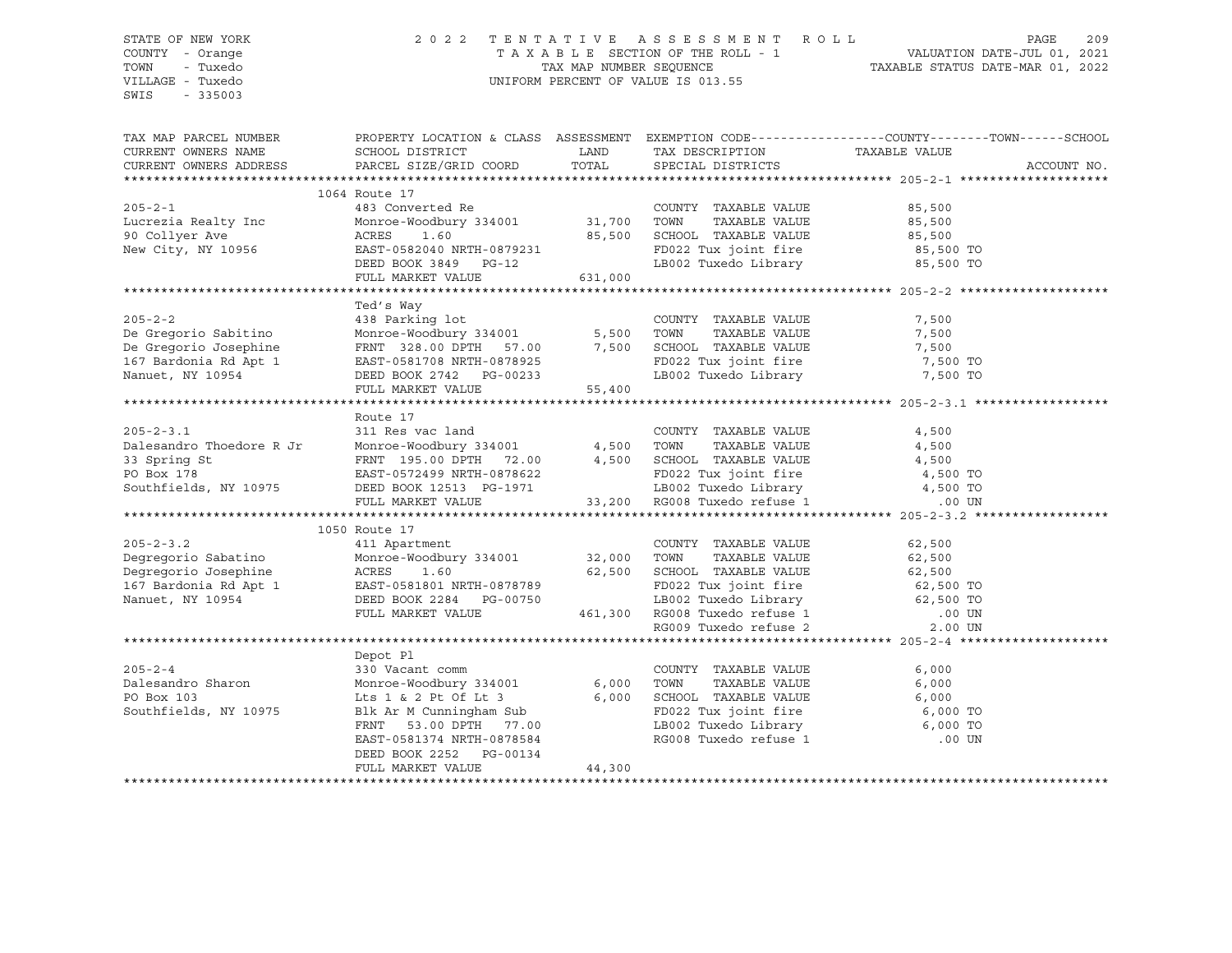#### STATE OF NEW YORK 2 0 2 2 T E N T A T I V E A S S E S S M E N T R O L L PAGE 210 COUNTY - Orange T A X A B L E SECTION OF THE ROLL - 1 VALUATION DATE-JUL 01, 2021 TOWN - Tuxedo TAX MAP NUMBER SEQUENCE TAXABLE STATUS DATE-MAR 01, 2022 UNIFORM PERCENT OF VALUE IS 013.55

TAX MAP PARCEL NUMBER PROPERTY LOCATION & CLASS ASSESSMENT EXEMPTION CODE------------------COUNTY--------TOWN------SCHOOL CURRENT OWNERS NAME SCHOOL DISTRICT LAND TAX DESCRIPTION TAXABLE VALUE CURRENT OWNERS ADDRESS PARCEL SIZE/GRID COORD TOTAL SPECIAL DISTRICTS ACCOUNT NO. \*\*\*\*\*\*\*\*\*\*\*\*\*\*\*\*\*\*\*\*\*\*\*\*\*\*\*\*\*\*\*\*\*\*\*\*\*\*\*\*\*\*\*\*\*\*\*\*\*\*\*\*\*\*\*\*\*\*\*\*\*\*\*\*\*\*\*\*\*\*\*\*\*\*\*\*\*\*\*\*\*\*\*\*\*\*\*\*\*\*\*\*\*\*\*\*\*\*\*\*\*\*\* 205-2-5 \*\*\*\*\*\*\*\*\*\*\*\*\*\*\*\*\*\*\*\* 5 Railroad Ave 205-2-5 210 1 Family Res COUNTY TAXABLE VALUE 30,300 Dalesandro Theodore R Jr Monroe-Woodbury 334001 10,700 TOWN TAXABLE VALUE 30,300 33 Spring St Pt Lt 3, Lts 4 & 5, Blk A R 30,300 SCHOOL TAXABLE VALUE 30,300 PO Box 178 **FRNT 73.00 DPTH 71.00** FD022 Tux joint fire 30,300 TO Southfields, NY 10975 EAST-0581441 NRTH-0878563 LB002 Tuxedo Library 30,300 TO DEED BOOK 12513 PG-1971 RG008 Tuxedo refuse 1 .00 UN FULL MARKET VALUE 223,600 RG009 Tuxedo refuse 2 1.00 UN \*\*\*\*\*\*\*\*\*\*\*\*\*\*\*\*\*\*\*\*\*\*\*\*\*\*\*\*\*\*\*\*\*\*\*\*\*\*\*\*\*\*\*\*\*\*\*\*\*\*\*\*\*\*\*\*\*\*\*\*\*\*\*\*\*\*\*\*\*\*\*\*\*\*\*\*\*\*\*\*\*\*\*\*\*\*\*\*\*\*\*\*\*\*\*\*\*\*\*\*\*\*\* 205-2-6 \*\*\*\*\*\*\*\*\*\*\*\*\*\*\*\*\*\*\*\* Depot Pl 205-2-6 311 Res vac land COUNTY TAXABLE VALUE 2,500 Dalesandro Thoedore R Jr Monroe-Woodbury 334001 2,500 TOWN TAXABLE VALUE 2,500 33 Spring St Lt 6 Blk A R M Cunningham 2,500 SCHOOL TAXABLE VALUE 2,500 PO Box 178 **FRNT 25.00 DPTH 77.00** FD022 Tux joint fire 2,500 TO Southfields, NY 10975 EAST-0581483 NRTH-0878548 LB002 Tuxedo Library 2,500 TO DEED BOOK 12513 PG-1971 RG008 Tuxedo refuse 1 .00 UN FULL MARKET VALUE 18,500 \*\*\*\*\*\*\*\*\*\*\*\*\*\*\*\*\*\*\*\*\*\*\*\*\*\*\*\*\*\*\*\*\*\*\*\*\*\*\*\*\*\*\*\*\*\*\*\*\*\*\*\*\*\*\*\*\*\*\*\*\*\*\*\*\*\*\*\*\*\*\*\*\*\*\*\*\*\*\*\*\*\*\*\*\*\*\*\*\*\*\*\*\*\*\*\*\*\*\*\*\*\*\* 205-2-7 \*\*\*\*\*\*\*\*\*\*\*\*\*\*\*\*\*\*\*\* 7 Railroad Ave<br>210 1 Family Res 205-2-7 210 1 Family Res COUNTY TAXABLE VALUE 15,000 Dalesandro Sharon K Monroe-Woodbury 334001 10,200 TOWN TAXABLE VALUE 15,000 PO Box 103 Lt 7 Blk A R M Cunningham 15,000 SCHOOL TAXABLE VALUE 15,000 Southfields, NY 10975 FRNT 25.00 DPTH 83.00 FD022 Tux joint fire 15,000 TO EAST-0581512 NRTH-0878541 LB002 Tuxedo Library 15,000 TO DEED BOOK 3295 PG-116 RG008 Tuxedo refuse 1 .00 UN FULL MARKET VALUE 110,700 RG009 Tuxedo refuse 2 1.00 UN \*\*\*\*\*\*\*\*\*\*\*\*\*\*\*\*\*\*\*\*\*\*\*\*\*\*\*\*\*\*\*\*\*\*\*\*\*\*\*\*\*\*\*\*\*\*\*\*\*\*\*\*\*\*\*\*\*\*\*\*\*\*\*\*\*\*\*\*\*\*\*\*\*\*\*\*\*\*\*\*\*\*\*\*\*\*\*\*\*\*\*\*\*\*\*\*\*\*\*\*\*\*\* 205-2-8 \*\*\*\*\*\*\*\*\*\*\*\*\*\*\*\*\*\*\*\* 9 Railroad Ave 205-2-8 210 1 Family Res COUNTY TAXABLE VALUE 15,000 Dalesandro Sharon K Monroe-Woodbury 334001 9,600 TOWN TAXABLE VALUE 15,000 PO Box 103 Lt 8 Blk A R M Cunningham 15,000 SCHOOL TAXABLE VALUE 15,000 Southfields, NY 10975 FRNT 25.00 DPTH 88.00 FD022 Tux joint fire 15,000 TO EAST-0581540 NRTH-0878533 LB002 Tuxedo Library 15,000 TO DEED BOOK 3295 PG-113 RG008 Tuxedo refuse 1 .00 UN FULL MARKET VALUE 110,700 RG009 Tuxedo refuse 2 1.00 UN \*\*\*\*\*\*\*\*\*\*\*\*\*\*\*\*\*\*\*\*\*\*\*\*\*\*\*\*\*\*\*\*\*\*\*\*\*\*\*\*\*\*\*\*\*\*\*\*\*\*\*\*\*\*\*\*\*\*\*\*\*\*\*\*\*\*\*\*\*\*\*\*\*\*\*\*\*\*\*\*\*\*\*\*\*\*\*\*\*\*\*\*\*\*\*\*\*\*\*\*\*\*\* 205-2-9 \*\*\*\*\*\*\*\*\*\*\*\*\*\*\*\*\*\*\*\* 1048 Route 17 205-2-9 210 1 Family Res COUNTY TAXABLE VALUE 22,500 Kunkel Donna Monroe-Woodbury 334001 7,500 TOWN TAXABLE VALUE 22,500 1048 Route 17 ACRES 0.87 22,500 SCHOOL TAXABLE VALUE 22,500 PO Box 17 EAST-0581696 NRTH-0878677 FD022 Tux joint fire 22,500 TO Southfields, NY 10975 DEED BOOK 14595 PG-1024 LB002 Tuxedo Library 22,500 TO FULL MARKET VALUE 166,100 RG008 Tuxedo refuse 1 .00 UN RG009 Tuxedo refuse 2  $1.00$  UN \*\*\*\*\*\*\*\*\*\*\*\*\*\*\*\*\*\*\*\*\*\*\*\*\*\*\*\*\*\*\*\*\*\*\*\*\*\*\*\*\*\*\*\*\*\*\*\*\*\*\*\*\*\*\*\*\*\*\*\*\*\*\*\*\*\*\*\*\*\*\*\*\*\*\*\*\*\*\*\*\*\*\*\*\*\*\*\*\*\*\*\*\*\*\*\*\*\*\*\*\*\*\*\*\*\*\*\*\*\*\*\*\*\*\*\*\*\*\*\*\*\*\*\*\*\*\*\*\*\*\*\*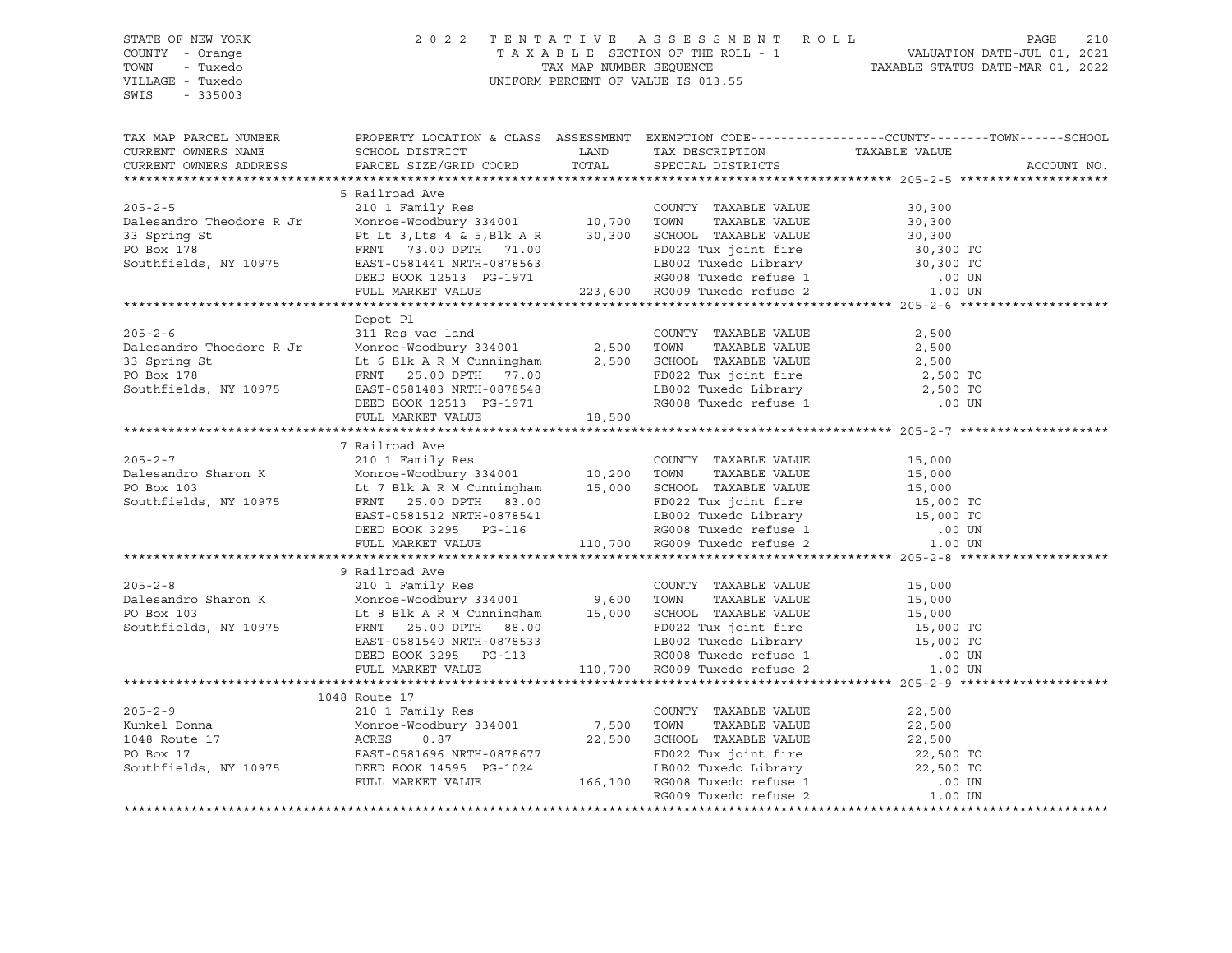| STATE OF NEW YORK<br>COUNTY - Orange<br>- Tuxedo<br>TOWN<br>VILLAGE - Tuxedo<br>SWIS<br>$-335003$ | 2022                                                                                                                                                                                                                                                                                                                                                                                                                                                 |        | TENTATIVE ASSESSMENT ROLL PAGE 211<br>TAXABLE SECTION OF THE ROLL - 1 VALUATION DATE-JUL 01, 2021<br>TAX MAP NUMBER SEQUENCE TAXABLE STATUS DATE-MAR 01, 2022<br>UNIFORM PERCENT OF VALUE IS 013.55                                         |                            |                   |
|---------------------------------------------------------------------------------------------------|------------------------------------------------------------------------------------------------------------------------------------------------------------------------------------------------------------------------------------------------------------------------------------------------------------------------------------------------------------------------------------------------------------------------------------------------------|--------|---------------------------------------------------------------------------------------------------------------------------------------------------------------------------------------------------------------------------------------------|----------------------------|-------------------|
| TAX MAP PARCEL NUMBER<br>CURRENT OWNERS NAME<br>CURRENT OWNERS ADDRESS                            | PROPERTY LOCATION & CLASS ASSESSMENT EXEMPTION CODE---------------COUNTY-------TOWN-----SCHOOL<br>SCHOOL DISTRICT LAND<br>PARCEL SIZE/GRID COORD                                                                                                                                                                                                                                                                                                     | TOTAL  | TAX DESCRIPTION<br>SPECIAL DISTRICTS<br>SPECIAL DISTRICTS                                                                                                                                                                                   |                            | ACCOUNT NO.       |
|                                                                                                   |                                                                                                                                                                                                                                                                                                                                                                                                                                                      |        |                                                                                                                                                                                                                                             |                            |                   |
| $205 - 2 - 10$                                                                                    |                                                                                                                                                                                                                                                                                                                                                                                                                                                      |        |                                                                                                                                                                                                                                             | 19,600                     |                   |
| Dalesandro Sharon K                                                                               |                                                                                                                                                                                                                                                                                                                                                                                                                                                      |        |                                                                                                                                                                                                                                             |                            |                   |
| 17 Railroad Ave                                                                                   |                                                                                                                                                                                                                                                                                                                                                                                                                                                      |        |                                                                                                                                                                                                                                             |                            |                   |
| Southfields, NY 10975                                                                             | COUNTY TAXABLE VALUE<br>Monroe-Woodbury 334001 9,600 TOWN TAXABLE VALUE<br>Lts 9 + 10 Blk A R M Cunn 19,600 SCHOOL TAXABLE VALUE<br>FRNT 50.00 DPTH 100.00 FD022 Tux ioint fire<br>EAST-0581576 NRTH-0936536<br>Monroe-Woodbury 334001 9,600 TOWN TAXABLE VALUE 19,600<br>Lts 9 + 10 Blk A R M Cunn 19,600 SCHOOL TAXABLE VALUE 19,600<br>FRNT 50.00 DPTH 100.00 FD022 Tux joint fire 19,600 TO<br>EAST-0581576 NRTH-0878529 LB002 Tuxedo Library 19 |        |                                                                                                                                                                                                                                             |                            |                   |
|                                                                                                   |                                                                                                                                                                                                                                                                                                                                                                                                                                                      |        |                                                                                                                                                                                                                                             |                            |                   |
|                                                                                                   |                                                                                                                                                                                                                                                                                                                                                                                                                                                      |        |                                                                                                                                                                                                                                             |                            |                   |
|                                                                                                   |                                                                                                                                                                                                                                                                                                                                                                                                                                                      |        |                                                                                                                                                                                                                                             |                            |                   |
|                                                                                                   | 15 Railroad Ave                                                                                                                                                                                                                                                                                                                                                                                                                                      |        |                                                                                                                                                                                                                                             |                            |                   |
| $205 - 2 - 11$                                                                                    | 210 1 Family Res                                                                                                                                                                                                                                                                                                                                                                                                                                     |        | COUNTY TAXABLE VALUE                                                                                                                                                                                                                        | 13,500                     |                   |
|                                                                                                   |                                                                                                                                                                                                                                                                                                                                                                                                                                                      |        |                                                                                                                                                                                                                                             |                            |                   |
|                                                                                                   |                                                                                                                                                                                                                                                                                                                                                                                                                                                      |        |                                                                                                                                                                                                                                             |                            |                   |
|                                                                                                   |                                                                                                                                                                                                                                                                                                                                                                                                                                                      |        |                                                                                                                                                                                                                                             |                            |                   |
|                                                                                                   |                                                                                                                                                                                                                                                                                                                                                                                                                                                      |        |                                                                                                                                                                                                                                             |                            |                   |
|                                                                                                   |                                                                                                                                                                                                                                                                                                                                                                                                                                                      |        |                                                                                                                                                                                                                                             |                            |                   |
|                                                                                                   |                                                                                                                                                                                                                                                                                                                                                                                                                                                      |        |                                                                                                                                                                                                                                             |                            |                   |
|                                                                                                   | 17 Railroad Ave                                                                                                                                                                                                                                                                                                                                                                                                                                      |        |                                                                                                                                                                                                                                             |                            |                   |
|                                                                                                   | EXERCISE AND SOLUTION OF TAXABLE VALUE CONTRACT AND MONOGRAPH OF SAMPLE VALUE OF BOX 103<br>Southfields, NY 10975<br>Southfields, NY 10975<br>Southfields, NY 10975<br>SEED BOOK 3295<br>THE CHOCL TAXABLE VALUE CONTRACT AND SCHOOL TAX                                                                                                                                                                                                             |        |                                                                                                                                                                                                                                             | $\overline{0}$             | $\circ$<br>14,780 |
|                                                                                                   |                                                                                                                                                                                                                                                                                                                                                                                                                                                      |        |                                                                                                                                                                                                                                             |                            |                   |
|                                                                                                   |                                                                                                                                                                                                                                                                                                                                                                                                                                                      |        |                                                                                                                                                                                                                                             |                            |                   |
|                                                                                                   |                                                                                                                                                                                                                                                                                                                                                                                                                                                      |        |                                                                                                                                                                                                                                             |                            |                   |
|                                                                                                   |                                                                                                                                                                                                                                                                                                                                                                                                                                                      |        |                                                                                                                                                                                                                                             |                            |                   |
|                                                                                                   |                                                                                                                                                                                                                                                                                                                                                                                                                                                      |        |                                                                                                                                                                                                                                             |                            |                   |
|                                                                                                   | FULL MARKET VALUE                                                                                                                                                                                                                                                                                                                                                                                                                                    |        | 11,300 COUNTY TAXABLE VALUE 30,400<br>30,400 TOWN TAXABLE VALUE 30,400<br>SCHOOL TAXABLE VALUE 30,400<br>SCHOOL TAXABLE VALUE 15,620<br>FD022 Tux joint fire 30,400 TO<br>LB002 Tuxedo refuse 1 .00 UN<br>RG009 Tuxedo refuse 2 .00 UN<br>* |                            |                   |
|                                                                                                   |                                                                                                                                                                                                                                                                                                                                                                                                                                                      |        |                                                                                                                                                                                                                                             |                            |                   |
|                                                                                                   |                                                                                                                                                                                                                                                                                                                                                                                                                                                      |        |                                                                                                                                                                                                                                             |                            |                   |
| $205 - 2 - 13$                                                                                    |                                                                                                                                                                                                                                                                                                                                                                                                                                                      |        | COUNTY TAXABLE VALUE                                                                                                                                                                                                                        | 4,400                      |                   |
| Dalesandro Sharon K                                                                               | 312 Vac w/imprv<br>Monroe-Woodbury 334001 3,400 TOWN<br>Lt 15 + Pt Lt 14 Blk A P                                                                                                                                                                                                                                                                                                                                                                     |        | TAXABLE VALUE                                                                                                                                                                                                                               | 4,400                      |                   |
| PO Box 103                                                                                        | Lt 15 + Pt Lt 14 Blk A R 4,400 SCHOOL TAXABLE VALUE<br>FRNT 37.00 DPTH 130.00 FD022 Tux joint fire<br>EAST-0581703 NRTH-0878502 LB002 Tuxedo Library<br>DEED BOOK 3295 PG-122 RG008 Tuxedo refuse 1                                                                                                                                                                                                                                                  |        |                                                                                                                                                                                                                                             | 4,400                      |                   |
| Southfields, NY 10975                                                                             |                                                                                                                                                                                                                                                                                                                                                                                                                                                      |        |                                                                                                                                                                                                                                             | 4,400 TO<br>4,400 TO       |                   |
|                                                                                                   |                                                                                                                                                                                                                                                                                                                                                                                                                                                      |        |                                                                                                                                                                                                                                             | .00 UN                     |                   |
|                                                                                                   | FULL MARKET VALUE                                                                                                                                                                                                                                                                                                                                                                                                                                    | 32,500 |                                                                                                                                                                                                                                             |                            |                   |
|                                                                                                   |                                                                                                                                                                                                                                                                                                                                                                                                                                                      |        |                                                                                                                                                                                                                                             |                            |                   |
|                                                                                                   | Depot Pl                                                                                                                                                                                                                                                                                                                                                                                                                                             |        |                                                                                                                                                                                                                                             |                            |                   |
| $205 - 2 - 14$                                                                                    |                                                                                                                                                                                                                                                                                                                                                                                                                                                      |        |                                                                                                                                                                                                                                             | 1,000                      |                   |
| Dalesandro Sharon K                                                                               |                                                                                                                                                                                                                                                                                                                                                                                                                                                      |        |                                                                                                                                                                                                                                             |                            |                   |
| PO Box 103                                                                                        | Equationm<br>330 Vacant comm<br>Monroe-Woodbury 334001<br>Pt Lt 3 Blk A<br>R M Cunningham Sub<br>R M Cunningham Sub<br>FD022 Tux joint fire<br>FRNT 11.00 DPTH 70.00<br>EAST-0581416 NRTH-0878576<br>TATA DRTH-0878576<br>TATA DRTH-0878576<br>RG008                                                                                                                                                                                                 |        |                                                                                                                                                                                                                                             | 1,000<br>1,000<br>1,000 TO |                   |
| Southfields, NY 10975                                                                             |                                                                                                                                                                                                                                                                                                                                                                                                                                                      |        |                                                                                                                                                                                                                                             |                            |                   |
|                                                                                                   |                                                                                                                                                                                                                                                                                                                                                                                                                                                      |        |                                                                                                                                                                                                                                             | $1,000$ TO<br>.00 UN       |                   |
|                                                                                                   | DEED BOOK 3295 PG-119                                                                                                                                                                                                                                                                                                                                                                                                                                |        |                                                                                                                                                                                                                                             |                            |                   |
|                                                                                                   | FULL MARKET VALUE                                                                                                                                                                                                                                                                                                                                                                                                                                    | 7,400  |                                                                                                                                                                                                                                             |                            |                   |
|                                                                                                   |                                                                                                                                                                                                                                                                                                                                                                                                                                                      |        |                                                                                                                                                                                                                                             |                            |                   |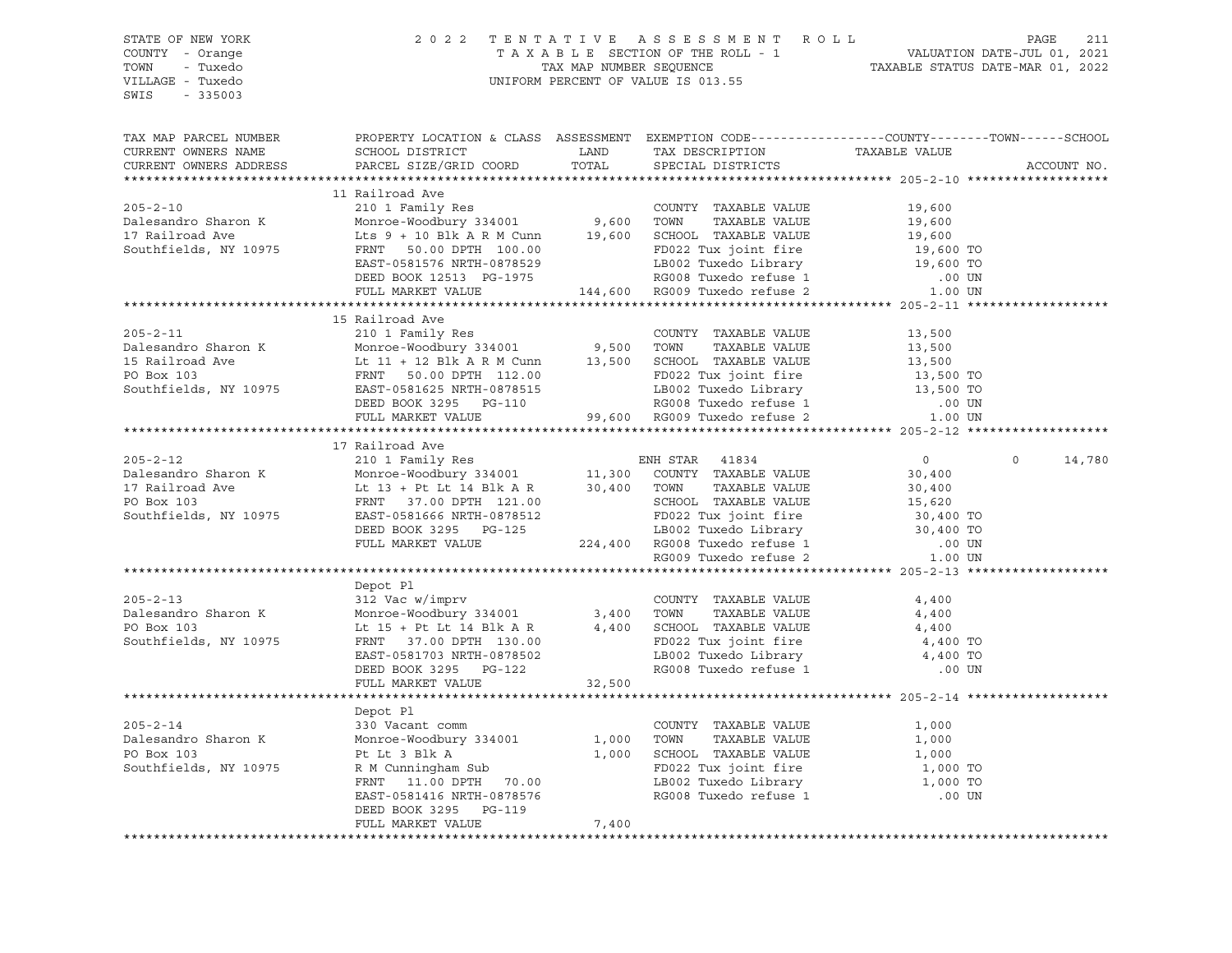| STATE OF NEW YORK<br>COUNTY - Orange<br>TOWN<br>- Tuxedo<br>VILLAGE - Tuxedo<br>SWIS<br>$-335003$ |                                                                                                                                                                                                                                          |                          | 2022 TENTATIVE ASSESSMENT ROLL<br>T A X A B L E SECTION OF THE ROLL - 1 VALUATION DATE-JUL 01, 2021<br>TAX MAP NUMBER SEQUENCE TAXABLE STATUS DATE-MAR 01, 2022<br>UNIFORM PERCENT OF VALUE IS 013.55 |                                                                | PAGE<br>212      |
|---------------------------------------------------------------------------------------------------|------------------------------------------------------------------------------------------------------------------------------------------------------------------------------------------------------------------------------------------|--------------------------|-------------------------------------------------------------------------------------------------------------------------------------------------------------------------------------------------------|----------------------------------------------------------------|------------------|
| TAX MAP PARCEL NUMBER<br>CURRENT OWNERS NAME<br>CURRENT OWNERS ADDRESS                            | SCHOOL DISTRICT<br>PARCEL SIZE/GRID COORD                                                                                                                                                                                                | LAND<br>TOTAL            | PROPERTY LOCATION & CLASS ASSESSMENT EXEMPTION CODE----------------COUNTY-------TOWN------SCHOOL<br>TAX DESCRIPTION<br>SPECIAL DISTRICTS                                                              | TAXABLE VALUE                                                  | ACCOUNT NO.      |
|                                                                                                   | 1032 Route 17                                                                                                                                                                                                                            |                          |                                                                                                                                                                                                       |                                                                |                  |
| $205 - 3 - 1$<br>Gorczyca Mariusz<br>20 Nolans Way                                                | 483 Converted Re<br>Monroe-Woodbury 334001 15,000<br>Lts $1 \t2 + 3$ Blk B R M Cun 48,500                                                                                                                                                |                          | COUNTY TAXABLE VALUE<br>TOWN<br>TAXABLE VALUE<br>SCHOOL TAXABLE VALUE                                                                                                                                 | 48,500<br>48,500<br>48,500                                     |                  |
| PO Box 7<br>Southfields, NY 10975                                                                 | FRNT 95.60 DPTH 88.70<br>EAST-0581558 NRTH-0878939<br>DEED BOOK 11357 PG-81<br>FULL MARKET VALUE                                                                                                                                         | 357,900                  | FD022 Tux joint fire<br>LB002 Tuxedo Library                                                                                                                                                          | 48,500 TO<br>48,500 TO                                         |                  |
|                                                                                                   |                                                                                                                                                                                                                                          |                          |                                                                                                                                                                                                       |                                                                |                  |
| $205 - 3 - 2$                                                                                     | 33 Spring St<br>210 1 Family Res                                                                                                                                                                                                         |                          | BAS STAR 41854                                                                                                                                                                                        | $\overline{0}$                                                 | $\circ$<br>5,920 |
| Dalesandro Theodore R<br>Pizzo Jodi M<br>PO Box 178<br>Southfields, NY 10975                      | Monroe-Woodbury 334001<br>Lts 6 7 Blk B R M<br>Cunningham Map 1030<br>FRNT 50.00 DPTH 100.00<br>BANKC010090<br>EAST-0581400 NRTH-0878460                                                                                                 | 42,500                   | 15,000 COUNTY TAXABLE VALUE<br>TOWN<br>TAXABLE VALUE<br>SCHOOL TAXABLE VALUE<br>FD022 Tux joint fire<br>LB002 Tuxedo Library<br>RG008 Tuxedo refuse 1                                                 | 42,500<br>42,500<br>36,580<br>42,500 TO<br>42,500 TO<br>.00 UN |                  |
|                                                                                                   | DEED BOOK 4265 PG-230<br>FULL MARKET VALUE                                                                                                                                                                                               | 313,700                  | RG009 Tuxedo refuse 2                                                                                                                                                                                 | 1.00 UN                                                        |                  |
|                                                                                                   |                                                                                                                                                                                                                                          |                          |                                                                                                                                                                                                       |                                                                |                  |
|                                                                                                   | Spring St                                                                                                                                                                                                                                |                          |                                                                                                                                                                                                       |                                                                |                  |
| $205 - 3 - 3.1$<br>Dalesandro Theodore R<br>Pizzo Jodi M<br>PO Box 178<br>Southfields, NY 10975   | 311 Res vac land<br>Monroe-Woodbury 334001<br>Pt Lt 10 Blk B Cunningham<br>FRNT 25.00 DPTH 100.00<br>EAST-0581386 NRTH-0878374<br>DEED BOOK 4265 PG-233<br>FULL MARKET VALUE                                                             | 1,600<br>1,600<br>11,800 | COUNTY TAXABLE VALUE<br>TOWN<br>TAXABLE VALUE<br>SCHOOL TAXABLE VALUE<br>FD022 Tux joint fire<br>LB002 Tuxedo Library<br>RG008 Tuxedo refuse 1                                                        | 1,600<br>1,600<br>1,600<br>1,600 TO<br>1,600 TO<br>.00 UN      |                  |
|                                                                                                   |                                                                                                                                                                                                                                          |                          |                                                                                                                                                                                                       |                                                                |                  |
| $205 - 3 - 3.2$<br>Dalesandro Theodore R<br>Pizzo Jodi M<br>PO Box 178<br>Southfields, NY 10975   | Spring St<br>311 Res vac land<br>Monroe-Woodbury 334001<br>Lts 8&9 Blk B<br>FRNT 50.00 DPTH 100.00<br>EAST-0581394 NRTH-0878411<br>DEED BOOK 4265 PG-233<br>FULL MARKET VALUE                                                            | 3,000<br>3,000<br>22,100 | COUNTY TAXABLE VALUE<br>TOWN<br>TAXABLE VALUE<br>SCHOOL TAXABLE VALUE<br>FD022 Tux joint fire<br>LB002 Tuxedo Library<br>RG008 Tuxedo refuse 1                                                        | 3,000<br>3,000<br>3,000<br>3,000 TO<br>3,000 TO<br>.00 UN      |                  |
|                                                                                                   |                                                                                                                                                                                                                                          |                          |                                                                                                                                                                                                       |                                                                |                  |
| $205 - 3 - 4$<br>Dalesandro Theodore R<br>Pizzo Jodi M<br>PO Box 178<br>Southfields, NY 10975     | Route 17<br>311 Res vac land<br>Monroe-Woodbury 334001<br>Lts $4, 5, 11, 1, 2+$<br>146x241 Es Hwy 17<br>Blk B Rm Cunningham Sub<br>FRNT 148.00 DPTH 224.00<br>EAST-0581277 NRTH-0878403<br>DEED BOOK 4265<br>PG-233<br>FULL MARKET VALUE | 4,500<br>4,500<br>33,200 | COUNTY TAXABLE VALUE<br>TOWN<br>TAXABLE VALUE<br>SCHOOL TAXABLE VALUE<br>FD022 Tux joint fire<br>LB002 Tuxedo Library<br>RG008 Tuxedo refuse 1                                                        | 4,500<br>4,500<br>4,500<br>4,500 TO<br>4,500 TO<br>$.00$ UN    |                  |
|                                                                                                   |                                                                                                                                                                                                                                          |                          |                                                                                                                                                                                                       |                                                                |                  |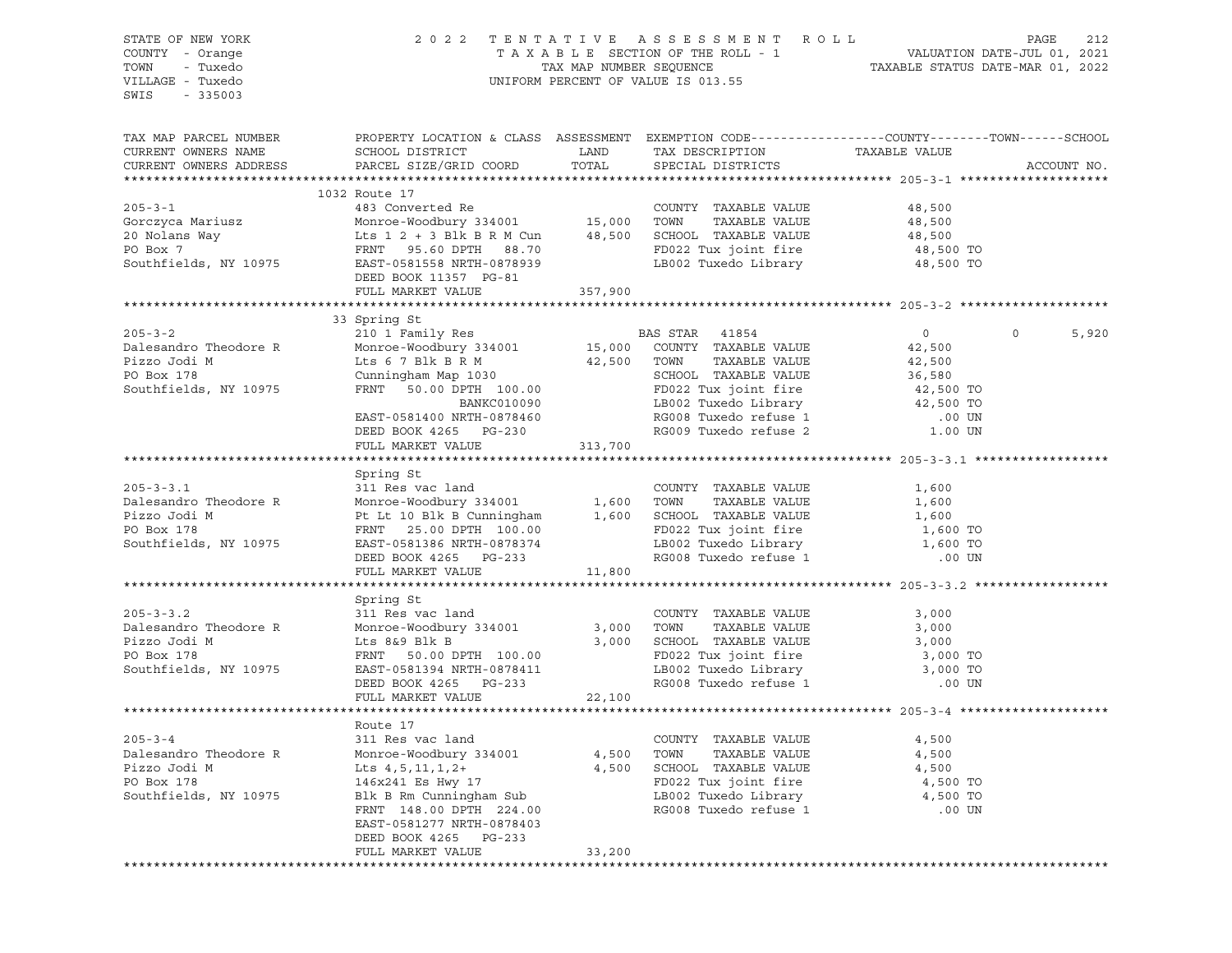## STATE OF NEW YORK 2 0 2 2 T E N T A T I V E A S S E S S M E N T R O L L PAGE 213 COUNTY - Orange T A X A B L E SECTION OF THE ROLL - 1 VALUATION DATE-JUL 01, 2021 TOWN - Tuxedo TAX MAP NUMBER SEQUENCE TAXABLE STATUS DATE-MAR 01, 2022 VILLAGE - Tuxedo UNIFORM PERCENT OF VALUE IS 013.55

| TAX MAP PARCEL NUMBER<br>CURRENT OWNERS NAME<br>CURRENT OWNERS ADDRESS | SCHOOL DISTRICT LAND<br>PARCEL SIZE/GRID COORD                                                                                                                                                                                                                                                                                                                                    | TOTAL | TAX DESCRIPTION TAXABLE VALUE SPECIAL DISTRICTS<br>TAX DESCRIPTION | PROPERTY LOCATION & CLASS ASSESSMENT EXEMPTION CODE----------------COUNTY-------TOWN-----SCHOOL | ACCOUNT NO. |
|------------------------------------------------------------------------|-----------------------------------------------------------------------------------------------------------------------------------------------------------------------------------------------------------------------------------------------------------------------------------------------------------------------------------------------------------------------------------|-------|--------------------------------------------------------------------|-------------------------------------------------------------------------------------------------|-------------|
|                                                                        |                                                                                                                                                                                                                                                                                                                                                                                   |       |                                                                    |                                                                                                 |             |
|                                                                        | 25 Spring St                                                                                                                                                                                                                                                                                                                                                                      |       |                                                                    |                                                                                                 |             |
|                                                                        |                                                                                                                                                                                                                                                                                                                                                                                   |       |                                                                    |                                                                                                 |             |
|                                                                        |                                                                                                                                                                                                                                                                                                                                                                                   |       |                                                                    |                                                                                                 |             |
|                                                                        |                                                                                                                                                                                                                                                                                                                                                                                   |       |                                                                    |                                                                                                 |             |
|                                                                        |                                                                                                                                                                                                                                                                                                                                                                                   |       |                                                                    |                                                                                                 |             |
|                                                                        |                                                                                                                                                                                                                                                                                                                                                                                   |       |                                                                    |                                                                                                 |             |
|                                                                        |                                                                                                                                                                                                                                                                                                                                                                                   |       |                                                                    |                                                                                                 |             |
|                                                                        |                                                                                                                                                                                                                                                                                                                                                                                   |       |                                                                    |                                                                                                 |             |
|                                                                        |                                                                                                                                                                                                                                                                                                                                                                                   |       |                                                                    |                                                                                                 |             |
|                                                                        | 14 Railroad Ave                                                                                                                                                                                                                                                                                                                                                                   |       |                                                                    |                                                                                                 |             |
|                                                                        |                                                                                                                                                                                                                                                                                                                                                                                   |       |                                                                    |                                                                                                 |             |
|                                                                        |                                                                                                                                                                                                                                                                                                                                                                                   |       |                                                                    |                                                                                                 |             |
|                                                                        |                                                                                                                                                                                                                                                                                                                                                                                   |       |                                                                    |                                                                                                 |             |
|                                                                        |                                                                                                                                                                                                                                                                                                                                                                                   |       |                                                                    |                                                                                                 |             |
|                                                                        |                                                                                                                                                                                                                                                                                                                                                                                   |       |                                                                    |                                                                                                 |             |
|                                                                        |                                                                                                                                                                                                                                                                                                                                                                                   |       |                                                                    |                                                                                                 |             |
|                                                                        | 205-3-7<br>205-3-7<br>210 1 Family Res<br>CoUNTY TAXABLE VALUE<br>22,500<br>210 1 Family Res<br>22,500<br>23,500<br>23,500<br>23,500<br>23,500<br>239,900 RG005<br>239,900 RG009 Tuxedo refuse 2<br>239,900 RG009 Tuxedo refuse 2<br>239,900 RG009 Tuxedo                                                                                                                         |       |                                                                    |                                                                                                 |             |
|                                                                        |                                                                                                                                                                                                                                                                                                                                                                                   |       |                                                                    |                                                                                                 |             |
|                                                                        | 18 Railroad Ave                                                                                                                                                                                                                                                                                                                                                                   |       |                                                                    |                                                                                                 |             |
|                                                                        |                                                                                                                                                                                                                                                                                                                                                                                   |       |                                                                    |                                                                                                 |             |
|                                                                        |                                                                                                                                                                                                                                                                                                                                                                                   |       |                                                                    |                                                                                                 |             |
|                                                                        |                                                                                                                                                                                                                                                                                                                                                                                   |       |                                                                    |                                                                                                 |             |
|                                                                        |                                                                                                                                                                                                                                                                                                                                                                                   |       |                                                                    |                                                                                                 |             |
|                                                                        |                                                                                                                                                                                                                                                                                                                                                                                   |       |                                                                    |                                                                                                 |             |
|                                                                        |                                                                                                                                                                                                                                                                                                                                                                                   |       |                                                                    |                                                                                                 |             |
|                                                                        | 18 Railroad Ave 210 1 Family Res COUNTY TAXABLE VALUE 28,000<br>MCGrady Aaron Monroe-Woodbury 334001 9,300 TOWN TAXABLE VALUE 28,000<br>481 Bull Mill Rd Lts 6<8 Pt Lt 5 Blk C R M 28,000 SCHOOL TAXABLE VALUE 28,000<br>Chester, NY                                                                                                                                              |       |                                                                    |                                                                                                 |             |
|                                                                        |                                                                                                                                                                                                                                                                                                                                                                                   |       |                                                                    |                                                                                                 |             |
|                                                                        | 28 Spring St                                                                                                                                                                                                                                                                                                                                                                      |       |                                                                    |                                                                                                 |             |
|                                                                        |                                                                                                                                                                                                                                                                                                                                                                                   |       |                                                                    |                                                                                                 |             |
|                                                                        |                                                                                                                                                                                                                                                                                                                                                                                   |       |                                                                    |                                                                                                 |             |
|                                                                        |                                                                                                                                                                                                                                                                                                                                                                                   |       |                                                                    |                                                                                                 |             |
|                                                                        |                                                                                                                                                                                                                                                                                                                                                                                   |       |                                                                    |                                                                                                 |             |
|                                                                        |                                                                                                                                                                                                                                                                                                                                                                                   |       |                                                                    |                                                                                                 |             |
|                                                                        |                                                                                                                                                                                                                                                                                                                                                                                   |       |                                                                    |                                                                                                 |             |
|                                                                        | $\begin{tabular}{lllllllllllll} 205-3-9 & \multicolumn{3}{c }{205-3-9} & \multicolumn{3}{c }{205-3-9} & \multicolumn{3}{c }{205-3-9} & \multicolumn{3}{c }{205-3-9} & \multicolumn{3}{c }{205-3-9} & \multicolumn{3}{c }{205-3-9} & \multicolumn{3}{c }{205-3-9} & \multicolumn{3}{c }{205-3-9} & \multicolumn{3}{c }{205-3-9} & \multicolumn{3}{c }{205-3-9} & \multicolumn{3}{$ |       |                                                                    |                                                                                                 |             |
|                                                                        |                                                                                                                                                                                                                                                                                                                                                                                   |       |                                                                    |                                                                                                 |             |
|                                                                        |                                                                                                                                                                                                                                                                                                                                                                                   |       |                                                                    |                                                                                                 |             |
|                                                                        |                                                                                                                                                                                                                                                                                                                                                                                   |       |                                                                    |                                                                                                 |             |
|                                                                        |                                                                                                                                                                                                                                                                                                                                                                                   |       |                                                                    |                                                                                                 |             |
|                                                                        |                                                                                                                                                                                                                                                                                                                                                                                   |       |                                                                    |                                                                                                 |             |
|                                                                        |                                                                                                                                                                                                                                                                                                                                                                                   |       |                                                                    |                                                                                                 |             |
|                                                                        |                                                                                                                                                                                                                                                                                                                                                                                   |       |                                                                    |                                                                                                 |             |
|                                                                        |                                                                                                                                                                                                                                                                                                                                                                                   |       |                                                                    |                                                                                                 |             |
|                                                                        |                                                                                                                                                                                                                                                                                                                                                                                   |       |                                                                    |                                                                                                 |             |
|                                                                        |                                                                                                                                                                                                                                                                                                                                                                                   |       |                                                                    |                                                                                                 |             |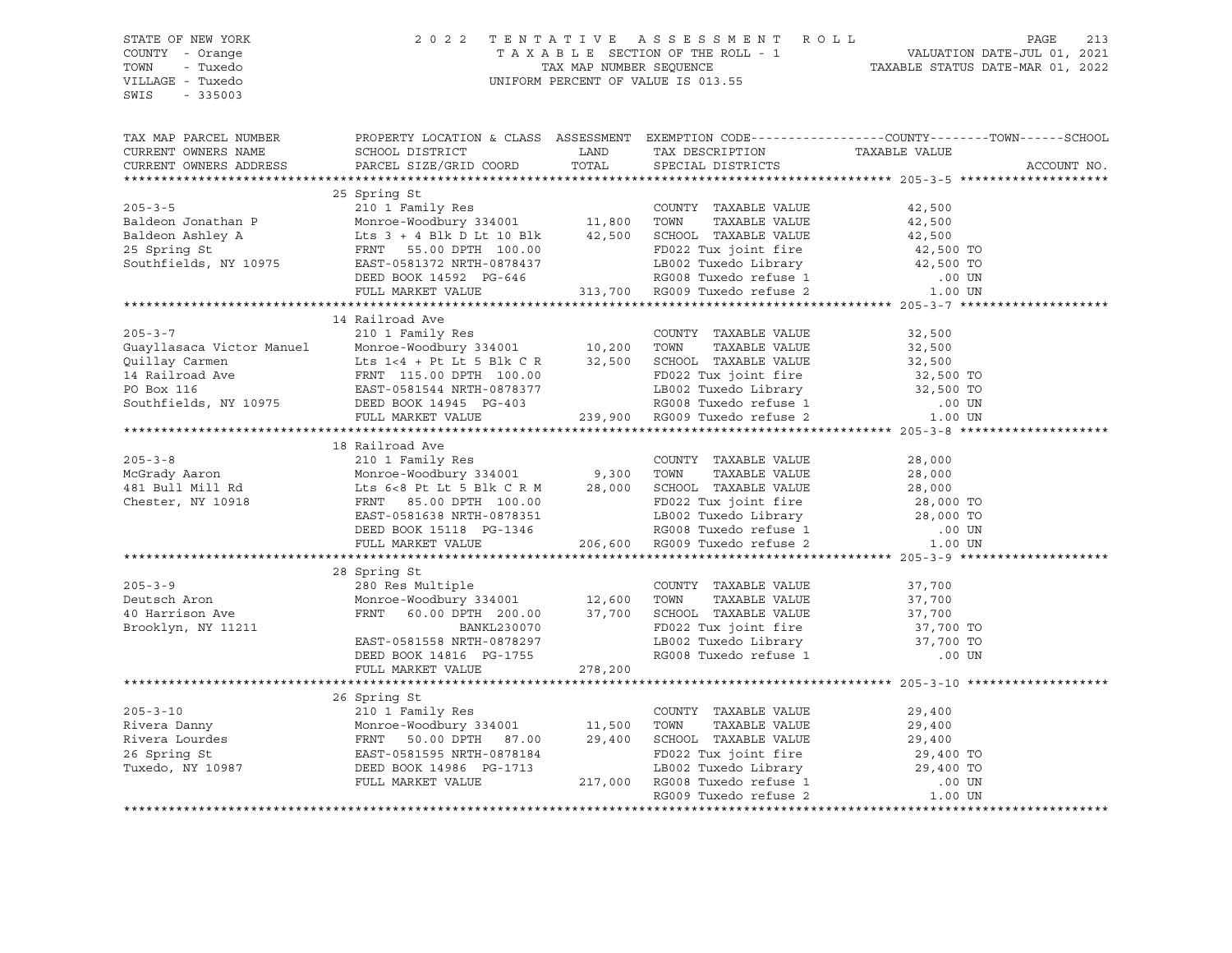| STATE OF NEW YORK<br>COUNTY - Orange<br>TOWN - Tuxedo<br>VILLAGE - Tuxedo<br>SWIS - 335003                                                                                                                                                                                                                                                                                                                           |                                                                                                                                      |         | 2022 TENTATIVE ASSESSMENT ROLL PAGE 214<br>TAXABLE SECTION OF THE ROLL - 1 VALUATION DATE-JUL 01, 2021<br>TAX MAP NUMBER SEQUENCE TAXABLE STATUS DATE-MAR 01, 2022<br>UNIFORM PERCENT OF VALUE IS 013.55 |                     |             |       |
|----------------------------------------------------------------------------------------------------------------------------------------------------------------------------------------------------------------------------------------------------------------------------------------------------------------------------------------------------------------------------------------------------------------------|--------------------------------------------------------------------------------------------------------------------------------------|---------|----------------------------------------------------------------------------------------------------------------------------------------------------------------------------------------------------------|---------------------|-------------|-------|
| TAX MAP PARCEL NUMBER<br>CURRENT OWNERS NAME<br>CURRENT OWNERS ADDRESS                                                                                                                                                                                                                                                                                                                                               | PROPERTY LOCATION & CLASS ASSESSMENT EXEMPTION CODE----------------COUNTY-------TOWN------SCHOOL                                     |         |                                                                                                                                                                                                          |                     | ACCOUNT NO. |       |
|                                                                                                                                                                                                                                                                                                                                                                                                                      |                                                                                                                                      |         |                                                                                                                                                                                                          |                     |             |       |
|                                                                                                                                                                                                                                                                                                                                                                                                                      | 24 Spring St                                                                                                                         |         |                                                                                                                                                                                                          |                     |             |       |
|                                                                                                                                                                                                                                                                                                                                                                                                                      |                                                                                                                                      |         |                                                                                                                                                                                                          | $\overline{0}$      | $\circ$     | 5,920 |
|                                                                                                                                                                                                                                                                                                                                                                                                                      |                                                                                                                                      |         |                                                                                                                                                                                                          |                     |             |       |
|                                                                                                                                                                                                                                                                                                                                                                                                                      |                                                                                                                                      |         |                                                                                                                                                                                                          |                     |             |       |
|                                                                                                                                                                                                                                                                                                                                                                                                                      |                                                                                                                                      |         |                                                                                                                                                                                                          |                     |             |       |
|                                                                                                                                                                                                                                                                                                                                                                                                                      |                                                                                                                                      |         |                                                                                                                                                                                                          |                     |             |       |
|                                                                                                                                                                                                                                                                                                                                                                                                                      |                                                                                                                                      |         |                                                                                                                                                                                                          |                     |             |       |
|                                                                                                                                                                                                                                                                                                                                                                                                                      |                                                                                                                                      |         |                                                                                                                                                                                                          |                     |             |       |
|                                                                                                                                                                                                                                                                                                                                                                                                                      |                                                                                                                                      |         |                                                                                                                                                                                                          |                     |             |       |
|                                                                                                                                                                                                                                                                                                                                                                                                                      |                                                                                                                                      |         |                                                                                                                                                                                                          |                     |             |       |
|                                                                                                                                                                                                                                                                                                                                                                                                                      | Route 17                                                                                                                             |         |                                                                                                                                                                                                          |                     |             |       |
|                                                                                                                                                                                                                                                                                                                                                                                                                      |                                                                                                                                      |         |                                                                                                                                                                                                          |                     |             |       |
|                                                                                                                                                                                                                                                                                                                                                                                                                      |                                                                                                                                      |         |                                                                                                                                                                                                          |                     |             |       |
|                                                                                                                                                                                                                                                                                                                                                                                                                      |                                                                                                                                      |         |                                                                                                                                                                                                          |                     |             |       |
|                                                                                                                                                                                                                                                                                                                                                                                                                      |                                                                                                                                      |         |                                                                                                                                                                                                          |                     |             |       |
|                                                                                                                                                                                                                                                                                                                                                                                                                      |                                                                                                                                      |         |                                                                                                                                                                                                          |                     |             |       |
| 205-3-12.21 330 Vacant comm<br>Southfields Equities, LLC Monroe-Woodbury 334001 48,000 TOWN TAXABLE VALUE 48,000<br>237 W Lincoln Ave Lt 1 3D Associates 48,000 SCHOOL TAXABLE VALUE 48,000<br>Mt. Vernon, NY 10550 Sub Map 58-97 FD                                                                                                                                                                                 |                                                                                                                                      |         |                                                                                                                                                                                                          |                     |             |       |
|                                                                                                                                                                                                                                                                                                                                                                                                                      | FULL MARKET VALUE 354,200                                                                                                            |         |                                                                                                                                                                                                          |                     |             |       |
|                                                                                                                                                                                                                                                                                                                                                                                                                      |                                                                                                                                      |         |                                                                                                                                                                                                          |                     |             |       |
|                                                                                                                                                                                                                                                                                                                                                                                                                      | 16 Spring St                                                                                                                         |         |                                                                                                                                                                                                          |                     |             |       |
|                                                                                                                                                                                                                                                                                                                                                                                                                      |                                                                                                                                      |         |                                                                                                                                                                                                          |                     |             |       |
|                                                                                                                                                                                                                                                                                                                                                                                                                      |                                                                                                                                      |         |                                                                                                                                                                                                          |                     |             |       |
|                                                                                                                                                                                                                                                                                                                                                                                                                      |                                                                                                                                      |         |                                                                                                                                                                                                          |                     |             |       |
|                                                                                                                                                                                                                                                                                                                                                                                                                      |                                                                                                                                      |         |                                                                                                                                                                                                          |                     |             |       |
| $\begin{tabular}{lllllllllllllllllllll} & & & 16 & {\rm spring\,\,s.t.} & & & 16 & {\rm spring\,\,s.t.} & & 10 & {\rm Manufacture} & & & 100 & {\rm Manufacture} & & & 100 & {\rm Nonroe-Woodbury\,\,334001} & & & 34,200 & {\rm TOWN} & {\rm TAXABLE\,\,VALUE} & & & 180,500 & \\ \hline \text{16 Spring St} & & & & \text{Monroe-Woodbury\,\,334001} & & & 34,200 & {\rm TOWN} & {\rm TAXABLE\,\,VALUE} & & & 180$ |                                                                                                                                      |         |                                                                                                                                                                                                          |                     |             |       |
|                                                                                                                                                                                                                                                                                                                                                                                                                      | EAST-0581520 NRTH-0877929                                                                                                            |         |                                                                                                                                                                                                          |                     |             |       |
|                                                                                                                                                                                                                                                                                                                                                                                                                      | DEED BOOK 4580 PG-302                                                                                                                |         |                                                                                                                                                                                                          |                     |             |       |
|                                                                                                                                                                                                                                                                                                                                                                                                                      | FULL MARKET VALUE 1332,100                                                                                                           |         |                                                                                                                                                                                                          |                     |             |       |
|                                                                                                                                                                                                                                                                                                                                                                                                                      |                                                                                                                                      |         |                                                                                                                                                                                                          |                     |             |       |
|                                                                                                                                                                                                                                                                                                                                                                                                                      | Spring St                                                                                                                            |         |                                                                                                                                                                                                          |                     |             |       |
|                                                                                                                                                                                                                                                                                                                                                                                                                      |                                                                                                                                      |         |                                                                                                                                                                                                          |                     |             |       |
|                                                                                                                                                                                                                                                                                                                                                                                                                      |                                                                                                                                      |         |                                                                                                                                                                                                          |                     |             |       |
|                                                                                                                                                                                                                                                                                                                                                                                                                      |                                                                                                                                      |         |                                                                                                                                                                                                          |                     |             |       |
|                                                                                                                                                                                                                                                                                                                                                                                                                      |                                                                                                                                      |         |                                                                                                                                                                                                          |                     |             |       |
|                                                                                                                                                                                                                                                                                                                                                                                                                      |                                                                                                                                      |         |                                                                                                                                                                                                          |                     |             |       |
| 30 Vacant comm<br>30 Vacant comm<br>30 Vacant comm<br>Monroe-Woodbury 334001<br>Robert A Dollbaum<br>100 TOWN TAXABLE VALUE<br>100 TOWN TAXABLE VALUE<br>100 TOWN TAXABLE VALUE<br>100 TOWN TAXABLE VALUE<br>100 TOWN TAXABLE VALUE<br>100 TOWN TA                                                                                                                                                                   |                                                                                                                                      |         |                                                                                                                                                                                                          |                     |             |       |
|                                                                                                                                                                                                                                                                                                                                                                                                                      |                                                                                                                                      |         |                                                                                                                                                                                                          |                     |             |       |
|                                                                                                                                                                                                                                                                                                                                                                                                                      |                                                                                                                                      |         |                                                                                                                                                                                                          |                     |             |       |
|                                                                                                                                                                                                                                                                                                                                                                                                                      |                                                                                                                                      |         | COUNTY TAXABLE VALUE                                                                                                                                                                                     | 36,250              |             |       |
|                                                                                                                                                                                                                                                                                                                                                                                                                      |                                                                                                                                      |         | TAXABLE VALUE                                                                                                                                                                                            | 36,250              |             |       |
|                                                                                                                                                                                                                                                                                                                                                                                                                      |                                                                                                                                      |         |                                                                                                                                                                                                          |                     |             |       |
| Example 17<br>Solution of the Monroe-Woodbury 334001<br>Monroe-Woodbury 334001<br>Monroe-Woodbury 334001<br>Monroe-Woodbury 334001<br>15,000 TOWN<br>Route 17 North<br>PO Box 78<br>Southfields NY 111-1                                                                                                                                                                                                             |                                                                                                                                      |         |                                                                                                                                                                                                          | 36,250<br>36,250 TO |             |       |
| Southfields, NY 10975                                                                                                                                                                                                                                                                                                                                                                                                | ACRES 2.50 36,250 SCHOOL TAXABLE VALUE<br>BAST-0581277 NRTH-0877689 50HOOL TAXABLE VALUE<br>DEED BOOK 4394 PG-1 LB002 Tuxedo Library |         | LB002 Tuxedo Library                                                                                                                                                                                     | 36,250 TO           |             |       |
|                                                                                                                                                                                                                                                                                                                                                                                                                      | FULL MARKET VALUE                                                                                                                    | 267,500 |                                                                                                                                                                                                          |                     |             |       |
|                                                                                                                                                                                                                                                                                                                                                                                                                      |                                                                                                                                      |         |                                                                                                                                                                                                          |                     |             |       |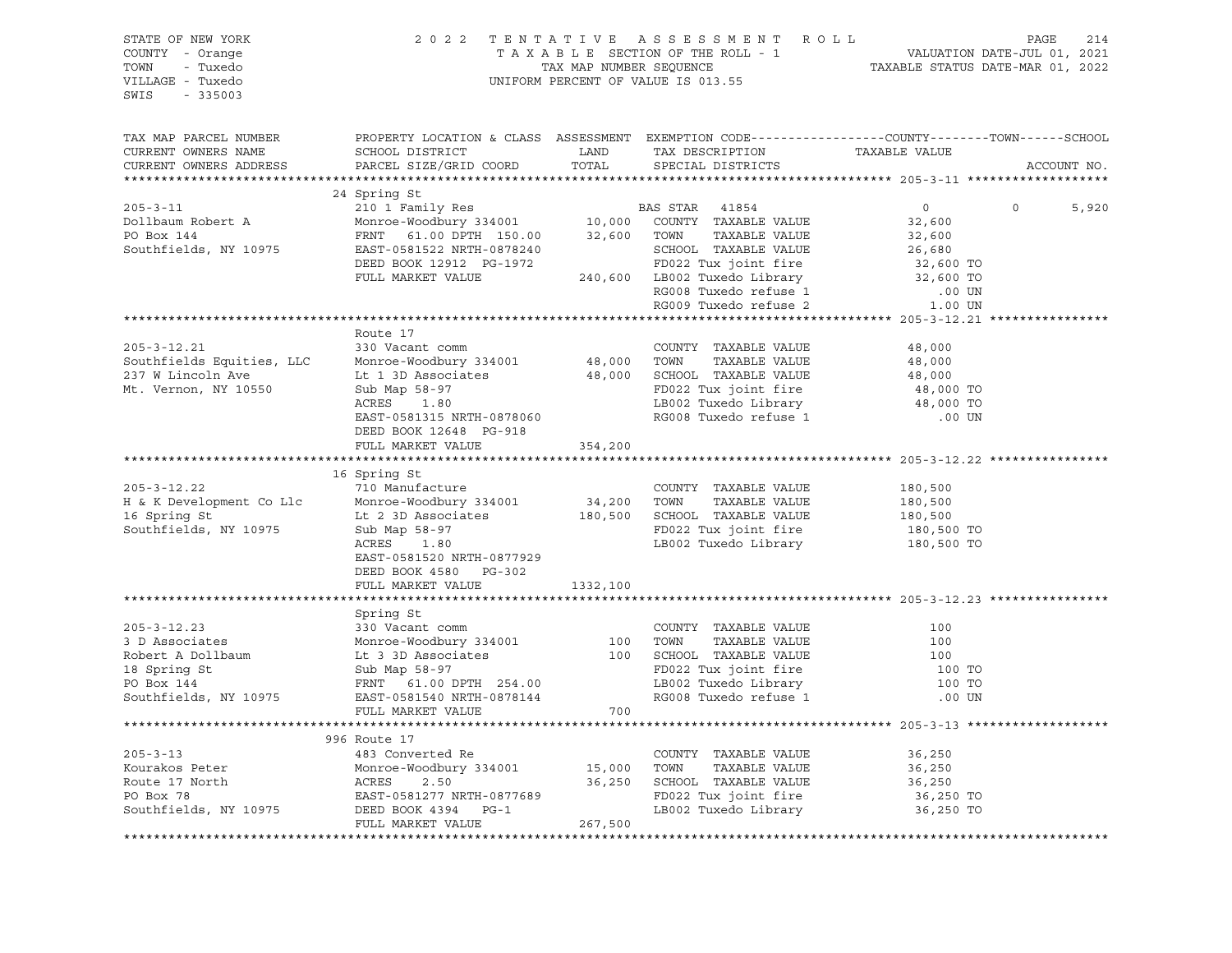## STATE OF NEW YORK 2 0 2 2 T E N T A T I V E A S S E S S M E N T R O L L PAGE 215 COUNTY - Orange T A X A B L E SECTION OF THE ROLL - 1 VALUATION DATE-JUL 01, 2021 TOWN - Tuxedo TAX MAP NUMBER SEQUENCE TAXABLE STATUS DATE-MAR 01, 2022 VILLAGE - Tuxedo UNIFORM PERCENT OF VALUE IS 013.55

| 992 Route 17                                                                                                                                                                                                                                                                                                                                                                                                                   |  |  |  |  |  |  |
|--------------------------------------------------------------------------------------------------------------------------------------------------------------------------------------------------------------------------------------------------------------------------------------------------------------------------------------------------------------------------------------------------------------------------------|--|--|--|--|--|--|
|                                                                                                                                                                                                                                                                                                                                                                                                                                |  |  |  |  |  |  |
| $\begin{tabular}{lllllllllll} \multicolumn{2}{c}{\text{COUNTY}} & \text{TAXABLE VALUE} & & & 33 \, , \, 675 \\ \text{TOWN} & \text{TAXABLE VALUE} & & & 33 \, , \, 675 \\ \end{tabular}$<br>438 Parking 1ot COUNT<br>Kourakos Peter Monroe-Woodbury 334001 14,000 TOWN<br>Route 17 North ACRES 1.60 33,675 SCHOO<br>PO Box 78 EAST-0581298 NRTH-0877289 FD022<br>Southfields, NY 10975 PROF POOF 1331                          |  |  |  |  |  |  |
|                                                                                                                                                                                                                                                                                                                                                                                                                                |  |  |  |  |  |  |
| 33,675 SCHOOL TAXABLE VALUE 33,675<br>TH-0877289 FD022 Tux joint fire 33,675 TO                                                                                                                                                                                                                                                                                                                                                |  |  |  |  |  |  |
| LB002 Tuxedo Library 33,675 TO                                                                                                                                                                                                                                                                                                                                                                                                 |  |  |  |  |  |  |
| EAST-0581298 NRTH-0877289<br>Southfields, NY 10975<br>First Southfields, NY 10975<br>248,500<br>FULL MARKET VALUE                                                                                                                                                                                                                                                                                                              |  |  |  |  |  |  |
|                                                                                                                                                                                                                                                                                                                                                                                                                                |  |  |  |  |  |  |
| 994 Route 17                                                                                                                                                                                                                                                                                                                                                                                                                   |  |  |  |  |  |  |
|                                                                                                                                                                                                                                                                                                                                                                                                                                |  |  |  |  |  |  |
|                                                                                                                                                                                                                                                                                                                                                                                                                                |  |  |  |  |  |  |
|                                                                                                                                                                                                                                                                                                                                                                                                                                |  |  |  |  |  |  |
|                                                                                                                                                                                                                                                                                                                                                                                                                                |  |  |  |  |  |  |
|                                                                                                                                                                                                                                                                                                                                                                                                                                |  |  |  |  |  |  |
| $\begin{tabular}{lllllllllllllllllllll} \hline & 994\text{ Route }17 & \text{COUNTY TAXABLE VALUE} & 4,350 \\ \hline \text{Kourakos Peter} & \text{Monroe-Wodbury } 334001 & 4,000\text{ TOWN} & \text{TAXABLE VALUE} & 4,350 \\ \text{Route 17 North} & \text{FRNT} & 50.00 DPTH & 410.00 & 4,350\text{ SCHOOL TAXABLE VALUE} & 4,350 \\ \text{PO Box } 78 & \text{EAST}-0581271\text{ NRTH}-0877524 & \text{FD022 Tux joint$ |  |  |  |  |  |  |
|                                                                                                                                                                                                                                                                                                                                                                                                                                |  |  |  |  |  |  |
| 980 Route 17                                                                                                                                                                                                                                                                                                                                                                                                                   |  |  |  |  |  |  |
| $205 - 3 - 15$<br>831 Tele Comm<br>COUNTY TAXABLE VALUE<br>40,651                                                                                                                                                                                                                                                                                                                                                              |  |  |  |  |  |  |
|                                                                                                                                                                                                                                                                                                                                                                                                                                |  |  |  |  |  |  |
|                                                                                                                                                                                                                                                                                                                                                                                                                                |  |  |  |  |  |  |
|                                                                                                                                                                                                                                                                                                                                                                                                                                |  |  |  |  |  |  |
|                                                                                                                                                                                                                                                                                                                                                                                                                                |  |  |  |  |  |  |
| Exerbition of the community of the community of the community of the community of the community of the community of the community of the community of the community of the community of the community of the community of the                                                                                                                                                                                                  |  |  |  |  |  |  |
|                                                                                                                                                                                                                                                                                                                                                                                                                                |  |  |  |  |  |  |
| 974 Route 17                                                                                                                                                                                                                                                                                                                                                                                                                   |  |  |  |  |  |  |
| 421 Restaurant<br>$205 - 3 - 16$<br>COUNTY TAXABLE VALUE 58,000                                                                                                                                                                                                                                                                                                                                                                |  |  |  |  |  |  |
|                                                                                                                                                                                                                                                                                                                                                                                                                                |  |  |  |  |  |  |
|                                                                                                                                                                                                                                                                                                                                                                                                                                |  |  |  |  |  |  |
|                                                                                                                                                                                                                                                                                                                                                                                                                                |  |  |  |  |  |  |
| Xourakos Peter<br>Monroe-Woodbury 334001 39,600 TOWN TAXABLE VALUE 58,000<br>PO Box 78 EAST-0581171 NRTH-0877132 FD022 Tux joint fire 58,000 TOWN SOUTHING TAXABLE VALUE<br>SOUTHING TAXABLE VALUE 58,000 CHOOL TAXABLE VALUE 58,000                                                                                                                                                                                           |  |  |  |  |  |  |
| 428,000<br>FULL MARKET VALUE                                                                                                                                                                                                                                                                                                                                                                                                   |  |  |  |  |  |  |
|                                                                                                                                                                                                                                                                                                                                                                                                                                |  |  |  |  |  |  |
| 922 Route 17                                                                                                                                                                                                                                                                                                                                                                                                                   |  |  |  |  |  |  |
| COUNTY TAXABLE VALUE<br>40,300                                                                                                                                                                                                                                                                                                                                                                                                 |  |  |  |  |  |  |
| TOWN<br>TAXABLE VALUE<br>40,300<br>SCHOOL TAXABLE VALUE                                                                                                                                                                                                                                                                                                                                                                        |  |  |  |  |  |  |
| 40,300                                                                                                                                                                                                                                                                                                                                                                                                                         |  |  |  |  |  |  |
| FD022 Tux joint fire 40,300 TO<br>LB002 Tuxedo Library 40,300 TO                                                                                                                                                                                                                                                                                                                                                               |  |  |  |  |  |  |
|                                                                                                                                                                                                                                                                                                                                                                                                                                |  |  |  |  |  |  |
| EAST-0581063 NRTH-0876583                                                                                                                                                                                                                                                                                                                                                                                                      |  |  |  |  |  |  |
| DEED BOOK 12629 PG-745<br>297,400<br>FULL MARKET VALUE                                                                                                                                                                                                                                                                                                                                                                         |  |  |  |  |  |  |
|                                                                                                                                                                                                                                                                                                                                                                                                                                |  |  |  |  |  |  |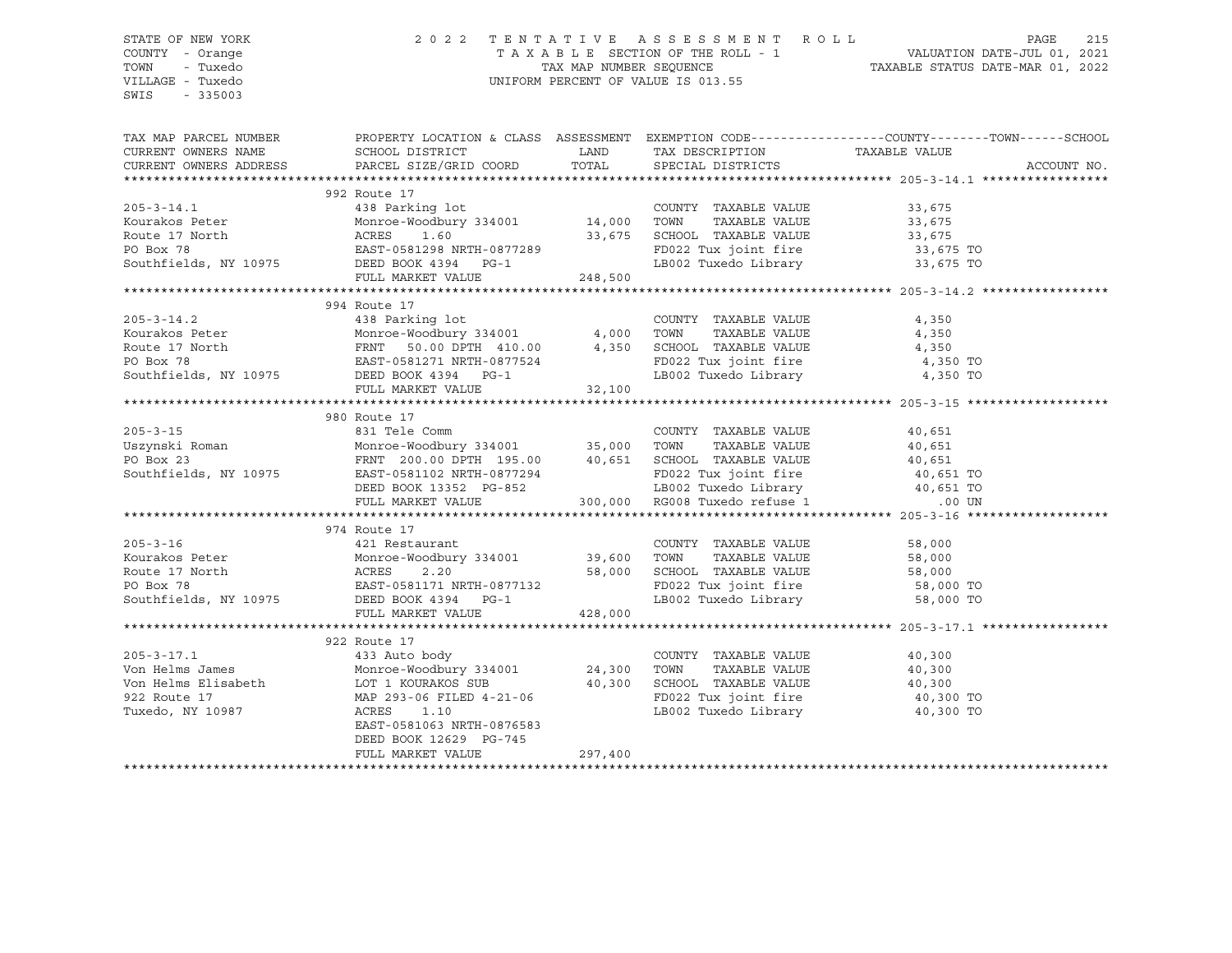| STATE OF NEW YORK<br>COUNTY - Orange<br>TOWN - Tuxedo<br>VILLAGE - Tuxedo<br>SWIS - 335003                                                                                                                                                              |                                                                                                  |         | PAGE 216 PAGE 216 PAGE 216<br>TAXABLE SECTION OF THE ROLL - 1 VALUATION DATE-JUL 01, 2021<br>TAX MAP NUMBER SEQUENCE<br>UNIFORM PERCENT OF VALUE IS 013.55 |                                         |                   |  |  |
|---------------------------------------------------------------------------------------------------------------------------------------------------------------------------------------------------------------------------------------------------------|--------------------------------------------------------------------------------------------------|---------|------------------------------------------------------------------------------------------------------------------------------------------------------------|-----------------------------------------|-------------------|--|--|
| TAX MAP PARCEL NUMBER<br>CURRENT OWNERS NAME<br>CURRENT OWNERS ADDRESS                                                                                                                                                                                  | PROPERTY LOCATION & CLASS ASSESSMENT EXEMPTION CODE----------------COUNTY-------TOWN------SCHOOL |         |                                                                                                                                                            |                                         | ACCOUNT NO.       |  |  |
| 974 Route 17                                                                                                                                                                                                                                            |                                                                                                  |         |                                                                                                                                                            |                                         |                   |  |  |
| $205 - 3 - 17.2$<br>Xourakos Peter Monroe-Woodbury 334001 Monroe-Woodbury 334001 14,500 TOWN TAXABLE VALUE 17 North 14,500<br>Route 17 North LOT 1 KOURAKOS SUB<br>PO Box 78 MAP 293-06 FILED 4-21-06 PO BOX 78 MAP 293-06 FILED 4-21-06 PO BOX 78 MAP  | 330 Vacant comm<br>EAST-0581117 NRTH-0876846                                                     |         | COUNTY TAXABLE VALUE                                                                                                                                       | 14,500                                  |                   |  |  |
|                                                                                                                                                                                                                                                         | DEED BOOK 4394 PG-1                                                                              |         |                                                                                                                                                            |                                         |                   |  |  |
|                                                                                                                                                                                                                                                         | FULL MARKET VALUE                                                                                | 107,000 | ********************************** 205-4-2.1 *****************                                                                                             |                                         |                   |  |  |
|                                                                                                                                                                                                                                                         | Route 19                                                                                         |         |                                                                                                                                                            |                                         |                   |  |  |
| Rose Ernest W 220 2 Family Res<br>Rose Ernest W 220 2 Family Res<br>Rose Ernest W 220 2 Family Res<br>Monroc-Woodbury 334001 13,400 COUNTY TAXABLE VALUE<br>40,200<br>West Chester, OH 45069 FRNT 51.00 DPTH 138.00<br>EAST-0580949 NRTH-0              |                                                                                                  |         |                                                                                                                                                            |                                         | $\Omega$<br>5,920 |  |  |
|                                                                                                                                                                                                                                                         |                                                                                                  |         |                                                                                                                                                            |                                         |                   |  |  |
|                                                                                                                                                                                                                                                         |                                                                                                  |         |                                                                                                                                                            |                                         |                   |  |  |
| ROUTE 19<br>205-4-3.22 620 Religious<br>2,700 TOWN TAXABLE VALUE<br>26,700 TOWN TAXABLE VALUE<br>26,700 SCHOOL TAXABLE VALUE<br>26,700 SCHOOL TAXABLE VALUE<br>26,700 SCHOOL TAXABLE VALUE<br>26,700 SCHOOL TAXABLE VALUE<br>26,700 SCHOOL TAX          | Route 19                                                                                         |         |                                                                                                                                                            | 26,700<br>26,700<br>26,700<br>26,700 TO |                   |  |  |
|                                                                                                                                                                                                                                                         | FULL MARKET VALUE                                                                                | 197,000 |                                                                                                                                                            |                                         |                   |  |  |
|                                                                                                                                                                                                                                                         |                                                                                                  |         |                                                                                                                                                            |                                         |                   |  |  |
| $205 - 4 - 4$<br>205-4-4<br>Parker Jessica 205-4-4<br>210 1 Pamily Res COUNTY TAXABLE VALUE 12,500<br>8 Lilac Ln FRNT 229.00 DPTH 82.00 12,500 SCHOOL TAXABLE VALUE 12,500<br>Southfields, NY 10975 EAST-0580835 NRTH-0878747 PD022 Tux joint fire 12,5 | 8 Lilac Ln                                                                                       |         |                                                                                                                                                            |                                         |                   |  |  |
|                                                                                                                                                                                                                                                         |                                                                                                  |         |                                                                                                                                                            |                                         |                   |  |  |
|                                                                                                                                                                                                                                                         |                                                                                                  |         |                                                                                                                                                            |                                         |                   |  |  |
| 12 Lilac Ln<br>205-4-5 210 1 Family Res<br>Parker Gerie Leigh Monroe-Woodbury 334001 4,700 TOWN TAXABLE VALUE 17,150<br>PO Box 127 FRNT 100.00 DPTH 382.00 17,150 SCHOOL TAXABLE VALUE 17,150<br>Southfields, NY 10975 EAST-0580767 NR                  |                                                                                                  |         |                                                                                                                                                            |                                         |                   |  |  |
| ********************************                                                                                                                                                                                                                        |                                                                                                  |         |                                                                                                                                                            |                                         |                   |  |  |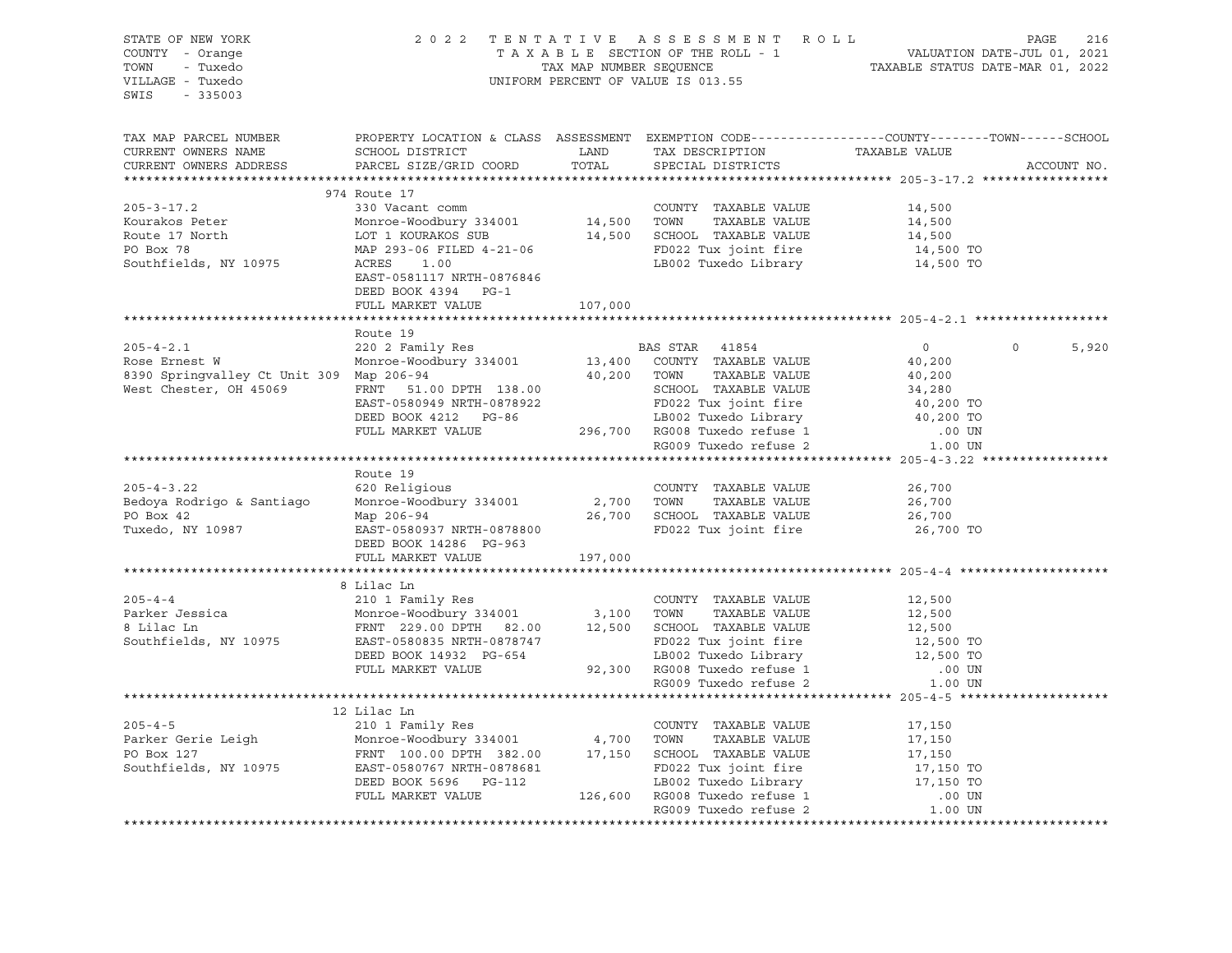#### STATE OF NEW YORK 2 0 2 2 T E N T A T I V E A S S E S S M E N T R O L L PAGE 217 COUNTY - Orange T A X A B L E SECTION OF THE ROLL - 1 VALUATION DATE-JUL 01, 2021 TOWN - Tuxedo TAX MAP NUMBER SEQUENCE TAXABLE STATUS DATE-MAR 01, 2022 VILLAGE - Tuxedo UNIFORM PERCENT OF VALUE IS 013.55

|                                                                                                                                                                                                                                                                                 |                 |                             | TAX MAP PARCEL NUMBER THE PROPERTY LOCATION & CLASS ASSESSMENT EXEMPTION CODE--------------COUNTY-------TOWN------SCHOOL |
|---------------------------------------------------------------------------------------------------------------------------------------------------------------------------------------------------------------------------------------------------------------------------------|-----------------|-----------------------------|--------------------------------------------------------------------------------------------------------------------------|
|                                                                                                                                                                                                                                                                                 |                 |                             | ACCOUNT NO.                                                                                                              |
|                                                                                                                                                                                                                                                                                 |                 |                             |                                                                                                                          |
|                                                                                                                                                                                                                                                                                 | 16 Lilac Ln     |                             |                                                                                                                          |
|                                                                                                                                                                                                                                                                                 |                 |                             |                                                                                                                          |
|                                                                                                                                                                                                                                                                                 |                 |                             |                                                                                                                          |
|                                                                                                                                                                                                                                                                                 |                 |                             |                                                                                                                          |
|                                                                                                                                                                                                                                                                                 |                 |                             |                                                                                                                          |
|                                                                                                                                                                                                                                                                                 |                 |                             |                                                                                                                          |
|                                                                                                                                                                                                                                                                                 |                 |                             |                                                                                                                          |
| 10 11 210 16 11 210 16 11 210 16 16 210 16 210 16 210 17 210 17 200 16 210 17 200 16 210 17 21 21 21 21 21 21<br>Monroe-Woodbury 334001 2,500 TOWN TAXABLE VALUE 12,500<br>Parker Katie FRNT 51.00 DPTH 358.00 12,500 SCHOOL TAXAB                                              |                 |                             |                                                                                                                          |
|                                                                                                                                                                                                                                                                                 |                 |                             |                                                                                                                          |
|                                                                                                                                                                                                                                                                                 | 5 Orange Tpke   |                             |                                                                                                                          |
| 305-4-7<br>210 1 Family Res<br>22,250<br>23 Fawn Hill Rd<br>Chester, NY 10918<br>22,250<br>23,250<br>22,250<br>22,250<br>22,250<br>22,250<br>22,250<br>22,250<br>22,250<br>22,250<br>22,250<br>22,250<br>22,250<br>22,250<br>22,250<br>22,250<br>22,250<br>22,250<br>22,250<br> |                 |                             |                                                                                                                          |
|                                                                                                                                                                                                                                                                                 |                 |                             |                                                                                                                          |
|                                                                                                                                                                                                                                                                                 |                 |                             |                                                                                                                          |
|                                                                                                                                                                                                                                                                                 |                 |                             |                                                                                                                          |
|                                                                                                                                                                                                                                                                                 |                 |                             |                                                                                                                          |
|                                                                                                                                                                                                                                                                                 |                 |                             |                                                                                                                          |
|                                                                                                                                                                                                                                                                                 |                 |                             |                                                                                                                          |
|                                                                                                                                                                                                                                                                                 |                 |                             |                                                                                                                          |
|                                                                                                                                                                                                                                                                                 | Route 19        |                             |                                                                                                                          |
| Route 19<br>Vacchiano Mariagrazia TSTEE Monroe-Woodbury 334001 300<br>Salvatore Vacchiano Trust FRNT 50.00 DPTH 91.00 300 SCHOOL TAXABLE VALUE 300<br>117 Orange Tpke EAST-0581036 NRTH-0878533<br>Sloatsburg, NY 10974 DEED BOOK 1257                                          |                 |                             |                                                                                                                          |
|                                                                                                                                                                                                                                                                                 |                 |                             |                                                                                                                          |
|                                                                                                                                                                                                                                                                                 |                 |                             |                                                                                                                          |
|                                                                                                                                                                                                                                                                                 |                 |                             |                                                                                                                          |
|                                                                                                                                                                                                                                                                                 |                 |                             |                                                                                                                          |
|                                                                                                                                                                                                                                                                                 |                 |                             |                                                                                                                          |
|                                                                                                                                                                                                                                                                                 |                 |                             |                                                                                                                          |
|                                                                                                                                                                                                                                                                                 |                 |                             |                                                                                                                          |
|                                                                                                                                                                                                                                                                                 |                 |                             |                                                                                                                          |
|                                                                                                                                                                                                                                                                                 |                 |                             |                                                                                                                          |
|                                                                                                                                                                                                                                                                                 |                 |                             |                                                                                                                          |
|                                                                                                                                                                                                                                                                                 |                 |                             |                                                                                                                          |
|                                                                                                                                                                                                                                                                                 |                 |                             |                                                                                                                          |
|                                                                                                                                                                                                                                                                                 |                 |                             |                                                                                                                          |
|                                                                                                                                                                                                                                                                                 |                 |                             |                                                                                                                          |
|                                                                                                                                                                                                                                                                                 |                 |                             |                                                                                                                          |
|                                                                                                                                                                                                                                                                                 | Route 17        |                             |                                                                                                                          |
| $205 - 4 - 10.2$                                                                                                                                                                                                                                                                | 432 Gas station | COUNTY TAXABLE VALUE 74,600 |                                                                                                                          |
|                                                                                                                                                                                                                                                                                 |                 |                             |                                                                                                                          |
|                                                                                                                                                                                                                                                                                 |                 |                             |                                                                                                                          |
|                                                                                                                                                                                                                                                                                 |                 |                             |                                                                                                                          |
|                                                                                                                                                                                                                                                                                 |                 |                             |                                                                                                                          |
| V I P Properties Inc Monroe-Woodbury 334001 45,600 TOWN TAXABLE VALUE 74,600<br>289 North Plank Road ACRES 3.50 74,600 SCHOOL TAXABLE VALUE 74,600<br>Newburgh, NY 12550 EAST-0580764 NRTH-0878072 FD022 Tux joint fire 74,600 TO<br>                                           |                 |                             |                                                                                                                          |
|                                                                                                                                                                                                                                                                                 |                 |                             |                                                                                                                          |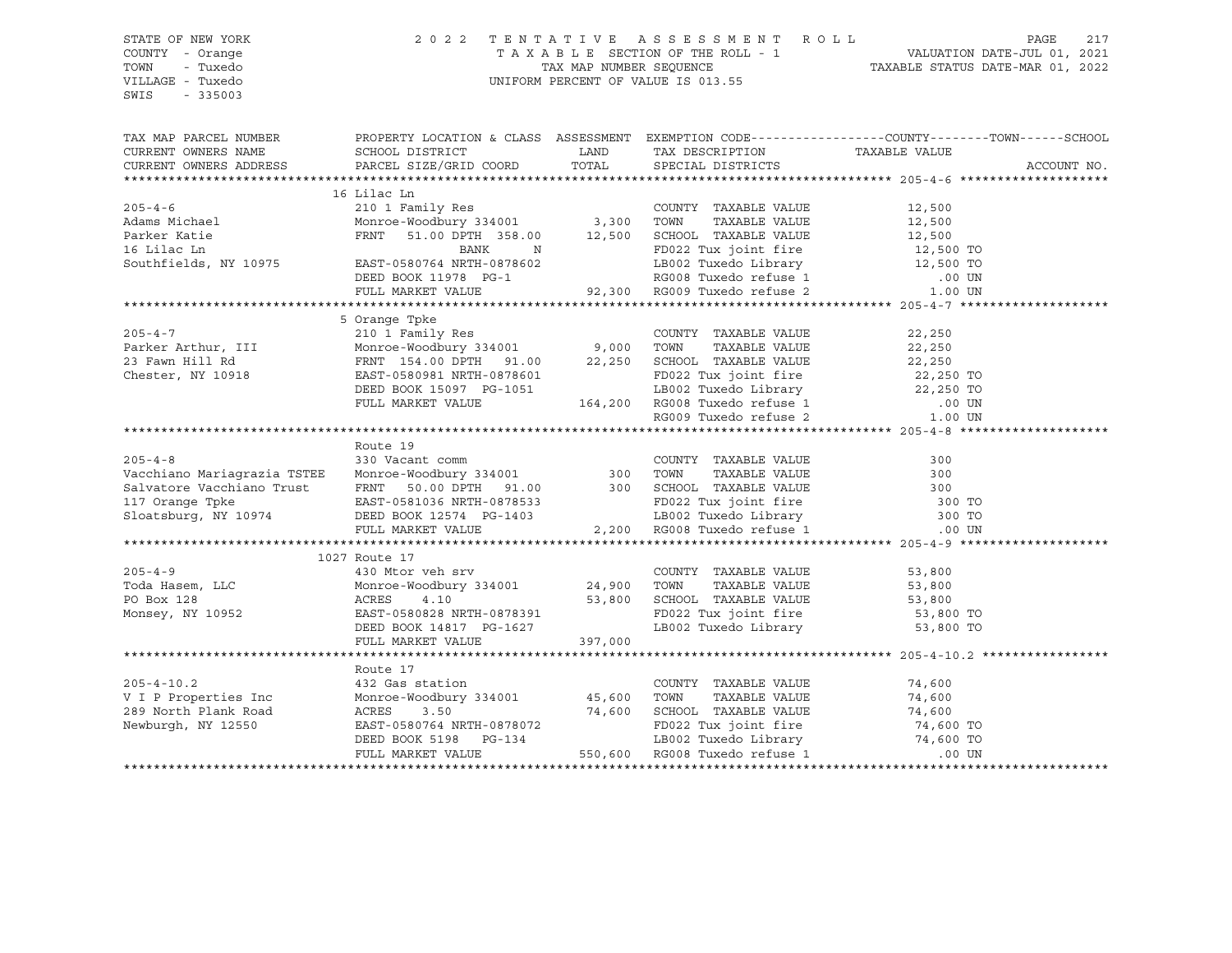| STATE OF NEW YORK<br>COUNTY - Orange                      |                                                                                                                                                                                                                                              |         | 2022 TENTATIVE ASSESSMENT ROLL PAGE 218<br>TAXABLE SECTION OF THE ROLL - 1<br>TAX MAP NUMBER SEQUENCE TAXABLE STATUS DATE-MAR 01, 2022 |                      |                   |
|-----------------------------------------------------------|----------------------------------------------------------------------------------------------------------------------------------------------------------------------------------------------------------------------------------------------|---------|----------------------------------------------------------------------------------------------------------------------------------------|----------------------|-------------------|
| TOWN<br>- Tuxedo<br>VILLAGE - Tuxedo<br>SWIS<br>$-335003$ |                                                                                                                                                                                                                                              |         | UNIFORM PERCENT OF VALUE IS 013.55                                                                                                     |                      |                   |
| TAX MAP PARCEL NUMBER                                     | PROPERTY LOCATION & CLASS ASSESSMENT EXEMPTION CODE----------------COUNTY-------TOWN------SCHOOL                                                                                                                                             |         |                                                                                                                                        |                      |                   |
| CURRENT OWNERS NAME                                       | SCHOOL DISTRICT                                                                                                                                                                                                                              |         | LAND TAX DESCRIPTION TAXABLE VALUE                                                                                                     |                      |                   |
|                                                           | CURRENT OWNERS ADDRESS PARCEL SIZE/GRID COORD TOTAL SPECIAL DISTRICTS                                                                                                                                                                        |         |                                                                                                                                        |                      | ACCOUNT NO.       |
|                                                           |                                                                                                                                                                                                                                              |         |                                                                                                                                        |                      |                   |
|                                                           |                                                                                                                                                                                                                                              |         |                                                                                                                                        |                      |                   |
|                                                           |                                                                                                                                                                                                                                              |         |                                                                                                                                        |                      |                   |
|                                                           |                                                                                                                                                                                                                                              |         |                                                                                                                                        |                      |                   |
|                                                           |                                                                                                                                                                                                                                              |         |                                                                                                                                        |                      |                   |
|                                                           |                                                                                                                                                                                                                                              |         |                                                                                                                                        |                      |                   |
|                                                           |                                                                                                                                                                                                                                              |         |                                                                                                                                        |                      |                   |
|                                                           |                                                                                                                                                                                                                                              |         |                                                                                                                                        |                      |                   |
|                                                           |                                                                                                                                                                                                                                              |         |                                                                                                                                        |                      |                   |
|                                                           | 995 Route 17                                                                                                                                                                                                                                 |         |                                                                                                                                        |                      |                   |
|                                                           |                                                                                                                                                                                                                                              |         |                                                                                                                                        |                      | $\Omega$<br>5,920 |
|                                                           |                                                                                                                                                                                                                                              |         |                                                                                                                                        |                      |                   |
|                                                           |                                                                                                                                                                                                                                              |         |                                                                                                                                        |                      |                   |
|                                                           |                                                                                                                                                                                                                                              |         |                                                                                                                                        |                      |                   |
|                                                           |                                                                                                                                                                                                                                              |         |                                                                                                                                        |                      |                   |
|                                                           |                                                                                                                                                                                                                                              |         |                                                                                                                                        |                      |                   |
|                                                           |                                                                                                                                                                                                                                              |         |                                                                                                                                        |                      |                   |
|                                                           |                                                                                                                                                                                                                                              |         |                                                                                                                                        |                      |                   |
|                                                           |                                                                                                                                                                                                                                              |         |                                                                                                                                        |                      |                   |
|                                                           | 985 Route 17                                                                                                                                                                                                                                 |         |                                                                                                                                        |                      |                   |
| $205 - 4 - 16$                                            | 415 Motel                                                                                                                                                                                                                                    |         | COUNTY TAXABLE VALUE                                                                                                                   | 313,600              |                   |
|                                                           |                                                                                                                                                                                                                                              |         |                                                                                                                                        | 313,600<br>313,600   |                   |
|                                                           |                                                                                                                                                                                                                                              |         |                                                                                                                                        |                      |                   |
|                                                           |                                                                                                                                                                                                                                              |         |                                                                                                                                        | 313,600 TO           |                   |
|                                                           | 200-4-10<br>Tuxedo Motel Inc Monroe-Woodbury 334001<br>Tuxedo Motel Inc Monroe-Woodbury 334001<br>Actn: Fraioli ACRES 6.20<br>313,600 SCHOOL TAXABLE VALUE<br>1514 E Boston Post Rd EAST-0580611 NRTH-0877463<br>Mamaroneck, NY 10543<br>Mam |         | LB002 Tuxedo Library 313,600 TO                                                                                                        |                      |                   |
|                                                           |                                                                                                                                                                                                                                              |         |                                                                                                                                        |                      |                   |
|                                                           |                                                                                                                                                                                                                                              |         |                                                                                                                                        |                      |                   |
|                                                           | 979 Route 17<br>450 Retail srvce                                                                                                                                                                                                             |         |                                                                                                                                        | 85,750               |                   |
|                                                           |                                                                                                                                                                                                                                              |         |                                                                                                                                        |                      |                   |
|                                                           |                                                                                                                                                                                                                                              |         |                                                                                                                                        | 85,750<br>85,750     |                   |
|                                                           |                                                                                                                                                                                                                                              |         |                                                                                                                                        | 85,750 TO            |                   |
|                                                           |                                                                                                                                                                                                                                              |         | LB002 Tuxedo Library                                                                                                                   | 85,750 TO            |                   |
|                                                           | FULL MARKET VALUE                                                                                                                                                                                                                            | 632,800 |                                                                                                                                        |                      |                   |
|                                                           |                                                                                                                                                                                                                                              |         |                                                                                                                                        |                      |                   |
|                                                           | 985 Route 17                                                                                                                                                                                                                                 |         |                                                                                                                                        |                      |                   |
| $205 - 4 - 17.2$                                          |                                                                                                                                                                                                                                              |         | COUNTY TAXABLE VALUE                                                                                                                   | 3,200                |                   |
| Tuxedo Motel Inc                                          | 330 Vacant comm<br>Monroe-Woodbury 334001 3,200 TOWN<br>ACRES 1.10 3,200 SCHOO                                                                                                                                                               |         | TAXABLE VALUE                                                                                                                          | 3,200                |                   |
|                                                           |                                                                                                                                                                                                                                              |         |                                                                                                                                        | 3,200                |                   |
|                                                           |                                                                                                                                                                                                                                              |         |                                                                                                                                        |                      |                   |
|                                                           |                                                                                                                                                                                                                                              |         |                                                                                                                                        | 3,200 TO<br>3,200 TO |                   |
|                                                           |                                                                                                                                                                                                                                              |         |                                                                                                                                        | .00 UN               |                   |
|                                                           |                                                                                                                                                                                                                                              |         |                                                                                                                                        |                      |                   |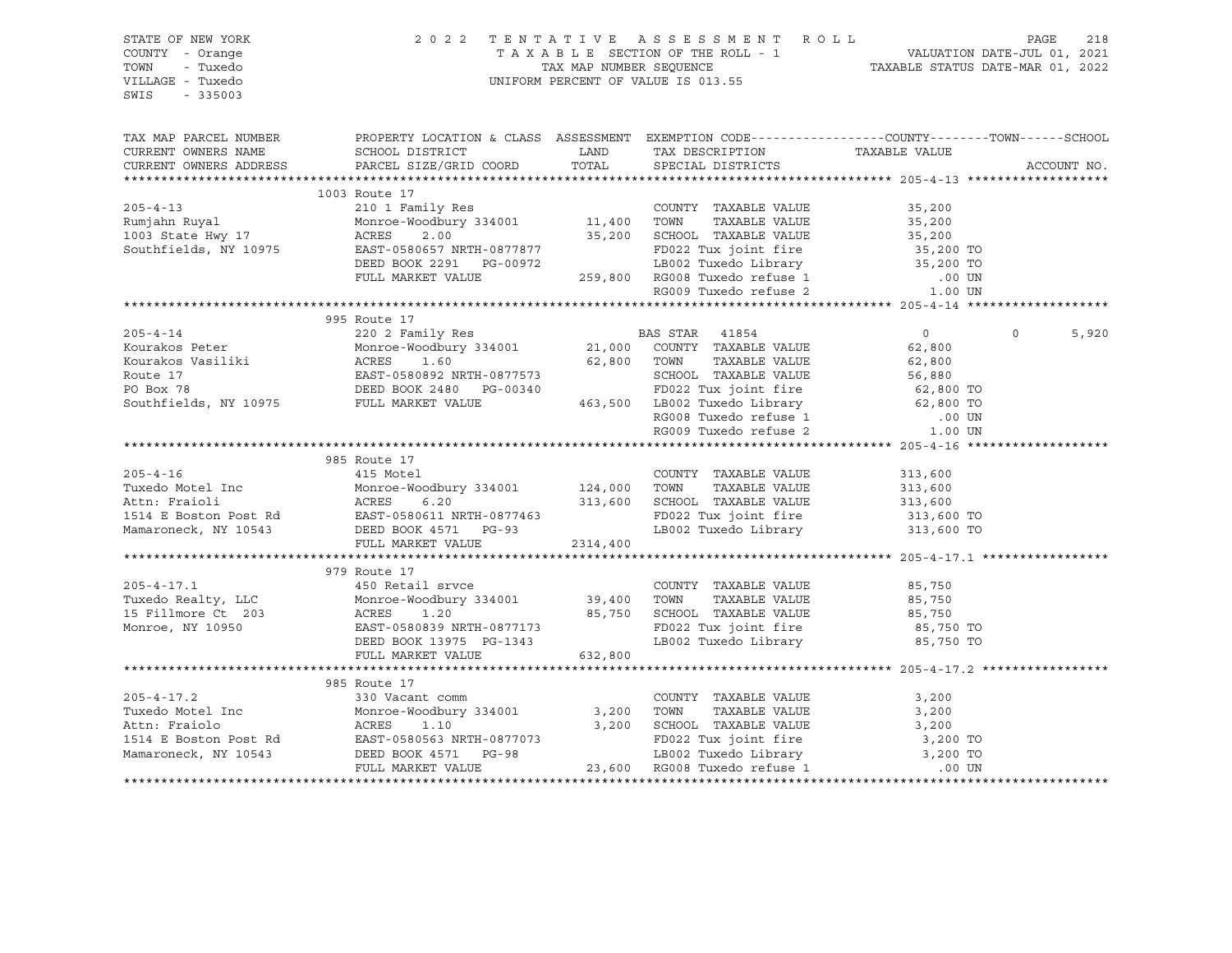| STATE OF NEW YORK<br>COUNTY - Orange<br>TOWN<br>- Tuxedo<br>VILLAGE - Tuxedo<br>SWIS<br>$-335003$ | 2 0 2 2                                                                                                                    |       | TENTATIVE ASSESSMENT ROLL<br>UNIFORM PERCENT OF VALUE IS 013.55                                        |                        | PAGE     | 219         |
|---------------------------------------------------------------------------------------------------|----------------------------------------------------------------------------------------------------------------------------|-------|--------------------------------------------------------------------------------------------------------|------------------------|----------|-------------|
| TAX MAP PARCEL NUMBER                                                                             | PROPERTY LOCATION & CLASS ASSESSMENT EXEMPTION CODE---------------COUNTY-------TOWN------SCHOOL                            |       |                                                                                                        |                        |          |             |
| CURRENT OWNERS NAME                                                                               | SCHOOL DISTRICT                                                                                                            | LAND  | TAX DESCRIPTION                                                                                        | TAXABLE VALUE          |          |             |
| CURRENT OWNERS ADDRESS                                                                            | PARCEL SIZE/GRID COORD                                                                                                     | TOTAL | SPECIAL DISTRICTS                                                                                      |                        |          | ACCOUNT NO. |
|                                                                                                   | 973 Route 17                                                                                                               |       |                                                                                                        |                        |          |             |
| $205 - 4 - 18.1$                                                                                  | 210 1 Family Res                                                                                                           |       | BAS STAR 41854                                                                                         | $\Omega$               | $\Omega$ | 5,920       |
|                                                                                                   |                                                                                                                            |       |                                                                                                        | 25,000                 |          |             |
| Polkoszek Lukasz<br>973 Route 17<br>973 Route 17                                                  |                                                                                                                            |       |                                                                                                        | 25,000                 |          |             |
| Southfields, NY 10975                                                                             | EAST-0580876 NRTH-0877025                                                                                                  |       |                                                                                                        |                        |          |             |
|                                                                                                   | DEED BOOK 13749 PG-1763                                                                                                    |       | SCHOOL TAXABLE VALUE 19,080<br>FD022 Tux joint fire 25,000 TO                                          |                        |          |             |
|                                                                                                   | FULL MARKET VALUE                                                                                                          |       |                                                                                                        |                        |          |             |
|                                                                                                   |                                                                                                                            |       |                                                                                                        |                        |          |             |
|                                                                                                   |                                                                                                                            |       | 184,500 LB002 Tuxedo Library 25,000 TO<br>RG008 Tuxedo refuse 1 00 UN<br>RG009 Tuxedo refuse 2 1.00 UN |                        |          |             |
|                                                                                                   |                                                                                                                            |       |                                                                                                        |                        |          |             |
|                                                                                                   | 967 Route 17                                                                                                               |       |                                                                                                        |                        |          |             |
| $205 - 4 - 18.2$                                                                                  | 483 Converted Re <b>BAS</b> STAR 41854                                                                                     |       |                                                                                                        | $\overline{0}$         | $\Omega$ | 5,920       |
| Turhan Gonul                                                                                      | Monroe-Woodbury 334001 15,000 COUNTY TAXABLE VALUE                                                                         |       |                                                                                                        | 23,400                 |          |             |
| 967 Route 17                                                                                      | ACRES<br>1.80                                                                                                              |       | 23,400 TOWN<br>TAXABLE VALUE                                                                           | 23,400                 |          |             |
| Southfields, NY 10975                                                                             | EAST-0580678 NRTH-0876938                                                                                                  |       | TOWN TAAADDE VADUL<br>SCHOOL TAXABLE VALUE 17,480<br>EDO22 Tux ioint fire 23,400 TO                    |                        |          |             |
|                                                                                                   | DEED BOOK 13176 PG-1802                                                                                                    |       |                                                                                                        |                        |          |             |
|                                                                                                   | FULL MARKET VALUE                                                                                                          |       | 172,700 LB002 Tuxedo Library 23,400 TO                                                                 |                        |          |             |
|                                                                                                   |                                                                                                                            |       |                                                                                                        |                        |          |             |
|                                                                                                   |                                                                                                                            |       | LB002 Tuxeau $\frac{1}{2}$ RG008 Tuxedo refuse 1 $\frac{1}{2}$ 1.00 UN<br>$\frac{1}{2}$ 1.00 UN        |                        |          |             |
|                                                                                                   |                                                                                                                            |       |                                                                                                        |                        |          |             |
|                                                                                                   | 965 Route 17                                                                                                               |       |                                                                                                        |                        |          |             |
| $205 - 4 - 20$                                                                                    | 210 1 Family Res                                                                                                           |       | ENH STAR 41834                                                                                         | $\overline{0}$         | $\Omega$ | 14,780      |
| Salzer Henry N                                                                                    |                                                                                                                            |       |                                                                                                        | 19,200                 |          |             |
| 965 Rt 17                                                                                         | Monroe-Woodbury 334001 7,000 COUNTY TAXABLE VALUE<br>FRNT 100.00 DPTH 168.00 19,200 TOWN TAXABLE VALUE                     |       | TAXABLE VALUE                                                                                          | 19,200                 |          |             |
| PO Box 76                                                                                         | EAST-0580829 NRTH-0876817                                                                                                  |       | SCHOOL TAXABLE VALUE                                                                                   | 4,420                  |          |             |
| Southfields, NY 10975                                                                             | DEED BOOK 2272 PG-00918                                                                                                    |       | 3-00918 FD022 Tux joint fire 19,200 TO<br>141,700 LB002 Tuxedo Library 19,200 TO                       |                        |          |             |
|                                                                                                   | FULL MARKET VALUE                                                                                                          |       |                                                                                                        |                        |          |             |
|                                                                                                   |                                                                                                                            |       | RG008 Tuxedo refuse 1<br>RG009 Tuxedo refuse 2                                                         | $.00$ UN               |          |             |
|                                                                                                   |                                                                                                                            |       |                                                                                                        | 1.00 UN                |          |             |
|                                                                                                   | 961 Route 17                                                                                                               |       |                                                                                                        |                        |          |             |
| $205 - 4 - 21$                                                                                    | 330 Vacant comm                                                                                                            |       | COUNTY TAXABLE VALUE                                                                                   | 21,400                 |          |             |
| Global GDC LLC                                                                                    |                                                                                                                            |       | TAXABLE VALUE                                                                                          | 21,400                 |          |             |
| 4 Crescent Way                                                                                    | 330 vacant comm<br>Monroe-Woodbury 334001 21,400 TOWN<br>ACRES 4.80 21,400 SCHOO<br>EAST-0580745 NRTH-0876685 21,400 SCHOO |       | 21,400 SCHOOL TAXABLE VALUE                                                                            |                        |          |             |
| Fort Lee, NJ 07024                                                                                | EAST-0580745 NRTH-0876685                                                                                                  |       | FD022 Tux joint fire                                                                                   | 21,400 TO<br>21,400 TO |          |             |
|                                                                                                   | DEED BOOK 11589 PG-1                                                                                                       |       | LB002 Tuxedo Library 11,400 TO                                                                         |                        |          |             |
|                                                                                                   | FULL MARKET VALUE                                                                                                          |       | 157,900 RG008 Tuxedo refuse 1                                                                          | .00 UN                 |          |             |
|                                                                                                   |                                                                                                                            |       |                                                                                                        |                        |          |             |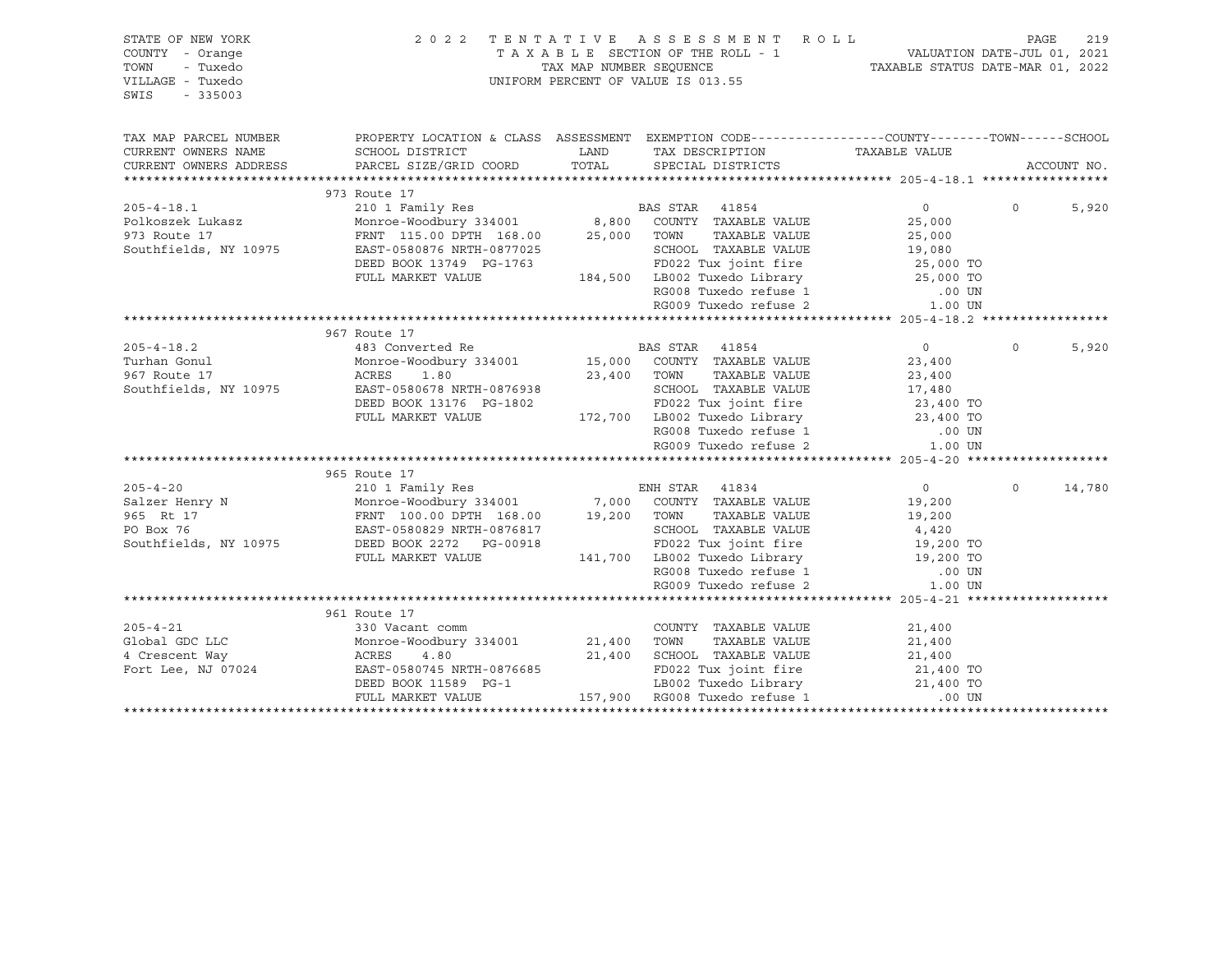| STATE OF NEW YORK | 2022 TENTATIVE ASSESSMENT ROLL     |  |                                  | PAGE            | 2.2.0 |
|-------------------|------------------------------------|--|----------------------------------|-----------------|-------|
| COUNTY - Orange   | TAXABLE SECTION OF THE ROLL - 1    |  | VALUATION DATE-JUL 01, 2021      |                 |       |
| - Tuxedo<br>TOWN  | MAP SECTION - 205                  |  | TAXABLE STATUS DATE-MAR 01, 2022 |                 |       |
| VILLAGE - Tuxedo  | SUB-SECTION - 000                  |  |                                  | RPS150/V04/L015 |       |
| SWIS<br>$-335003$ | UNIFORM PERCENT OF VALUE IS 013.55 |  | CURRENT DATE $4/25/2022$         |                 |       |

|      |                      | TOTAL   | EXTENSION | EXTENSION | AD VALOREM | EXEMPT | TAXABLE  |
|------|----------------------|---------|-----------|-----------|------------|--------|----------|
| CODE | DISTRICT NAME        | PARCELS | TYPE      | VALUE     | VALUE      | AMOUNT | VALUE    |
|      |                      |         |           |           |            |        |          |
|      | RG009 Tuxedo refuse  |         | 35 UNITS  | 37.00     |            |        | 37.00    |
|      | FD022 Tux joint fire |         | 71 TOTAL  |           | 2446,976   |        | 2446,976 |
|      | LB002 Tuxedo Library |         | 69 TOTAL  |           | 2410,276   |        | 2410,276 |
|      | RG008 Tuxedo refuse  |         | 54 UNITS  |           |            |        |          |

#### \*\*\* S C H O O L D I S T R I C T S U M M A R Y \*\*\*

| CODE   | DISTRICT NAME       | TOTAL<br>PARCELS | ASSESSED<br>LAND | ASSESSED<br>TOTAL | EXEMPT<br>AMOUNT | TOTAL<br>TAXABLE | <b>STAR</b><br>AMOUNT | <b>STAR</b><br>TAXABLE |
|--------|---------------------|------------------|------------------|-------------------|------------------|------------------|-----------------------|------------------------|
| 334001 | Monroe-Woodbury Csd | 71               | 1087,300         | 2446,976          | 12,867           | 2434,109         | 103,540               | 2330,569               |
|        | SUB-TOTAL           | 71               | 1087,300         | 2446,976          | 12,867           | 2434,109         | 103,540               | 2330,569               |
|        | TOTAL               | 71               | 1087,300         | 2446,976          | 12,867           | 2434,109         | 103,540               | 2330,569               |

#### \*\*\* S Y S T E M C O D E S S U M M A R Y \*\*\*

## NO SYSTEM EXEMPTIONS AT THIS LEVEL

|       |             | TOTAL        |        |        |         |
|-------|-------------|--------------|--------|--------|---------|
| CODE  | DESCRIPTION | PARCELS      | COUNTY | TOWN   | SCHOOL  |
| 41120 | VETWAR CTS  | $\sim$<br>z. | 6,804  | 10,410 | 2,916   |
| 41140 | VETDIS CTS  | ∸            | 10,200 | 10,200 | 4,860   |
| 41801 | AGED-CT     |              | 6,400  | 6,018  |         |
| 41804 | AGED-S      |              |        |        | 5,091   |
| 41834 | ENH STAR    |              |        |        | 44,340  |
| 41854 | BAS STAR    | 10           |        |        | 59,200  |
|       | TOTAL       | 18           | 23,404 | 26,628 | 116,407 |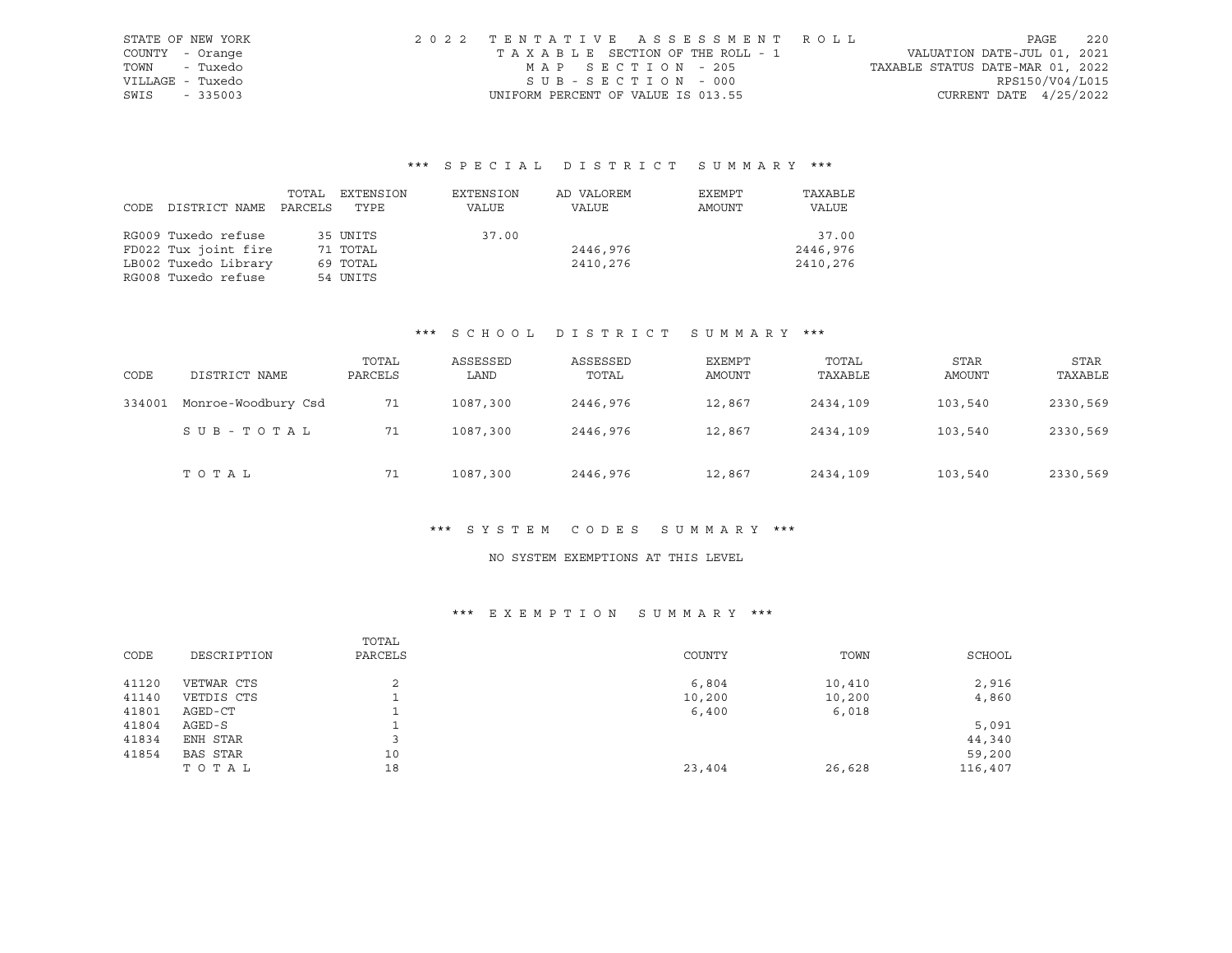|      | STATE OF NEW YORK | 2022 TENTATIVE ASSESSMENT ROLL     |  |                                  |                          | PAGE | 221 |
|------|-------------------|------------------------------------|--|----------------------------------|--------------------------|------|-----|
|      | COUNTY - Orange   | TAXABLE SECTION OF THE ROLL - 1    |  | VALUATION DATE-JUL 01, 2021      |                          |      |     |
|      | TOWN - Tuxedo     | MAP SECTION - 205                  |  | TAXABLE STATUS DATE-MAR 01, 2022 |                          |      |     |
|      | VILLAGE - Tuxedo  | SUB-SECTION - 000                  |  |                                  | RPS150/V04/L015          |      |     |
| SWIS | $-335003$         | UNIFORM PERCENT OF VALUE IS 013.55 |  |                                  | CURRENT DATE $4/25/2022$ |      |     |

| ROLL       |             | TOTAL   | ASSESSED | ASSESSED | TAXABLE  | TAXABLE  | TAXABLE       | STAR     |
|------------|-------------|---------|----------|----------|----------|----------|---------------|----------|
| <b>SEC</b> | DESCRIPTION | PARCELS | LAND     | TOTAL    | COUNTY   | TOWN     | <b>SCHOOL</b> | TAXABLE  |
|            | TAXABLE     | n -     | 1087,300 | 2446,976 | 2423,572 | 2420,348 | 2434,109      | 2330,569 |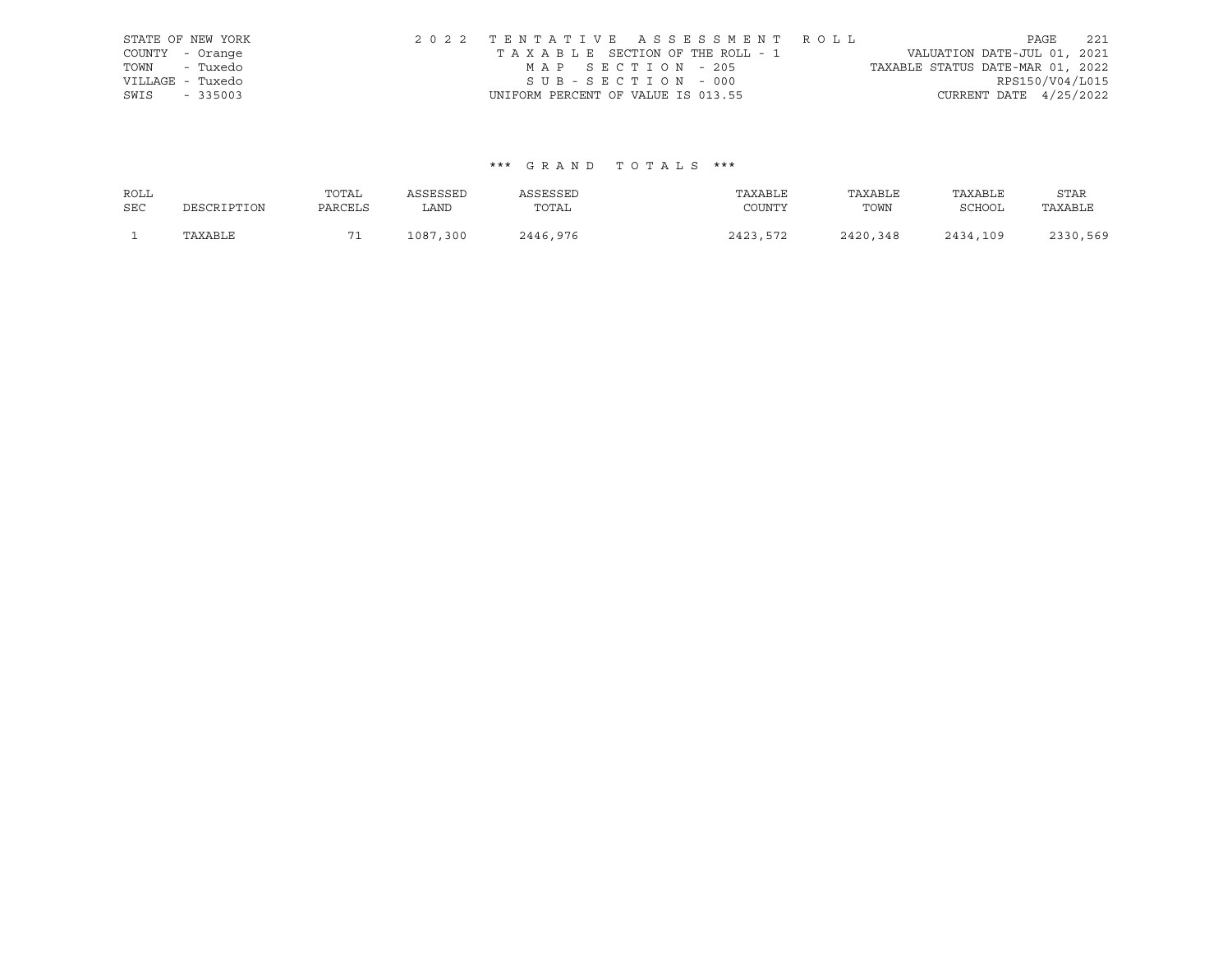#### STATE OF NEW YORK 2 0 2 2 T E N T A T I V E A S S E S S M E N T R O L L PAGE 222 COUNTY - Orange T A X A B L E SECTION OF THE ROLL - 1 VALUATION DATE-JUL 01, 2021 TOWN - Tuxedo TAX MAP NUMBER SEQUENCE TAXABLE STATUS DATE-MAR 01, 2022 VILLAGE - Tuxedo UNIFORM PERCENT OF VALUE IS 013.55

| TAX MAP PARCEL NUMBER<br>CURRENT OWNERS NAME<br>CURRENT OWNERS ADDRESS                                                                                                                                                                                                                                                                                                                                            | PROPERTY LOCATION & CLASS ASSESSMENT EXEMPTION CODE----------------COUNTY-------TOWN------SCHOOL                                                                                                                                                   |  | ACCOUNT NO. |
|-------------------------------------------------------------------------------------------------------------------------------------------------------------------------------------------------------------------------------------------------------------------------------------------------------------------------------------------------------------------------------------------------------------------|----------------------------------------------------------------------------------------------------------------------------------------------------------------------------------------------------------------------------------------------------|--|-------------|
|                                                                                                                                                                                                                                                                                                                                                                                                                   |                                                                                                                                                                                                                                                    |  |             |
| Route 17<br>Example 17<br>Kourakos Peter Monroe-Woodbury 334001<br>Reinard Monroe-Woodbury 334001<br>Reinard Monroe-Woodbury 334001<br>Reinard Monroe-Woodbury 334001<br>Reinard Monroe-Woodbury 334001<br>Reinard 1,500<br>PO Box 78<br>EXST-05                                                                                                                                                                  | Route 17                                                                                                                                                                                                                                           |  |             |
|                                                                                                                                                                                                                                                                                                                                                                                                                   |                                                                                                                                                                                                                                                    |  |             |
|                                                                                                                                                                                                                                                                                                                                                                                                                   |                                                                                                                                                                                                                                                    |  |             |
|                                                                                                                                                                                                                                                                                                                                                                                                                   |                                                                                                                                                                                                                                                    |  |             |
|                                                                                                                                                                                                                                                                                                                                                                                                                   |                                                                                                                                                                                                                                                    |  |             |
|                                                                                                                                                                                                                                                                                                                                                                                                                   |                                                                                                                                                                                                                                                    |  |             |
|                                                                                                                                                                                                                                                                                                                                                                                                                   |                                                                                                                                                                                                                                                    |  |             |
| 1155 Route 17<br>210 1 Family Res<br>Avid Capital Group LLC Moncroe-Woodbury 334001<br>1155 Route 17<br>ENT 60.00 DPTH 276.00<br>EAST-0582989 NRTH-0880865<br>DEED BOOK 15171 PG-1405<br>PULL MARKET VALUE<br>PULL MARKET VALUE<br>190,400 RG008                                                                                                                                                                  | 1155 Route 17                                                                                                                                                                                                                                      |  |             |
|                                                                                                                                                                                                                                                                                                                                                                                                                   |                                                                                                                                                                                                                                                    |  |             |
|                                                                                                                                                                                                                                                                                                                                                                                                                   |                                                                                                                                                                                                                                                    |  |             |
|                                                                                                                                                                                                                                                                                                                                                                                                                   |                                                                                                                                                                                                                                                    |  |             |
|                                                                                                                                                                                                                                                                                                                                                                                                                   |                                                                                                                                                                                                                                                    |  |             |
|                                                                                                                                                                                                                                                                                                                                                                                                                   |                                                                                                                                                                                                                                                    |  |             |
|                                                                                                                                                                                                                                                                                                                                                                                                                   |                                                                                                                                                                                                                                                    |  |             |
|                                                                                                                                                                                                                                                                                                                                                                                                                   |                                                                                                                                                                                                                                                    |  |             |
|                                                                                                                                                                                                                                                                                                                                                                                                                   |                                                                                                                                                                                                                                                    |  |             |
|                                                                                                                                                                                                                                                                                                                                                                                                                   |                                                                                                                                                                                                                                                    |  |             |
|                                                                                                                                                                                                                                                                                                                                                                                                                   |                                                                                                                                                                                                                                                    |  |             |
|                                                                                                                                                                                                                                                                                                                                                                                                                   |                                                                                                                                                                                                                                                    |  |             |
|                                                                                                                                                                                                                                                                                                                                                                                                                   |                                                                                                                                                                                                                                                    |  |             |
|                                                                                                                                                                                                                                                                                                                                                                                                                   |                                                                                                                                                                                                                                                    |  |             |
|                                                                                                                                                                                                                                                                                                                                                                                                                   |                                                                                                                                                                                                                                                    |  |             |
|                                                                                                                                                                                                                                                                                                                                                                                                                   |                                                                                                                                                                                                                                                    |  |             |
|                                                                                                                                                                                                                                                                                                                                                                                                                   |                                                                                                                                                                                                                                                    |  |             |
|                                                                                                                                                                                                                                                                                                                                                                                                                   |                                                                                                                                                                                                                                                    |  |             |
| $\begin{tabular}{lllllllllllllllllllll} \hline & 20\, \text{Nolans Way} & 20\, \text{Nolans Way} & 20\, \text{Nolans Way} & 20\, \text{Nolans Way} & 20\, \text{Nolans May} & 20\, \text{Nolans May} & 20\, \text{Nolans May} & 20\, \text{Nolans May} & 20\, \text{Nolans May} & 20\, \text{Nolans May} & 20\, \text{Nolans May} & 20\, \text{Nolans May} & 20\, \text{Nolans May} & 20\, \text{Nolans May} & 2$ |                                                                                                                                                                                                                                                    |  |             |
|                                                                                                                                                                                                                                                                                                                                                                                                                   |                                                                                                                                                                                                                                                    |  |             |
|                                                                                                                                                                                                                                                                                                                                                                                                                   |                                                                                                                                                                                                                                                    |  |             |
|                                                                                                                                                                                                                                                                                                                                                                                                                   |                                                                                                                                                                                                                                                    |  |             |
|                                                                                                                                                                                                                                                                                                                                                                                                                   |                                                                                                                                                                                                                                                    |  |             |
|                                                                                                                                                                                                                                                                                                                                                                                                                   |                                                                                                                                                                                                                                                    |  |             |
|                                                                                                                                                                                                                                                                                                                                                                                                                   |                                                                                                                                                                                                                                                    |  |             |
|                                                                                                                                                                                                                                                                                                                                                                                                                   |                                                                                                                                                                                                                                                    |  |             |
|                                                                                                                                                                                                                                                                                                                                                                                                                   |                                                                                                                                                                                                                                                    |  |             |
|                                                                                                                                                                                                                                                                                                                                                                                                                   |                                                                                                                                                                                                                                                    |  |             |
|                                                                                                                                                                                                                                                                                                                                                                                                                   |                                                                                                                                                                                                                                                    |  | 37,800      |
| Campton Land Company LLC Monroe-Woodbury 334001 PORESTLAND 47460 37,800 37,800 37,800 37,800 37,800 37,800 37,800 37,800 37,800 37,800 37,800 37,800 37,800 37,800 37,800 37,800 37,800 37,800 37,800 37,800 37,800 37,800 37,                                                                                                                                                                                    |                                                                                                                                                                                                                                                    |  |             |
|                                                                                                                                                                                                                                                                                                                                                                                                                   |                                                                                                                                                                                                                                                    |  |             |
|                                                                                                                                                                                                                                                                                                                                                                                                                   |                                                                                                                                                                                                                                                    |  |             |
| Park City, UT 84068                                                                                                                                                                                                                                                                                                                                                                                               |                                                                                                                                                                                                                                                    |  |             |
|                                                                                                                                                                                                                                                                                                                                                                                                                   |                                                                                                                                                                                                                                                    |  |             |
| MAY BE SUBJECT TO PAYMENT                                                                                                                                                                                                                                                                                                                                                                                         | 270.70 A 400 A Ex<br>ACRES 57.80<br>EAST-0597394 NRTH-0893454<br>DEED BOOK 14484 PG-1755<br>FULL MARKET VALUE<br>FULL MARKET VALUE<br>TAXABLE VALUE<br>FULL MARKET VALUE<br>362,600 RG008 Tuxedo refuse 1<br>100 DEED BOOK 14484 PG-1755<br>FULL M |  |             |
| UNDER RPTL480A UNTIL 2031                                                                                                                                                                                                                                                                                                                                                                                         |                                                                                                                                                                                                                                                    |  |             |
|                                                                                                                                                                                                                                                                                                                                                                                                                   |                                                                                                                                                                                                                                                    |  |             |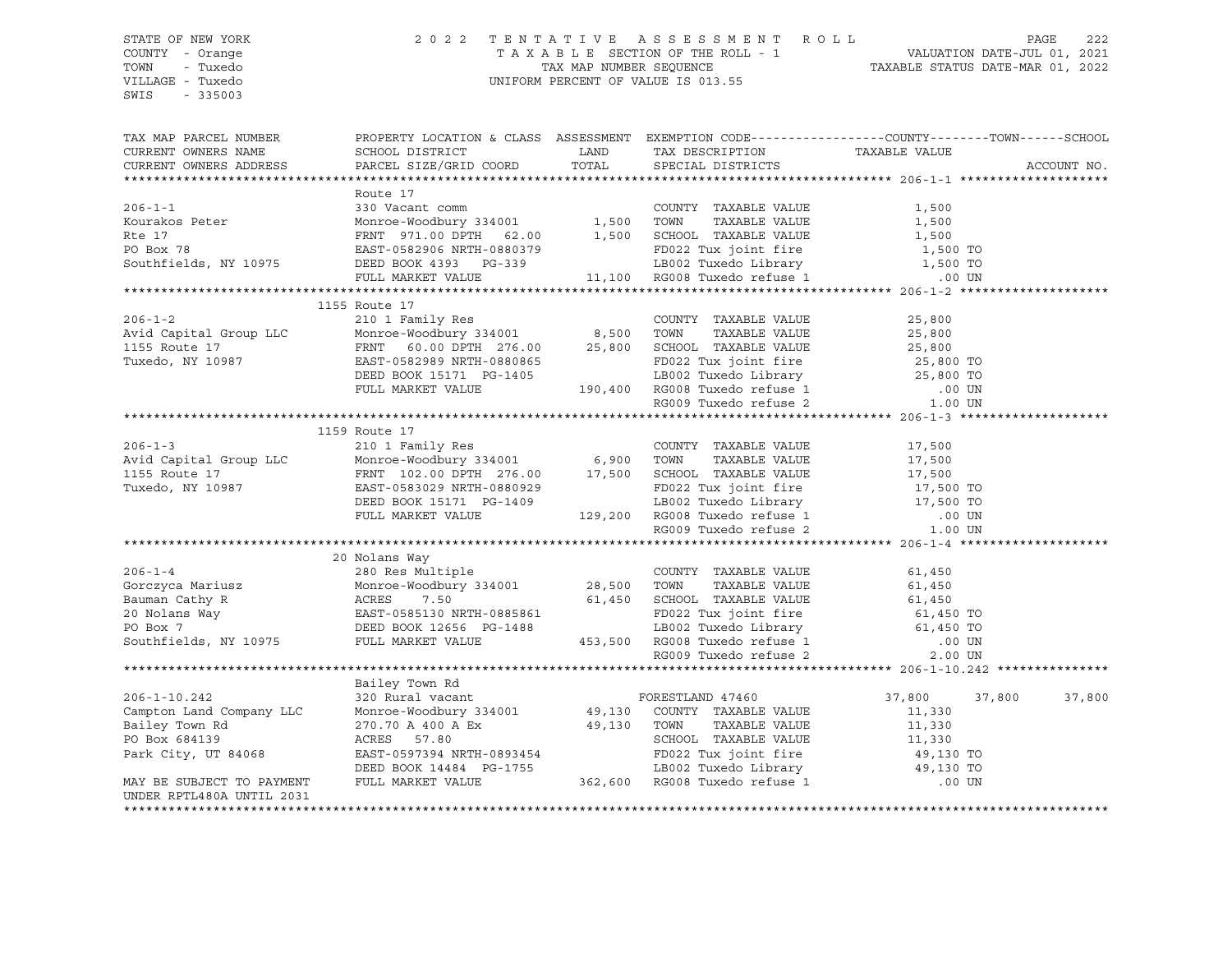| STATE OF NEW YORK<br>COUNTY - Orange<br>TOWN<br>- Tuxedo<br>VILLAGE - Tuxedo<br>SWIS<br>$-335003$                                                                                                                                    |                                                                                                  |              | 2022 TENTATIVE ASSESSMENT ROLL                                          |                         |         | PAGE<br>223 |
|--------------------------------------------------------------------------------------------------------------------------------------------------------------------------------------------------------------------------------------|--------------------------------------------------------------------------------------------------|--------------|-------------------------------------------------------------------------|-------------------------|---------|-------------|
| TAX MAP PARCEL NUMBER                                                                                                                                                                                                                | PROPERTY LOCATION & CLASS ASSESSMENT EXEMPTION CODE----------------COUNTY-------TOWN------SCHOOL |              |                                                                         |                         |         |             |
|                                                                                                                                                                                                                                      |                                                                                                  |              |                                                                         | TAXABLE VALUE           |         |             |
|                                                                                                                                                                                                                                      |                                                                                                  |              |                                                                         |                         |         | ACCOUNT NO. |
|                                                                                                                                                                                                                                      |                                                                                                  |              |                                                                         |                         |         |             |
| 3 Bailey Town Rd<br>206-1-12.12 250 Estate WHOLLY EX 50000<br>ARDEN HOMESTEAD ASSOCIATES LLC Monroe-Woodbury 334001 62,000 COUNTY TAXABLE VALUE                                                                                      |                                                                                                  |              |                                                                         |                         |         |             |
|                                                                                                                                                                                                                                      |                                                                                                  |              |                                                                         | 164,560<br>$\Omega$     | 164,560 | 164,560     |
|                                                                                                                                                                                                                                      | 147.9 Ac 480A Ex                                                                                 |              | TAXABLE VALUE                                                           | $\Omega$                |         |             |
| Town<br>PO Box 1022                                                                                                                                                                                                                  |                                                                                                  | 164,560 TOWN | SCHOOL TAXABLE VALUE                                                    | $\Omega$                |         |             |
| ACRES 64.00<br>Harriman, NY 10926                                                                                                                                                                                                    |                                                                                                  |              |                                                                         | $0$ TO                  |         |             |
|                                                                                                                                                                                                                                      | EAST-0595097 NRTH-0892080 FD022 Tux joint fire<br>DEED BOOK 14704 PG-1797 164,560 EX             |              |                                                                         |                         |         |             |
|                                                                                                                                                                                                                                      | FULL MARKET VALUE 1214,500 LB002 Tuxedo Library 0 TO                                             |              |                                                                         |                         |         |             |
|                                                                                                                                                                                                                                      |                                                                                                  |              | 164,560 EX                                                              |                         |         |             |
|                                                                                                                                                                                                                                      |                                                                                                  |              |                                                                         |                         |         |             |
|                                                                                                                                                                                                                                      |                                                                                                  |              |                                                                         |                         |         |             |
|                                                                                                                                                                                                                                      | 156 Clove Furnace Dr                                                                             |              |                                                                         |                         |         |             |
| $\frac{210}{210}$ 1 Family Res<br>Arden Homestead Associates LLP Monroe-Woodbury 334001 7,350 TOWN<br>Averell Mortimer                                                                                                               |                                                                                                  |              | COUNTY TAXABLE VALUE 38,800                                             |                         |         |             |
|                                                                                                                                                                                                                                      |                                                                                                  |              |                                                                         |                         |         |             |
|                                                                                                                                                                                                                                      |                                                                                                  |              |                                                                         |                         |         |             |
|                                                                                                                                                                                                                                      |                                                                                                  |              |                                                                         |                         |         |             |
| Arden Homestead Associates LLP Monroe-Woodbury 334001 7,350 TOWN TAXABLE VALUE 38,800<br>Averell Mortimer ACRES 4.90 38,800 SCHOOL TAXABLE VALUE 38,800<br>PO Box 1022 EAST-0589527 NRTH-0887209 FD022 Tux joint fire 38,800 TO<br>H |                                                                                                  |              |                                                                         |                         |         |             |
|                                                                                                                                                                                                                                      | FULL MARKET VALUE                                                                                |              | 286,300 RG008 Tuxedo refuse 1 (00 UN RG009 Tuxedo refuse 2 (1.00 UN     |                         |         |             |
|                                                                                                                                                                                                                                      |                                                                                                  |              |                                                                         |                         |         |             |
|                                                                                                                                                                                                                                      |                                                                                                  |              |                                                                         |                         |         |             |
| 139 Homestead Dr<br>100 Agricultural FORESTLAND 47460<br>Arden Homsestead Associates LL Monroe-Woodbury 334001 660,290 COUNTY TAXABLE VALUE<br>1997-480 TOWN TAXABLE VALUE                                                           |                                                                                                  |              |                                                                         |                         |         |             |
|                                                                                                                                                                                                                                      |                                                                                                  |              |                                                                         | 422,508 422,508 422,508 |         |             |
|                                                                                                                                                                                                                                      |                                                                                                  |              |                                                                         | 404,982                 |         |             |
| PO Box 1022                                                                                                                                                                                                                          | ACRES 609.30                                                                                     |              | 827,490 TOWN TAXABLE VALUE                                              | 404,982                 |         |             |
| Harriman, NY 10926 EAST-0591736 NRTH-0887424                                                                                                                                                                                         |                                                                                                  |              | SCHOOL TAXABLE VALUE 404,982                                            |                         |         |             |
|                                                                                                                                                                                                                                      | DEED BOOK 14166 PG-530                                                                           |              | FD022 Tux joint fire 827,490 TO                                         |                         |         |             |
| MAY BE SUBJECT TO PAYMENT FULL MARKET VALUE<br>UNDER RPTL480A UNTIL 2031                                                                                                                                                             |                                                                                                  |              | 6106,900 LB002 Tuxedo Library 827,490 TO<br>RG008 Tuxedo refuse 1 00 UN |                         |         |             |
|                                                                                                                                                                                                                                      |                                                                                                  |              |                                                                         |                         |         |             |
|                                                                                                                                                                                                                                      |                                                                                                  |              |                                                                         |                         |         |             |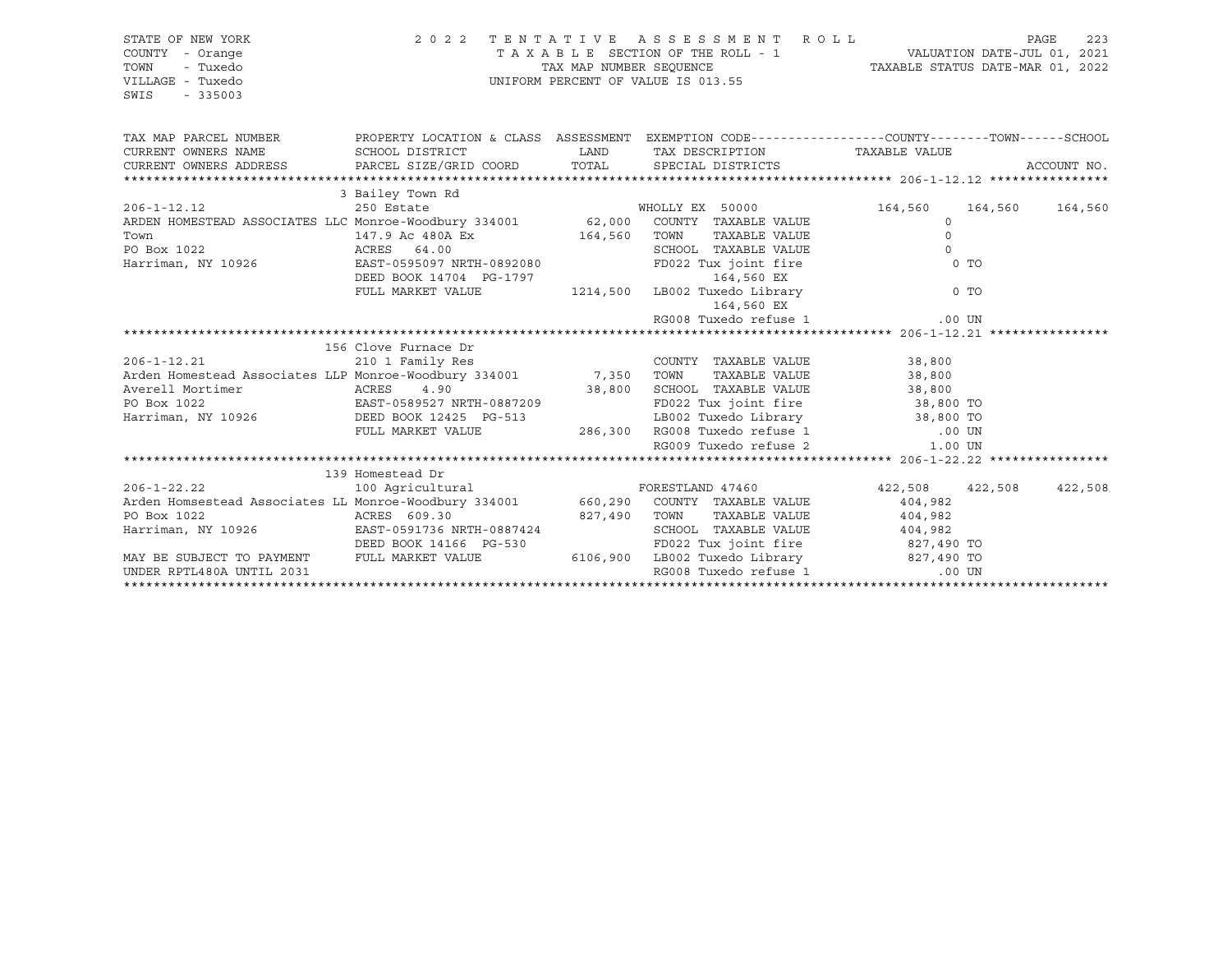| STATE OF NEW YORK | 2022 TENTATIVE ASSESSMENT ROLL     |                                  | PAGE            | 224 |
|-------------------|------------------------------------|----------------------------------|-----------------|-----|
| COUNTY - Orange   | TAXABLE SECTION OF THE ROLL - 1    | VALUATION DATE-JUL 01, 2021      |                 |     |
| - Tuxedo<br>TOWN  | MAP SECTION - 206                  | TAXABLE STATUS DATE-MAR 01, 2022 |                 |     |
| VILLAGE - Tuxedo  | $SUB - SECTION - 000$              |                                  | RPS150/V04/L015 |     |
| SWIS<br>- 335003  | UNIFORM PERCENT OF VALUE IS 013.55 | CURRENT DATE $4/25/2022$         |                 |     |

|             |                      | TOTAL   | EXTENSION | EXTENSION | AD VALOREM | EXEMPT  | TAXABLE  |
|-------------|----------------------|---------|-----------|-----------|------------|---------|----------|
| <b>CODE</b> | DISTRICT NAME        | PARCELS | TYPE      | VALUE     | VALUE      | AMOUNT  | VALUE    |
|             |                      |         |           |           |            |         |          |
|             | RG009 Tuxedo refuse  |         | 4 UNITS   | 5.00      |            |         | 5.00     |
|             | FD022 Tux joint fire |         | 8 TOTAL   |           | 1186,230   | 164,560 | 1021,670 |
|             | LB002 Tuxedo Library |         | 8 TOTAL   |           | 1186,230   | 164,560 | 1021,670 |
|             | RG008 Tuxedo refuse  |         | 8 UNITS   |           |            |         |          |

## \*\*\* S C H O O L D I S T R I C T S U M M A R Y \*\*\*

| CODE   | DISTRICT NAME       | TOTAL<br>PARCELS | ASSESSED<br>LAND | ASSESSED<br>TOTAL | EXEMPT<br>AMOUNT | TOTAL<br>TAXABLE | <b>STAR</b><br>AMOUNT | <b>STAR</b><br>TAXABLE |
|--------|---------------------|------------------|------------------|-------------------|------------------|------------------|-----------------------|------------------------|
| 334001 | Monroe-Woodbury Csd | 8                | 824,170          | 1186,230          | 624,868          | 561,362          |                       | 561,362                |
|        | SUB-TOTAL           | 8                | 824,170          | 1186,230          | 624,868          | 561,362          |                       | 561,362                |
|        | TOTAL               | 8                | 824,170          | 1186,230          | 624,868          | 561,362          |                       | 561,362                |

# \*\*\* S Y S T E M C O D E S S U M M A R Y \*\*\*

| CODE  | DESCRIPTION        | TOTAL<br>PARCELS | COUNTY             | TOWN               | SCHOOL             |
|-------|--------------------|------------------|--------------------|--------------------|--------------------|
| 50000 | WHOLLY EX<br>TOTAL |                  | 164,560<br>164,560 | 164,560<br>164,560 | 164,560<br>164,560 |

| CODE  | DESCRIPTION | TOTAL<br>PARCELS | COUNTY  | TOWN    | SCHOOL  |
|-------|-------------|------------------|---------|---------|---------|
| 47460 | FORESTLAND  | ৴                | 460,308 | 460,308 | 460,308 |
|       | TOTAL       | ৴                | 460,308 | 460,308 | 460,308 |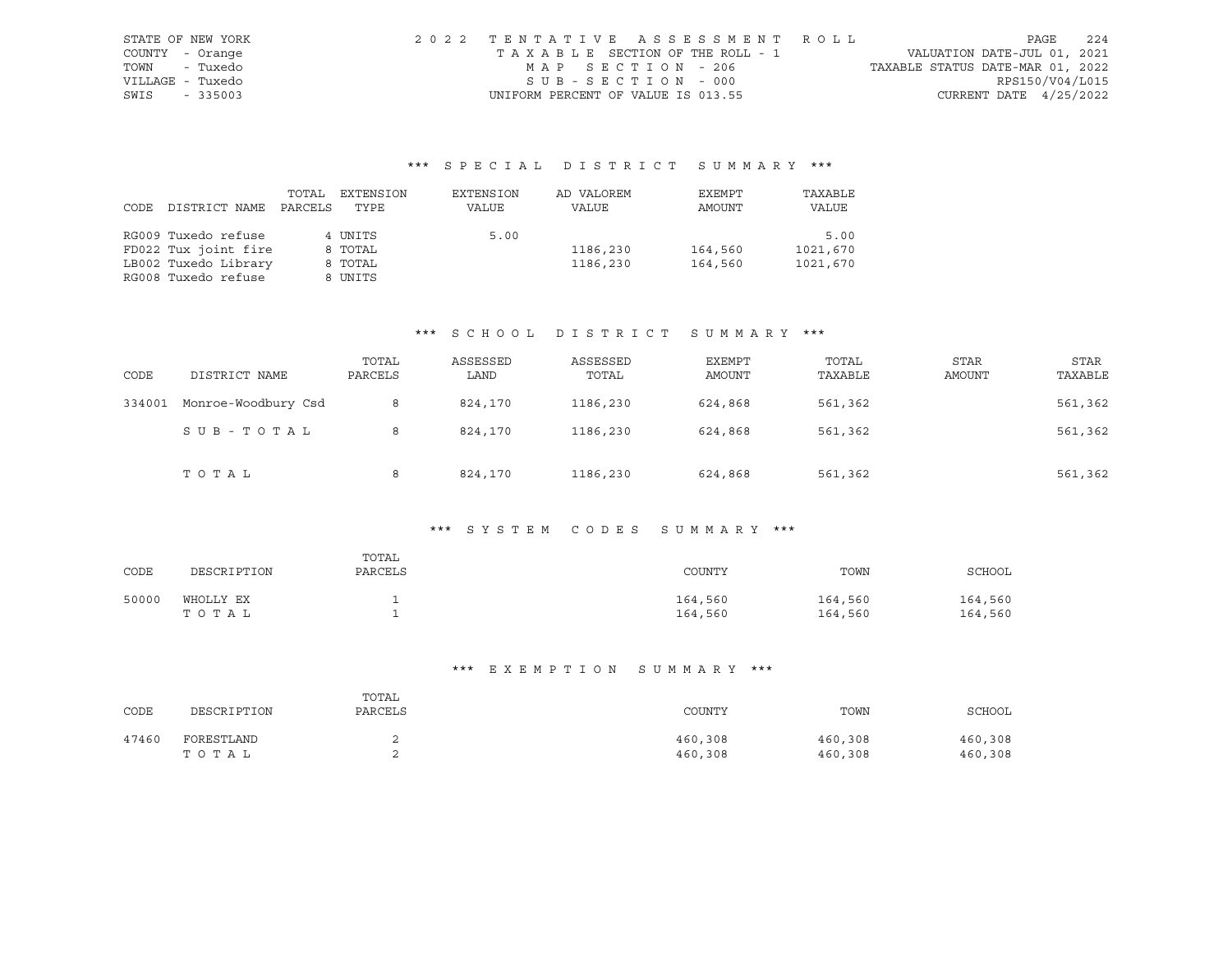|                  | STATE OF NEW YORK | 2022 TENTATIVE ASSESSMENT ROLL     |  |                                  |                          | PAGE | 225 |
|------------------|-------------------|------------------------------------|--|----------------------------------|--------------------------|------|-----|
| COUNTY - Orange  |                   | TAXABLE SECTION OF THE ROLL - 1    |  | VALUATION DATE-JUL 01, 2021      |                          |      |     |
| TOWN - Tuxedo    |                   | MAP SECTION - 206                  |  | TAXABLE STATUS DATE-MAR 01, 2022 |                          |      |     |
| VILLAGE - Tuxedo |                   | SUB-SECTION - 000                  |  |                                  | RPS150/V04/L015          |      |     |
| SWIS             | $-335003$         | UNIFORM PERCENT OF VALUE IS 013.55 |  |                                  | CURRENT DATE $4/25/2022$ |      |     |

| ROLL       |             | TOTAL   | ASSESSED     | ASSESSED | TAXABLE     | TAXABLE | TAXABLE       | STAR    |
|------------|-------------|---------|--------------|----------|-------------|---------|---------------|---------|
| <b>SEC</b> | DESCRIPTION | PARCELS | LAND         | TOTAL    | COUNTY      | TOWN    | <b>SCHOOL</b> | TAXABLE |
|            | TAXABLE     |         | 824.<br>,170 | 1186,230 | ,362<br>561 | 561,362 | 561,362       | 561,362 |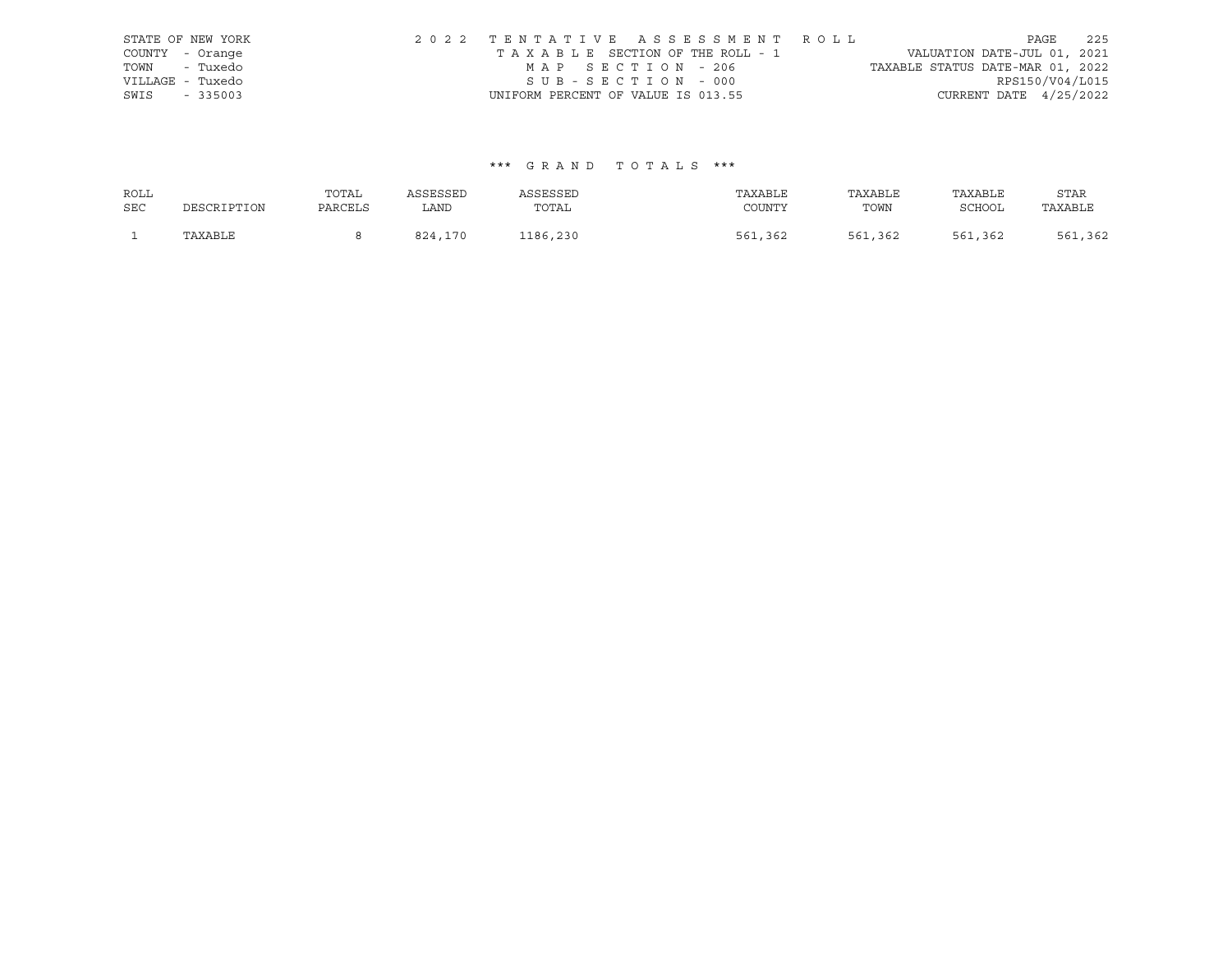| STATE OF NEW YORK<br>COUNTY<br>- Orange<br>- Tuxedo<br>TOWN<br>VILLAGE - Tuxedo<br>SWIS<br>$-335003$ | 2 0 2 2                   | TENTATIVE  | A S S E S S M E N T R O L L<br>T A X A B L E SECTION OF THE ROLL - 1<br>UNIFORM PERCENT OF VALUE IS 013.55 | 226<br>PAGE<br>VALUATION DATE-JUL 01, 2021<br>TAX MAP NUMBER SEQUENCE TAXABLE STATUS DATE-MAR 01, 2022 |
|------------------------------------------------------------------------------------------------------|---------------------------|------------|------------------------------------------------------------------------------------------------------------|--------------------------------------------------------------------------------------------------------|
| TAX MAP PARCEL NUMBER                                                                                | PROPERTY LOCATION & CLASS | ASSESSMENT |                                                                                                            | EXEMPTION CODE-----------------COUNTY-------TOWN------SCHOOL                                           |
| CURRENT OWNERS NAME                                                                                  | SCHOOL DISTRICT           | LAND       | TAX DESCRIPTION                                                                                            | TAXABLE VALUE                                                                                          |
| CURRENT OWNERS ADDRESS FARCEL SIZE/GRID COORD TOTAL                                                  |                           |            | SPECIAL DISTRICTS                                                                                          | ACCOUNT NO.                                                                                            |
|                                                                                                      |                           |            |                                                                                                            |                                                                                                        |
|                                                                                                      | Route 17                  |            |                                                                                                            |                                                                                                        |
| $207 - 1 - 1.2$ 311 Res vac land                                                                     |                           |            | TAXABLE VALUE<br>COUNTY                                                                                    | 250                                                                                                    |
| Auction Flippers LLC Monroe-Woodbury 334001 250                                                      |                           |            | TOWN<br>TAXABLE VALUE                                                                                      | 250                                                                                                    |
| 15922 Eldorado Pkwy Ste 500PMB East Side Railroad 250                                                |                           |            | SCHOOL<br>TAXABLE VALUE                                                                                    | 250                                                                                                    |
| Frisco, TX 75035                                                                                     | FRNT 35.00 DPTH 320.00    |            | FD022 Tux joint fire 250 TO                                                                                |                                                                                                        |
|                                                                                                      | EAST-0582163 NRTH-0879156 |            | LB002 Tuxedo Library                                                                                       | 250 TO                                                                                                 |
|                                                                                                      | DEED BOOK 14962 PG-65     |            |                                                                                                            |                                                                                                        |
|                                                                                                      | FULL MARKET VALUE         | 1,800      |                                                                                                            |                                                                                                        |
|                                                                                                      |                           |            |                                                                                                            |                                                                                                        |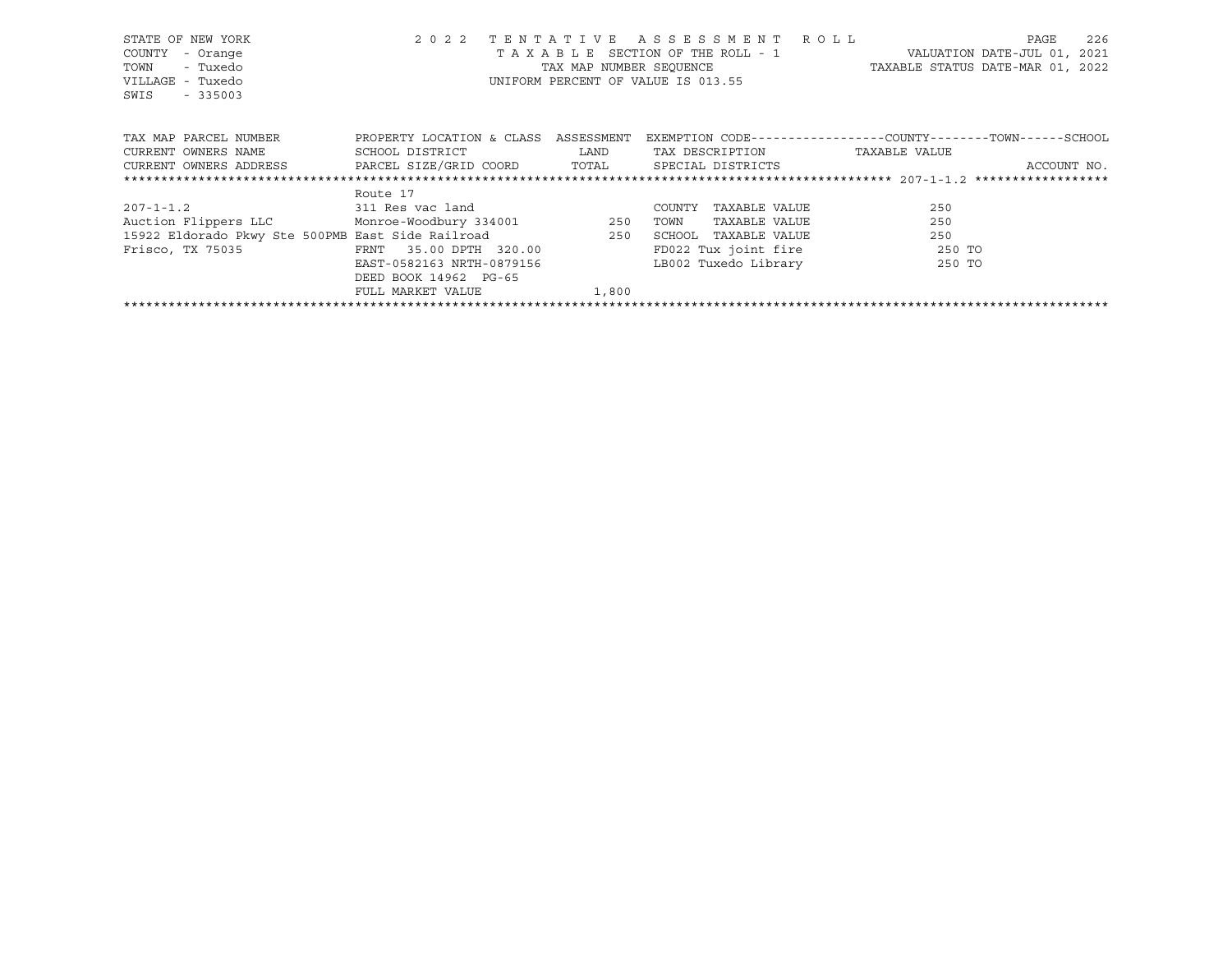| STATE OF NEW YORK | 2022 TENTATIVE ASSESSMENT ROLL     |                                  | PAGE            | 2.2.7 |
|-------------------|------------------------------------|----------------------------------|-----------------|-------|
| COUNTY - Orange   | TAXABLE SECTION OF THE ROLL - 1    | VALUATION DATE-JUL 01, 2021      |                 |       |
| TOWN - Tuxedo     | MAP SECTION - 207                  | TAXABLE STATUS DATE-MAR 01, 2022 |                 |       |
| VILLAGE - Tuxedo  | SUB-SECTION - 000                  |                                  | RPS150/V04/L015 |       |
| SWIS - 335003     | UNIFORM PERCENT OF VALUE IS 013.55 | CURRENT DATE 4/25/2022           |                 |       |

| CODE DISTRICT NAME PARCELS TYPE | TOTAL | EXTENSION | EXTENSION<br>VALUE | AD VALOREM<br>VALUE | EXEMPT<br>AMOUNT | TAXABLE<br><b>VALUE</b> |
|---------------------------------|-------|-----------|--------------------|---------------------|------------------|-------------------------|
|                                 |       |           |                    |                     |                  |                         |
| FD022 Tux joint fire            |       | 1 TOTAL   |                    | 250                 |                  | 250                     |
| LB002 Tuxedo Library            |       | 1 TOTAL   |                    | 250                 |                  | 250                     |

# \*\*\* S C H O O L D I S T R I C T S U M M A R Y \*\*\*

| CODE   | DISTRICT NAME       | TOTAL<br>PARCELS | ASSESSED<br>LAND | ASSESSED<br>TOTAL | EXEMPT<br>AMOUNT | TOTAL<br>TAXABLE | STAR<br>AMOUNT | <b>STAR</b><br>TAXABLE |
|--------|---------------------|------------------|------------------|-------------------|------------------|------------------|----------------|------------------------|
| 334001 | Monroe-Woodbury Csd |                  | 250              | 250               |                  | 250              |                | 250                    |
|        | SUB-TOTAL           |                  | 250              | 250               |                  | 250              |                | 250                    |
|        | TOTAL               |                  | 250              | 250               |                  | 250              |                | 250                    |

## \*\*\* S Y S T E M C O D E S S U M M A R Y \*\*\*

#### NO SYSTEM EXEMPTIONS AT THIS LEVEL

## \*\*\* E X E M P T I O N S U M M A R Y \*\*\*

#### NO EXEMPTIONS AT THIS LEVEL

| ROLL       | DESCRIPTION | TOTAL   | <b><i>\SSESSED</i></b> | ASSESSED | TAXABLE | TAXABLE | TAXABLE       | STAR    |
|------------|-------------|---------|------------------------|----------|---------|---------|---------------|---------|
| <b>SEC</b> |             | PARCELS | LAND                   | TOTAL    | TOUNTY  | TOWN    | <b>SCHOOL</b> | TAXABLE |
|            | TAXABLE     |         | つらの                    | 250      | つらん     | 250     | 250           | 250     |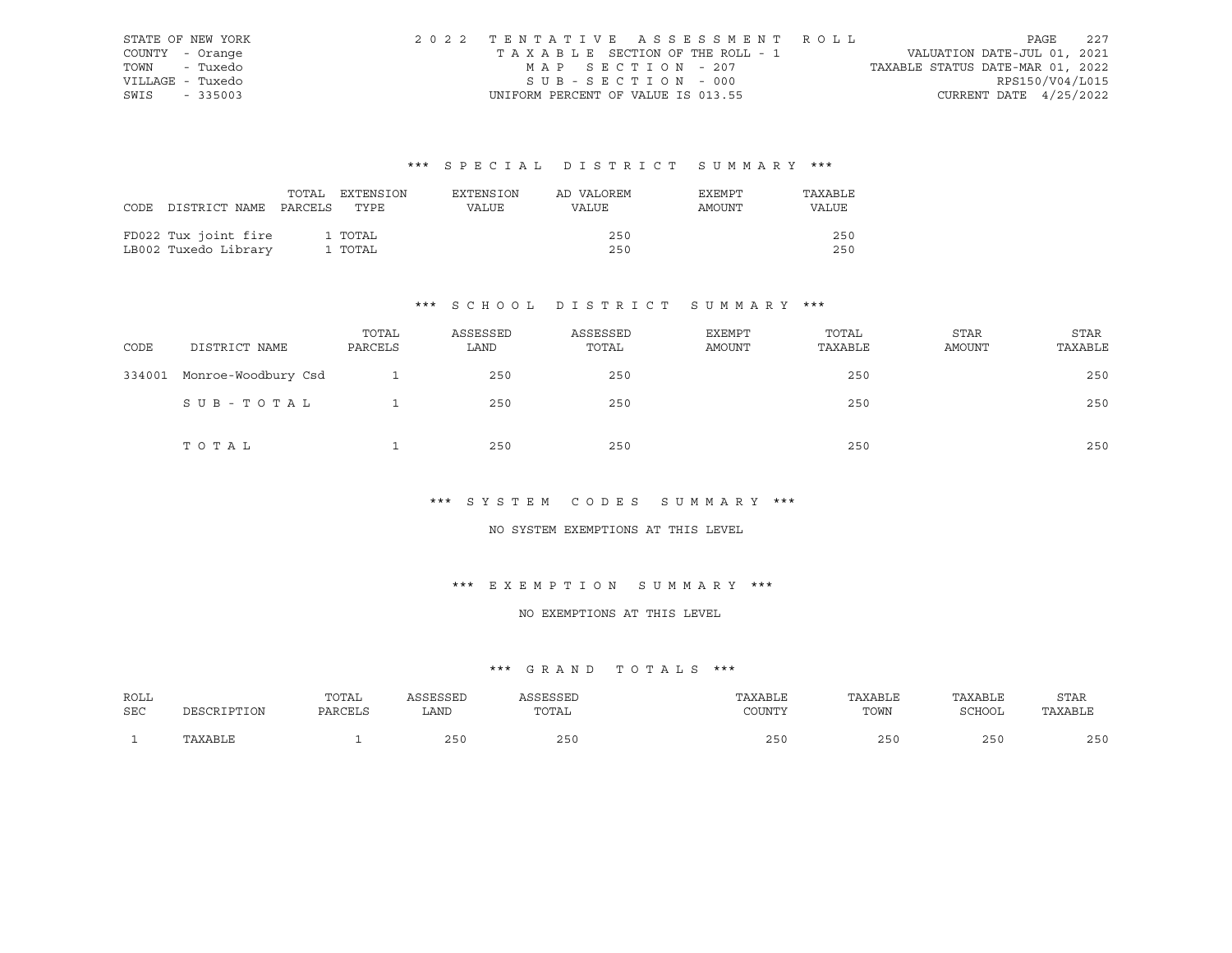#### STATE OF NEW YORK 2 0 2 2 T E N T A T I V E A S S E S S M E N T R O L L PAGE 228 COUNTY - Orange T A X A B L E SECTION OF THE ROLL - 1 VALUATION DATE-JUL 01, 2021 TOWN - Tuxedo TAX MAP NUMBER SEQUENCE TAXABLE STATUS DATE-MAR 01, 2022 VILLAGE - Tuxedo UNIFORM PERCENT OF VALUE IS 013.55

| TAX MAP PARCEL NUMBER                                                                                                                                                                                                                                                                                                                                                                                                                              | PROPERTY LOCATION & CLASS ASSESSMENT EXEMPTION CODE----------------COUNTY-------TOWN------SCHOOL |  |             |
|----------------------------------------------------------------------------------------------------------------------------------------------------------------------------------------------------------------------------------------------------------------------------------------------------------------------------------------------------------------------------------------------------------------------------------------------------|--------------------------------------------------------------------------------------------------|--|-------------|
| CURRENT OWNERS NAME                                                                                                                                                                                                                                                                                                                                                                                                                                |                                                                                                  |  |             |
| CURRENT OWNERS ADDRESS                                                                                                                                                                                                                                                                                                                                                                                                                             |                                                                                                  |  | ACCOUNT NO. |
|                                                                                                                                                                                                                                                                                                                                                                                                                                                    |                                                                                                  |  |             |
|                                                                                                                                                                                                                                                                                                                                                                                                                                                    | No Fo Co Hwy 84                                                                                  |  |             |
|                                                                                                                                                                                                                                                                                                                                                                                                                                                    |                                                                                                  |  |             |
|                                                                                                                                                                                                                                                                                                                                                                                                                                                    |                                                                                                  |  |             |
|                                                                                                                                                                                                                                                                                                                                                                                                                                                    |                                                                                                  |  |             |
|                                                                                                                                                                                                                                                                                                                                                                                                                                                    |                                                                                                  |  |             |
|                                                                                                                                                                                                                                                                                                                                                                                                                                                    |                                                                                                  |  |             |
| 208-1-3.32 314 Rural vac<10<br>South County Water Corp Monroe-Woodbury 334001 100 TOWN TAXABLE VALUE 100<br>Altus Group US Inc FRNT 160.00 DPTH 185.00 100 SCHOOL TAXABLE VALUE 100<br>21001 N Tatum Blvd Ste 1630630 EAST-0564122 N                                                                                                                                                                                                               |                                                                                                  |  |             |
|                                                                                                                                                                                                                                                                                                                                                                                                                                                    |                                                                                                  |  |             |
|                                                                                                                                                                                                                                                                                                                                                                                                                                                    | Route 84                                                                                         |  |             |
|                                                                                                                                                                                                                                                                                                                                                                                                                                                    |                                                                                                  |  |             |
|                                                                                                                                                                                                                                                                                                                                                                                                                                                    |                                                                                                  |  |             |
|                                                                                                                                                                                                                                                                                                                                                                                                                                                    |                                                                                                  |  |             |
|                                                                                                                                                                                                                                                                                                                                                                                                                                                    |                                                                                                  |  |             |
|                                                                                                                                                                                                                                                                                                                                                                                                                                                    |                                                                                                  |  |             |
| 2008-1-3.42<br>2008-1-3.42<br>2008-1-3.42<br>2008-1-3.42<br>2008-1-3.42<br>2008-1-3.42<br>2009-1-3.42<br>2009-1-3.42<br>2009-1-3.42<br>2009-1-3.42<br>2009-201 Monroe-Woodbury 334001<br>2001 N Tatum Blvd Ste 1630630 EAST-0564472 NRTH-0874822<br>2                                                                                                                                                                                              |                                                                                                  |  |             |
|                                                                                                                                                                                                                                                                                                                                                                                                                                                    |                                                                                                  |  |             |
|                                                                                                                                                                                                                                                                                                                                                                                                                                                    | Route 84                                                                                         |  |             |
|                                                                                                                                                                                                                                                                                                                                                                                                                                                    |                                                                                                  |  |             |
|                                                                                                                                                                                                                                                                                                                                                                                                                                                    |                                                                                                  |  |             |
|                                                                                                                                                                                                                                                                                                                                                                                                                                                    |                                                                                                  |  |             |
|                                                                                                                                                                                                                                                                                                                                                                                                                                                    |                                                                                                  |  |             |
|                                                                                                                                                                                                                                                                                                                                                                                                                                                    |                                                                                                  |  |             |
| 208-1-3.52<br>208-1-3.52<br>2,600<br>2,600<br>2,600<br>2,600<br>2,600<br>2,600<br>2,600<br>2,600<br>2,600<br>2,600<br>2,600<br>2,600<br>2,600<br>2,600<br>2,600<br>2,600<br>2,600<br>2,600<br>2,600<br>2,600<br>2,600<br>2,600<br>2,600<br>2,600<br>2,600<br>2,600<br>2,600<br>2,600<br>2                                                                                                                                                          |                                                                                                  |  |             |
|                                                                                                                                                                                                                                                                                                                                                                                                                                                    |                                                                                                  |  |             |
|                                                                                                                                                                                                                                                                                                                                                                                                                                                    | 67 Wee Wah Rd                                                                                    |  |             |
|                                                                                                                                                                                                                                                                                                                                                                                                                                                    |                                                                                                  |  |             |
|                                                                                                                                                                                                                                                                                                                                                                                                                                                    |                                                                                                  |  |             |
|                                                                                                                                                                                                                                                                                                                                                                                                                                                    |                                                                                                  |  |             |
|                                                                                                                                                                                                                                                                                                                                                                                                                                                    |                                                                                                  |  |             |
|                                                                                                                                                                                                                                                                                                                                                                                                                                                    |                                                                                                  |  |             |
| $\begin{array}{cccccccc} 67 \text{ We} & \text{Wah Rd} & & & & & & \text{COUNTY} & \text{TXABLE VALUE} & & & & 79,650 \\ \text{Pierson Donald A} & & & & & & & & \text{Tuxedo Ufsd} & & & 335003 & & 22,000 & \text{TOWN} & \text{TXABLE VALUE} & & & 79,650 \\ \text{Sharp-Pierson Andrea G} & & & & & & & & & \text{TCRES} & 2.00 & & & 79,650 & \text{SCHOLU E} & & & 79,650 \\ \text{Sharp-Pierson Andrea G} & & & & & & & & & \text{ACRES} &$ |                                                                                                  |  |             |
|                                                                                                                                                                                                                                                                                                                                                                                                                                                    | 73 Warwick Brook Rd                                                                              |  |             |
|                                                                                                                                                                                                                                                                                                                                                                                                                                                    |                                                                                                  |  | 3,240       |
|                                                                                                                                                                                                                                                                                                                                                                                                                                                    |                                                                                                  |  | 6,480       |
|                                                                                                                                                                                                                                                                                                                                                                                                                                                    |                                                                                                  |  |             |
|                                                                                                                                                                                                                                                                                                                                                                                                                                                    |                                                                                                  |  |             |
|                                                                                                                                                                                                                                                                                                                                                                                                                                                    |                                                                                                  |  |             |
|                                                                                                                                                                                                                                                                                                                                                                                                                                                    |                                                                                                  |  |             |
|                                                                                                                                                                                                                                                                                                                                                                                                                                                    |                                                                                                  |  |             |
|                                                                                                                                                                                                                                                                                                                                                                                                                                                    |                                                                                                  |  |             |
|                                                                                                                                                                                                                                                                                                                                                                                                                                                    |                                                                                                  |  |             |
|                                                                                                                                                                                                                                                                                                                                                                                                                                                    |                                                                                                  |  |             |
|                                                                                                                                                                                                                                                                                                                                                                                                                                                    |                                                                                                  |  |             |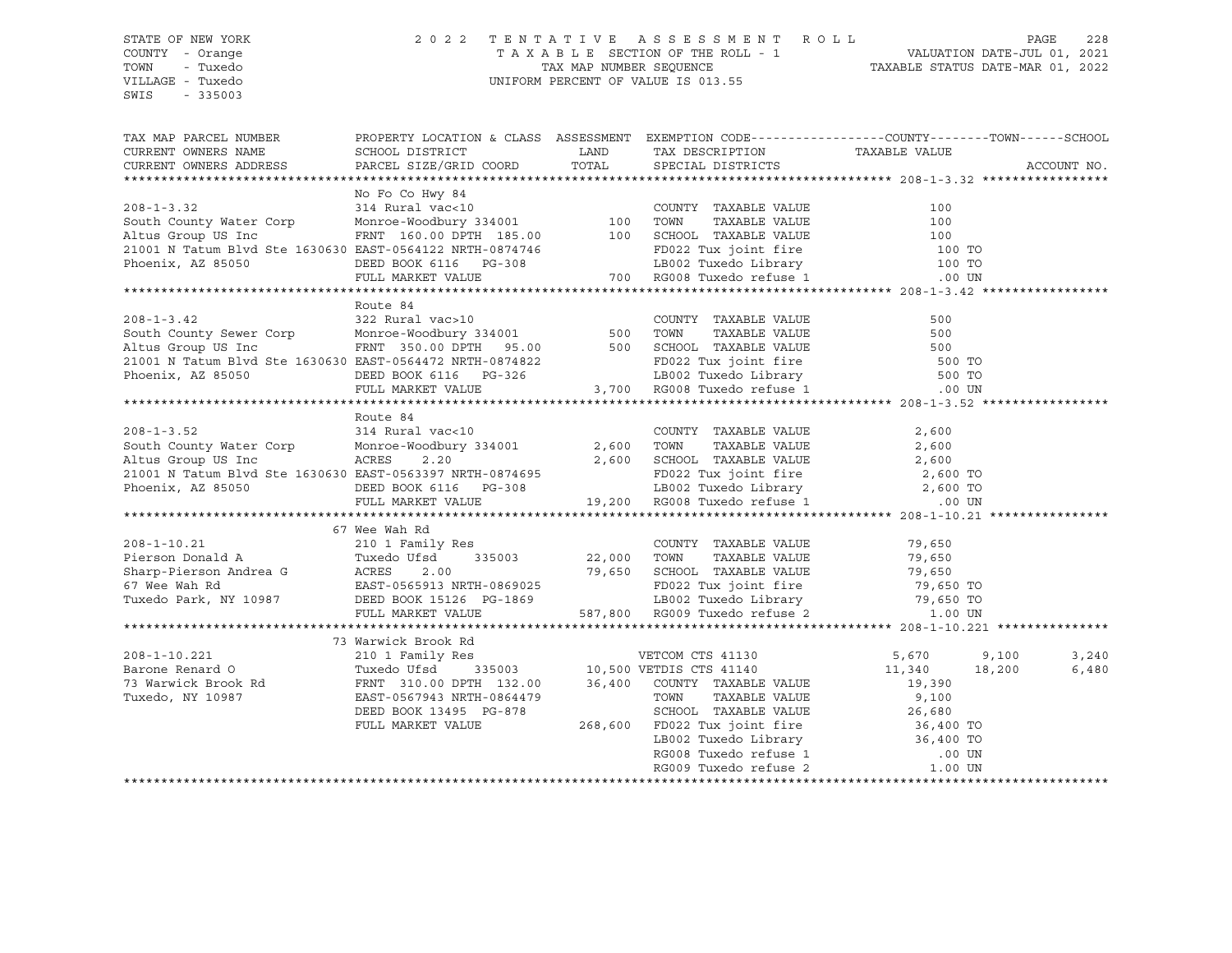| STATE OF NEW YORK<br>COUNTY - Orange<br>TOWN<br>- Tuxedo<br>VILLAGE - Tuxedo<br>SWIS<br>$-335003$ | UNIFORM PERCENT OF VALUE IS 013.55                                                                                                                                                                                                                                                                                                                                                                                                 | 2022 TENTATIVE ASSESSMENT ROLL PAGE 229<br>TAXABLE SECTION OF THE ROLL - 1 VALUATION DATE-JUL 01, 2021<br>TAX MAP NUMBER SEQUENCE TAXABLE STATUS DATE-MAR 01, 2022 |                                                          |        |                          |
|---------------------------------------------------------------------------------------------------|------------------------------------------------------------------------------------------------------------------------------------------------------------------------------------------------------------------------------------------------------------------------------------------------------------------------------------------------------------------------------------------------------------------------------------|--------------------------------------------------------------------------------------------------------------------------------------------------------------------|----------------------------------------------------------|--------|--------------------------|
| CURRENT OWNERS NAME                                                                               | TAX MAP PARCEL NUMBER THE PROPERTY LOCATION & CLASS ASSESSMENT EXEMPTION CODE---------------COUNTY--------TOWN------SCHOOL                                                                                                                                                                                                                                                                                                         |                                                                                                                                                                    |                                                          |        |                          |
| CURRENT OWNERS ADDRESS                                                                            |                                                                                                                                                                                                                                                                                                                                                                                                                                    |                                                                                                                                                                    |                                                          |        | ACCOUNT NO.              |
|                                                                                                   | 20 Cardinal Ct                                                                                                                                                                                                                                                                                                                                                                                                                     |                                                                                                                                                                    |                                                          |        |                          |
|                                                                                                   | $\begin{tabular}{lllllllllllll} 208-1-11.1 & 20 \text{ d} {\tt d} {\tt c} {\tt on} {\tt klin} & 0 & 210 \text{ 1 Family Res} & {\tt EMH \mbox{ STAR}} & 41834 & 0 \\ 210 \text{ 1 Family Res} & {\tt ENH \mbox{ STAR}} & 41834 & 0 \\ \hline {\tt Conklin \mbox{ Donrie J} & {\tt Lot 1} \mbox{ Warwick \mbox{ Brook News}} & 75,000 & {\tt COMNY \mbox{ TAXABLE VALUE}} & 75,000 \\ {\tt PO \mbox{ Box 644} & \mbox{Map 92-97} &$ |                                                                                                                                                                    |                                                          |        | $\overline{0}$<br>14,780 |
|                                                                                                   |                                                                                                                                                                                                                                                                                                                                                                                                                                    |                                                                                                                                                                    |                                                          |        |                          |
|                                                                                                   |                                                                                                                                                                                                                                                                                                                                                                                                                                    |                                                                                                                                                                    |                                                          |        |                          |
|                                                                                                   |                                                                                                                                                                                                                                                                                                                                                                                                                                    |                                                                                                                                                                    |                                                          |        |                          |
|                                                                                                   |                                                                                                                                                                                                                                                                                                                                                                                                                                    |                                                                                                                                                                    |                                                          |        |                          |
|                                                                                                   |                                                                                                                                                                                                                                                                                                                                                                                                                                    |                                                                                                                                                                    |                                                          |        |                          |
|                                                                                                   |                                                                                                                                                                                                                                                                                                                                                                                                                                    |                                                                                                                                                                    |                                                          |        |                          |
|                                                                                                   |                                                                                                                                                                                                                                                                                                                                                                                                                                    |                                                                                                                                                                    |                                                          |        |                          |
|                                                                                                   |                                                                                                                                                                                                                                                                                                                                                                                                                                    |                                                                                                                                                                    |                                                          |        |                          |
|                                                                                                   | 16 Cardinal Ct<br>16 Cardinal Ct<br>210 1 Family Res<br>210 1 Family Res<br>27,680 TOWN TAXABLE VALUE<br>27,680 TOWN TAXABLE VALUE<br>27,680 TOWN TAXABLE VALUE<br>27,680 TOWN TAXABLE VALUE<br>27,680 TOWN TAXABLE VALUE<br>27,680 TOWN TAXABLE VALUE<br>27,680 T                                                                                                                                                                 |                                                                                                                                                                    |                                                          |        |                          |
|                                                                                                   |                                                                                                                                                                                                                                                                                                                                                                                                                                    |                                                                                                                                                                    |                                                          |        |                          |
|                                                                                                   |                                                                                                                                                                                                                                                                                                                                                                                                                                    |                                                                                                                                                                    |                                                          |        |                          |
|                                                                                                   |                                                                                                                                                                                                                                                                                                                                                                                                                                    |                                                                                                                                                                    |                                                          |        |                          |
|                                                                                                   |                                                                                                                                                                                                                                                                                                                                                                                                                                    |                                                                                                                                                                    |                                                          |        |                          |
|                                                                                                   |                                                                                                                                                                                                                                                                                                                                                                                                                                    |                                                                                                                                                                    |                                                          |        |                          |
|                                                                                                   |                                                                                                                                                                                                                                                                                                                                                                                                                                    |                                                                                                                                                                    |                                                          |        |                          |
|                                                                                                   |                                                                                                                                                                                                                                                                                                                                                                                                                                    |                                                                                                                                                                    |                                                          |        |                          |
|                                                                                                   | FULL MARKET VALUE 516,600                                                                                                                                                                                                                                                                                                                                                                                                          |                                                                                                                                                                    |                                                          |        |                          |
|                                                                                                   |                                                                                                                                                                                                                                                                                                                                                                                                                                    |                                                                                                                                                                    |                                                          |        |                          |
|                                                                                                   | 8 Cardinal Ct                                                                                                                                                                                                                                                                                                                                                                                                                      |                                                                                                                                                                    |                                                          |        |                          |
|                                                                                                   |                                                                                                                                                                                                                                                                                                                                                                                                                                    |                                                                                                                                                                    |                                                          |        |                          |
|                                                                                                   |                                                                                                                                                                                                                                                                                                                                                                                                                                    |                                                                                                                                                                    |                                                          |        |                          |
|                                                                                                   |                                                                                                                                                                                                                                                                                                                                                                                                                                    |                                                                                                                                                                    |                                                          |        |                          |
|                                                                                                   |                                                                                                                                                                                                                                                                                                                                                                                                                                    |                                                                                                                                                                    |                                                          |        |                          |
|                                                                                                   | 208-1-11.3<br>208-1-11.3<br>208-1-11.3<br>208-1-11.3<br>2000 Town TAXABLE VALUE<br>2000 Town TAXABLE VALUE<br>2000 TOWN TAXABLE VALUE<br>2000 TOWN TAXABLE VALUE<br>2000 TOWN TAXABLE VALUE<br>2000 TOWN TAXABLE VALUE<br>2000 TOWN TAXABLE VALUE<br>                                                                                                                                                                              |                                                                                                                                                                    |                                                          |        |                          |
|                                                                                                   |                                                                                                                                                                                                                                                                                                                                                                                                                                    |                                                                                                                                                                    |                                                          |        |                          |
|                                                                                                   | Lot 3 Warwick Brook Mews<br>Map 92-97<br>Map 92-97<br>RCRES 1.00 BANK N LB002 Tuxedo Library 60,000 TO<br>RGRES 1.00 BANK N LB002 Tuxedo Library 60,000 TO<br>EAST-0574779 NRTH-0870742 RG008 Tuxedo refuse 1 .00 UN<br>DEED BOOK 12890                                                                                                                                                                                            |                                                                                                                                                                    |                                                          |        |                          |
|                                                                                                   | FULL MARKET VALUE 442,800                                                                                                                                                                                                                                                                                                                                                                                                          |                                                                                                                                                                    |                                                          |        |                          |
|                                                                                                   |                                                                                                                                                                                                                                                                                                                                                                                                                                    |                                                                                                                                                                    |                                                          |        |                          |
|                                                                                                   | Cardinal Ct                                                                                                                                                                                                                                                                                                                                                                                                                        |                                                                                                                                                                    |                                                          |        |                          |
|                                                                                                   |                                                                                                                                                                                                                                                                                                                                                                                                                                    |                                                                                                                                                                    |                                                          |        |                          |
|                                                                                                   |                                                                                                                                                                                                                                                                                                                                                                                                                                    |                                                                                                                                                                    |                                                          |        |                          |
|                                                                                                   | 208-1-11.4<br>Squillini Michael Tuxedo Ufsd 335003<br>24,300 TOWN TAXABLE VALUE 24,300<br>24,300 TOWN TAXABLE VALUE 24,300<br>24,300 TOWN TAXABLE VALUE 24,300<br>24,300 TOWN TAXABLE VALUE 24,300<br>24,300 TOWN TAXABLE VALUE 24,300<br>24                                                                                                                                                                                       |                                                                                                                                                                    |                                                          |        |                          |
|                                                                                                   |                                                                                                                                                                                                                                                                                                                                                                                                                                    |                                                                                                                                                                    |                                                          |        |                          |
|                                                                                                   |                                                                                                                                                                                                                                                                                                                                                                                                                                    |                                                                                                                                                                    |                                                          |        |                          |
|                                                                                                   | EAST-0575258 NRTH-0871443                                                                                                                                                                                                                                                                                                                                                                                                          |                                                                                                                                                                    |                                                          | .00 UN |                          |
|                                                                                                   | DEED BOOK 14896 PG-740                                                                                                                                                                                                                                                                                                                                                                                                             |                                                                                                                                                                    | FDUZZ 1<br>LB002 Tuxedo Library<br>RG008 Tuxedo refuse 1 |        |                          |
|                                                                                                   | FULL MARKET VALUE                                                                                                                                                                                                                                                                                                                                                                                                                  | 179,300                                                                                                                                                            |                                                          |        |                          |
|                                                                                                   |                                                                                                                                                                                                                                                                                                                                                                                                                                    |                                                                                                                                                                    |                                                          |        |                          |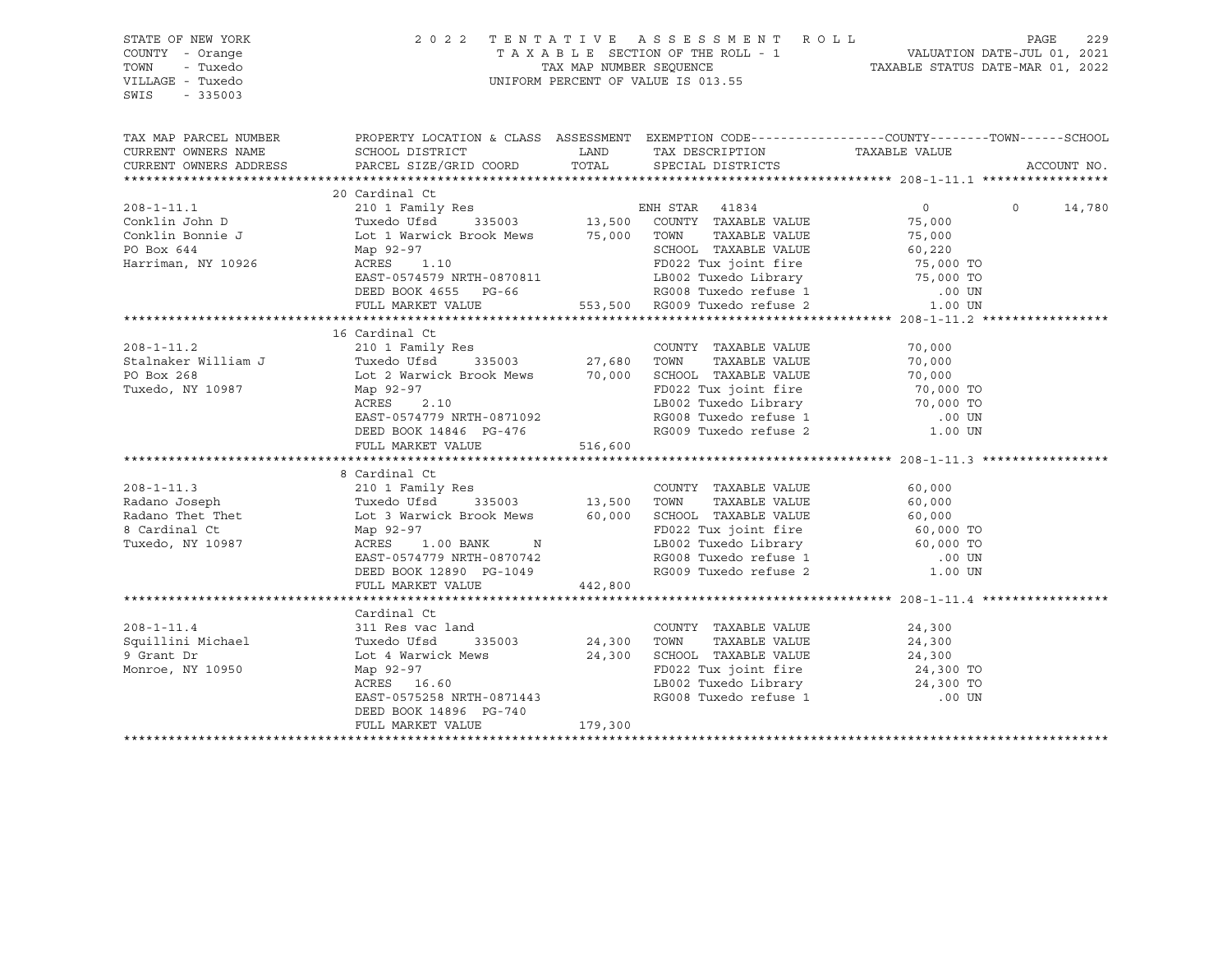| STATE OF NEW YORK<br>COUNTY - Orange<br>TOWN<br>- Tuxedo<br>VILLAGE - Tuxedo<br>SWIS<br>$-335003$ | 2 0 2 2<br>TENTATIVE ASSESSMENT ROLL<br>UNIFORM PERCENT OF VALUE IS 013.55                     | T A X A B L E SECTION OF THE ROLL - 1 VALUATION DATE-JUL 01, 2021<br>TAX MAP NUMBER SEQUENCE TAXABLE STATUS DATE-MAR 01, 2022 | 230<br>PAGE                                                                                          |                                                                                                       |                   |
|---------------------------------------------------------------------------------------------------|------------------------------------------------------------------------------------------------|-------------------------------------------------------------------------------------------------------------------------------|------------------------------------------------------------------------------------------------------|-------------------------------------------------------------------------------------------------------|-------------------|
| TAX MAP PARCEL NUMBER                                                                             | PROPERTY LOCATION & CLASS ASSESSMENT EXEMPTION CODE---------------COUNTY-------TOWN-----SCHOOL |                                                                                                                               |                                                                                                      |                                                                                                       |                   |
| CURRENT OWNERS NAME                                                                               | SCHOOL DISTRICT                                                                                | LAND                                                                                                                          | TAX DESCRIPTION                                                                                      | TAXABLE VALUE                                                                                         |                   |
| CURRENT OWNERS ADDRESS                                                                            | PARCEL SIZE/GRID COORD                                                                         | TOTAL                                                                                                                         | SPECIAL DISTRICTS                                                                                    |                                                                                                       | ACCOUNT NO.       |
|                                                                                                   |                                                                                                |                                                                                                                               |                                                                                                      |                                                                                                       |                   |
| $208 - 1 - 12$                                                                                    | 108 Warwick Brook Rd<br>240 Rural res                                                          |                                                                                                                               | ENH STAR 41834                                                                                       | $\overline{0}$                                                                                        | $0 \t 14,780$     |
| Anderson William                                                                                  | Tuxedo Ufsd<br>335003                                                                          |                                                                                                                               | 21,300 COUNTY TAXABLE VALUE                                                                          | 67,500                                                                                                |                   |
| Anderson Donna                                                                                    | ACRES 23.30                                                                                    | 67,500 TOWN                                                                                                                   | TAXABLE VALUE                                                                                        | 67,500                                                                                                |                   |
|                                                                                                   |                                                                                                |                                                                                                                               | SCHOOL TAXABLE VALUE                                                                                 |                                                                                                       |                   |
|                                                                                                   |                                                                                                |                                                                                                                               |                                                                                                      | 52,720<br>67,500 TO                                                                                   |                   |
|                                                                                                   | FULL MARKET VALUE 498,200 LB002 Tuxedo Library 67,500 TO RG008 Tuxedo refuse 1 00 UN           |                                                                                                                               |                                                                                                      |                                                                                                       |                   |
|                                                                                                   |                                                                                                |                                                                                                                               |                                                                                                      |                                                                                                       |                   |
|                                                                                                   |                                                                                                |                                                                                                                               |                                                                                                      |                                                                                                       |                   |
|                                                                                                   | 30 Warwick Brook Rd                                                                            |                                                                                                                               |                                                                                                      |                                                                                                       |                   |
| $208 - 1 - 13.1$                                                                                  | 473 Greenhouse                                                                                 |                                                                                                                               | COUNTY TAXABLE VALUE                                                                                 | 100,000                                                                                               |                   |
| Yeager Realty Corp                                                                                | The Sicenmod<br>Tuxedo Ufsd<br>Sterling Fst<br>335003                                          |                                                                                                                               | TAXABLE VALUE                                                                                        | 100,000                                                                                               |                   |
| 713 Route 17                                                                                      | Sterling Fst Llc Sub 100,000 SCHOOL TAXABLE VALUE                                              |                                                                                                                               |                                                                                                      | 100,000<br>100,000 TO                                                                                 |                   |
| Tuxedo, NY 10987                                                                                  | $67 - 02$<br>ACRES 16.30                                                                       |                                                                                                                               | FD022 Tux joint fire<br>LB002 Tuxedo Library 100,000 TO                                              |                                                                                                       |                   |
|                                                                                                   | EAST-0577856 NRTH-0871392                                                                      |                                                                                                                               |                                                                                                      |                                                                                                       |                   |
|                                                                                                   | DEED BOOK 13208 PG-900                                                                         |                                                                                                                               |                                                                                                      |                                                                                                       |                   |
|                                                                                                   | FULL MARKET VALUE                                                                              | 738,000                                                                                                                       |                                                                                                      |                                                                                                       |                   |
|                                                                                                   |                                                                                                |                                                                                                                               |                                                                                                      |                                                                                                       |                   |
|                                                                                                   | Mountain Farm Rd                                                                               |                                                                                                                               |                                                                                                      |                                                                                                       |                   |
| 208-1-16.1<br>Shostack G. Lynn                                                                    | 322 Rural vac>10                                                                               |                                                                                                                               | COUNTY TAXABLE VALUE                                                                                 |                                                                                                       |                   |
|                                                                                                   | Tuxedo Ufsd<br>335003                                                                          | 104,800 TOWN                                                                                                                  | TAXABLE VALUE                                                                                        | $104,800$<br>$104,800$                                                                                |                   |
| 101 Central Park West Apt 2D Lt 1 Tuxedo Pk Assoc                                                 |                                                                                                |                                                                                                                               | 104,800 SCHOOL TAXABLE VALUE                                                                         | 104,800                                                                                               |                   |
| New York, NY 10023                                                                                | Map 7122                                                                                       |                                                                                                                               | FD022 Tux joint fire                                                                                 | 104,800 TO                                                                                            |                   |
|                                                                                                   | ACRES 13.10                                                                                    |                                                                                                                               | LB002 Tuxedo Library 104,800 TO<br>RG008 Tuxedo refuse 1                                             |                                                                                                       |                   |
|                                                                                                   | EAST-0570935 NRTH-0867995                                                                      |                                                                                                                               |                                                                                                      | .00 UN                                                                                                |                   |
|                                                                                                   | DEED BOOK 13069 PG-1303<br>FULL MARKET VALUE                                                   | 773,400                                                                                                                       |                                                                                                      |                                                                                                       |                   |
|                                                                                                   |                                                                                                |                                                                                                                               |                                                                                                      |                                                                                                       |                   |
|                                                                                                   | 40 Warwick Brook Rd                                                                            |                                                                                                                               |                                                                                                      |                                                                                                       |                   |
| $208 - 1 - 20$                                                                                    |                                                                                                |                                                                                                                               |                                                                                                      | $\overline{0}$                                                                                        | 5,920<br>$\Omega$ |
| Gunderman Jeffrey A                                                                               | EXECUTIVE SERVICE 210 1 Family Res<br>Tuxedo Ufsd 335003 27,000 COUNTY TAXABLE VALUE           |                                                                                                                               |                                                                                                      | 82,500                                                                                                |                   |
| Gunderman Laura J                                                                                 | Lt 1 Gunderman Collins 82,500 TOWN                                                             |                                                                                                                               | TAXABLE VALUE                                                                                        | 82,500                                                                                                |                   |
| 40 Warwick Brook Rd                                                                               | Sub Map 229-98                                                                                 |                                                                                                                               | SCHOOL TAXABLE VALUE                                                                                 | 76,580                                                                                                |                   |
| Tuxedo, NY 10987                                                                                  | ACRES 3.50                                                                                     |                                                                                                                               | FD022 Tux joint fire $82,500$ TO<br>LB002 Tuxedo Library $82,500$ TO<br>RG008 Tuxedo refuse 1 .00 UN |                                                                                                       |                   |
|                                                                                                   | EAST-0576830 NRTH-0870446                                                                      |                                                                                                                               |                                                                                                      |                                                                                                       |                   |
|                                                                                                   | DEED BOOK 5187 PG-139 RG008 Tuxedo refuse 1<br>FULL MARKET VALUE 608,900 RG009 Tuxedo refuse 2 |                                                                                                                               |                                                                                                      |                                                                                                       |                   |
|                                                                                                   |                                                                                                |                                                                                                                               |                                                                                                      | $\begin{array}{c}\n 0.00 \text{ UN} \\  0.00 \text{ UN} \\  \hline\n 0.00 \text{ UN} \\  \end{array}$ |                   |
|                                                                                                   |                                                                                                |                                                                                                                               |                                                                                                      |                                                                                                       |                   |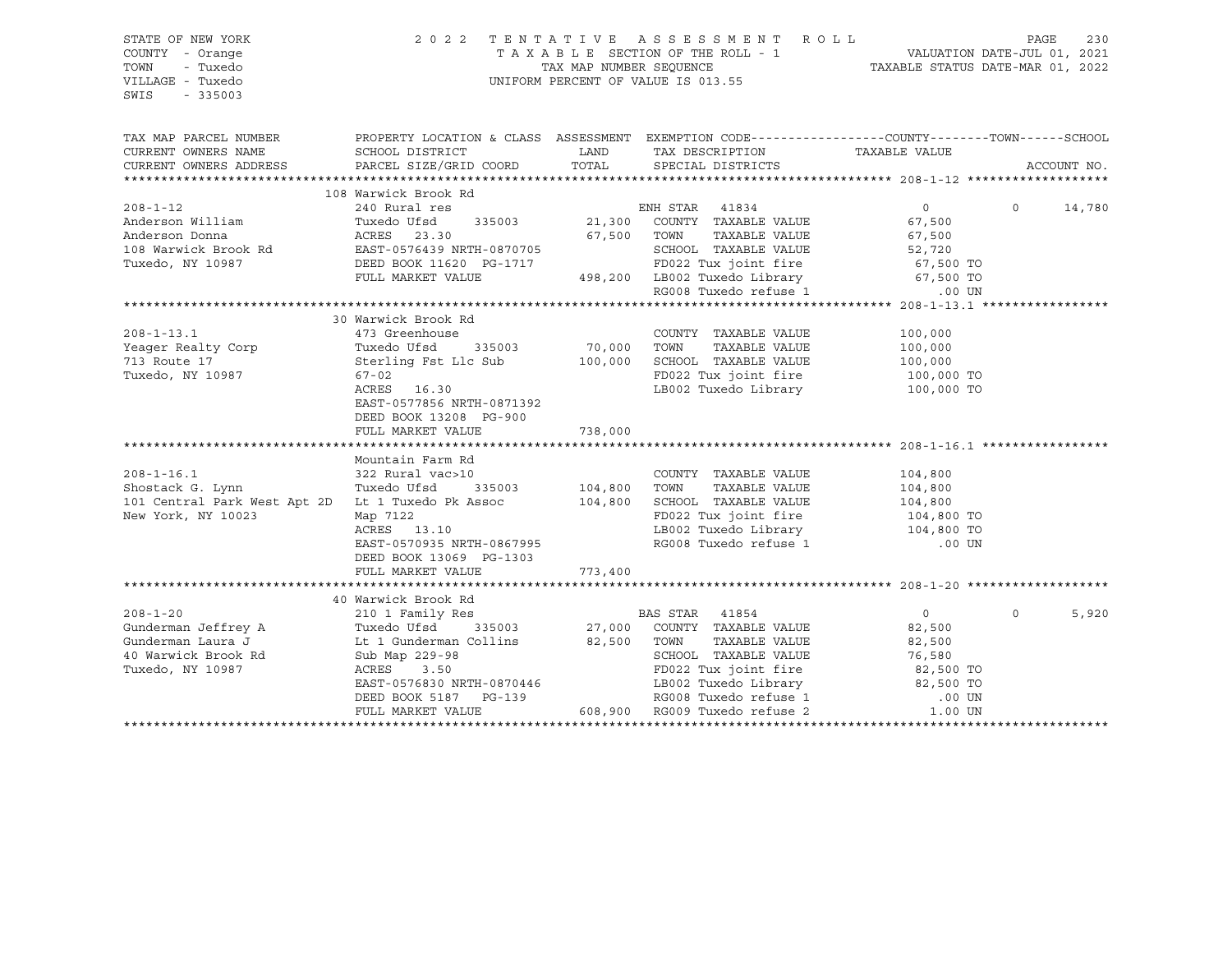STATE OF NEW YORK 20 2 2 2 2 2 2 2 2 2 3 E S S M E N T R O L L PAGE 231 COUNTY - Orange T A X A B L E SECTION OF THE ROLL - 1 VALUATION DATE-JUL 01, 2021 TOWN - Tuxedo TAX MAP NUMBER SEQUENCE TAXABLE STATUS DATE-MAR 01, 2022 UNIFORM PERCENT OF VALUE IS 013.55 SWIS - 335003 TAX MAP PARCEL NUMBER PROPERTY LOCATION & CLASS ASSESSMENT EXEMPTION CODE------------------COUNTY--------TOWN------SCHOOL CURRENT OWNERS NAME SCHOOL DISTRICT TAX DAND TAX DESCRIPTION TAXABLE VALUE CURRENT OWNERS ADDRESS PARCEL SIZE/GRID COORD TOTAL SPECIAL DISTRICTS ACCOUNT NO. \*\*\*\*\*\*\*\*\*\*\*\*\*\*\*\*\*\*\*\*\*\*\*\*\*\*\*\*\*\*\*\*\*\*\*\*\*\*\*\*\*\*\*\*\*\*\*\*\*\*\*\*\*\*\*\*\*\*\*\*\*\*\*\*\*\*\*\*\*\*\*\*\*\*\*\*\*\*\*\*\*\*\*\*\*\*\*\*\*\*\*\*\*\*\*\*\*\*\*\*\*\*\* 208-1-21 \*\*\*\*\*\*\*\*\*\*\*\*\*\*\*\*\*\*\* 82 Warwick Brook Rd 208-1-21 210 1 Family Res BAS STAR 41854 0 0 5,920 Ross Timothy Tuxedo Ufsd 335003 27,000 COUNTY TAXABLE VALUE 76,350 Ross Nancy Lt 3 Gundermann Collins 76,350 TOWN TAXABLE VALUE 76,350 82 Warwick Brook Rd Sub Map 229-98 SCHOOL TAXABLE VALUE 70,430 Tuxedo, NY 10987 ACRES 3.70 FD022 Tux joint fire 76,350 TO EAST-0576320 NRTH-0870170 LB002 Tuxedo Library 76,350 TO DEED BOOK 5811 PG-326 RG008 Tuxedo refuse 1 .00 UN FULL MARKET VALUE 563,500 RG009 Tuxedo refuse 2 1.00 UN \*\*\*\*\*\*\*\*\*\*\*\*\*\*\*\*\*\*\*\*\*\*\*\*\*\*\*\*\*\*\*\*\*\*\*\*\*\*\*\*\*\*\*\*\*\*\*\*\*\*\*\*\*\*\*\*\*\*\*\*\*\*\*\*\*\*\*\*\*\*\*\*\*\*\*\*\*\*\*\*\*\*\*\*\*\*\*\*\*\*\*\*\*\*\*\*\*\*\*\*\*\*\* 208-1-22 \*\*\*\*\*\*\*\*\*\*\*\*\*\*\*\*\*\*\* 76 Warwick Brook Rd 208-1-22 210 1 Family Res BAS STAR 41854 0 0 5,920 Garino Living Trust Tuxedo Ufsd 335003 27,000 COUNTY TAXABLE VALUE 62,500 76 Warwick Brook Rd Lt 2 Gunderman Collins 62,500 TOWN TAXABLE VALUE 62,500 Tuxedo, NY 10987 Sub Map 229-98 SCHOOL TAXABLE VALUE 56,580 ACRES 3.50 FD022 Tux joint fire 62,500 TO EAST-0576505 NRTH-0870070 LB002 Tuxedo Library 62,500 TO DEED BOOK 15150 PG-881 RG008 Tuxedo refuse 1 .00 UN FULL MARKET VALUE 461,300 RG009 Tuxedo refuse 2 1.00 UN \*\*\*\*\*\*\*\*\*\*\*\*\*\*\*\*\*\*\*\*\*\*\*\*\*\*\*\*\*\*\*\*\*\*\*\*\*\*\*\*\*\*\*\*\*\*\*\*\*\*\*\*\*\*\*\*\*\*\*\*\*\*\*\*\*\*\*\*\*\*\*\*\*\*\*\*\*\*\*\*\*\*\*\*\*\*\*\*\*\*\*\*\*\*\*\*\*\*\*\*\*\*\* 208-1-25 \*\*\*\*\*\*\*\*\*\*\*\*\*\*\*\*\*\*\* Route 84 208-1-25 322 Rural vac>10 COUNTY TAXABLE VALUE 38,714 Rattlesnake Mountain Tuxedo Ufsd 335003 38,714 TOWN TAXABLE VALUE 38,714 Preserve LLC Lot 3 38,714 SCHOOL TAXABLE VALUE 38,714 172 West Lake road Northern Tract Bull Sub M FD022 Tux joint fire 38,714 TO Tuxedo Park, NY 10987 330-05 Filed 4/7/05 LB002 Tuxedo Library 38,714 TO ACRES 28.60 RG008 Tuxedo refuse 1 .00 UN EAST-0569744 NRTH-0862304 DEED BOOK 13988 PG-1565 FULL MARKET VALUE 285,700 \*\*\*\*\*\*\*\*\*\*\*\*\*\*\*\*\*\*\*\*\*\*\*\*\*\*\*\*\*\*\*\*\*\*\*\*\*\*\*\*\*\*\*\*\*\*\*\*\*\*\*\*\*\*\*\*\*\*\*\*\*\*\*\*\*\*\*\*\*\*\*\*\*\*\*\*\*\*\*\*\*\*\*\*\*\*\*\*\*\*\*\*\*\*\*\*\*\*\*\*\*\*\* 208-1-26 \*\*\*\*\*\*\*\*\*\*\*\*\*\*\*\*\*\*\* Route 84 208-1-26 322 Rural vac>10 COUNTY TAXABLE VALUE 120,202 Tuxedo Reserve Investment Part Tuxedo Ufsd 335003 120,202 TOWN TAXABLE VALUE 120,202 Katlyn Amell Lot 4 120,202 SCHOOL TAXABLE VALUE 120,202 460 W 34th Street Fl 7 Morthern Tract Bull Sub M FD022 Tux joint fire 120,202 TO<br>New York, NY 10001 330-05 Filed 4/7/05 12002 Tuxedo Library 120,202 TO New York, NY 10001 330-05 Filed 4/7/05 ACRES 88.80 RG008 Tuxedo refuse 1 .00 UN EAST-0569379 NRTH-0870475 DEED BOOK 2120 PG-00110 FULL MARKET VALUE 887,100 \*\*\*\*\*\*\*\*\*\*\*\*\*\*\*\*\*\*\*\*\*\*\*\*\*\*\*\*\*\*\*\*\*\*\*\*\*\*\*\*\*\*\*\*\*\*\*\*\*\*\*\*\*\*\*\*\*\*\*\*\*\*\*\*\*\*\*\*\*\*\*\*\*\*\*\*\*\*\*\*\*\*\*\*\*\*\*\*\*\*\*\*\*\*\*\*\*\*\*\*\*\*\*\*\*\*\*\*\*\*\*\*\*\*\*\*\*\*\*\*\*\*\*\*\*\*\*\*\*\*\*\*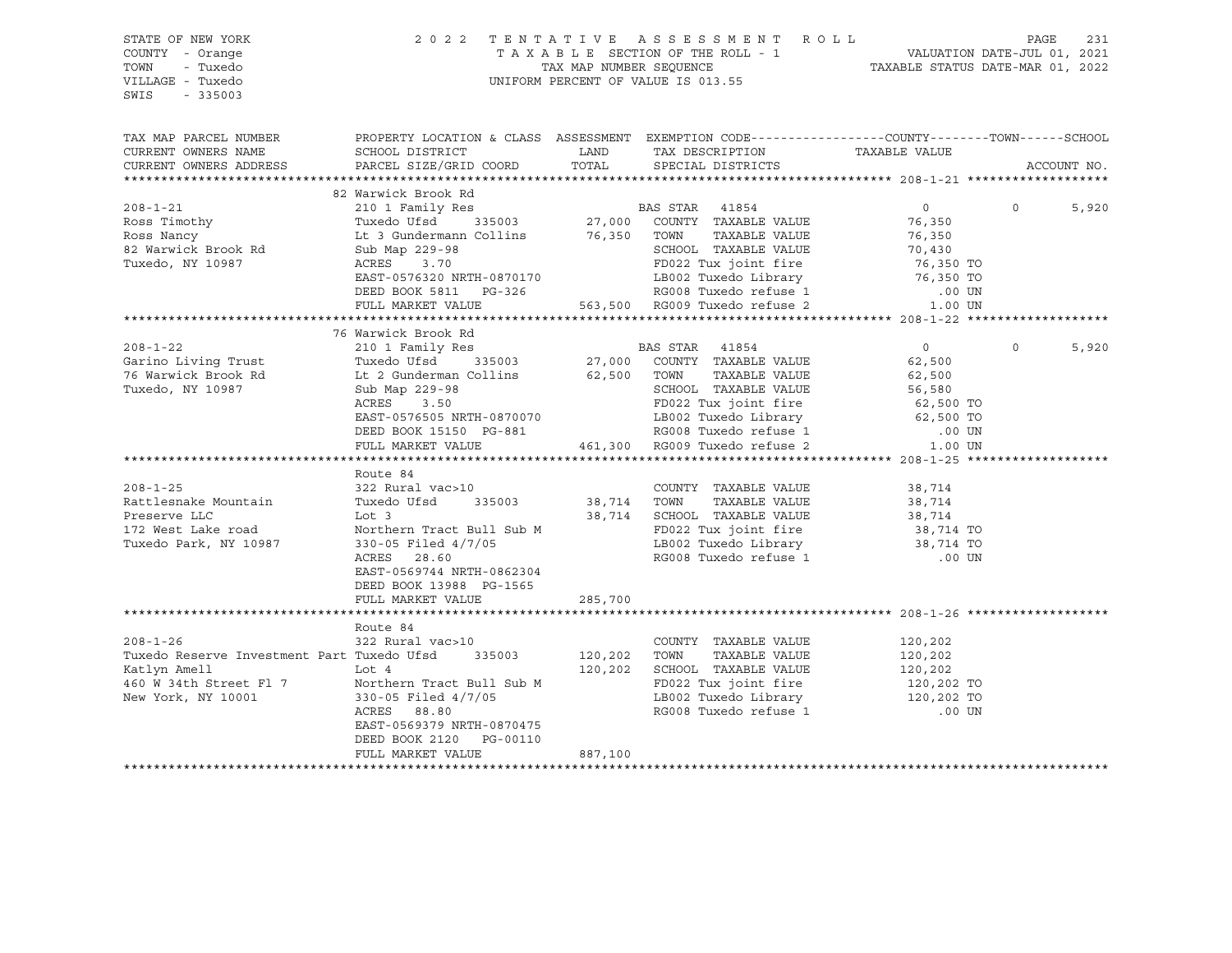| STATE OF NEW YORK<br>COUNTY<br>- Orange<br>TOWN<br>- Tuxedo<br>VILLAGE - Tuxedo<br>SWIS<br>$-335003$ |                                                                                                 |         | 2022 TENTATIVE ASSESSMENT ROLL<br>T A X A B L E SECTION OF THE ROLL - 1 WALUATION DATE-JUL 01, 2021<br>TAX MAP NUMBER SEQUENCE TAXABLE STATUS DATE-MAR 01, 2022<br>UNIFORM PERCENT OF VALUE IS 013.55 |        | 232<br>PAGE |
|------------------------------------------------------------------------------------------------------|-------------------------------------------------------------------------------------------------|---------|-------------------------------------------------------------------------------------------------------------------------------------------------------------------------------------------------------|--------|-------------|
| TAX MAP PARCEL NUMBER TROPERTY LOCATION & CLASS ASSESSMENT                                           |                                                                                                 |         | EXEMPTION CODE-----------------COUNTY-------TOWN------SCHOOL                                                                                                                                          |        |             |
| CURRENT OWNERS NAME                                                                                  | SCHOOL DISTRICT                      LAND        TAX DESCRIPTION                  TAXABLE VALUE |         |                                                                                                                                                                                                       |        |             |
| CURRENT OWNERS ADDRESS     PARCEL SIZE/GRID COORD     TOTAL     SPECIAL DISTRICTS                    |                                                                                                 |         |                                                                                                                                                                                                       |        | ACCOUNT NO. |
|                                                                                                      |                                                                                                 |         |                                                                                                                                                                                                       |        |             |
|                                                                                                      | Route 84                                                                                        |         |                                                                                                                                                                                                       |        |             |
| $208 - 1 - 28$                                                                                       | 322 Rural vac>10                                                                                |         | COUNTY TAXABLE VALUE                                                                                                                                                                                  | 51,450 |             |
| Moore Realty Services, LLC Tuxedo Ufsd 335003 51,450                                                 |                                                                                                 |         | TOWN TAXABLE VALUE                                                                                                                                                                                    | 51,450 |             |
| 189 Mill Road Lot 6                                                                                  | 51,450                                                                                          |         | SCHOOL TAXABLE VALUE                                                                                                                                                                                  | 51,450 |             |
| Saddle River, NJ 07458 Northern Tract Bull Sub M                                                     |                                                                                                 |         | FD022 Tux joint fire 51,450 TO                                                                                                                                                                        |        |             |
|                                                                                                      | 330-05 Filed 4/7/05                                                                             |         | LB002 Tuxedo Library 51,450 TO                                                                                                                                                                        |        |             |
|                                                                                                      | ACRES 40.30                                                                                     |         | RG008 Tuxedo refuse 1 00 UN                                                                                                                                                                           |        |             |
|                                                                                                      | EAST-0575017 NRTH-0869895                                                                       |         |                                                                                                                                                                                                       |        |             |
|                                                                                                      | DEED BOOK 14749 PG-983                                                                          |         |                                                                                                                                                                                                       |        |             |
|                                                                                                      | FULL MARKET VALUE                                                                               | 379,700 |                                                                                                                                                                                                       |        |             |
|                                                                                                      |                                                                                                 |         |                                                                                                                                                                                                       |        |             |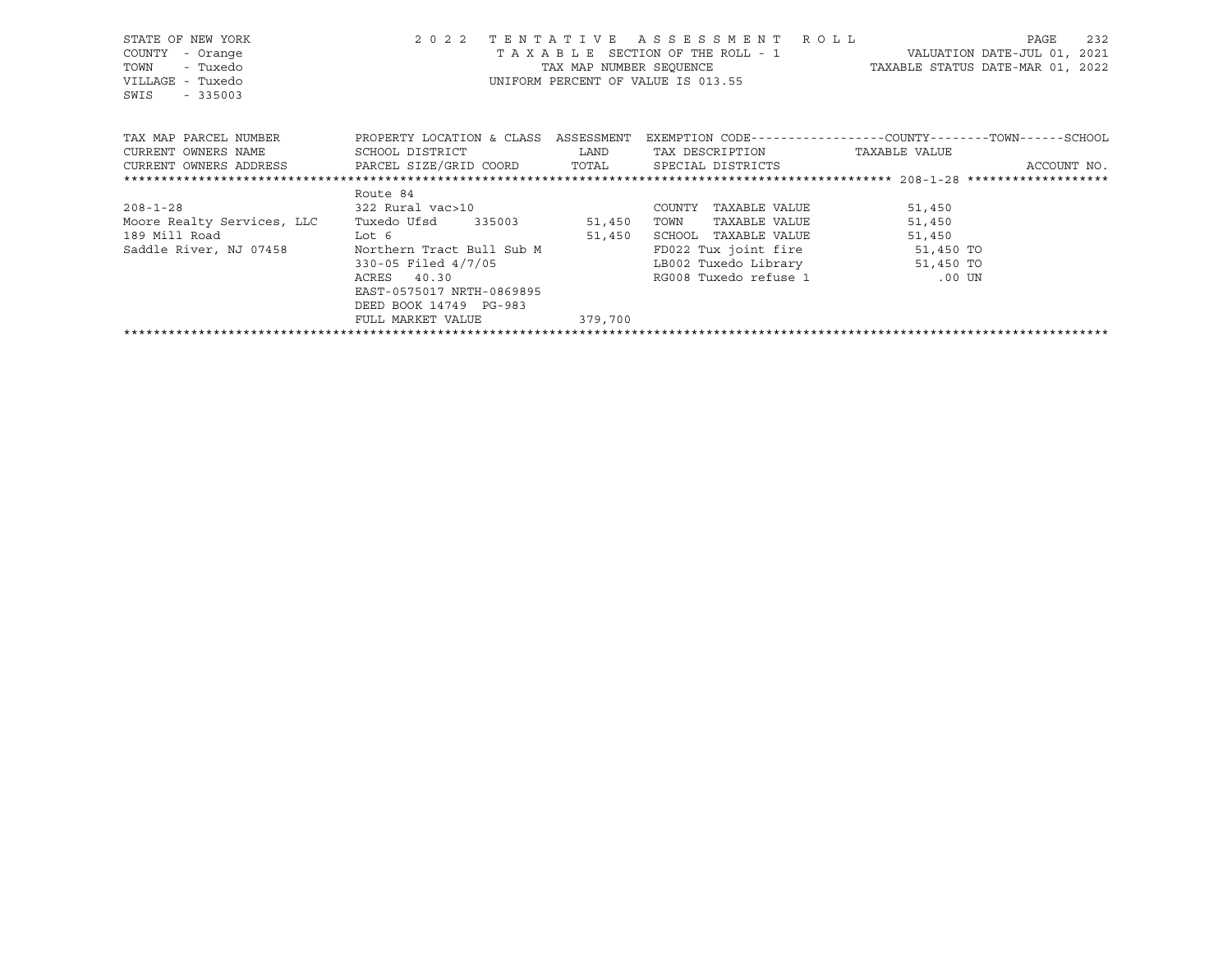| STATE OF NEW YORK |           | 2022 TENTATIVE ASSESSMENT ROLL     |  |                                  |                          | PAGE | 233 |
|-------------------|-----------|------------------------------------|--|----------------------------------|--------------------------|------|-----|
| COUNTY - Orange   |           | TAXABLE SECTION OF THE ROLL - 1    |  | VALUATION DATE-JUL 01, 2021      |                          |      |     |
| TOWN              | - Tuxedo  | MAP SECTION - 208                  |  | TAXABLE STATUS DATE-MAR 01, 2022 |                          |      |     |
| VILLAGE - Tuxedo  |           | SUB-SECTION - 000                  |  |                                  | RPS150/V04/L015          |      |     |
| SWIS              | $-335003$ | UNIFORM PERCENT OF VALUE IS 013.55 |  |                                  | CURRENT DATE $4/25/2022$ |      |     |

|      |                      | TOTAL   | EXTENSION | EXTENSION | AD VALOREM | EXEMPT | TAXABLE  |
|------|----------------------|---------|-----------|-----------|------------|--------|----------|
| CODE | DISTRICT NAME        | PARCELS | TYPE      | VALUE     | VALUE      | AMOUNT | VALUE    |
|      |                      |         |           |           |            |        |          |
|      | RG009 Tuxedo refuse  |         | 8 UNITS   | 8.00      |            |        | 8.00     |
|      | FD022 Tux joint fire |         | 18 TOTAL  |           | 1052,566   |        | 1052,566 |
|      | LB002 Tuxedo Library |         | 18 TOTAL  |           | 1052,566   |        | 1052,566 |
|      | RG008 Tuxedo refuse  |         | 16 UNITS  |           |            |        |          |

#### \*\*\* S C H O O L D I S T R I C T S U M M A R Y \*\*\*

|        |                     | TOTAL   | ASSESSED | ASSESSED | EXEMPT | TOTAL    | <b>STAR</b> | STAR    |
|--------|---------------------|---------|----------|----------|--------|----------|-------------|---------|
| CODE   | DISTRICT NAME       | PARCELS | LAND     | TOTAL    | AMOUNT | TAXABLE  | AMOUNT      | TAXABLE |
| 334001 | Monroe-Woodbury Csd |         | 3,200    | 3,200    |        | 3,200    |             | 3,200   |
| 335003 | Tuxedo Ufsd         | 15      | 598,946  | 1049,366 | 9,720  | 1039,646 | 47,320      | 992,326 |
|        | SUB-TOTAL           | 18      | 602,146  | 1052,566 | 9,720  | 1042,846 | 47,320      | 995,526 |
|        | TOTAL               | 18      | 602,146  | 1052,566 | 9,720  | 1042,846 | 47,320      | 995,526 |

#### \*\*\* S Y S T E M C O D E S S U M M A R Y \*\*\*

#### NO SYSTEM EXEMPTIONS AT THIS LEVEL

| CODE  | DESCRIPTION | TOTAL<br>PARCELS | COUNTY | TOWN   | SCHOOL |
|-------|-------------|------------------|--------|--------|--------|
| 41130 | VETCOM CTS  |                  | 5,670  | 9,100  | 3,240  |
| 41140 | VETDIS CTS  |                  | 11,340 | 18,200 | 6,480  |
| 41834 | ENH STAR    | ▵                |        |        | 29,560 |
| 41854 | BAS STAR    |                  |        |        | 17,760 |
|       | TOTAL       |                  | 17,010 | 27,300 | 57,040 |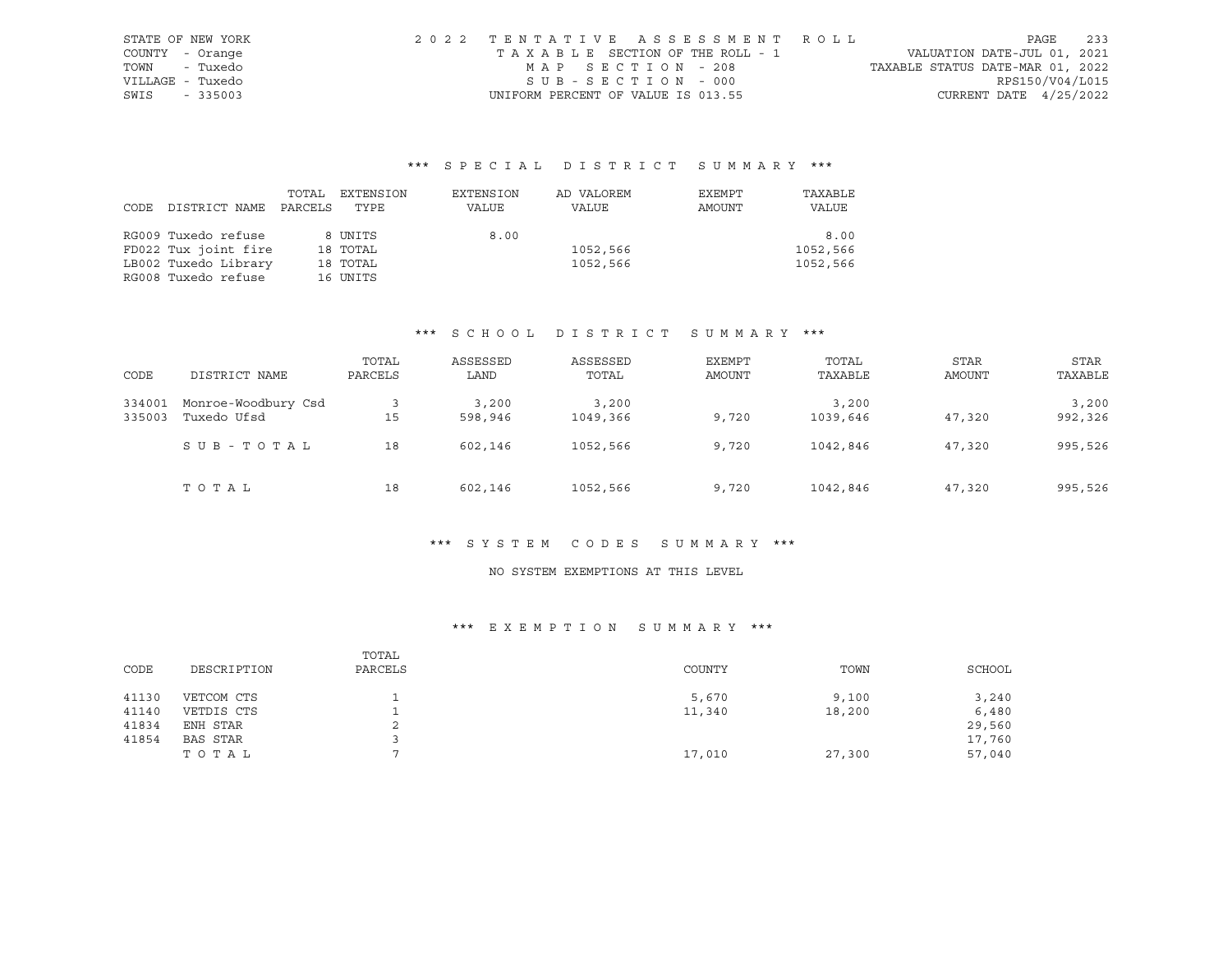|                  | STATE OF NEW YORK | 2022 TENTATIVE ASSESSMENT ROLL     |  |                                  |                          | PAGE | 234 |
|------------------|-------------------|------------------------------------|--|----------------------------------|--------------------------|------|-----|
| COUNTY - Orange  |                   | TAXABLE SECTION OF THE ROLL - 1    |  | VALUATION DATE-JUL 01, 2021      |                          |      |     |
| TOWN - Tuxedo    |                   | MAP SECTION - 208                  |  | TAXABLE STATUS DATE-MAR 01, 2022 |                          |      |     |
| VILLAGE - Tuxedo |                   | SUB-SECTION - 000                  |  |                                  | RPS150/V04/L015          |      |     |
| SWIS             | $-335003$         | UNIFORM PERCENT OF VALUE IS 013.55 |  |                                  | CURRENT DATE $4/25/2022$ |      |     |

| ROLL       |             | TOTAL   | ASSESSED | ASSESSED | TAXABLE  | TAXABLE  | TAXABLE       | STAR    |
|------------|-------------|---------|----------|----------|----------|----------|---------------|---------|
| <b>SEC</b> | DESCRIPTION | PARCELS | LAND     | TOTAL    | COUNTY   | TOWN     | <b>SCHOOL</b> | TAXABLE |
|            | TAXABLE     | ∸       | 602,146  | 1052,566 | 1035,556 | 1025,266 | 1042,846      | 995,526 |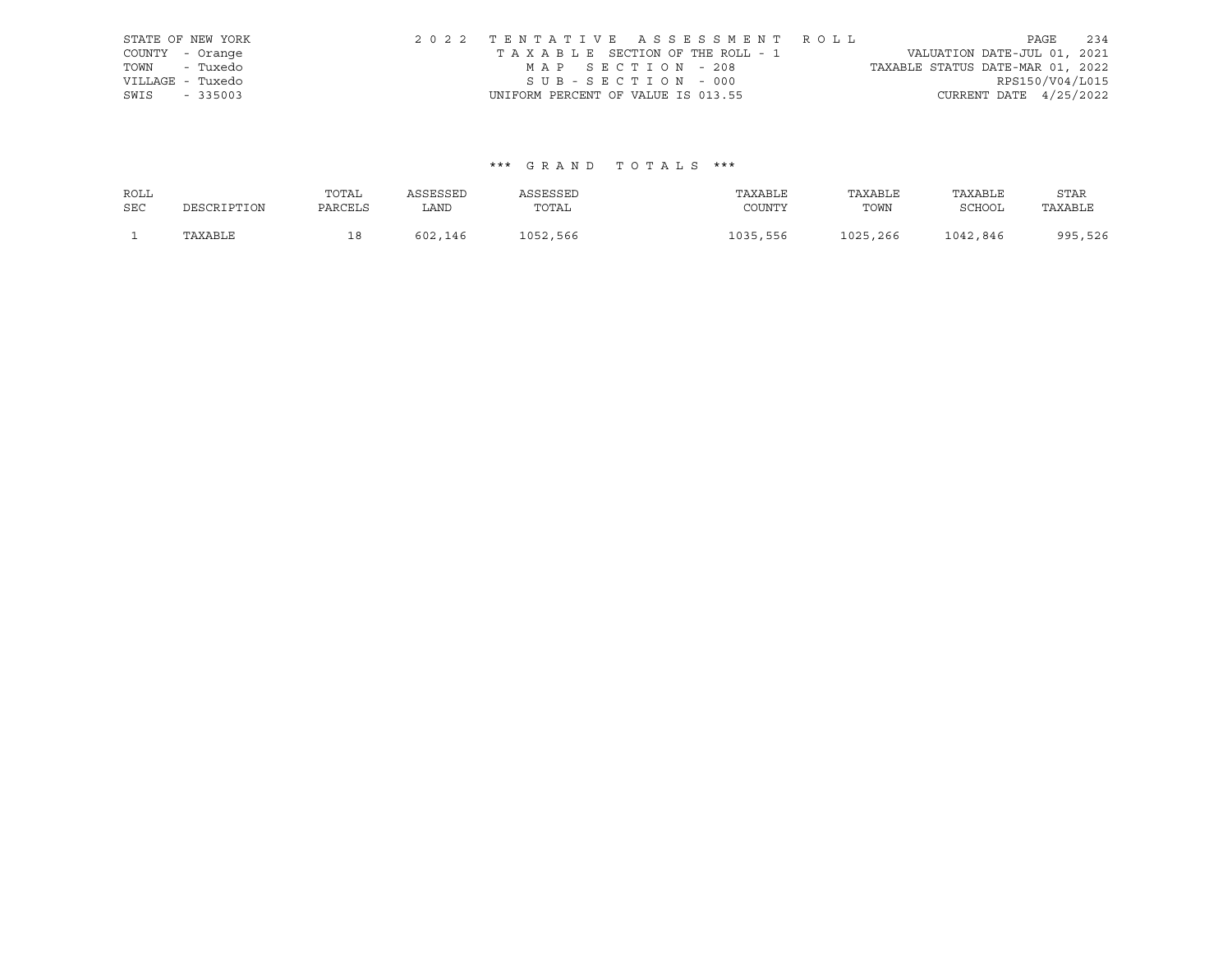#### STATE OF NEW YORK 2 0 2 2 T E N T A T I V E A S S E S S M E N T R O L L PAGE 235 COUNTY - Orange T A X A B L E SECTION OF THE ROLL - 1 VALUATION DATE-JUL 01, 2021 TOWN - Tuxedo TAX MAP NUMBER SEQUENCE TAXABLE STATUS DATE-MAR 01, 2022 VILLAGE - Tuxedo UNIFORM PERCENT OF VALUE IS 013.55

| TAX MAP PARCEL NUMBER                                                                                                                                                                                                                            | PROPERTY LOCATION & CLASS ASSESSMENT EXEMPTION CODE----------------COUNTY-------TOWN-----SCHOOL                                                                                                                                                  |          |                                                                    |         |  |
|--------------------------------------------------------------------------------------------------------------------------------------------------------------------------------------------------------------------------------------------------|--------------------------------------------------------------------------------------------------------------------------------------------------------------------------------------------------------------------------------------------------|----------|--------------------------------------------------------------------|---------|--|
| $209 - 1 - 1$<br>Yeager Bros Realty Corp<br>229 Grandview Ave<br>229 Grandview Ave<br>Suffern, NY 10901                                                                                                                                          | Route 17<br>NORTH TRANSFORM COUNTY TRANSFORM COUNTY TRANSFORM ON TRANSFORM 250 VACANTLE VALUE 250<br>TWEEN 960.00 DPTH 71.00 250 SCHOOL TAXABLE VALUE 250<br>FRNT 960.00 DPTH 71.00 250 SCHOOL TAXABLE VALUE 250 TO<br>EAST-0578116 NRTH-0871232 |          |                                                                    |         |  |
| Veager Bros Realty Corp<br>250 Veacant comm<br>250 Veacant comm<br>250 Veacant comm<br>250 Veager Bros Realty Corp<br>250 TOWN TAXABLE VALUE<br>250 TOWN TAXABLE VALUE<br>250 TOWN TAXABLE VALUE<br>250 TOWN TAXABLE VALUE<br>250 TOWN TAXABLE V | Route 17                                                                                                                                                                                                                                         |          |                                                                    |         |  |
|                                                                                                                                                                                                                                                  | Route 17                                                                                                                                                                                                                                         |          |                                                                    |         |  |
| 1 Wee Wah Rd<br>209-1-5.3 210 1 Family Res<br>210 1 Family Res<br>22,400 TOWN TAXABLE VALUE 106,575<br>22,400 TOWN TAXABLE VALUE 106,575<br>22,400 TOWN TAXABLE VALUE 106,575<br>22,400 TOWN TAXABLE VALUE 106,575<br>22,400 TOWN TAXABLE VA     | DEED BOOK 14297 PG-236                                                                                                                                                                                                                           |          | FD022 Tux joint fire 106,575 TO<br>LB002 Tuxedo Library 106,575 TO |         |  |
|                                                                                                                                                                                                                                                  | FULL MARKET VALUE                                                                                                                                                                                                                                | 786,500  |                                                                    |         |  |
| $209 - 1 - 7.2$<br>1991-1-1.2<br>Tuxedo NY LLC Tuxedo Ufsd 335003 37,500 TOWN TAXABLE VALUE 260,800<br>4 Golar MS ST HWY 17 260,800 SCHOOL TAXABLE VALUE 260,800<br>Monsey, NY 10952 ACRES 9.30 BANKC210090 FD022 Tux joint fire 260,800 TO      | 549 Route 17<br>450 Retail srvce<br>EAST-0578647 NRTH-0867653<br>DEED BOOK 14413 PG-387<br>FULL MARKET VALUE                                                                                                                                     | 1924,700 | COUNTY TAXABLE VALUE<br>LB002 Tuxedo Library 1260,800 TO           | 260,800 |  |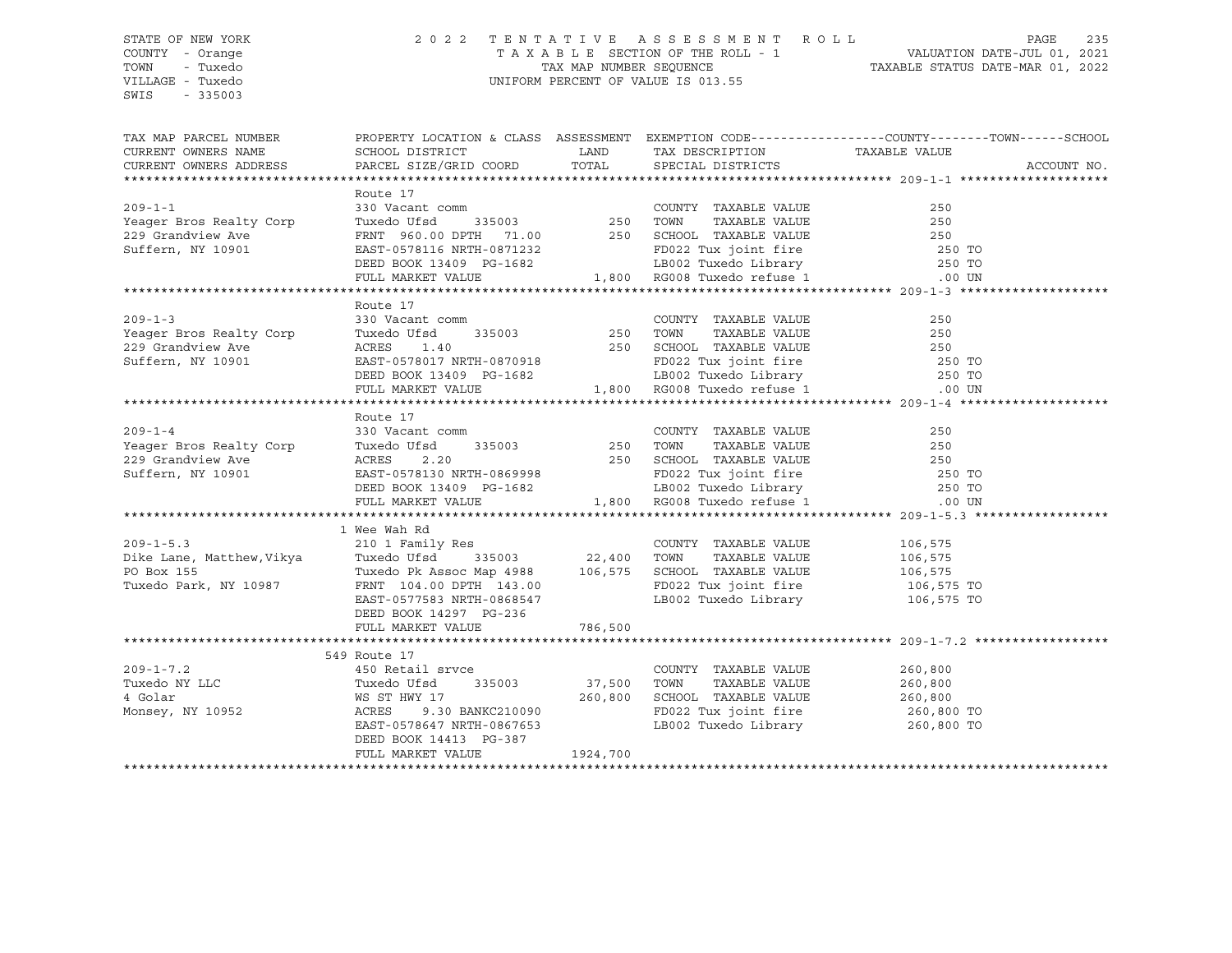#### STATE OF NEW YORK 2 0 2 2 T E N T A T I V E A S S E S S M E N T R O L L PAGE 236 COUNTY - Orange T A X A B L E SECTION OF THE ROLL - 1 VALUATION DATE-JUL 01, 2021 TOWN - Tuxedo TAX MAP NUMBER SEQUENCE TAXABLE STATUS DATE-MAR 01, 2022 VILLAGE - Tuxedo UNIFORM PERCENT OF VALUE IS 013.55

| TAX MAP PARCEL NUMBER THE PROPERTY LOCATION & CLASS ASSESSMENT EXEMPTION CODE--------------COUNTY-------TOWN------SCHOOL<br>CURRENT OWNERS NAME SCHOOL DISTRICT TOORD LAND TAX DESCRIPTION TAXABLE VALUE<br>CURRENT OWNERS ADDRESS PARCEL SIZE/GRID COORD TOTAL SPECIAL DISTRICTS |                              |         |                                                                                                                                |                      | ACCOUNT NO. |
|-----------------------------------------------------------------------------------------------------------------------------------------------------------------------------------------------------------------------------------------------------------------------------------|------------------------------|---------|--------------------------------------------------------------------------------------------------------------------------------|----------------------|-------------|
|                                                                                                                                                                                                                                                                                   |                              |         |                                                                                                                                |                      |             |
|                                                                                                                                                                                                                                                                                   |                              |         |                                                                                                                                |                      |             |
|                                                                                                                                                                                                                                                                                   |                              |         |                                                                                                                                |                      |             |
|                                                                                                                                                                                                                                                                                   |                              |         |                                                                                                                                |                      |             |
|                                                                                                                                                                                                                                                                                   |                              |         |                                                                                                                                |                      |             |
|                                                                                                                                                                                                                                                                                   |                              |         |                                                                                                                                |                      |             |
|                                                                                                                                                                                                                                                                                   |                              |         |                                                                                                                                |                      |             |
|                                                                                                                                                                                                                                                                                   |                              |         |                                                                                                                                |                      |             |
|                                                                                                                                                                                                                                                                                   |                              |         |                                                                                                                                |                      |             |
|                                                                                                                                                                                                                                                                                   | Route 17                     |         |                                                                                                                                |                      |             |
|                                                                                                                                                                                                                                                                                   |                              |         |                                                                                                                                |                      |             |
|                                                                                                                                                                                                                                                                                   |                              |         |                                                                                                                                |                      |             |
|                                                                                                                                                                                                                                                                                   |                              |         |                                                                                                                                |                      |             |
|                                                                                                                                                                                                                                                                                   |                              |         |                                                                                                                                |                      |             |
|                                                                                                                                                                                                                                                                                   |                              |         |                                                                                                                                |                      |             |
| 209-1-11<br>Exponential Barkis Function (100 EXES)<br>Barone Renard A ACRES 12.20<br>7 Ann Pl EAST-0579258 NRTH-0866231 FOO22 Tux joint fire 100 TO<br>Sloatsburg, NY 10974 DEED BOOK 2436 PG-00077 LB002 Tuxedo Library 100 TO<br>FULL                                           |                              |         |                                                                                                                                |                      |             |
|                                                                                                                                                                                                                                                                                   |                              |         |                                                                                                                                |                      |             |
|                                                                                                                                                                                                                                                                                   | 462 Route 17                 |         |                                                                                                                                |                      |             |
| 462 ROUE 17<br>331 Com vac w/im<br>331 Com vac w/im<br>331 Com vac w/im<br>Tuxedo Ufsd<br>335003<br>56,050 TOWN TAXABLE VALUE<br>55,050<br>57,050 TOWN TAXABLE VALUE<br>55,050<br>57,050 TOWN TAXABLE VALUE<br>55,050<br>57,050 TOWN TAXABLE VALUE<br>55                          |                              |         |                                                                                                                                |                      |             |
|                                                                                                                                                                                                                                                                                   |                              |         |                                                                                                                                |                      |             |
|                                                                                                                                                                                                                                                                                   |                              |         |                                                                                                                                |                      |             |
|                                                                                                                                                                                                                                                                                   |                              |         |                                                                                                                                |                      |             |
|                                                                                                                                                                                                                                                                                   |                              |         |                                                                                                                                |                      |             |
|                                                                                                                                                                                                                                                                                   |                              |         |                                                                                                                                |                      |             |
|                                                                                                                                                                                                                                                                                   |                              |         |                                                                                                                                |                      |             |
|                                                                                                                                                                                                                                                                                   | Route 17                     |         |                                                                                                                                |                      |             |
| $209 - 1 - 26$                                                                                                                                                                                                                                                                    | $\frac{1}{311}$ Res vac land |         | COUNTY TAXABLE VALUE 33,570                                                                                                    |                      |             |
| Rattlesnake Mountain Tuxedo Ufsd 335003 33,570 TOWN                                                                                                                                                                                                                               |                              |         |                                                                                                                                | TAXABLE VALUE 33,570 |             |
|                                                                                                                                                                                                                                                                                   |                              |         |                                                                                                                                |                      |             |
|                                                                                                                                                                                                                                                                                   |                              |         |                                                                                                                                |                      |             |
| Preserve LLC Lot 2 33,570<br>172 West Lake road Fox Hill Tract 33,570<br>Tuxedo Park, NY 10987 Sub Map 329-05<br>ACRES 24.80                                                                                                                                                      |                              |         | SCHOOL TAXABLE VALUE 33,570<br>FD022 Tux joint fire 33,570 TO<br>LB002 Tuxedo Library 33,570 TO<br>RG008 Tuxedo refuse 1 00 UN |                      |             |
|                                                                                                                                                                                                                                                                                   |                              |         |                                                                                                                                |                      |             |
|                                                                                                                                                                                                                                                                                   |                              |         |                                                                                                                                |                      |             |
|                                                                                                                                                                                                                                                                                   | EAST-0577765 NRTH-0868144    |         |                                                                                                                                |                      |             |
|                                                                                                                                                                                                                                                                                   | DEED BOOK 13988 PG-1565      |         |                                                                                                                                |                      |             |
|                                                                                                                                                                                                                                                                                   | FULL MARKET VALUE            | 247,700 |                                                                                                                                |                      |             |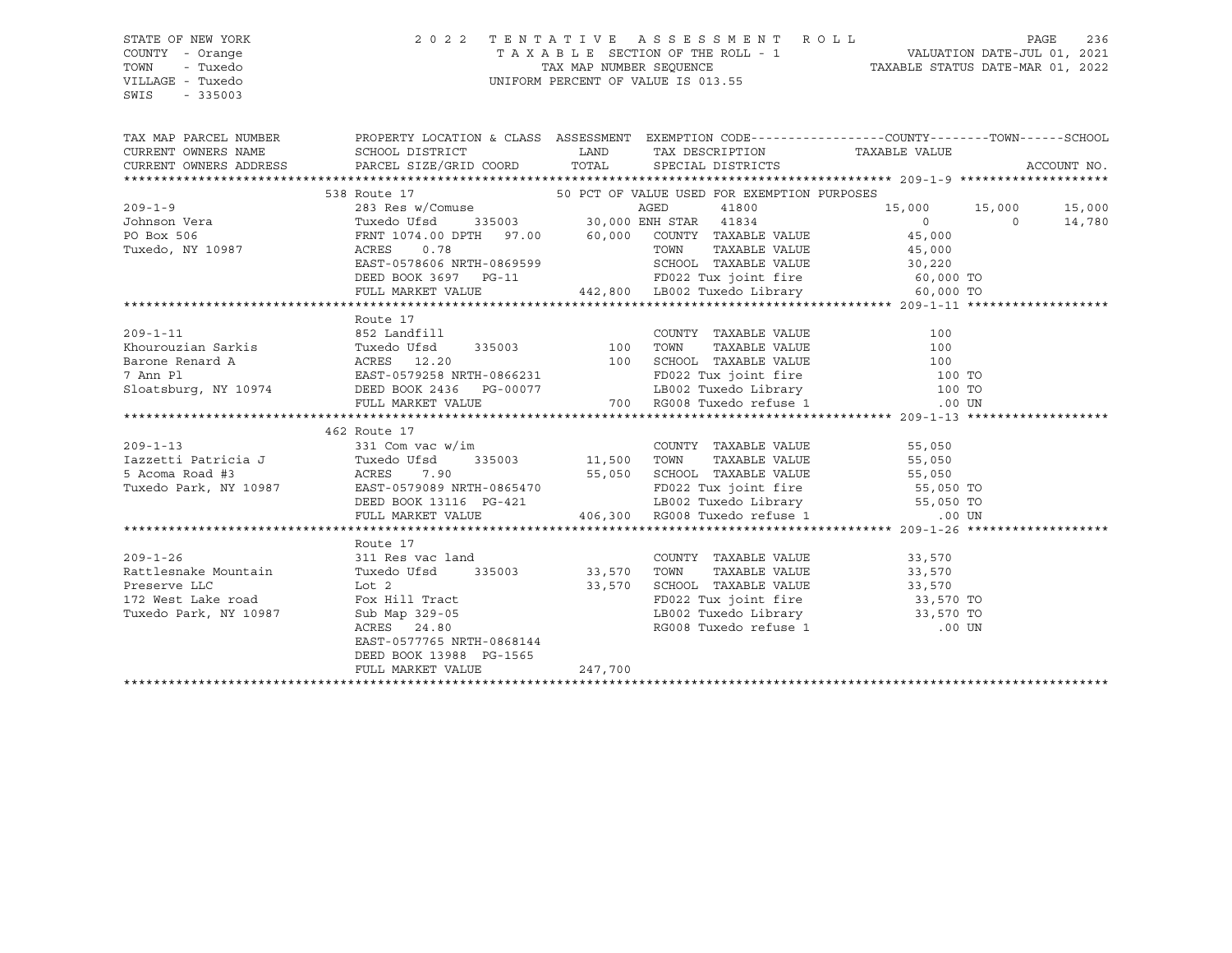|                  | STATE OF NEW YORK | 2022 TENTATIVE ASSESSMENT ROLL     |                                  | PAGE 237        |  |
|------------------|-------------------|------------------------------------|----------------------------------|-----------------|--|
| COUNTY - Orange  |                   | TAXABLE SECTION OF THE ROLL - 1    | VALUATION DATE-JUL 01, 2021      |                 |  |
| TOWN - Tuxedo    |                   | MAP SECTION - 209                  | TAXABLE STATUS DATE-MAR 01, 2022 |                 |  |
| VILLAGE - Tuxedo |                   | SUB-SECTION - 000                  |                                  | RPS150/V04/L015 |  |
| SWIS - 335003    |                   | UNIFORM PERCENT OF VALUE IS 013.55 | CURRENT DATE $4/25/2022$         |                 |  |

| CODE | DISTRICT NAME PARCELS                                               | TOTAL | EXTENSION<br>TYPE             | EXTENSION<br>VALUE | AD VALOREM<br>VALUE | EXEMPT<br>AMOUNT | TAXABLE<br>VALUE   |
|------|---------------------------------------------------------------------|-------|-------------------------------|--------------------|---------------------|------------------|--------------------|
|      | FD022 Tux joint fire<br>LB002 Tuxedo Library<br>RG008 Tuxedo refuse |       | 9 TOTAL<br>9 TOTAL<br>6 UNITS |                    | 516,845<br>516,845  |                  | 516,845<br>516,845 |

## \*\*\* S C H O O L D I S T R I C T S U M M A R Y \*\*\*

| CODE   | DISTRICT NAME | TOTAL<br>PARCELS | ASSESSED<br>LAND | ASSESSED<br>TOTAL | EXEMPT<br><b>AMOUNT</b> | TOTAL<br>TAXABLE | <b>STAR</b><br>AMOUNT | STAR<br>TAXABLE |
|--------|---------------|------------------|------------------|-------------------|-------------------------|------------------|-----------------------|-----------------|
| 335003 | Tuxedo Ufsd   | 9                | 135,820          | 516,845           | 15,000                  | 501,845          | 14,780                | 487,065         |
|        | SUB-TOTAL     | 9                | 135,820          | 516,845           | 15,000                  | 501,845          | 14,780                | 487,065         |
|        | TOTAL         | 9                | 135,820          | 516,845           | 15,000                  | 501,845          | 14,780                | 487,065         |

# \*\*\* S Y S T E M C O D E S S U M M A R Y \*\*\*

## NO SYSTEM EXEMPTIONS AT THIS LEVEL

| CODE  | DESCRIPTION | TOTAL<br>PARCELS | COUNTY | TOWN   | SCHOOL |
|-------|-------------|------------------|--------|--------|--------|
| 41800 | AGED        |                  | 15,000 | 15,000 | 15,000 |
| 41834 | ENH STAR    |                  |        |        | 14,780 |
|       | TOTAL       |                  | 15,000 | 15,000 | 29,780 |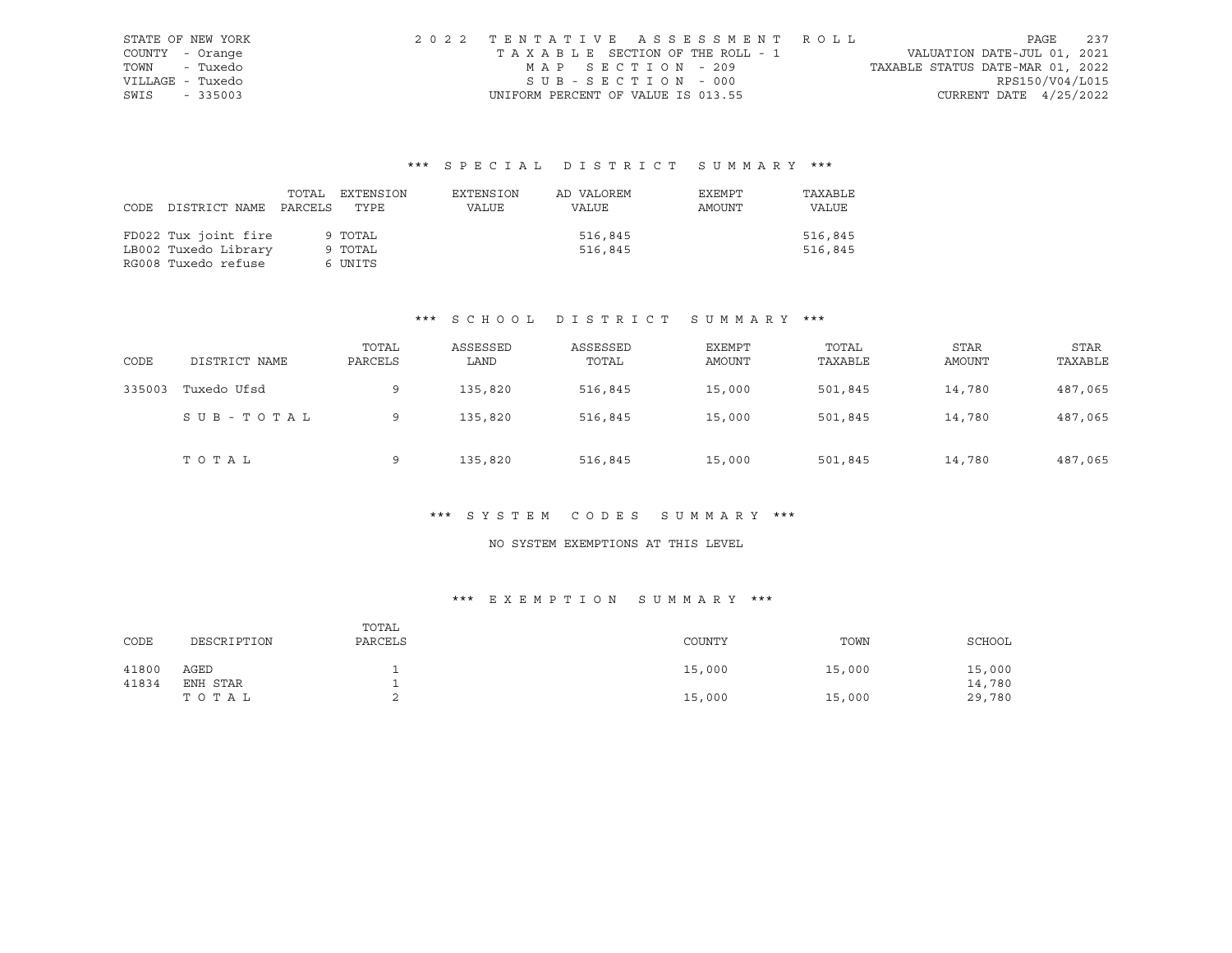|                  | STATE OF NEW YORK | 2022 TENTATIVE ASSESSMENT ROLL     |  |                                  |                          | PAGE | 238 |
|------------------|-------------------|------------------------------------|--|----------------------------------|--------------------------|------|-----|
| COUNTY - Orange  |                   | TAXABLE SECTION OF THE ROLL - 1    |  | VALUATION DATE-JUL 01, 2021      |                          |      |     |
| TOWN - Tuxedo    |                   | MAP SECTION - 209                  |  | TAXABLE STATUS DATE-MAR 01, 2022 |                          |      |     |
| VILLAGE - Tuxedo |                   | SUB-SECTION - 000                  |  |                                  | RPS150/V04/L015          |      |     |
| SWIS             | $-335003$         | UNIFORM PERCENT OF VALUE IS 013.55 |  |                                  | CURRENT DATE $4/25/2022$ |      |     |

| ROLL       |             | TOTAL   | ASSESSED | ASSESSED | TAXABLE     | TAXABLE | TAXABLE       | STAR         |
|------------|-------------|---------|----------|----------|-------------|---------|---------------|--------------|
| <b>SEC</b> | DESCRIPTION | PARCELS | LAND     | TOTAL    | COUNTY      | TOWN    | <b>SCHOOL</b> | TAXABLE      |
|            | TAXABLE     |         | 135,820  | 516,845  | ,845<br>501 | 501,845 | 501,845       | 7,065<br>487 |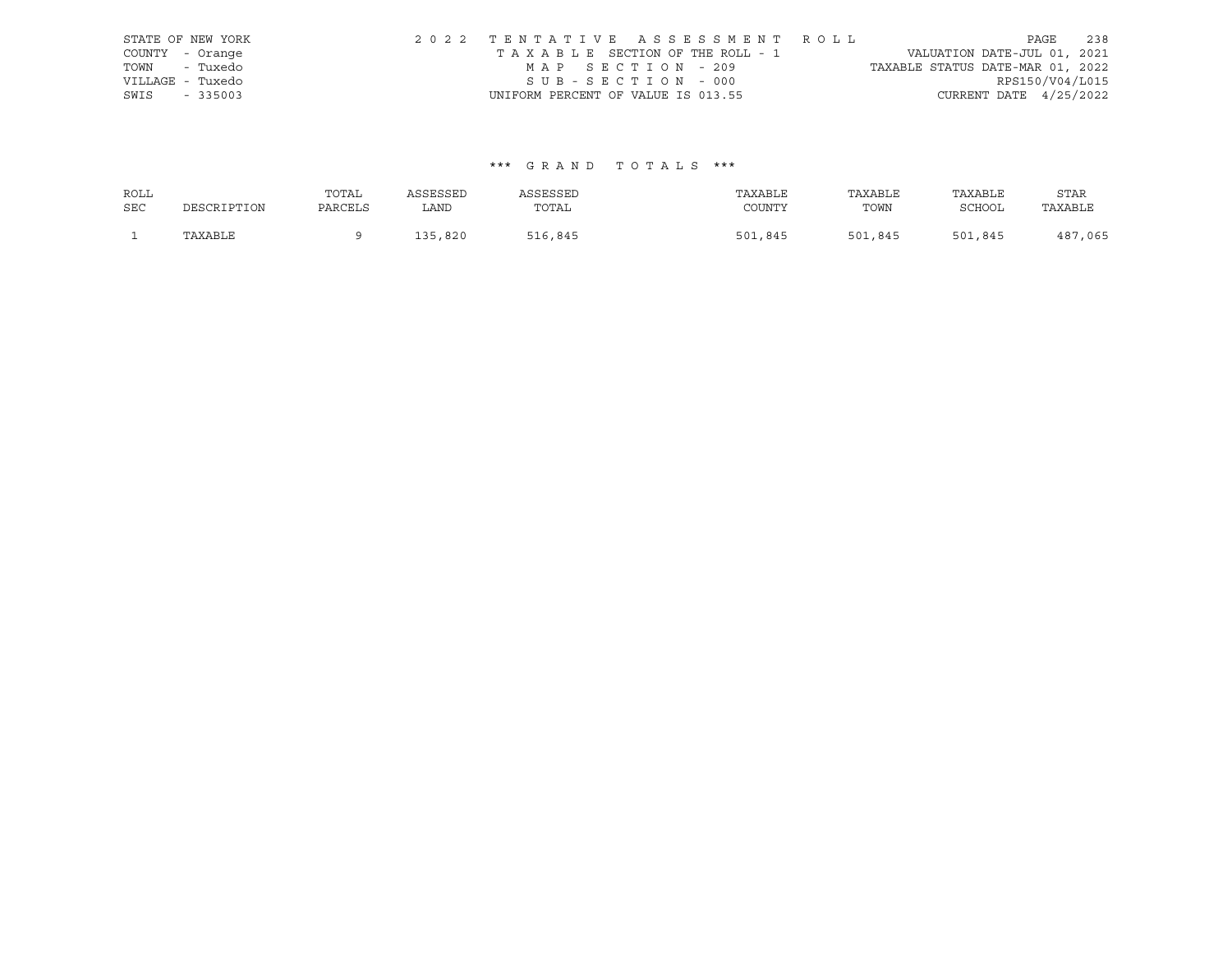#### STATE OF NEW YORK 2 0 2 2 T E N T A T I V E A S S E S S M E N T R O L L PAGE 239 COUNTY - Orange T A X A B L E SECTION OF THE ROLL - 1 VALUATION DATE-JUL 01, 2021 TOWN - Tuxedo TAX MAP NUMBER SEQUENCE TAXABLE STATUS DATE-MAR 01, 2022 VILLAGE - Tuxedo UNIFORM PERCENT OF VALUE IS 013.55

| TAX MAP PARCEL NUMBER<br>CURRENT OWNERS NAME<br>CURRENT OWNERS ADDRESS                                                                                                                                                                                             | PROPERTY LOCATION & CLASS ASSESSMENT EXEMPTION CODE----------------COUNTY-------TOWN------SCHOOL                                                                                                                                         |                                                                                                                                                                                                                                                                          |                                            |                |             |
|--------------------------------------------------------------------------------------------------------------------------------------------------------------------------------------------------------------------------------------------------------------------|------------------------------------------------------------------------------------------------------------------------------------------------------------------------------------------------------------------------------------------|--------------------------------------------------------------------------------------------------------------------------------------------------------------------------------------------------------------------------------------------------------------------------|--------------------------------------------|----------------|-------------|
|                                                                                                                                                                                                                                                                    |                                                                                                                                                                                                                                          |                                                                                                                                                                                                                                                                          |                                            |                | ACCOUNT NO. |
|                                                                                                                                                                                                                                                                    | Stevens Ln                                                                                                                                                                                                                               |                                                                                                                                                                                                                                                                          |                                            |                |             |
| 310-1-1<br>Vega Wilfrido (15,000 Tuxedo Ufsd (15,000 15,000 TOWN TAXABLE VALUE 15,000 15,000 15,000 15,000 15,000 15,000<br>6 Johnson Dr ACRES 2.20 15,000 TOWN TAXABLE VALUE 15,000 15,000 15,000 15,000 15,000 15,000 15,000 15,                                 |                                                                                                                                                                                                                                          |                                                                                                                                                                                                                                                                          |                                            |                |             |
|                                                                                                                                                                                                                                                                    |                                                                                                                                                                                                                                          |                                                                                                                                                                                                                                                                          |                                            |                |             |
|                                                                                                                                                                                                                                                                    |                                                                                                                                                                                                                                          |                                                                                                                                                                                                                                                                          |                                            |                |             |
|                                                                                                                                                                                                                                                                    |                                                                                                                                                                                                                                          |                                                                                                                                                                                                                                                                          |                                            |                |             |
|                                                                                                                                                                                                                                                                    |                                                                                                                                                                                                                                          |                                                                                                                                                                                                                                                                          |                                            |                |             |
|                                                                                                                                                                                                                                                                    |                                                                                                                                                                                                                                          |                                                                                                                                                                                                                                                                          |                                            |                |             |
|                                                                                                                                                                                                                                                                    |                                                                                                                                                                                                                                          |                                                                                                                                                                                                                                                                          |                                            |                |             |
|                                                                                                                                                                                                                                                                    |                                                                                                                                                                                                                                          |                                                                                                                                                                                                                                                                          |                                            |                |             |
|                                                                                                                                                                                                                                                                    | 19 Stevens Ln                                                                                                                                                                                                                            |                                                                                                                                                                                                                                                                          |                                            |                |             |
| 210-1-2<br>Petrosky Charles<br>Petrosky Diana<br>Petrosky Diana<br>Petrosky Diana<br>Petrosky Diana<br>Petrosky Diana<br>Petrosky Diana<br>Petrosky Diana<br>Petrosky Diana<br>Petrosky Diana<br>Petrosky Diana<br>Petrosky Diana<br>Petrosky Diana<br>Pet         |                                                                                                                                                                                                                                          |                                                                                                                                                                                                                                                                          | 5,670 10,250                               |                | 3,240       |
|                                                                                                                                                                                                                                                                    |                                                                                                                                                                                                                                          |                                                                                                                                                                                                                                                                          | $\begin{array}{c} 0 \\ 35,330 \end{array}$ | $\overline{0}$ | 14,780      |
|                                                                                                                                                                                                                                                                    |                                                                                                                                                                                                                                          |                                                                                                                                                                                                                                                                          |                                            |                |             |
|                                                                                                                                                                                                                                                                    |                                                                                                                                                                                                                                          |                                                                                                                                                                                                                                                                          |                                            |                |             |
|                                                                                                                                                                                                                                                                    |                                                                                                                                                                                                                                          |                                                                                                                                                                                                                                                                          |                                            |                |             |
|                                                                                                                                                                                                                                                                    | FULL MARKET VALUE                                                                                                                                                                                                                        |                                                                                                                                                                                                                                                                          |                                            |                |             |
|                                                                                                                                                                                                                                                                    |                                                                                                                                                                                                                                          |                                                                                                                                                                                                                                                                          |                                            |                |             |
|                                                                                                                                                                                                                                                                    |                                                                                                                                                                                                                                          |                                                                                                                                                                                                                                                                          |                                            |                |             |
|                                                                                                                                                                                                                                                                    |                                                                                                                                                                                                                                          | 0864523<br>0864523<br>0864523<br>0864523<br>087,50<br>0864523<br>087,50<br>087,50<br>087,50<br>087,750<br>087,750<br>087,750<br>087,750<br>087,750<br>087,750<br>022 Tux joint fire<br>1,000 TO<br>022 Tux joint fire<br>1,000 TO<br>00 TO<br>RG008 Tuxedo Library<br>00 |                                            |                |             |
|                                                                                                                                                                                                                                                                    |                                                                                                                                                                                                                                          |                                                                                                                                                                                                                                                                          |                                            |                |             |
|                                                                                                                                                                                                                                                                    | Stevens Ln                                                                                                                                                                                                                               |                                                                                                                                                                                                                                                                          |                                            |                |             |
| $210 - 1 - 3.1$                                                                                                                                                                                                                                                    | 311 Res vac land                                                                                                                                                                                                                         | COUNTY TAXABLE VALUE 1,200                                                                                                                                                                                                                                               |                                            |                |             |
|                                                                                                                                                                                                                                                                    |                                                                                                                                                                                                                                          |                                                                                                                                                                                                                                                                          |                                            |                |             |
|                                                                                                                                                                                                                                                                    |                                                                                                                                                                                                                                          |                                                                                                                                                                                                                                                                          |                                            |                |             |
|                                                                                                                                                                                                                                                                    |                                                                                                                                                                                                                                          |                                                                                                                                                                                                                                                                          |                                            |                |             |
|                                                                                                                                                                                                                                                                    |                                                                                                                                                                                                                                          |                                                                                                                                                                                                                                                                          |                                            |                |             |
| 210-1-5.1<br>Eberling Kirk Fuxelo Ufad 335003 1,200 TOWN TAXABLE VALUE 1,200<br>Eberling Anne FRNT 55.00 DPTH 301.00 1,200 SCHOOL TAXABLE VALUE 1,200<br>167 S. Alpine Drive EAST-0578417 NRTH-0864313 FD022 Tux joint fire 1,200 TO                               |                                                                                                                                                                                                                                          |                                                                                                                                                                                                                                                                          |                                            |                |             |
|                                                                                                                                                                                                                                                                    |                                                                                                                                                                                                                                          |                                                                                                                                                                                                                                                                          |                                            |                |             |
|                                                                                                                                                                                                                                                                    | Stevens Ln                                                                                                                                                                                                                               |                                                                                                                                                                                                                                                                          |                                            |                |             |
|                                                                                                                                                                                                                                                                    |                                                                                                                                                                                                                                          |                                                                                                                                                                                                                                                                          |                                            |                |             |
|                                                                                                                                                                                                                                                                    |                                                                                                                                                                                                                                          |                                                                                                                                                                                                                                                                          |                                            |                |             |
|                                                                                                                                                                                                                                                                    |                                                                                                                                                                                                                                          |                                                                                                                                                                                                                                                                          |                                            |                |             |
|                                                                                                                                                                                                                                                                    |                                                                                                                                                                                                                                          |                                                                                                                                                                                                                                                                          |                                            |                |             |
|                                                                                                                                                                                                                                                                    |                                                                                                                                                                                                                                          |                                                                                                                                                                                                                                                                          |                                            |                |             |
|                                                                                                                                                                                                                                                                    |                                                                                                                                                                                                                                          |                                                                                                                                                                                                                                                                          |                                            |                |             |
| 310-1-3.2<br>210-1-3.2<br>210-1-3.2<br>210-1-3.2<br>210-1-3.2<br>210-1-3.2<br>210-1-3.2<br>210-1-3.2<br>210-1-3.2<br>210-1-3.2<br>210-1-3.2<br>210-1-3.2<br>210-2-1<br>21x do URIS 2140<br>21x do TOWN<br>21x do TOWN<br>21x do TOWN<br>21x do SCHOOL<br>21x do SC |                                                                                                                                                                                                                                          |                                                                                                                                                                                                                                                                          |                                            |                |             |
|                                                                                                                                                                                                                                                                    | 442 Route 17                                                                                                                                                                                                                             |                                                                                                                                                                                                                                                                          |                                            |                |             |
| $210 - 2 - 1$<br>210-2-1<br>1azzetti Patricia (1998)<br>210 1 Family Res<br>210 1 Family Res<br>24,800<br>5 Acoma Road #3<br>24,800<br>24,800<br>24,800<br>24,800<br>24,800<br>24,800                                                                              |                                                                                                                                                                                                                                          | COUNTY TAXABLE VALUE                                                                                                                                                                                                                                                     | 24,800                                     |                |             |
|                                                                                                                                                                                                                                                                    |                                                                                                                                                                                                                                          |                                                                                                                                                                                                                                                                          |                                            |                |             |
|                                                                                                                                                                                                                                                                    |                                                                                                                                                                                                                                          |                                                                                                                                                                                                                                                                          |                                            |                |             |
|                                                                                                                                                                                                                                                                    |                                                                                                                                                                                                                                          |                                                                                                                                                                                                                                                                          |                                            |                |             |
|                                                                                                                                                                                                                                                                    |                                                                                                                                                                                                                                          |                                                                                                                                                                                                                                                                          |                                            |                |             |
|                                                                                                                                                                                                                                                                    |                                                                                                                                                                                                                                          |                                                                                                                                                                                                                                                                          |                                            |                |             |
|                                                                                                                                                                                                                                                                    | 10 1 Family Res<br>Tuxedo Ufsd 335003 8,200 TOWN TAXABLE VALUE<br>RES 1.90 24,800 SCHOOL TAXABLE VALUE 24,800<br>EAST-0578796 NRTH-0864888 FD022 Tux joint fire 24,800 TO<br>DEED BOOK 12695 PG-1372 LB002 Tuxedo Library 24,800 TO<br>F |                                                                                                                                                                                                                                                                          |                                            |                |             |
|                                                                                                                                                                                                                                                                    |                                                                                                                                                                                                                                          |                                                                                                                                                                                                                                                                          |                                            |                |             |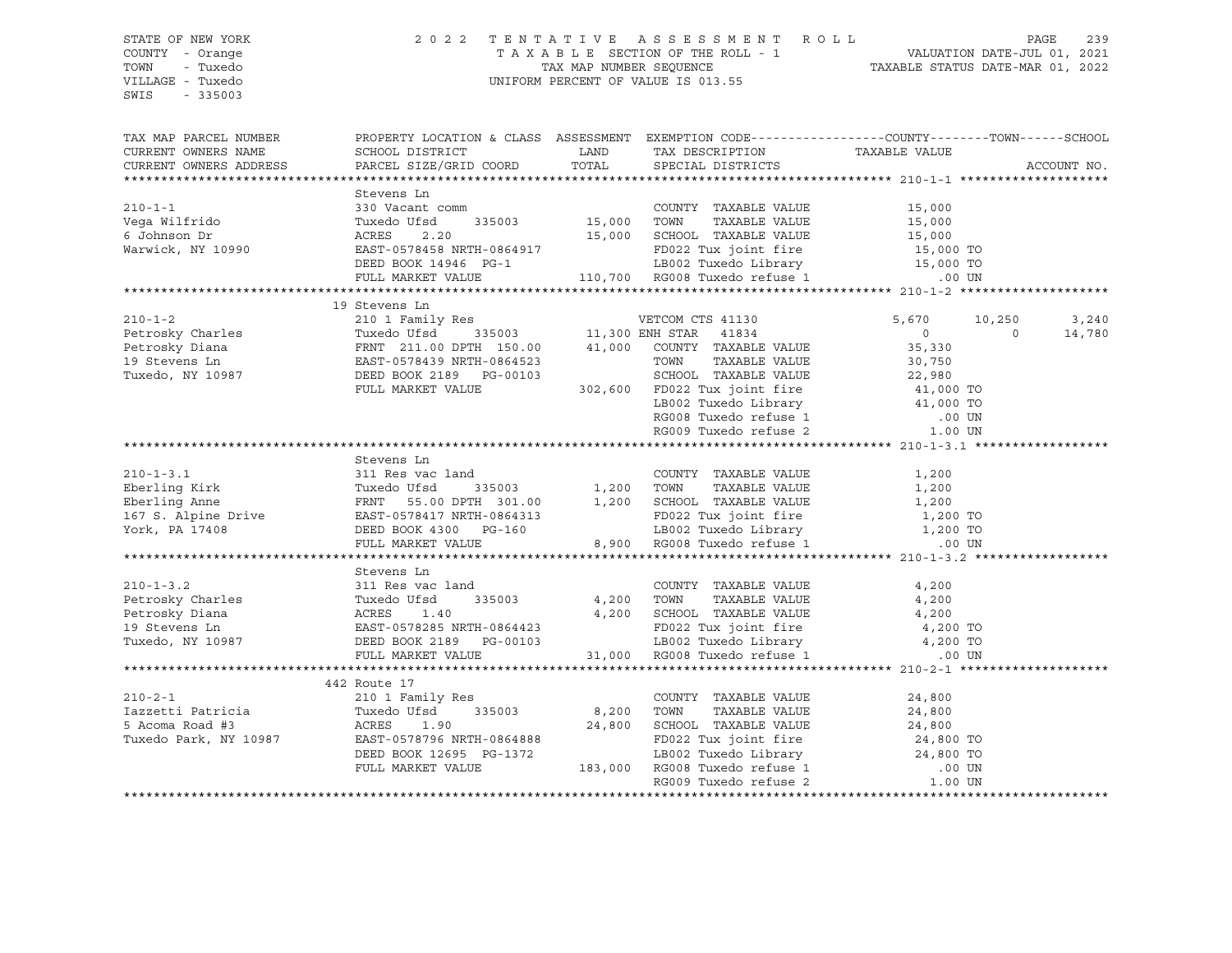STATE OF NEW YORK 2 0 2 2 T E N T A T I V E A S S E S S M E N T R O L L PAGE 240 COUNTY - Orange T A X A B L E SECTION OF THE ROLL - 1 VALUATION DATE-JUL 01, 2021 TOWN - Tuxedo TOWN - TAX MAP NUMBER SEQUENCE TAXABLE STATUS DATE-MAR 01, 2022 VILLAGE - Tuxedo UNIFORM PERCENT OF VALUE IS 013.55 SWIS - 335003 TAX MAP PARCEL NUMBER PROPERTY LOCATION & CLASS ASSESSMENT EXEMPTION CODE------------------COUNTY--------TOWN------SCHOOL CURRENT OWNERS NAME SCHOOL DISTRICT LAND TAX DESCRIPTION TAXABLE VALUE CURRENT OWNERS ADDRESS PARCEL SIZE/GRID COORD TOTAL SPECIAL DISTRICTS ACCOUNT NO. \*\*\*\*\*\*\*\*\*\*\*\*\*\*\*\*\*\*\*\*\*\*\*\*\*\*\*\*\*\*\*\*\*\*\*\*\*\*\*\*\*\*\*\*\*\*\*\*\*\*\*\*\*\*\*\*\*\*\*\*\*\*\*\*\*\*\*\*\*\*\*\*\*\*\*\*\*\*\*\*\*\*\*\*\*\*\*\*\*\*\*\*\*\*\*\*\*\*\*\*\*\*\* 210-2-2 \*\*\*\*\*\*\*\*\*\*\*\*\*\*\*\*\*\*\*\* Route 17 210-2-2 323 Vacant rural COUNTY TAXABLE VALUE 2,295 Rino Robert Tuxedo Ufsd 335003 2,295 TOWN TAXABLE VALUE 2,295 20 Viola Rd Es St Highway 17 2,295 SCHOOL TAXABLE VALUE 2,295 Suffern, NY 10901 ACRES 2.70 FD022 Tux joint fire 2,295 TO EAST-0578891 NRTH-0864675 LB002 Tuxedo Library 2,295 TO DEED BOOK 5052 PG-96 RG008 Tuxedo refuse 1 .00 UN FULL MARKET VALUE 16,900 \*\*\*\*\*\*\*\*\*\*\*\*\*\*\*\*\*\*\*\*\*\*\*\*\*\*\*\*\*\*\*\*\*\*\*\*\*\*\*\*\*\*\*\*\*\*\*\*\*\*\*\*\*\*\*\*\*\*\*\*\*\*\*\*\*\*\*\*\*\*\*\*\*\*\*\*\*\*\*\*\*\*\*\*\*\*\*\*\*\*\*\*\*\*\*\*\*\*\*\*\*\*\* 210-2-3 \*\*\*\*\*\*\*\*\*\*\*\*\*\*\*\*\*\*\*\* 400 Route 17 210-2-3 400 Commercial COUNTY TAXABLE VALUE 63,750 Rino Robert Tuxedo Ufsd 335003 27,000 TOWN TAXABLE VALUE 63,750 20 Viola Rd ACRES 2.30 63,750 SCHOOL TAXABLE VALUE 63,750 Suffern, NY 10901 EAST-0579042 NRTH-0864125 FD022 Tux joint fire 63,750 TO DEED BOOK 5052 PG-96 LB002 Tuxedo Library 63,750 TO FULL MARKET VALUE 470,500 \*\*\*\*\*\*\*\*\*\*\*\*\*\*\*\*\*\*\*\*\*\*\*\*\*\*\*\*\*\*\*\*\*\*\*\*\*\*\*\*\*\*\*\*\*\*\*\*\*\*\*\*\*\*\*\*\*\*\*\*\*\*\*\*\*\*\*\*\*\*\*\*\*\*\*\*\*\*\*\*\*\*\*\*\*\*\*\*\*\*\*\*\*\*\*\*\*\*\*\*\*\*\* 210-3-1 \*\*\*\*\*\*\*\*\*\*\*\*\*\*\*\*\*\*\*\* 22 Stevens Ln 210-3-1 210 1 Family Res COUNTY TAXABLE VALUE 36,000 Subhani Malik Tuxedo Ufsd 335003 9,300 TOWN TAXABLE VALUE 36,000 Subhani Saba FRNT 140.00 DPTH 63.00 36,000 SCHOOL TAXABLE VALUE 36,000 22 Stevens Ln EAST-0578587 NRTH-0864605 FD022 Tux joint fire 36,000 TO Tuxedo Park, NY 10987 DEED BOOK 14612 PG-228 LB002 Tuxedo Library 36,000 TO FULL MARKET VALUE 265,700 RG008 Tuxedo refuse 1 .00 UN RG009 Tuxedo refuse 2  $1.00$  UN \*\*\*\*\*\*\*\*\*\*\*\*\*\*\*\*\*\*\*\*\*\*\*\*\*\*\*\*\*\*\*\*\*\*\*\*\*\*\*\*\*\*\*\*\*\*\*\*\*\*\*\*\*\*\*\*\*\*\*\*\*\*\*\*\*\*\*\*\*\*\*\*\*\*\*\*\*\*\*\*\*\*\*\*\*\*\*\*\*\*\*\*\*\*\*\*\*\*\*\*\*\*\* 210-3-2 \*\*\*\*\*\*\*\*\*\*\*\*\*\*\*\*\*\*\*\* 20 Stevens Ln 210-3-2 210 1 Family Res COUNTY TAXABLE VALUE 35,900 Thompson Nathaniel Tuxedo Ufsd 335003 11,700 TOWN TAXABLE VALUE 35,900 Thompson Isabel FRNT 424.00 DPTH 456.00 35,900 SCHOOL TAXABLE VALUE 35,900 20 Stevens Ln EAST-0578569 NRTH-0864517 FD022 Tux joint fire 35,900 TO Tuxedo, NY 10987 DEED BOOK 14862 PG-1239 LB002 Tuxedo Library 35,900 TO FULL MARKET VALUE 264,900 RG008 Tuxedo refuse 1 .00 UN RG009 Tuxedo refuse 2  $1.00$  UN \*\*\*\*\*\*\*\*\*\*\*\*\*\*\*\*\*\*\*\*\*\*\*\*\*\*\*\*\*\*\*\*\*\*\*\*\*\*\*\*\*\*\*\*\*\*\*\*\*\*\*\*\*\*\*\*\*\*\*\*\*\*\*\*\*\*\*\*\*\*\*\*\*\*\*\*\*\*\*\*\*\*\*\*\*\*\*\*\*\*\*\*\*\*\*\*\*\*\*\*\*\*\* 210-4-1 \*\*\*\*\*\*\*\*\*\*\*\*\*\*\*\*\*\*\*\* 7 Stevens Ln 210-4-1 210 1 Family Res VETWAR CTS 41120 3,402 5,850 1,944 Tompkins Paul Tuxedo Ufsd 335003 13,500 ENH STAR 41834 0 0 14,780 Tompkins Shirley ACRES 1.00 39,000 COUNTY TAXABLE VALUE 35,598 7 Stevens Ln EAST-0578570 NRTH-0864197 TOWN TAXABLE VALUE 33,150 PO Box 12 DEED BOOK 2039 PG-00765 SCHOOL TAXABLE VALUE 22,276 Tuxedo, NY 10987 FULL MARKET 19864197<br>
Tuxedo, NY 10987 FULL MARKET VALUE 287,800 FOR TAXABLE VALUE 22,276<br>
Tuxedo, NY 10987 FULL MARKET VALUE 287,800 FD022 Tux joint fire 39,000 TO LB002 Tuxedo Library RG008 Tuxedo refuse 1 .00 UN RG009 Tuxedo refuse 2 1.00 UN \*\*\*\*\*\*\*\*\*\*\*\*\*\*\*\*\*\*\*\*\*\*\*\*\*\*\*\*\*\*\*\*\*\*\*\*\*\*\*\*\*\*\*\*\*\*\*\*\*\*\*\*\*\*\*\*\*\*\*\*\*\*\*\*\*\*\*\*\*\*\*\*\*\*\*\*\*\*\*\*\*\*\*\*\*\*\*\*\*\*\*\*\*\*\*\*\*\*\*\*\*\*\*\*\*\*\*\*\*\*\*\*\*\*\*\*\*\*\*\*\*\*\*\*\*\*\*\*\*\*\*\*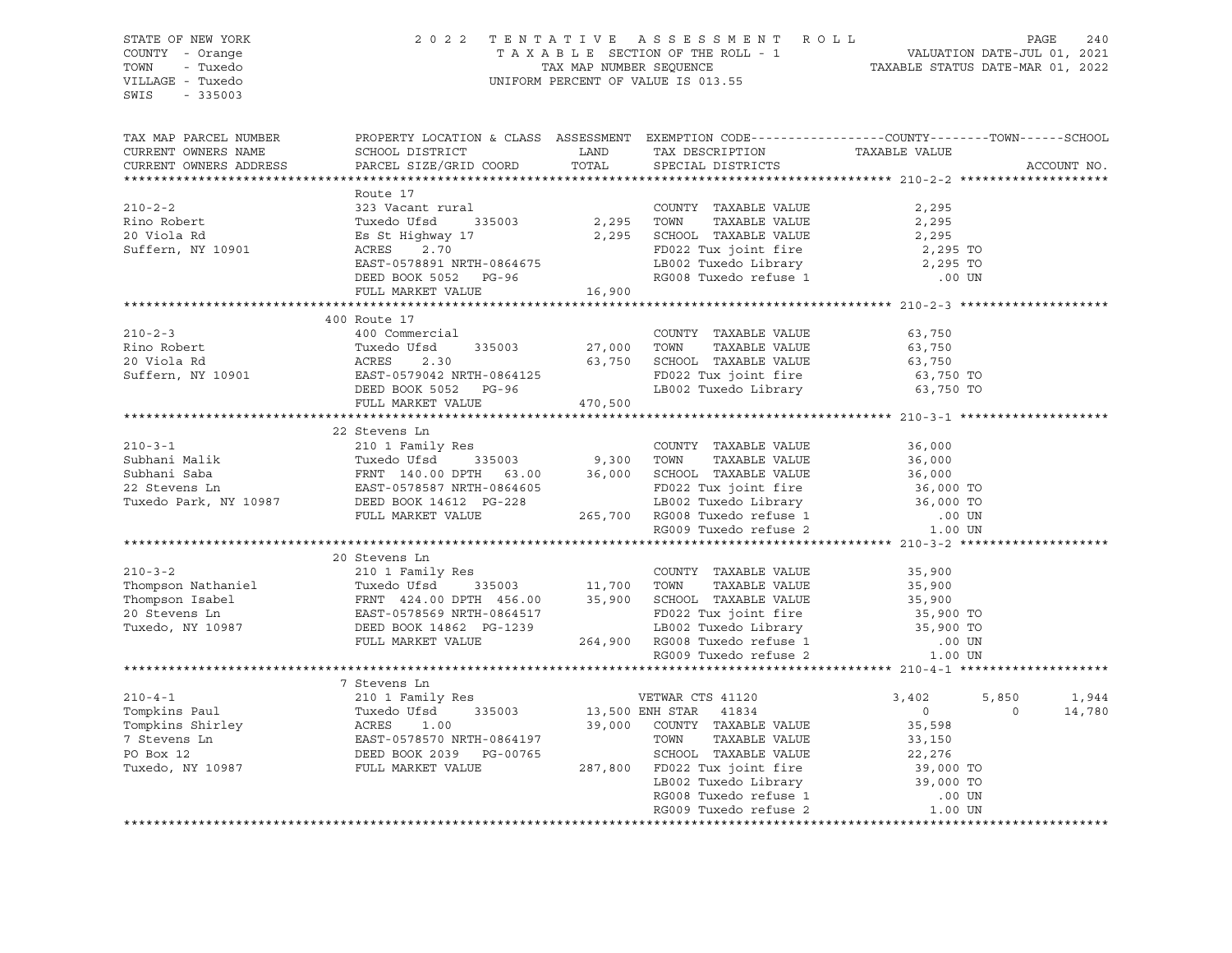#### STATE OF NEW YORK 2 0 2 2 T E N T A T I V E A S S E S S M E N T R O L L PAGE 241 COUNTY - Orange T A X A B L E SECTION OF THE ROLL - 1 VALUATION DATE-JUL 01, 2021 TOWN - Tuxedo TAX MAP NUMBER SEQUENCE TAXABLE STATUS DATE-MAR 01, 2022 VILLAGE - Tuxedo UNIFORM PERCENT OF VALUE IS 013.55

| TAX MAP PARCEL NUMBER<br>CURRENT OWNERS NAME                                                                                                                                                                                                         | PROPERTY LOCATION & CLASS ASSESSMENT EXEMPTION CODE----------------COUNTY-------TOWN-----SCHOOL<br>SCHOOL DISTRICT LAND                                                                                                                            |                                                                |                |                |             |
|------------------------------------------------------------------------------------------------------------------------------------------------------------------------------------------------------------------------------------------------------|----------------------------------------------------------------------------------------------------------------------------------------------------------------------------------------------------------------------------------------------------|----------------------------------------------------------------|----------------|----------------|-------------|
| CURRENT OWNERS ADDRESS                                                                                                                                                                                                                               | PARCEL SIZE/GRID COORD                                                                                                                                                                                                                             |                                                                |                |                | ACCOUNT NO. |
|                                                                                                                                                                                                                                                      |                                                                                                                                                                                                                                                    |                                                                |                |                |             |
| 210-4-2<br>210-4-2<br>McIntosh Jerry 210 1 Family Res<br>McIntosh Carol 210 1 Family Res<br>210 1 Family Res<br>210 1 Family Res<br>210 1 Family Res<br>210 1 Family Res<br>210 1 Family Res<br>210 1 Family Res<br>210 1 Family Res<br>210 1 Family |                                                                                                                                                                                                                                                    |                                                                |                |                |             |
|                                                                                                                                                                                                                                                      |                                                                                                                                                                                                                                                    |                                                                | $\overline{0}$ | $\overline{0}$ | 5,920       |
|                                                                                                                                                                                                                                                      |                                                                                                                                                                                                                                                    |                                                                | 32,000         |                |             |
|                                                                                                                                                                                                                                                      |                                                                                                                                                                                                                                                    |                                                                | 32,000         |                |             |
|                                                                                                                                                                                                                                                      |                                                                                                                                                                                                                                                    |                                                                |                |                |             |
|                                                                                                                                                                                                                                                      |                                                                                                                                                                                                                                                    |                                                                |                |                |             |
|                                                                                                                                                                                                                                                      |                                                                                                                                                                                                                                                    |                                                                |                |                |             |
|                                                                                                                                                                                                                                                      |                                                                                                                                                                                                                                                    |                                                                |                |                |             |
|                                                                                                                                                                                                                                                      | FRAT 65.00 DPTH 136.00<br>RES 0.19<br>EAST-0578660 NRTH-0864118<br>DEED BOOK 13786 PG-46<br>PED BOOK 13786 PG-46<br>PED BOOK 13786 PG-46<br>PED BOOK 13786 PG-46<br>PED BOOK 13786 PG-46<br>PED BOOK 13786 PG-46<br>PED BOOK 13786 PG-46<br>PED BO |                                                                |                |                |             |
|                                                                                                                                                                                                                                                      |                                                                                                                                                                                                                                                    |                                                                |                |                |             |
| 1 Stevens Line (2000)<br>210-4-3 210-1 Family Res Poznanski Michael J Tuxedo Ufsd 335003 15,000 TOWN TAXABLE VALUE 38,750<br>210-4-3 Tuxedo Ufsd 335003 15,000 TOWN TAXABLE VALUE 38,750<br>21 Dexnamski Kendra Saari R FRNT 241.00                  |                                                                                                                                                                                                                                                    |                                                                |                |                |             |
|                                                                                                                                                                                                                                                      |                                                                                                                                                                                                                                                    |                                                                |                |                |             |
|                                                                                                                                                                                                                                                      |                                                                                                                                                                                                                                                    |                                                                |                |                |             |
|                                                                                                                                                                                                                                                      |                                                                                                                                                                                                                                                    |                                                                |                |                |             |
|                                                                                                                                                                                                                                                      |                                                                                                                                                                                                                                                    |                                                                |                |                |             |
|                                                                                                                                                                                                                                                      |                                                                                                                                                                                                                                                    |                                                                |                |                |             |
|                                                                                                                                                                                                                                                      |                                                                                                                                                                                                                                                    |                                                                |                |                |             |
|                                                                                                                                                                                                                                                      |                                                                                                                                                                                                                                                    |                                                                |                |                |             |
|                                                                                                                                                                                                                                                      |                                                                                                                                                                                                                                                    |                                                                |                |                |             |
|                                                                                                                                                                                                                                                      | Stevens La                                                                                                                                                                                                                                         |                                                                |                |                |             |
| $210 - 4 - 4.1$                                                                                                                                                                                                                                      |                                                                                                                                                                                                                                                    | COUNTY TAXABLE VALUE                                           |                |                |             |
|                                                                                                                                                                                                                                                      | 210 1 Family Res<br>Tuxedo Ufsd 335003 27,000 TOWN                                                                                                                                                                                                 |                                                                | 75,125         |                |             |
| Eberling Kirk                                                                                                                                                                                                                                        |                                                                                                                                                                                                                                                    | TAXABLE VALUE                                                  | 75,125         |                |             |
| Eberling Elizabeth Anne Parcel 1 Tuxedo Pk Assoc 75,125 SCHOOL TAXABLE VALUE 75,125 76,125 TO<br>167 S Alpine Drive Map 7507 Map 7507 FD022 Tux joint fire 75,125 TO<br>17902 Tuxedo Islamin 17408 Parcel 1 Tuxedo Pk Assoc 75,125 F                 |                                                                                                                                                                                                                                                    |                                                                |                |                |             |
|                                                                                                                                                                                                                                                      |                                                                                                                                                                                                                                                    |                                                                |                |                |             |
| York, PA 17408                                                                                                                                                                                                                                       |                                                                                                                                                                                                                                                    |                                                                |                |                |             |
|                                                                                                                                                                                                                                                      |                                                                                                                                                                                                                                                    |                                                                |                |                |             |
|                                                                                                                                                                                                                                                      |                                                                                                                                                                                                                                                    |                                                                |                |                |             |
|                                                                                                                                                                                                                                                      | map /507<br>RCRES 8.20<br>RCRES 8.20<br>EAST-0578632 NRTH-0863795<br>DEED BOOK 2501 PG-00313<br>FULL MARKET VALUE 554,400<br>FULL MARKET VALUE 554,400<br>TULL MARKET VALUE 554,400<br>TULL MARKET VALUE 554,400<br>TULL MARKET VALUE 554,400<br>T |                                                                |                |                |             |
|                                                                                                                                                                                                                                                      |                                                                                                                                                                                                                                                    |                                                                |                |                |             |
|                                                                                                                                                                                                                                                      | 23 Stone Ridge Rd                                                                                                                                                                                                                                  |                                                                |                |                |             |
|                                                                                                                                                                                                                                                      |                                                                                                                                                                                                                                                    |                                                                |                | $\Omega$       | 5,920       |
|                                                                                                                                                                                                                                                      |                                                                                                                                                                                                                                                    |                                                                |                |                |             |
|                                                                                                                                                                                                                                                      |                                                                                                                                                                                                                                                    |                                                                |                |                |             |
|                                                                                                                                                                                                                                                      |                                                                                                                                                                                                                                                    |                                                                |                |                |             |
|                                                                                                                                                                                                                                                      |                                                                                                                                                                                                                                                    |                                                                |                |                |             |
|                                                                                                                                                                                                                                                      |                                                                                                                                                                                                                                                    |                                                                |                |                |             |
|                                                                                                                                                                                                                                                      |                                                                                                                                                                                                                                                    |                                                                |                |                |             |
|                                                                                                                                                                                                                                                      |                                                                                                                                                                                                                                                    |                                                                |                |                |             |
|                                                                                                                                                                                                                                                      |                                                                                                                                                                                                                                                    |                                                                |                |                |             |
|                                                                                                                                                                                                                                                      | Old Orange Tpk                                                                                                                                                                                                                                     |                                                                |                |                |             |
| $210 - 5 - 2$                                                                                                                                                                                                                                        | 311 Res vac land                                                                                                                                                                                                                                   | COUNTY TAXABLE VALUE                                           | 3,750          |                |             |
|                                                                                                                                                                                                                                                      |                                                                                                                                                                                                                                                    |                                                                | 3,750          |                |             |
| Stalnaker William Tuxedo Ufsd<br>One Stone Ridge Road ACRES 0.4<br>Tuxedo, NY 10987 EAST-0578683                                                                                                                                                     |                                                                                                                                                                                                                                                    | 3,750 TOWN TAXABLE VALUE<br>3,750 SCHOOL TAXABLE VALUE         | 3,750          |                |             |
|                                                                                                                                                                                                                                                      |                                                                                                                                                                                                                                                    |                                                                |                |                |             |
|                                                                                                                                                                                                                                                      |                                                                                                                                                                                                                                                    | FD022 Tux joint fire 3,750 TO<br>LB002 Tuxedo Library 3,750 TO |                |                |             |
|                                                                                                                                                                                                                                                      | Tuxedo Ufsd 335003 3,750 TOWN TAXABLE VALUE<br>RCRES 0.49 3,750 TOWN TAXABLE VALUE<br>REST-0578683 NRTH-0863350 FD022 Tux joint fire<br>DEED BOOK 14227 PG-702 18002 Tuxedo Library<br>FULL MARKET VALUE 27,700 RG008 Tuxedo refuse 1              |                                                                | .00 UN         |                |             |
|                                                                                                                                                                                                                                                      |                                                                                                                                                                                                                                                    |                                                                |                |                |             |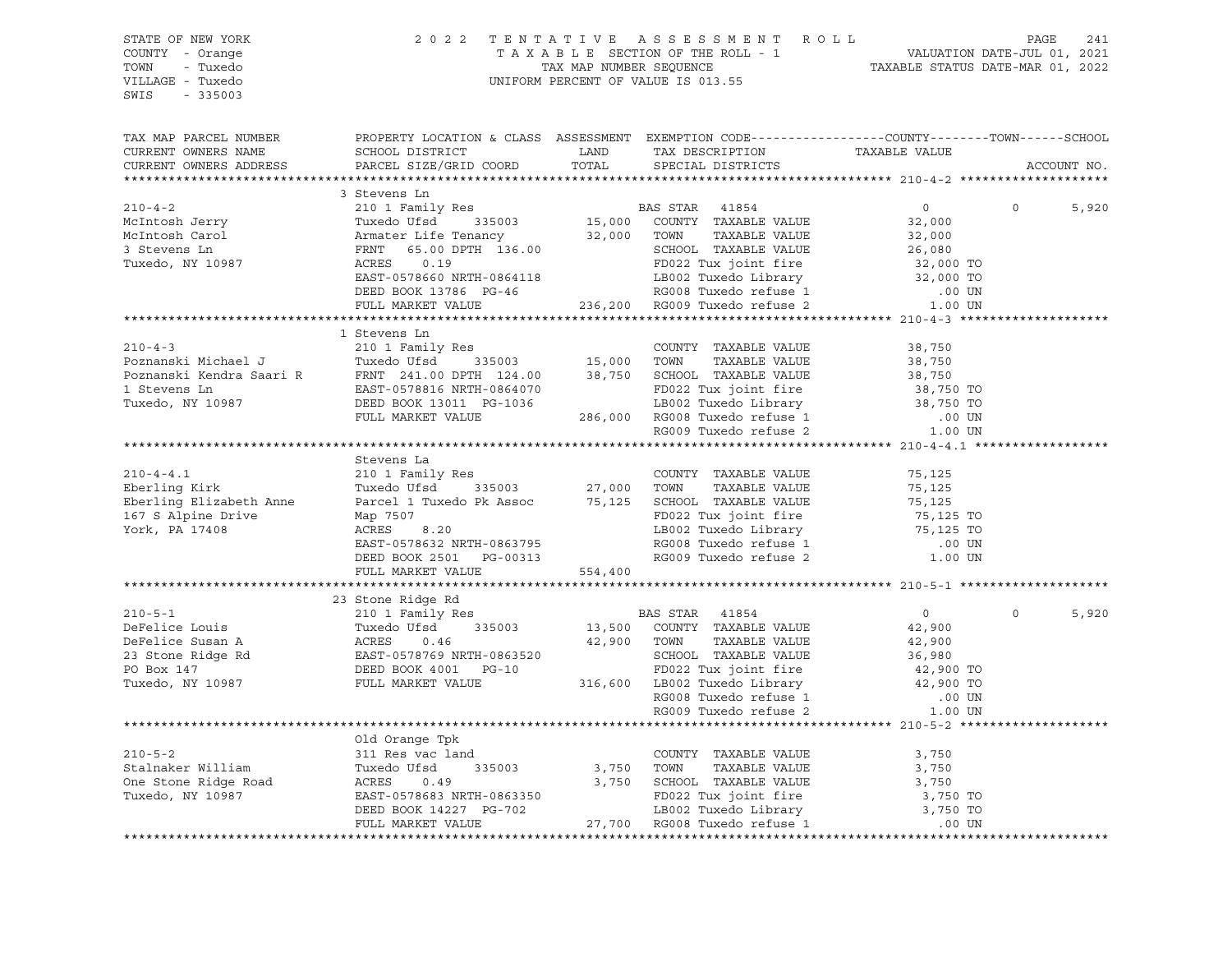| STATE OF NEW YORK      |                                                                                                                                                                                                                                                                                                                                                                                                                                                                             | 2022 TENTATIVE ASSESSMENT ROLL<br>PAGE<br>242 |  |                |             |  |
|------------------------|-----------------------------------------------------------------------------------------------------------------------------------------------------------------------------------------------------------------------------------------------------------------------------------------------------------------------------------------------------------------------------------------------------------------------------------------------------------------------------|-----------------------------------------------|--|----------------|-------------|--|
| COUNTY - Orange        |                                                                                                                                                                                                                                                                                                                                                                                                                                                                             |                                               |  |                |             |  |
| TOWN<br>- Tuxedo       |                                                                                                                                                                                                                                                                                                                                                                                                                                                                             |                                               |  |                |             |  |
| VILLAGE - Tuxedo       |                                                                                                                                                                                                                                                                                                                                                                                                                                                                             |                                               |  |                |             |  |
| $-335003$<br>SWIS      |                                                                                                                                                                                                                                                                                                                                                                                                                                                                             |                                               |  |                |             |  |
|                        |                                                                                                                                                                                                                                                                                                                                                                                                                                                                             |                                               |  |                |             |  |
|                        |                                                                                                                                                                                                                                                                                                                                                                                                                                                                             |                                               |  |                |             |  |
|                        | TAX MAP PARCEL NUMBER THE PROPERTY LOCATION & CLASS ASSESSMENT EXEMPTION CODE---------------COUNTY--------TOWN------SCHOOL                                                                                                                                                                                                                                                                                                                                                  |                                               |  |                |             |  |
| CURRENT OWNERS NAME    |                                                                                                                                                                                                                                                                                                                                                                                                                                                                             |                                               |  |                |             |  |
| CURRENT OWNERS ADDRESS |                                                                                                                                                                                                                                                                                                                                                                                                                                                                             |                                               |  |                | ACCOUNT NO. |  |
|                        |                                                                                                                                                                                                                                                                                                                                                                                                                                                                             |                                               |  |                |             |  |
|                        | 18 Stone Ridge Rd                                                                                                                                                                                                                                                                                                                                                                                                                                                           |                                               |  |                |             |  |
|                        |                                                                                                                                                                                                                                                                                                                                                                                                                                                                             |                                               |  |                |             |  |
|                        |                                                                                                                                                                                                                                                                                                                                                                                                                                                                             |                                               |  |                |             |  |
|                        |                                                                                                                                                                                                                                                                                                                                                                                                                                                                             |                                               |  |                |             |  |
|                        |                                                                                                                                                                                                                                                                                                                                                                                                                                                                             |                                               |  |                |             |  |
|                        |                                                                                                                                                                                                                                                                                                                                                                                                                                                                             |                                               |  |                |             |  |
|                        |                                                                                                                                                                                                                                                                                                                                                                                                                                                                             |                                               |  |                |             |  |
|                        |                                                                                                                                                                                                                                                                                                                                                                                                                                                                             |                                               |  |                |             |  |
|                        | 369 Route 17<br>210-6-2<br>Rino Robert 20 Viola Rd FRNT 139.00 DPTH 99.00<br>20 Viola Rd FRNT 139.00 DPTH 99.00<br>20 Viola Rd FRNT 139.00 DPTH 99.00<br>20 Viola Rd FRNT 139.00 DPTH 99.00<br>20 Viola Rd FRNT 139.00 PTH 99.00<br>258,300                                                                                                                                                                                                                                 |                                               |  |                |             |  |
|                        |                                                                                                                                                                                                                                                                                                                                                                                                                                                                             |                                               |  |                |             |  |
|                        |                                                                                                                                                                                                                                                                                                                                                                                                                                                                             |                                               |  |                |             |  |
|                        |                                                                                                                                                                                                                                                                                                                                                                                                                                                                             |                                               |  |                |             |  |
|                        |                                                                                                                                                                                                                                                                                                                                                                                                                                                                             |                                               |  |                |             |  |
|                        |                                                                                                                                                                                                                                                                                                                                                                                                                                                                             |                                               |  |                |             |  |
|                        |                                                                                                                                                                                                                                                                                                                                                                                                                                                                             |                                               |  |                |             |  |
|                        |                                                                                                                                                                                                                                                                                                                                                                                                                                                                             |                                               |  |                |             |  |
|                        |                                                                                                                                                                                                                                                                                                                                                                                                                                                                             |                                               |  |                |             |  |
|                        |                                                                                                                                                                                                                                                                                                                                                                                                                                                                             |                                               |  |                |             |  |
|                        | Route 17                                                                                                                                                                                                                                                                                                                                                                                                                                                                    |                                               |  |                |             |  |
|                        |                                                                                                                                                                                                                                                                                                                                                                                                                                                                             |                                               |  |                |             |  |
|                        |                                                                                                                                                                                                                                                                                                                                                                                                                                                                             |                                               |  |                |             |  |
|                        |                                                                                                                                                                                                                                                                                                                                                                                                                                                                             |                                               |  |                |             |  |
|                        |                                                                                                                                                                                                                                                                                                                                                                                                                                                                             |                                               |  |                |             |  |
|                        |                                                                                                                                                                                                                                                                                                                                                                                                                                                                             |                                               |  |                |             |  |
|                        | Route 17<br>210-6-3<br>Fix Gerald A<br>Fix Gerald A<br>Tuxedo Ufsd 335003<br>220<br>FRNT 195.00 DPTH 78.00<br>220<br>FRNT 195.00 DPTH 78.00<br>220<br>200 SCHOOL TAXABLE VALUE<br>200 SCHOOL TAXABLE VALUE<br>200 SCHOOL TAXABLE VALUE<br>200 ROS TULE 2                                                                                                                                                                                                                    |                                               |  |                |             |  |
|                        |                                                                                                                                                                                                                                                                                                                                                                                                                                                                             |                                               |  |                |             |  |
|                        |                                                                                                                                                                                                                                                                                                                                                                                                                                                                             |                                               |  |                |             |  |
|                        |                                                                                                                                                                                                                                                                                                                                                                                                                                                                             |                                               |  | 3,402 7,950    | 1,944       |  |
|                        |                                                                                                                                                                                                                                                                                                                                                                                                                                                                             |                                               |  | $\overline{0}$ | 5,920       |  |
|                        |                                                                                                                                                                                                                                                                                                                                                                                                                                                                             |                                               |  |                |             |  |
|                        |                                                                                                                                                                                                                                                                                                                                                                                                                                                                             |                                               |  |                |             |  |
|                        |                                                                                                                                                                                                                                                                                                                                                                                                                                                                             |                                               |  |                |             |  |
|                        |                                                                                                                                                                                                                                                                                                                                                                                                                                                                             |                                               |  |                |             |  |
|                        |                                                                                                                                                                                                                                                                                                                                                                                                                                                                             |                                               |  |                |             |  |
|                        |                                                                                                                                                                                                                                                                                                                                                                                                                                                                             |                                               |  |                |             |  |
|                        |                                                                                                                                                                                                                                                                                                                                                                                                                                                                             |                                               |  |                |             |  |
|                        | $\begin{tabular}{lcccccc} \texttt{\textbf{7}} & \texttt{\textbf{7}} & \texttt{\textbf{7}} & \texttt{\textbf{7}} & \texttt{\textbf{7}} & \texttt{\textbf{7}} & \texttt{\textbf{7}} & \texttt{\textbf{7}} & \texttt{\textbf{7}} & \texttt{\textbf{7}} & \texttt{\textbf{7}} & \texttt{\textbf{7}} & \texttt{\textbf{7}} & \texttt{\textbf{7}} \\ \texttt{200 17} & 220 2 & \texttt{Family} & \texttt{\textbf{8}} & 335003 & 17,500 & \texttt{\textbf{B}} & \texttt{\textbf{8$ |                                               |  |                |             |  |
|                        |                                                                                                                                                                                                                                                                                                                                                                                                                                                                             |                                               |  |                |             |  |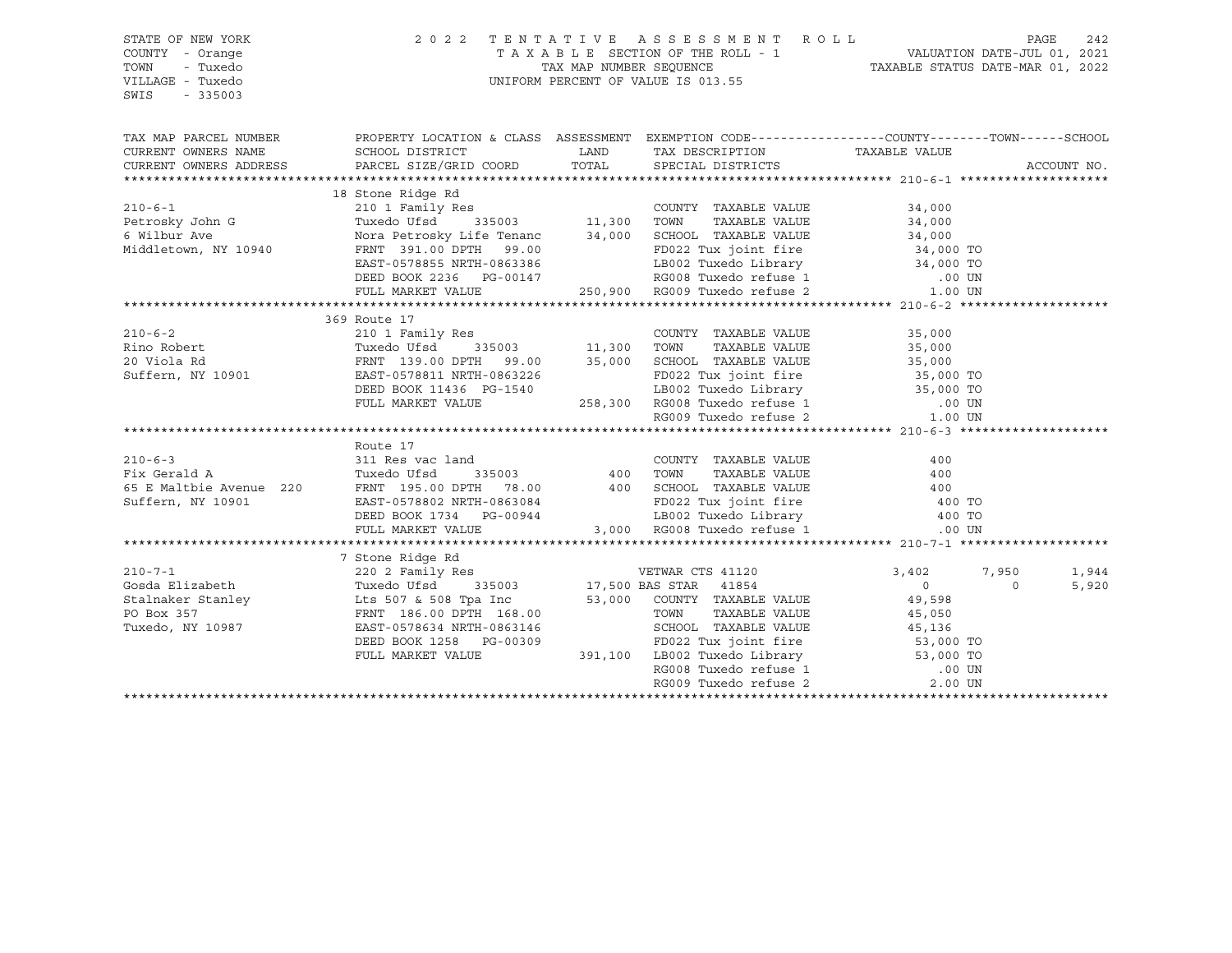#### STATE OF NEW YORK 2 0 2 2 T E N T A T I V E A S S E S S M E N T R O L L PAGE 243 COUNTY - Orange T A X A B L E SECTION OF THE ROLL - 1 VALUATION DATE-JUL 01, 2021 TOWN - Tuxedo TAX MAP NUMBER SEQUENCE TAXABLE STATUS DATE-MAR 01, 2022 UNIFORM PERCENT OF VALUE IS 013.55

| TAX MAP PARCEL NUMBER                                                                                                             | PROPERTY LOCATION & CLASS ASSESSMENT EXEMPTION CODE----------------COUNTY-------TOWN------SCHOOL                                   |             |                                                                                                                                                      |                        |                   |
|-----------------------------------------------------------------------------------------------------------------------------------|------------------------------------------------------------------------------------------------------------------------------------|-------------|------------------------------------------------------------------------------------------------------------------------------------------------------|------------------------|-------------------|
| CURRENT OWNERS NAME                                                                                                               | SCHOOL DISTRICT                                                                                                                    | LAND        |                                                                                                                                                      |                        |                   |
|                                                                                                                                   |                                                                                                                                    | TOTAL       | TAX DESCRIPTION TAXABLE VALUE                                                                                                                        |                        |                   |
| CURRENT OWNERS ADDRESS                                                                                                            | PARCEL SIZE/GRID COORD                                                                                                             |             | SPECIAL DISTRICTS                                                                                                                                    |                        | ACCOUNT NO.       |
|                                                                                                                                   |                                                                                                                                    |             |                                                                                                                                                      |                        |                   |
|                                                                                                                                   | 1 Stone Ridge Rd                                                                                                                   |             |                                                                                                                                                      |                        |                   |
| $210 - 7 - 2$                                                                                                                     | 210 1 Family Res                                                                                                                   |             | VETWAR CTS 41120                                                                                                                                     | 3,402                  | 6,405<br>1,944    |
| Stalnaker William E                                                                                                               | Tuxedo Ufsd                                                                                                                        |             | 335003 15,000 ENH STAR 41834                                                                                                                         | $0 \qquad \qquad$      | 14,780<br>$\circ$ |
|                                                                                                                                   |                                                                                                                                    |             | 42,700 COUNTY TAXABLE VALUE                                                                                                                          | 39,298                 |                   |
|                                                                                                                                   |                                                                                                                                    |             | TAXABLE VALUE<br>TOWN                                                                                                                                | 36,295                 |                   |
|                                                                                                                                   | Stalnaker Mary Elizabeth FRNT 148.00 DPTH 214.00<br>Stone Ridge Rd EAST-0578660 NRTH-0862974<br>PO Box 286 DEED BOOK 2108 PG-01007 |             | SCHOOL TAXABLE VALUE                                                                                                                                 | 25,976                 |                   |
| Tuxedo, NY 10987                                                                                                                  | FULL MARKET VALUE                                                                                                                  |             | 315,100 FD022 Tux joint fire 42,700 TO<br>LB002 Tuxedo Library 42,700 TO                                                                             |                        |                   |
|                                                                                                                                   |                                                                                                                                    |             |                                                                                                                                                      |                        |                   |
|                                                                                                                                   |                                                                                                                                    |             |                                                                                                                                                      |                        |                   |
|                                                                                                                                   |                                                                                                                                    |             | RG008 Tuxedo refuse 1 00 UN<br>RG009 Tuxedo refuse 2 1.00 UN                                                                                         |                        |                   |
|                                                                                                                                   |                                                                                                                                    |             |                                                                                                                                                      |                        |                   |
|                                                                                                                                   | 2 Patterson Hl                                                                                                                     |             |                                                                                                                                                      |                        |                   |
| $210 - 7 - 3.2$                                                                                                                   | 210 1 Family Res                                                                                                                   |             | BAS STAR 41854                                                                                                                                       | $0 \qquad \qquad$      | $\Omega$<br>5,920 |
| McCathern George                                                                                                                  | 335003<br>Tuxedo Ufsd                                                                                                              |             | 20,300 COUNTY TAXABLE VALUE                                                                                                                          | 55,000                 |                   |
| Alyse Terhune                                                                                                                     | Map 235-01                                                                                                                         | 55,000      | TAXABLE VALUE<br>TOWN                                                                                                                                | 55,000                 |                   |
| Alyse Icrosses<br>2 Patterson Hill Rd                                                                                             |                                                                                                                                    |             | SCHOOL TAXABLE VALUE                                                                                                                                 | 49,080                 |                   |
| PO Box 556                                                                                                                        |                                                                                                                                    |             |                                                                                                                                                      |                        |                   |
| Tuxedo, NY 10987                                                                                                                  | ACRES 1.50<br>EAST-0578736 NRTH-0862812<br>DEED BOOK 5270 PG-39                                                                    |             |                                                                                                                                                      |                        |                   |
|                                                                                                                                   | FULL MARKET VALUE                                                                                                                  |             |                                                                                                                                                      |                        |                   |
|                                                                                                                                   |                                                                                                                                    |             | 9862812<br>PD022 Tux joint fire 55,000 TO<br>LB002 Tuxedo Library 55,000 TO<br>405,900 RG008 Tuxedo refuse 1 .00 UN<br>RG009 Tuxedo refuse 2 1.00 UN |                        |                   |
|                                                                                                                                   |                                                                                                                                    |             |                                                                                                                                                      |                        |                   |
|                                                                                                                                   |                                                                                                                                    |             |                                                                                                                                                      |                        |                   |
|                                                                                                                                   | 6 Patterson Hl                                                                                                                     |             |                                                                                                                                                      |                        | $\Omega$          |
| $210 - 7 - 4.2$                                                                                                                   | 210 1 Family Res                                                                                                                   |             | BAS STAR 41854                                                                                                                                       | $\circ$                | 5,920             |
| Blackwell Timothy                                                                                                                 | Tuxedo Ufsd<br>335003                                                                                                              | 20,700      | COUNTY TAXABLE VALUE                                                                                                                                 | 40,000                 |                   |
| Cohen Jennifer                                                                                                                    | Sub Map 235-01<br>FRNT 63.00 DE                                                                                                    | 40,000 TOWN | TAXABLE VALUE                                                                                                                                        | 40,000                 |                   |
| 6 Patterson Hill Rd                                                                                                               | FRNT 63.00 DPTH 110.00                                                                                                             |             | SCHOOL TAXABLE VALUE                                                                                                                                 | 34,080<br>40,000 TO    |                   |
| Tuxedo Park, NY 10987                                                                                                             | 0.48<br>ACRES                                                                                                                      |             | FD022 Tux joint fire                                                                                                                                 |                        |                   |
|                                                                                                                                   | EAST-0578794 NRTH-0862596                                                                                                          |             |                                                                                                                                                      |                        |                   |
|                                                                                                                                   | DEED BOOK 5096 PG-40                                                                                                               |             |                                                                                                                                                      |                        |                   |
|                                                                                                                                   | FULL MARKET VALUE                                                                                                                  |             | LB002 Tuxedo Library<br>RG008 Tuxedo refuse 1 0.00 TO<br>RG009 Tuxedo refuse 2 1.00 UN<br>295,200 RG009 Tuxedo refuse 2                              |                        |                   |
|                                                                                                                                   |                                                                                                                                    |             |                                                                                                                                                      |                        |                   |
|                                                                                                                                   | Patterson Hill Rd                                                                                                                  |             |                                                                                                                                                      |                        |                   |
| $210 - 7 - 5.1$                                                                                                                   | 311 Res vac land                                                                                                                   |             | COUNTY TAXABLE VALUE                                                                                                                                 | 1,900                  |                   |
|                                                                                                                                   | 335003                                                                                                                             | 1,900       | TAXABLE VALUE<br>TOWN                                                                                                                                | 1,900                  |                   |
|                                                                                                                                   |                                                                                                                                    | 1,900       | SCHOOL TAXABLE VALUE                                                                                                                                 | 1,900                  |                   |
| 210-7-5.1<br>McCathern George Tuxedo Ufsd 335003<br>McCather Alyse Terhune ACRES 0.14<br>Patterson Hill Rd DEED BOOK 14310 PG-270 |                                                                                                                                    |             |                                                                                                                                                      |                        |                   |
| Tuxedo, NY 10987                                                                                                                  | FULL MARKET VALUE                                                                                                                  | 14,000      |                                                                                                                                                      |                        |                   |
|                                                                                                                                   |                                                                                                                                    |             |                                                                                                                                                      |                        |                   |
|                                                                                                                                   | 8 Patterson Hl                                                                                                                     |             |                                                                                                                                                      |                        |                   |
| $210 - 7 - 5.2$                                                                                                                   | 210 1 Family Res                                                                                                                   |             | COUNTY TAXABLE VALUE                                                                                                                                 | 35,000                 |                   |
| Toriello Gerard M                                                                                                                 | 335003                                                                                                                             | 8,300       | TAXABLE VALUE<br>TOWN                                                                                                                                | 35,000                 |                   |
| 8 Patterson Hl                                                                                                                    | Tuxedo Ufsd 33<br>Lt 505 Tpa Inc                                                                                                   | 35,000      | SCHOOL TAXABLE VALUE                                                                                                                                 | 35,000                 |                   |
| Tuxedo, NY 10987                                                                                                                  | FRNT 314.00 DPTH 67.00                                                                                                             |             | FD022 Tux joint fire                                                                                                                                 |                        |                   |
|                                                                                                                                   |                                                                                                                                    |             | FD022 Tux John Theory<br>LB002 Tuxedo Library<br>RG008 Tuxedo refuse 1                                                                               | 35,000 TO<br>35,000 TO |                   |
|                                                                                                                                   | ACRES<br>0.57                                                                                                                      |             |                                                                                                                                                      |                        |                   |
|                                                                                                                                   | EAST-0578649 NRTH-0862530                                                                                                          |             |                                                                                                                                                      | .00 UN                 |                   |
|                                                                                                                                   | DEED BOOK 14503 PG-1130                                                                                                            |             |                                                                                                                                                      | 1.00 UN                |                   |
|                                                                                                                                   | FULL MARKET VALUE                                                                                                                  | 258,300     |                                                                                                                                                      |                        |                   |
|                                                                                                                                   |                                                                                                                                    |             |                                                                                                                                                      |                        |                   |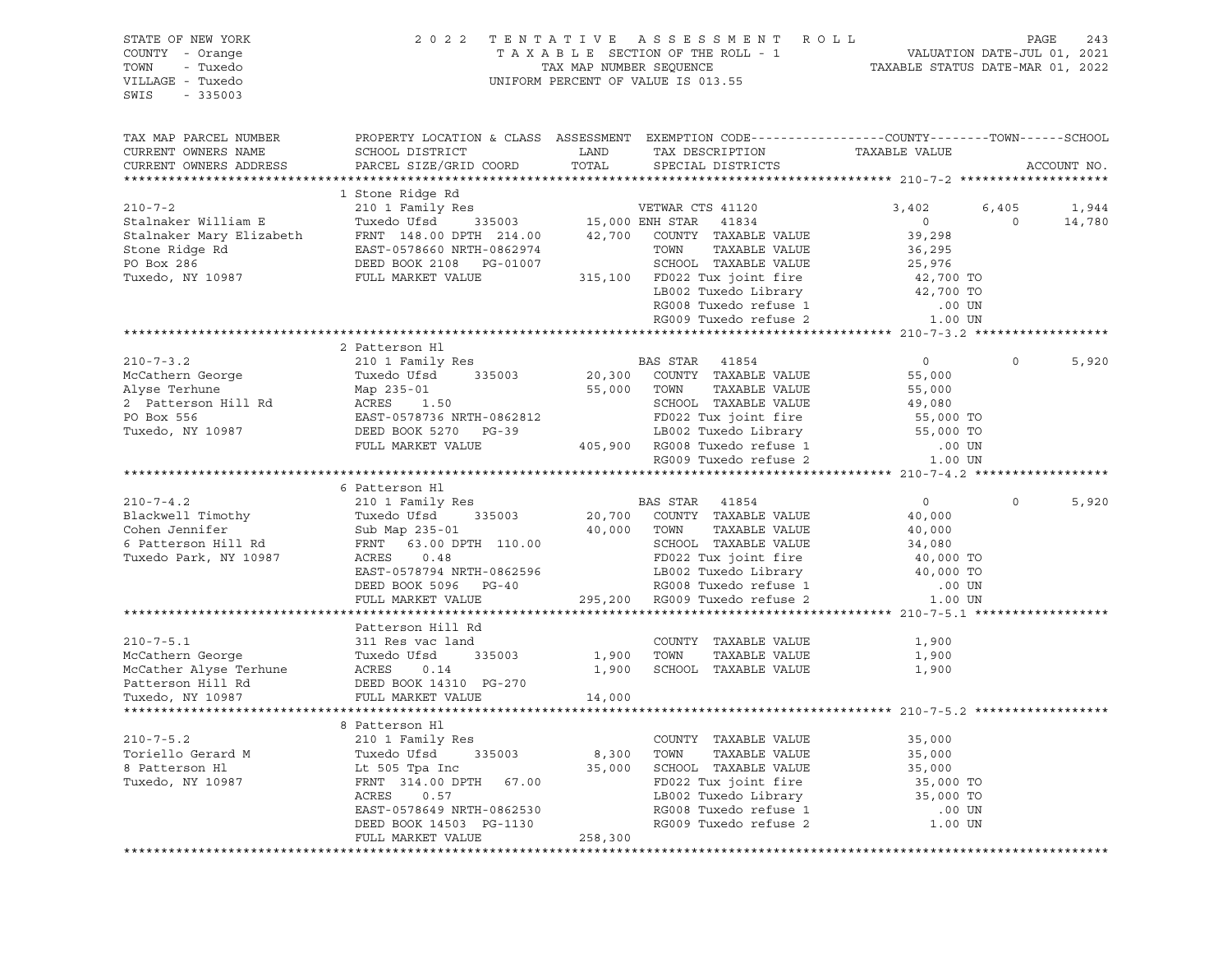| STATE OF NEW YORK                                                                                                                                                                                                                                                                                                                                                                                                |                           |                                                 |                  |                   |  |  |
|------------------------------------------------------------------------------------------------------------------------------------------------------------------------------------------------------------------------------------------------------------------------------------------------------------------------------------------------------------------------------------------------------------------|---------------------------|-------------------------------------------------|------------------|-------------------|--|--|
| COUNTY - Orange                                                                                                                                                                                                                                                                                                                                                                                                  |                           |                                                 |                  |                   |  |  |
| TOWN<br>- Tuxedo                                                                                                                                                                                                                                                                                                                                                                                                 |                           |                                                 |                  |                   |  |  |
| VILLAGE - Tuxedo                                                                                                                                                                                                                                                                                                                                                                                                 |                           |                                                 |                  |                   |  |  |
| SWIS<br>$-335003$                                                                                                                                                                                                                                                                                                                                                                                                |                           |                                                 |                  |                   |  |  |
|                                                                                                                                                                                                                                                                                                                                                                                                                  |                           |                                                 |                  |                   |  |  |
|                                                                                                                                                                                                                                                                                                                                                                                                                  |                           |                                                 |                  |                   |  |  |
| TAX MAP PARCEL NUMBER PROPERTY LOCATION & CLASS ASSESSMENT EXEMPTION CODE---------------COUNTY--------TOWN------SCHOOL                                                                                                                                                                                                                                                                                           |                           |                                                 |                  |                   |  |  |
|                                                                                                                                                                                                                                                                                                                                                                                                                  |                           |                                                 |                  |                   |  |  |
|                                                                                                                                                                                                                                                                                                                                                                                                                  |                           |                                                 |                  | ACCOUNT NO.       |  |  |
|                                                                                                                                                                                                                                                                                                                                                                                                                  |                           |                                                 |                  |                   |  |  |
|                                                                                                                                                                                                                                                                                                                                                                                                                  | 27 Patterson Hl           |                                                 |                  |                   |  |  |
|                                                                                                                                                                                                                                                                                                                                                                                                                  |                           | COUNTY TAXABLE VALUE<br>TOWN      TAXABLE VALUE | 44,500<br>44,500 |                   |  |  |
|                                                                                                                                                                                                                                                                                                                                                                                                                  |                           |                                                 |                  |                   |  |  |
|                                                                                                                                                                                                                                                                                                                                                                                                                  |                           |                                                 |                  |                   |  |  |
|                                                                                                                                                                                                                                                                                                                                                                                                                  |                           |                                                 |                  |                   |  |  |
|                                                                                                                                                                                                                                                                                                                                                                                                                  |                           |                                                 |                  |                   |  |  |
|                                                                                                                                                                                                                                                                                                                                                                                                                  |                           |                                                 |                  |                   |  |  |
|                                                                                                                                                                                                                                                                                                                                                                                                                  |                           |                                                 |                  |                   |  |  |
| Example the colours in the set of the colours of the colours of the colour of the colour of the colour of the colour of the colour of the colour of the colour state of the colour state of the colour state of the colour sta                                                                                                                                                                                   |                           |                                                 |                  |                   |  |  |
|                                                                                                                                                                                                                                                                                                                                                                                                                  |                           |                                                 |                  |                   |  |  |
|                                                                                                                                                                                                                                                                                                                                                                                                                  | 26 Patterson Hl           |                                                 |                  |                   |  |  |
|                                                                                                                                                                                                                                                                                                                                                                                                                  |                           |                                                 |                  |                   |  |  |
|                                                                                                                                                                                                                                                                                                                                                                                                                  |                           |                                                 |                  |                   |  |  |
| 210-7-7<br>26 Patterson H1<br>210 1 Family Res<br>26 Patterson H1<br>26 Patterson H1<br>26 Dedee Reginald J Jr.<br>26 Patterson H1<br>26 OUNTY TAXABLE VALUE<br>27,000<br>27,000<br>27,000<br>27,000<br>27,000<br>27,000<br>27,000<br>27,000<br>27,000<br>27,000                                                                                                                                                 |                           |                                                 |                  |                   |  |  |
|                                                                                                                                                                                                                                                                                                                                                                                                                  |                           |                                                 |                  |                   |  |  |
|                                                                                                                                                                                                                                                                                                                                                                                                                  |                           |                                                 |                  |                   |  |  |
|                                                                                                                                                                                                                                                                                                                                                                                                                  |                           |                                                 |                  |                   |  |  |
|                                                                                                                                                                                                                                                                                                                                                                                                                  |                           |                                                 |                  |                   |  |  |
|                                                                                                                                                                                                                                                                                                                                                                                                                  | FULL MARKET VALUE 273,100 |                                                 |                  |                   |  |  |
|                                                                                                                                                                                                                                                                                                                                                                                                                  |                           |                                                 |                  |                   |  |  |
|                                                                                                                                                                                                                                                                                                                                                                                                                  | 23 Patterson Hl           |                                                 |                  |                   |  |  |
|                                                                                                                                                                                                                                                                                                                                                                                                                  |                           |                                                 |                  | 5,920<br>$\Omega$ |  |  |
|                                                                                                                                                                                                                                                                                                                                                                                                                  |                           |                                                 |                  |                   |  |  |
|                                                                                                                                                                                                                                                                                                                                                                                                                  |                           |                                                 |                  |                   |  |  |
|                                                                                                                                                                                                                                                                                                                                                                                                                  |                           |                                                 |                  |                   |  |  |
|                                                                                                                                                                                                                                                                                                                                                                                                                  |                           |                                                 |                  |                   |  |  |
|                                                                                                                                                                                                                                                                                                                                                                                                                  |                           |                                                 |                  |                   |  |  |
|                                                                                                                                                                                                                                                                                                                                                                                                                  |                           |                                                 |                  |                   |  |  |
| ${210-7-8.1} \hfill \begin{tabular}{lcccccc} 210-7-8.1 & 23 Patterson H1 & 210 1 Family Res \\ \hline \texttt{Eirand James L} & \texttt{TuX-0U5} & \texttt{Tuxedo Ufsd} & 335003 & 16,000 ^{\circ} & \texttt{CONTTY TAXABLE VALUE} & 48,000 \\ \hline \texttt{Eirand Deborah} & \texttt{Lt 501 } & \texttt{FRNT} & 152.00 DPTH & 106.00 & 23 Patterson Hill & FRNT & 152.00 DPTH & 106.00 & 23 Patterson Hill &$ |                           |                                                 |                  |                   |  |  |
|                                                                                                                                                                                                                                                                                                                                                                                                                  |                           |                                                 |                  |                   |  |  |
|                                                                                                                                                                                                                                                                                                                                                                                                                  | Route 17                  |                                                 |                  |                   |  |  |
|                                                                                                                                                                                                                                                                                                                                                                                                                  |                           |                                                 |                  |                   |  |  |
|                                                                                                                                                                                                                                                                                                                                                                                                                  |                           |                                                 |                  |                   |  |  |
|                                                                                                                                                                                                                                                                                                                                                                                                                  |                           |                                                 |                  |                   |  |  |
|                                                                                                                                                                                                                                                                                                                                                                                                                  |                           |                                                 |                  |                   |  |  |
|                                                                                                                                                                                                                                                                                                                                                                                                                  |                           |                                                 |                  |                   |  |  |
|                                                                                                                                                                                                                                                                                                                                                                                                                  |                           |                                                 |                  |                   |  |  |
|                                                                                                                                                                                                                                                                                                                                                                                                                  |                           |                                                 |                  |                   |  |  |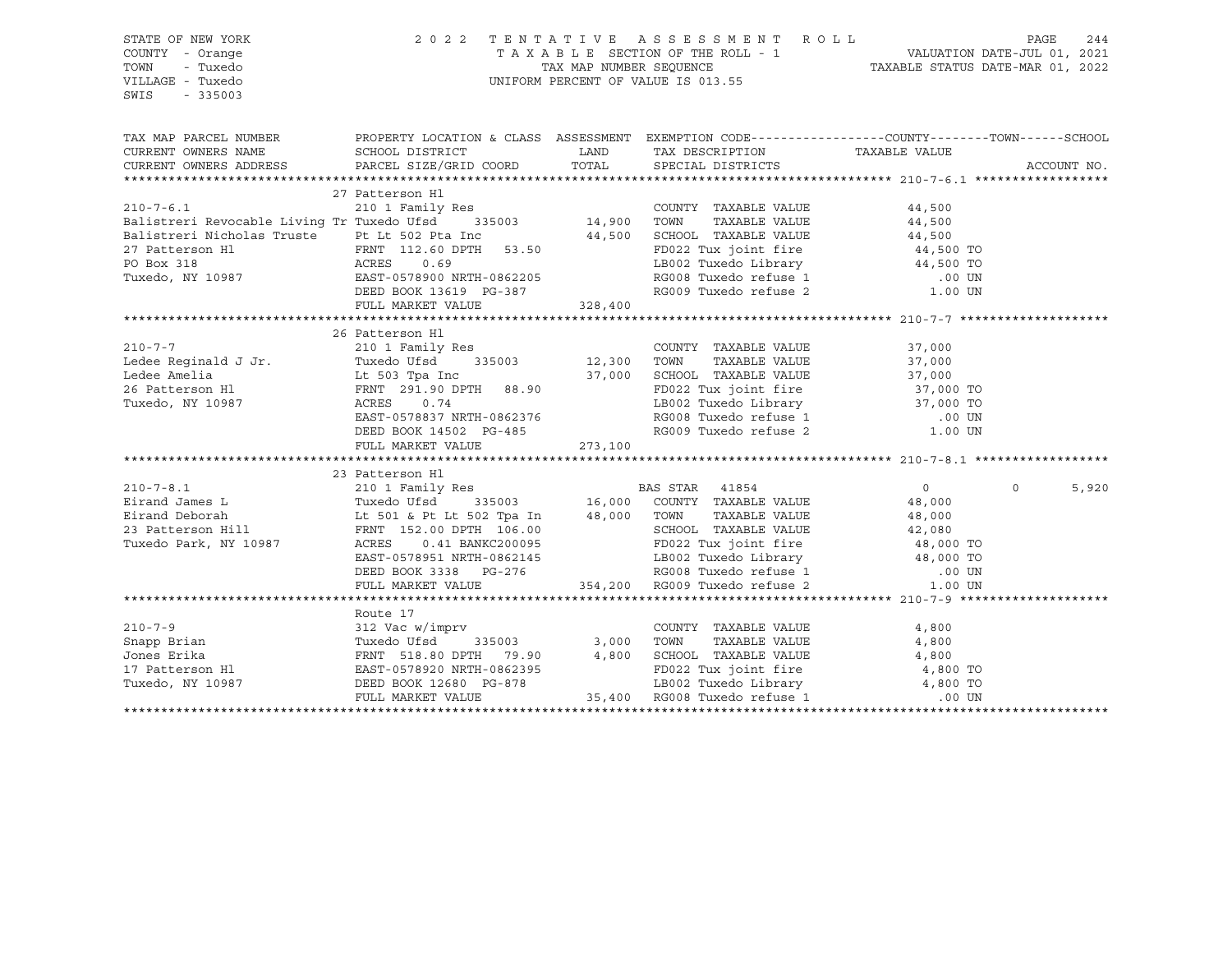| STATE OF NEW YORK<br>COUNTY<br>- Orange<br>TOWN<br>- Tuxedo<br>VILLAGE - Tuxedo<br>SWIS<br>$-335003$                                            | 2022 TENTATIVE ASSESSMENT ROLL<br>VALUATION DATE-JUL 01, 2021<br>TAXABLE STATUS DATE-MAR 01, 2022<br>UNIFORM PERCENT OF VALUE IS 013.55 |  |                                                                              |                                                                                                                                                                                                                                                                                                                                    | PAGE<br>245                |
|-------------------------------------------------------------------------------------------------------------------------------------------------|-----------------------------------------------------------------------------------------------------------------------------------------|--|------------------------------------------------------------------------------|------------------------------------------------------------------------------------------------------------------------------------------------------------------------------------------------------------------------------------------------------------------------------------------------------------------------------------|----------------------------|
| TAX MAP PARCEL NUMBER THE PROPERTY LOCATION & CLASS ASSESSMENT EXEMPTION CODE--------------COUNTY-------TOWN------SCHOOL<br>CURRENT OWNERS NAME | SCHOOL DISTRICT                     LAND        TAX DESCRIPTION                TAXABLE VALUE                                            |  |                                                                              |                                                                                                                                                                                                                                                                                                                                    |                            |
| CURRENT OWNERS ADDRESS BARCEL SIZE/GRID COORD TOTAL SPECIAL DISTRICTS                                                                           |                                                                                                                                         |  |                                                                              |                                                                                                                                                                                                                                                                                                                                    | ACCOUNT NO.                |
|                                                                                                                                                 |                                                                                                                                         |  |                                                                              |                                                                                                                                                                                                                                                                                                                                    |                            |
|                                                                                                                                                 | 17 Patterson Hl                                                                                                                         |  |                                                                              |                                                                                                                                                                                                                                                                                                                                    |                            |
| $210 - 7 - 10$                                                                                                                                  | 210 1 Family Res BAS STAR 41854                                                                                                         |  |                                                                              | $\overline{0}$ and $\overline{0}$ and $\overline{0}$ and $\overline{0}$ and $\overline{0}$ and $\overline{0}$ and $\overline{0}$ and $\overline{0}$ and $\overline{0}$ and $\overline{0}$ and $\overline{0}$ and $\overline{0}$ and $\overline{0}$ and $\overline{0}$ and $\overline{0}$ and $\overline{0}$ and $\overline{0}$ and | 5,920<br>$0 \qquad \qquad$ |
|                                                                                                                                                 |                                                                                                                                         |  |                                                                              | 51,000                                                                                                                                                                                                                                                                                                                             |                            |
| Jones Erika                                                                                                                                     | Lt 500 Tpa Inc 51,000 TOWN                                                                                                              |  | TAXABLE VALUE                                                                | 51,000                                                                                                                                                                                                                                                                                                                             |                            |
| 17 Patterson Hl                                                                                                                                 | FRNT 178.40 DPTH 91.70                                                                                                                  |  | SCHOOL TAXABLE VALUE                                                         | 45,080                                                                                                                                                                                                                                                                                                                             |                            |
| Tuxedo, NY 10987                                                                                                                                | EAST-0578896 NRTH-0862138                                                                                                               |  | FD022 Tux joint fire 51,000 TO                                               |                                                                                                                                                                                                                                                                                                                                    |                            |
|                                                                                                                                                 | DEED BOOK 12680 PG-878                                                                                                                  |  | 99-878 LB002 Tuxedo Library 51,000 TO<br>376,400 RG008 Tuxedo refuse 1 00 UN |                                                                                                                                                                                                                                                                                                                                    |                            |
|                                                                                                                                                 | FULL MARKET VALUE                                                                                                                       |  |                                                                              |                                                                                                                                                                                                                                                                                                                                    |                            |
|                                                                                                                                                 |                                                                                                                                         |  |                                                                              | RG009 Tuxedo refuse 2 1.00 UN                                                                                                                                                                                                                                                                                                      |                            |
|                                                                                                                                                 |                                                                                                                                         |  |                                                                              |                                                                                                                                                                                                                                                                                                                                    |                            |
|                                                                                                                                                 | Route 17                                                                                                                                |  |                                                                              |                                                                                                                                                                                                                                                                                                                                    |                            |
| $210 - 7 - 11$                                                                                                                                  | 311 Res vac land                                                                                                                        |  | COUNTY TAXABLE VALUE                                                         | 2,000                                                                                                                                                                                                                                                                                                                              |                            |
|                                                                                                                                                 |                                                                                                                                         |  | TAXABLE VALUE<br>TOWN                                                        | 2,000                                                                                                                                                                                                                                                                                                                              |                            |
| Jones Erika                                                                                                                                     | FRNT 54.00 DPTH 91.70 2,000<br>H1 EAST-0578936 NRTH-0862030<br>54.00 DPTH 91.70 2,000                                                   |  | SCHOOL TAXABLE VALUE                                                         | 2,000                                                                                                                                                                                                                                                                                                                              |                            |
| 17 Patterson Hl                                                                                                                                 |                                                                                                                                         |  |                                                                              | FD022 Tux joint fire 2,000 TO                                                                                                                                                                                                                                                                                                      |                            |
| Tuxedo, NY 10987                                                                                                                                | DEED BOOK 12680 PG-878                                                                                                                  |  |                                                                              | LB002 Tuxedo Library 12,000 TO                                                                                                                                                                                                                                                                                                     |                            |
|                                                                                                                                                 | FULL MARKET VALUE                                                                                                                       |  | 14,800 RG008 Tuxedo refuse 1 (00 UN                                          |                                                                                                                                                                                                                                                                                                                                    |                            |
|                                                                                                                                                 |                                                                                                                                         |  |                                                                              |                                                                                                                                                                                                                                                                                                                                    |                            |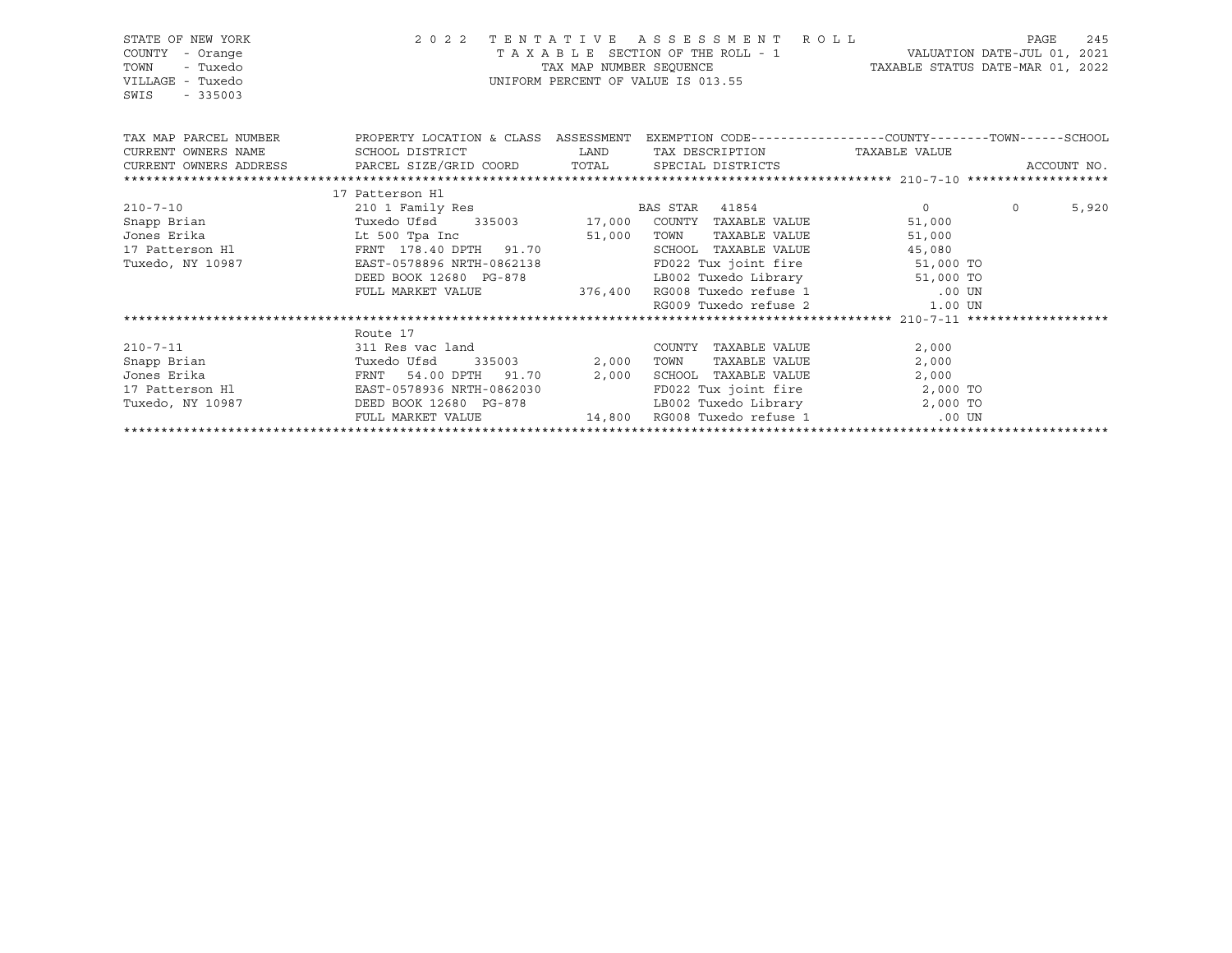| STATE OF NEW YORK | 2022 TENTATIVE ASSESSMENT ROLL        |                                  | PAGE                     | 246 |
|-------------------|---------------------------------------|----------------------------------|--------------------------|-----|
| COUNTY - Orange   | T A X A B L E SECTION OF THE ROLL - 1 | VALUATION DATE-JUL 01, 2021      |                          |     |
| TOWN - Tuxedo     | MAP SECTION - 210                     | TAXABLE STATUS DATE-MAR 01, 2022 |                          |     |
| VILLAGE - Tuxedo  | SUB-SECTION - 000                     |                                  | RPS150/V04/L015          |     |
| SWIS - 335003     | UNIFORM PERCENT OF VALUE IS 013.55    |                                  | CURRENT DATE $4/25/2022$ |     |

|      |                      | TOTAL   | EXTENSION | EXTENSION | AD VALOREM | EXEMPT | TAXABLE |
|------|----------------------|---------|-----------|-----------|------------|--------|---------|
| CODE | DISTRICT NAME        | PARCELS | TYPE      | VALUE     | VALUE      | AMOUNT | VALUE   |
|      |                      |         |           |           |            |        |         |
|      | RG009 Tuxedo refuse  |         | 20 UNITS  | 21.00     |            |        | 21.00   |
|      | FD022 Tux joint fire |         | 29 TOTAL  |           | 938,070    |        | 938,070 |
|      | LB002 Tuxedo Library |         | 29 TOTAL  |           | 938,070    |        | 938,070 |
|      | RG008 Tuxedo refuse  |         | 28 UNITS  |           |            |        |         |

## \*\*\* S C H O O L D I S T R I C T S U M M A R Y \*\*\*

| CODE   | DISTRICT NAME | TOTAL<br>PARCELS | ASSESSED<br>LAND | ASSESSED<br>TOTAL | EXEMPT<br>AMOUNT | TOTAL<br>TAXABLE | <b>STAR</b><br>AMOUNT | <b>STAR</b><br>TAXABLE |
|--------|---------------|------------------|------------------|-------------------|------------------|------------------|-----------------------|------------------------|
| 335003 | Tuxedo Ufsd   | 30               | 349,845          | 939,970           | 9,072            | 930,898          | 85,780                | 845,118                |
|        | SUB-TOTAL     | 30               | 349,845          | 939,970           | 9,072            | 930,898          | 85,780                | 845,118                |
|        | TOTAL         | 30               | 349,845          | 939,970           | 9,072            | 930,898          | 85,780                | 845,118                |

#### \*\*\* S Y S T E M C O D E S S U M M A R Y \*\*\*

## NO SYSTEM EXEMPTIONS AT THIS LEVEL

| CODE  | DESCRIPTION | TOTAL<br>PARCELS | COUNTY | TOWN   | SCHOOL |
|-------|-------------|------------------|--------|--------|--------|
| 41120 | VETWAR CTS  |                  | 10,206 | 20,205 | 5,832  |
| 41130 | VETCOM CTS  | ∸                | 5,670  | 10,250 | 3,240  |
| 41834 | ENH STAR    |                  |        |        | 44,340 |
| 41854 | BAS STAR    |                  |        |        | 41,440 |
|       | ТОТАЬ       | 14               | 15,876 | 30,455 | 94,852 |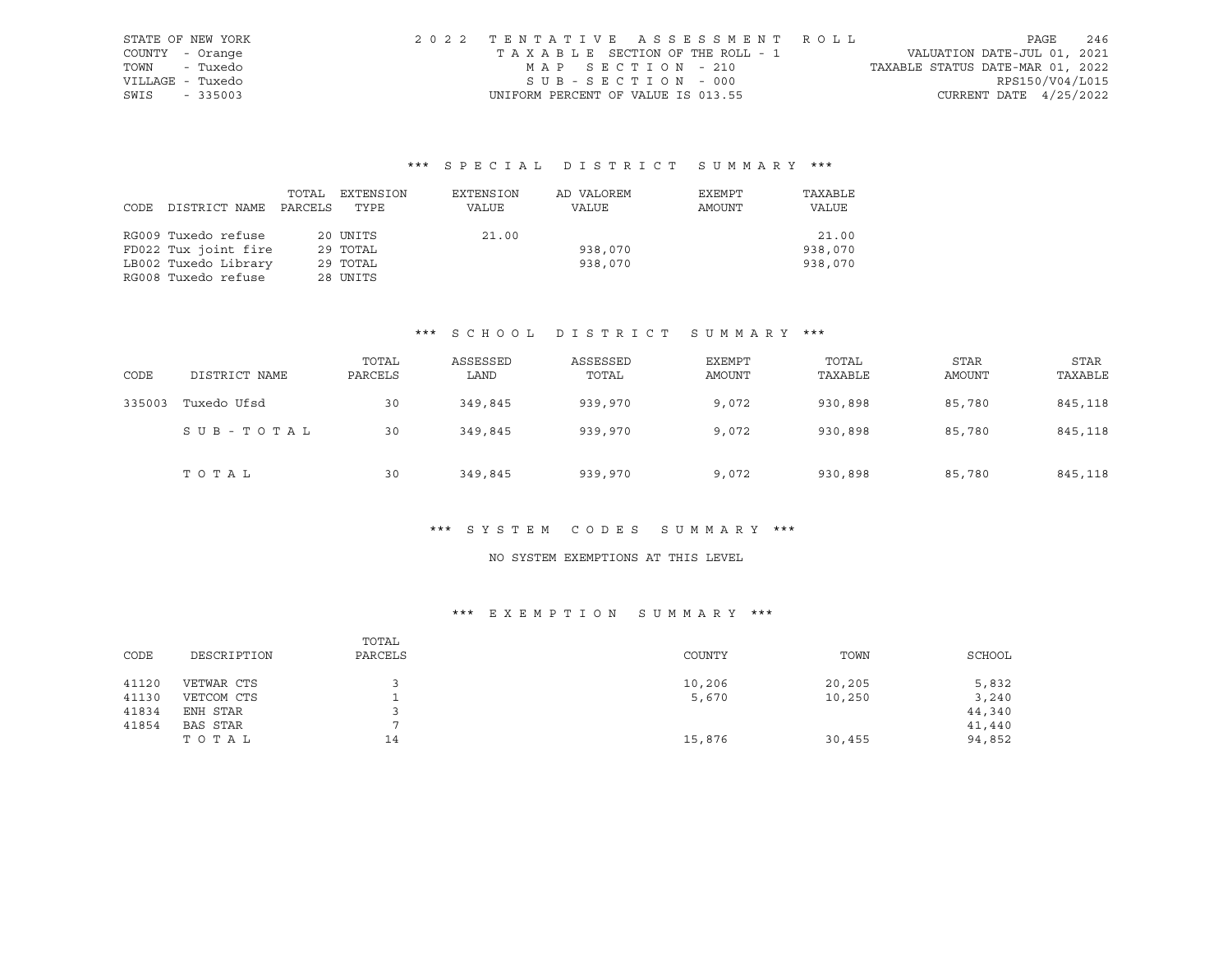|                  | STATE OF NEW YORK | 2022 TENTATIVE ASSESSMENT ROLL     |  |                                 |                                  |                          | PAGE | 247 |
|------------------|-------------------|------------------------------------|--|---------------------------------|----------------------------------|--------------------------|------|-----|
| COUNTY - Orange  |                   |                                    |  | TAXABLE SECTION OF THE ROLL - 1 | VALUATION DATE-JUL 01, 2021      |                          |      |     |
| TOWN - Tuxedo    |                   | MAP SECTION - 210                  |  |                                 | TAXABLE STATUS DATE-MAR 01, 2022 |                          |      |     |
| VILLAGE - Tuxedo |                   | SUB-SECTION - 000                  |  |                                 |                                  | RPS150/V04/L015          |      |     |
| SWIS - 335003    |                   | UNIFORM PERCENT OF VALUE IS 013.55 |  |                                 |                                  | CURRENT DATE $4/25/2022$ |      |     |

| ROLL       |             | TOTAL   | ASSESSED | ASSESSED | TAXABLE | TAXABLE | TAXABLE       | STAR    |
|------------|-------------|---------|----------|----------|---------|---------|---------------|---------|
| <b>SEC</b> | DESCRIPTION | PARCELS | LAND     | TOTAL    | COUNTY  | TOWN    | <b>SCHOOL</b> | TAXABLE |
|            | TAXABLE     |         | 349,845  | 939,970  | 924,094 | 909,515 | 930,898       | 845,118 |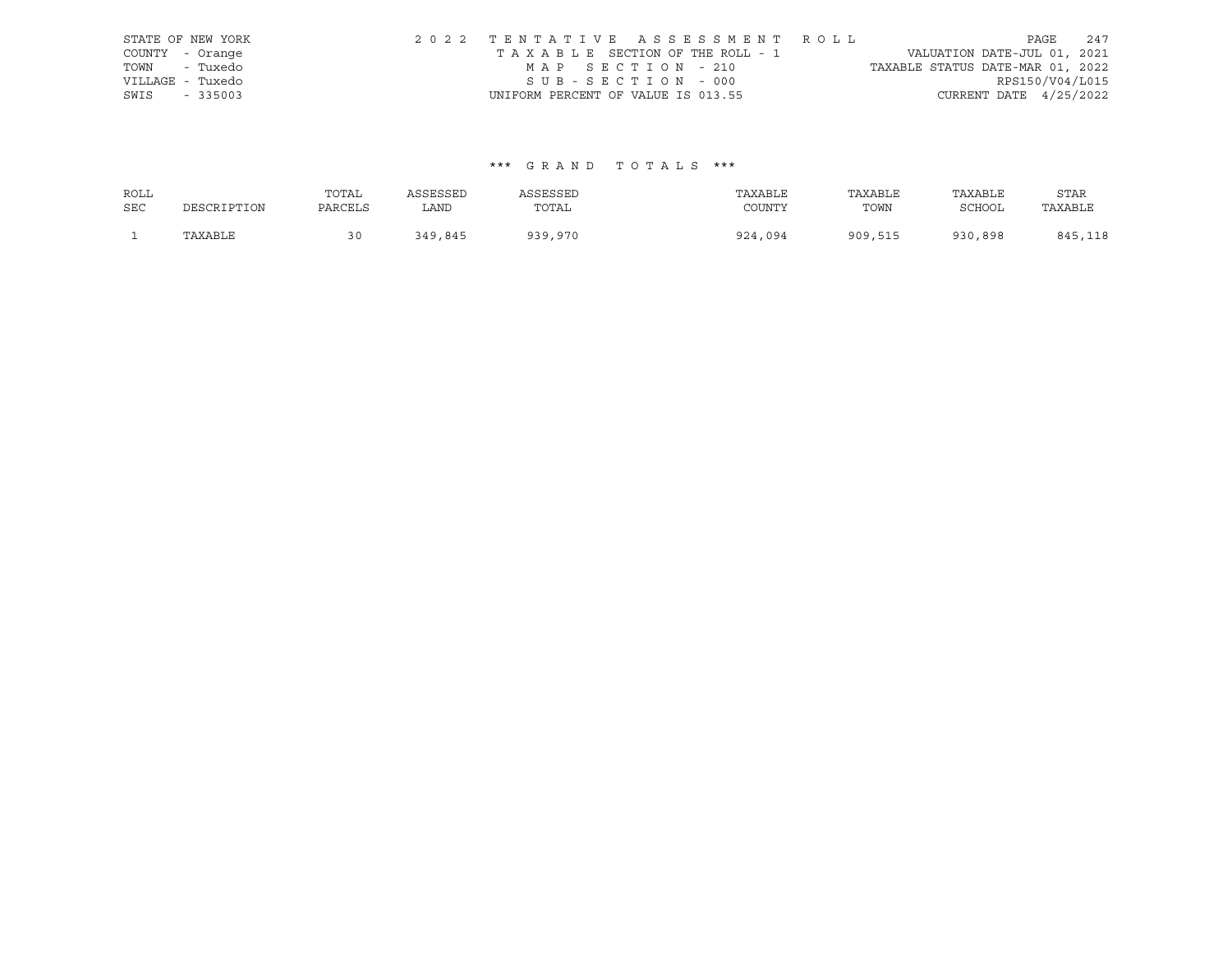| STATE OF NEW YORK<br>COUNTY - Orange<br>TOWN<br>- Tuxedo<br>VILLAGE - Tuxedo<br>SWIS<br>$-335003$ |                                                                                                                                                                                                                                                                                                                                                                      | 2022 TENTATIVE ASSESSMENT ROLL<br>TAXABLE SECTION OF THE ROLL - 1<br>TAXABLE STATUS DATE-JUL 01, 2021<br>TAXABLE STATUS DATE-MAR 01, 2022<br>UNIFORM PERCENT OF VALUE IS 013.55 |          | PAGE        | 248   |
|---------------------------------------------------------------------------------------------------|----------------------------------------------------------------------------------------------------------------------------------------------------------------------------------------------------------------------------------------------------------------------------------------------------------------------------------------------------------------------|---------------------------------------------------------------------------------------------------------------------------------------------------------------------------------|----------|-------------|-------|
| CURRENT OWNERS NAME<br>CURRENT OWNERS ADDRESS                                                     | TAX MAP PARCEL NUMBER PROPERTY LOCATION & CLASS ASSESSMENT EXEMPTION CODE---------------COUNTY-------TOWN------SCHOOL                                                                                                                                                                                                                                                |                                                                                                                                                                                 |          | ACCOUNT NO. |       |
|                                                                                                   |                                                                                                                                                                                                                                                                                                                                                                      |                                                                                                                                                                                 |          |             |       |
|                                                                                                   | 45 Nursery Rd                                                                                                                                                                                                                                                                                                                                                        |                                                                                                                                                                                 |          |             |       |
|                                                                                                   |                                                                                                                                                                                                                                                                                                                                                                      |                                                                                                                                                                                 |          |             |       |
|                                                                                                   |                                                                                                                                                                                                                                                                                                                                                                      |                                                                                                                                                                                 |          |             |       |
|                                                                                                   |                                                                                                                                                                                                                                                                                                                                                                      |                                                                                                                                                                                 |          |             |       |
|                                                                                                   |                                                                                                                                                                                                                                                                                                                                                                      |                                                                                                                                                                                 |          |             |       |
|                                                                                                   |                                                                                                                                                                                                                                                                                                                                                                      |                                                                                                                                                                                 |          |             |       |
|                                                                                                   |                                                                                                                                                                                                                                                                                                                                                                      |                                                                                                                                                                                 |          |             |       |
|                                                                                                   |                                                                                                                                                                                                                                                                                                                                                                      |                                                                                                                                                                                 |          |             |       |
|                                                                                                   |                                                                                                                                                                                                                                                                                                                                                                      |                                                                                                                                                                                 |          |             |       |
|                                                                                                   |                                                                                                                                                                                                                                                                                                                                                                      |                                                                                                                                                                                 | $\Omega$ |             | 5,920 |
|                                                                                                   |                                                                                                                                                                                                                                                                                                                                                                      |                                                                                                                                                                                 |          |             |       |
|                                                                                                   |                                                                                                                                                                                                                                                                                                                                                                      |                                                                                                                                                                                 |          |             |       |
|                                                                                                   |                                                                                                                                                                                                                                                                                                                                                                      |                                                                                                                                                                                 |          |             |       |
|                                                                                                   |                                                                                                                                                                                                                                                                                                                                                                      |                                                                                                                                                                                 |          |             |       |
|                                                                                                   |                                                                                                                                                                                                                                                                                                                                                                      |                                                                                                                                                                                 |          |             |       |
|                                                                                                   |                                                                                                                                                                                                                                                                                                                                                                      |                                                                                                                                                                                 |          |             |       |
|                                                                                                   |                                                                                                                                                                                                                                                                                                                                                                      |                                                                                                                                                                                 |          |             |       |
|                                                                                                   |                                                                                                                                                                                                                                                                                                                                                                      |                                                                                                                                                                                 |          |             |       |
|                                                                                                   | 93 Nursery Rd                                                                                                                                                                                                                                                                                                                                                        |                                                                                                                                                                                 |          |             |       |
|                                                                                                   |                                                                                                                                                                                                                                                                                                                                                                      |                                                                                                                                                                                 |          |             |       |
|                                                                                                   |                                                                                                                                                                                                                                                                                                                                                                      |                                                                                                                                                                                 |          |             |       |
|                                                                                                   |                                                                                                                                                                                                                                                                                                                                                                      |                                                                                                                                                                                 |          |             |       |
|                                                                                                   |                                                                                                                                                                                                                                                                                                                                                                      |                                                                                                                                                                                 |          |             |       |
|                                                                                                   |                                                                                                                                                                                                                                                                                                                                                                      |                                                                                                                                                                                 |          |             |       |
|                                                                                                   |                                                                                                                                                                                                                                                                                                                                                                      |                                                                                                                                                                                 |          |             |       |
|                                                                                                   |                                                                                                                                                                                                                                                                                                                                                                      |                                                                                                                                                                                 |          |             |       |
|                                                                                                   | $\begin{tabular}{c cccc} 211-1-2.21 & 93 \text{ Nursery }\text{Rd} & 210-1-2.21 & 2101 \text{ Pami-ly }\text{Res} & 5,670 & 12,375 & 3,240 \\ 2101 \text{ Pami-ly }\text{Res} & 16,800 \text{ AGBD} & 41800 & 21,915 & 18,563 & 23,130 \\ \text{Rutherford Rargaret E} & \text{L 18 Nursery Area Dev} & 49,500 \text{ ENH STAR} & 41834 & 0 & 0 & 14,780 \\ \text{P$ |                                                                                                                                                                                 |          |             |       |
|                                                                                                   |                                                                                                                                                                                                                                                                                                                                                                      |                                                                                                                                                                                 |          |             |       |
|                                                                                                   |                                                                                                                                                                                                                                                                                                                                                                      |                                                                                                                                                                                 |          |             |       |
|                                                                                                   |                                                                                                                                                                                                                                                                                                                                                                      |                                                                                                                                                                                 |          |             |       |
|                                                                                                   | 25 Nursery Rd                                                                                                                                                                                                                                                                                                                                                        |                                                                                                                                                                                 |          |             |       |
|                                                                                                   |                                                                                                                                                                                                                                                                                                                                                                      |                                                                                                                                                                                 |          |             |       |
|                                                                                                   |                                                                                                                                                                                                                                                                                                                                                                      |                                                                                                                                                                                 |          |             |       |
|                                                                                                   |                                                                                                                                                                                                                                                                                                                                                                      |                                                                                                                                                                                 |          |             |       |
|                                                                                                   |                                                                                                                                                                                                                                                                                                                                                                      |                                                                                                                                                                                 |          |             |       |
|                                                                                                   |                                                                                                                                                                                                                                                                                                                                                                      |                                                                                                                                                                                 |          |             |       |
|                                                                                                   |                                                                                                                                                                                                                                                                                                                                                                      |                                                                                                                                                                                 |          |             |       |
|                                                                                                   |                                                                                                                                                                                                                                                                                                                                                                      |                                                                                                                                                                                 |          |             |       |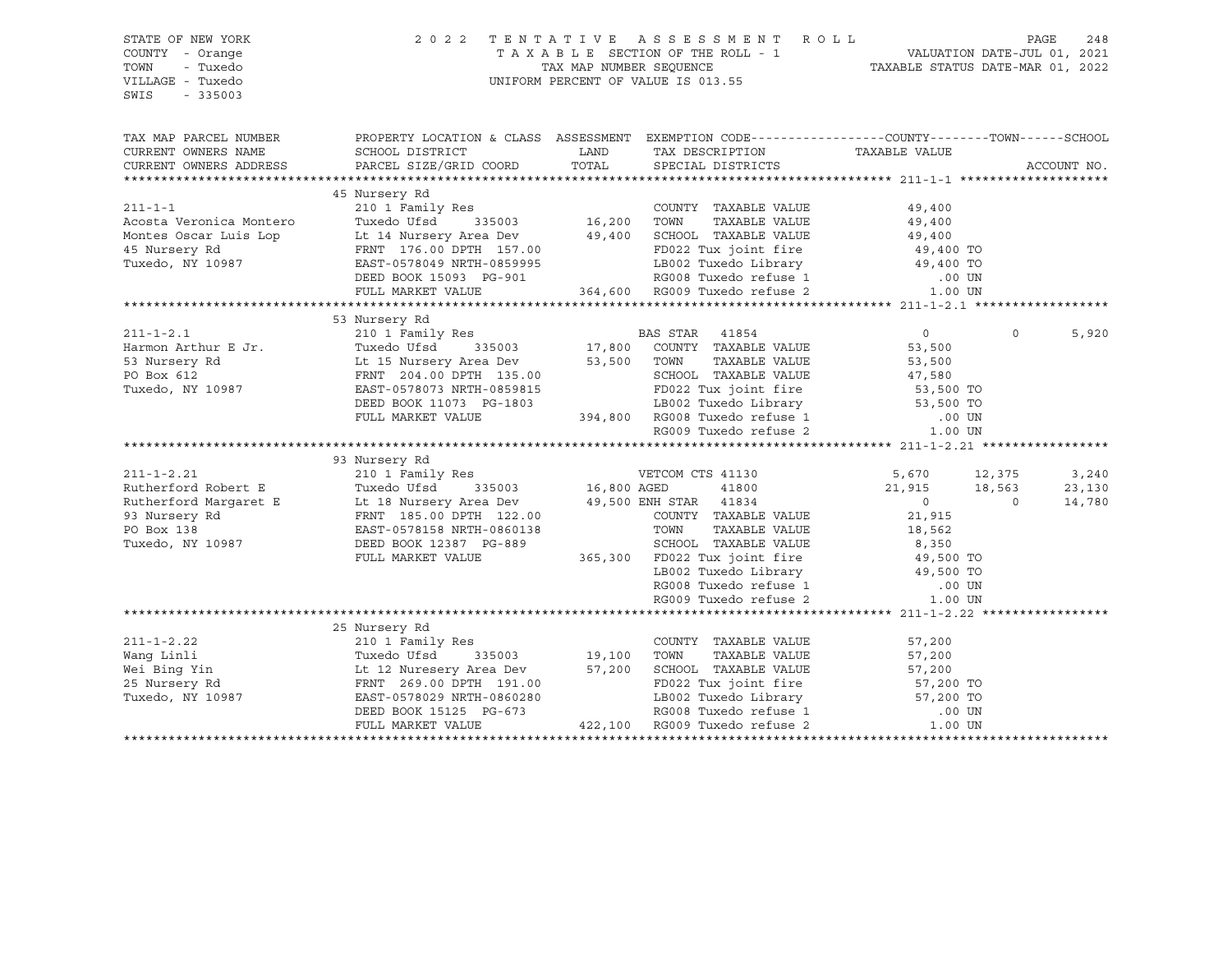STATE OF NEW YORK 2 0 2 2 T E N T A T I V E A S S E S S M E N T R O L L PAGE 249 COUNTY - Orange T A X A B L E SECTION OF THE ROLL - 1 TOWN - Tuxedo TAX MAP NUMBER SEQUENCE TAXABLE STATUS DATE-MAR 01, 2022 UNIFORM PERCENT OF VALUE IS 013.55 SWIS - 335003 TAX MAP PARCEL NUMBER PROPERTY LOCATION & CLASS ASSESSMENT EXEMPTION CODE------------------COUNTY--------TOWN------SCHOOL CURRENT OWNERS NAME SCHOOL DISTRICT TAX DAND TAX DESCRIPTION TAXABLE VALUE CURRENT OWNERS ADDRESS PARCEL SIZE/GRID COORD TOTAL SPECIAL DISTRICTS ACCOUNT NO. \*\*\*\*\*\*\*\*\*\*\*\*\*\*\*\*\*\*\*\*\*\*\*\*\*\*\*\*\*\*\*\*\*\*\*\*\*\*\*\*\*\*\*\*\*\*\*\*\*\*\*\*\*\*\*\*\*\*\*\*\*\*\*\*\*\*\*\*\*\*\*\*\*\*\*\*\*\*\*\*\*\*\*\*\*\*\*\*\*\*\*\*\*\*\*\*\*\*\*\*\*\*\* 211-1-2.23 \*\*\*\*\*\*\*\*\*\*\*\*\*\*\*\*\* 81 Nursery Rd 211-1-2.23 210 1 Family Res COUNTY TAXABLE VALUE 68,400 Madera Sheina & Santiago Tuxedo Ufsd 335003 22,800 TOWN TAXABLE VALUE 68,400 Madera Reina Lt 17 Nursery Area Dev 68,400 SCHOOL TAXABLE VALUE 68,400 81 Nursery Rd FRNT 326.00 DPTH 116.00 FD022 Tux joint fire 68,400 TO Tuxedo, NY 10987 EAST-0578179 NRTH-0859933 LB002 Tuxedo Library 68,400 TO DEED BOOK 15042 PG-474 RG008 Tuxedo refuse 1 .00 UN FULL MARKET VALUE 504,800 RG009 Tuxedo refuse 2 1.00 UN \*\*\*\*\*\*\*\*\*\*\*\*\*\*\*\*\*\*\*\*\*\*\*\*\*\*\*\*\*\*\*\*\*\*\*\*\*\*\*\*\*\*\*\*\*\*\*\*\*\*\*\*\*\*\*\*\*\*\*\*\*\*\*\*\*\*\*\*\*\*\*\*\*\*\*\*\*\*\*\*\*\*\*\*\*\*\*\*\*\*\*\*\*\*\*\*\*\*\*\*\*\*\* 211-1-2.24 \*\*\*\*\*\*\*\*\*\*\*\*\*\*\*\*\* 73 Nursery Rd 211-1-2.24 210 1 Family Res BAS STAR 41854 0 0 5,920 Galuska Kimberley Tuxedo Ufsd 335003 18,000 COUNTY TAXABLE VALUE 53,900 McMillen David M Lt 16, Nursery Area Dev 53,900 TOWN TAXABLE VALUE 53,900 73 Nursery Rd FRNT 312.00 DPTH 200.00 SCHOOL TAXABLE VALUE 47,980 Tuxedo, NY 10987 BANK N FD022 Tux joint fire 53,900 TO EAST-0578154 NRTH-0859640 LB002 Tuxedo Library 53,900 TO DEED BOOK 12828 PG-499 RG008 Tuxedo refuse 1 .00 UN FULL MARKET VALUE 397,800 RG009 Tuxedo refuse 2 1.00 UN \*\*\*\*\*\*\*\*\*\*\*\*\*\*\*\*\*\*\*\*\*\*\*\*\*\*\*\*\*\*\*\*\*\*\*\*\*\*\*\*\*\*\*\*\*\*\*\*\*\*\*\*\*\*\*\*\*\*\*\*\*\*\*\*\*\*\*\*\*\*\*\*\*\*\*\*\*\*\*\*\*\*\*\*\*\*\*\*\*\*\*\*\*\*\*\*\*\*\*\*\*\*\* 211-1-2.25 \*\*\*\*\*\*\*\*\*\*\*\*\*\*\*\*\* 37 Nursery Rd 211-1-2.25 210 1 Family Res COUNTY TAXABLE VALUE 49,800 Mona Rochelle Tuxedo Ufsd 335003 16,400 TOWN TAXABLE VALUE 49,800 37 Nursery Rd Lt 13 Nursery Area Dev 49,800 SCHOOL TAXABLE VALUE 49,800 Tuxedo, NY 10987 FRNT 138.00 DPTH 161.00 FD022 Tux joint fire 49,800 TO EAST-0578034 NRTH-0860151 LB002 Tuxedo Library 49,800 TO DEED BOOK 14886 PG-1906 RG008 Tuxedo refuse 1 .00 UN FULL MARKET VALUE 367,500 RG009 Tuxedo refuse 2 1.00 UN \*\*\*\*\*\*\*\*\*\*\*\*\*\*\*\*\*\*\*\*\*\*\*\*\*\*\*\*\*\*\*\*\*\*\*\*\*\*\*\*\*\*\*\*\*\*\*\*\*\*\*\*\*\*\*\*\*\*\*\*\*\*\*\*\*\*\*\*\*\*\*\*\*\*\*\*\*\*\*\*\*\*\*\*\*\*\*\*\*\*\*\*\*\*\*\*\*\*\*\*\*\*\* 211-1-2.3 \*\*\*\*\*\*\*\*\*\*\*\*\*\*\*\*\*\* 15 Nursery Rd 211-1-2.3 210 1 Family Res AGED 41800 12,500 12,500 12,500 12,500 Smith John Thomas Tuxedo Ufsd 335003 17,700 ENH STAR 41834 0 0 14,780 Smith Thelma C Lt 19 Nursery Area Dev 50,000 COUNTY TAXABLE VALUE 37,500 15 Nursery Rd FRNT 278.00 DPTH 194.00 TOWN TAXABLE VALUE 37,500 PO Box 541 **EAST-0578146 NRTH-0860309** Tuxedo, NY 10987 DEED BOOK 1769 PG-00638 FD022 Tux joint fire 50,000 TO FULL MARKET VALUE 369,000 LB002 Tuxedo Library 50,000 TO RG008 Tuxedo refuse 1 .00 UN RG009 Tuxedo refuse 2 1.00 UN \*\*\*\*\*\*\*\*\*\*\*\*\*\*\*\*\*\*\*\*\*\*\*\*\*\*\*\*\*\*\*\*\*\*\*\*\*\*\*\*\*\*\*\*\*\*\*\*\*\*\*\*\*\*\*\*\*\*\*\*\*\*\*\*\*\*\*\*\*\*\*\*\*\*\*\*\*\*\*\*\*\*\*\*\*\*\*\*\*\*\*\*\*\*\*\*\*\*\*\*\*\*\*\*\*\*\*\*\*\*\*\*\*\*\*\*\*\*\*\*\*\*\*\*\*\*\*\*\*\*\*\*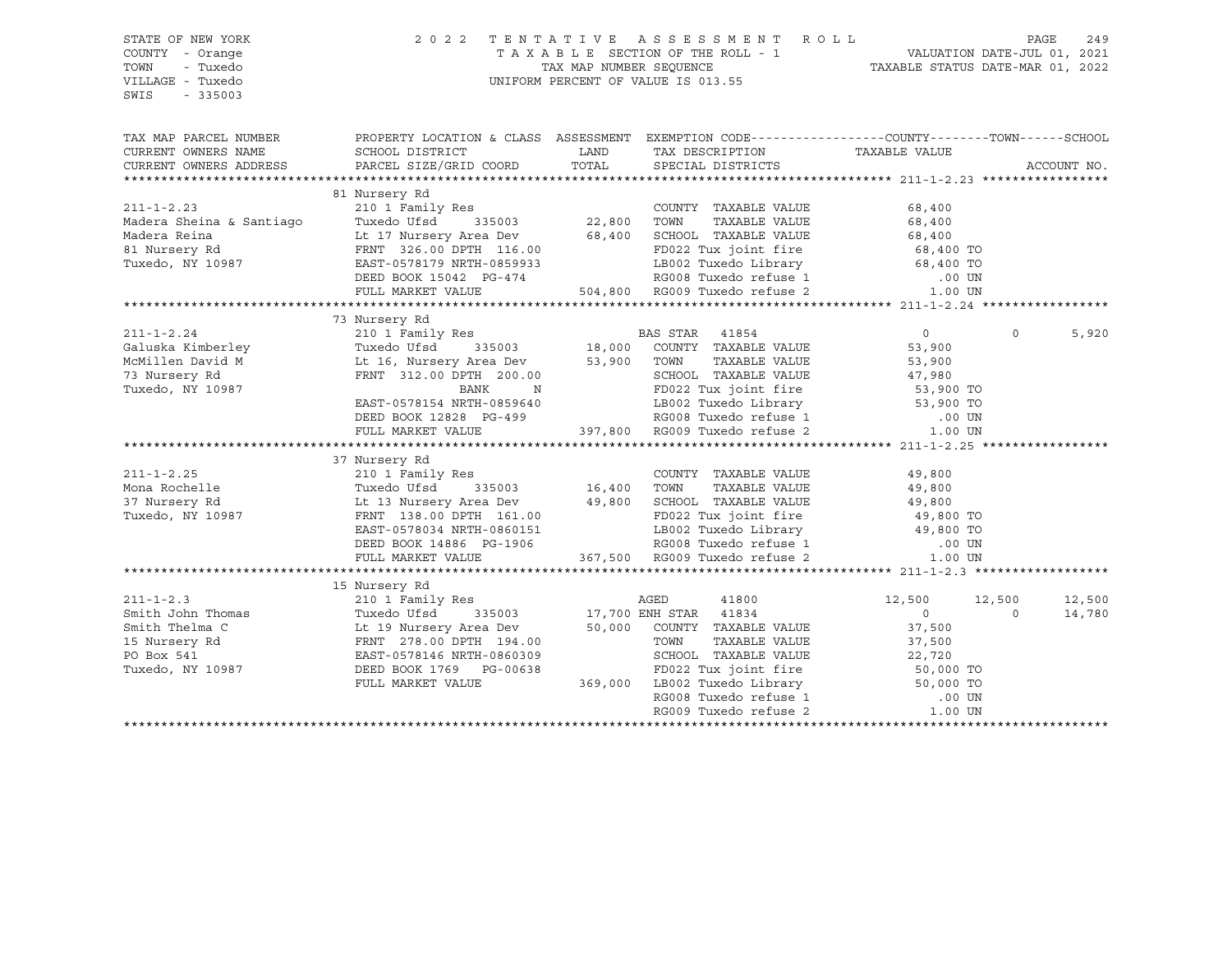#### STATE OF NEW YORK 2 0 2 2 T E N T A T I V E A S S E S S M E N T R O L L PAGE 250 COUNTY - Orange T A X A B L E SECTION OF THE ROLL - 1 VALUATION DATE-JUL 01, 2021 TOWN - Tuxedo TAX MAP NUMBER SEQUENCE TAXABLE STATUS DATE-MAR 01, 2022 VILLAGE - Tuxedo UNIFORM PERCENT OF VALUE IS 013.55

| TAX MAP PARCEL NUMBER<br>CURRENT OWNERS NAME<br>CURRENT OWNERS ADDRESS                                                                                                                                                                                     | PROPERTY LOCATION & CLASS ASSESSMENT EXEMPTION CODE----------------COUNTY-------TOWN------SCHOOL<br>SCHOOL DISTRICT<br>PARCEL SIZE/GRID COORD                                                                                                                                                                                                  | LAND<br>TOTAL                    | TAX DESCRIPTION TAXABLE VALUE<br>SPECIAL DISTRICTS                                                                                                                                                                                                                                                                                                                                                                                                                          |                                                                                                            |                                    | ACCOUNT NO.             |
|------------------------------------------------------------------------------------------------------------------------------------------------------------------------------------------------------------------------------------------------------------|------------------------------------------------------------------------------------------------------------------------------------------------------------------------------------------------------------------------------------------------------------------------------------------------------------------------------------------------|----------------------------------|-----------------------------------------------------------------------------------------------------------------------------------------------------------------------------------------------------------------------------------------------------------------------------------------------------------------------------------------------------------------------------------------------------------------------------------------------------------------------------|------------------------------------------------------------------------------------------------------------|------------------------------------|-------------------------|
| $211 - 2 - 1.1$<br>Berrios Rafael<br>Berrios Rafael<br>Reyes Elisa<br>32 Nursery Rd                                                                                                                                                                        | 32 Nursery Rd<br>210 1 Family Res<br>Tuxedo Ufsd<br>Lt 11 Nursery Area Dev<br>FRNT 168.00 DPTH 260.00                                                                                                                                                                                                                                          |                                  | VETCOM CTS 41130<br>335003 19,900 VETDIS CTS 41140 11,340<br>59,800 BAS STAR 41854<br>COUNTY TAXABLE VALUE                                                                                                                                                                                                                                                                                                                                                                  | 5,670<br>$\overline{0}$<br>42,790                                                                          | 14,580<br>29,160<br>$\overline{0}$ | 3,240<br>6,480<br>5,920 |
| PO Box 68<br>Tuxedo, NY 10987                                                                                                                                                                                                                              | EAST-0577838 NRTH-0860345<br>DEED BOOK 12333 PG-1748<br>FULL MARKET VALUE                                                                                                                                                                                                                                                                      |                                  | TOWN<br>TAXABLE VALUE<br>SCHOOL TAXABLE VALUE<br>441,300 FD022 Tux joint fire<br>LB002 Tuxedo Library<br>RG008 Tuxedo refuse 1 00 UN<br>RG009 Tuxedo refuse 2                                                                                                                                                                                                                                                                                                               | 16,060<br>44,160<br>59,800 TO<br>59,800 TO<br>1.00 UN                                                      |                                    |                         |
|                                                                                                                                                                                                                                                            |                                                                                                                                                                                                                                                                                                                                                |                                  |                                                                                                                                                                                                                                                                                                                                                                                                                                                                             |                                                                                                            |                                    |                         |
| $211 - 2 - 1.2$                                                                                                                                                                                                                                            | 46 Nursery Rd<br>210 1 Family Res WETCOM CTS 41130                                                                                                                                                                                                                                                                                             |                                  |                                                                                                                                                                                                                                                                                                                                                                                                                                                                             | 5,670 14,580                                                                                               |                                    | 3,240                   |
| Fasolo Victor J<br>Fasolo Barbara                         Lt 9 Nursery Area Dev<br>46 Nursery Rd                   FRNT  195.00 DPTH  113.00<br>PO Box 62<br>Tuxedo, NY 10987<br>$211 - 2 - 1.3$<br>Monahan Charles C<br>38 Nursery Rd<br>Tuxedo, NY 10987 | Tuxedo Ufsd<br>EAST-0577871 NRTH-0859935<br>DEED BOOK 1756 PG-00383<br>FULL MARKET VALUE<br>38 Nursery Rd<br>210 1 Family Res<br>210 1 ramii <sub>7</sub><br>Tuxedo Ufsd<br>335003<br>Lt 10 Nursery Area Dev<br>FBNT 206-00 DPTH 128-00<br>FRNT 206.00 DPTH 138.00<br>EAST-0577845 NRTH-0860134<br>DEED BOOK 11487 PG-115<br>FULL MARKET VALUE | 335003 20,300 ENH STAR<br>59,500 | 41834<br>61,000 COUNTY TAXABLE VALUE<br>TOWN<br>TAXABLE VALUE<br>SCHOOL TAXABLE VALUE 42,980<br>FD022 Tux joint fire 61,000 TO<br>450,200 LB002 Tuxedo Library 61,000 TO<br>RG008 Tuxedo refuse 1 00 UN RG009 Tuxedo refuse 2 1.00 UN<br>BAS STAR 41854<br>21,000 COUNTY TAXABLE VALUE<br>TOWN<br>TAXABLE VALUE<br>SCHOOL TAXABLE VALUE<br>FD022 Tux joint fire 59,500 TO<br>LB002 Tuxedo Library 59,500 TO<br>439,100 RG008 Tuxedo refuse 1 00 UN<br>RG009 Tuxedo refuse 2 | $\overline{0}$<br>55,330<br>46,420<br>.00 UN<br>$0 \qquad \qquad$<br>59,500<br>59,500<br>53,580<br>1.00 UN | $\circ$<br>$\Omega$                | 14,780<br>5,920         |
|                                                                                                                                                                                                                                                            |                                                                                                                                                                                                                                                                                                                                                |                                  |                                                                                                                                                                                                                                                                                                                                                                                                                                                                             |                                                                                                            |                                    |                         |
| $211 - 2 - 1.41$<br>Rood Michael<br>Rood Michele<br>54 Nursery Rd<br>PO Box 128<br>Tuxedo, NY 10987                                                                                                                                                        | 54 Nursery Rd<br>210 1 Family Res<br>Tuxedo Ufsd<br>335003<br>Lt 8, Nursery Area Dev<br>FRNT 211.00 DPTH 123.00<br>EAST-0577912 NRTH-0859791<br>DEED BOOK 12575 PG-1121<br>DEED BOOK 12575 PG-1121<br>FULL MARKET VALUE                                                                                                                        | 17,100<br>51,300<br>378,600      | BAS STAR 41854<br>COUNTY TAXABLE VALUE<br>TOWN<br>TAXABLE VALUE<br>SCHOOL TAXABLE VALUE<br>FD022 Tux joint fire 51,300 TO<br>LB002 Tuxedo Library 51,300 TO<br>LB002 Tuxedo Library 51,300 TO<br>RG008 Tuxedo refuse 1 .00 UN                                                                                                                                                                                                                                               | $\overline{0}$<br>51,300<br>51,300<br>45,380                                                               | $\Omega$                           | 5,920                   |
|                                                                                                                                                                                                                                                            |                                                                                                                                                                                                                                                                                                                                                |                                  | RG009 Tuxedo refuse 2                                                                                                                                                                                                                                                                                                                                                                                                                                                       | 1.00 UN                                                                                                    |                                    |                         |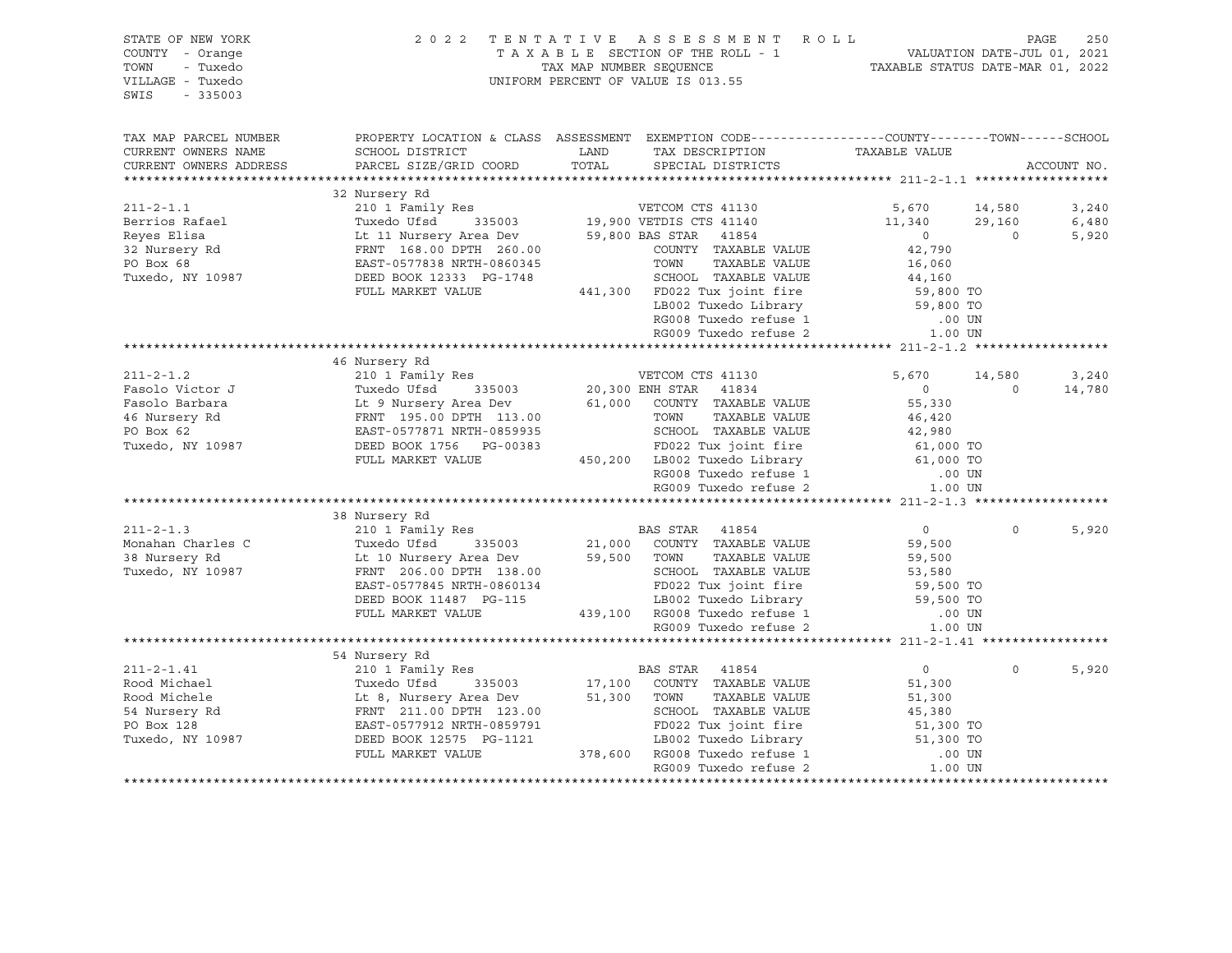| STATE OF NEW YORK<br>COUNTY - Orange<br>TOWN<br>- Tuxedo<br>VILLAGE - Tuxedo<br>SWIS<br>$-335003$ |                                                                                                                                                                                                                                                  |         | 2022 TENTATIVE ASSESSMENT ROLL<br>UNIFORM PERCENT OF VALUE IS 013.55                                                                                           |                | PAGE               | 251   |
|---------------------------------------------------------------------------------------------------|--------------------------------------------------------------------------------------------------------------------------------------------------------------------------------------------------------------------------------------------------|---------|----------------------------------------------------------------------------------------------------------------------------------------------------------------|----------------|--------------------|-------|
| TAX MAP PARCEL NUMBER                                                                             | PROPERTY LOCATION & CLASS ASSESSMENT EXEMPTION CODE----------------COUNTY-------TOWN------SCHOOL                                                                                                                                                 |         |                                                                                                                                                                |                |                    |       |
| CURRENT OWNERS NAME                                                                               | SCHOOL DISTRICT                                                                                                                                                                                                                                  | LAND    | TAX DESCRIPTION                                                                                                                                                | TAXABLE VALUE  |                    |       |
| CURRENT OWNERS ADDRESS                                                                            | PARCEL SIZE/GRID COORD                                                                                                                                                                                                                           | TOTAL   | SPECIAL DISTRICTS                                                                                                                                              |                | ACCOUNT NO.        |       |
|                                                                                                   |                                                                                                                                                                                                                                                  |         |                                                                                                                                                                |                |                    |       |
|                                                                                                   | 60 Nursery Rd                                                                                                                                                                                                                                    |         |                                                                                                                                                                |                |                    |       |
| $211 - 2 - 1.42$                                                                                  | 210 1 Family Res<br>Tuxedo Ufsd 335003 21,000 COUNTY TAXABLE VALUE                                                                                                                                                                               |         |                                                                                                                                                                | $\overline{0}$ | $\Omega$           | 5,920 |
|                                                                                                   |                                                                                                                                                                                                                                                  |         |                                                                                                                                                                | 50,500         |                    |       |
|                                                                                                   | Lt 7 Nursery Area Dev 50,500 TOWN                                                                                                                                                                                                                |         | TAXABLE VALUE                                                                                                                                                  | 50,500         |                    |       |
|                                                                                                   | 0 1 1 129.00 DPTH 192.00<br>EAST-0577980 NRTH-0859539<br>DEED BOOK 13251 PG-154<br>FULL MARKET VALUE 372,700 RG008 Tuxedo refuse 1 00 UN<br>RG009 Tuxedo refuse 2 1.00 UN<br>EAST-0577980 NRTH-0859539                                           |         |                                                                                                                                                                |                |                    |       |
| Tuxedo, NY 10987                                                                                  |                                                                                                                                                                                                                                                  |         |                                                                                                                                                                |                |                    |       |
|                                                                                                   |                                                                                                                                                                                                                                                  |         |                                                                                                                                                                |                |                    |       |
|                                                                                                   |                                                                                                                                                                                                                                                  |         |                                                                                                                                                                |                |                    |       |
|                                                                                                   |                                                                                                                                                                                                                                                  |         |                                                                                                                                                                |                |                    |       |
|                                                                                                   | 64 Nursery Rd                                                                                                                                                                                                                                    |         |                                                                                                                                                                |                |                    |       |
| $211 - 2 - 1.43$                                                                                  | 210 1 Family Res                                                                                                                                                                                                                                 |         | COUNTY TAXABLE VALUE                                                                                                                                           | 52,000         |                    |       |
| Benevento Ellen A                                                                                 | Res COUNT<br>335003 17,700 TOWN<br>Tuxedo Ufsd                                                                                                                                                                                                   |         | TAXABLE VALUE                                                                                                                                                  | 52,000         |                    |       |
|                                                                                                   |                                                                                                                                                                                                                                                  |         |                                                                                                                                                                |                |                    |       |
|                                                                                                   |                                                                                                                                                                                                                                                  |         |                                                                                                                                                                |                |                    |       |
|                                                                                                   |                                                                                                                                                                                                                                                  |         |                                                                                                                                                                |                |                    |       |
|                                                                                                   |                                                                                                                                                                                                                                                  |         |                                                                                                                                                                |                |                    |       |
|                                                                                                   | C/O Stephanie Tarpey Lt 6 Nursery Area Dev 52,000 SCHOOL TAXABLE VALUE 52,000 TO<br>35 Maple Ave Deed Date 7/9/75 FD022 Tux joint fire 52,000 TO<br>Goshen, NY 10924 FRNT 90.00 DPTH 209.00<br>EAST-0578092 NRTH-0859427 RG008 Tuxedo r          |         |                                                                                                                                                                |                |                    |       |
|                                                                                                   | FULL MARKET VALUE                                                                                                                                                                                                                                | 383,800 |                                                                                                                                                                |                |                    |       |
|                                                                                                   |                                                                                                                                                                                                                                                  |         |                                                                                                                                                                |                |                    |       |
|                                                                                                   | 68 Nursery Rd                                                                                                                                                                                                                                    |         |                                                                                                                                                                |                |                    |       |
|                                                                                                   |                                                                                                                                                                                                                                                  |         |                                                                                                                                                                |                | $\Omega$<br>14,780 |       |
|                                                                                                   |                                                                                                                                                                                                                                                  |         |                                                                                                                                                                |                |                    |       |
|                                                                                                   |                                                                                                                                                                                                                                                  |         |                                                                                                                                                                |                |                    |       |
|                                                                                                   |                                                                                                                                                                                                                                                  |         |                                                                                                                                                                |                |                    |       |
|                                                                                                   |                                                                                                                                                                                                                                                  |         |                                                                                                                                                                |                |                    |       |
|                                                                                                   |                                                                                                                                                                                                                                                  |         |                                                                                                                                                                |                |                    |       |
|                                                                                                   |                                                                                                                                                                                                                                                  |         |                                                                                                                                                                |                |                    |       |
|                                                                                                   |                                                                                                                                                                                                                                                  |         |                                                                                                                                                                |                |                    |       |
|                                                                                                   |                                                                                                                                                                                                                                                  |         |                                                                                                                                                                |                |                    |       |
|                                                                                                   |                                                                                                                                                                                                                                                  |         |                                                                                                                                                                |                |                    |       |
| $211 - 2 - 1.45$                                                                                  | 210 1 Family Res                                                                                                                                                                                                                                 |         | ENH STAR 41834                                                                                                                                                 | $\overline{0}$ | $\Omega$<br>14,780 |       |
|                                                                                                   |                                                                                                                                                                                                                                                  |         | 17,700 COUNTY TAXABLE VALUE                                                                                                                                    | 53,000         |                    |       |
|                                                                                                   | Caluska Janet L (2008)<br>Caluska Janet L (2008)<br>Caluska Thomas (2008)<br>Caluska Thomas (2008)<br>Caluska Thomas (2008)<br>Caluska Thomas (2008)<br>Caluska Thomas (2008)<br>Caluska Thomas (2008)<br>Caluska Thomas (2008)<br>Caluska Thoma |         | TAXABLE VALUE                                                                                                                                                  | 53,000         |                    |       |
|                                                                                                   |                                                                                                                                                                                                                                                  |         | 256.00 SCHOOL TAXABLE VALUE<br>9859512 FD022 Tux joint fire 53,000 TO<br>9859512 FD022 Tux joint fire 53,000 TO<br>391,100 RG008 Tuxedo refuse 1 00 UN 0000 TO |                |                    |       |
|                                                                                                   |                                                                                                                                                                                                                                                  |         |                                                                                                                                                                |                |                    |       |
|                                                                                                   | DEED BOOK 1928 PG-00276                                                                                                                                                                                                                          |         |                                                                                                                                                                |                |                    |       |
|                                                                                                   | FULL MARKET VALUE                                                                                                                                                                                                                                |         | RG009 Tuxedo refuse 2                                                                                                                                          | 1.00 UN        |                    |       |
|                                                                                                   |                                                                                                                                                                                                                                                  |         |                                                                                                                                                                |                |                    |       |
|                                                                                                   |                                                                                                                                                                                                                                                  |         |                                                                                                                                                                |                |                    |       |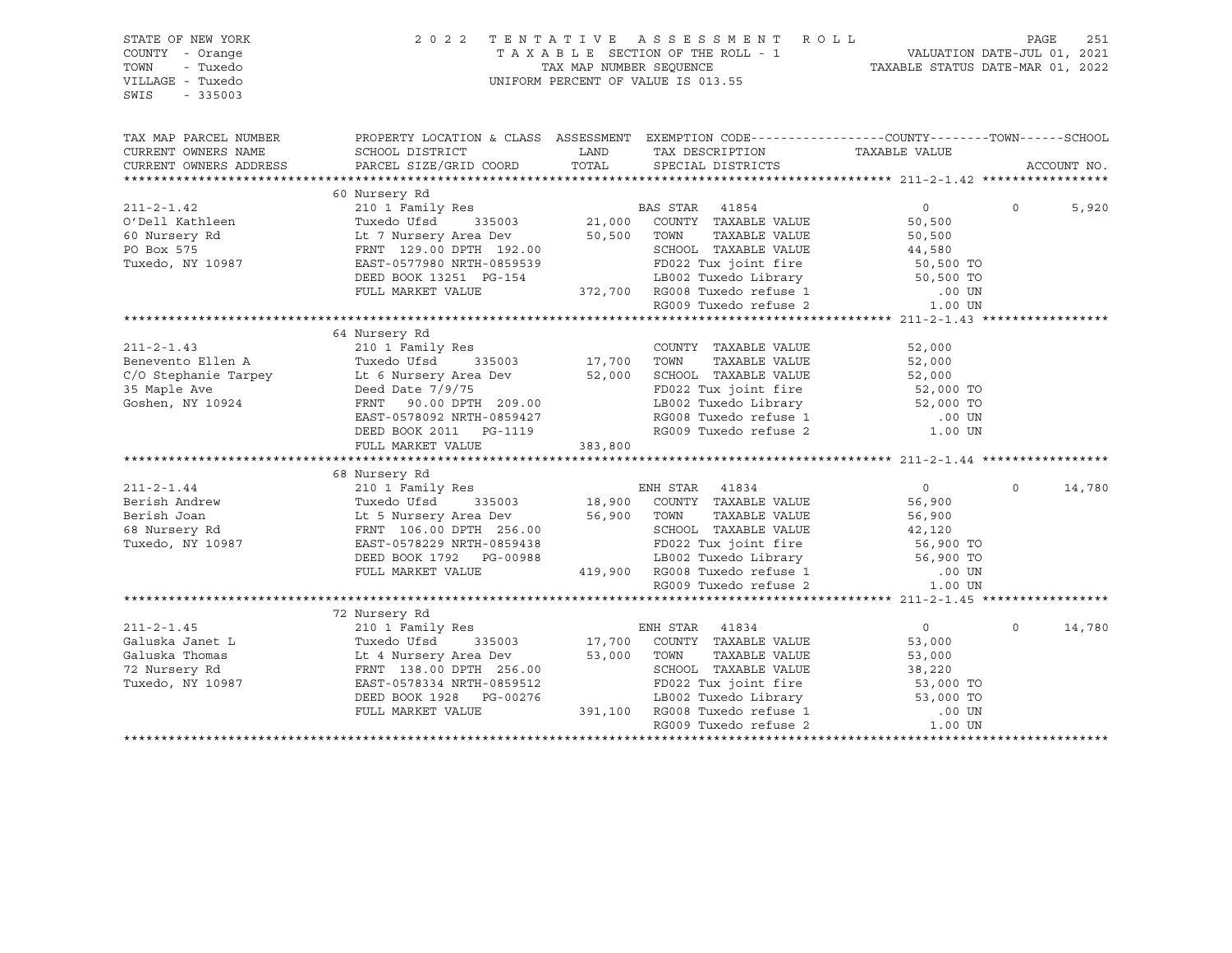#### STATE OF NEW YORK 2 0 2 2 T E N T A T I V E A S S E S S M E N T R O L L PAGE 252 COUNTY - Orange T A X A B L E SECTION OF THE ROLL - 1 VALUATION DATE-JUL 01, 2021 TOWN - Tuxedo TAX MAP NUMBER SEQUENCE TAXABLE STATUS DATE-MAR 01, 2022 VILLAGE - Tuxedo UNIFORM PERCENT OF VALUE IS 013.55

| TAX MAP PARCEL NUMBER<br>CURRENT OWNERS NAME<br>CURRENT OWNERS ADDRESS | PROPERTY LOCATION & CLASS ASSESSMENT EXEMPTION CODE---------------COUNTY-------TOWN-----SCHOOL<br>SCHOOL DISTRICT<br>PARCEL SIZE/GRID COORD | LAND<br>TOTAL                | TAX DESCRIPTION TAXABLE VALUE<br>SPECIAL DISTRICTS                                                  |                   | ACCOUNT NO.      |
|------------------------------------------------------------------------|---------------------------------------------------------------------------------------------------------------------------------------------|------------------------------|-----------------------------------------------------------------------------------------------------|-------------------|------------------|
|                                                                        |                                                                                                                                             |                              |                                                                                                     |                   |                  |
| $211 - 2 - 1.461$                                                      | 9 Nursery Rd<br>210 1 Family Res                                                                                                            |                              | BAS STAR 41854                                                                                      | $\circ$           | $\circ$<br>5,920 |
| Ribando Nancy Lou                                                      | Tuxedo Ufsd                                                                                                                                 |                              | 335003 18,000 COUNTY TAXABLE VALUE                                                                  | 56,050            |                  |
| Ribando Joseph J                                                       | Lts $4 < 8 +$ Parcel Nurser 56,050 TOWN                                                                                                     |                              | TAXABLE VALUE                                                                                       | 56,050            |                  |
| 9 Nursery Rd                                                           | 0.71<br>ACRES                                                                                                                               |                              | SCHOOL TAXABLE VALUE                                                                                | 50,130            |                  |
| PO Box 347                                                             | EAST-0578396 NRTH-0859932                                                                                                                   |                              | FD022 Tux joint fire 56,050 TO                                                                      |                   |                  |
| Tuxedo, NY 10987                                                       | DEED BOOK 5096 PG-288                                                                                                                       |                              | LB002 Tuxedo Library 56,050 TO<br>$3-288$<br>413,700 RG008 Tuxedo refuse 1<br>PG009 Tuxedo refuse 2 |                   |                  |
|                                                                        | FULL MARKET VALUE                                                                                                                           |                              |                                                                                                     | .00 UN<br>1.00 UN |                  |
|                                                                        |                                                                                                                                             |                              |                                                                                                     |                   |                  |
|                                                                        |                                                                                                                                             |                              |                                                                                                     |                   |                  |
|                                                                        | Nursery Rd                                                                                                                                  |                              |                                                                                                     |                   |                  |
| $211 - 2 - 1.462$                                                      | 311 Res vac land                                                                                                                            |                              | COUNTY TAXABLE VALUE                                                                                | 17,000            |                  |
| Ribando Joseph                                                         | Tuxedo Ufsd                                                                                                                                 | - 2001<br>335003 17,000 TOWN | TAXABLE VALUE                                                                                       | 17,000            |                  |
| Ribando Nancy Lou                                                      | FRNT 125.00 DPTH 272.40 17,000                                                                                                              |                              | SCHOOL TAXABLE VALUE                                                                                | 17,000            |                  |
| Nursery Rd                                                             | 0.63<br>ACRES                                                                                                                               |                              |                                                                                                     |                   |                  |
| Tuxedo, NY 10987                                                       | EAST-0578357 NRTH-0859939                                                                                                                   |                              |                                                                                                     |                   |                  |
|                                                                        | FULL MARKET VALUE                                                                                                                           | 125,500                      |                                                                                                     |                   |                  |
|                                                                        |                                                                                                                                             |                              |                                                                                                     |                   |                  |
|                                                                        | Nursery Rd                                                                                                                                  |                              |                                                                                                     |                   |                  |
| $211 - 2 - 1.463$                                                      | 311 Res vac land                                                                                                                            |                              | COUNTY TAXABLE VALUE                                                                                | 17,000            |                  |
| Ribando Joseph                                                         | Tuxedo Ufsd                                                                                                                                 | 335003 17,000 TOWN           | TAXABLE VALUE                                                                                       | 17,000            |                  |
| Ribando Nancy Lou                                                      | FRNT 159.60 DPTH 272.40                                                                                                                     | 17,000                       | SCHOOL TAXABLE VALUE                                                                                | 17,000            |                  |
| Nursery Rd                                                             | ACRES<br>0.61                                                                                                                               |                              |                                                                                                     |                   |                  |
| Tuxedo, NY 10987                                                       | EAST-0578367 NRTH-0859819                                                                                                                   |                              |                                                                                                     |                   |                  |
|                                                                        | FULL MARKET VALUE                                                                                                                           | 125,500                      |                                                                                                     |                   |                  |
|                                                                        |                                                                                                                                             |                              |                                                                                                     |                   |                  |
|                                                                        | 1 Nursery Rd                                                                                                                                |                              |                                                                                                     |                   |                  |
| $211 - 2 - 2$                                                          | 210 1 Family Res                                                                                                                            |                              | COUNTY TAXABLE VALUE                                                                                | 59,000            |                  |
| Rattazzi Richard                                                       | Tuxedo Ufsd<br>335003                                                                                                                       | 18,500                       | TOWN<br>TAXABLE VALUE                                                                               | 59,000            |                  |
| Rattazzi Theresa                                                       | FRNT 225.00 DPTH 143.00                                                                                                                     | 59,000                       | SCHOOL TAXABLE VALUE                                                                                | 59,000            |                  |
| PO Box 567                                                             | BANKC030614                                                                                                                                 |                              | FD022 Tux joint fire                                                                                | 59,000 TO         |                  |
| Tuxedo Park, NY 10987                                                  | EAST-0578442 NRTH-0860170                                                                                                                   |                              | LB002 Tuxedo Library                                                                                | 59,000 TO         |                  |
|                                                                        | DEED BOOK 4462 PG-72                                                                                                                        |                              | RG008 Tuxedo refuse 1                                                                               | .00 UN            |                  |
|                                                                        | FULL MARKET VALUE                                                                                                                           | 435,400                      | RG009 Tuxedo refuse 2                                                                               | 1.00 UN           |                  |
|                                                                        |                                                                                                                                             |                              | SW100 Hamlet swr dist                                                                               | 59,000 TO C       |                  |
|                                                                        |                                                                                                                                             |                              | SW101 Hamlet swr units                                                                              | 1.00 UN           |                  |
|                                                                        |                                                                                                                                             |                              | SW107 Hamlet swr f/f                                                                                | 2.00 UN           |                  |
|                                                                        |                                                                                                                                             |                              |                                                                                                     |                   |                  |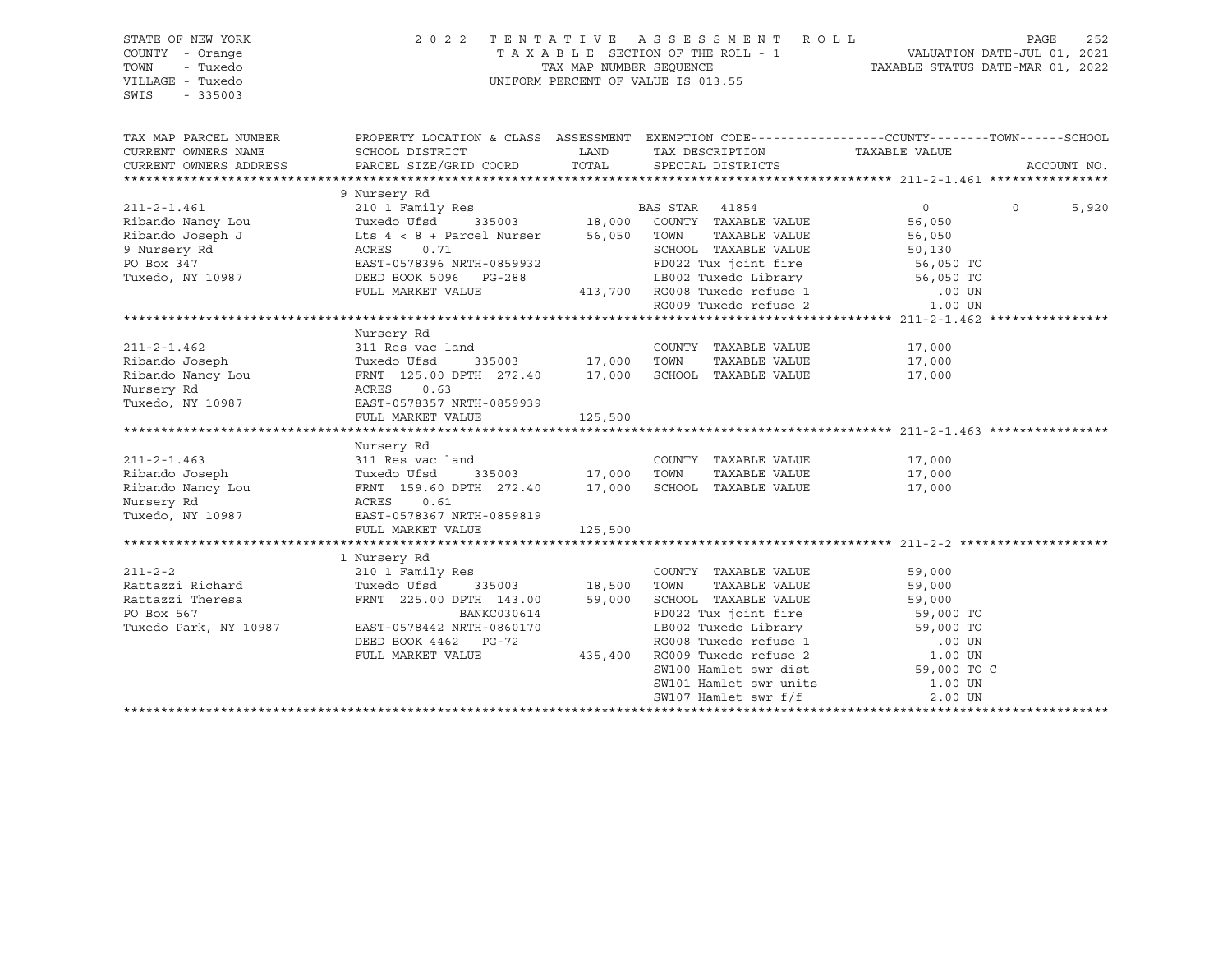| STATE OF NEW YORK<br>COUNTY - Orange<br>TOWN<br>- Tuxedo<br>VILLAGE - Tuxedo<br>SWIS<br>$-335003$ | 2 0 2 2                                                                                                                                                                       |                                                                                                                        | TENTATIVE ASSESSMENT ROLL<br>T A X A B L E SECTION OF THE ROLL - 1 VALUATION DATE-JUL 01, 2021 TAX MAP NUMBER SEQUENCE TAXIS TAXIBLE STATUS DATE-MAR 01, 2022<br>UNIFORM PERCENT OF VALUE IS 013.55                                                                                     |                                                                 | PAGE<br>253       |
|---------------------------------------------------------------------------------------------------|-------------------------------------------------------------------------------------------------------------------------------------------------------------------------------|------------------------------------------------------------------------------------------------------------------------|-----------------------------------------------------------------------------------------------------------------------------------------------------------------------------------------------------------------------------------------------------------------------------------------|-----------------------------------------------------------------|-------------------|
| TAX MAP PARCEL NUMBER<br>CURRENT OWNERS NAME<br>CURRENT OWNERS ADDRESS                            | PROPERTY LOCATION & CLASS ASSESSMENT EXEMPTION CODE---------------COUNTY-------TOWN------SCHOOL<br>SCHOOL DISTRICT<br>PARCEL SIZE/GRID COORD                                  | LAND<br>TOTAL                                                                                                          | TAX DESCRIPTION TAXABLE VALUE<br>SPECIAL DISTRICTS                                                                                                                                                                                                                                      |                                                                 | ACCOUNT NO.       |
|                                                                                                   | 20 Augusta Pl                                                                                                                                                                 |                                                                                                                        |                                                                                                                                                                                                                                                                                         |                                                                 |                   |
| $211 - 2 - 3$<br>Harkin Robert P<br>20 Augusta Pl<br>PO Box 574<br>Tuxedo, NY 10987               | 210 1 Family Res<br>Tuxedo Ufsd<br>FRNT 75.00 DPTH 128.00<br>EAST-0578479 NRTH-0860074<br>DEED BOOK 5089 PG-176<br>FULL MARKET VALUE                                          | $\begin{array}{ccc} 13 & 13 & 13 \end{array}$<br>$\begin{array}{ccc} 13 & 600 \\ \text{13} & 13 \end{array}$<br>40,100 | BAS STAR 41854<br>COUNTY TAXABLE VALUE<br>TAXABLE VALUE<br>TOWN<br>SCHOOL TAXABLE VALUE<br>SW100 Hamlet swr dist<br>SW101 Hamlet swr units                                                                                                                                              | $\circ$<br>40,100<br>40,100<br>34,180<br>40,100 TO C<br>1.00 UN | $\Omega$<br>5,920 |
|                                                                                                   |                                                                                                                                                                               |                                                                                                                        | SW107 Hamlet swr f/f                                                                                                                                                                                                                                                                    | 1.00 UN                                                         |                   |
| $211 - 2 - 4$<br>Nesoff Robert<br>Nesoff Sandra R                                                 | 22 Augusta Pl<br>210 1 Family Res<br>Tuxedo Ufsd<br>335003<br>FRNT<br>75.00 DPTH 128.00                                                                                       | 13,600<br>41,100                                                                                                       | COUNTY TAXABLE VALUE<br>TOWN<br>TAXABLE VALUE<br>SCHOOL TAXABLE VALUE                                                                                                                                                                                                                   | 41,100<br>41,100                                                |                   |
| 626 McCarthy Dr<br>New Milford, NJ 07646                                                          | BANK<br>N<br>EAST-0578483 NRTH-0860004<br>DEED BOOK 13736 PG-268<br>FULL MARKET VALUE                                                                                         | 303,300                                                                                                                | FD022 Tux joint fire<br>LB002 Tuxedo Library 41,100 TO<br>RG008 Tuxedo refuse 1 00 UN RG009 Tuxedo refuse 2 1.00 UN<br>SW100 Hamlet swr dist<br>SW101 Hamlet swr units                                                                                                                  | $41,100$ TO<br>$41,100$ TO<br>41,100 TO C<br>1.00 UN            |                   |
|                                                                                                   |                                                                                                                                                                               |                                                                                                                        | SW107 Hamlet swr f/f                                                                                                                                                                                                                                                                    | 1.00 UN                                                         |                   |
|                                                                                                   |                                                                                                                                                                               |                                                                                                                        |                                                                                                                                                                                                                                                                                         |                                                                 |                   |
| $211 - 2 - 5$<br>Bedoya Rodrigo<br>Bedoya Yolanda<br>PO Box 42<br>Tuxedo, NY 10987                | 15 Augusta Pl<br>411 Apartment<br>Tuxedo Ufsd<br>Lts 34 < 37 Tuxedo Park A<br>FRNT 90.00 DPTH 86.00<br>EAST-0578605 NRTH-0860158<br>DEED BOOK 5384 PG-84<br>FULL MARKET VALUE | 335003 16,700<br>65,000<br>479,700                                                                                     | COUNTY TAXABLE VALUE<br>TOWN<br>TAXABLE VALUE<br>SCHOOL TAXABLE VALUE<br>FD022 Tux joint fire<br>19002 Tuxedo Library 65,000 TO<br>RG008 Tuxedo refuse 1 000 UN<br>RG009 Tuxedo refuse 2 4.00 UN<br>SW100 Hamlet swr dist 65,000 TO C<br>SW101 Hamlet swr units<br>SW107 Hamlet swr f/f | 65,000<br>65,000<br>65,000<br>65,000 TO<br>4.00 UN<br>1.00 UN   |                   |
|                                                                                                   |                                                                                                                                                                               |                                                                                                                        |                                                                                                                                                                                                                                                                                         |                                                                 |                   |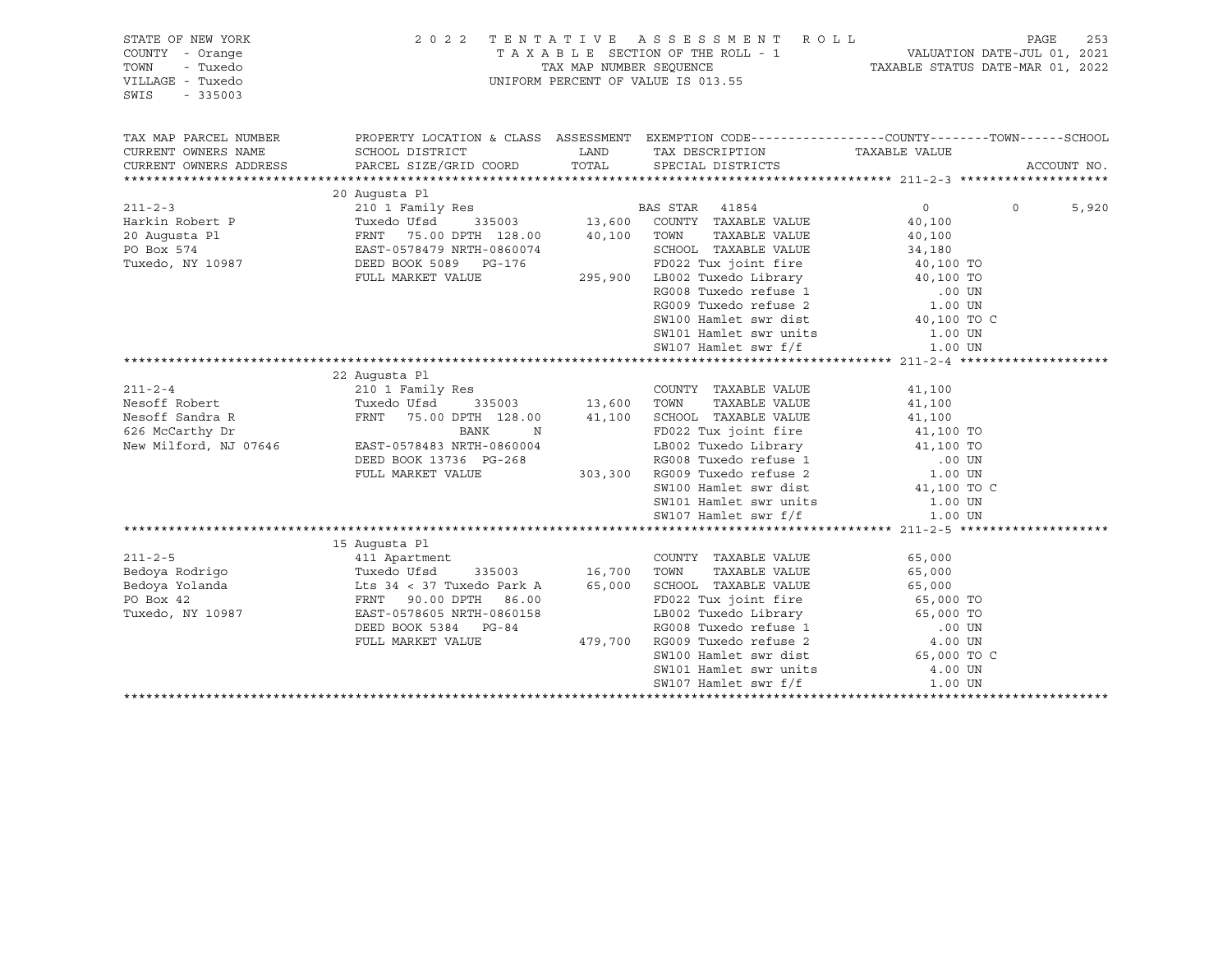| STATE OF NEW YORK<br>COUNTY - Orange<br>TOWN<br>- Tuxedo<br>VILLAGE - Tuxedo<br>SWIS<br>$-335003$ |                                                                                                                                                                                                                                                                                                                                                                                                                                     |                      | 2022 TENTATIVE ASSESSMENT ROLL<br>UNIFORM PERCENT OF VALUE IS 013.55               | PAGE<br>254                                                                                                                                               |
|---------------------------------------------------------------------------------------------------|-------------------------------------------------------------------------------------------------------------------------------------------------------------------------------------------------------------------------------------------------------------------------------------------------------------------------------------------------------------------------------------------------------------------------------------|----------------------|------------------------------------------------------------------------------------|-----------------------------------------------------------------------------------------------------------------------------------------------------------|
| CURRENT OWNERS NAME<br>CURRENT OWNERS ADDRESS                                                     | SCHOOL DISTRICT<br>PARCEL SIZE/GRID COORD                                                                                                                                                                                                                                                                                                                                                                                           | <b>LAND</b><br>TOTAL | TAX DESCRIPTION<br>SPECIAL DISTRICTS                                               | TAX MAP PARCEL NUMBER THE PROPERTY LOCATION & CLASS ASSESSMENT EXEMPTION CODE--------------COUNTY--------TOWN------SCHOOL<br>TAXABLE VALUE<br>ACCOUNT NO. |
|                                                                                                   |                                                                                                                                                                                                                                                                                                                                                                                                                                     |                      |                                                                                    |                                                                                                                                                           |
| $211 - 2 - 6$                                                                                     | 21 Augusta Pl<br>411 Apartment<br>211-2-6<br>211-2-6<br>211-2-6<br>211-2-6<br>26,000<br>26,000<br>26,000<br>26,000<br>26,000<br>26,000<br>26,000<br>2700 PD022<br>2700 PD022<br>2700 PD022<br>2700 PD022<br>2700 PD022<br>2700 PD022<br>2700 PD022<br>2700 PD022<br>2700 PD022<br>2700 PD022<br>2700 P                                                                                                                              |                      | COUNTY TAXABLE VALUE<br>SW100 Hamlet swr dist                                      | 65,000<br>65,000 TO C                                                                                                                                     |
|                                                                                                   |                                                                                                                                                                                                                                                                                                                                                                                                                                     |                      |                                                                                    |                                                                                                                                                           |
|                                                                                                   |                                                                                                                                                                                                                                                                                                                                                                                                                                     |                      |                                                                                    |                                                                                                                                                           |
|                                                                                                   |                                                                                                                                                                                                                                                                                                                                                                                                                                     |                      |                                                                                    |                                                                                                                                                           |
|                                                                                                   | 23 Augusta Pl                                                                                                                                                                                                                                                                                                                                                                                                                       |                      |                                                                                    |                                                                                                                                                           |
| $211 - 2 - 7$<br>48-88 Corp<br>PO Box 115<br>Tuxedo, NY 10987                                     | 411 Apartment<br>Tuxedo Ufsd 335003 16,800 TOWN TAXABLE VALUE<br>Lts 42-45, Tuxedo Pk Assn 65,000 SCHOOL TAXABLE VALUE<br>FRNT 117.00 DPTH 94.00 FD022 Tux joint fire<br>EAST-0578647 NRTH-0859927 LB002 Tuxedo Library<br>DEED BOOK 3049 PG-00312 RG008 Tuxedo refuse 1<br>FULL MARKET VALUE 479,700 RG009 Tuxedo refuse 2                                                                                                         |                      | CONCOL TAXABLE VALUE<br>FD022 Tux joint fire<br>LB002 Tuxedo Library<br>RG008 Ture | 65,000<br>65,000<br>65,000<br>65,000 TO<br>65,000 TO<br>00 UN.<br>4.00 UN                                                                                 |
|                                                                                                   |                                                                                                                                                                                                                                                                                                                                                                                                                                     |                      | SW100 Hamlet swr dist<br>SW101 Hamlet swr units<br>SW107 Hamlet swr f/f<br>1.50 UN | 65,000 TO C                                                                                                                                               |
|                                                                                                   |                                                                                                                                                                                                                                                                                                                                                                                                                                     |                      |                                                                                    |                                                                                                                                                           |
|                                                                                                   | 1 Park Ave<br>$\begin{tabular}{lcccc} $\angle$11$-$a$-$b$ & $\angle$ & $464$ \; 0ffice b1dg. & $\angle$ & $COUNTY$ & TAXABLE VALUE \\ & $\angle$ & $Tuxedo Ufsd$ & $335003 & $12,500$ & $TOWN$ & $TAXABLE VALUE \\ 1 New King St Ste 201 & \text{FRNT} & 108.50 DPTH & $76.40 & $29,725$ & $SCHOOL$ & TAXABLE VALUE \\ West Harrison, NY 10604 & $\triangle$CRES & 0.16 & $P022$ & $Tuv$ & $464$ & $C1UE \\ $Tuxedo Ufsd$ & $33500$ |                      |                                                                                    | 29,725<br>29,725<br>29,725<br>29,725 TO                                                                                                                   |
|                                                                                                   | EAST-0578712 NRTH-0859909<br>DEED BOOK 6215 PG-201<br>FULL MARKET VALUE 219,400 SW101 Hamlet swr units<br>SW107 Hamlet swr f/f                                                                                                                                                                                                                                                                                                      |                      | FD022 Tux joint fire<br>LB002 Tuxedo Library<br>SW100 Hamlet swr dist              | 29,725 TO<br>29,725 TO C<br>2.00 UN<br>1.50 UN                                                                                                            |
|                                                                                                   |                                                                                                                                                                                                                                                                                                                                                                                                                                     |                      |                                                                                    |                                                                                                                                                           |
|                                                                                                   | ${\small \begin{tabular}{lcccc} \textbf{11-2-9} & \textbf{Augusta PI} \\ \textbf{211-2-9} & \textbf{311 Res vac land} \\ \textbf{48-88 Corp} & \texttt{TuuedO Ufsd} & \texttt{335003} & \texttt{3,000 T0NNN} & \texttt{TXABLE VALUE} \\ \textbf{PO Box 115} & \texttt{FRNT} & \texttt{14.00 DPTH} & \texttt{94.00} & \texttt{3,000 SCHOOL TAXABLE VALUE} & \texttt{3,000 TO} \\ \texttt{RXedo, NY 10987} & \texttt{EBNS-1057$       |                      |                                                                                    |                                                                                                                                                           |
|                                                                                                   |                                                                                                                                                                                                                                                                                                                                                                                                                                     |                      |                                                                                    |                                                                                                                                                           |
|                                                                                                   |                                                                                                                                                                                                                                                                                                                                                                                                                                     |                      |                                                                                    |                                                                                                                                                           |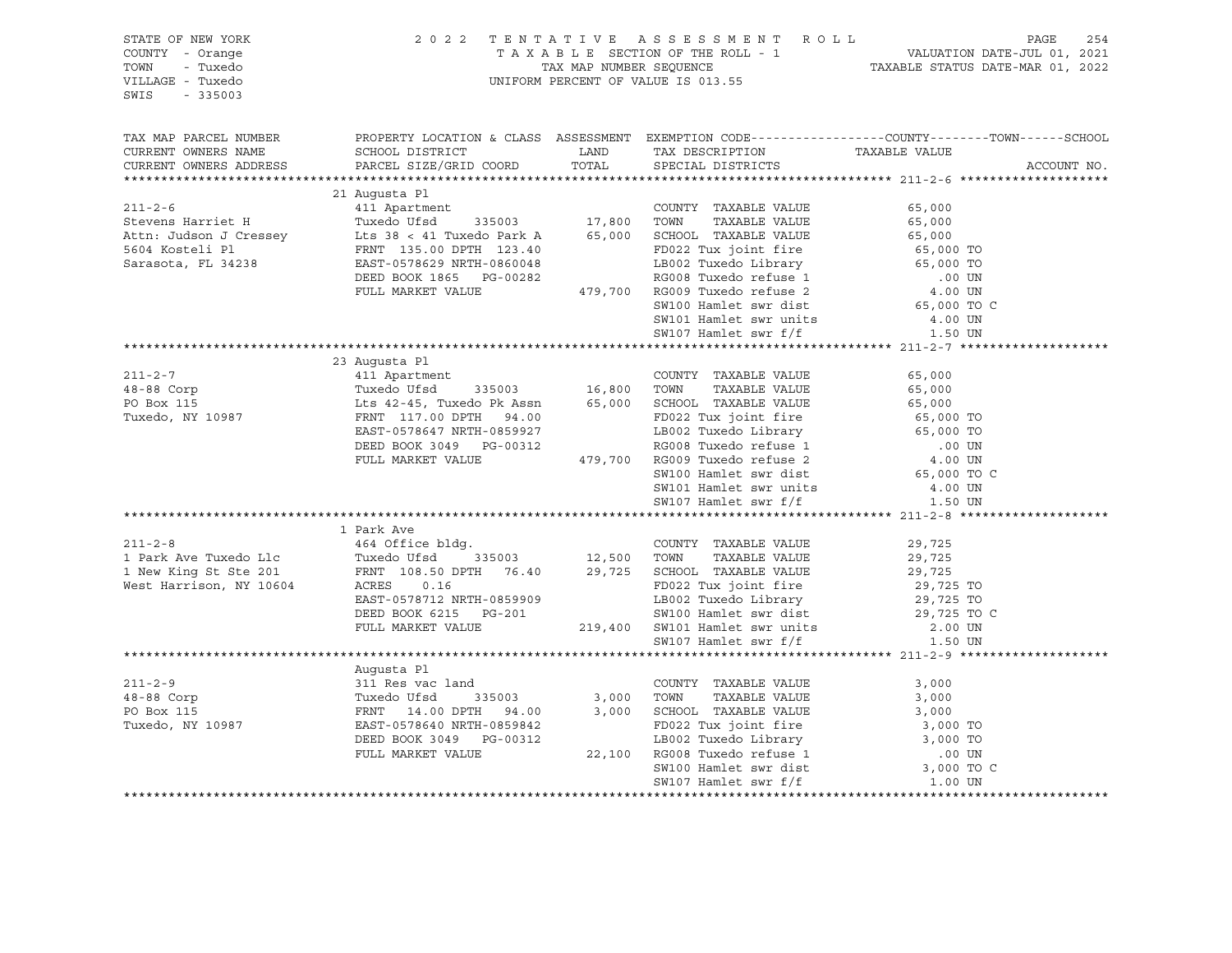| STATE OF NEW YORK<br>COUNTY - Orange<br>- Tuxedo<br>TOWN<br>VILLAGE - Tuxedo<br>SWIS<br>$-335003$ |                                                                                                                                                                                                                                                       |               | 2022 TENTATIVE ASSESSMENT ROLL PAGE 255<br>TAXABLE SECTION OF THE ROLL - 1 VALUATION DATE-JUL 01, 2021<br>TAX MAP NUMBER SEQUENCE TAXABLE STATUS DATE-MAR 01, 2022<br>UNIFORM PERCENT OF VALUE IS 013.55                                      |                                                                     |          |             |
|---------------------------------------------------------------------------------------------------|-------------------------------------------------------------------------------------------------------------------------------------------------------------------------------------------------------------------------------------------------------|---------------|-----------------------------------------------------------------------------------------------------------------------------------------------------------------------------------------------------------------------------------------------|---------------------------------------------------------------------|----------|-------------|
| TAX MAP PARCEL NUMBER                                                                             | PROPERTY LOCATION & CLASS ASSESSMENT EXEMPTION CODE----------------COUNTY-------TOWN------SCHOOL                                                                                                                                                      |               |                                                                                                                                                                                                                                               |                                                                     |          |             |
| CURRENT OWNERS NAME                                                                               |                                                                                                                                                                                                                                                       |               |                                                                                                                                                                                                                                               |                                                                     |          |             |
| CURRENT OWNERS ADDRESS                                                                            |                                                                                                                                                                                                                                                       |               |                                                                                                                                                                                                                                               |                                                                     |          | ACCOUNT NO. |
|                                                                                                   |                                                                                                                                                                                                                                                       |               |                                                                                                                                                                                                                                               |                                                                     |          |             |
|                                                                                                   | 21 Library Rd                                                                                                                                                                                                                                         |               |                                                                                                                                                                                                                                               |                                                                     |          |             |
| $211 - 2 - 10$                                                                                    |                                                                                                                                                                                                                                                       |               | COUNTY TAXABLE VALUE                                                                                                                                                                                                                          | 44,500                                                              |          |             |
| Clifford Michael                                                                                  | Tuxedo Ufsd                                                                                                                                                                                                                                           |               | TAXABLE VALUE                                                                                                                                                                                                                                 | 44,500                                                              |          |             |
|                                                                                                   | Chamberlain Patricia $\frac{126}{28} + \frac{29}{29}$ Tuxedo Park A $\frac{44}{500}$ SCHOOL TAXABLE VALUE                                                                                                                                             |               | 44,500 SCHOOL TAXABLE VALUE<br>FD022 Tux joint fire<br>LB002 Tuxedo Library<br>RG008 Tuxedo Library<br>RG008 Tuxedo refuse 1 00 UN<br>328,400 RG009 Tuxedo refuse 2 2.00 UN<br>SW100 Hamlet swr dist<br>44,500 TO C<br>SW101 Hamlet swr units |                                                                     |          |             |
| 21 Library Rd                                                                                     | FRNT 136.00 DPTH 113.00                                                                                                                                                                                                                               |               |                                                                                                                                                                                                                                               |                                                                     |          |             |
| Tuxedo, NY 10987                                                                                  | EAST-0578727 NRTH-0859838                                                                                                                                                                                                                             |               |                                                                                                                                                                                                                                               |                                                                     |          |             |
|                                                                                                   | DEED BOOK 15140 PG-1690<br>FULL MARKET VALUE                                                                                                                                                                                                          |               |                                                                                                                                                                                                                                               |                                                                     |          |             |
|                                                                                                   |                                                                                                                                                                                                                                                       |               |                                                                                                                                                                                                                                               |                                                                     |          |             |
|                                                                                                   |                                                                                                                                                                                                                                                       |               |                                                                                                                                                                                                                                               |                                                                     |          |             |
|                                                                                                   |                                                                                                                                                                                                                                                       |               |                                                                                                                                                                                                                                               |                                                                     |          |             |
|                                                                                                   |                                                                                                                                                                                                                                                       |               |                                                                                                                                                                                                                                               |                                                                     |          |             |
|                                                                                                   | 19 Library Rd                                                                                                                                                                                                                                         |               |                                                                                                                                                                                                                                               |                                                                     |          |             |
| $211 - 2 - 11$                                                                                    |                                                                                                                                                                                                                                                       |               |                                                                                                                                                                                                                                               | $\overline{0}$                                                      | $\Omega$ | 5,920       |
|                                                                                                   | And Arisonal Marion 210 1 Family Res<br>Hall Louis F Jr Tuxedo Ufsd 335003<br>Hall Marion 19 Library Rd Deed Date 11/27/74<br>PO Box 173 FRNT 87.00 DPTH 115.00<br>Tuxedo, NY 10987 EAST-0578698 NRTH-0859752                                         |               |                                                                                                                                                                                                                                               | 46,500                                                              |          |             |
|                                                                                                   |                                                                                                                                                                                                                                                       | $46,500$ TOWN |                                                                                                                                                                                                                                               | 46,500                                                              |          |             |
|                                                                                                   |                                                                                                                                                                                                                                                       |               | 46,500 TOWN TAXABLE VALUE<br>SCHOOL TAXABLE VALUE<br>115.00 FD022 Tux joint fire 46,500 TO<br>0859752 LB002 Tuxedo Library 46,500 TO<br>343,200 RG008 Tuxedo refuse 1 .00 UN<br>343,200 RG009 Tuxedo refuse 2 1.00 UN<br>2000 TO              |                                                                     |          |             |
|                                                                                                   |                                                                                                                                                                                                                                                       |               |                                                                                                                                                                                                                                               |                                                                     |          |             |
|                                                                                                   |                                                                                                                                                                                                                                                       |               |                                                                                                                                                                                                                                               |                                                                     |          |             |
|                                                                                                   | DEED BOOK 1995 PG-623                                                                                                                                                                                                                                 |               |                                                                                                                                                                                                                                               |                                                                     |          |             |
|                                                                                                   | FULL MARKET VALUE                                                                                                                                                                                                                                     |               |                                                                                                                                                                                                                                               |                                                                     |          |             |
|                                                                                                   |                                                                                                                                                                                                                                                       |               |                                                                                                                                                                                                                                               |                                                                     |          |             |
|                                                                                                   |                                                                                                                                                                                                                                                       |               |                                                                                                                                                                                                                                               | SW100 Hamlet swr dist 46,500 TO C<br>SW101 Hamlet swr units 1.00 UN |          |             |
|                                                                                                   |                                                                                                                                                                                                                                                       |               | SW107 Hamlet swr f/f                                                                                                                                                                                                                          | 1.00 UN                                                             |          |             |
|                                                                                                   |                                                                                                                                                                                                                                                       |               |                                                                                                                                                                                                                                               |                                                                     |          |             |
|                                                                                                   | 15 Library Rd                                                                                                                                                                                                                                         |               | 50 PCT OF VALUE USED FOR EXEMPTION PURPOSES                                                                                                                                                                                                   |                                                                     |          |             |
|                                                                                                   | 211-2-12<br>Coleman Raymond V<br>Coleman Raymond V<br>Tuxedo Ufsd 335003<br>Dunseath Joan M<br>Lts 25 + 26 Tuxedo Park A<br>13,600 BAS STAR 41854<br>13,600 BAS STAR 41854<br>13,500 COUNTY TAXABLE VALUE<br>15-17 Library Rd<br>15-17 Library Rd<br> |               |                                                                                                                                                                                                                                               | 5,313                                                               | 5,313    | 3,240       |
|                                                                                                   |                                                                                                                                                                                                                                                       |               |                                                                                                                                                                                                                                               | $\circ$                                                             | $\Omega$ | 5,920       |
|                                                                                                   |                                                                                                                                                                                                                                                       |               |                                                                                                                                                                                                                                               | 37,187                                                              |          |             |
|                                                                                                   |                                                                                                                                                                                                                                                       |               |                                                                                                                                                                                                                                               | 37,187<br>33,34v<br>42,500 TO<br>10 500 TO                          |          |             |
| Tuxedo, NY 10987                                                                                  | EAST-0578666 NRTH-0859666                                                                                                                                                                                                                             |               | SCHOOL TAXABLE VALUE                                                                                                                                                                                                                          |                                                                     |          |             |
|                                                                                                   | DEED BOOK 12765 PG-1461                                                                                                                                                                                                                               |               |                                                                                                                                                                                                                                               |                                                                     |          |             |
|                                                                                                   | FULL MARKET VALUE                                                                                                                                                                                                                                     |               |                                                                                                                                                                                                                                               |                                                                     |          |             |
|                                                                                                   |                                                                                                                                                                                                                                                       |               |                                                                                                                                                                                                                                               |                                                                     |          |             |
|                                                                                                   |                                                                                                                                                                                                                                                       |               | 313,700 FD022 Tux joint fire<br>313,700 LB002 Tuxedo Library<br>RG008 Tuxedo refuse 1 .00 UN<br>RG009 Tuxedo refuse 2 2.00 UN<br>CW100 Hamlet swr dist 42,500 TO                                                                              |                                                                     |          |             |
|                                                                                                   |                                                                                                                                                                                                                                                       |               |                                                                                                                                                                                                                                               |                                                                     |          |             |
|                                                                                                   |                                                                                                                                                                                                                                                       |               | SW101 Hamlet swr units                                                                                                                                                                                                                        | 2.00 UN                                                             |          |             |
|                                                                                                   |                                                                                                                                                                                                                                                       |               | SW107 Hamlet swr f/f                                                                                                                                                                                                                          | 1.50 UN                                                             |          |             |
|                                                                                                   |                                                                                                                                                                                                                                                       |               |                                                                                                                                                                                                                                               |                                                                     |          |             |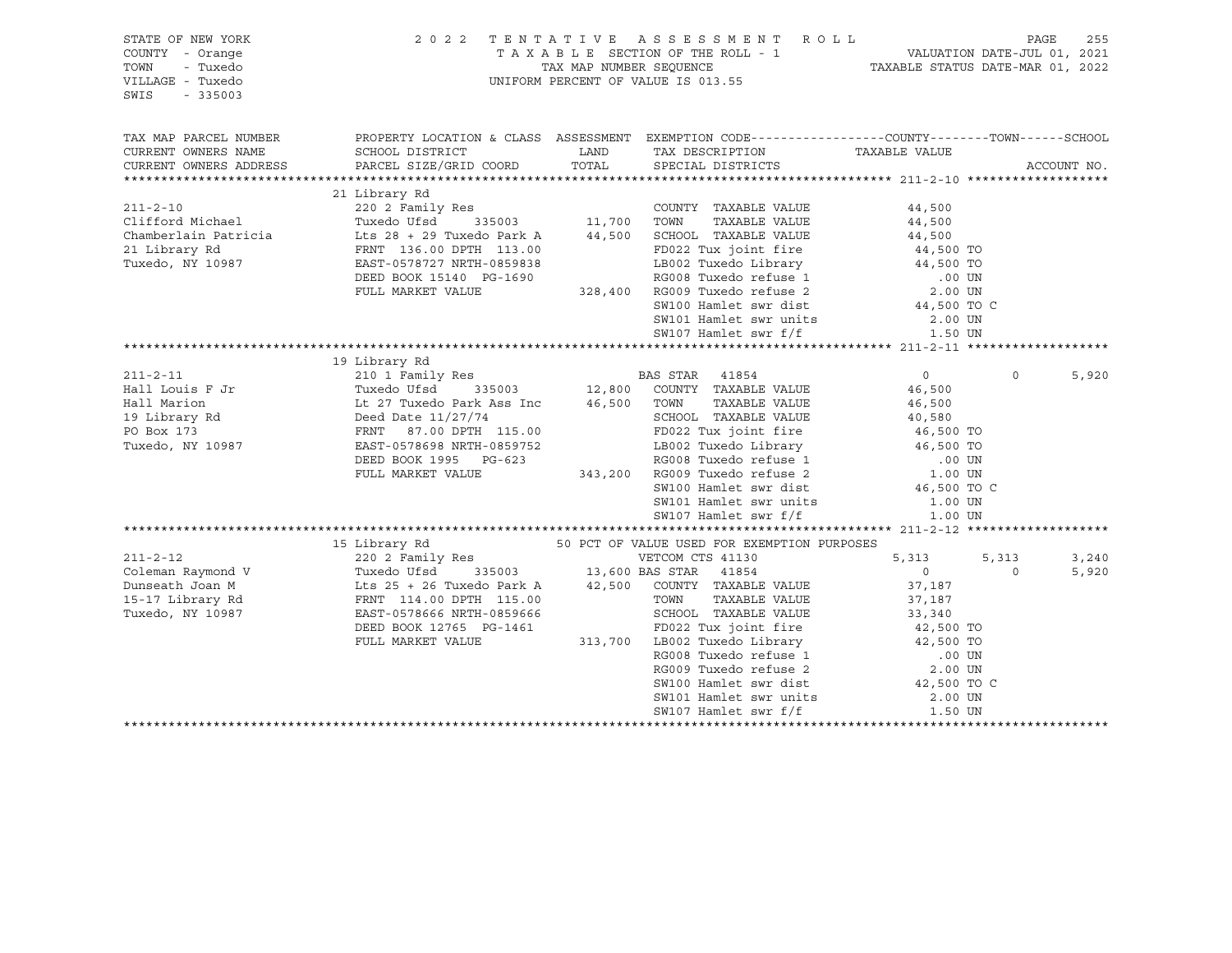| STATE OF NEW YORK<br>COUNTY - Orange<br>TOWN<br>- Tuxedo<br>VILLAGE - Tuxedo<br>SWIS<br>$-335003$ |                                                                                                  |      | 2022 TENTATIVE ASSESSMENT ROLL<br>T A X A B L E SECTION OF THE ROLL - 1<br>TAX MAP NUMBER SEQUENCE - 1 VALUATION DATE-JUL 01, 2021<br>TAX MAP NUMBER SEQUENCE - TAXABLE STATUS DATE-MAR 01, 2022<br>UNIFORM PERCENT OF VALUE IS 013.55 |                     | PAGE     | 256         |
|---------------------------------------------------------------------------------------------------|--------------------------------------------------------------------------------------------------|------|----------------------------------------------------------------------------------------------------------------------------------------------------------------------------------------------------------------------------------------|---------------------|----------|-------------|
| TAX MAP PARCEL NUMBER                                                                             | PROPERTY LOCATION & CLASS ASSESSMENT EXEMPTION CODE----------------COUNTY-------TOWN------SCHOOL |      |                                                                                                                                                                                                                                        |                     |          |             |
| CURRENT OWNERS NAME                                                                               | SCHOOL DISTRICT                                                                                  | LAND | TAX DESCRIPTION TAXABLE VALUE                                                                                                                                                                                                          |                     |          |             |
| CURRENT OWNERS ADDRESS                                                                            | PARCEL SIZE/GRID COORD TOTAL SPECIAL DISTRICTS                                                   |      |                                                                                                                                                                                                                                        |                     |          | ACCOUNT NO. |
|                                                                                                   | 9 Library Rd                                                                                     |      |                                                                                                                                                                                                                                        |                     |          |             |
|                                                                                                   |                                                                                                  |      |                                                                                                                                                                                                                                        | $\Omega$            | $\Omega$ | 5,920       |
|                                                                                                   |                                                                                                  |      |                                                                                                                                                                                                                                        | 44,500              |          |             |
|                                                                                                   |                                                                                                  |      |                                                                                                                                                                                                                                        | 44,500              |          |             |
|                                                                                                   | FRNT 112.00 DPTH 126.00                                                                          |      |                                                                                                                                                                                                                                        |                     |          |             |
| PO Box 464<br>Tuxedo, NY 10987                                                                    | EAST-0578627 NRTH-0859558                                                                        |      | SCHOOL TAXABLE VALUE 38,580<br>FD022 Tux joint fire 44,500 TO                                                                                                                                                                          |                     |          |             |
|                                                                                                   | DEED BOOK 11922 PG-592                                                                           |      |                                                                                                                                                                                                                                        |                     |          |             |
|                                                                                                   | FULL MARKET VALUE                                                                                |      |                                                                                                                                                                                                                                        |                     |          |             |
|                                                                                                   |                                                                                                  |      |                                                                                                                                                                                                                                        |                     |          |             |
|                                                                                                   |                                                                                                  |      | 92<br>19802 Tuxedo Library<br>19802 Tuxedo Library<br>328,400 RG008 Tuxedo refuse 1<br>RG009 Tuxedo refuse 2<br>SW100 Hamlet swr dist<br>44,500 TO UN<br>44,500 TO UN                                                                  |                     |          |             |
|                                                                                                   |                                                                                                  |      |                                                                                                                                                                                                                                        | 1.00 UN             |          |             |
|                                                                                                   |                                                                                                  |      | SW101 Hamlet swr units<br>SW107 Hamlet swr f/f                                                                                                                                                                                         | 1.50 UN             |          |             |
|                                                                                                   |                                                                                                  |      |                                                                                                                                                                                                                                        |                     |          |             |
|                                                                                                   | 7 Library Rd                                                                                     |      |                                                                                                                                                                                                                                        |                     |          |             |
|                                                                                                   |                                                                                                  |      | COUNTY TAXABLE VALUE                                                                                                                                                                                                                   | 46,500<br>46,500    |          |             |
| 211-2-14 COUNT 220 2 Family Res COUNT<br>Library Realty Trust Tuxedo Ufsd 335003 13,300 TOWN      |                                                                                                  |      | TAXABLE VALUE                                                                                                                                                                                                                          | 46,500              |          |             |
|                                                                                                   |                                                                                                  |      |                                                                                                                                                                                                                                        | 46,500<br>46,500 TO |          |             |
| 10 Cayuqa Ct                                                                                      | FRNT 103.20 DPTH 154.50                                                                          |      | FD022 Tux joint fire                                                                                                                                                                                                                   |                     |          |             |
| Averill, NY 12018                                                                                 | 0.39<br>ACRES                                                                                    |      | FD022 Tux joint life the control of the control of the control of RG008 Tuxedo refuse 1 and 100 UN RG009 Tuxedo refuse 2 and 2.00 UN SW100 Hamlet swr dist that the state of the control of the control of the control of the          |                     |          |             |
|                                                                                                   | EAST-0578643 NRTH-0859411                                                                        |      |                                                                                                                                                                                                                                        |                     |          |             |
|                                                                                                   |                                                                                                  |      |                                                                                                                                                                                                                                        |                     |          |             |
|                                                                                                   | DEED BOOK 13972 PG-1802 RG009 Tuxedo refuse 2<br>FULL MARKET VALUE 343,200 SW100 Hamlet swr dist |      |                                                                                                                                                                                                                                        |                     |          |             |
|                                                                                                   |                                                                                                  |      | SW101 Hamlet swr units 2.00 UN                                                                                                                                                                                                         |                     |          |             |
|                                                                                                   |                                                                                                  |      | SW107 Hamlet swr f/f                                                                                                                                                                                                                   | 1.50 UN             |          |             |
|                                                                                                   |                                                                                                  |      |                                                                                                                                                                                                                                        |                     |          |             |
|                                                                                                   | 3 Library Rd                                                                                     |      |                                                                                                                                                                                                                                        |                     |          |             |
|                                                                                                   |                                                                                                  |      |                                                                                                                                                                                                                                        | $\overline{0}$      | $\Omega$ | 5,920       |
|                                                                                                   |                                                                                                  |      |                                                                                                                                                                                                                                        | 49,500              |          |             |
|                                                                                                   |                                                                                                  |      | TOWN INANALLE VALUE<br>SCHOOL TAXABLE VALUE                                                                                                                                                                                            | 49,500              |          |             |
| 3 Library Rd                                                                                      | ACRES 0.21                                                                                       |      |                                                                                                                                                                                                                                        | 43,580<br>49,500 TO |          |             |
| Tuxedo, NY 10987                                                                                  | EAST-0578664 NRTH-0859323                                                                        |      | FD022 Tux joint fire                                                                                                                                                                                                                   |                     |          |             |
|                                                                                                   | DEED BOOK 13105 PG-809                                                                           |      |                                                                                                                                                                                                                                        |                     |          |             |
|                                                                                                   | FULL MARKET VALUE                                                                                |      |                                                                                                                                                                                                                                        |                     |          |             |
|                                                                                                   |                                                                                                  |      | 365,300 EBO02 Tuxedo Library 49,500 TO<br>365,300 RG008 Tuxedo Library 49,500 TO<br>RG009 Tuxedo refuse 1 .00 UN<br>SW100 Hamlet swr dist 49,500 TO C                                                                                  |                     |          |             |
|                                                                                                   |                                                                                                  |      |                                                                                                                                                                                                                                        |                     |          |             |
|                                                                                                   |                                                                                                  |      | SW101 Hamlet swr units                                                                                                                                                                                                                 | 1.00 UN             |          |             |
|                                                                                                   |                                                                                                  |      | SW107 Hamlet swr f/f                                                                                                                                                                                                                   | 1.00 UN             |          |             |
|                                                                                                   |                                                                                                  |      |                                                                                                                                                                                                                                        |                     |          |             |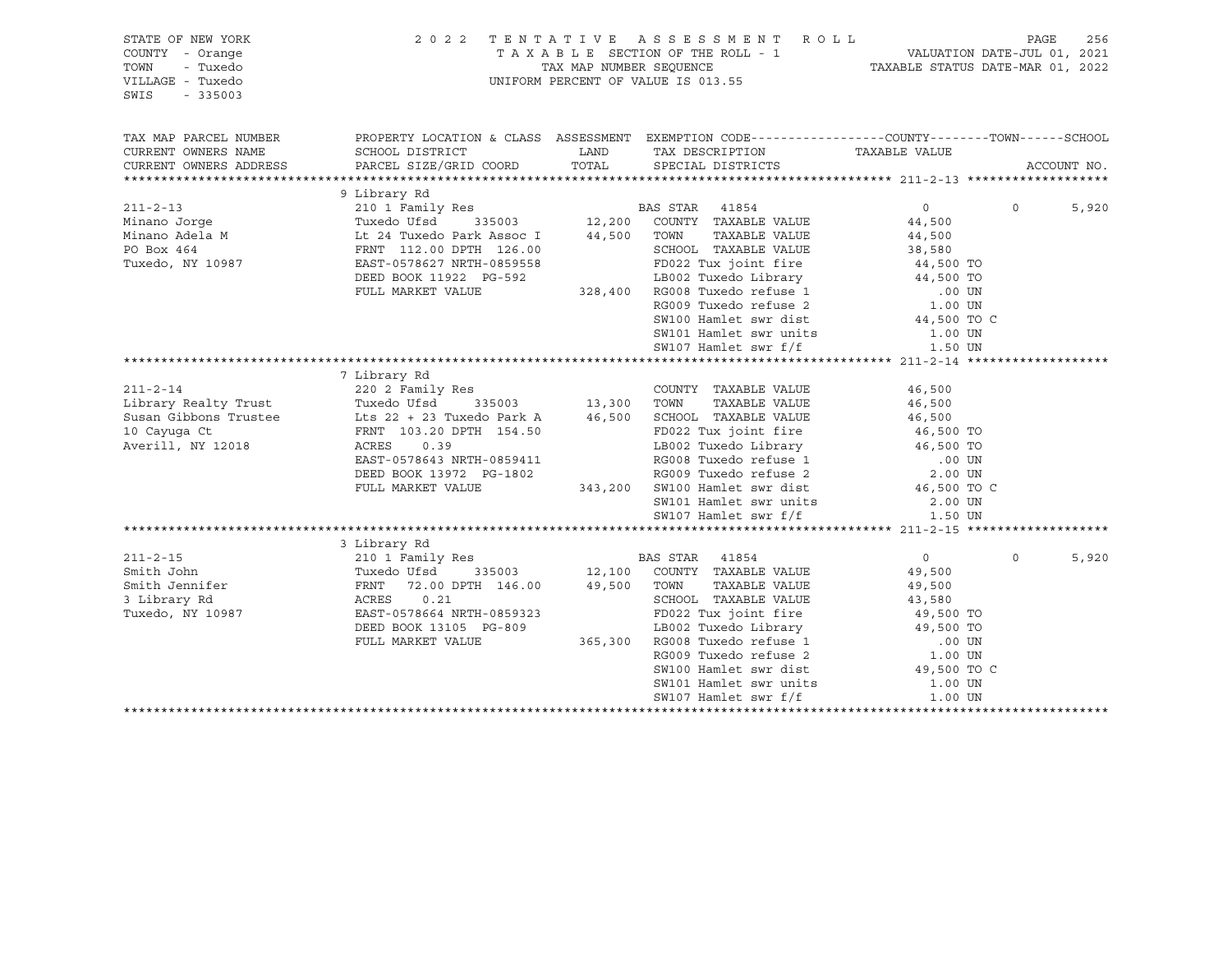| STATE OF NEW YORK<br>COUNTY - Orange<br>TOWN<br>- Tuxedo<br>VILLAGE - Tuxedo<br>SWIS<br>$-335003$ |                                                                                                                                                                                                                                                                                                                                                                                                                                     | 2022 TENTATIVE ASSESSMENT ROLL PAGE 257<br>TAXABLE SECTION OF THE ROLL - 1 VALUATION DATE-JUL 01, 2021<br>TAX MAP NUMBER SEQUENCE TAXABLE STATUS DATE-MAR 01, 2022<br>UNIFORM PERCENT OF VALUE IS 013.55 |                  |         |             |
|---------------------------------------------------------------------------------------------------|-------------------------------------------------------------------------------------------------------------------------------------------------------------------------------------------------------------------------------------------------------------------------------------------------------------------------------------------------------------------------------------------------------------------------------------|----------------------------------------------------------------------------------------------------------------------------------------------------------------------------------------------------------|------------------|---------|-------------|
| TAX MAP PARCEL NUMBER<br>CURRENT OWNERS NAME<br>CURRENT OWNERS ADDRESS                            | PROPERTY LOCATION & CLASS ASSESSMENT EXEMPTION CODE----------------COUNTY-------TOWN------SCHOOL                                                                                                                                                                                                                                                                                                                                    |                                                                                                                                                                                                          |                  |         | ACCOUNT NO. |
|                                                                                                   |                                                                                                                                                                                                                                                                                                                                                                                                                                     |                                                                                                                                                                                                          |                  |         |             |
|                                                                                                   |                                                                                                                                                                                                                                                                                                                                                                                                                                     |                                                                                                                                                                                                          |                  |         |             |
|                                                                                                   |                                                                                                                                                                                                                                                                                                                                                                                                                                     |                                                                                                                                                                                                          | $\overline{0}$ 0 |         | 5,920       |
|                                                                                                   |                                                                                                                                                                                                                                                                                                                                                                                                                                     |                                                                                                                                                                                                          |                  |         |             |
|                                                                                                   |                                                                                                                                                                                                                                                                                                                                                                                                                                     |                                                                                                                                                                                                          |                  |         |             |
|                                                                                                   |                                                                                                                                                                                                                                                                                                                                                                                                                                     |                                                                                                                                                                                                          |                  |         |             |
|                                                                                                   |                                                                                                                                                                                                                                                                                                                                                                                                                                     |                                                                                                                                                                                                          |                  |         |             |
|                                                                                                   |                                                                                                                                                                                                                                                                                                                                                                                                                                     |                                                                                                                                                                                                          |                  |         |             |
|                                                                                                   |                                                                                                                                                                                                                                                                                                                                                                                                                                     |                                                                                                                                                                                                          |                  |         |             |
|                                                                                                   |                                                                                                                                                                                                                                                                                                                                                                                                                                     |                                                                                                                                                                                                          |                  |         |             |
|                                                                                                   |                                                                                                                                                                                                                                                                                                                                                                                                                                     |                                                                                                                                                                                                          |                  |         |             |
|                                                                                                   |                                                                                                                                                                                                                                                                                                                                                                                                                                     |                                                                                                                                                                                                          |                  |         |             |
|                                                                                                   |                                                                                                                                                                                                                                                                                                                                                                                                                                     |                                                                                                                                                                                                          |                  |         |             |
|                                                                                                   | Hospital Rd                                                                                                                                                                                                                                                                                                                                                                                                                         |                                                                                                                                                                                                          |                  |         |             |
|                                                                                                   |                                                                                                                                                                                                                                                                                                                                                                                                                                     | COUNTY TAXABLE VALUE                                                                                                                                                                                     | 1,900            |         |             |
|                                                                                                   |                                                                                                                                                                                                                                                                                                                                                                                                                                     | TAXABLE VALUE                                                                                                                                                                                            | 1,900            |         |             |
|                                                                                                   |                                                                                                                                                                                                                                                                                                                                                                                                                                     |                                                                                                                                                                                                          | 1,900            |         |             |
|                                                                                                   | 211-2-17<br>211-2-17<br>211-2-17<br>211-2-17<br>211-2-17<br>211-2-17<br>211-2-17<br>211-2-17<br>211-2-17<br>211-2-17<br>211-2-17<br>211-2-17<br>211-2-17<br>211-2-17<br>211-2-17<br>211-2-17<br>211-2-17<br>22 TWN TAXABLE VALUE<br>21.900 TOWN TAXABLE VALUE<br>21.<br>ACRES 0.17<br>EAST-0578369 NRTH-0859241<br>DEED BOOK 13076 PG-788<br>DEED BOOK 13076 PG-788<br>RG008 Tuxedo refuse 1 (00 UN                                 |                                                                                                                                                                                                          |                  |         |             |
|                                                                                                   |                                                                                                                                                                                                                                                                                                                                                                                                                                     |                                                                                                                                                                                                          |                  |         |             |
|                                                                                                   |                                                                                                                                                                                                                                                                                                                                                                                                                                     |                                                                                                                                                                                                          |                  |         |             |
|                                                                                                   | FULL MARKET VALUE 14,000                                                                                                                                                                                                                                                                                                                                                                                                            |                                                                                                                                                                                                          |                  |         |             |
|                                                                                                   | 10 Temple Dr                                                                                                                                                                                                                                                                                                                                                                                                                        |                                                                                                                                                                                                          |                  |         |             |
|                                                                                                   |                                                                                                                                                                                                                                                                                                                                                                                                                                     |                                                                                                                                                                                                          |                  |         |             |
|                                                                                                   |                                                                                                                                                                                                                                                                                                                                                                                                                                     |                                                                                                                                                                                                          |                  |         |             |
|                                                                                                   |                                                                                                                                                                                                                                                                                                                                                                                                                                     |                                                                                                                                                                                                          |                  |         |             |
|                                                                                                   |                                                                                                                                                                                                                                                                                                                                                                                                                                     |                                                                                                                                                                                                          |                  |         |             |
|                                                                                                   |                                                                                                                                                                                                                                                                                                                                                                                                                                     |                                                                                                                                                                                                          |                  |         |             |
|                                                                                                   |                                                                                                                                                                                                                                                                                                                                                                                                                                     |                                                                                                                                                                                                          |                  |         |             |
|                                                                                                   |                                                                                                                                                                                                                                                                                                                                                                                                                                     |                                                                                                                                                                                                          |                  |         |             |
|                                                                                                   | $\begin{tabular}{lcccc} \bf 211-2-18 & & & 10 Temple Dr & & & \bf 20,000 \\ \bf 211-2-18 & & & 12 Vec with & 335003 & 6,700 TWNN & TAXABLE VALUE & 20,000 \\ \bf 100 Kohout Rd & & FNNT & & 335003 & 6,700 TWNN & TAXABLE VALUE & 20,000 \\ \bf 100 Kohout Rd & & FNNT & & 80.00 DPTH & 51.00 & 20,000 SCHOOL TAXABLE VALUE & 20,000 T0 \\ \bf 20,000 T0 & & & 2000 T0 & &$                                                         |                                                                                                                                                                                                          |                  |         |             |
|                                                                                                   |                                                                                                                                                                                                                                                                                                                                                                                                                                     |                                                                                                                                                                                                          |                  |         |             |
|                                                                                                   |                                                                                                                                                                                                                                                                                                                                                                                                                                     |                                                                                                                                                                                                          |                  | $\circ$ | 5,920       |
|                                                                                                   |                                                                                                                                                                                                                                                                                                                                                                                                                                     |                                                                                                                                                                                                          |                  |         |             |
|                                                                                                   |                                                                                                                                                                                                                                                                                                                                                                                                                                     |                                                                                                                                                                                                          |                  |         |             |
|                                                                                                   |                                                                                                                                                                                                                                                                                                                                                                                                                                     |                                                                                                                                                                                                          |                  |         |             |
|                                                                                                   | $\begin{tabular}{lcccc} \texttt{7777112} \texttt{78713} & \texttt{87} & \texttt{R} & \texttt{R} & \texttt{R} & \texttt{9} \\ \texttt{211-2-19} & \texttt{220 2 Family Res} & \texttt{BAS STAR} & \texttt{41854} & \texttt{0} \\ \texttt{Cichowski } \texttt{Kam } P & \texttt{Lt 20 Tused UER} & \texttt{57,000} & \texttt{COWITY} & \texttt{TAXABLE VALUE} & \texttt{57,000} \\ \texttt{Cichowski } \texttt{Kam } P & \texttt{Lt $ |                                                                                                                                                                                                          |                  |         |             |
|                                                                                                   |                                                                                                                                                                                                                                                                                                                                                                                                                                     |                                                                                                                                                                                                          |                  |         |             |
|                                                                                                   |                                                                                                                                                                                                                                                                                                                                                                                                                                     |                                                                                                                                                                                                          |                  |         |             |
|                                                                                                   |                                                                                                                                                                                                                                                                                                                                                                                                                                     |                                                                                                                                                                                                          |                  |         |             |
|                                                                                                   |                                                                                                                                                                                                                                                                                                                                                                                                                                     |                                                                                                                                                                                                          |                  |         |             |
|                                                                                                   |                                                                                                                                                                                                                                                                                                                                                                                                                                     | SW101 Hamlet swr units                                                                                                                                                                                   | 2.00 UN          |         |             |
|                                                                                                   |                                                                                                                                                                                                                                                                                                                                                                                                                                     |                                                                                                                                                                                                          |                  |         |             |
|                                                                                                   |                                                                                                                                                                                                                                                                                                                                                                                                                                     |                                                                                                                                                                                                          |                  |         |             |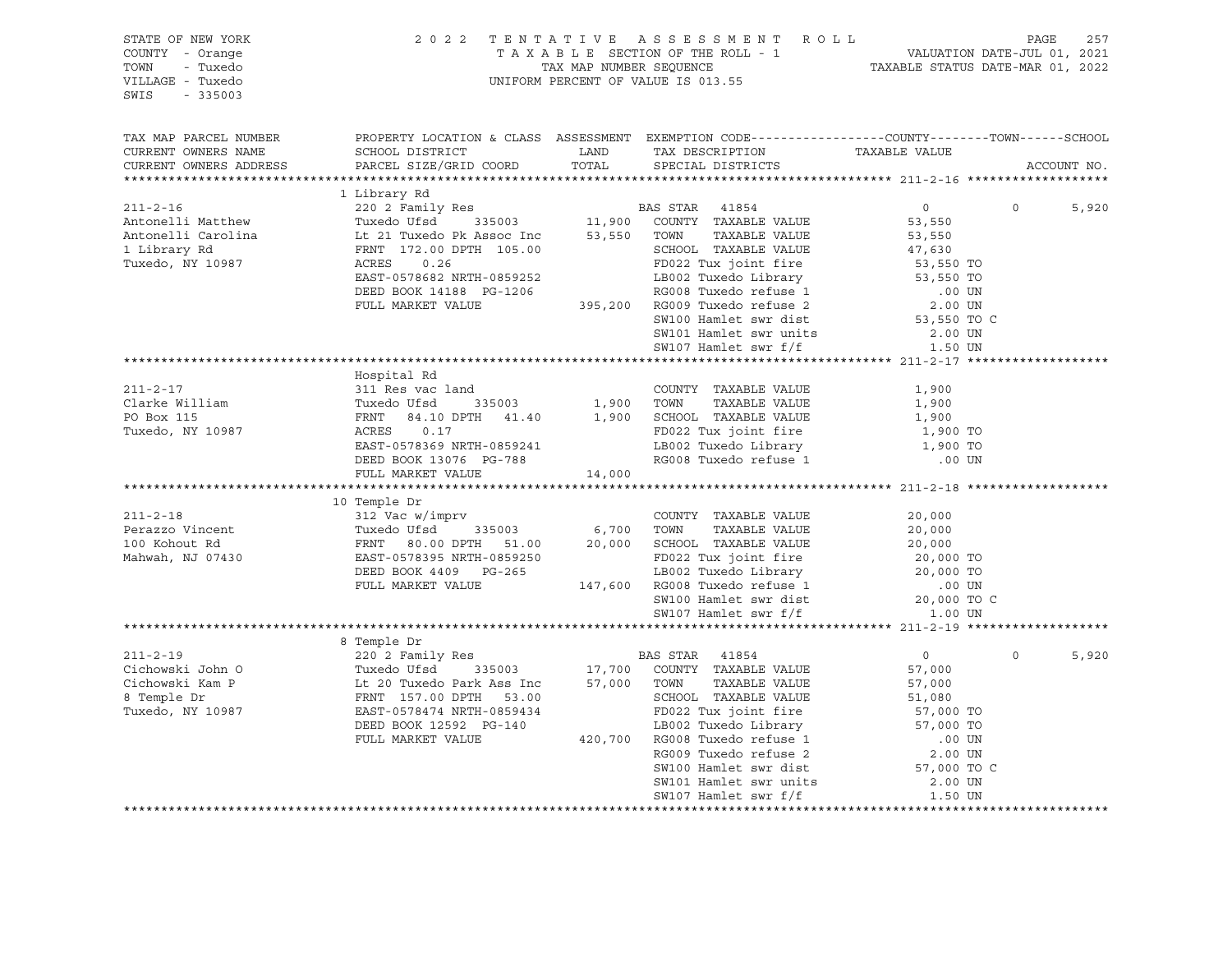| STATE OF NEW YORK<br>COUNTY - Orange<br>TOWN<br>- Tuxedo<br>VILLAGE - Tuxedo<br>$-335003$<br>SWIS | 2 0 2 2                                                                                           | TAX MAP NUMBER SEQUENCE | TENTATIVE ASSESSMENT ROLL<br>TAXABLE SECTION OF THE ROLL - 1<br>UNIFORM PERCENT OF VALUE IS 013.55 | VALUATION DATE-JUL 01, 2021<br>TAXABLE STATUS DATE-MAR 01, 2022 | PAGE     | 258         |
|---------------------------------------------------------------------------------------------------|---------------------------------------------------------------------------------------------------|-------------------------|----------------------------------------------------------------------------------------------------|-----------------------------------------------------------------|----------|-------------|
| TAX MAP PARCEL NUMBER                                                                             | PROPERTY LOCATION & CLASS ASSESSMENT EXEMPTION CODE-----------------COUNTY-------TOWN------SCHOOL |                         |                                                                                                    |                                                                 |          |             |
| CURRENT OWNERS NAME<br>CURRENT OWNERS ADDRESS                                                     | SCHOOL DISTRICT<br>PARCEL SIZE/GRID COORD                                                         | LAND<br>TOTAL           | TAX DESCRIPTION<br>SPECIAL DISTRICTS                                                               | TAXABLE VALUE                                                   |          | ACCOUNT NO. |
|                                                                                                   |                                                                                                   |                         |                                                                                                    |                                                                 |          |             |
|                                                                                                   | 35 Augusta Pl                                                                                     |                         | 50 PCT OF VALUE USED FOR EXEMPTION PURPOSES                                                        |                                                                 |          |             |
| $211 - 2 - 20$                                                                                    | 280 Res Multiple                                                                                  |                         | VETCOM CTS 41130                                                                                   | 5,670                                                           | 6,775    | 3,240       |
| Iannone, Jr Trustee William                                                                       | Tuxedo Ufsd                                                                                       | 335003 14,300 BAS STAR  | 41854                                                                                              | $\circ$                                                         | $\Omega$ | 5,920       |
| Iannone, Trustee Jean                                                                             | ACRES<br>1.40                                                                                     |                         | 54,200 COUNTY TAXABLE VALUE                                                                        | 48,530                                                          |          |             |
| 35 Augusta Pl                                                                                     | EAST-0578510 NRTH-0859731                                                                         |                         | TOWN<br>TAXABLE VALUE                                                                              | 47,425                                                          |          |             |
| Tuxedo, NY 10987                                                                                  | DEED BOOK 15187 PG-1219                                                                           |                         | SCHOOL TAXABLE VALUE                                                                               | 45,040                                                          |          |             |
|                                                                                                   | FULL MARKET VALUE                                                                                 |                         | 400,000 FD022 Tux joint fire                                                                       | $54,200$ TO                                                     |          |             |
|                                                                                                   |                                                                                                   |                         | LB002 Tuxedo Library 54,200 TO                                                                     |                                                                 |          |             |
|                                                                                                   |                                                                                                   |                         | RG008 Tuxedo refuse 1<br>RG009 Tuxedo refuse 2                                                     | .00 UN                                                          |          |             |
|                                                                                                   |                                                                                                   |                         | SW100 Hamlet swr dist                                                                              | 2.00 UN<br>54,200 TO C                                          |          |             |
|                                                                                                   |                                                                                                   |                         |                                                                                                    | 2.00 UN                                                         |          |             |
|                                                                                                   |                                                                                                   |                         | SW101 Hamlet swr units<br>SW107 Hamlet swr f/f                                                     | 1.00 UN                                                         |          |             |
|                                                                                                   |                                                                                                   |                         |                                                                                                    |                                                                 |          |             |
|                                                                                                   | 76 Nursery Rd                                                                                     |                         |                                                                                                    |                                                                 |          |             |
| $211 - 2 - 21$                                                                                    | 210 1 Family Res                                                                                  |                         | BAS STAR 41854                                                                                     | $\circ$                                                         | $\circ$  | 5,920       |
| Schucht Christopher                                                                               | Tuxedo Ufsd<br>335003                                                                             |                         | 13,700 COUNTY TAXABLE VALUE                                                                        | 40,100                                                          |          |             |
| Schucht Kristen                                                                                   | FRNT 73.00 DPTH 104.00                                                                            | 40,100 TOWN             | TAXABLE VALUE                                                                                      | 40,100                                                          |          |             |
| PO Box 169                                                                                        | EAST-0578359 NRTH-0859686                                                                         |                         | SCHOOL TAXABLE VALUE                                                                               | 34,180                                                          |          |             |
| Tuxedo, NY 10987                                                                                  | DEED BOOK 11628 PG-1589                                                                           |                         | FD022 Tux joint fire                                                                               | 40,100 TO                                                       |          |             |
|                                                                                                   | FULL MARKET VALUE                                                                                 |                         | rpuzz ida juli<br>295,900 LB002 Tuxedo Library<br>2000 Timedo refuse 1                             | 40,100 TO                                                       |          |             |
|                                                                                                   |                                                                                                   |                         |                                                                                                    | .00 UN                                                          |          |             |
|                                                                                                   |                                                                                                   |                         | RG009 Tuxedo refuse 2                                                                              | 1.00 UN                                                         |          |             |
|                                                                                                   |                                                                                                   |                         | SW100 Hamlet swr dist                                                                              | 40,100 TO C                                                     |          |             |
|                                                                                                   |                                                                                                   |                         | SW101 Hamlet swr units<br>SW107 Hamlet swr f/f                                                     | 1.00 UN<br>1.00 UN                                              |          |             |
|                                                                                                   |                                                                                                   |                         |                                                                                                    |                                                                 |          |             |
|                                                                                                   | 9 Store Rd                                                                                        |                         |                                                                                                    |                                                                 |          |             |
| $211 - 4 - 1$                                                                                     | 480 Mult-use bld                                                                                  |                         | COUNTY TAXABLE VALUE                                                                               | 67,500                                                          |          |             |
| 9 Store Road, LLC                                                                                 | Tuxedo Ufsd<br>335003                                                                             | 16,900 TOWN             | TAXABLE VALUE                                                                                      | 67,500                                                          |          |             |
| PO Box 607                                                                                        | Lts 10<13 Tuxedo Park Ass                                                                         |                         | 67,500 SCHOOL TAXABLE VALUE                                                                        | 67,500                                                          |          |             |
| Tuxedo, NY 10987                                                                                  | FRNT 241.00 DPTH 112.00                                                                           |                         | FD022 Tux joint fire                                                                               | 67,500 TO                                                       |          |             |
|                                                                                                   | EAST-0578779 NRTH-0859536                                                                         |                         | LB002 Tuxedo Library                                                                               | 67,500 TO                                                       |          |             |
|                                                                                                   | DEED BOOK 13748 PG-821                                                                            |                         | RG008 Tuxedo refuse 1<br>RG009 Tuxedo refuse 2                                                     | .00 UN                                                          |          |             |
|                                                                                                   | FULL MARKET VALUE                                                                                 | 498,200                 |                                                                                                    | 4.00 UN                                                         |          |             |
|                                                                                                   |                                                                                                   |                         | SW100 Hamlet swr dist                                                                              | 67,500 TO C                                                     |          |             |
|                                                                                                   |                                                                                                   |                         | SW101 Hamlet swr units                                                                             | 4.00 UN                                                         |          |             |
|                                                                                                   |                                                                                                   |                         | SW107 Hamlet swr f/f                                                                               | 2.00 UN                                                         |          |             |

\*\*\*\*\*\*\*\*\*\*\*\*\*\*\*\*\*\*\*\*\*\*\*\*\*\*\*\*\*\*\*\*\*\*\*\*\*\*\*\*\*\*\*\*\*\*\*\*\*\*\*\*\*\*\*\*\*\*\*\*\*\*\*\*\*\*\*\*\*\*\*\*\*\*\*\*\*\*\*\*\*\*\*\*\*\*\*\*\*\*\*\*\*\*\*\*\*\*\*\*\*\*\*\*\*\*\*\*\*\*\*\*\*\*\*\*\*\*\*\*\*\*\*\*\*\*\*\*\*\*\*\*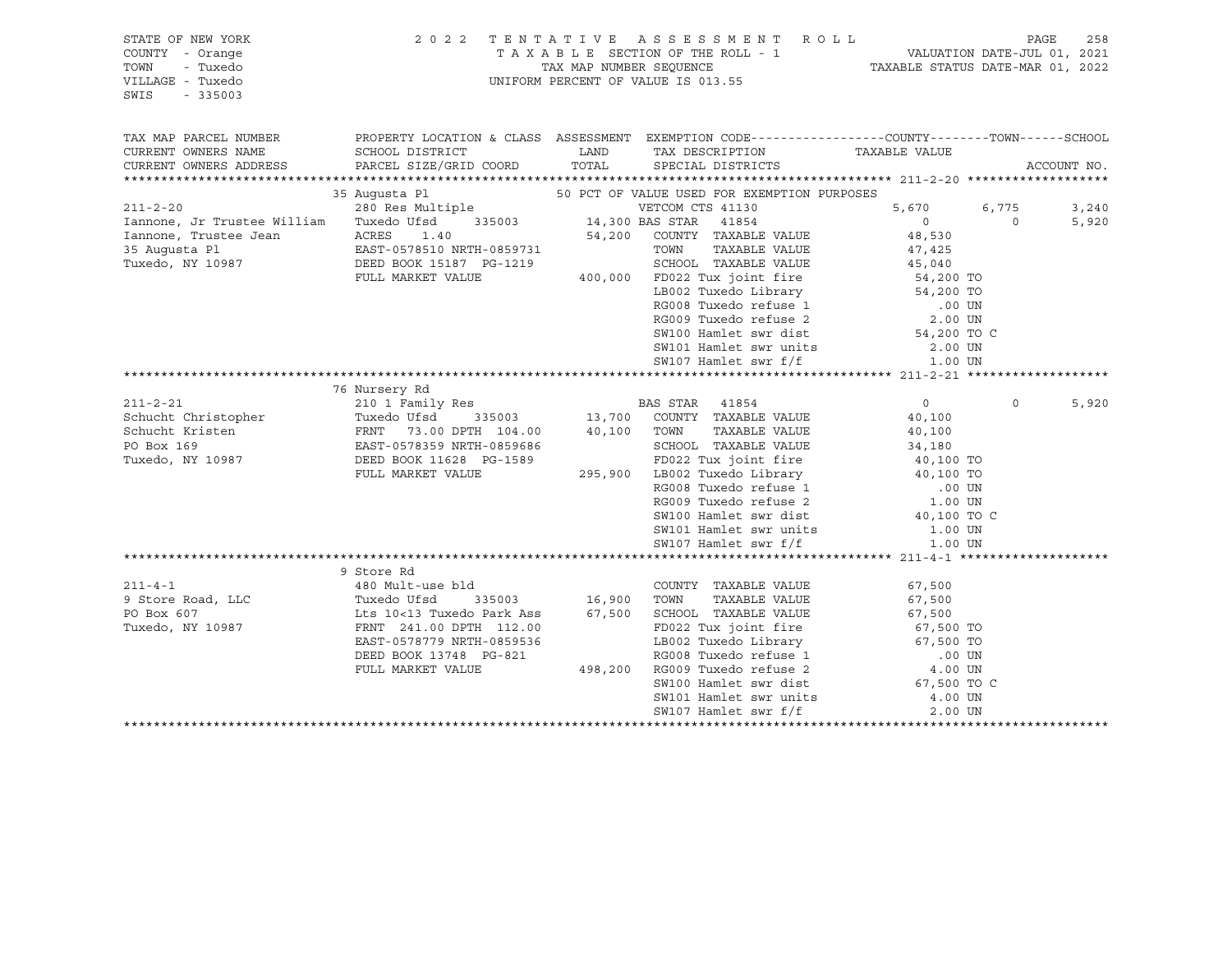STATE OF NEW YORK 2 0 2 2 T E N T A T I V E A S S E S S M E N T R O L L PAGE 259 COUNTY - Orange T A X A B L E SECTION OF THE ROLL - 1 VALUATION DATE-JUL 01, 2021 TOWN - Tuxedo TAX MAP NUMBER SEQUENCE TAXABLE STATUS DATE-MAR 01, 2022 UNIFORM PERCENT OF VALUE IS 013.55 SWIS - 335003 TAX MAP PARCEL NUMBER PROPERTY LOCATION & CLASS ASSESSMENT EXEMPTION CODE------------------COUNTY--------TOWN------SCHOOL CURRENT OWNERS NAME SCHOOL DISTRICT LAND TAX DESCRIPTION TAXABLE VALUE CURRENT OWNERS ADDRESS PARCEL SIZE/GRID COORD TOTAL SPECIAL DISTRICTS ACCOUNT NO. \*\*\*\*\*\*\*\*\*\*\*\*\*\*\*\*\*\*\*\*\*\*\*\*\*\*\*\*\*\*\*\*\*\*\*\*\*\*\*\*\*\*\*\*\*\*\*\*\*\*\*\*\*\*\*\*\*\*\*\*\*\*\*\*\*\*\*\*\*\*\*\*\*\*\*\*\*\*\*\*\*\*\*\*\*\*\*\*\*\*\*\*\*\*\*\*\*\*\*\*\*\*\* 211-4-2 \*\*\*\*\*\*\*\*\*\*\*\*\*\*\*\*\*\*\*\* 3 Store Rd 211-4-2 230 3 Family Res COUNTY TAXABLE VALUE 60,100 Marte Crysandy Tuxedo Ufsd 335003 17,500 TOWN TAXABLE VALUE 60,100 Lahti Caroline F Lts 6<9 Tuxedo Park Ass I 60,100 SCHOOL TAXABLE VALUE 60,100 PO Box 754 FRNT 170.50 DPTH 105.70 FD022 Tux joint fire 60,100 TO Tuxedo Park, NY 10987 ACRES 0.35 LB002 Tuxedo Library 60,100 TO EAST-0578794 NRTH-0859408 RG008 Tuxedo refuse 1 .00 UN DEED BOOK 14792 PG-1480 <br>RG009 Tuxedo refuse 2 FULL MARKET VALUE 443,500 SW100 Hamlet swr dist 60,100 TO C SW101 Hamlet swr units 3.00 UN SW107 Hamlet swr f/f 1.50 UN \*\*\*\*\*\*\*\*\*\*\*\*\*\*\*\*\*\*\*\*\*\*\*\*\*\*\*\*\*\*\*\*\*\*\*\*\*\*\*\*\*\*\*\*\*\*\*\*\*\*\*\*\*\*\*\*\*\*\*\*\*\*\*\*\*\*\*\*\*\*\*\*\*\*\*\*\*\*\*\*\*\*\*\*\*\*\*\*\*\*\*\*\*\*\*\*\*\*\*\*\*\*\* 211-5-2 \*\*\*\*\*\*\*\*\*\*\*\*\*\*\*\*\*\*\*\* 14 Store Rd 211-5-2 483 Converted Re COUNTY TAXABLE VALUE 69,000 14 Store Road LLC Tuxedo Ufsd 335003 25,000 TOWN TAXABLE VALUE 69,000 1 New King St Ste 201 Lt 1 Pt Lt 2 Tuxedo Park 69,000 SCHOOL TAXABLE VALUE 69,000 69,000 TO<br>
West Harrison, NY 10604 FRNT 109.00 DPTH 103.00 FD022 Tux joint fire 69,000 TO West Harrison, NY 10604 FRNT 109.00 DPTH 103.00 FD022 Tux joint fire 69,000 TO EAST-0578885 NRTH-0859640 LB002 Tuxedo Library 69,000 TO DEED BOOK 13368 PG-93 SW100 Hamlet swr dist 69,000 TO C FULL MARKET VALUE 509,200 SW101 Hamlet swr units 3.00 UN SW107 Hamlet swr f/f  $1.50$  UN \*\*\*\*\*\*\*\*\*\*\*\*\*\*\*\*\*\*\*\*\*\*\*\*\*\*\*\*\*\*\*\*\*\*\*\*\*\*\*\*\*\*\*\*\*\*\*\*\*\*\*\*\*\*\*\*\*\*\*\*\*\*\*\*\*\*\*\*\*\*\*\*\*\*\*\*\*\*\*\*\*\*\*\*\*\*\*\*\*\*\*\*\*\*\*\*\*\*\*\*\*\*\* 211-5-3.1 \*\*\*\*\*\*\*\*\*\*\*\*\*\*\*\*\*\* Route 17<br>330 Vacant comm 211-5-3.1 330 Vacant comm COUNTY TAXABLE VALUE 12,800 14 Store Road LLC Tuxedo Ufsd 335003 12,800 TOWN TAXABLE VALUE 12,800 1 New King St Ste 201 Pt Lts 2 + 3 Tuxedo Park 12,800 SCHOOL TAXABLE VALUE 12,800 West Harrison, NY 10604 Lt 1 Map 226-97 FD022 Tux joint fire 12,800 TO FRNT 76.00 DPTH 99.00 LB002 Tuxedo Library 12,800 TO EAST-0578899 NRTH-0859584 RG008 Tuxedo refuse 1 .00 UN DEED BOOK 13368 PG-93 SW100 Hamlet swr dist 12,800 TO C FULL MARKET VALUE 94,500 SW107 Hamlet swr f/f 2.00 UN \*\*\*\*\*\*\*\*\*\*\*\*\*\*\*\*\*\*\*\*\*\*\*\*\*\*\*\*\*\*\*\*\*\*\*\*\*\*\*\*\*\*\*\*\*\*\*\*\*\*\*\*\*\*\*\*\*\*\*\*\*\*\*\*\*\*\*\*\*\*\*\*\*\*\*\*\*\*\*\*\*\*\*\*\*\*\*\*\*\*\*\*\*\*\*\*\*\*\*\*\*\*\* 211-5-5.2 \*\*\*\*\*\*\*\*\*\*\*\*\*\*\*\*\*\* 215 Route 17 211-5-5.2 483 Converted Re COUNTY TAXABLE VALUE 132,000 Tuxedo Hudson Company # 1 LLC Tuxedo Ufsd 335003 55,500 TOWN TAXABLE VALUE 132,000 PO Box 775 Lt 2 Map 226-97 132,000 SCHOOL TAXABLE VALUE 132,000 Tuxedo Park, NY 10987 FRNT 235.00 DPTH 110.00 FD022 Tux joint fire 132,000 TO EAST-0578912 NRTH-0859391 LB002 Tuxedo Library 132,000 TO DEED BOOK 14017 PG-1576 SW100 Hamlet swr dist 132,000 TO C FULL MARKET VALUE 974,200 SW101 Hamlet swr units 8.00 UN SW107 Hamlet swr  $f/f$  2.00 UN \*\*\*\*\*\*\*\*\*\*\*\*\*\*\*\*\*\*\*\*\*\*\*\*\*\*\*\*\*\*\*\*\*\*\*\*\*\*\*\*\*\*\*\*\*\*\*\*\*\*\*\*\*\*\*\*\*\*\*\*\*\*\*\*\*\*\*\*\*\*\*\*\*\*\*\*\*\*\*\*\*\*\*\*\*\*\*\*\*\*\*\*\*\*\*\*\*\*\*\*\*\*\*\*\*\*\*\*\*\*\*\*\*\*\*\*\*\*\*\*\*\*\*\*\*\*\*\*\*\*\*\*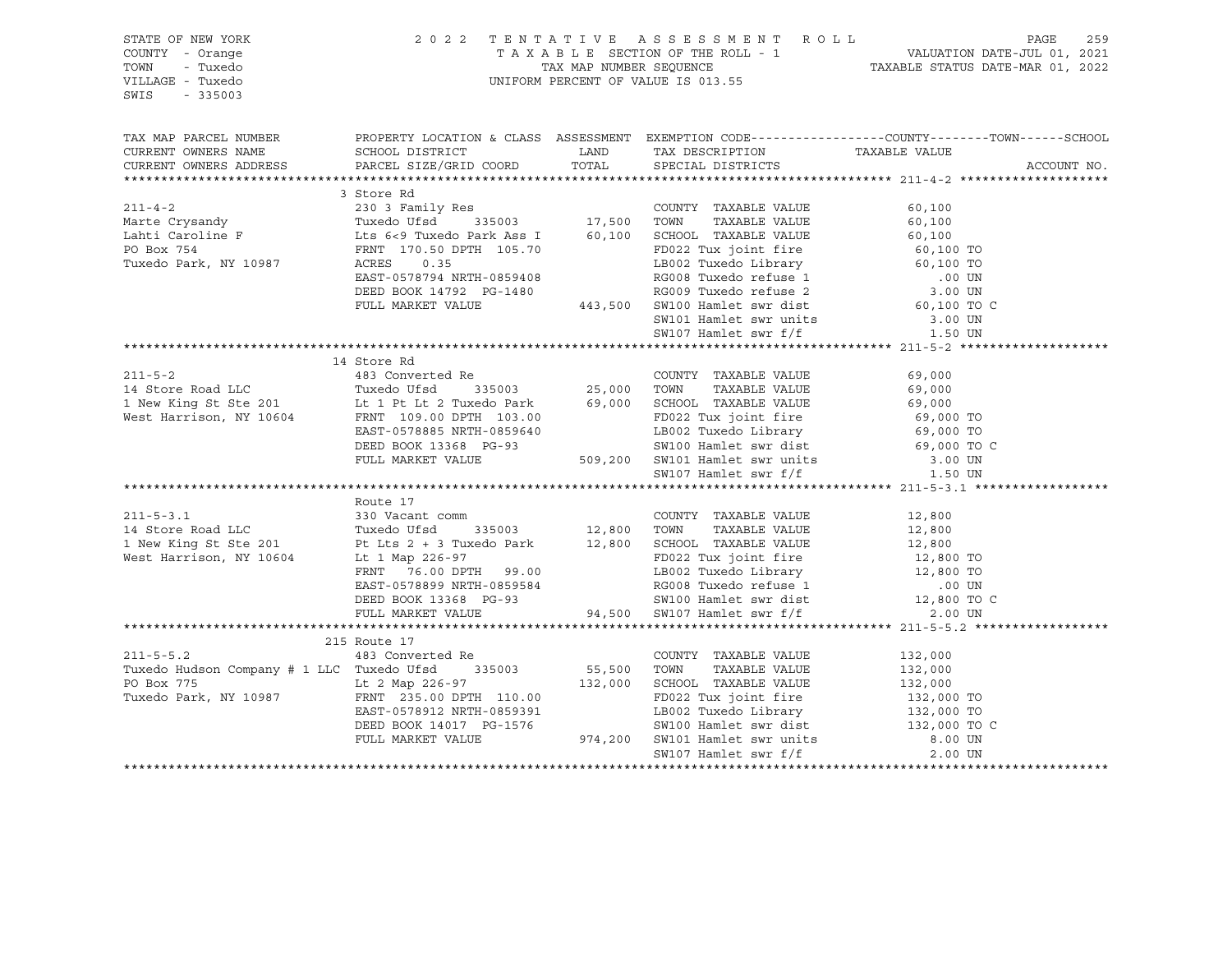| STATE OF NEW YORK<br>COUNTY - Orange<br>TOWN<br>- Tuxedo<br>VILLAGE - Tuxedo<br>SWIS<br>$-335003$                                                                                                                                    | 2 0 2 2                                                                                                                                                                                                                                 |         | TENTATIVE ASSESSMENT ROLL<br>UNIFORM PERCENT OF VALUE IS 013.55                                                                                                                 | PAGE<br>260<br>TAXABLE SECTION OF THE ROLL - 1<br>TAXABLE SECTION OF THE ROLL - 1<br>TAXABLE STATUS DATE-MAR 01, 2022 |
|--------------------------------------------------------------------------------------------------------------------------------------------------------------------------------------------------------------------------------------|-----------------------------------------------------------------------------------------------------------------------------------------------------------------------------------------------------------------------------------------|---------|---------------------------------------------------------------------------------------------------------------------------------------------------------------------------------|-----------------------------------------------------------------------------------------------------------------------|
| TAX MAP PARCEL NUMBER                                                                                                                                                                                                                |                                                                                                                                                                                                                                         |         |                                                                                                                                                                                 | PROPERTY LOCATION & CLASS ASSESSMENT EXEMPTION CODE---------------COUNTY-------TOWN-----SCHOOL                        |
| CURRENT OWNERS NAME                                                                                                                                                                                                                  | SCHOOL DISTRICT                                                                                                                                                                                                                         | LAND    | TAX DESCRIPTION                                                                                                                                                                 | TAXABLE VALUE                                                                                                         |
| CURRENT OWNERS ADDRESS                                                                                                                                                                                                               | PARCEL SIZE/GRID COORD                                                                                                                                                                                                                  | TOTAL   | SPECIAL DISTRICTS                                                                                                                                                               | ACCOUNT NO.                                                                                                           |
|                                                                                                                                                                                                                                      |                                                                                                                                                                                                                                         |         |                                                                                                                                                                                 |                                                                                                                       |
| $211 - 6 - 1$                                                                                                                                                                                                                        | 233 Route 17<br>480 Mult-use bld                                                                                                                                                                                                        |         |                                                                                                                                                                                 |                                                                                                                       |
|                                                                                                                                                                                                                                      |                                                                                                                                                                                                                                         |         | COUNTY TAXABLE VALUE                                                                                                                                                            | 210,000                                                                                                               |
|                                                                                                                                                                                                                                      |                                                                                                                                                                                                                                         |         |                                                                                                                                                                                 | 210,000<br>210,000                                                                                                    |
|                                                                                                                                                                                                                                      |                                                                                                                                                                                                                                         |         |                                                                                                                                                                                 |                                                                                                                       |
| West Harrison, NY 10604 EAST-0578845 NRTH-0859912<br>DEED BOOK 6215 PG-77                                                                                                                                                            |                                                                                                                                                                                                                                         |         |                                                                                                                                                                                 |                                                                                                                       |
|                                                                                                                                                                                                                                      | FULL MARKET VALUE                                                                                                                                                                                                                       |         |                                                                                                                                                                                 |                                                                                                                       |
|                                                                                                                                                                                                                                      |                                                                                                                                                                                                                                         |         |                                                                                                                                                                                 |                                                                                                                       |
|                                                                                                                                                                                                                                      |                                                                                                                                                                                                                                         |         | ED022 Tux joint fire<br>ED022 Tux joint fire<br>LB002 Tuxedo Library<br>1549,800 SW100 Hamlet swr dist<br>SW101 Hamlet swr units<br>21.00 UN<br>SW107 Hamlet swr f/f<br>1.50 UN |                                                                                                                       |
|                                                                                                                                                                                                                                      |                                                                                                                                                                                                                                         |         |                                                                                                                                                                                 |                                                                                                                       |
|                                                                                                                                                                                                                                      | Route 17                                                                                                                                                                                                                                |         |                                                                                                                                                                                 |                                                                                                                       |
| $211 - 7 - 1$                                                                                                                                                                                                                        | 330 Vacant comm                                                                                                                                                                                                                         |         | COUNTY TAXABLE VALUE                                                                                                                                                            | 5,000                                                                                                                 |
| Tuxedo Park Affiliates Realty Tuxedo Ufsd 335003 5,000 TOWN                                                                                                                                                                          |                                                                                                                                                                                                                                         |         | TAXABLE VALUE                                                                                                                                                                   | 5,000                                                                                                                 |
|                                                                                                                                                                                                                                      |                                                                                                                                                                                                                                         |         |                                                                                                                                                                                 |                                                                                                                       |
|                                                                                                                                                                                                                                      | EAST-0578791 NRTH-0860375<br>DEED BOOK 14152 PG-589<br>FULL MARKET VALUE 36,900 RG008 Tuxedo Library 5,000 TO<br>FULL MARKET VALUE 36,900 RG008 Tuxedo refuse 1 .00 UN<br>SW100 Hamlet swr dist 5,000 TO C<br>SW107 Hamlet swr f/f 1.50 |         |                                                                                                                                                                                 |                                                                                                                       |
|                                                                                                                                                                                                                                      |                                                                                                                                                                                                                                         |         |                                                                                                                                                                                 |                                                                                                                       |
|                                                                                                                                                                                                                                      |                                                                                                                                                                                                                                         |         |                                                                                                                                                                                 |                                                                                                                       |
|                                                                                                                                                                                                                                      |                                                                                                                                                                                                                                         |         |                                                                                                                                                                                 |                                                                                                                       |
|                                                                                                                                                                                                                                      |                                                                                                                                                                                                                                         |         |                                                                                                                                                                                 |                                                                                                                       |
|                                                                                                                                                                                                                                      | 241 Route 17                                                                                                                                                                                                                            |         |                                                                                                                                                                                 |                                                                                                                       |
|                                                                                                                                                                                                                                      |                                                                                                                                                                                                                                         |         | COUNTY TAXABLE VALUE                                                                                                                                                            | 81,000                                                                                                                |
|                                                                                                                                                                                                                                      |                                                                                                                                                                                                                                         |         | TAXABLE VALUE<br>TOWN                                                                                                                                                           | 81,000                                                                                                                |
| 461 Bank<br>JPMorgan Chase Bank National A Tuxedo Ufsd 335003 40,000<br>C/O Industry Consulting Group FRNT 140.00 Banks 10000                                                                                                        |                                                                                                                                                                                                                                         |         | SCHOOL TAXABLE VALUE                                                                                                                                                            |                                                                                                                       |
| PO Box 810490                                                                                                                                                                                                                        |                                                                                                                                                                                                                                         |         | SCHOOL TAXABLE VALUE<br>FD022 Tux joint fire 81,000 TO<br>- 34 Library 81,000 TO                                                                                                |                                                                                                                       |
| Dallas, TX 75381-0490                                                                                                                                                                                                                |                                                                                                                                                                                                                                         |         |                                                                                                                                                                                 |                                                                                                                       |
|                                                                                                                                                                                                                                      | FULL MARKET VALUE                                                                                                                                                                                                                       | 597,800 | LB002 Tuxedo Library 81,000 TO<br>SW100 Hamlet swr dist 81,000 TO C                                                                                                             |                                                                                                                       |
|                                                                                                                                                                                                                                      |                                                                                                                                                                                                                                         |         | SW101 Hamlet swr units<br>SW107 Hamlet swr f/f                                                                                                                                  | 4.00 UN                                                                                                               |
|                                                                                                                                                                                                                                      |                                                                                                                                                                                                                                         |         |                                                                                                                                                                                 | 1.50 UN                                                                                                               |
|                                                                                                                                                                                                                                      |                                                                                                                                                                                                                                         |         |                                                                                                                                                                                 |                                                                                                                       |
|                                                                                                                                                                                                                                      | 239 Route 17                                                                                                                                                                                                                            |         |                                                                                                                                                                                 |                                                                                                                       |
| $211 - 7 - 3$                                                                                                                                                                                                                        | 483 Converted Re                                                                                                                                                                                                                        |         | COUNTY TAXABLE VALUE                                                                                                                                                            | 89,500                                                                                                                |
| Shore Howard Tuxedo Ufsd 335003 35,000 TOWN TAXABLE VALUE<br>239 Rt 17 FRNT 82.00 DPTH 104.00 89,500 SCHOOL TAXABLE VALUE<br>PO Box 836 EAST-0578819 NRTH-0860110 FD022 Tux joint fire<br>Tuxedo Park, NY 10987 DEED BOOK 4319 PG-21 |                                                                                                                                                                                                                                         |         |                                                                                                                                                                                 | 89,500                                                                                                                |
|                                                                                                                                                                                                                                      |                                                                                                                                                                                                                                         |         | 89,500 SCHOOL TAXABLE VALUE                                                                                                                                                     | 89,500                                                                                                                |
|                                                                                                                                                                                                                                      |                                                                                                                                                                                                                                         |         | FD022 Tux joint fire 89,500 TO<br>LB002 Tuxedo Library 89,500 TO                                                                                                                |                                                                                                                       |
|                                                                                                                                                                                                                                      |                                                                                                                                                                                                                                         |         |                                                                                                                                                                                 | 89,500 TO C                                                                                                           |
|                                                                                                                                                                                                                                      | FULL MARKET VALUE                                                                                                                                                                                                                       |         | 660,500 SW100 Hamlet swr dist<br>SW101 Hamlet swr units                                                                                                                         | 4.00 UN                                                                                                               |
|                                                                                                                                                                                                                                      |                                                                                                                                                                                                                                         |         | SW107 Hamlet swr f/f                                                                                                                                                            | 1.00 UN                                                                                                               |
|                                                                                                                                                                                                                                      |                                                                                                                                                                                                                                         |         |                                                                                                                                                                                 |                                                                                                                       |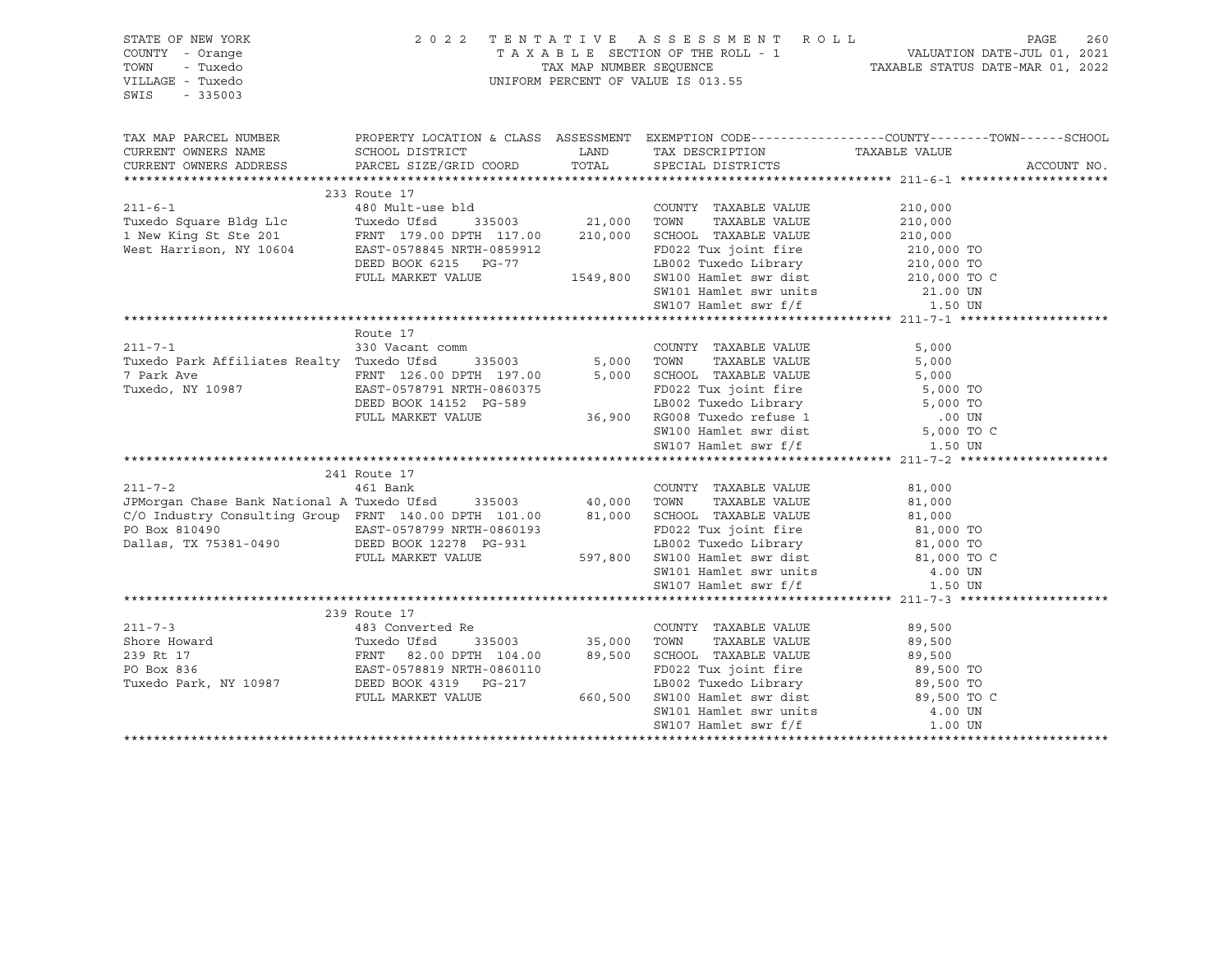SWIS - 335003

#### STATE OF NEW YORK 2 0 2 2 T E N T A T I V E A S S E S S M E N T R O L L PAGE 261 COUNTY - Orange T A X A B L E SECTION OF THE ROLL - 1 VALUATION DATE-JUL 01, 2021 TOWN - Tuxedo TAX MAP NUMBER SEQUENCE TAXABLE STATUS DATE-MAR 01, 2022 VILLAGE - Tuxedo UNIFORM PERCENT OF VALUE IS 013.55

| TAX MAP PARCEL NUMBER<br>CURRENT OWNERS NAME     |                                                                                                                                                                                                                                        |         | TAX DESCRIPTION TAXABLE VALUE<br>SPECIAL DISTRICTS                                                                                                                                                                                               | PROPERTY LOCATION & CLASS ASSESSMENT EXEMPTION CODE----------------COUNTY-------TOWN------SCHOOL |
|--------------------------------------------------|----------------------------------------------------------------------------------------------------------------------------------------------------------------------------------------------------------------------------------------|---------|--------------------------------------------------------------------------------------------------------------------------------------------------------------------------------------------------------------------------------------------------|--------------------------------------------------------------------------------------------------|
| CURRENT OWNERS ADDRESS                           |                                                                                                                                                                                                                                        |         |                                                                                                                                                                                                                                                  | ACCOUNT NO.                                                                                      |
|                                                  |                                                                                                                                                                                                                                        |         |                                                                                                                                                                                                                                                  |                                                                                                  |
|                                                  | Nursery Rd                                                                                                                                                                                                                             |         |                                                                                                                                                                                                                                                  |                                                                                                  |
| $211 - 8 - 1$                                    | 311 Res vac land                                                                                                                                                                                                                       |         | COUNTY TAXABLE VALUE                                                                                                                                                                                                                             | 300                                                                                              |
| Brennan Luke                                     |                                                                                                                                                                                                                                        |         |                                                                                                                                                                                                                                                  |                                                                                                  |
| 85 Center St                                     | 311 Res Vac January 1990<br>TRAT 8.00 DPTH 70.00 300 TOWN TAXABLE VALUE 300<br>FRNT 8.00 DPTH 70.00 300 SCHOOL TAXABLE VALUE 300<br>EAST-0578372 NRTH-0860322 FD022 Tux joint fire 300 TO<br>DEED BOOK 14615 PG-306 LB002 Tuxedo Libra |         |                                                                                                                                                                                                                                                  |                                                                                                  |
| Pearl River, NY 10965                            |                                                                                                                                                                                                                                        |         |                                                                                                                                                                                                                                                  |                                                                                                  |
|                                                  |                                                                                                                                                                                                                                        |         |                                                                                                                                                                                                                                                  |                                                                                                  |
|                                                  |                                                                                                                                                                                                                                        |         |                                                                                                                                                                                                                                                  |                                                                                                  |
|                                                  | 4 Nursery Rd                                                                                                                                                                                                                           |         |                                                                                                                                                                                                                                                  |                                                                                                  |
| $211 - 8 - 2$                                    | 210 1 Family Res                                                                                                                                                                                                                       |         | COUNTY TAXABLE VALUE 54,000                                                                                                                                                                                                                      |                                                                                                  |
|                                                  |                                                                                                                                                                                                                                        |         | TOWN TAXABLE VALUE                                                                                                                                                                                                                               |                                                                                                  |
|                                                  | 335003 18,000                                                                                                                                                                                                                          |         | SCHOOL TAXABLE VALUE                                                                                                                                                                                                                             | 54,000<br>54,000                                                                                 |
|                                                  |                                                                                                                                                                                                                                        |         | FD022 Tux joint fire 54,000 TO                                                                                                                                                                                                                   |                                                                                                  |
|                                                  | DEED BOOK 14615 PG-306                                                                                                                                                                                                                 |         |                                                                                                                                                                                                                                                  |                                                                                                  |
|                                                  | FULL MARKET VALUE                                                                                                                                                                                                                      | 398,500 |                                                                                                                                                                                                                                                  |                                                                                                  |
|                                                  |                                                                                                                                                                                                                                        |         |                                                                                                                                                                                                                                                  |                                                                                                  |
|                                                  |                                                                                                                                                                                                                                        |         | 19002 Tuxedo Library 54,000 TO<br>RG008 Tuxedo refuse 1 000 UN<br>RG009 Tuxedo refuse 2 1.00 UN<br>SW100 Hamlet swr dist 54,000 TO C                                                                                                             |                                                                                                  |
|                                                  |                                                                                                                                                                                                                                        |         | SW101 Hamlet swr units 1.00 UN                                                                                                                                                                                                                   |                                                                                                  |
|                                                  |                                                                                                                                                                                                                                        |         | SW107 Hamlet swr f/f                                                                                                                                                                                                                             | 1.50 UN                                                                                          |
|                                                  |                                                                                                                                                                                                                                        |         |                                                                                                                                                                                                                                                  |                                                                                                  |
|                                                  |                                                                                                                                                                                                                                        |         |                                                                                                                                                                                                                                                  |                                                                                                  |
|                                                  |                                                                                                                                                                                                                                        |         |                                                                                                                                                                                                                                                  |                                                                                                  |
| $211 - 8 - 3$                                    | 12 Augusta Pl                                                                                                                                                                                                                          |         | COUNTY TAXABLE VALUE                                                                                                                                                                                                                             | 58,500                                                                                           |
| Brennan Thomas                                   |                                                                                                                                                                                                                                        |         | TAXABLE VALUE 58,500<br>TOWN                                                                                                                                                                                                                     |                                                                                                  |
| 85 Center St                                     |                                                                                                                                                                                                                                        |         |                                                                                                                                                                                                                                                  |                                                                                                  |
| Pearl River, NY 10965                            |                                                                                                                                                                                                                                        |         |                                                                                                                                                                                                                                                  |                                                                                                  |
|                                                  | 12 11 Apartment<br>Tuxedo Ufsd 335003 17,000<br>Lts 30-33 Tuxedo Park Ass 58,500<br>Deed Date 9/17/49<br>FRNT 159.00 DPTH 160.00                                                                                                       |         | SCHOOL TAXABLE VALUE 58,500<br>FD022 Tux joint fire 58,500 TO                                                                                                                                                                                    |                                                                                                  |
|                                                  |                                                                                                                                                                                                                                        |         |                                                                                                                                                                                                                                                  |                                                                                                  |
|                                                  |                                                                                                                                                                                                                                        |         |                                                                                                                                                                                                                                                  |                                                                                                  |
|                                                  | EAST-0578603 NRTH-0860303<br>DEED BOOK 5957 PG-203<br>FULL MARKET VALUE                                                                                                                                                                |         |                                                                                                                                                                                                                                                  |                                                                                                  |
|                                                  |                                                                                                                                                                                                                                        |         |                                                                                                                                                                                                                                                  |                                                                                                  |
|                                                  |                                                                                                                                                                                                                                        |         | FD022 Tux joint fire<br>160.00 LB002 Tuxedo Library 58,500 TO<br>160.00 RG008 Tuxedo Library 58,500 TO<br>17-203 RG009 Tuxedo refuse 2 4.00 UN<br>431,700 SW100 Hamlet swr dist<br>58,500 TO C<br>4.00 UN<br>58,500 TO C<br>4.00 UN<br>58,500 TO | 1.50 UN                                                                                          |
|                                                  |                                                                                                                                                                                                                                        |         | SW107 Hamlet swr f/f                                                                                                                                                                                                                             |                                                                                                  |
|                                                  | 7 Park Ave                                                                                                                                                                                                                             |         |                                                                                                                                                                                                                                                  |                                                                                                  |
| $211 - 8 - 4.1$                                  | 460 Bank/Office                                                                                                                                                                                                                        |         | COUNTY TAXABLE VALUE                                                                                                                                                                                                                             | 8,575                                                                                            |
| Tuxedo Park Affiliates Realty Tuxedo Ufsd 335003 |                                                                                                                                                                                                                                        | 5,000   | TAXABLE VALUE<br>TOWN                                                                                                                                                                                                                            | 8,575                                                                                            |
| 7 Park Ave                                       | Ws Park Ave                                                                                                                                                                                                                            | 8,575   | SCHOOL TAXABLE VALUE                                                                                                                                                                                                                             | 8,575                                                                                            |
| Tuxedo, NY 10987                                 | ACRES<br>0.17                                                                                                                                                                                                                          |         |                                                                                                                                                                                                                                                  |                                                                                                  |
|                                                  | EAST-0578712 NRTH-0860160                                                                                                                                                                                                              |         |                                                                                                                                                                                                                                                  |                                                                                                  |
|                                                  |                                                                                                                                                                                                                                        |         |                                                                                                                                                                                                                                                  |                                                                                                  |
|                                                  | FULL MARKET VALUE                                                                                                                                                                                                                      |         |                                                                                                                                                                                                                                                  |                                                                                                  |
|                                                  |                                                                                                                                                                                                                                        |         | 0860160<br>FD022 Tux joint fire<br>FD022 Tux joint fire<br>B002 Tuxedo Library<br>S-589<br>SW100 Hamlet swr dist<br>63,300 SW101 Hamlet swr units<br>SW107 Hamlet swr f/f<br>2.00 UN                                                             |                                                                                                  |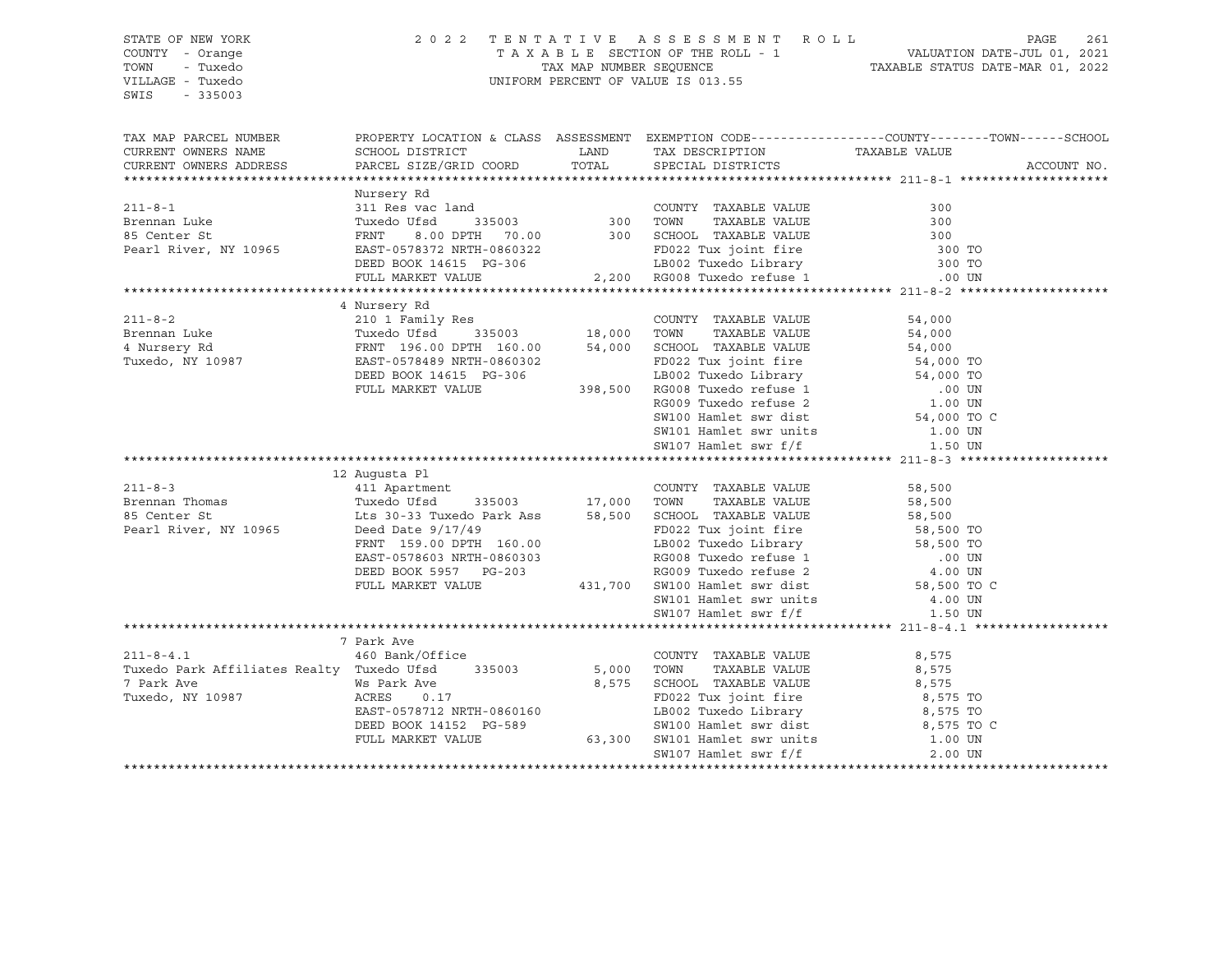| STATE OF NEW YORK<br>COUNTY - Orange<br>TOWN<br>- Tuxedo<br>VILLAGE - Tuxedo<br>SWIS<br>$-335003$                                                                                                                                                | 2 0 2 2                                                                                                                                                                                          | TENTATIVE ASSESSMENT ROLL<br>TAXABLE SECTION OF THE ROLL - 1<br>TAXABLE STATUS DATE-JUL 01, 2021<br>TAXABLE STATUS DATE-MAR 01, 2022<br>UNIFORM PERCENT OF VALUE IS 013.55                                                                   |         | PAGE<br>262 |
|--------------------------------------------------------------------------------------------------------------------------------------------------------------------------------------------------------------------------------------------------|--------------------------------------------------------------------------------------------------------------------------------------------------------------------------------------------------|----------------------------------------------------------------------------------------------------------------------------------------------------------------------------------------------------------------------------------------------|---------|-------------|
| TAX MAP PARCEL NUMBER                                                                                                                                                                                                                            |                                                                                                                                                                                                  | PROPERTY LOCATION & CLASS ASSESSMENT EXEMPTION CODE----------------COUNTY-------TOWN-----SCHOOL                                                                                                                                              |         |             |
| CURRENT OWNERS NAME<br>CURRENT OWNERS ADDRESS                                                                                                                                                                                                    | SCHOOL DISTRICT<br>PARCEL SIZE/GRID COORD                                                                                                                                                        |                                                                                                                                                                                                                                              |         | ACCOUNT NO. |
|                                                                                                                                                                                                                                                  |                                                                                                                                                                                                  |                                                                                                                                                                                                                                              |         |             |
|                                                                                                                                                                                                                                                  | 220 Route 17                                                                                                                                                                                     |                                                                                                                                                                                                                                              |         |             |
| $211 - 11 - 3.1$                                                                                                                                                                                                                                 | 484 1 use sm bld<br>Tuxedo Ufsd 335003 40,000 TOWN TAXABLE VALUE 99,500<br>FRNT 156.00 DPTH 81.00 99,500 SCHOOL TAXABLE VALUE 99,500<br>EAST-0579039 NRTH-0859521 FD022 Tux joint fire 99,500 TO |                                                                                                                                                                                                                                              |         |             |
| JSC & Son, Inc<br>PO Box 625<br>Tuxedo, NY 10987                                                                                                                                                                                                 |                                                                                                                                                                                                  |                                                                                                                                                                                                                                              |         |             |
|                                                                                                                                                                                                                                                  |                                                                                                                                                                                                  |                                                                                                                                                                                                                                              |         |             |
|                                                                                                                                                                                                                                                  |                                                                                                                                                                                                  | EAST-0579039 NRTH-0859521 FD022 Tux joint fire 99,500 TO<br>DEED BOOK 12694 PG-1757 LB002 Tuxedo Library 99,500 TO<br>FULL MARKET VALUE 734,300 SW100 Hamlet swr dist 99,500 TO C                                                            |         |             |
|                                                                                                                                                                                                                                                  |                                                                                                                                                                                                  |                                                                                                                                                                                                                                              |         |             |
|                                                                                                                                                                                                                                                  |                                                                                                                                                                                                  |                                                                                                                                                                                                                                              |         |             |
|                                                                                                                                                                                                                                                  |                                                                                                                                                                                                  | SW101 Hamlet swr units 5.00 UN<br>SW107 Hamlet swr f/f 1.50 UN                                                                                                                                                                               |         |             |
|                                                                                                                                                                                                                                                  |                                                                                                                                                                                                  |                                                                                                                                                                                                                                              |         |             |
|                                                                                                                                                                                                                                                  | 218 Route 17                                                                                                                                                                                     |                                                                                                                                                                                                                                              |         |             |
| 211-11-3.21 (a) 483 Converted Re (COUNTY Rushcap 218 Realty LLC Tuxedo Ufsd (335003 (217,500 TOWN)                                                                                                                                               |                                                                                                                                                                                                  | COUNTY TAXABLE VALUE                                                                                                                                                                                                                         | 98,500  |             |
|                                                                                                                                                                                                                                                  |                                                                                                                                                                                                  | TAXABLE VALUE                                                                                                                                                                                                                                | 98,500  |             |
| PO Box 857                                                                                                                                                                                                                                       |                                                                                                                                                                                                  |                                                                                                                                                                                                                                              |         |             |
| Tuxedo Park, NY 10987                                                                                                                                                                                                                            |                                                                                                                                                                                                  | Deed Date 12/23/74 98,500 SCHOOL TAXABLE VALUE 98,500<br>FRNT 71.00 DPTH 82.00 FD022 Tux joint fire 98,500 TO                                                                                                                                |         |             |
|                                                                                                                                                                                                                                                  |                                                                                                                                                                                                  |                                                                                                                                                                                                                                              |         |             |
|                                                                                                                                                                                                                                                  |                                                                                                                                                                                                  |                                                                                                                                                                                                                                              |         |             |
|                                                                                                                                                                                                                                                  |                                                                                                                                                                                                  |                                                                                                                                                                                                                                              |         |             |
|                                                                                                                                                                                                                                                  |                                                                                                                                                                                                  | Deed Date 12/23/74<br>FRNT 71.00 DPTH 82.00<br>EAST-0579044 NRTH-0859449<br>DEED BOOK 13957 PG-1555<br>FULL MARKET VALUE 726,900 SW101 Hamlet swr dist 8.00 UN<br>SW107 Hamlet swr f/f 1.00 UN<br>SW107 Hamlet swr f/f 1.00 UN<br>SW107 Haml |         |             |
|                                                                                                                                                                                                                                                  |                                                                                                                                                                                                  |                                                                                                                                                                                                                                              |         |             |
|                                                                                                                                                                                                                                                  | 216 Route 17                                                                                                                                                                                     |                                                                                                                                                                                                                                              |         |             |
|                                                                                                                                                                                                                                                  |                                                                                                                                                                                                  |                                                                                                                                                                                                                                              |         |             |
|                                                                                                                                                                                                                                                  |                                                                                                                                                                                                  |                                                                                                                                                                                                                                              |         |             |
|                                                                                                                                                                                                                                                  |                                                                                                                                                                                                  |                                                                                                                                                                                                                                              |         |             |
| 211-11-3.22<br>24,000 TOWN TAXABLE VALUE<br>24,000 TOWN TAXABLE VALUE<br>24,000 TOWN TAXABLE VALUE<br>24,000 TOWN TAXABLE VALUE<br>24,000 TOWN TAXABLE VALUE<br>26,000 TOWN TAXABLE VALUE<br>26,000 TO<br>24,000 TOWN TAXABLE VALUE<br>26,000 TO |                                                                                                                                                                                                  |                                                                                                                                                                                                                                              |         |             |
|                                                                                                                                                                                                                                                  |                                                                                                                                                                                                  | -258 LB002 Tuxedo Library 96,000 TO<br>708,500 SW100 Hamlet swr dist 96,000 TO C                                                                                                                                                             |         |             |
|                                                                                                                                                                                                                                                  | FULL MARKET VALUE                                                                                                                                                                                | SW101 Hamlet swr units                                                                                                                                                                                                                       |         |             |
|                                                                                                                                                                                                                                                  |                                                                                                                                                                                                  | SW107 Hamlet swr f/f 1.00 UN                                                                                                                                                                                                                 | 7.00 UN |             |
|                                                                                                                                                                                                                                                  |                                                                                                                                                                                                  |                                                                                                                                                                                                                                              |         |             |
|                                                                                                                                                                                                                                                  | 10 East Village Rd                                                                                                                                                                               |                                                                                                                                                                                                                                              |         |             |
| $211 - 11 - 5.1$                                                                                                                                                                                                                                 | 441 Fuel Store&D                                                                                                                                                                                 | COUNTY TAXABLE VALUE                                                                                                                                                                                                                         | 166,550 |             |
|                                                                                                                                                                                                                                                  |                                                                                                                                                                                                  |                                                                                                                                                                                                                                              |         |             |
|                                                                                                                                                                                                                                                  |                                                                                                                                                                                                  |                                                                                                                                                                                                                                              |         |             |
|                                                                                                                                                                                                                                                  |                                                                                                                                                                                                  |                                                                                                                                                                                                                                              |         |             |
|                                                                                                                                                                                                                                                  |                                                                                                                                                                                                  |                                                                                                                                                                                                                                              |         |             |
|                                                                                                                                                                                                                                                  |                                                                                                                                                                                                  |                                                                                                                                                                                                                                              |         |             |
| 911-11-5.1 (11-5.1)<br>9987 (1229,200 FONN TAXABLE VALUE 16,550 CHOOL TAXABLE VALUE 16,550 IO Bast Village Rd (16,550 IO Bast Village Rd (16,550 IO BAST-0579188 NRTH-0860411<br>9987 (1229,200 SW100 Hamlet swr dist 166,550 TO B               |                                                                                                                                                                                                  |                                                                                                                                                                                                                                              |         |             |
|                                                                                                                                                                                                                                                  |                                                                                                                                                                                                  |                                                                                                                                                                                                                                              |         |             |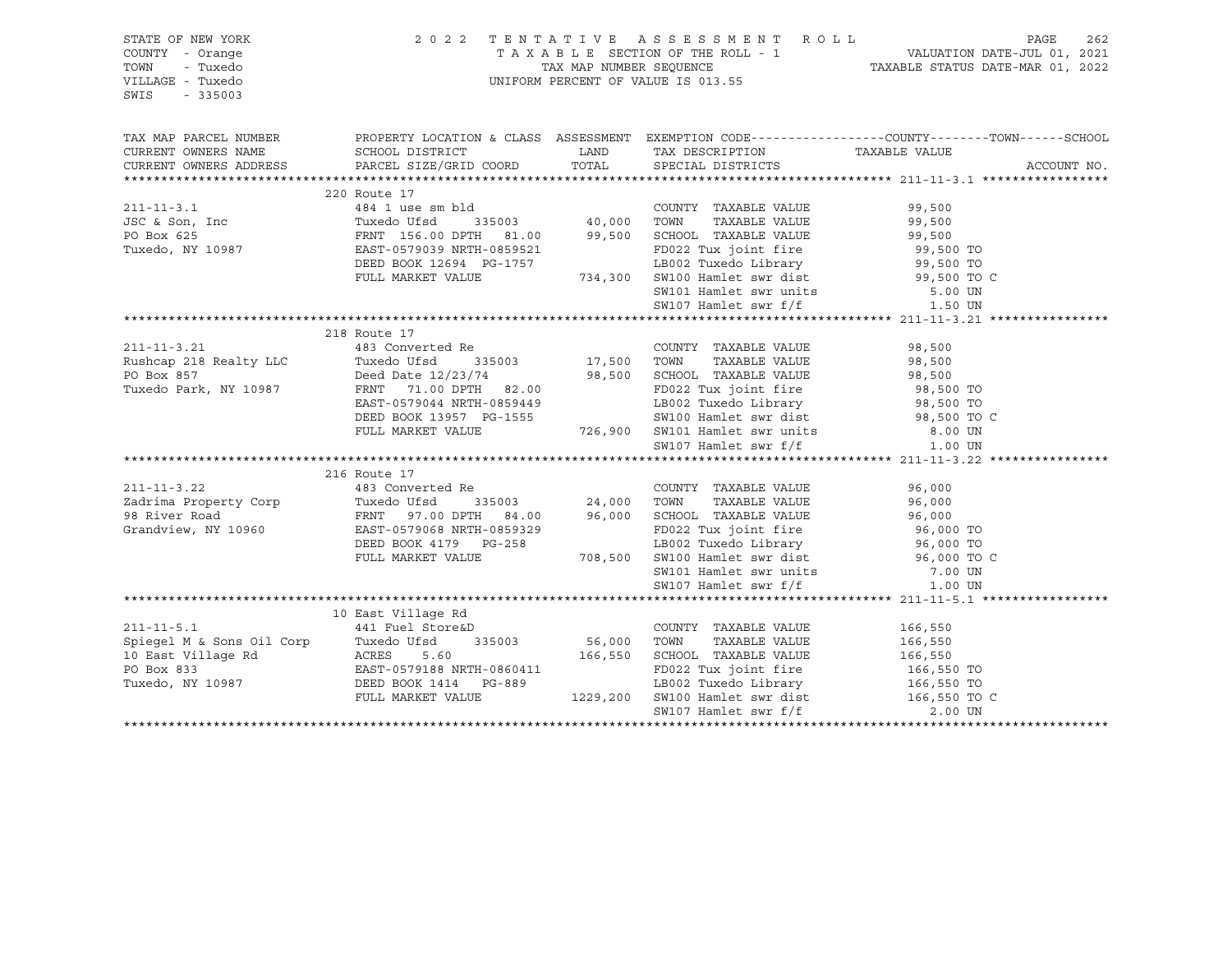| STATE OF NEW YORK<br>COUNTY - Orange<br>TOWN<br>- Tuxedo<br>VILLAGE - Tuxedo<br>SWIS<br>$-335003$                                                                                                                                                           |                                                                                                                                                        |        | 2022 TENTATIVE ASSESSMENT ROLL<br>$\begin{tabular}{lllllllllllllllllll} \multicolumn{2}{c l} \multicolumn{2}{c l} \multicolumn{2}{c l} \multicolumn{2}{c l} \multicolumn{2}{c l} \multicolumn{2}{c l} \multicolumn{2}{c l} \multicolumn{2}{c l} \multicolumn{2}{c l} \multicolumn{2}{c l} \multicolumn{2}{c l} \multicolumn{2}{c l} \multicolumn{2}{c l} \multicolumn{2}{c l} \multicolumn{2}{c l} \multicolumn{2}{c l} \multicolumn{2}{c l} \multicolumn{2}{c l} \multicolumn{$ |                  | PAGE        | 263   |
|-------------------------------------------------------------------------------------------------------------------------------------------------------------------------------------------------------------------------------------------------------------|--------------------------------------------------------------------------------------------------------------------------------------------------------|--------|----------------------------------------------------------------------------------------------------------------------------------------------------------------------------------------------------------------------------------------------------------------------------------------------------------------------------------------------------------------------------------------------------------------------------------------------------------------------------------|------------------|-------------|-------|
| TAX MAP PARCEL NUMBER                                                                                                                                                                                                                                       | PROPERTY LOCATION & CLASS ASSESSMENT EXEMPTION CODE----------------COUNTY-------TOWN------SCHOOL                                                       |        |                                                                                                                                                                                                                                                                                                                                                                                                                                                                                  |                  |             |       |
| CURRENT OWNERS NAME                                                                                                                                                                                                                                         | SCHOOL DISTRICT                                                                                                                                        | LAND   | TAX DESCRIPTION TAXABLE VALUE                                                                                                                                                                                                                                                                                                                                                                                                                                                    |                  |             |       |
| CURRENT OWNERS ADDRESS                                                                                                                                                                                                                                      | PARCEL SIZE/GRID COORD TOTAL SPECIAL DISTRICTS                                                                                                         |        |                                                                                                                                                                                                                                                                                                                                                                                                                                                                                  |                  | ACCOUNT NO. |       |
|                                                                                                                                                                                                                                                             |                                                                                                                                                        |        |                                                                                                                                                                                                                                                                                                                                                                                                                                                                                  |                  |             |       |
| 211-12-1<br>Landry Thomas<br>Landry Robert<br>210 1 Family Res<br>Tuxedo Ufsd<br>335003<br>210 1 Family Res<br>210 1 Family Res<br>210 1 Family Res<br>210 1 Family Res<br>210 1 Family Res<br>210 1 Family Res<br>210 1 Family Res<br>210 1 Family Res<br> | 19 River Rd                                                                                                                                            |        |                                                                                                                                                                                                                                                                                                                                                                                                                                                                                  |                  |             |       |
|                                                                                                                                                                                                                                                             |                                                                                                                                                        |        |                                                                                                                                                                                                                                                                                                                                                                                                                                                                                  | $\Omega$         | $\Omega$    | 5,920 |
|                                                                                                                                                                                                                                                             |                                                                                                                                                        |        |                                                                                                                                                                                                                                                                                                                                                                                                                                                                                  | 30,500           |             |       |
|                                                                                                                                                                                                                                                             |                                                                                                                                                        |        | TAXABLE VALUE                                                                                                                                                                                                                                                                                                                                                                                                                                                                    | 30,500           |             |       |
|                                                                                                                                                                                                                                                             |                                                                                                                                                        |        | SCHOOL TAXABLE VALUE 24,580<br>FD022 Tux joint fire 30,500 TO                                                                                                                                                                                                                                                                                                                                                                                                                    |                  |             |       |
|                                                                                                                                                                                                                                                             |                                                                                                                                                        |        |                                                                                                                                                                                                                                                                                                                                                                                                                                                                                  |                  |             |       |
|                                                                                                                                                                                                                                                             |                                                                                                                                                        |        |                                                                                                                                                                                                                                                                                                                                                                                                                                                                                  |                  |             |       |
| Tuxedo, NY 10987-4458 FULL MARKET VALUE 225,100 LB002 Tuxedo Library 30,500 TO 700 UN RG008 Tuxedo Controller<br>Tuxedo, NY 10987-4458 FULL MARKET VALUE 225,100 RG008 Tuxedo refuse 1 1.00 UN RG009 Tuxedo refuse 2                                        |                                                                                                                                                        |        |                                                                                                                                                                                                                                                                                                                                                                                                                                                                                  |                  |             |       |
|                                                                                                                                                                                                                                                             |                                                                                                                                                        |        |                                                                                                                                                                                                                                                                                                                                                                                                                                                                                  |                  |             |       |
|                                                                                                                                                                                                                                                             | 17 River Rd                                                                                                                                            |        |                                                                                                                                                                                                                                                                                                                                                                                                                                                                                  |                  |             |       |
| $211 - 12 - 2$                                                                                                                                                                                                                                              | 311 Res vac land                                                                                                                                       |        | COUNTY TAXABLE VALUE                                                                                                                                                                                                                                                                                                                                                                                                                                                             | 1,655            |             |       |
|                                                                                                                                                                                                                                                             |                                                                                                                                                        |        |                                                                                                                                                                                                                                                                                                                                                                                                                                                                                  | 1,655            |             |       |
|                                                                                                                                                                                                                                                             |                                                                                                                                                        |        |                                                                                                                                                                                                                                                                                                                                                                                                                                                                                  | 1,655            |             |       |
|                                                                                                                                                                                                                                                             |                                                                                                                                                        |        | 335003 1,655 TOWN TAXABLE VALUE<br>12/85 1,655 SCHOOL TAXABLE VALUE<br>8 FD022 Tux joint fire<br>FD022 Tux joint fire                                                                                                                                                                                                                                                                                                                                                            | 1,655 TO         |             |       |
|                                                                                                                                                                                                                                                             | ALKES 0.08<br>EAST-0579399 NRTH-0861099                                                                                                                |        | LB002 Tuxedo Library                                                                                                                                                                                                                                                                                                                                                                                                                                                             | 1,655 TO         |             |       |
|                                                                                                                                                                                                                                                             | DEED BOOK 14603 PG-1136                                                                                                                                |        |                                                                                                                                                                                                                                                                                                                                                                                                                                                                                  |                  |             |       |
|                                                                                                                                                                                                                                                             | FULL MARKET VALUE                                                                                                                                      | 12,200 |                                                                                                                                                                                                                                                                                                                                                                                                                                                                                  |                  |             |       |
|                                                                                                                                                                                                                                                             |                                                                                                                                                        |        |                                                                                                                                                                                                                                                                                                                                                                                                                                                                                  |                  |             |       |
| 211-12-3<br>210 1 Family Res<br>210 1 Family Res<br>210 1 Family Res<br>210 335003<br>28,500 COUNTY TAXABLE VALUE<br>28,500 TOWN TAXABLE VALUE<br>Tuxedo, NY 10987<br>28,500 TOWN TAXABLE VALUE                                                             |                                                                                                                                                        |        |                                                                                                                                                                                                                                                                                                                                                                                                                                                                                  |                  |             |       |
|                                                                                                                                                                                                                                                             |                                                                                                                                                        |        |                                                                                                                                                                                                                                                                                                                                                                                                                                                                                  | $\overline{0}$   | $\Omega$    | 5,920 |
|                                                                                                                                                                                                                                                             |                                                                                                                                                        |        |                                                                                                                                                                                                                                                                                                                                                                                                                                                                                  | 28,500           |             |       |
|                                                                                                                                                                                                                                                             |                                                                                                                                                        |        | TAXABLE VALUE                                                                                                                                                                                                                                                                                                                                                                                                                                                                    | 28,500           |             |       |
|                                                                                                                                                                                                                                                             |                                                                                                                                                        |        |                                                                                                                                                                                                                                                                                                                                                                                                                                                                                  |                  |             |       |
|                                                                                                                                                                                                                                                             | EAST-0579378 NRTH-0861032                                                                                                                              |        | SCHOOL TAXABLE VALUE 22,580<br>FD022 Tux joint fire 28,500 TO                                                                                                                                                                                                                                                                                                                                                                                                                    |                  |             |       |
|                                                                                                                                                                                                                                                             |                                                                                                                                                        |        |                                                                                                                                                                                                                                                                                                                                                                                                                                                                                  |                  |             |       |
|                                                                                                                                                                                                                                                             |                                                                                                                                                        |        |                                                                                                                                                                                                                                                                                                                                                                                                                                                                                  |                  |             |       |
|                                                                                                                                                                                                                                                             | DEED BOOK 13739 PG-1107<br>PULL MARKET VALUE 210,300 RG008 Tuxedo refuse 1 28,500 TO<br>RG009 Tuxedo refuse 2 1.00 UN<br>RG009 Tuxedo refuse 2 1.00 UN |        |                                                                                                                                                                                                                                                                                                                                                                                                                                                                                  |                  |             |       |
|                                                                                                                                                                                                                                                             |                                                                                                                                                        |        |                                                                                                                                                                                                                                                                                                                                                                                                                                                                                  |                  |             |       |
|                                                                                                                                                                                                                                                             | 11 River Rd                                                                                                                                            |        |                                                                                                                                                                                                                                                                                                                                                                                                                                                                                  |                  |             |       |
|                                                                                                                                                                                                                                                             |                                                                                                                                                        |        | COUNTY TAXABLE VALUE                                                                                                                                                                                                                                                                                                                                                                                                                                                             | 10,750           |             |       |
|                                                                                                                                                                                                                                                             |                                                                                                                                                        |        | TAXABLE VALUE<br>TOWN                                                                                                                                                                                                                                                                                                                                                                                                                                                            |                  |             |       |
|                                                                                                                                                                                                                                                             |                                                                                                                                                        |        | SCHOOL TAXABLE VALUE                                                                                                                                                                                                                                                                                                                                                                                                                                                             | 10,750<br>10,750 |             |       |
|                                                                                                                                                                                                                                                             |                                                                                                                                                        |        |                                                                                                                                                                                                                                                                                                                                                                                                                                                                                  |                  |             |       |
|                                                                                                                                                                                                                                                             |                                                                                                                                                        |        |                                                                                                                                                                                                                                                                                                                                                                                                                                                                                  |                  |             |       |
|                                                                                                                                                                                                                                                             | FULL MARKET VALUE                                                                                                                                      |        | 10,750 TO 10,750 PD022 Tux joint fire<br>249 LB002 Tuxedo Library<br>79,300 RG008 Tuxedo refuse 1 0,750 TO<br>RG009 Tuxedo refuse 2 1.00 UN                                                                                                                                                                                                                                                                                                                                      |                  |             |       |
|                                                                                                                                                                                                                                                             |                                                                                                                                                        |        |                                                                                                                                                                                                                                                                                                                                                                                                                                                                                  | $1.00$ UN        |             |       |
|                                                                                                                                                                                                                                                             |                                                                                                                                                        |        |                                                                                                                                                                                                                                                                                                                                                                                                                                                                                  |                  |             |       |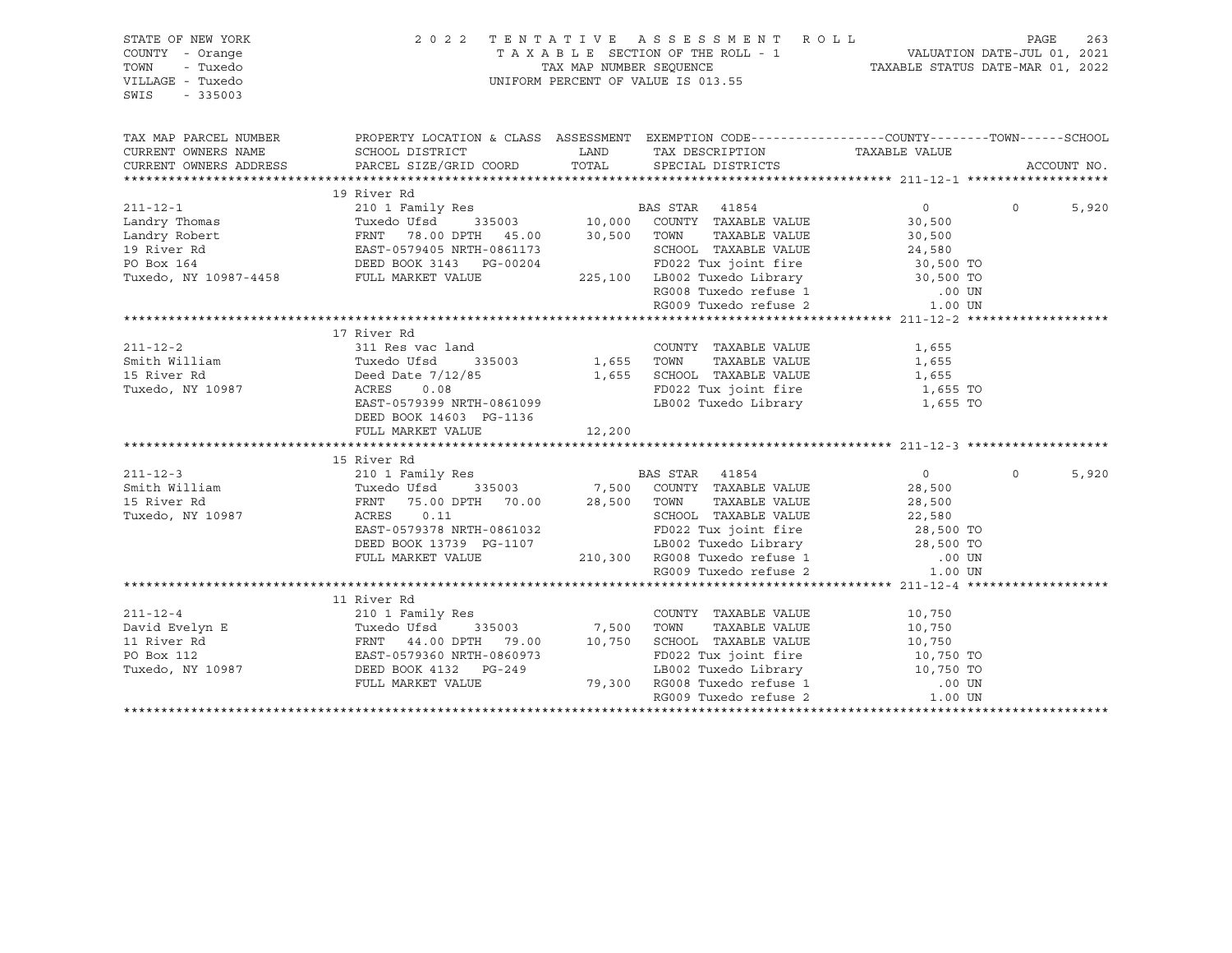| STATE OF NEW YORK<br>COUNTY - Orange<br>TOWN - Tuxedo<br>VILLAGE - Tuxedo<br>SWIS - 335003                                                                                                                                                             | 2022 TENTATIVE ASSESSMENT ROLL PAGE 264<br>TAXABLE SECTION OF THE ROLL - 1 VALUATION DATE-JUL 01, 2021<br>TAX MAP NUMBER SEQUENCE TAXABLE STATUS DATE-MAR 01, 2022<br>UNIFORM PERCENT OF VALUE IS 013.55 |  |             |
|--------------------------------------------------------------------------------------------------------------------------------------------------------------------------------------------------------------------------------------------------------|----------------------------------------------------------------------------------------------------------------------------------------------------------------------------------------------------------|--|-------------|
|                                                                                                                                                                                                                                                        |                                                                                                                                                                                                          |  | ACCOUNT NO. |
| 311-12-5<br>9 River Rd<br>211-12-5<br>210 1 Family Res<br>210 1 Family Res<br>210 0 1 Family Res<br>27,000 0 27,000 NNTY TAXABLE VALUE<br>9 River Rd<br>27,000 PTH 32.00<br>27,000 TOWN TAXABLE VALUE<br>27,000<br>27,000 TWRABLE VALUE<br>27,000 DESP |                                                                                                                                                                                                          |  |             |
|                                                                                                                                                                                                                                                        |                                                                                                                                                                                                          |  |             |
|                                                                                                                                                                                                                                                        |                                                                                                                                                                                                          |  | 5,920       |
|                                                                                                                                                                                                                                                        |                                                                                                                                                                                                          |  |             |
|                                                                                                                                                                                                                                                        |                                                                                                                                                                                                          |  |             |
|                                                                                                                                                                                                                                                        |                                                                                                                                                                                                          |  |             |
|                                                                                                                                                                                                                                                        |                                                                                                                                                                                                          |  |             |
|                                                                                                                                                                                                                                                        |                                                                                                                                                                                                          |  |             |
|                                                                                                                                                                                                                                                        |                                                                                                                                                                                                          |  |             |
|                                                                                                                                                                                                                                                        |                                                                                                                                                                                                          |  |             |
|                                                                                                                                                                                                                                                        | River Rd                                                                                                                                                                                                 |  |             |
|                                                                                                                                                                                                                                                        |                                                                                                                                                                                                          |  |             |
|                                                                                                                                                                                                                                                        |                                                                                                                                                                                                          |  |             |
|                                                                                                                                                                                                                                                        |                                                                                                                                                                                                          |  |             |
|                                                                                                                                                                                                                                                        |                                                                                                                                                                                                          |  |             |
|                                                                                                                                                                                                                                                        |                                                                                                                                                                                                          |  |             |
| 211-12-6.2<br>Pickford Marilyn 311 Res vac land<br>Pickford Marilyn Tuxedo Ufsd 335003<br>PO Box 517<br>Tuxedo, NY 10987 RRNT 125.00 DPTH 18.00<br>EAST-0579340 NRTH-0860751 LB002 Tuxedo Library 2,439 TO<br>DEED BOOK 14084 PG-512<br>PULL           |                                                                                                                                                                                                          |  |             |
|                                                                                                                                                                                                                                                        |                                                                                                                                                                                                          |  |             |
|                                                                                                                                                                                                                                                        | 20 River Rd                                                                                                                                                                                              |  |             |
|                                                                                                                                                                                                                                                        |                                                                                                                                                                                                          |  |             |
|                                                                                                                                                                                                                                                        |                                                                                                                                                                                                          |  |             |
|                                                                                                                                                                                                                                                        |                                                                                                                                                                                                          |  |             |
|                                                                                                                                                                                                                                                        |                                                                                                                                                                                                          |  |             |
|                                                                                                                                                                                                                                                        |                                                                                                                                                                                                          |  |             |
|                                                                                                                                                                                                                                                        |                                                                                                                                                                                                          |  |             |
|                                                                                                                                                                                                                                                        |                                                                                                                                                                                                          |  |             |
|                                                                                                                                                                                                                                                        |                                                                                                                                                                                                          |  |             |
| 14 River Rd 14 River Rd 211-13-2<br>210 1 Ramily Res<br>211-13-2 210 1 Ramily Res<br>210 1 Ramily Res<br>210 1 Ramily Res<br>210 1 Ramily Res<br>210 1 Ramily Res<br>210 1 Ramily Res<br>210 1 Ramily Res<br>210 1 Ramily Res<br>210 1 20 1 20 2 2     |                                                                                                                                                                                                          |  |             |
|                                                                                                                                                                                                                                                        |                                                                                                                                                                                                          |  |             |
|                                                                                                                                                                                                                                                        |                                                                                                                                                                                                          |  |             |
|                                                                                                                                                                                                                                                        |                                                                                                                                                                                                          |  |             |
|                                                                                                                                                                                                                                                        |                                                                                                                                                                                                          |  |             |
|                                                                                                                                                                                                                                                        |                                                                                                                                                                                                          |  |             |
|                                                                                                                                                                                                                                                        |                                                                                                                                                                                                          |  |             |
|                                                                                                                                                                                                                                                        |                                                                                                                                                                                                          |  |             |
|                                                                                                                                                                                                                                                        |                                                                                                                                                                                                          |  |             |
|                                                                                                                                                                                                                                                        |                                                                                                                                                                                                          |  |             |
|                                                                                                                                                                                                                                                        |                                                                                                                                                                                                          |  |             |
|                                                                                                                                                                                                                                                        |                                                                                                                                                                                                          |  |             |
|                                                                                                                                                                                                                                                        |                                                                                                                                                                                                          |  |             |
|                                                                                                                                                                                                                                                        |                                                                                                                                                                                                          |  |             |
|                                                                                                                                                                                                                                                        |                                                                                                                                                                                                          |  |             |
| 12 River Rd 211-13-3<br>211-13-3<br>212 River Rd 210 1 Family Res<br>211-13-3<br>212 River Rd 2101 Family Res<br>212 River Rd 215003<br>212 River Rd 235003<br>27,500 TOWN TAXABLE VALUE 37,500<br>47,500 TOWN TAXABLE VALUE 37,500<br>47,500 TO       |                                                                                                                                                                                                          |  |             |
|                                                                                                                                                                                                                                                        |                                                                                                                                                                                                          |  |             |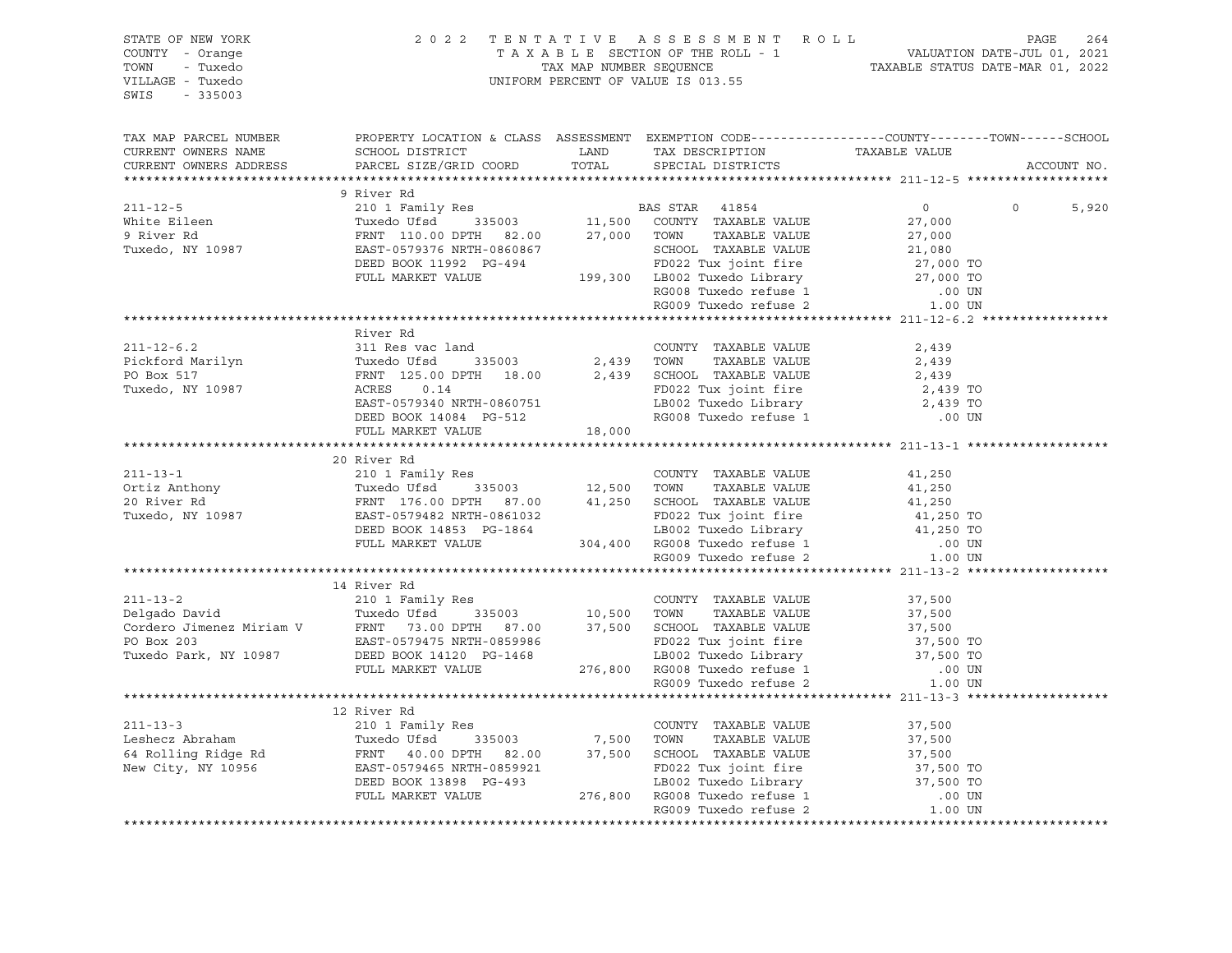| STATE OF NEW YORK<br>COUNTY - Orange<br>TOWN<br>- Tuxedo<br>VILLAGE - Tuxedo<br>SWIS<br>$-335003$ |                                                                                                                                                                                                                                                                                                                                                                         | 2022 TENTATIVE ASSESSMENT ROLL<br>TAXABLE SECTION OF THE ROLL - 1<br>TAX MAP NUMBER SEQUENCE TAXABLE STATUS DATE-JUL 01, 2021<br>TAXABLE STATUS DATE-MAR 01, 2022<br>UNIFORM PERCENT OF VALUE IS 013.55 |                | PAGE<br>265       |
|---------------------------------------------------------------------------------------------------|-------------------------------------------------------------------------------------------------------------------------------------------------------------------------------------------------------------------------------------------------------------------------------------------------------------------------------------------------------------------------|---------------------------------------------------------------------------------------------------------------------------------------------------------------------------------------------------------|----------------|-------------------|
|                                                                                                   | TAX MAP PARCEL NUMBER THE PROPERTY LOCATION & CLASS ASSESSMENT EXEMPTION CODE--------------COUNTY--------TOWN------SCHOOL                                                                                                                                                                                                                                               |                                                                                                                                                                                                         |                |                   |
|                                                                                                   | CURRENT OWNERS NAME<br>CURRENT OWNERS ADDRESS<br>PARCEL SIZE/GRID COORD                                                                                                                                                                                                                                                                                                 | LAND TAX DESCRIPTION TAXABLE VALUE COORD TOTAL SPECIAL DISTRICTS                                                                                                                                        |                | ACCOUNT NO.       |
|                                                                                                   |                                                                                                                                                                                                                                                                                                                                                                         |                                                                                                                                                                                                         |                |                   |
|                                                                                                   | 8 River Rd<br>210 1 Family Res<br>031acky Peter Tuxedo Ufsd 335003 12,100 TOWN TAXABLE VALUE 36,300<br>031acky Tracy FRNT 89.00 DPTH 73.00 36,300 SCHOOL TAXABLE VALUE 36,300<br>8 River Rd EAST-0579469 NRTH-0859851 BDD22 Tux joint                                                                                                                                   |                                                                                                                                                                                                         |                |                   |
|                                                                                                   |                                                                                                                                                                                                                                                                                                                                                                         |                                                                                                                                                                                                         |                |                   |
|                                                                                                   |                                                                                                                                                                                                                                                                                                                                                                         |                                                                                                                                                                                                         |                |                   |
|                                                                                                   |                                                                                                                                                                                                                                                                                                                                                                         |                                                                                                                                                                                                         |                |                   |
|                                                                                                   |                                                                                                                                                                                                                                                                                                                                                                         |                                                                                                                                                                                                         |                |                   |
|                                                                                                   |                                                                                                                                                                                                                                                                                                                                                                         |                                                                                                                                                                                                         |                |                   |
|                                                                                                   |                                                                                                                                                                                                                                                                                                                                                                         |                                                                                                                                                                                                         |                |                   |
|                                                                                                   |                                                                                                                                                                                                                                                                                                                                                                         |                                                                                                                                                                                                         |                |                   |
|                                                                                                   |                                                                                                                                                                                                                                                                                                                                                                         |                                                                                                                                                                                                         |                |                   |
|                                                                                                   | 4 River Rd                                                                                                                                                                                                                                                                                                                                                              |                                                                                                                                                                                                         |                |                   |
|                                                                                                   |                                                                                                                                                                                                                                                                                                                                                                         |                                                                                                                                                                                                         |                |                   |
|                                                                                                   |                                                                                                                                                                                                                                                                                                                                                                         |                                                                                                                                                                                                         |                |                   |
|                                                                                                   |                                                                                                                                                                                                                                                                                                                                                                         |                                                                                                                                                                                                         |                |                   |
|                                                                                                   |                                                                                                                                                                                                                                                                                                                                                                         |                                                                                                                                                                                                         |                |                   |
|                                                                                                   |                                                                                                                                                                                                                                                                                                                                                                         |                                                                                                                                                                                                         |                |                   |
|                                                                                                   | $\begin{tabular}{c cccc} 211-13-5.2 & 4 KVUT R & 210 1 Ramily Res & 200 NTY TAXABLE VALUE & 39,000\nPickford Marilyn & 10987 & 210 1 Family Res & 335003 & 13,000 TOWN TAXABLE VALUE & 39,000\n4 River Rd & FRNT 128.10 DPTH 37.00 & 39,000 SCHOOL TAXABLE VALUE & 39,000\n4 River Rd & FRNT 128.10 DPTH 37.00 & 39,000 SCHOOL TAXABLE VALUE & 39,000\n4 CRES & 0.19 &$ |                                                                                                                                                                                                         |                |                   |
|                                                                                                   |                                                                                                                                                                                                                                                                                                                                                                         |                                                                                                                                                                                                         |                |                   |
|                                                                                                   |                                                                                                                                                                                                                                                                                                                                                                         |                                                                                                                                                                                                         |                |                   |
|                                                                                                   |                                                                                                                                                                                                                                                                                                                                                                         |                                                                                                                                                                                                         |                |                   |
|                                                                                                   |                                                                                                                                                                                                                                                                                                                                                                         |                                                                                                                                                                                                         |                |                   |
|                                                                                                   |                                                                                                                                                                                                                                                                                                                                                                         |                                                                                                                                                                                                         |                |                   |
|                                                                                                   |                                                                                                                                                                                                                                                                                                                                                                         |                                                                                                                                                                                                         |                |                   |
|                                                                                                   |                                                                                                                                                                                                                                                                                                                                                                         |                                                                                                                                                                                                         |                |                   |
|                                                                                                   |                                                                                                                                                                                                                                                                                                                                                                         |                                                                                                                                                                                                         |                |                   |
|                                                                                                   |                                                                                                                                                                                                                                                                                                                                                                         |                                                                                                                                                                                                         |                |                   |
|                                                                                                   |                                                                                                                                                                                                                                                                                                                                                                         |                                                                                                                                                                                                         |                |                   |
|                                                                                                   |                                                                                                                                                                                                                                                                                                                                                                         |                                                                                                                                                                                                         |                |                   |
|                                                                                                   |                                                                                                                                                                                                                                                                                                                                                                         |                                                                                                                                                                                                         |                |                   |
|                                                                                                   |                                                                                                                                                                                                                                                                                                                                                                         |                                                                                                                                                                                                         |                |                   |
|                                                                                                   |                                                                                                                                                                                                                                                                                                                                                                         |                                                                                                                                                                                                         |                |                   |
| $211 - 14 - 2$                                                                                    |                                                                                                                                                                                                                                                                                                                                                                         |                                                                                                                                                                                                         | $\overline{0}$ | $\Omega$<br>5,920 |
|                                                                                                   |                                                                                                                                                                                                                                                                                                                                                                         |                                                                                                                                                                                                         |                |                   |
|                                                                                                   |                                                                                                                                                                                                                                                                                                                                                                         |                                                                                                                                                                                                         |                |                   |
|                                                                                                   |                                                                                                                                                                                                                                                                                                                                                                         |                                                                                                                                                                                                         |                |                   |
|                                                                                                   |                                                                                                                                                                                                                                                                                                                                                                         |                                                                                                                                                                                                         |                |                   |
|                                                                                                   |                                                                                                                                                                                                                                                                                                                                                                         |                                                                                                                                                                                                         |                |                   |
|                                                                                                   |                                                                                                                                                                                                                                                                                                                                                                         |                                                                                                                                                                                                         |                |                   |
|                                                                                                   |                                                                                                                                                                                                                                                                                                                                                                         |                                                                                                                                                                                                         |                |                   |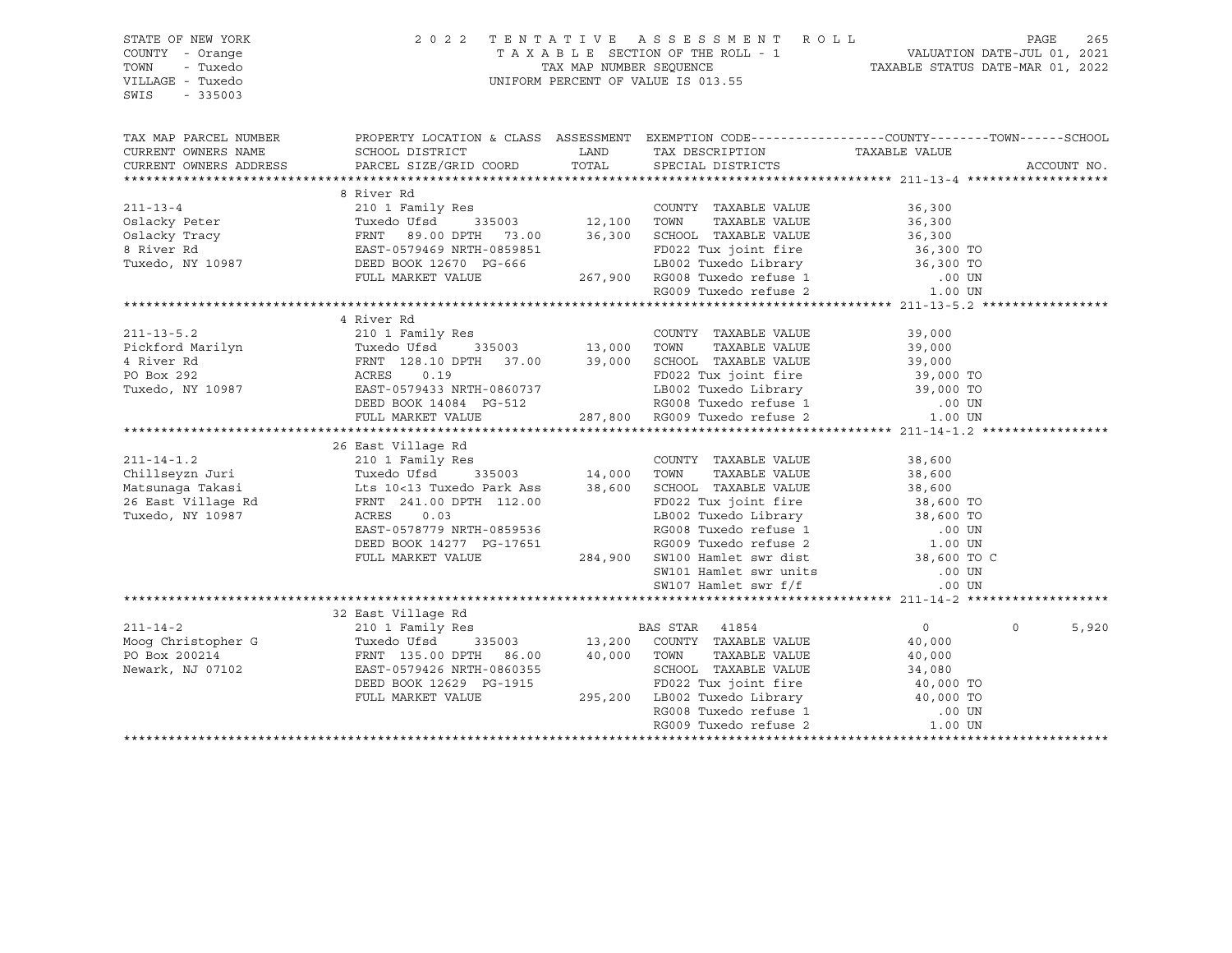| STATE OF NEW YORK<br>COUNTY - Orange<br>TOWN<br>- Tuxedo<br>VILLAGE - Tuxedo<br>$-335003$<br>SWIS                 |                                                                                                                                                                                                                                                                                                                                                                                                      |               | 2022 TENTATIVE ASSESSMENT ROLL<br>T A X A B L E SECTION OF THE ROLL - 1 VALUATION DATE-JUL 01, 2021<br>TAX MAP NUMBER SEQUENCE TAXIBLE STATUS DATE-MAR 01, 2022<br>UNIFORM PERCENT OF VALUE IS 013.55                                                                                                                                                                                                                                                                                                                            |                                                                                                                                                                                           | PAGE                       | 266                      |
|-------------------------------------------------------------------------------------------------------------------|------------------------------------------------------------------------------------------------------------------------------------------------------------------------------------------------------------------------------------------------------------------------------------------------------------------------------------------------------------------------------------------------------|---------------|----------------------------------------------------------------------------------------------------------------------------------------------------------------------------------------------------------------------------------------------------------------------------------------------------------------------------------------------------------------------------------------------------------------------------------------------------------------------------------------------------------------------------------|-------------------------------------------------------------------------------------------------------------------------------------------------------------------------------------------|----------------------------|--------------------------|
| TAX MAP PARCEL NUMBER<br>CURRENT OWNERS NAME<br>CURRENT OWNERS ADDRESS                                            | PROPERTY LOCATION & CLASS ASSESSMENT EXEMPTION CODE---------------COUNTY-------TOWN------SCHOOL<br>SCHOOL DISTRICT<br>PARCEL SIZE/GRID COORD                                                                                                                                                                                                                                                         | LAND<br>TOTAL | TAX DESCRIPTION<br>SPECIAL DISTRICTS                                                                                                                                                                                                                                                                                                                                                                                                                                                                                             | TAXABLE VALUE                                                                                                                                                                             |                            | ACCOUNT NO.              |
| $211 - 14 - 3$<br>Din Anwar Kabir Ud<br>PO Box 235<br>Hillburn, NY 10931                                          | 38 East Village Rd<br>FRNT 205.00 DPTH 86.00 33,900 SCHOOL TAXABLE VALUE<br>EAST-0579419 NRTH-0859261<br>DEED BOOK 14527 PG-645<br>FULL MARKET VALUE                                                                                                                                                                                                                                                 |               | COUNTY TAXABLE VALUE<br>TOWN<br>TAXABLE VALUE<br>FD022 Tux joint fire<br>LB002 Tuxedo Library<br>1-645 250,200 RG008 Tuxedo refuse 1<br>RG009 Tuxedo refuse 2                                                                                                                                                                                                                                                                                                                                                                    | 33,900<br>33,900<br>33,900<br>33,900 TO<br>33,900 TO<br>.00 UN<br>1.00 UN                                                                                                                 |                            |                          |
|                                                                                                                   |                                                                                                                                                                                                                                                                                                                                                                                                      |               |                                                                                                                                                                                                                                                                                                                                                                                                                                                                                                                                  |                                                                                                                                                                                           |                            |                          |
| $211 - 14 - 4$<br>Dunko Jacqueline<br>$211 - 14 - 5$<br>Currie Robert J<br>50 East Village Rd<br>Tuxedo, NY 10987 | 48 East Village Rd<br>210 1 Family Res<br>Tuxedo Ufsd<br>48 East Village Rd<br>PRNT 135.00 DPTH 75.00 35,000 TOWN<br>PO Box 1 EAST-0579396 NRTH-0859071 SCHOOL<br>Tuxedo, NY 10987 DEED BOOK 3447 PG-160 FD022 T<br>FULL MARKET VALUE<br>50 East Village Rd<br>210 1 Family Res<br>Tuxedo Ufsd<br>FRNT 106.00 DPTH 110.00<br>EAST-0579372 NRTH-0859964<br>DEED BOOK 11478 PG-50<br>FULL MARKET VALUE |               | ENH STAR 41834<br>$\begin{array}{cccc}\n 335003 & 14,750 & \text{COUNTY} & \text{TAXABLE VALUE} \\  \end{array}$<br>TAXABLE VALUE<br>SCHOOL TAXABLE VALUE<br>FD022 Tux joint fire<br>258,300 LB002 Tuxedo Library 35,000 TO<br>RG008 Tuxedo refuse 1<br>RG009 Tuxedo refuse 2<br>BAS STAR 41854<br>335003 14,500 COUNTY TAXABLE VALUE<br>38,200 TOWN<br>TAXABLE VALUE<br>SCHOOL TAXABLE VALUE<br>FD022 Tux joint fire<br>281,900 LB002 Tuxedo Library<br>LB002 luxedo refuse 1<br>RG008 Tuxedo refuse 1<br>RG009 Tuxedo refuse 2 | $\overline{0}$<br>35,000<br>35,000<br>$20,220$<br>35,000<br>35,000 TO<br>.00 UN<br>1.00 UN<br>$\overline{0}$<br>38,200<br>38,200<br>32,280<br>38,200 TO<br>38,200 TO<br>.00 UN<br>1.00 UN | $\Omega$<br>$\Omega$       | 14,780<br>5,920          |
|                                                                                                                   |                                                                                                                                                                                                                                                                                                                                                                                                      |               |                                                                                                                                                                                                                                                                                                                                                                                                                                                                                                                                  |                                                                                                                                                                                           |                            |                          |
| $211 - 14 - 6$<br>Phelps Linda J<br>Phelps Gary J<br>54 E Village Rd<br>PO Box 9<br>Tuxedo, NY 10987              | 54 East Village Rd<br>210 1 Family Res<br>Tuxedo Ufsd<br>Tuxedo Ufsd<br>FRNT 104.00 DPTH 110.00<br>EAST-0579392 NRTH-0859803<br>DEED BOOK 2332 PG-00295<br>FULL MARKET VALUE                                                                                                                                                                                                                         | 265,700       | VETCOM CTS 41130<br>335003 13,500 VETDIS CTS 41140<br>36,000 ENH STAR 41834<br>COUNTY TAXABLE VALUE<br>TOWN<br>TAXABLE VALUE<br>SCHOOL TAXABLE VALUE<br>FD022 Tux joint fire<br>LB002 Tuxedo Library<br>RG008 Tuxedo refuse 1<br>RG009 Tuxedo refuse 2                                                                                                                                                                                                                                                                           | 5,670<br>1,800<br>$\overline{0}$<br>28,530<br>25,200<br>16,180<br>36,000 TO<br>36,000 TO<br>.00 UN<br>1.00 UN                                                                             | 9,000<br>1,800<br>$\Omega$ | 3,240<br>1,800<br>14,780 |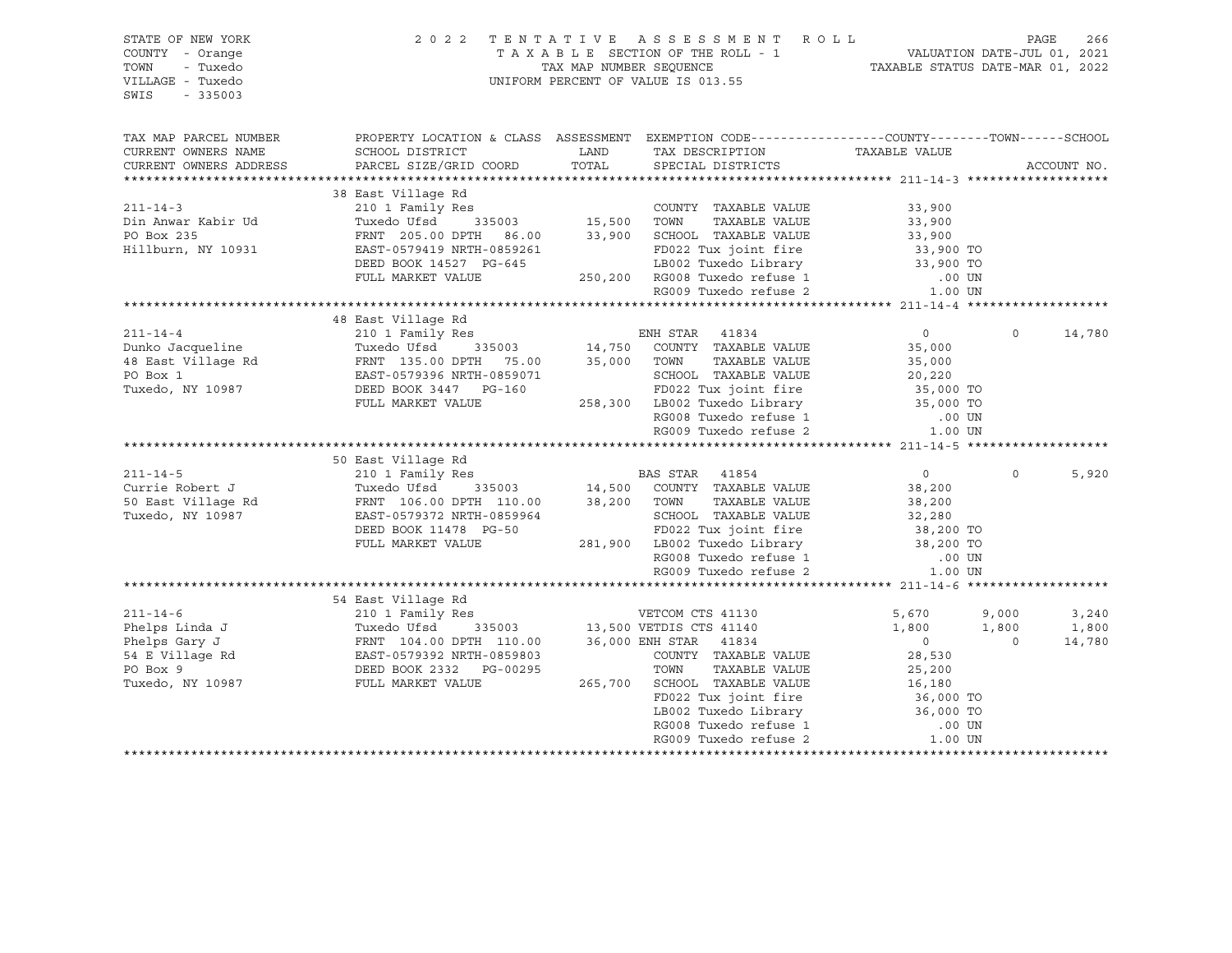SWIS - 335003

#### STATE OF NEW YORK 2 0 2 2 T E N T A T I V E A S S E S S M E N T R O L L PAGE 267 COUNTY - Orange T A X A B L E SECTION OF THE ROLL - 1 VALUATION DATE-JUL 01, 2021 TOWN - Tuxedo TAX MAP NUMBER SEQUENCE TAXABLE STATUS DATE-MAR 01, 2022 VILLAGE - Tuxedo UNIFORM PERCENT OF VALUE IS 013.55

| TAX MAP PARCEL NUMBER                                                                                                                                                                                                                                                | PROPERTY LOCATION & CLASS ASSESSMENT EXEMPTION CODE----------------COUNTY-------TOWN------SCHOOL                                                  |                               |                |          |       |
|----------------------------------------------------------------------------------------------------------------------------------------------------------------------------------------------------------------------------------------------------------------------|---------------------------------------------------------------------------------------------------------------------------------------------------|-------------------------------|----------------|----------|-------|
|                                                                                                                                                                                                                                                                      | SCHOOL DISTRICT                                                                                                                                   |                               |                |          |       |
|                                                                                                                                                                                                                                                                      |                                                                                                                                                   |                               |                |          |       |
|                                                                                                                                                                                                                                                                      |                                                                                                                                                   |                               |                |          |       |
|                                                                                                                                                                                                                                                                      | New Grove Dr                                                                                                                                      |                               |                |          |       |
| 211-14-7.1           311 Res vac land              COUNTY TAXABLE VALUE        13,750<br>Micklos Edward H        Tuxedo Ufsd   335003     13,750  TOWN   TAXABLE VALUE       13,750                                                                                  |                                                                                                                                                   |                               |                |          |       |
|                                                                                                                                                                                                                                                                      |                                                                                                                                                   |                               |                |          |       |
|                                                                                                                                                                                                                                                                      |                                                                                                                                                   |                               |                |          |       |
|                                                                                                                                                                                                                                                                      |                                                                                                                                                   |                               |                |          |       |
|                                                                                                                                                                                                                                                                      |                                                                                                                                                   |                               |                |          |       |
| Micklos Joann FRNT 110.00 DPTH 213.00 13,750 SCHOOL TAXABLE VALUE 13,750 13,750 New Grove Rd EAST-0579813 NRTH-0868955 PO Box 454 DEED BOOK 2470 PG-00089 LB002 Tuxedo, NY 10987 PULL MARKET VALUE 101,500 RG008 Tuxedo, NY 10                                       |                                                                                                                                                   |                               |                |          |       |
|                                                                                                                                                                                                                                                                      |                                                                                                                                                   |                               |                |          |       |
|                                                                                                                                                                                                                                                                      | 40 Grove Dr                                                                                                                                       |                               |                |          |       |
|                                                                                                                                                                                                                                                                      |                                                                                                                                                   |                               | $\overline{0}$ | $\Omega$ | 5,920 |
|                                                                                                                                                                                                                                                                      |                                                                                                                                                   |                               |                |          |       |
|                                                                                                                                                                                                                                                                      |                                                                                                                                                   |                               |                |          |       |
|                                                                                                                                                                                                                                                                      |                                                                                                                                                   |                               |                |          |       |
|                                                                                                                                                                                                                                                                      |                                                                                                                                                   |                               |                |          |       |
|                                                                                                                                                                                                                                                                      |                                                                                                                                                   |                               |                |          |       |
|                                                                                                                                                                                                                                                                      |                                                                                                                                                   |                               |                |          |       |
| PO Box 466<br>PO Box 466<br>Tuxedo, NY 10987<br>EAST-0579896 NRTH-0860657<br>DEED BOOK 5292 PG-189<br>FULL MARKET VALUE<br>PULL MARKET VALUE<br>PULL MARKET VALUE<br>PULL MARKET VALUE<br>PULL MARKET VALUE<br>PULL MARKET VALUE<br>PULL MARKET VALU                 |                                                                                                                                                   |                               |                |          |       |
|                                                                                                                                                                                                                                                                      |                                                                                                                                                   |                               |                |          |       |
|                                                                                                                                                                                                                                                                      |                                                                                                                                                   |                               |                |          |       |
|                                                                                                                                                                                                                                                                      |                                                                                                                                                   |                               |                | $\Omega$ | 5,920 |
|                                                                                                                                                                                                                                                                      |                                                                                                                                                   |                               |                |          |       |
|                                                                                                                                                                                                                                                                      |                                                                                                                                                   |                               |                |          |       |
|                                                                                                                                                                                                                                                                      |                                                                                                                                                   |                               |                |          |       |
|                                                                                                                                                                                                                                                                      |                                                                                                                                                   |                               |                |          |       |
|                                                                                                                                                                                                                                                                      |                                                                                                                                                   |                               |                |          |       |
|                                                                                                                                                                                                                                                                      |                                                                                                                                                   |                               |                |          |       |
|                                                                                                                                                                                                                                                                      |                                                                                                                                                   | RG009 Tuxedo refuse 2 1.00 UN |                |          |       |
|                                                                                                                                                                                                                                                                      |                                                                                                                                                   |                               |                |          |       |
|                                                                                                                                                                                                                                                                      | 37 Grove Dr                                                                                                                                       |                               |                |          |       |
|                                                                                                                                                                                                                                                                      |                                                                                                                                                   |                               |                |          | 3,240 |
| 37 Grove Dr<br>210 1 Family Res<br>210 1 Family Res<br>210 1 Family Res<br>210 1 Family Res<br>216,600 VETDIS CTS 41140<br>21140<br>21,340<br>21,340<br>21,340<br>21,340<br>21,970<br>21,970<br>22,455<br>37 Grove Dr<br>22,455<br>22,455<br>22,455<br>22,455<br>22, |                                                                                                                                                   |                               |                |          | 6,480 |
|                                                                                                                                                                                                                                                                      |                                                                                                                                                   |                               |                |          |       |
|                                                                                                                                                                                                                                                                      |                                                                                                                                                   |                               |                |          |       |
|                                                                                                                                                                                                                                                                      |                                                                                                                                                   |                               |                |          |       |
|                                                                                                                                                                                                                                                                      |                                                                                                                                                   |                               |                |          |       |
|                                                                                                                                                                                                                                                                      | DEED BOOK 11606 PG-225 FD022 Tux joint fire 49,900 TO<br>FULL MARKET VALUE 368,300 LB002 Tuxedo Library 49,900 TO<br>RG008 Tuxedo refuse 1 .00 UN |                               |                |          |       |
|                                                                                                                                                                                                                                                                      |                                                                                                                                                   |                               |                |          |       |
|                                                                                                                                                                                                                                                                      |                                                                                                                                                   |                               |                |          |       |
|                                                                                                                                                                                                                                                                      |                                                                                                                                                   |                               |                |          |       |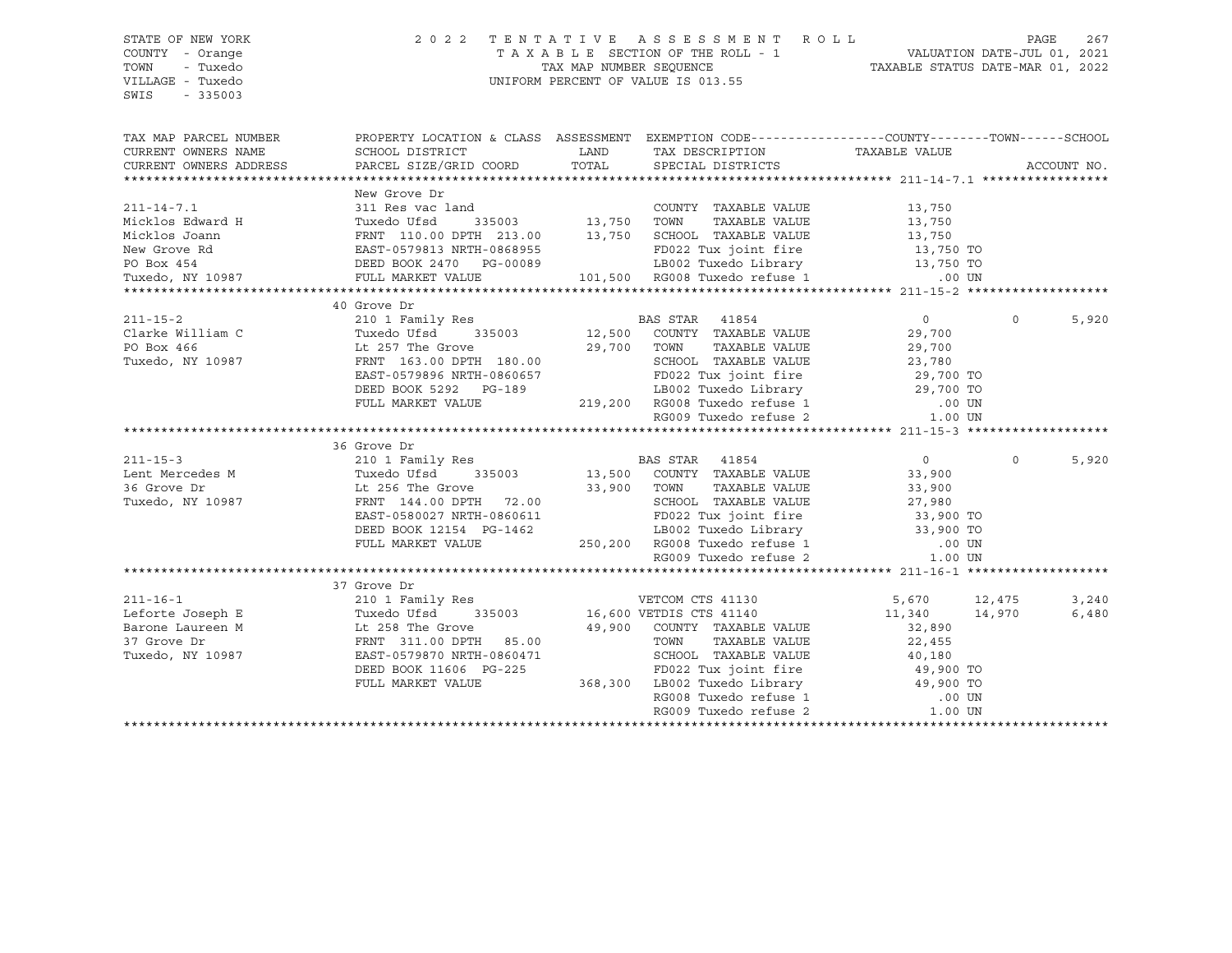STATE OF NEW YORK 2 0 2 2 T E N T A T I V E A S S E S S M E N T R O L L PAGE 268 COUNTY - Orange T A X A B L E SECTION OF THE ROLL - 1 TOWN - Tuxedo TAX MAP NUMBER SEQUENCE TAXABLE STATUS DATE-MAR 01, 2022 UNIFORM PERCENT OF VALUE IS 013.55 SWIS - 335003 TAX MAP PARCEL NUMBER PROPERTY LOCATION & CLASS ASSESSMENT EXEMPTION CODE------------------COUNTY--------TOWN------SCHOOL CURRENT OWNERS NAME SCHOOL DISTRICT TAX DESCRIPTION TAXABLE VALUE CURRENT OWNERS ADDRESS PARCEL SIZE/GRID COORD TOTAL SPECIAL DISTRICTS ACCOUNT NO. \*\*\*\*\*\*\*\*\*\*\*\*\*\*\*\*\*\*\*\*\*\*\*\*\*\*\*\*\*\*\*\*\*\*\*\*\*\*\*\*\*\*\*\*\*\*\*\*\*\*\*\*\*\*\*\*\*\*\*\*\*\*\*\*\*\*\*\*\*\*\*\*\*\*\*\*\*\*\*\*\*\*\*\*\*\*\*\*\*\*\*\*\*\*\*\*\*\*\*\*\*\*\* 211-17-1 \*\*\*\*\*\*\*\*\*\*\*\*\*\*\*\*\*\*\* 33 Grove Dr 211-17-1 210 1 Family Res COUNTY TAXABLE VALUE 42,300 Potouridis Hristos Tuxedo Ufsd 335003 13,400 TOWN TAXABLE VALUE 42,300 Lynn Cecily Lt 255 The Grove 42,300 SCHOOL TAXABLE VALUE 42,300 Lynn Cecily Lt 255 The Grove 42,300 SCHOOL TAXABLE VALUE 42,300 TO<br>33 Grove Dr FRNT 204.00 DPTH 167.00 FD022 Tux joint fire Tuxedo, NY 10987 EAST-0580017 NRTH-0860470 LB002 Tuxedo Library 42,300 TO DEED BOOK 13862 PG-1004 RG008 Tuxedo refuse 1 .00 UN FULL MARKET VALUE 312,200 RG009 Tuxedo refuse 2 1.00 UN \*\*\*\*\*\*\*\*\*\*\*\*\*\*\*\*\*\*\*\*\*\*\*\*\*\*\*\*\*\*\*\*\*\*\*\*\*\*\*\*\*\*\*\*\*\*\*\*\*\*\*\*\*\*\*\*\*\*\*\*\*\*\*\*\*\*\*\*\*\*\*\*\*\*\*\*\*\*\*\*\*\*\*\*\*\*\*\*\*\*\*\*\*\*\*\*\*\*\*\*\*\*\* 211-17-2 \*\*\*\*\*\*\*\*\*\*\*\*\*\*\*\*\*\*\* 56 Grove Dr 211-17-2 210 1 Family Res COUNTY TAXABLE VALUE 40,300 INCOMPLETE GIFT TRUST UNTER TH Tuxedo Ufsd 335003 13,400 TOWN TAXABLE VALUE 40,300 TRUST, dated 12/12/2019 Lt 254 The Grove 40,300 SCHOOL TAXABLE VALUE 40,300 56 Grove Dr FRNT 82.60 DPTH 194.90 FD022 Tux joint fire 40,300 TO PO Box 115 EAST-0579995 NRTH-0860378 LB002 Tuxedo Library 40,300 TO Tuxedo, NY 10987 DEED BOOK 14678 PG-205 RG008 Tuxedo refuse 1 .00 UN FULL MARKET VALUE 297,400 RG009 Tuxedo refuse 2 1.00 UN \*\*\*\*\*\*\*\*\*\*\*\*\*\*\*\*\*\*\*\*\*\*\*\*\*\*\*\*\*\*\*\*\*\*\*\*\*\*\*\*\*\*\*\*\*\*\*\*\*\*\*\*\*\*\*\*\*\*\*\*\*\*\*\*\*\*\*\*\*\*\*\*\*\*\*\*\*\*\*\*\*\*\*\*\*\*\*\*\*\*\*\*\*\*\*\*\*\*\*\*\*\*\* 211-17-3 \*\*\*\*\*\*\*\*\*\*\*\*\*\*\*\*\*\*\* 54 Grove Dr 211-17-3 210 1 Family Res BAS STAR 41854 0 0 5,920 Goodfellow William Jr Tuxedo Ufsd 335003 10,900 COUNTY TAXABLE VALUE 32,600 Goodfellow George Lt 253 The Grove 32,600 TOWN TAXABLE VALUE 32,600 PO Box 354 FRNT 148.00 DPTH 229.00 SCHOOL TAXABLE VALUE Tuxedo, NY 10987 EAST-0579961 NRTH-0860276 FD022 Tux joint fire 32,600 TO DEED BOOK 4233 PG-79 LB002 Tuxedo Library 32,600 TO FULL MARKET VALUE 240,600 RG008 Tuxedo refuse 1 .00 UN RG009 Tuxedo refuse 2 1.00 UN \*\*\*\*\*\*\*\*\*\*\*\*\*\*\*\*\*\*\*\*\*\*\*\*\*\*\*\*\*\*\*\*\*\*\*\*\*\*\*\*\*\*\*\*\*\*\*\*\*\*\*\*\*\*\*\*\*\*\*\*\*\*\*\*\*\*\*\*\*\*\*\*\*\*\*\*\*\*\*\*\*\*\*\*\*\*\*\*\*\*\*\*\*\*\*\*\*\*\*\*\*\*\* 211-17-5 \*\*\*\*\*\*\*\*\*\*\*\*\*\*\*\*\*\*\* 52 Grove Dr 211-17-5 210 1 Family Res BAS STAR 41854 0 0 5,920 Pfizenmaier Edward Tuxedo Ufsd 335003 13,400 COUNTY TAXABLE VALUE 35,000 Pfizenmaier Jill Lt 252 The Grove 35,000 TOWN TAXABLE VALUE 35,000 52 Grove Dr FRNT 46.00 DPTH 145.00 SCHOOL TAXABLE VALUE 29,080 EAST-0579829 NRTH-0860240 FD022 Tux joint fire 35,000 TO Tuxedo, NY 10987 DEED BOOK 4442 PG-151 LB002 Tuxedo Library 35,000 TO 258,300 RG008 Tuxedo refuse 1 RG009 Tuxedo refuse 2 1.00 UN \*\*\*\*\*\*\*\*\*\*\*\*\*\*\*\*\*\*\*\*\*\*\*\*\*\*\*\*\*\*\*\*\*\*\*\*\*\*\*\*\*\*\*\*\*\*\*\*\*\*\*\*\*\*\*\*\*\*\*\*\*\*\*\*\*\*\*\*\*\*\*\*\*\*\*\*\*\*\*\*\*\*\*\*\*\*\*\*\*\*\*\*\*\*\*\*\*\*\*\*\*\*\*\*\*\*\*\*\*\*\*\*\*\*\*\*\*\*\*\*\*\*\*\*\*\*\*\*\*\*\*\*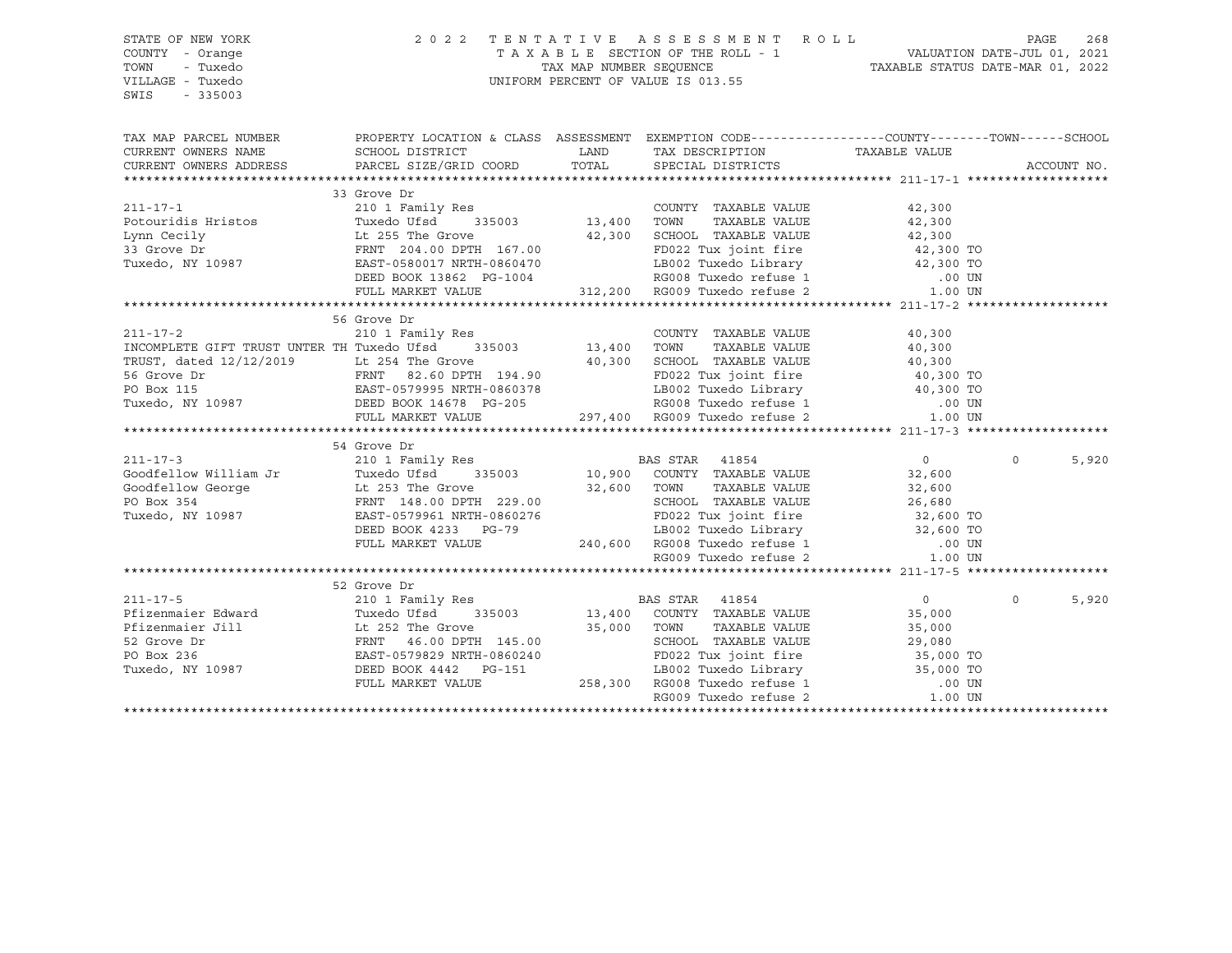| STATE OF NEW YORK<br>COUNTY - Orange<br>TOWN<br>- Tuxedo<br>VILLAGE - Tuxedo<br>SWIS<br>$-335003$                                                                                                                                                                                                                                                                                                              | UNIFORM PERCENT OF VALUE IS 013.55                                                                                                                                                                                                               |             | 2022 TENTATIVE ASSESSMENT ROLL PAGE 269<br>TAXABLE SECTION OF THE ROLL - 1 VALUATION DATE-JUL 01, 2021<br>TAX MAP NUMBER SEQUENCE TAXABLE STATUS DATE-MAR 01, 2022 |                     |          |             |
|----------------------------------------------------------------------------------------------------------------------------------------------------------------------------------------------------------------------------------------------------------------------------------------------------------------------------------------------------------------------------------------------------------------|--------------------------------------------------------------------------------------------------------------------------------------------------------------------------------------------------------------------------------------------------|-------------|--------------------------------------------------------------------------------------------------------------------------------------------------------------------|---------------------|----------|-------------|
| TAX MAP PARCEL NUMBER                                                                                                                                                                                                                                                                                                                                                                                          | PROPERTY LOCATION & CLASS ASSESSMENT EXEMPTION CODE-----------------COUNTY-------TOWN------SCHOOL                                                                                                                                                |             |                                                                                                                                                                    |                     |          |             |
| CURRENT OWNERS NAME                                                                                                                                                                                                                                                                                                                                                                                            | SCHOOL DISTRICT                                                                                                                                                                                                                                  | LAND        | TAX DESCRIPTION                                                                                                                                                    | TAXABLE VALUE       |          |             |
| CURRENT OWNERS ADDRESS                                                                                                                                                                                                                                                                                                                                                                                         | PARCEL SIZE/GRID COORD                                                                                                                                                                                                                           | TOTAL       | SPECIAL DISTRICTS                                                                                                                                                  |                     |          | ACCOUNT NO. |
|                                                                                                                                                                                                                                                                                                                                                                                                                |                                                                                                                                                                                                                                                  |             |                                                                                                                                                                    |                     |          |             |
| ${\small \begin{tabular}{lcccccc} \texttt{11} & \texttt{31} & \texttt{31} & \texttt{31} & \texttt{31} & \texttt{31} & \texttt{31} & \texttt{31} & \texttt{31} & \texttt{31} & \texttt{31} & \texttt{31} & \texttt{31} & \texttt{31} & \texttt{31} & \texttt{31} & \texttt{31} & \texttt{31} & \texttt{31} & \texttt{31} & \texttt{31} & \texttt{31} & \texttt{31} & \texttt{31} & \texttt{31} & \texttt{31} &$ |                                                                                                                                                                                                                                                  |             |                                                                                                                                                                    |                     |          |             |
|                                                                                                                                                                                                                                                                                                                                                                                                                |                                                                                                                                                                                                                                                  |             |                                                                                                                                                                    |                     | $\Omega$ | 5,920       |
|                                                                                                                                                                                                                                                                                                                                                                                                                |                                                                                                                                                                                                                                                  |             |                                                                                                                                                                    |                     |          |             |
|                                                                                                                                                                                                                                                                                                                                                                                                                |                                                                                                                                                                                                                                                  |             |                                                                                                                                                                    |                     |          |             |
|                                                                                                                                                                                                                                                                                                                                                                                                                |                                                                                                                                                                                                                                                  |             |                                                                                                                                                                    |                     |          |             |
|                                                                                                                                                                                                                                                                                                                                                                                                                |                                                                                                                                                                                                                                                  |             |                                                                                                                                                                    |                     |          |             |
|                                                                                                                                                                                                                                                                                                                                                                                                                |                                                                                                                                                                                                                                                  |             |                                                                                                                                                                    |                     |          |             |
|                                                                                                                                                                                                                                                                                                                                                                                                                |                                                                                                                                                                                                                                                  |             |                                                                                                                                                                    |                     |          |             |
|                                                                                                                                                                                                                                                                                                                                                                                                                |                                                                                                                                                                                                                                                  |             |                                                                                                                                                                    |                     |          |             |
|                                                                                                                                                                                                                                                                                                                                                                                                                | New Grove Dr                                                                                                                                                                                                                                     |             |                                                                                                                                                                    |                     |          |             |
| $211 - 18 - 1$                                                                                                                                                                                                                                                                                                                                                                                                 | 311 Res vac land                                                                                                                                                                                                                                 |             | COUNTY TAXABLE VALUE                                                                                                                                               | 13,750              |          |             |
| Vust Matthew J<br>Yust Matthew J<br>Yust Somkit<br>14 Gay St Apt 3<br>Need Date 2/28/74<br>14 Gay St Apt 3<br>New York, NY 10014<br>EAST-0580115 NRTH-0860173<br>EAST-0580115 NRTH-0860173<br>EAST-0580115 NRTH-0860173                                                                                                                                                                                        |                                                                                                                                                                                                                                                  | 13,750 TOWN | TAXABLE VALUE                                                                                                                                                      | 13,750<br>13,750    |          |             |
|                                                                                                                                                                                                                                                                                                                                                                                                                |                                                                                                                                                                                                                                                  |             | 13,750 SCHOOL TAXABLE VALUE                                                                                                                                        |                     |          |             |
|                                                                                                                                                                                                                                                                                                                                                                                                                |                                                                                                                                                                                                                                                  |             | FD022 Tux joint fire                                                                                                                                               | 13,750<br>13,750 TO |          |             |
|                                                                                                                                                                                                                                                                                                                                                                                                                |                                                                                                                                                                                                                                                  |             | LB002 Tuxedo Library 13,750 TO                                                                                                                                     |                     |          |             |
|                                                                                                                                                                                                                                                                                                                                                                                                                | DEED BOOK 5578 PG-181                                                                                                                                                                                                                            |             | RG008 Tuxedo refuse 1                                                                                                                                              | $.00$ UN            |          |             |
|                                                                                                                                                                                                                                                                                                                                                                                                                |                                                                                                                                                                                                                                                  |             |                                                                                                                                                                    |                     |          |             |
|                                                                                                                                                                                                                                                                                                                                                                                                                |                                                                                                                                                                                                                                                  |             |                                                                                                                                                                    |                     |          |             |
|                                                                                                                                                                                                                                                                                                                                                                                                                |                                                                                                                                                                                                                                                  |             |                                                                                                                                                                    |                     |          |             |
|                                                                                                                                                                                                                                                                                                                                                                                                                |                                                                                                                                                                                                                                                  |             |                                                                                                                                                                    |                     | 5,850    | 1,944       |
|                                                                                                                                                                                                                                                                                                                                                                                                                |                                                                                                                                                                                                                                                  |             |                                                                                                                                                                    |                     | $\Omega$ | 5,920       |
|                                                                                                                                                                                                                                                                                                                                                                                                                |                                                                                                                                                                                                                                                  |             |                                                                                                                                                                    |                     |          |             |
|                                                                                                                                                                                                                                                                                                                                                                                                                |                                                                                                                                                                                                                                                  |             |                                                                                                                                                                    |                     |          |             |
|                                                                                                                                                                                                                                                                                                                                                                                                                |                                                                                                                                                                                                                                                  |             |                                                                                                                                                                    |                     |          |             |
|                                                                                                                                                                                                                                                                                                                                                                                                                |                                                                                                                                                                                                                                                  |             |                                                                                                                                                                    |                     |          |             |
|                                                                                                                                                                                                                                                                                                                                                                                                                |                                                                                                                                                                                                                                                  |             |                                                                                                                                                                    |                     |          |             |
|                                                                                                                                                                                                                                                                                                                                                                                                                |                                                                                                                                                                                                                                                  |             |                                                                                                                                                                    |                     |          |             |
|                                                                                                                                                                                                                                                                                                                                                                                                                |                                                                                                                                                                                                                                                  |             |                                                                                                                                                                    |                     |          |             |
|                                                                                                                                                                                                                                                                                                                                                                                                                |                                                                                                                                                                                                                                                  |             |                                                                                                                                                                    |                     |          |             |
| $211 - 18 - 3$                                                                                                                                                                                                                                                                                                                                                                                                 |                                                                                                                                                                                                                                                  |             |                                                                                                                                                                    | $\overline{0}$      | $\Omega$ | 5,920       |
|                                                                                                                                                                                                                                                                                                                                                                                                                |                                                                                                                                                                                                                                                  |             |                                                                                                                                                                    | 41,900              |          |             |
| Edward Schwetz Trust<br>8 Grove Dr<br>TRNT 106.10 DPTH 246.40<br>Tuxedo, NY 10987<br>RERES 1.55<br>COUNTY TAXABLE VALUE<br>Tuxedo, NY 10987<br>ACRES 2.16 0.55<br>SCHOOL TAXABLE VALUE                                                                                                                                                                                                                         |                                                                                                                                                                                                                                                  |             |                                                                                                                                                                    | 41,900              |          |             |
|                                                                                                                                                                                                                                                                                                                                                                                                                |                                                                                                                                                                                                                                                  |             |                                                                                                                                                                    |                     |          |             |
|                                                                                                                                                                                                                                                                                                                                                                                                                |                                                                                                                                                                                                                                                  |             |                                                                                                                                                                    |                     |          |             |
|                                                                                                                                                                                                                                                                                                                                                                                                                |                                                                                                                                                                                                                                                  |             |                                                                                                                                                                    |                     |          |             |
|                                                                                                                                                                                                                                                                                                                                                                                                                |                                                                                                                                                                                                                                                  |             |                                                                                                                                                                    |                     |          |             |
|                                                                                                                                                                                                                                                                                                                                                                                                                | ACRES 0.55<br>BAST-0580105 NRTH-0859960<br>EAST-0580105 NRTH-0859960<br>DEED BOOK 13939 PG-828<br>PULL MARKET VALUE<br>BOO2 Tuxedo Library<br>BOO2 Tuxedo Library<br>LB002 Tuxedo Library<br>LB002 Tuxedo Library<br>209,200 RG008 Tuxedo refuse |             |                                                                                                                                                                    |                     |          |             |
|                                                                                                                                                                                                                                                                                                                                                                                                                |                                                                                                                                                                                                                                                  |             |                                                                                                                                                                    |                     |          |             |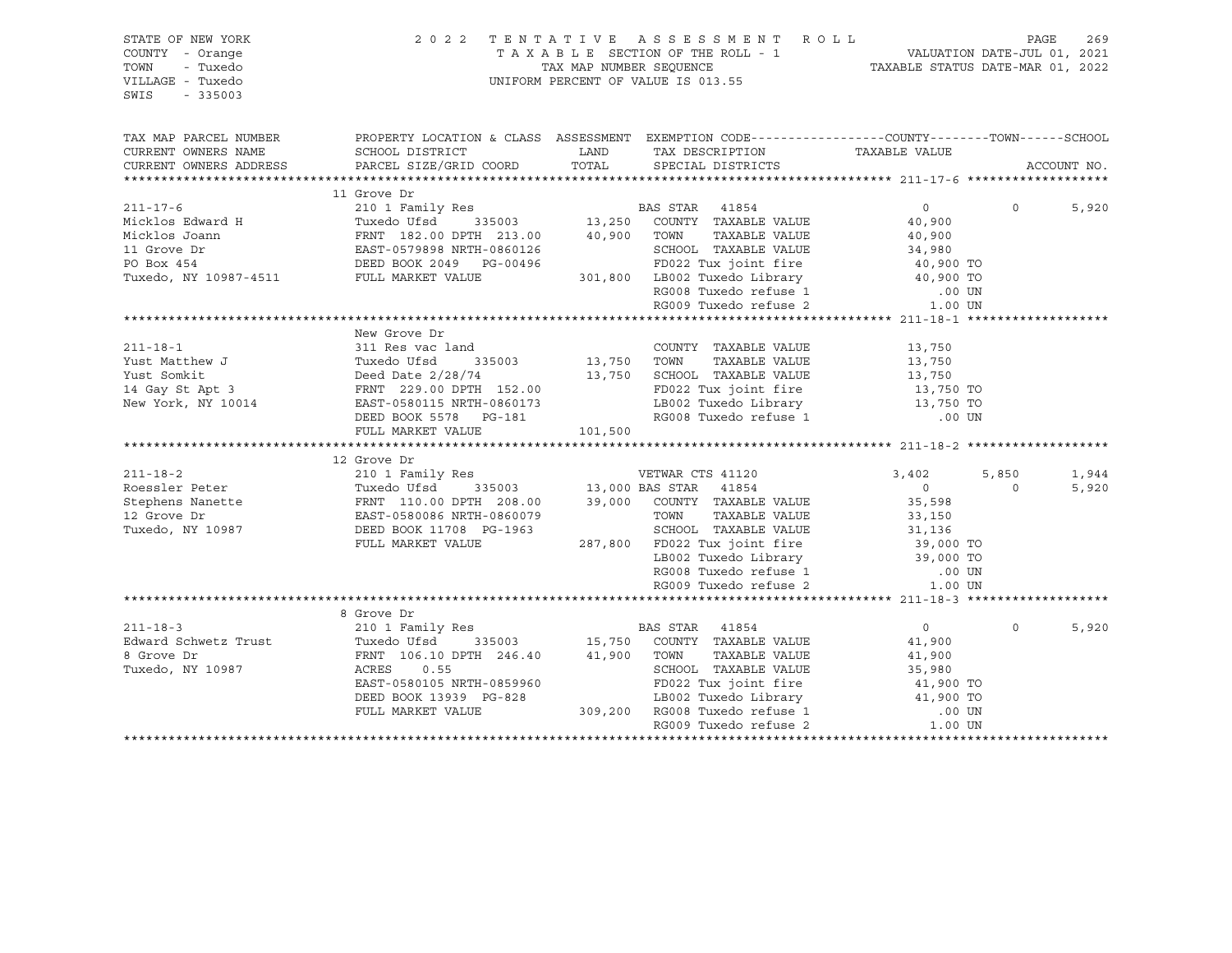| STATE OF NEW YORK<br>COUNTY<br>- Orange<br>- Tuxedo<br>TOWN<br>VILLAGE - Tuxedo<br>$-335003$<br>SWIS | 2 0 2 2                   | TENTATIVE<br>TAX MAP NUMBER SEOUENCE | ASSESSMENT ROLL<br>TAXABLE SECTION OF THE ROLL - 1<br>UNIFORM PERCENT OF VALUE IS 013.55 | TAXABLE STATUS DATE-MAR 01, 2022                             | 270<br>PAGE<br>VALUATION DATE-JUL 01, 2021 |
|------------------------------------------------------------------------------------------------------|---------------------------|--------------------------------------|------------------------------------------------------------------------------------------|--------------------------------------------------------------|--------------------------------------------|
| TAX MAP PARCEL NUMBER                                                                                | PROPERTY LOCATION & CLASS | ASSESSMENT                           |                                                                                          | EXEMPTION CODE-----------------COUNTY-------TOWN------SCHOOL |                                            |
| CURRENT OWNERS NAME                                                                                  | SCHOOL DISTRICT           | LAND                                 | TAX DESCRIPTION                                                                          | TAXABLE VALUE                                                |                                            |
| CURRENT OWNERS ADDRESS                                                                               | PARCEL SIZE/GRID COORD    | TOTAL                                | SPECIAL DISTRICTS                                                                        |                                                              | ACCOUNT NO.                                |
|                                                                                                      |                           |                                      |                                                                                          |                                                              |                                            |
|                                                                                                      | 6 Grove Dr                |                                      |                                                                                          |                                                              |                                            |
| $211 - 18 - 4$                                                                                       | 210 1 Family Res          |                                      | COUNTY<br>TAXABLE VALUE                                                                  | 41,000                                                       |                                            |
| Kamvosoulis Alexis                                                                                   | Tuxedo Ufsd<br>335003     | 16,400                               | TOWN<br>TAXABLE VALUE                                                                    | 41,000                                                       |                                            |
| Kamvosoulis Marilia                                                                                  | FRNT 110.00 DPTH 281.00   | 41,000                               | SCHOOL<br>TAXABLE VALUE                                                                  | 41,000                                                       |                                            |
| 6 Grove Dr                                                                                           | EAST-0580053 NRTH-0859867 |                                      | FD022 Tux joint fire                                                                     | 41,000 TO                                                    |                                            |
| Tuxedo, NY 10987                                                                                     | DEED BOOK 14579 PG-1729   |                                      | LB002 Tuxedo Library                                                                     | 41,000 TO                                                    |                                            |
|                                                                                                      | FULL MARKET VALUE         | 302,600                              | RG008 Tuxedo refuse 1                                                                    | .00 UN                                                       |                                            |
|                                                                                                      |                           |                                      | RG009 Tuxedo refuse 2                                                                    | 1.00 UN                                                      |                                            |
|                                                                                                      |                           |                                      |                                                                                          |                                                              |                                            |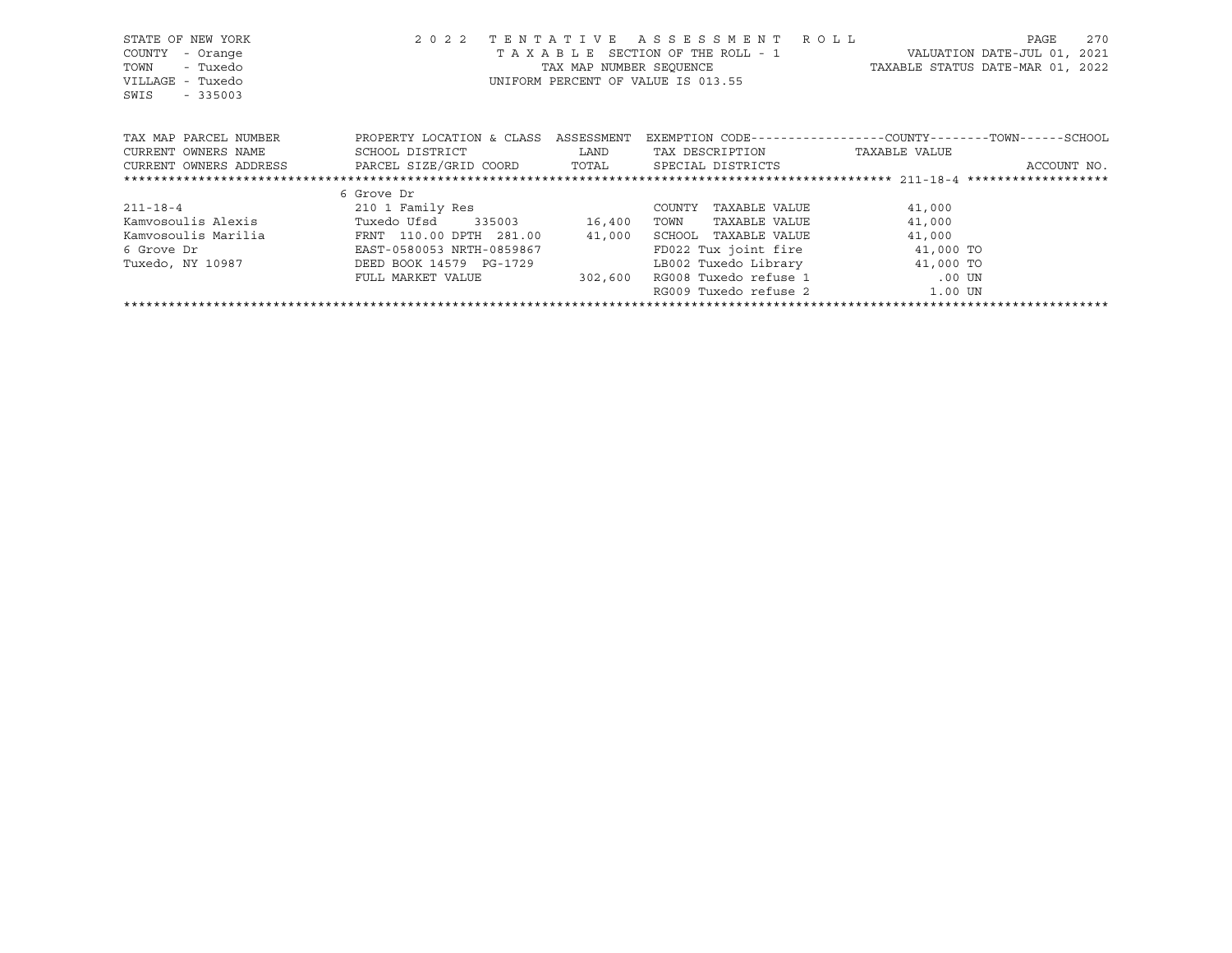| STATE OF NEW YORK | 2022 TENTATIVE ASSESSMENT ROLL |                                    | 271<br>PAGE                      |
|-------------------|--------------------------------|------------------------------------|----------------------------------|
| COUNTY - Orange   |                                | TAXABLE SECTION OF THE ROLL - 1    | VALUATION DATE-JUL 01, 2021      |
| - Tuxedo<br>TOWN  |                                | MAP SECTION - 211                  | TAXABLE STATUS DATE-MAR 01, 2022 |
| VILLAGE - Tuxedo  |                                | SUB-SECTION - 000                  | RPS150/V04/L015                  |
| SWIS<br>$-335003$ |                                | UNIFORM PERCENT OF VALUE IS 013.55 | CURRENT DATE $4/25/2022$         |

# \*\*\* S P E C I A L D I S T R I C T S U M M A R Y \*\*\*

|      |                      | TOTAL   | EXTENSION  | EXTENSION | AD VALOREM | EXEMPT | TAXABLE  |
|------|----------------------|---------|------------|-----------|------------|--------|----------|
| CODE | DISTRICT NAME        | PARCELS | TYPE       | VALUE     | VALUE      | AMOUNT | VALUE    |
|      | RG009 Tuxedo refuse  |         | 63 UNITS   | 86.00     |            |        | 86.00    |
|      | FD022 Tux joint fire |         | 84 TOTAL   |           | 4077,344   |        | 4077,344 |
|      | LB002 Tuxedo Library |         | 84 TOTAL   |           | 4077,344   |        | 4077,344 |
|      | RG008 Tuxedo refuse  |         | 72 UNITS   |           |            |        |          |
|      | SW100 Hamlet swr dis |         | 36 TOTAL C |           | 2213,900   |        | 2213,900 |
|      | SW101 Hamlet swr uni |         | 31 UNITS   | 106.00    |            |        | 106.00   |
|      | SW107 Hamlet swr f/f |         | 36 UNITS   | 49.50     |            |        | 49.50    |

# \*\*\* S C H O O L D I S T R I C T S U M M A R Y \*\*\*

| CODE   | DISTRICT NAME | TOTAL<br>PARCELS | ASSESSED<br>LAND | ASSESSED<br>TOTAL | <b>EXEMPT</b><br>AMOUNT | TOTAL<br>TAXABLE | <b>STAR</b><br>AMOUNT | <b>STAR</b><br>TAXABLE |
|--------|---------------|------------------|------------------|-------------------|-------------------------|------------------|-----------------------|------------------------|
| 335003 | Tuxedo Ufsd   | 86               | 1372,544         | 4111,344          | 75,014                  | 4036,330         | 269,220               | 3767,110               |
|        | SUB-TOTAL     | 86               | 1372,544         | 4111,344          | 75,014                  | 4036,330         | 269,220               | 3767,110               |
|        | TOTAL         | 86               | 1372,544         | 4111,344          | 75,014                  | 4036,330         | 269,220               | 3767,110               |

# \*\*\* S Y S T E M C O D E S S U M M A R Y \*\*\*

#### NO SYSTEM EXEMPTIONS AT THIS LEVEL

# \*\*\* E X E M P T I O N S U M M A R Y \*\*\*

|       |             | TOTAL   |         |         |         |
|-------|-------------|---------|---------|---------|---------|
| CODE  | DESCRIPTION | PARCELS | COUNTY  | TOWN    | SCHOOL  |
| 41120 | VETWAR CTS  |         | 3,402   | 5,850   | 1,944   |
| 41130 | VETCOM CTS  |         | 39,333  | 75,098  | 22,680  |
| 41140 | VETDIS CTS  |         | 24,480  | 45,930  | 14,760  |
| 41800 | AGED        | 2       | 34,415  | 31,063  | 35,630  |
| 41834 | ENH STAR    |         |         |         | 103,460 |
| 41854 | BAS STAR    | 28      |         |         | 165,760 |
|       | TOTAL       | 48      | 101,630 | 157,941 | 344,234 |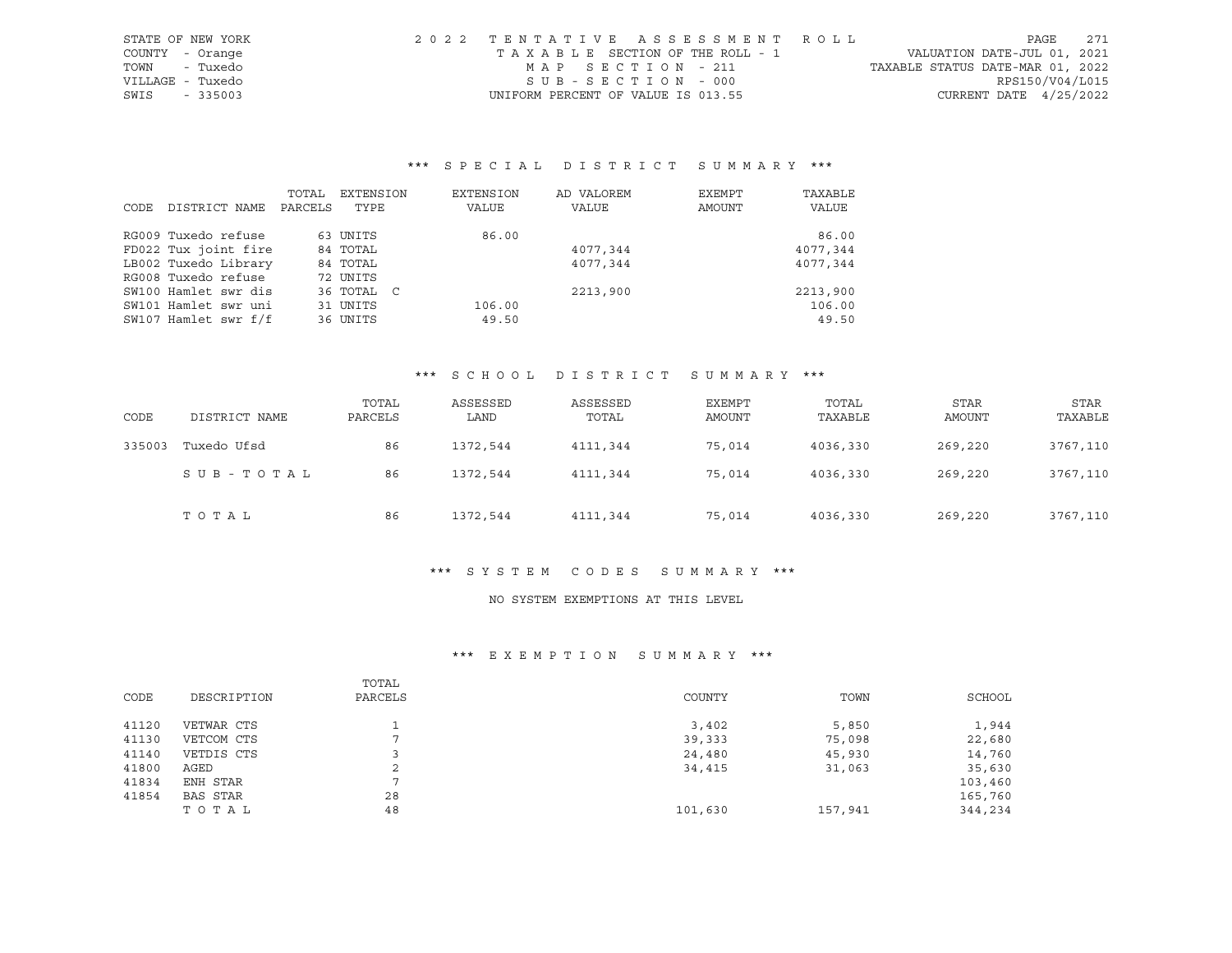|                  | STATE OF NEW YORK | 2022 TENTATIVE ASSESSMENT ROLL     |  |  |                                  |                          | PAGE | 2.72 |
|------------------|-------------------|------------------------------------|--|--|----------------------------------|--------------------------|------|------|
| COUNTY - Orange  |                   | TAXABLE SECTION OF THE ROLL - 1    |  |  | VALUATION DATE-JUL 01, 2021      |                          |      |      |
| TOWN - Tuxedo    |                   | MAP SECTION - 211                  |  |  | TAXABLE STATUS DATE-MAR 01, 2022 |                          |      |      |
| VILLAGE - Tuxedo |                   | SUB-SECTION - 000                  |  |  |                                  | RPS150/V04/L015          |      |      |
| SWIS             | $-335003$         | UNIFORM PERCENT OF VALUE IS 013.55 |  |  |                                  | CURRENT DATE $4/25/2022$ |      |      |

# \*\*\* G R A N D T O T A L S \*\*\*

| ROLL       |             | TOTAL   | ASSESSED | ASSESSED | TAXABLE  | TAXABLE  | TAXABLE  | STAR     |
|------------|-------------|---------|----------|----------|----------|----------|----------|----------|
| <b>SEC</b> | DESCRIPTION | PARCELS | LAND     | TOTAL    | COUNTY   | TOWN     | SCHOOL   | TAXABLE  |
|            | TAXABLE     | 86      | 1372,544 | 4111,344 | 4009,714 | 3953,403 | 4036,330 | 3767,110 |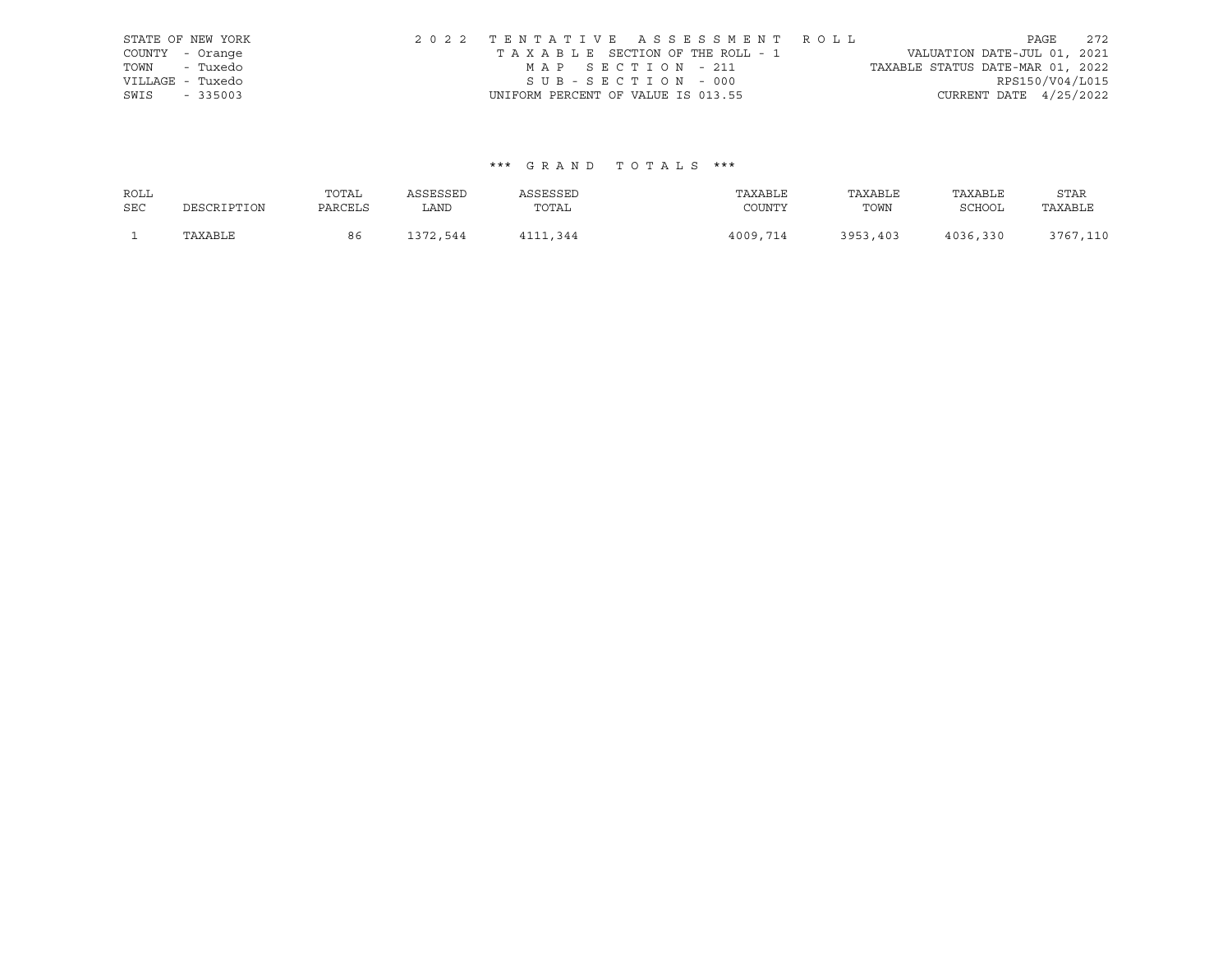| STATE OF NEW YORK<br>COUNTY - Orange<br>TOWN<br>- Tuxedo<br>VILLAGE - Tuxedo<br>SWIS<br>$-335003$ | 2022 TENTATIVE ASSESSMENT ROLL<br>UNIFORM PERCENT OF VALUE IS 013.55                                                                                                   | TAXABLE SECTION OF THE ROLL - 1<br>TAX MAP NUMBER SEQUENCE TAXABLE STATUS DATE-JUL 01, 2021 | PAGE                                                                                            | 273                    |                  |  |
|---------------------------------------------------------------------------------------------------|------------------------------------------------------------------------------------------------------------------------------------------------------------------------|---------------------------------------------------------------------------------------------|-------------------------------------------------------------------------------------------------|------------------------|------------------|--|
| TAX MAP PARCEL NUMBER                                                                             | PROPERTY LOCATION & CLASS ASSESSMENT EXEMPTION CODE----------------COUNTY-------TOWN------SCHOOL                                                                       |                                                                                             |                                                                                                 |                        |                  |  |
| CURRENT OWNERS NAME<br>CURRENT OWNERS ADDRESS                                                     | SCHOOL DISTRICT<br>PARCEL SIZE/GRID COORD                                                                                                                              |                                                                                             | LAND TAX DESCRIPTION TAXABLE VALUE<br>TOTAL SPECIAL DISTRICTS                                   |                        | ACCOUNT NO.      |  |
|                                                                                                   |                                                                                                                                                                        |                                                                                             |                                                                                                 |                        |                  |  |
|                                                                                                   | 32 Hospital Rd                                                                                                                                                         |                                                                                             |                                                                                                 |                        |                  |  |
| $212 - 2 - 1.1$                                                                                   | 210 1 Family Res                                                                                                                                                       |                                                                                             | COUNTY TAXABLE VALUE                                                                            | 41,300                 |                  |  |
| De Laat Gilbert                                                                                   | les<br>335003 13,100<br>CS Lot 41,300<br>Tuxedo Ufsd                                                                                                                   |                                                                                             | TAXABLE VALUE<br>TOWN                                                                           | 41,300                 |                  |  |
| 32 Hospital Rd                                                                                    | Lot 1 Map 8816 & Lot                                                                                                                                                   |                                                                                             | SCHOOL TAXABLE VALUE                                                                            | 41,300                 |                  |  |
| Tuxedo, NY 10987                                                                                  | 2 Map 8817 Wesseldine Sub                                                                                                                                              |                                                                                             | FD022 Tux joint fire 41,300 TO                                                                  |                        |                  |  |
|                                                                                                   | FRNT 167.00 DPTH 144.00                                                                                                                                                |                                                                                             | ----<br>LB002 Tuxedo Library<br>RG008 Tuxedo refuse 1                                           | 41,300 TO              |                  |  |
|                                                                                                   | EAST-0578342 NRTH-0858984                                                                                                                                              |                                                                                             |                                                                                                 | .00 UN<br>1.00 UN      |                  |  |
|                                                                                                   | DEED BOOK 14443 PG-1631                                                                                                                                                |                                                                                             | EXAMPLE 2 Transformation of the MGO09 Tuxedo refuse 2 to 1.00 UN 1.300 TO C 1.00 UN 10.300 TO C |                        |                  |  |
|                                                                                                   | FULL MARKET VALUE                                                                                                                                                      |                                                                                             |                                                                                                 |                        |                  |  |
|                                                                                                   |                                                                                                                                                                        |                                                                                             | SW101 Hamlet swr units<br>SW107 Hamlet swr f/f                                                  | 1.00 UN                |                  |  |
|                                                                                                   |                                                                                                                                                                        |                                                                                             |                                                                                                 | 1.50 UN                |                  |  |
|                                                                                                   |                                                                                                                                                                        |                                                                                             |                                                                                                 |                        |                  |  |
|                                                                                                   | 34 Hospital Rd                                                                                                                                                         |                                                                                             |                                                                                                 |                        |                  |  |
| $212 - 2 - 1.2$                                                                                   |                                                                                                                                                                        |                                                                                             |                                                                                                 | $\overline{0}$         | 5,920<br>$\circ$ |  |
| Gutierrez Matthew                                                                                 |                                                                                                                                                                        |                                                                                             |                                                                                                 | 59,250                 |                  |  |
| Gutierrez Sofia                                                                                   | Lot 1 Map 8816 & Lot 2 59,250 TOWN                                                                                                                                     |                                                                                             | TAXABLE VALUE                                                                                   | 59,250                 |                  |  |
| 34 Hospital Rd                                                                                    | Map 8817 Wesseldine Sub.                                                                                                                                               |                                                                                             | SCHOOL TAXABLE VALUE<br>SCHOOL TAXABLE VALUE 53,330<br>FD022 Tux joint fire 59,250 TO           |                        |                  |  |
| Tuxedo, NY 10987                                                                                  | ACRES<br>2.00                                                                                                                                                          |                                                                                             |                                                                                                 |                        |                  |  |
|                                                                                                   |                                                                                                                                                                        |                                                                                             |                                                                                                 |                        |                  |  |
|                                                                                                   |                                                                                                                                                                        |                                                                                             |                                                                                                 |                        |                  |  |
|                                                                                                   | EAST-0578192 NRTH-0858804<br>DEED BOOK 12589 PG-1512<br>PULL MARKET VALUE 437,300 RG009 Tuxedo refuse 2 1.00 UN<br>CHARKET VALUE 437,300 RG009 Tuxedo refuse 2 1.00 UN |                                                                                             |                                                                                                 | 1.00 UN<br>59,250 TO C |                  |  |
|                                                                                                   |                                                                                                                                                                        |                                                                                             | SW100 Hamlet swr dist                                                                           |                        |                  |  |
|                                                                                                   |                                                                                                                                                                        |                                                                                             | SW101 Hamlet swr units 1.00 UN                                                                  |                        |                  |  |
|                                                                                                   |                                                                                                                                                                        |                                                                                             | SW107 Hamlet swr f/f                                                                            | 1.00 UN                |                  |  |
|                                                                                                   |                                                                                                                                                                        |                                                                                             |                                                                                                 |                        |                  |  |
|                                                                                                   | 23 Hospital Rd                                                                                                                                                         |                                                                                             |                                                                                                 |                        |                  |  |
| $212 - 2 - 2$                                                                                     | 210 1 Family Res                                                                                                                                                       |                                                                                             | COUNTY TAXABLE VALUE                                                                            | 47,125                 |                  |  |
| Clarke William                                                                                    | Tuxedo Ufsd                                                                                                                                                            | 335003 18,700 TOWN<br>TH 131.00 47.125 SCHOOL                                               | TAXABLE VALUE                                                                                   | 47,125                 |                  |  |
| PO Box 115                                                                                        | FRNT 181.00 DPTH 131.00                                                                                                                                                |                                                                                             | 47,125 SCHOOL TAXABLE VALUE                                                                     | 47,125                 |                  |  |
| Tuxedo, NY 10987                                                                                  | EAST-0578417 NRTH-0859078                                                                                                                                              |                                                                                             | FD022 Tux joint fire                                                                            | 47,125 TO              |                  |  |
|                                                                                                   | DEED BOOK 13076 PG-785                                                                                                                                                 |                                                                                             | LB002 Tuxedo Library                                                                            | 47,125 TO              |                  |  |
|                                                                                                   | FULL MARKET VALUE                                                                                                                                                      |                                                                                             | 347,800 RG008 Tuxedo refuse 1                                                                   | .00 UN                 |                  |  |
|                                                                                                   |                                                                                                                                                                        |                                                                                             |                                                                                                 | 1.00 UN                |                  |  |
|                                                                                                   |                                                                                                                                                                        |                                                                                             | RG009 Tuxedo refuse 2<br>SW100 Hamlet swr dist                                                  | 47,125 TO C            |                  |  |
|                                                                                                   |                                                                                                                                                                        |                                                                                             | SW101 Hamlet swr units                                                                          | 1.00 UN                |                  |  |
|                                                                                                   |                                                                                                                                                                        |                                                                                             | SW107 Hamlet swr f/f                                                                            | 1.50 UN                |                  |  |
|                                                                                                   |                                                                                                                                                                        |                                                                                             |                                                                                                 |                        |                  |  |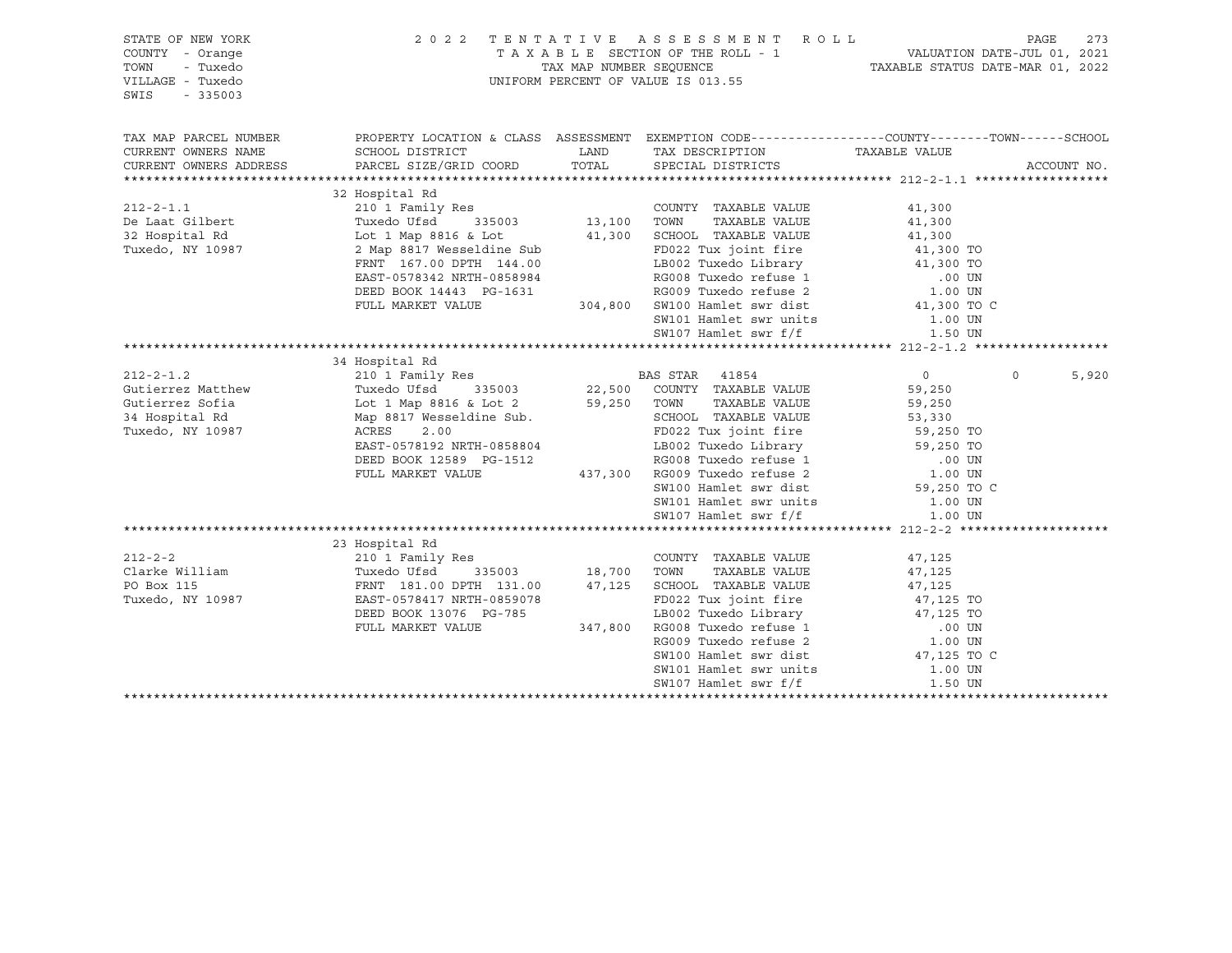| STATE OF NEW YORK<br>COUNTY - Orange<br>TOWN<br>- Tuxedo<br>VILLAGE - Tuxedo<br>SWIS<br>$-335003$ |                                                                                                                                                                                                                                                          | 2022 TENTATIVE ASSESSMENT ROLL                                                                                                                                                                           |                                                                                                                                                                                                                                                                                                                                    | PAGE<br>274       |
|---------------------------------------------------------------------------------------------------|----------------------------------------------------------------------------------------------------------------------------------------------------------------------------------------------------------------------------------------------------------|----------------------------------------------------------------------------------------------------------------------------------------------------------------------------------------------------------|------------------------------------------------------------------------------------------------------------------------------------------------------------------------------------------------------------------------------------------------------------------------------------------------------------------------------------|-------------------|
| TAX MAP PARCEL NUMBER<br>CURRENT OWNERS NAME<br>CURRENT OWNERS ADDRESS                            | PROPERTY LOCATION & CLASS ASSESSMENT EXEMPTION CODE----------------COUNTY-------TOWN------SCHOOL                                                                                                                                                         |                                                                                                                                                                                                          |                                                                                                                                                                                                                                                                                                                                    | ACCOUNT NO.       |
|                                                                                                   |                                                                                                                                                                                                                                                          |                                                                                                                                                                                                          |                                                                                                                                                                                                                                                                                                                                    |                   |
|                                                                                                   |                                                                                                                                                                                                                                                          |                                                                                                                                                                                                          |                                                                                                                                                                                                                                                                                                                                    |                   |
|                                                                                                   |                                                                                                                                                                                                                                                          |                                                                                                                                                                                                          | $\overline{0}$ and $\overline{0}$ and $\overline{0}$ and $\overline{0}$ and $\overline{0}$ and $\overline{0}$ and $\overline{0}$ and $\overline{0}$ and $\overline{0}$ and $\overline{0}$ and $\overline{0}$ and $\overline{0}$ and $\overline{0}$ and $\overline{0}$ and $\overline{0}$ and $\overline{0}$ and $\overline{0}$ and | $\Omega$<br>5,920 |
|                                                                                                   |                                                                                                                                                                                                                                                          |                                                                                                                                                                                                          |                                                                                                                                                                                                                                                                                                                                    |                   |
|                                                                                                   |                                                                                                                                                                                                                                                          |                                                                                                                                                                                                          |                                                                                                                                                                                                                                                                                                                                    |                   |
|                                                                                                   |                                                                                                                                                                                                                                                          |                                                                                                                                                                                                          |                                                                                                                                                                                                                                                                                                                                    |                   |
|                                                                                                   |                                                                                                                                                                                                                                                          |                                                                                                                                                                                                          |                                                                                                                                                                                                                                                                                                                                    |                   |
|                                                                                                   | DEED BOOK 12997 PG-1041                                                                                                                                                                                                                                  |                                                                                                                                                                                                          |                                                                                                                                                                                                                                                                                                                                    |                   |
|                                                                                                   | FULL MARKET VALUE                                                                                                                                                                                                                                        |                                                                                                                                                                                                          |                                                                                                                                                                                                                                                                                                                                    |                   |
|                                                                                                   |                                                                                                                                                                                                                                                          |                                                                                                                                                                                                          |                                                                                                                                                                                                                                                                                                                                    |                   |
|                                                                                                   |                                                                                                                                                                                                                                                          | SW100 Hamlet swr dist 42,050 TO C<br>SW101 Hamlet swr units 1.00 UN                                                                                                                                      |                                                                                                                                                                                                                                                                                                                                    |                   |
|                                                                                                   |                                                                                                                                                                                                                                                          |                                                                                                                                                                                                          |                                                                                                                                                                                                                                                                                                                                    |                   |
|                                                                                                   |                                                                                                                                                                                                                                                          | SW107 Hamlet swr f/f                                                                                                                                                                                     | 2.00 UN                                                                                                                                                                                                                                                                                                                            |                   |
|                                                                                                   |                                                                                                                                                                                                                                                          |                                                                                                                                                                                                          |                                                                                                                                                                                                                                                                                                                                    |                   |
|                                                                                                   | 59 Hospital Rd                                                                                                                                                                                                                                           |                                                                                                                                                                                                          |                                                                                                                                                                                                                                                                                                                                    |                   |
| $212 - 2 - 4.11$                                                                                  |                                                                                                                                                                                                                                                          |                                                                                                                                                                                                          | 46,250                                                                                                                                                                                                                                                                                                                             |                   |
| MacEwan Michael F                                                                                 |                                                                                                                                                                                                                                                          |                                                                                                                                                                                                          | 46,250                                                                                                                                                                                                                                                                                                                             |                   |
|                                                                                                   | MacEwan Gloria J<br>MacEwan Gloria J<br>Lt 14 & Pt Lt 19<br>Tuxedo Park Ass Inc.                                                                                                                                                                         | 46,250 IOMN TAXABLE VALUE<br>46,250 SCHOOL TAXABLE VALUE<br>FD022 Tux joint fire<br>LB002 Tuxedo Library<br>RG008 Tuxedo refuse 1 .00 UN<br>RG009 Tuxedo refuse 2 .00 UN<br>RG009 Tuxedo refuse 2 .00 UN |                                                                                                                                                                                                                                                                                                                                    |                   |
| 59 Hospital Rd                                                                                    | FRNT 116.00 DPTH 112.00                                                                                                                                                                                                                                  |                                                                                                                                                                                                          |                                                                                                                                                                                                                                                                                                                                    |                   |
| Tuxedo, NY 10987-4431                                                                             | EAST-0578580 NRTH-0858940                                                                                                                                                                                                                                |                                                                                                                                                                                                          |                                                                                                                                                                                                                                                                                                                                    |                   |
|                                                                                                   |                                                                                                                                                                                                                                                          |                                                                                                                                                                                                          |                                                                                                                                                                                                                                                                                                                                    |                   |
|                                                                                                   | DEED BOOK 14250 PG-585 RG009 Tuxedo refuse 2<br>FULL MARKET VALUE 341,300 SW100 Hamlet swr dist                                                                                                                                                          |                                                                                                                                                                                                          | 46,250 TO C                                                                                                                                                                                                                                                                                                                        |                   |
|                                                                                                   |                                                                                                                                                                                                                                                          | SW101 Hamlet swr units 1.00 UN                                                                                                                                                                           |                                                                                                                                                                                                                                                                                                                                    |                   |
|                                                                                                   |                                                                                                                                                                                                                                                          | SW107 Hamlet swr f/f                                                                                                                                                                                     | 1.50 UN                                                                                                                                                                                                                                                                                                                            |                   |
|                                                                                                   |                                                                                                                                                                                                                                                          |                                                                                                                                                                                                          |                                                                                                                                                                                                                                                                                                                                    |                   |
|                                                                                                   | 53 Hospital Rd                                                                                                                                                                                                                                           |                                                                                                                                                                                                          |                                                                                                                                                                                                                                                                                                                                    |                   |
|                                                                                                   |                                                                                                                                                                                                                                                          |                                                                                                                                                                                                          | 3,402                                                                                                                                                                                                                                                                                                                              | 1,944<br>5,250    |
|                                                                                                   |                                                                                                                                                                                                                                                          |                                                                                                                                                                                                          | 11,340 17,500                                                                                                                                                                                                                                                                                                                      | 6,480             |
|                                                                                                   | 212-2-5<br>Bush Peter M<br>Trotter Dennis F<br>Trotter Dennis F<br>Sa Hospital Rd<br>Trotter Dennis F<br>Et 15 Tuxedo Pk Assoc Inc<br>Et 115.00 DPTH<br>115.00 DPTH<br>97.00<br>TOWN TAXABLE VALUE<br>TUXED ON TOWN<br>TAXABLE VALUE<br>TUXED ON TAXABLE |                                                                                                                                                                                                          | 20,258                                                                                                                                                                                                                                                                                                                             |                   |
|                                                                                                   |                                                                                                                                                                                                                                                          |                                                                                                                                                                                                          |                                                                                                                                                                                                                                                                                                                                    |                   |
| Tuxedo, NY 10987                                                                                  | EAST-0578631 NRTH-0858845                                                                                                                                                                                                                                |                                                                                                                                                                                                          |                                                                                                                                                                                                                                                                                                                                    |                   |
|                                                                                                   | DEED BOOK 13641 PG-1913                                                                                                                                                                                                                                  |                                                                                                                                                                                                          |                                                                                                                                                                                                                                                                                                                                    |                   |
|                                                                                                   | FULL MARKET VALUE                                                                                                                                                                                                                                        |                                                                                                                                                                                                          |                                                                                                                                                                                                                                                                                                                                    |                   |
|                                                                                                   |                                                                                                                                                                                                                                                          |                                                                                                                                                                                                          |                                                                                                                                                                                                                                                                                                                                    |                   |
|                                                                                                   |                                                                                                                                                                                                                                                          | 939013<br>FD022 Tux joint fire<br>258,300 LB002 Tuxedo Library<br>RG008 Tuxedo Library<br>RG008 Tuxedo refuse 1 00 UN<br>RG009 Tuxedo refuse 2 1.00 UN<br>SW100 Hamlet swr dist<br>35,000 TO             |                                                                                                                                                                                                                                                                                                                                    |                   |
|                                                                                                   |                                                                                                                                                                                                                                                          |                                                                                                                                                                                                          |                                                                                                                                                                                                                                                                                                                                    |                   |
|                                                                                                   |                                                                                                                                                                                                                                                          | SW101 Hamlet swr units 1.00 UN                                                                                                                                                                           |                                                                                                                                                                                                                                                                                                                                    |                   |
|                                                                                                   |                                                                                                                                                                                                                                                          | SW107 Hamlet swr f/f                                                                                                                                                                                     | 1.50 UN                                                                                                                                                                                                                                                                                                                            |                   |
|                                                                                                   |                                                                                                                                                                                                                                                          |                                                                                                                                                                                                          |                                                                                                                                                                                                                                                                                                                                    |                   |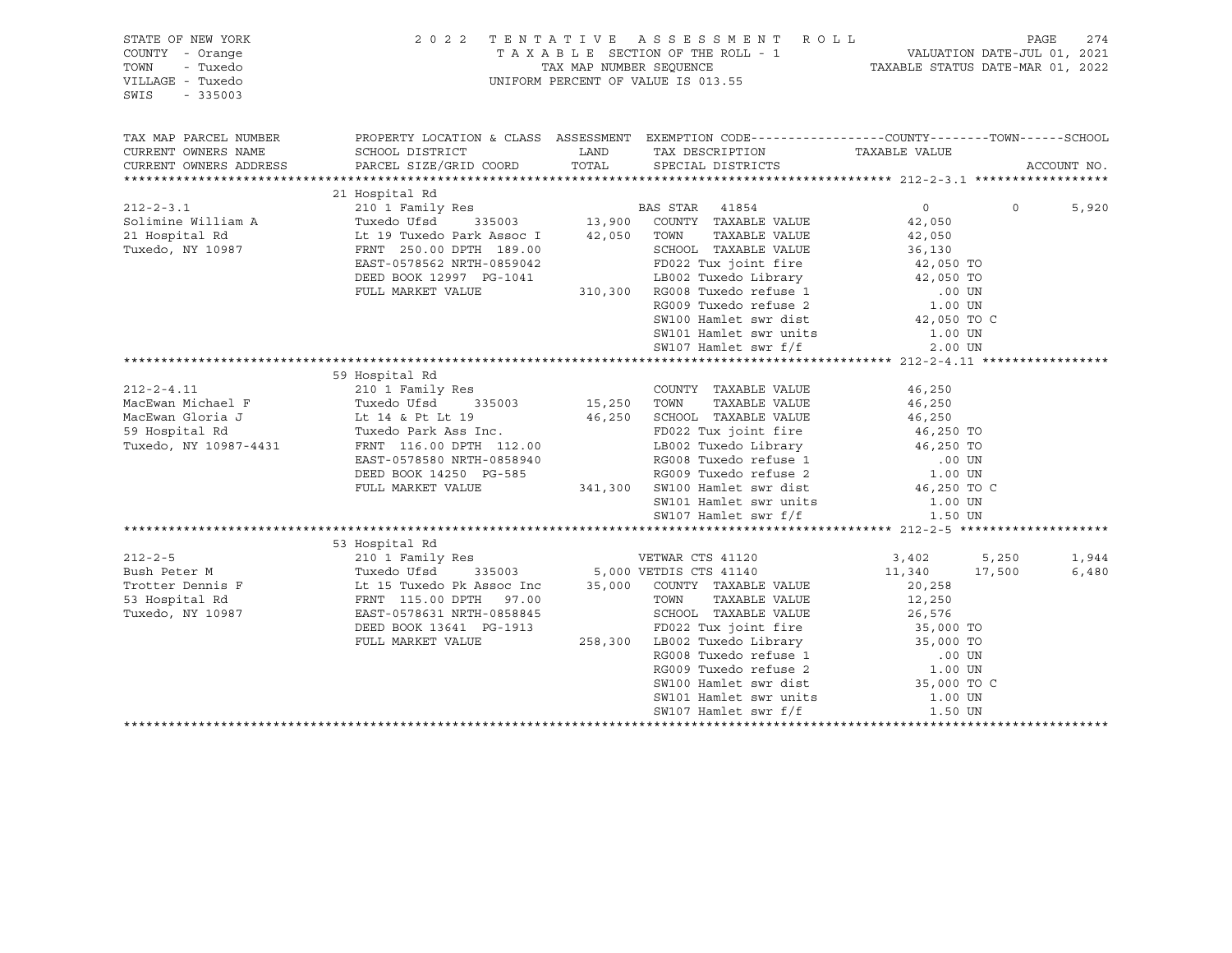| STATE OF NEW YORK<br>COUNTY - Orange<br>- Tuxedo<br>TOWN<br>VILLAGE - Tuxedo<br>SWIS<br>$-335003$                        | 2022                                                  |               | TENTATIVE ASSESSMENT ROLL<br>UNIFORM PERCENT OF VALUE IS 013.55 |                                                                                                                  | PAGE<br>275 |
|--------------------------------------------------------------------------------------------------------------------------|-------------------------------------------------------|---------------|-----------------------------------------------------------------|------------------------------------------------------------------------------------------------------------------|-------------|
| TAX MAP PARCEL NUMBER<br>CURRENT OWNERS NAME<br>CURRENT OWNERS ADDRESS                                                   | SCHOOL DISTRICT<br>PARCEL SIZE/GRID COORD             | LAND<br>TOTAL | TAX DESCRIPTION<br>SPECIAL DISTRICTS                            | PROPERTY LOCATION & CLASS ASSESSMENT EXEMPTION CODE---------------COUNTY-------TOWN------SCHOOL<br>TAXABLE VALUE | ACCOUNT NO. |
|                                                                                                                          |                                                       |               |                                                                 |                                                                                                                  |             |
|                                                                                                                          | 41 Hospital Rd                                        |               |                                                                 |                                                                                                                  |             |
| $212 - 2 - 6.21$                                                                                                         | 465 Prof. bldg.                                       |               | COUNTY TAXABLE VALUE                                            | 65,000                                                                                                           |             |
| Wolfe Lisa                                                                                                               | 335003 15,000<br>Tuxedo Ufsd                          |               | TAXABLE VALUE<br>TOWN                                           | 65,000                                                                                                           |             |
| 12360 Carmel County Road 207 FRNT 87.00 DPTH 111.00                                                                      |                                                       | 65,000        | SCHOOL TAXABLE VALUE                                            | 65,000                                                                                                           |             |
| San Diego, CA 92130                                                                                                      | EAST-0578564 NRTH-0858802                             |               | FD022 Tux joint fire                                            | 65,000 TO                                                                                                        |             |
|                                                                                                                          | DEED BOOK 5813 PG-251                                 |               | LB002 Tuxedo Library 65,000 TO                                  |                                                                                                                  |             |
|                                                                                                                          | FULL MARKET VALUE                                     |               | 479,700 SW100 Hamlet swr dist                                   | 65,000 TO C                                                                                                      |             |
|                                                                                                                          |                                                       |               | SW101 Hamlet swr units                                          | 4.00 UN                                                                                                          |             |
|                                                                                                                          |                                                       |               | SW107 Hamlet swr f/f                                            | 2.00 UN                                                                                                          |             |
|                                                                                                                          |                                                       |               |                                                                 |                                                                                                                  |             |
|                                                                                                                          | 40 Circle Dr                                          |               |                                                                 |                                                                                                                  |             |
| $212 - 2 - 7.2$                                                                                                          | 210 1 Family Res                                      |               | BAS STAR 41854                                                  | $\mathbf 0$<br>$\overline{0}$                                                                                    | 5,920       |
| Fuller Elyse A                                                                                                           | Tuxedo Ufsd 335003                                    |               | 12,100 COUNTY TAXABLE VALUE                                     | 36,200                                                                                                           |             |
| Fuller Thomas S                                                                                                          | Lt 149 Tuxedo Park Ass In                             | 36,200        | TAXABLE VALUE<br>TOWN                                           | 36,200                                                                                                           |             |
| 40 Circle Dr                                                                                                             | FRNT<br>61.80 DPTH 116.40                             |               | SCHOOL TAXABLE VALUE                                            | 30,280                                                                                                           |             |
| Tuxedo, NY 10987                                                                                                         | BANK<br>N                                             |               | FD022 Tux joint fire                                            | 36,200 TO                                                                                                        |             |
|                                                                                                                          | EAST-0578365 NRTH-0858003                             |               | FD022 Idn j--<br>LB002 Tuxedo Library<br>RG008 Tuxedo refuse 1  | 36,200 TO                                                                                                        |             |
|                                                                                                                          | DEED BOOK 11944 PG-506                                |               |                                                                 | $.00$ UN                                                                                                         |             |
|                                                                                                                          | FULL MARKET VALUE                                     |               | 267,200 RG009 Tuxedo refuse 2                                   | 1.00 UN                                                                                                          |             |
|                                                                                                                          |                                                       |               | SW100 Hamlet swr dist                                           | 36,200 TO C                                                                                                      |             |
|                                                                                                                          |                                                       |               | SW101 Hamlet swr units                                          | 1.00 UN                                                                                                          |             |
|                                                                                                                          |                                                       |               | SW107 Hamlet swr f/f                                            | 1.50 UN                                                                                                          |             |
|                                                                                                                          |                                                       |               |                                                                 |                                                                                                                  |             |
|                                                                                                                          | 38 Circle Dr                                          |               |                                                                 |                                                                                                                  |             |
| $212 - 2 - 8$                                                                                                            | 210 1 Family Res                                      |               | COUNTY TAXABLE VALUE                                            | 36,500                                                                                                           |             |
|                                                                                                                          | 335003 12,500                                         |               | TAXABLE VALUE<br>TOWN                                           | 36,500                                                                                                           |             |
| Scully Timothy<br>Cerezo-Scully Lucy<br>38 Circle Dr<br>Tuxedo NY 10987<br>Tuxedo NY 10987<br>FRAST-0578333 NETH-0858049 |                                                       | 36,500        | SCHOOL TAXABLE VALUE                                            | 36,500                                                                                                           |             |
| Tuxedo, NY 10987                                                                                                         | EAST-0578333 NRTH-0858049                             |               | FD022 Tux joint fire                                            | 36,500 TO                                                                                                        |             |
|                                                                                                                          | DEED BOOK 12963 PG-1267                               |               | FD022 ida jumi<br>LB002 Tuxedo Library<br>PG008 Tuxedo refuse 1 | 36,500 TO<br>$.00$ UN                                                                                            |             |
|                                                                                                                          | FULL MARKET VALUE                                     | 269,400       | RG009 Tuxedo refuse 2                                           | 1.00 UN                                                                                                          |             |
|                                                                                                                          |                                                       |               | SW100 Hamlet swr dist                                           | 36,500 TO C                                                                                                      |             |
|                                                                                                                          |                                                       |               | SW101 Hamlet swr units                                          | 1.00 UN                                                                                                          |             |
|                                                                                                                          |                                                       |               | SW107 Hamlet swr f/f                                            | 1.00 UN                                                                                                          |             |
|                                                                                                                          |                                                       |               |                                                                 |                                                                                                                  |             |
|                                                                                                                          | 36 Circle Dr                                          |               |                                                                 |                                                                                                                  |             |
| $212 - 2 - 9$                                                                                                            | 210 1 Family Res                                      |               | COUNTY TAXABLE VALUE                                            | 39,000                                                                                                           |             |
| Kearney Desmond                                                                                                          | Tuxedo Ufsd                                           | 335003 12,750 | TOWN<br>TAXABLE VALUE                                           | 39,000                                                                                                           |             |
| Kearney Bernadette                                                                                                       | Lt 146 Tuxedo Pk Assoc In 39,000 SCHOOL TAXABLE VALUE |               |                                                                 | 39,000                                                                                                           |             |
| 28 Circle Dr                                                                                                             | Burris Life Tenancy                                   |               | FD022 Tux joint fire                                            | 39,000 TO                                                                                                        |             |
| Tuxedo, NY 10987                                                                                                         | 46.00 DPTH 165.00<br>FRNT                             |               | LB002 Tuxedo Library                                            | 39,000 TO                                                                                                        |             |
|                                                                                                                          | EAST-0578322 NRTH-0858116                             |               | RG008 Tuxedo refuse 1                                           | .00 UN                                                                                                           |             |
|                                                                                                                          | DEED BOOK 14023 PG-1275                               |               | RG009 Tuxedo refuse 2                                           | 1.00 UN                                                                                                          |             |
|                                                                                                                          | FULL MARKET VALUE                                     | 287,800       | SW100 Hamlet swr dist                                           | 39,000 TO C                                                                                                      |             |
|                                                                                                                          |                                                       |               | SW101 Hamlet swr units                                          | 1.00 UN                                                                                                          |             |
|                                                                                                                          |                                                       |               | SW107 Hamlet swr f/f                                            | 1.00 UN                                                                                                          |             |
|                                                                                                                          |                                                       |               |                                                                 |                                                                                                                  |             |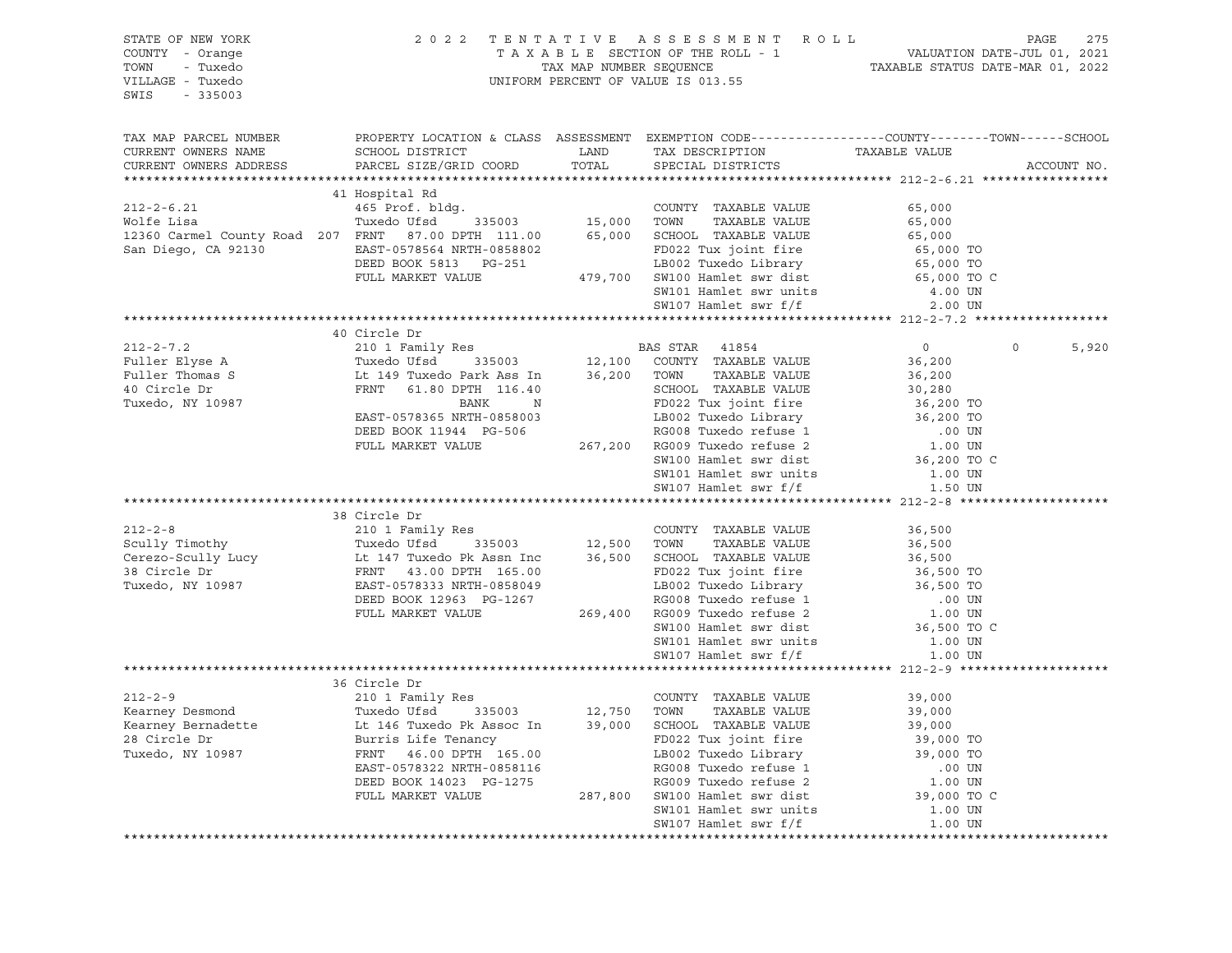| STATE OF NEW YORK<br>COUNTY - Orange<br>TOWN<br>- Tuxedo<br>VILLAGE - Tuxedo<br>SWIS<br>$-335003$                                                                                                                                                       | 2 0 2 2                                                                                                     |                                                                                                  | TENTATIVE ASSESSMENT ROLL<br>TAXABLE SECTION OF THE ROLL - 1<br>TAXABLE STATUS DATE-JUL 01, 2021<br>TAXABLE STATUS DATE-MAR 01, 2022<br>UNIFORM PERCENT OF VALUE IS 013.55 |                     | PAGE     | 276         |
|---------------------------------------------------------------------------------------------------------------------------------------------------------------------------------------------------------------------------------------------------------|-------------------------------------------------------------------------------------------------------------|--------------------------------------------------------------------------------------------------|----------------------------------------------------------------------------------------------------------------------------------------------------------------------------|---------------------|----------|-------------|
| TAX MAP PARCEL NUMBER                                                                                                                                                                                                                                   | PROPERTY LOCATION & CLASS ASSESSMENT EXEMPTION CODE----------------COUNTY-------TOWN------SCHOOL            |                                                                                                  |                                                                                                                                                                            |                     |          |             |
| CURRENT OWNERS NAME<br>CURRENT OWNERS ADDRESS PARCEL SIZE/GRID COORD                                                                                                                                                                                    | SCHOOL DISTRICT                                                                                             | <b>EXAMPLE THE STATE OF STATE OF STATE OF STATE OF STATE OF STATE OF STATE OF STATE</b><br>TOTAL | TAX DESCRIPTION TAXABLE VALUE<br>SPECIAL DISTRICTS                                                                                                                         |                     |          | ACCOUNT NO. |
|                                                                                                                                                                                                                                                         | 34 Circle Dr                                                                                                |                                                                                                  |                                                                                                                                                                            |                     |          |             |
|                                                                                                                                                                                                                                                         |                                                                                                             |                                                                                                  | COUNTY TAXABLE VALUE                                                                                                                                                       | 36,000              |          |             |
| 212-2-10<br>Kearney Desmond<br>Example Foundation (1998)<br>Campion (1998)<br>Campion (1998)<br>Campion (1998)<br>Campion (1998)<br>Campion (1998)<br>Campion (1998)<br>Campion (1998)<br>Campion (1998)<br>Campion (1998)<br>Campion (1998)<br>Campion | Kes<br>335003 12,500<br>Park Ass T-                                                                         |                                                                                                  | TAXABLE VALUE<br>TOWN                                                                                                                                                      | 36,000              |          |             |
|                                                                                                                                                                                                                                                         |                                                                                                             | 36,000                                                                                           |                                                                                                                                                                            |                     |          |             |
|                                                                                                                                                                                                                                                         |                                                                                                             |                                                                                                  | SCHOOL TAXABLE VALUE 36,000<br>FD022 Tux joint fire 36,000 TO                                                                                                              |                     |          |             |
|                                                                                                                                                                                                                                                         | EAST-0578349 NRTH-0858189                                                                                   |                                                                                                  |                                                                                                                                                                            |                     |          |             |
|                                                                                                                                                                                                                                                         | DEED BOOK 13644 PG-1048                                                                                     |                                                                                                  | 0858189 LB002 Tuxedo Library 36,000 TO<br>G-1048 RG008 Tuxedo refuse 1 00 UN<br>265,700 RG009 Tuxedo refuse 2 1.00 UN<br>SW100 Hamlet swr dist 36,000 TO C                 |                     |          |             |
|                                                                                                                                                                                                                                                         | FULL MARKET VALUE                                                                                           |                                                                                                  |                                                                                                                                                                            |                     |          |             |
|                                                                                                                                                                                                                                                         |                                                                                                             |                                                                                                  |                                                                                                                                                                            |                     |          |             |
|                                                                                                                                                                                                                                                         |                                                                                                             |                                                                                                  |                                                                                                                                                                            |                     |          |             |
|                                                                                                                                                                                                                                                         |                                                                                                             |                                                                                                  |                                                                                                                                                                            |                     |          |             |
|                                                                                                                                                                                                                                                         |                                                                                                             |                                                                                                  |                                                                                                                                                                            |                     |          |             |
|                                                                                                                                                                                                                                                         | 32 Circle Dr                                                                                                |                                                                                                  |                                                                                                                                                                            |                     |          |             |
|                                                                                                                                                                                                                                                         |                                                                                                             |                                                                                                  |                                                                                                                                                                            | $\overline{0}$      | $\Omega$ | 5,920       |
| 212-2-11<br>210 1 Family Res<br>210 1 Family Res<br>210 1 Family Res<br>2135003 12,150 COUNTY TAXABLE VALUE<br>211 Tuxedo Park Ass In 36,900 TOWN TAXABLE VALUE<br>2011 TAXABLE VALUE                                                                   |                                                                                                             |                                                                                                  |                                                                                                                                                                            | 36,900              |          |             |
|                                                                                                                                                                                                                                                         |                                                                                                             |                                                                                                  |                                                                                                                                                                            | 36,900              |          |             |
| 32 Circle Dr                                                                                                                                                                                                                                            | FRNT 53.00 DPTH 183.00                                                                                      |                                                                                                  | SCHOOL TAXABLE VALUE                                                                                                                                                       | 30,980<br>36,900 TO |          |             |
| Tuxedo, NY 10987                                                                                                                                                                                                                                        | BANKC160320                                                                                                 |                                                                                                  | FD022 Tux joint fire                                                                                                                                                       |                     |          |             |
|                                                                                                                                                                                                                                                         | EAST-0578390 NRTH-0858237                                                                                   |                                                                                                  |                                                                                                                                                                            |                     |          |             |
|                                                                                                                                                                                                                                                         | DEED BOOK 3051 PG-00279                                                                                     |                                                                                                  |                                                                                                                                                                            |                     |          |             |
|                                                                                                                                                                                                                                                         | FULL MARKET VALUE                                                                                           |                                                                                                  |                                                                                                                                                                            |                     |          |             |
|                                                                                                                                                                                                                                                         |                                                                                                             |                                                                                                  | SW100 Hamlet swr dist<br>SW101 Hamlet swr units 1.00 UN                                                                                                                    | 36,900 TO C         |          |             |
|                                                                                                                                                                                                                                                         |                                                                                                             |                                                                                                  | SW107 Hamlet swr f/f                                                                                                                                                       |                     |          |             |
|                                                                                                                                                                                                                                                         |                                                                                                             |                                                                                                  |                                                                                                                                                                            | 1.00 UN             |          |             |
|                                                                                                                                                                                                                                                         | 30 Circle Dr                                                                                                |                                                                                                  |                                                                                                                                                                            |                     |          |             |
| $212 - 2 - 12$                                                                                                                                                                                                                                          | 210 1 Family Res                                                                                            |                                                                                                  | COUNTY TAXABLE VALUE                                                                                                                                                       | 37,500              |          |             |
| Conboy Laura                                                                                                                                                                                                                                            |                                                                                                             |                                                                                                  | TOWN<br>TAXABLE VALUE                                                                                                                                                      | 37,500              |          |             |
| 30 Circle Dr                                                                                                                                                                                                                                            | 335003 12,100<br>37,500 o Park Ass In<br>Tuxedo ULSu<br>Lt 133 Tuxedo Park Ass In<br>An Der Leo Park 146.00 |                                                                                                  | 37,500 SCHOOL TAXABLE VALUE                                                                                                                                                | 37,500              |          |             |
| Tuxedo, NY 10987                                                                                                                                                                                                                                        | FRNT<br>51.00 DPTH 146.00                                                                                   |                                                                                                  | FD022 Tux joint fire                                                                                                                                                       | 37,500 TO           |          |             |
|                                                                                                                                                                                                                                                         | EAST-0578429 NRTH-0858273                                                                                   |                                                                                                  |                                                                                                                                                                            |                     |          |             |
|                                                                                                                                                                                                                                                         | DEED BOOK 14074 PG-238                                                                                      |                                                                                                  |                                                                                                                                                                            |                     |          |             |
|                                                                                                                                                                                                                                                         | FULL MARKET VALUE                                                                                           |                                                                                                  | 19002 Tuxedo Library 137,500 TO<br>RG008 Tuxedo refuse 1 00 UN<br>276,800 RG009 Tuxedo refuse 2 1.00 UN<br>SW100 Hamlet swr dist 37,500 TO C                               |                     |          |             |
|                                                                                                                                                                                                                                                         |                                                                                                             |                                                                                                  |                                                                                                                                                                            |                     |          |             |
|                                                                                                                                                                                                                                                         |                                                                                                             |                                                                                                  | SW101 Hamlet swr units                                                                                                                                                     | 1.00 UN             |          |             |
|                                                                                                                                                                                                                                                         |                                                                                                             |                                                                                                  | SW107 Hamlet swr f/f                                                                                                                                                       | 1.00 UN             |          |             |
|                                                                                                                                                                                                                                                         |                                                                                                             |                                                                                                  |                                                                                                                                                                            |                     |          |             |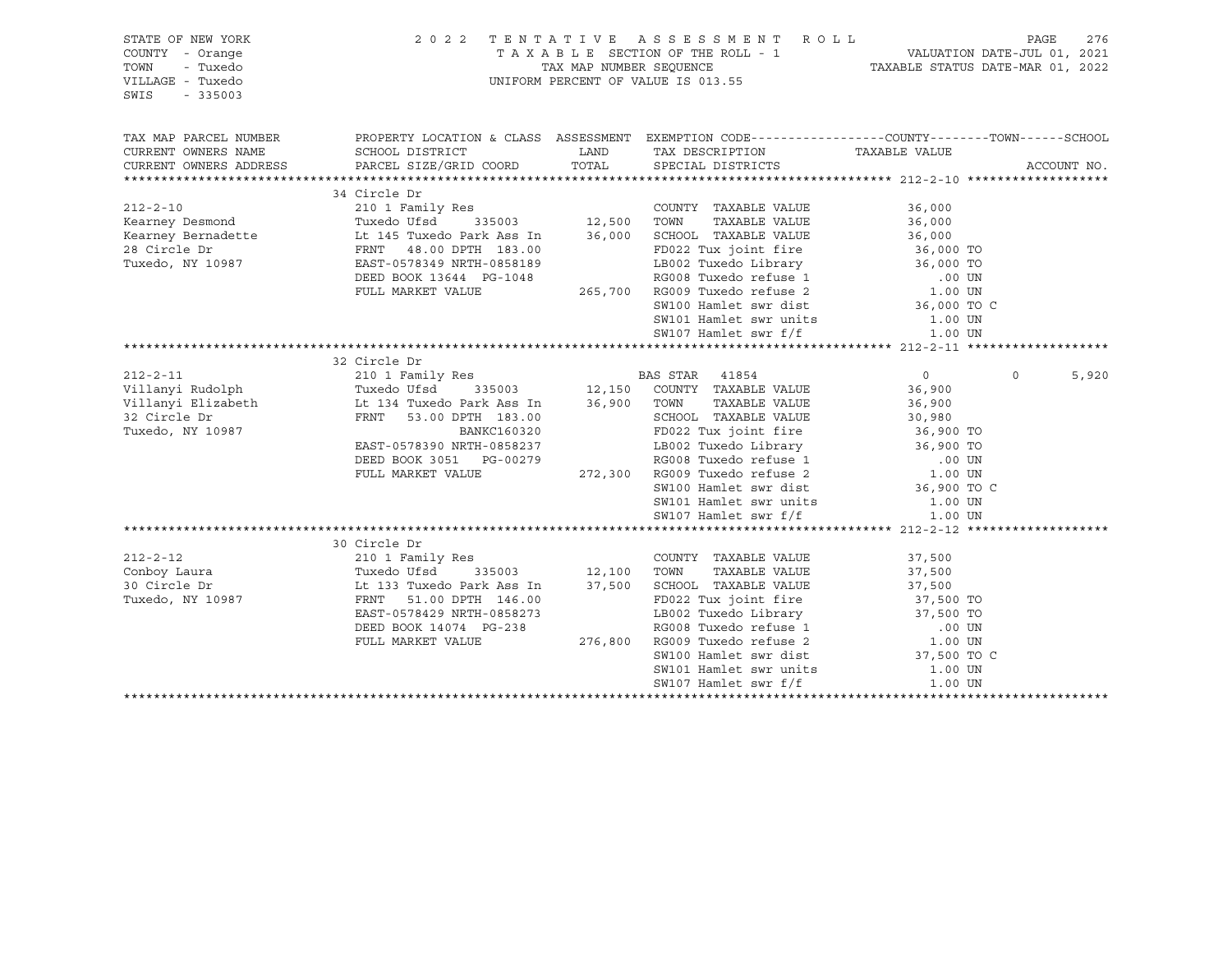| STATE OF NEW YORK<br>COUNTY - Orange<br>- Tuxedo<br>TOWN<br>VILLAGE - Tuxedo<br>SWIS<br>$-335003$ |                                                                                                                                                                                                                                      | 2022 TENTATIVE ASSESSMENT ROLL<br>T A X A B L E SECTION OF THE ROLL - 1<br>TAX MAP NUMBER SEQUENCE COLL - 1<br>TAX MAP NUMBER SEQUENCE COLL - 1<br>TAXABLE STATUS DATE-MAR 01, 2022<br>UNIFORM PERCENT OF VALUE IS 013.55 |                         |                | PAGE<br>277 |
|---------------------------------------------------------------------------------------------------|--------------------------------------------------------------------------------------------------------------------------------------------------------------------------------------------------------------------------------------|---------------------------------------------------------------------------------------------------------------------------------------------------------------------------------------------------------------------------|-------------------------|----------------|-------------|
| TAX MAP PARCEL NUMBER                                                                             |                                                                                                                                                                                                                                      | PROPERTY LOCATION & CLASS ASSESSMENT EXEMPTION CODE----------------COUNTY-------TOWN------SCHOOL                                                                                                                          |                         |                |             |
| CURRENT OWNERS NAME                                                                               |                                                                                                                                                                                                                                      | TAX DESCRIPTION TAXABLE VALUE                                                                                                                                                                                             |                         |                |             |
| CURRENT OWNERS ADDRESS                                                                            |                                                                                                                                                                                                                                      |                                                                                                                                                                                                                           |                         |                | ACCOUNT NO. |
|                                                                                                   | 28 Circle Dr                                                                                                                                                                                                                         |                                                                                                                                                                                                                           |                         |                |             |
|                                                                                                   | 212-2-13 210 1 Family Res COUNTY TAXABLE VALUE<br>Kearney Desmond Tuxedo Ufsd 335003 12,000 TOWN TAXABLE VALUE<br>Kearney Bernadette Lt 132 Tuxedo Park Ass In 31,000 SCHOOL TAXABLE VALUE<br>28 Circle Dr FRNT 50.00 DPTH 134.00    |                                                                                                                                                                                                                           | 31,000                  |                |             |
|                                                                                                   |                                                                                                                                                                                                                                      |                                                                                                                                                                                                                           | 31,000                  |                |             |
|                                                                                                   |                                                                                                                                                                                                                                      |                                                                                                                                                                                                                           | 31,000                  |                |             |
|                                                                                                   |                                                                                                                                                                                                                                      | FD022 Tux joint fire 31,000 TO<br>LB002 Tuxedo Library 31,000 TO<br>RG008 Tuxedo refuse 1 00 UN<br>228,800 RG009 Tuxedo refuse 2 1.00 UN                                                                                  |                         |                |             |
|                                                                                                   |                                                                                                                                                                                                                                      |                                                                                                                                                                                                                           |                         |                |             |
|                                                                                                   | DEED BOOK 5559 PG-293                                                                                                                                                                                                                |                                                                                                                                                                                                                           |                         |                |             |
|                                                                                                   | FULL MARKET VALUE                                                                                                                                                                                                                    |                                                                                                                                                                                                                           |                         |                |             |
|                                                                                                   |                                                                                                                                                                                                                                      | SW100 Hamlet swr dist                                                                                                                                                                                                     | 31,000 TO C             |                |             |
|                                                                                                   |                                                                                                                                                                                                                                      | SW101 Hamlet swr units                                                                                                                                                                                                    | 1.00 UN                 |                |             |
|                                                                                                   |                                                                                                                                                                                                                                      | SW107 Hamlet swr f/f                                                                                                                                                                                                      | 1.00 UN                 |                |             |
|                                                                                                   | 26 Circle Dr                                                                                                                                                                                                                         |                                                                                                                                                                                                                           |                         |                |             |
|                                                                                                   |                                                                                                                                                                                                                                      |                                                                                                                                                                                                                           | 41,700                  |                |             |
|                                                                                                   |                                                                                                                                                                                                                                      |                                                                                                                                                                                                                           | 41,700                  |                |             |
|                                                                                                   |                                                                                                                                                                                                                                      |                                                                                                                                                                                                                           | 41,700                  |                |             |
| Tuxedo, NY 10987-4420                                                                             | FRNT 52.00 DPTH 123.00 FD022 Tux joint fire 41,700 TO<br>EAST-0578493 NRTH-0858335 LB002 Tuxedo Library 41,700 TO<br>DEED BOOK 15095 PG-1355 RG008 Tuxedo refuse 1 .00 UN<br>FULL MARKET VALUE 307,700 RG009 Tuxedo refuse 2 1.00 UN |                                                                                                                                                                                                                           |                         |                |             |
|                                                                                                   |                                                                                                                                                                                                                                      |                                                                                                                                                                                                                           |                         |                |             |
|                                                                                                   |                                                                                                                                                                                                                                      |                                                                                                                                                                                                                           |                         |                |             |
|                                                                                                   |                                                                                                                                                                                                                                      |                                                                                                                                                                                                                           |                         |                |             |
|                                                                                                   |                                                                                                                                                                                                                                      | SW100 Hamlet swr dist                                                                                                                                                                                                     | 41,700 TO C             |                |             |
|                                                                                                   |                                                                                                                                                                                                                                      | SW101 Hamlet swr units<br>SW107 Hamlet swr f/f                                                                                                                                                                            | 1.00 UN                 |                |             |
|                                                                                                   |                                                                                                                                                                                                                                      |                                                                                                                                                                                                                           | 1.00 UN                 |                |             |
|                                                                                                   |                                                                                                                                                                                                                                      |                                                                                                                                                                                                                           |                         |                |             |
|                                                                                                   | 24 Circle Dr                                                                                                                                                                                                                         |                                                                                                                                                                                                                           |                         |                |             |
| $212 - 2 - 15$                                                                                    | 210 1 Family Res<br>Tuxedo Ufsd 335003<br>Lt 130 Tuxedo Park Assoc 39,200 COUNTY TAXABLE VALUE<br>FRNT 51.00 DPTH 110.00 TOWN TAXABLE VALUE<br>FRNT 51.00 DPTH 110.00 TOWN TAXABLE VALUE                                             | s<br>335003 11,700 VETWAR CTS 41120<br>BAS STAR 41854                                                                                                                                                                     | $\overline{0}$<br>3,402 | $\overline{0}$ | 5,920       |
| Clark Anne                                                                                        |                                                                                                                                                                                                                                      |                                                                                                                                                                                                                           | 35,798                  | 5,880          | 1,944       |
| Irrevocable Trust<br>24 Givele Pr<br>24 Circle Dr                                                 |                                                                                                                                                                                                                                      |                                                                                                                                                                                                                           | 33,320                  |                |             |
| Tuxedo, NY 10987                                                                                  |                                                                                                                                                                                                                                      |                                                                                                                                                                                                                           |                         |                |             |
|                                                                                                   | DEED BOOK 13944 PG-555                                                                                                                                                                                                               |                                                                                                                                                                                                                           |                         |                |             |
|                                                                                                   | FULL MARKET VALUE                                                                                                                                                                                                                    |                                                                                                                                                                                                                           |                         |                |             |
|                                                                                                   |                                                                                                                                                                                                                                      |                                                                                                                                                                                                                           |                         |                |             |
|                                                                                                   |                                                                                                                                                                                                                                      |                                                                                                                                                                                                                           |                         |                |             |
|                                                                                                   |                                                                                                                                                                                                                                      |                                                                                                                                                                                                                           |                         |                |             |
|                                                                                                   |                                                                                                                                                                                                                                      | SW101 Hamlet swr units                                                                                                                                                                                                    | 1.00 UN                 |                |             |
|                                                                                                   |                                                                                                                                                                                                                                      | SW107 Hamlet swr f/f                                                                                                                                                                                                      | 1.00 UN                 |                |             |
|                                                                                                   |                                                                                                                                                                                                                                      |                                                                                                                                                                                                                           |                         |                |             |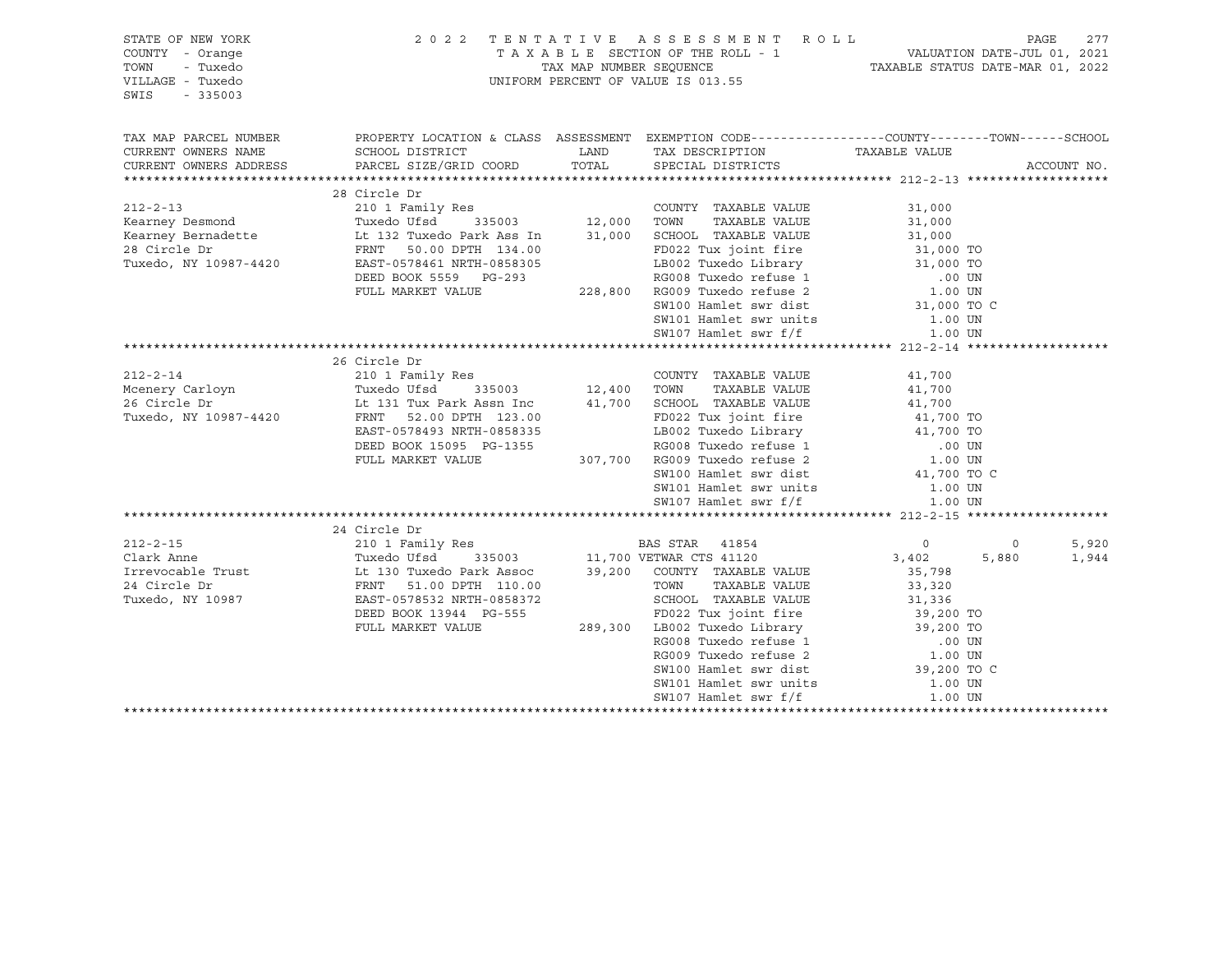| STATE OF NEW YORK<br>COUNTY - Orange<br>- Tuxedo<br>TOWN<br>VILLAGE - Tuxedo<br>SWIS<br>$-335003$                                                                                                                              |                                                                                                                                               |                                                                                                                                                                                                                                               | 2022 TENTATIVE ASSESSMENT ROLL<br>TAXABLE SECTION OF THE ROLL - 1<br>TAXABLE STATUS DATE-JUL 01, 2021<br>TAXABLE STATUS DATE-MAR 01, 2022<br>UNIFORM PERCENT OF VALUE IS 013.55 |                            | PAGE     | 278         |
|--------------------------------------------------------------------------------------------------------------------------------------------------------------------------------------------------------------------------------|-----------------------------------------------------------------------------------------------------------------------------------------------|-----------------------------------------------------------------------------------------------------------------------------------------------------------------------------------------------------------------------------------------------|---------------------------------------------------------------------------------------------------------------------------------------------------------------------------------|----------------------------|----------|-------------|
| TAX MAP PARCEL NUMBER<br>CURRENT OWNERS NAME<br>CURRENT OWNERS ADDRESS                                                                                                                                                         | PROPERTY LOCATION & CLASS ASSESSMENT EXEMPTION CODE----------------COUNTY-------TOWN------SCHOOL<br>SCHOOL DISTRICT<br>PARCEL SIZE/GRID COORD | <b>EXAMPLE EXAMPLE EXAMPLE EXAMPLE EXAMPLE EXAMPLE EXAMPLE EXAMPLE EXAMPLE EXAMPLE EXAMPLE EXAMPLE EXAMPLE EXAMPLE EXAMPLE EXAMPLE EXAMPLE EXAMPLE EXAMPLE EXAMPLE EXAMPLE EXAMPLE EXAMPLE EXAMPLE EXAMPLE EXAMPLE EXAMPLE EXAMP</b><br>TOTAL | TAX DESCRIPTION TAXABLE VALUE<br>SPECIAL DISTRICTS                                                                                                                              |                            |          | ACCOUNT NO. |
|                                                                                                                                                                                                                                |                                                                                                                                               |                                                                                                                                                                                                                                               |                                                                                                                                                                                 |                            |          |             |
|                                                                                                                                                                                                                                | 22 Circle Dr                                                                                                                                  |                                                                                                                                                                                                                                               |                                                                                                                                                                                 |                            |          |             |
| 210 1 Family Res<br>Dollbaum Christopher Tuxedo Ufsd 335003 11,300<br>Haussner Therese Lt 129 Tuxedo Park Assoc 31,000<br>22 Circle Dr FRNT 50.00 DPTH 107.00<br>Tuxedo, NY 10987 EAST-0578563 NRTH-0858409                    |                                                                                                                                               |                                                                                                                                                                                                                                               | COUNTY TAXABLE VALUE                                                                                                                                                            | 31,000                     |          |             |
|                                                                                                                                                                                                                                |                                                                                                                                               |                                                                                                                                                                                                                                               | TAXABLE VALUE<br>TOWN                                                                                                                                                           | 31,000                     |          |             |
|                                                                                                                                                                                                                                |                                                                                                                                               |                                                                                                                                                                                                                                               | SCHOOL TAXABLE VALUE                                                                                                                                                            | 31,000                     |          |             |
|                                                                                                                                                                                                                                |                                                                                                                                               |                                                                                                                                                                                                                                               | FD022 Tux joint fire 31,000 TO                                                                                                                                                  |                            |          |             |
|                                                                                                                                                                                                                                |                                                                                                                                               |                                                                                                                                                                                                                                               | LB002 Tuxedo Library 31,000 TO<br>RG008 Tuxedo refuse 1 000 UN                                                                                                                  |                            |          |             |
|                                                                                                                                                                                                                                | DEED BOOK 14384 PG-237                                                                                                                        |                                                                                                                                                                                                                                               |                                                                                                                                                                                 |                            |          |             |
|                                                                                                                                                                                                                                | FULL MARKET VALUE                                                                                                                             |                                                                                                                                                                                                                                               | 228,800 RG009 Tuxedo refuse 2                                                                                                                                                   | $1.00$ or C<br>31,000 TO C |          |             |
|                                                                                                                                                                                                                                |                                                                                                                                               |                                                                                                                                                                                                                                               | SW100 Hamlet swr dist                                                                                                                                                           |                            |          |             |
|                                                                                                                                                                                                                                |                                                                                                                                               |                                                                                                                                                                                                                                               |                                                                                                                                                                                 |                            |          |             |
|                                                                                                                                                                                                                                |                                                                                                                                               |                                                                                                                                                                                                                                               |                                                                                                                                                                                 |                            |          |             |
| And The Dr. School of the Dr. School of the Dr. School of the Dr. School of the Dr. School of the Dr. School of the Dr. School of the Dr. School of the Dr. School of the Dr. School of the Dr. School of the Dr. School of th |                                                                                                                                               |                                                                                                                                                                                                                                               |                                                                                                                                                                                 |                            |          |             |
|                                                                                                                                                                                                                                |                                                                                                                                               |                                                                                                                                                                                                                                               |                                                                                                                                                                                 | $\overline{0}$             | $\Omega$ | 14,780      |
|                                                                                                                                                                                                                                |                                                                                                                                               |                                                                                                                                                                                                                                               |                                                                                                                                                                                 | 36,500                     |          |             |
|                                                                                                                                                                                                                                |                                                                                                                                               |                                                                                                                                                                                                                                               |                                                                                                                                                                                 | 36,500                     |          |             |
|                                                                                                                                                                                                                                |                                                                                                                                               |                                                                                                                                                                                                                                               |                                                                                                                                                                                 |                            |          |             |
|                                                                                                                                                                                                                                |                                                                                                                                               |                                                                                                                                                                                                                                               |                                                                                                                                                                                 | 21,720<br>36,500 TO        |          |             |
|                                                                                                                                                                                                                                | DEED BOOK 1658 PG-00811                                                                                                                       |                                                                                                                                                                                                                                               | 38439<br>00811 LB002 Tuxedo Library 36,500 TO<br>269,400 RG008 Tuxedo refuse 1 .00 UN<br>RG009 Tuxedo refuse 2 1.00 UN<br>SW100 Hamlet swr dist 36,500 TO C                     |                            |          |             |
|                                                                                                                                                                                                                                | FULL MARKET VALUE                                                                                                                             |                                                                                                                                                                                                                                               |                                                                                                                                                                                 |                            |          |             |
|                                                                                                                                                                                                                                |                                                                                                                                               |                                                                                                                                                                                                                                               |                                                                                                                                                                                 |                            |          |             |
|                                                                                                                                                                                                                                |                                                                                                                                               |                                                                                                                                                                                                                                               |                                                                                                                                                                                 |                            |          |             |
|                                                                                                                                                                                                                                |                                                                                                                                               |                                                                                                                                                                                                                                               | SW101 Hamlet swr units 1.00 UN                                                                                                                                                  |                            |          |             |
|                                                                                                                                                                                                                                |                                                                                                                                               |                                                                                                                                                                                                                                               | SW107 Hamlet swr f/f                                                                                                                                                            | 1.00 UN                    |          |             |
|                                                                                                                                                                                                                                |                                                                                                                                               |                                                                                                                                                                                                                                               |                                                                                                                                                                                 |                            |          |             |
|                                                                                                                                                                                                                                | 18 Circle Dr                                                                                                                                  |                                                                                                                                                                                                                                               |                                                                                                                                                                                 |                            |          |             |
| $212 - 2 - 18$                                                                                                                                                                                                                 | 210 1 Family Res                                                                                                                              |                                                                                                                                                                                                                                               | COUNTY TAXABLE VALUE                                                                                                                                                            | 37,750                     |          |             |
|                                                                                                                                                                                                                                | Tuxedo Ufsd       335003              11,150<br>Lt 127 Tuxedo Park Ass In         37,750                                                      |                                                                                                                                                                                                                                               | TOWN<br>TAXABLE VALUE                                                                                                                                                           | 37,750                     |          |             |
|                                                                                                                                                                                                                                |                                                                                                                                               |                                                                                                                                                                                                                                               | 37,750 SCHOOL TAXABLE VALUE                                                                                                                                                     | 37,750                     |          |             |
|                                                                                                                                                                                                                                |                                                                                                                                               |                                                                                                                                                                                                                                               | FD022 Tux joint fire                                                                                                                                                            | 37,750 TO<br>37,750 TO     |          |             |
| Tuxedo, NY 10987                                                                                                                                                                                                               | EAST-0578633 NRTH-0858473                                                                                                                     |                                                                                                                                                                                                                                               |                                                                                                                                                                                 |                            |          |             |
|                                                                                                                                                                                                                                | DEED BOOK 14784 PG-495                                                                                                                        |                                                                                                                                                                                                                                               |                                                                                                                                                                                 |                            |          |             |
|                                                                                                                                                                                                                                | FULL MARKET VALUE                                                                                                                             |                                                                                                                                                                                                                                               | 19002 Tuxedo Library 137,750 TO<br>RG008 Tuxedo refuse 1 1.00 UN<br>278,600 RG009 Tuxedo refuse 2 1.00 UN<br>SW100 Hamlet swr dist 37,750 TO C                                  |                            |          |             |
|                                                                                                                                                                                                                                |                                                                                                                                               |                                                                                                                                                                                                                                               |                                                                                                                                                                                 |                            |          |             |
|                                                                                                                                                                                                                                |                                                                                                                                               |                                                                                                                                                                                                                                               | SW101 Hamlet swr units                                                                                                                                                          | 1.00 UN                    |          |             |
|                                                                                                                                                                                                                                |                                                                                                                                               |                                                                                                                                                                                                                                               | SW107 Hamlet swr f/f                                                                                                                                                            | 1.00 UN                    |          |             |
|                                                                                                                                                                                                                                |                                                                                                                                               |                                                                                                                                                                                                                                               |                                                                                                                                                                                 |                            |          |             |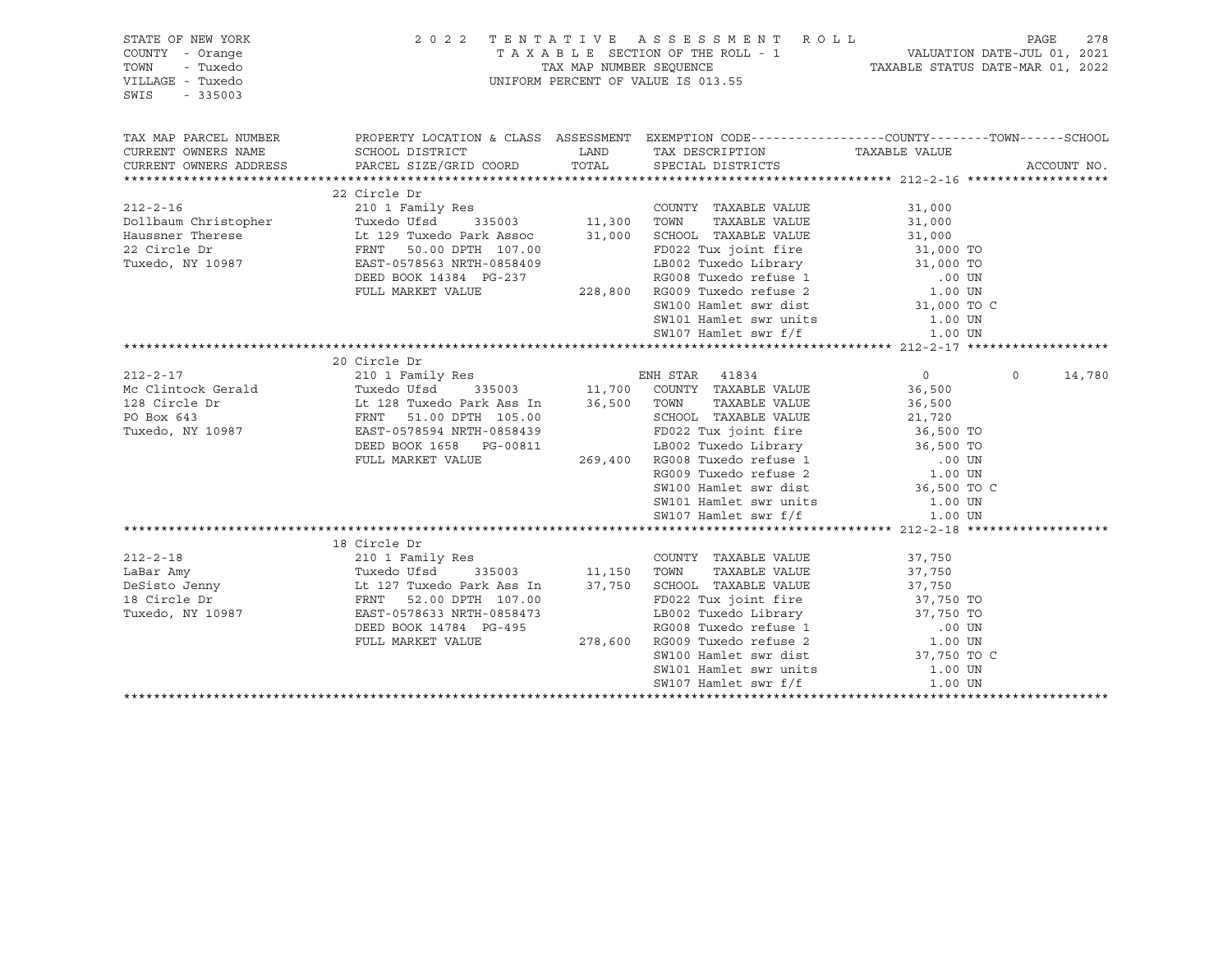| STATE OF NEW YORK<br>COUNTY - Orange<br>TOWN<br>- Tuxedo<br>VILLAGE - Tuxedo<br>SWIS<br>$-335003$                                                                                                                                                                                                                                                                                                               |                                                                                                                   | 2022 TENTATIVE ASSESSMENT ROLL<br>UNIFORM PERCENT OF VALUE IS 013.55 |                                                                                                                                                                                                                                                                | PAGE        | 279 |
|-----------------------------------------------------------------------------------------------------------------------------------------------------------------------------------------------------------------------------------------------------------------------------------------------------------------------------------------------------------------------------------------------------------------|-------------------------------------------------------------------------------------------------------------------|----------------------------------------------------------------------|----------------------------------------------------------------------------------------------------------------------------------------------------------------------------------------------------------------------------------------------------------------|-------------|-----|
| TAX MAP PARCEL NUMBER<br>CURRENT OWNERS NAME<br>CURRENT OWNERS ADDRESS PARCEL SIZE/GRID COORD                                                                                                                                                                                                                                                                                                                   | PROPERTY LOCATION & CLASS ASSESSMENT EXEMPTION CODE---------------COUNTY-------TOWN-----SCHOOL<br>SCHOOL DISTRICT | LAND TAX DESCRIPTION TAXABLE VALUE<br>TOTAL SPECIAL DISTRICTS        |                                                                                                                                                                                                                                                                | ACCOUNT NO. |     |
|                                                                                                                                                                                                                                                                                                                                                                                                                 | 16 Circle Dr                                                                                                      |                                                                      |                                                                                                                                                                                                                                                                |             |     |
| $212 - 2 - 19.1$<br>Cepeda Luis F<br>Cepeda Luis r<br>Cepeda Mancy E Lt 126 Pt Lt 125 Tuxedo 36,500 SCHOOL TAXABLE VALUE<br>16 Circle Dr Park Assoc Inc Map 1355<br>Tuxedo, NY 10987 FRNT 48.00 DPTH 107.00 LB002 Tuxedo Library 36,500 TO<br>EAST-0578671 NRTH-0858508 RG0                                                                                                                                     |                                                                                                                   | COUNTY TAXABLE VALUE<br>TAXABLE VALUE                                | 36,500<br>36,500                                                                                                                                                                                                                                               |             |     |
|                                                                                                                                                                                                                                                                                                                                                                                                                 | FULL MARKET VALUE                                                                                                 |                                                                      | $269,400$ SW100 Hamlet swr dist $36,500$ TO C                                                                                                                                                                                                                  |             |     |
|                                                                                                                                                                                                                                                                                                                                                                                                                 |                                                                                                                   |                                                                      |                                                                                                                                                                                                                                                                |             |     |
|                                                                                                                                                                                                                                                                                                                                                                                                                 |                                                                                                                   |                                                                      |                                                                                                                                                                                                                                                                |             |     |
|                                                                                                                                                                                                                                                                                                                                                                                                                 |                                                                                                                   |                                                                      |                                                                                                                                                                                                                                                                |             |     |
| $\begin{array}{cccccc} 212-2-20.2 & 210 & 1 Family Res & 210 & 1 Family Res & 36,500 \\ \text{Michael Rost} & \text{Tuxedo Ufsd} & 335003 & 11,400 & \text{TOWN} & \text{TAXABLE VALUE} & 36,500 \\ \text{PO Box 171} & \text{Pt Lt 125 Tuxedo Park} & 36,500 & \text{SCHOOL TAXABLE VALUE} & 36,500 \\ \text{Tuxedo, NY 10987} & \text{Assoc Map 1355} & \text{FD022 Tux joint, fire} & 36,500 \\ \end{array}$ | FRNT 15.00 DPTH 45.00<br>EAST-0578714 NRTH-0858562<br>DEED BOOK 5516 PG-204                                       |                                                                      | FD022 Tux joint fire 36,500 TO<br>LB002 Tuxedo Library 36,500 TO<br>RG008 Tuxedo refuse 1 00 UN<br>RG009 Tuxedo refuse 2 1.00 UN                                                                                                                               |             |     |
|                                                                                                                                                                                                                                                                                                                                                                                                                 | FULL MARKET VALUE                                                                                                 |                                                                      | 269,400 SW100 Hamlet swr dist 36,500 TO C                                                                                                                                                                                                                      |             |     |
|                                                                                                                                                                                                                                                                                                                                                                                                                 |                                                                                                                   | SW101 Hamlet swr units<br>SW107 Hamlet swr f/f                       | 1.00 UN<br>1.00 UN                                                                                                                                                                                                                                             |             |     |
|                                                                                                                                                                                                                                                                                                                                                                                                                 |                                                                                                                   |                                                                      |                                                                                                                                                                                                                                                                |             |     |
| 212-2-21<br>McGrady Joan 210 1 Family Res<br>McGrady William 10,300 TOWN<br>McGrady William 16.00 DPTH 65.00 FORD 22 Tuxedo, NY 10987<br>Tuxedo, NY 10987<br>2008<br>2009<br>2011<br>210 1 Family Res<br>210 1 Family Res<br>210 1 Family Res<br>210                                                                                                                                                            | DEED BOOK 12483 PG-1304<br>FULL MARKET VALUE                                                                      | COUNTY TAXABLE VALUE<br>TAXABLE VALUE                                | 30,500<br>30,500<br>30,500<br>Assn In 30,500 SCHOOL TAXABLE VALUE<br>65.00 FD022 Tux joint fire 30,500 TO<br>65.00 FD022 Tux joint fire 30,500 TO<br>65.00 FD022 Tux joint fire 30,500 TO<br>8658631 LB002 Tuxedo Library 30,500 TO<br>86608 Tuxedo refuse 2 . |             |     |
|                                                                                                                                                                                                                                                                                                                                                                                                                 |                                                                                                                   | SW101 Hamlet swr units                                               | SW100 Hamlet swr dist 30,500 TO C<br>1.00 UN                                                                                                                                                                                                                   |             |     |
|                                                                                                                                                                                                                                                                                                                                                                                                                 |                                                                                                                   | SW107 Hamlet swr f/f                                                 | 1.00 UN                                                                                                                                                                                                                                                        |             |     |
|                                                                                                                                                                                                                                                                                                                                                                                                                 |                                                                                                                   |                                                                      |                                                                                                                                                                                                                                                                |             |     |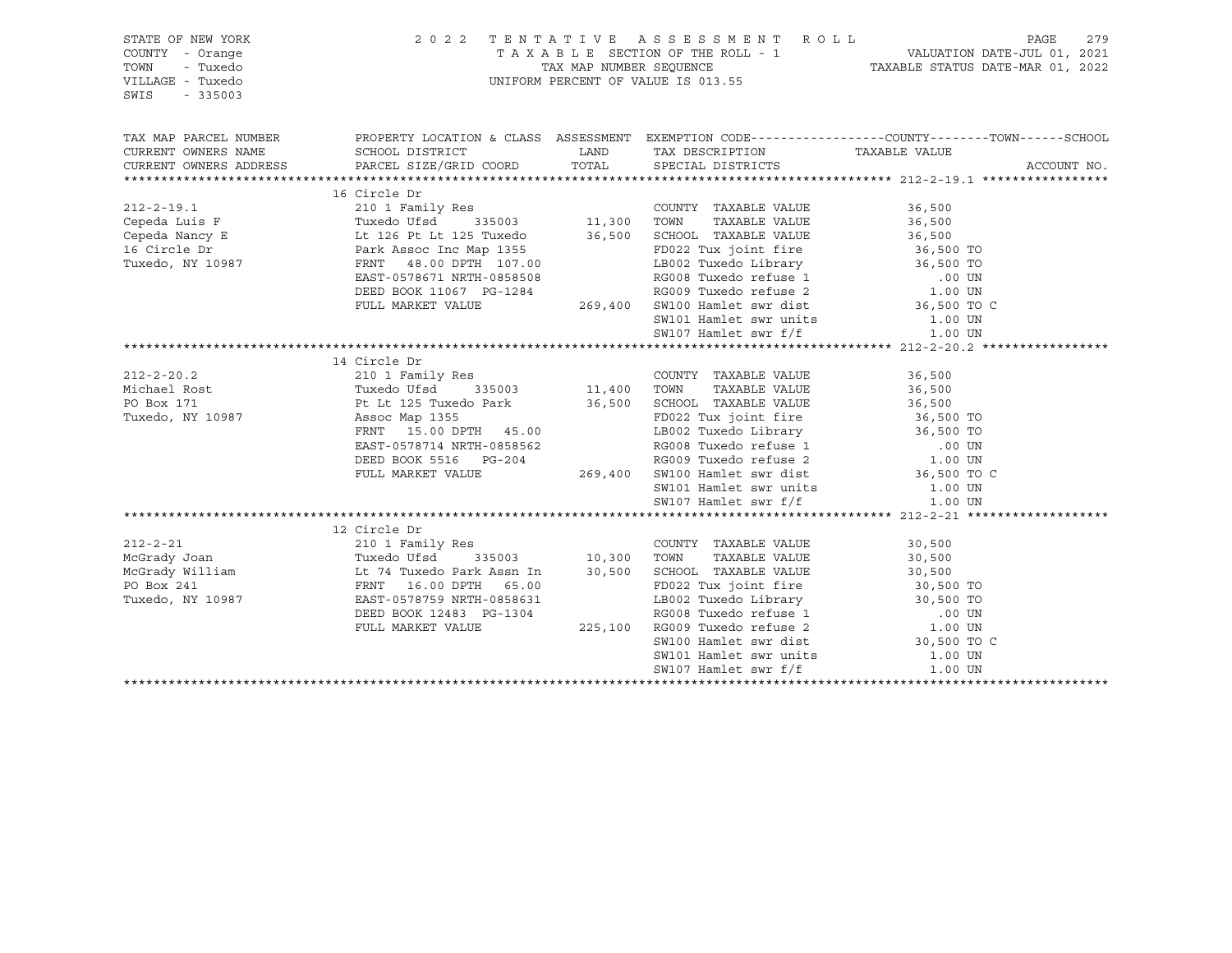| STATE OF NEW YORK<br>COUNTY - Orange<br>TOWN<br>- Tuxedo<br>VILLAGE - Tuxedo<br>SWIS<br>$-335003$                                                                                                                                                                   |                                                                                                                                                                                                                                                        | 2022 TENTATIVE ASSESSMENT ROLL<br>UNIFORM PERCENT OF VALUE IS 013.55                                                                                                                                        |                |          | PAGE<br>280 |
|---------------------------------------------------------------------------------------------------------------------------------------------------------------------------------------------------------------------------------------------------------------------|--------------------------------------------------------------------------------------------------------------------------------------------------------------------------------------------------------------------------------------------------------|-------------------------------------------------------------------------------------------------------------------------------------------------------------------------------------------------------------|----------------|----------|-------------|
| TAX MAP PARCEL NUMBER                                                                                                                                                                                                                                               | PROPERTY LOCATION & CLASS ASSESSMENT EXEMPTION CODE----------------COUNTY-------TOWN------SCHOOL                                                                                                                                                       |                                                                                                                                                                                                             |                |          |             |
| CURRENT OWNERS NAME<br>CURRENT OWNERS ADDRESS                                                                                                                                                                                                                       | SCHOOL DISTRICT<br>PARCEL SIZE/GRID COORD TOTAL SPECIAL DISTRICTS                                                                                                                                                                                      | LAND TAX DESCRIPTION TAXABLE VALUE                                                                                                                                                                          |                |          | ACCOUNT NO. |
|                                                                                                                                                                                                                                                                     |                                                                                                                                                                                                                                                        |                                                                                                                                                                                                             |                |          |             |
|                                                                                                                                                                                                                                                                     | 10 Circle Dr                                                                                                                                                                                                                                           |                                                                                                                                                                                                             |                |          |             |
|                                                                                                                                                                                                                                                                     |                                                                                                                                                                                                                                                        |                                                                                                                                                                                                             | 27,000         |          |             |
|                                                                                                                                                                                                                                                                     |                                                                                                                                                                                                                                                        |                                                                                                                                                                                                             | 27,000         |          |             |
|                                                                                                                                                                                                                                                                     |                                                                                                                                                                                                                                                        | 8,200    TOWN      TAXABLE VALUE<br>27,000    SCHOOL   TAXABLE VALUE                                                                                                                                        | 27,000         |          |             |
|                                                                                                                                                                                                                                                                     |                                                                                                                                                                                                                                                        | 80.00 FD022 Tux joint fire 27,000 TO<br>0858452 LB002 Tuxedo Library 27,000 TO<br>0558452 LB002 Tuxedo Library 27,000 TO<br>07.00 TO RG008 Tuxedo refuse 2 1.00 UN<br>199,300 RG009 Tuxedo refuse 2 1.00 UN |                |          |             |
|                                                                                                                                                                                                                                                                     |                                                                                                                                                                                                                                                        |                                                                                                                                                                                                             |                |          |             |
|                                                                                                                                                                                                                                                                     | DEED BOOK 14995 PG-575                                                                                                                                                                                                                                 |                                                                                                                                                                                                             |                |          |             |
|                                                                                                                                                                                                                                                                     | FULL MARKET VALUE                                                                                                                                                                                                                                      |                                                                                                                                                                                                             |                |          |             |
|                                                                                                                                                                                                                                                                     |                                                                                                                                                                                                                                                        | SW100 Hamlet swr dist                                                                                                                                                                                       | 27,000 TO C    |          |             |
|                                                                                                                                                                                                                                                                     |                                                                                                                                                                                                                                                        | SW101 Hamlet swr units                                                                                                                                                                                      | 1.00 UN        |          |             |
|                                                                                                                                                                                                                                                                     |                                                                                                                                                                                                                                                        | SW107 Hamlet swr f/f                                                                                                                                                                                        | 1.00 UN        |          |             |
|                                                                                                                                                                                                                                                                     |                                                                                                                                                                                                                                                        |                                                                                                                                                                                                             |                |          |             |
| 210 1 Family Res<br>Cutler Daniel J<br>Cutler Alice M<br>Cutler Alice M<br>BAS STAR 41854<br>210 1 Family Res<br>Tuxedo Ufsd<br>335003<br>12,400 COUNTY TAXABLE VALUE<br>38,200<br>28,200<br>28,200<br>28,200<br>28,200<br>28,200<br>28,200<br>28,200<br>28,200<br> |                                                                                                                                                                                                                                                        |                                                                                                                                                                                                             |                |          |             |
|                                                                                                                                                                                                                                                                     |                                                                                                                                                                                                                                                        |                                                                                                                                                                                                             |                | $\Omega$ | 5,920       |
|                                                                                                                                                                                                                                                                     |                                                                                                                                                                                                                                                        |                                                                                                                                                                                                             |                |          |             |
|                                                                                                                                                                                                                                                                     |                                                                                                                                                                                                                                                        |                                                                                                                                                                                                             |                |          |             |
|                                                                                                                                                                                                                                                                     |                                                                                                                                                                                                                                                        |                                                                                                                                                                                                             |                |          |             |
|                                                                                                                                                                                                                                                                     | EAST-0578803 NRTH-0858401<br>DEED BOOK 4121 PG-88<br>PULL MARKET VALUE 281,900 RG008 Tuxedo Library<br>281,900 RG008 Tuxedo Library<br>RG009 Tuxedo refuse 1 00 UN<br>RG009 Tuxedo refuse 2 1.00 UN<br>SW100 Hamlet swr dist 38,200 TO                 | TOWN TAXABLE VALUE<br>SCHOOL TAXABLE VALUE 32,280<br>----- million int fire 38,200 TO                                                                                                                       |                |          |             |
|                                                                                                                                                                                                                                                                     |                                                                                                                                                                                                                                                        |                                                                                                                                                                                                             |                |          |             |
|                                                                                                                                                                                                                                                                     |                                                                                                                                                                                                                                                        |                                                                                                                                                                                                             |                |          |             |
|                                                                                                                                                                                                                                                                     |                                                                                                                                                                                                                                                        |                                                                                                                                                                                                             |                |          |             |
|                                                                                                                                                                                                                                                                     |                                                                                                                                                                                                                                                        |                                                                                                                                                                                                             |                |          |             |
|                                                                                                                                                                                                                                                                     |                                                                                                                                                                                                                                                        | SW101 Hamlet swr units 1.00 UN                                                                                                                                                                              |                |          |             |
|                                                                                                                                                                                                                                                                     |                                                                                                                                                                                                                                                        | SW107 Hamlet swr f/f                                                                                                                                                                                        | 1.00 UN        |          |             |
|                                                                                                                                                                                                                                                                     |                                                                                                                                                                                                                                                        |                                                                                                                                                                                                             |                |          |             |
|                                                                                                                                                                                                                                                                     | 6 Circle Dr                                                                                                                                                                                                                                            |                                                                                                                                                                                                             |                |          |             |
| 212-2-24<br>210 1 Family Res<br>210 1 Family Res<br>210 1 Family Res<br>210 1 Family Res<br>210 1 Family Res<br>210 1 Family Res<br>216 335003<br>213,000 COUNTY TAXABLE VALUE<br>217 13,000 COUNTY TAXABLE VALUE<br>217 13,000 COUNTY TAXABLE VAL                  |                                                                                                                                                                                                                                                        |                                                                                                                                                                                                             | $\overline{0}$ | $\circ$  | 14,780      |
|                                                                                                                                                                                                                                                                     |                                                                                                                                                                                                                                                        |                                                                                                                                                                                                             | 42,000         |          |             |
|                                                                                                                                                                                                                                                                     |                                                                                                                                                                                                                                                        |                                                                                                                                                                                                             | 42,000         |          |             |
|                                                                                                                                                                                                                                                                     |                                                                                                                                                                                                                                                        |                                                                                                                                                                                                             |                |          |             |
|                                                                                                                                                                                                                                                                     |                                                                                                                                                                                                                                                        |                                                                                                                                                                                                             |                |          |             |
|                                                                                                                                                                                                                                                                     |                                                                                                                                                                                                                                                        |                                                                                                                                                                                                             |                |          |             |
|                                                                                                                                                                                                                                                                     |                                                                                                                                                                                                                                                        |                                                                                                                                                                                                             |                |          |             |
|                                                                                                                                                                                                                                                                     | FRNT 51.00 DPTH 80.00<br>EAST-0578822 NRTH-0858352<br>DEED BOOK 2205 PG-00572<br>FULL MARKET VALUE<br>FULL MARKET VALUE<br>FULL MARKET VALUE<br>FULL MARKET VALUE<br>FULL MARKET VALUE<br>ARKET VALUE<br>ARKET VALUE<br>ARKET VALUE<br>ARKET VALUE<br> |                                                                                                                                                                                                             |                |          |             |
|                                                                                                                                                                                                                                                                     |                                                                                                                                                                                                                                                        |                                                                                                                                                                                                             |                |          |             |
|                                                                                                                                                                                                                                                                     |                                                                                                                                                                                                                                                        | SW101 Hamlet swr units                                                                                                                                                                                      | 1.00 UN        |          |             |
|                                                                                                                                                                                                                                                                     |                                                                                                                                                                                                                                                        | SW107 Hamlet swr f/f                                                                                                                                                                                        | 1.00 UN        |          |             |
|                                                                                                                                                                                                                                                                     |                                                                                                                                                                                                                                                        |                                                                                                                                                                                                             |                |          |             |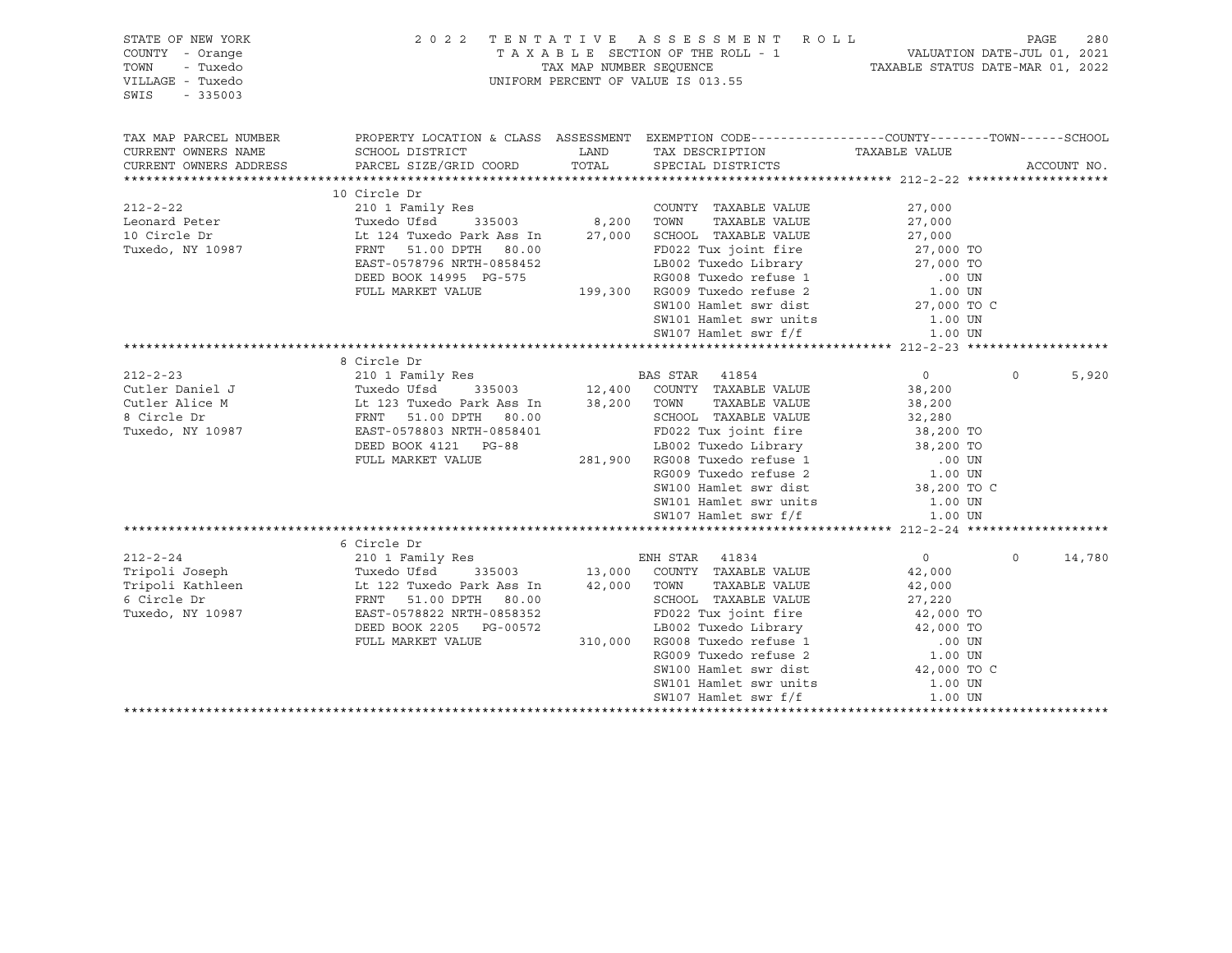| STATE OF NEW YORK<br>COUNTY - Orange<br>TOWN<br>- Tuxedo<br>VILLAGE - Tuxedo<br>SWIS<br>$-335003$                                                                                                         |                                                                                                                   |       | 2022 TENTATIVE ASSESSMENT ROLL<br>TAXABLE SECTION OF THE ROLL - 1<br>TAXABLE STATUS DATE-JUL 01, 2021<br>TAXABLE STATUS DATE-MAR 01, 2022<br>UNIFORM PERCENT OF VALUE IS 013.55 |               | PAGE        | 281 |
|-----------------------------------------------------------------------------------------------------------------------------------------------------------------------------------------------------------|-------------------------------------------------------------------------------------------------------------------|-------|---------------------------------------------------------------------------------------------------------------------------------------------------------------------------------|---------------|-------------|-----|
| TAX MAP PARCEL NUMBER<br>CURRENT OWNERS NAME                                                                                                                                                              | PROPERTY LOCATION & CLASS ASSESSMENT EXEMPTION CODE---------------COUNTY-------TOWN-----SCHOOL<br>SCHOOL DISTRICT |       | LAND TAX DESCRIPTION                                                                                                                                                            | TAXABLE VALUE |             |     |
| CURRENT OWNERS ADDRESS                                                                                                                                                                                    | PARCEL SIZE/GRID COORD                                                                                            | TOTAL | SPECIAL DISTRICTS                                                                                                                                                               |               | ACCOUNT NO. |     |
|                                                                                                                                                                                                           |                                                                                                                   |       |                                                                                                                                                                                 |               |             |     |
|                                                                                                                                                                                                           | 4 Circle Dr                                                                                                       |       |                                                                                                                                                                                 |               |             |     |
| $212 - 2 - 25$                                                                                                                                                                                            |                                                                                                                   |       | COUNTY TAXABLE VALUE                                                                                                                                                            | 42,000        |             |     |
| Carino Javier<br>Press                                                                                                                                                                                    |                                                                                                                   |       | TAXABLE VALUE                                                                                                                                                                   | 42,000        |             |     |
| 021 Circle Dr Care of Taxable VALUE<br>121 Tuxedo Park Ass In 42,000 SCHOOL TAXABLE VALUE<br>42,000 TO 122 Tuxedo, NY 10987 EAST-0578842 NRTH-0858300 LB002 Tuxedo Library 42,000 TO 122 Tuxedo, NY 10987 |                                                                                                                   |       |                                                                                                                                                                                 |               |             |     |
|                                                                                                                                                                                                           |                                                                                                                   |       |                                                                                                                                                                                 |               |             |     |
|                                                                                                                                                                                                           | DEED BOOK 14884 PG-331                                                                                            |       |                                                                                                                                                                                 |               |             |     |
|                                                                                                                                                                                                           | FULL MARKET VALUE                                                                                                 |       | 81 RG008 Tuxedo refuse 1 00 UN<br>310,000 RG009 Tuxedo refuse 2 1.00 UN<br>SW100 Hamlet swr dist 42,000 TO C                                                                    |               |             |     |
|                                                                                                                                                                                                           |                                                                                                                   |       |                                                                                                                                                                                 |               |             |     |
|                                                                                                                                                                                                           |                                                                                                                   |       |                                                                                                                                                                                 |               |             |     |
|                                                                                                                                                                                                           |                                                                                                                   |       |                                                                                                                                                                                 |               |             |     |
|                                                                                                                                                                                                           |                                                                                                                   |       |                                                                                                                                                                                 |               |             |     |
|                                                                                                                                                                                                           | 2 Circle Dr                                                                                                       |       |                                                                                                                                                                                 |               |             |     |
| $212 - 2 - 26$                                                                                                                                                                                            | 210 1 Family Res<br>210 1 Family Res<br>Tuxedo Ufsd 335003 10,500 TOWN<br>1987 - FRNT 34 00 PRT                   |       | COUNTY TAXABLE VALUE                                                                                                                                                            | 25,950        |             |     |
| 2 Circle Drive LLC                                                                                                                                                                                        |                                                                                                                   |       | TAXABLE VALUE                                                                                                                                                                   | 25,950        |             |     |
| PO Box 588                                                                                                                                                                                                |                                                                                                                   |       | 25,950 SCHOOL TAXABLE VALUE                                                                                                                                                     | 25,950        |             |     |
| Tuxedo, NY 10987                                                                                                                                                                                          |                                                                                                                   |       | FD022 Tux joint fire 25,950 TO<br>LB002 Tuxedo Library 25,950 TO<br>RG008 Tuxedo refuse 1 00 UN<br>191,500 RG009 Tuxedo refuse 2 1.00 UN                                        |               |             |     |
|                                                                                                                                                                                                           | EAST-0578865 NRTH-0858246                                                                                         |       |                                                                                                                                                                                 |               |             |     |
|                                                                                                                                                                                                           | DEED BOOK 14117 PG-295                                                                                            |       |                                                                                                                                                                                 |               |             |     |
|                                                                                                                                                                                                           | FULL MARKET VALUE                                                                                                 |       |                                                                                                                                                                                 |               |             |     |
|                                                                                                                                                                                                           |                                                                                                                   |       | SW100 Hamlet swr dist 25,950 TO C                                                                                                                                               |               |             |     |
|                                                                                                                                                                                                           |                                                                                                                   |       | SW101 Hamlet swr units<br>SW107 Hamlet swr f/f                                                                                                                                  | 1.00 UN       |             |     |
|                                                                                                                                                                                                           |                                                                                                                   |       |                                                                                                                                                                                 | 1.00 UN       |             |     |
|                                                                                                                                                                                                           |                                                                                                                   |       |                                                                                                                                                                                 |               |             |     |
| $212 - 2 - 27$                                                                                                                                                                                            | 1 Schoolhouse Ln                                                                                                  |       |                                                                                                                                                                                 |               |             |     |
| Takeuchi Bonita                                                                                                                                                                                           | Res<br>335003 8,200                                                                                               |       | COUNTY TAXABLE VALUE                                                                                                                                                            | 27,700        |             |     |
|                                                                                                                                                                                                           |                                                                                                                   |       | 8,200 TOWN TAAADLE VALUE 27,700<br>27,700 SCHOOL TAXABLE VALUE 27,700 TO                                                                                                        |               |             |     |
| Irrevocable Trust 11 12 Tuxedo Park Ass Inc<br>PO Box 282                                                                                                                                                 | FRNT 37.00 DPTH 120.00                                                                                            |       |                                                                                                                                                                                 |               |             |     |
| Tuxedo, NY 10987                                                                                                                                                                                          | EAST-0578905 NRTH-0858294                                                                                         |       |                                                                                                                                                                                 |               |             |     |
|                                                                                                                                                                                                           | DEED BOOK 13049 PG-122                                                                                            |       |                                                                                                                                                                                 |               |             |     |
|                                                                                                                                                                                                           | FULL MARKET VALUE                                                                                                 |       | 8294<br>22<br>204,400 RG008 Tuxedo Library<br>204,400 RG009 Tuxedo refuse 1<br>204,400 RG009 Tuxedo refuse 2<br>204,400 RG009 Tuxedo refuse 2                                   |               |             |     |
|                                                                                                                                                                                                           |                                                                                                                   |       | SW100 Hamlet swr dist 27,700 TO C                                                                                                                                               |               |             |     |
|                                                                                                                                                                                                           |                                                                                                                   |       | SW101 Hamlet swr units                                                                                                                                                          | 1.00 UN       |             |     |
|                                                                                                                                                                                                           |                                                                                                                   |       | SW107 Hamlet swr f/f                                                                                                                                                            | 1.00 UN       |             |     |
|                                                                                                                                                                                                           |                                                                                                                   |       |                                                                                                                                                                                 |               |             |     |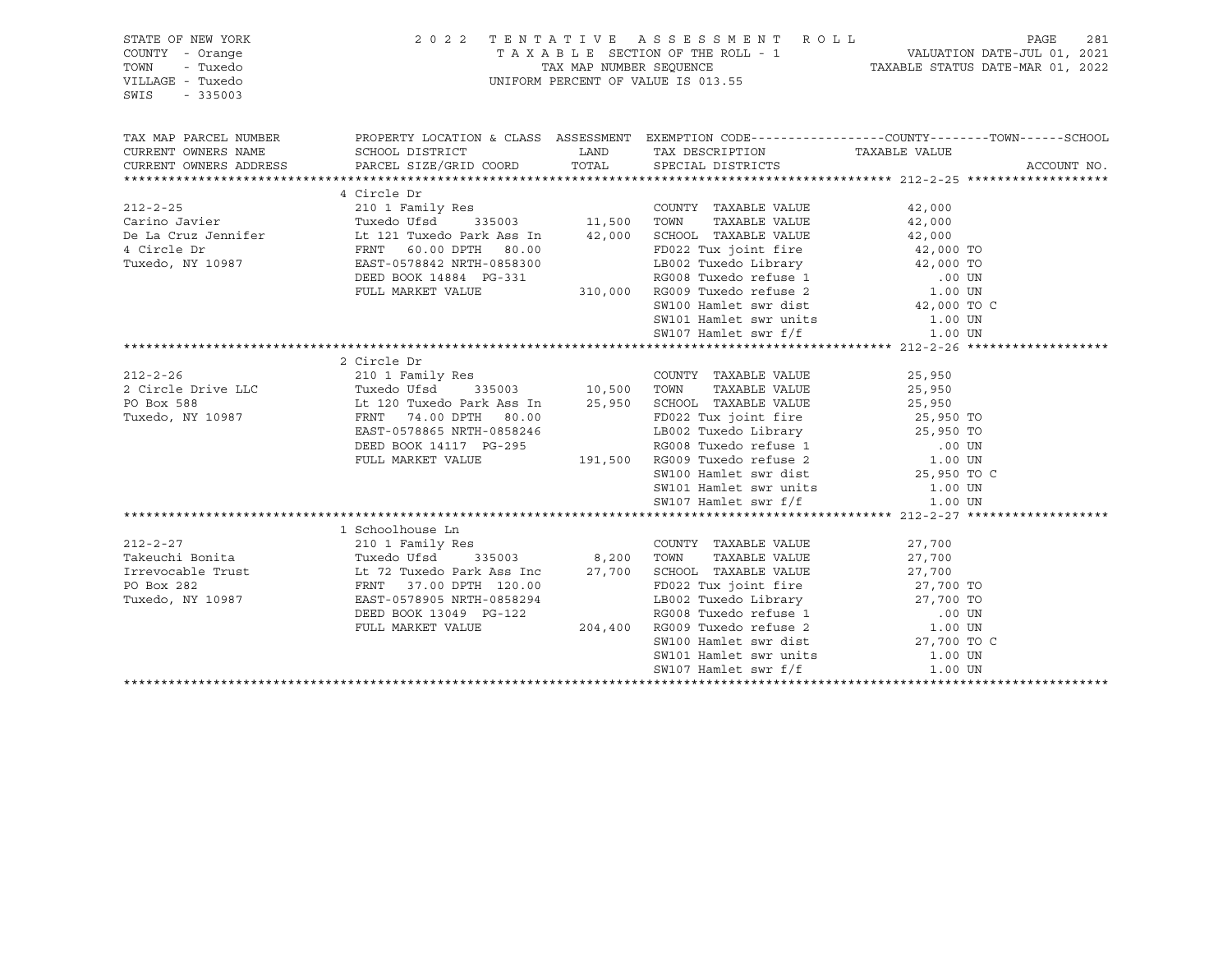| STATE OF NEW YORK<br>COUNTY - Orange<br>- Tuxedo<br>TOWN<br>VILLAGE - Tuxedo<br>SWIS - 335003                                                                                                                                                                                                                                                                                                                                |                | 2022 TENTATIVE ASSESSMENT ROLL PAGE 282<br>TAXABLE SECTION OF THE ROLL - 1 VALUATION DATE-JUL 01, 2021<br>TAX MAP NUMBER SEQUENCE TAXABLE STATUS DATE-MAR 01, 2022<br>UNIFORM PERCENT OF VALUE IS 013.55 |                  |             |  |
|------------------------------------------------------------------------------------------------------------------------------------------------------------------------------------------------------------------------------------------------------------------------------------------------------------------------------------------------------------------------------------------------------------------------------|----------------|----------------------------------------------------------------------------------------------------------------------------------------------------------------------------------------------------------|------------------|-------------|--|
| TAX MAP PARCEL NUMBER THE PROPERTY LOCATION & CLASS ASSESSMENT EXEMPTION CODE---------------COUNTY-------TOWN------SCHOOL                                                                                                                                                                                                                                                                                                    |                |                                                                                                                                                                                                          |                  |             |  |
|                                                                                                                                                                                                                                                                                                                                                                                                                              |                |                                                                                                                                                                                                          |                  |             |  |
|                                                                                                                                                                                                                                                                                                                                                                                                                              |                |                                                                                                                                                                                                          |                  | ACCOUNT NO. |  |
| ${\small \begin{tabular}{l c c c c c} \hline \textbf{CUTKERI} & \textbf{100} & \textbf{111} & \textbf{121} & \textbf{132} & \textbf{133} & \textbf{141} & \textbf{153} & \textbf{163} & \textbf{164} & \textbf{165} & \textbf{166} & \textbf{167} & \textbf{168} & \textbf{168} & \textbf{169} & \textbf{169} & \textbf{169} & \textbf{169} & \textbf{169} & \textbf{169} & \textbf{16$                                      |                |                                                                                                                                                                                                          |                  |             |  |
|                                                                                                                                                                                                                                                                                                                                                                                                                              |                |                                                                                                                                                                                                          |                  |             |  |
|                                                                                                                                                                                                                                                                                                                                                                                                                              |                |                                                                                                                                                                                                          | $\overline{0}$ 0 | 14,780      |  |
|                                                                                                                                                                                                                                                                                                                                                                                                                              |                |                                                                                                                                                                                                          |                  |             |  |
|                                                                                                                                                                                                                                                                                                                                                                                                                              |                |                                                                                                                                                                                                          |                  |             |  |
|                                                                                                                                                                                                                                                                                                                                                                                                                              |                |                                                                                                                                                                                                          |                  |             |  |
|                                                                                                                                                                                                                                                                                                                                                                                                                              |                |                                                                                                                                                                                                          |                  |             |  |
|                                                                                                                                                                                                                                                                                                                                                                                                                              |                |                                                                                                                                                                                                          |                  |             |  |
|                                                                                                                                                                                                                                                                                                                                                                                                                              |                |                                                                                                                                                                                                          |                  |             |  |
|                                                                                                                                                                                                                                                                                                                                                                                                                              |                |                                                                                                                                                                                                          |                  |             |  |
|                                                                                                                                                                                                                                                                                                                                                                                                                              |                |                                                                                                                                                                                                          |                  |             |  |
|                                                                                                                                                                                                                                                                                                                                                                                                                              |                |                                                                                                                                                                                                          |                  |             |  |
|                                                                                                                                                                                                                                                                                                                                                                                                                              |                |                                                                                                                                                                                                          |                  |             |  |
|                                                                                                                                                                                                                                                                                                                                                                                                                              | Schoolhouse Ln |                                                                                                                                                                                                          |                  |             |  |
|                                                                                                                                                                                                                                                                                                                                                                                                                              |                |                                                                                                                                                                                                          |                  |             |  |
|                                                                                                                                                                                                                                                                                                                                                                                                                              |                |                                                                                                                                                                                                          |                  |             |  |
|                                                                                                                                                                                                                                                                                                                                                                                                                              |                |                                                                                                                                                                                                          |                  |             |  |
|                                                                                                                                                                                                                                                                                                                                                                                                                              |                |                                                                                                                                                                                                          |                  |             |  |
|                                                                                                                                                                                                                                                                                                                                                                                                                              |                |                                                                                                                                                                                                          |                  |             |  |
|                                                                                                                                                                                                                                                                                                                                                                                                                              |                |                                                                                                                                                                                                          |                  |             |  |
|                                                                                                                                                                                                                                                                                                                                                                                                                              |                |                                                                                                                                                                                                          |                  |             |  |
|                                                                                                                                                                                                                                                                                                                                                                                                                              |                |                                                                                                                                                                                                          |                  |             |  |
|                                                                                                                                                                                                                                                                                                                                                                                                                              |                |                                                                                                                                                                                                          |                  |             |  |
|                                                                                                                                                                                                                                                                                                                                                                                                                              |                |                                                                                                                                                                                                          |                  |             |  |
|                                                                                                                                                                                                                                                                                                                                                                                                                              |                |                                                                                                                                                                                                          |                  |             |  |
|                                                                                                                                                                                                                                                                                                                                                                                                                              |                |                                                                                                                                                                                                          |                  |             |  |
|                                                                                                                                                                                                                                                                                                                                                                                                                              |                |                                                                                                                                                                                                          |                  |             |  |
|                                                                                                                                                                                                                                                                                                                                                                                                                              |                |                                                                                                                                                                                                          |                  |             |  |
|                                                                                                                                                                                                                                                                                                                                                                                                                              |                |                                                                                                                                                                                                          |                  |             |  |
|                                                                                                                                                                                                                                                                                                                                                                                                                              |                |                                                                                                                                                                                                          |                  |             |  |
|                                                                                                                                                                                                                                                                                                                                                                                                                              |                |                                                                                                                                                                                                          |                  |             |  |
|                                                                                                                                                                                                                                                                                                                                                                                                                              |                |                                                                                                                                                                                                          |                  |             |  |
|                                                                                                                                                                                                                                                                                                                                                                                                                              |                |                                                                                                                                                                                                          |                  |             |  |
|                                                                                                                                                                                                                                                                                                                                                                                                                              |                |                                                                                                                                                                                                          |                  |             |  |
|                                                                                                                                                                                                                                                                                                                                                                                                                              |                |                                                                                                                                                                                                          |                  |             |  |
|                                                                                                                                                                                                                                                                                                                                                                                                                              |                |                                                                                                                                                                                                          |                  |             |  |
|                                                                                                                                                                                                                                                                                                                                                                                                                              |                |                                                                                                                                                                                                          |                  |             |  |
|                                                                                                                                                                                                                                                                                                                                                                                                                              |                |                                                                                                                                                                                                          |                  |             |  |
|                                                                                                                                                                                                                                                                                                                                                                                                                              |                |                                                                                                                                                                                                          |                  |             |  |
|                                                                                                                                                                                                                                                                                                                                                                                                                              |                |                                                                                                                                                                                                          |                  |             |  |
|                                                                                                                                                                                                                                                                                                                                                                                                                              |                |                                                                                                                                                                                                          |                  |             |  |
|                                                                                                                                                                                                                                                                                                                                                                                                                              |                |                                                                                                                                                                                                          |                  |             |  |
| $\begin{tabular}{l c c c c c} \multicolumn{4}{c}{\textbf{212-2-31}} & 7\text{ Schoolhouse In} & 210\,T\end{tabular}\\[1mm] \begin{tabular}{c}{\textbf{212-2-31}} & 7\text{ Schoolhouse In} & 210\,T\end{tabular}\\[1mm] \begin{tabular}{c}{\textbf{212-2-31}} & 7\text{ Schoolhouse In} & 200NTY TAXABLE VALUE & 35,200\\ C.M.E. Property Management LLC TusedO Ufsd & 335003 & 9,200 TOWN TAXABLE VALUE & 35,200\\ \text{6$ |                |                                                                                                                                                                                                          |                  |             |  |
|                                                                                                                                                                                                                                                                                                                                                                                                                              |                |                                                                                                                                                                                                          |                  |             |  |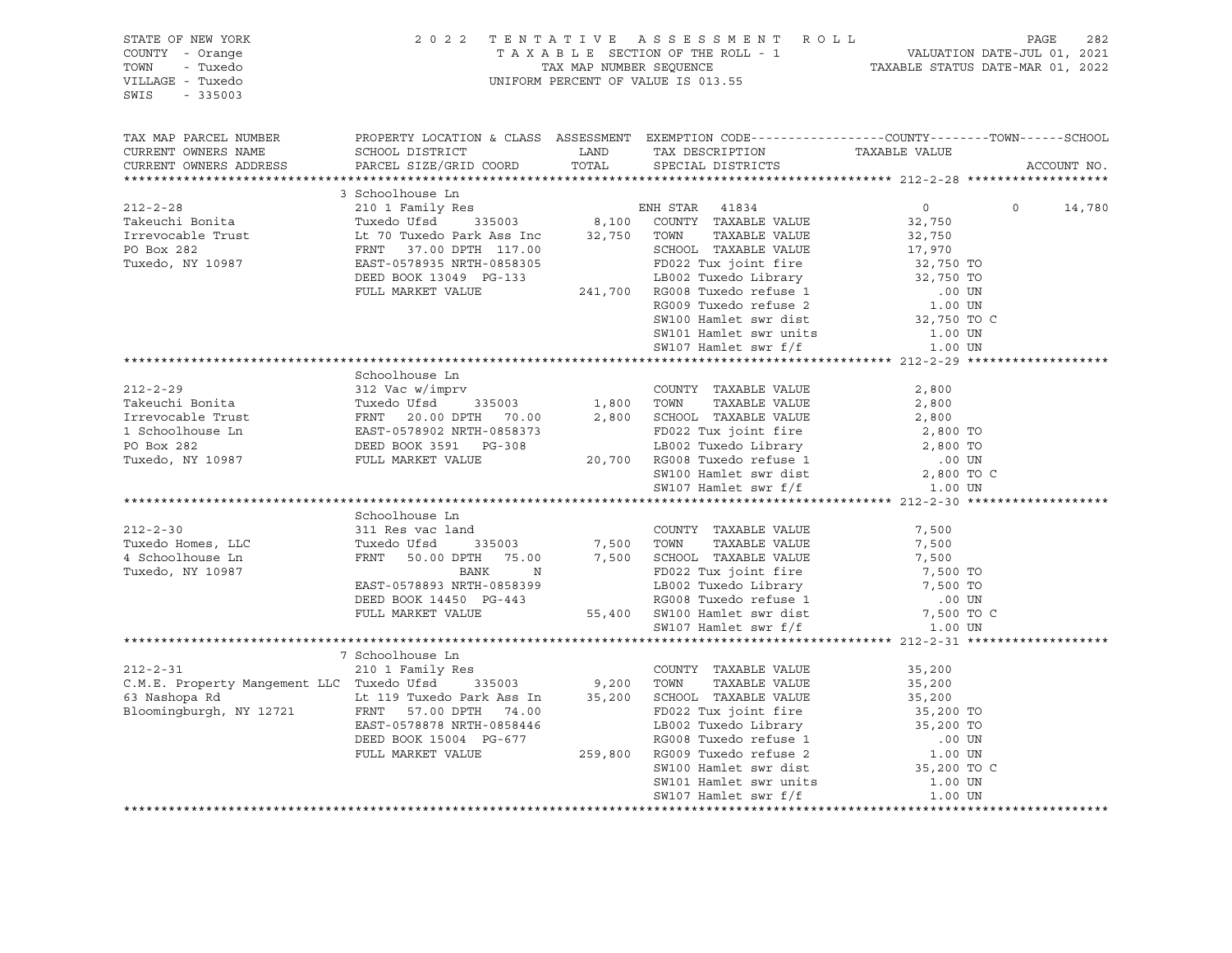| STATE OF NEW YORK<br>COUNTY - Orange<br>TOWN - Tuxedo<br>VILLAGE - Tuxedo<br>SWIS<br>$-335003$                                                                                                                                                                                                                                                                                                |                                                                                                                                                                                                                                       |       | 2022 TENTATIVE ASSESSMENT ROLL PAGE 283<br>TAXABLE SECTION OF THE ROLL - 1 VALUATION DATE-JUL 01, 2021<br>TAX MAP NUMBER SEQUENCE TAXABLE STATUS DATE-MAR 01, 2022<br>UNIFORM PERCENT OF VALUE IS 013.55 |         |                   |
|-----------------------------------------------------------------------------------------------------------------------------------------------------------------------------------------------------------------------------------------------------------------------------------------------------------------------------------------------------------------------------------------------|---------------------------------------------------------------------------------------------------------------------------------------------------------------------------------------------------------------------------------------|-------|----------------------------------------------------------------------------------------------------------------------------------------------------------------------------------------------------------|---------|-------------------|
| TAX MAP PARCEL NUMBER<br>CURRENT OWNERS NAME<br>CURRENT OWNERS ADDRESS                                                                                                                                                                                                                                                                                                                        | PROPERTY LOCATION & CLASS ASSESSMENT EXEMPTION CODE----------------COUNTY-------TOWN------SCHOOL<br>SCHOOL DISTRICT LAND TAX DESCRIPTION TAXABLE VALUE<br>PARCEL SIZE/GRID COORD                                                      | TOTAL | SPECIAL DISTRICTS                                                                                                                                                                                        |         | ACCOUNT NO.       |
|                                                                                                                                                                                                                                                                                                                                                                                               |                                                                                                                                                                                                                                       |       |                                                                                                                                                                                                          |         |                   |
|                                                                                                                                                                                                                                                                                                                                                                                               | Schoolhouse Ln                                                                                                                                                                                                                        |       |                                                                                                                                                                                                          |         |                   |
| $212 - 2 - 32$                                                                                                                                                                                                                                                                                                                                                                                | 311 Res vac land                                                                                                                                                                                                                      |       | COUNTY TAXABLE VALUE                                                                                                                                                                                     | 2,000   |                   |
| --- - --<br>Catrini Rosa                                                                                                                                                                                                                                                                                                                                                                      |                                                                                                                                                                                                                                       |       |                                                                                                                                                                                                          |         |                   |
| 10 Schoolhouse Ln<br>Tuxedo, NY 10987                                                                                                                                                                                                                                                                                                                                                         |                                                                                                                                                                                                                                       |       |                                                                                                                                                                                                          |         |                   |
|                                                                                                                                                                                                                                                                                                                                                                                               |                                                                                                                                                                                                                                       |       |                                                                                                                                                                                                          |         |                   |
|                                                                                                                                                                                                                                                                                                                                                                                               |                                                                                                                                                                                                                                       |       |                                                                                                                                                                                                          |         |                   |
|                                                                                                                                                                                                                                                                                                                                                                                               |                                                                                                                                                                                                                                       |       |                                                                                                                                                                                                          |         |                   |
|                                                                                                                                                                                                                                                                                                                                                                                               |                                                                                                                                                                                                                                       |       |                                                                                                                                                                                                          |         |                   |
|                                                                                                                                                                                                                                                                                                                                                                                               | 311 Res vac land<br>Tuxedo Ufsd 335003 2,000 TOWN TAXABLE VALUE 2,000<br>FRNT 40.00 DPTH 87.00 2,000 SCHOOL TAXABLE VALUE 2,000<br>EAST-0578847 NRTH-0858498 FD022 Tux joint fire 2,000 TO<br>DEED BOOK 12906 PG-1356 LB002 Tuxedo Li |       |                                                                                                                                                                                                          |         |                   |
| $[212-2-33$ 212-2-33<br>210 1 Family Res<br>210 1 Family Res<br>210 1 Family Res<br>210 1 Family Res<br>210 1 Family Res<br>210 1 Family Res<br>210 1 Family Res<br>216 1 Family Res<br>235003<br>211,100 TOWN TAXABLE VALUE<br>235,200<br>235,200<br>2                                                                                                                                       |                                                                                                                                                                                                                                       |       |                                                                                                                                                                                                          |         |                   |
|                                                                                                                                                                                                                                                                                                                                                                                               |                                                                                                                                                                                                                                       |       |                                                                                                                                                                                                          |         |                   |
|                                                                                                                                                                                                                                                                                                                                                                                               |                                                                                                                                                                                                                                       |       |                                                                                                                                                                                                          |         |                   |
|                                                                                                                                                                                                                                                                                                                                                                                               |                                                                                                                                                                                                                                       |       |                                                                                                                                                                                                          |         |                   |
|                                                                                                                                                                                                                                                                                                                                                                                               |                                                                                                                                                                                                                                       |       |                                                                                                                                                                                                          |         |                   |
|                                                                                                                                                                                                                                                                                                                                                                                               |                                                                                                                                                                                                                                       |       |                                                                                                                                                                                                          |         |                   |
|                                                                                                                                                                                                                                                                                                                                                                                               |                                                                                                                                                                                                                                       |       |                                                                                                                                                                                                          |         |                   |
|                                                                                                                                                                                                                                                                                                                                                                                               |                                                                                                                                                                                                                                       |       |                                                                                                                                                                                                          |         |                   |
|                                                                                                                                                                                                                                                                                                                                                                                               |                                                                                                                                                                                                                                       |       |                                                                                                                                                                                                          |         |                   |
|                                                                                                                                                                                                                                                                                                                                                                                               |                                                                                                                                                                                                                                       |       |                                                                                                                                                                                                          |         |                   |
|                                                                                                                                                                                                                                                                                                                                                                                               |                                                                                                                                                                                                                                       |       |                                                                                                                                                                                                          |         |                   |
|                                                                                                                                                                                                                                                                                                                                                                                               |                                                                                                                                                                                                                                       |       |                                                                                                                                                                                                          |         |                   |
|                                                                                                                                                                                                                                                                                                                                                                                               |                                                                                                                                                                                                                                       |       |                                                                                                                                                                                                          |         |                   |
|                                                                                                                                                                                                                                                                                                                                                                                               |                                                                                                                                                                                                                                       |       |                                                                                                                                                                                                          |         |                   |
|                                                                                                                                                                                                                                                                                                                                                                                               |                                                                                                                                                                                                                                       |       |                                                                                                                                                                                                          |         |                   |
|                                                                                                                                                                                                                                                                                                                                                                                               |                                                                                                                                                                                                                                       |       |                                                                                                                                                                                                          |         |                   |
|                                                                                                                                                                                                                                                                                                                                                                                               |                                                                                                                                                                                                                                       |       |                                                                                                                                                                                                          |         |                   |
|                                                                                                                                                                                                                                                                                                                                                                                               |                                                                                                                                                                                                                                       |       |                                                                                                                                                                                                          |         |                   |
| Schoolhouse La<br>212-2-34<br>311 Res vac land<br>Catenaro Michael<br>Tuxedo Ufsd<br>FRNT 49.00 DPTH 59.00<br>FRNT 49.00 DPTH 59.00<br>2,400<br>2,400<br>2,400<br>FRNT 49.00 DPTH 59.00<br>2,400<br>FRNT 49.00 DPTH 59.00<br>2,400<br>FRNT 49.00 DPTH 59.0                                                                                                                                    |                                                                                                                                                                                                                                       |       |                                                                                                                                                                                                          |         |                   |
|                                                                                                                                                                                                                                                                                                                                                                                               |                                                                                                                                                                                                                                       |       |                                                                                                                                                                                                          |         |                   |
|                                                                                                                                                                                                                                                                                                                                                                                               |                                                                                                                                                                                                                                       |       |                                                                                                                                                                                                          |         |                   |
|                                                                                                                                                                                                                                                                                                                                                                                               |                                                                                                                                                                                                                                       |       |                                                                                                                                                                                                          |         |                   |
|                                                                                                                                                                                                                                                                                                                                                                                               |                                                                                                                                                                                                                                       |       |                                                                                                                                                                                                          |         | 14,780<br>$\circ$ |
|                                                                                                                                                                                                                                                                                                                                                                                               |                                                                                                                                                                                                                                       |       |                                                                                                                                                                                                          |         |                   |
|                                                                                                                                                                                                                                                                                                                                                                                               |                                                                                                                                                                                                                                       |       |                                                                                                                                                                                                          |         |                   |
|                                                                                                                                                                                                                                                                                                                                                                                               |                                                                                                                                                                                                                                       |       |                                                                                                                                                                                                          |         |                   |
| $[212-2-35 \label{eq:212-2-35} 15\text{ Schoolhouse Ln} \label{eq:212-2-35} 15\text{ Schoolhouse Ln} \\\ \text{Method: Thomas} \qquad \begin{array}{l} \text{15 Schoolhouse Min} \\ \text{16.35003} \\ \text{17.400} \\ \text{18.500} \\ \text{19.500} \\ \text{10.500} \\ \text{10.500} \\ \text{11.500} \\ \text{12.500} \\ \text{13.500} \\ \text{15.500} \\ \text{16.720} \\ \text{17.60$ |                                                                                                                                                                                                                                       |       |                                                                                                                                                                                                          |         |                   |
|                                                                                                                                                                                                                                                                                                                                                                                               |                                                                                                                                                                                                                                       |       |                                                                                                                                                                                                          |         |                   |
|                                                                                                                                                                                                                                                                                                                                                                                               |                                                                                                                                                                                                                                       |       |                                                                                                                                                                                                          |         |                   |
|                                                                                                                                                                                                                                                                                                                                                                                               |                                                                                                                                                                                                                                       |       |                                                                                                                                                                                                          |         |                   |
|                                                                                                                                                                                                                                                                                                                                                                                               |                                                                                                                                                                                                                                       |       |                                                                                                                                                                                                          |         |                   |
|                                                                                                                                                                                                                                                                                                                                                                                               |                                                                                                                                                                                                                                       |       |                                                                                                                                                                                                          |         |                   |
|                                                                                                                                                                                                                                                                                                                                                                                               |                                                                                                                                                                                                                                       |       | SW107 Hamlet swr f/f                                                                                                                                                                                     | 1.00 UN |                   |
|                                                                                                                                                                                                                                                                                                                                                                                               |                                                                                                                                                                                                                                       |       |                                                                                                                                                                                                          |         |                   |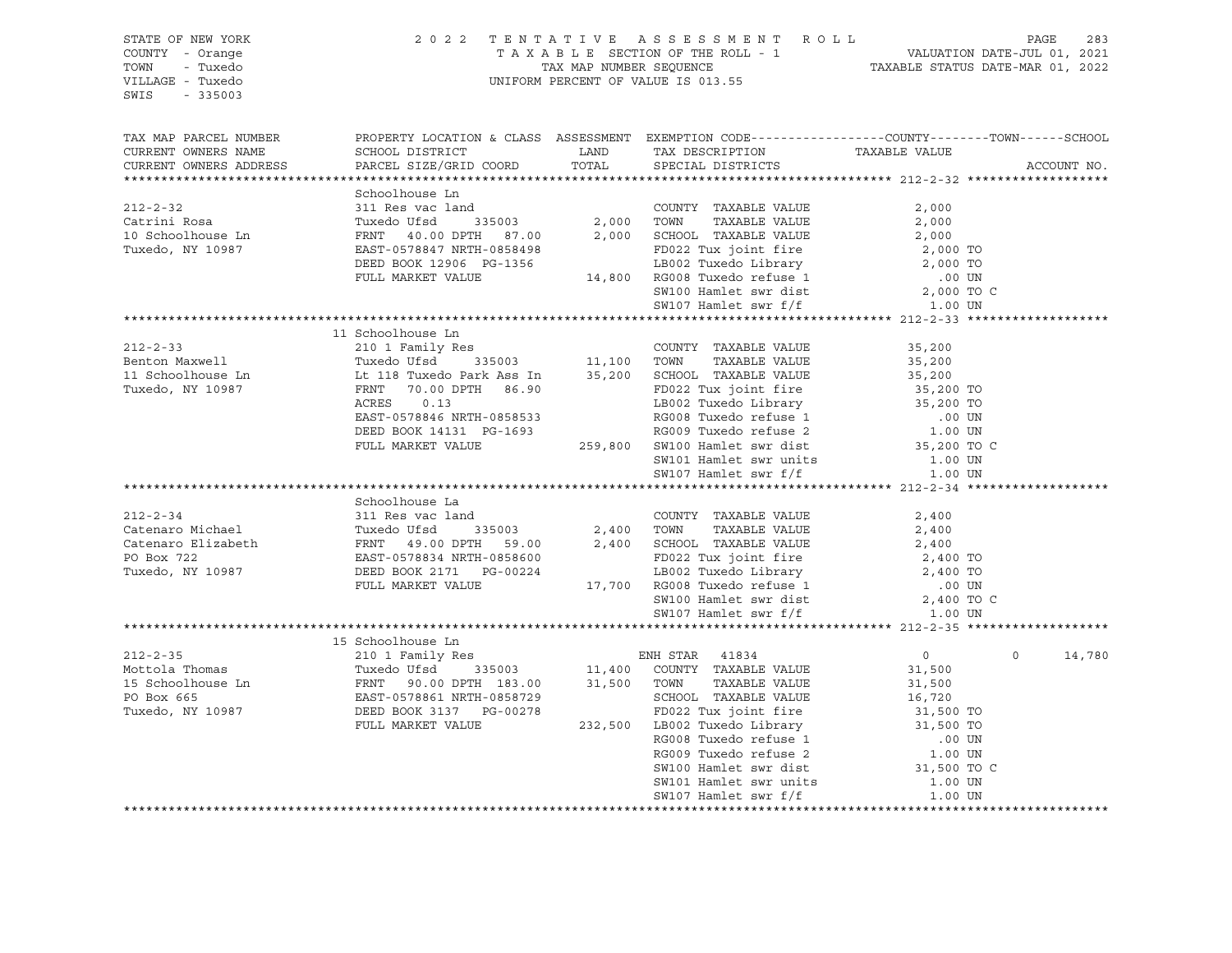| STATE OF NEW YORK<br>COUNTY - Orange<br>TOWN<br>- Tuxedo<br>VILLAGE - Tuxedo                                                                                                                                                                                                                                                                                                                                                                                                                                                                                                                                                                                                                                                                                                                                                                                              |              | 2022 TENTATIVE ASSESSMENT ROLL PAGE 284<br>TAXABLE SECTION OF THE ROLL - 1 VALUATION DATE-JUL 01, 2021<br>TAX MAP NUMBER SEQUENCE TAXABLE STATUS DATE-MAR 01, 2022<br>UNIFORM PERCENT OF VALUE IS 013.55 |             |
|---------------------------------------------------------------------------------------------------------------------------------------------------------------------------------------------------------------------------------------------------------------------------------------------------------------------------------------------------------------------------------------------------------------------------------------------------------------------------------------------------------------------------------------------------------------------------------------------------------------------------------------------------------------------------------------------------------------------------------------------------------------------------------------------------------------------------------------------------------------------------|--------------|----------------------------------------------------------------------------------------------------------------------------------------------------------------------------------------------------------|-------------|
| SWIS<br>$-335003$                                                                                                                                                                                                                                                                                                                                                                                                                                                                                                                                                                                                                                                                                                                                                                                                                                                         |              |                                                                                                                                                                                                          |             |
| TAX MAP PARCEL NUMBER<br>CURRENT OWNERS NAME                                                                                                                                                                                                                                                                                                                                                                                                                                                                                                                                                                                                                                                                                                                                                                                                                              |              | PROPERTY LOCATION & CLASS ASSESSMENT EXEMPTION CODE---------------COUNTY-------TOWN-----SCHOOL                                                                                                           |             |
| CURRENT OWNERS ADDRESS                                                                                                                                                                                                                                                                                                                                                                                                                                                                                                                                                                                                                                                                                                                                                                                                                                                    |              |                                                                                                                                                                                                          | ACCOUNT NO. |
|                                                                                                                                                                                                                                                                                                                                                                                                                                                                                                                                                                                                                                                                                                                                                                                                                                                                           |              |                                                                                                                                                                                                          |             |
| $\begin{tabular}{lcccccc} \texttt{\bf 147.400} & \texttt{\bf 212-2-36} & \texttt{\bf 54 Hospital Rd} & \texttt{\bf 64 Hospital Rd} & \texttt{\bf 712-2-36} & \texttt{\bf 64 Hospital Rd} & \texttt{\bf 712-2-36} & \texttt{\bf 712-2-37} & \texttt{\bf 712-2-38} & \texttt{\bf 712-2-38} & \texttt{\bf 712-2-38} & \texttt{\bf 712-2-38} & \texttt{\bf 712-2-38} & \texttt{\bf 712-2-38}$                                                                                                                                                                                                                                                                                                                                                                                                                                                                                 |              |                                                                                                                                                                                                          |             |
|                                                                                                                                                                                                                                                                                                                                                                                                                                                                                                                                                                                                                                                                                                                                                                                                                                                                           |              |                                                                                                                                                                                                          |             |
|                                                                                                                                                                                                                                                                                                                                                                                                                                                                                                                                                                                                                                                                                                                                                                                                                                                                           |              |                                                                                                                                                                                                          |             |
|                                                                                                                                                                                                                                                                                                                                                                                                                                                                                                                                                                                                                                                                                                                                                                                                                                                                           |              |                                                                                                                                                                                                          |             |
|                                                                                                                                                                                                                                                                                                                                                                                                                                                                                                                                                                                                                                                                                                                                                                                                                                                                           |              |                                                                                                                                                                                                          |             |
|                                                                                                                                                                                                                                                                                                                                                                                                                                                                                                                                                                                                                                                                                                                                                                                                                                                                           |              |                                                                                                                                                                                                          |             |
|                                                                                                                                                                                                                                                                                                                                                                                                                                                                                                                                                                                                                                                                                                                                                                                                                                                                           |              |                                                                                                                                                                                                          |             |
|                                                                                                                                                                                                                                                                                                                                                                                                                                                                                                                                                                                                                                                                                                                                                                                                                                                                           |              |                                                                                                                                                                                                          |             |
|                                                                                                                                                                                                                                                                                                                                                                                                                                                                                                                                                                                                                                                                                                                                                                                                                                                                           |              |                                                                                                                                                                                                          |             |
|                                                                                                                                                                                                                                                                                                                                                                                                                                                                                                                                                                                                                                                                                                                                                                                                                                                                           |              |                                                                                                                                                                                                          |             |
|                                                                                                                                                                                                                                                                                                                                                                                                                                                                                                                                                                                                                                                                                                                                                                                                                                                                           |              |                                                                                                                                                                                                          |             |
|                                                                                                                                                                                                                                                                                                                                                                                                                                                                                                                                                                                                                                                                                                                                                                                                                                                                           |              |                                                                                                                                                                                                          |             |
|                                                                                                                                                                                                                                                                                                                                                                                                                                                                                                                                                                                                                                                                                                                                                                                                                                                                           |              |                                                                                                                                                                                                          |             |
|                                                                                                                                                                                                                                                                                                                                                                                                                                                                                                                                                                                                                                                                                                                                                                                                                                                                           |              |                                                                                                                                                                                                          |             |
|                                                                                                                                                                                                                                                                                                                                                                                                                                                                                                                                                                                                                                                                                                                                                                                                                                                                           |              |                                                                                                                                                                                                          |             |
|                                                                                                                                                                                                                                                                                                                                                                                                                                                                                                                                                                                                                                                                                                                                                                                                                                                                           |              |                                                                                                                                                                                                          |             |
|                                                                                                                                                                                                                                                                                                                                                                                                                                                                                                                                                                                                                                                                                                                                                                                                                                                                           |              |                                                                                                                                                                                                          |             |
|                                                                                                                                                                                                                                                                                                                                                                                                                                                                                                                                                                                                                                                                                                                                                                                                                                                                           |              |                                                                                                                                                                                                          |             |
|                                                                                                                                                                                                                                                                                                                                                                                                                                                                                                                                                                                                                                                                                                                                                                                                                                                                           |              |                                                                                                                                                                                                          |             |
|                                                                                                                                                                                                                                                                                                                                                                                                                                                                                                                                                                                                                                                                                                                                                                                                                                                                           |              |                                                                                                                                                                                                          |             |
|                                                                                                                                                                                                                                                                                                                                                                                                                                                                                                                                                                                                                                                                                                                                                                                                                                                                           |              |                                                                                                                                                                                                          |             |
|                                                                                                                                                                                                                                                                                                                                                                                                                                                                                                                                                                                                                                                                                                                                                                                                                                                                           |              |                                                                                                                                                                                                          |             |
|                                                                                                                                                                                                                                                                                                                                                                                                                                                                                                                                                                                                                                                                                                                                                                                                                                                                           |              |                                                                                                                                                                                                          |             |
|                                                                                                                                                                                                                                                                                                                                                                                                                                                                                                                                                                                                                                                                                                                                                                                                                                                                           |              |                                                                                                                                                                                                          |             |
| $\begin{tabular}{lcccc} \textbf{212--2-37} & \textbf{2\text{ Tobin Way}} & \textbf{212--37} \\ \textbf{212--2-37} & \textbf{2\text{ Tobin Way}} & \textbf{210 1\text{ Famil1y Res}} & \textbf{COWTY} & \textbf{TAXABLE VALUE} & \textbf{48,000} \\ \textbf{212--2-37} & \textbf{21 1\text{ Fmul1y Res}} & \textbf{21 3,000} & \textbf{TOWN} & \textbf{TAXABLE VALUE} & \textbf{48,000} \\ \textbf{2\text{ Tobin Way}} & \text{L$<br>$\begin{tabular}{lcccc} \texttt{7} & \texttt{7} & \texttt{7} & \texttt{7} & \texttt{7} & \texttt{7} \\ \texttt{7} & \texttt{7} & \texttt{7} & \texttt{7} & \texttt{7} \\ \texttt{7} & \texttt{7} & \texttt{7} & \texttt{7} & \texttt{7} \\ \texttt{7} & \texttt{7} & \texttt{7} & \texttt{7} & \texttt{7} \\ \texttt{7} & \texttt{7} & \texttt{7} & \texttt{7} & \texttt{7} \\ \texttt{8} & \texttt{7} & \texttt{7} & \texttt{7} & \$ |              |                                                                                                                                                                                                          |             |
|                                                                                                                                                                                                                                                                                                                                                                                                                                                                                                                                                                                                                                                                                                                                                                                                                                                                           |              |                                                                                                                                                                                                          |             |
|                                                                                                                                                                                                                                                                                                                                                                                                                                                                                                                                                                                                                                                                                                                                                                                                                                                                           |              |                                                                                                                                                                                                          |             |
|                                                                                                                                                                                                                                                                                                                                                                                                                                                                                                                                                                                                                                                                                                                                                                                                                                                                           |              |                                                                                                                                                                                                          |             |
|                                                                                                                                                                                                                                                                                                                                                                                                                                                                                                                                                                                                                                                                                                                                                                                                                                                                           |              |                                                                                                                                                                                                          |             |
|                                                                                                                                                                                                                                                                                                                                                                                                                                                                                                                                                                                                                                                                                                                                                                                                                                                                           |              |                                                                                                                                                                                                          |             |
|                                                                                                                                                                                                                                                                                                                                                                                                                                                                                                                                                                                                                                                                                                                                                                                                                                                                           |              |                                                                                                                                                                                                          |             |
|                                                                                                                                                                                                                                                                                                                                                                                                                                                                                                                                                                                                                                                                                                                                                                                                                                                                           |              |                                                                                                                                                                                                          |             |
|                                                                                                                                                                                                                                                                                                                                                                                                                                                                                                                                                                                                                                                                                                                                                                                                                                                                           |              |                                                                                                                                                                                                          |             |
|                                                                                                                                                                                                                                                                                                                                                                                                                                                                                                                                                                                                                                                                                                                                                                                                                                                                           |              |                                                                                                                                                                                                          |             |
|                                                                                                                                                                                                                                                                                                                                                                                                                                                                                                                                                                                                                                                                                                                                                                                                                                                                           | 191 Route 17 |                                                                                                                                                                                                          |             |
|                                                                                                                                                                                                                                                                                                                                                                                                                                                                                                                                                                                                                                                                                                                                                                                                                                                                           |              |                                                                                                                                                                                                          |             |
|                                                                                                                                                                                                                                                                                                                                                                                                                                                                                                                                                                                                                                                                                                                                                                                                                                                                           |              |                                                                                                                                                                                                          |             |
|                                                                                                                                                                                                                                                                                                                                                                                                                                                                                                                                                                                                                                                                                                                                                                                                                                                                           |              |                                                                                                                                                                                                          |             |
|                                                                                                                                                                                                                                                                                                                                                                                                                                                                                                                                                                                                                                                                                                                                                                                                                                                                           |              |                                                                                                                                                                                                          |             |
|                                                                                                                                                                                                                                                                                                                                                                                                                                                                                                                                                                                                                                                                                                                                                                                                                                                                           |              |                                                                                                                                                                                                          |             |
|                                                                                                                                                                                                                                                                                                                                                                                                                                                                                                                                                                                                                                                                                                                                                                                                                                                                           |              |                                                                                                                                                                                                          |             |
|                                                                                                                                                                                                                                                                                                                                                                                                                                                                                                                                                                                                                                                                                                                                                                                                                                                                           |              |                                                                                                                                                                                                          |             |
|                                                                                                                                                                                                                                                                                                                                                                                                                                                                                                                                                                                                                                                                                                                                                                                                                                                                           |              |                                                                                                                                                                                                          |             |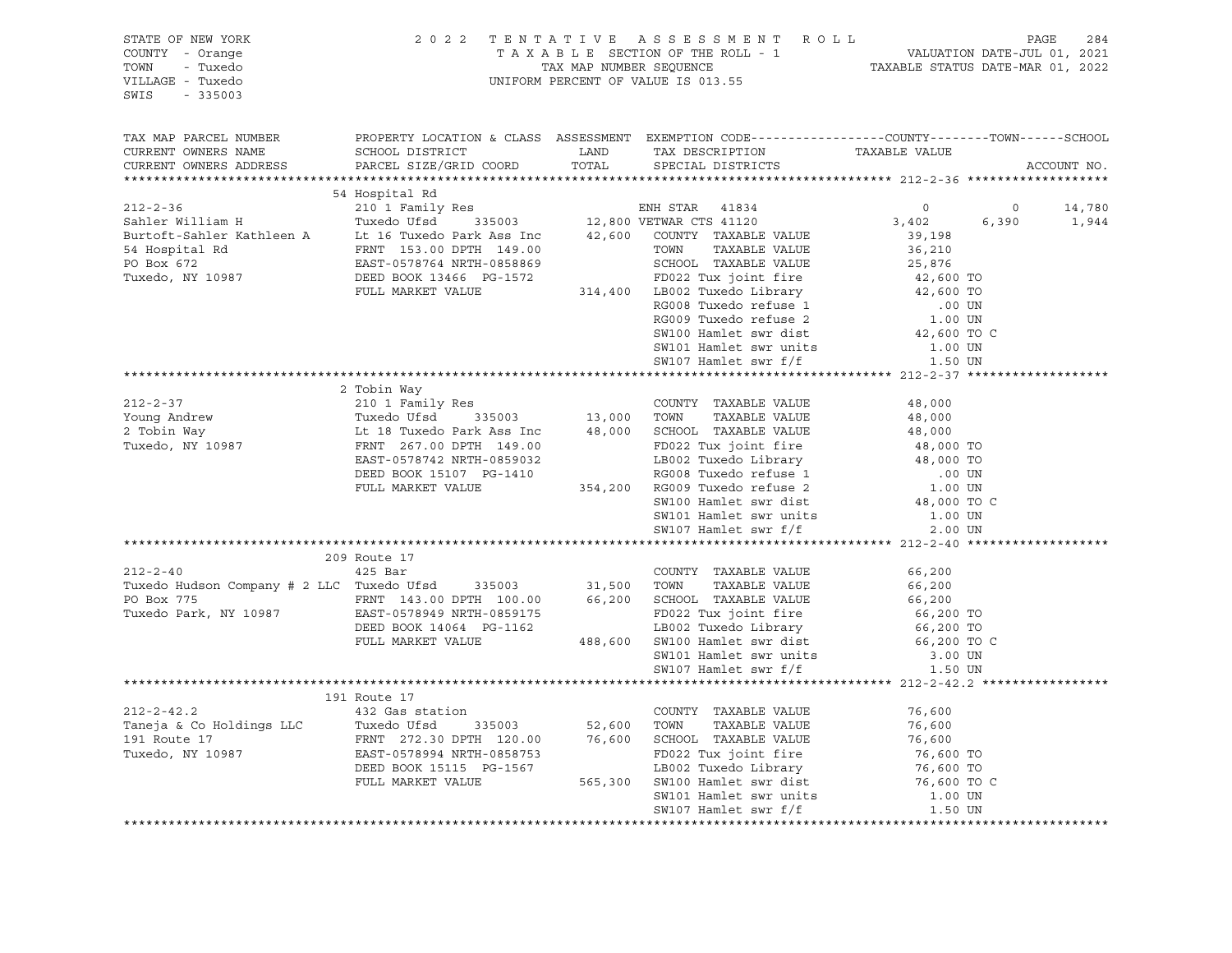| STATE OF NEW YORK<br>COUNTY - Orange<br>TOWN<br>- Tuxedo<br>VILLAGE - Tuxedo<br>SWIS<br>$-335003$                                                                                                                                                               |                                                                                                                                                                                                                                                            |      | 2022 TENTATIVE ASSESSMENT ROLL<br>TAXABLE SECTION OF THE ROLL - 1<br>TAXABLE STATUS DATE-JUL 01, 2021<br>TAXABLE STATUS DATE-MAR 01, 2022<br>UNIFORM PERCENT OF VALUE IS 013.55                                                                                                      |                                                                                      |                  | PAGE        | 285            |
|-----------------------------------------------------------------------------------------------------------------------------------------------------------------------------------------------------------------------------------------------------------------|------------------------------------------------------------------------------------------------------------------------------------------------------------------------------------------------------------------------------------------------------------|------|--------------------------------------------------------------------------------------------------------------------------------------------------------------------------------------------------------------------------------------------------------------------------------------|--------------------------------------------------------------------------------------|------------------|-------------|----------------|
| TAX MAP PARCEL NUMBER<br>CURRENT OWNERS NAME<br>CURRENT OWNERS ADDRESS                                                                                                                                                                                          | PROPERTY LOCATION & CLASS ASSESSMENT EXEMPTION CODE----------------COUNTY-------TOWN------SCHOOL<br>SCHOOL DISTRICT<br>PARCEL SIZE/GRID COORD                                                                                                              | LAND | TAX DESCRIPTION TAXABLE VALUE SPECIAL DISTRICTS<br>TOTAL SPECIAL DISTRICTS                                                                                                                                                                                                           |                                                                                      |                  | ACCOUNT NO. |                |
| 212-2-44<br>230 3 Family Res<br>Catenaro Michael Tuxedo Ufsd 335003<br>Catenaro Elizabeth Lts 100 103 Tuxedo Park A 47,500 SCHOOL TAXABLE VALUE<br>PO Box 722 FRNT 104.00 DPTH 112.00<br>Tuxedo, NY 10987 EAST-0578938 NRTH-0858628<br>DEE                      | 17,500 MMARLE VALUE 100 103 Tuxedo Park A<br>FRNT 104.00 DPTH 112.00 FD022 Tux joint fire 47,500 TO<br>EAST-0578938 NRTH-0858628 LB002 Tuxedo Library 47,500 TO<br>DEED BOOK 2171 PG-00224 RG008 Tuxedo refuse 1 .00 UN<br>FULL MARKET                     |      | SW101 Hamlet swr units<br>SW107 Hamlet swr f/f                                                                                                                                                                                                                                       | 47,500<br>47,500<br>3.00 UN<br>1.50 UN                                               |                  |             |                |
|                                                                                                                                                                                                                                                                 |                                                                                                                                                                                                                                                            |      |                                                                                                                                                                                                                                                                                      |                                                                                      |                  |             |                |
| $212 - 2 - 45$<br>Catrini Rosa<br>10 Schoolhouse Ln<br>Tuxedo, NY 10987                                                                                                                                                                                         | 230 3 Family Res<br>Tuxedo Ufsd 335003 14,700 AGED 41800<br>Lts 104 107 Tuxedo Park A 47,500 ENH STAR 41834<br>FRNT 90.00 DPTH 104.00 COUNTY TAXABLE VALUE<br>EAST-0578960 NRTH-0858539 TOWN TAXABLE VALUE<br>DEED BOOK 12906 PG-1359 SCHOOL TAXABLE VALUE |      | VETWAR CTS 41120<br>ED022 Tux John Tite<br>LB002 Tuxedo Library 47,500 TO<br>RG008 Tuxedo refuse 1 00 UN<br>RG009 Tuxedo refuse 2 3.00 UN<br>SW100 Hamlet swr dist 47,500 TO C<br>SW101 Hamlet swr units<br>SW107 Hamlet swr f/f<br>1.00 UN                                          | 1,781 1,781<br>5,047<br>$\overline{0}$<br>40,672<br>25,89∠<br>47,500 TO<br>17 500 TO | 5,047<br>$\circ$ | 14,780      | 1,781<br>5,047 |
|                                                                                                                                                                                                                                                                 | 10 Spartan Pl                                                                                                                                                                                                                                              |      |                                                                                                                                                                                                                                                                                      |                                                                                      |                  |             |                |
| 212-2-46 2202 Family Res COUNTY TAXABLE VALUE<br>Martino Michael Tuxedo Ufsd 335003 12,500 TOWN TAXABLE VALUE<br>Jankowski Stephen A Lt 54-57 Tuxedo Park Assn 44,000 SCHOOL TAXABLE VALUE<br>168 Pine St FRNT 90.00 DPTH 96.00 FD02<br>Pompton Lakes, NJ 07442 | EAST-0579038 NRTH-0858555<br>DEED BOOK 14974 PG-851<br>FULL MARKET VALUE                                                                                                                                                                                   |      | FD022 Tux joint fire<br>19002 Tuxedo Library<br>RG008 Tuxedo Library<br>RG008 Tuxedo refuse 1 000 TO<br>324,700 RG009 Tuxedo refuse 2 2.00 UN<br>SW100 Hamlet swr dist 44,000 TO C<br>$SW101$ Hamlet swr units 2.00 UN<br>$GW107$ Usulat sum $f/f$ $1.00$ UN<br>SW107 Hamlet swr f/f | 44,000<br>44,000<br>44,000 TO<br>44,000 TO<br>1000 TO<br>1.00 UN                     |                  |             |                |
|                                                                                                                                                                                                                                                                 |                                                                                                                                                                                                                                                            |      |                                                                                                                                                                                                                                                                                      |                                                                                      |                  |             |                |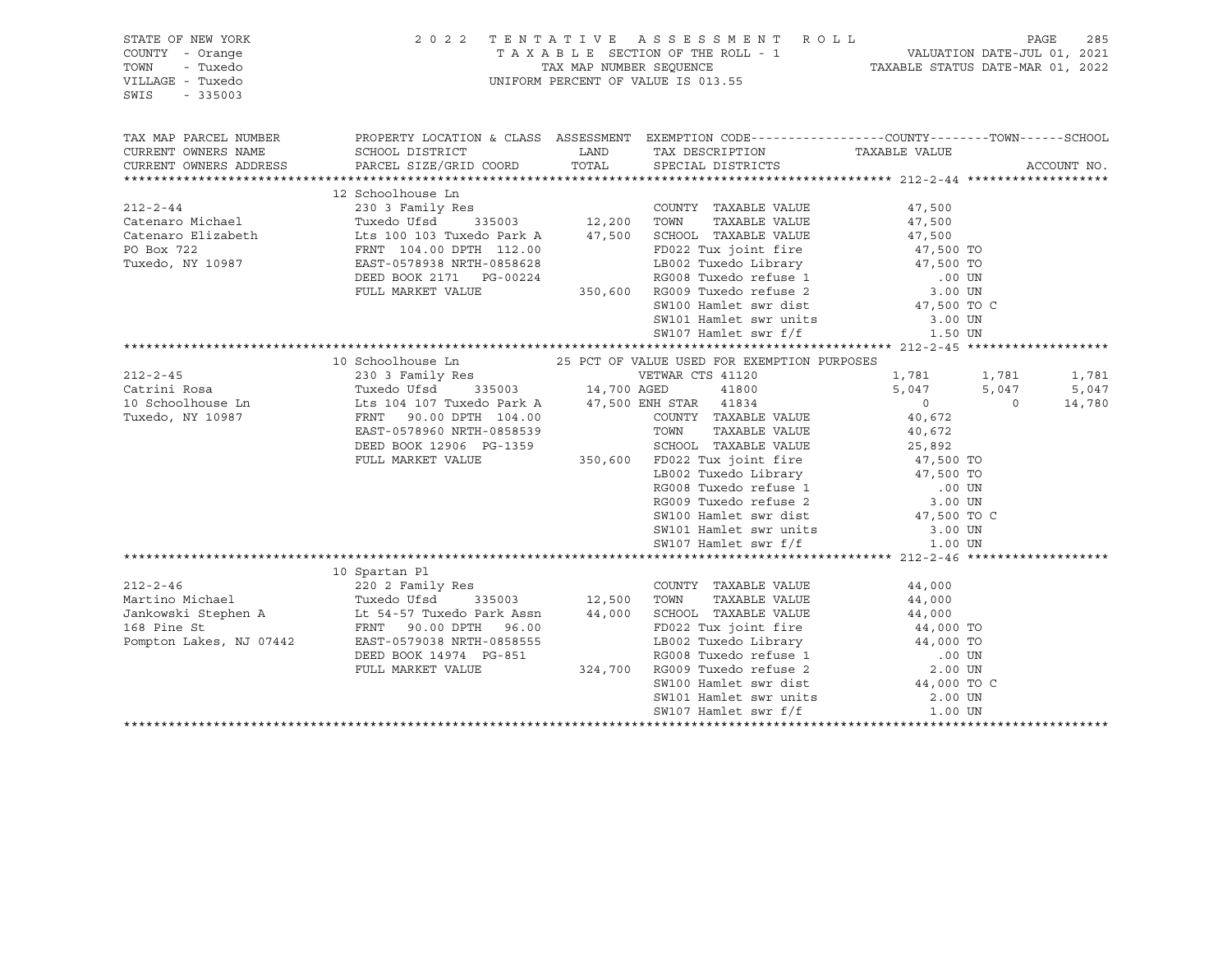| STATE OF NEW YORK<br>COUNTY - Orange<br>TOWN<br>- Tuxedo<br>VILLAGE - Tuxedo<br>SWIS<br>$-335003$ | 2 0 2 2                                                                                                             |               | TENTATIVE ASSESSMENT ROLL<br>UNIFORM PERCENT OF VALUE IS 013.55      |                     | PAGE<br>286 |
|---------------------------------------------------------------------------------------------------|---------------------------------------------------------------------------------------------------------------------|---------------|----------------------------------------------------------------------|---------------------|-------------|
| TAX MAP PARCEL NUMBER<br>CURRENT OWNERS NAME                                                      | PROPERTY LOCATION & CLASS ASSESSMENT EXEMPTION CODE----------------COUNTY-------TOWN------SCHOOL<br>SCHOOL DISTRICT |               | LAND TAX DESCRIPTION                                                 | TAXABLE VALUE       |             |
| CURRENT OWNERS ADDRESS                                                                            | PARCEL SIZE/GRID COORD                                                                                              | TOTAL         | SPECIAL DISTRICTS                                                    |                     | ACCOUNT NO. |
|                                                                                                   |                                                                                                                     |               |                                                                      |                     |             |
|                                                                                                   | 6 Spartan Pl                                                                                                        |               |                                                                      |                     |             |
| $212 - 2 - 47$                                                                                    | 411 Apartment                                                                                                       | 13,900        | COUNTY TAXABLE VALUE                                                 | 42,900              |             |
| Oaktree Property Services, LLC Tuxedo Ufsd 335003                                                 |                                                                                                                     |               | TAXABLE VALUE<br>TOWN                                                | 42,900              |             |
| 10 Birchwood Ct<br>Washingtonville, NY 10992                                                      | Lts 58 61 Tuxedo Park Ass                                                                                           |               | 42,900 SCHOOL TAXABLE VALUE                                          | 42,900              |             |
|                                                                                                   | FRNT 90.00 DPTH 89.00<br>EAST-0579051 NRTH-0858461                                                                  |               | FD022 Tux joint fire $42,900$ TO<br>LB002 Tuxedo Library $42,900$ TO |                     |             |
|                                                                                                   | DEED BOOK 13572 PG-1633                                                                                             |               |                                                                      |                     |             |
|                                                                                                   | FULL MARKET VALUE                                                                                                   |               |                                                                      |                     |             |
|                                                                                                   |                                                                                                                     |               | SW100 Hamlet swr dist 42,900 TO C                                    |                     |             |
|                                                                                                   |                                                                                                                     |               | SW101 Hamlet swr units                                               | 4.00 UN             |             |
|                                                                                                   |                                                                                                                     |               | SW107 Hamlet swr f/f                                                 | 1.00 UN             |             |
|                                                                                                   |                                                                                                                     |               |                                                                      |                     |             |
|                                                                                                   | 4 Schoolhouse Ln                                                                                                    |               |                                                                      |                     |             |
| $212 - 2 - 48$                                                                                    | 411 Apartment                                                                                                       |               | COUNTY TAXABLE VALUE                                                 | 56,400              |             |
| Tuxedo Homes, LLC                                                                                 | The Mension Tuxedo Ufsd<br>335003                                                                                   | $18,600$ TOWN | TAXABLE VALUE                                                        | 56,400              |             |
| 4 Schoolhouse Ln                                                                                  | Lts 108 111 Tuxedo Park A                                                                                           |               | 56,400 SCHOOL TAXABLE VALUE                                          | 56,400              |             |
| Tuxedo, NY 10987                                                                                  | FRNT 116.00 DPTH 97.00                                                                                              |               | FD022 Tux joint fire 56,400 TO<br>LB002 Tuxedo Library 56,400 TO     |                     |             |
|                                                                                                   | BANK<br>$\mathbb N$                                                                                                 |               |                                                                      |                     |             |
|                                                                                                   | EAST-0578983 NRTH-0858438                                                                                           |               | RG008 Tuxedo refuse 1 (00 UN RG009 Tuxedo refuse 2 (4.00 UN          |                     |             |
|                                                                                                   | DEED BOOK 14450 PG-443                                                                                              |               |                                                                      |                     |             |
|                                                                                                   | FULL MARKET VALUE                                                                                                   |               | 416,200 SW100 Hamlet swr dist 56,400 TO C                            | 4.00 UN             |             |
|                                                                                                   |                                                                                                                     |               | SW101 Hamlet swr units<br>SW107 Hamlet swr f/f                       | 1.50 UN             |             |
|                                                                                                   |                                                                                                                     |               |                                                                      |                     |             |
|                                                                                                   | 2 Schoolhouse Ln                                                                                                    |               |                                                                      |                     |             |
| $212 - 2 - 49$                                                                                    |                                                                                                                     |               | COUNTY TAXABLE VALUE                                                 | 47,500              |             |
|                                                                                                   | 230 3 Family Res<br>Tuxedo Ufsd                                                                                     |               | TAXABLE VALUE                                                        | 47,500              |             |
|                                                                                                   |                                                                                                                     | 47,500        | SCHOOL TAXABLE VALUE                                                 |                     |             |
| MSP Realty Trust<br>MSP Realty Trust<br>110 Woodfield Rd Lis 66 68 Tuxedo Park Ass                |                                                                                                                     |               | FD022 Tux joint fire                                                 | 47,500<br>47,500 TO |             |
|                                                                                                   | 0.16<br>ACRES                                                                                                       |               | LB002 Tuxedo Library 47,500 TO                                       |                     |             |
|                                                                                                   | EAST-0579008 NRTH-0858317                                                                                           |               | RG008 Tuxedo refuse 1 00 UN RG009 Tuxedo refuse 2 3.00 UN            |                     |             |
|                                                                                                   | DEED BOOK 13943 PG-744                                                                                              |               |                                                                      |                     |             |
|                                                                                                   | FULL MARKET VALUE                                                                                                   |               | 350,600 SW100 Hamlet swr dist 47,500 TO C                            |                     |             |
|                                                                                                   |                                                                                                                     |               | SW101 Hamlet swr units<br>SW107 Hamlet swr f/f                       | 3.00 UN             |             |
|                                                                                                   |                                                                                                                     |               |                                                                      | 1.50 UN             |             |
|                                                                                                   |                                                                                                                     |               |                                                                      |                     |             |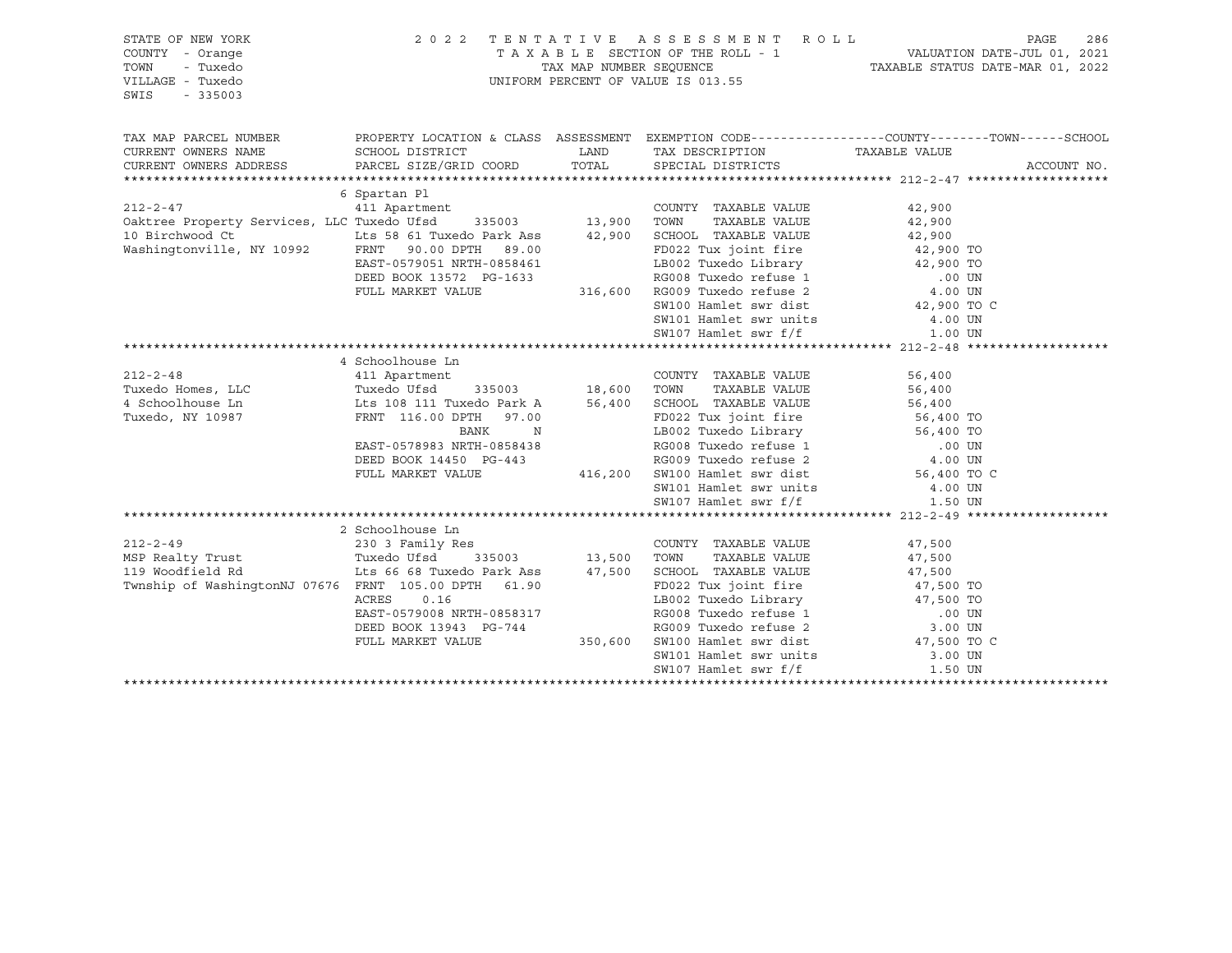| STATE OF NEW YORK<br>COUNTY - Orange<br>TOWN<br>- Tuxedo<br>VILLAGE - Tuxedo<br>SWIS<br>$-335003$     |                                                                                                                                                                                                                                                                                                                                                                                                                                                                    | 2022 TENTATIVE ASSESSMENT ROLL<br>UNIFORM PERCENT OF VALUE IS 013.55 | PAGE<br>287                                                                                                                      |
|-------------------------------------------------------------------------------------------------------|--------------------------------------------------------------------------------------------------------------------------------------------------------------------------------------------------------------------------------------------------------------------------------------------------------------------------------------------------------------------------------------------------------------------------------------------------------------------|----------------------------------------------------------------------|----------------------------------------------------------------------------------------------------------------------------------|
| TAX MAP PARCEL NUMBER<br>CURRENT OWNERS NAME<br>CURRENT OWNERS ADDRESS                                | SCHOOL DISTRICT<br>PARCEL SIZE/GRID COORD                                                                                                                                                                                                                                                                                                                                                                                                                          | LAND TAX DESCRIPTION<br>COORD TOTAL SPECIAL DISTRICTS                | PROPERTY LOCATION & CLASS ASSESSMENT EXEMPTION CODE----------------COUNTY-------TOWN------SCHOOL<br>TAXABLE VALUE<br>ACCOUNT NO. |
| $212 - 2 - 50$<br>Ginis Spyridon<br>--<br>Guzman-Ginis Melissa<br>1 Spice Bush Ln<br>Tuxedo, NY 10987 | 2 Spartan Pl<br>230 3 Family Res<br>Tuxedo Ufsd<br>335003<br>12,700 TOWN TAXABLE VALUE<br>Lts 62 65 Tuxedo Park Ass<br>FRNT 123.00 DPTH 83.00<br>FD022 Tux joint fire<br>EAST-0579079 NRTH-0858351<br>NRT 14221 PG-1566<br>NRT 14221 PG-1566<br>2008<br>ENT 133.00 DFTH 83.00<br>ERST-0579079 NRTH-0858351<br>DEED BOOK 14221 PG-1566<br>FULL MARKET VALUE 341,000 RG009 Tuxedo Library<br>SM100 Hamlet swr dist 46,200 TO UN<br>SM100 Hamlet swr dist 46,200 TO C | TAXABLE VALUE                                                        | 46,200<br>46,200<br>46,200                                                                                                       |
|                                                                                                       |                                                                                                                                                                                                                                                                                                                                                                                                                                                                    |                                                                      |                                                                                                                                  |
| $212 - 4 - 1$<br>Xiz-4 i<br>Karlyn Industries, Inc.<br>PO Box 310                                     | 212 Route 17<br>Southfields, NY 10975 EAST-0579088 NRTH-0859756                                                                                                                                                                                                                                                                                                                                                                                                    |                                                                      |                                                                                                                                  |
|                                                                                                       |                                                                                                                                                                                                                                                                                                                                                                                                                                                                    |                                                                      |                                                                                                                                  |
| $212 - 4 - 2$                                                                                         | 196 Route 17<br>710 Manufacture                                                                                                                                                                                                                                                                                                                                                                                                                                    |                                                                      |                                                                                                                                  |
|                                                                                                       |                                                                                                                                                                                                                                                                                                                                                                                                                                                                    |                                                                      |                                                                                                                                  |
| $212 - 4 - 3$                                                                                         | 192 Route 17<br>423 Snack bar<br>212-4-3<br>Augusta Properties Inc 7uxedo Ufsd 335003<br>PO Box 2279<br>Norton Heights, CT 06820<br>DEED BOOK 2060 PG-00609<br>FULL MARKET VALUE<br>FULL MARKET VALUE<br>PULL MARKET VALUE<br>PULL MARKET VALUE<br>PULL MARKET VALUE<br>PULL MARKET                                                                                                                                                                                | COUNTY TAXABLE VALUE<br>SW107 Hamlet swr f/f                         | 95,000<br>3.00 UN                                                                                                                |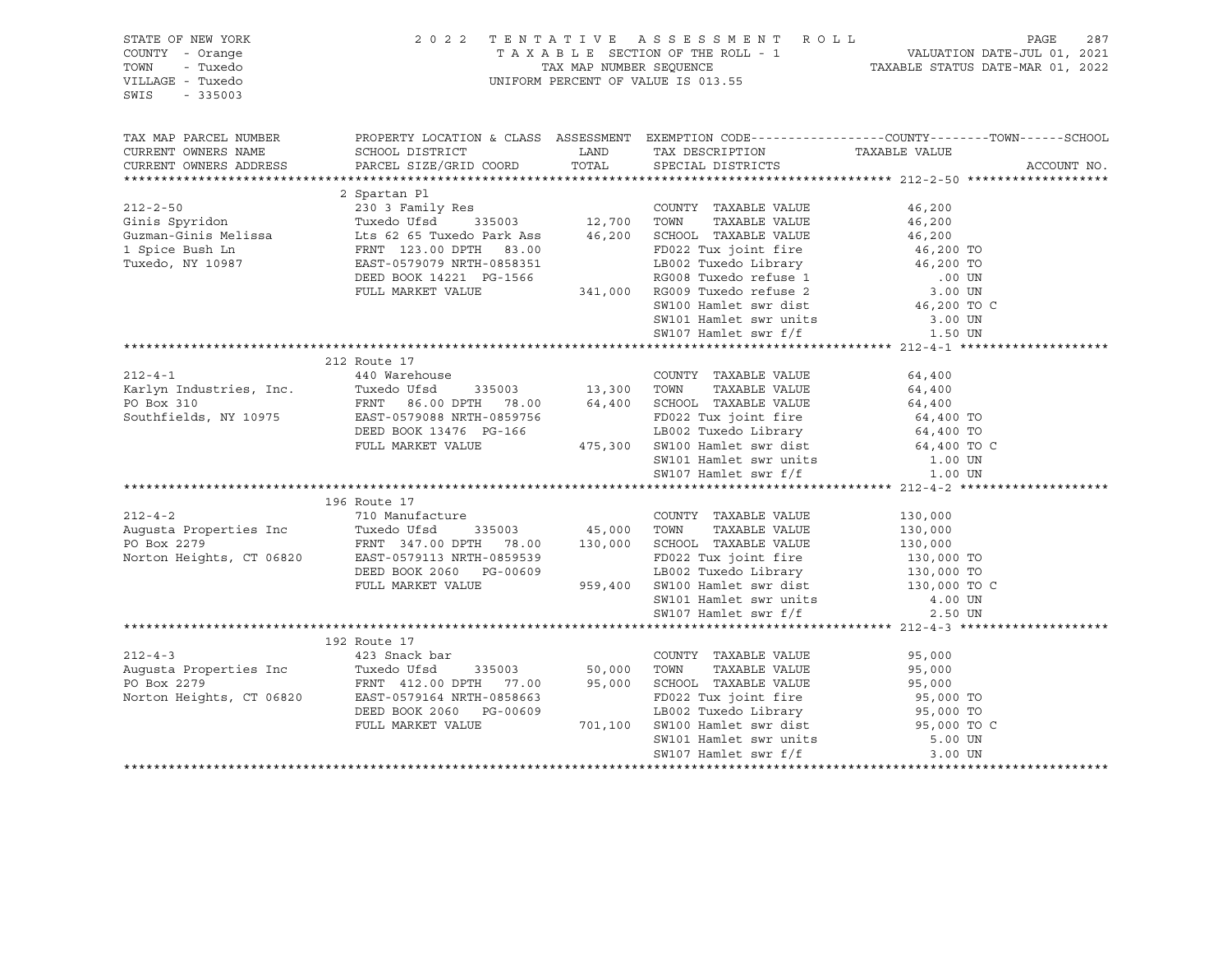| STATE OF NEW YORK<br>COUNTY - Orange<br>TOWN<br>- Tuxedo<br>VILLAGE - Tuxedo<br>SWIS<br>$-335003$                                                                                                                                                      | 2022 TENTATIVE ASSESSMENT ROLL<br>PAGE<br>288<br>T A X A B L E SECTION OF THE ROLL - 1 VALUATION DATE-JUL 01, 2021<br>TAX MAP NUMBER SEQUENCE - 1 TAXABLE STATUS DATE-MAR 01, 2022<br>UNIFORM PERCENT OF VALUE IS 013.55                   |         |                                                |                                                                                                                 |  |  |  |
|--------------------------------------------------------------------------------------------------------------------------------------------------------------------------------------------------------------------------------------------------------|--------------------------------------------------------------------------------------------------------------------------------------------------------------------------------------------------------------------------------------------|---------|------------------------------------------------|-----------------------------------------------------------------------------------------------------------------|--|--|--|
| TAX MAP PARCEL NUMBER<br>CURRENT OWNERS NAME<br>CURRENT OWNERS ADDRESS                                                                                                                                                                                 |                                                                                                                                                                                                                                            |         |                                                | PROPERTY LOCATION & CLASS ASSESSMENT EXEMPTION CODE----------------COUNTY-------TOWN------SCHOOL<br>ACCOUNT NO. |  |  |  |
|                                                                                                                                                                                                                                                        | 83 East Village Rd                                                                                                                                                                                                                         |         |                                                |                                                                                                                 |  |  |  |
| 212-6-1<br>Lyons Jason K 210 1 Family Res<br>Exponsion Country TAXABLE VALUE<br>Tuxedo K 210 1 Family Res<br>Tuxedo Ufsd 335003<br>10,200 TOWN TAXABLE VALUE<br>20,900<br>SCHOOL TAXABLE VALUE<br>30,900<br>Tuxedo, NY 10987<br>FRNT 51.20 DPTH 15     |                                                                                                                                                                                                                                            |         |                                                |                                                                                                                 |  |  |  |
|                                                                                                                                                                                                                                                        | FRNT 51.20 DPTH 155.20<br>FRNT 51.20 DPTH 155.20<br>BANK N LB002 Tux joint fire 30,900 TO<br>BANK N LB002 Tuxedo Library 30,900 TO<br>REST-0579936 NRTH-0859461<br>DEED BOOK 12551 PG-1462<br>FULL MARKET VALUE 228,000 SW100 Hamlet swr d |         |                                                |                                                                                                                 |  |  |  |
|                                                                                                                                                                                                                                                        |                                                                                                                                                                                                                                            |         |                                                |                                                                                                                 |  |  |  |
|                                                                                                                                                                                                                                                        | 17 East Pl                                                                                                                                                                                                                                 |         |                                                |                                                                                                                 |  |  |  |
|                                                                                                                                                                                                                                                        |                                                                                                                                                                                                                                            |         |                                                |                                                                                                                 |  |  |  |
|                                                                                                                                                                                                                                                        |                                                                                                                                                                                                                                            |         |                                                |                                                                                                                 |  |  |  |
| 212-6-2<br>Barone Renard 0<br>73 Warwick Brook Rd<br>Tuxedo (16d 335003)<br>73 Warwick Brook Rd<br>Tuxedo, NY 10987<br>210 1 Family Res<br>210 1 Family Res<br>210 1 Family Res<br>210 1 Family Res<br>213,600 TOWN TAXABLE VALUE<br>21,700<br>213,600 |                                                                                                                                                                                                                                            |         |                                                |                                                                                                                 |  |  |  |
|                                                                                                                                                                                                                                                        |                                                                                                                                                                                                                                            |         |                                                |                                                                                                                 |  |  |  |
|                                                                                                                                                                                                                                                        |                                                                                                                                                                                                                                            |         |                                                | SW100 Hamlet swr dist 41,700 TO C                                                                               |  |  |  |
|                                                                                                                                                                                                                                                        |                                                                                                                                                                                                                                            |         |                                                |                                                                                                                 |  |  |  |
|                                                                                                                                                                                                                                                        |                                                                                                                                                                                                                                            |         |                                                |                                                                                                                 |  |  |  |
|                                                                                                                                                                                                                                                        | 11 East Pl                                                                                                                                                                                                                                 |         |                                                |                                                                                                                 |  |  |  |
|                                                                                                                                                                                                                                                        |                                                                                                                                                                                                                                            |         |                                                |                                                                                                                 |  |  |  |
|                                                                                                                                                                                                                                                        |                                                                                                                                                                                                                                            |         |                                                |                                                                                                                 |  |  |  |
|                                                                                                                                                                                                                                                        |                                                                                                                                                                                                                                            |         |                                                |                                                                                                                 |  |  |  |
|                                                                                                                                                                                                                                                        |                                                                                                                                                                                                                                            |         |                                                |                                                                                                                 |  |  |  |
|                                                                                                                                                                                                                                                        |                                                                                                                                                                                                                                            |         |                                                |                                                                                                                 |  |  |  |
|                                                                                                                                                                                                                                                        |                                                                                                                                                                                                                                            |         |                                                |                                                                                                                 |  |  |  |
|                                                                                                                                                                                                                                                        |                                                                                                                                                                                                                                            |         |                                                | SW100 Hamlet swr dist<br>SW101 Hamlet swr units 1.00 UN                                                         |  |  |  |
|                                                                                                                                                                                                                                                        |                                                                                                                                                                                                                                            |         |                                                |                                                                                                                 |  |  |  |
|                                                                                                                                                                                                                                                        |                                                                                                                                                                                                                                            |         |                                                |                                                                                                                 |  |  |  |
|                                                                                                                                                                                                                                                        | 7 East Pl                                                                                                                                                                                                                                  |         |                                                |                                                                                                                 |  |  |  |
| $212 - 6 - 4$                                                                                                                                                                                                                                          | 210 1 Family Res                                                                                                                                                                                                                           |         | COUNTY TAXABLE VALUE                           | 45,000                                                                                                          |  |  |  |
| Parker David B<br>Tuxedo Ufsd 335003<br>Tuxedo Ufsd 335003<br>10,000 TOWN                                                                                                                                                                              |                                                                                                                                                                                                                                            |         | TAXABLE VALUE                                  | 45,000                                                                                                          |  |  |  |
| 7 East Pl                                                                                                                                                                                                                                              | Lt 47 Tuxedo Park Ass Inc 45,000 SCHOOL TAXABLE VALUE                                                                                                                                                                                      |         |                                                | 45,000                                                                                                          |  |  |  |
| PO Box 54                                                                                                                                                                                                                                              | FRNT 100.00 DPTH 94.00                                                                                                                                                                                                                     |         | FD022 Tux joint fire                           | 45,000 TO                                                                                                       |  |  |  |
| Tuxedo, NY 10987                                                                                                                                                                                                                                       | EAST-0580045 NRTH-0859388                                                                                                                                                                                                                  |         | LB002 Tuxedo Library                           | 45,000 TO                                                                                                       |  |  |  |
|                                                                                                                                                                                                                                                        | DEED BOOK 13311 PG-1557                                                                                                                                                                                                                    | 332,100 | RG008 Tuxedo refuse 1                          | .00 UN<br>1.00 UN                                                                                               |  |  |  |
|                                                                                                                                                                                                                                                        | FULL MARKET VALUE                                                                                                                                                                                                                          |         | RG009 Tuxedo refuse 2<br>SW100 Hamlet swr dist | 45,000 TO C                                                                                                     |  |  |  |
|                                                                                                                                                                                                                                                        |                                                                                                                                                                                                                                            |         | SW101 Hamlet swr units                         | 1.00 UN                                                                                                         |  |  |  |
|                                                                                                                                                                                                                                                        |                                                                                                                                                                                                                                            |         | SW107 Hamlet swr f/f                           | 1.50 UN                                                                                                         |  |  |  |
|                                                                                                                                                                                                                                                        | *************************************                                                                                                                                                                                                      |         |                                                |                                                                                                                 |  |  |  |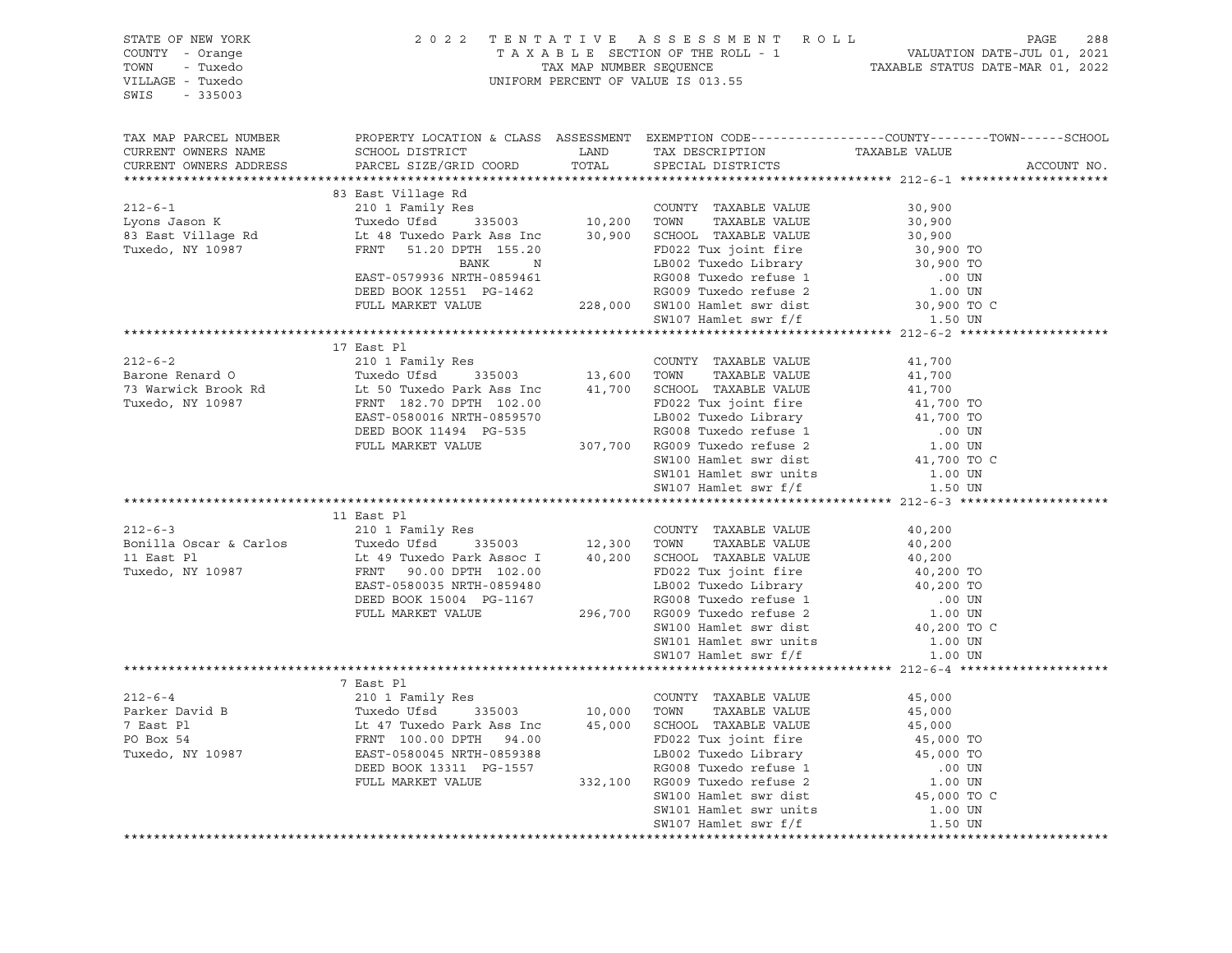| STATE OF NEW YORK<br>COUNTY - Orange<br>TOWN<br>- Tuxedo<br>VILLAGE - Tuxedo<br>SWIS<br>$-335003$ | 2 0 2 2                                                                                                                                                                                                          |               | TENTATIVE ASSESSMENT ROLL<br>UNIFORM PERCENT OF VALUE IS 013.55                                                                                                                                                                                                                                            |                                                                                                                                  | PAGE     | 289         |
|---------------------------------------------------------------------------------------------------|------------------------------------------------------------------------------------------------------------------------------------------------------------------------------------------------------------------|---------------|------------------------------------------------------------------------------------------------------------------------------------------------------------------------------------------------------------------------------------------------------------------------------------------------------------|----------------------------------------------------------------------------------------------------------------------------------|----------|-------------|
| TAX MAP PARCEL NUMBER<br>CURRENT OWNERS NAME<br>CURRENT OWNERS ADDRESS                            | PROPERTY LOCATION & CLASS ASSESSMENT EXEMPTION CODE----------------COUNTY-------TOWN------SCHOOL<br>SCHOOL DISTRICT<br>PARCEL SIZE/GRID COORD                                                                    | LAND<br>TOTAL | TAX DESCRIPTION<br>SPECIAL DISTRICTS                                                                                                                                                                                                                                                                       | TAXABLE VALUE                                                                                                                    |          | ACCOUNT NO. |
|                                                                                                   |                                                                                                                                                                                                                  |               |                                                                                                                                                                                                                                                                                                            |                                                                                                                                  |          |             |
| $212 - 6 - 5$<br>Curland Isaac<br>603 Union Rd<br>Spring Valley, NY 10977                         | 216 East Village Rd<br>Res<br>335003 11,500<br>210 1 Family Res<br>Tuxedo Ufsd<br>Lts 44 + 45 East Village<br>FRNT 70.00 DPTH 165.00<br>EAST-0580020 NRTH-0859294<br>DEED BOOK 15117 PG-513<br>FULL MARKET VALUE | 33,000        | COUNTY TAXABLE VALUE<br>TAXABLE VALUE<br>TOWN<br>SCHOOL TAXABLE VALUE<br>FD022 Tux joint fire<br>LB002 Tuxedo Library $33,000$ TO<br>RG008 Tuxedo refuse 1<br>243,500 RG009 Tuxedo refuse 2<br>SW100 Hamlet swr dist                                                                                       | 33,000<br>33,000<br>33,000<br>33,000 TO<br>.00 UN<br>1.00 UN<br>33,000 TO C                                                      |          |             |
|                                                                                                   |                                                                                                                                                                                                                  |               | SW101 Hamlet swr units                                                                                                                                                                                                                                                                                     | 1.00 UN                                                                                                                          |          |             |
|                                                                                                   |                                                                                                                                                                                                                  |               | SW107 Hamlet swr f/f                                                                                                                                                                                                                                                                                       | 1.00 UN                                                                                                                          |          |             |
|                                                                                                   | 89 East Village Rd                                                                                                                                                                                               |               |                                                                                                                                                                                                                                                                                                            |                                                                                                                                  |          |             |
| $212 - 6 - 6$<br>Hayward Tanya<br>89 East Village Rd<br>Tuxedo, NY 10987                          | 210 1 Family Res<br>Tuxedo Ufsd<br>Lt 46 Tuxedo Park Assoc I<br>FRNT 102.00 DPTH 97.00<br>EAST-0579980 NRTH-0859379<br>DEED BOOK 13698 PG-634<br>FULL MARKET VALUE                                               |               | <b>BAS STAR</b> 41854<br>335003 16,300 COUNTY TAXABLE VALUE<br>Park Assoc I 46,000 TOWN TAXABLE VALUE<br>SCHOOL TAXABLE VALUE<br>FD022 Tux joint fire<br>LB002 Tuxedo Library 16,000 TO<br>339,500 RG008 Tuxedo refuse 1<br>RG009 Tuxedo refuse 2<br>SW100 Hamlet swr dist<br>SW107 Hamlet swr f/f 1.50 UN | $\overline{0}$<br>46,000<br>46,000<br>$40,000$ TO<br>$46,000$ TO<br>.00 UN<br>1.00 UN<br>46,000 TO C                             | $\Omega$ | 5,920       |
|                                                                                                   |                                                                                                                                                                                                                  |               |                                                                                                                                                                                                                                                                                                            |                                                                                                                                  |          |             |
| $212 - 7 - 1.1$<br>Rinaldo Frank<br>Rinaldo Maureen<br>PO Box 58<br>Tuxedo, NY 10987              | 99 East Village Rd<br>210 1 Family Res<br>Tuxedo Ufsd<br>335003<br>Lt 2 East Village<br>Deed Date $9/5/74$<br>FRNT 40.00 DPTH 80.00<br>EAST-0580013 NRTH-0859143<br>DEED BOOK 5961 PG-284<br>FULL MARKET VALUE   | 31,000        | BAS STAR 41854<br>10,000 COUNTY TAXABLE VALUE<br>TAXABLE VALUE<br>TOWN<br>SCHOOL TAXABLE VALUE<br>FD022 Tux joint fire<br>LB002 Tuxedo Library<br>RG008 Tuxedo refuse 1<br>228,800 RG009 Tuxedo refuse 2<br>SW100 Hamlet swr dist<br>SW101 Hamlet swr units<br>SW107 Hamlet swr f/f                        | $\overline{0}$<br>31,000<br>31,000<br>25,080<br>31,000 TO<br>31,000 TO<br>.00 UN<br>1.00 UN<br>31,000 TO C<br>1.00 UN<br>1.00 UN | $\Omega$ | 5,920       |
|                                                                                                   |                                                                                                                                                                                                                  |               |                                                                                                                                                                                                                                                                                                            |                                                                                                                                  |          |             |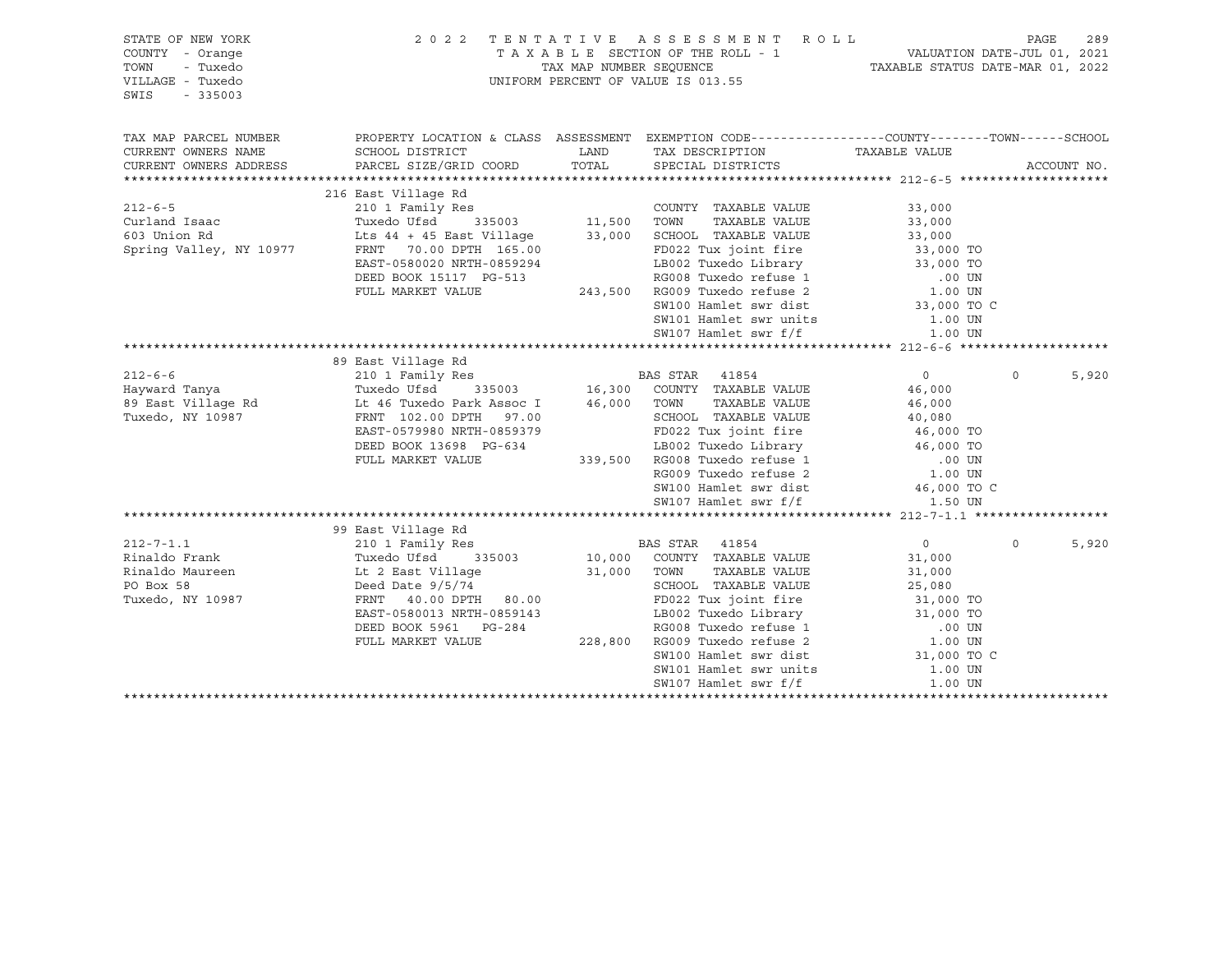| STATE OF NEW YORK<br>COUNTY - Orange<br>TOWN<br>- Tuxedo<br>VILLAGE - Tuxedo<br>$-335003$<br>SWIS |                                                                                                                                                                                                                                                                                   | 2022 TENTATIVE ASSESSMENT ROLL<br>TAXABLE SECTION OF THE ROLL - 1 VALUATION DATE-JUL 01, 2021<br>TAX MAP NUMBER SEQUENCE TAXABLE STATUS DATE-MAR 01, 2022<br>UNIFORM PERCENT OF VALUE IS 013.55 |                |                    |
|---------------------------------------------------------------------------------------------------|-----------------------------------------------------------------------------------------------------------------------------------------------------------------------------------------------------------------------------------------------------------------------------------|-------------------------------------------------------------------------------------------------------------------------------------------------------------------------------------------------|----------------|--------------------|
| TAX MAP PARCEL NUMBER                                                                             | PROPERTY LOCATION & CLASS ASSESSMENT EXEMPTION CODE-----------------COUNTY-------TOWN------SCHOOL                                                                                                                                                                                 |                                                                                                                                                                                                 |                |                    |
| CURRENT OWNERS NAME                                                                               | SCHOOL DISTRICT<br>CURRENT OWNERS ADDRESS PARCEL SIZE/GRID COORD                                                                                                                                                                                                                  | LAND TAX DESCRIPTION TAXABLE VALUE<br>TOTAL SPECIAL DISTRICTS                                                                                                                                   |                | ACCOUNT NO.        |
|                                                                                                   | 37 East Village Rd<br>212-7-1.2 97 East Village Rd<br>212-7-1.2 2011 Family Res<br>21,000 TOWNTY TAXABLE VALUE<br>21,000 TOWN TAXABLE VALUE<br>21,000 TOWN TAXABLE VALUE<br>21,000 TOWN TAXABLE VALUE<br>21,000 SCHOOL TAXABLE VALUE<br>21,000                                    |                                                                                                                                                                                                 |                |                    |
|                                                                                                   |                                                                                                                                                                                                                                                                                   |                                                                                                                                                                                                 |                |                    |
|                                                                                                   |                                                                                                                                                                                                                                                                                   |                                                                                                                                                                                                 |                |                    |
|                                                                                                   |                                                                                                                                                                                                                                                                                   |                                                                                                                                                                                                 |                |                    |
|                                                                                                   |                                                                                                                                                                                                                                                                                   |                                                                                                                                                                                                 |                |                    |
|                                                                                                   |                                                                                                                                                                                                                                                                                   |                                                                                                                                                                                                 |                |                    |
|                                                                                                   |                                                                                                                                                                                                                                                                                   |                                                                                                                                                                                                 |                |                    |
|                                                                                                   |                                                                                                                                                                                                                                                                                   |                                                                                                                                                                                                 |                |                    |
|                                                                                                   |                                                                                                                                                                                                                                                                                   |                                                                                                                                                                                                 |                |                    |
|                                                                                                   |                                                                                                                                                                                                                                                                                   |                                                                                                                                                                                                 |                |                    |
|                                                                                                   |                                                                                                                                                                                                                                                                                   |                                                                                                                                                                                                 |                |                    |
|                                                                                                   |                                                                                                                                                                                                                                                                                   |                                                                                                                                                                                                 |                |                    |
|                                                                                                   | 211 East Village Rd<br>211 East Village Rd<br>210 1 Family Res<br>210 1 Family Res<br>210 1 Family Res<br>210 1 Family Res<br>210 1 Family Res<br>210 2 TOWN TAXABLE VALUE<br>28,300<br>28,300<br>28,300<br>28,300<br>29 TOWN TAXABLE VALUE<br>28,300<br>29 TAXABLE VALUE<br>28,3 |                                                                                                                                                                                                 |                |                    |
|                                                                                                   |                                                                                                                                                                                                                                                                                   |                                                                                                                                                                                                 |                |                    |
|                                                                                                   |                                                                                                                                                                                                                                                                                   |                                                                                                                                                                                                 |                |                    |
|                                                                                                   |                                                                                                                                                                                                                                                                                   |                                                                                                                                                                                                 |                |                    |
|                                                                                                   | ERNT 55.00 DPTH 80.00<br>ERST-0580073 NRTH-0859157 LB002 Tux joint fire 38,300 TO<br>DEED BOOK 15075 PG-1601 RG008 Tuxedo Library 38,300 TO<br>PULL MARKET VALUE 282,700 RG009 Tuxedo refuse 2 1.00 UN<br>SW100 Hamlet swr dist 38,300                                            |                                                                                                                                                                                                 |                |                    |
|                                                                                                   |                                                                                                                                                                                                                                                                                   |                                                                                                                                                                                                 |                |                    |
|                                                                                                   |                                                                                                                                                                                                                                                                                   |                                                                                                                                                                                                 |                |                    |
|                                                                                                   |                                                                                                                                                                                                                                                                                   |                                                                                                                                                                                                 |                |                    |
|                                                                                                   |                                                                                                                                                                                                                                                                                   |                                                                                                                                                                                                 |                |                    |
|                                                                                                   |                                                                                                                                                                                                                                                                                   |                                                                                                                                                                                                 |                |                    |
|                                                                                                   |                                                                                                                                                                                                                                                                                   |                                                                                                                                                                                                 |                |                    |
|                                                                                                   |                                                                                                                                                                                                                                                                                   |                                                                                                                                                                                                 |                |                    |
|                                                                                                   |                                                                                                                                                                                                                                                                                   |                                                                                                                                                                                                 |                |                    |
|                                                                                                   |                                                                                                                                                                                                                                                                                   |                                                                                                                                                                                                 | $\overline{0}$ | $\Omega$<br>14,780 |
|                                                                                                   |                                                                                                                                                                                                                                                                                   |                                                                                                                                                                                                 |                |                    |
|                                                                                                   |                                                                                                                                                                                                                                                                                   |                                                                                                                                                                                                 |                |                    |
|                                                                                                   |                                                                                                                                                                                                                                                                                   |                                                                                                                                                                                                 |                |                    |
| Tuxedo, NY 10987                                                                                  |                                                                                                                                                                                                                                                                                   |                                                                                                                                                                                                 |                |                    |
|                                                                                                   |                                                                                                                                                                                                                                                                                   |                                                                                                                                                                                                 |                |                    |
|                                                                                                   |                                                                                                                                                                                                                                                                                   |                                                                                                                                                                                                 |                |                    |
|                                                                                                   | FRAT 81.00 DFTH 80.00<br>EAST-0580094 NRTH-0859079 FD022 Tux joint fire 39,300 TO<br>DEED BOOK 5518 PG-41 LB002 Tuxedo Library 39,300 TO<br>FULL MARKET VALUE 290,000 RG008 Tuxedo refuse 1 .00 UN<br>RG009 Tuxedo refuse 2 1.00 UN<br>S                                          |                                                                                                                                                                                                 |                |                    |
|                                                                                                   |                                                                                                                                                                                                                                                                                   |                                                                                                                                                                                                 |                |                    |
|                                                                                                   |                                                                                                                                                                                                                                                                                   | SW101 Hamlet swr units<br>SW107 Hamlet swr f/f                                                                                                                                                  | 1.00 UN        |                    |
|                                                                                                   |                                                                                                                                                                                                                                                                                   |                                                                                                                                                                                                 | 1.00 UN        |                    |
|                                                                                                   |                                                                                                                                                                                                                                                                                   |                                                                                                                                                                                                 |                |                    |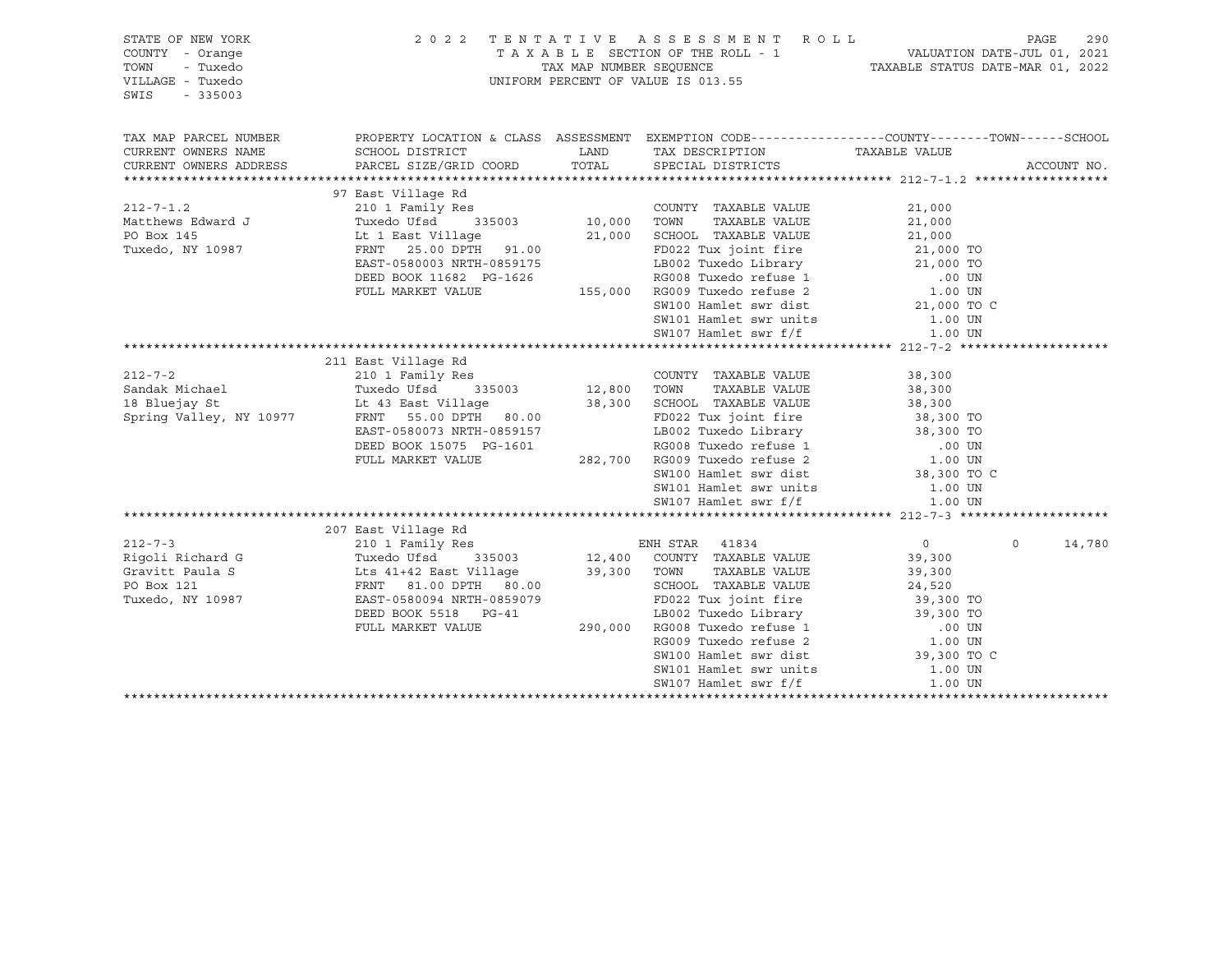| STATE OF NEW YORK<br>COUNTY - Orange<br>TOWN<br>- Tuxedo<br>VILLAGE - Tuxedo<br>SWIS<br>$-335003$                                                                                                                                                                  | 2 0 2 2                                                                                           |                       | TENTATIVE ASSESSMENT ROLL                                                                                                                                                                                                    |                                                                     |          | PAGE<br>291 |
|--------------------------------------------------------------------------------------------------------------------------------------------------------------------------------------------------------------------------------------------------------------------|---------------------------------------------------------------------------------------------------|-----------------------|------------------------------------------------------------------------------------------------------------------------------------------------------------------------------------------------------------------------------|---------------------------------------------------------------------|----------|-------------|
| TAX MAP PARCEL NUMBER                                                                                                                                                                                                                                              | PROPERTY LOCATION & CLASS ASSESSMENT EXEMPTION CODE-----------------COUNTY-------TOWN------SCHOOL |                       |                                                                                                                                                                                                                              |                                                                     |          |             |
| CURRENT OWNERS NAME                                                                                                                                                                                                                                                | SCHOOL DISTRICT                                                                                   | LAND                  | TAX DESCRIPTION TAXABLE VALUE<br>SPECIAL DISTRICTS TAXABLE VALUE                                                                                                                                                             |                                                                     |          |             |
| CURRENT OWNERS ADDRESS                                                                                                                                                                                                                                             | PARCEL SIZE/GRID COORD TOTAL SPECIAL DISTRICTS                                                    |                       |                                                                                                                                                                                                                              |                                                                     |          | ACCOUNT NO. |
|                                                                                                                                                                                                                                                                    |                                                                                                   |                       |                                                                                                                                                                                                                              |                                                                     |          |             |
| $212 - 7 - 4$                                                                                                                                                                                                                                                      | 203 East Village Rd                                                                               |                       |                                                                                                                                                                                                                              | $\overline{0}$                                                      | $\Omega$ |             |
|                                                                                                                                                                                                                                                                    |                                                                                                   |                       |                                                                                                                                                                                                                              | 42,000                                                              |          | 5,920       |
| Dowling David<br>Dowling Jean<br>PO Box 309<br>Tuxedo, NY 10987                                                                                                                                                                                                    | Lt 40 East Village                                                                                |                       | TAXABLE VALUE                                                                                                                                                                                                                | 42,000                                                              |          |             |
|                                                                                                                                                                                                                                                                    | FRNT 98.00 DPTH 80.00                                                                             | 42,000 TOWN<br>SCHOOL |                                                                                                                                                                                                                              |                                                                     |          |             |
|                                                                                                                                                                                                                                                                    | BANK<br>$\mathbb N$                                                                               |                       |                                                                                                                                                                                                                              |                                                                     |          |             |
|                                                                                                                                                                                                                                                                    | EAST-0580089 NRTH-0858994                                                                         |                       |                                                                                                                                                                                                                              |                                                                     |          |             |
|                                                                                                                                                                                                                                                                    | DEED BOOK 5150 PG-249                                                                             |                       |                                                                                                                                                                                                                              |                                                                     |          |             |
|                                                                                                                                                                                                                                                                    | FULL MARKET VALUE                                                                                 |                       |                                                                                                                                                                                                                              |                                                                     |          |             |
|                                                                                                                                                                                                                                                                    |                                                                                                   |                       |                                                                                                                                                                                                                              |                                                                     |          |             |
|                                                                                                                                                                                                                                                                    |                                                                                                   |                       |                                                                                                                                                                                                                              |                                                                     |          |             |
|                                                                                                                                                                                                                                                                    |                                                                                                   |                       | SW107 Hamlet swr f/f                                                                                                                                                                                                         | 1.00 UN                                                             |          |             |
|                                                                                                                                                                                                                                                                    |                                                                                                   |                       |                                                                                                                                                                                                                              |                                                                     |          |             |
|                                                                                                                                                                                                                                                                    | 197 East Village Rd                                                                               |                       |                                                                                                                                                                                                                              |                                                                     |          |             |
| $212 - 7 - 5$                                                                                                                                                                                                                                                      |                                                                                                   |                       | COUNTY TAXABLE VALUE                                                                                                                                                                                                         | 48,300                                                              |          |             |
| D'Ercole Thomas                                                                                                                                                                                                                                                    |                                                                                                   |                       | TAXABLE VALUE                                                                                                                                                                                                                | 48,300                                                              |          |             |
| D'Ercole Mary Beth                                                                                                                                                                                                                                                 |                                                                                                   |                       | 13,000 IOMN IAAABLE VALUE<br>13,000 SCHOOL TAXABLE VALUE<br>48,300 SCHOOL TAXABLE VALUE<br>48,300 TO<br>558929 LB002 Tuxedo Library 48,300 TO<br>1758 RG008 Tuxedo refuse 2 2.00 UN<br>356,500 RG009 Tuxedo refuse 2 2.00 UN |                                                                     |          |             |
| 197 East Village Rd                                                                                                                                                                                                                                                | FRNT 75.00 DPTH 80.00                                                                             |                       |                                                                                                                                                                                                                              |                                                                     |          |             |
| Tuxedo, NY 10987                                                                                                                                                                                                                                                   | EAST-0580101 NRTH-0858929                                                                         |                       |                                                                                                                                                                                                                              |                                                                     |          |             |
|                                                                                                                                                                                                                                                                    | DEED BOOK 14630 PG-1758                                                                           |                       |                                                                                                                                                                                                                              |                                                                     |          |             |
|                                                                                                                                                                                                                                                                    | FULL MARKET VALUE                                                                                 |                       |                                                                                                                                                                                                                              |                                                                     |          |             |
|                                                                                                                                                                                                                                                                    |                                                                                                   |                       |                                                                                                                                                                                                                              | SW100 Hamlet swr dist 48,300 TO C<br>SW101 Hamlet swr units 2.00 UN |          |             |
|                                                                                                                                                                                                                                                                    |                                                                                                   |                       |                                                                                                                                                                                                                              |                                                                     |          |             |
|                                                                                                                                                                                                                                                                    |                                                                                                   |                       | SW107 Hamlet swr f/f                                                                                                                                                                                                         | 1.00 UN                                                             |          |             |
|                                                                                                                                                                                                                                                                    |                                                                                                   |                       |                                                                                                                                                                                                                              |                                                                     |          |             |
| X<br>212-7-6<br>Birish Michael J<br>Birish Karen<br>195 E Village<br>210 1 ram<br>10 Tuxedo Ufsd<br>133500 J<br>10 Tuxedo Ufsd<br>133500 J<br>210 1 ram<br>210 1 ram<br>210 1 ram<br>210 1 Tuxedo Ufsd<br>33500 J<br>23500 J<br>23500 J<br>2437 East Village<br>25 |                                                                                                   |                       |                                                                                                                                                                                                                              |                                                                     |          |             |
|                                                                                                                                                                                                                                                                    |                                                                                                   |                       |                                                                                                                                                                                                                              | $\overline{0}$                                                      | $\circ$  | 14,780      |
|                                                                                                                                                                                                                                                                    |                                                                                                   |                       |                                                                                                                                                                                                                              | 3,402                                                               | 5,505    | 1,944       |
|                                                                                                                                                                                                                                                                    |                                                                                                   |                       | 36,700 COUNTY TAXABLE VALUE<br>80.00 60.00 TOWN TAXABLE VALUE                                                                                                                                                                | 33,298                                                              |          |             |
|                                                                                                                                                                                                                                                                    |                                                                                                   |                       | TAXABLE VALUE                                                                                                                                                                                                                | 31,195                                                              |          |             |
|                                                                                                                                                                                                                                                                    |                                                                                                   |                       | SCHOOL TAXABLE VALUE                                                                                                                                                                                                         |                                                                     |          |             |
|                                                                                                                                                                                                                                                                    |                                                                                                   |                       |                                                                                                                                                                                                                              | $19,976$<br>$36,700$ TO                                             |          |             |
|                                                                                                                                                                                                                                                                    |                                                                                                   |                       |                                                                                                                                                                                                                              |                                                                     |          |             |
|                                                                                                                                                                                                                                                                    |                                                                                                   |                       |                                                                                                                                                                                                                              |                                                                     |          |             |
|                                                                                                                                                                                                                                                                    |                                                                                                   |                       | 270,800 ED022 Tux joint fire<br>270,800 LB002 Tuxedo Library<br>RG008 Tuxedo Library<br>RG008 Tuxedo refuse 1 .00 UN<br>RG009 Tuxedo refuse 2 .00 UN<br>SW100 Hamlet swr dist 36,700 TO C                                    |                                                                     |          |             |
|                                                                                                                                                                                                                                                                    |                                                                                                   |                       |                                                                                                                                                                                                                              |                                                                     |          |             |
|                                                                                                                                                                                                                                                                    |                                                                                                   |                       |                                                                                                                                                                                                                              | SW101 Hamlet swr units 1.00 UN                                      |          |             |
|                                                                                                                                                                                                                                                                    |                                                                                                   |                       | SW107 Hamlet swr f/f                                                                                                                                                                                                         | 1.00 UN                                                             |          |             |
|                                                                                                                                                                                                                                                                    |                                                                                                   |                       |                                                                                                                                                                                                                              |                                                                     |          |             |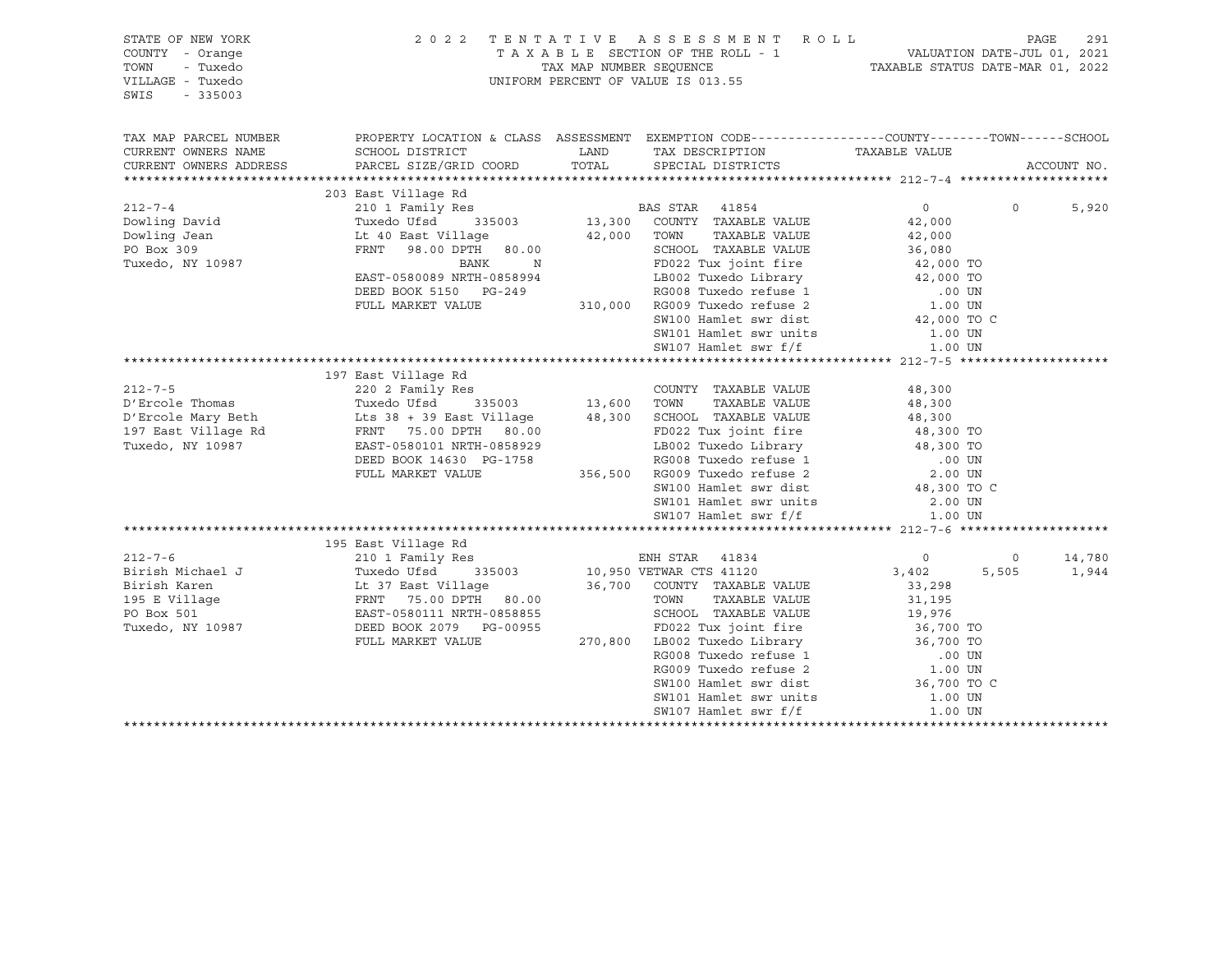| STATE OF NEW YORK<br>COUNTY - Orange<br>TOWN<br>- Tuxedo<br>VILLAGE - Tuxedo<br>$-335003$<br>SWIS |                                                                                                                                                  |       | 2022 TENTATIVE ASSESSMENT ROLL<br>UNIFORM PERCENT OF VALUE IS 013.55                          | TAXABLE SECTION OF THE ROLL - 1<br>TAXABLE STATUS DATE-JUL 01, 2021<br>TAXABLE STATUS DATE-MAR 01, 2022                                                                            |            | PAGE<br>292 |
|---------------------------------------------------------------------------------------------------|--------------------------------------------------------------------------------------------------------------------------------------------------|-------|-----------------------------------------------------------------------------------------------|------------------------------------------------------------------------------------------------------------------------------------------------------------------------------------|------------|-------------|
| TAX MAP PARCEL NUMBER                                                                             | PROPERTY LOCATION & CLASS ASSESSMENT EXEMPTION CODE---------------COUNTY-------TOWN-----SCHOOL                                                   |       |                                                                                               |                                                                                                                                                                                    |            |             |
| CURRENT OWNERS NAME                                                                               | SCHOOL DISTRICT                                                                                                                                  | LAND  | TAX DESCRIPTION                                                                               | TAXABLE VALUE                                                                                                                                                                      |            |             |
| CURRENT OWNERS ADDRESS                                                                            | PARCEL SIZE/GRID COORD                                                                                                                           | TOTAL | SPECIAL DISTRICTS                                                                             |                                                                                                                                                                                    |            | ACCOUNT NO. |
|                                                                                                   | 191 East Village Rd                                                                                                                              |       |                                                                                               |                                                                                                                                                                                    |            |             |
| $212 - 7 - 7$                                                                                     |                                                                                                                                                  |       |                                                                                               | $\overline{0}$                                                                                                                                                                     | $\Omega$   | 5,920       |
| Cardona Michael                                                                                   |                                                                                                                                                  |       |                                                                                               | 36,000                                                                                                                                                                             |            |             |
| Roman-Cardona Tina                                                                                |                                                                                                                                                  |       |                                                                                               | 36,000                                                                                                                                                                             |            |             |
| 191 East Village Rd                                                                               | FRNT 52.00 DPTH 80.00                                                                                                                            |       |                                                                                               | SCHOOL TAXABLE VALUE 30,080<br>FD022 Tux joint fire 36,000 TO<br>LB002 Tuxedo Library 36,000 TO<br>265,700 RG008 Tuxedo refuse 1 00 UN<br>RG009 Tuxedo refuse 2                    |            |             |
| Tuxedo, NY 10987                                                                                  | EAST-0580116 NRTH-0858790                                                                                                                        |       |                                                                                               |                                                                                                                                                                                    |            |             |
|                                                                                                   | DEED BOOK 15180 PG-687                                                                                                                           |       |                                                                                               |                                                                                                                                                                                    |            |             |
|                                                                                                   | FULL MARKET VALUE                                                                                                                                |       |                                                                                               |                                                                                                                                                                                    |            |             |
|                                                                                                   |                                                                                                                                                  |       |                                                                                               |                                                                                                                                                                                    |            |             |
|                                                                                                   |                                                                                                                                                  |       | SW100 Hamlet swr dist                                                                         | 36,000 TO C                                                                                                                                                                        |            |             |
|                                                                                                   |                                                                                                                                                  |       | SW101 Hamlet swr units                                                                        | 1.00 UN                                                                                                                                                                            |            |             |
|                                                                                                   |                                                                                                                                                  |       | SW107 Hamlet swr f/f                                                                          | 1.00 UN                                                                                                                                                                            |            |             |
|                                                                                                   |                                                                                                                                                  |       |                                                                                               |                                                                                                                                                                                    |            |             |
| $212 - 7 - 8$                                                                                     | 189 East Village Rd                                                                                                                              |       |                                                                                               |                                                                                                                                                                                    |            |             |
| Hofmann Yolanda M                                                                                 | 210 1 Family Res                                                                                                                                 |       |                                                                                               | 3,402                                                                                                                                                                              | 5,175      | 1,944       |
| Hofmann James David                                                                               | Tuxedo Ufsd 335003<br>Lt 35 East Village<br>FRNT 52.00 DPTH 80.00<br>EAST-0580120 NRTH-0858740<br>DEED BOOK 5872 PG-284<br>DEED BOOK 5872 PG-284 |       | VETWAR CTS 41120<br>10,500 COUNTY TAXABLE VALUE<br>34,500 TOWN TAXABLE VALUE<br>TAXABLE VALUE | 31,098<br>29,325                                                                                                                                                                   |            |             |
| 189 East Village Rd                                                                               |                                                                                                                                                  |       | SCHOOL TAXABLE VALUE                                                                          |                                                                                                                                                                                    |            |             |
| PO Box 453                                                                                        |                                                                                                                                                  |       | FD022 Tux joint fire                                                                          | 32,556<br>34,500 TO                                                                                                                                                                |            |             |
| Tuxedo, NY 10987                                                                                  |                                                                                                                                                  |       |                                                                                               |                                                                                                                                                                                    |            |             |
|                                                                                                   | FULL MARKET VALUE                                                                                                                                |       |                                                                                               | LB002 Tuxedo Library 34,500 TO<br>254,600 RG008 Tuxedo refuse 1 .00 UN                                                                                                             |            |             |
|                                                                                                   |                                                                                                                                                  |       |                                                                                               | .00 UN<br>1.00 UN                                                                                                                                                                  |            |             |
|                                                                                                   |                                                                                                                                                  |       | RG009 Tuxedo refuse 2<br>SW100 Hamlet swr dist                                                | 34,500 TO C                                                                                                                                                                        |            |             |
|                                                                                                   |                                                                                                                                                  |       | SW101 Hamlet swr units                                                                        | 1.00 UN                                                                                                                                                                            |            |             |
|                                                                                                   |                                                                                                                                                  |       | SW107 Hamlet swr f/f                                                                          | 1.00 UN                                                                                                                                                                            |            |             |
|                                                                                                   |                                                                                                                                                  |       |                                                                                               |                                                                                                                                                                                    |            |             |
|                                                                                                   | 183 East Village Rd                                                                                                                              |       |                                                                                               |                                                                                                                                                                                    |            |             |
| $212 - 7 - 9$                                                                                     | 220 2 Family Res                                                                                                                                 |       | VETWAR CTS 41120                                                                              | 3,402                                                                                                                                                                              | 5,505      | 1,944       |
| Cronk Roger A                                                                                     | Tuxedo Utsa (1990)<br>Lts 33 34 East Village<br>10 10 PREH (1990)                                                                                |       | 11,000 ENH STAR 41834<br>36,700 COUNTY TAXABLE VALUE                                          | $0 \qquad \qquad$                                                                                                                                                                  | $\bigcirc$ | 14,780      |
| Cronk Judith A                                                                                    |                                                                                                                                                  |       |                                                                                               | 33,298                                                                                                                                                                             |            |             |
| 185 East Village Rd                                                                               | FRNT 70.00 DPTH 75.00<br>EAST-0580119 NRTH-0858679                                                                                               |       | TAXABLE VALUE<br>TOWN                                                                         | 31,195<br>19,976                                                                                                                                                                   |            |             |
| PO Box 394                                                                                        |                                                                                                                                                  |       | SCHOOL TAXABLE VALUE                                                                          |                                                                                                                                                                                    |            |             |
| Tuxedo, NY 10987                                                                                  | DEED BOOK 1863 PG-00555                                                                                                                          |       |                                                                                               |                                                                                                                                                                                    |            |             |
|                                                                                                   | FULL MARKET VALUE                                                                                                                                |       |                                                                                               |                                                                                                                                                                                    |            |             |
|                                                                                                   |                                                                                                                                                  |       |                                                                                               | PD022 Tux joint fire<br>270,800 LB002 Tuxedo Library<br>RG008 Tuxedo Library<br>RG008 Tuxedo refuse 1 00 UN<br>RG009 Tuxedo refuse 2 2.00 UN<br>SW100 Hamlet swr dist<br>36,700 TO |            |             |
|                                                                                                   |                                                                                                                                                  |       |                                                                                               |                                                                                                                                                                                    |            |             |
|                                                                                                   |                                                                                                                                                  |       | SW101 Hamlet swr units                                                                        | 2.00 UN                                                                                                                                                                            |            |             |
|                                                                                                   |                                                                                                                                                  |       | SW107 Hamlet swr f/f                                                                          | 1.00 UN                                                                                                                                                                            |            |             |
|                                                                                                   |                                                                                                                                                  |       |                                                                                               |                                                                                                                                                                                    |            |             |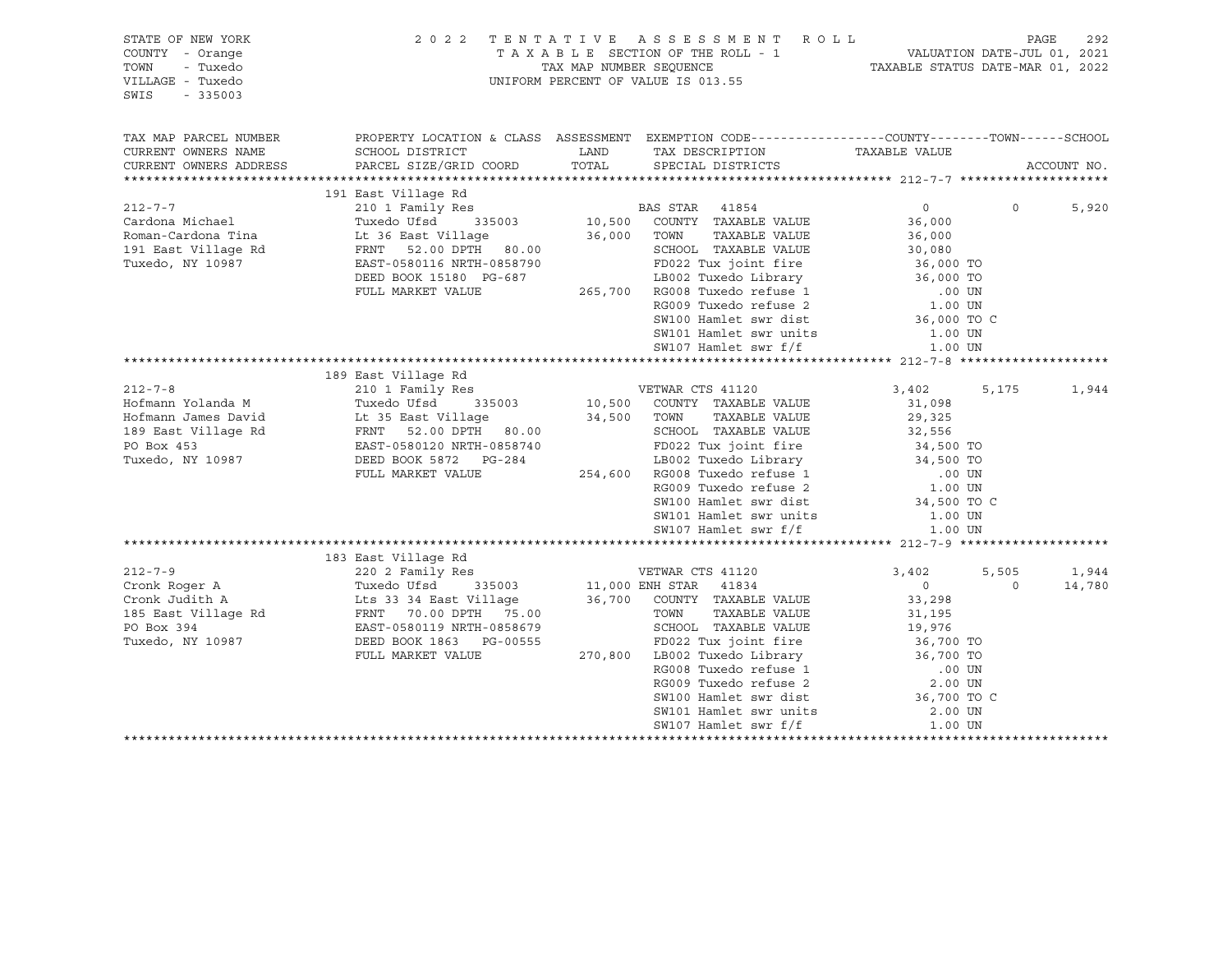| STATE OF NEW YORK<br>COUNTY - Orange<br>- Tuxedo<br>TOWN<br>VILLAGE - Tuxedo<br>SWIS<br>$-335003$                                                                |                                                                                                                                                                                  |                                      | 2022 TENTATIVE ASSESSMENT ROLL<br>UNIFORM PERCENT OF VALUE IS 013.55                                                  | TAXABLE SECTION OF THE ROLL - 1 VALUATION DATE-JUL 01, 2021<br>TAX MAP NUMBER SEQUENCE TAXABLE STATUS DATE-MAR 01, 2022                                                                                                                  | PAGE        | 293 |
|------------------------------------------------------------------------------------------------------------------------------------------------------------------|----------------------------------------------------------------------------------------------------------------------------------------------------------------------------------|--------------------------------------|-----------------------------------------------------------------------------------------------------------------------|------------------------------------------------------------------------------------------------------------------------------------------------------------------------------------------------------------------------------------------|-------------|-----|
| TAX MAP PARCEL NUMBER<br>CURRENT OWNERS NAME<br>CURRENT OWNERS ADDRESS                                                                                           | PROPERTY LOCATION & CLASS ASSESSMENT EXEMPTION CODE---------------COUNTY-------TOWN-----SCHOOL<br>SCHOOL DISTRICT<br>PARCEL SIZE/GRID COORD                                      | TOTAL                                | LAND TAX DESCRIPTION<br>SPECIAL DISTRICTS                                                                             | TAXABLE VALUE                                                                                                                                                                                                                            | ACCOUNT NO. |     |
|                                                                                                                                                                  |                                                                                                                                                                                  |                                      |                                                                                                                       |                                                                                                                                                                                                                                          |             |     |
| $212 - 7 - 10$<br>US Bank Trust, N.A.<br>C/O Judson Homes ManagementLLC Lt 11 East Village<br>3701 Regent Blvd Ste 200 FRNT 65.00 DPTH 80.00<br>Irving, TX 75063 | 119 East Village Rd<br>210 1 Family Res<br>Tuxedo Ufsd<br>EAST-0580045 NRTH-0858670<br>DEED BOOK 14119 PG-1437<br>FULL MARKET VALUE                                              | Res<br>335003 12,800<br>39,000       | COUNTY TAXABLE VALUE<br>TAXABLE VALUE<br>TOWN<br>SCHOOL TAXABLE VALUE<br>FD022 Tux joint fire<br>SW107 Hamlet swr f/f | 39,000<br>39,000<br>39,000<br>39,000 TO<br>LB002 Tuxedo Library 39,000 TO<br>SW100 Hamlet swr dist 39,000 TO C<br>SW101 Hamlet swr units 1.00 UN<br>1.00 UN                                                                              |             |     |
|                                                                                                                                                                  |                                                                                                                                                                                  |                                      |                                                                                                                       |                                                                                                                                                                                                                                          |             |     |
| $212 - 7 - 11$<br>Kabir Ud Din Anwar<br>PO Box 235<br>Hillburn, NY 10931                                                                                         | 117 East Village Rd<br>210 1 Family Res<br>Tuxedo Ufsd<br>EAST-0580034 NRTH-0858734<br>DEED BOOK 14497 PG-1989<br>FULL MARKET VALUE                                              | 335003 12,200 TOWN                   | COUNTY TAXABLE VALUE<br>TAXABLE VALUE<br>SW107 Hamlet swr f/f                                                         | 34,600<br>34,600<br>19992 - 1.1 1991<br>LB002 Tuxedo Library 34,600 TO<br>RG008 Tuxedo refuse 1 00 UN<br>255,400 RG009 Tuxedo refuse 2 1.00 UN<br>SW100 Hamlet swr dist 34,600 TO C<br>SW101 Hamlet swr units 1.00 UN<br>1.00 UN         |             |     |
|                                                                                                                                                                  |                                                                                                                                                                                  |                                      |                                                                                                                       |                                                                                                                                                                                                                                          |             |     |
| $212 - 7 - 12$<br>Hamilton Michele C<br>115 East Village Rd<br>Tuxedo, NY 10987                                                                                  | 115 East Village Rd<br>210 1 Family Res<br>Tuxedo Ufsd<br>Lt 9 East Village<br>FRNT 52.00 DPTH 80.00<br>EAST-0580034 NRTH-0858784<br>DEED BOOK 12245 PG-576<br>FULL MARKET VALUE | $335003$ 13,200<br>39,600<br>292,300 | COUNTY TAXABLE VALUE<br>TAXABLE VALUE<br>TOWN<br>SCHOOL TAXABLE VALUE<br>FD022 Tux joint fire<br>SW107 Hamlet swr f/f | 39,600<br>39,600<br>39,600<br>39,600 TO<br>19002 Tuxedo Library 39,600 TO<br>RG008 Tuxedo refuse 1 00 UN<br>RG009 Tuxedo refuse 2 1.00 UN<br>SW100 Hamlet swr dist 39,600 TO<br>SW101 Hamlet swr units 1.00 UN<br>39,600 TO C<br>1.00 UN |             |     |
|                                                                                                                                                                  |                                                                                                                                                                                  |                                      |                                                                                                                       |                                                                                                                                                                                                                                          |             |     |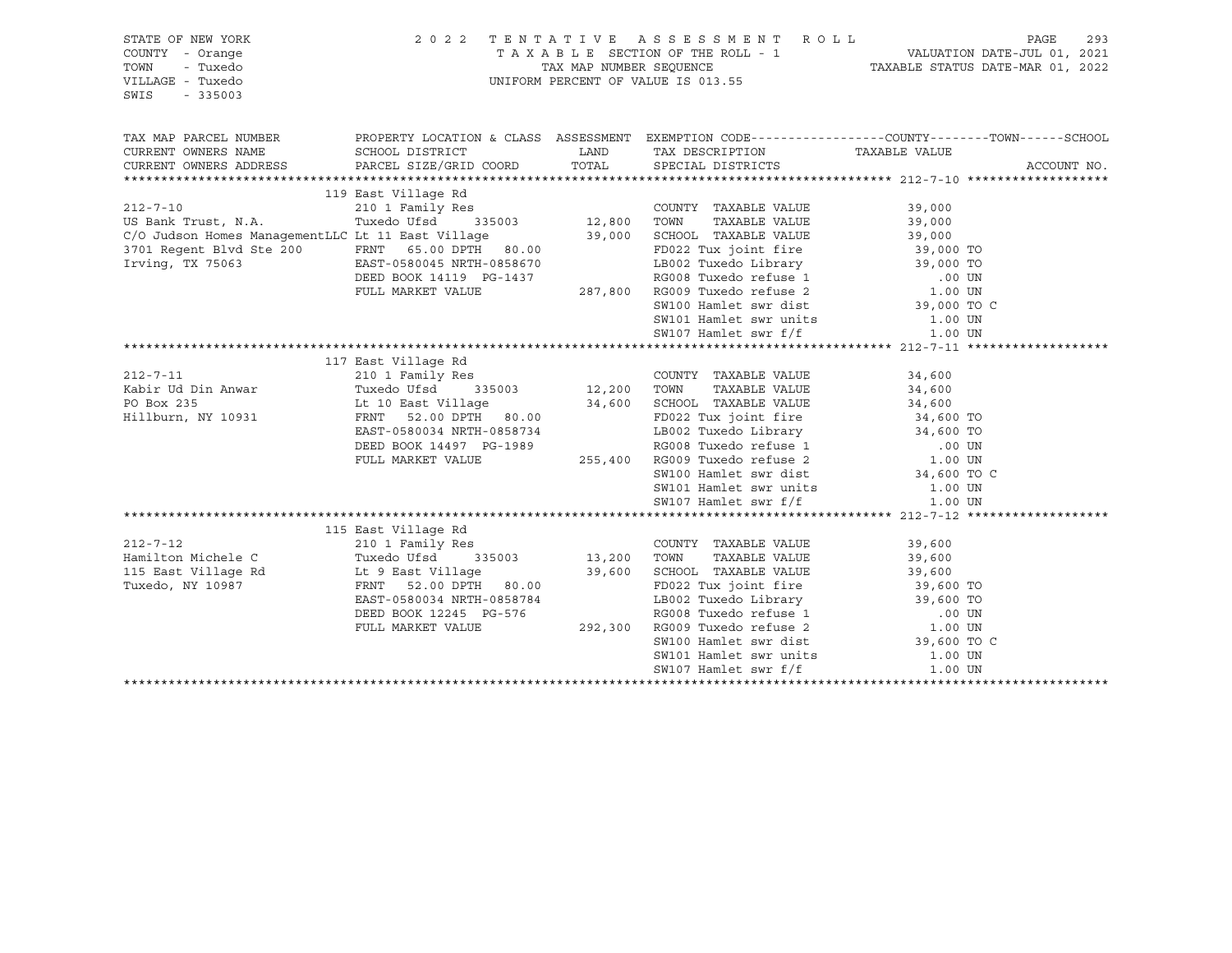| STATE OF NEW YORK<br>COUNTY - Orange<br>- Tuxedo<br>TOWN<br>VILLAGE - Tuxedo<br>SWIS<br>$-335003$ |                                                                                                                                                                                                       |                      | 2022 TENTATIVE ASSESSMENT ROLL<br>UNIFORM PERCENT OF VALUE IS 013.55    | TAXABLE SECTION OF THE ROLL - 1<br>TAXABLE STATUS DATE-JUL 01, 2021<br>TAXABLE STATUS DATE-MAR 01, 2022                                                                                     | PAGE<br>294 |
|---------------------------------------------------------------------------------------------------|-------------------------------------------------------------------------------------------------------------------------------------------------------------------------------------------------------|----------------------|-------------------------------------------------------------------------|---------------------------------------------------------------------------------------------------------------------------------------------------------------------------------------------|-------------|
| TAX MAP PARCEL NUMBER<br>CURRENT OWNERS NAME<br>CURRENT OWNERS ADDRESS                            | PROPERTY LOCATION & CLASS ASSESSMENT EXEMPTION CODE---------------COUNTY-------TOWN-----SCHOOL<br>SCHOOL DISTRICT<br>PARCEL SIZE/GRID COORD                                                           | LAND<br>TOTAL        | TAX DESCRIPTION<br>SPECIAL DISTRICTS                                    | TAXABLE VALUE                                                                                                                                                                               | ACCOUNT NO. |
|                                                                                                   |                                                                                                                                                                                                       |                      |                                                                         |                                                                                                                                                                                             |             |
| $212 - 7 - 13$<br>Haq Inam<br>Kabir Ud Din Anwar<br>113 East Village Rd<br>Tuxedo, NY 10987       | 113 East Village Rd<br>210 1 Family Res (COUNT<br>Tuxedo Ufsd 335003 7,500 TOWN<br>Lt 8 East Village<br>FRNT 37.50 DPTH 80.00<br>0.07<br>ACRES<br>EAST-0580032 NRTH-0858828<br>DEED BOOK 15171 PG-122 |                      | COUNTY TAXABLE VALUE<br>TAXABLE VALUE                                   | 21,000<br>7,500 TOWN TAXABLE VALUE 21,000 TO 21,000 SCHOOL TAXABLE VALUE 21,000 TO<br>LB002 Tuxedo Library 21,000 TO<br>RG008 Tuxedo refuse 1 00 UN RG009 Tuxedo refuse 2 1.00 UN           |             |
|                                                                                                   | FULL MARKET VALUE                                                                                                                                                                                     |                      |                                                                         | 155,000 SW100 Hamlet swr dist 21,000 TO C                                                                                                                                                   |             |
|                                                                                                   |                                                                                                                                                                                                       |                      | SW101 Hamlet swr units<br>SW107 Hamlet swr f/f                          | 1.00 UN                                                                                                                                                                                     |             |
|                                                                                                   |                                                                                                                                                                                                       |                      |                                                                         | 1.00 UN                                                                                                                                                                                     |             |
|                                                                                                   |                                                                                                                                                                                                       |                      |                                                                         |                                                                                                                                                                                             |             |
| $212 - 7 - 14$<br>Birish Michael<br>Birish Karen                                                  | 111 East Village Rd<br>210 1 Family Res<br>335003<br>Tuxedo Ufsd<br>Lt 7 East Village<br>PRIE - 25,000 PPEI - 20,000                                                                                  | 7,500 TOWN<br>21,000 | COUNTY TAXABLE VALUE<br>TAXABLE VALUE<br>SCHOOL TAXABLE VALUE           | 21,000<br>21,000<br>21,000                                                                                                                                                                  |             |
| PO Box 501<br>Tuxedo, NY 10987                                                                    | FRNT 37.00 DPTH 80.00<br>EAST-0580027 NRTH-0858865<br>DEED BOOK 3043 PG-00251<br>FULL MARKET VALUE                                                                                                    |                      | FD022 Tux joint fire                                                    | 21,000 TO<br>0251 1022 Tuxedo Library 21,000 TO<br>0251 RG008 Tuxedo Library 21,000 TO<br>155,000 RG009 Tuxedo refuse 2 1.00 UN                                                             |             |
|                                                                                                   |                                                                                                                                                                                                       |                      | SW101 Hamlet swr units<br>SW107 Hamlet swr f/f                          | SW100 Hamlet swr dist 21,000 TO C<br>1.00 UN<br>1.00 UN                                                                                                                                     |             |
|                                                                                                   |                                                                                                                                                                                                       |                      |                                                                         |                                                                                                                                                                                             |             |
| $212 - 7 - 15$<br>Keech Andrew                                                                    | 109 East Village Rd<br>210 1 Family Res<br>335003<br>Tuxedo Ufsd                                                                                                                                      | 12,000               | COUNTY TAXABLE VALUE<br>TAXABLE VALUE<br>TOWN                           | 36,750<br>36,750                                                                                                                                                                            |             |
| 109 East Village Rd                                                                               | Lt 6 East Village                                                                                                                                                                                     | 36,750               | SCHOOL TAXABLE VALUE                                                    |                                                                                                                                                                                             |             |
| Tuxedo, NY 10987                                                                                  | FRNT 75.00 DPTH 80.00<br>EAST-0580027 NRTH-0858899<br>DEED BOOK 15039 PG-1373                                                                                                                         |                      | FD022 Tux joint fire                                                    | 36, 750<br>36, 750 TO<br>11 150 TO<br>0.02 12002 Tuxedo Library<br>36,750 TO 12002 Tuxedo Library<br>36,750 TO 12000 RG008 Tuxedo refuse 1 1.00 UN<br>271,200 RG009 Tuxedo refuse 2 1.00 UN |             |
|                                                                                                   | FULL MARKET VALUE                                                                                                                                                                                     |                      |                                                                         |                                                                                                                                                                                             |             |
|                                                                                                   |                                                                                                                                                                                                       |                      | SW100 Hamlet swr dist<br>SW101 Hamlet swr units<br>SW107 Hamlet swr f/f | 36,750 TO C<br>1.00 UN<br>1.00 UN                                                                                                                                                           |             |
|                                                                                                   |                                                                                                                                                                                                       |                      |                                                                         |                                                                                                                                                                                             |             |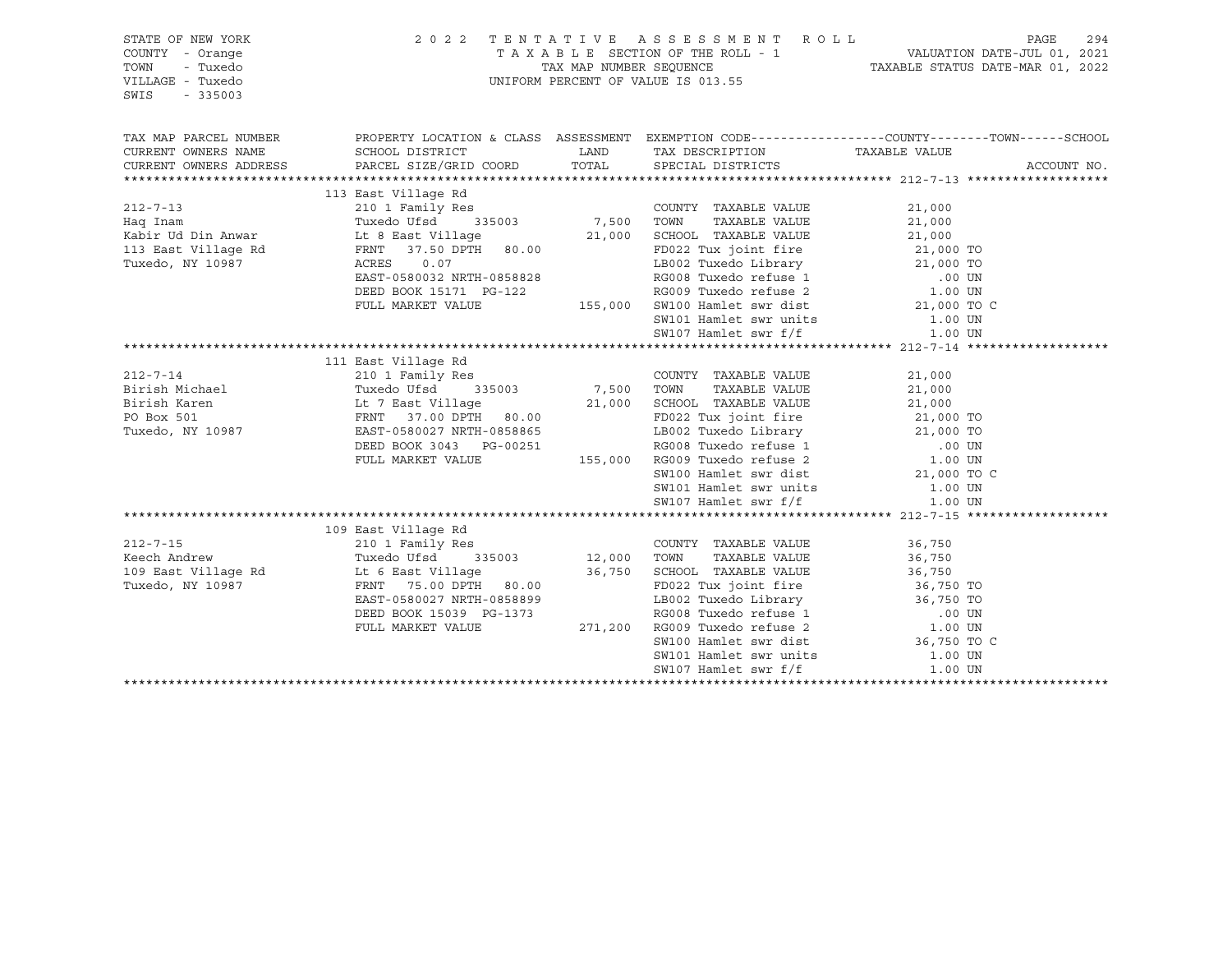| STATE OF NEW YORK<br>COUNTY - Orange<br>- Tuxedo<br>TOWN<br>VILLAGE - Tuxedo<br>SWIS<br>$-335003$ |                                                                                                                    |        | 2022 TENTATIVE ASSESSMENT ROLL<br>TAXABLE SECTION OF THE ROLL - 1 VALUATION DATE-JUL 01, 2021<br>TAX MAP NUMBER SEQUENCE TAXABLE STATUS DATE-MAR 01, 2022<br>UNIFORM PERCENT OF VALUE IS 013.55 |                        | PAGE     | 295         |
|---------------------------------------------------------------------------------------------------|--------------------------------------------------------------------------------------------------------------------|--------|-------------------------------------------------------------------------------------------------------------------------------------------------------------------------------------------------|------------------------|----------|-------------|
| TAX MAP PARCEL NUMBER<br>CURRENT OWNERS NAME                                                      | PROPERTY LOCATION & CLASS ASSESSMENT EXEMPTION CODE---------------COUNTY-------TOWN------SCHOOL<br>SCHOOL DISTRICT | LAND   | TAX DESCRIPTION TAXABLE VALUE                                                                                                                                                                   |                        |          |             |
| CURRENT OWNERS ADDRESS                                                                            | PARCEL SIZE/GRID COORD                                                                                             | TOTAL  | SPECIAL DISTRICTS                                                                                                                                                                               |                        |          | ACCOUNT NO. |
|                                                                                                   |                                                                                                                    |        |                                                                                                                                                                                                 |                        |          |             |
|                                                                                                   | 105 East Village Rd                                                                                                |        |                                                                                                                                                                                                 |                        |          |             |
| $212 - 7 - 16$                                                                                    | Kes<br>335003 12,200<br>7illage<br>220 2 Family Res                                                                |        | COUNTY TAXABLE VALUE                                                                                                                                                                            | 38,750                 |          |             |
|                                                                                                   | Tuxedo Ufsd<br>Lts 4+5 East Village                                                                                | 38,750 | TAXABLE VALUE<br>TOWN<br>SCHOOL TAXABLE VALUE                                                                                                                                                   | 38,750                 |          |             |
| Scanlon Christopher<br>Scanlon Jennifer Jones<br>105 East Village Rd                              | FRNT 85.00 DPTH 80.00                                                                                              |        | FD022 Tux joint fire                                                                                                                                                                            | 38,750<br>38,750 TO    |          |             |
| Tuxedo, NY 10987                                                                                  | EAST-0580025 NRTH-0859004                                                                                          |        |                                                                                                                                                                                                 |                        |          |             |
|                                                                                                   | DEED BOOK 14621 PG-1436                                                                                            |        | LB002 Tuxedo Library 38,750 TO<br>RG008 Tuxedo refuse 1 00 UN                                                                                                                                   |                        |          |             |
|                                                                                                   | FULL MARKET VALUE                                                                                                  |        | 286,000 RG009 Tuxedo refuse 2                                                                                                                                                                   | 1.00 UN                |          |             |
|                                                                                                   |                                                                                                                    |        | SW100 Hamlet swr dist                                                                                                                                                                           | 38,750 TO C            |          |             |
|                                                                                                   |                                                                                                                    |        |                                                                                                                                                                                                 |                        |          |             |
|                                                                                                   |                                                                                                                    |        |                                                                                                                                                                                                 |                        |          |             |
|                                                                                                   |                                                                                                                    |        |                                                                                                                                                                                                 |                        |          |             |
|                                                                                                   | 101 East Village Rd                                                                                                |        |                                                                                                                                                                                                 |                        |          |             |
| $212 - 7 - 17$                                                                                    |                                                                                                                    |        |                                                                                                                                                                                                 | 47,000                 |          |             |
| Rushcap Realty LLC                                                                                |                                                                                                                    |        |                                                                                                                                                                                                 | 47,000                 |          |             |
| PO Box 656                                                                                        | Lt 3 East Village                                                                                                  |        | 47,000 SCHOOL TAXABLE VALUE                                                                                                                                                                     | 47,000                 |          |             |
| Tuxedo, NY 10987                                                                                  | FRNT 73.00 DPTH 80.00                                                                                              |        | FD022 Tux joint fire<br>FD022 Tux joint fire $47,000$ TO<br>LB002 Tuxedo Library $47,000$ TO                                                                                                    |                        |          |             |
|                                                                                                   | EAST-0580012 NRTH-0859084                                                                                          |        |                                                                                                                                                                                                 |                        |          |             |
|                                                                                                   | DEED BOOK 14998 PG-355                                                                                             |        | 7-355 RG008 Tuxedo refuse 1 (100 ON VI)<br>346,900 RG009 Tuxedo refuse 2 (2.00 UN                                                                                                               |                        |          |             |
|                                                                                                   | FULL MARKET VALUE                                                                                                  |        |                                                                                                                                                                                                 |                        |          |             |
|                                                                                                   |                                                                                                                    |        | SW100 Hamlet swr dist 47,000 TO C                                                                                                                                                               |                        |          |             |
|                                                                                                   |                                                                                                                    |        | SW101 Hamlet swr units<br>SW107 Hamlet swr f/f                                                                                                                                                  | 2.00 UN                |          |             |
|                                                                                                   |                                                                                                                    |        |                                                                                                                                                                                                 | 1.00 UN                |          |             |
|                                                                                                   |                                                                                                                    |        |                                                                                                                                                                                                 |                        |          |             |
| $212 - 8 - 1$                                                                                     | 123 East Village Rd<br>210 1 Family Res                                                                            |        | BAS STAR 41854                                                                                                                                                                                  | $\overline{0}$         | $\Omega$ | 5,920       |
| Rosenblum Betzaida                                                                                | Tuxedo Ufsd<br>335003                                                                                              |        | 7,500 COUNTY TAXABLE VALUE                                                                                                                                                                      | 21,000                 |          |             |
| Rosenblum Luise                                                                                   |                                                                                                                    |        | TAXABLE VALUE                                                                                                                                                                                   | 21,000                 |          |             |
| 123 East Village Rd                                                                               | Lt 12 East Village $21,000$ TOWN<br>FRNT<br>27.50 DPTH 85.70                                                       |        | SCHOOL TAXABLE VALUE                                                                                                                                                                            | 15,080                 |          |             |
| Tuxedo, NY 10987                                                                                  | ACRES<br>0.06                                                                                                      |        | FD022 Tux joint fire                                                                                                                                                                            |                        |          |             |
|                                                                                                   | EAST-0580040 NRTH-0858581                                                                                          |        | LB002 Tuxedo Library                                                                                                                                                                            | 21,000 TO<br>21,000 TO |          |             |
|                                                                                                   | DEED BOOK 13665 PG-426                                                                                             |        | RG008 Tuxedo refuse 1                                                                                                                                                                           |                        |          |             |
|                                                                                                   | FULL MARKET VALUE                                                                                                  |        |                                                                                                                                                                                                 | .00 UN<br>1.00 UN      |          |             |
|                                                                                                   |                                                                                                                    |        | 1.00 IDS, 155, 000 RG009 Tuxedo refuse 2 1.00 UN<br>SW100 Hamlet swr dist 21,000 TO C                                                                                                           |                        |          |             |
|                                                                                                   |                                                                                                                    |        |                                                                                                                                                                                                 | 1.00 UN                |          |             |
|                                                                                                   |                                                                                                                    |        | SW101 Hamlet swr units<br>SW101 Hamlet swr units                                                                                                                                                | 1.00 UN                |          |             |
|                                                                                                   |                                                                                                                    |        |                                                                                                                                                                                                 |                        |          |             |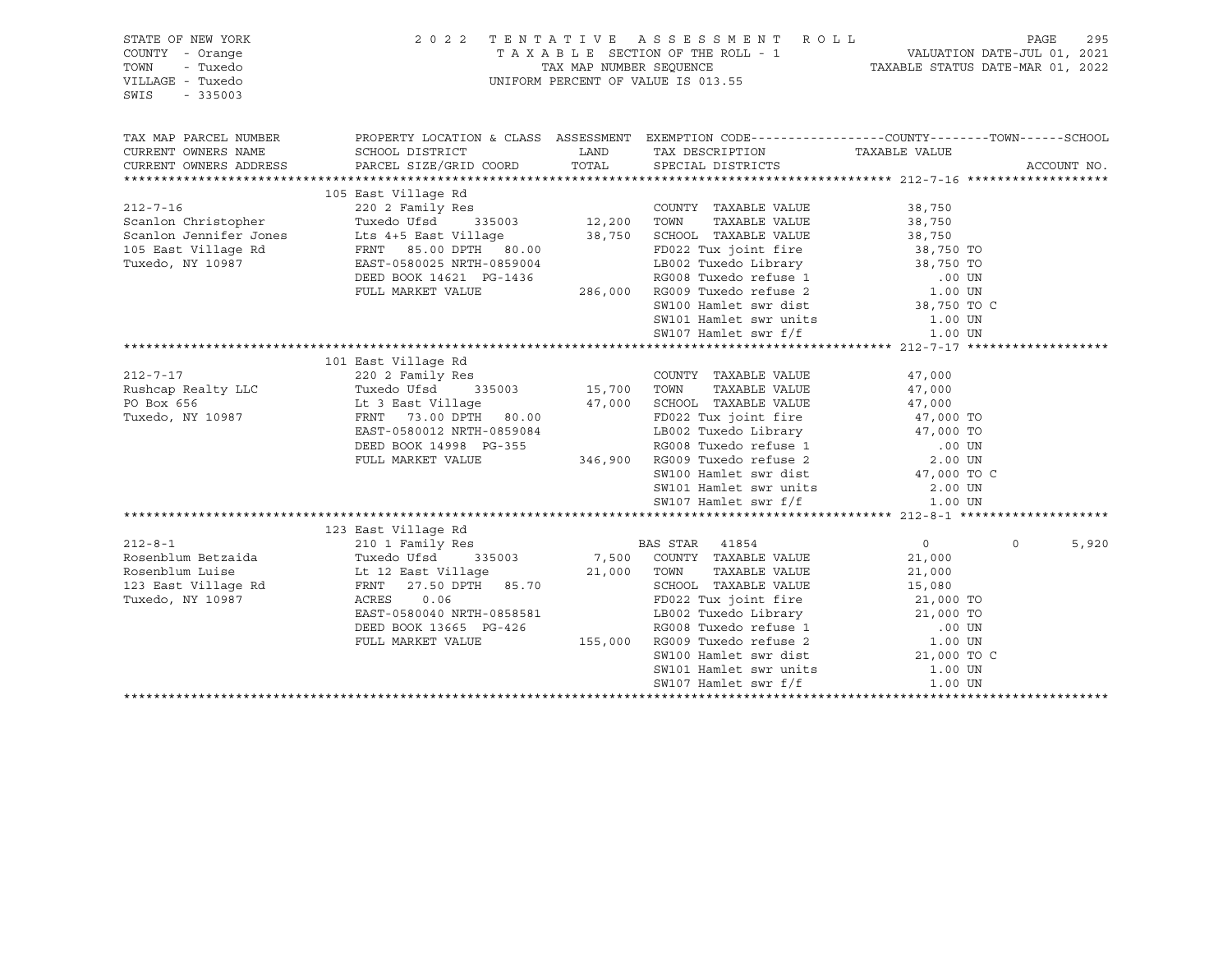| STATE OF NEW YORK<br>COUNTY - Orange<br>TOWN<br>- Tuxedo<br>VILLAGE - Tuxedo<br>SWIS<br>$-335003$ | TENTATIVE ASSESSMENT ROLL<br>2 0 2 2<br>TAXABLE SECTION OF THE ROLL - 1<br>TAX MAP NUMBER SEOUENCE<br>UNIFORM PERCENT OF VALUE IS 013.55 |             |                                                                                                                                   |                          | PAGE<br>1 VALUATION DATE-JUL 01, 2021<br>TAXABLE STATUS DATE-MAR 01, 2022 |             |  |
|---------------------------------------------------------------------------------------------------|------------------------------------------------------------------------------------------------------------------------------------------|-------------|-----------------------------------------------------------------------------------------------------------------------------------|--------------------------|---------------------------------------------------------------------------|-------------|--|
| TAX MAP PARCEL NUMBER                                                                             |                                                                                                                                          |             | PROPERTY LOCATION & CLASS ASSESSMENT EXEMPTION CODE----------------COUNTY-------TOWN------SCHOOL                                  |                          |                                                                           |             |  |
| CURRENT OWNERS NAME                                                                               | SCHOOL DISTRICT                                                                                                                          | LAND        | TAX DESCRIPTION                                                                                                                   | TAXABLE VALUE            |                                                                           |             |  |
| CURRENT OWNERS ADDRESS                                                                            | PARCEL SIZE/GRID COORD                                                                                                                   | TOTAL       | SPECIAL DISTRICTS                                                                                                                 |                          |                                                                           | ACCOUNT NO. |  |
|                                                                                                   |                                                                                                                                          |             |                                                                                                                                   |                          |                                                                           |             |  |
|                                                                                                   | 179 East Village Rd                                                                                                                      |             |                                                                                                                                   |                          |                                                                           |             |  |
| $212 - 8 - 2$                                                                                     | East village Ru<br>210 1 Family Res                                                                                                      |             | AGED<br>41800                                                                                                                     | 11,969 11,186            |                                                                           | 12,480      |  |
| Coviello Frank                                                                                    | 335003<br>Tuxedo Ufsd                                                                                                                    |             |                                                                                                                                   | 3,402                    | 5,640                                                                     | 1,944       |  |
| Coviello Angela                                                                                   | Lt 32 East Village                                                                                                                       |             | 12,000 VETWAR CTS 41120<br>37,600 ENH STAR 41834<br>COUNTY TAXABLE                                                                | $\sim$ 0                 | $\overline{0}$                                                            | 14,780      |  |
| PO Box 505                                                                                        | FRNT 70.00 DPTH 75.00                                                                                                                    |             | COUNTY TAXABLE VALUE                                                                                                              | 22,229<br>20,774         |                                                                           |             |  |
| Tuxedo, NY 10987                                                                                  | EAST-0580131 NRTH-0858567                                                                                                                |             | TOWN<br>TAXABLE VALUE                                                                                                             |                          |                                                                           |             |  |
|                                                                                                   | DEED BOOK 1781    PG-00616                                                                                                               |             | SCHOOL TAXABLE VALUE                                                                                                              | $8,350$<br>37,600 TO     |                                                                           |             |  |
|                                                                                                   | FULL MARKET VALUE                                                                                                                        |             | 277,500 FD022 Tux joint fire                                                                                                      |                          |                                                                           |             |  |
|                                                                                                   |                                                                                                                                          |             |                                                                                                                                   |                          |                                                                           |             |  |
|                                                                                                   |                                                                                                                                          |             |                                                                                                                                   |                          |                                                                           |             |  |
|                                                                                                   |                                                                                                                                          |             | 19002 Tuxedo Library 37,600 TO<br>RG008 Tuxedo refuse 1 00 UN<br>RG009 Tuxedo refuse 2 1.00 UN<br>SW100 Hamlet swr dist 37,600 TO | $37,600$ TO C            |                                                                           |             |  |
|                                                                                                   |                                                                                                                                          |             |                                                                                                                                   | 1.00 UN                  |                                                                           |             |  |
|                                                                                                   |                                                                                                                                          |             | SW101 Hamlet swr units<br>SW107 Hamlet swr f/f                                                                                    | 1.00 UN                  |                                                                           |             |  |
|                                                                                                   |                                                                                                                                          |             |                                                                                                                                   |                          |                                                                           |             |  |
|                                                                                                   | 175 East Village Rd                                                                                                                      |             |                                                                                                                                   |                          |                                                                           |             |  |
|                                                                                                   |                                                                                                                                          |             |                                                                                                                                   |                          |                                                                           |             |  |
| $212 - 8 - 3$                                                                                     |                                                                                                                                          |             | COUNTY TAXABLE VALUE                                                                                                              |                          |                                                                           |             |  |
| McIerney Amanda                                                                                   | 210 1 Family Res<br>Tuxedo Ufsd<br>335003                                                                                                | 12,000 TOWN | TAXABLE VALUE                                                                                                                     | 34,600<br>34,600         |                                                                           |             |  |
| Palmer Bryan                                                                                      |                                                                                                                                          |             | 34,600 SCHOOL TAXABLE VALUE                                                                                                       | 34,600                   |                                                                           |             |  |
| 175 East Village Rd                                                                               | Lt 31 East Village<br>Deed Date 7/2/75                                                                                                   |             | FD022 Tux joint fire                                                                                                              | 34,600 TO                |                                                                           |             |  |
| Tuxedo, NY 10987                                                                                  | FRNT 48.00 DPTH 80.00                                                                                                                    |             |                                                                                                                                   |                          |                                                                           |             |  |
|                                                                                                   | EAST-0580136 NRTH-0858505                                                                                                                |             | LB002 Tuxedo Library 34,600 TO                                                                                                    | $.00$ UN                 |                                                                           |             |  |
|                                                                                                   | DEED BOOK 15149 PG-65                                                                                                                    |             |                                                                                                                                   | 1.00 UN                  |                                                                           |             |  |
|                                                                                                   | FULL MARKET VALUE                                                                                                                        |             | ---.<br>RG008 Tuxedo refuse 1<br>RG009 Tuxedo refuse 2<br>255,400 SW100 Hamlet swr dist                                           |                          |                                                                           |             |  |
|                                                                                                   |                                                                                                                                          |             |                                                                                                                                   | $34,600$ TO C<br>1.00 UN |                                                                           |             |  |
|                                                                                                   |                                                                                                                                          |             | SW101 Hamlet swr units<br>$G_{M1}^{V1}$ or $H_{M1}^{V1}$ or $H_{M1}^{V1}$ or $H_{M1}^{V1}$<br>SW107 Hamlet swr f/f                | 1.00 UN                  |                                                                           |             |  |
|                                                                                                   |                                                                                                                                          |             |                                                                                                                                   |                          |                                                                           |             |  |
|                                                                                                   | 173 East Village Rd                                                                                                                      |             |                                                                                                                                   |                          |                                                                           |             |  |
| $212 - 8 - 4$                                                                                     | 210 1 Family Res                                                                                                                         |             | BAS STAR 41854                                                                                                                    | $\overline{0}$           | $\Omega$                                                                  | 5,920       |  |
| Gomez Giovanny                                                                                    | Tuxedo Ufsd<br>335003                                                                                                                    |             | 10,500 COUNTY TAXABLE VALUE                                                                                                       | 34,600                   |                                                                           |             |  |
| Consiglio Gina                                                                                    | Lt 30 East Village                                                                                                                       | 34,600 TOWN | TAXABLE VALUE                                                                                                                     | 34,600                   |                                                                           |             |  |
| PO Box 535                                                                                        | Deed Date $7/2/75$                                                                                                                       |             | SCHOOL TAXABLE VALUE                                                                                                              | 28,680                   |                                                                           |             |  |
| Tuxedo, NY 10987                                                                                  | FRNT 55.00 DPTH 80.00                                                                                                                    |             | FD022 Tux joint fire                                                                                                              | 34,600 TO                |                                                                           |             |  |
|                                                                                                   | EAST-0580138 NRTH-0858451                                                                                                                |             | LB002 Tuxedo Library                                                                                                              | 34,600 TO                |                                                                           |             |  |
|                                                                                                   | DEED BOOK 12426 PG-270                                                                                                                   |             | RG008 Tuxedo refuse 1                                                                                                             | .00 UN                   |                                                                           |             |  |
|                                                                                                   | FULL MARKET VALUE                                                                                                                        |             | 255,400 RG009 Tuxedo refuse 2                                                                                                     | 1.00 UN                  |                                                                           |             |  |
|                                                                                                   |                                                                                                                                          |             | SW100 Hamlet swr dist<br>SW101 Hamlet swr units                                                                                   | 34,600 TO C<br>1.00 UN   |                                                                           |             |  |

\*\*\*\*\*\*\*\*\*\*\*\*\*\*\*\*\*\*\*\*\*\*\*\*\*\*\*\*\*\*\*\*\*\*\*\*\*\*\*\*\*\*\*\*\*\*\*\*\*\*\*\*\*\*\*\*\*\*\*\*\*\*\*\*\*\*\*\*\*\*\*\*\*\*\*\*\*\*\*\*\*\*\*\*\*\*\*\*\*\*\*\*\*\*\*\*\*\*\*\*\*\*\*\*\*\*\*\*\*\*\*\*\*\*\*\*\*\*\*\*\*\*\*\*\*\*\*\*\*\*\*\*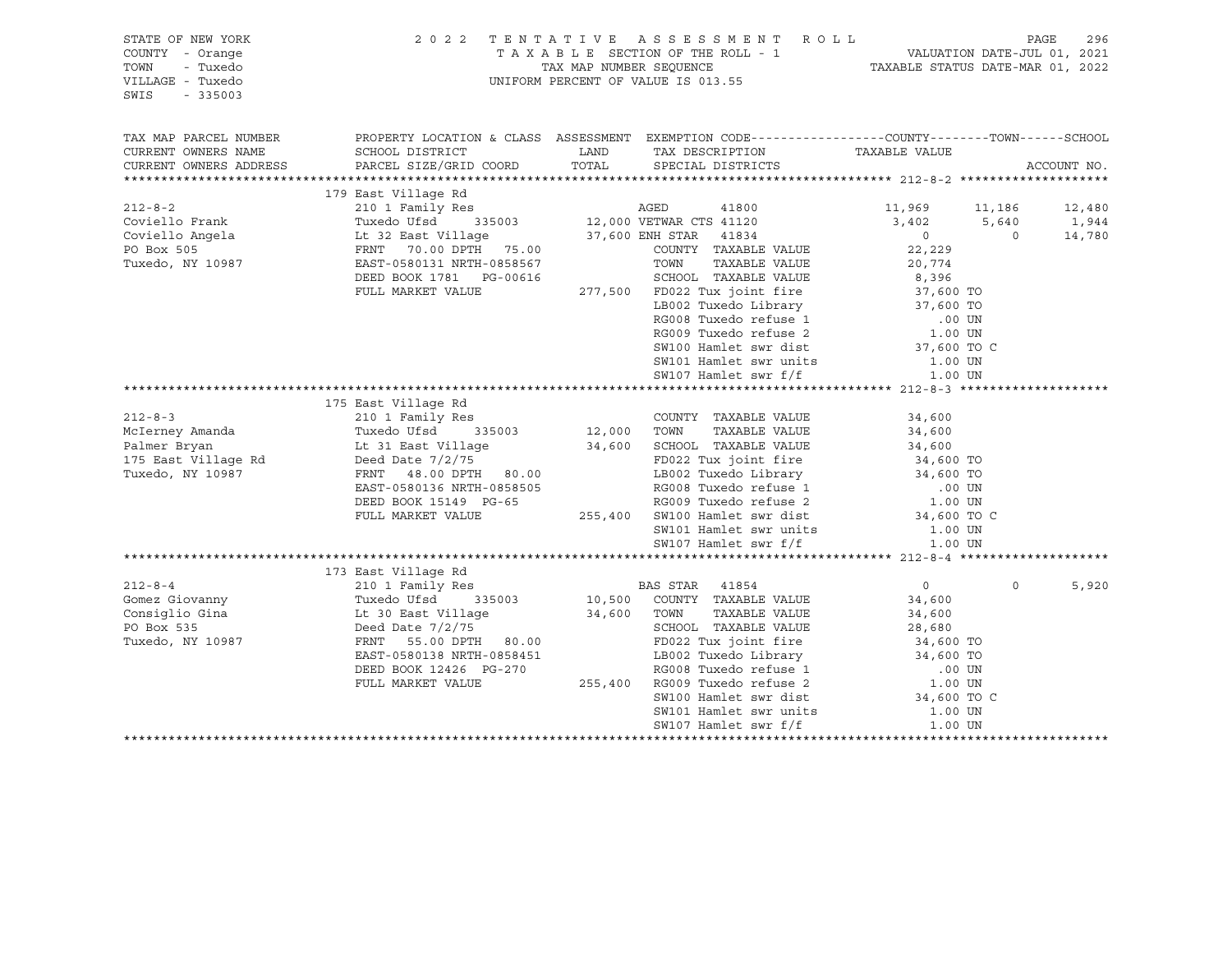| STATE OF NEW YORK<br>COUNTY - Orange<br>- Tuxedo<br>TOWN<br>VILLAGE - Tuxedo<br>SWIS<br>$-335003$                                                                                                                                                                                                                                                                                                                                          |                                                                                                                                                                                                                                               |             | 2022 TENTATIVE ASSESSMENT ROLL<br>TAXABLE SECTION OF THE ROLL - 1<br>TAXABLE STATUS DATE-JUL 01, 2021<br>TAXABLE STATUS DATE-MAR 01, 2022<br>UNIFORM PERCENT OF VALUE IS 013.55                                                |                |          | PAGE        | 297    |
|--------------------------------------------------------------------------------------------------------------------------------------------------------------------------------------------------------------------------------------------------------------------------------------------------------------------------------------------------------------------------------------------------------------------------------------------|-----------------------------------------------------------------------------------------------------------------------------------------------------------------------------------------------------------------------------------------------|-------------|--------------------------------------------------------------------------------------------------------------------------------------------------------------------------------------------------------------------------------|----------------|----------|-------------|--------|
| TAX MAP PARCEL NUMBER                                                                                                                                                                                                                                                                                                                                                                                                                      | PROPERTY LOCATION & CLASS ASSESSMENT EXEMPTION CODE---------------COUNTY-------TOWN-----SCHOOL                                                                                                                                                |             |                                                                                                                                                                                                                                |                |          |             |        |
| CURRENT OWNERS NAME                                                                                                                                                                                                                                                                                                                                                                                                                        | SCHOOL DISTRICT                                                                                                                                                                                                                               | LAND        | TAX DESCRIPTION                                                                                                                                                                                                                | TAXABLE VALUE  |          |             |        |
| CURRENT OWNERS ADDRESS                                                                                                                                                                                                                                                                                                                                                                                                                     | PARCEL SIZE/GRID COORD                                                                                                                                                                                                                        | TOTAL       | SPECIAL DISTRICTS                                                                                                                                                                                                              |                |          | ACCOUNT NO. |        |
|                                                                                                                                                                                                                                                                                                                                                                                                                                            | 169 East Village Rd<br>East Village Rd<br>210 1 Family Res<br>Tuxedo Ufsd 335003<br>Lts 28+29 East Village 42,500 COUNTY TAXABLE VALUE<br>75.00 DPTH 80.00<br>2000 TOWN TAXABLE VALUE<br>SCHOOL TAXABLE VALUE<br>SCHOOL TAXABLE VALUE<br>2000 |             |                                                                                                                                                                                                                                |                |          |             |        |
|                                                                                                                                                                                                                                                                                                                                                                                                                                            |                                                                                                                                                                                                                                               |             |                                                                                                                                                                                                                                | 21,250         | 21,250   |             | 21,250 |
| $\begin{tabular}{lllllllllllll} \multicolumn{3}{c}{\text{\small 212-8-5}} & \multicolumn{3}{c}{\text{\small 212-8-5}} & \multicolumn{3}{c}{\text{\small 212-8-5}} & \multicolumn{3}{c}{\text{\small 212-8-5}} & \multicolumn{3}{c}{\text{\small 212-8-5}} & \multicolumn{3}{c}{\text{\small 212-8-5}} & \multicolumn{3}{c}{\text{\small 212-8-5}} & \multicolumn{3}{c}{\text{\small 212-8-5}} & \multicolumn{3}{c}{\text{\small 212-8-5}}$ |                                                                                                                                                                                                                                               |             |                                                                                                                                                                                                                                | $\overline{0}$ | $\Omega$ |             | 14,780 |
|                                                                                                                                                                                                                                                                                                                                                                                                                                            |                                                                                                                                                                                                                                               |             |                                                                                                                                                                                                                                | 21,250         |          |             |        |
|                                                                                                                                                                                                                                                                                                                                                                                                                                            |                                                                                                                                                                                                                                               |             |                                                                                                                                                                                                                                | 21,250         |          |             |        |
|                                                                                                                                                                                                                                                                                                                                                                                                                                            |                                                                                                                                                                                                                                               |             |                                                                                                                                                                                                                                |                |          |             |        |
|                                                                                                                                                                                                                                                                                                                                                                                                                                            |                                                                                                                                                                                                                                               |             | SCHOOL TAXABLE VALUE 6,470<br>FD022 Tux joint fire 42,500 TO                                                                                                                                                                   |                |          |             |        |
|                                                                                                                                                                                                                                                                                                                                                                                                                                            |                                                                                                                                                                                                                                               |             |                                                                                                                                                                                                                                |                |          |             |        |
|                                                                                                                                                                                                                                                                                                                                                                                                                                            |                                                                                                                                                                                                                                               |             |                                                                                                                                                                                                                                |                |          |             |        |
|                                                                                                                                                                                                                                                                                                                                                                                                                                            |                                                                                                                                                                                                                                               |             |                                                                                                                                                                                                                                |                |          |             |        |
|                                                                                                                                                                                                                                                                                                                                                                                                                                            | FULL MARKET VALUE 313,700 LB002 Tuxedo Library 42,500 TO<br>RG008 Tuxedo Library RG008 Tuxedo Library 142,500 TO<br>RG009 Tuxedo refuse 1 .00 UN<br>SW100 Hamlet swr dist 42,500 TO C                                                         |             |                                                                                                                                                                                                                                |                |          |             |        |
|                                                                                                                                                                                                                                                                                                                                                                                                                                            |                                                                                                                                                                                                                                               |             | SW101 Hamlet swr units<br>SW107 Hamlet swr f/f                                                                                                                                                                                 | 2.00 UN        |          |             |        |
|                                                                                                                                                                                                                                                                                                                                                                                                                                            |                                                                                                                                                                                                                                               |             |                                                                                                                                                                                                                                | 1.00 UN        |          |             |        |
|                                                                                                                                                                                                                                                                                                                                                                                                                                            |                                                                                                                                                                                                                                               |             |                                                                                                                                                                                                                                |                |          |             |        |
|                                                                                                                                                                                                                                                                                                                                                                                                                                            | 167 East Village Rd                                                                                                                                                                                                                           |             |                                                                                                                                                                                                                                |                |          |             |        |
|                                                                                                                                                                                                                                                                                                                                                                                                                                            |                                                                                                                                                                                                                                               |             | Res<br>Res<br>335003 12,900 COUNTY TAXABLE VALUE                                                                                                                                                                               | $\overline{0}$ | $\circ$  |             | 14,780 |
|                                                                                                                                                                                                                                                                                                                                                                                                                                            |                                                                                                                                                                                                                                               |             |                                                                                                                                                                                                                                | 41,250         |          |             |        |
|                                                                                                                                                                                                                                                                                                                                                                                                                                            |                                                                                                                                                                                                                                               | 41,250 TOWN | TAXABLE VALUE                                                                                                                                                                                                                  | 41,250         |          |             |        |
|                                                                                                                                                                                                                                                                                                                                                                                                                                            |                                                                                                                                                                                                                                               |             | SCHOOL TAXABLE VALUE                                                                                                                                                                                                           | 26,470         |          |             |        |
|                                                                                                                                                                                                                                                                                                                                                                                                                                            |                                                                                                                                                                                                                                               |             |                                                                                                                                                                                                                                |                |          |             |        |
|                                                                                                                                                                                                                                                                                                                                                                                                                                            |                                                                                                                                                                                                                                               |             |                                                                                                                                                                                                                                |                |          |             |        |
|                                                                                                                                                                                                                                                                                                                                                                                                                                            | EAST-0580146 NRTH-0858315<br>DEED BOOK 6049 PG-230 LB002 Tuxedo Library<br>FITT. MARKET VALUE 304,400 RG008 Tuxedo refuse 1 00 UN<br>RG009 Tuxedo refuse 2 1.00 UN                                                                            |             |                                                                                                                                                                                                                                |                |          |             |        |
|                                                                                                                                                                                                                                                                                                                                                                                                                                            |                                                                                                                                                                                                                                               |             | SW100 Hamlet swr dist                                                                                                                                                                                                          | 41,250 TO C    |          |             |        |
|                                                                                                                                                                                                                                                                                                                                                                                                                                            |                                                                                                                                                                                                                                               |             |                                                                                                                                                                                                                                | 1.00 UN        |          |             |        |
|                                                                                                                                                                                                                                                                                                                                                                                                                                            |                                                                                                                                                                                                                                               |             | SW101 Hamlet swr units<br>SW107 Hamlet swr f/f                                                                                                                                                                                 | 1.00 UN        |          |             |        |
|                                                                                                                                                                                                                                                                                                                                                                                                                                            |                                                                                                                                                                                                                                               |             |                                                                                                                                                                                                                                |                |          |             |        |
|                                                                                                                                                                                                                                                                                                                                                                                                                                            | 165 East Village Rd                                                                                                                                                                                                                           |             |                                                                                                                                                                                                                                |                |          |             |        |
| $212 - 8 - 7$                                                                                                                                                                                                                                                                                                                                                                                                                              | 210 1 Family Res                                                                                                                                                                                                                              |             | COUNTY TAXABLE VALUE                                                                                                                                                                                                           | 38,500         |          |             |        |
| Alvarez Martha P                                                                                                                                                                                                                                                                                                                                                                                                                           | Tuxedo Ufsd<br>335003                                                                                                                                                                                                                         | 13,200      | TAXABLE VALUE<br>TOWN                                                                                                                                                                                                          | 38,500         |          |             |        |
| Zepeda Lazaro                                                                                                                                                                                                                                                                                                                                                                                                                              | Lt 26 East Village                                                                                                                                                                                                                            |             | 38,500 SCHOOL TAXABLE VALUE                                                                                                                                                                                                    | 38,500         |          |             |        |
| 75 Sharon Dr                                                                                                                                                                                                                                                                                                                                                                                                                               | FRNT 75.00 DPTH 80.00                                                                                                                                                                                                                         |             | FD022 Tux joint fire                                                                                                                                                                                                           | 38,500 TO      |          |             |        |
| Spring Valley, NY 10977                                                                                                                                                                                                                                                                                                                                                                                                                    | BANK<br>$\mathbf N$                                                                                                                                                                                                                           |             |                                                                                                                                                                                                                                |                |          |             |        |
|                                                                                                                                                                                                                                                                                                                                                                                                                                            | EAST-0580151 NRTH-0858240                                                                                                                                                                                                                     |             |                                                                                                                                                                                                                                |                |          |             |        |
|                                                                                                                                                                                                                                                                                                                                                                                                                                            | DEED BOOK 14064 PG-770 RG009 Tuxedo refuse 2<br>FULL MARKET VALUE 284,100 SW100 Hamlet swr dist                                                                                                                                               |             | FD022 Tux joint life and the series of the series of the series of the series of the series of the series of the series of the series of the series of the series of the series of the series of the series of the series of t |                |          |             |        |
|                                                                                                                                                                                                                                                                                                                                                                                                                                            |                                                                                                                                                                                                                                               |             |                                                                                                                                                                                                                                |                |          |             |        |
|                                                                                                                                                                                                                                                                                                                                                                                                                                            |                                                                                                                                                                                                                                               |             | SW101 Hamlet swr units                                                                                                                                                                                                         | 1.00 UN        |          |             |        |
|                                                                                                                                                                                                                                                                                                                                                                                                                                            |                                                                                                                                                                                                                                               |             | SW107 Hamlet swr f/f                                                                                                                                                                                                           | 1.00 UN        |          |             |        |
|                                                                                                                                                                                                                                                                                                                                                                                                                                            |                                                                                                                                                                                                                                               |             |                                                                                                                                                                                                                                |                |          |             |        |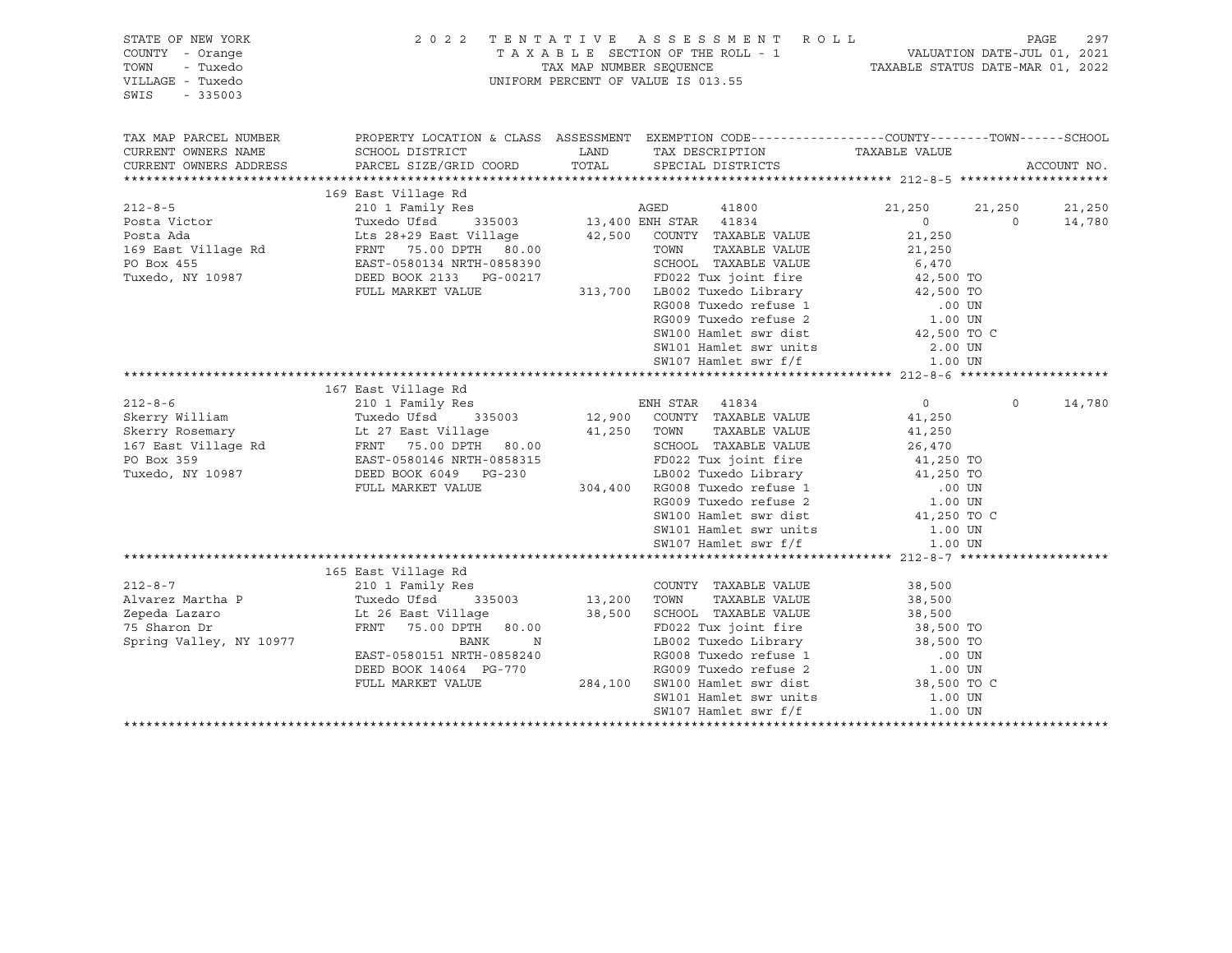| STATE OF NEW YORK<br>COUNTY - Orange<br>- Tuxedo<br>TOWN<br>VILLAGE - Tuxedo<br>SWIS<br>$-335003$ |                                                                                                                                                                                                           |      | 2022 TENTATIVE ASSESSMENT ROLL<br>TAXABLE SECTION OF THE ROLL - 1<br>TAXABLE STATUS DATE-JUL 01, 2021<br>TAXABLE STATUS DATE-MAR 01, 2022<br>UNIFORM PERCENT OF VALUE IS 013.55                                            |                |          |             |
|---------------------------------------------------------------------------------------------------|-----------------------------------------------------------------------------------------------------------------------------------------------------------------------------------------------------------|------|----------------------------------------------------------------------------------------------------------------------------------------------------------------------------------------------------------------------------|----------------|----------|-------------|
| TAX MAP PARCEL NUMBER                                                                             | PROPERTY LOCATION & CLASS ASSESSMENT EXEMPTION CODE---------------COUNTY-------TOWN-----SCHOOL                                                                                                            |      |                                                                                                                                                                                                                            |                |          |             |
| CURRENT OWNERS NAME<br>CURRENT OWNERS ADDRESS                                                     | SCHOOL DISTRICT<br>PARCEL SIZE/GRID COORD TOTAL SPECIAL DISTRICTS                                                                                                                                         | LAND | TAX DESCRIPTION TAXABLE VALUE                                                                                                                                                                                              |                |          | ACCOUNT NO. |
|                                                                                                   |                                                                                                                                                                                                           |      |                                                                                                                                                                                                                            |                |          |             |
|                                                                                                   | 163 East Village Rd                                                                                                                                                                                       |      |                                                                                                                                                                                                                            |                |          |             |
| $212 - 8 - 8$                                                                                     | 210 1 Family Res                                                                                                                                                                                          |      | BAS STAR 41854<br>35003 7,500 COUNTY TAXABLE VALUE<br>21,000 TOWN TAXABLE VALUE                                                                                                                                            | $\overline{0}$ | $\Omega$ | 5,920       |
| Uribe Marleny                                                                                     | Tuxedo Ufsd 335003                                                                                                                                                                                        |      |                                                                                                                                                                                                                            | 21,000         |          |             |
|                                                                                                   |                                                                                                                                                                                                           |      |                                                                                                                                                                                                                            | 21,000         |          |             |
|                                                                                                   |                                                                                                                                                                                                           |      | 80.00 SCHOOL TAXABLE VALUE 15,080<br>58183 FD022 Tux joint fire 15,080<br>1126 LB002 Tuxedo Library 21,000 TO<br>155,000 RG008 Tuxedo refuse 1 .00 UN<br>RG009 Tuxedo refuse 2 1.00 UN<br>SW100 Hamlet swr dist. 21,000 TO |                |          |             |
| Tuxedo, NY 10987                                                                                  | EAST-0580154 NRTH-0858183                                                                                                                                                                                 |      |                                                                                                                                                                                                                            |                |          |             |
|                                                                                                   | DEED BOOK 12639 PG-1126                                                                                                                                                                                   |      |                                                                                                                                                                                                                            |                |          |             |
|                                                                                                   | FULL MARKET VALUE                                                                                                                                                                                         |      |                                                                                                                                                                                                                            |                |          |             |
|                                                                                                   |                                                                                                                                                                                                           |      |                                                                                                                                                                                                                            |                |          |             |
|                                                                                                   |                                                                                                                                                                                                           |      |                                                                                                                                                                                                                            |                |          |             |
|                                                                                                   |                                                                                                                                                                                                           |      |                                                                                                                                                                                                                            |                |          |             |
|                                                                                                   |                                                                                                                                                                                                           |      |                                                                                                                                                                                                                            |                |          |             |
|                                                                                                   | 161 East Village Rd                                                                                                                                                                                       |      |                                                                                                                                                                                                                            |                |          |             |
| $212 - 8 - 9$                                                                                     | 210 1 Family Res                                                                                                                                                                                          |      | BAS STAR 41854<br>10,500 COUNTY TAXABLE VALUE                                                                                                                                                                              | $\overline{0}$ | $\circ$  | 5,920       |
| LaBar Kirk                                                                                        | Tuxedo Ufsd 335003                                                                                                                                                                                        |      |                                                                                                                                                                                                                            | 32,500         |          |             |
| LaBar Bonnie                                                                                      |                                                                                                                                                                                                           |      | TAXABLE VALUE                                                                                                                                                                                                              | 32,500         |          |             |
| 161 East Village Rd                                                                               |                                                                                                                                                                                                           |      | SCHOOL TAXABLE VALUE                                                                                                                                                                                                       | 26,580         |          |             |
| Tuxedo, NY 10987                                                                                  |                                                                                                                                                                                                           |      | 9.1374<br>239,900 RG008 Tuxedo Library<br>239,900 RG008 Tuxedo Library<br>239,900 RG008 Tuxedo refuse 1<br>239,900 RG008 Tuxedo refuse 2<br>239,900 RG009 Tuxedo refuse 2<br>23,500 TO<br>239,500 TO                       |                |          |             |
|                                                                                                   | DEED BOOK 13216 PG-1374                                                                                                                                                                                   |      |                                                                                                                                                                                                                            |                |          |             |
|                                                                                                   | FULL MARKET VALUE                                                                                                                                                                                         |      |                                                                                                                                                                                                                            |                |          |             |
|                                                                                                   |                                                                                                                                                                                                           |      |                                                                                                                                                                                                                            |                |          |             |
|                                                                                                   |                                                                                                                                                                                                           |      |                                                                                                                                                                                                                            |                |          |             |
|                                                                                                   |                                                                                                                                                                                                           |      |                                                                                                                                                                                                                            |                |          |             |
|                                                                                                   |                                                                                                                                                                                                           |      |                                                                                                                                                                                                                            |                |          |             |
|                                                                                                   |                                                                                                                                                                                                           |      |                                                                                                                                                                                                                            |                |          |             |
| $212 - 8 - 10$                                                                                    | 159 East Village Rd<br>210 1 Family Res                                                                                                                                                                   |      | COUNTY TAXABLE VALUE                                                                                                                                                                                                       | 36,500         |          |             |
| Steinmann III Vernon R                                                                            | 335003 10,500 TOWN<br>Tuxedo Ufsd                                                                                                                                                                         |      | TAXABLE VALUE                                                                                                                                                                                                              | 36,500         |          |             |
| Manzella Dana                                                                                     |                                                                                                                                                                                                           |      |                                                                                                                                                                                                                            |                |          |             |
| 159 East Village Rd                                                                               |                                                                                                                                                                                                           |      |                                                                                                                                                                                                                            |                |          |             |
| Tuxedo, NY 10987                                                                                  |                                                                                                                                                                                                           |      |                                                                                                                                                                                                                            |                |          |             |
|                                                                                                   |                                                                                                                                                                                                           |      |                                                                                                                                                                                                                            |                |          |             |
|                                                                                                   | 1.1.23 East Village 36,500<br>FRNT 55.00 DPTH 91.00<br>EAST-0580157 NRTH-0858075<br>DEED BOOK 14865 PG-1832<br>FULL MARKET VALUE 269,400 RG009 Tuxedo refuse 2 1.00 UN<br>SM100 Hamlet swr dist 36,500 TO |      |                                                                                                                                                                                                                            |                |          |             |
|                                                                                                   |                                                                                                                                                                                                           |      |                                                                                                                                                                                                                            |                |          |             |
|                                                                                                   |                                                                                                                                                                                                           |      | SW101 Hamlet swr units 1.00 UN                                                                                                                                                                                             |                |          |             |
|                                                                                                   |                                                                                                                                                                                                           |      | SW107 Hamlet swr f/f                                                                                                                                                                                                       | 1.00 UN        |          |             |
|                                                                                                   |                                                                                                                                                                                                           |      |                                                                                                                                                                                                                            |                |          |             |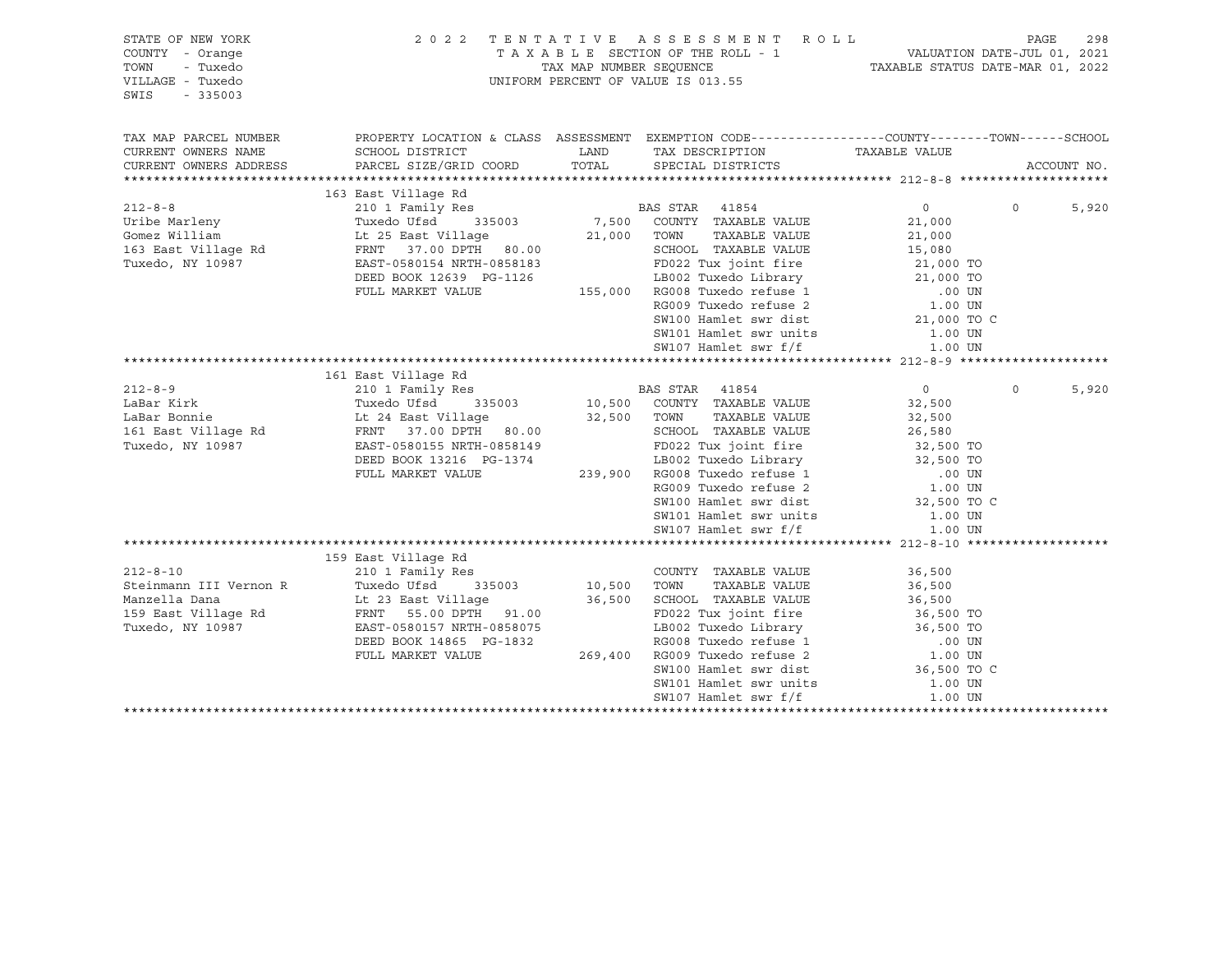| PROPERTY LOCATION & CLASS ASSESSMENT EXEMPTION CODE----------------COUNTY-------TOWN------SCHOOL<br>CURRENT OWNERS NAME<br>CURRENT OWNERS ADDRESS<br>ACCOUNT NO.<br>147 East Village Rd<br>$212 - 8 - 11$<br>210 1 Family Res<br>COUNTY TAXABLE VALUE<br>39,720<br>Tuxedo Ufsd 335003 12,000 TOWN TAXABLE VALUE<br>Lts 21 + 22 East Village 39,720 SCHOOL TAXABLE VALUE<br>FRNT 55.00 DPTH 80.00 FD022 Tux joint fire<br>Marsh Richard L Jr<br>39,720<br>Marsh Lisa R<br>39,720 SCHOOL TAXABLE VALUE<br>39,720 SCHOOL TAXABLE VALUE<br>FD022 Tux joint fire<br>LB002 Tuxedo Library<br>RG008 Tuxedo refuse 1 .00 UN<br>293,100 RG009 Tuxedo refuse 2 1.00 UN<br>SW100 Hamlet swr dist<br>39,720 TO<br>SW100 Hamlet swr<br>PO Box 469<br>Tuxedo, NY 10987<br>EAST-0580090 NRTH-0858087<br>DEED BOOK 12395 PG-253<br>FULL MARKET VALUE<br>SW101 Hamlet swr units<br>SW107 Hamlet swr f/f<br>$1.00$ UN<br>1.00 UN<br>145 East Village Rd<br>Rd<br>Res<br>335003 12,100 VETCOM CTS 41130<br>illage 36,300 COUNTY TAXABLE VALUE<br>DPTH 80.00 36,300 COUNTY TAXABLE VALUE<br>SCHOOL TAXABLE VALUE<br>RESPOND TAXABLE VALUE<br>$212 - 8 - 12$<br>210 1 Family Res<br>$\overline{0}$<br>$\circ$<br>14,780<br>5,670<br>Expansive of the control of the control of the control of the control of the control of the control of the control of the control of the control of the control of the control of the control of the control of the control of<br>3,240<br>9,075<br>30,630<br>27,225<br>958158<br>87.900 ESCHOOL TAXABLE VALUE<br>9658158<br>967.900 EB002 Tuxedo Library<br>267,900 EB002 Tuxedo Library<br>RG008 Tuxedo refuse 1<br>86,300 TO<br>86,300 TO<br>86,300 TO<br>86,300 TO<br>86,300 TO<br>86,300 TO<br>86,300 TO<br>86,300 TO<br>86,3<br>FULL MARKET VALUE<br>SW101 Hamlet swr units<br>SW107 Hamlet swr f/f<br>1.00 UN<br>1.00 UN<br>141 East Village Rd<br>Res<br>335003 12,000 COUNTY TAXABLE VALUE<br>$212 - 8 - 13$<br>210 1 Family Res<br>$\overline{0}$<br>$\Omega$<br>5,920<br>212-8-13<br>D Ercole Thomas<br>D Ercole Mary Beth<br>141 East Village Rd<br>141 East Village Rd<br>16 EAST-0580073 NRTH-0858234<br>16 EAST-0580073 NRTH-0858234<br>36,300<br>36,300 TOWN<br>TAXABLE VALUE<br>36,300<br>SCHOOL TAXABLE VALUE<br>30,380<br>FD022 Tux joint fire<br>36,300 TO<br>EAST-0580073 NKTH-0858234<br>DEED BOOK 3921 PG-205<br>FULL MARKET VALUE 267,900 RG008 Tuxedo refuse 1 .00 UN<br>RG009 Tuxedo refuse 2 .00 UN<br>SW100 Hamlet swr dist 36,300 TO C<br>Tuxedo, NY 10987<br>SW101 Hamlet swr units<br>1.00 UN<br>1.00 UN | STATE OF NEW YORK<br>COUNTY - Orange<br>- Tuxedo<br>TOWN<br>VILLAGE - Tuxedo<br>SWIS<br>$-335003$ |  |                      |  |  |
|--------------------------------------------------------------------------------------------------------------------------------------------------------------------------------------------------------------------------------------------------------------------------------------------------------------------------------------------------------------------------------------------------------------------------------------------------------------------------------------------------------------------------------------------------------------------------------------------------------------------------------------------------------------------------------------------------------------------------------------------------------------------------------------------------------------------------------------------------------------------------------------------------------------------------------------------------------------------------------------------------------------------------------------------------------------------------------------------------------------------------------------------------------------------------------------------------------------------------------------------------------------------------------------------------------------------------------------------------------------------------------------------------------------------------------------------------------------------------------------------------------------------------------------------------------------------------------------------------------------------------------------------------------------------------------------------------------------------------------------------------------------------------------------------------------------------------------------------------------------------------------------------------------------------------------------------------------------------------------------------------------------------------------------------------------------------------------------------------------------------------------------------------------------------------------------------------------------------------------------------------------------------------------------------------------------------------------------------------------------------------------------------------------------------------------------------------------------------------------------------------------------------------------------------------------|---------------------------------------------------------------------------------------------------|--|----------------------|--|--|
|                                                                                                                                                                                                                                                                                                                                                                                                                                                                                                                                                                                                                                                                                                                                                                                                                                                                                                                                                                                                                                                                                                                                                                                                                                                                                                                                                                                                                                                                                                                                                                                                                                                                                                                                                                                                                                                                                                                                                                                                                                                                                                                                                                                                                                                                                                                                                                                                                                                                                                                                                        | TAX MAP PARCEL NUMBER                                                                             |  |                      |  |  |
|                                                                                                                                                                                                                                                                                                                                                                                                                                                                                                                                                                                                                                                                                                                                                                                                                                                                                                                                                                                                                                                                                                                                                                                                                                                                                                                                                                                                                                                                                                                                                                                                                                                                                                                                                                                                                                                                                                                                                                                                                                                                                                                                                                                                                                                                                                                                                                                                                                                                                                                                                        |                                                                                                   |  |                      |  |  |
|                                                                                                                                                                                                                                                                                                                                                                                                                                                                                                                                                                                                                                                                                                                                                                                                                                                                                                                                                                                                                                                                                                                                                                                                                                                                                                                                                                                                                                                                                                                                                                                                                                                                                                                                                                                                                                                                                                                                                                                                                                                                                                                                                                                                                                                                                                                                                                                                                                                                                                                                                        |                                                                                                   |  |                      |  |  |
|                                                                                                                                                                                                                                                                                                                                                                                                                                                                                                                                                                                                                                                                                                                                                                                                                                                                                                                                                                                                                                                                                                                                                                                                                                                                                                                                                                                                                                                                                                                                                                                                                                                                                                                                                                                                                                                                                                                                                                                                                                                                                                                                                                                                                                                                                                                                                                                                                                                                                                                                                        |                                                                                                   |  |                      |  |  |
|                                                                                                                                                                                                                                                                                                                                                                                                                                                                                                                                                                                                                                                                                                                                                                                                                                                                                                                                                                                                                                                                                                                                                                                                                                                                                                                                                                                                                                                                                                                                                                                                                                                                                                                                                                                                                                                                                                                                                                                                                                                                                                                                                                                                                                                                                                                                                                                                                                                                                                                                                        |                                                                                                   |  |                      |  |  |
|                                                                                                                                                                                                                                                                                                                                                                                                                                                                                                                                                                                                                                                                                                                                                                                                                                                                                                                                                                                                                                                                                                                                                                                                                                                                                                                                                                                                                                                                                                                                                                                                                                                                                                                                                                                                                                                                                                                                                                                                                                                                                                                                                                                                                                                                                                                                                                                                                                                                                                                                                        |                                                                                                   |  |                      |  |  |
|                                                                                                                                                                                                                                                                                                                                                                                                                                                                                                                                                                                                                                                                                                                                                                                                                                                                                                                                                                                                                                                                                                                                                                                                                                                                                                                                                                                                                                                                                                                                                                                                                                                                                                                                                                                                                                                                                                                                                                                                                                                                                                                                                                                                                                                                                                                                                                                                                                                                                                                                                        |                                                                                                   |  |                      |  |  |
|                                                                                                                                                                                                                                                                                                                                                                                                                                                                                                                                                                                                                                                                                                                                                                                                                                                                                                                                                                                                                                                                                                                                                                                                                                                                                                                                                                                                                                                                                                                                                                                                                                                                                                                                                                                                                                                                                                                                                                                                                                                                                                                                                                                                                                                                                                                                                                                                                                                                                                                                                        |                                                                                                   |  |                      |  |  |
|                                                                                                                                                                                                                                                                                                                                                                                                                                                                                                                                                                                                                                                                                                                                                                                                                                                                                                                                                                                                                                                                                                                                                                                                                                                                                                                                                                                                                                                                                                                                                                                                                                                                                                                                                                                                                                                                                                                                                                                                                                                                                                                                                                                                                                                                                                                                                                                                                                                                                                                                                        |                                                                                                   |  |                      |  |  |
|                                                                                                                                                                                                                                                                                                                                                                                                                                                                                                                                                                                                                                                                                                                                                                                                                                                                                                                                                                                                                                                                                                                                                                                                                                                                                                                                                                                                                                                                                                                                                                                                                                                                                                                                                                                                                                                                                                                                                                                                                                                                                                                                                                                                                                                                                                                                                                                                                                                                                                                                                        |                                                                                                   |  |                      |  |  |
|                                                                                                                                                                                                                                                                                                                                                                                                                                                                                                                                                                                                                                                                                                                                                                                                                                                                                                                                                                                                                                                                                                                                                                                                                                                                                                                                                                                                                                                                                                                                                                                                                                                                                                                                                                                                                                                                                                                                                                                                                                                                                                                                                                                                                                                                                                                                                                                                                                                                                                                                                        |                                                                                                   |  |                      |  |  |
|                                                                                                                                                                                                                                                                                                                                                                                                                                                                                                                                                                                                                                                                                                                                                                                                                                                                                                                                                                                                                                                                                                                                                                                                                                                                                                                                                                                                                                                                                                                                                                                                                                                                                                                                                                                                                                                                                                                                                                                                                                                                                                                                                                                                                                                                                                                                                                                                                                                                                                                                                        |                                                                                                   |  |                      |  |  |
|                                                                                                                                                                                                                                                                                                                                                                                                                                                                                                                                                                                                                                                                                                                                                                                                                                                                                                                                                                                                                                                                                                                                                                                                                                                                                                                                                                                                                                                                                                                                                                                                                                                                                                                                                                                                                                                                                                                                                                                                                                                                                                                                                                                                                                                                                                                                                                                                                                                                                                                                                        |                                                                                                   |  |                      |  |  |
|                                                                                                                                                                                                                                                                                                                                                                                                                                                                                                                                                                                                                                                                                                                                                                                                                                                                                                                                                                                                                                                                                                                                                                                                                                                                                                                                                                                                                                                                                                                                                                                                                                                                                                                                                                                                                                                                                                                                                                                                                                                                                                                                                                                                                                                                                                                                                                                                                                                                                                                                                        |                                                                                                   |  |                      |  |  |
|                                                                                                                                                                                                                                                                                                                                                                                                                                                                                                                                                                                                                                                                                                                                                                                                                                                                                                                                                                                                                                                                                                                                                                                                                                                                                                                                                                                                                                                                                                                                                                                                                                                                                                                                                                                                                                                                                                                                                                                                                                                                                                                                                                                                                                                                                                                                                                                                                                                                                                                                                        |                                                                                                   |  |                      |  |  |
|                                                                                                                                                                                                                                                                                                                                                                                                                                                                                                                                                                                                                                                                                                                                                                                                                                                                                                                                                                                                                                                                                                                                                                                                                                                                                                                                                                                                                                                                                                                                                                                                                                                                                                                                                                                                                                                                                                                                                                                                                                                                                                                                                                                                                                                                                                                                                                                                                                                                                                                                                        |                                                                                                   |  |                      |  |  |
|                                                                                                                                                                                                                                                                                                                                                                                                                                                                                                                                                                                                                                                                                                                                                                                                                                                                                                                                                                                                                                                                                                                                                                                                                                                                                                                                                                                                                                                                                                                                                                                                                                                                                                                                                                                                                                                                                                                                                                                                                                                                                                                                                                                                                                                                                                                                                                                                                                                                                                                                                        |                                                                                                   |  |                      |  |  |
|                                                                                                                                                                                                                                                                                                                                                                                                                                                                                                                                                                                                                                                                                                                                                                                                                                                                                                                                                                                                                                                                                                                                                                                                                                                                                                                                                                                                                                                                                                                                                                                                                                                                                                                                                                                                                                                                                                                                                                                                                                                                                                                                                                                                                                                                                                                                                                                                                                                                                                                                                        |                                                                                                   |  |                      |  |  |
|                                                                                                                                                                                                                                                                                                                                                                                                                                                                                                                                                                                                                                                                                                                                                                                                                                                                                                                                                                                                                                                                                                                                                                                                                                                                                                                                                                                                                                                                                                                                                                                                                                                                                                                                                                                                                                                                                                                                                                                                                                                                                                                                                                                                                                                                                                                                                                                                                                                                                                                                                        |                                                                                                   |  |                      |  |  |
|                                                                                                                                                                                                                                                                                                                                                                                                                                                                                                                                                                                                                                                                                                                                                                                                                                                                                                                                                                                                                                                                                                                                                                                                                                                                                                                                                                                                                                                                                                                                                                                                                                                                                                                                                                                                                                                                                                                                                                                                                                                                                                                                                                                                                                                                                                                                                                                                                                                                                                                                                        |                                                                                                   |  |                      |  |  |
|                                                                                                                                                                                                                                                                                                                                                                                                                                                                                                                                                                                                                                                                                                                                                                                                                                                                                                                                                                                                                                                                                                                                                                                                                                                                                                                                                                                                                                                                                                                                                                                                                                                                                                                                                                                                                                                                                                                                                                                                                                                                                                                                                                                                                                                                                                                                                                                                                                                                                                                                                        |                                                                                                   |  |                      |  |  |
|                                                                                                                                                                                                                                                                                                                                                                                                                                                                                                                                                                                                                                                                                                                                                                                                                                                                                                                                                                                                                                                                                                                                                                                                                                                                                                                                                                                                                                                                                                                                                                                                                                                                                                                                                                                                                                                                                                                                                                                                                                                                                                                                                                                                                                                                                                                                                                                                                                                                                                                                                        |                                                                                                   |  |                      |  |  |
|                                                                                                                                                                                                                                                                                                                                                                                                                                                                                                                                                                                                                                                                                                                                                                                                                                                                                                                                                                                                                                                                                                                                                                                                                                                                                                                                                                                                                                                                                                                                                                                                                                                                                                                                                                                                                                                                                                                                                                                                                                                                                                                                                                                                                                                                                                                                                                                                                                                                                                                                                        |                                                                                                   |  |                      |  |  |
|                                                                                                                                                                                                                                                                                                                                                                                                                                                                                                                                                                                                                                                                                                                                                                                                                                                                                                                                                                                                                                                                                                                                                                                                                                                                                                                                                                                                                                                                                                                                                                                                                                                                                                                                                                                                                                                                                                                                                                                                                                                                                                                                                                                                                                                                                                                                                                                                                                                                                                                                                        |                                                                                                   |  |                      |  |  |
|                                                                                                                                                                                                                                                                                                                                                                                                                                                                                                                                                                                                                                                                                                                                                                                                                                                                                                                                                                                                                                                                                                                                                                                                                                                                                                                                                                                                                                                                                                                                                                                                                                                                                                                                                                                                                                                                                                                                                                                                                                                                                                                                                                                                                                                                                                                                                                                                                                                                                                                                                        |                                                                                                   |  |                      |  |  |
|                                                                                                                                                                                                                                                                                                                                                                                                                                                                                                                                                                                                                                                                                                                                                                                                                                                                                                                                                                                                                                                                                                                                                                                                                                                                                                                                                                                                                                                                                                                                                                                                                                                                                                                                                                                                                                                                                                                                                                                                                                                                                                                                                                                                                                                                                                                                                                                                                                                                                                                                                        |                                                                                                   |  |                      |  |  |
|                                                                                                                                                                                                                                                                                                                                                                                                                                                                                                                                                                                                                                                                                                                                                                                                                                                                                                                                                                                                                                                                                                                                                                                                                                                                                                                                                                                                                                                                                                                                                                                                                                                                                                                                                                                                                                                                                                                                                                                                                                                                                                                                                                                                                                                                                                                                                                                                                                                                                                                                                        |                                                                                                   |  |                      |  |  |
|                                                                                                                                                                                                                                                                                                                                                                                                                                                                                                                                                                                                                                                                                                                                                                                                                                                                                                                                                                                                                                                                                                                                                                                                                                                                                                                                                                                                                                                                                                                                                                                                                                                                                                                                                                                                                                                                                                                                                                                                                                                                                                                                                                                                                                                                                                                                                                                                                                                                                                                                                        |                                                                                                   |  |                      |  |  |
|                                                                                                                                                                                                                                                                                                                                                                                                                                                                                                                                                                                                                                                                                                                                                                                                                                                                                                                                                                                                                                                                                                                                                                                                                                                                                                                                                                                                                                                                                                                                                                                                                                                                                                                                                                                                                                                                                                                                                                                                                                                                                                                                                                                                                                                                                                                                                                                                                                                                                                                                                        |                                                                                                   |  |                      |  |  |
|                                                                                                                                                                                                                                                                                                                                                                                                                                                                                                                                                                                                                                                                                                                                                                                                                                                                                                                                                                                                                                                                                                                                                                                                                                                                                                                                                                                                                                                                                                                                                                                                                                                                                                                                                                                                                                                                                                                                                                                                                                                                                                                                                                                                                                                                                                                                                                                                                                                                                                                                                        |                                                                                                   |  |                      |  |  |
|                                                                                                                                                                                                                                                                                                                                                                                                                                                                                                                                                                                                                                                                                                                                                                                                                                                                                                                                                                                                                                                                                                                                                                                                                                                                                                                                                                                                                                                                                                                                                                                                                                                                                                                                                                                                                                                                                                                                                                                                                                                                                                                                                                                                                                                                                                                                                                                                                                                                                                                                                        |                                                                                                   |  |                      |  |  |
|                                                                                                                                                                                                                                                                                                                                                                                                                                                                                                                                                                                                                                                                                                                                                                                                                                                                                                                                                                                                                                                                                                                                                                                                                                                                                                                                                                                                                                                                                                                                                                                                                                                                                                                                                                                                                                                                                                                                                                                                                                                                                                                                                                                                                                                                                                                                                                                                                                                                                                                                                        |                                                                                                   |  |                      |  |  |
|                                                                                                                                                                                                                                                                                                                                                                                                                                                                                                                                                                                                                                                                                                                                                                                                                                                                                                                                                                                                                                                                                                                                                                                                                                                                                                                                                                                                                                                                                                                                                                                                                                                                                                                                                                                                                                                                                                                                                                                                                                                                                                                                                                                                                                                                                                                                                                                                                                                                                                                                                        |                                                                                                   |  |                      |  |  |
|                                                                                                                                                                                                                                                                                                                                                                                                                                                                                                                                                                                                                                                                                                                                                                                                                                                                                                                                                                                                                                                                                                                                                                                                                                                                                                                                                                                                                                                                                                                                                                                                                                                                                                                                                                                                                                                                                                                                                                                                                                                                                                                                                                                                                                                                                                                                                                                                                                                                                                                                                        |                                                                                                   |  |                      |  |  |
|                                                                                                                                                                                                                                                                                                                                                                                                                                                                                                                                                                                                                                                                                                                                                                                                                                                                                                                                                                                                                                                                                                                                                                                                                                                                                                                                                                                                                                                                                                                                                                                                                                                                                                                                                                                                                                                                                                                                                                                                                                                                                                                                                                                                                                                                                                                                                                                                                                                                                                                                                        |                                                                                                   |  |                      |  |  |
|                                                                                                                                                                                                                                                                                                                                                                                                                                                                                                                                                                                                                                                                                                                                                                                                                                                                                                                                                                                                                                                                                                                                                                                                                                                                                                                                                                                                                                                                                                                                                                                                                                                                                                                                                                                                                                                                                                                                                                                                                                                                                                                                                                                                                                                                                                                                                                                                                                                                                                                                                        |                                                                                                   |  |                      |  |  |
|                                                                                                                                                                                                                                                                                                                                                                                                                                                                                                                                                                                                                                                                                                                                                                                                                                                                                                                                                                                                                                                                                                                                                                                                                                                                                                                                                                                                                                                                                                                                                                                                                                                                                                                                                                                                                                                                                                                                                                                                                                                                                                                                                                                                                                                                                                                                                                                                                                                                                                                                                        |                                                                                                   |  |                      |  |  |
|                                                                                                                                                                                                                                                                                                                                                                                                                                                                                                                                                                                                                                                                                                                                                                                                                                                                                                                                                                                                                                                                                                                                                                                                                                                                                                                                                                                                                                                                                                                                                                                                                                                                                                                                                                                                                                                                                                                                                                                                                                                                                                                                                                                                                                                                                                                                                                                                                                                                                                                                                        |                                                                                                   |  |                      |  |  |
|                                                                                                                                                                                                                                                                                                                                                                                                                                                                                                                                                                                                                                                                                                                                                                                                                                                                                                                                                                                                                                                                                                                                                                                                                                                                                                                                                                                                                                                                                                                                                                                                                                                                                                                                                                                                                                                                                                                                                                                                                                                                                                                                                                                                                                                                                                                                                                                                                                                                                                                                                        |                                                                                                   |  |                      |  |  |
|                                                                                                                                                                                                                                                                                                                                                                                                                                                                                                                                                                                                                                                                                                                                                                                                                                                                                                                                                                                                                                                                                                                                                                                                                                                                                                                                                                                                                                                                                                                                                                                                                                                                                                                                                                                                                                                                                                                                                                                                                                                                                                                                                                                                                                                                                                                                                                                                                                                                                                                                                        |                                                                                                   |  | SW107 Hamlet swr f/f |  |  |
|                                                                                                                                                                                                                                                                                                                                                                                                                                                                                                                                                                                                                                                                                                                                                                                                                                                                                                                                                                                                                                                                                                                                                                                                                                                                                                                                                                                                                                                                                                                                                                                                                                                                                                                                                                                                                                                                                                                                                                                                                                                                                                                                                                                                                                                                                                                                                                                                                                                                                                                                                        |                                                                                                   |  |                      |  |  |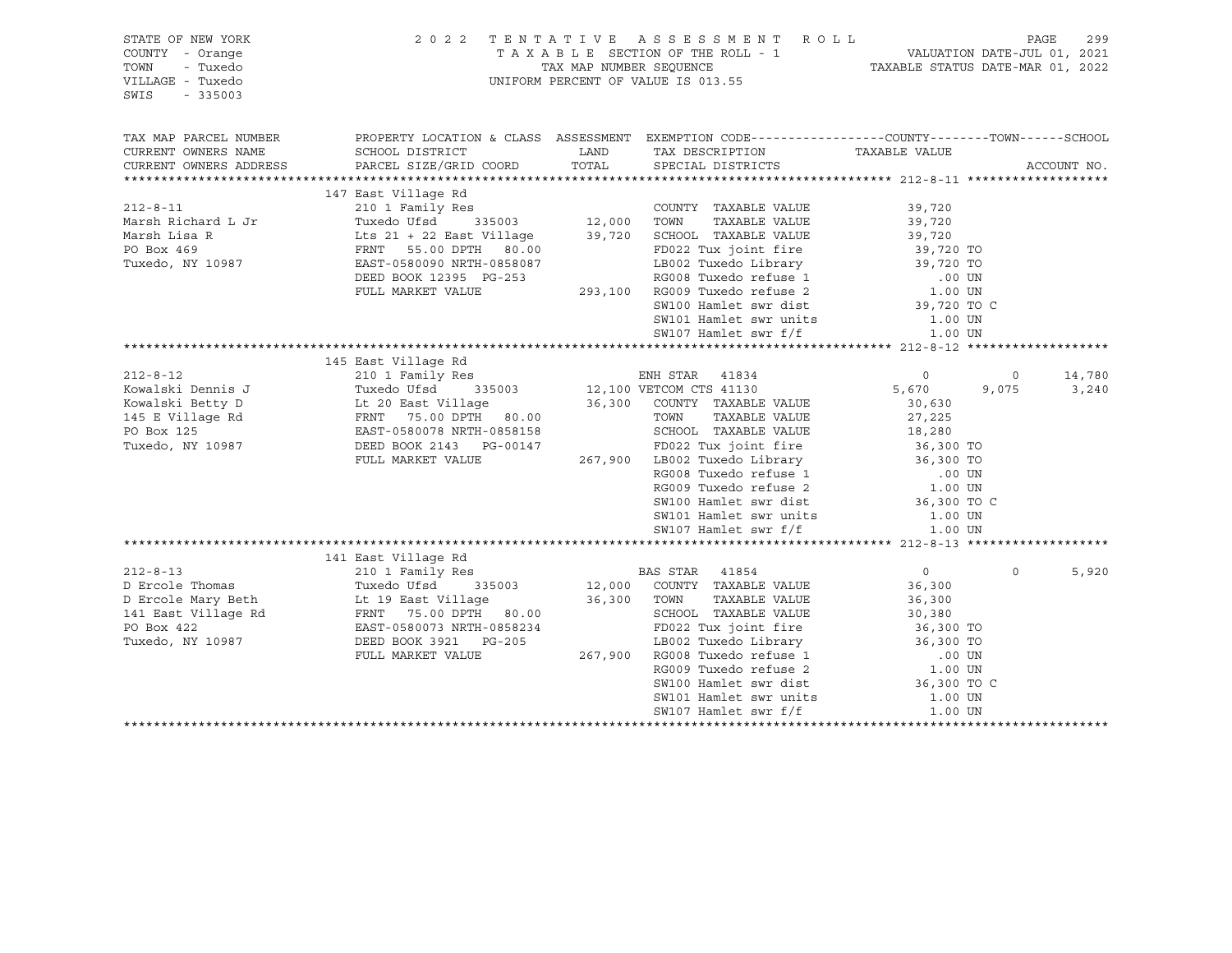| STATE OF NEW YORK<br>COUNTY - Orange<br>- Tuxedo<br>TOWN<br>VILLAGE - Tuxedo<br>SWIS<br>$-335003$ |                                                                                                                                                                                                                                     |                                | 2022 TENTATIVE ASSESSMENT ROLL<br>TAXABLE SECTION OF THE ROLL - 1<br>TAXABLE SECTION OF THE ROLL - 1<br>TAXABLE STATUS DATE-JUL 01, 2021<br>TAXABLE STATUS DATE-MAR 01, 2022<br>UNIFORM PERCENT OF VALUE IS 013.55 |                     | PAGE    | 300         |
|---------------------------------------------------------------------------------------------------|-------------------------------------------------------------------------------------------------------------------------------------------------------------------------------------------------------------------------------------|--------------------------------|--------------------------------------------------------------------------------------------------------------------------------------------------------------------------------------------------------------------|---------------------|---------|-------------|
| TAX MAP PARCEL NUMBER<br>CURRENT OWNERS NAME                                                      | PROPERTY LOCATION & CLASS ASSESSMENT EXEMPTION CODE----------------COUNTY-------TOWN------SCHOOL<br>SCHOOL DISTRICT                                                                                                                 |                                | LAND TAX DESCRIPTION TAXABLE VALUE                                                                                                                                                                                 |                     |         |             |
| CURRENT OWNERS ADDRESS PARCEL SIZE/GRID COORD                                                     |                                                                                                                                                                                                                                     |                                | TOTAL SPECIAL DISTRICTS                                                                                                                                                                                            |                     |         | ACCOUNT NO. |
|                                                                                                   |                                                                                                                                                                                                                                     |                                |                                                                                                                                                                                                                    |                     |         |             |
| $212 - 8 - 14$                                                                                    | 139 East Village Rd<br>210 1 Family Res                                                                                                                                                                                             |                                | Res<br>335003 12,100 COUNTY TAXABLE VALUE<br>illegs                                                                                                                                                                | $\overline{0}$      | $\circ$ | 14,780      |
| Kowalski Joan                                                                                     | Tuxedo Ufsd                                                                                                                                                                                                                         |                                |                                                                                                                                                                                                                    | 36,300              |         |             |
|                                                                                                   |                                                                                                                                                                                                                                     |                                | TAXABLE VALUE                                                                                                                                                                                                      | 36,300              |         |             |
|                                                                                                   |                                                                                                                                                                                                                                     |                                | SCHOOL TAXABLE VALUE                                                                                                                                                                                               | 21,520              |         |             |
| Tuxedo, NY 10987                                                                                  | EAST-0580090 NRTH-0858316<br>DEED BOOK 4300 PG-140<br>FULL MARKET VALUE 267,900 RG008 Tuxedo Library<br>FULL MARKET VALUE 267,900 RG008 Tuxedo refuse 1<br>RG009 Tuxedo refuse 2<br>SW100 Hamlet swr dist<br>CM101 Hamlet swr units |                                |                                                                                                                                                                                                                    |                     |         |             |
|                                                                                                   |                                                                                                                                                                                                                                     |                                |                                                                                                                                                                                                                    |                     |         |             |
|                                                                                                   |                                                                                                                                                                                                                                     |                                |                                                                                                                                                                                                                    |                     |         |             |
|                                                                                                   |                                                                                                                                                                                                                                     |                                |                                                                                                                                                                                                                    |                     |         |             |
|                                                                                                   |                                                                                                                                                                                                                                     |                                |                                                                                                                                                                                                                    |                     |         |             |
|                                                                                                   |                                                                                                                                                                                                                                     |                                | SW101 Hamlet swr units<br>SW107 Hamlet swr f/f                                                                                                                                                                     | 1.00 UN             |         |             |
|                                                                                                   |                                                                                                                                                                                                                                     |                                |                                                                                                                                                                                                                    | 1.00 UN             |         |             |
|                                                                                                   |                                                                                                                                                                                                                                     |                                |                                                                                                                                                                                                                    |                     |         |             |
|                                                                                                   | 137 East Village Rd                                                                                                                                                                                                                 |                                |                                                                                                                                                                                                                    |                     |         |             |
| $212 - 8 - 15$                                                                                    | 210 1 Family Res                                                                                                                                                                                                                    |                                | COUNTY TAXABLE VALUE                                                                                                                                                                                               | 21,250              |         |             |
| Torres Justin D                                                                                   | 335003 7,500 TOWN<br>Tuxedo Ufsd                                                                                                                                                                                                    |                                | TAXABLE VALUE                                                                                                                                                                                                      | 21,250              |         |             |
|                                                                                                   |                                                                                                                                                                                                                                     |                                | 21,250 SCHOOL TAXABLE VALUE                                                                                                                                                                                        | 21,250<br>21,250 TO |         |             |
| Tuxedo, NY 10987                                                                                  | FRNT 37.00 DPTH 80.00                                                                                                                                                                                                               |                                | FD022 Tux joint fire                                                                                                                                                                                               |                     |         |             |
|                                                                                                   | EAST-0580062 NRTH-0858376                                                                                                                                                                                                           |                                | 00.00<br>1858376 LB002 Tuxedo Library 21,250 TO<br>3-858 RG008 Tuxedo refuse 1 .00 UN<br>156,800 RG009 Tuxedo refuse 2 1.00 UN                                                                                     |                     |         |             |
|                                                                                                   | DEED BOOK 14943 PG-858                                                                                                                                                                                                              |                                |                                                                                                                                                                                                                    |                     |         |             |
|                                                                                                   | FULL MARKET VALUE                                                                                                                                                                                                                   |                                |                                                                                                                                                                                                                    |                     |         |             |
|                                                                                                   |                                                                                                                                                                                                                                     |                                | SW100 Hamlet swr dist 21,250 TO C                                                                                                                                                                                  |                     |         |             |
|                                                                                                   |                                                                                                                                                                                                                                     |                                | SW101 Hamlet swr units 1.00 UN                                                                                                                                                                                     |                     |         |             |
|                                                                                                   |                                                                                                                                                                                                                                     |                                | SW107 Hamlet swr f/f                                                                                                                                                                                               | 1.00 UN             |         |             |
|                                                                                                   | 135 East Village Rd                                                                                                                                                                                                                 |                                |                                                                                                                                                                                                                    |                     |         |             |
| $212 - 8 - 16$                                                                                    | 210 1 Family Res                                                                                                                                                                                                                    |                                | COUNTY TAXABLE VALUE                                                                                                                                                                                               | 21,500              |         |             |
| Lherisson Nerlande                                                                                | Tuxedo Ufsd 335003                                                                                                                                                                                                                  |                                | TAXABLE VALUE                                                                                                                                                                                                      | 21,500              |         |             |
| 135 East Village Rd                                                                               |                                                                                                                                                                                                                                     | COUNTY<br>7,500 TOWN<br>21.500 | 21,500 SCHOOL TAXABLE VALUE                                                                                                                                                                                        | 21,500              |         |             |
| Tuxedo, NY 10987                                                                                  | FRNT 37.50 DPTH 80.00                                                                                                                                                                                                               |                                | FD022 Tux joint fire                                                                                                                                                                                               | 21,500 TO           |         |             |
|                                                                                                   |                                                                                                                                                                                                                                     |                                |                                                                                                                                                                                                                    |                     |         |             |
|                                                                                                   |                                                                                                                                                                                                                                     |                                |                                                                                                                                                                                                                    |                     |         |             |
|                                                                                                   |                                                                                                                                                                                                                                     |                                |                                                                                                                                                                                                                    |                     |         |             |
|                                                                                                   | EAST-0580058 NRTH-0858411<br>EAST-0580058 NRTH-0858411<br>DEED BOOK 1450 PG-357 RG008 Tuxedo refuse 1 00 UN<br>FULL MARKET VALUE 158,700 RG009 Tuxedo refuse 2 1.00 UN<br>SW100 Hamlet swr dist 21,500 TO C                         |                                |                                                                                                                                                                                                                    |                     |         |             |
|                                                                                                   |                                                                                                                                                                                                                                     |                                | SW101 Hamlet swr units                                                                                                                                                                                             | 1.00 UN             |         |             |
|                                                                                                   |                                                                                                                                                                                                                                     |                                | SW107 Hamlet swr f/f                                                                                                                                                                                               | 1.00 UN             |         |             |
|                                                                                                   |                                                                                                                                                                                                                                     |                                |                                                                                                                                                                                                                    |                     |         |             |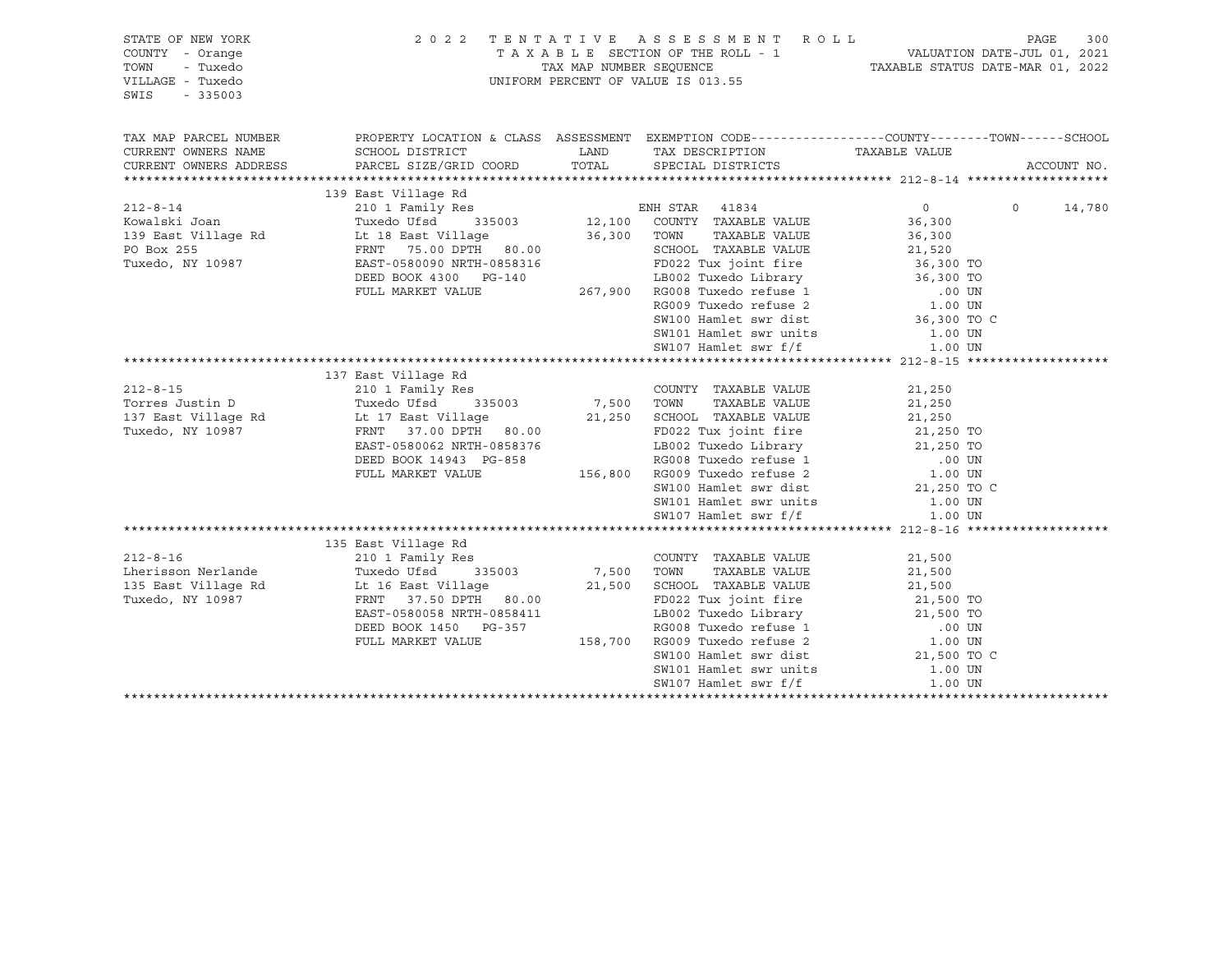| STATE OF NEW YORK<br>COUNTY - Orange<br>TOWN<br>- Tuxedo<br>VILLAGE - Tuxedo<br>SWIS<br>$-335003$ | 2 0 2 2                                                                                                                                                | TENTATIVE ASSESSMENT ROLL<br>UNIFORM PERCENT OF VALUE IS 013.55                                                                                                                                                         |                   |                | PAGE<br>301 |
|---------------------------------------------------------------------------------------------------|--------------------------------------------------------------------------------------------------------------------------------------------------------|-------------------------------------------------------------------------------------------------------------------------------------------------------------------------------------------------------------------------|-------------------|----------------|-------------|
| TAX MAP PARCEL NUMBER                                                                             |                                                                                                                                                        | PROPERTY LOCATION & CLASS ASSESSMENT EXEMPTION CODE----------------COUNTY-------TOWN------SCHOOL                                                                                                                        |                   |                |             |
| CURRENT OWNERS NAME<br>CURRENT OWNERS ADDRESS                                                     | SCHOOL DISTRICT<br>PARCEL SIZE/GRID COORD                                                                                                              | LAND TAX DESCRIPTION TAXABLE VALUE<br>TOTAL SPECIAL DISTRICTS                                                                                                                                                           |                   |                | ACCOUNT NO. |
|                                                                                                   |                                                                                                                                                        |                                                                                                                                                                                                                         |                   |                |             |
|                                                                                                   | 131 East Village Rd                                                                                                                                    |                                                                                                                                                                                                                         |                   |                |             |
| $212 - 8 - 17$                                                                                    |                                                                                                                                                        |                                                                                                                                                                                                                         | 45,500            |                |             |
| Rupinski Keith<br>Rupinski Sharon                                                                 |                                                                                                                                                        |                                                                                                                                                                                                                         | 45,500            |                |             |
|                                                                                                   |                                                                                                                                                        |                                                                                                                                                                                                                         | 45,500            |                |             |
|                                                                                                   |                                                                                                                                                        | ACRES 0.01 FD022 Tux joint fire 45,500 TO<br>EAST-0580058 NRTH-0858448 LB002 Tuxedo Library 45,500 TO<br>DEED BOOK 14222 PG-919 RG008 Tuxedo refuse 1 .00 UN<br>FULL MARKET VALUE 335,800 RG009 Tuxedo refuse 2 1.00 UN |                   |                |             |
|                                                                                                   |                                                                                                                                                        |                                                                                                                                                                                                                         |                   |                |             |
|                                                                                                   |                                                                                                                                                        |                                                                                                                                                                                                                         |                   |                |             |
|                                                                                                   |                                                                                                                                                        |                                                                                                                                                                                                                         |                   |                |             |
|                                                                                                   |                                                                                                                                                        | SW100 Hamlet swr dist                                                                                                                                                                                                   | 45,500 TO C       |                |             |
|                                                                                                   |                                                                                                                                                        | SW101 Hamlet swr units                                                                                                                                                                                                  | 1.00 UN           |                |             |
|                                                                                                   |                                                                                                                                                        | SW107 Hamlet swr f/f                                                                                                                                                                                                    | 1.00 UN           |                |             |
|                                                                                                   |                                                                                                                                                        |                                                                                                                                                                                                                         |                   |                |             |
|                                                                                                   | 129 East Village Rd                                                                                                                                    |                                                                                                                                                                                                                         |                   |                |             |
| $212 - 8 - 18$                                                                                    | 210 1 Family Res                                                                                                                                       | COUNTY TAXABLE VALUE                                                                                                                                                                                                    | 34,600            |                |             |
| Matthews Lee Ann                                                                                  | Res<br>335003 12,000 TOWN<br>11070<br>Tuxedo Ufsd        335003<br>Lt 14 East Village<br>ACRES     0.09                                                | TAXABLE VALUE                                                                                                                                                                                                           | 34,600            |                |             |
| 129 East Village Rd                                                                               |                                                                                                                                                        | 34,600 SCHOOL TAXABLE VALUE<br>FD022 Tux joint fire<br>IP002 Tuyodo Library                                                                                                                                             | 34,600            |                |             |
| Tuxedo, NY 10987                                                                                  | ACRES<br>0.09                                                                                                                                          | FD022 Tux joint fire<br>LB002 Tuxedo Library<br>RG008 Tuxedo refuse 1 00 UN<br>.00 UN<br>.00 UN                                                                                                                         |                   |                |             |
|                                                                                                   | EAST-0580052 NRTH-0858455<br>DEED BOOK 14801 PG-1582 RG008 Tuxedo refuse 1<br>FULL MARKET VALUE 255,400 RG009 Tuxedo refuse 2<br>SW100 Hamlet swr dist |                                                                                                                                                                                                                         |                   |                |             |
|                                                                                                   |                                                                                                                                                        |                                                                                                                                                                                                                         |                   |                |             |
|                                                                                                   |                                                                                                                                                        |                                                                                                                                                                                                                         | 1.00 UN           |                |             |
|                                                                                                   |                                                                                                                                                        |                                                                                                                                                                                                                         | 34,600 TO C       |                |             |
|                                                                                                   |                                                                                                                                                        | SW101 Hamlet swr units<br>SW107 Hamlet swr f/f                                                                                                                                                                          | 1.00 UN           |                |             |
|                                                                                                   |                                                                                                                                                        |                                                                                                                                                                                                                         | 1.00 UN           |                |             |
|                                                                                                   |                                                                                                                                                        |                                                                                                                                                                                                                         |                   |                |             |
|                                                                                                   | 125 East Village Rd                                                                                                                                    |                                                                                                                                                                                                                         |                   |                |             |
| $212 - 8 - 19$                                                                                    | 210 1 Family Res                                                                                                                                       | ENH STAR 41834<br>VETWAR CTS 41120                                                                                                                                                                                      | $0 \qquad \qquad$ | $\overline{0}$ | 14,780      |
| Diane Forzano                                                                                     | Tuxedo Ufsd 333000<br>Lt 13 East Village 21,000<br>Computer 80.00                                                                                      | 335003 7,500 VETWAR CTS 41120                                                                                                                                                                                           | 3,150             | 3,150          | 1,944       |
| Living Trust                                                                                      |                                                                                                                                                        | 21,000 COUNTY TAXABLE VALUE                                                                                                                                                                                             | 17,850            |                |             |
| 125 East Village Rd                                                                               |                                                                                                                                                        | TOWN<br>TAXABLE VALUE                                                                                                                                                                                                   | 17,850            |                |             |
| Tuxedo, NY 10987                                                                                  | ACRES<br>0.07                                                                                                                                          | SCHOOL TAXABLE VALUE 4,276<br>FD022 Tux joint fire 21,000 TO                                                                                                                                                            |                   |                |             |
|                                                                                                   | EAST-0580050 NRTH-0858546                                                                                                                              | FD022 Tux joint fire                                                                                                                                                                                                    |                   |                |             |
|                                                                                                   | DEED BOOK 14157 PG-1791                                                                                                                                |                                                                                                                                                                                                                         |                   |                |             |
|                                                                                                   | FULL MARKET VALUE                                                                                                                                      |                                                                                                                                                                                                                         |                   |                |             |
|                                                                                                   |                                                                                                                                                        | C-1791 155,000 RG008 Tuxedo Library 21,000 TO<br>155,000 RG008 Tuxedo refuse 1 000 TO<br>RG009 Tuxedo refuse 2 1.00 UN<br>SW100 Hamlet swr dist 21,000 TO C                                                             |                   |                |             |
|                                                                                                   |                                                                                                                                                        |                                                                                                                                                                                                                         |                   |                |             |
|                                                                                                   |                                                                                                                                                        | SW101 Hamlet swr units                                                                                                                                                                                                  | 1.00 UN           |                |             |
|                                                                                                   |                                                                                                                                                        | SW107 Hamlet swr f/f                                                                                                                                                                                                    | 1.00 UN           |                |             |
|                                                                                                   |                                                                                                                                                        |                                                                                                                                                                                                                         |                   |                |             |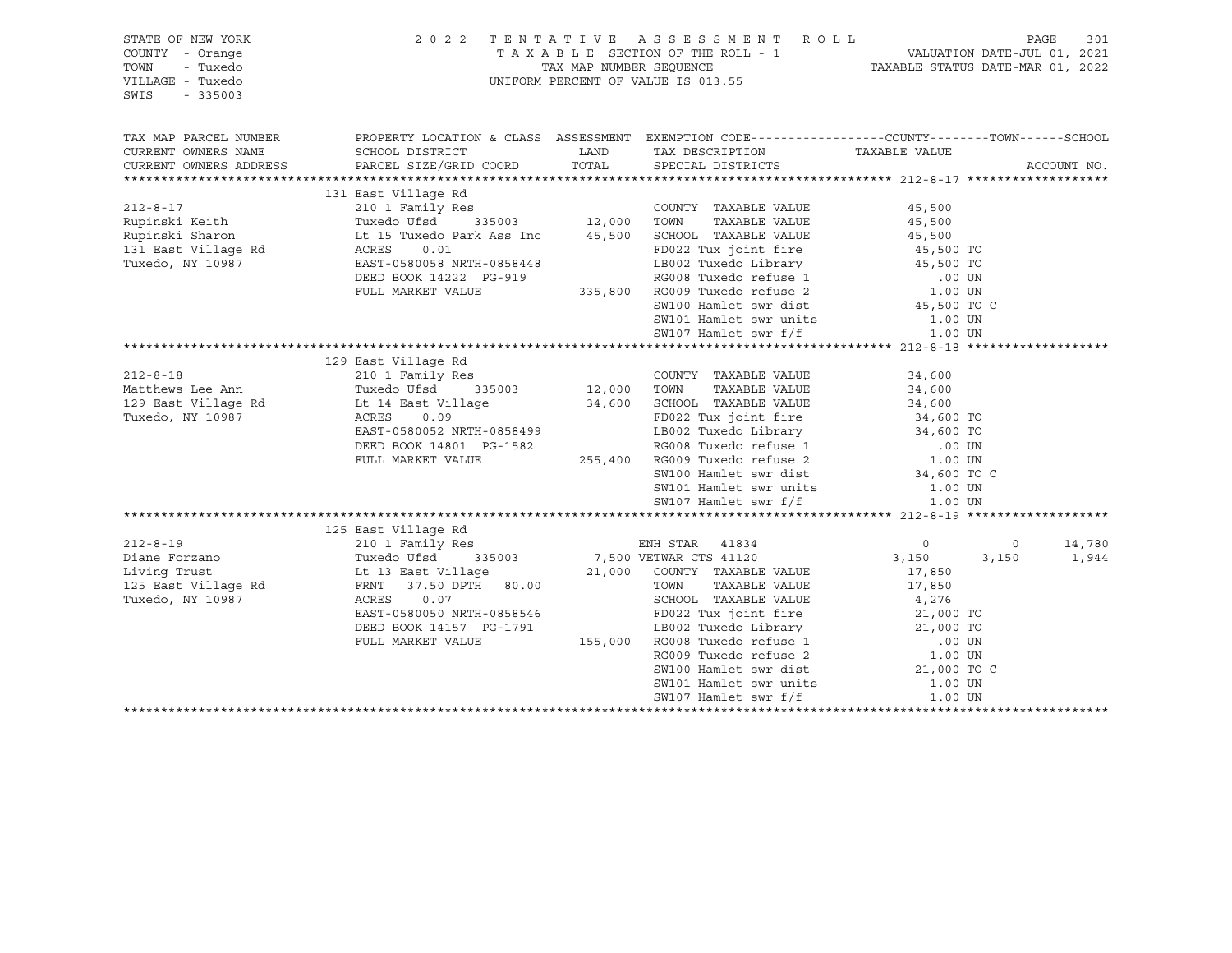| TAX MAP PARCEL NUMBER     PROPERTY LOCATION & CLASS ASSESSMENT EXEMPTION CODE----------------COUNTY-------TOWN------SCHOOL PISTRICT     TAND   TAND   TAND   TAND   TAND   TAND   TAND   TAND   TAND   TAND   TAND   TAND   TA<br>ACCOUNT NO.<br>CURRENT OWNERS ADDRESS<br>77 East Village Rd<br>210 1 Family Res<br>210 1 Family Res<br>210 1 Family Res<br>210 1 Family Res<br>216 210 1 Family Res<br>216 216 216 2016 216 216 216 216 216 216 216 216 217,500<br>216 217,500<br>216 217,500<br>217,500 2016 21882 PG-10<br>22 East Pl |
|-------------------------------------------------------------------------------------------------------------------------------------------------------------------------------------------------------------------------------------------------------------------------------------------------------------------------------------------------------------------------------------------------------------------------------------------------------------------------------------------------------------------------------------------|
|                                                                                                                                                                                                                                                                                                                                                                                                                                                                                                                                           |
|                                                                                                                                                                                                                                                                                                                                                                                                                                                                                                                                           |
|                                                                                                                                                                                                                                                                                                                                                                                                                                                                                                                                           |
|                                                                                                                                                                                                                                                                                                                                                                                                                                                                                                                                           |
|                                                                                                                                                                                                                                                                                                                                                                                                                                                                                                                                           |
|                                                                                                                                                                                                                                                                                                                                                                                                                                                                                                                                           |
|                                                                                                                                                                                                                                                                                                                                                                                                                                                                                                                                           |
|                                                                                                                                                                                                                                                                                                                                                                                                                                                                                                                                           |
|                                                                                                                                                                                                                                                                                                                                                                                                                                                                                                                                           |
|                                                                                                                                                                                                                                                                                                                                                                                                                                                                                                                                           |
|                                                                                                                                                                                                                                                                                                                                                                                                                                                                                                                                           |
|                                                                                                                                                                                                                                                                                                                                                                                                                                                                                                                                           |
|                                                                                                                                                                                                                                                                                                                                                                                                                                                                                                                                           |
|                                                                                                                                                                                                                                                                                                                                                                                                                                                                                                                                           |
|                                                                                                                                                                                                                                                                                                                                                                                                                                                                                                                                           |
|                                                                                                                                                                                                                                                                                                                                                                                                                                                                                                                                           |
|                                                                                                                                                                                                                                                                                                                                                                                                                                                                                                                                           |
|                                                                                                                                                                                                                                                                                                                                                                                                                                                                                                                                           |
|                                                                                                                                                                                                                                                                                                                                                                                                                                                                                                                                           |
|                                                                                                                                                                                                                                                                                                                                                                                                                                                                                                                                           |
|                                                                                                                                                                                                                                                                                                                                                                                                                                                                                                                                           |
|                                                                                                                                                                                                                                                                                                                                                                                                                                                                                                                                           |
| 20 East Pl                                                                                                                                                                                                                                                                                                                                                                                                                                                                                                                                |
| $\overline{0}$<br>$\circ$<br>5,920                                                                                                                                                                                                                                                                                                                                                                                                                                                                                                        |
|                                                                                                                                                                                                                                                                                                                                                                                                                                                                                                                                           |
|                                                                                                                                                                                                                                                                                                                                                                                                                                                                                                                                           |
|                                                                                                                                                                                                                                                                                                                                                                                                                                                                                                                                           |
|                                                                                                                                                                                                                                                                                                                                                                                                                                                                                                                                           |
|                                                                                                                                                                                                                                                                                                                                                                                                                                                                                                                                           |
|                                                                                                                                                                                                                                                                                                                                                                                                                                                                                                                                           |
| ${20\hskip-2.0mm} \begin{tabular}{lcccccc} 212-9-3 & 20&\text{East} & \text{PL} & \text{BAS STAR} & 41854 & 0 \\ & 210&1 &\text{Family Res} & 13,300 & \text{COUNTY} & \text{TAXABLE VALUE} & 40,400 \\ \text{Warningha Marie} & \text{Lts 64 50A Tuxedo Park} & 40,400 & \text{TOWN} & \text{TAXABLE VALUE} & 40,400 \\ & \text{Rarnisha Marie} & \text{EBS T-T-0580116 NRTH-0859722} & 40,400 & \text{SCHO$                                                                                                                             |
|                                                                                                                                                                                                                                                                                                                                                                                                                                                                                                                                           |
| 14 East Pl                                                                                                                                                                                                                                                                                                                                                                                                                                                                                                                                |
|                                                                                                                                                                                                                                                                                                                                                                                                                                                                                                                                           |
|                                                                                                                                                                                                                                                                                                                                                                                                                                                                                                                                           |
|                                                                                                                                                                                                                                                                                                                                                                                                                                                                                                                                           |
|                                                                                                                                                                                                                                                                                                                                                                                                                                                                                                                                           |
|                                                                                                                                                                                                                                                                                                                                                                                                                                                                                                                                           |
|                                                                                                                                                                                                                                                                                                                                                                                                                                                                                                                                           |
|                                                                                                                                                                                                                                                                                                                                                                                                                                                                                                                                           |
|                                                                                                                                                                                                                                                                                                                                                                                                                                                                                                                                           |
|                                                                                                                                                                                                                                                                                                                                                                                                                                                                                                                                           |
|                                                                                                                                                                                                                                                                                                                                                                                                                                                                                                                                           |
|                                                                                                                                                                                                                                                                                                                                                                                                                                                                                                                                           |
| $\begin{tabular}{l c c c c c} \hline \texttt{14} & \texttt{East} & \texttt{14} & \texttt{East} & \texttt{14} & \texttt{04} & \texttt{04} & \texttt{04} & \texttt{04} & \texttt{04} & \texttt{04} & \texttt{04} & \texttt{04} & \texttt{04} & \texttt{04} & \texttt{04} & \texttt{04} & \texttt{04} & \texttt{04} & \texttt{04} & \texttt{04} & \texttt{04} & \texttt{04} & \texttt{04} & \texttt{04} & \$<br>******************************                                                                                               |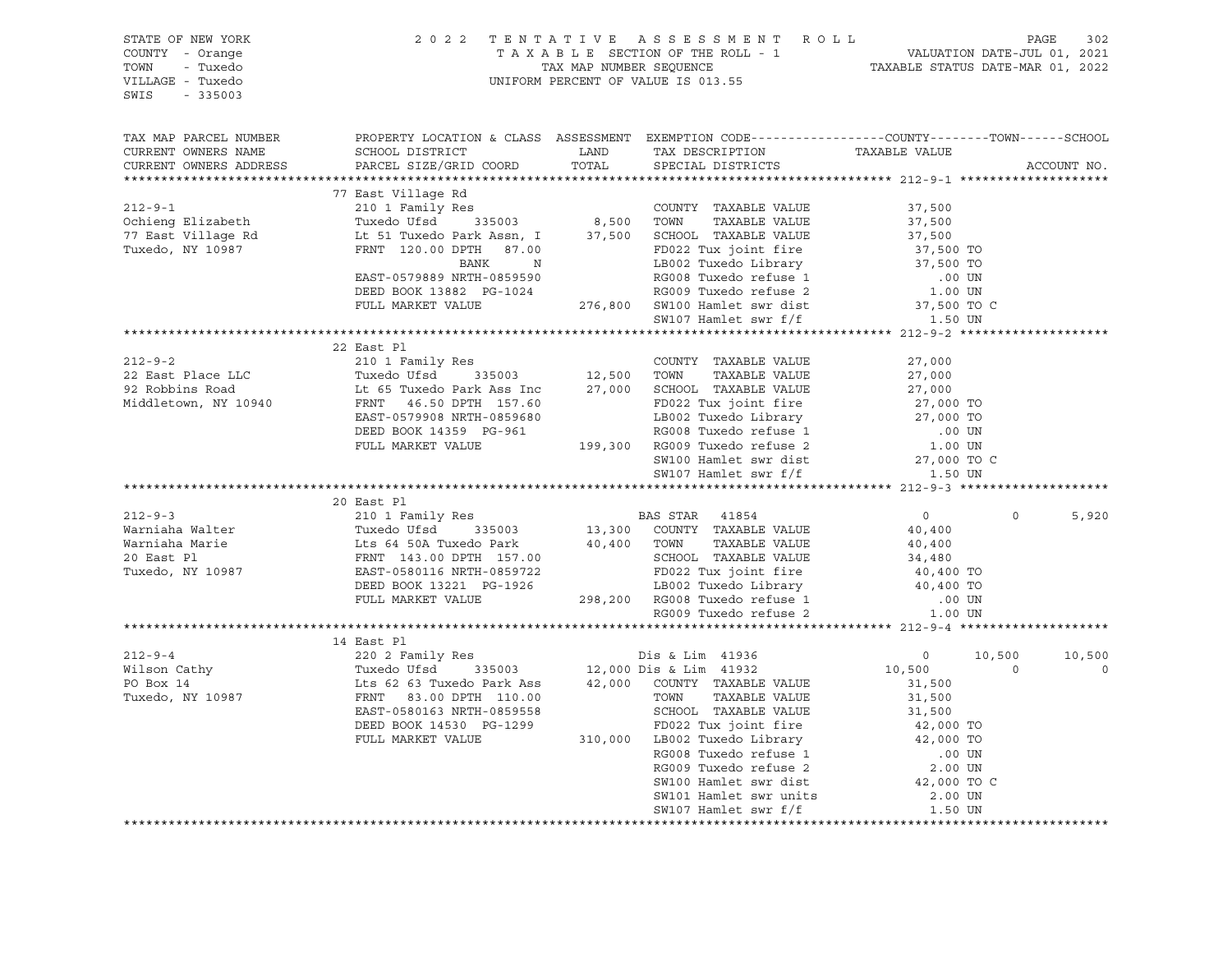| STATE OF NEW YORK<br>COUNTY - Orange<br>- Tuxedo<br>TOWN<br>VILLAGE - Tuxedo<br>SWIS<br>$-335003$                                                                                                                                      |                                                                                                                                                                                                                                                      | 2 0 2 2 TENTATIVE ASSESSMENT ROLL<br>TAXABLE SECTION OF THE ROLL - 1 VALUATION DATE-JUL 01, 2021<br>TAX MAP NUMBER SEQUENCE TAXABLE STATUS DATE-MAR 01, 2022<br>UNIFORM PERCENT OF VALUE IS 013.55 |         |          |             |
|----------------------------------------------------------------------------------------------------------------------------------------------------------------------------------------------------------------------------------------|------------------------------------------------------------------------------------------------------------------------------------------------------------------------------------------------------------------------------------------------------|----------------------------------------------------------------------------------------------------------------------------------------------------------------------------------------------------|---------|----------|-------------|
| TAX MAP PARCEL NUMBER                                                                                                                                                                                                                  | PROPERTY LOCATION & CLASS ASSESSMENT EXEMPTION CODE----------------COUNTY-------TOWN------SCHOOL                                                                                                                                                     |                                                                                                                                                                                                    |         |          |             |
| CURRENT OWNERS NAME                                                                                                                                                                                                                    | SCHOOL DISTRICT                                                                                                                                                                                                                                      | LAND TAX DESCRIPTION TAXABLE VALUE                                                                                                                                                                 |         |          |             |
| CURRENT OWNERS ADDRESS                                                                                                                                                                                                                 | PARCEL SIZE/GRID COORD TOTAL SPECIAL DISTRICTS                                                                                                                                                                                                       |                                                                                                                                                                                                    |         |          | ACCOUNT NO. |
|                                                                                                                                                                                                                                        | 10 East Pl                                                                                                                                                                                                                                           |                                                                                                                                                                                                    |         |          |             |
|                                                                                                                                                                                                                                        |                                                                                                                                                                                                                                                      |                                                                                                                                                                                                    |         | $\Omega$ | 5,920       |
|                                                                                                                                                                                                                                        |                                                                                                                                                                                                                                                      |                                                                                                                                                                                                    |         |          |             |
|                                                                                                                                                                                                                                        |                                                                                                                                                                                                                                                      |                                                                                                                                                                                                    |         |          |             |
|                                                                                                                                                                                                                                        | EXERES 0.14<br>EAST-0580178 NRTH-0859441<br>DEED BOOK 15049 PG-960<br>FULL MARKET VALUE<br>FULL MARKET VALUE<br>PULL MARKET VALUE<br>PULL MARKET VALUE<br>PULL MARKET VALUE<br>PULL MARKET VALUE<br>PULL MARKET VALUE<br>PULL MARKET VALUE<br>PULL M |                                                                                                                                                                                                    |         |          |             |
|                                                                                                                                                                                                                                        |                                                                                                                                                                                                                                                      |                                                                                                                                                                                                    |         |          |             |
|                                                                                                                                                                                                                                        |                                                                                                                                                                                                                                                      |                                                                                                                                                                                                    |         |          |             |
|                                                                                                                                                                                                                                        |                                                                                                                                                                                                                                                      |                                                                                                                                                                                                    |         |          |             |
|                                                                                                                                                                                                                                        |                                                                                                                                                                                                                                                      |                                                                                                                                                                                                    |         |          |             |
|                                                                                                                                                                                                                                        |                                                                                                                                                                                                                                                      |                                                                                                                                                                                                    |         |          |             |
|                                                                                                                                                                                                                                        |                                                                                                                                                                                                                                                      |                                                                                                                                                                                                    |         |          |             |
|                                                                                                                                                                                                                                        |                                                                                                                                                                                                                                                      |                                                                                                                                                                                                    |         |          |             |
|                                                                                                                                                                                                                                        |                                                                                                                                                                                                                                                      |                                                                                                                                                                                                    |         |          |             |
|                                                                                                                                                                                                                                        |                                                                                                                                                                                                                                                      |                                                                                                                                                                                                    |         | $\circ$  | 5,920       |
|                                                                                                                                                                                                                                        |                                                                                                                                                                                                                                                      |                                                                                                                                                                                                    |         |          |             |
|                                                                                                                                                                                                                                        |                                                                                                                                                                                                                                                      |                                                                                                                                                                                                    |         |          |             |
|                                                                                                                                                                                                                                        |                                                                                                                                                                                                                                                      |                                                                                                                                                                                                    |         |          |             |
|                                                                                                                                                                                                                                        |                                                                                                                                                                                                                                                      |                                                                                                                                                                                                    |         |          |             |
|                                                                                                                                                                                                                                        |                                                                                                                                                                                                                                                      |                                                                                                                                                                                                    |         |          |             |
|                                                                                                                                                                                                                                        |                                                                                                                                                                                                                                                      |                                                                                                                                                                                                    |         |          |             |
|                                                                                                                                                                                                                                        |                                                                                                                                                                                                                                                      |                                                                                                                                                                                                    |         |          |             |
|                                                                                                                                                                                                                                        |                                                                                                                                                                                                                                                      |                                                                                                                                                                                                    |         |          |             |
|                                                                                                                                                                                                                                        |                                                                                                                                                                                                                                                      |                                                                                                                                                                                                    |         |          |             |
|                                                                                                                                                                                                                                        |                                                                                                                                                                                                                                                      |                                                                                                                                                                                                    |         |          |             |
|                                                                                                                                                                                                                                        |                                                                                                                                                                                                                                                      |                                                                                                                                                                                                    |         |          |             |
|                                                                                                                                                                                                                                        |                                                                                                                                                                                                                                                      |                                                                                                                                                                                                    |         |          |             |
|                                                                                                                                                                                                                                        |                                                                                                                                                                                                                                                      |                                                                                                                                                                                                    |         |          |             |
|                                                                                                                                                                                                                                        |                                                                                                                                                                                                                                                      |                                                                                                                                                                                                    |         |          |             |
|                                                                                                                                                                                                                                        |                                                                                                                                                                                                                                                      |                                                                                                                                                                                                    |         |          |             |
|                                                                                                                                                                                                                                        |                                                                                                                                                                                                                                                      |                                                                                                                                                                                                    |         |          |             |
|                                                                                                                                                                                                                                        |                                                                                                                                                                                                                                                      |                                                                                                                                                                                                    |         |          |             |
|                                                                                                                                                                                                                                        |                                                                                                                                                                                                                                                      |                                                                                                                                                                                                    |         |          |             |
| 37,500 6 East P1 Tuxedo (1913)<br>212-9-6 210 1 Family Res<br>Daven Gary Michael II Tuxedo Ufsd 335003 12,500 TOWN TAXABLE VALUE 37,500<br>Daven Katie Eileen Lt 45A East Village 37,500 SCHOOL TAXABLE VALUE 37,500<br>6 East P1 FRNT |                                                                                                                                                                                                                                                      |                                                                                                                                                                                                    |         |          |             |
|                                                                                                                                                                                                                                        |                                                                                                                                                                                                                                                      | SW101 Hamlet swr units 1.00 UN                                                                                                                                                                     |         |          |             |
|                                                                                                                                                                                                                                        |                                                                                                                                                                                                                                                      | SW107 Hamlet swr f/f                                                                                                                                                                               | 1.50 UN |          |             |
|                                                                                                                                                                                                                                        |                                                                                                                                                                                                                                                      |                                                                                                                                                                                                    |         |          |             |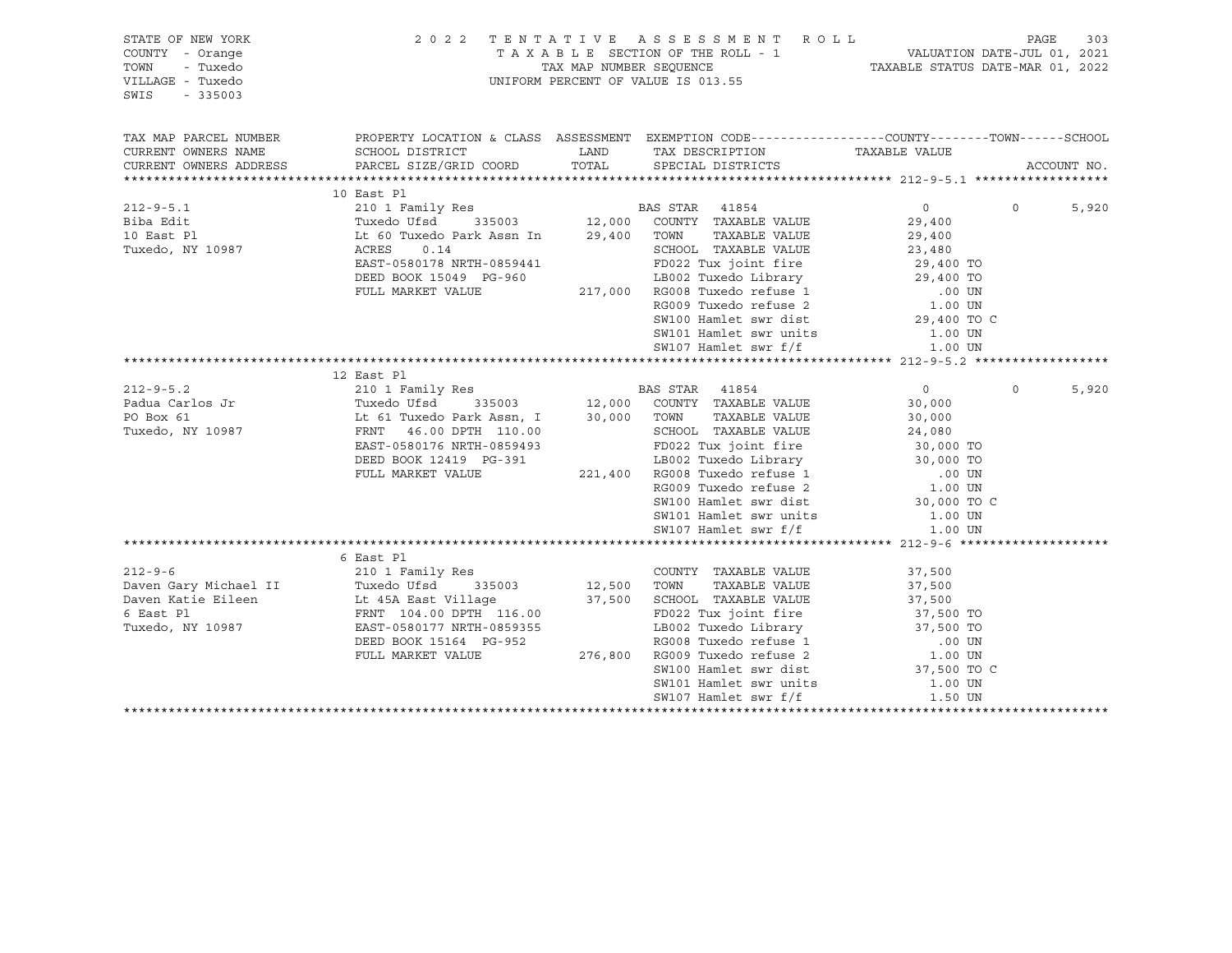| STATE OF NEW YORK<br>COUNTY - Orange<br>TOWN<br>- Tuxedo |                           |             | 2022 TENTATIVE ASSESSMENT ROLL                                                                   |                   | PAGE     | 304         |
|----------------------------------------------------------|---------------------------|-------------|--------------------------------------------------------------------------------------------------|-------------------|----------|-------------|
| VILLAGE - Tuxedo<br>SWIS<br>$-335003$                    |                           |             | UNIFORM PERCENT OF VALUE IS 013.55                                                               |                   |          |             |
| TAX MAP PARCEL NUMBER                                    |                           |             | PROPERTY LOCATION & CLASS ASSESSMENT EXEMPTION CODE----------------COUNTY-------TOWN------SCHOOL |                   |          |             |
| CURRENT OWNERS NAME                                      | SCHOOL DISTRICT           | LAND        | TAX DESCRIPTION TAXABLE VALUE                                                                    |                   |          |             |
| CURRENT OWNERS ADDRESS                                   | PARCEL SIZE/GRID COORD    | TOTAL       | SPECIAL DISTRICTS                                                                                |                   |          | ACCOUNT NO. |
|                                                          |                           |             |                                                                                                  |                   |          |             |
|                                                          | 2 East Pl                 |             |                                                                                                  |                   |          |             |
| $212 - 9 - 7.1$                                          | 210 1 Family Res          |             | BAS STAR 41854                                                                                   | $\overline{0}$    | $\Omega$ | 5,920       |
| Posta Donna                                              | Tuxedo Ufsd<br>335003     |             | 19,600 COUNTY TAXABLE VALUE                                                                      | 46,000            |          |             |
| Posta Vittorio                                           | Pt Lt 43A East Village    | 46,000 TOWN | TAXABLE VALUE                                                                                    | 46,000            |          |             |
| PO Box 124                                               | FRNT 115.00 DPTH 117.00   |             | SCHOOL TAXABLE VALUE                                                                             | 40,080            |          |             |
| Tuxedo, NY 10987                                         | BANKC080006               |             | FD022 Tux joint fire                                                                             | 46,000 TO         |          |             |
|                                                          | EAST-0580193 NRTH-0859274 |             | LB002 Tuxedo Library                                                                             | 46,000 TO         |          |             |
|                                                          | DEED BOOK 6209 PG-137     |             | RG008 Tuxedo refuse 1                                                                            | .00 UN<br>1.00 UN |          |             |
|                                                          | FULL MARKET VALUE         |             | 339,500 RG009 Tuxedo refuse 2                                                                    |                   |          |             |
|                                                          |                           |             | SW100 Hamlet swr dist<br>SW101 Hamlet swr units                                                  | 46,000 TO C       |          |             |
|                                                          |                           |             |                                                                                                  | 1.00 UN           |          |             |
|                                                          |                           |             | SW107 Hamlet swr f/f                                                                             | 1.00 UN           |          |             |
|                                                          | 206 East Village Rd       |             |                                                                                                  |                   |          |             |
| $212 - 9 - 9$                                            | 210 1 Family Res          |             | ENH STAR 41834                                                                                   | $0 \qquad \qquad$ | $\Omega$ | 14,780      |
| Marsh Robert                                             | Tuxedo Ufsd<br>335003     |             |                                                                                                  | 36,000            |          |             |
| Marsh Marie Ann                                          | Lts 38A 40A + 42A East Vi | 36,000 TOWN | 11,500 COUNTY TAXABLE VALUE<br>36,000 TOWN TAXABLE VALUE<br>TAXABLE VALUE                        | 36,000            |          |             |
| PO Box 623                                               | FRNT 291.00 DPTH 125.00   |             | SCHOOL TAXABLE VALUE                                                                             | 21,220            |          |             |
| Tuxedo, NY 10987                                         | BANK0160490               |             | FD022 Tux joint fire                                                                             | 36,000 TO         |          |             |
|                                                          | EAST-0580232 NRTH-0859055 |             | LB002 Tuxedo Library                                                                             | 36,000 TO         |          |             |
|                                                          | DEED BOOK 2179 PG-00101   |             | RG008 Tuxedo refuse 1                                                                            | .00 UN            |          |             |
|                                                          | FULL MARKET VALUE         | 265,700     | RG009 Tuxedo refuse 2                                                                            | 1.00 UN           |          |             |
|                                                          |                           |             | SW100 Hamlet swr dist                                                                            | 36,000 TO C       |          |             |
|                                                          |                           |             |                                                                                                  | 1.00 UN           |          |             |
|                                                          |                           |             | SW101 Hamlet swr units<br>SW107 Hamlet swr f/f                                                   | 2.00 UN           |          |             |
|                                                          |                           |             |                                                                                                  |                   |          |             |
|                                                          | 194 East Village Rd       |             |                                                                                                  |                   |          |             |
| $212 - 9 - 10$                                           | 210 1 Family Res          |             | BAS STAR 41854                                                                                   | $\circ$           | $\Omega$ | 5,920       |
| Sandak John P                                            | Tuxedo Ufsd<br>335003     | 11,000      | COUNTY TAXABLE VALUE                                                                             | 33,400            |          |             |
| Gastrich Cathy G                                         | Lt 37A + Pt Lt 36A East V | 33,400      | TAXABLE VALUE<br>TOWN                                                                            | 33,400            |          |             |
| PO Box 563                                               | FRNT 127.00 DPTH 125.00   |             | SCHOOL TAXABLE VALUE                                                                             | 27,480            |          |             |
| Tuxedo, NY 10987                                         | EAST-0580249 NRTH-0858832 |             | FD022 Tux joint fire                                                                             | 33,400 TO         |          |             |
|                                                          | DEED BOOK 11720 PG-19     |             | LB002 Tuxedo Library                                                                             | 33,400 TO         |          |             |
|                                                          | FULL MARKET VALUE         | 246,500     | RG008 Tuxedo refuse 1                                                                            | .00 UN            |          |             |
|                                                          |                           |             | RG009 Tuxedo refuse 2                                                                            | 1.00 UN           |          |             |
|                                                          |                           |             | SW100 Hamlet swr dist                                                                            | 33,400 TO C       |          |             |
|                                                          |                           |             | SW101 Hamlet swr units                                                                           | 1.00 UN           |          |             |
|                                                          |                           |             | SW107 Hamlet swr f/f                                                                             | 1.50 UN           |          |             |
|                                                          |                           |             |                                                                                                  |                   |          |             |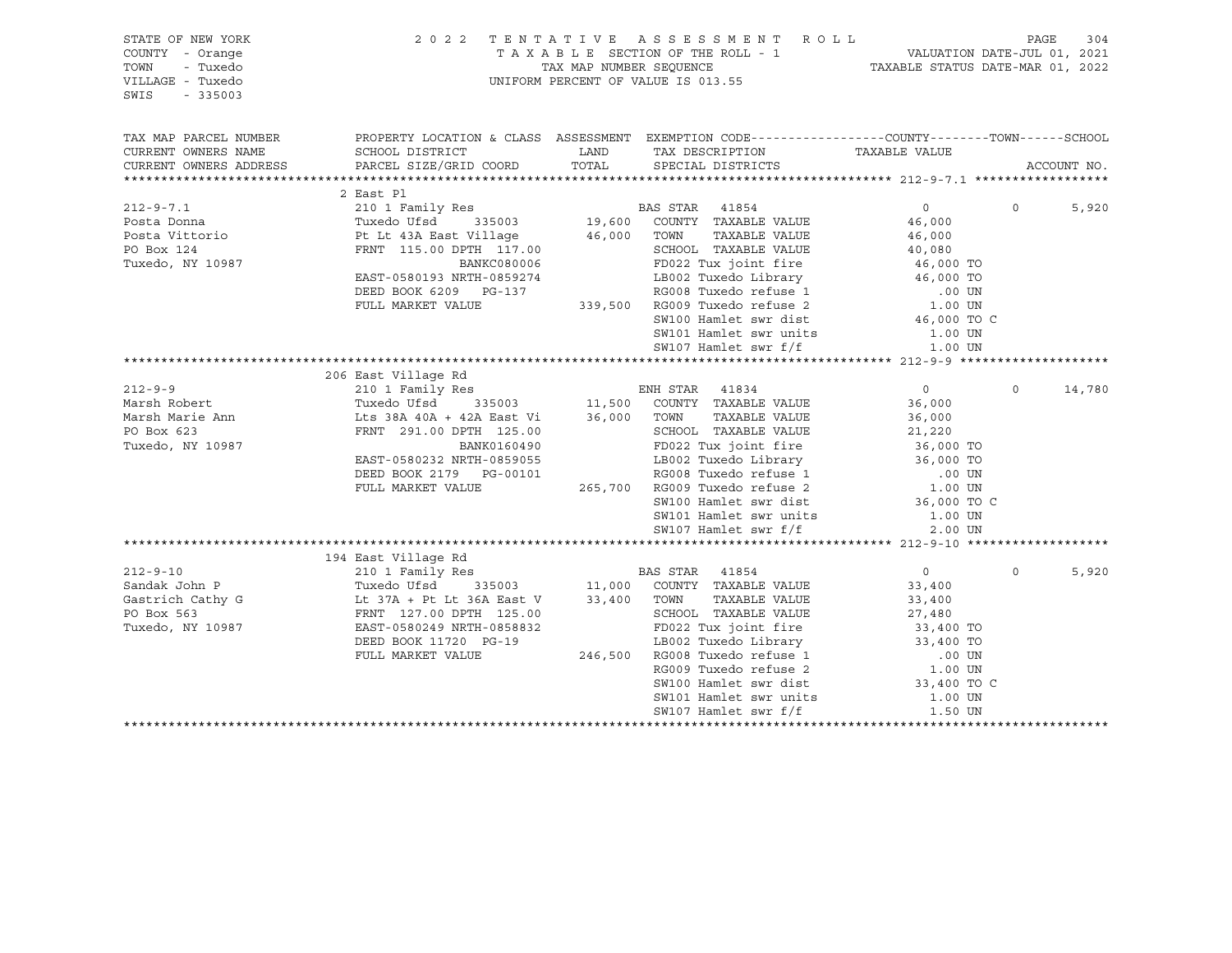| STATE OF NEW YORK<br>COUNTY - Orange<br>TOWN - Tuxedo<br>VILLAGE - Tuxedo<br>$-335003$<br>SWIS                                                                                                                                                                                                                                                                                                                                                                                                |                     | 2022 TENTATIVE ASSESSMENT ROLL PAGE 305<br>TAXABLE SECTION OF THE ROLL - 1 VALUATION DATE-JUL 01, 2021<br>TAX MAP NUMBER SEQUENCE TAXABLE STATUS DATE-MAR 01, 2022<br>UNIFORM PERCENT OF VALUE IS 013.55 |                                                                                                                                          |
|-----------------------------------------------------------------------------------------------------------------------------------------------------------------------------------------------------------------------------------------------------------------------------------------------------------------------------------------------------------------------------------------------------------------------------------------------------------------------------------------------|---------------------|----------------------------------------------------------------------------------------------------------------------------------------------------------------------------------------------------------|------------------------------------------------------------------------------------------------------------------------------------------|
| CURRENT OWNERS NAME<br>CURRENT OWNERS NAME SCHOOL DISTRICT LAND TAX DESCRIPTION TAXABLE VALUE<br>CURRENT OWNERS ADDRESS PARCEL SIZE/GRID COORD TOTAL SPECIAL DISTRICTS                                                                                                                                                                                                                                                                                                                        |                     |                                                                                                                                                                                                          | TAX MAP PARCEL NUMBER THE PROPERTY LOCATION & CLASS ASSESSMENT EXEMPTION CODE--------------COUNTY--------TOWN------SCHOOL<br>ACCOUNT NO. |
|                                                                                                                                                                                                                                                                                                                                                                                                                                                                                               |                     |                                                                                                                                                                                                          |                                                                                                                                          |
|                                                                                                                                                                                                                                                                                                                                                                                                                                                                                               |                     |                                                                                                                                                                                                          |                                                                                                                                          |
|                                                                                                                                                                                                                                                                                                                                                                                                                                                                                               | 180 East Village Rd |                                                                                                                                                                                                          |                                                                                                                                          |
|                                                                                                                                                                                                                                                                                                                                                                                                                                                                                               |                     |                                                                                                                                                                                                          |                                                                                                                                          |
| ${\small \begin{tabular}{lcccc} \textbf{212-9--14} & \textbf{East Rd} & \textbf{311 Res vac land} \\ \textbf{212-9--14} & \textbf{311 Res vac land} \\ \textbf{169 East Village Rd} & \textbf{Cut 28A East Village} & \textbf{500} & \textbf{T0WN} & \textbf{TAXABLE VALUE} \\ \textbf{169 East Village Rd} & \textbf{Text Red Data} & \textbf{141 age} & \textbf{500} & \textbf{SCHOOL TAXABLE VALUE} & \textbf{500} \\ \textbf{171} & \textbf{Text Red Data} & \textbf{171} & \textbf{172}$ | East Rd             |                                                                                                                                                                                                          |                                                                                                                                          |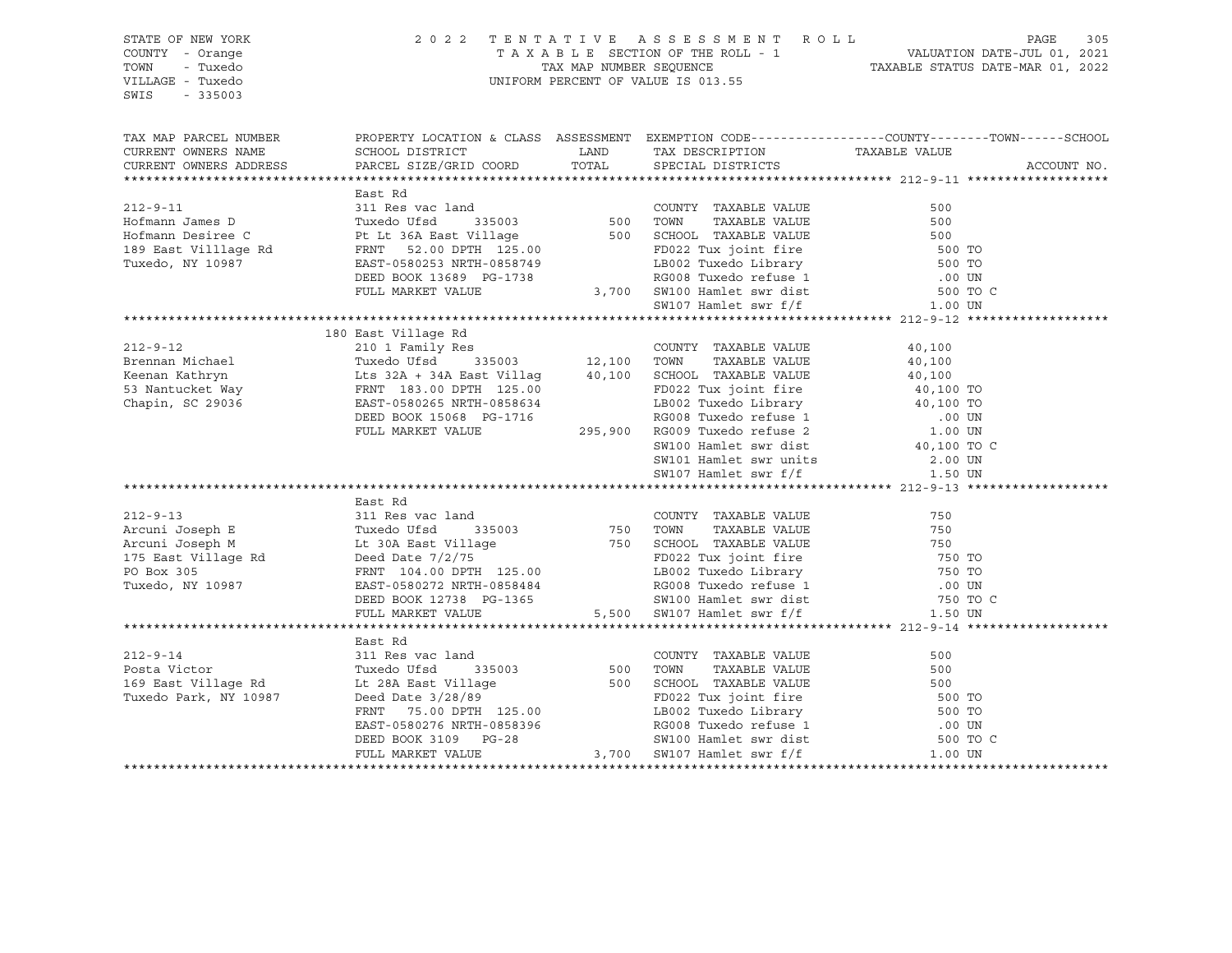| STATE OF NEW YORK<br>COUNTY - Orange<br>TOWN - Tuxedo<br>VILLAGE - Tuxedo<br>SWIS - 335003                                                                                                                                                                                                                                                                                                         |         | 2022 TENTATIVE ASSESSMENT ROLL PAGE 306<br>TAXABLE SECTION OF THE ROLL - 1 VALUATION DATE-JUL 01, 2021<br>TAX MAP NUMBER SEQUENCE TAXABLE STATUS DATE-MAR 01, 2022<br>UNIFORM PERCENT OF VALUE IS 013.55 |  |             |  |  |
|----------------------------------------------------------------------------------------------------------------------------------------------------------------------------------------------------------------------------------------------------------------------------------------------------------------------------------------------------------------------------------------------------|---------|----------------------------------------------------------------------------------------------------------------------------------------------------------------------------------------------------------|--|-------------|--|--|
| TAX MAP PARCEL NUMBER BOOPERTY LOCATION & CLASS ASSESSMENT EXEMPTION CODE----------------COUNTY--------TOWN------SCHOOL CURRENT OWNERS NAME SCHOOL DISTRICT LAND TAX DESCRIPTION TAXABLE VALUE CURRENT OWNERS ADDRESS PARCEL S                                                                                                                                                                     |         |                                                                                                                                                                                                          |  | ACCOUNT NO. |  |  |
|                                                                                                                                                                                                                                                                                                                                                                                                    |         |                                                                                                                                                                                                          |  |             |  |  |
|                                                                                                                                                                                                                                                                                                                                                                                                    |         |                                                                                                                                                                                                          |  |             |  |  |
|                                                                                                                                                                                                                                                                                                                                                                                                    |         |                                                                                                                                                                                                          |  |             |  |  |
|                                                                                                                                                                                                                                                                                                                                                                                                    |         |                                                                                                                                                                                                          |  |             |  |  |
|                                                                                                                                                                                                                                                                                                                                                                                                    |         |                                                                                                                                                                                                          |  |             |  |  |
|                                                                                                                                                                                                                                                                                                                                                                                                    |         |                                                                                                                                                                                                          |  |             |  |  |
|                                                                                                                                                                                                                                                                                                                                                                                                    |         |                                                                                                                                                                                                          |  |             |  |  |
|                                                                                                                                                                                                                                                                                                                                                                                                    |         |                                                                                                                                                                                                          |  |             |  |  |
|                                                                                                                                                                                                                                                                                                                                                                                                    |         |                                                                                                                                                                                                          |  |             |  |  |
|                                                                                                                                                                                                                                                                                                                                                                                                    |         |                                                                                                                                                                                                          |  |             |  |  |
| 311 Res Restrict And Skerry William (1998)<br>212-9-15 311 Res vac land Skerry Nilliam Tuxedo Ufsd 335003 500 TOWN TAXABLE VALUE 500<br>Skerry Rosemary Lt 27ABLE VALUE 500 TOWN TAXABLE VALUE 500<br>PROX 359 FRNT 75.00 DFTH 125.0                                                                                                                                                               |         |                                                                                                                                                                                                          |  |             |  |  |
|                                                                                                                                                                                                                                                                                                                                                                                                    | East Rd |                                                                                                                                                                                                          |  |             |  |  |
|                                                                                                                                                                                                                                                                                                                                                                                                    |         |                                                                                                                                                                                                          |  |             |  |  |
|                                                                                                                                                                                                                                                                                                                                                                                                    |         |                                                                                                                                                                                                          |  |             |  |  |
|                                                                                                                                                                                                                                                                                                                                                                                                    |         |                                                                                                                                                                                                          |  |             |  |  |
|                                                                                                                                                                                                                                                                                                                                                                                                    |         |                                                                                                                                                                                                          |  |             |  |  |
|                                                                                                                                                                                                                                                                                                                                                                                                    |         |                                                                                                                                                                                                          |  |             |  |  |
|                                                                                                                                                                                                                                                                                                                                                                                                    |         |                                                                                                                                                                                                          |  |             |  |  |
|                                                                                                                                                                                                                                                                                                                                                                                                    |         |                                                                                                                                                                                                          |  |             |  |  |
| $\begin{tabular}{lcccccc} \bf 212-9-16 & \tt East~Rd & \tt COUNTY\_TAXABLE\ VALUE & \tt 500 \\ \tt Jenc~Wilbert & \tt TuxA2BLE~VALUE & \tt 500 \\ \tt Jenc~Anna~Z & \tt Lt~26A\ East~Village & \tt 500~SCHOOL\_TAXABLE\ VALUE & \tt 500 \\ \tt Particia~Iazzetti & \tt FRNT & \tt 75.00~DPTH~125.00 & \tt FDD022~Tux joint~fire & \tt 500~TO \\ \tt 5 Acoma~RA~\#3 & \tt EAST-0580286~NRTH-085824$ |         |                                                                                                                                                                                                          |  |             |  |  |
|                                                                                                                                                                                                                                                                                                                                                                                                    | East Rd |                                                                                                                                                                                                          |  |             |  |  |
|                                                                                                                                                                                                                                                                                                                                                                                                    |         |                                                                                                                                                                                                          |  |             |  |  |
|                                                                                                                                                                                                                                                                                                                                                                                                    |         |                                                                                                                                                                                                          |  |             |  |  |
|                                                                                                                                                                                                                                                                                                                                                                                                    |         |                                                                                                                                                                                                          |  |             |  |  |
|                                                                                                                                                                                                                                                                                                                                                                                                    |         |                                                                                                                                                                                                          |  |             |  |  |
|                                                                                                                                                                                                                                                                                                                                                                                                    |         |                                                                                                                                                                                                          |  |             |  |  |
|                                                                                                                                                                                                                                                                                                                                                                                                    |         |                                                                                                                                                                                                          |  |             |  |  |
|                                                                                                                                                                                                                                                                                                                                                                                                    |         |                                                                                                                                                                                                          |  |             |  |  |
|                                                                                                                                                                                                                                                                                                                                                                                                    |         |                                                                                                                                                                                                          |  |             |  |  |
|                                                                                                                                                                                                                                                                                                                                                                                                    |         |                                                                                                                                                                                                          |  |             |  |  |
|                                                                                                                                                                                                                                                                                                                                                                                                    |         |                                                                                                                                                                                                          |  |             |  |  |
|                                                                                                                                                                                                                                                                                                                                                                                                    |         |                                                                                                                                                                                                          |  |             |  |  |
|                                                                                                                                                                                                                                                                                                                                                                                                    |         |                                                                                                                                                                                                          |  |             |  |  |
|                                                                                                                                                                                                                                                                                                                                                                                                    |         |                                                                                                                                                                                                          |  |             |  |  |
|                                                                                                                                                                                                                                                                                                                                                                                                    |         |                                                                                                                                                                                                          |  |             |  |  |
|                                                                                                                                                                                                                                                                                                                                                                                                    |         |                                                                                                                                                                                                          |  |             |  |  |
|                                                                                                                                                                                                                                                                                                                                                                                                    |         |                                                                                                                                                                                                          |  |             |  |  |
|                                                                                                                                                                                                                                                                                                                                                                                                    |         |                                                                                                                                                                                                          |  |             |  |  |
|                                                                                                                                                                                                                                                                                                                                                                                                    |         |                                                                                                                                                                                                          |  |             |  |  |
|                                                                                                                                                                                                                                                                                                                                                                                                    |         |                                                                                                                                                                                                          |  |             |  |  |
|                                                                                                                                                                                                                                                                                                                                                                                                    |         |                                                                                                                                                                                                          |  |             |  |  |
|                                                                                                                                                                                                                                                                                                                                                                                                    |         |                                                                                                                                                                                                          |  |             |  |  |
|                                                                                                                                                                                                                                                                                                                                                                                                    |         |                                                                                                                                                                                                          |  |             |  |  |
|                                                                                                                                                                                                                                                                                                                                                                                                    |         |                                                                                                                                                                                                          |  |             |  |  |
|                                                                                                                                                                                                                                                                                                                                                                                                    |         |                                                                                                                                                                                                          |  |             |  |  |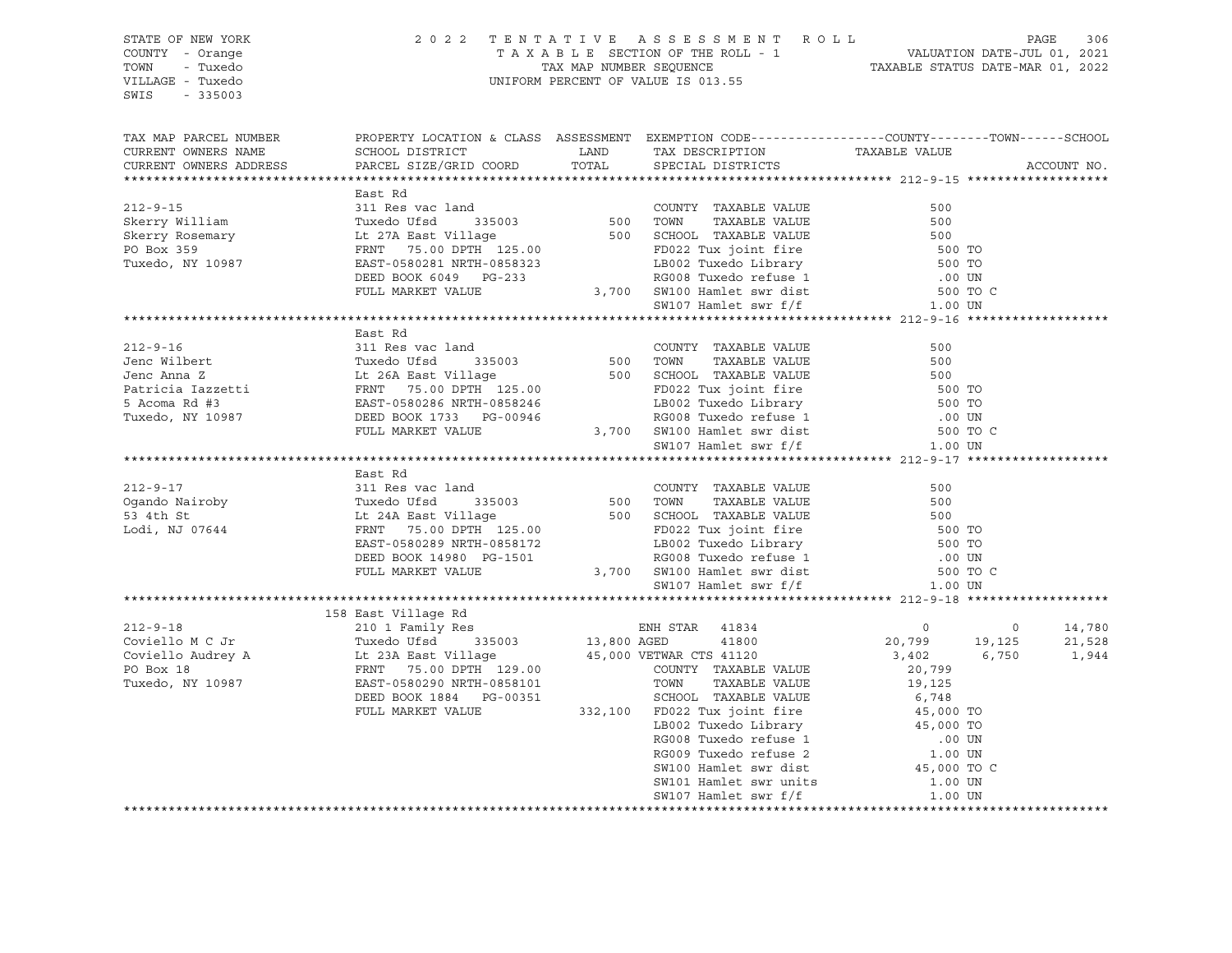| STATE OF NEW YORK |           | 2022 TENTATIVE ASSESSMENT ROLL     |  |                                  | PAGE            | 307 |
|-------------------|-----------|------------------------------------|--|----------------------------------|-----------------|-----|
| COUNTY - Orange   |           | TAXABLE SECTION OF THE ROLL - 1    |  | VALUATION DATE-JUL 01, 2021      |                 |     |
| TOWN              | - Tuxedo  | MAP SECTION - 212                  |  | TAXABLE STATUS DATE-MAR 01, 2022 |                 |     |
| VILLAGE - Tuxedo  |           | SUB-SECTION - 000                  |  |                                  | RPS150/V04/L015 |     |
| SWIS              | $-335003$ | UNIFORM PERCENT OF VALUE IS 013.55 |  | CURRENT DATE $4/25/2022$         |                 |     |

# \*\*\* S P E C I A L D I S T R I C T S U M M A R Y \*\*\*

|      |                      | TOTAL   | EXTENSION   | EXTENSION | AD VALOREM | EXEMPT | TAXABLE  |
|------|----------------------|---------|-------------|-----------|------------|--------|----------|
| CODE | DISTRICT NAME        | PARCELS | TYPE        | VALUE     | VALUE      | AMOUNT | VALUE    |
|      | RG009 Tuxedo refuse  |         | 95 UNITS    | 114.00    |            |        | 114.00   |
|      | FD022 Tux joint fire |         | 111 TOTAL   |           | 4044,095   |        | 4044,095 |
|      | LB002 Tuxedo Library |         | 111 TOTAL   |           | 4044,095   |        | 4044,095 |
|      | RG008 Tuxedo refuse  |         | 105 UNITS   |           |            |        |          |
|      | SW100 Hamlet swr dis |         | 110 TOTAL C |           | 4003,695   |        | 4003,695 |
|      | SW101 Hamlet swr uni |         | 96 UNITS    | 129.00    |            |        | 129.00   |
|      | SW107 Hamlet swr f/f |         | 110 UNITS   | 129.00    |            |        | 129.00   |

#### \*\*\* S C H O O L D I S T R I C T S U M M A R Y \*\*\*

| CODE   | DISTRICT NAME | TOTAL<br>PARCELS | ASSESSED<br>LAND | ASSESSED<br>TOTAL | <b>EXEMPT</b><br>AMOUNT | TOTAL<br>TAXABLE | <b>STAR</b><br>AMOUNT | STAR<br>TAXABLE |
|--------|---------------|------------------|------------------|-------------------|-------------------------|------------------|-----------------------|-----------------|
| 335003 | Tuxedo Ufsd   | 111              | 1355,200         | 4044,095          | 99,802                  | 3944,293         | 369,660               | 3574,633        |
|        | SUB-TOTAL     | 111              | 1355,200         | 4044,095          | 99,802                  | 3944,293         | 369,660               | 3574,633        |
|        | TOTAL         | 111              | 1355,200         | 4044,095          | 99,802                  | 3944,293         | 369,660               | 3574,633        |

## \*\*\* S Y S T E M C O D E S S U M M A R Y \*\*\*

#### NO SYSTEM EXEMPTIONS AT THIS LEVEL

#### \*\*\* E X E M P T I O N S U M M A R Y \*\*\*

| CODE  | DESCRIPTION | TOTAL<br>PARCELS | COUNTY | TOWN   | SCHOOL  |
|-------|-------------|------------------|--------|--------|---------|
| 41120 | VETWAR CTS  | 10               | 32,147 | 51,026 | 19,277  |
| 41130 | VETCOM CTS  |                  | 5,670  | 9,075  | 3,240   |
| 41140 | VETDIS CTS  |                  | 11,340 | 17,500 | 6,480   |
| 41800 | AGED        | 4                | 59,065 | 56,608 | 60,305  |
| 41834 | ENH STAR    | 17               |        |        | 251,260 |
| 41854 | BAS STAR    | 20               |        |        | 118,400 |
| 41932 | Dis & Lim   |                  | 10,500 |        |         |
| 41936 | Dis & Lim   |                  |        | 10,500 | 10,500  |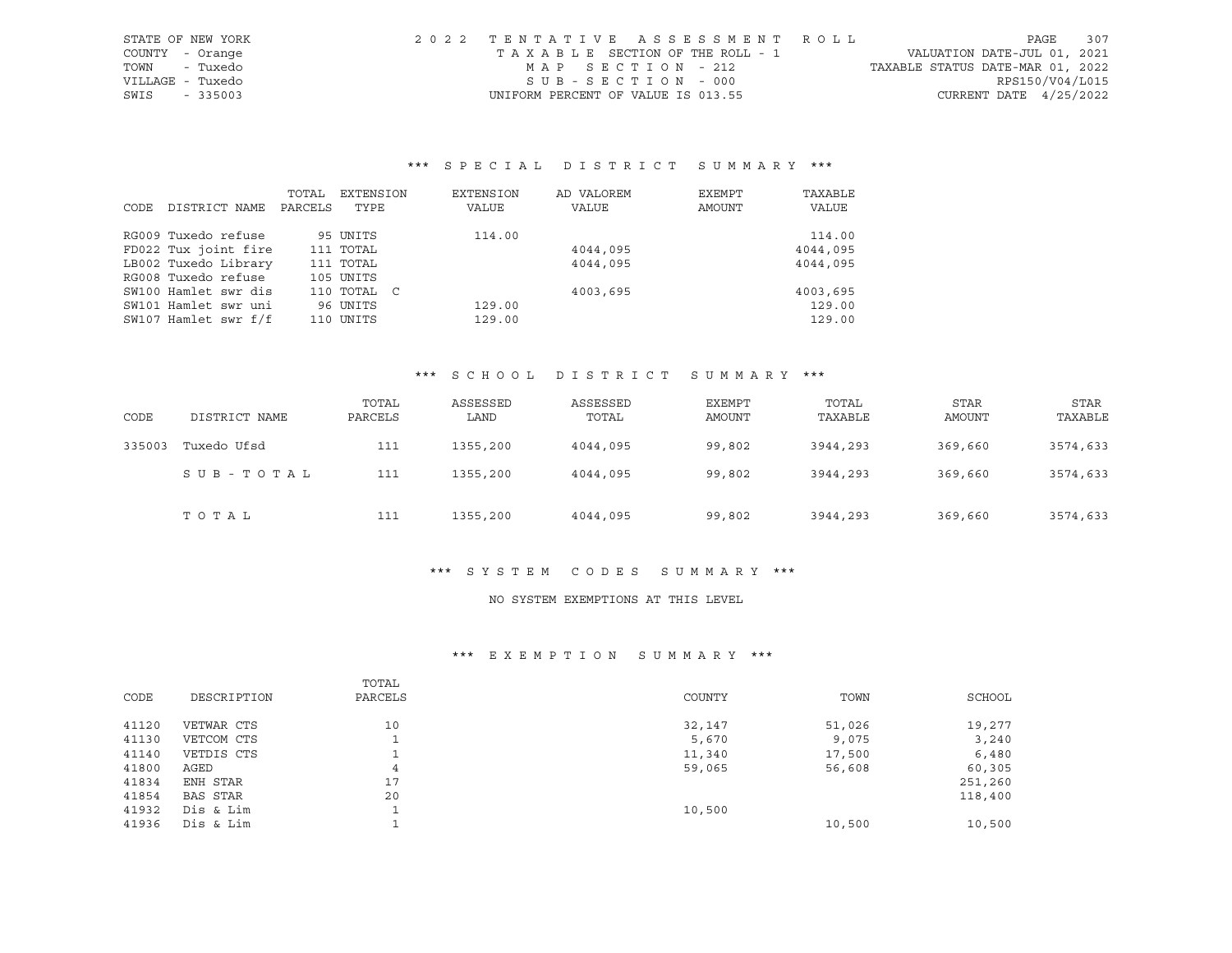| STATE OF NEW YORK |                                    | 2022 TENTATIVE ASSESSMENT ROLL        |                                  |                          | PAGE | 308 |
|-------------------|------------------------------------|---------------------------------------|----------------------------------|--------------------------|------|-----|
| COUNTY - Orange   |                                    | T A X A B L E SECTION OF THE ROLL - 1 | VALUATION DATE-JUL 01, 2021      |                          |      |     |
| TOWN - Tuxedo     | MAP SECTION - 212                  |                                       | TAXABLE STATUS DATE-MAR 01, 2022 |                          |      |     |
| VILLAGE - Tuxedo  | SUB-SECTION - 000                  |                                       |                                  | RPS150/V04/L015          |      |     |
| SWIS - 335003     | UNIFORM PERCENT OF VALUE IS 013.55 |                                       |                                  | CURRENT DATE $4/25/2022$ |      |     |

## \*\*\* E X E M P T I O N S U M M A R Y \*\*\*

| CODE | DESCRIPTION | TOTAL<br>PARCELS | COUNTY  | TOWN    | <b>SCHOOL</b> |
|------|-------------|------------------|---------|---------|---------------|
|      | TOTAL       | 55<br>$\sim$     | 118,722 | 144,709 | 469,462       |

### \*\*\* G R A N D T O T A L S \*\*\*

| ROLL |             | TOTAL   | ASSESSED | ASSESSED | TAXABLE  | TAXABLE  | TAXABLE  | <b>STAR</b> |
|------|-------------|---------|----------|----------|----------|----------|----------|-------------|
| SEC  | DESCRIPTION | PARCELS | LAND     | TOTAL    | COUNTY   | TOWN     | SCHOOL   | TAXABLE     |
|      |             |         |          |          |          |          |          |             |
|      | TAXABLE     | ᆂᆂ      | 1355,200 | 4044,095 | 3925,373 | 3899,386 | 3944,293 | 3574,633    |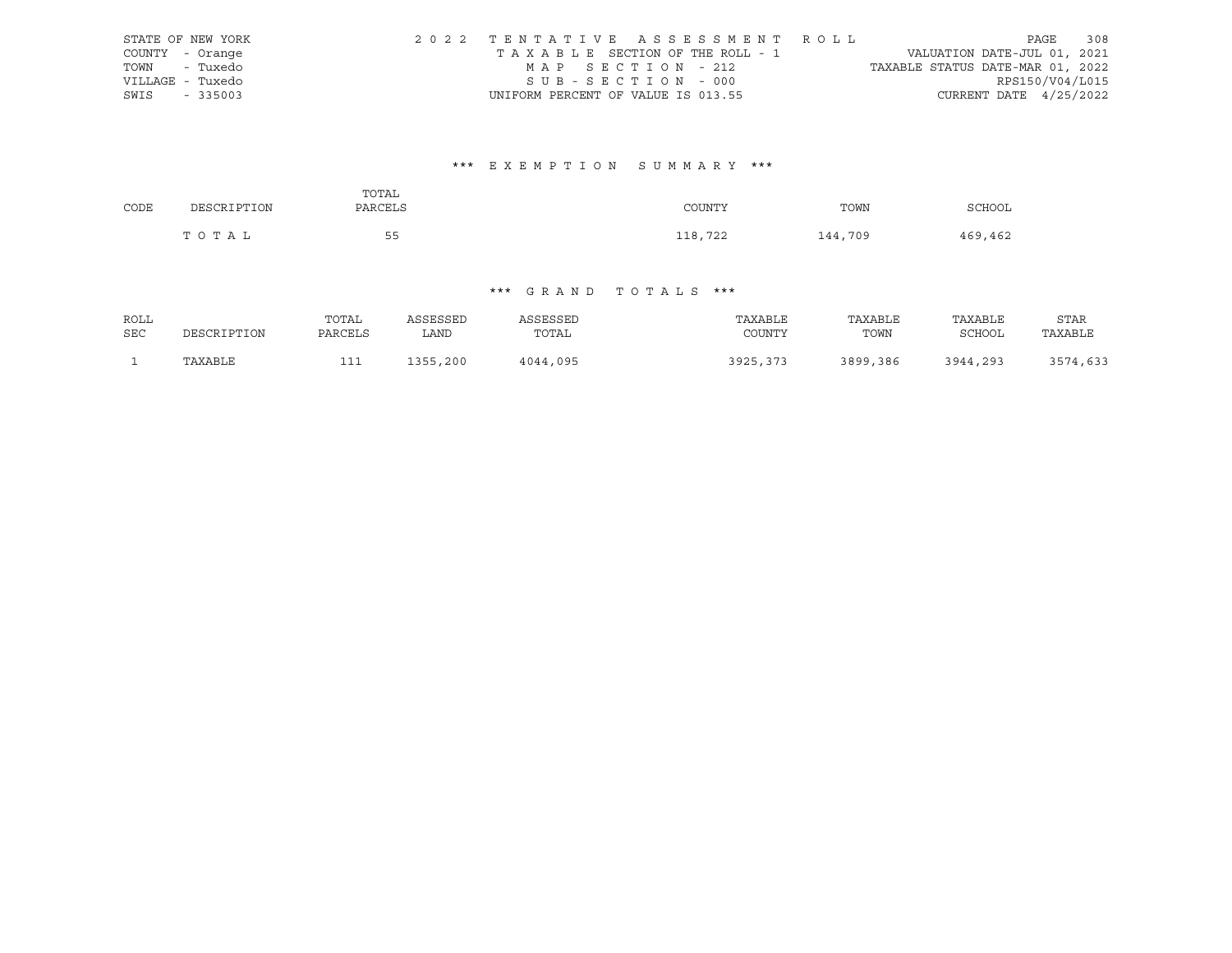| STATE OF NEW YORK<br>COUNTY - Orange<br>TOWN - Tuxedo<br>VILLAGE - Tuxedo                                                                                                                                                                                                                                                                                                                                                       |           | 2 0 2 2 TENTATIVE ASSESSMENT ROLL PAGE 309<br>TAXABLE SECTION OF THE ROLL - 1 VALUATION DATE-JUL 01, 2021<br>TAX MAP NUMBER SEQUENCE TAXABLE STATUS DATE-MAR 01, 2022<br>UNIFORM PERCENT OF VALUE IS 013.55 |         |                   |
|---------------------------------------------------------------------------------------------------------------------------------------------------------------------------------------------------------------------------------------------------------------------------------------------------------------------------------------------------------------------------------------------------------------------------------|-----------|-------------------------------------------------------------------------------------------------------------------------------------------------------------------------------------------------------------|---------|-------------------|
| SWIS<br>$-335003$                                                                                                                                                                                                                                                                                                                                                                                                               |           |                                                                                                                                                                                                             |         |                   |
|                                                                                                                                                                                                                                                                                                                                                                                                                                 |           |                                                                                                                                                                                                             |         |                   |
| TAX MAP PARCEL NUMBER THE PROPERTY LOCATION & CLASS ASSESSMENT EXEMPTION CODE---------------COUNTY--------TOWN------SCHOOL<br>CURRENT OWNERS NAME                                                                                                                                                                                                                                                                               |           |                                                                                                                                                                                                             |         |                   |
| CURRENT OWNERS ADDRESS                                                                                                                                                                                                                                                                                                                                                                                                          |           |                                                                                                                                                                                                             |         | ACCOUNT NO.       |
|                                                                                                                                                                                                                                                                                                                                                                                                                                 |           |                                                                                                                                                                                                             |         |                   |
| 213-1-1<br>Stevens Kimberlee 311 Res vac land<br>Stevens Kimberlee Tuxedo Ufsd 335003<br>ELEN A Mountain Road 5,000 TOWN TAXABLE VALUE 5,000<br>TUXedo Park, NY 10987 FRNT 125.00 DPTH 100.00<br>EAST-0577423 NRTH-0857090 EOD 27 Uxedo                                                                                                                                                                                         | Oak Place |                                                                                                                                                                                                             |         |                   |
|                                                                                                                                                                                                                                                                                                                                                                                                                                 |           |                                                                                                                                                                                                             |         |                   |
|                                                                                                                                                                                                                                                                                                                                                                                                                                 |           |                                                                                                                                                                                                             |         |                   |
|                                                                                                                                                                                                                                                                                                                                                                                                                                 |           |                                                                                                                                                                                                             |         |                   |
|                                                                                                                                                                                                                                                                                                                                                                                                                                 |           |                                                                                                                                                                                                             |         |                   |
|                                                                                                                                                                                                                                                                                                                                                                                                                                 |           |                                                                                                                                                                                                             |         |                   |
|                                                                                                                                                                                                                                                                                                                                                                                                                                 |           |                                                                                                                                                                                                             |         |                   |
|                                                                                                                                                                                                                                                                                                                                                                                                                                 |           |                                                                                                                                                                                                             |         |                   |
| $\begin{tabular}{lcccccc} \textbf{213--1-2} & & 3 & \text{Oak P1} & & & \text{DAS STAR} & 41854 \\ & & 210 & 1 & \text{Family Res} & & & \text{DAS STAR} & 41854 \\ \text{Hekl Joseph A} & & 210 & 1 & \text{Smallly Res} & & 15,400 & \text{COUNTY} & \text{TAXABLE VALUE} & & 49,500 \\ \text{Hekl Cecilia P} & & \text{TurC} & & 35003 & 15,400 & \text{COUNTY} & \text{TAXABLE VALUE} & & 49,500 \\ \text{3. Oak P1} & & &$ |           |                                                                                                                                                                                                             |         |                   |
|                                                                                                                                                                                                                                                                                                                                                                                                                                 |           |                                                                                                                                                                                                             |         |                   |
|                                                                                                                                                                                                                                                                                                                                                                                                                                 |           |                                                                                                                                                                                                             |         | $\Omega$<br>5,920 |
|                                                                                                                                                                                                                                                                                                                                                                                                                                 |           |                                                                                                                                                                                                             |         |                   |
|                                                                                                                                                                                                                                                                                                                                                                                                                                 |           |                                                                                                                                                                                                             |         |                   |
|                                                                                                                                                                                                                                                                                                                                                                                                                                 |           |                                                                                                                                                                                                             |         |                   |
|                                                                                                                                                                                                                                                                                                                                                                                                                                 |           |                                                                                                                                                                                                             |         |                   |
|                                                                                                                                                                                                                                                                                                                                                                                                                                 |           |                                                                                                                                                                                                             |         |                   |
|                                                                                                                                                                                                                                                                                                                                                                                                                                 |           |                                                                                                                                                                                                             |         |                   |
|                                                                                                                                                                                                                                                                                                                                                                                                                                 |           |                                                                                                                                                                                                             |         |                   |
|                                                                                                                                                                                                                                                                                                                                                                                                                                 |           |                                                                                                                                                                                                             |         |                   |
|                                                                                                                                                                                                                                                                                                                                                                                                                                 |           |                                                                                                                                                                                                             |         |                   |
|                                                                                                                                                                                                                                                                                                                                                                                                                                 |           |                                                                                                                                                                                                             |         |                   |
|                                                                                                                                                                                                                                                                                                                                                                                                                                 |           |                                                                                                                                                                                                             |         |                   |
|                                                                                                                                                                                                                                                                                                                                                                                                                                 |           |                                                                                                                                                                                                             |         |                   |
|                                                                                                                                                                                                                                                                                                                                                                                                                                 |           |                                                                                                                                                                                                             |         |                   |
|                                                                                                                                                                                                                                                                                                                                                                                                                                 |           |                                                                                                                                                                                                             |         |                   |
|                                                                                                                                                                                                                                                                                                                                                                                                                                 |           |                                                                                                                                                                                                             |         |                   |
|                                                                                                                                                                                                                                                                                                                                                                                                                                 |           |                                                                                                                                                                                                             |         |                   |
|                                                                                                                                                                                                                                                                                                                                                                                                                                 |           |                                                                                                                                                                                                             |         |                   |
|                                                                                                                                                                                                                                                                                                                                                                                                                                 |           |                                                                                                                                                                                                             |         |                   |
|                                                                                                                                                                                                                                                                                                                                                                                                                                 |           |                                                                                                                                                                                                             |         |                   |
|                                                                                                                                                                                                                                                                                                                                                                                                                                 |           |                                                                                                                                                                                                             |         |                   |
|                                                                                                                                                                                                                                                                                                                                                                                                                                 |           |                                                                                                                                                                                                             |         |                   |
|                                                                                                                                                                                                                                                                                                                                                                                                                                 |           |                                                                                                                                                                                                             |         |                   |
|                                                                                                                                                                                                                                                                                                                                                                                                                                 |           |                                                                                                                                                                                                             |         |                   |
|                                                                                                                                                                                                                                                                                                                                                                                                                                 |           |                                                                                                                                                                                                             |         |                   |
|                                                                                                                                                                                                                                                                                                                                                                                                                                 |           |                                                                                                                                                                                                             |         |                   |
|                                                                                                                                                                                                                                                                                                                                                                                                                                 |           |                                                                                                                                                                                                             |         |                   |
|                                                                                                                                                                                                                                                                                                                                                                                                                                 |           |                                                                                                                                                                                                             |         |                   |
|                                                                                                                                                                                                                                                                                                                                                                                                                                 |           |                                                                                                                                                                                                             |         |                   |
|                                                                                                                                                                                                                                                                                                                                                                                                                                 |           |                                                                                                                                                                                                             |         |                   |
| 213-2-1<br>Hippler Doreen<br>24 Mountain Rd<br>24 Mountain Rd<br>Tuxedo, NY 10987<br>250 TOWN TAXABLE VALUE<br>24 Mountain Rd<br>24 Mountain Rd<br>24 Mountain Rd<br>24 Mountain Rd<br>2.50 TOWN TAXABLE VALUE<br>2.50 TOWN TAXABLE VALUE<br>2.50 TOWN                                                                                                                                                                          |           | SW107 Hamlet swr f/f                                                                                                                                                                                        | 2.00 UN |                   |
|                                                                                                                                                                                                                                                                                                                                                                                                                                 |           |                                                                                                                                                                                                             |         |                   |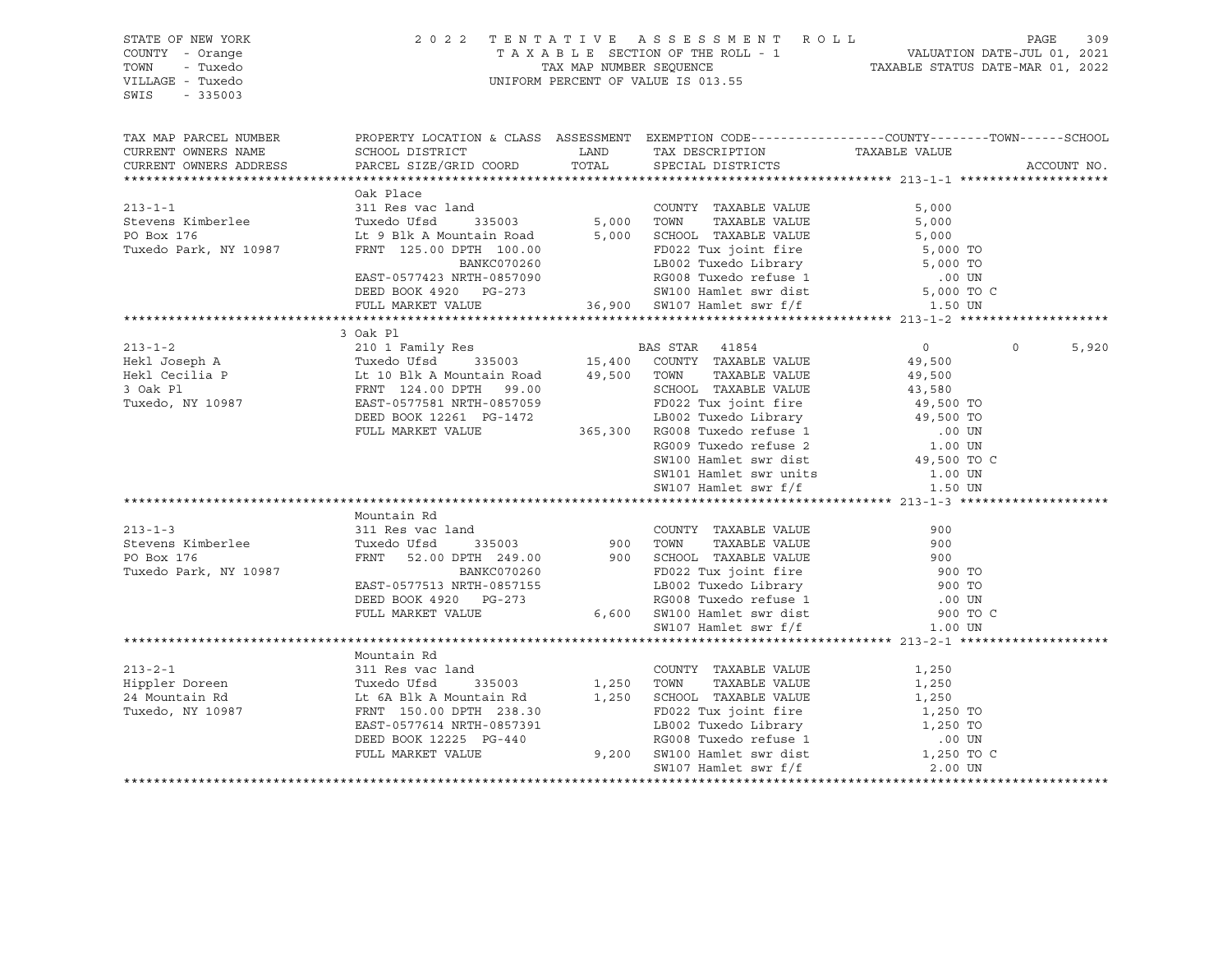| PROPERTY LOCATION & CLASS ASSESSMENT EXEMPTION CODE----------------COUNTY-------TOWN------SCHOOL<br>TAX MAP PARCEL NUMBER<br>CURRENT OWNERS NAME<br>TAX DESCRIPTION TAXABLE VALUE<br>CURRENT OWNERS ADDRESS<br>ACCOUNT NO.<br>6 Oak Pl<br>213-2-2<br>213-2-2<br>213-2-2<br>210 1 Family Res<br>Tuxedo Ufsd<br>215003<br>217,000 COUNTY TAXABLE VALUE<br>216 BOR 2176<br>216 BOR 2176<br>216 BOR 2176<br>216 BOR 2176<br>216 BOR 2176<br>216 BOR 2176<br>$\overline{0}$<br>5,920<br>$\Omega$<br>51,400<br>51,400<br>Tuxedo Park, NY 10987 FRNT 111.00 DPTH 176.00 SCHOOL TAXABLE VALUE 45,480<br>BANKC070260 FD022 Tux joint fire 51,400 TO<br>EAST-0577509 NRTH-0857264<br>DEED BOOK 4920 PG-273<br>FULL MARKET VALUE 379,300 RG009 Tuxedo Library<br>S1,400 TO<br>RG008 Tuxedo Library<br>S1,400 TO<br>SW100 Hamlet swr dist<br>51,400 TO<br>SW101 Hamlet swr units 1.00 UN<br>$\begin{tabular}{lcccccc} \textbf{X} & \textbf{X} & \textbf{X} & \textbf{X} & \textbf{X} & \textbf{X} & \textbf{X} & \textbf{X} & \textbf{X} & \textbf{X} & \textbf{X} & \textbf{X} & \textbf{X} & \textbf{X} & \textbf{X} & \textbf{X} & \textbf{X} & \textbf{X} & \textbf{X} & \textbf{X} & \textbf{X} & \textbf{X} & \textbf{X} & \textbf{X} & \textbf{X} & \textbf{X} & \textbf{X} & \textbf{X} & \textbf{X} & \textbf{X} &$<br>$\Omega$<br>5,920<br>SW101 Hamlet swr units 1.00 UN<br>SW107 Hamlet swr f/f<br>1.50 UN<br>24 Mountain Rd<br>213-2-4<br>213-2-4<br>219-2-4<br>214 Mountain Rd 21500 Eamily Res<br>24 Mountain Rd 24 Mountain Rd 25 Mountain Rd 52,400 TOWN TAXABLE VALUE<br>$\overline{0}$<br>$\Omega$<br>5,920<br>52,400<br>52,400<br>Tuxedo, NY 10987<br>FRNT 150.00 DPTH 127.90<br>EAST-0577720 NRTH-0857306<br>DEED BOOK 13466 PG-1563<br>FULL MARKET VALUE<br>FULL MARKET VALUE<br>FULL MARKET VALUE<br>S86,700 RG008 Tuxedo refuse 1 00 UN<br>RG009 Tuxedo refuse 2 1.00 UN<br>SW100 Hamlet swr dis<br>FRNT 150.00 DPTH 127.90<br>SW101 Hamlet swr units 1.00 UN<br>SW107 Hamlet swr f/f<br>1.50 UN | STATE OF NEW YORK<br>COUNTY - Orange<br>TOWN<br>- Tuxedo<br>VILLAGE - Tuxedo<br>SWIS<br>$-335003$ |  | 2022 TENTATIVE ASSESSMENT ROLL<br>$\begin{tabular}{lllllllllllll} \multicolumn{2}{c l} \multicolumn{2}{c l} \multicolumn{2}{c l} \multicolumn{2}{c l} \multicolumn{2}{c l} \multicolumn{2}{c l} \multicolumn{2}{c l} \multicolumn{2}{c l} \multicolumn{2}{c l} \multicolumn{2}{c l} \multicolumn{2}{c l} \multicolumn{2}{c l} \multicolumn{2}{c l} \multicolumn{2}{c l} \multicolumn{2}{c l} \multicolumn{2}{c l} \multicolumn{2}{c l} \multicolumn{2}{c l} \multicolumn{2}{c$ | PAGE | 310 |
|--------------------------------------------------------------------------------------------------------------------------------------------------------------------------------------------------------------------------------------------------------------------------------------------------------------------------------------------------------------------------------------------------------------------------------------------------------------------------------------------------------------------------------------------------------------------------------------------------------------------------------------------------------------------------------------------------------------------------------------------------------------------------------------------------------------------------------------------------------------------------------------------------------------------------------------------------------------------------------------------------------------------------------------------------------------------------------------------------------------------------------------------------------------------------------------------------------------------------------------------------------------------------------------------------------------------------------------------------------------------------------------------------------------------------------------------------------------------------------------------------------------------------------------------------------------------------------------------------------------------------------------------------------------------------------------------------------------------------------------------------------------------------------------------------------------------------------------------------------------------------------------------------------------------------------------------------------------------------------------------------------------|---------------------------------------------------------------------------------------------------|--|--------------------------------------------------------------------------------------------------------------------------------------------------------------------------------------------------------------------------------------------------------------------------------------------------------------------------------------------------------------------------------------------------------------------------------------------------------------------------------|------|-----|
|                                                                                                                                                                                                                                                                                                                                                                                                                                                                                                                                                                                                                                                                                                                                                                                                                                                                                                                                                                                                                                                                                                                                                                                                                                                                                                                                                                                                                                                                                                                                                                                                                                                                                                                                                                                                                                                                                                                                                                                                              |                                                                                                   |  |                                                                                                                                                                                                                                                                                                                                                                                                                                                                                |      |     |
|                                                                                                                                                                                                                                                                                                                                                                                                                                                                                                                                                                                                                                                                                                                                                                                                                                                                                                                                                                                                                                                                                                                                                                                                                                                                                                                                                                                                                                                                                                                                                                                                                                                                                                                                                                                                                                                                                                                                                                                                              |                                                                                                   |  |                                                                                                                                                                                                                                                                                                                                                                                                                                                                                |      |     |
|                                                                                                                                                                                                                                                                                                                                                                                                                                                                                                                                                                                                                                                                                                                                                                                                                                                                                                                                                                                                                                                                                                                                                                                                                                                                                                                                                                                                                                                                                                                                                                                                                                                                                                                                                                                                                                                                                                                                                                                                              |                                                                                                   |  |                                                                                                                                                                                                                                                                                                                                                                                                                                                                                |      |     |
|                                                                                                                                                                                                                                                                                                                                                                                                                                                                                                                                                                                                                                                                                                                                                                                                                                                                                                                                                                                                                                                                                                                                                                                                                                                                                                                                                                                                                                                                                                                                                                                                                                                                                                                                                                                                                                                                                                                                                                                                              |                                                                                                   |  |                                                                                                                                                                                                                                                                                                                                                                                                                                                                                |      |     |
|                                                                                                                                                                                                                                                                                                                                                                                                                                                                                                                                                                                                                                                                                                                                                                                                                                                                                                                                                                                                                                                                                                                                                                                                                                                                                                                                                                                                                                                                                                                                                                                                                                                                                                                                                                                                                                                                                                                                                                                                              |                                                                                                   |  |                                                                                                                                                                                                                                                                                                                                                                                                                                                                                |      |     |
|                                                                                                                                                                                                                                                                                                                                                                                                                                                                                                                                                                                                                                                                                                                                                                                                                                                                                                                                                                                                                                                                                                                                                                                                                                                                                                                                                                                                                                                                                                                                                                                                                                                                                                                                                                                                                                                                                                                                                                                                              |                                                                                                   |  |                                                                                                                                                                                                                                                                                                                                                                                                                                                                                |      |     |
|                                                                                                                                                                                                                                                                                                                                                                                                                                                                                                                                                                                                                                                                                                                                                                                                                                                                                                                                                                                                                                                                                                                                                                                                                                                                                                                                                                                                                                                                                                                                                                                                                                                                                                                                                                                                                                                                                                                                                                                                              |                                                                                                   |  |                                                                                                                                                                                                                                                                                                                                                                                                                                                                                |      |     |
|                                                                                                                                                                                                                                                                                                                                                                                                                                                                                                                                                                                                                                                                                                                                                                                                                                                                                                                                                                                                                                                                                                                                                                                                                                                                                                                                                                                                                                                                                                                                                                                                                                                                                                                                                                                                                                                                                                                                                                                                              |                                                                                                   |  |                                                                                                                                                                                                                                                                                                                                                                                                                                                                                |      |     |
|                                                                                                                                                                                                                                                                                                                                                                                                                                                                                                                                                                                                                                                                                                                                                                                                                                                                                                                                                                                                                                                                                                                                                                                                                                                                                                                                                                                                                                                                                                                                                                                                                                                                                                                                                                                                                                                                                                                                                                                                              |                                                                                                   |  |                                                                                                                                                                                                                                                                                                                                                                                                                                                                                |      |     |
|                                                                                                                                                                                                                                                                                                                                                                                                                                                                                                                                                                                                                                                                                                                                                                                                                                                                                                                                                                                                                                                                                                                                                                                                                                                                                                                                                                                                                                                                                                                                                                                                                                                                                                                                                                                                                                                                                                                                                                                                              |                                                                                                   |  |                                                                                                                                                                                                                                                                                                                                                                                                                                                                                |      |     |
|                                                                                                                                                                                                                                                                                                                                                                                                                                                                                                                                                                                                                                                                                                                                                                                                                                                                                                                                                                                                                                                                                                                                                                                                                                                                                                                                                                                                                                                                                                                                                                                                                                                                                                                                                                                                                                                                                                                                                                                                              |                                                                                                   |  |                                                                                                                                                                                                                                                                                                                                                                                                                                                                                |      |     |
|                                                                                                                                                                                                                                                                                                                                                                                                                                                                                                                                                                                                                                                                                                                                                                                                                                                                                                                                                                                                                                                                                                                                                                                                                                                                                                                                                                                                                                                                                                                                                                                                                                                                                                                                                                                                                                                                                                                                                                                                              |                                                                                                   |  |                                                                                                                                                                                                                                                                                                                                                                                                                                                                                |      |     |
|                                                                                                                                                                                                                                                                                                                                                                                                                                                                                                                                                                                                                                                                                                                                                                                                                                                                                                                                                                                                                                                                                                                                                                                                                                                                                                                                                                                                                                                                                                                                                                                                                                                                                                                                                                                                                                                                                                                                                                                                              |                                                                                                   |  |                                                                                                                                                                                                                                                                                                                                                                                                                                                                                |      |     |
|                                                                                                                                                                                                                                                                                                                                                                                                                                                                                                                                                                                                                                                                                                                                                                                                                                                                                                                                                                                                                                                                                                                                                                                                                                                                                                                                                                                                                                                                                                                                                                                                                                                                                                                                                                                                                                                                                                                                                                                                              |                                                                                                   |  |                                                                                                                                                                                                                                                                                                                                                                                                                                                                                |      |     |
|                                                                                                                                                                                                                                                                                                                                                                                                                                                                                                                                                                                                                                                                                                                                                                                                                                                                                                                                                                                                                                                                                                                                                                                                                                                                                                                                                                                                                                                                                                                                                                                                                                                                                                                                                                                                                                                                                                                                                                                                              |                                                                                                   |  |                                                                                                                                                                                                                                                                                                                                                                                                                                                                                |      |     |
|                                                                                                                                                                                                                                                                                                                                                                                                                                                                                                                                                                                                                                                                                                                                                                                                                                                                                                                                                                                                                                                                                                                                                                                                                                                                                                                                                                                                                                                                                                                                                                                                                                                                                                                                                                                                                                                                                                                                                                                                              |                                                                                                   |  |                                                                                                                                                                                                                                                                                                                                                                                                                                                                                |      |     |
|                                                                                                                                                                                                                                                                                                                                                                                                                                                                                                                                                                                                                                                                                                                                                                                                                                                                                                                                                                                                                                                                                                                                                                                                                                                                                                                                                                                                                                                                                                                                                                                                                                                                                                                                                                                                                                                                                                                                                                                                              |                                                                                                   |  |                                                                                                                                                                                                                                                                                                                                                                                                                                                                                |      |     |
|                                                                                                                                                                                                                                                                                                                                                                                                                                                                                                                                                                                                                                                                                                                                                                                                                                                                                                                                                                                                                                                                                                                                                                                                                                                                                                                                                                                                                                                                                                                                                                                                                                                                                                                                                                                                                                                                                                                                                                                                              |                                                                                                   |  |                                                                                                                                                                                                                                                                                                                                                                                                                                                                                |      |     |
|                                                                                                                                                                                                                                                                                                                                                                                                                                                                                                                                                                                                                                                                                                                                                                                                                                                                                                                                                                                                                                                                                                                                                                                                                                                                                                                                                                                                                                                                                                                                                                                                                                                                                                                                                                                                                                                                                                                                                                                                              |                                                                                                   |  |                                                                                                                                                                                                                                                                                                                                                                                                                                                                                |      |     |
|                                                                                                                                                                                                                                                                                                                                                                                                                                                                                                                                                                                                                                                                                                                                                                                                                                                                                                                                                                                                                                                                                                                                                                                                                                                                                                                                                                                                                                                                                                                                                                                                                                                                                                                                                                                                                                                                                                                                                                                                              |                                                                                                   |  |                                                                                                                                                                                                                                                                                                                                                                                                                                                                                |      |     |
|                                                                                                                                                                                                                                                                                                                                                                                                                                                                                                                                                                                                                                                                                                                                                                                                                                                                                                                                                                                                                                                                                                                                                                                                                                                                                                                                                                                                                                                                                                                                                                                                                                                                                                                                                                                                                                                                                                                                                                                                              |                                                                                                   |  |                                                                                                                                                                                                                                                                                                                                                                                                                                                                                |      |     |
|                                                                                                                                                                                                                                                                                                                                                                                                                                                                                                                                                                                                                                                                                                                                                                                                                                                                                                                                                                                                                                                                                                                                                                                                                                                                                                                                                                                                                                                                                                                                                                                                                                                                                                                                                                                                                                                                                                                                                                                                              |                                                                                                   |  |                                                                                                                                                                                                                                                                                                                                                                                                                                                                                |      |     |
|                                                                                                                                                                                                                                                                                                                                                                                                                                                                                                                                                                                                                                                                                                                                                                                                                                                                                                                                                                                                                                                                                                                                                                                                                                                                                                                                                                                                                                                                                                                                                                                                                                                                                                                                                                                                                                                                                                                                                                                                              |                                                                                                   |  |                                                                                                                                                                                                                                                                                                                                                                                                                                                                                |      |     |
|                                                                                                                                                                                                                                                                                                                                                                                                                                                                                                                                                                                                                                                                                                                                                                                                                                                                                                                                                                                                                                                                                                                                                                                                                                                                                                                                                                                                                                                                                                                                                                                                                                                                                                                                                                                                                                                                                                                                                                                                              |                                                                                                   |  |                                                                                                                                                                                                                                                                                                                                                                                                                                                                                |      |     |
|                                                                                                                                                                                                                                                                                                                                                                                                                                                                                                                                                                                                                                                                                                                                                                                                                                                                                                                                                                                                                                                                                                                                                                                                                                                                                                                                                                                                                                                                                                                                                                                                                                                                                                                                                                                                                                                                                                                                                                                                              |                                                                                                   |  |                                                                                                                                                                                                                                                                                                                                                                                                                                                                                |      |     |
|                                                                                                                                                                                                                                                                                                                                                                                                                                                                                                                                                                                                                                                                                                                                                                                                                                                                                                                                                                                                                                                                                                                                                                                                                                                                                                                                                                                                                                                                                                                                                                                                                                                                                                                                                                                                                                                                                                                                                                                                              |                                                                                                   |  |                                                                                                                                                                                                                                                                                                                                                                                                                                                                                |      |     |
|                                                                                                                                                                                                                                                                                                                                                                                                                                                                                                                                                                                                                                                                                                                                                                                                                                                                                                                                                                                                                                                                                                                                                                                                                                                                                                                                                                                                                                                                                                                                                                                                                                                                                                                                                                                                                                                                                                                                                                                                              |                                                                                                   |  |                                                                                                                                                                                                                                                                                                                                                                                                                                                                                |      |     |
|                                                                                                                                                                                                                                                                                                                                                                                                                                                                                                                                                                                                                                                                                                                                                                                                                                                                                                                                                                                                                                                                                                                                                                                                                                                                                                                                                                                                                                                                                                                                                                                                                                                                                                                                                                                                                                                                                                                                                                                                              |                                                                                                   |  |                                                                                                                                                                                                                                                                                                                                                                                                                                                                                |      |     |
|                                                                                                                                                                                                                                                                                                                                                                                                                                                                                                                                                                                                                                                                                                                                                                                                                                                                                                                                                                                                                                                                                                                                                                                                                                                                                                                                                                                                                                                                                                                                                                                                                                                                                                                                                                                                                                                                                                                                                                                                              |                                                                                                   |  |                                                                                                                                                                                                                                                                                                                                                                                                                                                                                |      |     |
|                                                                                                                                                                                                                                                                                                                                                                                                                                                                                                                                                                                                                                                                                                                                                                                                                                                                                                                                                                                                                                                                                                                                                                                                                                                                                                                                                                                                                                                                                                                                                                                                                                                                                                                                                                                                                                                                                                                                                                                                              |                                                                                                   |  |                                                                                                                                                                                                                                                                                                                                                                                                                                                                                |      |     |
|                                                                                                                                                                                                                                                                                                                                                                                                                                                                                                                                                                                                                                                                                                                                                                                                                                                                                                                                                                                                                                                                                                                                                                                                                                                                                                                                                                                                                                                                                                                                                                                                                                                                                                                                                                                                                                                                                                                                                                                                              |                                                                                                   |  |                                                                                                                                                                                                                                                                                                                                                                                                                                                                                |      |     |
|                                                                                                                                                                                                                                                                                                                                                                                                                                                                                                                                                                                                                                                                                                                                                                                                                                                                                                                                                                                                                                                                                                                                                                                                                                                                                                                                                                                                                                                                                                                                                                                                                                                                                                                                                                                                                                                                                                                                                                                                              |                                                                                                   |  |                                                                                                                                                                                                                                                                                                                                                                                                                                                                                |      |     |
|                                                                                                                                                                                                                                                                                                                                                                                                                                                                                                                                                                                                                                                                                                                                                                                                                                                                                                                                                                                                                                                                                                                                                                                                                                                                                                                                                                                                                                                                                                                                                                                                                                                                                                                                                                                                                                                                                                                                                                                                              |                                                                                                   |  |                                                                                                                                                                                                                                                                                                                                                                                                                                                                                |      |     |
|                                                                                                                                                                                                                                                                                                                                                                                                                                                                                                                                                                                                                                                                                                                                                                                                                                                                                                                                                                                                                                                                                                                                                                                                                                                                                                                                                                                                                                                                                                                                                                                                                                                                                                                                                                                                                                                                                                                                                                                                              |                                                                                                   |  |                                                                                                                                                                                                                                                                                                                                                                                                                                                                                |      |     |
|                                                                                                                                                                                                                                                                                                                                                                                                                                                                                                                                                                                                                                                                                                                                                                                                                                                                                                                                                                                                                                                                                                                                                                                                                                                                                                                                                                                                                                                                                                                                                                                                                                                                                                                                                                                                                                                                                                                                                                                                              |                                                                                                   |  |                                                                                                                                                                                                                                                                                                                                                                                                                                                                                |      |     |
|                                                                                                                                                                                                                                                                                                                                                                                                                                                                                                                                                                                                                                                                                                                                                                                                                                                                                                                                                                                                                                                                                                                                                                                                                                                                                                                                                                                                                                                                                                                                                                                                                                                                                                                                                                                                                                                                                                                                                                                                              |                                                                                                   |  |                                                                                                                                                                                                                                                                                                                                                                                                                                                                                |      |     |
|                                                                                                                                                                                                                                                                                                                                                                                                                                                                                                                                                                                                                                                                                                                                                                                                                                                                                                                                                                                                                                                                                                                                                                                                                                                                                                                                                                                                                                                                                                                                                                                                                                                                                                                                                                                                                                                                                                                                                                                                              |                                                                                                   |  |                                                                                                                                                                                                                                                                                                                                                                                                                                                                                |      |     |
|                                                                                                                                                                                                                                                                                                                                                                                                                                                                                                                                                                                                                                                                                                                                                                                                                                                                                                                                                                                                                                                                                                                                                                                                                                                                                                                                                                                                                                                                                                                                                                                                                                                                                                                                                                                                                                                                                                                                                                                                              |                                                                                                   |  |                                                                                                                                                                                                                                                                                                                                                                                                                                                                                |      |     |
|                                                                                                                                                                                                                                                                                                                                                                                                                                                                                                                                                                                                                                                                                                                                                                                                                                                                                                                                                                                                                                                                                                                                                                                                                                                                                                                                                                                                                                                                                                                                                                                                                                                                                                                                                                                                                                                                                                                                                                                                              |                                                                                                   |  |                                                                                                                                                                                                                                                                                                                                                                                                                                                                                |      |     |
|                                                                                                                                                                                                                                                                                                                                                                                                                                                                                                                                                                                                                                                                                                                                                                                                                                                                                                                                                                                                                                                                                                                                                                                                                                                                                                                                                                                                                                                                                                                                                                                                                                                                                                                                                                                                                                                                                                                                                                                                              |                                                                                                   |  |                                                                                                                                                                                                                                                                                                                                                                                                                                                                                |      |     |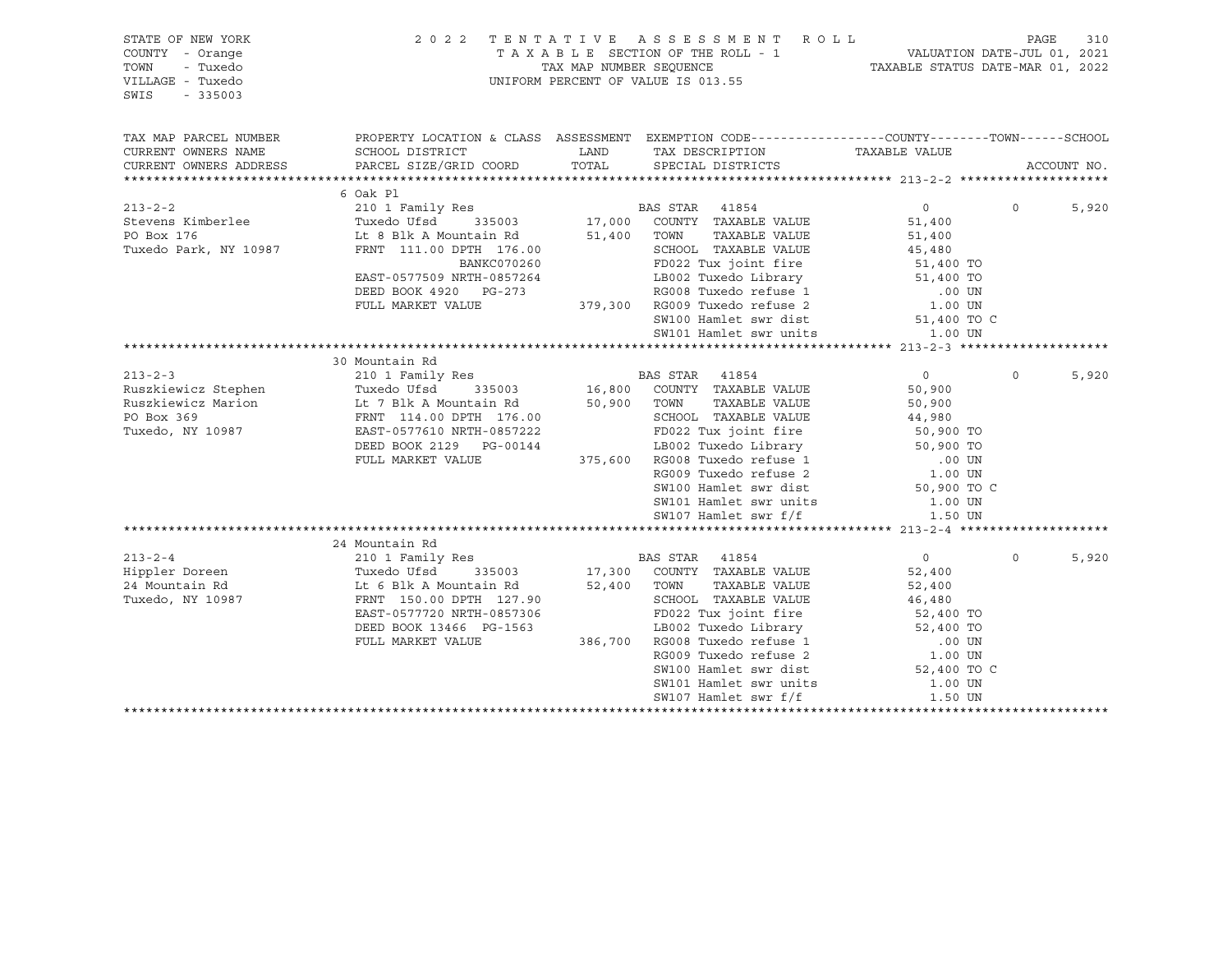| STATE OF NEW YORK<br>COUNTY - Orange<br>TOWN<br>- Tuxedo<br>VILLAGE - Tuxedo<br>SWIS<br>$-335003$                                                                                                                                                          |                                                                                                                                                                                                      |             | 2022 TENTATIVE ASSESSMENT ROLL<br>TAXABLE SECTION OF THE ROLL - 1<br>TAXABLE STATUS DATE-JUL 01, 2021<br>TAXABLE STATUS DATE-MAR 01, 2022<br>UNIFORM PERCENT OF VALUE IS 013.55                                             |                                  | PAGE     | 311         |
|------------------------------------------------------------------------------------------------------------------------------------------------------------------------------------------------------------------------------------------------------------|------------------------------------------------------------------------------------------------------------------------------------------------------------------------------------------------------|-------------|-----------------------------------------------------------------------------------------------------------------------------------------------------------------------------------------------------------------------------|----------------------------------|----------|-------------|
| TAX MAP PARCEL NUMBER                                                                                                                                                                                                                                      | PROPERTY LOCATION & CLASS ASSESSMENT EXEMPTION CODE---------------COUNTY-------TOWN------SCHOOL                                                                                                      |             |                                                                                                                                                                                                                             |                                  |          |             |
| CURRENT OWNERS NAME<br>CURRENT OWNERS ADDRESS                                                                                                                                                                                                              | SCHOOL DISTRICT<br>PARCEL SIZE/GRID COORD                                                                                                                                                            |             | LAND TAX DESCRIPTION TAXABLE VALUE<br>TOTAL SPECIAL DISTRICTS                                                                                                                                                               |                                  |          | ACCOUNT NO. |
|                                                                                                                                                                                                                                                            |                                                                                                                                                                                                      |             |                                                                                                                                                                                                                             |                                  |          |             |
|                                                                                                                                                                                                                                                            | 16 Mountain Rd                                                                                                                                                                                       |             |                                                                                                                                                                                                                             |                                  |          |             |
| $213 - 2 - 5$                                                                                                                                                                                                                                              | 220 2 Family Res                                                                                                                                                                                     |             | COUNTY TAXABLE VALUE                                                                                                                                                                                                        | 57,000                           |          |             |
| Antonelli Matthew                                                                                                                                                                                                                                          | Tuxedo Ufsd 335003 19,000 TOWN TAXABLE VALUE<br>Lt 5 Blk A Mountain Rd 57,000 SCHOOL TAXABLE VALUE<br>FRNT 225.00 DPTH 150.00 FD022 Tux joint fire<br>EAST-0577630 NRTH-0857315 LB002 Tuxedo Library |             |                                                                                                                                                                                                                             | 57,000                           |          |             |
| Antonelli Carolina                                                                                                                                                                                                                                         |                                                                                                                                                                                                      |             | SCHOOL TAXABLE VALUE                                                                                                                                                                                                        | 57,000                           |          |             |
| 16 Mountain Rd                                                                                                                                                                                                                                             |                                                                                                                                                                                                      |             | 157315<br>1565 LB002 Tuxedo Library<br>1565 RG008 Tuxedo refuse 1<br>1565 RG008 Tuxedo refuse 2<br>1565 2.00 UN<br>2.00 UN<br>2.00 UN<br>2.00 UN<br>2.00 UN                                                                 |                                  |          |             |
| Tuxedo, NY 10987                                                                                                                                                                                                                                           |                                                                                                                                                                                                      |             |                                                                                                                                                                                                                             |                                  |          |             |
|                                                                                                                                                                                                                                                            | DEED BOOK 14744 PG-1565                                                                                                                                                                              |             |                                                                                                                                                                                                                             |                                  |          |             |
|                                                                                                                                                                                                                                                            | FULL MARKET VALUE                                                                                                                                                                                    |             |                                                                                                                                                                                                                             |                                  |          |             |
|                                                                                                                                                                                                                                                            |                                                                                                                                                                                                      |             | SW100 Hamlet swr dist                                                                                                                                                                                                       | 57,000 TO C                      |          |             |
|                                                                                                                                                                                                                                                            |                                                                                                                                                                                                      |             | SW101 Hamlet swr units                                                                                                                                                                                                      | 2.00 UN                          |          |             |
|                                                                                                                                                                                                                                                            |                                                                                                                                                                                                      |             | SW107 Hamlet swr f/f                                                                                                                                                                                                        | 2.00 UN                          |          |             |
|                                                                                                                                                                                                                                                            |                                                                                                                                                                                                      |             |                                                                                                                                                                                                                             |                                  |          |             |
|                                                                                                                                                                                                                                                            | 10 Mountain Rd                                                                                                                                                                                       |             |                                                                                                                                                                                                                             |                                  |          |             |
| 213-2-6<br>Rohe Dennis<br>Rohe Kimberly<br>10 Mountain Rd<br>10 Mountain Rd<br>10 Mountain Rd<br>10 Mountain Rd<br>10 Mountain Rd<br>10 Mountain Rd<br>10 Mountain Rd<br>10 Mountain Rd<br>10 Mountain Rd<br>10 Mountain Rd<br>10 Mountain Rd<br>10 Mounta | 210 1 Family Res<br>Tuxedo Ufsd 335003 13,800 COUNTY TAXABLE VALUE<br>Lt 4 Blk A Mountain Pd (1000 Terre                                                                                             |             |                                                                                                                                                                                                                             | $\overline{0}$                   | $\circ$  | 5,920       |
|                                                                                                                                                                                                                                                            |                                                                                                                                                                                                      |             |                                                                                                                                                                                                                             | 41,900                           |          |             |
|                                                                                                                                                                                                                                                            |                                                                                                                                                                                                      | 41,900 TOWN | TAXABLE VALUE                                                                                                                                                                                                               | 41,900                           |          |             |
|                                                                                                                                                                                                                                                            |                                                                                                                                                                                                      |             | SCHOOL TAXABLE VALUE                                                                                                                                                                                                        |                                  |          |             |
|                                                                                                                                                                                                                                                            | EAST-0577938 NRTH-0857407<br>DEED BOOK 13770 PG-213 LB002 Tuxedo Library 41,900 TO<br>FULL MARKET VALUE 309,200 RG008 Tuxedo refuse 1 .00 UN<br>RG009 Tuxedo refuse 2 1.00 UN                        |             | FD022 Tux joint fire                                                                                                                                                                                                        | 35,98v<br>41,900 TO<br>11,900 TO |          |             |
|                                                                                                                                                                                                                                                            |                                                                                                                                                                                                      |             |                                                                                                                                                                                                                             |                                  |          |             |
|                                                                                                                                                                                                                                                            |                                                                                                                                                                                                      |             |                                                                                                                                                                                                                             |                                  |          |             |
|                                                                                                                                                                                                                                                            |                                                                                                                                                                                                      |             |                                                                                                                                                                                                                             |                                  |          |             |
|                                                                                                                                                                                                                                                            |                                                                                                                                                                                                      |             | SW100 Hamlet swr dist                                                                                                                                                                                                       | 41,900 TO C                      |          |             |
|                                                                                                                                                                                                                                                            |                                                                                                                                                                                                      |             | SW101 Hamlet swr units 1.00 UN                                                                                                                                                                                              |                                  |          |             |
|                                                                                                                                                                                                                                                            |                                                                                                                                                                                                      |             | SW107 Hamlet swr f/f                                                                                                                                                                                                        | 1.50 UN                          |          |             |
|                                                                                                                                                                                                                                                            |                                                                                                                                                                                                      |             |                                                                                                                                                                                                                             |                                  |          |             |
|                                                                                                                                                                                                                                                            | 6 Mountain Rd                                                                                                                                                                                        |             |                                                                                                                                                                                                                             |                                  |          |             |
| 213-2-7 210 1 Family Res BAS STAR 41854<br>Broersma Matthew Tuxedo Ufsd 335003 10,800 COUNTY TAXABLE VALUE<br>Broersma Jacqueline A Lt 3 Blk A Mountain Rd 35,600 TOWN TAXABLE VALUE                                                                       |                                                                                                                                                                                                      |             |                                                                                                                                                                                                                             | $\overline{0}$                   | $\Omega$ | 5,920       |
|                                                                                                                                                                                                                                                            |                                                                                                                                                                                                      |             |                                                                                                                                                                                                                             | 35,600                           |          |             |
|                                                                                                                                                                                                                                                            |                                                                                                                                                                                                      |             |                                                                                                                                                                                                                             | 35,600                           |          |             |
| 6 Mountain Rd<br>Thursday, W. 19997                                                                                                                                                                                                                        | FRNT 100.00 DPTH 150.00<br>BANK                                                                                                                                                                      |             |                                                                                                                                                                                                                             |                                  |          |             |
| Tuxedo, NY 10987                                                                                                                                                                                                                                           | N<br>EAST-0577997 NRTH-0857503                                                                                                                                                                       |             |                                                                                                                                                                                                                             |                                  |          |             |
|                                                                                                                                                                                                                                                            | DEED BOOK 13150 PG-1545                                                                                                                                                                              |             |                                                                                                                                                                                                                             |                                  |          |             |
|                                                                                                                                                                                                                                                            | FULL MARKET VALUE                                                                                                                                                                                    |             |                                                                                                                                                                                                                             |                                  |          |             |
|                                                                                                                                                                                                                                                            |                                                                                                                                                                                                      |             | SCHOOL TAXABLE VALUE<br>SCHOOL TAXABLE VALUE<br>FD022 Tux joint fire 35,600 TO<br>LB002 Tuxedo Library 35,600 TO<br>RG008 Tuxedo refuse 1 00 UN<br>262,700 RG009 Tuxedo refuse 2 1.00 UN<br>SW100 Hamlet swr dist 35,600 TO |                                  |          |             |
|                                                                                                                                                                                                                                                            |                                                                                                                                                                                                      |             | SW101 Hamlet swr units                                                                                                                                                                                                      | 1.00 UN                          |          |             |
|                                                                                                                                                                                                                                                            |                                                                                                                                                                                                      |             | SW107 Hamlet swr f/f                                                                                                                                                                                                        | 1.50 UN                          |          |             |
|                                                                                                                                                                                                                                                            |                                                                                                                                                                                                      |             |                                                                                                                                                                                                                             |                                  |          |             |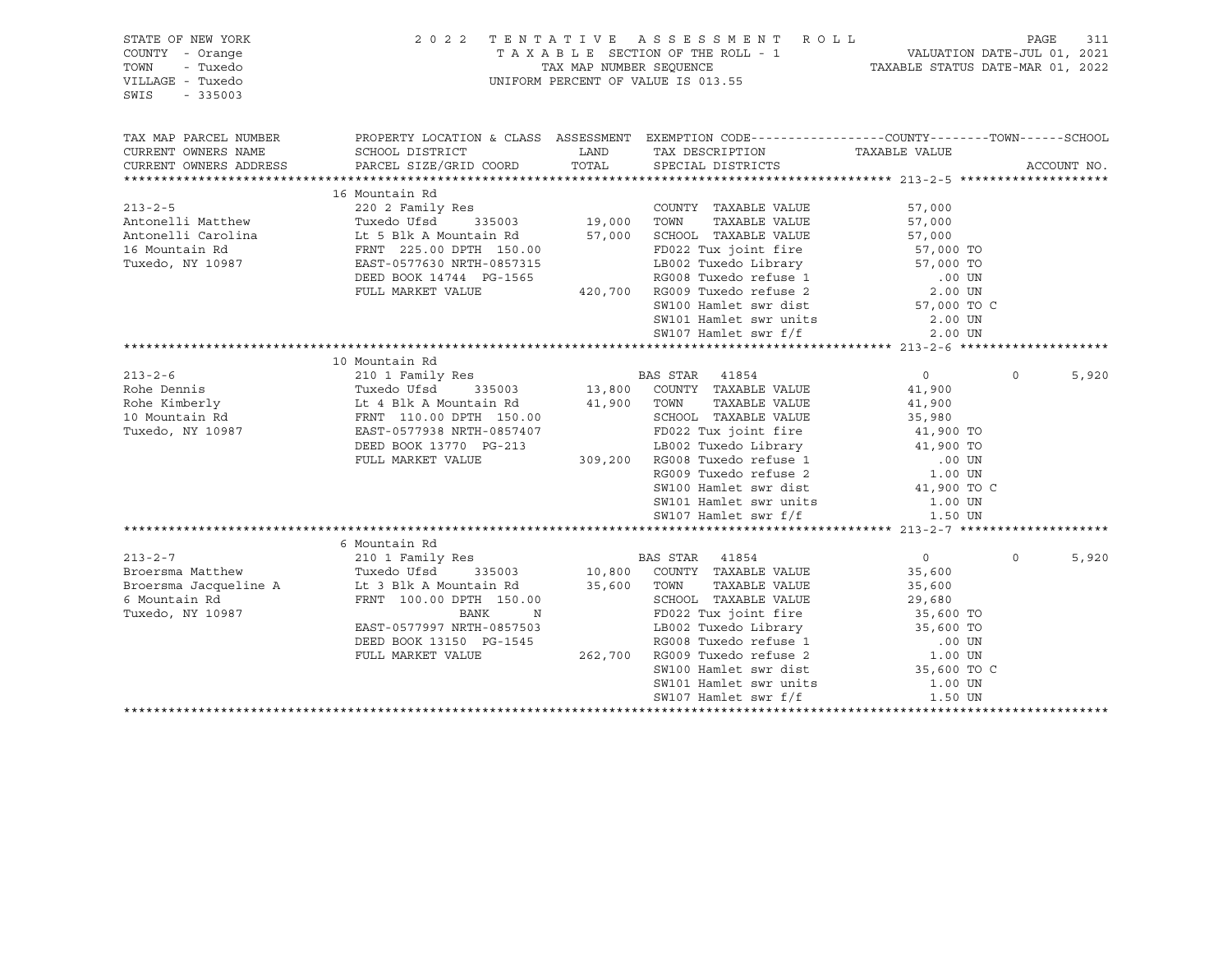| STATE OF NEW YORK<br>COUNTY - Orange<br>- Tuxedo<br>TOWN<br>VILLAGE - Tuxedo<br>SWIS<br>$-335003$   | 2 0 2 2                                                                                                                                                                                                         | TAX MAP NUMBER SEOUENCE | TENTATIVE ASSESSMENT ROLL<br>T A X A B L E SECTION OF THE ROLL - 1<br>UNIFORM PERCENT OF VALUE IS 013.55                                                                                                                                                                        | TAXABLE STATUS DATE-MAR 01, 2022                                                                                          |                  | PAGE<br>312<br>VALUATION DATE-JUL 01, 2021 |
|-----------------------------------------------------------------------------------------------------|-----------------------------------------------------------------------------------------------------------------------------------------------------------------------------------------------------------------|-------------------------|---------------------------------------------------------------------------------------------------------------------------------------------------------------------------------------------------------------------------------------------------------------------------------|---------------------------------------------------------------------------------------------------------------------------|------------------|--------------------------------------------|
| TAX MAP PARCEL NUMBER<br>CURRENT OWNERS NAME<br>CURRENT OWNERS ADDRESS                              | PROPERTY LOCATION & CLASS ASSESSMENT EXEMPTION CODE----------------COUNTY-------TOWN-----SCHOOL<br>SCHOOL DISTRICT<br>PARCEL SIZE/GRID COORD                                                                    | LAND<br>TOTAL           | TAX DESCRIPTION<br>SPECIAL DISTRICTS                                                                                                                                                                                                                                            | TAXABLE VALUE                                                                                                             |                  | ACCOUNT NO.                                |
|                                                                                                     |                                                                                                                                                                                                                 |                         |                                                                                                                                                                                                                                                                                 |                                                                                                                           |                  |                                            |
| $213 - 2 - 8$<br>Earl Kevin<br>Earl Ann T<br>2 Mountain Rd<br>Tuxedo, NY 10987                      | 2 Mountain Rd<br>210 1 Family Res<br>Tuxedo Ufsd<br>335003<br>Lt 2 Blk A Mountain Road<br>FRNT 87.00 DPTH 150.00<br>EAST-0578017 NRTH-0857592<br>DEED BOOK 3571 PG-11<br>FULL MARKET VALUE                      |                         | BAS STAR 41854<br>13,500 CW 15 VET/ 41161<br>35,300 COUNTY TAXABLE VALUE<br>TAXABLE VALUE<br>TOWN<br>SCHOOL TAXABLE VALUE<br>FD022 Tux joint fire<br>260,500 LB002 Tuxedo Library                                                                                               | $\circ$<br>1,944<br>33,356<br>33,356<br>29,380<br>35,300 TO<br>35,300 TO                                                  | $\circ$<br>1,944 | 5,920<br>$\circ$                           |
|                                                                                                     |                                                                                                                                                                                                                 |                         | RG008 Tuxedo refuse 1<br>RG009 Tuxedo refuse 2<br>SW100 Hamlet swr dist<br>SW101 Hamlet swr units<br>SW107 Hamlet swr f/f                                                                                                                                                       | .00 UN<br>1.00 UN<br>35,300 TO C<br>1.00 UN<br>1.00 UN                                                                    |                  |                                            |
|                                                                                                     |                                                                                                                                                                                                                 |                         |                                                                                                                                                                                                                                                                                 |                                                                                                                           |                  |                                            |
| $213 - 2 - 9$<br>Ruel John<br>Ruel Debra<br>46 Schoolhouse Rd<br>Tuxedo, NY 10987                   | 46 Schoolhouse Rd<br>210 1 Family Res<br>Tuxedo Ufsd<br>335003<br>Lt 1 Blk A Mountain Road<br>FRNT 100.00 DPTH 150.00<br>BANKC010070<br>EAST-0578044 NRTH-0857698<br>DEED BOOK 3624 PG-273<br>FULL MARKET VALUE | 13,500<br>41,600        | BAS STAR<br>41854<br>COUNTY TAXABLE VALUE<br>TAXABLE VALUE<br>TOWN<br>SCHOOL TAXABLE VALUE<br>FD022 Tux joint fire<br>LB002 Tuxedo Library<br>RG008 Tuxedo refuse 1<br>307,000 RG009 Tuxedo refuse 2<br>SW100 Hamlet swr dist<br>SW101 Hamlet swr units<br>SW107 Hamlet swr f/f | $\circ$<br>41,600<br>41,600<br>35,680<br>41,600 TO<br>41,600 TO<br>.00 UN<br>1.00 UN<br>41,600 TO C<br>1.00 UN<br>1.50 UN | $\Omega$         | 5,920                                      |
|                                                                                                     |                                                                                                                                                                                                                 |                         |                                                                                                                                                                                                                                                                                 |                                                                                                                           |                  |                                            |
|                                                                                                     | 42 Schoolhouse Rd                                                                                                                                                                                               |                         |                                                                                                                                                                                                                                                                                 |                                                                                                                           |                  |                                            |
| $213 - 2 - 10$<br>Derbyshire Thomas J<br>Derbyshire Donald<br>42 Schoolhouse Rd<br>Tuxedo, NY 10987 | 210 1 Family Res<br>Tuxedo Ufsd<br>335003<br>Lt 77 Tuxedo Park Assoc I<br>FRNT 100.00 DPTH 150.00<br>EAST-0578096 NRTH-0857786<br>DEED BOOK 4268 PG-343                                                         | 44,500                  | FIRE/AMBCT 41690<br>12,800 BAS STAR<br>41854<br>COUNTY TAXABLE VALUE<br>TAXABLE VALUE<br>TOWN<br>SCHOOL TAXABLE VALUE<br>FD022 Tux joint fire                                                                                                                                   | 486<br>$\overline{0}$<br>44,014<br>44,014<br>38,094<br>44,014 TO                                                          | 486<br>$\circ$   | 486<br>5,920                               |
|                                                                                                     | FULL MARKET VALUE                                                                                                                                                                                               | 328,400                 | 486 EX<br>LB002 Tuxedo Library<br>486 EX<br>RG008 Tuxedo refuse 1<br>RG009 Tuxedo refuse 2<br>SW100 Hamlet swr dist<br>486 EX<br>SW101 Hamlet swr units<br>SW107 Hamlet swr f/f                                                                                                 | 44,014 TO<br>.00 UN<br>1.00 UN<br>44,014 TO C<br>1.00 UN<br>1.50 UN                                                       |                  |                                            |
|                                                                                                     |                                                                                                                                                                                                                 |                         |                                                                                                                                                                                                                                                                                 |                                                                                                                           |                  |                                            |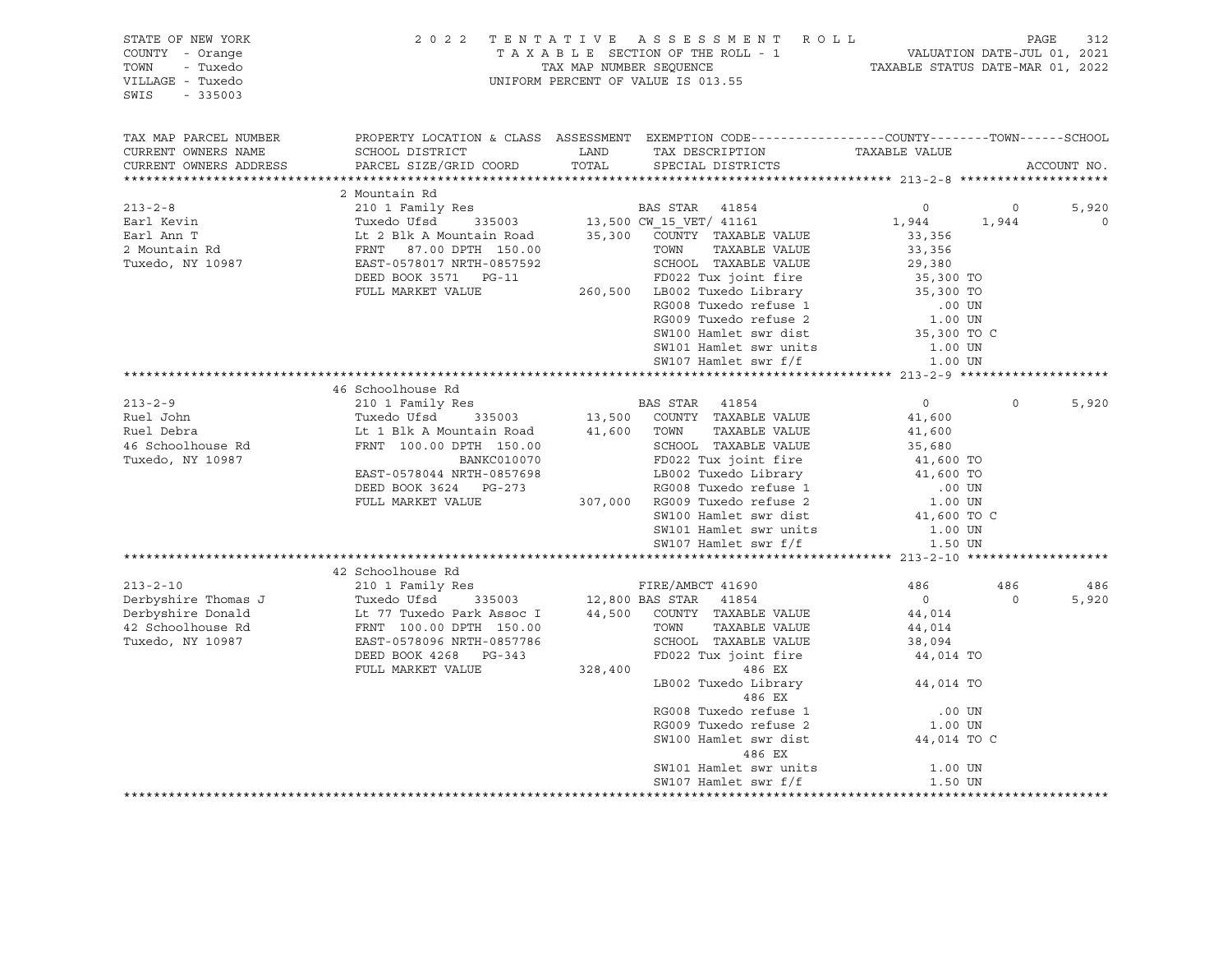| STATE OF NEW YORK<br>COUNTY - Orange<br>TOWN<br>- Tuxedo<br>VILLAGE - Tuxedo<br>SWIS<br>$-335003$ |                                                                                                                                                      |        | 2022 TENTATIVE ASSESSMENT ROLL<br>TENTATIVE ASSESSMENT ROLL<br>TAXABLE SECTION OF THE ROLL - 1 VALUATION DATE-JUL 01, 2021<br>TAXABLE STATUS DATE-MAR 01, 2022<br>UNIFORM PERCENT OF VALUE IS 013.55             |                     |             |
|---------------------------------------------------------------------------------------------------|------------------------------------------------------------------------------------------------------------------------------------------------------|--------|------------------------------------------------------------------------------------------------------------------------------------------------------------------------------------------------------------------|---------------------|-------------|
| TAX MAP PARCEL NUMBER<br>CURRENT OWNERS NAME                                                      | PROPERTY LOCATION & CLASS ASSESSMENT EXEMPTION CODE---------------COUNTY-------TOWN-----SCHOOL<br>SCHOOL DISTRICT                                    |        | LAND TAX DESCRIPTION                                                                                                                                                                                             | TAXABLE VALUE       |             |
| CURRENT OWNERS ADDRESS                                                                            | PARCEL SIZE/GRID COORD                                                                                                                               | TOTAL  | SPECIAL DISTRICTS                                                                                                                                                                                                |                     | ACCOUNT NO. |
|                                                                                                   |                                                                                                                                                      |        |                                                                                                                                                                                                                  |                     |             |
|                                                                                                   | 36 Schoolhouse Rd                                                                                                                                    |        |                                                                                                                                                                                                                  |                     |             |
| $213 - 2 - 11.2$                                                                                  |                                                                                                                                                      |        | COUNTY TAXABLE VALUE                                                                                                                                                                                             | 41,100              |             |
| Bruno Matthew William<br>Bruno Katrina Ann                                                        |                                                                                                                                                      |        | TAXABLE VALUE                                                                                                                                                                                                    | 41,100              |             |
| 36 Schoolhouse Rd                                                                                 | FRNT 139.00 DPTH 150.00 41,100 SCHOOL TAXABLE VALUE<br>EAST-0578230 NRTH-0857932 FD022 Tux joint fire<br>DEED BOOK 14634 PG-189 LB002 Tuxedo Library |        | FD022 Tux joint fire                                                                                                                                                                                             | 41,100<br>41,100 TO |             |
| Tuxedo, NY 10987                                                                                  |                                                                                                                                                      |        |                                                                                                                                                                                                                  |                     |             |
|                                                                                                   | FULL MARKET VALUE                                                                                                                                    |        |                                                                                                                                                                                                                  |                     |             |
|                                                                                                   |                                                                                                                                                      |        |                                                                                                                                                                                                                  |                     |             |
|                                                                                                   |                                                                                                                                                      |        |                                                                                                                                                                                                                  |                     |             |
|                                                                                                   |                                                                                                                                                      |        | FD022 Tux Joint Tire<br>LB002 Tuxedo Library<br>11,100 TO<br>RG008 Tuxedo refuse 1<br>RG009 Tuxedo refuse 2<br>SW100 Hamlet swr dist<br>SW101 Hamlet swr units<br>1.00 UN<br>1.00 TO C<br>1.00 UN<br>21,100 TO C |                     |             |
|                                                                                                   |                                                                                                                                                      |        | SW107 Hamlet swr f/f 1.50 UN                                                                                                                                                                                     |                     |             |
|                                                                                                   |                                                                                                                                                      |        |                                                                                                                                                                                                                  |                     |             |
|                                                                                                   | 33 Mountain Rd                                                                                                                                       |        |                                                                                                                                                                                                                  |                     |             |
| $213 - 3 - 1$<br>Profenna Philip C                                                                | Res COUNT<br>335003 14,500 TOWN<br>210 1 Family Res<br>Tuxedo Ufsd                                                                                   |        | COUNTY TAXABLE VALUE<br>TAXABLE VALUE                                                                                                                                                                            | 42,000<br>42,000    |             |
| 33 Mountain Rd                                                                                    |                                                                                                                                                      |        |                                                                                                                                                                                                                  |                     |             |
| Tuxedo, NY 10987                                                                                  |                                                                                                                                                      |        |                                                                                                                                                                                                                  | 42,000              |             |
|                                                                                                   | EAST-0577721 NRTH-0857096                                                                                                                            |        | FD022 Tux joint fire 42,000 TO<br>LB002 Tuxedo Library 42,000 TO<br>RG008 Tuxedo refuse 1 .00 UN<br>310,000 RG009 Tuxedo refuse 2 .00 UN                                                                         |                     |             |
|                                                                                                   | DEED BOOK 14904 PG-836                                                                                                                               |        |                                                                                                                                                                                                                  |                     |             |
|                                                                                                   | FULL MARKET VALUE                                                                                                                                    |        |                                                                                                                                                                                                                  |                     |             |
|                                                                                                   |                                                                                                                                                      |        | SW100 Hamlet swr dist<br>SW101 Hamlet swr units 1.00 UN                                                                                                                                                          |                     |             |
|                                                                                                   |                                                                                                                                                      |        |                                                                                                                                                                                                                  |                     |             |
|                                                                                                   |                                                                                                                                                      |        | SW107 Hamlet swr f/f                                                                                                                                                                                             | 1.50 UN             |             |
|                                                                                                   |                                                                                                                                                      |        |                                                                                                                                                                                                                  |                     |             |
| $213 - 3 - 2$                                                                                     | 41 Mountain Rd                                                                                                                                       |        |                                                                                                                                                                                                                  |                     |             |
| Berthe Kassime                                                                                    | Res COUNT<br>335003 21,600 TOWN<br>210 1 Family Res<br>Tuxedo Ufsd                                                                                   |        | COUNTY TAXABLE VALUE<br>TAXABLE VALUE                                                                                                                                                                            | 53,000<br>53,000    |             |
| 41 Mountain Rd                                                                                    |                                                                                                                                                      | 53,000 | SCHOOL TAXABLE VALUE                                                                                                                                                                                             |                     |             |
| Tuxedo, NY 10987                                                                                  | Lt 7 Blk B Mountain Rd<br>FRNT   76.00 DPTH  171.<br>FRNT 76.00 DPTH 171.00                                                                          |        | FD022 Tux joint fire                                                                                                                                                                                             | 53,000<br>53,000 TO |             |
|                                                                                                   | EAST-0577743 NRTH-0856990                                                                                                                            |        | 391,100 RG009 Tuxedo refuse 2 1.00 UN 391,100 RG009 Tuxedo refuse 2 1.00 UN                                                                                                                                      |                     |             |
|                                                                                                   | DEED BOOK 14284 PG-6466                                                                                                                              |        |                                                                                                                                                                                                                  |                     |             |
|                                                                                                   | FULL MARKET VALUE                                                                                                                                    |        |                                                                                                                                                                                                                  |                     |             |
|                                                                                                   |                                                                                                                                                      |        | SW100 Hamlet swr dist 53,000 TO<br>SW101 Hamlet swr units 1.00 UN                                                                                                                                                | 53,000 TO C         |             |
|                                                                                                   |                                                                                                                                                      |        |                                                                                                                                                                                                                  |                     |             |
|                                                                                                   |                                                                                                                                                      |        | SW107 Hamlet swr f/f                                                                                                                                                                                             | 1.00 UN             |             |
|                                                                                                   |                                                                                                                                                      |        |                                                                                                                                                                                                                  |                     |             |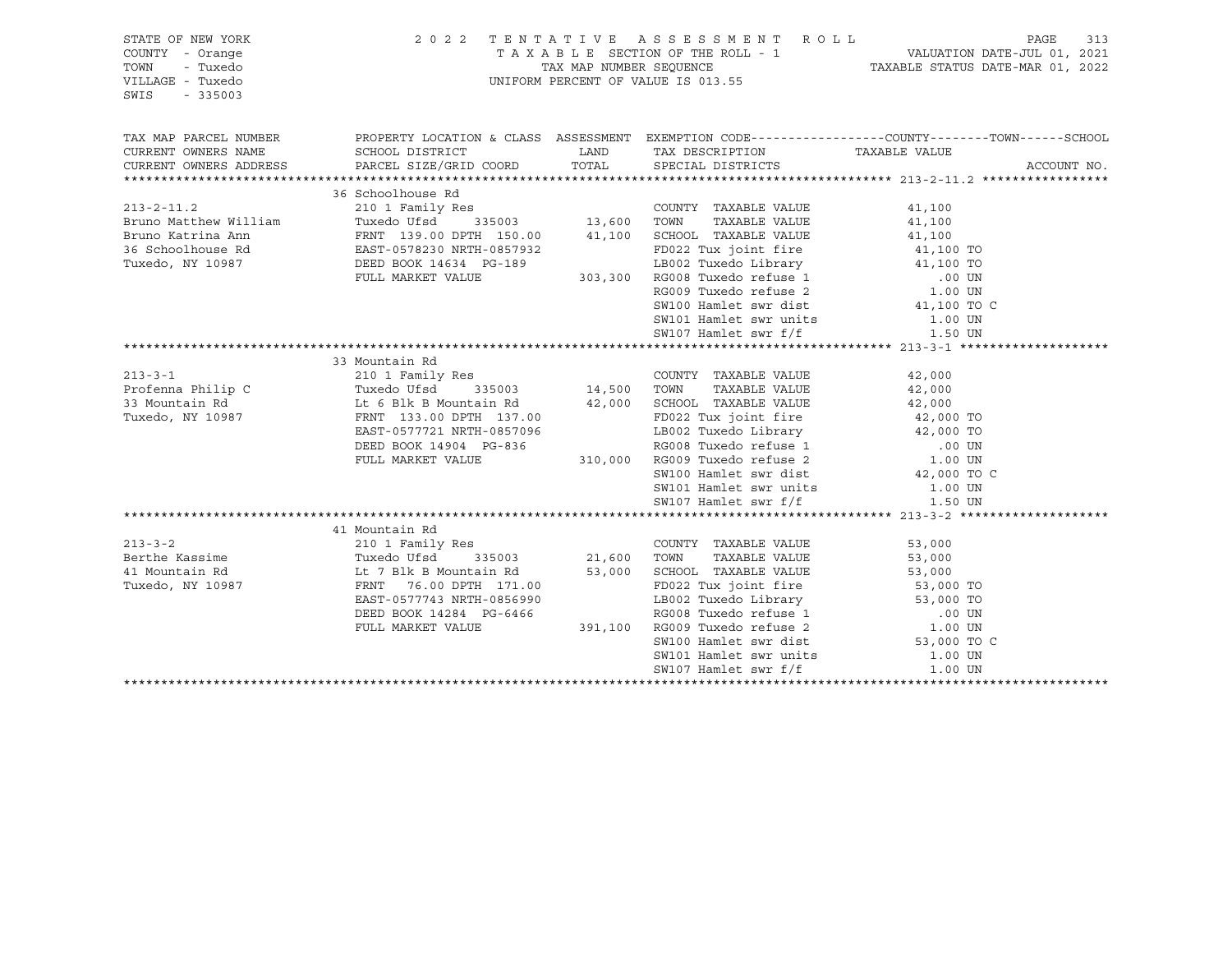| STATE OF NEW YORK<br>COUNTY - Orange<br>TOWN<br>- Tuxedo<br>VILLAGE - Tuxedo<br>SWIS<br>$-335003$                                                                                                    |                                                                                                                                                                                                                                                            |         | 2022 TENTATIVE ASSESSMENT ROLL<br>TAXABLE SECTION OF THE ROLL - 1<br>TAX MAP NUMBER SEQUENCE TAXABLE STATUS DATE-JUL 01, 2021<br>TAXABLE STATUS DATE-MAR 01, 2022<br>UNIFORM PERCENT OF VALUE IS 013.55 |                                    |                   | PAGE<br>314     |
|------------------------------------------------------------------------------------------------------------------------------------------------------------------------------------------------------|------------------------------------------------------------------------------------------------------------------------------------------------------------------------------------------------------------------------------------------------------------|---------|---------------------------------------------------------------------------------------------------------------------------------------------------------------------------------------------------------|------------------------------------|-------------------|-----------------|
| TAX MAP PARCEL NUMBER<br>CURRENT OWNERS NAME<br>CURRENT OWNERS ADDRESS                                                                                                                               | SCHOOL DISTRICT<br>PARCEL SIZE/GRID COORD TOTAL                                                                                                                                                                                                            |         | PROPERTY LOCATION & CLASS ASSESSMENT EXEMPTION CODE----------------COUNTY-------TOWN------SCHOOL<br>LAND TAX DESCRIPTION TAXABLE VALUE<br>SPECIAL DISTRICTS                                             |                                    |                   | ACCOUNT NO.     |
|                                                                                                                                                                                                      |                                                                                                                                                                                                                                                            |         |                                                                                                                                                                                                         |                                    |                   |                 |
| $213 - 3 - 3$<br>Dowding Jeffrey<br>Dowding Pamela J<br>27 Mountain Rd<br>27 Mountain Rd<br>27 Mountain Rd<br>27 Mountain Rd<br>27 Mountain Rd<br>27 Mountain Rd<br>27 Mountain Rd<br>27 Mountain Rd | 27 Mountain Rd<br>210 1 Family Res                                                                                                                                                                                                                         |         | Res<br>335003 13,000 COUNTY TAXABLE VALUE<br>TAXABLE VALUE<br>47,250 TOWN                                                                                                                               | $\overline{0}$<br>47,250<br>47,250 | $\circ$           | 5,920           |
| Tuxedo, NY 10987                                                                                                                                                                                     | EAST-0577799 NRTH-0857150<br>DEED BOOK 13430 PG-729                                                                                                                                                                                                        |         | SCHOOL TAXABLE VALUE<br>FD022 Tux joint fire $47,250$ TO<br>LB002 Tuxedo Library $47,250$ TO                                                                                                            | 41,330                             |                   |                 |
|                                                                                                                                                                                                      | FULL MARKET VALUE                                                                                                                                                                                                                                          |         | 348,700 RG008 Tuxedo refuse 1 00 UN RG009 Tuxedo refuse 2 1.00 UN<br>SW100 Hamlet swr dist<br>SW101 Hamlet swr units<br>SW107 Hamlet swr f/f                                                            | 47,250 TO C<br>1.00 UN<br>1.50 UN  |                   |                 |
|                                                                                                                                                                                                      |                                                                                                                                                                                                                                                            |         |                                                                                                                                                                                                         |                                    |                   |                 |
|                                                                                                                                                                                                      | 19 Mountain Rd                                                                                                                                                                                                                                             |         |                                                                                                                                                                                                         |                                    |                   |                 |
| $213 - 3 - 4$<br>Carroll George                                                                                                                                                                      | 210 1 Family Res<br>210 1 Family Acs<br>Tuxedo Ufsd 335003 13,800 ENH STAR 41034<br>Lt 4 Blk B Mountain Road 43,500 COUNTY TAXABLE VALUE<br>FRNT 100.00 DPTH 125.00 TOWN TAXABLE VALUE<br>TOWN TAXABLE VALUE<br>CHOOL TAXABLE VALUE<br>CHOOL TAXABLE VALUE |         |                                                                                                                                                                                                         | 3,402<br>$\overline{0}$            | 6,525<br>$\Omega$ | 1,944<br>14,780 |
| 19 Mountain Rd                                                                                                                                                                                       |                                                                                                                                                                                                                                                            |         |                                                                                                                                                                                                         |                                    |                   |                 |
| Tuxedo, NY 10987                                                                                                                                                                                     |                                                                                                                                                                                                                                                            |         |                                                                                                                                                                                                         | 40,098<br>36,975                   |                   |                 |
|                                                                                                                                                                                                      |                                                                                                                                                                                                                                                            |         | SCHOOL TAXABLE VALUE<br>SCHOOL TAXABLE VALUE 26,776<br>FD022 Tux ioint fire 43,500 TO                                                                                                                   |                                    |                   |                 |
|                                                                                                                                                                                                      | DEED BOOK 12334 PG-722                                                                                                                                                                                                                                     |         |                                                                                                                                                                                                         |                                    |                   |                 |
|                                                                                                                                                                                                      | FULL MARKET VALUE                                                                                                                                                                                                                                          |         | 321,000 LB002 Tuxedo Library 43,500 TO                                                                                                                                                                  |                                    |                   |                 |
|                                                                                                                                                                                                      |                                                                                                                                                                                                                                                            |         |                                                                                                                                                                                                         |                                    |                   |                 |
|                                                                                                                                                                                                      |                                                                                                                                                                                                                                                            |         |                                                                                                                                                                                                         |                                    |                   |                 |
|                                                                                                                                                                                                      |                                                                                                                                                                                                                                                            |         | SW100 Hamlet swr dist                                                                                                                                                                                   | 43,500 TO C                        |                   |                 |
|                                                                                                                                                                                                      |                                                                                                                                                                                                                                                            |         | SW101 Hamlet swr units 1.00 UN                                                                                                                                                                          |                                    |                   |                 |
|                                                                                                                                                                                                      |                                                                                                                                                                                                                                                            |         | SW107 Hamlet swr f/f                                                                                                                                                                                    | 1.50 UN                            |                   |                 |
|                                                                                                                                                                                                      | 54 Mountain Rd                                                                                                                                                                                                                                             |         |                                                                                                                                                                                                         |                                    |                   |                 |
|                                                                                                                                                                                                      |                                                                                                                                                                                                                                                            |         | COUNTY TAXABLE VALUE                                                                                                                                                                                    | 52,000                             |                   |                 |
|                                                                                                                                                                                                      |                                                                                                                                                                                                                                                            |         | TOWN<br>TAXABLE VALUE                                                                                                                                                                                   | 52,000                             |                   |                 |
| 54 Mountain Rd                                                                                                                                                                                       | Lt 8 Blk B & Parcel Mount                                                                                                                                                                                                                                  |         | 52,000 SCHOOL TAXABLE VALUE                                                                                                                                                                             |                                    |                   |                 |
| Tuxedo, NY 10987                                                                                                                                                                                     | FRNT 155.00 DPTH 230.00                                                                                                                                                                                                                                    |         | SCHOOL TAXABLE VALUE 52,000<br>FD022 Tux joint fire 52,000 TO                                                                                                                                           |                                    |                   |                 |
|                                                                                                                                                                                                      | BANK<br>$\mathbb N$                                                                                                                                                                                                                                        |         | LB002 Tuxedo Library 52,000 TO<br>RG008 Tuxedo refuse 1 00 UN                                                                                                                                           |                                    |                   |                 |
|                                                                                                                                                                                                      | EAST-0577981 NRTH-0857161                                                                                                                                                                                                                                  |         |                                                                                                                                                                                                         |                                    |                   |                 |
|                                                                                                                                                                                                      | DEED BOOK 14433 PG-1853<br>FULL MARKET VALUE                                                                                                                                                                                                               | 383,800 | RG009 Tuxedo refuse 2 1.00 UN                                                                                                                                                                           |                                    |                   |                 |
|                                                                                                                                                                                                      |                                                                                                                                                                                                                                                            |         |                                                                                                                                                                                                         |                                    |                   |                 |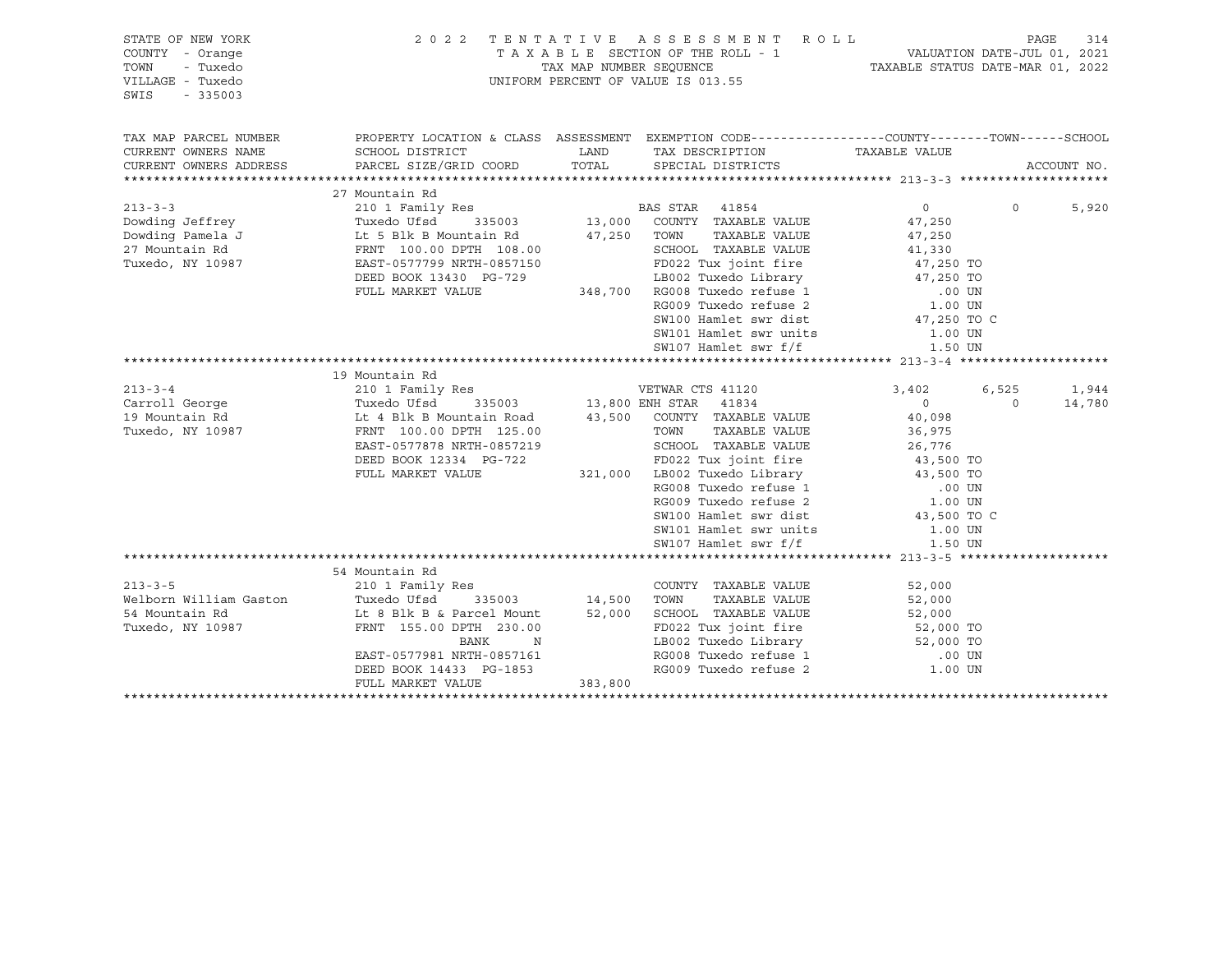| STATE OF NEW YORK<br>COUNTY - Orange<br>- Tuxedo<br>TOWN<br>VILLAGE - Tuxedo<br>SWIS<br>$-335003$ |                                                                                                                                             |               | 2022 TENTATIVE ASSESSMENT ROLL<br>UNIFORM PERCENT OF VALUE IS 013.55 | TAXABLE SECTION OF THE ROLL - 1 VALUATION DATE-JUL 01, 2021<br>TAX MAP NUMBER SEQUENCE TAXABLE STATUS DATE-MAR 01, 2022 | PAGE     | 315         |
|---------------------------------------------------------------------------------------------------|---------------------------------------------------------------------------------------------------------------------------------------------|---------------|----------------------------------------------------------------------|-------------------------------------------------------------------------------------------------------------------------|----------|-------------|
| TAX MAP PARCEL NUMBER<br>CURRENT OWNERS NAME<br>CURRENT OWNERS ADDRESS                            | PROPERTY LOCATION & CLASS ASSESSMENT EXEMPTION CODE---------------COUNTY-------TOWN-----SCHOOL<br>SCHOOL DISTRICT<br>PARCEL SIZE/GRID COORD | LAND<br>TOTAL | TAX DESCRIPTION<br>SPECIAL DISTRICTS                                 | TAXABLE VALUE                                                                                                           |          | ACCOUNT NO. |
|                                                                                                   | 15 Mountain Rd                                                                                                                              |               |                                                                      |                                                                                                                         |          |             |
| $213 - 3 - 6$                                                                                     |                                                                                                                                             |               |                                                                      | $0 \qquad \qquad$                                                                                                       | $\Omega$ | 5,920       |
| O Reilly James                                                                                    |                                                                                                                                             |               |                                                                      | 42,000                                                                                                                  |          |             |
| O Reilly Lori Ann                                                                                 |                                                                                                                                             | 42,000 TOWN   | TAXABLE VALUE                                                        | 42,000                                                                                                                  |          |             |
| 15 Mountain Rd                                                                                    | Lt 3 Blk B Mountain Road<br>FRNT 100.00 DPTH 125.00                                                                                         |               | SCHOOL TAXABLE VALUE                                                 | 36,080                                                                                                                  |          |             |
| Tuxedo, NY 10987                                                                                  | EAST-0577973 NRTH-0857297                                                                                                                   |               | FD022 Tux joint fire                                                 | 42,000 TO                                                                                                               |          |             |
|                                                                                                   | DEED BOOK 5338 PG-271                                                                                                                       |               |                                                                      | LB002 Tuxedo Library 42,000 TO                                                                                          |          |             |
|                                                                                                   | FULL MARKET VALUE                                                                                                                           |               | 310,000 RG008 Tuxedo refuse 1                                        | .00 UN                                                                                                                  |          |             |
|                                                                                                   |                                                                                                                                             |               | RG009 Tuxedo refuse 2                                                | 1.00 UN                                                                                                                 |          |             |
|                                                                                                   |                                                                                                                                             |               | SW100 Hamlet swr dist                                                | 42,000 TO C                                                                                                             |          |             |
|                                                                                                   |                                                                                                                                             |               | SW101 Hamlet swr units                                               | 1.00 UN                                                                                                                 |          |             |
|                                                                                                   |                                                                                                                                             |               | SW107 Hamlet swr f/f                                                 | 1.50 UN                                                                                                                 |          |             |
|                                                                                                   |                                                                                                                                             |               |                                                                      |                                                                                                                         |          |             |
|                                                                                                   | 13 Mountain Rd                                                                                                                              |               |                                                                      |                                                                                                                         |          |             |
| $213 - 3 - 7$                                                                                     | 210 1 Family Res                                                                                                                            |               | <b>BAS STAR</b> 41854                                                | $\overline{0}$                                                                                                          | $\Omega$ | 5,920       |
| Fu Xiaobo                                                                                         | Tuxedo Ufsd<br>335003                                                                                                                       |               | 13,600 COUNTY TAXABLE VALUE                                          | 42,000                                                                                                                  |          |             |
| Yee Susan                                                                                         | Lt 2 Blk B Mountain Road                                                                                                                    | 42,000 TOWN   | TAXABLE VALUE                                                        | 42,000                                                                                                                  |          |             |
| 13 Mountain Rd                                                                                    | FRNT 100.00 DPTH 125.00                                                                                                                     |               | SCHOOL TAXABLE VALUE                                                 | 36,080                                                                                                                  |          |             |
| Tuxedo, NY 10987                                                                                  | EAST-0578044 NRTH-0857330                                                                                                                   |               | FD022 Tux joint fire                                                 | 42,000 TO                                                                                                               |          |             |
|                                                                                                   | DEED BOOK 4329 PG-298                                                                                                                       |               | LB002 Tuxedo Library                                                 | 42,000 TO                                                                                                               |          |             |
|                                                                                                   | FULL MARKET VALUE                                                                                                                           |               | 310,000 RG008 Tuxedo refuse 1                                        | .00 UN                                                                                                                  |          |             |
|                                                                                                   |                                                                                                                                             |               | RG009 Tuxedo refuse 2                                                | 1.00 UN                                                                                                                 |          |             |
|                                                                                                   |                                                                                                                                             |               | SW100 Hamlet swr dist                                                | 42,000 TO C                                                                                                             |          |             |
|                                                                                                   |                                                                                                                                             |               | SW101 Hamlet swr units                                               | 1.00 UN                                                                                                                 |          |             |
|                                                                                                   |                                                                                                                                             |               | SW107 Hamlet swr f/f                                                 | 1.50 UN                                                                                                                 |          |             |
|                                                                                                   |                                                                                                                                             |               |                                                                      |                                                                                                                         |          |             |
|                                                                                                   | 11 Mountain Rd                                                                                                                              |               |                                                                      |                                                                                                                         |          |             |
| $213 - 3 - 8.2$                                                                                   | 210 1 Family Res                                                                                                                            |               | BAS STAR 41854                                                       | $\circ$                                                                                                                 | $\circ$  | 5,920       |
| Eirand Adam C                                                                                     |                                                                                                                                             |               | 335003 15,000 COUNTY TAXABLE VALUE                                   | 45,500                                                                                                                  |          |             |
| Eirand Megan P                                                                                    | Tuxedo Ufsd <sup>1</sup> 335003<br>Lt 2A Blk B Mountain Rd<br>FRNT 200.00 DPTH 100.00                                                       | 45,500 TOWN   | TAXABLE VALUE                                                        | 45,500                                                                                                                  |          |             |
| 11 Mountain Rd                                                                                    |                                                                                                                                             |               | SCHOOL TAXABLE VALUE                                                 | 39,580                                                                                                                  |          |             |
| Tuxedo, NY 10987                                                                                  | ACRES<br>0.50<br>EAST-0578114 NRTH-0857211                                                                                                  |               | FD022 Tux joint fire<br>LB002 Tuxedo Library                         | 45,500 TO                                                                                                               |          |             |
|                                                                                                   | DEED BOOK 14211 PG-1718                                                                                                                     |               | RG008 Tuxedo refuse 1                                                | 45,500 TO                                                                                                               |          |             |
|                                                                                                   | FULL MARKET VALUE                                                                                                                           |               | 335,800 RG009 Tuxedo refuse 2                                        | .00 UN<br>1.00 UN                                                                                                       |          |             |
|                                                                                                   |                                                                                                                                             |               | SW100 Hamlet swr dist                                                | 45,500 TO C                                                                                                             |          |             |
|                                                                                                   |                                                                                                                                             |               | SW101 Hamlet swr units                                               | 1.00 UN                                                                                                                 |          |             |
|                                                                                                   |                                                                                                                                             |               | SW107 Hamlet swr f/f                                                 | 1.50 UN                                                                                                                 |          |             |
|                                                                                                   |                                                                                                                                             |               |                                                                      | **********************                                                                                                  |          |             |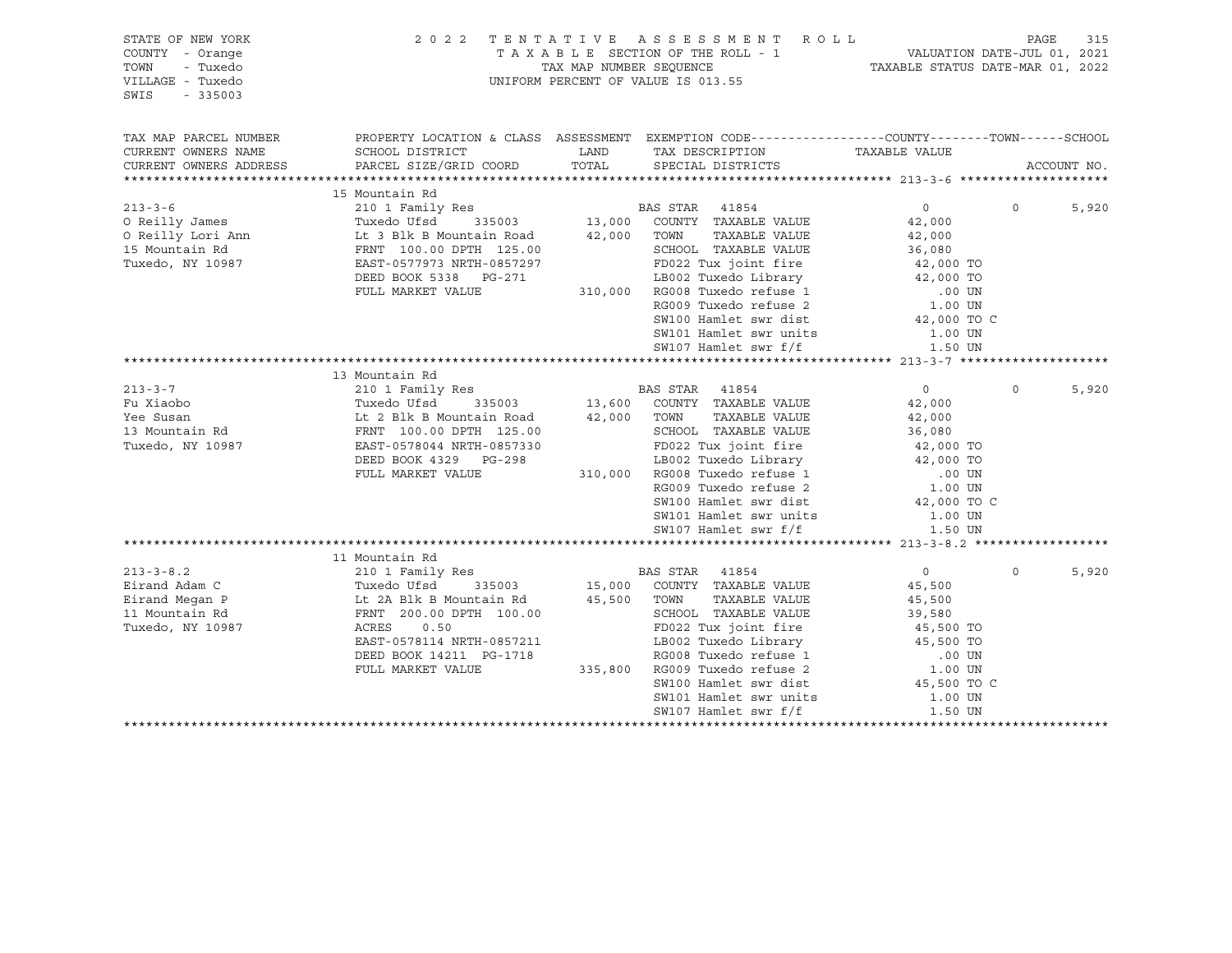| STATE OF NEW YORK<br>COUNTY - Orange<br>TOWN<br>- Tuxedo<br>VILLAGE - Tuxedo<br>SWIS<br>$-335003$ |                                                                                                                                                                                             |                         | 2022 TENTATIVE ASSESSMENT ROLL<br>UNIFORM PERCENT OF VALUE IS 013.55                                                                            | T A X A B L E SECTION OF THE ROLL - 1 VALUATION DATE-JUL 01, 2021<br>TAX MAP NUMBER SEQUENCE TAXABLE STATUS DATE-MAR 01, 2022 | PAGE        | 316 |
|---------------------------------------------------------------------------------------------------|---------------------------------------------------------------------------------------------------------------------------------------------------------------------------------------------|-------------------------|-------------------------------------------------------------------------------------------------------------------------------------------------|-------------------------------------------------------------------------------------------------------------------------------|-------------|-----|
| TAX MAP PARCEL NUMBER<br>CURRENT OWNERS NAME<br>CURRENT OWNERS ADDRESS                            | PROPERTY LOCATION & CLASS ASSESSMENT EXEMPTION CODE---------------COUNTY-------TOWN-----SCHOOL<br>SCHOOL DISTRICT<br>PARCEL SIZE/GRID COORD                                                 | LAND<br>TOTAL           | TAX DESCRIPTION<br>SPECIAL DISTRICTS                                                                                                            | TAXABLE VALUE                                                                                                                 | ACCOUNT NO. |     |
|                                                                                                   |                                                                                                                                                                                             |                         |                                                                                                                                                 |                                                                                                                               |             |     |
| $213 - 3 - 10$<br>Mitchell Christopher J<br>57 Sylvan Way<br>Tuxedo, NY 10987                     | 9 Mountain Rd<br>210 1 Family Res<br>Lt 1 Blk B Mountain Road 47,200 SCHOOL TAXABLE VALUE<br>FRNT 100.00 DPTH 125.00<br>EAST-0578124 NRTH-0857388                                           |                         | COUNTY TAXABLE VALUE<br>TAXABLE VALUE<br>TOWN<br>FD022 Tux joint fire                                                                           | 47,200<br>47,200<br>47,200<br>47,200 TO<br>LB002 Tuxedo Library 47,200 TO                                                     |             |     |
|                                                                                                   | DEED BOOK 15096 PG-1740<br>FULL MARKET VALUE                                                                                                                                                |                         | SW101 Hamlet swr units<br>SW107 Hamlet swr f/f                                                                                                  | RG008 Tuxedo refuse 1 00 UN 348,300 RG009 Tuxedo refuse 2 1.00 UN<br>SW100 Hamlet swr dist 47,200 TO C<br>1.00 UN<br>1.50 UN  |             |     |
|                                                                                                   |                                                                                                                                                                                             |                         |                                                                                                                                                 |                                                                                                                               |             |     |
| $213 - 3 - 11$<br>Americh Pierre<br>Maddix Sara<br>7 Mountain Rd<br>Tuxedo, NY 10987              | 7 Mountain Rd<br>210 1 Family Res<br>Tuxedo Ufsd<br>Lt 1A Blk B Mountain Rd $51,500$<br>FRNT 157.00 DPTH 125.00<br>EAST-0578204 NRTH-0857507<br>DEED BOOK 13544 PG-667<br>FULL MARKET VALUE | s<br>335003 18,000 TOWN | COUNTY TAXABLE VALUE<br>TAXABLE VALUE<br>SCHOOL TAXABLE VALUE<br>FD022 Tux joint fire<br>RG008 Tuxedo refuse 1<br>380,100 RG009 Tuxedo refuse 2 | 51,500<br>51,500<br>51,500<br>51,500 TO<br>LB002 Tuxedo Library 51,500 TO<br>00 UN.<br>1.00 UN                                |             |     |
|                                                                                                   |                                                                                                                                                                                             |                         | SW100 Hamlet swr dist<br>SW101 Hamlet swr units<br>SW107 Hamlet swr f/f                                                                         | 51,500 TO C<br>1.00 UN<br>1.50 UN                                                                                             |             |     |
|                                                                                                   |                                                                                                                                                                                             |                         |                                                                                                                                                 |                                                                                                                               |             |     |
|                                                                                                   | 41 Hillside Ave                                                                                                                                                                             |                         |                                                                                                                                                 |                                                                                                                               |             |     |
| $213 - 3 - 13.1$<br>Grant Rojas<br>41 Hillside Ave<br>Tuxedo, NY 10987                            | 210 1 Family Res<br>335003<br>Tuxedo Ufsd<br>Lot 1 Tpa Map 1355<br>FRNT 131.00 DPTH 125.00<br>EAST-0578306 NRTH-0857594<br>DEED BOOK 15015 PG-1068                                          | 12,100<br>43,500        | COUNTY TAXABLE VALUE<br>TAXABLE VALUE<br>TOWN<br>SCHOOL TAXABLE VALUE<br>FD022 Tux joint fire                                                   | 43,500<br>43,500<br>43,500<br>43,500 TO<br>LB002 Tuxedo Library 43,500 TO                                                     |             |     |
|                                                                                                   | FULL MARKET VALUE                                                                                                                                                                           |                         | SW100 Hamlet swr dist<br>SW101 Hamlet swr units<br>SW107 Hamlet swr f/f                                                                         | 8 RG008 Tuxedo refuse 1 (00 UN 321,000 RG009 Tuxedo refuse 2 (1.00 UN<br>43,500 TO C<br>1.00 UN<br>1.00 UN                    |             |     |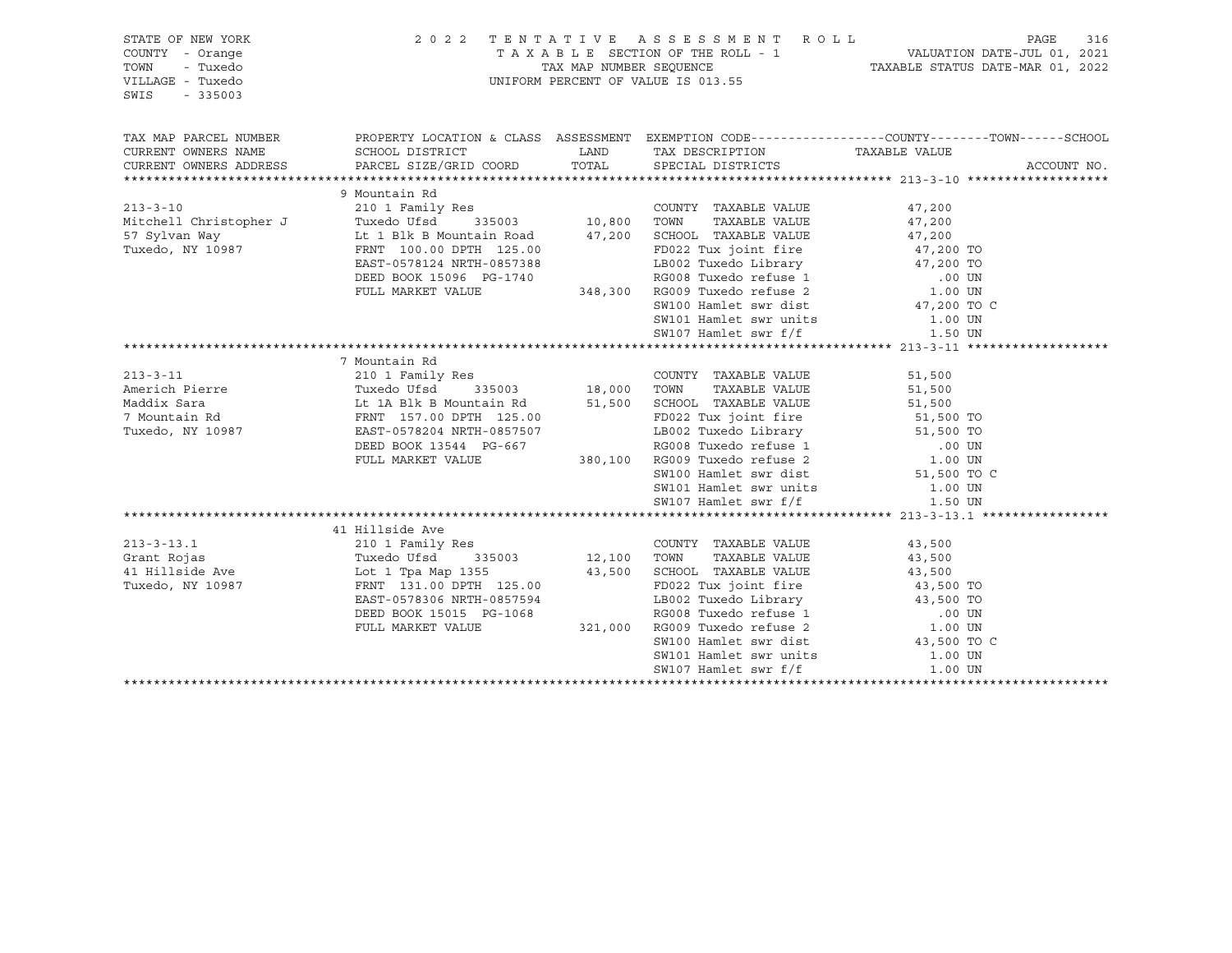| STATE OF NEW YORK<br>COUNTY - Orange<br>TOWN<br>- Tuxedo<br>VILLAGE - Tuxedo<br>SWIS<br>$-335003$           | 2 0 2 2                                                                                                                                                                     |               | TENTATIVE ASSESSMENT ROLL<br>UNIFORM PERCENT OF VALUE IS 013.55                                                                                              |                                                                                                                                            | PAGE     | 317         |
|-------------------------------------------------------------------------------------------------------------|-----------------------------------------------------------------------------------------------------------------------------------------------------------------------------|---------------|--------------------------------------------------------------------------------------------------------------------------------------------------------------|--------------------------------------------------------------------------------------------------------------------------------------------|----------|-------------|
| TAX MAP PARCEL NUMBER<br>CURRENT OWNERS NAME<br>CURRENT OWNERS ADDRESS                                      | PROPERTY LOCATION & CLASS ASSESSMENT EXEMPTION CODE----------------COUNTY-------TOWN------SCHOOL<br>SCHOOL DISTRICT<br>PARCEL SIZE/GRID COORD                               | LAND<br>TOTAL | TAX DESCRIPTION<br>SPECIAL DISTRICTS                                                                                                                         | TAXABLE VALUE                                                                                                                              |          | ACCOUNT NO. |
|                                                                                                             |                                                                                                                                                                             |               |                                                                                                                                                              |                                                                                                                                            |          |             |
|                                                                                                             | 33 Hillside Ave                                                                                                                                                             |               |                                                                                                                                                              |                                                                                                                                            |          |             |
| $213 - 3 - 15.1$<br>Gallagher Joseph<br>33 Hillside Ave<br>Tuxedo, NY 10987                                 | 210 1 Family Res<br>Tuxedo Ufsd<br>335003<br>Lt 3 Tuxedo Park Assn Inc<br>FRNT 100.00 DPTH 125.00<br>EAST-0578493 NRTH-0857677                                              | 15,100        | COUNTY TAXABLE VALUE<br>TAXABLE VALUE<br>TOWN<br>45,800 SCHOOL TAXABLE VALUE<br>FD022 Tux joint fire<br>LB002 Tuxedo Library                                 | 45,800<br>45,800<br>45,800<br>45,800 TO<br>45,800 TO                                                                                       |          |             |
|                                                                                                             | DEED BOOK 15095 PG-1841<br>FULL MARKET VALUE                                                                                                                                |               | RG008 Tuxedo refuse 1 (0.00 UN 338,000 RG009 Tuxedo refuse 2 (3.00 UN SW100 Hamlet swr dist (45,800 TO C<br>SW101 Hamlet swr units<br>SW107 Hamlet swr $f/f$ | 1.00 UN<br>1.50 UN                                                                                                                         |          |             |
|                                                                                                             |                                                                                                                                                                             |               |                                                                                                                                                              |                                                                                                                                            |          |             |
| $213 - 3 - 15.2$<br>Louissaint Auqustin<br>Louissaint Nolina $Lts$ 2 + 3 Tuxedo Park Ass<br>35 Hillside Ave | 35 Hillside Ave<br>210 1 Family Res<br>Tuxedo Ufsd<br>335003<br>FRNT 100.00 DPTH 125.00<br>FRNT 100.00 DPTH 125.00                                                          |               | COUNTY TAXABLE VALUE<br>TAXABLE VALUE<br>43,100 SCHOOL TAXABLE VALUE<br>FD022 Tux joint fire                                                                 | 43,100<br>43,100<br>43,100<br>43,100 TO                                                                                                    |          |             |
| Tuxedo, NY 10987                                                                                            | EAST-0578396 NRTH-0857633<br>DEED BOOK 13518 PG-143<br>FULL MARKET VALUE                                                                                                    |               | RG008 Tuxedo refuse 1 (0.00 UN 318,100 RG009 Tuxedo refuse 2 (1.00 UN<br>SW100 Hamlet swr dist                                                               | FD022 Tux joint fire and any series and any series and the series of the series of the series and the series o<br>43,100 TO<br>43,100 TO C |          |             |
|                                                                                                             |                                                                                                                                                                             |               | SW101 Hamlet swr units<br>SW107 Hamlet swr f/f                                                                                                               | 1.00 UN                                                                                                                                    |          |             |
|                                                                                                             |                                                                                                                                                                             |               |                                                                                                                                                              | 1.50 UN                                                                                                                                    |          |             |
|                                                                                                             | 29 Hillside Ave                                                                                                                                                             |               |                                                                                                                                                              |                                                                                                                                            |          |             |
| $213 - 3 - 16$<br>Donovan Jackie<br>PO Box 13<br>Tuxedo, NY 10987                                           | 210 1 Family Res<br>Tuxedo Ufsd<br>335003<br>Lt 4 Tuxedo Park Ass Inc<br>FRNT 100.00 DPTH 125.00<br>EAST-0578576 NRTH-0857715<br>DEED BOOK 12445 PG-92<br>FULL MARKET VALUE | 54,000 TOWN   | BAS STAR 41854<br>14,000 COUNTY TAXABLE VALUE<br>TAXABLE VALUE<br>SCHOOL TAXABLE VALUE<br>FD022 Tux joint fire<br>398,500 RG008 Tuxedo refuse 1              | $\overline{0}$<br>54,000<br>54,000<br>48,080<br>$54,000$ TO<br>LB002 Tuxedo Library 54,000 TO<br>RG008 Tuxedo refuse 1 00 UN               | $\Omega$ | 5,920       |
|                                                                                                             |                                                                                                                                                                             |               | RG009 Tuxedo refuse 2<br>SW100 Hamlet swr dist<br>SW107 Hamlet swr f/f                                                                                       | 1.00 UN<br>54,000 TO C<br>1.50 UN                                                                                                          |          |             |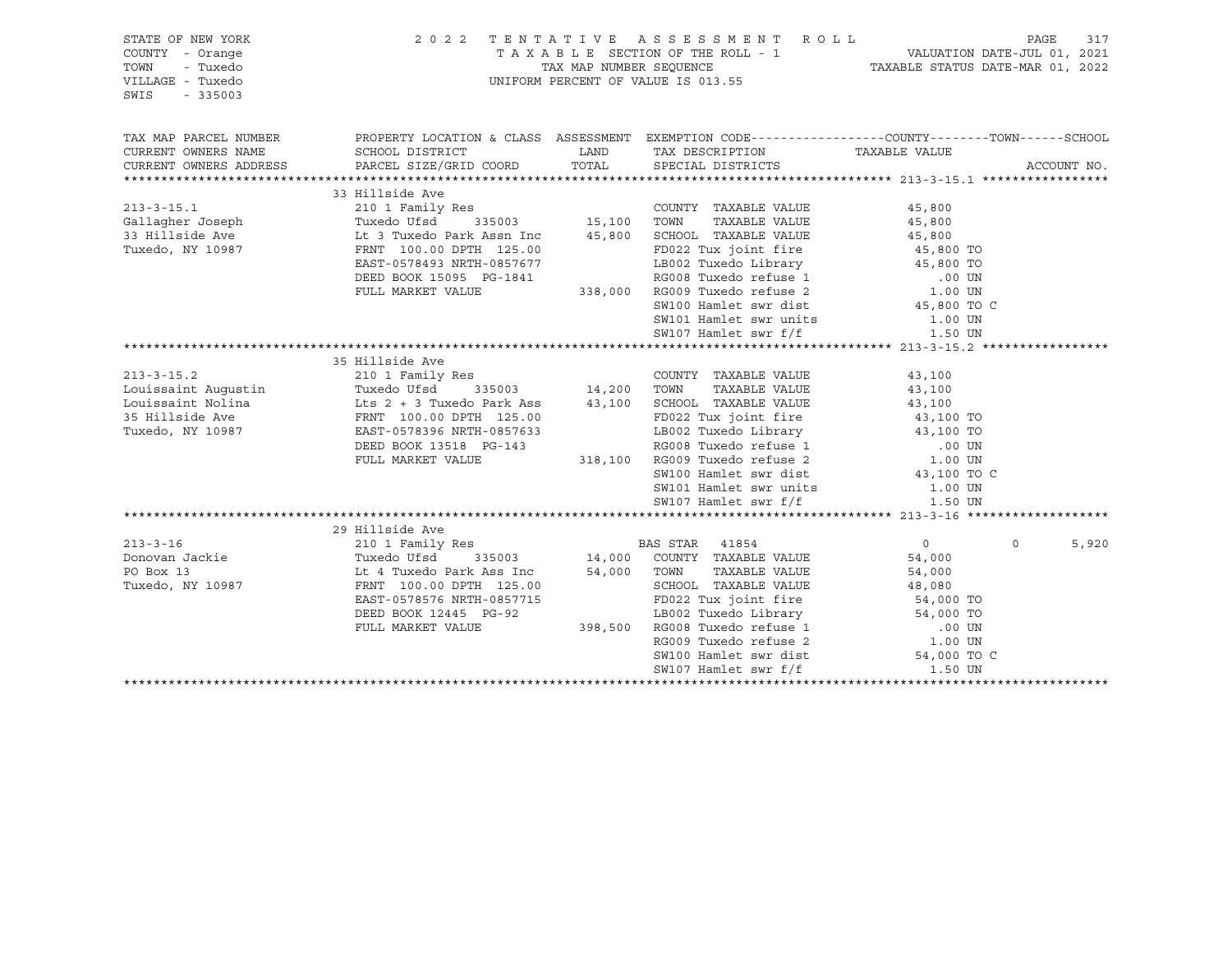| STATE OF NEW YORK<br>COUNTY - Orange<br>- Tuxedo<br>TOWN<br>VILLAGE - Tuxedo<br>SWIS<br>$-335003$ |                                                                                                                                                                                                                                          |             | 2022 TENTATIVE ASSESSMENT ROLL<br>TAXABLE SECTION OF THE ROLL - 1<br>TAXABLE STATUS DATE-JUL 01, 2021<br>TAXABLE STATUS DATE-MAR 01, 2022<br>UNIFORM PERCENT OF VALUE IS 013.55                   |                    | PAGE     | 318         |
|---------------------------------------------------------------------------------------------------|------------------------------------------------------------------------------------------------------------------------------------------------------------------------------------------------------------------------------------------|-------------|---------------------------------------------------------------------------------------------------------------------------------------------------------------------------------------------------|--------------------|----------|-------------|
| TAX MAP PARCEL NUMBER                                                                             | PROPERTY LOCATION & CLASS ASSESSMENT EXEMPTION CODE---------------COUNTY-------TOWN-----SCHOOL                                                                                                                                           |             |                                                                                                                                                                                                   |                    |          |             |
| CURRENT OWNERS NAME                                                                               | SCHOOL DISTRICT                                                                                                                                                                                                                          | LAND        | TAX DESCRIPTION TAXABLE VALUE SPECIAL DISTRICTS                                                                                                                                                   |                    |          |             |
| CURRENT OWNERS ADDRESS                                                                            | PARCEL SIZE/GRID COORD                                                                                                                                                                                                                   |             | TOTAL SPECIAL DISTRICTS                                                                                                                                                                           |                    |          | ACCOUNT NO. |
|                                                                                                   |                                                                                                                                                                                                                                          |             |                                                                                                                                                                                                   |                    |          |             |
| $213 - 3 - 17$                                                                                    | 210 1 Family Res<br>Tuxedo Ufsd 335003 12,800 COUNTY TAXABLE VALUE<br>Lt 5 Tuxedo Park Ass Inc 38,900 TOWN TAXABLE VALUE<br>FRNT 98.00 DPTH 129.00 SCHOOL TAXABLE VALUE<br>EAST-0578667 NRTH-0857755 FD022 Tux joint fire<br>DEED ROOK 2 |             |                                                                                                                                                                                                   | $\overline{0}$     | $\Omega$ | 14,780      |
| Kincaid Theodore Jr                                                                               |                                                                                                                                                                                                                                          |             |                                                                                                                                                                                                   | 38,900             |          |             |
| 23 Hillside Ave                                                                                   |                                                                                                                                                                                                                                          |             |                                                                                                                                                                                                   | 38,900             |          |             |
| PO Box 52                                                                                         |                                                                                                                                                                                                                                          |             | SCHOOL TAXABLE VALUE<br>FD022 Tux joint fire 38,900 TO<br>LB002 Tuxedo Library 38,900 TO<br>RG008 Tuxedo refuse 1                                                                                 |                    |          |             |
| Tuxedo, NY 10987                                                                                  |                                                                                                                                                                                                                                          |             |                                                                                                                                                                                                   |                    |          |             |
|                                                                                                   | DEED BOOK 2629 PG-00332                                                                                                                                                                                                                  |             |                                                                                                                                                                                                   |                    |          |             |
|                                                                                                   | FULL MARKET VALUE                                                                                                                                                                                                                        |             |                                                                                                                                                                                                   |                    |          |             |
|                                                                                                   |                                                                                                                                                                                                                                          |             | 287,100 RG008 Tuxedo refuse 1 (0.00 UN RG009 Tuxedo refuse 2 (1.00 UN                                                                                                                             |                    |          |             |
|                                                                                                   |                                                                                                                                                                                                                                          |             | SW100 Hamlet swr dist                                                                                                                                                                             | 38,900 TO C        |          |             |
|                                                                                                   |                                                                                                                                                                                                                                          |             | SW101 Hamlet swr units 1.00 UN                                                                                                                                                                    |                    |          |             |
|                                                                                                   |                                                                                                                                                                                                                                          |             | SW107 Hamlet swr f/f                                                                                                                                                                              | 1.00 UN            |          |             |
|                                                                                                   |                                                                                                                                                                                                                                          |             |                                                                                                                                                                                                   |                    |          |             |
|                                                                                                   | 21 Hillside Ave                                                                                                                                                                                                                          |             |                                                                                                                                                                                                   |                    |          |             |
| $213 - 3 - 18$                                                                                    |                                                                                                                                                                                                                                          |             |                                                                                                                                                                                                   | $\overline{0}$     | $\circ$  | 5,920       |
| Lohmeyer Brian D                                                                                  | Tuxedo Utsa (1992)<br>Lts 6+7 Tuxedo Park Ass I                                                                                                                                                                                          |             |                                                                                                                                                                                                   | 32,900             |          |             |
| PO Box 272                                                                                        |                                                                                                                                                                                                                                          | 32,900 TOWN | TAXABLE VALUE                                                                                                                                                                                     | 32,900             |          |             |
| Tuxedo Park, NY 10987                                                                             |                                                                                                                                                                                                                                          |             | SCHOOL TAXABLE VALUE                                                                                                                                                                              | 26,980             |          |             |
|                                                                                                   | EAST-0578791 NRTH-0857769                                                                                                                                                                                                                |             | 57769<br>FD022 Tux joint fire<br>BD022 Tux joint fire<br>LB002 Tuxedo Library<br>242,800 RG008 Tuxedo refuse 1 00 UN<br>20 UN                                                                     |                    |          |             |
|                                                                                                   | DEED BOOK 5418 PG-85                                                                                                                                                                                                                     |             |                                                                                                                                                                                                   |                    |          |             |
|                                                                                                   | FULL MARKET VALUE                                                                                                                                                                                                                        |             |                                                                                                                                                                                                   | .00 UN<br>1.00 UN  |          |             |
|                                                                                                   |                                                                                                                                                                                                                                          |             | RG009 Tuxedo refuse 2                                                                                                                                                                             |                    |          |             |
|                                                                                                   |                                                                                                                                                                                                                                          |             | SW100 Hamlet swr dist                                                                                                                                                                             | 32,900 TO C        |          |             |
|                                                                                                   |                                                                                                                                                                                                                                          |             | SW101 Hamlet swr units                                                                                                                                                                            | 1.00 UN            |          |             |
|                                                                                                   |                                                                                                                                                                                                                                          |             | SW107 Hamlet swr f/f                                                                                                                                                                              | 1.50 UN            |          |             |
|                                                                                                   |                                                                                                                                                                                                                                          |             |                                                                                                                                                                                                   |                    |          |             |
|                                                                                                   | 15 Hillside Ave                                                                                                                                                                                                                          |             |                                                                                                                                                                                                   |                    |          |             |
| $213 - 3 - 19$                                                                                    | 210 1 Family Res                                                                                                                                                                                                                         |             |                                                                                                                                                                                                   | $\overline{0}$     | $\circ$  | 5,920       |
| O Reilly Martina                                                                                  |                                                                                                                                                                                                                                          |             |                                                                                                                                                                                                   | 30,750             |          |             |
| O Reilly Joseph                                                                                   | Tuxedo Ufsd<br>Tuxedo Ufsd 335003<br>Lt 151 Tuxedo Park Assoc<br>FRNT 96.00 DPTH 174.00<br>EAST-0578887 NRTH-0857780                                                                                                                     | 30,750 TOWN | TAXABLE VALUE                                                                                                                                                                                     | 30,750             |          |             |
| PO Box 714                                                                                        |                                                                                                                                                                                                                                          |             |                                                                                                                                                                                                   |                    |          |             |
| Tuxedo, NY 10987                                                                                  |                                                                                                                                                                                                                                          |             |                                                                                                                                                                                                   |                    |          |             |
|                                                                                                   | DEED BOOK 4550 PG-96                                                                                                                                                                                                                     |             |                                                                                                                                                                                                   |                    |          |             |
|                                                                                                   | FULL MARKET VALUE                                                                                                                                                                                                                        |             |                                                                                                                                                                                                   |                    |          |             |
|                                                                                                   |                                                                                                                                                                                                                                          |             | SCHOOL TAXABLE vALUE<br>FD022 Tux joint fire<br>LB002 Tuxedo Library<br>226,900 RG008 Tuxedo refuse 1 00 UN<br>RG009 Tuxedo refuse 2 1.00 UN<br>COLORED 1.00 UN<br>COLORED 1.00 UN<br>20,750 TO C |                    |          |             |
|                                                                                                   |                                                                                                                                                                                                                                          |             | SW101 Hamlet swr units                                                                                                                                                                            |                    |          |             |
|                                                                                                   |                                                                                                                                                                                                                                          |             | SW107 Hamlet swr f/f                                                                                                                                                                              | 1.00 UN<br>1.00 UN |          |             |
|                                                                                                   |                                                                                                                                                                                                                                          |             |                                                                                                                                                                                                   |                    |          |             |
|                                                                                                   |                                                                                                                                                                                                                                          |             |                                                                                                                                                                                                   |                    |          |             |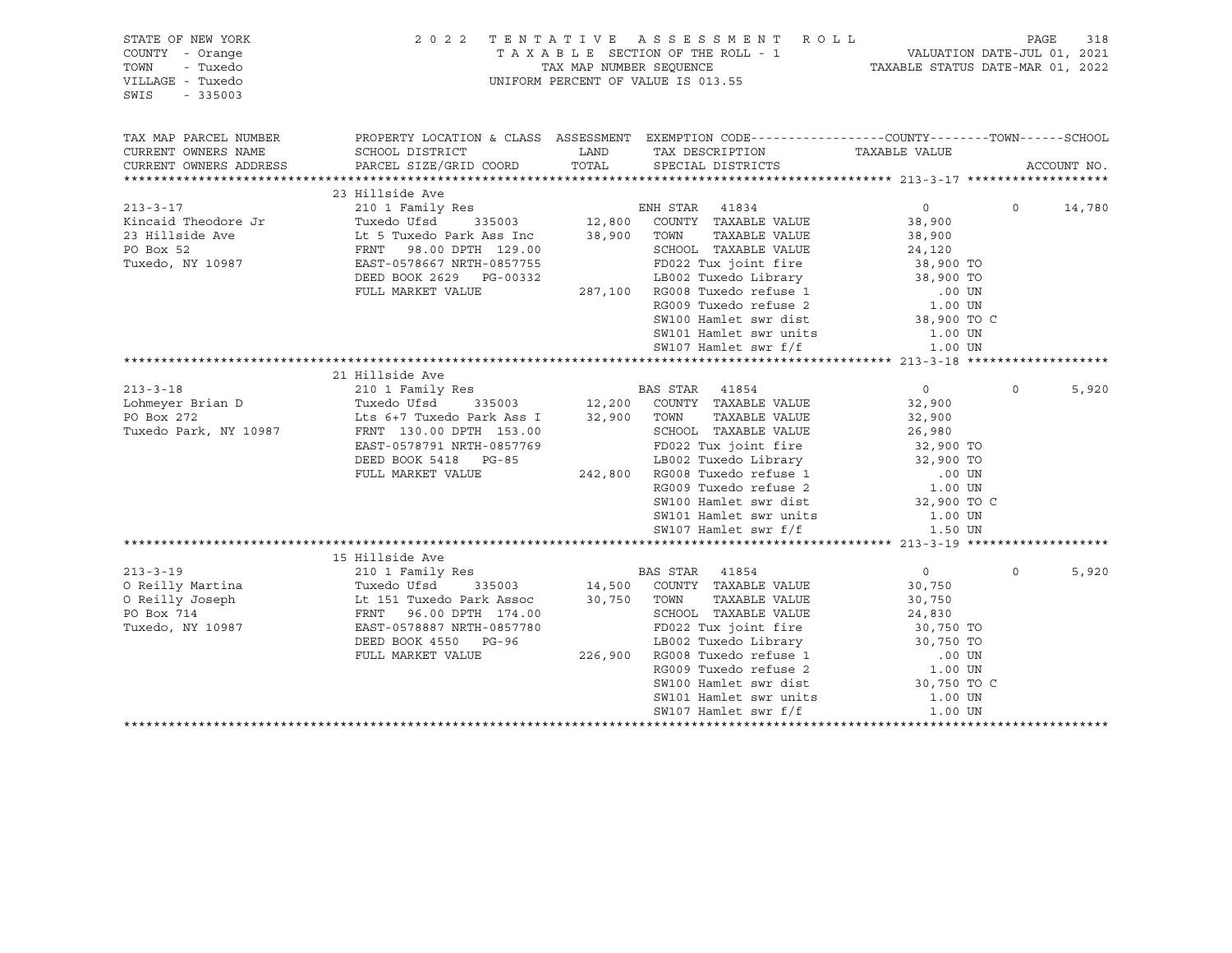| STATE OF NEW YORK<br>COUNTY - Orange<br>TOWN<br>- Tuxedo<br>VILLAGE - Tuxedo<br>SWIS<br>$-335003$                                                                                                                                                                                                                                                                                                                                      |                                                                                                                                                                                                                                                    | 2022 TENTATIVE ASSESSMENT ROLL PAGE 319<br>TAXABLE SECTION OF THE ROLL - 1 VALUATION DATE-JUL 01, 2021<br>TAX MAP NUMBER SEQUENCE TAXABLE STATUS DATE-MAR 01, 2022<br>UNIFORM PERCENT OF VALUE IS 013.55 |                  |          |             |
|----------------------------------------------------------------------------------------------------------------------------------------------------------------------------------------------------------------------------------------------------------------------------------------------------------------------------------------------------------------------------------------------------------------------------------------|----------------------------------------------------------------------------------------------------------------------------------------------------------------------------------------------------------------------------------------------------|----------------------------------------------------------------------------------------------------------------------------------------------------------------------------------------------------------|------------------|----------|-------------|
| TAX MAP PARCEL NUMBER<br>CURRENT OWNERS NAME                                                                                                                                                                                                                                                                                                                                                                                           | PROPERTY LOCATION & CLASS ASSESSMENT EXEMPTION CODE----------------COUNTY-------TOWN------SCHOOL<br>SCHOOL DISTRICT                                                                                                                                | LAND TAX DESCRIPTION TAXABLE VALUE                                                                                                                                                                       |                  |          |             |
| CURRENT OWNERS ADDRESS PARCEL SIZE/GRID COORD TOTAL SPECIAL DISTRICTS                                                                                                                                                                                                                                                                                                                                                                  |                                                                                                                                                                                                                                                    |                                                                                                                                                                                                          |                  |          | ACCOUNT NO. |
|                                                                                                                                                                                                                                                                                                                                                                                                                                        | 149 Route 17                                                                                                                                                                                                                                       |                                                                                                                                                                                                          |                  |          |             |
| 213-3-22 2<br>Barba Sharon Tuxedo Ufsd 335003 18,300 TOWNTY TAXABLE VALUE<br>149 Route 17 Lt 4 Tuxedo Pk Assoc Inc 47,500 SCHOOL TAXABLE VALUE<br>Tuxedo, NY 10987 FRNT 111.00 DPTH 109.00 PRO22 Tuxedo I incomparament in the state                                                                                                                                                                                                   |                                                                                                                                                                                                                                                    |                                                                                                                                                                                                          | 47,500<br>47,500 |          |             |
|                                                                                                                                                                                                                                                                                                                                                                                                                                        | 17.500 CHOOL TAXABLE VALUE<br>FRNT 111.00 DPTH 109.00<br>FRNT 111.00 DPTH 109.00<br>FRNT 111.00 DPTH 109.00<br>EAST-0579166 NRTH-0857683<br>DEED BOOK 14416 PG-1551<br>FULL MARKET VALUE<br>FULL MARKET VALUE<br>FULL MARKET VALUE<br>2.00 UN<br>F |                                                                                                                                                                                                          |                  |          |             |
|                                                                                                                                                                                                                                                                                                                                                                                                                                        |                                                                                                                                                                                                                                                    |                                                                                                                                                                                                          |                  |          |             |
|                                                                                                                                                                                                                                                                                                                                                                                                                                        |                                                                                                                                                                                                                                                    |                                                                                                                                                                                                          |                  |          |             |
| 213-3-24<br>Eirand Debra Ann (210 1 Family Res (210 1 Family Res (210 1 Family Res (210 1 Family Res (210 1 Family Res (216 1 7 13 3500 3)<br>2143 Route 17 (2) Pt Lts 1 3 Tuxedo Pk (2) 47,500 TOWN TAXABLE VALUE PO Box 703 (200                                                                                                                                                                                                     | 143 Route 17                                                                                                                                                                                                                                       |                                                                                                                                                                                                          | $\overline{0}$   | $\Omega$ | 5,920       |
|                                                                                                                                                                                                                                                                                                                                                                                                                                        |                                                                                                                                                                                                                                                    |                                                                                                                                                                                                          | 47,500           |          |             |
|                                                                                                                                                                                                                                                                                                                                                                                                                                        |                                                                                                                                                                                                                                                    |                                                                                                                                                                                                          | 47,500           |          |             |
|                                                                                                                                                                                                                                                                                                                                                                                                                                        | FRNT 189.00 DPTH 70.00<br>EAST-0579199 NRTH-0857518<br>DEED BOOK 12865 PG-213<br>FULL MARKET VALUE 350,600 RG008 Tuxedo refuse 1 00 UN<br>RG009 Tuxedo refuse 2 1.00 UN<br>RG009 Tuxedo refuse 2 1.00 UN<br>RG009 Tuxedo refuse 2 1.00 UN          |                                                                                                                                                                                                          |                  |          |             |
|                                                                                                                                                                                                                                                                                                                                                                                                                                        |                                                                                                                                                                                                                                                    |                                                                                                                                                                                                          |                  |          |             |
|                                                                                                                                                                                                                                                                                                                                                                                                                                        |                                                                                                                                                                                                                                                    |                                                                                                                                                                                                          |                  |          |             |
|                                                                                                                                                                                                                                                                                                                                                                                                                                        |                                                                                                                                                                                                                                                    |                                                                                                                                                                                                          |                  |          |             |
|                                                                                                                                                                                                                                                                                                                                                                                                                                        |                                                                                                                                                                                                                                                    |                                                                                                                                                                                                          |                  |          |             |
|                                                                                                                                                                                                                                                                                                                                                                                                                                        |                                                                                                                                                                                                                                                    | SW100 Hamlet swr dist<br>$$\sf 47,500$$ TO C $$\sf 5W101$$ Hamlet swr units $$\sf 1.00$$ UN                                                                                                              |                  |          |             |
|                                                                                                                                                                                                                                                                                                                                                                                                                                        |                                                                                                                                                                                                                                                    |                                                                                                                                                                                                          |                  |          |             |
|                                                                                                                                                                                                                                                                                                                                                                                                                                        |                                                                                                                                                                                                                                                    | SW107 Hamlet swr f/f                                                                                                                                                                                     | 1.50 UN          |          |             |
|                                                                                                                                                                                                                                                                                                                                                                                                                                        | 8 South Side Pl                                                                                                                                                                                                                                    |                                                                                                                                                                                                          |                  |          |             |
| $\begin{array}{ccccccccc} 213-3-26 & & & 8 \text{ South Side PI} & & & & \text{COUNTY TAXABLE VALUE} & & & 38,800 \\ & & & 220 & 2 \text{ Family Res} & & & & 11,000 & \text{TOWN} & \text{TXABLE VALUE} & & & 38,800 \\ \text{Eirand Debrah M} & & & \text{Pt Lts 86+87 Tuxedo Park} & & & 38,800 & \text{SCHOOL TAXABLE VALUE} & & & 38,800 \\ \text{Eirand Debrah M} & & & \text{Pt Lts 86+87 Tuxedo Park} & & 38,800 & \text{SCHO$ |                                                                                                                                                                                                                                                    |                                                                                                                                                                                                          |                  |          |             |
|                                                                                                                                                                                                                                                                                                                                                                                                                                        |                                                                                                                                                                                                                                                    |                                                                                                                                                                                                          |                  |          |             |
|                                                                                                                                                                                                                                                                                                                                                                                                                                        |                                                                                                                                                                                                                                                    |                                                                                                                                                                                                          |                  |          |             |
|                                                                                                                                                                                                                                                                                                                                                                                                                                        |                                                                                                                                                                                                                                                    |                                                                                                                                                                                                          |                  |          |             |
| Tuxedo, NY 10987                                                                                                                                                                                                                                                                                                                                                                                                                       | EAST-0579135 NRTH-0857471                                                                                                                                                                                                                          |                                                                                                                                                                                                          |                  |          |             |
|                                                                                                                                                                                                                                                                                                                                                                                                                                        |                                                                                                                                                                                                                                                    |                                                                                                                                                                                                          |                  |          |             |
|                                                                                                                                                                                                                                                                                                                                                                                                                                        | FL LIS 86467 133.00 DPTH 82.00<br>FRNT 133.00 DPTH 82.00<br>EAST-0579135 NRTH-0857471<br>DEED BOOK 2147 PG-00418<br>FULL MARKET VALUE 286,300 RG009 Tuxedo refuse 2<br>286,300 RG009 Tuxedo refuse 2<br>SW100 Hamlet swr dist 38,800 TO C          |                                                                                                                                                                                                          |                  |          |             |
|                                                                                                                                                                                                                                                                                                                                                                                                                                        |                                                                                                                                                                                                                                                    |                                                                                                                                                                                                          |                  |          |             |
|                                                                                                                                                                                                                                                                                                                                                                                                                                        |                                                                                                                                                                                                                                                    | $\frac{SW101}{CW107}$ Hamlet swr units 2.00 UN $\frac{W107}{W107}$ Hamlet swr $f/f$ 1.50 UN                                                                                                              |                  |          |             |
|                                                                                                                                                                                                                                                                                                                                                                                                                                        |                                                                                                                                                                                                                                                    | SW107 Hamlet swr f/f                                                                                                                                                                                     | 1.50 UN          |          |             |
|                                                                                                                                                                                                                                                                                                                                                                                                                                        |                                                                                                                                                                                                                                                    |                                                                                                                                                                                                          |                  |          |             |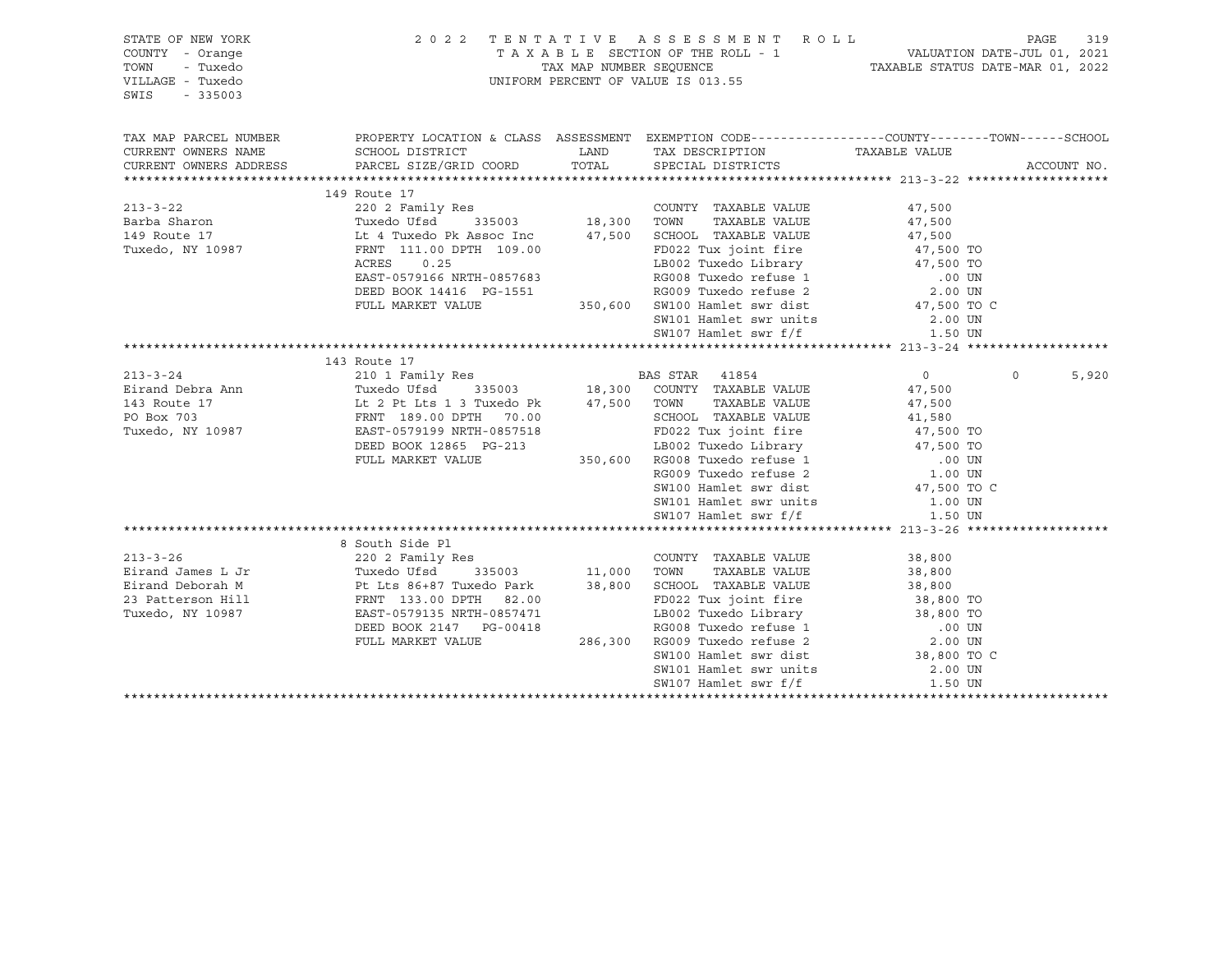| STATE OF NEW YORK<br>COUNTY - Orange<br>TOWN - Tuxedo<br>VILLAGE - Tuxedo<br>SWIS - 335003                                                                                                                                                                                                                                                                                                                                                                     |                  |  | 2022 TENTATIVE ASSESSMENT ROLL PAGE 320<br>TAXABLE SECTION OF THE ROLL - 1 VALUATION DATE-JUL 01, 2021<br>TAX MAP NUMBER SEQUENCE TAXABLE STATUS DATE-MAR 01, 2022<br>UNIFORM PERCENT OF VALUE IS 013.55 |
|----------------------------------------------------------------------------------------------------------------------------------------------------------------------------------------------------------------------------------------------------------------------------------------------------------------------------------------------------------------------------------------------------------------------------------------------------------------|------------------|--|----------------------------------------------------------------------------------------------------------------------------------------------------------------------------------------------------------|
| CURRENT OWNERS NAME SCHOOL DISTRICT AND TAX DESCRIPTION TAXABLE VALUE CURRENT OWNERS ADDRESS PARCEL SIZE/GRID COORD TOTAL SPECIAL DISTRICTS                                                                                                                                                                                                                                                                                                                    |                  |  | ACCOUNT NO.                                                                                                                                                                                              |
|                                                                                                                                                                                                                                                                                                                                                                                                                                                                |                  |  |                                                                                                                                                                                                          |
|                                                                                                                                                                                                                                                                                                                                                                                                                                                                |                  |  |                                                                                                                                                                                                          |
|                                                                                                                                                                                                                                                                                                                                                                                                                                                                |                  |  |                                                                                                                                                                                                          |
|                                                                                                                                                                                                                                                                                                                                                                                                                                                                |                  |  |                                                                                                                                                                                                          |
|                                                                                                                                                                                                                                                                                                                                                                                                                                                                |                  |  |                                                                                                                                                                                                          |
|                                                                                                                                                                                                                                                                                                                                                                                                                                                                |                  |  |                                                                                                                                                                                                          |
| $\begin{tabular}{lcccc} \texttt{A}} & \texttt{A}} & \texttt{A}} & \texttt{A}} & \texttt{A}} & \texttt{A}} & \texttt{A}} & \texttt{A}} & \texttt{A}} & \texttt{A}} & \texttt{A}} & \texttt{A}} & \texttt{A}} & \texttt{A}} & \texttt{A}} & \texttt{A}} & \texttt{A}} & \texttt{A}} & \texttt{A}} & \texttt{A}} & \texttt{A}} & \texttt{A}} & \texttt{A}} & \texttt{A}} & \texttt{A}} & \texttt{A}} & \texttt{A}} & \texttt{A}} & \texttt{A}} & \texttt{A}} & \$ |                  |  |                                                                                                                                                                                                          |
|                                                                                                                                                                                                                                                                                                                                                                                                                                                                |                  |  |                                                                                                                                                                                                          |
|                                                                                                                                                                                                                                                                                                                                                                                                                                                                | 19 South Side Pl |  |                                                                                                                                                                                                          |
|                                                                                                                                                                                                                                                                                                                                                                                                                                                                |                  |  |                                                                                                                                                                                                          |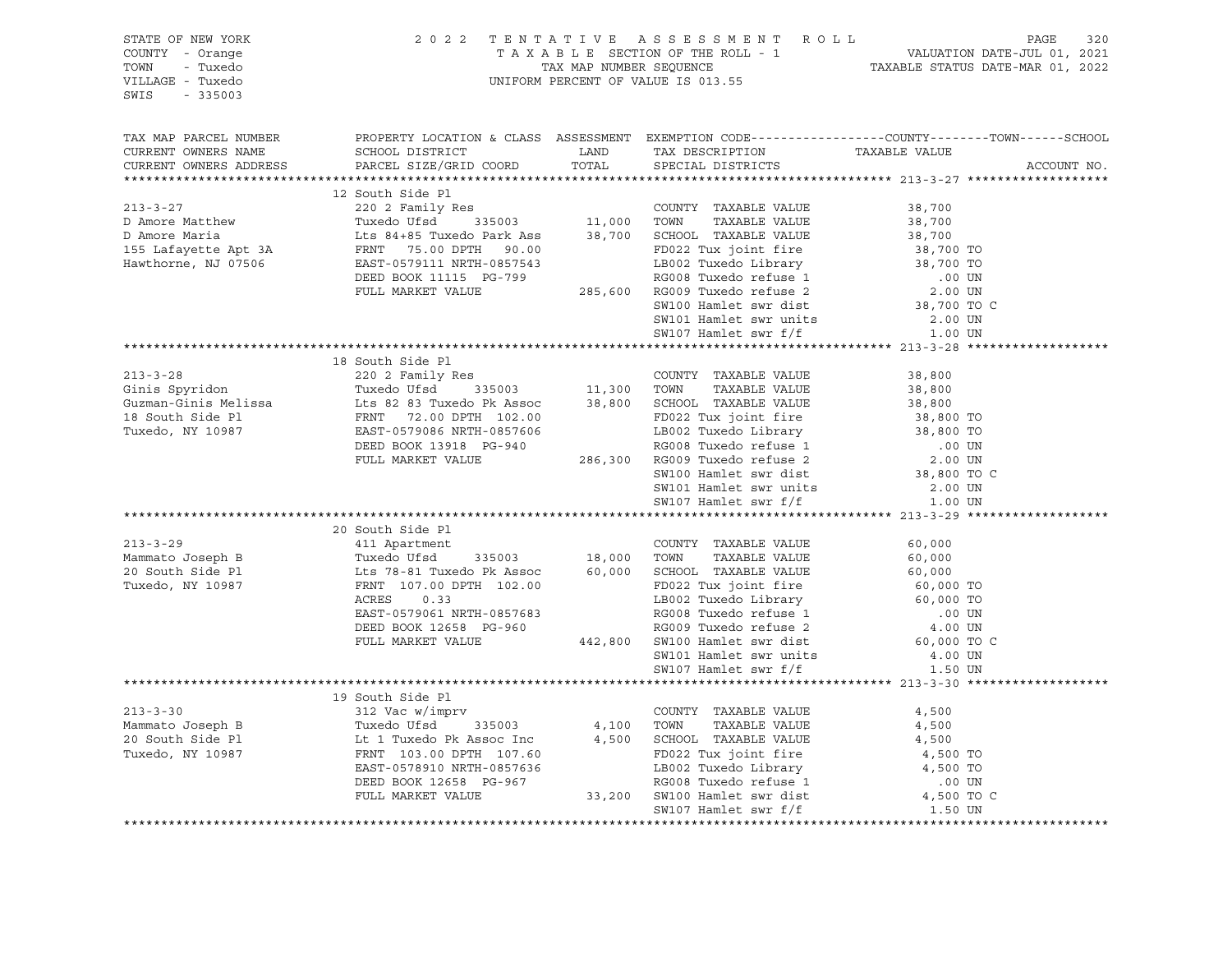| STATE OF NEW YORK<br>COUNTY - Orange<br>TOWN<br>- Tuxedo<br>VILLAGE - Tuxedo<br>SWIS<br>$-335003$ |                                                                                                                                                                                                                                                                   | 2022 TENTATIVE ASSESSMENT ROLL<br>T A X A B L E SECTION OF THE ROLL - 1 VALUATION DATE-JUL 01, 2021<br>TAX MAP NUMBER SEQUENCE TAXABLE STATUS DATE-MAR 01, 2022<br>UNIFORM PERCENT OF VALUE IS 013.55                                                  |                  |          | 321<br>PAGE |  |
|---------------------------------------------------------------------------------------------------|-------------------------------------------------------------------------------------------------------------------------------------------------------------------------------------------------------------------------------------------------------------------|--------------------------------------------------------------------------------------------------------------------------------------------------------------------------------------------------------------------------------------------------------|------------------|----------|-------------|--|
| TAX MAP PARCEL NUMBER                                                                             | PROPERTY LOCATION & CLASS ASSESSMENT EXEMPTION CODE----------------COUNTY-------TOWN------SCHOOL                                                                                                                                                                  |                                                                                                                                                                                                                                                        |                  |          |             |  |
| CURRENT OWNERS NAME                                                                               | SCHOOL DISTRICT                                                                                                                                                                                                                                                   | LAND TAX DESCRIPTION                                                                                                                                                                                                                                   | TAXABLE VALUE    |          |             |  |
| CURRENT OWNERS ADDRESS                                                                            | PARCEL SIZE/GRID COORD                                                                                                                                                                                                                                            | TOTAL SPECIAL DISTRICTS                                                                                                                                                                                                                                |                  |          | ACCOUNT NO. |  |
|                                                                                                   |                                                                                                                                                                                                                                                                   |                                                                                                                                                                                                                                                        |                  |          |             |  |
|                                                                                                   | 15 South Side Pl<br>210 1 Family Res<br>Tuxedo Ufsd 335003 15,100 VETDIS CTS 41140 11,340 24,000<br>16 2 Tuxedo Park Ass Inc 48,000 VETWAR CTS 41120 3,402 7,200<br>FRNT 79.00 DPTH 136.00 COUNTY TAXABLE VALUE 33,258<br>TAXABLE VALUE                           |                                                                                                                                                                                                                                                        |                  |          |             |  |
| $213 - 3 - 31$                                                                                    |                                                                                                                                                                                                                                                                   |                                                                                                                                                                                                                                                        |                  |          | 5,920       |  |
| Rivera Jose A                                                                                     |                                                                                                                                                                                                                                                                   |                                                                                                                                                                                                                                                        |                  |          | 6,480       |  |
| Rivera Eileen M                                                                                   |                                                                                                                                                                                                                                                                   |                                                                                                                                                                                                                                                        |                  |          | 1,944       |  |
| PO Box 79                                                                                         |                                                                                                                                                                                                                                                                   |                                                                                                                                                                                                                                                        |                  |          |             |  |
| Tuxedo Park, NY 10987                                                                             |                                                                                                                                                                                                                                                                   |                                                                                                                                                                                                                                                        |                  |          |             |  |
|                                                                                                   |                                                                                                                                                                                                                                                                   |                                                                                                                                                                                                                                                        |                  |          |             |  |
|                                                                                                   |                                                                                                                                                                                                                                                                   |                                                                                                                                                                                                                                                        |                  |          |             |  |
|                                                                                                   |                                                                                                                                                                                                                                                                   |                                                                                                                                                                                                                                                        |                  |          |             |  |
|                                                                                                   |                                                                                                                                                                                                                                                                   |                                                                                                                                                                                                                                                        |                  |          |             |  |
|                                                                                                   |                                                                                                                                                                                                                                                                   |                                                                                                                                                                                                                                                        |                  |          |             |  |
|                                                                                                   |                                                                                                                                                                                                                                                                   |                                                                                                                                                                                                                                                        |                  |          |             |  |
|                                                                                                   |                                                                                                                                                                                                                                                                   |                                                                                                                                                                                                                                                        |                  |          |             |  |
|                                                                                                   |                                                                                                                                                                                                                                                                   |                                                                                                                                                                                                                                                        |                  |          |             |  |
|                                                                                                   | 1 1 1 1 2000 1 1 2000 1<br>1 210 1 Family Res<br>13,900 1 2000 1<br>210 1 Family Res<br>210 1 Family Res<br>210 1 Family Res<br>210 1 Family Res<br>22,000<br>22 TWABLE VALUE<br>22,000<br>24,000<br>24,000<br>24,000<br>24,000<br>24,000<br>24,000<br>24,000<br> |                                                                                                                                                                                                                                                        |                  |          |             |  |
| $213 - 3 - 32$                                                                                    |                                                                                                                                                                                                                                                                   |                                                                                                                                                                                                                                                        |                  |          |             |  |
| Machuca Roxana                                                                                    |                                                                                                                                                                                                                                                                   |                                                                                                                                                                                                                                                        |                  |          |             |  |
| Minano Heli                                                                                       |                                                                                                                                                                                                                                                                   |                                                                                                                                                                                                                                                        |                  |          |             |  |
| 11 South Side Pl                                                                                  |                                                                                                                                                                                                                                                                   |                                                                                                                                                                                                                                                        |                  |          |             |  |
| Tuxedo, NY 10987                                                                                  |                                                                                                                                                                                                                                                                   |                                                                                                                                                                                                                                                        |                  |          |             |  |
|                                                                                                   | DEED BOOK 14659 PG-1249                                                                                                                                                                                                                                           |                                                                                                                                                                                                                                                        |                  |          |             |  |
|                                                                                                   | FULL MARKET VALUE                                                                                                                                                                                                                                                 | 42,000 SCHOOL TAAABLE VALLE<br>FD022 Tux joint fire<br>LB002 Tuxedo Library<br>RG008 Tuxedo refuse 1 000 TO<br>310,000 RG009 Tuxedo refuse 2 1.00 UN<br>CW100 Hamlet swr dist<br>42,000 TO<br>42,000 TO<br>400 TO<br>400 TO<br>42,000 TO<br>400 TO<br> |                  |          |             |  |
|                                                                                                   |                                                                                                                                                                                                                                                                   |                                                                                                                                                                                                                                                        |                  |          |             |  |
|                                                                                                   |                                                                                                                                                                                                                                                                   |                                                                                                                                                                                                                                                        |                  |          |             |  |
|                                                                                                   |                                                                                                                                                                                                                                                                   |                                                                                                                                                                                                                                                        |                  |          |             |  |
|                                                                                                   |                                                                                                                                                                                                                                                                   |                                                                                                                                                                                                                                                        |                  |          |             |  |
|                                                                                                   |                                                                                                                                                                                                                                                                   |                                                                                                                                                                                                                                                        |                  |          |             |  |
|                                                                                                   |                                                                                                                                                                                                                                                                   |                                                                                                                                                                                                                                                        | $\overline{0}$   | $\Omega$ | 5,920       |  |
|                                                                                                   |                                                                                                                                                                                                                                                                   |                                                                                                                                                                                                                                                        | 49,200           |          |             |  |
|                                                                                                   |                                                                                                                                                                                                                                                                   |                                                                                                                                                                                                                                                        |                  |          |             |  |
|                                                                                                   |                                                                                                                                                                                                                                                                   |                                                                                                                                                                                                                                                        | 49,200<br>43,280 |          |             |  |
|                                                                                                   |                                                                                                                                                                                                                                                                   |                                                                                                                                                                                                                                                        |                  |          |             |  |
|                                                                                                   |                                                                                                                                                                                                                                                                   | FD022 Tux joint fire 49,200 TO<br>LB002 Tuxedo Library 49,200 TO                                                                                                                                                                                       |                  |          |             |  |
|                                                                                                   |                                                                                                                                                                                                                                                                   |                                                                                                                                                                                                                                                        |                  |          |             |  |
|                                                                                                   |                                                                                                                                                                                                                                                                   | RG009 Tuxedo refuse 2                                                                                                                                                                                                                                  |                  |          |             |  |
|                                                                                                   |                                                                                                                                                                                                                                                                   | $\begin{array}{ll}\n\text{SW100 Hamlet swr dist} & 1.00 \text{ UN} \\ \text{SW101 Hamlet swr units} & 49,200 \text{ TO C} \\ \text{SW107 Hamlet swr f/f} & 1.00 \text{ UN} \\ \end{array}$                                                             |                  |          |             |  |
|                                                                                                   |                                                                                                                                                                                                                                                                   |                                                                                                                                                                                                                                                        |                  |          |             |  |
|                                                                                                   |                                                                                                                                                                                                                                                                   |                                                                                                                                                                                                                                                        |                  |          |             |  |

\*\*\*\*\*\*\*\*\*\*\*\*\*\*\*\*\*\*\*\*\*\*\*\*\*\*\*\*\*\*\*\*\*\*\*\*\*\*\*\*\*\*\*\*\*\*\*\*\*\*\*\*\*\*\*\*\*\*\*\*\*\*\*\*\*\*\*\*\*\*\*\*\*\*\*\*\*\*\*\*\*\*\*\*\*\*\*\*\*\*\*\*\*\*\*\*\*\*\*\*\*\*\*\*\*\*\*\*\*\*\*\*\*\*\*\*\*\*\*\*\*\*\*\*\*\*\*\*\*\*\*\*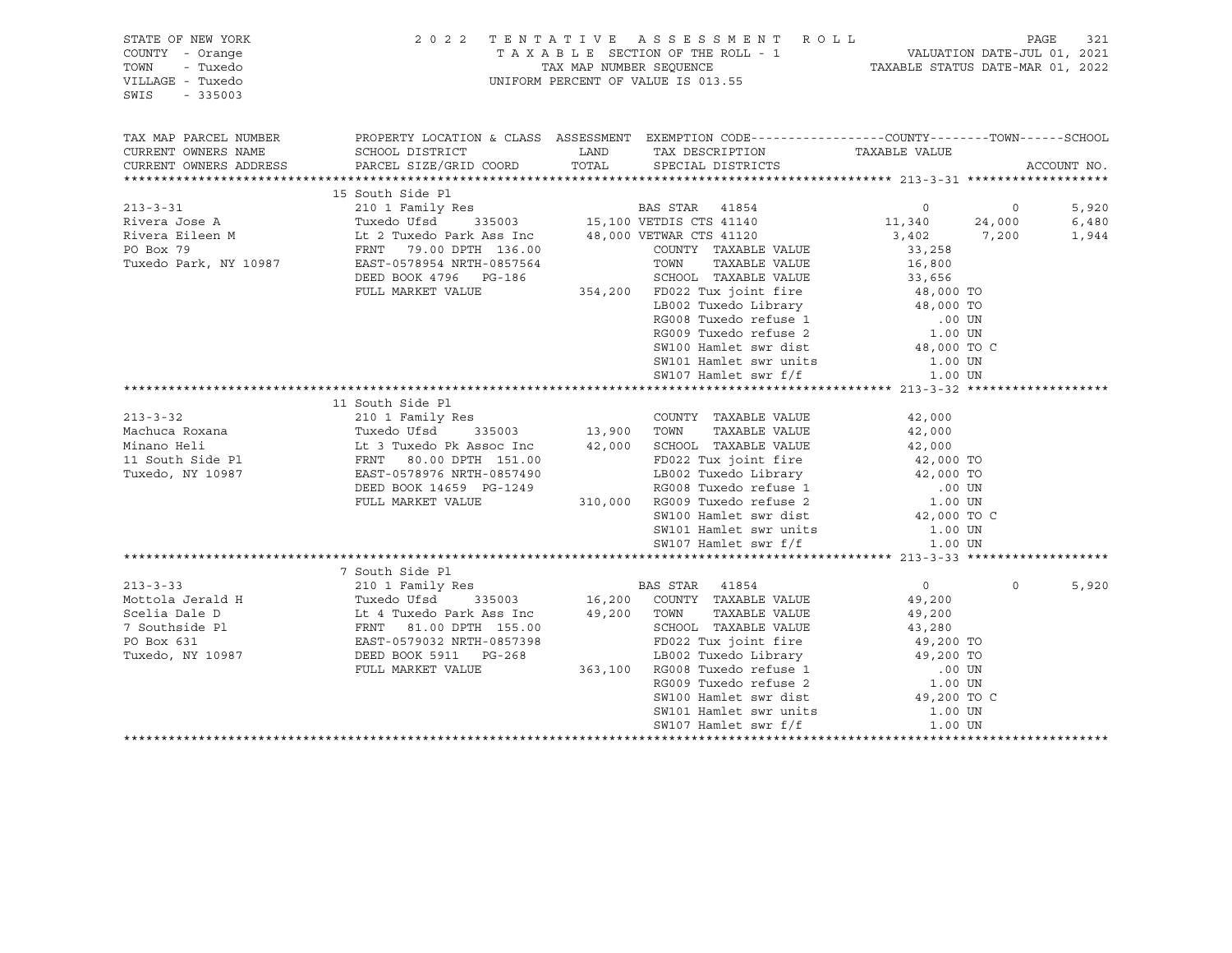| STATE OF NEW YORK<br>COUNTY - Orange<br>TOWN - Tuxedo<br>VILLAGE - Tuxedo<br>SWIS - 335003                                                                                                                                                                                                                                                                                     | 2022          | UNIFORM PERCENT OF VALUE IS 013.55 | 2022 TENTATIVE ASSESSMENT ROLL PAGE 322<br>TAXABLE SECTION OF THE ROLL - 1 VALUATION DATE-JUL 01, 2021<br>TAX MAP NUMBER SEQUENCE TAXABLE STATUS DATE-MAR 01, 2022 |  |
|--------------------------------------------------------------------------------------------------------------------------------------------------------------------------------------------------------------------------------------------------------------------------------------------------------------------------------------------------------------------------------|---------------|------------------------------------|--------------------------------------------------------------------------------------------------------------------------------------------------------------------|--|
| TAX MAP PARCEL NUMBER BOOPERTY LOCATION & CLASS ASSESSMENT EXEMPTION CODE----------------COUNTY-------TOWN------SCHOOL CURRENT OWNERS NAME SCHOOL DISTRICT LAND TAX DESCRIPTION TAXABLE VALUE CURRENT OWNERS ADDRESS PARCEL SI                                                                                                                                                 |               |                                    |                                                                                                                                                                    |  |
|                                                                                                                                                                                                                                                                                                                                                                                |               |                                    |                                                                                                                                                                    |  |
|                                                                                                                                                                                                                                                                                                                                                                                |               |                                    |                                                                                                                                                                    |  |
|                                                                                                                                                                                                                                                                                                                                                                                |               |                                    |                                                                                                                                                                    |  |
|                                                                                                                                                                                                                                                                                                                                                                                |               |                                    |                                                                                                                                                                    |  |
|                                                                                                                                                                                                                                                                                                                                                                                |               |                                    |                                                                                                                                                                    |  |
|                                                                                                                                                                                                                                                                                                                                                                                |               |                                    |                                                                                                                                                                    |  |
|                                                                                                                                                                                                                                                                                                                                                                                |               |                                    |                                                                                                                                                                    |  |
|                                                                                                                                                                                                                                                                                                                                                                                |               |                                    |                                                                                                                                                                    |  |
|                                                                                                                                                                                                                                                                                                                                                                                |               |                                    |                                                                                                                                                                    |  |
|                                                                                                                                                                                                                                                                                                                                                                                |               |                                    |                                                                                                                                                                    |  |
|                                                                                                                                                                                                                                                                                                                                                                                |               |                                    |                                                                                                                                                                    |  |
|                                                                                                                                                                                                                                                                                                                                                                                |               |                                    |                                                                                                                                                                    |  |
|                                                                                                                                                                                                                                                                                                                                                                                |               |                                    |                                                                                                                                                                    |  |
|                                                                                                                                                                                                                                                                                                                                                                                |               |                                    |                                                                                                                                                                    |  |
|                                                                                                                                                                                                                                                                                                                                                                                | South Side Pl |                                    |                                                                                                                                                                    |  |
|                                                                                                                                                                                                                                                                                                                                                                                |               |                                    |                                                                                                                                                                    |  |
|                                                                                                                                                                                                                                                                                                                                                                                |               |                                    |                                                                                                                                                                    |  |
|                                                                                                                                                                                                                                                                                                                                                                                |               |                                    |                                                                                                                                                                    |  |
|                                                                                                                                                                                                                                                                                                                                                                                |               |                                    |                                                                                                                                                                    |  |
|                                                                                                                                                                                                                                                                                                                                                                                |               |                                    |                                                                                                                                                                    |  |
|                                                                                                                                                                                                                                                                                                                                                                                |               |                                    |                                                                                                                                                                    |  |
|                                                                                                                                                                                                                                                                                                                                                                                |               |                                    |                                                                                                                                                                    |  |
|                                                                                                                                                                                                                                                                                                                                                                                |               |                                    |                                                                                                                                                                    |  |
|                                                                                                                                                                                                                                                                                                                                                                                |               |                                    |                                                                                                                                                                    |  |
| 48 Mountain Rd<br>48 Mountain Rd<br>210 1 Family Res<br>Eirand III James L<br>Tuxedo Ufsd<br>FRNT 133.00 DPTH 232.00<br>48 Mountain Rd<br>FRNT 133.00 DPTH 232.00<br>45,100<br>TUXERE VALUE<br>45,100<br>TUXERE VALUE<br>45,100<br>45,100<br>45,100<br>45,10                                                                                                                   |               |                                    |                                                                                                                                                                    |  |
|                                                                                                                                                                                                                                                                                                                                                                                |               |                                    |                                                                                                                                                                    |  |
|                                                                                                                                                                                                                                                                                                                                                                                |               |                                    |                                                                                                                                                                    |  |
|                                                                                                                                                                                                                                                                                                                                                                                |               |                                    |                                                                                                                                                                    |  |
|                                                                                                                                                                                                                                                                                                                                                                                |               |                                    |                                                                                                                                                                    |  |
|                                                                                                                                                                                                                                                                                                                                                                                |               |                                    |                                                                                                                                                                    |  |
|                                                                                                                                                                                                                                                                                                                                                                                |               |                                    |                                                                                                                                                                    |  |
|                                                                                                                                                                                                                                                                                                                                                                                |               |                                    |                                                                                                                                                                    |  |
|                                                                                                                                                                                                                                                                                                                                                                                |               |                                    |                                                                                                                                                                    |  |
|                                                                                                                                                                                                                                                                                                                                                                                |               |                                    |                                                                                                                                                                    |  |
|                                                                                                                                                                                                                                                                                                                                                                                |               |                                    |                                                                                                                                                                    |  |
|                                                                                                                                                                                                                                                                                                                                                                                |               |                                    |                                                                                                                                                                    |  |
|                                                                                                                                                                                                                                                                                                                                                                                |               |                                    |                                                                                                                                                                    |  |
|                                                                                                                                                                                                                                                                                                                                                                                |               |                                    |                                                                                                                                                                    |  |
|                                                                                                                                                                                                                                                                                                                                                                                |               |                                    |                                                                                                                                                                    |  |
|                                                                                                                                                                                                                                                                                                                                                                                |               |                                    |                                                                                                                                                                    |  |
|                                                                                                                                                                                                                                                                                                                                                                                |               |                                    |                                                                                                                                                                    |  |
|                                                                                                                                                                                                                                                                                                                                                                                |               |                                    |                                                                                                                                                                    |  |
|                                                                                                                                                                                                                                                                                                                                                                                |               |                                    |                                                                                                                                                                    |  |
| $\begin{tabular}{lcccccc} \textbf{213-4-1} & \textbf{43 Stabolhouse Rd} & \textbf{213-4-1} & \textbf{43 Stabolhouse Rd} & \textbf{213-4-1} & \textbf{43 Stabolhouse Rd} & \textbf{213-4-1} & \textbf{213-4-1} & \textbf{213-4-1} & \textbf{213-4-1} & \textbf{213-4-1} & \textbf{213-4-1} & \textbf{213-4-1} & \textbf{213-4-1} & \textbf{213-4-1} & \textbf{213-4-1} & \text$ |               |                                    |                                                                                                                                                                    |  |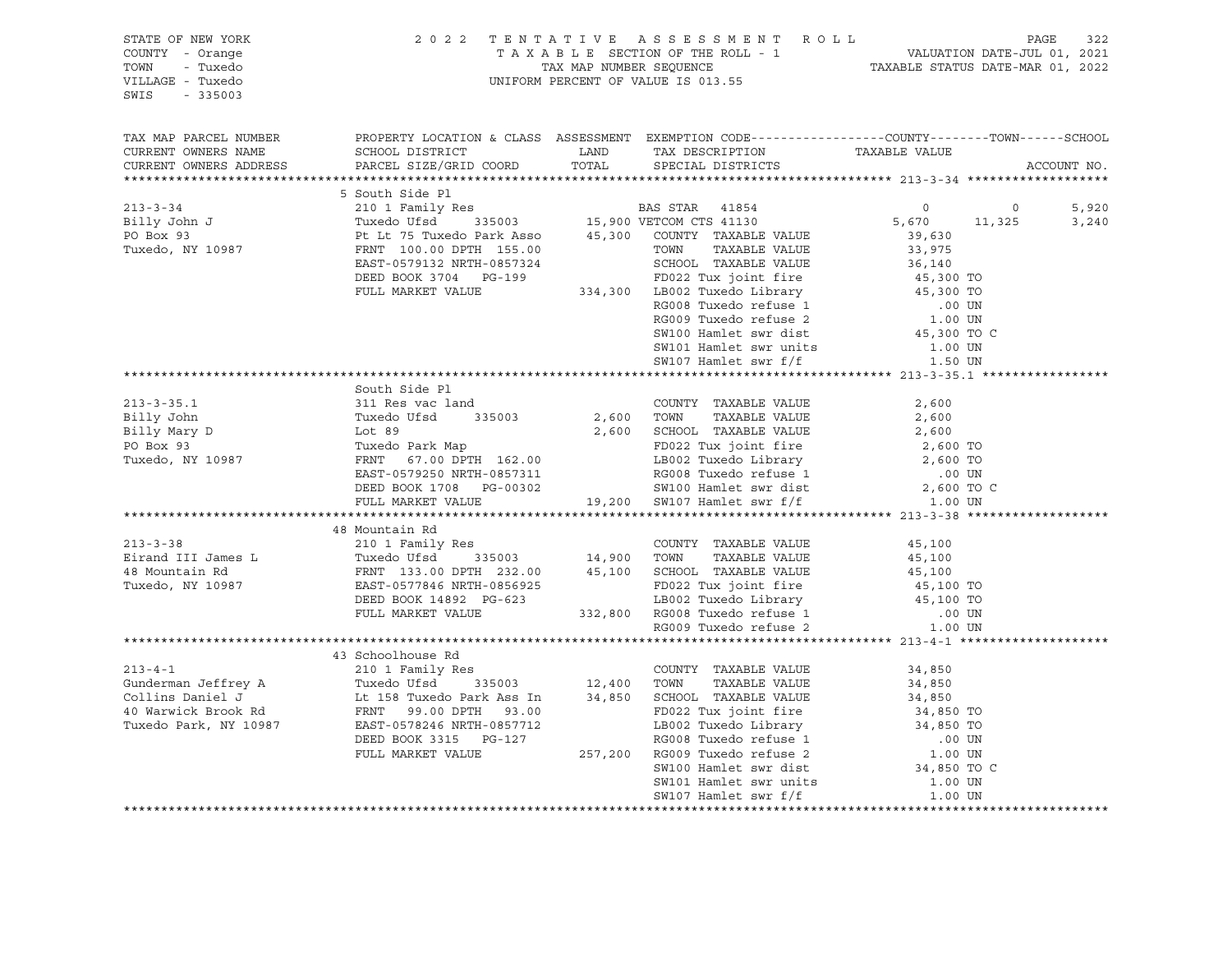| STATE OF NEW YORK<br>COUNTY - Orange<br>TOWN<br>- Tuxedo<br>VILLAGE - Tuxedo<br>$-335003$<br>SWIS |                                                                                                |               | 2022 TENTATIVE ASSESSMENT ROLL<br>TAXABLE SECTION OF THE ROLL - 1 VALUATION DATE-JUL 01, 2021<br>TAX MAP NUMBER SEQUENCE TAXABLE STATUS DATE-MAR 01, 2022<br>UNIFORM PERCENT OF VALUE IS 013.55                                                |                                                                          |          | PAGE<br>323 |
|---------------------------------------------------------------------------------------------------|------------------------------------------------------------------------------------------------|---------------|------------------------------------------------------------------------------------------------------------------------------------------------------------------------------------------------------------------------------------------------|--------------------------------------------------------------------------|----------|-------------|
| TAX MAP PARCEL NUMBER                                                                             | PROPERTY LOCATION & CLASS ASSESSMENT EXEMPTION CODE---------------COUNTY-------TOWN-----SCHOOL |               |                                                                                                                                                                                                                                                |                                                                          |          |             |
| CURRENT OWNERS NAME                                                                               | SCHOOL DISTRICT                                                                                | LAND<br>TOTAL | TAX DESCRIPTION                                                                                                                                                                                                                                | TAXABLE VALUE                                                            |          | ACCOUNT NO. |
| CURRENT OWNERS ADDRESS                                                                            | PARCEL SIZE/GRID COORD                                                                         |               | SPECIAL DISTRICTS                                                                                                                                                                                                                              |                                                                          |          |             |
|                                                                                                   | 41 Schoolhouse Rd                                                                              |               |                                                                                                                                                                                                                                                |                                                                          |          |             |
| $213 - 4 - 2$                                                                                     |                                                                                                |               |                                                                                                                                                                                                                                                | $\overline{0}$                                                           | $\Omega$ | 5,920       |
| Sloan Johanna R                                                                                   |                                                                                                |               |                                                                                                                                                                                                                                                | 30,500                                                                   |          |             |
| 41 Schoolhouse Rd                                                                                 |                                                                                                |               |                                                                                                                                                                                                                                                | 30,500                                                                   |          |             |
| Tuxedo, NY 10987                                                                                  | FRNT 71.00 DPTH 126.00                                                                         |               | 24,580<br>24,580<br>26 CM-22 Tux joint fire<br>24,580<br>24,580<br>276,500 TO<br>225,100 RG008 Tuxedo refuse 1<br>275,100 RG009 Tuxedo refuse 2<br>29 CM-20 CM-20 CM-20 CM-20 CM-20 CM-20 CM-20 CM-20 CM-20 CM-20 CM-20 CM-20 CM-20 CM-20 CM-2 |                                                                          |          |             |
|                                                                                                   | EAST-0578314 NRTH-0857763                                                                      |               |                                                                                                                                                                                                                                                |                                                                          |          |             |
|                                                                                                   | DEED BOOK 14797 PG-935                                                                         |               |                                                                                                                                                                                                                                                |                                                                          |          |             |
|                                                                                                   | FULL MARKET VALUE                                                                              |               |                                                                                                                                                                                                                                                |                                                                          |          |             |
|                                                                                                   |                                                                                                |               |                                                                                                                                                                                                                                                |                                                                          |          |             |
|                                                                                                   |                                                                                                |               | SW101 Hamlet swr units                                                                                                                                                                                                                         | 30,500 TO C                                                              |          |             |
|                                                                                                   |                                                                                                |               | SW107 Hamlet swr f/f                                                                                                                                                                                                                           | 1.00 UN<br>1.00 UN                                                       |          |             |
|                                                                                                   |                                                                                                |               |                                                                                                                                                                                                                                                |                                                                          |          |             |
|                                                                                                   | 39 Schoolhouse Rd                                                                              |               |                                                                                                                                                                                                                                                |                                                                          |          |             |
| $213 - 4 - 3$                                                                                     | 210 1 Family Res                                                                               |               |                                                                                                                                                                                                                                                | 3,402                                                                    | 5,190    | 1,944       |
| Sovak Thomas                                                                                      |                                                                                                |               |                                                                                                                                                                                                                                                | $\sim$ 0                                                                 | $\circ$  | 5,920       |
| Sovak Christine                                                                                   | Tuxedo Ufsd 335003<br>Lt 160 Tuxedo Pk Assoc In                                                |               |                                                                                                                                                                                                                                                | 31,198                                                                   |          |             |
| 39 Schoolhouse Rd                                                                                 | FRNT 74.00 DPTH 162.00                                                                         |               | TOWN TAAADDE<br>SCHOOL TAXABLE VALUE<br>Clint fire                                                                                                                                                                                             | 29,410                                                                   |          |             |
| Tuxedo, NY 10987                                                                                  | BANK<br>N                                                                                      |               | CHOOL TAXABLE VALUE<br>FD022 Tux joint fire<br>LB002 Tux joint fire<br>LB002 Tuxedo Library<br>RG008 Tuxedo xofuse 1 34,600 TO                                                                                                                 |                                                                          |          |             |
|                                                                                                   | EAST-0578386 NRTH-0857798                                                                      |               |                                                                                                                                                                                                                                                |                                                                          |          |             |
|                                                                                                   | DEED BOOK 4817 PG-121                                                                          |               |                                                                                                                                                                                                                                                |                                                                          |          |             |
|                                                                                                   | FULL MARKET VALUE                                                                              |               | 255,400 RG008 Tuxedo refuse 1                                                                                                                                                                                                                  | .00 UN<br>1.00 UN                                                        |          |             |
|                                                                                                   |                                                                                                |               | RG009 Tuxedo refuse 2<br>SW100 Hamlet swr dist                                                                                                                                                                                                 |                                                                          |          |             |
|                                                                                                   |                                                                                                |               | SW101 Hamlet swr units                                                                                                                                                                                                                         | 34,600 TO C                                                              |          |             |
|                                                                                                   |                                                                                                |               | SW107 Hamlet swr f/f                                                                                                                                                                                                                           | 1.00 UN<br>1.00 UN                                                       |          |             |
|                                                                                                   |                                                                                                |               |                                                                                                                                                                                                                                                |                                                                          |          |             |
|                                                                                                   | 34 Hillside Ave                                                                                |               |                                                                                                                                                                                                                                                |                                                                          |          |             |
| $213 - 4 - 4$                                                                                     | 210 1 Family Res                                                                               |               |                                                                                                                                                                                                                                                | $\overline{0}$                                                           | $\Omega$ | 14,780      |
| Smith Michael J                                                                                   |                                                                                                |               | ENH STAR 41834<br>12,500 COUNTY TAXABLE VALUE                                                                                                                                                                                                  | 34,000                                                                   |          |             |
| Smith Elizabeth C                                                                                 | The Transity Res<br>Tuxedo Ufsd 335003<br>Lt 157Tuxedo Pk Assoc Inc<br>FRNT 61.00 DPTH 83.00   |               | 34,000 TOWN<br>TAXABLE VALUE                                                                                                                                                                                                                   | 34,000                                                                   |          |             |
| 34 Hillside Ave                                                                                   |                                                                                                |               | SCHOOL TAXABLE VALUE                                                                                                                                                                                                                           | 19,220                                                                   |          |             |
| Tuxedo, NY 10987                                                                                  | EAST-0578443 NRTH-0857816                                                                      |               |                                                                                                                                                                                                                                                |                                                                          |          |             |
|                                                                                                   | DEED BOOK 2232    PG-00499                                                                     |               |                                                                                                                                                                                                                                                | $10022$ Tux joint fire $34,000$ TO<br>$18002$ Tuxedo Library $34,000$ TO |          |             |
|                                                                                                   | FULL MARKET VALUE                                                                              |               | 250,900 RG008 Tuxedo refuse 1                                                                                                                                                                                                                  | $.00$ UN                                                                 |          |             |
|                                                                                                   |                                                                                                |               | RG009 Tuxedo refuse 2                                                                                                                                                                                                                          | 1.00 UN                                                                  |          |             |
|                                                                                                   |                                                                                                |               | SW100 Hamlet swr dist                                                                                                                                                                                                                          | 34,000 TO C                                                              |          |             |
|                                                                                                   |                                                                                                |               | SW101 Hamlet swr units<br>SW107 Hamlet swr f/f                                                                                                                                                                                                 | 1.00 UN<br>1.00 UN                                                       |          |             |
|                                                                                                   |                                                                                                |               |                                                                                                                                                                                                                                                | ***********************                                                  |          |             |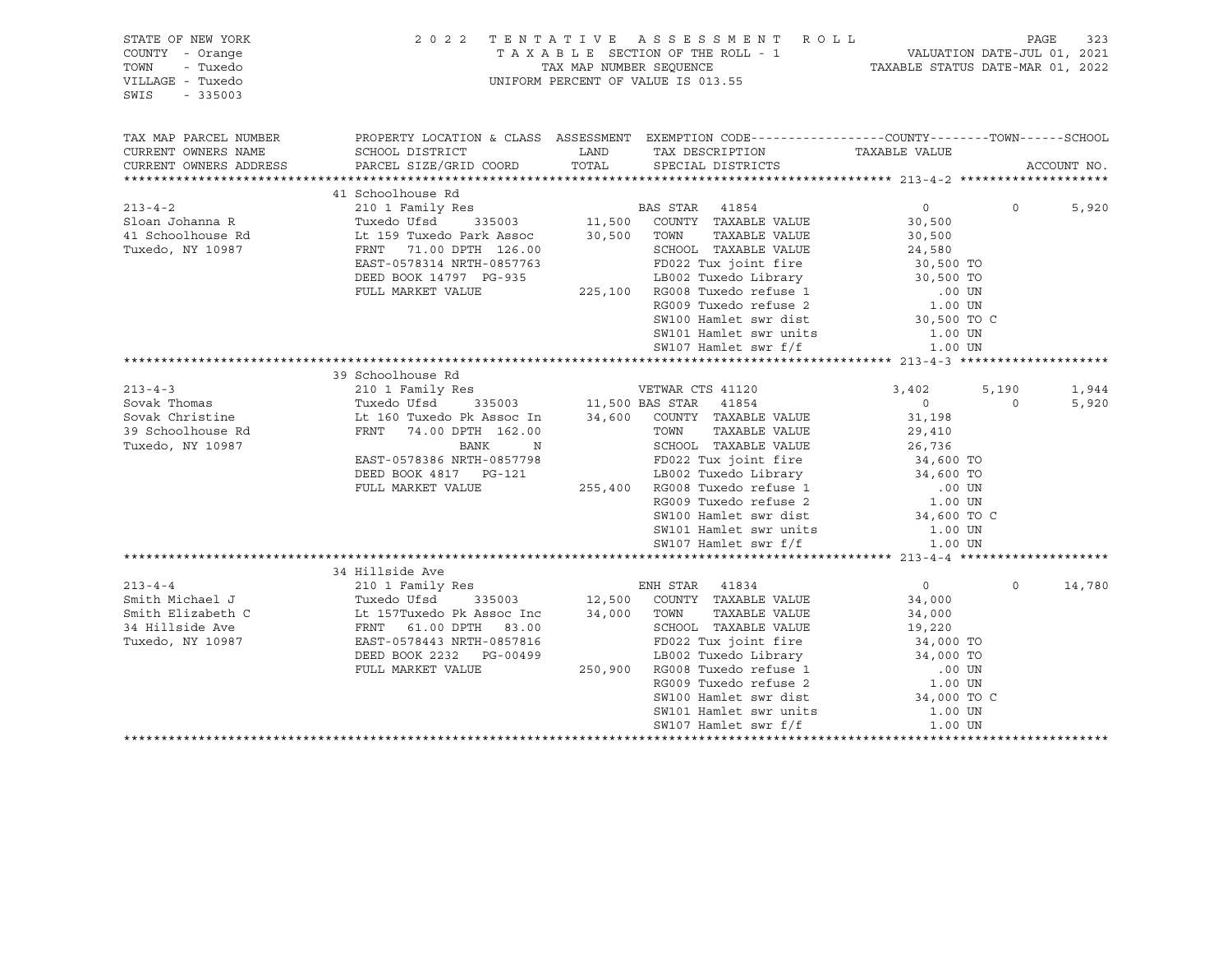| STATE OF NEW YORK<br>COUNTY - Orange<br>TOWN<br>- Tuxedo<br>VILLAGE - Tuxedo<br>SWIS<br>$-335003$ |                           | 2022 TENTATIVE ASSESSMENT ROLL<br>TAXABLE SECTION OF THE ROLL - 1 VALUATION DATE-JUL 01, 2021<br>TAX MAP NUMBER SEQUENCE TAXABLE STATUS DATE-MAR 01, 2022<br>UNIFORM PERCENT OF VALUE IS 013.55                                                      |                            |          |             |
|---------------------------------------------------------------------------------------------------|---------------------------|------------------------------------------------------------------------------------------------------------------------------------------------------------------------------------------------------------------------------------------------------|----------------------------|----------|-------------|
| TAX MAP PARCEL NUMBER                                                                             |                           | PROPERTY LOCATION & CLASS ASSESSMENT EXEMPTION CODE---------------COUNTY-------TOWN------SCHOOL                                                                                                                                                      |                            |          |             |
| CURRENT OWNERS NAME                                                                               | SCHOOL DISTRICT           | LAND TAX DESCRIPTION TAXABLE VALUE                                                                                                                                                                                                                   |                            |          |             |
| CURRENT OWNERS ADDRESS                                                                            | PARCEL SIZE/GRID COORD    | TOTAL SPECIAL DISTRICTS                                                                                                                                                                                                                              |                            |          | ACCOUNT NO. |
|                                                                                                   |                           |                                                                                                                                                                                                                                                      |                            |          |             |
|                                                                                                   | 35 Schoolhouse Rd         |                                                                                                                                                                                                                                                      |                            |          |             |
|                                                                                                   |                           |                                                                                                                                                                                                                                                      | 39,500                     |          |             |
|                                                                                                   |                           |                                                                                                                                                                                                                                                      | 39,500<br>39,500           |          |             |
| Tuxedo, NY 10987                                                                                  | FRNT 63.00 DPTH 104.00    |                                                                                                                                                                                                                                                      |                            |          |             |
|                                                                                                   | EAST-0578387 NRTH-0857877 | 104.00 FD022 Tux joint fire 39,500 TO<br>0857877 LB002 Tuxedo Library 39,500 TO<br>39,500 TO<br>39,500 TO<br>291,500 RG009 Tuxedo refuse 2 1.00 UN                                                                                                   |                            |          |             |
|                                                                                                   | DEED BOOK 14742 PG-873    |                                                                                                                                                                                                                                                      |                            |          |             |
|                                                                                                   | FULL MARKET VALUE         |                                                                                                                                                                                                                                                      |                            |          |             |
|                                                                                                   |                           | SW100 Hamlet swr dist                                                                                                                                                                                                                                | 39,500 TO C                |          |             |
|                                                                                                   |                           | SW101 Hamlet swr units                                                                                                                                                                                                                               | 1.00 UN                    |          |             |
|                                                                                                   |                           | SW107 Hamlet swr f/f                                                                                                                                                                                                                                 | 1.00 UN                    |          |             |
|                                                                                                   |                           |                                                                                                                                                                                                                                                      |                            |          |             |
|                                                                                                   | 31 Schoolhouse Rd         |                                                                                                                                                                                                                                                      |                            |          |             |
| $213 - 4 - 6$                                                                                     | 210 1 Family Res          |                                                                                                                                                                                                                                                      | $\overline{0}$             | $\circ$  | 5,920       |
| Deuerlein Dennis                                                                                  |                           |                                                                                                                                                                                                                                                      |                            |          |             |
|                                                                                                   |                           |                                                                                                                                                                                                                                                      | 41,500<br>41,500<br>41,500 |          |             |
| Deuerlein Pauline<br>31 Schoolhouse Rd                                                            | FRNT 50.00 DPTH 110.00    |                                                                                                                                                                                                                                                      |                            |          |             |
| Tuxedo, NY 10987                                                                                  | BANK N                    | 110.00 SCHOOL TAXABLE VALUE 35,580<br>N FD022 Tux joint fire 41,500 TO<br>0857903 LB002 Tuxedo Library 41,500 TO<br>G-1228 RG008 Tuxedo refuse 1 .00 UN<br>306,300 RG009 Tuxedo refuse 2 1.00 UN<br>THE 306,300 RG009 Tuxedo refuse 2                |                            |          |             |
|                                                                                                   | EAST-0578425 NRTH-0857903 |                                                                                                                                                                                                                                                      |                            |          |             |
|                                                                                                   | DEED BOOK 11199 PG-1228   |                                                                                                                                                                                                                                                      |                            |          |             |
|                                                                                                   | FULL MARKET VALUE         |                                                                                                                                                                                                                                                      |                            |          |             |
|                                                                                                   |                           | SW100 Hamlet swr dist                                                                                                                                                                                                                                | 41,500 TO C                |          |             |
|                                                                                                   |                           | SW101 Hamlet swr units 1.00 UN                                                                                                                                                                                                                       |                            |          |             |
|                                                                                                   |                           | SW107 Hamlet swr f/f                                                                                                                                                                                                                                 | 1.00 UN                    |          |             |
|                                                                                                   |                           |                                                                                                                                                                                                                                                      |                            |          |             |
|                                                                                                   | 30 Hillside Ave           |                                                                                                                                                                                                                                                      |                            |          |             |
|                                                                                                   |                           |                                                                                                                                                                                                                                                      | $\overline{0}$             | $\Omega$ | 5,920       |
|                                                                                                   |                           |                                                                                                                                                                                                                                                      | 47,125                     |          |             |
|                                                                                                   |                           |                                                                                                                                                                                                                                                      | 47,125                     |          |             |
| Tuxedo, NY 10987                                                                                  |                           |                                                                                                                                                                                                                                                      |                            |          |             |
|                                                                                                   |                           |                                                                                                                                                                                                                                                      |                            |          |             |
|                                                                                                   |                           |                                                                                                                                                                                                                                                      |                            |          |             |
|                                                                                                   |                           |                                                                                                                                                                                                                                                      |                            |          |             |
|                                                                                                   |                           | Harmon Life Tenancy<br>FRNT 50.00 DPTH 81.00<br>FRNT 50.00 DPTH 81.00<br>EAST-0578501 NRTH-0857844<br>DEED BOOK 12867 PG-1980<br>FULL MARKET VALUE<br>FULL MARKET VALUE<br>2009 Tuxedo refuse 2<br>21.00 UN<br>RG009 Tuxedo refuse 2<br>21.00 UN<br> |                            |          |             |
|                                                                                                   |                           |                                                                                                                                                                                                                                                      |                            |          |             |
|                                                                                                   |                           | SW101 Hamlet swr units                                                                                                                                                                                                                               | 1.00 UN                    |          |             |
|                                                                                                   |                           | SW107 Hamlet swr f/f                                                                                                                                                                                                                                 | 1.00 UN                    |          |             |
|                                                                                                   |                           |                                                                                                                                                                                                                                                      |                            |          |             |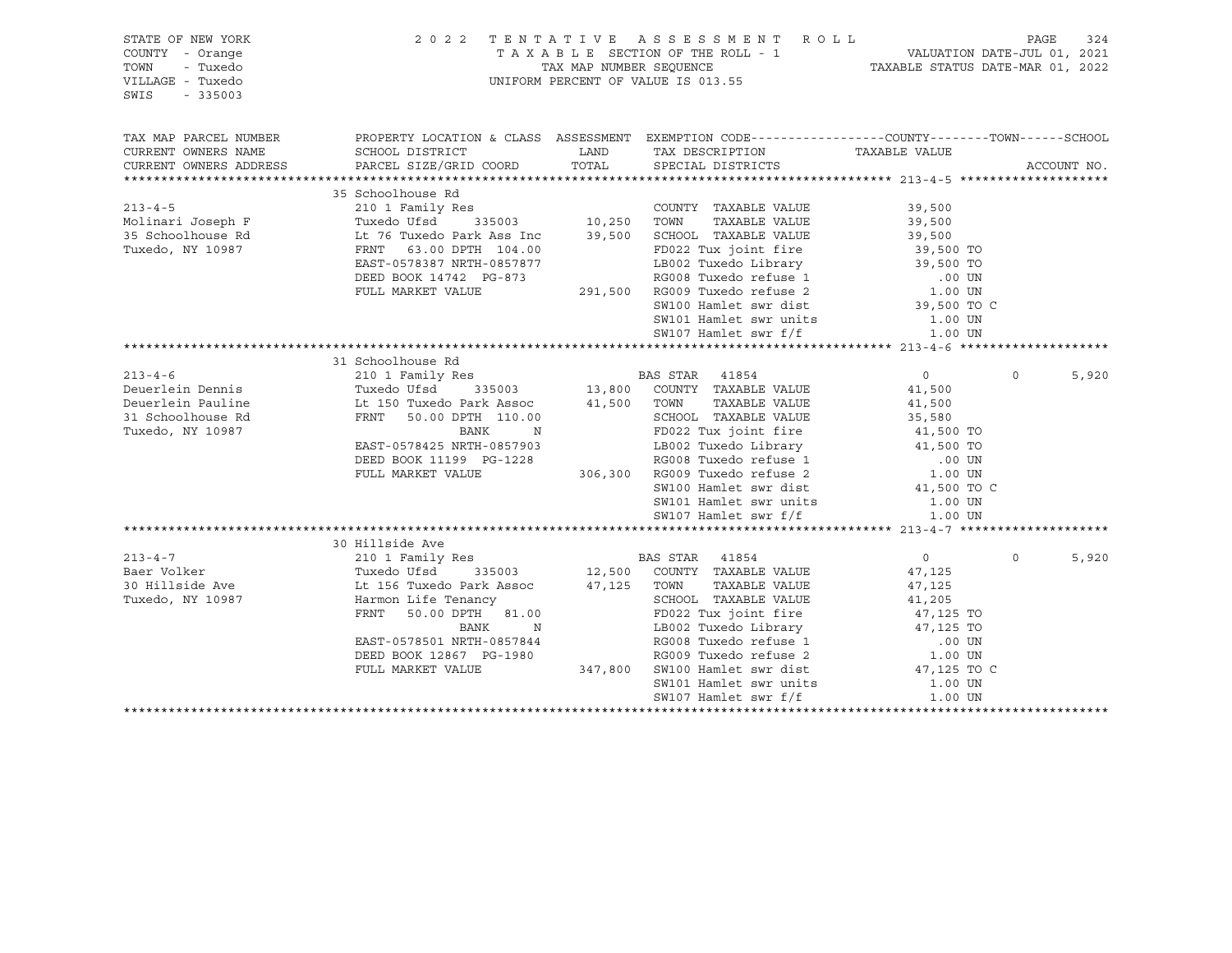| STATE OF NEW YORK<br>COUNTY - Orange<br>TOWN<br>- Tuxedo<br>VILLAGE - Tuxedo<br>SWIS<br>$-335003$                                                                                                                                                                                                                                                                                                                                                     |                                                                                                                                                                                                                                        | 2022 TENTATIVE ASSESSMENT ROLL<br>UNIFORM PERCENT OF VALUE IS 013.55                                                                                                                                                                       |                |          | PAGE<br>325 |
|-------------------------------------------------------------------------------------------------------------------------------------------------------------------------------------------------------------------------------------------------------------------------------------------------------------------------------------------------------------------------------------------------------------------------------------------------------|----------------------------------------------------------------------------------------------------------------------------------------------------------------------------------------------------------------------------------------|--------------------------------------------------------------------------------------------------------------------------------------------------------------------------------------------------------------------------------------------|----------------|----------|-------------|
| TAX MAP PARCEL NUMBER                                                                                                                                                                                                                                                                                                                                                                                                                                 | PROPERTY LOCATION & CLASS ASSESSMENT EXEMPTION CODE----------------COUNTY-------TOWN------SCHOOL                                                                                                                                       |                                                                                                                                                                                                                                            |                |          |             |
| CURRENT OWNERS NAME<br>CURRENT OWNERS ADDRESS                                                                                                                                                                                                                                                                                                                                                                                                         | SCHOOL DISTRICT<br>PARCEL SIZE/GRID COORD TOTAL SPECIAL DISTRICTS                                                                                                                                                                      | LAND TAX DESCRIPTION TAXABLE VALUE                                                                                                                                                                                                         |                |          | ACCOUNT NO. |
|                                                                                                                                                                                                                                                                                                                                                                                                                                                       |                                                                                                                                                                                                                                        |                                                                                                                                                                                                                                            |                |          |             |
|                                                                                                                                                                                                                                                                                                                                                                                                                                                       | 29 Schoolhouse Rd                                                                                                                                                                                                                      |                                                                                                                                                                                                                                            |                |          |             |
| COUNTY TAXABLE VALUE<br>Quinn Lauren (210 1 Family Res COUNTY TAXABLE VALUE<br>Nealon Joshua (148 Tuxedo Pk Assoc In 30,000 SCHOOL TAXABLE VALUE<br>PO Box 642 FRNT 53.00 DPTH 110.00 FD022 Tux joint fire<br>Tuxedo, NY 10987 EAST-05                                                                                                                                                                                                                |                                                                                                                                                                                                                                        |                                                                                                                                                                                                                                            | 30,000         |          |             |
|                                                                                                                                                                                                                                                                                                                                                                                                                                                       |                                                                                                                                                                                                                                        |                                                                                                                                                                                                                                            | 30,000         |          |             |
|                                                                                                                                                                                                                                                                                                                                                                                                                                                       |                                                                                                                                                                                                                                        |                                                                                                                                                                                                                                            | 30,000         |          |             |
|                                                                                                                                                                                                                                                                                                                                                                                                                                                       |                                                                                                                                                                                                                                        | 110.00 FD022 Tux joint fire 30,000 TO<br>0857922 LB002 Tuxedo Library 30,000 TO<br>G-1871 RG008 Tuxedo refuse 1 00 UN<br>221,400 RG009 Tuxedo refuse 2 1.00 UN                                                                             |                |          |             |
|                                                                                                                                                                                                                                                                                                                                                                                                                                                       |                                                                                                                                                                                                                                        |                                                                                                                                                                                                                                            |                |          |             |
|                                                                                                                                                                                                                                                                                                                                                                                                                                                       |                                                                                                                                                                                                                                        |                                                                                                                                                                                                                                            |                |          |             |
|                                                                                                                                                                                                                                                                                                                                                                                                                                                       | FULL MARKET VALUE                                                                                                                                                                                                                      |                                                                                                                                                                                                                                            |                |          |             |
|                                                                                                                                                                                                                                                                                                                                                                                                                                                       |                                                                                                                                                                                                                                        | SW100 Hamlet swr dist                                                                                                                                                                                                                      | 30,000 TO C    |          |             |
|                                                                                                                                                                                                                                                                                                                                                                                                                                                       |                                                                                                                                                                                                                                        | SW101 Hamlet swr units                                                                                                                                                                                                                     | 1.00 UN        |          |             |
|                                                                                                                                                                                                                                                                                                                                                                                                                                                       |                                                                                                                                                                                                                                        | SW107 Hamlet swr f/f                                                                                                                                                                                                                       | 1.00 UN        |          |             |
|                                                                                                                                                                                                                                                                                                                                                                                                                                                       |                                                                                                                                                                                                                                        |                                                                                                                                                                                                                                            |                |          |             |
|                                                                                                                                                                                                                                                                                                                                                                                                                                                       | 27 Schoolhouse Rd                                                                                                                                                                                                                      |                                                                                                                                                                                                                                            |                |          |             |
| $\begin{tabular}{lcccccc} \multicolumn{1}{c}{213-4-9} & \multicolumn{1}{c}{213-4-9} & \multicolumn{1}{c}{213-4-9} & \multicolumn{1}{c}{210} & \multicolumn{1}{c}{Family Res} & \multicolumn{1}{c}{BAS STR} & 41854 \\ \multicolumn{1}{c}{Gurley Michael W} & \multicolumn{1}{c}{Tuxedo Ufsd} & 335003 & 12,200 & \multicolumn{1}{c}{COUNTY} & TAXABLE VALUE \\ \multicolumn{1}{c}{27 Schoolhouse Rd} & \multicolumn{1}{c}{L140 Tuxedo Park Ass In} &$ |                                                                                                                                                                                                                                        |                                                                                                                                                                                                                                            | $\overline{0}$ | $\Omega$ | 5,920       |
|                                                                                                                                                                                                                                                                                                                                                                                                                                                       |                                                                                                                                                                                                                                        |                                                                                                                                                                                                                                            | 40,500         |          |             |
|                                                                                                                                                                                                                                                                                                                                                                                                                                                       |                                                                                                                                                                                                                                        |                                                                                                                                                                                                                                            |                |          |             |
|                                                                                                                                                                                                                                                                                                                                                                                                                                                       |                                                                                                                                                                                                                                        | TOWN TAXABLE VALUE<br>SCHOOL TAXABLE VALUE 34,580<br>Aliso Time in the fire 40,500 TO                                                                                                                                                      |                |          |             |
|                                                                                                                                                                                                                                                                                                                                                                                                                                                       | FRNT 58.00 DFTH 110.00<br>EAST-0578511 NRTH-0857937 FD022 Tux joint fire 40,500 TO<br>DEED BOOK 13514 PG-1937 LB002 Tuxedo Library 40,500 TO<br>FULL MARKET VALUE 298,900 RG008 Tuxedo refuse 1 .00 UN<br>RG009 Tuxedo refuse 2 1.00 U |                                                                                                                                                                                                                                            |                |          |             |
|                                                                                                                                                                                                                                                                                                                                                                                                                                                       |                                                                                                                                                                                                                                        |                                                                                                                                                                                                                                            |                |          |             |
|                                                                                                                                                                                                                                                                                                                                                                                                                                                       |                                                                                                                                                                                                                                        |                                                                                                                                                                                                                                            |                |          |             |
|                                                                                                                                                                                                                                                                                                                                                                                                                                                       |                                                                                                                                                                                                                                        |                                                                                                                                                                                                                                            |                |          |             |
|                                                                                                                                                                                                                                                                                                                                                                                                                                                       |                                                                                                                                                                                                                                        | SW100 Hamlet swr dist                                                                                                                                                                                                                      | 40,500 TO C    |          |             |
|                                                                                                                                                                                                                                                                                                                                                                                                                                                       |                                                                                                                                                                                                                                        | SW101 Hamlet swr units 1.00 UN                                                                                                                                                                                                             |                |          |             |
|                                                                                                                                                                                                                                                                                                                                                                                                                                                       |                                                                                                                                                                                                                                        | SW107 Hamlet swr f/f                                                                                                                                                                                                                       | 1.00 UN        |          |             |
|                                                                                                                                                                                                                                                                                                                                                                                                                                                       |                                                                                                                                                                                                                                        |                                                                                                                                                                                                                                            |                |          |             |
|                                                                                                                                                                                                                                                                                                                                                                                                                                                       | 28 Hillside Ave                                                                                                                                                                                                                        |                                                                                                                                                                                                                                            |                |          |             |
|                                                                                                                                                                                                                                                                                                                                                                                                                                                       |                                                                                                                                                                                                                                        |                                                                                                                                                                                                                                            | $\overline{0}$ | $\circ$  | 5,920       |
|                                                                                                                                                                                                                                                                                                                                                                                                                                                       |                                                                                                                                                                                                                                        |                                                                                                                                                                                                                                            | 40,500         |          |             |
|                                                                                                                                                                                                                                                                                                                                                                                                                                                       |                                                                                                                                                                                                                                        |                                                                                                                                                                                                                                            | 40,500         |          |             |
|                                                                                                                                                                                                                                                                                                                                                                                                                                                       |                                                                                                                                                                                                                                        |                                                                                                                                                                                                                                            |                |          |             |
|                                                                                                                                                                                                                                                                                                                                                                                                                                                       |                                                                                                                                                                                                                                        |                                                                                                                                                                                                                                            |                |          |             |
|                                                                                                                                                                                                                                                                                                                                                                                                                                                       | DEED BOOK 13679 PG-371                                                                                                                                                                                                                 |                                                                                                                                                                                                                                            |                |          |             |
|                                                                                                                                                                                                                                                                                                                                                                                                                                                       | FULL MARKET VALUE                                                                                                                                                                                                                      |                                                                                                                                                                                                                                            |                |          |             |
|                                                                                                                                                                                                                                                                                                                                                                                                                                                       |                                                                                                                                                                                                                                        | 76.00 SCHOOL TAXABLE VALUE<br>0857861 FD022 Tux joint fire 40,500 TO<br>0857861 FD022 Tux joint fire 40,500 TO<br>298,900 RG008 Tuxedo refuse 1 .00 UN<br>RG009 Tuxedo refuse 2 1.00 UN<br>SM100 Hamlet swr dist<br>2000 Tuxedo refuse 2 1 |                |          |             |
|                                                                                                                                                                                                                                                                                                                                                                                                                                                       |                                                                                                                                                                                                                                        |                                                                                                                                                                                                                                            |                |          |             |
|                                                                                                                                                                                                                                                                                                                                                                                                                                                       |                                                                                                                                                                                                                                        | SW101 Hamlet swr units 1.00 UN                                                                                                                                                                                                             |                |          |             |
|                                                                                                                                                                                                                                                                                                                                                                                                                                                       |                                                                                                                                                                                                                                        | SW107 Hamlet swr f/f                                                                                                                                                                                                                       | 1.00 UN        |          |             |
|                                                                                                                                                                                                                                                                                                                                                                                                                                                       |                                                                                                                                                                                                                                        |                                                                                                                                                                                                                                            |                |          |             |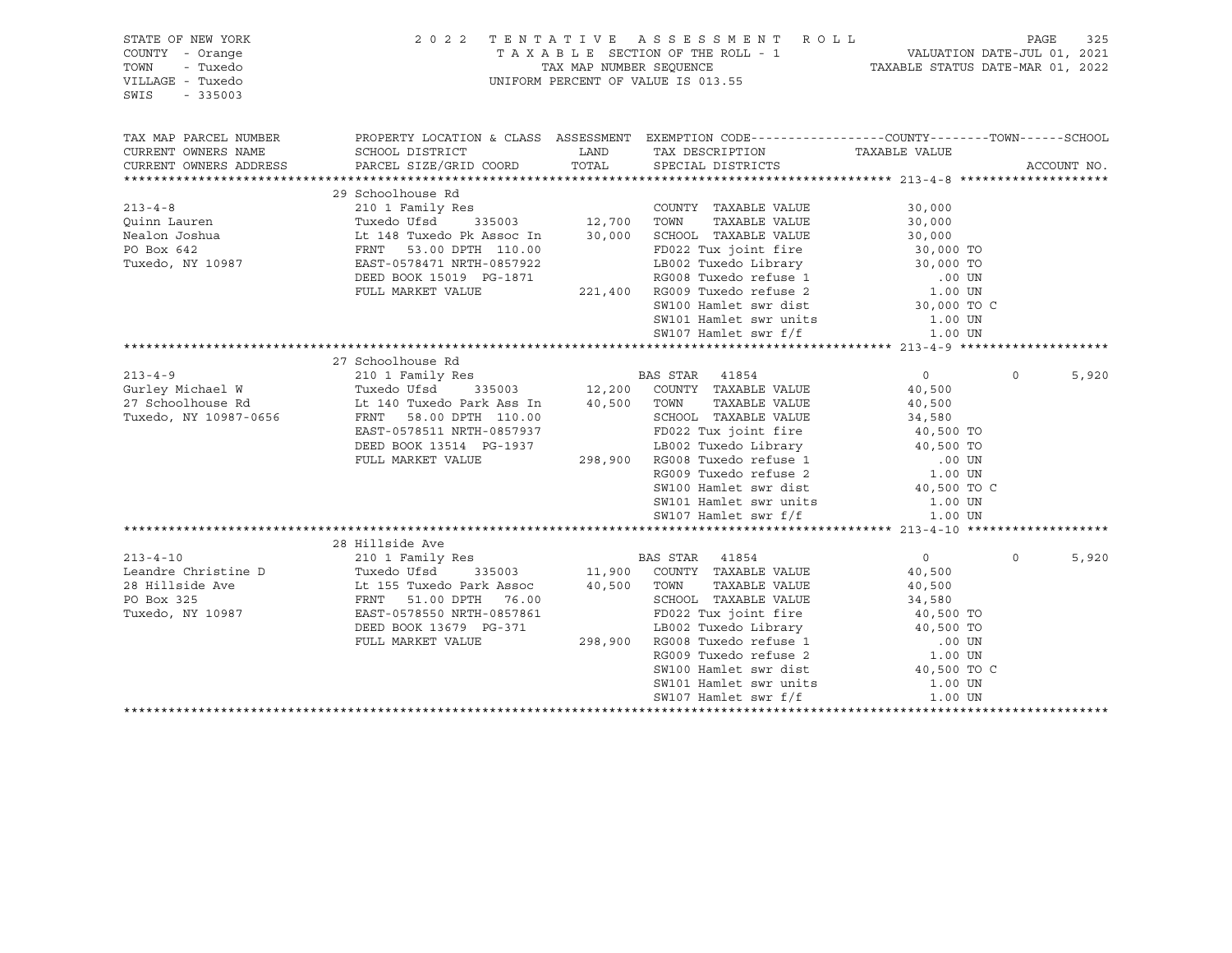| STATE OF NEW YORK<br>COUNTY - Orange<br>TOWN<br>- Tuxedo<br>VILLAGE - Tuxedo<br>SWIS<br>$-335003$              |                                                                                                                                                                                                              |                      | 2022 TENTATIVE ASSESSMENT ROLL<br>UNIFORM PERCENT OF VALUE IS 013.55                                                                                                                                                                                                                         |                              | PAGE<br>326 |
|----------------------------------------------------------------------------------------------------------------|--------------------------------------------------------------------------------------------------------------------------------------------------------------------------------------------------------------|----------------------|----------------------------------------------------------------------------------------------------------------------------------------------------------------------------------------------------------------------------------------------------------------------------------------------|------------------------------|-------------|
| TAX MAP PARCEL NUMBER<br>CURRENT OWNERS NAME<br>CURRENT OWNERS ADDRESS                                         | PROPERTY LOCATION & CLASS ASSESSMENT EXEMPTION CODE----------------COUNTY-------TOWN------SCHOOL<br>SCHOOL DISTRICT<br>PARCEL SIZE/GRID COORD                                                                | TOTAL                | LAND TAX DESCRIPTION<br>SPECIAL DISTRICTS                                                                                                                                                                                                                                                    | TAXABLE VALUE                | ACCOUNT NO. |
|                                                                                                                |                                                                                                                                                                                                              |                      |                                                                                                                                                                                                                                                                                              |                              |             |
|                                                                                                                | 26 Hillside Ave                                                                                                                                                                                              |                      |                                                                                                                                                                                                                                                                                              |                              |             |
| $213 - 4 - 11$<br>Sarmineto Shawn<br>26 Hillside Ave<br>Tuxedo, NY 10987                                       | Lt 154 Tuxedo Park Ass In<br>FRNT 53.00 DPTH 70.00<br>EAST-0578613 NRTH-0857873                                                                                                                              |                      | COUNTY TAXABLE VALUE<br>TAXABLE VALUE<br>40,500 SCHOOL TAXABLE VALUE 40,500                                                                                                                                                                                                                  | 40,500<br>40,500             |             |
|                                                                                                                | DEED BOOK 14462 PG-743<br>FULL MARKET VALUE                                                                                                                                                                  |                      | 0.00 FD022 Tux joint fire 40,500 TO<br>7873 LB002 Tuxedo Library 40,500 TO<br>80008 Tuxedo Library 40,500 TO<br>80008 Tuxedo refuse 1 .00 UN<br>298,900 RG009 Tuxedo refuse 2 1.00 UN<br>SM100 Hamlet swr dist 40,500 TO C<br>200 NG00 Ham<br>SW101 Hamlet swr units<br>SW107 Hamlet swr f/f | 1.00 UN<br>1.00 UN           |             |
|                                                                                                                |                                                                                                                                                                                                              |                      |                                                                                                                                                                                                                                                                                              |                              |             |
| $213 - 4 - 12$<br>Stearns Erica R<br>Stearns Shawn M<br>25 Schoolhouse Rd<br>- 32 MW 10097<br>Tuxedo, NY 10987 | 25 Schoolhouse Rd<br>210 1 Family Res<br>Tuxedo Ufsd 335003<br>Lt 141 Tuxedo Pk Assoc In<br>RRNT 47.00 DPTH 112.00<br>BANK<br>N<br>EAST-0578544 NRTH-0857944<br>DEED BOOK 14451 PG-1749<br>FULL MARKET VALUE | COUNT<br>11,300 TOWN | COUNTY TAXABLE VALUE<br>TAXABLE VALUE<br>36,000 SCHOOL TAXABLE VALUE<br>FD022 Tux joint fire 36,000 TO<br>LB002 Tuxedo Library 36,000 TO<br>RG008 Tuxedo refuse 1 00 UN<br>RG009 Tuxedo refuse 2 1.00 UN<br>265,700 SW100 Hamlet swr dist 36,000 TO C                                        | 36,000<br>36,000<br>36,000   |             |
|                                                                                                                |                                                                                                                                                                                                              |                      | SW101 Hamlet swr units<br>SW107 Hamlet swr f/f                                                                                                                                                                                                                                               | 1.00 UN                      |             |
|                                                                                                                |                                                                                                                                                                                                              |                      |                                                                                                                                                                                                                                                                                              | 1.00 UN                      |             |
|                                                                                                                |                                                                                                                                                                                                              |                      |                                                                                                                                                                                                                                                                                              |                              |             |
| $213 - 4 - 13$                                                                                                 | 23 Schoolhouse Rd<br>EAST-0578606 NRTH-0857968<br>DEED BOOK 14328 PG-421<br>FULL MARKET VALUE                                                                                                                |                      | COUNTY TAXABLE VALUE<br>Example 1114<br>LB002 Tuxedo Library 18,700 TO<br>RG008 Tuxedo refuse 1 .00 UN<br>RG009 Tuxedo refuse 2 1.00 UN<br>359,400 SW100 Hamlet swr dist 48,700 TO C<br>SW101 Hamlet swr units<br>SW107 Hamlet swr f/f                                                       | 48,700<br>1.00 UN<br>1.00 UN |             |
|                                                                                                                |                                                                                                                                                                                                              |                      |                                                                                                                                                                                                                                                                                              |                              |             |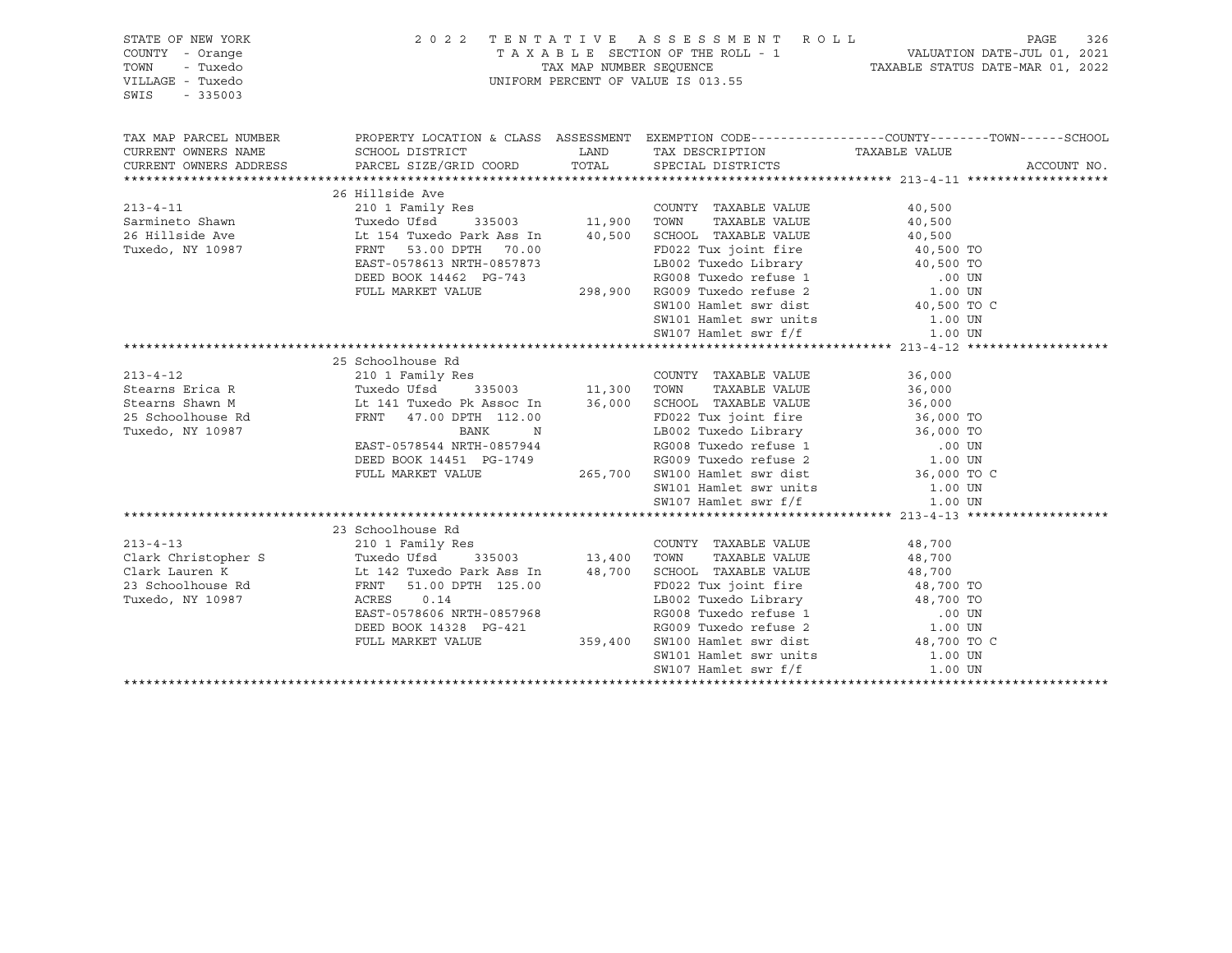| STATE OF NEW YORK<br>COUNTY - Orange<br>- Tuxedo<br>TOWN<br>VILLAGE - Tuxedo<br>$-335003$<br>SWIS                                                                                                                                        |                                                                                                                                                                                                                                                      |         | 2022 TENTATIVE ASSESSMENT ROLL<br>PAGE 327<br>TAXABLE SECTION OF THE ROLL - 1 VALUATION DATE-JUL 01, 2021<br>TAXABLE STATUS DATE-MAR 01, 2022<br>TAXABLE STATUS DATE-MAR 01, 2022<br>UNIFORM PERCENT OF VALUE IS 013.55        |           | PAGE<br>327     |
|------------------------------------------------------------------------------------------------------------------------------------------------------------------------------------------------------------------------------------------|------------------------------------------------------------------------------------------------------------------------------------------------------------------------------------------------------------------------------------------------------|---------|--------------------------------------------------------------------------------------------------------------------------------------------------------------------------------------------------------------------------------|-----------|-----------------|
| TAX MAP PARCEL NUMBER<br>CURRENT OWNERS NAME<br>CURRENT OWNERS ADDRESS                                                                                                                                                                   | SCHOOL DISTRICT<br>PARCEL SIZE/GRID COORD                                                                                                                                                                                                            | TOTAL   | PROPERTY LOCATION & CLASS ASSESSMENT EXEMPTION CODE---------------COUNTY-------TOWN-----SCHOOL<br>LAND TAX DESCRIPTION TAXABLE VALUE<br>COORD TOTAL SPECIAL DISTRICTS<br>SPECIAL DISTRICTS                                     |           | ACCOUNT NO.     |
|                                                                                                                                                                                                                                          |                                                                                                                                                                                                                                                      |         |                                                                                                                                                                                                                                |           |                 |
| 213-4-14<br>210 1 Family Res<br>Glover Thomas N Tuxedo Ufsd 335003 12,100 TOWN TAXABLE VALUE<br>Glover Emry A Lt 153 Tuxedo Park Ass In 32,000 SCHOOL TAXABLE VALUE<br>24 Hillside Ave FRNT 49.00 DPTH 64.00 FD022 Tux joint fire<br>Tux |                                                                                                                                                                                                                                                      |         |                                                                                                                                                                                                                                | 32,000    |                 |
|                                                                                                                                                                                                                                          |                                                                                                                                                                                                                                                      |         |                                                                                                                                                                                                                                | 32,000    |                 |
|                                                                                                                                                                                                                                          | 153 Tuxedo Park Ass In 32,000<br>FRNT 49.00 DPTH 64.00<br>EAST-0578669 NRTH-0857900<br>DEED BOOK 14778 PG-1657<br>FULL MARKET VALUE 236,200 RG009 Tuxedo refuse 2 1.00 UN<br>SW100 Hamlet swr dist                                                   |         |                                                                                                                                                                                                                                |           |                 |
|                                                                                                                                                                                                                                          |                                                                                                                                                                                                                                                      |         |                                                                                                                                                                                                                                |           |                 |
|                                                                                                                                                                                                                                          |                                                                                                                                                                                                                                                      |         |                                                                                                                                                                                                                                |           |                 |
|                                                                                                                                                                                                                                          |                                                                                                                                                                                                                                                      |         |                                                                                                                                                                                                                                |           |                 |
|                                                                                                                                                                                                                                          |                                                                                                                                                                                                                                                      |         |                                                                                                                                                                                                                                |           |                 |
|                                                                                                                                                                                                                                          |                                                                                                                                                                                                                                                      |         | SW100 Hamlet swr dist 32,000 TO C                                                                                                                                                                                              |           |                 |
|                                                                                                                                                                                                                                          |                                                                                                                                                                                                                                                      |         |                                                                                                                                                                                                                                |           |                 |
|                                                                                                                                                                                                                                          |                                                                                                                                                                                                                                                      |         |                                                                                                                                                                                                                                |           |                 |
|                                                                                                                                                                                                                                          |                                                                                                                                                                                                                                                      |         |                                                                                                                                                                                                                                |           |                 |
| 213-4-15<br>214 SCHOOLINGUSE RAND ENN STAR 41834<br>215 SCHOOLINGUSE RAND TUXE TUXE TUXE 215 TUXE 215 SCHOOLINGUSE RAND 21<br>215 SCHOOLINGUSE 2013 TUXE 2135003<br>215 SCHOOLINGUSE 2136,330<br>215 SCHOOLINGUSE 2134 2000 VETCOM CTS   | 21 Schoolhouse Rd                                                                                                                                                                                                                                    |         |                                                                                                                                                                                                                                |           |                 |
|                                                                                                                                                                                                                                          |                                                                                                                                                                                                                                                      |         |                                                                                                                                                                                                                                |           | 14,780<br>3,240 |
|                                                                                                                                                                                                                                          |                                                                                                                                                                                                                                                      |         |                                                                                                                                                                                                                                |           |                 |
|                                                                                                                                                                                                                                          |                                                                                                                                                                                                                                                      |         |                                                                                                                                                                                                                                |           |                 |
|                                                                                                                                                                                                                                          |                                                                                                                                                                                                                                                      |         |                                                                                                                                                                                                                                |           |                 |
|                                                                                                                                                                                                                                          |                                                                                                                                                                                                                                                      |         |                                                                                                                                                                                                                                |           |                 |
|                                                                                                                                                                                                                                          | 9 Deed Date 7/29/75<br>FRNT 58.00 DPTH 150.00<br>ERST-0578653 NRTH-0857994<br>DEED BOOK 13060 PG-300<br>FULL MARKET VALUE<br>FULL MARKET VALUE<br>FULL MARKET VALUE<br>210,000 RG008 Tuxedo Library<br>23,980<br>FULL MARKET VALUE<br>23,000 TO<br>2 |         |                                                                                                                                                                                                                                |           |                 |
|                                                                                                                                                                                                                                          |                                                                                                                                                                                                                                                      |         |                                                                                                                                                                                                                                |           |                 |
|                                                                                                                                                                                                                                          |                                                                                                                                                                                                                                                      |         |                                                                                                                                                                                                                                |           |                 |
|                                                                                                                                                                                                                                          |                                                                                                                                                                                                                                                      |         |                                                                                                                                                                                                                                |           |                 |
|                                                                                                                                                                                                                                          |                                                                                                                                                                                                                                                      |         |                                                                                                                                                                                                                                |           |                 |
|                                                                                                                                                                                                                                          |                                                                                                                                                                                                                                                      |         | Extra transitional contract on the contract of the matrix of the matrix of the same of the same of the same of the same of the same of the same of the same of the same of the same of the same of the same of the same of the |           |                 |
|                                                                                                                                                                                                                                          |                                                                                                                                                                                                                                                      |         |                                                                                                                                                                                                                                |           |                 |
|                                                                                                                                                                                                                                          | 22 Hillside Ave                                                                                                                                                                                                                                      |         |                                                                                                                                                                                                                                |           |                 |
| $213 - 4 - 16$                                                                                                                                                                                                                           | 210 1 Family Res<br>Tuxedo Ufsd 335003 12,250 TOWN<br>210 1 Family Res                                                                                                                                                                               |         | COUNTY TAXABLE VALUE 32,000                                                                                                                                                                                                    |           |                 |
|                                                                                                                                                                                                                                          |                                                                                                                                                                                                                                                      |         |                                                                                                                                                                                                                                |           |                 |
|                                                                                                                                                                                                                                          |                                                                                                                                                                                                                                                      |         |                                                                                                                                                                                                                                |           |                 |
|                                                                                                                                                                                                                                          |                                                                                                                                                                                                                                                      |         |                                                                                                                                                                                                                                |           |                 |
|                                                                                                                                                                                                                                          |                                                                                                                                                                                                                                                      |         |                                                                                                                                                                                                                                |           |                 |
|                                                                                                                                                                                                                                          |                                                                                                                                                                                                                                                      |         |                                                                                                                                                                                                                                |           |                 |
|                                                                                                                                                                                                                                          |                                                                                                                                                                                                                                                      |         |                                                                                                                                                                                                                                |           |                 |
|                                                                                                                                                                                                                                          |                                                                                                                                                                                                                                                      |         |                                                                                                                                                                                                                                | 1.00 UN   |                 |
|                                                                                                                                                                                                                                          |                                                                                                                                                                                                                                                      |         | SW101 Hamlet swr units<br>SW107 Hamlet swr f/f                                                                                                                                                                                 | 1.00 UN   |                 |
|                                                                                                                                                                                                                                          |                                                                                                                                                                                                                                                      |         |                                                                                                                                                                                                                                |           |                 |
|                                                                                                                                                                                                                                          | 156 Route 17                                                                                                                                                                                                                                         |         |                                                                                                                                                                                                                                |           |                 |
|                                                                                                                                                                                                                                          |                                                                                                                                                                                                                                                      |         | COUNTY TAXABLE VALUE                                                                                                                                                                                                           | 85,600    |                 |
|                                                                                                                                                                                                                                          |                                                                                                                                                                                                                                                      |         | TAXABLE VALUE<br>TOWN                                                                                                                                                                                                          | 85,600    |                 |
|                                                                                                                                                                                                                                          |                                                                                                                                                                                                                                                      |         | 85,600 SCHOOL TAXABLE VALUE                                                                                                                                                                                                    | 85,600    |                 |
|                                                                                                                                                                                                                                          |                                                                                                                                                                                                                                                      |         | FD022 Tux joint fire                                                                                                                                                                                                           | 85,600 TO |                 |
|                                                                                                                                                                                                                                          |                                                                                                                                                                                                                                                      |         | LB002 Tuxedo Library 65,600 TO                                                                                                                                                                                                 |           |                 |
|                                                                                                                                                                                                                                          | FULL MARKET VALUE                                                                                                                                                                                                                                    | 631,700 |                                                                                                                                                                                                                                |           |                 |
|                                                                                                                                                                                                                                          |                                                                                                                                                                                                                                                      |         |                                                                                                                                                                                                                                |           |                 |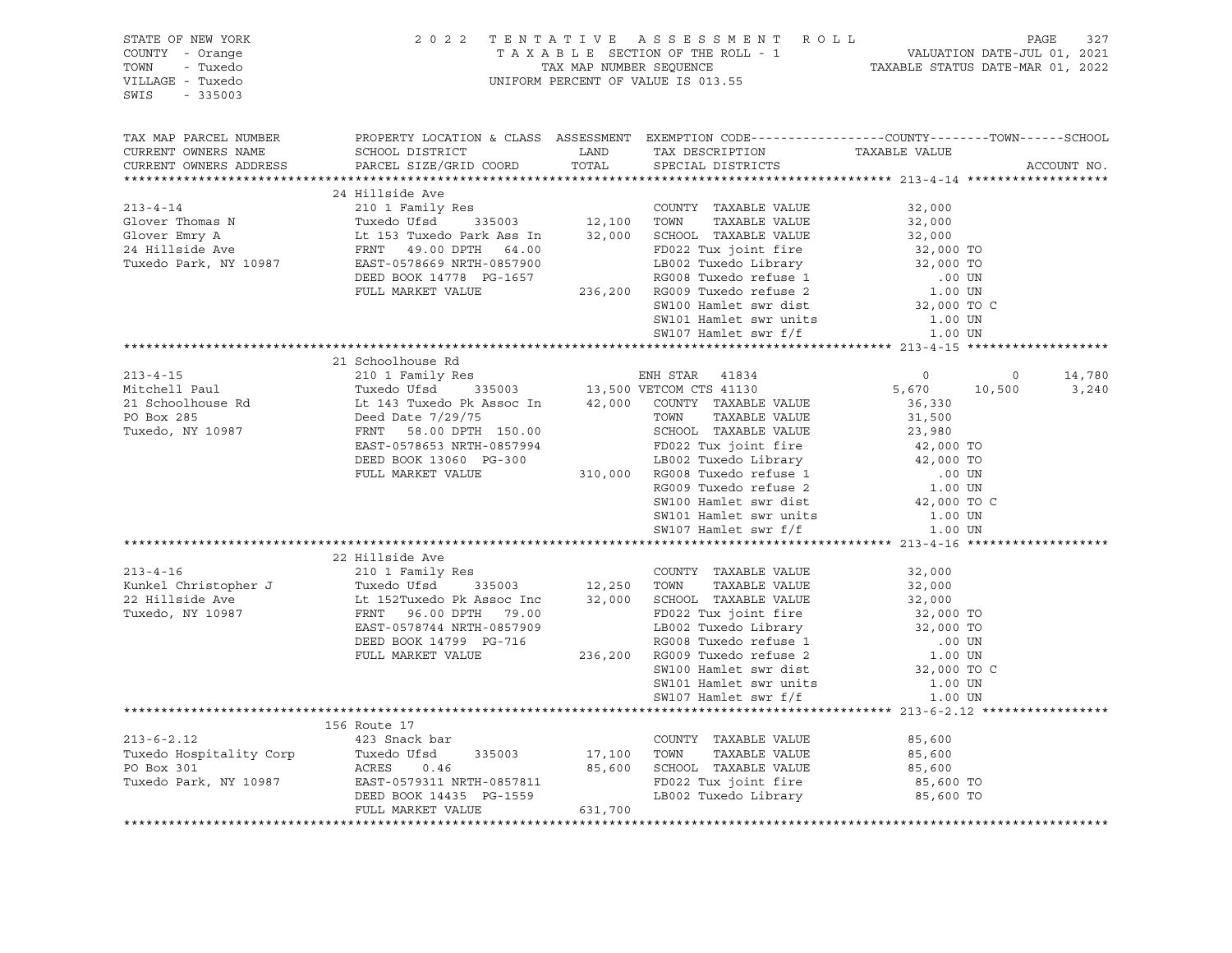| STATE OF NEW YORK<br>COUNTY - Orange<br>TOWN<br>- Tuxedo<br>VILLAGE - Tuxedo<br>SWIS<br>$-335003$                                                                                                                      | 2 0 2 2                                                                                                         |                    | TENTATIVE ASSESSMENT ROLL<br>UNIFORM PERCENT OF VALUE IS 013.55                                                                      | PAGE<br>328                                                                                                              |
|------------------------------------------------------------------------------------------------------------------------------------------------------------------------------------------------------------------------|-----------------------------------------------------------------------------------------------------------------|--------------------|--------------------------------------------------------------------------------------------------------------------------------------|--------------------------------------------------------------------------------------------------------------------------|
|                                                                                                                                                                                                                        |                                                                                                                 |                    |                                                                                                                                      | TAX MAP PARCEL NUMBER THE PROPERTY LOCATION & CLASS ASSESSMENT EXEMPTION CODE--------------COUNTY-------TOWN------SCHOOL |
| CURRENT OWNERS NAME                                                                                                                                                                                                    | SCHOOL DISTRICT                                                                                                 | LAND               | TAX DESCRIPTION TAXABLE VALUE                                                                                                        |                                                                                                                          |
| CURRENT OWNERS ADDRESS                                                                                                                                                                                                 | PARCEL SIZE/GRID COORD                                                                                          | TOTAL              | SPECIAL DISTRICTS                                                                                                                    | ACCOUNT NO.                                                                                                              |
|                                                                                                                                                                                                                        |                                                                                                                 |                    |                                                                                                                                      |                                                                                                                          |
|                                                                                                                                                                                                                        | 9 Contractors Rd                                                                                                |                    |                                                                                                                                      |                                                                                                                          |
| $213 - 7 - 1$                                                                                                                                                                                                          | 464 Office bldg.                                                                                                |                    | COUNTY TAXABLE VALUE                                                                                                                 | 52,400                                                                                                                   |
| MDF Properties LLC Tuxedo Ufsd                                                                                                                                                                                         |                                                                                                                 | 335003 18,000 TOWN | TAXABLE VALUE                                                                                                                        | 52,400                                                                                                                   |
| Attn: W Fairclough 1.1 Contractors Road Pro 52,400 SCHOOL TAXABLE VALUE 52,400 52,400 TO<br>PO Box 437 1.1 Deed Date 10/21/83 FD022 Tux joint fire 52,400 TO                                                           |                                                                                                                 |                    |                                                                                                                                      |                                                                                                                          |
|                                                                                                                                                                                                                        |                                                                                                                 |                    |                                                                                                                                      |                                                                                                                          |
| Tuxedo, NY 10987                                                                                                                                                                                                       | FRNT 130.00 DPTH 95.00                                                                                          |                    | LB002 Tuxedo Library 52,400 TO                                                                                                       |                                                                                                                          |
|                                                                                                                                                                                                                        | EAST-0579463 NRTH-0858149                                                                                       |                    | SW100 Hamlet swr dist 52,400 TO C<br>SW101 Hamlet swr units 1.00 UN                                                                  |                                                                                                                          |
|                                                                                                                                                                                                                        | DEED BOOK 11396 PG-1310                                                                                         |                    |                                                                                                                                      |                                                                                                                          |
|                                                                                                                                                                                                                        | FULL MARKET VALUE                                                                                               |                    | 386,700 SW107 Hamlet swr f/f                                                                                                         | 1.50 UN                                                                                                                  |
|                                                                                                                                                                                                                        |                                                                                                                 |                    |                                                                                                                                      |                                                                                                                          |
|                                                                                                                                                                                                                        | 15 Contractors Rd                                                                                               |                    |                                                                                                                                      |                                                                                                                          |
| $213 - 7 - 2$                                                                                                                                                                                                          | 440 Warehouse                                                                                                   |                    | COUNTY TAXABLE VALUE                                                                                                                 | 74,250                                                                                                                   |
| 3-D Property Maintenance LLC Tuxedo Ufsd 335003 30,000 TOWN                                                                                                                                                            |                                                                                                                 |                    | TAXABLE VALUE                                                                                                                        | 74,250                                                                                                                   |
| 785 EagleValley Rd<br>Lts 2<5 Contractors Road<br>The Contractors Road<br>The Contractors Road<br>The Contractors Road<br>The Contractors Road<br>The Contractors Road<br>The Contractors Road<br>The Contractors Road |                                                                                                                 |                    |                                                                                                                                      |                                                                                                                          |
| Tuxedo, NY 10987                                                                                                                                                                                                       | ACRES 1.30                                                                                                      |                    | SCHOOL TAXABLE VALUE 74,250<br>FD022 Tux joint fire 74,250 TO<br>FD022 Tux joint fire 50 74,250 TO<br>LB002 Tuxedo Library 54,250 TO |                                                                                                                          |
|                                                                                                                                                                                                                        | EAST-0579522 NRTH-0857939                                                                                       |                    |                                                                                                                                      |                                                                                                                          |
|                                                                                                                                                                                                                        |                                                                                                                 |                    |                                                                                                                                      |                                                                                                                          |
|                                                                                                                                                                                                                        | DEED BOOK 13291 PG-1089 SW101 Hamlet swr units 4.00 UN<br>FULL MARKET VALUE 548,000 SW107 Hamlet swr f/f 600 UN |                    |                                                                                                                                      |                                                                                                                          |
|                                                                                                                                                                                                                        |                                                                                                                 |                    |                                                                                                                                      |                                                                                                                          |
|                                                                                                                                                                                                                        | 27 Contractors Rd                                                                                               |                    |                                                                                                                                      |                                                                                                                          |
| $213 - 7 - 3$                                                                                                                                                                                                          | 440 Warehouse                                                                                                   |                    | COUNTY TAXABLE VALUE                                                                                                                 | 47,500                                                                                                                   |
|                                                                                                                                                                                                                        |                                                                                                                 |                    | TOWN<br>TAXABLE VALUE                                                                                                                | 47,500                                                                                                                   |
|                                                                                                                                                                                                                        |                                                                                                                 |                    | SCHOOL TAXABLE VALUE                                                                                                                 | 47,500                                                                                                                   |
| Tuxedo, NY 10987                                                                                                                                                                                                       | FRNT 154.00 DPTH 225.00                                                                                         |                    | FD022 Tux joint fire 47,500 TO                                                                                                       |                                                                                                                          |
|                                                                                                                                                                                                                        | EAST-0579576 NRTH-0857732                                                                                       |                    | LB002 Tuxedo Library<br>SW100 Hamlet swr dist 47,500 TO C                                                                            |                                                                                                                          |
|                                                                                                                                                                                                                        | DEED BOOK 2148 PG-00871                                                                                         |                    |                                                                                                                                      |                                                                                                                          |
|                                                                                                                                                                                                                        | FULL MARKET VALUE                                                                                               |                    | $350,600$ SW107 Hamlet swr f/f $1.50$ UN                                                                                             |                                                                                                                          |
|                                                                                                                                                                                                                        |                                                                                                                 |                    |                                                                                                                                      |                                                                                                                          |
|                                                                                                                                                                                                                        | 31 Contractors Rd                                                                                               |                    |                                                                                                                                      |                                                                                                                          |
| $213 - 7 - 4.2$                                                                                                                                                                                                        |                                                                                                                 |                    | COUNTY TAXABLE VALUE                                                                                                                 | 43,000                                                                                                                   |
|                                                                                                                                                                                                                        | bld<br>335003 27,000<br>484 1 use sm bld<br>Tuxedo Ufsd 3                                                       |                    | TOWN<br>TAXABLE VALUE                                                                                                                | 43,000                                                                                                                   |
|                                                                                                                                                                                                                        |                                                                                                                 |                    | ${\tt SCH OOL} \hspace{0.2in} {\tt TAXABLE} \hspace{0.2in} {\tt VALUE} \hspace{0.2in} 43,000$                                        |                                                                                                                          |
| Monroe, NY 10950                                                                                                                                                                                                       | FRNT 166.00 DPTH 225.00                                                                                         |                    |                                                                                                                                      |                                                                                                                          |
|                                                                                                                                                                                                                        | EAST-0579599 NRTH-0857585                                                                                       |                    | FD022 Tux joint fire 43,000 TO<br>LB002 Tuxedo Library 43,000 TO                                                                     |                                                                                                                          |
|                                                                                                                                                                                                                        | DEED BOOK 4603<br>PG-232                                                                                        |                    | SW100 Hamlet swr dist                                                                                                                | 43,000 TO C                                                                                                              |

 FULL MARKET VALUE 317,300 SW101 Hamlet swr units 1.00 UN SW107 Hamlet swr f/f  $1.50$  UN

\*\*\*\*\*\*\*\*\*\*\*\*\*\*\*\*\*\*\*\*\*\*\*\*\*\*\*\*\*\*\*\*\*\*\*\*\*\*\*\*\*\*\*\*\*\*\*\*\*\*\*\*\*\*\*\*\*\*\*\*\*\*\*\*\*\*\*\*\*\*\*\*\*\*\*\*\*\*\*\*\*\*\*\*\*\*\*\*\*\*\*\*\*\*\*\*\*\*\*\*\*\*\*\*\*\*\*\*\*\*\*\*\*\*\*\*\*\*\*\*\*\*\*\*\*\*\*\*\*\*\*\*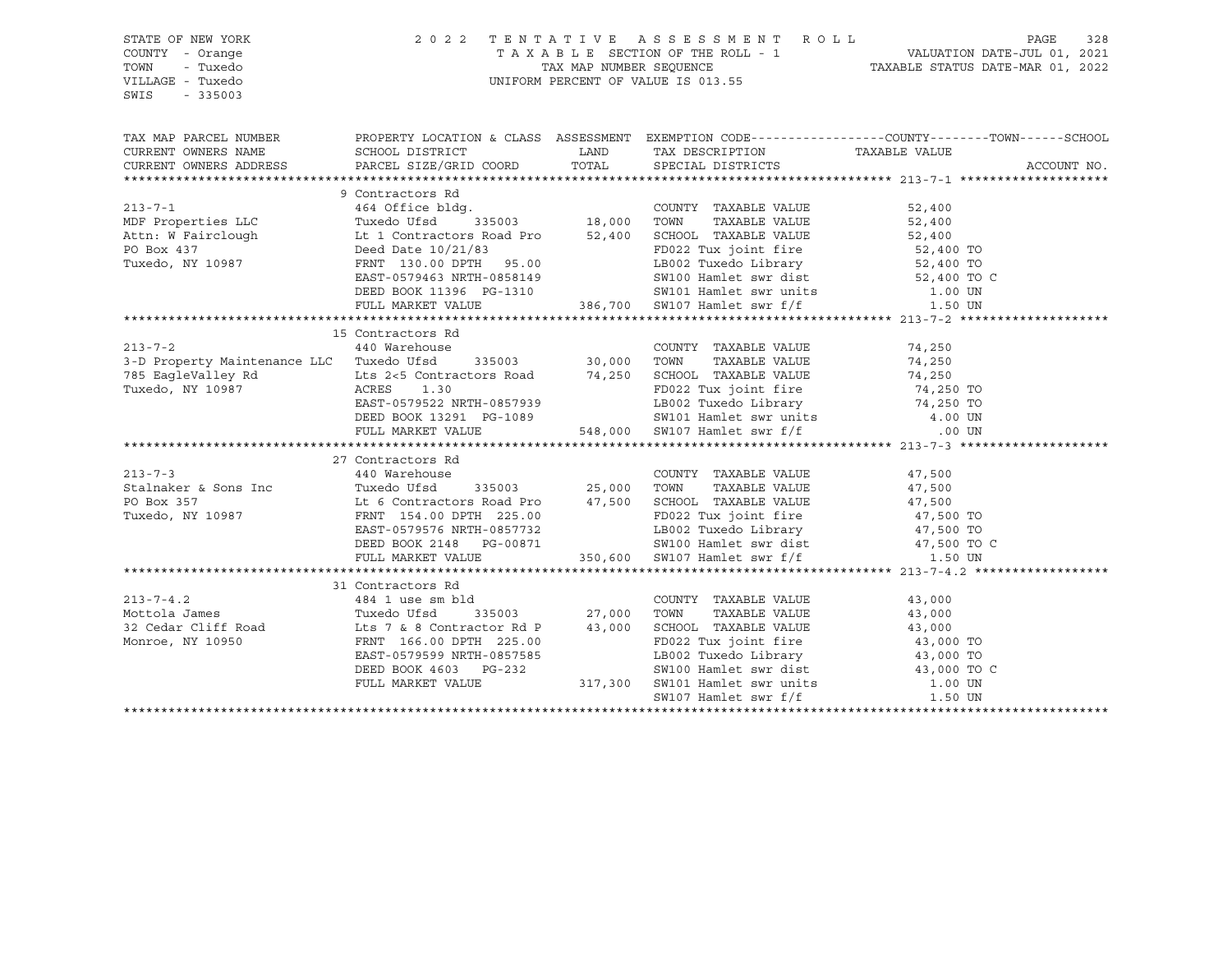| STATE OF NEW YORK<br>COUNTY - Orange<br>- Tuxedo<br>TOWN<br>VILLAGE - Tuxedo<br>SWIS<br>$-335003$ | 2 0 2 2                                                                    | TAX MAP NUMBER SEQUENCE | TENTATIVE ASSESSMENT ROLL<br>TAXABLE SECTION OF THE ROLL - 1<br>UNIFORM PERCENT OF VALUE IS 013.55 | ROLL - 1 VALUATION DATE-JUL 01, 2021<br>TAXABLE STATUS DATE-MAR 01, 2022 | PAGE     | 329         |
|---------------------------------------------------------------------------------------------------|----------------------------------------------------------------------------|-------------------------|----------------------------------------------------------------------------------------------------|--------------------------------------------------------------------------|----------|-------------|
| TAX MAP PARCEL NUMBER                                                                             |                                                                            |                         | PROPERTY LOCATION & CLASS ASSESSMENT EXEMPTION CODE---------------COUNTY-------TOWN-----SCHOOL     |                                                                          |          |             |
| CURRENT OWNERS NAME                                                                               | SCHOOL DISTRICT                                                            | LAND                    | TAX DESCRIPTION TAXABLE VALUE                                                                      |                                                                          |          |             |
| CURRENT OWNERS ADDRESS                                                                            | PARCEL SIZE/GRID COORD                                                     | TOTAL                   | SPECIAL DISTRICTS                                                                                  |                                                                          |          | ACCOUNT NO. |
|                                                                                                   |                                                                            |                         |                                                                                                    |                                                                          |          |             |
|                                                                                                   | 152 East Village Rd                                                        |                         |                                                                                                    |                                                                          |          |             |
| $213 - 8 - 1$                                                                                     | 691 Proffes assc<br>Tuxedo Ufsd<br>335003                                  | 7,500 TOWN              | COUNTY TAXABLE VALUE<br>TAXABLE VALUE                                                              | 13,500                                                                   |          |             |
| HH Rogers Club Inc<br>Cabrini La                                                                  | ACRES<br>1.10                                                              | 13,500                  | SCHOOL TAXABLE VALUE                                                                               | 13,500<br>13,500                                                         |          |             |
| PO Box 341                                                                                        | EAST-0580197 NRTH-0857911                                                  |                         | FD022 Tux joint fire 13,500 TO                                                                     |                                                                          |          |             |
| Tuxedo Park, NY 10987                                                                             | DEED BOOK 2111 PG-00925                                                    |                         | LB002 Tuxedo Library 13,500 TO                                                                     |                                                                          |          |             |
|                                                                                                   | FULL MARKET VALUE                                                          |                         | 99,600 SW100 Hamlet swr dist                                                                       | 13,500 TO C                                                              |          |             |
|                                                                                                   |                                                                            |                         | SW101 Hamlet swr units 1.00 UN                                                                     |                                                                          |          |             |
|                                                                                                   |                                                                            |                         | SW107 Hamlet swr f/f                                                                               | 2.00 UN                                                                  |          |             |
|                                                                                                   |                                                                            |                         |                                                                                                    |                                                                          |          |             |
|                                                                                                   | 9 Barone Ct                                                                |                         |                                                                                                    |                                                                          |          |             |
| $213 - 8 - 2.2$                                                                                   | 210 1 Family Res                                                           |                         | BAS STAR 41854                                                                                     | $0 \qquad \qquad$                                                        | $\Omega$ | 5,920       |
| Farquharson James                                                                                 | Tuxedo Ufsd <sup>3</sup> 335003<br>ACRES 1.20<br>EAST-0580176 NRTH-0857746 |                         | 335003 21,300 COUNTY TAXABLE VALUE                                                                 | 40,250                                                                   |          |             |
| Farquharson Lori                                                                                  |                                                                            | 40,250 TOWN             | TAXABLE VALUE                                                                                      | 40,250                                                                   |          |             |
| PO Box 287                                                                                        |                                                                            |                         | SCHOOL TAXABLE VALUE                                                                               | 34,330                                                                   |          |             |
| Tuxedo, NY 10987                                                                                  | DEED BOOK 5519 PG-262                                                      |                         | FD022 Tux joint fire                                                                               | 40,250 TO                                                                |          |             |
|                                                                                                   | FULL MARKET VALUE                                                          | 297,000                 | LB002 Tuxedo Library 40,250 TO                                                                     |                                                                          |          |             |
|                                                                                                   |                                                                            |                         | RG008 Tuxedo refuse 1<br>RG008 Tuxedo refuse 1 00 UN<br>RG009 Tuxedo refuse 2 1.00 UN              | .00 UN                                                                   |          |             |
|                                                                                                   |                                                                            |                         | SW100 Hamlet swr dist                                                                              | 40,250 TO C                                                              |          |             |
|                                                                                                   |                                                                            |                         | SW107 Hamlet swr f/f                                                                               | 1.00 UN                                                                  |          |             |
|                                                                                                   |                                                                            |                         |                                                                                                    |                                                                          |          |             |
|                                                                                                   | 15 Barone Ct                                                               |                         |                                                                                                    |                                                                          |          |             |
| $213 - 8 - 3.1$                                                                                   | 210 1 Family Res                                                           |                         | BAS STAR 41854                                                                                     | $\overline{0}$                                                           | $\Omega$ | 5,920       |
| Bascon Manual                                                                                     | Tuxedo Ufsd<br>335003                                                      |                         | 22,800 COUNTY TAXABLE VALUE                                                                        | 62,500                                                                   |          |             |
| Bascon Ofelia                                                                                     | ACRES<br>1.10                                                              | 62,500                  | TAXABLE VALUE<br>TOWN                                                                              | 62,500                                                                   |          |             |
| 15 Barone Ct                                                                                      | EAST-0580141 NRTH-0857430                                                  |                         | SCHOOL TAXABLE VALUE                                                                               | 56,580                                                                   |          |             |
| Tuxedo, NY 10987                                                                                  | DEED BOOK 5423 PG-171                                                      |                         | FD022 Tux joint fire                                                                               | $62,500$ TO                                                              |          |             |
|                                                                                                   | FULL MARKET VALUE                                                          |                         | 461,300 LB002 Tuxedo Library 62,500 TO<br>RG008 Tuxedo refuse 1 00 UN                              |                                                                          |          |             |
|                                                                                                   |                                                                            |                         |                                                                                                    |                                                                          |          |             |
|                                                                                                   |                                                                            |                         | RG009 Tuxedo refuse 2                                                                              | 1.00 UN                                                                  |          |             |
|                                                                                                   |                                                                            |                         |                                                                                                    |                                                                          |          |             |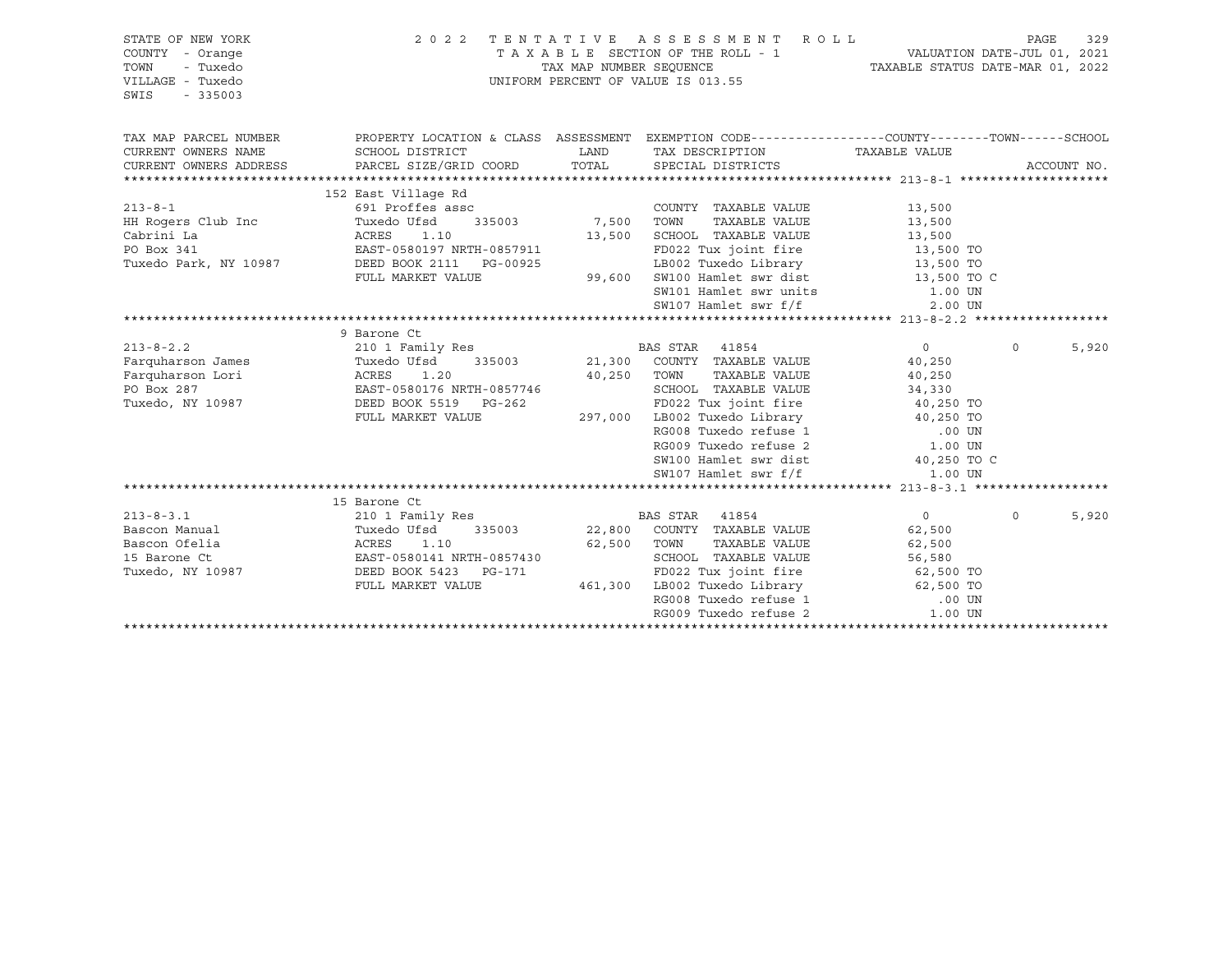| STATE OF NEW YORK | 2022 TENTATIVE ASSESSMENT ROLL |                                    |  |  |  |                                  |                          | PAGE | 330 |
|-------------------|--------------------------------|------------------------------------|--|--|--|----------------------------------|--------------------------|------|-----|
| COUNTY - Orange   |                                | TAXABLE SECTION OF THE ROLL - 1    |  |  |  | VALUATION DATE-JUL 01, 2021      |                          |      |     |
| - Tuxedo<br>TOWN  |                                | MAP SECTION - 213                  |  |  |  | TAXABLE STATUS DATE-MAR 01, 2022 |                          |      |     |
| VILLAGE - Tuxedo  |                                | $SUB - SECTION - 000$              |  |  |  |                                  | RPS150/V04/L015          |      |     |
| SWIS<br>$-335003$ |                                | UNIFORM PERCENT OF VALUE IS 013.55 |  |  |  |                                  | CURRENT DATE $4/25/2022$ |      |     |

|      |                      | TOTAL   | EXTENSION  | EXTENSION | AD VALOREM | EXEMPT | TAXABLE  |
|------|----------------------|---------|------------|-----------|------------|--------|----------|
| CODE | DISTRICT NAME        | PARCELS | TYPE       | VALUE     | VALUE      | AMOUNT | VALUE    |
|      | RG009 Tuxedo refuse  |         | 57 UNITS   | 65.00     |            |        | 65.00    |
|      | FD022 Tux joint fire |         | 68 TOTAL   |           | 2794,525   | 486    | 2794,039 |
|      | LB002 Tuxedo Library |         | 68 TOTAL   |           | 2794,525   | 486    | 2794,039 |
|      | RG008 Tuxedo refuse  |         | 62 UNITS   |           |            |        |          |
|      | SW100 Hamlet swr dis |         | 63 TOTAL C |           | 2475,075   | 486    | 2474,589 |
|      | SW101 Hamlet swr uni |         | 56 UNITS   | 67.00     |            |        | 67.00    |
|      | SW107 Hamlet swr f/f |         | 63 UNITS   | 80.00     |            |        | 80.00    |

## \*\*\* S C H O O L D I S T R I C T S U M M A R Y \*\*\*

| CODE   | DISTRICT NAME | TOTAL<br>PARCELS | ASSESSED<br>LAND | ASSESSED<br>TOTAL | <b>EXEMPT</b><br>AMOUNT | TOTAL<br>TAXABLE | STAR<br>AMOUNT | STAR<br>TAXABLE |
|--------|---------------|------------------|------------------|-------------------|-------------------------|------------------|----------------|-----------------|
| 335003 | Tuxedo Ufsd   | 68               | 948,350          | 2794,525          | 19,278                  | 2775,247         | 224,880        | 2550,367        |
|        | SUB-TOTAL     | 68               | 948,350          | 2794,525          | 19,278                  | 2775,247         | 224,880        | 2550,367        |
|        | TOTAL         | 68               | 948,350          | 2794,525          | 19,278                  | 2775,247         | 224,880        | 2550,367        |

## \*\*\* S Y S T E M C O D E S S U M M A R Y \*\*\*

#### NO SYSTEM EXEMPTIONS AT THIS LEVEL

| CODE  | DESCRIPTION | TOTAL<br>PARCELS | COUNTY | TOWN   | SCHOOL  |
|-------|-------------|------------------|--------|--------|---------|
| 41120 | VETWAR CTS  |                  | 10,206 | 18,915 | 5,832   |
| 41130 | VETCOM CTS  | $\sim$<br>∠      | 11,340 | 21,825 | 6,480   |
| 41140 | VETDIS CTS  |                  | 11,340 | 24,000 | 6,480   |
| 41161 | CW 15 VET/  |                  | 1,944  | 1,944  |         |
| 41690 | FIRE/AMBCT  |                  | 486    | 486    | 486     |
| 41834 | ENH STAR    | 4                |        |        | 59,120  |
| 41854 | BAS STAR    | 28               |        |        | 165,760 |
|       | TOTAL       | 40               | 35,316 | 67,170 | 244,158 |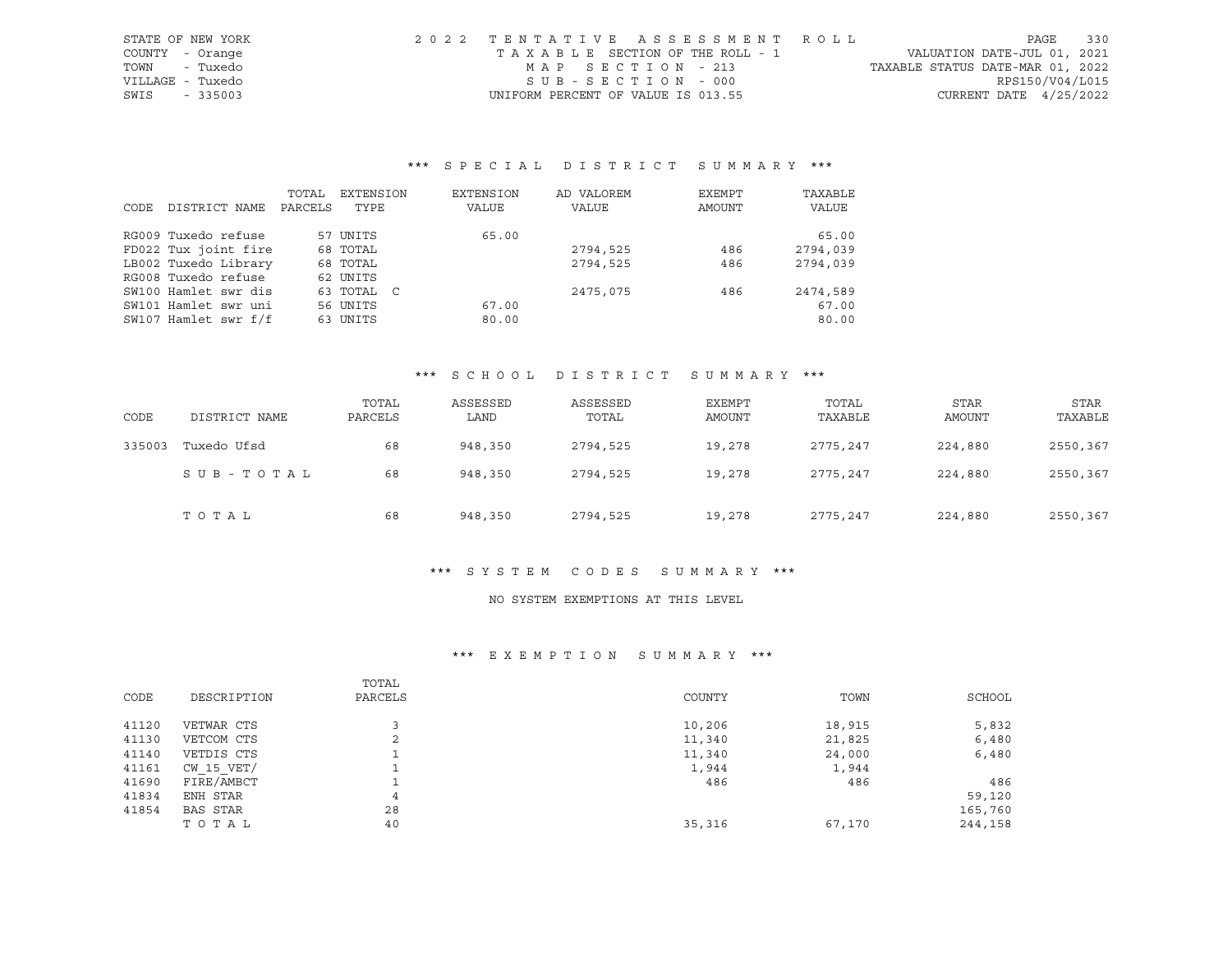|                  | STATE OF NEW YORK | 2022 TENTATIVE ASSESSMENT ROLL     |  |                                  |                          | PAGE | 331 |
|------------------|-------------------|------------------------------------|--|----------------------------------|--------------------------|------|-----|
| COUNTY - Orange  |                   | TAXABLE SECTION OF THE ROLL - 1    |  | VALUATION DATE-JUL 01, 2021      |                          |      |     |
| TOWN - Tuxedo    |                   | MAP SECTION - 213                  |  | TAXABLE STATUS DATE-MAR 01, 2022 |                          |      |     |
| VILLAGE - Tuxedo |                   | SUB-SECTION - 000                  |  |                                  | RPS150/V04/L015          |      |     |
| SWIS             | $-335003$         | UNIFORM PERCENT OF VALUE IS 013.55 |  |                                  | CURRENT DATE $4/25/2022$ |      |     |

| ROLL       |             | TOTAL   | ASSESSED | ASSESSED | TAXABLE  | TAXABLE  | TAXABLE       | STAR     |
|------------|-------------|---------|----------|----------|----------|----------|---------------|----------|
| <b>SEC</b> | DESCRIPTION | PARCELS | LAND     | TOTAL    | COUNTY   | TOWN     | <b>SCHOOL</b> | TAXABLE  |
|            | TAXABLE     | 68      | 948,350  | 2794,525 | 2759,209 | 2727,355 | 2775,247      | 2550,367 |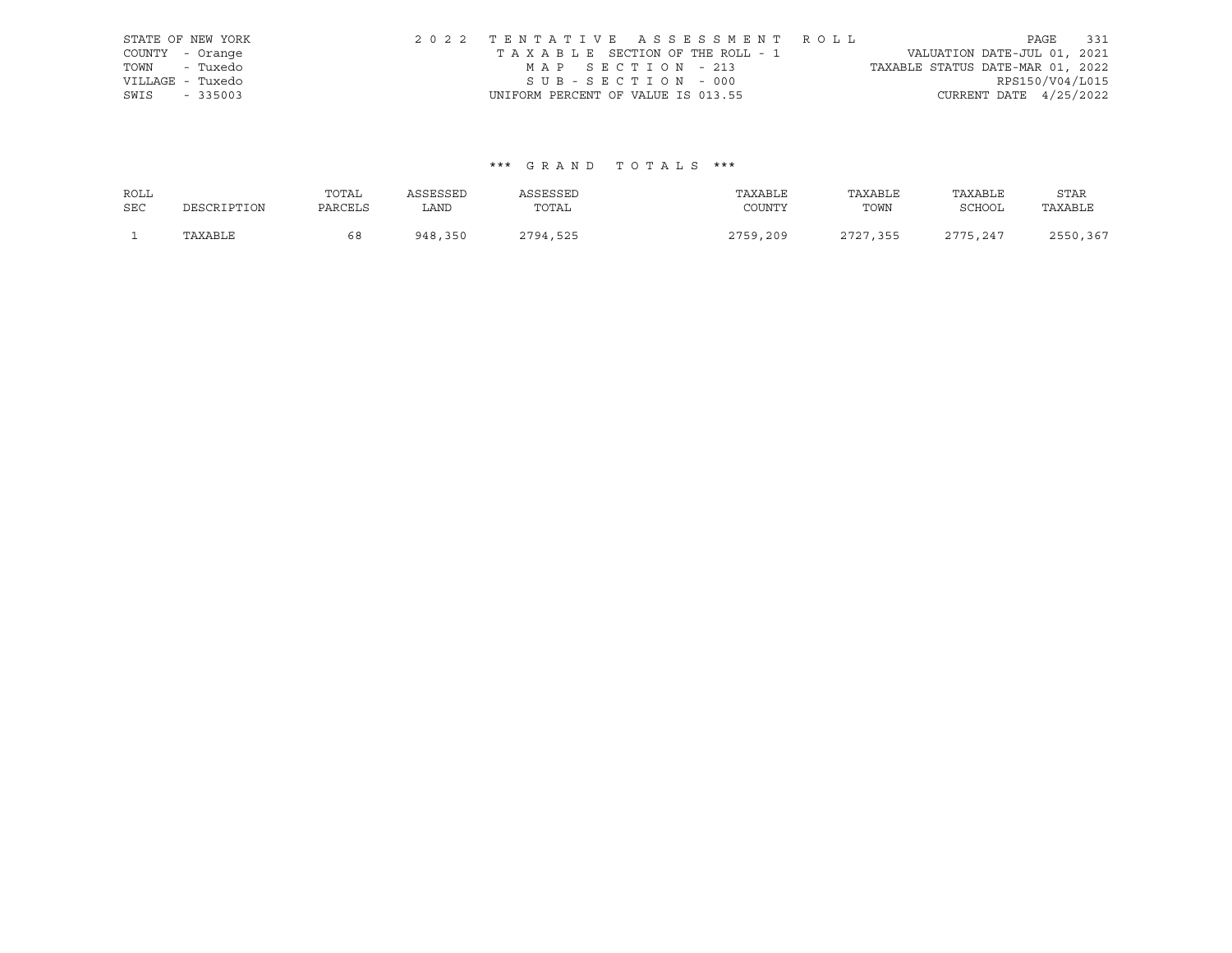SWIS - 335003

#### STATE OF NEW YORK 2 0 2 2 T E N T A T I V E A S S E S S M E N T R O L L PAGE 332 COUNTY - Orange T A X A B L E SECTION OF THE ROLL - 1 VALUATION DATE-JUL 01, 2021 TOWN - Tuxedo TAX MAP NUMBER SEQUENCE TAXABLE STATUS DATE-MAR 01, 2022 VILLAGE - Tuxedo UNIFORM PERCENT OF VALUE IS 013.55

TAX MAP PARCEL NUMBER PROPERTY LOCATION & CLASS ASSESSMENT EXEMPTION CODE------------------COUNTY--------TOWN------SCHOOL CURRENT OWNERS NAME SCHOOL DISTRICT LAND TAX DESCRIPTION TAXABLE VALUE PARCEL SIZE/GRID COORD TOTAL SPECIAL DISTRICTS TO ACCOUNT NO. \*\*\*\*\*\*\*\*\*\*\*\*\*\*\*\*\*\*\*\*\*\*\*\*\*\*\*\*\*\*\*\*\*\*\*\*\*\*\*\*\*\*\*\*\*\*\*\*\*\*\*\*\*\*\*\*\*\*\*\*\*\*\*\*\*\*\*\*\*\*\*\*\*\*\*\*\*\*\*\*\*\*\*\*\*\*\*\*\*\*\*\*\*\*\*\*\*\*\*\*\*\*\* 214-1-3 \*\*\*\*\*\*\*\*\*\*\*\*\*\*\*\*\*\*\*\* 39 West Lake Dr 214-1-3 210 1 Family Res BAS STAR 41854 0 0 5,920 Gray Kelly Tuxedo Ufsd 335003 66,000 COUNTY TAXABLE VALUE 123,250 39 West Lake Dr Lt 11 South Gate Sub 1 123,250 TOWN TAXABLE VALUE 123,250 Tuxedo Park, NY 10987 ACRES 1.80 SCHOOL TAXABLE VALUE 117,330 EAST-0569547 NRTH-0856538 FD022 Tux joint fire 123,250 TO DEED BOOK 12637 PG-457 LB002 Tuxedo Library 123,250 TO FULL MARKET VALUE 909,600 RG009 Tuxedo refuse 2 1.00 UN \*\*\*\*\*\*\*\*\*\*\*\*\*\*\*\*\*\*\*\*\*\*\*\*\*\*\*\*\*\*\*\*\*\*\*\*\*\*\*\*\*\*\*\*\*\*\*\*\*\*\*\*\*\*\*\*\*\*\*\*\*\*\*\*\*\*\*\*\*\*\*\*\*\*\*\*\*\*\*\*\*\*\*\*\*\*\*\*\*\*\*\*\*\*\*\*\*\*\*\*\*\*\* 214-1-5 \*\*\*\*\*\*\*\*\*\*\*\*\*\*\*\*\*\*\*\* Route 17 214-1-5 311 Res vac land COUNTY TAXABLE VALUE 192,000 Tuxedo Reserve Owner LLC Tuxedo Ufsd 335003 192,000 TOWN TAXABLE VALUE 192,000 Katlyn Amell ACRES 10.20 192,000 SCHOOL TAXABLE VALUE 192,000 460 W 34th Street Fl 7 EAST-0575655 NRTH-0851965 FD022 Tux joint fire 192,000 TO New York, NY 10001 DEED BOOK 12353 PG-1206 LB002 Tuxedo Library 192,000 TO FULL MARKET VALUE 1417,000 RG008 Tuxedo refuse 1 .00 UN SW150 Tuxedo Farm Sewer \*\*\*\*\*\*\*\*\*\*\*\*\*\*\*\*\*\*\*\*\*\*\*\*\*\*\*\*\*\*\*\*\*\*\*\*\*\*\*\*\*\*\*\*\*\*\*\*\*\*\*\*\*\*\*\*\*\*\*\*\*\*\*\*\*\*\*\*\*\*\*\*\*\*\*\*\*\*\*\*\*\*\*\*\*\*\*\*\*\*\*\*\*\*\*\*\*\*\*\*\*\*\* 214-1-6.1 \*\*\*\*\*\*\*\*\*\*\*\*\*\*\*\*\*\* South Gate Rd 214-1-6.1 311 Res vac land COUNTY TAXABLE VALUE 20,750 Kroeber Kent C Tuxedo Ufsd 335003 20,750 TOWN TAXABLE VALUE 20,750 One Lake Dr ACRES 4.10 20,750 SCHOOL TAXABLE VALUE 20,750 Tuxedo Park, NY 10987 EAST-0569608 NRTH-0855793 FD022 Tux joint fire 20,750 TO DEED BOOK 4431 PG-343 LB002 Tuxedo Library 20,750 TO FULL MARKET VALUE 153,100 RG008 Tuxedo refuse 1 .00 UN \*\*\*\*\*\*\*\*\*\*\*\*\*\*\*\*\*\*\*\*\*\*\*\*\*\*\*\*\*\*\*\*\*\*\*\*\*\*\*\*\*\*\*\*\*\*\*\*\*\*\*\*\*\*\*\*\*\*\*\*\*\*\*\*\*\*\*\*\*\*\*\*\*\*\*\*\*\*\*\*\*\*\*\*\*\*\*\*\*\*\*\*\*\*\*\*\*\*\*\*\*\*\* 214-1-7 \*\*\*\*\*\*\*\*\*\*\*\*\*\*\*\*\*\*\*\* 5 Pine Hill Rd 214-1-7 210 1 Family Res COUNTY TAXABLE VALUE 173,000 Aaron Marisa Ann Tuxedo Ufsd 335003 32,500 TOWN TAXABLE VALUE 173,000 5 Pine Hill Rd ACRES 1.10 173,000 SCHOOL TAXABLE VALUE 173,000 Tuxedo Park, NY 10987 EAST-0575600 NRTH-0860114 FD022 Tux joint fire 173,000 TO DEED BOOK 14694 PG-1786 LB002 Tuxedo Library 173,000 TO FULL MARKET VALUE 1276,800 \*\*\*\*\*\*\*\*\*\*\*\*\*\*\*\*\*\*\*\*\*\*\*\*\*\*\*\*\*\*\*\*\*\*\*\*\*\*\*\*\*\*\*\*\*\*\*\*\*\*\*\*\*\*\*\*\*\*\*\*\*\*\*\*\*\*\*\*\*\*\*\*\*\*\*\*\*\*\*\*\*\*\*\*\*\*\*\*\*\*\*\*\*\*\*\*\*\*\*\*\*\*\* 214-1-9.2 \*\*\*\*\*\*\*\*\*\*\*\*\*\*\*\*\*\* 1 Route 17 214-1-9.2 260 Seasonal res COUNTY TAXABLE VALUE 17,700 Amvest LLC Tuxedo Ufsd 335003 15,000 TOWN TAXABLE VALUE 17,700 81 Warren Ave ACRES 2.10 17,700 SCHOOL TAXABLE VALUE 17,700 Ho-Ho-Kus, NJ 07423 EAST-0577977 NRTH-0853939 FD022 Tux joint fire 17,700 TO DEED BOOK 12946 PG-1740 LB002 Tuxedo Library 17,700 TO FULL MARKET VALUE 130,600 RG008 Tuxedo refuse 1 .00 UN \*\*\*\*\*\*\*\*\*\*\*\*\*\*\*\*\*\*\*\*\*\*\*\*\*\*\*\*\*\*\*\*\*\*\*\*\*\*\*\*\*\*\*\*\*\*\*\*\*\*\*\*\*\*\*\*\*\*\*\*\*\*\*\*\*\*\*\*\*\*\*\*\*\*\*\*\*\*\*\*\*\*\*\*\*\*\*\*\*\*\*\*\*\*\*\*\*\*\*\*\*\*\*\*\*\*\*\*\*\*\*\*\*\*\*\*\*\*\*\*\*\*\*\*\*\*\*\*\*\*\*\*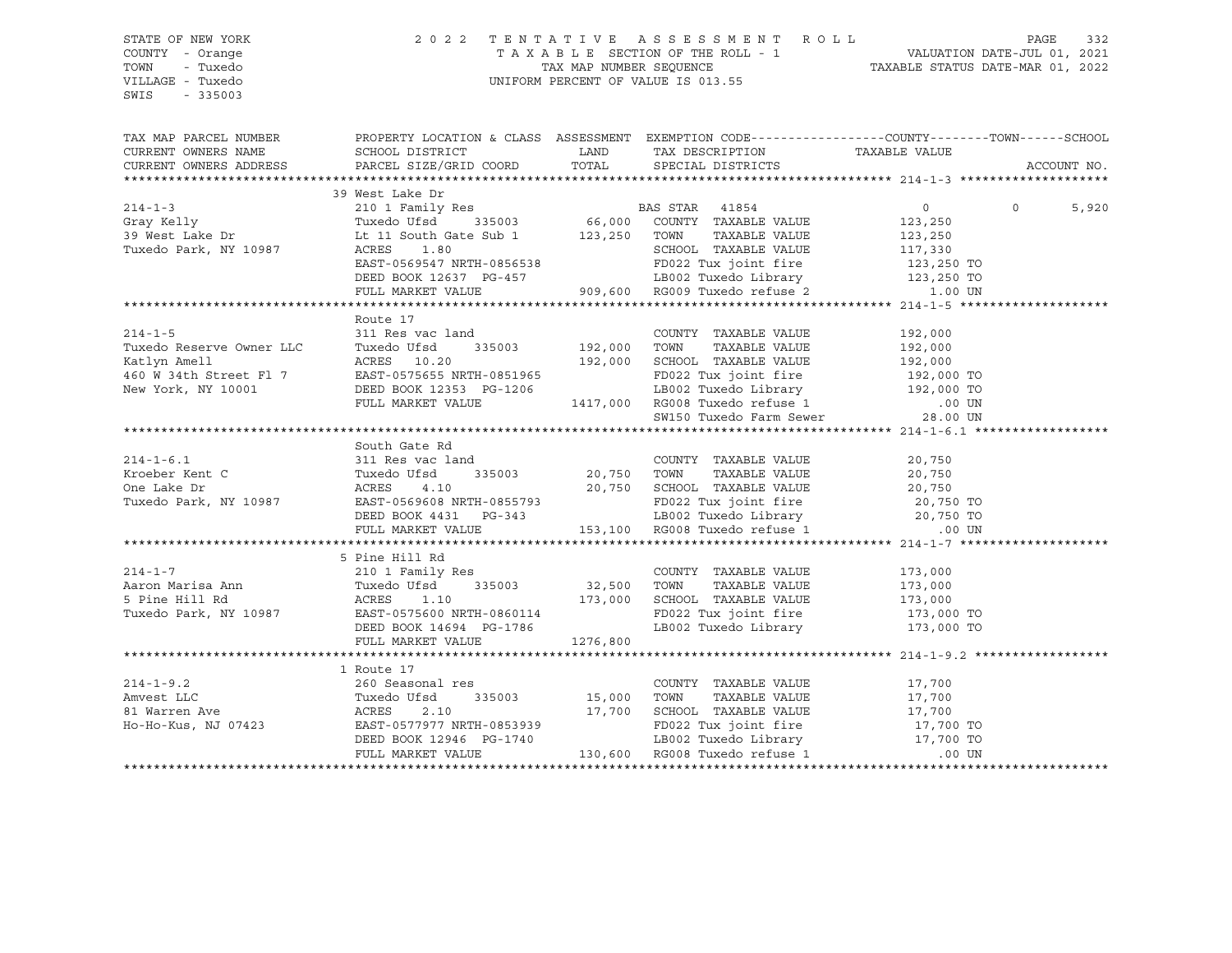| STATE OF NEW YORK                                                                                                                                                                                                                                                                                                                                                                             |                                                                                                                                                                                                          |  |                |               |
|-----------------------------------------------------------------------------------------------------------------------------------------------------------------------------------------------------------------------------------------------------------------------------------------------------------------------------------------------------------------------------------------------|----------------------------------------------------------------------------------------------------------------------------------------------------------------------------------------------------------|--|----------------|---------------|
| COUNTY - Orange                                                                                                                                                                                                                                                                                                                                                                               |                                                                                                                                                                                                          |  |                |               |
| TOWN<br>- Tuxedo                                                                                                                                                                                                                                                                                                                                                                              |                                                                                                                                                                                                          |  |                |               |
| VILLAGE - Tuxedo                                                                                                                                                                                                                                                                                                                                                                              | 2022 TENTATIVE ASSESSMENT ROLL PAGE 333<br>TAXABLE SECTION OF THE ROLL - 1 VALUATION DATE-JUL 01, 2021<br>TAX MAP NUMBER SEQUENCE TAXABLE STATUS DATE-MAR 01, 2022<br>UNIFORM PERCENT OF VALUE IS 013.55 |  |                |               |
| SWIS - 335003                                                                                                                                                                                                                                                                                                                                                                                 |                                                                                                                                                                                                          |  |                |               |
|                                                                                                                                                                                                                                                                                                                                                                                               |                                                                                                                                                                                                          |  |                |               |
|                                                                                                                                                                                                                                                                                                                                                                                               |                                                                                                                                                                                                          |  |                |               |
|                                                                                                                                                                                                                                                                                                                                                                                               |                                                                                                                                                                                                          |  |                |               |
| CURRENT OWNERS ADDRESS PARCEL SIZE/GRID COORD TOTAL SPECIAL DISTRICTS                                                                                                                                                                                                                                                                                                                         |                                                                                                                                                                                                          |  |                | ACCOUNT NO.   |
|                                                                                                                                                                                                                                                                                                                                                                                               |                                                                                                                                                                                                          |  |                |               |
|                                                                                                                                                                                                                                                                                                                                                                                               | 9 Route 17                                                                                                                                                                                               |  |                |               |
|                                                                                                                                                                                                                                                                                                                                                                                               |                                                                                                                                                                                                          |  | $\overline{0}$ | $0 \t 14,780$ |
|                                                                                                                                                                                                                                                                                                                                                                                               |                                                                                                                                                                                                          |  |                |               |
|                                                                                                                                                                                                                                                                                                                                                                                               |                                                                                                                                                                                                          |  |                |               |
|                                                                                                                                                                                                                                                                                                                                                                                               |                                                                                                                                                                                                          |  |                |               |
|                                                                                                                                                                                                                                                                                                                                                                                               |                                                                                                                                                                                                          |  |                |               |
|                                                                                                                                                                                                                                                                                                                                                                                               |                                                                                                                                                                                                          |  |                |               |
|                                                                                                                                                                                                                                                                                                                                                                                               |                                                                                                                                                                                                          |  |                |               |
|                                                                                                                                                                                                                                                                                                                                                                                               |                                                                                                                                                                                                          |  |                |               |
| $\begin{tabular}{lllllllllllllllllllllll} \hline & 214-1-10 && 9\;\;{\rm Route} & 17 && 210\;\;1\;\;{\rm Family\;\,Res} && 210\;\;1\;\;{\rm Family\;\,Res} && 33,000\;\;{\rm COUNTY}\;\;{\rm TAXABLE\;\,VALUE} && 72,625\\ 267\;\;{\rm Orange\;\,Tpke} && 267\;\;{\rm Orange\;\,Tpke} && 335003 && 33,000\;\;{\rm COUNTY}\;\;{\rm TAXABLE\;\,VALUE} && 72,625\\ 267\;\;{\rm Orange\;\,Tp$     |                                                                                                                                                                                                          |  |                |               |
|                                                                                                                                                                                                                                                                                                                                                                                               |                                                                                                                                                                                                          |  |                |               |
|                                                                                                                                                                                                                                                                                                                                                                                               | 15 Route 17                                                                                                                                                                                              |  |                |               |
|                                                                                                                                                                                                                                                                                                                                                                                               |                                                                                                                                                                                                          |  |                |               |
|                                                                                                                                                                                                                                                                                                                                                                                               |                                                                                                                                                                                                          |  |                |               |
|                                                                                                                                                                                                                                                                                                                                                                                               |                                                                                                                                                                                                          |  |                |               |
|                                                                                                                                                                                                                                                                                                                                                                                               |                                                                                                                                                                                                          |  |                |               |
|                                                                                                                                                                                                                                                                                                                                                                                               |                                                                                                                                                                                                          |  |                |               |
|                                                                                                                                                                                                                                                                                                                                                                                               |                                                                                                                                                                                                          |  |                |               |
|                                                                                                                                                                                                                                                                                                                                                                                               |                                                                                                                                                                                                          |  |                |               |
|                                                                                                                                                                                                                                                                                                                                                                                               |                                                                                                                                                                                                          |  |                |               |
|                                                                                                                                                                                                                                                                                                                                                                                               | 21 Route 17                                                                                                                                                                                              |  |                |               |
|                                                                                                                                                                                                                                                                                                                                                                                               |                                                                                                                                                                                                          |  |                |               |
|                                                                                                                                                                                                                                                                                                                                                                                               |                                                                                                                                                                                                          |  |                |               |
|                                                                                                                                                                                                                                                                                                                                                                                               |                                                                                                                                                                                                          |  |                |               |
|                                                                                                                                                                                                                                                                                                                                                                                               |                                                                                                                                                                                                          |  |                |               |
|                                                                                                                                                                                                                                                                                                                                                                                               |                                                                                                                                                                                                          |  |                |               |
| 21 KOULE 17<br>21 KOULE 17<br>21 KOULE 17<br>21 KOULE 17<br>21 KOULE 17<br>21 KOULE 17<br>21 KOULE 17<br>21 ACRES 4.20<br>21 REED BOOK 4096 PG-100<br>21 REED BOOK 4096 PG-100<br>21 REED BOOK 4096 PG-100<br>21 REED BOOK 4096 PG-100<br>21 REED BOOK                                                                                                                                        |                                                                                                                                                                                                          |  |                |               |
|                                                                                                                                                                                                                                                                                                                                                                                               |                                                                                                                                                                                                          |  |                |               |
| Rte 17<br>214-1-13.111 311 Res vac land<br>214-1-13.111 311 Res vac land<br>215003 1,000 TOWN TAXABLE VALUE 1,000<br>216 1,000 TOWN TAXABLE VALUE 1,000<br>216 1,000 TOWN TAXABLE VALUE 1,000<br>217 1,000 TOWN TAXABLE VALUE 1,000<br>21,00                                                                                                                                                  |                                                                                                                                                                                                          |  |                |               |
|                                                                                                                                                                                                                                                                                                                                                                                               |                                                                                                                                                                                                          |  |                |               |
|                                                                                                                                                                                                                                                                                                                                                                                               |                                                                                                                                                                                                          |  |                |               |
|                                                                                                                                                                                                                                                                                                                                                                                               |                                                                                                                                                                                                          |  |                |               |
|                                                                                                                                                                                                                                                                                                                                                                                               |                                                                                                                                                                                                          |  |                |               |
|                                                                                                                                                                                                                                                                                                                                                                                               |                                                                                                                                                                                                          |  |                |               |
|                                                                                                                                                                                                                                                                                                                                                                                               |                                                                                                                                                                                                          |  |                |               |
|                                                                                                                                                                                                                                                                                                                                                                                               | 37 Route 17                                                                                                                                                                                              |  |                |               |
|                                                                                                                                                                                                                                                                                                                                                                                               |                                                                                                                                                                                                          |  |                |               |
|                                                                                                                                                                                                                                                                                                                                                                                               |                                                                                                                                                                                                          |  |                |               |
|                                                                                                                                                                                                                                                                                                                                                                                               |                                                                                                                                                                                                          |  |                |               |
|                                                                                                                                                                                                                                                                                                                                                                                               |                                                                                                                                                                                                          |  |                |               |
|                                                                                                                                                                                                                                                                                                                                                                                               |                                                                                                                                                                                                          |  |                |               |
|                                                                                                                                                                                                                                                                                                                                                                                               |                                                                                                                                                                                                          |  |                |               |
| $\begin{tabular}{lllllllllllll} & & & 37\ \text{Route} & 17 & 300\ \text{Vacant Land} & & & \text{COUNTY TAXABLE VALUE} & 42,000 \ \text{Ratlyn Amell} & & 300\ \text{Vacant Land} & & & 42,000\ \text{Katlyn Amell} & & & 42,000\ \text{Katlyn Amell} & & & 42,000\ \text{Katlyn Amell} & & & 42,000\ \text{Row York, NY 10001} & & & 42,000\ \text{Row York, NY 10001} & & & 42,000\ \text$ |                                                                                                                                                                                                          |  |                |               |
|                                                                                                                                                                                                                                                                                                                                                                                               |                                                                                                                                                                                                          |  |                |               |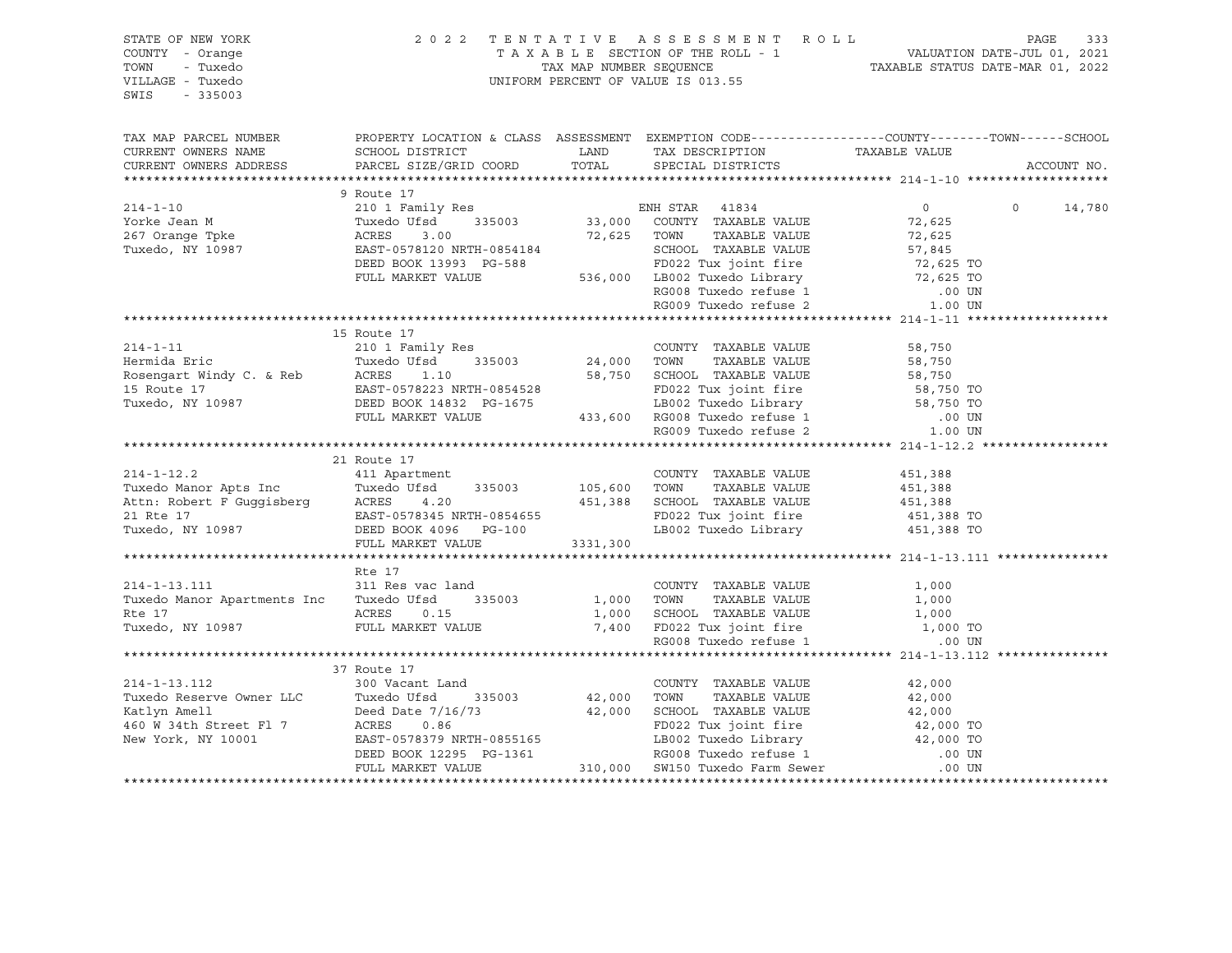SWIS - 335003

#### STATE OF NEW YORK 2 0 2 2 T E N T A T I V E A S S E S S M E N T R O L L PAGE 334 COUNTY - Orange T A X A B L E SECTION OF THE ROLL - 1 VALUATION DATE-JUL 01, 2021 TOWN - Tuxedo TAX MAP NUMBER SEQUENCE TAXABLE STATUS DATE-MAR 01, 2022 VILLAGE - Tuxedo UNIFORM PERCENT OF VALUE IS 013.55

| TAX MAP PARCEL NUMBER<br>CURRENT OWNERS NAME<br>CURRENT OWNERS ADDRESS                                                                                                                                                                                                                                                                                                                                                             | PROPERTY LOCATION & CLASS ASSESSMENT EXEMPTION CODE----------------COUNTY-------TOWN------SCHOOL<br>SCHOOL DISTRICT<br>PARCEL SIZE/GRID COORD TOTAL SPECIAL DISTRICTS                                                                                |                      | LAND TAX DESCRIPTION TAXABLE VALUE COORD TOTAL SPECIAL DISTRICTS |         | ACCOUNT NO. |
|------------------------------------------------------------------------------------------------------------------------------------------------------------------------------------------------------------------------------------------------------------------------------------------------------------------------------------------------------------------------------------------------------------------------------------|------------------------------------------------------------------------------------------------------------------------------------------------------------------------------------------------------------------------------------------------------|----------------------|------------------------------------------------------------------|---------|-------------|
|                                                                                                                                                                                                                                                                                                                                                                                                                                    |                                                                                                                                                                                                                                                      |                      |                                                                  |         |             |
| $214 - 1 - 13.2$                                                                                                                                                                                                                                                                                                                                                                                                                   | Route 17<br>311 Res vac land<br>Tuxedo Ufsd 335003 10,800 TOWN                                                                                                                                                                                       |                      | COUNTY TAXABLE VALUE                                             | 10,800  |             |
|                                                                                                                                                                                                                                                                                                                                                                                                                                    |                                                                                                                                                                                                                                                      |                      | TAXABLE VALUE                                                    | 10,800  |             |
|                                                                                                                                                                                                                                                                                                                                                                                                                                    |                                                                                                                                                                                                                                                      |                      |                                                                  |         |             |
| 214-1-13.2<br>Tuxedo Reserve Owner LLC<br>Tuxedo Ufsd 335003 10,800<br>Xatlyn Amell<br>460 W 34th Street Fl 7<br>EAST-0578599 NRTH-0855058<br>New York, NY 10001 DEED BOOK 12295 PG-1361<br>10,800 TOWN TAXABLE VALUE<br>TRAFFIC TRAFFIC 12295 PRTH 389.00 10,800 SCHOOL TAXABLE VALUE<br>TRAFFIC TO TERNT 125.00 DPTH 389.00 10,800 SCHOOL TAXABLE VALUE<br>TRAFFIC TO TERNT 125.00 PTH 0855058<br>New York, NY 10001 DEED BOOK 1 |                                                                                                                                                                                                                                                      |                      |                                                                  |         |             |
|                                                                                                                                                                                                                                                                                                                                                                                                                                    |                                                                                                                                                                                                                                                      |                      |                                                                  |         |             |
|                                                                                                                                                                                                                                                                                                                                                                                                                                    |                                                                                                                                                                                                                                                      |                      |                                                                  |         |             |
|                                                                                                                                                                                                                                                                                                                                                                                                                                    |                                                                                                                                                                                                                                                      |                      |                                                                  |         |             |
|                                                                                                                                                                                                                                                                                                                                                                                                                                    |                                                                                                                                                                                                                                                      |                      |                                                                  |         |             |
|                                                                                                                                                                                                                                                                                                                                                                                                                                    | 55 Route 17                                                                                                                                                                                                                                          |                      |                                                                  |         |             |
| $214 - 1 - 14$                                                                                                                                                                                                                                                                                                                                                                                                                     | 330 Vacant comm                                                                                                                                                                                                                                      |                      | COUNTY TAXABLE VALUE                                             | 42,000  |             |
| Exactly a cross two control of the control of the control of the control of the control of the control of the control of the control of the control of the control of the control of the control of the control of the control                                                                                                                                                                                                     | $335003$ 42,000                                                                                                                                                                                                                                      |                      |                                                                  |         |             |
|                                                                                                                                                                                                                                                                                                                                                                                                                                    |                                                                                                                                                                                                                                                      |                      |                                                                  |         |             |
|                                                                                                                                                                                                                                                                                                                                                                                                                                    |                                                                                                                                                                                                                                                      |                      |                                                                  |         |             |
|                                                                                                                                                                                                                                                                                                                                                                                                                                    |                                                                                                                                                                                                                                                      |                      |                                                                  |         |             |
|                                                                                                                                                                                                                                                                                                                                                                                                                                    |                                                                                                                                                                                                                                                      |                      |                                                                  |         |             |
|                                                                                                                                                                                                                                                                                                                                                                                                                                    |                                                                                                                                                                                                                                                      |                      |                                                                  |         |             |
| E DeMarino & Sons, LLC<br>E DeMarino & Sons, LLC<br>3 Westwind Ct<br>Saddle River, NJ 07458<br>COUNTY<br>Saddle River, NJ 07458<br>Per Lt 1 Tuxedo Pk Assoc<br>Nap 7707<br>County<br>County<br>County<br>Per Lt 1 Tuxedo Pk Assoc<br>240,000<br>SCHOOL<br>                                                                                                                                                                         |                                                                                                                                                                                                                                                      |                      |                                                                  |         |             |
|                                                                                                                                                                                                                                                                                                                                                                                                                                    |                                                                                                                                                                                                                                                      |                      |                                                                  |         |             |
|                                                                                                                                                                                                                                                                                                                                                                                                                                    |                                                                                                                                                                                                                                                      |                      | COUNTY TAXABLE VALUE<br>TAXABLE VALUE                            | 140,000 |             |
|                                                                                                                                                                                                                                                                                                                                                                                                                                    |                                                                                                                                                                                                                                                      |                      | SCHOOL TAXABLE VALUE 140,000                                     | 140,000 |             |
|                                                                                                                                                                                                                                                                                                                                                                                                                                    |                                                                                                                                                                                                                                                      |                      |                                                                  |         |             |
|                                                                                                                                                                                                                                                                                                                                                                                                                                    |                                                                                                                                                                                                                                                      |                      |                                                                  |         |             |
|                                                                                                                                                                                                                                                                                                                                                                                                                                    | Map 7707<br>Map 7707<br>RD022 Tux joint fire<br>LB002 Tuxedo Library<br>LB002 Tuxedo Library<br>140,000 TO<br>EAST-0579656 NRTH-0856947<br>DEED BOOK 12450 PG-449<br>FULL MARKET VALUE<br>TULL MARKET VALUE<br>1033,200 SW107 Hamlet swr f/f<br>1.00 |                      |                                                                  |         |             |
|                                                                                                                                                                                                                                                                                                                                                                                                                                    |                                                                                                                                                                                                                                                      |                      |                                                                  |         |             |
|                                                                                                                                                                                                                                                                                                                                                                                                                                    |                                                                                                                                                                                                                                                      |                      |                                                                  |         |             |
|                                                                                                                                                                                                                                                                                                                                                                                                                                    |                                                                                                                                                                                                                                                      |                      |                                                                  |         |             |
|                                                                                                                                                                                                                                                                                                                                                                                                                                    |                                                                                                                                                                                                                                                      |                      |                                                                  |         |             |
|                                                                                                                                                                                                                                                                                                                                                                                                                                    | Rt 17                                                                                                                                                                                                                                                |                      |                                                                  |         |             |
|                                                                                                                                                                                                                                                                                                                                                                                                                                    |                                                                                                                                                                                                                                                      |                      |                                                                  |         |             |
| 214-1-18<br>200 Eventuall Kathryn Elaine 31 Res vac land<br>200 TOWN TAXABLE VALUE 200<br>200 TOWN TAXABLE VALUE 200<br>200 TOWN TAXABLE VALUE 200<br>200 SCHOOL TAXABLE VALUE 200 TO<br>200 SCHOOL TAXABLE VALUE 200 TO<br>200 SCHOOL TAXAB                                                                                                                                                                                       |                                                                                                                                                                                                                                                      |                      |                                                                  |         |             |
|                                                                                                                                                                                                                                                                                                                                                                                                                                    |                                                                                                                                                                                                                                                      |                      |                                                                  |         |             |
|                                                                                                                                                                                                                                                                                                                                                                                                                                    |                                                                                                                                                                                                                                                      |                      |                                                                  |         |             |
|                                                                                                                                                                                                                                                                                                                                                                                                                                    |                                                                                                                                                                                                                                                      |                      |                                                                  |         |             |
|                                                                                                                                                                                                                                                                                                                                                                                                                                    |                                                                                                                                                                                                                                                      |                      |                                                                  |         |             |
|                                                                                                                                                                                                                                                                                                                                                                                                                                    |                                                                                                                                                                                                                                                      |                      |                                                                  |         |             |
|                                                                                                                                                                                                                                                                                                                                                                                                                                    | Route 17                                                                                                                                                                                                                                             |                      |                                                                  |         |             |
|                                                                                                                                                                                                                                                                                                                                                                                                                                    |                                                                                                                                                                                                                                                      | 1<br>335003 500 TOWN |                                                                  |         |             |
|                                                                                                                                                                                                                                                                                                                                                                                                                                    |                                                                                                                                                                                                                                                      |                      |                                                                  |         |             |
|                                                                                                                                                                                                                                                                                                                                                                                                                                    |                                                                                                                                                                                                                                                      |                      |                                                                  |         |             |
|                                                                                                                                                                                                                                                                                                                                                                                                                                    |                                                                                                                                                                                                                                                      |                      |                                                                  |         |             |
| 214-1-23 311 Res vac land COUNTY TAXABLE VALUE 500<br>Tuxedo Reserve Owner LLC Tuxedo Ufsd 335003 500 TOWN TAXABLE VALUE 500<br>Xatlyn Amell FRNT 150.70 DPTH 198.30 500 SCHOOL TAXABLE VALUE 500<br>460 W 34th Street Fl 7 EAST-057                                                                                                                                                                                               |                                                                                                                                                                                                                                                      |                      |                                                                  |         |             |
|                                                                                                                                                                                                                                                                                                                                                                                                                                    | FULL MARKET VALUE                                                                                                                                                                                                                                    | 3,700                |                                                                  |         |             |
|                                                                                                                                                                                                                                                                                                                                                                                                                                    |                                                                                                                                                                                                                                                      |                      |                                                                  |         |             |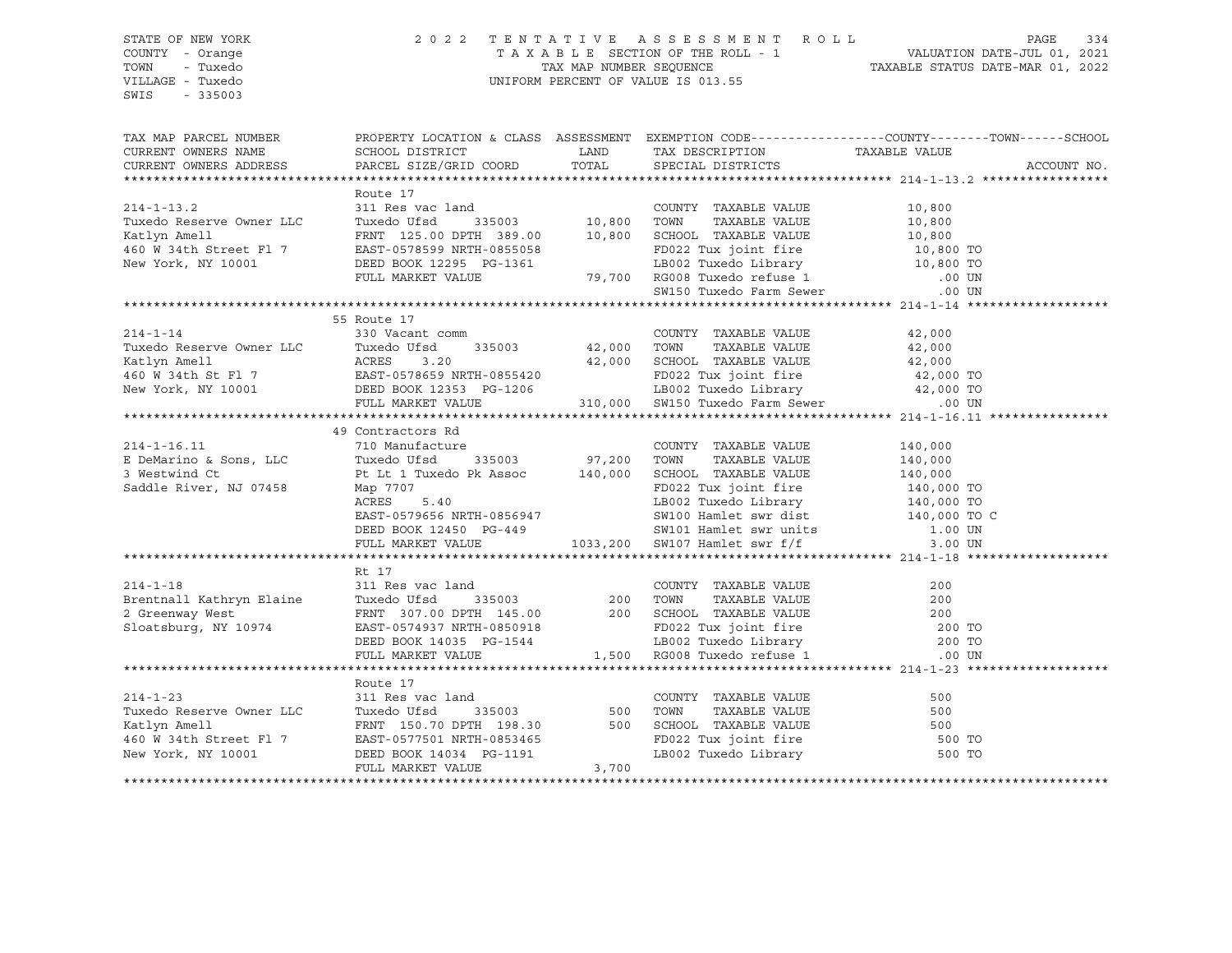SWIS - 335003

#### STATE OF NEW YORK 2 0 2 2 T E N T A T I V E A S S E S S M E N T R O L L PAGE 335 COUNTY - Orange T A X A B L E SECTION OF THE ROLL - 1 VALUATION DATE-JUL 01, 2021 TOWN - Tuxedo TAX MAP NUMBER SEQUENCE TAXABLE STATUS DATE-MAR 01, 2022 VILLAGE - Tuxedo UNIFORM PERCENT OF VALUE IS 013.55

| TAX MAP PARCEL NUMBER<br>CURRENT OWNERS NAME<br>CURRENT OWNERS ADDRESS | PROPERTY LOCATION & CLASS ASSESSMENT EXEMPTION CODE----------------COUNTY-------TOWN-----SCHOOL<br>SCHOOL DISTRICT<br>PARCEL SIZE/GRID COORD                                                                                                                                                                                                                              | LAND TAX DESCRIPTION                                                                                                                                                                                                      |                  | ACCOUNT NO. |
|------------------------------------------------------------------------|---------------------------------------------------------------------------------------------------------------------------------------------------------------------------------------------------------------------------------------------------------------------------------------------------------------------------------------------------------------------------|---------------------------------------------------------------------------------------------------------------------------------------------------------------------------------------------------------------------------|------------------|-------------|
|                                                                        | Route 17<br>Route 17<br>214-1-24<br>214-1-24<br>211 Res vac land<br>211 Res vac land<br>211 Res vac land<br>211 Res vac land<br>211 Res vac land<br>211 Res vac land<br>2135003<br>200 TOWN<br>200 TOWN<br>200 TOWN<br>200 TAXABLE VALUE<br>200<br>200 TOWN<br>200 TAXABLE                                                                                                | LB002 Tuxedo Library 100 TO                                                                                                                                                                                               | 400 TO           |             |
|                                                                        | Route 17<br>214-1-25 311 Res vac land COUNTY TAXABLE VALUE 300<br>214-1-25 311 Res vac land COUNTY TAXABLE VALUE 300<br>214-1-25 311 Res vac land COUNTY TAXABLE VALUE 300<br>200 TOWN TAXABLE VALUE 300<br>200 TOWN TAXABLE VALUE 300<br>200 TOWN T                                                                                                                      | FD022 Tux joint fire 300 TO<br>LB002 Tuxedo Library 300 TO                                                                                                                                                                |                  |             |
|                                                                        | Route 17<br>214-1-26<br>200<br>200<br>200<br>200<br>200<br>200<br>200<br>200<br>200<br>200<br>200<br>200<br>200<br>200<br>200<br>200<br>200<br>200<br>200<br>200<br>200<br>200<br>200<br>200<br>200<br>200<br>200<br>200<br>200<br>200<br>200<br>200<br>200<br>200<br>200<br>2                                                                                            |                                                                                                                                                                                                                           |                  |             |
|                                                                        | XAMILE VALUE<br>XAMILE VALUE<br>XAMILE VALUE<br>214-1-27.1 210 1 Family Res<br>25,000 TOWN TAXABLE VALUE<br>214-1-27.1 210 1 Family Res<br>25,000 TOWN TAXABLE VALUE<br>214-1-27.1 210 1 Family Res<br>25,000 TOWN TAXABLE VALUE<br>216 25,000 T<br>EAST-0568880 NRTH-0854901 RG009 Tuxedo refuse 2 1.00 UN<br>DEED BOOK 13837 PG-1472<br>FULL MARKET VALUE 697,400       |                                                                                                                                                                                                                           |                  |             |
|                                                                        | 16 Hillary Ct<br>214-1-27.2<br>Bellesis George A 210 1 Family Res<br>Bellesis George A Tuxedo Ufsd 335003 25,000<br>Bellesis Erin L Lt 2 Southgate Dev Corp 79,500<br>16 Hillary Ct Map 70-93<br>Tuxedo, NY 10987 ACRES 3.10<br>Lt 2 Southgate Dev Corp.<br>Map 70-93<br>ACRES 3.10<br>EAST-0568610 NRTH-0854961<br>DEED BOOK 13618 PG-758<br>PHITT, MARKET VALUE 586,700 | COUNTY TAXABLE VALUE<br>TAXABLE VALUE<br>TOWN<br>CHOOL TAXABLE VALUE<br>FD022 Tux joint fire<br>FD022 Tux joint fire<br>FD022 Tux joint fire<br>79,500 TO<br>RG008 Tuxedo refuse 1 00 UN<br>RG009 Tuxedo refuse 2 1.00 UN | 79,500<br>79,500 |             |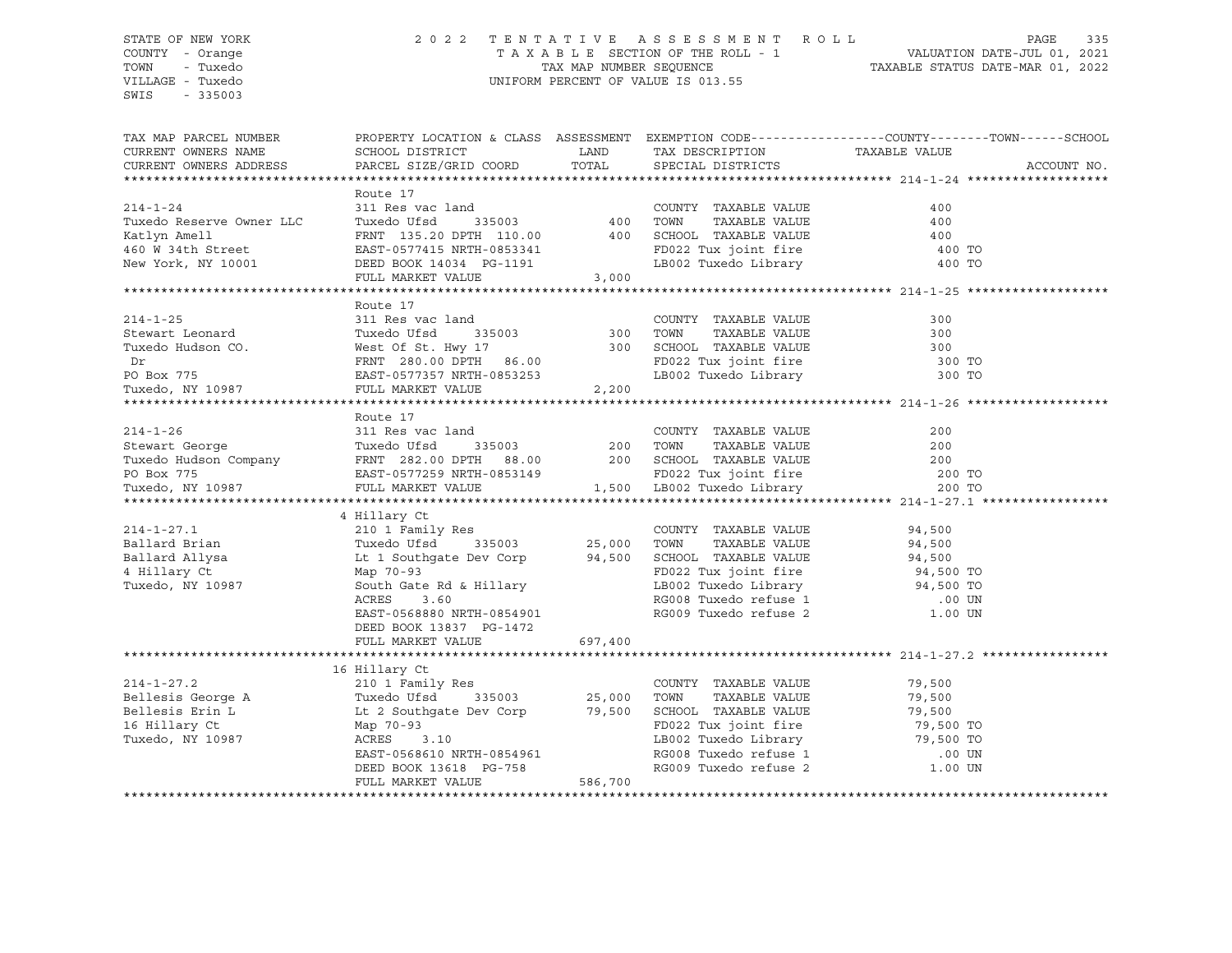STATE OF NEW YORK 2 0 2 2 T E N T A T I V E A S S E S S M E N T R O L L PAGE 336 COUNTY - Orange T A X A B L E SECTION OF THE ROLL - 1 VALUATION DATE-JUL 01, 2021 TOWN - Tuxedo TAX MAP NUMBER SEQUENCE TAXABLE STATUS DATE-MAR 01, 2022 UNIFORM PERCENT OF VALUE IS 013.55 TAX MAP PARCEL NUMBER PROPERTY LOCATION & CLASS ASSESSMENT EXEMPTION CODE------------------COUNTY--------TOWN------SCHOOL CURRENT OWNERS NAME SCHOOL DISTRICT TAX DAND TAX DESCRIPTION TAXABLE VALUE CURRENT OWNERS ADDRESS PARCEL SIZE/GRID COORD TOTAL SPECIAL DISTRICTS ACCOUNT NO. \*\*\*\*\*\*\*\*\*\*\*\*\*\*\*\*\*\*\*\*\*\*\*\*\*\*\*\*\*\*\*\*\*\*\*\*\*\*\*\*\*\*\*\*\*\*\*\*\*\*\*\*\*\*\*\*\*\*\*\*\*\*\*\*\*\*\*\*\*\*\*\*\*\*\*\*\*\*\*\*\*\*\*\*\*\*\*\*\*\*\*\*\*\*\*\*\*\*\*\*\*\*\* 214-1-27.3 \*\*\*\*\*\*\*\*\*\*\*\*\*\*\*\*\* 18 Hillary Ct 214-1-27.3 210 1 Family Res BAS STAR 41854 0 0 5,920 Arone Michael III Tuxedo Ufsd 335003 25,000 COUNTY TAXABLE VALUE 103,600 Arone Sheri Lt 3 Southgate Dev Corp 103,600 TOWN TAXABLE VALUE 103,600 18 Hillary Ct Map 70-93 SCHOOL TAXABLE VALUE 97,680 Tuxedo, NY 10987 ACRES 2.90 BANK N FD022 Tux joint fire 103,600 TO EAST-0568400 NRTH-0855080 LB002 Tuxedo Library 103,600 TO Route 17<br>322 Rural vac>10 RG008 Tuxedo refuse 1 DEED BOOK 12353 PG-1125 FULL MARKET VALUE 16139,500 Route 17<br>322 Rural vac>10 DEED BOOK 12353 PG-1125 FULL MARKET VALUE 2470,400 Route 17

SWIS - 335003

 DEED BOOK 6089 PG-218 RG008 Tuxedo refuse 1 .00 UN FULL MARKET VALUE 764,600 RG009 Tuxedo refuse 2 1.00 UN \*\*\*\*\*\*\*\*\*\*\*\*\*\*\*\*\*\*\*\*\*\*\*\*\*\*\*\*\*\*\*\*\*\*\*\*\*\*\*\*\*\*\*\*\*\*\*\*\*\*\*\*\*\*\*\*\*\*\*\*\*\*\*\*\*\*\*\*\*\*\*\*\*\*\*\*\*\*\*\*\*\*\*\*\*\*\*\*\*\*\*\*\*\*\*\*\*\*\*\*\*\*\* 214-1-34.2 \*\*\*\*\*\*\*\*\*\*\*\*\*\*\*\*\* 214-1-34.2 322 Rural vac>10 COUNTY TAXABLE VALUE 2186,898 Tuxedo Reserve Owner LLC Tuxedo Ufsd 335003 2186,898 TOWN TAXABLE VALUE 2186,898 Katlyn Amell Lot 1S 2186,898 SCHOOL TAXABLE VALUE 2186,898 460 W 34th Street Fl 7 Southern Tract Bulk Sub M FD022 Tux joint fire 2186,898 TO New York, NY 10001 331-05 filed 4/7/05 LB002 Tuxedo Library 2186,898 TO<br>ACRES 548.90 RG008 Tuxedo refuse 1 00 UN EAST-0575344 NRTH-0858636 SW150 Tuxedo Farm Sewer 493.76 UN \*\*\*\*\*\*\*\*\*\*\*\*\*\*\*\*\*\*\*\*\*\*\*\*\*\*\*\*\*\*\*\*\*\*\*\*\*\*\*\*\*\*\*\*\*\*\*\*\*\*\*\*\*\*\*\*\*\*\*\*\*\*\*\*\*\*\*\*\*\*\*\*\*\*\*\*\*\*\*\*\*\*\*\*\*\*\*\*\*\*\*\*\*\*\*\*\*\*\*\*\*\*\* 214-1-35 \*\*\*\*\*\*\*\*\*\*\*\*\*\*\*\*\*\*\* 214-1-35 322 Rural vac>10 COUNTY TAXABLE VALUE 334,733 Tuxedo Reserve Owner LLC Tuxedo Ufsd 335003 334,733 TOWN TAXABLE VALUE 334,733 Katlyn Amell Lot 2 334,733 SCHOOL TAXABLE VALUE 334,733 460 W 34th Street Fl 7 Southern Tract Bulk Sub M FD022 Tux joint fire 334,733 TO New York, NY 10001 331-05 filed 4/7/05 LB002 Tuxedo Library 334,733 TO ACRES 153.90 RG008 Tuxedo refuse 1 .00 UN EAST-0574294 NRTH-0852496 SW150 Tuxedo Farm Sewer 37.00 UN \*\*\*\*\*\*\*\*\*\*\*\*\*\*\*\*\*\*\*\*\*\*\*\*\*\*\*\*\*\*\*\*\*\*\*\*\*\*\*\*\*\*\*\*\*\*\*\*\*\*\*\*\*\*\*\*\*\*\*\*\*\*\*\*\*\*\*\*\*\*\*\*\*\*\*\*\*\*\*\*\*\*\*\*\*\*\*\*\*\*\*\*\*\*\*\*\*\*\*\*\*\*\* 214-1-36 \*\*\*\*\*\*\*\*\*\*\*\*\*\*\*\*\*\*\* 214-1-36 322 Rural vac>10 COUNTY TAXABLE VALUE 257,520 Tuxedo Reserve Owner LLC Tuxedo Ufsd 335003 257,520 TOWN TAXABLE VALUE 257,520 Katlyn Amell Lot 3 257,520 SCHOOL TAXABLE VALUE 257,520 460 W 34th Street Fl 7 Southern Tract Bulk Sub M FD022 Tux joint fire 257,520 TO New York, NY 10001 331-05 filed 4/7/05 LB002 Tuxedo Library 257,520 TO ACRES 118.40 RG008 Tuxedo refuse 1 .00 UN EAST-0572618 NRTH-0849730 SW150 Tuxedo Farm Sewer 120.00 UN DEED BOOK 12353 PG-1206 FULL MARKET VALUE 1900,500 \*\*\*\*\*\*\*\*\*\*\*\*\*\*\*\*\*\*\*\*\*\*\*\*\*\*\*\*\*\*\*\*\*\*\*\*\*\*\*\*\*\*\*\*\*\*\*\*\*\*\*\*\*\*\*\*\*\*\*\*\*\*\*\*\*\*\*\*\*\*\*\*\*\*\*\*\*\*\*\*\*\*\*\*\*\*\*\*\*\*\*\*\*\*\*\*\*\*\*\*\*\*\*\*\*\*\*\*\*\*\*\*\*\*\*\*\*\*\*\*\*\*\*\*\*\*\*\*\*\*\*\*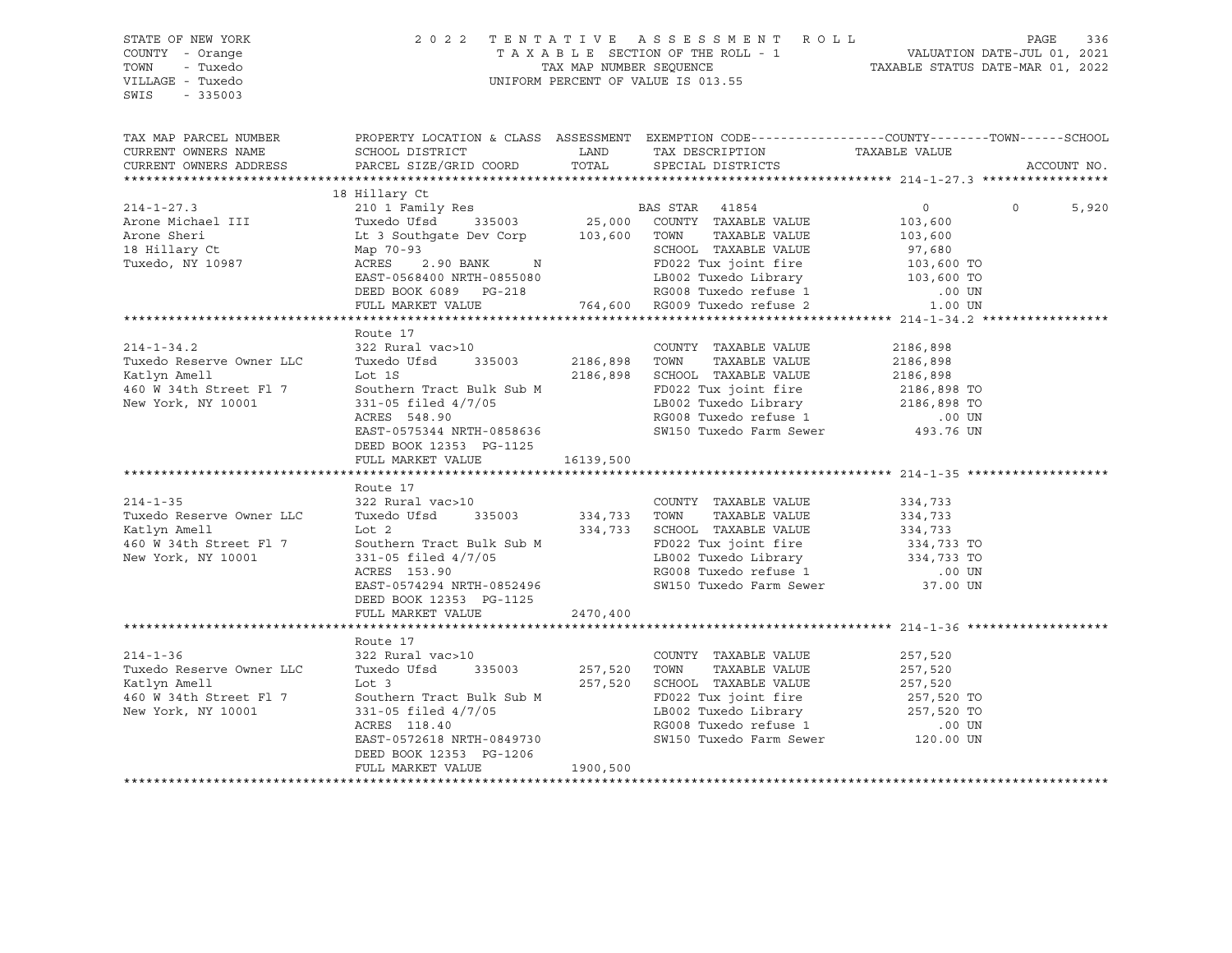STATE OF NEW YORK 2 0 2 2 T E N T A T I V E A S S E S S M E N T R O L L PAGE 337 COUNTY - Orange T A X A B L E SECTION OF THE ROLL - 1 VALUATION DATE-JUL 01, 2021 TOWN - Tuxedo TAX MAP NUMBER SEQUENCE TAXABLE STATUS DATE-MAR 01, 2022 VILLAGE - Tuxedo UNIFORM PERCENT OF VALUE IS 013.55 SWIS - 335003 TAX MAP PARCEL NUMBER PROPERTY LOCATION & CLASS ASSESSMENT EXEMPTION CODE------------------COUNTY--------TOWN------SCHOOL CURRENT OWNERS NAME SCHOOL DISTRICT TAX DESCRIPTION TAXABLE VALUE CURRENT OWNERS ADDRESS PARCEL SIZE/GRID COORD TOTAL SPECIAL DISTRICTS ACCOUNT NO. \*\*\*\*\*\*\*\*\*\*\*\*\*\*\*\*\*\*\*\*\*\*\*\*\*\*\*\*\*\*\*\*\*\*\*\*\*\*\*\*\*\*\*\*\*\*\*\*\*\*\*\*\*\*\*\*\*\*\*\*\*\*\*\*\*\*\*\*\*\*\*\*\*\*\*\*\*\*\*\*\*\*\*\*\*\*\*\*\*\*\*\*\*\*\*\*\*\*\*\*\*\*\* 214-1-37 \*\*\*\*\*\*\*\*\*\*\*\*\*\*\*\*\*\*\* Route 17 214-1-37 322 Rural vac>10 COUNTY TAXABLE VALUE 90,480 Tuxedo Reserve Owner LLC Tuxedo Ufsd 335003 90,480 TOWN TAXABLE VALUE 90,480 Katlyn Amell Lot 4 90,480 SCHOOL TAXABLE VALUE 90,480 460 W 34th Street Fl 7 Southern Tract Bulk Sub M FD022 Tux joint fire 90,480 TO New York, NY 10001 331-05 filed 4/7/05 LB002 Tuxedo Library 90,480 TO ACRES 41.60 RG008 Tuxedo refuse 1 .00 UN EAST-0571861 NRTH-0851016 SW150 Tuxedo Farm Sewer 58.00 UN DEED BOOK 12353 PG-1206 FULL MARKET VALUE 667,700 \*\*\*\*\*\*\*\*\*\*\*\*\*\*\*\*\*\*\*\*\*\*\*\*\*\*\*\*\*\*\*\*\*\*\*\*\*\*\*\*\*\*\*\*\*\*\*\*\*\*\*\*\*\*\*\*\*\*\*\*\*\*\*\*\*\*\*\*\*\*\*\*\*\*\*\*\*\*\*\*\*\*\*\*\*\*\*\*\*\*\*\*\*\*\*\*\*\*\*\*\*\*\* 214-1-38 \*\*\*\*\*\*\*\*\*\*\*\*\*\*\*\*\*\*\* Route 17 214-1-38 322 Rural vac>10 COUNTY TAXABLE VALUE 360,180 Tuxedo Reserve Owner LLC Tuxedo Ufsd 335003 360,180 TOWN TAXABLE VALUE 360,180 Katlyn Amell Lot 5 360,180 SCHOOL TAXABLE VALUE 360,180 460 W 34th Street Fl 7 Southern Tract Bulk Sub M FD022 Tux joint fire 360,180 TO<br>New York, NY 10001 331-05 filed 4/7/05 LB002 Tuxedo Library 360,180 TO New York, NY 10001 331-05 filed 4/7/05 ACRES 165.60 RG008 Tuxedo refuse 1 .00 UN SW150 Tuxedo Farm Sewer DEED BOOK 12353 PG-1206 FULL MARKET VALUE 2658,200 \*\*\*\*\*\*\*\*\*\*\*\*\*\*\*\*\*\*\*\*\*\*\*\*\*\*\*\*\*\*\*\*\*\*\*\*\*\*\*\*\*\*\*\*\*\*\*\*\*\*\*\*\*\*\*\*\*\*\*\*\*\*\*\*\*\*\*\*\*\*\*\*\*\*\*\*\*\*\*\*\*\*\*\*\*\*\*\*\*\*\*\*\*\*\*\*\*\*\*\*\*\*\* 214-1-39 \*\*\*\*\*\*\*\*\*\*\*\*\*\*\*\*\*\*\* Route 17<br>322 Rural vac>10 214-1-39 322 Rural vac>10 COUNTY TAXABLE VALUE 166,823 Tuxedo Reserve Owner LLC Tuxedo Ufsd 335003 166,823 TOWN TAXABLE VALUE 166,823 Katlyn Amell Lot 6 166,823 SCHOOL TAXABLE VALUE 166,823 460 W 34th Street Fl 7 Southern Tract Bulk Sub M FD022 Tux joint fire 166,823 TO<br>New York, NY 10001 331-05 filed 4/7/05 16802 Tuxedo Library 166,823 TO New York, NY 10001 331-05 filed 4/7/05 LB002 Tuxedo Library 166,823 TO ACRES 76.70 RG008 Tuxedo refuse 1 .00 UN EAST-0570796 NRTH-0854259 SW150 Tuxedo Farm Sewer 92.00 UN DEED BOOK 2119 PG-01131 FULL MARKET VALUE 1231,200 \*\*\*\*\*\*\*\*\*\*\*\*\*\*\*\*\*\*\*\*\*\*\*\*\*\*\*\*\*\*\*\*\*\*\*\*\*\*\*\*\*\*\*\*\*\*\*\*\*\*\*\*\*\*\*\*\*\*\*\*\*\*\*\*\*\*\*\*\*\*\*\*\*\*\*\*\*\*\*\*\*\*\*\*\*\*\*\*\*\*\*\*\*\*\*\*\*\*\*\*\*\*\* 214-1-40 \*\*\*\*\*\*\*\*\*\*\*\*\*\*\*\*\*\*\* Route 17 214-1-40 314 Rural vac<10 COUNTY TAXABLE VALUE 4,350 The Tuxedo Club Tuxedo Ufsd 335003 4,350 TOWN TAXABLE VALUE 4,350 1 West Lake Road Lot 7 4,350 SCHOOL TAXABLE VALUE 4,350 Tuxedo Park, NY 10987 Southern Tract Bulk Sub M FD022 Tux joint fire 4,350 TO 331-05 filed 4/7/05 LB002 Tuxedo Library 4,350 TO ACRES 2.00 RG008 Tuxedo refuse 1 .00 UN EAST-0569469 NRTH-0854998 SW150 Tuxedo Farm Sewer .00 UN DEED BOOK 14041 PG-1420 FULL MARKET VALUE 32,100 \*\*\*\*\*\*\*\*\*\*\*\*\*\*\*\*\*\*\*\*\*\*\*\*\*\*\*\*\*\*\*\*\*\*\*\*\*\*\*\*\*\*\*\*\*\*\*\*\*\*\*\*\*\*\*\*\*\*\*\*\*\*\*\*\*\*\*\*\*\*\*\*\*\*\*\*\*\*\*\*\*\*\*\*\*\*\*\*\*\*\*\*\*\*\*\*\*\*\*\*\*\*\*\*\*\*\*\*\*\*\*\*\*\*\*\*\*\*\*\*\*\*\*\*\*\*\*\*\*\*\*\*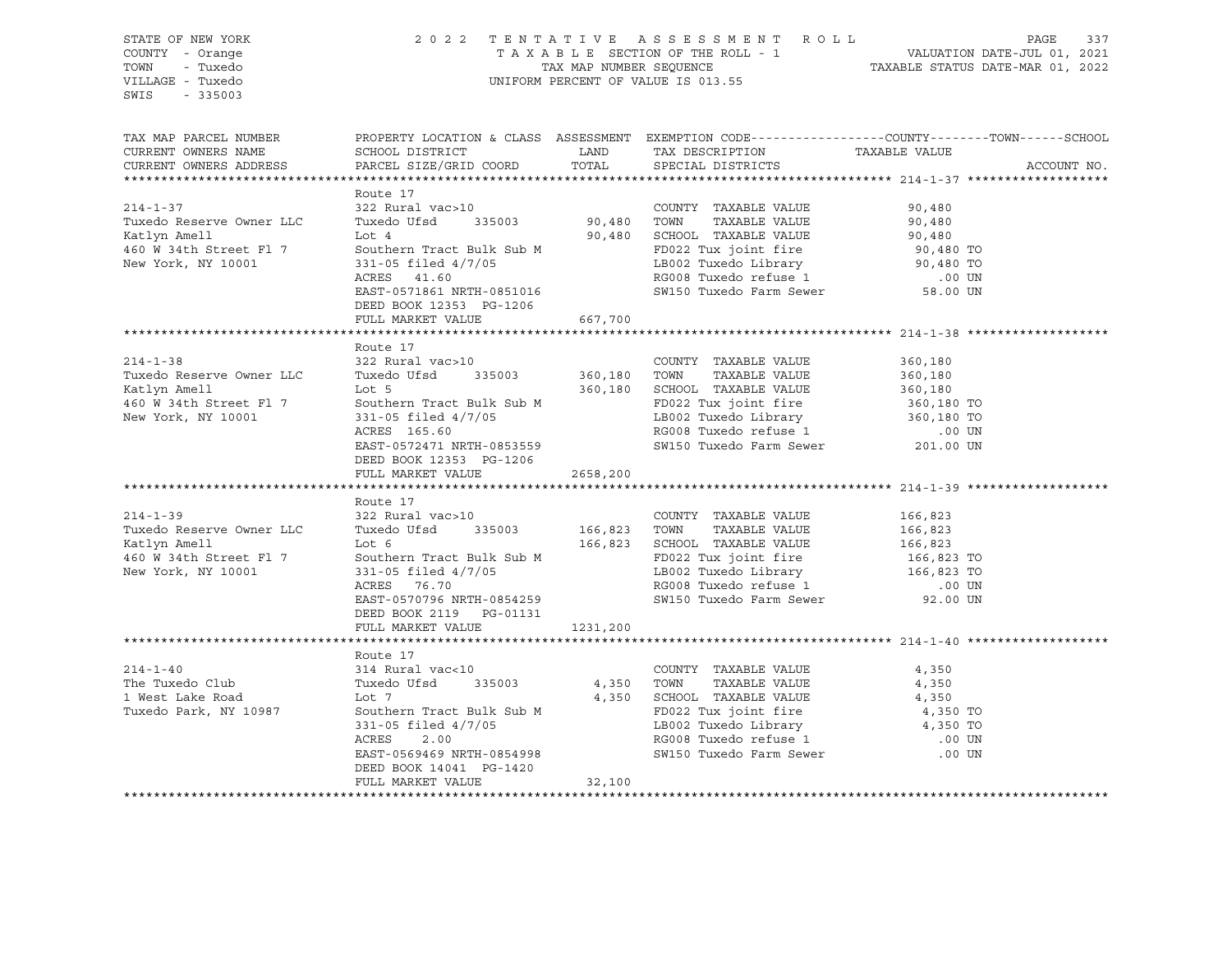| STATE OF NEW YORK<br>COUNTY - Orange<br>TOWN<br>- Tuxedo<br>VILLAGE - Tuxedo<br>$-335003$<br>SWIS                          | UNIFORM PERCENT OF VALUE IS 013.55 | 2022 TENTATIVE ASSESSMENT ROLL PAGE 338<br>TAXABLE SECTION OF THE ROLL - 1 VALUATION DATE-JUL 01, 2021<br>TAX MAP NUMBER SEQUENCE TAXABLE STATUS DATE-MAR 01, 2022 |                                    |       |  |
|----------------------------------------------------------------------------------------------------------------------------|------------------------------------|--------------------------------------------------------------------------------------------------------------------------------------------------------------------|------------------------------------|-------|--|
| TAX MAP PARCEL NUMBER THE PROPERTY LOCATION & CLASS ASSESSMENT EXEMPTION CODE---------------COUNTY--------TOWN------SCHOOL |                                    |                                                                                                                                                                    |                                    |       |  |
| CURRENT OWNERS NAME                                                                                                        | ---<br>SCHOOL DISTRICT             |                                                                                                                                                                    | LAND TAX DESCRIPTION TAXABLE VALUE |       |  |
| CURRENT OWNERS ADDRESS BARCEL SIZE/GRID COORD TOTAL SPECIAL DISTRICTS CONNERS ADDRESS ACCOUNT NO.                          |                                    |                                                                                                                                                                    |                                    |       |  |
|                                                                                                                            |                                    |                                                                                                                                                                    |                                    |       |  |
|                                                                                                                            | Route 17                           |                                                                                                                                                                    |                                    |       |  |
| $214 - 1 - 42$                                                                                                             | 322 Rural vac>10                   |                                                                                                                                                                    | COUNTY TAXABLE VALUE 87,653        |       |  |
| Tuxedo TPA Owner LLC              Tuxedo Ufsd      335003            87,653   TOWN                                         |                                    |                                                                                                                                                                    | TAXABLE VALUE 87,653               |       |  |
|                                                                                                                            |                                    |                                                                                                                                                                    |                                    |       |  |
|                                                                                                                            |                                    |                                                                                                                                                                    |                                    |       |  |
|                                                                                                                            | ACRES 40.30                        |                                                                                                                                                                    | RG008 Tuxedo refuse 1 00 UN        |       |  |
|                                                                                                                            | EAST-0576796 NRTH-0855897          |                                                                                                                                                                    | SW150 Tuxedo Farm Sewer .00 UN     |       |  |
|                                                                                                                            | DEED BOOK 12353 PG-1148            |                                                                                                                                                                    |                                    |       |  |
|                                                                                                                            | FULL MARKET VALUE                  | 646,900                                                                                                                                                            |                                    |       |  |
|                                                                                                                            |                                    |                                                                                                                                                                    |                                    |       |  |
|                                                                                                                            | Route 17                           |                                                                                                                                                                    |                                    |       |  |
|                                                                                                                            |                                    |                                                                                                                                                                    | COUNTY TAXABLE VALUE               | 6,090 |  |
|                                                                                                                            |                                    |                                                                                                                                                                    | TAXABLE VALUE                      | 6,090 |  |
| Katlyn Amell<br>Lot 10                                                                                                     | 6,090                              |                                                                                                                                                                    | SCHOOL TAXABLE VALUE               | 6,090 |  |
|                                                                                                                            |                                    |                                                                                                                                                                    | FD022 Tux joint fire 6,090 TO      |       |  |
| 460 W 34th Street F1 7<br>New York, NY 10001<br>New York, NY 10001<br>RCRES 2.80<br>EAST-0568989 NRTH-0855223              |                                    |                                                                                                                                                                    | LB002 Tuxedo Library 6,090 TO      |       |  |
|                                                                                                                            |                                    |                                                                                                                                                                    | RG008 Tuxedo refuse 1 .00 UN       |       |  |
|                                                                                                                            |                                    |                                                                                                                                                                    | SW150 Tuxedo Farm Sewer .00 UN     |       |  |
|                                                                                                                            | DEED BOOK 2119    PG-01131         |                                                                                                                                                                    |                                    |       |  |
|                                                                                                                            | FULL MARKET VALUE                  | 44.900                                                                                                                                                             |                                    |       |  |
|                                                                                                                            |                                    |                                                                                                                                                                    |                                    |       |  |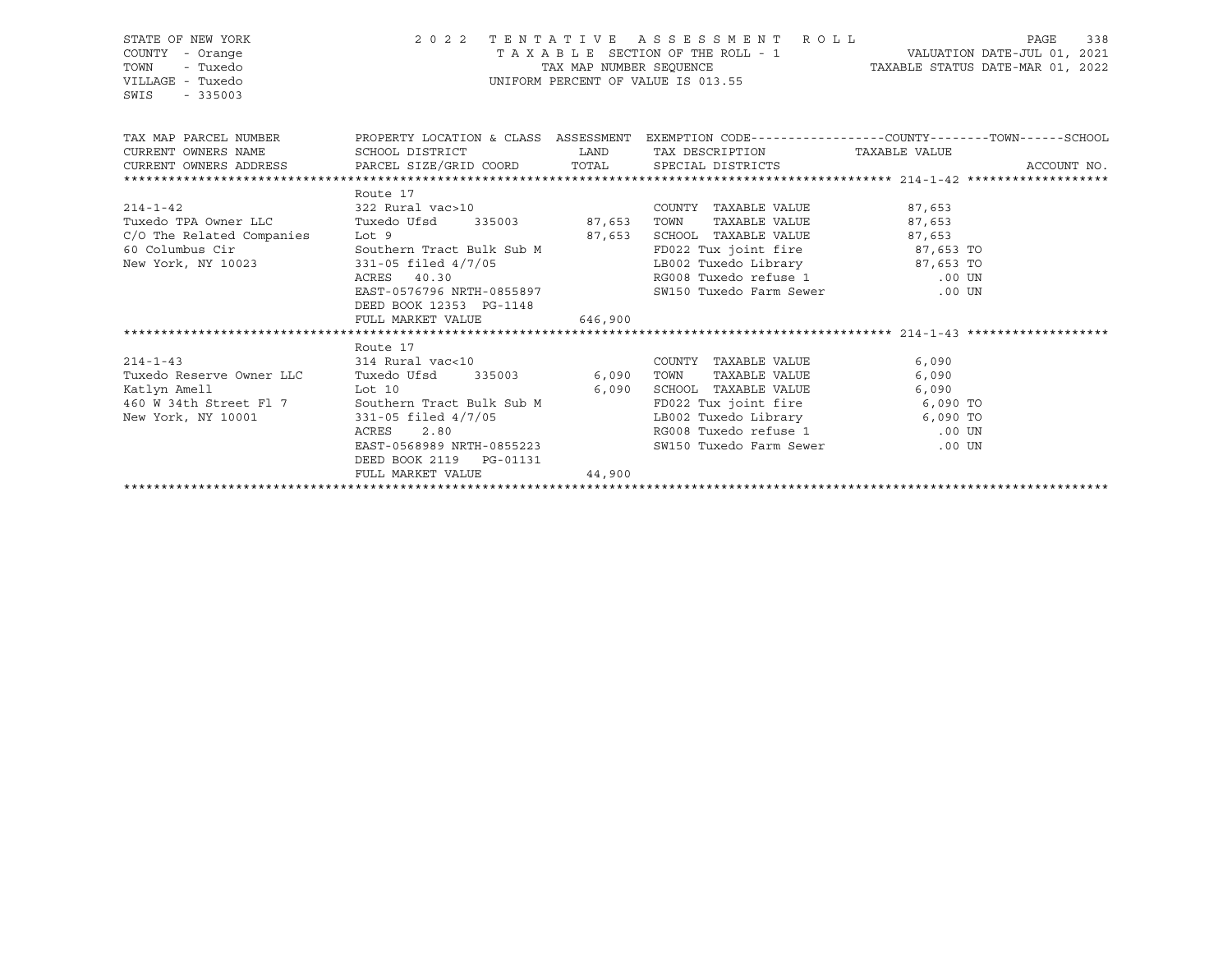| STATE OF NEW YORK | 2022 TENTATIVE ASSESSMENT ROLL     |                                  | PAGE                        | 339 |
|-------------------|------------------------------------|----------------------------------|-----------------------------|-----|
| COUNTY - Orange   | TAXABLE SECTION OF THE ROLL - 1    |                                  | VALUATION DATE-JUL 01, 2021 |     |
| - Tuxedo<br>TOWN  | MAP SECTION - 214                  | TAXABLE STATUS DATE-MAR 01, 2022 |                             |     |
| VILLAGE - Tuxedo  | SUB-SECTION - 000                  |                                  | RPS150/V04/L015             |     |
| SWIS<br>- 335003  | UNIFORM PERCENT OF VALUE IS 013.55 |                                  | CURRENT DATE $4/25/2022$    |     |

|      |                      | TOTAL   | EXTENSION | EXTENSION | AD VALOREM | EXEMPT | TAXABLE      |
|------|----------------------|---------|-----------|-----------|------------|--------|--------------|
| CODE | DISTRICT NAME        | PARCELS | TYPE      | VALUE     | VALUE      | AMOUNT | <b>VALUE</b> |
|      | RG009 Tuxedo refuse  |         | 6 UNITS   | 6.00      |            |        | 6.00         |
|      |                      |         |           |           |            |        |              |
|      | SW150 Tuxedo Farm Se |         | 13 UNITS  | 1029.76   |            |        | 1,029.76     |
|      | FD022 Tux joint fire |         | 30 TOTAL  |           | 5119,190   |        | 5119,190     |
|      | LB002 Tuxedo Library |         | 29 TOTAL  |           | 5118,190   |        | 5118,190     |
|      | RG008 Tuxedo refuse  |         | 21 UNITS  |           |            |        |              |
|      | SW100 Hamlet swr dis |         | 1 TOTAL C |           | 140,000    |        | 140,000      |
|      | SW101 Hamlet swr uni |         | 1 UNITS   | 1.00      |            |        | 1.00         |
|      | SW107 Hamlet swr f/f |         | 1 UNITS   | 3.00      |            |        | 3.00         |

## \*\*\* S C H O O L D I S T R I C T S U M M A R Y \*\*\*

| CODE   | DISTRICT NAME | TOTAL<br>PARCELS | ASSESSED<br>LAND | ASSESSED<br>TOTAL | EXEMPT<br>AMOUNT | TOTAL<br>TAXABLE | <b>STAR</b><br>AMOUNT | <b>STAR</b><br>TAXABLE |
|--------|---------------|------------------|------------------|-------------------|------------------|------------------|-----------------------|------------------------|
| 335003 | Tuxedo Ufsd   | 30               | 4253,177         | 5119,190          |                  | 5119,190         | 26,620                | 5092,570               |
|        | SUB-TOTAL     | 30               | 4253,177         | 5119,190          |                  | 5119,190         | 26,620                | 5092,570               |
|        | TOTAL         | 30               | 4253,177         | 5119,190          |                  | 5119,190         | 26,620                | 5092,570               |

## \*\*\* S Y S T E M C O D E S S U M M A R Y \*\*\*

## NO SYSTEM EXEMPTIONS AT THIS LEVEL

| CODE  | DESCRIPTION | TOTAL<br>PARCELS | COUNTY | TOWN | SCHOOL |
|-------|-------------|------------------|--------|------|--------|
| 41834 | ENH STAR    |                  |        |      | 14,780 |
| 41854 | BAS STAR    | ⌒<br>z.          |        |      | 11,840 |
|       | TOTAL       |                  |        |      | 26,620 |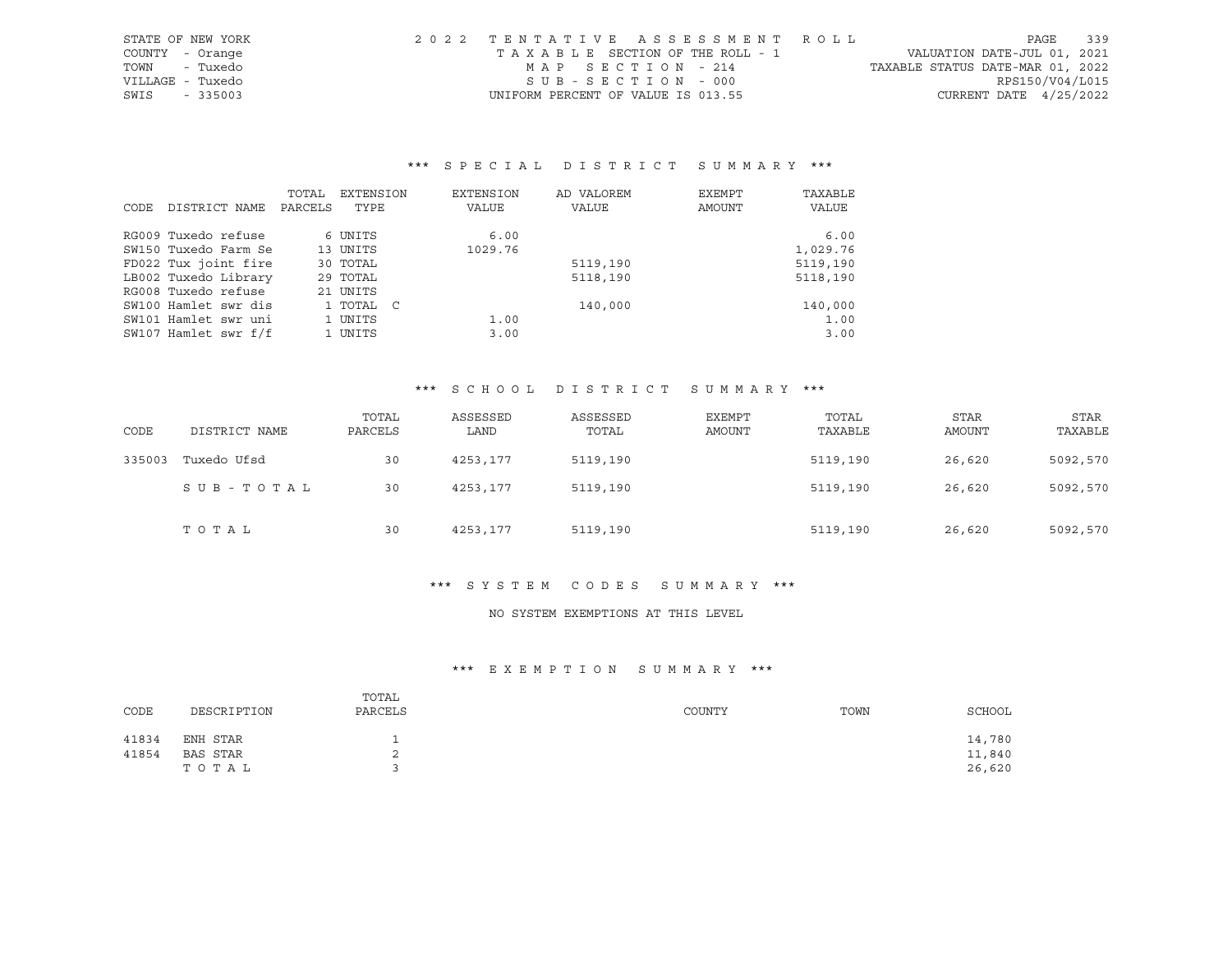|      | STATE OF NEW YORK | 2022 TENTATIVE ASSESSMENT ROLL     |  |                                  |                          | PAGE | 340 |
|------|-------------------|------------------------------------|--|----------------------------------|--------------------------|------|-----|
|      | COUNTY - Orange   | TAXABLE SECTION OF THE ROLL - 1    |  | VALUATION DATE-JUL 01, 2021      |                          |      |     |
|      | TOWN - Tuxedo     | MAP SECTION - 214                  |  | TAXABLE STATUS DATE-MAR 01, 2022 |                          |      |     |
|      | VILLAGE - Tuxedo  | SUB-SECTION - 000                  |  |                                  | RPS150/V04/L015          |      |     |
| SWIS | $-335003$         | UNIFORM PERCENT OF VALUE IS 013.55 |  |                                  | CURRENT DATE $4/25/2022$ |      |     |

| ROLL       |             | TOTAL   | ASSESSED | ASSESSED | TAXABLE  | TAXABLE  | TAXABLE       | STAR     |
|------------|-------------|---------|----------|----------|----------|----------|---------------|----------|
| <b>SEC</b> | DESCRIPTION | PARCELS | LAND     | TOTAL    | COUNTY   | TOWN     | <b>SCHOOL</b> | TAXABLE  |
|            | TAXABLE     |         | 4253,177 | 5119,190 | 5119,190 | 5119,190 | 5119,190      | 5092,570 |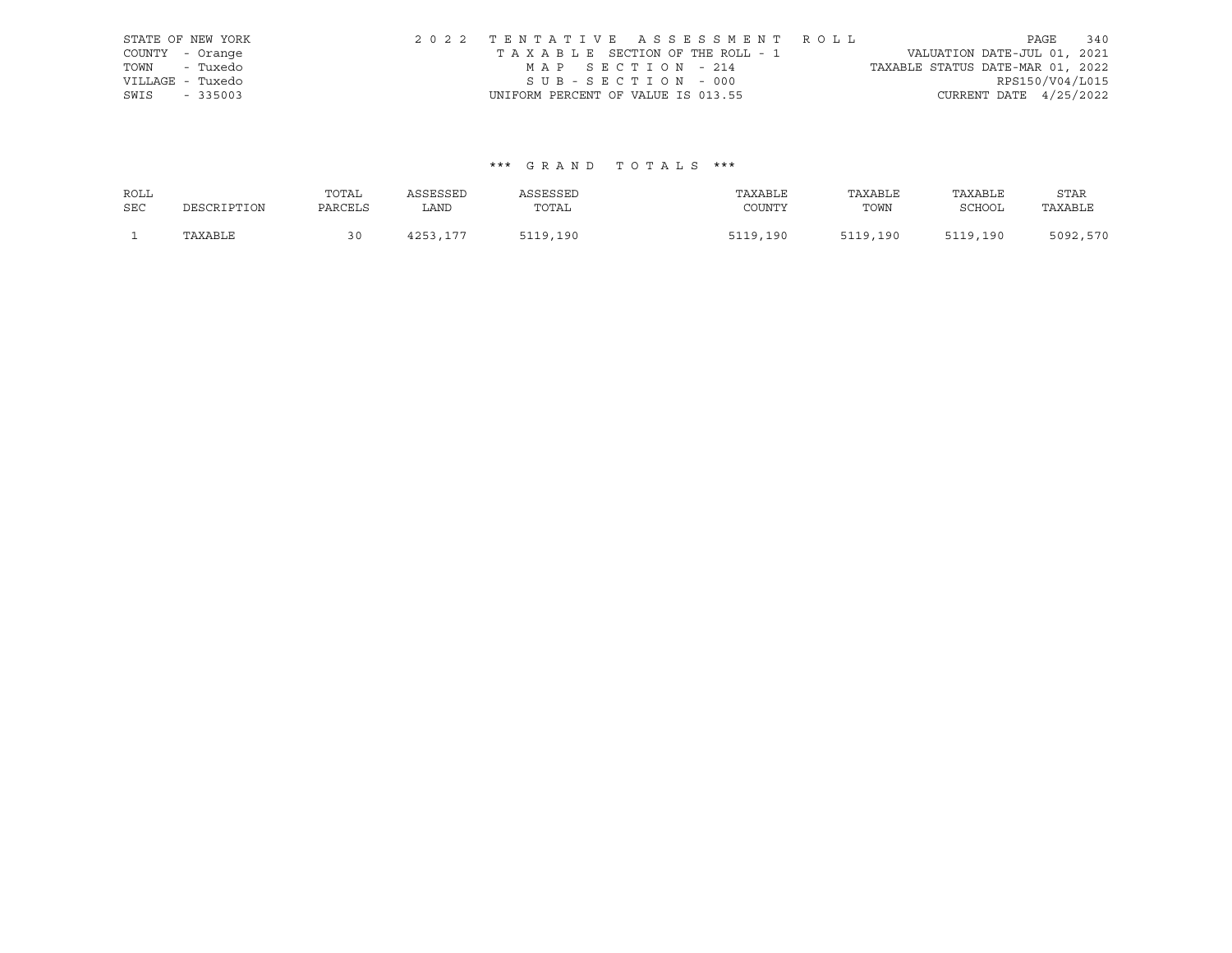| FAGE 341<br>TAXABLE SECTION OF THE ROLL - 1 VALUATION DATE-JUL 01, 2021<br>TAX MAP NUMBER SEQUENCE TAXABLE STATUS DATE-MAR 01, 2022<br>UNIFORM PERCENT OF VALUE IS 013.55<br>TOWN<br>- Tuxedo<br>VILLAGE - Tuxedo<br>$-335003$<br>SWIS                                                                                    |             |
|---------------------------------------------------------------------------------------------------------------------------------------------------------------------------------------------------------------------------------------------------------------------------------------------------------------------------|-------------|
| PROPERTY LOCATION & CLASS ASSESSMENT EXEMPTION CODE----------------COUNTY-------TOWN------SCHOOL<br>TAX MAP PARCEL NUMBER<br>TAX DESCRIPTION TAXABLE VALUE<br>SCHOOL DISTRICT<br>CURRENT OWNERS NAME<br>LAND<br>PARCEL SIZE/GRID COORD TOTAL SPECIAL DISTRICTS<br>CURRENT OWNERS ADDRESS                                  | ACCOUNT NO. |
|                                                                                                                                                                                                                                                                                                                           |             |
| 215-1-1<br>215-1-1<br>210 1 Family Res<br>210 1 Family Res<br>216 335003<br>24,500 COUNTY TAXABLE VALUE<br>24,500 COUNTY TAXABLE VALUE<br>24,500 COUNTY TAXABLE VALUE<br>24,500 COUNTY TAXABLE VALUE<br>24,500 COUNTY TAXABLE VALUE<br>24,500 COUN                                                                        |             |
| $\overline{0}$<br>$\Omega$                                                                                                                                                                                                                                                                                                | 5,920       |
| 65,000                                                                                                                                                                                                                                                                                                                    |             |
| TOWN TAXABLE VALUE 65,000<br>SCHOOL TAXABLE VALUE 59,080<br>FD022 Tux joint fire 65,000 TO<br>LB002 Tuxedo Library 65,000 TO                                                                                                                                                                                              |             |
| ACRES 1.30<br>EAST-0567871 NRTH-0853589                                                                                                                                                                                                                                                                                   |             |
| Tuxedo, NY 10987                                                                                                                                                                                                                                                                                                          |             |
| DEED BOOK 4490 PG-45                                                                                                                                                                                                                                                                                                      |             |
| FULL MARKET VALUE                                                                                                                                                                                                                                                                                                         |             |
| 1853589<br>199,700 RG008 Tuxedo Library<br>199,700 RG008 Tuxedo refuse 1 1 1.00 UN<br>RG009 Tuxedo refuse 2                                                                                                                                                                                                               |             |
|                                                                                                                                                                                                                                                                                                                           |             |
| 83 Maple Brook Rd                                                                                                                                                                                                                                                                                                         |             |
|                                                                                                                                                                                                                                                                                                                           |             |
|                                                                                                                                                                                                                                                                                                                           |             |
|                                                                                                                                                                                                                                                                                                                           |             |
| FD022 Tux joint fire 85,000 TO<br>LB002 Tuxedo Library 85,000 TO<br>RG008 Tuxedo refuse 1 00 UN<br>627,300 RG009 Tuxedo refuse 2 1.00 UN                                                                                                                                                                                  |             |
|                                                                                                                                                                                                                                                                                                                           |             |
| DEED BOOK 13794 PG-519<br>FULL MARKET VALUE                                                                                                                                                                                                                                                                               |             |
|                                                                                                                                                                                                                                                                                                                           |             |
| 89 Maple Brook Rd                                                                                                                                                                                                                                                                                                         |             |
|                                                                                                                                                                                                                                                                                                                           |             |
|                                                                                                                                                                                                                                                                                                                           |             |
|                                                                                                                                                                                                                                                                                                                           |             |
|                                                                                                                                                                                                                                                                                                                           |             |
| LB002 Tuxedo Library 66,000 TO<br>EAST-0568170 NRTH-0853999                                                                                                                                                                                                                                                               |             |
| DEED BOOK 12628 PG-343                                                                                                                                                                                                                                                                                                    |             |
| 143 RG008 Tuxedo refuse 1 00 UN د183 .00 UN د187,100 RG009 Tuxedo refuse 2<br>FULL MARKET VALUE                                                                                                                                                                                                                           |             |
|                                                                                                                                                                                                                                                                                                                           |             |
|                                                                                                                                                                                                                                                                                                                           |             |
| $0 \qquad \qquad$<br>$\Omega$                                                                                                                                                                                                                                                                                             | 5,920       |
| 62,500                                                                                                                                                                                                                                                                                                                    |             |
| 62,500                                                                                                                                                                                                                                                                                                                    |             |
| 215-1-4<br>210 1 Family Res<br>20,600 COUNTY TAXABLE VALUE<br>95 Maple Brook Rd<br>20,600 COUNTY TAXABLE VALUE<br>20,600 COUNTY TAXABLE VALUE<br>20,600 COUNTY TAXABLE VALUE<br>20,500 TOWN TAXABLE VALUE<br>20,500 TOWN TAXABLE VALUE<br>20,500<br>TOWN      TAXABLE VALUE<br>SCHOOL   TAXABLE VALUE<br>62,500<br>56,580 |             |
|                                                                                                                                                                                                                                                                                                                           |             |
|                                                                                                                                                                                                                                                                                                                           |             |
|                                                                                                                                                                                                                                                                                                                           |             |
| EAST-0568348 NRTH-0854079<br>DEED BOOK 14205 PG-1498<br>FULL MARKET VALUE 461,300 RG008 Tuxedo refuse 1 000 UN<br>RG009 Tuxedo refuse 2 1.00 UN<br>$1.00$ UN<br>$$                                                                                                                                                        |             |
|                                                                                                                                                                                                                                                                                                                           |             |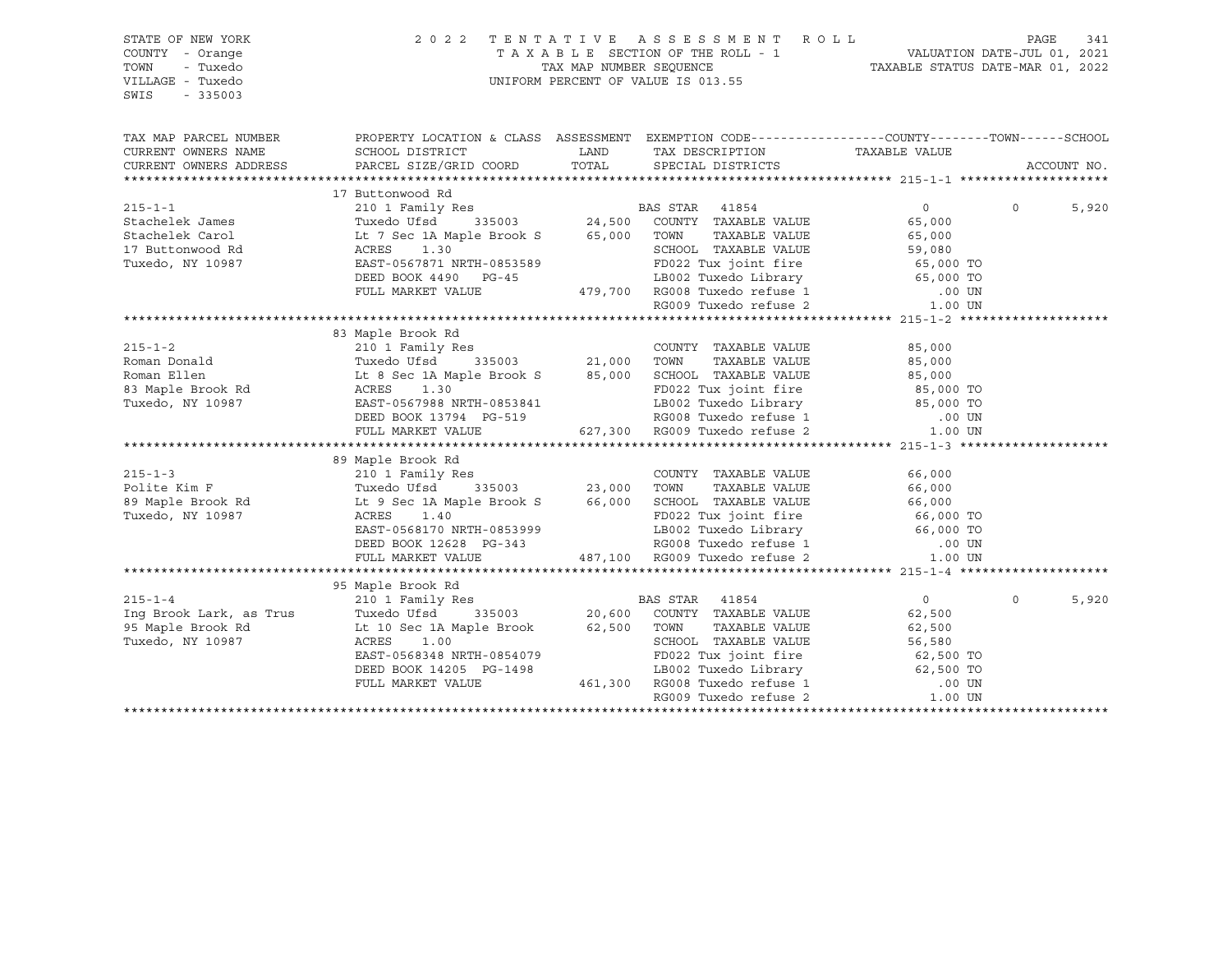| STATE OF NEW YORK<br>COUNTY - Orange<br>TOWN<br>- Tuxedo<br>VILLAGE - Tuxedo<br>SWIS<br>$-335003$                                                                                                                                                 |                                                                                                                                                                                                                                      |                                                                                         | 2022 TENTATIVE ASSESSMENT ROLL |                                                                                                                                                        | PAGE     | 342         |
|---------------------------------------------------------------------------------------------------------------------------------------------------------------------------------------------------------------------------------------------------|--------------------------------------------------------------------------------------------------------------------------------------------------------------------------------------------------------------------------------------|-----------------------------------------------------------------------------------------|--------------------------------|--------------------------------------------------------------------------------------------------------------------------------------------------------|----------|-------------|
| TAX MAP PARCEL NUMBER                                                                                                                                                                                                                             | PROPERTY LOCATION & CLASS ASSESSMENT EXEMPTION CODE----------------COUNTY-------TOWN------SCHOOL                                                                                                                                     |                                                                                         |                                |                                                                                                                                                        |          |             |
| CURRENT OWNERS NAME                                                                                                                                                                                                                               | SCHOOL DISTRICT                                                                                                                                                                                                                      | <b>EXAMPLE THE STATE OF STATE OF STATE OF STATE OF STATE OF STATE OF STATE OF STATE</b> |                                |                                                                                                                                                        |          |             |
| CURRENT OWNERS ADDRESS                                                                                                                                                                                                                            | PARCEL SIZE/GRID COORD                                                                                                                                                                                                               |                                                                                         |                                |                                                                                                                                                        |          | ACCOUNT NO. |
|                                                                                                                                                                                                                                                   |                                                                                                                                                                                                                                      |                                                                                         |                                |                                                                                                                                                        |          |             |
|                                                                                                                                                                                                                                                   |                                                                                                                                                                                                                                      |                                                                                         |                                |                                                                                                                                                        | $\Omega$ | 5,920       |
|                                                                                                                                                                                                                                                   |                                                                                                                                                                                                                                      |                                                                                         |                                |                                                                                                                                                        |          |             |
|                                                                                                                                                                                                                                                   |                                                                                                                                                                                                                                      |                                                                                         |                                |                                                                                                                                                        |          |             |
|                                                                                                                                                                                                                                                   |                                                                                                                                                                                                                                      |                                                                                         |                                |                                                                                                                                                        |          |             |
|                                                                                                                                                                                                                                                   |                                                                                                                                                                                                                                      |                                                                                         |                                |                                                                                                                                                        |          |             |
|                                                                                                                                                                                                                                                   |                                                                                                                                                                                                                                      |                                                                                         |                                |                                                                                                                                                        |          |             |
|                                                                                                                                                                                                                                                   |                                                                                                                                                                                                                                      |                                                                                         |                                |                                                                                                                                                        |          |             |
|                                                                                                                                                                                                                                                   |                                                                                                                                                                                                                                      |                                                                                         |                                |                                                                                                                                                        |          |             |
|                                                                                                                                                                                                                                                   |                                                                                                                                                                                                                                      |                                                                                         |                                |                                                                                                                                                        |          |             |
|                                                                                                                                                                                                                                                   | 115 Maple Brook Rd                                                                                                                                                                                                                   |                                                                                         |                                |                                                                                                                                                        |          |             |
|                                                                                                                                                                                                                                                   |                                                                                                                                                                                                                                      |                                                                                         |                                | $\overline{0}$                                                                                                                                         | $\Omega$ | 5,920       |
|                                                                                                                                                                                                                                                   |                                                                                                                                                                                                                                      |                                                                                         |                                | 67,000                                                                                                                                                 |          |             |
| 215-2-1.1<br>210 1 Family Res<br>22,300 COUNTY TAXABLE VALUE<br>215 Maple Brook Rd<br>22,300 COUNTY TAXABLE VALUE<br>22,300 COUNTY TAXABLE VALUE<br>22,300 COUNTY TAXABLE VALUE<br>22,300 COUNTY TAXABLE VALUE<br>22,300 COUNTY TAXABLE VALUE<br> |                                                                                                                                                                                                                                      |                                                                                         |                                |                                                                                                                                                        |          |             |
|                                                                                                                                                                                                                                                   |                                                                                                                                                                                                                                      |                                                                                         |                                |                                                                                                                                                        |          |             |
|                                                                                                                                                                                                                                                   |                                                                                                                                                                                                                                      |                                                                                         |                                |                                                                                                                                                        |          |             |
|                                                                                                                                                                                                                                                   |                                                                                                                                                                                                                                      |                                                                                         |                                |                                                                                                                                                        |          |             |
|                                                                                                                                                                                                                                                   | 1.1 26 Sec 1B Maple Brook 67,000 TOWN TAXABLE VALUE 67,000<br>FRNT 214.00 DPTH 134.00 SCHOOL TAXABLE VALUE 67,000<br>EAST-0568890 NRTH-0853882 FD022 Tux joint fire 67,000 TO<br>DEED BOOK 4466 PG-231 LB002 Tuxedo Library 67,000 T |                                                                                         |                                |                                                                                                                                                        |          |             |
|                                                                                                                                                                                                                                                   |                                                                                                                                                                                                                                      |                                                                                         |                                |                                                                                                                                                        |          |             |
|                                                                                                                                                                                                                                                   | 127 Maple Brook Rd                                                                                                                                                                                                                   |                                                                                         |                                |                                                                                                                                                        |          |             |
|                                                                                                                                                                                                                                                   |                                                                                                                                                                                                                                      |                                                                                         |                                | $\overline{0}$                                                                                                                                         | $\Omega$ | 5,920       |
| 215-2-1.2<br>210 210 1 Family Res<br>25,250 25,250 COUNTY TAXABLE VALUE                                                                                                                                                                           |                                                                                                                                                                                                                                      |                                                                                         |                                | 50,500                                                                                                                                                 |          |             |
|                                                                                                                                                                                                                                                   |                                                                                                                                                                                                                                      |                                                                                         |                                |                                                                                                                                                        |          |             |
|                                                                                                                                                                                                                                                   |                                                                                                                                                                                                                                      |                                                                                         |                                |                                                                                                                                                        |          |             |
|                                                                                                                                                                                                                                                   |                                                                                                                                                                                                                                      |                                                                                         |                                |                                                                                                                                                        |          |             |
|                                                                                                                                                                                                                                                   |                                                                                                                                                                                                                                      |                                                                                         |                                |                                                                                                                                                        |          |             |
|                                                                                                                                                                                                                                                   |                                                                                                                                                                                                                                      |                                                                                         |                                |                                                                                                                                                        |          |             |
| Robinson Living Trust Edward B Tuxedo Ursa 335003<br>Robinson Miriam T<br>127 Maple Brook Rd<br>127 Maple Brook Rd<br>127 Maple Brook Rd<br>27 Maple Brook Rd<br>27 Maple Brook Rd<br>27 Maple Brook Rd<br>27 Maple Brook Rd<br>27 Maple Brook R  |                                                                                                                                                                                                                                      |                                                                                         |                                |                                                                                                                                                        |          |             |
|                                                                                                                                                                                                                                                   |                                                                                                                                                                                                                                      |                                                                                         |                                |                                                                                                                                                        |          |             |
|                                                                                                                                                                                                                                                   |                                                                                                                                                                                                                                      |                                                                                         |                                |                                                                                                                                                        |          |             |
|                                                                                                                                                                                                                                                   |                                                                                                                                                                                                                                      |                                                                                         |                                | $\overline{0}$                                                                                                                                         | $\circ$  | 5,920       |
|                                                                                                                                                                                                                                                   |                                                                                                                                                                                                                                      |                                                                                         |                                | 54,200                                                                                                                                                 |          |             |
|                                                                                                                                                                                                                                                   |                                                                                                                                                                                                                                      |                                                                                         | TAXABLE VALUE                  | 54,200                                                                                                                                                 |          |             |
| Controlly Sandra<br>Connolly Sandra<br>Connolly Sandra<br>Tuxedo Ufsd 335003 20,500 COUNTY TAXABLE VALUE<br>Tuxedo, NY 10987 ACRES 1.20<br>RAST-RECORD TO CONN TAXABLE VALUE<br>Tuxedo, NY 10987 ACRES 1.20<br>RAST-RECORD TO CONN TAXABLE V      |                                                                                                                                                                                                                                      |                                                                                         |                                | SCHOOL TAXABLE VALUE 48,280<br>S-00022 TUX joint fire 54,200 TO<br>3-00022 LB002 Tuxedo Library 54,200 TO<br>400,000 RG008 Tuxedo refuse 1 00 UN 00 UN |          |             |
|                                                                                                                                                                                                                                                   |                                                                                                                                                                                                                                      |                                                                                         |                                |                                                                                                                                                        |          |             |
|                                                                                                                                                                                                                                                   | DEED BOOK 3186 PG-00022<br>FULL MARKET VALUE                                                                                                                                                                                         |                                                                                         |                                |                                                                                                                                                        |          |             |
|                                                                                                                                                                                                                                                   |                                                                                                                                                                                                                                      |                                                                                         | RG009 Tuxedo refuse 2          | 1.00 UN                                                                                                                                                |          |             |
|                                                                                                                                                                                                                                                   |                                                                                                                                                                                                                                      |                                                                                         |                                |                                                                                                                                                        |          |             |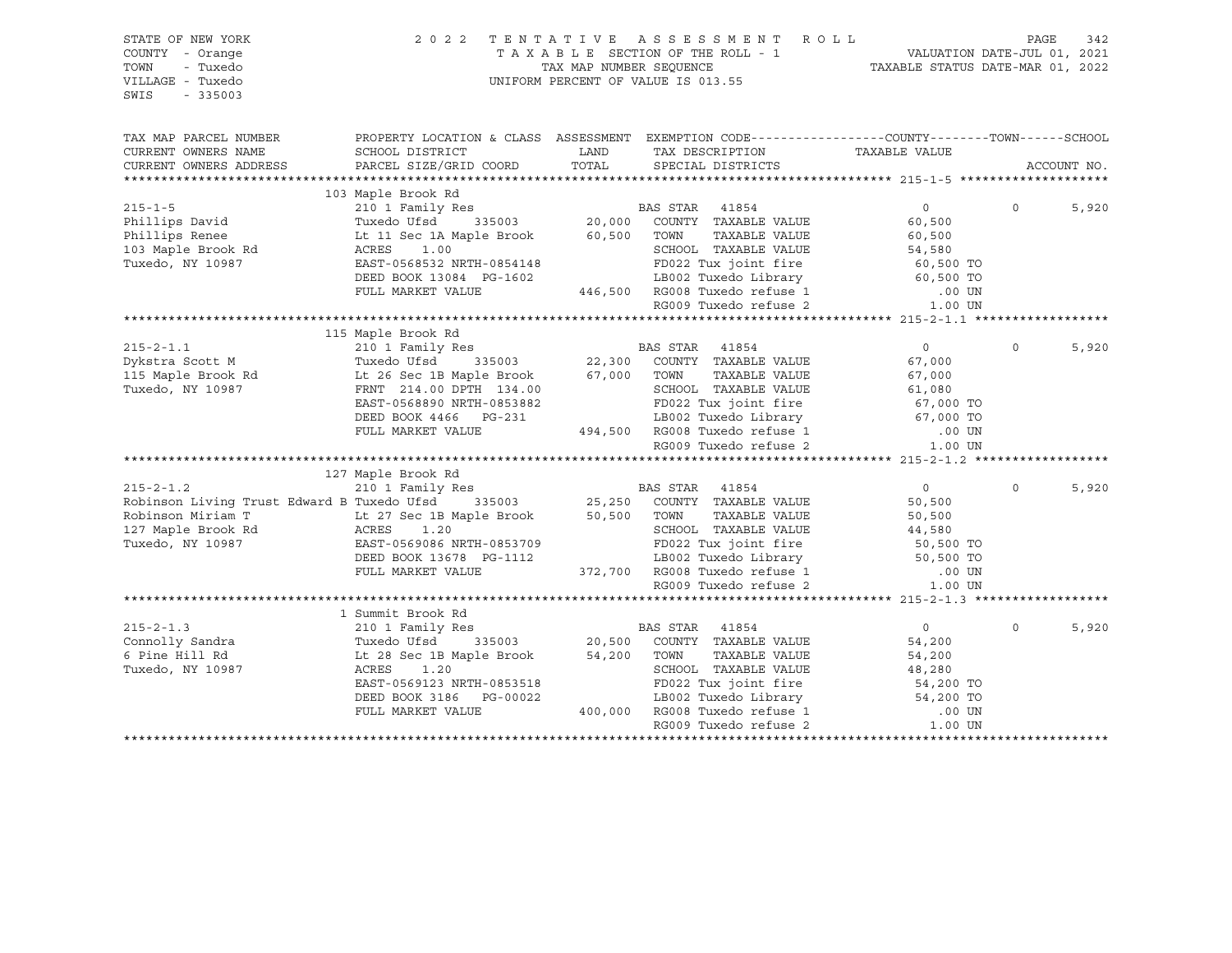| STATE OF NEW YORK                                                                                                                                                                                                                                                                                                                                                                                                                                           |                    | $\begin{tabular}{lllllllllllllllll} \hline 2&0&2&2&\text{T} & \text{E} & \text{N} & \text{T} & \text{A} & \text{T} & \text{A} & \text{E} & \text{S} & \text{E} & \text{S} & \text{S} & \text{S} & \text{M} & \text{E} & \text{N} & \text{T} & \text{A} & \text{A} & \text{A} & \text{E} & \text{S} & \text{E} & \text{S} & \text{S} & \text{S} & \text{S} & \text{S} & \text{S} & \text{S} & \text{A} & \text{A} & \text{A$ |                 |        |
|-------------------------------------------------------------------------------------------------------------------------------------------------------------------------------------------------------------------------------------------------------------------------------------------------------------------------------------------------------------------------------------------------------------------------------------------------------------|--------------------|-----------------------------------------------------------------------------------------------------------------------------------------------------------------------------------------------------------------------------------------------------------------------------------------------------------------------------------------------------------------------------------------------------------------------------|-----------------|--------|
| COUNTY - Orange                                                                                                                                                                                                                                                                                                                                                                                                                                             |                    |                                                                                                                                                                                                                                                                                                                                                                                                                             |                 |        |
| TOWN - Tuxedo                                                                                                                                                                                                                                                                                                                                                                                                                                               |                    |                                                                                                                                                                                                                                                                                                                                                                                                                             |                 |        |
| VILLAGE - Tuxedo                                                                                                                                                                                                                                                                                                                                                                                                                                            |                    |                                                                                                                                                                                                                                                                                                                                                                                                                             |                 |        |
| SWIS - 335003                                                                                                                                                                                                                                                                                                                                                                                                                                               |                    |                                                                                                                                                                                                                                                                                                                                                                                                                             |                 |        |
|                                                                                                                                                                                                                                                                                                                                                                                                                                                             |                    |                                                                                                                                                                                                                                                                                                                                                                                                                             |                 |        |
|                                                                                                                                                                                                                                                                                                                                                                                                                                                             |                    |                                                                                                                                                                                                                                                                                                                                                                                                                             |                 |        |
| TAX MAP PARCEL NUMBER THE PROPERTY LOCATION & CLASS ASSESSMENT EXEMPTION CODE---------------COUNTY-------TOWN------SCHOOL                                                                                                                                                                                                                                                                                                                                   |                    |                                                                                                                                                                                                                                                                                                                                                                                                                             |                 |        |
|                                                                                                                                                                                                                                                                                                                                                                                                                                                             |                    |                                                                                                                                                                                                                                                                                                                                                                                                                             |                 |        |
|                                                                                                                                                                                                                                                                                                                                                                                                                                                             |                    |                                                                                                                                                                                                                                                                                                                                                                                                                             | ACCOUNT NO.     |        |
|                                                                                                                                                                                                                                                                                                                                                                                                                                                             |                    |                                                                                                                                                                                                                                                                                                                                                                                                                             |                 |        |
|                                                                                                                                                                                                                                                                                                                                                                                                                                                             | 9 Summit Brook Rd  |                                                                                                                                                                                                                                                                                                                                                                                                                             |                 |        |
|                                                                                                                                                                                                                                                                                                                                                                                                                                                             |                    |                                                                                                                                                                                                                                                                                                                                                                                                                             |                 |        |
|                                                                                                                                                                                                                                                                                                                                                                                                                                                             |                    |                                                                                                                                                                                                                                                                                                                                                                                                                             |                 |        |
|                                                                                                                                                                                                                                                                                                                                                                                                                                                             |                    |                                                                                                                                                                                                                                                                                                                                                                                                                             |                 |        |
|                                                                                                                                                                                                                                                                                                                                                                                                                                                             |                    |                                                                                                                                                                                                                                                                                                                                                                                                                             |                 |        |
|                                                                                                                                                                                                                                                                                                                                                                                                                                                             |                    |                                                                                                                                                                                                                                                                                                                                                                                                                             |                 |        |
|                                                                                                                                                                                                                                                                                                                                                                                                                                                             |                    |                                                                                                                                                                                                                                                                                                                                                                                                                             |                 |        |
|                                                                                                                                                                                                                                                                                                                                                                                                                                                             |                    |                                                                                                                                                                                                                                                                                                                                                                                                                             |                 |        |
|                                                                                                                                                                                                                                                                                                                                                                                                                                                             |                    |                                                                                                                                                                                                                                                                                                                                                                                                                             |                 |        |
|                                                                                                                                                                                                                                                                                                                                                                                                                                                             |                    |                                                                                                                                                                                                                                                                                                                                                                                                                             |                 |        |
| $[151 \text{ Maple Brook Rd}\footnote{215-3-1.1}\footnote{215-3-1.1}\footnote{215-3-1.1}\footnote{215-3-1.1}\footnote{215-3-1.1}\footnote{215-3-1.2}\footnote{215-3-1.2}\footnote{215-3-1.2}\footnote{215-3-1.2}\footnote{215-3-1.2}\footnote{215-3-1.2}\footnote{215-3-1.2}\footnote{215-3-1.2}\footnote{215-3-1.2}\footnote{215-3-1.2}\footnote{215-3-1.2}\foot$                                                                                          | 151 Maple Brook Rd |                                                                                                                                                                                                                                                                                                                                                                                                                             | 14,580          | 3,240  |
|                                                                                                                                                                                                                                                                                                                                                                                                                                                             |                    |                                                                                                                                                                                                                                                                                                                                                                                                                             | $\sim$ 0 $\sim$ |        |
|                                                                                                                                                                                                                                                                                                                                                                                                                                                             |                    |                                                                                                                                                                                                                                                                                                                                                                                                                             |                 | 14,780 |
|                                                                                                                                                                                                                                                                                                                                                                                                                                                             |                    |                                                                                                                                                                                                                                                                                                                                                                                                                             |                 |        |
|                                                                                                                                                                                                                                                                                                                                                                                                                                                             |                    |                                                                                                                                                                                                                                                                                                                                                                                                                             |                 |        |
|                                                                                                                                                                                                                                                                                                                                                                                                                                                             |                    |                                                                                                                                                                                                                                                                                                                                                                                                                             |                 |        |
|                                                                                                                                                                                                                                                                                                                                                                                                                                                             |                    |                                                                                                                                                                                                                                                                                                                                                                                                                             |                 |        |
|                                                                                                                                                                                                                                                                                                                                                                                                                                                             |                    |                                                                                                                                                                                                                                                                                                                                                                                                                             |                 |        |
|                                                                                                                                                                                                                                                                                                                                                                                                                                                             |                    |                                                                                                                                                                                                                                                                                                                                                                                                                             |                 |        |
|                                                                                                                                                                                                                                                                                                                                                                                                                                                             |                    |                                                                                                                                                                                                                                                                                                                                                                                                                             |                 |        |
|                                                                                                                                                                                                                                                                                                                                                                                                                                                             |                    |                                                                                                                                                                                                                                                                                                                                                                                                                             |                 |        |
|                                                                                                                                                                                                                                                                                                                                                                                                                                                             | 8 Summit Brook Rd  |                                                                                                                                                                                                                                                                                                                                                                                                                             |                 |        |
|                                                                                                                                                                                                                                                                                                                                                                                                                                                             |                    |                                                                                                                                                                                                                                                                                                                                                                                                                             |                 |        |
|                                                                                                                                                                                                                                                                                                                                                                                                                                                             |                    |                                                                                                                                                                                                                                                                                                                                                                                                                             |                 |        |
|                                                                                                                                                                                                                                                                                                                                                                                                                                                             |                    |                                                                                                                                                                                                                                                                                                                                                                                                                             |                 |        |
|                                                                                                                                                                                                                                                                                                                                                                                                                                                             |                    |                                                                                                                                                                                                                                                                                                                                                                                                                             |                 |        |
|                                                                                                                                                                                                                                                                                                                                                                                                                                                             |                    |                                                                                                                                                                                                                                                                                                                                                                                                                             |                 |        |
|                                                                                                                                                                                                                                                                                                                                                                                                                                                             |                    |                                                                                                                                                                                                                                                                                                                                                                                                                             |                 |        |
| 215-3-1.21 and thook kd<br>Levy Joel Tuxedo Ufsd 335003 17,500 TOMN TAXABLE VALUE 53,000<br>8 Summit Brook Rd Lt 31 Sec 1B Maple Brook 53,000 SCHOOL TAXABLE VALUE 53,000<br>Tuxedo, NY 10987 ACRES 1.10 FD022 Tux joint fire 53,000                                                                                                                                                                                                                        |                    |                                                                                                                                                                                                                                                                                                                                                                                                                             |                 |        |
|                                                                                                                                                                                                                                                                                                                                                                                                                                                             |                    |                                                                                                                                                                                                                                                                                                                                                                                                                             |                 |        |
|                                                                                                                                                                                                                                                                                                                                                                                                                                                             | 14 Summit Brook Rd |                                                                                                                                                                                                                                                                                                                                                                                                                             |                 |        |
|                                                                                                                                                                                                                                                                                                                                                                                                                                                             |                    |                                                                                                                                                                                                                                                                                                                                                                                                                             |                 |        |
|                                                                                                                                                                                                                                                                                                                                                                                                                                                             |                    |                                                                                                                                                                                                                                                                                                                                                                                                                             |                 |        |
|                                                                                                                                                                                                                                                                                                                                                                                                                                                             |                    |                                                                                                                                                                                                                                                                                                                                                                                                                             |                 |        |
|                                                                                                                                                                                                                                                                                                                                                                                                                                                             |                    |                                                                                                                                                                                                                                                                                                                                                                                                                             |                 |        |
|                                                                                                                                                                                                                                                                                                                                                                                                                                                             |                    |                                                                                                                                                                                                                                                                                                                                                                                                                             |                 |        |
|                                                                                                                                                                                                                                                                                                                                                                                                                                                             |                    |                                                                                                                                                                                                                                                                                                                                                                                                                             |                 |        |
|                                                                                                                                                                                                                                                                                                                                                                                                                                                             |                    |                                                                                                                                                                                                                                                                                                                                                                                                                             |                 |        |
|                                                                                                                                                                                                                                                                                                                                                                                                                                                             |                    |                                                                                                                                                                                                                                                                                                                                                                                                                             |                 |        |
|                                                                                                                                                                                                                                                                                                                                                                                                                                                             |                    |                                                                                                                                                                                                                                                                                                                                                                                                                             |                 |        |
|                                                                                                                                                                                                                                                                                                                                                                                                                                                             | 157 Maple Brook Rd |                                                                                                                                                                                                                                                                                                                                                                                                                             |                 |        |
|                                                                                                                                                                                                                                                                                                                                                                                                                                                             |                    |                                                                                                                                                                                                                                                                                                                                                                                                                             |                 |        |
|                                                                                                                                                                                                                                                                                                                                                                                                                                                             |                    |                                                                                                                                                                                                                                                                                                                                                                                                                             |                 |        |
|                                                                                                                                                                                                                                                                                                                                                                                                                                                             |                    |                                                                                                                                                                                                                                                                                                                                                                                                                             |                 |        |
|                                                                                                                                                                                                                                                                                                                                                                                                                                                             |                    |                                                                                                                                                                                                                                                                                                                                                                                                                             |                 |        |
|                                                                                                                                                                                                                                                                                                                                                                                                                                                             |                    |                                                                                                                                                                                                                                                                                                                                                                                                                             |                 |        |
|                                                                                                                                                                                                                                                                                                                                                                                                                                                             |                    |                                                                                                                                                                                                                                                                                                                                                                                                                             |                 |        |
| $\begin{tabular}{lllllllllllllllllllll} \multicolumn{3}{c }{\text{\small 157~Maple BrouX~AU}} & \multicolumn{3}{c }{\text{\small 157~Maple BrouX~AU}} & \multicolumn{3}{c }{\text{\small 158~Supl} \text{P} \text{RE}} & \multicolumn{3}{c }{\text{\small 159~Maple BrouX~AU}} & \multicolumn{3}{c }{\text{\small 150~Maple BrouX~AU}} & \multicolumn{3}{c }{\text{\small 150~Maple BrouX~AU}} & \multicolumn{3}{c }{\text{\small 151~Maple BrouX~AU}} & \$ |                    |                                                                                                                                                                                                                                                                                                                                                                                                                             |                 |        |
|                                                                                                                                                                                                                                                                                                                                                                                                                                                             |                    |                                                                                                                                                                                                                                                                                                                                                                                                                             |                 |        |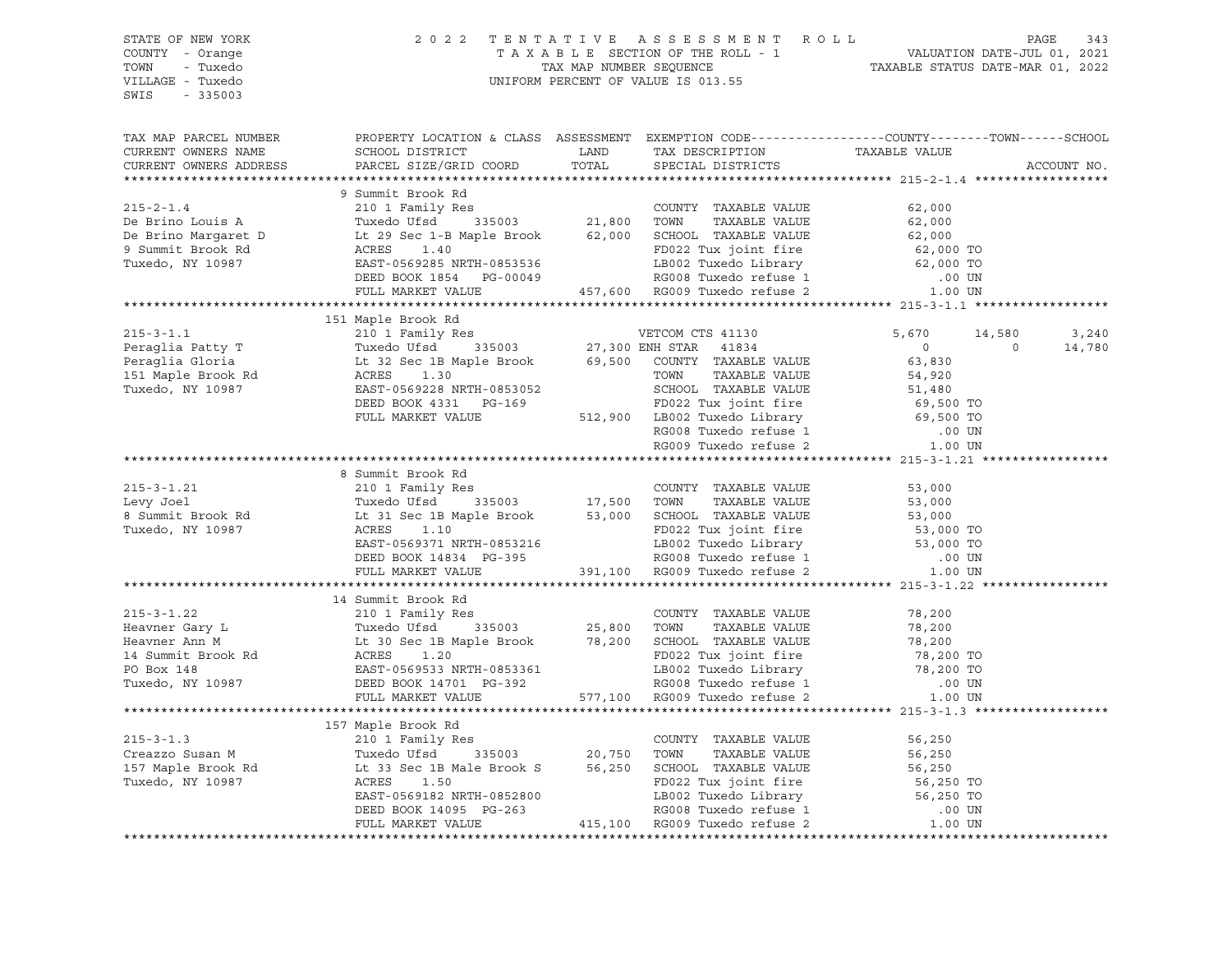| STATE OF NEW YORK<br>COUNTY - Orange<br>TOWN - Tuxedo<br>VILLAGE - Tuxedo<br>SWIS - 335003                                                                                                                                                                                                                                                                                                                                                                                                    |                                                                                                  | 2022 TENTATIVE ASSESSMENT ROLL PAGE 344<br>TAXABLE SECTION OF THE ROLL - 1 VALUATION DATE-JUL 01, 2021<br>TAX MAP NUMBER SEQUENCE TAXABLE STATUS DATE-MAR 01, 2022<br>INIFORM PERCENT OF VALUE TO 12 EF<br>UNIFORM PERCENT OF VALUE IS 013.55 |                |                   |
|-----------------------------------------------------------------------------------------------------------------------------------------------------------------------------------------------------------------------------------------------------------------------------------------------------------------------------------------------------------------------------------------------------------------------------------------------------------------------------------------------|--------------------------------------------------------------------------------------------------|-----------------------------------------------------------------------------------------------------------------------------------------------------------------------------------------------------------------------------------------------|----------------|-------------------|
| TAX MAP PARCEL NUMBER<br>CURRENT OWNERS NAME<br>CURRENT OWNERS ADDRESS                                                                                                                                                                                                                                                                                                                                                                                                                        | PROPERTY LOCATION & CLASS ASSESSMENT EXEMPTION CODE----------------COUNTY-------TOWN------SCHOOL |                                                                                                                                                                                                                                               |                | ACCOUNT NO.       |
|                                                                                                                                                                                                                                                                                                                                                                                                                                                                                               |                                                                                                  |                                                                                                                                                                                                                                               |                |                   |
| $\begin{tabular}{lllllllllllllllllllll} \hline & & & & & & 167 \text{ Maple Brook Rd} & & & & \text{BAS STRR} & 41854 & 0 \\ \hline \text{Moejko Peter} & & & & \text{Tusedo Ufsd} & 335003 & 22,200 & \text{COUNTY TAXABLE VALUE} & 56,100 \\ \text{Moejko Arja} & & & & \text{Lt 4 3 Sec 1B Maple Brook} & 56,100 & \text{TOWN} & \text{TAXABLE VALUE} & 56,100 \\ \text{Lt 4 4 3 Sec 1B Maple Brook R1} & & & & \text{SCEHODL TAXABLE$                                                     |                                                                                                  |                                                                                                                                                                                                                                               |                |                   |
|                                                                                                                                                                                                                                                                                                                                                                                                                                                                                               |                                                                                                  |                                                                                                                                                                                                                                               | $\overline{0}$ | $\Omega$<br>5,920 |
|                                                                                                                                                                                                                                                                                                                                                                                                                                                                                               |                                                                                                  |                                                                                                                                                                                                                                               |                |                   |
|                                                                                                                                                                                                                                                                                                                                                                                                                                                                                               |                                                                                                  |                                                                                                                                                                                                                                               |                |                   |
|                                                                                                                                                                                                                                                                                                                                                                                                                                                                                               |                                                                                                  |                                                                                                                                                                                                                                               |                |                   |
|                                                                                                                                                                                                                                                                                                                                                                                                                                                                                               |                                                                                                  |                                                                                                                                                                                                                                               |                |                   |
|                                                                                                                                                                                                                                                                                                                                                                                                                                                                                               |                                                                                                  |                                                                                                                                                                                                                                               |                |                   |
|                                                                                                                                                                                                                                                                                                                                                                                                                                                                                               |                                                                                                  |                                                                                                                                                                                                                                               |                |                   |
|                                                                                                                                                                                                                                                                                                                                                                                                                                                                                               |                                                                                                  |                                                                                                                                                                                                                                               |                |                   |
|                                                                                                                                                                                                                                                                                                                                                                                                                                                                                               | 185 Maple Brook Rd                                                                               |                                                                                                                                                                                                                                               |                |                   |
| ${\small \begin{tabular}{lcccc} \textbf{215-4-2.1} & \textbf{185 Maple Brook Rd} \\ \textbf{Dulin David E} & \textbf{210 1 Family Res} \\ \textbf{Dulin Would E} & \textbf{186, SOO} & \textbf{COUNTYY TAXABLE VALUE} & \textbf{57,000} \\ \textbf{Dulin Wendy A} & \textbf{Lt 44 Sec 1B Maple Brook} & \textbf{335003} & \textbf{16,500} & \textbf{COUNTYY TAXABLE VALUE} & \textbf{57,000} \\ \textbf{185 Maple Brook Rd} & \textbf{ACRES} & \textbf{1.10} & \text$                         |                                                                                                  |                                                                                                                                                                                                                                               |                | $\circ$<br>5,920  |
|                                                                                                                                                                                                                                                                                                                                                                                                                                                                                               |                                                                                                  |                                                                                                                                                                                                                                               |                |                   |
|                                                                                                                                                                                                                                                                                                                                                                                                                                                                                               |                                                                                                  |                                                                                                                                                                                                                                               |                |                   |
|                                                                                                                                                                                                                                                                                                                                                                                                                                                                                               |                                                                                                  |                                                                                                                                                                                                                                               |                |                   |
|                                                                                                                                                                                                                                                                                                                                                                                                                                                                                               |                                                                                                  |                                                                                                                                                                                                                                               |                |                   |
|                                                                                                                                                                                                                                                                                                                                                                                                                                                                                               |                                                                                                  |                                                                                                                                                                                                                                               |                |                   |
|                                                                                                                                                                                                                                                                                                                                                                                                                                                                                               |                                                                                                  |                                                                                                                                                                                                                                               |                |                   |
|                                                                                                                                                                                                                                                                                                                                                                                                                                                                                               |                                                                                                  |                                                                                                                                                                                                                                               |                |                   |
|                                                                                                                                                                                                                                                                                                                                                                                                                                                                                               |                                                                                                  |                                                                                                                                                                                                                                               |                |                   |
| $\begin{tabular}{lllllllllllllllllllll} \end{tabular} \begin{tabular}{lllllllllllll} \end{tabular} \begin{tabular}{lllllllllll} \multicolumn{3}{c}{{\small 191 Maple Brook Rd} & {\small 191 Maple Brook Rd} & {\small 210 1 Family Res & {\small 210 1 Family Res & {\small 210 1 family Res & {\small 210 11 } \\\hline \multicolumn{3}{c}{{\small 210 1} & \text{Family Res} & {\small 25,300} & {\small 200NTY T {PAXABLE VALUE} & 95,500 \\ {\small 210 1 & \text{Family Res} & {\small$ | 191 Maple Brook Rd                                                                               |                                                                                                                                                                                                                                               |                |                   |
|                                                                                                                                                                                                                                                                                                                                                                                                                                                                                               |                                                                                                  |                                                                                                                                                                                                                                               |                |                   |
|                                                                                                                                                                                                                                                                                                                                                                                                                                                                                               |                                                                                                  |                                                                                                                                                                                                                                               |                |                   |
|                                                                                                                                                                                                                                                                                                                                                                                                                                                                                               |                                                                                                  |                                                                                                                                                                                                                                               |                |                   |
|                                                                                                                                                                                                                                                                                                                                                                                                                                                                                               |                                                                                                  |                                                                                                                                                                                                                                               |                |                   |
|                                                                                                                                                                                                                                                                                                                                                                                                                                                                                               |                                                                                                  |                                                                                                                                                                                                                                               |                |                   |
|                                                                                                                                                                                                                                                                                                                                                                                                                                                                                               |                                                                                                  |                                                                                                                                                                                                                                               |                |                   |
|                                                                                                                                                                                                                                                                                                                                                                                                                                                                                               |                                                                                                  |                                                                                                                                                                                                                                               |                |                   |
|                                                                                                                                                                                                                                                                                                                                                                                                                                                                                               |                                                                                                  |                                                                                                                                                                                                                                               |                |                   |
| ${\small \begin{tabular}{lcccc} \textbf{215-S-1.2} & \textbf{20 Maple Brook Rd} & \textbf{210 1 Family Res} & \textbf{CUNITY} & \textbf{TAXABLE VALUE} & \textbf{49,800} \\ \textbf{215-S-1.2} & \textbf{210 1 Family Res} & \textbf{210 1 Family Res} & \textbf{210 121 221 235 245 256 266 276 287 296 20 Maple Brook Rd} & \textbf{220 Maple Brook Rd} & \textbf{235003} & \textbf{249,800} & \textbf{250 120}$                                                                            | 20 Maple Brook Rd                                                                                |                                                                                                                                                                                                                                               |                |                   |
|                                                                                                                                                                                                                                                                                                                                                                                                                                                                                               |                                                                                                  |                                                                                                                                                                                                                                               |                |                   |
|                                                                                                                                                                                                                                                                                                                                                                                                                                                                                               |                                                                                                  |                                                                                                                                                                                                                                               |                |                   |
|                                                                                                                                                                                                                                                                                                                                                                                                                                                                                               |                                                                                                  |                                                                                                                                                                                                                                               |                |                   |
|                                                                                                                                                                                                                                                                                                                                                                                                                                                                                               |                                                                                                  |                                                                                                                                                                                                                                               |                |                   |
|                                                                                                                                                                                                                                                                                                                                                                                                                                                                                               |                                                                                                  |                                                                                                                                                                                                                                               |                |                   |
|                                                                                                                                                                                                                                                                                                                                                                                                                                                                                               |                                                                                                  |                                                                                                                                                                                                                                               |                |                   |
|                                                                                                                                                                                                                                                                                                                                                                                                                                                                                               |                                                                                                  |                                                                                                                                                                                                                                               |                |                   |
|                                                                                                                                                                                                                                                                                                                                                                                                                                                                                               |                                                                                                  |                                                                                                                                                                                                                                               |                |                   |
|                                                                                                                                                                                                                                                                                                                                                                                                                                                                                               | 28 Maple Brook Rd                                                                                |                                                                                                                                                                                                                                               |                |                   |
|                                                                                                                                                                                                                                                                                                                                                                                                                                                                                               |                                                                                                  |                                                                                                                                                                                                                                               |                |                   |
|                                                                                                                                                                                                                                                                                                                                                                                                                                                                                               |                                                                                                  |                                                                                                                                                                                                                                               |                |                   |
|                                                                                                                                                                                                                                                                                                                                                                                                                                                                                               |                                                                                                  |                                                                                                                                                                                                                                               |                |                   |
|                                                                                                                                                                                                                                                                                                                                                                                                                                                                                               |                                                                                                  |                                                                                                                                                                                                                                               |                |                   |
|                                                                                                                                                                                                                                                                                                                                                                                                                                                                                               |                                                                                                  |                                                                                                                                                                                                                                               |                |                   |
| $\begin{tabular}{lllllllllllllllllll} \hline & \multicolumn{3}{c }{215-5-2} & \multicolumn{3}{c }{215-5-2} & \multicolumn{3}{c }{215-5-2} & \multicolumn{3}{c }{215-5-2} & \multicolumn{3}{c }{215-5-2} & \multicolumn{3}{c }{215-5-2} & \multicolumn{3}{c }{215-5-2} & \multicolumn{3}{c }{215-5-2} & \multicolumn{3}{c }{215-5-2} & \multicolumn{3}{c }{215-5-2} & \multicolumn{3}{c $                                                                                                      |                                                                                                  |                                                                                                                                                                                                                                               |                |                   |
|                                                                                                                                                                                                                                                                                                                                                                                                                                                                                               |                                                                                                  |                                                                                                                                                                                                                                               |                |                   |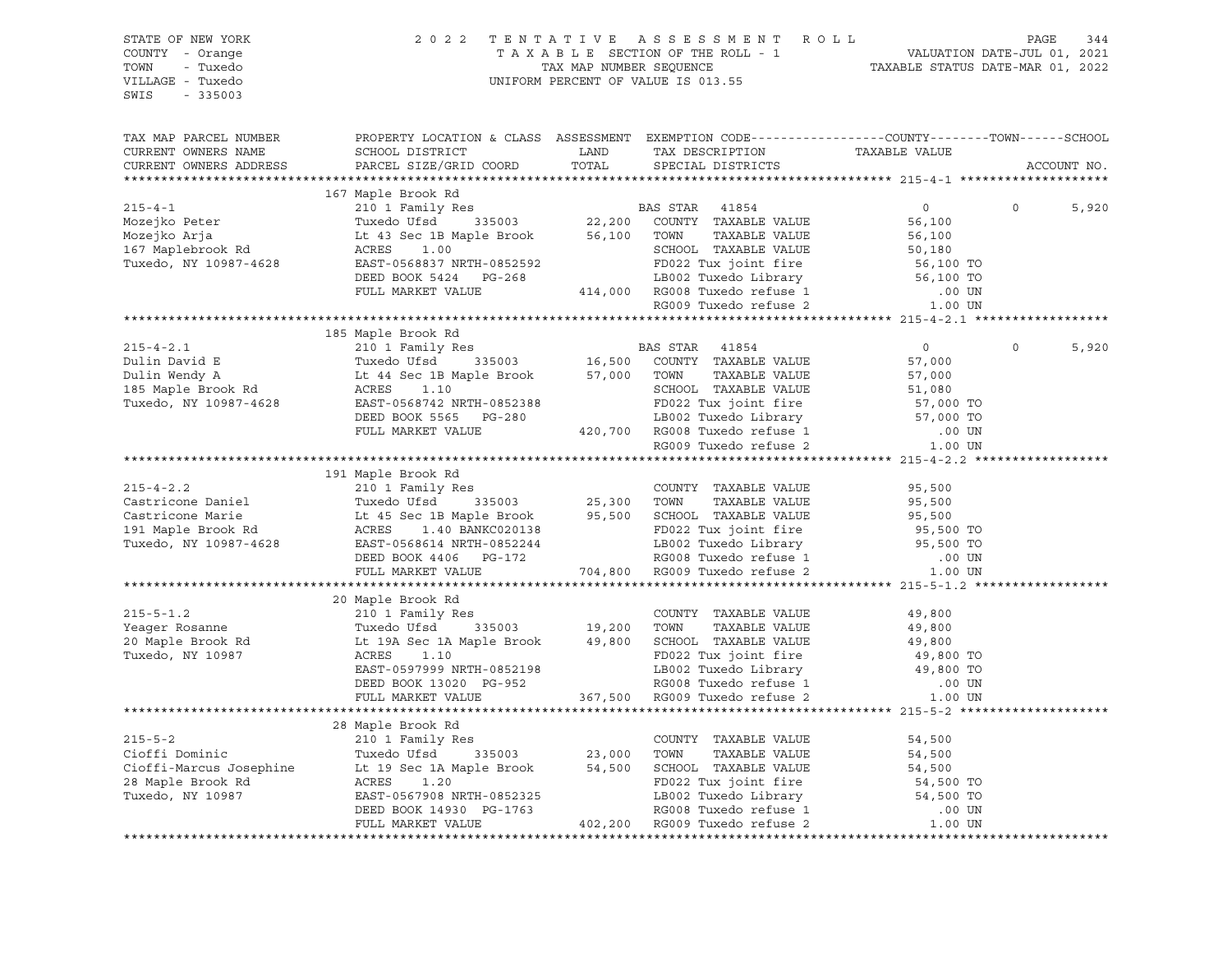| STATE OF NEW YORK<br>COUNTY - Orange<br>TOWN<br>- Tuxedo<br>VILLAGE - Tuxedo | $\begin{tabular}{lllllllllllllllll} \hline & 2&0&2&2&\text{T} & \text{E} & \text{N} & \text{T} & \text{A} & \text{T} & \text{T} & \text{A} & \text{E} & \text{S} & \text{E} & \text{S} & \text{S} & \text{M} & \text{E} & \text{N} & \text{T} & \text{A} & \text{A} & \text{E} & \text{S} & \text{E} & \text{S} & \text{E} & \text{S} & \text{S} & \text{M} & \text{E} & \text{R} & \text{O} & \text{L} & \text{D} & \text{D$ |  |                |                   |
|------------------------------------------------------------------------------|-------------------------------------------------------------------------------------------------------------------------------------------------------------------------------------------------------------------------------------------------------------------------------------------------------------------------------------------------------------------------------------------------------------------------------|--|----------------|-------------------|
| $-335003$<br>SWIS                                                            |                                                                                                                                                                                                                                                                                                                                                                                                                               |  |                |                   |
| TAX MAP PARCEL NUMBER                                                        | PROPERTY LOCATION & CLASS ASSESSMENT EXEMPTION CODE-----------------COUNTY-------TOWN------SCHOOL                                                                                                                                                                                                                                                                                                                             |  |                |                   |
| CURRENT OWNERS NAME                                                          |                                                                                                                                                                                                                                                                                                                                                                                                                               |  |                |                   |
| CURRENT OWNERS ADDRESS                                                       | XEXAMI UNIFORM CURRENT UNIFORM ACTES 210 1 Family Res 335003 18,300 COUNTY TAXABLE VALUE 75,000 TON SCOLUME 75,000 NON MARKET VALUE MORE TUXE AND TRAVEL AT THE MARKET VALUE CHARGE STAR AND EXET-0567972 NRTH-0852519 TON SCH                                                                                                                                                                                                |  |                | ACCOUNT NO.       |
|                                                                              |                                                                                                                                                                                                                                                                                                                                                                                                                               |  |                |                   |
|                                                                              |                                                                                                                                                                                                                                                                                                                                                                                                                               |  |                | $\Omega$<br>5,920 |
|                                                                              |                                                                                                                                                                                                                                                                                                                                                                                                                               |  |                |                   |
|                                                                              |                                                                                                                                                                                                                                                                                                                                                                                                                               |  |                |                   |
|                                                                              |                                                                                                                                                                                                                                                                                                                                                                                                                               |  |                |                   |
|                                                                              |                                                                                                                                                                                                                                                                                                                                                                                                                               |  |                |                   |
|                                                                              |                                                                                                                                                                                                                                                                                                                                                                                                                               |  |                |                   |
|                                                                              |                                                                                                                                                                                                                                                                                                                                                                                                                               |  |                |                   |
|                                                                              |                                                                                                                                                                                                                                                                                                                                                                                                                               |  |                |                   |
|                                                                              |                                                                                                                                                                                                                                                                                                                                                                                                                               |  |                |                   |
|                                                                              | 48 Maple Brook Rd                                                                                                                                                                                                                                                                                                                                                                                                             |  |                |                   |
|                                                                              |                                                                                                                                                                                                                                                                                                                                                                                                                               |  |                |                   |
|                                                                              |                                                                                                                                                                                                                                                                                                                                                                                                                               |  |                |                   |
|                                                                              |                                                                                                                                                                                                                                                                                                                                                                                                                               |  |                |                   |
|                                                                              |                                                                                                                                                                                                                                                                                                                                                                                                                               |  |                |                   |
|                                                                              |                                                                                                                                                                                                                                                                                                                                                                                                                               |  |                |                   |
|                                                                              |                                                                                                                                                                                                                                                                                                                                                                                                                               |  |                |                   |
|                                                                              |                                                                                                                                                                                                                                                                                                                                                                                                                               |  |                |                   |
|                                                                              |                                                                                                                                                                                                                                                                                                                                                                                                                               |  |                |                   |
|                                                                              | 18 Chestnut Ct                                                                                                                                                                                                                                                                                                                                                                                                                |  |                |                   |
|                                                                              |                                                                                                                                                                                                                                                                                                                                                                                                                               |  | $\overline{0}$ | $\circ$<br>5,920  |
|                                                                              |                                                                                                                                                                                                                                                                                                                                                                                                                               |  | 57,500         |                   |
|                                                                              | 215-5-5.1 210 1 Family Res<br>Pallack Family Trust Tuxedo Ufsd 335003 19,200 COUNTY TAXABLE VALUE<br>Linda C. Pallack Trustee Lt 42 Sec 1B Maple Brook 57,500 TOWN TAXABLE VALUE<br>18 Chestnut Ct Cress 1.20<br>18 CRES 1.20<br>19,200                                                                                                                                                                                       |  |                |                   |
|                                                                              |                                                                                                                                                                                                                                                                                                                                                                                                                               |  |                |                   |
| Tuxedo, NY 10987                                                             |                                                                                                                                                                                                                                                                                                                                                                                                                               |  |                |                   |
|                                                                              |                                                                                                                                                                                                                                                                                                                                                                                                                               |  |                |                   |
|                                                                              | 1.42 Sec 1B Maple Brook 57,500 TOWN TAXABLE VALUE 57,500<br>ACRES 1.20 SCHOOL TAXABLE VALUE 51,580<br>EAST-0568194 NRTH-0852469 FD022 Tux joint fire 57,500 TOWN LEVE 51,580<br>DEED BOOK 14401 PG-1597 LB002 Tuxedo Library 57,500                                                                                                                                                                                           |  |                |                   |
|                                                                              |                                                                                                                                                                                                                                                                                                                                                                                                                               |  |                |                   |
|                                                                              | 186 Maple Brook Rd                                                                                                                                                                                                                                                                                                                                                                                                            |  |                |                   |
|                                                                              |                                                                                                                                                                                                                                                                                                                                                                                                                               |  |                |                   |
|                                                                              |                                                                                                                                                                                                                                                                                                                                                                                                                               |  |                |                   |
|                                                                              |                                                                                                                                                                                                                                                                                                                                                                                                                               |  |                |                   |
|                                                                              |                                                                                                                                                                                                                                                                                                                                                                                                                               |  |                |                   |
|                                                                              |                                                                                                                                                                                                                                                                                                                                                                                                                               |  |                |                   |
|                                                                              |                                                                                                                                                                                                                                                                                                                                                                                                                               |  |                |                   |
|                                                                              |                                                                                                                                                                                                                                                                                                                                                                                                                               |  |                |                   |
|                                                                              |                                                                                                                                                                                                                                                                                                                                                                                                                               |  |                |                   |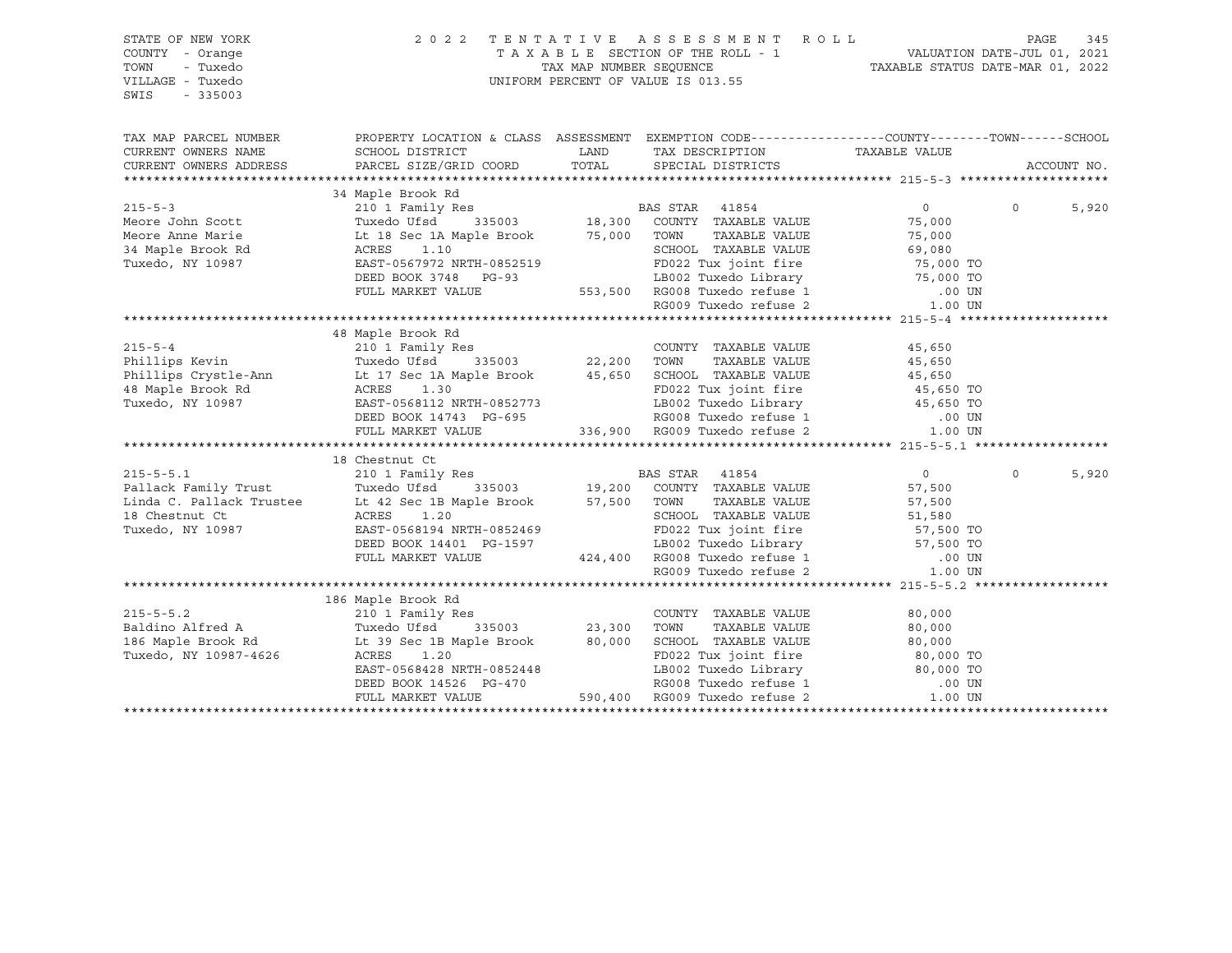| STATE OF NEW YORK<br>COUNTY - Orange<br>TOWN<br>- Tuxedo<br>VILLAGE - Tuxedo<br>$-335003$<br>SWIS                                                                                                                                                                                                                                                                                                                                                                                     | 2022 TENTATIVE ASSESSMENT ROLL                                                                                                                                                                                                                 |  |                                                           |                   |                |
|---------------------------------------------------------------------------------------------------------------------------------------------------------------------------------------------------------------------------------------------------------------------------------------------------------------------------------------------------------------------------------------------------------------------------------------------------------------------------------------|------------------------------------------------------------------------------------------------------------------------------------------------------------------------------------------------------------------------------------------------|--|-----------------------------------------------------------|-------------------|----------------|
|                                                                                                                                                                                                                                                                                                                                                                                                                                                                                       | TAX MAP PARCEL NUMBER THE PROPERTY LOCATION & CLASS ASSESSMENT EXEMPTION CODE---------------COUNTY--------TOWN------SCHOOL                                                                                                                     |  |                                                           |                   |                |
| CURRENT OWNERS NAME                                                                                                                                                                                                                                                                                                                                                                                                                                                                   | SCHOOL DISTRICT TAND TAX DESCRIPTION                                                                                                                                                                                                           |  | TAXABLE VALUE                                             |                   |                |
| CURRENT OWNERS ADDRESS                                                                                                                                                                                                                                                                                                                                                                                                                                                                | PARCEL SIZE/GRID COORD TOTAL SPECIAL DISTRICTS                                                                                                                                                                                                 |  |                                                           |                   | ACCOUNT NO.    |
|                                                                                                                                                                                                                                                                                                                                                                                                                                                                                       |                                                                                                                                                                                                                                                |  |                                                           |                   |                |
| 215-5-6<br>216 1 Family Res<br>210 1 Family Res<br>27,500 COUNTY TAXABLE VALUE<br>335003 27,500 COUNTY TAXABLE VALUE<br>27,500 COUNTY TAXABLE VALUE<br>27,500 COUNTY TAXABLE VALUE<br>27,500 COUNTY TAXABLE VALUE<br>27,500 COUNTY TAXABLE VAL                                                                                                                                                                                                                                        | 13 Chestnut Ct                                                                                                                                                                                                                                 |  |                                                           |                   |                |
|                                                                                                                                                                                                                                                                                                                                                                                                                                                                                       |                                                                                                                                                                                                                                                |  | $\overline{0}$                                            | $0 \qquad \qquad$ | 5,920          |
|                                                                                                                                                                                                                                                                                                                                                                                                                                                                                       |                                                                                                                                                                                                                                                |  | 89,300<br>89,300                                          |                   |                |
|                                                                                                                                                                                                                                                                                                                                                                                                                                                                                       |                                                                                                                                                                                                                                                |  |                                                           |                   |                |
|                                                                                                                                                                                                                                                                                                                                                                                                                                                                                       | ACRES 1.00<br>EAST-0568422 NRTH-0852734<br>DEED BOOK 4838 PG-114<br>FD022 Tux joint fire 89,300 TO<br>EED BOOK 4838 PG-114<br>FD022 Tux joint fire 89,300 TO<br>RG009 Tuxedo refuse 1 .00 UN<br>RG009 Tuxedo refuse 2 .00 UN<br>RG009 Tuxedo r |  |                                                           |                   |                |
|                                                                                                                                                                                                                                                                                                                                                                                                                                                                                       |                                                                                                                                                                                                                                                |  |                                                           |                   |                |
|                                                                                                                                                                                                                                                                                                                                                                                                                                                                                       |                                                                                                                                                                                                                                                |  |                                                           |                   |                |
|                                                                                                                                                                                                                                                                                                                                                                                                                                                                                       |                                                                                                                                                                                                                                                |  |                                                           |                   |                |
| $\begin{tabular}{l c c c c c} \multicolumn{3}{c}{\text{\small\bf 215-5-7}} & 9 {\quad \mbox{Chestnut C1}} & 9 {\quad \mbox{Chestunt C1}} & 9 {\quad \mbox{210 1 Family Res}} & 9 {\quad \mbox{D45 1}} & 0 & 10 {\quad \mbox{210 1 Family Res}} & 0 & 10 {\quad \mbox{210 1 Family Res}} & 0 & 10 {\quad \mbox{210 1 Fally Res}} & 0 & 10 {\quad \mbox{210 2}} & 0 & 10 {\quad \mbox{210 2}} & 0 & 10 {\quad \m$                                                                       |                                                                                                                                                                                                                                                |  |                                                           |                   |                |
|                                                                                                                                                                                                                                                                                                                                                                                                                                                                                       |                                                                                                                                                                                                                                                |  |                                                           |                   |                |
|                                                                                                                                                                                                                                                                                                                                                                                                                                                                                       |                                                                                                                                                                                                                                                |  | $\begin{array}{ccc} & 0 & 0 \\ 1,944 & 1,944 \end{array}$ |                   | 5,920          |
|                                                                                                                                                                                                                                                                                                                                                                                                                                                                                       |                                                                                                                                                                                                                                                |  |                                                           |                   | $\overline{0}$ |
|                                                                                                                                                                                                                                                                                                                                                                                                                                                                                       |                                                                                                                                                                                                                                                |  |                                                           |                   |                |
|                                                                                                                                                                                                                                                                                                                                                                                                                                                                                       |                                                                                                                                                                                                                                                |  |                                                           |                   |                |
|                                                                                                                                                                                                                                                                                                                                                                                                                                                                                       |                                                                                                                                                                                                                                                |  |                                                           |                   |                |
|                                                                                                                                                                                                                                                                                                                                                                                                                                                                                       |                                                                                                                                                                                                                                                |  |                                                           |                   |                |
|                                                                                                                                                                                                                                                                                                                                                                                                                                                                                       |                                                                                                                                                                                                                                                |  |                                                           |                   |                |
|                                                                                                                                                                                                                                                                                                                                                                                                                                                                                       |                                                                                                                                                                                                                                                |  |                                                           |                   |                |
|                                                                                                                                                                                                                                                                                                                                                                                                                                                                                       |                                                                                                                                                                                                                                                |  |                                                           |                   |                |
|                                                                                                                                                                                                                                                                                                                                                                                                                                                                                       |                                                                                                                                                                                                                                                |  |                                                           |                   |                |
|                                                                                                                                                                                                                                                                                                                                                                                                                                                                                       |                                                                                                                                                                                                                                                |  |                                                           | $\Omega$          | 5,920          |
|                                                                                                                                                                                                                                                                                                                                                                                                                                                                                       |                                                                                                                                                                                                                                                |  |                                                           |                   |                |
|                                                                                                                                                                                                                                                                                                                                                                                                                                                                                       |                                                                                                                                                                                                                                                |  |                                                           |                   |                |
|                                                                                                                                                                                                                                                                                                                                                                                                                                                                                       |                                                                                                                                                                                                                                                |  |                                                           |                   |                |
| $\begin{tabular}{lcccc} \texttt{7-5-8} & & & & & \texttt{56 Maple Brook Rd} \\ 215-5-8 & & & & \texttt{210 1 Family Res} \\ \texttt{Forsythe Alan S} & & & \texttt{Tuxedo Ufsd} & & \texttt{335003} & & \texttt{20,000} & \texttt{CONTTY} & \texttt{TAXABLE VALUE} & & \texttt{60,000} \\ \texttt{Forsythe Debra} & & & \texttt{L16 Sec 1A Maple Brook R} & & & \texttt{ACRES 1.10} & & \texttt{60,000} \\ \texttt{Forsythe Debra} & & & \texttt{L16 Sec $                            |                                                                                                                                                                                                                                                |  |                                                           |                   |                |
|                                                                                                                                                                                                                                                                                                                                                                                                                                                                                       |                                                                                                                                                                                                                                                |  |                                                           |                   |                |
|                                                                                                                                                                                                                                                                                                                                                                                                                                                                                       |                                                                                                                                                                                                                                                |  |                                                           |                   |                |
|                                                                                                                                                                                                                                                                                                                                                                                                                                                                                       |                                                                                                                                                                                                                                                |  |                                                           |                   |                |
|                                                                                                                                                                                                                                                                                                                                                                                                                                                                                       |                                                                                                                                                                                                                                                |  |                                                           |                   |                |
|                                                                                                                                                                                                                                                                                                                                                                                                                                                                                       | 60 Maple Brook Rd                                                                                                                                                                                                                              |  |                                                           |                   |                |
|                                                                                                                                                                                                                                                                                                                                                                                                                                                                                       |                                                                                                                                                                                                                                                |  |                                                           |                   |                |
|                                                                                                                                                                                                                                                                                                                                                                                                                                                                                       |                                                                                                                                                                                                                                                |  |                                                           |                   |                |
|                                                                                                                                                                                                                                                                                                                                                                                                                                                                                       |                                                                                                                                                                                                                                                |  |                                                           |                   |                |
|                                                                                                                                                                                                                                                                                                                                                                                                                                                                                       |                                                                                                                                                                                                                                                |  |                                                           |                   |                |
|                                                                                                                                                                                                                                                                                                                                                                                                                                                                                       |                                                                                                                                                                                                                                                |  |                                                           |                   |                |
| ${\small \begin{tabular}{lcccc} \texttt{215-5-9} & \texttt{60 Maple Brook Rd} \\ \texttt{Sinclair Benjamin J} & \texttt{True} & \texttt{210 1 Family Res} \\ \texttt{Sinclair Cryptal M} & \texttt{True} & \texttt{210 1 Family Res} \\ \texttt{Sinclair Crystal M} & \texttt{True} & \texttt{25,000} & \texttt{70WN} & \texttt{TAXABLE VALUE} & \texttt{85,000} \\ \texttt{Sinclair Crystal M} & \texttt{Lt 15 Sec 1A Maple Brook} & \texttt{85,000} & \texttt{50,000} & \texttt{50$ |                                                                                                                                                                                                                                                |  |                                                           |                   |                |
|                                                                                                                                                                                                                                                                                                                                                                                                                                                                                       |                                                                                                                                                                                                                                                |  |                                                           |                   |                |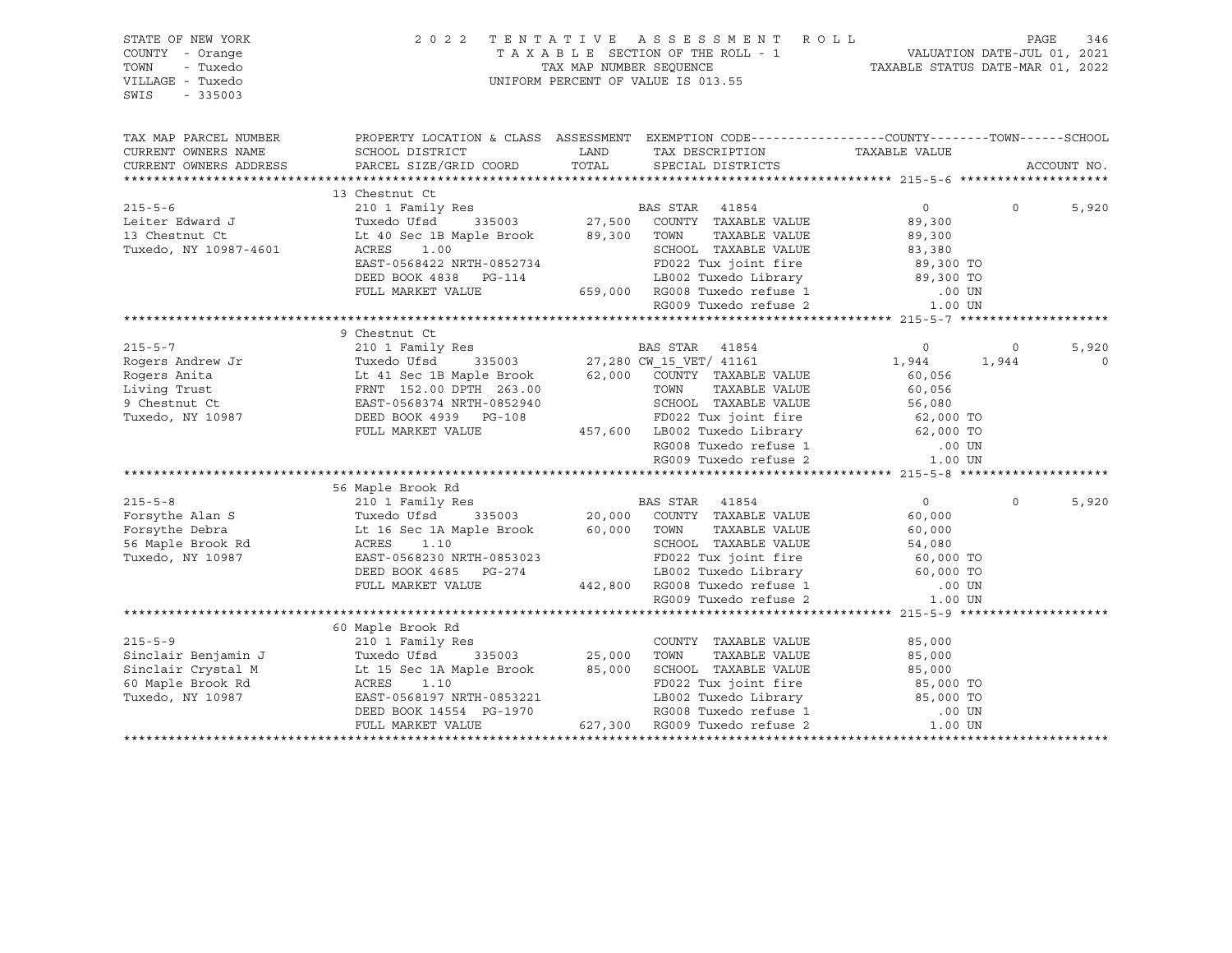| STATE OF NEW YORK<br>COUNTY - Orange<br>TOWN<br>- Tuxedo<br>VILLAGE - Tuxedo<br>SWIS<br>$-335003$                                                                                                                                                                          | TENTATIVE ASSESSMENT ROLL<br>2 0 2 2<br>UNIFORM PERCENT OF VALUE IS 013.55                                                                                                                                                                                      | $\begin{array}{cccccccccccccc} \texttt{T} & \texttt{A} & \texttt{X} & \texttt{A} & \texttt{B} & \texttt{L} & \texttt{E} & \texttt{SECTION} & \texttt{OF} & \texttt{THE} & \texttt{ROL} & \texttt{I} & \texttt{I} & \texttt{I} & \texttt{I} & \texttt{I} & \texttt{I} & \texttt{I} & \texttt{I} & \texttt{I} & \texttt{I} & \texttt{I} & \texttt{I} & \texttt{I} & \texttt{I} & \texttt{I} & \texttt{I} & \texttt{I} & \texttt{I} & \texttt{I} & \$ | PAGE                                               | 347           |                |             |
|----------------------------------------------------------------------------------------------------------------------------------------------------------------------------------------------------------------------------------------------------------------------------|-----------------------------------------------------------------------------------------------------------------------------------------------------------------------------------------------------------------------------------------------------------------|----------------------------------------------------------------------------------------------------------------------------------------------------------------------------------------------------------------------------------------------------------------------------------------------------------------------------------------------------------------------------------------------------------------------------------------------------|----------------------------------------------------|---------------|----------------|-------------|
|                                                                                                                                                                                                                                                                            |                                                                                                                                                                                                                                                                 |                                                                                                                                                                                                                                                                                                                                                                                                                                                    |                                                    |               |                |             |
| TAX MAP PARCEL NUMBER                                                                                                                                                                                                                                                      | PROPERTY LOCATION & CLASS ASSESSMENT EXEMPTION CODE-----------------COUNTY-------TOWN------SCHOOL                                                                                                                                                               |                                                                                                                                                                                                                                                                                                                                                                                                                                                    |                                                    |               |                |             |
| CURRENT OWNERS NAME                                                                                                                                                                                                                                                        | SCHOOL DISTRICT                                                                                                                                                                                                                                                 |                                                                                                                                                                                                                                                                                                                                                                                                                                                    | LAND TAX DESCRIPTION                               | TAXABLE VALUE |                |             |
| CURRENT OWNERS ADDRESS                                                                                                                                                                                                                                                     | PARCEL SIZE/GRID COORD                                                                                                                                                                                                                                          |                                                                                                                                                                                                                                                                                                                                                                                                                                                    | TOTAL SPECIAL DISTRICTS                            |               |                | ACCOUNT NO. |
|                                                                                                                                                                                                                                                                            | 72 Maple Brook Rd<br>Maple Brook Rd<br>210 1 Family Res<br>Tuxedo Ufsd 335003 15,000 COUNTY TAXABLE VALUE 61,800<br>Pt. Lt 13 Lt 14 Secia 61,800 TOWN TAXABLE VALUE 61,800<br>COUNTY TAXABLE VALUE 61,800<br>COUNTY TAXABLE VALUE 55,880<br>COUNTY TAXABLE VALU |                                                                                                                                                                                                                                                                                                                                                                                                                                                    |                                                    |               |                |             |
| $215 - 5 - 10.1$                                                                                                                                                                                                                                                           |                                                                                                                                                                                                                                                                 |                                                                                                                                                                                                                                                                                                                                                                                                                                                    |                                                    |               | $\overline{0}$ | 5,920       |
|                                                                                                                                                                                                                                                                            |                                                                                                                                                                                                                                                                 |                                                                                                                                                                                                                                                                                                                                                                                                                                                    |                                                    |               |                |             |
| Hulbrock Mark Tuxedo Ufsd 335003 15,000<br>Hulbrock Hilary Pt Lt 13 Lt 14 Secia 61,800<br>72 Maple Brook Rd Maple Brook-Sub Map 1887<br>Tuxedo, NY 10987 ACRES 1.00                                                                                                        |                                                                                                                                                                                                                                                                 |                                                                                                                                                                                                                                                                                                                                                                                                                                                    |                                                    |               |                |             |
|                                                                                                                                                                                                                                                                            |                                                                                                                                                                                                                                                                 |                                                                                                                                                                                                                                                                                                                                                                                                                                                    |                                                    |               |                |             |
|                                                                                                                                                                                                                                                                            |                                                                                                                                                                                                                                                                 |                                                                                                                                                                                                                                                                                                                                                                                                                                                    |                                                    |               |                |             |
|                                                                                                                                                                                                                                                                            |                                                                                                                                                                                                                                                                 |                                                                                                                                                                                                                                                                                                                                                                                                                                                    |                                                    |               |                |             |
|                                                                                                                                                                                                                                                                            |                                                                                                                                                                                                                                                                 |                                                                                                                                                                                                                                                                                                                                                                                                                                                    |                                                    |               |                |             |
|                                                                                                                                                                                                                                                                            | Maple Brook-Sub Map 1887<br>ACRES 1.00<br>EAST-0568213 NRTH-0853395<br>DEED BOOK 13501 PG-1426<br>FULL MARKET VALUE<br>FULL MARKET VALUE<br>FULL MARKET VALUE<br>456,100 RG009 Tuxedo refuse 2<br>456,100 RG009 Tuxedo refuse 2<br>1.00 UN                      |                                                                                                                                                                                                                                                                                                                                                                                                                                                    |                                                    |               |                |             |
|                                                                                                                                                                                                                                                                            |                                                                                                                                                                                                                                                                 |                                                                                                                                                                                                                                                                                                                                                                                                                                                    |                                                    |               |                |             |
|                                                                                                                                                                                                                                                                            | 78 Maple Brook Rd                                                                                                                                                                                                                                               |                                                                                                                                                                                                                                                                                                                                                                                                                                                    |                                                    |               |                |             |
|                                                                                                                                                                                                                                                                            |                                                                                                                                                                                                                                                                 |                                                                                                                                                                                                                                                                                                                                                                                                                                                    |                                                    |               |                |             |
| 215-5-11.2<br>Miller Adam A<br>Miller Jennifer COUNTY TAXABLE VALUE<br>Miller Jennifer Internal Sub Map 1887<br>Tuxedo, NY 10987<br>Tuxedo, NY 10987<br>Tuxedo, NY 10987<br>Tuxedo, NY 10987<br>COUNTY TAXABLE VALUE<br>TAXABLE VALUE<br>TAXABLE V                         |                                                                                                                                                                                                                                                                 |                                                                                                                                                                                                                                                                                                                                                                                                                                                    |                                                    |               |                |             |
|                                                                                                                                                                                                                                                                            |                                                                                                                                                                                                                                                                 |                                                                                                                                                                                                                                                                                                                                                                                                                                                    |                                                    |               |                |             |
|                                                                                                                                                                                                                                                                            |                                                                                                                                                                                                                                                                 |                                                                                                                                                                                                                                                                                                                                                                                                                                                    |                                                    |               |                |             |
|                                                                                                                                                                                                                                                                            |                                                                                                                                                                                                                                                                 |                                                                                                                                                                                                                                                                                                                                                                                                                                                    | -<br>LB002 Tuxedo Library<br>RG008 Tuxedo refuse 1 |               |                |             |
|                                                                                                                                                                                                                                                                            | EAST-0568243 NRTH-0853595<br>DEED BOOK 4612 PG-167                                                                                                                                                                                                              |                                                                                                                                                                                                                                                                                                                                                                                                                                                    | RG009 Tuxedo refuse 2 1.00 UN                      | .00 UN        |                |             |
|                                                                                                                                                                                                                                                                            | FULL MARKET VALUE                                                                                                                                                                                                                                               | 546,100                                                                                                                                                                                                                                                                                                                                                                                                                                            |                                                    |               |                |             |
|                                                                                                                                                                                                                                                                            |                                                                                                                                                                                                                                                                 |                                                                                                                                                                                                                                                                                                                                                                                                                                                    |                                                    |               |                |             |
| 90 Maple Brook Rd<br>215-5-12 210 1 Family Res<br>Vazquetelles Nomar V Tuxedo Ufsd 335003 23,250 COUNTY TAXABLE VALUE<br>Vazquetelles Maria M Lt 12 Sec 1A Maple Brook 72,600 TOWN TAXABLE VALUE<br>35b Pine Hill Rd ACRES 1.30 SCHOOL                                     |                                                                                                                                                                                                                                                                 |                                                                                                                                                                                                                                                                                                                                                                                                                                                    |                                                    |               |                |             |
|                                                                                                                                                                                                                                                                            |                                                                                                                                                                                                                                                                 |                                                                                                                                                                                                                                                                                                                                                                                                                                                    |                                                    | 3,402         | 8,748          | 1,944       |
|                                                                                                                                                                                                                                                                            |                                                                                                                                                                                                                                                                 |                                                                                                                                                                                                                                                                                                                                                                                                                                                    |                                                    | 69,198        |                |             |
|                                                                                                                                                                                                                                                                            |                                                                                                                                                                                                                                                                 |                                                                                                                                                                                                                                                                                                                                                                                                                                                    |                                                    | 63,852        |                |             |
|                                                                                                                                                                                                                                                                            |                                                                                                                                                                                                                                                                 |                                                                                                                                                                                                                                                                                                                                                                                                                                                    |                                                    |               |                |             |
|                                                                                                                                                                                                                                                                            |                                                                                                                                                                                                                                                                 |                                                                                                                                                                                                                                                                                                                                                                                                                                                    |                                                    |               |                |             |
|                                                                                                                                                                                                                                                                            |                                                                                                                                                                                                                                                                 |                                                                                                                                                                                                                                                                                                                                                                                                                                                    |                                                    |               |                |             |
|                                                                                                                                                                                                                                                                            |                                                                                                                                                                                                                                                                 |                                                                                                                                                                                                                                                                                                                                                                                                                                                    |                                                    |               |                |             |
|                                                                                                                                                                                                                                                                            | ACRES 1.30<br>EAST-0568352 NRTH-0853765<br>DEED BOOK 2302 PG-00439<br>FULL MARKET VALUE 535,800 RG008 Tuxedo refuse 1 .00 UN<br>NGC 1 .00 UN<br>RG009 Tuxedo refuse 2 .00 TO<br>CHOO2 Tuxedo refuse 1 .00 UN<br>RG009 Tuxedo refuse 2 .00 UN                    |                                                                                                                                                                                                                                                                                                                                                                                                                                                    |                                                    |               |                |             |
|                                                                                                                                                                                                                                                                            |                                                                                                                                                                                                                                                                 |                                                                                                                                                                                                                                                                                                                                                                                                                                                    |                                                    |               |                |             |
|                                                                                                                                                                                                                                                                            | 98 Maple Brook Rd                                                                                                                                                                                                                                               |                                                                                                                                                                                                                                                                                                                                                                                                                                                    |                                                    |               |                |             |
|                                                                                                                                                                                                                                                                            |                                                                                                                                                                                                                                                                 |                                                                                                                                                                                                                                                                                                                                                                                                                                                    |                                                    |               |                |             |
|                                                                                                                                                                                                                                                                            |                                                                                                                                                                                                                                                                 |                                                                                                                                                                                                                                                                                                                                                                                                                                                    |                                                    |               |                |             |
| 315-5-13<br>215-5-13<br>216-5-13<br>216-5-13<br>216-5-13<br>216-5-13<br>216-5-13<br>216-5-13<br>216-5-13<br>216-5-13<br>216-5-13<br>216-5-13<br>216-000<br>216-20 URE 20 SERIOR 27<br>24,600<br>24,600<br>24,600<br>24,600<br>24,600<br>24,600<br>24,600<br>24,600<br>24,6 |                                                                                                                                                                                                                                                                 |                                                                                                                                                                                                                                                                                                                                                                                                                                                    |                                                    |               |                |             |
|                                                                                                                                                                                                                                                                            |                                                                                                                                                                                                                                                                 |                                                                                                                                                                                                                                                                                                                                                                                                                                                    |                                                    |               |                |             |
|                                                                                                                                                                                                                                                                            |                                                                                                                                                                                                                                                                 |                                                                                                                                                                                                                                                                                                                                                                                                                                                    |                                                    |               |                |             |
|                                                                                                                                                                                                                                                                            |                                                                                                                                                                                                                                                                 |                                                                                                                                                                                                                                                                                                                                                                                                                                                    |                                                    |               |                |             |
|                                                                                                                                                                                                                                                                            |                                                                                                                                                                                                                                                                 |                                                                                                                                                                                                                                                                                                                                                                                                                                                    |                                                    |               |                |             |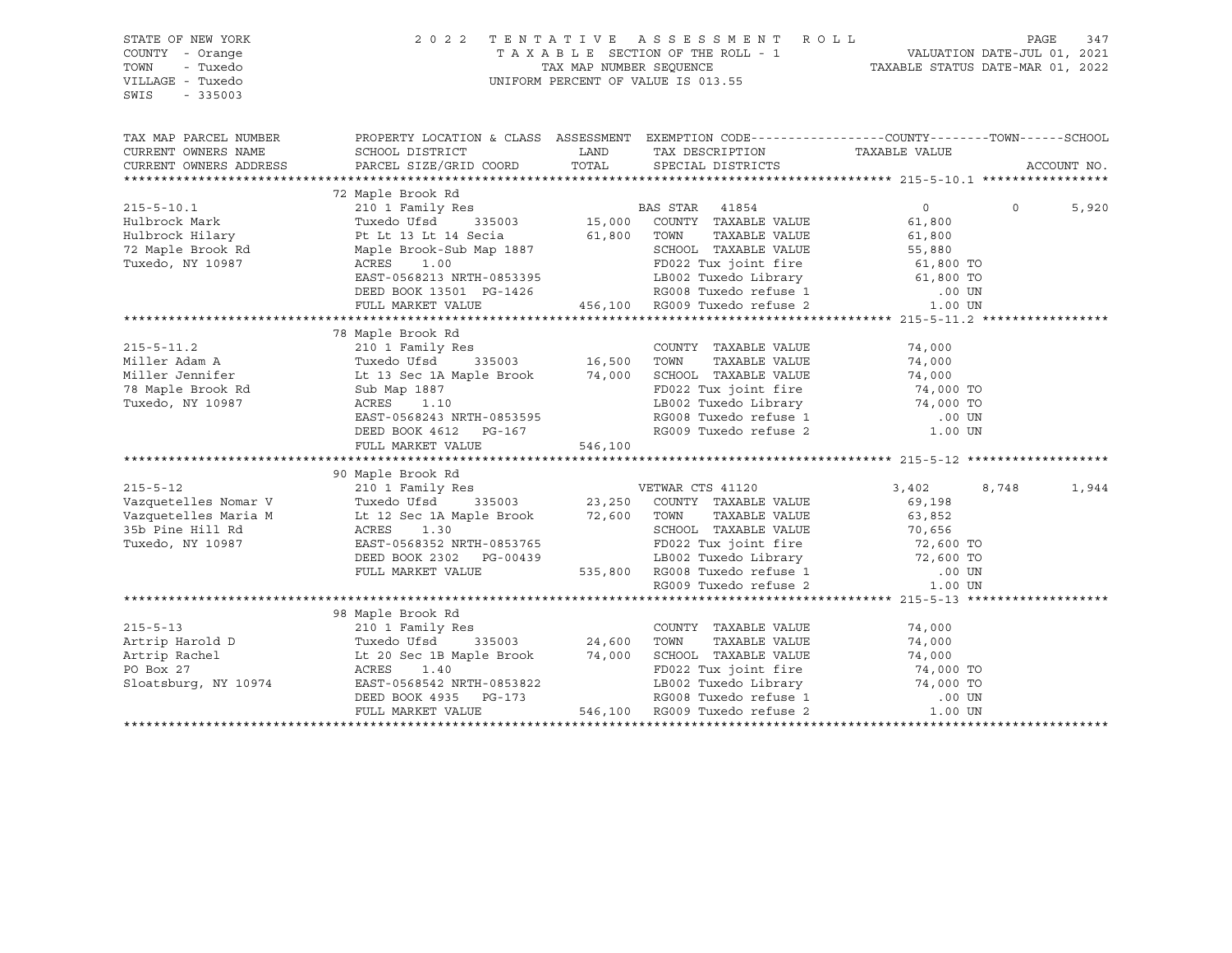| STATE OF NEW YORK<br>COUNTY - Orange<br>TOWN<br>- Tuxedo<br>VILLAGE - Tuxedo<br>SWIS<br>$-335003$                                                                                                                                                  |                                                                                                                                                                                                                        |               | 2022 TENTATIVE ASSESSMENT ROLL PAGE 348<br>TAXABLE SECTION OF THE ROLL - 1 VALUATION DATE-JUL 01, 2021<br>TAX MAP NUMBER SEQUENCE TAXABLE STATUS DATE-MAR 01, 2022<br>UNIFORM PERCENT OF VALUE IS 013.55                                                                                                                    |                        |          |             |
|----------------------------------------------------------------------------------------------------------------------------------------------------------------------------------------------------------------------------------------------------|------------------------------------------------------------------------------------------------------------------------------------------------------------------------------------------------------------------------|---------------|-----------------------------------------------------------------------------------------------------------------------------------------------------------------------------------------------------------------------------------------------------------------------------------------------------------------------------|------------------------|----------|-------------|
| TAX MAP PARCEL NUMBER<br>CURRENT OWNERS NAME<br>CURRENT OWNERS ADDRESS                                                                                                                                                                             | PROPERTY LOCATION & CLASS ASSESSMENT EXEMPTION CODE---------------COUNTY-------TOWN-----SCHOOL<br>SCHOOL DISTRICT<br>PARCEL SIZE/GRID COORD                                                                            | LAND<br>TOTAL | TAX DESCRIPTION<br>SPECIAL DISTRICTS                                                                                                                                                                                                                                                                                        | TAXABLE VALUE          |          | ACCOUNT NO. |
|                                                                                                                                                                                                                                                    |                                                                                                                                                                                                                        |               |                                                                                                                                                                                                                                                                                                                             |                        |          |             |
|                                                                                                                                                                                                                                                    | 132 Maple Brook Rd                                                                                                                                                                                                     |               |                                                                                                                                                                                                                                                                                                                             |                        |          |             |
| $215 - 5 - 14.1$                                                                                                                                                                                                                                   |                                                                                                                                                                                                                        |               |                                                                                                                                                                                                                                                                                                                             | $\overline{0}$         | $\Omega$ | 14,780      |
|                                                                                                                                                                                                                                                    |                                                                                                                                                                                                                        |               |                                                                                                                                                                                                                                                                                                                             | 73,200                 |          |             |
| Dailey Frances A<br>132 Maple Brook Rd                                                                                                                                                                                                             |                                                                                                                                                                                                                        |               |                                                                                                                                                                                                                                                                                                                             | 73,200                 |          |             |
| Tuxedo, NY 10987                                                                                                                                                                                                                                   | ACRES 1.10                                                                                                                                                                                                             |               | SCHOOL TAXABLE VALUE                                                                                                                                                                                                                                                                                                        | 58,420                 |          |             |
|                                                                                                                                                                                                                                                    | EAST-0568857 NRTH-0853542                                                                                                                                                                                              |               | FD022 Tux joint fire 73,200 TO<br>LB002 Tuxedo Library 73,200 TO                                                                                                                                                                                                                                                            |                        |          |             |
|                                                                                                                                                                                                                                                    | DEED BOOK 2310 PG-00198                                                                                                                                                                                                |               |                                                                                                                                                                                                                                                                                                                             |                        |          |             |
|                                                                                                                                                                                                                                                    | FULL MARKET VALUE                                                                                                                                                                                                      |               | 540,200 RG008 Tuxedo refuse 1<br>RG009 Tuxedo refuse 2                                                                                                                                                                                                                                                                      | .00 UN                 |          |             |
|                                                                                                                                                                                                                                                    |                                                                                                                                                                                                                        |               |                                                                                                                                                                                                                                                                                                                             | 1.00 UN                |          |             |
|                                                                                                                                                                                                                                                    |                                                                                                                                                                                                                        |               |                                                                                                                                                                                                                                                                                                                             |                        |          |             |
|                                                                                                                                                                                                                                                    |                                                                                                                                                                                                                        |               |                                                                                                                                                                                                                                                                                                                             |                        |          |             |
|                                                                                                                                                                                                                                                    |                                                                                                                                                                                                                        |               |                                                                                                                                                                                                                                                                                                                             | $\overline{0}$         | $\circ$  | 14,780      |
|                                                                                                                                                                                                                                                    |                                                                                                                                                                                                                        |               |                                                                                                                                                                                                                                                                                                                             | 70,500                 |          |             |
|                                                                                                                                                                                                                                                    |                                                                                                                                                                                                                        |               |                                                                                                                                                                                                                                                                                                                             | 70,500                 |          |             |
| 215-5-14.21<br>215-5-14.21<br>210 1 Family Res<br>210 1 Family Res<br>210 1 Family Res<br>216 21 Sec 18 Maple Brook<br>216 21 Sec 18 Maple Brook<br>28,500 COUNTY TAXABLE VALUE<br>28,500 COUNTY TAXABLE VALUE<br>28,500 COUNTY TAXABLE VALUE<br>2 | ACRES 1.30<br>EAST-0568730 NRTH-0853752<br>DEED BOOK 2208 PG-00584<br>FULL MARKET VALUE 520.300 PG-00584<br>FULL MARKET VALUE 520.300 PG-00 THE 1.50 PG-00 PG-00 TO                                                    |               |                                                                                                                                                                                                                                                                                                                             |                        |          |             |
| Tuxedo, NY 10987                                                                                                                                                                                                                                   |                                                                                                                                                                                                                        |               |                                                                                                                                                                                                                                                                                                                             |                        |          |             |
|                                                                                                                                                                                                                                                    |                                                                                                                                                                                                                        |               |                                                                                                                                                                                                                                                                                                                             |                        |          |             |
|                                                                                                                                                                                                                                                    | FULL MARKET VALUE                                                                                                                                                                                                      |               |                                                                                                                                                                                                                                                                                                                             |                        |          |             |
|                                                                                                                                                                                                                                                    |                                                                                                                                                                                                                        |               | 1.00 UN LIBOUZ TUXELO PETRE 1<br>520,300 RG008 Tuxedo refuse 1 1.00 UN 1.00 UN<br>- 1.00 UN 1.00 UN LIBOUZ PETRE 2                                                                                                                                                                                                          |                        |          |             |
|                                                                                                                                                                                                                                                    | 20 Ash Ct                                                                                                                                                                                                              |               |                                                                                                                                                                                                                                                                                                                             |                        |          |             |
| $215 - 5 - 14.22$                                                                                                                                                                                                                                  | 210 1 Family Res<br>Tuxedo Ufsd 335003<br>27,400 TOWN TAXABLE VALUE<br>Lt 25 Sec 1B Maple Brook 68,400 SCHOOL TAXABLE VALUE<br>ACRES 1.90<br>EAST-0568545 NRTH-0853480<br>LB002 Tuxedo Library<br>LB002 Tuxedo Library |               |                                                                                                                                                                                                                                                                                                                             | 68,400                 |          |             |
| Daino Anthony                                                                                                                                                                                                                                      |                                                                                                                                                                                                                        |               |                                                                                                                                                                                                                                                                                                                             |                        |          |             |
| Sinno Joyce Ann                                                                                                                                                                                                                                    |                                                                                                                                                                                                                        |               |                                                                                                                                                                                                                                                                                                                             | 68,400<br>68,400       |          |             |
| 20 Ash Ct                                                                                                                                                                                                                                          |                                                                                                                                                                                                                        |               |                                                                                                                                                                                                                                                                                                                             |                        |          |             |
| Tuxedo, NY 10987                                                                                                                                                                                                                                   |                                                                                                                                                                                                                        |               |                                                                                                                                                                                                                                                                                                                             | 68,400 TO<br>68,400 TO |          |             |
|                                                                                                                                                                                                                                                    | DEED BOOK 14992 PG-543                                                                                                                                                                                                 |               |                                                                                                                                                                                                                                                                                                                             | $.00$ UN               |          |             |
|                                                                                                                                                                                                                                                    | FULL MARKET VALUE                                                                                                                                                                                                      |               |                                                                                                                                                                                                                                                                                                                             | 1.00 UN                |          |             |
|                                                                                                                                                                                                                                                    |                                                                                                                                                                                                                        |               |                                                                                                                                                                                                                                                                                                                             |                        |          |             |
|                                                                                                                                                                                                                                                    | 138 Maple Brook Rd                                                                                                                                                                                                     |               | $\begin{tabular}{lllllllll} \texttt{\#xxxx} & \texttt{\#xxxx} \\ \texttt{335003} & \texttt{22,800 VETWAR CTS 41120} \\ \texttt{nle Brook} & \texttt{68,400} & \texttt{COUNTY TAXABLE VALUE} \\ & \texttt{TOWN} & \texttt{TAXABLE VALUE} \\ & \texttt{rwinort} & \texttt{TAXABLE VALUE} \\ & \texttt{rwin} \\ \end{tabular}$ |                        |          |             |
| $215 - 5 - 15$                                                                                                                                                                                                                                     | 210 1 Family Res                                                                                                                                                                                                       |               |                                                                                                                                                                                                                                                                                                                             | $\overline{0}$         | $\circ$  | 5,920       |
| Saylor Thomas A                                                                                                                                                                                                                                    | Tuxedo Ufsd                                                                                                                                                                                                            |               |                                                                                                                                                                                                                                                                                                                             | 3,402                  | 8,748    | 1,944       |
| 138 Maple Brook Rd                                                                                                                                                                                                                                 | Lt 23 Sec 1B Maple Brook                                                                                                                                                                                               |               |                                                                                                                                                                                                                                                                                                                             | 64,998                 |          |             |
| Tuxedo, NY 10987-4625                                                                                                                                                                                                                              | ACRES<br>1.00                                                                                                                                                                                                          |               |                                                                                                                                                                                                                                                                                                                             | 59,652                 |          |             |
|                                                                                                                                                                                                                                                    | EAST-0568921 NRTH-0853293                                                                                                                                                                                              |               |                                                                                                                                                                                                                                                                                                                             | 60,536                 |          |             |
|                                                                                                                                                                                                                                                    | DEED BOOK 2480 PG-00314                                                                                                                                                                                                |               |                                                                                                                                                                                                                                                                                                                             |                        |          |             |
|                                                                                                                                                                                                                                                    | FULL MARKET VALUE                                                                                                                                                                                                      |               |                                                                                                                                                                                                                                                                                                                             |                        |          |             |
|                                                                                                                                                                                                                                                    |                                                                                                                                                                                                                        |               |                                                                                                                                                                                                                                                                                                                             |                        |          |             |
|                                                                                                                                                                                                                                                    |                                                                                                                                                                                                                        |               |                                                                                                                                                                                                                                                                                                                             |                        |          |             |
|                                                                                                                                                                                                                                                    |                                                                                                                                                                                                                        |               |                                                                                                                                                                                                                                                                                                                             |                        |          |             |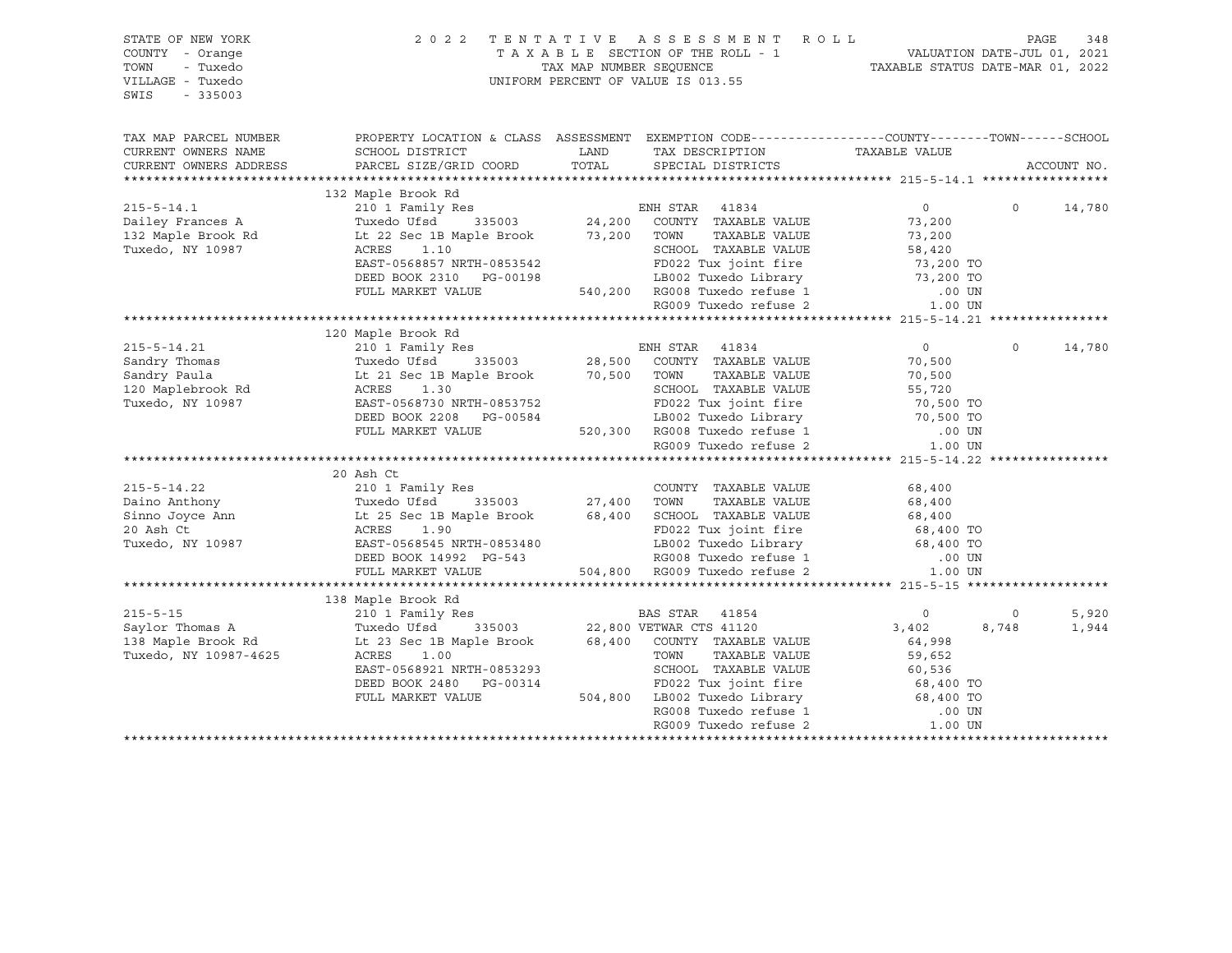| STATE OF NEW YORK<br>COUNTY - Orange<br>- Tuxedo<br>TOWN<br>VILLAGE - Tuxedo<br>SWIS<br>$-335003$                                                                                                                                     | TENTATIVE ASSESSMENT ROLL PAGE 349<br>TAXABLE SECTION OF THE ROLL - 1 VALUATION DATE-JUL 01, 2021<br>TAX MAP NUMBER SEQUENCE TAXABLE STATUS DATE-MAR 01, 2022              |                                                                                       |  |                |             |
|---------------------------------------------------------------------------------------------------------------------------------------------------------------------------------------------------------------------------------------|----------------------------------------------------------------------------------------------------------------------------------------------------------------------------|---------------------------------------------------------------------------------------|--|----------------|-------------|
| TAX MAP PARCEL NUMBER THE PROPERTY LOCATION & CLASS ASSESSMENT EXEMPTION CODE---------------COUNTY--------TOWN------SCHOOL                                                                                                            |                                                                                                                                                                            |                                                                                       |  |                |             |
| CURRENT OWNERS NAME<br>CURRENT OWNERS ADDRESS                                                                                                                                                                                         |                                                                                                                                                                            |                                                                                       |  |                |             |
|                                                                                                                                                                                                                                       |                                                                                                                                                                            |                                                                                       |  |                | ACCOUNT NO. |
|                                                                                                                                                                                                                                       |                                                                                                                                                                            |                                                                                       |  |                |             |
|                                                                                                                                                                                                                                       |                                                                                                                                                                            |                                                                                       |  | $\overline{0}$ | 5,920       |
|                                                                                                                                                                                                                                       |                                                                                                                                                                            |                                                                                       |  |                |             |
|                                                                                                                                                                                                                                       |                                                                                                                                                                            |                                                                                       |  |                |             |
|                                                                                                                                                                                                                                       |                                                                                                                                                                            |                                                                                       |  |                |             |
|                                                                                                                                                                                                                                       |                                                                                                                                                                            | ) TOWN TAXABLE VALUE<br>SCHOOL TAXABLE VALUE 64,580<br>PROSS Tux ioint fire 70,500 TO |  |                |             |
|                                                                                                                                                                                                                                       |                                                                                                                                                                            |                                                                                       |  |                |             |
|                                                                                                                                                                                                                                       |                                                                                                                                                                            |                                                                                       |  |                |             |
|                                                                                                                                                                                                                                       | EAST-0568757 NRTH-0853402<br>DEED BOOK 4741 PG-99 LB002 Tuxedo Library 70,500 TO<br>FULL MARKET VALUE 520,300 RG008 Tuxedo refuse 1 00 UN<br>RG009 Tuxedo refuse 2 1.00 UN |                                                                                       |  |                |             |
|                                                                                                                                                                                                                                       |                                                                                                                                                                            |                                                                                       |  |                |             |
|                                                                                                                                                                                                                                       | 21 Ash Ct                                                                                                                                                                  |                                                                                       |  |                |             |
|                                                                                                                                                                                                                                       |                                                                                                                                                                            |                                                                                       |  |                |             |
|                                                                                                                                                                                                                                       |                                                                                                                                                                            |                                                                                       |  |                |             |
|                                                                                                                                                                                                                                       |                                                                                                                                                                            |                                                                                       |  |                |             |
|                                                                                                                                                                                                                                       |                                                                                                                                                                            |                                                                                       |  |                |             |
|                                                                                                                                                                                                                                       |                                                                                                                                                                            |                                                                                       |  |                |             |
|                                                                                                                                                                                                                                       |                                                                                                                                                                            |                                                                                       |  |                |             |
| 215-5-17<br>21 ASILOL 216 ASS COUNTY TAXABLE VALUE<br>216 ASS Trustee Mario a/k Tuxedo Ufsd 335003<br>21 Ash Ct Lot 36 Sec 1B Maple Brook 62,400 SCHOOL TAXABLE VALUE<br>21 Ash Ct Lot 36 Sec 1B Maple Brook 62,400 SCHOOL TAXABLE VA |                                                                                                                                                                            |                                                                                       |  |                |             |
|                                                                                                                                                                                                                                       |                                                                                                                                                                            |                                                                                       |  |                |             |
|                                                                                                                                                                                                                                       |                                                                                                                                                                            |                                                                                       |  | $\Omega$       | 5,920       |
|                                                                                                                                                                                                                                       |                                                                                                                                                                            |                                                                                       |  |                |             |
|                                                                                                                                                                                                                                       |                                                                                                                                                                            |                                                                                       |  |                |             |
|                                                                                                                                                                                                                                       |                                                                                                                                                                            |                                                                                       |  |                |             |
|                                                                                                                                                                                                                                       |                                                                                                                                                                            |                                                                                       |  |                |             |
|                                                                                                                                                                                                                                       |                                                                                                                                                                            |                                                                                       |  |                |             |
|                                                                                                                                                                                                                                       |                                                                                                                                                                            |                                                                                       |  |                |             |
|                                                                                                                                                                                                                                       |                                                                                                                                                                            |                                                                                       |  |                |             |
|                                                                                                                                                                                                                                       |                                                                                                                                                                            |                                                                                       |  |                |             |
|                                                                                                                                                                                                                                       |                                                                                                                                                                            |                                                                                       |  |                |             |
|                                                                                                                                                                                                                                       |                                                                                                                                                                            |                                                                                       |  | $\Omega$       | 5,920       |
|                                                                                                                                                                                                                                       |                                                                                                                                                                            |                                                                                       |  |                |             |
|                                                                                                                                                                                                                                       |                                                                                                                                                                            |                                                                                       |  |                |             |
|                                                                                                                                                                                                                                       |                                                                                                                                                                            |                                                                                       |  |                |             |
|                                                                                                                                                                                                                                       |                                                                                                                                                                            |                                                                                       |  |                |             |
|                                                                                                                                                                                                                                       |                                                                                                                                                                            |                                                                                       |  |                |             |
|                                                                                                                                                                                                                                       |                                                                                                                                                                            |                                                                                       |  |                |             |
|                                                                                                                                                                                                                                       |                                                                                                                                                                            |                                                                                       |  |                |             |
|                                                                                                                                                                                                                                       |                                                                                                                                                                            |                                                                                       |  |                |             |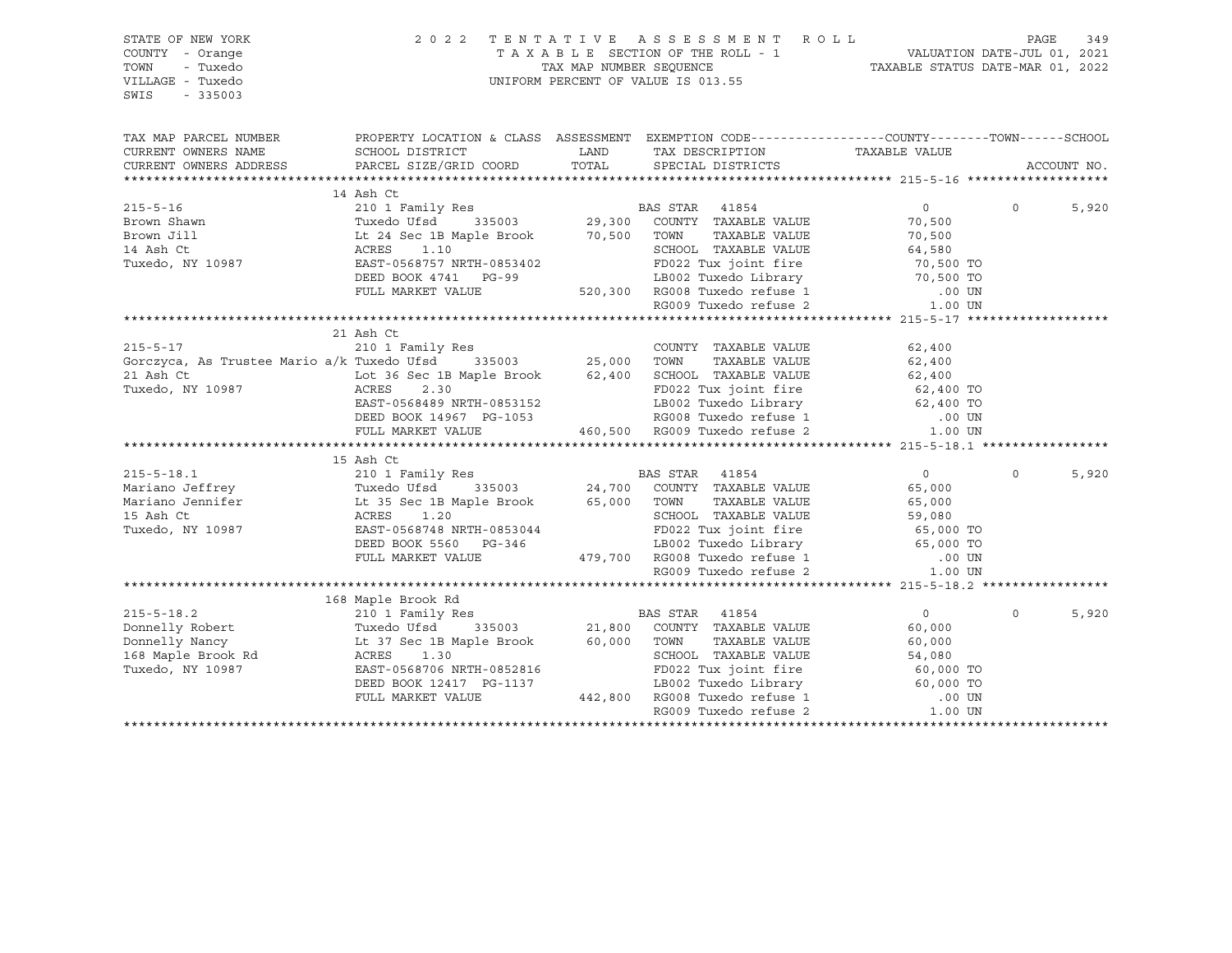| STATE OF NEW YORK<br>COUNTY - Orange<br>TOWN - Tuxedo<br>VILLAGE - Tuxedo<br>SWIS - 335003                                                                                                                                                                                                                                                                                                                                                                                                                                                                                                                                             |                    | 2022 TENTATIVE ASSESSMENT ROLL PAGE 350<br>TAXABLE SECTION OF THE ROLL - 1 VALUATION DATE-JUL 01, 2021<br>TAX MAP NUMBER SEQUENCE TAXABLE STATUS DATE-MAR 01, 2022<br>UNIFORM PERCENT OF VALUE IS 013.55 |                |                   |
|----------------------------------------------------------------------------------------------------------------------------------------------------------------------------------------------------------------------------------------------------------------------------------------------------------------------------------------------------------------------------------------------------------------------------------------------------------------------------------------------------------------------------------------------------------------------------------------------------------------------------------------|--------------------|----------------------------------------------------------------------------------------------------------------------------------------------------------------------------------------------------------|----------------|-------------------|
| TAX MAP PARCEL NUMBER<br>CURRENT OWNERS NAME<br>CURRENT OWNERS ADDRESS                                                                                                                                                                                                                                                                                                                                                                                                                                                                                                                                                                 |                    | PROPERTY LOCATION & CLASS ASSESSMENT EXEMPTION CODE---------------COUNTY-------TOWN-----SCHOOL                                                                                                           |                | ACCOUNT NO.       |
|                                                                                                                                                                                                                                                                                                                                                                                                                                                                                                                                                                                                                                        |                    |                                                                                                                                                                                                          |                |                   |
|                                                                                                                                                                                                                                                                                                                                                                                                                                                                                                                                                                                                                                        |                    |                                                                                                                                                                                                          |                | $\circ$<br>5,920  |
|                                                                                                                                                                                                                                                                                                                                                                                                                                                                                                                                                                                                                                        |                    |                                                                                                                                                                                                          |                |                   |
|                                                                                                                                                                                                                                                                                                                                                                                                                                                                                                                                                                                                                                        |                    |                                                                                                                                                                                                          |                |                   |
|                                                                                                                                                                                                                                                                                                                                                                                                                                                                                                                                                                                                                                        |                    |                                                                                                                                                                                                          |                |                   |
|                                                                                                                                                                                                                                                                                                                                                                                                                                                                                                                                                                                                                                        |                    |                                                                                                                                                                                                          |                |                   |
|                                                                                                                                                                                                                                                                                                                                                                                                                                                                                                                                                                                                                                        |                    |                                                                                                                                                                                                          |                |                   |
|                                                                                                                                                                                                                                                                                                                                                                                                                                                                                                                                                                                                                                        |                    |                                                                                                                                                                                                          |                |                   |
|                                                                                                                                                                                                                                                                                                                                                                                                                                                                                                                                                                                                                                        |                    |                                                                                                                                                                                                          |                |                   |
|                                                                                                                                                                                                                                                                                                                                                                                                                                                                                                                                                                                                                                        |                    |                                                                                                                                                                                                          |                |                   |
|                                                                                                                                                                                                                                                                                                                                                                                                                                                                                                                                                                                                                                        | 178 Maple Brook Rd |                                                                                                                                                                                                          |                |                   |
|                                                                                                                                                                                                                                                                                                                                                                                                                                                                                                                                                                                                                                        |                    |                                                                                                                                                                                                          |                |                   |
|                                                                                                                                                                                                                                                                                                                                                                                                                                                                                                                                                                                                                                        |                    |                                                                                                                                                                                                          |                |                   |
|                                                                                                                                                                                                                                                                                                                                                                                                                                                                                                                                                                                                                                        |                    |                                                                                                                                                                                                          |                |                   |
|                                                                                                                                                                                                                                                                                                                                                                                                                                                                                                                                                                                                                                        |                    |                                                                                                                                                                                                          |                |                   |
|                                                                                                                                                                                                                                                                                                                                                                                                                                                                                                                                                                                                                                        |                    |                                                                                                                                                                                                          |                |                   |
|                                                                                                                                                                                                                                                                                                                                                                                                                                                                                                                                                                                                                                        |                    |                                                                                                                                                                                                          |                |                   |
| ${178\text{ Maple Brook Rd}} \newline \text{Blackman John A} \newline \text{Table 210 1 Family Res} \newline \text{Blackman John A} \newline \text{Table 210 1 Family Res} \newline \text{Blackman John A} \newline \text{True} \newline \text{178 Maple VALUE} \newline \text{178 Maple Brook Rd} \newline \text{178 Maple Brook Rd} \newline \text{178 Maple Book} \newline \text{178 Maple Book} \newline \text{178 Maple Book} \newline \text{178 Maple Book} \newline \text{178 Maple Book} \newline \text{178 Maple Book} \newline \text{178Maple Brook Rd} \newline \text{178Maple Brook Rd} \newline \text{178Maple Brook Rd}$ |                    |                                                                                                                                                                                                          |                |                   |
|                                                                                                                                                                                                                                                                                                                                                                                                                                                                                                                                                                                                                                        |                    |                                                                                                                                                                                                          |                |                   |
|                                                                                                                                                                                                                                                                                                                                                                                                                                                                                                                                                                                                                                        |                    |                                                                                                                                                                                                          |                |                   |
|                                                                                                                                                                                                                                                                                                                                                                                                                                                                                                                                                                                                                                        |                    |                                                                                                                                                                                                          |                |                   |
|                                                                                                                                                                                                                                                                                                                                                                                                                                                                                                                                                                                                                                        |                    |                                                                                                                                                                                                          |                |                   |
|                                                                                                                                                                                                                                                                                                                                                                                                                                                                                                                                                                                                                                        |                    |                                                                                                                                                                                                          |                |                   |
|                                                                                                                                                                                                                                                                                                                                                                                                                                                                                                                                                                                                                                        |                    |                                                                                                                                                                                                          |                |                   |
|                                                                                                                                                                                                                                                                                                                                                                                                                                                                                                                                                                                                                                        |                    |                                                                                                                                                                                                          |                |                   |
|                                                                                                                                                                                                                                                                                                                                                                                                                                                                                                                                                                                                                                        |                    |                                                                                                                                                                                                          |                |                   |
|                                                                                                                                                                                                                                                                                                                                                                                                                                                                                                                                                                                                                                        |                    |                                                                                                                                                                                                          |                |                   |
|                                                                                                                                                                                                                                                                                                                                                                                                                                                                                                                                                                                                                                        | 27 Maple Brook Rd  |                                                                                                                                                                                                          |                |                   |
|                                                                                                                                                                                                                                                                                                                                                                                                                                                                                                                                                                                                                                        |                    |                                                                                                                                                                                                          |                |                   |
|                                                                                                                                                                                                                                                                                                                                                                                                                                                                                                                                                                                                                                        |                    |                                                                                                                                                                                                          |                |                   |
|                                                                                                                                                                                                                                                                                                                                                                                                                                                                                                                                                                                                                                        |                    |                                                                                                                                                                                                          |                |                   |
|                                                                                                                                                                                                                                                                                                                                                                                                                                                                                                                                                                                                                                        |                    |                                                                                                                                                                                                          |                |                   |
|                                                                                                                                                                                                                                                                                                                                                                                                                                                                                                                                                                                                                                        |                    |                                                                                                                                                                                                          |                |                   |
|                                                                                                                                                                                                                                                                                                                                                                                                                                                                                                                                                                                                                                        |                    |                                                                                                                                                                                                          |                |                   |
|                                                                                                                                                                                                                                                                                                                                                                                                                                                                                                                                                                                                                                        |                    |                                                                                                                                                                                                          |                |                   |
|                                                                                                                                                                                                                                                                                                                                                                                                                                                                                                                                                                                                                                        |                    |                                                                                                                                                                                                          |                |                   |
|                                                                                                                                                                                                                                                                                                                                                                                                                                                                                                                                                                                                                                        |                    |                                                                                                                                                                                                          |                |                   |
|                                                                                                                                                                                                                                                                                                                                                                                                                                                                                                                                                                                                                                        |                    |                                                                                                                                                                                                          | $\overline{0}$ | $\Omega$<br>5,920 |
|                                                                                                                                                                                                                                                                                                                                                                                                                                                                                                                                                                                                                                        |                    |                                                                                                                                                                                                          |                |                   |
|                                                                                                                                                                                                                                                                                                                                                                                                                                                                                                                                                                                                                                        |                    |                                                                                                                                                                                                          |                |                   |
|                                                                                                                                                                                                                                                                                                                                                                                                                                                                                                                                                                                                                                        |                    |                                                                                                                                                                                                          |                |                   |
|                                                                                                                                                                                                                                                                                                                                                                                                                                                                                                                                                                                                                                        |                    |                                                                                                                                                                                                          |                |                   |
|                                                                                                                                                                                                                                                                                                                                                                                                                                                                                                                                                                                                                                        |                    |                                                                                                                                                                                                          |                |                   |
|                                                                                                                                                                                                                                                                                                                                                                                                                                                                                                                                                                                                                                        |                    |                                                                                                                                                                                                          |                |                   |
| $\begin{tabular}{lcccccc} \textbf{215-6-2} & & 39 \text{ Maple Brook Rd} & & \text{BAS STAR} & 41854 & & 0 \\ & & 210 1 \text{ Family Res} & & \text{BAS STAR} & 41854 & & 0 \\ \text{Zieglebauer Kenneth} & & \text{Tuxdo Ufsd} & 335003 & 25,900 & \text{COUNTY TAXABLE VALUE} & 88,000 \\ \text{Zieglebauer Dorothy} & & \text{Lt 3 Sec 1A Maple Brook S} & 88,000 & \text{TOWN} & \text{TXABLE VALUE} & 88,000 \\ \text{Zideglebauer Dorothy} & & \$                                                                                                                                                                               |                    |                                                                                                                                                                                                          |                |                   |
|                                                                                                                                                                                                                                                                                                                                                                                                                                                                                                                                                                                                                                        |                    |                                                                                                                                                                                                          |                |                   |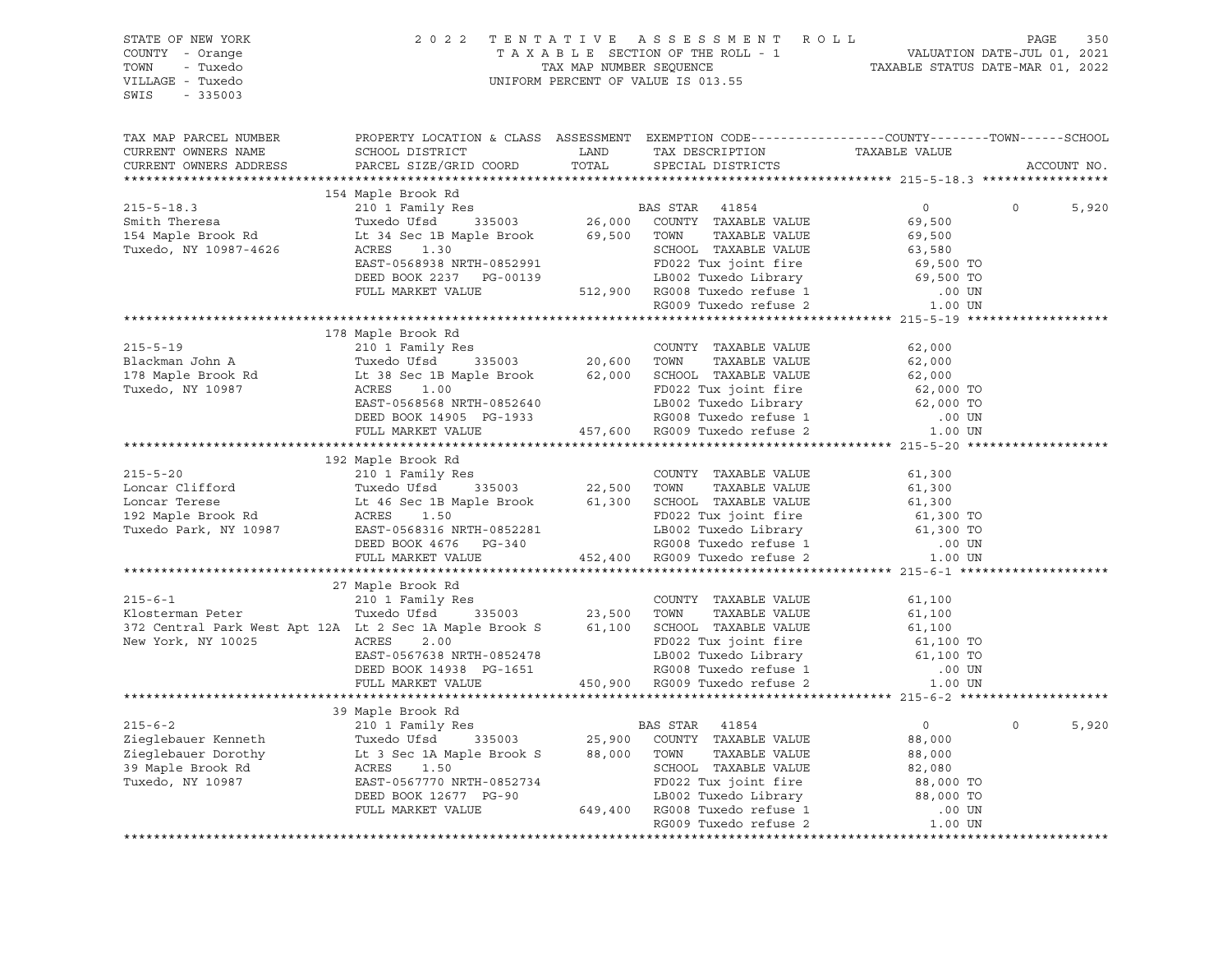| STATE OF NEW YORK<br>COUNTY - Orange<br>TOWN<br>- Tuxedo<br>VILLAGE - Tuxedo<br>SWIS<br>$-335003$ | 2022 TENTATIVE ASSESSMENT ROLL<br>UNIFORM PERCENT OF VALUE IS 013.55                                                                                           |         | PAGE<br>351                                   |                                                                                                 |                   |
|---------------------------------------------------------------------------------------------------|----------------------------------------------------------------------------------------------------------------------------------------------------------------|---------|-----------------------------------------------|-------------------------------------------------------------------------------------------------|-------------------|
| TAX MAP PARCEL NUMBER<br>CURRENT OWNERS NAME                                                      | PROPERTY LOCATION & CLASS ASSESSMENT EXEMPTION CODE---------------COUNTY-------TOWN-----SCHOOL<br>SCHOOL DISTRICT                                              | LAND    | TAX DESCRIPTION TAXABLE VALUE                 |                                                                                                 |                   |
| CURRENT OWNERS ADDRESS                                                                            | PARCEL SIZE/GRID COORD TOTAL                                                                                                                                   |         | SPECIAL DISTRICTS                             |                                                                                                 | ACCOUNT NO.       |
|                                                                                                   |                                                                                                                                                                |         |                                               |                                                                                                 |                   |
| $215 - 6 - 3$                                                                                     | 51 Maple Brook Rd<br>Mapie Brook Ku<br>210 1 Family Res<br>Tuxedo Ufsd 335003 25,700                                                                           |         | COUNTY TAXABLE VALUE<br>TAXABLE VALUE<br>TOWN | 76,500<br>76,500                                                                                |                   |
|                                                                                                   | Gedvila Edmund<br>Gedvila Cheryl Lite 4 Sec 1A Maple Brook S 76,500<br>Deed Date 4/4/74                                                                        |         | SCHOOL TAXABLE VALUE                          | 76,500<br>FD022 Tux joint fire 76,500 TO                                                        |                   |
| Tuxedo, NY 10987                                                                                  | 1.40<br>ACRES<br>EAST-0567830 NRTH-0852910<br>DEED BOOK 11863 PG-743<br>FILED BOOK 11863 PG-743<br>FILET MADKET VALUE                                          |         |                                               | LB002 Tuxedo Library 16,500 TO<br>RG008 Tuxedo refuse 1 (00 UN RG009 Tuxedo refuse 2 (1.00 UN   |                   |
|                                                                                                   |                                                                                                                                                                | 564,600 |                                               |                                                                                                 |                   |
|                                                                                                   | 59 Maple Brook Rd                                                                                                                                              |         |                                               |                                                                                                 |                   |
| $215 - 6 - 4$                                                                                     | 210 1 Family Res<br>Tuxedo Ufsd 335003<br>24,800 COUNTY TAXABLE VALUE<br>24,800 COUNTY TAXABLE VALUE<br>27,000 TOWN TAXABLE VALUE<br>27,000 TOWN TAXABLE VALUE |         |                                               | $\overline{0}$                                                                                  | $\Omega$<br>5,920 |
| Calcaterra John J                                                                                 |                                                                                                                                                                |         |                                               | 76,000                                                                                          |                   |
| Calcaterra Michelle A                                                                             |                                                                                                                                                                |         |                                               | 76,000                                                                                          |                   |
| 59 Maple Brook Rd                                                                                 | ACRES 1.20                                                                                                                                                     |         |                                               | SCHOOL TAXABLE VALUE 70,080<br>FD022 Tux joint fire 76,000 TO                                   |                   |
| Tuxedo, NY 10987-4621                                                                             | EAST-0567862 NRTH-0853141                                                                                                                                      |         |                                               |                                                                                                 |                   |
|                                                                                                   | DEED BOOK 13470 PG-402                                                                                                                                         |         |                                               | LB002 Tuxedo Library 16,000 TO                                                                  |                   |
|                                                                                                   | FULL MARKET VALUE                                                                                                                                              |         |                                               | 560,900 RG008 Tuxedo refuse 1 (00 UN                                                            |                   |
|                                                                                                   |                                                                                                                                                                |         | RG009 Tuxedo refuse 2                         | 1.00 UN                                                                                         |                   |
|                                                                                                   | 65 Maple Brook Rd                                                                                                                                              |         |                                               |                                                                                                 |                   |
|                                                                                                   |                                                                                                                                                                |         |                                               | $\sim$ 0 $\sim$                                                                                 | $\Omega$<br>5,920 |
|                                                                                                   |                                                                                                                                                                |         |                                               | 68,250                                                                                          |                   |
|                                                                                                   | Murray Elizabeth (International Control of Sec 1A Maple Brook S (68,250 TOWN                                                                                   |         | TAXABLE VALUE                                 | 68,250                                                                                          |                   |
| 65 Maple Brook Rd                                                                                 | ACRES<br>1.50                                                                                                                                                  |         |                                               |                                                                                                 |                   |
| Tuxedo, NY 10987                                                                                  | EAST-0567883 NRTH-0853335                                                                                                                                      |         |                                               |                                                                                                 |                   |
|                                                                                                   | DEED BOOK 4490 PG-89                                                                                                                                           |         |                                               | SCHOOL TAXABLE VALUE 62,330<br>FD022 Tux joint fire 68,250 TO<br>LB002 Tuxedo Library 68,250 TO |                   |
|                                                                                                   | FULL MARKET VALUE                                                                                                                                              |         |                                               | 503,700 RG008 Tuxedo refuse 1 600 UN                                                            |                   |
|                                                                                                   |                                                                                                                                                                |         |                                               | RG009 Tuxedo refuse 2 1.00 UN                                                                   |                   |
|                                                                                                   |                                                                                                                                                                |         |                                               |                                                                                                 |                   |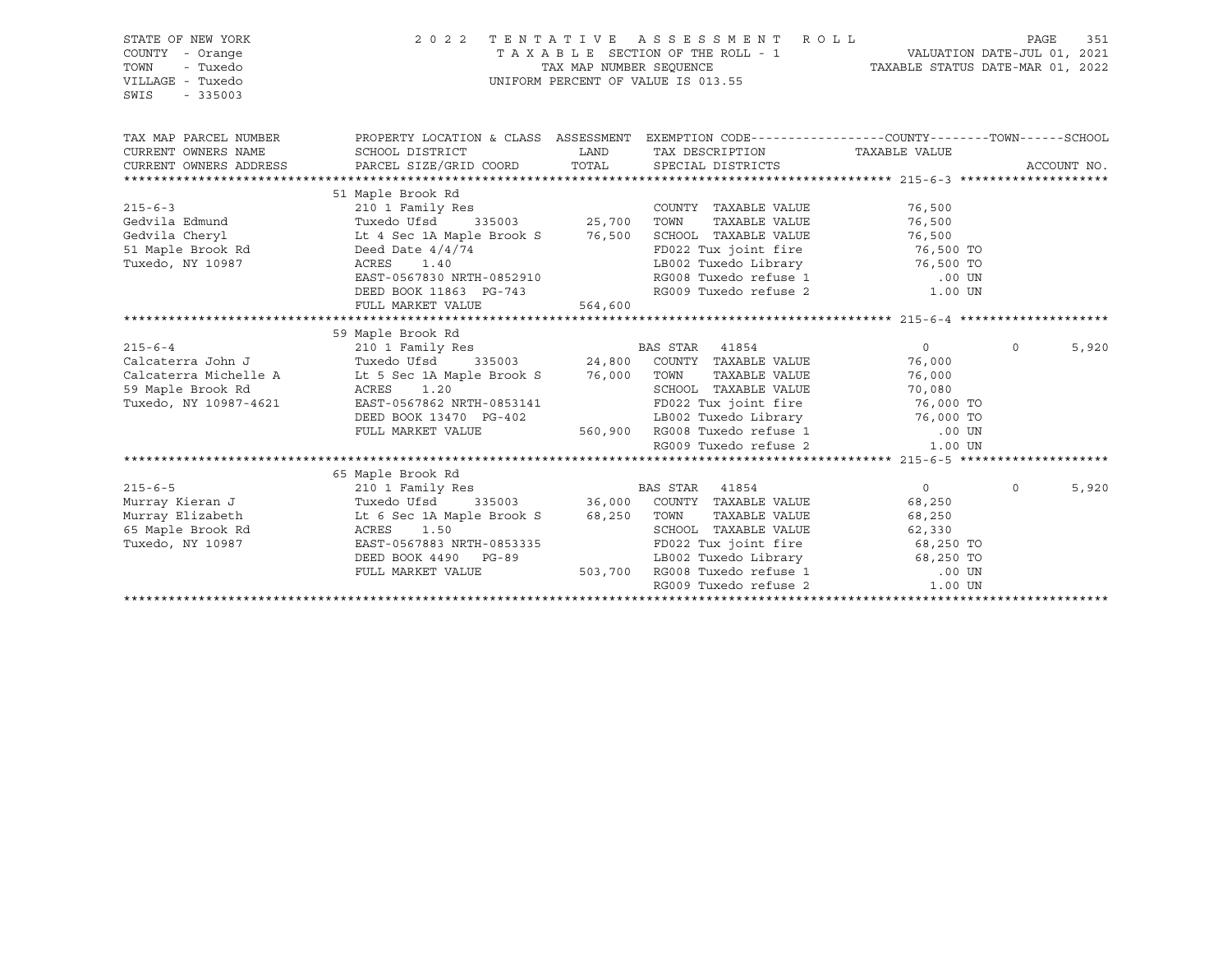| STATE OF NEW YORK | 2022 TENTATIVE ASSESSMENT ROLL |                                    |  |  |                                  |                          | PAGE | 352 |
|-------------------|--------------------------------|------------------------------------|--|--|----------------------------------|--------------------------|------|-----|
| COUNTY - Orange   |                                | TAXABLE SECTION OF THE ROLL - 1    |  |  | VALUATION DATE-JUL 01, 2021      |                          |      |     |
| - Tuxedo<br>TOWN  |                                | MAP SECTION - 215                  |  |  | TAXABLE STATUS DATE-MAR 01, 2022 |                          |      |     |
| VILLAGE - Tuxedo  |                                | SUB-SECTION - 000                  |  |  |                                  | RPS150/V04/L015          |      |     |
| SWIS<br>$-335003$ |                                | UNIFORM PERCENT OF VALUE IS 013.55 |  |  |                                  | CURRENT DATE $4/25/2022$ |      |     |

|      |                      | TOTAL   | EXTENSION | EXTENSION | AD VALOREM | EXEMPT | TAXABLE  |
|------|----------------------|---------|-----------|-----------|------------|--------|----------|
| CODE | DISTRICT NAME        | PARCELS | TYPE      | VALUE     | VALUE      | AMOUNT | VALUE    |
|      |                      |         |           |           |            |        |          |
|      | RG009 Tuxedo refuse  |         | 46 UNITS  | 46.00     |            |        | 46.00    |
|      | FD022 Tux joint fire |         | 46 TOTAL  |           | 3080,450   |        | 3080,450 |
|      | LB002 Tuxedo Library |         | 46 TOTAL  |           | 3080,450   |        | 3080,450 |
|      | RG008 Tuxedo refuse  |         | 46 UNITS  |           |            |        |          |

#### \*\*\* S C H O O L D I S T R I C T S U M M A R Y \*\*\*

| CODE   | DISTRICT NAME | TOTAL<br>PARCELS | ASSESSED<br>LAND | ASSESSED<br>TOTAL | <b>EXEMPT</b><br>AMOUNT | TOTAL<br>TAXABLE | <b>STAR</b><br>AMOUNT | <b>STAR</b><br>TAXABLE |
|--------|---------------|------------------|------------------|-------------------|-------------------------|------------------|-----------------------|------------------------|
| 335003 | Tuxedo Ufsd   | 46               | 1067,330         | 3080,450          | 7,128                   | 3073,322         | 174,580               | 2898,742               |
|        | SUB-TOTAL     | 46               | 1067,330         | 3080,450          | 7,128                   | 3073,322         | 174,580               | 2898,742               |
|        | TOTAL         | 46               | 1067,330         | 3080,450          | 7,128                   | 3073,322         | 174,580               | 2898,742               |

#### \*\*\* S Y S T E M C O D E S S U M M A R Y \*\*\*

# NO SYSTEM EXEMPTIONS AT THIS LEVEL

|       |                | TOTAL   |        |        |         |
|-------|----------------|---------|--------|--------|---------|
| CODE  | DESCRIPTION    | PARCELS | COUNTY | TOWN   | SCHOOL  |
|       |                |         |        |        |         |
| 41120 | VETWAR CTS     |         | 6,804  | 17,496 | 3,888   |
| 41130 | VETCOM CTS     |         | 5,670  | 14,580 | 3,240   |
| 41161 | $CW$ 15 $VET/$ |         | 1,944  | 1,944  |         |
| 41834 | ENH STAR       |         |        |        | 44,340  |
| 41854 | BAS STAR       | 22      |        |        | 130,240 |
|       | TOTAL          | 29      | 14,418 | 34,020 | 181,708 |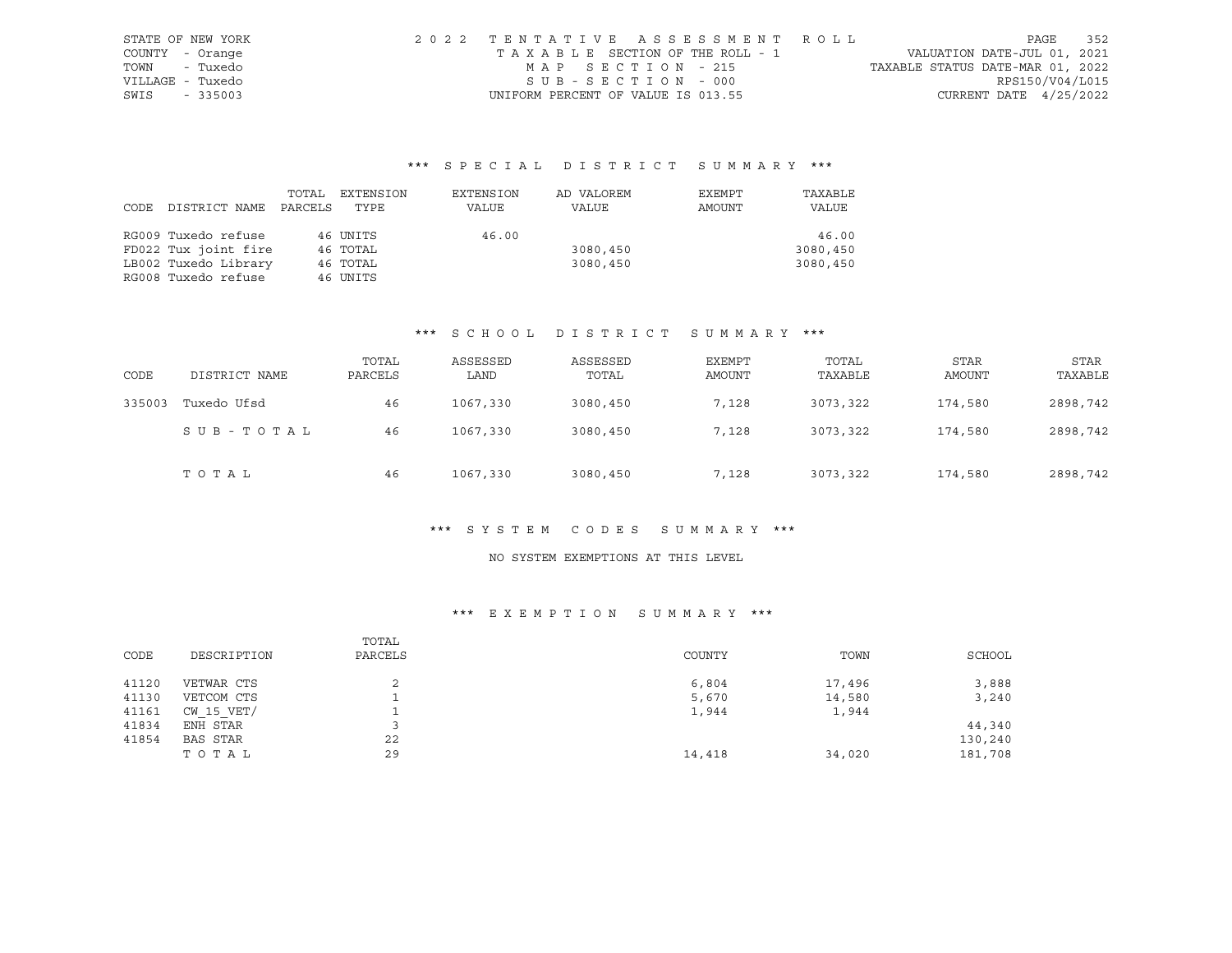|                  | STATE OF NEW YORK | 2022 TENTATIVE ASSESSMENT ROLL     |                                  | PAGE                        | 353 |
|------------------|-------------------|------------------------------------|----------------------------------|-----------------------------|-----|
| COUNTY - Orange  |                   | TAXABLE SECTION OF THE ROLL - 1    |                                  | VALUATION DATE-JUL 01, 2021 |     |
| TOWN - Tuxedo    |                   | MAP SECTION - 215                  | TAXABLE STATUS DATE-MAR 01, 2022 |                             |     |
| VILLAGE - Tuxedo |                   | SUB-SECTION - 000                  |                                  | RPS150/V04/L015             |     |
| SWIS             | $-335003$         | UNIFORM PERCENT OF VALUE IS 013.55 |                                  | CURRENT DATE $4/25/2022$    |     |

| ROLL       |             | TOTAL   | ASSESSED | ASSESSED | TAXABLE  | TAXABLE  | TAXABLE       | STAR     |
|------------|-------------|---------|----------|----------|----------|----------|---------------|----------|
| <b>SEC</b> | DESCRIPTION | PARCELS | LAND     | TOTAL    | COUNTY   | TOWN     | <b>SCHOOL</b> | TAXABLE  |
|            | TAXABLE     |         | 1067,330 | 3080,450 | 3066,032 | 3046,430 | 3073,322      | 2898,742 |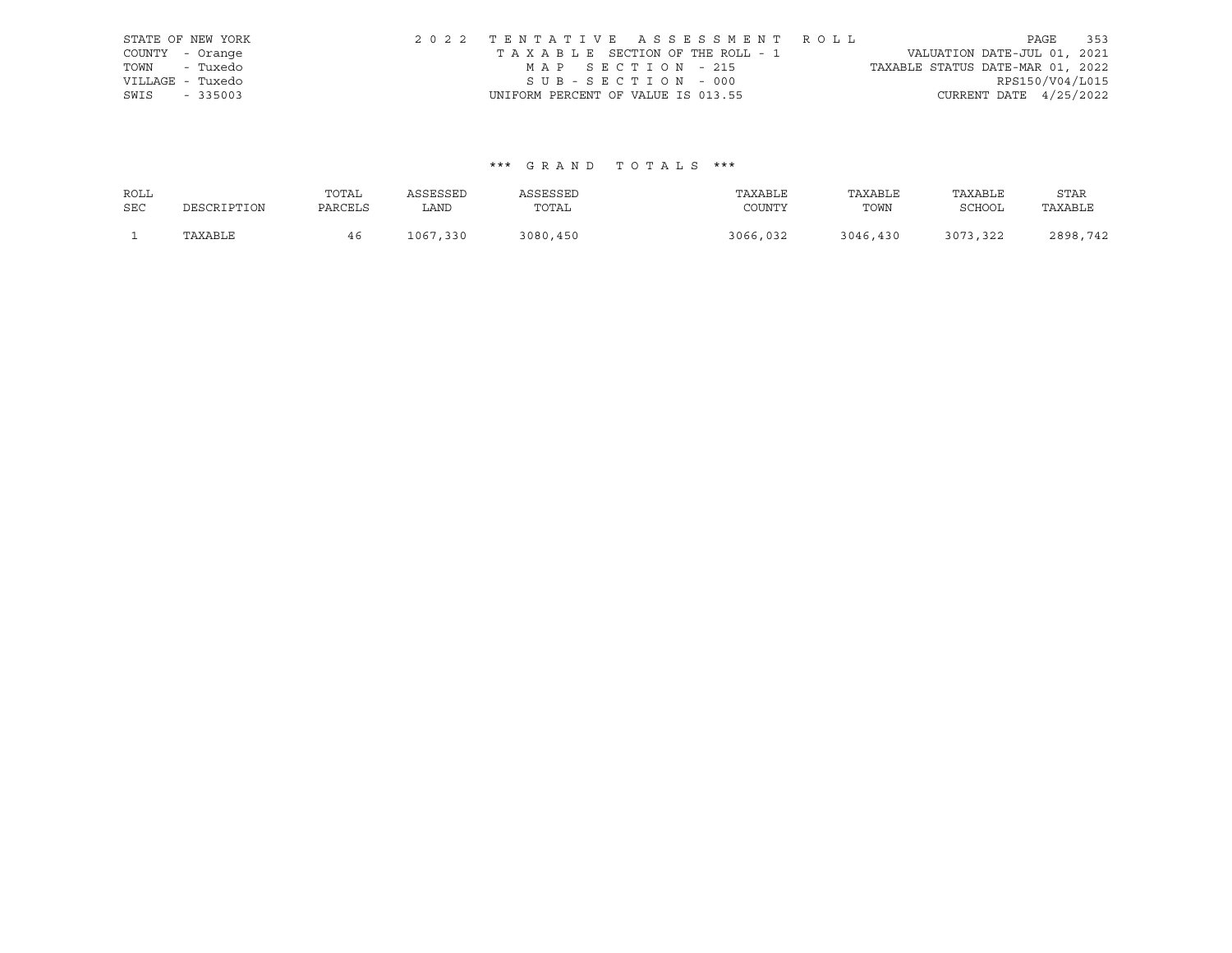| STATE OF NEW YORK<br>COUNTY - Orange<br>TOWN<br>- Tuxedo<br>VILLAGE - Tuxedo<br>SWIS<br>$-335003$                                                                                                                                                                                                                                                                                                |                                                                                                                                                                                            |        | $\begin{tabular}{lllllllllllll} \hline 2&0&2&2&\text{T} & \text{E} & \text{N} & \text{T} & \text{A} & \text{T} & \text{I} & \text{V} & \text{E} & \text{A} & \text{E} & \text{S} & \text{E} & \text{S} & \text{S} & \text{A} & \text{E} & \text{E} & \text{S} & \text{E} & \text{S} & \text{E} & \text{S} & \text{E} & \text{E} & \text{E} & \text{E} & \text{E} & \text{E} & \text{E} & \text{E} & \text{E} & \text{E}$ |             |     |
|--------------------------------------------------------------------------------------------------------------------------------------------------------------------------------------------------------------------------------------------------------------------------------------------------------------------------------------------------------------------------------------------------|--------------------------------------------------------------------------------------------------------------------------------------------------------------------------------------------|--------|--------------------------------------------------------------------------------------------------------------------------------------------------------------------------------------------------------------------------------------------------------------------------------------------------------------------------------------------------------------------------------------------------------------------------|-------------|-----|
| TAX MAP PARCEL NUMBER PROPERTY LOCATION & CLASS ASSESSMENT EXEMPTION CODE---------------COUNTY--------TOWN------SCHOOL                                                                                                                                                                                                                                                                           |                                                                                                                                                                                            |        |                                                                                                                                                                                                                                                                                                                                                                                                                          |             |     |
| CURRENT OWNERS NAME<br>CURRENT OWNERS NAME<br>CURRENT OWNERS ADDRESS                                                                                                                                                                                                                                                                                                                             |                                                                                                                                                                                            |        |                                                                                                                                                                                                                                                                                                                                                                                                                          |             |     |
|                                                                                                                                                                                                                                                                                                                                                                                                  |                                                                                                                                                                                            |        |                                                                                                                                                                                                                                                                                                                                                                                                                          | ACCOUNT NO. |     |
| 19 Stuart Ter 216-1-2<br>19 Stuart Ter 2010 Inc 2104 Office 335003<br>19 Stuart Ter 2010 Inc Tuxedo Club Inc Tuxedo Club Inc Tuxedo Club Inc 2010 Inc 2010 Inc 2010 Inc 2010 Inc 2011<br>19 Stuart Ter 2010 Inc 2011<br>2010 Inc 2013                                                                                                                                                            |                                                                                                                                                                                            |        |                                                                                                                                                                                                                                                                                                                                                                                                                          |             |     |
|                                                                                                                                                                                                                                                                                                                                                                                                  |                                                                                                                                                                                            |        |                                                                                                                                                                                                                                                                                                                                                                                                                          |             |     |
|                                                                                                                                                                                                                                                                                                                                                                                                  |                                                                                                                                                                                            |        |                                                                                                                                                                                                                                                                                                                                                                                                                          |             |     |
|                                                                                                                                                                                                                                                                                                                                                                                                  |                                                                                                                                                                                            |        |                                                                                                                                                                                                                                                                                                                                                                                                                          |             |     |
|                                                                                                                                                                                                                                                                                                                                                                                                  |                                                                                                                                                                                            |        |                                                                                                                                                                                                                                                                                                                                                                                                                          |             |     |
|                                                                                                                                                                                                                                                                                                                                                                                                  |                                                                                                                                                                                            |        |                                                                                                                                                                                                                                                                                                                                                                                                                          |             |     |
|                                                                                                                                                                                                                                                                                                                                                                                                  |                                                                                                                                                                                            |        |                                                                                                                                                                                                                                                                                                                                                                                                                          |             |     |
|                                                                                                                                                                                                                                                                                                                                                                                                  |                                                                                                                                                                                            |        |                                                                                                                                                                                                                                                                                                                                                                                                                          |             |     |
|                                                                                                                                                                                                                                                                                                                                                                                                  |                                                                                                                                                                                            |        |                                                                                                                                                                                                                                                                                                                                                                                                                          |             |     |
|                                                                                                                                                                                                                                                                                                                                                                                                  | 710 Eagle Valley Rd                                                                                                                                                                        |        |                                                                                                                                                                                                                                                                                                                                                                                                                          |             |     |
| $216 - 1 - 6$                                                                                                                                                                                                                                                                                                                                                                                    |                                                                                                                                                                                            |        | 486 486                                                                                                                                                                                                                                                                                                                                                                                                                  |             | 486 |
|                                                                                                                                                                                                                                                                                                                                                                                                  |                                                                                                                                                                                            |        | 29,514<br>29,514                                                                                                                                                                                                                                                                                                                                                                                                         |             |     |
| Marusich Michael<br>710 Eagle Valley Rd<br>Tuxedo, NY 10987                                                                                                                                                                                                                                                                                                                                      |                                                                                                                                                                                            |        |                                                                                                                                                                                                                                                                                                                                                                                                                          |             |     |
|                                                                                                                                                                                                                                                                                                                                                                                                  |                                                                                                                                                                                            |        |                                                                                                                                                                                                                                                                                                                                                                                                                          |             |     |
|                                                                                                                                                                                                                                                                                                                                                                                                  |                                                                                                                                                                                            |        |                                                                                                                                                                                                                                                                                                                                                                                                                          |             |     |
|                                                                                                                                                                                                                                                                                                                                                                                                  | BANKC160210 SCHOOL TAXABLE VALUE 29,514<br>DEED BOOK 5595 PG-112 PD022 Tux joint fire 29,514<br>FD022 Tux joint fire 29,514 TO<br>FULL MARKET VALUE 221,400 LB002 Tuxedo Library 29,514 TO |        |                                                                                                                                                                                                                                                                                                                                                                                                                          |             |     |
|                                                                                                                                                                                                                                                                                                                                                                                                  |                                                                                                                                                                                            | 486 EX |                                                                                                                                                                                                                                                                                                                                                                                                                          |             |     |
|                                                                                                                                                                                                                                                                                                                                                                                                  |                                                                                                                                                                                            |        | RG008 Tuxedo refuse 1 00 UN<br>RG009 Tuxedo refuse 2 1.00 UN                                                                                                                                                                                                                                                                                                                                                             |             |     |
|                                                                                                                                                                                                                                                                                                                                                                                                  |                                                                                                                                                                                            |        |                                                                                                                                                                                                                                                                                                                                                                                                                          |             |     |
|                                                                                                                                                                                                                                                                                                                                                                                                  |                                                                                                                                                                                            |        |                                                                                                                                                                                                                                                                                                                                                                                                                          |             |     |
| $\begin{tabular}{lllllllllllllllll} \hline 216-1-7 & 704\ \texttt{Eagle Valley Rd} & 210\ 1\ \texttt{Family Res} & 210\ 1\ \texttt{Family Res} & 12,200\ \texttt{TuxE} & 60,800\ \texttt{Davis} & 60,800\ \texttt{Davis} & 60,800\ \texttt{Davis} & 60,800\ \texttt{Davis} & 60,800\ \texttt{Davis} & 60,800\ \texttt{RowN1} & 143.00 & 60,800\ \texttt{SAwise Erin A} & \texttt{FRXABLE VALUE}$ |                                                                                                                                                                                            |        |                                                                                                                                                                                                                                                                                                                                                                                                                          |             |     |
|                                                                                                                                                                                                                                                                                                                                                                                                  |                                                                                                                                                                                            |        |                                                                                                                                                                                                                                                                                                                                                                                                                          |             |     |
|                                                                                                                                                                                                                                                                                                                                                                                                  |                                                                                                                                                                                            |        |                                                                                                                                                                                                                                                                                                                                                                                                                          |             |     |
|                                                                                                                                                                                                                                                                                                                                                                                                  |                                                                                                                                                                                            |        |                                                                                                                                                                                                                                                                                                                                                                                                                          |             |     |
|                                                                                                                                                                                                                                                                                                                                                                                                  |                                                                                                                                                                                            |        |                                                                                                                                                                                                                                                                                                                                                                                                                          |             |     |
|                                                                                                                                                                                                                                                                                                                                                                                                  |                                                                                                                                                                                            |        |                                                                                                                                                                                                                                                                                                                                                                                                                          |             |     |
|                                                                                                                                                                                                                                                                                                                                                                                                  |                                                                                                                                                                                            |        |                                                                                                                                                                                                                                                                                                                                                                                                                          |             |     |
|                                                                                                                                                                                                                                                                                                                                                                                                  |                                                                                                                                                                                            |        |                                                                                                                                                                                                                                                                                                                                                                                                                          |             |     |
|                                                                                                                                                                                                                                                                                                                                                                                                  |                                                                                                                                                                                            |        |                                                                                                                                                                                                                                                                                                                                                                                                                          |             |     |
|                                                                                                                                                                                                                                                                                                                                                                                                  |                                                                                                                                                                                            |        |                                                                                                                                                                                                                                                                                                                                                                                                                          |             |     |
|                                                                                                                                                                                                                                                                                                                                                                                                  |                                                                                                                                                                                            |        |                                                                                                                                                                                                                                                                                                                                                                                                                          |             |     |
|                                                                                                                                                                                                                                                                                                                                                                                                  |                                                                                                                                                                                            |        |                                                                                                                                                                                                                                                                                                                                                                                                                          |             |     |
|                                                                                                                                                                                                                                                                                                                                                                                                  |                                                                                                                                                                                            |        |                                                                                                                                                                                                                                                                                                                                                                                                                          |             |     |
|                                                                                                                                                                                                                                                                                                                                                                                                  |                                                                                                                                                                                            |        |                                                                                                                                                                                                                                                                                                                                                                                                                          |             |     |
|                                                                                                                                                                                                                                                                                                                                                                                                  |                                                                                                                                                                                            |        |                                                                                                                                                                                                                                                                                                                                                                                                                          |             |     |
|                                                                                                                                                                                                                                                                                                                                                                                                  |                                                                                                                                                                                            |        |                                                                                                                                                                                                                                                                                                                                                                                                                          |             |     |
|                                                                                                                                                                                                                                                                                                                                                                                                  |                                                                                                                                                                                            |        |                                                                                                                                                                                                                                                                                                                                                                                                                          |             |     |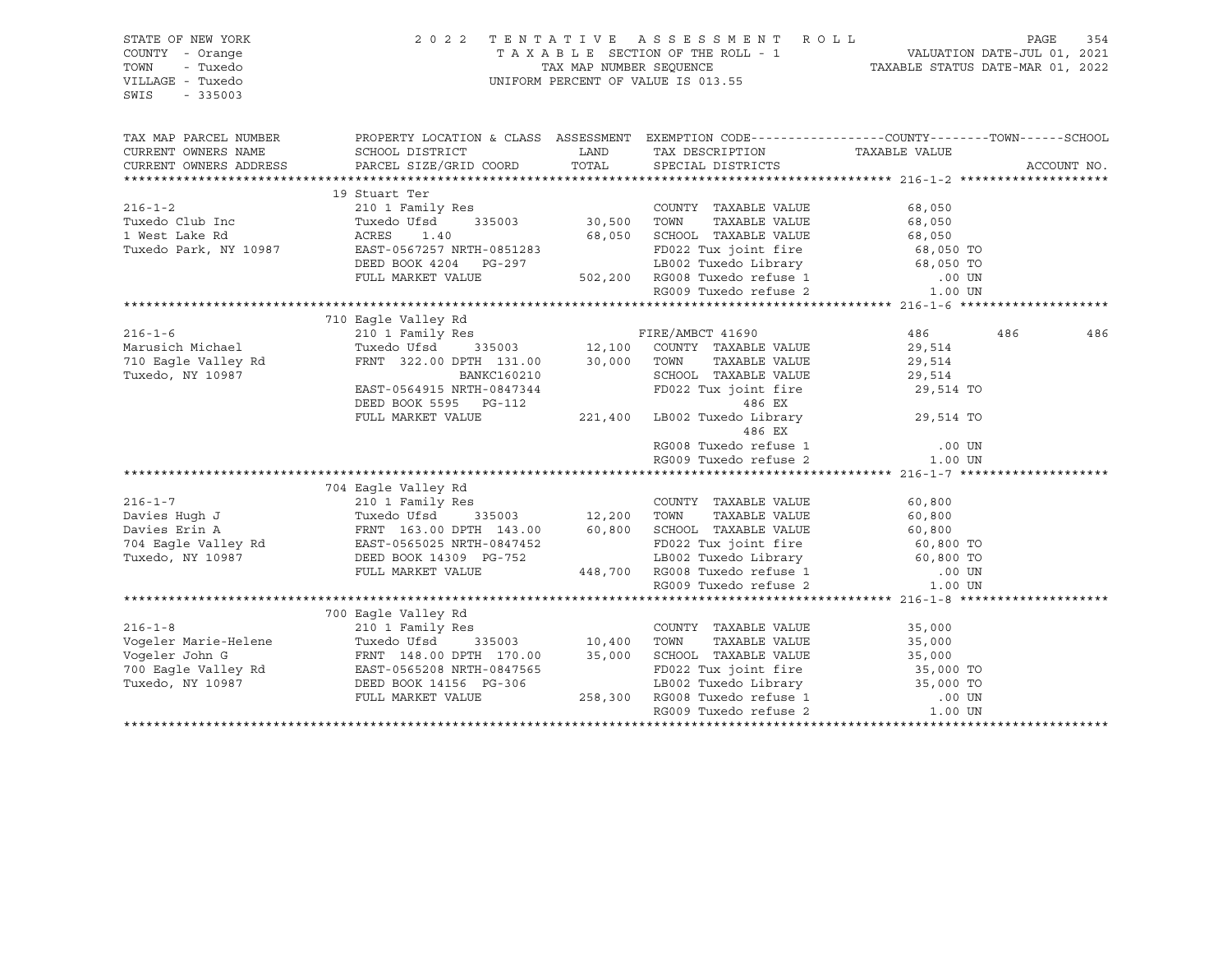| STATE OF NEW YORK<br>COUNTY - Orange<br>TOWN<br>- Tuxedo<br>VILLAGE - Tuxedo<br>SWIS<br>$-335003$                                                                                                | 2 0 2 2                                                                                                                                                                    |                    | TENTATIVE ASSESSMENT ROLL<br>UNIFORM PERCENT OF VALUE IS 013.55                           |                        |          | PAGE<br>355 |
|--------------------------------------------------------------------------------------------------------------------------------------------------------------------------------------------------|----------------------------------------------------------------------------------------------------------------------------------------------------------------------------|--------------------|-------------------------------------------------------------------------------------------|------------------------|----------|-------------|
| TAX MAP PARCEL NUMBER                                                                                                                                                                            | PROPERTY LOCATION & CLASS ASSESSMENT EXEMPTION CODE---------------COUNTY-------TOWN-----SCHOOL                                                                             |                    |                                                                                           |                        |          |             |
| CURRENT OWNERS NAME                                                                                                                                                                              | SCHOOL DISTRICT<br>LAND DISIRICT LAND<br>PARCEL SIZE/GRID COORD TOTAL                                                                                                      | LAND               | TAX DESCRIPTION TAXABLE VALUE                                                             |                        |          |             |
| CURRENT OWNERS ADDRESS                                                                                                                                                                           |                                                                                                                                                                            |                    | SPECIAL DISTRICTS                                                                         |                        |          | ACCOUNT NO. |
|                                                                                                                                                                                                  |                                                                                                                                                                            |                    |                                                                                           |                        |          |             |
| $216 - 1 - 9$                                                                                                                                                                                    | 690 Eagle Valley Rd                                                                                                                                                        |                    | S<br>BAS STAR 41854<br>335003 11,500 COUNTY TAXABLE VALUE<br>1000 TOMN TAXABLE VALUE      | $\overline{0}$         | $\Omega$ |             |
| Briggs Mark E                                                                                                                                                                                    | 210 1 Family Res<br>Tuxedo Ufsd                                                                                                                                            |                    |                                                                                           | 50,000                 |          | 5,920       |
| Briggs Mancy M<br>Briggs Nancy M<br>690 Eagle Valley Rd<br>200 November 10987                                                                                                                    |                                                                                                                                                                            |                    | TAXABLE VALUE                                                                             | 50,000                 |          |             |
|                                                                                                                                                                                                  | FRNT 150.00 DPTH 180.00 50,000 TOWN<br>FRNT 150.00 DPTH 180.00<br>EAST-0565348 NRTH-0847645<br>DEED BOOK 3343 PG-333                                                       |                    | SCHOOL TAXABLE VALUE                                                                      | 44,080                 |          |             |
|                                                                                                                                                                                                  |                                                                                                                                                                            |                    |                                                                                           |                        |          |             |
|                                                                                                                                                                                                  | FULL MARKET VALUE                                                                                                                                                          |                    | FD022 Tux joint fire 50,000 TO<br>369,000 LB002 Tuxedo Library 50,000 TO                  |                        |          |             |
|                                                                                                                                                                                                  |                                                                                                                                                                            |                    |                                                                                           | .00 UN                 |          |             |
|                                                                                                                                                                                                  |                                                                                                                                                                            |                    | RG008 Tuxedo refuse 1<br>RG009 Tuxedo refuse 2                                            | 1.00 UN                |          |             |
|                                                                                                                                                                                                  |                                                                                                                                                                            |                    |                                                                                           |                        |          |             |
|                                                                                                                                                                                                  | 686 Eagle Valley Rd                                                                                                                                                        |                    |                                                                                           |                        |          |             |
| $216 - 1 - 10$                                                                                                                                                                                   | 210 1 Family Res                                                                                                                                                           |                    | COUNTY TAXABLE VALUE                                                                      | 38,900                 |          |             |
| Bowie Heather                                                                                                                                                                                    |                                                                                                                                                                            |                    |                                                                                           | 38,900                 |          |             |
|                                                                                                                                                                                                  | Tuxedo Ufsd 335003<br>Tuxedo Ufsd 335003 12,800 TOWN TAXABLE VALUE<br>FRNT 94.00 DPTH 180.00 38,900 SCHOOL TAXABLE VALUE<br>EAST-0565429 NRTH-0847637 FD022 Tux joint fire |                    |                                                                                           | 38,900<br>38,900 TO    |          |             |
| 106 Orange Ave<br>Suffern, NY 10901                                                                                                                                                              |                                                                                                                                                                            |                    |                                                                                           |                        |          |             |
|                                                                                                                                                                                                  | DEED BOOK 14397 PG-1923                                                                                                                                                    |                    |                                                                                           | 38,900 TO              |          |             |
|                                                                                                                                                                                                  | FULL MARKET VALUE                                                                                                                                                          |                    |                                                                                           | .00 UN                 |          |             |
|                                                                                                                                                                                                  |                                                                                                                                                                            |                    | 3-1923 LB002 Tuxedo Library<br>287,100 RG008 Tuxedo refuse 1<br>RG009 Tuxedo refuse 2     | 1.00 UN                |          |             |
|                                                                                                                                                                                                  |                                                                                                                                                                            |                    |                                                                                           |                        |          |             |
|                                                                                                                                                                                                  | 682 Eagle Valley Rd                                                                                                                                                        |                    |                                                                                           |                        |          |             |
| $216 - 1 - 11$                                                                                                                                                                                   |                                                                                                                                                                            |                    |                                                                                           | 21,000                 | 21,000   | 21,000      |
|                                                                                                                                                                                                  | 210 1 Family Res<br>Tuxedo Ufsd 335003 12,000 ENH STAR 41834<br>FRNT 61.00 DPTH 193.00 42,000 COUNTY TAXABLE VALUE                                                         |                    |                                                                                           | $\overline{0}$         | $\Omega$ | 14,780      |
|                                                                                                                                                                                                  |                                                                                                                                                                            |                    |                                                                                           | 21,000                 |          |             |
| Life Estate Diane Sanford Tuxedo Ufsd <sup>3</sup> 335003<br>Sanford Michael H FRNT 61.00 DPTH 193.00<br>682 Eagle Valley Rd EAST-0565496 NRTH-0847729<br>Tuxedo, NY 10987 DEED BOOK 13283 PG-80 |                                                                                                                                                                            |                    | TOWN<br>TAXABLE VALUE                                                                     | 21,000                 |          |             |
|                                                                                                                                                                                                  |                                                                                                                                                                            |                    | TOWN TAXABLE VALUE<br>SCHOOL TAXABLE VALUE 6,220<br>Theodology interferent fire 42,000 TO |                        |          |             |
|                                                                                                                                                                                                  | FULL MARKET VALUE                                                                                                                                                          |                    | 310,000 FD022 Tux joint fire                                                              |                        |          |             |
|                                                                                                                                                                                                  |                                                                                                                                                                            |                    | LB002 Tuxedo Library 42,000 TO                                                            |                        |          |             |
|                                                                                                                                                                                                  |                                                                                                                                                                            |                    |                                                                                           |                        |          |             |
|                                                                                                                                                                                                  |                                                                                                                                                                            |                    |                                                                                           |                        |          |             |
|                                                                                                                                                                                                  | 674 Eagle Valley Rd                                                                                                                                                        |                    |                                                                                           |                        |          |             |
| $216 - 1 - 12$                                                                                                                                                                                   | 210 1 Family Res                                                                                                                                                           |                    | COUNTY TAXABLE VALUE                                                                      | 44,500                 |          |             |
| Bauer Andrea                                                                                                                                                                                     |                                                                                                                                                                            | s<br>335003 11,800 | TAXABLE VALUE<br>TOWN                                                                     | 44,500                 |          |             |
| 674 Eagle Valley Rd                                                                                                                                                                              |                                                                                                                                                                            | 44,500             | SCHOOL TAXABLE VALUE                                                                      | 44,500                 |          |             |
| Tuxedo, NY 10987                                                                                                                                                                                 | Tuxedo Ufsd <sup>3</sup> 335003<br>FRNT 148.00 DPTH 196.00<br>EAST-0565568 NRTH-0847825<br>EAST-0565568 NRTH-0847825                                                       |                    | FD022 Tux joint fire                                                                      |                        |          |             |
|                                                                                                                                                                                                  | DEED BOOK 5485 PG-50                                                                                                                                                       |                    |                                                                                           | 44,500 TO<br>44,500 TO |          |             |
|                                                                                                                                                                                                  | FULL MARKET VALUE                                                                                                                                                          | 328,400            | LB002 Tuxedo Library<br>RG008 Tuxedo refuse 1                                             | .00 UN                 |          |             |
|                                                                                                                                                                                                  |                                                                                                                                                                            |                    | RG009 Tuxedo refuse 2                                                                     | 1.00 UN                |          |             |
|                                                                                                                                                                                                  |                                                                                                                                                                            |                    |                                                                                           |                        |          |             |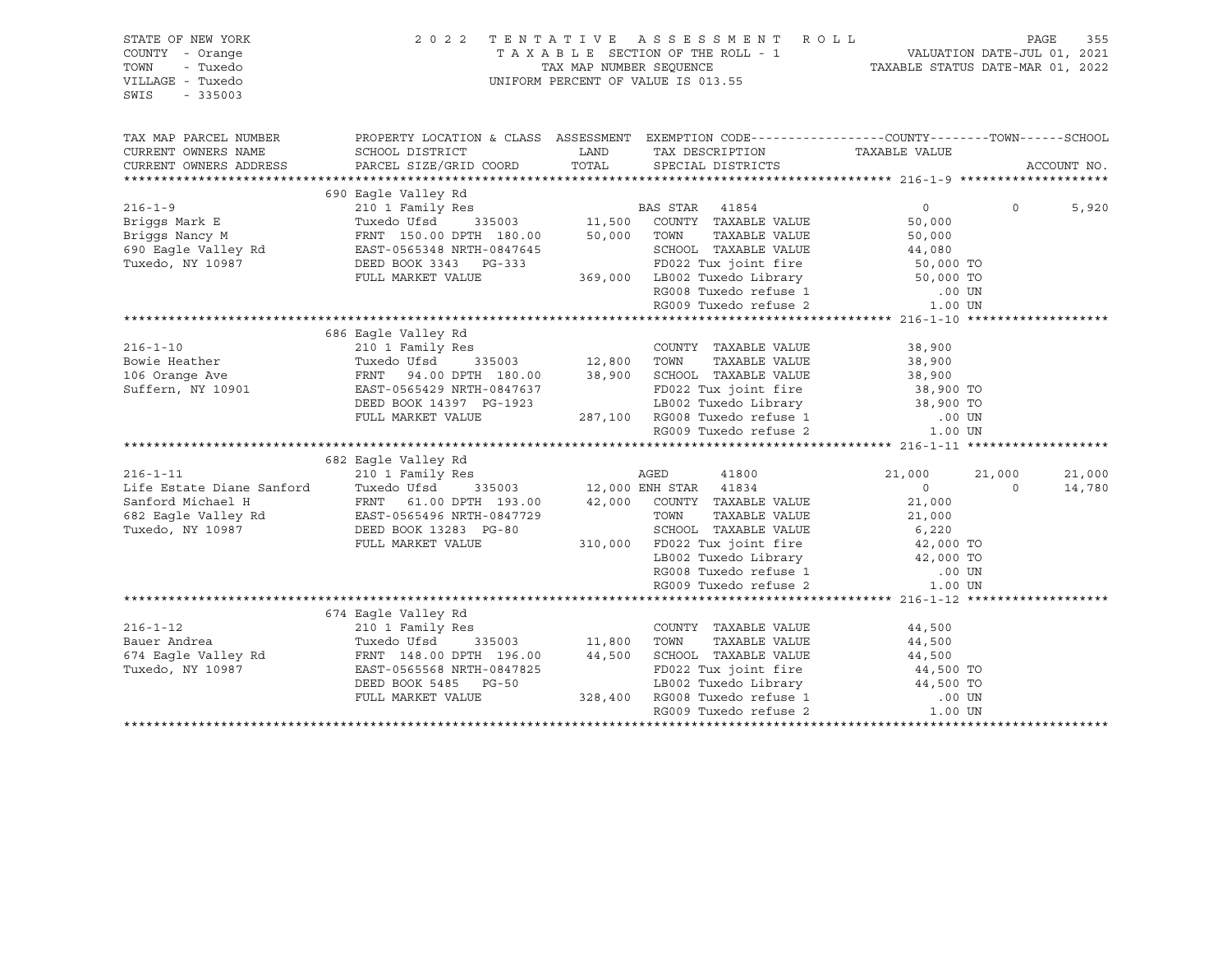| STATE OF NEW YORK<br>COUNTY - Orange<br>TOWN<br>- Tuxedo<br>VILLAGE - Tuxedo<br>SWIS<br>$-335003$                                                                                                                                                                  | 2 0 2 2                                                                                                                                                                             |                     | TENTATIVE ASSESSMENT ROLL                                                                                                                                                   |                                              | PAGE<br>356                    |
|--------------------------------------------------------------------------------------------------------------------------------------------------------------------------------------------------------------------------------------------------------------------|-------------------------------------------------------------------------------------------------------------------------------------------------------------------------------------|---------------------|-----------------------------------------------------------------------------------------------------------------------------------------------------------------------------|----------------------------------------------|--------------------------------|
| TAX MAP PARCEL NUMBER<br>CURRENT OWNERS NAME                                                                                                                                                                                                                       | PROPERTY LOCATION & CLASS ASSESSMENT EXEMPTION CODE----------------COUNTY-------TOWN------SCHOOL<br>SCHOOL DISTRICT                                                                 | LAND                | TAX DESCRIPTION<br>SPECIAL DISTRICTS                                                                                                                                        | TAXABLE VALUE                                |                                |
| CURRENT OWNERS ADDRESS                                                                                                                                                                                                                                             | PARCEL SIZE/GRID COORD                                                                                                                                                              |                     | TOTAL SPECIAL DISTRICTS                                                                                                                                                     |                                              | ACCOUNT NO.                    |
|                                                                                                                                                                                                                                                                    |                                                                                                                                                                                     |                     |                                                                                                                                                                             |                                              |                                |
| 316-1-13<br>216-1-13<br>210 1 Family Res<br>31003<br>210 1 Family Res<br>210 1 Family Res<br>210 1 Family Res<br>315003<br>215,000 ENH STAR<br>2134<br>216-1-13<br>41800<br>41800<br>210 1 Family Res<br>2135003<br>215,000 ENH STAR<br>2134<br>225.00<br>39,500 C |                                                                                                                                                                                     |                     |                                                                                                                                                                             | 19,750<br>19,750<br>$\overline{0}$<br>19,750 | 19,750<br>$\bigcirc$<br>14,780 |
|                                                                                                                                                                                                                                                                    | FULL MARKET VALUE                                                                                                                                                                   |                     | TAXABLE VALUE<br>SCHOOL TAXABLE VALUE                                                                                                                                       | 19,750<br>4,970                              |                                |
|                                                                                                                                                                                                                                                                    |                                                                                                                                                                                     |                     | 291,500 FD022 Tux joint fire<br>LB002 Tuxedo Library<br>RG008 Tuxedo refuse 1 00 UN<br>RG009 Tuxedo refuse 2 1.00 UN                                                        |                                              |                                |
|                                                                                                                                                                                                                                                                    |                                                                                                                                                                                     |                     |                                                                                                                                                                             |                                              |                                |
| $216 - 1 - 15.1$                                                                                                                                                                                                                                                   | South Gate Rd<br>553 Country club                                                                                                                                                   |                     | COUNTY TAXABLE VALUE                                                                                                                                                        | 1079,200                                     |                                |
| Tuxedo Club The<br>1 West Lake Rd<br>Tuxedo Park, NY 10987                                                                                                                                                                                                         | Tuxedo Ufsd<br>Pt Lt 2 Tuxedo Cc                                                                                                                                                    | 335003 592,800 TOWN | TAXABLE VALUE<br>1079,200 SCHOOL TAXABLE VALUE<br>FD022 Tux joint fire                                                                                                      | 1079,200<br>1079,200<br>1079,200 TO          |                                |
|                                                                                                                                                                                                                                                                    | Dev Map 8329<br>ACRES 170.40<br>EAST-0567316 NRTH-0849611<br>DEED BOOK 3804 PG-69<br>FULL MARKET VALUE                                                                              | 7964,600            | LB002 Tuxedo Library                                                                                                                                                        | 1079,200 TO                                  |                                |
|                                                                                                                                                                                                                                                                    |                                                                                                                                                                                     |                     |                                                                                                                                                                             |                                              |                                |
| 216-1-17.1 210 1 Family Res<br>Bourdeau Damien Tuxedo Ufsd 335003 30,500 TOWN TAXABLE VALUE<br>Bourdeau Victoria Lt 1A Tuxedo Club Mp25-93 84,000 SCHOOL TAXABLE VALUE<br>62 Salierno Rd ACRES 1.50<br>Tuxedo NV 10997                                             |                                                                                                                                                                                     |                     |                                                                                                                                                                             |                                              |                                |
|                                                                                                                                                                                                                                                                    |                                                                                                                                                                                     |                     |                                                                                                                                                                             | 84,000                                       |                                |
|                                                                                                                                                                                                                                                                    |                                                                                                                                                                                     |                     |                                                                                                                                                                             | 84,000                                       |                                |
|                                                                                                                                                                                                                                                                    |                                                                                                                                                                                     |                     |                                                                                                                                                                             | 84,000<br>84,000 TO                          |                                |
| Tuxedo, NY 10987                                                                                                                                                                                                                                                   | EAST-0567954 NRTH-0847730                                                                                                                                                           |                     |                                                                                                                                                                             |                                              |                                |
|                                                                                                                                                                                                                                                                    | EAST-0567954 NRTH-0847730<br>DEED BOOK 14917 PG-39                                                                                                                                  |                     | 19002 Tuxedo Library and 1910 and 1910 and 1910 and 1910 and 1910 and 1910 and 1910 and 1910 and 1910 and 191<br>RG008 Tuxedo refuse 1 000 UN RG009 Tuxedo refuse 2 1.00 UN |                                              |                                |
|                                                                                                                                                                                                                                                                    | FULL MARKET VALUE                                                                                                                                                                   |                     | 619,900 RG009 Tuxedo refuse 2                                                                                                                                               |                                              |                                |
|                                                                                                                                                                                                                                                                    |                                                                                                                                                                                     |                     |                                                                                                                                                                             |                                              |                                |
|                                                                                                                                                                                                                                                                    | 68 Salierno Rd                                                                                                                                                                      |                     |                                                                                                                                                                             |                                              |                                |
| $216 - 1 - 18$                                                                                                                                                                                                                                                     | 210 1 Family Res                                                                                                                                                                    |                     | BAS STAR 41854                                                                                                                                                              | $\overline{0}$                               | $\Omega$<br>5,920              |
|                                                                                                                                                                                                                                                                    |                                                                                                                                                                                     |                     | 31,000 COUNTY TAXABLE VALUE<br>96,000 TOWN TAXABLE VALUE<br>TAXABLE VALUE                                                                                                   | 96,000<br>96,000                             |                                |
|                                                                                                                                                                                                                                                                    |                                                                                                                                                                                     |                     |                                                                                                                                                                             |                                              |                                |
|                                                                                                                                                                                                                                                                    |                                                                                                                                                                                     |                     | SCHOOL TAXABLE VALUE 90,080<br>FD022 Tux joint fire 96,000 TO<br>LB002 Tuxedo Library 96,000 TO<br>RG008 Tuxedo refuse 1 00 UN                                              |                                              |                                |
|                                                                                                                                                                                                                                                                    |                                                                                                                                                                                     |                     |                                                                                                                                                                             |                                              |                                |
|                                                                                                                                                                                                                                                                    |                                                                                                                                                                                     |                     |                                                                                                                                                                             |                                              |                                |
|                                                                                                                                                                                                                                                                    | ACRES 1.70 FD022 Tux joint fire<br>EAST-0567964 NRTH-0847900 LB002 Tuxedo Library<br>DEED BOOK 4462 PG-322 RG008 Tuxedo refuse 1<br>FULL MARKET VALUE 708,500 RG009 Tuxedo refuse 2 |                     |                                                                                                                                                                             | 1.00 UN                                      |                                |
|                                                                                                                                                                                                                                                                    |                                                                                                                                                                                     |                     |                                                                                                                                                                             |                                              |                                |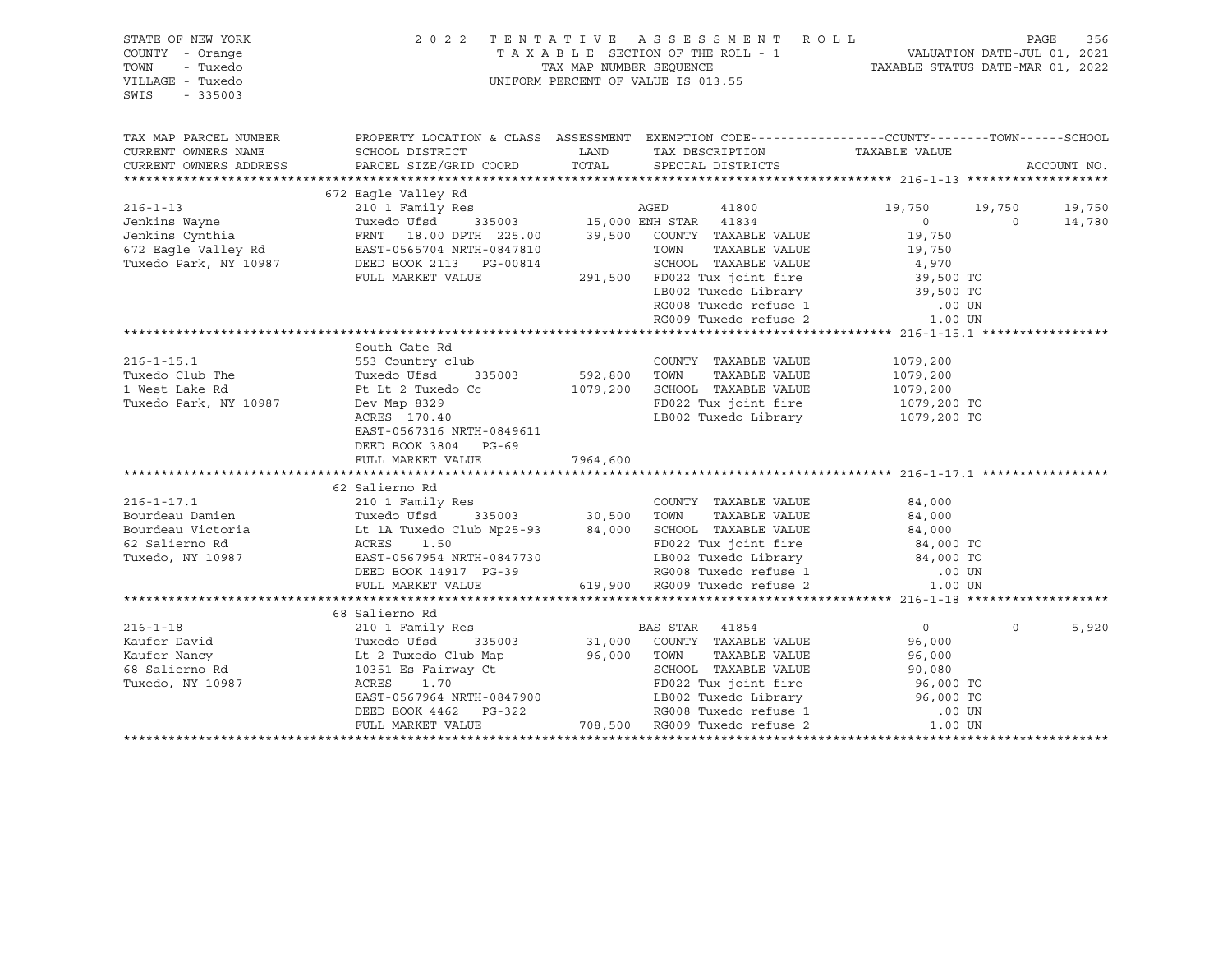| STATE OF NEW YORK<br>COUNTY - Orange<br>TOWN<br>- Tuxedo<br>VILLAGE - Tuxedo<br>SWIS<br>$-335003$ | 2 0 2 2                                                                                                                                                                                                                                | TENTATIVE ASSESSMENT ROLL<br>PAGE<br>357<br>TAXABLE SECTION OF THE ROLL - 1<br>TAXABLE STATUS DATE-JUL 01, 2021<br>TAXABLE STATUS DATE-MAR 01, 2022<br>UNIFORM PERCENT OF VALUE IS 013.55 |                                                                                                                                    |                |          |             |
|---------------------------------------------------------------------------------------------------|----------------------------------------------------------------------------------------------------------------------------------------------------------------------------------------------------------------------------------------|-------------------------------------------------------------------------------------------------------------------------------------------------------------------------------------------|------------------------------------------------------------------------------------------------------------------------------------|----------------|----------|-------------|
|                                                                                                   | TAX MAP PARCEL NUMBER PROPERTY LOCATION & CLASS ASSESSMENT EXEMPTION CODE---------------COUNTY-------TOWN------SCHOOL                                                                                                                  |                                                                                                                                                                                           |                                                                                                                                    |                |          |             |
| CURRENT OWNERS NAME                                                                               | SCHOOL DISTRICT                                                                                                                                                                                                                        |                                                                                                                                                                                           | LAND TAX DESCRIPTION                                                                                                               | TAXABLE VALUE  |          |             |
| CURRENT OWNERS ADDRESS                                                                            | PARCEL SIZE/GRID COORD                                                                                                                                                                                                                 | TOTAL                                                                                                                                                                                     | SPECIAL DISTRICTS                                                                                                                  |                |          | ACCOUNT NO. |
|                                                                                                   |                                                                                                                                                                                                                                        |                                                                                                                                                                                           |                                                                                                                                    |                |          |             |
| $216 - 1 - 19$                                                                                    | 74 Salierno Rd<br>210 1 Family Res                                                                                                                                                                                                     |                                                                                                                                                                                           |                                                                                                                                    |                |          |             |
|                                                                                                   |                                                                                                                                                                                                                                        |                                                                                                                                                                                           | COUNTY TAXABLE VALUE 100,950                                                                                                       |                |          |             |
|                                                                                                   | Horn Ferdinand Tuxedo Ufsd 335003 33,600 TOWN TAXABLE VALUE 100,950<br>Vassallo Olivia Lt 3 Tuxedo Club Mp 10351 100,950 SCHOOL TAXABLE VALUE 100,950<br>74 Salierno Rd ACRES 1.40 FD022 Tux joint fire 100,950<br>Tuxedo Park, NY 1   |                                                                                                                                                                                           |                                                                                                                                    |                |          |             |
|                                                                                                   |                                                                                                                                                                                                                                        |                                                                                                                                                                                           |                                                                                                                                    |                |          |             |
|                                                                                                   |                                                                                                                                                                                                                                        |                                                                                                                                                                                           |                                                                                                                                    |                |          |             |
|                                                                                                   |                                                                                                                                                                                                                                        |                                                                                                                                                                                           |                                                                                                                                    |                |          |             |
|                                                                                                   | ACRES 1.40 FD022 Tux joint fire 100,950 TO<br>EAST-0567943 NRTH-0848020 LB002 Tuxedo Library 100,950 TO<br>DEED BOOK 14983 PG-333 RG008 Tuxedo refuse 1 .00 UN<br>FULL MARKET VALUE 745,000 RG009 Tuxedo refuse 2 1.00 UN              |                                                                                                                                                                                           |                                                                                                                                    |                |          |             |
|                                                                                                   |                                                                                                                                                                                                                                        |                                                                                                                                                                                           |                                                                                                                                    |                |          |             |
|                                                                                                   |                                                                                                                                                                                                                                        |                                                                                                                                                                                           |                                                                                                                                    |                |          |             |
|                                                                                                   | 210 1 Family Res<br>Tuxedo Ufsd 335003 29,500 COUNTY TAXABLE VALUE                                                                                                                                                                     |                                                                                                                                                                                           |                                                                                                                                    | $\overline{0}$ | $\Omega$ | 5,920       |
|                                                                                                   |                                                                                                                                                                                                                                        |                                                                                                                                                                                           |                                                                                                                                    | 85,000         |          |             |
|                                                                                                   |                                                                                                                                                                                                                                        |                                                                                                                                                                                           |                                                                                                                                    |                |          |             |
|                                                                                                   |                                                                                                                                                                                                                                        |                                                                                                                                                                                           |                                                                                                                                    |                |          |             |
|                                                                                                   |                                                                                                                                                                                                                                        |                                                                                                                                                                                           |                                                                                                                                    |                |          |             |
|                                                                                                   |                                                                                                                                                                                                                                        |                                                                                                                                                                                           |                                                                                                                                    |                |          |             |
|                                                                                                   |                                                                                                                                                                                                                                        |                                                                                                                                                                                           |                                                                                                                                    |                |          |             |
|                                                                                                   | 1.00 UM MP 10351 85,000 TOWN TAXABLE VALUE 85,000<br>ES Fairway Court 85,000 TOWN TAXABLE VALUE 85,000<br>ACRES 2.30 BANK0150024 FD022 Tux joint fire 85,000 TO<br>EAST-0567873 NRTH-0848335 LB002 Tuxedo Library 85,000 TO<br>DEED BO |                                                                                                                                                                                           |                                                                                                                                    |                |          |             |
|                                                                                                   | 30 Salierno Rd 216-1-21 and 200 Salierno Rd 200 Salierno Rd 216-1-21 and 200 Salierno Rd Tuxedo Ufsd 335003 36,100 COUNTY TAXABLE VALUE 29,900<br>Chvastek Ellen Lt 5 Tuxedo Club Mp 10351 39,900 TOWN TAXABLE VALUE 29,900<br>30 Sa   |                                                                                                                                                                                           |                                                                                                                                    |                |          |             |
|                                                                                                   |                                                                                                                                                                                                                                        |                                                                                                                                                                                           |                                                                                                                                    |                | $\Omega$ | 5,920       |
|                                                                                                   |                                                                                                                                                                                                                                        |                                                                                                                                                                                           |                                                                                                                                    |                |          |             |
|                                                                                                   |                                                                                                                                                                                                                                        |                                                                                                                                                                                           |                                                                                                                                    |                |          |             |
|                                                                                                   |                                                                                                                                                                                                                                        |                                                                                                                                                                                           |                                                                                                                                    |                |          |             |
|                                                                                                   |                                                                                                                                                                                                                                        |                                                                                                                                                                                           |                                                                                                                                    |                |          |             |
|                                                                                                   |                                                                                                                                                                                                                                        |                                                                                                                                                                                           |                                                                                                                                    |                |          |             |
|                                                                                                   |                                                                                                                                                                                                                                        |                                                                                                                                                                                           |                                                                                                                                    |                |          |             |
|                                                                                                   |                                                                                                                                                                                                                                        |                                                                                                                                                                                           |                                                                                                                                    |                |          |             |
|                                                                                                   |                                                                                                                                                                                                                                        |                                                                                                                                                                                           |                                                                                                                                    |                |          |             |
|                                                                                                   | 83 Salierno Rd                                                                                                                                                                                                                         |                                                                                                                                                                                           |                                                                                                                                    |                |          |             |
| $216 - 1 - 22$                                                                                    | 210 1 Family Res                                                                                                                                                                                                                       |                                                                                                                                                                                           | COUNTY TAXABLE VALUE 166,250                                                                                                       |                |          |             |
|                                                                                                   | Satriale John Tuxedo Ufsd 335003 51,500 TOWN TAXABLE VALUE 166,250<br>Satriale Susan Lt 6 Tuxedo Club Mp 10351 166,250 SCHOOL TAXABLE VALUE 166,250<br>83 Salierno Rd Ws Fairway Court FD022 Tux joint fire 166,250<br>Tuxedo, NY 10   |                                                                                                                                                                                           |                                                                                                                                    |                |          |             |
|                                                                                                   |                                                                                                                                                                                                                                        |                                                                                                                                                                                           |                                                                                                                                    |                |          |             |
|                                                                                                   |                                                                                                                                                                                                                                        |                                                                                                                                                                                           | FD022 Tux joint fire 166,250 TO<br>LB002 Tuxedo Library 166,250 TO<br>RG008 Tuxedo refuse 1 00 UN<br>RG009 Tuxedo refuse 2 1.00 UN |                |          |             |
|                                                                                                   |                                                                                                                                                                                                                                        |                                                                                                                                                                                           |                                                                                                                                    |                |          |             |
|                                                                                                   |                                                                                                                                                                                                                                        |                                                                                                                                                                                           |                                                                                                                                    |                |          |             |
|                                                                                                   | EAST-0567503 NRTH-0848219<br>DEED BOOK 14950 PG-768<br>FULL MARKET VALUE 1226,900                                                                                                                                                      |                                                                                                                                                                                           |                                                                                                                                    |                |          |             |
|                                                                                                   |                                                                                                                                                                                                                                        |                                                                                                                                                                                           |                                                                                                                                    |                |          |             |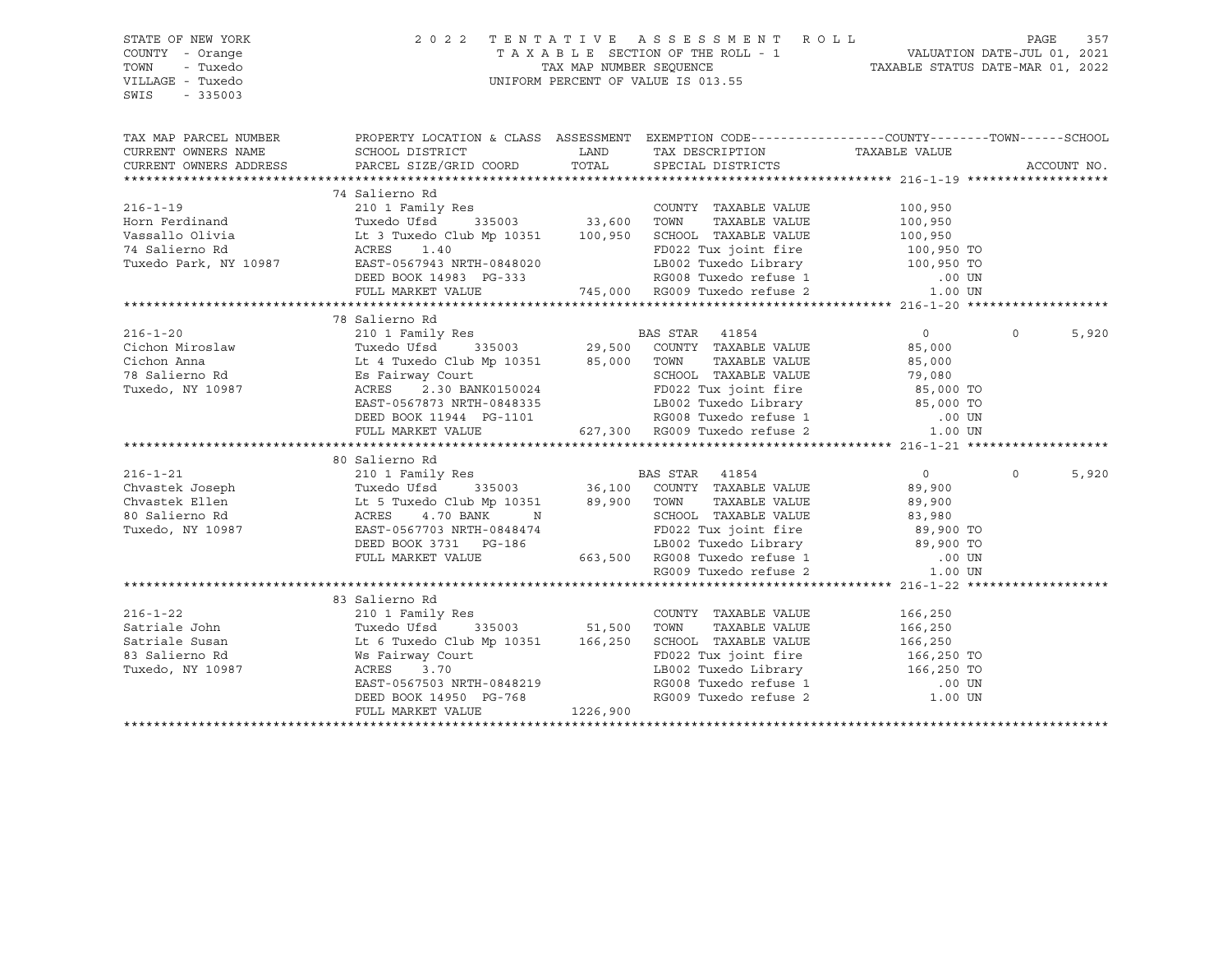| STATE OF NEW YORK                                                                 |                                                            | 2022 TENTATIVE ASSESSMENT ROLL                                    |                | PAGE        | 358   |
|-----------------------------------------------------------------------------------|------------------------------------------------------------|-------------------------------------------------------------------|----------------|-------------|-------|
| COUNTY<br>- Orange                                                                |                                                            | T A X A B L E SECTION OF THE ROLL - 1 WALUATION DATE-JUL 01, 2021 |                |             |       |
| - Tuxedo<br>TOWN                                                                  |                                                            | TAX MAP NUMBER SEQUENCE TAXABLE STATUS DATE-MAR 01, 2022          |                |             |       |
| VILLAGE - Tuxedo                                                                  |                                                            | UNIFORM PERCENT OF VALUE IS 013.55                                |                |             |       |
| SWIS - 335003                                                                     |                                                            |                                                                   |                |             |       |
|                                                                                   |                                                            |                                                                   |                |             |       |
|                                                                                   |                                                            |                                                                   |                |             |       |
| TAX MAP PARCEL NUMBER TROPERTY LOCATION & CLASS ASSESSMENT                        |                                                            | EXEMPTION CODE-----------------COUNTY-------TOWN------SCHOOL      |                |             |       |
|                                                                                   |                                                            |                                                                   |                |             |       |
| CURRENT OWNERS ADDRESS     PARCEL SIZE/GRID COORD     TOTAL     SPECIAL DISTRICTS |                                                            |                                                                   |                | ACCOUNT NO. |       |
|                                                                                   |                                                            |                                                                   |                |             |       |
|                                                                                   | 63 Salierno Rd                                             |                                                                   |                |             |       |
| 216-1-23.1 210 1 Family Res                                                       |                                                            | BAS STAR 41854                                                    | $\overline{0}$ | $\Omega$    | 5,920 |
| Tomasovich Nancy Tuxedo Ufsd 335003 51,600 COUNTY                                 |                                                            | TAXABLE VALUE                                                     | 194,150        |             |       |
| 63 Salierno Rd                   Lot 7A & Lot 8 Tux Club       194,150            |                                                            | TOWN<br>TAXABLE VALUE                                             | 194,150        |             |       |
| Tuxedo, NY 10987                                                                  | Sub Map 10351<br>ACRES 2.60<br>EAST-0567584 NRTH-0847864   | SCHOOL<br>TAXABLE VALUE                                           | 188,230        |             |       |
|                                                                                   |                                                            | FD022 Tux joint fire 194,150 TO                                   |                |             |       |
|                                                                                   |                                                            | LB002 Tuxedo Library 194,150 TO                                   |                |             |       |
|                                                                                   | DEED BOOK 4655 PG-124                                      | RG008 Tuxedo refuse 1 00 UN                                       |                |             |       |
|                                                                                   | FULL MARKET VALUE $1432,800$ RG009 Tuxedo refuse 2 1.00 UN |                                                                   |                |             |       |
|                                                                                   |                                                            |                                                                   |                |             |       |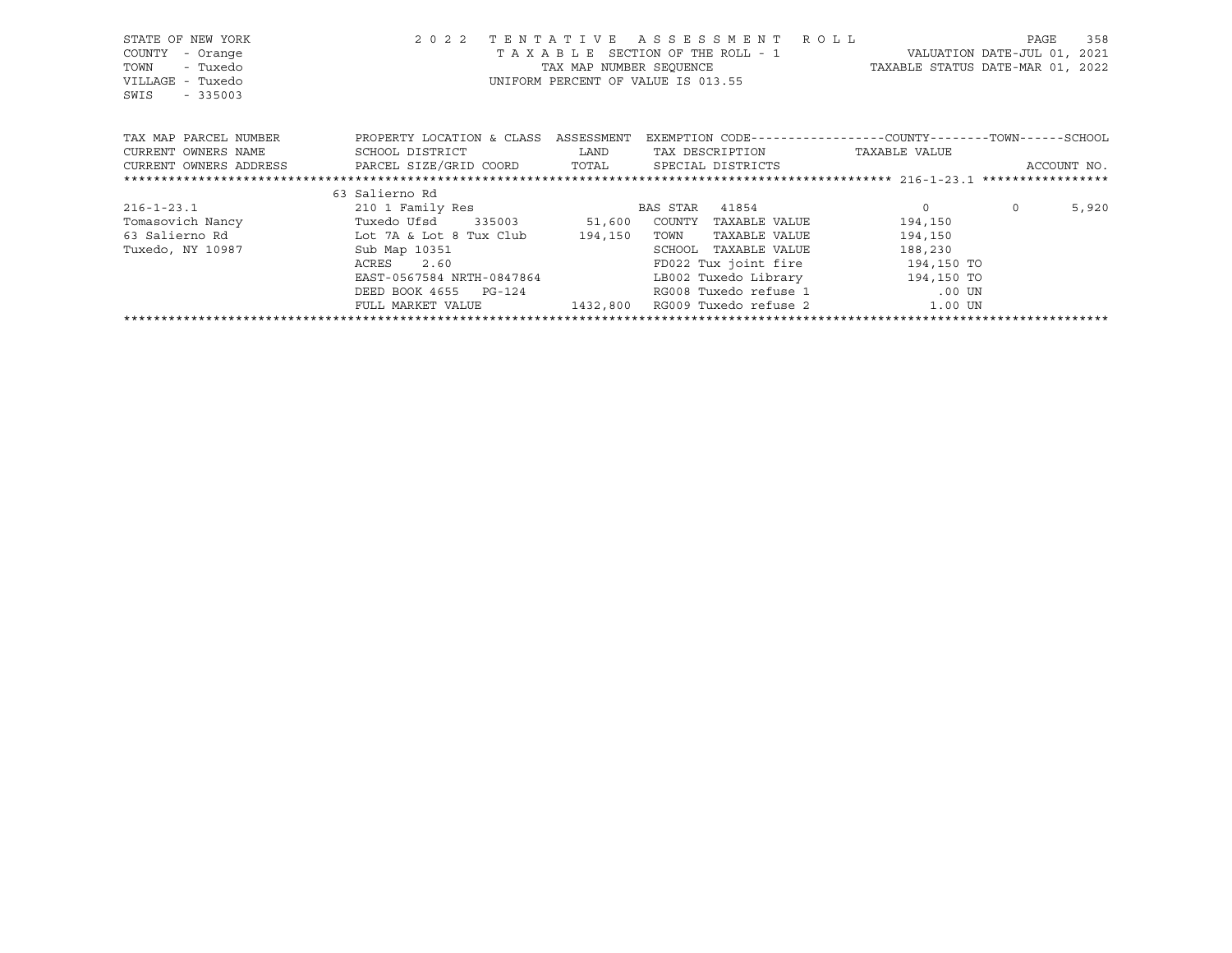| STATE OF NEW YORK | 2022 TENTATIVE ASSESSMENT ROLL     |  |  |                                  |                          | PAGE | 359 |
|-------------------|------------------------------------|--|--|----------------------------------|--------------------------|------|-----|
| COUNTY - Orange   | TAXABLE SECTION OF THE ROLL - 1    |  |  | VALUATION DATE-JUL 01, 2021      |                          |      |     |
| - Tuxedo<br>TOWN  | MAP SECTION - 216                  |  |  | TAXABLE STATUS DATE-MAR 01, 2022 |                          |      |     |
| VILLAGE - Tuxedo  | SUB-SECTION - 000                  |  |  |                                  | RPS150/V04/L015          |      |     |
| SWIS<br>$-335003$ | UNIFORM PERCENT OF VALUE IS 013.55 |  |  |                                  | CURRENT DATE $4/25/2022$ |      |     |

|      |                      | TOTAL   | EXTENSION | EXTENSION | AD VALOREM | EXEMPT | TAXABLE  |
|------|----------------------|---------|-----------|-----------|------------|--------|----------|
| CODE | DISTRICT NAME        | PARCELS | TYPE      | VALUE     | VALUE      | AMOUNT | VALUE    |
|      |                      |         |           |           |            |        |          |
|      | RG009 Tuxedo refuse  |         | 16 UNITS  | 16.00     |            |        | 16.00    |
|      | FD022 Tux joint fire |         | 17 TOTAL  |           | 2304,200   | 486    | 2303,714 |
|      | LB002 Tuxedo Library |         | 17 TOTAL  |           | 2304,200   | 486    | 2303,714 |
|      | RG008 Tuxedo refuse  |         | 16 UNITS  |           |            |        |          |

#### \*\*\* S C H O O L D I S T R I C T S U M M A R Y \*\*\*

| CODE   | DISTRICT NAME | TOTAL<br>PARCELS | ASSESSED<br>LAND | ASSESSED<br>TOTAL | EXEMPT<br>AMOUNT | TOTAL<br>TAXABLE | <b>STAR</b><br>AMOUNT | STAR<br>TAXABLE |
|--------|---------------|------------------|------------------|-------------------|------------------|------------------|-----------------------|-----------------|
| 335003 | Tuxedo Ufsd   | 17               | 984,900          | 2304,200          | 41,236           | 2262,964         | 59,160                | 2203,804        |
|        | SUB-TOTAL     | 17               | 984,900          | 2304,200          | 41,236           | 2262,964         | 59,160                | 2203,804        |
|        | TOTAL         | 17               | 984,900          | 2304,200          | 41,236           | 2262,964         | 59,160                | 2203,804        |

#### \*\*\* S Y S T E M C O D E S S U M M A R Y \*\*\*

## NO SYSTEM EXEMPTIONS AT THIS LEVEL

| CODE  | DESCRIPTION     | TOTAL<br>PARCELS | COUNTY | TOWN   | SCHOOL  |
|-------|-----------------|------------------|--------|--------|---------|
|       |                 |                  |        |        |         |
| 41690 | FIRE/AMBCT      |                  | 486    | 486    | 486     |
| 41800 | AGED            | ▵                | 40,750 | 40,750 | 40,750  |
| 41834 | ENH STAR        | ∠                |        |        | 29,560  |
| 41854 | <b>BAS STAR</b> | ↳                |        |        | 29,600  |
|       | TOTAL           | 10               | 41,236 | 41,236 | 100,396 |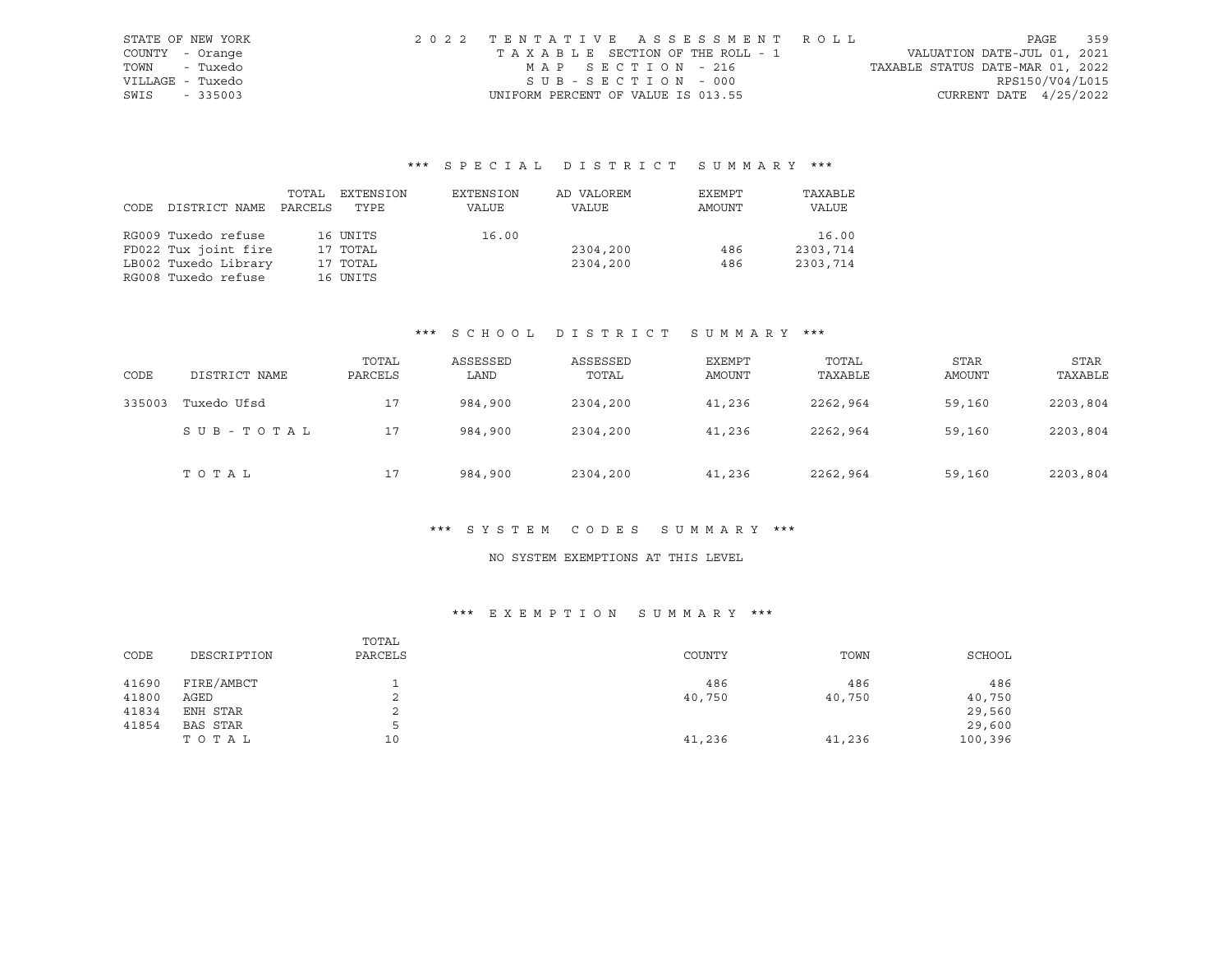| STATE OF NEW YORK |                                    | 2022 TENTATIVE ASSESSMENT ROLL  |                                  | PAGE                        | 360 |
|-------------------|------------------------------------|---------------------------------|----------------------------------|-----------------------------|-----|
| COUNTY - Orange   |                                    | TAXABLE SECTION OF THE ROLL - 1 |                                  | VALUATION DATE-JUL 01, 2021 |     |
| TOWN - Tuxedo     |                                    | MAP SECTION - 216               | TAXABLE STATUS DATE-MAR 01, 2022 |                             |     |
| VILLAGE - Tuxedo  |                                    | SUB-SECTION - 000               |                                  | RPS150/V04/L015             |     |
| SWIS - 335003     | UNIFORM PERCENT OF VALUE IS 013.55 |                                 |                                  | CURRENT DATE $4/25/2022$    |     |

| ROLL       |             | TOTAL   | ASSESSED | ASSESSED | TAXABLE  | TAXABLE  | TAXABLE       | STAR     |
|------------|-------------|---------|----------|----------|----------|----------|---------------|----------|
| <b>SEC</b> | DESCRIPTION | PARCELS | LAND     | TOTAL    | COUNTY   | TOWN     | <b>SCHOOL</b> | TAXABLE  |
|            | TAXABLE     | - 1     | 984,900  | 2304,200 | 2262,964 | 2262,964 | 2262,964      | 2203,804 |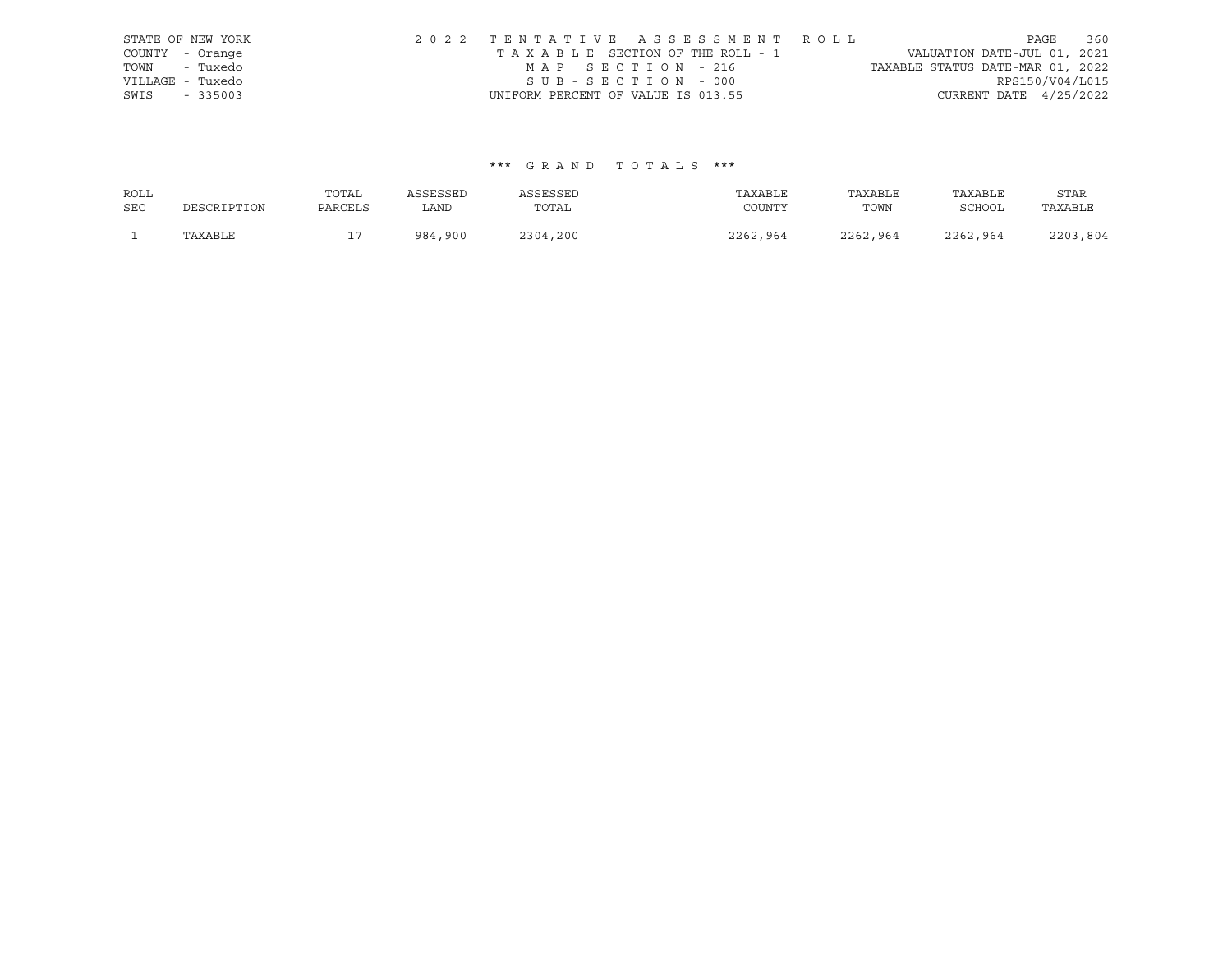| STATE OF NEW YORK<br>COUNTY - Orange<br>TOWN<br>- Tuxedo<br>VILLAGE - Tuxedo<br>$-335003$<br>SWIS                                                                                                                                                                                                                                                                                                                                                                                |                                                                                                |                    |                                                                                                                                                         |         |                       |
|----------------------------------------------------------------------------------------------------------------------------------------------------------------------------------------------------------------------------------------------------------------------------------------------------------------------------------------------------------------------------------------------------------------------------------------------------------------------------------|------------------------------------------------------------------------------------------------|--------------------|---------------------------------------------------------------------------------------------------------------------------------------------------------|---------|-----------------------|
| TAX MAP PARCEL NUMBER<br>CURRENT OWNERS NAME<br>CURRENT OWNERS ADDRESS                                                                                                                                                                                                                                                                                                                                                                                                           | PROPERTY LOCATION & CLASS ASSESSMENT EXEMPTION CODE---------------COUNTY-------TOWN-----SCHOOL |                    |                                                                                                                                                         |         | ACCOUNT NO.           |
|                                                                                                                                                                                                                                                                                                                                                                                                                                                                                  | 735 Eagle Valley Rd                                                                            |                    |                                                                                                                                                         | $\circ$ | 14,780                |
|                                                                                                                                                                                                                                                                                                                                                                                                                                                                                  |                                                                                                |                    |                                                                                                                                                         |         |                       |
| $\begin{tabular}{lllllllllllll} \multicolumn{3}{l}{} & \multicolumn{3}{l}{} & \multicolumn{3}{l}{} & \multicolumn{3}{l}{} & \multicolumn{3}{l}{} & \multicolumn{3}{l}{} & \multicolumn{3}{l}{} & \multicolumn{3}{l}{} & \multicolumn{3}{l}{} & \multicolumn{3}{l}{} & \multicolumn{3}{l}{} & \multicolumn{3}{l}{} & \multicolumn{3}{l}{} & \multicolumn{3}{l}{} & \multicolumn{3}{l}{} & \multicolumn{3}{l}{} & \multicolumn{3}{l}{} & \multicolumn{3}{l}{} & \multicolumn{3}{l$ | 737 Eagle Valley Rd<br>741 Eagle Valley Rd                                                     | 486 EX<br>$486$ EX | $0$ 0<br>486 486<br>44,014<br>LB002 Tuxedo Library 44,014 TO<br>RG008 Tuxedo refuse 1 (00 UN RG009 Tuxedo refuse 2 (1.00 UN<br>.00 UN<br>$\overline{0}$ | $\circ$ | 5,920<br>486<br>5,920 |
|                                                                                                                                                                                                                                                                                                                                                                                                                                                                                  |                                                                                                |                    |                                                                                                                                                         |         |                       |
|                                                                                                                                                                                                                                                                                                                                                                                                                                                                                  |                                                                                                |                    |                                                                                                                                                         |         |                       |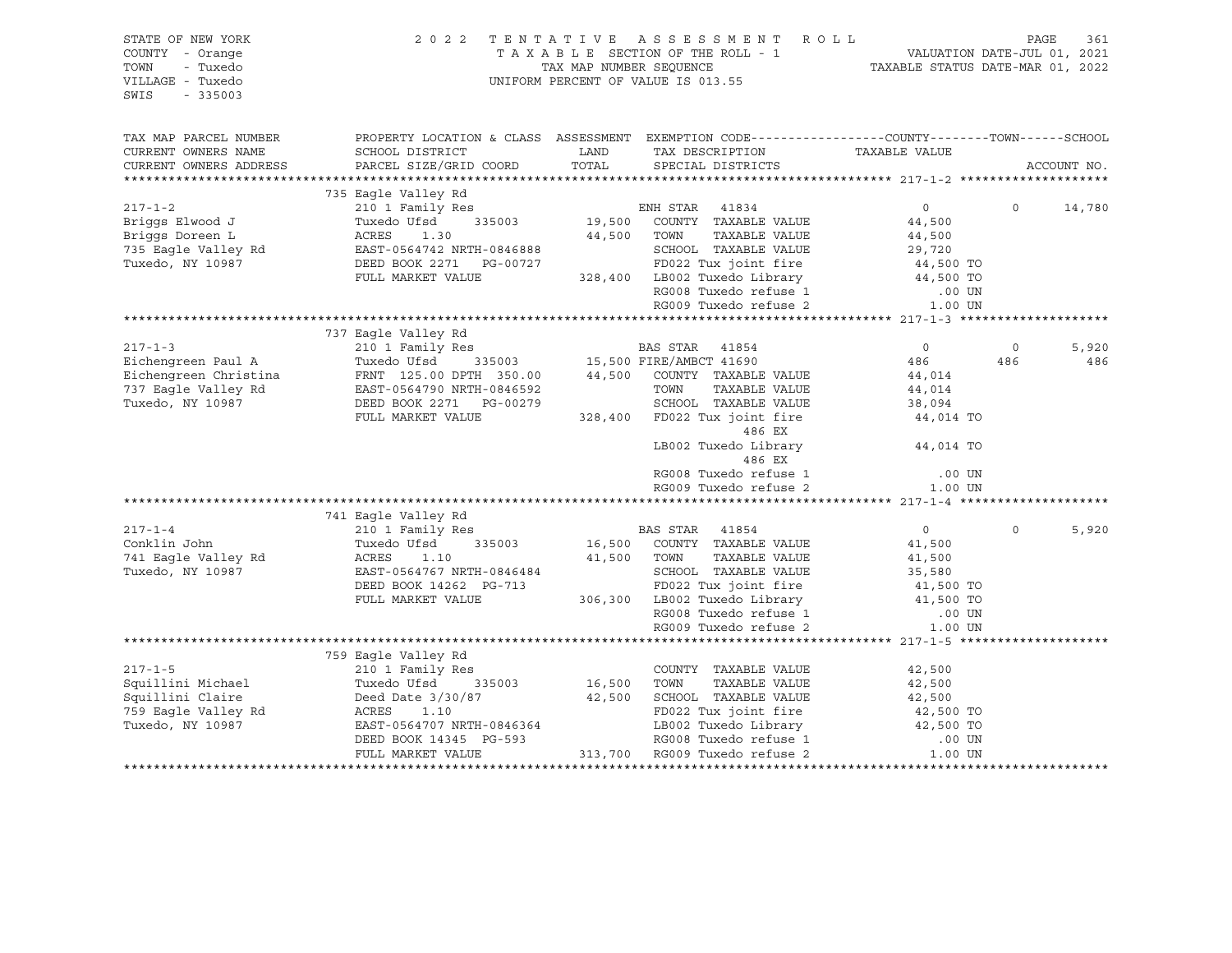| STATE OF NEW YORK<br>COUNTY - Orange<br>- Tuxedo<br>TOWN<br>VILLAGE - Tuxedo<br>SWIS<br>$-335003$                                                                                                                                                    |                                                                                                                                                                                                                                                                                                                                                      |               | 2022 TENTATIVE ASSESSMENT ROLL PAGE 362<br>TAXABLE SECTION OF THE ROLL - 1 VALUATION DATE-JUL 01, 2021<br>TAX MAP NUMBER SEQUENCE TAXABLE STATUS DATE-MAR 01, 2022<br>UNIFORM PERCENT OF VALUE IS 013.55                                                                                                                                                                                                                             |                                              |                   |                 |
|------------------------------------------------------------------------------------------------------------------------------------------------------------------------------------------------------------------------------------------------------|------------------------------------------------------------------------------------------------------------------------------------------------------------------------------------------------------------------------------------------------------------------------------------------------------------------------------------------------------|---------------|--------------------------------------------------------------------------------------------------------------------------------------------------------------------------------------------------------------------------------------------------------------------------------------------------------------------------------------------------------------------------------------------------------------------------------------|----------------------------------------------|-------------------|-----------------|
| TAX MAP PARCEL NUMBER<br>CURRENT OWNERS NAME<br>CURRENT OWNERS ADDRESS                                                                                                                                                                               | PROPERTY LOCATION & CLASS ASSESSMENT EXEMPTION CODE----------------COUNTY-------TOWN------SCHOOL<br>SCHOOL DISTRICT<br>PARCEL SIZE/GRID COORD                                                                                                                                                                                                        | LAND<br>TOTAL | TAX DESCRIPTION TAXABLE VALUE SPECIAL DISTRICTS<br>SPECIAL DISTRICTS                                                                                                                                                                                                                                                                                                                                                                 |                                              |                   | ACCOUNT NO.     |
|                                                                                                                                                                                                                                                      |                                                                                                                                                                                                                                                                                                                                                      |               |                                                                                                                                                                                                                                                                                                                                                                                                                                      |                                              |                   |                 |
| $217 - 1 - 6$                                                                                                                                                                                                                                        | 763 Eagle Valley Rd                                                                                                                                                                                                                                                                                                                                  |               | COUNTY TAXABLE VALUE                                                                                                                                                                                                                                                                                                                                                                                                                 | 68,500                                       |                   |                 |
| 17-1-6<br>Hejnas Matthew J<br>Hejnas Chelsea L<br>Tuxedo Ufsd<br>24,000 TOWN TAXABLE VALUE<br>24,000 TOWN TAXABLE VALUE<br>24,000 TOWN TAXABLE VALUE<br>24,000 TOWN TAXABLE VALUE<br>24,000 TOWN TAXABLE VALUE<br>24,000 TOWN TAXABLE VALUE<br>24,   |                                                                                                                                                                                                                                                                                                                                                      |               |                                                                                                                                                                                                                                                                                                                                                                                                                                      |                                              |                   |                 |
|                                                                                                                                                                                                                                                      |                                                                                                                                                                                                                                                                                                                                                      |               |                                                                                                                                                                                                                                                                                                                                                                                                                                      |                                              |                   |                 |
| $217 - 1 - 7$<br>Letizia Thomas R<br>neural momas is and the control of the search of the search of the search of the search of the search of the s<br>Tuxedo . NY 10987<br>Tuxedo, NY 10987                                                         | 775 Eagle Valley Rd<br>210 1 Family Res<br>Tuxedo Ufsd 335003 16,500 TOWN TAXABLE VALUE<br>Tuxedo Ufsd 335003<br>ACRES 1.10<br>EAST-0564927 NRTH-0846076 FD022 Tux joint fire<br>DEED BOOK 14646 PG-1679 LB002 Tuxedo Library 68,500 TO<br>FULL MARKET VALUE 505,500 RG008 Tuxedo refuse 1 .00 UN<br>RG009 Tuxedo refuse 2 1.00 UN<br>RG009 Tuxedo r |               | COUNTY TAXABLE VALUE 68,500<br>16,500 TOWN TAXABLE VALUE 68,500<br>68,500 SCHOOL TAXABLE VALUE 68,500 TO                                                                                                                                                                                                                                                                                                                             |                                              |                   |                 |
|                                                                                                                                                                                                                                                      |                                                                                                                                                                                                                                                                                                                                                      |               |                                                                                                                                                                                                                                                                                                                                                                                                                                      |                                              |                   |                 |
|                                                                                                                                                                                                                                                      |                                                                                                                                                                                                                                                                                                                                                      |               |                                                                                                                                                                                                                                                                                                                                                                                                                                      |                                              |                   |                 |
| $217 - 1 - 8.21$<br>DeWaard Gerrit J IV<br>789 Eagle Valley Rd<br>Tuxedo, NY 10987                                                                                                                                                                   | 789 Eagle Valley Rd<br>210 1 Family Res<br>Tuxedo Ufsd 335003 16,500 ENH STAR 41834<br>Tuxedo Ufsd 335003 16,500 ENH STAR 41037<br>ACRES 1.10 BANK0160490 44,500 COUNTY TAXABLE VALUE<br>EAST-0564693 NRTH-0845674 TOWN TAXABLE VALUE<br>TREE ROOK 4831 PG-65 SCHOOL TAXABLE VALUE<br>FULL MARKET VALUE                                              |               | VETWAR CTS 41120<br>$\begin{tabular}{ccccc} \multicolumn{2}{c}{\textbf{G-65}} & & & & & & & & & & 41,098 \\ \multicolumn{2}{c}{\textbf{G-65}} & & & & & & & & & & & & & & 11,098 \\ & & & & & & & & & & & & & & 10 & 98 \\ & & & & & & & & & & & & & & 10 & 98 \\ & & & & & & & & & & & & & & 10 & 98 \\ & & & & & & & & & & & & & & 10 & 98 \\ & & & & & & & & & & & & & & 10 & 98 \\ & & & & & & & & & & & & & & 10 & 98 \\ & & &$ | 3,402<br>$0$<br>41,098                       | 6,675<br>$\Omega$ | 1,944<br>14,780 |
|                                                                                                                                                                                                                                                      |                                                                                                                                                                                                                                                                                                                                                      |               |                                                                                                                                                                                                                                                                                                                                                                                                                                      |                                              |                   |                 |
| 217-1-8.22<br>Dollbaum Gayle<br>785 Eagle Valley Rd<br>785 Eagle Valley Rd<br>785 Eagle Valley Rd<br>785 Eagle Valley Rd<br>785 Eagle Valley Rd<br>785 Eagle Valley Rd<br>785 Eagle Valley Rd<br>785 Eagle Valley Rd<br>785 Eagle Valley Rd<br>785 E | 785 Eagle Valley Rd<br>ACRES 1.50<br>EAST-0564768 NRTH-0845879 SCHOOL TAXABLE VALUE<br>DEED BOOK 14508 PG-1820 FD022 Tux joint fire 89,300 TO<br>FULL MARKET VALUE 659,000 LB002 Tuxedo Library 89,300 TO<br>RG008 Tuxedo refuse 1 .00 UN<br>PC009 Tuxedo refus                                                                                      | 89,300 TOWN   | TAXABLE VALUE                                                                                                                                                                                                                                                                                                                                                                                                                        | $\overline{0}$<br>89,300<br>89,300<br>83,380 | $\Omega$          | 5,920           |
|                                                                                                                                                                                                                                                      |                                                                                                                                                                                                                                                                                                                                                      |               |                                                                                                                                                                                                                                                                                                                                                                                                                                      |                                              |                   |                 |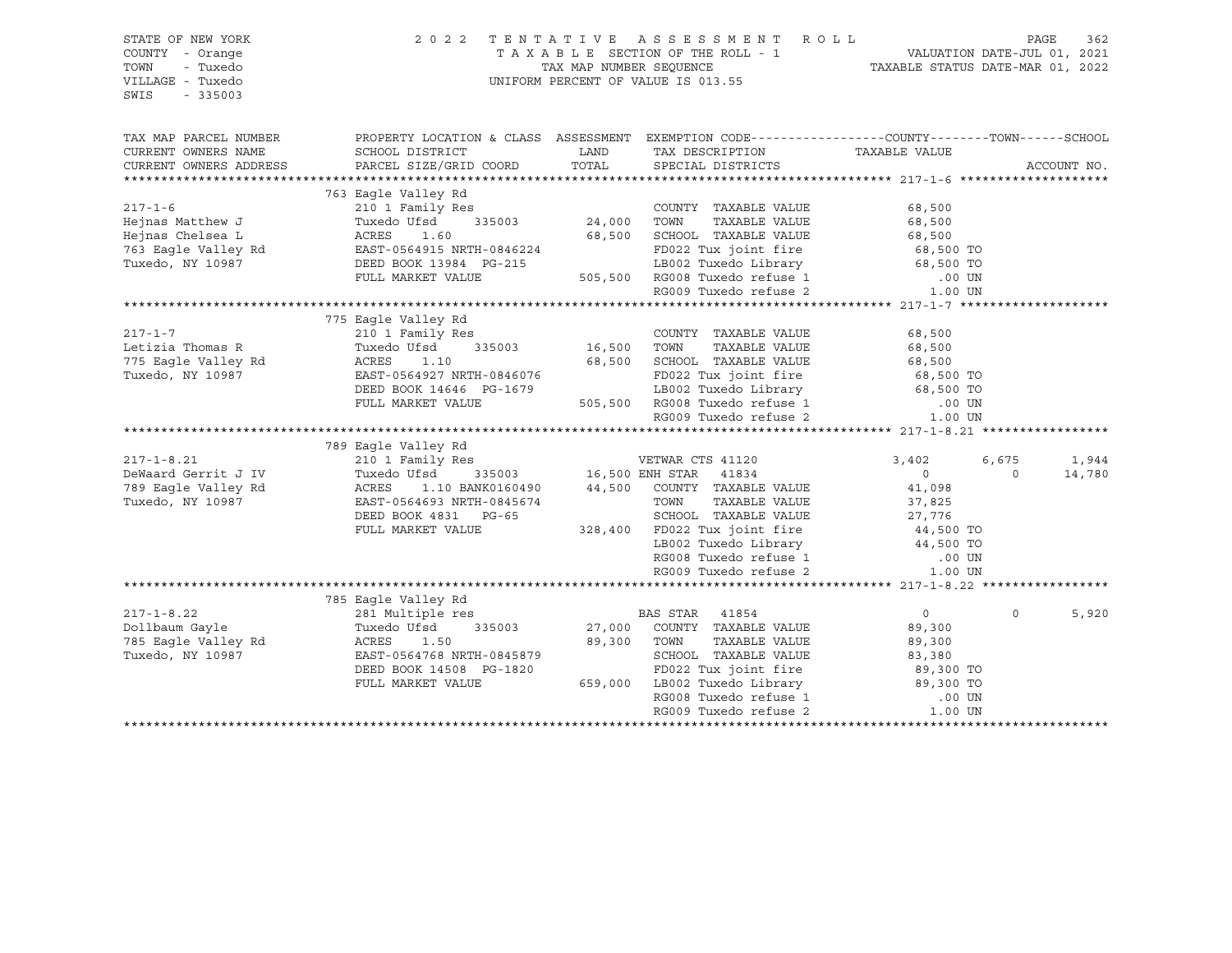| PROPERTY LOCATION & CLASS ASSESSMENT EXEMPTION CODE----------------COUNTY-------TOWN------SCHOOL<br>TAX MAP PARCEL NUMBER<br>CURRENT OWNERS NAME<br>LAND TAX DESCRIPTION TAXABLE VALUE COORD TOTAL SPECIAL DISTRICTS<br>SCHOOL DISTRICT<br>CURRENT OWNERS ADDRESS<br>PARCEL SIZE/GRID COORD<br>ACCOUNT NO.<br>14 Babcock Hill Rd<br>$217 - 1 - 9$<br>Res<br>335003 14,400 TOWN TAXABLE VALUE<br>0 BANKC020072 52,500 SCHOOL TAXABLE VALUE<br>210 1 Family Res<br>52,500<br>12 Babcock Hill Rd<br>210 1 Family Res<br>210 1 Family Res<br>Tuxedo Ufsd 335003 15,000 COUNTY TAXABLE VALUE<br>$\circ$<br>14,780<br>614 Sterling Mine Rd<br>$217 - 1 - 11$<br>210 1 Family Res<br>COUNTY TAXABLE VALUE<br>40,000<br>609 Sterling Mine Rd<br>3 KG<br>Res<br>335003 18,000 FIRE/AMBCT 41690<br>52 EQ EQ BAS STAR 41854<br>5,670<br>3,240<br>13,125<br>486<br>486<br>486<br>$\overline{0}$<br>$\Omega$<br>5,920<br>46,344<br>38,889<br>42,854<br>52,014 TO<br>486 EX<br>LB002 Tuxedo Library 52,014 TO<br>486 EX<br>RG008 Tuxedo refuse 1<br>.00 UN<br>RG009 Tuxedo refuse 2<br>1.00 UN | STATE OF NEW YORK<br>COUNTY - Orange<br>TOWN<br>- Tuxedo<br>VILLAGE - Tuxedo<br>SWIS<br>$-335003$ |  | 2022 TENTATIVE ASSESSMENT ROLL<br>$\begin{tabular}{lllllllllll} \multicolumn{2}{c l} \multicolumn{2}{c l} \multicolumn{2}{c l} \multicolumn{2}{c l} \multicolumn{2}{c l} \multicolumn{2}{c l} \multicolumn{2}{c l} \multicolumn{2}{c l} \multicolumn{2}{c l} \multicolumn{2}{c l} \multicolumn{2}{c l} \multicolumn{2}{c l} \multicolumn{2}{c l} \multicolumn{2}{c l} \multicolumn{2}{c l} \multicolumn{2}{c l} \multicolumn{2}{c l} \multicolumn{2}{c l} \multicolumn{2}{c $<br>UNIFORM PERCENT OF VALUE IS 013.55 |  | PAGE<br>363 |
|----------------------------------------------------------------------------------------------------------------------------------------------------------------------------------------------------------------------------------------------------------------------------------------------------------------------------------------------------------------------------------------------------------------------------------------------------------------------------------------------------------------------------------------------------------------------------------------------------------------------------------------------------------------------------------------------------------------------------------------------------------------------------------------------------------------------------------------------------------------------------------------------------------------------------------------------------------------------------------------------------------------------------------------------------------------------------------|---------------------------------------------------------------------------------------------------|--|---------------------------------------------------------------------------------------------------------------------------------------------------------------------------------------------------------------------------------------------------------------------------------------------------------------------------------------------------------------------------------------------------------------------------------------------------------------------------------------------------------------------|--|-------------|
|                                                                                                                                                                                                                                                                                                                                                                                                                                                                                                                                                                                                                                                                                                                                                                                                                                                                                                                                                                                                                                                                                  |                                                                                                   |  |                                                                                                                                                                                                                                                                                                                                                                                                                                                                                                                     |  |             |
|                                                                                                                                                                                                                                                                                                                                                                                                                                                                                                                                                                                                                                                                                                                                                                                                                                                                                                                                                                                                                                                                                  |                                                                                                   |  |                                                                                                                                                                                                                                                                                                                                                                                                                                                                                                                     |  |             |
|                                                                                                                                                                                                                                                                                                                                                                                                                                                                                                                                                                                                                                                                                                                                                                                                                                                                                                                                                                                                                                                                                  |                                                                                                   |  |                                                                                                                                                                                                                                                                                                                                                                                                                                                                                                                     |  |             |
|                                                                                                                                                                                                                                                                                                                                                                                                                                                                                                                                                                                                                                                                                                                                                                                                                                                                                                                                                                                                                                                                                  |                                                                                                   |  |                                                                                                                                                                                                                                                                                                                                                                                                                                                                                                                     |  |             |
|                                                                                                                                                                                                                                                                                                                                                                                                                                                                                                                                                                                                                                                                                                                                                                                                                                                                                                                                                                                                                                                                                  |                                                                                                   |  |                                                                                                                                                                                                                                                                                                                                                                                                                                                                                                                     |  |             |
|                                                                                                                                                                                                                                                                                                                                                                                                                                                                                                                                                                                                                                                                                                                                                                                                                                                                                                                                                                                                                                                                                  |                                                                                                   |  |                                                                                                                                                                                                                                                                                                                                                                                                                                                                                                                     |  |             |
|                                                                                                                                                                                                                                                                                                                                                                                                                                                                                                                                                                                                                                                                                                                                                                                                                                                                                                                                                                                                                                                                                  |                                                                                                   |  |                                                                                                                                                                                                                                                                                                                                                                                                                                                                                                                     |  |             |
|                                                                                                                                                                                                                                                                                                                                                                                                                                                                                                                                                                                                                                                                                                                                                                                                                                                                                                                                                                                                                                                                                  |                                                                                                   |  |                                                                                                                                                                                                                                                                                                                                                                                                                                                                                                                     |  |             |
|                                                                                                                                                                                                                                                                                                                                                                                                                                                                                                                                                                                                                                                                                                                                                                                                                                                                                                                                                                                                                                                                                  |                                                                                                   |  |                                                                                                                                                                                                                                                                                                                                                                                                                                                                                                                     |  |             |
|                                                                                                                                                                                                                                                                                                                                                                                                                                                                                                                                                                                                                                                                                                                                                                                                                                                                                                                                                                                                                                                                                  |                                                                                                   |  |                                                                                                                                                                                                                                                                                                                                                                                                                                                                                                                     |  |             |
|                                                                                                                                                                                                                                                                                                                                                                                                                                                                                                                                                                                                                                                                                                                                                                                                                                                                                                                                                                                                                                                                                  |                                                                                                   |  |                                                                                                                                                                                                                                                                                                                                                                                                                                                                                                                     |  |             |
|                                                                                                                                                                                                                                                                                                                                                                                                                                                                                                                                                                                                                                                                                                                                                                                                                                                                                                                                                                                                                                                                                  |                                                                                                   |  |                                                                                                                                                                                                                                                                                                                                                                                                                                                                                                                     |  |             |
|                                                                                                                                                                                                                                                                                                                                                                                                                                                                                                                                                                                                                                                                                                                                                                                                                                                                                                                                                                                                                                                                                  |                                                                                                   |  |                                                                                                                                                                                                                                                                                                                                                                                                                                                                                                                     |  |             |
|                                                                                                                                                                                                                                                                                                                                                                                                                                                                                                                                                                                                                                                                                                                                                                                                                                                                                                                                                                                                                                                                                  |                                                                                                   |  |                                                                                                                                                                                                                                                                                                                                                                                                                                                                                                                     |  |             |
|                                                                                                                                                                                                                                                                                                                                                                                                                                                                                                                                                                                                                                                                                                                                                                                                                                                                                                                                                                                                                                                                                  |                                                                                                   |  |                                                                                                                                                                                                                                                                                                                                                                                                                                                                                                                     |  |             |
|                                                                                                                                                                                                                                                                                                                                                                                                                                                                                                                                                                                                                                                                                                                                                                                                                                                                                                                                                                                                                                                                                  |                                                                                                   |  |                                                                                                                                                                                                                                                                                                                                                                                                                                                                                                                     |  |             |
|                                                                                                                                                                                                                                                                                                                                                                                                                                                                                                                                                                                                                                                                                                                                                                                                                                                                                                                                                                                                                                                                                  |                                                                                                   |  |                                                                                                                                                                                                                                                                                                                                                                                                                                                                                                                     |  |             |
|                                                                                                                                                                                                                                                                                                                                                                                                                                                                                                                                                                                                                                                                                                                                                                                                                                                                                                                                                                                                                                                                                  |                                                                                                   |  |                                                                                                                                                                                                                                                                                                                                                                                                                                                                                                                     |  |             |
|                                                                                                                                                                                                                                                                                                                                                                                                                                                                                                                                                                                                                                                                                                                                                                                                                                                                                                                                                                                                                                                                                  |                                                                                                   |  |                                                                                                                                                                                                                                                                                                                                                                                                                                                                                                                     |  |             |
|                                                                                                                                                                                                                                                                                                                                                                                                                                                                                                                                                                                                                                                                                                                                                                                                                                                                                                                                                                                                                                                                                  |                                                                                                   |  |                                                                                                                                                                                                                                                                                                                                                                                                                                                                                                                     |  |             |
|                                                                                                                                                                                                                                                                                                                                                                                                                                                                                                                                                                                                                                                                                                                                                                                                                                                                                                                                                                                                                                                                                  |                                                                                                   |  |                                                                                                                                                                                                                                                                                                                                                                                                                                                                                                                     |  |             |
|                                                                                                                                                                                                                                                                                                                                                                                                                                                                                                                                                                                                                                                                                                                                                                                                                                                                                                                                                                                                                                                                                  |                                                                                                   |  |                                                                                                                                                                                                                                                                                                                                                                                                                                                                                                                     |  |             |
|                                                                                                                                                                                                                                                                                                                                                                                                                                                                                                                                                                                                                                                                                                                                                                                                                                                                                                                                                                                                                                                                                  |                                                                                                   |  |                                                                                                                                                                                                                                                                                                                                                                                                                                                                                                                     |  |             |
|                                                                                                                                                                                                                                                                                                                                                                                                                                                                                                                                                                                                                                                                                                                                                                                                                                                                                                                                                                                                                                                                                  |                                                                                                   |  |                                                                                                                                                                                                                                                                                                                                                                                                                                                                                                                     |  |             |
|                                                                                                                                                                                                                                                                                                                                                                                                                                                                                                                                                                                                                                                                                                                                                                                                                                                                                                                                                                                                                                                                                  |                                                                                                   |  |                                                                                                                                                                                                                                                                                                                                                                                                                                                                                                                     |  |             |
|                                                                                                                                                                                                                                                                                                                                                                                                                                                                                                                                                                                                                                                                                                                                                                                                                                                                                                                                                                                                                                                                                  |                                                                                                   |  |                                                                                                                                                                                                                                                                                                                                                                                                                                                                                                                     |  |             |
|                                                                                                                                                                                                                                                                                                                                                                                                                                                                                                                                                                                                                                                                                                                                                                                                                                                                                                                                                                                                                                                                                  |                                                                                                   |  |                                                                                                                                                                                                                                                                                                                                                                                                                                                                                                                     |  |             |
|                                                                                                                                                                                                                                                                                                                                                                                                                                                                                                                                                                                                                                                                                                                                                                                                                                                                                                                                                                                                                                                                                  |                                                                                                   |  |                                                                                                                                                                                                                                                                                                                                                                                                                                                                                                                     |  |             |
|                                                                                                                                                                                                                                                                                                                                                                                                                                                                                                                                                                                                                                                                                                                                                                                                                                                                                                                                                                                                                                                                                  |                                                                                                   |  |                                                                                                                                                                                                                                                                                                                                                                                                                                                                                                                     |  |             |
|                                                                                                                                                                                                                                                                                                                                                                                                                                                                                                                                                                                                                                                                                                                                                                                                                                                                                                                                                                                                                                                                                  |                                                                                                   |  |                                                                                                                                                                                                                                                                                                                                                                                                                                                                                                                     |  |             |
|                                                                                                                                                                                                                                                                                                                                                                                                                                                                                                                                                                                                                                                                                                                                                                                                                                                                                                                                                                                                                                                                                  |                                                                                                   |  |                                                                                                                                                                                                                                                                                                                                                                                                                                                                                                                     |  |             |
|                                                                                                                                                                                                                                                                                                                                                                                                                                                                                                                                                                                                                                                                                                                                                                                                                                                                                                                                                                                                                                                                                  |                                                                                                   |  |                                                                                                                                                                                                                                                                                                                                                                                                                                                                                                                     |  |             |
|                                                                                                                                                                                                                                                                                                                                                                                                                                                                                                                                                                                                                                                                                                                                                                                                                                                                                                                                                                                                                                                                                  |                                                                                                   |  |                                                                                                                                                                                                                                                                                                                                                                                                                                                                                                                     |  |             |
|                                                                                                                                                                                                                                                                                                                                                                                                                                                                                                                                                                                                                                                                                                                                                                                                                                                                                                                                                                                                                                                                                  |                                                                                                   |  |                                                                                                                                                                                                                                                                                                                                                                                                                                                                                                                     |  |             |
|                                                                                                                                                                                                                                                                                                                                                                                                                                                                                                                                                                                                                                                                                                                                                                                                                                                                                                                                                                                                                                                                                  |                                                                                                   |  |                                                                                                                                                                                                                                                                                                                                                                                                                                                                                                                     |  |             |
|                                                                                                                                                                                                                                                                                                                                                                                                                                                                                                                                                                                                                                                                                                                                                                                                                                                                                                                                                                                                                                                                                  |                                                                                                   |  |                                                                                                                                                                                                                                                                                                                                                                                                                                                                                                                     |  |             |
|                                                                                                                                                                                                                                                                                                                                                                                                                                                                                                                                                                                                                                                                                                                                                                                                                                                                                                                                                                                                                                                                                  |                                                                                                   |  |                                                                                                                                                                                                                                                                                                                                                                                                                                                                                                                     |  |             |
|                                                                                                                                                                                                                                                                                                                                                                                                                                                                                                                                                                                                                                                                                                                                                                                                                                                                                                                                                                                                                                                                                  |                                                                                                   |  |                                                                                                                                                                                                                                                                                                                                                                                                                                                                                                                     |  |             |
|                                                                                                                                                                                                                                                                                                                                                                                                                                                                                                                                                                                                                                                                                                                                                                                                                                                                                                                                                                                                                                                                                  |                                                                                                   |  |                                                                                                                                                                                                                                                                                                                                                                                                                                                                                                                     |  |             |
|                                                                                                                                                                                                                                                                                                                                                                                                                                                                                                                                                                                                                                                                                                                                                                                                                                                                                                                                                                                                                                                                                  |                                                                                                   |  |                                                                                                                                                                                                                                                                                                                                                                                                                                                                                                                     |  |             |
|                                                                                                                                                                                                                                                                                                                                                                                                                                                                                                                                                                                                                                                                                                                                                                                                                                                                                                                                                                                                                                                                                  |                                                                                                   |  |                                                                                                                                                                                                                                                                                                                                                                                                                                                                                                                     |  |             |
|                                                                                                                                                                                                                                                                                                                                                                                                                                                                                                                                                                                                                                                                                                                                                                                                                                                                                                                                                                                                                                                                                  |                                                                                                   |  |                                                                                                                                                                                                                                                                                                                                                                                                                                                                                                                     |  |             |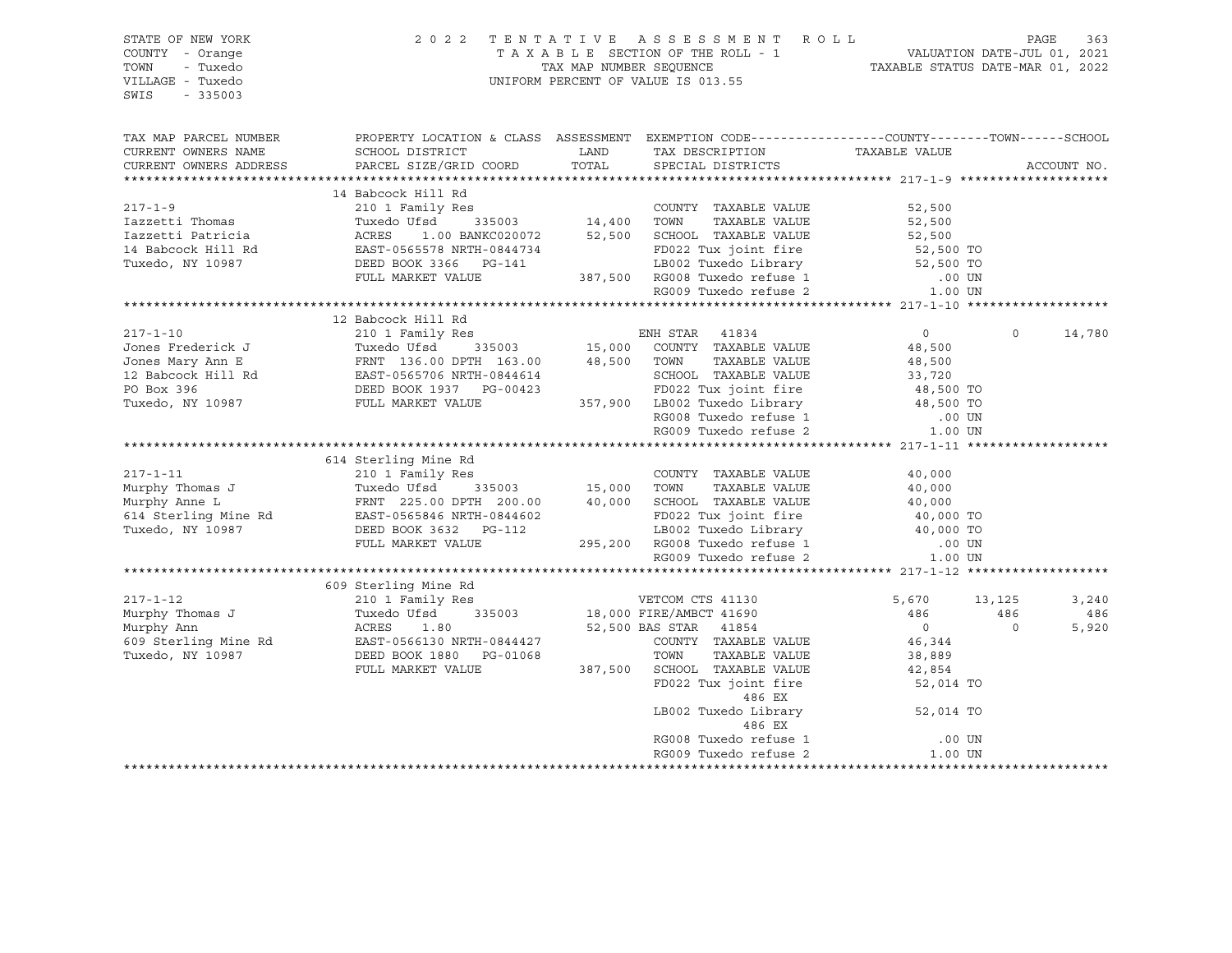| STATE OF NEW YORK<br>COUNTY - Orange<br>- Tuxedo<br>TOWN<br>VILLAGE - Tuxedo<br>SWIS<br>$-335003$                                                                                                                                                    |                                                                                                                                               | 2022 TENTATIVE ASSESSMENT ROLL<br>TAXABLE SECTION OF THE ROLL - 1<br>TAXABLE SECTION OF THE ROLL - 1<br>TAXABLE STATUS DATE-JUL 01, 2021<br>TAXABLE STATUS DATE-MAR 01, 2022<br>UNIFORM PERCENT OF VALUE IS 013.55 |                                                              | PAGE              | 364            |
|------------------------------------------------------------------------------------------------------------------------------------------------------------------------------------------------------------------------------------------------------|-----------------------------------------------------------------------------------------------------------------------------------------------|--------------------------------------------------------------------------------------------------------------------------------------------------------------------------------------------------------------------|--------------------------------------------------------------|-------------------|----------------|
| TAX MAP PARCEL NUMBER<br>CURRENT OWNERS NAME<br>CURRENT OWNERS ADDRESS                                                                                                                                                                               | PROPERTY LOCATION & CLASS ASSESSMENT EXEMPTION CODE----------------COUNTY-------TOWN------SCHOOL<br>SCHOOL DISTRICT<br>PARCEL SIZE/GRID COORD |                                                                                                                                                                                                                    |                                                              |                   | ACCOUNT NO.    |
|                                                                                                                                                                                                                                                      |                                                                                                                                               |                                                                                                                                                                                                                    |                                                              |                   |                |
|                                                                                                                                                                                                                                                      | 26 Shepherd Pond Rd<br>6 Shepherd Pond Rd<br>220 2 Family Res                                                                                 |                                                                                                                                                                                                                    |                                                              |                   |                |
| $217 - 1 - 13.1$                                                                                                                                                                                                                                     | 26 SHEPHELQ POHQ RQ<br>220 2 Family Res<br>Tuxedo Ufsd 335003 19,800 COUNTY TAXABLE VALUE<br>ACRES 1.00 BANK 19,800 TOWN TAXABLE VALUE        |                                                                                                                                                                                                                    | $\overline{0}$                                               | $\Omega$          | 5,920          |
| Paratore Dominick<br>26 Shepherd Pond Rd                                                                                                                                                                                                             |                                                                                                                                               |                                                                                                                                                                                                                    | 59,500                                                       |                   |                |
| Tuxedo, NY 10987                                                                                                                                                                                                                                     | EAST-0566427 NRTH-0844303                                                                                                                     | SCHOOL TAXABLE VALUE                                                                                                                                                                                               | 59,500<br>53,580<br>59,500 TO                                |                   |                |
|                                                                                                                                                                                                                                                      | DEED BOOK 11485 PG-69                                                                                                                         | SCHOOL TAXABLE VALUE<br>FD022 Tux joint fire                                                                                                                                                                       |                                                              |                   |                |
|                                                                                                                                                                                                                                                      | FULL MARKET VALUE 439,100 LB002 Tuxedo Library 59,500 TO                                                                                      |                                                                                                                                                                                                                    |                                                              |                   |                |
|                                                                                                                                                                                                                                                      |                                                                                                                                               |                                                                                                                                                                                                                    |                                                              |                   |                |
|                                                                                                                                                                                                                                                      |                                                                                                                                               |                                                                                                                                                                                                                    |                                                              |                   |                |
|                                                                                                                                                                                                                                                      |                                                                                                                                               |                                                                                                                                                                                                                    |                                                              |                   |                |
| 217-1-13.2<br>Mariano Jeffrey<br>Mariano Jeffrey<br>Mariano Jeffrey<br>Mariano Jeffrey<br>Mariano Jeffrey<br>Tuxedo Ufsd<br>24,600 TOWN TAXABLE VALUE<br>24,600 TOWN TAXABLE VALUE<br>24,600 TOWN TAXABLE VALUE<br>24,600 TOWN TAXABLE VALUE<br>25,6 | 32 Shepherd Pond Rd                                                                                                                           |                                                                                                                                                                                                                    |                                                              |                   |                |
|                                                                                                                                                                                                                                                      |                                                                                                                                               |                                                                                                                                                                                                                    | 57,600<br>57,600                                             |                   |                |
|                                                                                                                                                                                                                                                      |                                                                                                                                               |                                                                                                                                                                                                                    |                                                              |                   |                |
|                                                                                                                                                                                                                                                      |                                                                                                                                               |                                                                                                                                                                                                                    |                                                              |                   |                |
|                                                                                                                                                                                                                                                      |                                                                                                                                               |                                                                                                                                                                                                                    | 57,600<br>57,600 TO<br>57,600 TO                             |                   |                |
|                                                                                                                                                                                                                                                      | PULL MARKET VALUE 425,100 RG008 Tuxedo refuse 1 (0.0 UN PULL MARKET VALUE 425,100 RG008 Tuxedo refuse 1 (0.0 UN PULL MARKET VALUE             |                                                                                                                                                                                                                    |                                                              |                   |                |
|                                                                                                                                                                                                                                                      |                                                                                                                                               |                                                                                                                                                                                                                    |                                                              |                   |                |
|                                                                                                                                                                                                                                                      |                                                                                                                                               |                                                                                                                                                                                                                    |                                                              |                   |                |
|                                                                                                                                                                                                                                                      | 623 Sterling Mine Rd                                                                                                                          |                                                                                                                                                                                                                    |                                                              |                   |                |
| 417-1-14.1 623 Sterling Mine Rd<br>210 1 Family Res<br>210 1 Family Res<br>24,800 VETCOM CTS 41130<br>24,800 VETCOM CTS 41130<br>24,800 VETCOM CTS 41130<br>24,800 VETCOM CTS 41140<br>24,800 VETCOM CTS 41140<br>24,800 VETCOM CTS 41140<br>24,     |                                                                                                                                               |                                                                                                                                                                                                                    | $\begin{array}{c}0\\5\,,670\end{array}$                      | $\circ$<br>14,580 | 5,920<br>3,240 |
|                                                                                                                                                                                                                                                      |                                                                                                                                               |                                                                                                                                                                                                                    | 11,340 28,000                                                |                   | 6,480          |
|                                                                                                                                                                                                                                                      |                                                                                                                                               |                                                                                                                                                                                                                    | 62,990                                                       |                   |                |
|                                                                                                                                                                                                                                                      |                                                                                                                                               |                                                                                                                                                                                                                    | 37,420                                                       |                   |                |
|                                                                                                                                                                                                                                                      | FULL MARKET VALUE                                                                                                                             | 590,400 SCHOOL TAXABLE VALUE<br>FD022 Tux joint fire                                                                                                                                                               | 64,360                                                       |                   |                |
|                                                                                                                                                                                                                                                      |                                                                                                                                               |                                                                                                                                                                                                                    | 80,000 TO<br>80,000 TO                                       |                   |                |
|                                                                                                                                                                                                                                                      |                                                                                                                                               | LB002 Tuxedo Library                                                                                                                                                                                               |                                                              |                   |                |
|                                                                                                                                                                                                                                                      |                                                                                                                                               | RG008 Tuxedo refuse 1                                                                                                                                                                                              | .00 UN<br>1.00 UN                                            |                   |                |
|                                                                                                                                                                                                                                                      |                                                                                                                                               | RG009 Tuxedo refuse 2                                                                                                                                                                                              |                                                              |                   |                |
|                                                                                                                                                                                                                                                      | 619 Sterling Mine Rd                                                                                                                          |                                                                                                                                                                                                                    |                                                              |                   |                |
|                                                                                                                                                                                                                                                      | 210 1 Family Res                                                                                                                              |                                                                                                                                                                                                                    | 5,670                                                        | 12,375            | 3,240          |
|                                                                                                                                                                                                                                                      |                                                                                                                                               |                                                                                                                                                                                                                    | 486                                                          | 486               | 486            |
|                                                                                                                                                                                                                                                      |                                                                                                                                               |                                                                                                                                                                                                                    | 13,003                                                       | 10,992            | 13,732         |
|                                                                                                                                                                                                                                                      |                                                                                                                                               |                                                                                                                                                                                                                    | $\overline{0}$                                               | $\overline{0}$    | 14,780         |
|                                                                                                                                                                                                                                                      |                                                                                                                                               |                                                                                                                                                                                                                    | 30,341<br>25,647                                             |                   |                |
|                                                                                                                                                                                                                                                      |                                                                                                                                               |                                                                                                                                                                                                                    |                                                              |                   |                |
| 217-1-14.2<br>Sutherland Bruce W 7uxedo Ufsd 335003<br>Sutherland Mary ACRES 1.30 16,500 FIRE/AMBCT 41690<br>619 Sterling Mine Rd EAST-0565963 NRTH-0844258<br>Tuxedo, NY 10987 DEED BOOK 1809 PG-00859 265,300 TOWN TAXABLE VALUE<br>FU             |                                                                                                                                               | FD022 Tux joint fire                                                                                                                                                                                               | 17,262<br>49,014 TO                                          |                   |                |
|                                                                                                                                                                                                                                                      |                                                                                                                                               | 486 EX                                                                                                                                                                                                             |                                                              |                   |                |
|                                                                                                                                                                                                                                                      |                                                                                                                                               | LB002 Tuxedo Library<br>486 EX                                                                                                                                                                                     | 49,014 TO                                                    |                   |                |
|                                                                                                                                                                                                                                                      |                                                                                                                                               |                                                                                                                                                                                                                    |                                                              |                   |                |
|                                                                                                                                                                                                                                                      |                                                                                                                                               |                                                                                                                                                                                                                    | RG008 Tuxedo refuse 1 .00 UN<br>RG009 Tuxedo refuse 2 .00 UN |                   |                |
|                                                                                                                                                                                                                                                      |                                                                                                                                               |                                                                                                                                                                                                                    |                                                              |                   |                |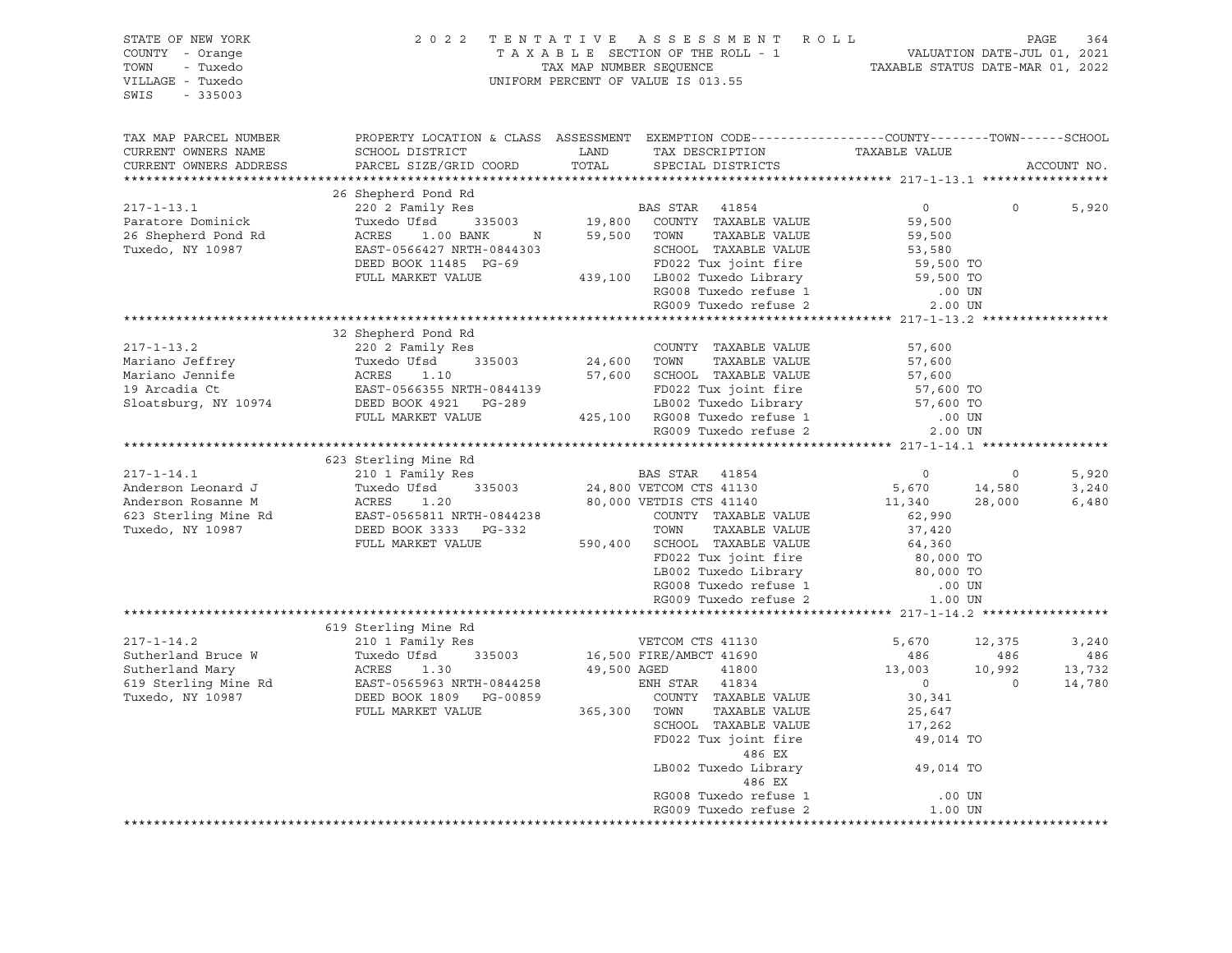| STATE OF NEW YORK<br>COUNTY - Orange<br>TOWN - Tuxedo<br>VILLAGE - Tuxedo<br>SWIS - 335003 |                                                                                                                                                                                                                                                        | 2022 TENTATIVE ASSESSMENT ROLL PAGE 365<br>TAXABLE SECTION OF THE ROLL - 1 VALUATION DATE-JUL 01, 2021<br>TAX MAP NUMBER SEQUENCE TAXABLE STATUS DATE-MAR 01, 2022<br>INIFORM PERCENT OF VALUE TO 12 55<br>UNIFORM PERCENT OF VALUE IS 013.55 |                       |                      |
|--------------------------------------------------------------------------------------------|--------------------------------------------------------------------------------------------------------------------------------------------------------------------------------------------------------------------------------------------------------|-----------------------------------------------------------------------------------------------------------------------------------------------------------------------------------------------------------------------------------------------|-----------------------|----------------------|
| TAX MAP PARCEL NUMBER<br>CURRENT OWNERS NAME<br>CURRENT OWNERS ADDRESS                     | PROPERTY LOCATION & CLASS ASSESSMENT EXEMPTION CODE----------------COUNTY-------TOWN------SCHOOL                                                                                                                                                       |                                                                                                                                                                                                                                               |                       | ACCOUNT NO.          |
|                                                                                            | 38 Shepherd Pond Rd<br>217-1-14.3 38 Shepherd Pond Rd<br>22,000 TOWITY TAXABLE VALUE 66,000<br>22,000 TOWITY TAXABLE VALUE 66,000<br>Delman Kimberlee ACRES 1.30 66,000 SCHOOL TAXABLE VALUE 66,000<br>38 Shepherd Pond Rd<br>22,000 TOWIT             |                                                                                                                                                                                                                                               |                       |                      |
|                                                                                            |                                                                                                                                                                                                                                                        |                                                                                                                                                                                                                                               |                       |                      |
|                                                                                            |                                                                                                                                                                                                                                                        |                                                                                                                                                                                                                                               |                       |                      |
|                                                                                            |                                                                                                                                                                                                                                                        |                                                                                                                                                                                                                                               |                       |                      |
|                                                                                            |                                                                                                                                                                                                                                                        |                                                                                                                                                                                                                                               |                       |                      |
|                                                                                            |                                                                                                                                                                                                                                                        |                                                                                                                                                                                                                                               |                       |                      |
|                                                                                            |                                                                                                                                                                                                                                                        |                                                                                                                                                                                                                                               |                       |                      |
|                                                                                            |                                                                                                                                                                                                                                                        |                                                                                                                                                                                                                                               |                       |                      |
|                                                                                            |                                                                                                                                                                                                                                                        |                                                                                                                                                                                                                                               |                       |                      |
|                                                                                            | 633 Sterling Mine Rd                                                                                                                                                                                                                                   |                                                                                                                                                                                                                                               |                       |                      |
| $217 - 1 - 15.1$                                                                           |                                                                                                                                                                                                                                                        |                                                                                                                                                                                                                                               | $\overline{0}$        | $\mathbf 0$<br>5,920 |
| Dollbaum Jill R                                                                            |                                                                                                                                                                                                                                                        |                                                                                                                                                                                                                                               |                       |                      |
| 633 Sterling Mine Rd                                                                       | 210 1 Family Res<br>Tuxedo Ufsd 335003 15,800 COUNTY TAXABLE VALUE<br>ACRES 1.00 27,500 TOWN TAXABLE VALUE                                                                                                                                             |                                                                                                                                                                                                                                               |                       |                      |
| Tuxedo, NY 10987                                                                           |                                                                                                                                                                                                                                                        |                                                                                                                                                                                                                                               |                       |                      |
|                                                                                            |                                                                                                                                                                                                                                                        |                                                                                                                                                                                                                                               |                       |                      |
|                                                                                            |                                                                                                                                                                                                                                                        |                                                                                                                                                                                                                                               |                       |                      |
|                                                                                            |                                                                                                                                                                                                                                                        |                                                                                                                                                                                                                                               |                       |                      |
|                                                                                            | Tuxedo Ufsd 335003 15,800 COUNTY TAXABLE VALUE 47,500<br>ACRES 1.00 47,500 TOWN TAXABLE VALUE 47,500<br>EAST-0565631 NRTH-0844202 SCHOOL TAXABLE VALUE 41,580<br>DEED BOOK 2893 PG-00249 FD022 Tux joint fire 47,500 TOWN 47,500<br>FU                 |                                                                                                                                                                                                                                               |                       |                      |
|                                                                                            |                                                                                                                                                                                                                                                        |                                                                                                                                                                                                                                               |                       |                      |
|                                                                                            | 639 Sterling Mine Rd<br>Sterling Mine Rd<br>210 1 Family Res                                                                                                                                                                                           |                                                                                                                                                                                                                                               |                       |                      |
| $217 - 1 - 15.2$                                                                           |                                                                                                                                                                                                                                                        | ENH STAR 41834                                                                                                                                                                                                                                | $\overline{0}$        | $\Omega$<br>14,780   |
|                                                                                            |                                                                                                                                                                                                                                                        |                                                                                                                                                                                                                                               |                       |                      |
|                                                                                            |                                                                                                                                                                                                                                                        |                                                                                                                                                                                                                                               |                       |                      |
|                                                                                            |                                                                                                                                                                                                                                                        |                                                                                                                                                                                                                                               |                       |                      |
|                                                                                            |                                                                                                                                                                                                                                                        |                                                                                                                                                                                                                                               |                       |                      |
|                                                                                            |                                                                                                                                                                                                                                                        |                                                                                                                                                                                                                                               |                       |                      |
|                                                                                            |                                                                                                                                                                                                                                                        |                                                                                                                                                                                                                                               |                       |                      |
|                                                                                            | 217-1-15.2<br>Cullen Brian L<br>Cullen Brian L<br>Tuxedo, NY 10987<br>Tuxedo, NY 10987<br>Tuxedo, NY 10987<br>TULL MARKET VALUE<br>TULL MARKET VALUE<br>TULL MARKET VALUE<br>TULL MARKET VALUE<br>TULL MARKET VALUE<br>TULL MARKET VALUE<br>TULL MARKE |                                                                                                                                                                                                                                               |                       |                      |
|                                                                                            |                                                                                                                                                                                                                                                        |                                                                                                                                                                                                                                               |                       |                      |
|                                                                                            | 452 Nbh shop ctr<br>317-1-16.2 452 Nbh shop ctr<br>452 Nbh shop ctr<br>452 Nbh shop ctr<br>452 Nbh shop ctr<br>4.80 62,500 TOWN TAXABLE VALUE<br>4.80 222,875 SCHOOL TAXABLE VALUE<br>4.80 222,875 SCHOOL TAXABLE VALUE<br>4.80 222,875 SCHOOL         | ng Mine Rd<br>h shop ctr<br>Ufsd 335003 62,500 TOWN TAXABLE VALUE<br>4.80 222,875 SCHOOL TAXABLE VALUE                                                                                                                                        | 222,875               |                      |
|                                                                                            |                                                                                                                                                                                                                                                        |                                                                                                                                                                                                                                               | 222,875               |                      |
|                                                                                            |                                                                                                                                                                                                                                                        |                                                                                                                                                                                                                                               |                       |                      |
|                                                                                            |                                                                                                                                                                                                                                                        |                                                                                                                                                                                                                                               | 222,875<br>222,875 TO |                      |
|                                                                                            |                                                                                                                                                                                                                                                        | LB002 Tuxedo Library                                                                                                                                                                                                                          | 222,875 TO            |                      |
|                                                                                            | FULL MARKET VALUE 1644,800                                                                                                                                                                                                                             |                                                                                                                                                                                                                                               |                       |                      |
|                                                                                            |                                                                                                                                                                                                                                                        |                                                                                                                                                                                                                                               |                       |                      |
|                                                                                            | 541 Eagle Valley Rd                                                                                                                                                                                                                                    |                                                                                                                                                                                                                                               |                       |                      |
|                                                                                            |                                                                                                                                                                                                                                                        |                                                                                                                                                                                                                                               |                       | $\Omega$<br>5,920    |
|                                                                                            |                                                                                                                                                                                                                                                        |                                                                                                                                                                                                                                               |                       |                      |
|                                                                                            |                                                                                                                                                                                                                                                        |                                                                                                                                                                                                                                               |                       |                      |
|                                                                                            |                                                                                                                                                                                                                                                        |                                                                                                                                                                                                                                               |                       |                      |
|                                                                                            |                                                                                                                                                                                                                                                        |                                                                                                                                                                                                                                               |                       |                      |
|                                                                                            |                                                                                                                                                                                                                                                        |                                                                                                                                                                                                                                               |                       |                      |
|                                                                                            |                                                                                                                                                                                                                                                        |                                                                                                                                                                                                                                               |                       |                      |
|                                                                                            |                                                                                                                                                                                                                                                        |                                                                                                                                                                                                                                               |                       |                      |
|                                                                                            |                                                                                                                                                                                                                                                        |                                                                                                                                                                                                                                               |                       |                      |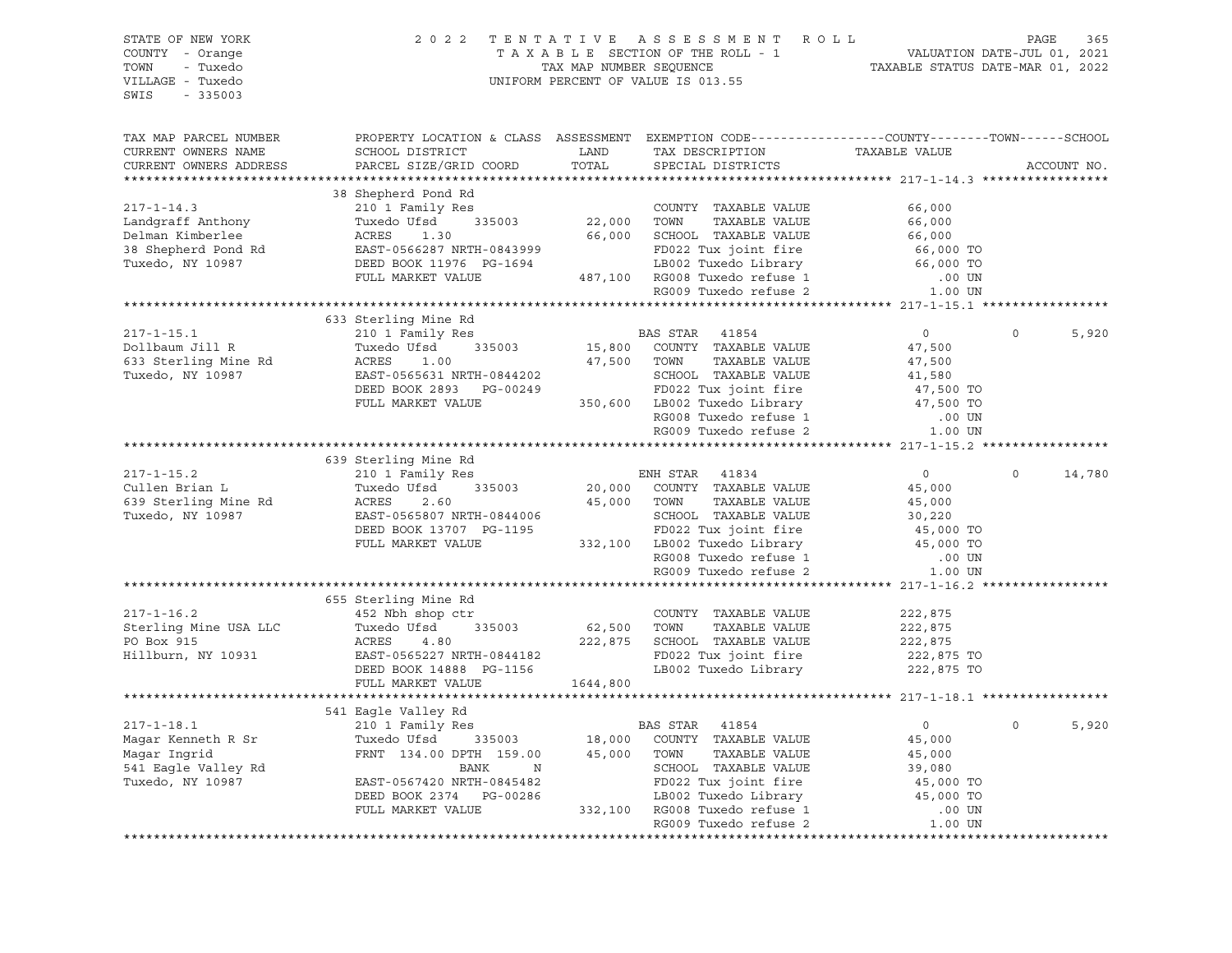| STATE OF NEW YORK<br>COUNTY - Orange                                                                                                                                                                                                 |                                                                                                                                                                                                                                                      | 2022 TENTATIVE ASSESSMENT ROLL PAGE 366<br>TAXABLE SECTION OF THE ROLL - 1 VALUATION DATE-JUL 01, 2021<br>TAX MAP NUMBER SEQUENCE TAXABLE STATUS DATE-MAR 01, 2022<br>UNIFORM PERCENT OF VALUE IS 013.55 |        |            |             |
|--------------------------------------------------------------------------------------------------------------------------------------------------------------------------------------------------------------------------------------|------------------------------------------------------------------------------------------------------------------------------------------------------------------------------------------------------------------------------------------------------|----------------------------------------------------------------------------------------------------------------------------------------------------------------------------------------------------------|--------|------------|-------------|
| TOWN - Tuxedo<br>VILLAGE - Tuxedo<br>SWIS - 335003                                                                                                                                                                                   |                                                                                                                                                                                                                                                      |                                                                                                                                                                                                          |        |            |             |
| TAX MAP PARCEL NUMBER                                                                                                                                                                                                                |                                                                                                                                                                                                                                                      | PROPERTY LOCATION & CLASS ASSESSMENT EXEMPTION CODE---------------COUNTY-------TOWN------SCHOOL                                                                                                          |        |            |             |
| CURRENT OWNERS NAME<br>CURRENT OWNERS ADDRESS                                                                                                                                                                                        |                                                                                                                                                                                                                                                      |                                                                                                                                                                                                          |        |            | ACCOUNT NO. |
|                                                                                                                                                                                                                                      |                                                                                                                                                                                                                                                      |                                                                                                                                                                                                          |        |            |             |
|                                                                                                                                                                                                                                      | Eagle Valley Rd                                                                                                                                                                                                                                      |                                                                                                                                                                                                          |        |            |             |
| $217 - 1 - 19.1$                                                                                                                                                                                                                     |                                                                                                                                                                                                                                                      |                                                                                                                                                                                                          |        |            |             |
| Schmidt Dorothy M<br>592 Eagle Valley Rd                                                                                                                                                                                             |                                                                                                                                                                                                                                                      |                                                                                                                                                                                                          |        |            |             |
| Tuxedo, NY 10987                                                                                                                                                                                                                     |                                                                                                                                                                                                                                                      |                                                                                                                                                                                                          |        |            |             |
|                                                                                                                                                                                                                                      |                                                                                                                                                                                                                                                      |                                                                                                                                                                                                          |        |            |             |
|                                                                                                                                                                                                                                      |                                                                                                                                                                                                                                                      |                                                                                                                                                                                                          |        |            |             |
|                                                                                                                                                                                                                                      | Eagle Valley Rd<br>31 Res vac land<br>Tuxedo Ufsd<br>335003<br>Deed Date 9/30/74<br>FRNT 10.00 DPTH 374.00<br>EAST-0567351 NRTH-0846899<br>DEED BOOK 11607 PG-1220<br>FULL MARKET VALUE<br>FULL MARKET VALUE<br>FULL MARKET VALUE<br>FULL MARKET VAL |                                                                                                                                                                                                          |        |            |             |
|                                                                                                                                                                                                                                      |                                                                                                                                                                                                                                                      |                                                                                                                                                                                                          |        |            |             |
|                                                                                                                                                                                                                                      | Route 72                                                                                                                                                                                                                                             |                                                                                                                                                                                                          |        |            |             |
| $217 - 1 - 19.21$                                                                                                                                                                                                                    | 311 Res vac land                                                                                                                                                                                                                                     | COUNTY TAXABLE VALUE                                                                                                                                                                                     | 47,000 |            |             |
|                                                                                                                                                                                                                                      |                                                                                                                                                                                                                                                      |                                                                                                                                                                                                          |        |            |             |
|                                                                                                                                                                                                                                      |                                                                                                                                                                                                                                                      |                                                                                                                                                                                                          |        |            |             |
|                                                                                                                                                                                                                                      |                                                                                                                                                                                                                                                      |                                                                                                                                                                                                          |        |            |             |
| 217-1-19.21 311 Res vac 1and<br>Watchtower and Bible Tract Soc Tuxedo Ufsd 335003 47,000 TOWN TAXABLE VALUE 47,000<br>C/O Real Property Dept ACRES 7.00 47,000 SCHOOL TAXABLE VALUE 47,000<br>900 Red Mills Rd EAST-0568420 NRTH-084 |                                                                                                                                                                                                                                                      |                                                                                                                                                                                                          |        |            |             |
|                                                                                                                                                                                                                                      |                                                                                                                                                                                                                                                      |                                                                                                                                                                                                          |        |            |             |
|                                                                                                                                                                                                                                      | 16 Shepherd Pond Rd                                                                                                                                                                                                                                  |                                                                                                                                                                                                          |        |            |             |
|                                                                                                                                                                                                                                      |                                                                                                                                                                                                                                                      |                                                                                                                                                                                                          |        |            |             |
|                                                                                                                                                                                                                                      |                                                                                                                                                                                                                                                      |                                                                                                                                                                                                          |        |            |             |
|                                                                                                                                                                                                                                      |                                                                                                                                                                                                                                                      |                                                                                                                                                                                                          |        |            |             |
|                                                                                                                                                                                                                                      |                                                                                                                                                                                                                                                      |                                                                                                                                                                                                          |        |            |             |
|                                                                                                                                                                                                                                      |                                                                                                                                                                                                                                                      |                                                                                                                                                                                                          |        |            |             |
|                                                                                                                                                                                                                                      |                                                                                                                                                                                                                                                      |                                                                                                                                                                                                          |        |            |             |
|                                                                                                                                                                                                                                      |                                                                                                                                                                                                                                                      |                                                                                                                                                                                                          |        |            |             |
|                                                                                                                                                                                                                                      | 719 Eagle Valley Rd                                                                                                                                                                                                                                  |                                                                                                                                                                                                          |        |            |             |
|                                                                                                                                                                                                                                      |                                                                                                                                                                                                                                                      |                                                                                                                                                                                                          |        | 5,625      | 1,944       |
|                                                                                                                                                                                                                                      |                                                                                                                                                                                                                                                      |                                                                                                                                                                                                          |        | $\bigcirc$ | 5,920       |
|                                                                                                                                                                                                                                      |                                                                                                                                                                                                                                                      |                                                                                                                                                                                                          |        |            |             |
|                                                                                                                                                                                                                                      |                                                                                                                                                                                                                                                      |                                                                                                                                                                                                          |        |            |             |
|                                                                                                                                                                                                                                      |                                                                                                                                                                                                                                                      |                                                                                                                                                                                                          |        |            |             |
|                                                                                                                                                                                                                                      |                                                                                                                                                                                                                                                      |                                                                                                                                                                                                          |        |            |             |
|                                                                                                                                                                                                                                      |                                                                                                                                                                                                                                                      |                                                                                                                                                                                                          |        |            |             |
|                                                                                                                                                                                                                                      |                                                                                                                                                                                                                                                      |                                                                                                                                                                                                          |        |            |             |
|                                                                                                                                                                                                                                      |                                                                                                                                                                                                                                                      |                                                                                                                                                                                                          |        |            |             |
|                                                                                                                                                                                                                                      | 707 Eagle Valley Rd                                                                                                                                                                                                                                  |                                                                                                                                                                                                          |        |            |             |
|                                                                                                                                                                                                                                      |                                                                                                                                                                                                                                                      |                                                                                                                                                                                                          |        | $\Omega$   | 5,920       |
|                                                                                                                                                                                                                                      |                                                                                                                                                                                                                                                      |                                                                                                                                                                                                          |        |            |             |
|                                                                                                                                                                                                                                      |                                                                                                                                                                                                                                                      |                                                                                                                                                                                                          |        |            |             |
|                                                                                                                                                                                                                                      |                                                                                                                                                                                                                                                      |                                                                                                                                                                                                          |        |            |             |
|                                                                                                                                                                                                                                      |                                                                                                                                                                                                                                                      |                                                                                                                                                                                                          |        |            |             |
|                                                                                                                                                                                                                                      |                                                                                                                                                                                                                                                      |                                                                                                                                                                                                          |        |            |             |
|                                                                                                                                                                                                                                      |                                                                                                                                                                                                                                                      |                                                                                                                                                                                                          |        |            |             |
|                                                                                                                                                                                                                                      |                                                                                                                                                                                                                                                      |                                                                                                                                                                                                          |        |            |             |
|                                                                                                                                                                                                                                      |                                                                                                                                                                                                                                                      |                                                                                                                                                                                                          |        |            |             |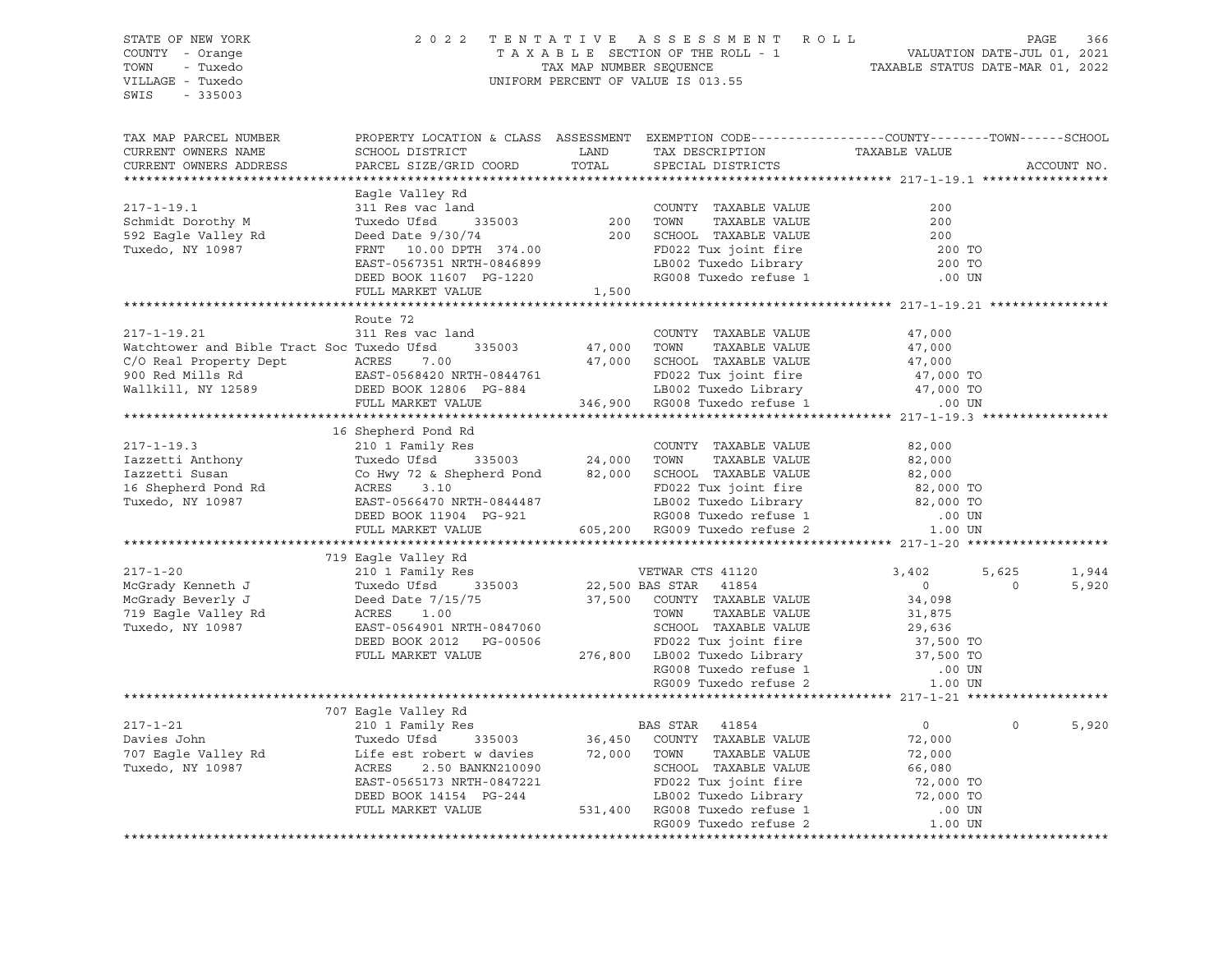| STATE OF NEW YORK<br>COUNTY - Orange<br>TOWN<br>- Tuxedo<br>VILLAGE - Tuxedo<br>SWIS<br>$-335003$                                                                                                                                                                                                                 | 2 0 2 2                                                                                                                                           | TENTATIVE ASSESSMENT ROLL<br>TAXABLE SECTION OF THE ROLL - 1<br>TAXABLE STATUS DATE-JUL 01, 2021<br>TAXABLE STATUS DATE-MAR 01, 2022<br>UNIFORM PERCENT OF VALUE IS 013.55 |        | PAGE<br>367          |
|-------------------------------------------------------------------------------------------------------------------------------------------------------------------------------------------------------------------------------------------------------------------------------------------------------------------|---------------------------------------------------------------------------------------------------------------------------------------------------|----------------------------------------------------------------------------------------------------------------------------------------------------------------------------|--------|----------------------|
| TAX MAP PARCEL NUMBER<br>CURRENT OWNERS NAME<br>CURRENT OWNERS ADDRESS                                                                                                                                                                                                                                            | PROPERTY LOCATION & CLASS ASSESSMENT EXEMPTION CODE---------------COUNTY-------TOWN-----SCHOOL<br>SCHOOL DISTRICT<br>PARCEL SIZE/GRID COORD TOTAL | EXAMP TAX DESCRIPTION TAXABLE VALUE<br>LAND TAX DESCRIPTION TAXABLE VALUE<br>SPECIAL DISTRICTS                                                                             |        | ACCOUNT NO.          |
| $217 - 1 - 22$<br>217-1-22<br>Alter Simon Tuxedo Uffanily Res 2.00<br>Michry Julia V<br>Michry Julia V<br>ST, 600<br>EAST-0565469 NRTH-0847365<br>Tuxedo, NY 10987<br>TULE MARKET VALUE<br>FULL MARKET VALUE<br>PULL MARKET VALUE<br>PULL MARKET VALUE<br>PULL MARKET                                             | 689 Eagle Valley Rd                                                                                                                               |                                                                                                                                                                            | 57,600 |                      |
|                                                                                                                                                                                                                                                                                                                   | 683 Eagle Valley Rd                                                                                                                               |                                                                                                                                                                            |        |                      |
|                                                                                                                                                                                                                                                                                                                   |                                                                                                                                                   |                                                                                                                                                                            |        |                      |
|                                                                                                                                                                                                                                                                                                                   | 683 Eagle Valley Rd                                                                                                                               |                                                                                                                                                                            |        |                      |
| 217-1-24<br>Burns Ryan 311 Res vac land COUNTY TAXABLE VALUE 2,500<br>Harrington Shannon K FRNT 96.00 DPTH 116.00 2,500 SCHOOL TAXABLE VALUE 2,500<br>683 Eagle Valley Rd EAST-0565529 NRTH-0847481 FD022 Tux joint fire 2,500 TOWN                                                                               |                                                                                                                                                   |                                                                                                                                                                            |        |                      |
| Eagle Valley Rd 217-1-25<br>Brooks Ralph Tuxedo Ufsd 335003 4,000 TOWN TAXABLE VALUE<br>Brooks Diane ACRES 1.10<br>673 Eagle Valley Rd 2125 PG-01029 128600L TAXABLE VALUE<br>Tuxedo, NY 10987 DEED BOOK 2125 PG-01029 128002 Tuxedo F                                                                            | Eagle Valley Rd                                                                                                                                   |                                                                                                                                                                            |        |                      |
| ${\small \begin{tabular}{lcccc} \bf 217-1-26 & \bf 673 Eagle Valley Rd & \bf 210 1 Family Res & \bf 210 1211-126 & \bf 210 1221-126 & \bf 210 1221-126 & \bf 210 1221-126 & \bf 210 1221-126 & \bf 210 1221-126 & \bf 210 1221-126 & \bf 210 1221-126 & \bf 210 1221-126 & \bf 210 1221-126 & \bf 210 1221-126 &$ | 673 Eagle Valley Rd                                                                                                                               |                                                                                                                                                                            |        | $\mathbf 0$<br>5,920 |
|                                                                                                                                                                                                                                                                                                                   |                                                                                                                                                   |                                                                                                                                                                            |        |                      |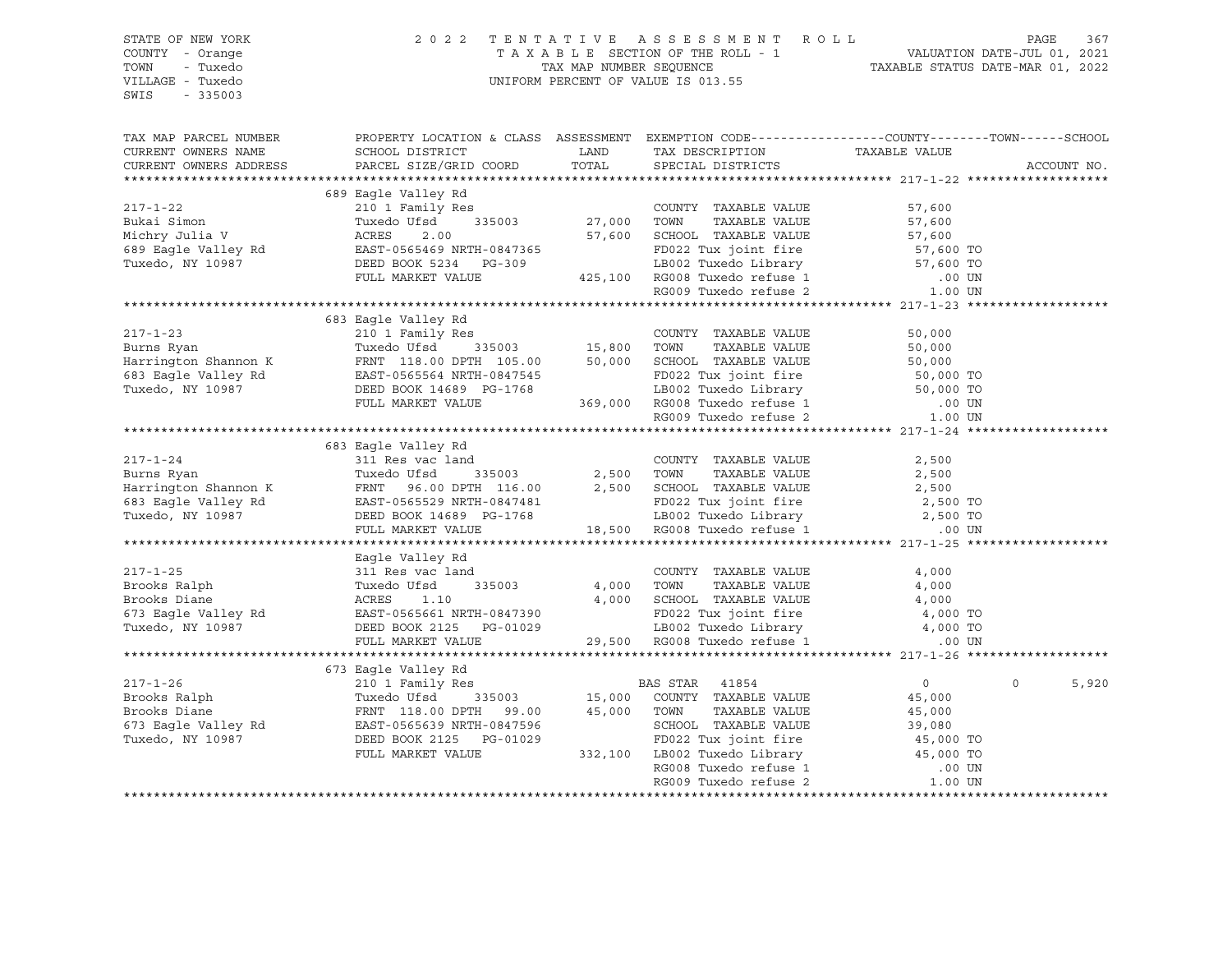| STATE OF NEW YORK<br>COUNTY - Orange<br>- Tuxedo<br>TOWN<br>VILLAGE - Tuxedo<br>$-335003$<br>SWIS                |                                                                                                                                                                                                                                                                                                                                                                                | 2022 TENTATIVE ASSESSMENT ROLL<br>UNIFORM PERCENT OF VALUE IS 013.55                                                                                                                                                                                                                                                                                              | PAGE<br>TAXABLE SECTION OF THE ROLL - 1<br>TAX MAP NUMBER SEQUENCE TAXABLE STATUS DATE-JUL 01, 2021<br>TAXABLE STATUS DATE-MAR 01, 2022                                                | 368 |
|------------------------------------------------------------------------------------------------------------------|--------------------------------------------------------------------------------------------------------------------------------------------------------------------------------------------------------------------------------------------------------------------------------------------------------------------------------------------------------------------------------|-------------------------------------------------------------------------------------------------------------------------------------------------------------------------------------------------------------------------------------------------------------------------------------------------------------------------------------------------------------------|----------------------------------------------------------------------------------------------------------------------------------------------------------------------------------------|-----|
| TAX MAP PARCEL NUMBER<br>CURRENT OWNERS NAME<br>CURRENT OWNERS ADDRESS                                           | SCHOOL DISTRICT<br>PARCEL SIZE/GRID COORD                                                                                                                                                                                                                                                                                                                                      | LAND TAX DESCRIPTION TAXABLE VALUE COORD TOTAL SPECIAL DISTRICTS                                                                                                                                                                                                                                                                                                  | PROPERTY LOCATION & CLASS ASSESSMENT EXEMPTION CODE----------------COUNTY-------TOWN------SCHOOL<br>ACCOUNT NO.                                                                        |     |
| $217 - 1 - 29.1$<br>Brooks Ralph III<br>606 Eagle Valley Rd<br>Tuxedo, NY 10987                                  | 606 Eagle Valley Rd<br>Map 6377<br>riap 03//<br>FRNT 117.00 DPTH 262.90<br>BANK N<br>EAST-0567275 NRTH-0847329<br>DEED BOOK 4913 PG-160                                                                                                                                                                                                                                        | TAXABLE VALUE<br>SCHOOL TAXABLE VALUE<br>SCHOOL TAXABLE VALUE<br>FD022 Tux joint fire<br>LB002 Tuxedo Library<br>RG008 Tuxedo refuse 1<br>RG009 Tuxedo refuse 2                                                                                                                                                                                                   | $\Omega$<br>$\Omega$<br>5,920<br>29,400<br>29,400<br>23,480<br>29,400 TO<br>29,400 TO<br>.00 UN<br>1.00 UN                                                                             |     |
|                                                                                                                  | FULL MARKET VALUE 217,000                                                                                                                                                                                                                                                                                                                                                      |                                                                                                                                                                                                                                                                                                                                                                   |                                                                                                                                                                                        |     |
| $217 - 1 - 30.2$<br>Kovalcik Jozef<br>Kovalcik Monika<br>600 Eagle Valley Rd<br>- 11 11 1097<br>Tuxedo, NY 10987 | 600 Eagle Valley Rd<br>210 1 Family Res<br>Tuxedo Ufsd 335003<br>Map 6377<br>ACRES 1.80<br>FULL MARKET VALUE<br>217-1-31<br>Schmidt Dorothy L<br>Schmidt Dorothy L<br>Schmidt Donald<br>592 Eagle Valley Rd<br>Tuxedo Ufsd<br>210 1 Family Res<br>Tuxedo Ufsd<br>235003<br>210 1 Family Res<br>210 1 Family Res<br>210 1 Family Res<br>235003<br>2003<br>2003<br>200340<br>200 | COUNTY<br>24,300 TOWN<br>COUNTY TAXABLE VALUE<br>TAXABLE VALUE<br>62,500 SCHOOL TAXABLE VALUE<br>ACRES 1.80<br>EAST-0567300 NRTH-0847185 LB002 Tuxedo Library<br>DEED BOOK 14691 PG-1795 RG008 Tuxedo refuse 1<br>461,300 RG009 Tuxedo refuse 2<br>210 1 Family Res<br>Tuxedo Ufsd 335003 19,500 AGED 41800<br>42,500 ENH STAR 41834                              | 62,500<br>62,500<br>62,500<br>62,500 TO<br>62,500 TO<br>.00 UN<br><b>1.00 UN</b><br>5,670 10,625<br>3,240<br>$18,415$ $15,938$<br>19,630<br>$\overline{0}$<br>$\overline{0}$<br>14,780 |     |
|                                                                                                                  |                                                                                                                                                                                                                                                                                                                                                                                | COUNTY TAXABLE VALUE<br>TOWN<br>TAXABLE VALUE<br>FULL MARKET VALUE 313,700 SCHOOL TAXABLE VALUE<br>FD022 Tux joint fire<br>LB002 Tuxedo Library<br>RG008 Tuxedo refuse 1<br>RG009 Tuxedo refuse 2                                                                                                                                                                 | 18,415<br>15,937<br>4,850<br>42,500 TO<br>42,500 TO<br>.00 UN<br>1.00 UN                                                                                                               |     |
|                                                                                                                  | 544 Eagle Valley Rd                                                                                                                                                                                                                                                                                                                                                            |                                                                                                                                                                                                                                                                                                                                                                   |                                                                                                                                                                                        |     |
| $217 - 1 - 32$<br>Shaver Russell G<br>Shaver Linnea J<br>544 Eagle Valley Rd<br>Tuxedo, NY 10987                 |                                                                                                                                                                                                                                                                                                                                                                                | ENH STAR 41834<br>FRNT 200.00 DPTH 99.00<br>ERNT 200.00 DPTH 99.00 32,400 TOWN TAXABLE VALUE<br>BANKC130400 SCHOOL TAXABLE VALUE<br>SCHOOL TAXABLE VALUE<br>EAST-0567402 NRTH-0845989 FD022 Tux joint fire 32,400 TO<br>DEED BOOK 3087 PG-00289 LB002 Tuxedo Library 32,400 TO<br>FULL MARKET VALUE 239,100 RG008 Tuxedo refuse 1 .00 UN<br>RG009 Tuxedo refuse 2 | $\overline{0}$<br>$\Omega$<br>14,780<br>32,400<br>32,400<br>17,620<br>32,400 TO<br>1.00 UN                                                                                             |     |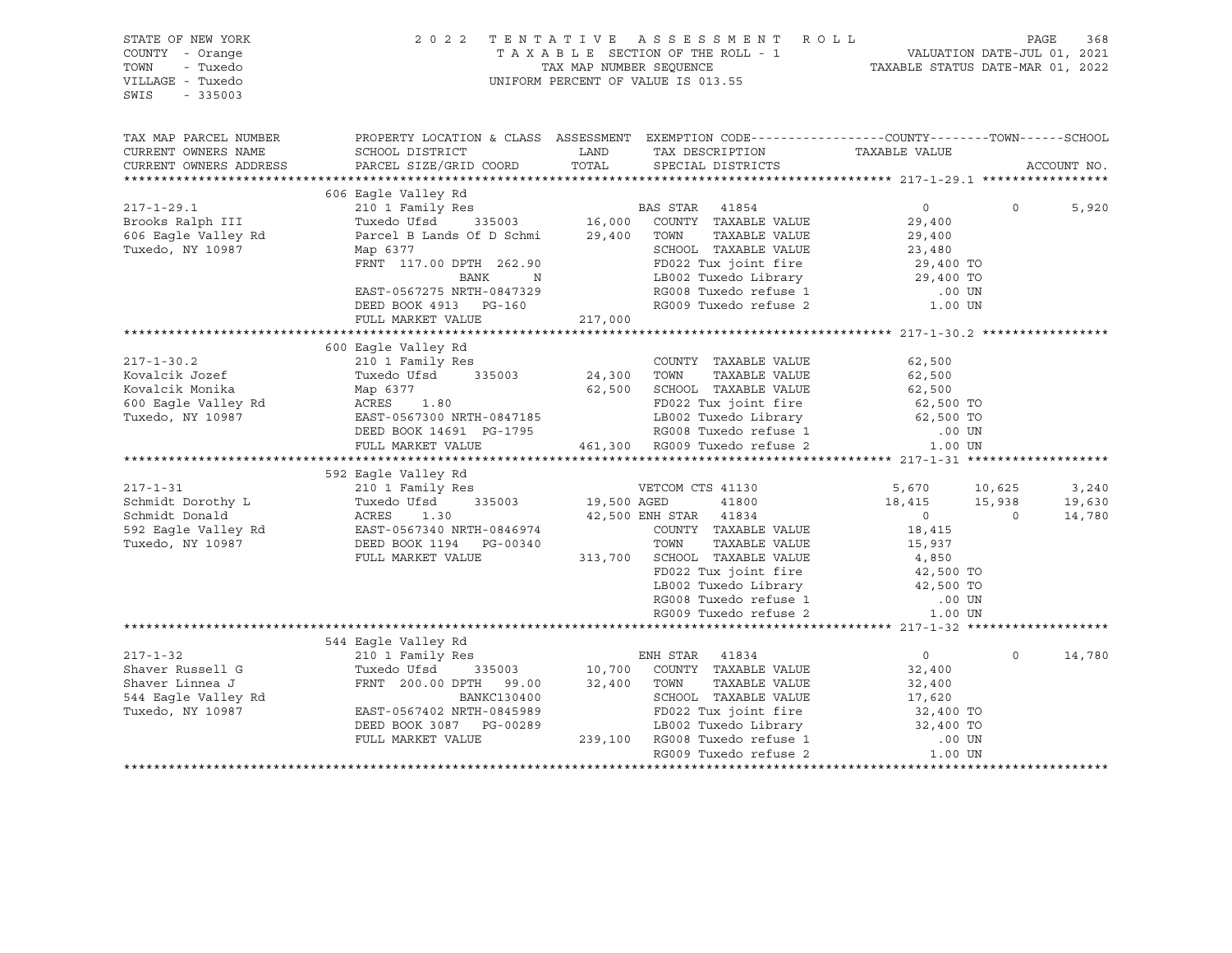| STATE OF NEW YORK                                                                                                                                                                                                                                                                                                                                                                                                                                  |                                                                                                                                                                                                                          |       | 2022 TENTATIVE ASSESSMENT ROLL                                                                                                                                                    |                  |          | PAGE | 369         |
|----------------------------------------------------------------------------------------------------------------------------------------------------------------------------------------------------------------------------------------------------------------------------------------------------------------------------------------------------------------------------------------------------------------------------------------------------|--------------------------------------------------------------------------------------------------------------------------------------------------------------------------------------------------------------------------|-------|-----------------------------------------------------------------------------------------------------------------------------------------------------------------------------------|------------------|----------|------|-------------|
| COUNTY - Orange                                                                                                                                                                                                                                                                                                                                                                                                                                    |                                                                                                                                                                                                                          |       | TAXABLE SECTION OF THE ROLL - 1<br>TAXABLE STATUS DATE-JUL 01, 2021<br>TAXABLE STATUS DATE-MAR 01, 2022                                                                           |                  |          |      |             |
| TOWN<br>- Tuxedo                                                                                                                                                                                                                                                                                                                                                                                                                                   |                                                                                                                                                                                                                          |       |                                                                                                                                                                                   |                  |          |      |             |
| VILLAGE - Tuxedo                                                                                                                                                                                                                                                                                                                                                                                                                                   |                                                                                                                                                                                                                          |       | UNIFORM PERCENT OF VALUE IS 013.55                                                                                                                                                |                  |          |      |             |
| $-335003$<br>SWIS                                                                                                                                                                                                                                                                                                                                                                                                                                  |                                                                                                                                                                                                                          |       |                                                                                                                                                                                   |                  |          |      |             |
|                                                                                                                                                                                                                                                                                                                                                                                                                                                    |                                                                                                                                                                                                                          |       |                                                                                                                                                                                   |                  |          |      |             |
|                                                                                                                                                                                                                                                                                                                                                                                                                                                    |                                                                                                                                                                                                                          |       |                                                                                                                                                                                   |                  |          |      |             |
| TAX MAP PARCEL NUMBER                                                                                                                                                                                                                                                                                                                                                                                                                              | PROPERTY LOCATION & CLASS ASSESSMENT EXEMPTION CODE----------------COUNTY-------TOWN------SCHOOL                                                                                                                         |       |                                                                                                                                                                                   |                  |          |      |             |
| CURRENT OWNERS NAME                                                                                                                                                                                                                                                                                                                                                                                                                                | SCHOOL DISTRICT                                                                                                                                                                                                          | LAND  | TAX DESCRIPTION                                                                                                                                                                   | TAXABLE VALUE    |          |      |             |
| CURRENT OWNERS ADDRESS                                                                                                                                                                                                                                                                                                                                                                                                                             |                                                                                                                                                                                                                          | TOTAL | SPECIAL DISTRICTS                                                                                                                                                                 |                  |          |      | ACCOUNT NO. |
|                                                                                                                                                                                                                                                                                                                                                                                                                                                    | PARCEL SIZE/GRID COORD                                                                                                                                                                                                   |       |                                                                                                                                                                                   |                  |          |      |             |
| 34,900<br>217-1-33<br>217-1-33<br>217-1-33<br>217-1-33<br>217-1-33<br>217-1-33<br>217-1-33<br>217-1-33<br>217-1-34<br>217-1-34<br>217-1-34<br>217-1-34<br>217-1-34<br>217-1-34<br>217-1-34<br>217-1-34<br>217-1-34<br>217-1-34<br>217-1-34<br>217-1-34<br>217-1-34<br>217-                                                                                                                                                                         |                                                                                                                                                                                                                          |       |                                                                                                                                                                                   |                  |          |      |             |
|                                                                                                                                                                                                                                                                                                                                                                                                                                                    |                                                                                                                                                                                                                          |       |                                                                                                                                                                                   |                  |          |      |             |
|                                                                                                                                                                                                                                                                                                                                                                                                                                                    |                                                                                                                                                                                                                          |       |                                                                                                                                                                                   |                  |          |      |             |
|                                                                                                                                                                                                                                                                                                                                                                                                                                                    |                                                                                                                                                                                                                          |       |                                                                                                                                                                                   |                  |          |      |             |
|                                                                                                                                                                                                                                                                                                                                                                                                                                                    |                                                                                                                                                                                                                          |       |                                                                                                                                                                                   |                  |          |      |             |
|                                                                                                                                                                                                                                                                                                                                                                                                                                                    |                                                                                                                                                                                                                          |       |                                                                                                                                                                                   |                  |          |      |             |
|                                                                                                                                                                                                                                                                                                                                                                                                                                                    |                                                                                                                                                                                                                          |       |                                                                                                                                                                                   |                  |          |      |             |
|                                                                                                                                                                                                                                                                                                                                                                                                                                                    |                                                                                                                                                                                                                          |       |                                                                                                                                                                                   |                  |          |      |             |
|                                                                                                                                                                                                                                                                                                                                                                                                                                                    |                                                                                                                                                                                                                          |       |                                                                                                                                                                                   |                  |          |      |             |
|                                                                                                                                                                                                                                                                                                                                                                                                                                                    |                                                                                                                                                                                                                          |       |                                                                                                                                                                                   |                  |          |      |             |
|                                                                                                                                                                                                                                                                                                                                                                                                                                                    |                                                                                                                                                                                                                          |       |                                                                                                                                                                                   |                  |          |      |             |
|                                                                                                                                                                                                                                                                                                                                                                                                                                                    |                                                                                                                                                                                                                          |       |                                                                                                                                                                                   |                  |          |      |             |
|                                                                                                                                                                                                                                                                                                                                                                                                                                                    |                                                                                                                                                                                                                          |       |                                                                                                                                                                                   |                  |          |      |             |
|                                                                                                                                                                                                                                                                                                                                                                                                                                                    |                                                                                                                                                                                                                          |       |                                                                                                                                                                                   |                  |          |      |             |
|                                                                                                                                                                                                                                                                                                                                                                                                                                                    |                                                                                                                                                                                                                          |       |                                                                                                                                                                                   |                  |          |      |             |
|                                                                                                                                                                                                                                                                                                                                                                                                                                                    |                                                                                                                                                                                                                          |       |                                                                                                                                                                                   |                  |          |      |             |
|                                                                                                                                                                                                                                                                                                                                                                                                                                                    |                                                                                                                                                                                                                          |       |                                                                                                                                                                                   |                  |          |      |             |
|                                                                                                                                                                                                                                                                                                                                                                                                                                                    |                                                                                                                                                                                                                          |       |                                                                                                                                                                                   |                  |          |      |             |
|                                                                                                                                                                                                                                                                                                                                                                                                                                                    | ACRES 0.24 FD022 Tux joint fire 48,500 TO<br>EAST-0567688 NRTH-0845780 LB002 Tuxedo Library 48,500 TO<br>DEED BOOK 14691 PG-1575 RG008 Tuxedo refuse 1 .00 UN<br>FULL MARKET VALUE 357,900 RG009 Tuxedo refuse 2 1.00 UN |       |                                                                                                                                                                                   |                  |          |      |             |
|                                                                                                                                                                                                                                                                                                                                                                                                                                                    |                                                                                                                                                                                                                          |       |                                                                                                                                                                                   |                  |          |      |             |
|                                                                                                                                                                                                                                                                                                                                                                                                                                                    | 502 Eagle Valley Rd                                                                                                                                                                                                      |       |                                                                                                                                                                                   |                  |          |      |             |
|                                                                                                                                                                                                                                                                                                                                                                                                                                                    | Eagle valley ku (* 1854)<br>210 1 Family Res (* 1850)<br>Tuxedo Ufsd (* 185003 15,000 COUNTY TAXABLE VALUE (* 10.500 10.500 10.500 10.500 10.500 10.500 10.500 10.500 1                                                  |       |                                                                                                                                                                                   |                  | $\Omega$ |      | 5,920       |
|                                                                                                                                                                                                                                                                                                                                                                                                                                                    |                                                                                                                                                                                                                          |       |                                                                                                                                                                                   |                  |          |      |             |
|                                                                                                                                                                                                                                                                                                                                                                                                                                                    |                                                                                                                                                                                                                          |       |                                                                                                                                                                                   |                  |          |      |             |
|                                                                                                                                                                                                                                                                                                                                                                                                                                                    |                                                                                                                                                                                                                          |       | TOWN TAXABLE VALUE<br>SCHOOL TAXABLE VALUE 34,580<br>TRASS That fire 40,500 TO                                                                                                    |                  |          |      |             |
|                                                                                                                                                                                                                                                                                                                                                                                                                                                    |                                                                                                                                                                                                                          |       |                                                                                                                                                                                   |                  |          |      |             |
| 217-1-35<br>Dowling Richard<br>Dowling Suzanne<br>502 Eagle Valley Rd<br>1987<br>228.00<br>228.00<br>228.00<br>228.00<br>23502<br>238.00<br>23502<br>238.00<br>238.00<br>238.00<br>238.00<br>238.00<br>238.00<br>238.00<br>238.00<br>238.00<br>238.00<br>238.00<br>238.00<br>2                                                                                                                                                                     |                                                                                                                                                                                                                          |       |                                                                                                                                                                                   |                  |          |      |             |
|                                                                                                                                                                                                                                                                                                                                                                                                                                                    |                                                                                                                                                                                                                          |       |                                                                                                                                                                                   |                  |          |      |             |
|                                                                                                                                                                                                                                                                                                                                                                                                                                                    |                                                                                                                                                                                                                          |       | PD022 Tux joint fire $298,900$ LB002 Tuxedo Library $40,500$ TO<br>RG008 Tuxedo Library $40,500$ TO<br>RG008 Tuxedo refuse 1 00 UN<br>RG009 Tuxedo refuse 2 1.00 UN               |                  |          |      |             |
|                                                                                                                                                                                                                                                                                                                                                                                                                                                    |                                                                                                                                                                                                                          |       |                                                                                                                                                                                   |                  |          |      |             |
|                                                                                                                                                                                                                                                                                                                                                                                                                                                    | 512 Sterling Mine Rd                                                                                                                                                                                                     |       |                                                                                                                                                                                   |                  |          |      |             |
|                                                                                                                                                                                                                                                                                                                                                                                                                                                    |                                                                                                                                                                                                                          |       |                                                                                                                                                                                   |                  |          |      |             |
|                                                                                                                                                                                                                                                                                                                                                                                                                                                    |                                                                                                                                                                                                                          |       |                                                                                                                                                                                   | $\overline{0}$   | $\circ$  |      | 14,780      |
|                                                                                                                                                                                                                                                                                                                                                                                                                                                    |                                                                                                                                                                                                                          |       |                                                                                                                                                                                   | 3,402            | 5,850    |      | 1,944       |
| $\begin{tabular}{lllllllllll} \multicolumn{3}{c}{217-1-36} \\ \multicolumn{3}{c}{Petersky Paul} & \multicolumn{3}{c}{Tuxedo Ufsd} & \multicolumn{3}{c}{355000} \\ \multicolumn{3}{c}{Petersky Donna} & \multicolumn{3}{c}{Deed Date 6/4/80} \\ \multicolumn{3}{c}{PO Box 661} & \multicolumn{3}{c}{FRT} & \multicolumn{3}{c}{130.00 DPTH} & \multicolumn{3}{c}{208.00} \\ \multicolumn{3}{c}{POS} & \multicolumn{3}{c}{FRT} & \multicolumn{3}{c}{$ |                                                                                                                                                                                                                          |       |                                                                                                                                                                                   | 35,598           |          |      |             |
|                                                                                                                                                                                                                                                                                                                                                                                                                                                    |                                                                                                                                                                                                                          |       | TAXABLE VALUE                                                                                                                                                                     | 33,150<br>22,276 |          |      |             |
|                                                                                                                                                                                                                                                                                                                                                                                                                                                    |                                                                                                                                                                                                                          |       |                                                                                                                                                                                   |                  |          |      |             |
|                                                                                                                                                                                                                                                                                                                                                                                                                                                    |                                                                                                                                                                                                                          |       |                                                                                                                                                                                   |                  |          |      |             |
|                                                                                                                                                                                                                                                                                                                                                                                                                                                    | FULL MARKET VALUE                                                                                                                                                                                                        |       |                                                                                                                                                                                   |                  |          |      |             |
|                                                                                                                                                                                                                                                                                                                                                                                                                                                    |                                                                                                                                                                                                                          |       |                                                                                                                                                                                   |                  |          |      |             |
|                                                                                                                                                                                                                                                                                                                                                                                                                                                    |                                                                                                                                                                                                                          |       | 1945155 SCHOOL TAXABLE VALUE<br>3-01084 PD022 Tux joint fire 39,000 TO<br>287,800 LB002 Tuxedo Library 39,000 TO<br>RG008 Tuxedo refuse 1 .00 UN<br>PG009 Tuxedo refuse 2 1.00 UN |                  |          |      |             |
|                                                                                                                                                                                                                                                                                                                                                                                                                                                    |                                                                                                                                                                                                                          |       |                                                                                                                                                                                   |                  |          |      |             |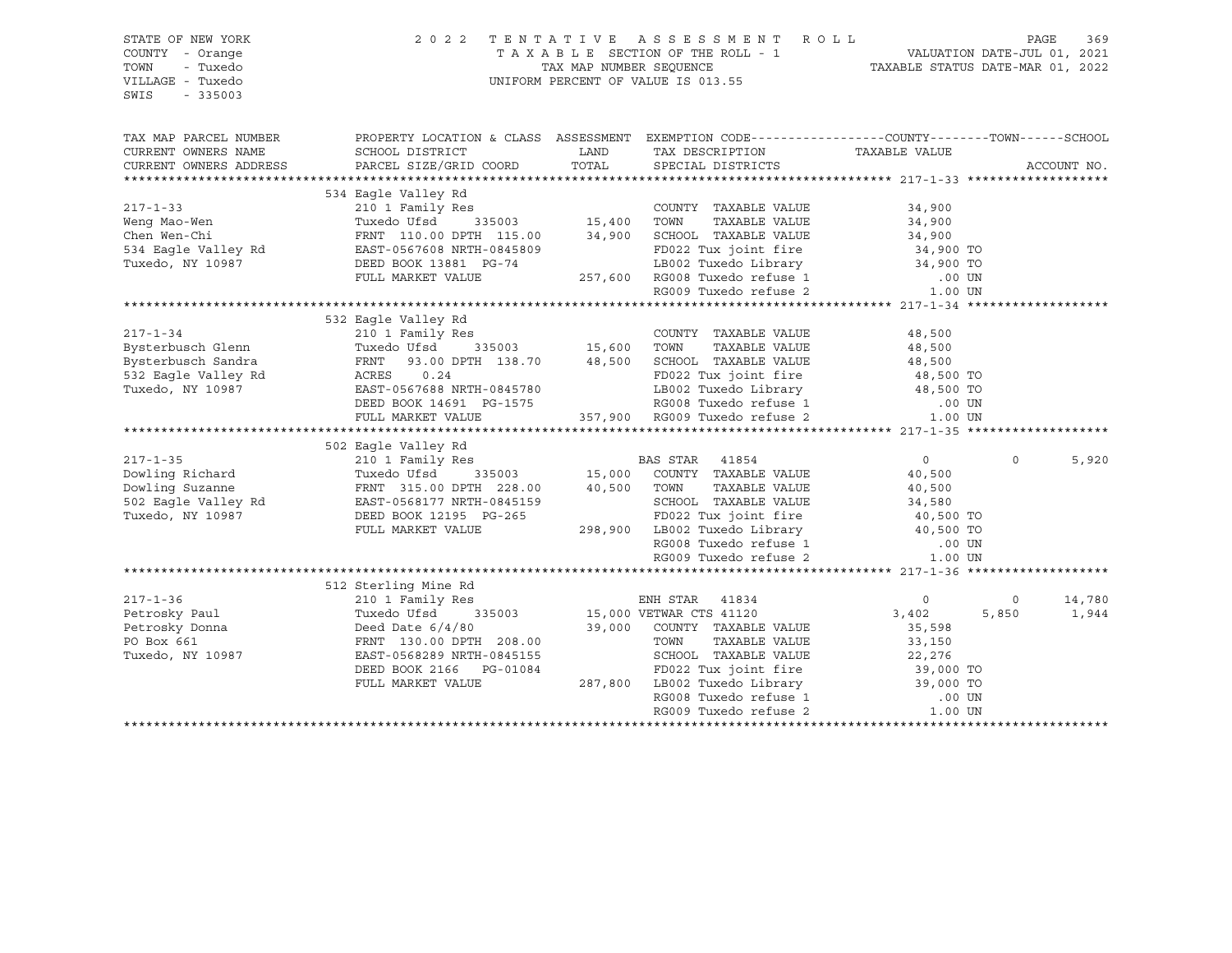| STATE OF NEW YORK<br>COUNTY - Orange<br>- Tuxedo<br>TOWN<br>VILLAGE - Tuxedo<br>SWIS<br>$-335003$                                                                                                                                                                                                                                                                                                                                                            |                                                                                                  | 2022 TENTATIVE ASSESSMENT ROLL<br>TAXABLE SECTION OF THE ROLL - 1 VALUATION DATE-JUL 01, 2021<br>TAX MAP NUMBER SEQUENCE TAXABLE STATUS DATE-MAR 01, 2022<br>UNIFORM PERCENT OF VALUE IS 013.55 |                         |  |
|--------------------------------------------------------------------------------------------------------------------------------------------------------------------------------------------------------------------------------------------------------------------------------------------------------------------------------------------------------------------------------------------------------------------------------------------------------------|--------------------------------------------------------------------------------------------------|-------------------------------------------------------------------------------------------------------------------------------------------------------------------------------------------------|-------------------------|--|
| TAX MAP PARCEL NUMBER<br>CURRENT OWNERS NAME<br>CURRENT OWNERS ADDRESS                                                                                                                                                                                                                                                                                                                                                                                       | PROPERTY LOCATION & CLASS ASSESSMENT EXEMPTION CODE----------------COUNTY-------TOWN------SCHOOL |                                                                                                                                                                                                 | ACCOUNT NO.             |  |
| $\begin{tabular}{lcccccc} \texttt{CURRENT} & \texttt{OWREKS} & \texttt{ADURBOS} \\ \texttt{****}{\texttt{****}{\texttt{****}{\texttt{****}{\texttt{****}{\texttt{****}{\texttt{****}{\texttt{****}{\texttt{****}{\texttt{****}{\texttt{****}{\texttt{****}}{\texttt{****}}{\texttt{****}}{\texttt{****}}{\texttt{****}}{\texttt{****}}{\texttt{****}}{\texttt{}}}}}}$ & 3,402 & 7, \\ & 210 & 1 & 1 & 200 & 1 & 1 & 1 & 1 & 1 & 1 & 1 & 1 & 1 & 1 & 1 & 1 &$ |                                                                                                  |                                                                                                                                                                                                 |                         |  |
|                                                                                                                                                                                                                                                                                                                                                                                                                                                              |                                                                                                  |                                                                                                                                                                                                 |                         |  |
|                                                                                                                                                                                                                                                                                                                                                                                                                                                              |                                                                                                  |                                                                                                                                                                                                 | 7,200<br>1,944          |  |
|                                                                                                                                                                                                                                                                                                                                                                                                                                                              |                                                                                                  |                                                                                                                                                                                                 | $\overline{0}$<br>5,920 |  |
|                                                                                                                                                                                                                                                                                                                                                                                                                                                              |                                                                                                  |                                                                                                                                                                                                 |                         |  |
|                                                                                                                                                                                                                                                                                                                                                                                                                                                              |                                                                                                  |                                                                                                                                                                                                 |                         |  |
|                                                                                                                                                                                                                                                                                                                                                                                                                                                              |                                                                                                  |                                                                                                                                                                                                 |                         |  |
|                                                                                                                                                                                                                                                                                                                                                                                                                                                              |                                                                                                  |                                                                                                                                                                                                 |                         |  |
|                                                                                                                                                                                                                                                                                                                                                                                                                                                              |                                                                                                  |                                                                                                                                                                                                 |                         |  |
|                                                                                                                                                                                                                                                                                                                                                                                                                                                              |                                                                                                  |                                                                                                                                                                                                 |                         |  |
|                                                                                                                                                                                                                                                                                                                                                                                                                                                              |                                                                                                  |                                                                                                                                                                                                 |                         |  |
|                                                                                                                                                                                                                                                                                                                                                                                                                                                              | 438 Sterling Mine Rd                                                                             |                                                                                                                                                                                                 |                         |  |
|                                                                                                                                                                                                                                                                                                                                                                                                                                                              |                                                                                                  |                                                                                                                                                                                                 |                         |  |
|                                                                                                                                                                                                                                                                                                                                                                                                                                                              |                                                                                                  |                                                                                                                                                                                                 |                         |  |
|                                                                                                                                                                                                                                                                                                                                                                                                                                                              |                                                                                                  |                                                                                                                                                                                                 |                         |  |
|                                                                                                                                                                                                                                                                                                                                                                                                                                                              |                                                                                                  |                                                                                                                                                                                                 |                         |  |
|                                                                                                                                                                                                                                                                                                                                                                                                                                                              |                                                                                                  |                                                                                                                                                                                                 |                         |  |
|                                                                                                                                                                                                                                                                                                                                                                                                                                                              |                                                                                                  |                                                                                                                                                                                                 |                         |  |
|                                                                                                                                                                                                                                                                                                                                                                                                                                                              |                                                                                                  |                                                                                                                                                                                                 |                         |  |
|                                                                                                                                                                                                                                                                                                                                                                                                                                                              |                                                                                                  |                                                                                                                                                                                                 |                         |  |
|                                                                                                                                                                                                                                                                                                                                                                                                                                                              |                                                                                                  |                                                                                                                                                                                                 |                         |  |
|                                                                                                                                                                                                                                                                                                                                                                                                                                                              |                                                                                                  |                                                                                                                                                                                                 |                         |  |
|                                                                                                                                                                                                                                                                                                                                                                                                                                                              |                                                                                                  |                                                                                                                                                                                                 |                         |  |
|                                                                                                                                                                                                                                                                                                                                                                                                                                                              |                                                                                                  |                                                                                                                                                                                                 |                         |  |
|                                                                                                                                                                                                                                                                                                                                                                                                                                                              |                                                                                                  |                                                                                                                                                                                                 |                         |  |
|                                                                                                                                                                                                                                                                                                                                                                                                                                                              |                                                                                                  |                                                                                                                                                                                                 |                         |  |
|                                                                                                                                                                                                                                                                                                                                                                                                                                                              |                                                                                                  |                                                                                                                                                                                                 |                         |  |
|                                                                                                                                                                                                                                                                                                                                                                                                                                                              |                                                                                                  |                                                                                                                                                                                                 |                         |  |
|                                                                                                                                                                                                                                                                                                                                                                                                                                                              | Route 72                                                                                         |                                                                                                                                                                                                 |                         |  |
| 217-1-40<br>217-1-40<br>Davis Wayne E<br>Davis Theresa M<br>20 Route 17<br>20 Route 17<br>20 Route 17<br>20 Route 17<br>20 Route 17<br>20 Route 17<br>20 Route 17<br>20 Route 17<br>20 Route 17<br>20 Route 17<br>20 Route 17<br>20 Route 17<br>20 Route 17<br>2                                                                                                                                                                                             |                                                                                                  |                                                                                                                                                                                                 |                         |  |
|                                                                                                                                                                                                                                                                                                                                                                                                                                                              |                                                                                                  |                                                                                                                                                                                                 |                         |  |
|                                                                                                                                                                                                                                                                                                                                                                                                                                                              |                                                                                                  |                                                                                                                                                                                                 |                         |  |
|                                                                                                                                                                                                                                                                                                                                                                                                                                                              |                                                                                                  |                                                                                                                                                                                                 |                         |  |
|                                                                                                                                                                                                                                                                                                                                                                                                                                                              |                                                                                                  |                                                                                                                                                                                                 |                         |  |
|                                                                                                                                                                                                                                                                                                                                                                                                                                                              |                                                                                                  |                                                                                                                                                                                                 |                         |  |
|                                                                                                                                                                                                                                                                                                                                                                                                                                                              |                                                                                                  |                                                                                                                                                                                                 |                         |  |
|                                                                                                                                                                                                                                                                                                                                                                                                                                                              | 406 Sterling Mine Rd                                                                             |                                                                                                                                                                                                 |                         |  |
|                                                                                                                                                                                                                                                                                                                                                                                                                                                              |                                                                                                  |                                                                                                                                                                                                 |                         |  |
|                                                                                                                                                                                                                                                                                                                                                                                                                                                              |                                                                                                  |                                                                                                                                                                                                 |                         |  |
|                                                                                                                                                                                                                                                                                                                                                                                                                                                              |                                                                                                  |                                                                                                                                                                                                 |                         |  |
|                                                                                                                                                                                                                                                                                                                                                                                                                                                              |                                                                                                  |                                                                                                                                                                                                 |                         |  |
|                                                                                                                                                                                                                                                                                                                                                                                                                                                              |                                                                                                  |                                                                                                                                                                                                 |                         |  |
| 217-1-42.1<br>Xosumidis Tina 210 1 Family Res<br>Xosmidis Tina Tuxedo Ufsd 335003<br>Xosmidis Angelo Lot 1 Davis Sub 48,000 TOWN TAXABLE VALUE 48,000<br>3 Johnsontown Rd ACRES 1.60<br>Sloatsburg, NY 10974 EAST-0570201 NRTH-0846424 L                                                                                                                                                                                                                     |                                                                                                  |                                                                                                                                                                                                 |                         |  |
|                                                                                                                                                                                                                                                                                                                                                                                                                                                              |                                                                                                  |                                                                                                                                                                                                 |                         |  |
|                                                                                                                                                                                                                                                                                                                                                                                                                                                              |                                                                                                  |                                                                                                                                                                                                 |                         |  |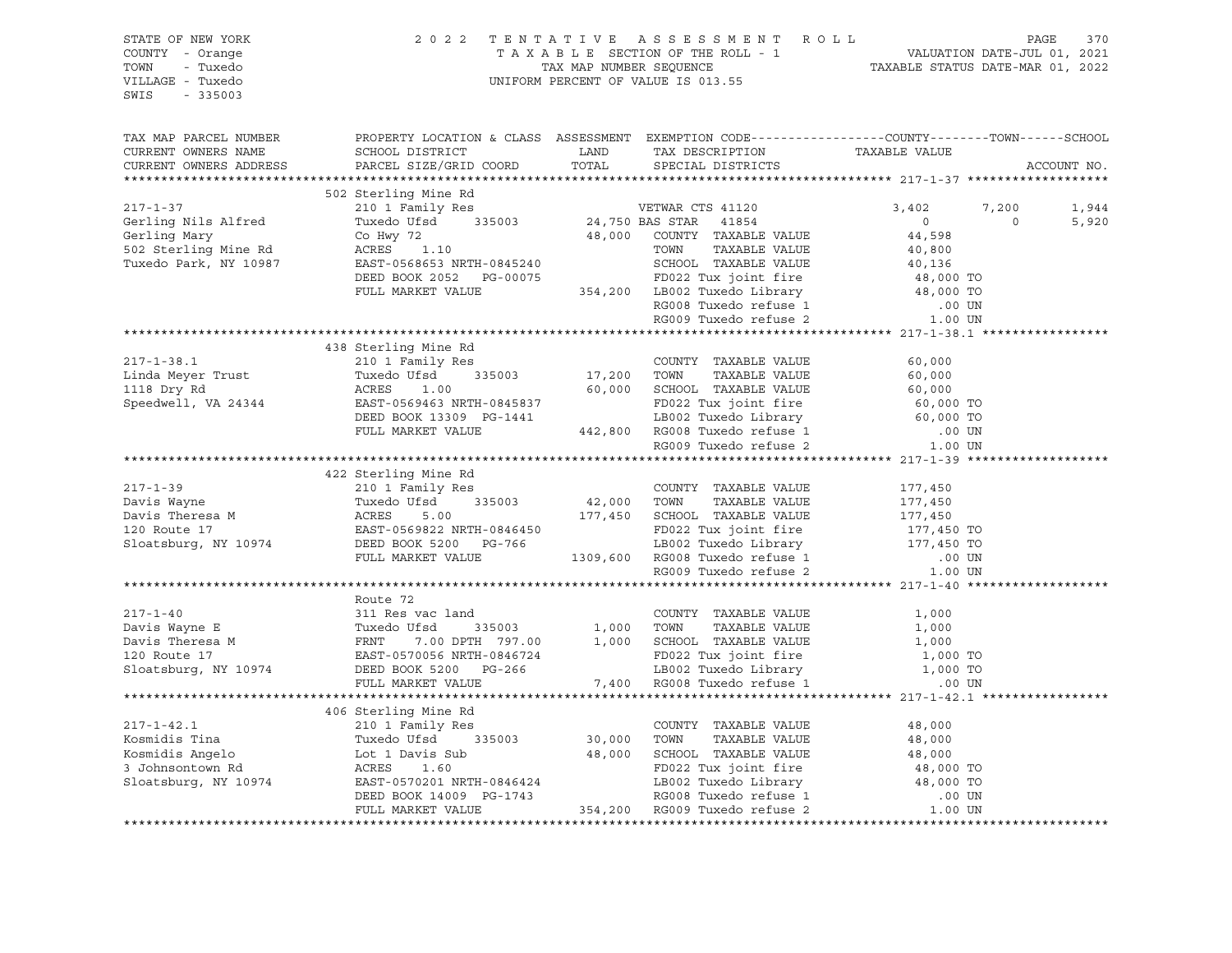| STATE OF NEW YORK<br>COUNTY - Orange<br>TOWN<br>- Tuxedo<br>VILLAGE - Tuxedo<br>$-335003$<br>SWIS                                                                                                                                                                                                                                                                                                                                                                                |                                                      | 2022 TENTATIVE ASSESSMENT ROLL<br>UNIFORM PERCENT OF VALUE IS 013.55 | PAGE<br>371<br>FAGE 371 PAGE 371 PAGE 371 PAGE 371 PAGE 371 PAXABLE SECTION OF THE ROLL - 1 VALUATION DATE-JUL 01, 2021 PAXABLE STATUS DATE-MAR 01, 2022 |
|----------------------------------------------------------------------------------------------------------------------------------------------------------------------------------------------------------------------------------------------------------------------------------------------------------------------------------------------------------------------------------------------------------------------------------------------------------------------------------|------------------------------------------------------|----------------------------------------------------------------------|----------------------------------------------------------------------------------------------------------------------------------------------------------|
|                                                                                                                                                                                                                                                                                                                                                                                                                                                                                  |                                                      |                                                                      | TAX MAP PARCEL NUMBER THE PROPERTY LOCATION & CLASS ASSESSMENT EXEMPTION CODE--------------COUNTY--------TOWN------SCHOOL                                |
|                                                                                                                                                                                                                                                                                                                                                                                                                                                                                  |                                                      |                                                                      | ACCOUNT NO.                                                                                                                                              |
|                                                                                                                                                                                                                                                                                                                                                                                                                                                                                  | 156 Eagle Valley Rd                                  |                                                                      |                                                                                                                                                          |
| 156 Eagle Valley Rd 311 Res vac land<br>217-1-42.2<br>2311 Res vac land<br>2311 Res vac land<br>2311 Res vac land<br>2316 Tiffany L<br>2311 Res vac land<br>235003<br>235003<br>235003<br>235003<br>235003<br>25,000 TOWN TAXABLE VALUE<br>235,000<br>25,0                                                                                                                                                                                                                       |                                                      |                                                                      |                                                                                                                                                          |
|                                                                                                                                                                                                                                                                                                                                                                                                                                                                                  |                                                      |                                                                      |                                                                                                                                                          |
|                                                                                                                                                                                                                                                                                                                                                                                                                                                                                  |                                                      |                                                                      |                                                                                                                                                          |
|                                                                                                                                                                                                                                                                                                                                                                                                                                                                                  |                                                      |                                                                      |                                                                                                                                                          |
|                                                                                                                                                                                                                                                                                                                                                                                                                                                                                  |                                                      |                                                                      |                                                                                                                                                          |
|                                                                                                                                                                                                                                                                                                                                                                                                                                                                                  |                                                      |                                                                      |                                                                                                                                                          |
|                                                                                                                                                                                                                                                                                                                                                                                                                                                                                  |                                                      |                                                                      |                                                                                                                                                          |
|                                                                                                                                                                                                                                                                                                                                                                                                                                                                                  | DEED BOOK 14574 PG-1763<br>FULL MARKET VALUE 110,700 |                                                                      |                                                                                                                                                          |
|                                                                                                                                                                                                                                                                                                                                                                                                                                                                                  |                                                      |                                                                      |                                                                                                                                                          |
| 150 Eqgle<br>150 Eqgleral country TAXABLE VALUE<br>217-1-42.3 311 Res vac land<br>Davis Wayne E Tuxedo Ufsd 335003 15,000 TOWN TAXABLE VALUE 15,000<br>Davis Theresa M Lot 3 Davis Sub 15,000 SCHOOL TAXABLE VALUE 15,000<br>16.000 ECHO                                                                                                                                                                                                                                         |                                                      |                                                                      |                                                                                                                                                          |
|                                                                                                                                                                                                                                                                                                                                                                                                                                                                                  |                                                      |                                                                      |                                                                                                                                                          |
|                                                                                                                                                                                                                                                                                                                                                                                                                                                                                  |                                                      |                                                                      |                                                                                                                                                          |
|                                                                                                                                                                                                                                                                                                                                                                                                                                                                                  |                                                      |                                                                      |                                                                                                                                                          |
|                                                                                                                                                                                                                                                                                                                                                                                                                                                                                  |                                                      |                                                                      |                                                                                                                                                          |
|                                                                                                                                                                                                                                                                                                                                                                                                                                                                                  |                                                      |                                                                      |                                                                                                                                                          |
|                                                                                                                                                                                                                                                                                                                                                                                                                                                                                  |                                                      |                                                                      |                                                                                                                                                          |
|                                                                                                                                                                                                                                                                                                                                                                                                                                                                                  |                                                      |                                                                      |                                                                                                                                                          |
|                                                                                                                                                                                                                                                                                                                                                                                                                                                                                  | 142 Eaglevalley Rd                                   |                                                                      |                                                                                                                                                          |
|                                                                                                                                                                                                                                                                                                                                                                                                                                                                                  |                                                      |                                                                      |                                                                                                                                                          |
|                                                                                                                                                                                                                                                                                                                                                                                                                                                                                  |                                                      |                                                                      |                                                                                                                                                          |
|                                                                                                                                                                                                                                                                                                                                                                                                                                                                                  |                                                      |                                                                      |                                                                                                                                                          |
|                                                                                                                                                                                                                                                                                                                                                                                                                                                                                  |                                                      |                                                                      |                                                                                                                                                          |
|                                                                                                                                                                                                                                                                                                                                                                                                                                                                                  |                                                      |                                                                      |                                                                                                                                                          |
|                                                                                                                                                                                                                                                                                                                                                                                                                                                                                  |                                                      |                                                                      |                                                                                                                                                          |
| $\begin{tabular}{lllllllllllll} \multicolumn{3}{l}{} & \multicolumn{3}{l}{} & \multicolumn{3}{l}{} & \multicolumn{3}{l}{} & \multicolumn{3}{l}{} & \multicolumn{3}{l}{} & \multicolumn{3}{l}{} & \multicolumn{3}{l}{} & \multicolumn{3}{l}{} & \multicolumn{3}{l}{} & \multicolumn{3}{l}{} & \multicolumn{3}{l}{} & \multicolumn{3}{l}{} & \multicolumn{3}{l}{} & \multicolumn{3}{l}{} & \multicolumn{3}{l}{} & \multicolumn{3}{l}{} & \multicolumn{3}{l}{} & \multicolumn{3}{l$ |                                                      |                                                                      |                                                                                                                                                          |
|                                                                                                                                                                                                                                                                                                                                                                                                                                                                                  |                                                      |                                                                      |                                                                                                                                                          |
|                                                                                                                                                                                                                                                                                                                                                                                                                                                                                  | 441 Sterling Mine Rd                                 |                                                                      |                                                                                                                                                          |
|                                                                                                                                                                                                                                                                                                                                                                                                                                                                                  |                                                      |                                                                      |                                                                                                                                                          |
|                                                                                                                                                                                                                                                                                                                                                                                                                                                                                  |                                                      |                                                                      |                                                                                                                                                          |
|                                                                                                                                                                                                                                                                                                                                                                                                                                                                                  |                                                      |                                                                      |                                                                                                                                                          |
|                                                                                                                                                                                                                                                                                                                                                                                                                                                                                  |                                                      |                                                                      |                                                                                                                                                          |
| 217-1-43<br>Barba Carolyn Anne 311 Res vac land COUNTY TAXABLE VALUE 16,200<br>121 Orange Tpke ACRES 1.80 16,200<br>Sloatsburg, NY 10974 EAST-0569882 NRTH-0846069 EDBED BOOK 5746 PG-167 LB002 Tuxedo FaxaBLE VALUE 16,200<br>FOO22 T                                                                                                                                                                                                                                           |                                                      |                                                                      |                                                                                                                                                          |
|                                                                                                                                                                                                                                                                                                                                                                                                                                                                                  |                                                      |                                                                      |                                                                                                                                                          |
|                                                                                                                                                                                                                                                                                                                                                                                                                                                                                  | Route 72                                             |                                                                      |                                                                                                                                                          |
|                                                                                                                                                                                                                                                                                                                                                                                                                                                                                  |                                                      |                                                                      |                                                                                                                                                          |
| 217-1-44<br>Davis Wayne E<br>Davis Theresa M<br>Davis Theresa M<br>Tuxedo Ufsd 335003<br>FRNT 53.00 DPTH 665.00 1,200 TOWN TAXABLE VALUE<br>1,200 TOWN TAXABLE VALUE<br>20 Route 17<br>Sloatsburg, NY 10974 DEED BOOK 5200 PG-266 1B002 Tuxedo                                                                                                                                                                                                                                   |                                                      |                                                                      | 1,200<br>1,200                                                                                                                                           |
|                                                                                                                                                                                                                                                                                                                                                                                                                                                                                  |                                                      |                                                                      | 1,200                                                                                                                                                    |
|                                                                                                                                                                                                                                                                                                                                                                                                                                                                                  |                                                      |                                                                      |                                                                                                                                                          |
|                                                                                                                                                                                                                                                                                                                                                                                                                                                                                  |                                                      |                                                                      | 1,200 TO<br>1,200 TO                                                                                                                                     |
|                                                                                                                                                                                                                                                                                                                                                                                                                                                                                  |                                                      |                                                                      | .00 UN                                                                                                                                                   |
|                                                                                                                                                                                                                                                                                                                                                                                                                                                                                  |                                                      |                                                                      |                                                                                                                                                          |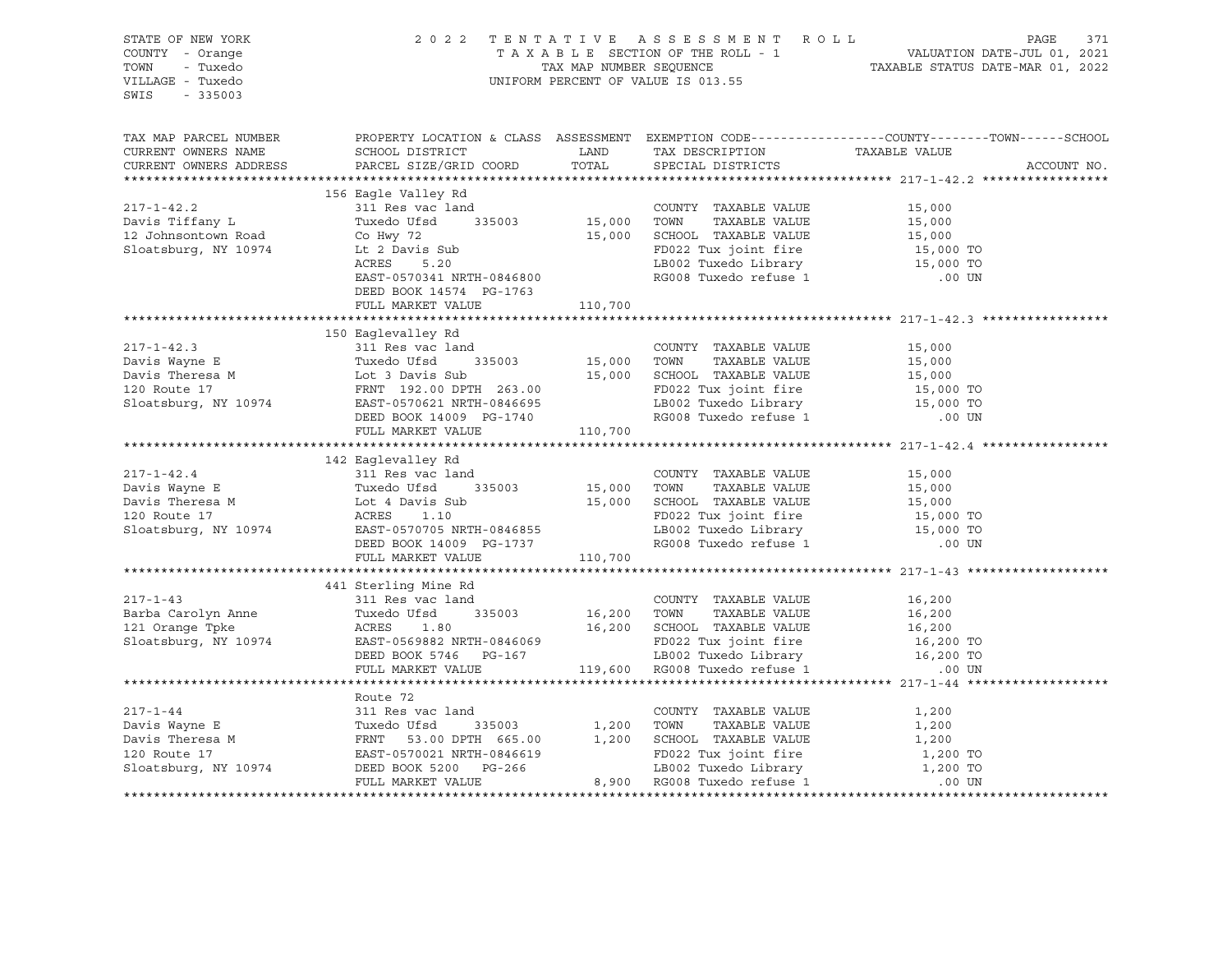| STATE OF NEW YORK<br>COUNTY - Orange<br>TOWN<br>- Tuxedo<br>VILLAGE - Tuxedo<br>$-335003$<br>SWIS |                                                                                                                                                               | 2022 TENTATIVE ASSESSMENT ROLL<br>TAXABLE SECTION OF THE ROLL - 1 VALUATION DATE-JUL 01, 2021<br>TAX MAP NUMBER SEQUENCE TAXABLE STATUS DATE-MAR 01, 2022<br>UNIFORM PERCENT OF VALUE IS 013.55                                                                                         | PAGE<br>372                                             |
|---------------------------------------------------------------------------------------------------|---------------------------------------------------------------------------------------------------------------------------------------------------------------|-----------------------------------------------------------------------------------------------------------------------------------------------------------------------------------------------------------------------------------------------------------------------------------------|---------------------------------------------------------|
| TAX MAP PARCEL NUMBER<br>CURRENT OWNERS NAME<br>CURRENT OWNERS ADDRESS                            | SCHOOL DISTRICT                                                                                                                                               | PROPERTY LOCATION & CLASS ASSESSMENT EXEMPTION CODE-----------------COUNTY-------TOWN------SCHOOL<br>LAND TAX DESCRIPTION<br>TOTAL<br>SPECIAL DISTRICTS                                                                                                                                 | TAXABLE VALUE                                           |
|                                                                                                   | PARCEL SIZE/GRID COORD                                                                                                                                        |                                                                                                                                                                                                                                                                                         | ACCOUNT NO.                                             |
|                                                                                                   |                                                                                                                                                               | $\begin{tabular}{lcccc} \tt 217-1-45.1 & 616 Eagle Valley Rd & \tt 210 1 Family Res & \tt 210 1 Finally Res & \tt 210 11.20 11.20 11.21.22 12.12.23.23.24.25.34.26.34.27.34.27.34.27.34.27.34.27.34.27.34.27.34.27.34.27.34.27.34.27.34.27.34.27.34.27.34.27.34.27.34.27.34.27.34.27.3$ |                                                         |
|                                                                                                   |                                                                                                                                                               |                                                                                                                                                                                                                                                                                         | $\overline{0}$<br>14,780                                |
|                                                                                                   |                                                                                                                                                               |                                                                                                                                                                                                                                                                                         | 1,500<br>1,500                                          |
|                                                                                                   |                                                                                                                                                               |                                                                                                                                                                                                                                                                                         |                                                         |
|                                                                                                   |                                                                                                                                                               |                                                                                                                                                                                                                                                                                         |                                                         |
|                                                                                                   |                                                                                                                                                               |                                                                                                                                                                                                                                                                                         |                                                         |
|                                                                                                   |                                                                                                                                                               |                                                                                                                                                                                                                                                                                         |                                                         |
|                                                                                                   |                                                                                                                                                               |                                                                                                                                                                                                                                                                                         |                                                         |
|                                                                                                   |                                                                                                                                                               |                                                                                                                                                                                                                                                                                         |                                                         |
|                                                                                                   |                                                                                                                                                               |                                                                                                                                                                                                                                                                                         |                                                         |
|                                                                                                   | 20 Birch Row                                                                                                                                                  |                                                                                                                                                                                                                                                                                         |                                                         |
|                                                                                                   |                                                                                                                                                               |                                                                                                                                                                                                                                                                                         | 14,780<br>$\overline{0}$<br>$\Omega$                    |
|                                                                                                   |                                                                                                                                                               |                                                                                                                                                                                                                                                                                         | 38,500                                                  |
|                                                                                                   |                                                                                                                                                               |                                                                                                                                                                                                                                                                                         |                                                         |
|                                                                                                   |                                                                                                                                                               |                                                                                                                                                                                                                                                                                         |                                                         |
|                                                                                                   |                                                                                                                                                               |                                                                                                                                                                                                                                                                                         |                                                         |
|                                                                                                   |                                                                                                                                                               |                                                                                                                                                                                                                                                                                         |                                                         |
|                                                                                                   |                                                                                                                                                               |                                                                                                                                                                                                                                                                                         |                                                         |
|                                                                                                   |                                                                                                                                                               | 1.00 UNIVERSIDE WALLER VALUE<br>2.8 1.00 UNIVERSIDE WALLER VALUE<br>2.3,720<br>2.3,720<br>FRNT 60.00 DPTH 294.00 PDD22 Tux joint fire 38,500<br>EAST-0567724 NRTH-0847510 LB002 Tuxedo Library 38,500 TO<br>DEED BOOK 2303 PG-00300 RG008                                               |                                                         |
|                                                                                                   | 18 Birch Row                                                                                                                                                  |                                                                                                                                                                                                                                                                                         |                                                         |
|                                                                                                   |                                                                                                                                                               | 217-1-47<br>McGrady Carney<br>McGrady Carney<br>McGrady Betty<br>McGrady Betty<br>McGrady Betty<br>McGrady Betty<br>McGrady Betty<br>FRNT 90.00 DPTH 290.00<br>39,600 COUNTY TAXABLE VALUE<br>Tuxedo, NY 10987<br>DEED BOOK 1708 PG-00510<br>FULL MARK                                  | 14,780<br>$\circ$                                       |
|                                                                                                   |                                                                                                                                                               |                                                                                                                                                                                                                                                                                         | $\begin{array}{c}0\\5,670\end{array}$<br>9,900<br>3,240 |
|                                                                                                   |                                                                                                                                                               |                                                                                                                                                                                                                                                                                         |                                                         |
|                                                                                                   |                                                                                                                                                               |                                                                                                                                                                                                                                                                                         |                                                         |
|                                                                                                   |                                                                                                                                                               |                                                                                                                                                                                                                                                                                         |                                                         |
|                                                                                                   |                                                                                                                                                               | 39,600 COUNTY TAXABLE VALUE<br>TOWN TAXABLE VALUE<br>SCHOOL TAXABLE VALUE<br>292,300 FD022 Tux joint fire<br>292,300 FD022 Tux joint fire<br>293,600 TO<br>293,600 TO<br>293,600 TO                                                                                                     |                                                         |
|                                                                                                   |                                                                                                                                                               | LB002 Tuxedo Library<br>RG008 Tuxedo refuse 1<br>RG009 Tuxedo refuse 2                                                                                                                                                                                                                  |                                                         |
|                                                                                                   |                                                                                                                                                               |                                                                                                                                                                                                                                                                                         | .00 UN                                                  |
|                                                                                                   |                                                                                                                                                               |                                                                                                                                                                                                                                                                                         | 1.00 UN                                                 |
|                                                                                                   |                                                                                                                                                               |                                                                                                                                                                                                                                                                                         |                                                         |
| $217 - 1 - 48$                                                                                    | 584 Eagle Valley Rd<br>210 1 Family Res                                                                                                                       | ENH STAR 41834                                                                                                                                                                                                                                                                          | $\overline{0}$<br>$\Omega$<br>14,780                    |
|                                                                                                   |                                                                                                                                                               |                                                                                                                                                                                                                                                                                         | 73,100                                                  |
|                                                                                                   | Cowrie John R<br>Cowrie Carole A<br>S84 Eagle Valley Rd<br>Tuxedo, NY 10987<br>Tuxedo, NY 10987<br>CRES 1.70<br>Tuxedo, NY 10987<br>EAST-0567356 NRTH-0846789 | $335003 \qquad 31,200 \qquad \text{COUNTY} \quad \text{TXABLE VALUE}$<br>$335003 \qquad 73,100 \qquad \text{TOWN} \qquad \text{TAXABLE VALUE}$                                                                                                                                          | 73,100                                                  |
|                                                                                                   |                                                                                                                                                               |                                                                                                                                                                                                                                                                                         |                                                         |
|                                                                                                   |                                                                                                                                                               | ACRES 1.70 SCHOOL TAXABLE VALUE 58,320<br>EAST-0567356 NRTH-0846789 FD022 Tux joint fire 73,100 TO<br>DEED BOOK 2037 PG-00680 LB002 Tuxedo Library 73,100 TO<br>FULL MARKET VALUE 539,500 RG008 Tuxedo refuse 1 .00 UN                                                                  |                                                         |
|                                                                                                   |                                                                                                                                                               |                                                                                                                                                                                                                                                                                         |                                                         |
|                                                                                                   |                                                                                                                                                               |                                                                                                                                                                                                                                                                                         |                                                         |
|                                                                                                   |                                                                                                                                                               | RG009 Tuxedo refuse 2                                                                                                                                                                                                                                                                   | 1.00 UN                                                 |
|                                                                                                   |                                                                                                                                                               |                                                                                                                                                                                                                                                                                         |                                                         |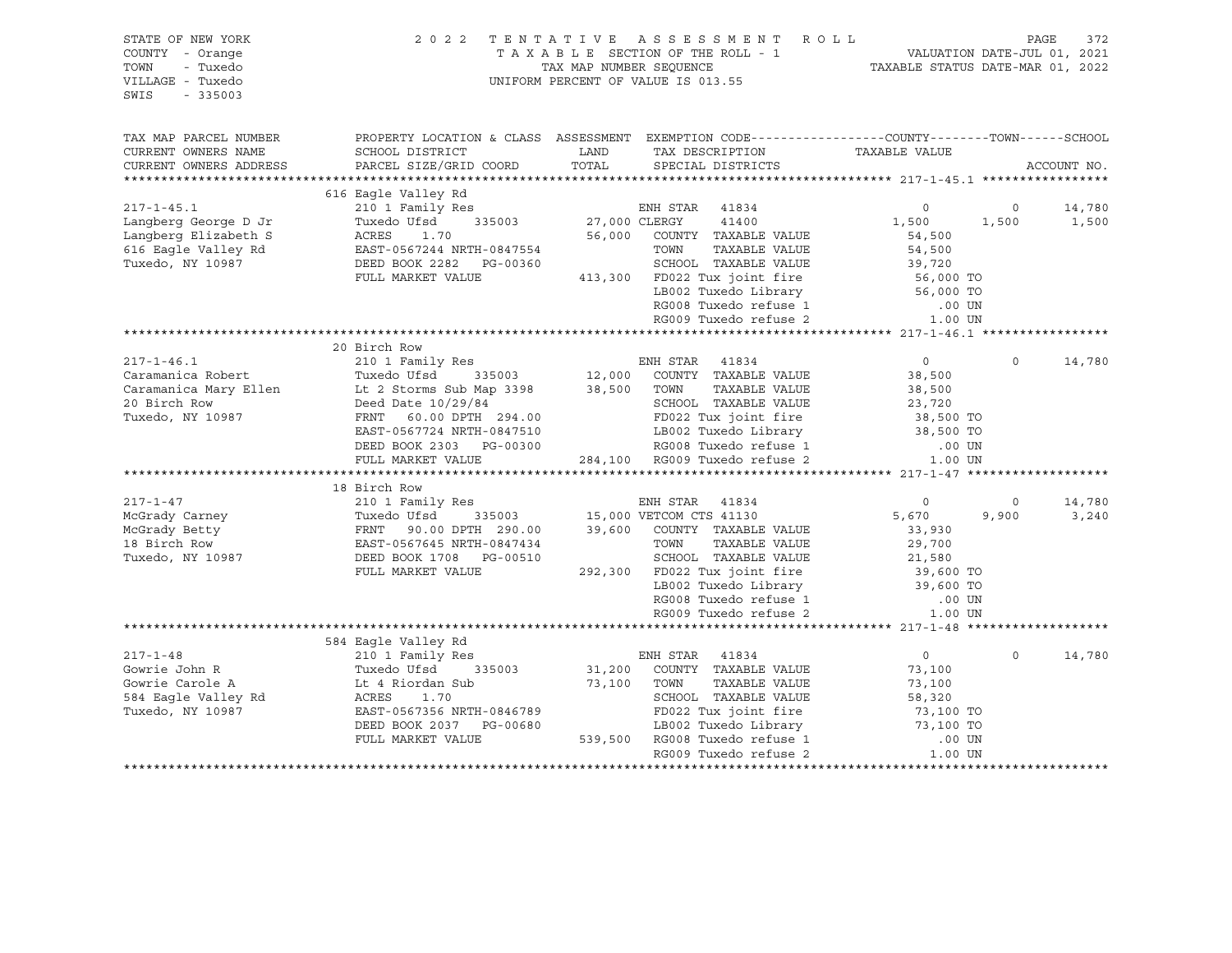| STATE OF NEW YORK                                                                                                                                                                                                              | 2 0 2 2                                        |                                                                                                                                                               |                   |
|--------------------------------------------------------------------------------------------------------------------------------------------------------------------------------------------------------------------------------|------------------------------------------------|---------------------------------------------------------------------------------------------------------------------------------------------------------------|-------------------|
| COUNTY - Orange                                                                                                                                                                                                                |                                                | TENTATIVE ASSESSMENT ROLL PAGE 373<br>TAXABLE SECTION OF THE ROLL - 1 VALUATION DATE-JUL 01, 2021<br>TAX MAP NUMBER SEQUENCE TAXABLE STATUS DATE-MAR 01, 2022 |                   |
| TOWN<br>- Tuxedo                                                                                                                                                                                                               |                                                |                                                                                                                                                               |                   |
| VILLAGE - Tuxedo                                                                                                                                                                                                               |                                                | UNIFORM PERCENT OF VALUE IS 013.55                                                                                                                            |                   |
| SWIS<br>$-335003$                                                                                                                                                                                                              |                                                |                                                                                                                                                               |                   |
|                                                                                                                                                                                                                                |                                                |                                                                                                                                                               |                   |
|                                                                                                                                                                                                                                |                                                |                                                                                                                                                               |                   |
| TAX MAP PARCEL NUMBER THE PROPERTY LOCATION & CLASS ASSESSMENT EXEMPTION CODE---------------COUNTY--------TOWN------SCHOOL                                                                                                     |                                                |                                                                                                                                                               |                   |
| CURRENT OWNERS NAME                                                                                                                                                                                                            | SCHOOL DISTRICT                                | LAND TAX DESCRIPTION TAXABLE VALUE COORD TOTAL SPECIAL DISTRICTS                                                                                              |                   |
| CURRENT OWNERS ADDRESS                                                                                                                                                                                                         | PARCEL SIZE/GRID COORD TOTAL SPECIAL DISTRICTS |                                                                                                                                                               | ACCOUNT NO.       |
|                                                                                                                                                                                                                                |                                                |                                                                                                                                                               |                   |
|                                                                                                                                                                                                                                | 528 Eagle Valley Rd                            |                                                                                                                                                               |                   |
|                                                                                                                                                                                                                                |                                                |                                                                                                                                                               |                   |
|                                                                                                                                                                                                                                |                                                |                                                                                                                                                               |                   |
|                                                                                                                                                                                                                                |                                                |                                                                                                                                                               |                   |
|                                                                                                                                                                                                                                |                                                |                                                                                                                                                               |                   |
|                                                                                                                                                                                                                                |                                                |                                                                                                                                                               |                   |
|                                                                                                                                                                                                                                |                                                |                                                                                                                                                               |                   |
|                                                                                                                                                                                                                                |                                                |                                                                                                                                                               |                   |
|                                                                                                                                                                                                                                |                                                |                                                                                                                                                               |                   |
|                                                                                                                                                                                                                                |                                                |                                                                                                                                                               |                   |
|                                                                                                                                                                                                                                |                                                |                                                                                                                                                               | $\Omega$<br>5,920 |
|                                                                                                                                                                                                                                |                                                |                                                                                                                                                               |                   |
|                                                                                                                                                                                                                                |                                                |                                                                                                                                                               |                   |
|                                                                                                                                                                                                                                |                                                |                                                                                                                                                               |                   |
|                                                                                                                                                                                                                                |                                                |                                                                                                                                                               |                   |
|                                                                                                                                                                                                                                |                                                |                                                                                                                                                               |                   |
|                                                                                                                                                                                                                                |                                                |                                                                                                                                                               |                   |
|                                                                                                                                                                                                                                |                                                |                                                                                                                                                               |                   |
| XAMINARY INTERFERENCE CONTROLL MARKET VALUE AND REGUO TRANSPORT (ACCORDINATION OF THE CONTROLL MARKET VALUE TO A THE CONTROLL MARKET VALUE OF THE CONTROLL MARKET VALUE OF THE CONTROLL MARKET VALUE CONTROLL MARKET VALUE CON |                                                |                                                                                                                                                               |                   |
|                                                                                                                                                                                                                                | 4 Iris Ln                                      |                                                                                                                                                               |                   |
|                                                                                                                                                                                                                                |                                                |                                                                                                                                                               | $\Omega$<br>5,920 |
|                                                                                                                                                                                                                                |                                                |                                                                                                                                                               |                   |
|                                                                                                                                                                                                                                |                                                |                                                                                                                                                               |                   |
|                                                                                                                                                                                                                                |                                                |                                                                                                                                                               |                   |
|                                                                                                                                                                                                                                |                                                |                                                                                                                                                               |                   |
|                                                                                                                                                                                                                                |                                                |                                                                                                                                                               |                   |
|                                                                                                                                                                                                                                |                                                |                                                                                                                                                               |                   |
|                                                                                                                                                                                                                                |                                                |                                                                                                                                                               |                   |
|                                                                                                                                                                                                                                |                                                |                                                                                                                                                               |                   |
|                                                                                                                                                                                                                                | 12 Iris Ln                                     |                                                                                                                                                               |                   |
|                                                                                                                                                                                                                                |                                                |                                                                                                                                                               |                   |
|                                                                                                                                                                                                                                |                                                |                                                                                                                                                               |                   |
|                                                                                                                                                                                                                                |                                                |                                                                                                                                                               |                   |
|                                                                                                                                                                                                                                |                                                |                                                                                                                                                               |                   |
|                                                                                                                                                                                                                                |                                                |                                                                                                                                                               |                   |
|                                                                                                                                                                                                                                |                                                |                                                                                                                                                               |                   |
|                                                                                                                                                                                                                                |                                                |                                                                                                                                                               |                   |
|                                                                                                                                                                                                                                |                                                |                                                                                                                                                               |                   |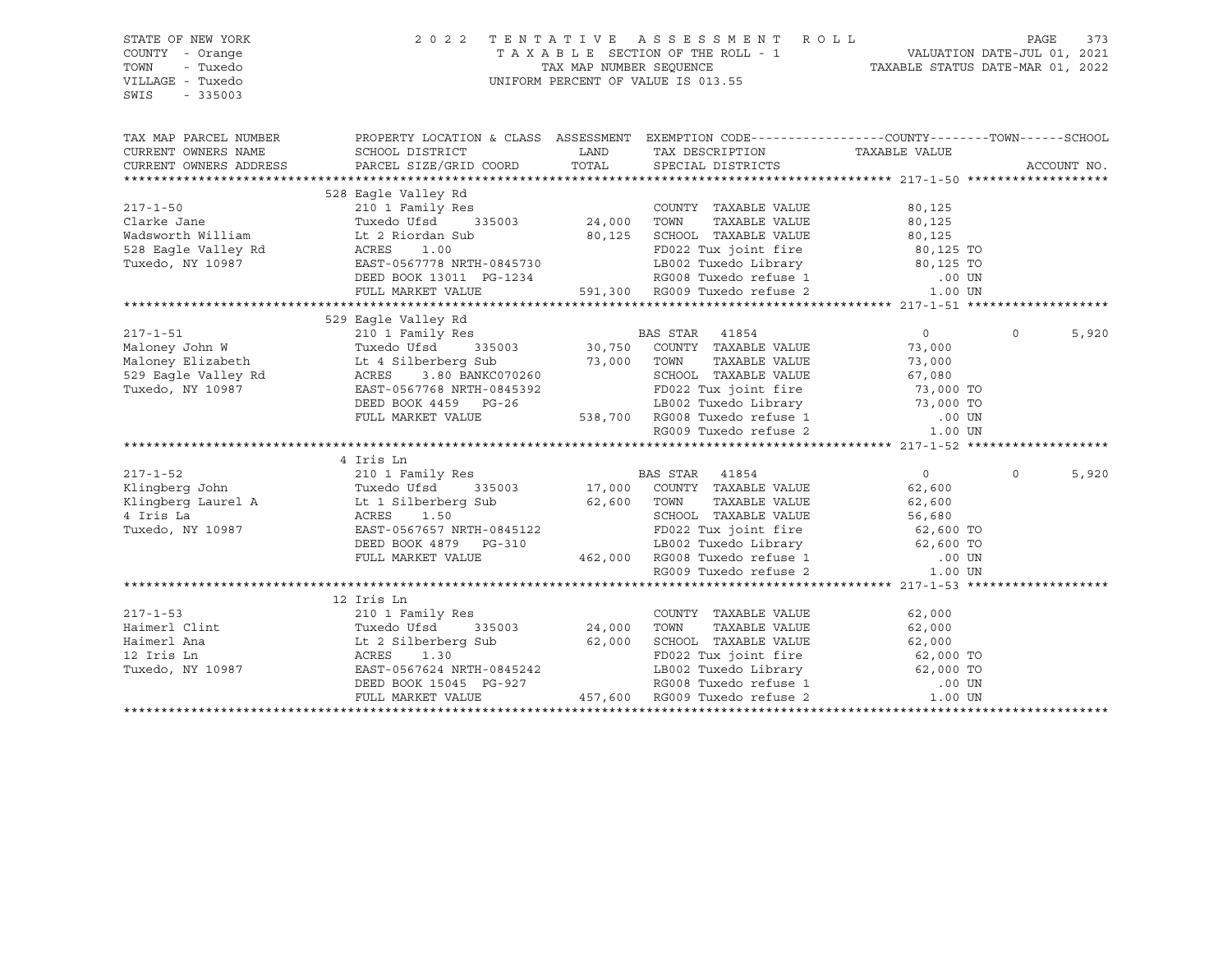| STATE OF NEW YORK<br>COUNTY - Orange<br>TOWN<br>- Tuxedo<br>VILLAGE - Tuxedo<br>SWIS<br>$-335003$ |                                                                                                                                                                                                                                                                                  | 2022 TENTATIVE ASSESSMENT ROLL PAGE 374<br>TAXABLE SECTION OF THE ROLL - 1 VALUATION DATE-JUL 01, 2021<br>TAX MAP NUMBER SEQUENCE TAXABLE STATUS DATE-MAR 01, 2022<br>UNIFORM PERCENT OF VALUE IS 013.55 |                                                |          |             |
|---------------------------------------------------------------------------------------------------|----------------------------------------------------------------------------------------------------------------------------------------------------------------------------------------------------------------------------------------------------------------------------------|----------------------------------------------------------------------------------------------------------------------------------------------------------------------------------------------------------|------------------------------------------------|----------|-------------|
|                                                                                                   | TAX MAP PARCEL NUMBER          PROPERTY LOCATION & CLASS ASSESSMENT EXEMPTION CODE---------------COUNTY-------TOWN------SCHOOL CURRENT OWNERS NAME              SCHOOL DISTRICT              LAND      TAX DESCRIPTION                                                           |                                                                                                                                                                                                          |                                                |          |             |
| CURRENT OWNERS ADDRESS                                                                            |                                                                                                                                                                                                                                                                                  |                                                                                                                                                                                                          |                                                |          | ACCOUNT NO. |
|                                                                                                   |                                                                                                                                                                                                                                                                                  |                                                                                                                                                                                                          |                                                |          |             |
|                                                                                                   | 16 Iris Ln<br>16 Iris Ln<br>217-1-54 210 1 Family Res<br>Sullivan Brian Tuxedo (JEsd 335003 22,000 COUNTY TAXABLE VALUE 72,500<br>Sullivan Patricia Lt 3 Silberberg Sub 72,500 TOWN TAXABLE VALUE 72,500<br>16 Iris Ln<br>2002 Tuxedo, NY 10987 EAST-0                           |                                                                                                                                                                                                          |                                                |          |             |
|                                                                                                   |                                                                                                                                                                                                                                                                                  |                                                                                                                                                                                                          |                                                | $\Omega$ | 5,920       |
|                                                                                                   |                                                                                                                                                                                                                                                                                  |                                                                                                                                                                                                          |                                                |          |             |
|                                                                                                   |                                                                                                                                                                                                                                                                                  |                                                                                                                                                                                                          |                                                |          |             |
|                                                                                                   |                                                                                                                                                                                                                                                                                  |                                                                                                                                                                                                          |                                                |          |             |
|                                                                                                   |                                                                                                                                                                                                                                                                                  |                                                                                                                                                                                                          |                                                |          |             |
|                                                                                                   |                                                                                                                                                                                                                                                                                  |                                                                                                                                                                                                          |                                                |          |             |
|                                                                                                   |                                                                                                                                                                                                                                                                                  |                                                                                                                                                                                                          |                                                |          |             |
|                                                                                                   |                                                                                                                                                                                                                                                                                  |                                                                                                                                                                                                          |                                                |          |             |
|                                                                                                   | 6 Table Rock Rd                                                                                                                                                                                                                                                                  |                                                                                                                                                                                                          |                                                |          |             |
|                                                                                                   |                                                                                                                                                                                                                                                                                  |                                                                                                                                                                                                          |                                                |          | 5,920       |
|                                                                                                   |                                                                                                                                                                                                                                                                                  |                                                                                                                                                                                                          |                                                |          | 3,240       |
|                                                                                                   |                                                                                                                                                                                                                                                                                  |                                                                                                                                                                                                          |                                                |          |             |
|                                                                                                   |                                                                                                                                                                                                                                                                                  |                                                                                                                                                                                                          |                                                |          |             |
|                                                                                                   |                                                                                                                                                                                                                                                                                  |                                                                                                                                                                                                          |                                                |          |             |
|                                                                                                   |                                                                                                                                                                                                                                                                                  |                                                                                                                                                                                                          |                                                |          |             |
|                                                                                                   |                                                                                                                                                                                                                                                                                  |                                                                                                                                                                                                          |                                                |          |             |
|                                                                                                   |                                                                                                                                                                                                                                                                                  |                                                                                                                                                                                                          |                                                |          |             |
|                                                                                                   |                                                                                                                                                                                                                                                                                  |                                                                                                                                                                                                          |                                                |          |             |
|                                                                                                   |                                                                                                                                                                                                                                                                                  |                                                                                                                                                                                                          |                                                |          |             |
|                                                                                                   | 12 Table Rock Rd                                                                                                                                                                                                                                                                 |                                                                                                                                                                                                          |                                                |          |             |
|                                                                                                   |                                                                                                                                                                                                                                                                                  |                                                                                                                                                                                                          |                                                |          | 3,240       |
|                                                                                                   |                                                                                                                                                                                                                                                                                  |                                                                                                                                                                                                          |                                                |          |             |
|                                                                                                   |                                                                                                                                                                                                                                                                                  |                                                                                                                                                                                                          |                                                |          |             |
|                                                                                                   |                                                                                                                                                                                                                                                                                  |                                                                                                                                                                                                          |                                                |          |             |
|                                                                                                   |                                                                                                                                                                                                                                                                                  |                                                                                                                                                                                                          |                                                |          |             |
|                                                                                                   |                                                                                                                                                                                                                                                                                  |                                                                                                                                                                                                          |                                                |          |             |
|                                                                                                   |                                                                                                                                                                                                                                                                                  |                                                                                                                                                                                                          |                                                |          |             |
|                                                                                                   |                                                                                                                                                                                                                                                                                  |                                                                                                                                                                                                          |                                                |          |             |
|                                                                                                   |                                                                                                                                                                                                                                                                                  |                                                                                                                                                                                                          |                                                |          |             |
|                                                                                                   | 508 Sterling Mine Rd<br>Sterling Mine Rd<br>210 1 Family Res                                                                                                                                                                                                                     |                                                                                                                                                                                                          |                                                |          |             |
| $217 - 1 - 62.2$                                                                                  |                                                                                                                                                                                                                                                                                  | COUNTY TAXABLE VALUE                                                                                                                                                                                     | 101,250                                        |          |             |
|                                                                                                   |                                                                                                                                                                                                                                                                                  |                                                                                                                                                                                                          | TAXABLE VALUE 101,250<br>TAXABLE VALUE 101,250 |          |             |
|                                                                                                   |                                                                                                                                                                                                                                                                                  |                                                                                                                                                                                                          |                                                |          |             |
|                                                                                                   | $Taurozzi Richard Jr\nTaurozzi Richard Jr\nTuxedo Ufsd\n101,250 TWM 11AABLE VALUE\nTuxedo, NY 10987\nTuxedo, NY 10987\nTuxedo, NY 10987\n2101 Fathel Rock Est Map 189-93\nFDO22 Tux joint fire\nACRES 1.20\nEAST-0568443 NRTH-0845238\nDEED BOK 11245 PG-1877\nFUL MARKET VALLM$ | FD022 Tux joint fire 101,250 TO<br>LB002 Tuxedo Library 101,250 TO<br>RG008 Tuxedo refuse 1 00 UN<br>RG009 Tuxedo refuse 2 1.00 UN                                                                       |                                                |          |             |
|                                                                                                   |                                                                                                                                                                                                                                                                                  |                                                                                                                                                                                                          |                                                |          |             |
|                                                                                                   |                                                                                                                                                                                                                                                                                  |                                                                                                                                                                                                          |                                                |          |             |
|                                                                                                   |                                                                                                                                                                                                                                                                                  |                                                                                                                                                                                                          |                                                |          |             |
|                                                                                                   |                                                                                                                                                                                                                                                                                  |                                                                                                                                                                                                          |                                                |          |             |
|                                                                                                   |                                                                                                                                                                                                                                                                                  |                                                                                                                                                                                                          |                                                |          |             |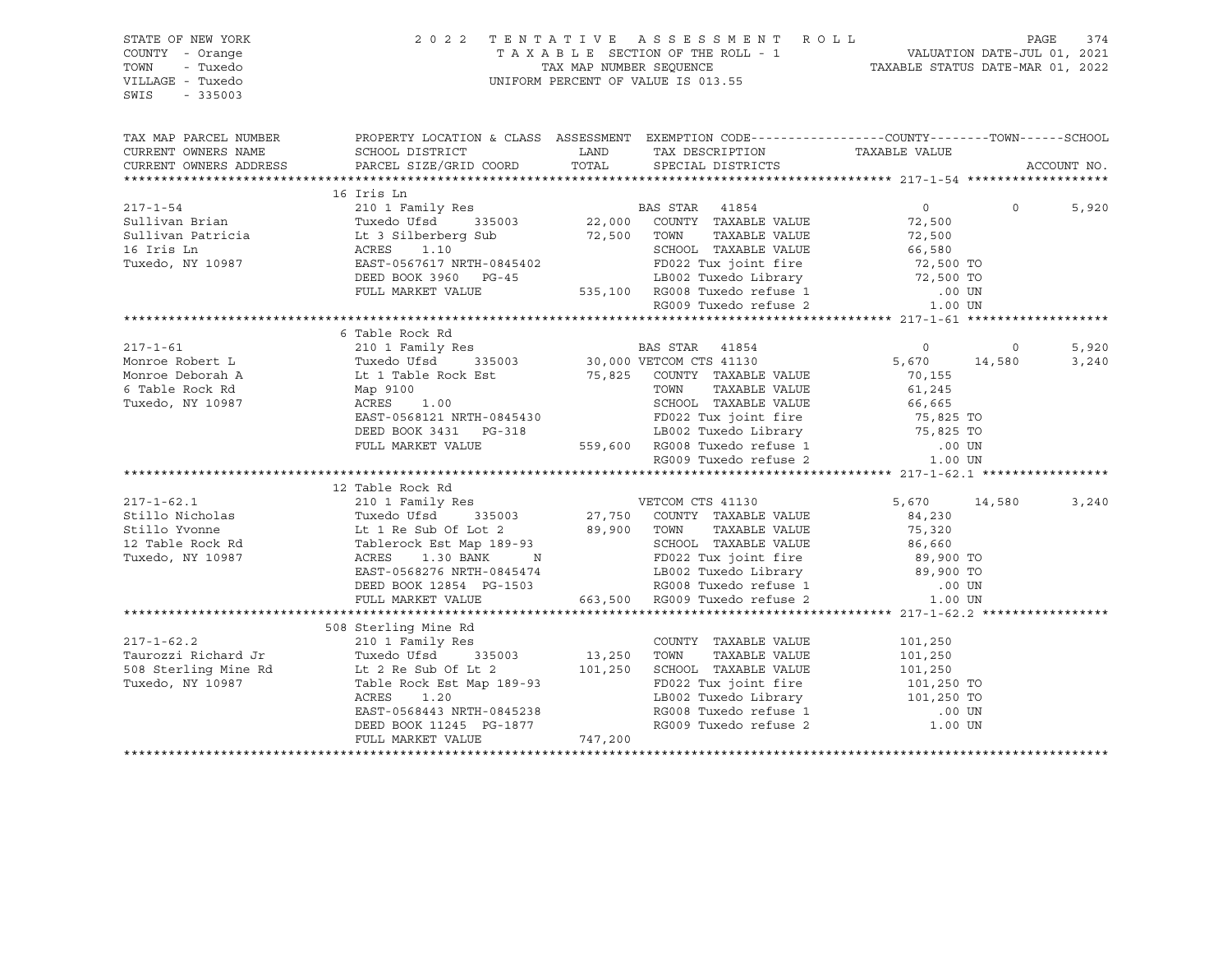| STATE OF NEW YORK<br>COUNTY - Orange<br>TOWN<br>- Tuxedo<br>VILLAGE - Tuxedo<br>SWIS<br>$-335003$ |                                                                                                                                                                                                                                                                                                                                                                                                                             |       | UNIFORM PERCENT OF VALUE IS 013.55                                                                                                                                                                              | 2022 TENTATIVE ASSESSMENT ROLL PAGE 375<br>TAXABLE SECTION OF THE ROLL - 1 VALUATION DATE-JUL 01, 2021<br>TAX MAP NUMBER SEQUENCE TAXABLE STATUS DATE-MAR 01, 2022 |  |
|---------------------------------------------------------------------------------------------------|-----------------------------------------------------------------------------------------------------------------------------------------------------------------------------------------------------------------------------------------------------------------------------------------------------------------------------------------------------------------------------------------------------------------------------|-------|-----------------------------------------------------------------------------------------------------------------------------------------------------------------------------------------------------------------|--------------------------------------------------------------------------------------------------------------------------------------------------------------------|--|
| CURRENT OWNERS NAME<br>CURRENT OWNERS ADDRESS                                                     | SCHOOL DISTRICT<br>PARCEL SIZE/GRID COORD                                                                                                                                                                                                                                                                                                                                                                                   | TOTAL | LAND TAX DESCRIPTION TAXABLE VALUE<br>SPECIAL DISTRICTS                                                                                                                                                         | TAX MAP PARCEL NUMBER PROPERTY LOCATION & CLASS ASSESSMENT EXEMPTION CODE---------------COUNTY-------TOWN------SCHOOL<br>ACCOUNT NO.                               |  |
| $217 - 1 - 63$                                                                                    | 20 Table Rock Rd<br>210 1 Family Res<br>Tuxedo Ufsd 335003 32,500 TOWN TAXABLE VALUE                                                                                                                                                                                                                                                                                                                                        |       | COUNTY TAXABLE VALUE 69,100                                                                                                                                                                                     |                                                                                                                                                                    |  |
| $217 - 1 - 64$                                                                                    | 24 Table Rock Rd<br>4 Table Rock Rd<br>210 1 Family Res<br>Tuxedo Ufsd 335003 30,600 TOWN<br>217-1-64<br>217-1-64<br>217-1-64<br>217-1-64<br>217-1-64<br>217-1-64<br>217-1-64<br>217-1-64<br>217-1-64<br>217-1-64<br>217-1-64<br>217-1-64<br>217-1-64<br>217-1-64<br>217-1-64<br>217-1-64<br>217-1-64<br>217-1-64<br>217-1-64<br>217-1-64<br>217-1-64<br>217-1-64<br>21<br>FULL MARKET VALUE 736,200                        |       | COUNTY TAXABLE VALUE                                                                                                                                                                                            | 99,750                                                                                                                                                             |  |
|                                                                                                   | 28 Table Rock Rd<br>COUNTY TAXABLE VALUE<br>Xilburg John David Tuxedo Ufsd 335003 33,500 TOWN TAXABLE VALUE<br>Xilburg Denise Marie Lt 5 Table Rock Est 98,000 SCHOOL TAXABLE VALUE<br>28 Table Rock Rd Map 9100 100 12022 Tux joint fire<br>Tuxedo, NY 10<br>EAST-0568439 NRTH-0845945<br>DEED BOOK 14991 PG-709<br>FULL MARKET VALUE 723,200                                                                              |       | TAXABLE VALUE 98,000<br>TAXABLE VALUE 98,000<br>PD022 Tux joint fire<br>198,000 TO<br>LB002 Tuxedo Library<br>RG008 Tuxedo refuse 1 00 UN<br>RG009 Tuxedo refuse 2 1.00 UN                                      | 98,000                                                                                                                                                             |  |
| $217 - 1 - 66$                                                                                    | 34 Table Rock Rd<br>210 1 Family Res<br>Eombardo Ronald J<br>Combardo Est Le Table Rock Est 132,800<br>34 Table Rock Rd Map 9100<br>Tuxedo, NY 10987 132,800<br>ACRES 1.00 1087 122,800<br>ACRES 1.00 1087 122,800<br>2002 Tuxedo Library 132,800<br>2002 Tuxedo Library 132,800<br>20<br>Lt 6 Table Rock Esc<br>Map 9100<br>ACRES 1.00<br>EAST-0568461 NRTH-0846120<br>DEED BOOK 14365 PG-820<br>FILL MARKET VALUE 980,100 |       | COUNTY TAXABLE VALUE 132,800<br>FD022 Tux joint fire<br>LB002 Tuxedo Library<br>RG008 Tuxedo refuse 1 132,800 TO<br>RG008 Tuxedo refuse 1 .00 UN<br>RG008 Tuxedo refuse 1 1 00 UN RG009 Tuxedo refuse 2 1.00 UN |                                                                                                                                                                    |  |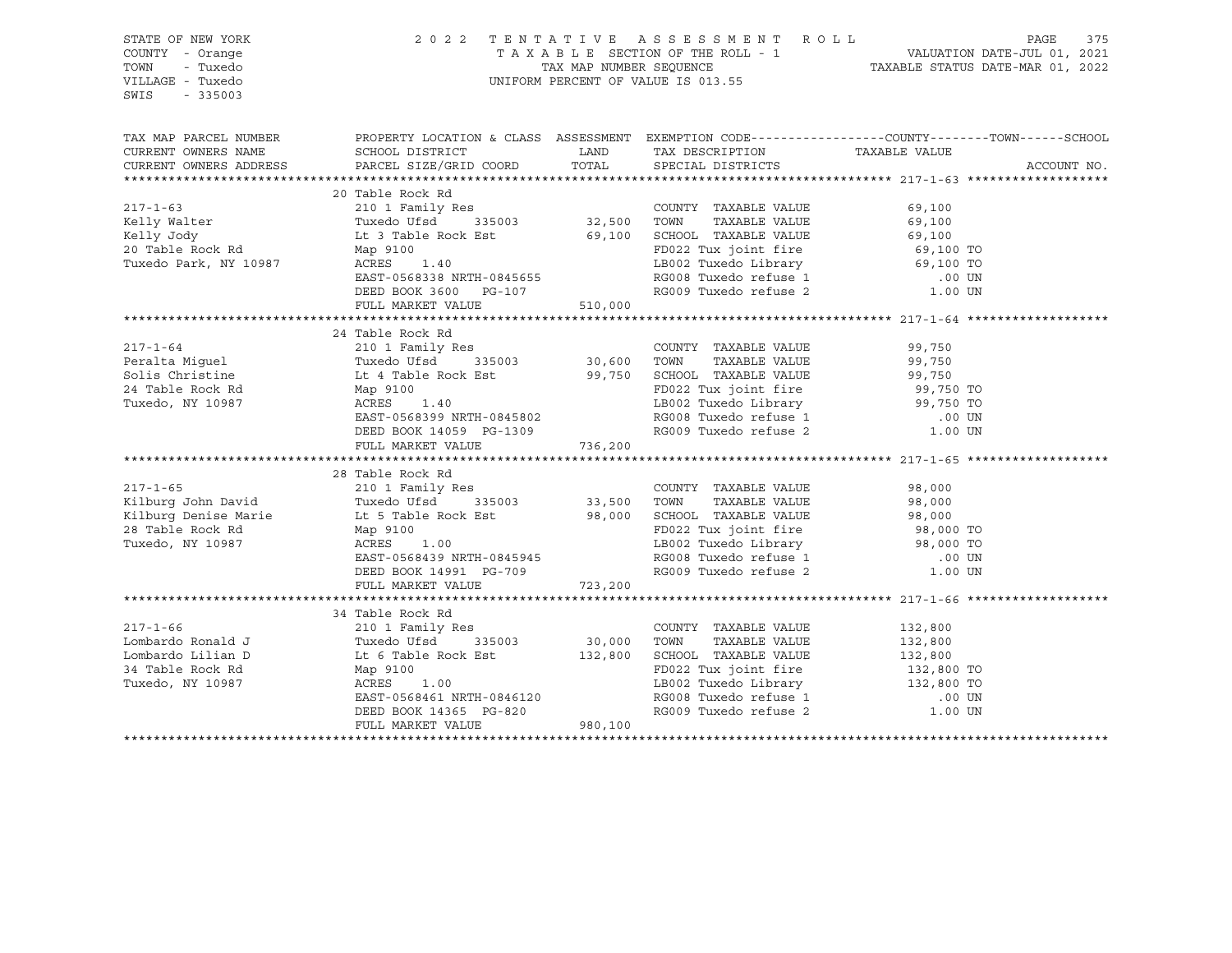| STATE OF NEW YORK<br>COUNTY - Orange<br>TOWN<br>- Tuxedo<br>VILLAGE - Tuxedo<br>SWIS<br>$-335003$                                                                                                     |                                                                                                                                                                                                                                                                                                                                                                                                                                                                                                                              |         | 2022 TENTATIVE ASSESSMENT ROLL PAGE 376<br>TAXABLE SECTION OF THE ROLL - 1 VALUATION DATE-JUL 01, 2021<br>TAX MAP NUMBER SEQUENCE TAXABLE STATUS DATE-MAR 01, 2022<br>UNIFORM PERCENT OF VALUE IS 013.55                                    |                                                                                      |          |                |
|-------------------------------------------------------------------------------------------------------------------------------------------------------------------------------------------------------|------------------------------------------------------------------------------------------------------------------------------------------------------------------------------------------------------------------------------------------------------------------------------------------------------------------------------------------------------------------------------------------------------------------------------------------------------------------------------------------------------------------------------|---------|---------------------------------------------------------------------------------------------------------------------------------------------------------------------------------------------------------------------------------------------|--------------------------------------------------------------------------------------|----------|----------------|
| CURRENT OWNERS NAME<br>CURRENT OWNERS ADDRESS                                                                                                                                                         | TAX MAP PARCEL NUMBER THE PROPERTY LOCATION & CLASS ASSESSMENT EXEMPTION CODE---------------COUNTY--------TOWN------SCHOOL<br>SCHOOL DISTRICT<br>PARCEL SIZE/GRID COORD                                                                                                                                                                                                                                                                                                                                                      |         | LAND TAX DESCRIPTION TAXABLE VALUE COORD TOTAL SPECIAL DISTRICTS                                                                                                                                                                            |                                                                                      |          | ACCOUNT NO.    |
|                                                                                                                                                                                                       | 42 Table Rock Rd                                                                                                                                                                                                                                                                                                                                                                                                                                                                                                             |         |                                                                                                                                                                                                                                             |                                                                                      |          |                |
| $217 - 1 - 67$<br>Anesi Bradley J<br>42 Table Rock Rd<br>Tuxedo, NY 10987                        Map 9100                                                                                             | 210 1 Family Res<br>210 1 Fallily Res and STAR 41054<br>Tuxedo Ufsd 335003 36,000 COUNTY TAXABLE VALUE 108,675<br>Tuxedo Ufsd<br>Lt 7 Table Rock Est<br>Li 100<br>Map 9100<br>ACRES 1.00 1.00 CRES 1.00<br>ACRES 1.00 FD022 Tux joint fire 108,675 TO<br>EAST-0568514 NRTH-0846287 LB002 Tuxedo Library 108,675 TO<br>DEED BOOK 5599 PG-294 RG008 Tuxedo refuse 1 .00 UN<br>FULL MARKET VALUE 802,000 RG009 Tuxedo refuse 2 1.00 UN                                                                                          |         | BAS STAR 41854<br>108,675 TOWN TAXABLE VALUE<br>SCHOOL TAXABLE VALUE 102,755                                                                                                                                                                | $0 \qquad \qquad$<br>108,675<br>108,675 TO                                           | $\Omega$ | 5,920          |
|                                                                                                                                                                                                       |                                                                                                                                                                                                                                                                                                                                                                                                                                                                                                                              |         |                                                                                                                                                                                                                                             |                                                                                      |          |                |
| $217 - 1 - 68$<br>Soreca Vincent D<br>Soreca Carol Ann<br>68 Table Rock Rd<br>Tuxedo Park, NY 10987<br>$217 - 1 - 69$<br>Rachmiel William<br>Rachmiel Letizia<br>54 Table Rock Rd<br>Tuxedo, NY 10987 | 48 Table Rock Rd<br>Map 9100<br>ACRES 1.00<br>EAST-0568542 NRTH-0846454<br>DEED BOOK 3695 PG-293<br>FULL MARKET VALUE<br>54 Table Rock Rd<br>Tuxedo Ufsd<br>Lt 9 Table Rock Est<br>Map 9100<br>ACRES 1.00<br>ILOT 0568572 NRTH-0846632<br>Map 9100<br>Map 9100<br>Map 9100<br>Map 9100<br>EAST-0568572 NRTH-0846632<br>DEED BOOK 12551 PG-1379<br>DEED BOOK 12551 PG-1379<br>TAXABLE VALUE<br>CHOOL TAXABLE VALUE<br>FULL MARKET VALUE<br>TAXABLE VALUE<br>FULL MARKET VALUE<br>TAXABLE VALUE<br>C<br>Map 9100<br>ACRES 1.00 | 669,000 | COUNTY TAXABLE VALUE 90,650<br>LB002 Tuxedo Library 90,650 TO<br>ساد میں میں 107600 ERGOOS Tuxedo refuse<br>RGOOS Tuxedo refuse 1 1 1.00 UN<br>RGOO9 Tuxedo refuse 2 1.00 UN<br>335003 32,500 BAS STAR 41854<br>98,500 COUNTY TAXABLE VALUE | 90,650<br>5,670 14,580<br>$\begin{smallmatrix}&&0\0&2\, ,\,8\,3\,0\end{smallmatrix}$ | $\Omega$ | 3,240<br>5,920 |
|                                                                                                                                                                                                       |                                                                                                                                                                                                                                                                                                                                                                                                                                                                                                                              |         |                                                                                                                                                                                                                                             |                                                                                      |          |                |
| $217 - 1 - 70$                                                                                                                                                                                        | 60 Table Rock Rd<br>217-1-70<br>Leath David Tuxedo Ufsd 335003<br>Jadusungh-Leath Sunita Lt 10 Table Rock Est<br>60 Table Rock Rd Map 9100<br>Tuxedo, NY 10987 ACRES 1.00<br>FART-0568586 NRTH-0846821<br>Map 9100<br>ACRES 1.00<br>EAST-0568586 NRTH-0846821<br>DEED BOOK 14213 PG-1093<br>FULL MARKET VALUE (27,700 RG009 Tuxedo refuse 2 1.00 UN<br>FULL MARKET VALUE (27,700 RG009 Tuxedo refuse 2 1.00 UN                                                                                                               |         | 32,500 COUNTY TAXABLE VALUE<br>85,050 TOWN TAXABLE VALUE                                                                                                                                                                                    | $\overline{0}$<br>85,050<br>85,050                                                   | $\Omega$ | 5,920          |
|                                                                                                                                                                                                       |                                                                                                                                                                                                                                                                                                                                                                                                                                                                                                                              |         |                                                                                                                                                                                                                                             |                                                                                      |          |                |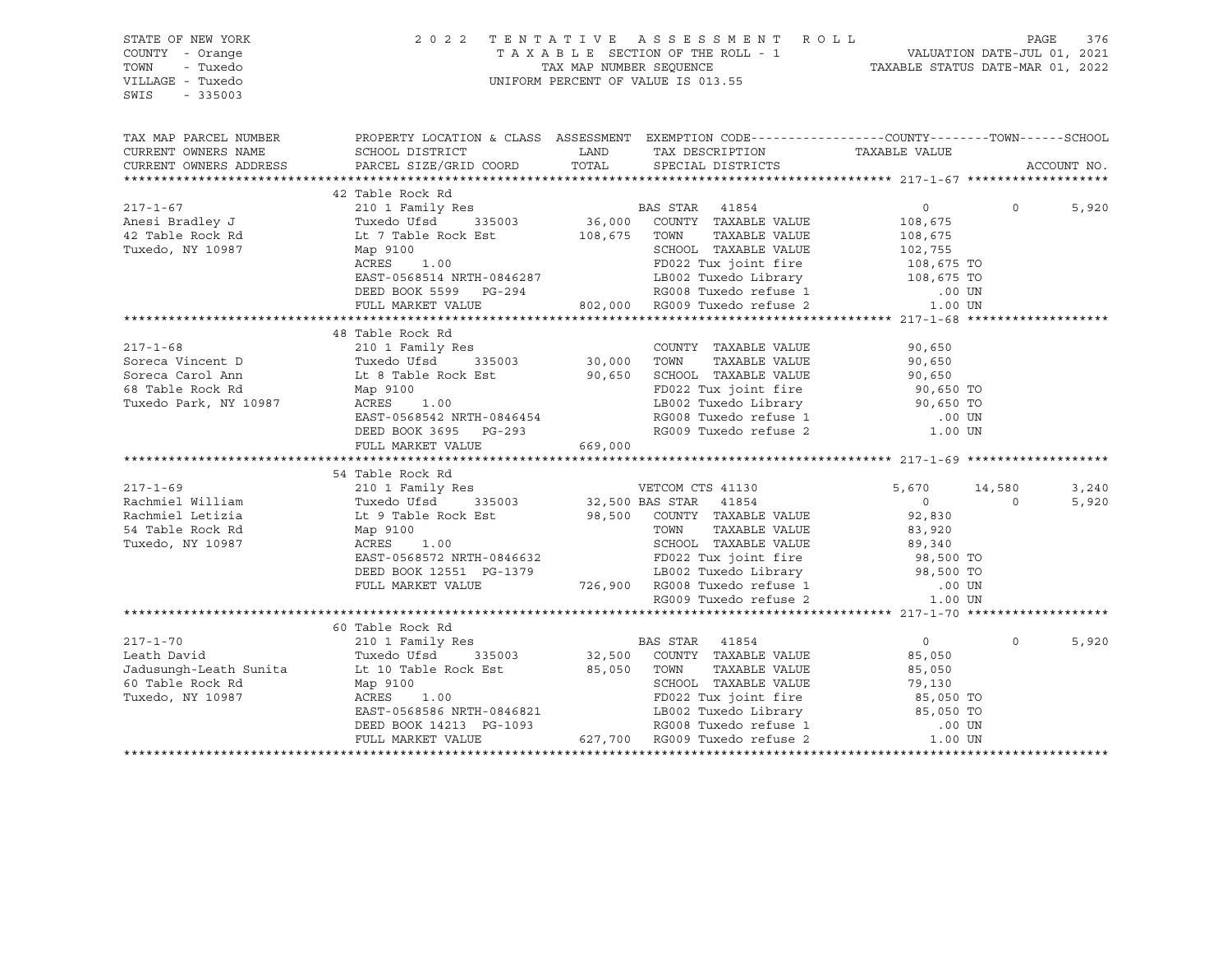| STATE OF NEW YORK<br>COUNTY - Orange<br>TOWN - Tuxedo<br>VILLAGE - Tuxedo<br>SWIS<br>$-335003$ |                                                                                                                                                                                                                                                      | 2022 TENTATIVE ASSESSMENT ROLL PAGE 377<br>TAXABLE SECTION OF THE ROLL - 1 VALUATION DATE-JUL 01, 2021<br>TAX MAP NUMBER SEQUENCE TAXABLE STATUS DATE-MAR 01, 2022<br>UNIFORM PERCENT OF VALUE IS 013.55 |                                 |                   |
|------------------------------------------------------------------------------------------------|------------------------------------------------------------------------------------------------------------------------------------------------------------------------------------------------------------------------------------------------------|----------------------------------------------------------------------------------------------------------------------------------------------------------------------------------------------------------|---------------------------------|-------------------|
|                                                                                                |                                                                                                                                                                                                                                                      |                                                                                                                                                                                                          |                                 |                   |
|                                                                                                |                                                                                                                                                                                                                                                      |                                                                                                                                                                                                          |                                 |                   |
|                                                                                                |                                                                                                                                                                                                                                                      |                                                                                                                                                                                                          |                                 |                   |
|                                                                                                | 66 Table Rock Rd                                                                                                                                                                                                                                     |                                                                                                                                                                                                          |                                 |                   |
|                                                                                                | 217-1-71<br>Costello Sean F<br>Costello Sean F<br>210 1 Family Res<br>Tuxedo Ufsd 335003<br>32,500 TOWN TAXABLE VALUE<br>TAXABLE VALUE<br>22,500<br>TOWNER ON 122,500<br>TOWNER ON 1997 Map 9100<br>PRIOR OWNER ON 3/01/2022<br>EAST-0568670 NRTH-08 |                                                                                                                                                                                                          |                                 |                   |
|                                                                                                |                                                                                                                                                                                                                                                      |                                                                                                                                                                                                          |                                 |                   |
|                                                                                                |                                                                                                                                                                                                                                                      |                                                                                                                                                                                                          |                                 |                   |
|                                                                                                |                                                                                                                                                                                                                                                      |                                                                                                                                                                                                          |                                 |                   |
|                                                                                                |                                                                                                                                                                                                                                                      |                                                                                                                                                                                                          |                                 |                   |
|                                                                                                |                                                                                                                                                                                                                                                      |                                                                                                                                                                                                          |                                 |                   |
|                                                                                                |                                                                                                                                                                                                                                                      |                                                                                                                                                                                                          |                                 |                   |
|                                                                                                |                                                                                                                                                                                                                                                      |                                                                                                                                                                                                          |                                 |                   |
|                                                                                                |                                                                                                                                                                                                                                                      |                                                                                                                                                                                                          |                                 |                   |
|                                                                                                | 72 Table Rock Rd                                                                                                                                                                                                                                     |                                                                                                                                                                                                          |                                 |                   |
|                                                                                                |                                                                                                                                                                                                                                                      |                                                                                                                                                                                                          | $\begin{matrix}0&0\end{matrix}$ | 5,920             |
|                                                                                                |                                                                                                                                                                                                                                                      |                                                                                                                                                                                                          |                                 |                   |
|                                                                                                |                                                                                                                                                                                                                                                      |                                                                                                                                                                                                          |                                 |                   |
|                                                                                                |                                                                                                                                                                                                                                                      |                                                                                                                                                                                                          |                                 |                   |
|                                                                                                |                                                                                                                                                                                                                                                      |                                                                                                                                                                                                          |                                 |                   |
|                                                                                                |                                                                                                                                                                                                                                                      |                                                                                                                                                                                                          |                                 |                   |
|                                                                                                |                                                                                                                                                                                                                                                      |                                                                                                                                                                                                          |                                 |                   |
|                                                                                                |                                                                                                                                                                                                                                                      |                                                                                                                                                                                                          |                                 |                   |
|                                                                                                |                                                                                                                                                                                                                                                      |                                                                                                                                                                                                          |                                 |                   |
|                                                                                                | 76 Table Rock Rd                                                                                                                                                                                                                                     |                                                                                                                                                                                                          |                                 | $\circ$<br>14,780 |
|                                                                                                |                                                                                                                                                                                                                                                      |                                                                                                                                                                                                          |                                 |                   |
|                                                                                                |                                                                                                                                                                                                                                                      |                                                                                                                                                                                                          |                                 |                   |
|                                                                                                |                                                                                                                                                                                                                                                      |                                                                                                                                                                                                          |                                 |                   |
|                                                                                                |                                                                                                                                                                                                                                                      |                                                                                                                                                                                                          |                                 |                   |
|                                                                                                |                                                                                                                                                                                                                                                      |                                                                                                                                                                                                          |                                 |                   |
|                                                                                                |                                                                                                                                                                                                                                                      |                                                                                                                                                                                                          |                                 |                   |
|                                                                                                |                                                                                                                                                                                                                                                      |                                                                                                                                                                                                          |                                 |                   |
|                                                                                                |                                                                                                                                                                                                                                                      |                                                                                                                                                                                                          |                                 |                   |
|                                                                                                | 63 Table Rock Rd                                                                                                                                                                                                                                     |                                                                                                                                                                                                          |                                 |                   |
|                                                                                                |                                                                                                                                                                                                                                                      |                                                                                                                                                                                                          |                                 |                   |
|                                                                                                |                                                                                                                                                                                                                                                      |                                                                                                                                                                                                          |                                 |                   |
|                                                                                                |                                                                                                                                                                                                                                                      |                                                                                                                                                                                                          |                                 |                   |
|                                                                                                |                                                                                                                                                                                                                                                      |                                                                                                                                                                                                          |                                 |                   |
|                                                                                                |                                                                                                                                                                                                                                                      |                                                                                                                                                                                                          |                                 |                   |
|                                                                                                |                                                                                                                                                                                                                                                      |                                                                                                                                                                                                          |                                 |                   |
|                                                                                                |                                                                                                                                                                                                                                                      |                                                                                                                                                                                                          |                                 |                   |
|                                                                                                | 317-1-74<br>Majkut Stanislaw and the standard and the standard country TAXABLE VALUE<br>Majkut Elzbieta It 14 Table Rock Est It 155,000<br>Majkut Elzbieta It 14 Table Rock Est It 155,000<br>Mag 9100<br>Tuxedo, NY 10987 ACRES 1.40<br>E           |                                                                                                                                                                                                          |                                 |                   |
|                                                                                                |                                                                                                                                                                                                                                                      |                                                                                                                                                                                                          |                                 |                   |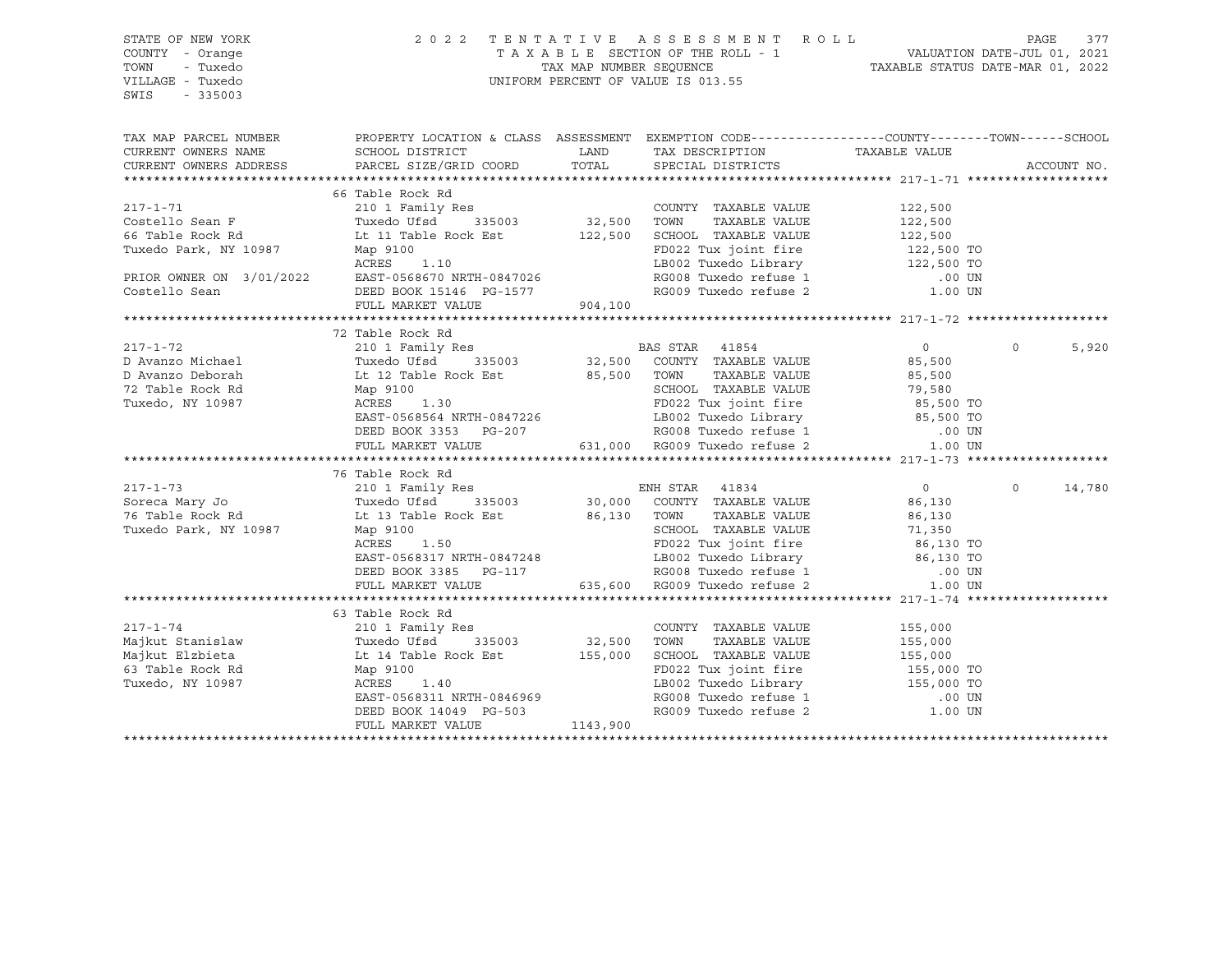STATE OF NEW YORK 2 0 2 2 T E N T A T I V E A S S E S S M E N T R O L L PAGE 378 COUNTY - Orange T A X A B L E SECTION OF THE ROLL - 1 VALUATION DATE-JUL 01, 2021 TOWN - Tuxedo TAX MAP NUMBER SEQUENCE TAXABLE STATUS DATE-MAR 01, 2022 UNIFORM PERCENT OF VALUE IS 013.55 SWIS - 335003 TAX MAP PARCEL NUMBER PROPERTY LOCATION & CLASS ASSESSMENT EXEMPTION CODE------------------COUNTY--------TOWN------SCHOOL CURRENT OWNERS NAME SCHOOL DISTRICT TAX NO TAX DESCRIPTION TAXABLE VALUE CURRENT OWNERS ADDRESS PARCEL SIZE/GRID COORD TOTAL SPECIAL DISTRICTS ACCOUNT NO. \*\*\*\*\*\*\*\*\*\*\*\*\*\*\*\*\*\*\*\*\*\*\*\*\*\*\*\*\*\*\*\*\*\*\*\*\*\*\*\*\*\*\*\*\*\*\*\*\*\*\*\*\*\*\*\*\*\*\*\*\*\*\*\*\*\*\*\*\*\*\*\*\*\*\*\*\*\*\*\*\*\*\*\*\*\*\*\*\*\*\*\*\*\*\*\*\*\*\*\*\*\*\* 217-1-75 \*\*\*\*\*\*\*\*\*\*\*\*\*\*\*\*\*\*\* 51 Table Rock Rd 217-1-75 210 1 Family Res BAS STAR 41854 0 0 5,920 Bellia Robert Tuxedo Ufsd 335003 32,500 COUNTY TAXABLE VALUE 111,575 Bellia Rhonda Lt 15 Table Rock Est 111,575 TOWN TAXABLE VALUE 111,575 51 Table Rock Rd Map 9100 SCHOOL TAXABLE VALUE 105,655 Tuxedo Park, NY 10987 ACRES 2.50 FD022 Tux joint fire 111,575 TO EAST-0568257 NRTH-0846623 LB002 Tuxedo Library 111,575 TO DEED BOOK 13771 PG-267 RG008 Tuxedo refuse 1 .00 UN FULL MARKET VALUE 823,400 RG009 Tuxedo refuse 2 1.00 UN \*\*\*\*\*\*\*\*\*\*\*\*\*\*\*\*\*\*\*\*\*\*\*\*\*\*\*\*\*\*\*\*\*\*\*\*\*\*\*\*\*\*\*\*\*\*\*\*\*\*\*\*\*\*\*\*\*\*\*\*\*\*\*\*\*\*\*\*\*\*\*\*\*\*\*\*\*\*\*\*\*\*\*\*\*\*\*\*\*\*\*\*\*\*\*\*\*\*\*\*\*\*\* 217-1-76 \*\*\*\*\*\*\*\*\*\*\*\*\*\*\*\*\*\*\* 24 Salierno Rd 217-1-76 210 1 Family Res BAS STAR 41854 0 0 5,920 Dolan Peter M Tuxedo Ufsd 335003 32,500 COUNTY TAXABLE VALUE 95,750 Dolan Alison Lt 16 Table Rock Est 95,750 TOWN TAXABLE VALUE 95,750 24 Salierno Dr Map 9100 SCHOOL TAXABLE VALUE 89,830 Tuxedo, NY 10987 ACRES 1.50 BANK0160072 FD022 Tux joint fire 95,750 TO EAST-0568028 NRTH-0846823 LB002 Tuxedo Library 95,750 TO DEED BOOK 4117 PG-134 RG008 Tuxedo refuse 1 .00 UN FULL MARKET VALUE 706,600 RG009 Tuxedo refuse 2 1.00 UN \*\*\*\*\*\*\*\*\*\*\*\*\*\*\*\*\*\*\*\*\*\*\*\*\*\*\*\*\*\*\*\*\*\*\*\*\*\*\*\*\*\*\*\*\*\*\*\*\*\*\*\*\*\*\*\*\*\*\*\*\*\*\*\*\*\*\*\*\*\*\*\*\*\*\*\*\*\*\*\*\*\*\*\*\*\*\*\*\*\*\*\*\*\*\*\*\*\*\*\*\*\*\* 217-1-77 \*\*\*\*\*\*\*\*\*\*\*\*\*\*\*\*\*\*\* 34 Salierno Rd 217-1-77 210 1 Family Res COUNTY TAXABLE VALUE 92,500 Trifletti Evelyn Tuxedo Ufsd 335003 31,750 TOWN TAXABLE VALUE 92,500 Revocable Trust Agreement Lt 17 Table Rock Est 92,500 SCHOOL TAXABLE VALUE 92,500 34 Salierno Rd Map 9100 FD022 Tux joint fire 92,500 TO Tuxedo Park, NY 10987 ACRES 1.30 LB002 Tuxedo Library 92,500 TO EAST-0567993 NRTH-0847027 RG008 Tuxedo refuse 1 .00 UN DEED BOOK 13837 PG-1897 RG009 Tuxedo refuse 2 1.00 UN FULL MARKET VALUE 682,700 \*\*\*\*\*\*\*\*\*\*\*\*\*\*\*\*\*\*\*\*\*\*\*\*\*\*\*\*\*\*\*\*\*\*\*\*\*\*\*\*\*\*\*\*\*\*\*\*\*\*\*\*\*\*\*\*\*\*\*\*\*\*\*\*\*\*\*\*\*\*\*\*\*\*\*\*\*\*\*\*\*\*\*\*\*\*\*\*\*\*\*\*\*\*\*\*\*\*\*\*\*\*\* 217-1-78 \*\*\*\*\*\*\*\*\*\*\*\*\*\*\*\*\*\*\* 42 Salierno Rd 217-1-78 210 1 Family Res COUNTY TAXABLE VALUE 102,100 Stillo Peter Tuxedo Ufsd 335003 32,500 TOWN TAXABLE VALUE 102,100 Stillo Maureen Lt 18 Table Rock Est 102,100 SCHOOL TAXABLE VALUE 102,100 42 Salierno Rd Map 9100 FD022 Tux joint fire 102,100 TO Tuxedo, NY 10987 ACRES 1.70 LB002 Tuxedo Library 102,100 TO EAST-0568007 NRTH-0847190 RG008 Tuxedo refuse 1 .00 UN DEED BOOK 11928 PG-323 RG009 Tuxedo refuse 2 1.00 UN FULL MARKET VALUE 753,500 \*\*\*\*\*\*\*\*\*\*\*\*\*\*\*\*\*\*\*\*\*\*\*\*\*\*\*\*\*\*\*\*\*\*\*\*\*\*\*\*\*\*\*\*\*\*\*\*\*\*\*\*\*\*\*\*\*\*\*\*\*\*\*\*\*\*\*\*\*\*\*\*\*\*\*\*\*\*\*\*\*\*\*\*\*\*\*\*\*\*\*\*\*\*\*\*\*\*\*\*\*\*\*\*\*\*\*\*\*\*\*\*\*\*\*\*\*\*\*\*\*\*\*\*\*\*\*\*\*\*\*\*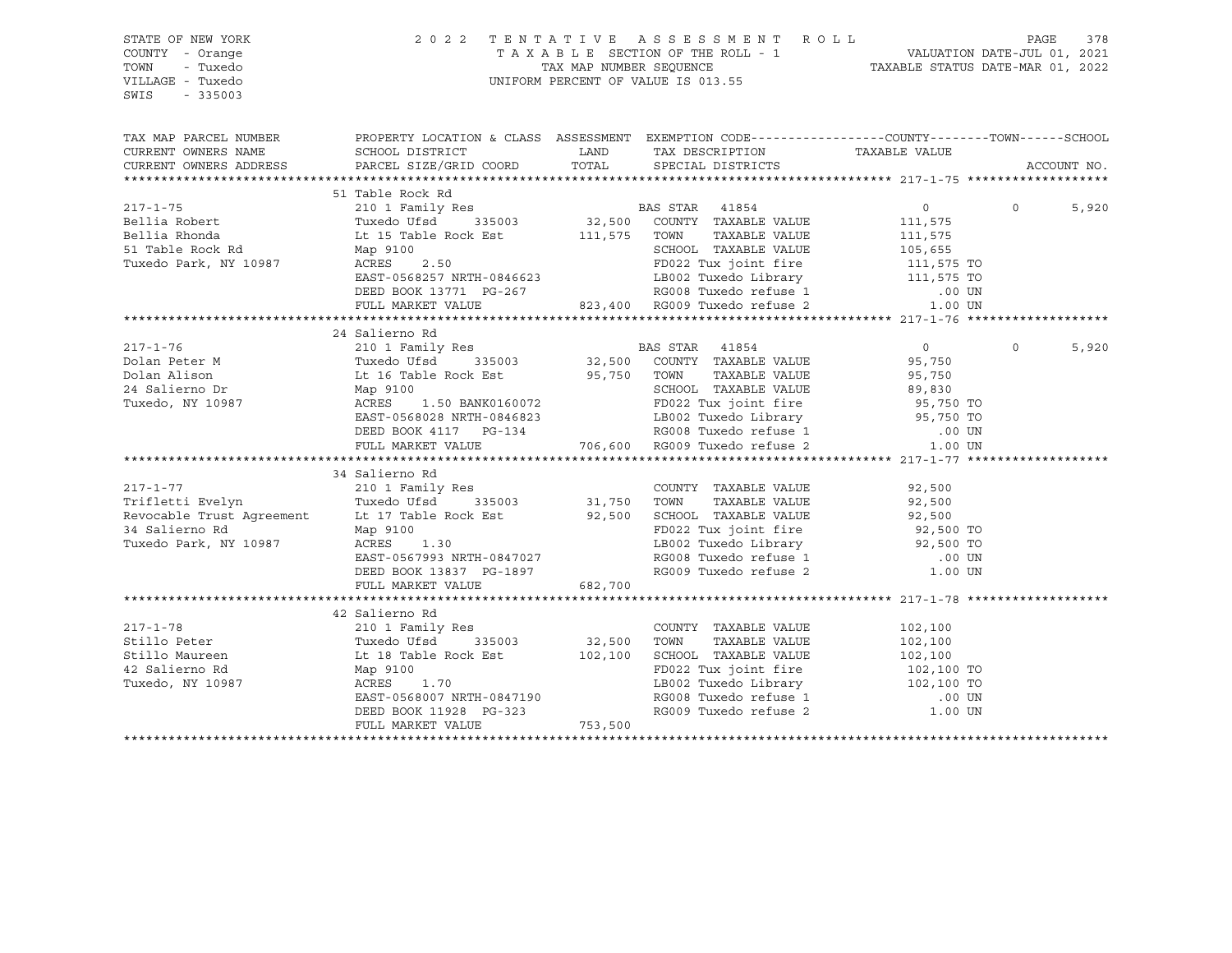| STATE OF NEW YORK<br>COUNTY - Orange<br>TOWN<br>- Tuxedo<br>VILLAGE - Tuxedo<br>$-335003$<br>SWIS                                                                                                                                      |                                                                                                                                                                                                                                                    |         | 2022 TENTATIVE ASSESSMENT ROLL PAGE 379<br>TAXABLE SECTION OF THE ROLL - 1 VALUATION DATE-JUL 01, 2021<br>TAX MAP NUMBER SEQUENCE TAXABLE STATUS DATE-MAR 01, 2022<br>UNIFORM PERCENT OF VALUE IS 013.55 |                  |          |             |       |
|----------------------------------------------------------------------------------------------------------------------------------------------------------------------------------------------------------------------------------------|----------------------------------------------------------------------------------------------------------------------------------------------------------------------------------------------------------------------------------------------------|---------|----------------------------------------------------------------------------------------------------------------------------------------------------------------------------------------------------------|------------------|----------|-------------|-------|
| TAX MAP PARCEL NUMBER THE PROPERTY LOCATION & CLASS ASSESSMENT EXEMPTION CODE--------------COUNTY--------TOWN------SCHOOL<br>CURRENT OWNERS NAME                                                                                       |                                                                                                                                                                                                                                                    |         |                                                                                                                                                                                                          |                  |          |             |       |
| CURRENT OWNERS ADDRESS                                                                                                                                                                                                                 |                                                                                                                                                                                                                                                    |         |                                                                                                                                                                                                          |                  |          | ACCOUNT NO. |       |
|                                                                                                                                                                                                                                        |                                                                                                                                                                                                                                                    |         |                                                                                                                                                                                                          |                  |          |             |       |
|                                                                                                                                                                                                                                        | 48 Salierno Rd                                                                                                                                                                                                                                     |         |                                                                                                                                                                                                          |                  |          |             |       |
| $217 - 1 - 79$                                                                                                                                                                                                                         | 210 1 Family Res<br>Tuxedo Ufsd 335003 32,500 COUNTY TAXABLE VALUE 79,500<br>129 Table Rock Est 79,500 TOWN TAXABLE VALUE 79,500<br>22 Tux joint fire 79,500<br>22 Tux joint fire 79,500<br>27,580<br>27,580<br>27,580<br>27,580<br>27,580<br>27,5 |         |                                                                                                                                                                                                          |                  | $\Omega$ |             | 5,920 |
| Willins Timothy                                                                                                                                                                                                                        |                                                                                                                                                                                                                                                    |         |                                                                                                                                                                                                          |                  |          |             |       |
| Willins Bette                                                                                                                                                                                                                          |                                                                                                                                                                                                                                                    |         |                                                                                                                                                                                                          |                  |          |             |       |
| 48 Salierno Rd                                                                                                                                                                                                                         |                                                                                                                                                                                                                                                    |         |                                                                                                                                                                                                          |                  |          |             |       |
| Tuxedo Park, NY 10987                                                                                                                                                                                                                  |                                                                                                                                                                                                                                                    |         |                                                                                                                                                                                                          |                  |          |             |       |
|                                                                                                                                                                                                                                        |                                                                                                                                                                                                                                                    |         |                                                                                                                                                                                                          |                  |          |             |       |
|                                                                                                                                                                                                                                        |                                                                                                                                                                                                                                                    |         |                                                                                                                                                                                                          |                  |          |             |       |
|                                                                                                                                                                                                                                        | Lt 19 Table Rock Est 79,500 TOWN TAXABLE VALUE 79,500<br>Map 9100 SCHOOL TAXABLE VALUE 79,500<br>Map 9100 SCHOOL TAXABLE VALUE 79,500<br>ACRES 1.20 FD022 Tux joint fire 79,500 TOWN<br>EAST-0567992 NRTH-0847393 LB002 Tuxedo Library             |         |                                                                                                                                                                                                          |                  |          |             |       |
|                                                                                                                                                                                                                                        |                                                                                                                                                                                                                                                    |         |                                                                                                                                                                                                          |                  |          |             |       |
|                                                                                                                                                                                                                                        | 54 Salierno Rd                                                                                                                                                                                                                                     |         |                                                                                                                                                                                                          |                  |          |             |       |
| $217 - 1 - 80$                                                                                                                                                                                                                         |                                                                                                                                                                                                                                                    |         |                                                                                                                                                                                                          |                  |          |             | 5,920 |
| Maria Giusto Stewart Trustee Tuxedo Ufsd 335003                                                                                                                                                                                        |                                                                                                                                                                                                                                                    |         |                                                                                                                                                                                                          |                  |          |             | 3,240 |
|                                                                                                                                                                                                                                        |                                                                                                                                                                                                                                                    |         |                                                                                                                                                                                                          |                  |          |             |       |
| Maria Giusto Stewart Trustee Tuxedo USA 30<br>Modesino & Genuelfa Giusto Fam Lt 20 Table Rock Est 71,800 COUNTY TAXABLE VALUE 66,130<br>Tuxedo Park, NY 10987 ACRES 1.00<br>Tuxedo Park, NY 10987 ACRES 1.00<br>EAST-0567985 NRTH-0847 |                                                                                                                                                                                                                                                    |         |                                                                                                                                                                                                          |                  |          |             |       |
|                                                                                                                                                                                                                                        |                                                                                                                                                                                                                                                    |         |                                                                                                                                                                                                          |                  |          |             |       |
|                                                                                                                                                                                                                                        |                                                                                                                                                                                                                                                    |         |                                                                                                                                                                                                          |                  |          |             |       |
|                                                                                                                                                                                                                                        |                                                                                                                                                                                                                                                    |         |                                                                                                                                                                                                          |                  |          |             |       |
|                                                                                                                                                                                                                                        |                                                                                                                                                                                                                                                    |         |                                                                                                                                                                                                          |                  |          |             |       |
|                                                                                                                                                                                                                                        |                                                                                                                                                                                                                                                    |         |                                                                                                                                                                                                          |                  |          |             |       |
|                                                                                                                                                                                                                                        | 7 Table Rock Rd                                                                                                                                                                                                                                    |         |                                                                                                                                                                                                          |                  |          |             |       |
| $217 - 1 - 81$                                                                                                                                                                                                                         |                                                                                                                                                                                                                                                    |         | COUNTY TAXABLE VALUE                                                                                                                                                                                     | $80,100$<br>80 - |          |             |       |
| Kroeber Jonathan K                                                                                                                                                                                                                     |                                                                                                                                                                                                                                                    |         | TAXABLE VALUE                                                                                                                                                                                            |                  |          |             |       |
| Kroeber Leah                                                                                                                                                                                                                           |                                                                                                                                                                                                                                                    |         |                                                                                                                                                                                                          |                  |          |             |       |
| 7 Table Rock Rd                                                                                                                                                                                                                        | 210 1 Family Res<br>Tuxedo Ufsd 335003<br>Lt 21 Table Rock Est 80,100 SCHOOL TAXABLE VALUE<br>Map 9100<br>Map 9100 FD022 Tuxedo Line<br>Map 9100<br>Map 9100 FD022 Tuxedo Line<br>Map 9100<br>ACRES 1.30                                           |         |                                                                                                                                                                                                          |                  |          |             |       |
| Tuxedo Park, NY 10987                                                                                                                                                                                                                  |                                                                                                                                                                                                                                                    |         |                                                                                                                                                                                                          |                  |          |             |       |
|                                                                                                                                                                                                                                        | EAST-0567988 NRTH-0845678                                                                                                                                                                                                                          |         | SCHOOL TAXABLE VALUE<br>FD022 Tux joint fire<br>LB002 Tuxedo Library<br>RG008 Tuxedo refuse 1 0000 TO<br>RG008 Tuxedo refuse 1 0000 TO                                                                   |                  |          |             |       |
|                                                                                                                                                                                                                                        | DEED BOOK 5935 PG-136                                                                                                                                                                                                                              |         | RG009 Tuxedo refuse 2                                                                                                                                                                                    | 1.00 UN          |          |             |       |
|                                                                                                                                                                                                                                        | FULL MARKET VALUE                                                                                                                                                                                                                                  | 591,100 |                                                                                                                                                                                                          |                  |          |             |       |
|                                                                                                                                                                                                                                        |                                                                                                                                                                                                                                                    |         |                                                                                                                                                                                                          |                  |          |             |       |
|                                                                                                                                                                                                                                        | 25 Table Rock Rd                                                                                                                                                                                                                                   |         |                                                                                                                                                                                                          |                  |          |             |       |
|                                                                                                                                                                                                                                        | 210 1 Family Res                                                                                                                                                                                                                                   |         |                                                                                                                                                                                                          | 90,750           |          |             |       |
|                                                                                                                                                                                                                                        |                                                                                                                                                                                                                                                    |         |                                                                                                                                                                                                          |                  |          |             |       |
|                                                                                                                                                                                                                                        |                                                                                                                                                                                                                                                    |         |                                                                                                                                                                                                          |                  |          |             |       |
| Robles Cesar (Example 21 and 1 ranged at 1 ranged at 1 ranged at 1 ranged at 1 ranged at 1 ranged at 1 ranged at 1 and 1 315003 (27,500) TOWN TAXABLE VALUE 2 Table Rock Est Phase (25 Table Rock Rd 2 Map 29-94 (Example 25 T         |                                                                                                                                                                                                                                                    |         | TOWN TAXABLE VALUE<br>SCHOOL TAXABLE VALUE<br>FD022 Tux joint fire<br>BD022 Tux joint fire<br>BD02 Tuxedo Library<br>RG008 Tuxedo refuse 1<br>RG009 Tuxedo refuse 2<br>1.00 UN                           |                  |          |             |       |
|                                                                                                                                                                                                                                        |                                                                                                                                                                                                                                                    |         |                                                                                                                                                                                                          |                  |          |             |       |
|                                                                                                                                                                                                                                        | EAST-0568112 NRTH-0845880<br>DEED BOOK 15028 PG-868                                                                                                                                                                                                |         |                                                                                                                                                                                                          |                  |          |             |       |
|                                                                                                                                                                                                                                        | FULL MARKET VALUE                                                                                                                                                                                                                                  | 669,700 |                                                                                                                                                                                                          |                  |          |             |       |
|                                                                                                                                                                                                                                        |                                                                                                                                                                                                                                                    |         |                                                                                                                                                                                                          |                  |          |             |       |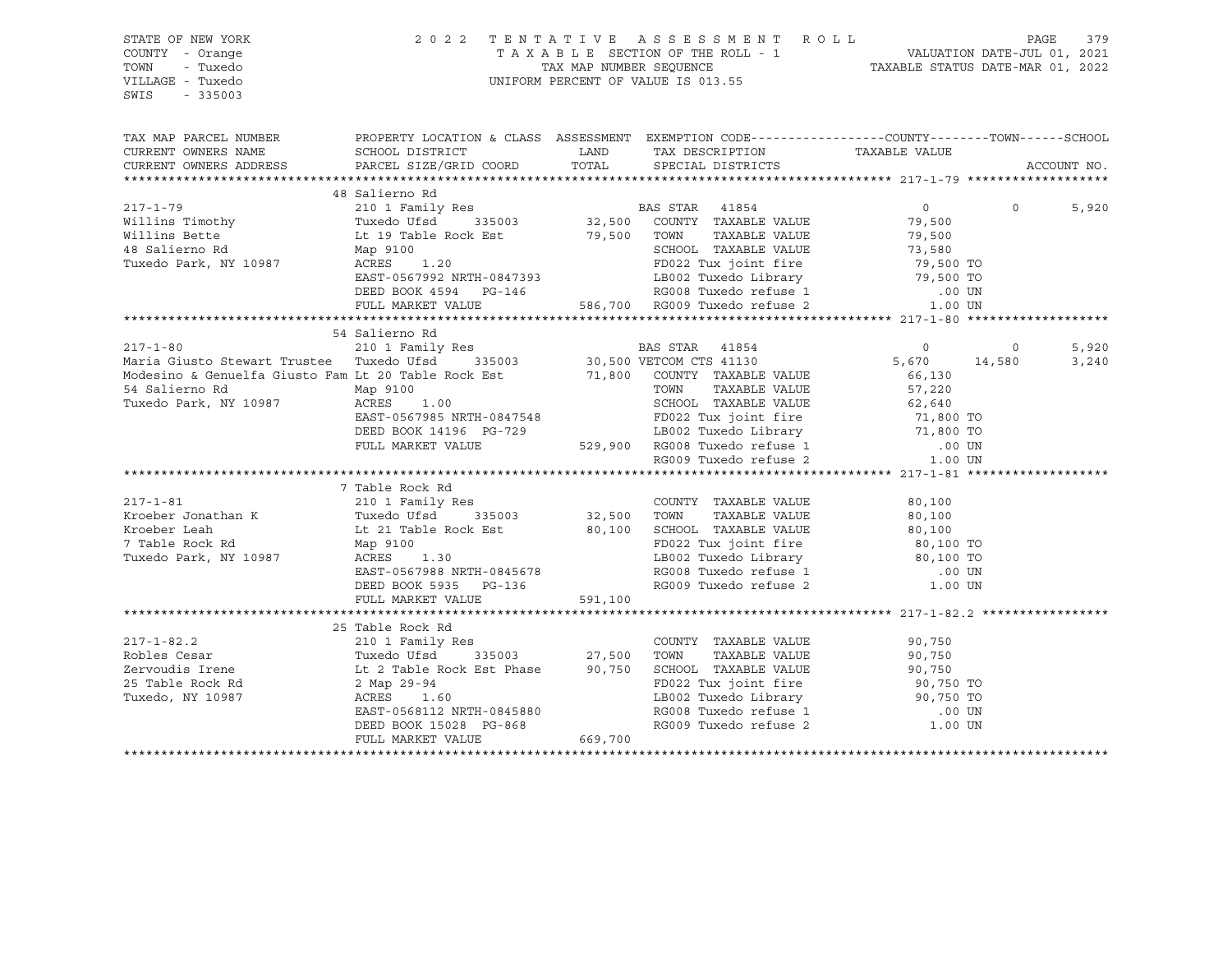SWIS - 335003

## STATE OF NEW YORK 2 0 2 2 T E N T A T I V E A S S E S S M E N T R O L L PAGE 380 COUNTY - Orange T A X A B L E SECTION OF THE ROLL - 1 VALUATION DATE-JUL 01, 2021 TOWN - Tuxedo TAX MAP NUMBER SEQUENCE TAXABLE STATUS DATE-MAR 01, 2022 UNIFORM PERCENT OF VALUE IS 013.55

TAX MAP PARCEL NUMBER PROPERTY LOCATION & CLASS ASSESSMENT EXEMPTION CODE------------------COUNTY--------TOWN------SCHOOL CURRENT OWNERS NAME SCHOOL DISTRICT LAND TAX DESCRIPTION TAXABLE VALUE CURRENT OWNERS ADDRESS PARCEL SIZE/GRID COORD TOTAL SPECIAL DISTRICTS ACCOUNT NO. \*\*\*\*\*\*\*\*\*\*\*\*\*\*\*\*\*\*\*\*\*\*\*\*\*\*\*\*\*\*\*\*\*\*\*\*\*\*\*\*\*\*\*\*\*\*\*\*\*\*\*\*\*\*\*\*\*\*\*\*\*\*\*\*\*\*\*\*\*\*\*\*\*\*\*\*\*\*\*\*\*\*\*\*\*\*\*\*\*\*\*\*\*\*\*\*\*\*\*\*\*\*\* 217-1-82.3 \*\*\*\*\*\*\*\*\*\*\*\*\*\*\*\*\* Table Rock Rd 217-1-82.3 210 1 Family Res BAS STAR 41854 0 0 5,920 Young Karen Tuxedo Ufsd 335003 28,000 COUNTY TAXABLE VALUE 136,800 Young William Lt 3 Table Rock Est Phase 136,800 TOWN TAXABLE VALUE 136,800 39 Table Rock Rd 2 Map 29-94 SCHOOL TAXABLE VALUE 130,880 Tuxedo, NY 10987 ACRES 2.80 FD022 Tux joint fire 136,800 TO EAST-0568147 NRTH-0846175 LB002 Tuxedo Library 136,800 TO DEED BOOK 5123 PG-62 RG008 Tuxedo refuse 1 .00 UN FULL MARKET VALUE 1009,600 RG009 Tuxedo refuse 2 \*\*\*\*\*\*\*\*\*\*\*\*\*\*\*\*\*\*\*\*\*\*\*\*\*\*\*\*\*\*\*\*\*\*\*\*\*\*\*\*\*\*\*\*\*\*\*\*\*\*\*\*\*\*\*\*\*\*\*\*\*\*\*\*\*\*\*\*\*\*\*\*\*\*\*\*\*\*\*\*\*\*\*\*\*\*\*\*\*\*\*\*\*\*\*\*\*\*\*\*\*\*\* 217-1-87 \*\*\*\*\*\*\*\*\*\*\*\*\*\*\*\*\*\*\* Co Hwy 72 217-1-87 311 Res vac land COUNTY TAXABLE VALUE 500 Davis Wayne Tuxedo Ufsd 335003 500 TOWN TAXABLE VALUE 500 Davis Theresa Lot 5 Davis Sub 500 SCHOOL TAXABLE VALUE 500 120 Route 17 FRNT 185.00 DPTH 170.00 FD022 Tux joint fire 500 TO Sloatsburg, NY 10974 EAST-0570142 NRTH-0846179 LB002 Tuxedo Library 500 TO FULL MARKET VALUE 3,700 RG008 Tuxedo refuse 1 .00 UN \*\*\*\*\*\*\*\*\*\*\*\*\*\*\*\*\*\*\*\*\*\*\*\*\*\*\*\*\*\*\*\*\*\*\*\*\*\*\*\*\*\*\*\*\*\*\*\*\*\*\*\*\*\*\*\*\*\*\*\*\*\*\*\*\*\*\*\*\*\*\*\*\*\*\*\*\*\*\*\*\*\*\*\*\*\*\*\*\*\*\*\*\*\*\*\*\*\*\*\*\*\*\* 217-1-88 \*\*\*\*\*\*\*\*\*\*\*\*\*\*\*\*\*\*\* 17 Salierno Rd 217-1-88 210 1 Family Res COUNTY TAXABLE VALUE 121,500 Maretzo Louise Tuxedo Ufsd 335003 32,000 TOWN TAXABLE VALUE 121,500 Maretzo Richard J Jr Lt 1 Table Rock Est 121,500 SCHOOL TAXABLE VALUE 121,500 17 Salierno Rd Phase 3 Map 255-97 FD022 Tux joint fire 121,500 TO Tuxedo Park, NY 10987 ACRES 1.40 LB002 Tuxedo Library 121,500 TO EAST-0567976 NRTH-0846490 RG008 Tuxedo refuse 1 .00 UN DEED BOOK 12383 PG-778 RG009 Tuxedo refuse 2 1.00 UN FULL MARKET VALUE 896,700 \*\*\*\*\*\*\*\*\*\*\*\*\*\*\*\*\*\*\*\*\*\*\*\*\*\*\*\*\*\*\*\*\*\*\*\*\*\*\*\*\*\*\*\*\*\*\*\*\*\*\*\*\*\*\*\*\*\*\*\*\*\*\*\*\*\*\*\*\*\*\*\*\*\*\*\*\*\*\*\*\*\*\*\*\*\*\*\*\*\*\*\*\*\*\*\*\*\*\*\*\*\*\* 217-1-89 \*\*\*\*\*\*\*\*\*\*\*\*\*\*\*\*\*\*\* 27 Salierno Rd 217-1-89 210 1 Family Res COUNTY TAXABLE VALUE 89,125 Zhang Zhuo Tuxedo Ufsd 335003 32,000 TOWN TAXABLE VALUE 89,125 Shi Xianglin Lt 2 Table Rock Est 89,125 SCHOOL TAXABLE VALUE 89,125 27 Salierno Rd Phase 3 Map 255-97 FD022 Tux joint fire 89,125 TO Tuxedo, NY 10987 ACRES 1.50 LB002 Tuxedo Library 89,125 TO EAST-0567791 NRTH-0846690 RG008 Tuxedo refuse 1 .00 UN DEED BOOK 15041 PG-1948 RG009 Tuxedo refuse 2 1.00 UN FULL MARKET VALUE 657,700 \*\*\*\*\*\*\*\*\*\*\*\*\*\*\*\*\*\*\*\*\*\*\*\*\*\*\*\*\*\*\*\*\*\*\*\*\*\*\*\*\*\*\*\*\*\*\*\*\*\*\*\*\*\*\*\*\*\*\*\*\*\*\*\*\*\*\*\*\*\*\*\*\*\*\*\*\*\*\*\*\*\*\*\*\*\*\*\*\*\*\*\*\*\*\*\*\*\*\*\*\*\*\*\*\*\*\*\*\*\*\*\*\*\*\*\*\*\*\*\*\*\*\*\*\*\*\*\*\*\*\*\*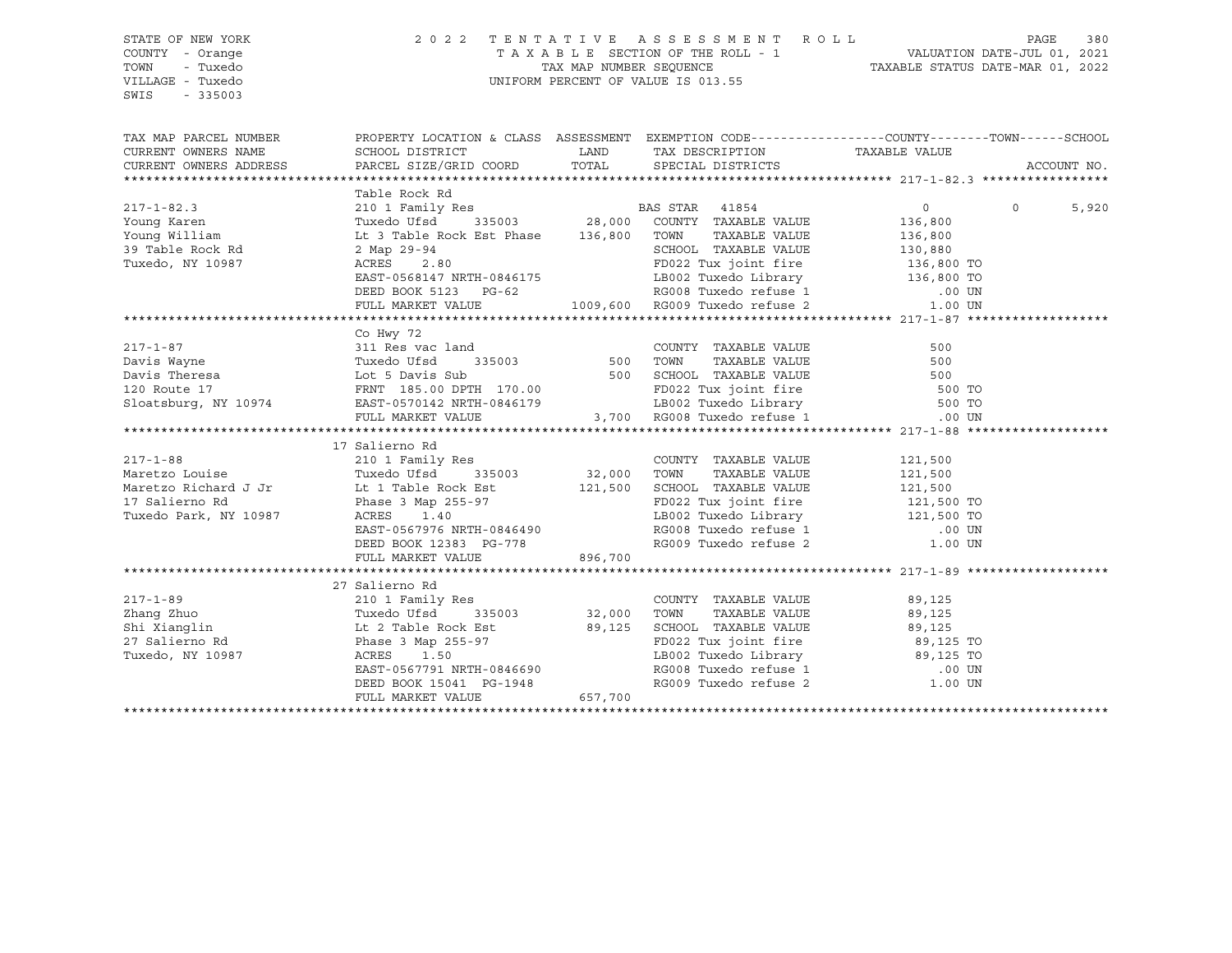| PROPERTY LOCATION & CLASS ASSESSMENT EXEMPTION CODE---------------COUNTY-------TOWN-----SCHOOL<br>TAX MAP PARCEL NUMBER<br>CURRENT OWNERS NAME<br>SCHOOL DISTRICT<br>LAND<br>TAX DESCRIPTION<br>TAXABLE VALUE<br>TOTAL<br>PARCEL SIZE/GRID COORD<br>CURRENT OWNERS ADDRESS<br>SPECIAL DISTRICTS<br>ACCOUNT NO.<br>43 Salierno Rd<br>BAS STAR 41854<br>32,000 COUNTY TAXABLE VALUE<br>210 1 Family Res<br>$217 - 1 - 91$<br>$\overline{0}$<br>$\Omega$<br>5,920<br>Bohnel Jay A<br>Tuxedo Ufsd<br>335003<br>84,500<br>Bohnel Linda M<br>84,500 TOWN<br>TAXABLE VALUE<br>Lt 3 Table Rock Est<br>84,500<br>43 Salierno Rd<br>Phase 3 Map 255-97<br>SCHOOL TAXABLE VALUE<br>78,580<br><b>The Community</b><br>FD022 Tux joint fire<br>Tuxedo Park, NY 10987<br>ACRES<br>1.20<br>84,500 TO<br>84,500 TO<br>ED022 Tuxedo Library<br>EB002 Tuxedo Library<br>RG008 Tuxedo refuse 1<br>A PG009 Tuxedo refuse 2<br>EAST-0567690 NRTH-0847165<br>DEED BOOK 5065 PG-338<br>.00 UN<br>623,600 RG009 Tuxedo refuse 2<br>FULL MARKET VALUE<br>1.00 UN<br>47 Salierno Rd<br>$217 - 1 - 92.1$<br>210 1 Family Res<br>COUNTY TAXABLE VALUE<br>86,000<br>32,000 TOWN<br>Hayward Kenneth<br>TAXABLE VALUE<br>Tuxedo Ufsd<br>335003<br>86,000<br>Lt 4 Table Room Less<br>Phase 3 Map 255-97<br>Announce 1.10<br>86,000 SCHOOL TAXABLE VALUE<br>Hayward Kristen<br>86,000<br>FD022 Tux joint fire<br>86,000 TO<br>47 Salierno Rd<br>Tuxedo, NY 10987<br>LB002 Tuxedo Library<br>RG008 Tuxedo refuse 1<br>86,000 TO<br>EAST-0567651 NRTH-0847331<br>.00 UN<br>RG009 Tuxedo refuse 2<br>DEED BOOK 14347 PG-641<br>1.00 UN<br>634,700<br>FULL MARKET VALUE<br>568 Eagle Valley Rd<br>$217 - 1 - 93$<br>240 Rural res<br>COUNTY TAXABLE VALUE<br>195,000<br>335003 32,000<br>Table Rock Stables LLC<br>Tuxedo Ufsd<br>TOWN<br>TAXABLE VALUE<br>195,000<br>568 Eagle Valley Rd<br>Lt 5 Table Rock Est Phase 195,000<br>SCHOOL TAXABLE VALUE<br>195,000<br>FD022 Tux joint fire 195,000 TO<br>LB002 Tuxedo Library 195,000 TO<br>Tuxedo Park, NY 10987<br>3 Map 255-97<br>LB002 Tuxedo Library<br>ACRES 12.20<br>RG008 Tuxedo refuse 1<br>EAST-0567602 NRTH-0846319<br>.00 UN<br>DEED BOOK 14781 PG-538<br>FULL MARKET VALUE<br>1439,100<br>22 Birch Row<br>$217 - 1 - 94.2$<br>210 1 Family Res<br>BAS STAR 41854<br>$\overline{0}$<br>$\Omega$<br>5,920<br>Dougherty Steven Tuxedo Ufsd 335003 12,000 COUNTY<br>Dougherty Karen Pt Lot 4 Table Rock Est 45,000 TOWN 22 Birch Row ACRES 1.40 SCHOOL<br>12,000 COUNTY TAXABLE VALUE<br>45,000<br>TAXABLE VALUE<br>45,000<br>SCHOOL TAXABLE VALUE<br>39,080<br>FD022 Tux joint fire<br>Tuxedo, NY 10987<br>EAST-0567706 NRTH-0847566<br>45,000 TO<br>45,000 TO<br>DEED BOOK 12507 PG-1056<br>LB002 Tuxedo Library<br>RG008 Tuxedo refuse 1<br>332,100 RG008 Tuxedo refuse 1<br>FULL MARKET VALUE<br>.00 UN<br>RG009 Tuxedo refuse 2<br>1.00 UN | STATE OF NEW YORK<br>COUNTY - Orange<br>- Tuxedo<br>TOWN<br>VILLAGE - Tuxedo<br>SWIS<br>$-335003$ | 2 0 2 2 | TENTATIVE ASSESSMENT ROLL<br>T A X A B L E SECTION OF THE ROLL - 1 WALUATION DATE-JUL 01, 2021<br>TAX MAP NUMBER SEQUENCE TAXABLE STATUS DATE-MAR 01, 2022<br>UNIFORM PERCENT OF VALUE IS 013.55 | PAGE<br>381 |
|--------------------------------------------------------------------------------------------------------------------------------------------------------------------------------------------------------------------------------------------------------------------------------------------------------------------------------------------------------------------------------------------------------------------------------------------------------------------------------------------------------------------------------------------------------------------------------------------------------------------------------------------------------------------------------------------------------------------------------------------------------------------------------------------------------------------------------------------------------------------------------------------------------------------------------------------------------------------------------------------------------------------------------------------------------------------------------------------------------------------------------------------------------------------------------------------------------------------------------------------------------------------------------------------------------------------------------------------------------------------------------------------------------------------------------------------------------------------------------------------------------------------------------------------------------------------------------------------------------------------------------------------------------------------------------------------------------------------------------------------------------------------------------------------------------------------------------------------------------------------------------------------------------------------------------------------------------------------------------------------------------------------------------------------------------------------------------------------------------------------------------------------------------------------------------------------------------------------------------------------------------------------------------------------------------------------------------------------------------------------------------------------------------------------------------------------------------------------------------------------------------------------------------------------------------------------------------------------------------------------------------------------------------------------------------------------------------------------------------------------------------------------------------------------------------------------------------------------------------------------|---------------------------------------------------------------------------------------------------|---------|--------------------------------------------------------------------------------------------------------------------------------------------------------------------------------------------------|-------------|
|                                                                                                                                                                                                                                                                                                                                                                                                                                                                                                                                                                                                                                                                                                                                                                                                                                                                                                                                                                                                                                                                                                                                                                                                                                                                                                                                                                                                                                                                                                                                                                                                                                                                                                                                                                                                                                                                                                                                                                                                                                                                                                                                                                                                                                                                                                                                                                                                                                                                                                                                                                                                                                                                                                                                                                                                                                                                    |                                                                                                   |         |                                                                                                                                                                                                  |             |
|                                                                                                                                                                                                                                                                                                                                                                                                                                                                                                                                                                                                                                                                                                                                                                                                                                                                                                                                                                                                                                                                                                                                                                                                                                                                                                                                                                                                                                                                                                                                                                                                                                                                                                                                                                                                                                                                                                                                                                                                                                                                                                                                                                                                                                                                                                                                                                                                                                                                                                                                                                                                                                                                                                                                                                                                                                                                    |                                                                                                   |         |                                                                                                                                                                                                  |             |
|                                                                                                                                                                                                                                                                                                                                                                                                                                                                                                                                                                                                                                                                                                                                                                                                                                                                                                                                                                                                                                                                                                                                                                                                                                                                                                                                                                                                                                                                                                                                                                                                                                                                                                                                                                                                                                                                                                                                                                                                                                                                                                                                                                                                                                                                                                                                                                                                                                                                                                                                                                                                                                                                                                                                                                                                                                                                    |                                                                                                   |         |                                                                                                                                                                                                  |             |
|                                                                                                                                                                                                                                                                                                                                                                                                                                                                                                                                                                                                                                                                                                                                                                                                                                                                                                                                                                                                                                                                                                                                                                                                                                                                                                                                                                                                                                                                                                                                                                                                                                                                                                                                                                                                                                                                                                                                                                                                                                                                                                                                                                                                                                                                                                                                                                                                                                                                                                                                                                                                                                                                                                                                                                                                                                                                    |                                                                                                   |         |                                                                                                                                                                                                  |             |
|                                                                                                                                                                                                                                                                                                                                                                                                                                                                                                                                                                                                                                                                                                                                                                                                                                                                                                                                                                                                                                                                                                                                                                                                                                                                                                                                                                                                                                                                                                                                                                                                                                                                                                                                                                                                                                                                                                                                                                                                                                                                                                                                                                                                                                                                                                                                                                                                                                                                                                                                                                                                                                                                                                                                                                                                                                                                    |                                                                                                   |         |                                                                                                                                                                                                  |             |
|                                                                                                                                                                                                                                                                                                                                                                                                                                                                                                                                                                                                                                                                                                                                                                                                                                                                                                                                                                                                                                                                                                                                                                                                                                                                                                                                                                                                                                                                                                                                                                                                                                                                                                                                                                                                                                                                                                                                                                                                                                                                                                                                                                                                                                                                                                                                                                                                                                                                                                                                                                                                                                                                                                                                                                                                                                                                    |                                                                                                   |         |                                                                                                                                                                                                  |             |
|                                                                                                                                                                                                                                                                                                                                                                                                                                                                                                                                                                                                                                                                                                                                                                                                                                                                                                                                                                                                                                                                                                                                                                                                                                                                                                                                                                                                                                                                                                                                                                                                                                                                                                                                                                                                                                                                                                                                                                                                                                                                                                                                                                                                                                                                                                                                                                                                                                                                                                                                                                                                                                                                                                                                                                                                                                                                    |                                                                                                   |         |                                                                                                                                                                                                  |             |
|                                                                                                                                                                                                                                                                                                                                                                                                                                                                                                                                                                                                                                                                                                                                                                                                                                                                                                                                                                                                                                                                                                                                                                                                                                                                                                                                                                                                                                                                                                                                                                                                                                                                                                                                                                                                                                                                                                                                                                                                                                                                                                                                                                                                                                                                                                                                                                                                                                                                                                                                                                                                                                                                                                                                                                                                                                                                    |                                                                                                   |         |                                                                                                                                                                                                  |             |
|                                                                                                                                                                                                                                                                                                                                                                                                                                                                                                                                                                                                                                                                                                                                                                                                                                                                                                                                                                                                                                                                                                                                                                                                                                                                                                                                                                                                                                                                                                                                                                                                                                                                                                                                                                                                                                                                                                                                                                                                                                                                                                                                                                                                                                                                                                                                                                                                                                                                                                                                                                                                                                                                                                                                                                                                                                                                    |                                                                                                   |         |                                                                                                                                                                                                  |             |
|                                                                                                                                                                                                                                                                                                                                                                                                                                                                                                                                                                                                                                                                                                                                                                                                                                                                                                                                                                                                                                                                                                                                                                                                                                                                                                                                                                                                                                                                                                                                                                                                                                                                                                                                                                                                                                                                                                                                                                                                                                                                                                                                                                                                                                                                                                                                                                                                                                                                                                                                                                                                                                                                                                                                                                                                                                                                    |                                                                                                   |         |                                                                                                                                                                                                  |             |
|                                                                                                                                                                                                                                                                                                                                                                                                                                                                                                                                                                                                                                                                                                                                                                                                                                                                                                                                                                                                                                                                                                                                                                                                                                                                                                                                                                                                                                                                                                                                                                                                                                                                                                                                                                                                                                                                                                                                                                                                                                                                                                                                                                                                                                                                                                                                                                                                                                                                                                                                                                                                                                                                                                                                                                                                                                                                    |                                                                                                   |         |                                                                                                                                                                                                  |             |
|                                                                                                                                                                                                                                                                                                                                                                                                                                                                                                                                                                                                                                                                                                                                                                                                                                                                                                                                                                                                                                                                                                                                                                                                                                                                                                                                                                                                                                                                                                                                                                                                                                                                                                                                                                                                                                                                                                                                                                                                                                                                                                                                                                                                                                                                                                                                                                                                                                                                                                                                                                                                                                                                                                                                                                                                                                                                    |                                                                                                   |         |                                                                                                                                                                                                  |             |
|                                                                                                                                                                                                                                                                                                                                                                                                                                                                                                                                                                                                                                                                                                                                                                                                                                                                                                                                                                                                                                                                                                                                                                                                                                                                                                                                                                                                                                                                                                                                                                                                                                                                                                                                                                                                                                                                                                                                                                                                                                                                                                                                                                                                                                                                                                                                                                                                                                                                                                                                                                                                                                                                                                                                                                                                                                                                    |                                                                                                   |         |                                                                                                                                                                                                  |             |
|                                                                                                                                                                                                                                                                                                                                                                                                                                                                                                                                                                                                                                                                                                                                                                                                                                                                                                                                                                                                                                                                                                                                                                                                                                                                                                                                                                                                                                                                                                                                                                                                                                                                                                                                                                                                                                                                                                                                                                                                                                                                                                                                                                                                                                                                                                                                                                                                                                                                                                                                                                                                                                                                                                                                                                                                                                                                    |                                                                                                   |         |                                                                                                                                                                                                  |             |
|                                                                                                                                                                                                                                                                                                                                                                                                                                                                                                                                                                                                                                                                                                                                                                                                                                                                                                                                                                                                                                                                                                                                                                                                                                                                                                                                                                                                                                                                                                                                                                                                                                                                                                                                                                                                                                                                                                                                                                                                                                                                                                                                                                                                                                                                                                                                                                                                                                                                                                                                                                                                                                                                                                                                                                                                                                                                    |                                                                                                   |         |                                                                                                                                                                                                  |             |
|                                                                                                                                                                                                                                                                                                                                                                                                                                                                                                                                                                                                                                                                                                                                                                                                                                                                                                                                                                                                                                                                                                                                                                                                                                                                                                                                                                                                                                                                                                                                                                                                                                                                                                                                                                                                                                                                                                                                                                                                                                                                                                                                                                                                                                                                                                                                                                                                                                                                                                                                                                                                                                                                                                                                                                                                                                                                    |                                                                                                   |         |                                                                                                                                                                                                  |             |
|                                                                                                                                                                                                                                                                                                                                                                                                                                                                                                                                                                                                                                                                                                                                                                                                                                                                                                                                                                                                                                                                                                                                                                                                                                                                                                                                                                                                                                                                                                                                                                                                                                                                                                                                                                                                                                                                                                                                                                                                                                                                                                                                                                                                                                                                                                                                                                                                                                                                                                                                                                                                                                                                                                                                                                                                                                                                    |                                                                                                   |         |                                                                                                                                                                                                  |             |
|                                                                                                                                                                                                                                                                                                                                                                                                                                                                                                                                                                                                                                                                                                                                                                                                                                                                                                                                                                                                                                                                                                                                                                                                                                                                                                                                                                                                                                                                                                                                                                                                                                                                                                                                                                                                                                                                                                                                                                                                                                                                                                                                                                                                                                                                                                                                                                                                                                                                                                                                                                                                                                                                                                                                                                                                                                                                    |                                                                                                   |         |                                                                                                                                                                                                  |             |
|                                                                                                                                                                                                                                                                                                                                                                                                                                                                                                                                                                                                                                                                                                                                                                                                                                                                                                                                                                                                                                                                                                                                                                                                                                                                                                                                                                                                                                                                                                                                                                                                                                                                                                                                                                                                                                                                                                                                                                                                                                                                                                                                                                                                                                                                                                                                                                                                                                                                                                                                                                                                                                                                                                                                                                                                                                                                    |                                                                                                   |         |                                                                                                                                                                                                  |             |
|                                                                                                                                                                                                                                                                                                                                                                                                                                                                                                                                                                                                                                                                                                                                                                                                                                                                                                                                                                                                                                                                                                                                                                                                                                                                                                                                                                                                                                                                                                                                                                                                                                                                                                                                                                                                                                                                                                                                                                                                                                                                                                                                                                                                                                                                                                                                                                                                                                                                                                                                                                                                                                                                                                                                                                                                                                                                    |                                                                                                   |         |                                                                                                                                                                                                  |             |
|                                                                                                                                                                                                                                                                                                                                                                                                                                                                                                                                                                                                                                                                                                                                                                                                                                                                                                                                                                                                                                                                                                                                                                                                                                                                                                                                                                                                                                                                                                                                                                                                                                                                                                                                                                                                                                                                                                                                                                                                                                                                                                                                                                                                                                                                                                                                                                                                                                                                                                                                                                                                                                                                                                                                                                                                                                                                    |                                                                                                   |         |                                                                                                                                                                                                  |             |
|                                                                                                                                                                                                                                                                                                                                                                                                                                                                                                                                                                                                                                                                                                                                                                                                                                                                                                                                                                                                                                                                                                                                                                                                                                                                                                                                                                                                                                                                                                                                                                                                                                                                                                                                                                                                                                                                                                                                                                                                                                                                                                                                                                                                                                                                                                                                                                                                                                                                                                                                                                                                                                                                                                                                                                                                                                                                    |                                                                                                   |         |                                                                                                                                                                                                  |             |
|                                                                                                                                                                                                                                                                                                                                                                                                                                                                                                                                                                                                                                                                                                                                                                                                                                                                                                                                                                                                                                                                                                                                                                                                                                                                                                                                                                                                                                                                                                                                                                                                                                                                                                                                                                                                                                                                                                                                                                                                                                                                                                                                                                                                                                                                                                                                                                                                                                                                                                                                                                                                                                                                                                                                                                                                                                                                    |                                                                                                   |         |                                                                                                                                                                                                  |             |
|                                                                                                                                                                                                                                                                                                                                                                                                                                                                                                                                                                                                                                                                                                                                                                                                                                                                                                                                                                                                                                                                                                                                                                                                                                                                                                                                                                                                                                                                                                                                                                                                                                                                                                                                                                                                                                                                                                                                                                                                                                                                                                                                                                                                                                                                                                                                                                                                                                                                                                                                                                                                                                                                                                                                                                                                                                                                    |                                                                                                   |         |                                                                                                                                                                                                  |             |
|                                                                                                                                                                                                                                                                                                                                                                                                                                                                                                                                                                                                                                                                                                                                                                                                                                                                                                                                                                                                                                                                                                                                                                                                                                                                                                                                                                                                                                                                                                                                                                                                                                                                                                                                                                                                                                                                                                                                                                                                                                                                                                                                                                                                                                                                                                                                                                                                                                                                                                                                                                                                                                                                                                                                                                                                                                                                    |                                                                                                   |         |                                                                                                                                                                                                  |             |
|                                                                                                                                                                                                                                                                                                                                                                                                                                                                                                                                                                                                                                                                                                                                                                                                                                                                                                                                                                                                                                                                                                                                                                                                                                                                                                                                                                                                                                                                                                                                                                                                                                                                                                                                                                                                                                                                                                                                                                                                                                                                                                                                                                                                                                                                                                                                                                                                                                                                                                                                                                                                                                                                                                                                                                                                                                                                    |                                                                                                   |         |                                                                                                                                                                                                  |             |
|                                                                                                                                                                                                                                                                                                                                                                                                                                                                                                                                                                                                                                                                                                                                                                                                                                                                                                                                                                                                                                                                                                                                                                                                                                                                                                                                                                                                                                                                                                                                                                                                                                                                                                                                                                                                                                                                                                                                                                                                                                                                                                                                                                                                                                                                                                                                                                                                                                                                                                                                                                                                                                                                                                                                                                                                                                                                    |                                                                                                   |         |                                                                                                                                                                                                  |             |
|                                                                                                                                                                                                                                                                                                                                                                                                                                                                                                                                                                                                                                                                                                                                                                                                                                                                                                                                                                                                                                                                                                                                                                                                                                                                                                                                                                                                                                                                                                                                                                                                                                                                                                                                                                                                                                                                                                                                                                                                                                                                                                                                                                                                                                                                                                                                                                                                                                                                                                                                                                                                                                                                                                                                                                                                                                                                    |                                                                                                   |         |                                                                                                                                                                                                  |             |
|                                                                                                                                                                                                                                                                                                                                                                                                                                                                                                                                                                                                                                                                                                                                                                                                                                                                                                                                                                                                                                                                                                                                                                                                                                                                                                                                                                                                                                                                                                                                                                                                                                                                                                                                                                                                                                                                                                                                                                                                                                                                                                                                                                                                                                                                                                                                                                                                                                                                                                                                                                                                                                                                                                                                                                                                                                                                    |                                                                                                   |         |                                                                                                                                                                                                  |             |
|                                                                                                                                                                                                                                                                                                                                                                                                                                                                                                                                                                                                                                                                                                                                                                                                                                                                                                                                                                                                                                                                                                                                                                                                                                                                                                                                                                                                                                                                                                                                                                                                                                                                                                                                                                                                                                                                                                                                                                                                                                                                                                                                                                                                                                                                                                                                                                                                                                                                                                                                                                                                                                                                                                                                                                                                                                                                    |                                                                                                   |         |                                                                                                                                                                                                  |             |
|                                                                                                                                                                                                                                                                                                                                                                                                                                                                                                                                                                                                                                                                                                                                                                                                                                                                                                                                                                                                                                                                                                                                                                                                                                                                                                                                                                                                                                                                                                                                                                                                                                                                                                                                                                                                                                                                                                                                                                                                                                                                                                                                                                                                                                                                                                                                                                                                                                                                                                                                                                                                                                                                                                                                                                                                                                                                    |                                                                                                   |         |                                                                                                                                                                                                  |             |
|                                                                                                                                                                                                                                                                                                                                                                                                                                                                                                                                                                                                                                                                                                                                                                                                                                                                                                                                                                                                                                                                                                                                                                                                                                                                                                                                                                                                                                                                                                                                                                                                                                                                                                                                                                                                                                                                                                                                                                                                                                                                                                                                                                                                                                                                                                                                                                                                                                                                                                                                                                                                                                                                                                                                                                                                                                                                    |                                                                                                   |         |                                                                                                                                                                                                  |             |
|                                                                                                                                                                                                                                                                                                                                                                                                                                                                                                                                                                                                                                                                                                                                                                                                                                                                                                                                                                                                                                                                                                                                                                                                                                                                                                                                                                                                                                                                                                                                                                                                                                                                                                                                                                                                                                                                                                                                                                                                                                                                                                                                                                                                                                                                                                                                                                                                                                                                                                                                                                                                                                                                                                                                                                                                                                                                    |                                                                                                   |         |                                                                                                                                                                                                  |             |
|                                                                                                                                                                                                                                                                                                                                                                                                                                                                                                                                                                                                                                                                                                                                                                                                                                                                                                                                                                                                                                                                                                                                                                                                                                                                                                                                                                                                                                                                                                                                                                                                                                                                                                                                                                                                                                                                                                                                                                                                                                                                                                                                                                                                                                                                                                                                                                                                                                                                                                                                                                                                                                                                                                                                                                                                                                                                    |                                                                                                   |         |                                                                                                                                                                                                  |             |
|                                                                                                                                                                                                                                                                                                                                                                                                                                                                                                                                                                                                                                                                                                                                                                                                                                                                                                                                                                                                                                                                                                                                                                                                                                                                                                                                                                                                                                                                                                                                                                                                                                                                                                                                                                                                                                                                                                                                                                                                                                                                                                                                                                                                                                                                                                                                                                                                                                                                                                                                                                                                                                                                                                                                                                                                                                                                    |                                                                                                   |         |                                                                                                                                                                                                  |             |
|                                                                                                                                                                                                                                                                                                                                                                                                                                                                                                                                                                                                                                                                                                                                                                                                                                                                                                                                                                                                                                                                                                                                                                                                                                                                                                                                                                                                                                                                                                                                                                                                                                                                                                                                                                                                                                                                                                                                                                                                                                                                                                                                                                                                                                                                                                                                                                                                                                                                                                                                                                                                                                                                                                                                                                                                                                                                    |                                                                                                   |         |                                                                                                                                                                                                  |             |
|                                                                                                                                                                                                                                                                                                                                                                                                                                                                                                                                                                                                                                                                                                                                                                                                                                                                                                                                                                                                                                                                                                                                                                                                                                                                                                                                                                                                                                                                                                                                                                                                                                                                                                                                                                                                                                                                                                                                                                                                                                                                                                                                                                                                                                                                                                                                                                                                                                                                                                                                                                                                                                                                                                                                                                                                                                                                    |                                                                                                   |         |                                                                                                                                                                                                  |             |
|                                                                                                                                                                                                                                                                                                                                                                                                                                                                                                                                                                                                                                                                                                                                                                                                                                                                                                                                                                                                                                                                                                                                                                                                                                                                                                                                                                                                                                                                                                                                                                                                                                                                                                                                                                                                                                                                                                                                                                                                                                                                                                                                                                                                                                                                                                                                                                                                                                                                                                                                                                                                                                                                                                                                                                                                                                                                    |                                                                                                   |         |                                                                                                                                                                                                  |             |
|                                                                                                                                                                                                                                                                                                                                                                                                                                                                                                                                                                                                                                                                                                                                                                                                                                                                                                                                                                                                                                                                                                                                                                                                                                                                                                                                                                                                                                                                                                                                                                                                                                                                                                                                                                                                                                                                                                                                                                                                                                                                                                                                                                                                                                                                                                                                                                                                                                                                                                                                                                                                                                                                                                                                                                                                                                                                    |                                                                                                   |         |                                                                                                                                                                                                  |             |
|                                                                                                                                                                                                                                                                                                                                                                                                                                                                                                                                                                                                                                                                                                                                                                                                                                                                                                                                                                                                                                                                                                                                                                                                                                                                                                                                                                                                                                                                                                                                                                                                                                                                                                                                                                                                                                                                                                                                                                                                                                                                                                                                                                                                                                                                                                                                                                                                                                                                                                                                                                                                                                                                                                                                                                                                                                                                    |                                                                                                   |         |                                                                                                                                                                                                  |             |
|                                                                                                                                                                                                                                                                                                                                                                                                                                                                                                                                                                                                                                                                                                                                                                                                                                                                                                                                                                                                                                                                                                                                                                                                                                                                                                                                                                                                                                                                                                                                                                                                                                                                                                                                                                                                                                                                                                                                                                                                                                                                                                                                                                                                                                                                                                                                                                                                                                                                                                                                                                                                                                                                                                                                                                                                                                                                    |                                                                                                   |         |                                                                                                                                                                                                  |             |
|                                                                                                                                                                                                                                                                                                                                                                                                                                                                                                                                                                                                                                                                                                                                                                                                                                                                                                                                                                                                                                                                                                                                                                                                                                                                                                                                                                                                                                                                                                                                                                                                                                                                                                                                                                                                                                                                                                                                                                                                                                                                                                                                                                                                                                                                                                                                                                                                                                                                                                                                                                                                                                                                                                                                                                                                                                                                    |                                                                                                   |         |                                                                                                                                                                                                  |             |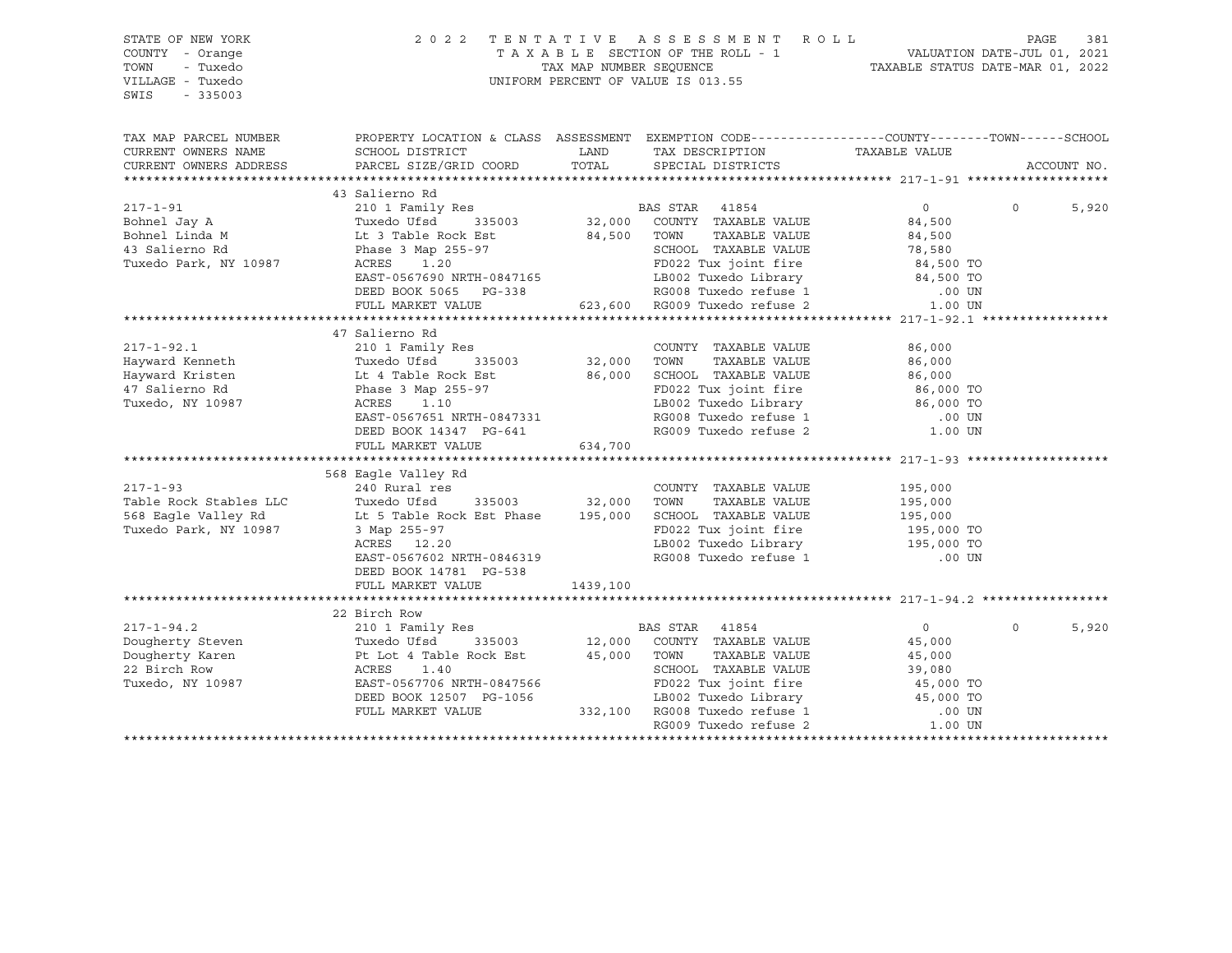STATE OF NEW YORK 2 0 2 2 T E N T A T I V E A S S E S S M E N T R O L L PAGE 382 COUNTY - Orange T A X A B L E SECTION OF THE ROLL - 1 VALUATION DATE-JUL 01, 2021 TOWN - Tuxedo TOWN - TAX MAP NUMBER SEQUENCE TAXABLE STATUS DATE-MAR 01, 2022 VILLAGE - Tuxedo UNIFORM PERCENT OF VALUE IS 013.55 SWIS - 335003 TAX MAP PARCEL NUMBER PROPERTY LOCATION & CLASS ASSESSMENT EXEMPTION CODE------------------COUNTY--------TOWN------SCHOOL CURRENT OWNERS NAME SCHOOL DISTRICT TAX DESCRIPTION TAXABLE VALUE CURRENT OWNERS ADDRESS PARCEL SIZE/GRID COORD TOTAL SPECIAL DISTRICTS ACCOUNT NO. \*\*\*\*\*\*\*\*\*\*\*\*\*\*\*\*\*\*\*\*\*\*\*\*\*\*\*\*\*\*\*\*\*\*\*\*\*\*\*\*\*\*\*\*\*\*\*\*\*\*\*\*\*\*\*\*\*\*\*\*\*\*\*\*\*\*\*\*\*\*\*\*\*\*\*\*\*\*\*\*\*\*\*\*\*\*\*\*\*\*\*\*\*\*\*\*\*\*\*\*\*\*\* 217-2-1 \*\*\*\*\*\*\*\*\*\*\*\*\*\*\*\*\*\*\*\* 5 Alexander Dr 217-2-1 210 1 Family Res COUNTY TAXABLE VALUE 113,750 Azeez Zaheer Tuxedo Ufsd 335003 55,000 TOWN TAXABLE VALUE 113,750 5 Alexander Dr Hamilton Estates Sub 113,750 SCHOOL TAXABLE VALUE 113,750 Tuxedo, NY 10987 ACRES 1.30 FD022 Tux joint fire 113,750 TO EAST-0567057 NRTH-0845990 LB002 Tuxedo Library 113,750 TO DEED BOOK 14477 PG-190 RG008 Tuxedo refuse 1 .00 UN FULL MARKET VALUE 839,500 RG009 Tuxedo refuse 2 1.00 UN \*\*\*\*\*\*\*\*\*\*\*\*\*\*\*\*\*\*\*\*\*\*\*\*\*\*\*\*\*\*\*\*\*\*\*\*\*\*\*\*\*\*\*\*\*\*\*\*\*\*\*\*\*\*\*\*\*\*\*\*\*\*\*\*\*\*\*\*\*\*\*\*\*\*\*\*\*\*\*\*\*\*\*\*\*\*\*\*\*\*\*\*\*\*\*\*\*\*\*\*\*\*\* 217-2-2 \*\*\*\*\*\*\*\*\*\*\*\*\*\*\*\*\*\*\*\* 9 Alexander Dr 217-2-2 210 1 Family Res COUNTY TAXABLE VALUE 128,377 Villarie Kenneth Tuxedo Ufsd 335003 55,000 TOWN TAXABLE VALUE 128,377 Villarie Jeneffer Hamilton Estates Sub 128,377 SCHOOL TAXABLE VALUE 128,377 9 Alexander Dr ACRES 1.40 FD022 Tux joint fire 128,377 TO Tuxedo, NY 10987 EAST-0566873 NRTH-0845958 LB002 Tuxedo Library 128,377 TO DEED BOOK 15080 PG-1663 RG008 Tuxedo refuse 1 .00 UN FULL MARKET VALUE 947,400 RG009 Tuxedo refuse 2 1.00 UN \*\*\*\*\*\*\*\*\*\*\*\*\*\*\*\*\*\*\*\*\*\*\*\*\*\*\*\*\*\*\*\*\*\*\*\*\*\*\*\*\*\*\*\*\*\*\*\*\*\*\*\*\*\*\*\*\*\*\*\*\*\*\*\*\*\*\*\*\*\*\*\*\*\*\*\*\*\*\*\*\*\*\*\*\*\*\*\*\*\*\*\*\*\*\*\*\*\*\*\*\*\*\* 217-2-3 \*\*\*\*\*\*\*\*\*\*\*\*\*\*\*\*\*\*\*\* 23 Alexander Dr 217-2-3 210 1 Family Res COUNTY TAXABLE VALUE 129,522 Ramos David Tuxedo Ufsd 335003 55,000 TOWN TAXABLE VALUE 129,522 Vazquez Mary A Hamilton Estates Sub 129,522 SCHOOL TAXABLE VALUE 129,522 23 Alexander Dr ACRES 1.70 BANK N FD022 Tux joint fire 129,522 TO Tuxedo, NY 10987 EAST-0566638 NRTH-0845938 LB002 Tuxedo Library 129,522 TO DEED BOOK 6054 PG-282 RG008 Tuxedo refuse 1 .00 UN FULL MARKET VALUE 955,900 RG009 Tuxedo refuse 2 1.00 UN \*\*\*\*\*\*\*\*\*\*\*\*\*\*\*\*\*\*\*\*\*\*\*\*\*\*\*\*\*\*\*\*\*\*\*\*\*\*\*\*\*\*\*\*\*\*\*\*\*\*\*\*\*\*\*\*\*\*\*\*\*\*\*\*\*\*\*\*\*\*\*\*\*\*\*\*\*\*\*\*\*\*\*\*\*\*\*\*\*\*\*\*\*\*\*\*\*\*\*\*\*\*\* 217-2-4 \*\*\*\*\*\*\*\*\*\*\*\*\*\*\*\*\*\*\*\* 15 Constitution Ct 217-2-4 210 1 Family Res COUNTY TAXABLE VALUE 137,750 Aronovich Serge Tuxedo Ufsd 335003 55,000 TOWN TAXABLE VALUE 137,750 Aronovich Marianne Hamilton Estates Sub 137,750 SCHOOL TAXABLE VALUE 137,750 15 Constitution Ct ACRES 1.50 FD022 Tux joint fire 137,750 TO Tuxedo, NY 10987 EAST-0566478 NRTH-0845846 LB002 Tuxedo Library 137,750 TO DEED BOOK 11119 PG-406 RG008 Tuxedo refuse 1 .00 UN FULL MARKET VALUE 1016,600 RG009 Tuxedo refuse 2 1.00 UN \*\*\*\*\*\*\*\*\*\*\*\*\*\*\*\*\*\*\*\*\*\*\*\*\*\*\*\*\*\*\*\*\*\*\*\*\*\*\*\*\*\*\*\*\*\*\*\*\*\*\*\*\*\*\*\*\*\*\*\*\*\*\*\*\*\*\*\*\*\*\*\*\*\*\*\*\*\*\*\*\*\*\*\*\*\*\*\*\*\*\*\*\*\*\*\*\*\*\*\*\*\*\* 217-2-5 \*\*\*\*\*\*\*\*\*\*\*\*\*\*\*\*\*\*\*\* 17 Constitution Ct 217-2-5 210 1 Family Res BAS STAR 41854 0 0 5,920 Leo Gina Tuxedo Ufsd 335003 55,000 COUNTY TAXABLE VALUE 121,000 17 Constitution Ct Hamilton Estates Sub 121,000 TOWN TAXABLE VALUE 121,000 Tuxedo, NY 10987 ACRES 1.60 SCHOOL TAXABLE VALUE 115,080 EAST-0566489 NRTH-0845667 FD022 Tux joint fire 121,000 TO DEED BOOK 5208 PG-316 LB002 Tuxedo Library 121,000 TO FULL MARKET VALUE 893,000 RG008 Tuxedo refuse 1 .00 UN RG009 Tuxedo refuse 2 1.00 UN \*\*\*\*\*\*\*\*\*\*\*\*\*\*\*\*\*\*\*\*\*\*\*\*\*\*\*\*\*\*\*\*\*\*\*\*\*\*\*\*\*\*\*\*\*\*\*\*\*\*\*\*\*\*\*\*\*\*\*\*\*\*\*\*\*\*\*\*\*\*\*\*\*\*\*\*\*\*\*\*\*\*\*\*\*\*\*\*\*\*\*\*\*\*\*\*\*\*\*\*\*\*\*\*\*\*\*\*\*\*\*\*\*\*\*\*\*\*\*\*\*\*\*\*\*\*\*\*\*\*\*\*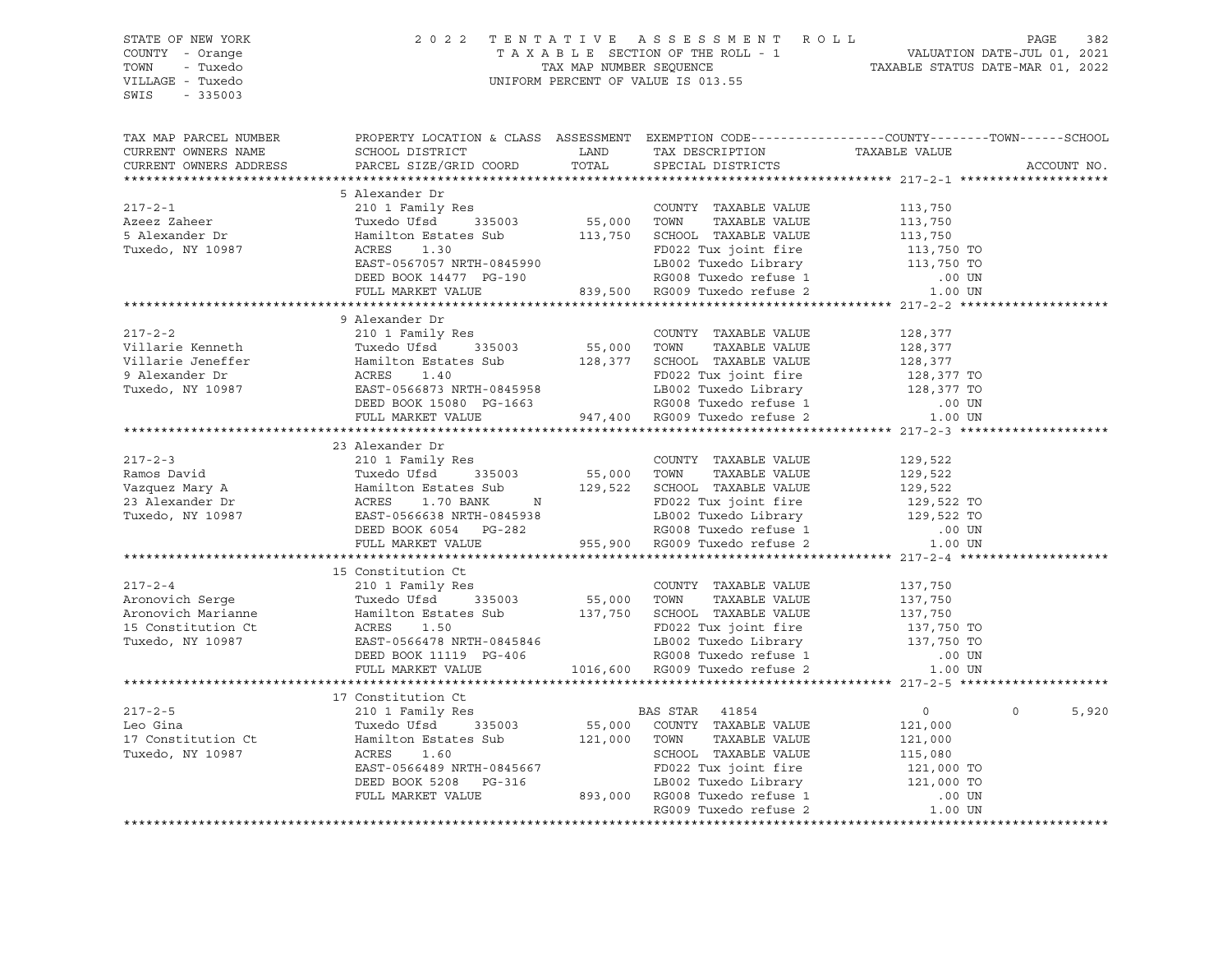STATE OF NEW YORK 2 0 2 2 T E N T A T I V E A S S E S S M E N T R O L L PAGE 383 COUNTY - Orange T A X A B L E SECTION OF THE ROLL - 1 VALUATION DATE-JUL 01, 2021 TOWN - Tuxedo TAX MAP NUMBER SEQUENCE TAXABLE STATUS DATE-MAR 01, 2022 UNIFORM PERCENT OF VALUE IS 013.55 SWIS - 335003 TAX MAP PARCEL NUMBER PROPERTY LOCATION & CLASS ASSESSMENT EXEMPTION CODE------------------COUNTY--------TOWN------SCHOOL CURRENT OWNERS NAME SCHOOL DISTRICT TAX DESCRIPTION TAXABLE VALUE CURRENT OWNERS ADDRESS PARCEL SIZE/GRID COORD TOTAL SPECIAL DISTRICTS ACCOUNT NO. \*\*\*\*\*\*\*\*\*\*\*\*\*\*\*\*\*\*\*\*\*\*\*\*\*\*\*\*\*\*\*\*\*\*\*\*\*\*\*\*\*\*\*\*\*\*\*\*\*\*\*\*\*\*\*\*\*\*\*\*\*\*\*\*\*\*\*\*\*\*\*\*\*\*\*\*\*\*\*\*\*\*\*\*\*\*\*\*\*\*\*\*\*\*\*\*\*\*\*\*\*\*\* 217-2-6 \*\*\*\*\*\*\*\*\*\*\*\*\*\*\*\*\*\*\*\* 23 Constitution Ct 217-2-6 210 1 Family Res COUNTY TAXABLE VALUE 140,880 Balducci Danielle Tuxedo Ufsd 335003 55,000 TOWN TAXABLE VALUE 140,880 23 Constitution Ct Hamilton Estates Sub 140,880 SCHOOL TAXABLE VALUE 140,880 Tuxedo, NY 10987 ACRES 1.90 BANK N FD022 Tux joint fire 140,880 TO EAST-0566483 NRTH-0845497 LB002 Tuxedo Library 140,880 TO DEED BOOK 11645 PG-1510 RG008 Tuxedo refuse 1 .00 UN FULL MARKET VALUE 1039,700 RG009 Tuxedo refuse 2 1.00 UN \*\*\*\*\*\*\*\*\*\*\*\*\*\*\*\*\*\*\*\*\*\*\*\*\*\*\*\*\*\*\*\*\*\*\*\*\*\*\*\*\*\*\*\*\*\*\*\*\*\*\*\*\*\*\*\*\*\*\*\*\*\*\*\*\*\*\*\*\*\*\*\*\*\*\*\*\*\*\*\*\*\*\*\*\*\*\*\*\*\*\*\*\*\*\*\*\*\*\*\*\*\*\* 217-2-7 \*\*\*\*\*\*\*\*\*\*\*\*\*\*\*\*\*\*\*\* 29 Constitution Ct 217-2-7 210 1 Family Res COUNTY TAXABLE VALUE 118,500 Caminiti Donald & C. Hollis Tuxedo Ufsd 335003 55,000 TOWN TAXABLE VALUE 118,500 29 Constitution Ct Hamilton Estates Sub 118,500 SCHOOL TAXABLE VALUE 118,500 Tuxedo, NY 10987 ACRES 2.10 FD022 Tux joint fire 118,500 TO EAST-0566479 NRTH-0845321 LB002 Tuxedo Library 118,500 TO DEED BOOK 14206 PG-215 RG008 Tuxedo refuse 1 .00 UN FULL MARKET VALUE 874,500 RG009 Tuxedo refuse 2 1.00 UN \*\*\*\*\*\*\*\*\*\*\*\*\*\*\*\*\*\*\*\*\*\*\*\*\*\*\*\*\*\*\*\*\*\*\*\*\*\*\*\*\*\*\*\*\*\*\*\*\*\*\*\*\*\*\*\*\*\*\*\*\*\*\*\*\*\*\*\*\*\*\*\*\*\*\*\*\*\*\*\*\*\*\*\*\*\*\*\*\*\*\*\*\*\*\*\*\*\*\*\*\*\*\* 217-2-8 \*\*\*\*\*\*\*\*\*\*\*\*\*\*\*\*\*\*\*\* 35 Constitution Ct 217-2-8 210 1 Family Res BAS STAR 41854 0 0 5,920 Shenefield Daniel Tuxedo Ufsd 335003 55,000 COUNTY TAXABLE VALUE 118,500 Schenfield Hamilton Estates Sub 118,500 TOWN TAXABLE VALUE 118,500 35 Constitution Ct ACRES 2.80 SCHOOL TAXABLE VALUE 112,580 Tuxedo, NY 10987 EAST-0566441 NRTH-0845117 FD022 Tux joint fire 118,500 TO DEED BOOK 14078 PG-1944 LB002 Tuxedo Library 118,500 TO FULL MARKET VALUE 874,500 RG008 Tuxedo refuse 1 .00 UN RG009 Tuxedo refuse 2  $1.00$  UN \*\*\*\*\*\*\*\*\*\*\*\*\*\*\*\*\*\*\*\*\*\*\*\*\*\*\*\*\*\*\*\*\*\*\*\*\*\*\*\*\*\*\*\*\*\*\*\*\*\*\*\*\*\*\*\*\*\*\*\*\*\*\*\*\*\*\*\*\*\*\*\*\*\*\*\*\*\*\*\*\*\*\*\*\*\*\*\*\*\*\*\*\*\*\*\*\*\*\*\*\*\*\* 217-2-9 \*\*\*\*\*\*\*\*\*\*\*\*\*\*\*\*\*\*\*\* 48 Constitution Ct 217-2-9 210 1 Family Res COUNTY TAXABLE VALUE 127,584 Spivak Seth Tuxedo Ufsd 335003 55,000 TOWN TAXABLE VALUE 127,584 Spivak Lisa Hamilton Estates Sub 127,584 SCHOOL TAXABLE VALUE 127,584 48 Constitution Ct ACRES 3.40 FD022 Tux joint fire 127,584 TO Tuxedo, NY 10987 EAST-0566218 NRTH-0844967 LB002 Tuxedo Library 127,584 TO DEED BOOK 5358 PG-43 RG008 Tuxedo refuse 1 .00 UN FULL MARKET VALUE 941,600 RG009 Tuxedo refuse 2 1.00 UN \*\*\*\*\*\*\*\*\*\*\*\*\*\*\*\*\*\*\*\*\*\*\*\*\*\*\*\*\*\*\*\*\*\*\*\*\*\*\*\*\*\*\*\*\*\*\*\*\*\*\*\*\*\*\*\*\*\*\*\*\*\*\*\*\*\*\*\*\*\*\*\*\*\*\*\*\*\*\*\*\*\*\*\*\*\*\*\*\*\*\*\*\*\*\*\*\*\*\*\*\*\*\* 217-2-10 \*\*\*\*\*\*\*\*\*\*\*\*\*\*\*\*\*\*\* 46 Constitution Ct 217-2-10 210 1 Family Res BAS STAR 41854 0 0 5,920 Daquesian Richard Tuxedo Ufsd 335003 55,000 COUNTY TAXABLE VALUE 114,000 Daquesian Jennifer Hamilton Estates Sub 114,000 TOWN TAXABLE VALUE 114,000 46 Constitution Ct ACRES 4.50 SCHOOL TAXABLE VALUE 108,080 Tuxedo, NY 10987 EAST-0565881 NRTH-0844851 FD022 Tux joint fire 114,000 TO DEED BOOK 11936 PG-677 LB002 Tuxedo Library 114,000 TO FULL MARKET VALUE 841,300 RG008 Tuxedo refuse 1 .00 UN RG009 Tuxedo refuse 2 \*\*\*\*\*\*\*\*\*\*\*\*\*\*\*\*\*\*\*\*\*\*\*\*\*\*\*\*\*\*\*\*\*\*\*\*\*\*\*\*\*\*\*\*\*\*\*\*\*\*\*\*\*\*\*\*\*\*\*\*\*\*\*\*\*\*\*\*\*\*\*\*\*\*\*\*\*\*\*\*\*\*\*\*\*\*\*\*\*\*\*\*\*\*\*\*\*\*\*\*\*\*\*\*\*\*\*\*\*\*\*\*\*\*\*\*\*\*\*\*\*\*\*\*\*\*\*\*\*\*\*\*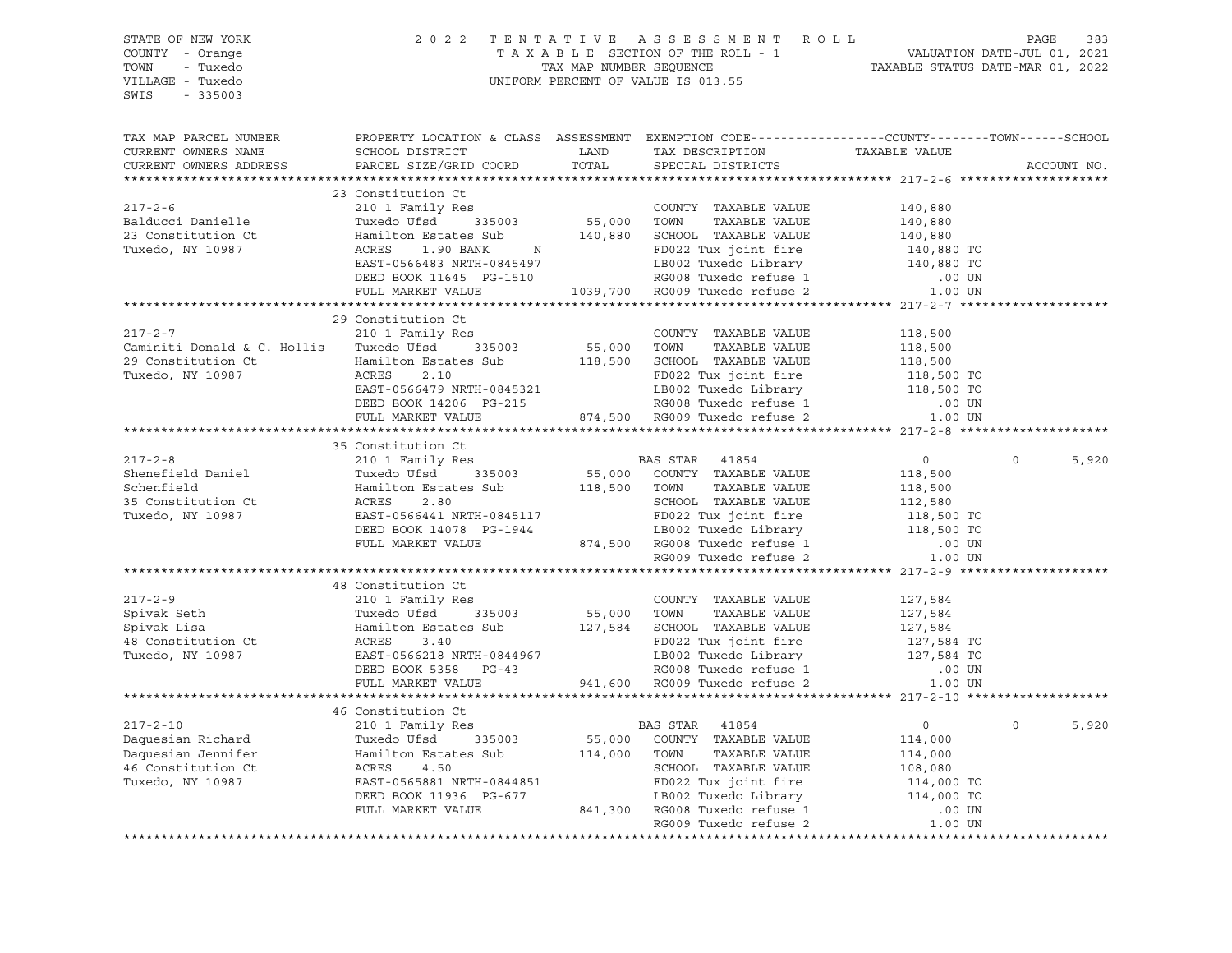| STATE OF NEW YORK      | 2022 TENTATIVE ASSESSMENT ROLL PAGE 384<br>TAXABLE SECTION OF THE ROLL - 1 VALUATION DATE-JUL 01, 2021<br>TAX MAP NUMBER SEQUENCE TAXABLE STATUS DATE-MAR 01, 2022<br>UNIFORM PERCENT OF VALUE IS 013.55                                                                                                                                                                                                                              |  |                         |
|------------------------|---------------------------------------------------------------------------------------------------------------------------------------------------------------------------------------------------------------------------------------------------------------------------------------------------------------------------------------------------------------------------------------------------------------------------------------|--|-------------------------|
| COUNTY - Orange        |                                                                                                                                                                                                                                                                                                                                                                                                                                       |  |                         |
| TOWN - Tuxedo          |                                                                                                                                                                                                                                                                                                                                                                                                                                       |  |                         |
| VILLAGE - Tuxedo       |                                                                                                                                                                                                                                                                                                                                                                                                                                       |  |                         |
| SWIS - 335003          |                                                                                                                                                                                                                                                                                                                                                                                                                                       |  |                         |
| TAX MAP PARCEL NUMBER  | PROPERTY LOCATION & CLASS ASSESSMENT EXEMPTION CODE-----------------COUNTY-------TOWN------SCHOOL                                                                                                                                                                                                                                                                                                                                     |  |                         |
| CURRENT OWNERS NAME    |                                                                                                                                                                                                                                                                                                                                                                                                                                       |  |                         |
| CURRENT OWNERS ADDRESS | SCHOOL DISTRICT LAND TAX DESCRIPTION TAXABLE VALUE<br>PARCEL SIZE/GRID COORD TOTAL SPECIAL DISTRICTS                                                                                                                                                                                                                                                                                                                                  |  | ACCOUNT NO.             |
|                        |                                                                                                                                                                                                                                                                                                                                                                                                                                       |  |                         |
|                        | 44 Constitution Ct                                                                                                                                                                                                                                                                                                                                                                                                                    |  |                         |
|                        | 217-2-11 44 Constitution Ct<br>210 1 Family Res<br>Trohala John P Tuxedo Usd Use 120,000<br>44 Constitution Ct<br>210 1 Family Res<br>210 1 Family Res<br>335003 55,000 TOWN TAXABLE VALUE 120,000<br>44 Constitution Ct<br>217-2-11 20,000<br>2                                                                                                                                                                                      |  |                         |
|                        |                                                                                                                                                                                                                                                                                                                                                                                                                                       |  |                         |
|                        |                                                                                                                                                                                                                                                                                                                                                                                                                                       |  |                         |
|                        |                                                                                                                                                                                                                                                                                                                                                                                                                                       |  |                         |
|                        |                                                                                                                                                                                                                                                                                                                                                                                                                                       |  |                         |
|                        |                                                                                                                                                                                                                                                                                                                                                                                                                                       |  |                         |
|                        |                                                                                                                                                                                                                                                                                                                                                                                                                                       |  |                         |
|                        | 40 Constitution Ct                                                                                                                                                                                                                                                                                                                                                                                                                    |  |                         |
|                        |                                                                                                                                                                                                                                                                                                                                                                                                                                       |  | $\overline{0}$<br>5,920 |
|                        |                                                                                                                                                                                                                                                                                                                                                                                                                                       |  |                         |
|                        |                                                                                                                                                                                                                                                                                                                                                                                                                                       |  |                         |
|                        |                                                                                                                                                                                                                                                                                                                                                                                                                                       |  |                         |
|                        |                                                                                                                                                                                                                                                                                                                                                                                                                                       |  |                         |
|                        |                                                                                                                                                                                                                                                                                                                                                                                                                                       |  |                         |
|                        |                                                                                                                                                                                                                                                                                                                                                                                                                                       |  |                         |
|                        | ${\small \begin{tabular}{lcccc} \bf 217-2-12.2 & \bf 40\text{ Constitution Ct} & \bf BAS\text{ STAR} & 41854 & \bf 0 \\ & \bf 210\text{ }1\text{ Family Res} & \bf 115,100 \\ \bf 210\text{ Madera Susan} & \text{Turxedo Ufsd} & 335003 & \text{ }55,000 & \text{COUNTY} & \text{TXABLE VALUE} & \text{115,100} \\ \bf 40\text{ Constitution Ct} & \bf ACRES & 1.50 & \text{SCHOOL TAXABLE VALUE} & 109,180 \\ \bf 415,100 & \text{$ |  |                         |
|                        |                                                                                                                                                                                                                                                                                                                                                                                                                                       |  |                         |
|                        | 30 Constitution Ct                                                                                                                                                                                                                                                                                                                                                                                                                    |  |                         |
|                        |                                                                                                                                                                                                                                                                                                                                                                                                                                       |  |                         |
|                        |                                                                                                                                                                                                                                                                                                                                                                                                                                       |  |                         |
|                        |                                                                                                                                                                                                                                                                                                                                                                                                                                       |  |                         |
|                        |                                                                                                                                                                                                                                                                                                                                                                                                                                       |  |                         |
|                        |                                                                                                                                                                                                                                                                                                                                                                                                                                       |  |                         |
|                        |                                                                                                                                                                                                                                                                                                                                                                                                                                       |  |                         |
|                        | 30 CORSEITED ON COUNTY TAXABLE VALUE<br>210 1 Family Res<br>Phillips Brian and Tuxedo Ufsd 335003 55,000 TOWN TAXABLE VALUE 101,550<br>Phillips Lauren A Hamilton Estates Sub 101,550 SCHOOL TAXABLE VALUE 101,550<br>30 Constitution                                                                                                                                                                                                 |  |                         |
|                        |                                                                                                                                                                                                                                                                                                                                                                                                                                       |  |                         |
|                        | 24 Constitution Ct                                                                                                                                                                                                                                                                                                                                                                                                                    |  |                         |
|                        |                                                                                                                                                                                                                                                                                                                                                                                                                                       |  |                         |
|                        |                                                                                                                                                                                                                                                                                                                                                                                                                                       |  |                         |
|                        |                                                                                                                                                                                                                                                                                                                                                                                                                                       |  |                         |
|                        |                                                                                                                                                                                                                                                                                                                                                                                                                                       |  |                         |
|                        |                                                                                                                                                                                                                                                                                                                                                                                                                                       |  |                         |
|                        |                                                                                                                                                                                                                                                                                                                                                                                                                                       |  |                         |
|                        |                                                                                                                                                                                                                                                                                                                                                                                                                                       |  |                         |
|                        | 18 Constitution Ct                                                                                                                                                                                                                                                                                                                                                                                                                    |  |                         |
|                        |                                                                                                                                                                                                                                                                                                                                                                                                                                       |  |                         |
|                        |                                                                                                                                                                                                                                                                                                                                                                                                                                       |  |                         |
|                        |                                                                                                                                                                                                                                                                                                                                                                                                                                       |  |                         |
|                        |                                                                                                                                                                                                                                                                                                                                                                                                                                       |  |                         |
|                        |                                                                                                                                                                                                                                                                                                                                                                                                                                       |  |                         |
|                        |                                                                                                                                                                                                                                                                                                                                                                                                                                       |  |                         |
|                        | 18 Constitution Ct<br>210 1 Family Res<br>210 1 Family Res<br>210 1 Family Res<br>210 1 Family Res<br>210 1 Family Res<br>335003<br>216 Ghassan<br>210 1 Family Res<br>335003<br>216 Gonstitution States Sub<br>213,000 TOWN TAXABLE VALUE<br>213,000<br>                                                                                                                                                                             |  |                         |
|                        |                                                                                                                                                                                                                                                                                                                                                                                                                                       |  |                         |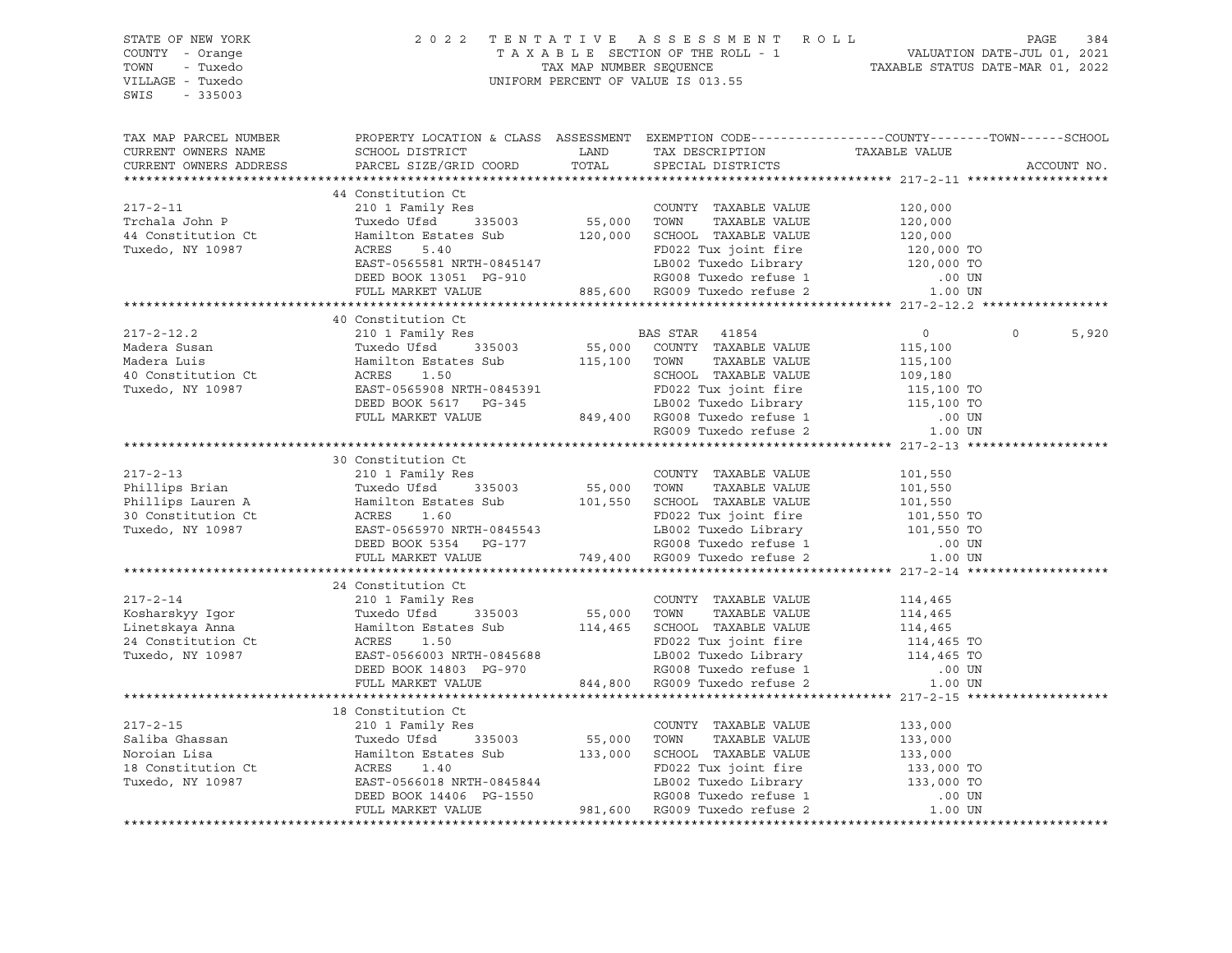| STATE OF NEW YORK<br>COUNTY - Orange<br>TOWN - Tuxedo<br>VILLAGE - Tuxedo<br>SWIS - 335003                                                                                                                                                                                                                                                                                                                                                        |                                                                                                                                                                                                       |  |                |                         |
|---------------------------------------------------------------------------------------------------------------------------------------------------------------------------------------------------------------------------------------------------------------------------------------------------------------------------------------------------------------------------------------------------------------------------------------------------|-------------------------------------------------------------------------------------------------------------------------------------------------------------------------------------------------------|--|----------------|-------------------------|
| TAX MAP PARCEL NUMBER<br>CURRENT OWNERS NAME<br>CURRENT OWNERS ADDRESS                                                                                                                                                                                                                                                                                                                                                                            | PROPERTY LOCATION & CLASS ASSESSMENT EXEMPTION CODE----------------COUNTY-------TOWN------SCHOOL<br>SCHOOL DISTRICT LAND TAX DESCRIPTION TAXABLE VALUE PARCEL SIZE/GRID COORD TOTAL SPECIAL DISTRICTS |  |                | ACCOUNT NO.             |
|                                                                                                                                                                                                                                                                                                                                                                                                                                                   |                                                                                                                                                                                                       |  |                |                         |
|                                                                                                                                                                                                                                                                                                                                                                                                                                                   | 12 Constitution Ct                                                                                                                                                                                    |  |                |                         |
|                                                                                                                                                                                                                                                                                                                                                                                                                                                   |                                                                                                                                                                                                       |  | $\overline{0}$ | 5,920<br>$\overline{0}$ |
|                                                                                                                                                                                                                                                                                                                                                                                                                                                   |                                                                                                                                                                                                       |  |                |                         |
|                                                                                                                                                                                                                                                                                                                                                                                                                                                   |                                                                                                                                                                                                       |  |                |                         |
|                                                                                                                                                                                                                                                                                                                                                                                                                                                   |                                                                                                                                                                                                       |  |                |                         |
|                                                                                                                                                                                                                                                                                                                                                                                                                                                   |                                                                                                                                                                                                       |  |                |                         |
|                                                                                                                                                                                                                                                                                                                                                                                                                                                   |                                                                                                                                                                                                       |  |                |                         |
|                                                                                                                                                                                                                                                                                                                                                                                                                                                   |                                                                                                                                                                                                       |  |                |                         |
|                                                                                                                                                                                                                                                                                                                                                                                                                                                   |                                                                                                                                                                                                       |  |                |                         |
|                                                                                                                                                                                                                                                                                                                                                                                                                                                   |                                                                                                                                                                                                       |  |                |                         |
|                                                                                                                                                                                                                                                                                                                                                                                                                                                   | 37 Alexander Dr                                                                                                                                                                                       |  |                |                         |
|                                                                                                                                                                                                                                                                                                                                                                                                                                                   |                                                                                                                                                                                                       |  |                | 5,920<br>$\circ$        |
|                                                                                                                                                                                                                                                                                                                                                                                                                                                   |                                                                                                                                                                                                       |  |                |                         |
|                                                                                                                                                                                                                                                                                                                                                                                                                                                   |                                                                                                                                                                                                       |  |                |                         |
|                                                                                                                                                                                                                                                                                                                                                                                                                                                   |                                                                                                                                                                                                       |  |                |                         |
|                                                                                                                                                                                                                                                                                                                                                                                                                                                   |                                                                                                                                                                                                       |  |                |                         |
|                                                                                                                                                                                                                                                                                                                                                                                                                                                   |                                                                                                                                                                                                       |  |                |                         |
|                                                                                                                                                                                                                                                                                                                                                                                                                                                   |                                                                                                                                                                                                       |  |                |                         |
|                                                                                                                                                                                                                                                                                                                                                                                                                                                   |                                                                                                                                                                                                       |  |                |                         |
|                                                                                                                                                                                                                                                                                                                                                                                                                                                   |                                                                                                                                                                                                       |  |                |                         |
|                                                                                                                                                                                                                                                                                                                                                                                                                                                   | 41 Alexander Dr                                                                                                                                                                                       |  |                |                         |
|                                                                                                                                                                                                                                                                                                                                                                                                                                                   |                                                                                                                                                                                                       |  |                |                         |
|                                                                                                                                                                                                                                                                                                                                                                                                                                                   |                                                                                                                                                                                                       |  |                |                         |
|                                                                                                                                                                                                                                                                                                                                                                                                                                                   |                                                                                                                                                                                                       |  |                |                         |
|                                                                                                                                                                                                                                                                                                                                                                                                                                                   |                                                                                                                                                                                                       |  |                |                         |
|                                                                                                                                                                                                                                                                                                                                                                                                                                                   |                                                                                                                                                                                                       |  |                |                         |
|                                                                                                                                                                                                                                                                                                                                                                                                                                                   |                                                                                                                                                                                                       |  |                |                         |
| $\begin{tabular}{lllllllllllllllllll} & & & & & 41\text{ Alexander Dr} & & & & & & & & 101\text{ Family Res} & & & & & & & & & & 101\text{ Family Res} & & & & & & & & & 121\text{,}850\text{ G Energy Solution and Services Tuxed Ufsd & & & & & 355003 & & & 55,000\text{ TOWN} & TAXABLE VALUE & & & 121,850\text{ Z175 Jerome Ave Ste D} & & & & & & & & & 121,850\text{ Z175 Jerome Ave Ste D} & & & & & & & & & 121,850\text{ ACRES} & & &$ |                                                                                                                                                                                                       |  |                |                         |
|                                                                                                                                                                                                                                                                                                                                                                                                                                                   | 47 Alexander Dr                                                                                                                                                                                       |  |                |                         |
|                                                                                                                                                                                                                                                                                                                                                                                                                                                   |                                                                                                                                                                                                       |  |                |                         |
|                                                                                                                                                                                                                                                                                                                                                                                                                                                   |                                                                                                                                                                                                       |  |                |                         |
|                                                                                                                                                                                                                                                                                                                                                                                                                                                   |                                                                                                                                                                                                       |  |                |                         |
|                                                                                                                                                                                                                                                                                                                                                                                                                                                   |                                                                                                                                                                                                       |  |                |                         |
|                                                                                                                                                                                                                                                                                                                                                                                                                                                   |                                                                                                                                                                                                       |  |                |                         |
|                                                                                                                                                                                                                                                                                                                                                                                                                                                   |                                                                                                                                                                                                       |  |                |                         |
|                                                                                                                                                                                                                                                                                                                                                                                                                                                   |                                                                                                                                                                                                       |  |                |                         |
|                                                                                                                                                                                                                                                                                                                                                                                                                                                   |                                                                                                                                                                                                       |  |                |                         |
|                                                                                                                                                                                                                                                                                                                                                                                                                                                   | 51 Alexander Dr                                                                                                                                                                                       |  |                |                         |
|                                                                                                                                                                                                                                                                                                                                                                                                                                                   |                                                                                                                                                                                                       |  |                |                         |
|                                                                                                                                                                                                                                                                                                                                                                                                                                                   |                                                                                                                                                                                                       |  |                |                         |
|                                                                                                                                                                                                                                                                                                                                                                                                                                                   |                                                                                                                                                                                                       |  |                |                         |
|                                                                                                                                                                                                                                                                                                                                                                                                                                                   |                                                                                                                                                                                                       |  |                |                         |
|                                                                                                                                                                                                                                                                                                                                                                                                                                                   |                                                                                                                                                                                                       |  |                |                         |
|                                                                                                                                                                                                                                                                                                                                                                                                                                                   |                                                                                                                                                                                                       |  |                |                         |
| $\begin{tabular}{c c c c c} \multicolumn{3}{c c c} \multicolumn{3}{c c c} \multicolumn{3}{c c c} \multicolumn{3}{c c c} \multicolumn{3}{c c c} \multicolumn{3}{c c c} \multicolumn{3}{c c c} \multicolumn{3}{c c c} \multicolumn{3}{c c c} \multicolumn{3}{c c c} \multicolumn{3}{c c c} \multicolumn{3}{c c c} \multicolumn{3}{c c c} \multicolumn{3}{c c c} \multicolumn{3}{c c c} \multicolumn{3}{c $                                          |                                                                                                                                                                                                       |  |                |                         |
|                                                                                                                                                                                                                                                                                                                                                                                                                                                   |                                                                                                                                                                                                       |  |                |                         |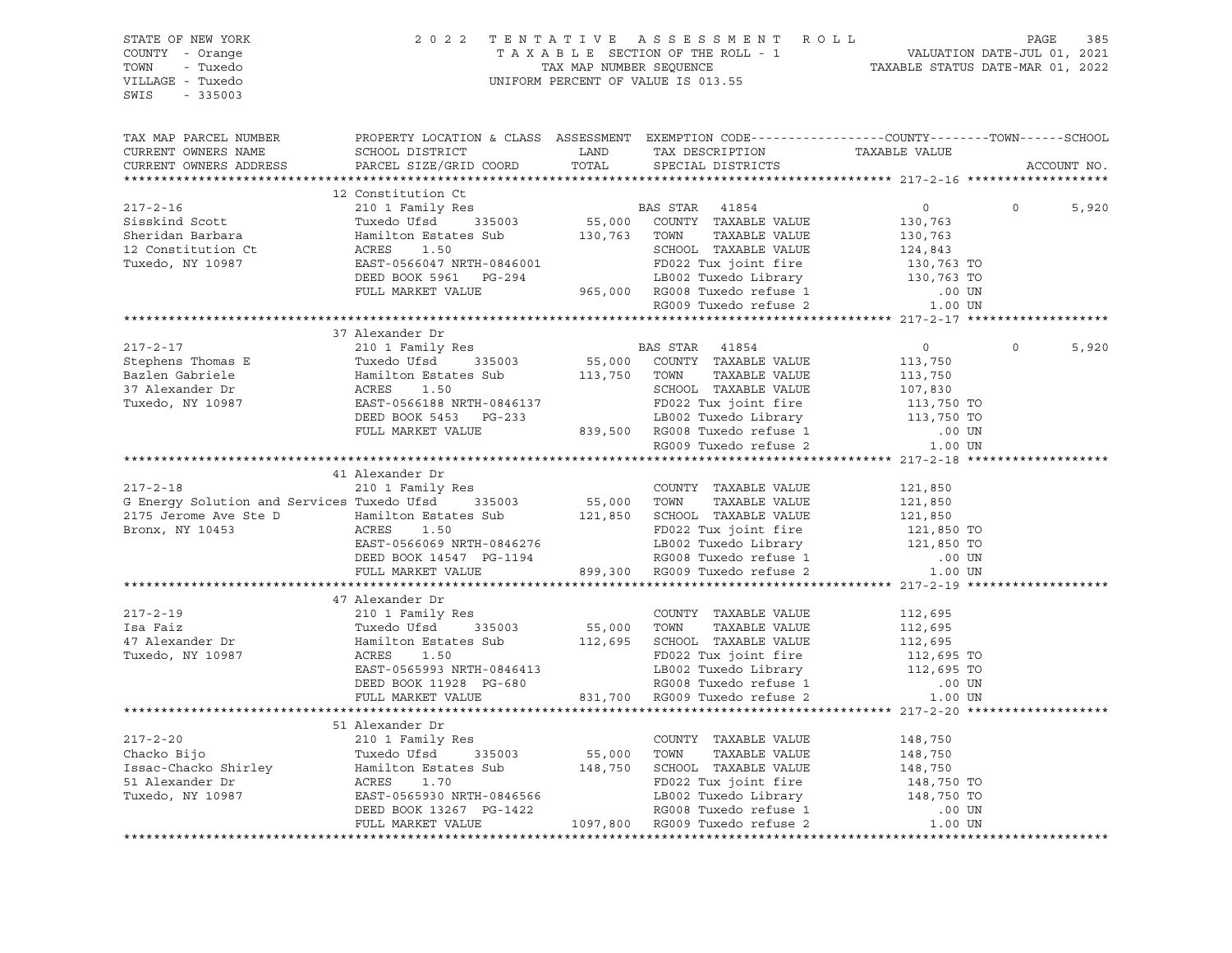| STATE OF NEW YORK                                                                                                                                                                                                                                                                                                                                                                                                                                          | 2 0 2 2                                                                                                                                               |       | TENTATIVE ASSESSMENT ROLL                                                                                                                               |               |          | PAGE<br>386 |
|------------------------------------------------------------------------------------------------------------------------------------------------------------------------------------------------------------------------------------------------------------------------------------------------------------------------------------------------------------------------------------------------------------------------------------------------------------|-------------------------------------------------------------------------------------------------------------------------------------------------------|-------|---------------------------------------------------------------------------------------------------------------------------------------------------------|---------------|----------|-------------|
| COUNTY - Orange                                                                                                                                                                                                                                                                                                                                                                                                                                            |                                                                                                                                                       |       |                                                                                                                                                         |               |          |             |
| TOWN<br>- Tuxedo                                                                                                                                                                                                                                                                                                                                                                                                                                           |                                                                                                                                                       |       | T A X A B L E SECTION OF THE ROLL - 1 VALUATION DATE-JUL 01, 2021<br>TAX MAP NUMBER SEQUENCE TAXIBLE STATUS DATE-MAR 01, 2022                           |               |          |             |
| VILLAGE - Tuxedo                                                                                                                                                                                                                                                                                                                                                                                                                                           |                                                                                                                                                       |       | UNIFORM PERCENT OF VALUE IS 013.55                                                                                                                      |               |          |             |
| $-335003$<br>SWIS                                                                                                                                                                                                                                                                                                                                                                                                                                          |                                                                                                                                                       |       |                                                                                                                                                         |               |          |             |
|                                                                                                                                                                                                                                                                                                                                                                                                                                                            |                                                                                                                                                       |       |                                                                                                                                                         |               |          |             |
| TAX MAP PARCEL NUMBER PROPERTY LOCATION & CLASS ASSESSMENT EXEMPTION CODE---------------COUNTY-------TOWN------SCHOOL                                                                                                                                                                                                                                                                                                                                      |                                                                                                                                                       |       |                                                                                                                                                         |               |          |             |
| CURRENT OWNERS NAME                                                                                                                                                                                                                                                                                                                                                                                                                                        | SCHOOL DISTRICT                                                                                                                                       | LAND  | TAX DESCRIPTION                                                                                                                                         | TAXABLE VALUE |          |             |
| CURRENT OWNERS ADDRESS                                                                                                                                                                                                                                                                                                                                                                                                                                     | PARCEL SIZE/GRID COORD                                                                                                                                | TOTAL | SPECIAL DISTRICTS                                                                                                                                       |               |          | ACCOUNT NO. |
|                                                                                                                                                                                                                                                                                                                                                                                                                                                            |                                                                                                                                                       |       |                                                                                                                                                         |               |          |             |
|                                                                                                                                                                                                                                                                                                                                                                                                                                                            | 63 Alexander Dr                                                                                                                                       |       |                                                                                                                                                         |               |          |             |
| $217 - 2 - 21$                                                                                                                                                                                                                                                                                                                                                                                                                                             | 210 1 Family Res                                                                                                                                      |       | COUNTY TAXABLE VALUE 136,800                                                                                                                            |               |          |             |
| Schnieder Michael                                                                                                                                                                                                                                                                                                                                                                                                                                          | Tuxedo Ufsd 335003                                                                                                                                    |       |                                                                                                                                                         |               |          |             |
| DeAntonio Schneider Michele Hamilton Estates Sub                                                                                                                                                                                                                                                                                                                                                                                                           |                                                                                                                                                       |       | 55,000 TOWN TAXABLE VALUE 136,800<br>136,800 SCHOOL TAXABLE VALUE 136,800                                                                               |               |          |             |
| 63 Alexander Dr                                                                                                                                                                                                                                                                                                                                                                                                                                            |                                                                                                                                                       |       |                                                                                                                                                         |               |          |             |
| Tuxedo, NY 10987                                                                                                                                                                                                                                                                                                                                                                                                                                           | ACRES 1.30<br>EAST-0565826 NRTH-0846696                                                                                                               |       |                                                                                                                                                         |               |          |             |
|                                                                                                                                                                                                                                                                                                                                                                                                                                                            | DEED BOOK 12958 PG-858                                                                                                                                |       |                                                                                                                                                         |               |          |             |
|                                                                                                                                                                                                                                                                                                                                                                                                                                                            | FULL MARKET VALUE                                                                                                                                     |       | FD022 Tux joint fire 136,800 TO<br>136,800 TO LB002 Tuxedo Library 136,800 TO<br>136,800 TO RG008 Tuxedo refuse 1 009,600 RG009 Tuxedo refuse 2 1.00 UN |               |          |             |
|                                                                                                                                                                                                                                                                                                                                                                                                                                                            |                                                                                                                                                       |       |                                                                                                                                                         |               |          |             |
|                                                                                                                                                                                                                                                                                                                                                                                                                                                            | 67 Alexander Dr                                                                                                                                       |       |                                                                                                                                                         |               |          |             |
|                                                                                                                                                                                                                                                                                                                                                                                                                                                            |                                                                                                                                                       |       |                                                                                                                                                         |               |          |             |
| $\begin{tabular}{lllllllllllllllllllllll} \hline 217-2-22 & 210 & 1 Family Res & 118,600\nLove Daniel & 118,600\nLiu Tuo & 118,600\n67 Alexander Dr & 118,600\nTuxedo, NY 10987 & 1187-0565724 NRTH-0846889 & 1187-0565724 NRTH-0846889 & 1187-0846889 & 1187-0846889 & 1187-0846889 & 1187-0846889 & 11$                                                                                                                                                  |                                                                                                                                                       |       |                                                                                                                                                         |               |          |             |
|                                                                                                                                                                                                                                                                                                                                                                                                                                                            |                                                                                                                                                       |       |                                                                                                                                                         |               |          |             |
|                                                                                                                                                                                                                                                                                                                                                                                                                                                            |                                                                                                                                                       |       |                                                                                                                                                         |               |          |             |
|                                                                                                                                                                                                                                                                                                                                                                                                                                                            |                                                                                                                                                       |       |                                                                                                                                                         |               |          |             |
|                                                                                                                                                                                                                                                                                                                                                                                                                                                            |                                                                                                                                                       |       |                                                                                                                                                         |               |          |             |
|                                                                                                                                                                                                                                                                                                                                                                                                                                                            | FULL MARKET VALUE                                                                                                                                     |       |                                                                                                                                                         |               |          |             |
|                                                                                                                                                                                                                                                                                                                                                                                                                                                            |                                                                                                                                                       |       |                                                                                                                                                         |               |          |             |
|                                                                                                                                                                                                                                                                                                                                                                                                                                                            | 25 Heritage Ct                                                                                                                                        |       |                                                                                                                                                         |               |          |             |
|                                                                                                                                                                                                                                                                                                                                                                                                                                                            |                                                                                                                                                       |       |                                                                                                                                                         |               | $\Omega$ | 5,920       |
| $\begin{tabular}{lllllllllllllllllllll} \begin{minipage}{0.93\textwidth} \begin{tabular}{lcccccc} \textbf{217-2-23} & & & & \textbf{210 1} & \textbf{Family Res} & & & \textbf{BAS STAR} & 41854 \\ \textbf{Singn} & \textbf{Tejinder} & & \textbf{Tuxedo Ufsd} & 335003 & & 55,000 & \textbf{COUNTY} & \textbf{TAXABLE VALUE} & & 114,600 \\ \textbf{Wallia Neena} & & \textbf{Hamilton Estates Sub} & & 114,600 & \textbf{TOWN} & \textbf{TAXABLE VALUE$ |                                                                                                                                                       |       |                                                                                                                                                         |               |          |             |
|                                                                                                                                                                                                                                                                                                                                                                                                                                                            |                                                                                                                                                       |       |                                                                                                                                                         |               |          |             |
|                                                                                                                                                                                                                                                                                                                                                                                                                                                            |                                                                                                                                                       |       |                                                                                                                                                         |               |          |             |
|                                                                                                                                                                                                                                                                                                                                                                                                                                                            |                                                                                                                                                       |       |                                                                                                                                                         |               |          |             |
|                                                                                                                                                                                                                                                                                                                                                                                                                                                            |                                                                                                                                                       |       | FD022 Tux joint fire<br>LB002 Tuxedo Library 114,600 TO<br>10 UN CHERRY 114,600 TO                                                                      |               |          |             |
|                                                                                                                                                                                                                                                                                                                                                                                                                                                            |                                                                                                                                                       |       |                                                                                                                                                         |               |          |             |
|                                                                                                                                                                                                                                                                                                                                                                                                                                                            | EAST-0565491 NRTH-0846755<br>DEED BOOK 12744 PG-1631 LB002 Tuxedo Library<br>FULL MARKET VALUE 845,800 RG008 Tuxedo refuse 1<br>RG009 Tuxedo refuse 2 |       |                                                                                                                                                         | 1.00 UN       |          |             |
|                                                                                                                                                                                                                                                                                                                                                                                                                                                            |                                                                                                                                                       |       |                                                                                                                                                         |               |          |             |
|                                                                                                                                                                                                                                                                                                                                                                                                                                                            | 31 Heritage Ct<br>nurraye ut<br>210 1 Family Res                                                                                                      |       |                                                                                                                                                         |               |          |             |
| $217 - 2 - 24$                                                                                                                                                                                                                                                                                                                                                                                                                                             |                                                                                                                                                       |       | VETCOM CTS 41130                                                                                                                                        | 5,670 14,580  |          | 3,240       |
| Bacchus Alisha                                                                                                                                                                                                                                                                                                                                                                                                                                             |                                                                                                                                                       |       | 335003 55,000 VETDIS CTS 41140                                                                                                                          | 11,340        | 29,160   | 6,480       |
| DeRemer Gary S                                                                                                                                                                                                                                                                                                                                                                                                                                             | Tuxedo Ufsd 335003<br>Hamilton Estates Sub<br>ACRES 1.40<br>TEAST-0565498 NRTH-0846571                                                                |       | 118,600 COUNTY TAXABLE VALUE                                                                                                                            | 101,590       |          |             |
| 31 Heritage Ct                                                                                                                                                                                                                                                                                                                                                                                                                                             |                                                                                                                                                       |       | TOWN<br>TAXABLE VALUE                                                                                                                                   | 74,860        |          |             |
| Tuxedo, NY 10987                                                                                                                                                                                                                                                                                                                                                                                                                                           | EAST-0565498 NRTH-0846571                                                                                                                             |       |                                                                                                                                                         |               |          |             |
|                                                                                                                                                                                                                                                                                                                                                                                                                                                            | DEED BOOK 14860 PG-633                                                                                                                                |       |                                                                                                                                                         |               |          |             |
|                                                                                                                                                                                                                                                                                                                                                                                                                                                            | FULL MARKET VALUE                                                                                                                                     |       | 371 SCHOOL TAXABLE VALUE 108,880<br>FD022 Tux joint fire 118,600 TO<br>875,300 LB002 Tuxedo Library 118,600 TO<br>RG008 Tuxedo refuse 1 .00 UN          |               |          |             |
|                                                                                                                                                                                                                                                                                                                                                                                                                                                            |                                                                                                                                                       |       | RG009 Tuxedo refuse 2                                                                                                                                   |               |          |             |
|                                                                                                                                                                                                                                                                                                                                                                                                                                                            |                                                                                                                                                       |       |                                                                                                                                                         | 1.00 UN       |          |             |
|                                                                                                                                                                                                                                                                                                                                                                                                                                                            |                                                                                                                                                       |       |                                                                                                                                                         |               |          |             |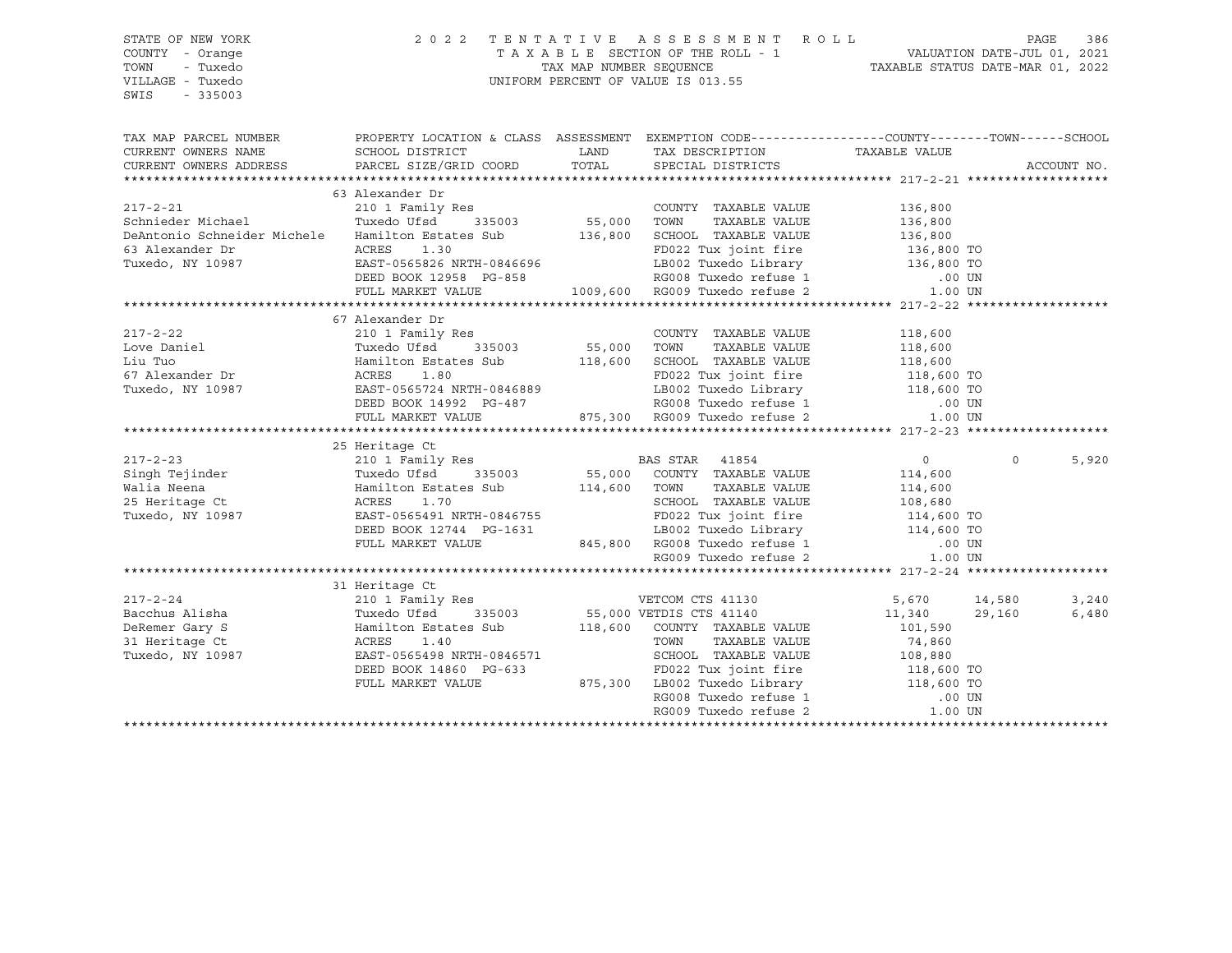| STATE OF NEW YORK<br>COUNTY - Orange<br>TOWN - Tuxedo<br>VILLAGE - Tuxedo<br>SWIS - 335003 |                                                                                                                                                                                                                                                                |  | 2022 TENTATIVE ASSESSMENT ROLL PAGE 387<br>TAXABLE SECTION OF THE ROLL - 1 VALUATION DATE-JUL 01, 2021<br>TAX MAP NUMBER SEQUENCE TAXABLE STATUS DATE-MAR 01, 2022<br>UNIFORM PERCENT OF VALUE IS 013.55                       |  |
|--------------------------------------------------------------------------------------------|----------------------------------------------------------------------------------------------------------------------------------------------------------------------------------------------------------------------------------------------------------------|--|--------------------------------------------------------------------------------------------------------------------------------------------------------------------------------------------------------------------------------|--|
|                                                                                            |                                                                                                                                                                                                                                                                |  | TAX MAP PARCEL NUMBER BOOPERTY LOCATION & CLASS ASSESSMENT EXEMPTION CODE----------------COUNTY--------TOWN------SCHOOL CURRENT OWNERS NAME SCHOOL DISTRICT LAND TAX DESCRIPTION TAXABLE VALUE CURRENT OWNERS ADDRESS PARCEL S |  |
|                                                                                            |                                                                                                                                                                                                                                                                |  |                                                                                                                                                                                                                                |  |
|                                                                                            | 41 Heritage Ct                                                                                                                                                                                                                                                 |  |                                                                                                                                                                                                                                |  |
|                                                                                            |                                                                                                                                                                                                                                                                |  |                                                                                                                                                                                                                                |  |
|                                                                                            |                                                                                                                                                                                                                                                                |  |                                                                                                                                                                                                                                |  |
|                                                                                            |                                                                                                                                                                                                                                                                |  |                                                                                                                                                                                                                                |  |
|                                                                                            |                                                                                                                                                                                                                                                                |  |                                                                                                                                                                                                                                |  |
|                                                                                            |                                                                                                                                                                                                                                                                |  |                                                                                                                                                                                                                                |  |
|                                                                                            |                                                                                                                                                                                                                                                                |  |                                                                                                                                                                                                                                |  |
|                                                                                            |                                                                                                                                                                                                                                                                |  |                                                                                                                                                                                                                                |  |
|                                                                                            | 58 Heritage Ct                                                                                                                                                                                                                                                 |  |                                                                                                                                                                                                                                |  |
|                                                                                            |                                                                                                                                                                                                                                                                |  |                                                                                                                                                                                                                                |  |
|                                                                                            |                                                                                                                                                                                                                                                                |  |                                                                                                                                                                                                                                |  |
|                                                                                            |                                                                                                                                                                                                                                                                |  |                                                                                                                                                                                                                                |  |
|                                                                                            |                                                                                                                                                                                                                                                                |  |                                                                                                                                                                                                                                |  |
|                                                                                            |                                                                                                                                                                                                                                                                |  |                                                                                                                                                                                                                                |  |
|                                                                                            |                                                                                                                                                                                                                                                                |  |                                                                                                                                                                                                                                |  |
|                                                                                            | 58 Heritage Ct<br>217-2-26 219<br>217-2-26 210 1 Family Res<br>DePinto Samuel Tuxedo USd 335003 55,000 TOWN TAXABLE VALUE 118,600<br>DePinto Carolyn Hamilton Estates Sub 118,600 SCHOOL TAXABLE VALUE 118,600<br>58 Heritage Ct ACRES 1                       |  |                                                                                                                                                                                                                                |  |
|                                                                                            |                                                                                                                                                                                                                                                                |  |                                                                                                                                                                                                                                |  |
|                                                                                            | 56 Heritage Ct<br>317-2-27<br>EXABELE VALUE<br>Xashevaroff Kirk Tuxedo USI Tamily Res<br>Xashevaroff Kirk Tuxedo USI Tamilton Estates Sub 175,000<br>TOWN TAXABLE VALUE 175,000<br>Xashevaroff Barbara Hamilton Estates Sub 175,000 SCHOOL TAXABLE VALUE 1     |  |                                                                                                                                                                                                                                |  |
|                                                                                            |                                                                                                                                                                                                                                                                |  |                                                                                                                                                                                                                                |  |
|                                                                                            |                                                                                                                                                                                                                                                                |  |                                                                                                                                                                                                                                |  |
|                                                                                            |                                                                                                                                                                                                                                                                |  |                                                                                                                                                                                                                                |  |
|                                                                                            |                                                                                                                                                                                                                                                                |  |                                                                                                                                                                                                                                |  |
|                                                                                            |                                                                                                                                                                                                                                                                |  |                                                                                                                                                                                                                                |  |
|                                                                                            |                                                                                                                                                                                                                                                                |  |                                                                                                                                                                                                                                |  |
|                                                                                            |                                                                                                                                                                                                                                                                |  |                                                                                                                                                                                                                                |  |
|                                                                                            | 117-2-28.1<br>34 Heritage Ct and<br>317-2-28.1<br>36 Heritage Ct and<br>Torsoe Kenneth<br>Torsoe Kenneth<br>37 1 Res vac land<br>Torsoe Kenneth<br>32,625<br>Torsoe Karen<br>32,625<br>Torsoe Karen<br>32,625<br>Torsoe Karen<br>32,625<br>Torsoe Karen<br>32, |  |                                                                                                                                                                                                                                |  |
|                                                                                            |                                                                                                                                                                                                                                                                |  |                                                                                                                                                                                                                                |  |
|                                                                                            |                                                                                                                                                                                                                                                                |  |                                                                                                                                                                                                                                |  |
|                                                                                            |                                                                                                                                                                                                                                                                |  |                                                                                                                                                                                                                                |  |
|                                                                                            |                                                                                                                                                                                                                                                                |  |                                                                                                                                                                                                                                |  |
|                                                                                            |                                                                                                                                                                                                                                                                |  |                                                                                                                                                                                                                                |  |
|                                                                                            |                                                                                                                                                                                                                                                                |  |                                                                                                                                                                                                                                |  |
|                                                                                            |                                                                                                                                                                                                                                                                |  |                                                                                                                                                                                                                                |  |
|                                                                                            | 44 Heritage Ct                                                                                                                                                                                                                                                 |  |                                                                                                                                                                                                                                |  |
|                                                                                            |                                                                                                                                                                                                                                                                |  |                                                                                                                                                                                                                                |  |
|                                                                                            |                                                                                                                                                                                                                                                                |  |                                                                                                                                                                                                                                |  |
|                                                                                            |                                                                                                                                                                                                                                                                |  |                                                                                                                                                                                                                                |  |
|                                                                                            |                                                                                                                                                                                                                                                                |  |                                                                                                                                                                                                                                |  |
|                                                                                            |                                                                                                                                                                                                                                                                |  |                                                                                                                                                                                                                                |  |
|                                                                                            |                                                                                                                                                                                                                                                                |  |                                                                                                                                                                                                                                |  |
|                                                                                            |                                                                                                                                                                                                                                                                |  |                                                                                                                                                                                                                                |  |
|                                                                                            |                                                                                                                                                                                                                                                                |  |                                                                                                                                                                                                                                |  |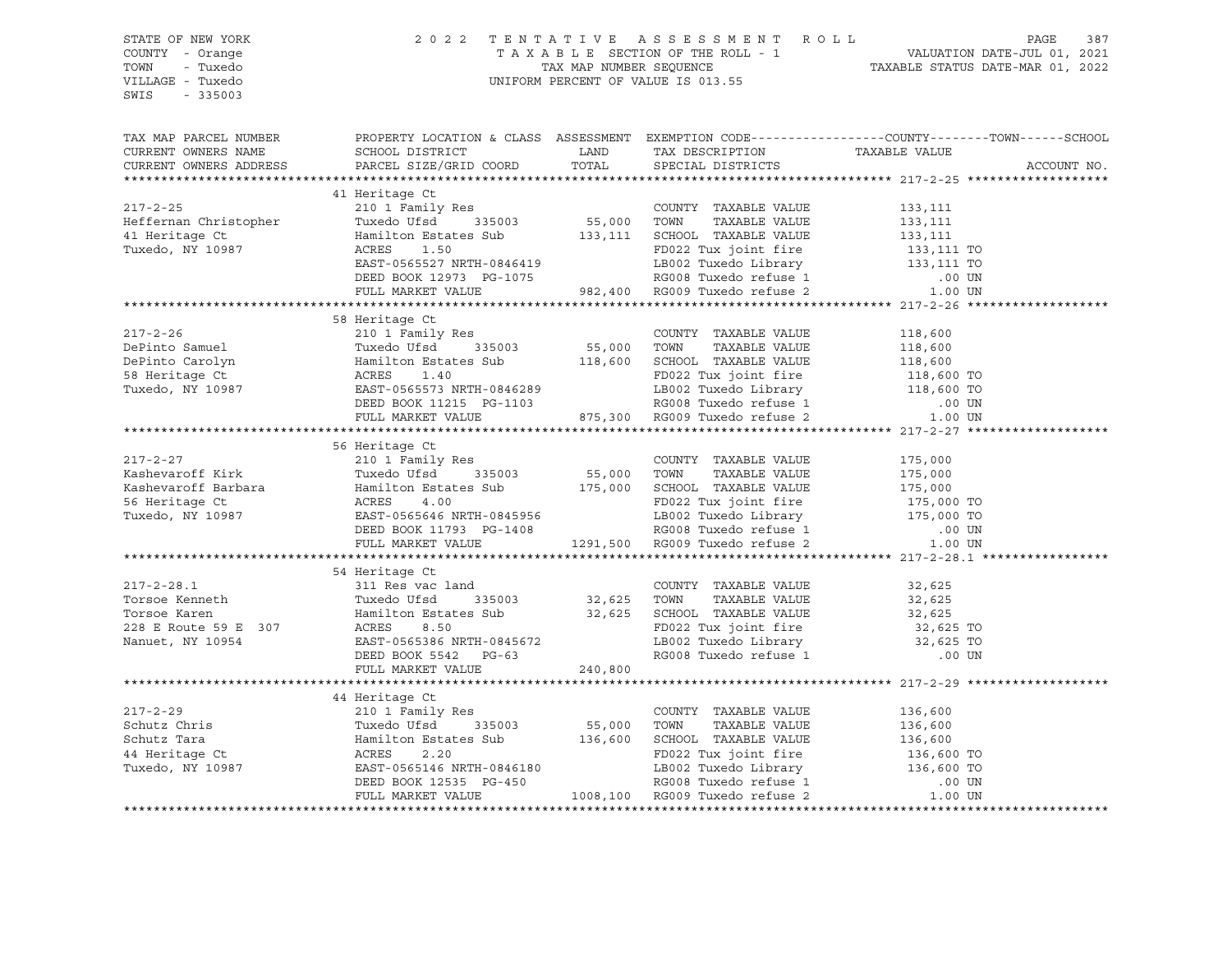| STATE OF NEW YORK                                                                                                                                                                                                                                |                                                                                                  |       | 2022 TENTATIVE ASSESSMENT ROLL                                                                                                       |         | PAGE<br>388 |
|--------------------------------------------------------------------------------------------------------------------------------------------------------------------------------------------------------------------------------------------------|--------------------------------------------------------------------------------------------------|-------|--------------------------------------------------------------------------------------------------------------------------------------|---------|-------------|
| COUNTY - Orange                                                                                                                                                                                                                                  |                                                                                                  |       | TAXABLE SECTION OF THE ROLL - 1<br>TAX MAP NUMBER SEQUENCE<br>UNIFORM PERCENT OF VALUE IS 013.55<br>TAXABLE STATUS DATE-MAR 01, 2022 |         |             |
| TOWN<br>- Tuxedo                                                                                                                                                                                                                                 |                                                                                                  |       |                                                                                                                                      |         |             |
| VILLAGE - Tuxedo                                                                                                                                                                                                                                 |                                                                                                  |       |                                                                                                                                      |         |             |
| SWIS - 335003                                                                                                                                                                                                                                    |                                                                                                  |       |                                                                                                                                      |         |             |
| TAX MAP PARCEL NUMBER                                                                                                                                                                                                                            | PROPERTY LOCATION & CLASS ASSESSMENT EXEMPTION CODE----------------COUNTY-------TOWN------SCHOOL |       |                                                                                                                                      |         |             |
|                                                                                                                                                                                                                                                  |                                                                                                  | LAND  | TAX DESCRIPTION TAXABLE VALUE                                                                                                        |         |             |
|                                                                                                                                                                                                                                                  |                                                                                                  | TOTAL | SPECIAL DISTRICTS                                                                                                                    |         | ACCOUNT NO. |
|                                                                                                                                                                                                                                                  |                                                                                                  |       |                                                                                                                                      |         |             |
| 40 Heritage Ct<br>210 1 Family Res<br>Orazio Paul Tuxedo USS 119 19 119 126,700 TOWN TAXABLE VALUE<br>210 1 Family Res<br>210 1 Family Res<br>210 1 Family Res<br>210 1 Family Res<br>335003 55,000 TOWN TAXABLE VALUE<br>55,000 TOWN TAXABLE    | 40 Heritage Ct                                                                                   |       |                                                                                                                                      |         |             |
|                                                                                                                                                                                                                                                  |                                                                                                  |       |                                                                                                                                      |         |             |
|                                                                                                                                                                                                                                                  |                                                                                                  |       |                                                                                                                                      |         |             |
|                                                                                                                                                                                                                                                  |                                                                                                  |       |                                                                                                                                      |         |             |
|                                                                                                                                                                                                                                                  |                                                                                                  |       |                                                                                                                                      |         |             |
|                                                                                                                                                                                                                                                  |                                                                                                  |       |                                                                                                                                      |         |             |
|                                                                                                                                                                                                                                                  |                                                                                                  |       |                                                                                                                                      |         |             |
|                                                                                                                                                                                                                                                  |                                                                                                  |       |                                                                                                                                      |         |             |
|                                                                                                                                                                                                                                                  |                                                                                                  |       |                                                                                                                                      |         |             |
| 32 Heritage Ct<br>Ruscillo Vittorio (1998)<br>Ruscillo Thersa (1998)<br>Muscillo Thersa (1998)<br>Muscillo Thersa (1998)<br>Muscillo Thersa (1998)<br>Muscillo Thersa (1998)<br>Muscillo Thersa (1998)<br>Muscillo Thersa (1998)<br>Muscle Muscl | 32 Heritage Ct                                                                                   |       |                                                                                                                                      |         |             |
|                                                                                                                                                                                                                                                  |                                                                                                  |       |                                                                                                                                      |         |             |
|                                                                                                                                                                                                                                                  |                                                                                                  |       |                                                                                                                                      |         |             |
|                                                                                                                                                                                                                                                  |                                                                                                  |       |                                                                                                                                      |         |             |
|                                                                                                                                                                                                                                                  |                                                                                                  |       |                                                                                                                                      |         |             |
|                                                                                                                                                                                                                                                  |                                                                                                  |       |                                                                                                                                      |         |             |
|                                                                                                                                                                                                                                                  |                                                                                                  |       |                                                                                                                                      |         |             |
|                                                                                                                                                                                                                                                  |                                                                                                  |       |                                                                                                                                      |         |             |
|                                                                                                                                                                                                                                                  |                                                                                                  |       |                                                                                                                                      |         |             |
| $217 - 2 - 32$                                                                                                                                                                                                                                   | 28 Heritage Ct<br>210 1 Family Res                                                               |       |                                                                                                                                      |         |             |
|                                                                                                                                                                                                                                                  |                                                                                                  |       | COUNTY TAXABLE VALUE                                                                                                                 | 110,000 |             |
|                                                                                                                                                                                                                                                  |                                                                                                  |       |                                                                                                                                      |         |             |
|                                                                                                                                                                                                                                                  |                                                                                                  |       |                                                                                                                                      |         |             |
| 210 1 Family Res 210 1 Family Res 200 1 Countril MAABLE VALUE<br>210 1 Family Res 200 1000 1000 1000 28<br>26 Heritage Ct ACRES 2.80 110,000 28 Heritage Ct ACRES 2.80 FD022 Tux joint fire 110,000 TOWN 1<br>28 Heritage Ct ACRES 2             |                                                                                                  |       |                                                                                                                                      |         |             |
|                                                                                                                                                                                                                                                  |                                                                                                  |       |                                                                                                                                      |         |             |
|                                                                                                                                                                                                                                                  |                                                                                                  |       |                                                                                                                                      |         |             |
|                                                                                                                                                                                                                                                  |                                                                                                  |       |                                                                                                                                      |         |             |
|                                                                                                                                                                                                                                                  |                                                                                                  |       |                                                                                                                                      |         |             |
|                                                                                                                                                                                                                                                  |                                                                                                  |       |                                                                                                                                      |         |             |
|                                                                                                                                                                                                                                                  |                                                                                                  |       |                                                                                                                                      |         |             |
|                                                                                                                                                                                                                                                  |                                                                                                  |       |                                                                                                                                      |         |             |
|                                                                                                                                                                                                                                                  |                                                                                                  |       |                                                                                                                                      |         |             |
|                                                                                                                                                                                                                                                  |                                                                                                  |       |                                                                                                                                      |         |             |
|                                                                                                                                                                                                                                                  |                                                                                                  |       |                                                                                                                                      |         |             |
|                                                                                                                                                                                                                                                  |                                                                                                  |       |                                                                                                                                      |         |             |
|                                                                                                                                                                                                                                                  |                                                                                                  |       |                                                                                                                                      |         |             |
| XARE WALUE 109, 575 24 Meritage Ct 210 1 Family Res 217-2-33<br>24 Meritage Ct 210 1 Family Res Tuxedo ISS 000 355,000 TONN TAXABLE VALUE 109,575 24 Meritage Ct 210 1 Familton Estates Sub 24 Meritage Ct 210 Manufold Bastates                 |                                                                                                  |       |                                                                                                                                      |         |             |
|                                                                                                                                                                                                                                                  |                                                                                                  |       |                                                                                                                                      |         |             |
|                                                                                                                                                                                                                                                  |                                                                                                  |       |                                                                                                                                      |         |             |
|                                                                                                                                                                                                                                                  |                                                                                                  |       |                                                                                                                                      |         |             |
|                                                                                                                                                                                                                                                  |                                                                                                  |       |                                                                                                                                      |         |             |
|                                                                                                                                                                                                                                                  |                                                                                                  |       |                                                                                                                                      |         |             |
| 18 Heritage Ct<br>217-2-34 210 1 Family Res<br>Ligenza Claude Tuxedo Ufsd 335003 55,000 TOWN TAXABLE VALUE 101,550<br>Ligenza Renee Hamilton Estates Sub 101,550 SCHOOL TAXABLE VALUE 101,550<br>18 Heritage Ct ACRES 1.00 FOR22 Tux j           |                                                                                                  |       |                                                                                                                                      |         |             |
|                                                                                                                                                                                                                                                  |                                                                                                  |       |                                                                                                                                      |         |             |
|                                                                                                                                                                                                                                                  |                                                                                                  |       |                                                                                                                                      |         |             |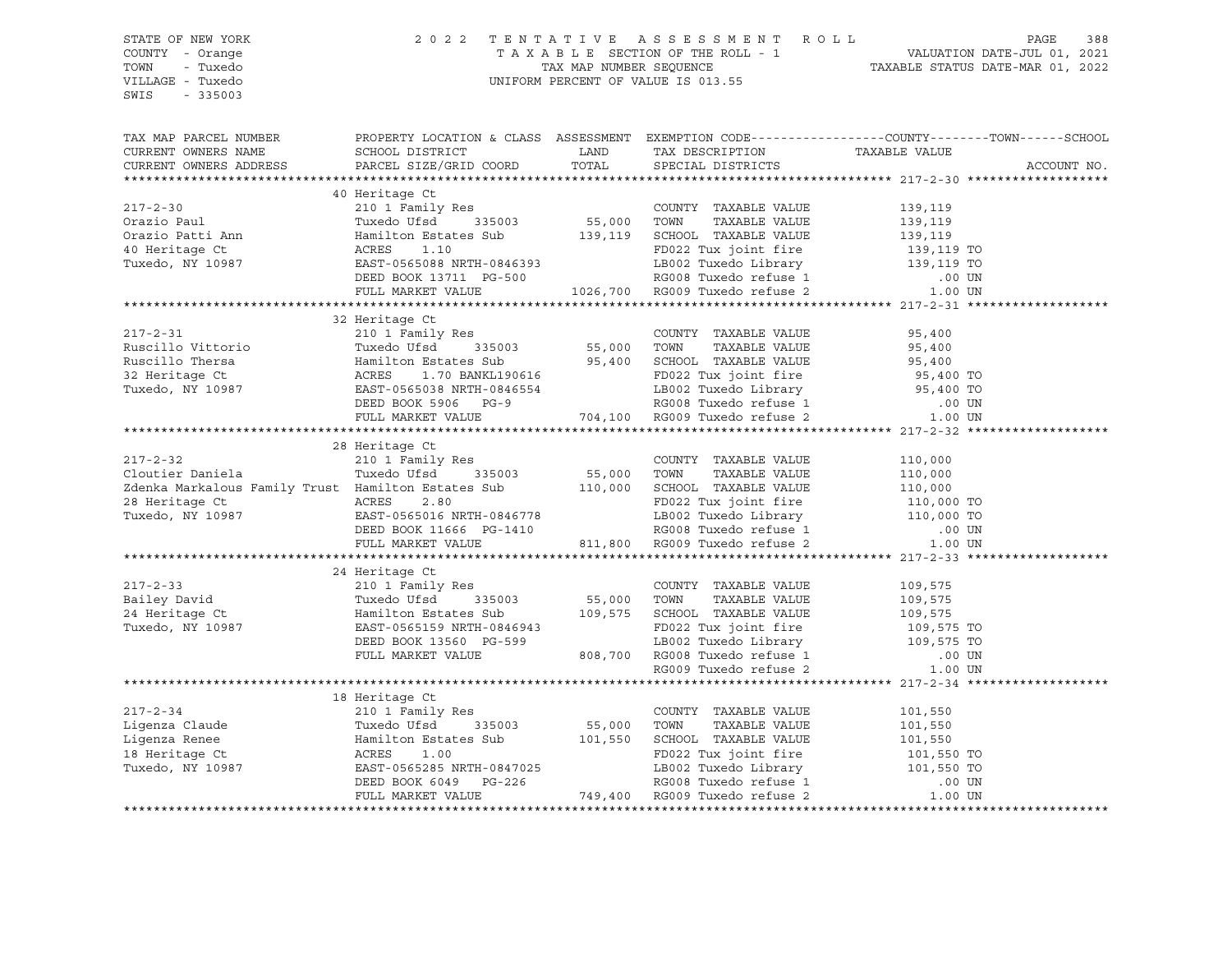| STATE OF NEW YORK<br>COUNTY - Orange<br>TOWN<br>- Tuxedo<br>VILLAGE - Tuxedo<br>SWIS - 335003                                                                                                                                                          |                                                                                                                                                                                                                                                    | $\begin{tabular}{lllllllllllllllll} \hline & $\mathbf{2}\;\;0\;\;2\;\;2\;\; & $\mathbf{T}\;\; \mathbf{E}\;\; \mathbf{N}\;\; \mathbf{T}\;\; \mathbf{A}\;\; \mathbf{X}\;\; \mathbf{A}\;\; \mathbf{B}\;\; \mathbf{L}\;\; & $\mathbf{3}\;\mathbf{9}\;\;$} \\ \hline & $\mathbf{T}\;\; \mathbf{A}\;\; \mathbf{X}\;\; \mathbf{A}\;\; \mathbf{B}\;\; \mathbf{L}\;\; & $\mathbf{S}\;\mathbf{E}\;\mathbf{C}\;\mathbf{T} \mathbf{I} \mathbf{N}\;\; \math$ |                               |                   |
|--------------------------------------------------------------------------------------------------------------------------------------------------------------------------------------------------------------------------------------------------------|----------------------------------------------------------------------------------------------------------------------------------------------------------------------------------------------------------------------------------------------------|-------------------------------------------------------------------------------------------------------------------------------------------------------------------------------------------------------------------------------------------------------------------------------------------------------------------------------------------------------------------------------------------------------------------------------------------------|-------------------------------|-------------------|
| TAX MAP PARCEL NUMBER                                                                                                                                                                                                                                  | PROPERTY LOCATION & CLASS ASSESSMENT EXEMPTION CODE----------------COUNTY-------TOWN------SCHOOL                                                                                                                                                   |                                                                                                                                                                                                                                                                                                                                                                                                                                                 |                               |                   |
| CURRENT OWNERS NAME                                                                                                                                                                                                                                    |                                                                                                                                                                                                                                                    |                                                                                                                                                                                                                                                                                                                                                                                                                                                 |                               |                   |
| CURRENT OWNERS ADDRESS                                                                                                                                                                                                                                 |                                                                                                                                                                                                                                                    |                                                                                                                                                                                                                                                                                                                                                                                                                                                 |                               | ACCOUNT NO.       |
|                                                                                                                                                                                                                                                        |                                                                                                                                                                                                                                                    |                                                                                                                                                                                                                                                                                                                                                                                                                                                 |                               |                   |
| $217 - 2 - 35$                                                                                                                                                                                                                                         | 14 Heritage Ct                                                                                                                                                                                                                                     |                                                                                                                                                                                                                                                                                                                                                                                                                                                 |                               |                   |
|                                                                                                                                                                                                                                                        | 210 1 Family Res<br>Tuxedo Ufsd 335003 55,000 TOWN TAXABLE VALUE<br>Unrilton Etative 3.1                                                                                                                                                           |                                                                                                                                                                                                                                                                                                                                                                                                                                                 | 101,550<br>101,550<br>101,550 |                   |
| Witt Michael V                                                                                                                                                                                                                                         |                                                                                                                                                                                                                                                    |                                                                                                                                                                                                                                                                                                                                                                                                                                                 |                               |                   |
| n<br>14 Heritage Ct<br>Tuxedo, NY 10987                                                                                                                                                                                                                |                                                                                                                                                                                                                                                    |                                                                                                                                                                                                                                                                                                                                                                                                                                                 |                               |                   |
|                                                                                                                                                                                                                                                        |                                                                                                                                                                                                                                                    |                                                                                                                                                                                                                                                                                                                                                                                                                                                 |                               |                   |
|                                                                                                                                                                                                                                                        |                                                                                                                                                                                                                                                    |                                                                                                                                                                                                                                                                                                                                                                                                                                                 |                               |                   |
|                                                                                                                                                                                                                                                        |                                                                                                                                                                                                                                                    |                                                                                                                                                                                                                                                                                                                                                                                                                                                 |                               |                   |
|                                                                                                                                                                                                                                                        | 210 1 ramilton Estates Sub<br>Hamilton Estates Sub<br>FRNT 159.00 DPTH 281.00<br>EAST-0565429 NRTH-0847101<br>DEED BOOK 5464 PG-223<br>FULL MARKET VALUE<br>FULL MARKET VALUE<br>TULL MARKET VALUE<br>TULL MARKET VALUE<br>TULL MARKET VALUE<br>TU |                                                                                                                                                                                                                                                                                                                                                                                                                                                 |                               |                   |
|                                                                                                                                                                                                                                                        |                                                                                                                                                                                                                                                    |                                                                                                                                                                                                                                                                                                                                                                                                                                                 |                               |                   |
|                                                                                                                                                                                                                                                        |                                                                                                                                                                                                                                                    |                                                                                                                                                                                                                                                                                                                                                                                                                                                 |                               | $\Omega$<br>5,920 |
|                                                                                                                                                                                                                                                        |                                                                                                                                                                                                                                                    |                                                                                                                                                                                                                                                                                                                                                                                                                                                 |                               |                   |
|                                                                                                                                                                                                                                                        |                                                                                                                                                                                                                                                    |                                                                                                                                                                                                                                                                                                                                                                                                                                                 |                               |                   |
|                                                                                                                                                                                                                                                        |                                                                                                                                                                                                                                                    |                                                                                                                                                                                                                                                                                                                                                                                                                                                 |                               |                   |
|                                                                                                                                                                                                                                                        |                                                                                                                                                                                                                                                    |                                                                                                                                                                                                                                                                                                                                                                                                                                                 |                               |                   |
|                                                                                                                                                                                                                                                        |                                                                                                                                                                                                                                                    |                                                                                                                                                                                                                                                                                                                                                                                                                                                 |                               |                   |
|                                                                                                                                                                                                                                                        |                                                                                                                                                                                                                                                    |                                                                                                                                                                                                                                                                                                                                                                                                                                                 |                               |                   |
|                                                                                                                                                                                                                                                        |                                                                                                                                                                                                                                                    |                                                                                                                                                                                                                                                                                                                                                                                                                                                 |                               |                   |
|                                                                                                                                                                                                                                                        |                                                                                                                                                                                                                                                    |                                                                                                                                                                                                                                                                                                                                                                                                                                                 |                               |                   |
|                                                                                                                                                                                                                                                        | 83 Alexander Dr<br>210 1 Family Res                                                                                                                                                                                                                |                                                                                                                                                                                                                                                                                                                                                                                                                                                 |                               | $\Omega$          |
|                                                                                                                                                                                                                                                        |                                                                                                                                                                                                                                                    |                                                                                                                                                                                                                                                                                                                                                                                                                                                 |                               | 5,920             |
|                                                                                                                                                                                                                                                        |                                                                                                                                                                                                                                                    |                                                                                                                                                                                                                                                                                                                                                                                                                                                 |                               |                   |
|                                                                                                                                                                                                                                                        |                                                                                                                                                                                                                                                    |                                                                                                                                                                                                                                                                                                                                                                                                                                                 |                               |                   |
|                                                                                                                                                                                                                                                        |                                                                                                                                                                                                                                                    |                                                                                                                                                                                                                                                                                                                                                                                                                                                 |                               |                   |
|                                                                                                                                                                                                                                                        |                                                                                                                                                                                                                                                    |                                                                                                                                                                                                                                                                                                                                                                                                                                                 |                               |                   |
|                                                                                                                                                                                                                                                        |                                                                                                                                                                                                                                                    |                                                                                                                                                                                                                                                                                                                                                                                                                                                 |                               |                   |
|                                                                                                                                                                                                                                                        |                                                                                                                                                                                                                                                    |                                                                                                                                                                                                                                                                                                                                                                                                                                                 |                               |                   |
|                                                                                                                                                                                                                                                        |                                                                                                                                                                                                                                                    |                                                                                                                                                                                                                                                                                                                                                                                                                                                 |                               |                   |
|                                                                                                                                                                                                                                                        | 104 Alexander Dr                                                                                                                                                                                                                                   |                                                                                                                                                                                                                                                                                                                                                                                                                                                 |                               |                   |
|                                                                                                                                                                                                                                                        |                                                                                                                                                                                                                                                    |                                                                                                                                                                                                                                                                                                                                                                                                                                                 |                               |                   |
|                                                                                                                                                                                                                                                        |                                                                                                                                                                                                                                                    |                                                                                                                                                                                                                                                                                                                                                                                                                                                 |                               |                   |
|                                                                                                                                                                                                                                                        |                                                                                                                                                                                                                                                    |                                                                                                                                                                                                                                                                                                                                                                                                                                                 |                               |                   |
|                                                                                                                                                                                                                                                        |                                                                                                                                                                                                                                                    |                                                                                                                                                                                                                                                                                                                                                                                                                                                 |                               |                   |
|                                                                                                                                                                                                                                                        |                                                                                                                                                                                                                                                    |                                                                                                                                                                                                                                                                                                                                                                                                                                                 |                               |                   |
|                                                                                                                                                                                                                                                        |                                                                                                                                                                                                                                                    |                                                                                                                                                                                                                                                                                                                                                                                                                                                 |                               |                   |
| 217-2-38<br>Westlye Brad (10 1 Family Res COUNTY TAXABLE VALUE 114,500<br>Morvan Marilyn Hamilton Estates Sub 114,500 SCHOOL TAXABLE VALUE 114,500<br>104 Alexander Dr ACRES 1.00<br>Tuxedo, NY 10987 EAST-0566234 NRTH-0847665 DBCD B                 |                                                                                                                                                                                                                                                    |                                                                                                                                                                                                                                                                                                                                                                                                                                                 |                               |                   |
|                                                                                                                                                                                                                                                        |                                                                                                                                                                                                                                                    |                                                                                                                                                                                                                                                                                                                                                                                                                                                 |                               |                   |
|                                                                                                                                                                                                                                                        | 96 Alexander Dr                                                                                                                                                                                                                                    |                                                                                                                                                                                                                                                                                                                                                                                                                                                 |                               |                   |
| $217 - 2 - 39$                                                                                                                                                                                                                                         | 311 Res vac land                                                                                                                                                                                                                                   | COUNTY TAXABLE VALUE                                                                                                                                                                                                                                                                                                                                                                                                                            | 43,500<br>43,500              |                   |
|                                                                                                                                                                                                                                                        |                                                                                                                                                                                                                                                    |                                                                                                                                                                                                                                                                                                                                                                                                                                                 |                               |                   |
|                                                                                                                                                                                                                                                        |                                                                                                                                                                                                                                                    |                                                                                                                                                                                                                                                                                                                                                                                                                                                 |                               |                   |
|                                                                                                                                                                                                                                                        |                                                                                                                                                                                                                                                    |                                                                                                                                                                                                                                                                                                                                                                                                                                                 |                               |                   |
| 217-2-39<br>Quality Properties LLC<br>Ath: Ray Ruffino<br>Ath: Ray Ruffino<br>Hamilton Estates Sub<br>ACRES<br>2130<br>Hackensack, NJ 07601<br>EAST-0566163 NRTH-0847532<br>DEED BOOS T95-65<br>2013000 TONN TAXABLE VALUE<br>FD022 Tux joint fire<br> |                                                                                                                                                                                                                                                    | 43,500 1000 12000 12000 12000 12000 12000 12000 12000 12000 12000 12000 12000 12000 12000 12000 12000 12000 1<br>ED022 Tux joint fire 43,500 TO<br>LB002 Tuxedo Library 43,500 TO<br>RG008 Tuxedo refuse 1 .00 UN                                                                                                                                                                                                                               |                               |                   |
|                                                                                                                                                                                                                                                        | FULL MARKET VALUE 321,000                                                                                                                                                                                                                          |                                                                                                                                                                                                                                                                                                                                                                                                                                                 |                               |                   |
|                                                                                                                                                                                                                                                        |                                                                                                                                                                                                                                                    |                                                                                                                                                                                                                                                                                                                                                                                                                                                 |                               |                   |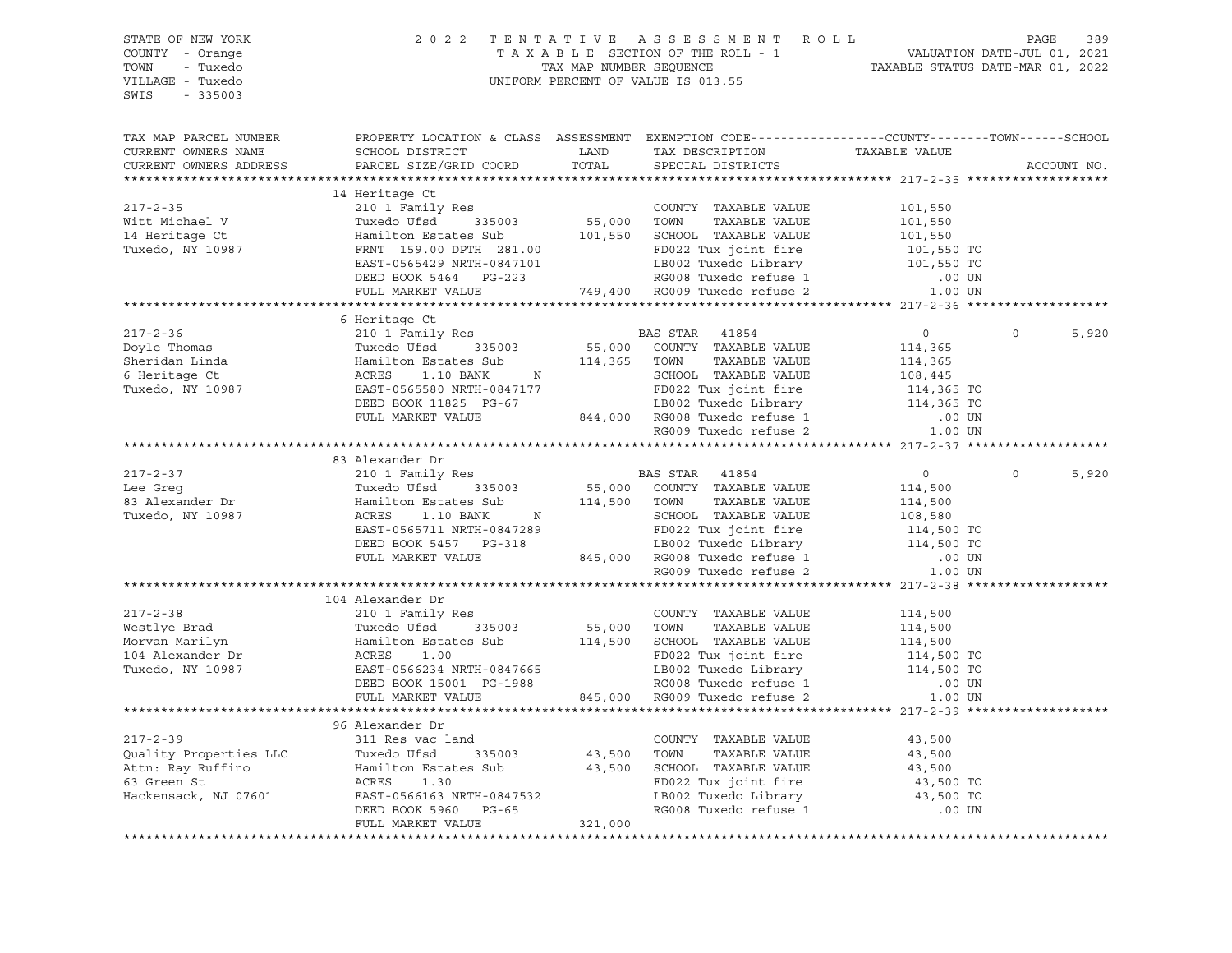| STATE OF NEW YORK<br>COUNTY - Orange<br>TOWN - Tuxedo<br>VILLAGE - Tuxedo<br>SWIS - 335003                                                                                                                                                                                                                                                                                                                                                                            | 2022 TENTATIVE ASSESSMENT ROLL PAGE 390<br>TAXABLE SECTION OF THE ROLL - 1 VALUATION DATE-JUL 01, 2021<br>TAX MAP NUMBER SEQUENCE TAXABLE STATUS DATE-MAR 01, 2022<br>UNIFORM PERCENT OF VALUE IS 013.55                         |  |  |
|-----------------------------------------------------------------------------------------------------------------------------------------------------------------------------------------------------------------------------------------------------------------------------------------------------------------------------------------------------------------------------------------------------------------------------------------------------------------------|----------------------------------------------------------------------------------------------------------------------------------------------------------------------------------------------------------------------------------|--|--|
| TAX MAP PARCEL NUMBER BOOPERTY LOCATION & CLASS ASSESSMENT EXEMPTION CODE-----------------COUNTY--------TOWN------SCHOOL CURRENT OWNERS NAME SCHOOL DISTRICT LAND TAX DESCRIPTION TAXABLE VALUE CURRENT OWNERS ADDRESS PARCEL                                                                                                                                                                                                                                         |                                                                                                                                                                                                                                  |  |  |
|                                                                                                                                                                                                                                                                                                                                                                                                                                                                       |                                                                                                                                                                                                                                  |  |  |
| $\begin{tabular}{lllllllllllll} \multicolumn{3}{l}{} & 86\text{ Alexander Dr} & 2101\text{ Family Res} & 200\text{NITY} & TAXABLE VALUE & 175,770 \nonumber \\ & 2101\text{ Family Res} & 335003 & 65,000 & TOWN & TAXABLE VALUE & 175,770 \nonumber \\ & 86\text{ Alexander Dr} & \text{Hamilton Estados} & 335003 & 65,000 & TOWN & TAXABLE VALUE & 175,770 \nonumber \\ & 86\text{ Alexander Dr} & \text{Hamilton Estados} & 175,770 & 5\text{CHOOL TAXABLE VALUE$ | 86 Alexander Dr                                                                                                                                                                                                                  |  |  |
|                                                                                                                                                                                                                                                                                                                                                                                                                                                                       |                                                                                                                                                                                                                                  |  |  |
|                                                                                                                                                                                                                                                                                                                                                                                                                                                                       |                                                                                                                                                                                                                                  |  |  |
|                                                                                                                                                                                                                                                                                                                                                                                                                                                                       |                                                                                                                                                                                                                                  |  |  |
|                                                                                                                                                                                                                                                                                                                                                                                                                                                                       |                                                                                                                                                                                                                                  |  |  |
|                                                                                                                                                                                                                                                                                                                                                                                                                                                                       |                                                                                                                                                                                                                                  |  |  |
|                                                                                                                                                                                                                                                                                                                                                                                                                                                                       |                                                                                                                                                                                                                                  |  |  |
|                                                                                                                                                                                                                                                                                                                                                                                                                                                                       |                                                                                                                                                                                                                                  |  |  |
|                                                                                                                                                                                                                                                                                                                                                                                                                                                                       | 80 Alexander Dr                                                                                                                                                                                                                  |  |  |
|                                                                                                                                                                                                                                                                                                                                                                                                                                                                       |                                                                                                                                                                                                                                  |  |  |
|                                                                                                                                                                                                                                                                                                                                                                                                                                                                       |                                                                                                                                                                                                                                  |  |  |
|                                                                                                                                                                                                                                                                                                                                                                                                                                                                       |                                                                                                                                                                                                                                  |  |  |
|                                                                                                                                                                                                                                                                                                                                                                                                                                                                       |                                                                                                                                                                                                                                  |  |  |
|                                                                                                                                                                                                                                                                                                                                                                                                                                                                       |                                                                                                                                                                                                                                  |  |  |
|                                                                                                                                                                                                                                                                                                                                                                                                                                                                       |                                                                                                                                                                                                                                  |  |  |
| ${\small \begin{tabular}{c cccc} \multicolumn{3}{c}{217-2-41} & & 80 Alexander Dr & & 210 1 Family Res & & 210 1 Family Res & & 210 1 Family Res & & 210 1 Family Res & & 210 1 Family Res & & 210 1 Family Res & & 210 1 family Res & & 210 135003 & & 210 135003 & & 210 135003 & & 210 135003 & & 210 135003 & & 210 135003 & & 211 1600 & & 211 1600 & & 211 1600 & &$                                                                                            |                                                                                                                                                                                                                                  |  |  |
|                                                                                                                                                                                                                                                                                                                                                                                                                                                                       |                                                                                                                                                                                                                                  |  |  |
|                                                                                                                                                                                                                                                                                                                                                                                                                                                                       |                                                                                                                                                                                                                                  |  |  |
|                                                                                                                                                                                                                                                                                                                                                                                                                                                                       |                                                                                                                                                                                                                                  |  |  |
|                                                                                                                                                                                                                                                                                                                                                                                                                                                                       |                                                                                                                                                                                                                                  |  |  |
|                                                                                                                                                                                                                                                                                                                                                                                                                                                                       |                                                                                                                                                                                                                                  |  |  |
|                                                                                                                                                                                                                                                                                                                                                                                                                                                                       |                                                                                                                                                                                                                                  |  |  |
|                                                                                                                                                                                                                                                                                                                                                                                                                                                                       |                                                                                                                                                                                                                                  |  |  |
|                                                                                                                                                                                                                                                                                                                                                                                                                                                                       |                                                                                                                                                                                                                                  |  |  |
|                                                                                                                                                                                                                                                                                                                                                                                                                                                                       |                                                                                                                                                                                                                                  |  |  |
|                                                                                                                                                                                                                                                                                                                                                                                                                                                                       |                                                                                                                                                                                                                                  |  |  |
|                                                                                                                                                                                                                                                                                                                                                                                                                                                                       |                                                                                                                                                                                                                                  |  |  |
|                                                                                                                                                                                                                                                                                                                                                                                                                                                                       |                                                                                                                                                                                                                                  |  |  |
|                                                                                                                                                                                                                                                                                                                                                                                                                                                                       |                                                                                                                                                                                                                                  |  |  |
|                                                                                                                                                                                                                                                                                                                                                                                                                                                                       |                                                                                                                                                                                                                                  |  |  |
|                                                                                                                                                                                                                                                                                                                                                                                                                                                                       |                                                                                                                                                                                                                                  |  |  |
|                                                                                                                                                                                                                                                                                                                                                                                                                                                                       |                                                                                                                                                                                                                                  |  |  |
|                                                                                                                                                                                                                                                                                                                                                                                                                                                                       |                                                                                                                                                                                                                                  |  |  |
|                                                                                                                                                                                                                                                                                                                                                                                                                                                                       | 54 Alexander Dr                                                                                                                                                                                                                  |  |  |
|                                                                                                                                                                                                                                                                                                                                                                                                                                                                       | $311$ Res vac land<br>There is the contract of the state of the state of the state of the state of the state of the state of the state of the state of the state of the state of the state of the state of the state of the stat |  |  |
|                                                                                                                                                                                                                                                                                                                                                                                                                                                                       |                                                                                                                                                                                                                                  |  |  |
|                                                                                                                                                                                                                                                                                                                                                                                                                                                                       |                                                                                                                                                                                                                                  |  |  |
|                                                                                                                                                                                                                                                                                                                                                                                                                                                                       |                                                                                                                                                                                                                                  |  |  |
|                                                                                                                                                                                                                                                                                                                                                                                                                                                                       |                                                                                                                                                                                                                                  |  |  |
|                                                                                                                                                                                                                                                                                                                                                                                                                                                                       |                                                                                                                                                                                                                                  |  |  |
|                                                                                                                                                                                                                                                                                                                                                                                                                                                                       |                                                                                                                                                                                                                                  |  |  |
|                                                                                                                                                                                                                                                                                                                                                                                                                                                                       |                                                                                                                                                                                                                                  |  |  |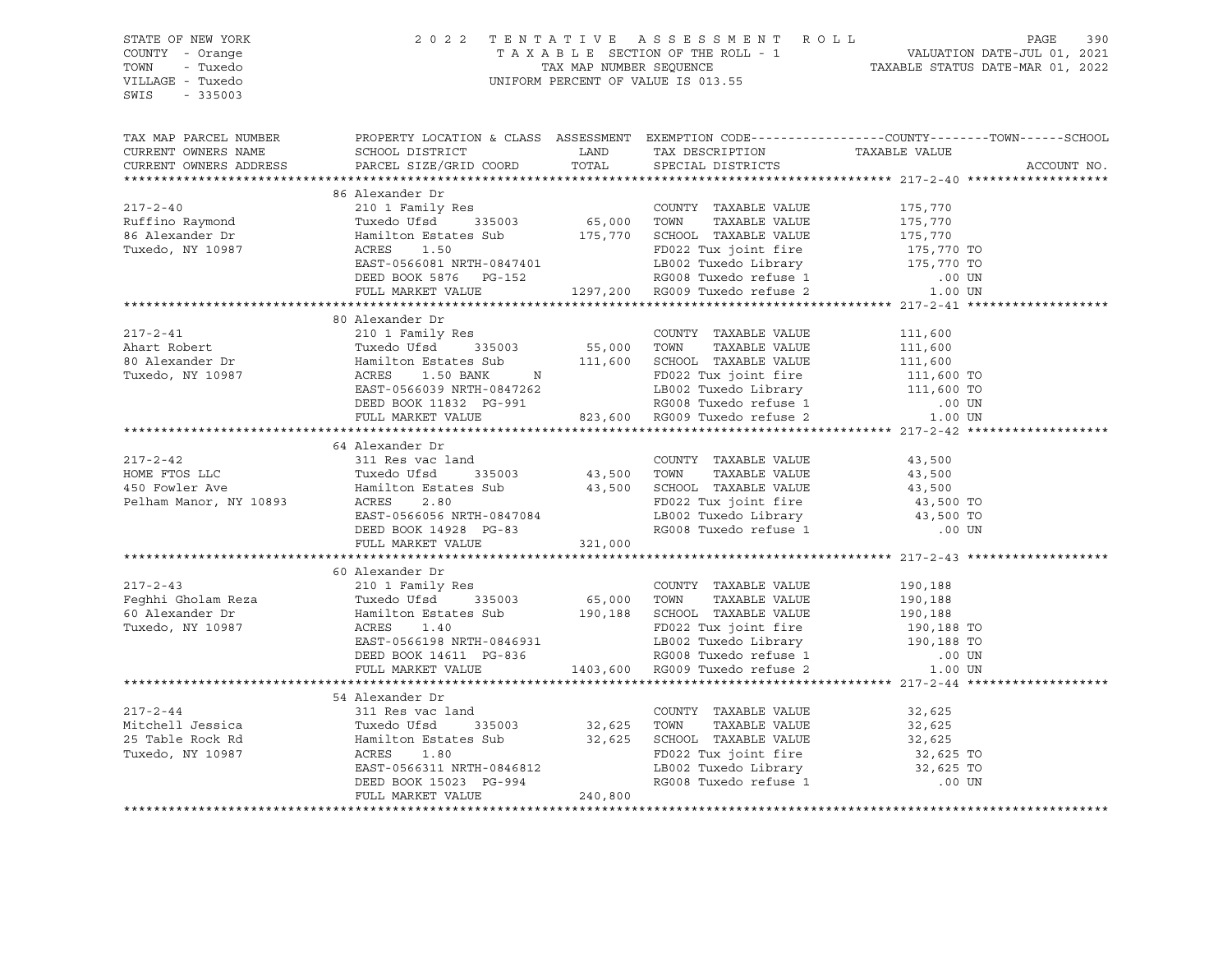| STATE OF NEW YORK      | 2 0 2 2                                                                                                                                                                                                                                                                                                                                     |       | TENTATIVE ASSESSMENT ROLL                                 |                | PAGE<br>391       |
|------------------------|---------------------------------------------------------------------------------------------------------------------------------------------------------------------------------------------------------------------------------------------------------------------------------------------------------------------------------------------|-------|-----------------------------------------------------------|----------------|-------------------|
| COUNTY - Orange        |                                                                                                                                                                                                                                                                                                                                             |       |                                                           |                |                   |
| TOWN - Tuxedo          |                                                                                                                                                                                                                                                                                                                                             |       |                                                           |                |                   |
| VILLAGE - Tuxedo       |                                                                                                                                                                                                                                                                                                                                             |       |                                                           |                |                   |
| SWIS<br>$-335003$      |                                                                                                                                                                                                                                                                                                                                             |       |                                                           |                |                   |
|                        |                                                                                                                                                                                                                                                                                                                                             |       |                                                           |                |                   |
|                        |                                                                                                                                                                                                                                                                                                                                             |       |                                                           |                |                   |
| TAX MAP PARCEL NUMBER  | PROPERTY LOCATION & CLASS ASSESSMENT EXEMPTION CODE---------------COUNTY-------TOWN------SCHOOL                                                                                                                                                                                                                                             |       |                                                           |                |                   |
| CURRENT OWNERS NAME    | SCHOOL DISTRICT LAND                                                                                                                                                                                                                                                                                                                        |       | TAX DESCRIPTION TAXABLE VALUE<br>SPECIAL DISTRICTS        |                |                   |
| CURRENT OWNERS ADDRESS | PARCEL SIZE/GRID COORD                                                                                                                                                                                                                                                                                                                      | TOTAL |                                                           |                | ACCOUNT NO.       |
|                        |                                                                                                                                                                                                                                                                                                                                             |       |                                                           |                |                   |
|                        | 48 Alexander Dr                                                                                                                                                                                                                                                                                                                             |       |                                                           |                |                   |
|                        |                                                                                                                                                                                                                                                                                                                                             |       |                                                           |                |                   |
|                        |                                                                                                                                                                                                                                                                                                                                             |       |                                                           |                |                   |
|                        |                                                                                                                                                                                                                                                                                                                                             |       |                                                           |                |                   |
|                        |                                                                                                                                                                                                                                                                                                                                             |       |                                                           |                |                   |
|                        |                                                                                                                                                                                                                                                                                                                                             |       |                                                           |                |                   |
|                        |                                                                                                                                                                                                                                                                                                                                             |       |                                                           |                |                   |
|                        |                                                                                                                                                                                                                                                                                                                                             |       |                                                           |                |                   |
|                        |                                                                                                                                                                                                                                                                                                                                             |       |                                                           |                |                   |
|                        |                                                                                                                                                                                                                                                                                                                                             |       |                                                           |                |                   |
|                        | $\begin{tabular}{lllllllllllllllllllll} \textsc{217-2-45} & \textsc{217-2-45} & \textsc{217-2-45} & \textsc{217-2-45} & \textsc{217-2-45} & \textsc{217-2-45} & \textsc{217-2-45} & \textsc{217-2-45} & \textsc{217-2-45} & \textsc{217-2-45} & \textsc{217-2-45} & \textsc{217-2-45} & \textsc{217-2-45} & \textsc{217-2-45} & \textsc{21$ |       |                                                           |                |                   |
|                        |                                                                                                                                                                                                                                                                                                                                             |       |                                                           |                |                   |
|                        |                                                                                                                                                                                                                                                                                                                                             |       |                                                           | 114,500        |                   |
|                        | Dedel Peter J D Tuxedo Ufsd 335003 55,000 TOWN TAXABLE VALUE<br>42 Alexander Dr Hamilton Estates Sub 114,500 SCHOOL TAXABLE VALUE<br>Tuxedo, NY 10987 ACRES 1.50 FD022 Tux joint fire                                                                                                                                                       |       |                                                           |                |                   |
|                        |                                                                                                                                                                                                                                                                                                                                             |       |                                                           |                |                   |
|                        |                                                                                                                                                                                                                                                                                                                                             |       |                                                           |                |                   |
|                        |                                                                                                                                                                                                                                                                                                                                             |       |                                                           |                |                   |
|                        | Hamilton Estates Sub<br>ACRES 1.50<br>EAST-0566430 NRTH-0846457<br>DEED BOOK 5468 PG-255<br>FULL MARKET VALUE<br>FULL MARKET VALUE<br>FULL MARKET VALUE<br>ACRES 1.50<br>DEED BOOK 5468 PG-255<br>ACRES 345,000 RG009 Tuxedo refuse 1<br>TULL MARK                                                                                          |       |                                                           |                |                   |
|                        |                                                                                                                                                                                                                                                                                                                                             |       |                                                           |                |                   |
|                        | 30 Alexander Dr                                                                                                                                                                                                                                                                                                                             |       |                                                           |                |                   |
|                        |                                                                                                                                                                                                                                                                                                                                             |       |                                                           |                |                   |
|                        |                                                                                                                                                                                                                                                                                                                                             |       |                                                           |                |                   |
|                        |                                                                                                                                                                                                                                                                                                                                             |       |                                                           |                |                   |
|                        |                                                                                                                                                                                                                                                                                                                                             |       |                                                           |                |                   |
|                        |                                                                                                                                                                                                                                                                                                                                             |       |                                                           |                |                   |
|                        |                                                                                                                                                                                                                                                                                                                                             |       |                                                           |                |                   |
|                        |                                                                                                                                                                                                                                                                                                                                             |       |                                                           |                |                   |
|                        |                                                                                                                                                                                                                                                                                                                                             |       |                                                           |                |                   |
|                        |                                                                                                                                                                                                                                                                                                                                             |       |                                                           |                |                   |
|                        | 585 Eagle Valley Rd                                                                                                                                                                                                                                                                                                                         |       |                                                           |                | $\Omega$          |
| $217 - 2 - 48$         | 210 1 Family Res                                                                                                                                                                                                                                                                                                                            |       | <b>BAS STAR 41854</b>                                     | $\overline{0}$ | 5,920             |
|                        |                                                                                                                                                                                                                                                                                                                                             |       |                                                           |                |                   |
|                        |                                                                                                                                                                                                                                                                                                                                             |       |                                                           |                |                   |
|                        |                                                                                                                                                                                                                                                                                                                                             |       |                                                           |                |                   |
|                        |                                                                                                                                                                                                                                                                                                                                             |       |                                                           |                |                   |
|                        |                                                                                                                                                                                                                                                                                                                                             |       |                                                           |                |                   |
|                        |                                                                                                                                                                                                                                                                                                                                             |       |                                                           |                |                   |
|                        |                                                                                                                                                                                                                                                                                                                                             |       |                                                           |                |                   |
|                        |                                                                                                                                                                                                                                                                                                                                             |       |                                                           |                |                   |
|                        | 587 Eagle Valley Rd                                                                                                                                                                                                                                                                                                                         |       |                                                           |                |                   |
| $217 - 2 - 49$         | 210 1 Family Res                                                                                                                                                                                                                                                                                                                            |       | <b>BAS STAR 41854</b>                                     | $\overline{0}$ | $\Omega$<br>5,920 |
|                        |                                                                                                                                                                                                                                                                                                                                             |       | 55,000 COUNTY TAXABLE VALUE<br>127,420 TOWN TAXABLE VALUE |                |                   |
|                        |                                                                                                                                                                                                                                                                                                                                             |       |                                                           |                |                   |
|                        |                                                                                                                                                                                                                                                                                                                                             |       |                                                           |                |                   |
|                        |                                                                                                                                                                                                                                                                                                                                             |       |                                                           |                |                   |
|                        |                                                                                                                                                                                                                                                                                                                                             |       |                                                           |                |                   |
|                        |                                                                                                                                                                                                                                                                                                                                             |       |                                                           |                |                   |
|                        |                                                                                                                                                                                                                                                                                                                                             |       |                                                           |                |                   |
|                        | Exact of the Hamilton Estates Sub<br>Lusk Venka Hamilton Estates Sub<br>Say Eagle Valley Rd<br>Tuxedo, NY 10987 EAST-0566847 NRTH-0846833<br>DEED BOOK 5673 PG-284 BOO2 Tuxedo Library 127,420 TO<br>PULL MARKET VALUE<br>PULL MARKET VALU                                                                                                  |       |                                                           |                |                   |
|                        |                                                                                                                                                                                                                                                                                                                                             |       |                                                           |                |                   |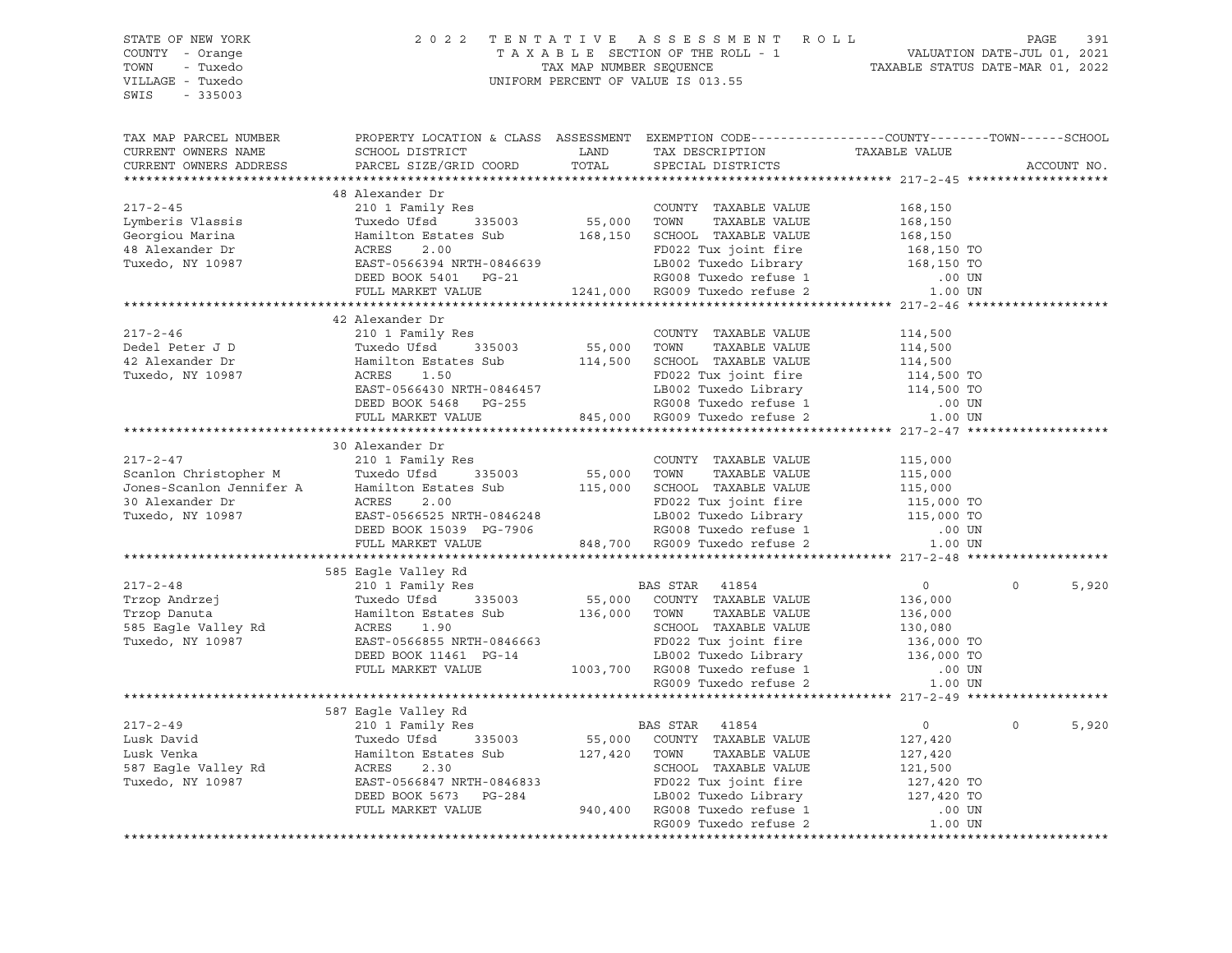| STATE OF NEW YORK<br>COUNTY - Orange<br>TOWN<br>- Tuxedo<br>VILLAGE - Tuxedo<br>SWIS<br>$-335003$                                                                          |                                                                                                                                                                                                                                                                    |                        | 2022 TENTATIVE ASSESSMENT ROLL<br>UNIFORM PERCENT OF VALUE IS 013.55                                                                                                                                          | PAGE                                                                                                              | 392         |
|----------------------------------------------------------------------------------------------------------------------------------------------------------------------------|--------------------------------------------------------------------------------------------------------------------------------------------------------------------------------------------------------------------------------------------------------------------|------------------------|---------------------------------------------------------------------------------------------------------------------------------------------------------------------------------------------------------------|-------------------------------------------------------------------------------------------------------------------|-------------|
| TAX MAP PARCEL NUMBER<br>CURRENT OWNERS NAME<br>CURRENT OWNERS ADDRESS                                                                                                     | SCHOOL DISTRICT<br>PARCEL SIZE/GRID COORD                                                                                                                                                                                                                          | LAND<br>TOTAL          | TAX DESCRIPTION<br>SPECIAL DISTRICTS                                                                                                                                                                          | PROPERTY LOCATION & CLASS ASSESSMENT EXEMPTION CODE----------------COUNTY-------TOWN------SCHOOL<br>TAXABLE VALUE | ACCOUNT NO. |
| $217 - 2 - 55$<br>Maloney John & Elizabeth Tuxedo Ufsd 33500<br>Maloney William & Caroli Lt 1 Said Padua<br>27 Chanol Turn 100 PANIZ<br>37 Chapel Turn<br>Tuxedo, NY 10987 | 37 Chapel Turn<br>210 1 Family Res<br>Tuxedo Ufsd 335003<br>ACRES 1.90 BANK N<br>EAST-0566833 NRTH-0845674<br>DEED BOOK 14415 PG-1495<br>FULL MARKET VALUE                                                                                                         |                        | COUNTY TAXABLE VALUE<br>27,000 TOWN TAXABLE VALUE<br>69,500 SCHOOL TAXABLE VALUE<br>N FD022 Tux joint fire 69,500 TO<br>845674 LB002 Tuxedo Library 69,500 TO<br>1-1495 S12,900 RG009 Tuxedo refuse 2 1.00 UN | 69,500<br>69,500<br>69,500                                                                                        |             |
|                                                                                                                                                                            |                                                                                                                                                                                                                                                                    |                        |                                                                                                                                                                                                               |                                                                                                                   |             |
| $217 - 2 - 56.2$<br>Manitaras Anastasios<br>Tuxedo, NY 10987                                                                                                               | 563 Eagle Valley Rd<br>311 Res vac land<br>Tuxedo Ufsd 335003<br>571 Eagle Valley Road Lot 1 MacRobbie Sub 35,500 SCHOOL TAXABLE VALUE<br>$386 - 05$<br>Filed 5-13-05<br>ACRES<br>1.20<br>EAST-0566967 NRTH-0846313<br>DEED BOOK 14524 PG-456<br>FULL MARKET VALUE | 335,800                | COUNTY TAXABLE VALUE<br>45,500 TOWN TAXABLE VALUE<br>FD022 Tux joint fire<br>LB002 Tuxedo Library<br>RG008 Tuxedo refuse 1                                                                                    | 45,500<br>45,500<br>45,500<br>45,500 TO<br>45,500 TO<br>.00 UN                                                    |             |
| $217 - 2 - 57.1$<br>Manitaras Anastasios<br>571 Eagle Valley Rd<br>Tuxedo, NY 10987                                                                                        | 571 Eagle Valley Rd<br>210 1 Family Res<br>Tuxedo Ufsd 335003<br>Lot 2 MacRobbie Sub<br>$386 - 05$<br>Filed 5-13-05<br>ACRES 1.10<br>EAST-0566903 NRTH-0846507<br>DEED BOOK 13333 PG-1620<br>FULL MARKET VALUE                                                     | 29,000<br>1291,500     | COUNTY TAXABLE VALUE<br>TOWN<br>TAXABLE VALUE<br>175,000 SCHOOL TAXABLE VALUE<br>FD022 Tux joint fire<br>LB002 Tuxedo Library<br>RG008 Tuxedo refuse 1                                                        | 175,000<br>175,000<br>175,000<br>175,000 TO<br>175,000 TO<br>.00 UN                                               |             |
|                                                                                                                                                                            |                                                                                                                                                                                                                                                                    |                        |                                                                                                                                                                                                               |                                                                                                                   |             |
| $217 - 2 - 57.2$<br>Manitaras Anastasios<br>Tuxedo, NY 10987                                                                                                               | 10 Alexander Dr<br>311 Res vac land<br>$386 - 05$<br>Filed 5-13-05<br>ACRES<br>1.90<br>EAST-0566713 NRTH-0846428<br>DEED BOOK 14531 PG-794<br>FULL MARKET VALUE                                                                                                    | 20,700 TOWN<br>152,800 | COUNTY TAXABLE VALUE<br>TAXABLE VALUE<br>20,700 SCHOOL TAXABLE VALUE<br>FD022 Tux joint fire<br>LB002 Tuxedo Library 20,700 TO<br>RG008 Tuxedo refuse 1                                                       | 20,700<br>20,700<br>20,700<br>20,700 TO<br>.00 UN                                                                 |             |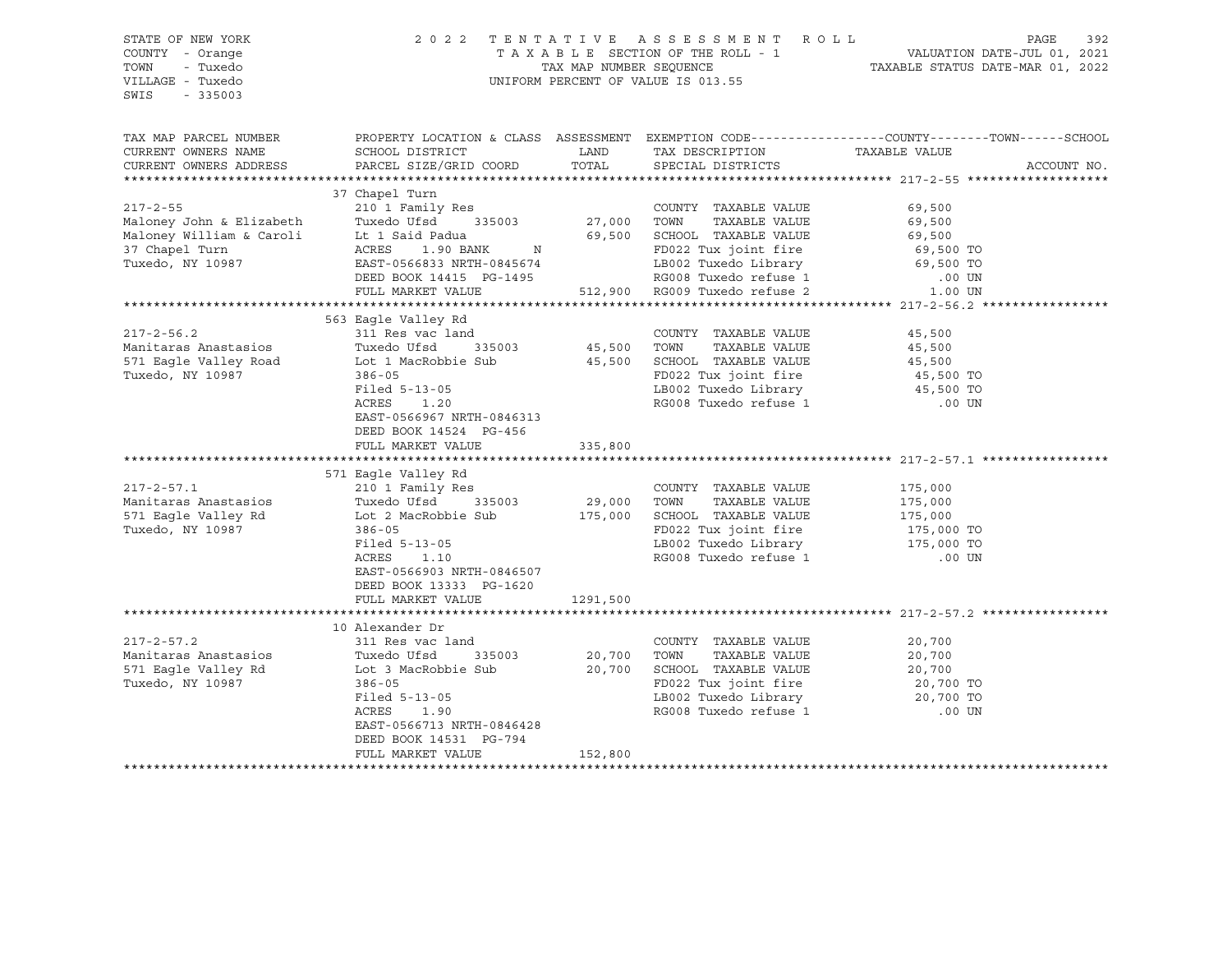| STATE OF NEW YORK<br>COUNTY - Orange<br>TOWN - Tuxedo                                                                                                                                                                                                                        | 2022 TENTATIVE ASSESSMENT ROLL PAGE 393<br>TAXABLE SECTION OF THE ROLL - 1 VALUATION DATE-JUL 01, 2021<br>TAX MAP NUMBER SEQUENCE TAXABLE STATUS DATE-MAR 01, 2022<br>UNIFORM PERCENT OF VALUE IS 013.55 |  |             |
|------------------------------------------------------------------------------------------------------------------------------------------------------------------------------------------------------------------------------------------------------------------------------|----------------------------------------------------------------------------------------------------------------------------------------------------------------------------------------------------------|--|-------------|
| VILLAGE - Tuxedo<br>SWIS - 335003                                                                                                                                                                                                                                            |                                                                                                                                                                                                          |  |             |
| TAX MAP PARCEL NUMBER                                                                                                                                                                                                                                                        | PROPERTY LOCATION & CLASS ASSESSMENT EXEMPTION CODE----------------COUNTY-------TOWN------SCHOOL                                                                                                         |  |             |
| CURRENT OWNERS NAME                                                                                                                                                                                                                                                          |                                                                                                                                                                                                          |  |             |
| CURRENT OWNERS ADDRESS                                                                                                                                                                                                                                                       |                                                                                                                                                                                                          |  | ACCOUNT NO. |
|                                                                                                                                                                                                                                                                              |                                                                                                                                                                                                          |  |             |
|                                                                                                                                                                                                                                                                              | 605 Eagle Valley Rd                                                                                                                                                                                      |  |             |
|                                                                                                                                                                                                                                                                              |                                                                                                                                                                                                          |  |             |
|                                                                                                                                                                                                                                                                              |                                                                                                                                                                                                          |  |             |
|                                                                                                                                                                                                                                                                              |                                                                                                                                                                                                          |  |             |
|                                                                                                                                                                                                                                                                              |                                                                                                                                                                                                          |  |             |
|                                                                                                                                                                                                                                                                              |                                                                                                                                                                                                          |  |             |
|                                                                                                                                                                                                                                                                              |                                                                                                                                                                                                          |  |             |
|                                                                                                                                                                                                                                                                              |                                                                                                                                                                                                          |  |             |
|                                                                                                                                                                                                                                                                              | 607 Eagle Valley Rd                                                                                                                                                                                      |  |             |
|                                                                                                                                                                                                                                                                              |                                                                                                                                                                                                          |  |             |
|                                                                                                                                                                                                                                                                              |                                                                                                                                                                                                          |  |             |
|                                                                                                                                                                                                                                                                              |                                                                                                                                                                                                          |  |             |
|                                                                                                                                                                                                                                                                              |                                                                                                                                                                                                          |  |             |
|                                                                                                                                                                                                                                                                              |                                                                                                                                                                                                          |  |             |
|                                                                                                                                                                                                                                                                              |                                                                                                                                                                                                          |  |             |
|                                                                                                                                                                                                                                                                              |                                                                                                                                                                                                          |  |             |
|                                                                                                                                                                                                                                                                              |                                                                                                                                                                                                          |  |             |
|                                                                                                                                                                                                                                                                              | 30 Juniper Ter                                                                                                                                                                                           |  |             |
|                                                                                                                                                                                                                                                                              |                                                                                                                                                                                                          |  |             |
|                                                                                                                                                                                                                                                                              |                                                                                                                                                                                                          |  |             |
|                                                                                                                                                                                                                                                                              |                                                                                                                                                                                                          |  |             |
|                                                                                                                                                                                                                                                                              |                                                                                                                                                                                                          |  |             |
|                                                                                                                                                                                                                                                                              |                                                                                                                                                                                                          |  |             |
|                                                                                                                                                                                                                                                                              |                                                                                                                                                                                                          |  |             |
| 217-3-1<br>217-3-1<br>217-3-1<br>2311 Res Value<br>236,250<br>2311 Res Value<br>236,250<br>236,250<br>236,250<br>236,250<br>267,500<br>267,500<br>267,500<br>267,500<br>267,500<br>267,500<br>267,500<br>267,500<br>267,500<br>267,500<br>267,500<br>267,500<br>267,500<br>2 |                                                                                                                                                                                                          |  |             |
|                                                                                                                                                                                                                                                                              |                                                                                                                                                                                                          |  |             |
|                                                                                                                                                                                                                                                                              | 40 Juniper Ter                                                                                                                                                                                           |  |             |
|                                                                                                                                                                                                                                                                              |                                                                                                                                                                                                          |  |             |
|                                                                                                                                                                                                                                                                              |                                                                                                                                                                                                          |  |             |
|                                                                                                                                                                                                                                                                              |                                                                                                                                                                                                          |  |             |
|                                                                                                                                                                                                                                                                              |                                                                                                                                                                                                          |  |             |
|                                                                                                                                                                                                                                                                              |                                                                                                                                                                                                          |  |             |
| 217-3-2<br>22 Circle Dr<br>22 Circle Dr<br>22 Circle Dr<br>22 Circle Dr<br>23 Circle Dr<br>22 Circle Dr<br>23 Circle Dr<br>24 Circle Dr<br>24 Circle Dr<br>24 Circle Dr<br>24 Circle Dr<br>24 Circle Dr<br>24 Circle Dr<br>24 Circle Dr<br>26 ACRES<br>2.20<br>              |                                                                                                                                                                                                          |  |             |
|                                                                                                                                                                                                                                                                              |                                                                                                                                                                                                          |  |             |
|                                                                                                                                                                                                                                                                              |                                                                                                                                                                                                          |  |             |
|                                                                                                                                                                                                                                                                              |                                                                                                                                                                                                          |  | 5,920       |
|                                                                                                                                                                                                                                                                              |                                                                                                                                                                                                          |  |             |
|                                                                                                                                                                                                                                                                              |                                                                                                                                                                                                          |  |             |
|                                                                                                                                                                                                                                                                              |                                                                                                                                                                                                          |  |             |
|                                                                                                                                                                                                                                                                              |                                                                                                                                                                                                          |  |             |
|                                                                                                                                                                                                                                                                              |                                                                                                                                                                                                          |  |             |
|                                                                                                                                                                                                                                                                              |                                                                                                                                                                                                          |  |             |
|                                                                                                                                                                                                                                                                              |                                                                                                                                                                                                          |  |             |
| XAMINERALLY AND THE THE PERTON CONTROLL AND THE DESCRIPTION AND THE DRIVING THE DRIVING SUPPORT ON THE PRETOR CONTROLL AND THE PRESENT OF THE PRESENT OF THE PRESENT OF THE PRESENT OF THE PRESENT OF THE PRESENT OF THE PRESE                                               |                                                                                                                                                                                                          |  |             |
|                                                                                                                                                                                                                                                                              |                                                                                                                                                                                                          |  |             |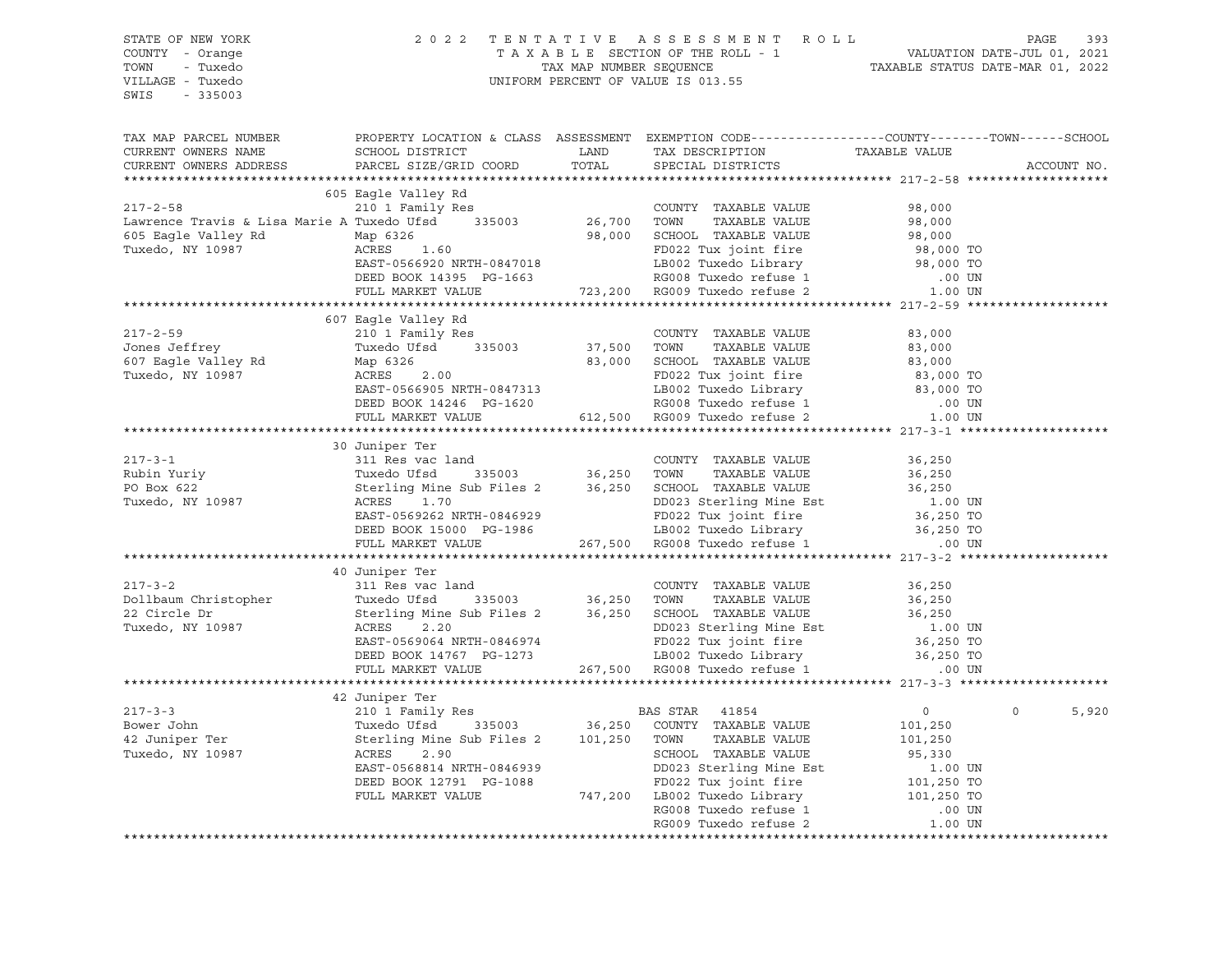| STATE OF NEW YORK<br>COUNTY - Orange<br>TOWN<br>- Tuxedo<br>VILLAGE - Tuxedo<br>SWIS<br>$-335003$                                                                                                                                                                                                                                                                                                                                                 |                | $\begin{tabular}{lllllllllllllll} \hline & 2&0&2&2&\text{T} & \text{E} & \text{N} & \text{T} & \text{A} & \text{T} & \text{A} & \text{T} & \text{A} & \text{B} & \text{A} & \text{B} & \text{B} & \text{B} & \text{B} & \text{B} & \text{B} & \text{B} & \text{B} & \text{B} & \text{B} & \text{B} & \text{B} & \text{B} & \text{B} & \text{B} & \text{B} & \text{B} & \text{B} & \text{B} & \text{B} & \text{B} & \text{B$ |             |
|---------------------------------------------------------------------------------------------------------------------------------------------------------------------------------------------------------------------------------------------------------------------------------------------------------------------------------------------------------------------------------------------------------------------------------------------------|----------------|-----------------------------------------------------------------------------------------------------------------------------------------------------------------------------------------------------------------------------------------------------------------------------------------------------------------------------------------------------------------------------------------------------------------------------|-------------|
| TAX MAP PARCEL NUMBER THE PROPERTY LOCATION & CLASS ASSESSMENT EXEMPTION CODE--------------COUNTY--------TOWN------SCHOOL                                                                                                                                                                                                                                                                                                                         |                |                                                                                                                                                                                                                                                                                                                                                                                                                             |             |
| CURRENT OWNERS NAME                                                                                                                                                                                                                                                                                                                                                                                                                               |                |                                                                                                                                                                                                                                                                                                                                                                                                                             |             |
| CURRENT OWNERS ADDRESS                                                                                                                                                                                                                                                                                                                                                                                                                            |                |                                                                                                                                                                                                                                                                                                                                                                                                                             | ACCOUNT NO. |
|                                                                                                                                                                                                                                                                                                                                                                                                                                                   |                |                                                                                                                                                                                                                                                                                                                                                                                                                             |             |
|                                                                                                                                                                                                                                                                                                                                                                                                                                                   | 48 Juniper Ter |                                                                                                                                                                                                                                                                                                                                                                                                                             |             |
|                                                                                                                                                                                                                                                                                                                                                                                                                                                   |                |                                                                                                                                                                                                                                                                                                                                                                                                                             |             |
|                                                                                                                                                                                                                                                                                                                                                                                                                                                   |                |                                                                                                                                                                                                                                                                                                                                                                                                                             |             |
|                                                                                                                                                                                                                                                                                                                                                                                                                                                   |                |                                                                                                                                                                                                                                                                                                                                                                                                                             |             |
|                                                                                                                                                                                                                                                                                                                                                                                                                                                   |                |                                                                                                                                                                                                                                                                                                                                                                                                                             |             |
|                                                                                                                                                                                                                                                                                                                                                                                                                                                   |                |                                                                                                                                                                                                                                                                                                                                                                                                                             |             |
|                                                                                                                                                                                                                                                                                                                                                                                                                                                   |                |                                                                                                                                                                                                                                                                                                                                                                                                                             |             |
|                                                                                                                                                                                                                                                                                                                                                                                                                                                   |                |                                                                                                                                                                                                                                                                                                                                                                                                                             |             |
|                                                                                                                                                                                                                                                                                                                                                                                                                                                   |                |                                                                                                                                                                                                                                                                                                                                                                                                                             |             |
|                                                                                                                                                                                                                                                                                                                                                                                                                                                   | 50 Juniper Ter |                                                                                                                                                                                                                                                                                                                                                                                                                             |             |
|                                                                                                                                                                                                                                                                                                                                                                                                                                                   |                |                                                                                                                                                                                                                                                                                                                                                                                                                             |             |
|                                                                                                                                                                                                                                                                                                                                                                                                                                                   |                |                                                                                                                                                                                                                                                                                                                                                                                                                             |             |
|                                                                                                                                                                                                                                                                                                                                                                                                                                                   |                |                                                                                                                                                                                                                                                                                                                                                                                                                             |             |
|                                                                                                                                                                                                                                                                                                                                                                                                                                                   |                |                                                                                                                                                                                                                                                                                                                                                                                                                             |             |
|                                                                                                                                                                                                                                                                                                                                                                                                                                                   |                |                                                                                                                                                                                                                                                                                                                                                                                                                             |             |
|                                                                                                                                                                                                                                                                                                                                                                                                                                                   |                |                                                                                                                                                                                                                                                                                                                                                                                                                             |             |
|                                                                                                                                                                                                                                                                                                                                                                                                                                                   |                |                                                                                                                                                                                                                                                                                                                                                                                                                             |             |
| 50 Juniper Ter<br>210 1 Family Res<br>66 Moore Street LLC Tuxedo Ufsd 0135003 48,000 TOWN TAXABLE VALUE 151,200<br>50 Juniper Ter Sterling Mine Sub Files 2 151,200 SCHOOL TAXABLE VALUE 151,200<br>Tuxedo, NY 10987 ACRES 1.00<br>EAST-                                                                                                                                                                                                          |                |                                                                                                                                                                                                                                                                                                                                                                                                                             |             |
|                                                                                                                                                                                                                                                                                                                                                                                                                                                   |                |                                                                                                                                                                                                                                                                                                                                                                                                                             |             |
| 58 Juniper Ter 210 1 Family Res 2000 TOWN TAXABLE VALUE 122,600<br>R. Ravilla Living Trust UAD 12 Scribing Mine Sub Files 2011<br>R. Ravilla Living Trust UAD 12 Scribing Mine Sub Files 2012,600<br>58 Juniper Ter 22,600<br>Tuxedo,                                                                                                                                                                                                             | 58 Juniper Ter |                                                                                                                                                                                                                                                                                                                                                                                                                             |             |
|                                                                                                                                                                                                                                                                                                                                                                                                                                                   |                |                                                                                                                                                                                                                                                                                                                                                                                                                             |             |
|                                                                                                                                                                                                                                                                                                                                                                                                                                                   |                |                                                                                                                                                                                                                                                                                                                                                                                                                             |             |
|                                                                                                                                                                                                                                                                                                                                                                                                                                                   |                |                                                                                                                                                                                                                                                                                                                                                                                                                             |             |
|                                                                                                                                                                                                                                                                                                                                                                                                                                                   |                |                                                                                                                                                                                                                                                                                                                                                                                                                             |             |
|                                                                                                                                                                                                                                                                                                                                                                                                                                                   |                |                                                                                                                                                                                                                                                                                                                                                                                                                             |             |
|                                                                                                                                                                                                                                                                                                                                                                                                                                                   |                |                                                                                                                                                                                                                                                                                                                                                                                                                             |             |
|                                                                                                                                                                                                                                                                                                                                                                                                                                                   |                |                                                                                                                                                                                                                                                                                                                                                                                                                             |             |
|                                                                                                                                                                                                                                                                                                                                                                                                                                                   |                |                                                                                                                                                                                                                                                                                                                                                                                                                             |             |
|                                                                                                                                                                                                                                                                                                                                                                                                                                                   |                |                                                                                                                                                                                                                                                                                                                                                                                                                             |             |
|                                                                                                                                                                                                                                                                                                                                                                                                                                                   |                |                                                                                                                                                                                                                                                                                                                                                                                                                             |             |
|                                                                                                                                                                                                                                                                                                                                                                                                                                                   |                |                                                                                                                                                                                                                                                                                                                                                                                                                             |             |
|                                                                                                                                                                                                                                                                                                                                                                                                                                                   |                |                                                                                                                                                                                                                                                                                                                                                                                                                             |             |
|                                                                                                                                                                                                                                                                                                                                                                                                                                                   |                |                                                                                                                                                                                                                                                                                                                                                                                                                             |             |
|                                                                                                                                                                                                                                                                                                                                                                                                                                                   |                |                                                                                                                                                                                                                                                                                                                                                                                                                             |             |
|                                                                                                                                                                                                                                                                                                                                                                                                                                                   |                |                                                                                                                                                                                                                                                                                                                                                                                                                             |             |
|                                                                                                                                                                                                                                                                                                                                                                                                                                                   |                |                                                                                                                                                                                                                                                                                                                                                                                                                             |             |
| $\begin{tabular}{l c c c c c c} \hline \texttt{100,500} & \texttt{Number Ter} & \texttt{COUNT} & \texttt{TAXABLE VALUE} & \texttt{100,500} \\ \hline \texttt{Saetta Elizabeth} & \texttt{Tuued0 I5d} & \texttt{335003} & \texttt{48,000} & \texttt{TONN} & \texttt{TAXABLE VALUE} & \texttt{100,500} \\ \hline \texttt{Saetta Silver} & \texttt{Sterling Mine Sub Files 2} & \texttt{100,500} & \texttt{SCHODL TAXABLE VALUE} & \texttt{100,500}$ |                |                                                                                                                                                                                                                                                                                                                                                                                                                             |             |
|                                                                                                                                                                                                                                                                                                                                                                                                                                                   |                |                                                                                                                                                                                                                                                                                                                                                                                                                             |             |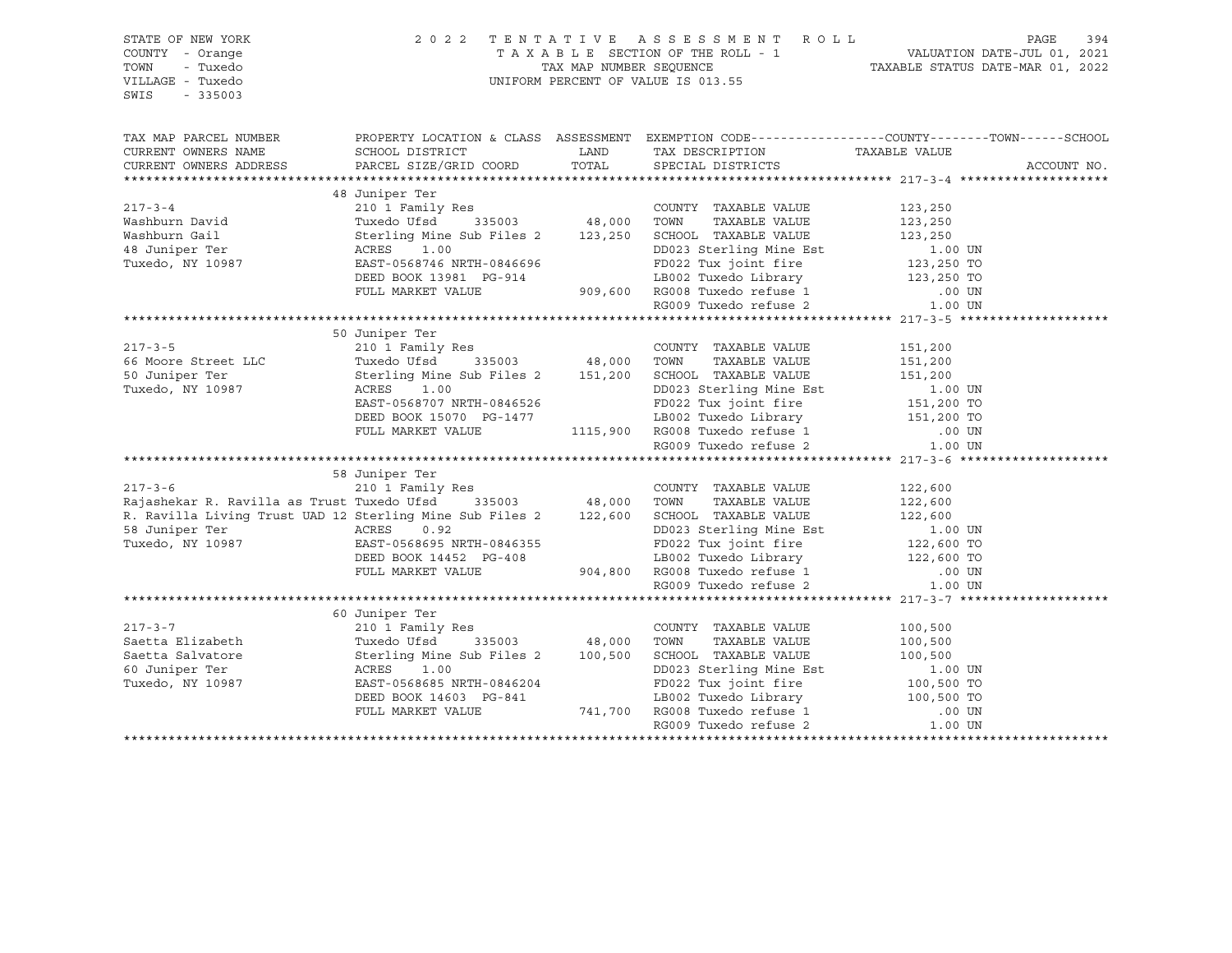| STATE OF NEW YORK<br>COUNTY - Orange<br>TOWN<br>- Tuxedo<br>VILLAGE - Tuxedo<br>SWIS<br>$-335003$ |                | 2022 TENTATIVE ASSESSMENT ROLL PAGE 395<br>TAXABLE SECTION OF THE ROLL - 1 WALUATION DATE-JUL 01, 2021<br>TAX MAP NUMBER SEQUENCE TAXABLE STATUS DATE-MAR 01, 2022<br>UNIFORM PERCENT OF VALUE IS 013.55 |             |
|---------------------------------------------------------------------------------------------------|----------------|----------------------------------------------------------------------------------------------------------------------------------------------------------------------------------------------------------|-------------|
| TAX MAP PARCEL NUMBER                                                                             |                | PROPERTY LOCATION & CLASS ASSESSMENT EXEMPTION CODE-----------------COUNTY-------TOWN------SCHOOL                                                                                                        |             |
| CURRENT OWNERS NAME                                                                               |                |                                                                                                                                                                                                          |             |
| CURRENT OWNERS ADDRESS                                                                            |                |                                                                                                                                                                                                          | ACCOUNT NO. |
|                                                                                                   |                |                                                                                                                                                                                                          |             |
|                                                                                                   | 72 Juniper Ter |                                                                                                                                                                                                          |             |
|                                                                                                   |                |                                                                                                                                                                                                          |             |
|                                                                                                   |                |                                                                                                                                                                                                          |             |
|                                                                                                   |                |                                                                                                                                                                                                          |             |
|                                                                                                   |                |                                                                                                                                                                                                          |             |
|                                                                                                   |                |                                                                                                                                                                                                          |             |
|                                                                                                   |                |                                                                                                                                                                                                          |             |
|                                                                                                   |                |                                                                                                                                                                                                          |             |
|                                                                                                   |                |                                                                                                                                                                                                          |             |
|                                                                                                   | 74 Juniper Ter |                                                                                                                                                                                                          |             |
|                                                                                                   |                |                                                                                                                                                                                                          |             |
|                                                                                                   |                |                                                                                                                                                                                                          |             |
|                                                                                                   |                |                                                                                                                                                                                                          |             |
|                                                                                                   |                |                                                                                                                                                                                                          |             |
|                                                                                                   |                |                                                                                                                                                                                                          |             |
|                                                                                                   |                |                                                                                                                                                                                                          |             |
|                                                                                                   |                |                                                                                                                                                                                                          |             |
|                                                                                                   |                |                                                                                                                                                                                                          |             |
|                                                                                                   | 80 Juniper Ter |                                                                                                                                                                                                          |             |
|                                                                                                   |                |                                                                                                                                                                                                          |             |
|                                                                                                   |                |                                                                                                                                                                                                          |             |
|                                                                                                   |                |                                                                                                                                                                                                          |             |
|                                                                                                   |                |                                                                                                                                                                                                          |             |
|                                                                                                   |                |                                                                                                                                                                                                          |             |
|                                                                                                   |                |                                                                                                                                                                                                          |             |
|                                                                                                   |                |                                                                                                                                                                                                          |             |
|                                                                                                   |                |                                                                                                                                                                                                          |             |
|                                                                                                   |                |                                                                                                                                                                                                          |             |
|                                                                                                   |                |                                                                                                                                                                                                          |             |
|                                                                                                   |                |                                                                                                                                                                                                          |             |
|                                                                                                   |                |                                                                                                                                                                                                          |             |
|                                                                                                   |                |                                                                                                                                                                                                          |             |
|                                                                                                   |                |                                                                                                                                                                                                          |             |
|                                                                                                   |                |                                                                                                                                                                                                          |             |
|                                                                                                   |                |                                                                                                                                                                                                          |             |
|                                                                                                   |                |                                                                                                                                                                                                          |             |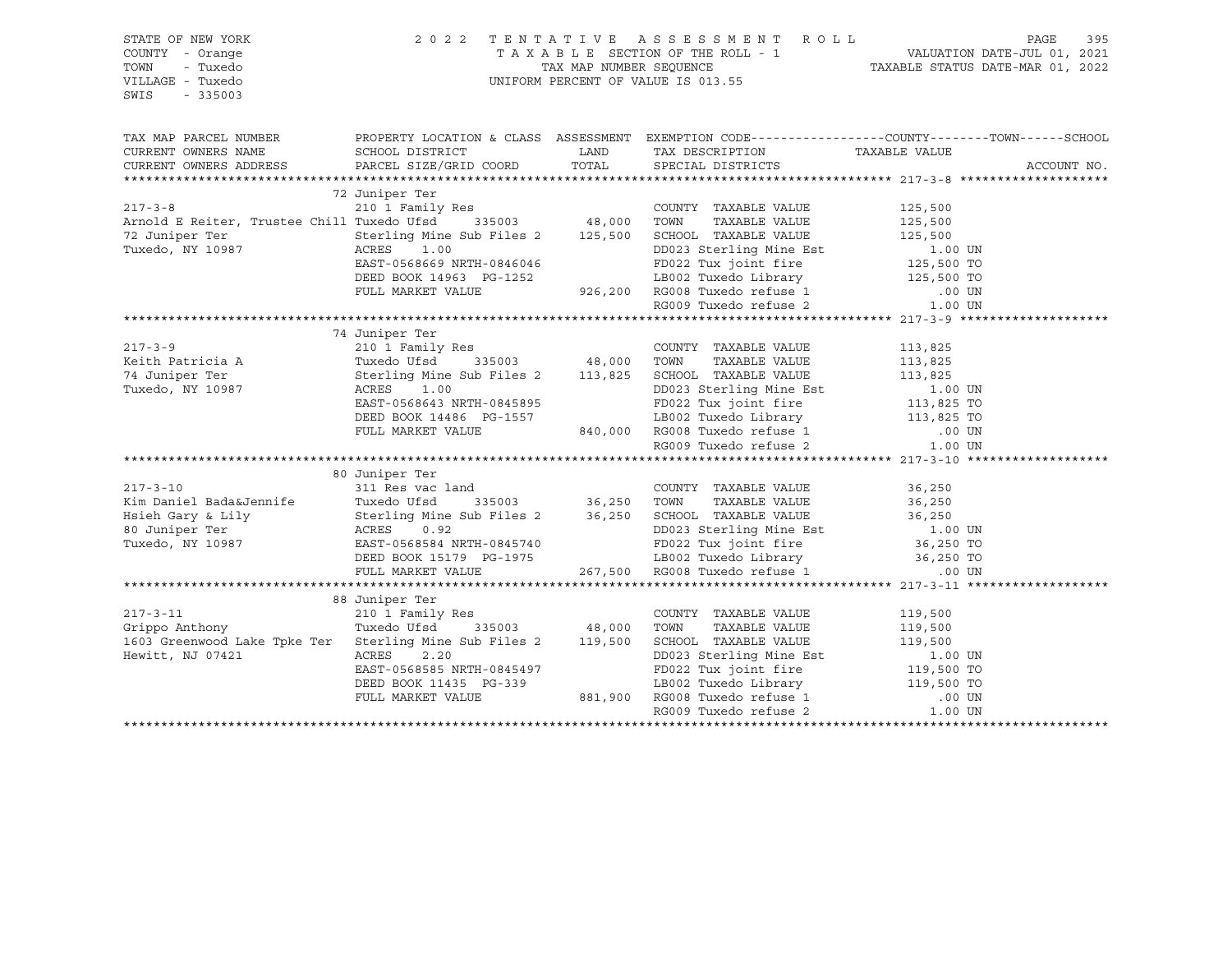| STATE OF NEW YORK<br>COUNTY - Orange<br>TOWN<br>- Tuxedo                                                                                                                                                                                             | $\begin{tabular}{lllllllllllllllll} \hline & 2&0&2&2&\text{T} & \text{E} & \text{N} & \text{T} & \text{A} & \text{T} & \text{A} & \text{T} & \text{A} & \text{E} & \text{S} & \text{E} & \text{S} & \text{E} & \text{S} & \text{S} & \text{S} & \text{A} & \text{E} & \text{E} & \text{S} & \text{E} & \text{S} & \text{E} & \text{S} & \text{E} & \text{E} & \text{E} & \text{E} & \text{E} & \text{E} & \text{E} & \text{$ |                                                                                                  |  |
|------------------------------------------------------------------------------------------------------------------------------------------------------------------------------------------------------------------------------------------------------|------------------------------------------------------------------------------------------------------------------------------------------------------------------------------------------------------------------------------------------------------------------------------------------------------------------------------------------------------------------------------------------------------------------------------|--------------------------------------------------------------------------------------------------|--|
| VILLAGE - Tuxedo<br>SWIS<br>$-335003$                                                                                                                                                                                                                |                                                                                                                                                                                                                                                                                                                                                                                                                              |                                                                                                  |  |
| TAX MAP PARCEL NUMBER                                                                                                                                                                                                                                |                                                                                                                                                                                                                                                                                                                                                                                                                              | PROPERTY LOCATION & CLASS ASSESSMENT EXEMPTION CODE----------------COUNTY-------TOWN------SCHOOL |  |
|                                                                                                                                                                                                                                                      |                                                                                                                                                                                                                                                                                                                                                                                                                              |                                                                                                  |  |
|                                                                                                                                                                                                                                                      |                                                                                                                                                                                                                                                                                                                                                                                                                              |                                                                                                  |  |
|                                                                                                                                                                                                                                                      | 90 Juniper Ter                                                                                                                                                                                                                                                                                                                                                                                                               |                                                                                                  |  |
| 90 Juniper Ter<br>210 1 Family Res<br>31003 TWR 125,496<br>90 Juniper Ter<br>310 1 Family Res<br>210 1 Family Res<br>210 1 Family Res<br>210 1 Family Res<br>315003 48,000 TOWN TAXABLE VALUE<br>215,496 SCHOOL TAXABLE VALUE<br>215,496 125,496<br> |                                                                                                                                                                                                                                                                                                                                                                                                                              |                                                                                                  |  |
|                                                                                                                                                                                                                                                      |                                                                                                                                                                                                                                                                                                                                                                                                                              |                                                                                                  |  |
|                                                                                                                                                                                                                                                      |                                                                                                                                                                                                                                                                                                                                                                                                                              |                                                                                                  |  |
|                                                                                                                                                                                                                                                      |                                                                                                                                                                                                                                                                                                                                                                                                                              |                                                                                                  |  |
|                                                                                                                                                                                                                                                      |                                                                                                                                                                                                                                                                                                                                                                                                                              |                                                                                                  |  |
|                                                                                                                                                                                                                                                      |                                                                                                                                                                                                                                                                                                                                                                                                                              |                                                                                                  |  |
|                                                                                                                                                                                                                                                      |                                                                                                                                                                                                                                                                                                                                                                                                                              |                                                                                                  |  |
|                                                                                                                                                                                                                                                      |                                                                                                                                                                                                                                                                                                                                                                                                                              |                                                                                                  |  |
|                                                                                                                                                                                                                                                      |                                                                                                                                                                                                                                                                                                                                                                                                                              |                                                                                                  |  |
|                                                                                                                                                                                                                                                      | 96 Juniper Ter                                                                                                                                                                                                                                                                                                                                                                                                               |                                                                                                  |  |
|                                                                                                                                                                                                                                                      |                                                                                                                                                                                                                                                                                                                                                                                                                              |                                                                                                  |  |
|                                                                                                                                                                                                                                                      |                                                                                                                                                                                                                                                                                                                                                                                                                              |                                                                                                  |  |
|                                                                                                                                                                                                                                                      |                                                                                                                                                                                                                                                                                                                                                                                                                              |                                                                                                  |  |
|                                                                                                                                                                                                                                                      |                                                                                                                                                                                                                                                                                                                                                                                                                              |                                                                                                  |  |
|                                                                                                                                                                                                                                                      |                                                                                                                                                                                                                                                                                                                                                                                                                              |                                                                                                  |  |
|                                                                                                                                                                                                                                                      |                                                                                                                                                                                                                                                                                                                                                                                                                              |                                                                                                  |  |
|                                                                                                                                                                                                                                                      |                                                                                                                                                                                                                                                                                                                                                                                                                              |                                                                                                  |  |
| 102 Juniper Ter 217-3-14 102 Juniper Ter 217-3-14 210 1 Family Res Guggino Lori Tuxedo Ufsd 335003 48,000 TOWN TAXABLE VALUE 100,000 100 2 Juniper Ter Streling Mine Sub Files 2 100,000 SCHOOL TAXABLE VALUE 100,000 100 23 S                       |                                                                                                                                                                                                                                                                                                                                                                                                                              |                                                                                                  |  |
|                                                                                                                                                                                                                                                      |                                                                                                                                                                                                                                                                                                                                                                                                                              |                                                                                                  |  |
|                                                                                                                                                                                                                                                      |                                                                                                                                                                                                                                                                                                                                                                                                                              |                                                                                                  |  |
|                                                                                                                                                                                                                                                      |                                                                                                                                                                                                                                                                                                                                                                                                                              |                                                                                                  |  |
|                                                                                                                                                                                                                                                      |                                                                                                                                                                                                                                                                                                                                                                                                                              |                                                                                                  |  |
|                                                                                                                                                                                                                                                      |                                                                                                                                                                                                                                                                                                                                                                                                                              |                                                                                                  |  |
|                                                                                                                                                                                                                                                      |                                                                                                                                                                                                                                                                                                                                                                                                                              |                                                                                                  |  |
|                                                                                                                                                                                                                                                      |                                                                                                                                                                                                                                                                                                                                                                                                                              |                                                                                                  |  |
|                                                                                                                                                                                                                                                      |                                                                                                                                                                                                                                                                                                                                                                                                                              |                                                                                                  |  |
|                                                                                                                                                                                                                                                      |                                                                                                                                                                                                                                                                                                                                                                                                                              |                                                                                                  |  |
|                                                                                                                                                                                                                                                      | 109 Juniper Ter                                                                                                                                                                                                                                                                                                                                                                                                              |                                                                                                  |  |
|                                                                                                                                                                                                                                                      |                                                                                                                                                                                                                                                                                                                                                                                                                              |                                                                                                  |  |
|                                                                                                                                                                                                                                                      |                                                                                                                                                                                                                                                                                                                                                                                                                              |                                                                                                  |  |
|                                                                                                                                                                                                                                                      |                                                                                                                                                                                                                                                                                                                                                                                                                              |                                                                                                  |  |
|                                                                                                                                                                                                                                                      |                                                                                                                                                                                                                                                                                                                                                                                                                              |                                                                                                  |  |
|                                                                                                                                                                                                                                                      |                                                                                                                                                                                                                                                                                                                                                                                                                              |                                                                                                  |  |
|                                                                                                                                                                                                                                                      |                                                                                                                                                                                                                                                                                                                                                                                                                              |                                                                                                  |  |
|                                                                                                                                                                                                                                                      |                                                                                                                                                                                                                                                                                                                                                                                                                              |                                                                                                  |  |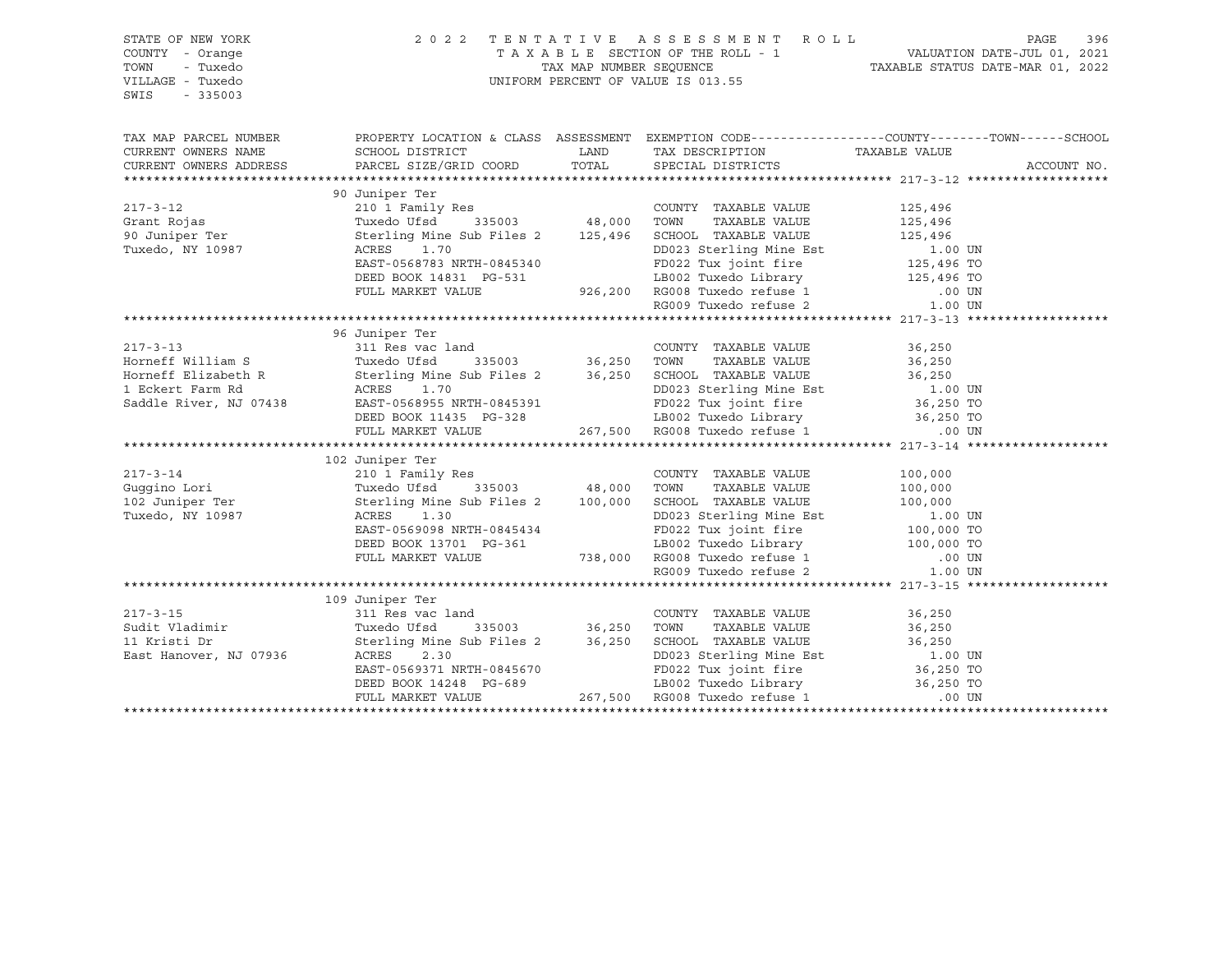| STATE OF NEW YORK<br>COUNTY - Orange<br>- Tuxedo<br>TOWN<br>VILLAGE - Tuxedo<br>SWIS<br>$-335003$          | 2022 TENTATIVE ASSESSMENT ROLL | PAGE<br>397                                                                                                                                                                                                            |                                                                                                  |
|------------------------------------------------------------------------------------------------------------|--------------------------------|------------------------------------------------------------------------------------------------------------------------------------------------------------------------------------------------------------------------|--------------------------------------------------------------------------------------------------|
| TAX MAP PARCEL NUMBER                                                                                      |                                |                                                                                                                                                                                                                        | PROPERTY LOCATION & CLASS ASSESSMENT EXEMPTION CODE----------------COUNTY-------TOWN------SCHOOL |
| CURRENT OWNERS NAME                                                                                        |                                |                                                                                                                                                                                                                        |                                                                                                  |
| CURRENT OWNERS ADDRESS                                                                                     |                                |                                                                                                                                                                                                                        | ACCOUNT NO.                                                                                      |
|                                                                                                            |                                |                                                                                                                                                                                                                        |                                                                                                  |
|                                                                                                            | 103 Juniper Ter                |                                                                                                                                                                                                                        |                                                                                                  |
| $217 - 3 - 16$<br>217-3-16<br>Hubner Vincent F<br>Paniscotti AnnaMaria<br>PO Box 434<br>New City, NY 10956 |                                | 210 1 Family Res<br>210 1 Family Res<br>Tuxedo Ufsd 335003 48,000 TOWN TAXABLE VALUE 125,000<br>Sterling Mine Sub Files 2 125,000 SCHOOL TAXABLE VALUE 125,000                                                         |                                                                                                  |
|                                                                                                            |                                |                                                                                                                                                                                                                        |                                                                                                  |
|                                                                                                            |                                |                                                                                                                                                                                                                        |                                                                                                  |
|                                                                                                            |                                | CRES 1.50<br>EAST-0569177 NRTH-0845917<br>DEED BOOK 11881 PG-1659<br>PULL MARKET VALUE 922,500 RG008 Tuxedo refuse 1 00 UN<br>PULL MARKET VALUE 922,500 RG008 Tuxedo refuse 2 1.00 UN<br>RG009 Tuxedo refuse 2 1.00 UN |                                                                                                  |
|                                                                                                            |                                |                                                                                                                                                                                                                        |                                                                                                  |
|                                                                                                            |                                |                                                                                                                                                                                                                        |                                                                                                  |
|                                                                                                            |                                |                                                                                                                                                                                                                        |                                                                                                  |
|                                                                                                            |                                |                                                                                                                                                                                                                        |                                                                                                  |
|                                                                                                            | 75 Juniper Ter                 |                                                                                                                                                                                                                        |                                                                                                  |
|                                                                                                            |                                |                                                                                                                                                                                                                        |                                                                                                  |
|                                                                                                            |                                |                                                                                                                                                                                                                        |                                                                                                  |
|                                                                                                            |                                |                                                                                                                                                                                                                        |                                                                                                  |
|                                                                                                            |                                |                                                                                                                                                                                                                        |                                                                                                  |
|                                                                                                            |                                |                                                                                                                                                                                                                        |                                                                                                  |
|                                                                                                            |                                |                                                                                                                                                                                                                        |                                                                                                  |
|                                                                                                            |                                |                                                                                                                                                                                                                        |                                                                                                  |
|                                                                                                            |                                |                                                                                                                                                                                                                        |                                                                                                  |
|                                                                                                            | 71 Juniper Ter                 |                                                                                                                                                                                                                        |                                                                                                  |
|                                                                                                            |                                |                                                                                                                                                                                                                        |                                                                                                  |
|                                                                                                            |                                |                                                                                                                                                                                                                        |                                                                                                  |
|                                                                                                            |                                |                                                                                                                                                                                                                        |                                                                                                  |
|                                                                                                            |                                |                                                                                                                                                                                                                        |                                                                                                  |
|                                                                                                            |                                |                                                                                                                                                                                                                        |                                                                                                  |
|                                                                                                            |                                |                                                                                                                                                                                                                        |                                                                                                  |
|                                                                                                            |                                |                                                                                                                                                                                                                        |                                                                                                  |
|                                                                                                            |                                |                                                                                                                                                                                                                        |                                                                                                  |
|                                                                                                            |                                |                                                                                                                                                                                                                        |                                                                                                  |
|                                                                                                            | 59 Juniper Ter                 |                                                                                                                                                                                                                        |                                                                                                  |
|                                                                                                            |                                |                                                                                                                                                                                                                        |                                                                                                  |
|                                                                                                            |                                |                                                                                                                                                                                                                        |                                                                                                  |
|                                                                                                            |                                |                                                                                                                                                                                                                        |                                                                                                  |
|                                                                                                            |                                |                                                                                                                                                                                                                        |                                                                                                  |
|                                                                                                            |                                |                                                                                                                                                                                                                        |                                                                                                  |
|                                                                                                            |                                |                                                                                                                                                                                                                        |                                                                                                  |
|                                                                                                            |                                |                                                                                                                                                                                                                        |                                                                                                  |
|                                                                                                            |                                |                                                                                                                                                                                                                        |                                                                                                  |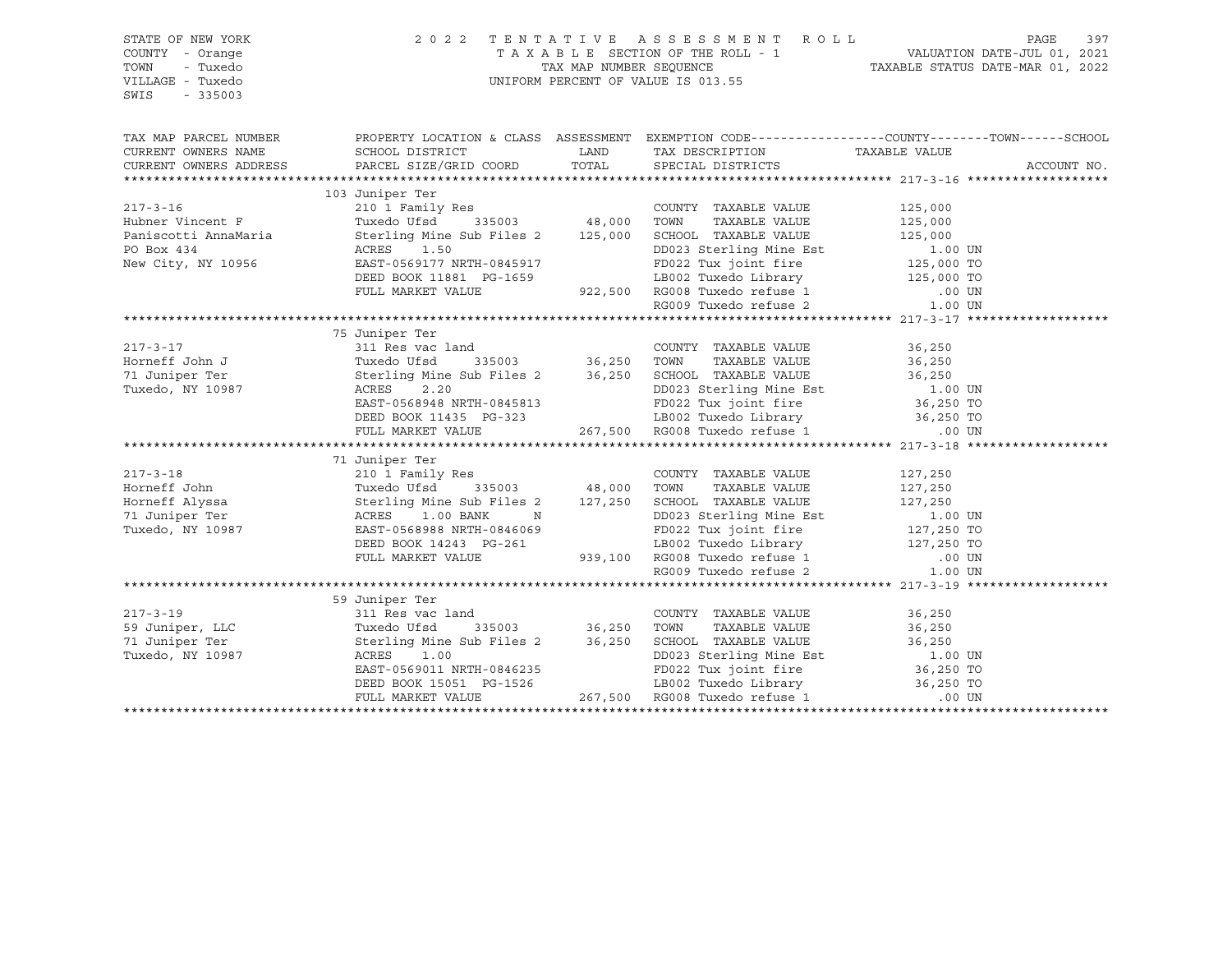| STATE OF NEW YORK<br>COUNTY - Orange<br>TOWN<br>- Tuxedo<br>VILLAGE - Tuxedo<br>SWIS - 335003                                                                                                                                                  |                | $\begin{tabular}{lllllllllllllllll} \hline & 2&0&2&2&\text{T} & \text{E} & \text{N} & \text{T} & \text{A} & \text{T} & \text{A} & \text{T} & \text{A} & \text{B} & \text{A} & \text{B} & \text{B} & \text{B} & \text{B} & \text{B} & \text{B} & \text{B} & \text{B} & \text{B} & \text{B} & \text{B} & \text{B} & \text{B} & \text{B} & \text{B} & \text{B} & \text{B} & \text{B} & \text{B} & \text{B} & \text{B} & \text{$ |  |             |
|------------------------------------------------------------------------------------------------------------------------------------------------------------------------------------------------------------------------------------------------|----------------|------------------------------------------------------------------------------------------------------------------------------------------------------------------------------------------------------------------------------------------------------------------------------------------------------------------------------------------------------------------------------------------------------------------------------|--|-------------|
| TAX MAP PARCEL NUMBER THE PROPERTY LOCATION & CLASS ASSESSMENT EXEMPTION CODE--------------COUNTY--------TOWN------SCHOOL                                                                                                                      |                |                                                                                                                                                                                                                                                                                                                                                                                                                              |  |             |
| CURRENT OWNERS NAME<br>CURRENT OWNERS ADDRESS                                                                                                                                                                                                  |                |                                                                                                                                                                                                                                                                                                                                                                                                                              |  |             |
| XERES 1.30<br>TRABLE VALUE 174,000<br>Xim Hanna Tuxedo USd COUNTY TAXABLE VALUE 174,000<br>Xim Hanna Sterling Mine Sub Files 2<br>Tuxedo, NY 10987<br>TULE MARKET VALUE DEED BOOK 12751 PG-1618<br>TULE MARKET VALUE 174,000<br>TULE MARKET    |                |                                                                                                                                                                                                                                                                                                                                                                                                                              |  | ACCOUNT NO. |
|                                                                                                                                                                                                                                                |                |                                                                                                                                                                                                                                                                                                                                                                                                                              |  |             |
|                                                                                                                                                                                                                                                |                |                                                                                                                                                                                                                                                                                                                                                                                                                              |  |             |
|                                                                                                                                                                                                                                                |                |                                                                                                                                                                                                                                                                                                                                                                                                                              |  |             |
|                                                                                                                                                                                                                                                |                |                                                                                                                                                                                                                                                                                                                                                                                                                              |  |             |
|                                                                                                                                                                                                                                                |                |                                                                                                                                                                                                                                                                                                                                                                                                                              |  |             |
|                                                                                                                                                                                                                                                |                |                                                                                                                                                                                                                                                                                                                                                                                                                              |  |             |
|                                                                                                                                                                                                                                                |                |                                                                                                                                                                                                                                                                                                                                                                                                                              |  |             |
|                                                                                                                                                                                                                                                |                |                                                                                                                                                                                                                                                                                                                                                                                                                              |  |             |
|                                                                                                                                                                                                                                                |                |                                                                                                                                                                                                                                                                                                                                                                                                                              |  |             |
|                                                                                                                                                                                                                                                |                |                                                                                                                                                                                                                                                                                                                                                                                                                              |  |             |
|                                                                                                                                                                                                                                                | 31 Juniper Ter |                                                                                                                                                                                                                                                                                                                                                                                                                              |  |             |
|                                                                                                                                                                                                                                                |                |                                                                                                                                                                                                                                                                                                                                                                                                                              |  |             |
|                                                                                                                                                                                                                                                |                |                                                                                                                                                                                                                                                                                                                                                                                                                              |  |             |
|                                                                                                                                                                                                                                                |                |                                                                                                                                                                                                                                                                                                                                                                                                                              |  |             |
|                                                                                                                                                                                                                                                |                |                                                                                                                                                                                                                                                                                                                                                                                                                              |  |             |
|                                                                                                                                                                                                                                                |                |                                                                                                                                                                                                                                                                                                                                                                                                                              |  |             |
|                                                                                                                                                                                                                                                |                |                                                                                                                                                                                                                                                                                                                                                                                                                              |  |             |
|                                                                                                                                                                                                                                                |                |                                                                                                                                                                                                                                                                                                                                                                                                                              |  |             |
| XAMILE VALUE 11,500<br>217-3-22 22 210 1 Family Res<br>210 1 Family Res<br>210 1 Family Res<br>210 1 Family Res<br>22 210 1 Family Res<br>23 Juniper Ter Sterling Mine Sub Files 2<br>25 Juniper Ter Sterling Mine Sub Files 2<br>25 Juniper T |                |                                                                                                                                                                                                                                                                                                                                                                                                                              |  |             |
|                                                                                                                                                                                                                                                |                |                                                                                                                                                                                                                                                                                                                                                                                                                              |  |             |
|                                                                                                                                                                                                                                                |                |                                                                                                                                                                                                                                                                                                                                                                                                                              |  |             |
|                                                                                                                                                                                                                                                |                |                                                                                                                                                                                                                                                                                                                                                                                                                              |  |             |
|                                                                                                                                                                                                                                                |                |                                                                                                                                                                                                                                                                                                                                                                                                                              |  |             |
|                                                                                                                                                                                                                                                |                |                                                                                                                                                                                                                                                                                                                                                                                                                              |  |             |
|                                                                                                                                                                                                                                                |                |                                                                                                                                                                                                                                                                                                                                                                                                                              |  |             |
|                                                                                                                                                                                                                                                |                |                                                                                                                                                                                                                                                                                                                                                                                                                              |  |             |
|                                                                                                                                                                                                                                                |                |                                                                                                                                                                                                                                                                                                                                                                                                                              |  |             |
|                                                                                                                                                                                                                                                |                |                                                                                                                                                                                                                                                                                                                                                                                                                              |  |             |
|                                                                                                                                                                                                                                                |                |                                                                                                                                                                                                                                                                                                                                                                                                                              |  |             |
|                                                                                                                                                                                                                                                |                |                                                                                                                                                                                                                                                                                                                                                                                                                              |  |             |
|                                                                                                                                                                                                                                                |                |                                                                                                                                                                                                                                                                                                                                                                                                                              |  |             |
|                                                                                                                                                                                                                                                |                |                                                                                                                                                                                                                                                                                                                                                                                                                              |  |             |
|                                                                                                                                                                                                                                                |                |                                                                                                                                                                                                                                                                                                                                                                                                                              |  |             |
|                                                                                                                                                                                                                                                |                |                                                                                                                                                                                                                                                                                                                                                                                                                              |  |             |
|                                                                                                                                                                                                                                                |                |                                                                                                                                                                                                                                                                                                                                                                                                                              |  |             |
|                                                                                                                                                                                                                                                |                |                                                                                                                                                                                                                                                                                                                                                                                                                              |  |             |
| 15 Juniper Ter 217-3-23 210 1 Family Res COUNTY TAXABLE VALUE 103,000<br>15 Juniper Ter 210 1 Family Res Goldson Jonathan W Tuxedo Ufsd 335003 48,000 TOWN TAXABLE VALUE 103,000<br>15 Juniper Ter Sterling Mine Sub Files 2 103,0             |                |                                                                                                                                                                                                                                                                                                                                                                                                                              |  |             |
|                                                                                                                                                                                                                                                |                |                                                                                                                                                                                                                                                                                                                                                                                                                              |  |             |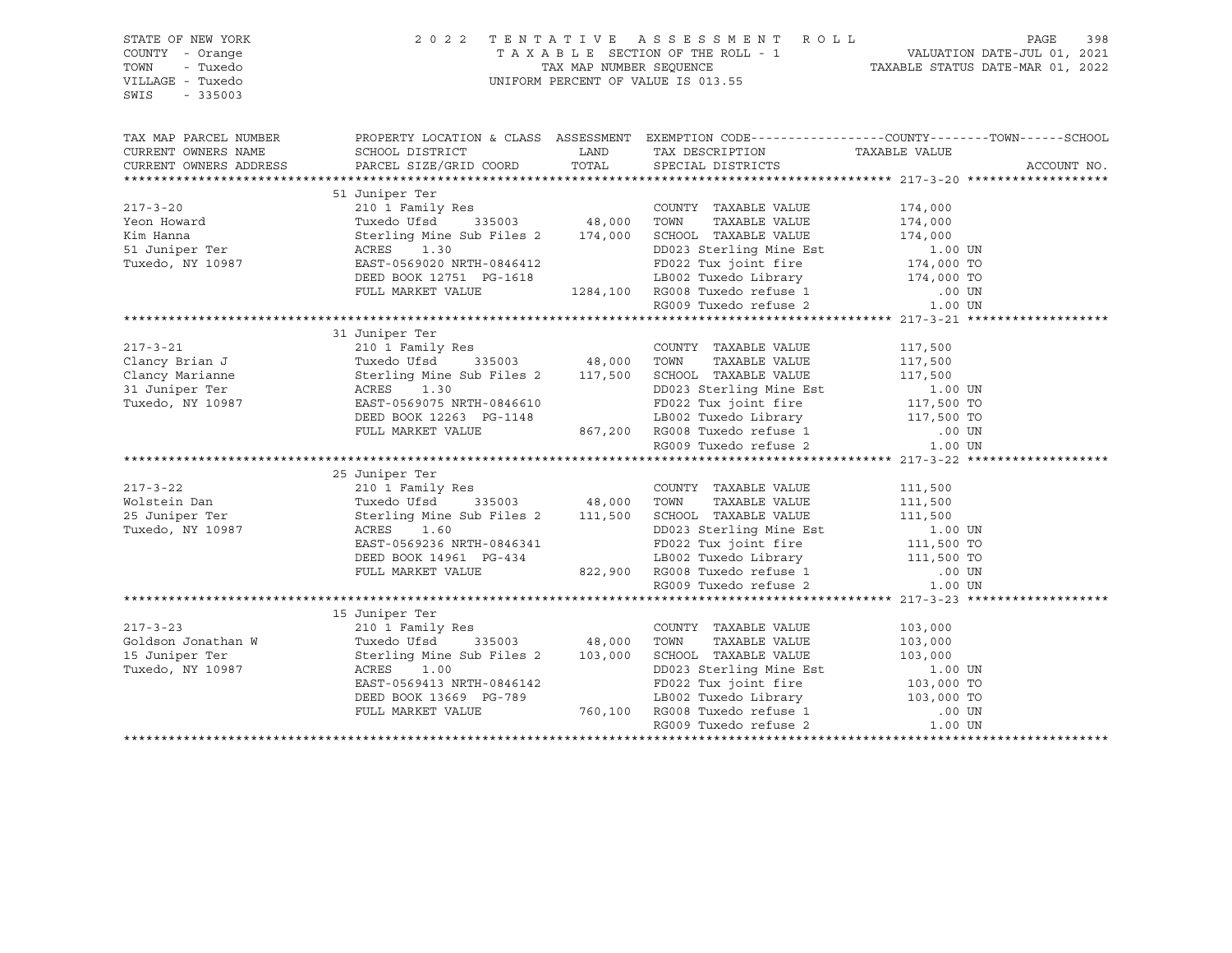| STATE OF NEW YORK<br>COUNTY - Orange<br>TOWN<br>- Tuxedo<br>VILLAGE - Tuxedo<br>SWIS<br>$-335003$                                                | UNIFORM PERCENT OF VALUE IS 013.55      | 2022 TENTATIVE ASSESSMENT ROLL<br>TAX MAP NUMBER SEQUENCE TAXABLE STATUS DATE-MAR 01, 2022      | 399<br>PAGE                             |  |
|--------------------------------------------------------------------------------------------------------------------------------------------------|-----------------------------------------|-------------------------------------------------------------------------------------------------|-----------------------------------------|--|
| TAX MAP PARCEL NUMBER THE PROPERTY LOCATION & CLASS ASSESSMENT EXEMPTION CODE--------------COUNTY--------TOWN------SCHOOL<br>CURRENT OWNERS NAME |                                         | SCHOOL DISTRICT                      LAND        TAX DESCRIPTION                  TAXABLE VALUE |                                         |  |
|                                                                                                                                                  |                                         |                                                                                                 |                                         |  |
|                                                                                                                                                  |                                         |                                                                                                 |                                         |  |
| Juniper Ter                                                                                                                                      |                                         |                                                                                                 |                                         |  |
|                                                                                                                                                  |                                         | COUNTY TAXABLE VALUE                                                                            | 100                                     |  |
|                                                                                                                                                  |                                         |                                                                                                 | TAXABLE VALUE<br>100                    |  |
|                                                                                                                                                  |                                         |                                                                                                 | 100                                     |  |
| 120 Route 17                           ACRES       5.80<br>Sloatsburg, NY 10974                       EAST-0569508 NRTH-0846552                  |                                         |                                                                                                 | FD022 Tux joint fire 100 TO             |  |
|                                                                                                                                                  |                                         |                                                                                                 | LB002 Tuxedo Library 100 TO             |  |
|                                                                                                                                                  | DEED BOOK 14244 PG-1340                 | RG008 Tuxedo refuse 1                                                                           | .00 UN                                  |  |
|                                                                                                                                                  | FULL MARKET VALUE 700                   |                                                                                                 |                                         |  |
|                                                                                                                                                  |                                         |                                                                                                 |                                         |  |
| Juniper Ter                                                                                                                                      |                                         |                                                                                                 |                                         |  |
| 217-3-25 311 Res vac land                                                                                                                        |                                         | COUNTY TAXABLE VALUE                                                                            | 100                                     |  |
| Bailey Stanley & Kareen<br>774 E 233 St                                                                                                          | Tuxedo Ufsd 335003 100 TOWN             |                                                                                                 | TAXABLE VALUE<br>100                    |  |
|                                                                                                                                                  |                                         | Sterling Mine Sub Files 2 100 SCHOOL TAXABLE VALUE 100                                          |                                         |  |
| Bronx, NY 10466                                                                                                                                  | ACRES 3.60<br>EAST-0568845 NRTH-0846233 |                                                                                                 | FD022 Tux joint fire 100 TO             |  |
|                                                                                                                                                  | DEED BOOK 13414 PG-635                  | RG008 Tuxedo refuse 1                                                                           | LB002 Tuxedo Library 100 TO<br>$.00$ UN |  |
| FULL MARKET VALUE                                                                                                                                | 700                                     |                                                                                                 |                                         |  |
|                                                                                                                                                  |                                         |                                                                                                 |                                         |  |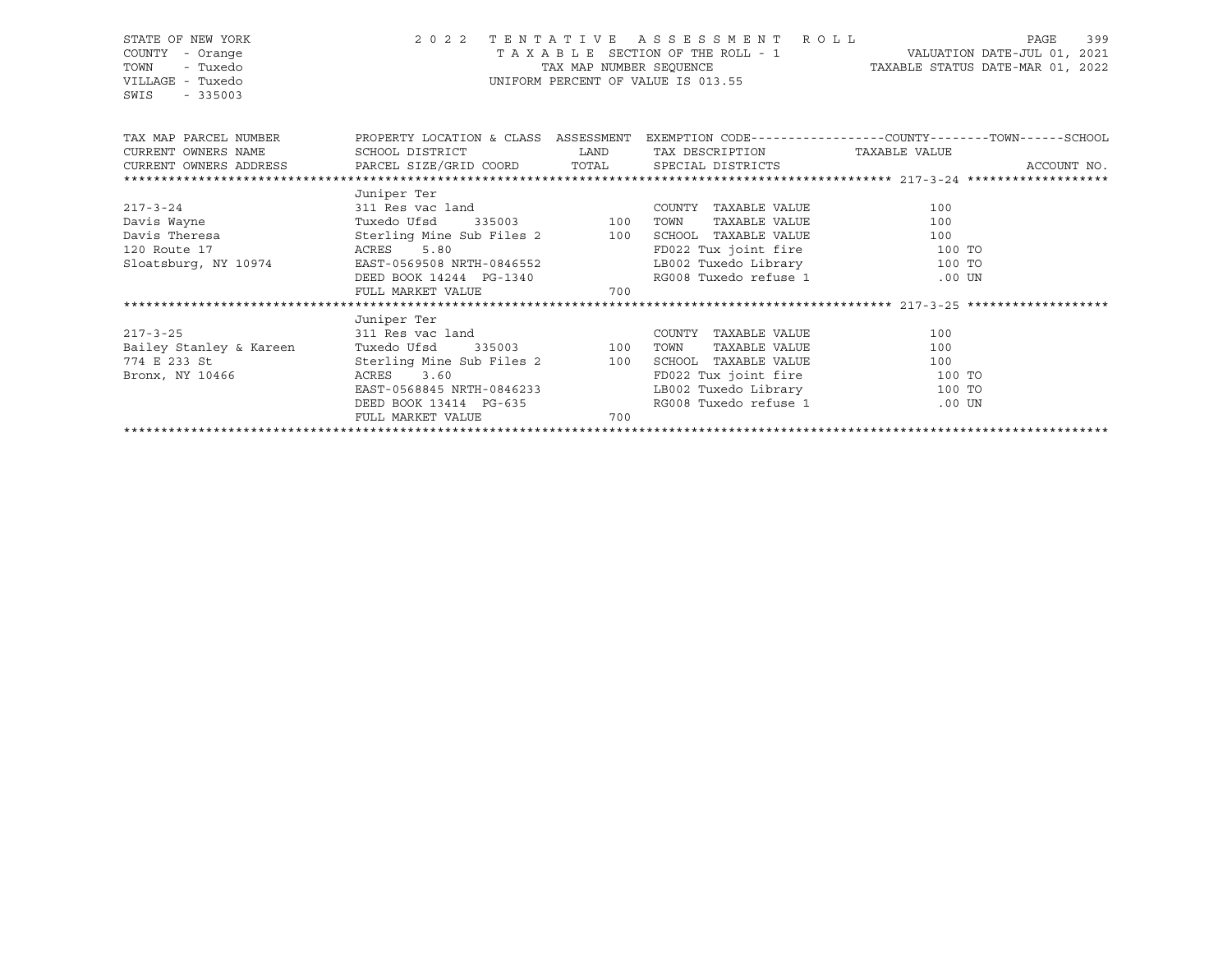| STATE OF NEW YORK | 2022 TENTATIVE ASSESSMENT ROLL     |                                  | PAGE | 400 |
|-------------------|------------------------------------|----------------------------------|------|-----|
| COUNTY - Orange   | TAXABLE SECTION OF THE ROLL - 1    | VALUATION DATE-JUL 01, 2021      |      |     |
| TOWN - Tuxedo     | MAP SECTION - 217                  | TAXABLE STATUS DATE-MAR 01, 2022 |      |     |
| VILLAGE - Tuxedo  | SUB-SECTION - 000                  | RPS150/V04/L015                  |      |     |
| SWIS<br>$-335003$ | UNIFORM PERCENT OF VALUE IS 013.55 | CURRENT DATE $4/25/2022$         |      |     |

|      |                      | TOTAL   | EXTENSION | EXTENSION | AD VALOREM | EXEMPT | TAXABLE   |
|------|----------------------|---------|-----------|-----------|------------|--------|-----------|
| CODE | DISTRICT NAME        | PARCELS | TYPE      | VALUE     | VALUE      | AMOUNT | VALUE     |
|      |                      |         |           |           |            |        |           |
|      | RG009 Tuxedo refuse  |         | 140 UNITS | 142.00    |            |        | 142.00    |
|      | DD023 Sterling Mine  |         | 23 UNITS  | 23.00     |            |        | 23.00     |
|      | FD022 Tux joint fire |         | 169 TOTAL |           | 14465,335  | 1,458  | 14463,877 |
|      | LB002 Tuxedo Library |         | 169 TOTAL |           | 14465,335  | 1,458  | 14463,877 |
|      | RG008 Tuxedo refuse  |         | 168 UNITS |           |            |        |           |

## \*\*\* S C H O O L D I S T R I C T S U M M A R Y \*\*\*

| CODE   | DISTRICT NAME | TOTAL<br>PARCELS | ASSESSED<br>LAND | ASSESSED<br>TOTAL | EXEMPT<br>AMOUNT | TOTAL<br>TAXABLE | STAR<br><b>AMOUNT</b> | <b>STAR</b><br>TAXABLE |
|--------|---------------|------------------|------------------|-------------------|------------------|------------------|-----------------------|------------------------|
| 335003 | Tuxedo Ufsd   | 169              | 5897,350         | 14465,335         | 89,456           | 14375,879        | 434,860               | 13941,019              |
|        | SUB-TOTAL     | 169              | 5897,350         | 14465,335         | 89,456           | 14375,879        | 434,860               | 13941,019              |
|        | TOTAL         | 169              | 5897,350         | 14465,335         | 89,456           | 14375,879        | 434,860               | 13941,019              |

#### \*\*\* S Y S T E M C O D E S S U M M A R Y \*\*\*

#### NO SYSTEM EXEMPTIONS AT THIS LEVEL

## \*\*\* E X E M P T I O N S U M M A R Y \*\*\*

| CODE  | DESCRIPTION     | TOTAL<br>PARCELS | COUNTY  | TOWN    | SCHOOL  |
|-------|-----------------|------------------|---------|---------|---------|
| 41120 | VETWAR CTS      | $\overline{4}$   | 13,608  | 25,350  | 7,776   |
| 41130 | VETCOM CTS      | 10               | 56,700  | 133,505 | 32,400  |
| 41140 | VETDIS CTS      | 2                | 22,680  | 57,160  | 12,960  |
| 41400 | CLERGY          |                  | 1,500   | 1,500   | 1,500   |
| 41690 | FIRE/AMBCT      | 3                | 1,458   | 1,458   | 1,458   |
| 41800 | AGED            | 2                | 31,418  | 26,930  | 33,362  |
| 41834 | ENH STAR        | 13               |         |         | 192,140 |
| 41854 | <b>BAS STAR</b> | 41               |         |         | 242,720 |
|       | TOTAL           | 76               | 127,364 | 245,903 | 524,316 |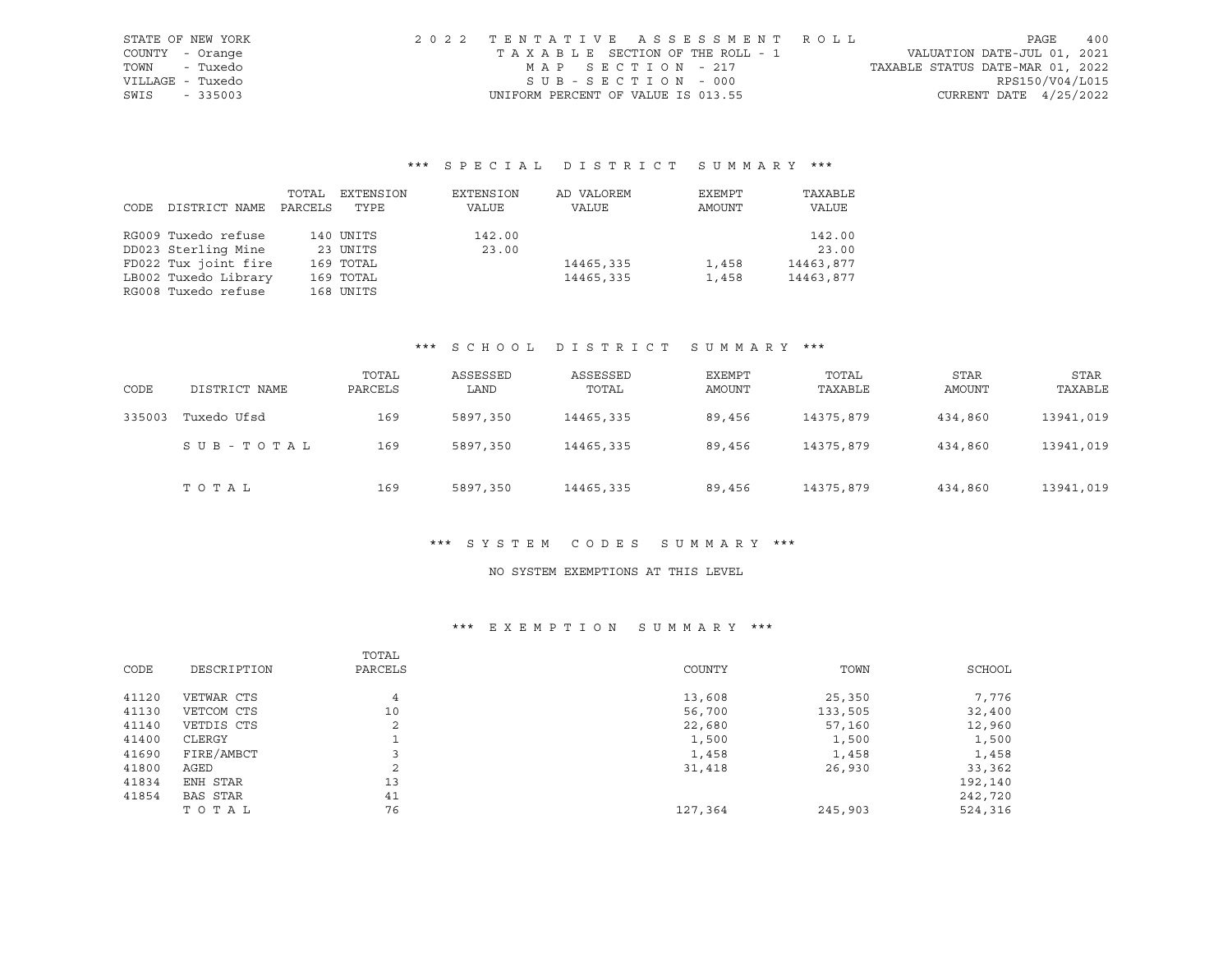|                  | STATE OF NEW YORK | 2022 TENTATIVE ASSESSMENT ROLL     |  |                                  |                          | PAGE | 401 |
|------------------|-------------------|------------------------------------|--|----------------------------------|--------------------------|------|-----|
| COUNTY - Orange  |                   | TAXABLE SECTION OF THE ROLL - 1    |  | VALUATION DATE-JUL 01, 2021      |                          |      |     |
| TOWN - Tuxedo    |                   | MAP SECTION - 217                  |  | TAXABLE STATUS DATE-MAR 01, 2022 |                          |      |     |
| VILLAGE - Tuxedo |                   | SUB-SECTION - 000                  |  |                                  | RPS150/V04/L015          |      |     |
| SWIS             | $-335003$         | UNIFORM PERCENT OF VALUE IS 013.55 |  |                                  | CURRENT DATE $4/25/2022$ |      |     |

| ROLL       |             | TOTAL   | ASSESSED | ASSESSED  | TAXABLE   | TAXABLE   | TAXABLE   | STAR      |
|------------|-------------|---------|----------|-----------|-----------|-----------|-----------|-----------|
| <b>SEC</b> | DESCRIPTION | PARCELS | LAND     | TOTAL     | COUNTY    | TOWN      | SCHOOL    | TAXABLE   |
|            | TAXABLE     | 169     | 5897,350 | 14465,335 | 14337,971 | 14219,432 | 14375,879 | 13941,019 |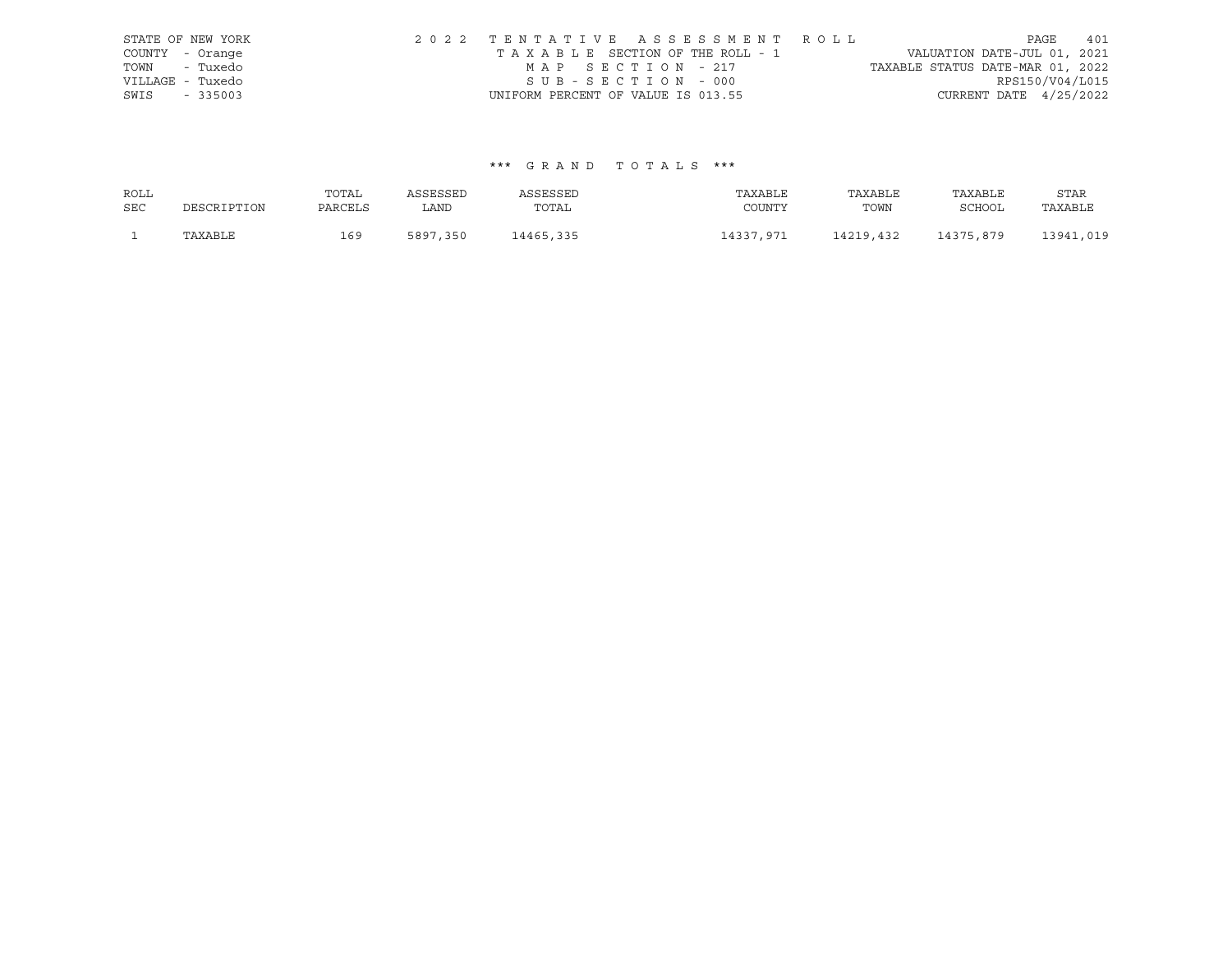STATE OF NEW YORK 2 0 2 2 T E N T A T I V E A S S E S S M E N T R O L L PAGE 402 COUNTY - Orange T A X A B L E SECTION OF THE ROLL - 1 VALUATION DATE-JUL 01, 2021 TOWN - Tuxedo TAX MAP NUMBER SEQUENCE TAXABLE STATUS DATE-MAR 01, 2022 VILLAGE - Tuxedo UNIFORM PERCENT OF VALUE IS 013.55 SWIS - 335003 TAX MAP PARCEL NUMBER PROPERTY LOCATION & CLASS ASSESSMENT EXEMPTION CODE------------------COUNTY--------TOWN------SCHOOL CURRENT OWNERS NAME SCHOOL DISTRICT TAX DESCRIPTION TAXABLE VALUE CURRENT OWNERS ADDRESS PARCEL SIZE/GRID COORD TOTAL SPECIAL DISTRICTS ACCOUNT NO. \*\*\*\*\*\*\*\*\*\*\*\*\*\*\*\*\*\*\*\*\*\*\*\*\*\*\*\*\*\*\*\*\*\*\*\*\*\*\*\*\*\*\*\*\*\*\*\*\*\*\*\*\*\*\*\*\*\*\*\*\*\*\*\*\*\*\*\*\*\*\*\*\*\*\*\*\*\*\*\*\*\*\*\*\*\*\*\*\*\*\*\*\*\*\*\*\*\*\*\*\*\*\* 219-1-1 \*\*\*\*\*\*\*\*\*\*\*\*\*\*\*\*\*\*\*\* Wood Rd 219-1-1 311 Res vac land COUNTY TAXABLE VALUE 300 Mahoney Susan Monroe-Woodbury 334001 300 TOWN TAXABLE VALUE 300 805 Forest Glen Rd Pt Lts 36-39 Blk B Sec E 300 SCHOOL TAXABLE VALUE 300 Monroe, NY 10950 Deed Date 9/28/59 FD022 Tux joint fire 300 TO LB002 Tuxedo Library 300 TO EAST-0584588 NRTH-0891978 RG008 Tuxedo refuse 1 .00 UN DEED BOOK 14624 PG-283 FULL MARKET VALUE 2,200 \*\*\*\*\*\*\*\*\*\*\*\*\*\*\*\*\*\*\*\*\*\*\*\*\*\*\*\*\*\*\*\*\*\*\*\*\*\*\*\*\*\*\*\*\*\*\*\*\*\*\*\*\*\*\*\*\*\*\*\*\*\*\*\*\*\*\*\*\*\*\*\*\*\*\*\*\*\*\*\*\*\*\*\*\*\*\*\*\*\*\*\*\*\*\*\*\*\*\*\*\*\*\* 219-1-2 \*\*\*\*\*\*\*\*\*\*\*\*\*\*\*\*\*\*\*\* Ridge Rd 219-1-2 311 Res vac land COUNTY TAXABLE VALUE 600 Vanderpool Carl Monroe-Woodbury 334001 600 TOWN TAXABLE VALUE 600 6 Heights Rd Pt Lt 7 Blk A Sec E Lake 600 SCHOOL TAXABLE VALUE 600 Monroe, NY 10950 FRNT 60.00 DPTH 113.00 FD022 Tux joint fire 600 TO EAST-0584854 NRTH-0892074 LB002 Tuxedo Library 600 TO DEED BOOK 2764 PG-172 RG008 Tuxedo refuse 1 .00 UN FULL MARKET VALUE 4,400 \*\*\*\*\*\*\*\*\*\*\*\*\*\*\*\*\*\*\*\*\*\*\*\*\*\*\*\*\*\*\*\*\*\*\*\*\*\*\*\*\*\*\*\*\*\*\*\*\*\*\*\*\*\*\*\*\*\*\*\*\*\*\*\*\*\*\*\*\*\*\*\*\*\*\*\*\*\*\*\*\*\*\*\*\*\*\*\*\*\*\*\*\*\*\*\*\*\*\*\*\*\*\* 219-1-3.1 \*\*\*\*\*\*\*\*\*\*\*\*\*\*\*\*\*\* Heights Rd 219-1-3.1 311 Res vac land COUNTY TAXABLE VALUE 1,400 Ventola Samuel Monroe-Woodbury 334001 1,400 TOWN TAXABLE VALUE 1,400 Ventola Jeane FRNT 100.00 DPTH 50.00 1,400 SCHOOL TAXABLE VALUE 1,400 106 Heights Rd EAST-0585027 NRTH-0892115 FD022 Tux joint fire 1,400 TO Monroe, NY 10950 DEED BOOK 4894 PG-250 LB002 Tuxedo Library 1,400 TO FULL MARKET VALUE 10,300 RG008 Tuxedo refuse 1 .00 UN \*\*\*\*\*\*\*\*\*\*\*\*\*\*\*\*\*\*\*\*\*\*\*\*\*\*\*\*\*\*\*\*\*\*\*\*\*\*\*\*\*\*\*\*\*\*\*\*\*\*\*\*\*\*\*\*\*\*\*\*\*\*\*\*\*\*\*\*\*\*\*\*\*\*\*\*\*\*\*\*\*\*\*\*\*\*\*\*\*\*\*\*\*\*\*\*\*\*\*\*\*\*\* 219-1-3.2 \*\*\*\*\*\*\*\*\*\*\*\*\*\*\*\*\*\* 106 Heights Rd 219-1-3.2 260 Seasonal res BAS STAR 41854 0 0 5,920 Ventola Samuel Monroe-Woodbury 334001 2,600 COUNTY TAXABLE VALUE 10,600 Ventola Jeane Pt Lts 3 4 6 Lt 5 Blk A 10,600 TOWN TAXABLE VALUE 10,600 106 Heights Rd Sec E Lk Sapphire Club SCHOOL TAXABLE VALUE 4,680 Monroe, NY 10950 FRNT 100.00 DPTH 100.00 FD022 Tux joint fire 10,600 TO EAST-0584947 NRTH-0892068 LB002 Tuxedo Library 10,600 TO DEED BOOK 4894 PG-250 RG008 Tuxedo refuse 1 .00 UN FULL MARKET VALUE 78,200 \*\*\*\*\*\*\*\*\*\*\*\*\*\*\*\*\*\*\*\*\*\*\*\*\*\*\*\*\*\*\*\*\*\*\*\*\*\*\*\*\*\*\*\*\*\*\*\*\*\*\*\*\*\*\*\*\*\*\*\*\*\*\*\*\*\*\*\*\*\*\*\*\*\*\*\*\*\*\*\*\*\*\*\*\*\*\*\*\*\*\*\*\*\*\*\*\*\*\*\*\*\*\* 219-1-4 \*\*\*\*\*\*\*\*\*\*\*\*\*\*\*\*\*\*\*\* Heights Rd 219-1-4 311 Res vac land COUNTY TAXABLE VALUE 200 Thelfilos Louis Monroe-Woodbury 334001 200 TOWN TAXABLE VALUE 200 Wise Theresa Deed Date 6/3/88 200 SCHOOL TAXABLE VALUE 200 42 Thomas St FRNT 50.00 DPTH 25.00 FD022 Tux joint fire 200 TO Coram, NY 11727 EAST-0585122 NRTH-0892156 LB002 Tuxedo Library<br>
REAST-0585122 NRTH-0892 12156 LB002 Tuxedo Library DEED BOOK 12077 PG-732 RG008 Tuxedo refuse 1 .00 UN FULL MARKET VALUE 1,500 \*\*\*\*\*\*\*\*\*\*\*\*\*\*\*\*\*\*\*\*\*\*\*\*\*\*\*\*\*\*\*\*\*\*\*\*\*\*\*\*\*\*\*\*\*\*\*\*\*\*\*\*\*\*\*\*\*\*\*\*\*\*\*\*\*\*\*\*\*\*\*\*\*\*\*\*\*\*\*\*\*\*\*\*\*\*\*\*\*\*\*\*\*\*\*\*\*\*\*\*\*\*\*\*\*\*\*\*\*\*\*\*\*\*\*\*\*\*\*\*\*\*\*\*\*\*\*\*\*\*\*\*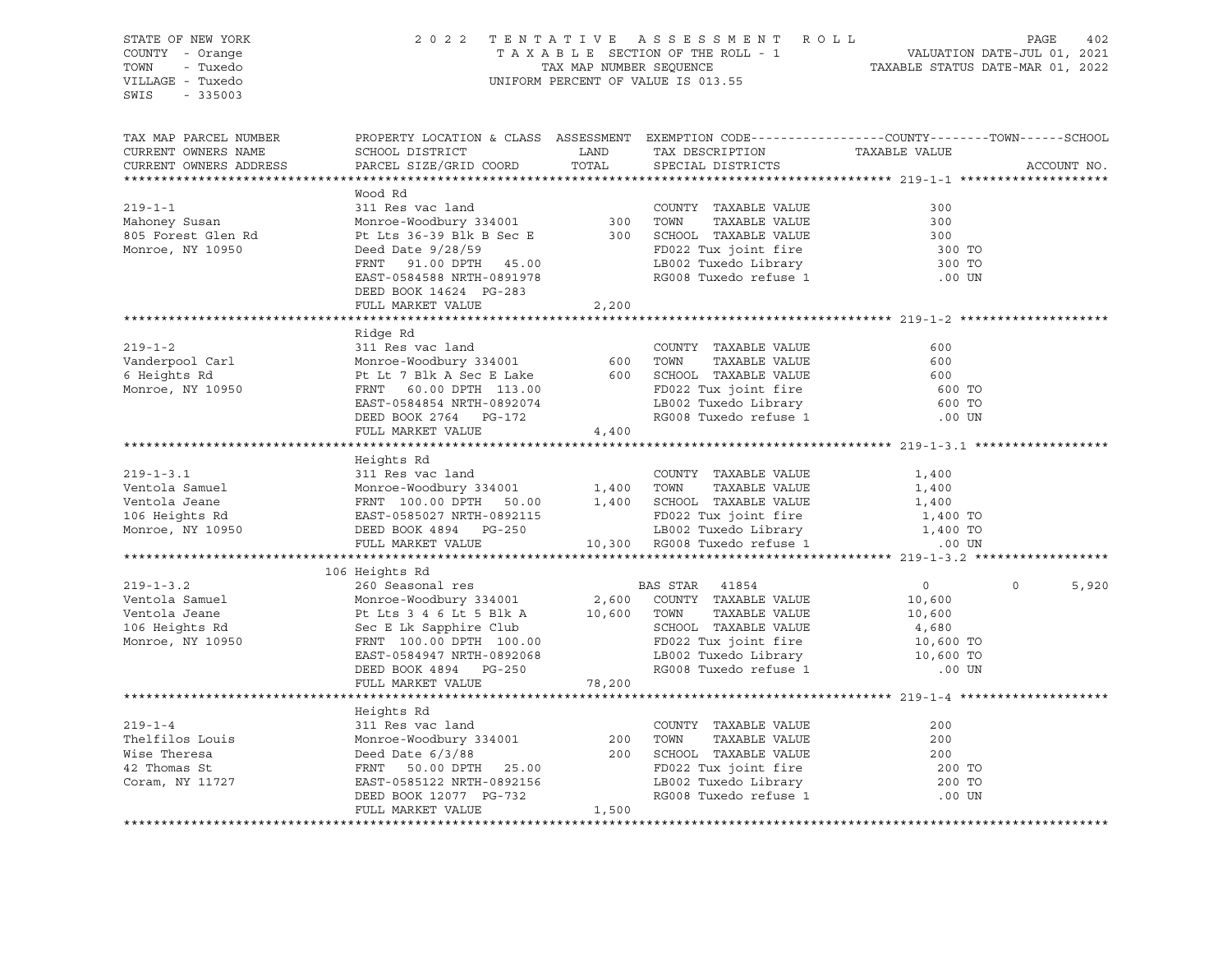SWIS - 335003

#### STATE OF NEW YORK 2 0 2 2 T E N T A T I V E A S S E S S M E N T R O L L PAGE 403 COUNTY - Orange T A X A B L E SECTION OF THE ROLL - 1 VALUATION DATE-JUL 01, 2021 TOWN - Tuxedo TAX MAP NUMBER SEQUENCE TAXABLE STATUS DATE-MAR 01, 2022 VILLAGE - Tuxedo UNIFORM PERCENT OF VALUE IS 013.55

| TAX MAP PARCEL NUMBER<br>CURRENT OWNERS NAME<br>CURRENT OWNERS ADDRESS                                                                                                                                                                                   | SCHOOL DISTRICT<br>PARCEL SIZE/GRID COORD                                                     |       | LAND TAX DESCRIPTION<br>TOTAL SPECIAL DISTRICTS | PROPERTY LOCATION & CLASS ASSESSMENT EXEMPTION CODE---------------COUNTY-------TOWN------SCHOOL<br>TAXABLE VALUE | ACCOUNT NO. |
|----------------------------------------------------------------------------------------------------------------------------------------------------------------------------------------------------------------------------------------------------------|-----------------------------------------------------------------------------------------------|-------|-------------------------------------------------|------------------------------------------------------------------------------------------------------------------|-------------|
|                                                                                                                                                                                                                                                          |                                                                                               |       |                                                 |                                                                                                                  |             |
| EPIT MANAGE VALUE<br>The is country the country that the manner of the country of the country of the country of the country of the<br>Wise The resa FRNT 125.00 DPTH 187.00 1,900 SCHOOL TAXABLE VALUE 1,900<br>42 Thomas St EAST-05                     | Heights Rd                                                                                    |       |                                                 |                                                                                                                  |             |
|                                                                                                                                                                                                                                                          |                                                                                               |       |                                                 |                                                                                                                  |             |
|                                                                                                                                                                                                                                                          | 101 Heights Rd<br>DEED BOOK 4756    PG-159<br>FULL MARKET VALUE                       155,000 |       |                                                 |                                                                                                                  |             |
|                                                                                                                                                                                                                                                          |                                                                                               |       |                                                 |                                                                                                                  |             |
| $219 - 1 - 7$                                                                                                                                                                                                                                            | 105 Heights Rd<br>210 1 Family Res                                                            |       | COUNTY TAXABLE VALUE                            | 47,000                                                                                                           |             |
|                                                                                                                                                                                                                                                          |                                                                                               |       |                                                 |                                                                                                                  |             |
| $219 - 1 - 8$<br>0 Donnell James L<br>0 Donnell James L<br>0 Donnell Bernadette Pt Lt 1, Blkd, sec E, lake S<br>74 Brower Rd<br>20.00 DPTH 100.00 DPTH 20.00 DPTH 100.00 DB002 Tuxedo Library 600 TO<br>Monroe, NY 10950 EAST-0585008 NRTH-0891880 RG008 | Cliff Rd<br>311 Res vac land<br>DEED BOOK 1884 PG-00045                                       |       | COUNTY TAXABLE VALUE                            | 600                                                                                                              |             |
|                                                                                                                                                                                                                                                          | FULL MARKET VALUE 4,400                                                                       |       |                                                 |                                                                                                                  |             |
|                                                                                                                                                                                                                                                          |                                                                                               |       |                                                 |                                                                                                                  |             |
|                                                                                                                                                                                                                                                          | Cliff Rd<br>FULL MARKET VALUE                                                                 | 4,400 |                                                 |                                                                                                                  |             |
|                                                                                                                                                                                                                                                          |                                                                                               |       |                                                 |                                                                                                                  |             |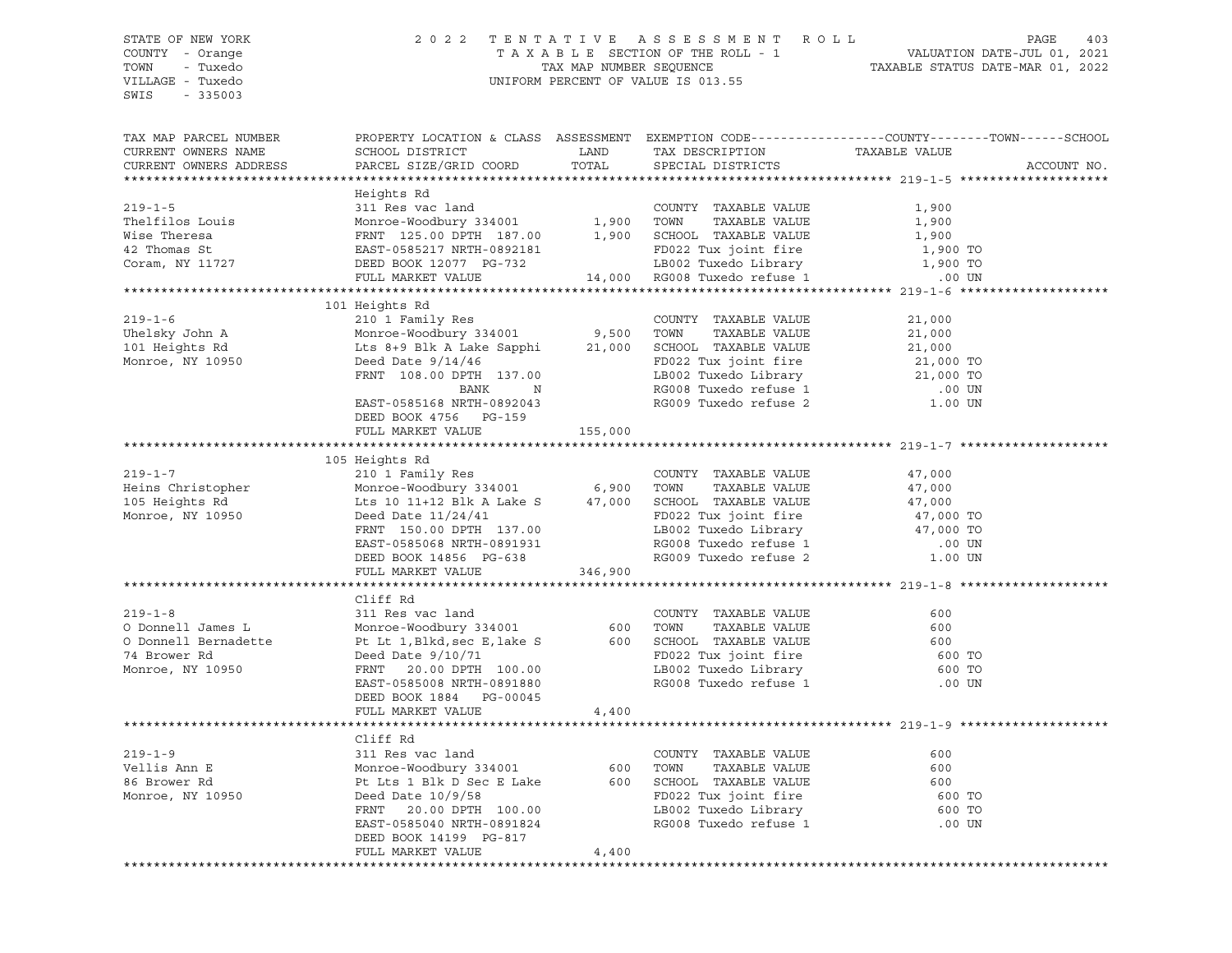| STATE OF NEW YORK<br>COUNTY - Orange<br>TOWN<br>- Tuxedo<br>VILLAGE - Tuxedo<br>SWIS<br>$-335003$ |                                                                                                                               | TAX MAP NUMBER SEQUENCE | 2022 TENTATIVE ASSESSMENT ROLL<br>UNIFORM PERCENT OF VALUE IS 013.55                                                  | PAGE<br>404<br>TAXABLE STATUS DATE-MAR 01, 2022                                                 |
|---------------------------------------------------------------------------------------------------|-------------------------------------------------------------------------------------------------------------------------------|-------------------------|-----------------------------------------------------------------------------------------------------------------------|-------------------------------------------------------------------------------------------------|
| TAX MAP PARCEL NUMBER                                                                             |                                                                                                                               |                         |                                                                                                                       | PROPERTY LOCATION & CLASS ASSESSMENT EXEMPTION CODE---------------COUNTY-------TOWN------SCHOOL |
| CURRENT OWNERS NAME                                                                               | SCHOOL DISTRICT LAND<br>PARCEL SIZE/GRID COORD TOTAL                                                                          |                         | TAX DESCRIPTION TAXABLE VALUE                                                                                         |                                                                                                 |
| CURRENT OWNERS ADDRESS                                                                            |                                                                                                                               |                         | SPECIAL DISTRICTS                                                                                                     | ACCOUNT NO.                                                                                     |
|                                                                                                   | Cliff Rd                                                                                                                      |                         |                                                                                                                       |                                                                                                 |
| $219 - 1 - 10$                                                                                    | 311 Res vac land                                                                                                              |                         | COUNTY TAXABLE VALUE                                                                                                  | 2,400                                                                                           |
| Kiryas Joel Village Of                                                                            | Monroe-Woodbury 334001 2,400                                                                                                  |                         | TAXABLE VALUE<br>TOWN                                                                                                 | 2,400                                                                                           |
| PO Box 566                                                                                        | Lts 2-4 Blk D Sec E Lk Sa $2,400$                                                                                             |                         |                                                                                                                       |                                                                                                 |
| Monroe, NY 10949                                                                                  | Deed Date 12/13/57                                                                                                            |                         | SCHOOL TAXABLE VALUE<br>FD022 Tux joint fire 2,400 TO<br>LB002 Tuxedo Library 2,400 TO<br>RG008 Tuxedo refuse 1 00 UN |                                                                                                 |
|                                                                                                   |                                                                                                                               |                         |                                                                                                                       |                                                                                                 |
|                                                                                                   | FRNT 140.00 DPTH 100.00<br>EAST-0584972 NRTH-0891800                                                                          |                         |                                                                                                                       |                                                                                                 |
|                                                                                                   | DEED BOOK 4872 PG-215                                                                                                         |                         |                                                                                                                       |                                                                                                 |
|                                                                                                   | FULL MARKET VALUE                                                                                                             | 17,700                  |                                                                                                                       |                                                                                                 |
|                                                                                                   | Wood Rd                                                                                                                       |                         |                                                                                                                       |                                                                                                 |
| $219 - 1 - 11.1$                                                                                  |                                                                                                                               |                         | COUNTY TAXABLE VALUE                                                                                                  | 356                                                                                             |
| Giordano Joseph P                                                                                 |                                                                                                                               |                         | TAXABLE VALUE                                                                                                         | 356                                                                                             |
| 15 Highview Dr                                                                                    |                                                                                                                               |                         |                                                                                                                       |                                                                                                 |
| Huntington Bay, NY 11743                                                                          | Deed Date 3/22/82<br>FRNT 234.00 DPTH 100.00 356 SCHOOL TAXABLE VALUE<br>356 SCHOOL TAXABLE VALUE<br>FD022 Tux joint fire 356 |                         | FD022 Tux joint fire 356 TO                                                                                           |                                                                                                 |
|                                                                                                   | EAST-0584495 NRTH-0871920                                                                                                     |                         | LB002 Tuxedo Library 356 TO                                                                                           |                                                                                                 |
|                                                                                                   | DEED BOOK 4936 PG-212                                                                                                         |                         | RG008 Tuxedo refuse 1                                                                                                 | $.00$ UN                                                                                        |
|                                                                                                   | FULL MARKET VALUE                                                                                                             | 2,600                   |                                                                                                                       |                                                                                                 |
|                                                                                                   |                                                                                                                               |                         |                                                                                                                       |                                                                                                 |
|                                                                                                   | Heights Rd                                                                                                                    |                         |                                                                                                                       |                                                                                                 |
| $219 - 1 - 11.2$                                                                                  | 210 1 Family Res<br>Monroe-Woodbury 334001 40,000 TOWN                                                                        |                         | COUNTY TAXABLE VALUE                                                                                                  | 110,000                                                                                         |
| Petrie Jean-Paul<br>Petrie Jennifer                                                               | ACRES 15.70 BANK0230051 110,000                                                                                               |                         | TAXABLE VALUE 110,000<br>SCHOOL TAXABLE VALUE                                                                         | 110,000                                                                                         |
|                                                                                                   |                                                                                                                               |                         | FD022 Tux joint fire 110,000 TO                                                                                       |                                                                                                 |
| Monroe, NY 10950                       DEED BOOK 12205   PG-1093                                  |                                                                                                                               |                         | LB002 Tuxedo Library 110,000 TO                                                                                       |                                                                                                 |
|                                                                                                   | FULL MARKET VALUE                                                                                                             |                         | 811,800 RG008 Tuxedo refuse 1                                                                                         | $.00$ UN                                                                                        |
|                                                                                                   |                                                                                                                               |                         |                                                                                                                       |                                                                                                 |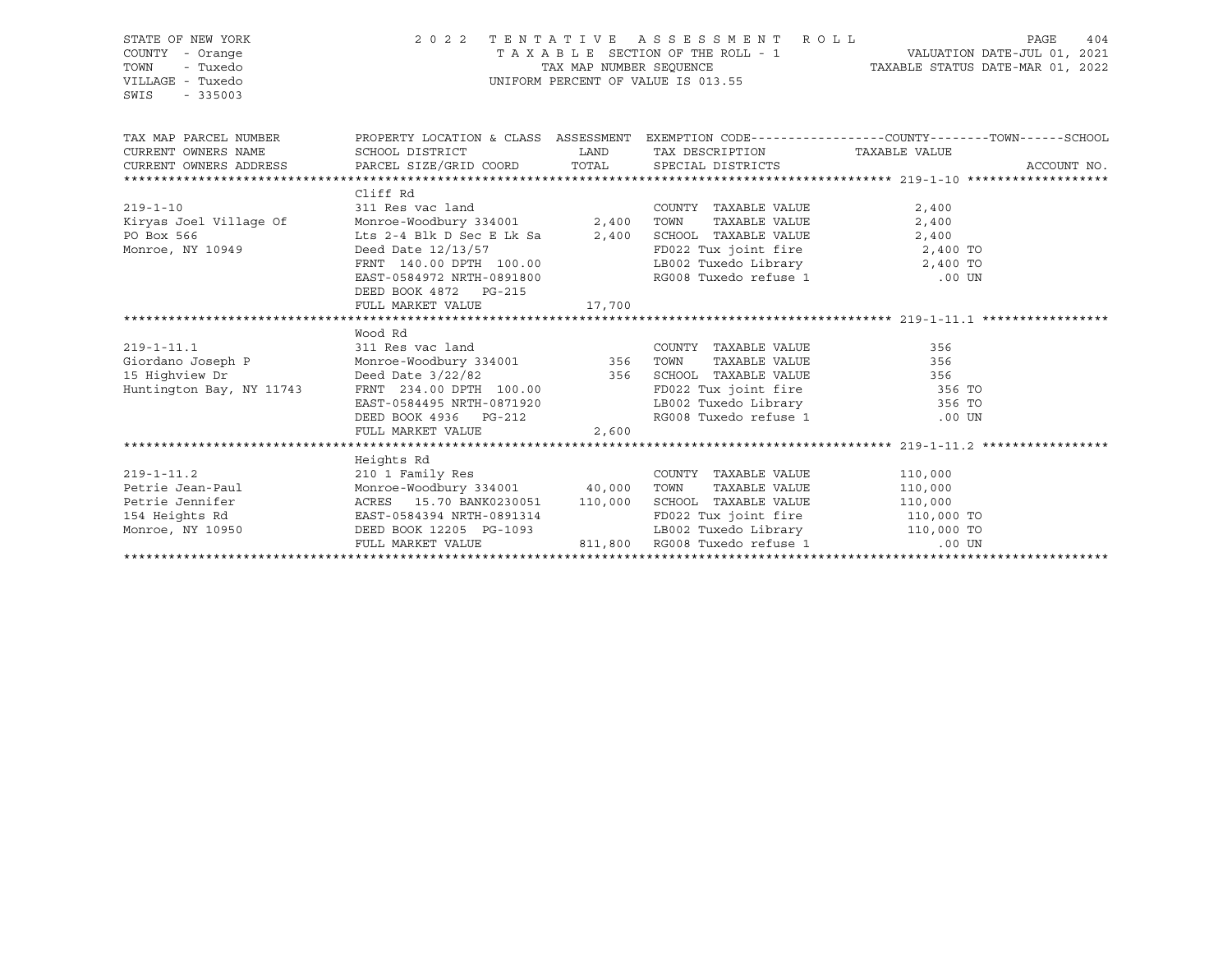| STATE OF NEW YORK |           | 2022 TENTATIVE ASSESSMENT ROLL |                                    |                   |  |  |  |                                  |                          | PAGE | 405 |
|-------------------|-----------|--------------------------------|------------------------------------|-------------------|--|--|--|----------------------------------|--------------------------|------|-----|
| COUNTY - Orange   |           |                                | TAXABLE SECTION OF THE ROLL - 1    |                   |  |  |  | VALUATION DATE-JUL 01, 2021      |                          |      |     |
| TOWN              | - Tuxedo  |                                |                                    | MAP SECTION - 219 |  |  |  | TAXABLE STATUS DATE-MAR 01, 2022 |                          |      |     |
| VILLAGE - Tuxedo  |           |                                |                                    | SUB-SECTION - 000 |  |  |  |                                  | RPS150/V04/L015          |      |     |
| SWIS              | $-335003$ |                                | UNIFORM PERCENT OF VALUE IS 013.55 |                   |  |  |  |                                  | CURRENT DATE $4/25/2022$ |      |     |

|      |                      | TOTAL   | EXTENSION | EXTENSION | AD VALOREM | EXEMPT | TAXABLE |
|------|----------------------|---------|-----------|-----------|------------|--------|---------|
| CODE | DISTRICT NAME        | PARCELS | TYPE      | VALUE     | VALUE      | AMOUNT | VALUE   |
|      |                      |         |           |           |            |        |         |
|      | RG009 Tuxedo refuse  |         | 2 UNITS   | 2.00      |            |        | 2.00    |
|      | FD022 Tux joint fire |         | 13 TOTAL  |           | 196,956    |        | 196,956 |
|      | LB002 Tuxedo Library |         | 13 TOTAL  |           | 196,956    |        | 196,956 |
|      | RG008 Tuxedo refuse  |         | 13 UNITS  |           |            |        |         |

## \*\*\* S C H O O L D I S T R I C T S U M M A R Y \*\*\*

| CODE   | DISTRICT NAME       | TOTAL<br>PARCELS | ASSESSED<br>LAND | ASSESSED<br>TOTAL | EXEMPT<br>AMOUNT | TOTAL<br>TAXABLE | STAR<br>AMOUNT | <b>STAR</b><br>TAXABLE |
|--------|---------------------|------------------|------------------|-------------------|------------------|------------------|----------------|------------------------|
| 334001 | Monroe-Woodbury Csd | 13               | 67,356           | 196,956           |                  | 196,956          | 5,920          | 191,036                |
|        | SUB-TOTAL           | 13               | 67,356           | 196,956           |                  | 196,956          | 5,920          | 191,036                |
|        | TOTAL               | 13               | 67,356           | 196,956           |                  | 196,956          | 5,920          | 191,036                |

#### \*\*\* S Y S T E M C O D E S S U M M A R Y \*\*\*

## NO SYSTEM EXEMPTIONS AT THIS LEVEL

## \*\*\* E X E M P T I O N S U M M A R Y \*\*\*

| CODE  | DESCRIPTION       | TOTAL<br>PARCELS | COUNTY | TOWN | SCHOOL         |
|-------|-------------------|------------------|--------|------|----------------|
| 41854 | BAS STAR<br>TOTAL |                  |        |      | 5,920<br>5,920 |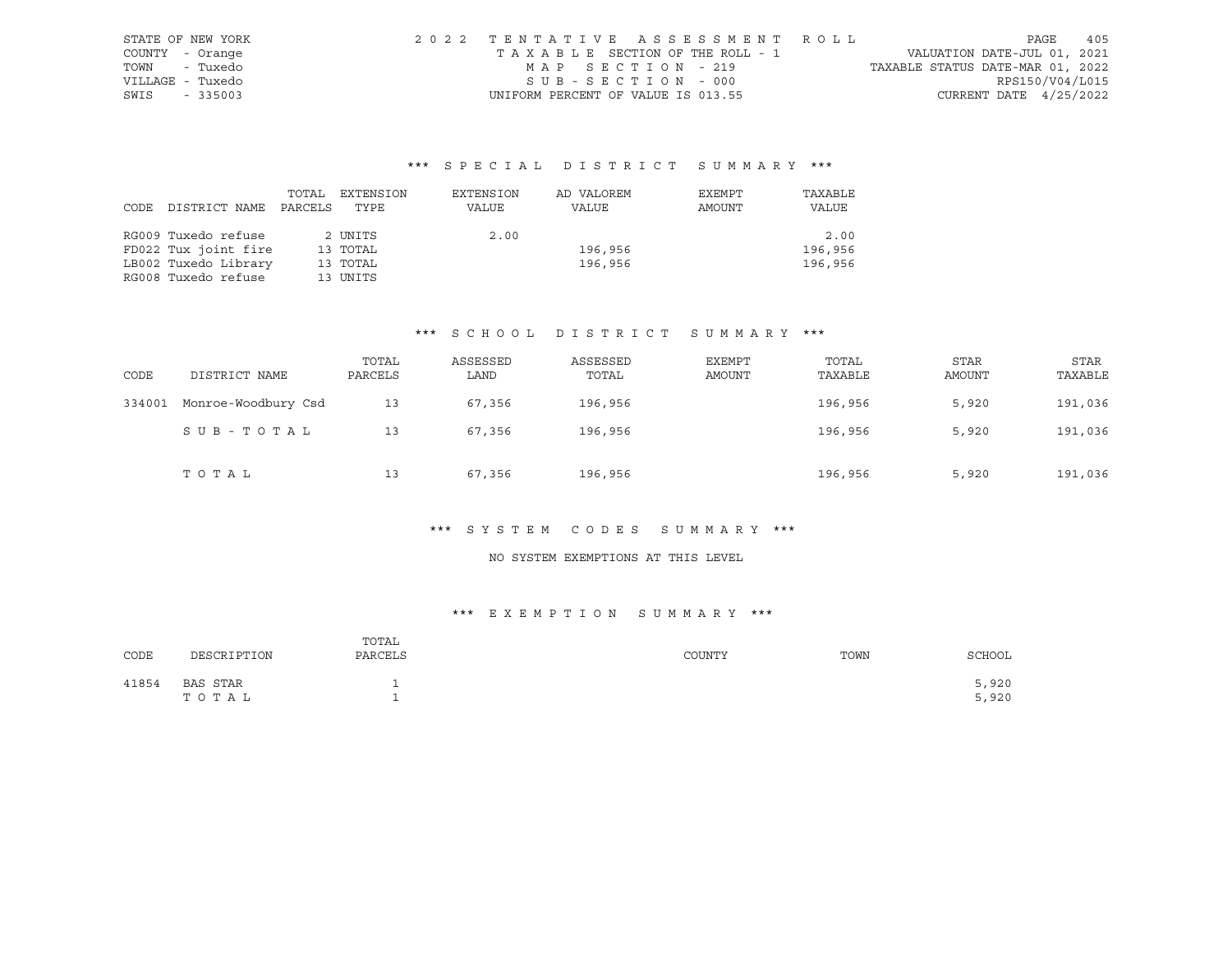|                  | STATE OF NEW YORK | 2022 TENTATIVE ASSESSMENT ROLL     |  |  |                                  |                          | PAGE | 406 |
|------------------|-------------------|------------------------------------|--|--|----------------------------------|--------------------------|------|-----|
| COUNTY - Orange  |                   | TAXABLE SECTION OF THE ROLL - 1    |  |  | VALUATION DATE-JUL 01, 2021      |                          |      |     |
| TOWN - Tuxedo    |                   | MAP SECTION - 219                  |  |  | TAXABLE STATUS DATE-MAR 01, 2022 |                          |      |     |
| VILLAGE - Tuxedo |                   | SUB-SECTION - 000                  |  |  |                                  | RPS150/V04/L015          |      |     |
| SWIS - 335003    |                   | UNIFORM PERCENT OF VALUE IS 013.55 |  |  |                                  | CURRENT DATE $4/25/2022$ |      |     |

| ROLL       |             | TOTAL   | ASSESSED | ASSESSED | TAXABLE | TAXABLE | TAXABLE | STAR         |
|------------|-------------|---------|----------|----------|---------|---------|---------|--------------|
| <b>SEC</b> | DESCRIPTION | PARCELS | LAND     | TOTAL    | COUNTY  | TOWN    | SCHOOL  | TAXABLE      |
|            | TAXABLE     | ∸∸      | 67,356   | 196,956  | 196,956 | 196,956 | 196,956 | .,036<br>191 |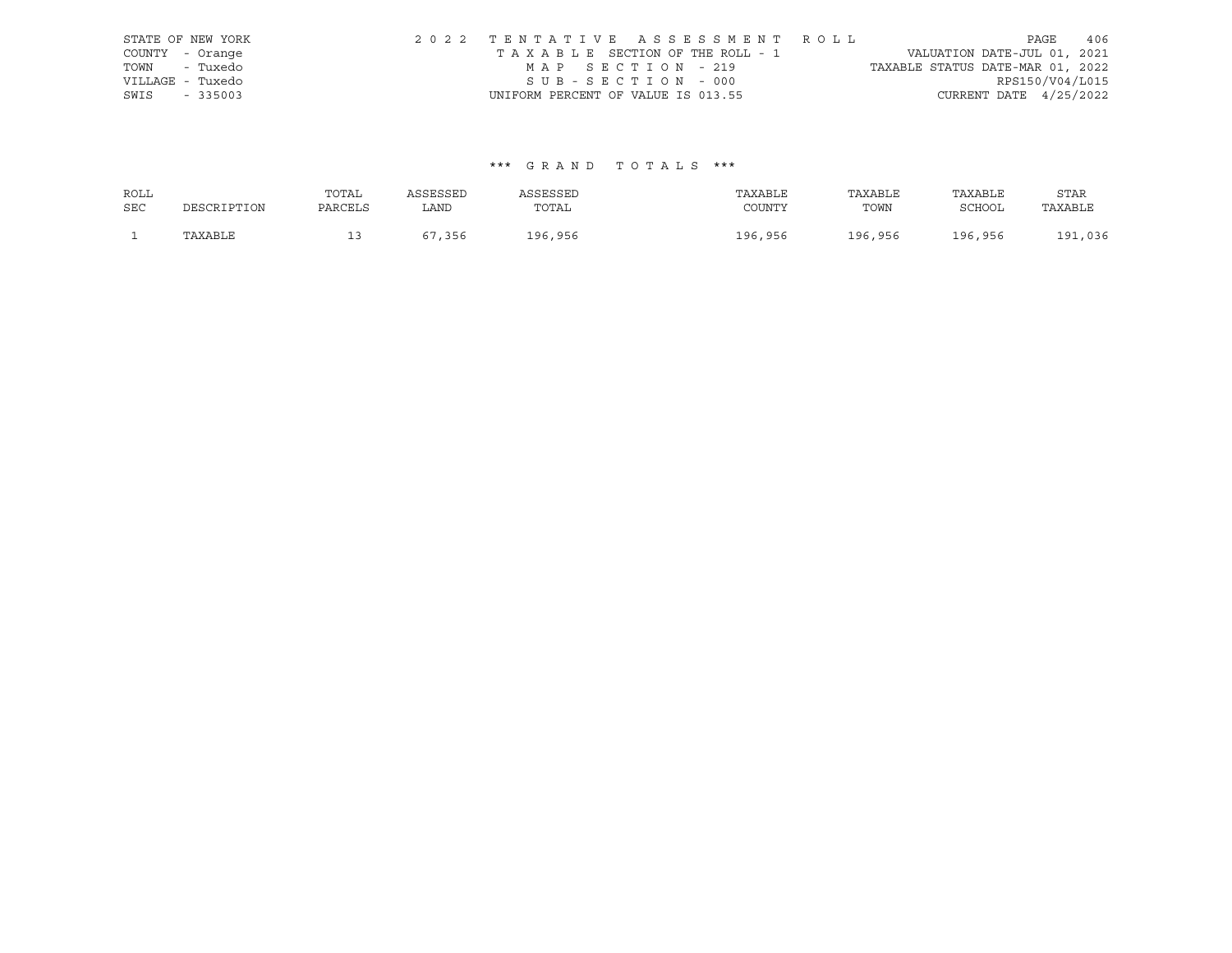| TOWN - Tuxedo<br>VILLAGE - Tuxedo<br>SWIS - 335003                                                                                                                                                                                       |                   |  | 2022 TENTATIVE ASSESSMENT ROLL PAGE 407<br>TAXABLE SECTION OF THE ROLL - 1 VALUATION DATE-JUL 01, 2021<br>TAX MAP NUMBER SEQUENCE TAXABLE STATUS DATE-MAR 01, 2022<br>UNIFORM PERCENT OF VALUE IS 013.55                                                                                                                                                                                                                                                                      |
|------------------------------------------------------------------------------------------------------------------------------------------------------------------------------------------------------------------------------------------|-------------------|--|-------------------------------------------------------------------------------------------------------------------------------------------------------------------------------------------------------------------------------------------------------------------------------------------------------------------------------------------------------------------------------------------------------------------------------------------------------------------------------|
|                                                                                                                                                                                                                                          |                   |  | $\begin{tabular}{lllllllllll} \textsc{TAX} \textsc{MAP} \textsc{PACEL} \textsc{ NUMBER} & \textsc{PROBERT} \textsc{LOCATION} \textsc{c} \textsc{LASS} & \textsc{SSEESMENT} \textsc{EXEMPTION} \textsc{CODE----------------COUNTY------TOWN-----SCHOOL} \\ \textsc{CURRENT} \textsc{OMNERS} \textsc{NAME} & \textsc{SCHOOL} \textsc{DISTRTCT} & \textsc{LAND} & \textsc{TAX} \textsc{DESCRIPTION} & \textsc{TAXABLE} \textsc{VALUE} \\ \textsc{CURRENT} \textsc{OMNERS} \text$ |
|                                                                                                                                                                                                                                          | $101$ Old Mill Rd |  |                                                                                                                                                                                                                                                                                                                                                                                                                                                                               |
|                                                                                                                                                                                                                                          |                   |  |                                                                                                                                                                                                                                                                                                                                                                                                                                                                               |
|                                                                                                                                                                                                                                          |                   |  |                                                                                                                                                                                                                                                                                                                                                                                                                                                                               |
|                                                                                                                                                                                                                                          |                   |  |                                                                                                                                                                                                                                                                                                                                                                                                                                                                               |
|                                                                                                                                                                                                                                          |                   |  |                                                                                                                                                                                                                                                                                                                                                                                                                                                                               |
|                                                                                                                                                                                                                                          |                   |  |                                                                                                                                                                                                                                                                                                                                                                                                                                                                               |
|                                                                                                                                                                                                                                          | 102 Old Mill Rd   |  |                                                                                                                                                                                                                                                                                                                                                                                                                                                                               |
|                                                                                                                                                                                                                                          |                   |  |                                                                                                                                                                                                                                                                                                                                                                                                                                                                               |
|                                                                                                                                                                                                                                          |                   |  |                                                                                                                                                                                                                                                                                                                                                                                                                                                                               |
|                                                                                                                                                                                                                                          |                   |  |                                                                                                                                                                                                                                                                                                                                                                                                                                                                               |
|                                                                                                                                                                                                                                          |                   |  |                                                                                                                                                                                                                                                                                                                                                                                                                                                                               |
|                                                                                                                                                                                                                                          |                   |  |                                                                                                                                                                                                                                                                                                                                                                                                                                                                               |
|                                                                                                                                                                                                                                          |                   |  |                                                                                                                                                                                                                                                                                                                                                                                                                                                                               |
|                                                                                                                                                                                                                                          | 103 Old Mill Rd   |  |                                                                                                                                                                                                                                                                                                                                                                                                                                                                               |
|                                                                                                                                                                                                                                          |                   |  |                                                                                                                                                                                                                                                                                                                                                                                                                                                                               |
|                                                                                                                                                                                                                                          |                   |  |                                                                                                                                                                                                                                                                                                                                                                                                                                                                               |
|                                                                                                                                                                                                                                          |                   |  |                                                                                                                                                                                                                                                                                                                                                                                                                                                                               |
|                                                                                                                                                                                                                                          |                   |  |                                                                                                                                                                                                                                                                                                                                                                                                                                                                               |
|                                                                                                                                                                                                                                          |                   |  |                                                                                                                                                                                                                                                                                                                                                                                                                                                                               |
|                                                                                                                                                                                                                                          |                   |  |                                                                                                                                                                                                                                                                                                                                                                                                                                                                               |
|                                                                                                                                                                                                                                          |                   |  |                                                                                                                                                                                                                                                                                                                                                                                                                                                                               |
|                                                                                                                                                                                                                                          |                   |  |                                                                                                                                                                                                                                                                                                                                                                                                                                                                               |
|                                                                                                                                                                                                                                          | 104 Old Mill Rd   |  |                                                                                                                                                                                                                                                                                                                                                                                                                                                                               |
|                                                                                                                                                                                                                                          |                   |  |                                                                                                                                                                                                                                                                                                                                                                                                                                                                               |
|                                                                                                                                                                                                                                          |                   |  |                                                                                                                                                                                                                                                                                                                                                                                                                                                                               |
|                                                                                                                                                                                                                                          |                   |  |                                                                                                                                                                                                                                                                                                                                                                                                                                                                               |
|                                                                                                                                                                                                                                          |                   |  |                                                                                                                                                                                                                                                                                                                                                                                                                                                                               |
|                                                                                                                                                                                                                                          |                   |  |                                                                                                                                                                                                                                                                                                                                                                                                                                                                               |
|                                                                                                                                                                                                                                          |                   |  |                                                                                                                                                                                                                                                                                                                                                                                                                                                                               |
| 104 010 Mill Rd<br>220-1-1.-104 210 1 Family Res - CONDO<br>McWilliams Madeline Monroe-Woodbury 334001 1,700 TOWN TAXABLE VALUE 23,964<br>104 010 Mill Road B.834 23,964 SCHOOL TAXABLE VALUE 23,964<br>5000 TAXABLE VALUE 23,964<br>500 |                   |  |                                                                                                                                                                                                                                                                                                                                                                                                                                                                               |
|                                                                                                                                                                                                                                          |                   |  |                                                                                                                                                                                                                                                                                                                                                                                                                                                                               |
|                                                                                                                                                                                                                                          | 105 Old Mill Rd   |  |                                                                                                                                                                                                                                                                                                                                                                                                                                                                               |
|                                                                                                                                                                                                                                          |                   |  |                                                                                                                                                                                                                                                                                                                                                                                                                                                                               |
|                                                                                                                                                                                                                                          |                   |  |                                                                                                                                                                                                                                                                                                                                                                                                                                                                               |
|                                                                                                                                                                                                                                          |                   |  |                                                                                                                                                                                                                                                                                                                                                                                                                                                                               |
|                                                                                                                                                                                                                                          |                   |  |                                                                                                                                                                                                                                                                                                                                                                                                                                                                               |
|                                                                                                                                                                                                                                          |                   |  |                                                                                                                                                                                                                                                                                                                                                                                                                                                                               |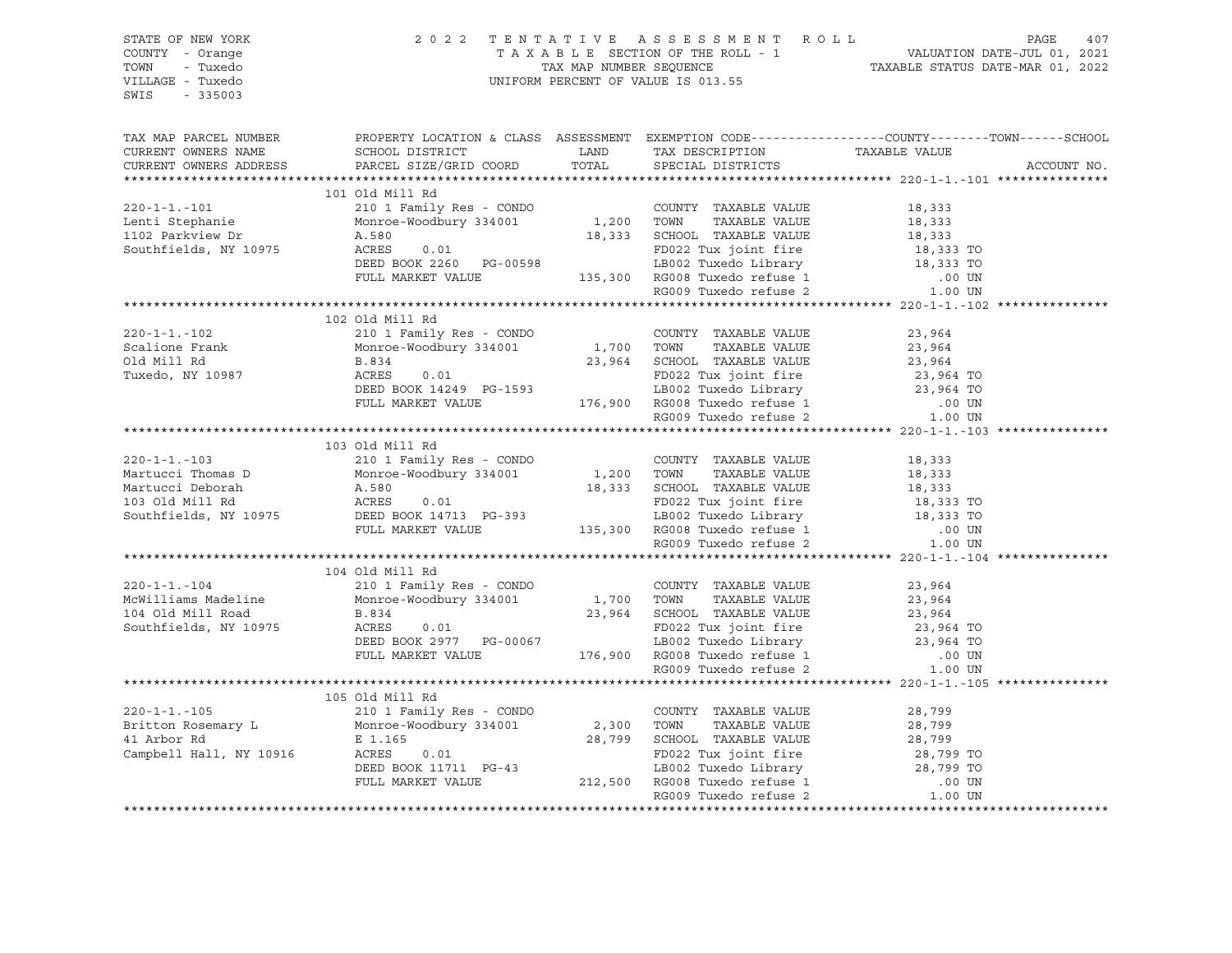| STATE OF NEW YORK<br>COUNTY - Orange<br>TOWN<br>- Tuxedo<br>VILLAGE - Tuxedo<br>SWIS<br>$-335003$                                                                        |                                                                                                  |                      | 2022 TENTATIVE ASSESSMENT ROLL PAGE 408<br>TAXABLE SECTION OF THE ROLL - 1 VALUATION DATE-JUL 01, 2021<br>TAX MAP NUMBER SEQUENCE TAXABLE STATUS DATE-MAR 01, 2022<br>UNIFORM PERCENT OF VALUE IS 013.55 |                   |                    |
|--------------------------------------------------------------------------------------------------------------------------------------------------------------------------|--------------------------------------------------------------------------------------------------|----------------------|----------------------------------------------------------------------------------------------------------------------------------------------------------------------------------------------------------|-------------------|--------------------|
| TAX MAP PARCEL NUMBER                                                                                                                                                    | PROPERTY LOCATION & CLASS ASSESSMENT EXEMPTION CODE----------------COUNTY-------TOWN------SCHOOL |                      |                                                                                                                                                                                                          |                   |                    |
| CURRENT OWNERS NAME<br>CURRENT OWNERS ADDRESS                                                                                                                            | SCHOOL DISTRICT<br>PARCEL SIZE/GRID COORD                                                        | LAND                 | TOTAL SPECIAL DISTRICTS                                                                                                                                                                                  |                   | ACCOUNT NO.        |
|                                                                                                                                                                          |                                                                                                  |                      |                                                                                                                                                                                                          |                   |                    |
|                                                                                                                                                                          | 106 Old Mill Rd                                                                                  |                      |                                                                                                                                                                                                          |                   |                    |
| $220 - 1 - 1 - 106$                                                                                                                                                      | 210 1 Family Res - CONDO                                                                         |                      | COUNTY TAXABLE VALUE                                                                                                                                                                                     | 29,235            |                    |
| Cattagio Richard                                                                                                                                                         | Monroe-Woodbury 334001                                                                           | COUNTY<br>2,600 TOWN | TAXABLE VALUE                                                                                                                                                                                            | 29,235            |                    |
| Cattagio Dolores                                                                                                                                                         | F 1.296<br>ACRES 0.01                                                                            |                      | 29,235 SCHOOL TAXABLE VALUE 29,235 FD022 Tux joint fire 29,235 TO                                                                                                                                        |                   |                    |
| 13 Valerie Ct                                                                                                                                                            |                                                                                                  |                      |                                                                                                                                                                                                          |                   |                    |
| $\begin{array}{cccc}\n\text{Tuxedo, NY 10987} & \text{O.01} & \text{O.021} \\ \text{DEED BOK 2252} & \text{PG-00023} \\ \text{FULL MARKET VALUE} & & & & \\ \end{array}$ |                                                                                                  |                      | LB002 Tuxedo Library 29,235 TO                                                                                                                                                                           |                   |                    |
|                                                                                                                                                                          |                                                                                                  |                      |                                                                                                                                                                                                          |                   |                    |
|                                                                                                                                                                          |                                                                                                  |                      |                                                                                                                                                                                                          |                   |                    |
|                                                                                                                                                                          |                                                                                                  |                      |                                                                                                                                                                                                          |                   |                    |
|                                                                                                                                                                          | 107 Old Mill Rd<br>210 1 Family Res - CONDO ENH STAR 41834                                       |                      |                                                                                                                                                                                                          |                   |                    |
| $220 - 1 - 1 - 107$<br>Mathieson Richard Monroe-Woodbury 334001 2,300 COUNTY TAXABLE VALUE                                                                               |                                                                                                  |                      |                                                                                                                                                                                                          | $\overline{0}$    | $\Omega$<br>14,780 |
|                                                                                                                                                                          |                                                                                                  |                      |                                                                                                                                                                                                          |                   |                    |
| 107 Old Mill Rd<br>Southfields, NY 10975                                                                                                                                 | E1.165<br>ACRES                                                                                  |                      |                                                                                                                                                                                                          |                   |                    |
|                                                                                                                                                                          | 0.01                                                                                             |                      |                                                                                                                                                                                                          |                   |                    |
|                                                                                                                                                                          | DEED BOOK 2251 PG-00571<br>FULL MARKET VALUE                                                     |                      |                                                                                                                                                                                                          |                   |                    |
|                                                                                                                                                                          |                                                                                                  |                      |                                                                                                                                                                                                          |                   |                    |
|                                                                                                                                                                          |                                                                                                  |                      |                                                                                                                                                                                                          |                   |                    |
|                                                                                                                                                                          |                                                                                                  |                      |                                                                                                                                                                                                          |                   |                    |
|                                                                                                                                                                          | 108 Old Mill Rd                                                                                  |                      |                                                                                                                                                                                                          |                   |                    |
| $220 - 1 - 1 - 108$                                                                                                                                                      |                                                                                                  |                      |                                                                                                                                                                                                          | 29,235            |                    |
| Quezada Kelly S                                                                                                                                                          |                                                                                                  |                      |                                                                                                                                                                                                          |                   |                    |
|                                                                                                                                                                          |                                                                                                  |                      |                                                                                                                                                                                                          |                   |                    |
|                                                                                                                                                                          |                                                                                                  |                      | 2,600 TOWN TAXABLE VALUE 29,235<br>29,235 SCHOOL TAXABLE VALUE 29,235 TO                                                                                                                                 |                   |                    |
|                                                                                                                                                                          |                                                                                                  |                      |                                                                                                                                                                                                          |                   |                    |
|                                                                                                                                                                          |                                                                                                  |                      |                                                                                                                                                                                                          |                   |                    |
|                                                                                                                                                                          |                                                                                                  |                      |                                                                                                                                                                                                          |                   |                    |
|                                                                                                                                                                          |                                                                                                  |                      |                                                                                                                                                                                                          |                   |                    |
|                                                                                                                                                                          | 201 Old Mill Rd                                                                                  |                      |                                                                                                                                                                                                          |                   |                    |
| $220 - 1 - 1 - 201$                                                                                                                                                      | 210 1 Family Res - CONDO<br>210 1 Family Res - CONDO<br>Monroe-Woodbury 334001                   |                      | ENH STAR 41834                                                                                                                                                                                           | $\overline{0}$    | 14,780<br>$\Omega$ |
| Pacensa Carl J                                                                                                                                                           |                                                                                                  |                      | 3,300 COUNTY TAXABLE VALUE                                                                                                                                                                               | 32,411            |                    |
|                                                                                                                                                                          |                                                                                                  | 32,411 TOWN          | TAXABLE VALUE                                                                                                                                                                                            | 32,411<br>17,631  |                    |
|                                                                                                                                                                          |                                                                                                  |                      | SCHOOL TAXABLE VALUE                                                                                                                                                                                     |                   |                    |
|                                                                                                                                                                          |                                                                                                  |                      | FD022 Tux joint fire<br>T-B002 Tux joint fire<br>T-B002 Tuxedo Library 12,411 TO<br>$\frac{1}{2}$ -114<br>239,200 LB002 Tuxedo Library<br>RG008 Tuxedo refuse 1                                          |                   |                    |
|                                                                                                                                                                          | FULL MARKET VALUE                                                                                |                      |                                                                                                                                                                                                          |                   |                    |
|                                                                                                                                                                          |                                                                                                  |                      | RG009 Tuxedo refuse 2                                                                                                                                                                                    | .00 UN<br>1.00 UN |                    |
|                                                                                                                                                                          |                                                                                                  |                      |                                                                                                                                                                                                          |                   |                    |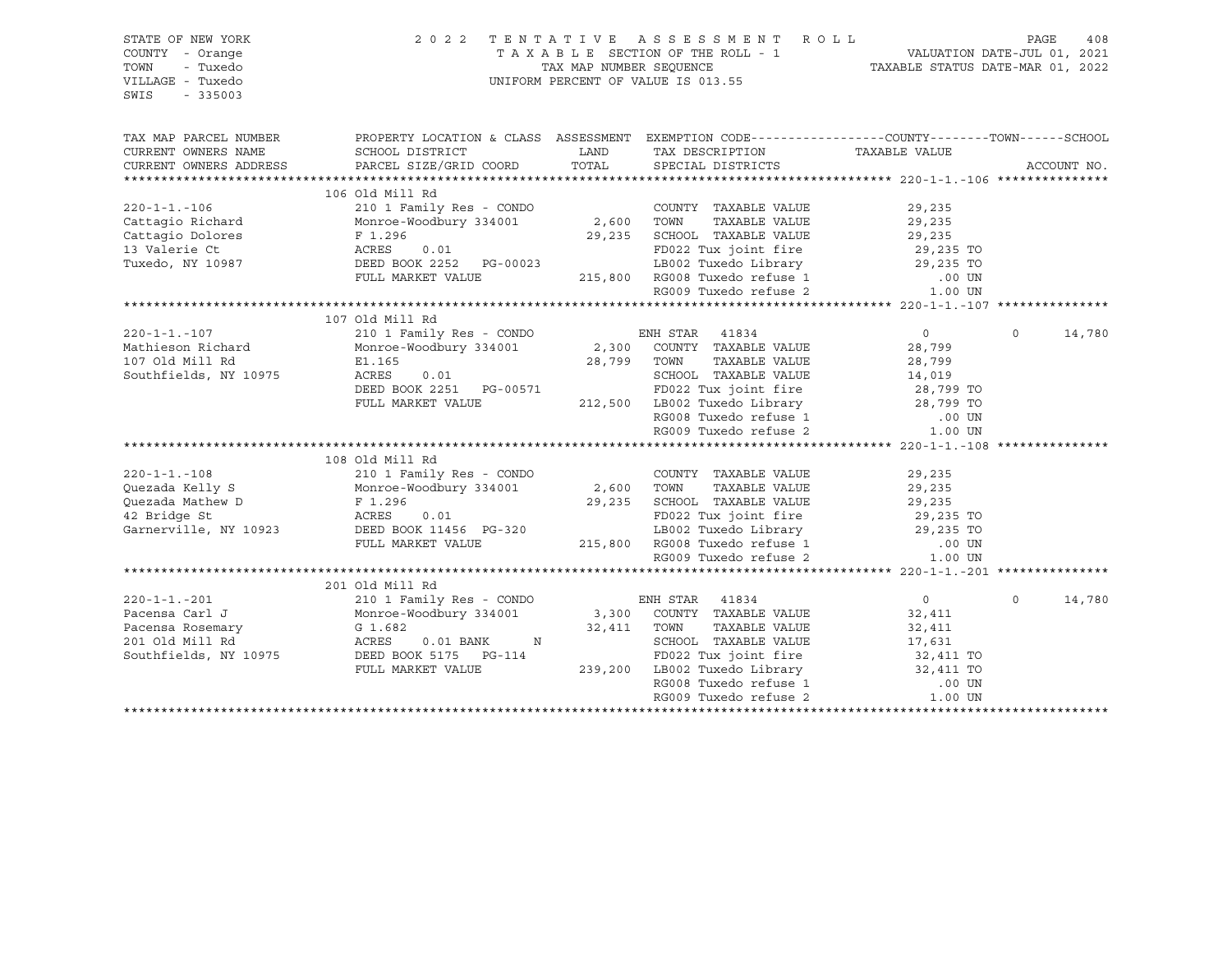| STATE OF NEW YORK<br>COUNTY - Orange<br>TOWN - Tuxedo<br>VILLAGE - Tuxedo<br>SWIS - 335003                                                                                                                                                              | 2022 TENTATIVE ASSESSMENT ROLL PAGE 409<br>TAXABLE SECTION OF THE ROLL - 1 VALUATION DATE-JUL 01, 2021<br>TAX MAP NUMBER SEQUENCE TAXABLE STATUS DATE-MAR 01, 2022<br>UNIFORM PERCENT OF VALUE IS 013.55 |  |             |
|---------------------------------------------------------------------------------------------------------------------------------------------------------------------------------------------------------------------------------------------------------|----------------------------------------------------------------------------------------------------------------------------------------------------------------------------------------------------------|--|-------------|
| TAX MAP PARCEL NUMBER<br>CURRENT OWNERS NAME<br>CURRENT OWNERS ADDRESS                                                                                                                                                                                  | PROPERTY LOCATION & CLASS ASSESSMENT EXEMPTION CODE----------------COUNTY-------TOWN------SCHOOL                                                                                                         |  | ACCOUNT NO. |
|                                                                                                                                                                                                                                                         |                                                                                                                                                                                                          |  |             |
|                                                                                                                                                                                                                                                         |                                                                                                                                                                                                          |  |             |
|                                                                                                                                                                                                                                                         |                                                                                                                                                                                                          |  |             |
|                                                                                                                                                                                                                                                         |                                                                                                                                                                                                          |  |             |
|                                                                                                                                                                                                                                                         |                                                                                                                                                                                                          |  |             |
|                                                                                                                                                                                                                                                         |                                                                                                                                                                                                          |  |             |
|                                                                                                                                                                                                                                                         |                                                                                                                                                                                                          |  |             |
|                                                                                                                                                                                                                                                         |                                                                                                                                                                                                          |  |             |
|                                                                                                                                                                                                                                                         |                                                                                                                                                                                                          |  |             |
|                                                                                                                                                                                                                                                         |                                                                                                                                                                                                          |  |             |
|                                                                                                                                                                                                                                                         | 203 Old Mill Rd                                                                                                                                                                                          |  |             |
|                                                                                                                                                                                                                                                         |                                                                                                                                                                                                          |  |             |
|                                                                                                                                                                                                                                                         |                                                                                                                                                                                                          |  |             |
|                                                                                                                                                                                                                                                         |                                                                                                                                                                                                          |  |             |
|                                                                                                                                                                                                                                                         |                                                                                                                                                                                                          |  |             |
|                                                                                                                                                                                                                                                         |                                                                                                                                                                                                          |  |             |
|                                                                                                                                                                                                                                                         |                                                                                                                                                                                                          |  |             |
|                                                                                                                                                                                                                                                         |                                                                                                                                                                                                          |  |             |
|                                                                                                                                                                                                                                                         |                                                                                                                                                                                                          |  |             |
|                                                                                                                                                                                                                                                         | 204 Old Mill Rd                                                                                                                                                                                          |  |             |
| $\begin{tabular}{lcccccc} 220-1-1.-204 & 204& 01d Mill Rd & 200-1-1.-204 & 26,996-26,996-26,996-26,996-26,996-26,996-26,996-26,996-26,996-26,996-26,996-26,996-26,996-26,996-26,996-26,996-26,996-26,996-26,996-26,996-26,996-26,996-26,996-26,996-26,$ |                                                                                                                                                                                                          |  |             |
|                                                                                                                                                                                                                                                         |                                                                                                                                                                                                          |  |             |
|                                                                                                                                                                                                                                                         |                                                                                                                                                                                                          |  |             |
|                                                                                                                                                                                                                                                         |                                                                                                                                                                                                          |  |             |
|                                                                                                                                                                                                                                                         |                                                                                                                                                                                                          |  |             |
|                                                                                                                                                                                                                                                         |                                                                                                                                                                                                          |  |             |
|                                                                                                                                                                                                                                                         |                                                                                                                                                                                                          |  |             |
|                                                                                                                                                                                                                                                         |                                                                                                                                                                                                          |  |             |
|                                                                                                                                                                                                                                                         | 205 Old Mill Rd                                                                                                                                                                                          |  |             |
|                                                                                                                                                                                                                                                         |                                                                                                                                                                                                          |  |             |
|                                                                                                                                                                                                                                                         |                                                                                                                                                                                                          |  |             |
|                                                                                                                                                                                                                                                         |                                                                                                                                                                                                          |  |             |
|                                                                                                                                                                                                                                                         |                                                                                                                                                                                                          |  |             |
|                                                                                                                                                                                                                                                         |                                                                                                                                                                                                          |  |             |
|                                                                                                                                                                                                                                                         |                                                                                                                                                                                                          |  |             |
|                                                                                                                                                                                                                                                         |                                                                                                                                                                                                          |  |             |
|                                                                                                                                                                                                                                                         |                                                                                                                                                                                                          |  |             |
|                                                                                                                                                                                                                                                         | 206 Old Mill Rd                                                                                                                                                                                          |  |             |
|                                                                                                                                                                                                                                                         |                                                                                                                                                                                                          |  |             |
|                                                                                                                                                                                                                                                         |                                                                                                                                                                                                          |  |             |
|                                                                                                                                                                                                                                                         |                                                                                                                                                                                                          |  |             |
|                                                                                                                                                                                                                                                         |                                                                                                                                                                                                          |  |             |
|                                                                                                                                                                                                                                                         |                                                                                                                                                                                                          |  |             |
|                                                                                                                                                                                                                                                         |                                                                                                                                                                                                          |  |             |
|                                                                                                                                                                                                                                                         |                                                                                                                                                                                                          |  |             |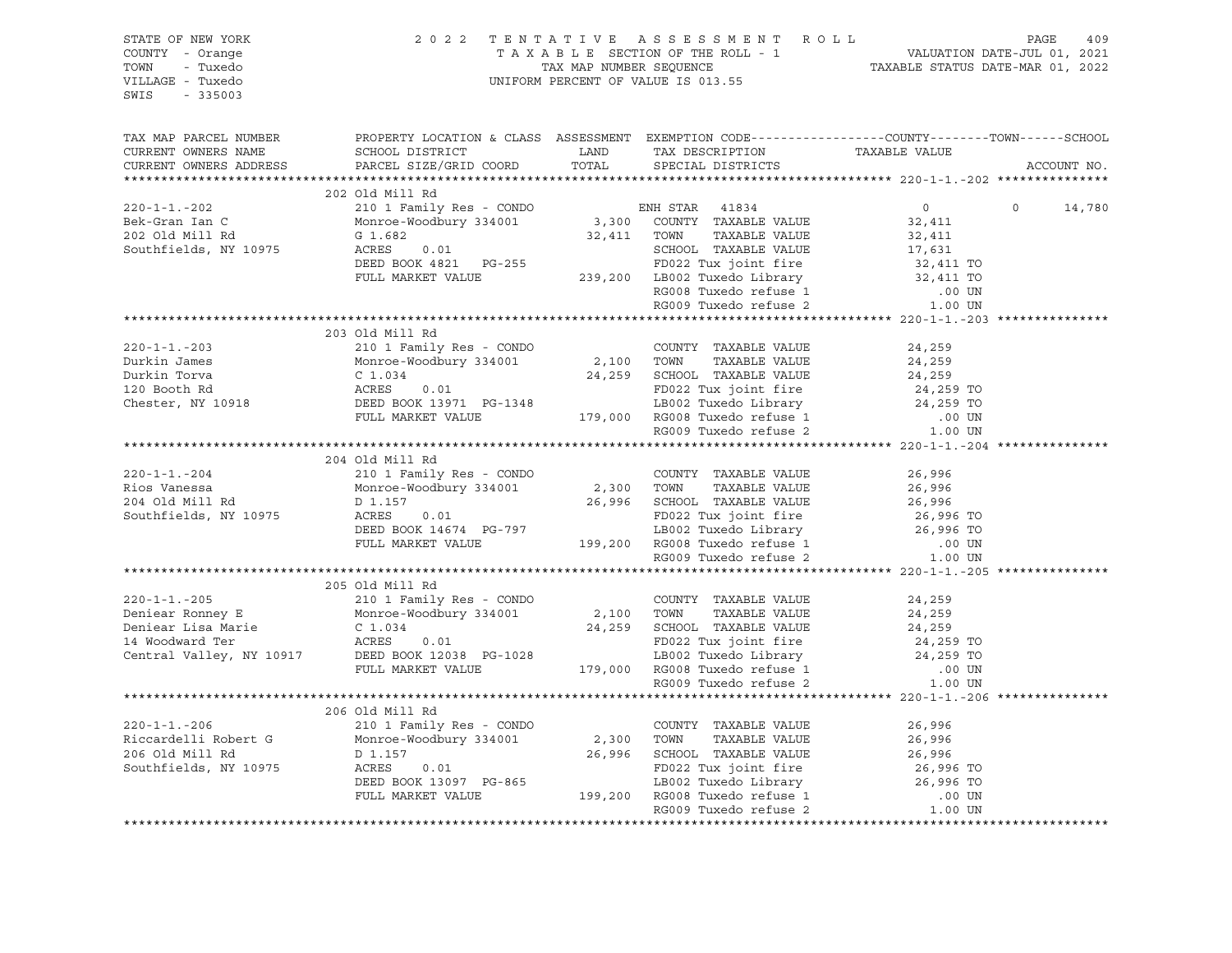| STATE OF NEW YORK<br>COUNTY - Orange<br>TOWN<br>- Tuxedo<br>VILLAGE - Tuxedo<br>SWIS<br>$-335003$ |                                                                                                                                                                                                                                                                   | 2022 TENTATIVE ASSESSMENT ROLL PAGE 410<br>TAXABLE SECTION OF THE ROLL - 1 VALUATION DATE-JUL 01, 2021<br>TAX MAP NUMBER SEQUENCE TAXABLE STATUS DATE-MAR 01, 2022<br>INIFORM PERCENT OF VALUE IS 013 55<br>UNIFORM PERCENT OF VALUE IS 013.55 |                |                   |
|---------------------------------------------------------------------------------------------------|-------------------------------------------------------------------------------------------------------------------------------------------------------------------------------------------------------------------------------------------------------------------|------------------------------------------------------------------------------------------------------------------------------------------------------------------------------------------------------------------------------------------------|----------------|-------------------|
| TAX MAP PARCEL NUMBER<br>CURRENT OWNERS NAME<br>CURRENT OWNERS ADDRESS                            | PROPERTY LOCATION & CLASS ASSESSMENT EXEMPTION CODE---------------COUNTY-------TOWN-----SCHOOL                                                                                                                                                                    |                                                                                                                                                                                                                                                |                | ACCOUNT NO.       |
|                                                                                                   |                                                                                                                                                                                                                                                                   |                                                                                                                                                                                                                                                |                |                   |
|                                                                                                   | 301 Old Mill Rd                                                                                                                                                                                                                                                   |                                                                                                                                                                                                                                                |                |                   |
| $220 - 1 - 1 - 301$                                                                               | 210 1 Family Res - CONDO COUNTY TAXABLE VALUE<br>Monroe-Woodbury 334001 1,200 TOWN TAXABLE VALUE                                                                                                                                                                  |                                                                                                                                                                                                                                                | 18,333         |                   |
| Olmeda Adelina<br>PO Box 555                                                                      |                                                                                                                                                                                                                                                                   |                                                                                                                                                                                                                                                | 18,333         |                   |
|                                                                                                   | MOITOR TRAABLE VALUE<br>A.580 0.01 1,200 10WN TAXABLE VALUE<br>A.580 0.01 18,333 SCHOOL TAXABLE VALUE<br>DEED BOOK 14712 PG-333 150 ED BOO2 Tuxedo Library 18,333 TO<br>FULL MARKET VALUE 135,300 RG008 Tuxedo refuse 1 00 UN<br>RG009 T<br>A.580                 |                                                                                                                                                                                                                                                |                |                   |
| Vails Gate, NY 12584                                                                              |                                                                                                                                                                                                                                                                   |                                                                                                                                                                                                                                                |                |                   |
|                                                                                                   |                                                                                                                                                                                                                                                                   |                                                                                                                                                                                                                                                |                |                   |
|                                                                                                   |                                                                                                                                                                                                                                                                   |                                                                                                                                                                                                                                                |                |                   |
|                                                                                                   |                                                                                                                                                                                                                                                                   |                                                                                                                                                                                                                                                |                |                   |
|                                                                                                   |                                                                                                                                                                                                                                                                   |                                                                                                                                                                                                                                                |                |                   |
|                                                                                                   | 302 Old Mill Rd<br>302 Old Mill Rd<br>210 1 Family Res - CONDO<br>Monroe-Woodbury 334001 1,700 TOWN TAXABLE VALUE<br>23,964<br>23,964 SCHOOL TAXABLE VALUE<br>23,964 SCHOOL TAXABLE VALUE<br>23,964 23,964 SCHOOL TAXABLE VALUE<br>23,964 TO<br>DEED BOOK 3512 PG |                                                                                                                                                                                                                                                |                |                   |
| $220 - 1 - 1 - 302$                                                                               |                                                                                                                                                                                                                                                                   |                                                                                                                                                                                                                                                |                |                   |
| Rotberg Allan                                                                                     |                                                                                                                                                                                                                                                                   |                                                                                                                                                                                                                                                |                |                   |
| $520$ Jumano Ct                                                                                   |                                                                                                                                                                                                                                                                   |                                                                                                                                                                                                                                                |                |                   |
| Suffern, NY 10901                                                                                 |                                                                                                                                                                                                                                                                   |                                                                                                                                                                                                                                                |                |                   |
|                                                                                                   |                                                                                                                                                                                                                                                                   |                                                                                                                                                                                                                                                |                |                   |
|                                                                                                   |                                                                                                                                                                                                                                                                   |                                                                                                                                                                                                                                                |                |                   |
|                                                                                                   |                                                                                                                                                                                                                                                                   |                                                                                                                                                                                                                                                |                |                   |
|                                                                                                   |                                                                                                                                                                                                                                                                   |                                                                                                                                                                                                                                                |                |                   |
|                                                                                                   | 303 Old Mill Rd                                                                                                                                                                                                                                                   |                                                                                                                                                                                                                                                |                |                   |
| $220 - 1 - 1 - 303$                                                                               | 210 1 Family Res - CONDO BAS STAR 41854<br>Monroe-Woodbury 334001 1,200 COUNTY TAXABLE VALUE                                                                                                                                                                      |                                                                                                                                                                                                                                                | $\overline{0}$ | $\Omega$<br>5,920 |
| Colucci Richard T                                                                                 |                                                                                                                                                                                                                                                                   |                                                                                                                                                                                                                                                | 18,333         |                   |
| 303 Old Mill Rd                                                                                   | A.580                                                                                                                                                                                                                                                             |                                                                                                                                                                                                                                                |                |                   |
| Southfields, NY 10975                                                                             |                                                                                                                                                                                                                                                                   |                                                                                                                                                                                                                                                |                |                   |
|                                                                                                   |                                                                                                                                                                                                                                                                   |                                                                                                                                                                                                                                                |                |                   |
|                                                                                                   |                                                                                                                                                                                                                                                                   |                                                                                                                                                                                                                                                |                |                   |
|                                                                                                   |                                                                                                                                                                                                                                                                   |                                                                                                                                                                                                                                                |                |                   |
|                                                                                                   |                                                                                                                                                                                                                                                                   |                                                                                                                                                                                                                                                |                |                   |
|                                                                                                   |                                                                                                                                                                                                                                                                   |                                                                                                                                                                                                                                                |                |                   |
|                                                                                                   | 304 Old Mill Rd<br>210 1 Family Res - CONDO<br>210 1 Family Res - CONDO<br>Monroe-Woodbury 334001<br>B.834                                                                                                                                                        |                                                                                                                                                                                                                                                |                |                   |
| 220-1-1.-304<br>Rockman Wayne                                                                     |                                                                                                                                                                                                                                                                   |                                                                                                                                                                                                                                                |                |                   |
|                                                                                                   | 01d Mill Rd<br>210 1 Family Res - CONDO<br>Monroe-Woodbury 334001 1,700 TOWN TAXABLE VALUE 23,964<br>B.834 23,964 SCHOOL TAXABLE VALUE 23,964<br>ACRES 0.01 FD022 Tux joint fire 23,964 TO<br>DEED BOOK 11869 PG-1536 LB002 Tuxedo Libra                          |                                                                                                                                                                                                                                                |                |                   |
| 18 Mountainside Dr                                                                                |                                                                                                                                                                                                                                                                   |                                                                                                                                                                                                                                                |                |                   |
| Nayne, NJ 07470<br>Wayne, NJ 07470                                                                |                                                                                                                                                                                                                                                                   |                                                                                                                                                                                                                                                |                |                   |
|                                                                                                   |                                                                                                                                                                                                                                                                   |                                                                                                                                                                                                                                                |                |                   |
|                                                                                                   |                                                                                                                                                                                                                                                                   |                                                                                                                                                                                                                                                |                |                   |
|                                                                                                   |                                                                                                                                                                                                                                                                   |                                                                                                                                                                                                                                                |                |                   |
|                                                                                                   |                                                                                                                                                                                                                                                                   |                                                                                                                                                                                                                                                |                |                   |
|                                                                                                   | 305 Old Mill Rd                                                                                                                                                                                                                                                   |                                                                                                                                                                                                                                                |                |                   |
|                                                                                                   |                                                                                                                                                                                                                                                                   |                                                                                                                                                                                                                                                |                |                   |
|                                                                                                   | 220-1-1.-305 210 1 Family Res - CONDO COUNTY TAXABLE VALUE<br>Huang Dominic Monroe-Woodbury 334001 2,300 TOWN TAXABLE VALUE<br>14 Jackson St E 1.165 28,799 SCHOOL TAXABLE VALUE<br>Highland Mills, NY 10930 ACRES 0.01 FD022 Tux jo                              |                                                                                                                                                                                                                                                |                |                   |
|                                                                                                   |                                                                                                                                                                                                                                                                   |                                                                                                                                                                                                                                                |                |                   |
|                                                                                                   |                                                                                                                                                                                                                                                                   |                                                                                                                                                                                                                                                |                |                   |
|                                                                                                   |                                                                                                                                                                                                                                                                   |                                                                                                                                                                                                                                                |                |                   |
|                                                                                                   |                                                                                                                                                                                                                                                                   |                                                                                                                                                                                                                                                |                |                   |
|                                                                                                   |                                                                                                                                                                                                                                                                   |                                                                                                                                                                                                                                                |                |                   |
|                                                                                                   |                                                                                                                                                                                                                                                                   |                                                                                                                                                                                                                                                |                |                   |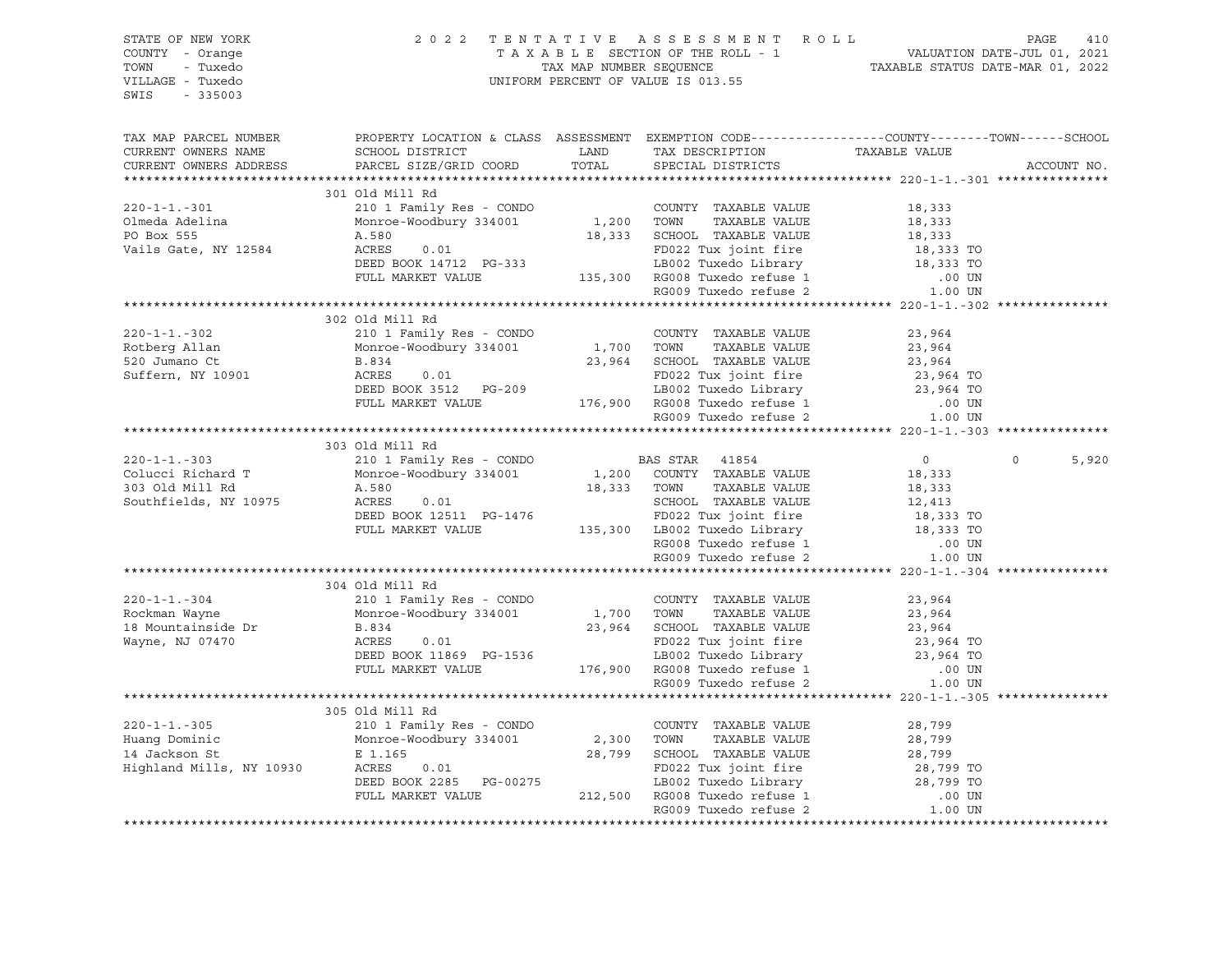| STATE OF NEW YORK<br>COUNTY - Orange<br>TOWN - Tuxedo<br>VILLAGE - Tuxedo<br>SWIS - 335003                                                                                                                                                                           |                                                                                                | 2022 TENTATIVE ASSESSMENT ROLL PAGE 411<br>TAXABLE SECTION OF THE ROLL - 1 VALUATION DATE-JUL 01, 2021<br>TAX MAP NUMBER SEQUENCE TAXABLE STATUS DATE-MAR 01, 2022<br>UNIFORM PERCENT OF VALUE IS 013 55<br>UNIFORM PERCENT OF VALUE IS 013.55 |                  |                |                |                |                |               |               |               |               |               |        |                 |  |  |
|----------------------------------------------------------------------------------------------------------------------------------------------------------------------------------------------------------------------------------------------------------------------|------------------------------------------------------------------------------------------------|------------------------------------------------------------------------------------------------------------------------------------------------------------------------------------------------------------------------------------------------|------------------|----------------|----------------|----------------|----------------|---------------|---------------|---------------|---------------|---------------|--------|-----------------|--|--|
| TAX MAP PARCEL NUMBER<br>CURRENT OWNERS NAME<br>CURRENT OWNERS ADDRESS                                                                                                                                                                                               | PROPERTY LOCATION & CLASS ASSESSMENT EXEMPTION CODE---------------COUNTY-------TOWN-----SCHOOL |                                                                                                                                                                                                                                                | ACCOUNT NO.      |                |                |                |                |               |               |               |               |               |        |                 |  |  |
|                                                                                                                                                                                                                                                                      |                                                                                                |                                                                                                                                                                                                                                                |                  |                |                |                |                |               |               |               |               |               |        |                 |  |  |
| 306 Old Mill Rd<br>306 Old Mill Rd<br>306 Old Mill Rd<br>210 1 Family Res - CONDO<br>Monnce-Woodbury 334001<br>29,235<br>43 Wilson St<br>F1.296<br>F1.296<br>F1.296<br>F1.296<br>F1.296<br>29,235<br>F1.296<br>29,235<br>29,235<br>29,235<br>29,235<br>29,235<br>29, |                                                                                                |                                                                                                                                                                                                                                                |                  |                |                |                |                |               |               |               |               |               |        |                 |  |  |
|                                                                                                                                                                                                                                                                      |                                                                                                |                                                                                                                                                                                                                                                |                  |                |                |                |                |               |               |               |               |               |        |                 |  |  |
|                                                                                                                                                                                                                                                                      |                                                                                                |                                                                                                                                                                                                                                                |                  |                |                |                |                |               |               |               |               |               |        |                 |  |  |
|                                                                                                                                                                                                                                                                      | 307 Old Mill Rd                                                                                |                                                                                                                                                                                                                                                | $\circ$<br>5,920 |                |                |                |                |               |               |               |               |               |        |                 |  |  |
|                                                                                                                                                                                                                                                                      |                                                                                                |                                                                                                                                                                                                                                                |                  |                |                |                |                |               |               |               |               |               |        |                 |  |  |
|                                                                                                                                                                                                                                                                      | 308 Old Mill Rd                                                                                |                                                                                                                                                                                                                                                |                  |                |                |                |                |               |               |               |               |               |        |                 |  |  |
| 308 Old Mill Rd<br>210 1 Family Res - CONDO<br>26 210 1 Family Res - CONDO<br>Monroe-Woodbury 334001<br>29,235<br>530D Grand St Apt D8E<br>F 1.296<br>Rew York, NY 10002<br>29,235 TO<br>REED BOOK 12092 PG-1988<br>FULL MARKET VALUE<br>PULL MARKET                 |                                                                                                |                                                                                                                                                                                                                                                |                  |                |                |                |                |               |               |               |               |               |        |                 |  |  |
|                                                                                                                                                                                                                                                                      |                                                                                                |                                                                                                                                                                                                                                                |                  |                |                |                |                |               |               |               |               |               |        |                 |  |  |
|                                                                                                                                                                                                                                                                      | 401 Old Mill Rd                                                                                |                                                                                                                                                                                                                                                |                  |                |                |                |                |               |               |               |               |               |        |                 |  |  |
|                                                                                                                                                                                                                                                                      |                                                                                                |                                                                                                                                                                                                                                                |                  |                |                |                |                |               |               |               |               |               |        |                 |  |  |
| $\n\n\n220-1-1.-402\n2101 Fami 1402\n2101 Fami 1402\n2101 Fami 1402\n2101 Fami 1402\n2101 Fami 1402\n2101 Fami 1402\n2101 Fmi 1402\n2101 Fmi 1402\n2101 Fmi 1402\n2101 Fmi 1402\n2101 Fmi 1402\n2101 F$                                                              | 220-1-1.-402                                                                                   | 2101 Fami 1402                                                                                                                                                                                                                                 | 2101 Fami 1402   | 2101 Fami 1402 | 2101 Fami 1402 | 2101 Fami 1402 | 2101 Fami 1402 | 2101 Fmi 1402 | 2101 Fmi 1402 | 2101 Fmi 1402 | 2101 Fmi 1402 | 2101 Fmi 1402 | 2101 F | 402 Old Mill Rd |  |  |
| 220-1-1.-402                                                                                                                                                                                                                                                         | 2101 Fami 1402                                                                                 | 2101 Fami 1402                                                                                                                                                                                                                                 | 2101 Fami 1402   | 2101 Fami 1402 | 2101 Fami 1402 | 2101 Fami 1402 | 2101 Fmi 1402  | 2101 Fmi 1402 | 2101 Fmi 1402 | 2101 Fmi 1402 | 2101 Fmi 1402 | 2101 F        |        |                 |  |  |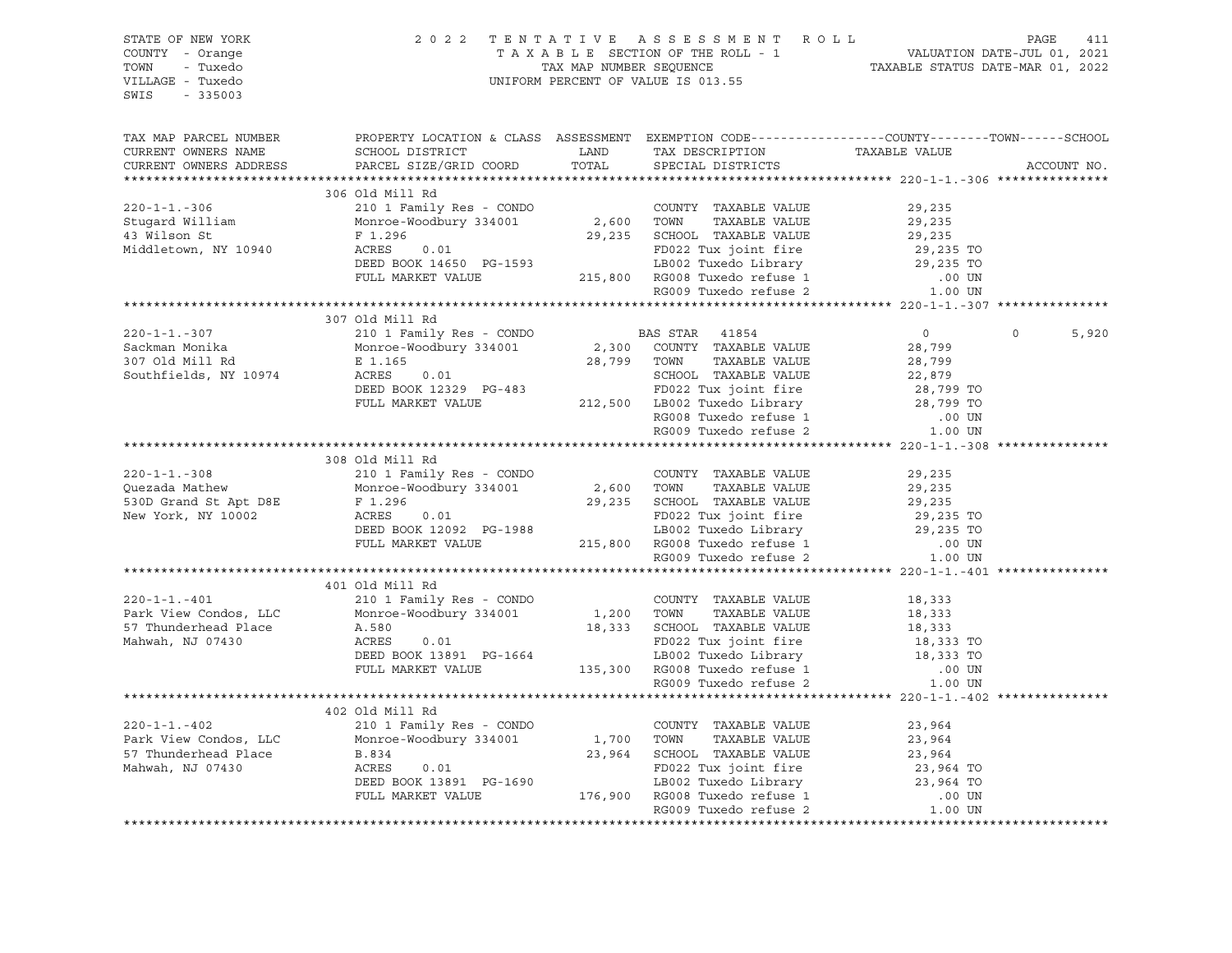| STATE OF NEW YORK<br>COUNTY - Orange<br>TOWN - Tuxedo<br>VILLAGE - Tuxedo<br>SWIS - 335003 | 2022 TENTATIVE ASSESSMENT ROLL PAGE 412<br>TAXABLE SECTION OF THE ROLL - 1 VALUATION DATE-JUL 01, 2021<br>TAX MAP NUMBER SEQUENCE TAXABLE STATUS DATE-MAR 01, 2022<br>UNIFORM PERCENT OF VALUE IS 013.55 |  |             |
|--------------------------------------------------------------------------------------------|----------------------------------------------------------------------------------------------------------------------------------------------------------------------------------------------------------|--|-------------|
| TAX MAP PARCEL NUMBER<br>CURRENT OWNERS NAME<br>CURRENT OWNERS ADDRESS                     | PROPERTY LOCATION & CLASS ASSESSMENT EXEMPTION CODE---------------COUNTY-------TOWN-----SCHOOL                                                                                                           |  | ACCOUNT NO. |
|                                                                                            |                                                                                                                                                                                                          |  |             |
|                                                                                            | 403 Old Mill Rd                                                                                                                                                                                          |  |             |
|                                                                                            |                                                                                                                                                                                                          |  | 5,920       |
|                                                                                            |                                                                                                                                                                                                          |  |             |
|                                                                                            |                                                                                                                                                                                                          |  |             |
|                                                                                            |                                                                                                                                                                                                          |  |             |
|                                                                                            |                                                                                                                                                                                                          |  |             |
|                                                                                            |                                                                                                                                                                                                          |  |             |
|                                                                                            |                                                                                                                                                                                                          |  |             |
|                                                                                            |                                                                                                                                                                                                          |  |             |
|                                                                                            |                                                                                                                                                                                                          |  |             |
|                                                                                            | 404 Old Mill Rd                                                                                                                                                                                          |  |             |
|                                                                                            |                                                                                                                                                                                                          |  |             |
|                                                                                            |                                                                                                                                                                                                          |  |             |
|                                                                                            |                                                                                                                                                                                                          |  |             |
|                                                                                            |                                                                                                                                                                                                          |  |             |
|                                                                                            |                                                                                                                                                                                                          |  |             |
|                                                                                            |                                                                                                                                                                                                          |  |             |
|                                                                                            |                                                                                                                                                                                                          |  |             |
|                                                                                            | 405 Old Mill Rd                                                                                                                                                                                          |  |             |
|                                                                                            |                                                                                                                                                                                                          |  |             |
|                                                                                            |                                                                                                                                                                                                          |  |             |
|                                                                                            |                                                                                                                                                                                                          |  |             |
|                                                                                            |                                                                                                                                                                                                          |  |             |
|                                                                                            |                                                                                                                                                                                                          |  |             |
|                                                                                            |                                                                                                                                                                                                          |  |             |
|                                                                                            |                                                                                                                                                                                                          |  |             |
|                                                                                            |                                                                                                                                                                                                          |  |             |
|                                                                                            | 406 Old Mill Rd                                                                                                                                                                                          |  |             |
|                                                                                            |                                                                                                                                                                                                          |  |             |
|                                                                                            |                                                                                                                                                                                                          |  |             |
|                                                                                            |                                                                                                                                                                                                          |  |             |
|                                                                                            |                                                                                                                                                                                                          |  |             |
|                                                                                            |                                                                                                                                                                                                          |  |             |
|                                                                                            |                                                                                                                                                                                                          |  |             |
|                                                                                            |                                                                                                                                                                                                          |  |             |
|                                                                                            |                                                                                                                                                                                                          |  |             |
|                                                                                            | 407 Old Mill Rd                                                                                                                                                                                          |  |             |
|                                                                                            |                                                                                                                                                                                                          |  |             |
|                                                                                            |                                                                                                                                                                                                          |  |             |
|                                                                                            |                                                                                                                                                                                                          |  |             |
|                                                                                            |                                                                                                                                                                                                          |  |             |
|                                                                                            |                                                                                                                                                                                                          |  |             |
|                                                                                            |                                                                                                                                                                                                          |  |             |
|                                                                                            |                                                                                                                                                                                                          |  |             |
|                                                                                            |                                                                                                                                                                                                          |  |             |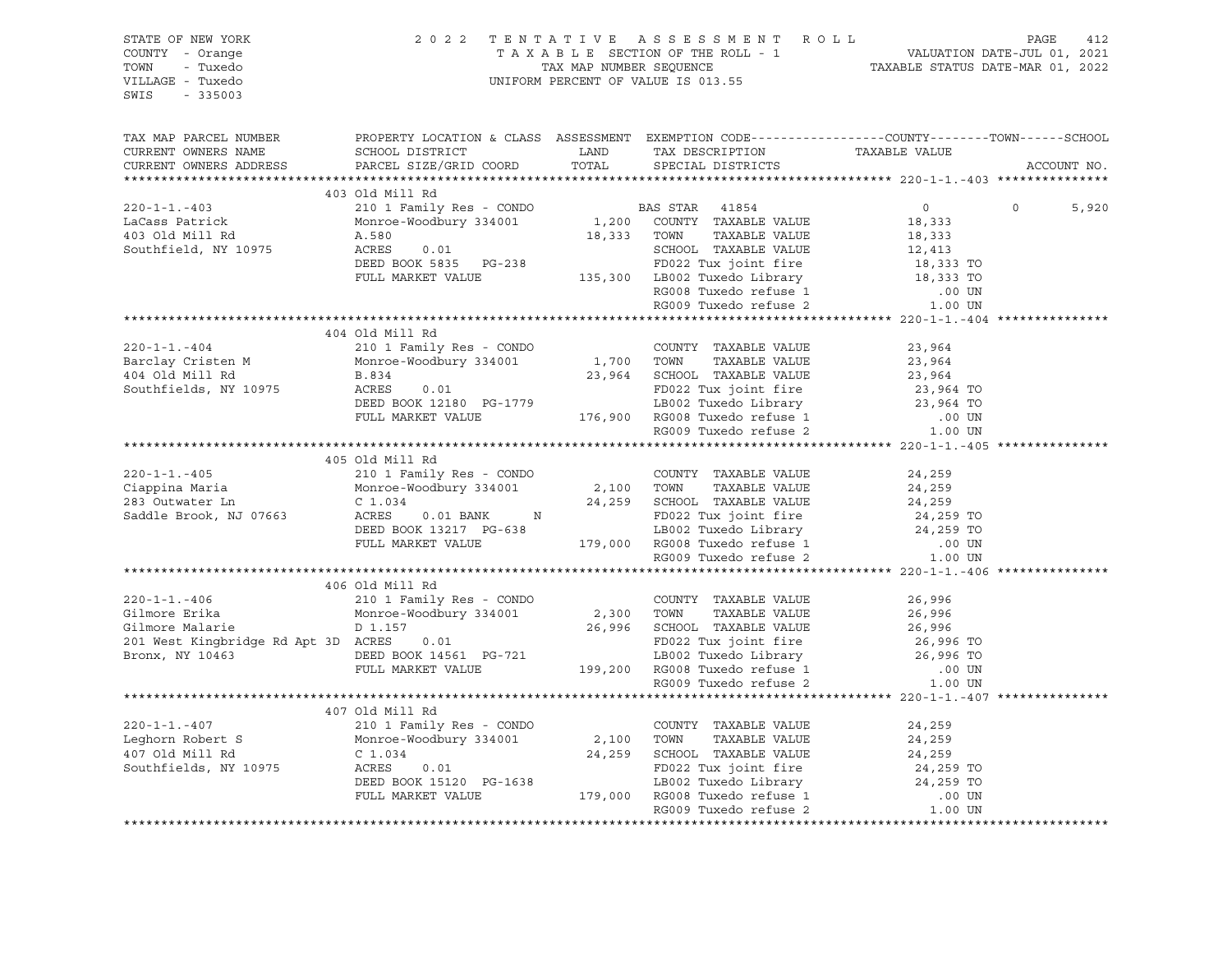| STATE OF NEW YORK<br>COUNTY - Orange<br>TOWN - Tuxedo<br>VILLAGE - Tuxedo<br>SWIS - 335003 |                                                                                                                                                                                                                                                                                                                                                                                                                    |  | 2022 TENTATIVE ASSESSMENT ROLL PAGE 413<br>TAXABLE SECTION OF THE ROLL - 1 VALUATION DATE-JUL 01, 2021<br>TAX MAP NUMBER SEQUENCE TAXABLE STATUS DATE-MAR 01, 2022<br>UNIFORM PERCENT OF VALUE IS 013.55 |
|--------------------------------------------------------------------------------------------|--------------------------------------------------------------------------------------------------------------------------------------------------------------------------------------------------------------------------------------------------------------------------------------------------------------------------------------------------------------------------------------------------------------------|--|----------------------------------------------------------------------------------------------------------------------------------------------------------------------------------------------------------|
| TAX MAP PARCEL NUMBER                                                                      |                                                                                                                                                                                                                                                                                                                                                                                                                    |  | PROPERTY LOCATION & CLASS ASSESSMENT EXEMPTION CODE----------------COUNTY-------TOWN-----SCHOOL<br>ACCOUNT NO.                                                                                           |
|                                                                                            |                                                                                                                                                                                                                                                                                                                                                                                                                    |  |                                                                                                                                                                                                          |
|                                                                                            | 408 Old Mill Rd                                                                                                                                                                                                                                                                                                                                                                                                    |  |                                                                                                                                                                                                          |
|                                                                                            |                                                                                                                                                                                                                                                                                                                                                                                                                    |  |                                                                                                                                                                                                          |
|                                                                                            |                                                                                                                                                                                                                                                                                                                                                                                                                    |  |                                                                                                                                                                                                          |
|                                                                                            |                                                                                                                                                                                                                                                                                                                                                                                                                    |  |                                                                                                                                                                                                          |
|                                                                                            |                                                                                                                                                                                                                                                                                                                                                                                                                    |  |                                                                                                                                                                                                          |
|                                                                                            |                                                                                                                                                                                                                                                                                                                                                                                                                    |  |                                                                                                                                                                                                          |
|                                                                                            |                                                                                                                                                                                                                                                                                                                                                                                                                    |  |                                                                                                                                                                                                          |
|                                                                                            |                                                                                                                                                                                                                                                                                                                                                                                                                    |  |                                                                                                                                                                                                          |
|                                                                                            |                                                                                                                                                                                                                                                                                                                                                                                                                    |  |                                                                                                                                                                                                          |
|                                                                                            | 501 Old Mill Rd<br>$\begin{tabular}{lcccccc} 220-1-1.-501 & 501 & 01d Mill Rd & 2101 Family Res - COMDO & 2,100 TOWTY TAXABLE VALUE & 24,259McCabe Eleanor & 21011 Family Res - COMDO & 2,100 TOWN TAXABLE VALUE & 24,2593458 Swallows Nest Ln & C 1.034 & 24,259 SCTAXABLE VALUE & 24,259Sceramento, CA 95833 & ACRES & 0.01DEED BOOK 6020 PG-145 & 179,000 RGO08 Tuxedo cifuse 1 & .00 UNFULL MARKET VALUE & 17$ |  |                                                                                                                                                                                                          |
|                                                                                            |                                                                                                                                                                                                                                                                                                                                                                                                                    |  |                                                                                                                                                                                                          |
|                                                                                            |                                                                                                                                                                                                                                                                                                                                                                                                                    |  |                                                                                                                                                                                                          |
|                                                                                            |                                                                                                                                                                                                                                                                                                                                                                                                                    |  |                                                                                                                                                                                                          |
|                                                                                            |                                                                                                                                                                                                                                                                                                                                                                                                                    |  |                                                                                                                                                                                                          |
|                                                                                            |                                                                                                                                                                                                                                                                                                                                                                                                                    |  |                                                                                                                                                                                                          |
|                                                                                            |                                                                                                                                                                                                                                                                                                                                                                                                                    |  |                                                                                                                                                                                                          |
|                                                                                            |                                                                                                                                                                                                                                                                                                                                                                                                                    |  |                                                                                                                                                                                                          |
|                                                                                            |                                                                                                                                                                                                                                                                                                                                                                                                                    |  |                                                                                                                                                                                                          |
|                                                                                            |                                                                                                                                                                                                                                                                                                                                                                                                                    |  |                                                                                                                                                                                                          |
|                                                                                            | 502 Old Mill Rd                                                                                                                                                                                                                                                                                                                                                                                                    |  |                                                                                                                                                                                                          |
|                                                                                            |                                                                                                                                                                                                                                                                                                                                                                                                                    |  | $\Omega$<br>5,920                                                                                                                                                                                        |
|                                                                                            |                                                                                                                                                                                                                                                                                                                                                                                                                    |  |                                                                                                                                                                                                          |
|                                                                                            |                                                                                                                                                                                                                                                                                                                                                                                                                    |  |                                                                                                                                                                                                          |
|                                                                                            |                                                                                                                                                                                                                                                                                                                                                                                                                    |  |                                                                                                                                                                                                          |
|                                                                                            |                                                                                                                                                                                                                                                                                                                                                                                                                    |  |                                                                                                                                                                                                          |
|                                                                                            |                                                                                                                                                                                                                                                                                                                                                                                                                    |  |                                                                                                                                                                                                          |
|                                                                                            |                                                                                                                                                                                                                                                                                                                                                                                                                    |  |                                                                                                                                                                                                          |
|                                                                                            |                                                                                                                                                                                                                                                                                                                                                                                                                    |  |                                                                                                                                                                                                          |
|                                                                                            |                                                                                                                                                                                                                                                                                                                                                                                                                    |  |                                                                                                                                                                                                          |
|                                                                                            | 503 Old Mill Rd                                                                                                                                                                                                                                                                                                                                                                                                    |  |                                                                                                                                                                                                          |
|                                                                                            |                                                                                                                                                                                                                                                                                                                                                                                                                    |  |                                                                                                                                                                                                          |
|                                                                                            |                                                                                                                                                                                                                                                                                                                                                                                                                    |  |                                                                                                                                                                                                          |
|                                                                                            |                                                                                                                                                                                                                                                                                                                                                                                                                    |  |                                                                                                                                                                                                          |
|                                                                                            |                                                                                                                                                                                                                                                                                                                                                                                                                    |  |                                                                                                                                                                                                          |
|                                                                                            |                                                                                                                                                                                                                                                                                                                                                                                                                    |  |                                                                                                                                                                                                          |
|                                                                                            |                                                                                                                                                                                                                                                                                                                                                                                                                    |  |                                                                                                                                                                                                          |
|                                                                                            |                                                                                                                                                                                                                                                                                                                                                                                                                    |  |                                                                                                                                                                                                          |
|                                                                                            |                                                                                                                                                                                                                                                                                                                                                                                                                    |  |                                                                                                                                                                                                          |
|                                                                                            | 504 Old Mill Rd                                                                                                                                                                                                                                                                                                                                                                                                    |  |                                                                                                                                                                                                          |
|                                                                                            |                                                                                                                                                                                                                                                                                                                                                                                                                    |  |                                                                                                                                                                                                          |
|                                                                                            |                                                                                                                                                                                                                                                                                                                                                                                                                    |  |                                                                                                                                                                                                          |
|                                                                                            |                                                                                                                                                                                                                                                                                                                                                                                                                    |  |                                                                                                                                                                                                          |
|                                                                                            |                                                                                                                                                                                                                                                                                                                                                                                                                    |  |                                                                                                                                                                                                          |
|                                                                                            |                                                                                                                                                                                                                                                                                                                                                                                                                    |  |                                                                                                                                                                                                          |
|                                                                                            |                                                                                                                                                                                                                                                                                                                                                                                                                    |  |                                                                                                                                                                                                          |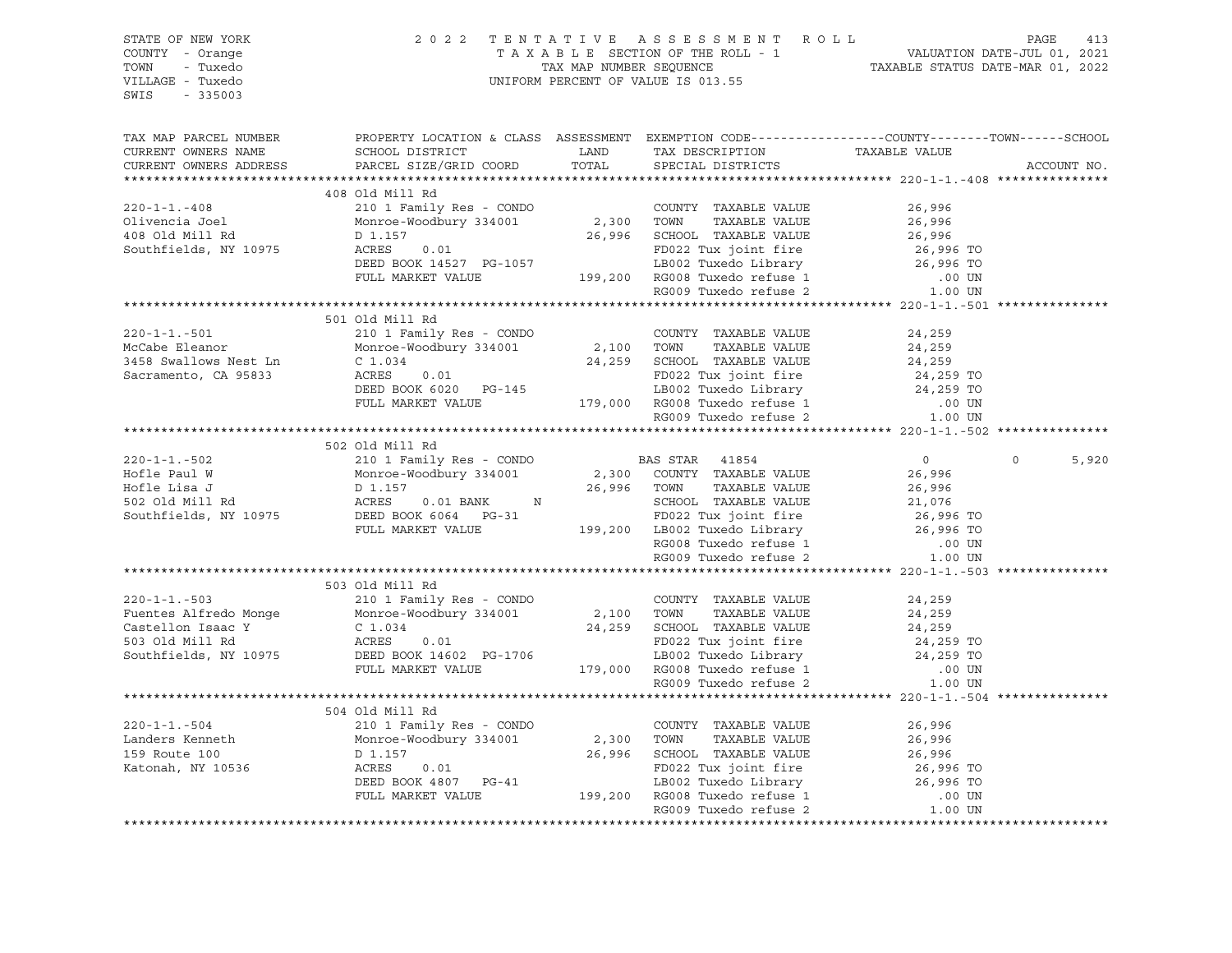| STATE OF NEW YORK     |                                                                                                                                                                                                                                                                                                                                                                                                                  |  |                                                                                                                                                                                                          |
|-----------------------|------------------------------------------------------------------------------------------------------------------------------------------------------------------------------------------------------------------------------------------------------------------------------------------------------------------------------------------------------------------------------------------------------------------|--|----------------------------------------------------------------------------------------------------------------------------------------------------------------------------------------------------------|
| COUNTY - Orange       |                                                                                                                                                                                                                                                                                                                                                                                                                  |  |                                                                                                                                                                                                          |
| TOWN - Tuxedo         |                                                                                                                                                                                                                                                                                                                                                                                                                  |  |                                                                                                                                                                                                          |
| VILLAGE - Tuxedo      |                                                                                                                                                                                                                                                                                                                                                                                                                  |  | 2022 TENTATIVE ASSESSMENT ROLL PAGE 414<br>TAXABLE SECTION OF THE ROLL - 1 VALUATION DATE-JUL 01, 2021<br>TAX MAP NUMBER SEQUENCE TAXABLE STATUS DATE-MAR 01, 2022<br>UNIFORM PERCENT OF VALUE IS 013.55 |
| SWIS - 335003         |                                                                                                                                                                                                                                                                                                                                                                                                                  |  |                                                                                                                                                                                                          |
|                       |                                                                                                                                                                                                                                                                                                                                                                                                                  |  |                                                                                                                                                                                                          |
|                       |                                                                                                                                                                                                                                                                                                                                                                                                                  |  |                                                                                                                                                                                                          |
| TAX MAP PARCEL NUMBER |                                                                                                                                                                                                                                                                                                                                                                                                                  |  | PROPERTY LOCATION & CLASS ASSESSMENT EXEMPTION CODE----------------COUNTY-------TOWN------SCHOOL                                                                                                         |
|                       |                                                                                                                                                                                                                                                                                                                                                                                                                  |  |                                                                                                                                                                                                          |
|                       | CURRENT OWNERS NAME SCHOOL DISTRICT LAND TAX DESCRIPTION TAXABLE VALUE CURRENT OWNERS ADDRESS PARCEL SIZE/GRID COORD TOTAL SPECIAL DISTRICTS                                                                                                                                                                                                                                                                     |  | ACCOUNT NO.                                                                                                                                                                                              |
|                       |                                                                                                                                                                                                                                                                                                                                                                                                                  |  |                                                                                                                                                                                                          |
|                       | 505 Old Mill Rd                                                                                                                                                                                                                                                                                                                                                                                                  |  |                                                                                                                                                                                                          |
|                       |                                                                                                                                                                                                                                                                                                                                                                                                                  |  |                                                                                                                                                                                                          |
|                       |                                                                                                                                                                                                                                                                                                                                                                                                                  |  |                                                                                                                                                                                                          |
|                       |                                                                                                                                                                                                                                                                                                                                                                                                                  |  |                                                                                                                                                                                                          |
|                       |                                                                                                                                                                                                                                                                                                                                                                                                                  |  |                                                                                                                                                                                                          |
|                       |                                                                                                                                                                                                                                                                                                                                                                                                                  |  |                                                                                                                                                                                                          |
|                       |                                                                                                                                                                                                                                                                                                                                                                                                                  |  |                                                                                                                                                                                                          |
|                       |                                                                                                                                                                                                                                                                                                                                                                                                                  |  |                                                                                                                                                                                                          |
|                       | 320-1-1.-505 505 Old Mill Rd<br>210 1 Family Res - CONDO<br>210 1 Family Res - CONDO<br>210 1 Family Res - CONDO<br>220-1-1.-505 28,799<br>236,799<br>236,799<br>237 Thunderhead Place E 1.165 28,799<br>28,799<br>28,799<br>28,799<br>28,799<br>28,79                                                                                                                                                           |  |                                                                                                                                                                                                          |
|                       |                                                                                                                                                                                                                                                                                                                                                                                                                  |  |                                                                                                                                                                                                          |
|                       | 506 Old Mill Rd<br>320-1-1.-506 506 Old Mill Rd<br>220-1-1.-506 200MTY TAXABLE VALUE 29,235<br>Langschultz Robert Monroe-Woodbury 334001 2,600 TOWN TAXABLE VALUE 29,235<br>506 Old Mill Rd<br>F 1.296 29,235 SCHOOL TAXABLE VALUE 29,235<br>506 Old Mill R                                                                                                                                                      |  |                                                                                                                                                                                                          |
|                       |                                                                                                                                                                                                                                                                                                                                                                                                                  |  |                                                                                                                                                                                                          |
|                       |                                                                                                                                                                                                                                                                                                                                                                                                                  |  |                                                                                                                                                                                                          |
|                       |                                                                                                                                                                                                                                                                                                                                                                                                                  |  |                                                                                                                                                                                                          |
|                       |                                                                                                                                                                                                                                                                                                                                                                                                                  |  |                                                                                                                                                                                                          |
|                       |                                                                                                                                                                                                                                                                                                                                                                                                                  |  |                                                                                                                                                                                                          |
|                       |                                                                                                                                                                                                                                                                                                                                                                                                                  |  |                                                                                                                                                                                                          |
|                       |                                                                                                                                                                                                                                                                                                                                                                                                                  |  |                                                                                                                                                                                                          |
|                       |                                                                                                                                                                                                                                                                                                                                                                                                                  |  |                                                                                                                                                                                                          |
|                       |                                                                                                                                                                                                                                                                                                                                                                                                                  |  |                                                                                                                                                                                                          |
|                       |                                                                                                                                                                                                                                                                                                                                                                                                                  |  |                                                                                                                                                                                                          |
|                       | 507 Old Mill Rd                                                                                                                                                                                                                                                                                                                                                                                                  |  |                                                                                                                                                                                                          |
|                       |                                                                                                                                                                                                                                                                                                                                                                                                                  |  |                                                                                                                                                                                                          |
|                       |                                                                                                                                                                                                                                                                                                                                                                                                                  |  |                                                                                                                                                                                                          |
|                       |                                                                                                                                                                                                                                                                                                                                                                                                                  |  |                                                                                                                                                                                                          |
|                       |                                                                                                                                                                                                                                                                                                                                                                                                                  |  |                                                                                                                                                                                                          |
|                       |                                                                                                                                                                                                                                                                                                                                                                                                                  |  |                                                                                                                                                                                                          |
|                       |                                                                                                                                                                                                                                                                                                                                                                                                                  |  |                                                                                                                                                                                                          |
|                       |                                                                                                                                                                                                                                                                                                                                                                                                                  |  |                                                                                                                                                                                                          |
|                       |                                                                                                                                                                                                                                                                                                                                                                                                                  |  |                                                                                                                                                                                                          |
|                       | 508 Old Mill Rd                                                                                                                                                                                                                                                                                                                                                                                                  |  |                                                                                                                                                                                                          |
|                       |                                                                                                                                                                                                                                                                                                                                                                                                                  |  |                                                                                                                                                                                                          |
|                       |                                                                                                                                                                                                                                                                                                                                                                                                                  |  |                                                                                                                                                                                                          |
|                       |                                                                                                                                                                                                                                                                                                                                                                                                                  |  |                                                                                                                                                                                                          |
|                       |                                                                                                                                                                                                                                                                                                                                                                                                                  |  |                                                                                                                                                                                                          |
|                       |                                                                                                                                                                                                                                                                                                                                                                                                                  |  |                                                                                                                                                                                                          |
|                       |                                                                                                                                                                                                                                                                                                                                                                                                                  |  |                                                                                                                                                                                                          |
|                       |                                                                                                                                                                                                                                                                                                                                                                                                                  |  |                                                                                                                                                                                                          |
|                       |                                                                                                                                                                                                                                                                                                                                                                                                                  |  |                                                                                                                                                                                                          |
|                       | 601 Mountainside Dr                                                                                                                                                                                                                                                                                                                                                                                              |  |                                                                                                                                                                                                          |
|                       |                                                                                                                                                                                                                                                                                                                                                                                                                  |  |                                                                                                                                                                                                          |
|                       |                                                                                                                                                                                                                                                                                                                                                                                                                  |  |                                                                                                                                                                                                          |
|                       |                                                                                                                                                                                                                                                                                                                                                                                                                  |  |                                                                                                                                                                                                          |
|                       |                                                                                                                                                                                                                                                                                                                                                                                                                  |  |                                                                                                                                                                                                          |
|                       |                                                                                                                                                                                                                                                                                                                                                                                                                  |  |                                                                                                                                                                                                          |
|                       |                                                                                                                                                                                                                                                                                                                                                                                                                  |  |                                                                                                                                                                                                          |
|                       | $\begin{tabular}{lllllllllllllllllllllll} \multicolumn{3}{c }{0.01&\text{Mountainside Dr}} & 601&\text{Mountainside Dr} & 210&1 &\text{Family Res - CONDO} & 210&1 &\text{Family Res - CONDO} & 1,200&\text{TOWNY - TAXABLE VALUE} & 18,333\\ \text{Mountainside Condos, LLC & 100000&\text{M00000}&0.01&1,200&\text{TOWN} & TAXABLE VALUE & 18,333\\ \text{57&\text{Thunderhead Pl} & \text{A.580}&0.01&18,333$ |  |                                                                                                                                                                                                          |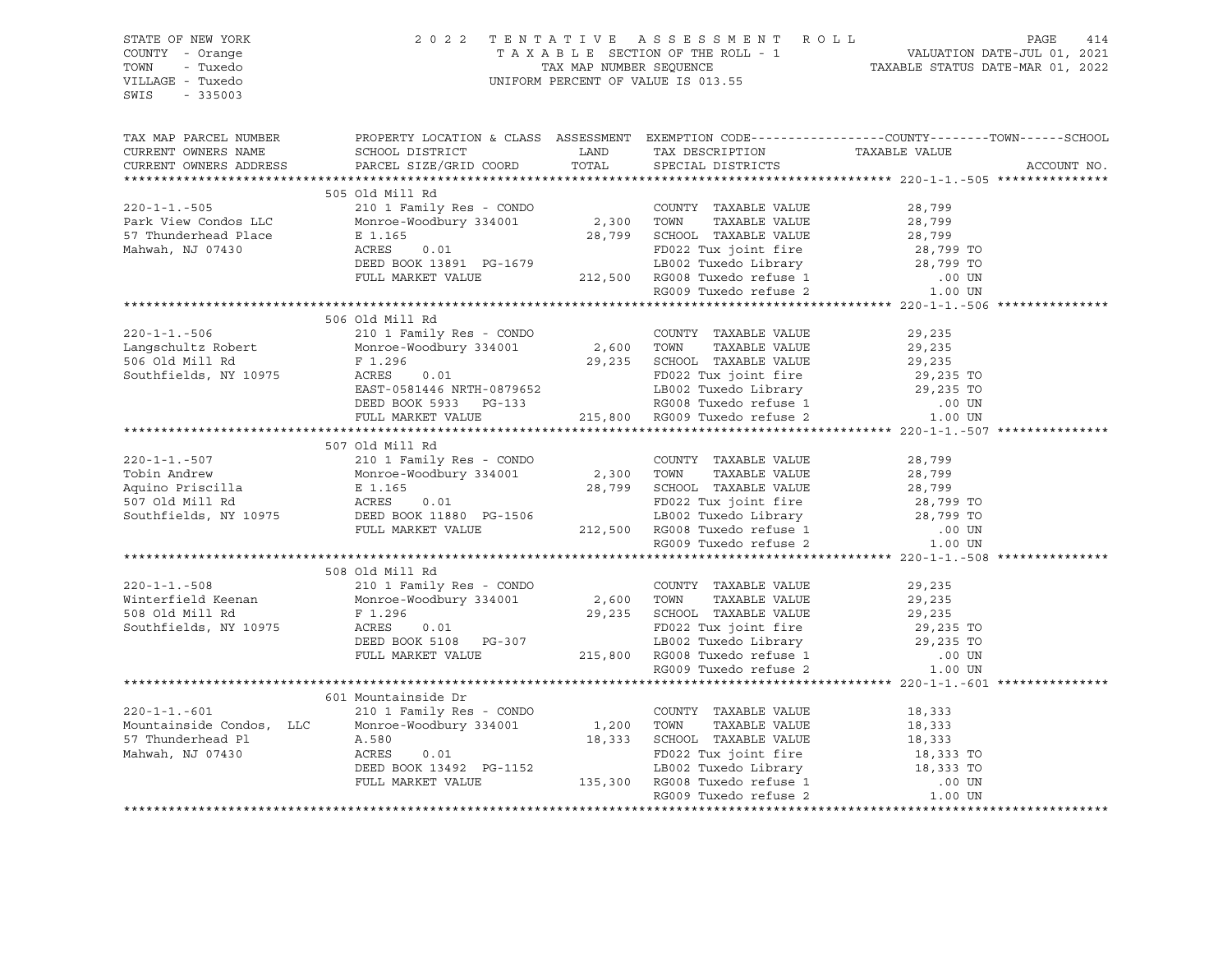| STATE OF NEW YORK<br>COUNTY - Orange<br>TOWN<br>- Tuxedo<br>VILLAGE - Tuxedo<br>SWIS |                                                                                                                                                                                                                                                   |               | 2022 TENTATIVE ASSESSMENT ROLL |                                                                                                 | PAGE<br>415 |
|--------------------------------------------------------------------------------------|---------------------------------------------------------------------------------------------------------------------------------------------------------------------------------------------------------------------------------------------------|---------------|--------------------------------|-------------------------------------------------------------------------------------------------|-------------|
| $-335003$                                                                            |                                                                                                                                                                                                                                                   |               |                                |                                                                                                 |             |
|                                                                                      |                                                                                                                                                                                                                                                   |               |                                |                                                                                                 |             |
| TAX MAP PARCEL NUMBER                                                                |                                                                                                                                                                                                                                                   |               |                                | PROPERTY LOCATION & CLASS ASSESSMENT EXEMPTION CODE---------------COUNTY-------TOWN------SCHOOL |             |
| CURRENT OWNERS NAME                                                                  | SCHOOL DISTRICT                                                                                                                                                                                                                                   | LAND<br>TOTAL | TAX DESCRIPTION                | TAXABLE VALUE                                                                                   |             |
| CURRENT OWNERS ADDRESS                                                               | PARCEL SIZE/GRID COORD                                                                                                                                                                                                                            |               | SPECIAL DISTRICTS              |                                                                                                 | ACCOUNT NO. |
|                                                                                      | 602 Mountainside Dr                                                                                                                                                                                                                               |               |                                |                                                                                                 |             |
| $220 - 1 - 1. - 602$                                                                 |                                                                                                                                                                                                                                                   |               | COUNTY TAXABLE VALUE           | 23,964                                                                                          |             |
| Mountainside Condos, LLC                                                             | 210 1 Family Res - CONDO COUNTY<br>Monroe-Woodbury 334001 1,700 TOWN                                                                                                                                                                              |               | TAXABLE VALUE                  | 23,964                                                                                          |             |
| 57 Thunderhead Pl                                                                    | B.834                                                                                                                                                                                                                                             |               | 23,964 SCHOOL TAXABLE VALUE    | 23,964                                                                                          |             |
| Mahwah, NJ 07430                                                                     | 0.01<br>ACRES 0.01 PD022 Tux joint fire 23,964 TO<br>DEED BOOK 13492 PG-1152 LB002 Tuxedo Library 23,964 TO<br>FULL MARKET VALUE 176,900 RG008 Tuxedo refuse 1 00 UN<br>RG009 Tuxedo refuse 2 1.00 UN                                             |               |                                |                                                                                                 |             |
|                                                                                      |                                                                                                                                                                                                                                                   |               |                                |                                                                                                 |             |
|                                                                                      |                                                                                                                                                                                                                                                   |               |                                |                                                                                                 |             |
|                                                                                      |                                                                                                                                                                                                                                                   |               |                                |                                                                                                 |             |
|                                                                                      |                                                                                                                                                                                                                                                   |               |                                |                                                                                                 |             |
|                                                                                      | 603 Mountainside Dr                                                                                                                                                                                                                               |               |                                |                                                                                                 |             |
| $220 - 1 - 1 - 603$                                                                  | 210 1 Family Res - CONDO                                                                                                                                                                                                                          |               | <b>BAS STAR</b> 41854          | $0 \qquad \qquad$<br>$\Omega$                                                                   | 5,920       |
| Motichka Alexandra                                                                   | Monroe-Woodbury 334001                                                                                                                                                                                                                            |               | 1,200 COUNTY TAXABLE VALUE     | 18,333                                                                                          |             |
| 7 Cascade Trl                                                                        | A .580                                                                                                                                                                                                                                            |               | 18,333 TOWN<br>TAXABLE VALUE   | 18,333                                                                                          |             |
| Greenwood Lake, NY 10925                                                             | ACRES<br>0.01                                                                                                                                                                                                                                     |               | SCHOOL TAXABLE VALUE           | 12,413                                                                                          |             |
|                                                                                      | ACRES 0.01 SCHOOL TAXABLE VALUE<br>DEED BOOK 12762 PG-1791 FD022 Tux joint fire<br>FULL MARKET VALUE 135,300 LB002 Tuxedo Library                                                                                                                 |               | FD022 Tux joint fire           |                                                                                                 |             |
|                                                                                      |                                                                                                                                                                                                                                                   |               |                                | 18,333 TO<br>18,333 TO                                                                          |             |
|                                                                                      |                                                                                                                                                                                                                                                   |               | RG008 Tuxedo refuse 1          | .00 UN                                                                                          |             |
|                                                                                      |                                                                                                                                                                                                                                                   |               | RG009 Tuxedo refuse 2          | 1.00 UN                                                                                         |             |
|                                                                                      |                                                                                                                                                                                                                                                   |               |                                |                                                                                                 |             |
|                                                                                      | 604 Mountainside Dr                                                                                                                                                                                                                               |               |                                |                                                                                                 |             |
| $220 - 1 - 1 - 604$                                                                  | 210 1 Family Res - CONDO                                                                                                                                                                                                                          |               | COUNTY TAXABLE VALUE           | 23,964                                                                                          |             |
|                                                                                      | Monroe-Woodbury 334001 1,700 TOWN                                                                                                                                                                                                                 |               |                                | 23,964                                                                                          |             |
|                                                                                      |                                                                                                                                                                                                                                                   |               |                                | 23,964                                                                                          |             |
|                                                                                      | Graves Charles<br>Graves Allison B.834<br>604 Mountainside Dr ACRES 0.01<br>50022 Tux joint fire<br>501 ED022 Tux joint fire<br>5012 Tux joint fire<br>5012 Tux joint fire<br>5022 Tux joint fire<br>FULL MARKET VALUE<br>FULL MARKET VALUE<br>76 |               |                                | 23,964 TO                                                                                       |             |
|                                                                                      |                                                                                                                                                                                                                                                   |               |                                | 23,964 TO                                                                                       |             |
|                                                                                      |                                                                                                                                                                                                                                                   |               |                                | .00 UN                                                                                          |             |
|                                                                                      |                                                                                                                                                                                                                                                   |               |                                | 1.00 UN                                                                                         |             |
|                                                                                      |                                                                                                                                                                                                                                                   |               |                                |                                                                                                 |             |
|                                                                                      | 605 Mountainside Dr                                                                                                                                                                                                                               |               |                                |                                                                                                 |             |
| $220 - 1 - 1 - 605$                                                                  | 210 1 Family Res - CONDO                                                                                                                                                                                                                          |               | COUNTY TAXABLE VALUE           | 24,259                                                                                          |             |
| Edward & Mary Lotito Inc                                                             | Monroe-Woodbury 334001                                                                                                                                                                                                                            |               | 2,100 TOWN<br>TAXABLE VALUE    | 24,259                                                                                          |             |
| 5 Alexander Ave                                                                      | $C_1.034$                                                                                                                                                                                                                                         |               | 24,259 SCHOOL TAXABLE VALUE    | 24,259                                                                                          |             |
| Spring Valley, NY 10977                                                              |                                                                                                                                                                                                                                                   |               |                                |                                                                                                 |             |
|                                                                                      |                                                                                                                                                                                                                                                   |               |                                |                                                                                                 |             |
|                                                                                      | EXERES 0.01<br>DEED BOOK 2294 PG-00367 LB002 Tuxedo Library 24,259 TO<br>PULL MARKET VALUE 179,000 RG008 Tuxedo refuse 1 .00 UN<br>RG009 Tuxedo refuse 2 1.00 UN                                                                                  |               |                                |                                                                                                 |             |
|                                                                                      |                                                                                                                                                                                                                                                   |               |                                |                                                                                                 |             |
|                                                                                      |                                                                                                                                                                                                                                                   |               |                                |                                                                                                 |             |
|                                                                                      | 606 Mountainside Dr                                                                                                                                                                                                                               |               |                                |                                                                                                 |             |
| $220 - 1 - 1 - 606$                                                                  | 210 1 Family Res - CONDO                                                                                                                                                                                                                          |               | COUNTY TAXABLE VALUE           | 26,996                                                                                          |             |
| Facendola Philip Joseph                                                              | Monroe-Woodbury 334001                                                                                                                                                                                                                            |               | 2,300 TOWN<br>TAXABLE VALUE    | 26,996                                                                                          |             |
| 606 Mountainside Dr                                                                  | D 1.157                                                                                                                                                                                                                                           |               | 26,996 SCHOOL TAXABLE VALUE    | 20,550<br>26,996<br>26,996 TO                                                                   |             |
| Southfields, NY 10975                                                                |                                                                                                                                                                                                                                                   |               |                                |                                                                                                 |             |
|                                                                                      |                                                                                                                                                                                                                                                   |               |                                |                                                                                                 |             |
|                                                                                      | ACRES 0.01 FD022 Tux joint fire 26,996 TO<br>DEED BOOK 15158 PG-786 LB002 Tuxedo Library 26,996 TO<br>FULL MARKET VALUE 199,200 RG008 Tuxedo refuse 1 .00 UN<br>RG009 Tuxedo refuse 2 1.00 UN                                                     |               |                                |                                                                                                 |             |
|                                                                                      |                                                                                                                                                                                                                                                   |               |                                |                                                                                                 |             |
|                                                                                      |                                                                                                                                                                                                                                                   |               |                                |                                                                                                 |             |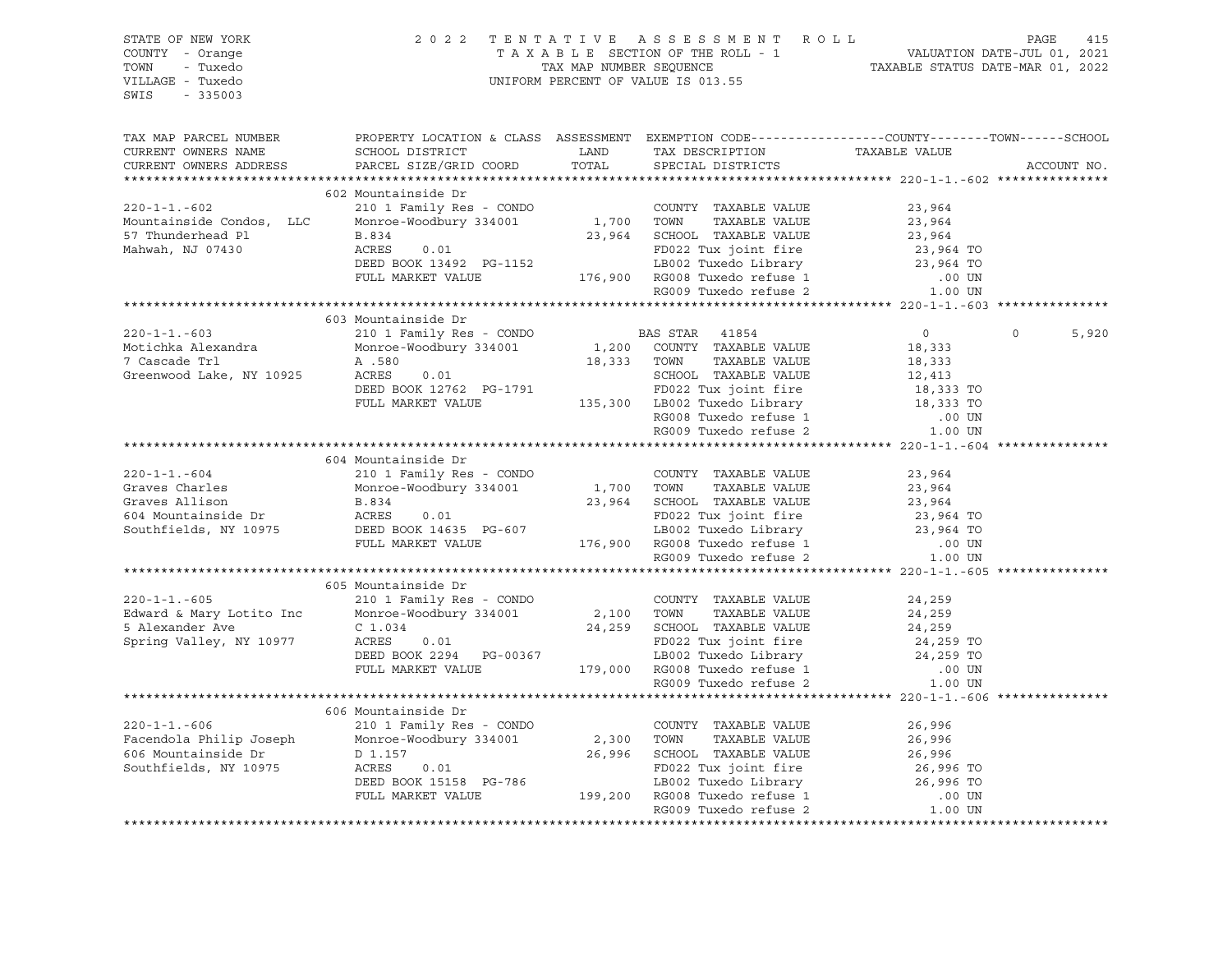| STATE OF NEW YORK<br>COUNTY - Orange<br>- Tuxedo<br>TOWN<br>VILLAGE - Tuxedo<br>$-335003$<br>SWIS |                                                                                                 | TAX MAP NUMBER SEQUENCE | 2022 TENTATIVE ASSESSMENT ROLL<br>TAXABLE SECTION OF THE ROLL - 1<br>UNIFORM PERCENT OF VALUE IS 013.55 | VALUATION DATE-JUL 01, 2021<br>TAXABLE STATUS DATE-MAR 01, 2022 | PAGE<br>416      |
|---------------------------------------------------------------------------------------------------|-------------------------------------------------------------------------------------------------|-------------------------|---------------------------------------------------------------------------------------------------------|-----------------------------------------------------------------|------------------|
| TAX MAP PARCEL NUMBER                                                                             | PROPERTY LOCATION & CLASS ASSESSMENT EXEMPTION CODE----------------COUNTY-------TOWN-----SCHOOL |                         |                                                                                                         |                                                                 |                  |
| CURRENT OWNERS NAME                                                                               | SCHOOL DISTRICT                                                                                 | LAND                    | TAX DESCRIPTION                                                                                         | TAXABLE VALUE                                                   |                  |
| CURRENT OWNERS ADDRESS                                                                            | PARCEL SIZE/GRID COORD                                                                          | TOTAL                   | SPECIAL DISTRICTS                                                                                       |                                                                 | ACCOUNT NO.      |
|                                                                                                   |                                                                                                 |                         |                                                                                                         |                                                                 |                  |
|                                                                                                   | 607 Mountainside Dr                                                                             |                         |                                                                                                         |                                                                 |                  |
| $220 - 1 - 1 - 607$<br>Plumley Jediah                                                             | 210 1 Family Res - CONDO<br>Monroe-Woodbury 334001                                              | 2,100 TOWN              | COUNTY TAXABLE VALUE<br>TAXABLE VALUE                                                                   | 24,259<br>24,259                                                |                  |
| 607 Mountainside Dr                                                                               | $C_1.034$                                                                                       |                         | 24,259 SCHOOL TAXABLE VALUE                                                                             | 24,259                                                          |                  |
| Southfields, NY 10975                                                                             | ACRES<br>0.01                                                                                   |                         | FD022 Tux joint fire                                                                                    | 24,259 TO                                                       |                  |
|                                                                                                   | DEED BOOK 15082 PG-1200                                                                         |                         | LB002 Tuxedo Library                                                                                    | 24,259 TO                                                       |                  |
|                                                                                                   | FULL MARKET VALUE                                                                               |                         | 179,000 RG008 Tuxedo refuse 1                                                                           | $.00$ UN                                                        |                  |
|                                                                                                   |                                                                                                 |                         | RG009 Tuxedo refuse 2                                                                                   | 1.00 UN                                                         |                  |
|                                                                                                   |                                                                                                 |                         |                                                                                                         |                                                                 |                  |
|                                                                                                   | 608 Mountainside Dr                                                                             |                         |                                                                                                         |                                                                 |                  |
| $220 - 1 - 1 - 608$                                                                               | 210 1 Family Res - CONDO                                                                        |                         | BAS STAR 41854                                                                                          | $\overline{0}$                                                  | $\circ$<br>5,920 |
| DeAngelis Thomas R                                                                                | Monroe-Woodbury 334001                                                                          |                         | 2,300 COUNTY TAXABLE VALUE                                                                              | 26,996                                                          |                  |
| DeAngelis Rosemary                                                                                | D 1.157                                                                                         | 26,996                  | TOWN<br>TAXABLE VALUE                                                                                   | 26,996                                                          |                  |
| 608 Mountainside Dr                                                                               | ACRES<br>0.01                                                                                   |                         | SCHOOL TAXABLE VALUE                                                                                    | 21,076                                                          |                  |
| Southfields, NY 10975                                                                             | DEED BOOK 5274 PG-247                                                                           |                         | FD022 Tux joint fire                                                                                    | 26,996 TO                                                       |                  |
|                                                                                                   | FULL MARKET VALUE                                                                               |                         | 199,200 LB002 Tuxedo Library                                                                            | 26,996 TO                                                       |                  |
|                                                                                                   |                                                                                                 |                         | RG008 Tuxedo refuse 1<br>RG009 Tuxedo refuse 2                                                          | .00 UN                                                          |                  |
|                                                                                                   |                                                                                                 |                         |                                                                                                         | 1.00 UN                                                         |                  |
|                                                                                                   | 701 Mountainside Dr                                                                             |                         |                                                                                                         |                                                                 |                  |
| $220 - 1 - 1 - 701$                                                                               | 210 1 Family Res - CONDO                                                                        |                         | COUNTY TAXABLE VALUE                                                                                    | 18,333                                                          |                  |
| Mountainside Condos, LLC                                                                          | Monroe-Woodbury 334001                                                                          |                         | 1,200 TOWN<br>TAXABLE VALUE                                                                             | 18,333                                                          |                  |
| 57 Thunderhead Pl                                                                                 | A.580                                                                                           |                         | 18,333 SCHOOL TAXABLE VALUE                                                                             | 18,333                                                          |                  |
| Mahwah, NJ 07430                                                                                  | ACRES<br>0.01                                                                                   |                         | FD022 Tux joint fire                                                                                    | 18,333 TO                                                       |                  |
|                                                                                                   | DEED BOOK 13492 PG-1152                                                                         |                         | LB002 Tuxedo Library                                                                                    | 18,333 TO                                                       |                  |
|                                                                                                   | FULL MARKET VALUE                                                                               |                         | 135,300 RG008 Tuxedo refuse 1                                                                           | .00 UN                                                          |                  |
|                                                                                                   |                                                                                                 |                         | RG009 Tuxedo refuse 2                                                                                   | 1.00 UN                                                         |                  |
|                                                                                                   |                                                                                                 |                         |                                                                                                         |                                                                 |                  |
|                                                                                                   | 702 Mountainside Dr                                                                             |                         |                                                                                                         |                                                                 |                  |
| $220 - 1 - 1. - 702$                                                                              | 210 1 Family Res - CONDO                                                                        |                         | COUNTY TAXABLE VALUE                                                                                    | 23,964                                                          |                  |
| Mountainside Condos, LLC                                                                          | Monroe-Woodbury 334001                                                                          | 1,700                   | TOWN<br>TAXABLE VALUE                                                                                   | 23,964                                                          |                  |
| 57 Thunderhead Pl                                                                                 | <b>B.834</b>                                                                                    | 23,964                  | SCHOOL TAXABLE VALUE                                                                                    | 23,964                                                          |                  |
| Mahwah, NJ 07430                                                                                  | ACRES<br>0.01                                                                                   |                         | FD022 Tux joint fire                                                                                    | 23,964 TO                                                       |                  |
|                                                                                                   | DEED BOOK 13492 PG-1152                                                                         |                         | LB002 Tuxedo Library                                                                                    | 23,964 TO                                                       |                  |
|                                                                                                   | FULL MARKET VALUE                                                                               |                         | 176,900 RG008 Tuxedo refuse 1                                                                           | .00 UN                                                          |                  |
|                                                                                                   |                                                                                                 |                         | RG009 Tuxedo refuse 2                                                                                   | 1.00 UN                                                         |                  |
|                                                                                                   | 703 Mountainside Dr                                                                             |                         |                                                                                                         |                                                                 |                  |
| $220 - 1 - 1 - 703$                                                                               | 210 1 Family Res - CONDO                                                                        |                         | BAS STAR 41854                                                                                          | $\overline{0}$                                                  | $\circ$<br>5,920 |
| Washington Keith                                                                                  | Monroe-Woodbury 334001                                                                          |                         | 1,200 COUNTY TAXABLE VALUE                                                                              | 18,333                                                          |                  |
| 35 Heaton Rd                                                                                      | A.580                                                                                           | 18,333                  | TOWN<br>TAXABLE VALUE                                                                                   | 18,333                                                          |                  |
| Monroe, NY 10950                                                                                  | ACRES<br>0.01                                                                                   |                         | SCHOOL TAXABLE VALUE                                                                                    | 12,413                                                          |                  |
|                                                                                                   | DEED BOOK 12159 PG-1685                                                                         |                         | FD022 Tux joint fire                                                                                    | 18,333 TO                                                       |                  |
|                                                                                                   | FULL MARKET VALUE                                                                               |                         | 135,300 LB002 Tuxedo Library                                                                            | 18,333 TO                                                       |                  |
|                                                                                                   |                                                                                                 |                         | RG008 Tuxedo refuse 1                                                                                   | .00 UN                                                          |                  |
|                                                                                                   |                                                                                                 |                         | RG009 Tuxedo refuse 2                                                                                   | 1.00 UN                                                         |                  |
|                                                                                                   |                                                                                                 |                         |                                                                                                         |                                                                 |                  |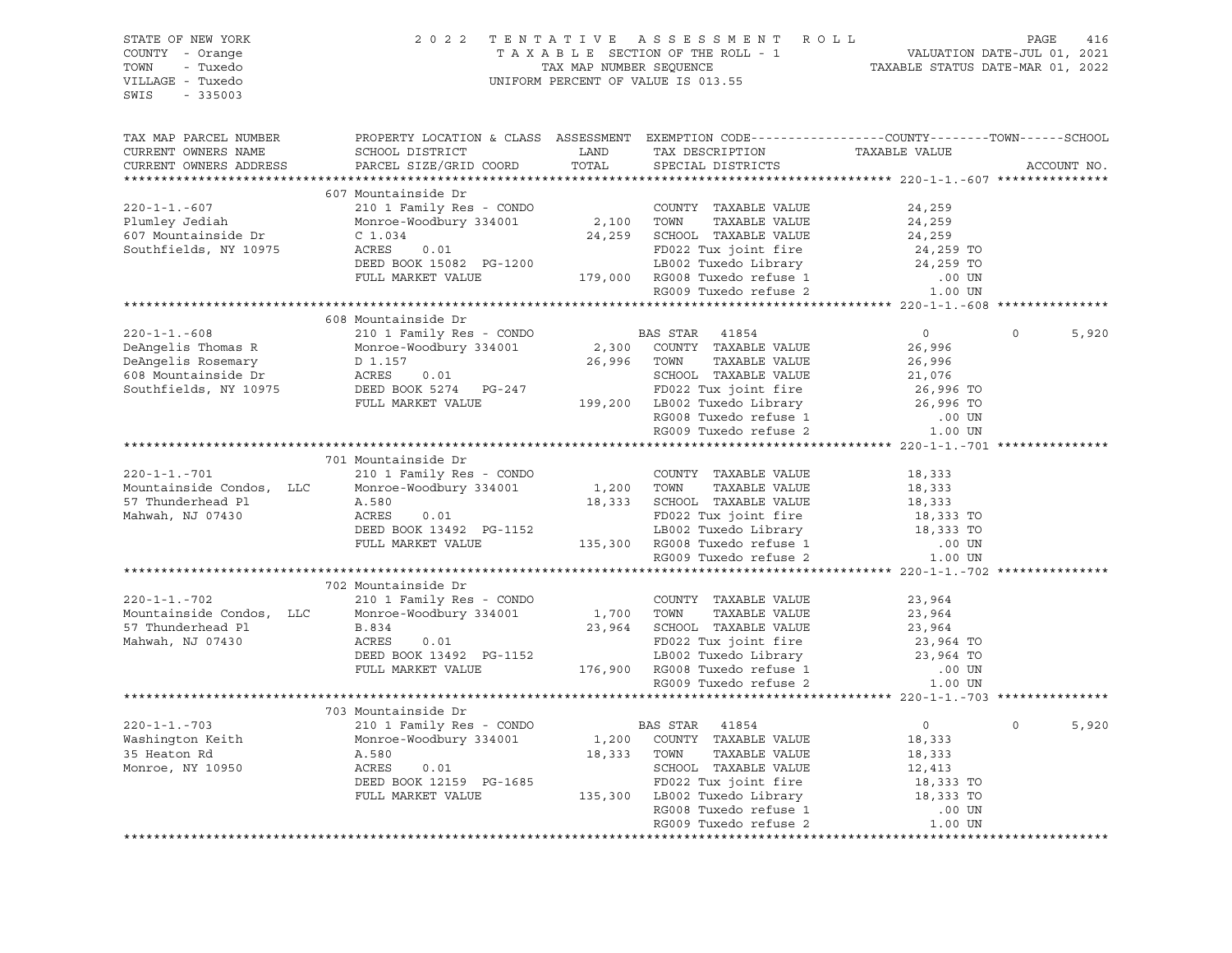| $220 - 1 - 1 - 706$<br>Mountainside Condos, LLC<br>57 Thunderhead Pl<br>Mahwah, NJ 07430<br>$220 - 1 - 1. - 707$<br>Piccinich Natalie<br>Donohue Robert Kyle<br>707 Mountainside Dr<br>8 Monroe-Woodbury 334001<br>8 E 1.165<br>707 Mountainside Dr<br>8 ACRES<br>707 Mountainside Dr<br>8 ACRES<br>707 Mountainside Dr<br>8 ACRES<br>707 Mountainside Dr<br>8 ACRES<br>707<br>$220 - 1 - 1. - 708$<br>Poitier Carol A<br>PO Box 234 | 210 1 Family Res - CONDO<br>Monroe-Woodbury 334001 2,600 TOWN<br>1.00 UNIXABLE VALUE 29, 235<br>F 1.296 29, 235<br>ACRES 0.01 29, 235<br>DEED BOOK 13492 PG-1152 115, 800 RG008 Tuxedo Library<br>FULL MARKET VALUE 215, 800 RG008 Tuxedo refuse 1 .00 UN<br>29, 235 TO<br>RG009 Tuxedo refuse 2 .00 UN<br>29<br>707 Mountainside Dr<br>210 1 Family Res - CONDO<br>210 1 Fallily Res - Conservation 2,300 TOWN TAXABLE VALUE<br>Monroe-Woodbury 334001 28,799 SCHOOL TAXABLE VALUE<br>E 1.165 28,799 SCHOOL TAXABLE VALUE<br>FULL MARKET VALUE<br>708 Mountainside Dr<br>210 1 Family Res - CONDO<br>Monroe-Woodbury 334001 | COUNTY TAXABLE VALUE<br>COUNTY TAXABLE VALUE<br>FD022 Tux joint fire<br>212,500 RG008 Tuxedo Library 28,799 TO<br>212,500 RG008 Tuxedo refuse 1 .00 UN<br>RG009 Tuxedo refuse 2 .00 UN<br>ENH STAR 41834<br>2,600 COUNTY TAXABLE VALUE | 29,235<br>28,799<br>28,799<br>20,799<br>28,799 TO<br>28,799 TO<br>$\overline{0}$<br>$\circ$                                                                        | 14,780      |
|--------------------------------------------------------------------------------------------------------------------------------------------------------------------------------------------------------------------------------------------------------------------------------------------------------------------------------------------------------------------------------------------------------------------------------------|------------------------------------------------------------------------------------------------------------------------------------------------------------------------------------------------------------------------------------------------------------------------------------------------------------------------------------------------------------------------------------------------------------------------------------------------------------------------------------------------------------------------------------------------------------------------------------------------------------------------------|----------------------------------------------------------------------------------------------------------------------------------------------------------------------------------------------------------------------------------------|--------------------------------------------------------------------------------------------------------------------------------------------------------------------|-------------|
|                                                                                                                                                                                                                                                                                                                                                                                                                                      |                                                                                                                                                                                                                                                                                                                                                                                                                                                                                                                                                                                                                              |                                                                                                                                                                                                                                        |                                                                                                                                                                    |             |
|                                                                                                                                                                                                                                                                                                                                                                                                                                      |                                                                                                                                                                                                                                                                                                                                                                                                                                                                                                                                                                                                                              |                                                                                                                                                                                                                                        |                                                                                                                                                                    |             |
|                                                                                                                                                                                                                                                                                                                                                                                                                                      |                                                                                                                                                                                                                                                                                                                                                                                                                                                                                                                                                                                                                              |                                                                                                                                                                                                                                        |                                                                                                                                                                    |             |
|                                                                                                                                                                                                                                                                                                                                                                                                                                      |                                                                                                                                                                                                                                                                                                                                                                                                                                                                                                                                                                                                                              |                                                                                                                                                                                                                                        |                                                                                                                                                                    |             |
|                                                                                                                                                                                                                                                                                                                                                                                                                                      |                                                                                                                                                                                                                                                                                                                                                                                                                                                                                                                                                                                                                              |                                                                                                                                                                                                                                        |                                                                                                                                                                    |             |
|                                                                                                                                                                                                                                                                                                                                                                                                                                      |                                                                                                                                                                                                                                                                                                                                                                                                                                                                                                                                                                                                                              |                                                                                                                                                                                                                                        |                                                                                                                                                                    |             |
|                                                                                                                                                                                                                                                                                                                                                                                                                                      |                                                                                                                                                                                                                                                                                                                                                                                                                                                                                                                                                                                                                              |                                                                                                                                                                                                                                        |                                                                                                                                                                    |             |
|                                                                                                                                                                                                                                                                                                                                                                                                                                      |                                                                                                                                                                                                                                                                                                                                                                                                                                                                                                                                                                                                                              |                                                                                                                                                                                                                                        |                                                                                                                                                                    |             |
|                                                                                                                                                                                                                                                                                                                                                                                                                                      |                                                                                                                                                                                                                                                                                                                                                                                                                                                                                                                                                                                                                              |                                                                                                                                                                                                                                        |                                                                                                                                                                    |             |
|                                                                                                                                                                                                                                                                                                                                                                                                                                      |                                                                                                                                                                                                                                                                                                                                                                                                                                                                                                                                                                                                                              |                                                                                                                                                                                                                                        |                                                                                                                                                                    |             |
|                                                                                                                                                                                                                                                                                                                                                                                                                                      |                                                                                                                                                                                                                                                                                                                                                                                                                                                                                                                                                                                                                              |                                                                                                                                                                                                                                        |                                                                                                                                                                    |             |
|                                                                                                                                                                                                                                                                                                                                                                                                                                      |                                                                                                                                                                                                                                                                                                                                                                                                                                                                                                                                                                                                                              |                                                                                                                                                                                                                                        |                                                                                                                                                                    |             |
|                                                                                                                                                                                                                                                                                                                                                                                                                                      |                                                                                                                                                                                                                                                                                                                                                                                                                                                                                                                                                                                                                              |                                                                                                                                                                                                                                        |                                                                                                                                                                    |             |
|                                                                                                                                                                                                                                                                                                                                                                                                                                      |                                                                                                                                                                                                                                                                                                                                                                                                                                                                                                                                                                                                                              |                                                                                                                                                                                                                                        |                                                                                                                                                                    |             |
|                                                                                                                                                                                                                                                                                                                                                                                                                                      |                                                                                                                                                                                                                                                                                                                                                                                                                                                                                                                                                                                                                              |                                                                                                                                                                                                                                        |                                                                                                                                                                    |             |
|                                                                                                                                                                                                                                                                                                                                                                                                                                      |                                                                                                                                                                                                                                                                                                                                                                                                                                                                                                                                                                                                                              |                                                                                                                                                                                                                                        |                                                                                                                                                                    |             |
|                                                                                                                                                                                                                                                                                                                                                                                                                                      |                                                                                                                                                                                                                                                                                                                                                                                                                                                                                                                                                                                                                              |                                                                                                                                                                                                                                        |                                                                                                                                                                    |             |
|                                                                                                                                                                                                                                                                                                                                                                                                                                      |                                                                                                                                                                                                                                                                                                                                                                                                                                                                                                                                                                                                                              |                                                                                                                                                                                                                                        |                                                                                                                                                                    |             |
|                                                                                                                                                                                                                                                                                                                                                                                                                                      |                                                                                                                                                                                                                                                                                                                                                                                                                                                                                                                                                                                                                              |                                                                                                                                                                                                                                        |                                                                                                                                                                    |             |
|                                                                                                                                                                                                                                                                                                                                                                                                                                      |                                                                                                                                                                                                                                                                                                                                                                                                                                                                                                                                                                                                                              |                                                                                                                                                                                                                                        |                                                                                                                                                                    |             |
|                                                                                                                                                                                                                                                                                                                                                                                                                                      | 706 Mountainside Dr                                                                                                                                                                                                                                                                                                                                                                                                                                                                                                                                                                                                          |                                                                                                                                                                                                                                        |                                                                                                                                                                    |             |
|                                                                                                                                                                                                                                                                                                                                                                                                                                      |                                                                                                                                                                                                                                                                                                                                                                                                                                                                                                                                                                                                                              |                                                                                                                                                                                                                                        |                                                                                                                                                                    |             |
|                                                                                                                                                                                                                                                                                                                                                                                                                                      |                                                                                                                                                                                                                                                                                                                                                                                                                                                                                                                                                                                                                              |                                                                                                                                                                                                                                        |                                                                                                                                                                    |             |
|                                                                                                                                                                                                                                                                                                                                                                                                                                      | ACRES 0.01 PD022 Tux joint fire 28,799 TO<br>DEED BOOK 15185 PG-137 LB002 Tuxedo Library 28,799 TO<br>PULL MARKET VALUE 212,500 RG008 Tuxedo refuse 1 .00 UN<br>RG009 Tuxedo refuse 2 1.00 UN                                                                                                                                                                                                                                                                                                                                                                                                                                |                                                                                                                                                                                                                                        |                                                                                                                                                                    |             |
|                                                                                                                                                                                                                                                                                                                                                                                                                                      |                                                                                                                                                                                                                                                                                                                                                                                                                                                                                                                                                                                                                              |                                                                                                                                                                                                                                        |                                                                                                                                                                    |             |
| Monroe, NY 10950                                                                                                                                                                                                                                                                                                                                                                                                                     |                                                                                                                                                                                                                                                                                                                                                                                                                                                                                                                                                                                                                              |                                                                                                                                                                                                                                        |                                                                                                                                                                    |             |
| 17 Carriage Hill Ct.                                                                                                                                                                                                                                                                                                                                                                                                                 | 0.01<br>E 1.165                                                                                                                                                                                                                                                                                                                                                                                                                                                                                                                                                                                                              | 28,799 SCHOOL TAXABLE VALUE                                                                                                                                                                                                            | 28,799                                                                                                                                                             |             |
| Froehlich Brittany                                                                                                                                                                                                                                                                                                                                                                                                                   |                                                                                                                                                                                                                                                                                                                                                                                                                                                                                                                                                                                                                              |                                                                                                                                                                                                                                        | 28,799                                                                                                                                                             |             |
| $220 - 1 - 1 - 705$                                                                                                                                                                                                                                                                                                                                                                                                                  | 210 1 Family Res - CONDO<br>Monroe-Woodbury 334001 2,300 TOWN TAXABLE VALUE                                                                                                                                                                                                                                                                                                                                                                                                                                                                                                                                                  |                                                                                                                                                                                                                                        | 28,799                                                                                                                                                             |             |
|                                                                                                                                                                                                                                                                                                                                                                                                                                      | 705 Mountainside Dr                                                                                                                                                                                                                                                                                                                                                                                                                                                                                                                                                                                                          |                                                                                                                                                                                                                                        |                                                                                                                                                                    |             |
|                                                                                                                                                                                                                                                                                                                                                                                                                                      |                                                                                                                                                                                                                                                                                                                                                                                                                                                                                                                                                                                                                              |                                                                                                                                                                                                                                        |                                                                                                                                                                    |             |
|                                                                                                                                                                                                                                                                                                                                                                                                                                      | B.834<br>ACRES 0.01<br>DEED BOOK 11564 PG-34<br>FULL MARKET VALUE 176,900 RG008 Tuxedo refuse 1 00 UN<br>RG009 Tuxedo refuse 2 1.00 UN<br>RG009 Tuxedo refuse 2 1.00 UN                                                                                                                                                                                                                                                                                                                                                                                                                                                      |                                                                                                                                                                                                                                        |                                                                                                                                                                    |             |
|                                                                                                                                                                                                                                                                                                                                                                                                                                      |                                                                                                                                                                                                                                                                                                                                                                                                                                                                                                                                                                                                                              |                                                                                                                                                                                                                                        |                                                                                                                                                                    |             |
|                                                                                                                                                                                                                                                                                                                                                                                                                                      |                                                                                                                                                                                                                                                                                                                                                                                                                                                                                                                                                                                                                              |                                                                                                                                                                                                                                        |                                                                                                                                                                    |             |
| Southfields, NY 10975                                                                                                                                                                                                                                                                                                                                                                                                                |                                                                                                                                                                                                                                                                                                                                                                                                                                                                                                                                                                                                                              |                                                                                                                                                                                                                                        |                                                                                                                                                                    |             |
| 704 Mountainside Dr                                                                                                                                                                                                                                                                                                                                                                                                                  | 0.01                                                                                                                                                                                                                                                                                                                                                                                                                                                                                                                                                                                                                         |                                                                                                                                                                                                                                        | 23,964                                                                                                                                                             |             |
| Lipman Richard                                                                                                                                                                                                                                                                                                                                                                                                                       | XOUNTY TAXABLE VALUE<br>210 1 Family Res - CONDO<br>Monroe-Woodbury 334001 1,700 TOWN TAXABLE VALUE<br>23,964 SCHOOL TAXABLE VALUE                                                                                                                                                                                                                                                                                                                                                                                                                                                                                           |                                                                                                                                                                                                                                        | 23,964                                                                                                                                                             |             |
| $220 - 1 - 1 - 704$                                                                                                                                                                                                                                                                                                                                                                                                                  |                                                                                                                                                                                                                                                                                                                                                                                                                                                                                                                                                                                                                              |                                                                                                                                                                                                                                        | 23,964                                                                                                                                                             |             |
|                                                                                                                                                                                                                                                                                                                                                                                                                                      | 704 Mountainside Dr                                                                                                                                                                                                                                                                                                                                                                                                                                                                                                                                                                                                          |                                                                                                                                                                                                                                        |                                                                                                                                                                    |             |
|                                                                                                                                                                                                                                                                                                                                                                                                                                      |                                                                                                                                                                                                                                                                                                                                                                                                                                                                                                                                                                                                                              |                                                                                                                                                                                                                                        |                                                                                                                                                                    |             |
| CURRENT OWNERS ADDRESS                                                                                                                                                                                                                                                                                                                                                                                                               |                                                                                                                                                                                                                                                                                                                                                                                                                                                                                                                                                                                                                              |                                                                                                                                                                                                                                        |                                                                                                                                                                    | ACCOUNT NO. |
| CURRENT OWNERS NAME                                                                                                                                                                                                                                                                                                                                                                                                                  |                                                                                                                                                                                                                                                                                                                                                                                                                                                                                                                                                                                                                              | -----------<br>TAX DESCRIPTION               TAXABLE VALUE<br>SPECIAL DISTRICTS                                                                                                                                                        |                                                                                                                                                                    |             |
| TAX MAP PARCEL NUMBER                                                                                                                                                                                                                                                                                                                                                                                                                |                                                                                                                                                                                                                                                                                                                                                                                                                                                                                                                                                                                                                              |                                                                                                                                                                                                                                        | PROPERTY LOCATION & CLASS ASSESSMENT EXEMPTION CODE----------------COUNTY-------TOWN------SCHOOL                                                                   |             |
|                                                                                                                                                                                                                                                                                                                                                                                                                                      |                                                                                                                                                                                                                                                                                                                                                                                                                                                                                                                                                                                                                              |                                                                                                                                                                                                                                        |                                                                                                                                                                    |             |
|                                                                                                                                                                                                                                                                                                                                                                                                                                      |                                                                                                                                                                                                                                                                                                                                                                                                                                                                                                                                                                                                                              |                                                                                                                                                                                                                                        |                                                                                                                                                                    |             |
| SWIS<br>$-335003$                                                                                                                                                                                                                                                                                                                                                                                                                    |                                                                                                                                                                                                                                                                                                                                                                                                                                                                                                                                                                                                                              |                                                                                                                                                                                                                                        |                                                                                                                                                                    |             |
| VILLAGE - Tuxedo                                                                                                                                                                                                                                                                                                                                                                                                                     |                                                                                                                                                                                                                                                                                                                                                                                                                                                                                                                                                                                                                              | UNIFORM PERCENT OF VALUE IS 013.55                                                                                                                                                                                                     |                                                                                                                                                                    |             |
| - Tuxedo<br>TOWN                                                                                                                                                                                                                                                                                                                                                                                                                     |                                                                                                                                                                                                                                                                                                                                                                                                                                                                                                                                                                                                                              |                                                                                                                                                                                                                                        | 2022 TENTATIVE ASSESSMENT ROLL PAGE 417<br>TAXABLE SECTION OF THE ROLL - 1 VALUATION DATE-JUL 01, 2021<br>TAX MAP NUMBER SEQUENCE TAXABLE STATUS DATE-MAR 01, 2022 |             |
|                                                                                                                                                                                                                                                                                                                                                                                                                                      |                                                                                                                                                                                                                                                                                                                                                                                                                                                                                                                                                                                                                              |                                                                                                                                                                                                                                        |                                                                                                                                                                    |             |
|                                                                                                                                                                                                                                                                                                                                                                                                                                      |                                                                                                                                                                                                                                                                                                                                                                                                                                                                                                                                                                                                                              |                                                                                                                                                                                                                                        |                                                                                                                                                                    |             |
| STATE OF NEW YORK<br>COUNTY - Orange                                                                                                                                                                                                                                                                                                                                                                                                 |                                                                                                                                                                                                                                                                                                                                                                                                                                                                                                                                                                                                                              |                                                                                                                                                                                                                                        |                                                                                                                                                                    |             |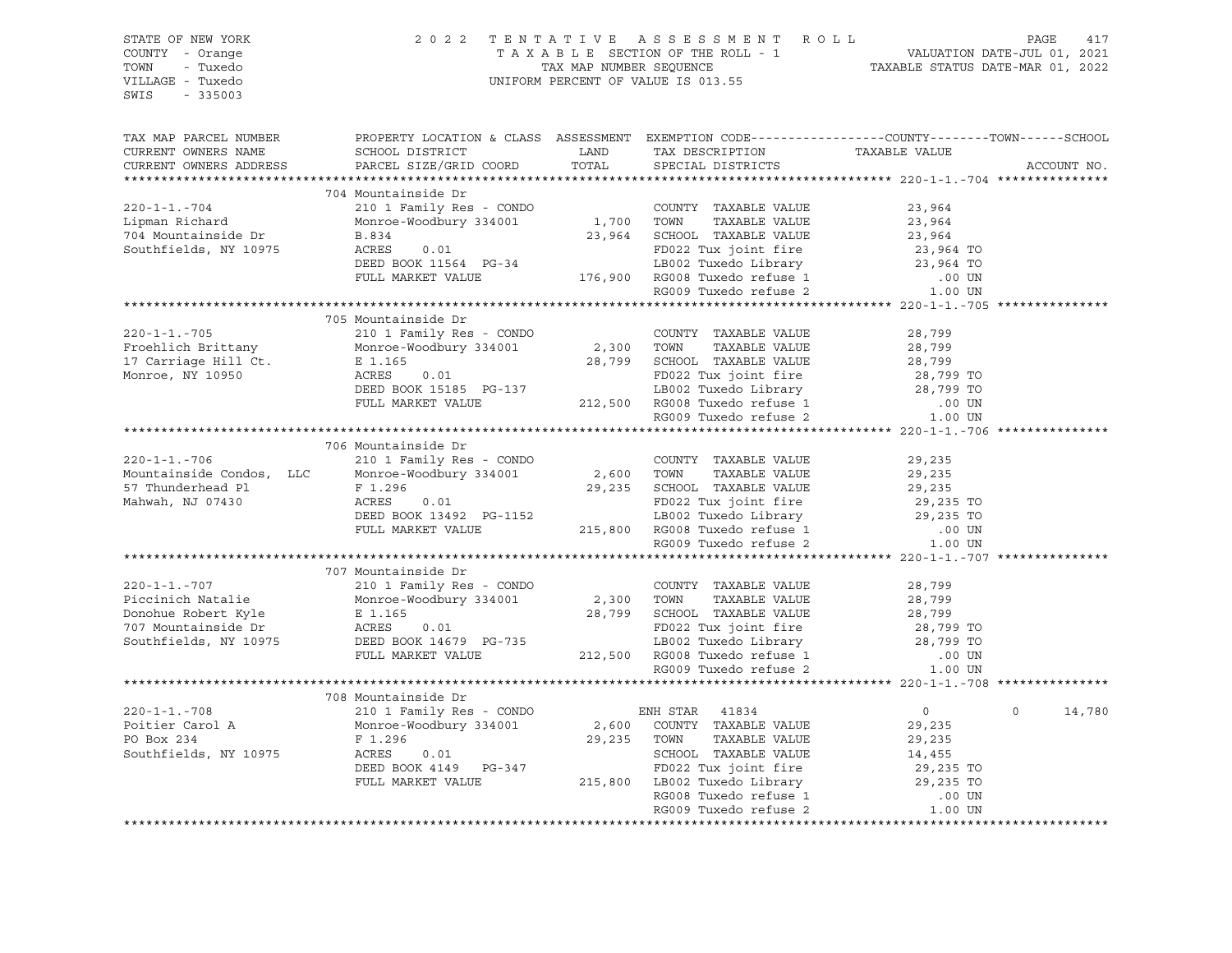| STATE OF NEW YORK<br>COUNTY - Orange<br>TOWN<br>- Tuxedo<br>VILLAGE - Tuxedo<br>SWIS - 335003                                                                                                                                            |                                                                                                                                                                                                                                                | 2022 TENTATIVE ASSESSMENT ROLL<br>TAXABLE SECTION OF THE ROLL - 1<br>TAXABLE STATUS DATE-JUL 01, 2021<br>TAXABLE STATUS DATE-MAR 01, 2022<br>UNIFORM PERCENT OF VALUE IS 013.55 |                                  | PAGE<br>418       |
|------------------------------------------------------------------------------------------------------------------------------------------------------------------------------------------------------------------------------------------|------------------------------------------------------------------------------------------------------------------------------------------------------------------------------------------------------------------------------------------------|---------------------------------------------------------------------------------------------------------------------------------------------------------------------------------|----------------------------------|-------------------|
| TAX MAP PARCEL NUMBER<br>CURRENT OWNERS NAME                                                                                                                                                                                             | PROPERTY LOCATION & CLASS ASSESSMENT EXEMPTION CODE----------------COUNTY-------TOWN------SCHOOL                                                                                                                                               |                                                                                                                                                                                 |                                  |                   |
| CURRENT OWNERS ADDRESS                                                                                                                                                                                                                   |                                                                                                                                                                                                                                                |                                                                                                                                                                                 |                                  | ACCOUNT NO.       |
|                                                                                                                                                                                                                                          |                                                                                                                                                                                                                                                |                                                                                                                                                                                 |                                  |                   |
|                                                                                                                                                                                                                                          | 801 Mountainside Dr                                                                                                                                                                                                                            |                                                                                                                                                                                 |                                  |                   |
| $220 - 1 - 1 - 801$<br>County Rockland Rentals LLC                                                                                                                                                                                       | Mountainside Dr<br>210 1 Family Res - CONDO COUNTY TAXABLE VALUE 18,333<br>Monroe-Woodbury 334001 1,200 TOWN TAXABLE VALUE 18,333                                                                                                              |                                                                                                                                                                                 |                                  |                   |
| 45 John F. Kennedy Dr                                                                                                                                                                                                                    |                                                                                                                                                                                                                                                | 18,333 SCHOOL TAXABLE VALUE                                                                                                                                                     |                                  |                   |
| Stony Point, NY 10980                                                                                                                                                                                                                    | A.580<br>ACRES 0.01                                                                                                                                                                                                                            |                                                                                                                                                                                 | 18,333<br>18,333 TO<br>18,333 TO |                   |
|                                                                                                                                                                                                                                          |                                                                                                                                                                                                                                                |                                                                                                                                                                                 |                                  |                   |
|                                                                                                                                                                                                                                          |                                                                                                                                                                                                                                                |                                                                                                                                                                                 |                                  |                   |
|                                                                                                                                                                                                                                          |                                                                                                                                                                                                                                                |                                                                                                                                                                                 |                                  |                   |
|                                                                                                                                                                                                                                          | A.580 0.01 FD022 Tux joint fire 19,333 TO<br>DEED BOOK 14685 PG-294 LB002 Tuxedo Library 18,333 TO<br>FULL MARKET VALUE 135,300 RG008 Tuxedo refuse 1 00 UN<br>RG009 Tuxedo refuse 2 1.00 UN<br>RG009 Tuxedo refuse 2 1.00 UN                  |                                                                                                                                                                                 |                                  |                   |
|                                                                                                                                                                                                                                          | 802 Mountainside Dr                                                                                                                                                                                                                            |                                                                                                                                                                                 |                                  |                   |
| $220 - 1 - 1 - 802$                                                                                                                                                                                                                      | 210 1 Family Res - CONDO COUNTY TAXABLE VALUE<br>Monroe-Woodbury 334001 1,700 TOWN TAXABLE VALUE                                                                                                                                               |                                                                                                                                                                                 | 23,964<br>23,964                 |                   |
| COUNTY ROCKLAND RENTALS LLC                                                                                                                                                                                                              |                                                                                                                                                                                                                                                |                                                                                                                                                                                 |                                  |                   |
| 1 Blue Hill Plaza St 1514                                                                                                                                                                                                                | B.834<br>ACRES 0.01                                                                                                                                                                                                                            | 23,964 SCHOOL TAXABLE VALUE                                                                                                                                                     | 23,964                           |                   |
| Pearl River, NY 10965                                                                                                                                                                                                                    | ACRES 0.01 FD022 Tux joint fire 23,964 TO<br>DEED BOOK 14695 PG-1599 LB002 Tuxedo Library 23,964 TO<br>FULL MARKET VALUE 176,900 RG008 Tuxedo refuse 1 .00 UN<br>RG009 Tuxedo refuse 2 1.00 UN                                                 |                                                                                                                                                                                 |                                  |                   |
|                                                                                                                                                                                                                                          |                                                                                                                                                                                                                                                |                                                                                                                                                                                 |                                  |                   |
|                                                                                                                                                                                                                                          |                                                                                                                                                                                                                                                |                                                                                                                                                                                 |                                  |                   |
|                                                                                                                                                                                                                                          |                                                                                                                                                                                                                                                |                                                                                                                                                                                 |                                  |                   |
|                                                                                                                                                                                                                                          | 803 Mountainside Dr                                                                                                                                                                                                                            |                                                                                                                                                                                 |                                  |                   |
| $220 - 1 - 1 - 803$                                                                                                                                                                                                                      | 210 1 Family Res - CONDO                                                                                                                                                                                                                       | COUNTY TAXABLE VALUE                                                                                                                                                            | 18,333                           |                   |
| Greenhut Harold                                                                                                                                                                                                                          | X10 1 Family Res CONDO<br>Monroe-Woodbury 334001 1,200 TOWN TAXABLE VALUE                                                                                                                                                                      |                                                                                                                                                                                 |                                  |                   |
| Greenhut Barbara                                                                                                                                                                                                                         |                                                                                                                                                                                                                                                |                                                                                                                                                                                 |                                  |                   |
| 161 Doxbury Ln                                                                                                                                                                                                                           | Monroe-Woodbury 334001<br>A.580<br>ACRES 0.01<br>DEED BOOK 11143 PG-1122                                                                                                                                                                       |                                                                                                                                                                                 |                                  |                   |
| Suffern, NY 10901                                                                                                                                                                                                                        |                                                                                                                                                                                                                                                |                                                                                                                                                                                 |                                  |                   |
|                                                                                                                                                                                                                                          |                                                                                                                                                                                                                                                |                                                                                                                                                                                 |                                  |                   |
|                                                                                                                                                                                                                                          | EXECT TRANSFERIMATION NATION NATION AND TRANSFERIMATION CONTRAINING MONORCE-WOODSUY 334001<br>A.580<br>A.580<br>A.580<br>DEED BOOK 11143 PG-1122<br>DEED BOOK 11143 PG-1122<br>DEED BOOK 11143 PG-1122<br>LB002 Tuxedo Library<br>LB002 Tuxedo |                                                                                                                                                                                 |                                  |                   |
|                                                                                                                                                                                                                                          |                                                                                                                                                                                                                                                |                                                                                                                                                                                 |                                  |                   |
|                                                                                                                                                                                                                                          | 804 Mountainside Dr                                                                                                                                                                                                                            |                                                                                                                                                                                 |                                  |                   |
| $220 - 1 - 1 - 804$                                                                                                                                                                                                                      |                                                                                                                                                                                                                                                |                                                                                                                                                                                 | $\overline{0}$                   | $\circ$<br>14,780 |
| Noon Joseph F 111                                                                                                                                                                                                                        |                                                                                                                                                                                                                                                |                                                                                                                                                                                 |                                  |                   |
| Trustee<br>804 Mountainside Dr<br>804 Mountainside Dr<br>804 Mouthfields, NY 10975<br>2008 DEED BOOK 12556 PG-23                                                                                                                         | 804 Mountainside Dia<br>210 1 Family Res - CONDO ENH STAR 41834<br>Monroe-Woodbury 334001 1,700 COUNTY TAXABLE VALUE<br>R.834 23,964 TOWN TAXABLE VALUE                                                                                        |                                                                                                                                                                                 |                                  |                   |
|                                                                                                                                                                                                                                          |                                                                                                                                                                                                                                                |                                                                                                                                                                                 |                                  |                   |
|                                                                                                                                                                                                                                          |                                                                                                                                                                                                                                                |                                                                                                                                                                                 |                                  |                   |
|                                                                                                                                                                                                                                          |                                                                                                                                                                                                                                                |                                                                                                                                                                                 |                                  |                   |
|                                                                                                                                                                                                                                          |                                                                                                                                                                                                                                                |                                                                                                                                                                                 |                                  |                   |
|                                                                                                                                                                                                                                          |                                                                                                                                                                                                                                                |                                                                                                                                                                                 |                                  |                   |
|                                                                                                                                                                                                                                          | 805 Mountainside Dr                                                                                                                                                                                                                            |                                                                                                                                                                                 |                                  |                   |
| $220 - 1 - 1 - 805$                                                                                                                                                                                                                      | 210 1 Family Res - CONDO                                                                                                                                                                                                                       |                                                                                                                                                                                 |                                  |                   |
|                                                                                                                                                                                                                                          |                                                                                                                                                                                                                                                |                                                                                                                                                                                 |                                  |                   |
|                                                                                                                                                                                                                                          |                                                                                                                                                                                                                                                |                                                                                                                                                                                 |                                  |                   |
|                                                                                                                                                                                                                                          |                                                                                                                                                                                                                                                |                                                                                                                                                                                 |                                  |                   |
|                                                                                                                                                                                                                                          |                                                                                                                                                                                                                                                |                                                                                                                                                                                 |                                  |                   |
| 200-1-1.-805<br>Guggisberg Robert Monroe-Woodbury 334001<br>210 1 Family Res - CUND 2,100 TOWN TAXABLE VALUE 24,259<br>21 Rt 17<br>24,259 TO 24,259<br>24,259 TO 24,259 TO 24,259 TO 24,259 TO 24,259 TO 24,259 TO 24,259 TO 24,259 TO 2 |                                                                                                                                                                                                                                                | RG009 Tuxedo refuse 2                                                                                                                                                           | 1.00 UN                          |                   |
|                                                                                                                                                                                                                                          |                                                                                                                                                                                                                                                |                                                                                                                                                                                 |                                  |                   |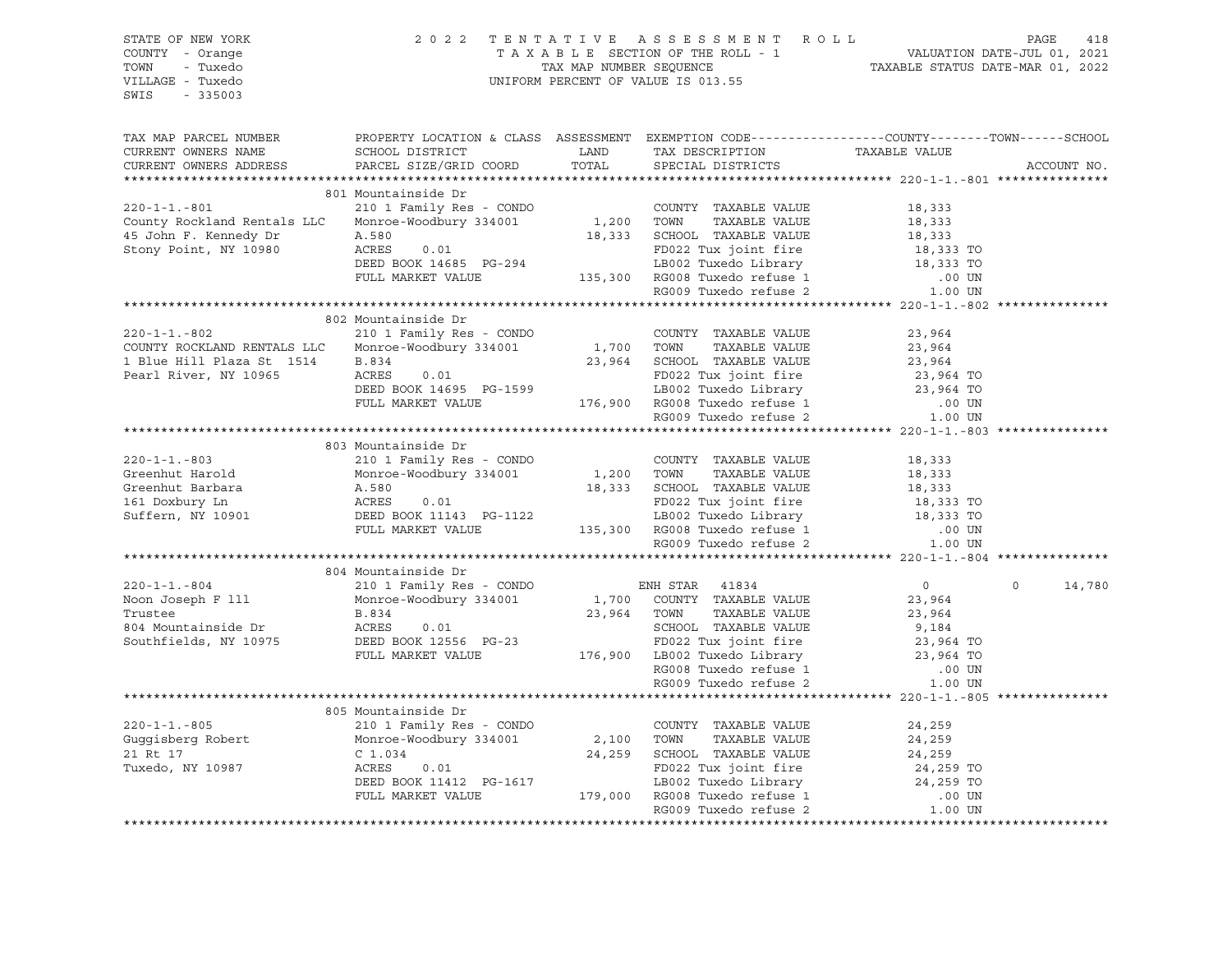| STATE OF NEW YORK     |                                                                                                                                                                                                                                  |  |                                                                                                                                                                                                          |  |
|-----------------------|----------------------------------------------------------------------------------------------------------------------------------------------------------------------------------------------------------------------------------|--|----------------------------------------------------------------------------------------------------------------------------------------------------------------------------------------------------------|--|
| COUNTY - Orange       |                                                                                                                                                                                                                                  |  |                                                                                                                                                                                                          |  |
| TOWN - Tuxedo         |                                                                                                                                                                                                                                  |  | 2022 TENTATIVE ASSESSMENT ROLL PAGE 419<br>TAXABLE SECTION OF THE ROLL - 1 VALUATION DATE-JUL 01, 2021<br>TAX MAP NUMBER SEQUENCE TAXABLE STATUS DATE-MAR 01, 2022<br>UNIFORM PERCENT OF VALUE IS 013.55 |  |
| VILLAGE - Tuxedo      |                                                                                                                                                                                                                                  |  |                                                                                                                                                                                                          |  |
| SWIS - 335003         |                                                                                                                                                                                                                                  |  |                                                                                                                                                                                                          |  |
|                       |                                                                                                                                                                                                                                  |  |                                                                                                                                                                                                          |  |
|                       |                                                                                                                                                                                                                                  |  |                                                                                                                                                                                                          |  |
|                       |                                                                                                                                                                                                                                  |  |                                                                                                                                                                                                          |  |
| TAX MAP PARCEL NUMBER |                                                                                                                                                                                                                                  |  | PROPERTY LOCATION & CLASS ASSESSMENT EXEMPTION CODE----------------COUNTY-------TOWN------SCHOOL                                                                                                         |  |
|                       |                                                                                                                                                                                                                                  |  |                                                                                                                                                                                                          |  |
|                       | CURRENT OWNERS NAME SCHOOL DISTRICT LAND TAX DESCRIPTION TAXABLE VALUE CURRENT OWNERS ADDRESS PARCEL SIZE/GRID COORD TOTAL SPECIAL DISTRICTS                                                                                     |  | ACCOUNT NO.                                                                                                                                                                                              |  |
|                       |                                                                                                                                                                                                                                  |  |                                                                                                                                                                                                          |  |
|                       | 806 Mountainside Dr                                                                                                                                                                                                              |  |                                                                                                                                                                                                          |  |
|                       |                                                                                                                                                                                                                                  |  |                                                                                                                                                                                                          |  |
|                       |                                                                                                                                                                                                                                  |  |                                                                                                                                                                                                          |  |
|                       |                                                                                                                                                                                                                                  |  |                                                                                                                                                                                                          |  |
|                       |                                                                                                                                                                                                                                  |  |                                                                                                                                                                                                          |  |
|                       |                                                                                                                                                                                                                                  |  |                                                                                                                                                                                                          |  |
|                       |                                                                                                                                                                                                                                  |  |                                                                                                                                                                                                          |  |
|                       |                                                                                                                                                                                                                                  |  |                                                                                                                                                                                                          |  |
|                       |                                                                                                                                                                                                                                  |  |                                                                                                                                                                                                          |  |
|                       |                                                                                                                                                                                                                                  |  |                                                                                                                                                                                                          |  |
|                       |                                                                                                                                                                                                                                  |  |                                                                                                                                                                                                          |  |
|                       |                                                                                                                                                                                                                                  |  |                                                                                                                                                                                                          |  |
|                       |                                                                                                                                                                                                                                  |  |                                                                                                                                                                                                          |  |
|                       |                                                                                                                                                                                                                                  |  |                                                                                                                                                                                                          |  |
|                       |                                                                                                                                                                                                                                  |  |                                                                                                                                                                                                          |  |
|                       |                                                                                                                                                                                                                                  |  |                                                                                                                                                                                                          |  |
|                       |                                                                                                                                                                                                                                  |  |                                                                                                                                                                                                          |  |
|                       |                                                                                                                                                                                                                                  |  |                                                                                                                                                                                                          |  |
|                       |                                                                                                                                                                                                                                  |  |                                                                                                                                                                                                          |  |
|                       | 808 Mountainside Dr                                                                                                                                                                                                              |  |                                                                                                                                                                                                          |  |
|                       |                                                                                                                                                                                                                                  |  |                                                                                                                                                                                                          |  |
|                       |                                                                                                                                                                                                                                  |  |                                                                                                                                                                                                          |  |
|                       |                                                                                                                                                                                                                                  |  |                                                                                                                                                                                                          |  |
|                       |                                                                                                                                                                                                                                  |  |                                                                                                                                                                                                          |  |
|                       |                                                                                                                                                                                                                                  |  |                                                                                                                                                                                                          |  |
|                       |                                                                                                                                                                                                                                  |  |                                                                                                                                                                                                          |  |
|                       |                                                                                                                                                                                                                                  |  |                                                                                                                                                                                                          |  |
|                       | 808 Mountainside Dr<br>200-1-1.-808 200-1-1.-808 2000 2.300 2.300 2.300 2.300 2.300 2.300 2.300 2.300 2.300 2.300 2.300 2.300 2.300 2.300 2.300 2.300 2.300 2.300 2.300 2.300 2.300 2.300 2.300 2.300 2.300 2.300 2.300 2.300 2. |  |                                                                                                                                                                                                          |  |
|                       |                                                                                                                                                                                                                                  |  |                                                                                                                                                                                                          |  |
|                       |                                                                                                                                                                                                                                  |  |                                                                                                                                                                                                          |  |
|                       |                                                                                                                                                                                                                                  |  |                                                                                                                                                                                                          |  |
|                       |                                                                                                                                                                                                                                  |  |                                                                                                                                                                                                          |  |
|                       |                                                                                                                                                                                                                                  |  |                                                                                                                                                                                                          |  |
|                       |                                                                                                                                                                                                                                  |  |                                                                                                                                                                                                          |  |
|                       |                                                                                                                                                                                                                                  |  |                                                                                                                                                                                                          |  |
|                       |                                                                                                                                                                                                                                  |  |                                                                                                                                                                                                          |  |
|                       |                                                                                                                                                                                                                                  |  |                                                                                                                                                                                                          |  |
|                       |                                                                                                                                                                                                                                  |  |                                                                                                                                                                                                          |  |
|                       |                                                                                                                                                                                                                                  |  |                                                                                                                                                                                                          |  |
|                       | 902 Mountainside Dr                                                                                                                                                                                                              |  |                                                                                                                                                                                                          |  |
|                       |                                                                                                                                                                                                                                  |  |                                                                                                                                                                                                          |  |
|                       |                                                                                                                                                                                                                                  |  |                                                                                                                                                                                                          |  |
|                       |                                                                                                                                                                                                                                  |  |                                                                                                                                                                                                          |  |
|                       |                                                                                                                                                                                                                                  |  |                                                                                                                                                                                                          |  |
|                       |                                                                                                                                                                                                                                  |  |                                                                                                                                                                                                          |  |
|                       |                                                                                                                                                                                                                                  |  |                                                                                                                                                                                                          |  |
|                       |                                                                                                                                                                                                                                  |  |                                                                                                                                                                                                          |  |
|                       |                                                                                                                                                                                                                                  |  |                                                                                                                                                                                                          |  |
|                       |                                                                                                                                                                                                                                  |  |                                                                                                                                                                                                          |  |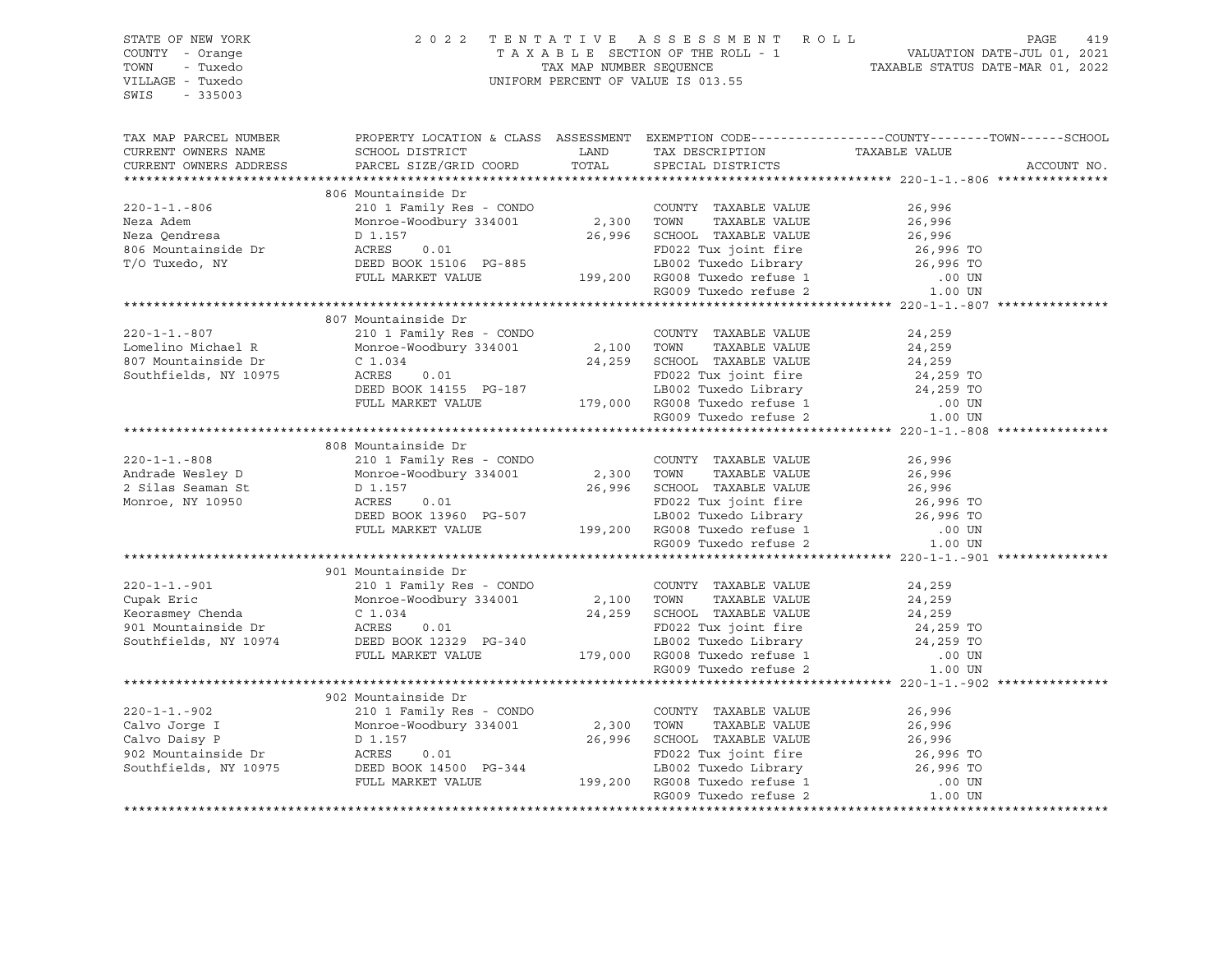| STATE OF NEW YORK      |                                                                                                                                                                                               |            | 2022 TENTATIVE ASSESSMENT ROLL                                                                       |                | PAGE<br>420           |
|------------------------|-----------------------------------------------------------------------------------------------------------------------------------------------------------------------------------------------|------------|------------------------------------------------------------------------------------------------------|----------------|-----------------------|
| COUNTY - Orange        |                                                                                                                                                                                               |            |                                                                                                      |                |                       |
| - Tuxedo<br>TOWN       |                                                                                                                                                                                               |            |                                                                                                      |                |                       |
| VILLAGE - Tuxedo       |                                                                                                                                                                                               |            |                                                                                                      |                |                       |
| $-335003$<br>SWIS      |                                                                                                                                                                                               |            |                                                                                                      |                |                       |
|                        |                                                                                                                                                                                               |            |                                                                                                      |                |                       |
|                        |                                                                                                                                                                                               |            |                                                                                                      |                |                       |
| TAX MAP PARCEL NUMBER  | PROPERTY LOCATION & CLASS ASSESSMENT EXEMPTION CODE----------------COUNTY-------TOWN------SCHOOL<br>SCHOOL DISTRICT                                                                           |            |                                                                                                      |                |                       |
| CURRENT OWNERS NAME    |                                                                                                                                                                                               | LAND       | TAX DESCRIPTION<br>SPECIAL DISTRICTS                                                                 |                |                       |
| CURRENT OWNERS ADDRESS | PARCEL SIZE/GRID COORD                                                                                                                                                                        | TOTAL      | SPECIAL DISTRICTS                                                                                    |                | ACCOUNT NO.           |
|                        |                                                                                                                                                                                               |            |                                                                                                      |                |                       |
|                        | 903 Mountainside Dr                                                                                                                                                                           |            |                                                                                                      |                |                       |
| $220 - 1 - 1 - 903$    | 210 1 Family Res - CONDO                                                                                                                                                                      |            | COUNTY TAXABLE VALUE<br>2,100 TOWN TAXABLE VALUE                                                     | 24,259         |                       |
| McCabe Eleanor         | Monroe-Woodbury 334001                                                                                                                                                                        |            |                                                                                                      | 24,259         |                       |
| McCabe Maureen         | $C_1.034$<br>0.01                                                                                                                                                                             |            | 24,259 SCHOOL TAXABLE VALUE                                                                          | 24,259         |                       |
| 3458 Swallows Nest Ln  | ACRES 0.01 PD022 Tux joint fire 24,259 TO<br>DEED BOOK 12196 PG-548 LB002 Tuxedo Library 24,259 TO<br>FULL MARKET VALUE 179,000 RG008 Tuxedo refuse 1 .00 UN<br>RG009 Tuxedo refuse 2 1.00 UN |            |                                                                                                      |                |                       |
| Sacramento, CA 95833   |                                                                                                                                                                                               |            |                                                                                                      |                |                       |
|                        |                                                                                                                                                                                               |            |                                                                                                      |                |                       |
|                        |                                                                                                                                                                                               |            |                                                                                                      |                |                       |
|                        |                                                                                                                                                                                               |            |                                                                                                      |                |                       |
|                        | 904 Mountainside Dr                                                                                                                                                                           |            |                                                                                                      |                |                       |
| $220 - 1 - 1 - 904$    | 210 1 Family Res - CONDO                                                                                                                                                                      |            | COUNTY TAXABLE VALUE                                                                                 | 26,996         |                       |
| BUDE INC               | Monroe-Woodbury 334001                                                                                                                                                                        | 2,300 TOWN | TAXABLE VALUE                                                                                        | 26,996         |                       |
| 43 Sterling Pines Rd   | D 1.157                                                                                                                                                                                       |            | 26,996 SCHOOL TAXABLE VALUE                                                                          | 26,996         |                       |
| Tuxedo, NY 10987       | ACRES<br>0.01                                                                                                                                                                                 |            | 1992 108 JOINT TITE 36,996 TO<br>LB002 Tuxedo Library 36,996 TO<br>RG008 Tuxedo refuse 1             |                |                       |
|                        | DEED BOOK 14016 PG-198                                                                                                                                                                        |            |                                                                                                      |                |                       |
|                        | FULL MARKET VALUE                                                                                                                                                                             |            |                                                                                                      | $.00$ UN       |                       |
|                        |                                                                                                                                                                                               |            |                                                                                                      | 1.00 UN        |                       |
|                        |                                                                                                                                                                                               |            |                                                                                                      |                |                       |
|                        | 905 Mountainside Dr                                                                                                                                                                           |            |                                                                                                      |                |                       |
| $220 - 1 - 1 - 905$    | 210 1 Family Res - CONDO                                                                                                                                                                      |            | ENH STAR 41834                                                                                       | $\overline{0}$ | $\mathbf 0$<br>14,780 |
| MacNamara Austin       | Monroe-Woodbury 334001                                                                                                                                                                        |            | 2,300 COUNTY TAXABLE VALUE                                                                           | 28,799         |                       |
| 905 Mountainside Dr    | E 1.165                                                                                                                                                                                       |            | 28,799 TOWN<br>TAXABLE VALUE                                                                         | 28,799         |                       |
| Southfields, NY 10975  | ACRES<br>0.01                                                                                                                                                                                 |            | SCHOOL TAXABLE VALUE                                                                                 | 14,019         |                       |
|                        | DEED BOOK 5312 PG-44                                                                                                                                                                          |            | SCHOOL TAXABLE VALUE<br>FD022 Tux joint fire<br>212,500 LB002 Tuxedo Library<br>FD022 Tux joint fire | 28,799 TO      |                       |
|                        | FULL MARKET VALUE                                                                                                                                                                             |            |                                                                                                      | 28,799 TO      |                       |
|                        |                                                                                                                                                                                               |            |                                                                                                      | .00 UN         |                       |
|                        |                                                                                                                                                                                               |            | RG008 Tuxedo refuse 1<br>RG009 Tuxedo refuse 2                                                       | 1.00 UN        |                       |
|                        |                                                                                                                                                                                               |            |                                                                                                      |                |                       |
|                        | 906 Mountainside Dr                                                                                                                                                                           |            |                                                                                                      |                |                       |
| $220 - 1 - 1 - 906$    | 210 1 Family Res - CONDO                                                                                                                                                                      |            | COUNTY TAXABLE VALUE                                                                                 | 29,235         |                       |
| Oliynyk Galyna         | Monroe-Woodbury 334001                                                                                                                                                                        |            | 2,600 TOWN<br>TAXABLE VALUE                                                                          | 29,235         |                       |
| 906 Mountainside Dr    | F 1.296                                                                                                                                                                                       |            | 29,235 SCHOOL TAXABLE VALUE                                                                          | 29,235         |                       |
| Southfields, NY 10975  |                                                                                                                                                                                               |            |                                                                                                      | 29,235 TO      |                       |
|                        | Deed Date 4/27/83<br>ACRES 0.01<br>Deed Date 4/27/83<br>ACRES 0.01<br>DEED BOOK 14750 PG-1322<br>PILE 100K 14750 PG-1322                                                                      |            | FD022 Tux joint fire<br>LB002 Tuxedo Library                                                         | 29,235 TO      |                       |
|                        |                                                                                                                                                                                               |            |                                                                                                      | .00 UN         |                       |
|                        | FULL MARKET VALUE                                                                                                                                                                             |            | 3-1322 RG008 Tuxedo refuse 1<br>215,800 RG009 Tuxedo refuse 2                                        | 1.00 UN        |                       |
|                        |                                                                                                                                                                                               |            |                                                                                                      |                |                       |
|                        |                                                                                                                                                                                               |            |                                                                                                      |                |                       |
| $220 - 1 - 1 - 907$    | 907 Mountainside Dr                                                                                                                                                                           |            | COUNTY TAXABLE VALUE                                                                                 |                |                       |
| Soued Erica M          | 210 1 Family Res - CONDO                                                                                                                                                                      |            | TAXABLE VALUE                                                                                        | 28,799         |                       |
|                        | Monroe-Woodbury 334001                                                                                                                                                                        |            | 2,300 TOWN                                                                                           | 28,799         |                       |
| Mountainside Dr        | E 1.165                                                                                                                                                                                       |            | 28,799 SCHOOL TAXABLE VALUE                                                                          | 28,799         |                       |
| Soutfields, NY 10974   | ACRES<br>0.01                                                                                                                                                                                 |            | FD022 Tux joint fire<br>LB002 Tuxedo Library 28,799 TO                                               | 28,799 TO      |                       |
|                        | DEED BOOK 14324 PG-271 LB002 Tuxedo Library<br>FULL MARKET VALUE 212,500 RG008 Tuxedo refuse 1                                                                                                |            |                                                                                                      |                |                       |
|                        |                                                                                                                                                                                               |            |                                                                                                      | $.00$ UN       |                       |
|                        |                                                                                                                                                                                               |            | RG009 Tuxedo refuse 2                                                                                | 1.00 UN        |                       |
|                        |                                                                                                                                                                                               |            |                                                                                                      |                |                       |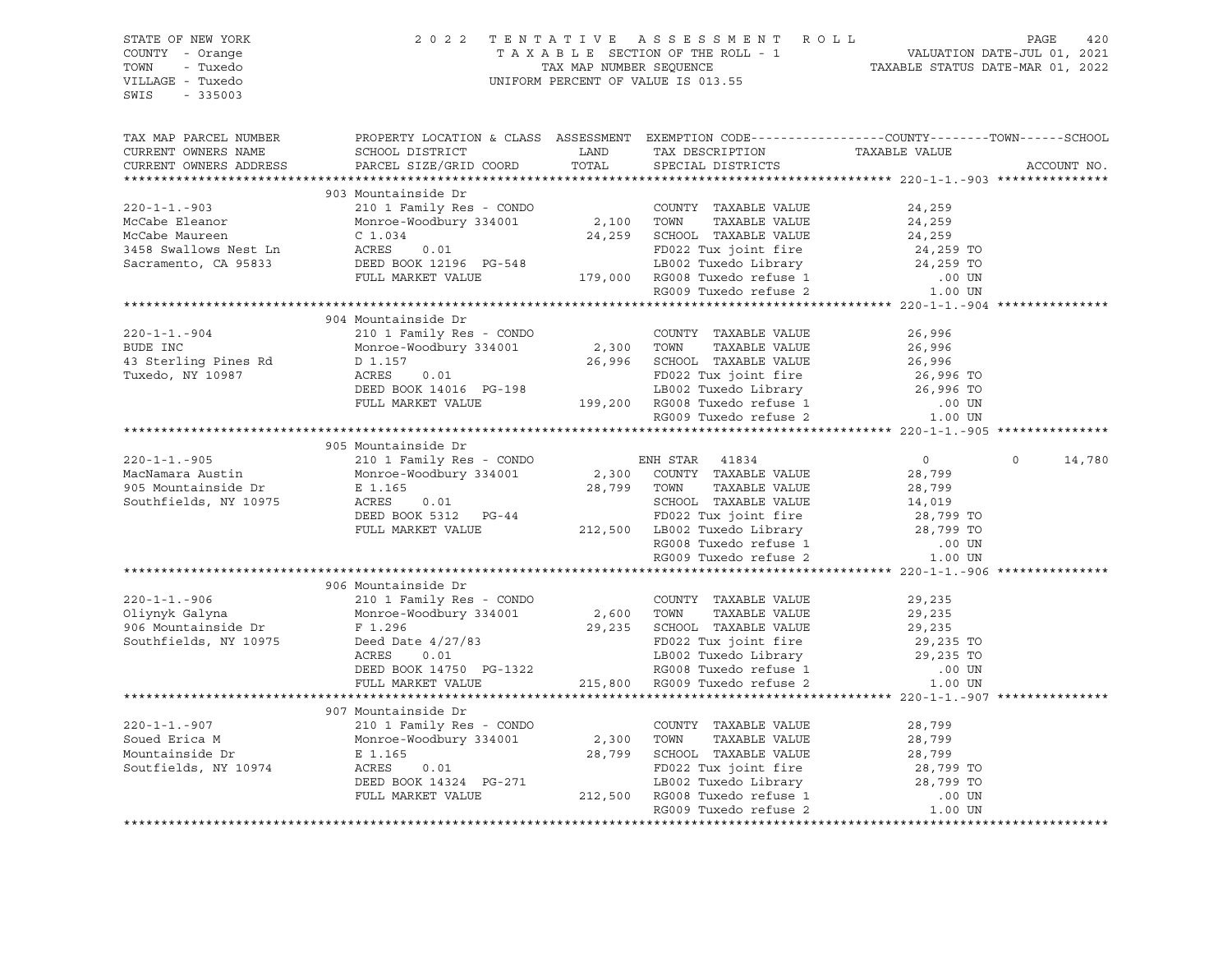| STATE OF NEW YORK<br>COUNTY - Orange<br>TOWN<br>- Tuxedo<br>VILLAGE - Tuxedo<br>SWIS<br>$-335003$                                                                                          |                                                                                                                                                                                                                                                                                            | 2022 TENTATIVE ASSESSMENT ROLL<br>T A X A B L E SECTION OF THE ROLL - 1 VALUATION DATE-JUL 01, 2021<br>TAX MAP NUMBER SEQUENCE TAXABLE STATUS DATE-MAR 01, 2022<br>UNIFORM PERCENT OF VALUE IS 013.55 |                  | PAGE<br>421       |
|--------------------------------------------------------------------------------------------------------------------------------------------------------------------------------------------|--------------------------------------------------------------------------------------------------------------------------------------------------------------------------------------------------------------------------------------------------------------------------------------------|-------------------------------------------------------------------------------------------------------------------------------------------------------------------------------------------------------|------------------|-------------------|
| TAX MAP PARCEL NUMBER<br>CURRENT OWNERS NAME                                                                                                                                               | PROPERTY LOCATION & CLASS ASSESSMENT EXEMPTION CODE---------------COUNTY-------TOWN-----SCHOOL<br>SCHOOL DISTRICT                                                                                                                                                                          |                                                                                                                                                                                                       |                  |                   |
| CURRENT OWNERS ADDRESS                                                                                                                                                                     | PARCEL SIZE/GRID COORD                                                                                                                                                                                                                                                                     | TAX DESCRIPTION TAXABLE VALUE SPECIAL DISTRICTS<br>LAND TAX DESCRIPTION<br>TOTAL SPECIAL DISTRICTS                                                                                                    |                  | ACCOUNT NO.       |
|                                                                                                                                                                                            |                                                                                                                                                                                                                                                                                            |                                                                                                                                                                                                       |                  |                   |
|                                                                                                                                                                                            |                                                                                                                                                                                                                                                                                            |                                                                                                                                                                                                       |                  |                   |
|                                                                                                                                                                                            |                                                                                                                                                                                                                                                                                            |                                                                                                                                                                                                       |                  |                   |
|                                                                                                                                                                                            |                                                                                                                                                                                                                                                                                            |                                                                                                                                                                                                       |                  |                   |
|                                                                                                                                                                                            |                                                                                                                                                                                                                                                                                            |                                                                                                                                                                                                       |                  |                   |
|                                                                                                                                                                                            |                                                                                                                                                                                                                                                                                            |                                                                                                                                                                                                       |                  |                   |
|                                                                                                                                                                                            |                                                                                                                                                                                                                                                                                            |                                                                                                                                                                                                       |                  |                   |
|                                                                                                                                                                                            |                                                                                                                                                                                                                                                                                            |                                                                                                                                                                                                       |                  |                   |
|                                                                                                                                                                                            |                                                                                                                                                                                                                                                                                            |                                                                                                                                                                                                       |                  |                   |
|                                                                                                                                                                                            |                                                                                                                                                                                                                                                                                            |                                                                                                                                                                                                       |                  |                   |
|                                                                                                                                                                                            | 1001 Parkview Dr                                                                                                                                                                                                                                                                           |                                                                                                                                                                                                       |                  |                   |
| 220-1-1.-909 210 1 Family Res - CONDONAL CONDINER VALUE<br>Martinez Wilma M Monroe-Woodbury 334001 1,200 COUNTY TAXABLE VALUE<br>18,333 TOWN TAXABLE VALUE<br>2011 Parkview Dr (1999) 2013 |                                                                                                                                                                                                                                                                                            |                                                                                                                                                                                                       | $\overline{0}$   | $\Omega$<br>5,920 |
|                                                                                                                                                                                            |                                                                                                                                                                                                                                                                                            |                                                                                                                                                                                                       | 18,333<br>18,333 |                   |
|                                                                                                                                                                                            |                                                                                                                                                                                                                                                                                            |                                                                                                                                                                                                       |                  |                   |
| Southfields, NY 10975                                                                                                                                                                      | A.580<br>Deed Date 11/23/87                                                                                                                                                                                                                                                                | SCHOOL TAXABLE VALUE 12,413<br>FD022 Tux joint fire 18,333 TO                                                                                                                                         |                  |                   |
|                                                                                                                                                                                            |                                                                                                                                                                                                                                                                                            |                                                                                                                                                                                                       |                  |                   |
|                                                                                                                                                                                            |                                                                                                                                                                                                                                                                                            |                                                                                                                                                                                                       |                  |                   |
|                                                                                                                                                                                            |                                                                                                                                                                                                                                                                                            |                                                                                                                                                                                                       |                  |                   |
|                                                                                                                                                                                            | Deed Date 11/25/57<br>ACRES 0.01<br>DEED BOOK 5227 PG-247 LB002 Tuxedo Library 18,333 TO<br>FULL MARKET VALUE 135,300 RG008 Tuxedo refuse 1 .00 UN<br>RG009 Tuxedo refuse 2 1.00 UN<br>RG009 Tuxedo refuse 2 1.00 UN                                                                       |                                                                                                                                                                                                       |                  |                   |
|                                                                                                                                                                                            | 1002 Parkview Dr                                                                                                                                                                                                                                                                           |                                                                                                                                                                                                       |                  |                   |
|                                                                                                                                                                                            |                                                                                                                                                                                                                                                                                            | COUNTY TAXABLE VALUE                                                                                                                                                                                  | 23,964           |                   |
| 220-1-1.-911 210 1 Family Res - CONDO COUNTY<br>Nunez Christopher Monroe-Woodbury 334001 1,700 TOWN                                                                                        |                                                                                                                                                                                                                                                                                            | TAXABLE VALUE                                                                                                                                                                                         | 23,964           |                   |
| 1002 Parkview Dr                                                                                                                                                                           | B.834                                                                                                                                                                                                                                                                                      |                                                                                                                                                                                                       |                  |                   |
| Southfields, NY 10975                                                                                                                                                                      |                                                                                                                                                                                                                                                                                            | 1,700 TOWN TAAADDE VADOL<br>23,964 SCHOOL TAXABLE VALUE 23,964 TO<br>PRASS THE 11TH STATE 23,964 TO                                                                                                   |                  |                   |
|                                                                                                                                                                                            |                                                                                                                                                                                                                                                                                            |                                                                                                                                                                                                       |                  |                   |
|                                                                                                                                                                                            |                                                                                                                                                                                                                                                                                            |                                                                                                                                                                                                       |                  |                   |
|                                                                                                                                                                                            | ACRES 0.01 FD022 Tux joint fire 23,964 TO<br>DEED BOOK 15158 PG-759 LB002 Tuxedo Library 23,964 TO<br>FULL MARKET VALUE 176,900 RG008 Tuxedo refuse 1 .00 UN<br>RG009 Tuxedo refuse 2 1.00 UN                                                                                              |                                                                                                                                                                                                       | 1.00 UN          |                   |
|                                                                                                                                                                                            |                                                                                                                                                                                                                                                                                            |                                                                                                                                                                                                       |                  |                   |
|                                                                                                                                                                                            | 1003 Parkview Dr                                                                                                                                                                                                                                                                           |                                                                                                                                                                                                       |                  |                   |
| $220 - 1 - 1 - 912$                                                                                                                                                                        |                                                                                                                                                                                                                                                                                            | COUNTY TAXABLE VALUE                                                                                                                                                                                  | 18,333           |                   |
| Quigley Sheila E                                                                                                                                                                           |                                                                                                                                                                                                                                                                                            | TAXABLE VALUE                                                                                                                                                                                         | 18,333           |                   |
| 1003 Parkview Dr                                                                                                                                                                           |                                                                                                                                                                                                                                                                                            |                                                                                                                                                                                                       |                  |                   |
| Southfields, NY 10975                                                                                                                                                                      |                                                                                                                                                                                                                                                                                            |                                                                                                                                                                                                       |                  |                   |
|                                                                                                                                                                                            |                                                                                                                                                                                                                                                                                            |                                                                                                                                                                                                       |                  |                   |
|                                                                                                                                                                                            |                                                                                                                                                                                                                                                                                            |                                                                                                                                                                                                       |                  |                   |
|                                                                                                                                                                                            | A.580<br>A.580<br>A.680<br>A.680<br>A.680<br>A.680<br>A.580<br>A.580<br>A.580<br>A.580<br>A.580<br>A.580<br>A.580<br>A.580<br>A.580<br>A.580<br>A.580<br>A.580<br>A.580<br>A.580<br>A.580<br>A.580<br>A.580<br>A.580<br>A.580<br>A.533<br>A.533<br>A.533<br>A.533<br>A.533<br>DEED BOOK 51 |                                                                                                                                                                                                       |                  |                   |
|                                                                                                                                                                                            |                                                                                                                                                                                                                                                                                            |                                                                                                                                                                                                       |                  |                   |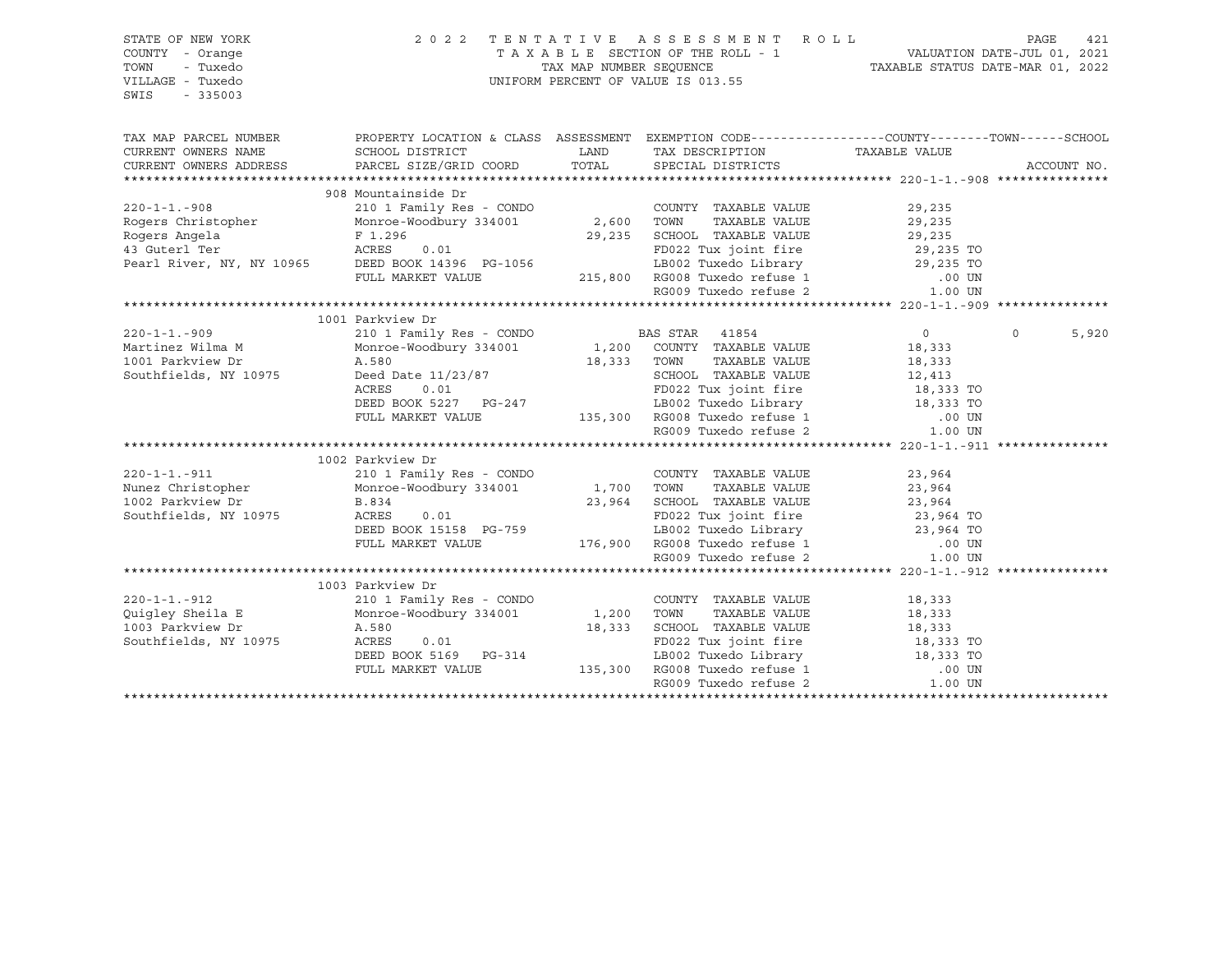| STATE OF NEW YORK<br>COUNTY - Orange<br>TOWN - Tuxedo<br>VILLAGE - Tuxedo<br>SWIS - 335003 | 2 0 2 2                                                                                                                                                                            | TENTATIVE ASSESSMENT ROLL PAGE 422<br>TAXABLE SECTION OF THE ROLL - 1 VALUATION DATE-JUL 01, 2021<br>TAX MAP NUMBER SEQUENCE TAXABLE STATUS DATE-MAR 01, 2022<br>UNIFORM PERCENT OF VALUE IS 013.55                                        |                                                                                                                        |                          |
|--------------------------------------------------------------------------------------------|------------------------------------------------------------------------------------------------------------------------------------------------------------------------------------|--------------------------------------------------------------------------------------------------------------------------------------------------------------------------------------------------------------------------------------------|------------------------------------------------------------------------------------------------------------------------|--------------------------|
| TAX MAP PARCEL NUMBER<br>CURRENT OWNERS NAME<br>CURRENT OWNERS ADDRESS                     |                                                                                                                                                                                    | PROPERTY LOCATION & CLASS ASSESSMENT EXEMPTION CODE---------------COUNTY-------TOWN-----SCHOOL                                                                                                                                             |                                                                                                                        | ACCOUNT NO.              |
|                                                                                            |                                                                                                                                                                                    |                                                                                                                                                                                                                                            |                                                                                                                        |                          |
|                                                                                            | 1004 Parkview Dr                                                                                                                                                                   |                                                                                                                                                                                                                                            |                                                                                                                        |                          |
| $220 - 1 - 1 - 913$                                                                        | 210 1 Family Res - CONDO                                                                                                                                                           | AGED<br>41800                                                                                                                                                                                                                              | 11,982                                                                                                                 | 11,982<br>11,982         |
| Petit Susan                                                                                | Monroe-Woodbury 334001 1,700 ENH STAR 41834                                                                                                                                        |                                                                                                                                                                                                                                            | $\overline{0}$                                                                                                         | $\overline{0}$<br>11,982 |
| 1004 Parkview Dr                                                                           | B.834<br>01                                                                                                                                                                        | 23,964 COUNTY TAXABLE VALUE                                                                                                                                                                                                                |                                                                                                                        |                          |
| Southfields, NY 10975                                                                      |                                                                                                                                                                                    | ACRES 0.01 TOWN TAXABLE VALUE<br>DEED BOOK 5356 PG-111 SCHOOL TAXABLE VALUE<br>FULL MARKET VALUE 176,900 FD022 Tux joint fire                                                                                                              |                                                                                                                        |                          |
|                                                                                            |                                                                                                                                                                                    |                                                                                                                                                                                                                                            |                                                                                                                        |                          |
|                                                                                            |                                                                                                                                                                                    |                                                                                                                                                                                                                                            |                                                                                                                        |                          |
|                                                                                            |                                                                                                                                                                                    | EB002 Tuxedo Library 23,964 TO<br>RG008 Tuxedo refuse 1 00 UN<br>RG009 Tuxedo refuse 2 1.00 UN                                                                                                                                             | $\begin{array}{c} 0 \\ 11,982 \\ 11,982 \\ 0 \\ 23,964 \ \text{TO} \\ 23,964 \ \text{TO} \\ 1 \ \text{IN} \end{array}$ |                          |
|                                                                                            |                                                                                                                                                                                    |                                                                                                                                                                                                                                            |                                                                                                                        |                          |
|                                                                                            |                                                                                                                                                                                    |                                                                                                                                                                                                                                            |                                                                                                                        |                          |
|                                                                                            | 1005 Parkview Dr                                                                                                                                                                   |                                                                                                                                                                                                                                            |                                                                                                                        |                          |
| $220 - 1 - 1. - 914$                                                                       |                                                                                                                                                                                    |                                                                                                                                                                                                                                            |                                                                                                                        |                          |
| Park View Condos, LLC                                                                      |                                                                                                                                                                                    |                                                                                                                                                                                                                                            | 24,259<br>24,259                                                                                                       |                          |
| 57 Thunderhead Place                                                                       | 210 1 Family Res - CONDO<br>Monroe-Woodbury 334001<br>C 1.034 24,259 SCHOOL TAXABLE VALUE                                                                                          |                                                                                                                                                                                                                                            | 24,259                                                                                                                 |                          |
| Mahwah, NJ 07430                                                                           | C 1.034<br>ACRES 0.01                                                                                                                                                              |                                                                                                                                                                                                                                            |                                                                                                                        |                          |
|                                                                                            |                                                                                                                                                                                    | 24,259 SCHOOL TAXABLE VALUE<br>ACRES 0.01 FD022 Tux joint fire 24,259 TO<br>DEED BOOK 12891 PG-1654 LB002 Tuxedo Library 24,259 TO<br>FULL MARKET VALUE 179,000 RG008 Tuxedo refuse 1 .00 UN<br>RG009 Tuxedo refuse 2 1.00 UN              |                                                                                                                        |                          |
|                                                                                            |                                                                                                                                                                                    |                                                                                                                                                                                                                                            |                                                                                                                        |                          |
|                                                                                            |                                                                                                                                                                                    |                                                                                                                                                                                                                                            |                                                                                                                        |                          |
|                                                                                            |                                                                                                                                                                                    |                                                                                                                                                                                                                                            |                                                                                                                        |                          |
|                                                                                            | 1006 Parkview Dr<br>21006 Parkview Di<br>210 1 Family Res - CONDO<br>Monroe-Woodbury 334001 2,300 TOWN TAXABLE VALUE<br>26,996 SCHOOL TAXABLE VALUE<br>26,996 SCHOOL TAXABLE VALUE |                                                                                                                                                                                                                                            |                                                                                                                        |                          |
| $220 - 1 - 1 - 915$                                                                        |                                                                                                                                                                                    |                                                                                                                                                                                                                                            | 26,996                                                                                                                 |                          |
| Murphy Shanna Kathleen P                                                                   |                                                                                                                                                                                    |                                                                                                                                                                                                                                            | 26,996<br>26,996<br>26,996 TO                                                                                          |                          |
| 1006 Parkview Dr<br>Southfields, NY 10975                                                  | D 1.157<br>ACRES 0.01                                                                                                                                                              | ACRES 0.01<br>DEED BOOK 14049 PG-1918<br>FD022 Tux joint fire 26,996 TO<br>LEED BOOK 14049 PG-1918<br>EULL MARKET VALUE 199,200 RG008 Tuxedo refuse 1 .00 UN<br>RG009 Tuxedo refuse 2 1.00 UN                                              |                                                                                                                        |                          |
|                                                                                            |                                                                                                                                                                                    |                                                                                                                                                                                                                                            |                                                                                                                        |                          |
|                                                                                            |                                                                                                                                                                                    |                                                                                                                                                                                                                                            |                                                                                                                        |                          |
|                                                                                            |                                                                                                                                                                                    |                                                                                                                                                                                                                                            |                                                                                                                        |                          |
|                                                                                            |                                                                                                                                                                                    |                                                                                                                                                                                                                                            |                                                                                                                        |                          |
|                                                                                            | 1007 Parkview Dr                                                                                                                                                                   |                                                                                                                                                                                                                                            |                                                                                                                        |                          |
| $220 - 1 - 1 - 916$                                                                        | 210 1 Family Res - CONDO                                                                                                                                                           | FAIRWIEW DE<br>210 1 Family Res - CONDO<br>Monroe-Woodbury 334001 2,100 TOWN TAXABLE VALUE<br>C 1.034 24,259 SCHOOL TAXABLE VALUE<br>ACRES 0.01 FD022 Tux joint fire<br>DEED BOOK 13891 PG-1643 LB002 Tuxedo refuse 1<br>FULL MARKET VALUE | 24,259                                                                                                                 |                          |
| Park View Condos, LLC                                                                      |                                                                                                                                                                                    |                                                                                                                                                                                                                                            | 24,259                                                                                                                 |                          |
| 57 Thunderhead Place                                                                       | $C_1.034$                                                                                                                                                                          |                                                                                                                                                                                                                                            | 24,259<br>24,259 TO<br>24,259 TO                                                                                       |                          |
| Mahwah, NJ 07430                                                                           |                                                                                                                                                                                    |                                                                                                                                                                                                                                            |                                                                                                                        |                          |
|                                                                                            |                                                                                                                                                                                    |                                                                                                                                                                                                                                            |                                                                                                                        |                          |
|                                                                                            |                                                                                                                                                                                    |                                                                                                                                                                                                                                            | 00 UN.<br>1.00 UN                                                                                                      |                          |
|                                                                                            |                                                                                                                                                                                    | RG009 Tuxedo refuse 2                                                                                                                                                                                                                      |                                                                                                                        |                          |
|                                                                                            |                                                                                                                                                                                    |                                                                                                                                                                                                                                            |                                                                                                                        |                          |
| $220 - 1 - 1 - 917$                                                                        | 1008 Parkview Dr<br>210 1 Family Res - CONDO                                                                                                                                       |                                                                                                                                                                                                                                            |                                                                                                                        |                          |
| Newsome Mark A                                                                             |                                                                                                                                                                                    |                                                                                                                                                                                                                                            |                                                                                                                        |                          |
| 267 Reinhardt Road                                                                         | Monroe-Woodbury 334001                                                                                                                                                             |                                                                                                                                                                                                                                            |                                                                                                                        |                          |
| Middletown, NY 10940                                                                       | <b>ACRES</b>                                                                                                                                                                       |                                                                                                                                                                                                                                            |                                                                                                                        |                          |
|                                                                                            |                                                                                                                                                                                    |                                                                                                                                                                                                                                            |                                                                                                                        |                          |
|                                                                                            |                                                                                                                                                                                    |                                                                                                                                                                                                                                            |                                                                                                                        |                          |
|                                                                                            |                                                                                                                                                                                    | 210 1 Family Res - CONDO COUNTY TAXABLE VALUE 26,996<br>Monroe-Woodbury 334001 2,300 TOWN TAXABLE VALUE 26,996<br>D 1.157 26,996 SCHOOL TAXABLE VALUE 26,996<br>ACRES 0.01 FD022 Tux joint fire 26,996 TO<br>DEED BOOK 3911 PG-39 LB00     |                                                                                                                        |                          |
|                                                                                            |                                                                                                                                                                                    |                                                                                                                                                                                                                                            |                                                                                                                        |                          |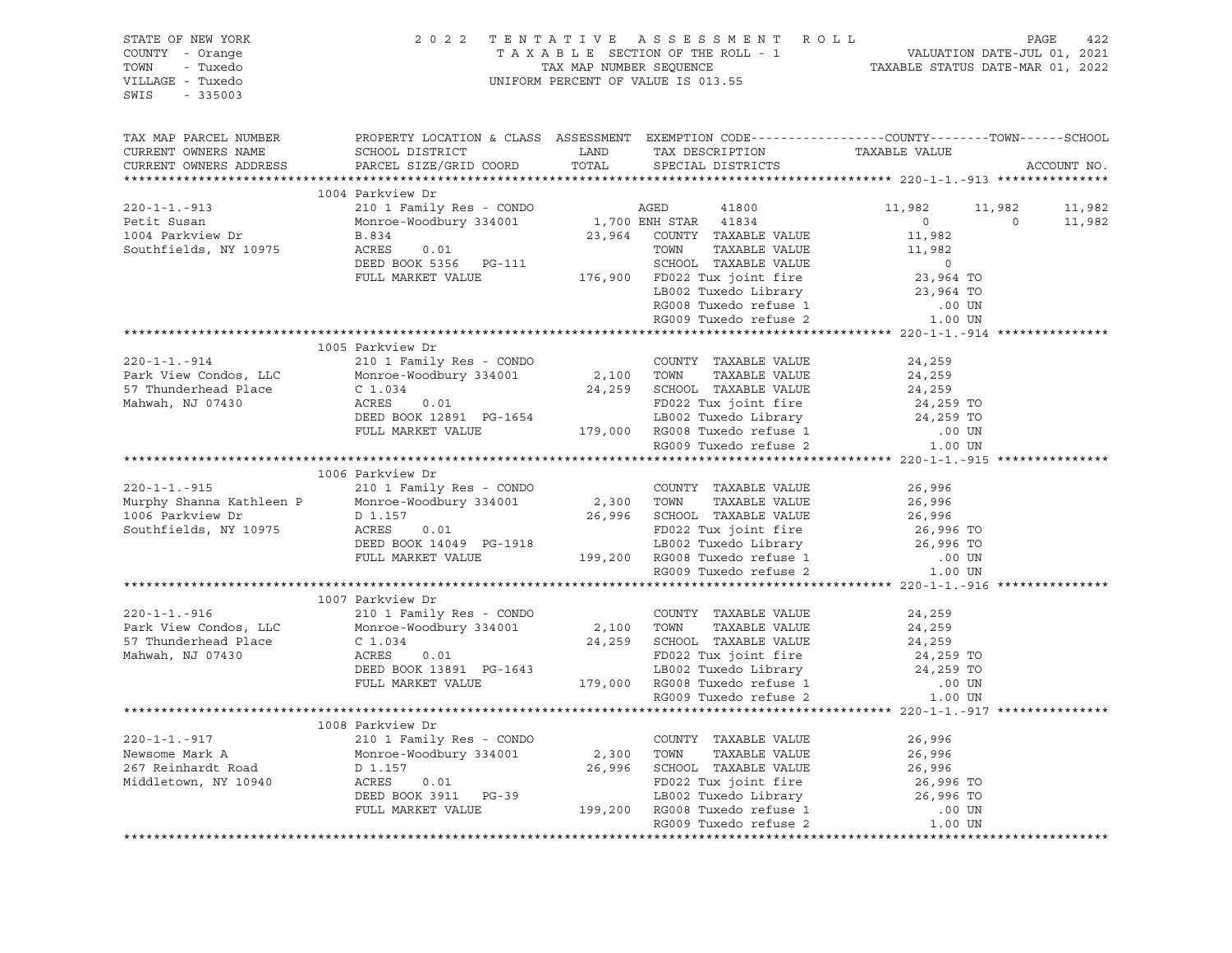| VILLAGE - Tuxedo<br>UNIFORM PERCENT OF VALUE IS 013.55<br>$-335003$<br>SWIS                                             |                        |             |       |
|-------------------------------------------------------------------------------------------------------------------------|------------------------|-------------|-------|
| TAX MAP PARCEL NUMBER<br>PROPERTY LOCATION & CLASS ASSESSMENT EXEMPTION CODE---------------COUNTY-------TOWN-----SCHOOL |                        |             |       |
| CURRENT OWNERS NAME<br>LAND<br>SCHOOL DISTRICT<br>TAX DESCRIPTION                                                       | TAXABLE VALUE          |             |       |
| TOTAL<br>CURRENT OWNERS ADDRESS<br>PARCEL SIZE/GRID COORD<br>SPECIAL DISTRICTS                                          |                        | ACCOUNT NO. |       |
|                                                                                                                         |                        |             |       |
| 1101 Parkview Dr                                                                                                        |                        |             |       |
| 210 1 Family Res - CONDO<br>$220 - 1 - 1 - 918$<br>COUNTY TAXABLE VALUE                                                 | 32,411                 |             |       |
| Monroe-Woodbury 334001<br>Matadeen Hollis<br>3,300 TOWN<br>TAXABLE VALUE                                                | 32,411                 |             |       |
| 32,411 SCHOOL TAXABLE VALUE<br>Matadeen Karen<br>G 1.682                                                                | 32,411                 |             |       |
| ACRES 0.01<br>1101 Parkview Dr<br>FD022 Tux joint fire                                                                  | 32,411 TO<br>32,411 TO |             |       |
| rnuzz iun jurii ---.<br>LB002 Tuxedo Library<br>DEED BOOK 14271 PG-1623<br>Southfields, NY 10975                        |                        |             |       |
| DEED BOOK 14271 FO 1929<br>FULL MARKET VALUE 239,200 RG008 Tuxedo refuse 1                                              | $.00$ UN               |             |       |
| RG009 Tuxedo refuse 2                                                                                                   | 1.00 UN                |             |       |
|                                                                                                                         |                        |             |       |
| 1102 Parkview Dr                                                                                                        |                        |             |       |
| $220 - 1 - 1 - 919$<br>210 1 Family Res - CONDO<br>AGED-CT 41801                                                        | 1,621                  | 1,621       |       |
| Monroe-Woodbury 334001<br>3,300 COUNTY TAXABLE VALUE<br>Lenti Stephanie R                                               | 30,790                 |             |       |
| 1102 Parkview Dr<br>TAXABLE VALUE<br>G1.682<br>32,411 TOWN                                                              | 30,790                 |             |       |
| Southfields, NY 10975<br>SCHOOL TAXABLE VALUE<br>Deed Date $2/27/89$                                                    | 32,411                 |             |       |
| FD022 Tux joint fire<br>ACRES<br>0.01                                                                                   | 32,411 TO<br>32,411 TO |             |       |
| LB002 Tuxedo Library<br>DEED BOOK 14419 PG-1815                                                                         |                        |             |       |
| FULL MARKET VALUE 239,200 RG008 Tuxedo refuse 1<br>RG009 Tuxedo refuse 2                                                | $.00$ UN               |             |       |
|                                                                                                                         | 1.00 UN                |             |       |
|                                                                                                                         |                        |             |       |
| 1103 Parkview Dr                                                                                                        |                        |             |       |
| $220 - 1 - 1 - 921$<br>210 1 Family Res - CONDO<br>BAS STAR 41854<br>Monroe-Woodbury 334001                             | $\overline{0}$         | $\circ$     | 5,920 |
| Johnstone Joseph J<br>2,100 COUNTY TAXABLE VALUE                                                                        | 24,259                 |             |       |
| 24,259 TOWN<br>1103 Parkview Dr<br>TAXABLE VALUE<br>C 1.034<br>SCHOOL TAXABLE VALUE<br>$_{\rm N}$                       | 24,259                 |             |       |
| Southfields, NY 10975<br>ACRES<br>$0.01$ BANK<br>FD022 Tux joint fire<br>DEED BOOK 12568 PG-191                         | 18,339                 |             |       |
| 179,000 LB002 Tuxedo Library<br>FULL MARKET VALUE                                                                       | 24,259 TO<br>24,259 TO |             |       |
|                                                                                                                         | $.00$ UN               |             |       |
| RG008 Tuxedo refuse 1<br>RG009 Tuxedo refuse 2                                                                          | 1.00 UN                |             |       |
|                                                                                                                         |                        |             |       |
| 1104 Parkview Dr                                                                                                        |                        |             |       |
| <b>BAS STAR</b> 41854<br>$220 - 1 - 1 - 922$<br>210 1 Family Res - CONDO                                                | $\overline{0}$         | $\Omega$    | 5,920 |
| Winters Gregery<br>Monroe-Woodbury 334001<br>2,300 COUNTY TAXABLE VALUE                                                 | 26,996                 |             |       |
| 1104 Parkview Ave<br>26,996 TOWN<br>TAXABLE VALUE<br>D 1.157                                                            | 26,996                 |             |       |
| Southfields, NY 10975<br>ACRES<br>0.01<br>SCHOOL TAXABLE VALUE                                                          | 21,076                 |             |       |
| FD022 Tux joint fire<br>DEED BOOK 5464 PG-101                                                                           |                        |             |       |
| 199,200 LB002 Tuxedo Library<br>FULL MARKET VALUE                                                                       | 26,996 TO<br>26,996 TO |             |       |
| RG008 Tuxedo refuse 1                                                                                                   | .00 UN                 |             |       |
| RG009 Tuxedo refuse 2                                                                                                   | 1.00 UN                |             |       |
|                                                                                                                         |                        |             |       |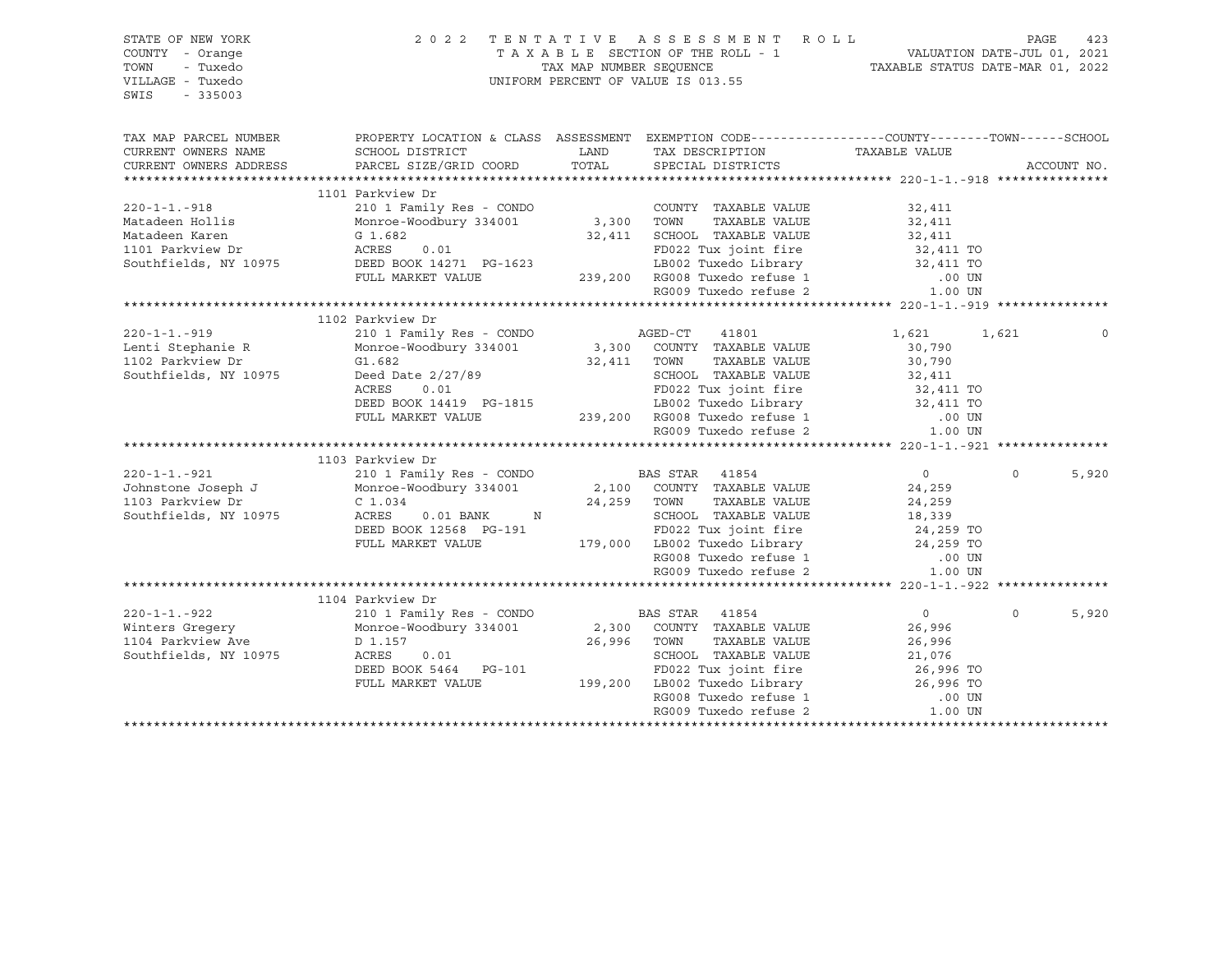| STATE OF NEW YORK      |                                                                                                                                                                          |            | 2022 TENTATIVE ASSESSMENT ROLL                                                                                                            |                        | PAGE<br>424        |
|------------------------|--------------------------------------------------------------------------------------------------------------------------------------------------------------------------|------------|-------------------------------------------------------------------------------------------------------------------------------------------|------------------------|--------------------|
| COUNTY - Orange        |                                                                                                                                                                          |            |                                                                                                                                           |                        |                    |
| TOWN<br>- Tuxedo       |                                                                                                                                                                          |            |                                                                                                                                           |                        |                    |
| VILLAGE - Tuxedo       |                                                                                                                                                                          |            |                                                                                                                                           |                        |                    |
| $-335003$<br>SWIS      |                                                                                                                                                                          |            |                                                                                                                                           |                        |                    |
|                        |                                                                                                                                                                          |            |                                                                                                                                           |                        |                    |
|                        |                                                                                                                                                                          |            |                                                                                                                                           |                        |                    |
| TAX MAP PARCEL NUMBER  | PROPERTY LOCATION & CLASS ASSESSMENT EXEMPTION CODE----------------COUNTY-------TOWN------SCHOOL                                                                         |            |                                                                                                                                           |                        |                    |
| CURRENT OWNERS NAME    | SCHOOL DISTRICT LAND                                                                                                                                                     |            |                                                                                                                                           |                        |                    |
| CURRENT OWNERS ADDRESS | PARCEL SIZE/GRID COORD                                                                                                                                                   | TOTAL      | TAX DESCRIPTION TAXABLE VALUE SPECIAL DISTRICTS                                                                                           |                        | ACCOUNT NO.        |
|                        |                                                                                                                                                                          |            |                                                                                                                                           |                        |                    |
|                        | 1105 Parkview Dr                                                                                                                                                         |            |                                                                                                                                           |                        |                    |
| $220 - 1 - 1 - 923$    |                                                                                                                                                                          |            | COUNTY TAXABLE VALUE                                                                                                                      | 24,259                 |                    |
| Dunnigan Christopher   | PATRYLEW DI<br>210 1 Family Res - CONDO COUNTY TAXABLE VALUE<br>Monroe-Woodbury 334001 2,100 TOWN TAXABLE VALUE                                                          |            |                                                                                                                                           | 24,259                 |                    |
| 108 Buchanan St        | C <sub>1.034</sub>                                                                                                                                                       |            | 24,259 SCHOOL TAXABLE VALUE                                                                                                               | 24,259                 |                    |
| Pearl River, NY 10965  |                                                                                                                                                                          |            |                                                                                                                                           |                        |                    |
|                        |                                                                                                                                                                          |            |                                                                                                                                           |                        |                    |
|                        |                                                                                                                                                                          |            |                                                                                                                                           |                        |                    |
|                        | ACRES 0.01 BANK N<br>DEED BOOK 12955 PG-1106 LB002 Tuxedo Library 24,259 TO<br>PULL MARKET VALUE 179,000 RG008 Tuxedo refuse 1 .00 UN<br>RG009 Tuxedo refuse 2 1.00 UN   |            |                                                                                                                                           |                        |                    |
|                        |                                                                                                                                                                          |            |                                                                                                                                           |                        |                    |
|                        | 1106 Parkview Ave                                                                                                                                                        |            |                                                                                                                                           |                        |                    |
| $220 - 1 - 1 - 924$    | 210 1 Family Res - CONDO                                                                                                                                                 |            | COUNTY TAXABLE VALUE                                                                                                                      | 26,996                 |                    |
| Spano John J           | Monroe-Woodbury 334001                                                                                                                                                   | 2,300 TOWN | TAXABLE VALUE                                                                                                                             | 26,996                 |                    |
|                        |                                                                                                                                                                          |            | 26,996 SCHOOL TAXABLE VALUE                                                                                                               | 26,996                 |                    |
|                        |                                                                                                                                                                          |            |                                                                                                                                           |                        |                    |
|                        | Spano Meredith<br>13th Floor<br>220 E 23Rd St<br>New York, NY 10010<br>New York, NY 10010<br>PULL MARKET VALUE                                                           |            | FD022 Tux joint fire 26,996 TO<br>LB002 Tuxedo Library 26,996 TO<br>199,200 RG008 Tuxedo refuse 1 .00 UN<br>RG009 Tuxedo refuse 2 1.00 UN |                        |                    |
|                        |                                                                                                                                                                          |            |                                                                                                                                           |                        |                    |
|                        |                                                                                                                                                                          |            |                                                                                                                                           |                        |                    |
|                        |                                                                                                                                                                          |            |                                                                                                                                           |                        |                    |
|                        | 1201 Parkview Dr                                                                                                                                                         |            |                                                                                                                                           |                        |                    |
| $220 - 1 - 1 - 925$    | 210 1 Family Res - CONDO                                                                                                                                                 |            | ENH STAR 41834                                                                                                                            | $0 \qquad \qquad$      | $\Omega$<br>14,780 |
| Fey Janice M           | Monroe-Woodbury 334001                                                                                                                                                   |            | $1,200$ COUNTY TAXABLE VALUE                                                                                                              | 18,333                 |                    |
| 1201 Parkview Dr       | A.580                                                                                                                                                                    |            | 18,333 TOWN<br>TAXABLE VALUE                                                                                                              | 18,333                 |                    |
| Southfields, NY 10975  |                                                                                                                                                                          |            |                                                                                                                                           | 3,553                  |                    |
|                        |                                                                                                                                                                          |            |                                                                                                                                           |                        |                    |
|                        | ACRES 0.01<br>DEED BOOK 12865 PG-1532<br>FULL MARKET VALUE 135,300 LB002 Tuxedo Library<br>FULL MARKET VALUE 135,300 LB002 Tuxedo Library                                |            |                                                                                                                                           | 18,333 TO<br>18,333 TO |                    |
|                        |                                                                                                                                                                          |            |                                                                                                                                           | .00 UN                 |                    |
|                        |                                                                                                                                                                          |            | RG008 Tuxedo refuse 1<br>RG009 Tuxedo refuse 2                                                                                            | 1.00 UN                |                    |
|                        |                                                                                                                                                                          |            |                                                                                                                                           |                        |                    |
|                        | 1202 Parkview Dr                                                                                                                                                         |            |                                                                                                                                           |                        |                    |
| $220 - 1 - 1 - 926$    | 210 1 Family Res - CONDO                                                                                                                                                 |            | COUNTY TAXABLE VALUE                                                                                                                      | 22,786                 |                    |
| Karon Robert           | Monroe-Woodbury 334001                                                                                                                                                   | 1,400 TOWN | TAXABLE VALUE                                                                                                                             | 22,786                 |                    |
| 1202 Parkview Dr       | B.722                                                                                                                                                                    |            | 22,786 SCHOOL TAXABLE VALUE                                                                                                               | 22,786                 |                    |
| Southfields, NY 10975  | 0.01                                                                                                                                                                     |            |                                                                                                                                           |                        |                    |
|                        | B.722 --.<br>ACRES 0.01 FD022 Tux joint fire<br>DEED BOOK 15122 PG-1467 LB002 Tuxedo Library<br>FULL MARKET VALUE 168,200 RG008 Tuxedo refuse 1<br>RG009 Tuxedo refuse 2 |            | FD022 Tux joint fire<br>FD022 Tuxedo Library<br>LB002 Tuxedo Library<br>100 IN                                                            |                        |                    |
|                        |                                                                                                                                                                          |            |                                                                                                                                           | .00 UN                 |                    |
|                        |                                                                                                                                                                          |            |                                                                                                                                           |                        |                    |
|                        |                                                                                                                                                                          |            |                                                                                                                                           | 1.00 UN                |                    |
|                        |                                                                                                                                                                          |            |                                                                                                                                           |                        |                    |
|                        | 1203 Parkview Dr                                                                                                                                                         |            |                                                                                                                                           |                        |                    |
| $220 - 1 - 1 - 927$    | 210 1 Family Res - CONDO                                                                                                                                                 |            | COUNTY TAXABLE VALUE                                                                                                                      | 18,333                 |                    |
| Satkin Janine          | Monroe-Woodbury 334001                                                                                                                                                   | 1,200 TOWN | TAXABLE VALUE                                                                                                                             | 18,333<br>18,333       |                    |
| 110 Wickham Dr         | A.580                                                                                                                                                                    |            | 18,333 SCHOOL TAXABLE VALUE                                                                                                               |                        |                    |
| Warwick, NY 10990      | ALD80<br>ACRES<br>ACRES 0.01 FD022 Tux joint fire<br>DEED BOOK 13961 PG-276 LB002 Tuxedo Library<br>FULL MARKET VALUE 135,300 RG008 Tuxedo refuse 1                      |            | FD022 Tux joint fire                                                                                                                      | 18,333 TO              |                    |
|                        |                                                                                                                                                                          |            | LB002 Tuxedo Library 18,333 TO                                                                                                            |                        |                    |
|                        |                                                                                                                                                                          |            |                                                                                                                                           | $.00$ UN               |                    |
|                        |                                                                                                                                                                          |            | RG009 Tuxedo refuse 2                                                                                                                     | 1.00 UN                |                    |
|                        |                                                                                                                                                                          |            |                                                                                                                                           |                        |                    |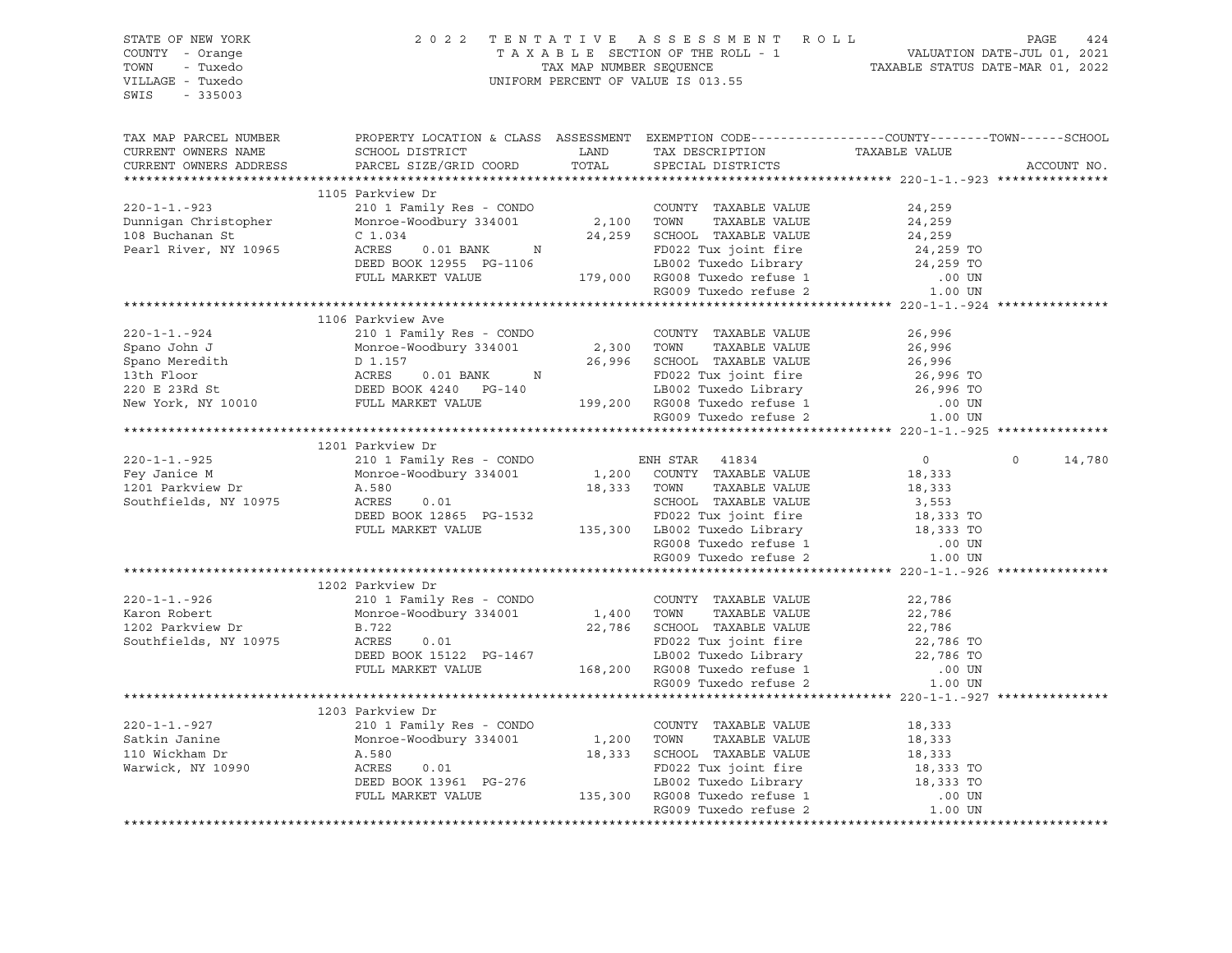| STATE OF NEW YORK                                                                                                                                                                                                                                                                                                                                                                                                        |                  |  |                                                                                                                                                                                                          |
|--------------------------------------------------------------------------------------------------------------------------------------------------------------------------------------------------------------------------------------------------------------------------------------------------------------------------------------------------------------------------------------------------------------------------|------------------|--|----------------------------------------------------------------------------------------------------------------------------------------------------------------------------------------------------------|
| COUNTY - Orange                                                                                                                                                                                                                                                                                                                                                                                                          |                  |  |                                                                                                                                                                                                          |
| TOWN - Tuxedo                                                                                                                                                                                                                                                                                                                                                                                                            |                  |  |                                                                                                                                                                                                          |
| VILLAGE - Tuxedo                                                                                                                                                                                                                                                                                                                                                                                                         |                  |  | 2022 TENTATIVE ASSESSMENT ROLL PAGE 425<br>TAXABLE SECTION OF THE ROLL - 1 VALUATION DATE-JUL 01, 2021<br>TAX MAP NUMBER SEQUENCE TAXABLE STATUS DATE-MAR 01, 2022<br>UNIFORM PERCENT OF VALUE IS 013.55 |
| SWIS - 335003                                                                                                                                                                                                                                                                                                                                                                                                            |                  |  |                                                                                                                                                                                                          |
|                                                                                                                                                                                                                                                                                                                                                                                                                          |                  |  |                                                                                                                                                                                                          |
|                                                                                                                                                                                                                                                                                                                                                                                                                          |                  |  |                                                                                                                                                                                                          |
|                                                                                                                                                                                                                                                                                                                                                                                                                          |                  |  |                                                                                                                                                                                                          |
|                                                                                                                                                                                                                                                                                                                                                                                                                          |                  |  | TAX MAP PARCEL NUMBER THE PROPERTY LOCATION & CLASS ASSESSMENT EXEMPTION CODE--------------COUNTY-------TOWN------SCHOOL                                                                                 |
| CURRENT OWNERS NAME SCHOOL DISTRICT TAND TAX DESCRIPTION TAXABLE VALUE CURRENT OWNERS ADDRESS PARCEL SIZE/GRID COORD TOTAL SPECIAL DISTRICTS                                                                                                                                                                                                                                                                             |                  |  |                                                                                                                                                                                                          |
|                                                                                                                                                                                                                                                                                                                                                                                                                          |                  |  | ACCOUNT NO.                                                                                                                                                                                              |
|                                                                                                                                                                                                                                                                                                                                                                                                                          |                  |  |                                                                                                                                                                                                          |
| $\begin{tabular}{lcccccc} 220-1-1.-928 & 1204 Parkview Dr & 2101 Family Res - COMDO & 1,700 TOWN TAXABLE VALUE & 23,964Rockman Wayne & 21,96418 Mountainside Dr & 1,700 TOWN TAXABLE VALUE & 23,96418 Mountainside Dr & 1,700 TOWN TAXABLE VALUE & 23,96418 Mayne, NJ 07470 & 23,964Wayne, NJ 07470 & 0.01DEED BOK 11532 PG-1127 & 176,900 RGOOS Tuxedo refuse 10$                                                       | 1204 Parkview Dr |  |                                                                                                                                                                                                          |
|                                                                                                                                                                                                                                                                                                                                                                                                                          |                  |  |                                                                                                                                                                                                          |
|                                                                                                                                                                                                                                                                                                                                                                                                                          |                  |  |                                                                                                                                                                                                          |
|                                                                                                                                                                                                                                                                                                                                                                                                                          |                  |  |                                                                                                                                                                                                          |
|                                                                                                                                                                                                                                                                                                                                                                                                                          |                  |  |                                                                                                                                                                                                          |
|                                                                                                                                                                                                                                                                                                                                                                                                                          |                  |  |                                                                                                                                                                                                          |
|                                                                                                                                                                                                                                                                                                                                                                                                                          |                  |  |                                                                                                                                                                                                          |
|                                                                                                                                                                                                                                                                                                                                                                                                                          |                  |  |                                                                                                                                                                                                          |
|                                                                                                                                                                                                                                                                                                                                                                                                                          |                  |  |                                                                                                                                                                                                          |
|                                                                                                                                                                                                                                                                                                                                                                                                                          |                  |  |                                                                                                                                                                                                          |
| $\begin{tabular}{lllllllllllllllllllll} \multicolumn{3}{c }{220-1-1.-929} & 1206\text{ Parkview Dr} & \multicolumn{3}{c }{\text{COUNTY}} & \multicolumn{3}{c }{\text{Z00-1-1} -929} & 26,996\text{Rahmer James J} & \multicolumn{3}{c }{\text{Monroe-Woobbury 334001}} & 2,300\text{ TOWN} & \text{TAXABLE VALUE} & 26,996\text{Rahmer Lorianne} & \multicolumn{3}{c }{\text{D 1.157}} & 26,996\text{L2$                 | 1206 Parkview Dr |  |                                                                                                                                                                                                          |
|                                                                                                                                                                                                                                                                                                                                                                                                                          |                  |  |                                                                                                                                                                                                          |
|                                                                                                                                                                                                                                                                                                                                                                                                                          |                  |  |                                                                                                                                                                                                          |
|                                                                                                                                                                                                                                                                                                                                                                                                                          |                  |  |                                                                                                                                                                                                          |
|                                                                                                                                                                                                                                                                                                                                                                                                                          |                  |  |                                                                                                                                                                                                          |
|                                                                                                                                                                                                                                                                                                                                                                                                                          |                  |  |                                                                                                                                                                                                          |
|                                                                                                                                                                                                                                                                                                                                                                                                                          |                  |  |                                                                                                                                                                                                          |
|                                                                                                                                                                                                                                                                                                                                                                                                                          |                  |  |                                                                                                                                                                                                          |
|                                                                                                                                                                                                                                                                                                                                                                                                                          |                  |  |                                                                                                                                                                                                          |
|                                                                                                                                                                                                                                                                                                                                                                                                                          |                  |  |                                                                                                                                                                                                          |
|                                                                                                                                                                                                                                                                                                                                                                                                                          |                  |  |                                                                                                                                                                                                          |
|                                                                                                                                                                                                                                                                                                                                                                                                                          | 1207 Parkview Dr |  |                                                                                                                                                                                                          |
|                                                                                                                                                                                                                                                                                                                                                                                                                          |                  |  |                                                                                                                                                                                                          |
|                                                                                                                                                                                                                                                                                                                                                                                                                          |                  |  |                                                                                                                                                                                                          |
|                                                                                                                                                                                                                                                                                                                                                                                                                          |                  |  |                                                                                                                                                                                                          |
|                                                                                                                                                                                                                                                                                                                                                                                                                          |                  |  |                                                                                                                                                                                                          |
|                                                                                                                                                                                                                                                                                                                                                                                                                          |                  |  |                                                                                                                                                                                                          |
|                                                                                                                                                                                                                                                                                                                                                                                                                          |                  |  |                                                                                                                                                                                                          |
|                                                                                                                                                                                                                                                                                                                                                                                                                          |                  |  |                                                                                                                                                                                                          |
|                                                                                                                                                                                                                                                                                                                                                                                                                          |                  |  |                                                                                                                                                                                                          |
| 1207 Parkview Dr<br>Peralta Miguel 24,259<br>Solis Christine C 1.034<br>1207 Parkview Dr<br>24,259<br>Solis Christine C 1.034<br>24,259<br>1207 Parkview Dr<br>24,259<br>24,259<br>24,259<br>24,259<br>24,259<br>24,259<br>24,259<br>24,259<br>24,259<br>24,259<br>                                                                                                                                                      |                  |  |                                                                                                                                                                                                          |
|                                                                                                                                                                                                                                                                                                                                                                                                                          | 1208 Parkview Dr |  |                                                                                                                                                                                                          |
|                                                                                                                                                                                                                                                                                                                                                                                                                          |                  |  |                                                                                                                                                                                                          |
|                                                                                                                                                                                                                                                                                                                                                                                                                          |                  |  |                                                                                                                                                                                                          |
|                                                                                                                                                                                                                                                                                                                                                                                                                          |                  |  |                                                                                                                                                                                                          |
|                                                                                                                                                                                                                                                                                                                                                                                                                          |                  |  |                                                                                                                                                                                                          |
|                                                                                                                                                                                                                                                                                                                                                                                                                          |                  |  |                                                                                                                                                                                                          |
|                                                                                                                                                                                                                                                                                                                                                                                                                          |                  |  |                                                                                                                                                                                                          |
|                                                                                                                                                                                                                                                                                                                                                                                                                          |                  |  |                                                                                                                                                                                                          |
| $\begin{tabular}{lcccccc} 220-1-1.-932 & 1208 \text{ Parkview Dr} & 2101 \text{ Family Res - CONDO} & 200\text{INTY TAXABLE VALUE} & 26,996 \text{Sakhin Jeffrey} & 26,996 \text{Sakhin Jahre} & 26,996 \text{Sakhin Janine} & 26,996 \text{Sakhin Janine} & 26,996 \text{Sakhin Janine} & 26,996 \text{SCKOOL TAXABLE VALUE} & 26,996 \text{SCKOOL TAXABLE VALUE} & 26,996 \text{SCKOOL TAXABLE VALUE} & 26,996 \text{$ |                  |  |                                                                                                                                                                                                          |
|                                                                                                                                                                                                                                                                                                                                                                                                                          |                  |  |                                                                                                                                                                                                          |
|                                                                                                                                                                                                                                                                                                                                                                                                                          | 1301 Parkview Dr |  |                                                                                                                                                                                                          |
|                                                                                                                                                                                                                                                                                                                                                                                                                          |                  |  |                                                                                                                                                                                                          |
|                                                                                                                                                                                                                                                                                                                                                                                                                          |                  |  |                                                                                                                                                                                                          |
|                                                                                                                                                                                                                                                                                                                                                                                                                          |                  |  |                                                                                                                                                                                                          |
|                                                                                                                                                                                                                                                                                                                                                                                                                          |                  |  |                                                                                                                                                                                                          |
|                                                                                                                                                                                                                                                                                                                                                                                                                          |                  |  |                                                                                                                                                                                                          |
|                                                                                                                                                                                                                                                                                                                                                                                                                          |                  |  |                                                                                                                                                                                                          |
| 220-1-1.-933<br>220-1-1.-933<br>220-1-1.-933<br>2201 Fannily Res - CONDO<br>2200 COUNTY TAXABLE VALUE<br>220-1-1.-933<br>22,411<br>232,411<br>232,411<br>239,200 TOWN TAXABLE VALUE<br>234,411<br>234,411<br>239,200 RG009 Tuxedo Library<br>239,200 RG0                                                                                                                                                                 |                  |  |                                                                                                                                                                                                          |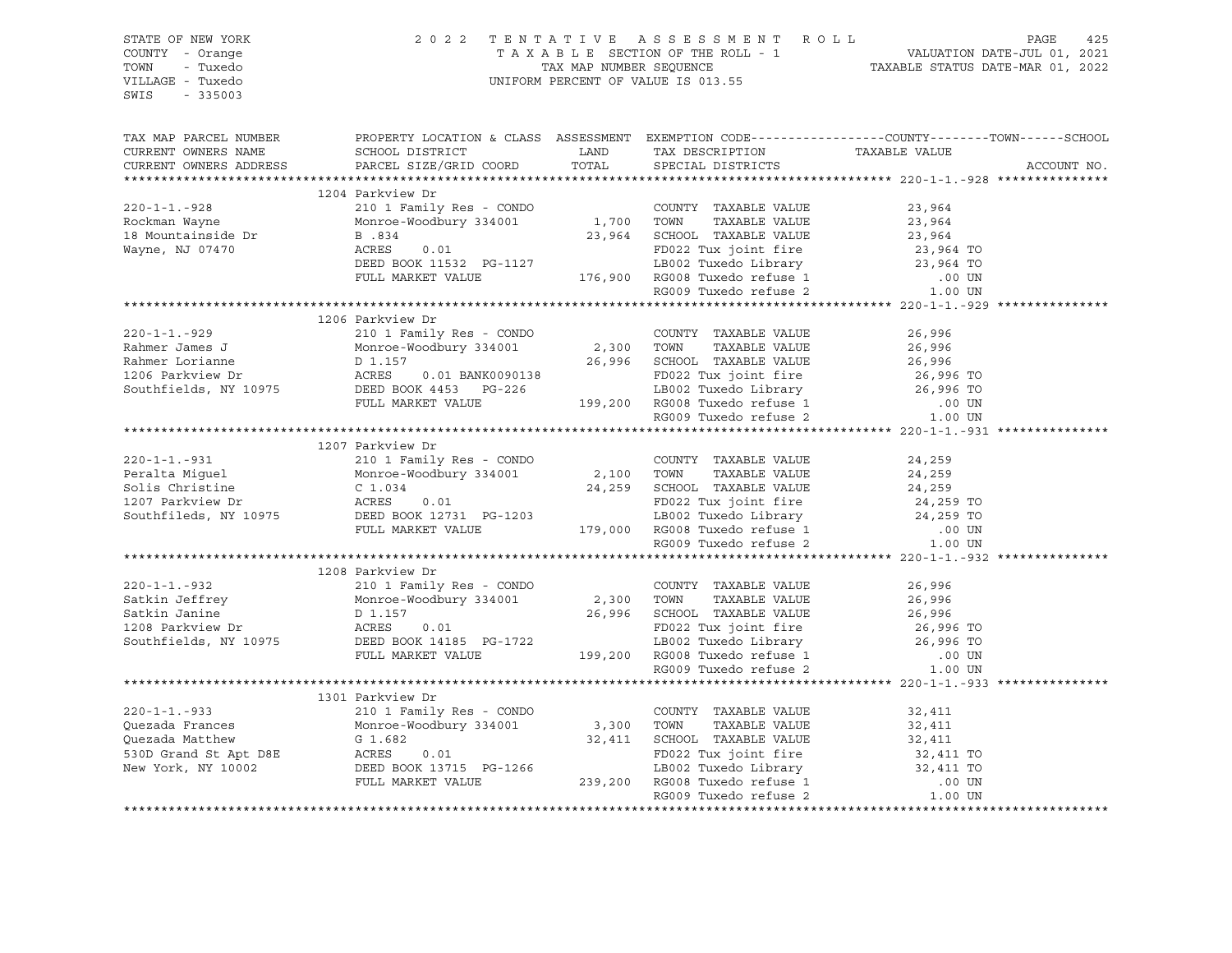| STATE OF NEW YORK<br>COUNTY - Orange<br>TOWN - Tuxedo<br>VILLAGE - Tuxedo<br>SWIS - 335003 |                                                                                                                                                                                                                                                                                        | $\begin{tabular}{lllllllllllllllllll} \hline 2&0&2&2&\text{T} &\text{E}&\text{N} &\text{T} &\text{A}&\text{T} &\text{T} &\text{V} &\text{E} &\text{A} &\text{S} &\text{E} &\text{E} &\text{S} &\text{S} &\text{M} &\text{E}&\text{N} &\text{T} &\text{A} &\text{A} &\text{B} &\text{A} &\text{E} &\text{S} &\text{E} &\text{C} &\text{T} &\text{A} &\text{X} &\text{A} &\text{B} &\text{L} &\text$ |                              |                                         |                   |  |  |
|--------------------------------------------------------------------------------------------|----------------------------------------------------------------------------------------------------------------------------------------------------------------------------------------------------------------------------------------------------------------------------------------|----------------------------------------------------------------------------------------------------------------------------------------------------------------------------------------------------------------------------------------------------------------------------------------------------------------------------------------------------------------------------------------------------|------------------------------|-----------------------------------------|-------------------|--|--|
| TAX MAP PARCEL NUMBER<br>CURRENT OWNERS NAME<br>CURRENT OWNERS ADDRESS                     | PROPERTY LOCATION & CLASS ASSESSMENT EXEMPTION CODE-----------------COUNTY-------TOWN------SCHOOL                                                                                                                                                                                      |                                                                                                                                                                                                                                                                                                                                                                                                    |                              |                                         | ACCOUNT NO.       |  |  |
|                                                                                            |                                                                                                                                                                                                                                                                                        |                                                                                                                                                                                                                                                                                                                                                                                                    |                              |                                         |                   |  |  |
|                                                                                            | 1302 Parkview Dr                                                                                                                                                                                                                                                                       |                                                                                                                                                                                                                                                                                                                                                                                                    |                              |                                         |                   |  |  |
| $220 - 1 - 1 - 934$                                                                        | 210 1 Family Res - CONDO<br>Monroe-Woodbury 334001 3,300 COUNTY TAXABLE VALUE                                                                                                                                                                                                          |                                                                                                                                                                                                                                                                                                                                                                                                    |                              | $\overline{0}$                          | $\circ$<br>5,920  |  |  |
| Fasano Emanuele                                                                            |                                                                                                                                                                                                                                                                                        |                                                                                                                                                                                                                                                                                                                                                                                                    |                              | 32,411                                  |                   |  |  |
| 1302 Parkview Dr                                                                           | $\begin{array}{c} 2 \\ 0.01 \end{array}$<br>G 1.682                                                                                                                                                                                                                                    |                                                                                                                                                                                                                                                                                                                                                                                                    | 32,411 TOWN TAXABLE VALUE    | 32,411                                  |                   |  |  |
| Southfields, NY 10975                                                                      |                                                                                                                                                                                                                                                                                        |                                                                                                                                                                                                                                                                                                                                                                                                    |                              | 26,491<br>32,411 TO<br>32,411 TO        |                   |  |  |
|                                                                                            |                                                                                                                                                                                                                                                                                        |                                                                                                                                                                                                                                                                                                                                                                                                    |                              |                                         |                   |  |  |
|                                                                                            |                                                                                                                                                                                                                                                                                        |                                                                                                                                                                                                                                                                                                                                                                                                    |                              |                                         |                   |  |  |
|                                                                                            | ACRES 0.01<br>DEED BOOK 12483 PG-764<br>PULL MARKET VALUE<br>PULL MARKET VALUE<br>PULL MARKET VALUE<br>PULL MARKET VALUE<br>PULL MARKET VALUE<br>239,200 LB002 Tuxedo Library<br>RG008 Tuxedo refuse 1 00 UN<br>RG009 Tuxedo refuse 2 1.00 UN                                          |                                                                                                                                                                                                                                                                                                                                                                                                    |                              |                                         |                   |  |  |
|                                                                                            |                                                                                                                                                                                                                                                                                        |                                                                                                                                                                                                                                                                                                                                                                                                    |                              |                                         |                   |  |  |
|                                                                                            | 1303 Parkview Dr                                                                                                                                                                                                                                                                       |                                                                                                                                                                                                                                                                                                                                                                                                    |                              |                                         |                   |  |  |
|                                                                                            | 220-1-1.-935 210 1 Family Res - CONDO COUNTY TAXABLE VALUE<br>Barron Nicole M Monroe-Woodbury 334001 2,100 TOWN TAXABLE VALUE<br>1303 Parkview Dr C 1.034 24.959 201001 2011                                                                                                           |                                                                                                                                                                                                                                                                                                                                                                                                    |                              | 24,259                                  |                   |  |  |
|                                                                                            |                                                                                                                                                                                                                                                                                        |                                                                                                                                                                                                                                                                                                                                                                                                    |                              | 24,259                                  |                   |  |  |
|                                                                                            |                                                                                                                                                                                                                                                                                        |                                                                                                                                                                                                                                                                                                                                                                                                    |                              |                                         |                   |  |  |
| Southfields, NY 10975                                                                      |                                                                                                                                                                                                                                                                                        |                                                                                                                                                                                                                                                                                                                                                                                                    |                              |                                         |                   |  |  |
|                                                                                            |                                                                                                                                                                                                                                                                                        |                                                                                                                                                                                                                                                                                                                                                                                                    |                              |                                         |                   |  |  |
|                                                                                            |                                                                                                                                                                                                                                                                                        |                                                                                                                                                                                                                                                                                                                                                                                                    |                              |                                         |                   |  |  |
|                                                                                            |                                                                                                                                                                                                                                                                                        |                                                                                                                                                                                                                                                                                                                                                                                                    |                              |                                         |                   |  |  |
|                                                                                            | Monroe-Woodbury 334001<br>C 1.034 24,259 SCHOOL TAXABLE VALUE<br>ACRES 0.01 FD022 Tux joint fire 24,259 TO<br>DEED BOOK 15160 PG-1565 LB002 Tuxedo Library 24,259 TO<br>FULL MARKET VALUE 179,000 RG008 Tuxedo refuse 1 .00 UN<br>RG009                                                |                                                                                                                                                                                                                                                                                                                                                                                                    |                              |                                         |                   |  |  |
|                                                                                            | 1304 Parkview Dr                                                                                                                                                                                                                                                                       |                                                                                                                                                                                                                                                                                                                                                                                                    |                              |                                         |                   |  |  |
| $220 - 1 - 1 - 936$<br>Tyner Alvin                                                         | 210 1 Family Res - CONDO                                                                                                                                                                                                                                                               |                                                                                                                                                                                                                                                                                                                                                                                                    | <b>BAS STAR</b> 41854        | $\overline{0}$                          | 5,920<br>$\Omega$ |  |  |
| 1304 Parkview Ave                                                                          | Monroe-Woodbury 334001                                                                                                                                                                                                                                                                 |                                                                                                                                                                                                                                                                                                                                                                                                    | 2,300 COUNTY TAXABLE VALUE   | 26,996                                  |                   |  |  |
| Southfields, NY 10975                                                                      | D 1.157                                                                                                                                                                                                                                                                                |                                                                                                                                                                                                                                                                                                                                                                                                    | 26,996 TOWN<br>TAXABLE VALUE | 26,996<br>26,996<br>21,076<br>26,996 TO |                   |  |  |
|                                                                                            |                                                                                                                                                                                                                                                                                        |                                                                                                                                                                                                                                                                                                                                                                                                    |                              |                                         |                   |  |  |
|                                                                                            |                                                                                                                                                                                                                                                                                        |                                                                                                                                                                                                                                                                                                                                                                                                    |                              |                                         |                   |  |  |
|                                                                                            |                                                                                                                                                                                                                                                                                        |                                                                                                                                                                                                                                                                                                                                                                                                    |                              |                                         |                   |  |  |
|                                                                                            | ${\small \begin{tabular}{lcccccc} ACRES & 0.01 BANK0190330 & SCHOOL TAXABLE VALUE & 21,076\nDEED BOOK 3701 PG-172 & FD022 Tux joint fire & 26,996 TO\nFULL MARKET VALUE & 199,200 LBO02 Tuxedo Library & 26,996 TO\nRG008 Tuxedo refuse 1 & .00 UN\nRG009 Tuxedo refuse 2 & 1.00 UN\n$ |                                                                                                                                                                                                                                                                                                                                                                                                    |                              |                                         |                   |  |  |
|                                                                                            |                                                                                                                                                                                                                                                                                        |                                                                                                                                                                                                                                                                                                                                                                                                    |                              |                                         |                   |  |  |
|                                                                                            | 1305 Parkview Dr                                                                                                                                                                                                                                                                       |                                                                                                                                                                                                                                                                                                                                                                                                    |                              |                                         |                   |  |  |
| $220 - 1 - 1 - 937$                                                                        |                                                                                                                                                                                                                                                                                        |                                                                                                                                                                                                                                                                                                                                                                                                    |                              | 24,259                                  |                   |  |  |
| Murphy Christopher A<br>1305 Parkview Dr                                                   | 210 1 Family Res - CONDO<br>Monroe-Woodbury 334001<br>C 1.034<br>2,100 TOWN TAXABLE VALUE<br>C 1.034<br>24,259 SCHOOL TAXABLE VALUE<br>ACRES 0.01<br>DEED BOOK 15084 PG-861<br>FUD22 Tux joint fire<br>LB002 Tuxedo refuse 1<br>LB002 Tuxedo refus                                     |                                                                                                                                                                                                                                                                                                                                                                                                    |                              | 24,259                                  |                   |  |  |
|                                                                                            |                                                                                                                                                                                                                                                                                        |                                                                                                                                                                                                                                                                                                                                                                                                    |                              | 24,259<br>24,259 TO                     |                   |  |  |
| Southfields, NY 10975                                                                      |                                                                                                                                                                                                                                                                                        |                                                                                                                                                                                                                                                                                                                                                                                                    |                              |                                         |                   |  |  |
|                                                                                            |                                                                                                                                                                                                                                                                                        |                                                                                                                                                                                                                                                                                                                                                                                                    |                              | 24,259 TO                               |                   |  |  |
|                                                                                            |                                                                                                                                                                                                                                                                                        |                                                                                                                                                                                                                                                                                                                                                                                                    |                              | .00 UN<br>1.00 UN                       |                   |  |  |
|                                                                                            |                                                                                                                                                                                                                                                                                        |                                                                                                                                                                                                                                                                                                                                                                                                    | RG009 Tuxedo refuse 2        |                                         |                   |  |  |
|                                                                                            |                                                                                                                                                                                                                                                                                        |                                                                                                                                                                                                                                                                                                                                                                                                    |                              |                                         |                   |  |  |
| $220 - 1 - 1 - 938$                                                                        | 1306 Parkview Dr<br>210 1 Family Res - CONDO                                                                                                                                                                                                                                           |                                                                                                                                                                                                                                                                                                                                                                                                    |                              |                                         |                   |  |  |
| Moore Steven A                                                                             | Monroe-Woodbury 334001                                                                                                                                                                                                                                                                 |                                                                                                                                                                                                                                                                                                                                                                                                    |                              |                                         |                   |  |  |
|                                                                                            |                                                                                                                                                                                                                                                                                        |                                                                                                                                                                                                                                                                                                                                                                                                    |                              |                                         |                   |  |  |
| A D 1.157<br>Southfields, NY 10975<br>Southfields, NY 10975<br>ACRES 0.01                  |                                                                                                                                                                                                                                                                                        |                                                                                                                                                                                                                                                                                                                                                                                                    |                              |                                         |                   |  |  |
|                                                                                            |                                                                                                                                                                                                                                                                                        |                                                                                                                                                                                                                                                                                                                                                                                                    |                              |                                         |                   |  |  |
|                                                                                            |                                                                                                                                                                                                                                                                                        |                                                                                                                                                                                                                                                                                                                                                                                                    |                              |                                         |                   |  |  |
|                                                                                            | 210 1 Family Res - CONDO COUNTY TAXABLE VALUE 26,996<br>Monroe-Woodbury 334001 2,300 TOWN TAXABLE VALUE 26,996<br>D 1.157 26,996 SCHOOL TAXABLE VALUE 26,996<br>ACRES 0.01 FD022 Tux joint fire 26,996 TO<br>DEED BOOK 4938 PG-69 LB00                                                 |                                                                                                                                                                                                                                                                                                                                                                                                    |                              |                                         |                   |  |  |
|                                                                                            |                                                                                                                                                                                                                                                                                        |                                                                                                                                                                                                                                                                                                                                                                                                    |                              |                                         |                   |  |  |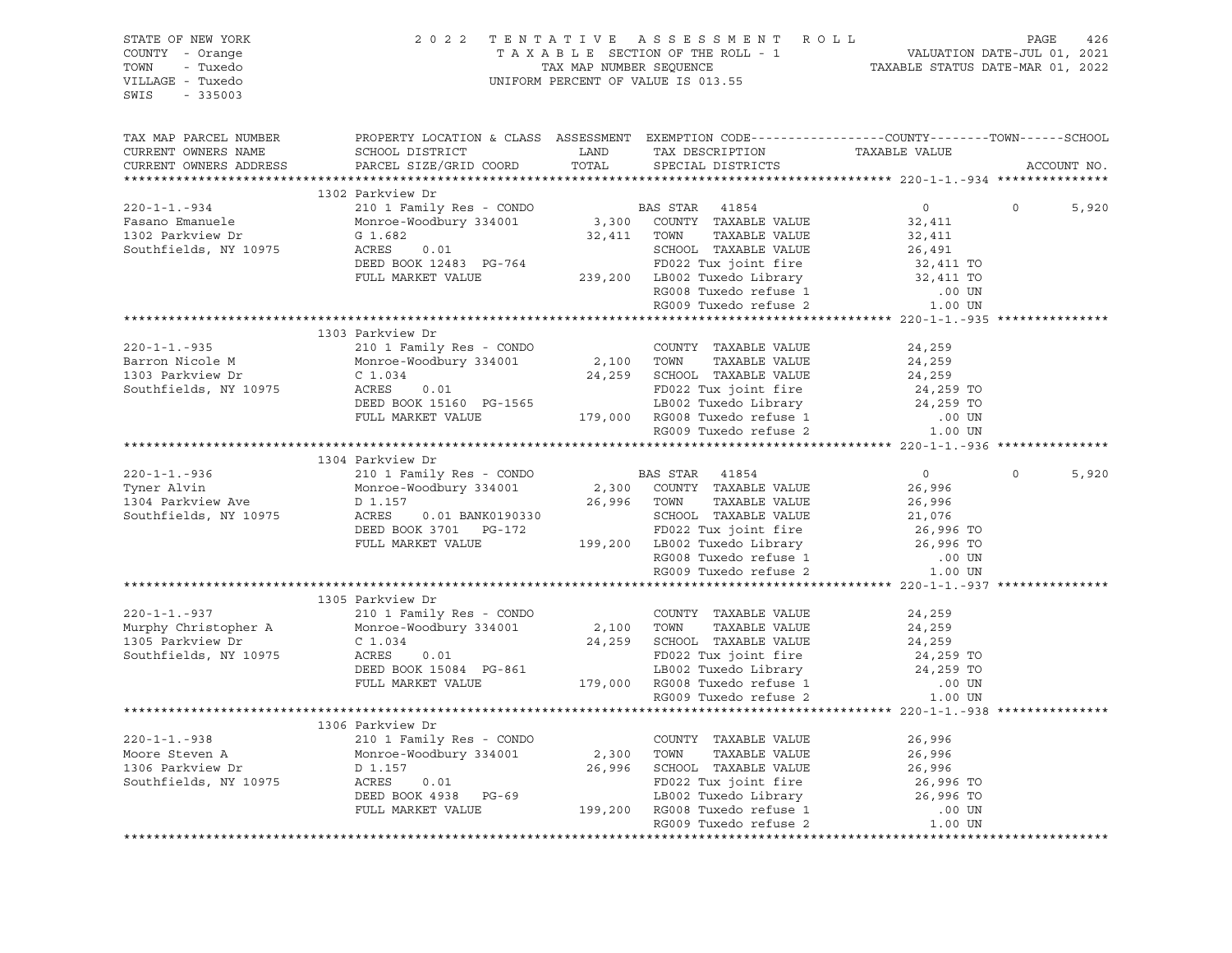| STATE OF NEW YORK | 2022 TENTATIVE ASSESSMENT ROLL        |                                  | PAGE            | 42.7 |
|-------------------|---------------------------------------|----------------------------------|-----------------|------|
| COUNTY - Orange   | T A X A B L E SECTION OF THE ROLL - 1 | VALUATION DATE-JUL 01, 2021      |                 |      |
| TOWN - Tuxedo     | MAP SECTION - 220                     | TAXABLE STATUS DATE-MAR 01, 2022 |                 |      |
| VILLAGE - Tuxedo  | SUB-SECTION - 000                     |                                  | RPS150/V04/L015 |      |
| SWIS - 335003     | UNIFORM PERCENT OF VALUE IS 013.55    | CURRENT DATE $4/25/2022$         |                 |      |

|      |                      | TOTAL   | EXTENSION | EXTENSION | AD VALOREM | EXEMPT | TAXABLE  |
|------|----------------------|---------|-----------|-----------|------------|--------|----------|
| CODE | DISTRICT NAME        | PARCELS | TYPE      | VALUE     | VALUE      | AMOUNT | VALUE    |
|      |                      |         |           |           |            |        |          |
|      | RG009 Tuxedo refuse  |         | 97 UNITS  | 97.00     |            |        | 97.00    |
|      | FD022 Tux joint fire |         | 97 TOTAL  |           | 2451,221   |        | 2451,221 |
|      | LB002 Tuxedo Library |         | 97 TOTAL  |           | 2451,221   |        | 2451,221 |
|      | RG008 Tuxedo refuse  |         | 97 UNITS  |           |            |        |          |

## \*\*\* S C H O O L D I S T R I C T S U M M A R Y \*\*\*

| CODE   | DISTRICT NAME       | TOTAL<br>PARCELS | ASSESSED<br>LAND | ASSESSED<br>TOTAL | EXEMPT<br>AMOUNT | TOTAL<br>TAXABLE | <b>STAR</b><br>AMOUNT | STAR<br>TAXABLE |
|--------|---------------------|------------------|------------------|-------------------|------------------|------------------|-----------------------|-----------------|
| 334001 | Monroe-Woodbury Csd | 97               | 200,800          | 2451,221          | 11,982           | 2439,239         | 186,482               | 2252,757        |
|        | SUB-TOTAL           | 97               | 200,800          | 2451,221          | 11,982           | 2439,239         | 186,482               | 2252,757        |
|        | TOTAL               | 97               | 200,800          | 2451,221          | 11,982           | 2439,239         | 186,482               | 2252,757        |

#### \*\*\* S Y S T E M C O D E S S U M M A R Y \*\*\*

## NO SYSTEM EXEMPTIONS AT THIS LEVEL

## \*\*\* E X E M P T I O N S U M M A R Y \*\*\*

| CODE  | DESCRIPTION     | TOTAL<br>PARCELS | COUNTY | TOWN   | SCHOOL  |
|-------|-----------------|------------------|--------|--------|---------|
| 41800 | AGED            |                  | 11,982 | 11,982 | 11,982  |
| 41801 | AGED-CT         |                  | 1,621  | 1,621  |         |
| 41834 | ENH STAR        |                  |        |        | 115,442 |
| 41854 | <b>BAS STAR</b> | 12               |        |        | 71,040  |
|       | TOTAL           | 22               | 13,603 | 13,603 | 198,464 |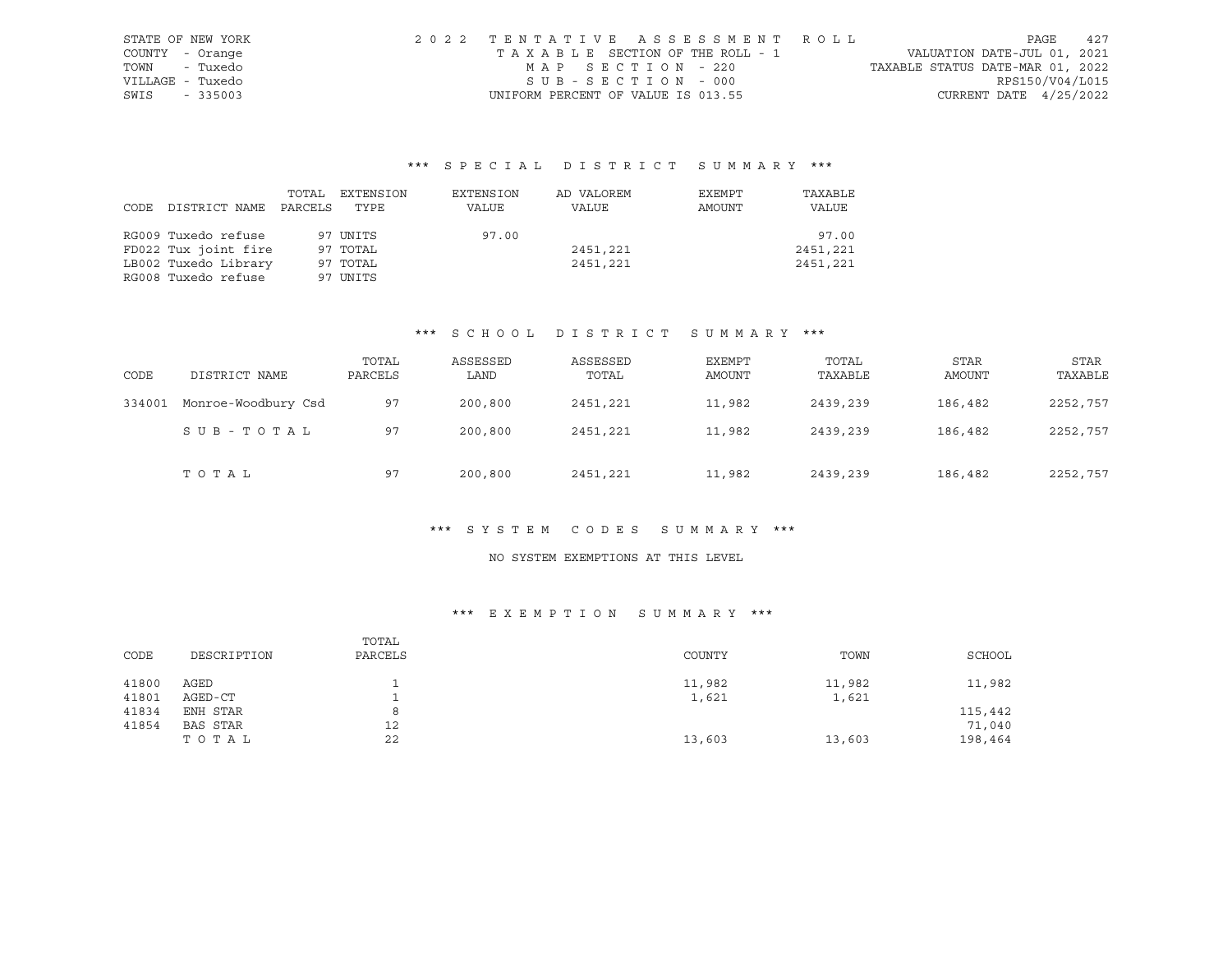|                  | STATE OF NEW YORK | 2022 TENTATIVE ASSESSMENT ROLL     |  |                                  |                          | PAGE | 428 |
|------------------|-------------------|------------------------------------|--|----------------------------------|--------------------------|------|-----|
| COUNTY - Orange  |                   | TAXABLE SECTION OF THE ROLL - 1    |  | VALUATION DATE-JUL 01, 2021      |                          |      |     |
| TOWN - Tuxedo    |                   | MAP SECTION - 220                  |  | TAXABLE STATUS DATE-MAR 01, 2022 |                          |      |     |
| VILLAGE - Tuxedo |                   | SUB-SECTION - 000                  |  |                                  | RPS150/V04/L015          |      |     |
| SWIS             | $-335003$         | UNIFORM PERCENT OF VALUE IS 013.55 |  |                                  | CURRENT DATE $4/25/2022$ |      |     |

| ROLL       |             | TOTAL    | ASSESSED | ASSESSED        | TAXABLE  | TAXABLE  | TAXABLE       | STAR     |
|------------|-------------|----------|----------|-----------------|----------|----------|---------------|----------|
| <b>SEC</b> | DESCRIPTION | PARCELS  | LAND     | TOTAL           | COUNTY   | TOWN     | <b>SCHOOL</b> | TAXABLE  |
|            | TAXABLE     | $\Omega$ | 200,800  | 2451<br>. . 221 | 2437,618 | 2437,618 | 2439,239      | 2252,757 |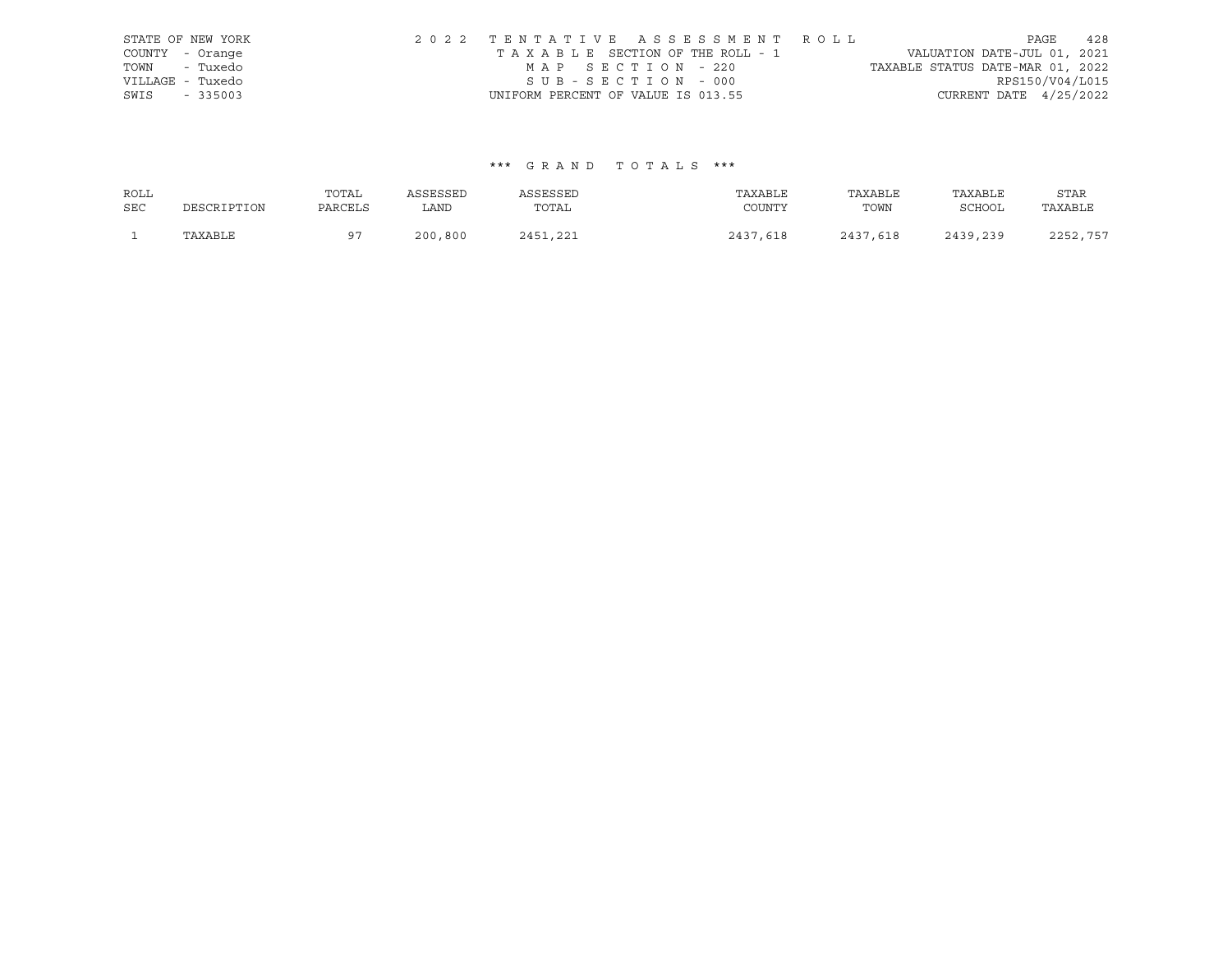STATE OF NEW YORK 2 0 2 2 T E N T A T I V E A S S E S S M E N T R O L L PAGE 429 COUNTY - Orange T A X A B L E SECTION OF THE ROLL - 1 VALUATION DATE-JUL 01, 2021 TOWN - Tuxedo TAX MAP NUMBER SEQUENCE TAXABLE STATUS DATE-MAR 01, 2022 UNIFORM PERCENT OF VALUE IS 013.55 SWIS - 335003 TAX MAP PARCEL NUMBER PROPERTY LOCATION & CLASS ASSESSMENT EXEMPTION CODE----------------COUNTY-------TOWN-----SCHOOL CURRENT OWNERS NAME SCHOOL DISTRICT TAX DESCRIPTION TAXABLE VALUE CURRENT OWNERS ADDRESS PARCEL SIZE/GRID COORD TOTAL SPECIAL DISTRICTS ACCOUNT NO. \*\*\*\*\*\*\*\*\*\*\*\*\*\*\*\*\*\*\*\*\*\*\*\*\*\*\*\*\*\*\*\*\*\*\*\*\*\*\*\*\*\*\*\*\*\*\*\*\*\*\*\*\*\*\*\*\*\*\*\*\*\*\*\*\*\*\*\*\*\*\*\*\*\*\*\*\*\*\*\*\*\*\*\*\*\*\*\*\*\*\*\*\*\*\*\*\*\*\*\*\*\*\* 221-1-1.12 \*\*\*\*\*\*\*\*\*\*\*\*\*\*\*\*\* South Gate Rd 221-1-1.12 322 Rural vac>10 COUNTY TAXABLE VALUE 100 Homeowners Assoc Woodlands Tuxedo Ufsd 335003 100 TOWN TAXABLE VALUE 100 180 Woodlands Dr Woodlands Phase 4 100 SCHOOL TAXABLE VALUE 100 Tuxedo, NY 10987 Map 171-00 9-21-00 FD022 Tux joint fire 100 TO ACRES 135.70 LB002 Tuxedo Library 100 TO EAST-0565225 NRTH-0850146 RG008 Tuxedo refuse 1 .00 UN DEED BOOK 12674 PG-1029 FULL MARKET VALUE 700 \*\*\*\*\*\*\*\*\*\*\*\*\*\*\*\*\*\*\*\*\*\*\*\*\*\*\*\*\*\*\*\*\*\*\*\*\*\*\*\*\*\*\*\*\*\*\*\*\*\*\*\*\*\*\*\*\*\*\*\*\*\*\*\*\*\*\*\*\*\*\*\*\*\*\*\*\*\*\*\*\*\*\*\*\*\*\*\*\*\*\*\*\*\*\*\*\*\*\*\*\*\*\* 221-1-2 \*\*\*\*\*\*\*\*\*\*\*\*\*\*\*\*\*\*\*\* South Gate Rd 221-1-2 210 1 Family Res COUNTY TAXABLE VALUE 41,000 The Tuxedo Club, Inc. Tuxedo Ufsd 335003 13,600 TOWN TAXABLE VALUE 41,000 1 West Lake Rd Road Not Constructed 41,000 SCHOOL TAXABLE VALUE 41,000 Tuxedo Park, NY 10987 FRNT 100.00 DPTH 200.00 FD022 Tux joint fire 41,000 TO EAST-0566596 NRTH-0850842 LB002 Tuxedo Library 41,000 TO DEED BOOK 13450 PG-1575 RG008 Tuxedo refuse 1 .00 UN FULL MARKET VALUE 302,600 RG009 Tuxedo refuse 2 1.00 UN \*\*\*\*\*\*\*\*\*\*\*\*\*\*\*\*\*\*\*\*\*\*\*\*\*\*\*\*\*\*\*\*\*\*\*\*\*\*\*\*\*\*\*\*\*\*\*\*\*\*\*\*\*\*\*\*\*\*\*\*\*\*\*\*\*\*\*\*\*\*\*\*\*\*\*\*\*\*\*\*\*\*\*\*\*\*\*\*\*\*\*\*\*\*\*\*\*\*\*\*\*\*\* 221-1-3 \*\*\*\*\*\*\*\*\*\*\*\*\*\*\*\*\*\*\*\* 3 Regency Ter 221-1-3 311 Res vac land COUNTY TAXABLE VALUE 40,000 Tuxedo Club Inc Tuxedo Ufsd 335003 40,000 TOWN TAXABLE VALUE 40,000 1 West Lake Road Lt 1 Fried Sub Map 215-94 40,000 SCHOOL TAXABLE VALUE 40,000 Tuxedo Park, NY 10987 Road Not Constructed FRNT 142.00 DPTH 266.00 LB002 Tuxedo Library 40,000 TO ACRES 0.93 RG008 Tuxedo refuse 1 .00 UN EAST-0566538 NRTH-0850666 DEED BOOK 4193 PG-246 FULL MARKET VALUE 295,200 \*\*\*\*\*\*\*\*\*\*\*\*\*\*\*\*\*\*\*\*\*\*\*\*\*\*\*\*\*\*\*\*\*\*\*\*\*\*\*\*\*\*\*\*\*\*\*\*\*\*\*\*\*\*\*\*\*\*\*\*\*\*\*\*\*\*\*\*\*\*\*\*\*\*\*\*\*\*\*\*\*\*\*\*\*\*\*\*\*\*\*\*\*\*\*\*\*\*\*\*\*\*\* 221-1-4 \*\*\*\*\*\*\*\*\*\*\*\*\*\*\*\*\*\*\*\* 18 Regency Ter 221-1-4 210 1 Family Res COUNTY TAXABLE VALUE 126,250 Lambert John T Tuxedo Ufsd 335003 35,500 TOWN TAXABLE VALUE 126,250 Lambert Georgina Lt 2 Fried Sub Map 215-94 126,250 SCHOOL TAXABLE VALUE 126,250 18 Regency Ter Road Not Constructed FD022 Tux joint fire 126,250 TO Tuxedo, NY 10987 ACRES 4.70 LB002 Tuxedo Library 126,250 TO EAST-0566060 NRTH-0850921 RG008 Tuxedo refuse 1 .00 UN DEED BOOK 5181 PG-31 RG009 Tuxedo refuse 2 1.00 UN FULL MARKET VALUE 931,700 \*\*\*\*\*\*\*\*\*\*\*\*\*\*\*\*\*\*\*\*\*\*\*\*\*\*\*\*\*\*\*\*\*\*\*\*\*\*\*\*\*\*\*\*\*\*\*\*\*\*\*\*\*\*\*\*\*\*\*\*\*\*\*\*\*\*\*\*\*\*\*\*\*\*\*\*\*\*\*\*\*\*\*\*\*\*\*\*\*\*\*\*\*\*\*\*\*\*\*\*\*\*\*\*\*\*\*\*\*\*\*\*\*\*\*\*\*\*\*\*\*\*\*\*\*\*\*\*\*\*\*\*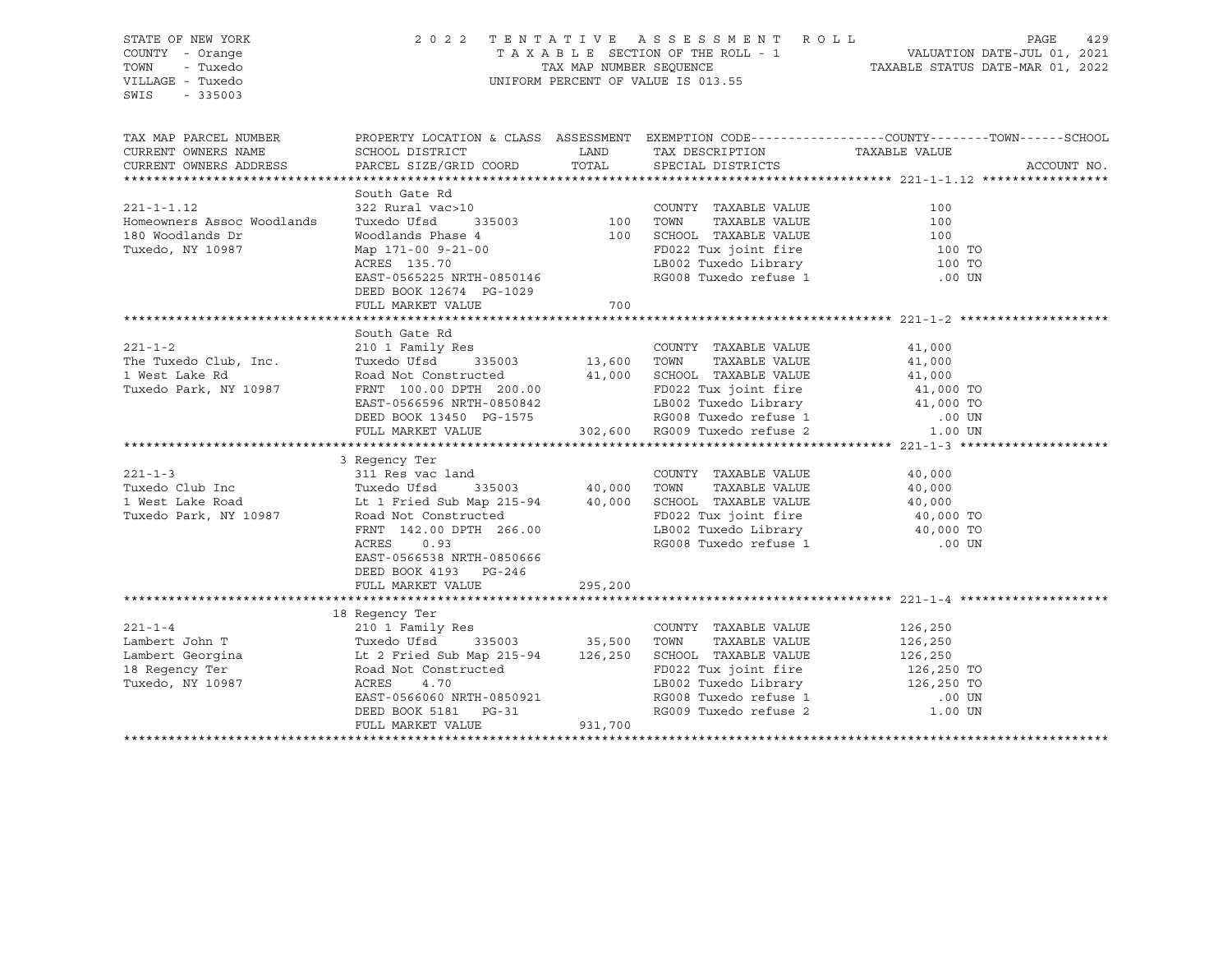| STATE OF NEW YORK<br>COUNTY<br>- Orange<br>- Tuxedo<br>TOWN<br>VILLAGE - Tuxedo<br>$-335003$<br>SWIS | 2 0 2 2                   |         | TENTATIVE ASSESSMENT ROLL<br>T A X A B L E SECTION OF THE ROLL - 1 WALUATION DATE-JUL 01, 2021<br>TAX MAP NUMBER SEQUENCE TAXABLE STATUS DATE-MAR 01, 2022<br>UNIFORM PERCENT OF VALUE IS 013.55 |         | PAGE        | 430 |
|------------------------------------------------------------------------------------------------------|---------------------------|---------|--------------------------------------------------------------------------------------------------------------------------------------------------------------------------------------------------|---------|-------------|-----|
| TAX MAP PARCEL NUMBER TROPERTY LOCATION & CLASS ASSESSMENT                                           |                           |         | EXEMPTION CODE-----------------COUNTY-------TOWN------SCHOOL                                                                                                                                     |         |             |     |
| CURRENT OWNERS NAME                                                                                  | SCHOOL DISTRICT           |         | LAND TAX DESCRIPTION TAXABLE VALUE                                                                                                                                                               |         |             |     |
| CURRENT OWNERS ADDRESS     PARCEL SIZE/GRID COORD     TOTAL     SPECIAL DISTRICTS                    |                           |         |                                                                                                                                                                                                  |         | ACCOUNT NO. |     |
|                                                                                                      |                           |         |                                                                                                                                                                                                  |         |             |     |
|                                                                                                      | 14 Regency Ter            |         |                                                                                                                                                                                                  |         |             |     |
| $221 - 1 - 5$                                                                                        | 210 1 Family Res          |         | TAXABLE VALUE<br>COUNTY                                                                                                                                                                          | 108,000 |             |     |
| Mertz Howard                                                                                         | Tuxedo Ufsd 335003 15,500 |         | TOWN<br>TAXABLE VALUE                                                                                                                                                                            | 108,000 |             |     |
| Pivorotto Mertz Donna Lt 3 Fried Sub Map 215-94 108,000                                              |                           |         | SCHOOL TAXABLE VALUE                                                                                                                                                                             | 108,000 |             |     |
| 14 Regency Ter                                                                                       | Road Not Constructed      |         | FD022 Tux joint fire 108,000 TO                                                                                                                                                                  |         |             |     |
| Tuxedo, NY 10987                                                                                     | 5.10<br>ACRES             |         | LB002 Tuxedo Library 108,000 TO                                                                                                                                                                  |         |             |     |
|                                                                                                      | EAST-0566218 NRTH-0851117 |         | RG008 Tuxedo refuse 1 00 UN                                                                                                                                                                      |         |             |     |
|                                                                                                      | DEED BOOK 12510 PG-819    |         | RG009 Tuxedo refuse 2 and 1.00 UN                                                                                                                                                                |         |             |     |
|                                                                                                      | FULL MARKET VALUE         | 797,000 |                                                                                                                                                                                                  |         |             |     |
|                                                                                                      |                           |         |                                                                                                                                                                                                  |         |             |     |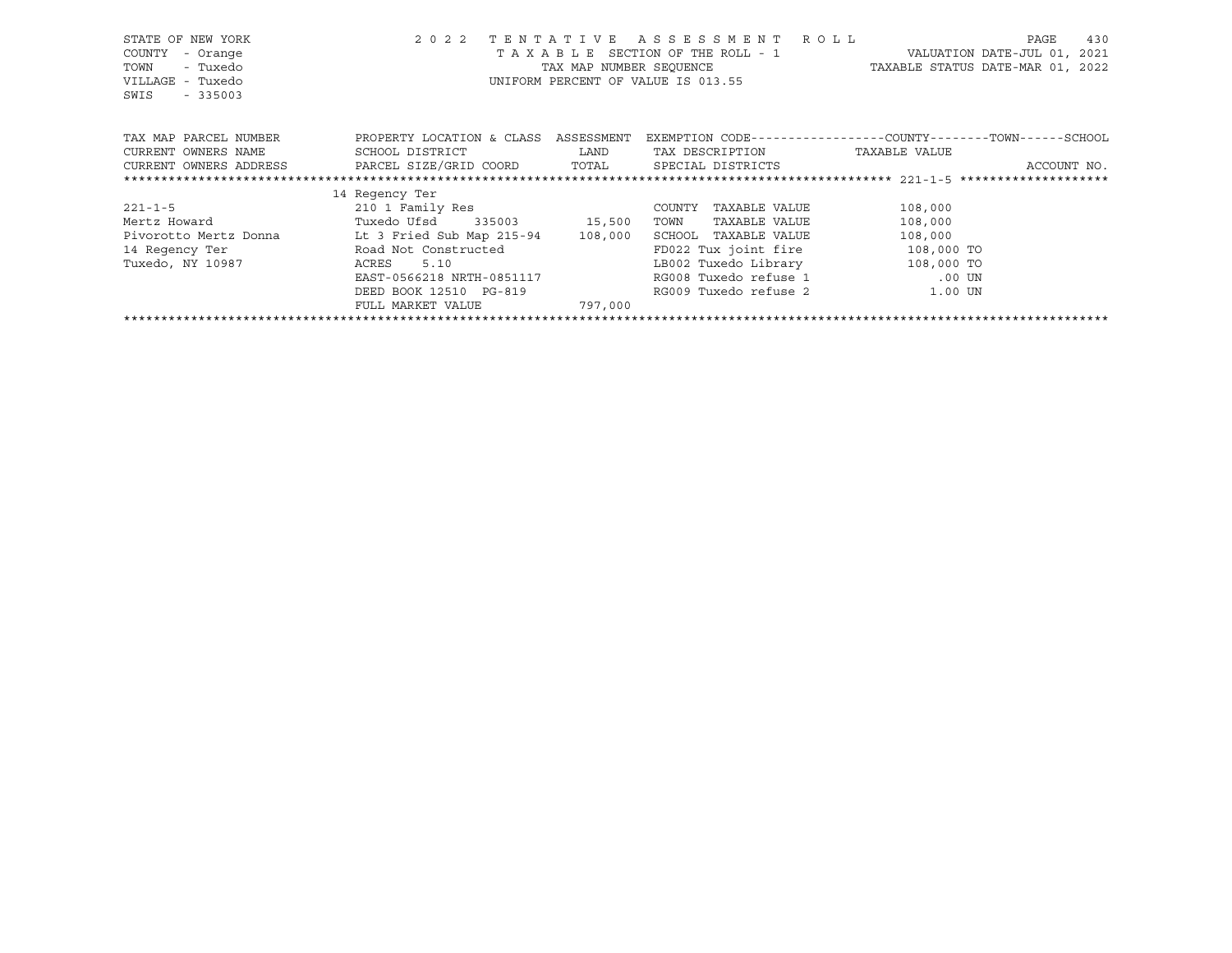| STATE OF NEW YORK | 2022 TENTATIVE ASSESSMENT ROLL     |                                  | PAGE                        | 431 |
|-------------------|------------------------------------|----------------------------------|-----------------------------|-----|
| COUNTY - Orange   | TAXABLE SECTION OF THE ROLL - 1    |                                  | VALUATION DATE-JUL 01, 2021 |     |
| - Tuxedo<br>TOWN  | MAP SECTION - 221                  | TAXABLE STATUS DATE-MAR 01, 2022 |                             |     |
| VILLAGE - Tuxedo  | SUB-SECTION - 000                  |                                  | RPS150/V04/L015             |     |
| SWIS<br>$-335003$ | UNIFORM PERCENT OF VALUE IS 013.55 |                                  | CURRENT DATE $4/25/2022$    |     |

|      |                      | TOTAL   | EXTENSION | EXTENSION | AD VALOREM | EXEMPT | TAXABLE |
|------|----------------------|---------|-----------|-----------|------------|--------|---------|
| CODE | DISTRICT NAME        | PARCELS | TYPE      | VALUE     | VALUE      | AMOUNT | VALUE   |
|      |                      |         |           |           |            |        |         |
|      | RG009 Tuxedo refuse  |         | 3 UNITS   | 3.00      |            |        | 3.00    |
|      | FD022 Tux joint fire |         | 5 TOTAL   |           | 315,350    |        | 315,350 |
|      | LB002 Tuxedo Library |         | 5 TOTAL   |           | 315,350    |        | 315,350 |
|      | RG008 Tuxedo refuse  |         | 5 UNITS   |           |            |        |         |

#### \*\*\* S C H O O L D I S T R I C T S U M M A R Y \*\*\*

| CODE   | DISTRICT NAME | TOTAL<br>PARCELS | ASSESSED<br>LAND | ASSESSED<br>TOTAL | EXEMPT<br>AMOUNT | TOTAL<br>TAXABLE | <b>STAR</b><br>AMOUNT | <b>STAR</b><br>TAXABLE |
|--------|---------------|------------------|------------------|-------------------|------------------|------------------|-----------------------|------------------------|
| 335003 | Tuxedo Ufsd   | 5                | 104,700          | 315,350           |                  | 315,350          |                       | 315,350                |
|        | SUB-TOTAL     | 5                | 104,700          | 315,350           |                  | 315,350          |                       | 315,350                |
|        | TOTAL         | 5                | 104,700          | 315,350           |                  | 315,350          |                       | 315,350                |

#### \*\*\* S Y S T E M C O D E S S U M M A R Y \*\*\*

## NO SYSTEM EXEMPTIONS AT THIS LEVEL

#### \*\*\* E X E M P T I O N S U M M A R Y \*\*\*

#### NO EXEMPTIONS AT THIS LEVEL

| ROLL |             | TOTAL   | ASSESSED | ASSESSED | TAXABLE | TAXABLE | TAXABLE | <b>STAR</b> |
|------|-------------|---------|----------|----------|---------|---------|---------|-------------|
| SEC  | DESCRIPTION | PARCELS | ∟AND     | TOTAL    | COUNTY  | TOWN    | SCHOOL  | TAXABLE     |
|      | TAXABLE     |         | 104,700  | 315,350  | 315,350 | 315,350 | 315,350 | 315,350     |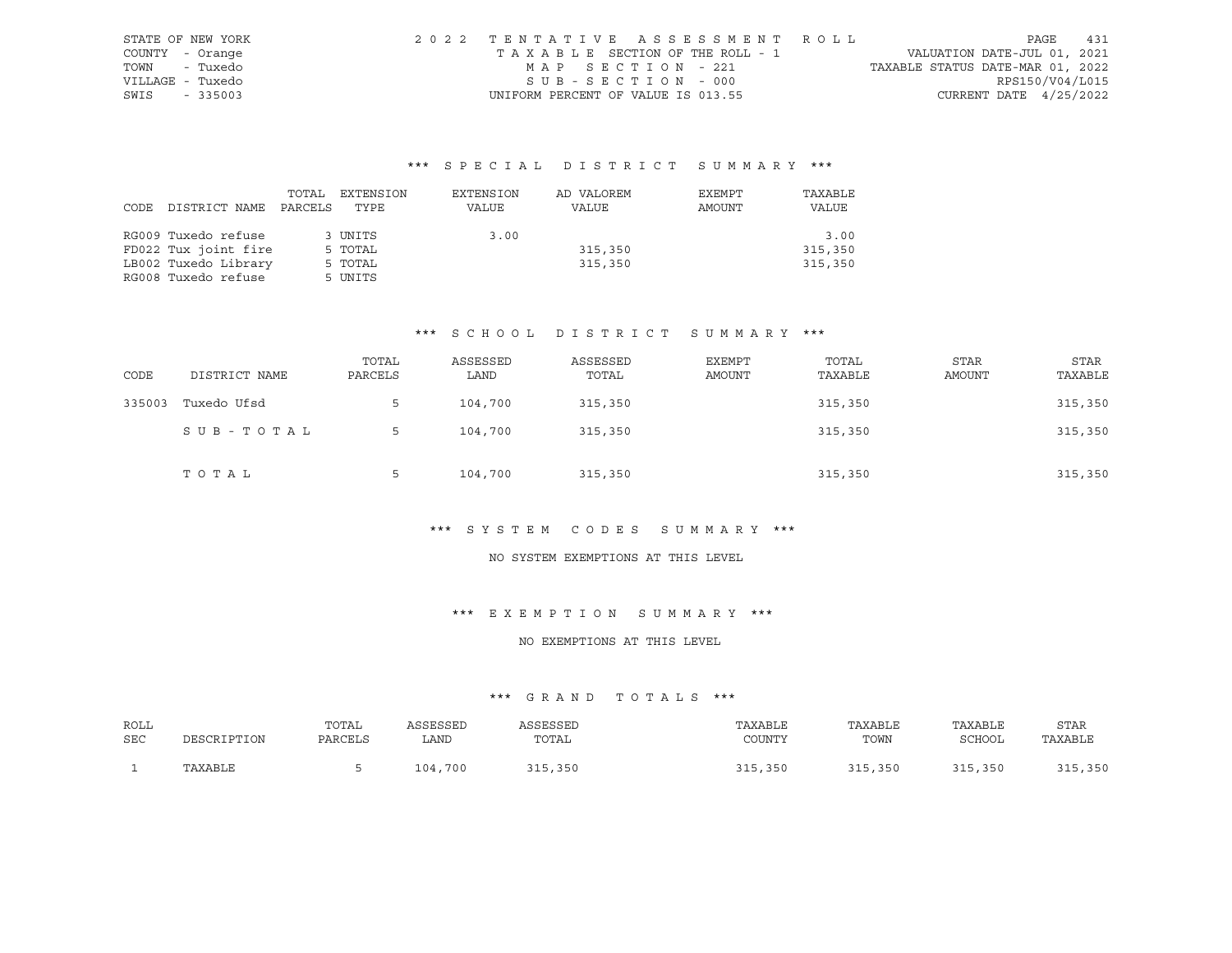| TAX MAP PARCEL NUMBER PROPERTY LOCATION & CLASS ASSESSMENT EXEMPTION CODE---------------COUNTY--------TOWN------SCHOOL<br>CURRENT OWNERS NAME<br>SCHOOL DISTRICT<br>CURRENT OWNERS ADDRESS<br>PARCEL SIZE/GRID COORD<br>ACCOUNT NO.<br>172 Woodlands Dr<br>1/2 WOOLLANDS DL<br>210 1 Family Res<br>210 1 Family Res<br>210 1 Family Res<br>5,400 COUNTY TAXABLE VALUE<br>22,000 TAXABLE VALUE<br>22,000 TAXABLE VALUE<br>22,000<br>$\overline{0}$<br>$\Omega$<br>5,920<br>Nanni, James K Nanni ik Trust Tuxedo UISQ<br>Sara, Elizabeth Lt A Phase 2 Map 49-96 72,000 TOWN TAXABLE VALUE 72,000<br>172 Woodlands Dr FRNT 40.00 DPTH 90.00<br>Tuxedo, NY 10987 EAST-0563941 NRTH-0847051 PG-866 LB002 Tuxedo Lib<br>170 Woodlands Dr<br>$\Omega$<br>14,780<br>168 Woodlands Dr<br>210 1 Family Res<br>$223 - 10 - 3.1$<br>COUNTY TAXABLE VALUE<br>62,900<br>$Tanner Mind = Mitchell R \nTanner March = 0.00 \nTakedo, NY 10987 \nTakedo, NY 10987 \n[1000] \nTakedo, NY 10987 \n[1000] \n[1000] \n[1000] \n[1000] \n[1000] \n[1000] \n[1000] \n[1000] \n[1000] \n[1000] \n[1000] \n[1000] \n[1000] \n[1000] \n[1000] \n[1000] \n[1000] \n[1000] \n[1000] \n[1$<br>65 Cedar Dr<br>${\small \begin{tabular}{lcccc} \textbf{233--12--1.1} & \textbf{65 Cedar Dr} \\ \textbf{Kimler Ronald} & \textbf{Tuxedo U5d} & \textbf{335003} & \textbf{32,000} & \textbf{COUNTY TAXABLE VALUE} & \textbf{110,000} \\ \textbf{Kimler Mary} & \textbf{Lt 21 The Woodlands Phase} & \textbf{110,000} & \textbf{TOUNTY TAXABLE VALUE} & \textbf{110,000} \\ \textbf{65 Cedar Dr} & \textbf{31 Map 143--94} & \textbf{52,000} & \textbf{COUNTY TAX$<br>$\Omega$<br>5,920 | STATE OF NEW YORK<br>COUNTY - Orange<br>TOWN<br>- Tuxedo<br>VILLAGE - Tuxedo<br>SWIS<br>$-335003$ |  | 2022 TENTATIVE ASSESSMENT ROLL | $\begin{tabular}{lllllllllllllllllll} \multicolumn{2}{c l} \multicolumn{2}{c l} \multicolumn{2}{c l} \multicolumn{2}{c l} \multicolumn{2}{c l} \multicolumn{2}{c l} \multicolumn{2}{c l} \multicolumn{2}{c l} \multicolumn{2}{c l} \multicolumn{2}{c l} \multicolumn{2}{c l} \multicolumn{2}{c l} \multicolumn{2}{c l} \multicolumn{2}{c l} \multicolumn{2}{c l} \multicolumn{2}{c l} \multicolumn{2}{c l} \multicolumn{2}{c l} \multicolumn{$ | PAGE | 432 |
|------------------------------------------------------------------------------------------------------------------------------------------------------------------------------------------------------------------------------------------------------------------------------------------------------------------------------------------------------------------------------------------------------------------------------------------------------------------------------------------------------------------------------------------------------------------------------------------------------------------------------------------------------------------------------------------------------------------------------------------------------------------------------------------------------------------------------------------------------------------------------------------------------------------------------------------------------------------------------------------------------------------------------------------------------------------------------------------------------------------------------------------------------------------------------------------------------------------------------------------------------------------------------------------------------------------------------------------------------------------------------------------------------------------------------------------------------------------------------------------------------------------------------------------------------------------------------------------------------------------------------------------------------|---------------------------------------------------------------------------------------------------|--|--------------------------------|------------------------------------------------------------------------------------------------------------------------------------------------------------------------------------------------------------------------------------------------------------------------------------------------------------------------------------------------------------------------------------------------------------------------------------------------|------|-----|
|                                                                                                                                                                                                                                                                                                                                                                                                                                                                                                                                                                                                                                                                                                                                                                                                                                                                                                                                                                                                                                                                                                                                                                                                                                                                                                                                                                                                                                                                                                                                                                                                                                                      |                                                                                                   |  |                                |                                                                                                                                                                                                                                                                                                                                                                                                                                                |      |     |
|                                                                                                                                                                                                                                                                                                                                                                                                                                                                                                                                                                                                                                                                                                                                                                                                                                                                                                                                                                                                                                                                                                                                                                                                                                                                                                                                                                                                                                                                                                                                                                                                                                                      |                                                                                                   |  |                                |                                                                                                                                                                                                                                                                                                                                                                                                                                                |      |     |
|                                                                                                                                                                                                                                                                                                                                                                                                                                                                                                                                                                                                                                                                                                                                                                                                                                                                                                                                                                                                                                                                                                                                                                                                                                                                                                                                                                                                                                                                                                                                                                                                                                                      |                                                                                                   |  |                                |                                                                                                                                                                                                                                                                                                                                                                                                                                                |      |     |
|                                                                                                                                                                                                                                                                                                                                                                                                                                                                                                                                                                                                                                                                                                                                                                                                                                                                                                                                                                                                                                                                                                                                                                                                                                                                                                                                                                                                                                                                                                                                                                                                                                                      |                                                                                                   |  |                                |                                                                                                                                                                                                                                                                                                                                                                                                                                                |      |     |
|                                                                                                                                                                                                                                                                                                                                                                                                                                                                                                                                                                                                                                                                                                                                                                                                                                                                                                                                                                                                                                                                                                                                                                                                                                                                                                                                                                                                                                                                                                                                                                                                                                                      |                                                                                                   |  |                                |                                                                                                                                                                                                                                                                                                                                                                                                                                                |      |     |
|                                                                                                                                                                                                                                                                                                                                                                                                                                                                                                                                                                                                                                                                                                                                                                                                                                                                                                                                                                                                                                                                                                                                                                                                                                                                                                                                                                                                                                                                                                                                                                                                                                                      |                                                                                                   |  |                                |                                                                                                                                                                                                                                                                                                                                                                                                                                                |      |     |
|                                                                                                                                                                                                                                                                                                                                                                                                                                                                                                                                                                                                                                                                                                                                                                                                                                                                                                                                                                                                                                                                                                                                                                                                                                                                                                                                                                                                                                                                                                                                                                                                                                                      |                                                                                                   |  |                                |                                                                                                                                                                                                                                                                                                                                                                                                                                                |      |     |
|                                                                                                                                                                                                                                                                                                                                                                                                                                                                                                                                                                                                                                                                                                                                                                                                                                                                                                                                                                                                                                                                                                                                                                                                                                                                                                                                                                                                                                                                                                                                                                                                                                                      |                                                                                                   |  |                                |                                                                                                                                                                                                                                                                                                                                                                                                                                                |      |     |
|                                                                                                                                                                                                                                                                                                                                                                                                                                                                                                                                                                                                                                                                                                                                                                                                                                                                                                                                                                                                                                                                                                                                                                                                                                                                                                                                                                                                                                                                                                                                                                                                                                                      |                                                                                                   |  |                                |                                                                                                                                                                                                                                                                                                                                                                                                                                                |      |     |
|                                                                                                                                                                                                                                                                                                                                                                                                                                                                                                                                                                                                                                                                                                                                                                                                                                                                                                                                                                                                                                                                                                                                                                                                                                                                                                                                                                                                                                                                                                                                                                                                                                                      |                                                                                                   |  |                                |                                                                                                                                                                                                                                                                                                                                                                                                                                                |      |     |
|                                                                                                                                                                                                                                                                                                                                                                                                                                                                                                                                                                                                                                                                                                                                                                                                                                                                                                                                                                                                                                                                                                                                                                                                                                                                                                                                                                                                                                                                                                                                                                                                                                                      |                                                                                                   |  |                                |                                                                                                                                                                                                                                                                                                                                                                                                                                                |      |     |
|                                                                                                                                                                                                                                                                                                                                                                                                                                                                                                                                                                                                                                                                                                                                                                                                                                                                                                                                                                                                                                                                                                                                                                                                                                                                                                                                                                                                                                                                                                                                                                                                                                                      |                                                                                                   |  |                                |                                                                                                                                                                                                                                                                                                                                                                                                                                                |      |     |
|                                                                                                                                                                                                                                                                                                                                                                                                                                                                                                                                                                                                                                                                                                                                                                                                                                                                                                                                                                                                                                                                                                                                                                                                                                                                                                                                                                                                                                                                                                                                                                                                                                                      |                                                                                                   |  |                                |                                                                                                                                                                                                                                                                                                                                                                                                                                                |      |     |
|                                                                                                                                                                                                                                                                                                                                                                                                                                                                                                                                                                                                                                                                                                                                                                                                                                                                                                                                                                                                                                                                                                                                                                                                                                                                                                                                                                                                                                                                                                                                                                                                                                                      |                                                                                                   |  |                                |                                                                                                                                                                                                                                                                                                                                                                                                                                                |      |     |
|                                                                                                                                                                                                                                                                                                                                                                                                                                                                                                                                                                                                                                                                                                                                                                                                                                                                                                                                                                                                                                                                                                                                                                                                                                                                                                                                                                                                                                                                                                                                                                                                                                                      |                                                                                                   |  |                                |                                                                                                                                                                                                                                                                                                                                                                                                                                                |      |     |
|                                                                                                                                                                                                                                                                                                                                                                                                                                                                                                                                                                                                                                                                                                                                                                                                                                                                                                                                                                                                                                                                                                                                                                                                                                                                                                                                                                                                                                                                                                                                                                                                                                                      |                                                                                                   |  |                                |                                                                                                                                                                                                                                                                                                                                                                                                                                                |      |     |
|                                                                                                                                                                                                                                                                                                                                                                                                                                                                                                                                                                                                                                                                                                                                                                                                                                                                                                                                                                                                                                                                                                                                                                                                                                                                                                                                                                                                                                                                                                                                                                                                                                                      |                                                                                                   |  |                                |                                                                                                                                                                                                                                                                                                                                                                                                                                                |      |     |
|                                                                                                                                                                                                                                                                                                                                                                                                                                                                                                                                                                                                                                                                                                                                                                                                                                                                                                                                                                                                                                                                                                                                                                                                                                                                                                                                                                                                                                                                                                                                                                                                                                                      |                                                                                                   |  |                                |                                                                                                                                                                                                                                                                                                                                                                                                                                                |      |     |
|                                                                                                                                                                                                                                                                                                                                                                                                                                                                                                                                                                                                                                                                                                                                                                                                                                                                                                                                                                                                                                                                                                                                                                                                                                                                                                                                                                                                                                                                                                                                                                                                                                                      |                                                                                                   |  |                                |                                                                                                                                                                                                                                                                                                                                                                                                                                                |      |     |
|                                                                                                                                                                                                                                                                                                                                                                                                                                                                                                                                                                                                                                                                                                                                                                                                                                                                                                                                                                                                                                                                                                                                                                                                                                                                                                                                                                                                                                                                                                                                                                                                                                                      |                                                                                                   |  |                                |                                                                                                                                                                                                                                                                                                                                                                                                                                                |      |     |
|                                                                                                                                                                                                                                                                                                                                                                                                                                                                                                                                                                                                                                                                                                                                                                                                                                                                                                                                                                                                                                                                                                                                                                                                                                                                                                                                                                                                                                                                                                                                                                                                                                                      |                                                                                                   |  |                                |                                                                                                                                                                                                                                                                                                                                                                                                                                                |      |     |
|                                                                                                                                                                                                                                                                                                                                                                                                                                                                                                                                                                                                                                                                                                                                                                                                                                                                                                                                                                                                                                                                                                                                                                                                                                                                                                                                                                                                                                                                                                                                                                                                                                                      |                                                                                                   |  |                                |                                                                                                                                                                                                                                                                                                                                                                                                                                                |      |     |
|                                                                                                                                                                                                                                                                                                                                                                                                                                                                                                                                                                                                                                                                                                                                                                                                                                                                                                                                                                                                                                                                                                                                                                                                                                                                                                                                                                                                                                                                                                                                                                                                                                                      |                                                                                                   |  |                                |                                                                                                                                                                                                                                                                                                                                                                                                                                                |      |     |
|                                                                                                                                                                                                                                                                                                                                                                                                                                                                                                                                                                                                                                                                                                                                                                                                                                                                                                                                                                                                                                                                                                                                                                                                                                                                                                                                                                                                                                                                                                                                                                                                                                                      |                                                                                                   |  |                                |                                                                                                                                                                                                                                                                                                                                                                                                                                                |      |     |
|                                                                                                                                                                                                                                                                                                                                                                                                                                                                                                                                                                                                                                                                                                                                                                                                                                                                                                                                                                                                                                                                                                                                                                                                                                                                                                                                                                                                                                                                                                                                                                                                                                                      |                                                                                                   |  |                                |                                                                                                                                                                                                                                                                                                                                                                                                                                                |      |     |
|                                                                                                                                                                                                                                                                                                                                                                                                                                                                                                                                                                                                                                                                                                                                                                                                                                                                                                                                                                                                                                                                                                                                                                                                                                                                                                                                                                                                                                                                                                                                                                                                                                                      |                                                                                                   |  |                                |                                                                                                                                                                                                                                                                                                                                                                                                                                                |      |     |
|                                                                                                                                                                                                                                                                                                                                                                                                                                                                                                                                                                                                                                                                                                                                                                                                                                                                                                                                                                                                                                                                                                                                                                                                                                                                                                                                                                                                                                                                                                                                                                                                                                                      |                                                                                                   |  |                                |                                                                                                                                                                                                                                                                                                                                                                                                                                                |      |     |
|                                                                                                                                                                                                                                                                                                                                                                                                                                                                                                                                                                                                                                                                                                                                                                                                                                                                                                                                                                                                                                                                                                                                                                                                                                                                                                                                                                                                                                                                                                                                                                                                                                                      |                                                                                                   |  |                                |                                                                                                                                                                                                                                                                                                                                                                                                                                                |      |     |
|                                                                                                                                                                                                                                                                                                                                                                                                                                                                                                                                                                                                                                                                                                                                                                                                                                                                                                                                                                                                                                                                                                                                                                                                                                                                                                                                                                                                                                                                                                                                                                                                                                                      |                                                                                                   |  |                                |                                                                                                                                                                                                                                                                                                                                                                                                                                                |      |     |
|                                                                                                                                                                                                                                                                                                                                                                                                                                                                                                                                                                                                                                                                                                                                                                                                                                                                                                                                                                                                                                                                                                                                                                                                                                                                                                                                                                                                                                                                                                                                                                                                                                                      |                                                                                                   |  |                                |                                                                                                                                                                                                                                                                                                                                                                                                                                                |      |     |
|                                                                                                                                                                                                                                                                                                                                                                                                                                                                                                                                                                                                                                                                                                                                                                                                                                                                                                                                                                                                                                                                                                                                                                                                                                                                                                                                                                                                                                                                                                                                                                                                                                                      |                                                                                                   |  |                                |                                                                                                                                                                                                                                                                                                                                                                                                                                                |      |     |
|                                                                                                                                                                                                                                                                                                                                                                                                                                                                                                                                                                                                                                                                                                                                                                                                                                                                                                                                                                                                                                                                                                                                                                                                                                                                                                                                                                                                                                                                                                                                                                                                                                                      |                                                                                                   |  |                                |                                                                                                                                                                                                                                                                                                                                                                                                                                                |      |     |
|                                                                                                                                                                                                                                                                                                                                                                                                                                                                                                                                                                                                                                                                                                                                                                                                                                                                                                                                                                                                                                                                                                                                                                                                                                                                                                                                                                                                                                                                                                                                                                                                                                                      |                                                                                                   |  |                                |                                                                                                                                                                                                                                                                                                                                                                                                                                                |      |     |
|                                                                                                                                                                                                                                                                                                                                                                                                                                                                                                                                                                                                                                                                                                                                                                                                                                                                                                                                                                                                                                                                                                                                                                                                                                                                                                                                                                                                                                                                                                                                                                                                                                                      |                                                                                                   |  |                                |                                                                                                                                                                                                                                                                                                                                                                                                                                                |      |     |
|                                                                                                                                                                                                                                                                                                                                                                                                                                                                                                                                                                                                                                                                                                                                                                                                                                                                                                                                                                                                                                                                                                                                                                                                                                                                                                                                                                                                                                                                                                                                                                                                                                                      |                                                                                                   |  |                                |                                                                                                                                                                                                                                                                                                                                                                                                                                                |      |     |
|                                                                                                                                                                                                                                                                                                                                                                                                                                                                                                                                                                                                                                                                                                                                                                                                                                                                                                                                                                                                                                                                                                                                                                                                                                                                                                                                                                                                                                                                                                                                                                                                                                                      |                                                                                                   |  |                                |                                                                                                                                                                                                                                                                                                                                                                                                                                                |      |     |
|                                                                                                                                                                                                                                                                                                                                                                                                                                                                                                                                                                                                                                                                                                                                                                                                                                                                                                                                                                                                                                                                                                                                                                                                                                                                                                                                                                                                                                                                                                                                                                                                                                                      |                                                                                                   |  |                                |                                                                                                                                                                                                                                                                                                                                                                                                                                                |      |     |
|                                                                                                                                                                                                                                                                                                                                                                                                                                                                                                                                                                                                                                                                                                                                                                                                                                                                                                                                                                                                                                                                                                                                                                                                                                                                                                                                                                                                                                                                                                                                                                                                                                                      |                                                                                                   |  |                                |                                                                                                                                                                                                                                                                                                                                                                                                                                                |      |     |
|                                                                                                                                                                                                                                                                                                                                                                                                                                                                                                                                                                                                                                                                                                                                                                                                                                                                                                                                                                                                                                                                                                                                                                                                                                                                                                                                                                                                                                                                                                                                                                                                                                                      |                                                                                                   |  |                                |                                                                                                                                                                                                                                                                                                                                                                                                                                                |      |     |
|                                                                                                                                                                                                                                                                                                                                                                                                                                                                                                                                                                                                                                                                                                                                                                                                                                                                                                                                                                                                                                                                                                                                                                                                                                                                                                                                                                                                                                                                                                                                                                                                                                                      |                                                                                                   |  |                                |                                                                                                                                                                                                                                                                                                                                                                                                                                                |      |     |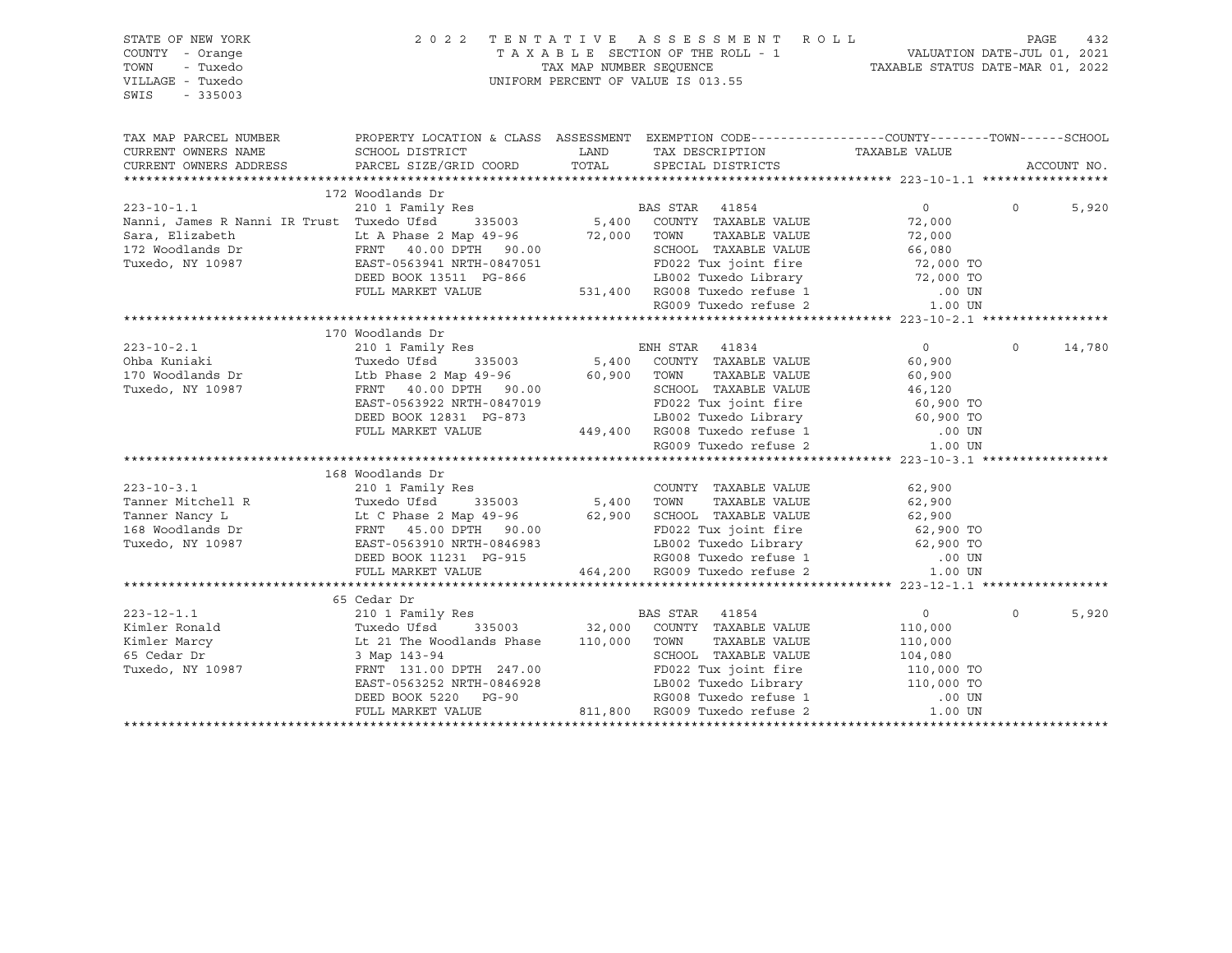| STATE OF NEW YORK<br>COUNTY - Orange<br>TOWN<br>- Tuxedo<br>VILLAGE - Tuxedo<br>SWIS<br>$-335003$                                                                                                                                      |                                                                                                                                                                                                                                                      |         | 2022 TENTATIVE ASSESSMENT ROLL PAGE 433<br>TAXABLE SECTION OF THE ROLL - 1 VALUATION DATE-JUL 01, 2021<br>TAX MAP NUMBER SEQUENCE TAXABLE STATUS DATE-MAR 01, 2022<br>UNIFORM PERCENT OF VALUE IS 013.55 |                |                   |
|----------------------------------------------------------------------------------------------------------------------------------------------------------------------------------------------------------------------------------------|------------------------------------------------------------------------------------------------------------------------------------------------------------------------------------------------------------------------------------------------------|---------|----------------------------------------------------------------------------------------------------------------------------------------------------------------------------------------------------------|----------------|-------------------|
| TAX MAP PARCEL NUMBER THE PROPERTY LOCATION & CLASS ASSESSMENT EXEMPTION CODE--------------COUNTY-------TOWN------SCHOOL                                                                                                               |                                                                                                                                                                                                                                                      |         |                                                                                                                                                                                                          |                |                   |
| CURRENT OWNERS NAME<br>CURRENT OWNERS ADDRESS                                                                                                                                                                                          | SCHOOL DISTRICT<br>PARCEL SIZE/GRID COORD                                                                                                                                                                                                            |         | LAND TAX DESCRIPTION TAXABLE VALUE COORD TOTAL SPECIAL DISTRICTS                                                                                                                                         |                | ACCOUNT NO.       |
|                                                                                                                                                                                                                                        |                                                                                                                                                                                                                                                      |         |                                                                                                                                                                                                          |                |                   |
|                                                                                                                                                                                                                                        | 51 Cedar Dr                                                                                                                                                                                                                                          |         |                                                                                                                                                                                                          |                |                   |
| 223-12-2.1<br>Hubert Robert COUNTY TAXABLE VALUE<br>Hubert Robert Eather Inc. In the Woodlands Phase 335003<br>Hubert Heather It 20 The Woodlands Phase 95,500 SCHOOL TAXABLE VALUE 95,500<br>Tuxedo, NY 10987 FRNT 111.00 DPTH 233.00 |                                                                                                                                                                                                                                                      |         |                                                                                                                                                                                                          |                |                   |
|                                                                                                                                                                                                                                        |                                                                                                                                                                                                                                                      |         |                                                                                                                                                                                                          |                |                   |
|                                                                                                                                                                                                                                        |                                                                                                                                                                                                                                                      |         |                                                                                                                                                                                                          |                |                   |
|                                                                                                                                                                                                                                        |                                                                                                                                                                                                                                                      |         |                                                                                                                                                                                                          |                |                   |
|                                                                                                                                                                                                                                        |                                                                                                                                                                                                                                                      |         | LEGEN PRINCE LIBRARY<br>RG008 Tuxedo refuse 1                                                                                                                                                            |                |                   |
|                                                                                                                                                                                                                                        | EAST-0563204 NRTH-0846824<br>DEED BOOK 14257 PG-1990                                                                                                                                                                                                 |         |                                                                                                                                                                                                          | .00 UN         |                   |
|                                                                                                                                                                                                                                        |                                                                                                                                                                                                                                                      |         | RG009 Tuxedo refuse 2                                                                                                                                                                                    | 1.00 UN        |                   |
|                                                                                                                                                                                                                                        | FULL MARKET VALUE                                                                                                                                                                                                                                    | 704,800 |                                                                                                                                                                                                          |                |                   |
|                                                                                                                                                                                                                                        |                                                                                                                                                                                                                                                      |         |                                                                                                                                                                                                          |                |                   |
|                                                                                                                                                                                                                                        | 80 Cedar Dr                                                                                                                                                                                                                                          |         |                                                                                                                                                                                                          |                |                   |
|                                                                                                                                                                                                                                        |                                                                                                                                                                                                                                                      |         |                                                                                                                                                                                                          |                |                   |
|                                                                                                                                                                                                                                        |                                                                                                                                                                                                                                                      |         |                                                                                                                                                                                                          |                |                   |
|                                                                                                                                                                                                                                        |                                                                                                                                                                                                                                                      |         |                                                                                                                                                                                                          |                |                   |
|                                                                                                                                                                                                                                        |                                                                                                                                                                                                                                                      |         |                                                                                                                                                                                                          |                |                   |
|                                                                                                                                                                                                                                        |                                                                                                                                                                                                                                                      |         |                                                                                                                                                                                                          |                |                   |
|                                                                                                                                                                                                                                        |                                                                                                                                                                                                                                                      |         |                                                                                                                                                                                                          |                |                   |
|                                                                                                                                                                                                                                        |                                                                                                                                                                                                                                                      |         |                                                                                                                                                                                                          |                |                   |
|                                                                                                                                                                                                                                        |                                                                                                                                                                                                                                                      |         |                                                                                                                                                                                                          |                |                   |
|                                                                                                                                                                                                                                        | 78 Cedar Dr                                                                                                                                                                                                                                          |         |                                                                                                                                                                                                          |                |                   |
| $223 - 12 - 4.1$                                                                                                                                                                                                                       |                                                                                                                                                                                                                                                      |         |                                                                                                                                                                                                          | $\overline{0}$ | $\Omega$<br>5,920 |
| Banyo John                                                                                                                                                                                                                             |                                                                                                                                                                                                                                                      |         |                                                                                                                                                                                                          | 100,825        |                   |
| Banyo Karen                                                                                                                                                                                                                            |                                                                                                                                                                                                                                                      |         |                                                                                                                                                                                                          | 100,825        |                   |
| 78 Cedar Dr<br>Tuxedo, NY 10987                                                                                                                                                                                                        |                                                                                                                                                                                                                                                      |         |                                                                                                                                                                                                          |                |                   |
|                                                                                                                                                                                                                                        | 210 1 Family Res<br>Tuxedo Ufsd 335003 32,000 COUNTY TAXABLE VALUE<br>Lt 23 The Woodlands Phase 100,825 TOWN TAXABLE VALUE<br>3 Map 143-94 SCHOOL TAXABLE VALUE<br>ACRES 1.10 FD022 Tux joint fire<br>IB002 Tuxedo Library                           |         |                                                                                                                                                                                                          |                |                   |
|                                                                                                                                                                                                                                        |                                                                                                                                                                                                                                                      |         |                                                                                                                                                                                                          |                |                   |
|                                                                                                                                                                                                                                        |                                                                                                                                                                                                                                                      |         |                                                                                                                                                                                                          |                |                   |
|                                                                                                                                                                                                                                        | 3 Map 143-94<br>ACRES 1.10<br>EAST-0562924 NRTH-0846951<br>DEED BOOK 5112 PG-315<br>PULL MARKET VALUE<br>FULL MARKET VALUE<br>PULL MARKET VALUE<br>PULL MARKET VALUE<br>PULL MARKET VALUE<br>PULL MARKET VALUE<br>PULL MARKET VALUE<br>PULL MARKET V |         |                                                                                                                                                                                                          |                |                   |
|                                                                                                                                                                                                                                        |                                                                                                                                                                                                                                                      |         |                                                                                                                                                                                                          |                |                   |
|                                                                                                                                                                                                                                        |                                                                                                                                                                                                                                                      |         |                                                                                                                                                                                                          |                |                   |
|                                                                                                                                                                                                                                        |                                                                                                                                                                                                                                                      |         |                                                                                                                                                                                                          |                |                   |
|                                                                                                                                                                                                                                        |                                                                                                                                                                                                                                                      |         |                                                                                                                                                                                                          |                |                   |
|                                                                                                                                                                                                                                        |                                                                                                                                                                                                                                                      |         |                                                                                                                                                                                                          |                |                   |
|                                                                                                                                                                                                                                        |                                                                                                                                                                                                                                                      |         |                                                                                                                                                                                                          |                |                   |
|                                                                                                                                                                                                                                        |                                                                                                                                                                                                                                                      |         |                                                                                                                                                                                                          |                |                   |
|                                                                                                                                                                                                                                        |                                                                                                                                                                                                                                                      |         |                                                                                                                                                                                                          |                |                   |
|                                                                                                                                                                                                                                        |                                                                                                                                                                                                                                                      |         |                                                                                                                                                                                                          |                |                   |
|                                                                                                                                                                                                                                        | FULL MARKET VALUE                                                                                                                                                                                                                                    | 845,600 |                                                                                                                                                                                                          |                |                   |
|                                                                                                                                                                                                                                        |                                                                                                                                                                                                                                                      |         |                                                                                                                                                                                                          |                |                   |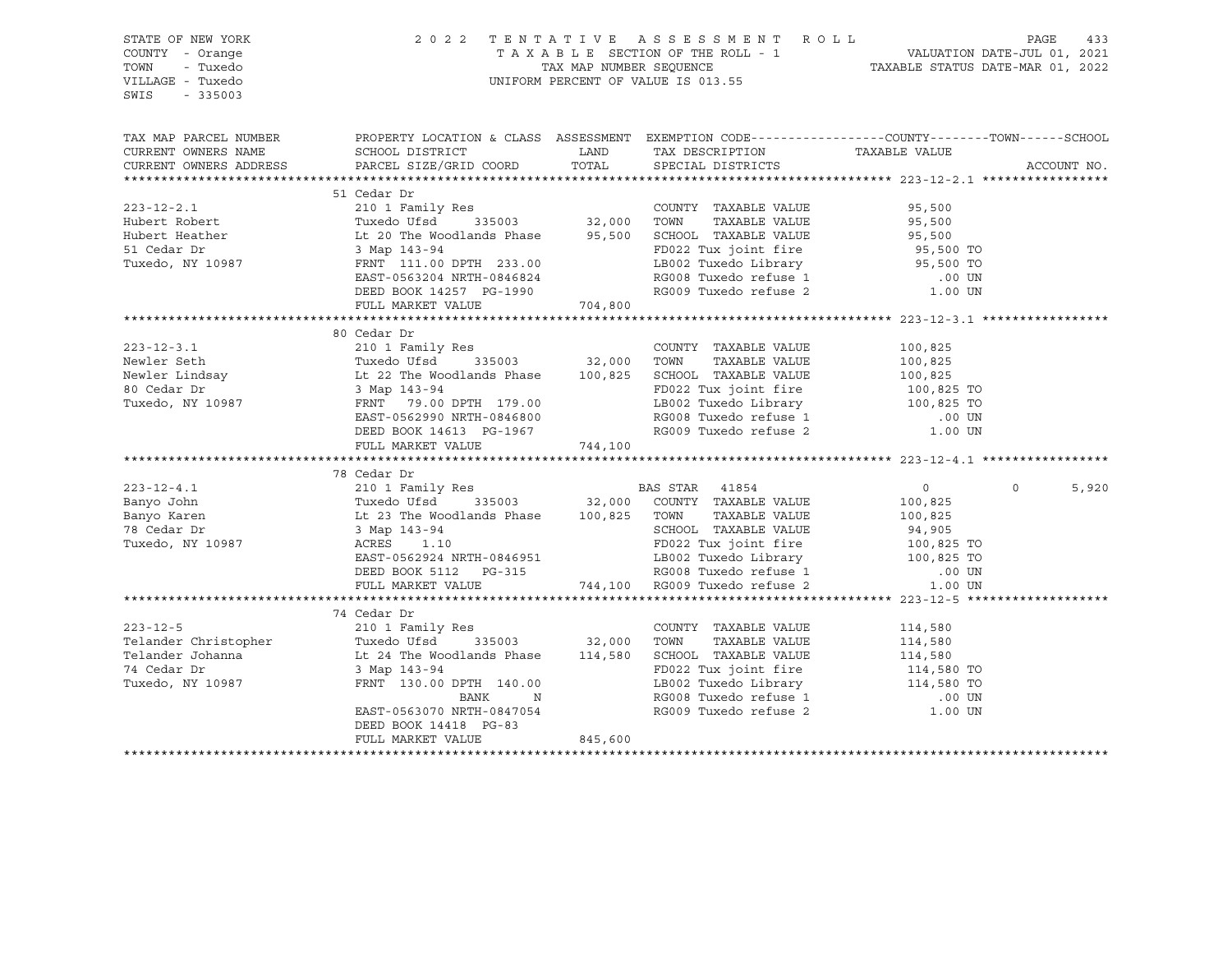| STATE OF NEW YORK      |                                                                                                                                                                                                                                                                                                                                                                      |         |                                                                                                                                  | 2022 TENTATIVE ASSESSMENT ROLL PAGE 434<br>TAXABLE SECTION OF THE ROLL - 1 VALUATION DATE-JUL 01, 2021<br>TAX MAP NUMBER SEQUENCE TAXABLE STATUS DATE-MAR 01, 2022 |  |
|------------------------|----------------------------------------------------------------------------------------------------------------------------------------------------------------------------------------------------------------------------------------------------------------------------------------------------------------------------------------------------------------------|---------|----------------------------------------------------------------------------------------------------------------------------------|--------------------------------------------------------------------------------------------------------------------------------------------------------------------|--|
| COUNTY - Orange        |                                                                                                                                                                                                                                                                                                                                                                      |         |                                                                                                                                  |                                                                                                                                                                    |  |
| TOWN<br>- Tuxedo       |                                                                                                                                                                                                                                                                                                                                                                      |         |                                                                                                                                  |                                                                                                                                                                    |  |
| VILLAGE - Tuxedo       |                                                                                                                                                                                                                                                                                                                                                                      |         | UNIFORM PERCENT OF VALUE IS 013.55                                                                                               |                                                                                                                                                                    |  |
| SWIS<br>$-335003$      |                                                                                                                                                                                                                                                                                                                                                                      |         |                                                                                                                                  |                                                                                                                                                                    |  |
|                        |                                                                                                                                                                                                                                                                                                                                                                      |         |                                                                                                                                  |                                                                                                                                                                    |  |
|                        |                                                                                                                                                                                                                                                                                                                                                                      |         |                                                                                                                                  | TAX MAP PARCEL NUMBER THE PROPERTY LOCATION & CLASS ASSESSMENT EXEMPTION CODE--------------COUNTY-------TOWN------SCHOOL                                           |  |
| CURRENT OWNERS NAME    | SCHOOL DISTRICT                                                                                                                                                                                                                                                                                                                                                      |         | LAND TAX DESCRIPTION                                                                                                             | TAXABLE VALUE                                                                                                                                                      |  |
| CURRENT OWNERS ADDRESS | PARCEL SIZE/GRID COORD                                                                                                                                                                                                                                                                                                                                               | TOTAL   | SPECIAL DISTRICTS                                                                                                                | ACCOUNT NO.                                                                                                                                                        |  |
|                        |                                                                                                                                                                                                                                                                                                                                                                      |         |                                                                                                                                  |                                                                                                                                                                    |  |
|                        | 68 Cedar Dr                                                                                                                                                                                                                                                                                                                                                          |         |                                                                                                                                  |                                                                                                                                                                    |  |
|                        |                                                                                                                                                                                                                                                                                                                                                                      |         |                                                                                                                                  |                                                                                                                                                                    |  |
|                        | 223-12-6<br>210 1 Family Res<br>210 1 Family Res<br>210 1 Family Res<br>210 1 Family Res<br>210 1 Family Res<br>210 1 Family Res<br>32,000 TOWN TAXABLE VALUE<br>24,620<br>24,620<br>24,620<br>24,620<br>24,620<br>24,620<br>24,620<br>24,620<br>24,620<br>24,62                                                                                                     |         |                                                                                                                                  |                                                                                                                                                                    |  |
|                        |                                                                                                                                                                                                                                                                                                                                                                      |         |                                                                                                                                  |                                                                                                                                                                    |  |
|                        |                                                                                                                                                                                                                                                                                                                                                                      |         |                                                                                                                                  |                                                                                                                                                                    |  |
|                        | FRNT 103.00 DPTH 176.00                                                                                                                                                                                                                                                                                                                                              |         |                                                                                                                                  |                                                                                                                                                                    |  |
|                        |                                                                                                                                                                                                                                                                                                                                                                      |         |                                                                                                                                  |                                                                                                                                                                    |  |
|                        |                                                                                                                                                                                                                                                                                                                                                                      |         |                                                                                                                                  |                                                                                                                                                                    |  |
|                        | 3 Map 143-94<br>FRNT 103.00 DPTH 176.00<br>EAST-0563197 NRTH-0847110<br>DEED BOOK 14361 PG-468<br>FULL MARKET VALUE 698,300<br>FULL MARKET VALUE 698,300<br>COOP Tuxedo refuse 2<br>COOP Tuxedo refuse 2<br>COOP Tuxedo refuse 2<br>COOP Tuxedo                                                                                                                      |         |                                                                                                                                  |                                                                                                                                                                    |  |
|                        |                                                                                                                                                                                                                                                                                                                                                                      |         |                                                                                                                                  |                                                                                                                                                                    |  |
| $223 - 12 - 7$         | 64 Cedar Dr                                                                                                                                                                                                                                                                                                                                                          |         |                                                                                                                                  |                                                                                                                                                                    |  |
|                        |                                                                                                                                                                                                                                                                                                                                                                      |         |                                                                                                                                  |                                                                                                                                                                    |  |
|                        |                                                                                                                                                                                                                                                                                                                                                                      |         |                                                                                                                                  |                                                                                                                                                                    |  |
|                        |                                                                                                                                                                                                                                                                                                                                                                      |         |                                                                                                                                  |                                                                                                                                                                    |  |
|                        |                                                                                                                                                                                                                                                                                                                                                                      |         |                                                                                                                                  |                                                                                                                                                                    |  |
|                        |                                                                                                                                                                                                                                                                                                                                                                      |         |                                                                                                                                  |                                                                                                                                                                    |  |
|                        |                                                                                                                                                                                                                                                                                                                                                                      |         |                                                                                                                                  |                                                                                                                                                                    |  |
|                        |                                                                                                                                                                                                                                                                                                                                                                      |         |                                                                                                                                  |                                                                                                                                                                    |  |
|                        |                                                                                                                                                                                                                                                                                                                                                                      |         |                                                                                                                                  |                                                                                                                                                                    |  |
|                        | 62 Cedar Dr                                                                                                                                                                                                                                                                                                                                                          |         |                                                                                                                                  |                                                                                                                                                                    |  |
|                        | 223-12-8<br>Maynard Darren M 210 1 Family Res<br>Maynard Andrea Tuxedo Ufsd 335003 32,000 TOWN TAXABLE VALUE 95,620<br>Maynard Andrea Lt 27 The Woodlands Phase 95,620 SCHOOL TAXABLE VALUE 95,620<br>62 Cedar Dr 3 Map 143-94<br>Tuxed                                                                                                                              |         |                                                                                                                                  |                                                                                                                                                                    |  |
|                        |                                                                                                                                                                                                                                                                                                                                                                      |         |                                                                                                                                  |                                                                                                                                                                    |  |
|                        |                                                                                                                                                                                                                                                                                                                                                                      |         |                                                                                                                                  |                                                                                                                                                                    |  |
|                        |                                                                                                                                                                                                                                                                                                                                                                      |         |                                                                                                                                  |                                                                                                                                                                    |  |
|                        |                                                                                                                                                                                                                                                                                                                                                                      |         | -----<br>LB002 Tuxedo Library<br>RG008 Tuxedo refuse 1                                                                           |                                                                                                                                                                    |  |
|                        |                                                                                                                                                                                                                                                                                                                                                                      |         |                                                                                                                                  |                                                                                                                                                                    |  |
|                        | EAST-0563438 NRTH-0847032<br>DEED BOOK 11004 PG-342                                                                                                                                                                                                                                                                                                                  |         | RG009 Tuxedo refuse 2                                                                                                            | .00 UN<br>1.00 UN                                                                                                                                                  |  |
|                        | FULL MARKET VALUE 705,700                                                                                                                                                                                                                                                                                                                                            |         |                                                                                                                                  |                                                                                                                                                                    |  |
|                        |                                                                                                                                                                                                                                                                                                                                                                      |         |                                                                                                                                  |                                                                                                                                                                    |  |
|                        | $\begin{tabular}{lcccccc} \texttt{12} & \texttt{Spruce Dr} & & \texttt{COUNTY} &\texttt{TAXABLE VALUE} & \texttt{95,620} \\ \texttt{31} & \texttt{12} & \texttt{13} & \texttt{141} & \texttt{Res} & & \texttt{COUNTY} &\texttt{TAXABLE VALUE} & \texttt{95,620} \\ \texttt{31} & \texttt{13} & \texttt{141} & \texttt{142} & \texttt{143} & \texttt{144} & \texttt{$ |         |                                                                                                                                  |                                                                                                                                                                    |  |
|                        |                                                                                                                                                                                                                                                                                                                                                                      |         |                                                                                                                                  |                                                                                                                                                                    |  |
|                        |                                                                                                                                                                                                                                                                                                                                                                      |         |                                                                                                                                  |                                                                                                                                                                    |  |
|                        |                                                                                                                                                                                                                                                                                                                                                                      |         |                                                                                                                                  |                                                                                                                                                                    |  |
|                        |                                                                                                                                                                                                                                                                                                                                                                      |         |                                                                                                                                  |                                                                                                                                                                    |  |
|                        |                                                                                                                                                                                                                                                                                                                                                                      |         |                                                                                                                                  |                                                                                                                                                                    |  |
|                        |                                                                                                                                                                                                                                                                                                                                                                      |         |                                                                                                                                  |                                                                                                                                                                    |  |
|                        |                                                                                                                                                                                                                                                                                                                                                                      |         | FD022 Tux joint fire 95,620 TO<br>LB002 Tuxedo Library 95,620 TO<br>RG008 Tuxedo refuse 1 00 UN<br>RG009 Tuxedo refuse 2 1.00 UN |                                                                                                                                                                    |  |
|                        | FULL MARKET VALUE                                                                                                                                                                                                                                                                                                                                                    | 705,700 |                                                                                                                                  |                                                                                                                                                                    |  |
|                        |                                                                                                                                                                                                                                                                                                                                                                      |         |                                                                                                                                  |                                                                                                                                                                    |  |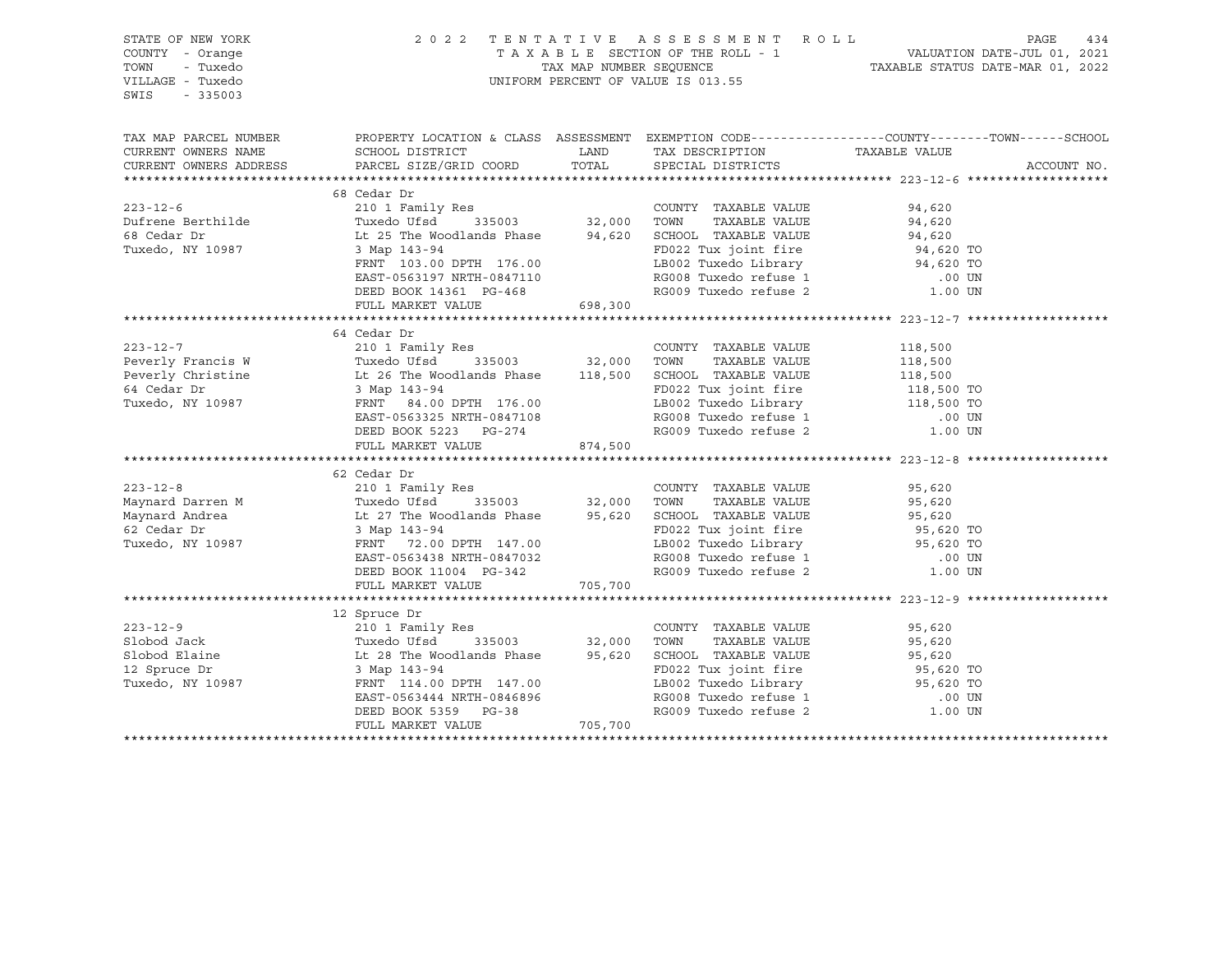| STATE OF NEW YORK<br>COUNTY - Orange                      | 2 0 2 2                                                                                        |                                                                                                                                 | TENTATIVE ASSESSMENT ROLL<br>T A X A B L E SECTION OF THE ROLL - 1 VALUATION DATE-JUL 01, 2021<br>TAX MAP NUMBER SEQUENCE TAXABLE STATUS DATE-MAR 01, 2022                                                                                                        |                                  | PAGE     | 435         |
|-----------------------------------------------------------|------------------------------------------------------------------------------------------------|---------------------------------------------------------------------------------------------------------------------------------|-------------------------------------------------------------------------------------------------------------------------------------------------------------------------------------------------------------------------------------------------------------------|----------------------------------|----------|-------------|
| TOWN<br>- Tuxedo<br>VILLAGE - Tuxedo<br>SWIS<br>$-335003$ |                                                                                                |                                                                                                                                 | UNIFORM PERCENT OF VALUE IS 013.55                                                                                                                                                                                                                                |                                  |          |             |
|                                                           |                                                                                                |                                                                                                                                 |                                                                                                                                                                                                                                                                   |                                  |          |             |
| TAX MAP PARCEL NUMBER                                     | PROPERTY LOCATION & CLASS ASSESSMENT EXEMPTION CODE---------------COUNTY-------TOWN-----SCHOOL |                                                                                                                                 |                                                                                                                                                                                                                                                                   |                                  |          |             |
| CURRENT OWNERS NAME<br>CURRENT OWNERS ADDRESS             | SCHOOL DISTRICT<br>PARCEL SIZE/GRID COORD                                                      | <b>EXAMPLE SERVICE SERVICE SERVICE SERVICE SERVICE SERVICE SERVICE SERVICE SERVICE SERVICE SERVICE SERVICE SERVICE</b><br>TOTAL | TAX DESCRIPTION TAXABLE VALUE                                                                                                                                                                                                                                     |                                  |          |             |
|                                                           |                                                                                                |                                                                                                                                 | SPECIAL DISTRICTS                                                                                                                                                                                                                                                 |                                  |          | ACCOUNT NO. |
|                                                           | 164 Woodlands Dr                                                                               |                                                                                                                                 |                                                                                                                                                                                                                                                                   |                                  |          |             |
| $223 - 18 - 2$                                            | 210 1 Family Res                                                                               |                                                                                                                                 | BAS STAR 41854                                                                                                                                                                                                                                                    | $0 \qquad \qquad$                | $\Omega$ | 5,920       |
| Mazzilli Michael A                                        | Tuxedo Ufsd                                                                                    |                                                                                                                                 |                                                                                                                                                                                                                                                                   | 62,100                           |          |             |
| Mazzilli Kathleen M                                       | Lot 1 Blk 2 Phase 2                                                                            | 62,100                                                                                                                          | TOWN<br>TAXABLE VALUE                                                                                                                                                                                                                                             | 62,100                           |          |             |
| 164 Woodlands Dr                                          | The Woodlands                                                                                  |                                                                                                                                 | SCHOOL TAXABLE VALUE                                                                                                                                                                                                                                              |                                  |          |             |
| Tuxedo, NY 10987                                          | FRNT 40.00 DPTH 95.00                                                                          |                                                                                                                                 | FD022 Tux joint fire                                                                                                                                                                                                                                              | 56,100 TO<br>62,100 TO<br>100 TO |          |             |
|                                                           | EAST-0563837 NRTH-0846933                                                                      |                                                                                                                                 |                                                                                                                                                                                                                                                                   |                                  |          |             |
|                                                           | DEED BOOK 11968 PG-1976                                                                        |                                                                                                                                 |                                                                                                                                                                                                                                                                   |                                  |          |             |
|                                                           | FULL MARKET VALUE                                                                              |                                                                                                                                 | LB002 Tuxedo Library 62,100 TO<br>RG008 Tuxedo refuse 1 00 UN<br>300 RG009 Tuxedo refuse 2 1.00 UN<br>458,300 RG009 Tuxedo refuse 2                                                                                                                               | 1.00 UN                          |          |             |
|                                                           |                                                                                                |                                                                                                                                 |                                                                                                                                                                                                                                                                   |                                  |          |             |
|                                                           | 162 Woodlands Dr                                                                               |                                                                                                                                 |                                                                                                                                                                                                                                                                   |                                  |          |             |
| $223 - 18 - 3$                                            |                                                                                                |                                                                                                                                 |                                                                                                                                                                                                                                                                   | $0 \qquad \qquad$                | $\circ$  | 14,780      |
| Nuzzo Mary Ann                                            |                                                                                                |                                                                                                                                 |                                                                                                                                                                                                                                                                   | 61,400                           |          |             |
| 162 Woodlands Dr                                          | Lot 1 Blk 2 Phase 2 $61,400$ TOWN                                                              |                                                                                                                                 | TAXABLE VALUE                                                                                                                                                                                                                                                     | 61,400                           |          |             |
| Tuxedo, NY 10987                                          | The Woodlands                                                                                  |                                                                                                                                 | SCHOOL TAXABLE VALUE                                                                                                                                                                                                                                              | 46,620                           |          |             |
|                                                           | FRNT<br>30.00 DPTH 95.00                                                                       |                                                                                                                                 | FD022 Tux joint fire                                                                                                                                                                                                                                              |                                  |          |             |
|                                                           | $\mathbb N$<br>BANK                                                                            |                                                                                                                                 | LB002 Tuxedo Library                                                                                                                                                                                                                                              | 61,400 TO<br>61,400 TO           |          |             |
|                                                           | EAST-0563821 NRTH-0846907                                                                      |                                                                                                                                 | RG008 Tuxedo refuse 1<br>RG009 Tuxedo refuse 2                                                                                                                                                                                                                    | $.00$ UN                         |          |             |
|                                                           | DEED BOOK 5787 PG-282                                                                          |                                                                                                                                 |                                                                                                                                                                                                                                                                   | 1.00 UN                          |          |             |
|                                                           | FULL MARKET VALUE                                                                              | 453,100                                                                                                                         |                                                                                                                                                                                                                                                                   |                                  |          |             |
|                                                           |                                                                                                |                                                                                                                                 |                                                                                                                                                                                                                                                                   |                                  |          |             |
|                                                           | 160 Woodlands Dr                                                                               |                                                                                                                                 |                                                                                                                                                                                                                                                                   |                                  |          |             |
| $223 - 18 - 4$                                            | 210 1 Family Res                                                                               | 24,000                                                                                                                          | COUNTY TAXABLE VALUE                                                                                                                                                                                                                                              | 75,400                           |          |             |
| Donahue Brian                                             | Tuxedo Ufsd 335003                                                                             |                                                                                                                                 | TOWN<br>TAXABLE VALUE                                                                                                                                                                                                                                             | 75,400                           |          |             |
| Donahue Theresa                                           | Lot 1 Blk 2 Phase 2 75,400 SCHOOL TAXABLE VALUE<br>The Woodlands 8 FD022 Tux joint fire        |                                                                                                                                 |                                                                                                                                                                                                                                                                   | 75,400<br>75,400 TO              |          |             |
| 160 Woodlands Dr                                          |                                                                                                |                                                                                                                                 | FD022 Tux joint fire                                                                                                                                                                                                                                              |                                  |          |             |
| Tuxedo, NY 10987                                          | FRNT 40.00 DPTH 90.00                                                                          |                                                                                                                                 | LB002 Tuxedo Library                                                                                                                                                                                                                                              | 75,400 TO                        |          |             |
|                                                           | EAST-0563804 NRTH-0846875                                                                      |                                                                                                                                 | RG008 Tuxedo refuse 1                                                                                                                                                                                                                                             | $.00$ UN                         |          |             |
|                                                           | DEED BOOK 14481 PG-1328                                                                        |                                                                                                                                 | RG009 Tuxedo refuse 2                                                                                                                                                                                                                                             | 1.00 UN                          |          |             |
|                                                           | FULL MARKET VALUE                                                                              | 556,500                                                                                                                         |                                                                                                                                                                                                                                                                   |                                  |          |             |
|                                                           |                                                                                                |                                                                                                                                 |                                                                                                                                                                                                                                                                   |                                  |          |             |
|                                                           | 156 Woodlands Dr                                                                               |                                                                                                                                 |                                                                                                                                                                                                                                                                   |                                  |          |             |
| $223 - 18 - 5$                                            | 210 1 Family Res                                                                               | $24,000$<br>$75.400$                                                                                                            | COUNTY TAXABLE VALUE                                                                                                                                                                                                                                              | 75,400                           |          |             |
| Maqnani Devin                                             | 335003<br>Tuxedo Ufsd                                                                          |                                                                                                                                 | TOWN<br>TAXABLE VALUE                                                                                                                                                                                                                                             | 75,400<br>75,400                 |          |             |
| Halligan Clare<br>156 Woodlands Dr                        | Lot 1 Blk 2 Phase 2                                                                            |                                                                                                                                 | SCHOOL TAXABLE VALUE                                                                                                                                                                                                                                              |                                  |          |             |
| Tuxedo, NY 10987                                          | The Woodlands<br>FRNT 40.00 DPTH 95.00                                                         |                                                                                                                                 | FD022 Tux joint fire 55,400 TO<br>LB002 Tuxedo Library 5,400 TO                                                                                                                                                                                                   |                                  |          |             |
|                                                           | EAST-0563759 NRTH-0846791                                                                      |                                                                                                                                 |                                                                                                                                                                                                                                                                   |                                  |          |             |
|                                                           | DEED BOOK 14973 PG-1520                                                                        |                                                                                                                                 |                                                                                                                                                                                                                                                                   |                                  |          |             |
|                                                           | FULL MARKET VALUE                                                                              | 556,500                                                                                                                         | $RG008$ Tuxedo refuse 1 $\sim$ 0.000 $\sim$ 1.000 $\sim$ 1.000 $\sim$ 1.000 $\sim$ 1.000 $\sim$ 1.000 $\sim$ 1.000 $\sim$ 1.000 $\sim$ 1.000 $\sim$ 1.000 $\sim$ 1.000 $\sim$ 1.000 $\sim$ 1.000 $\sim$ 1.000 $\sim$ 1.000 $\sim$ 1.000 $\sim$ 1.000 $\sim$ 1.000 |                                  |          |             |
|                                                           |                                                                                                |                                                                                                                                 |                                                                                                                                                                                                                                                                   |                                  |          |             |
|                                                           |                                                                                                |                                                                                                                                 |                                                                                                                                                                                                                                                                   |                                  |          |             |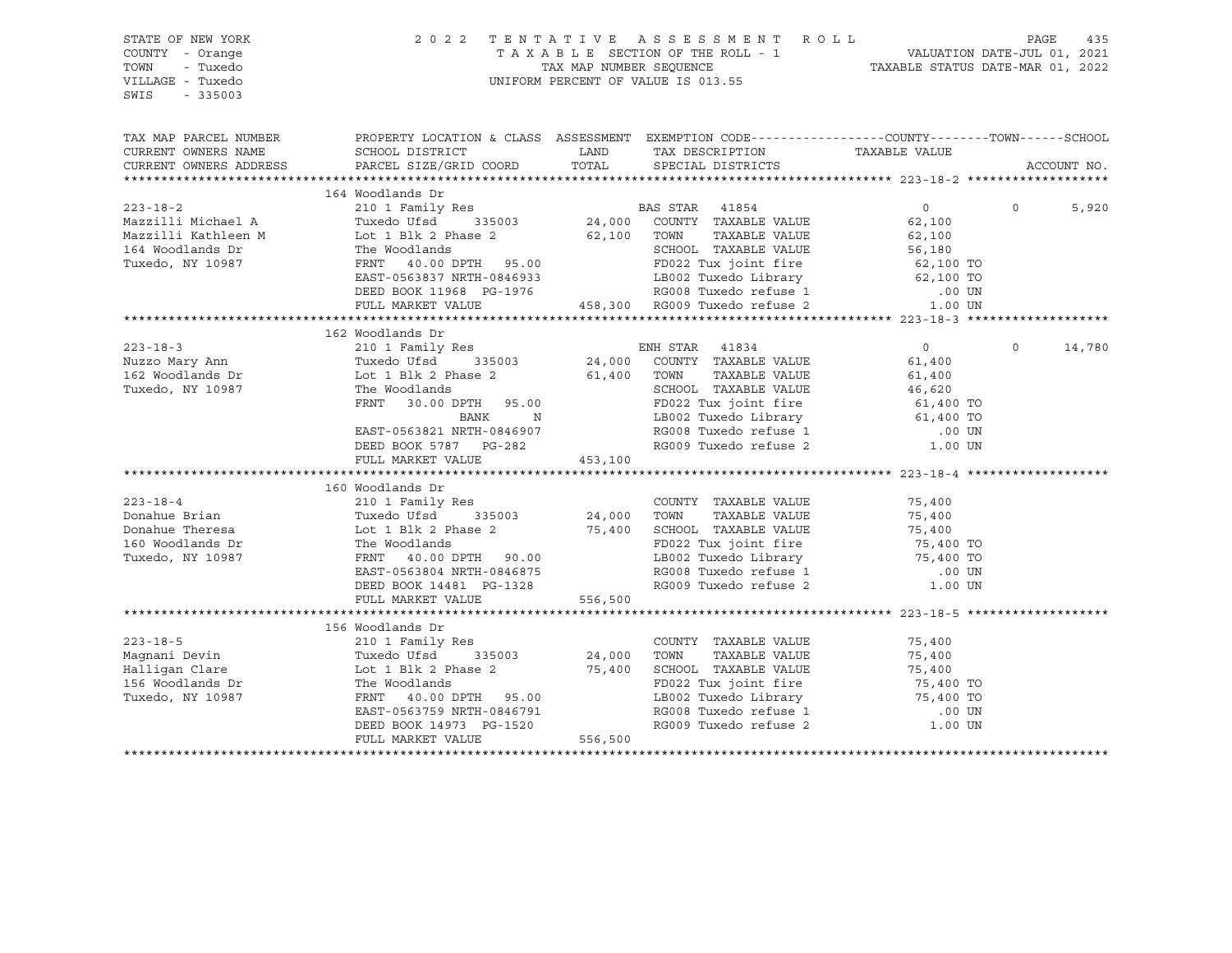| STATE OF NEW YORK<br>COUNTY - Orange<br>- Tuxedo<br>TOWN<br>VILLAGE - Tuxedo<br>SWIS<br>$-335003$                                                                                                                                          |                                                                                                                                                                                                                                                                                                                                                                                                                                  |       | 2022 TENTATIVE ASSESSMENT ROLL PAGE 436<br>TAXABLE SECTION OF THE ROLL - 1 VALUATION DATE-JUL 01, 2021<br>TAX MAP NUMBER SEQUENCE TAXABLE STATUS DATE-MAR 01, 2022<br>UNIFORM PERCENT OF VALUE IS 013.55 |                   |          |             |
|--------------------------------------------------------------------------------------------------------------------------------------------------------------------------------------------------------------------------------------------|----------------------------------------------------------------------------------------------------------------------------------------------------------------------------------------------------------------------------------------------------------------------------------------------------------------------------------------------------------------------------------------------------------------------------------|-------|----------------------------------------------------------------------------------------------------------------------------------------------------------------------------------------------------------|-------------------|----------|-------------|
| TAX MAP PARCEL NUMBER<br>CURRENT OWNERS NAME                                                                                                                                                                                               | PROPERTY LOCATION & CLASS ASSESSMENT EXEMPTION CODE-----------------COUNTY-------TOWN------SCHOOL<br>SCHOOL DISTRICT                                                                                                                                                                                                                                                                                                             | LAND  | TAX DESCRIPTION                                                                                                                                                                                          | TAXABLE VALUE     |          |             |
| CURRENT OWNERS ADDRESS                                                                                                                                                                                                                     | PARCEL SIZE/GRID COORD                                                                                                                                                                                                                                                                                                                                                                                                           | TOTAL | SPECIAL DISTRICTS                                                                                                                                                                                        |                   |          | ACCOUNT NO. |
|                                                                                                                                                                                                                                            |                                                                                                                                                                                                                                                                                                                                                                                                                                  |       |                                                                                                                                                                                                          |                   |          |             |
|                                                                                                                                                                                                                                            | 154 Woodlands Dr                                                                                                                                                                                                                                                                                                                                                                                                                 |       |                                                                                                                                                                                                          |                   |          |             |
| $223 - 18 - 6$                                                                                                                                                                                                                             | 210 1 Family Res<br>Tuxedo Ufsd 335003 24,000 TOWN TAXABLE VALUE                                                                                                                                                                                                                                                                                                                                                                 |       | COUNTY TAXABLE VALUE 74,675                                                                                                                                                                              |                   |          |             |
| Khan Adnan                                                                                                                                                                                                                                 |                                                                                                                                                                                                                                                                                                                                                                                                                                  |       |                                                                                                                                                                                                          | 74,675            |          |             |
| Henna Ikram                                                                                                                                                                                                                                |                                                                                                                                                                                                                                                                                                                                                                                                                                  |       |                                                                                                                                                                                                          |                   |          |             |
| 154 Woodlands Dr                                                                                                                                                                                                                           | Lot 1 Blk 2 Phase 2 $74,675$ SCHOOL TAXABLE VALUE $74,675$<br>The Woodlands $20002$ Tux joint fire $74,675$ TO<br>FRAT 30.00 DPTH 95.00<br>EAST-0563747 NRTH-0846761<br>DEED BOOK 12570 PG-1576<br>FULL MARKET VALUE 551,100<br>FULL MARKET VALUE 551,100<br>FULL MARKET VALUE 551,100<br>TURENT SOUTHER 1.00 UN<br>FULL MARKET VALUE 551,100                                                                                    |       |                                                                                                                                                                                                          |                   |          |             |
| Tuxedo, NY 10987                                                                                                                                                                                                                           |                                                                                                                                                                                                                                                                                                                                                                                                                                  |       |                                                                                                                                                                                                          |                   |          |             |
|                                                                                                                                                                                                                                            |                                                                                                                                                                                                                                                                                                                                                                                                                                  |       |                                                                                                                                                                                                          |                   |          |             |
|                                                                                                                                                                                                                                            |                                                                                                                                                                                                                                                                                                                                                                                                                                  |       |                                                                                                                                                                                                          |                   |          |             |
|                                                                                                                                                                                                                                            |                                                                                                                                                                                                                                                                                                                                                                                                                                  |       |                                                                                                                                                                                                          |                   |          |             |
|                                                                                                                                                                                                                                            |                                                                                                                                                                                                                                                                                                                                                                                                                                  |       |                                                                                                                                                                                                          |                   |          |             |
|                                                                                                                                                                                                                                            | 152 Woodlands Dr                                                                                                                                                                                                                                                                                                                                                                                                                 |       |                                                                                                                                                                                                          |                   |          |             |
| $223 - 18 - 7$                                                                                                                                                                                                                             | 210 1 Family Res 6 210 BAS STAR 41854                                                                                                                                                                                                                                                                                                                                                                                            |       |                                                                                                                                                                                                          | $\overline{0}$    | $\Omega$ | 5,920       |
|                                                                                                                                                                                                                                            |                                                                                                                                                                                                                                                                                                                                                                                                                                  |       |                                                                                                                                                                                                          | 70,650            |          |             |
|                                                                                                                                                                                                                                            |                                                                                                                                                                                                                                                                                                                                                                                                                                  |       |                                                                                                                                                                                                          |                   |          |             |
| X10 1 Family Acsoc 24,000 COUNTY TAXABLE VALUE<br>X1ing George G Tuxedo Ufsd 335003 24,000 COUNTY TAXABLE VALUE<br>X1ing Robin M Lot 1 Blk 2 Phase 2 70,650 TOWN TAXABLE VALUE<br>Taxable VALUE<br>The Woodlands<br>The Woodlands<br>The W |                                                                                                                                                                                                                                                                                                                                                                                                                                  |       |                                                                                                                                                                                                          |                   |          |             |
|                                                                                                                                                                                                                                            |                                                                                                                                                                                                                                                                                                                                                                                                                                  |       |                                                                                                                                                                                                          |                   |          |             |
|                                                                                                                                                                                                                                            |                                                                                                                                                                                                                                                                                                                                                                                                                                  |       |                                                                                                                                                                                                          |                   |          |             |
|                                                                                                                                                                                                                                            |                                                                                                                                                                                                                                                                                                                                                                                                                                  |       |                                                                                                                                                                                                          |                   |          |             |
|                                                                                                                                                                                                                                            | ${\small \begin{tabular}{lcccc} Lot 1 Blk 2 Phase 2 & 70,650 & TOWN & TAXABLE VALUE & 70,650 \\ The Woodlands & SCHOOL TAXABLE VALUE & 70,650 \\ FRNT & 40.00 DPTH & 95.00 & FD022 Tux joint fire & 70,650 \\ EAST-0563735 NRTH-0846730 & LBO02 Tuxedo Library & 70,650 TO \\ DEED BOOK 5052 PG-310 & 821,400 RGO09 Tuxedo refuse 1 & .00 UN \\ FULL MARKET VALUE & & & & 1.00 UN \\ FULL MARKET VALUE & & & & 1.00 UN \\ \end{$ |       |                                                                                                                                                                                                          |                   |          |             |
|                                                                                                                                                                                                                                            |                                                                                                                                                                                                                                                                                                                                                                                                                                  |       |                                                                                                                                                                                                          |                   |          |             |
| $223 - 18 - 8$                                                                                                                                                                                                                             | 148 Woodlands Dr                                                                                                                                                                                                                                                                                                                                                                                                                 |       |                                                                                                                                                                                                          |                   | $\Omega$ |             |
| Santangelo Marianne                                                                                                                                                                                                                        |                                                                                                                                                                                                                                                                                                                                                                                                                                  |       |                                                                                                                                                                                                          | $\overline{0}$    |          | 5,920       |
| 148 Woodlands Dr                                                                                                                                                                                                                           |                                                                                                                                                                                                                                                                                                                                                                                                                                  |       |                                                                                                                                                                                                          | 75,400<br>75,400  |          |             |
| Tuxedo, NY 10987                                                                                                                                                                                                                           | 210 November 2010 1 Family Res<br>Tuxedo Ufsd 335003 24,000 COUNTY TAXABLE VALUE<br>Lot 1 Blk 2 Phase 2 75,400 TOWN TAXABLE VALUE<br>The Woodlands SCHOOL TAXABLE VALUE<br>FRNT 40.00 DPTH 95.00 FD022 Tux joint fire                                                                                                                                                                                                            |       | TOWN TAXABLE VALUE 69,480<br>SCHOOL TAXABLE VALUE 69,480<br>75,400 TO                                                                                                                                    |                   |          |             |
|                                                                                                                                                                                                                                            |                                                                                                                                                                                                                                                                                                                                                                                                                                  |       |                                                                                                                                                                                                          |                   |          |             |
|                                                                                                                                                                                                                                            | EAST-0563706 NRTH-0846671                                                                                                                                                                                                                                                                                                                                                                                                        |       | 90 FD022 Tux joint fire 75,400 TO<br>71 LB002 Tuxedo Library 75,400 TO<br>RG008 Tuxedo refuse 1 000 UN<br>556,500 RG009 Tuxedo refuse 2 1.00 UN                                                          |                   |          |             |
|                                                                                                                                                                                                                                            | DEED BOOK 5083 PG-17                                                                                                                                                                                                                                                                                                                                                                                                             |       |                                                                                                                                                                                                          |                   |          |             |
|                                                                                                                                                                                                                                            | FULL MARKET VALUE                                                                                                                                                                                                                                                                                                                                                                                                                |       |                                                                                                                                                                                                          |                   |          |             |
|                                                                                                                                                                                                                                            |                                                                                                                                                                                                                                                                                                                                                                                                                                  |       |                                                                                                                                                                                                          |                   |          |             |
|                                                                                                                                                                                                                                            | 146 Woodlands Dr                                                                                                                                                                                                                                                                                                                                                                                                                 |       |                                                                                                                                                                                                          |                   |          |             |
| $223 - 18 - 9$                                                                                                                                                                                                                             | nobulanus Li<br>210 1 Family Res                                                                                                                                                                                                                                                                                                                                                                                                 |       | BAS STAR 41854                                                                                                                                                                                           | $\overline{0}$    | $\circ$  | 5,920       |
| Tanenbaum Linda                                                                                                                                                                                                                            |                                                                                                                                                                                                                                                                                                                                                                                                                                  |       |                                                                                                                                                                                                          | 69,600            |          |             |
| Tanenbaum David                                                                                                                                                                                                                            | Tuxedo Ufsd <sup>3</sup> 335003 24,000 COUNTY TAXABLE VALUE<br>Lot 1 Blk 2 Phase 2 69,600 TOWN TAXABLE VALUE                                                                                                                                                                                                                                                                                                                     |       | TAXABLE VALUE                                                                                                                                                                                            | 69,600            |          |             |
| 146 Woodlands Dr                                                                                                                                                                                                                           | The Woodlands                                                                                                                                                                                                                                                                                                                                                                                                                    |       |                                                                                                                                                                                                          |                   |          |             |
| Tuxedo, NY 10987                                                                                                                                                                                                                           |                                                                                                                                                                                                                                                                                                                                                                                                                                  |       | SCHOOL TAXABLE VALUE 63,680<br>FD022 Tux joint fire 69,600 TO<br>LB002 Tuxedo Library 69,600 TO<br>RG008 Tuxedo refuse 1 00 UN                                                                           |                   |          |             |
|                                                                                                                                                                                                                                            |                                                                                                                                                                                                                                                                                                                                                                                                                                  |       |                                                                                                                                                                                                          |                   |          |             |
|                                                                                                                                                                                                                                            |                                                                                                                                                                                                                                                                                                                                                                                                                                  |       |                                                                                                                                                                                                          |                   |          |             |
|                                                                                                                                                                                                                                            | FRNT 30.00 DPTH 95.00 FD022 Tux joint fire<br>EAST-0563697 NRTH-0846643 LB002 Tuxedo Library<br>DEED BOOK 13917 PG-119 RG008 Tuxedo refuse 1<br>FULL MARKET VALUE 513,700 RG009 Tuxedo refuse 2                                                                                                                                                                                                                                  |       |                                                                                                                                                                                                          | .00 UN<br>1.00 UN |          |             |
|                                                                                                                                                                                                                                            |                                                                                                                                                                                                                                                                                                                                                                                                                                  |       |                                                                                                                                                                                                          |                   |          |             |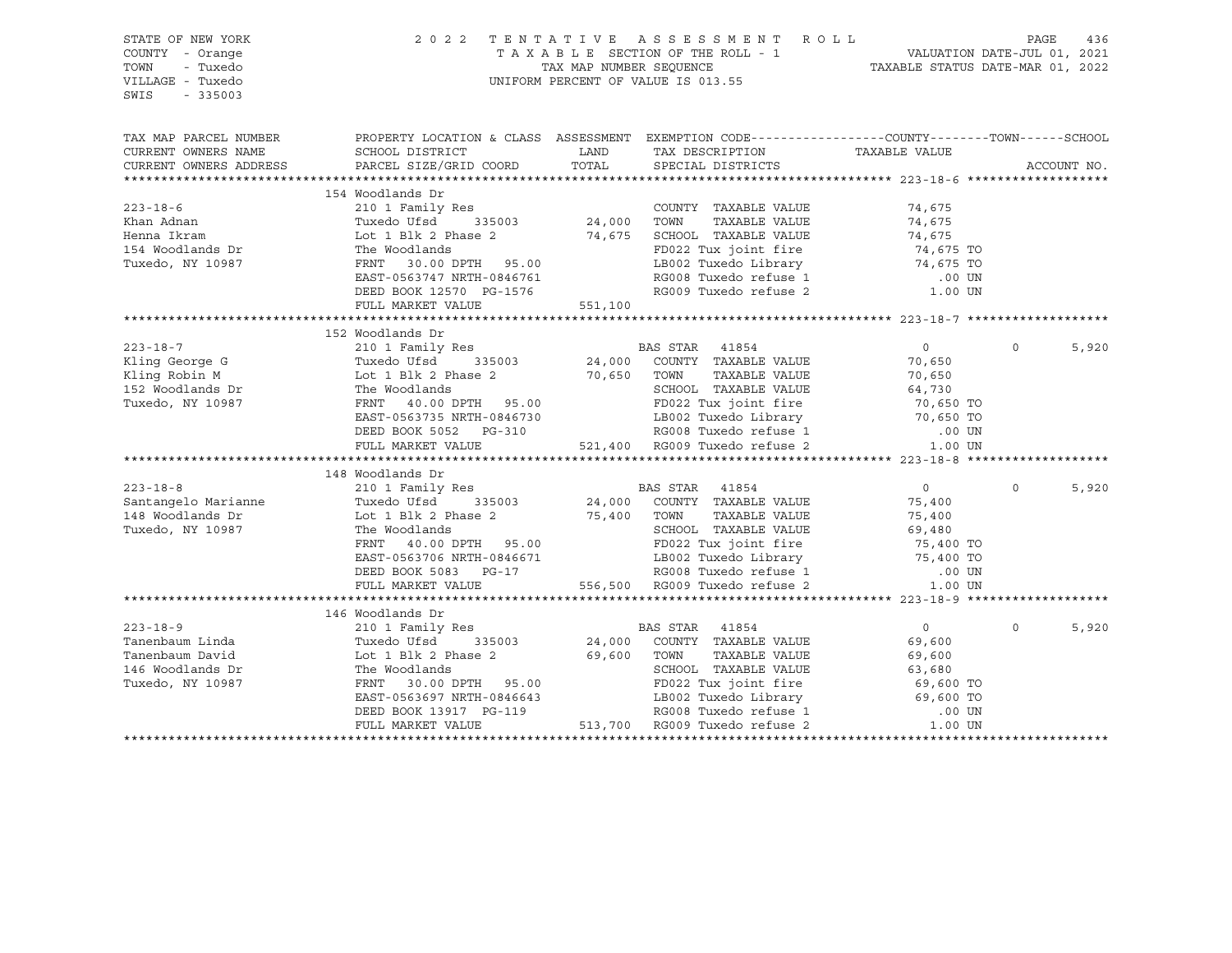| STATE OF NEW YORK<br>COUNTY - Orange<br>- Tuxedo<br>TOWN<br>VILLAGE - Tuxedo<br>SWIS<br>$-335003$                                                                                                                                        | 2 0 2 2                                                                                                                                                                                                                                                                                                                                                                                                                                    | TENTATIVE ASSESSMENT ROLL PAGE 437<br>TAXABLE SECTION OF THE ROLL - 1 VALUATION DATE-JUL 01, 2021<br>TAX MAP NUMBER SEQUENCE TAXABLE STATUS DATE-MAR 01, 2022<br>UNIFORM PERCENT OF VALUE IS 013.55              |                  |          |             |
|------------------------------------------------------------------------------------------------------------------------------------------------------------------------------------------------------------------------------------------|--------------------------------------------------------------------------------------------------------------------------------------------------------------------------------------------------------------------------------------------------------------------------------------------------------------------------------------------------------------------------------------------------------------------------------------------|------------------------------------------------------------------------------------------------------------------------------------------------------------------------------------------------------------------|------------------|----------|-------------|
| TAX MAP PARCEL NUMBER PROPERTY LOCATION & CLASS ASSESSMENT EXEMPTION CODE---------------COUNTY--------TOWN------SCHOOL                                                                                                                   |                                                                                                                                                                                                                                                                                                                                                                                                                                            |                                                                                                                                                                                                                  |                  |          |             |
| CURRENT OWNERS NAME                                                                                                                                                                                                                      | SCHOOL DISTRICT                                                                                                                                                                                                                                                                                                                                                                                                                            | LAND TAX DESCRIPTION                                                                                                                                                                                             | TAXABLE VALUE    |          |             |
| CURRENT OWNERS ADDRESS                                                                                                                                                                                                                   | PARCEL SIZE/GRID COORD                                                                                                                                                                                                                                                                                                                                                                                                                     | TOTAL SPECIAL DISTRICTS                                                                                                                                                                                          |                  |          | ACCOUNT NO. |
|                                                                                                                                                                                                                                          | 144 Woodlands Dr                                                                                                                                                                                                                                                                                                                                                                                                                           |                                                                                                                                                                                                                  |                  |          |             |
|                                                                                                                                                                                                                                          |                                                                                                                                                                                                                                                                                                                                                                                                                                            |                                                                                                                                                                                                                  | $\overline{0}$   | $\Omega$ | 14,780      |
| 223-18-10 210 1 Family Res 21,000 ENH STAR 41834<br>Rickard Rubinacci, MargaretTTE Tuxedo Ufsd 335003 24,000 COUNTY TAXABLE VALUE                                                                                                        |                                                                                                                                                                                                                                                                                                                                                                                                                                            |                                                                                                                                                                                                                  | 70,650           |          |             |
|                                                                                                                                                                                                                                          |                                                                                                                                                                                                                                                                                                                                                                                                                                            | TAXABLE VALUE                                                                                                                                                                                                    | 70,650           |          |             |
|                                                                                                                                                                                                                                          |                                                                                                                                                                                                                                                                                                                                                                                                                                            |                                                                                                                                                                                                                  |                  |          |             |
|                                                                                                                                                                                                                                          | $\begin{tabular}{lcccc} The Woodlands & & & & & & & \text{SCH OOL} & TAXABLE VALUE & & & & & \text{55,870} \\ FRNT & 45.00 DPTH & 95.00 & & & & & \text{FD022 Tux joint fire & & & \text{70,650 TO} \\ EAST-0563681 NRTH-0846601 & & & & & \text{LBO02 Tused Library} & & & \text{70,650 TO} \\ DEED BOOK 14105 PG-1445 & & & & & \text{RGO08 Tused refuse 1 & & & \text{00 UN} \\ FULL MARKET VALUE & & & & & & \text{521,400} & \text{R$ |                                                                                                                                                                                                                  |                  |          |             |
|                                                                                                                                                                                                                                          |                                                                                                                                                                                                                                                                                                                                                                                                                                            |                                                                                                                                                                                                                  |                  |          |             |
|                                                                                                                                                                                                                                          |                                                                                                                                                                                                                                                                                                                                                                                                                                            |                                                                                                                                                                                                                  |                  |          |             |
|                                                                                                                                                                                                                                          |                                                                                                                                                                                                                                                                                                                                                                                                                                            |                                                                                                                                                                                                                  |                  |          |             |
|                                                                                                                                                                                                                                          |                                                                                                                                                                                                                                                                                                                                                                                                                                            |                                                                                                                                                                                                                  |                  |          |             |
|                                                                                                                                                                                                                                          | 16 Holly Ct                                                                                                                                                                                                                                                                                                                                                                                                                                |                                                                                                                                                                                                                  |                  |          |             |
| 16 Holly Ct<br>223-18-11 210 1 Family Res<br>Siegel, As Trustee Eric Tuxedo Ufsd 335003 24,000 COUNTY TAXABLE VALUE<br>Fred Siegel Phase 2 The Woodlands 66,700 TOWN TAXABLE VALUE<br>16 Holly Ct FRNT 40.00 DPTH 90.00 SCHOOL TAXABLE   |                                                                                                                                                                                                                                                                                                                                                                                                                                            |                                                                                                                                                                                                                  | $\overline{0}$   | $\Omega$ | 5,920       |
|                                                                                                                                                                                                                                          |                                                                                                                                                                                                                                                                                                                                                                                                                                            |                                                                                                                                                                                                                  | 66,700           |          |             |
|                                                                                                                                                                                                                                          |                                                                                                                                                                                                                                                                                                                                                                                                                                            |                                                                                                                                                                                                                  |                  |          |             |
|                                                                                                                                                                                                                                          |                                                                                                                                                                                                                                                                                                                                                                                                                                            | TOWN TAXABLE VALUE<br>SCHOOL TAXABLE VALUE 60,780<br>CHOOL TAXABLE VALUE 66,700 TO                                                                                                                               |                  |          |             |
|                                                                                                                                                                                                                                          |                                                                                                                                                                                                                                                                                                                                                                                                                                            |                                                                                                                                                                                                                  |                  |          |             |
|                                                                                                                                                                                                                                          |                                                                                                                                                                                                                                                                                                                                                                                                                                            |                                                                                                                                                                                                                  |                  |          |             |
|                                                                                                                                                                                                                                          |                                                                                                                                                                                                                                                                                                                                                                                                                                            |                                                                                                                                                                                                                  |                  |          |             |
|                                                                                                                                                                                                                                          | FRNT 40.00 DPTH 90.00<br>EAST-0563637 NRTH-0846880<br>DEED BOOK 15147 PG-439 LB002 Tuxedo Library 66,700 TO<br>FULL MARKET VALUE 492,300 RG008 Tuxedo refuse 1 .00 UN<br>RG009 Tuxedo refuse 2 1.00 UN                                                                                                                                                                                                                                     |                                                                                                                                                                                                                  |                  |          |             |
|                                                                                                                                                                                                                                          |                                                                                                                                                                                                                                                                                                                                                                                                                                            |                                                                                                                                                                                                                  |                  |          |             |
| 210 1 Family Res<br>Christensen Patricia E (210 1 Family Res<br>Tuxedo Ufsd 335003 24,000 COUNTY TAXABLE VALUE<br>24,000 COUNTY TAXABLE VALUE<br>Tuxedo, NY 10987 PRAGE 2 The Woodlands<br>20,500 TOWN TAXABLE VALUE<br>Tuxedo, NY 10987 | 14 Holly Ct                                                                                                                                                                                                                                                                                                                                                                                                                                |                                                                                                                                                                                                                  |                  |          |             |
|                                                                                                                                                                                                                                          |                                                                                                                                                                                                                                                                                                                                                                                                                                            |                                                                                                                                                                                                                  | $\overline{0}$   | $\circ$  | 5,920       |
|                                                                                                                                                                                                                                          |                                                                                                                                                                                                                                                                                                                                                                                                                                            |                                                                                                                                                                                                                  | 60,500<br>60,500 |          |             |
|                                                                                                                                                                                                                                          |                                                                                                                                                                                                                                                                                                                                                                                                                                            |                                                                                                                                                                                                                  |                  |          |             |
| Tuxedo, NY 10987                                                                                                                                                                                                                         |                                                                                                                                                                                                                                                                                                                                                                                                                                            |                                                                                                                                                                                                                  |                  |          |             |
|                                                                                                                                                                                                                                          | EAST-0563607 NRTH-0846863                                                                                                                                                                                                                                                                                                                                                                                                                  |                                                                                                                                                                                                                  |                  |          |             |
|                                                                                                                                                                                                                                          | DEED BOOK 12310 PG-1273<br>FULL MARKET VALUE                                                                                                                                                                                                                                                                                                                                                                                               |                                                                                                                                                                                                                  |                  |          |             |
|                                                                                                                                                                                                                                          |                                                                                                                                                                                                                                                                                                                                                                                                                                            | 0.30 DPTH 90.00<br>63607 NRTH-0846863<br>63607 NRTH-0846863<br>0K 12310 PG-1273<br>446,500 RG008 Tuxedo refuse 1 0.00 UN<br>RKET VALUE<br>446,500 RG008 Tuxedo refuse 1 0.00 UN<br>RG009 Tuxedo refuse 2 1.00 UN |                  |          |             |
|                                                                                                                                                                                                                                          |                                                                                                                                                                                                                                                                                                                                                                                                                                            |                                                                                                                                                                                                                  |                  |          |             |
|                                                                                                                                                                                                                                          |                                                                                                                                                                                                                                                                                                                                                                                                                                            |                                                                                                                                                                                                                  |                  |          |             |
| $223 - 18 - 13$                                                                                                                                                                                                                          | 210 1 Family Res VETWAR CTS 41120                                                                                                                                                                                                                                                                                                                                                                                                          |                                                                                                                                                                                                                  | 3,402            | 8,748    | 1,944       |
| Werner Robert                                                                                                                                                                                                                            |                                                                                                                                                                                                                                                                                                                                                                                                                                            | 24,000 COUNTY TAXABLE VALUE                                                                                                                                                                                      | 66,198           |          |             |
| 12 Holly Ct                                                                                                                                                                                                                              | 210 1 Family Res<br>Tuxedo Ufsd 335003 24,000 COUNTY<br>Phase 2 The Woodlands 69,600 TOWN<br>FRNT 40.00 DPTH 100.00                                                                                                                                                                                                                                                                                                                        | TAXABLE VALUE                                                                                                                                                                                                    | 60,852           |          |             |
| Tuxedo, NY 10987                                                                                                                                                                                                                         |                                                                                                                                                                                                                                                                                                                                                                                                                                            | SCHOOL TAXABLE VALUE                                                                                                                                                                                             | 67,656           |          |             |
|                                                                                                                                                                                                                                          | EAST-0563577 NRTH-0846841                                                                                                                                                                                                                                                                                                                                                                                                                  | 97,656<br>9846841 FD022 Tux joint fire 69,600 TO<br>513,700 RG008 Tuxedo refuse 1 69,600 TO                                                                                                                      |                  |          |             |
|                                                                                                                                                                                                                                          | DEED BOOK 5127 PG-144                                                                                                                                                                                                                                                                                                                                                                                                                      |                                                                                                                                                                                                                  |                  |          |             |
|                                                                                                                                                                                                                                          | FULL MARKET VALUE                                                                                                                                                                                                                                                                                                                                                                                                                          |                                                                                                                                                                                                                  |                  |          |             |
|                                                                                                                                                                                                                                          |                                                                                                                                                                                                                                                                                                                                                                                                                                            | RG009 Tuxedo refuse 2                                                                                                                                                                                            | $1.00$ UN        |          |             |
|                                                                                                                                                                                                                                          |                                                                                                                                                                                                                                                                                                                                                                                                                                            |                                                                                                                                                                                                                  |                  |          |             |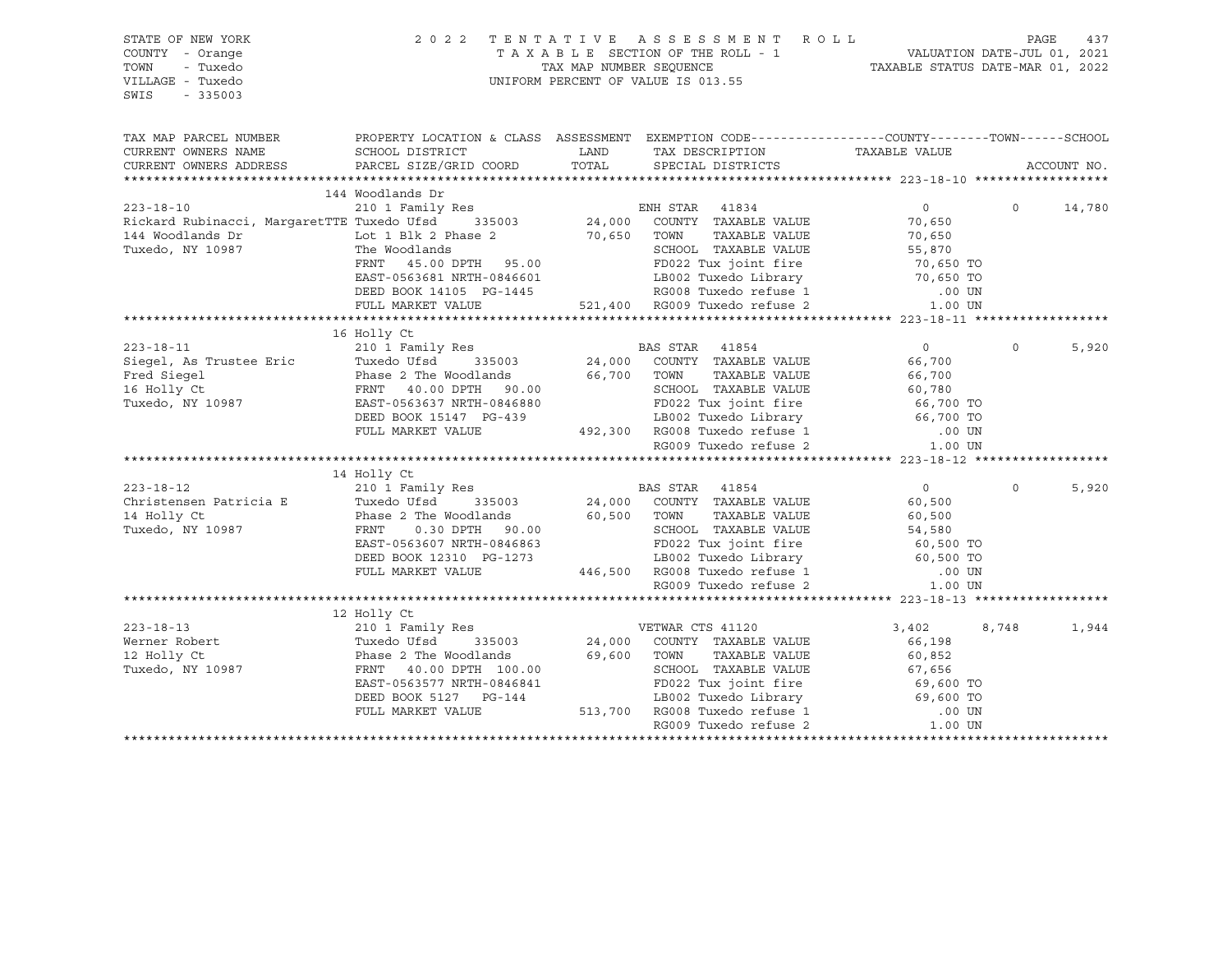| STATE OF NEW YORK<br>COUNTY - Orange<br>TOWN<br>- Tuxedo<br>VILLAGE - Tuxedo<br>SWIS - 335003                                                                                                                                          | 2022 TENTATIVE ASSESSMENT ROLL PAGE 438<br>TAXABLE SECTION OF THE ROLL - 1 VALUATION DATE-JUL 01, 2021<br>TAX MAP NUMBER SEQUENCE TAXABLE STATUS DATE-MAR 01, 2022<br>UNIFORM PERCENT OF VALUE IS 013.55 |  |             |       |
|----------------------------------------------------------------------------------------------------------------------------------------------------------------------------------------------------------------------------------------|----------------------------------------------------------------------------------------------------------------------------------------------------------------------------------------------------------|--|-------------|-------|
| TAX MAP PARCEL NUMBER                                                                                                                                                                                                                  | PROPERTY LOCATION & CLASS ASSESSMENT EXEMPTION CODE----------------COUNTY-------TOWN-----SCHOOL                                                                                                          |  |             |       |
| CURRENT OWNERS NAME                                                                                                                                                                                                                    | SCHOOL DISTRICT LAND TAX DESCRIPTION TAXABLE VALUE PARCEL SIZE/GRID COORD TOTAL SPECIAL DISTRICTS                                                                                                        |  |             |       |
| CURRENT OWNERS ADDRESS                                                                                                                                                                                                                 |                                                                                                                                                                                                          |  | ACCOUNT NO. |       |
|                                                                                                                                                                                                                                        | 3 Holly Ct                                                                                                                                                                                               |  |             |       |
|                                                                                                                                                                                                                                        |                                                                                                                                                                                                          |  | $\circ$     | 5,920 |
|                                                                                                                                                                                                                                        |                                                                                                                                                                                                          |  |             |       |
|                                                                                                                                                                                                                                        |                                                                                                                                                                                                          |  |             |       |
|                                                                                                                                                                                                                                        |                                                                                                                                                                                                          |  |             |       |
|                                                                                                                                                                                                                                        |                                                                                                                                                                                                          |  |             |       |
|                                                                                                                                                                                                                                        |                                                                                                                                                                                                          |  |             |       |
|                                                                                                                                                                                                                                        |                                                                                                                                                                                                          |  |             |       |
|                                                                                                                                                                                                                                        |                                                                                                                                                                                                          |  |             |       |
|                                                                                                                                                                                                                                        |                                                                                                                                                                                                          |  |             |       |
|                                                                                                                                                                                                                                        | 5 Holly Ct                                                                                                                                                                                               |  |             |       |
|                                                                                                                                                                                                                                        |                                                                                                                                                                                                          |  |             |       |
|                                                                                                                                                                                                                                        |                                                                                                                                                                                                          |  |             |       |
|                                                                                                                                                                                                                                        |                                                                                                                                                                                                          |  |             |       |
|                                                                                                                                                                                                                                        |                                                                                                                                                                                                          |  |             |       |
|                                                                                                                                                                                                                                        |                                                                                                                                                                                                          |  |             |       |
| 323-18-15<br>Annette Doerr and Stacie Magur Tuxedo Ufsd 335003<br>24,000 TOWN TAXABLE VALUE 71,050<br>Stevens 2019 Irrevocable Trust Phase 2 The Woodlands<br>5 Holly Ct FRNT 0.30 DPTH 0.90 FD022 Tux joint fire 71,050 Tuxedo, NY 10 |                                                                                                                                                                                                          |  |             |       |
|                                                                                                                                                                                                                                        |                                                                                                                                                                                                          |  |             |       |
|                                                                                                                                                                                                                                        | 7 Holly Ct                                                                                                                                                                                               |  |             |       |
|                                                                                                                                                                                                                                        |                                                                                                                                                                                                          |  |             |       |
|                                                                                                                                                                                                                                        |                                                                                                                                                                                                          |  |             |       |
|                                                                                                                                                                                                                                        |                                                                                                                                                                                                          |  |             |       |
|                                                                                                                                                                                                                                        |                                                                                                                                                                                                          |  |             |       |
|                                                                                                                                                                                                                                        |                                                                                                                                                                                                          |  |             |       |
|                                                                                                                                                                                                                                        |                                                                                                                                                                                                          |  |             |       |
|                                                                                                                                                                                                                                        |                                                                                                                                                                                                          |  |             |       |
|                                                                                                                                                                                                                                        | 10 Mulberry Dr                                                                                                                                                                                           |  |             |       |
|                                                                                                                                                                                                                                        |                                                                                                                                                                                                          |  |             |       |
|                                                                                                                                                                                                                                        |                                                                                                                                                                                                          |  |             |       |
|                                                                                                                                                                                                                                        |                                                                                                                                                                                                          |  |             |       |
|                                                                                                                                                                                                                                        |                                                                                                                                                                                                          |  |             |       |
|                                                                                                                                                                                                                                        |                                                                                                                                                                                                          |  |             |       |
|                                                                                                                                                                                                                                        |                                                                                                                                                                                                          |  |             |       |
|                                                                                                                                                                                                                                        |                                                                                                                                                                                                          |  |             |       |
|                                                                                                                                                                                                                                        |                                                                                                                                                                                                          |  |             |       |
|                                                                                                                                                                                                                                        | 8 Mulberry Dr                                                                                                                                                                                            |  |             |       |
|                                                                                                                                                                                                                                        |                                                                                                                                                                                                          |  | $\Omega$    | 5,920 |
|                                                                                                                                                                                                                                        |                                                                                                                                                                                                          |  |             |       |
|                                                                                                                                                                                                                                        |                                                                                                                                                                                                          |  |             |       |
|                                                                                                                                                                                                                                        |                                                                                                                                                                                                          |  |             |       |
|                                                                                                                                                                                                                                        |                                                                                                                                                                                                          |  |             |       |
|                                                                                                                                                                                                                                        |                                                                                                                                                                                                          |  |             |       |
|                                                                                                                                                                                                                                        |                                                                                                                                                                                                          |  |             |       |
|                                                                                                                                                                                                                                        |                                                                                                                                                                                                          |  |             |       |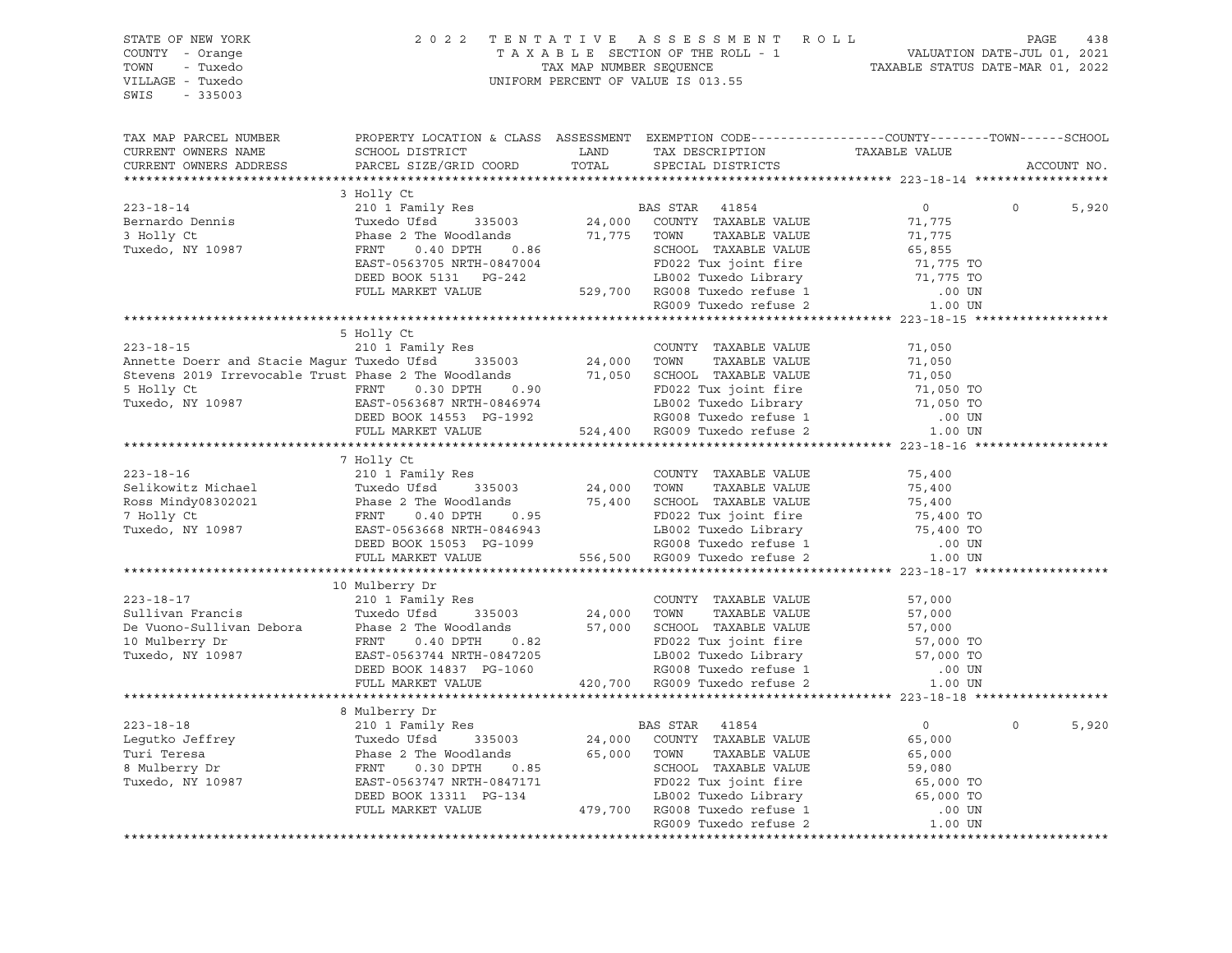| STATE OF NEW YORK<br>COUNTY - Orange<br>TOWN<br>- Tuxedo<br>VILLAGE - Tuxedo<br>SWIS<br>$-335003$ | 2 0 2 2                                                                                                                                                                                                                                                          | TENTATIVE ASSESSMENT ROLL<br>T A X A B L E SECTION OF THE ROLL - 1 VALUATION DATE-JUL 01, 2021<br>TAX MAP NUMBER SEQUENCE TAXABLE STATUS DATE-MAR 01, 2022<br>UNIFORM PERCENT OF VALUE IS 013.55 |        | PAGE     | 439         |
|---------------------------------------------------------------------------------------------------|------------------------------------------------------------------------------------------------------------------------------------------------------------------------------------------------------------------------------------------------------------------|--------------------------------------------------------------------------------------------------------------------------------------------------------------------------------------------------|--------|----------|-------------|
| TAX MAP PARCEL NUMBER                                                                             | PROPERTY LOCATION & CLASS ASSESSMENT EXEMPTION CODE-----------------COUNTY-------TOWN------SCHOOL<br>CURRENT OWNERS NAME SCHOOL DISTRICT THAND TAX DESCRIPTION TAXABLE VALUE CURRENT OWNERS ADDRESS TARGEL SIZE/GRID COORD TOTAL SPECIAL DISTRICTS               |                                                                                                                                                                                                  |        |          | ACCOUNT NO. |
|                                                                                                   | 6 Mulberry Dr                                                                                                                                                                                                                                                    |                                                                                                                                                                                                  |        |          |             |
|                                                                                                   | 4 Mulberry Dr                                                                                                                                                                                                                                                    |                                                                                                                                                                                                  |        |          |             |
| $223 - 18 - 20$                                                                                   | 210 1 Family Res<br>Example of the country than that the country of the country of the country of the country of the country of the country of the country of the country of the country of the country of the country of the country of the count               | COUNTY TAXABLE VALUE                                                                                                                                                                             | 63,000 |          |             |
|                                                                                                   | 181 Woodlands Dr<br>210 1 Family Res<br>Tuxedo Ufsd 335003 24,000 COUNTY TAXABLE VALUE                                                                                                                                                                           |                                                                                                                                                                                                  |        | $\Omega$ | 5,920       |
| $223 - 18 - 22$<br>Popova-Rubin Alla<br>179 Woodlands Dr<br>Tuxedo, NY 10987                      | 179 Woodlands Dr<br>1/9 WOODLANDS Dr<br>210 1 Family Res<br>Tuxedo Ufsd 335003 24,000 TOWN TAXABLE VALUE<br>24,000 TOWN TAXABLE VALUE 65,250<br>Phase 2 The Woodlands 65,250 SCHOOL TAXABLE VALUE 65,250<br>FRNT 0.30 DPTH 0.85<br>FRNT 0.30 DPTH 0.85<br>EAST-0 |                                                                                                                                                                                                  |        |          |             |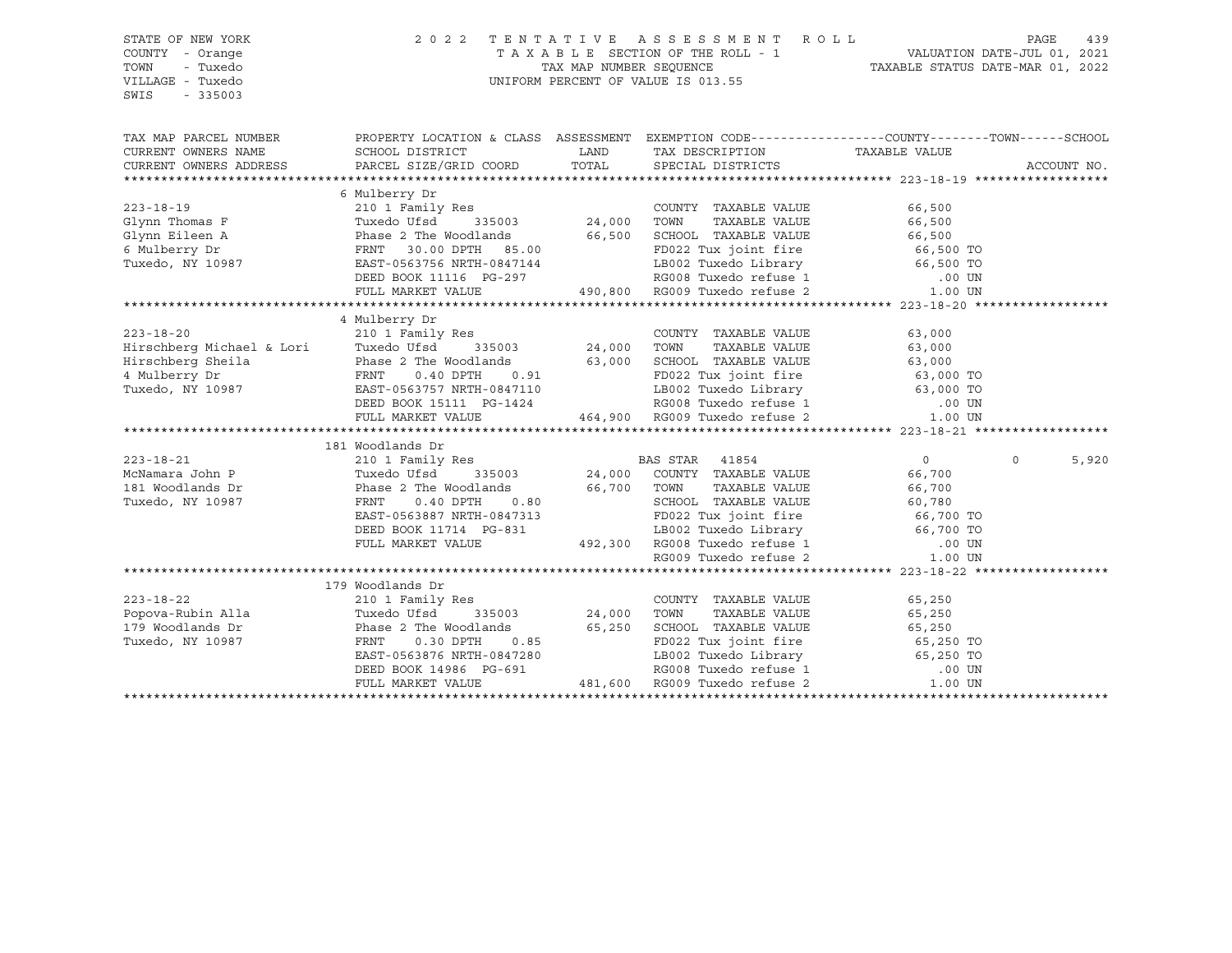| STATE OF NEW YORK<br>COUNTY - Orange<br>- Tuxedo<br>TOWN<br>VILLAGE - Tuxedo<br>SWIS<br>$-335003$ |                                                                                                                                                                                                                                                                                                                                                             | UNIFORM PERCENT OF VALUE IS 013.55 | 2022 TENTATIVE ASSESSMENT ROLL PAGE 440<br>TAXABLE SECTION OF THE ROLL - 1 VALUATION DATE-JUL 01, 2021<br>TAX MAP NUMBER SEQUENCE TAXABLE STATUS DATE-MAR 01, 2022 |                |
|---------------------------------------------------------------------------------------------------|-------------------------------------------------------------------------------------------------------------------------------------------------------------------------------------------------------------------------------------------------------------------------------------------------------------------------------------------------------------|------------------------------------|--------------------------------------------------------------------------------------------------------------------------------------------------------------------|----------------|
| CURRENT OWNERS NAME<br>CURRENT OWNERS ADDRESS                                                     | TAX MAP PARCEL NUMBER THE PROPERTY LOCATION & CLASS ASSESSMENT EXEMPTION CODE---------------COUNTY--------TOWN------SCHOOL                                                                                                                                                                                                                                  |                                    |                                                                                                                                                                    | ACCOUNT NO.    |
|                                                                                                   | 177 Woodlands Dr<br>223-18-23<br>223-18-23<br>223-18-23<br>223-18-23<br>223-18-23<br>223-18-23<br>223-18-23<br>223-18-23<br>223-18-23<br>223-18-24<br>223-18-24<br>223-18-24<br>223-18-24<br>223-18-24<br>223-18-24<br>223-18-24<br>223-18-24<br>223-18-24<br>223-18                                                                                        |                                    | 3,402 8,748<br>$\overline{0}$                                                                                                                                      | 1,944<br>5,920 |
|                                                                                                   | 175 Woodlands Dr                                                                                                                                                                                                                                                                                                                                            |                                    | $\Omega$                                                                                                                                                           | 5,920          |
| $223 - 18 - 25$<br>Toussaint Rubens<br>187 Woodlands Dr<br>Tuxedo, NY 10987                       | 187 Woodlands Dr<br>210 1 Family Res<br>210 1 Family Res<br>Tuxedo Ufsd 335003 24,000 TOWN TAXABLE VALUE 66,700<br>210 1 Family Res<br>Tuxedo Ufsd 335003 24,000 TOWN TAXABLE VALUE 66,700<br>Phase 2 The Woodlands 66,700 SCHOOL TAXABLE VALUE 66,700<br>FRNT 0.40 DPTH 0.85<br>EAST-0564034 NRTH-0847364 LB002 Tuxedo Library 66,700 TO<br>DEED BOOK 1506 |                                    |                                                                                                                                                                    |                |
|                                                                                                   | 185 Woodlands Dr<br>Continues Dr<br>Continues Dr<br>Continues Dr<br>210 1 Family Res<br>Tuxedo Ufsd<br>335003<br>185 Woodlands Dr<br>Tuxedo, NY 10987<br>Phase 2 The Woodlands<br>FRNT<br>0.30 DPTH<br>0.90                                                                                                                                                 |                                    |                                                                                                                                                                    |                |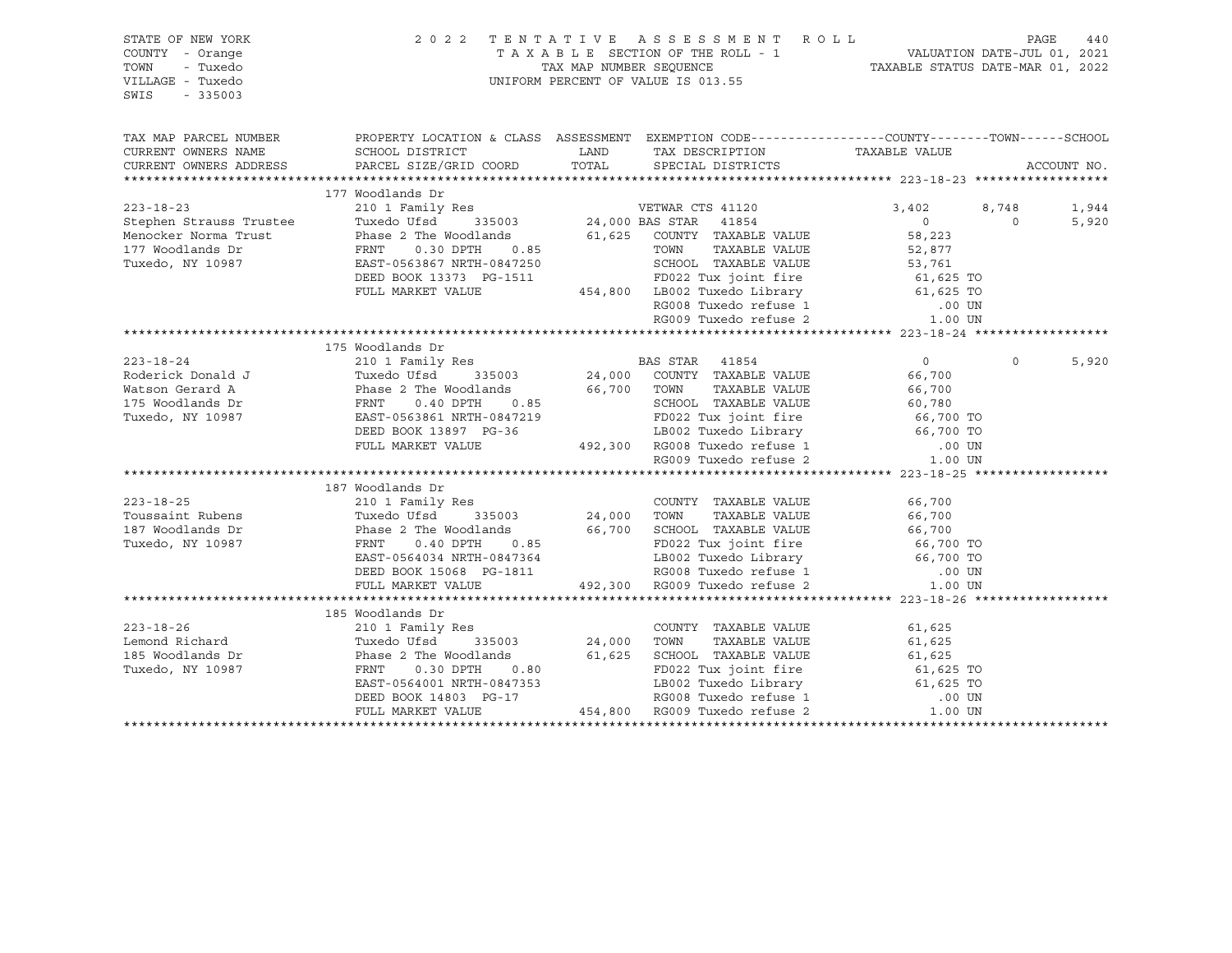SWIS - 335003

### STATE OF NEW YORK 2 0 2 2 T E N T A T I V E A S S E S S M E N T R O L L PAGE 441 COUNTY - Orange T A X A B L E SECTION OF THE ROLL - 1 VALUATION DATE-JUL 01, 2021 TOWN - Tuxedo TAX MAP NUMBER SEQUENCE TAXABLE STATUS DATE-MAR 01, 2022 VILLAGE - Tuxedo UNIFORM PERCENT OF VALUE IS 013.55

TAX MAP PARCEL NUMBER PROPERTY LOCATION & CLASS ASSESSMENT EXEMPTION CODE------------------COUNTY--------TOWN------SCHOOL CURRENT OWNERS NAME SCHOOL DISTRICT LAND TAX DESCRIPTION TAXABLE VALUE CURRENT OWNERS ADDRESS PARCEL SIZE/GRID COORD TOTAL SPECIAL DISTRICTS ACCOUNT NO. \*\*\*\*\*\*\*\*\*\*\*\*\*\*\*\*\*\*\*\*\*\*\*\*\*\*\*\*\*\*\*\*\*\*\*\*\*\*\*\*\*\*\*\*\*\*\*\*\*\*\*\*\*\*\*\*\*\*\*\*\*\*\*\*\*\*\*\*\*\*\*\*\*\*\*\*\*\*\*\*\*\*\*\*\*\*\*\*\*\*\*\*\*\*\*\*\*\*\*\*\*\*\* 223-18-27 \*\*\*\*\*\*\*\*\*\*\*\*\*\*\*\*\*\* 183 Woodlands Dr 223-18-27 210 1 Family Res COUNTY TAXABLE VALUE 66,700 McMahon Matthew J Tuxedo Ufsd 335003 24,000 TOWN TAXABLE VALUE 66,700 McMahon Mary Phase 2 The Woodlands 66,700 SCHOOL TAXABLE VALUE 66,700 183 Woodlands Dr FRNT 0.31 DPTH 0.85 FD022 Tux joint fire 66,700 TO Tuxedo, NY 10987 EAST-0563966 NRTH-0847343 LB002 Tuxedo Library 66,700 TO DEED BOOK 12589 PG-272 RG008 Tuxedo refuse 1 .00 UN FULL MARKET VALUE 492,300 RG009 Tuxedo refuse 2 1.00 UN \*\*\*\*\*\*\*\*\*\*\*\*\*\*\*\*\*\*\*\*\*\*\*\*\*\*\*\*\*\*\*\*\*\*\*\*\*\*\*\*\*\*\*\*\*\*\*\*\*\*\*\*\*\*\*\*\*\*\*\*\*\*\*\*\*\*\*\*\*\*\*\*\*\*\*\*\*\*\*\*\*\*\*\*\*\*\*\*\*\*\*\*\*\*\*\*\*\*\*\*\*\*\* 223-18-28 \*\*\*\*\*\*\*\*\*\*\*\*\*\*\*\*\*\* 40 Mulberry Dr 223-18-28 210 1 Family Res COUNTY TAXABLE VALUE 68,875 Hakanjin Gzim Tuxedo Ufsd 335003 24,000 TOWN TAXABLE VALUE 68,875 Hakanjin Selim & Afredita Phase 2 The Woodlands 68,875 SCHOOL TAXABLE VALUE 68,875 40 Mulberry Dr FRNT 0.40 DPTH 0.90 FD022 Tux joint fire 68,875 TO Tuxedo, NY 10987 EAST-0564068 NRTH-0847497 LB002 Tuxedo Library 68,875 TO DEED BOOK 15130 PG-973 RG008 Tuxedo refuse 1 .00 UN FULL MARKET VALUE 508,300 RG009 Tuxedo refuse 2 1.00 UN \*\*\*\*\*\*\*\*\*\*\*\*\*\*\*\*\*\*\*\*\*\*\*\*\*\*\*\*\*\*\*\*\*\*\*\*\*\*\*\*\*\*\*\*\*\*\*\*\*\*\*\*\*\*\*\*\*\*\*\*\*\*\*\*\*\*\*\*\*\*\*\*\*\*\*\*\*\*\*\*\*\*\*\*\*\*\*\*\*\*\*\*\*\*\*\*\*\*\*\*\*\*\* 223-18-29 \*\*\*\*\*\*\*\*\*\*\*\*\*\*\*\*\*\* 38 Mulberry Dr 223-18-29 210 1 Family Res COUNTY TAXABLE VALUE 69,600 Bramlett Jason Edward Tuxedo Ufsd 335003 24,000 TOWN TAXABLE VALUE 69,600 Bramlett Kendell Hill Phase 2 The Woodlands 69,600 SCHOOL TAXABLE VALUE 69,600 38 Mulberry Dr FRNT 0.30 DPTH 0.90 FD022 Tux joint fire 69,600 TO Tuxedo, NY 10987 EAST-0564036 NRTH-0847483 LB002 Tuxedo Library 69,600 TO DEED BOOK 14972 PG-172 RG008 Tuxedo refuse 1 .00 UN FULL MARKET VALUE 513,700 RG009 Tuxedo refuse 2 1.00 UN \*\*\*\*\*\*\*\*\*\*\*\*\*\*\*\*\*\*\*\*\*\*\*\*\*\*\*\*\*\*\*\*\*\*\*\*\*\*\*\*\*\*\*\*\*\*\*\*\*\*\*\*\*\*\*\*\*\*\*\*\*\*\*\*\*\*\*\*\*\*\*\*\*\*\*\*\*\*\*\*\*\*\*\*\*\*\*\*\*\*\*\*\*\*\*\*\*\*\*\*\*\*\* 223-18-30 \*\*\*\*\*\*\*\*\*\*\*\*\*\*\*\*\*\* 36 Mulberry Dr 223-18-30 210 1 Family Res COUNTY TAXABLE VALUE 63,000 Springer Nitisha Tuxedo Ufsd 335003 24,000 TOWN TAXABLE VALUE 63,000 Moore Balford G Phase 2 The Woodlands 63,000 SCHOOL TAXABLE VALUE 63,000 36 Mulberry Dr FRNT 0.30 DPTH 0.90 FD022 Tux joint fire 63,000 TO Tuxedo, NY 10987 EAST-0564013 NRTH-0847472 LB002 Tuxedo Library 63,000 TO DEED BOOK 14795 PG-878 RG008 Tuxedo refuse 1 .00 UN FULL MARKET VALUE 464,900 RG009 Tuxedo refuse 2 1.00 UN \*\*\*\*\*\*\*\*\*\*\*\*\*\*\*\*\*\*\*\*\*\*\*\*\*\*\*\*\*\*\*\*\*\*\*\*\*\*\*\*\*\*\*\*\*\*\*\*\*\*\*\*\*\*\*\*\*\*\*\*\*\*\*\*\*\*\*\*\*\*\*\*\*\*\*\*\*\*\*\*\*\*\*\*\*\*\*\*\*\*\*\*\*\*\*\*\*\*\*\*\*\*\* 223-18-31 \*\*\*\*\*\*\*\*\*\*\*\*\*\*\*\*\*\* 34 Mulberry Dr 223-18-31 210 1 Family Res COUNTY TAXABLE VALUE 68,875 Levine Bruce Tuxedo Ufsd 335003 24,000 TOWN TAXABLE VALUE 68,875 Levine Beverly Phase 2 The Woodlands 68,875 SCHOOL TAXABLE VALUE 68,875 34 Mulberry Dr FRNT 0.35 DPTH 0.75 FD022 Tux joint fire 68,875 TO Tuxedo, NY 10987 EAST-0563974 NRTH-0847462 LB002 Tuxedo Library 68,875 TO DEED BOOK 14116 PG-1373 RG008 Tuxedo refuse 1 .00 UN FULL MARKET VALUE 508,300 RG009 Tuxedo refuse 2 1.00 UN \*\*\*\*\*\*\*\*\*\*\*\*\*\*\*\*\*\*\*\*\*\*\*\*\*\*\*\*\*\*\*\*\*\*\*\*\*\*\*\*\*\*\*\*\*\*\*\*\*\*\*\*\*\*\*\*\*\*\*\*\*\*\*\*\*\*\*\*\*\*\*\*\*\*\*\*\*\*\*\*\*\*\*\*\*\*\*\*\*\*\*\*\*\*\*\*\*\*\*\*\*\*\*\*\*\*\*\*\*\*\*\*\*\*\*\*\*\*\*\*\*\*\*\*\*\*\*\*\*\*\*\*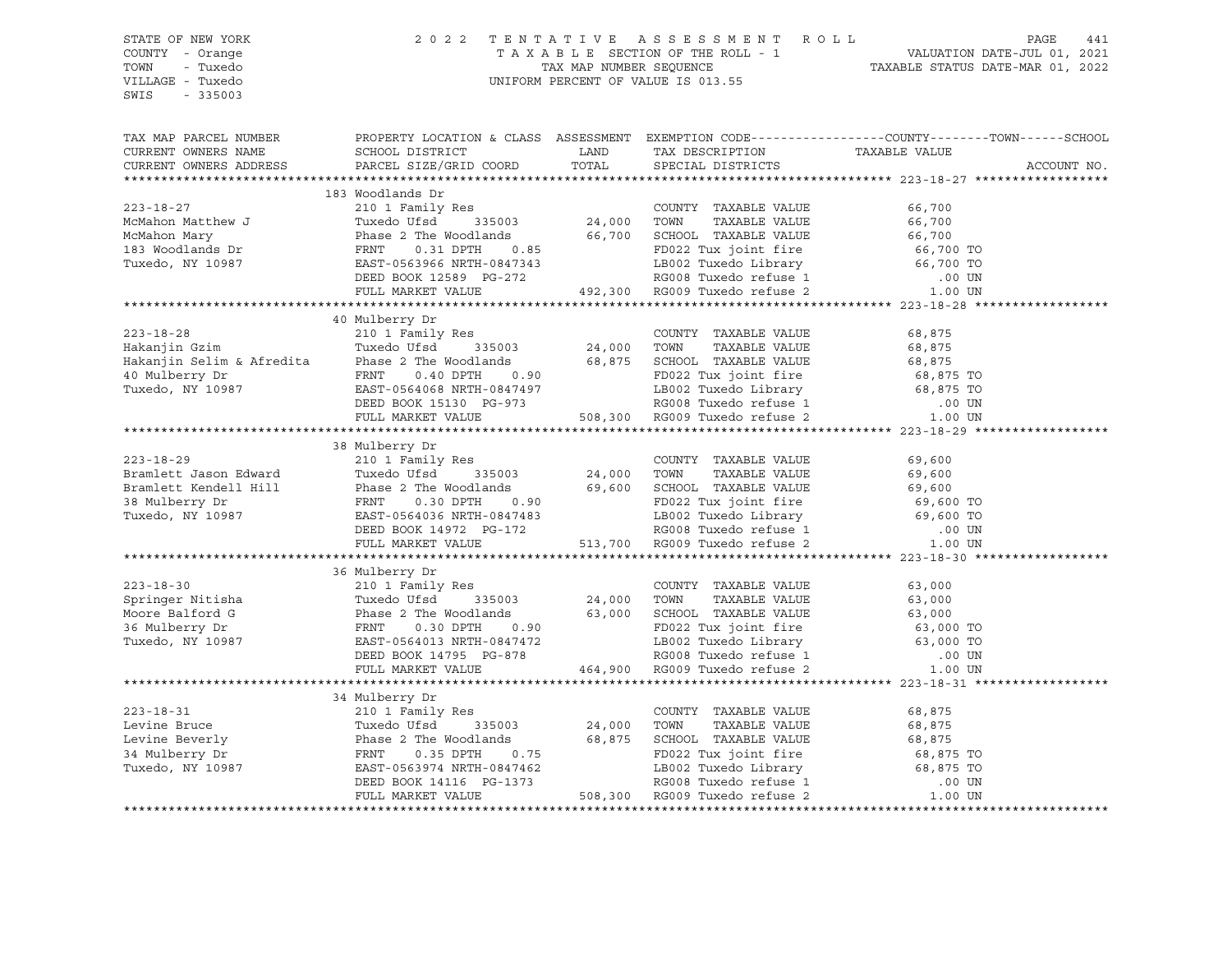| STATE OF NEW YORK<br>COUNTY - Orange<br>TOWN - Tuxedo<br>VILLAGE - Tuxedo<br>SWIS - 335003                                                                                                                                                                                                                                                                              |                |  | $\begin{tabular}{lllllllllllllll} \hline 2&0&2&2&\text{T} & \text{E} & \text{N} & \text{T} & \text{A} & \text{T} & \text{A} & \text{E} & \text{S} & \text{E} & \text{S} & \text{S} & \text{S} & \text{M} & \text{E} & \text{N} & \text{T} & \text{A} & \text{A} & \text{A} & \text{A} & \text{A} & \text{A} & \text{B} & \text{D} & \text{E} & \text{S} & \text{E} & \text{C} & \text{T} & \text{A} & \text{A} & \text{B} &$ |             |
|-------------------------------------------------------------------------------------------------------------------------------------------------------------------------------------------------------------------------------------------------------------------------------------------------------------------------------------------------------------------------|----------------|--|------------------------------------------------------------------------------------------------------------------------------------------------------------------------------------------------------------------------------------------------------------------------------------------------------------------------------------------------------------------------------------------------------------------------------|-------------|
| TAX MAP PARCEL NUMBER THE PROPERTY LOCATION & CLASS ASSESSMENT EXEMPTION CODE--------------COUNTY--------TOWN------SCHOOL                                                                                                                                                                                                                                               |                |  |                                                                                                                                                                                                                                                                                                                                                                                                                              |             |
|                                                                                                                                                                                                                                                                                                                                                                         |                |  |                                                                                                                                                                                                                                                                                                                                                                                                                              | ACCOUNT NO. |
|                                                                                                                                                                                                                                                                                                                                                                         | 35 Mulberry Dr |  |                                                                                                                                                                                                                                                                                                                                                                                                                              |             |
|                                                                                                                                                                                                                                                                                                                                                                         |                |  |                                                                                                                                                                                                                                                                                                                                                                                                                              |             |
|                                                                                                                                                                                                                                                                                                                                                                         |                |  |                                                                                                                                                                                                                                                                                                                                                                                                                              |             |
|                                                                                                                                                                                                                                                                                                                                                                         |                |  |                                                                                                                                                                                                                                                                                                                                                                                                                              |             |
|                                                                                                                                                                                                                                                                                                                                                                         |                |  |                                                                                                                                                                                                                                                                                                                                                                                                                              |             |
|                                                                                                                                                                                                                                                                                                                                                                         |                |  |                                                                                                                                                                                                                                                                                                                                                                                                                              |             |
|                                                                                                                                                                                                                                                                                                                                                                         |                |  |                                                                                                                                                                                                                                                                                                                                                                                                                              |             |
|                                                                                                                                                                                                                                                                                                                                                                         |                |  |                                                                                                                                                                                                                                                                                                                                                                                                                              |             |
|                                                                                                                                                                                                                                                                                                                                                                         |                |  |                                                                                                                                                                                                                                                                                                                                                                                                                              |             |
|                                                                                                                                                                                                                                                                                                                                                                         |                |  |                                                                                                                                                                                                                                                                                                                                                                                                                              |             |
|                                                                                                                                                                                                                                                                                                                                                                         | 33 Mulberry Dr |  |                                                                                                                                                                                                                                                                                                                                                                                                                              |             |
|                                                                                                                                                                                                                                                                                                                                                                         |                |  |                                                                                                                                                                                                                                                                                                                                                                                                                              |             |
|                                                                                                                                                                                                                                                                                                                                                                         |                |  |                                                                                                                                                                                                                                                                                                                                                                                                                              |             |
|                                                                                                                                                                                                                                                                                                                                                                         |                |  |                                                                                                                                                                                                                                                                                                                                                                                                                              |             |
|                                                                                                                                                                                                                                                                                                                                                                         |                |  |                                                                                                                                                                                                                                                                                                                                                                                                                              |             |
|                                                                                                                                                                                                                                                                                                                                                                         |                |  |                                                                                                                                                                                                                                                                                                                                                                                                                              |             |
|                                                                                                                                                                                                                                                                                                                                                                         |                |  |                                                                                                                                                                                                                                                                                                                                                                                                                              |             |
|                                                                                                                                                                                                                                                                                                                                                                         |                |  |                                                                                                                                                                                                                                                                                                                                                                                                                              |             |
|                                                                                                                                                                                                                                                                                                                                                                         | 31 Mulberry Dr |  |                                                                                                                                                                                                                                                                                                                                                                                                                              |             |
|                                                                                                                                                                                                                                                                                                                                                                         |                |  |                                                                                                                                                                                                                                                                                                                                                                                                                              |             |
|                                                                                                                                                                                                                                                                                                                                                                         |                |  |                                                                                                                                                                                                                                                                                                                                                                                                                              |             |
|                                                                                                                                                                                                                                                                                                                                                                         |                |  |                                                                                                                                                                                                                                                                                                                                                                                                                              |             |
|                                                                                                                                                                                                                                                                                                                                                                         |                |  |                                                                                                                                                                                                                                                                                                                                                                                                                              |             |
|                                                                                                                                                                                                                                                                                                                                                                         |                |  |                                                                                                                                                                                                                                                                                                                                                                                                                              |             |
|                                                                                                                                                                                                                                                                                                                                                                         |                |  |                                                                                                                                                                                                                                                                                                                                                                                                                              |             |
| $\begin{tabular}{lcccccc} 223-18-34 & 31 Mulberry Dr & 210 1 Family Res & 210 1 Find the 335003\n7 heos John & 11 MeVed & 335003\n7 heos Margaret & Phase 2 The Woodlands & 61,400\n81 Mulberry Dr & FRNT & 0.30 DPTH & 0.80\n7 Uxedo, NY 10987 & EAST-0563847 NRTH-0847474 & 453,100 RG008 Tuxedo reflex & 1\n9 EED BOOK 14347 PG-792 & RG008 Tuxedo reflex & 0.00 UN$ |                |  |                                                                                                                                                                                                                                                                                                                                                                                                                              |             |
|                                                                                                                                                                                                                                                                                                                                                                         |                |  |                                                                                                                                                                                                                                                                                                                                                                                                                              |             |
|                                                                                                                                                                                                                                                                                                                                                                         | 29 Mulberry Dr |  |                                                                                                                                                                                                                                                                                                                                                                                                                              |             |
|                                                                                                                                                                                                                                                                                                                                                                         |                |  |                                                                                                                                                                                                                                                                                                                                                                                                                              |             |
|                                                                                                                                                                                                                                                                                                                                                                         |                |  |                                                                                                                                                                                                                                                                                                                                                                                                                              |             |
|                                                                                                                                                                                                                                                                                                                                                                         |                |  |                                                                                                                                                                                                                                                                                                                                                                                                                              |             |
|                                                                                                                                                                                                                                                                                                                                                                         |                |  |                                                                                                                                                                                                                                                                                                                                                                                                                              |             |
|                                                                                                                                                                                                                                                                                                                                                                         |                |  |                                                                                                                                                                                                                                                                                                                                                                                                                              |             |
|                                                                                                                                                                                                                                                                                                                                                                         |                |  |                                                                                                                                                                                                                                                                                                                                                                                                                              |             |
|                                                                                                                                                                                                                                                                                                                                                                         |                |  |                                                                                                                                                                                                                                                                                                                                                                                                                              |             |
|                                                                                                                                                                                                                                                                                                                                                                         | 25 Mulberry Dr |  |                                                                                                                                                                                                                                                                                                                                                                                                                              |             |
|                                                                                                                                                                                                                                                                                                                                                                         |                |  |                                                                                                                                                                                                                                                                                                                                                                                                                              |             |
|                                                                                                                                                                                                                                                                                                                                                                         |                |  |                                                                                                                                                                                                                                                                                                                                                                                                                              |             |
|                                                                                                                                                                                                                                                                                                                                                                         |                |  |                                                                                                                                                                                                                                                                                                                                                                                                                              |             |
|                                                                                                                                                                                                                                                                                                                                                                         |                |  |                                                                                                                                                                                                                                                                                                                                                                                                                              |             |
|                                                                                                                                                                                                                                                                                                                                                                         |                |  |                                                                                                                                                                                                                                                                                                                                                                                                                              |             |
|                                                                                                                                                                                                                                                                                                                                                                         |                |  |                                                                                                                                                                                                                                                                                                                                                                                                                              |             |
|                                                                                                                                                                                                                                                                                                                                                                         |                |  |                                                                                                                                                                                                                                                                                                                                                                                                                              |             |
|                                                                                                                                                                                                                                                                                                                                                                         |                |  |                                                                                                                                                                                                                                                                                                                                                                                                                              |             |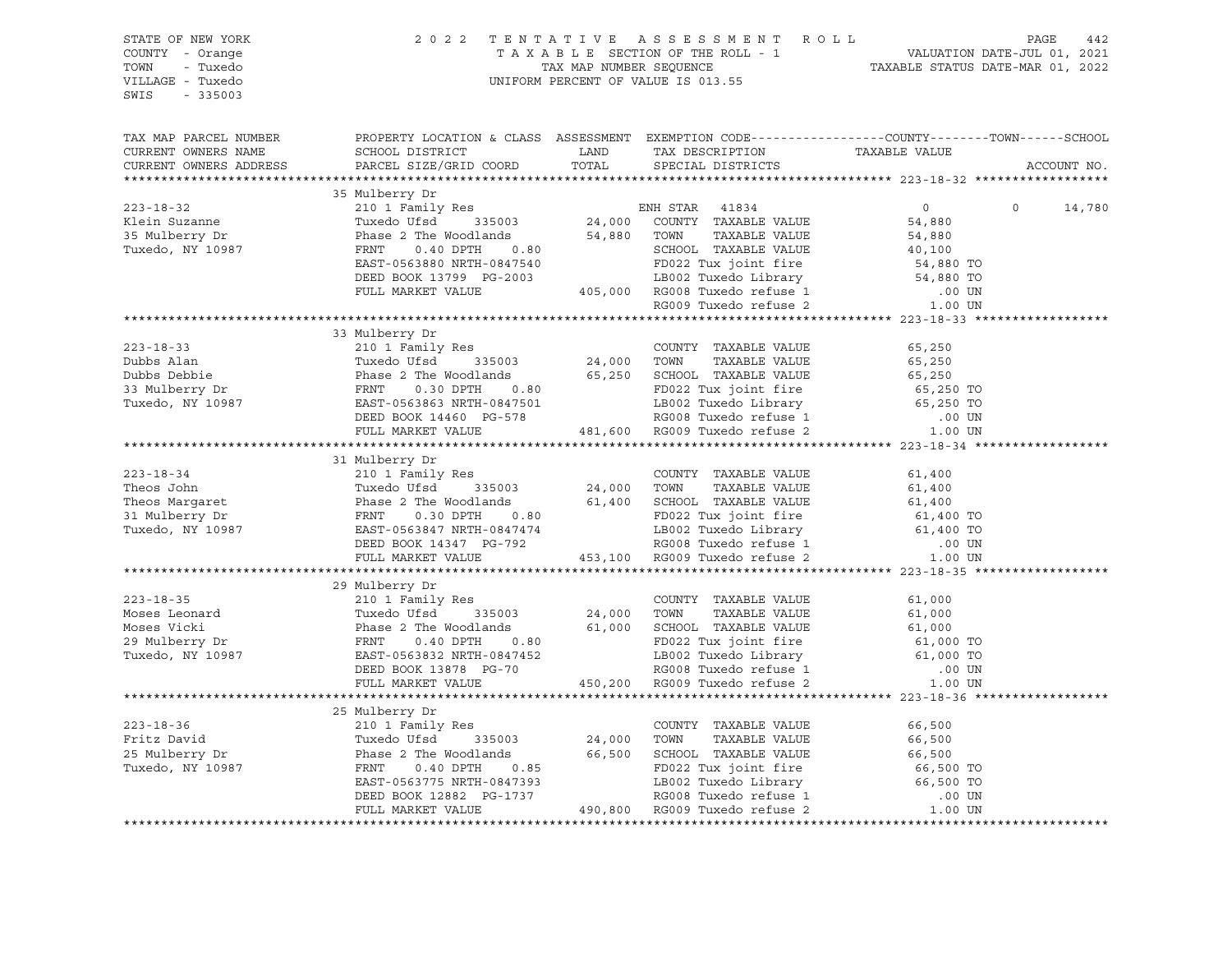| COUNTY - Orange                                                                                                                                                                                                                                                                                           |             |
|-----------------------------------------------------------------------------------------------------------------------------------------------------------------------------------------------------------------------------------------------------------------------------------------------------------|-------------|
| TAXABLE SECTION OF THE ROLL - 1 VALUATION DATE-JUL 01, 2021<br>TAX MAP NUMBER SEQUENCE TAXABLE STATUS DATE-MAR 01, 2022<br>TOWN<br>- Tuxedo                                                                                                                                                               |             |
| UNIFORM PERCENT OF VALUE IS 013.55<br>VILLAGE - Tuxedo                                                                                                                                                                                                                                                    |             |
| $-335003$<br>SWIS                                                                                                                                                                                                                                                                                         |             |
|                                                                                                                                                                                                                                                                                                           |             |
|                                                                                                                                                                                                                                                                                                           |             |
| PROPERTY LOCATION & CLASS ASSESSMENT EXEMPTION CODE----------------COUNTY-------TOWN------SCHOOL<br>TAX MAP PARCEL NUMBER                                                                                                                                                                                 |             |
| TAX DESCRIPTION TAXABLE VALUE SPECIAL DISTRICTS<br>CURRENT OWNERS NAME<br>SCHOOL DISTRICT<br><b>EXAMPLE THE STATE OF STATE OF STATE OF STATE OF STATE OF STATE OF STATE OF STATE OF STATE OF STATE</b>                                                                                                    |             |
| TOTAL<br>PARCEL SIZE/GRID COORD<br>CURRENT OWNERS ADDRESS                                                                                                                                                                                                                                                 | ACCOUNT NO. |
|                                                                                                                                                                                                                                                                                                           |             |
| 23 Mulberry Dr                                                                                                                                                                                                                                                                                            |             |
| 210 1 Family Res<br>Tuxedo Ufsd 335003 24,000 TOWN<br>COUNTY TAXABLE VALUE<br>66,500                                                                                                                                                                                                                      |             |
| TAXABLE VALUE<br>66,500                                                                                                                                                                                                                                                                                   |             |
| Phase 2 The Woodlands 66,500 SCHOOL TAXABLE VALUE 66,500 66,500 FRNT 0.30 DPTH 0.95 FD022 Tux joint fire 66,500 TO                                                                                                                                                                                        |             |
| FRNT 0.30 DPTH 0.95<br>EAST-0563746 NRTH-0847374<br>DEED BOOK 5211 PG-93                                                                                                                                                                                                                                  |             |
|                                                                                                                                                                                                                                                                                                           |             |
|                                                                                                                                                                                                                                                                                                           |             |
| 9847374<br>2.93<br>2.93<br>2.93<br>2.900 2.000 2.93<br>2.900 2.000 2.93<br>2.900 2.900 2.93<br>2.900 2.900 2.93<br>2.900 2.900 2.93<br>2.900 2.93<br>2.900 2.93<br>2.900 2.93<br>2.900 2.93<br>2.900 2.93<br>2.900 2.93<br>2.900 2.93<br>FULL MARKET VALUE                                                |             |
| Acki 210 1<br>210 1<br>23 Mulberry Dr Phase 2<br>23 Mulberry Dr PRNT<br>Tuxedo, NY 10987<br>22 EAST-056                                                                                                                                                                                                   |             |
| 21 Mulberry Dr                                                                                                                                                                                                                                                                                            |             |
| $0 \qquad \qquad$<br>$223 - 18 - 38$<br>$\Omega$                                                                                                                                                                                                                                                          | 5,920       |
| Paige Mark S<br>Paige Debra S<br>Paige Debra S<br>21 Mulberry Dr<br>21 Mulberry Dr<br>21 Mulberry Dr<br>21 Mulberry Dr<br>21 Mulberry Dr<br>21 Mulberry Dr<br>21 Mulberry Dr<br>21 Mulberry Dr<br>21 Mulberry Dr<br>21 Mulberry Dr<br>Tuxedo Ufsd <sup>335003</sup> 24,000 COUNTY TAXABLE VALUE<br>68,150 |             |
| TAXABLE VALUE<br>68,150                                                                                                                                                                                                                                                                                   |             |
| SCHOOL TAXABLE VALUE 62,230                                                                                                                                                                                                                                                                               |             |
| Tuxedo, NY 10987                                                                                                                                                                                                                                                                                          |             |
|                                                                                                                                                                                                                                                                                                           |             |
|                                                                                                                                                                                                                                                                                                           |             |
| EAST-0563723 NRTH-0847353<br>DEED BOOK 12956 PG-1979 LB002 Tuxedo Library 68,150 TO<br>FULL MARKET VALUE 503,000 RG008 Tuxedo refuse 1 00 UN<br>RG009 Tuxedo refuse 2 1.00 UN                                                                                                                             |             |
|                                                                                                                                                                                                                                                                                                           |             |
| 19 Mulberry Dr                                                                                                                                                                                                                                                                                            |             |
| $223 - 18 - 39$<br>$\overline{0}$<br>$\Omega$                                                                                                                                                                                                                                                             | 14,780      |
| Toner Marian<br>61,000                                                                                                                                                                                                                                                                                    |             |
| TAXABLE VALUE<br>61,000                                                                                                                                                                                                                                                                                   |             |
| SCHOOL TAXABLE VALUE<br>46,220                                                                                                                                                                                                                                                                            |             |
| Tuxedo, NY 10987                                                                                                                                                                                                                                                                                          |             |
|                                                                                                                                                                                                                                                                                                           |             |
|                                                                                                                                                                                                                                                                                                           |             |
| WAT 0.400 PD022 Tux joint fire 61,000 TO<br>EBD BOOK 12587 PG-1135 BOO2 Tuxedo Library 61,000 TO<br>FULL MARKET VALUE 450,200 RG008 Tuxedo refuse 1 000 UN<br>RG009 Tuxedo refuse 2 1.00 UN                                                                                                               |             |
|                                                                                                                                                                                                                                                                                                           |             |
| 17 Mulberry Dr                                                                                                                                                                                                                                                                                            |             |
| $223 - 18 - 40$<br>210 1 Family Res<br>COUNTY TAXABLE VALUE<br>68,150                                                                                                                                                                                                                                     |             |
| TOWN<br>TAXABLE VALUE<br>68,150                                                                                                                                                                                                                                                                           |             |
| Mendello Michael Tuxedo Ufsd 335003 24,000<br>Mendello Theresa R Phase 2 The Woodlands 68,150<br>17 Mulberry Dr FRNT 40.00 DPTH 85.00<br>Tuxedo, NY 10987 EAST-0563646 NRTH-0847280<br>68,150<br>68,150<br>SCHOOL TAXABLE VALUE                                                                           |             |
|                                                                                                                                                                                                                                                                                                           |             |
|                                                                                                                                                                                                                                                                                                           |             |
| FD022 Tux joint fire<br>LB002 Tuxedo Library<br>RG008 Tuxedo refuse 1 000 UN                                                                                                                                                                                                                              |             |
| DEED BOOK 12244 PG-825<br>FULL MARKET VALUE 503,000 RG009 Tuxedo refuse 2<br>1.00 UN                                                                                                                                                                                                                      |             |
|                                                                                                                                                                                                                                                                                                           |             |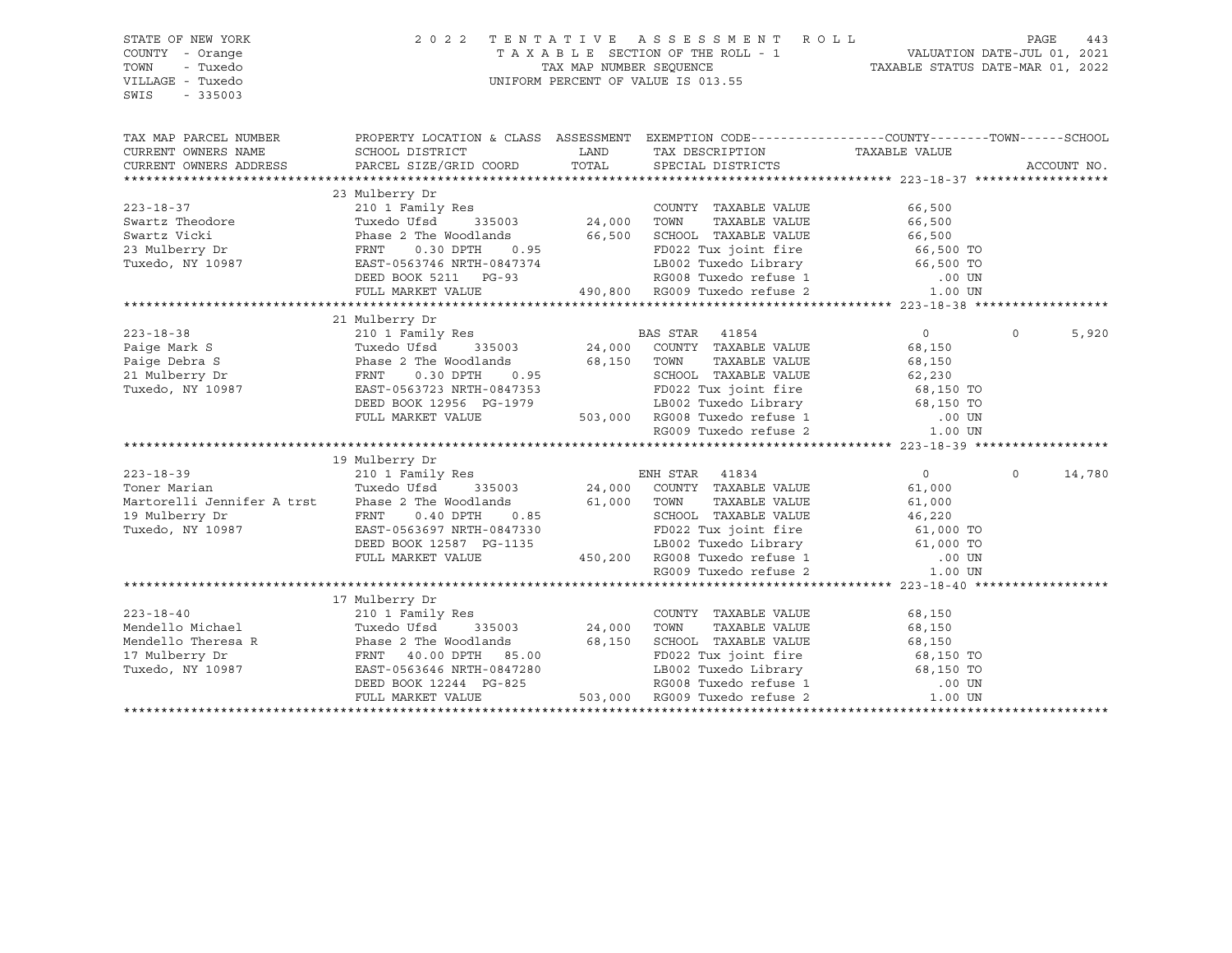| STATE OF NEW YORK<br>COUNTY - Orange<br>- Tuxedo<br>TOWN<br>VILLAGE - Tuxedo<br>SWIS<br>$-335003$                                                                                                                                                                                                                                                                                                                                                                                                                                                                                                       | 2022 TENTATIVE                                                                                                                                                                                                                             | TENTATIVE ASSESSMENT ROLL PAGE 444<br>TAXABLE SECTION OF THE ROLL - 1 VALUATION DATE-JUL 01, 2021<br>TAX MAP NUMBER SEQUENCE TAXABLE STATUS DATE-MAR 01, 2022<br>UNIFORM PERCENT OF VALUE IS 013.55 |                  |          |             |
|---------------------------------------------------------------------------------------------------------------------------------------------------------------------------------------------------------------------------------------------------------------------------------------------------------------------------------------------------------------------------------------------------------------------------------------------------------------------------------------------------------------------------------------------------------------------------------------------------------|--------------------------------------------------------------------------------------------------------------------------------------------------------------------------------------------------------------------------------------------|-----------------------------------------------------------------------------------------------------------------------------------------------------------------------------------------------------|------------------|----------|-------------|
| TAX MAP PARCEL NUMBER                                                                                                                                                                                                                                                                                                                                                                                                                                                                                                                                                                                   | PROPERTY LOCATION & CLASS ASSESSMENT EXEMPTION CODE----------------COUNTY-------TOWN------SCHOOL                                                                                                                                           |                                                                                                                                                                                                     |                  |          |             |
| CURRENT OWNERS NAME<br>CURRENT OWNERS ADDRESS                                                                                                                                                                                                                                                                                                                                                                                                                                                                                                                                                           |                                                                                                                                                                                                                                            |                                                                                                                                                                                                     |                  |          | ACCOUNT NO. |
|                                                                                                                                                                                                                                                                                                                                                                                                                                                                                                                                                                                                         |                                                                                                                                                                                                                                            |                                                                                                                                                                                                     |                  |          |             |
| $\begin{tabular}{lcccccc} 223-18-41 & & & \text{in the image} & \text{in the image} & \text{in the image} & \text{in the image} & \text{in the image} & \text{in the image} & \text{in the image} & \text{in the image} & \text{in the image} & \text{in the image} & \text{in the image} & \text{in the image} & \text{in the image} & \text{in the image} & \text{in the image} & \text{in the image} & \text{in the image} & \text{in the image} & \text{in the image} & \text{in the image} & \text{in the image} & \text{in the image} & \text{in the image} & \text{in the image} & \text{in the$ |                                                                                                                                                                                                                                            |                                                                                                                                                                                                     |                  |          |             |
|                                                                                                                                                                                                                                                                                                                                                                                                                                                                                                                                                                                                         |                                                                                                                                                                                                                                            |                                                                                                                                                                                                     | $\overline{0}$   | $\Omega$ | 5,920       |
|                                                                                                                                                                                                                                                                                                                                                                                                                                                                                                                                                                                                         |                                                                                                                                                                                                                                            |                                                                                                                                                                                                     |                  |          |             |
|                                                                                                                                                                                                                                                                                                                                                                                                                                                                                                                                                                                                         |                                                                                                                                                                                                                                            |                                                                                                                                                                                                     |                  |          |             |
|                                                                                                                                                                                                                                                                                                                                                                                                                                                                                                                                                                                                         |                                                                                                                                                                                                                                            |                                                                                                                                                                                                     |                  |          |             |
|                                                                                                                                                                                                                                                                                                                                                                                                                                                                                                                                                                                                         |                                                                                                                                                                                                                                            | TOWN IAAADDE VALUE<br>SCHOOL TAXABLE VALUE 61,505<br>EDO22 THIX JOINT fire 67,425 TO                                                                                                                |                  |          |             |
|                                                                                                                                                                                                                                                                                                                                                                                                                                                                                                                                                                                                         |                                                                                                                                                                                                                                            |                                                                                                                                                                                                     |                  |          |             |
|                                                                                                                                                                                                                                                                                                                                                                                                                                                                                                                                                                                                         |                                                                                                                                                                                                                                            |                                                                                                                                                                                                     |                  |          |             |
|                                                                                                                                                                                                                                                                                                                                                                                                                                                                                                                                                                                                         | FRAT U.SU DEL NATH-0847250<br>EAST-0563634 NRTH-0847250<br>DEED BOOK 5184 PG-10<br>FULL MARKET VALUE 497,600 RG008 Tuxedo refuse 1 00 UN<br>RG009 Tuxedo refuse 2 1.00 UN<br>RG009 Tuxedo refuse 2 1.00 UN<br>RG009 Tuxedo refuse 2 1.00 U |                                                                                                                                                                                                     |                  |          |             |
|                                                                                                                                                                                                                                                                                                                                                                                                                                                                                                                                                                                                         |                                                                                                                                                                                                                                            |                                                                                                                                                                                                     |                  |          |             |
|                                                                                                                                                                                                                                                                                                                                                                                                                                                                                                                                                                                                         | 11 Mulberry Dr                                                                                                                                                                                                                             |                                                                                                                                                                                                     |                  |          |             |
|                                                                                                                                                                                                                                                                                                                                                                                                                                                                                                                                                                                                         |                                                                                                                                                                                                                                            |                                                                                                                                                                                                     |                  |          |             |
|                                                                                                                                                                                                                                                                                                                                                                                                                                                                                                                                                                                                         |                                                                                                                                                                                                                                            |                                                                                                                                                                                                     |                  |          |             |
|                                                                                                                                                                                                                                                                                                                                                                                                                                                                                                                                                                                                         |                                                                                                                                                                                                                                            |                                                                                                                                                                                                     |                  |          |             |
|                                                                                                                                                                                                                                                                                                                                                                                                                                                                                                                                                                                                         |                                                                                                                                                                                                                                            |                                                                                                                                                                                                     |                  |          |             |
|                                                                                                                                                                                                                                                                                                                                                                                                                                                                                                                                                                                                         |                                                                                                                                                                                                                                            |                                                                                                                                                                                                     |                  |          |             |
|                                                                                                                                                                                                                                                                                                                                                                                                                                                                                                                                                                                                         |                                                                                                                                                                                                                                            |                                                                                                                                                                                                     |                  |          |             |
|                                                                                                                                                                                                                                                                                                                                                                                                                                                                                                                                                                                                         |                                                                                                                                                                                                                                            |                                                                                                                                                                                                     |                  |          |             |
|                                                                                                                                                                                                                                                                                                                                                                                                                                                                                                                                                                                                         | 9 Mulberry Dr                                                                                                                                                                                                                              |                                                                                                                                                                                                     |                  |          |             |
| 223-18-43<br>210 210 1 Family Res<br>24,000 COUNTY TAXABLE VALUE (Susan Serafini 2014 Family Tru Tuxedo Ufsd 335003                                                                                                                                                                                                                                                                                                                                                                                                                                                                                     |                                                                                                                                                                                                                                            |                                                                                                                                                                                                     | $\overline{0}$   | $\Omega$ | 5,920       |
|                                                                                                                                                                                                                                                                                                                                                                                                                                                                                                                                                                                                         |                                                                                                                                                                                                                                            |                                                                                                                                                                                                     | 68,150           |          |             |
|                                                                                                                                                                                                                                                                                                                                                                                                                                                                                                                                                                                                         |                                                                                                                                                                                                                                            |                                                                                                                                                                                                     |                  |          |             |
|                                                                                                                                                                                                                                                                                                                                                                                                                                                                                                                                                                                                         |                                                                                                                                                                                                                                            |                                                                                                                                                                                                     |                  |          |             |
|                                                                                                                                                                                                                                                                                                                                                                                                                                                                                                                                                                                                         |                                                                                                                                                                                                                                            |                                                                                                                                                                                                     |                  |          |             |
|                                                                                                                                                                                                                                                                                                                                                                                                                                                                                                                                                                                                         |                                                                                                                                                                                                                                            |                                                                                                                                                                                                     |                  |          |             |
|                                                                                                                                                                                                                                                                                                                                                                                                                                                                                                                                                                                                         |                                                                                                                                                                                                                                            |                                                                                                                                                                                                     |                  |          |             |
| Eusan Serafini 2014 Family Tru Tuxedo Ufsd 335003<br>Joseph Donohue Ttee Phase 2 The Woodlands 68,150 TOWN TAXABLE VALUE 68,150<br>9 Mulberry Dr FRNT 0.40 DPTH 0.86 SCHOOL TAXABLE VALUE 62,230<br>Tuxedo, NY 10987 EAST-0563616 NR                                                                                                                                                                                                                                                                                                                                                                    |                                                                                                                                                                                                                                            |                                                                                                                                                                                                     |                  |          |             |
|                                                                                                                                                                                                                                                                                                                                                                                                                                                                                                                                                                                                         |                                                                                                                                                                                                                                            |                                                                                                                                                                                                     |                  |          |             |
|                                                                                                                                                                                                                                                                                                                                                                                                                                                                                                                                                                                                         | 2 Holly Ct                                                                                                                                                                                                                                 |                                                                                                                                                                                                     |                  |          |             |
| 223-18-44<br>210 1 Family Res<br>24,000 COUNTY TAXABLE VALUE TUXE TUXE TURE OF THE TRANSIC VALUE                                                                                                                                                                                                                                                                                                                                                                                                                                                                                                        |                                                                                                                                                                                                                                            |                                                                                                                                                                                                     | $\overline{0}$   | $\Omega$ | 5,920       |
|                                                                                                                                                                                                                                                                                                                                                                                                                                                                                                                                                                                                         |                                                                                                                                                                                                                                            |                                                                                                                                                                                                     | 70,325           |          |             |
| Feller ramily litevaluse<br>David Feller, as Co-Truste Avi Phase 2 The Woodlands 70,325 TOWN<br>2 Holly Ct FRNT 0.30 DPTH 0.85 SCHOO                                                                                                                                                                                                                                                                                                                                                                                                                                                                    |                                                                                                                                                                                                                                            | TAXABLE VALUE                                                                                                                                                                                       | 70,325<br>64,405 |          |             |
| 2 Holly Ct CHERENT 0.30 DPTH 0.85<br>Tuxedo, NY 10987 EAST-0563617 NRTH-0847112<br>DEED BOOK 14693 PG-71                                                                                                                                                                                                                                                                                                                                                                                                                                                                                                |                                                                                                                                                                                                                                            | SCHOOL TAXABLE VALUE                                                                                                                                                                                |                  |          |             |
|                                                                                                                                                                                                                                                                                                                                                                                                                                                                                                                                                                                                         |                                                                                                                                                                                                                                            |                                                                                                                                                                                                     |                  |          |             |
|                                                                                                                                                                                                                                                                                                                                                                                                                                                                                                                                                                                                         | FULL MARKET VALUE                                                                                                                                                                                                                          |                                                                                                                                                                                                     |                  |          |             |
|                                                                                                                                                                                                                                                                                                                                                                                                                                                                                                                                                                                                         |                                                                                                                                                                                                                                            |                                                                                                                                                                                                     |                  |          |             |
|                                                                                                                                                                                                                                                                                                                                                                                                                                                                                                                                                                                                         |                                                                                                                                                                                                                                            |                                                                                                                                                                                                     |                  |          |             |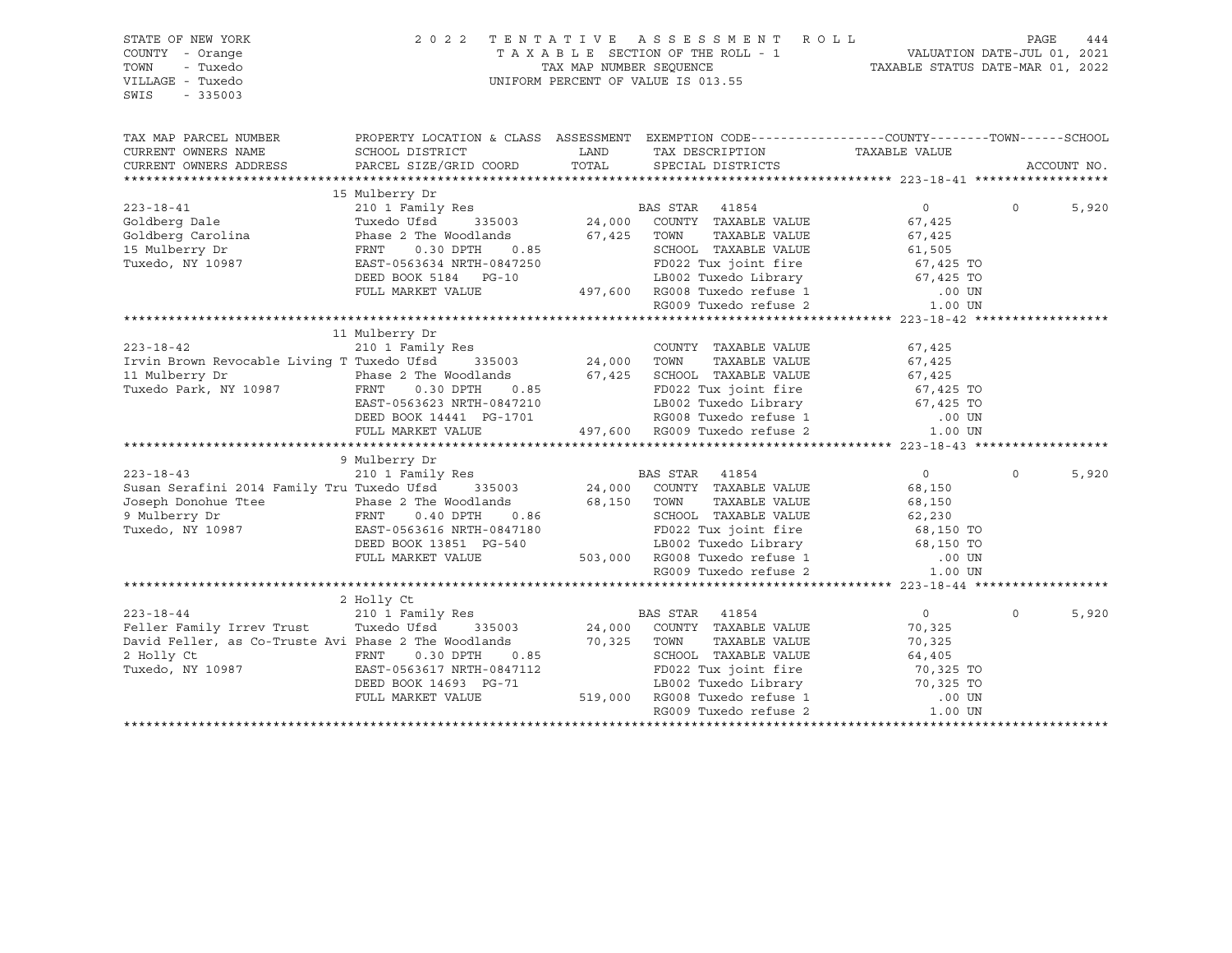| STATE OF NEW YORK<br>COUNTY - Orange<br>- Tuxedo<br>TOWN<br>VILLAGE - Tuxedo<br>SWIS<br>$-335003$ |                                                                                                                                                                                                                                                                                                                                                                                                                                                                                                          | 2022 TENTATIVE ASSESSMENT ROLL PAGE 445<br>TAXABLE SECTION OF THE ROLL - 1 VALUATION DATE-JUL 01, 2021<br>TAX MAP NUMBER SEQUENCE TAXABLE STATUS DATE-MAR 01, 2022<br>UNIFORM PERCENT OF VALUE IS 013.55 |                                              |                   |             |
|---------------------------------------------------------------------------------------------------|----------------------------------------------------------------------------------------------------------------------------------------------------------------------------------------------------------------------------------------------------------------------------------------------------------------------------------------------------------------------------------------------------------------------------------------------------------------------------------------------------------|----------------------------------------------------------------------------------------------------------------------------------------------------------------------------------------------------------|----------------------------------------------|-------------------|-------------|
|                                                                                                   | TAX MAP PARCEL NUMBER THE PROPERTY LOCATION & CLASS ASSESSMENT EXEMPTION CODE--------------COUNTY--------TOWN------SCHOOL                                                                                                                                                                                                                                                                                                                                                                                |                                                                                                                                                                                                          |                                              |                   |             |
| CURRENT OWNERS NAME                                                                               | SCHOOL DISTRICT                                                                                                                                                                                                                                                                                                                                                                                                                                                                                          | LAND TAX DESCRIPTION                                                                                                                                                                                     | TAXABLE VALUE                                |                   |             |
| CURRENT OWNERS ADDRESS                                                                            | PARCEL SIZE/GRID COORD                                                                                                                                                                                                                                                                                                                                                                                                                                                                                   | TOTAL SPECIAL DISTRICTS                                                                                                                                                                                  |                                              |                   | ACCOUNT NO. |
|                                                                                                   |                                                                                                                                                                                                                                                                                                                                                                                                                                                                                                          |                                                                                                                                                                                                          |                                              |                   |             |
|                                                                                                   | 4 Holly Ct                                                                                                                                                                                                                                                                                                                                                                                                                                                                                               |                                                                                                                                                                                                          |                                              | $0 \qquad \qquad$ |             |
|                                                                                                   |                                                                                                                                                                                                                                                                                                                                                                                                                                                                                                          |                                                                                                                                                                                                          | $\overline{0}$                               |                   | 14,780      |
|                                                                                                   |                                                                                                                                                                                                                                                                                                                                                                                                                                                                                                          |                                                                                                                                                                                                          |                                              |                   |             |
|                                                                                                   |                                                                                                                                                                                                                                                                                                                                                                                                                                                                                                          |                                                                                                                                                                                                          |                                              |                   |             |
|                                                                                                   |                                                                                                                                                                                                                                                                                                                                                                                                                                                                                                          |                                                                                                                                                                                                          |                                              |                   |             |
|                                                                                                   |                                                                                                                                                                                                                                                                                                                                                                                                                                                                                                          |                                                                                                                                                                                                          |                                              |                   |             |
|                                                                                                   |                                                                                                                                                                                                                                                                                                                                                                                                                                                                                                          |                                                                                                                                                                                                          |                                              |                   |             |
|                                                                                                   |                                                                                                                                                                                                                                                                                                                                                                                                                                                                                                          |                                                                                                                                                                                                          |                                              |                   |             |
|                                                                                                   |                                                                                                                                                                                                                                                                                                                                                                                                                                                                                                          |                                                                                                                                                                                                          |                                              |                   |             |
|                                                                                                   |                                                                                                                                                                                                                                                                                                                                                                                                                                                                                                          |                                                                                                                                                                                                          |                                              |                   |             |
|                                                                                                   |                                                                                                                                                                                                                                                                                                                                                                                                                                                                                                          |                                                                                                                                                                                                          |                                              | $\Omega$          | 5,920       |
|                                                                                                   |                                                                                                                                                                                                                                                                                                                                                                                                                                                                                                          |                                                                                                                                                                                                          |                                              |                   |             |
|                                                                                                   |                                                                                                                                                                                                                                                                                                                                                                                                                                                                                                          |                                                                                                                                                                                                          |                                              |                   |             |
|                                                                                                   |                                                                                                                                                                                                                                                                                                                                                                                                                                                                                                          |                                                                                                                                                                                                          |                                              |                   |             |
|                                                                                                   |                                                                                                                                                                                                                                                                                                                                                                                                                                                                                                          |                                                                                                                                                                                                          |                                              |                   |             |
|                                                                                                   |                                                                                                                                                                                                                                                                                                                                                                                                                                                                                                          |                                                                                                                                                                                                          |                                              |                   |             |
|                                                                                                   |                                                                                                                                                                                                                                                                                                                                                                                                                                                                                                          |                                                                                                                                                                                                          |                                              |                   |             |
|                                                                                                   | $\begin{tabular}{lcccccc} \texttt{\textbf{1}} & \texttt{\textbf{2}} & \texttt{\textbf{3}} & \texttt{\textbf{4}} & \texttt{\textbf{5}} & \texttt{\textbf{5}} & \texttt{\textbf{6}} & \texttt{\textbf{6}} & \texttt{\textbf{6}} & \texttt{\textbf{6}} & \texttt{\textbf{6}} & \texttt{\textbf{6}} & \texttt{\textbf{6}} & \texttt{\textbf{6}} & \texttt{\textbf{6}} & \texttt{\textbf{6}} & \texttt{\textbf{6}} & \texttt{\textbf{6}} & \texttt{\textbf{6}} & \texttt{\textbf{6}} & \texttt{\textbf{6}} &$ |                                                                                                                                                                                                          |                                              |                   |             |
|                                                                                                   |                                                                                                                                                                                                                                                                                                                                                                                                                                                                                                          |                                                                                                                                                                                                          |                                              |                   |             |
|                                                                                                   | 16 Willow Ct                                                                                                                                                                                                                                                                                                                                                                                                                                                                                             |                                                                                                                                                                                                          |                                              |                   |             |
|                                                                                                   |                                                                                                                                                                                                                                                                                                                                                                                                                                                                                                          | COUNTY TAXABLE VALUE                                                                                                                                                                                     | 60,000                                       |                   |             |
|                                                                                                   |                                                                                                                                                                                                                                                                                                                                                                                                                                                                                                          |                                                                                                                                                                                                          | TAXABLE VALUE 60,000<br>TAXABLE VALUE 60,000 |                   |             |
|                                                                                                   |                                                                                                                                                                                                                                                                                                                                                                                                                                                                                                          |                                                                                                                                                                                                          |                                              |                   |             |
|                                                                                                   |                                                                                                                                                                                                                                                                                                                                                                                                                                                                                                          |                                                                                                                                                                                                          |                                              |                   |             |
|                                                                                                   |                                                                                                                                                                                                                                                                                                                                                                                                                                                                                                          | FD022 Tux joint fire<br>ED022 Tux joint fire<br>LB002 Tuxedo Library<br>RG008 Tuxedo refuse 1 000 UN<br>RG009 Tuxedo refuse 2 1.00 UN                                                                    |                                              |                   |             |
|                                                                                                   | EAST-0564323 NRTH-0847551<br>DEED BOOK 15040 PG-844                                                                                                                                                                                                                                                                                                                                                                                                                                                      |                                                                                                                                                                                                          |                                              |                   |             |
|                                                                                                   |                                                                                                                                                                                                                                                                                                                                                                                                                                                                                                          |                                                                                                                                                                                                          |                                              |                   |             |
|                                                                                                   |                                                                                                                                                                                                                                                                                                                                                                                                                                                                                                          |                                                                                                                                                                                                          |                                              |                   |             |
|                                                                                                   |                                                                                                                                                                                                                                                                                                                                                                                                                                                                                                          |                                                                                                                                                                                                          |                                              |                   |             |
|                                                                                                   |                                                                                                                                                                                                                                                                                                                                                                                                                                                                                                          |                                                                                                                                                                                                          |                                              |                   |             |
|                                                                                                   |                                                                                                                                                                                                                                                                                                                                                                                                                                                                                                          |                                                                                                                                                                                                          |                                              |                   |             |
|                                                                                                   |                                                                                                                                                                                                                                                                                                                                                                                                                                                                                                          |                                                                                                                                                                                                          |                                              |                   |             |
|                                                                                                   |                                                                                                                                                                                                                                                                                                                                                                                                                                                                                                          |                                                                                                                                                                                                          |                                              |                   |             |
|                                                                                                   |                                                                                                                                                                                                                                                                                                                                                                                                                                                                                                          |                                                                                                                                                                                                          |                                              |                   |             |
|                                                                                                   |                                                                                                                                                                                                                                                                                                                                                                                                                                                                                                          |                                                                                                                                                                                                          |                                              |                   |             |
|                                                                                                   |                                                                                                                                                                                                                                                                                                                                                                                                                                                                                                          |                                                                                                                                                                                                          |                                              |                   |             |
|                                                                                                   |                                                                                                                                                                                                                                                                                                                                                                                                                                                                                                          |                                                                                                                                                                                                          |                                              |                   |             |
|                                                                                                   |                                                                                                                                                                                                                                                                                                                                                                                                                                                                                                          |                                                                                                                                                                                                          |                                              |                   |             |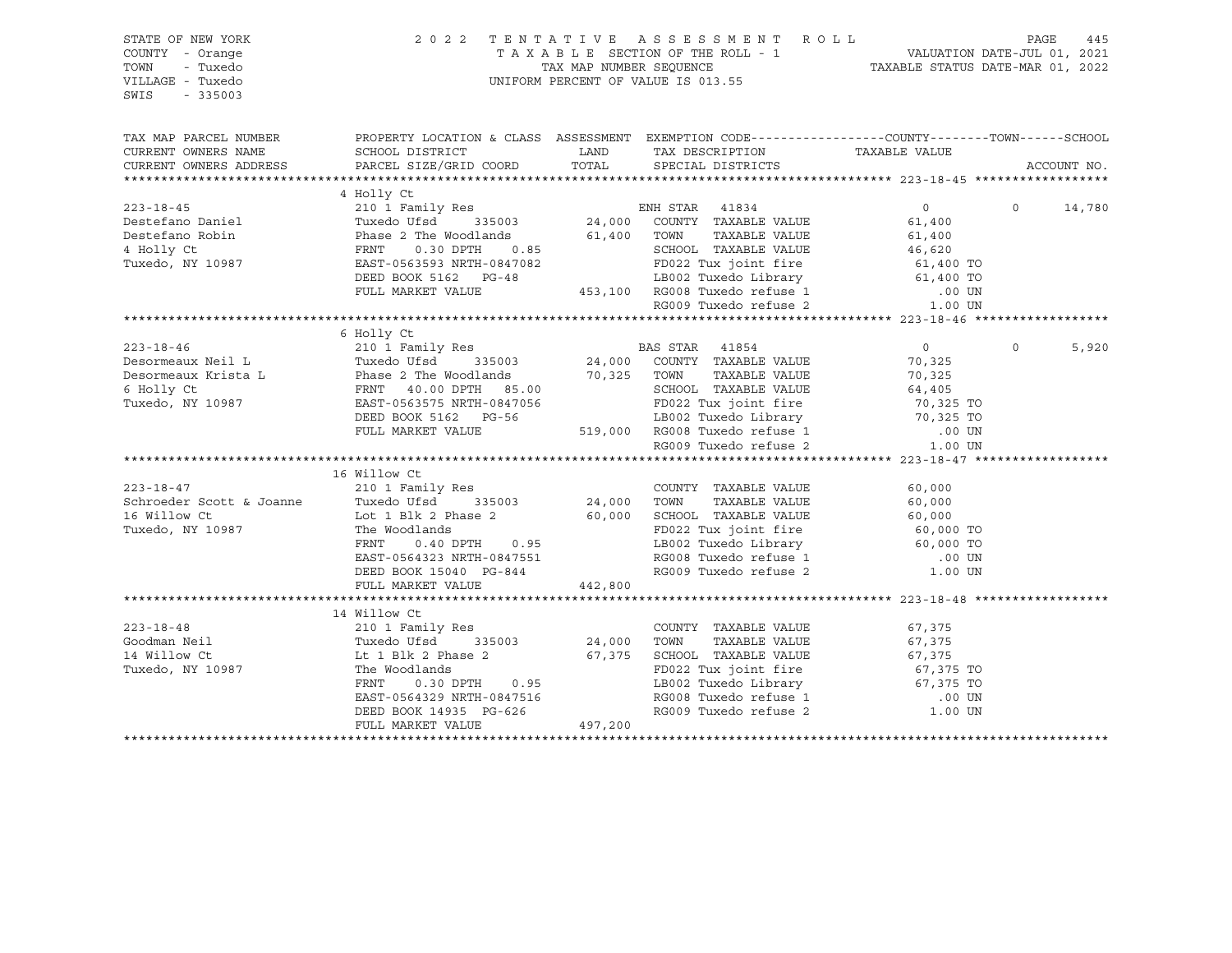| STATE OF NEW YORK<br>COUNTY - Orange<br>TOWN<br>- Tuxedo<br>VILLAGE - Tuxedo<br>SWIS<br>$-335003$                                                                                                                                                              |                                                                                                                                                                                                                                                      |         | 2022 TENTATIVE ASSESSMENT ROLL PAGE 446<br>TAXABLE SECTION OF THE ROLL - 1 VALUATION DATE-JUL 01, 2021<br>TAX MAP NUMBER SEQUENCE TAXABLE STATUS DATE-MAR 01, 2022<br>UNIFORM PERCENT OF VALUE IS 013.55 |                  |             |        |
|----------------------------------------------------------------------------------------------------------------------------------------------------------------------------------------------------------------------------------------------------------------|------------------------------------------------------------------------------------------------------------------------------------------------------------------------------------------------------------------------------------------------------|---------|----------------------------------------------------------------------------------------------------------------------------------------------------------------------------------------------------------|------------------|-------------|--------|
| TAX MAP PARCEL NUMBER          PROPERTY LOCATION & CLASS ASSESSMENT EXEMPTION CODE---------------COUNTY-------TOWN------SCHOOL CURRENT OWNERS NAME             SCHOOL DISTRICT              LAND      TAX DESCRIPTION                                          |                                                                                                                                                                                                                                                      |         |                                                                                                                                                                                                          | TAXABLE VALUE    |             |        |
| CURRENT OWNERS ADDRESS                                                                                                                                                                                                                                         | PARCEL SIZE/GRID COORD                                                                                                                                                                                                                               | TOTAL   | SPECIAL DISTRICTS                                                                                                                                                                                        |                  | ACCOUNT NO. |        |
|                                                                                                                                                                                                                                                                | 12 Willow Ct                                                                                                                                                                                                                                         |         |                                                                                                                                                                                                          |                  |             |        |
| $223 - 18 - 49$                                                                                                                                                                                                                                                |                                                                                                                                                                                                                                                      |         | COUNTY TAXABLE VALUE 66,700                                                                                                                                                                              |                  |             |        |
|                                                                                                                                                                                                                                                                |                                                                                                                                                                                                                                                      |         |                                                                                                                                                                                                          |                  |             |        |
|                                                                                                                                                                                                                                                                |                                                                                                                                                                                                                                                      |         |                                                                                                                                                                                                          |                  |             |        |
|                                                                                                                                                                                                                                                                |                                                                                                                                                                                                                                                      |         |                                                                                                                                                                                                          |                  |             |        |
|                                                                                                                                                                                                                                                                |                                                                                                                                                                                                                                                      |         |                                                                                                                                                                                                          |                  |             |        |
|                                                                                                                                                                                                                                                                |                                                                                                                                                                                                                                                      |         |                                                                                                                                                                                                          |                  |             |        |
|                                                                                                                                                                                                                                                                |                                                                                                                                                                                                                                                      |         |                                                                                                                                                                                                          |                  |             |        |
|                                                                                                                                                                                                                                                                |                                                                                                                                                                                                                                                      |         |                                                                                                                                                                                                          |                  |             |        |
|                                                                                                                                                                                                                                                                |                                                                                                                                                                                                                                                      |         |                                                                                                                                                                                                          |                  |             |        |
|                                                                                                                                                                                                                                                                | 10 Willow Ct                                                                                                                                                                                                                                         |         |                                                                                                                                                                                                          |                  |             |        |
|                                                                                                                                                                                                                                                                |                                                                                                                                                                                                                                                      |         |                                                                                                                                                                                                          |                  |             |        |
|                                                                                                                                                                                                                                                                |                                                                                                                                                                                                                                                      |         |                                                                                                                                                                                                          |                  |             |        |
|                                                                                                                                                                                                                                                                |                                                                                                                                                                                                                                                      |         |                                                                                                                                                                                                          |                  |             |        |
|                                                                                                                                                                                                                                                                |                                                                                                                                                                                                                                                      |         |                                                                                                                                                                                                          |                  |             |        |
|                                                                                                                                                                                                                                                                |                                                                                                                                                                                                                                                      |         |                                                                                                                                                                                                          |                  |             |        |
|                                                                                                                                                                                                                                                                |                                                                                                                                                                                                                                                      |         |                                                                                                                                                                                                          |                  |             |        |
|                                                                                                                                                                                                                                                                | FULL MARKET VALUE                                                                                                                                                                                                                                    | 510,700 |                                                                                                                                                                                                          |                  |             |        |
|                                                                                                                                                                                                                                                                |                                                                                                                                                                                                                                                      |         |                                                                                                                                                                                                          |                  |             |        |
|                                                                                                                                                                                                                                                                | 6 Willow Ct                                                                                                                                                                                                                                          |         |                                                                                                                                                                                                          |                  |             |        |
|                                                                                                                                                                                                                                                                |                                                                                                                                                                                                                                                      |         |                                                                                                                                                                                                          |                  | $\Omega$    | 5,920  |
|                                                                                                                                                                                                                                                                |                                                                                                                                                                                                                                                      |         |                                                                                                                                                                                                          |                  |             |        |
|                                                                                                                                                                                                                                                                |                                                                                                                                                                                                                                                      |         |                                                                                                                                                                                                          |                  |             |        |
|                                                                                                                                                                                                                                                                |                                                                                                                                                                                                                                                      |         |                                                                                                                                                                                                          |                  |             |        |
|                                                                                                                                                                                                                                                                |                                                                                                                                                                                                                                                      |         |                                                                                                                                                                                                          |                  |             |        |
|                                                                                                                                                                                                                                                                |                                                                                                                                                                                                                                                      |         |                                                                                                                                                                                                          |                  |             |        |
|                                                                                                                                                                                                                                                                |                                                                                                                                                                                                                                                      |         |                                                                                                                                                                                                          |                  |             |        |
|                                                                                                                                                                                                                                                                |                                                                                                                                                                                                                                                      |         |                                                                                                                                                                                                          |                  |             |        |
|                                                                                                                                                                                                                                                                |                                                                                                                                                                                                                                                      |         |                                                                                                                                                                                                          |                  |             |        |
|                                                                                                                                                                                                                                                                | 4 Willow Ct<br>n willow CC<br>210 1 Family Res                                                                                                                                                                                                       |         |                                                                                                                                                                                                          |                  |             |        |
| $223 - 18 - 52$                                                                                                                                                                                                                                                |                                                                                                                                                                                                                                                      |         | ENH STAR 41834                                                                                                                                                                                           | $\overline{0}$   | $\Omega$    | 14,780 |
|                                                                                                                                                                                                                                                                |                                                                                                                                                                                                                                                      |         | TAXABLE VALUE                                                                                                                                                                                            | 69,600<br>69,600 |             |        |
|                                                                                                                                                                                                                                                                |                                                                                                                                                                                                                                                      |         |                                                                                                                                                                                                          |                  |             |        |
| Chivu Romulus<br>Chivu Anca<br>Chivu Anca<br>4 Willow Ct<br>4 Willow Ct<br>The Woodlands<br>The Woodlands<br>The Woodlands<br>The Woodlands<br>The Woodlands<br>The Moodlands<br>The Moodlands<br>FRNT 0.85<br>FRNT 0.85<br>FRNT 0.85<br>FRNT 0.85<br>FRNT 0.8 |                                                                                                                                                                                                                                                      |         |                                                                                                                                                                                                          |                  |             |        |
|                                                                                                                                                                                                                                                                |                                                                                                                                                                                                                                                      |         |                                                                                                                                                                                                          |                  |             |        |
|                                                                                                                                                                                                                                                                |                                                                                                                                                                                                                                                      |         |                                                                                                                                                                                                          |                  |             |        |
|                                                                                                                                                                                                                                                                | The Woodlands<br>The Woodlands<br>FRNT 0.30 DPTH 0.85<br>EAST-0564242 NRTH-0847384<br>DEED BOOK 5266 PG-134<br>FULL MARKET VALUE<br>FULL MARKET VALUE<br>FULL MARKET VALUE<br>FULL MARKET VALUE<br>FULL MARKET VALUE<br>FULL MARKET VALUE<br>FULL MA |         |                                                                                                                                                                                                          |                  |             |        |
|                                                                                                                                                                                                                                                                |                                                                                                                                                                                                                                                      |         |                                                                                                                                                                                                          |                  |             |        |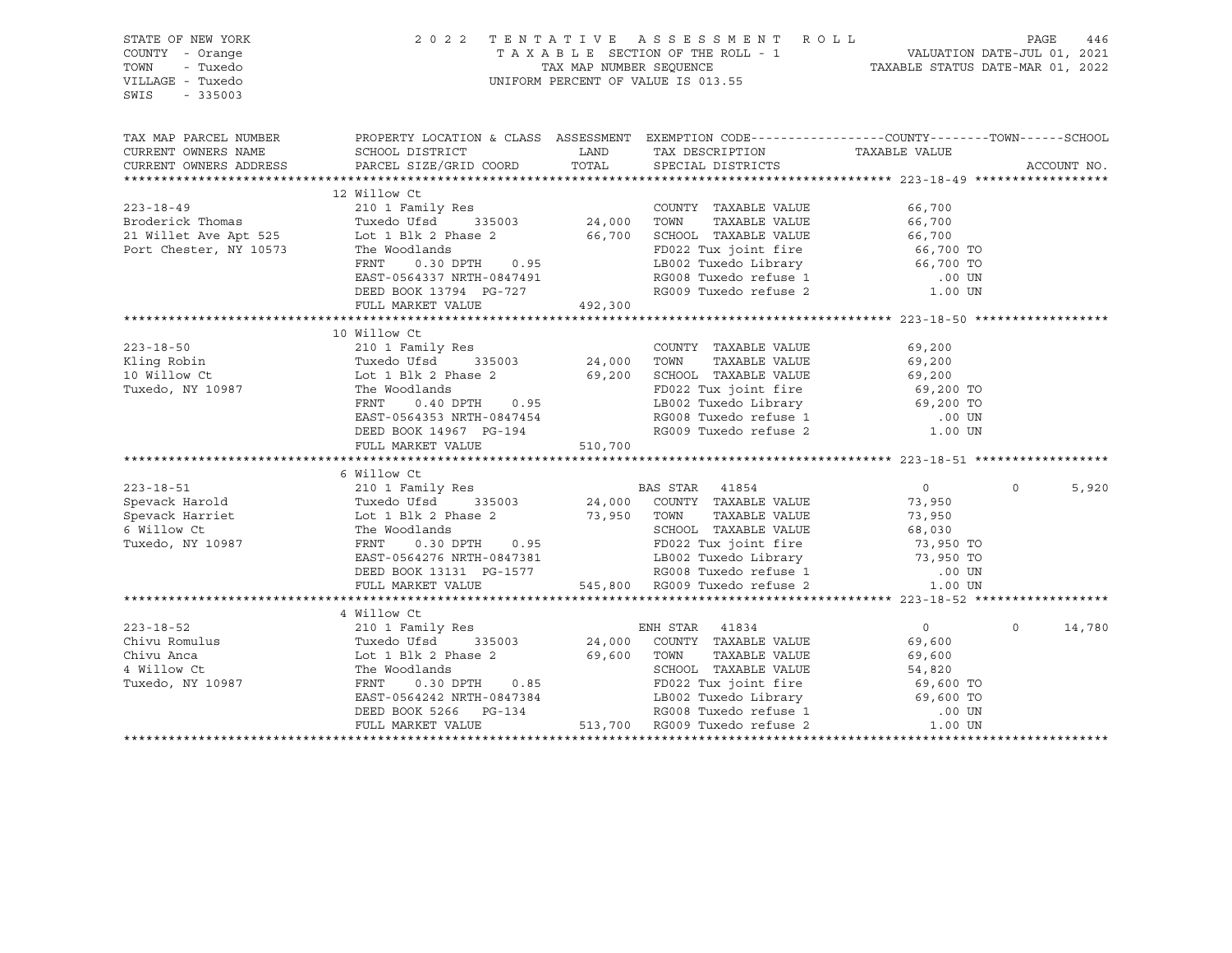| STATE OF NEW YORK<br>COUNTY - Orange<br>TOWN<br>- Tuxedo<br>VILLAGE - Tuxedo<br>SWIS<br>$-335003$                          |                                                                                                                 |     | 2022 TENTATIVE ASSESSMENT ROLL<br>UNIFORM PERCENT OF VALUE IS 013.55 | T A X A B L E SECTION OF THE ROLL - 1 VALUATION DATE-JUL 01, 2021<br>TAX MAP NUMBER SEQUENCE TAXABLE STATUS DATE-MAR 01, 2022 | PAGE<br>447       |
|----------------------------------------------------------------------------------------------------------------------------|-----------------------------------------------------------------------------------------------------------------|-----|----------------------------------------------------------------------|-------------------------------------------------------------------------------------------------------------------------------|-------------------|
| TAX MAP PARCEL NUMBER THE PROPERTY LOCATION & CLASS ASSESSMENT EXEMPTION CODE---------------COUNTY--------TOWN------SCHOOL |                                                                                                                 |     |                                                                      |                                                                                                                               |                   |
|                                                                                                                            |                                                                                                                 |     |                                                                      |                                                                                                                               |                   |
| CURRENT OWNERS ADDRESS PARCEL SIZE/GRID COORD TOTAL SPECIAL DISTRICTS                                                      |                                                                                                                 |     |                                                                      |                                                                                                                               | ACCOUNT NO.       |
|                                                                                                                            |                                                                                                                 |     |                                                                      |                                                                                                                               |                   |
| $223 - 18 - 53$                                                                                                            | 2 Willow Ct                                                                                                     |     |                                                                      |                                                                                                                               | $0 \qquad \qquad$ |
|                                                                                                                            |                                                                                                                 |     |                                                                      |                                                                                                                               | 5,920             |
|                                                                                                                            |                                                                                                                 |     |                                                                      |                                                                                                                               |                   |
|                                                                                                                            |                                                                                                                 |     | SCHOOL TAXABLE VALUE 62,955                                          |                                                                                                                               |                   |
|                                                                                                                            |                                                                                                                 |     |                                                                      |                                                                                                                               |                   |
|                                                                                                                            |                                                                                                                 |     |                                                                      |                                                                                                                               |                   |
|                                                                                                                            | DEED BOOK 14185 PG-1948 LB002 Tuxedo Library 68,875 TO<br>FULL MARKET VALUE 508,300 RG008 Tuxedo refuse 1 00 UN |     |                                                                      |                                                                                                                               |                   |
|                                                                                                                            |                                                                                                                 |     |                                                                      | RG009 Tuxedo refuse 2 1.00 UN                                                                                                 |                   |
|                                                                                                                            |                                                                                                                 |     |                                                                      |                                                                                                                               |                   |
|                                                                                                                            | Ns Co Hwy 84                                                                                                    |     |                                                                      |                                                                                                                               |                   |
|                                                                                                                            |                                                                                                                 |     | COUNTY TAXABLE VALUE                                                 | 100                                                                                                                           |                   |
|                                                                                                                            |                                                                                                                 |     | TAXABLE VALUE                                                        | 100                                                                                                                           |                   |
|                                                                                                                            |                                                                                                                 |     |                                                                      |                                                                                                                               |                   |
|                                                                                                                            |                                                                                                                 |     |                                                                      | FD022 Tux joint fire 100 TO                                                                                                   |                   |
|                                                                                                                            |                                                                                                                 |     |                                                                      | LB002 Tuxedo Library 100 TO                                                                                                   |                   |
|                                                                                                                            |                                                                                                                 |     |                                                                      | .00 UN                                                                                                                        |                   |
|                                                                                                                            | DEED BOOK 5346 PG-41                                                                                            |     |                                                                      |                                                                                                                               |                   |
|                                                                                                                            | FULL MARKET VALUE                                                                                               | 700 |                                                                      |                                                                                                                               |                   |
|                                                                                                                            |                                                                                                                 |     |                                                                      |                                                                                                                               |                   |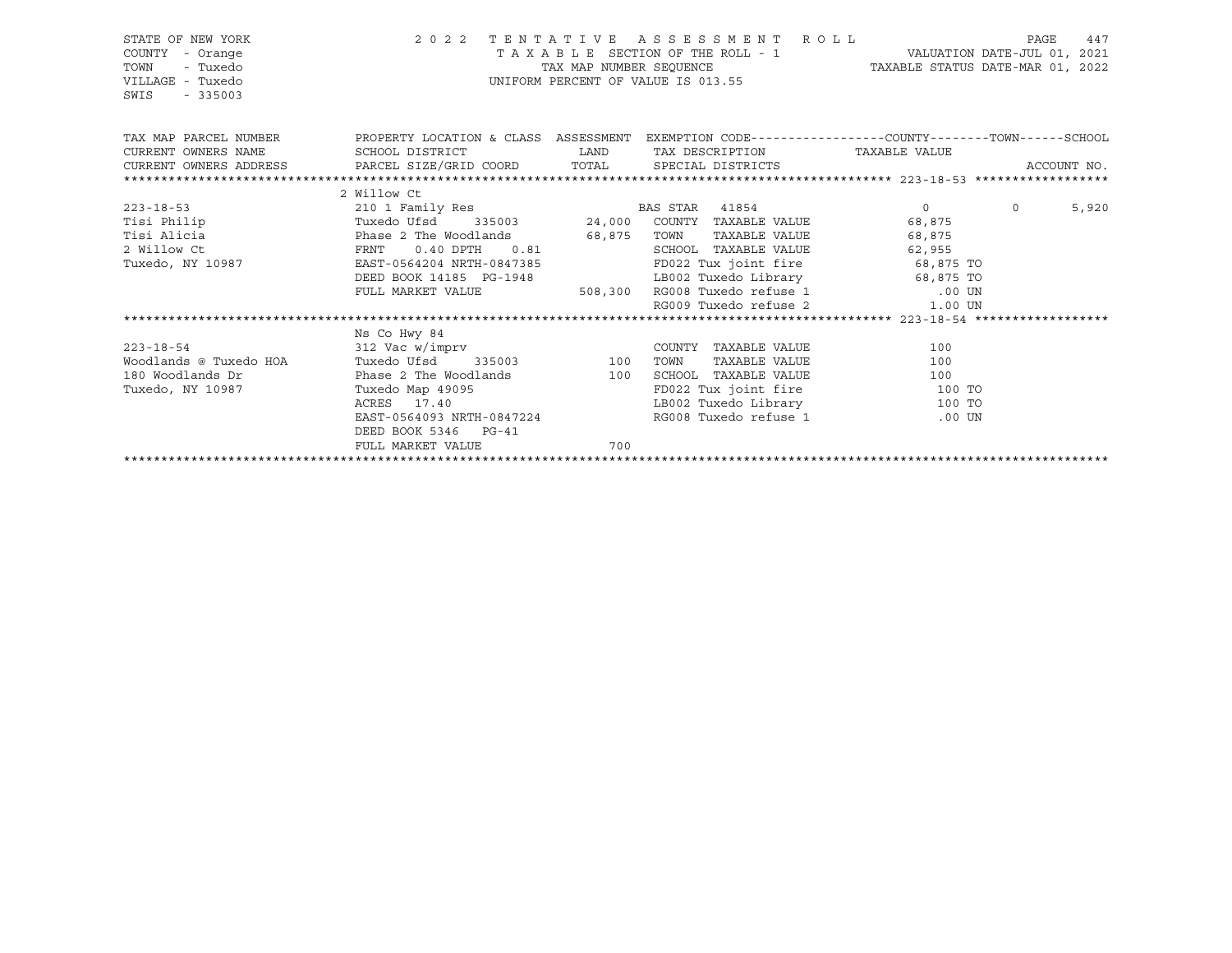| STATE OF NEW YORK | 2022 TENTATIVE ASSESSMENT ROLL     | 448<br>PAGE                      |
|-------------------|------------------------------------|----------------------------------|
| COUNTY - Orange   | TAXABLE SECTION OF THE ROLL - 1    | VALUATION DATE-JUL 01, 2021      |
| - Tuxedo<br>TOWN  | MAP SECTION - 223                  | TAXABLE STATUS DATE-MAR 01, 2022 |
| VILLAGE - Tuxedo  | SUB-SECTION - 000                  | RPS150/V04/L015                  |
| SWIS<br>$-335003$ | UNIFORM PERCENT OF VALUE IS 013.55 | CURRENT DATE $4/25/2022$         |

# \*\*\* S P E C I A L D I S T R I C T S U M M A R Y \*\*\*

|      |                      | TOTAL   | EXTENSION | EXTENSION | AD VALOREM | EXEMPT | TAXABLE  |
|------|----------------------|---------|-----------|-----------|------------|--------|----------|
| CODE | DISTRICT NAME        | PARCELS | TYPE      | VALUE     | VALUE      | AMOUNT | VALUE    |
|      |                      |         |           |           |            |        |          |
|      | RG009 Tuxedo refuse  |         | 64 UNITS  | 64.00     |            |        | 64.00    |
|      | FD022 Tux joint fire |         | 65 TOTAL  |           | 4603,020   |        | 4603,020 |
|      | LB002 Tuxedo Library |         | 65 TOTAL  |           | 4603,020   |        | 4603,020 |
|      | RG008 Tuxedo refuse  |         | 65 UNITS  |           |            |        |          |

# \*\*\* S C H O O L D I S T R I C T S U M M A R Y \*\*\*

| CODE   | DISTRICT NAME | TOTAL<br>PARCELS | ASSESSED<br>LAND | ASSESSED<br>TOTAL | <b>EXEMPT</b><br>AMOUNT | TOTAL<br>TAXABLE | <b>STAR</b><br>AMOUNT | <b>STAR</b><br>TAXABLE |
|--------|---------------|------------------|------------------|-------------------|-------------------------|------------------|-----------------------|------------------------|
| 335003 | Tuxedo Ufsd   | 65               | 1552,300         | 4603,020          | 3,888                   | 4599,132         | 227,780               | 4371,352               |
|        | SUB-TOTAL     | 65               | 1552,300         | 4603,020          | 3,888                   | 4599,132         | 227,780               | 4371,352               |
|        | TOTAL         | 65               | 1552,300         | 4603,020          | 3,888                   | 4599,132         | 227,780               | 4371,352               |

#### \*\*\* S Y S T E M C O D E S S U M M A R Y \*\*\*

# NO SYSTEM EXEMPTIONS AT THIS LEVEL

# \*\*\* E X E M P T I O N S U M M A R Y \*\*\*

| CODE  | DESCRIPTION | TOTAL<br>PARCELS | COUNTY | TOWN   | SCHOOL  |
|-------|-------------|------------------|--------|--------|---------|
| 41120 | VETWAR CTS  |                  | 6,804  | 17,496 | 3,888   |
| 41834 | ENH STAR    |                  |        |        | 103,460 |
| 41854 | BAS STAR    | 21               |        |        | 124,320 |
|       | тотаь       | 30               | 6,804  | 17,496 | 231,668 |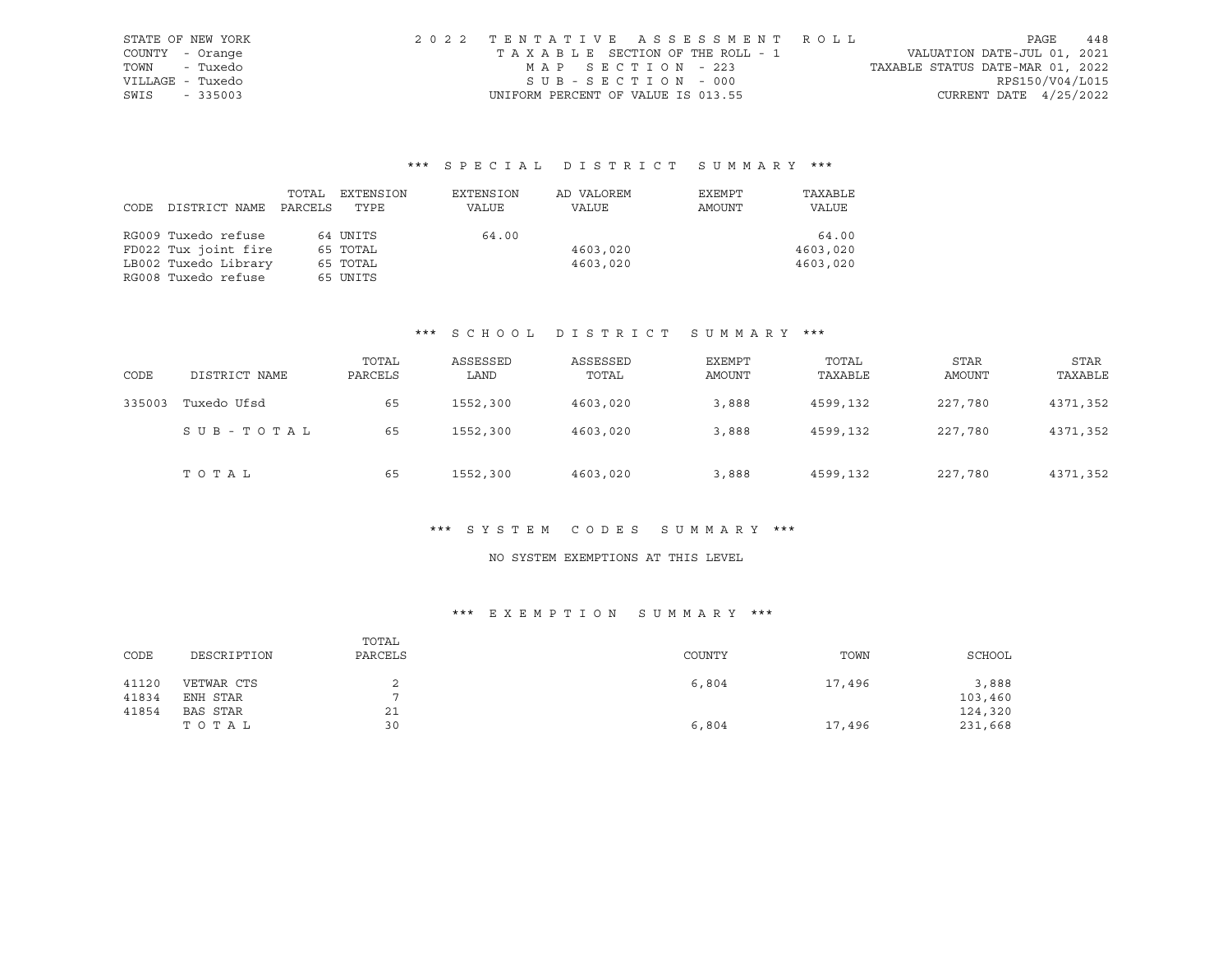|                  | STATE OF NEW YORK | 2022 TENTATIVE ASSESSMENT ROLL     |  |                                  |                          | PAGE | 449 |
|------------------|-------------------|------------------------------------|--|----------------------------------|--------------------------|------|-----|
| COUNTY - Orange  |                   | TAXABLE SECTION OF THE ROLL - 1    |  | VALUATION DATE-JUL 01, 2021      |                          |      |     |
| TOWN - Tuxedo    |                   | MAP SECTION - 223                  |  | TAXABLE STATUS DATE-MAR 01, 2022 |                          |      |     |
| VILLAGE - Tuxedo |                   | SUB-SECTION - 000                  |  |                                  | RPS150/V04/L015          |      |     |
| SWIS             | $-335003$         | UNIFORM PERCENT OF VALUE IS 013.55 |  |                                  | CURRENT DATE $4/25/2022$ |      |     |

# \*\*\* G R A N D T O T A L S \*\*\*

| ROLL       |             | TOTAL   | ASSESSED      | ASSESSED | TAXABLE  | TAXABLE  | TAXABLE       | STAR    |
|------------|-------------|---------|---------------|----------|----------|----------|---------------|---------|
| <b>SEC</b> | DESCRIPTION | PARCELS | LAND          | TOTAL    | COUNTY   | TOWN     | <b>SCHOOL</b> | TAXABLE |
|            | TAXABLE     | 65      | 1552,<br>.300 | 4603,020 | 4596,216 | 4585,524 | 4599,132      | , 352   |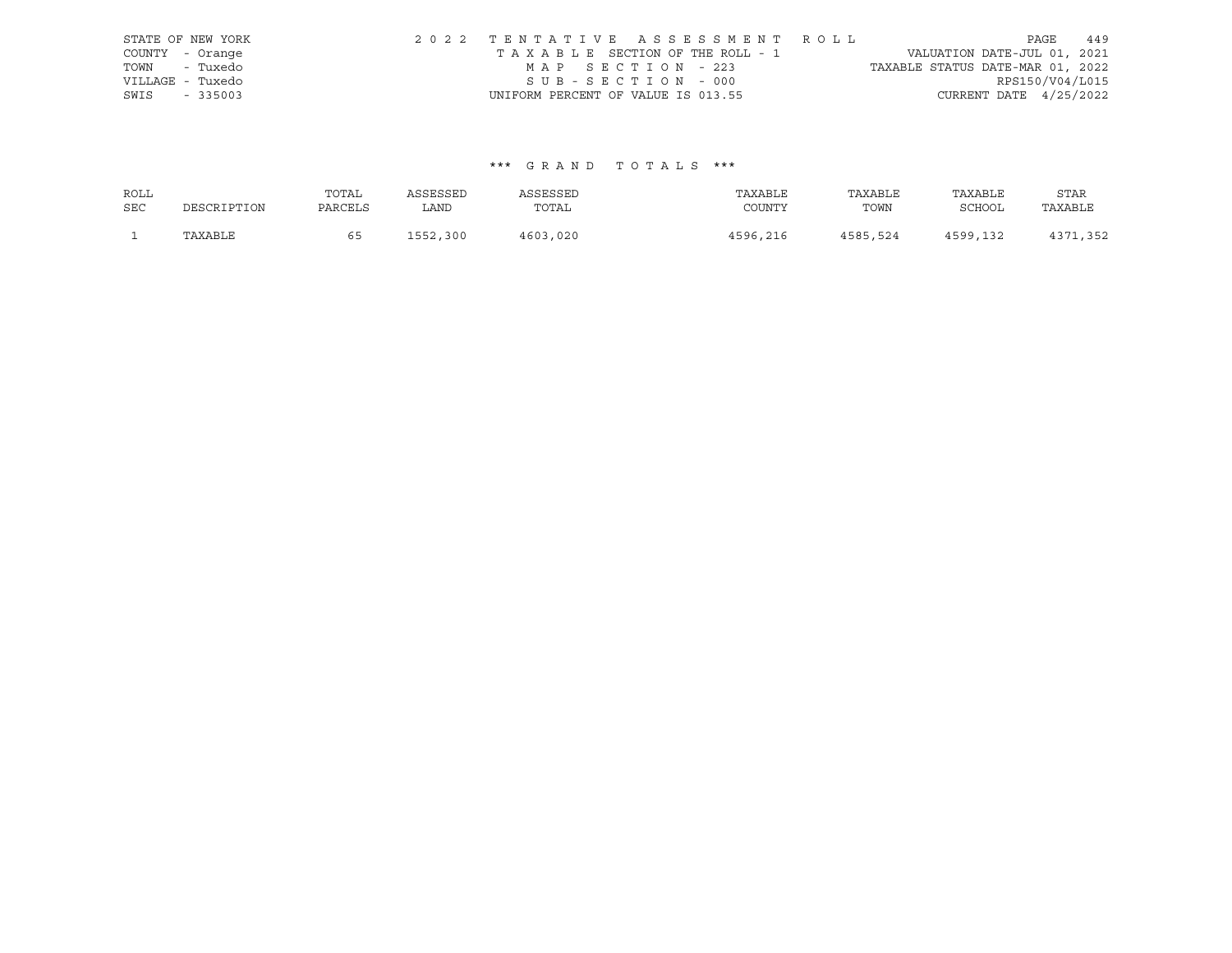STATE OF NEW YORK 2 0 2 2 T E N T A T I V E A S S E S S M E N T R O L L PAGE 450 COUNTY - Orange T A X A B L E SECTION OF THE ROLL - 1 VALUATION DATE-JUL 01, 2021 TOWN - Tuxedo TAX MAP NUMBER SEQUENCE TAXABLE STATUS DATE-MAR 01, 2022 UNIFORM PERCENT OF VALUE IS 013.55 SWIS - 335003 TAX MAP PARCEL NUMBER PROPERTY LOCATION & CLASS ASSESSMENT EXEMPTION CODE------------------COUNTY--------TOWN------SCHOOL CURRENT OWNERS NAME SCHOOL DISTRICT TAX DAND TAX DESCRIPTION TAXABLE VALUE CURRENT OWNERS ADDRESS PARCEL SIZE/GRID COORD TOTAL SPECIAL DISTRICTS ACCOUNT NO. \*\*\*\*\*\*\*\*\*\*\*\*\*\*\*\*\*\*\*\*\*\*\*\*\*\*\*\*\*\*\*\*\*\*\*\*\*\*\*\*\*\*\*\*\*\*\*\*\*\*\*\*\*\*\*\*\*\*\*\*\*\*\*\*\*\*\*\*\*\*\*\*\*\*\*\*\*\*\*\*\*\*\*\*\*\*\*\*\*\*\*\*\*\*\*\*\*\*\*\*\*\*\* 224-1-1.1 \*\*\*\*\*\*\*\*\*\*\*\*\*\*\*\*\*\* 45 Cedar Dr 224-1-1.1 210 1 Family Res BAS STAR 41854 0 0 5,920 The Nasreen Kabeeer Living Tru Tuxedo Ufsd 335003 32,000 COUNTY TAXABLE VALUE 87,500 45 Cedar Dr Lt 19 The Woodlands 87,500 TOWN TAXABLE VALUE 87,500 Tuxedo, NY 10987 Phase 3 Map 143-94 SCHOOL TAXABLE VALUE 81,580 FRNT 264.00 DPTH 195.00 FD022 Tux joint fire 87,500 TO EAST-0563224 NRTH-0846674 LB002 Tuxedo Library 87,500 TO DEED BOOK 13701 PG-502 RG008 Tuxedo refuse 1 .00 UN FULL MARKET VALUE 645,800 RG009 Tuxedo refuse 2 1.00 UN \*\*\*\*\*\*\*\*\*\*\*\*\*\*\*\*\*\*\*\*\*\*\*\*\*\*\*\*\*\*\*\*\*\*\*\*\*\*\*\*\*\*\*\*\*\*\*\*\*\*\*\*\*\*\*\*\*\*\*\*\*\*\*\*\*\*\*\*\*\*\*\*\*\*\*\*\*\*\*\*\*\*\*\*\*\*\*\*\*\*\*\*\*\*\*\*\*\*\*\*\*\*\* 224-1-2.1 \*\*\*\*\*\*\*\*\*\*\*\*\*\*\*\*\*\* 35 Cedar Dr 224-1-2.1 210 1 Family Res BAS STAR 41854 0 0 5,920 Posani Mauro Tuxedo Ufsd 335003 22,500 COUNTY TAXABLE VALUE 88,050 Posani Donna Marie **Lt 18** The Woodlands Phase 88,050 TOWN TAXABLE VALUE 88,050 35 Cedar Dr 3 Map 143-94 SCHOOL TAXABLE VALUE 82,130 Tuxedo, NY 10987 FRNT 64.00 DPTH 195.00 FD022 Tux joint fire 88,050 TO EAST-0563116 NRTH-0846696 LB002 Tuxedo Library 88,050 TO DEED BOOK 4505 PG-241 RG008 Tuxedo refuse 1 .00 UN FULL MARKET VALUE 649,800 RG009 Tuxedo refuse 2 1.00 UN \*\*\*\*\*\*\*\*\*\*\*\*\*\*\*\*\*\*\*\*\*\*\*\*\*\*\*\*\*\*\*\*\*\*\*\*\*\*\*\*\*\*\*\*\*\*\*\*\*\*\*\*\*\*\*\*\*\*\*\*\*\*\*\*\*\*\*\*\*\*\*\*\*\*\*\*\*\*\*\*\*\*\*\*\*\*\*\*\*\*\*\*\*\*\*\*\*\*\*\*\*\*\* 224-1-3.1 \*\*\*\*\*\*\*\*\*\*\*\*\*\*\*\*\*\* 31 Cedar Dr 224-1-3.1 210 1 Family Res COUNTY TAXABLE VALUE 81,000 McLean Dwaine Tuxedo Ufsd 335003 32,000 TOWN TAXABLE VALUE 81,000 McLean Keisha Lt 17 The Woodlands Phase 81,000 SCHOOL TAXABLE VALUE 81,000 31 Cedar Dr 3 Map 143-94 FD022 Tux joint fire 81,000 TO Tuxedo, NY 10987 FRNT 115.00 DPTH 196.00 LB002 Tuxedo Library 81,000 TO EAST-0562982 NRTH-0846638 RG008 Tuxedo refuse 1 .00 UN DEED BOOK 14546 PG-1009 RG009 Tuxedo refuse 2 1.00 UN FULL MARKET VALUE 597,800 \*\*\*\*\*\*\*\*\*\*\*\*\*\*\*\*\*\*\*\*\*\*\*\*\*\*\*\*\*\*\*\*\*\*\*\*\*\*\*\*\*\*\*\*\*\*\*\*\*\*\*\*\*\*\*\*\*\*\*\*\*\*\*\*\*\*\*\*\*\*\*\*\*\*\*\*\*\*\*\*\*\*\*\*\*\*\*\*\*\*\*\*\*\*\*\*\*\*\*\*\*\*\* 224-1-4.12 \*\*\*\*\*\*\*\*\*\*\*\*\*\*\*\*\* 23 Cedar Dr 224-1-4.12 210 1 Family Res COUNTY TAXABLE VALUE 85,000 Gorukanti Sudhir R Tuxedo Ufsd 335003 32,000 TOWN TAXABLE VALUE 85,000 Gorukanti Sujitha  $Lt$  16 The Woodlands Phase 85,000 SCHOOL TAXABLE VALUE 85,000 8030 Caraway Ave 3 Map 143-94 FD022 Tux joint fire 85,000 TO Dublin, OH 43016 FRNT 150.00 DPTH 97.50 LB002 Tuxedo Library EAST-0563896 NRTH-0846505 RG008 Tuxedo refuse 1 .00 UN DEED BOOK 13116 PG-1843 RG009 Tuxedo refuse 2 1.00 UN FULL MARKET VALUE 627,300 \*\*\*\*\*\*\*\*\*\*\*\*\*\*\*\*\*\*\*\*\*\*\*\*\*\*\*\*\*\*\*\*\*\*\*\*\*\*\*\*\*\*\*\*\*\*\*\*\*\*\*\*\*\*\*\*\*\*\*\*\*\*\*\*\*\*\*\*\*\*\*\*\*\*\*\*\*\*\*\*\*\*\*\*\*\*\*\*\*\*\*\*\*\*\*\*\*\*\*\*\*\*\*\*\*\*\*\*\*\*\*\*\*\*\*\*\*\*\*\*\*\*\*\*\*\*\*\*\*\*\*\*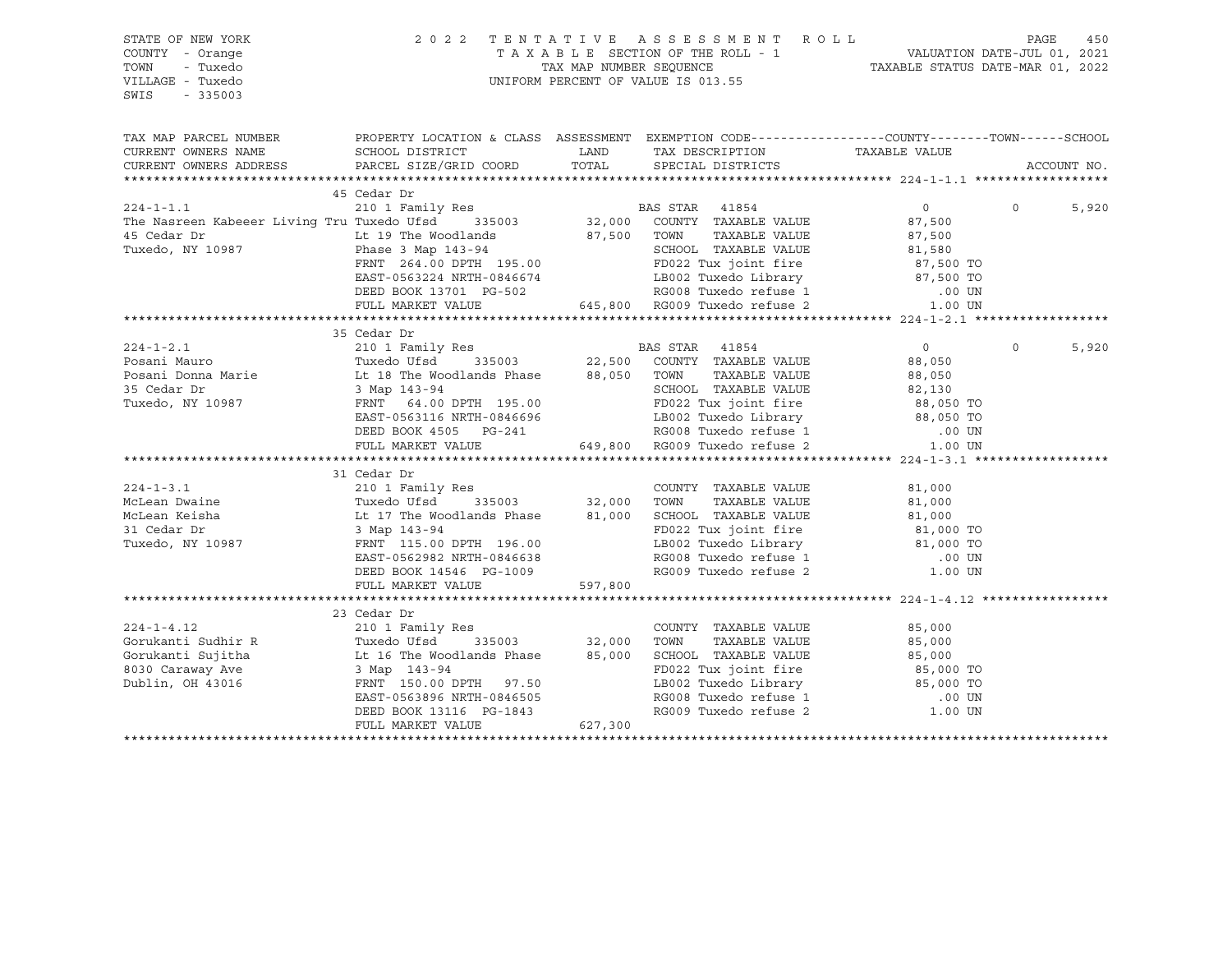| STATE OF NEW YORK<br>COUNTY - Orange<br>TOWN<br>- Tuxedo<br>VILLAGE - Tuxedo<br>SWIS<br>$-335003$                                                                                                                                        |                                                                                   |         | UNIFORM PERCENT OF VALUE IS 013.55                              | 2022 TENTATIVE ASSESSMENT ROLL PAGE 451<br>TAXABLE SECTION OF THE ROLL - 1 VALUATION DATE-JUL 01, 2021<br>TAX MAP NUMBER SEQUENCE TAXABLE STATUS DATE-MAR 01, 2022 |
|------------------------------------------------------------------------------------------------------------------------------------------------------------------------------------------------------------------------------------------|-----------------------------------------------------------------------------------|---------|-----------------------------------------------------------------|--------------------------------------------------------------------------------------------------------------------------------------------------------------------|
|                                                                                                                                                                                                                                          |                                                                                   |         |                                                                 | TAX MAP PARCEL NUMBER THE PROPERTY LOCATION & CLASS ASSESSMENT EXEMPTION CODE---------------COUNTY-------TOWN-----SCHOOL                                           |
| CURRENT OWNERS NAME                                                                                                                                                                                                                      | SCHOOL DISTRICT                                                                   |         | LAND TAX DESCRIPTION TAXABLE VALUE                              |                                                                                                                                                                    |
| CURRENT OWNERS ADDRESS                                                                                                                                                                                                                   | PARCEL SIZE/GRID COORD                                                            | TOTAL   | SPECIAL DISTRICTS                                               | ACCOUNT NO.                                                                                                                                                        |
|                                                                                                                                                                                                                                          |                                                                                   |         |                                                                 |                                                                                                                                                                    |
| 19 Cedar Dr<br>224-1-5.11 210 1 Family Res<br>Laverack William E Tuxedo Ufsd 335003 22,500 TOWN TAXABLE VALUE 83,750<br>Laverack Donna L Lt 15 The Woodlands Phase 83,750 SCHOOL TAXABLE VALUE 83,750<br>19 Cedar Dr<br>3 Map 143-94 FD0 |                                                                                   |         |                                                                 |                                                                                                                                                                    |
|                                                                                                                                                                                                                                          |                                                                                   |         |                                                                 |                                                                                                                                                                    |
|                                                                                                                                                                                                                                          |                                                                                   |         |                                                                 |                                                                                                                                                                    |
|                                                                                                                                                                                                                                          |                                                                                   |         |                                                                 |                                                                                                                                                                    |
|                                                                                                                                                                                                                                          |                                                                                   |         |                                                                 |                                                                                                                                                                    |
|                                                                                                                                                                                                                                          |                                                                                   |         |                                                                 |                                                                                                                                                                    |
|                                                                                                                                                                                                                                          | EAST-0563909 NRTH-0846330<br>DEED BOOK 14022 PG-438                               |         | RG009 Tuxedo refuse 2                                           | .00 UN<br>1.00 UN                                                                                                                                                  |
|                                                                                                                                                                                                                                          | FULL MARKET VALUE 618,100                                                         |         |                                                                 |                                                                                                                                                                    |
|                                                                                                                                                                                                                                          |                                                                                   |         |                                                                 |                                                                                                                                                                    |
|                                                                                                                                                                                                                                          | 17 Cedar Dr                                                                       |         |                                                                 |                                                                                                                                                                    |
|                                                                                                                                                                                                                                          |                                                                                   |         | COUNTY TAXABLE VALUE 83,125                                     |                                                                                                                                                                    |
|                                                                                                                                                                                                                                          |                                                                                   |         |                                                                 | 83,125                                                                                                                                                             |
|                                                                                                                                                                                                                                          |                                                                                   |         |                                                                 |                                                                                                                                                                    |
|                                                                                                                                                                                                                                          |                                                                                   |         |                                                                 |                                                                                                                                                                    |
| Rev. trust Dated 10/13/2021 Lt 14 The Woodlands Phase and the section TAXABLE VALUE and the state of the state of the state of the state of the state of the state of the state of the state of the state of the state of the            |                                                                                   |         |                                                                 |                                                                                                                                                                    |
|                                                                                                                                                                                                                                          | ACRES 0.45                                                                        |         |                                                                 |                                                                                                                                                                    |
|                                                                                                                                                                                                                                          | EAST-0562943 NRTH-0846149                                                         |         | RG008 Tuxedo refuse 1 (00 UN RG009 Tuxedo refuse 2 (1 ) 1.00 UN |                                                                                                                                                                    |
|                                                                                                                                                                                                                                          | DEED BOOK 15099 PG-1627                                                           |         |                                                                 |                                                                                                                                                                    |
|                                                                                                                                                                                                                                          | FULL MARKET VALUE                                                                 | 613,500 |                                                                 |                                                                                                                                                                    |
|                                                                                                                                                                                                                                          |                                                                                   |         |                                                                 |                                                                                                                                                                    |
|                                                                                                                                                                                                                                          |                                                                                   |         |                                                                 |                                                                                                                                                                    |
|                                                                                                                                                                                                                                          |                                                                                   |         |                                                                 |                                                                                                                                                                    |
|                                                                                                                                                                                                                                          |                                                                                   |         |                                                                 |                                                                                                                                                                    |
|                                                                                                                                                                                                                                          |                                                                                   |         |                                                                 |                                                                                                                                                                    |
|                                                                                                                                                                                                                                          |                                                                                   |         |                                                                 |                                                                                                                                                                    |
| 15 Cedar Dr<br>224-1-7 210 1 Family Res<br>Michie Christopher M Tuxedo Ufsd 335003 32,000 TOWN TAXABLE VALUE<br>Michie Christina Lt 13 The Woodlands Phase 84,500 SCHOOL TAXABLE VALUE 84,500<br>15 Cedar Dr 3 Map 143-94 FD022 Tux jo   |                                                                                   |         |                                                                 |                                                                                                                                                                    |
|                                                                                                                                                                                                                                          | DEED BOOK 15150 PG-470                                                            |         | RG009 Tuxedo refuse 2                                           | 1.00 UN                                                                                                                                                            |
|                                                                                                                                                                                                                                          | FULL MARKET VALUE                                                                 | 623,600 |                                                                 |                                                                                                                                                                    |
|                                                                                                                                                                                                                                          |                                                                                   |         |                                                                 |                                                                                                                                                                    |
|                                                                                                                                                                                                                                          |                                                                                   |         |                                                                 |                                                                                                                                                                    |
|                                                                                                                                                                                                                                          |                                                                                   |         |                                                                 |                                                                                                                                                                    |
|                                                                                                                                                                                                                                          |                                                                                   |         |                                                                 |                                                                                                                                                                    |
|                                                                                                                                                                                                                                          |                                                                                   |         |                                                                 |                                                                                                                                                                    |
|                                                                                                                                                                                                                                          |                                                                                   |         |                                                                 |                                                                                                                                                                    |
|                                                                                                                                                                                                                                          |                                                                                   |         |                                                                 |                                                                                                                                                                    |
|                                                                                                                                                                                                                                          | FAST-0563139 NRTH-0846102<br>DEED BOOK 14572 PG-1332<br>FULL MARKET VALUE 744,100 |         |                                                                 |                                                                                                                                                                    |
|                                                                                                                                                                                                                                          |                                                                                   |         |                                                                 |                                                                                                                                                                    |
|                                                                                                                                                                                                                                          |                                                                                   |         |                                                                 |                                                                                                                                                                    |
|                                                                                                                                                                                                                                          |                                                                                   |         |                                                                 |                                                                                                                                                                    |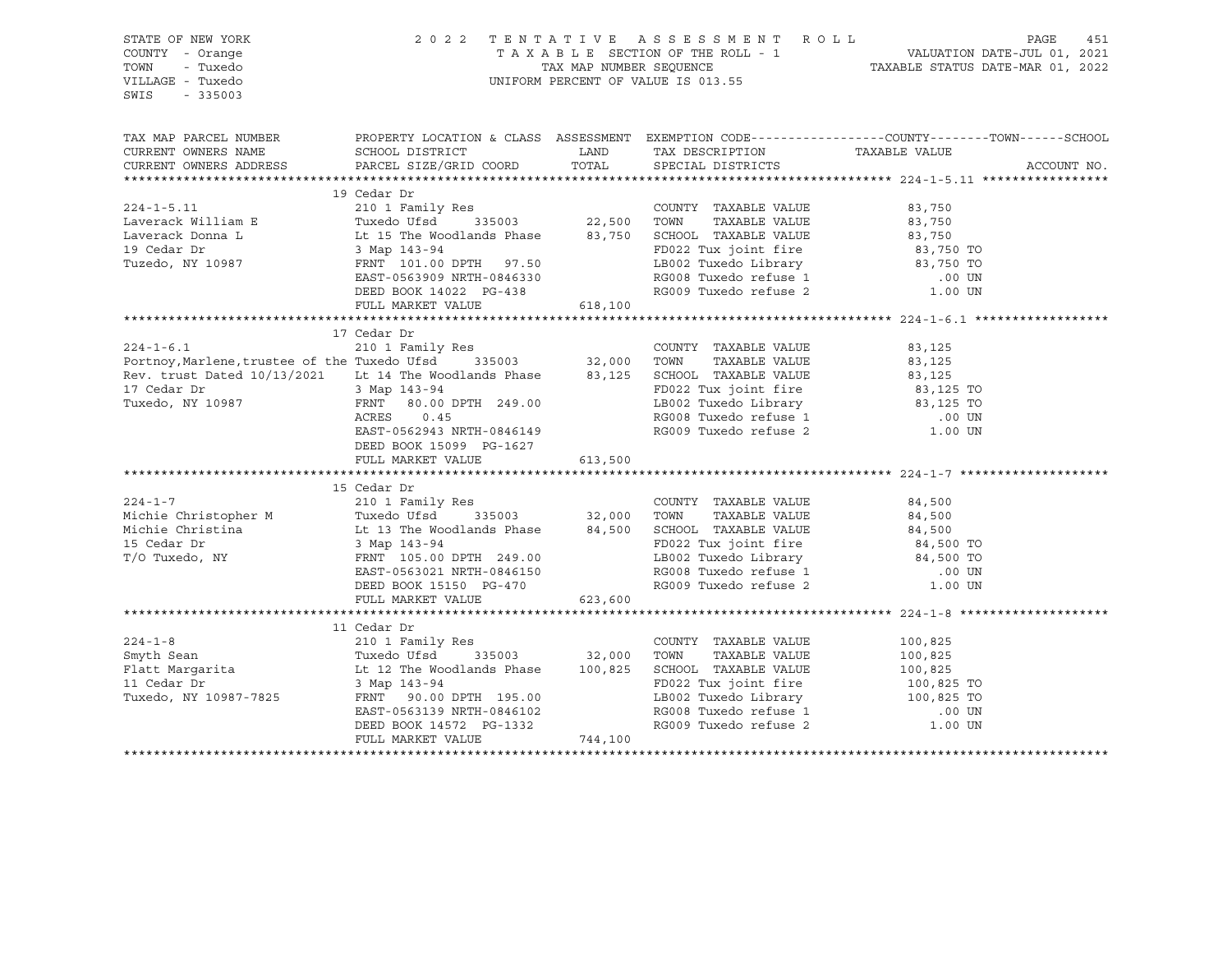| STATE OF NEW YORK                       |                                                                                                                                                                                                          |                                                                                                                                                                    |                                                                                                                                                                                                                                              |                                                                                                 |             |
|-----------------------------------------|----------------------------------------------------------------------------------------------------------------------------------------------------------------------------------------------------------|--------------------------------------------------------------------------------------------------------------------------------------------------------------------|----------------------------------------------------------------------------------------------------------------------------------------------------------------------------------------------------------------------------------------------|-------------------------------------------------------------------------------------------------|-------------|
| COUNTY - Orange                         |                                                                                                                                                                                                          |                                                                                                                                                                    |                                                                                                                                                                                                                                              |                                                                                                 |             |
| TOWN<br>- Tuxedo                        |                                                                                                                                                                                                          | 2022 TENTATIVE ASSESSMENT ROLL PAGE 452<br>TAXABLE SECTION OF THE ROLL - 1 VALUATION DATE-JUL 01, 2021<br>TAX MAP NUMBER SEQUENCE TAXABLE STATUS DATE-MAR 01, 2022 |                                                                                                                                                                                                                                              |                                                                                                 |             |
| VILLAGE - Tuxedo                        | UNIFORM PERCENT OF VALUE IS 013.55                                                                                                                                                                       |                                                                                                                                                                    |                                                                                                                                                                                                                                              |                                                                                                 |             |
| SWIS<br>$-335003$                       |                                                                                                                                                                                                          |                                                                                                                                                                    |                                                                                                                                                                                                                                              |                                                                                                 |             |
|                                         |                                                                                                                                                                                                          |                                                                                                                                                                    |                                                                                                                                                                                                                                              |                                                                                                 |             |
|                                         |                                                                                                                                                                                                          |                                                                                                                                                                    |                                                                                                                                                                                                                                              |                                                                                                 |             |
| TAX MAP PARCEL NUMBER                   |                                                                                                                                                                                                          |                                                                                                                                                                    |                                                                                                                                                                                                                                              | PROPERTY LOCATION & CLASS ASSESSMENT EXEMPTION CODE---------------COUNTY-------TOWN------SCHOOL |             |
| CURRENT OWNERS NAME                     | SCHOOL DISTRICT                                                                                                                                                                                          | LAND                                                                                                                                                               | TAX DESCRIPTION                                                                                                                                                                                                                              | TAXABLE VALUE                                                                                   |             |
| CURRENT OWNERS ADDRESS                  | PARCEL SIZE/GRID COORD                                                                                                                                                                                   | TOTAL                                                                                                                                                              | SPECIAL DISTRICTS                                                                                                                                                                                                                            |                                                                                                 | ACCOUNT NO. |
|                                         |                                                                                                                                                                                                          |                                                                                                                                                                    |                                                                                                                                                                                                                                              |                                                                                                 |             |
|                                         | 7 Cedar Dr                                                                                                                                                                                               |                                                                                                                                                                    |                                                                                                                                                                                                                                              |                                                                                                 |             |
| $224 - 1 - 9$                           |                                                                                                                                                                                                          |                                                                                                                                                                    | COUNTY TAXABLE VALUE 81,050                                                                                                                                                                                                                  |                                                                                                 |             |
|                                         |                                                                                                                                                                                                          |                                                                                                                                                                    |                                                                                                                                                                                                                                              |                                                                                                 |             |
| 224-1-2<br>Prempeh Akawsi<br>7 Codar Dr | Tuxedo Ufsd 335003 32,000 TOWN 1AAADDE VALUE<br>Lt 11 The Woodlands Phase 81,050 SCHOOL TAXABLE VALUE 81,050 TO                                                                                          |                                                                                                                                                                    |                                                                                                                                                                                                                                              |                                                                                                 |             |
| Tuxedo, NY 10987                        |                                                                                                                                                                                                          |                                                                                                                                                                    |                                                                                                                                                                                                                                              |                                                                                                 |             |
|                                         |                                                                                                                                                                                                          |                                                                                                                                                                    |                                                                                                                                                                                                                                              |                                                                                                 |             |
|                                         | FRNT 110.00 DPTH 162.00                                                                                                                                                                                  |                                                                                                                                                                    | LB002 Tuxedo Library 61,050 TO                                                                                                                                                                                                               |                                                                                                 |             |
|                                         | EAST-0563255 NRTH-0846076                                                                                                                                                                                |                                                                                                                                                                    | RG008 Tuxedo refuse 1 (00 UN RG009 Tuxedo refuse 2 (1.00 UN                                                                                                                                                                                  |                                                                                                 |             |
|                                         | DEED BOOK 14693 PG-1850<br>FULL MARKET VALUE 598,200                                                                                                                                                     |                                                                                                                                                                    |                                                                                                                                                                                                                                              |                                                                                                 |             |
|                                         |                                                                                                                                                                                                          |                                                                                                                                                                    |                                                                                                                                                                                                                                              |                                                                                                 |             |
|                                         |                                                                                                                                                                                                          |                                                                                                                                                                    |                                                                                                                                                                                                                                              |                                                                                                 |             |
|                                         | Cedar Dr & Spruce Dr                                                                                                                                                                                     |                                                                                                                                                                    |                                                                                                                                                                                                                                              |                                                                                                 |             |
| $224 - 1 - 10$                          | 311 Res vac land                                                                                                                                                                                         |                                                                                                                                                                    | COUNTY TAXABLE VALUE<br>TAXABLE VALUE<br>TAXABLE VALUE                                                                                                                                                                                       | 100                                                                                             |             |
| Woodlands @ Tuxedo HOA                  |                                                                                                                                                                                                          |                                                                                                                                                                    |                                                                                                                                                                                                                                              |                                                                                                 |             |
| 180 Woodlands Dr                        |                                                                                                                                                                                                          |                                                                                                                                                                    |                                                                                                                                                                                                                                              |                                                                                                 |             |
| Tuxedo, NY 10987                        | 311 kes vac 1and<br>Tuxedo Ufsd 335003 100 TOWN TAXABLE VALUE 100<br>Map 143-94 100 SCHOOL TAXABLE VALUE 100 TO<br>Unimproved Road FD022 Tux joint fire 100 TO<br>ACRES 1.90 LB002 Tuxedo Library 100 TO |                                                                                                                                                                    |                                                                                                                                                                                                                                              |                                                                                                 |             |
|                                         |                                                                                                                                                                                                          |                                                                                                                                                                    |                                                                                                                                                                                                                                              |                                                                                                 |             |
|                                         | EAST-0563261 NRTH-0846584                                                                                                                                                                                |                                                                                                                                                                    | LB002 Tuxedo Library<br>RG008 Tuxedo refuse 1                                                                                                                                                                                                | .00 UN                                                                                          |             |
|                                         | DEED BOOK 5346 PG-41                                                                                                                                                                                     |                                                                                                                                                                    |                                                                                                                                                                                                                                              |                                                                                                 |             |
|                                         | FULL MARKET VALUE                                                                                                                                                                                        | 700                                                                                                                                                                |                                                                                                                                                                                                                                              |                                                                                                 |             |
|                                         |                                                                                                                                                                                                          |                                                                                                                                                                    |                                                                                                                                                                                                                                              |                                                                                                 |             |
|                                         | 11 Spruce Dr                                                                                                                                                                                             |                                                                                                                                                                    |                                                                                                                                                                                                                                              |                                                                                                 |             |
| $224 - 5 - 1.1$                         | 210 1 Family Res<br>Tuxedo Ufsd 335003 32,000 TOWN<br>It 2 The Meadler 3                                                                                                                                 |                                                                                                                                                                    | COUNTY TAXABLE VALUE                                                                                                                                                                                                                         | 85,000                                                                                          |             |
| Belle Lara                              |                                                                                                                                                                                                          |                                                                                                                                                                    |                                                                                                                                                                                                                                              | TAXABLE VALUE 85,000                                                                            |             |
| Stegen Scott A                          |                                                                                                                                                                                                          |                                                                                                                                                                    |                                                                                                                                                                                                                                              |                                                                                                 |             |
| 11 Spruce Dr                            | Lt 2 The Woodlands Phase 85,000 SCHOOL TAXABLE VALUE<br>3 Map 143-94 FD022 Tux joint fire<br>FRNT 229.00 DPTH 160.00 LB002 Tuxedo Library                                                                |                                                                                                                                                                    | SCHOOL TAXABLE VALUE $85,000$<br>FD022 Tux joint fire $85,000$ TO<br>LB002 Tuxedo Library $85,000$ TO                                                                                                                                        |                                                                                                 |             |
| Tuxedo, NY 10987                        | FRNT 229.00 DPTH 160.00                                                                                                                                                                                  |                                                                                                                                                                    |                                                                                                                                                                                                                                              |                                                                                                 |             |
|                                         |                                                                                                                                                                                                          |                                                                                                                                                                    | LB002 Tuxedo Library<br>RG008 Tuxedo refuse 1                                                                                                                                                                                                | .00 UN                                                                                          |             |
|                                         | EAST-0563454 NRTH-0846730<br>DEED BOOK 14841 PG-1628                                                                                                                                                     |                                                                                                                                                                    | RG009 Tuxedo refuse 2                                                                                                                                                                                                                        | 1.00 UN                                                                                         |             |
|                                         | FULL MARKET VALUE 627,300                                                                                                                                                                                |                                                                                                                                                                    |                                                                                                                                                                                                                                              |                                                                                                 |             |
|                                         |                                                                                                                                                                                                          |                                                                                                                                                                    |                                                                                                                                                                                                                                              |                                                                                                 |             |
|                                         | 1 Spruce Dr                                                                                                                                                                                              |                                                                                                                                                                    |                                                                                                                                                                                                                                              |                                                                                                 |             |
|                                         | 210 <sup>1</sup> Family Res                                                                                                                                                                              |                                                                                                                                                                    |                                                                                                                                                                                                                                              | 78,000                                                                                          |             |
| $224 - 5 - 2.1$                         |                                                                                                                                                                                                          |                                                                                                                                                                    | COUNTY TAXABLE VALUE                                                                                                                                                                                                                         |                                                                                                 |             |
| Vinick Daniel                           | Tuxedo Ufsd 335003                                                                                                                                                                                       |                                                                                                                                                                    |                                                                                                                                                                                                                                              |                                                                                                 |             |
| 1 Spruce Dr                             | Lt 1 Map 143-94                                                                                                                                                                                          |                                                                                                                                                                    |                                                                                                                                                                                                                                              |                                                                                                 |             |
| Tuxedo, NY 10987                        | Phase 3 The Woodlands                                                                                                                                                                                    |                                                                                                                                                                    |                                                                                                                                                                                                                                              |                                                                                                 |             |
|                                         | FRNT 128.00 DPTH 119.00                                                                                                                                                                                  |                                                                                                                                                                    |                                                                                                                                                                                                                                              |                                                                                                 |             |
|                                         | EAST-0563524 NRTH-0846643<br>DEED BOOK 14004 PG-1010                                                                                                                                                     |                                                                                                                                                                    |                                                                                                                                                                                                                                              |                                                                                                 |             |
|                                         |                                                                                                                                                                                                          |                                                                                                                                                                    | 32,000 TOWN TAXABLE VALUE<br>78,000 SCHOOL TAXABLE VALUE<br>78,000 FD022 Tux joint fire<br>178,000 FD022 Tux joint fire<br>178,000 TD022 Tux joint fire<br>178,000 TO RG008 Tuxedo Library<br>RG008 Tuxedo refuse 1 00 UN<br>RG009 Tuxedo re |                                                                                                 |             |
|                                         | FULL MARKET VALUE                                                                                                                                                                                        | 575,600                                                                                                                                                            |                                                                                                                                                                                                                                              |                                                                                                 |             |
|                                         |                                                                                                                                                                                                          |                                                                                                                                                                    |                                                                                                                                                                                                                                              |                                                                                                 |             |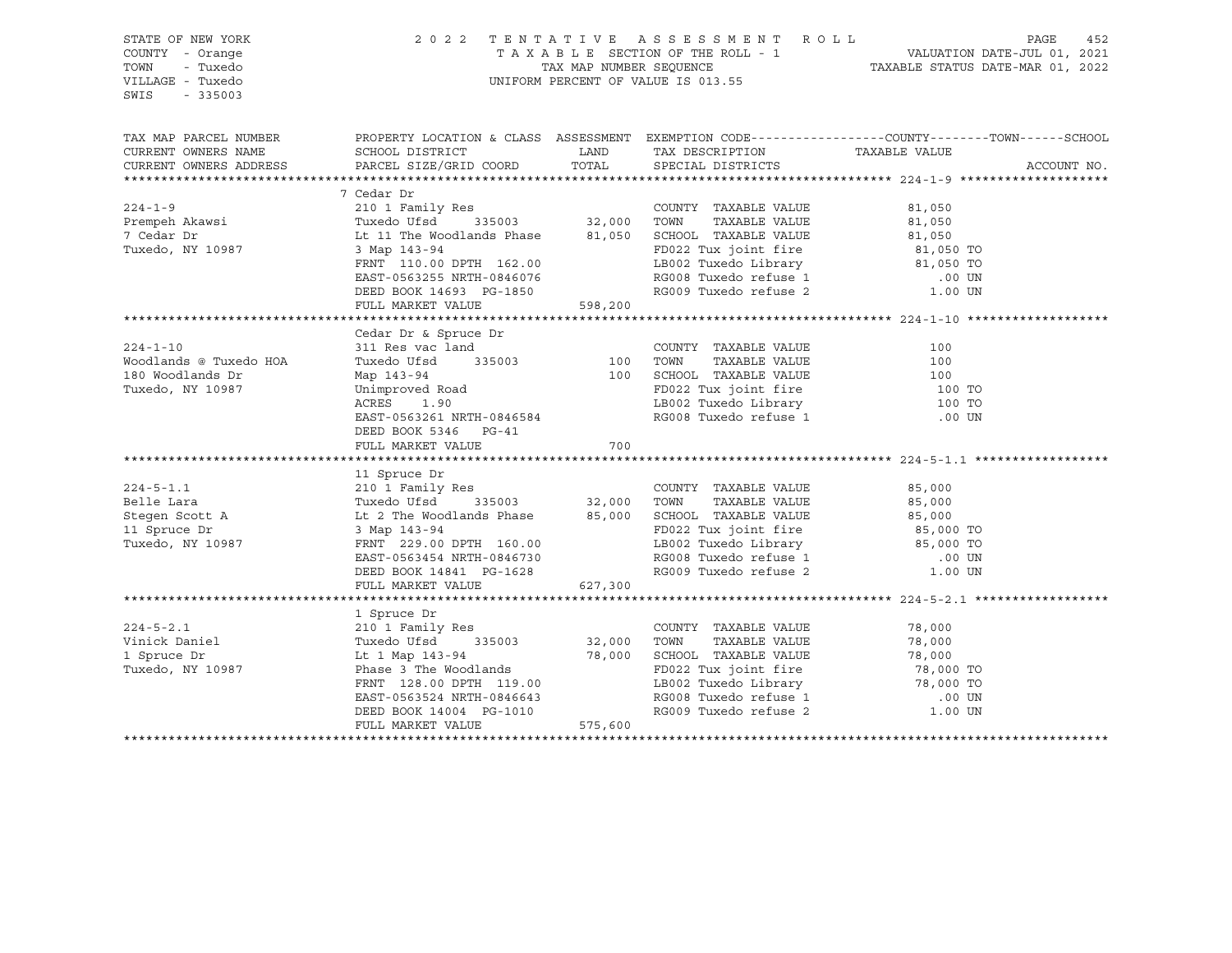| STATE OF NEW YORK<br>COUNTY - Orange<br>TOWN<br>- Tuxedo<br>VILLAGE - Tuxedo<br>$-335003$<br>SWIS | 2 0 2 2<br>TENTATIVE ASSESSMENT ROLL<br>UNIFORM PERCENT OF VALUE IS 013.55                                                                                                | T A X A B L E SECTION OF THE ROLL - 1 VALUATION DATE-JUL 01, 2021<br>TAX MAP NUMBER SEQUENCE TAXABLE STATUS DATE-MAR 01, 2022 | PAGE                                                                                                                               | 453                 |              |             |
|---------------------------------------------------------------------------------------------------|---------------------------------------------------------------------------------------------------------------------------------------------------------------------------|-------------------------------------------------------------------------------------------------------------------------------|------------------------------------------------------------------------------------------------------------------------------------|---------------------|--------------|-------------|
| TAX MAP PARCEL NUMBER<br>CURRENT OWNERS NAME                                                      | PROPERTY LOCATION & CLASS ASSESSMENT EXEMPTION CODE----------------COUNTY-------TOWN------SCHOOL<br>SCHOOL DISTRICT                                                       |                                                                                                                               | LAND TAX DESCRIPTION TAXABLE VALUE                                                                                                 |                     |              |             |
| CURRENT OWNERS ADDRESS                                                                            | PARCEL SIZE/GRID COORD                                                                                                                                                    | TOTAL                                                                                                                         | SPECIAL DISTRICTS                                                                                                                  |                     |              | ACCOUNT NO. |
|                                                                                                   |                                                                                                                                                                           |                                                                                                                               |                                                                                                                                    |                     |              |             |
|                                                                                                   | 107 Woodlands Dr                                                                                                                                                          |                                                                                                                               |                                                                                                                                    |                     |              |             |
| $224 - 5 - 3$                                                                                     | 210 1 Family Res                                                                                                                                                          |                                                                                                                               | BAS STAR 41854                                                                                                                     | $0 \qquad \qquad$   | $\mathsf{O}$ | 5,920       |
| Petrillo Lynda                                                                                    | Tuxedo Ufsd                                                                                                                                                               |                                                                                                                               | 335003 42,300 COUNTY TAXABLE VALUE                                                                                                 | 79,750              |              |             |
| 107 Woodlands Dr                                                                                  | Lt 4 Phase 1 Woodlands At                                                                                                                                                 | 79,750 TOWN                                                                                                                   | TAXABLE VALUE                                                                                                                      | 79,750              |              |             |
| Tuxedo, NY 10987                                                                                  | Tuxedo Map 9096                                                                                                                                                           |                                                                                                                               | SCHOOL TAXABLE VALUE                                                                                                               |                     |              |             |
|                                                                                                   | FRNT 108.00 DPTH 116.00                                                                                                                                                   |                                                                                                                               | FD022 Tux joint fire                                                                                                               | 73,830<br>79,750 TO |              |             |
|                                                                                                   | EAST-0563476 NRTH-0846508 LB002 Tuxedo Library 79,750 TO<br>DEED BOOK 12082 PG-213 RG008 Tuxedo refuse 1 00 UN<br>FULL MARKET VALUE 588,600 RG009 Tuxedo refuse 2 1.00 UN |                                                                                                                               |                                                                                                                                    |                     |              |             |
|                                                                                                   |                                                                                                                                                                           |                                                                                                                               |                                                                                                                                    |                     |              |             |
|                                                                                                   |                                                                                                                                                                           |                                                                                                                               |                                                                                                                                    |                     |              |             |
|                                                                                                   |                                                                                                                                                                           |                                                                                                                               |                                                                                                                                    |                     |              |             |
|                                                                                                   | 105 Woodlands Dr                                                                                                                                                          |                                                                                                                               |                                                                                                                                    |                     |              |             |
| $224 - 5 - 4$                                                                                     | 210 1 Family Res                                                                                                                                                          |                                                                                                                               | BAS STAR 41854<br>42,300 COUNTY TAXABLE VALUE                                                                                      | $\overline{0}$      | $\Omega$     | 5,920       |
| Poltoratskiy Iqor                                                                                 | Tuxedo Ufsd 335003                                                                                                                                                        |                                                                                                                               |                                                                                                                                    | 74,400              |              |             |
| Poltoratsky Svetlana                                                                              | $Lt$ 3                                                                                                                                                                    |                                                                                                                               | 74,400 TOWN<br>TAXABLE VALUE                                                                                                       | 74,400              |              |             |
| 105 Woodlands Dr<br>Tuxedo, NY 10987                                                              | Phase 1 Woodlands At Tuxe                                                                                                                                                 |                                                                                                                               | SCHOOL TAXABLE VALUE                                                                                                               | 68,480              |              |             |
|                                                                                                   | Map 9096<br>FRNT 100.00 DPTH 100.00                                                                                                                                       |                                                                                                                               | FD022 Tux joint fire $74,400$ TO<br>LB002 Tuxedo Library 74,400 TO<br>RG008 Tuxedo refuse 1 00 UN<br>RG009 Tuxedo refuse 2 1.00 UN |                     |              |             |
|                                                                                                   | EAST-0563447 NRTH-0846428                                                                                                                                                 |                                                                                                                               |                                                                                                                                    |                     |              |             |
|                                                                                                   | DEED BOOK 12919 PG-1700                                                                                                                                                   |                                                                                                                               |                                                                                                                                    |                     |              |             |
|                                                                                                   | FULL MARKET VALUE                                                                                                                                                         | 549,100                                                                                                                       |                                                                                                                                    |                     |              |             |
|                                                                                                   |                                                                                                                                                                           |                                                                                                                               |                                                                                                                                    |                     |              |             |
|                                                                                                   | 101 Woodlands Dr                                                                                                                                                          |                                                                                                                               |                                                                                                                                    |                     |              |             |
| $224 - 5 - 5.1$                                                                                   |                                                                                                                                                                           |                                                                                                                               | COUNTY TAXABLE VALUE                                                                                                               | 87,500              |              |             |
| DeMatteo Stephanie L                                                                              |                                                                                                                                                                           |                                                                                                                               | TOWN<br>TAXABLE VALUE                                                                                                              | 87,500              |              |             |
| 101 Woodlands Dr                                                                                  | Lt 10 The Woodlands Phase 87,500 SCHOOL TAXABLE VALUE                                                                                                                     |                                                                                                                               |                                                                                                                                    |                     |              |             |
| Tuxedo, NY 10987                                                                                  | 3 Map 143-94                                                                                                                                                              |                                                                                                                               | FD022 Tux joint fire                                                                                                               | 87,500<br>87,500 TO |              |             |
|                                                                                                   | FRNT 197.00 DPTH 216.00                                                                                                                                                   |                                                                                                                               |                                                                                                                                    | 87,500 TO           |              |             |
|                                                                                                   | EAST-0563395 NRTH-0846326                                                                                                                                                 |                                                                                                                               | LB002 Tuxedo Library<br>RG008 Tuxedo refuse 1                                                                                      | .00 UN              |              |             |
|                                                                                                   | DEED BOOK 14063 PG-1891                                                                                                                                                   |                                                                                                                               | RG009 Tuxedo refuse 2                                                                                                              | 1.00 UN             |              |             |
|                                                                                                   | FULL MARKET VALUE                                                                                                                                                         | 645,800                                                                                                                       |                                                                                                                                    |                     |              |             |
|                                                                                                   |                                                                                                                                                                           |                                                                                                                               |                                                                                                                                    |                     |              |             |
|                                                                                                   | 6 Cedar Dr                                                                                                                                                                |                                                                                                                               |                                                                                                                                    |                     |              |             |
| $224 - 5 - 6.1$                                                                                   | 210 1 Family Res                                                                                                                                                          |                                                                                                                               | BAS STAR 41854                                                                                                                     | $0 \qquad \qquad$   | $\Omega$     | 5,920       |
| Nasca Salvino                                                                                     |                                                                                                                                                                           |                                                                                                                               |                                                                                                                                    | 110,000             |              |             |
| Nasca Antonina                                                                                    |                                                                                                                                                                           |                                                                                                                               |                                                                                                                                    | 110,000             |              |             |
| 6 Cedar Dr                                                                                        | יים אחר 143-94<br>PRN <sup>or</sup> 143-94                                                                                                                                |                                                                                                                               |                                                                                                                                    |                     |              |             |
| Tuxedo, NY 10987                                                                                  | FRNT 167.00 DPTH 237.00                                                                                                                                                   |                                                                                                                               |                                                                                                                                    |                     |              |             |
|                                                                                                   | EAST-0563313 NRTH-0846294                                                                                                                                                 |                                                                                                                               |                                                                                                                                    |                     |              |             |
|                                                                                                   | DEED BOOK 5162 PG-68                                                                                                                                                      |                                                                                                                               | 811,800 RG009 Tuxedo refuse 2                                                                                                      |                     |              |             |
|                                                                                                   | FULL MARKET VALUE                                                                                                                                                         |                                                                                                                               |                                                                                                                                    |                     |              |             |
|                                                                                                   |                                                                                                                                                                           |                                                                                                                               |                                                                                                                                    |                     |              |             |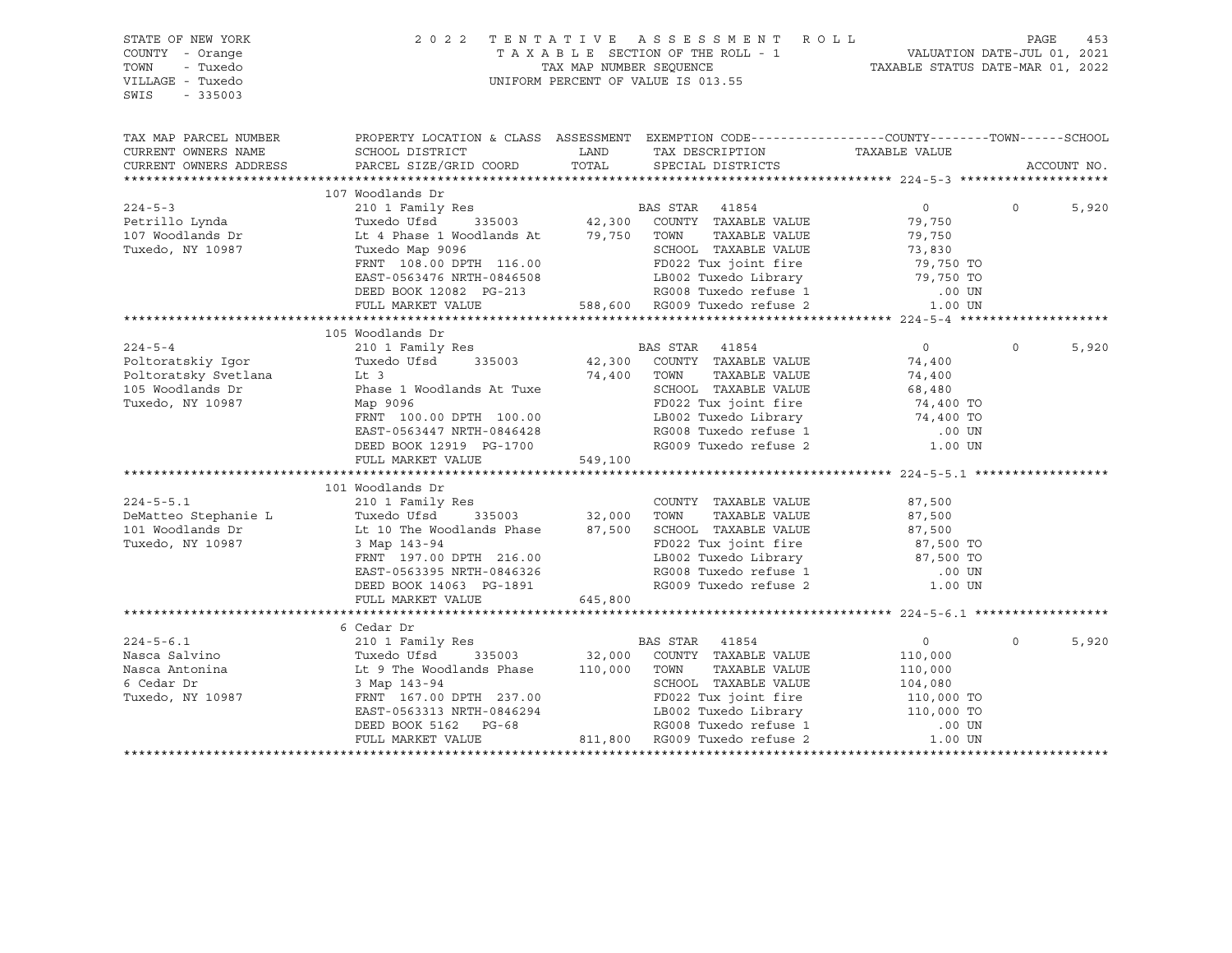| STATE OF NEW YORK<br>COUNTY - Orange<br>TOWN<br>- Tuxedo<br>VILLAGE - Tuxedo<br>SWIS<br>$-335003$ |                                                                                                                                                                                                                                                                                                                                                                                                                                                                               |         | 2022 TENTATIVE ASSESSMENT ROLL PAGE 454<br>TAXABLE SECTION OF THE ROLL - 1 VALUATION DATE-JUL 01, 2021<br>TAX MAP NUMBER SEQUENCE TAXABLE STATUS DATE-MAR 01, 2022<br>UNIFORM PERCENT OF VALUE IS 013.55 |                        |                   |
|---------------------------------------------------------------------------------------------------|-------------------------------------------------------------------------------------------------------------------------------------------------------------------------------------------------------------------------------------------------------------------------------------------------------------------------------------------------------------------------------------------------------------------------------------------------------------------------------|---------|----------------------------------------------------------------------------------------------------------------------------------------------------------------------------------------------------------|------------------------|-------------------|
|                                                                                                   |                                                                                                                                                                                                                                                                                                                                                                                                                                                                               |         |                                                                                                                                                                                                          |                        |                   |
| CURRENT OWNERS NAME                                                                               | TAX MAP PARCEL NUMBER THE PROPERTY LOCATION & CLASS ASSESSMENT EXEMPTION CODE---------------COUNTY--------TOWN------SCHOOL                                                                                                                                                                                                                                                                                                                                                    |         |                                                                                                                                                                                                          |                        |                   |
| CURRENT OWNERS ADDRESS                                                                            |                                                                                                                                                                                                                                                                                                                                                                                                                                                                               |         |                                                                                                                                                                                                          |                        | ACCOUNT NO.       |
|                                                                                                   |                                                                                                                                                                                                                                                                                                                                                                                                                                                                               |         |                                                                                                                                                                                                          |                        |                   |
|                                                                                                   | 14 Cedar Dr                                                                                                                                                                                                                                                                                                                                                                                                                                                                   |         |                                                                                                                                                                                                          |                        |                   |
|                                                                                                   |                                                                                                                                                                                                                                                                                                                                                                                                                                                                               |         |                                                                                                                                                                                                          |                        | $\Omega$<br>5,920 |
|                                                                                                   |                                                                                                                                                                                                                                                                                                                                                                                                                                                                               |         |                                                                                                                                                                                                          |                        |                   |
|                                                                                                   |                                                                                                                                                                                                                                                                                                                                                                                                                                                                               |         |                                                                                                                                                                                                          |                        |                   |
|                                                                                                   |                                                                                                                                                                                                                                                                                                                                                                                                                                                                               |         |                                                                                                                                                                                                          |                        |                   |
|                                                                                                   |                                                                                                                                                                                                                                                                                                                                                                                                                                                                               |         |                                                                                                                                                                                                          |                        |                   |
|                                                                                                   |                                                                                                                                                                                                                                                                                                                                                                                                                                                                               |         |                                                                                                                                                                                                          |                        |                   |
|                                                                                                   |                                                                                                                                                                                                                                                                                                                                                                                                                                                                               |         |                                                                                                                                                                                                          |                        |                   |
|                                                                                                   | $\small \begin{tabular}{lcccc} \textbf{224--5-7.1} & & & \textbf{14 Cedar Dr} & & \textbf{BAS STAR} & \textbf{41854} & & \textbf{0} \\ \textbf{Ferri Raymond R} & & \textbf{Tuxedo, I} & \textbf{Tuxedo, I} & \textbf{FawRU} & \textbf{BMS STAR} & \textbf{41854} & & \textbf{0} \\ \textbf{Ferri Judith} & & \textbf{Tuxedo, I} & \textbf{L8 The Woodlands Phase} & & \textbf{95,500 T0NN} & \textbf{TAXABLE VALUE} & \textbf{95,500} \\ \textbf{210 I$<br>FULL MARKET VALUE | 704,800 |                                                                                                                                                                                                          |                        |                   |
|                                                                                                   |                                                                                                                                                                                                                                                                                                                                                                                                                                                                               |         |                                                                                                                                                                                                          |                        |                   |
|                                                                                                   | 18 Cedar Dr                                                                                                                                                                                                                                                                                                                                                                                                                                                                   |         |                                                                                                                                                                                                          |                        |                   |
|                                                                                                   |                                                                                                                                                                                                                                                                                                                                                                                                                                                                               |         |                                                                                                                                                                                                          | 100,825                |                   |
|                                                                                                   |                                                                                                                                                                                                                                                                                                                                                                                                                                                                               |         |                                                                                                                                                                                                          | $100,825$<br>$100,825$ |                   |
|                                                                                                   |                                                                                                                                                                                                                                                                                                                                                                                                                                                                               |         |                                                                                                                                                                                                          |                        |                   |
|                                                                                                   |                                                                                                                                                                                                                                                                                                                                                                                                                                                                               |         |                                                                                                                                                                                                          |                        |                   |
|                                                                                                   | 210 1 Family Res<br>Priest Revocable Trust Ted, Tru Tuxedo Ufsd 335003 32,000 TOWN TAXABLE VALUE<br>Priest Revocable Trust Ann, Tru Lt 7 The Woodlands Phase 100,825 SCHOOL TAXABLE VALUE<br>18 Cedar Dr 3 Map 143-94 FD022 Tux join<br>3 Map 143-94<br>FD022 Tux joint fire $100,825$ TO<br>FRNT 184.00 DPTH 165.00<br>EAST-0563105 NRTH-0846364<br>DEED BOOK 14410 PG-564<br>RG009 Tuxedo refuse 2<br>RG009 Tuxedo refuse 2<br>1.00 UN                                      |         |                                                                                                                                                                                                          |                        |                   |
|                                                                                                   |                                                                                                                                                                                                                                                                                                                                                                                                                                                                               |         |                                                                                                                                                                                                          |                        |                   |
|                                                                                                   |                                                                                                                                                                                                                                                                                                                                                                                                                                                                               |         |                                                                                                                                                                                                          |                        |                   |
|                                                                                                   | FULL MARKET VALUE 744,100                                                                                                                                                                                                                                                                                                                                                                                                                                                     |         |                                                                                                                                                                                                          |                        |                   |
|                                                                                                   | 28 Cedar Dr                                                                                                                                                                                                                                                                                                                                                                                                                                                                   |         |                                                                                                                                                                                                          |                        |                   |
|                                                                                                   |                                                                                                                                                                                                                                                                                                                                                                                                                                                                               |         |                                                                                                                                                                                                          |                        |                   |
|                                                                                                   |                                                                                                                                                                                                                                                                                                                                                                                                                                                                               |         |                                                                                                                                                                                                          |                        |                   |
|                                                                                                   |                                                                                                                                                                                                                                                                                                                                                                                                                                                                               |         |                                                                                                                                                                                                          |                        |                   |
|                                                                                                   |                                                                                                                                                                                                                                                                                                                                                                                                                                                                               |         |                                                                                                                                                                                                          |                        |                   |
|                                                                                                   |                                                                                                                                                                                                                                                                                                                                                                                                                                                                               |         | LB002 Tuxedo Library<br>RG008 Tuxedo refuse 1                                                                                                                                                            |                        |                   |
|                                                                                                   | EAST-0563059 NRTH-0846468                                                                                                                                                                                                                                                                                                                                                                                                                                                     |         |                                                                                                                                                                                                          | .00 UN                 |                   |
|                                                                                                   | DEED BOOK 14855 PG-1071                                                                                                                                                                                                                                                                                                                                                                                                                                                       |         | RG009 Tuxedo refuse 2                                                                                                                                                                                    | 1.00 UN                |                   |
|                                                                                                   | FULL MARKET VALUE 590,600                                                                                                                                                                                                                                                                                                                                                                                                                                                     |         |                                                                                                                                                                                                          |                        |                   |
|                                                                                                   |                                                                                                                                                                                                                                                                                                                                                                                                                                                                               |         |                                                                                                                                                                                                          |                        |                   |
| $224 - 5 - 10$                                                                                    | 38 Cedar Dr<br>210 1 Family Res                                                                                                                                                                                                                                                                                                                                                                                                                                               |         |                                                                                                                                                                                                          |                        |                   |
|                                                                                                   |                                                                                                                                                                                                                                                                                                                                                                                                                                                                               |         | COUNTY TAXABLE VALUE                                                                                                                                                                                     | 87,500                 |                   |
|                                                                                                   |                                                                                                                                                                                                                                                                                                                                                                                                                                                                               |         | TAXABLE VALUE                                                                                                                                                                                            | 87,500<br>87,500       |                   |
|                                                                                                   |                                                                                                                                                                                                                                                                                                                                                                                                                                                                               |         |                                                                                                                                                                                                          |                        |                   |
|                                                                                                   |                                                                                                                                                                                                                                                                                                                                                                                                                                                                               |         |                                                                                                                                                                                                          |                        |                   |
|                                                                                                   |                                                                                                                                                                                                                                                                                                                                                                                                                                                                               |         |                                                                                                                                                                                                          |                        |                   |
|                                                                                                   |                                                                                                                                                                                                                                                                                                                                                                                                                                                                               |         | FD022 Tux joint fire 87,500 TO<br>LB002 Tuxedo Library 87,500 TO<br>RG008 Tuxedo refuse 1 00 UN<br>RG009 Tuxedo refuse 2 1.00 UN                                                                         |                        |                   |
|                                                                                                   |                                                                                                                                                                                                                                                                                                                                                                                                                                                                               |         |                                                                                                                                                                                                          |                        |                   |
|                                                                                                   |                                                                                                                                                                                                                                                                                                                                                                                                                                                                               |         |                                                                                                                                                                                                          |                        |                   |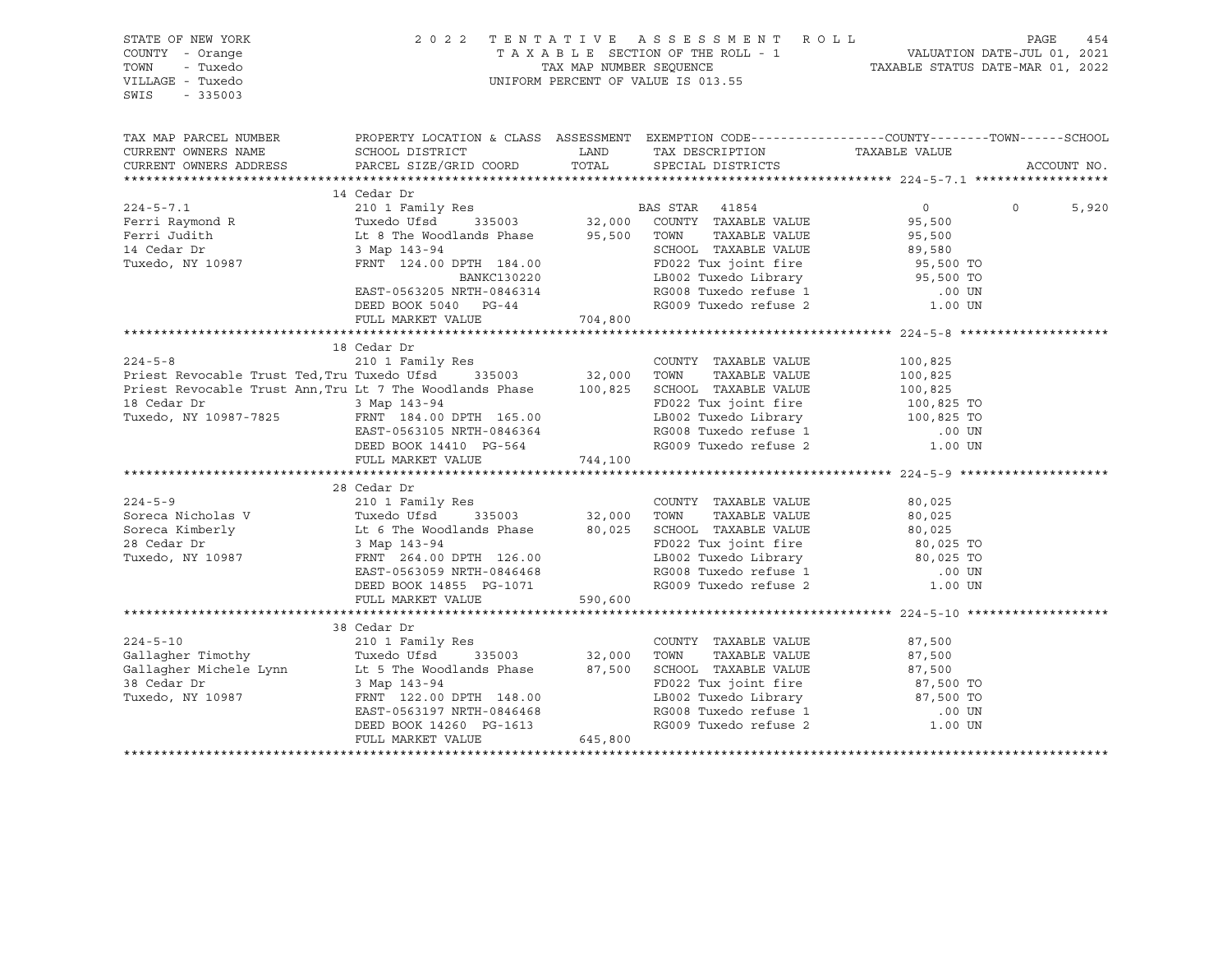| STATE OF NEW YORK<br>COUNTY - Orange<br>TOWN<br>- Tuxedo<br>VILLAGE - Tuxedo<br>SWIS<br>$-335003$ |                                                                                                                                                                                                                                                                                                                                                                                                                                                       |         | 2022 TENTATIVE ASSESSMENT ROLL<br>TAXABLE SECTION OF THE ROLL - 1 VALUATION DATE-JUL 01, 2021<br>TAXABLE SECTION OF THE ROLL - 1 TAXABLE STATUS DATE-MAR 01, 2022<br>UNIFORM PERCENT OF VALUE IS 013.55 | PAGE        | 455   |
|---------------------------------------------------------------------------------------------------|-------------------------------------------------------------------------------------------------------------------------------------------------------------------------------------------------------------------------------------------------------------------------------------------------------------------------------------------------------------------------------------------------------------------------------------------------------|---------|---------------------------------------------------------------------------------------------------------------------------------------------------------------------------------------------------------|-------------|-------|
|                                                                                                   | TAX MAP PARCEL NUMBER PROPERTY LOCATION & CLASS ASSESSMENT EXEMPTION CODE----------------COUNTY--------TOWN------SCHOOL                                                                                                                                                                                                                                                                                                                               |         |                                                                                                                                                                                                         | ACCOUNT NO. |       |
|                                                                                                   | 44 Cedar Dr                                                                                                                                                                                                                                                                                                                                                                                                                                           |         |                                                                                                                                                                                                         |             |       |
|                                                                                                   | FULL MARKET VALUE                                                                                                                                                                                                                                                                                                                                                                                                                                     | 744,100 |                                                                                                                                                                                                         |             |       |
|                                                                                                   | 9 Doqwood Ln<br>$\begin{tabular}{cccccc} 224-9-1.1 & 9\,\, \text{JQwood Ln} & 21011\,\, \text{Family Res} & \text{BAS STRR} & 41854 & 0 \\ \text{Hacket L linda M} & \text{Tuxedo Ufsd} & 335003 & 26,900\,\, \text{COUNTY} & \text{TAXABLE VALUE} & 64,675 \\ \text{9 Dogwood Ln} & \text{Lt 1 Blk 9} & 64,675 & \text{TOWN} & \text{TAXABLE VALUE} & 64,675 \\ \text{Tuxedo, NY 10987} & \text{Woodlands At Tux Map 9096$                           |         |                                                                                                                                                                                                         | $\Omega$    | 5,920 |
|                                                                                                   | 11 Doqwood Ln<br>$[224-9-2.1 \qquad \qquad 11\ \text{Dogwood In} \qquad \qquad 24,100 \quad \text{COUNTY} \qquad \text{PASE} \text{ VALUE} \qquad \qquad 64,750 \qquad \text{Dacosta Evon J} \qquad \qquad 11\ \text{Dogwood La} \qquad \qquad 1201 \text{ Family Res} \qquad \qquad 24,100 \quad \text{COUNTY} \qquad \text{TAXABLE VALUE} \qquad \qquad 64,750 \qquad \qquad 64,750 \qquad \qquad 64,750 \qquad \qquad 64,750 \qquad \qquad 64,750$ |         |                                                                                                                                                                                                         | $\Omega$    | 5,920 |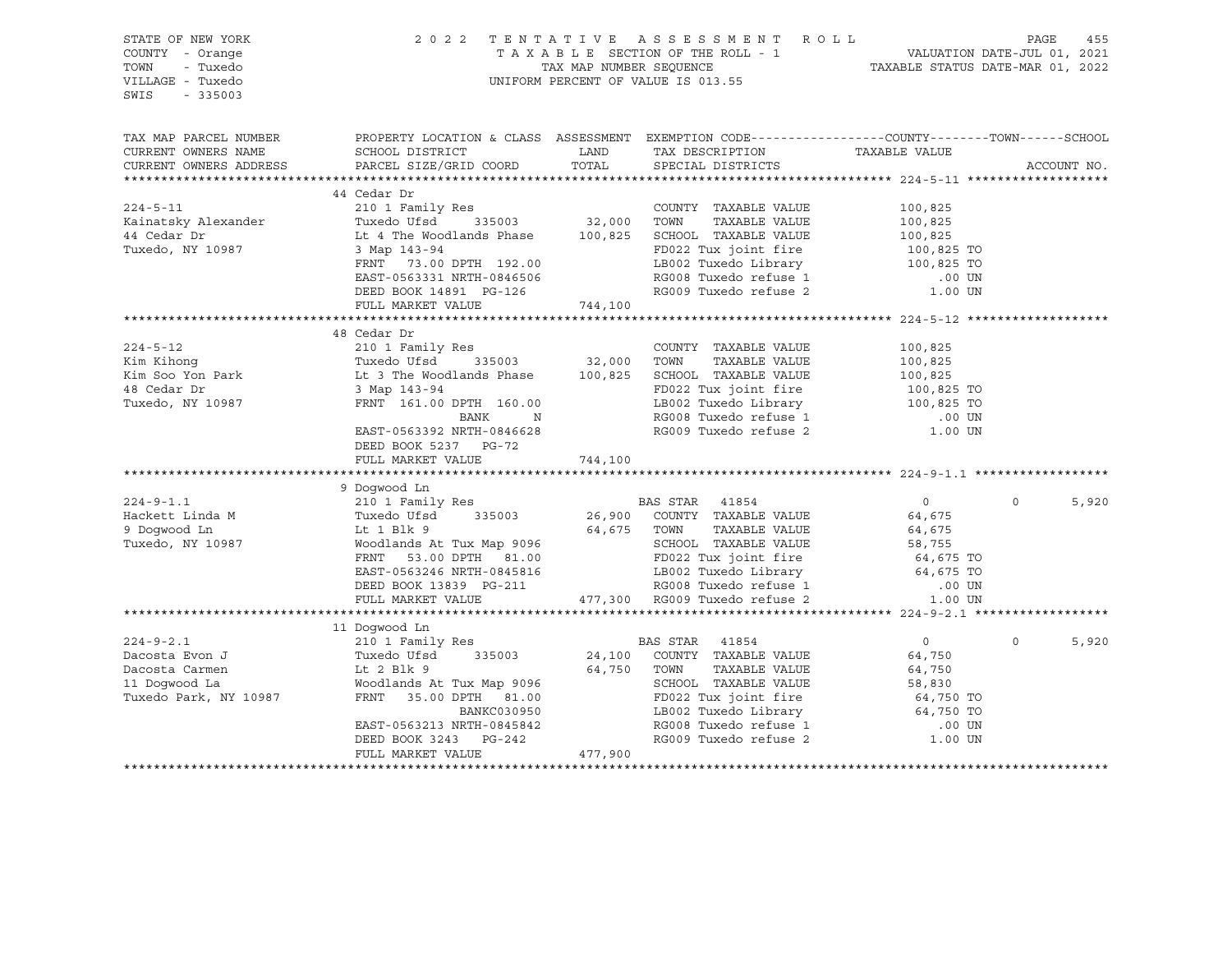| STATE OF NEW YORK<br>COUNTY - Orange<br>TOWN<br>- Tuxedo<br>VILLAGE - Tuxedo<br>SWIS<br>$-335003$                                                                   | 2 0 2 2                                                                                                                                                                                                                                    |                    | TENTATIVE ASSESSMENT ROLL PAGE 456<br>TAXABLE SECTION OF THE ROLL - 1 VALUATION DATE-JUL 01, 2021<br>TAX MAP NUMBER SEQUENCE TAXABLE STATUS DATE-MAR 01, 2022<br>UNIFORM PERCENT OF VALUE IS 013.55 |                      |          |             |
|---------------------------------------------------------------------------------------------------------------------------------------------------------------------|--------------------------------------------------------------------------------------------------------------------------------------------------------------------------------------------------------------------------------------------|--------------------|-----------------------------------------------------------------------------------------------------------------------------------------------------------------------------------------------------|----------------------|----------|-------------|
| CURRENT OWNERS NAME                                                                                                                                                 | TAX MAP PARCEL NUMBER THE PROPERTY LOCATION & CLASS ASSESSMENT EXEMPTION CODE---------------COUNTY--------TOWN------SCHOOL<br>SCHOOL DISTRICT                                                                                              |                    |                                                                                                                                                                                                     |                      |          |             |
| CURRENT OWNERS ADDRESS                                                                                                                                              | PARCEL SIZE/GRID COORD                                                                                                                                                                                                                     |                    | SPECIAL DISTRICTS                                                                                                                                                                                   |                      |          | ACCOUNT NO. |
|                                                                                                                                                                     |                                                                                                                                                                                                                                            |                    |                                                                                                                                                                                                     |                      |          |             |
| $224 - 9 - 3.1$                                                                                                                                                     | 13 Doqwood Ln                                                                                                                                                                                                                              |                    |                                                                                                                                                                                                     | 0                    | $\Omega$ |             |
| Dunn Bernadette                                                                                                                                                     | 210 1 Family Res<br>Tuxedo Ufsd 335003 24,100 COUNTY TAXABLE VALUE                                                                                                                                                                         |                    |                                                                                                                                                                                                     | 70,000               |          | 5,920       |
| 13 Doqwood Ln                                                                                                                                                       | Lt 3 Blk 9                                                                                                                                                                                                                                 |                    | 70,000 TOWN                                                                                                                                                                                         |                      |          |             |
| Tuxedo, NY 10987                                                                                                                                                    |                                                                                                                                                                                                                                            |                    |                                                                                                                                                                                                     |                      |          |             |
|                                                                                                                                                                     |                                                                                                                                                                                                                                            |                    | TOWN TAXABLE VALUE<br>SCHOOL TAXABLE VALUE 64,080<br>TO,000 TO 1000 TO 1000 TO                                                                                                                      |                      |          |             |
|                                                                                                                                                                     |                                                                                                                                                                                                                                            |                    |                                                                                                                                                                                                     |                      |          |             |
|                                                                                                                                                                     |                                                                                                                                                                                                                                            |                    |                                                                                                                                                                                                     |                      |          |             |
|                                                                                                                                                                     | EXECUTE 1.00 ENEXABLE VALUE FOR THE MARKET VALUE FULL MARKET VALUE AND PULL MARKET VALUE AND DESCRIPT AND DESCRIPT AND DESCRIPT AND MARKET VALUE AND DESCRIPT AND DESCRIPT OF THE CONDUCT ON THE CONDUCT OF THE CONDUCT OF THE             |                    |                                                                                                                                                                                                     |                      |          |             |
|                                                                                                                                                                     |                                                                                                                                                                                                                                            |                    |                                                                                                                                                                                                     |                      |          |             |
|                                                                                                                                                                     | 15 Doqwood Ln                                                                                                                                                                                                                              |                    |                                                                                                                                                                                                     |                      |          |             |
| $224 - 9 - 4.1$                                                                                                                                                     |                                                                                                                                                                                                                                            |                    |                                                                                                                                                                                                     | $\overline{0}$       | $\Omega$ | 5,920       |
|                                                                                                                                                                     | 210 1 Family Res<br>Tuxedo Ufsd 335003 24,100 COUNTY TAXABLE VALUE                                                                                                                                                                         |                    |                                                                                                                                                                                                     | 64,750               |          |             |
|                                                                                                                                                                     |                                                                                                                                                                                                                                            | 64,750 TOWN        | TAXABLE VALUE                                                                                                                                                                                       | 64,750<br>58,830     |          |             |
| Tuxedo, NY 10987                                                                                                                                                    |                                                                                                                                                                                                                                            |                    |                                                                                                                                                                                                     |                      |          |             |
|                                                                                                                                                                     |                                                                                                                                                                                                                                            |                    |                                                                                                                                                                                                     |                      |          |             |
|                                                                                                                                                                     |                                                                                                                                                                                                                                            |                    |                                                                                                                                                                                                     |                      |          |             |
|                                                                                                                                                                     |                                                                                                                                                                                                                                            |                    |                                                                                                                                                                                                     |                      |          |             |
|                                                                                                                                                                     | Moodlands At Tux Map 9096<br>Woodlands At Tux Map 9096<br>FRNT 35.00 DPTH 81.00<br>EAST-0563140 NRTH-0845879<br>DEED BOOK 13872 PG-1314<br>FULL MARKET VALUE 477,900 RG009 Tuxedo refuse 2 1.00 UN<br>FULL MARKET VALUE 477,900 RG009 Tuxe |                    |                                                                                                                                                                                                     |                      |          |             |
|                                                                                                                                                                     |                                                                                                                                                                                                                                            |                    |                                                                                                                                                                                                     |                      |          |             |
|                                                                                                                                                                     | 17 Doqwood Ln                                                                                                                                                                                                                              |                    |                                                                                                                                                                                                     |                      |          |             |
| $224 - 9 - 5.1$<br>224-9-5.1<br>Speranza Nancy B<br>Speranza Steven P<br>17 Dogwood Ln<br>Tuxedo VI also Herbert Communications At<br>Tuxedo NV 10987<br>FRNT 59.00 | 210 1 Family Res                                                                                                                                                                                                                           |                    | AGED<br>41800                                                                                                                                                                                       | 31,250               | 31,250   | 31,250      |
|                                                                                                                                                                     |                                                                                                                                                                                                                                            |                    | 335003 28,500 ENH STAR 41834                                                                                                                                                                        | $\Omega$             | $\Omega$ | 14,780      |
|                                                                                                                                                                     |                                                                                                                                                                                                                                            |                    | 62,500 COUNTY TAXABLE VALUE                                                                                                                                                                         | 31,250               |          |             |
|                                                                                                                                                                     | Woodlands At Tux Map 9096                                                                                                                                                                                                                  |                    | TOWN<br>TAXABLE VALUE<br>SCHOOL TAXABLE VALUE                                                                                                                                                       | 31,250<br>16,470     |          |             |
|                                                                                                                                                                     | FRNT 59.00 DPTH 81.00                                                                                                                                                                                                                      |                    |                                                                                                                                                                                                     |                      |          |             |
|                                                                                                                                                                     |                                                                                                                                                                                                                                            |                    |                                                                                                                                                                                                     |                      |          |             |
|                                                                                                                                                                     |                                                                                                                                                                                                                                            |                    |                                                                                                                                                                                                     |                      |          |             |
|                                                                                                                                                                     | EAST-0563099 NRTH-0845901<br>EAST-0563099 NRTH-0845901<br>DEED BOOK 11334 PG-348<br>FULL MARKET VALUE 461,300 RG008 Tuxedo refuse 1 00 UN<br>RG009 Tuxedo refuse 2 1.00 UN                                                                 |                    |                                                                                                                                                                                                     | 1.00 UN              |          |             |
|                                                                                                                                                                     |                                                                                                                                                                                                                                            |                    |                                                                                                                                                                                                     |                      |          |             |
|                                                                                                                                                                     | 67 Woodlands Dr                                                                                                                                                                                                                            |                    |                                                                                                                                                                                                     |                      |          |             |
| $224 - 10 - 1.1$                                                                                                                                                    | 210 1 Family Res                                                                                                                                                                                                                           |                    | COUNTY TAXABLE VALUE                                                                                                                                                                                | 64,000               |          |             |
| Clark/Trustee Christina                                                                                                                                             | Tuxedo Ufsd                                                                                                                                                                                                                                | 335003 28,500 TOWN | TAXABLE VALUE                                                                                                                                                                                       |                      |          |             |
| 67 Woodlands Dr                                                                                                                                                     | Lt 1 Blk 8                                                                                                                                                                                                                                 |                    | 64,000 SCHOOL TAXABLE VALUE                                                                                                                                                                         | $64,000$<br>$64,000$ |          |             |
| Tuxedo, NY 10987                                                                                                                                                    | Woodlands At Tux Map 9096                                                                                                                                                                                                                  |                    | SCHOOL TAXABLE vADOR<br>FD022 Tux joint fire 64,000 TO<br>TRANS Tuxedo Library 64,000 TO                                                                                                            |                      |          |             |
|                                                                                                                                                                     | FRNT 59.00 DPTH 70.00                                                                                                                                                                                                                      |                    |                                                                                                                                                                                                     |                      |          |             |
|                                                                                                                                                                     | EAST-0563460 NRTH-0845617<br>DEED BOOK 15152 PG-363                                                                                                                                                                                        |                    | LB002 Tuxedo Library 64,000 TO<br>RG008 Tuxedo refuse 1 00 UN<br>RG009 Tuxedo refuse 2 1.00 UN                                                                                                      |                      |          |             |
|                                                                                                                                                                     |                                                                                                                                                                                                                                            |                    |                                                                                                                                                                                                     |                      |          |             |
|                                                                                                                                                                     | FULL MARKET VALUE                                                                                                                                                                                                                          | 472,300            |                                                                                                                                                                                                     |                      |          |             |
|                                                                                                                                                                     |                                                                                                                                                                                                                                            |                    |                                                                                                                                                                                                     |                      |          |             |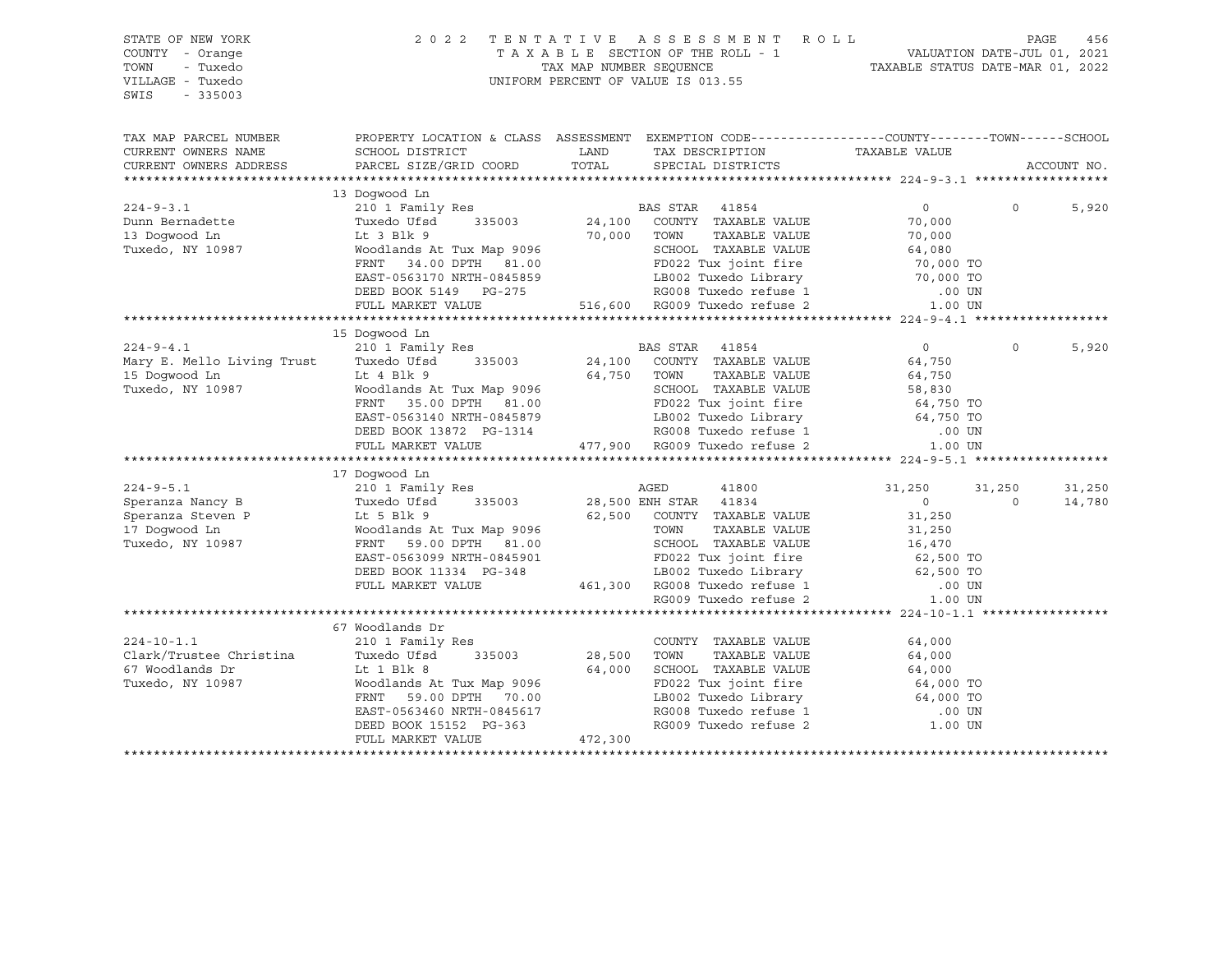| STATE OF NEW YORK<br>COUNTY - Orange<br>TOWN<br>- Tuxedo<br>VILLAGE - Tuxedo<br>SWIS<br>$-335003$                                                                                                                                                    |                                                                                                                                                                                                                                                |             | 2022 TENTATIVE ASSESSMENT ROLL PAGE 457<br>TAXABLE SECTION OF THE ROLL - 1 VALUATION DATE-JUL 01, 2021<br>TAX MAP NUMBER SEQUENCE TAXABLE STATUS DATE-MAR 01, 2022<br>UNIFORM PERCENT OF VALUE IS 013.55 |                   |                            |
|------------------------------------------------------------------------------------------------------------------------------------------------------------------------------------------------------------------------------------------------------|------------------------------------------------------------------------------------------------------------------------------------------------------------------------------------------------------------------------------------------------|-------------|----------------------------------------------------------------------------------------------------------------------------------------------------------------------------------------------------------|-------------------|----------------------------|
| TAX MAP PARCEL NUMBER THE PROPERTY LOCATION & CLASS ASSESSMENT EXEMPTION CODE--------------COUNTY--------TOWN------SCHOOL<br>CURRENT OWNERS NAME<br>CURRENT OWNERS ADDRESS                                                                           | SCHOOL DISTRICT<br>PARCEL SIZE/GRID COORD                                                                                                                                                                                                      | TOTAL       | LAND TAX DESCRIPTION<br>SPECIAL DISTRICTS                                                                                                                                                                | TAXABLE VALUE     | ACCOUNT NO.                |
|                                                                                                                                                                                                                                                      | 69 Woodlands Dr                                                                                                                                                                                                                                |             |                                                                                                                                                                                                          |                   |                            |
|                                                                                                                                                                                                                                                      |                                                                                                                                                                                                                                                |             |                                                                                                                                                                                                          |                   |                            |
| 224-10-2.1 210 210 1 Family Res COUNTY<br>Reuther, as Trustee Theresa Tuxedo Ufsd 335003 24,100 TOWN                                                                                                                                                 |                                                                                                                                                                                                                                                |             | COUNTY TAXABLE VALUE<br>TOWN      TAXABLE VALUE                                                                                                                                                          | 64,750<br>64,750  |                            |
|                                                                                                                                                                                                                                                      |                                                                                                                                                                                                                                                |             |                                                                                                                                                                                                          |                   |                            |
| $Tuxedo, NY 10987$<br>Tuxedo, NY 10987<br>Tuxedo, NY 10987<br>ERNT 35.00 DPTH 70.00<br>ERST-0563436 NRTH-0845656<br>ERST-0563436 NRTH-0845656<br>ERST-0563436 NRTH-0845656<br>ERST-0563436 NRTH-0845656<br>ERST-0563436 NRTH-0845656<br>ERST-0563436 |                                                                                                                                                                                                                                                |             |                                                                                                                                                                                                          |                   |                            |
|                                                                                                                                                                                                                                                      |                                                                                                                                                                                                                                                |             |                                                                                                                                                                                                          |                   |                            |
|                                                                                                                                                                                                                                                      |                                                                                                                                                                                                                                                |             |                                                                                                                                                                                                          |                   |                            |
|                                                                                                                                                                                                                                                      | EAST-0563436 NRTH-0845656<br>DEED BOOK 15074 PG-114                                                                                                                                                                                            |             | RG009 Tuxedo refuse 2                                                                                                                                                                                    | .00 UN<br>1.00 UN |                            |
|                                                                                                                                                                                                                                                      | FULL MARKET VALUE                                                                                                                                                                                                                              | 477,900     |                                                                                                                                                                                                          |                   |                            |
|                                                                                                                                                                                                                                                      |                                                                                                                                                                                                                                                |             |                                                                                                                                                                                                          |                   |                            |
|                                                                                                                                                                                                                                                      | 71 Woodlands Dr                                                                                                                                                                                                                                |             |                                                                                                                                                                                                          |                   |                            |
| $224 - 10 - 3.1$                                                                                                                                                                                                                                     | 210 1 Family Res                                                                                                                                                                                                                               |             | COUNTY TAXABLE VALUE 64,750                                                                                                                                                                              |                   |                            |
|                                                                                                                                                                                                                                                      |                                                                                                                                                                                                                                                |             |                                                                                                                                                                                                          |                   |                            |
|                                                                                                                                                                                                                                                      |                                                                                                                                                                                                                                                |             |                                                                                                                                                                                                          |                   |                            |
|                                                                                                                                                                                                                                                      |                                                                                                                                                                                                                                                |             |                                                                                                                                                                                                          |                   |                            |
|                                                                                                                                                                                                                                                      |                                                                                                                                                                                                                                                |             |                                                                                                                                                                                                          |                   |                            |
|                                                                                                                                                                                                                                                      |                                                                                                                                                                                                                                                |             |                                                                                                                                                                                                          |                   |                            |
| Exaction Albert Tuxedo Ufsd 335003 24,100 TOWN TAXABLE VALUE 64,750<br>Kolovchevich Julia It 3 Blk 8 64,750 SCHOOL TAXABLE VALUE 64,750<br>71 Woodlands Dr Woodlands At Tux Map 9096<br>Tuxedo, NY 10987 FRNT 35.00 DPTH 70.00 LB002                 |                                                                                                                                                                                                                                                |             |                                                                                                                                                                                                          |                   |                            |
|                                                                                                                                                                                                                                                      |                                                                                                                                                                                                                                                |             |                                                                                                                                                                                                          |                   |                            |
|                                                                                                                                                                                                                                                      |                                                                                                                                                                                                                                                |             |                                                                                                                                                                                                          |                   |                            |
|                                                                                                                                                                                                                                                      | 73 Woodlands Dr                                                                                                                                                                                                                                |             |                                                                                                                                                                                                          |                   |                            |
| $224 - 10 - 4.1$                                                                                                                                                                                                                                     | 210 1 Family Res                                                                                                                                                                                                                               |             | VETWAR CTS 41120                                                                                                                                                                                         | 3,402             | 8,748<br>1,944             |
| Vincent J. Depaul & Carole J. Tuxedo Ufsd                                                                                                                                                                                                            |                                                                                                                                                                                                                                                |             | 335003 25,200 BAS STAR 41854                                                                                                                                                                             | $0$<br>57,385     | $\circ$<br>5,920           |
| Marian T. Cambria, Trustee Lt 4 Blk 8                                                                                                                                                                                                                |                                                                                                                                                                                                                                                |             |                                                                                                                                                                                                          |                   |                            |
| 73 Woodlands Dr                                                                                                                                                                                                                                      |                                                                                                                                                                                                                                                |             | TAXABLE VALUE                                                                                                                                                                                            |                   |                            |
| Tuxedo, NY 10987                                                                                                                                                                                                                                     |                                                                                                                                                                                                                                                |             |                                                                                                                                                                                                          |                   |                            |
|                                                                                                                                                                                                                                                      |                                                                                                                                                                                                                                                |             |                                                                                                                                                                                                          |                   |                            |
|                                                                                                                                                                                                                                                      |                                                                                                                                                                                                                                                |             |                                                                                                                                                                                                          |                   |                            |
|                                                                                                                                                                                                                                                      | Moodlands At Tux Map 9096<br>FRNT 34.00 DPTH 83.00<br>FRNT 34.00 DPTH 83.00<br>EAST-0563400 NRTH-0845718<br>DEED BOOK 14841 PG-170<br>DEED BOOK 14841 PG-170<br>TAXABLE VALUE<br>LEO02 Tux joint fire 60,787 TO<br>LEO02 Tuxedo Library 60,787 |             |                                                                                                                                                                                                          |                   |                            |
|                                                                                                                                                                                                                                                      |                                                                                                                                                                                                                                                |             |                                                                                                                                                                                                          |                   |                            |
|                                                                                                                                                                                                                                                      |                                                                                                                                                                                                                                                |             |                                                                                                                                                                                                          |                   |                            |
|                                                                                                                                                                                                                                                      | 75 Woodlands Dr                                                                                                                                                                                                                                |             |                                                                                                                                                                                                          |                   |                            |
| $224 - 10 - 5.1$                                                                                                                                                                                                                                     |                                                                                                                                                                                                                                                |             |                                                                                                                                                                                                          | $\overline{0}$    | $0 \qquad \qquad$<br>5,920 |
|                                                                                                                                                                                                                                                      |                                                                                                                                                                                                                                                |             | 25,900 COUNTY TAXABLE VALUE                                                                                                                                                                              | 64,750            |                            |
|                                                                                                                                                                                                                                                      |                                                                                                                                                                                                                                                | 64,750 TOWN | TAXABLE VALUE                                                                                                                                                                                            | 64,750            |                            |
| Extra formular care and the community of the Samuel Carolyn Ann and Tuxedo Ufsd 335003 25,900<br>75 Woodlands Dr Lt 5 Blk 8 64,750<br>Tuxedo, NY 10987 Woodlands At Tux Map 9096<br>FRNT 35.00 DPTH 83.00                                            | Moodlands At Tux Map 9096<br>FRNT 35.00 DPTH 83.00<br>EAST-0563384 NRTH-0845748<br>DEED BOOK 12712 PG-1693<br>FULL MARKET VALUE<br>FULL MARKET VALUE<br>FULL MARKET VALUE<br>AT7,900 RG009 Tuxedo refuse 2<br>1.00 UN                          |             |                                                                                                                                                                                                          |                   |                            |
|                                                                                                                                                                                                                                                      |                                                                                                                                                                                                                                                |             |                                                                                                                                                                                                          |                   |                            |
|                                                                                                                                                                                                                                                      |                                                                                                                                                                                                                                                |             |                                                                                                                                                                                                          |                   |                            |
|                                                                                                                                                                                                                                                      |                                                                                                                                                                                                                                                |             |                                                                                                                                                                                                          |                   |                            |
|                                                                                                                                                                                                                                                      |                                                                                                                                                                                                                                                |             |                                                                                                                                                                                                          |                   |                            |
|                                                                                                                                                                                                                                                      |                                                                                                                                                                                                                                                |             |                                                                                                                                                                                                          |                   |                            |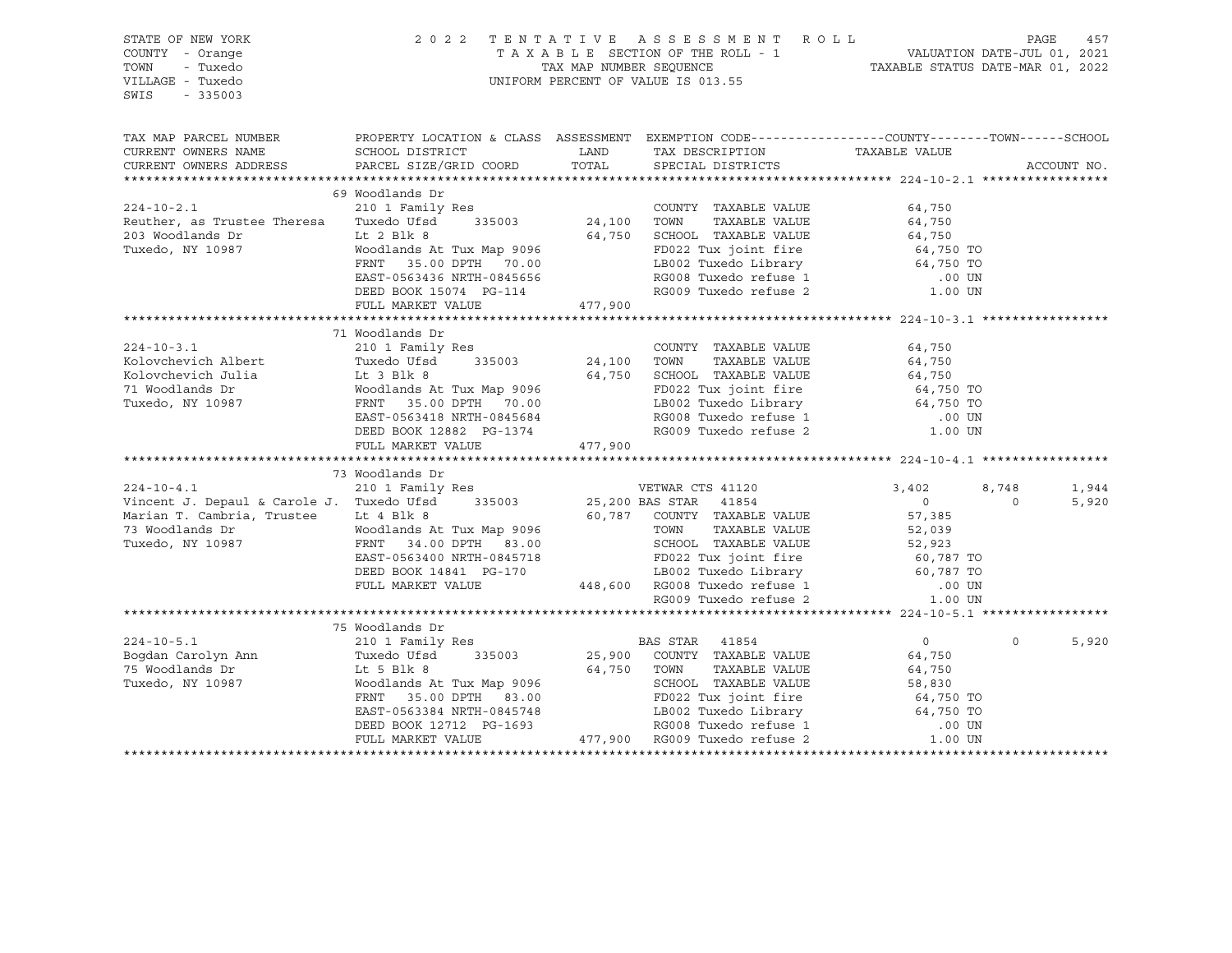| STATE OF NEW YORK |                       |                                                                                                                                                                                                                                                                                                                                                                                                         | 2022 TENTATIVE ASSESSMENT ROLL PAGE 458<br>TAXABLE SECTION OF THE ROLL - 1 VALUATION DATE-JUL 01, 2021<br>TAXABLE STATUS DATE-MAR 01, 2022 |
|-------------------|-----------------------|---------------------------------------------------------------------------------------------------------------------------------------------------------------------------------------------------------------------------------------------------------------------------------------------------------------------------------------------------------------------------------------------------------|--------------------------------------------------------------------------------------------------------------------------------------------|
| COUNTY - Orange   |                       |                                                                                                                                                                                                                                                                                                                                                                                                         |                                                                                                                                            |
| TOWN<br>- Tuxedo  |                       |                                                                                                                                                                                                                                                                                                                                                                                                         |                                                                                                                                            |
| VILLAGE - Tuxedo  |                       | UNIFORM PERCENT OF VALUE IS 013.55                                                                                                                                                                                                                                                                                                                                                                      |                                                                                                                                            |
| SWIS<br>$-335003$ |                       |                                                                                                                                                                                                                                                                                                                                                                                                         |                                                                                                                                            |
|                   |                       |                                                                                                                                                                                                                                                                                                                                                                                                         |                                                                                                                                            |
|                   |                       |                                                                                                                                                                                                                                                                                                                                                                                                         | TAX MAP PARCEL NUMBER PROPERTY LOCATION & CLASS ASSESSMENT EXEMPTION CODE---------------COUNTY--------TOWN------SCHOOL                     |
|                   |                       |                                                                                                                                                                                                                                                                                                                                                                                                         |                                                                                                                                            |
|                   |                       |                                                                                                                                                                                                                                                                                                                                                                                                         | ACCOUNT NO.                                                                                                                                |
|                   |                       |                                                                                                                                                                                                                                                                                                                                                                                                         |                                                                                                                                            |
|                   | 77 Woodlands Dr       |                                                                                                                                                                                                                                                                                                                                                                                                         |                                                                                                                                            |
| $224 - 10 - 6.1$  | 210 1 Family Res      | BAS STAR 41854                                                                                                                                                                                                                                                                                                                                                                                          | $\overline{0}$<br>$\Omega$<br>5,920                                                                                                        |
|                   |                       |                                                                                                                                                                                                                                                                                                                                                                                                         |                                                                                                                                            |
|                   |                       |                                                                                                                                                                                                                                                                                                                                                                                                         |                                                                                                                                            |
|                   |                       |                                                                                                                                                                                                                                                                                                                                                                                                         |                                                                                                                                            |
|                   |                       |                                                                                                                                                                                                                                                                                                                                                                                                         |                                                                                                                                            |
|                   |                       |                                                                                                                                                                                                                                                                                                                                                                                                         |                                                                                                                                            |
|                   |                       |                                                                                                                                                                                                                                                                                                                                                                                                         |                                                                                                                                            |
|                   |                       |                                                                                                                                                                                                                                                                                                                                                                                                         |                                                                                                                                            |
|                   | 79 Woodlands Dr       |                                                                                                                                                                                                                                                                                                                                                                                                         |                                                                                                                                            |
|                   |                       |                                                                                                                                                                                                                                                                                                                                                                                                         | 36,250 36,250<br>36,250                                                                                                                    |
|                   |                       |                                                                                                                                                                                                                                                                                                                                                                                                         | $\overline{0}$<br>14,780                                                                                                                   |
|                   |                       |                                                                                                                                                                                                                                                                                                                                                                                                         |                                                                                                                                            |
|                   |                       |                                                                                                                                                                                                                                                                                                                                                                                                         |                                                                                                                                            |
|                   |                       |                                                                                                                                                                                                                                                                                                                                                                                                         |                                                                                                                                            |
|                   |                       |                                                                                                                                                                                                                                                                                                                                                                                                         |                                                                                                                                            |
|                   |                       |                                                                                                                                                                                                                                                                                                                                                                                                         |                                                                                                                                            |
|                   |                       |                                                                                                                                                                                                                                                                                                                                                                                                         |                                                                                                                                            |
|                   |                       | $\begin{tabular}{l c c c c c} \multicolumn{3}{c c c c} \multicolumn{3}{c c c} \multicolumn{3}{c c c} \multicolumn{3}{c c c} \multicolumn{3}{c c c} \multicolumn{3}{c c c} \multicolumn{3}{c c c} \multicolumn{3}{c c c} \multicolumn{3}{c c c} \multicolumn{3}{c c c} \multicolumn{3}{c c c} \multicolumn{3}{c c c} \multicolumn{3}{c c c} \multicolumn{3}{c c c} \multicolumn{3}{c c c} \multicolumn{$ |                                                                                                                                            |
|                   |                       |                                                                                                                                                                                                                                                                                                                                                                                                         |                                                                                                                                            |
|                   | 52 Woodlands Dr       |                                                                                                                                                                                                                                                                                                                                                                                                         |                                                                                                                                            |
|                   |                       |                                                                                                                                                                                                                                                                                                                                                                                                         | 5,920<br>$\Omega$                                                                                                                          |
|                   |                       |                                                                                                                                                                                                                                                                                                                                                                                                         |                                                                                                                                            |
|                   |                       |                                                                                                                                                                                                                                                                                                                                                                                                         |                                                                                                                                            |
|                   |                       |                                                                                                                                                                                                                                                                                                                                                                                                         |                                                                                                                                            |
|                   |                       |                                                                                                                                                                                                                                                                                                                                                                                                         |                                                                                                                                            |
|                   |                       |                                                                                                                                                                                                                                                                                                                                                                                                         |                                                                                                                                            |
|                   |                       |                                                                                                                                                                                                                                                                                                                                                                                                         |                                                                                                                                            |
|                   |                       |                                                                                                                                                                                                                                                                                                                                                                                                         |                                                                                                                                            |
|                   | 54 Woodlands Dr       |                                                                                                                                                                                                                                                                                                                                                                                                         |                                                                                                                                            |
|                   |                       |                                                                                                                                                                                                                                                                                                                                                                                                         |                                                                                                                                            |
|                   |                       |                                                                                                                                                                                                                                                                                                                                                                                                         |                                                                                                                                            |
|                   |                       |                                                                                                                                                                                                                                                                                                                                                                                                         |                                                                                                                                            |
|                   |                       |                                                                                                                                                                                                                                                                                                                                                                                                         |                                                                                                                                            |
|                   |                       |                                                                                                                                                                                                                                                                                                                                                                                                         |                                                                                                                                            |
|                   |                       |                                                                                                                                                                                                                                                                                                                                                                                                         |                                                                                                                                            |
|                   |                       |                                                                                                                                                                                                                                                                                                                                                                                                         |                                                                                                                                            |
|                   | DEED BOOK 4925 PG-125 |                                                                                                                                                                                                                                                                                                                                                                                                         |                                                                                                                                            |
|                   | FULL MARKET VALUE     | 404, 100                                                                                                                                                                                                                                                                                                                                                                                                |                                                                                                                                            |
|                   |                       |                                                                                                                                                                                                                                                                                                                                                                                                         |                                                                                                                                            |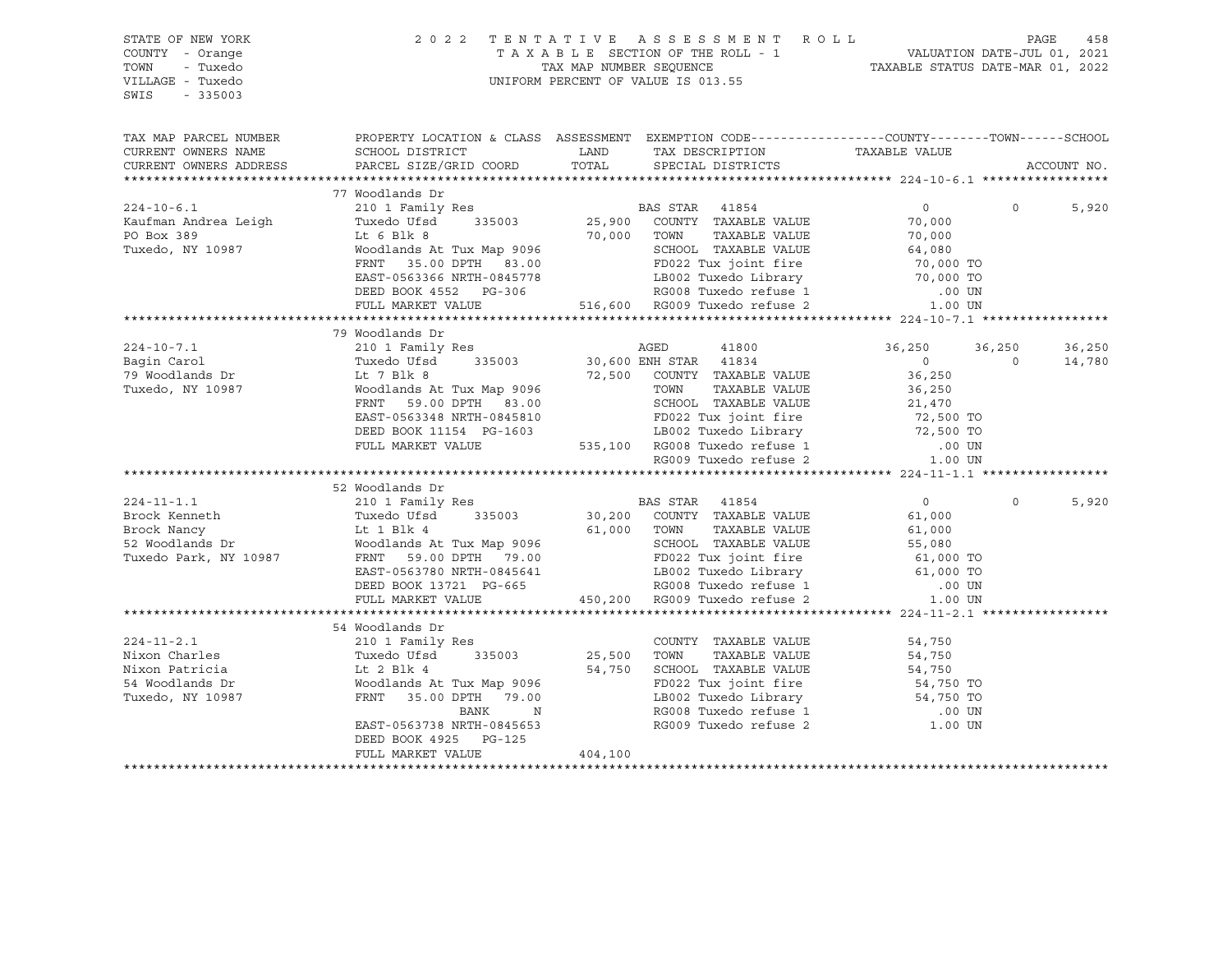| STATE OF NEW YORK<br>COUNTY - Orange<br>TOWN<br>- Tuxedo<br>VILLAGE - Tuxedo<br>SWIS<br>$-335003$ |                                                                                                                                                                                                                                            |         | 2022 TENTATIVE ASSESSMENT ROLL PAGE 459<br>TAXABLE SECTION OF THE ROLL - 1 VALUATION DATE-JUL 01, 2021<br>TAX MAP NUMBER SEQUENCE TAXABLE STATUS DATE-MAR 01, 2022<br>UNIFORM PERCENT OF VALUE IS 013.55 |                |                   |
|---------------------------------------------------------------------------------------------------|--------------------------------------------------------------------------------------------------------------------------------------------------------------------------------------------------------------------------------------------|---------|----------------------------------------------------------------------------------------------------------------------------------------------------------------------------------------------------------|----------------|-------------------|
|                                                                                                   | TAX MAP PARCEL NUMBER PROPERTY LOCATION & CLASS ASSESSMENT EXEMPTION CODE---------------COUNTY--------TOWN------SCHOOL                                                                                                                     |         |                                                                                                                                                                                                          |                |                   |
| CURRENT OWNERS NAME                                                                               | SCHOOL DISTRICT                                                                                                                                                                                                                            |         | LAND TAX DESCRIPTION<br>COORD TOTAL SPECIAL DISTRICTS                                                                                                                                                    | TAXABLE VALUE  |                   |
| CURRENT OWNERS ADDRESS                                                                            | PARCEL SIZE/GRID COORD                                                                                                                                                                                                                     |         |                                                                                                                                                                                                          |                | ACCOUNT NO.       |
|                                                                                                   |                                                                                                                                                                                                                                            |         |                                                                                                                                                                                                          |                |                   |
|                                                                                                   | 56 Woodlands Dr                                                                                                                                                                                                                            |         |                                                                                                                                                                                                          |                |                   |
| $224 - 11 - 3.1$                                                                                  | 210 1 Family Res<br>Tuxedo Ufsd 335003 25,500 COUNTY TAXABLE VALUE                                                                                                                                                                         |         | $CW_10_VET/$ 41150 $1,296$ 1,296                                                                                                                                                                         |                |                   |
| Corletta Charles III                                                                              |                                                                                                                                                                                                                                            |         |                                                                                                                                                                                                          | 58,704         |                   |
|                                                                                                   |                                                                                                                                                                                                                                            |         |                                                                                                                                                                                                          |                |                   |
|                                                                                                   |                                                                                                                                                                                                                                            |         |                                                                                                                                                                                                          |                |                   |
|                                                                                                   |                                                                                                                                                                                                                                            |         |                                                                                                                                                                                                          |                |                   |
|                                                                                                   |                                                                                                                                                                                                                                            |         |                                                                                                                                                                                                          |                |                   |
|                                                                                                   |                                                                                                                                                                                                                                            |         |                                                                                                                                                                                                          |                |                   |
|                                                                                                   | Confection Distribution of the Music Confection Distribution of the Music Confection Distribution of the Music Confection Distribution of the Music Confection of the Music Confection of the Music Confection of the Music Co             |         |                                                                                                                                                                                                          |                |                   |
|                                                                                                   |                                                                                                                                                                                                                                            |         |                                                                                                                                                                                                          |                |                   |
|                                                                                                   | 58 Woodlands Dr                                                                                                                                                                                                                            |         |                                                                                                                                                                                                          |                |                   |
| $224 - 11 - 4.1$                                                                                  | 210 1 Family Res<br>Res COUNTY<br>335003 24,800 TOWN                                                                                                                                                                                       |         | COUNTY TAXABLE VALUE                                                                                                                                                                                     | 65,500         |                   |
|                                                                                                   |                                                                                                                                                                                                                                            |         |                                                                                                                                                                                                          |                |                   |
|                                                                                                   |                                                                                                                                                                                                                                            |         |                                                                                                                                                                                                          |                |                   |
|                                                                                                   |                                                                                                                                                                                                                                            |         |                                                                                                                                                                                                          |                |                   |
|                                                                                                   |                                                                                                                                                                                                                                            |         |                                                                                                                                                                                                          |                |                   |
|                                                                                                   |                                                                                                                                                                                                                                            |         |                                                                                                                                                                                                          |                |                   |
|                                                                                                   | FULL MARKET VALUE                                                                                                                                                                                                                          | 483,400 |                                                                                                                                                                                                          |                |                   |
|                                                                                                   |                                                                                                                                                                                                                                            |         |                                                                                                                                                                                                          |                |                   |
|                                                                                                   | 224-11-5.1<br>Piatek Angela<br>Piatek Christine M<br>196 Clinton St Moodlands At Tux Map 9096 5CHOOL<br>NAME TRANGERY MOODLANDS FRNT 48.00 DPTH 79.00 FD022 T<br>TRANGERY 12.05 FRNT 48.00 DPTH 79.00 FD022 T<br>TRANGERY 12.05 TRANGERY T |         |                                                                                                                                                                                                          |                |                   |
|                                                                                                   |                                                                                                                                                                                                                                            |         | BAS STAR 41854                                                                                                                                                                                           | $\overline{0}$ | $\Omega$<br>5,920 |
|                                                                                                   | Tuxedo Ufsd 335003 29,700 COUNTY TAXABLE VALUE 65,625                                                                                                                                                                                      |         |                                                                                                                                                                                                          |                |                   |
|                                                                                                   |                                                                                                                                                                                                                                            |         |                                                                                                                                                                                                          |                |                   |
|                                                                                                   |                                                                                                                                                                                                                                            |         | TOWN TAXABLE VALUE<br>SCHOOL TAXABLE VALUE 59,705<br>- Albert fire 65,625 TO                                                                                                                             |                |                   |
|                                                                                                   |                                                                                                                                                                                                                                            |         |                                                                                                                                                                                                          |                |                   |
|                                                                                                   | EAST-0563636 NRTH-0845691<br>DEED BOOK 13053 PG-1361                                                                                                                                                                                       |         | 79.00 FD022 Tux joint fire 65,625 TO<br>-0845691 LB002 Tuxedo Library 65,625 TO<br>PG-1361 RG008 Tuxedo refuse 1 .00 UN<br>484,300 RG009 Tuxedo refuse 2 1.00 UN                                         |                |                   |
|                                                                                                   |                                                                                                                                                                                                                                            |         |                                                                                                                                                                                                          |                |                   |
|                                                                                                   | FULL MARKET VALUE                                                                                                                                                                                                                          |         |                                                                                                                                                                                                          |                |                   |
|                                                                                                   |                                                                                                                                                                                                                                            |         |                                                                                                                                                                                                          |                |                   |
|                                                                                                   | 62 Woodlands Dr                                                                                                                                                                                                                            |         |                                                                                                                                                                                                          |                |                   |
| $224 - 11 - 6.1$                                                                                  | 210 1 Family Res                                                                                                                                                                                                                           |         | COUNTY TAXABLE VALUE                                                                                                                                                                                     | 50,000         |                   |
|                                                                                                   |                                                                                                                                                                                                                                            |         |                                                                                                                                                                                                          |                |                   |
|                                                                                                   | Jangols Sergejs<br>Jangole Inese 11 and 135003<br>G2 Woodlands Dr 10987<br>Tuxedo, NY 10987<br>Tuxedo, NY 10987<br>TRNT 33.00 DPTH 85.00                                                                                                   |         | 27,200 TOWN TAXABLE VALUE 50,000<br>50,000 SCHOOL TAXABLE VALUE 50,000                                                                                                                                   |                |                   |
|                                                                                                   |                                                                                                                                                                                                                                            |         |                                                                                                                                                                                                          |                |                   |
|                                                                                                   |                                                                                                                                                                                                                                            |         | FD022 Tux joint fire 50,000 TO<br>LB002 Tuxedo Library 50,000 TO<br>RG008 Tuxedo refuse 1 00 UN<br>RG009 Tuxedo refuse 2 1.00 UN                                                                         |                |                   |
|                                                                                                   | EAST-0563604 NRTH-0845711                                                                                                                                                                                                                  |         |                                                                                                                                                                                                          |                |                   |
|                                                                                                   | DEED BOOK 12248 PG-1594                                                                                                                                                                                                                    |         |                                                                                                                                                                                                          |                |                   |
|                                                                                                   | FULL MARKET VALUE                                                                                                                                                                                                                          | 369,000 |                                                                                                                                                                                                          |                |                   |
|                                                                                                   |                                                                                                                                                                                                                                            |         |                                                                                                                                                                                                          |                |                   |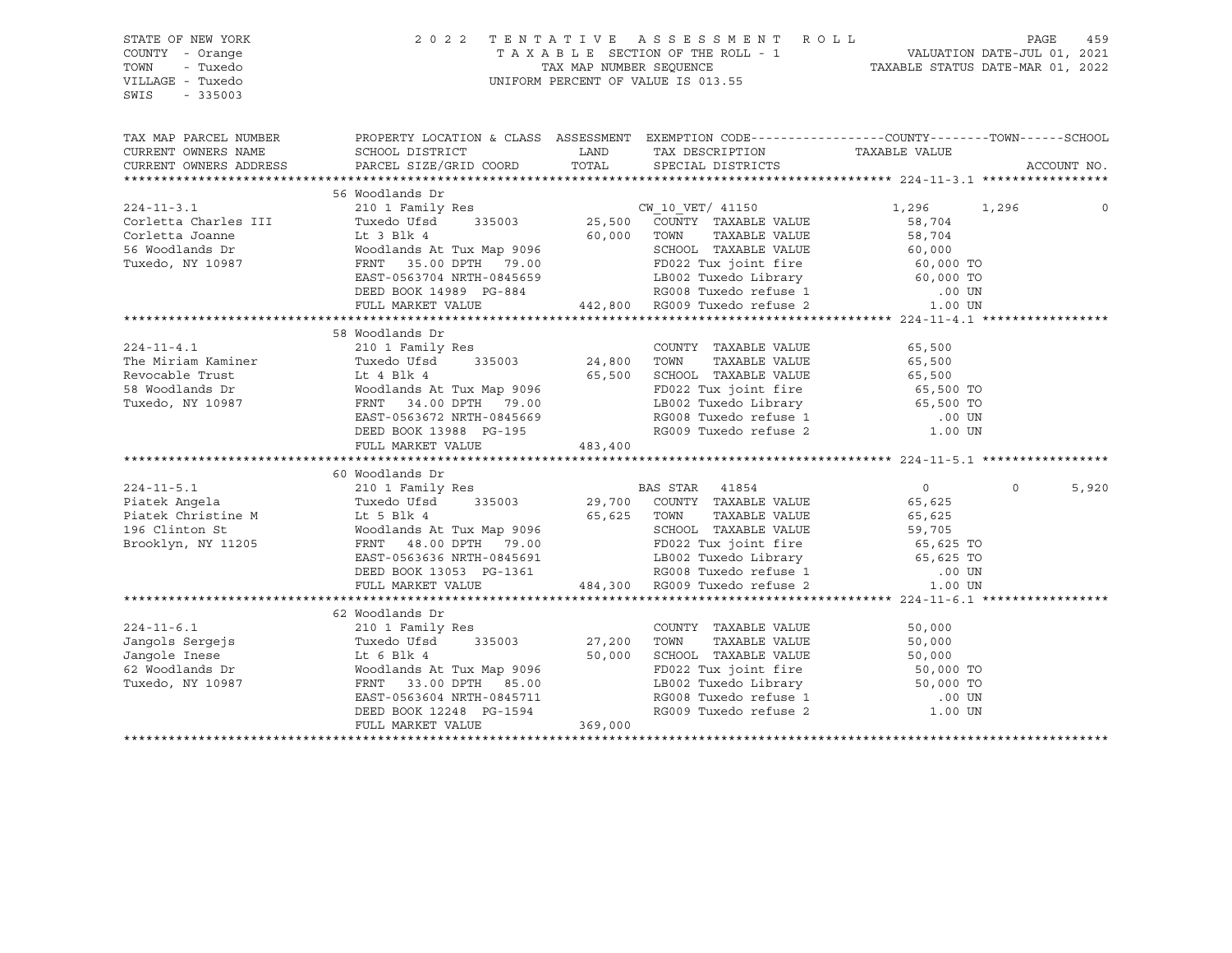| STATE OF NEW YORK<br>COUNTY - Orange<br>- Tuxedo<br>TOWN<br>VILLAGE - Tuxedo<br>$-335003$<br>SWIS                                                                                                                                                                                                                                                                                                                   |                                 |                             | $\begin{tabular}{lllllllllllll} \multicolumn{3}{c}{2\ 0\ 2\ 2\quad T\ \texttt{E}\ \texttt{N}\ \texttt{T}\ \texttt{A}\ \texttt{T}\ \texttt{I}\ \texttt{V}\ \texttt{E}\ &\texttt{A}\ \texttt{S}\ \texttt{S}\ \texttt{E}\ &\texttt{S}\ \texttt{E}\ &\texttt{T}\ \texttt{A}\ \texttt{X}\ \texttt{A}\ \texttt{B}\ \texttt{L}\ &\texttt{E}\ &\texttt{SECTION OF THE ROLL - 1} &\texttt{VALUATION DATE-JUL 01, 2021} \\ & & & & \texttt{TAX} \texttt{MAP NUMBER SEQUENCE$ |
|---------------------------------------------------------------------------------------------------------------------------------------------------------------------------------------------------------------------------------------------------------------------------------------------------------------------------------------------------------------------------------------------------------------------|---------------------------------|-----------------------------|--------------------------------------------------------------------------------------------------------------------------------------------------------------------------------------------------------------------------------------------------------------------------------------------------------------------------------------------------------------------------------------------------------------------------------------------------------------------|
|                                                                                                                                                                                                                                                                                                                                                                                                                     |                                 |                             | TAX MAP PARCEL NUMBER THE PROPERTY LOCATION & CLASS ASSESSMENT EXEMPTION CODE---------------COUNTY--------TOWN------SCHOOL                                                                                                                                                                                                                                                                                                                                         |
| CURRENT OWNERS NAME                                                                                                                                                                                                                                                                                                                                                                                                 | SCHOOL DISTRICT TAX DESCRIPTION |                             | TAXABLE VALUE                                                                                                                                                                                                                                                                                                                                                                                                                                                      |
| CURRENT OWNERS ADDRESS                                                                                                                                                                                                                                                                                                                                                                                              | PARCEL SIZE/GRID COORD          | TOTAL SPECIAL DISTRICTS     | ACCOUNT NO.                                                                                                                                                                                                                                                                                                                                                                                                                                                        |
|                                                                                                                                                                                                                                                                                                                                                                                                                     | 36 Woodlands Dr                 |                             |                                                                                                                                                                                                                                                                                                                                                                                                                                                                    |
| $224 - 12 - 1.1$                                                                                                                                                                                                                                                                                                                                                                                                    |                                 |                             |                                                                                                                                                                                                                                                                                                                                                                                                                                                                    |
|                                                                                                                                                                                                                                                                                                                                                                                                                     |                                 |                             |                                                                                                                                                                                                                                                                                                                                                                                                                                                                    |
|                                                                                                                                                                                                                                                                                                                                                                                                                     |                                 |                             |                                                                                                                                                                                                                                                                                                                                                                                                                                                                    |
|                                                                                                                                                                                                                                                                                                                                                                                                                     |                                 |                             |                                                                                                                                                                                                                                                                                                                                                                                                                                                                    |
| J. woodlands Dr<br>Tuxedo, NY 10987                                                                                                                                                                                                                                                                                                                                                                                 |                                 |                             |                                                                                                                                                                                                                                                                                                                                                                                                                                                                    |
|                                                                                                                                                                                                                                                                                                                                                                                                                     |                                 |                             |                                                                                                                                                                                                                                                                                                                                                                                                                                                                    |
|                                                                                                                                                                                                                                                                                                                                                                                                                     |                                 |                             |                                                                                                                                                                                                                                                                                                                                                                                                                                                                    |
|                                                                                                                                                                                                                                                                                                                                                                                                                     |                                 |                             |                                                                                                                                                                                                                                                                                                                                                                                                                                                                    |
|                                                                                                                                                                                                                                                                                                                                                                                                                     |                                 |                             |                                                                                                                                                                                                                                                                                                                                                                                                                                                                    |
|                                                                                                                                                                                                                                                                                                                                                                                                                     | 38 Woodlands Dr                 |                             |                                                                                                                                                                                                                                                                                                                                                                                                                                                                    |
|                                                                                                                                                                                                                                                                                                                                                                                                                     |                                 |                             |                                                                                                                                                                                                                                                                                                                                                                                                                                                                    |
|                                                                                                                                                                                                                                                                                                                                                                                                                     |                                 |                             |                                                                                                                                                                                                                                                                                                                                                                                                                                                                    |
|                                                                                                                                                                                                                                                                                                                                                                                                                     |                                 |                             |                                                                                                                                                                                                                                                                                                                                                                                                                                                                    |
|                                                                                                                                                                                                                                                                                                                                                                                                                     |                                 |                             |                                                                                                                                                                                                                                                                                                                                                                                                                                                                    |
|                                                                                                                                                                                                                                                                                                                                                                                                                     |                                 |                             |                                                                                                                                                                                                                                                                                                                                                                                                                                                                    |
|                                                                                                                                                                                                                                                                                                                                                                                                                     |                                 |                             |                                                                                                                                                                                                                                                                                                                                                                                                                                                                    |
|                                                                                                                                                                                                                                                                                                                                                                                                                     |                                 |                             |                                                                                                                                                                                                                                                                                                                                                                                                                                                                    |
|                                                                                                                                                                                                                                                                                                                                                                                                                     |                                 |                             |                                                                                                                                                                                                                                                                                                                                                                                                                                                                    |
|                                                                                                                                                                                                                                                                                                                                                                                                                     |                                 |                             |                                                                                                                                                                                                                                                                                                                                                                                                                                                                    |
|                                                                                                                                                                                                                                                                                                                                                                                                                     |                                 |                             |                                                                                                                                                                                                                                                                                                                                                                                                                                                                    |
|                                                                                                                                                                                                                                                                                                                                                                                                                     |                                 |                             |                                                                                                                                                                                                                                                                                                                                                                                                                                                                    |
|                                                                                                                                                                                                                                                                                                                                                                                                                     |                                 |                             |                                                                                                                                                                                                                                                                                                                                                                                                                                                                    |
|                                                                                                                                                                                                                                                                                                                                                                                                                     |                                 |                             |                                                                                                                                                                                                                                                                                                                                                                                                                                                                    |
|                                                                                                                                                                                                                                                                                                                                                                                                                     |                                 |                             |                                                                                                                                                                                                                                                                                                                                                                                                                                                                    |
|                                                                                                                                                                                                                                                                                                                                                                                                                     |                                 |                             |                                                                                                                                                                                                                                                                                                                                                                                                                                                                    |
|                                                                                                                                                                                                                                                                                                                                                                                                                     |                                 |                             |                                                                                                                                                                                                                                                                                                                                                                                                                                                                    |
|                                                                                                                                                                                                                                                                                                                                                                                                                     |                                 |                             |                                                                                                                                                                                                                                                                                                                                                                                                                                                                    |
|                                                                                                                                                                                                                                                                                                                                                                                                                     |                                 |                             |                                                                                                                                                                                                                                                                                                                                                                                                                                                                    |
|                                                                                                                                                                                                                                                                                                                                                                                                                     | 42 Woodlands Dr                 |                             |                                                                                                                                                                                                                                                                                                                                                                                                                                                                    |
| $224 - 12 - 4.1$                                                                                                                                                                                                                                                                                                                                                                                                    | 210 1 Family Res                | COUNTY TAXABLE VALUE 47,800 |                                                                                                                                                                                                                                                                                                                                                                                                                                                                    |
|                                                                                                                                                                                                                                                                                                                                                                                                                     |                                 |                             |                                                                                                                                                                                                                                                                                                                                                                                                                                                                    |
|                                                                                                                                                                                                                                                                                                                                                                                                                     |                                 |                             |                                                                                                                                                                                                                                                                                                                                                                                                                                                                    |
|                                                                                                                                                                                                                                                                                                                                                                                                                     |                                 |                             |                                                                                                                                                                                                                                                                                                                                                                                                                                                                    |
|                                                                                                                                                                                                                                                                                                                                                                                                                     |                                 |                             |                                                                                                                                                                                                                                                                                                                                                                                                                                                                    |
|                                                                                                                                                                                                                                                                                                                                                                                                                     |                                 |                             |                                                                                                                                                                                                                                                                                                                                                                                                                                                                    |
| $\begin{tabular}{lllllllllllllllllll} \multicolumn{3}{c}{\textbf{Lefkowitz Sander}} & $\begin{array}{l} \textbf{2.10 - 1 found} & \textbf{2.10 - 1 found} & \textbf{2.10 - 1 found} \\ \textbf{Lefkowitz Sander} & $\begin{array}{l} \textbf{2.10 - 1 found} & \textbf{2.10 - 200} \\ \textbf{1.10 - 100} & \textbf{2.10 - 200} \\ \textbf{1.10 - 200} & \textbf{2.10 - 200} \\ \textbf{2.10 - 200} & \textbf{2.10$ |                                 |                             |                                                                                                                                                                                                                                                                                                                                                                                                                                                                    |
|                                                                                                                                                                                                                                                                                                                                                                                                                     |                                 |                             |                                                                                                                                                                                                                                                                                                                                                                                                                                                                    |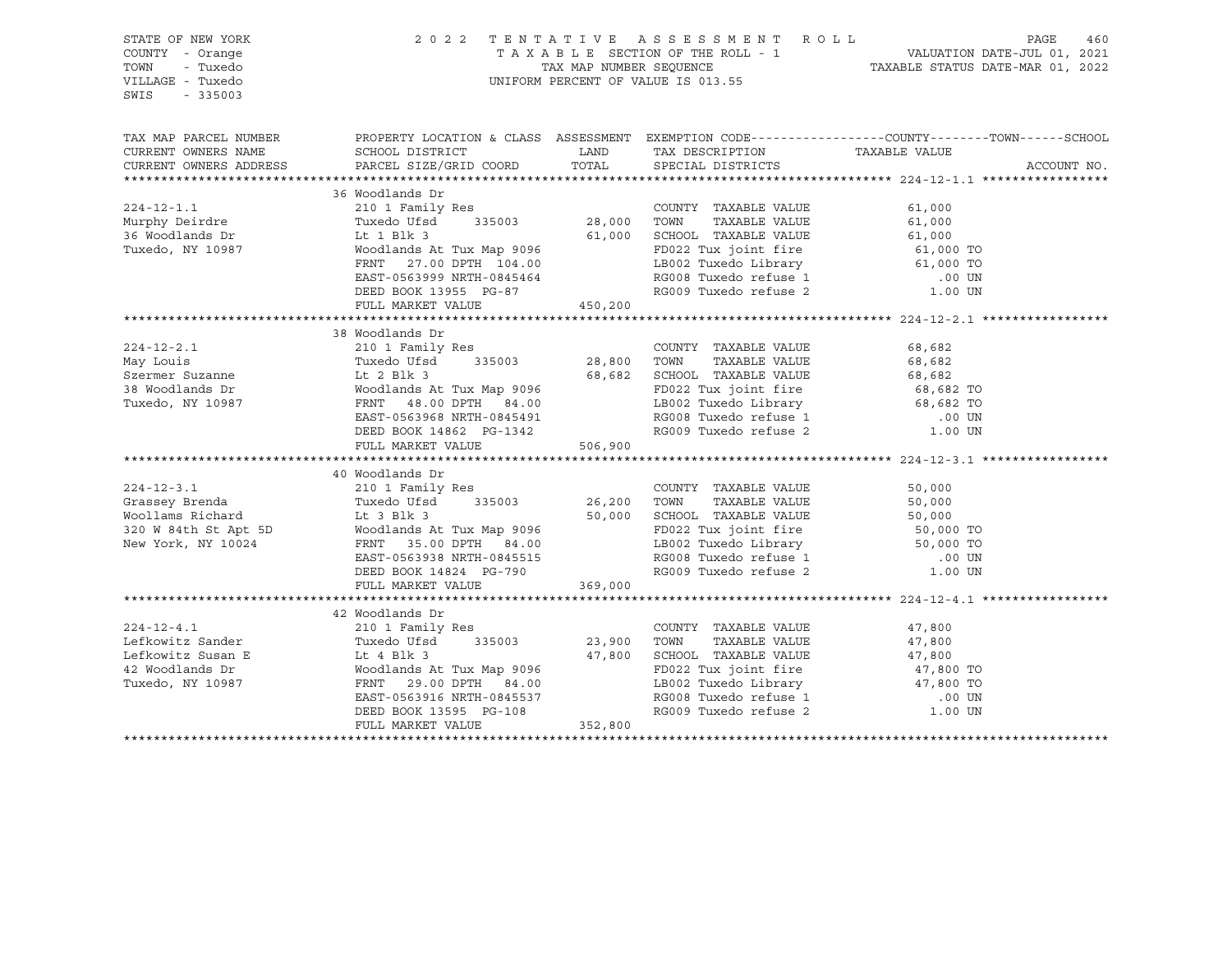| STATE OF NEW YORK<br>COUNTY - Orange<br>TOWN<br>- Tuxedo<br>VILLAGE - Tuxedo<br>$-335003$<br>SWIS                                                                                                                                                                                                                                                                                                                                       |                 |  | $\begin{tabular}{lllllllllllll} \hline 2&0&2&2&\text{T} & \text{E} & \text{N} & \text{T} & \text{A} & \text{T} & \text{A} & \text{T} & \text{A} & \text{B} & \text{A} & \text{E} & \text{E} & \text{E} & \text{E} & \text{E} & \text{E} & \text{E} & \text{E} & \text{E} & \text{E} & \text{E} & \text{E} & \text{E} & \text{E} & \text{E} & \text{E} & \text{E} & \text{E} & \text{E} & \text{E} & \text{E} & \text{E} &$ |
|-----------------------------------------------------------------------------------------------------------------------------------------------------------------------------------------------------------------------------------------------------------------------------------------------------------------------------------------------------------------------------------------------------------------------------------------|-----------------|--|----------------------------------------------------------------------------------------------------------------------------------------------------------------------------------------------------------------------------------------------------------------------------------------------------------------------------------------------------------------------------------------------------------------------------|
|                                                                                                                                                                                                                                                                                                                                                                                                                                         |                 |  | TAX MAP PARCEL NUMBER PROPERTY LOCATION & CLASS ASSESSMENT EXEMPTION CODE----------------COUNTY--------TOWN------SCHOOL                                                                                                                                                                                                                                                                                                    |
| CURRENT OWNERS NAME                                                                                                                                                                                                                                                                                                                                                                                                                     |                 |  |                                                                                                                                                                                                                                                                                                                                                                                                                            |
| CURRENT OWNERS ADDRESS                                                                                                                                                                                                                                                                                                                                                                                                                  |                 |  | ACCOUNT NO.                                                                                                                                                                                                                                                                                                                                                                                                                |
|                                                                                                                                                                                                                                                                                                                                                                                                                                         |                 |  |                                                                                                                                                                                                                                                                                                                                                                                                                            |
| $\begin{tabular}{lllllllllllll} 224-12-5.1 & 44\text{ Woodlands Dr} & 210 1 Family Res & 200 INTY TAXABLE VALUE & 50,000 \\ \hline \text{Zimny Stanley} & \text{TawBley} & \text{TawBLE VALUE} & 50,000 \\ \text{44 Woodlands Dr} & \text{Tuvedo.}\; \text{INY 10987} & \text{TVwedo.}\; \text{W10987} & \text{W0} & \text{W1087} \\ \text{W0} & \text{W0} & \text{W0} & \text{W0} & \text{W0} & \text{W1088} \\$                       | 44 Woodlands Dr |  |                                                                                                                                                                                                                                                                                                                                                                                                                            |
|                                                                                                                                                                                                                                                                                                                                                                                                                                         |                 |  |                                                                                                                                                                                                                                                                                                                                                                                                                            |
|                                                                                                                                                                                                                                                                                                                                                                                                                                         |                 |  |                                                                                                                                                                                                                                                                                                                                                                                                                            |
|                                                                                                                                                                                                                                                                                                                                                                                                                                         |                 |  |                                                                                                                                                                                                                                                                                                                                                                                                                            |
|                                                                                                                                                                                                                                                                                                                                                                                                                                         |                 |  |                                                                                                                                                                                                                                                                                                                                                                                                                            |
|                                                                                                                                                                                                                                                                                                                                                                                                                                         |                 |  |                                                                                                                                                                                                                                                                                                                                                                                                                            |
|                                                                                                                                                                                                                                                                                                                                                                                                                                         |                 |  |                                                                                                                                                                                                                                                                                                                                                                                                                            |
|                                                                                                                                                                                                                                                                                                                                                                                                                                         |                 |  |                                                                                                                                                                                                                                                                                                                                                                                                                            |
|                                                                                                                                                                                                                                                                                                                                                                                                                                         |                 |  |                                                                                                                                                                                                                                                                                                                                                                                                                            |
|                                                                                                                                                                                                                                                                                                                                                                                                                                         | 46 Woodlands Dr |  |                                                                                                                                                                                                                                                                                                                                                                                                                            |
|                                                                                                                                                                                                                                                                                                                                                                                                                                         |                 |  |                                                                                                                                                                                                                                                                                                                                                                                                                            |
|                                                                                                                                                                                                                                                                                                                                                                                                                                         |                 |  |                                                                                                                                                                                                                                                                                                                                                                                                                            |
|                                                                                                                                                                                                                                                                                                                                                                                                                                         |                 |  |                                                                                                                                                                                                                                                                                                                                                                                                                            |
|                                                                                                                                                                                                                                                                                                                                                                                                                                         |                 |  |                                                                                                                                                                                                                                                                                                                                                                                                                            |
|                                                                                                                                                                                                                                                                                                                                                                                                                                         |                 |  |                                                                                                                                                                                                                                                                                                                                                                                                                            |
|                                                                                                                                                                                                                                                                                                                                                                                                                                         |                 |  |                                                                                                                                                                                                                                                                                                                                                                                                                            |
|                                                                                                                                                                                                                                                                                                                                                                                                                                         |                 |  |                                                                                                                                                                                                                                                                                                                                                                                                                            |
| $\begin{tabular}{lllllllllllll} 224-12-6.1 & 46\text{ Woodlands Dr} & 210 1 Family Res & 200 INTY TAXABLE VALUE & 78,500 \\ \text{The Kossover Family Living Tru Tuxedo Park, NY 10987 & Lt & 6 Blk 3 & 35003 & 29,200 TOWN TAXABLE VALUE & 78,500 \\ \text{46 Woodlands Dr & Lt & 6 Blk 3 & 78,500 SCH OOL TAXABLE VALUE & 78,500 \\ \text{Twoollands At Tux Map 9096 & 29,200 TOWN TAXABLE VALUE & 78,500 \\ \text{Twoollands At Tux$ |                 |  |                                                                                                                                                                                                                                                                                                                                                                                                                            |
| 18 Woodlands Dr<br>224-13-1.1 210 1 Family Res<br>White Arthur 210 1 Family Res<br>White Ellen It 1 Blk 2 535003 30,600 TOWN TAXABLE VALUE<br>White Ellen It 1 Blk 2 62,153 SCHOOL TAXABLE VALUE<br>18 Woodlands Dr<br>Tuxedo, NY 10987 FR                                                                                                                                                                                              |                 |  |                                                                                                                                                                                                                                                                                                                                                                                                                            |
|                                                                                                                                                                                                                                                                                                                                                                                                                                         |                 |  |                                                                                                                                                                                                                                                                                                                                                                                                                            |
|                                                                                                                                                                                                                                                                                                                                                                                                                                         |                 |  |                                                                                                                                                                                                                                                                                                                                                                                                                            |
|                                                                                                                                                                                                                                                                                                                                                                                                                                         |                 |  |                                                                                                                                                                                                                                                                                                                                                                                                                            |
|                                                                                                                                                                                                                                                                                                                                                                                                                                         |                 |  |                                                                                                                                                                                                                                                                                                                                                                                                                            |
|                                                                                                                                                                                                                                                                                                                                                                                                                                         |                 |  |                                                                                                                                                                                                                                                                                                                                                                                                                            |
|                                                                                                                                                                                                                                                                                                                                                                                                                                         |                 |  |                                                                                                                                                                                                                                                                                                                                                                                                                            |
|                                                                                                                                                                                                                                                                                                                                                                                                                                         |                 |  |                                                                                                                                                                                                                                                                                                                                                                                                                            |
|                                                                                                                                                                                                                                                                                                                                                                                                                                         |                 |  |                                                                                                                                                                                                                                                                                                                                                                                                                            |
|                                                                                                                                                                                                                                                                                                                                                                                                                                         |                 |  |                                                                                                                                                                                                                                                                                                                                                                                                                            |
|                                                                                                                                                                                                                                                                                                                                                                                                                                         |                 |  |                                                                                                                                                                                                                                                                                                                                                                                                                            |
|                                                                                                                                                                                                                                                                                                                                                                                                                                         | 20 Woodlands Dr |  |                                                                                                                                                                                                                                                                                                                                                                                                                            |
|                                                                                                                                                                                                                                                                                                                                                                                                                                         |                 |  |                                                                                                                                                                                                                                                                                                                                                                                                                            |
|                                                                                                                                                                                                                                                                                                                                                                                                                                         |                 |  |                                                                                                                                                                                                                                                                                                                                                                                                                            |
|                                                                                                                                                                                                                                                                                                                                                                                                                                         |                 |  |                                                                                                                                                                                                                                                                                                                                                                                                                            |
|                                                                                                                                                                                                                                                                                                                                                                                                                                         |                 |  |                                                                                                                                                                                                                                                                                                                                                                                                                            |
|                                                                                                                                                                                                                                                                                                                                                                                                                                         |                 |  |                                                                                                                                                                                                                                                                                                                                                                                                                            |
|                                                                                                                                                                                                                                                                                                                                                                                                                                         |                 |  |                                                                                                                                                                                                                                                                                                                                                                                                                            |
| ${\small \begin{tabular}{lcccc} \bf 224-13-2.1 & & \bf 20\text{ Woodlands Dr} & & \bf 210\text{ 1 Family Res} & & \bf 224-13-2.1 & & \bf 210\text{ 1 Family Res} & & \bf 224-13-2.1 & & \bf 210\text{ 1 Family Res} & & \bf 224-13-2.1 & & \bf 210\text{ 1 Family Res} & & \bf 224-13-2.1 & & \bf 210\text{ 1 Family Res} & & \bf 224-13-2.1 & & \bf 210\text{ 1 Family Res} & & \bf 224-13$                                            |                 |  |                                                                                                                                                                                                                                                                                                                                                                                                                            |
|                                                                                                                                                                                                                                                                                                                                                                                                                                         |                 |  |                                                                                                                                                                                                                                                                                                                                                                                                                            |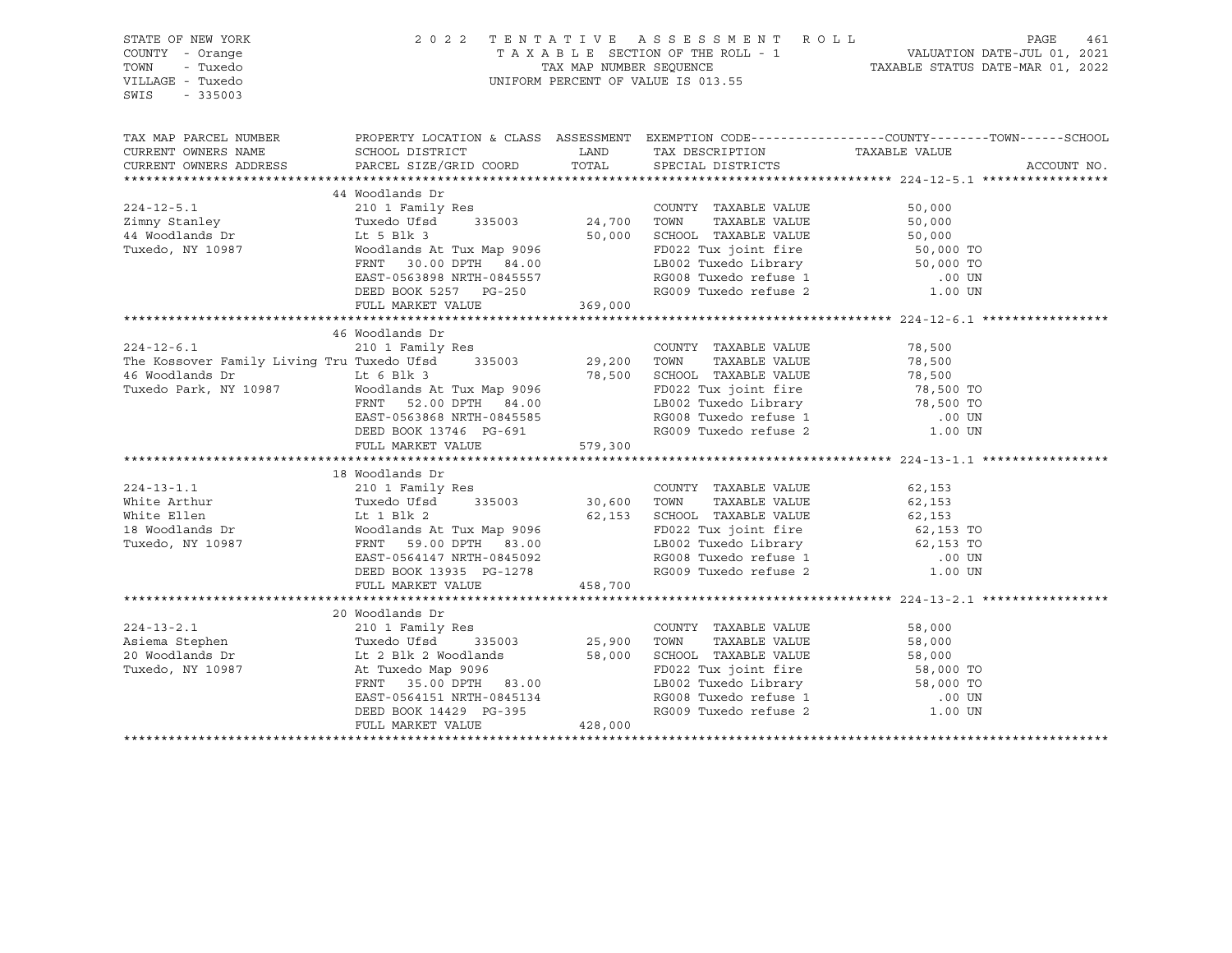| TAX MAP PARCEL NUMBER PROPERTY LOCATION & CLASS ASSESSMENT EXEMPTION CODE---------------COUNTY--------TOWN------SCHOOL<br>CURRENT OWNERS NAME<br>CURRENT OWNERS ADDRESS<br>ACCOUNT NO.<br>22 Woodlands Dr<br>24 Woodlands Dr<br>${\small \begin{tabular}{lcccc} \textbf{224--13-4.1} & \textbf{24 WOOalands Dr} & \textbf{210 1 Fanily Res} \\ \textbf{Diamant David N} & \textbf{210 1 Fanily Res} & \textbf{COUNTY} & \textbf{TAXABLE VALUE} & \textbf{58,200} \\ \textbf{Diamant David N} & \textbf{Tuxedo Ufsd} & \textbf{335003} & \textbf{25,900} & \textbf{TOWN} & \textbf{TAXABLE VALUE} & \textbf{58,200} \\ \textbf{24 Woodlands Dr} & \textbf{Lt 4 Blk 2} & \textbf{5$<br>26 Woodlands Dr<br>24-13-5.1 26 Woodlands Dr<br>26 Woodlands Dr<br>26 Woodlands Dr<br>26 Woodlands Dr<br>26 Woodlands Dr<br>26 Woodlands Dr<br>26 Woodlands Dr<br>26 Woodlands Dr<br>26 Woodlands Dr<br>26 Woodlands Dr<br>26 Woodlands Dr<br>26 Woodlands Dr<br>26 Woodl<br>FULL MARKET VALUE 412,600<br>$0 \qquad \qquad$<br>5,920 | STATE OF NEW YORK<br>COUNTY - Orange<br>TOWN<br>- Tuxedo<br>VILLAGE - Tuxedo<br>SWIS - 335003 |  |  |  |
|---------------------------------------------------------------------------------------------------------------------------------------------------------------------------------------------------------------------------------------------------------------------------------------------------------------------------------------------------------------------------------------------------------------------------------------------------------------------------------------------------------------------------------------------------------------------------------------------------------------------------------------------------------------------------------------------------------------------------------------------------------------------------------------------------------------------------------------------------------------------------------------------------------------------------------------------------------------------------------------------------------------------------|-----------------------------------------------------------------------------------------------|--|--|--|
|                                                                                                                                                                                                                                                                                                                                                                                                                                                                                                                                                                                                                                                                                                                                                                                                                                                                                                                                                                                                                           |                                                                                               |  |  |  |
|                                                                                                                                                                                                                                                                                                                                                                                                                                                                                                                                                                                                                                                                                                                                                                                                                                                                                                                                                                                                                           |                                                                                               |  |  |  |
|                                                                                                                                                                                                                                                                                                                                                                                                                                                                                                                                                                                                                                                                                                                                                                                                                                                                                                                                                                                                                           |                                                                                               |  |  |  |
|                                                                                                                                                                                                                                                                                                                                                                                                                                                                                                                                                                                                                                                                                                                                                                                                                                                                                                                                                                                                                           |                                                                                               |  |  |  |
|                                                                                                                                                                                                                                                                                                                                                                                                                                                                                                                                                                                                                                                                                                                                                                                                                                                                                                                                                                                                                           |                                                                                               |  |  |  |
|                                                                                                                                                                                                                                                                                                                                                                                                                                                                                                                                                                                                                                                                                                                                                                                                                                                                                                                                                                                                                           |                                                                                               |  |  |  |
|                                                                                                                                                                                                                                                                                                                                                                                                                                                                                                                                                                                                                                                                                                                                                                                                                                                                                                                                                                                                                           |                                                                                               |  |  |  |
|                                                                                                                                                                                                                                                                                                                                                                                                                                                                                                                                                                                                                                                                                                                                                                                                                                                                                                                                                                                                                           |                                                                                               |  |  |  |
|                                                                                                                                                                                                                                                                                                                                                                                                                                                                                                                                                                                                                                                                                                                                                                                                                                                                                                                                                                                                                           |                                                                                               |  |  |  |
|                                                                                                                                                                                                                                                                                                                                                                                                                                                                                                                                                                                                                                                                                                                                                                                                                                                                                                                                                                                                                           |                                                                                               |  |  |  |
|                                                                                                                                                                                                                                                                                                                                                                                                                                                                                                                                                                                                                                                                                                                                                                                                                                                                                                                                                                                                                           |                                                                                               |  |  |  |
|                                                                                                                                                                                                                                                                                                                                                                                                                                                                                                                                                                                                                                                                                                                                                                                                                                                                                                                                                                                                                           |                                                                                               |  |  |  |
|                                                                                                                                                                                                                                                                                                                                                                                                                                                                                                                                                                                                                                                                                                                                                                                                                                                                                                                                                                                                                           |                                                                                               |  |  |  |
|                                                                                                                                                                                                                                                                                                                                                                                                                                                                                                                                                                                                                                                                                                                                                                                                                                                                                                                                                                                                                           |                                                                                               |  |  |  |
|                                                                                                                                                                                                                                                                                                                                                                                                                                                                                                                                                                                                                                                                                                                                                                                                                                                                                                                                                                                                                           |                                                                                               |  |  |  |
|                                                                                                                                                                                                                                                                                                                                                                                                                                                                                                                                                                                                                                                                                                                                                                                                                                                                                                                                                                                                                           |                                                                                               |  |  |  |
|                                                                                                                                                                                                                                                                                                                                                                                                                                                                                                                                                                                                                                                                                                                                                                                                                                                                                                                                                                                                                           |                                                                                               |  |  |  |
|                                                                                                                                                                                                                                                                                                                                                                                                                                                                                                                                                                                                                                                                                                                                                                                                                                                                                                                                                                                                                           |                                                                                               |  |  |  |
|                                                                                                                                                                                                                                                                                                                                                                                                                                                                                                                                                                                                                                                                                                                                                                                                                                                                                                                                                                                                                           |                                                                                               |  |  |  |
|                                                                                                                                                                                                                                                                                                                                                                                                                                                                                                                                                                                                                                                                                                                                                                                                                                                                                                                                                                                                                           |                                                                                               |  |  |  |
|                                                                                                                                                                                                                                                                                                                                                                                                                                                                                                                                                                                                                                                                                                                                                                                                                                                                                                                                                                                                                           |                                                                                               |  |  |  |
|                                                                                                                                                                                                                                                                                                                                                                                                                                                                                                                                                                                                                                                                                                                                                                                                                                                                                                                                                                                                                           |                                                                                               |  |  |  |
|                                                                                                                                                                                                                                                                                                                                                                                                                                                                                                                                                                                                                                                                                                                                                                                                                                                                                                                                                                                                                           |                                                                                               |  |  |  |
|                                                                                                                                                                                                                                                                                                                                                                                                                                                                                                                                                                                                                                                                                                                                                                                                                                                                                                                                                                                                                           |                                                                                               |  |  |  |
|                                                                                                                                                                                                                                                                                                                                                                                                                                                                                                                                                                                                                                                                                                                                                                                                                                                                                                                                                                                                                           |                                                                                               |  |  |  |
|                                                                                                                                                                                                                                                                                                                                                                                                                                                                                                                                                                                                                                                                                                                                                                                                                                                                                                                                                                                                                           |                                                                                               |  |  |  |
|                                                                                                                                                                                                                                                                                                                                                                                                                                                                                                                                                                                                                                                                                                                                                                                                                                                                                                                                                                                                                           |                                                                                               |  |  |  |
|                                                                                                                                                                                                                                                                                                                                                                                                                                                                                                                                                                                                                                                                                                                                                                                                                                                                                                                                                                                                                           |                                                                                               |  |  |  |
|                                                                                                                                                                                                                                                                                                                                                                                                                                                                                                                                                                                                                                                                                                                                                                                                                                                                                                                                                                                                                           |                                                                                               |  |  |  |
|                                                                                                                                                                                                                                                                                                                                                                                                                                                                                                                                                                                                                                                                                                                                                                                                                                                                                                                                                                                                                           |                                                                                               |  |  |  |
|                                                                                                                                                                                                                                                                                                                                                                                                                                                                                                                                                                                                                                                                                                                                                                                                                                                                                                                                                                                                                           |                                                                                               |  |  |  |
|                                                                                                                                                                                                                                                                                                                                                                                                                                                                                                                                                                                                                                                                                                                                                                                                                                                                                                                                                                                                                           |                                                                                               |  |  |  |
|                                                                                                                                                                                                                                                                                                                                                                                                                                                                                                                                                                                                                                                                                                                                                                                                                                                                                                                                                                                                                           |                                                                                               |  |  |  |
|                                                                                                                                                                                                                                                                                                                                                                                                                                                                                                                                                                                                                                                                                                                                                                                                                                                                                                                                                                                                                           |                                                                                               |  |  |  |
|                                                                                                                                                                                                                                                                                                                                                                                                                                                                                                                                                                                                                                                                                                                                                                                                                                                                                                                                                                                                                           |                                                                                               |  |  |  |
|                                                                                                                                                                                                                                                                                                                                                                                                                                                                                                                                                                                                                                                                                                                                                                                                                                                                                                                                                                                                                           |                                                                                               |  |  |  |
|                                                                                                                                                                                                                                                                                                                                                                                                                                                                                                                                                                                                                                                                                                                                                                                                                                                                                                                                                                                                                           |                                                                                               |  |  |  |
|                                                                                                                                                                                                                                                                                                                                                                                                                                                                                                                                                                                                                                                                                                                                                                                                                                                                                                                                                                                                                           |                                                                                               |  |  |  |
|                                                                                                                                                                                                                                                                                                                                                                                                                                                                                                                                                                                                                                                                                                                                                                                                                                                                                                                                                                                                                           |                                                                                               |  |  |  |
|                                                                                                                                                                                                                                                                                                                                                                                                                                                                                                                                                                                                                                                                                                                                                                                                                                                                                                                                                                                                                           |                                                                                               |  |  |  |
|                                                                                                                                                                                                                                                                                                                                                                                                                                                                                                                                                                                                                                                                                                                                                                                                                                                                                                                                                                                                                           |                                                                                               |  |  |  |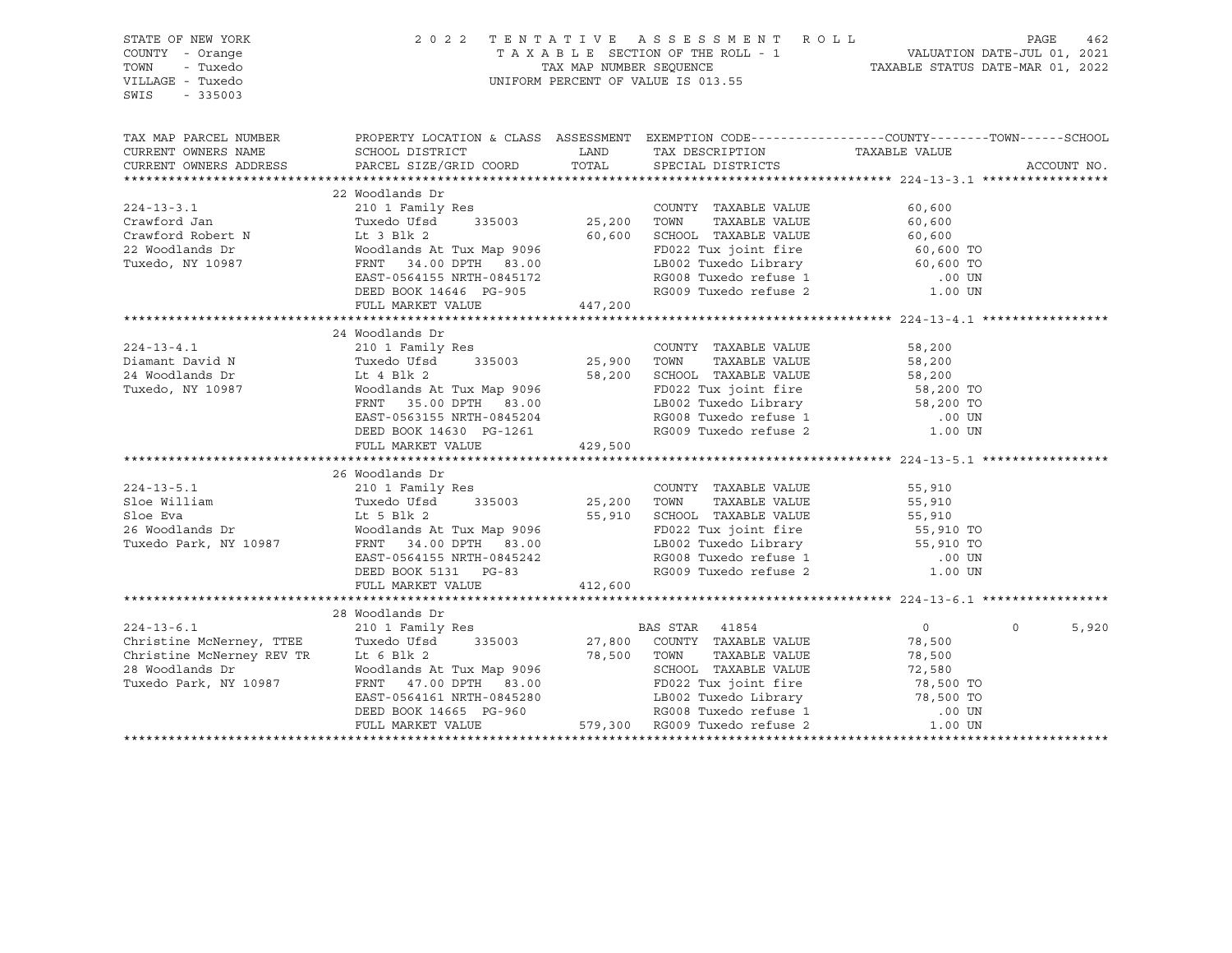| TAX MAP PARCEL NUMBER THE PROPERTY LOCATION & CLASS ASSESSMENT EXEMPTION CODE---------------COUNTY--------TOWN------SCHOOL<br>CURRENT OWNERS NAME<br>CURRENT OWNERS ADDRESS<br>ACCOUNT NO.<br>30 Woodlands Dr<br>$\overline{0}$<br>14,780<br>8 Woodlands Dr<br>10 Woodlands Dr<br>224-14-2.1<br>Weight and the Mackman Frantz<br>Weight and Tuxedo USd and S15003<br>Weight and Matson Valerie Laverne<br>Tuxedo, NY 10987<br>Tuxedo, NY 10987<br>COUNTY TAXABLE VALUE<br>COUNTY TAXABLE VALUE<br>COUNTY TAXABLE VALUE<br>COUNTY T<br>FULL MARKET VALUE 450,200<br>224-14-3.1 210 1 Family Res<br>Xaiser Trust Virginia T<br>Xaiser Trust Virginia T<br>Xaiser Trust Virginia T<br>Xaiser Trust Virginia T<br>Xaiser Trust Virginia T<br>Xaiser Trust Virginia T<br>Xaiser Trust Virginia T<br>Xaiser Trust Virgi<br>$\Omega$<br>$\overline{0}$<br>14,780<br>55,825<br>1.00 55,825 EXECUTE 1.00 EST,825 EXECUTE 1.00 UNIT ANABLE VALUE 1.00 EXECUTE 1.00 UNIT 25.00 DPTH 1.044950 EXECUTE 1.00 UNIT 2.00 EXECUTE 41,045 FRAT 35.00 DPTH 84.00 ED22 Tux joint fire 55,825 TO 1.00 UNIT 2.00 EXECUTE 41 | STATE OF NEW YORK<br>COUNTY - Orange<br>TOWN<br>- Tuxedo<br>VILLAGE - Tuxedo<br>SWIS<br>$-335003$ | 2022 TENTATIVE ASSESSMENT ROLL PAGE 463<br>TAXABLE SECTION OF THE ROLL - 1 VALUATION DATE-JUL 01, 2021<br>TAX MAP NUMBER SEQUENCE TAXABLE STATUS DATE-MAR 01, 2022<br>UNIFORM PERCENT OF VALUE IS 013.55 |  |  |
|-------------------------------------------------------------------------------------------------------------------------------------------------------------------------------------------------------------------------------------------------------------------------------------------------------------------------------------------------------------------------------------------------------------------------------------------------------------------------------------------------------------------------------------------------------------------------------------------------------------------------------------------------------------------------------------------------------------------------------------------------------------------------------------------------------------------------------------------------------------------------------------------------------------------------------------------------------------------------------------------------------------------------------------------------------------------------------------------------------|---------------------------------------------------------------------------------------------------|----------------------------------------------------------------------------------------------------------------------------------------------------------------------------------------------------------|--|--|
|                                                                                                                                                                                                                                                                                                                                                                                                                                                                                                                                                                                                                                                                                                                                                                                                                                                                                                                                                                                                                                                                                                       |                                                                                                   |                                                                                                                                                                                                          |  |  |
|                                                                                                                                                                                                                                                                                                                                                                                                                                                                                                                                                                                                                                                                                                                                                                                                                                                                                                                                                                                                                                                                                                       |                                                                                                   |                                                                                                                                                                                                          |  |  |
|                                                                                                                                                                                                                                                                                                                                                                                                                                                                                                                                                                                                                                                                                                                                                                                                                                                                                                                                                                                                                                                                                                       |                                                                                                   |                                                                                                                                                                                                          |  |  |
|                                                                                                                                                                                                                                                                                                                                                                                                                                                                                                                                                                                                                                                                                                                                                                                                                                                                                                                                                                                                                                                                                                       |                                                                                                   |                                                                                                                                                                                                          |  |  |
|                                                                                                                                                                                                                                                                                                                                                                                                                                                                                                                                                                                                                                                                                                                                                                                                                                                                                                                                                                                                                                                                                                       |                                                                                                   |                                                                                                                                                                                                          |  |  |
|                                                                                                                                                                                                                                                                                                                                                                                                                                                                                                                                                                                                                                                                                                                                                                                                                                                                                                                                                                                                                                                                                                       |                                                                                                   |                                                                                                                                                                                                          |  |  |
|                                                                                                                                                                                                                                                                                                                                                                                                                                                                                                                                                                                                                                                                                                                                                                                                                                                                                                                                                                                                                                                                                                       |                                                                                                   |                                                                                                                                                                                                          |  |  |
|                                                                                                                                                                                                                                                                                                                                                                                                                                                                                                                                                                                                                                                                                                                                                                                                                                                                                                                                                                                                                                                                                                       |                                                                                                   |                                                                                                                                                                                                          |  |  |
|                                                                                                                                                                                                                                                                                                                                                                                                                                                                                                                                                                                                                                                                                                                                                                                                                                                                                                                                                                                                                                                                                                       |                                                                                                   |                                                                                                                                                                                                          |  |  |
|                                                                                                                                                                                                                                                                                                                                                                                                                                                                                                                                                                                                                                                                                                                                                                                                                                                                                                                                                                                                                                                                                                       |                                                                                                   |                                                                                                                                                                                                          |  |  |
|                                                                                                                                                                                                                                                                                                                                                                                                                                                                                                                                                                                                                                                                                                                                                                                                                                                                                                                                                                                                                                                                                                       |                                                                                                   |                                                                                                                                                                                                          |  |  |
|                                                                                                                                                                                                                                                                                                                                                                                                                                                                                                                                                                                                                                                                                                                                                                                                                                                                                                                                                                                                                                                                                                       |                                                                                                   |                                                                                                                                                                                                          |  |  |
|                                                                                                                                                                                                                                                                                                                                                                                                                                                                                                                                                                                                                                                                                                                                                                                                                                                                                                                                                                                                                                                                                                       |                                                                                                   |                                                                                                                                                                                                          |  |  |
|                                                                                                                                                                                                                                                                                                                                                                                                                                                                                                                                                                                                                                                                                                                                                                                                                                                                                                                                                                                                                                                                                                       |                                                                                                   |                                                                                                                                                                                                          |  |  |
|                                                                                                                                                                                                                                                                                                                                                                                                                                                                                                                                                                                                                                                                                                                                                                                                                                                                                                                                                                                                                                                                                                       |                                                                                                   |                                                                                                                                                                                                          |  |  |
|                                                                                                                                                                                                                                                                                                                                                                                                                                                                                                                                                                                                                                                                                                                                                                                                                                                                                                                                                                                                                                                                                                       |                                                                                                   |                                                                                                                                                                                                          |  |  |
|                                                                                                                                                                                                                                                                                                                                                                                                                                                                                                                                                                                                                                                                                                                                                                                                                                                                                                                                                                                                                                                                                                       |                                                                                                   |                                                                                                                                                                                                          |  |  |
|                                                                                                                                                                                                                                                                                                                                                                                                                                                                                                                                                                                                                                                                                                                                                                                                                                                                                                                                                                                                                                                                                                       |                                                                                                   |                                                                                                                                                                                                          |  |  |
|                                                                                                                                                                                                                                                                                                                                                                                                                                                                                                                                                                                                                                                                                                                                                                                                                                                                                                                                                                                                                                                                                                       |                                                                                                   |                                                                                                                                                                                                          |  |  |
|                                                                                                                                                                                                                                                                                                                                                                                                                                                                                                                                                                                                                                                                                                                                                                                                                                                                                                                                                                                                                                                                                                       |                                                                                                   |                                                                                                                                                                                                          |  |  |
|                                                                                                                                                                                                                                                                                                                                                                                                                                                                                                                                                                                                                                                                                                                                                                                                                                                                                                                                                                                                                                                                                                       |                                                                                                   |                                                                                                                                                                                                          |  |  |
|                                                                                                                                                                                                                                                                                                                                                                                                                                                                                                                                                                                                                                                                                                                                                                                                                                                                                                                                                                                                                                                                                                       |                                                                                                   |                                                                                                                                                                                                          |  |  |
|                                                                                                                                                                                                                                                                                                                                                                                                                                                                                                                                                                                                                                                                                                                                                                                                                                                                                                                                                                                                                                                                                                       |                                                                                                   |                                                                                                                                                                                                          |  |  |
|                                                                                                                                                                                                                                                                                                                                                                                                                                                                                                                                                                                                                                                                                                                                                                                                                                                                                                                                                                                                                                                                                                       |                                                                                                   |                                                                                                                                                                                                          |  |  |
|                                                                                                                                                                                                                                                                                                                                                                                                                                                                                                                                                                                                                                                                                                                                                                                                                                                                                                                                                                                                                                                                                                       |                                                                                                   |                                                                                                                                                                                                          |  |  |
|                                                                                                                                                                                                                                                                                                                                                                                                                                                                                                                                                                                                                                                                                                                                                                                                                                                                                                                                                                                                                                                                                                       |                                                                                                   |                                                                                                                                                                                                          |  |  |
|                                                                                                                                                                                                                                                                                                                                                                                                                                                                                                                                                                                                                                                                                                                                                                                                                                                                                                                                                                                                                                                                                                       |                                                                                                   |                                                                                                                                                                                                          |  |  |
|                                                                                                                                                                                                                                                                                                                                                                                                                                                                                                                                                                                                                                                                                                                                                                                                                                                                                                                                                                                                                                                                                                       |                                                                                                   |                                                                                                                                                                                                          |  |  |
|                                                                                                                                                                                                                                                                                                                                                                                                                                                                                                                                                                                                                                                                                                                                                                                                                                                                                                                                                                                                                                                                                                       |                                                                                                   |                                                                                                                                                                                                          |  |  |
|                                                                                                                                                                                                                                                                                                                                                                                                                                                                                                                                                                                                                                                                                                                                                                                                                                                                                                                                                                                                                                                                                                       |                                                                                                   |                                                                                                                                                                                                          |  |  |
|                                                                                                                                                                                                                                                                                                                                                                                                                                                                                                                                                                                                                                                                                                                                                                                                                                                                                                                                                                                                                                                                                                       |                                                                                                   |                                                                                                                                                                                                          |  |  |
|                                                                                                                                                                                                                                                                                                                                                                                                                                                                                                                                                                                                                                                                                                                                                                                                                                                                                                                                                                                                                                                                                                       |                                                                                                   |                                                                                                                                                                                                          |  |  |
|                                                                                                                                                                                                                                                                                                                                                                                                                                                                                                                                                                                                                                                                                                                                                                                                                                                                                                                                                                                                                                                                                                       |                                                                                                   |                                                                                                                                                                                                          |  |  |
|                                                                                                                                                                                                                                                                                                                                                                                                                                                                                                                                                                                                                                                                                                                                                                                                                                                                                                                                                                                                                                                                                                       |                                                                                                   |                                                                                                                                                                                                          |  |  |
|                                                                                                                                                                                                                                                                                                                                                                                                                                                                                                                                                                                                                                                                                                                                                                                                                                                                                                                                                                                                                                                                                                       |                                                                                                   |                                                                                                                                                                                                          |  |  |
|                                                                                                                                                                                                                                                                                                                                                                                                                                                                                                                                                                                                                                                                                                                                                                                                                                                                                                                                                                                                                                                                                                       |                                                                                                   |                                                                                                                                                                                                          |  |  |
|                                                                                                                                                                                                                                                                                                                                                                                                                                                                                                                                                                                                                                                                                                                                                                                                                                                                                                                                                                                                                                                                                                       |                                                                                                   |                                                                                                                                                                                                          |  |  |
|                                                                                                                                                                                                                                                                                                                                                                                                                                                                                                                                                                                                                                                                                                                                                                                                                                                                                                                                                                                                                                                                                                       |                                                                                                   |                                                                                                                                                                                                          |  |  |
|                                                                                                                                                                                                                                                                                                                                                                                                                                                                                                                                                                                                                                                                                                                                                                                                                                                                                                                                                                                                                                                                                                       |                                                                                                   |                                                                                                                                                                                                          |  |  |
|                                                                                                                                                                                                                                                                                                                                                                                                                                                                                                                                                                                                                                                                                                                                                                                                                                                                                                                                                                                                                                                                                                       |                                                                                                   |                                                                                                                                                                                                          |  |  |
|                                                                                                                                                                                                                                                                                                                                                                                                                                                                                                                                                                                                                                                                                                                                                                                                                                                                                                                                                                                                                                                                                                       |                                                                                                   |                                                                                                                                                                                                          |  |  |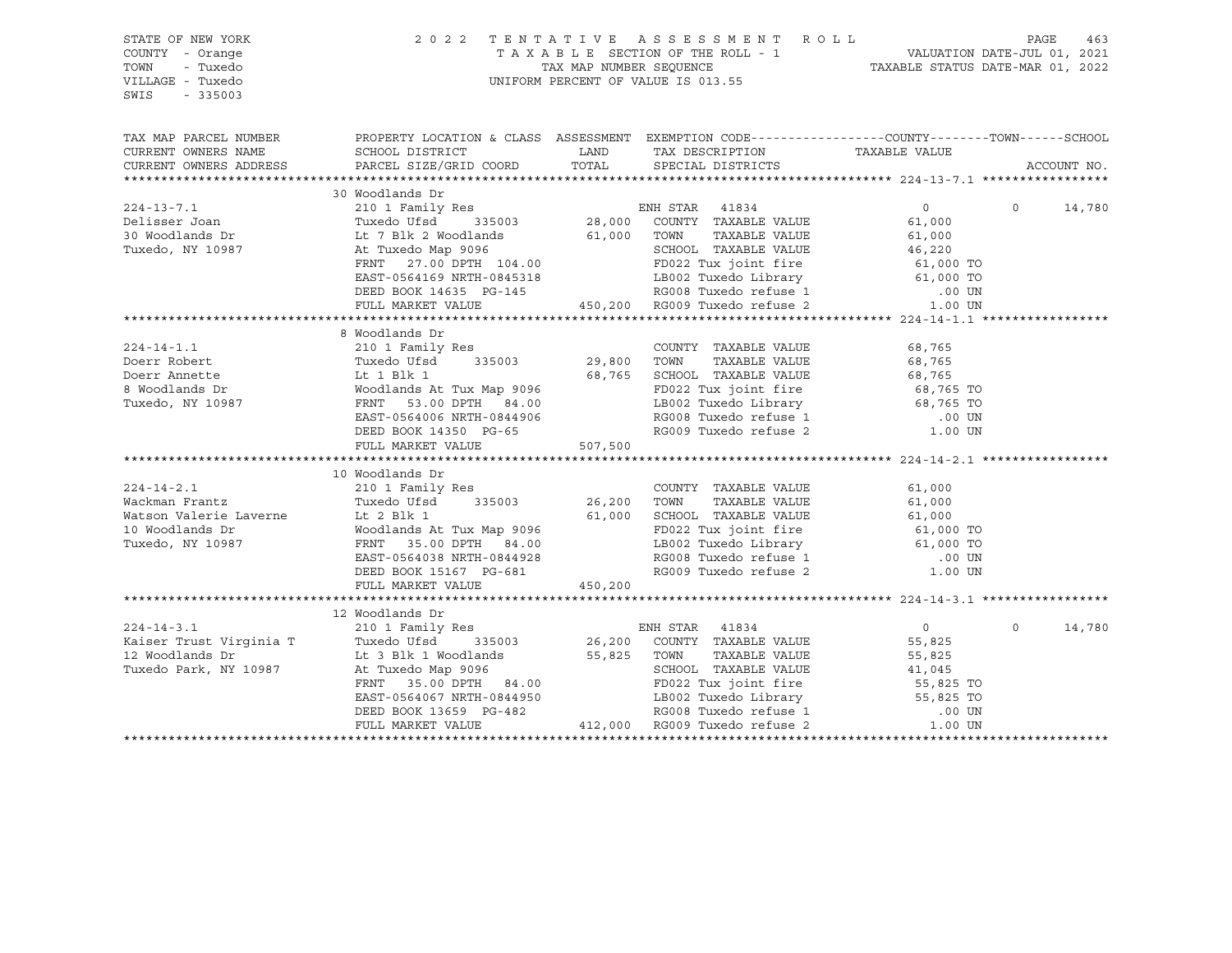| STATE OF NEW YORK<br>COUNTY - Orange<br>- Tuxedo<br>TOWN<br>VILLAGE - Tuxedo<br>$-335003$<br>SWIS | 2 0 2 2                                                                                                                                        |               | TENTATIVE ASSESSMENT ROLL<br>TAXABLE SECTION OF THE ROLL - 1 VALUATION DATE-JUL 01, 2021<br>TAX MAP NUMBER SEQUENCE TAXABLE STATUS DATE-MAR 01, 2022<br>UNIFORM PERCENT OF VALUE IS 013.55 |                                  | PAGE           | 464         |
|---------------------------------------------------------------------------------------------------|------------------------------------------------------------------------------------------------------------------------------------------------|---------------|--------------------------------------------------------------------------------------------------------------------------------------------------------------------------------------------|----------------------------------|----------------|-------------|
| TAX MAP PARCEL NUMBER<br>CURRENT OWNERS NAME<br>CURRENT OWNERS ADDRESS                            | PROPERTY LOCATION & CLASS ASSESSMENT EXEMPTION CODE----------------COUNTY--------TOWN------SCHOOL<br>SCHOOL DISTRICT<br>PARCEL SIZE/GRID COORD | LAND<br>TOTAL | TAX DESCRIPTION<br>SPECIAL DISTRICTS                                                                                                                                                       | TAXABLE VALUE                    |                | ACCOUNT NO. |
|                                                                                                   |                                                                                                                                                |               |                                                                                                                                                                                            |                                  |                |             |
|                                                                                                   | 14 Woodlands Dr                                                                                                                                |               |                                                                                                                                                                                            |                                  |                |             |
| $224 - 14 - 4.1$                                                                                  | 210 1 Family Res                                                                                                                               |               | COUNTY TAXABLE VALUE                                                                                                                                                                       | 78,500                           |                |             |
| Kulek Ilya                                                                                        | Tuxedo Ufsd 335003                                                                                                                             | 29,800 TOWN   | TAXABLE VALUE                                                                                                                                                                              | 78,500                           |                |             |
| Kulek Alla                                                                                        | Lt 4 Blk 1                                                                                                                                     | 78,500        | SCHOOL TAXABLE VALUE                                                                                                                                                                       | 78,500                           |                |             |
| 14 Woodlands Dr                                                                                   |                                                                                                                                                |               | FD022 Tux joint fire                                                                                                                                                                       | 78,500 TO                        |                |             |
| Tuxedo, NY 10987                                                                                  | Woodlands At Tux Map 9096<br>FRNT   53.00 DPTH   84.00                                                                                         |               |                                                                                                                                                                                            | 78,500 TO                        |                |             |
|                                                                                                   | EAST-0564099 NRTH-0844980                                                                                                                      |               | LB002 Tuxedo Library<br>RG008 Tuxedo refuse 1                                                                                                                                              | .00 UN                           |                |             |
|                                                                                                   | DEED BOOK 14876 PG-581                                                                                                                         |               | RG009 Tuxedo refuse 2                                                                                                                                                                      | 1.00 UN                          |                |             |
|                                                                                                   | FULL MARKET VALUE                                                                                                                              | 579,300       |                                                                                                                                                                                            |                                  |                |             |
|                                                                                                   |                                                                                                                                                |               |                                                                                                                                                                                            |                                  |                |             |
|                                                                                                   | 31 Woodlands Dr                                                                                                                                |               |                                                                                                                                                                                            |                                  |                |             |
| $224 - 15 - 1.1$                                                                                  | 210 1 Family Res                                                                                                                               |               | BAS STAR 41854                                                                                                                                                                             | $\overline{0}$                   | $\circ$        | 5,920       |
| Reif Susan B                                                                                      | Tuxedo Ufsd<br>335003                                                                                                                          | 26,300        | COUNTY TAXABLE VALUE                                                                                                                                                                       | 61,000                           |                |             |
| 31 Woodlands Dr<br>Tuxedo, NY 10987                                                               | Lt 1 Blk 6                                                                                                                                     |               | 61,000 TOWN<br>TAXABLE VALUE                                                                                                                                                               | 61,000                           |                |             |
| Tuxedo, NY 10987                                                                                  | Woodlands At Tux Map 9096                                                                                                                      |               | SCHOOL TAXABLE VALUE                                                                                                                                                                       | 55,080<br>61,000 TO              |                |             |
|                                                                                                   | FRNT 27.00 DPTH 101.00                                                                                                                         |               | FD022 Tux joint fire                                                                                                                                                                       |                                  |                |             |
|                                                                                                   | EAST-0563845 NRTH-0845249                                                                                                                      |               | LB002 Tuxedo Library 61,000 TO<br>B002 Tuxedo Library 61,000 TO                                                                                                                            |                                  |                |             |
|                                                                                                   | DEED BOOK 12772 PG-934<br>DEED BOOK 12772 PG-934 RG008 Tuxedo refuse 1<br>FULL MARKET VALUE 450,200 RG009 Tuxedo refuse 2                      |               |                                                                                                                                                                                            | $.00$ UN                         |                |             |
|                                                                                                   |                                                                                                                                                |               |                                                                                                                                                                                            | 1.00 UN                          |                |             |
|                                                                                                   |                                                                                                                                                |               |                                                                                                                                                                                            |                                  |                |             |
|                                                                                                   | 33 Woodlands Dr                                                                                                                                |               |                                                                                                                                                                                            |                                  |                |             |
| $224 - 15 - 2.1$                                                                                  | 210 1 Family Res                                                                                                                               |               | VETWAR CTS 41120                                                                                                                                                                           | 3,402                            | 8,748          | 1,944       |
| De Marco Peter G                                                                                  | 335003<br>Tuxedo Ufsd                                                                                                                          |               | 28,000 ENH STAR 41834                                                                                                                                                                      | $\overline{0}$                   | $\circ$        | 14,780      |
| De Marco Philomena S                                                                              | Lt $2$ Blk $6$                                                                                                                                 |               | 66,500 COUNTY TAXABLE VALUE                                                                                                                                                                | 63,098                           |                |             |
| 33 Woodlands Dr                                                                                   | Woodlands At Tux Map 9096                                                                                                                      |               | TAXABLE VALUE<br>TOWN                                                                                                                                                                      | 57,752<br>49,776                 |                |             |
| Tuxedo, NY 10987                                                                                  | FRNT 48.00 DPTH 80.00                                                                                                                          |               |                                                                                                                                                                                            |                                  |                |             |
|                                                                                                   | EAST-0563829 NRTH-0845279<br>DEED BOOK 14112 PG-1405                                                                                           |               | LB002 Tuxedo Library 66,500 TO                                                                                                                                                             | 66,500 TO                        |                |             |
|                                                                                                   | FULL MARKET VALUE                                                                                                                              |               | SCHOOL IAAADDD<br>FD022 Tux joint fire<br>LB002 Tuxedo Library<br>490,800 RG008 Tuxedo refuse 1<br>PC009 Tuxedo refuse 2                                                                   | $.00$ UN                         |                |             |
|                                                                                                   |                                                                                                                                                |               |                                                                                                                                                                                            | 1.00 UN                          |                |             |
|                                                                                                   |                                                                                                                                                |               |                                                                                                                                                                                            |                                  |                |             |
|                                                                                                   | 35 Woodlands Dr                                                                                                                                |               |                                                                                                                                                                                            |                                  |                |             |
| $224 - 15 - 3.1$                                                                                  | 210 1 Family Res                                                                                                                               |               |                                                                                                                                                                                            | 27,274                           | 24,629         | 28,003      |
| Guggino Rev Trust Rachel M Tuxedo Ufsd                                                            | 335003                                                                                                                                         |               | AGED 41800<br>25,500 ENH STAR 41834                                                                                                                                                        | $\overline{0}$                   | $\overline{0}$ | 14,780      |
| 35 Woodlands Dr                                                                                   | Lt 3 Blk 6                                                                                                                                     |               | 57,950 VETWAR CTS 41120                                                                                                                                                                    | 3,402                            | 8,693          | 1,944       |
| Tuxedo, NY 10987                                                                                  | Woodlands At Tux Map 9096                                                                                                                      |               | COUNTY TAXABLE VALUE                                                                                                                                                                       | 27,274                           |                |             |
|                                                                                                   | FRNT 35.00 DPTH 80.00                                                                                                                          |               | TOWN<br>TAXABLE VALUE                                                                                                                                                                      | 24,628                           |                |             |
|                                                                                                   | EAST-0563809 NRTH-0845313                                                                                                                      |               | SCHOOL TAXABLE VALUE                                                                                                                                                                       |                                  |                |             |
|                                                                                                   | DEED BOOK 13678 PG-1422                                                                                                                        |               | FD022 Tux joint fire                                                                                                                                                                       |                                  |                |             |
|                                                                                                   | FULL MARKET VALUE                                                                                                                              |               | 427,700 LB002 Tuxedo Library<br>RG008 Tuxedo refuse 1                                                                                                                                      | 13,223<br>57,950 TO<br>57,950 TO |                |             |
|                                                                                                   |                                                                                                                                                |               |                                                                                                                                                                                            | .00 UN                           |                |             |
|                                                                                                   |                                                                                                                                                |               | RG009 Tuxedo refuse 2                                                                                                                                                                      | 1.00 UN                          |                |             |
|                                                                                                   |                                                                                                                                                |               |                                                                                                                                                                                            |                                  |                |             |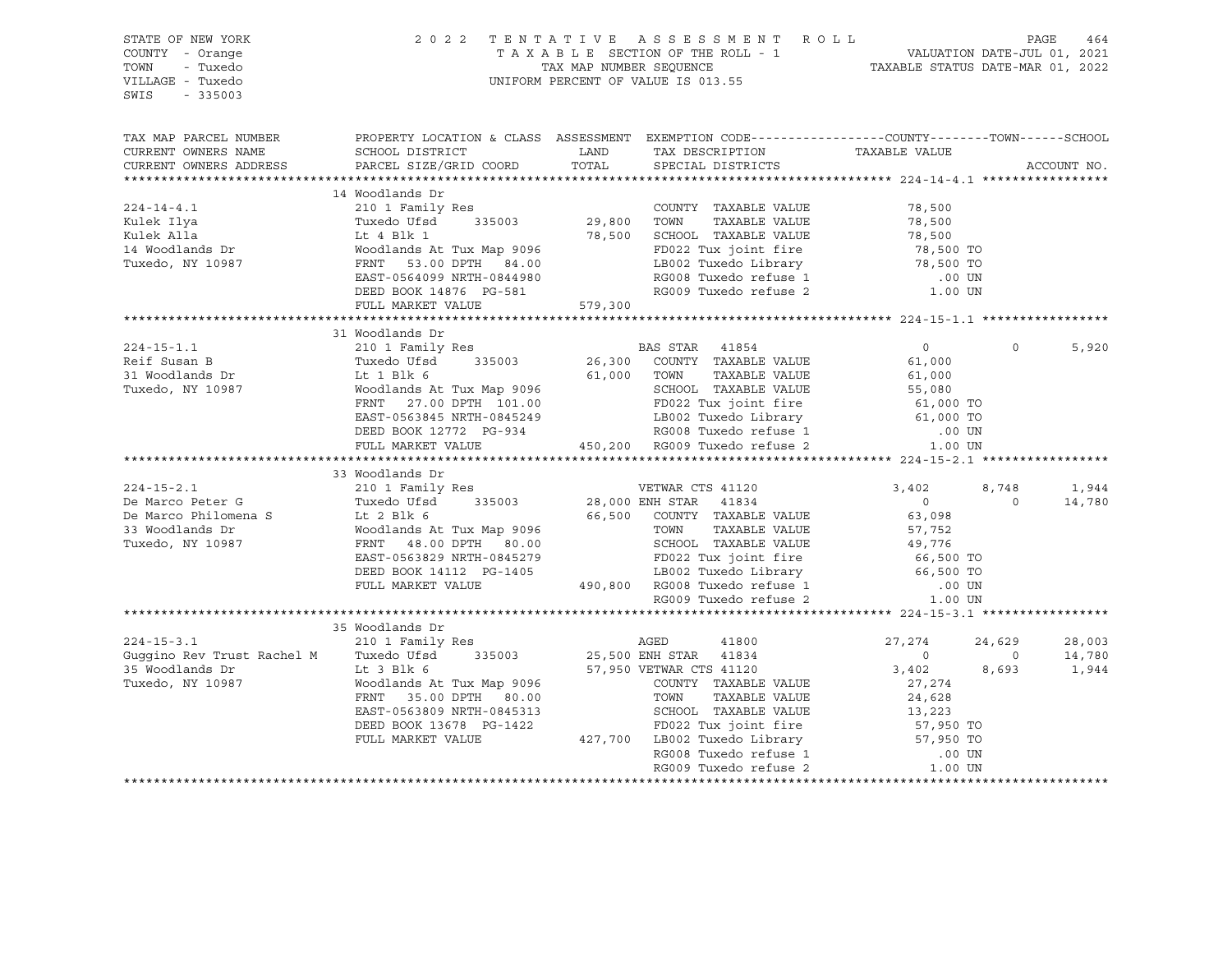| STATE OF NEW YORK<br>COUNTY - Orange<br>TOWN<br>- Tuxedo<br>VILLAGE - Tuxedo<br>SWIS<br>$-335003$                                                                                                                                     |                                                                                                                                                                                                                                                    |         | 2022 TENTATIVE ASSESSMENT ROLL PAGE 465<br>TAXABLE SECTION OF THE ROLL - 1 VALUATION DATE-JUL 01, 2021<br>TAX MAP NUMBER SEQUENCE TAXABLE STATUS DATE-MAR 01, 2022<br>UNIFORM PERCENT OF VALUE IS 013.55 |                |          |             |
|---------------------------------------------------------------------------------------------------------------------------------------------------------------------------------------------------------------------------------------|----------------------------------------------------------------------------------------------------------------------------------------------------------------------------------------------------------------------------------------------------|---------|----------------------------------------------------------------------------------------------------------------------------------------------------------------------------------------------------------|----------------|----------|-------------|
| TAX MAP PARCEL NUMBER                                                                                                                                                                                                                 | PROPERTY LOCATION & CLASS ASSESSMENT EXEMPTION CODE----------------COUNTY-------TOWN------SCHOOL                                                                                                                                                   |         |                                                                                                                                                                                                          |                |          |             |
| CURRENT OWNERS NAME                                                                                                                                                                                                                   | SCHOOL DISTRICT                                                                                                                                                                                                                                    | LAND    | TAX DESCRIPTION                                                                                                                                                                                          | TAXABLE VALUE  |          |             |
| CURRENT OWNERS ADDRESS                                                                                                                                                                                                                | PARCEL SIZE/GRID COORD                                                                                                                                                                                                                             | TOTAL   | SPECIAL DISTRICTS                                                                                                                                                                                        |                |          | ACCOUNT NO. |
|                                                                                                                                                                                                                                       | Woodlands Dr<br>210 1 Family Res<br>Tuxedo Ufsd<br>335003<br>25,500 TOWN TAXABLE VALUE<br>25,500 TOWN TAXABLE VALUE<br>25,500 TOWN TAXABLE VALUE<br>64,750 64,750 FORNT<br>64,750 FORNT 35.00 DPTH 80.00<br>FRNT 35.00 DPTH 80.00<br>EAST-0563787  |         |                                                                                                                                                                                                          |                |          |             |
|                                                                                                                                                                                                                                       | 37 Woodlands Dr                                                                                                                                                                                                                                    |         |                                                                                                                                                                                                          |                |          |             |
| $224 - 15 - 4.1$                                                                                                                                                                                                                      |                                                                                                                                                                                                                                                    |         |                                                                                                                                                                                                          |                |          |             |
| Seyffarth Richard F<br>37 Woodlands Dr                                                                                                                                                                                                |                                                                                                                                                                                                                                                    |         |                                                                                                                                                                                                          |                |          |             |
| Tuxedo, NY 10987                                                                                                                                                                                                                      |                                                                                                                                                                                                                                                    |         |                                                                                                                                                                                                          |                |          |             |
|                                                                                                                                                                                                                                       |                                                                                                                                                                                                                                                    |         |                                                                                                                                                                                                          |                |          |             |
|                                                                                                                                                                                                                                       |                                                                                                                                                                                                                                                    |         |                                                                                                                                                                                                          |                |          |             |
|                                                                                                                                                                                                                                       |                                                                                                                                                                                                                                                    |         |                                                                                                                                                                                                          |                |          |             |
|                                                                                                                                                                                                                                       |                                                                                                                                                                                                                                                    |         |                                                                                                                                                                                                          |                |          |             |
|                                                                                                                                                                                                                                       |                                                                                                                                                                                                                                                    |         |                                                                                                                                                                                                          |                |          |             |
|                                                                                                                                                                                                                                       | 39 Woodlands Dr                                                                                                                                                                                                                                    |         |                                                                                                                                                                                                          |                |          |             |
| 224-15-5.1 210 1 Family Res<br>Mac Fadyen Constance Tuxedo Ufsd 335003 25,500 COUNTY TAXABLE VALUE<br>39 Woodlands Dr Lt 5 Blk 6 61,200 TOWN TAXABLE VALUE<br>Tuxedo, NY 10987 Woodlands At Tux Map 9096 SCHOOL TAXABLE VALUE<br>FRNT |                                                                                                                                                                                                                                                    |         |                                                                                                                                                                                                          | $\overline{0}$ | $\circ$  | 14,780      |
|                                                                                                                                                                                                                                       |                                                                                                                                                                                                                                                    |         |                                                                                                                                                                                                          | 61,200         |          |             |
|                                                                                                                                                                                                                                       |                                                                                                                                                                                                                                                    |         |                                                                                                                                                                                                          |                |          |             |
|                                                                                                                                                                                                                                       |                                                                                                                                                                                                                                                    |         |                                                                                                                                                                                                          |                |          |             |
|                                                                                                                                                                                                                                       |                                                                                                                                                                                                                                                    |         |                                                                                                                                                                                                          |                |          |             |
|                                                                                                                                                                                                                                       |                                                                                                                                                                                                                                                    |         |                                                                                                                                                                                                          |                |          |             |
|                                                                                                                                                                                                                                       |                                                                                                                                                                                                                                                    |         |                                                                                                                                                                                                          |                |          |             |
|                                                                                                                                                                                                                                       | 1.1 5 Blk 6<br>Woodlands At Tux Map 9096<br>Woodlands At Tux Map 9096<br>FRNT 35.00 DPTH 80.00<br>EAST-0563765 NRTH-0845367<br>DEED BOOK 12632 PG-282<br>FULL MARKET VALUE<br>FULL MARKET VALUE<br>FULL MARKET VALUE<br>PEED BOOK 12632 PG-282<br> |         |                                                                                                                                                                                                          |                |          |             |
|                                                                                                                                                                                                                                       |                                                                                                                                                                                                                                                    |         |                                                                                                                                                                                                          |                |          |             |
|                                                                                                                                                                                                                                       |                                                                                                                                                                                                                                                    |         |                                                                                                                                                                                                          |                |          |             |
|                                                                                                                                                                                                                                       |                                                                                                                                                                                                                                                    |         | COUNTY TAXABLE VALUE                                                                                                                                                                                     | 56,689         |          |             |
|                                                                                                                                                                                                                                       |                                                                                                                                                                                                                                                    |         |                                                                                                                                                                                                          |                |          |             |
|                                                                                                                                                                                                                                       |                                                                                                                                                                                                                                                    |         | 56,689 SCHOOL TAXABLE VALUE                                                                                                                                                                              |                |          |             |
|                                                                                                                                                                                                                                       |                                                                                                                                                                                                                                                    |         |                                                                                                                                                                                                          |                |          |             |
|                                                                                                                                                                                                                                       |                                                                                                                                                                                                                                                    |         | CONT TAXABLE VALUE<br>TOWN TAXABLE VALUE<br>SCHOOL TAXABLE VALUE<br>FD022 Tux joint fire<br>LB002 Tuxedo Library<br>RG008 Tuxedo refuse 1 00 UN<br>RG009 Tuxedo refuse 2 1.00 UN                         |                |          |             |
|                                                                                                                                                                                                                                       | EAST-0563743 NRTH-0845393<br>DEED BOOK 15131 PG-1535                                                                                                                                                                                               |         |                                                                                                                                                                                                          |                |          |             |
|                                                                                                                                                                                                                                       | FULL MARKET VALUE                                                                                                                                                                                                                                  | 418,400 |                                                                                                                                                                                                          |                |          |             |
|                                                                                                                                                                                                                                       |                                                                                                                                                                                                                                                    |         |                                                                                                                                                                                                          |                |          |             |
|                                                                                                                                                                                                                                       | 43 Woodlands Dr                                                                                                                                                                                                                                    |         |                                                                                                                                                                                                          |                |          |             |
| $224 - 15 - 7.1$                                                                                                                                                                                                                      | 210 1 Family Res                                                                                                                                                                                                                                   |         | BAS STAR 41854                                                                                                                                                                                           | $\overline{0}$ | $\Omega$ | 5,920       |
|                                                                                                                                                                                                                                       |                                                                                                                                                                                                                                                    |         | 23,300 COUNTY TAXABLE VALUE                                                                                                                                                                              | 61,000         |          |             |
|                                                                                                                                                                                                                                       |                                                                                                                                                                                                                                                    |         | TAXABLE VALUE                                                                                                                                                                                            | 61,000         |          |             |
|                                                                                                                                                                                                                                       |                                                                                                                                                                                                                                                    |         |                                                                                                                                                                                                          |                |          |             |
| Logan Irene A<br>1998 1997 11 2007 11 2008 11 2009 23,300 COUNTY<br>13 Woodlands Dr Lt 7 Blk 6 Woodlands 61,000 TOWN<br>Tuxedo, NY 10987 10987 11 29.00 DPTH 80.00 22 Tuxedo FD022 Tu                                                 | FRNT 29.00 DPTH 80.00                                                                                                                                                                                                                              |         |                                                                                                                                                                                                          |                |          |             |
|                                                                                                                                                                                                                                       |                                                                                                                                                                                                                                                    |         |                                                                                                                                                                                                          |                |          |             |
|                                                                                                                                                                                                                                       |                                                                                                                                                                                                                                                    |         |                                                                                                                                                                                                          |                |          |             |
|                                                                                                                                                                                                                                       | FRNT 29.00 DPTH 80.00<br>EAST-0563727 NRTH-0845415<br>DEED BOOK 12206 PG-258<br>FULL MARKET VALUE 450,200 RG009 Tuxedo refuse 2                                                                                                                    |         | SCHOOL TAXABLE VALUE<br>FD022 Tux joint fire<br>LB002 Tuxedo Library<br>RG008 Tuxedo refuse 1 000 TO<br>RG009 Tuxedo refuse 2 1.000 TO                                                                   |                |          |             |
|                                                                                                                                                                                                                                       |                                                                                                                                                                                                                                                    |         |                                                                                                                                                                                                          |                |          |             |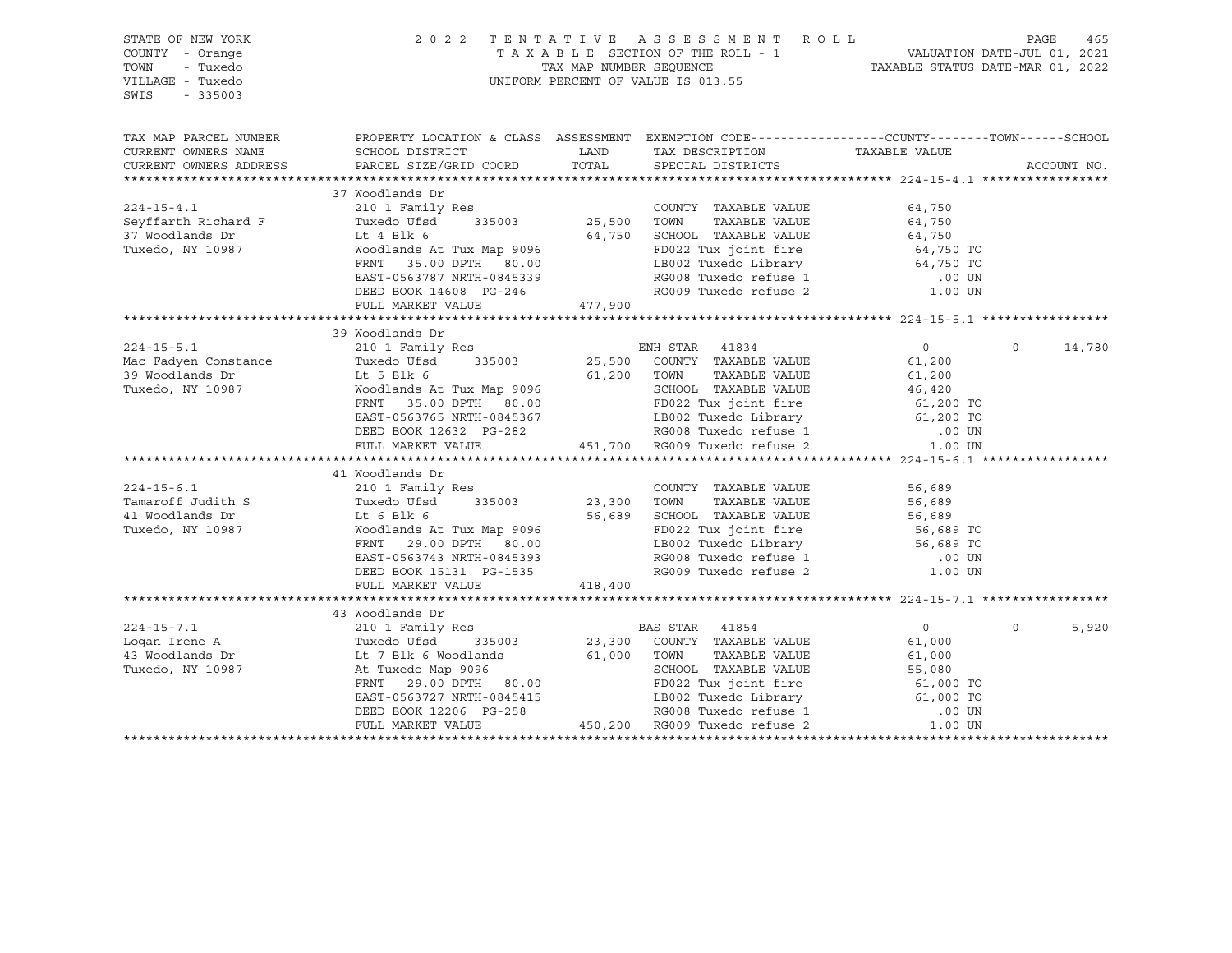| STATE OF NEW YORK<br>COUNTY - Orange<br>- Tuxedo<br>TOWN<br>VILLAGE - Tuxedo<br>SWIS<br>$-335003$                                                                    |                                                                                                                                               |                  | 2022 TENTATIVE ASSESSMENT ROLL<br>PAGE 466 PAGE 466 PAGE 466 PAGE 466 PAGE 466 PAGE 466 PAGE 466 PAGE 466 PAGE 466 PAGE 466 PAGE 466 PAGE 466 PAGE 466 PAGE 466 PAGE 466 PAGE 466 PAGE 466 PAGE 466 PAGE 466 PAGE 466 PAGE 466 PAGE 466 PAGE 466 PAGE 466 PAGE 4<br>UNIFORM PERCENT OF VALUE IS 013.55 |                               | PAGE<br>466                |
|----------------------------------------------------------------------------------------------------------------------------------------------------------------------|-----------------------------------------------------------------------------------------------------------------------------------------------|------------------|--------------------------------------------------------------------------------------------------------------------------------------------------------------------------------------------------------------------------------------------------------------------------------------------------------|-------------------------------|----------------------------|
| TAX MAP PARCEL NUMBER<br>CURRENT OWNERS NAME<br>CURRENT OWNERS ADDRESS                                                                                               | PROPERTY LOCATION & CLASS ASSESSMENT EXEMPTION CODE----------------COUNTY-------TOWN------SCHOOL<br>SCHOOL DISTRICT<br>PARCEL SIZE/GRID COORD | LAND<br>TOTAL    | TAX DESCRIPTION<br>SPECIAL DISTRICTS                                                                                                                                                                                                                                                                   | TAXABLE VALUE                 | ACCOUNT NO.                |
|                                                                                                                                                                      | 45 Woodlands Dr                                                                                                                               |                  |                                                                                                                                                                                                                                                                                                        |                               |                            |
| $224 - 15 - 8.1$                                                                                                                                                     | 210 1 Family Res                                                                                                                              |                  | COUNTY TAXABLE VALUE                                                                                                                                                                                                                                                                                   | 72,500                        |                            |
| Toth Richard E                                                                                                                                                       | Tuxedo Ufsd 335003                                                                                                                            | 30, 200          | TOWN<br>TAXABLE VALUE                                                                                                                                                                                                                                                                                  | 72,500                        |                            |
| Ouintaes Keila D                                                                                                                                                     | EXAMPLE VALUE<br>Woodlands At Tux Map 9096<br>FD022 Tux joint fire<br>FRNT 60.00 DPTH 80.00<br>EAST-0563701 NPTH 00111100                     |                  | 12,500<br>12,500<br>12,500 TUXedo Library<br>12,500 TO<br>12,500 TO<br>RG008 Tuxedo refuse 1 100 TM                                                                                                                                                                                                    |                               |                            |
| 45 Woodlands Dr                                                                                                                                                      |                                                                                                                                               |                  |                                                                                                                                                                                                                                                                                                        |                               |                            |
| Tuxedo, NY 10987                                                                                                                                                     |                                                                                                                                               |                  |                                                                                                                                                                                                                                                                                                        |                               |                            |
|                                                                                                                                                                      | EAST-0563701 NRTH-0845445                                                                                                                     |                  |                                                                                                                                                                                                                                                                                                        |                               |                            |
|                                                                                                                                                                      | DEED BOOK 11776 PG-94                                                                                                                         |                  |                                                                                                                                                                                                                                                                                                        |                               |                            |
|                                                                                                                                                                      | FULL MARKET VALUE                                                                                                                             | 535,100          |                                                                                                                                                                                                                                                                                                        |                               |                            |
|                                                                                                                                                                      |                                                                                                                                               |                  |                                                                                                                                                                                                                                                                                                        |                               |                            |
|                                                                                                                                                                      | 57 Woodlands Dr                                                                                                                               |                  |                                                                                                                                                                                                                                                                                                        |                               |                            |
| $224 - 16 - 1.1$                                                                                                                                                     | 210 1 Family Res BAS STAR 41854                                                                                                               |                  |                                                                                                                                                                                                                                                                                                        | $\overline{0}$                | $0 \qquad \qquad$<br>5,920 |
|                                                                                                                                                                      | Tuxedo Ufsd 335003                                                                                                                            |                  | 26,900 COUNTY TAXABLE VALUE                                                                                                                                                                                                                                                                            | 61,000                        |                            |
|                                                                                                                                                                      |                                                                                                                                               | 61,000 TOWN      | TAXABLE VALUE                                                                                                                                                                                                                                                                                          | 61,000                        |                            |
|                                                                                                                                                                      |                                                                                                                                               |                  |                                                                                                                                                                                                                                                                                                        |                               |                            |
| Struble Philip C<br>Struble Gayle<br>57 Woodlands Dr<br>Tuxedo, NY 10987                                                                                             | Tuxedo 0150<br>Lt 1 Blk 7<br>Woodlands At Tux Map 9096<br>---- 32.00 DPTH 98.00                                                               |                  | SCHOOL TAXABLE VALUE<br>FD022 Tux joint fire 61,000 TO<br>The Contract of the 61,000 TO                                                                                                                                                                                                                |                               |                            |
|                                                                                                                                                                      |                                                                                                                                               |                  |                                                                                                                                                                                                                                                                                                        |                               |                            |
|                                                                                                                                                                      | EAST-0563612 NRTH-0845483<br>DEED BOOK 4849 PG-334                                                                                            |                  | LB002 Tuxedo Library<br>RG008 Tuxedo refuse 1<br>RG009 Tuxedo refuse 2                                                                                                                                                                                                                                 | 00 UN.<br>1.00 UN             |                            |
|                                                                                                                                                                      |                                                                                                                                               |                  |                                                                                                                                                                                                                                                                                                        |                               |                            |
|                                                                                                                                                                      | FULL MARKET VALUE                                                                                                                             | 450,200          |                                                                                                                                                                                                                                                                                                        |                               |                            |
|                                                                                                                                                                      |                                                                                                                                               |                  |                                                                                                                                                                                                                                                                                                        |                               |                            |
|                                                                                                                                                                      | 59 Woodlands Dr                                                                                                                               |                  |                                                                                                                                                                                                                                                                                                        |                               |                            |
| $224 - 16 - 2.1$                                                                                                                                                     | 210 1 Family Res<br>Tuxedo Ufsd 335003 27,000                                                                                                 |                  | COUNTY TAXABLE VALUE                                                                                                                                                                                                                                                                                   | 68,150                        |                            |
| Perricelli Paul                                                                                                                                                      |                                                                                                                                               |                  | TOWN<br>TAXABLE VALUE                                                                                                                                                                                                                                                                                  | 68,150                        |                            |
| 59 Woodlands Dr                                                                                                                                                      | Lt 2 Blk 7<br>Woodlands A                                                                                                                     |                  |                                                                                                                                                                                                                                                                                                        |                               |                            |
| Tuxedo, NY 10987                                                                                                                                                     | Lt 2 Blk 7 68,150 SCHOOL TAXABLE VALUE<br>Woodlands At Tux Map 9096 FD022 Tux joint fire<br>FRNT 47.00 DPTH 78.00 LB002 Tuxedo Library        |                  |                                                                                                                                                                                                                                                                                                        |                               |                            |
|                                                                                                                                                                      | FRNT 47.00 DPTH 78.00                                                                                                                         |                  | COLLOCATE VALUE<br>FD022 Tux joint fire<br>LE002 Tuxedo Library<br>RG008 Tuxedo refuse 1 00 UN<br>RG009 Tuxedo refuse 3 00 UN                                                                                                                                                                          |                               |                            |
|                                                                                                                                                                      | EAST-0563576 NRTH-0845503                                                                                                                     |                  |                                                                                                                                                                                                                                                                                                        |                               |                            |
|                                                                                                                                                                      | DEED BOOK 14424 PG-1198                                                                                                                       |                  |                                                                                                                                                                                                                                                                                                        |                               |                            |
|                                                                                                                                                                      | FULL MARKET VALUE                                                                                                                             | 503,000          |                                                                                                                                                                                                                                                                                                        |                               |                            |
|                                                                                                                                                                      |                                                                                                                                               |                  |                                                                                                                                                                                                                                                                                                        |                               |                            |
|                                                                                                                                                                      | 61 Woodlands Dr<br>210 1 Family Res                                                                                                           |                  |                                                                                                                                                                                                                                                                                                        |                               |                            |
| $224 - 16 - 3.1$                                                                                                                                                     |                                                                                                                                               |                  | COUNTY TAXABLE VALUE                                                                                                                                                                                                                                                                                   | 69,500                        |                            |
| Graetzer Anthony<br>Graetzer Melanie<br>Graetzer Melanie<br>EL 3 Blk 7 Woodlands<br>S1 Woodlands Dr<br>Tuxedo, NY 10987<br>Tuxedo, NY 10987<br>FRNT 59.00 DPTH 69.00 |                                                                                                                                               | 30,100<br>69,500 | TOWN TAXABLE VALUE<br>69,500 SCHOOL TAXABLE VALUE                                                                                                                                                                                                                                                      | 69,500<br>69,500<br>69,500 TO |                            |
|                                                                                                                                                                      |                                                                                                                                               |                  | FD022 Tux joint fire                                                                                                                                                                                                                                                                                   |                               |                            |
|                                                                                                                                                                      | FRNT 59.00 DPTH 69.00                                                                                                                         |                  | LB002 Tuxedo Library 69,500 TO                                                                                                                                                                                                                                                                         |                               |                            |
|                                                                                                                                                                      | EAST-0563536 NRTH-0845521                                                                                                                     |                  |                                                                                                                                                                                                                                                                                                        |                               |                            |
|                                                                                                                                                                      | DEED BOOK 14837 PG-1004                                                                                                                       |                  | RG008 Tuxedo refuse 1 00 UN<br>RG009 Tuxedo refuse 2 1.00 UN                                                                                                                                                                                                                                           |                               |                            |
|                                                                                                                                                                      | FULL MARKET VALUE                                                                                                                             | 512,900          |                                                                                                                                                                                                                                                                                                        |                               |                            |
|                                                                                                                                                                      |                                                                                                                                               |                  |                                                                                                                                                                                                                                                                                                        |                               |                            |
|                                                                                                                                                                      |                                                                                                                                               |                  |                                                                                                                                                                                                                                                                                                        |                               |                            |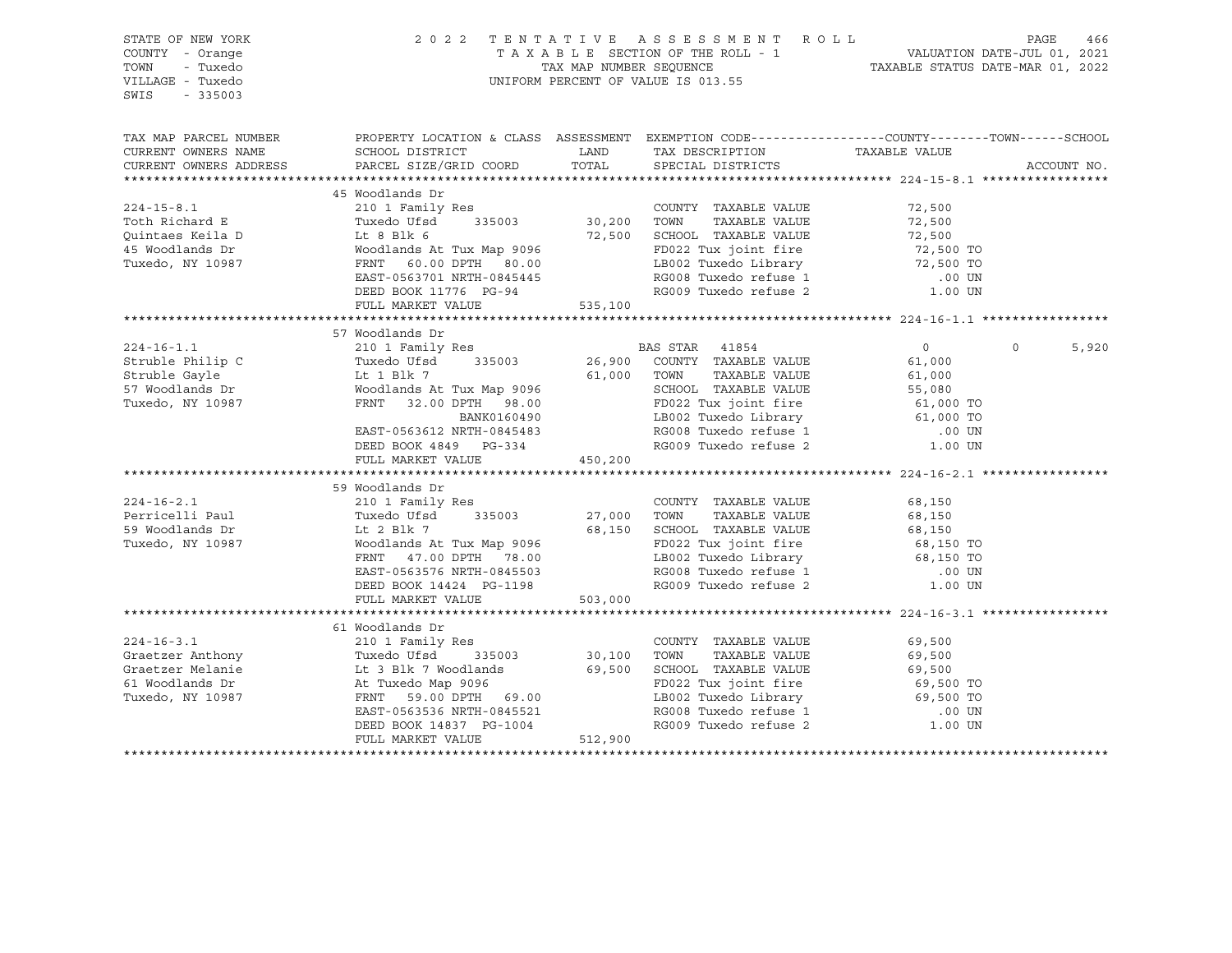| STATE OF NEW YORK<br>COUNTY - Orange<br>TOWN - Tuxedo<br>VILLAGE - Tuxedo<br>SWIS<br>$-335003$ |                                                               | 2022 TENTATIVE ASSESSMENT ROLL<br>PAGE 467<br>TAXABLE SECTION OF THE ROLL - 1<br>TAX MAP NUMBER SEQUENCE THE ROLL - 1<br>TAX MAP NUMBER SEQUENCE TAXABLE STATUS DATE-MAR 01, 2022<br>UNIFORM PERCENT OF VALUE IS 013.55                                                                                  |                            |                         |
|------------------------------------------------------------------------------------------------|---------------------------------------------------------------|----------------------------------------------------------------------------------------------------------------------------------------------------------------------------------------------------------------------------------------------------------------------------------------------------------|----------------------------|-------------------------|
| CURRENT OWNERS NAME<br>CURRENT OWNERS ADDRESS                                                  |                                                               | TAX MAP PARCEL NUMBER THE PROPERTY LOCATION & CLASS ASSESSMENT EXEMPTION CODE--------------COUNTY-------TOWN------SCHOOL                                                                                                                                                                                 | ACCOUNT NO.                |                         |
| $224 - 17 - 1.1$                                                                               | 11 Woodlands Dr<br>210 1 Family Res<br>DEED BOOK 14942 PG-416 | COUNTY TAXABLE VALUE<br>$\begin{tabular}{lcccccc} 224-17-1.1 & 210 & 1 Family Res & 1,000Barry Denis & 11 Woodlands Dr & 100011 Woodlands Dr & 26,300 & 26,300 & TONN & TAXABLE VALUE & 61,00011 Woodlands Dr & 61,00012,00013,00014.00015.00015.00016.00017.00017.00017.00017.00017.00017.00017.00017.$ | 61,000                     |                         |
|                                                                                                | FULL MARKET VALUE 450,200                                     |                                                                                                                                                                                                                                                                                                          |                            |                         |
| $224 - 17 - 2.1$                                                                               | 13 Woodlands Dr<br>210 1 Family Res                           | <b>BAS STAR 41854</b>                                                                                                                                                                                                                                                                                    | $\Omega$<br>$\overline{0}$ | 5,920                   |
|                                                                                                | 15 Woodlands Dr                                               |                                                                                                                                                                                                                                                                                                          |                            |                         |
| $224 - 17 - 3.1$                                                                               |                                                               |                                                                                                                                                                                                                                                                                                          | 5,670 14,580               | 3,240<br>5,920<br>3,238 |
|                                                                                                |                                                               |                                                                                                                                                                                                                                                                                                          |                            |                         |
| $224 - 17 - 4.1$                                                                               | 17 Woodlands Dr                                               |                                                                                                                                                                                                                                                                                                          | $\circ$                    | 5,920                   |
|                                                                                                |                                                               |                                                                                                                                                                                                                                                                                                          |                            |                         |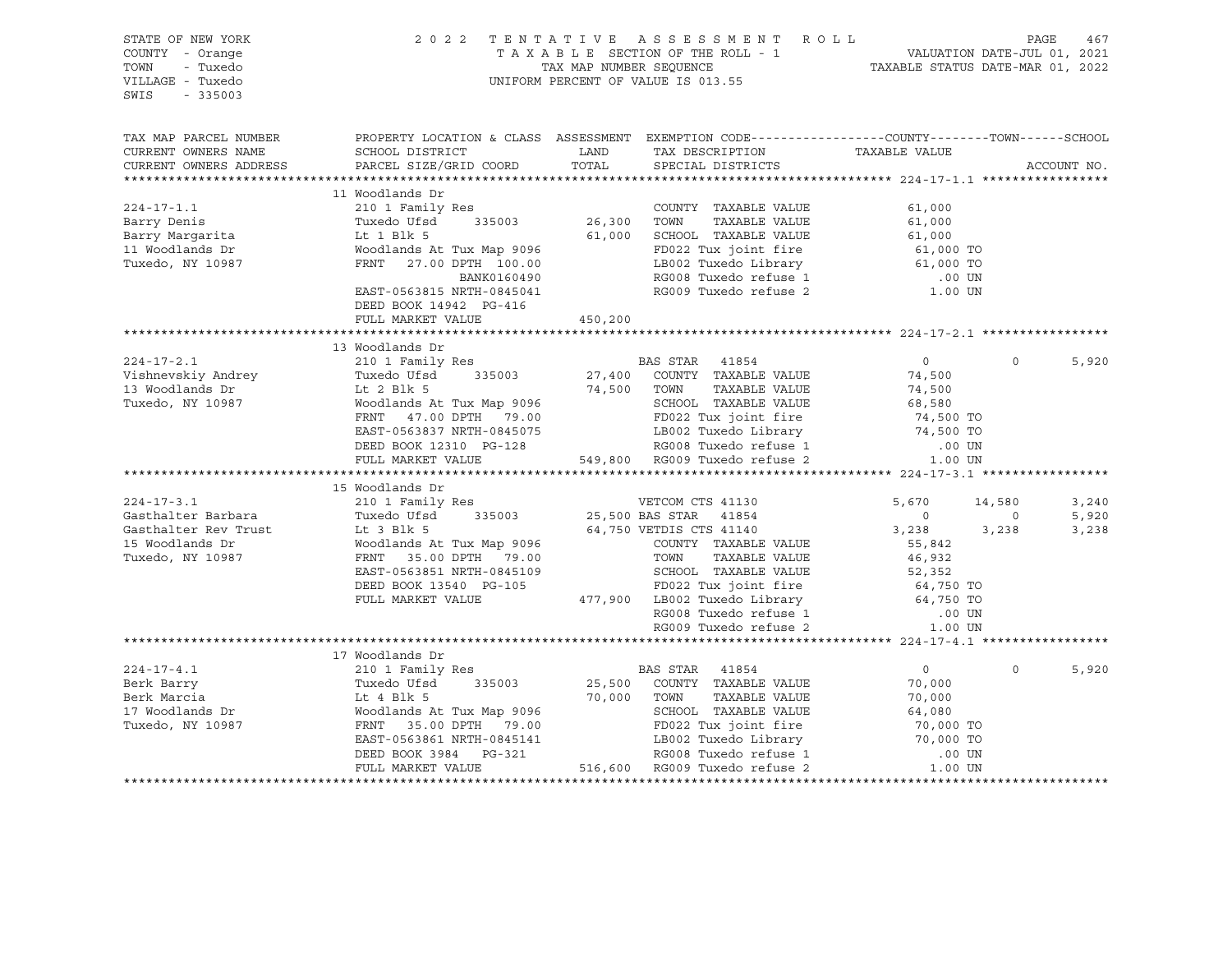| STATE OF NEW YORK<br>COUNTY - Orange<br>- Tuxedo<br>TOWN<br>VILLAGE - Tuxedo<br>SWIS<br>$-335003$                          |                                                                                     |     | 2022 TENTATIVE ASSESSMENT ROLL<br>TAXABLE SECTION OF THE ROLL - 1 VALUATION DATE-JUL 01, 2021<br>TAX MAP NUMBER SEQUENCE TAXABLE STATUS DATE-MAR 01, 2022<br>UNIFORM PERCENT OF VALUE IS 013.55 |                      | PAGE | 468   |
|----------------------------------------------------------------------------------------------------------------------------|-------------------------------------------------------------------------------------|-----|-------------------------------------------------------------------------------------------------------------------------------------------------------------------------------------------------|----------------------|------|-------|
| TAX MAP PARCEL NUMBER THE PROPERTY LOCATION & CLASS ASSESSMENT EXEMPTION CODE---------------COUNTY--------TOWN------SCHOOL |                                                                                     |     |                                                                                                                                                                                                 |                      |      |       |
|                                                                                                                            |                                                                                     |     |                                                                                                                                                                                                 |                      |      |       |
|                                                                                                                            |                                                                                     |     |                                                                                                                                                                                                 |                      |      |       |
|                                                                                                                            |                                                                                     |     |                                                                                                                                                                                                 |                      |      |       |
|                                                                                                                            | 19 Woodlands Dr                                                                     |     |                                                                                                                                                                                                 |                      |      |       |
|                                                                                                                            |                                                                                     |     |                                                                                                                                                                                                 |                      |      | 5,920 |
|                                                                                                                            |                                                                                     |     |                                                                                                                                                                                                 |                      |      | 1,944 |
|                                                                                                                            |                                                                                     |     |                                                                                                                                                                                                 |                      |      |       |
|                                                                                                                            |                                                                                     |     |                                                                                                                                                                                                 | TAXABLE VALUE 45,687 |      |       |
|                                                                                                                            |                                                                                     |     |                                                                                                                                                                                                 |                      |      |       |
|                                                                                                                            |                                                                                     |     |                                                                                                                                                                                                 |                      |      |       |
|                                                                                                                            |                                                                                     |     |                                                                                                                                                                                                 |                      |      |       |
|                                                                                                                            | FULL MARKET VALUE 396,700 RG008 Tuxedo refuse 1 00 UN RG009 Tuxedo refuse 2 1.00 UN |     |                                                                                                                                                                                                 |                      |      |       |
|                                                                                                                            |                                                                                     |     |                                                                                                                                                                                                 |                      |      |       |
|                                                                                                                            | Ns Co Hwy 84                                                                        |     |                                                                                                                                                                                                 |                      |      |       |
| $224 - 18 - 1.11$                                                                                                          | $312$ Vac w/imprv                                                                   |     | COUNTY TAXABLE VALUE                                                                                                                                                                            | 100                  |      |       |
|                                                                                                                            |                                                                                     |     |                                                                                                                                                                                                 |                      |      |       |
|                                                                                                                            |                                                                                     |     |                                                                                                                                                                                                 |                      |      |       |
| Tuxedo, NY 10987                                                                                                           | ACRES 22.70                                                                         |     | FD022 Tux joint fire 100 TO                                                                                                                                                                     |                      |      |       |
|                                                                                                                            | EAST-0563448 NRTH-0845974<br>DEED BOOK 5346 PG-41                                   |     | LB002 Tuxedo Library 100 TO                                                                                                                                                                     |                      |      |       |
|                                                                                                                            |                                                                                     |     | RG008 Tuxedo refuse 1                                                                                                                                                                           | $.00$ UN             |      |       |
|                                                                                                                            | FULL MARKET VALUE                                                                   | 700 |                                                                                                                                                                                                 |                      |      |       |
|                                                                                                                            |                                                                                     |     |                                                                                                                                                                                                 |                      |      |       |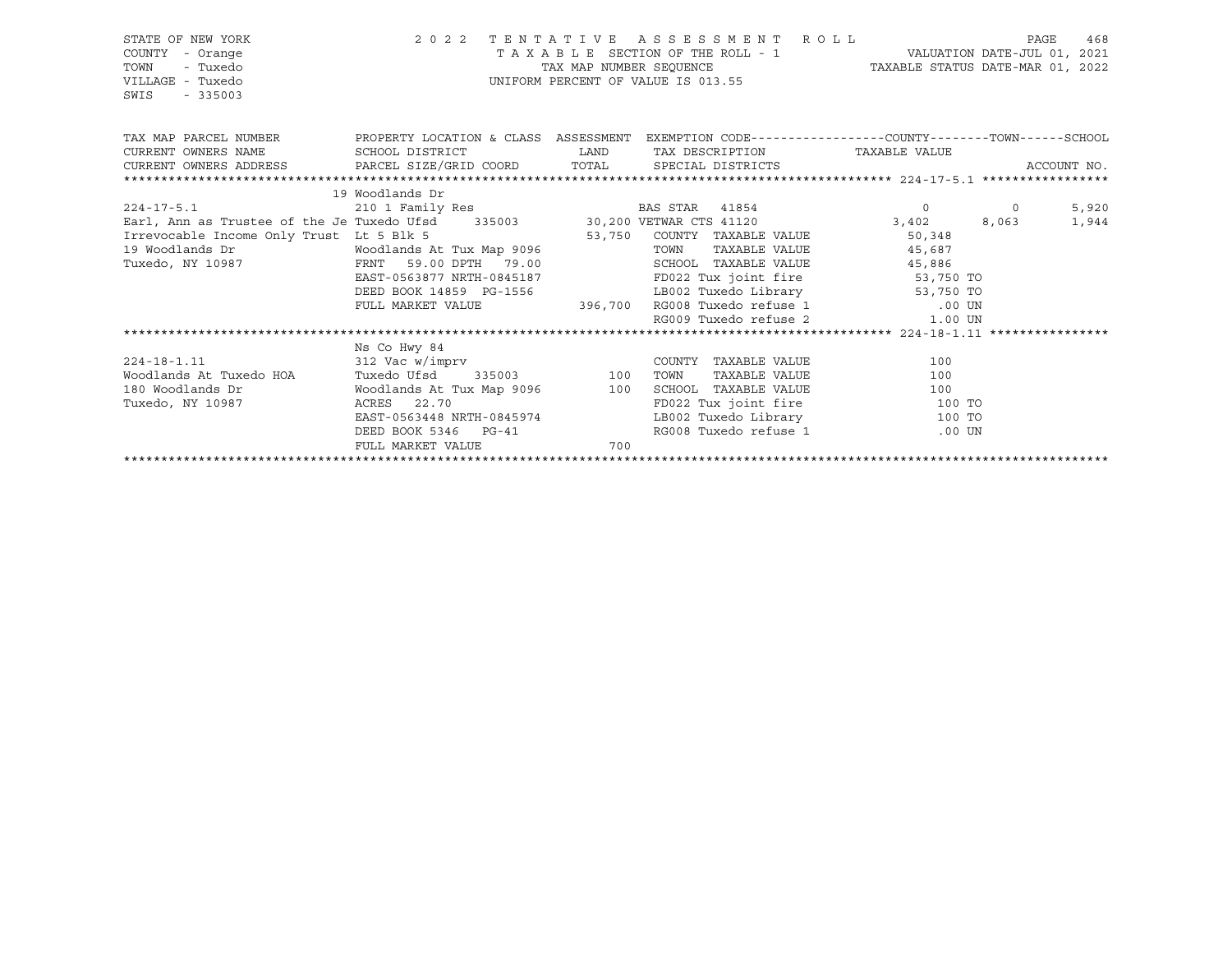| STATE OF NEW YORK | 2022 TENTATIVE ASSESSMENT ROLL        |                                  | PAGE            | 469 |
|-------------------|---------------------------------------|----------------------------------|-----------------|-----|
| COUNTY - Orange   | T A X A B L E SECTION OF THE ROLL - 1 | VALUATION DATE-JUL 01, 2021      |                 |     |
| TOWN - Tuxedo     | MAP SECTION - 224                     | TAXABLE STATUS DATE-MAR 01, 2022 |                 |     |
| VILLAGE - Tuxedo  | SUB-SECTION - 000                     |                                  | RPS150/V04/L015 |     |
| SWIS - 335003     | UNIFORM PERCENT OF VALUE IS 013.55    | CURRENT DATE $4/25/2022$         |                 |     |

# \*\*\* S P E C I A L D I S T R I C T S U M M A R Y \*\*\*

|      |                      | TOTAL   | EXTENSION | EXTENSION | AD VALOREM | EXEMPT | TAXABLE  |
|------|----------------------|---------|-----------|-----------|------------|--------|----------|
| CODE | DISTRICT NAME        | PARCELS | TYPE      | VALUE     | VALUE      | AMOUNT | VALUE    |
|      |                      |         |           |           |            |        |          |
|      | RG009 Tuxedo refuse  |         | 72 UNITS  | 72.00     |            |        | 72.00    |
|      | FD022 Tux joint fire |         | 74 TOTAL  |           | 5078,911   |        | 5078,911 |
|      | LB002 Tuxedo Library |         | 74 TOTAL  |           | 5078,911   |        | 5078,911 |
|      | RG008 Tuxedo refuse  |         | 74 UNITS  |           |            |        |          |

### \*\*\* S C H O O L D I S T R I C T S U M M A R Y \*\*\*

| CODE   | DISTRICT NAME | TOTAL<br>PARCELS | ASSESSED<br>LAND | ASSESSED<br>TOTAL | EXEMPT<br>AMOUNT | TOTAL<br>TAXABLE | <b>STAR</b><br><b>AMOUNT</b> | STAR<br>TAXABLE |
|--------|---------------|------------------|------------------|-------------------|------------------|------------------|------------------------------|-----------------|
| 335003 | Tuxedo Ufsd   | 74               | 2036,600         | 5078,911          | 109,757          | 4969,154         | 239,620                      | 4729,534        |
|        | SUB-TOTAL     | 74               | 2036,600         | 5078,911          | 109,757          | 4969,154         | 239,620                      | 4729,534        |
|        | TOTAL         | 74               | 2036,600         | 5078,911          | 109,757          | 4969,154         | 239,620                      | 4729,534        |

#### \*\*\* S Y S T E M C O D E S S U M M A R Y \*\*\*

### NO SYSTEM EXEMPTIONS AT THIS LEVEL

### \*\*\* E X E M P T I O N S U M M A R Y \*\*\*

| CODE  | DESCRIPTION    | TOTAL<br>PARCELS | COUNTY  | TOWN    | SCHOOL  |
|-------|----------------|------------------|---------|---------|---------|
| 41120 | VETWAR CTS     | 4                | 13,608  | 34,252  | 7,776   |
| 41130 | VETCOM CTS     |                  | 5,670   | 14,580  | 3,240   |
| 41140 | VETDIS CTS     |                  | 3,238   | 3,238   | 3,238   |
| 41150 | $CW$ 10 $VET/$ |                  | 1,296   | 1,296   |         |
| 41800 | AGED           |                  | 94,774  | 92,129  | 95,503  |
| 41834 | ENH STAR       | ⇁                |         |         | 103,460 |
| 41854 | BAS STAR       | 23               |         |         | 136,160 |
|       | TOTAL          | 40               | 118,586 | 145,495 | 349,377 |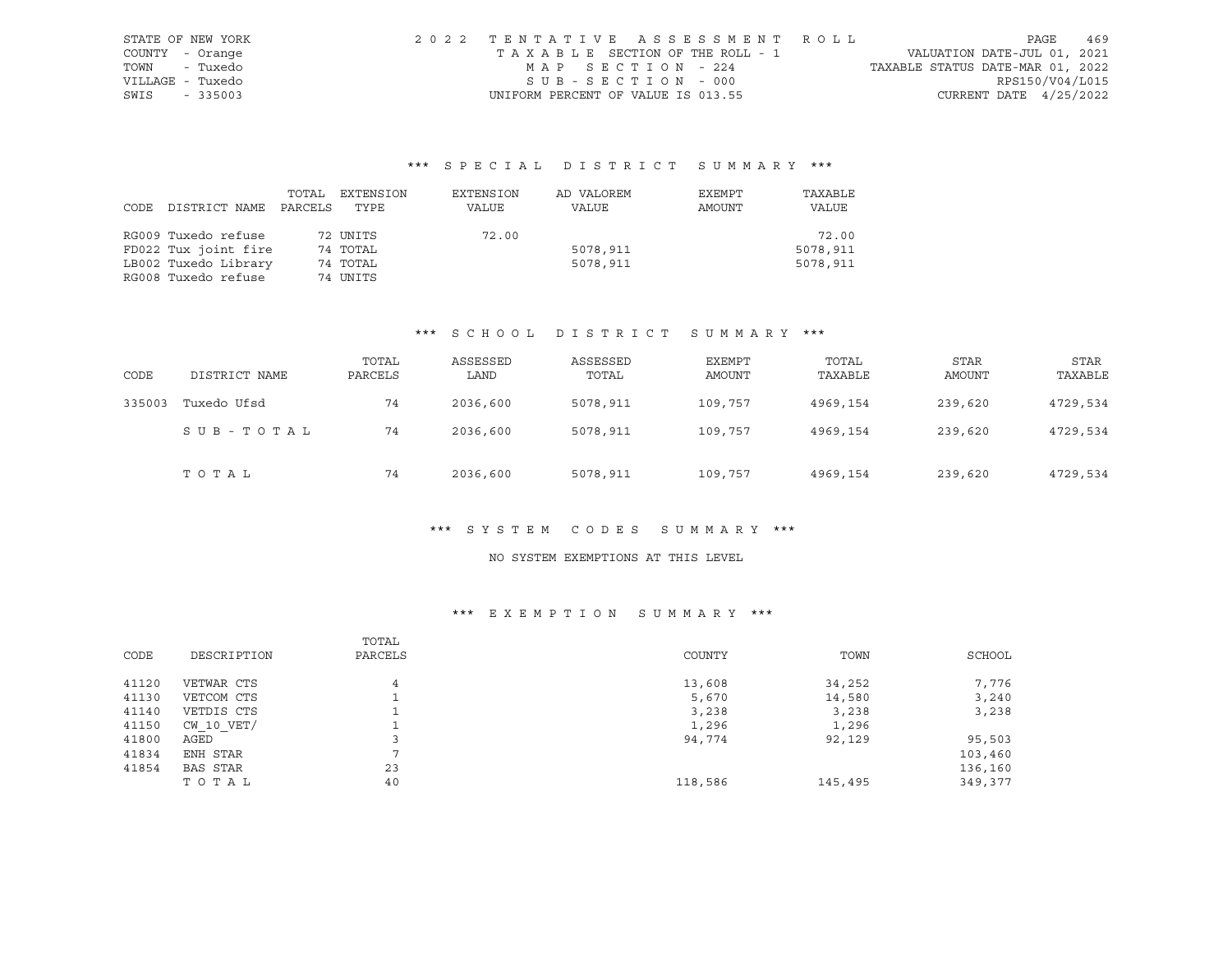|      | STATE OF NEW YORK | 2022 TENTATIVE ASSESSMENT ROLL     |                                 |                                  |                          | PAGE | 470 |
|------|-------------------|------------------------------------|---------------------------------|----------------------------------|--------------------------|------|-----|
|      | COUNTY - Orange   |                                    | TAXABLE SECTION OF THE ROLL - 1 | VALUATION DATE-JUL 01, 2021      |                          |      |     |
|      | TOWN - Tuxedo     | MAP SECTION - 224                  |                                 | TAXABLE STATUS DATE-MAR 01, 2022 |                          |      |     |
|      | VILLAGE - Tuxedo  | SUB-SECTION - 000                  |                                 |                                  | RPS150/V04/L015          |      |     |
| SWIS | $-335003$         | UNIFORM PERCENT OF VALUE IS 013.55 |                                 |                                  | CURRENT DATE $4/25/2022$ |      |     |

| ROLL       |             | TOTAL   | ASSESSED | ASSESSED | TAXABLE  | TAXABLE  | TAXABLE       | STAR     |
|------------|-------------|---------|----------|----------|----------|----------|---------------|----------|
| <b>SEC</b> | DESCRIPTION | PARCELS | LAND     | TOTAL    | COUNTY   | TOWN     | <b>SCHOOL</b> | TAXABLE  |
|            | TAXABLE     | 74      | 2036,600 | 5078,911 | 4960,325 | 4933,416 | 4969,154      | 4729,534 |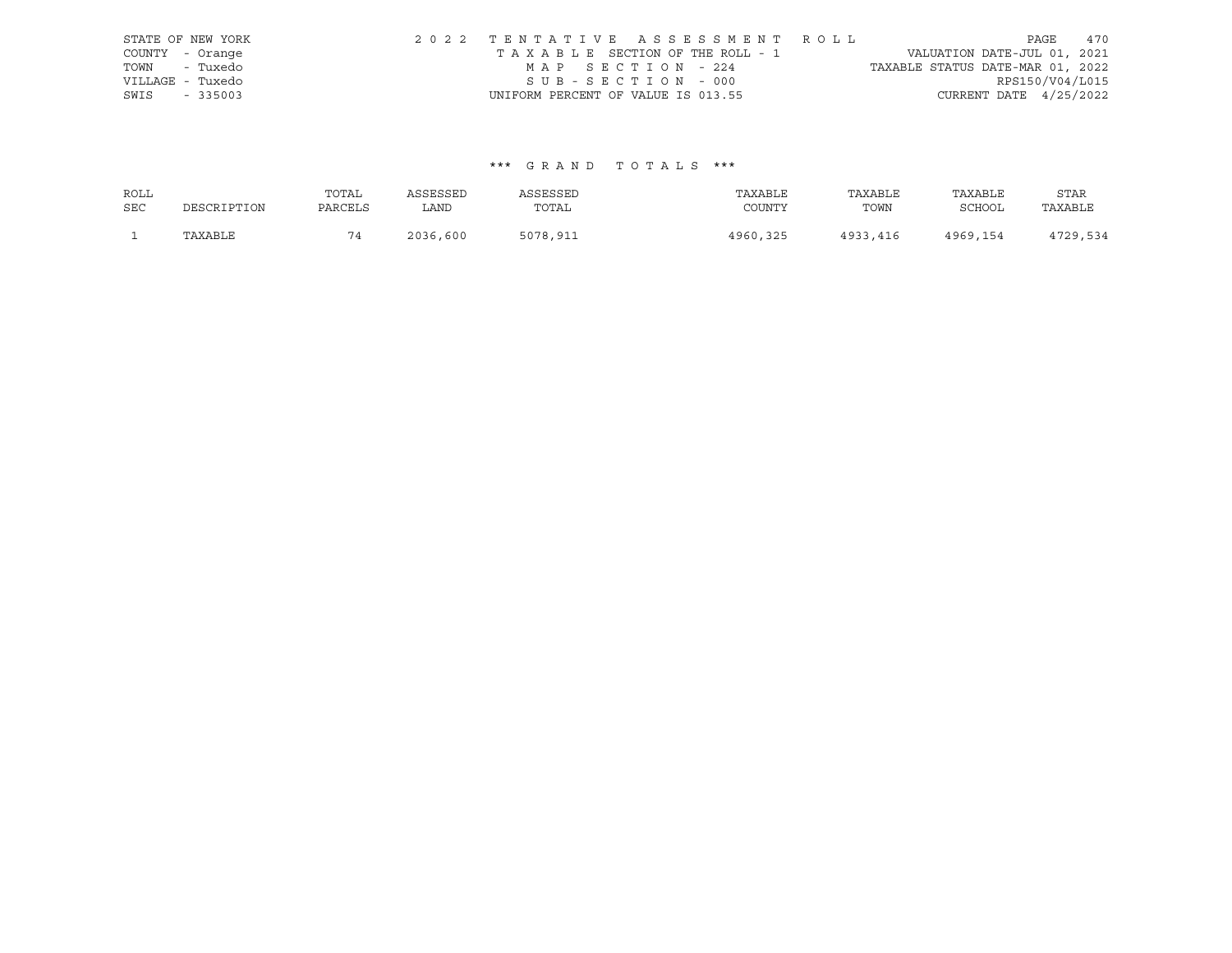| STATE OF NEW YORK<br>COUNTY - Orange<br>TOWN<br>- Tuxedo<br>VILLAGE - Tuxedo<br>SWIS<br>$-335003$ | 2022 TENTATIVE                                                                                  |               | ASSESSMENT ROLL<br>$\begin{tabular}{lllllllllll} \texttt{T A X A B L E} & \texttt{SECTION OF THE ROLL} & - & - & - & \texttt{VALUATION DATE-JUL 01, 2021} \\ & \texttt{TAX MAP NUMBER SEQUENCE} & & & \texttt{TAXABLE STATUS DATE-MAR 01, 2022} \end{tabular}$<br>UNIFORM PERCENT OF VALUE IS 013.55 |                                         | PAGE     | 471         |
|---------------------------------------------------------------------------------------------------|-------------------------------------------------------------------------------------------------|---------------|------------------------------------------------------------------------------------------------------------------------------------------------------------------------------------------------------------------------------------------------------------------------------------------------------|-----------------------------------------|----------|-------------|
| TAX MAP PARCEL NUMBER                                                                             | PROPERTY LOCATION & CLASS ASSESSMENT EXEMPTION CODE---------------COUNTY-------TOWN------SCHOOL |               |                                                                                                                                                                                                                                                                                                      |                                         |          |             |
| CURRENT OWNERS NAME                                                                               | SCHOOL DISTRICT                                                                                 | LAND          | TAX DESCRIPTION                                                                                                                                                                                                                                                                                      | TAXABLE VALUE                           |          |             |
| CURRENT OWNERS ADDRESS                                                                            | PARCEL SIZE/GRID COORD                                                                          | TOTAL         | SPECIAL DISTRICTS                                                                                                                                                                                                                                                                                    |                                         |          | ACCOUNT NO. |
|                                                                                                   |                                                                                                 |               |                                                                                                                                                                                                                                                                                                      |                                         |          |             |
|                                                                                                   | 449 Bramertown Rd                                                                               |               |                                                                                                                                                                                                                                                                                                      |                                         |          |             |
| $225 - 1 - 3$                                                                                     | 210 1 Family Res                                                                                |               | BAS STAR 41854                                                                                                                                                                                                                                                                                       | $\overline{0}$                          | $\Omega$ | 5,920       |
| Capen Graham                                                                                      | Monroe-Woodbury 334001 24,000 COUNTY TAXABLE VALUE                                              |               |                                                                                                                                                                                                                                                                                                      | 50,000                                  |          |             |
| Capen Kacey                                                                                       | Map 8330                                                                                        |               | 50,000 TOWN<br>TAXABLE VALUE                                                                                                                                                                                                                                                                         | 50,000                                  |          |             |
| 449 Bramertown Rd                                                                                 | ACRES<br>1.60                                                                                   |               | SCHOOL TAXABLE VALUE                                                                                                                                                                                                                                                                                 | 44,080                                  |          |             |
| Tuxedo, NY 10987                                                                                  | EAST-0570530 NRTH-0886036                                                                       |               | FD022 Tux joint fire                                                                                                                                                                                                                                                                                 | 50,000 TO<br>50,000 TO                  |          |             |
|                                                                                                   | DEED BOOK 12667 PG-349                                                                          |               | 3-349 LB002 Tuxedo Library<br>369,000 RG008 Tuxedo refuse 1<br>RG009 Tuxedo refuse 2                                                                                                                                                                                                                 |                                         |          |             |
|                                                                                                   | FULL MARKET VALUE                                                                               |               |                                                                                                                                                                                                                                                                                                      | .00 UN                                  |          |             |
|                                                                                                   |                                                                                                 |               |                                                                                                                                                                                                                                                                                                      | 1.00 UN                                 |          |             |
|                                                                                                   |                                                                                                 |               |                                                                                                                                                                                                                                                                                                      |                                         |          |             |
| $225 - 1 - 4$                                                                                     | 447 Bramertown Rd                                                                               |               | BAS STAR 41854                                                                                                                                                                                                                                                                                       | $\overline{0}$                          | $\Omega$ | 5,920       |
| Warbrick Robert                                                                                   | 210 1 Family Res<br>Monroe-Woodbury 334001                                                      |               | 24,000 COUNTY TAXABLE VALUE                                                                                                                                                                                                                                                                          | 53,000                                  |          |             |
| Warbrick Matthew                                                                                  | Map 8330                                                                                        |               | TAXABLE VALUE<br>53,000 TOWN                                                                                                                                                                                                                                                                         | 53,000                                  |          |             |
| 447 Bramertown Rd                                                                                 | $30$<br>1.50<br>ACRES                                                                           |               | SCHOOL TAXABLE VALUE                                                                                                                                                                                                                                                                                 | 47,080                                  |          |             |
| Tuxedo, NY 10987                                                                                  | EAST-0570598 NRTH-0885942                                                                       |               | FD022 Tux joint fire                                                                                                                                                                                                                                                                                 | 53,000 TO                               |          |             |
|                                                                                                   | DEED BOOK 14382 PG-516                                                                          |               | PD022 Tux Joint Tire<br>LB002 Tuxedo Library 53,000 TO                                                                                                                                                                                                                                               |                                         |          |             |
|                                                                                                   | FULL MARKET VALUE                                                                               |               |                                                                                                                                                                                                                                                                                                      | .00 UN                                  |          |             |
|                                                                                                   |                                                                                                 |               | 10002 Tuncas ----<br>391,100 RG008 Tuxedo refuse 1                                                                                                                                                                                                                                                   | 1.00 UN                                 |          |             |
|                                                                                                   |                                                                                                 |               |                                                                                                                                                                                                                                                                                                      |                                         |          |             |
|                                                                                                   | 435 Bramertown Rd                                                                               |               |                                                                                                                                                                                                                                                                                                      |                                         |          |             |
| $225 - 1 - 5$                                                                                     | 210 1 Family Res<br>Monroe-Woodbury 334001 24,000 COUNTY TAXABLE VALUE                          |               |                                                                                                                                                                                                                                                                                                      | $\circ$                                 | $\Omega$ | 5,920       |
| Dougher Michael                                                                                   |                                                                                                 |               |                                                                                                                                                                                                                                                                                                      | 73,500                                  |          |             |
| Dougher Karen                                                                                     | Lt1 Mary Reich Submp 8330 73,500 TOWN                                                           |               | TAXABLE VALUE                                                                                                                                                                                                                                                                                        | 73,500                                  |          |             |
| 435 Bramertown Rd                                                                                 | ACRES<br>1.90                                                                                   |               | SCHOOL TAXABLE VALUE                                                                                                                                                                                                                                                                                 |                                         |          |             |
| Tuxedo, NY 10987                                                                                  | EAST-0570710 NRTH-0885834                                                                       |               |                                                                                                                                                                                                                                                                                                      | 07,500 TO<br>73,500 TO<br>ר <u>ב בר</u> |          |             |
|                                                                                                   | DEED BOOK 5111 PG-112                                                                           |               |                                                                                                                                                                                                                                                                                                      | 73,500 TO                               |          |             |
|                                                                                                   | FULL MARKET VALUE                                                                               |               |                                                                                                                                                                                                                                                                                                      | $.00$ UN                                |          |             |
|                                                                                                   |                                                                                                 |               | FD022 Tux joint fire<br>ED022 Tuxedo Library<br>542,400 RG008 Tuxedo refuse 1<br>DC009 Tuxedo refuse 2                                                                                                                                                                                               | 1.00 UN                                 |          |             |
|                                                                                                   |                                                                                                 |               |                                                                                                                                                                                                                                                                                                      |                                         |          |             |
|                                                                                                   | 427 Bramertown Rd                                                                               |               |                                                                                                                                                                                                                                                                                                      |                                         |          |             |
| $225 - 1 - 6$                                                                                     | 210 1 Family Res                                                                                |               | BAS STAR 41854                                                                                                                                                                                                                                                                                       | $\overline{0}$                          | $\Omega$ | 5,920       |
| Price David                                                                                       | Monroe-Woodbury 334001                                                                          |               | 23,250 COUNTY TAXABLE VALUE                                                                                                                                                                                                                                                                          | 45,000                                  |          |             |
| 427 Bramertown Rd                                                                                 | Lt 2 Mary Reich Sub                                                                             | $45,000$ TOWN | TAXABLE VALUE                                                                                                                                                                                                                                                                                        | 45,000                                  |          |             |
| Tuxedo, NY 10987                                                                                  | Map 8330                                                                                        |               | SCHOOL TAXABLE VALUE                                                                                                                                                                                                                                                                                 | 39,080                                  |          |             |
|                                                                                                   | ACRES<br>1.90                                                                                   |               | FD022 Tux joint fire                                                                                                                                                                                                                                                                                 | 45,000 TO                               |          |             |
|                                                                                                   | EAST-0570779 NRTH-0885600                                                                       |               | 19002 Tuxedo Library<br>19002 Tuxedo Library<br>19003 Tuxedo refuse 1<br>332,100 RG009 Tuxedo refuse 2<br>FD022 iux joint<br>LB002 Tuxedo Library<br>T3000 Turedo refuse 1                                                                                                                           | 45,000 TO                               |          |             |
|                                                                                                   | DEED BOOK 3650 PG-165                                                                           |               |                                                                                                                                                                                                                                                                                                      | .00 UN                                  |          |             |
|                                                                                                   | FULL MARKET VALUE                                                                               |               |                                                                                                                                                                                                                                                                                                      | 1.00 UN                                 |          |             |
|                                                                                                   |                                                                                                 |               |                                                                                                                                                                                                                                                                                                      |                                         |          |             |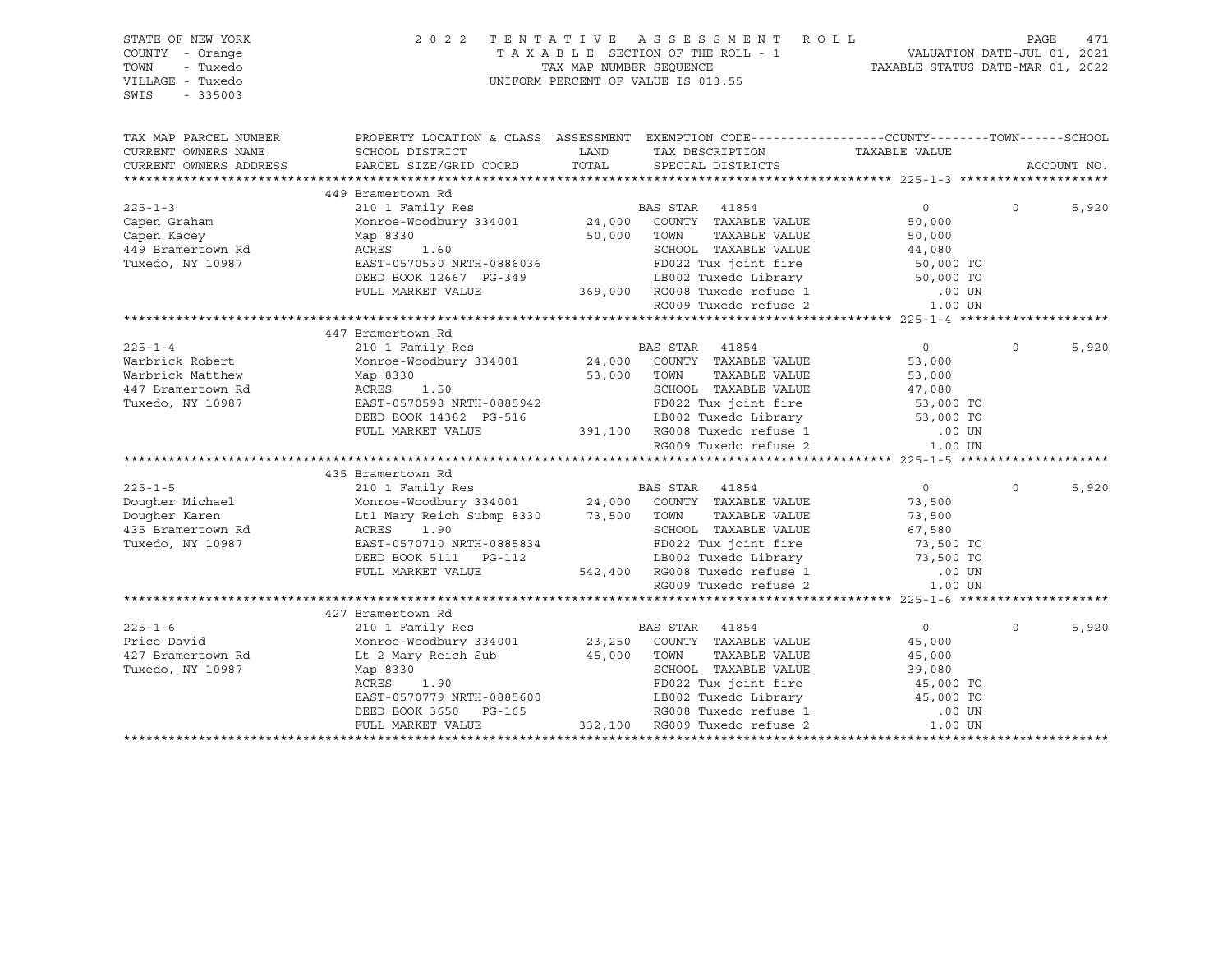| STATE OF NEW YORK<br>COUNTY - Orange<br>TOWN<br>- Tuxedo<br>VILLAGE - Tuxedo<br>SWIS<br>$-335003$                                                                                                                                     | 2022 TENTATIVE ASSESSMENT ROLL PAGE 472<br>TAXABLE SECTION OF THE ROLL - 1 VALUATION DATE-JUL 01, 2021<br>TAX MAP NUMBER SEQUENCE TAXABLE STATUS DATE-MAR 01, 2022<br>UNIFORM PERCENT OF VALUE IS 013.55                                       |         |                                                                                                                                                       |                                   |         |             |
|---------------------------------------------------------------------------------------------------------------------------------------------------------------------------------------------------------------------------------------|------------------------------------------------------------------------------------------------------------------------------------------------------------------------------------------------------------------------------------------------|---------|-------------------------------------------------------------------------------------------------------------------------------------------------------|-----------------------------------|---------|-------------|
| TAX MAP PARCEL NUMBER THE PROPERTY LOCATION & CLASS ASSESSMENT EXEMPTION CODE--------------COUNTY--------TOWN------SCHOOL<br>CURRENT OWNERS NAME                                                                                      | SCHOOL DISTRICT                                                                                                                                                                                                                                |         |                                                                                                                                                       |                                   |         |             |
| CURRENT OWNERS ADDRESS                                                                                                                                                                                                                | PARCEL SIZE/GRID COORD                                                                                                                                                                                                                         | TOTAL   | LAND TAX DESCRIPTION TAXABLE VALUE<br>SPECIAL DISTRICTS                                                                                               |                                   |         | ACCOUNT NO. |
|                                                                                                                                                                                                                                       |                                                                                                                                                                                                                                                |         |                                                                                                                                                       |                                   |         |             |
|                                                                                                                                                                                                                                       | 501 Bramertown Rd                                                                                                                                                                                                                              |         |                                                                                                                                                       |                                   |         |             |
| $225 - 1 - 9$                                                                                                                                                                                                                         | 210 1 Family Res                                                                                                                                                                                                                               |         | COUNTY TAXABLE VALUE                                                                                                                                  | 80,000                            |         |             |
| Kapran Andrei                                                                                                                                                                                                                         | Monroe-Woodbury 334001 24,500 TOWN TAXABLE VALUE<br>Lot 3 Petrone 80,000 SCHOOL TAXABLE VALUE<br>Monroe-Woodbury 333001<br>Lot 3 Petrone<br>Map 12--00<br>ACRES 3.10<br>Tornala NRTH-0886966                                                   |         |                                                                                                                                                       | 80,000<br>80,000<br>80,000 TO     |         |             |
| Andrei Endorsement M                                                                                                                                                                                                                  |                                                                                                                                                                                                                                                |         |                                                                                                                                                       |                                   |         |             |
| 501 Bramertown Rd                                                                                                                                                                                                                     |                                                                                                                                                                                                                                                |         | FD022 Tux joint fire<br>LB002 Tuxedo Library<br>10.000 TO                                                                                             |                                   |         |             |
| Tuxedo, NY 10987                                                                                                                                                                                                                      |                                                                                                                                                                                                                                                |         |                                                                                                                                                       |                                   |         |             |
|                                                                                                                                                                                                                                       | EAST-0570718 NRTH-0886966<br>DEED BOOK 15143 PG-640                                                                                                                                                                                            |         | RG008 Tuxedo refuse 1 (00 UN RG009 Tuxedo refuse 2 (1.00 UN                                                                                           |                                   |         |             |
|                                                                                                                                                                                                                                       | FULL MARKET VALUE                                                                                                                                                                                                                              | 590,400 |                                                                                                                                                       |                                   |         |             |
|                                                                                                                                                                                                                                       |                                                                                                                                                                                                                                                |         |                                                                                                                                                       |                                   |         |             |
|                                                                                                                                                                                                                                       | 10 Susan Ct                                                                                                                                                                                                                                    |         |                                                                                                                                                       |                                   |         |             |
| $225 - 1 - 10$                                                                                                                                                                                                                        |                                                                                                                                                                                                                                                |         |                                                                                                                                                       |                                   | $\circ$ | 5,920       |
| Radulov Sharon                                                                                                                                                                                                                        |                                                                                                                                                                                                                                                |         |                                                                                                                                                       |                                   |         |             |
| Radulov Misa                                                                                                                                                                                                                          |                                                                                                                                                                                                                                                |         |                                                                                                                                                       |                                   |         |             |
| 10 Susan Ct<br>Tuxedo, NY 10987                                                                                                                                                                                                       |                                                                                                                                                                                                                                                |         |                                                                                                                                                       |                                   |         |             |
|                                                                                                                                                                                                                                       |                                                                                                                                                                                                                                                |         |                                                                                                                                                       |                                   |         |             |
|                                                                                                                                                                                                                                       |                                                                                                                                                                                                                                                |         |                                                                                                                                                       |                                   |         |             |
|                                                                                                                                                                                                                                       |                                                                                                                                                                                                                                                |         |                                                                                                                                                       |                                   |         |             |
|                                                                                                                                                                                                                                       | 210 1 Family Res<br>Monroe-Woodbury 334001<br>Map 12--00 Sec 1<br>24,500 COUNTY TAXABLE VALUE<br>46,000 TOWN TAXABLE VALUE<br>24,500 COUNTY TAXABLE VALUE<br>24,500 TOWN TAXABLE VALUE<br>26,000 TOWN TAXABLE VALUE<br>60,000 TOWN TAXABLE VAL |         |                                                                                                                                                       |                                   |         |             |
| 9 Susan Ct<br>225-1-12 210 1 Family Res<br>Castillo Jose A Monroe-Woodbury 334001 24,500 TOWN TAXABLE VALUE<br>Castillo Neyda J Lt 5 Map 12-00 Sec 1 71,500 SCHOOL TAXABLE VALUE<br>100 Nininger Rd ACRES 1.40 BANK N FD022 Tux joint |                                                                                                                                                                                                                                                |         |                                                                                                                                                       |                                   |         |             |
|                                                                                                                                                                                                                                       |                                                                                                                                                                                                                                                |         |                                                                                                                                                       | 71,500                            |         |             |
|                                                                                                                                                                                                                                       |                                                                                                                                                                                                                                                |         |                                                                                                                                                       | 71,500<br>71,500                  |         |             |
|                                                                                                                                                                                                                                       |                                                                                                                                                                                                                                                |         |                                                                                                                                                       |                                   |         |             |
|                                                                                                                                                                                                                                       |                                                                                                                                                                                                                                                |         |                                                                                                                                                       | 71,500 TO<br>71,500 TO            |         |             |
|                                                                                                                                                                                                                                       |                                                                                                                                                                                                                                                |         |                                                                                                                                                       |                                   |         |             |
|                                                                                                                                                                                                                                       | FULL MARKET VALUE 527,700                                                                                                                                                                                                                      |         |                                                                                                                                                       | .00 UN                            |         |             |
|                                                                                                                                                                                                                                       |                                                                                                                                                                                                                                                |         |                                                                                                                                                       |                                   |         |             |
|                                                                                                                                                                                                                                       |                                                                                                                                                                                                                                                |         |                                                                                                                                                       |                                   |         |             |
| $225 - 1 - 13$                                                                                                                                                                                                                        | 459 BramertownRoad Rd<br>210 1 Family Res<br>Monroe-Woodbury 334001<br>24,500 VETCOM CTS 41130<br>12 6 Map 12-00 Sec 1<br>27,500 VETDIS CTS 41140<br>ACRES<br>2.10<br>27,500 VETDIS CTS 41140                                                  |         |                                                                                                                                                       | 5,670 14,580                      |         | 2,430       |
| Garcia Virma                                                                                                                                                                                                                          |                                                                                                                                                                                                                                                |         |                                                                                                                                                       | $5,670$ $14,580$<br>11,340 29,160 |         | 2,430       |
| Garcia Michael R                                                                                                                                                                                                                      |                                                                                                                                                                                                                                                |         |                                                                                                                                                       |                                   |         | 4,860       |
| 459 Bramertown Rd                                                                                                                                                                                                                     |                                                                                                                                                                                                                                                |         |                                                                                                                                                       | 11,340 14,180                     |         | 4,860       |
| Tuxedo, NY 10987                                                                                                                                                                                                                      |                                                                                                                                                                                                                                                |         |                                                                                                                                                       |                                   |         |             |
|                                                                                                                                                                                                                                       |                                                                                                                                                                                                                                                |         |                                                                                                                                                       |                                   |         |             |
|                                                                                                                                                                                                                                       |                                                                                                                                                                                                                                                |         |                                                                                                                                                       |                                   |         |             |
|                                                                                                                                                                                                                                       |                                                                                                                                                                                                                                                |         |                                                                                                                                                       |                                   |         |             |
|                                                                                                                                                                                                                                       |                                                                                                                                                                                                                                                |         |                                                                                                                                                       |                                   |         |             |
|                                                                                                                                                                                                                                       |                                                                                                                                                                                                                                                |         | SCHOOL TAXABLE v<br>FD022 Tux joint fire 72,500 TO<br>LB002 Tuxedo Library 72,500 TO<br>The Theodor Theodor Tefuse 1 1.00 UN<br>RG009 Tuxedo refuse 2 | 1.00 UN                           |         |             |
|                                                                                                                                                                                                                                       |                                                                                                                                                                                                                                                |         |                                                                                                                                                       |                                   |         |             |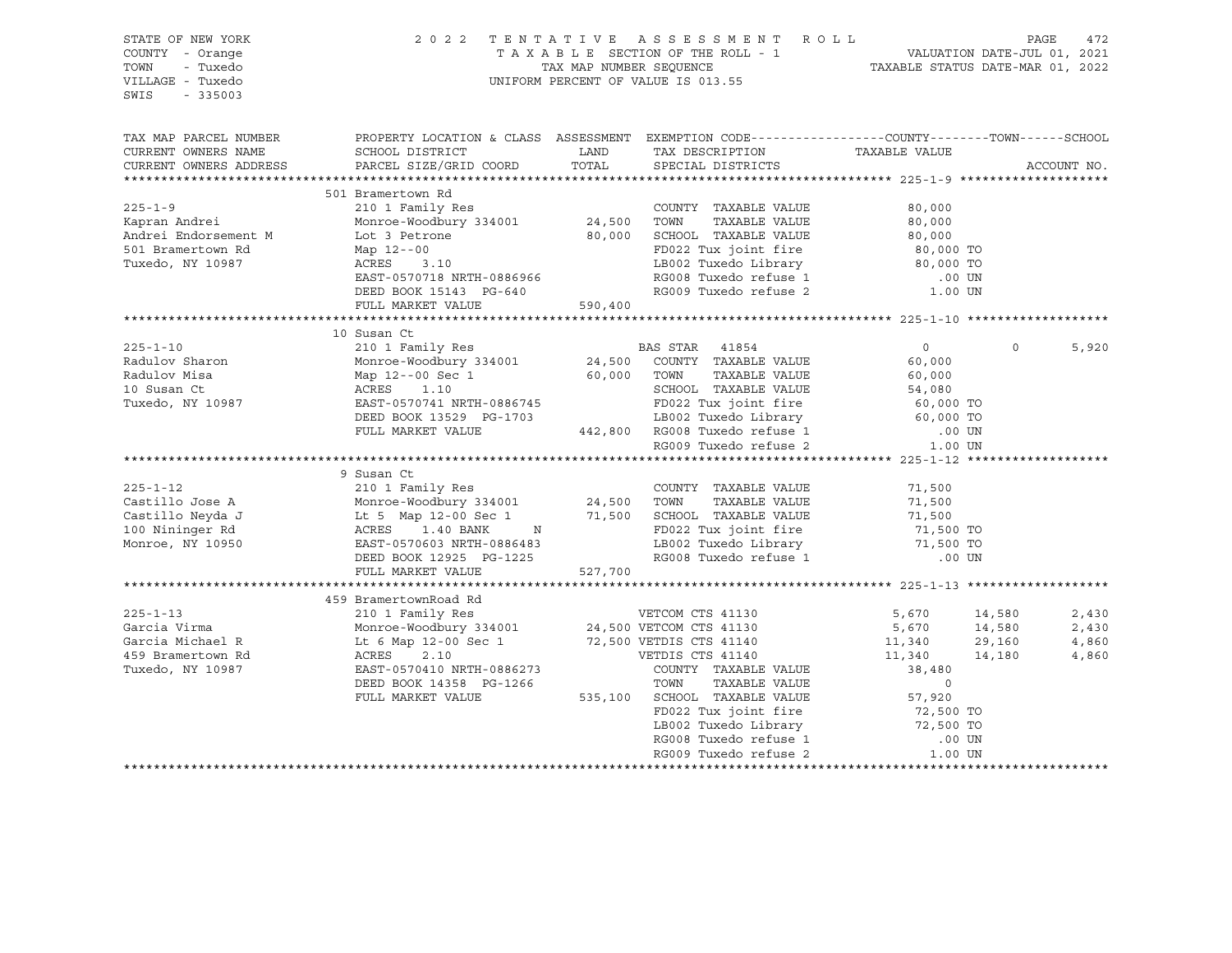| STATE OF NEW YORK         | 2 0 2 2                                                                                         |                         | TENTATIVE ASSESSMENT               | R O L L                          | PAGE<br>473                 |
|---------------------------|-------------------------------------------------------------------------------------------------|-------------------------|------------------------------------|----------------------------------|-----------------------------|
| COUNTY - Orange           |                                                                                                 |                         | TAXABLE SECTION OF THE ROLL - 1    |                                  | VALUATION DATE-JUL 01, 2021 |
| TOWN<br>- Tuxedo          |                                                                                                 | TAX MAP NUMBER SEQUENCE |                                    | TAXABLE STATUS DATE-MAR 01, 2022 |                             |
| VILLAGE - Tuxedo          |                                                                                                 |                         | UNIFORM PERCENT OF VALUE IS 013.55 |                                  |                             |
| SWIS<br>$-335003$         |                                                                                                 |                         |                                    |                                  |                             |
|                           |                                                                                                 |                         |                                    |                                  |                             |
|                           |                                                                                                 |                         |                                    |                                  |                             |
| TAX MAP PARCEL NUMBER     | PROPERTY LOCATION & CLASS ASSESSMENT EXEMPTION CODE---------------COUNTY-------TOWN------SCHOOL |                         |                                    |                                  |                             |
| CURRENT OWNERS NAME       | SCHOOL DISTRICT                                                                                 | LAND                    | TAX DESCRIPTION                    | TAXABLE VALUE                    |                             |
| CURRENT OWNERS ADDRESS    | PARCEL SIZE/GRID COORD                                                                          | TOTAL                   | SPECIAL DISTRICTS                  |                                  | ACCOUNT NO.                 |
|                           |                                                                                                 |                         |                                    |                                  |                             |
|                           | 455 Bramertown Rd                                                                               |                         |                                    |                                  |                             |
| $225 - 1 - 14$            | 210 1 Family Res                                                                                |                         | COUNTY TAXABLE VALUE               | 67,230                           |                             |
| Kwak Tae Yang             | Monroe-Woodbury 334001                                                                          | 24,500                  | TAXABLE VALUE<br>TOWN              | 67,230                           |                             |
| 455 Bramertown Rd         | Lt 7 Map 12-00 Sec 1                                                                            | 67,230                  | SCHOOL TAXABLE VALUE               | 67,230                           |                             |
| Tuxedo, NY 10987          | ACRES<br>2.80                                                                                   |                         | FD022 Tux joint fire               | 67,230 TO                        |                             |
|                           | EAST-0570276 NRTH-0886032                                                                       |                         | LB002 Tuxedo Library               | 67,230 TO                        |                             |
|                           | DEED BOOK 14363 PG-1723                                                                         |                         | RG008 Tuxedo refuse 1              | .00 UN                           |                             |
|                           | FULL MARKET VALUE                                                                               | 496,200                 | RG009 Tuxedo refuse 2              | 1.00 UN                          |                             |
|                           |                                                                                                 |                         |                                    |                                  |                             |
|                           |                                                                                                 |                         |                                    |                                  |                             |
|                           | 18 Susan Ct                                                                                     |                         |                                    |                                  |                             |
| $225 - 1 - 15.1$          | 210 1 Family Res                                                                                |                         | COUNTY TAXABLE VALUE               | 120,000                          |                             |
| Chan Cathy                | Monroe-Woodbury 334001                                                                          | 44,000                  | TAXABLE VALUE<br>TOWN              | 120,000                          |                             |
| 111 Centrenest Lane       | Lot 1 Petrone Sub                                                                               | 120,000                 | SCHOOL TAXABLE VALUE               | 120,000                          |                             |
| Wilmington, DE 19807      | ACRES<br>4.20                                                                                   |                         | FD022 Tux joint fire               | 120,000 TO                       |                             |
|                           | EAST-0570348 NRTH-0886897                                                                       |                         | LB002 Tuxedo Library               | 120,000 TO                       |                             |
|                           | DEED BOOK 11920 PG-1937                                                                         |                         | RG008 Tuxedo refuse 1              | .00 UN                           |                             |
|                           | FULL MARKET VALUE                                                                               |                         | 885,600 RG009 Tuxedo refuse 2      | 1.00 UN                          |                             |
|                           |                                                                                                 |                         |                                    |                                  |                             |
|                           | 20 Susan Ct                                                                                     |                         |                                    |                                  |                             |
| $225 - 1 - 15.21$         | 210 1 Family Res                                                                                |                         | COUNTY TAXABLE VALUE               | 76,600                           |                             |
| Olsen Deborah A           | Monroe-Woodbury 334001                                                                          | 24,500                  | TAXABLE VALUE<br>TOWN              | 76,600                           |                             |
| 20 Susan Ct               | Lt B Petrone Sub                                                                                | 76,600                  | SCHOOL TAXABLE VALUE               | 76,600                           |                             |
| Tuxedo, NY 10987          | Map 8877 Sec 1                                                                                  |                         | FD022 Tux joint fire               | 76,600 TO                        |                             |
|                           |                                                                                                 |                         | LB002 Tuxedo Library               |                                  |                             |
|                           | ACRES<br>8.60                                                                                   |                         |                                    | 76,600 TO                        |                             |
|                           | EAST-0569852 NRTH-0886535                                                                       |                         | RG008 Tuxedo refuse 1              | .00 UN                           |                             |
|                           | DEED BOOK 12581 PG-1958                                                                         |                         |                                    |                                  |                             |
|                           | FULL MARKET VALUE                                                                               | 565,300                 |                                    |                                  |                             |
|                           |                                                                                                 |                         |                                    |                                  |                             |
|                           | 24 Susan Ct                                                                                     |                         |                                    |                                  |                             |
| $225 - 1 - 15.22$         | 300 Vacant Land                                                                                 |                         | COUNTY TAXABLE VALUE               | 24,500                           |                             |
| Olsen Deborah A           | Monroe-Woodbury 334001                                                                          | 24,500                  | TAXABLE VALUE<br>TOWN              | 24,500                           |                             |
| 24 Susan Ct               | Lt B Petrone Sub                                                                                | 24,500                  | SCHOOL TAXABLE VALUE               | 24,500                           |                             |
| Tuxedo, NY 10987          | Map 8877 Sec 1                                                                                  |                         | FD022 Tux joint fire               | 24,500 TO                        |                             |
|                           | ACRES<br>4.40                                                                                   |                         | LB002 Tuxedo Library               | 24,500 TO                        |                             |
|                           | EAST-0569852 NRTH-0886535                                                                       |                         | RG008 Tuxedo refuse 1              | .00 UN                           |                             |
|                           | DEED BOOK 12581 PG-1958                                                                         |                         |                                    |                                  |                             |
|                           | FULL MARKET VALUE                                                                               | 180,800                 |                                    |                                  |                             |
|                           |                                                                                                 |                         |                                    |                                  |                             |
|                           | West Mombasha Rd                                                                                |                         |                                    |                                  |                             |
| $225 - 2 - 1$             | 311 Res vac land                                                                                |                         | COUNTY TAXABLE VALUE               | 16,250                           |                             |
| Golze-Desmond Lena        | Monroe-Woodbury 334001                                                                          | 16,250                  | TOWN<br>TAXABLE VALUE              | 16,250                           |                             |
| 137 E 38th Street Apt 12A | Es Bramerton Rd                                                                                 | 16,250                  | SCHOOL TAXABLE VALUE               | 16,250                           |                             |
|                           |                                                                                                 |                         |                                    |                                  |                             |
| New York, NY 10016        | Map 8330                                                                                        |                         | FD022 Tux joint fire               | 16,250 TO                        |                             |
|                           | ACRES<br>2.30                                                                                   |                         | LB002 Tuxedo Library               | 16,250 TO                        |                             |
|                           | EAST-0571097 NRTH-0887383                                                                       |                         | RG008 Tuxedo refuse 1              | .00 UN                           |                             |
|                           | DEED BOOK 14337 PG-1496                                                                         |                         |                                    |                                  |                             |
|                           | FULL MARKET VALUE                                                                               | 119,900                 |                                    |                                  |                             |
|                           |                                                                                                 |                         |                                    |                                  |                             |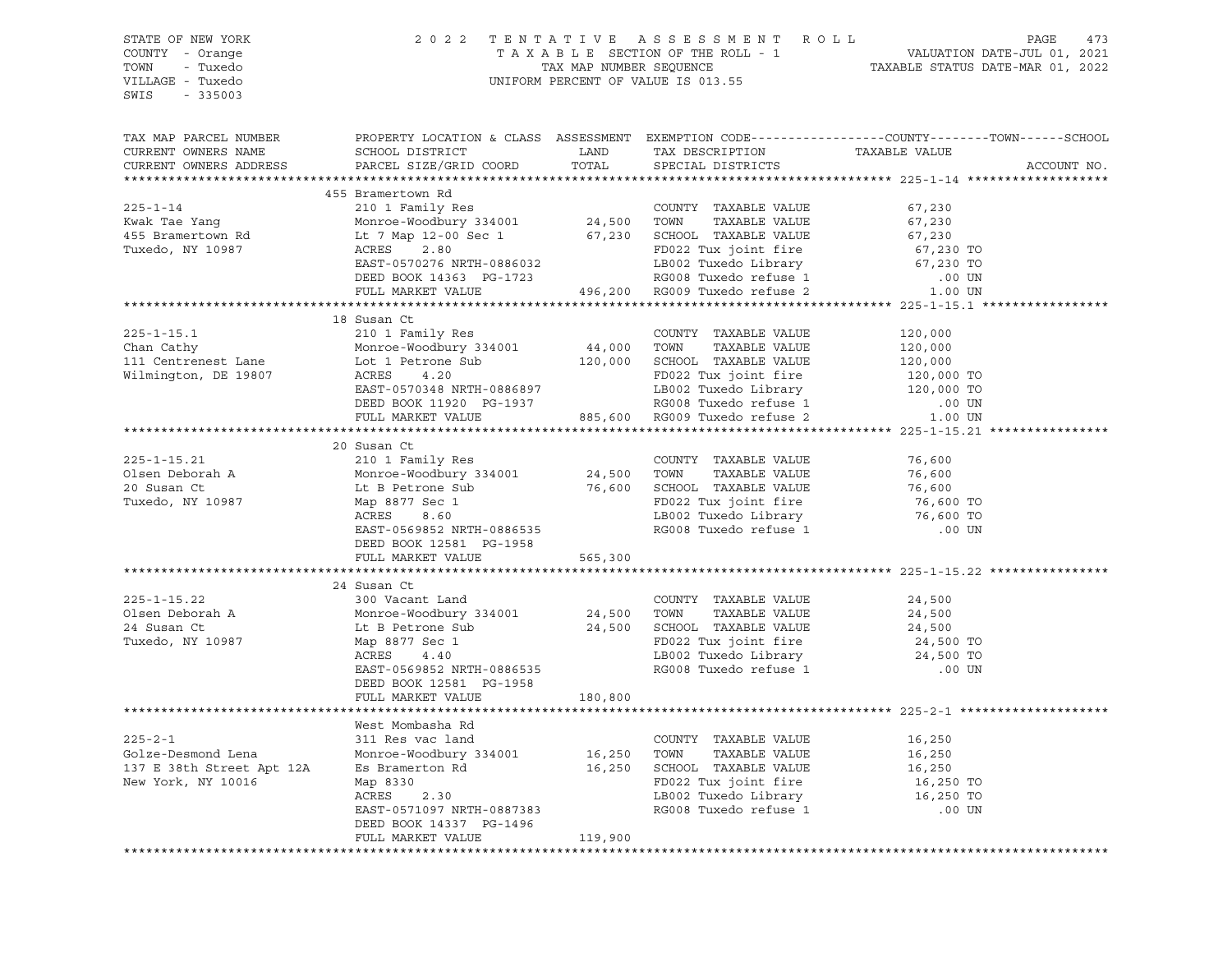| STATE OF NEW YORK<br>COUNTY - Orange<br>- Tuxedo<br>TOWN<br>VILLAGE - Tuxedo<br>$-335003$<br>SWIS                                                                                                                                                      | 2022 TENTATIVE<br>UNIFORM PERCENT OF VALUE IS 013.55                                                                                                                                                                                                                                                                | A S S E S S M E N T R O L L<br>PAGE<br>474 |                                                                                                                                                                                                                                                            |                                                                                                  |
|--------------------------------------------------------------------------------------------------------------------------------------------------------------------------------------------------------------------------------------------------------|---------------------------------------------------------------------------------------------------------------------------------------------------------------------------------------------------------------------------------------------------------------------------------------------------------------------|--------------------------------------------|------------------------------------------------------------------------------------------------------------------------------------------------------------------------------------------------------------------------------------------------------------|--------------------------------------------------------------------------------------------------|
| TAX MAP PARCEL NUMBER<br>CURRENT OWNERS NAME                                                                                                                                                                                                           | SCHOOL DISTRICT                                                                                                                                                                                                                                                                                                     | <b>EXAMPLE STATE STATE</b>                 | TAX DESCRIPTION TAXABLE VALUE<br>SPECIAL DISTRICTS                                                                                                                                                                                                         | PROPERTY LOCATION & CLASS ASSESSMENT EXEMPTION CODE----------------COUNTY-------TOWN------SCHOOL |
| CURRENT OWNERS ADDRESS                                                                                                                                                                                                                                 | PARCEL SIZE/GRID COORD TOTAL                                                                                                                                                                                                                                                                                        |                                            |                                                                                                                                                                                                                                                            | ACCOUNT NO.                                                                                      |
|                                                                                                                                                                                                                                                        | West Mombasha Rd                                                                                                                                                                                                                                                                                                    |                                            |                                                                                                                                                                                                                                                            |                                                                                                  |
| $225 - 2 - 2$<br>Spencer Eleanor<br>444 Bramertown Rd<br>Tuxedo, NY 10987                                                                                                                                                                              | 311 Res vac land<br>Monroe-Woodbury 334001 20,400 TOWN<br>Lt 4 Mehling Sub<br>Map 8330<br>ACRES 13.20<br>EAST-0571215 NRTH-0886671<br>DEED BOOK 13486 PG-1223                                                                                                                                                       |                                            | COUNTY TAXABLE VALUE<br>TOWN TAXABLE VALUE<br>SCHOOL TAXABLE VALUE<br>FD022 Tux joint fire<br>LB002 Tuxedo Library<br>20,400 TO<br>20,400 TO<br>20,400 TO<br>20,400 SCHOOL TAXABLE VALUE<br>LB002 Tuxedo Library 20,400 TO<br>RG008 Tuxedo refuse 1 .00 UN | 20,400                                                                                           |
|                                                                                                                                                                                                                                                        | FULL MARKET VALUE                                                                                                                                                                                                                                                                                                   | 150,600                                    |                                                                                                                                                                                                                                                            |                                                                                                  |
|                                                                                                                                                                                                                                                        |                                                                                                                                                                                                                                                                                                                     |                                            |                                                                                                                                                                                                                                                            |                                                                                                  |
|                                                                                                                                                                                                                                                        | 444 Bramertown Rd                                                                                                                                                                                                                                                                                                   |                                            |                                                                                                                                                                                                                                                            |                                                                                                  |
| $225 - 2 - 3$                                                                                                                                                                                                                                          | $\frac{1}{2}$ $\frac{1}{2}$ $\frac{1}{2}$ $\frac{1}{2}$ $\frac{1}{2}$ $\frac{1}{2}$ $\frac{1}{2}$ $\frac{1}{2}$ $\frac{1}{2}$ $\frac{1}{2}$ $\frac{1}{2}$ $\frac{1}{2}$ $\frac{1}{2}$ $\frac{1}{2}$ $\frac{1}{2}$ $\frac{1}{2}$ $\frac{1}{2}$ $\frac{1}{2}$ $\frac{1}{2}$ $\frac{1}{2}$ $\frac{1}{2}$ $\frac{1}{2}$ |                                            | COUNTY TAXABLE VALUE                                                                                                                                                                                                                                       | 70,800                                                                                           |
| Spencer Eleanor Sugrue                                                                                                                                                                                                                                 |                                                                                                                                                                                                                                                                                                                     |                                            |                                                                                                                                                                                                                                                            |                                                                                                  |
| 444 Bramertown Rd                                                                                                                                                                                                                                      | Map 8330                                                                                                                                                                                                                                                                                                            |                                            |                                                                                                                                                                                                                                                            |                                                                                                  |
| Tuxedo, NY 10987                                                                                                                                                                                                                                       |                                                                                                                                                                                                                                                                                                                     |                                            |                                                                                                                                                                                                                                                            |                                                                                                  |
|                                                                                                                                                                                                                                                        |                                                                                                                                                                                                                                                                                                                     |                                            |                                                                                                                                                                                                                                                            |                                                                                                  |
|                                                                                                                                                                                                                                                        |                                                                                                                                                                                                                                                                                                                     |                                            |                                                                                                                                                                                                                                                            |                                                                                                  |
|                                                                                                                                                                                                                                                        |                                                                                                                                                                                                                                                                                                                     |                                            |                                                                                                                                                                                                                                                            |                                                                                                  |
|                                                                                                                                                                                                                                                        | 434 Bramertown Rd                                                                                                                                                                                                                                                                                                   |                                            |                                                                                                                                                                                                                                                            |                                                                                                  |
| $225 - 2 - 4$                                                                                                                                                                                                                                          | 210 1 Family Res<br>Monroe-Woodbury 334001 34,200 TOWN TAXABLE VALUE 75,000<br>12 1 Mehling Sub 75,000 SCHOOL TAXABLE VALUE 75,000<br>25,000 SCHOOL TAXABLE VALUE 75,000<br>25,000 FD022 Tux joint fire 75,000 TO<br>25,000 TO<br>25,000 T                                                                          |                                            |                                                                                                                                                                                                                                                            |                                                                                                  |
| Hill Harold E Jr                                                                                                                                                                                                                                       |                                                                                                                                                                                                                                                                                                                     |                                            |                                                                                                                                                                                                                                                            |                                                                                                  |
| Koval Georgia C                                                                                                                                                                                                                                        |                                                                                                                                                                                                                                                                                                                     |                                            |                                                                                                                                                                                                                                                            |                                                                                                  |
| 434 Bramertown Rd                                                                                                                                                                                                                                      |                                                                                                                                                                                                                                                                                                                     |                                            | FD022 Tux joint fire<br>LB002 Tuxedo Library<br>198002 Tuxedo Library<br>19800 TO 100 UN                                                                                                                                                                   |                                                                                                  |
| Tuxedo, NY 10987                                                                                                                                                                                                                                       |                                                                                                                                                                                                                                                                                                                     |                                            |                                                                                                                                                                                                                                                            |                                                                                                  |
|                                                                                                                                                                                                                                                        | EAST-0570994 NRTH-0886965                                                                                                                                                                                                                                                                                           |                                            | RG008 Tuxedo refuse 1 (00 UN RG009 Tuxedo refuse 2 (1.00 UN                                                                                                                                                                                                |                                                                                                  |
|                                                                                                                                                                                                                                                        | DEED BOOK 13241 PG-326<br>FULL MARKET VALUE                                                                                                                                                                                                                                                                         | 553,500                                    |                                                                                                                                                                                                                                                            |                                                                                                  |
|                                                                                                                                                                                                                                                        |                                                                                                                                                                                                                                                                                                                     |                                            |                                                                                                                                                                                                                                                            |                                                                                                  |
|                                                                                                                                                                                                                                                        |                                                                                                                                                                                                                                                                                                                     |                                            |                                                                                                                                                                                                                                                            |                                                                                                  |
| 23 Sycamore Ln<br>23 Sycamore Ln<br>210 1 Family Res<br>210 1 Family Res<br>210 1 Family Res<br>210 1 Family Res<br>23 Sycamore Woodbury 334001<br>23 Svcamore Ln<br>23 Svcamore Ln<br>23 Sycamore Ln<br>23 Sycamore Ln<br>23 Sycamore Ln<br>23 Sycamo |                                                                                                                                                                                                                                                                                                                     |                                            |                                                                                                                                                                                                                                                            |                                                                                                  |
|                                                                                                                                                                                                                                                        |                                                                                                                                                                                                                                                                                                                     |                                            |                                                                                                                                                                                                                                                            |                                                                                                  |
|                                                                                                                                                                                                                                                        |                                                                                                                                                                                                                                                                                                                     |                                            |                                                                                                                                                                                                                                                            |                                                                                                  |
|                                                                                                                                                                                                                                                        |                                                                                                                                                                                                                                                                                                                     |                                            |                                                                                                                                                                                                                                                            |                                                                                                  |
| Tuxedo, NY 10987                                                                                                                                                                                                                                       | ACRES<br>1.60                                                                                                                                                                                                                                                                                                       |                                            | LB002 Tuxedo Library 66,000 TO                                                                                                                                                                                                                             |                                                                                                  |
|                                                                                                                                                                                                                                                        | EAST-0571250 NRTH-0886037                                                                                                                                                                                                                                                                                           |                                            | RG008 Tuxedo refuse 1 (00 UN RG009 Tuxedo refuse 2 (1.00 UN                                                                                                                                                                                                |                                                                                                  |
|                                                                                                                                                                                                                                                        | DEED BOOK 14317 PG-292<br>FULL MARKET VALUE 487,100                                                                                                                                                                                                                                                                 |                                            |                                                                                                                                                                                                                                                            |                                                                                                  |
|                                                                                                                                                                                                                                                        |                                                                                                                                                                                                                                                                                                                     |                                            |                                                                                                                                                                                                                                                            |                                                                                                  |
|                                                                                                                                                                                                                                                        |                                                                                                                                                                                                                                                                                                                     |                                            |                                                                                                                                                                                                                                                            |                                                                                                  |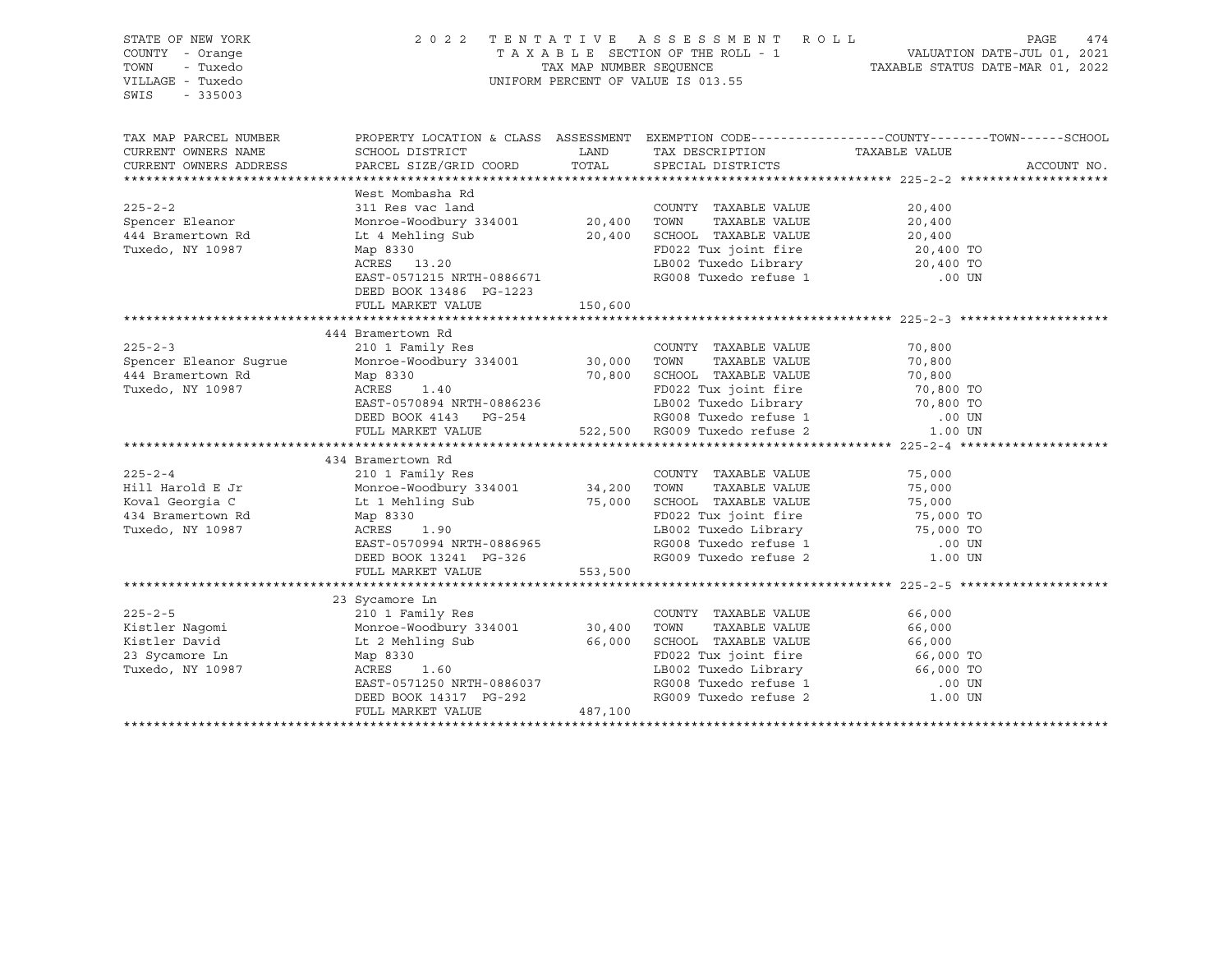| STATE OF NEW YORK<br>COUNTY - Orange<br>TOWN<br>- Tuxedo<br>VILLAGE - Tuxedo<br>SWIS<br>$-335003$ | 2 0 2 2                                                                                                                                                                     |        | TENTATIVE ASSESSMENT ROLL<br>UNIFORM PERCENT OF VALUE IS 013.55                                                | PAGE<br>475<br>T A X A B L E SECTION OF THE ROLL - 1 VALUATION DATE-JUL 01, 2021<br>TAX MAP NUMBER SEQUENCE TAXABLE STATUS DATE-MAR 01, 2022 |          |             |
|---------------------------------------------------------------------------------------------------|-----------------------------------------------------------------------------------------------------------------------------------------------------------------------------|--------|----------------------------------------------------------------------------------------------------------------|----------------------------------------------------------------------------------------------------------------------------------------------|----------|-------------|
| TAX MAP PARCEL NUMBER                                                                             | PROPERTY LOCATION & CLASS ASSESSMENT EXEMPTION CODE---------------COUNTY-------TOWN------SCHOOL                                                                             |        |                                                                                                                |                                                                                                                                              |          |             |
| CURRENT OWNERS NAME                                                                               | SCHOOL DISTRICT                                                                                                                                                             |        | LAND TAX DESCRIPTION                                                                                           | TAXABLE VALUE                                                                                                                                |          |             |
| CURRENT OWNERS ADDRESS                                                                            | PARCEL SIZE/GRID COORD                                                                                                                                                      | TOTAL  | SPECIAL DISTRICTS                                                                                              |                                                                                                                                              |          | ACCOUNT NO. |
|                                                                                                   |                                                                                                                                                                             |        |                                                                                                                |                                                                                                                                              |          |             |
| $225 - 2 - 6$                                                                                     | 39 Sycamore Ln                                                                                                                                                              |        |                                                                                                                | $\overline{0}$                                                                                                                               | $\Omega$ | 5,920       |
|                                                                                                   | 210 1 Family Res<br>210 1 Family Res<br>Moncoe-Woodbury 334001<br>27,000 COUNTY TAXABLE VALUE<br>27,000 COUNTY TAXABLE VALUE                                                |        |                                                                                                                | 54,200                                                                                                                                       |          |             |
| Mehling Frederick<br>39 Sycamore Ln                                                               | Monroe-Woodbury Joseph Monroe<br>Lt 3 Mehling Sub                                                                                                                           |        | 54,200 TOWN TAXABLE VALUE                                                                                      | 54,200                                                                                                                                       |          |             |
| Tuxedo, NY 10987                                                                                  | Map 8330                                                                                                                                                                    |        |                                                                                                                |                                                                                                                                              |          |             |
|                                                                                                   | $30$<br>1.50<br>ACRES                                                                                                                                                       |        | SCHOOL TAXABLE VALUE 48,280<br>FD022 Tux joint fire 54,200 TO                                                  |                                                                                                                                              |          |             |
|                                                                                                   | EAST-0571382 NRTH-0886229                                                                                                                                                   |        | LB002 Tuxedo Library 54,200 TO                                                                                 |                                                                                                                                              |          |             |
|                                                                                                   | DEED BOOK 2304 PG-00270                                                                                                                                                     |        |                                                                                                                |                                                                                                                                              |          |             |
|                                                                                                   | FULL MARKET VALUE                                                                                                                                                           |        | 9866229 LB002 Tuxedo Library 54,200 TO<br>3-00270 RG008 Tuxedo refuse 1 00 00 00 RG009 Tuxedo refuse 2 1.00 UN |                                                                                                                                              |          |             |
|                                                                                                   |                                                                                                                                                                             |        |                                                                                                                |                                                                                                                                              |          |             |
|                                                                                                   | West Mombasha Rd                                                                                                                                                            |        |                                                                                                                |                                                                                                                                              |          |             |
| $225 - 2 - 7$                                                                                     | 311 Res vac land                                                                                                                                                            |        | COUNTY TAXABLE VALUE                                                                                           | 2,000                                                                                                                                        |          |             |
| Kistler Nagomi                                                                                    | Monroe-Woodbury 334001 2,000 TOWN                                                                                                                                           |        | TAXABLE VALUE                                                                                                  | 2,000                                                                                                                                        |          |             |
| Kistler David                                                                                     | Es Bramertown Rd<br>Map 8330                                                                                                                                                |        | 2,000 SCHOOL TAXABLE VALUE                                                                                     | 2,000                                                                                                                                        |          |             |
| 23 Sycamore Ln                                                                                    |                                                                                                                                                                             |        | FD022 Tux joint fire<br>LB002 Tuxedo Library 12,000 TO                                                         |                                                                                                                                              |          |             |
| Tuxedo, NY 10987                                                                                  | FRNT 30.00 DPTH 485.00                                                                                                                                                      |        | LB002 Tuxedo Library                                                                                           |                                                                                                                                              |          |             |
|                                                                                                   | EAST-0571194 NRTH-0885779                                                                                                                                                   |        | RG008 Tuxedo refuse 1                                                                                          | .00 UN                                                                                                                                       |          |             |
|                                                                                                   | DEED BOOK 14317 PG-292                                                                                                                                                      |        |                                                                                                                |                                                                                                                                              |          |             |
|                                                                                                   | FULL MARKET VALUE                                                                                                                                                           | 14,800 |                                                                                                                |                                                                                                                                              |          |             |
|                                                                                                   | 19 Alma Ct                                                                                                                                                                  |        |                                                                                                                |                                                                                                                                              |          |             |
| $225 - 2 - 8$                                                                                     | 210 1 Family Res 6 210 BAS STAR 41854                                                                                                                                       |        |                                                                                                                | $\overline{0}$                                                                                                                               | $\Omega$ | 5,920       |
| Laxman Glenn                                                                                      |                                                                                                                                                                             |        |                                                                                                                |                                                                                                                                              |          |             |
| Laxman Diane                                                                                      | Monroe-Woodbury 334001 23,500 COUNTY TAXABLE VALUE<br>Lt 7 Tuxedo Manor Estate 79,750 TOWN TAXABLE VALUE                                                                    |        |                                                                                                                | 79,750<br>79 750<br>79,750                                                                                                                   |          |             |
| 19 Alma Ct                                                                                        |                                                                                                                                                                             |        |                                                                                                                |                                                                                                                                              |          |             |
| Tuxedo, NY 10987                                                                                  | Map 8330<br>ACRES<br>ACRES 5.50 BANK N                                                                                                                                      |        | SCHOOL TAXABLE VALUE 73,830<br>FD022 Tux joint fire 79,750 TO                                                  |                                                                                                                                              |          |             |
|                                                                                                   | EAST-0571440 NRTH-0885840                                                                                                                                                   |        | LB002 Tuxedo Library 79,750 TO                                                                                 |                                                                                                                                              |          |             |
|                                                                                                   |                                                                                                                                                                             |        |                                                                                                                |                                                                                                                                              |          |             |
|                                                                                                   | EAST-0571440 NRTH-0885840 LB002 Tuxedo Library 19,750 TO<br>DEED BOOK 2286 PG-00720 RG008 Tuxedo refuse 1 .00 UN<br>FULL MARKET VALUE 588,600 RG009 Tuxedo refuse 2 1.00 UN |        |                                                                                                                |                                                                                                                                              |          |             |
|                                                                                                   |                                                                                                                                                                             |        |                                                                                                                |                                                                                                                                              |          |             |
|                                                                                                   | 21 Alma Ct                                                                                                                                                                  |        |                                                                                                                |                                                                                                                                              |          |             |
| $225 - 2 - 9$                                                                                     | 210 1 Family Res                                                                                                                                                            |        | COUNTY TAXABLE VALUE                                                                                           | 79,750                                                                                                                                       |          |             |
| Vozza David                                                                                       | Monroe-Woodbury 334001 35,250                                                                                                                                               |        | TOWN<br>TAXABLE VALUE                                                                                          | 79,750                                                                                                                                       |          |             |
| Vozza Barbara                                                                                     | Map 8330<br>ACRES 9.40<br>EAST-0571953 NRTH-0886367                                                                                                                         |        | 79,750 SCHOOL TAXABLE VALUE                                                                                    | 79,750                                                                                                                                       |          |             |
| 21 Alma Ct                                                                                        |                                                                                                                                                                             |        | FD022 Tux joint fire                                                                                           | 79,750 TO<br>79,750 TO                                                                                                                       |          |             |
| Tuxedo, NY 10987                                                                                  |                                                                                                                                                                             |        | .<br>LB002 Tuxedo Library<br>RG008 Tuxedo refuse 1                                                             |                                                                                                                                              |          |             |
|                                                                                                   | EAST-0571953 NRTH-0886367<br>DEED BOOK 2277 PG-00017<br>FULL MARKET VALUE                                                                                                   |        | 588,600 RG009 Tuxedo refuse 2                                                                                  | .00 UN                                                                                                                                       |          |             |
|                                                                                                   |                                                                                                                                                                             |        |                                                                                                                | 1.00 UN                                                                                                                                      |          |             |
|                                                                                                   |                                                                                                                                                                             |        |                                                                                                                |                                                                                                                                              |          |             |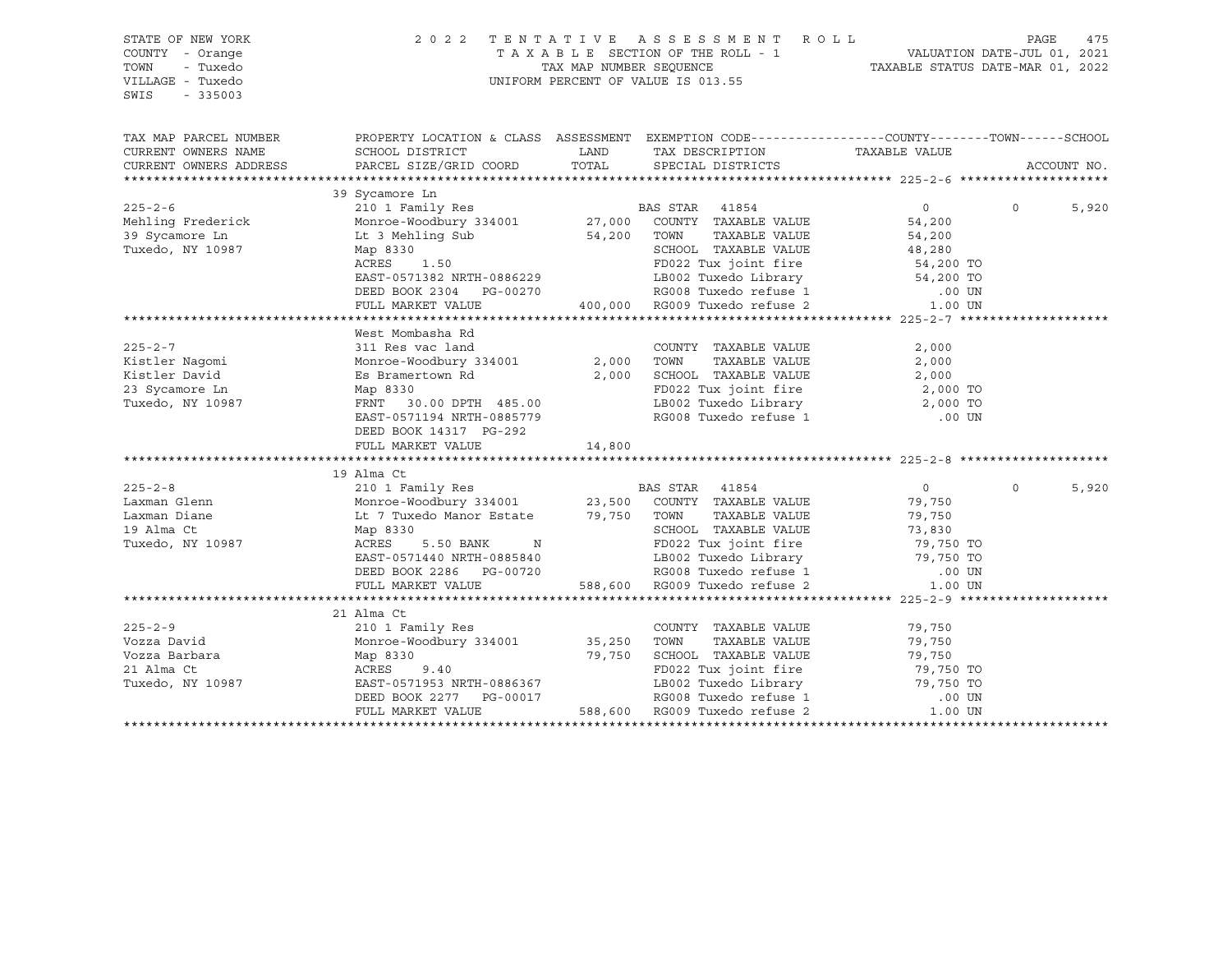STATE OF NEW YORK 2 0 2 2 T E N T A T I V E A S S E S S M E N T R O L L PAGE 476 COUNTY - Orange T A X A B L E SECTION OF THE ROLL - 1 VALUATION DATE-JUL 01, 2021 TOWN - Tuxedo TAX MAP NUMBER SEQUENCE TAXABLE STATUS DATE-MAR 01, 2022 UNIFORM PERCENT OF VALUE IS 013.55 SWIS - 335003 TAX MAP PARCEL NUMBER PROPERTY LOCATION & CLASS ASSESSMENT EXEMPTION CODE------------------COUNTY--------TOWN------SCHOOL CURRENT OWNERS NAME SCHOOL DISTRICT LAND TAX DESCRIPTION TAXABLE VALUE CURRENT OWNERS ADDRESS PARCEL SIZE/GRID COORD TOTAL SPECIAL DISTRICTS ACCOUNT NO. \*\*\*\*\*\*\*\*\*\*\*\*\*\*\*\*\*\*\*\*\*\*\*\*\*\*\*\*\*\*\*\*\*\*\*\*\*\*\*\*\*\*\*\*\*\*\*\*\*\*\*\*\*\*\*\*\*\*\*\*\*\*\*\*\*\*\*\*\*\*\*\*\*\*\*\*\*\*\*\*\*\*\*\*\*\*\*\*\*\*\*\*\*\*\*\*\*\*\*\*\*\*\* 225-2-10 \*\*\*\*\*\*\*\*\*\*\*\*\*\*\*\*\*\*\* 22 Alma Ct 225-2-10 210 1 Family Res COUNTY TAXABLE VALUE 61,625 Tolbert, Jr. Edwin Monroe-Woodbury 334001 24,000 TOWN TAXABLE VALUE 61,625 Toldbert Shanika Y Map 8330 61,625 SCHOOL TAXABLE VALUE 61,625 22 Alma Ct ACRES 6.00 FD022 Tux joint fire 61,625 TO Tuxedo, NY 10987 EAST-0572048 NRTH-0885927 LB002 Tuxedo Library 61,625 TO DEED BOOK 14638 PG-380 RG008 Tuxedo refuse 1 .00 UN FULL MARKET VALUE 454,800 RG009 Tuxedo refuse 2 1.00 UN \*\*\*\*\*\*\*\*\*\*\*\*\*\*\*\*\*\*\*\*\*\*\*\*\*\*\*\*\*\*\*\*\*\*\*\*\*\*\*\*\*\*\*\*\*\*\*\*\*\*\*\*\*\*\*\*\*\*\*\*\*\*\*\*\*\*\*\*\*\*\*\*\*\*\*\*\*\*\*\*\*\*\*\*\*\*\*\*\*\*\*\*\*\*\*\*\*\*\*\*\*\*\* 225-2-11 \*\*\*\*\*\*\*\*\*\*\*\*\*\*\*\*\*\*\* 20 Alma Ct 225-2-11 210 1 Family Res COUNTY TAXABLE VALUE 82,575 Safford Monika Monroe-Woodbury 334001 23,100 TOWN TAXABLE VALUE 82,575 20 Alma Ct Map 8330 82,575 SCHOOL TAXABLE VALUE 82,575 Tuxedo, NY 10987 ACRES 5.10 FD022 Tux joint fire 82,575 TO EAST-0572027 NRTH-0885547 LB002 Tuxedo Library 82,575 TO DEED BOOK 14962 PG-1475 RG008 Tuxedo refuse 1 .00 UN FULL MARKET VALUE 609,400 RG009 Tuxedo refuse 2 1.00 UN \*\*\*\*\*\*\*\*\*\*\*\*\*\*\*\*\*\*\*\*\*\*\*\*\*\*\*\*\*\*\*\*\*\*\*\*\*\*\*\*\*\*\*\*\*\*\*\*\*\*\*\*\*\*\*\*\*\*\*\*\*\*\*\*\*\*\*\*\*\*\*\*\*\*\*\*\*\*\*\*\*\*\*\*\*\*\*\*\*\*\*\*\*\*\*\*\*\*\*\*\*\*\* 225-2-12 \*\*\*\*\*\*\*\*\*\*\*\*\*\*\*\*\*\*\* 12 Alma Ct 225-2-12 210 1 Family Res COUNTY TAXABLE VALUE 66,000 Galimberti Anthony Monroe-Woodbury 334001 32,000 TOWN TAXABLE VALUE 66,000 Galimberti Barb Lt 3 Tuxedo Manor Estate 66,000 SCHOOL TAXABLE VALUE 66,000 12 Alma Ct Map 8330 FD022 Tux joint fire 66,000 TO Tuxedo, NY 10987 ACRES 4.90 LB002 Tuxedo Library 66,000 TO EAST-0571361 NRTH-0885383 RG008 Tuxedo refuse 1 .00 UN DEED BOOK 4423 PG-318 RG009 Tuxedo refuse 2 1.00 UN FULL MARKET VALUE 487,100 \*\*\*\*\*\*\*\*\*\*\*\*\*\*\*\*\*\*\*\*\*\*\*\*\*\*\*\*\*\*\*\*\*\*\*\*\*\*\*\*\*\*\*\*\*\*\*\*\*\*\*\*\*\*\*\*\*\*\*\*\*\*\*\*\*\*\*\*\*\*\*\*\*\*\*\*\*\*\*\*\*\*\*\*\*\*\*\*\*\*\*\*\*\*\*\*\*\*\*\*\*\*\* 225-2-13 \*\*\*\*\*\*\*\*\*\*\*\*\*\*\*\*\*\*\* 382 Bramertown Rd 225-2-13 210 1 Family Res COUNTY TAXABLE VALUE 76,300 Nicholas Emily M Monroe-Woodbury 334001 27,500 TOWN TAXABLE VALUE 76,300 Pfizenmaier Edward IV & Jill Map 8330 76,300 SCHOOL TAXABLE VALUE 76,300 382 Bramertown Rd ACRES 5.00 FD022 Tux joint fire 76,300 TO Tuxedo, NY 10987 EAST-0571494 NRTH-0885136 LB002 Tuxedo Library 76,300 TO DEED BOOK 14744 PG-178 RG008 Tuxedo refuse 1 .00 UN FULL MARKET VALUE 563,100 RG009 Tuxedo refuse 2 1.00 UN \*\*\*\*\*\*\*\*\*\*\*\*\*\*\*\*\*\*\*\*\*\*\*\*\*\*\*\*\*\*\*\*\*\*\*\*\*\*\*\*\*\*\*\*\*\*\*\*\*\*\*\*\*\*\*\*\*\*\*\*\*\*\*\*\*\*\*\*\*\*\*\*\*\*\*\*\*\*\*\*\*\*\*\*\*\*\*\*\*\*\*\*\*\*\*\*\*\*\*\*\*\*\* 225-2-14 \*\*\*\*\*\*\*\*\*\*\*\*\*\*\*\*\*\*\* 372 Bramertown Rd 225-2-14 210 1 Family Res COUNTY TAXABLE VALUE 68,300 Loubet Thom Monroe-Woodbury 334001 22,200 TOWN TAXABLE VALUE 68,300 Silver Mariko Map 8330 68,300 SCHOOL TAXABLE VALUE 68,300 372 Bramertown Rd ACRES 4.20 FD022 Tux joint fire 68,300 TO Tuxedo, NY 10987 EAST-0571662 NRTH-0884894 LB002 Tuxedo Library 68,300 TO DEED BOOK 14622 PG-530 RG008 Tuxedo refuse 1 .00 UN FULL MARKET VALUE 504,100 RG009 Tuxedo refuse 2 1.00 UN \*\*\*\*\*\*\*\*\*\*\*\*\*\*\*\*\*\*\*\*\*\*\*\*\*\*\*\*\*\*\*\*\*\*\*\*\*\*\*\*\*\*\*\*\*\*\*\*\*\*\*\*\*\*\*\*\*\*\*\*\*\*\*\*\*\*\*\*\*\*\*\*\*\*\*\*\*\*\*\*\*\*\*\*\*\*\*\*\*\*\*\*\*\*\*\*\*\*\*\*\*\*\*\*\*\*\*\*\*\*\*\*\*\*\*\*\*\*\*\*\*\*\*\*\*\*\*\*\*\*\*\*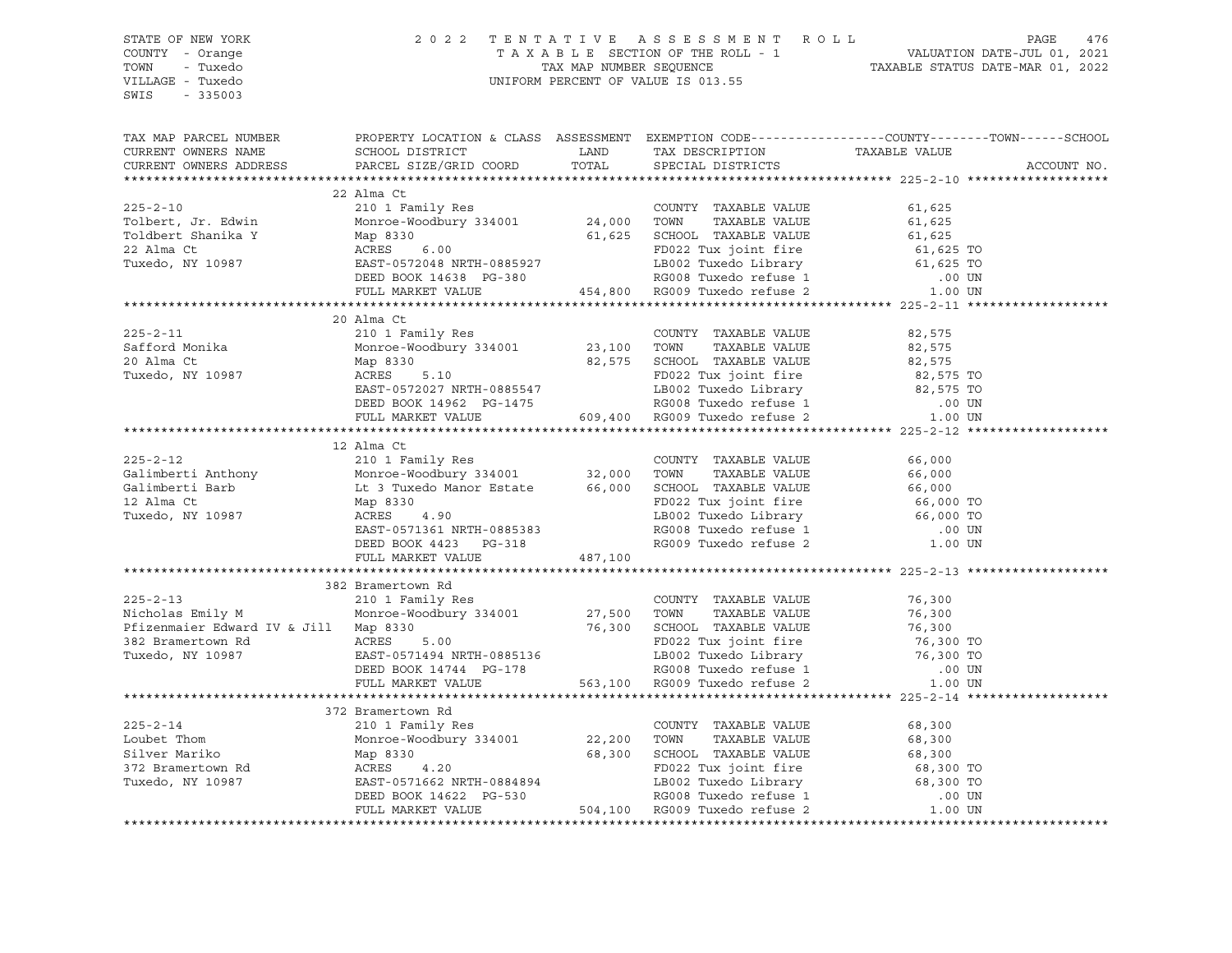STATE OF NEW YORK 2 0 2 2 T E N T A T I V E A S S E S S M E N T R O L L PAGE 477 COUNTY - Orange T A X A B L E SECTION OF THE ROLL - 1 VALUATION DATE-JUL 01, 2021 TOWN - Tuxedo TAX MAP NUMBER SEQUENCE TAXABLE STATUS DATE-MAR 01, 2022 UNIFORM PERCENT OF VALUE IS 013.55 SWIS - 335003 TAX MAP PARCEL NUMBER PROPERTY LOCATION & CLASS ASSESSMENT EXEMPTION CODE----------------COUNTY-------TOWN-----SCHOOL CURRENT OWNERS NAME SCHOOL DISTRICT TAXIBLE LAND TAXIBESCRIPTION TAXABLE VALUE CURRENT OWNERS ADDRESS PARCEL SIZE/GRID COORD TOTAL SPECIAL DISTRICTS ACCOUNT NO. \*\*\*\*\*\*\*\*\*\*\*\*\*\*\*\*\*\*\*\*\*\*\*\*\*\*\*\*\*\*\*\*\*\*\*\*\*\*\*\*\*\*\*\*\*\*\*\*\*\*\*\*\*\*\*\*\*\*\*\*\*\*\*\*\*\*\*\*\*\*\*\*\*\*\*\*\*\*\*\*\*\*\*\*\*\*\*\*\*\*\*\*\*\*\*\*\*\*\*\*\*\*\* 225-2-15 \*\*\*\*\*\*\*\*\*\*\*\*\*\*\*\*\*\*\* 364 Bramertown Rd 225-2-15 210 1 Family Res COUNTY TAXABLE VALUE 43,600 Benker Daniel J Monroe-Woodbury 334001 21,600 TOWN TAXABLE VALUE 43,600 Benker Nicole Map 8330 43,600 SCHOOL TAXABLE VALUE 43,600 364 Bramertown Rd ACRES 9.00 FD022 Tux joint fire 43,600 TO Tuxedo, NY 10987 EAST-0572140 NRTH-0885079 LB002 Tuxedo Library 43,600 TO DEED BOOK 12768 PG-1049 RG008 Tuxedo refuse 1 .00 UN FULL MARKET VALUE 321,800 RG009 Tuxedo refuse 2 1.00 UN \*\*\*\*\*\*\*\*\*\*\*\*\*\*\*\*\*\*\*\*\*\*\*\*\*\*\*\*\*\*\*\*\*\*\*\*\*\*\*\*\*\*\*\*\*\*\*\*\*\*\*\*\*\*\*\*\*\*\*\*\*\*\*\*\*\*\*\*\*\*\*\*\*\*\*\*\*\*\*\*\*\*\*\*\*\*\*\*\*\*\*\*\*\*\*\*\*\*\*\*\*\*\* 225-2-16 \*\*\*\*\*\*\*\*\*\*\*\*\*\*\*\*\*\*\* 354 Bramertown Rd 225-2-16 210 1 Family Res ENH STAR 41834 0 0 14,780 Hanson Eric Monroe-Woodbury 334001 10,500 COUNTY TAXABLE VALUE 64,100 Hanson Mary Map 8330 64,100 TOWN TAXABLE VALUE 64,100 354 Bramertown Rd ACRES 9.00 SCHOOL TAXABLE VALUE 49,320 Tuxedo, NY 10987-0671 EAST-0572324 NRTH-0884941 FD022 Tux joint fire 64,100 TO DEED BOOK 2210 PG-00155 LB002 Tuxedo Library 64,100 TO FULL MARKET VALUE 473,100 RG008 Tuxedo refuse 1 .00 UN \*\*\*\*\*\*\*\*\*\*\*\*\*\*\*\*\*\*\*\*\*\*\*\*\*\*\*\*\*\*\*\*\*\*\*\*\*\*\*\*\*\*\*\*\*\*\*\*\*\*\*\*\*\*\*\*\*\*\*\*\*\*\*\*\*\*\*\*\*\*\*\*\*\*\*\*\*\*\*\*\*\*\*\*\*\*\*\*\*\*\*\*\*\*\*\*\*\*\*\*\*\*\* 225-2-17.2 \*\*\*\*\*\*\*\*\*\*\*\*\*\*\*\*\* Bramertown Rd 225-2-17.2 310 Res Vac COUNTY TAXABLE VALUE 11,000 Hanson Eric Monroe-Woodbury 334001 11,000 TOWN TAXABLE VALUE 11,000 Hanson Mary PT LT 3 Zuker Sub Map 574 11,000 SCHOOL TAXABLE VALUE 11,000 354 Bramertown Rd Dated 8/6/69 & 10/12/83 FD022 Tux joint fire 11,000 TO Tuxedo, NY 10987 ACRES 6.20 LB002 Tuxedo Library 11,000 TO EAST-0572410 NRTH-0884502 RG008 Tuxedo refuse 1 .00 UN DEED BOOK 2210 PG-00155 RG009 Tuxedo refuse 2 1.00 UN FULL MARKET VALUE 81,200 \*\*\*\*\*\*\*\*\*\*\*\*\*\*\*\*\*\*\*\*\*\*\*\*\*\*\*\*\*\*\*\*\*\*\*\*\*\*\*\*\*\*\*\*\*\*\*\*\*\*\*\*\*\*\*\*\*\*\*\*\*\*\*\*\*\*\*\*\*\*\*\*\*\*\*\*\*\*\*\*\*\*\*\*\*\*\*\*\*\*\*\*\*\*\*\*\*\*\*\*\*\*\* 225-2-18 \*\*\*\*\*\*\*\*\*\*\*\*\*\*\*\*\*\*\* 274 Benjamin Meadow Rd 225-2-18 210 1 Family Res BAS STAR 41854 0 0 5,920 Mitchell George Monroe-Woodbury 334001 8,700 COUNTY TAXABLE VALUE 55,625 274 Benjamin Meadow Rd Map 8330 55,625 TOWN TAXABLE VALUE 55,625 Tuxedo, NY 10987 FRNT 100.00 DPTH 183.00 SCHOOL TAXABLE VALUE 49,705 EAST-0571474 NRTH-0883892 FD022 Tux joint fire 55,625 TO DEED BOOK 14187 PG-1265 LB002 Tuxedo Library 55,625 TO FULL MARKET VALUE 410,500 RG008 Tuxedo refuse 1 .00 UN RG009 Tuxedo refuse 2  $1.00$  UN \*\*\*\*\*\*\*\*\*\*\*\*\*\*\*\*\*\*\*\*\*\*\*\*\*\*\*\*\*\*\*\*\*\*\*\*\*\*\*\*\*\*\*\*\*\*\*\*\*\*\*\*\*\*\*\*\*\*\*\*\*\*\*\*\*\*\*\*\*\*\*\*\*\*\*\*\*\*\*\*\*\*\*\*\*\*\*\*\*\*\*\*\*\*\*\*\*\*\*\*\*\*\* 225-2-19 \*\*\*\*\*\*\*\*\*\*\*\*\*\*\*\*\*\*\* 280 Benjamin Meadow Rd 225-2-19 210 1 Family Res COUNTY TAXABLE VALUE 61,000 Grant Colin Monroe-Woodbury 334001 17,500 TOWN TAXABLE VALUE 61,000 Clarke-Grant Janice Map 8330 61,000 SCHOOL TAXABLE VALUE 61,000 280 Benjamin Meadow Rd ACRES 1.30 FD022 Tux joint fire 61,000 TO Tuxedo, NY 10987 EAST-0571734 NRTH-0883820 LB002 Tuxedo Library 61,000 TO DEED BOOK 14341 PG-619 RG008 Tuxedo refuse 1 .00 UN FULL MARKET VALUE 450,200 RG009 Tuxedo refuse 2 1.00 UN

\*\*\*\*\*\*\*\*\*\*\*\*\*\*\*\*\*\*\*\*\*\*\*\*\*\*\*\*\*\*\*\*\*\*\*\*\*\*\*\*\*\*\*\*\*\*\*\*\*\*\*\*\*\*\*\*\*\*\*\*\*\*\*\*\*\*\*\*\*\*\*\*\*\*\*\*\*\*\*\*\*\*\*\*\*\*\*\*\*\*\*\*\*\*\*\*\*\*\*\*\*\*\*\*\*\*\*\*\*\*\*\*\*\*\*\*\*\*\*\*\*\*\*\*\*\*\*\*\*\*\*\*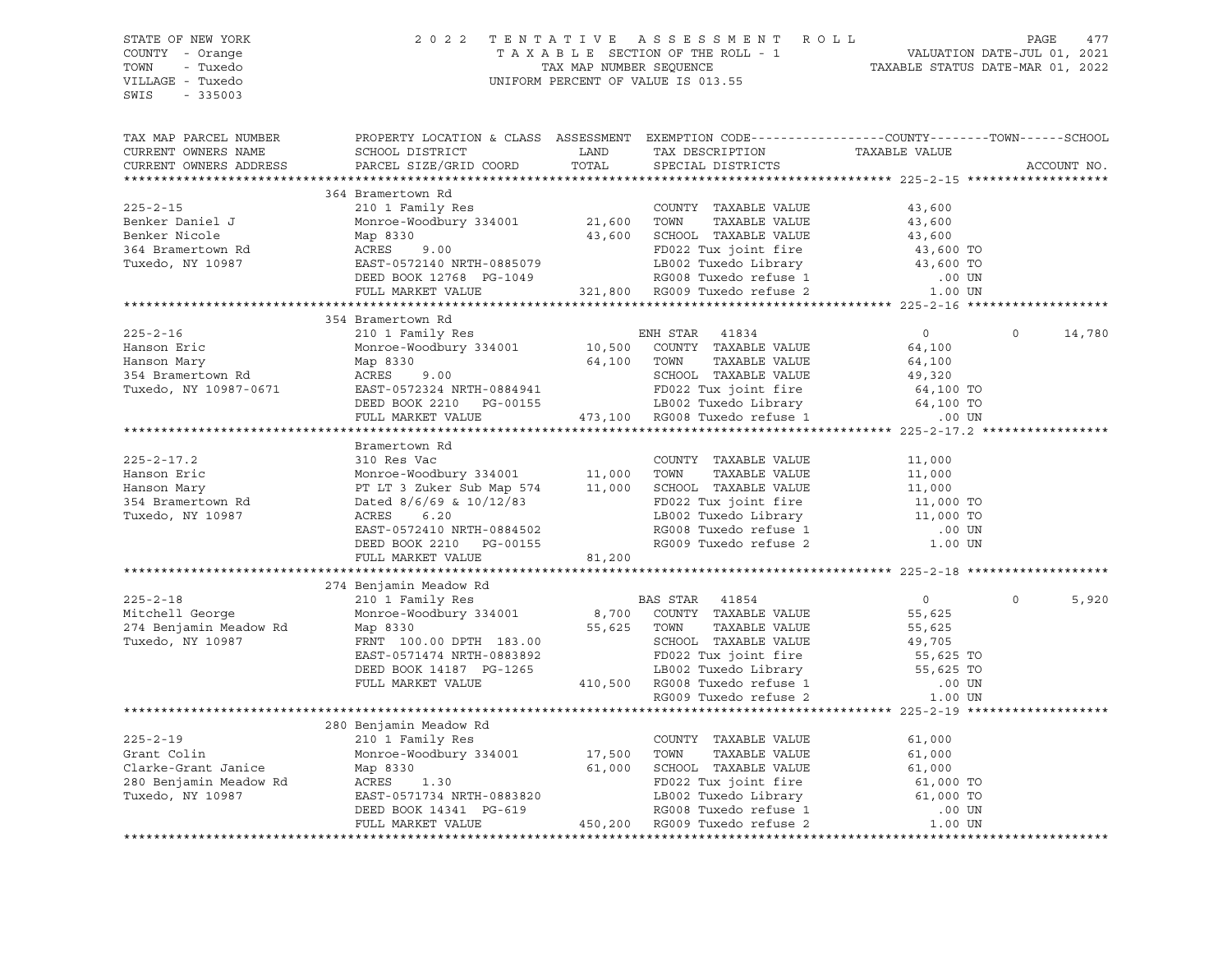SWIS - 335003

### STATE OF NEW YORK 2 0 2 2 T E N T A T I V E A S S E S S M E N T R O L L PAGE 478 COUNTY - Orange T A X A B L E SECTION OF THE ROLL - 1 VALUATION DATE-JUL 01, 2021 TOWN - Tuxedo TAX MAP NUMBER SEQUENCE TAXABLE STATUS DATE-MAR 01, 2022 VILLAGE - Tuxedo UNIFORM PERCENT OF VALUE IS 013.55

| TAX MAP PARCEL NUMBER<br>CURRENT OWNERS NAME<br>CURRENT OWNERS ADDRESS | PROPERTY LOCATION & CLASS ASSESSMENT EXEMPTION CODE---------------COUNTY-------TOWN------SCHOOL<br>SCHOOL DISTRICT<br>PARCEL SIZE/GRID COORD                                                                                            | <b>EXAMPLE SERVICE SERVICE SERVICE SERVICE SERVICE SERVICE SERVICE SERVICE SERVICE SERVICE SERVICE SERVICE SERVICE</b><br>TOTAL | TAX DESCRIPTION<br>SPECIAL DISTRICTS                                                                         | TAXABLE VALUE  | ACCOUNT NO.       |
|------------------------------------------------------------------------|-----------------------------------------------------------------------------------------------------------------------------------------------------------------------------------------------------------------------------------------|---------------------------------------------------------------------------------------------------------------------------------|--------------------------------------------------------------------------------------------------------------|----------------|-------------------|
|                                                                        |                                                                                                                                                                                                                                         |                                                                                                                                 |                                                                                                              |                |                   |
|                                                                        | Bramertown Rd                                                                                                                                                                                                                           |                                                                                                                                 |                                                                                                              |                |                   |
| $225 - 2 - 20$                                                         | 311 Res vac land                                                                                                                                                                                                                        |                                                                                                                                 | COUNTY TAXABLE VALUE                                                                                         | 100            |                   |
| Hanson Mary                                                            | Monroe-Woodbury 334001 $\qquad$ 100 TOWN                                                                                                                                                                                                |                                                                                                                                 | 100 TOWN TAXABLE VALUE<br>100 SCHOOL TAXABLE VALUE                                                           | 100            |                   |
| Kistler David                                                          | Map 8330                                                                                                                                                                                                                                |                                                                                                                                 |                                                                                                              | 100            |                   |
| 354 Bramertown Rd                                                      | FRNT 75.00 DPTH 158.50<br>EAST-0571831 NRTH-0883787                                                                                                                                                                                     |                                                                                                                                 |                                                                                                              | 100 TO         |                   |
| Tuxedo, NY 10987                                                       |                                                                                                                                                                                                                                         |                                                                                                                                 |                                                                                                              | 100 TO         |                   |
|                                                                        | DEED BOOK 12666 PG-274<br>FULL MARKET VALUE                                                                                                                                                                                             |                                                                                                                                 | FD022 Tux joint fire<br>LB002 Tuxedo Library<br>RG008 Tuxedo refuse 1                                        | .00 UN         |                   |
|                                                                        |                                                                                                                                                                                                                                         | 700                                                                                                                             |                                                                                                              |                |                   |
|                                                                        |                                                                                                                                                                                                                                         |                                                                                                                                 |                                                                                                              |                |                   |
|                                                                        | Bramertown Rd                                                                                                                                                                                                                           |                                                                                                                                 |                                                                                                              |                |                   |
| $225 - 2 - 21.21$                                                      | 210 1 Family Res COUNT<br>Monroe-Woodbury 334001 22,000 TOWN                                                                                                                                                                            |                                                                                                                                 | COUNTY TAXABLE VALUE                                                                                         | 27,000         |                   |
| Barbieri Helen                                                         | Monroe-Woodbury 334001<br>ACRES 7.20<br>EAST-0572443 NRTH-0884260                                                                                                                                                                       |                                                                                                                                 | TAXABLE VALUE                                                                                                | 27,000         |                   |
| Lasswell Jason                                                         |                                                                                                                                                                                                                                         |                                                                                                                                 |                                                                                                              |                |                   |
| 20 Devoe St Apt 1                                                      | ACRES 7.20 27,000 SCHOOL TAXABLE VALUE 27,000<br>EAST-0572443 NRTH-0884260 FD022 Tux joint fire 27,000 TO<br>DEED BOOK 15030 PG-175 LB002 Tuxedo Library 27,000 TO<br>FULL MARKET VALUE 199,300 RG008 Tuxedo refuse 1 00 UN             |                                                                                                                                 |                                                                                                              |                |                   |
| Brooklyn, NY 11211                                                     |                                                                                                                                                                                                                                         |                                                                                                                                 |                                                                                                              |                |                   |
|                                                                        |                                                                                                                                                                                                                                         |                                                                                                                                 |                                                                                                              |                |                   |
|                                                                        | 324 Bramertown Rd                                                                                                                                                                                                                       |                                                                                                                                 |                                                                                                              |                |                   |
| $225 - 2 - 21.22$                                                      |                                                                                                                                                                                                                                         |                                                                                                                                 |                                                                                                              | $\overline{0}$ | $\Omega$<br>5,920 |
| Stein Jared S                                                          |                                                                                                                                                                                                                                         |                                                                                                                                 |                                                                                                              | 77,575         |                   |
| Stein Allegra M                                                        | Monroe-Woodbury 334001 31,500 COUNTY<br>PT LT 4 AMBERSTEN ENT SUB 77,575 TOWN<br>MAP 5776 SCHOOL                                                                                                                                        |                                                                                                                                 | TAXABLE VALUE                                                                                                | 77,575         |                   |
| 324 Bramertown Rd                                                      |                                                                                                                                                                                                                                         |                                                                                                                                 |                                                                                                              |                |                   |
| Tuxedo, NY 10987                                                       |                                                                                                                                                                                                                                         |                                                                                                                                 |                                                                                                              |                |                   |
|                                                                        |                                                                                                                                                                                                                                         |                                                                                                                                 |                                                                                                              |                |                   |
|                                                                        |                                                                                                                                                                                                                                         |                                                                                                                                 |                                                                                                              |                |                   |
|                                                                        | MAP 5776<br>MR 5776<br>MAP 5776<br>ACRES 7.30 BANK N<br>EAST-0572533 NRTH-0884131<br>DEED BOOK 13026 PG-1598<br>FULL MARKET VALUE 572,500 RG009 Tuxedo refuse 2<br>FULL MARKET VALUE 572,500 RG009 Tuxedo refuse 2<br>1.00 UN           |                                                                                                                                 |                                                                                                              |                |                   |
|                                                                        |                                                                                                                                                                                                                                         |                                                                                                                                 |                                                                                                              |                |                   |
|                                                                        | 302 Bramertown Rd                                                                                                                                                                                                                       |                                                                                                                                 |                                                                                                              |                |                   |
| $225 - 2 - 22$                                                         | 210 1 Family Res                                                                                                                                                                                                                        |                                                                                                                                 | <b>BAS STAR 41854</b>                                                                                        | $\overline{0}$ | $\Omega$<br>5,920 |
| Najman Ronald                                                          | Monroe-Woodbury 334001 26,500 COUNTY TAXABLE VALUE                                                                                                                                                                                      |                                                                                                                                 |                                                                                                              | 66,000         |                   |
| Brann Stewart                                                          | Map 8330                                                                                                                                                                                                                                | 66,000 TOWN                                                                                                                     |                                                                                                              |                |                   |
| 302 Bramertown Rd                                                      | ACRES<br>9.90                                                                                                                                                                                                                           |                                                                                                                                 | TOWN TAXABLE VALUE<br>SCHOOL TAXABLE VALUE 60,080<br>CHOOL TAXABLE VALUE 66,000 TO                           |                |                   |
| Tuxedo, NY 10987                                                       |                                                                                                                                                                                                                                         |                                                                                                                                 |                                                                                                              |                |                   |
|                                                                        |                                                                                                                                                                                                                                         |                                                                                                                                 |                                                                                                              |                |                   |
|                                                                        |                                                                                                                                                                                                                                         |                                                                                                                                 |                                                                                                              |                |                   |
|                                                                        |                                                                                                                                                                                                                                         |                                                                                                                                 |                                                                                                              |                |                   |
|                                                                        | RCRES 7.70<br>EAST-0573081 NRTH-0884187 FD022 1ux joint 1-1-1<br>DEED BOOK 4968 PG-294 LB002 Tuxedo Library 66,000 TO<br>FULL MARKET VALUE 487,100 RG008 Tuxedo refuse 1 .00 UN<br>RG009 Tuxedo refuse 2 1.00 UN<br>RG009 Tuxedo refuse |                                                                                                                                 |                                                                                                              |                |                   |
|                                                                        | 286 Bramertown Rd                                                                                                                                                                                                                       |                                                                                                                                 |                                                                                                              |                |                   |
| $225 - 2 - 23$                                                         | 210 1 Family Res<br>Monroe-Woodbury 334001 24,500                                                                                                                                                                                       |                                                                                                                                 | COUNTY TAXABLE VALUE                                                                                         | 66,000         |                   |
| DeMarino Erwin                                                         |                                                                                                                                                                                                                                         |                                                                                                                                 | TOWN<br>TAXABLE VALUE                                                                                        | 66,000         |                   |
| 286 Bramertown Rd                                                      | Map 8330                                                                                                                                                                                                                                | 66,000                                                                                                                          | SCHOOL TAXABLE VALUE                                                                                         | 66,000         |                   |
| Tuxedo, NY 10987                                                       |                                                                                                                                                                                                                                         |                                                                                                                                 |                                                                                                              |                |                   |
|                                                                        |                                                                                                                                                                                                                                         |                                                                                                                                 | FD022 Tux joint fire<br>LB002 Tuxedo Library<br>RG008 Tuxedo refuse 1 000 UN<br>RG008 Tuxedo refuse 1 000 UN |                |                   |
|                                                                        | ACRES 8.50<br>EAST-0573314 NRTH-0883947<br>DEED BOOK 14071 PG-1336<br>FULL MARKET VALUE 487,100 RG009 Tuxedo refuse 1<br>FULL MARKET VALUE 487,100 RG009 Tuxedo refuse 2                                                                |                                                                                                                                 |                                                                                                              |                |                   |
|                                                                        |                                                                                                                                                                                                                                         |                                                                                                                                 |                                                                                                              | 1.00 UN        |                   |
|                                                                        |                                                                                                                                                                                                                                         |                                                                                                                                 |                                                                                                              |                |                   |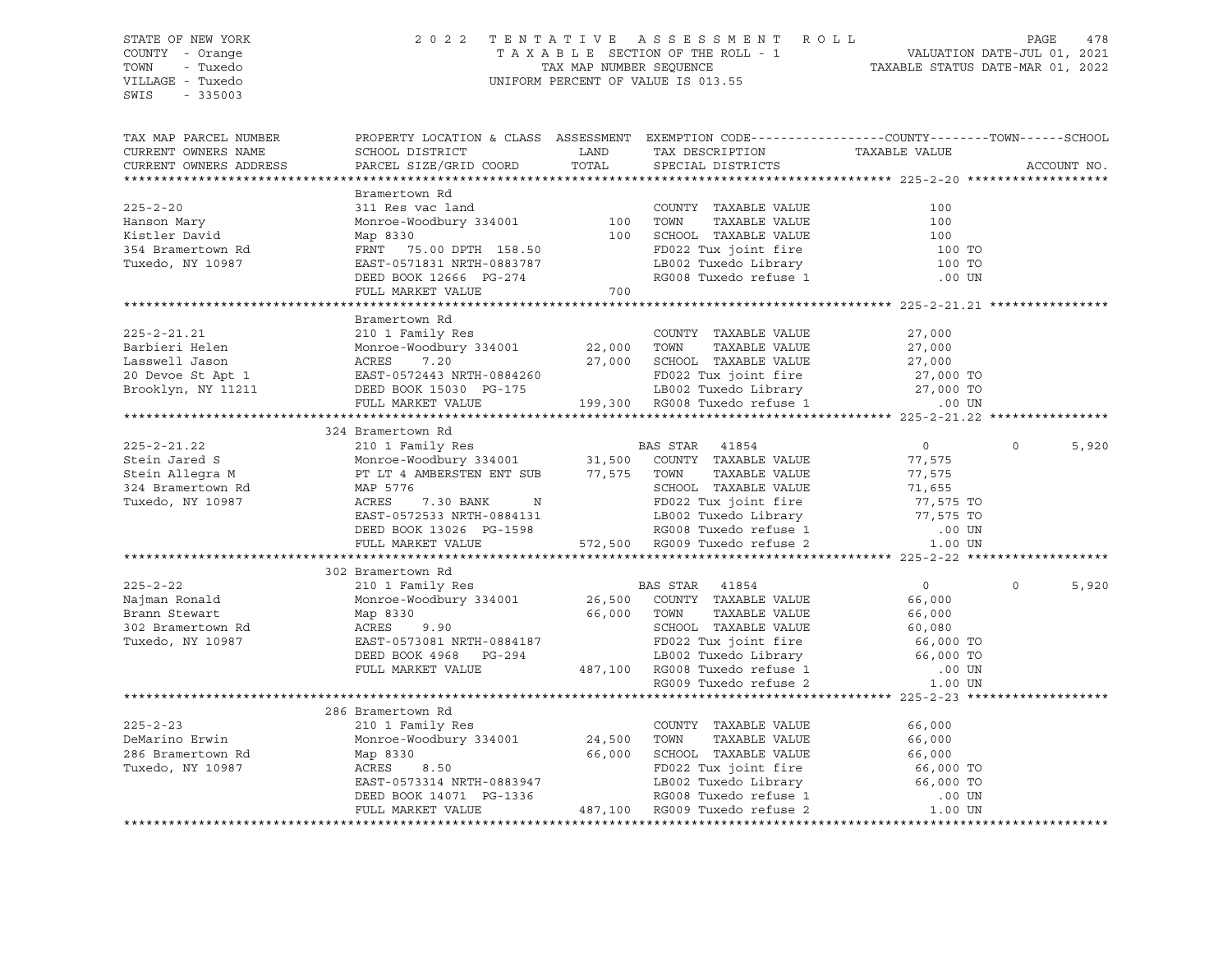| PROPERTY LOCATION & CLASS ASSESSMENT EXEMPTION CODE----------------COUNTY-------TOWN------SCHOOL<br>TAX MAP PARCEL NUMBER<br>CURRENT OWNERS NAME<br>CURRENT OWNERS ADDRESS<br>ACCOUNT NO.<br>272 Bramertown Rd<br>$\overline{0}$<br>5,920<br>$\circ$<br>258 Bramertown Rd<br>Bramertown Rd<br>246 Bramertown Rd<br>$\overline{0}$<br>$\circ$<br>14,780<br>Lt 2 Sterling Frst | STATE OF NEW YORK<br>COUNTY - Orange<br>TOWN - Tuxedo<br>VILLAGE - Tuxedo<br>SWIS - 335003 |  | 2022 TENTATIVE ASSESSMENT ROLL PAGE 479<br>TAXABLE SECTION OF THE ROLL - 1 VALUATION DATE-JUL 01, 2021<br>TAX MAP NUMBER SEQUENCE TAXABLE STATUS DATE-MAR 01, 2022<br>UNIFORM PERCENT OF VALUE IS 013 55<br>UNIFORM PERCENT OF VALUE IS 013.55 |  |  |  |
|------------------------------------------------------------------------------------------------------------------------------------------------------------------------------------------------------------------------------------------------------------------------------------------------------------------------------------------------------------------------------|--------------------------------------------------------------------------------------------|--|------------------------------------------------------------------------------------------------------------------------------------------------------------------------------------------------------------------------------------------------|--|--|--|
|                                                                                                                                                                                                                                                                                                                                                                              |                                                                                            |  |                                                                                                                                                                                                                                                |  |  |  |
|                                                                                                                                                                                                                                                                                                                                                                              |                                                                                            |  |                                                                                                                                                                                                                                                |  |  |  |
|                                                                                                                                                                                                                                                                                                                                                                              |                                                                                            |  |                                                                                                                                                                                                                                                |  |  |  |
|                                                                                                                                                                                                                                                                                                                                                                              |                                                                                            |  |                                                                                                                                                                                                                                                |  |  |  |
|                                                                                                                                                                                                                                                                                                                                                                              |                                                                                            |  |                                                                                                                                                                                                                                                |  |  |  |
|                                                                                                                                                                                                                                                                                                                                                                              |                                                                                            |  |                                                                                                                                                                                                                                                |  |  |  |
|                                                                                                                                                                                                                                                                                                                                                                              |                                                                                            |  |                                                                                                                                                                                                                                                |  |  |  |
|                                                                                                                                                                                                                                                                                                                                                                              |                                                                                            |  |                                                                                                                                                                                                                                                |  |  |  |
|                                                                                                                                                                                                                                                                                                                                                                              |                                                                                            |  |                                                                                                                                                                                                                                                |  |  |  |
|                                                                                                                                                                                                                                                                                                                                                                              |                                                                                            |  |                                                                                                                                                                                                                                                |  |  |  |
|                                                                                                                                                                                                                                                                                                                                                                              |                                                                                            |  |                                                                                                                                                                                                                                                |  |  |  |
|                                                                                                                                                                                                                                                                                                                                                                              |                                                                                            |  |                                                                                                                                                                                                                                                |  |  |  |
|                                                                                                                                                                                                                                                                                                                                                                              |                                                                                            |  |                                                                                                                                                                                                                                                |  |  |  |
|                                                                                                                                                                                                                                                                                                                                                                              |                                                                                            |  |                                                                                                                                                                                                                                                |  |  |  |
|                                                                                                                                                                                                                                                                                                                                                                              |                                                                                            |  |                                                                                                                                                                                                                                                |  |  |  |
|                                                                                                                                                                                                                                                                                                                                                                              |                                                                                            |  |                                                                                                                                                                                                                                                |  |  |  |
|                                                                                                                                                                                                                                                                                                                                                                              |                                                                                            |  |                                                                                                                                                                                                                                                |  |  |  |
|                                                                                                                                                                                                                                                                                                                                                                              |                                                                                            |  |                                                                                                                                                                                                                                                |  |  |  |
|                                                                                                                                                                                                                                                                                                                                                                              |                                                                                            |  |                                                                                                                                                                                                                                                |  |  |  |
|                                                                                                                                                                                                                                                                                                                                                                              |                                                                                            |  |                                                                                                                                                                                                                                                |  |  |  |
|                                                                                                                                                                                                                                                                                                                                                                              |                                                                                            |  |                                                                                                                                                                                                                                                |  |  |  |
|                                                                                                                                                                                                                                                                                                                                                                              |                                                                                            |  |                                                                                                                                                                                                                                                |  |  |  |
|                                                                                                                                                                                                                                                                                                                                                                              |                                                                                            |  |                                                                                                                                                                                                                                                |  |  |  |
|                                                                                                                                                                                                                                                                                                                                                                              |                                                                                            |  |                                                                                                                                                                                                                                                |  |  |  |
|                                                                                                                                                                                                                                                                                                                                                                              |                                                                                            |  |                                                                                                                                                                                                                                                |  |  |  |
|                                                                                                                                                                                                                                                                                                                                                                              |                                                                                            |  |                                                                                                                                                                                                                                                |  |  |  |
|                                                                                                                                                                                                                                                                                                                                                                              |                                                                                            |  |                                                                                                                                                                                                                                                |  |  |  |
|                                                                                                                                                                                                                                                                                                                                                                              |                                                                                            |  |                                                                                                                                                                                                                                                |  |  |  |
|                                                                                                                                                                                                                                                                                                                                                                              |                                                                                            |  |                                                                                                                                                                                                                                                |  |  |  |
|                                                                                                                                                                                                                                                                                                                                                                              |                                                                                            |  |                                                                                                                                                                                                                                                |  |  |  |
|                                                                                                                                                                                                                                                                                                                                                                              |                                                                                            |  |                                                                                                                                                                                                                                                |  |  |  |
|                                                                                                                                                                                                                                                                                                                                                                              |                                                                                            |  |                                                                                                                                                                                                                                                |  |  |  |
|                                                                                                                                                                                                                                                                                                                                                                              |                                                                                            |  |                                                                                                                                                                                                                                                |  |  |  |
|                                                                                                                                                                                                                                                                                                                                                                              |                                                                                            |  |                                                                                                                                                                                                                                                |  |  |  |
|                                                                                                                                                                                                                                                                                                                                                                              |                                                                                            |  |                                                                                                                                                                                                                                                |  |  |  |
|                                                                                                                                                                                                                                                                                                                                                                              |                                                                                            |  |                                                                                                                                                                                                                                                |  |  |  |
|                                                                                                                                                                                                                                                                                                                                                                              |                                                                                            |  |                                                                                                                                                                                                                                                |  |  |  |
|                                                                                                                                                                                                                                                                                                                                                                              |                                                                                            |  |                                                                                                                                                                                                                                                |  |  |  |
|                                                                                                                                                                                                                                                                                                                                                                              |                                                                                            |  |                                                                                                                                                                                                                                                |  |  |  |
|                                                                                                                                                                                                                                                                                                                                                                              |                                                                                            |  |                                                                                                                                                                                                                                                |  |  |  |
|                                                                                                                                                                                                                                                                                                                                                                              |                                                                                            |  |                                                                                                                                                                                                                                                |  |  |  |
|                                                                                                                                                                                                                                                                                                                                                                              |                                                                                            |  |                                                                                                                                                                                                                                                |  |  |  |
|                                                                                                                                                                                                                                                                                                                                                                              |                                                                                            |  |                                                                                                                                                                                                                                                |  |  |  |
|                                                                                                                                                                                                                                                                                                                                                                              |                                                                                            |  |                                                                                                                                                                                                                                                |  |  |  |
|                                                                                                                                                                                                                                                                                                                                                                              |                                                                                            |  |                                                                                                                                                                                                                                                |  |  |  |
|                                                                                                                                                                                                                                                                                                                                                                              |                                                                                            |  |                                                                                                                                                                                                                                                |  |  |  |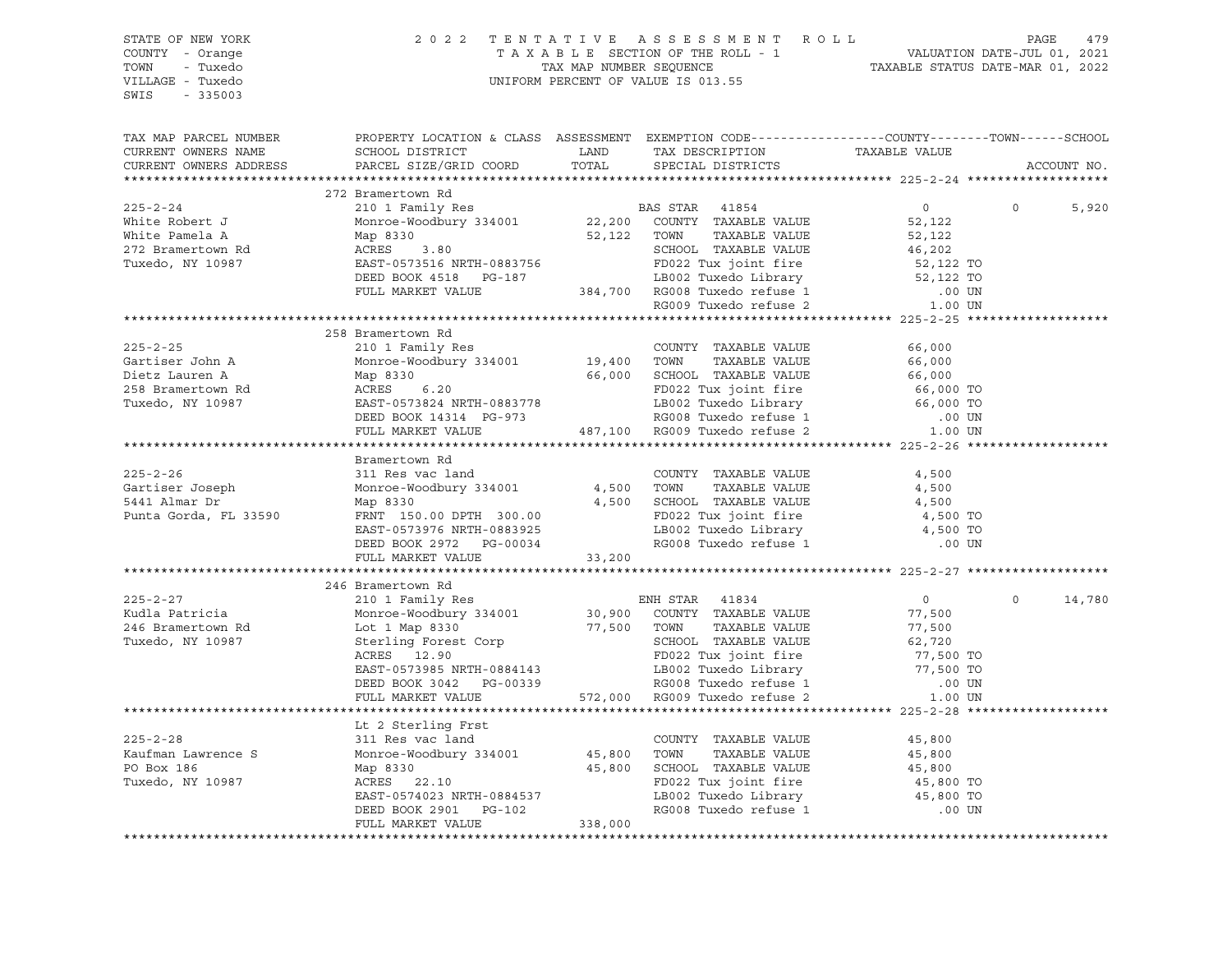SWIS - 335003

### STATE OF NEW YORK 2 0 2 2 T E N T A T I V E A S S E S S M E N T R O L L PAGE 480 COUNTY - Orange T A X A B L E SECTION OF THE ROLL - 1 VALUATION DATE-JUL 01, 2021 TOWN - Tuxedo TAX MAP NUMBER SEQUENCE TAXABLE STATUS DATE-MAR 01, 2022 VILLAGE - Tuxedo UNIFORM PERCENT OF VALUE IS 013.55

| TAX MAP PARCEL NUMBER<br>CURRENT OWNERS NAME                                                                                                                                                                                                                                                                                                                                                       | PROPERTY LOCATION & CLASS ASSESSMENT EXEMPTION CODE---------------COUNTY-------TOWN------SCHOOL<br>SCHOOL DISTRICT LAND                                                                                                                  |       | TAX DESCRIPTION             | TAXABLE VALUE |                 |
|----------------------------------------------------------------------------------------------------------------------------------------------------------------------------------------------------------------------------------------------------------------------------------------------------------------------------------------------------------------------------------------------------|------------------------------------------------------------------------------------------------------------------------------------------------------------------------------------------------------------------------------------------|-------|-----------------------------|---------------|-----------------|
| CURRENT OWNERS ADDRESS                                                                                                                                                                                                                                                                                                                                                                             | PARCEL SIZE/GRID COORD                                                                                                                                                                                                                   | TOTAL | SPECIAL DISTRICTS           |               | ACCOUNT NO.     |
|                                                                                                                                                                                                                                                                                                                                                                                                    |                                                                                                                                                                                                                                          |       |                             |               |                 |
| ${\small \begin{tabular}{lcccc} \textbf{225-2-29} & & & & & & & 198\text{ Frameworks} & \textbf{R10} & \textbf{R21} & \textbf{R32} & \textbf{R43} & \textbf{R53} & \textbf{R54} & \textbf{R65} & \textbf{R66} & \textbf{R7} & \textbf{R87} & \textbf{R88} & \textbf{R98} & \textbf{R29} & \textbf{R21} & \textbf{R31} & \textbf{R42} & \textbf{R53} & \textbf{R63} & \textbf{R64} & \textbf{R7} &$ | 198 Bramertown Rd                                                                                                                                                                                                                        |       |                             |               |                 |
|                                                                                                                                                                                                                                                                                                                                                                                                    |                                                                                                                                                                                                                                          |       |                             |               |                 |
|                                                                                                                                                                                                                                                                                                                                                                                                    |                                                                                                                                                                                                                                          |       |                             |               |                 |
|                                                                                                                                                                                                                                                                                                                                                                                                    |                                                                                                                                                                                                                                          |       |                             |               |                 |
|                                                                                                                                                                                                                                                                                                                                                                                                    |                                                                                                                                                                                                                                          |       |                             |               |                 |
|                                                                                                                                                                                                                                                                                                                                                                                                    |                                                                                                                                                                                                                                          |       |                             |               |                 |
|                                                                                                                                                                                                                                                                                                                                                                                                    |                                                                                                                                                                                                                                          |       |                             |               |                 |
|                                                                                                                                                                                                                                                                                                                                                                                                    |                                                                                                                                                                                                                                          |       |                             |               |                 |
|                                                                                                                                                                                                                                                                                                                                                                                                    | Lt 4 Sterling Frst                                                                                                                                                                                                                       |       |                             |               |                 |
| $225 - 2 - 30$                                                                                                                                                                                                                                                                                                                                                                                     | 311 Res vac land<br>311 Res<br>Monroe-W<br>Map 8330<br>ACREC                                                                                                                                                                             |       | COUNTY TAXABLE VALUE 52,000 |               |                 |
| Kaufman Paula A                                                                                                                                                                                                                                                                                                                                                                                    |                                                                                                                                                                                                                                          |       |                             |               |                 |
| PO Box 186                                                                                                                                                                                                                                                                                                                                                                                         |                                                                                                                                                                                                                                          |       |                             |               |                 |
| Tuxedo, NY 10987                                                                                                                                                                                                                                                                                                                                                                                   |                                                                                                                                                                                                                                          |       |                             |               |                 |
|                                                                                                                                                                                                                                                                                                                                                                                                    | 311 Res vac 1 and COUNTY TAXABLE VALUE 52,000<br>Monroe-Woodbury 334001 52,000 TOWN TAXABLE VALUE 52,000<br>Map 8330 52,000 SCHOOL TAXABLE VALUE 52,000<br>ACRES 17.50 FD022 Tux joint fire 52,000 TO<br>EAST-0574979 NRTH-0884538 LB0   |       |                             |               |                 |
|                                                                                                                                                                                                                                                                                                                                                                                                    |                                                                                                                                                                                                                                          |       |                             |               |                 |
|                                                                                                                                                                                                                                                                                                                                                                                                    |                                                                                                                                                                                                                                          |       |                             |               |                 |
|                                                                                                                                                                                                                                                                                                                                                                                                    |                                                                                                                                                                                                                                          |       |                             |               |                 |
|                                                                                                                                                                                                                                                                                                                                                                                                    | 357 Bramertown Rd                                                                                                                                                                                                                        |       |                             |               |                 |
| $225 - 2 - 33$                                                                                                                                                                                                                                                                                                                                                                                     |                                                                                                                                                                                                                                          |       |                             |               | 10,000<br>2,430 |
| Handbridge Thomas<br>357 Bramertown Rd                                                                                                                                                                                                                                                                                                                                                             |                                                                                                                                                                                                                                          |       |                             |               |                 |
|                                                                                                                                                                                                                                                                                                                                                                                                    |                                                                                                                                                                                                                                          |       |                             |               |                 |
| Tuxedo, NY 10987                                                                                                                                                                                                                                                                                                                                                                                   |                                                                                                                                                                                                                                          |       |                             |               |                 |
|                                                                                                                                                                                                                                                                                                                                                                                                    |                                                                                                                                                                                                                                          |       |                             |               |                 |
|                                                                                                                                                                                                                                                                                                                                                                                                    |                                                                                                                                                                                                                                          |       |                             |               |                 |
|                                                                                                                                                                                                                                                                                                                                                                                                    |                                                                                                                                                                                                                                          |       |                             |               |                 |
|                                                                                                                                                                                                                                                                                                                                                                                                    |                                                                                                                                                                                                                                          |       |                             |               |                 |
|                                                                                                                                                                                                                                                                                                                                                                                                    | XAMIE EXERCY RESERVING THE MARKET VALUE (1 PART VALUE ARRES 1.40<br>THE MONORE 1.40<br>THE MARKE SURVEY TAXABLE VALUE (34,330<br>MAP 8330 40,000 TOWN TAXABLE VALUE (34,330<br>ACRES 1.40 SCHOOL TAXABLE VALUE 37,570<br>THE MARKET VALU |       |                             |               |                 |
|                                                                                                                                                                                                                                                                                                                                                                                                    | 8 Helmstown Ct                                                                                                                                                                                                                           |       |                             |               |                 |
|                                                                                                                                                                                                                                                                                                                                                                                                    |                                                                                                                                                                                                                                          |       |                             |               |                 |
|                                                                                                                                                                                                                                                                                                                                                                                                    |                                                                                                                                                                                                                                          |       |                             |               |                 |
|                                                                                                                                                                                                                                                                                                                                                                                                    |                                                                                                                                                                                                                                          |       |                             |               |                 |
| 225-3-1<br>Amaya-Chananga Carlos (210 1 Family Res (225-3-1<br>Monroe-Woodbury 334001 30,000 TOWN TAXABLE VALUE 81,000<br>Washbourne Darryl Lt1 Wood Sub 7748 Mp 8330 81,000 SCHOOL TAXABLE VALUE 81,000<br>8 Helmstown Ct ACRES 1.90                                                                                                                                                              |                                                                                                                                                                                                                                          |       |                             |               |                 |
|                                                                                                                                                                                                                                                                                                                                                                                                    |                                                                                                                                                                                                                                          |       |                             |               |                 |
|                                                                                                                                                                                                                                                                                                                                                                                                    |                                                                                                                                                                                                                                          |       |                             |               |                 |
|                                                                                                                                                                                                                                                                                                                                                                                                    |                                                                                                                                                                                                                                          |       |                             |               |                 |
|                                                                                                                                                                                                                                                                                                                                                                                                    |                                                                                                                                                                                                                                          |       |                             |               |                 |
|                                                                                                                                                                                                                                                                                                                                                                                                    | 22 Helmstown Ct<br>210 1 Family Res                                                                                                                                                                                                      |       |                             |               |                 |
|                                                                                                                                                                                                                                                                                                                                                                                                    |                                                                                                                                                                                                                                          |       |                             |               |                 |
|                                                                                                                                                                                                                                                                                                                                                                                                    |                                                                                                                                                                                                                                          |       |                             |               |                 |
|                                                                                                                                                                                                                                                                                                                                                                                                    |                                                                                                                                                                                                                                          |       |                             |               |                 |
|                                                                                                                                                                                                                                                                                                                                                                                                    |                                                                                                                                                                                                                                          |       |                             |               |                 |
|                                                                                                                                                                                                                                                                                                                                                                                                    |                                                                                                                                                                                                                                          |       |                             |               |                 |
|                                                                                                                                                                                                                                                                                                                                                                                                    |                                                                                                                                                                                                                                          |       |                             |               |                 |
|                                                                                                                                                                                                                                                                                                                                                                                                    | Map 8330<br>ACRES 1.90<br>EAST-0571569 NRTH-0883256<br>DEED BOOK 4601 PG-144<br>FULL MARKET VALUE 671,600                                                                                                                                |       |                             |               |                 |
|                                                                                                                                                                                                                                                                                                                                                                                                    |                                                                                                                                                                                                                                          |       |                             |               |                 |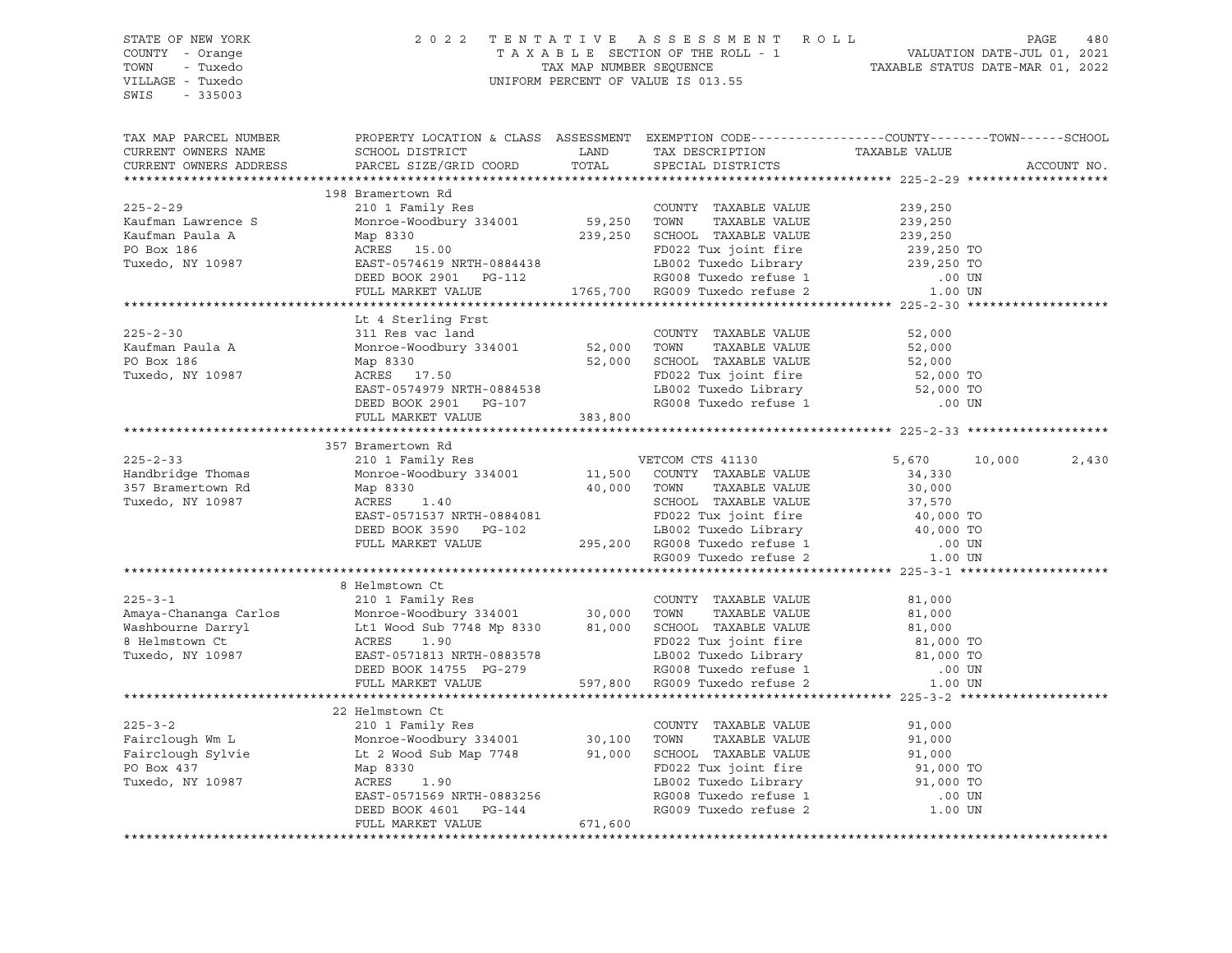| STATE OF NEW YORK<br>COUNTY - Orange |                                                                                                                                                                                                                                                                      | 2022 TENTATIVE ASSESSMENT ROLL                 | PAGE<br>481                                                                                     |
|--------------------------------------|----------------------------------------------------------------------------------------------------------------------------------------------------------------------------------------------------------------------------------------------------------------------|------------------------------------------------|-------------------------------------------------------------------------------------------------|
| TOWN<br>- Tuxedo                     |                                                                                                                                                                                                                                                                      |                                                |                                                                                                 |
| VILLAGE - Tuxedo                     |                                                                                                                                                                                                                                                                      | UNIFORM PERCENT OF VALUE IS 013.55             |                                                                                                 |
| $-335003$<br>SWIS                    |                                                                                                                                                                                                                                                                      |                                                |                                                                                                 |
|                                      |                                                                                                                                                                                                                                                                      |                                                |                                                                                                 |
| TAX MAP PARCEL NUMBER                |                                                                                                                                                                                                                                                                      |                                                | PROPERTY LOCATION & CLASS ASSESSMENT EXEMPTION CODE---------------COUNTY-------TOWN------SCHOOL |
| CURRENT OWNERS NAME                  |                                                                                                                                                                                                                                                                      |                                                |                                                                                                 |
| CURRENT OWNERS ADDRESS               |                                                                                                                                                                                                                                                                      |                                                | ACCOUNT NO.                                                                                     |
|                                      |                                                                                                                                                                                                                                                                      |                                                |                                                                                                 |
|                                      | 36 Helmstown Ct                                                                                                                                                                                                                                                      |                                                |                                                                                                 |
|                                      |                                                                                                                                                                                                                                                                      |                                                |                                                                                                 |
|                                      |                                                                                                                                                                                                                                                                      |                                                |                                                                                                 |
|                                      |                                                                                                                                                                                                                                                                      |                                                |                                                                                                 |
|                                      |                                                                                                                                                                                                                                                                      |                                                |                                                                                                 |
|                                      |                                                                                                                                                                                                                                                                      |                                                |                                                                                                 |
|                                      |                                                                                                                                                                                                                                                                      |                                                |                                                                                                 |
|                                      | 36 Helmstown Ct<br>Deckert Tara Monre-Woodbury 334001 27,000 TOWN TAXABLE VALUE 78,000<br>Deckert Michael Lt 3 Reynar Sub Map 90-00 78,000 SCHOOL TAXABLE VALUE 78,000<br>36 Helmstown Ct<br>36 Helmstown Ct<br>27,000 TOWN TAXABLE VALU                             |                                                |                                                                                                 |
|                                      |                                                                                                                                                                                                                                                                      |                                                |                                                                                                 |
|                                      | 32 Helmstown Ct                                                                                                                                                                                                                                                      |                                                |                                                                                                 |
|                                      |                                                                                                                                                                                                                                                                      |                                                | 81,000                                                                                          |
|                                      | 225-3-3.2 210 1 Family Res COUNTY TAXABLE VALUE<br>Morris Robert P Monroe-Woodbury 334001 30,000 TOWN TAXABLE VALUE                                                                                                                                                  |                                                | 81,000                                                                                          |
|                                      |                                                                                                                                                                                                                                                                      |                                                |                                                                                                 |
|                                      |                                                                                                                                                                                                                                                                      |                                                |                                                                                                 |
|                                      |                                                                                                                                                                                                                                                                      |                                                |                                                                                                 |
|                                      |                                                                                                                                                                                                                                                                      |                                                |                                                                                                 |
|                                      |                                                                                                                                                                                                                                                                      |                                                |                                                                                                 |
|                                      | FOUTIS NORTH SERIOR TAXABLE VALUE<br>32 Helmstown Ct 32 Helmstown Ct FRNT 171.00 DPTH 258.00<br>Tuxedo, NY 10987 ACRES 32 Helmstown Ct FRNT 171.00 DPTH 258.00<br>EAST-0571371 NRTH-0883020 RG008 Tuxedo Library 81,000 TO<br>DEED BOO                               |                                                |                                                                                                 |
|                                      |                                                                                                                                                                                                                                                                      |                                                |                                                                                                 |
|                                      | 42 Helmstown Ct                                                                                                                                                                                                                                                      |                                                |                                                                                                 |
|                                      |                                                                                                                                                                                                                                                                      |                                                |                                                                                                 |
|                                      |                                                                                                                                                                                                                                                                      | COUNTY TAXABLE VALUE<br>TOWN     TAXABLE VALUE | 84,500<br>84,500                                                                                |
| 42 Helmstown Ct                      |                                                                                                                                                                                                                                                                      |                                                |                                                                                                 |
| Tuxedo, NY 10987                     |                                                                                                                                                                                                                                                                      |                                                |                                                                                                 |
|                                      |                                                                                                                                                                                                                                                                      |                                                |                                                                                                 |
|                                      |                                                                                                                                                                                                                                                                      |                                                |                                                                                                 |
|                                      |                                                                                                                                                                                                                                                                      |                                                |                                                                                                 |
|                                      | ET A Wood Sub Map 7748<br>Map 8330<br>Map 8330<br>Map 8330<br>Map 8330<br>Map 8330<br>Map 8330<br>Map 8330<br>Map 8330<br>Map 8330<br>Map 8330<br>Map 8330<br>Map 8330<br>ERST - 0571451<br>NRTH-0882462<br>RG008<br>TLB002<br>Tuxedo Library<br>RG008<br>Tuxedo Ext |                                                |                                                                                                 |
|                                      |                                                                                                                                                                                                                                                                      |                                                |                                                                                                 |
|                                      | 46 Helmstown Ct                                                                                                                                                                                                                                                      |                                                |                                                                                                 |
|                                      |                                                                                                                                                                                                                                                                      | COUNTY TAXABLE VALUE 94,250                    |                                                                                                 |
| 225-3-5<br>Amato Paul                | 210 1 Family Res<br>210 1 Family Res<br>Monroe-Woodbury 334001 37,800                                                                                                                                                                                                | TOWN TAXABLE VALUE                             | 94,250                                                                                          |
| Amato Suzanne                        | 1. THE SWOOD MAP 7748<br>The SWOOD MAP 7748<br>Map 8330<br>Map 8330<br>Map 8330<br>ED BOOK 15108 PG-1440<br>TOD22 Tux joint fire<br>LED BOOK 15108 PG-1440<br>FOO22 Tux joint fire<br>ERST-0571909 NRTH-0882287<br>DEED BOOK 15108 PG-1440<br>FULL M                 |                                                |                                                                                                 |
| 46 Helmstown Rd                      |                                                                                                                                                                                                                                                                      |                                                |                                                                                                 |
| Tuxedo, NY 10987                     |                                                                                                                                                                                                                                                                      |                                                |                                                                                                 |
|                                      |                                                                                                                                                                                                                                                                      |                                                |                                                                                                 |
|                                      |                                                                                                                                                                                                                                                                      |                                                |                                                                                                 |
|                                      |                                                                                                                                                                                                                                                                      |                                                |                                                                                                 |
|                                      |                                                                                                                                                                                                                                                                      |                                                |                                                                                                 |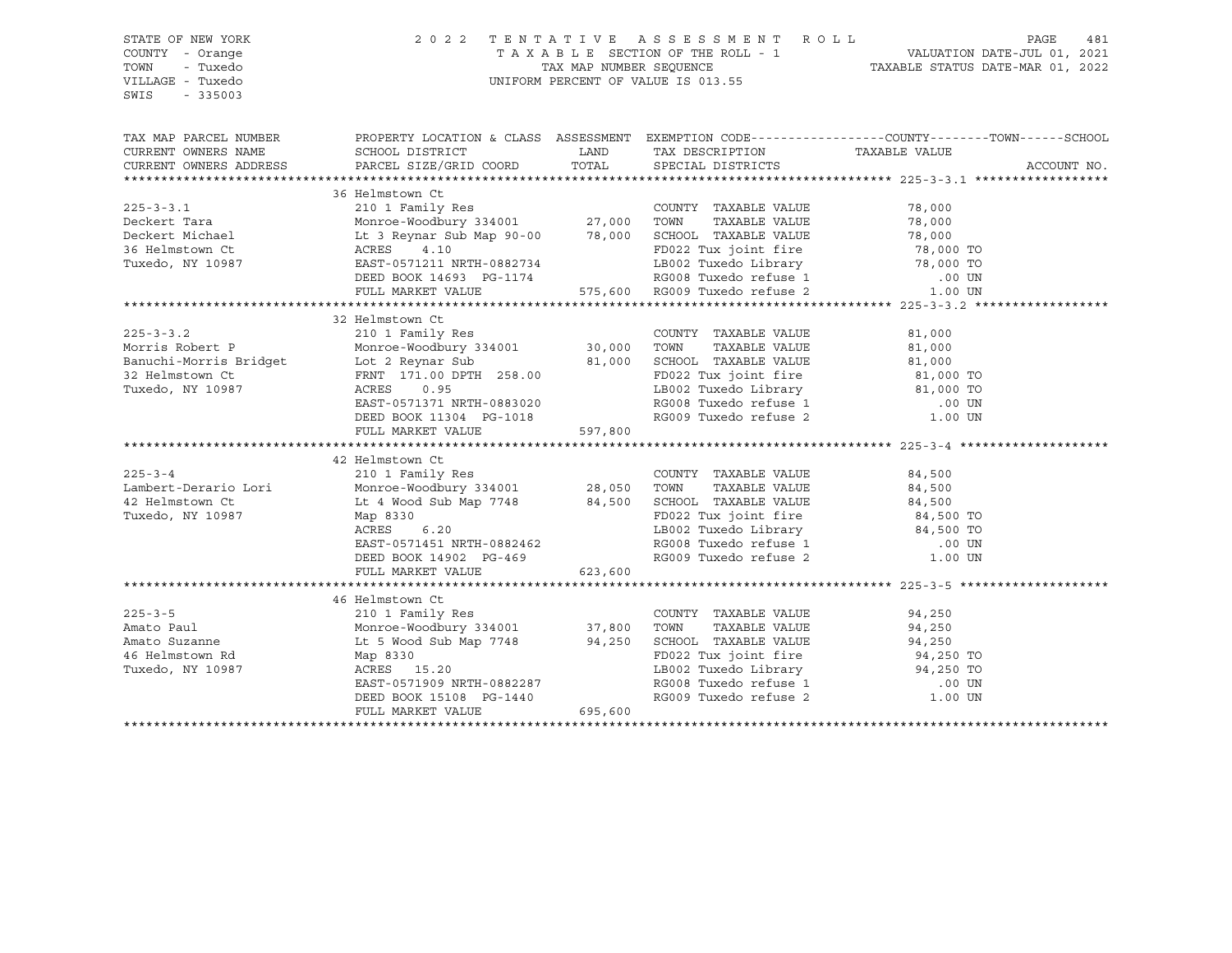| STATE OF NEW YORK<br>COUNTY - Orange<br>TOWN<br>- Tuxedo<br>VILLAGE - Tuxedo<br>SWIS<br>$-335003$                                                                                                                                                                                                                                                                                                                                     | UNIFORM PERCENT OF VALUE IS 013.55                                                                                                                                                                                                                               | 2022 TENTATIVE ASSESSMENT ROLL PAGE 482<br>TAXABLE SECTION OF THE ROLL - 1 VALUATION DATE-JUL 01, 2021<br>TAX MAP NUMBER SEQUENCE TAXABLE STATUS DATE-MAR 01, 2022 |                                                                  |                                                                                                                                                                                                                                      |             |       |
|---------------------------------------------------------------------------------------------------------------------------------------------------------------------------------------------------------------------------------------------------------------------------------------------------------------------------------------------------------------------------------------------------------------------------------------|------------------------------------------------------------------------------------------------------------------------------------------------------------------------------------------------------------------------------------------------------------------|--------------------------------------------------------------------------------------------------------------------------------------------------------------------|------------------------------------------------------------------|--------------------------------------------------------------------------------------------------------------------------------------------------------------------------------------------------------------------------------------|-------------|-------|
| TAX MAP PARCEL NUMBER THE PROPERTY LOCATION & CLASS ASSESSMENT EXEMPTION CODE---------------COUNTY--------TOWN------SCHOOL<br>CURRENT OWNERS NAME<br>CURRENT OWNERS ADDRESS                                                                                                                                                                                                                                                           | SCHOOL DISTRICT<br>PARCEL SIZE/GRID COORD                                                                                                                                                                                                                        |                                                                                                                                                                    | LAND TAX DESCRIPTION TAXABLE VALUE COORD TOTAL SPECIAL DISTRICTS |                                                                                                                                                                                                                                      | ACCOUNT NO. |       |
| $225 - 3 - 6$<br>Hahn Richard<br>Hahn Martha<br>PO Box 925<br>Harriman, NY 10926                                                                                                                                                                                                                                                                                                                                                      | -- ACLINSTOWIL CUNTS COUNTY TAXABLE VALUE<br>210 1 Family Res<br>Monroe-Woodbury 334001<br>27,900 TOWN TAXABLE VALUE<br>Lt 6 Wood Sub Map 7748<br>Map 8330<br>ACRES 5.30<br>CRES 5.30<br>EAST-0571876 NRTH-0882841<br>DEED BOOK 4958 PG-135<br>FULL MARKET VALUE | 841,300                                                                                                                                                            |                                                                  | 114,000<br>TOWN TAXABLE VALUE 114,000<br>SCHOOL TAXABLE VALUE 114,000<br>FD022 Tux joint fire 114,000<br>LB002 Tuxedo Library 114,000 TO<br>RG008 Tuxedo refuse 1 00 UN<br>RG009 Tuxedo refuse 2 1.00 UN                             |             |       |
|                                                                                                                                                                                                                                                                                                                                                                                                                                       |                                                                                                                                                                                                                                                                  |                                                                                                                                                                    |                                                                  |                                                                                                                                                                                                                                      |             |       |
|                                                                                                                                                                                                                                                                                                                                                                                                                                       | 21 Helmstown Ct<br>EAST-0571980 NRTH-0883053<br>DEED BOOK 6162 PG-302<br>FULL MARKET VALUE 710,300                                                                                                                                                               |                                                                                                                                                                    | LB002 Tuxedo Library<br>RG008 Tuxedo refuse 1                    | 96,250<br>TAXABLE VALUE 96,250<br>TAXABLE VALUE 96,250<br>SCHOOL TAXABLE VALUE<br>FD022 Tux joint fire 96,250 TO<br>The Third Library 96,250 TO<br>RGUU8 Tuxedo refuse 1 (00 UN RGOO9 Tuxedo refuse 2 (1.00 UN                       |             |       |
|                                                                                                                                                                                                                                                                                                                                                                                                                                       |                                                                                                                                                                                                                                                                  |                                                                                                                                                                    |                                                                  |                                                                                                                                                                                                                                      |             |       |
| $\begin{tabular}{lllllllllllll} \end{tabular} \begin{tabular}{lllllllllll} \multicolumn{4}{c c c c c} \multicolumn{4}{c c c c} \multicolumn{4}{c c c} \multicolumn{4}{c c c} \multicolumn{4}{c c c} \multicolumn{4}{c c} \multicolumn{4}{c c} \multicolumn{4}{c c} \multicolumn{4}{c c} \multicolumn{4}{c c} \multicolumn{4}{c c} \multicolumn{4}{c c} \multicolumn{4}{c c} \multicolumn{4}{c c} \multicolumn{4}{c c} \multicolumn{4$ | Map 8330<br>ACRES 1.90<br>EAST-0572071 NRTH-0883451<br>DEED BOOK 5391 PG-230<br>FULL MARKET VALUE                                                                                                                                                                |                                                                                                                                                                    |                                                                  | TOWN TAXABLE VALUE<br>SCHOOL TAXABLE VALUE 90,330<br>10 The fire 96,250 TO<br>PD022 Tux joint fire 96,250 TO<br>1983451 LB002 Tuxedo Library 96,250 TO<br>3-230 RG008 Tuxedo refuse 1 .00 UN<br>710,300 RG009 Tuxedo refuse 2 .00 UN | $\Omega$    | 5,920 |
|                                                                                                                                                                                                                                                                                                                                                                                                                                       |                                                                                                                                                                                                                                                                  |                                                                                                                                                                    |                                                                  |                                                                                                                                                                                                                                      |             |       |
|                                                                                                                                                                                                                                                                                                                                                                                                                                       | 319 Bramertown Rd                                                                                                                                                                                                                                                |                                                                                                                                                                    |                                                                  |                                                                                                                                                                                                                                      |             |       |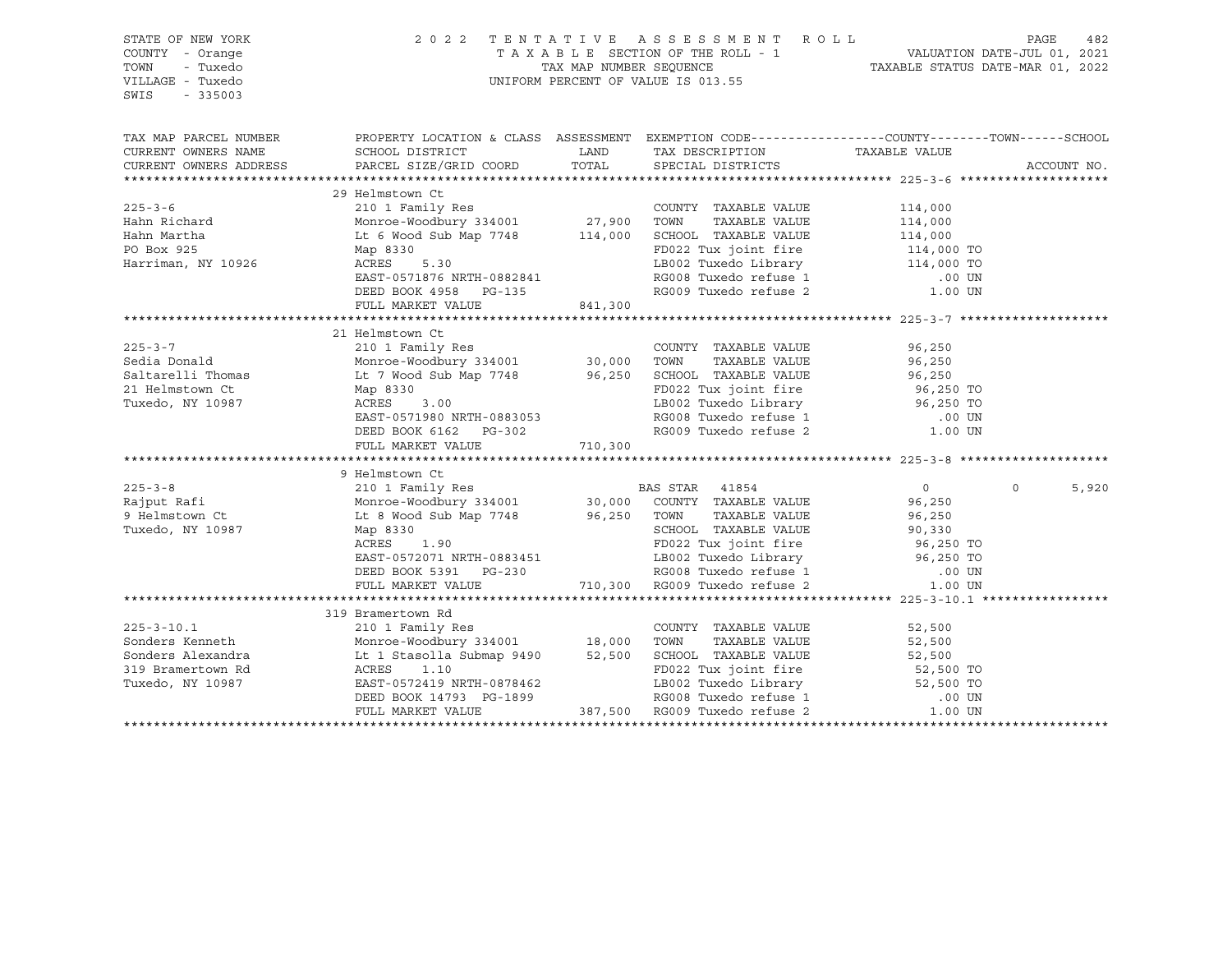| STATE OF NEW YORK<br>COUNTY - Orange<br>TOWN<br>- Tuxedo<br>VILLAGE - Tuxedo<br>SWIS<br>$-335003$ | UNIFORM PERCENT OF VALUE IS 013.55                                                                                                                                                                                                                     | 2022 TENTATIVE ASSESSMENT ROLL<br>TAXABLE SECTION OF THE ROLL - 1<br>TAX MAP NUMBER SEQUENCE TAXABLE STATUS DATE-JUL 01, 2021<br>NIFORM DEDGENT OF VALUE TO 010 LE | PAGE                                                                                                       | 483                                          |          |             |
|---------------------------------------------------------------------------------------------------|--------------------------------------------------------------------------------------------------------------------------------------------------------------------------------------------------------------------------------------------------------|--------------------------------------------------------------------------------------------------------------------------------------------------------------------|------------------------------------------------------------------------------------------------------------|----------------------------------------------|----------|-------------|
| TAX MAP PARCEL NUMBER                                                                             | PROPERTY LOCATION & CLASS ASSESSMENT EXEMPTION CODE---------------COUNTY-------TOWN------SCHOOL                                                                                                                                                        |                                                                                                                                                                    |                                                                                                            |                                              |          |             |
| CURRENT OWNERS NAME<br>CURRENT OWNERS ADDRESS                                                     | SCHOOL DISTRICT<br>PARCEL SIZE/GRID COORD TOTAL SPECIAL DISTRICTS                                                                                                                                                                                      | LAND                                                                                                                                                               | TAX DESCRIPTION TAXABLE VALUE                                                                              |                                              |          | ACCOUNT NO. |
|                                                                                                   |                                                                                                                                                                                                                                                        |                                                                                                                                                                    |                                                                                                            |                                              |          |             |
|                                                                                                   | 317 Bramertown Rd                                                                                                                                                                                                                                      |                                                                                                                                                                    |                                                                                                            |                                              |          |             |
|                                                                                                   |                                                                                                                                                                                                                                                        |                                                                                                                                                                    |                                                                                                            |                                              |          |             |
|                                                                                                   |                                                                                                                                                                                                                                                        |                                                                                                                                                                    |                                                                                                            |                                              |          |             |
|                                                                                                   |                                                                                                                                                                                                                                                        |                                                                                                                                                                    |                                                                                                            |                                              |          |             |
|                                                                                                   |                                                                                                                                                                                                                                                        |                                                                                                                                                                    |                                                                                                            |                                              |          |             |
|                                                                                                   |                                                                                                                                                                                                                                                        |                                                                                                                                                                    |                                                                                                            |                                              |          |             |
|                                                                                                   |                                                                                                                                                                                                                                                        |                                                                                                                                                                    |                                                                                                            |                                              |          |             |
|                                                                                                   |                                                                                                                                                                                                                                                        |                                                                                                                                                                    |                                                                                                            |                                              |          |             |
|                                                                                                   |                                                                                                                                                                                                                                                        |                                                                                                                                                                    |                                                                                                            |                                              |          |             |
|                                                                                                   | 297 Bramertown Rd                                                                                                                                                                                                                                      |                                                                                                                                                                    |                                                                                                            |                                              |          |             |
| $225 - 3 - 11$                                                                                    |                                                                                                                                                                                                                                                        |                                                                                                                                                                    | COUNTY TAXABLE VALUE                                                                                       | 50,500                                       |          |             |
| Lench Saul<br>Newell Susannah                                                                     | ALV L FAMILY RES<br>Monroe-Woodbury 334001 17,400 TOWN<br>Map 8330 20<br>Monroe-Wo<br>Map 8330                                                                                                                                                         |                                                                                                                                                                    |                                                                                                            | TAXABLE VALUE 50,500<br>TAXABLE VALUE 50,500 |          |             |
|                                                                                                   |                                                                                                                                                                                                                                                        |                                                                                                                                                                    |                                                                                                            |                                              |          |             |
| 100011 Demokratik Rd<br>297 Bramertown Rd<br>Tuxedo Park, NY 10987                                |                                                                                                                                                                                                                                                        |                                                                                                                                                                    |                                                                                                            |                                              |          |             |
|                                                                                                   |                                                                                                                                                                                                                                                        |                                                                                                                                                                    |                                                                                                            |                                              |          |             |
|                                                                                                   | Map 8330<br>ACRES 5.80<br>EAST-0572303 NRTH-0883209<br>DEED BOOK 15117 PG-829<br>FULL MARKET VALUE<br>FULL MARKET VALUE<br>FULL MARKET VALUE<br>ACRES 372,700<br>RG008 Tuxedo refuse 2<br>1.00 UN<br>PULL MARKET VALUE                                 |                                                                                                                                                                    |                                                                                                            |                                              |          |             |
|                                                                                                   |                                                                                                                                                                                                                                                        |                                                                                                                                                                    |                                                                                                            |                                              |          |             |
|                                                                                                   | 283 Bramertown Rd                                                                                                                                                                                                                                      |                                                                                                                                                                    |                                                                                                            |                                              |          |             |
|                                                                                                   | 225-3-12 210 1 Family Res BAS STAR 41854 0<br>Gossmann Josephine Monroe-Woodbury 334001 22,950 COUNTY TAXABLE VALUE 49,500                                                                                                                             |                                                                                                                                                                    |                                                                                                            |                                              | $\Omega$ | 5,920       |
|                                                                                                   |                                                                                                                                                                                                                                                        |                                                                                                                                                                    |                                                                                                            |                                              |          |             |
|                                                                                                   |                                                                                                                                                                                                                                                        |                                                                                                                                                                    |                                                                                                            |                                              |          |             |
|                                                                                                   |                                                                                                                                                                                                                                                        |                                                                                                                                                                    |                                                                                                            |                                              |          |             |
| Southfields, NY 10975                                                                             |                                                                                                                                                                                                                                                        |                                                                                                                                                                    |                                                                                                            |                                              |          |             |
|                                                                                                   |                                                                                                                                                                                                                                                        |                                                                                                                                                                    |                                                                                                            |                                              |          |             |
|                                                                                                   |                                                                                                                                                                                                                                                        |                                                                                                                                                                    |                                                                                                            |                                              |          |             |
|                                                                                                   | Map 8330<br>ACRES 5.10<br>EAST-0572928 NRTH-0883075<br>DEED BOOK 2266 PG-00191<br>FULL MARKET VALUE<br>FULL MARKET VALUE<br>FULL MARKET VALUE<br>ACRES 5.10<br>DEED BOOK 2266 PG-00191<br>TAXABLE VALUE<br>ACRES 5.10<br>CERD BOOK 2266 PG-00191<br>36 |                                                                                                                                                                    |                                                                                                            |                                              |          |             |
|                                                                                                   |                                                                                                                                                                                                                                                        |                                                                                                                                                                    |                                                                                                            |                                              |          |             |
|                                                                                                   | Bramertown Rd                                                                                                                                                                                                                                          |                                                                                                                                                                    |                                                                                                            |                                              |          |             |
| $225 - 3 - 13$                                                                                    |                                                                                                                                                                                                                                                        |                                                                                                                                                                    |                                                                                                            | 36,100                                       |          |             |
| DeVincenzo Susan A                                                                                |                                                                                                                                                                                                                                                        |                                                                                                                                                                    |                                                                                                            | 36,100<br>36,100                             |          |             |
| 43 Sterling Pines Rd                                                                              |                                                                                                                                                                                                                                                        |                                                                                                                                                                    |                                                                                                            |                                              |          |             |
| Tuxedo, NY 10987                                                                                  |                                                                                                                                                                                                                                                        |                                                                                                                                                                    | FD022 Tux joint fire<br>LB002 Tuxedo Library<br>RG008 Tuxedo refuse 1 00 UN<br>RG008 Tuxedo refuse 1 00 UN |                                              |          |             |
|                                                                                                   |                                                                                                                                                                                                                                                        |                                                                                                                                                                    |                                                                                                            |                                              |          |             |
|                                                                                                   | Exameriown Rd<br>32 Rural vac>10<br>Monroe-Woodbury 334001<br>36,100 TOWN TAXABLE VALUE<br>Map 8330 36,100 SCHOOL TAXABLE VALUE<br>ACRES 20.90<br>EAST-0572705 NRTH-0882496<br>DEED BOOK 5994 PG-248<br>TULL MARKET VALUE<br>266,400<br>LEGO08 Tux     |                                                                                                                                                                    |                                                                                                            |                                              |          |             |
|                                                                                                   |                                                                                                                                                                                                                                                        |                                                                                                                                                                    |                                                                                                            |                                              |          |             |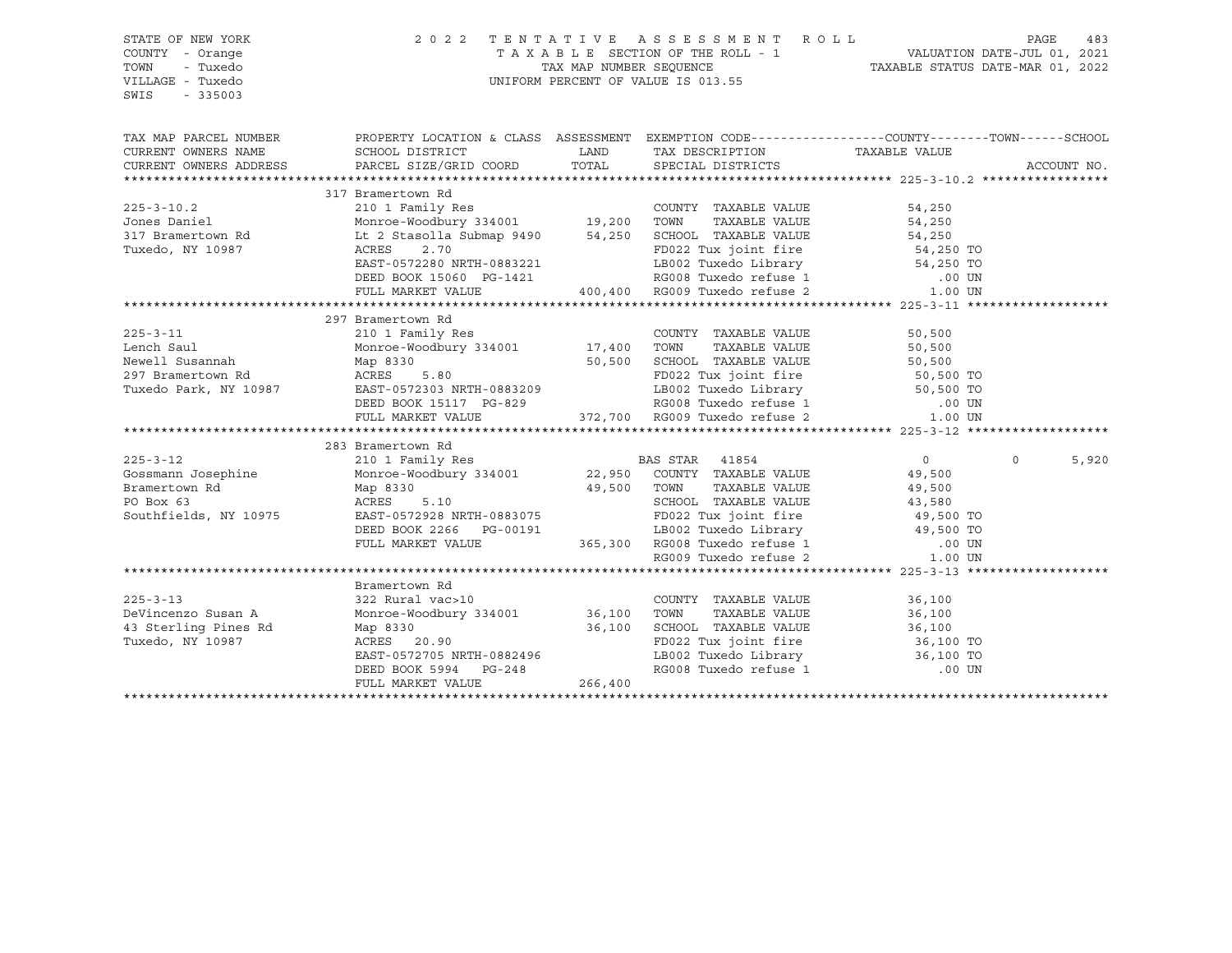| STATE OF NEW YORK | 2022 TENTATIVE ASSESSMENT ROLL     |  |                                  | PAGE            | 484 |
|-------------------|------------------------------------|--|----------------------------------|-----------------|-----|
| COUNTY - Orange   | TAXABLE SECTION OF THE ROLL - 1    |  | VALUATION DATE-JUL 01, 2021      |                 |     |
| - Tuxedo<br>TOWN  | MAP SECTION - 225                  |  | TAXABLE STATUS DATE-MAR 01, 2022 |                 |     |
| VILLAGE - Tuxedo  | SUB-SECTION - 000                  |  |                                  | RPS150/V04/L015 |     |
| SWIS<br>$-335003$ | UNIFORM PERCENT OF VALUE IS 013.55 |  | CURRENT DATE $4/25/2022$         |                 |     |

# \*\*\* S P E C I A L D I S T R I C T S U M M A R Y \*\*\*

|      |                      | TOTAL   | EXTENSION | EXTENSION | AD VALOREM | EXEMPT | TAXABLE  |
|------|----------------------|---------|-----------|-----------|------------|--------|----------|
| CODE | DISTRICT NAME        | PARCELS | TYPE      | VALUE     | VALUE      | AMOUNT | VALUE    |
|      |                      |         |           |           |            |        |          |
|      | RG009 Tuxedo refuse  |         | 45 UNITS  | 45.00     |            |        | 45.00    |
|      | FD022 Tux joint fire |         | 58 TOTAL  |           | 3721,052   |        | 3721,052 |
|      | LB002 Tuxedo Library |         | 58 TOTAL  |           | 3721,052   |        | 3721,052 |
|      | RG008 Tuxedo refuse  |         | 58 UNITS  |           |            |        |          |

### \*\*\* S C H O O L D I S T R I C T S U M M A R Y \*\*\*

| CODE   | DISTRICT NAME       | TOTAL<br>PARCELS | ASSESSED<br>LAND | ASSESSED<br>TOTAL | <b>EXEMPT</b><br>AMOUNT | TOTAL<br>TAXABLE | <b>STAR</b><br><b>AMOUNT</b> | STAR<br>TAXABLE |
|--------|---------------------|------------------|------------------|-------------------|-------------------------|------------------|------------------------------|-----------------|
| 334001 | Monroe-Woodbury Csd | 58               | 1462,500         | 3721,052          | 17,010                  | 3704,042         | 106,520                      | 3597,522        |
|        | SUB-TOTAL           | 58               | 1462,500         | 3721,052          | 17,010                  | 3704,042         | 106,520                      | 3597,522        |
|        | TOTAL               | 58               | 1462,500         | 3721,052          | 17,010                  | 3704,042         | 106,520                      | 3597,522        |

#### \*\*\* S Y S T E M C O D E S S U M M A R Y \*\*\*

## NO SYSTEM EXEMPTIONS AT THIS LEVEL

### \*\*\* E X E M P T I O N S U M M A R Y \*\*\*

| CODE  | DESCRIPTION | TOTAL<br>PARCELS | COUNTY | TOWN   | SCHOOL  |
|-------|-------------|------------------|--------|--------|---------|
| 41130 | VETCOM CTS  |                  | 17,010 | 39,160 | 7,290   |
| 41140 | VETDIS CTS  |                  | 22,680 | 43,340 | 9,720   |
| 41834 | ENH STAR    | ▵                |        |        | 29,560  |
| 41854 | BAS STAR    | 13               |        |        | 76,960  |
|       | TOTAL       | 18               | 39,690 | 82,500 | 123,530 |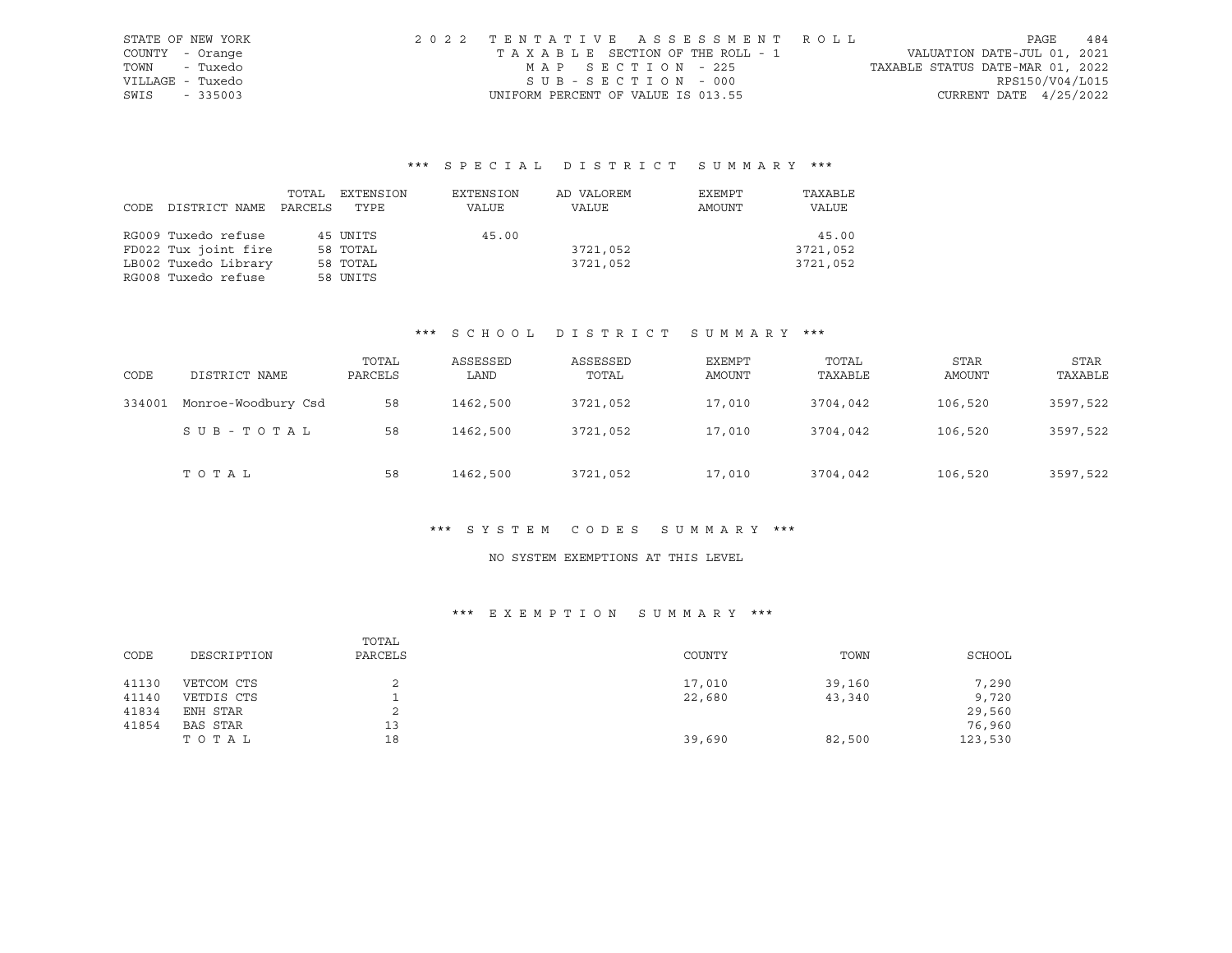|                  | STATE OF NEW YORK | 2022 TENTATIVE ASSESSMENT ROLL     |  |  |                                  |                          | PAGE | 485 |
|------------------|-------------------|------------------------------------|--|--|----------------------------------|--------------------------|------|-----|
| COUNTY - Orange  |                   | TAXABLE SECTION OF THE ROLL - 1    |  |  | VALUATION DATE-JUL 01, 2021      |                          |      |     |
| TOWN - Tuxedo    |                   | MAP SECTION - 225                  |  |  | TAXABLE STATUS DATE-MAR 01, 2022 |                          |      |     |
| VILLAGE - Tuxedo |                   | SUB-SECTION - 000                  |  |  |                                  | RPS150/V04/L015          |      |     |
| SWIS             | $-335003$         | UNIFORM PERCENT OF VALUE IS 013.55 |  |  |                                  | CURRENT DATE $4/25/2022$ |      |     |

| ROLL       |             | TOTAL   | ASSESSED | ASSESSED | TAXABLE      | TAXABLE  | TAXABLE       | STAR     |
|------------|-------------|---------|----------|----------|--------------|----------|---------------|----------|
| <b>SEC</b> | DESCRIPTION | PARCELS | LAND     | TOTAL    | COUNTY       | TOWN     | <b>SCHOOL</b> | TAXABLE  |
|            | TAXABLE     | 58      | 1462,500 | 3721,052 | 3681<br>.362 | 3638,552 | 3704,042      | 3597,522 |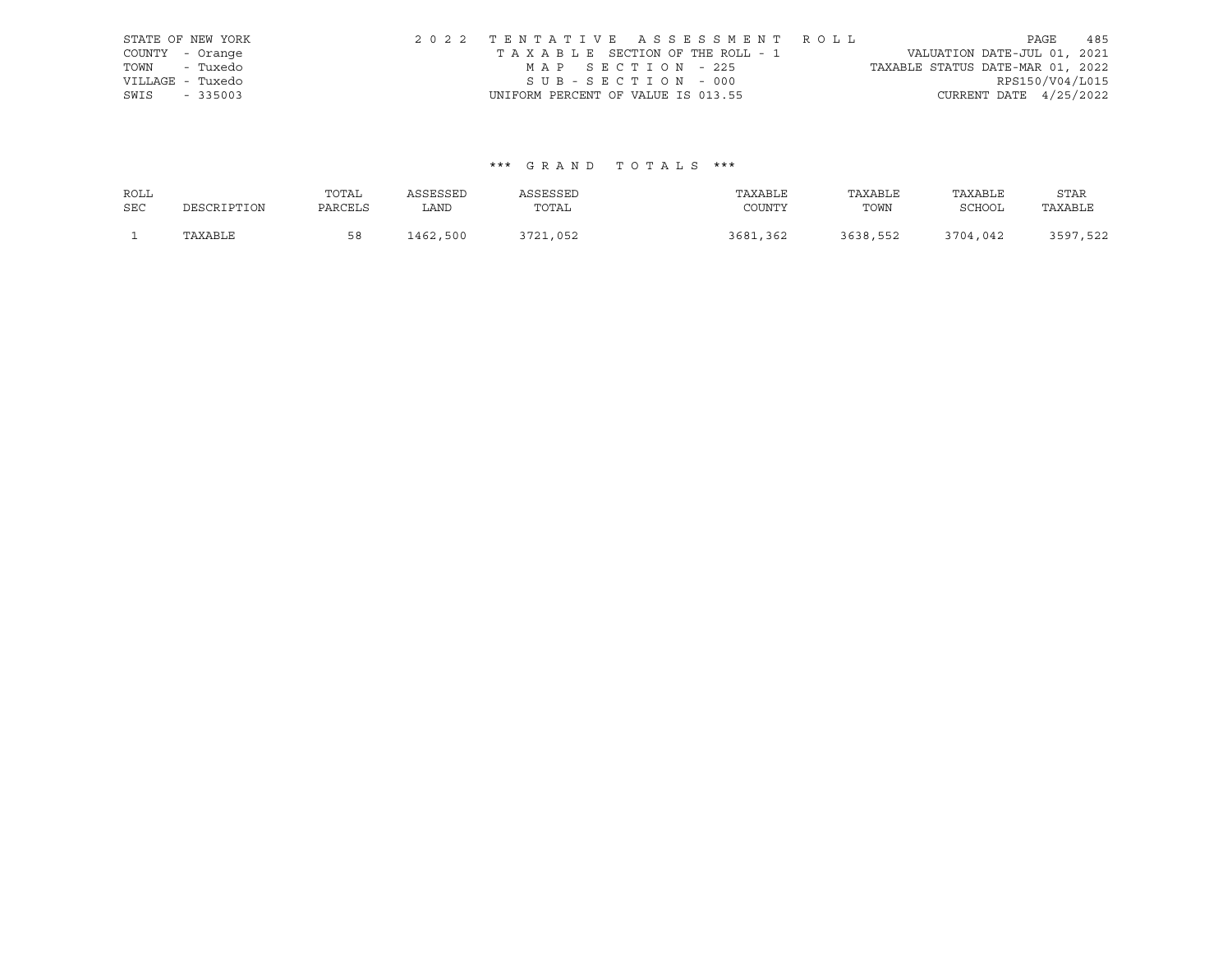| STATE OF NEW YORK<br>COUNTY - Orange<br>TOWN<br>- Tuxedo<br>VILLAGE - Tuxedo<br>$-335003$<br>SWIS | UNIFORM PERCENT OF VALUE IS 013.55                                                                                                                                                                                                           | PAGE 486 ASSESSMENT ROLL PAGE 486 PAGE 486 PAGE 486 PAGE 486 PAGE 486 PAGE 486 PAGE 486 PAGE 2021 |                                                                                                                                                                  |                      |                   |
|---------------------------------------------------------------------------------------------------|----------------------------------------------------------------------------------------------------------------------------------------------------------------------------------------------------------------------------------------------|---------------------------------------------------------------------------------------------------|------------------------------------------------------------------------------------------------------------------------------------------------------------------|----------------------|-------------------|
|                                                                                                   | TAX MAP PARCEL NUMBER THE PROPERTY LOCATION & CLASS ASSESSMENT EXEMPTION CODE--------------COUNTY--------TOWN------SCHOOL                                                                                                                    |                                                                                                   |                                                                                                                                                                  |                      |                   |
| CURRENT OWNERS NAME                                                                               | SCHOOL DISTRICT                                                                                                                                                                                                                              |                                                                                                   | LAND TAX DESCRIPTION TAXABLE VALUE COORD TOTAL SPECIAL DISTRICTS                                                                                                 |                      |                   |
| CURRENT OWNERS ADDRESS                                                                            | PARCEL SIZE/GRID COORD                                                                                                                                                                                                                       |                                                                                                   |                                                                                                                                                                  |                      | ACCOUNT NO.       |
|                                                                                                   |                                                                                                                                                                                                                                              |                                                                                                   |                                                                                                                                                                  |                      |                   |
|                                                                                                   | 283 Woodlands Dr                                                                                                                                                                                                                             |                                                                                                   |                                                                                                                                                                  |                      |                   |
| $226 - 1 - 1$                                                                                     | 210 1 Family Res<br>Tuxedo Ufsd 335003 25,500 COUNTY TAXABLE VALUE                                                                                                                                                                           |                                                                                                   |                                                                                                                                                                  | $\overline{0}$       | $\circ$<br>5,920  |
| Podos Stanley<br>Podos Cynthia<br>283 Woodlands Dr                                                |                                                                                                                                                                                                                                              |                                                                                                   |                                                                                                                                                                  |                      |                   |
|                                                                                                   |                                                                                                                                                                                                                                              |                                                                                                   |                                                                                                                                                                  |                      |                   |
|                                                                                                   | Tuxed UFsd 335003 25,500 COUNTY TAXABLE VALUE<br>Woodlands Phase 4 65,000 TOWN TAXABLE VALUE 65,000<br>Map 171-00 9-21-00 SCHOOL TAXABLE VALUE 59,080<br>FRNT 40.00 DPTH 90.00 FD022 Tux joint fire 65,000 TO<br>EAST-0564457 NRTH-084       |                                                                                                   |                                                                                                                                                                  |                      |                   |
| Tuxedo, NY 10987                                                                                  |                                                                                                                                                                                                                                              |                                                                                                   |                                                                                                                                                                  |                      |                   |
|                                                                                                   |                                                                                                                                                                                                                                              |                                                                                                   |                                                                                                                                                                  |                      |                   |
|                                                                                                   |                                                                                                                                                                                                                                              |                                                                                                   |                                                                                                                                                                  |                      |                   |
|                                                                                                   |                                                                                                                                                                                                                                              |                                                                                                   |                                                                                                                                                                  |                      |                   |
|                                                                                                   | 281 Woodlands Dr                                                                                                                                                                                                                             |                                                                                                   |                                                                                                                                                                  |                      |                   |
| $226 - 1 - 2$                                                                                     | 210 1 Family Res                                                                                                                                                                                                                             |                                                                                                   | COUNTY TAXABLE VALUE                                                                                                                                             | 63,910               |                   |
|                                                                                                   | Res COUNTY<br>335003 25,500 TOWN                                                                                                                                                                                                             |                                                                                                   |                                                                                                                                                                  | TAXABLE VALUE 63,910 |                   |
|                                                                                                   |                                                                                                                                                                                                                                              |                                                                                                   |                                                                                                                                                                  |                      |                   |
|                                                                                                   |                                                                                                                                                                                                                                              |                                                                                                   |                                                                                                                                                                  |                      |                   |
|                                                                                                   | Moraitis George N<br>Van Tine Barbara A<br>281 Woodlands Dr Map 171-00 9-21-00<br>Tuxedo, NY 10987 FRNT 30.00 DPTH 85.00                                                                                                                     |                                                                                                   | 63,910 SCHOOL TAXABLE VALUE<br>FD022 Tux joint fire 63,910 TO<br>LB002 Tuxedo Library 63,910 TO<br>RG008 Tuxedo refuse 1 .00 UN<br>RG009 Tuxedo refuse 2 1.00 UN |                      |                   |
|                                                                                                   |                                                                                                                                                                                                                                              |                                                                                                   |                                                                                                                                                                  |                      |                   |
|                                                                                                   |                                                                                                                                                                                                                                              |                                                                                                   |                                                                                                                                                                  |                      |                   |
|                                                                                                   | FULL MARKET VALUE                                                                                                                                                                                                                            | 471,700                                                                                           |                                                                                                                                                                  |                      |                   |
|                                                                                                   |                                                                                                                                                                                                                                              |                                                                                                   |                                                                                                                                                                  |                      |                   |
|                                                                                                   | 279 Woodlands Dr                                                                                                                                                                                                                             |                                                                                                   |                                                                                                                                                                  |                      |                   |
| $226 - 1 - 3$                                                                                     | 219 WOOQLANDS Dr<br>210 1 Family Res<br>Tuxedo Ufsd 335003 25,500 TOWN TAXABLE VALUE 69,600<br>Woodlands Phase 4 69,600 SCHOOL TAXABLE VALUE 69,600<br>Map 171-00 9-21-00 85.00 FD022 Tux joint fire 69,600 TO<br>FRNT 30.00 DPTH 85.00      |                                                                                                   |                                                                                                                                                                  |                      |                   |
| Zuck Brenda M                                                                                     |                                                                                                                                                                                                                                              |                                                                                                   |                                                                                                                                                                  |                      |                   |
| 279 Woodlands Dr                                                                                  |                                                                                                                                                                                                                                              |                                                                                                   |                                                                                                                                                                  |                      |                   |
| Tuxedo, NY 10987                                                                                  |                                                                                                                                                                                                                                              |                                                                                                   |                                                                                                                                                                  |                      |                   |
|                                                                                                   |                                                                                                                                                                                                                                              |                                                                                                   |                                                                                                                                                                  |                      |                   |
|                                                                                                   |                                                                                                                                                                                                                                              |                                                                                                   |                                                                                                                                                                  |                      |                   |
|                                                                                                   |                                                                                                                                                                                                                                              |                                                                                                   |                                                                                                                                                                  |                      |                   |
|                                                                                                   | FULL MARKET VALUE                                                                                                                                                                                                                            | 513,700                                                                                           |                                                                                                                                                                  |                      |                   |
|                                                                                                   |                                                                                                                                                                                                                                              |                                                                                                   |                                                                                                                                                                  |                      |                   |
|                                                                                                   | 277 Woodland Dr                                                                                                                                                                                                                              |                                                                                                   |                                                                                                                                                                  |                      |                   |
| $226 - 1 - 4$                                                                                     |                                                                                                                                                                                                                                              |                                                                                                   |                                                                                                                                                                  | $\overline{0}$       | 5,920<br>$\Omega$ |
| Lori Kramer Trust<br>277 Woodlands Dr                                                             |                                                                                                                                                                                                                                              |                                                                                                   |                                                                                                                                                                  | 73,950               |                   |
|                                                                                                   |                                                                                                                                                                                                                                              |                                                                                                   |                                                                                                                                                                  |                      |                   |
| Tuxedo, NY 10987                                                                                  | Woodland Dr<br>210 1 Family Res<br>Tuxedo Ufsd 335003 25,500 COUNTY TAXABLE VALUE<br>Woodlands Phase 4 73,950 TOWN TAXABLE VALUE<br>SCHOOL TAXABLE VALUE<br>SCHOOL TAXABLE VALUE<br>SCHOOL TAXABLE VALUE                                     |                                                                                                   |                                                                                                                                                                  |                      |                   |
|                                                                                                   |                                                                                                                                                                                                                                              |                                                                                                   |                                                                                                                                                                  |                      |                   |
|                                                                                                   |                                                                                                                                                                                                                                              |                                                                                                   |                                                                                                                                                                  |                      |                   |
|                                                                                                   |                                                                                                                                                                                                                                              |                                                                                                   |                                                                                                                                                                  |                      |                   |
|                                                                                                   | Woodlands Phase 4 73,950 TOWN TAXABLE VALUE 73,950<br>Map 171-00 9-21-00<br>FRNT 40.00 DPTH 90.00<br>FRNT 40.00 DPTH 90.00<br>EAST-0564411 NRTH-0848720<br>DEED BOOK 13309 PG-150<br>FRNT 545,800 ROO8 Tuxedo Library 73,950 TO<br>EAST-0564 |                                                                                                   |                                                                                                                                                                  |                      |                   |
|                                                                                                   |                                                                                                                                                                                                                                              |                                                                                                   |                                                                                                                                                                  |                      |                   |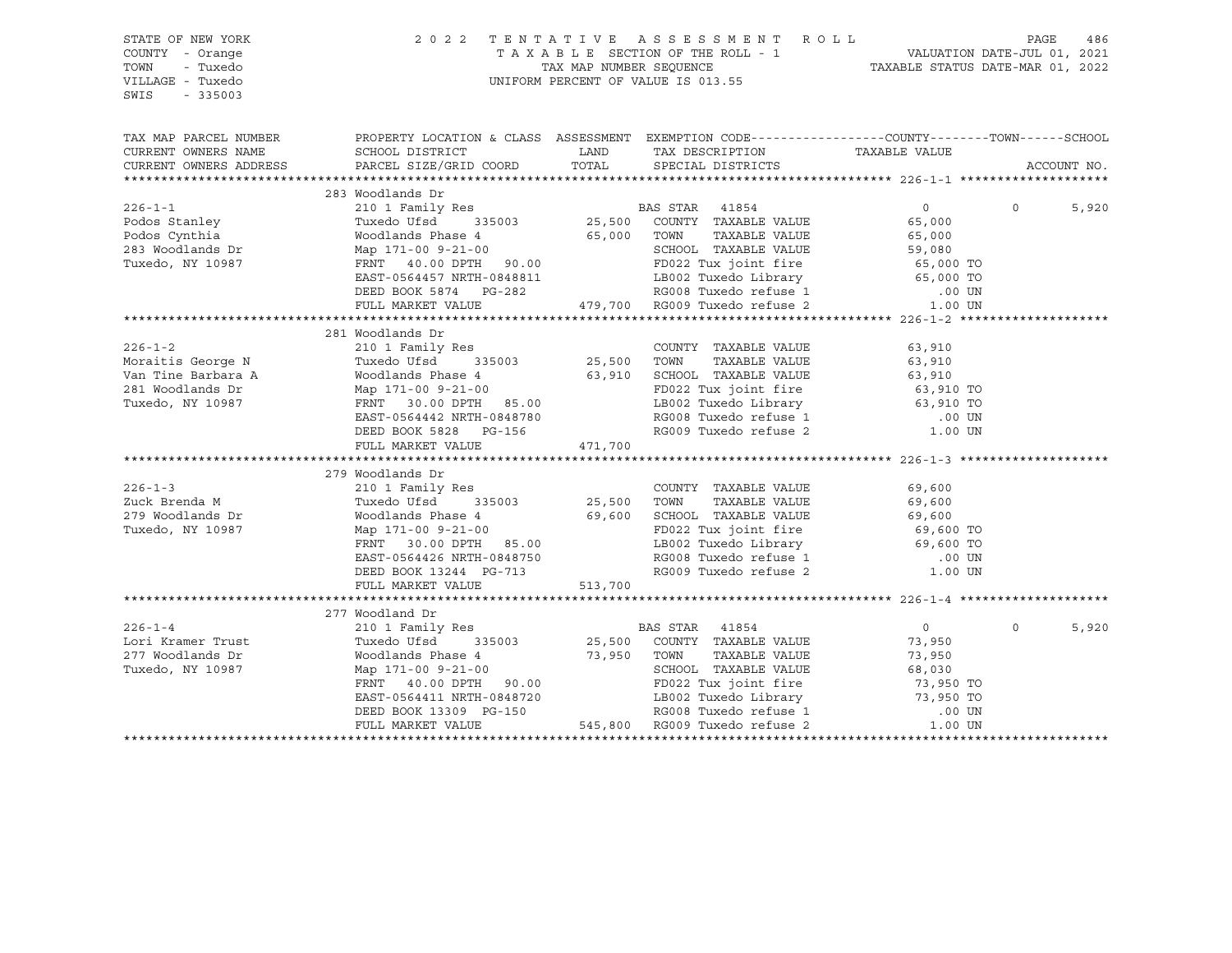| STATE OF NEW YORK<br>COUNTY - Orange<br>TOWN<br>- Tuxedo<br>VILLAGE - Tuxedo<br>SWIS<br>$-335003$                                                                                                                                      |                                                                                                                                                                                                                                                    |             | TENTATIVE ASSESSMENT ROLL PAGE 487<br>TAXABLE SECTION OF THE ROLL - 1 VALUATION DATE-JUL 01, 2021<br>TAX MAP NUMBER SEQUENCE TAXABLE STATUS DATE-MAR 01, 2022<br>2022 TENTATIVE ASSESSMENT ROLL<br>UNIFORM PERCENT OF VALUE IS 013.55                                                                                                                                                                                          |                |          |             |
|----------------------------------------------------------------------------------------------------------------------------------------------------------------------------------------------------------------------------------------|----------------------------------------------------------------------------------------------------------------------------------------------------------------------------------------------------------------------------------------------------|-------------|--------------------------------------------------------------------------------------------------------------------------------------------------------------------------------------------------------------------------------------------------------------------------------------------------------------------------------------------------------------------------------------------------------------------------------|----------------|----------|-------------|
| TAX MAP PARCEL NUMBER PROPERTY LOCATION & CLASS ASSESSMENT EXEMPTION CODE----------------COUNTY--------TOWN------SCHOOL<br>CURRENT OWNERS NAME                                                                                         |                                                                                                                                                                                                                                                    | LAND        |                                                                                                                                                                                                                                                                                                                                                                                                                                |                |          |             |
| CURRENT OWNERS ADDRESS                                                                                                                                                                                                                 | SCHOOL DISTRICT<br>PARCEL SIZE/GRID COORD                                                                                                                                                                                                          | TOTAL       | TAX DESCRIPTION<br>SPECIAL DISTRICTS                                                                                                                                                                                                                                                                                                                                                                                           | TAXABLE VALUE  |          | ACCOUNT NO. |
|                                                                                                                                                                                                                                        |                                                                                                                                                                                                                                                    |             |                                                                                                                                                                                                                                                                                                                                                                                                                                |                |          |             |
|                                                                                                                                                                                                                                        | 273 Woodlands Dr                                                                                                                                                                                                                                   |             |                                                                                                                                                                                                                                                                                                                                                                                                                                |                |          |             |
| $226 - 1 - 5$                                                                                                                                                                                                                          |                                                                                                                                                                                                                                                    |             | COUNTY TAXABLE VALUE 73,950                                                                                                                                                                                                                                                                                                                                                                                                    |                |          |             |
| Trauner Richard K                                                                                                                                                                                                                      |                                                                                                                                                                                                                                                    |             | TAXABLE VALUE                                                                                                                                                                                                                                                                                                                                                                                                                  | 73,950         |          |             |
| Trauner Hermine                                                                                                                                                                                                                        |                                                                                                                                                                                                                                                    |             |                                                                                                                                                                                                                                                                                                                                                                                                                                |                |          |             |
| 273 Woodlands Dr                                                                                                                                                                                                                       |                                                                                                                                                                                                                                                    |             |                                                                                                                                                                                                                                                                                                                                                                                                                                |                |          |             |
| Tuxedo, NY 10987                                                                                                                                                                                                                       |                                                                                                                                                                                                                                                    |             |                                                                                                                                                                                                                                                                                                                                                                                                                                |                |          |             |
|                                                                                                                                                                                                                                        |                                                                                                                                                                                                                                                    |             |                                                                                                                                                                                                                                                                                                                                                                                                                                |                |          |             |
|                                                                                                                                                                                                                                        |                                                                                                                                                                                                                                                    |             |                                                                                                                                                                                                                                                                                                                                                                                                                                |                |          |             |
|                                                                                                                                                                                                                                        | Woodlands Phase 4<br>Woodlands Phase 4<br>Moodlands Phase 4<br>Moodlands Phase 4<br>Map 171-00 9-21-00<br>FRNT 40.00 DPTH 90.00<br>EAST-0564380 NRTH-0848670<br>DEED BOOK 14257 PG-228<br>PULL MARKET VALUE<br>PULL MARKET VALUE<br>PULL MARKET VA |             |                                                                                                                                                                                                                                                                                                                                                                                                                                |                |          |             |
|                                                                                                                                                                                                                                        |                                                                                                                                                                                                                                                    |             |                                                                                                                                                                                                                                                                                                                                                                                                                                |                |          |             |
|                                                                                                                                                                                                                                        | 271 Woodlands Dr                                                                                                                                                                                                                                   |             |                                                                                                                                                                                                                                                                                                                                                                                                                                |                |          |             |
| $226 - 1 - 6$                                                                                                                                                                                                                          | Moodlands Dr<br>210 1 Family Res<br>Tuxedo Ufsd 335003 25,500 COUNTY TAXABLE VALUE                                                                                                                                                                 |             |                                                                                                                                                                                                                                                                                                                                                                                                                                | $\overline{0}$ | $\Omega$ | 5,920       |
|                                                                                                                                                                                                                                        |                                                                                                                                                                                                                                                    |             |                                                                                                                                                                                                                                                                                                                                                                                                                                | 72,500         |          |             |
| Comparaj Arthy M<br>Comparaj Abo M<br>Comparaj Abo M<br>271 Woodlands Dr Map 171-00 9-21-00<br>Tuxedo, NY 10987<br>Tuxedo, NY 10987<br>TRNT 30.00 DPTH 85.00<br>TUXED PRNT 30.00 DPTH 85.00<br>TUXED PRNT 30.00 DPTH 85.00<br>PD022 Tu |                                                                                                                                                                                                                                                    |             | TOWN      TAXABLE VALUE<br>SCHOOL   TAXABLE VALUE                                                                                                                                                                                                                                                                                                                                                                              | 72,500         |          |             |
|                                                                                                                                                                                                                                        |                                                                                                                                                                                                                                                    |             |                                                                                                                                                                                                                                                                                                                                                                                                                                |                |          |             |
|                                                                                                                                                                                                                                        | EAST-0564366 NRTH-0848637                                                                                                                                                                                                                          |             |                                                                                                                                                                                                                                                                                                                                                                                                                                |                |          |             |
|                                                                                                                                                                                                                                        | DEED BOOK 5780 PG-122                                                                                                                                                                                                                              |             |                                                                                                                                                                                                                                                                                                                                                                                                                                |                |          |             |
|                                                                                                                                                                                                                                        | FULL MARKET VALUE                                                                                                                                                                                                                                  |             | $\begin{array}{cccc} \text{72,500} & \text{TOWN} & \text{TAXABLE VALUE} & \text{72,500} \\ & \text{SCHOOL} & \text{TAXABLE VALUE} & \text{66,580} \\ \text{85.00} & \text{FD022 Tux joint fire} & \text{66,580} \\ \text{848637} & \text{LBO02 Tusedo Library} & \text{72,500 TO} \\ \text{72,500 TO} & \text{R0009 Tusedo refuse 1} & \text{00 UN} \\ \text{735,100} & \text{R0009 Tusedo refuse 2} & \text{1.00 UN} \\ \end$ |                |          |             |
|                                                                                                                                                                                                                                        |                                                                                                                                                                                                                                                    |             |                                                                                                                                                                                                                                                                                                                                                                                                                                |                |          |             |
|                                                                                                                                                                                                                                        | 269 Woodlands Dr                                                                                                                                                                                                                                   |             |                                                                                                                                                                                                                                                                                                                                                                                                                                |                |          |             |
| $226 - 1 - 7$                                                                                                                                                                                                                          | 210 1 Family Res                                                                                                                                                                                                                                   |             | BAS STAR 41854                                                                                                                                                                                                                                                                                                                                                                                                                 | $\overline{0}$ | $\Omega$ | 5,920       |
| Butt Muhammad I                                                                                                                                                                                                                        | Tuxedo Ufsd <sup>4</sup> 335003 25,500 COUNTY TAXABLE VALUE                                                                                                                                                                                        |             |                                                                                                                                                                                                                                                                                                                                                                                                                                | 63,250         |          |             |
| 269 Woodlands Dr                                                                                                                                                                                                                       | Woodlands Phase 4 63,250 TOWN TAXABLE VALUE<br>Map 171-00 9-21-00 65.00 SCHOOL TAXABLE VALUE<br>FRNT 30.00 DPTH 85.00 FD022 Tux joint fire                                                                                                         |             |                                                                                                                                                                                                                                                                                                                                                                                                                                | 63,250         |          |             |
| Tuxedo, NY 10987                                                                                                                                                                                                                       |                                                                                                                                                                                                                                                    |             | SCHOOL TAXABLE VALUE 57,330<br>FRONT TAXABLE VALUE 57,330<br>FRONT THE 63,250 TO                                                                                                                                                                                                                                                                                                                                               |                |          |             |
|                                                                                                                                                                                                                                        |                                                                                                                                                                                                                                                    |             |                                                                                                                                                                                                                                                                                                                                                                                                                                |                |          |             |
|                                                                                                                                                                                                                                        | FRNT 30.00 DPTH 85.00 FD022 Tux joint fire 63,250 TO<br>EAST-0564353 NRTH-0848610 LB002 Tuxedo Library 63,250 TO<br>DEED BOOK 12996 PG-1146 RG008 Tuxedo refuse 1 .00 UN<br>FULL MARKET VALUE 466,800 RG009 Tuxedo refuse 2 1.00 UN                |             |                                                                                                                                                                                                                                                                                                                                                                                                                                |                |          |             |
|                                                                                                                                                                                                                                        |                                                                                                                                                                                                                                                    |             |                                                                                                                                                                                                                                                                                                                                                                                                                                |                |          |             |
|                                                                                                                                                                                                                                        |                                                                                                                                                                                                                                                    |             |                                                                                                                                                                                                                                                                                                                                                                                                                                |                |          |             |
|                                                                                                                                                                                                                                        | 267 Woodlands Dr                                                                                                                                                                                                                                   |             |                                                                                                                                                                                                                                                                                                                                                                                                                                |                |          |             |
| $226 - 1 - 8$                                                                                                                                                                                                                          | 210 1 Family Res                                                                                                                                                                                                                                   |             | COUNTY TAXABLE VALUE 73,950                                                                                                                                                                                                                                                                                                                                                                                                    |                |          |             |
|                                                                                                                                                                                                                                        | Tuxedo Ufsd 335003                                                                                                                                                                                                                                 | 25,500 TOWN | TAXABLE VALUE                                                                                                                                                                                                                                                                                                                                                                                                                  | 73,950         |          |             |
| Landau Steven M<br>Landau Randi J                                                                                                                                                                                                      | Woodlands Phase 4                                                                                                                                                                                                                                  |             |                                                                                                                                                                                                                                                                                                                                                                                                                                |                |          |             |
| 267 Woodlands Dr                                                                                                                                                                                                                       | Map 171-00 9-21-00                                                                                                                                                                                                                                 |             | 73,950 SCHOOL TAXABLE VALUE 73,950<br>73,950 SCHOOL TAXABLE VALUE 73,950 FD022 Tux joint fire 73,950 TO<br>FD022 Tux joint fire 73,950 TO<br>LB002 Tuxedo Library 73,950 TO                                                                                                                                                                                                                                                    |                |          |             |
| Tuxedo, NY 10987                                                                                                                                                                                                                       | FRNT 40.00 DPTH 90.00                                                                                                                                                                                                                              |             |                                                                                                                                                                                                                                                                                                                                                                                                                                |                |          |             |
|                                                                                                                                                                                                                                        |                                                                                                                                                                                                                                                    |             |                                                                                                                                                                                                                                                                                                                                                                                                                                |                |          |             |
|                                                                                                                                                                                                                                        | ---<br>EAST-0564335 NRTH-0848582<br>DEED BOOK 14313 PG-526                                                                                                                                                                                         |             | RG008 Tuxedo refuse 1 (00 UN RG009 Tuxedo refuse 2 (1.00 UN                                                                                                                                                                                                                                                                                                                                                                    |                |          |             |
|                                                                                                                                                                                                                                        | FULL MARKET VALUE                                                                                                                                                                                                                                  | 545,800     |                                                                                                                                                                                                                                                                                                                                                                                                                                |                |          |             |
|                                                                                                                                                                                                                                        |                                                                                                                                                                                                                                                    |             |                                                                                                                                                                                                                                                                                                                                                                                                                                |                |          |             |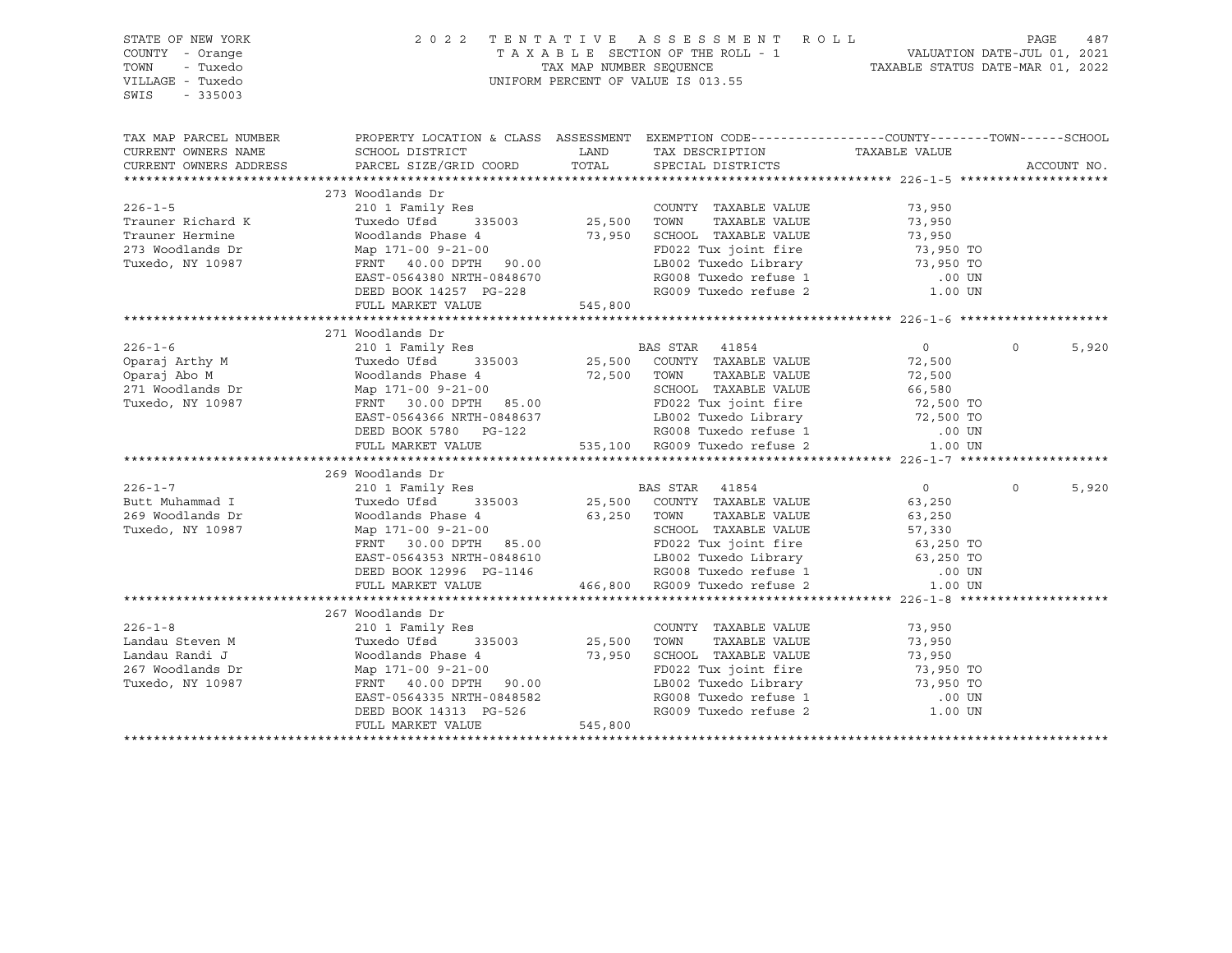| STATE OF NEW YORK<br>COUNTY - Orange<br>TOWN<br>- Tuxedo<br>VILLAGE - Tuxedo<br>$-335003$<br>SWIS |                                                                                                                                                                                                                                                    |                      | 2022 TENTATIVE ASSESSMENT ROLL PAGE 488<br>TAXABLE SECTION OF THE ROLL - 1 VALUATION DATE-JUL 01, 2021<br>TAX MAP NUMBER SEQUENCE TAXABLE STATUS DATE-MAR 01, 2022<br>UNIFORM PERCENT OF VALUE IS 013.55 |                  |                            |
|---------------------------------------------------------------------------------------------------|----------------------------------------------------------------------------------------------------------------------------------------------------------------------------------------------------------------------------------------------------|----------------------|----------------------------------------------------------------------------------------------------------------------------------------------------------------------------------------------------------|------------------|----------------------------|
| TAX MAP PARCEL NUMBER<br>CURRENT OWNERS NAME<br>CURRENT OWNERS ADDRESS                            | PROPERTY LOCATION & CLASS ASSESSMENT EXEMPTION CODE----------------COUNTY-------TOWN-----SCHOOL<br>SCHOOL DISTRICT<br>PARCEL SIZE/GRID COORD                                                                                                       | TOTAL                | LAND TAX DESCRIPTION<br>SPECIAL DISTRICTS                                                                                                                                                                | TAXABLE VALUE    | ACCOUNT NO.                |
|                                                                                                   | 265 Woodlands Dr                                                                                                                                                                                                                                   |                      |                                                                                                                                                                                                          |                  |                            |
| $226 - 1 - 9$                                                                                     |                                                                                                                                                                                                                                                    |                      | COUNTY TAXABLE VALUE                                                                                                                                                                                     | 62,800           |                            |
| PREJNA FAMILY REV TRUST                                                                           |                                                                                                                                                                                                                                                    |                      | TAXABLE VALUE                                                                                                                                                                                            | 62,800           |                            |
| 265 Woodlands Dr                                                                                  | Woodlands Phase 4 62,800 SCHOOL TAXABLE VALUE<br>Map 171-00 9-21-00 FD022 Tux joint fire 62,800 TO<br>FRNT 40.00 DPTH 90.00 LB002 Tuxedo Library 62,800 TO<br>EAST-0564311 NRTH-0848519 RG008 Tuxedo refuse 1 .00 UN                               |                      |                                                                                                                                                                                                          |                  |                            |
| Tuxedo, NY 10987                                                                                  |                                                                                                                                                                                                                                                    |                      |                                                                                                                                                                                                          |                  |                            |
|                                                                                                   |                                                                                                                                                                                                                                                    |                      |                                                                                                                                                                                                          |                  |                            |
|                                                                                                   |                                                                                                                                                                                                                                                    |                      |                                                                                                                                                                                                          |                  |                            |
|                                                                                                   | DEED BOOK 14776 PG-1782                                                                                                                                                                                                                            |                      | RG009 Tuxedo refuse 2 1.00 UN                                                                                                                                                                            |                  |                            |
|                                                                                                   | FULL MARKET VALUE                                                                                                                                                                                                                                  | 463,500              |                                                                                                                                                                                                          |                  |                            |
|                                                                                                   |                                                                                                                                                                                                                                                    |                      |                                                                                                                                                                                                          |                  |                            |
|                                                                                                   | 263 Woodlands Dr                                                                                                                                                                                                                                   |                      |                                                                                                                                                                                                          |                  |                            |
| $226 - 1 - 10$                                                                                    |                                                                                                                                                                                                                                                    |                      |                                                                                                                                                                                                          | $\overline{0}$   | $0 \qquad \qquad$<br>5,920 |
| Smith Arnold<br>Smith Jodi                                                                        |                                                                                                                                                                                                                                                    |                      |                                                                                                                                                                                                          | 72,500           |                            |
|                                                                                                   |                                                                                                                                                                                                                                                    |                      | TAXABLE VALUE                                                                                                                                                                                            | 72,500           |                            |
| 263 Woodlands Dr<br>Tuxedo, NY 10987                                                              |                                                                                                                                                                                                                                                    |                      |                                                                                                                                                                                                          |                  |                            |
|                                                                                                   | Woodlands Dr<br>210 1 Family Res<br>Tuxedo Ufsd<br>335003<br>25,500 COUNTY TAXABLE VALUE<br>Woodlands Phase 4<br>72,500 TOWN TAXABLE VALUE<br>Map 171-00 9-21-00<br>FRNT 30.00 DPTH 85.00<br>BANK N LB002 Tuxedo Library<br>25,500 TOWN TAXABLE VA |                      |                                                                                                                                                                                                          |                  |                            |
|                                                                                                   |                                                                                                                                                                                                                                                    |                      |                                                                                                                                                                                                          |                  |                            |
|                                                                                                   | EAST-0564304 NRTH-0848486                                                                                                                                                                                                                          |                      |                                                                                                                                                                                                          |                  |                            |
|                                                                                                   | DEED BOOK 14203 PG-704                                                                                                                                                                                                                             |                      |                                                                                                                                                                                                          |                  |                            |
|                                                                                                   | FULL MARKET VALUE                                                                                                                                                                                                                                  |                      |                                                                                                                                                                                                          |                  |                            |
|                                                                                                   |                                                                                                                                                                                                                                                    |                      |                                                                                                                                                                                                          |                  |                            |
| $226 - 1 - 11$                                                                                    | 261 Woodlands Dr<br>210 1 Family Res<br>Tuxedo Ufsd 335003 25,500 TOWN                                                                                                                                                                             |                      | COUNTY TAXABLE VALUE                                                                                                                                                                                     |                  |                            |
| Duchin Marilynn                                                                                   |                                                                                                                                                                                                                                                    |                      | TAXABLE VALUE                                                                                                                                                                                            | 72,500<br>72,500 |                            |
| 261 Woodlands Dr                                                                                  |                                                                                                                                                                                                                                                    |                      |                                                                                                                                                                                                          |                  |                            |
| Tuxedo, NY 10987                                                                                  | Woodlands Phase 4 $\begin{array}{ccc} 72,500 & \text{SCH OOL} & \text{TAXABLE VALUE} \\ \text{Map } 171-00 & 9-21-00 & & \text{FD022 Tux joint fire & & \end{array}$ 72,500 TO                                                                     |                      |                                                                                                                                                                                                          |                  |                            |
|                                                                                                   | FRNT 30.00 DPTH 85.00                                                                                                                                                                                                                              |                      |                                                                                                                                                                                                          |                  |                            |
|                                                                                                   | EAST-0564298 NRTH-0848456                                                                                                                                                                                                                          |                      |                                                                                                                                                                                                          |                  |                            |
|                                                                                                   | DEED BOOK 14045 PG-349                                                                                                                                                                                                                             |                      | FD022 Tux joint fire<br>LB002 Tuxedo Library<br>RG008 Tuxedo refuse 1 000 000 RG009 Tuxedo refuse 2 1 000 000                                                                                            |                  |                            |
|                                                                                                   | FULL MARKET VALUE 535,100                                                                                                                                                                                                                          |                      |                                                                                                                                                                                                          |                  |                            |
|                                                                                                   |                                                                                                                                                                                                                                                    |                      |                                                                                                                                                                                                          |                  |                            |
|                                                                                                   | 259 Woodlands Dr                                                                                                                                                                                                                                   |                      |                                                                                                                                                                                                          |                  |                            |
| $226 - 1 - 12$                                                                                    | 210 1 Family Res                                                                                                                                                                                                                                   |                      | COUNTY TAXABLE VALUE                                                                                                                                                                                     | 62,500           |                            |
| Kugel Ned                                                                                         | 335003<br>Tuxedo Ufsd                                                                                                                                                                                                                              |                      | TOWN<br>TAXABLE VALUE                                                                                                                                                                                    |                  |                            |
| Kuqel Marla                                                                                       | Woodlands Phase 4                                                                                                                                                                                                                                  | $25,500$<br>$62.500$ | 62,500 SCHOOL TAXABLE VALUE                                                                                                                                                                              | 62,500<br>62,500 |                            |
| 259 Woodlands Rd<br>Tuxedo, NY 10987                                                              | Map 171-00 9-21-00                                                                                                                                                                                                                                 |                      | FD022 Tux joint fire 62,500 TO<br>LB002 Tuxedo Library 62,500 TO<br>RG008 Tuxedo refuse 1 00 UN<br>RG009 Tuxedo refuse 2 1.00 UN                                                                         |                  |                            |
| Tuxedo, NY 10987                                                                                  | FRNT 40.00 DPTH 90.00                                                                                                                                                                                                                              |                      |                                                                                                                                                                                                          |                  |                            |
|                                                                                                   | EAST-0564285 NRTH-0848423                                                                                                                                                                                                                          |                      |                                                                                                                                                                                                          |                  |                            |
|                                                                                                   | DEED BOOK 14007 PG-968                                                                                                                                                                                                                             |                      |                                                                                                                                                                                                          |                  |                            |
|                                                                                                   | FULL MARKET VALUE                                                                                                                                                                                                                                  | 461,300              |                                                                                                                                                                                                          |                  |                            |
|                                                                                                   |                                                                                                                                                                                                                                                    |                      |                                                                                                                                                                                                          |                  |                            |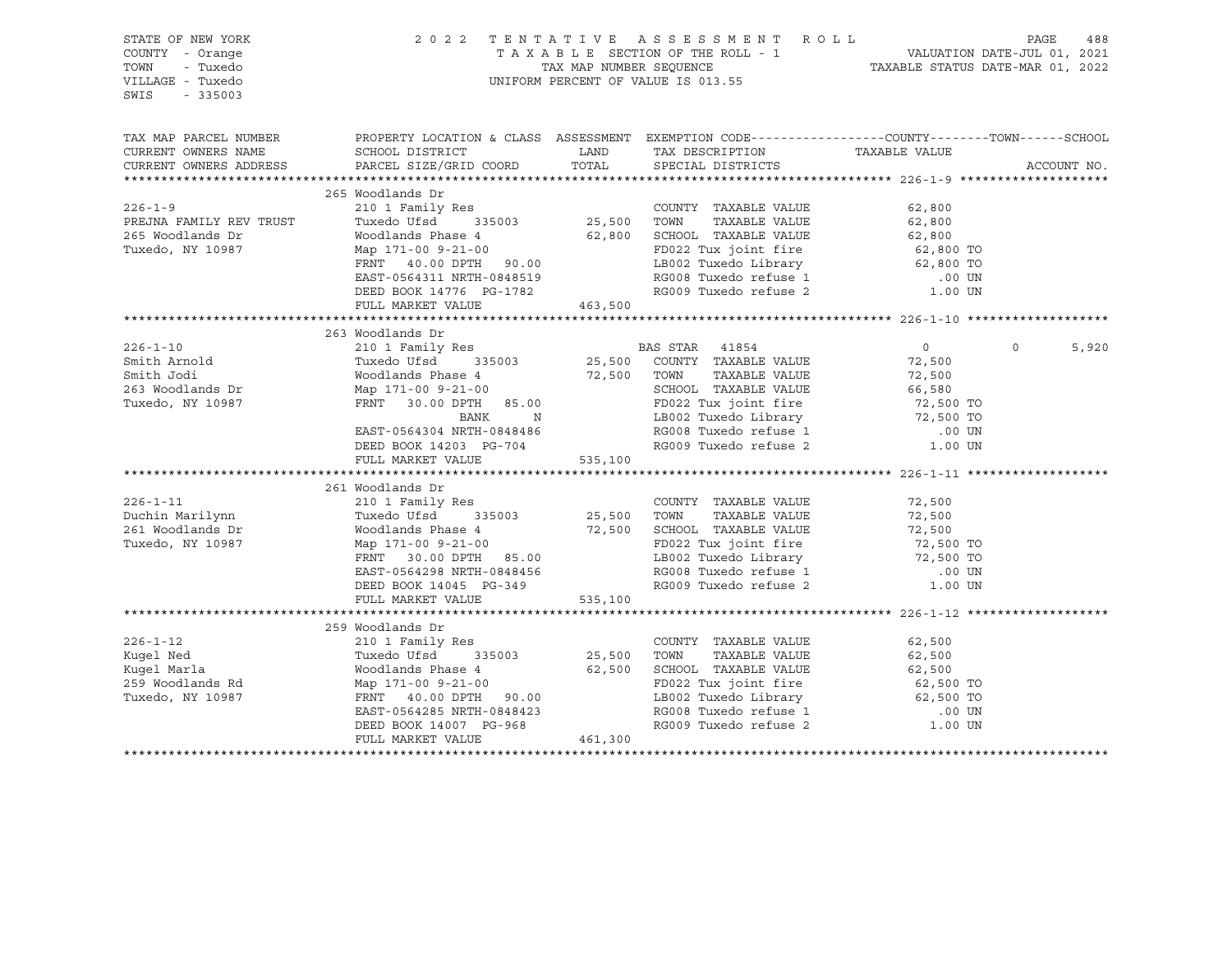| STATE OF NEW YORK<br>COUNTY - Orange<br>TOWN<br>- Tuxedo<br>VILLAGE - Tuxedo<br>SWIS<br>$-335003$                                                                                                                                                                                                                                                                                                                         |                                                                                                                                                                                                                                                    |         | PAGE 489 TENTATIVE ASSESSMENT ROLL PALUATION DATE-JUL 01, 2021<br>TAXABLE SECTION OF THE ROLL - 1 VALUATION DATE-JUL 01, 2021<br>TAX MAP NUMBER SEQUENCE TAXABLE STATUS DATE-MAR 01, 2022<br>UNIFORM PERCENT OF VALUE IS 013.55 |                          |                   |             |
|---------------------------------------------------------------------------------------------------------------------------------------------------------------------------------------------------------------------------------------------------------------------------------------------------------------------------------------------------------------------------------------------------------------------------|----------------------------------------------------------------------------------------------------------------------------------------------------------------------------------------------------------------------------------------------------|---------|---------------------------------------------------------------------------------------------------------------------------------------------------------------------------------------------------------------------------------|--------------------------|-------------------|-------------|
| TAX MAP PARCEL NUMBER THE PROPERTY LOCATION & CLASS ASSESSMENT EXEMPTION CODE--------------COUNTY--------TOWN------SCHOOL                                                                                                                                                                                                                                                                                                 |                                                                                                                                                                                                                                                    |         |                                                                                                                                                                                                                                 |                          |                   |             |
| CURRENT OWNERS NAME                                                                                                                                                                                                                                                                                                                                                                                                       | SCHOOL DISTRICT                                                                                                                                                                                                                                    |         | LAND TAX DESCRIPTION TAXABLE VALUE COORD TOTAL SPECIAL DISTRICTS                                                                                                                                                                |                          |                   |             |
| CURRENT OWNERS ADDRESS                                                                                                                                                                                                                                                                                                                                                                                                    | PARCEL SIZE/GRID COORD                                                                                                                                                                                                                             |         |                                                                                                                                                                                                                                 |                          |                   | ACCOUNT NO. |
|                                                                                                                                                                                                                                                                                                                                                                                                                           |                                                                                                                                                                                                                                                    |         |                                                                                                                                                                                                                                 |                          |                   |             |
|                                                                                                                                                                                                                                                                                                                                                                                                                           | 257 Woodlands Dr                                                                                                                                                                                                                                   |         |                                                                                                                                                                                                                                 |                          |                   |             |
| $226 - 1 - 13$                                                                                                                                                                                                                                                                                                                                                                                                            |                                                                                                                                                                                                                                                    |         |                                                                                                                                                                                                                                 | $\overline{0}$<br>73,950 | $0 \qquad \qquad$ | 5,920       |
| Shatkin Rachelle                                                                                                                                                                                                                                                                                                                                                                                                          |                                                                                                                                                                                                                                                    |         |                                                                                                                                                                                                                                 |                          |                   |             |
| 257 Woodlands Dr                                                                                                                                                                                                                                                                                                                                                                                                          |                                                                                                                                                                                                                                                    |         |                                                                                                                                                                                                                                 |                          |                   |             |
| Tuxedo, NY 10987                                                                                                                                                                                                                                                                                                                                                                                                          | Woodlands Phase 4<br>Map 171-00 9-21-00<br>Map 171-00 9-21-00<br>Map 171-00 9-21-00<br>FRNT 40.00 DPTH 90.00<br>FRNT 40.00 DPTH 90.00<br>EAST-0564273 NRTH-0848362<br>DEED BOOK 12023 PG-106<br>FULL MARKET VALUE<br>FULL MARKET VALUE<br>FULL MAR |         |                                                                                                                                                                                                                                 |                          |                   |             |
|                                                                                                                                                                                                                                                                                                                                                                                                                           |                                                                                                                                                                                                                                                    |         |                                                                                                                                                                                                                                 |                          |                   |             |
|                                                                                                                                                                                                                                                                                                                                                                                                                           |                                                                                                                                                                                                                                                    |         |                                                                                                                                                                                                                                 |                          |                   |             |
|                                                                                                                                                                                                                                                                                                                                                                                                                           |                                                                                                                                                                                                                                                    |         |                                                                                                                                                                                                                                 |                          |                   |             |
|                                                                                                                                                                                                                                                                                                                                                                                                                           |                                                                                                                                                                                                                                                    |         |                                                                                                                                                                                                                                 |                          |                   |             |
|                                                                                                                                                                                                                                                                                                                                                                                                                           |                                                                                                                                                                                                                                                    |         |                                                                                                                                                                                                                                 |                          |                   |             |
|                                                                                                                                                                                                                                                                                                                                                                                                                           | 255 Woodlands Dr                                                                                                                                                                                                                                   |         |                                                                                                                                                                                                                                 |                          |                   |             |
|                                                                                                                                                                                                                                                                                                                                                                                                                           |                                                                                                                                                                                                                                                    |         |                                                                                                                                                                                                                                 |                          | $\Omega$          | 5,920       |
|                                                                                                                                                                                                                                                                                                                                                                                                                           |                                                                                                                                                                                                                                                    |         |                                                                                                                                                                                                                                 |                          |                   |             |
|                                                                                                                                                                                                                                                                                                                                                                                                                           |                                                                                                                                                                                                                                                    |         |                                                                                                                                                                                                                                 |                          |                   |             |
|                                                                                                                                                                                                                                                                                                                                                                                                                           |                                                                                                                                                                                                                                                    |         |                                                                                                                                                                                                                                 |                          |                   |             |
|                                                                                                                                                                                                                                                                                                                                                                                                                           |                                                                                                                                                                                                                                                    |         |                                                                                                                                                                                                                                 |                          |                   |             |
|                                                                                                                                                                                                                                                                                                                                                                                                                           |                                                                                                                                                                                                                                                    |         |                                                                                                                                                                                                                                 |                          |                   |             |
|                                                                                                                                                                                                                                                                                                                                                                                                                           |                                                                                                                                                                                                                                                    |         |                                                                                                                                                                                                                                 |                          |                   |             |
| $\begin{tabular}{lcccccc} 226-1-14 & 210 & 1 family \; \text{res} \\ \text{Taber Laurent} & \text{Tuxedo Ufsd} & 335003 & 25,500 & \text{COUNTY} & \text{TAXABLE VALUE} & 69,600 \\ \text{255 Woodlands Dr} & \text{Woodlands Phase 4} & 69,600 & \text{TCWN} & \text{TAXABLE VALUE} & 69,600 \\ \text{Tuxedo, NY 10987} & \text{Map 171-00 9-21-00} & \text{SCHOOL TAXABLE VALUE} & 63,680 \\ \text{FRNT 30.00 DPTH} & $ |                                                                                                                                                                                                                                                    |         |                                                                                                                                                                                                                                 |                          |                   |             |
|                                                                                                                                                                                                                                                                                                                                                                                                                           | 253 Woodlands Dr                                                                                                                                                                                                                                   |         |                                                                                                                                                                                                                                 |                          |                   |             |
|                                                                                                                                                                                                                                                                                                                                                                                                                           |                                                                                                                                                                                                                                                    |         | COUNTY TAXABLE VALUE                                                                                                                                                                                                            | 73,225                   |                   |             |
| 226-1-15 210 1 Family Res COUNT<br>Pandise, trustee of The James, Tuxedo Ufsd 335003 25,500 TOWN                                                                                                                                                                                                                                                                                                                          |                                                                                                                                                                                                                                                    |         |                                                                                                                                                                                                                                 |                          |                   |             |
|                                                                                                                                                                                                                                                                                                                                                                                                                           |                                                                                                                                                                                                                                                    |         |                                                                                                                                                                                                                                 |                          |                   |             |
| James F. Pandise Rev. Trust Woodlands Phase 4 73,225 SCHOOL TAXABLE VALUE<br>253 Woodlands Dr Map 171-00 9-21-00<br>Tuxedo, NY 10987 FRNT 40.00 DPTH 85.00 LB002 Tuxedo Library                                                                                                                                                                                                                                           |                                                                                                                                                                                                                                                    |         | COUNTY TAAABLE VADUE<br>TOWN TAXABLE VALUE 73,225<br>SCHOOL TAXABLE VALUE 73,225<br>FD022 Tux joint fire 73,225 TO<br>LB002 Tuxedo Library 73,225 TO                                                                            |                          |                   |             |
|                                                                                                                                                                                                                                                                                                                                                                                                                           |                                                                                                                                                                                                                                                    |         |                                                                                                                                                                                                                                 |                          |                   |             |
|                                                                                                                                                                                                                                                                                                                                                                                                                           | EAST-0564283 NRTH-0848291<br>DEED BOOK 15121 PG-274                                                                                                                                                                                                |         | LB002 Tuxedo Library<br>RG008 Tuxedo refuse 1                                                                                                                                                                                   |                          |                   |             |
|                                                                                                                                                                                                                                                                                                                                                                                                                           |                                                                                                                                                                                                                                                    |         | RG008 Tuxedo refuse 1 (00 UN RG009 Tuxedo refuse 2 (1.00 UN                                                                                                                                                                     |                          |                   |             |
|                                                                                                                                                                                                                                                                                                                                                                                                                           | FULL MARKET VALUE 540,400                                                                                                                                                                                                                          |         |                                                                                                                                                                                                                                 |                          |                   |             |
|                                                                                                                                                                                                                                                                                                                                                                                                                           |                                                                                                                                                                                                                                                    |         |                                                                                                                                                                                                                                 |                          |                   |             |
|                                                                                                                                                                                                                                                                                                                                                                                                                           | 251 Woodlands Dr                                                                                                                                                                                                                                   |         |                                                                                                                                                                                                                                 |                          |                   |             |
| $226 - 1 - 16$                                                                                                                                                                                                                                                                                                                                                                                                            | 210 1 Family Res                                                                                                                                                                                                                                   |         | COUNTY TAXABLE VALUE 73,225                                                                                                                                                                                                     |                          |                   |             |
|                                                                                                                                                                                                                                                                                                                                                                                                                           |                                                                                                                                                                                                                                                    |         |                                                                                                                                                                                                                                 |                          |                   |             |
| Carton Michael Tuxedo Ufsd 335003 25,500 TOWN TAXABLE VALUE 73,225<br>Carton Grace Moodlands Phase 4 73,225 SCHOOL TAXABLE VALUE 73,225<br>251 Woodlands Dr Map 171-00 9-21-00<br>Tuxedo, NY 10987 FRNT 40.00 DPTH 90.00<br>EAST-05643                                                                                                                                                                                    |                                                                                                                                                                                                                                                    |         |                                                                                                                                                                                                                                 |                          |                   |             |
|                                                                                                                                                                                                                                                                                                                                                                                                                           |                                                                                                                                                                                                                                                    |         |                                                                                                                                                                                                                                 |                          |                   |             |
|                                                                                                                                                                                                                                                                                                                                                                                                                           |                                                                                                                                                                                                                                                    |         |                                                                                                                                                                                                                                 |                          |                   |             |
|                                                                                                                                                                                                                                                                                                                                                                                                                           |                                                                                                                                                                                                                                                    |         |                                                                                                                                                                                                                                 |                          |                   |             |
|                                                                                                                                                                                                                                                                                                                                                                                                                           |                                                                                                                                                                                                                                                    |         |                                                                                                                                                                                                                                 |                          |                   |             |
|                                                                                                                                                                                                                                                                                                                                                                                                                           | FULL MARKET VALUE                                                                                                                                                                                                                                  | 540,400 |                                                                                                                                                                                                                                 |                          |                   |             |
|                                                                                                                                                                                                                                                                                                                                                                                                                           |                                                                                                                                                                                                                                                    |         |                                                                                                                                                                                                                                 |                          |                   |             |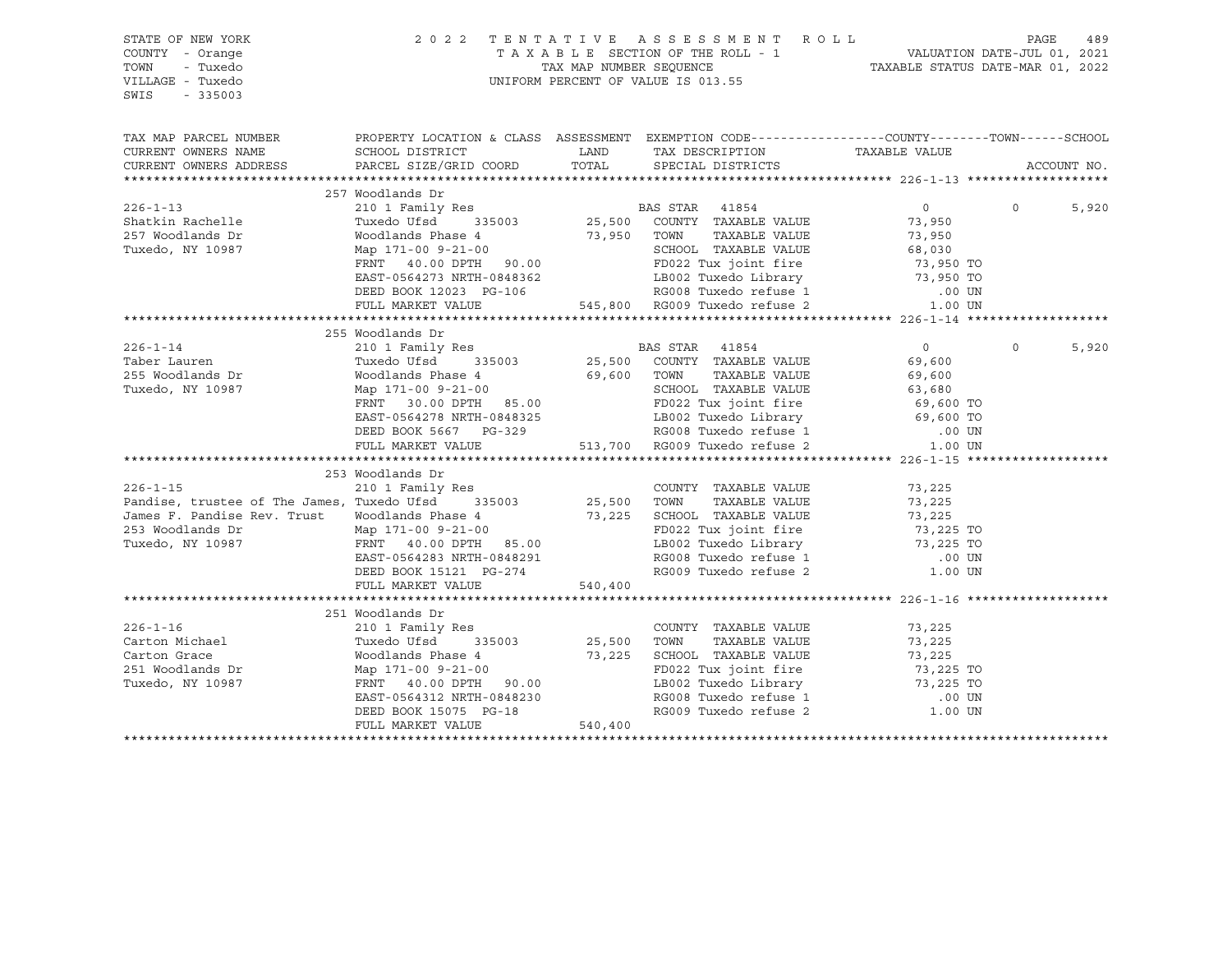| STATE OF NEW YORK<br>COUNTY - Orange<br>TOWN<br>- Tuxedo<br>VILLAGE - Tuxedo<br>$-335003$<br>SWIS |                                                                                                                                              |                                  | 2022 TENTATIVE ASSESSMENT ROLL<br>TAXABLE SECTION OF THE ROLL - 1<br>TAX MAP NUMBER SEQUENCE TAXABLE STATUS DATE-MAR 01, 2022<br>UNIFORM PERCENT OF VALUE IS 013.55 |                     | PAGE<br>490       |
|---------------------------------------------------------------------------------------------------|----------------------------------------------------------------------------------------------------------------------------------------------|----------------------------------|---------------------------------------------------------------------------------------------------------------------------------------------------------------------|---------------------|-------------------|
| TAX MAP PARCEL NUMBER<br>CURRENT OWNERS NAME<br>CURRENT OWNERS ADDRESS                            | PROPERTY LOCATION & CLASS ASSESSMENT EXEMPTION CODE---------------COUNTY-------TOWN------SCHOOL<br>SCHOOL DISTRICT<br>PARCEL SIZE/GRID COORD | LAND<br>TOTAL                    | TAX DESCRIPTION<br>SPECIAL DISTRICTS                                                                                                                                | TAXABLE VALUE       | ACCOUNT NO.       |
|                                                                                                   | 249 Woodlands Dr                                                                                                                             |                                  |                                                                                                                                                                     |                     |                   |
| $226 - 1 - 17$                                                                                    | 210 1 Family Res                                                                                                                             |                                  | COUNTY TAXABLE VALUE                                                                                                                                                | 72,500              |                   |
| Basir Rashid                                                                                      | Tuxedo Ufsd 335003                                                                                                                           | COUNTY<br>25,500       TOWN      | TAXABLE VALUE                                                                                                                                                       | 72,500              |                   |
| 249 Woodlands Dr                                                                                  | Woodlands Phase 4                                                                                                                            |                                  | 72,500 SCHOOL TAXABLE VALUE                                                                                                                                         |                     |                   |
| Tuxedo, NY 10987                                                                                  | Map 171-00 9-21-00                                                                                                                           |                                  | FD022 Tux joint fire                                                                                                                                                | 72,500<br>72,500 TO |                   |
|                                                                                                   | FRNT 30.00 DPTH 85.00                                                                                                                        |                                  | LB002 Tuxedo Library<br>RG008 Tuxedo refuse 1                                                                                                                       | 72,500 TO           |                   |
|                                                                                                   | BANK<br>N                                                                                                                                    |                                  |                                                                                                                                                                     | .00 UN              |                   |
|                                                                                                   | EAST-0564331 NRTH-0848197                                                                                                                    |                                  | RG009 Tuxedo refuse 2                                                                                                                                               | 1.00 UN             |                   |
|                                                                                                   | DEED BOOK 12314 PG-1214                                                                                                                      |                                  |                                                                                                                                                                     |                     |                   |
|                                                                                                   | FULL MARKET VALUE                                                                                                                            | 535,100                          |                                                                                                                                                                     |                     |                   |
|                                                                                                   |                                                                                                                                              |                                  |                                                                                                                                                                     |                     |                   |
|                                                                                                   | 247 Woodlands Dr                                                                                                                             |                                  |                                                                                                                                                                     |                     |                   |
| $226 - 1 - 18$                                                                                    | 210 1 Family Res                                                                                                                             |                                  | BAS STAR 41854<br>25,500 COUNTY TAXABLE VALUE                                                                                                                       | $\overline{0}$      | $\Omega$<br>5,920 |
| Kanning Robert                                                                                    | Tuxedo Ufsd<br>335003                                                                                                                        |                                  |                                                                                                                                                                     | 72,500              |                   |
| Kanning Patricia                                                                                  | Woodlands Phase 4                                                                                                                            | 72,500 TOWN<br>SCHOOL<br>FD022 T | TAXABLE VALUE                                                                                                                                                       | 72,500              |                   |
| 247 Woodlands Dr                                                                                  | Map 171-00 9-21-00                                                                                                                           |                                  | SCHOOL TAXABLE VALUE                                                                                                                                                |                     |                   |
| Tuxedo, NY 10987                                                                                  | FRNT 30.00 DPTH 85.00                                                                                                                        |                                  | FD022 Tux joint fire                                                                                                                                                |                     |                   |
|                                                                                                   | EAST-0564343 NRTH-0848171                                                                                                                    |                                  |                                                                                                                                                                     |                     |                   |
|                                                                                                   | DEED BOOK 5629 PG-58                                                                                                                         |                                  | 19902 Tuxedo Library (1991)<br>TLB002 Tuxedo Library (1990)<br>RG008 Tuxedo refuse 1 (1990)<br>535,100 RG009 Tuxedo refuse 2 (1.00 UN                               |                     |                   |
|                                                                                                   | FULL MARKET VALUE                                                                                                                            |                                  |                                                                                                                                                                     |                     |                   |
|                                                                                                   | 245 Woodlands Dr                                                                                                                             |                                  |                                                                                                                                                                     |                     |                   |
| $226 - 1 - 19$                                                                                    |                                                                                                                                              |                                  | COUNTY TAXABLE VALUE                                                                                                                                                | 70,700              |                   |
| Delaney Richard P                                                                                 | 210 1 Family Res<br>Tuxedo Ufsd 335003 25,500                                                                                                |                                  | TOWN<br>TAXABLE VALUE                                                                                                                                               | 70,700              |                   |
| Akerman Linda                                                                                     |                                                                                                                                              |                                  |                                                                                                                                                                     |                     |                   |
| 245 Woodlands Dr                                                                                  | Woodlands Phase 4 70,700 SCHOOL TAXABLE VALUE Map 171-00 9-21-00 70.700 FD022 Tux joint fire                                                 |                                  | FD022 Tux joint fire                                                                                                                                                | 70,700<br>70,700 TO |                   |
| Tuxedo, NY 10987                                                                                  | FRNT 30.00 DPTH 95.00                                                                                                                        |                                  | LB002 Tuxedo Library $\begin{array}{ccc} 70,700 & T0 \\ -70,700 & T0 \end{array}$                                                                                   |                     |                   |
|                                                                                                   | EAST-0564355 NRTH-0848139                                                                                                                    |                                  |                                                                                                                                                                     |                     |                   |
|                                                                                                   | DEED BOOK 13596 PG-954                                                                                                                       |                                  | RG008 Tuxedo refuse 1 (00 UN RG009 Tuxedo refuse 2 (1 00 UN                                                                                                         |                     |                   |
|                                                                                                   | FULL MARKET VALUE                                                                                                                            | 521,800                          |                                                                                                                                                                     |                     |                   |
|                                                                                                   |                                                                                                                                              |                                  |                                                                                                                                                                     |                     |                   |
|                                                                                                   | 231 Woodlands Dr                                                                                                                             |                                  |                                                                                                                                                                     |                     |                   |
| $226 - 1 - 20$                                                                                    | 210 1 Family Res                                                                                                                             |                                  | COUNTY TAXABLE VALUE                                                                                                                                                | 65,000              |                   |
| Grosselfinger Donna                                                                               | Tuxedo Ufsd<br>335003                                                                                                                        | 25,500                           | TOWN<br>TAXABLE VALUE                                                                                                                                               | 65,000              |                   |
| 231 Woodlands Dr                                                                                  | Woodlands Phase 4                                                                                                                            |                                  | 65,000 SCHOOL TAXABLE VALUE                                                                                                                                         | 65,000              |                   |
| Tuxedo, NY 10987                                                                                  | Map 171-00 9-21-00                                                                                                                           |                                  | FD022 Tux joint fire 65,000 TO<br>LB002 Tuxedo Library 65,000 TO<br>RG008 Tuxedo refuse 1 00 UN<br>RG009 Tuxedo refuse 2 1.00 UN                                    |                     |                   |
|                                                                                                   | FRNT 40.00 DPTH 95.00                                                                                                                        |                                  |                                                                                                                                                                     |                     |                   |
|                                                                                                   | EAST-0564294 NRTH-0848072                                                                                                                    |                                  |                                                                                                                                                                     |                     |                   |
|                                                                                                   | DEED BOOK 15071 PG-1973                                                                                                                      |                                  |                                                                                                                                                                     |                     |                   |
|                                                                                                   | FULL MARKET VALUE                                                                                                                            | 479,700                          |                                                                                                                                                                     |                     |                   |
|                                                                                                   |                                                                                                                                              |                                  |                                                                                                                                                                     |                     |                   |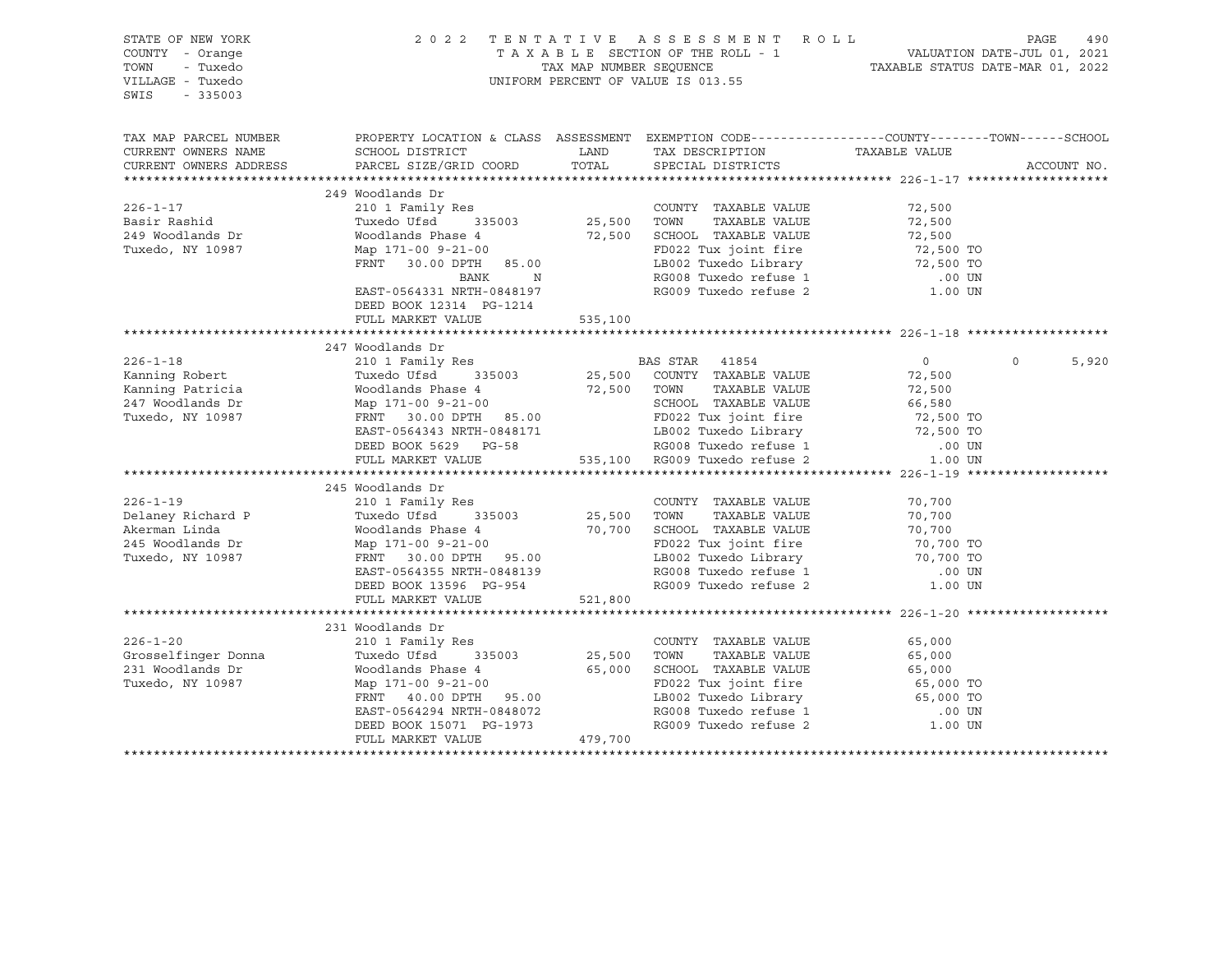| STATE OF NEW YORK<br>COUNTY - Orange<br>TOWN<br>- Tuxedo<br>VILLAGE - Tuxedo<br>SWIS<br>$-335003$                                                                                                                                                                                                                                                                                                               |                                                                                                                                                                                                                                      |         | 2022 TENTATIVE ASSESSMENT ROLL PAGE 491<br>TAXABLE SECTION OF THE ROLL - 1 VALUATION DATE-JUL 01, 2021<br>TAX MAP NUMBER SEQUENCE TAXABLE STATUS DATE-MAR 01, 2022<br>UNIFORM PERCENT OF VALUE IS 013.55 |               |                  |  |
|-----------------------------------------------------------------------------------------------------------------------------------------------------------------------------------------------------------------------------------------------------------------------------------------------------------------------------------------------------------------------------------------------------------------|--------------------------------------------------------------------------------------------------------------------------------------------------------------------------------------------------------------------------------------|---------|----------------------------------------------------------------------------------------------------------------------------------------------------------------------------------------------------------|---------------|------------------|--|
| TAX MAP PARCEL NUMBER PROPERTY LOCATION & CLASS ASSESSMENT EXEMPTION CODE---------------COUNTY-------TOWN------SCHOOL                                                                                                                                                                                                                                                                                           |                                                                                                                                                                                                                                      |         |                                                                                                                                                                                                          |               |                  |  |
| CURRENT OWNERS NAME                                                                                                                                                                                                                                                                                                                                                                                             | SCHOOL DISTRICT                                                                                                                                                                                                                      | LAND    | TAX DESCRIPTION                                                                                                                                                                                          | TAXABLE VALUE |                  |  |
| CURRENT OWNERS ADDRESS<br>VERENT OWNERS ADDRESS AND ALLER AND A SUBARUM COUNTY TAXABLE VALUE (1999)<br>229 Woodlands Dr<br>229 Woodlands Dr<br>229 Woodlands Phase 4 25,500 TOWN TAXABLE VALUE (68,174<br>229 Woodlands Phase 4 25,500 TOWN TAXABLE VALUE 68,174                                                                                                                                                | PARCEL SIZE/GRID COORD                                                                                                                                                                                                               | TOTAL   | SPECIAL DISTRICTS                                                                                                                                                                                        |               | ACCOUNT NO.      |  |
|                                                                                                                                                                                                                                                                                                                                                                                                                 |                                                                                                                                                                                                                                      |         |                                                                                                                                                                                                          |               |                  |  |
|                                                                                                                                                                                                                                                                                                                                                                                                                 |                                                                                                                                                                                                                                      |         |                                                                                                                                                                                                          |               |                  |  |
|                                                                                                                                                                                                                                                                                                                                                                                                                 |                                                                                                                                                                                                                                      |         |                                                                                                                                                                                                          |               |                  |  |
|                                                                                                                                                                                                                                                                                                                                                                                                                 |                                                                                                                                                                                                                                      |         |                                                                                                                                                                                                          |               |                  |  |
|                                                                                                                                                                                                                                                                                                                                                                                                                 |                                                                                                                                                                                                                                      |         |                                                                                                                                                                                                          |               |                  |  |
|                                                                                                                                                                                                                                                                                                                                                                                                                 |                                                                                                                                                                                                                                      |         |                                                                                                                                                                                                          |               |                  |  |
|                                                                                                                                                                                                                                                                                                                                                                                                                 |                                                                                                                                                                                                                                      |         |                                                                                                                                                                                                          |               |                  |  |
|                                                                                                                                                                                                                                                                                                                                                                                                                 |                                                                                                                                                                                                                                      |         |                                                                                                                                                                                                          |               |                  |  |
|                                                                                                                                                                                                                                                                                                                                                                                                                 |                                                                                                                                                                                                                                      |         |                                                                                                                                                                                                          |               |                  |  |
|                                                                                                                                                                                                                                                                                                                                                                                                                 |                                                                                                                                                                                                                                      |         |                                                                                                                                                                                                          |               |                  |  |
|                                                                                                                                                                                                                                                                                                                                                                                                                 | 227 Woodlands Dr                                                                                                                                                                                                                     |         |                                                                                                                                                                                                          |               |                  |  |
|                                                                                                                                                                                                                                                                                                                                                                                                                 | NOOGLABING DEVICES 210 1 Family Res<br>Tuxedo Ufsd 335003 25,500 COUNTY TAXABLE VALUE<br>The Country Taxable Value                                                                                                                   |         |                                                                                                                                                                                                          |               | $\circ$<br>5,920 |  |
|                                                                                                                                                                                                                                                                                                                                                                                                                 |                                                                                                                                                                                                                                      |         |                                                                                                                                                                                                          |               |                  |  |
|                                                                                                                                                                                                                                                                                                                                                                                                                 |                                                                                                                                                                                                                                      |         |                                                                                                                                                                                                          |               |                  |  |
|                                                                                                                                                                                                                                                                                                                                                                                                                 |                                                                                                                                                                                                                                      |         |                                                                                                                                                                                                          |               |                  |  |
|                                                                                                                                                                                                                                                                                                                                                                                                                 |                                                                                                                                                                                                                                      |         |                                                                                                                                                                                                          |               |                  |  |
|                                                                                                                                                                                                                                                                                                                                                                                                                 |                                                                                                                                                                                                                                      |         |                                                                                                                                                                                                          |               |                  |  |
|                                                                                                                                                                                                                                                                                                                                                                                                                 |                                                                                                                                                                                                                                      |         |                                                                                                                                                                                                          |               |                  |  |
|                                                                                                                                                                                                                                                                                                                                                                                                                 |                                                                                                                                                                                                                                      |         |                                                                                                                                                                                                          |               |                  |  |
| $\begin{tabular}{lcccc} 226-1-22 & 210 & 1 Family res \\ \mbox{Cancro George} & \mbox{Tuxedo Ufsd} & 335003 & 25,500 & \mbox{COUNTY} & \mbox{TAXABLE VALUE} & \mbox{}\\ \mbox{Cancro Marie} & \mbox{Woodlands Phase 4} & 62,890 & \mbox{TONN} & \mbox{TAXABLE VALUE} & 62,890 \\ \mbox{227 Woodlands Dr} & \mbox{Map 171-00 9-21-00} & \mbox{SCH0OL TAXABLE VALUE} & 56,970 \\ \mbox{Tuxedo, NY 10987} & \mbox$ |                                                                                                                                                                                                                                      |         |                                                                                                                                                                                                          |               |                  |  |
|                                                                                                                                                                                                                                                                                                                                                                                                                 | 225 Woodlands Dr                                                                                                                                                                                                                     |         |                                                                                                                                                                                                          |               |                  |  |
|                                                                                                                                                                                                                                                                                                                                                                                                                 |                                                                                                                                                                                                                                      |         | COUNTY TAXABLE VALUE                                                                                                                                                                                     | 73,950        |                  |  |
|                                                                                                                                                                                                                                                                                                                                                                                                                 |                                                                                                                                                                                                                                      |         |                                                                                                                                                                                                          |               |                  |  |
| 210 1 Family Res<br>Kathryn K. Bareket Revocable T Tuxedo Ufsd 335003 25,500<br>25,500<br>The Moodlands Phase 1                                                                                                                                                                                                                                                                                                 |                                                                                                                                                                                                                                      |         | TOWN TAXABLE VALUE 73,950<br>SCHOOL TAXABLE VALUE 73,950<br>FD022 Tux joint fire 73,950<br>LB002 Tuxedo Library 73,950 TO                                                                                |               |                  |  |
| Tuxedo, NY 10987                                                                                                                                                                                                                                                                                                                                                                                                |                                                                                                                                                                                                                                      |         |                                                                                                                                                                                                          |               |                  |  |
|                                                                                                                                                                                                                                                                                                                                                                                                                 |                                                                                                                                                                                                                                      |         |                                                                                                                                                                                                          |               |                  |  |
|                                                                                                                                                                                                                                                                                                                                                                                                                 | EAST-0564211 NRTH-0848019<br>DEED BOOK 14446 PG-142                                                                                                                                                                                  |         | 19002 Tuxedo Library 13,950 TO<br>RG008 Tuxedo refuse 1 100 UN<br>RG009 Tuxedo refuse 2 1.00 UN                                                                                                          |               |                  |  |
|                                                                                                                                                                                                                                                                                                                                                                                                                 |                                                                                                                                                                                                                                      |         |                                                                                                                                                                                                          |               |                  |  |
|                                                                                                                                                                                                                                                                                                                                                                                                                 | FULL MARKET VALUE                                                                                                                                                                                                                    | 545,800 |                                                                                                                                                                                                          |               |                  |  |
|                                                                                                                                                                                                                                                                                                                                                                                                                 | 223 Woodlands Dr                                                                                                                                                                                                                     |         |                                                                                                                                                                                                          |               |                  |  |
| $226 - 1 - 24$                                                                                                                                                                                                                                                                                                                                                                                                  | 210 1 Family Res                                                                                                                                                                                                                     |         | COUNTY TAXABLE VALUE 73,950                                                                                                                                                                              |               |                  |  |
|                                                                                                                                                                                                                                                                                                                                                                                                                 |                                                                                                                                                                                                                                      |         |                                                                                                                                                                                                          |               |                  |  |
| Kearsey Margaret E<br>223 Woodlands Dr                                                                                                                                                                                                                                                                                                                                                                          | VENDE VALUE 1950 UNIVE 1950 UNIVE 1950 UNIVE 1950<br>Woodlands Phase 4 1950 SCHOOL TAXABLE VALUE 1950<br>Map 171-00 9-21-00<br>FRNT 40.00 DPTH 95.00 EAST-0564110 NRTH-0848036 RG008 Tuxedo Library 195.00 EAST-0564110 NRTH-0848036 |         |                                                                                                                                                                                                          |               |                  |  |
| Tuxedo, NY 10987                                                                                                                                                                                                                                                                                                                                                                                                |                                                                                                                                                                                                                                      |         |                                                                                                                                                                                                          |               |                  |  |
|                                                                                                                                                                                                                                                                                                                                                                                                                 |                                                                                                                                                                                                                                      |         |                                                                                                                                                                                                          |               |                  |  |
|                                                                                                                                                                                                                                                                                                                                                                                                                 |                                                                                                                                                                                                                                      |         |                                                                                                                                                                                                          |               |                  |  |
|                                                                                                                                                                                                                                                                                                                                                                                                                 |                                                                                                                                                                                                                                      |         | RG008 Tuxedo refuse 1 (00 UN RG009 Tuxedo refuse 2 (1.00 UN                                                                                                                                              |               |                  |  |
|                                                                                                                                                                                                                                                                                                                                                                                                                 | EAST-0564110 NRTH-0848036<br>DEED BOOK 13611 PG-1545<br>FULL MARKET VALUE 545,800                                                                                                                                                    |         |                                                                                                                                                                                                          |               |                  |  |
|                                                                                                                                                                                                                                                                                                                                                                                                                 |                                                                                                                                                                                                                                      |         |                                                                                                                                                                                                          |               |                  |  |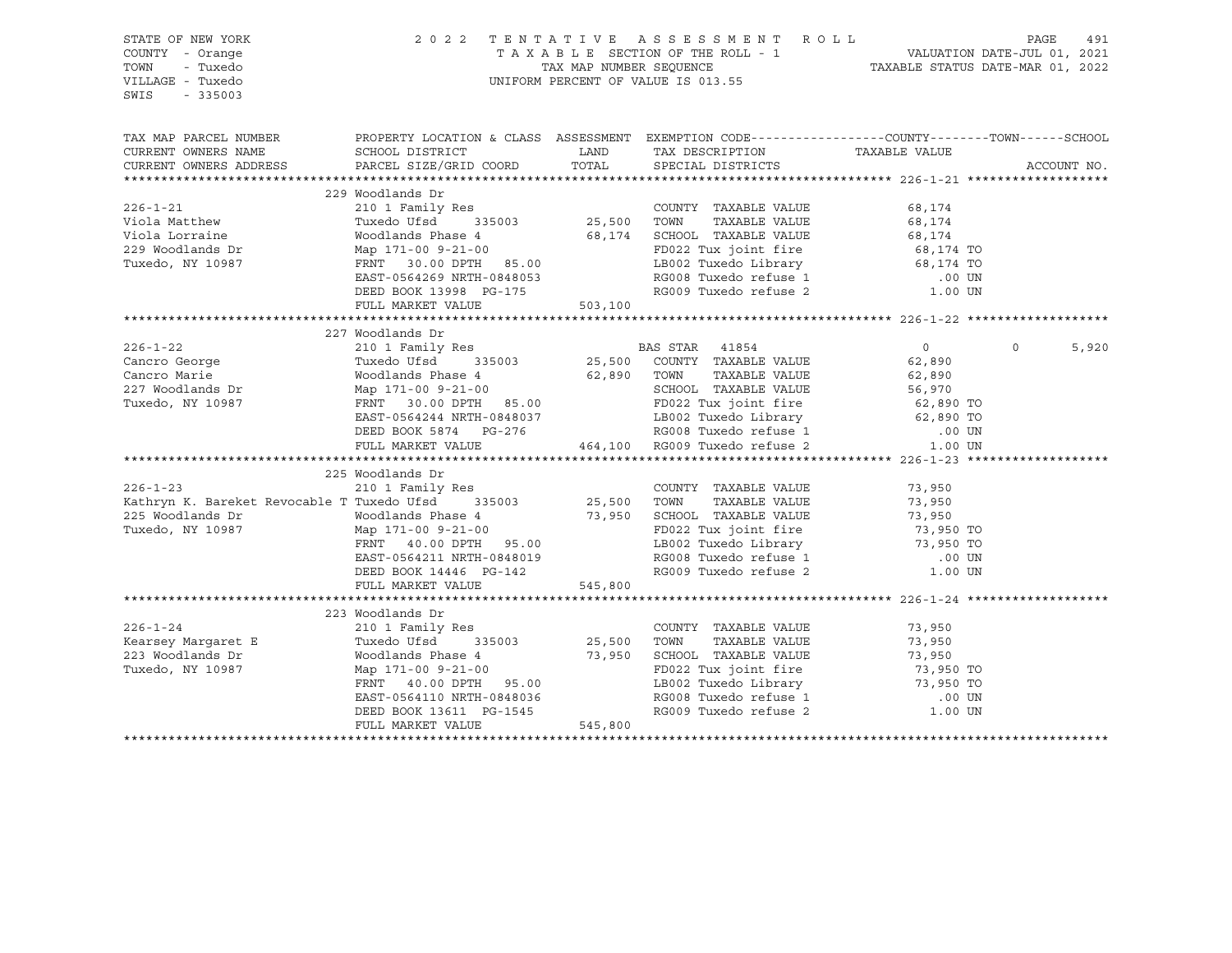| STATE OF NEW YORK<br>COUNTY - Orange<br>TOWN<br>- Tuxedo<br>VILLAGE - Tuxedo<br>SWIS<br>$-335003$                                                                                                                                     |                                                                                                                                                           |               | 2022 TENTATIVE ASSESSMENT ROLL PAGE 492<br>TAXABLE SECTION OF THE ROLL - 1 VALUATION DATE-JUL 01, 2021<br>TAX MAP NUMBER SEQUENCE TAXABLE STATUS DATE-MAR 01, 2022<br>UNIFORM PERCENT OF VALUE IS 013.55 |                                  |                    |
|---------------------------------------------------------------------------------------------------------------------------------------------------------------------------------------------------------------------------------------|-----------------------------------------------------------------------------------------------------------------------------------------------------------|---------------|----------------------------------------------------------------------------------------------------------------------------------------------------------------------------------------------------------|----------------------------------|--------------------|
| TAX MAP PARCEL NUMBER<br>CURRENT OWNERS NAME<br>CURRENT OWNERS ADDRESS                                                                                                                                                                | PROPERTY LOCATION & CLASS ASSESSMENT EXEMPTION CODE-----------------COUNTY--------TOWN------SCHOOL<br>SCHOOL DISTRICT<br>PARCEL SIZE/GRID COORD           | LAND<br>TOTAL | TAX DESCRIPTION<br>SPECIAL DISTRICTS                                                                                                                                                                     | TAXABLE VALUE                    | ACCOUNT NO.        |
|                                                                                                                                                                                                                                       | 221 Woodlands Dr                                                                                                                                          |               |                                                                                                                                                                                                          |                                  |                    |
| $226 - 1 - 25$                                                                                                                                                                                                                        |                                                                                                                                                           |               | COUNTY TAXABLE VALUE                                                                                                                                                                                     | 60,375                           |                    |
| Fowlkes G Allen Jr                                                                                                                                                                                                                    |                                                                                                                                                           |               | TAXABLE VALUE                                                                                                                                                                                            | 60,375                           |                    |
| 221 Woodlands Dr                                                                                                                                                                                                                      | Moodlands Phase 4<br>Map 171-00 9-21-00<br>FRNT 30.00 DPTH 85.00<br>FRNT 30.00 DPTH 85.00<br>FRNT 30.00 DPTH 85.00<br>LB002 Tuxedo Library                |               |                                                                                                                                                                                                          |                                  |                    |
| Tuxedo, NY 10987                                                                                                                                                                                                                      |                                                                                                                                                           |               |                                                                                                                                                                                                          | 60,375<br>60,375 TO<br>60,375 TO |                    |
|                                                                                                                                                                                                                                       |                                                                                                                                                           |               | ----<br>LB002 Tuxedo Library<br>RG008 Tuxedo refuse 1                                                                                                                                                    |                                  |                    |
|                                                                                                                                                                                                                                       | EAST-0564095 NRTH-0848005                                                                                                                                 |               |                                                                                                                                                                                                          | .00 UN                           |                    |
|                                                                                                                                                                                                                                       | DEED BOOK 11796 PG-1479                                                                                                                                   |               | RG009 Tuxedo refuse 2                                                                                                                                                                                    | 1.00 UN                          |                    |
|                                                                                                                                                                                                                                       | FULL MARKET VALUE                                                                                                                                         | 445,600       |                                                                                                                                                                                                          |                                  |                    |
|                                                                                                                                                                                                                                       |                                                                                                                                                           |               |                                                                                                                                                                                                          |                                  |                    |
|                                                                                                                                                                                                                                       | 219 Woodlands Dr                                                                                                                                          |               |                                                                                                                                                                                                          |                                  |                    |
| $226 - 1 - 26$                                                                                                                                                                                                                        | 210 1 Family Res                                                                                                                                          |               | COUNTY TAXABLE VALUE                                                                                                                                                                                     | 72,500                           |                    |
|                                                                                                                                                                                                                                       | Tuxedo Ufsd 335003 25,500 TOWN                                                                                                                            |               | TAXABLE VALUE                                                                                                                                                                                            | 72,500                           |                    |
|                                                                                                                                                                                                                                       | Woodlands Phase 4                                                                                                                                         |               |                                                                                                                                                                                                          |                                  |                    |
| LaFountaine Debra<br>219 Woodlands Dr<br>Tuxedo, NY 10987                                                                                                                                                                             | Map 171-00 9-21-00                                                                                                                                        |               |                                                                                                                                                                                                          |                                  |                    |
|                                                                                                                                                                                                                                       | FRNT 30.00 DPTH 85.00                                                                                                                                     |               |                                                                                                                                                                                                          |                                  |                    |
|                                                                                                                                                                                                                                       | EAST-0564080 NRTH-0847979<br>DEED BOOK 15022 PG-228                                                                                                       |               | 72,500 IOWN IAAABLE VALUE<br>72,500 SCHOOL TAXABLE VALUE<br>FD022 Tux joint fire<br>LB002 Tuxedo Library<br>RG008 Tuxedo refuse 1 .00 UN<br>RG009 Tuxedo refuse 2 1.00 UN                                |                                  |                    |
|                                                                                                                                                                                                                                       | FULL MARKET VALUE 535,100                                                                                                                                 |               |                                                                                                                                                                                                          |                                  |                    |
|                                                                                                                                                                                                                                       |                                                                                                                                                           |               |                                                                                                                                                                                                          |                                  |                    |
|                                                                                                                                                                                                                                       | 217 Woodlands Dr                                                                                                                                          |               |                                                                                                                                                                                                          |                                  |                    |
| $226 - 1 - 27$                                                                                                                                                                                                                        | 210 1 Family Res                                                                                                                                          |               | ENH STAR 41834                                                                                                                                                                                           | $\overline{0}$                   | $\Omega$<br>14,780 |
| Reda, Luigi&Rocco, Desiree, as Co Tuxedo Ufsd                                                                                                                                                                                         |                                                                                                                                                           |               | 335003 25,500 COUNTY TAXABLE VALUE                                                                                                                                                                       | 60,700                           |                    |
| Trustees of the Luigi Reda Rev Woodlands Phase 4                                                                                                                                                                                      |                                                                                                                                                           | 60,700 TOWN   | TAXABLE VALUE                                                                                                                                                                                            | 60,700                           |                    |
|                                                                                                                                                                                                                                       |                                                                                                                                                           |               |                                                                                                                                                                                                          |                                  |                    |
|                                                                                                                                                                                                                                       |                                                                                                                                                           |               |                                                                                                                                                                                                          |                                  |                    |
| Trsut Agreement dated 08/11/20 Map 171-00 9-21-00<br>217 Woodlands Dr<br>Tuxedo, NY 10987 EAST-0564064 NRTH-0847950 EED BOOK 14915 PG-1904 RG000 ETULL MARKET VALUE<br>FULL MARKET VALUE 448,000 RG009 Tuxedo refuse 1 .00 UN<br>PULL |                                                                                                                                                           |               |                                                                                                                                                                                                          |                                  |                    |
|                                                                                                                                                                                                                                       |                                                                                                                                                           |               |                                                                                                                                                                                                          |                                  |                    |
|                                                                                                                                                                                                                                       |                                                                                                                                                           |               |                                                                                                                                                                                                          |                                  |                    |
|                                                                                                                                                                                                                                       |                                                                                                                                                           |               |                                                                                                                                                                                                          |                                  |                    |
|                                                                                                                                                                                                                                       |                                                                                                                                                           |               |                                                                                                                                                                                                          |                                  |                    |
| $226 - 1 - 28$                                                                                                                                                                                                                        |                                                                                                                                                           |               | BAS STAR 41854<br>25,500 COUNTY TAXABLE VALUE                                                                                                                                                            | $0 \qquad \qquad$                | 5,920<br>$\circ$   |
| Collins Lee R                                                                                                                                                                                                                         |                                                                                                                                                           |               |                                                                                                                                                                                                          | 73,950                           |                    |
| Collins Jane A                                                                                                                                                                                                                        | ---> movalands Dr<br>210 1 Family Res<br>Tuxedo Ufsd 335003 25,500 COUNTY<br>Moodlands Phase 4 73,950 TOWN<br>Map 171-00 9-21-00<br>FRNT 40.00 DPTH 80.00 |               | TAXABLE VALUE                                                                                                                                                                                            | 73,950                           |                    |
| 215 Woodlands Dr                                                                                                                                                                                                                      |                                                                                                                                                           |               | SCHOOL TAXABLE VALUE                                                                                                                                                                                     | 68,030                           |                    |
| Tuxedo, NY 10987                                                                                                                                                                                                                      |                                                                                                                                                           |               | FD022 Tux joint fire 73,950 TO<br>LB002 Tuxedo Library 73,950 TO<br>RG008 Tuxedo refuse 1 00 UN<br>RG009 Tuxedo refuse 2 1.00 UN                                                                         |                                  |                    |
|                                                                                                                                                                                                                                       | BANK<br>N                                                                                                                                                 |               |                                                                                                                                                                                                          |                                  |                    |
|                                                                                                                                                                                                                                       | EAST-0564103 NRTH-0847870<br>DEED BOOK 5550 PG-117                                                                                                        |               |                                                                                                                                                                                                          |                                  |                    |
|                                                                                                                                                                                                                                       | FULL MARKET VALUE                                                                                                                                         | 545,800       |                                                                                                                                                                                                          |                                  |                    |
|                                                                                                                                                                                                                                       |                                                                                                                                                           |               |                                                                                                                                                                                                          |                                  |                    |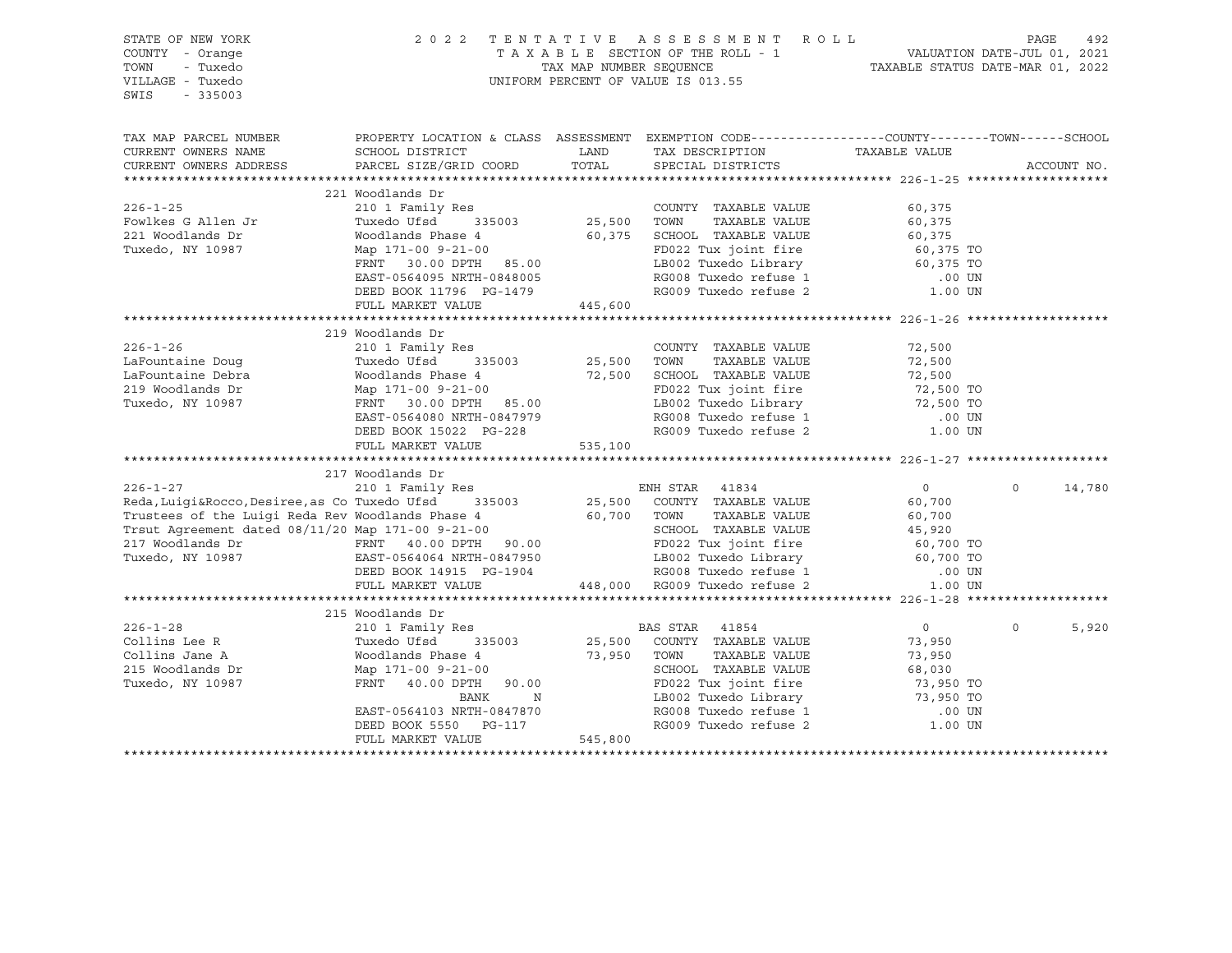| STATE OF NEW YORK<br>COUNTY - Orange<br>TOWN<br>- Tuxedo<br>VILLAGE - Tuxedo<br>SWIS<br>$-335003$                        |                                                                                                                                                                                                                                                                                            |         | 2022 TENTATIVE ASSESSMENT ROLL PAGE 493<br>TAXABLE SECTION OF THE ROLL - 1 VALUATION DATE-JUL 01, 2021<br>TAX MAP NUMBER SEQUENCE TAXABLE STATUS DATE-MAR 01, 2022<br>UNIFORM PERCENT OF VALUE IS 013.55                                            |                   |                   |             |
|--------------------------------------------------------------------------------------------------------------------------|--------------------------------------------------------------------------------------------------------------------------------------------------------------------------------------------------------------------------------------------------------------------------------------------|---------|-----------------------------------------------------------------------------------------------------------------------------------------------------------------------------------------------------------------------------------------------------|-------------------|-------------------|-------------|
| TAX MAP PARCEL NUMBER THE PROPERTY LOCATION & CLASS ASSESSMENT EXEMPTION CODE--------------COUNTY-------TOWN------SCHOOL |                                                                                                                                                                                                                                                                                            |         |                                                                                                                                                                                                                                                     |                   |                   |             |
| CURRENT OWNERS NAME<br>CURRENT OWNERS ADDRESS                                                                            | SCHOOL DISTRICT<br>PARCEL SIZE/GRID COORD                                                                                                                                                                                                                                                  |         | LAND TAX DESCRIPTION TAXABLE VALUE COORD TOTAL SPECIAL DISTRICTS                                                                                                                                                                                    |                   |                   | ACCOUNT NO. |
|                                                                                                                          |                                                                                                                                                                                                                                                                                            |         |                                                                                                                                                                                                                                                     |                   |                   |             |
|                                                                                                                          | 213 Woodlands Dr                                                                                                                                                                                                                                                                           |         |                                                                                                                                                                                                                                                     |                   |                   |             |
| $226 - 1 - 29$                                                                                                           |                                                                                                                                                                                                                                                                                            |         | COUNTY TAXABLE VALUE                                                                                                                                                                                                                                |                   |                   |             |
| Klein Richard                                                                                                            |                                                                                                                                                                                                                                                                                            |         |                                                                                                                                                                                                                                                     | 71,400<br>71,400  |                   |             |
| Klein Nan                                                                                                                | Woodlands Phase 4 2000<br>Map 171-00 9-21-00 71,400 SCHOOL TAXABLE VALUE<br>Map 171-00 9-21-00 71,400 FD022 Tux joint fire 71,400 TO<br>FRNT 30.00 DPTH 85.00 LB002 Tuxedo Library 71,400 TO                                                                                               |         |                                                                                                                                                                                                                                                     |                   |                   |             |
| 213 Woodlands Dr                                                                                                         |                                                                                                                                                                                                                                                                                            |         |                                                                                                                                                                                                                                                     |                   |                   |             |
| Tuxedo, NY 10987                                                                                                         |                                                                                                                                                                                                                                                                                            |         | LB002 Tuxedo Library<br>RG008 Tuxedo refuse 1                                                                                                                                                                                                       |                   |                   |             |
|                                                                                                                          |                                                                                                                                                                                                                                                                                            |         |                                                                                                                                                                                                                                                     | .00 UN<br>1.00 UN |                   |             |
|                                                                                                                          | EAST-0564103 NRTH-0847836<br>DEED BOOK 14045 PG-331                                                                                                                                                                                                                                        |         | RG009 Tuxedo refuse 2                                                                                                                                                                                                                               |                   |                   |             |
|                                                                                                                          | FULL MARKET VALUE 526,900                                                                                                                                                                                                                                                                  |         |                                                                                                                                                                                                                                                     |                   |                   |             |
|                                                                                                                          |                                                                                                                                                                                                                                                                                            |         |                                                                                                                                                                                                                                                     |                   |                   |             |
|                                                                                                                          | 211 Woodlands Dr<br>Woodlands Dr<br>210 1 Family Res<br>Tuxedo Ufsd<br>335003<br>25,500 COUNTY TAXABLE VALUE<br>27,500<br>27,500 TOWN TAXABLE VALUE<br>27,500<br>27,500<br>27,500<br>27,500<br>27,500<br>27,500<br>27,500<br>27,500<br>27,500<br>27,500<br>27,500<br>272,500<br>27,500<br> |         |                                                                                                                                                                                                                                                     |                   |                   |             |
| $226 - 1 - 30$                                                                                                           |                                                                                                                                                                                                                                                                                            |         |                                                                                                                                                                                                                                                     | $\overline{0}$    | $0 \qquad \qquad$ | 5,920       |
| Mandel Kenneth                                                                                                           |                                                                                                                                                                                                                                                                                            |         |                                                                                                                                                                                                                                                     |                   |                   |             |
| Mandel Jane                                                                                                              |                                                                                                                                                                                                                                                                                            |         |                                                                                                                                                                                                                                                     |                   |                   |             |
| 211 Woodlands Dr                                                                                                         |                                                                                                                                                                                                                                                                                            |         |                                                                                                                                                                                                                                                     |                   |                   |             |
| Tuxedo, NY 10987                                                                                                         |                                                                                                                                                                                                                                                                                            |         |                                                                                                                                                                                                                                                     |                   |                   |             |
|                                                                                                                          |                                                                                                                                                                                                                                                                                            |         |                                                                                                                                                                                                                                                     |                   |                   |             |
|                                                                                                                          |                                                                                                                                                                                                                                                                                            |         |                                                                                                                                                                                                                                                     |                   |                   |             |
|                                                                                                                          |                                                                                                                                                                                                                                                                                            |         |                                                                                                                                                                                                                                                     |                   |                   |             |
|                                                                                                                          |                                                                                                                                                                                                                                                                                            |         |                                                                                                                                                                                                                                                     |                   |                   |             |
| $226 - 1 - 31$                                                                                                           | 209 Woodlands Dr                                                                                                                                                                                                                                                                           |         |                                                                                                                                                                                                                                                     | 3,402             | 8,748             | 1,944       |
|                                                                                                                          |                                                                                                                                                                                                                                                                                            |         |                                                                                                                                                                                                                                                     |                   | $\Omega$          | 14,780      |
|                                                                                                                          |                                                                                                                                                                                                                                                                                            |         |                                                                                                                                                                                                                                                     | $0$<br>68,413     |                   |             |
|                                                                                                                          |                                                                                                                                                                                                                                                                                            |         |                                                                                                                                                                                                                                                     |                   |                   |             |
|                                                                                                                          |                                                                                                                                                                                                                                                                                            |         |                                                                                                                                                                                                                                                     |                   |                   |             |
|                                                                                                                          |                                                                                                                                                                                                                                                                                            |         |                                                                                                                                                                                                                                                     |                   |                   |             |
|                                                                                                                          |                                                                                                                                                                                                                                                                                            |         |                                                                                                                                                                                                                                                     |                   |                   |             |
|                                                                                                                          |                                                                                                                                                                                                                                                                                            |         |                                                                                                                                                                                                                                                     |                   |                   |             |
|                                                                                                                          | Map 171-00 9-21-00<br>Map 171-00 9-21-00<br>FRNT 26.00 DPTH 90.00<br>EAST-0564099 NRTH-0847773<br>DEED BOOK 5632 PG-161<br>DEED BOOK 5632 PG-161<br>DEED BOOK 5632 PG-161<br>DEED BOOK 5632 PG-161<br>DEED BOOK 5632 PG-161<br>BOO2 Tuxedo Libra                                           |         |                                                                                                                                                                                                                                                     |                   |                   |             |
|                                                                                                                          |                                                                                                                                                                                                                                                                                            |         |                                                                                                                                                                                                                                                     |                   |                   |             |
|                                                                                                                          | 205 Woodlands Dr                                                                                                                                                                                                                                                                           |         |                                                                                                                                                                                                                                                     |                   |                   |             |
| $226 - 1 - 32$                                                                                                           | noouranus Dr<br>210 1 Family Res                                                                                                                                                                                                                                                           |         | COUNTY TAXABLE VALUE                                                                                                                                                                                                                                | 73,225            |                   |             |
| Perry Richard                                                                                                            | Tuxedo Ufsd 335003                                                                                                                                                                                                                                                                         |         | 25,500 TOWN TAXABLE VALUE<br>73,225 SCHOOL TAXABLE VALUE<br>ED022 Tuy joint fire                                                                                                                                                                    |                   |                   |             |
| 205 Woodlands Dr                                                                                                         | Woodlands Phase 4                                                                                                                                                                                                                                                                          |         |                                                                                                                                                                                                                                                     |                   |                   |             |
| Tuxedo, NY 10987                                                                                                         | Map 171-00 9-21-00<br>FRNT 40.00 DPTH 90.00<br>EAST-0564052 NRTH-0847722<br>DEED BOOK 13386 PG-446<br>FULL MARKET VALUR                                                                                                                                                                    |         | TOWN TAXABLE VALUE<br>TOWN TAXABLE VALUE<br>SCHOOL TAXABLE VALUE<br>FD022 Tux joint fire<br>T3,225<br>FD022 Tux joint fire<br>T3,225 TO<br>LB002 Tuxedo Library<br>T3,225 TO<br>RG008 Tuxedo refuse 1<br>.00 UN<br>RG009 Tuxedo refuse 2<br>1.00 UN |                   |                   |             |
|                                                                                                                          |                                                                                                                                                                                                                                                                                            |         |                                                                                                                                                                                                                                                     |                   |                   |             |
|                                                                                                                          |                                                                                                                                                                                                                                                                                            |         |                                                                                                                                                                                                                                                     |                   |                   |             |
|                                                                                                                          |                                                                                                                                                                                                                                                                                            |         |                                                                                                                                                                                                                                                     |                   |                   |             |
|                                                                                                                          |                                                                                                                                                                                                                                                                                            | 540,400 |                                                                                                                                                                                                                                                     |                   |                   |             |
|                                                                                                                          |                                                                                                                                                                                                                                                                                            |         |                                                                                                                                                                                                                                                     |                   |                   |             |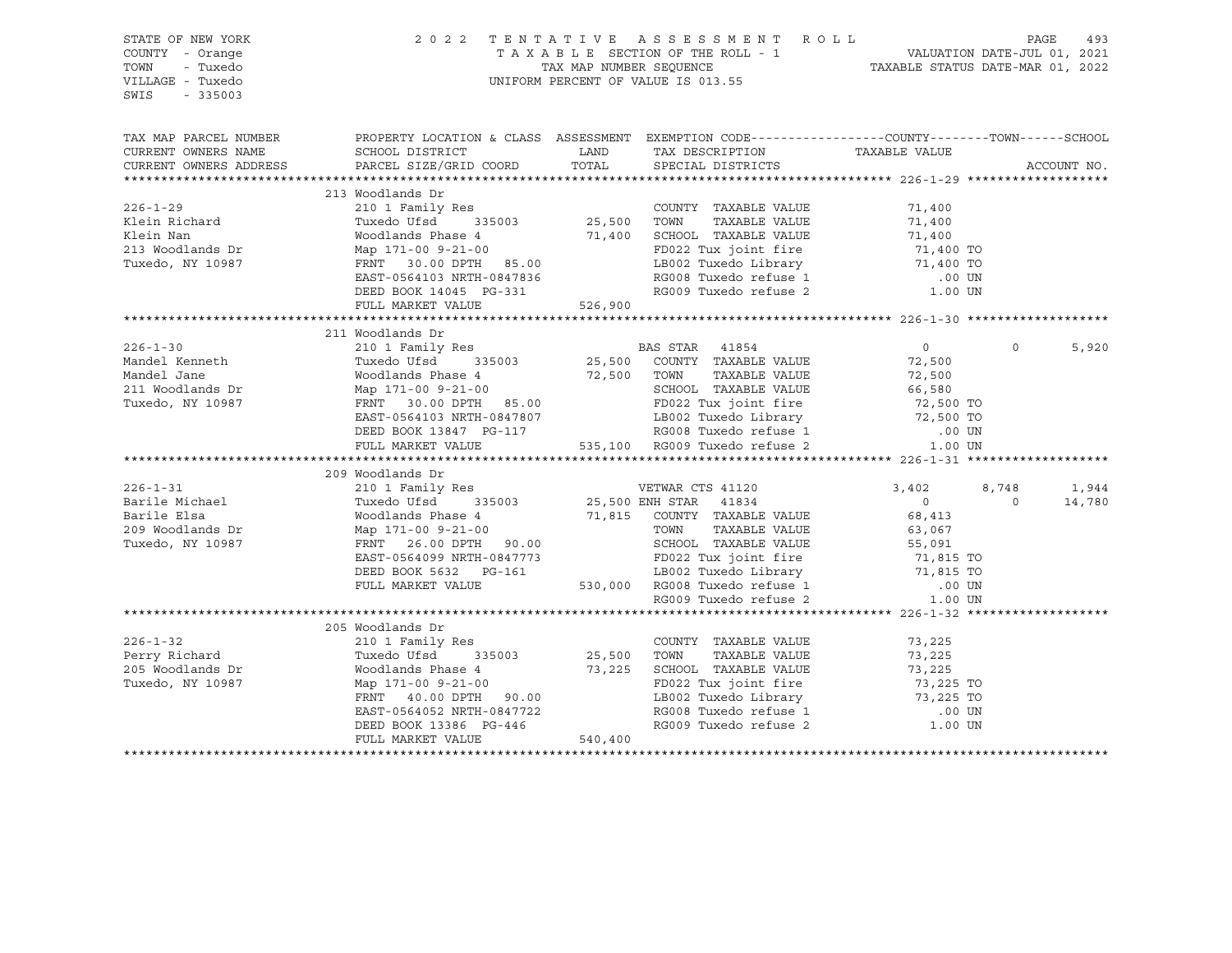SWIS - 335003

### STATE OF NEW YORK 2 0 2 2 T E N T A T I V E A S S E S S M E N T R O L L PAGE 494 COUNTY - Orange T A X A B L E SECTION OF THE ROLL - 1 VALUATION DATE-JUL 01, 2021 TOWN - Tuxedo TAX MAP NUMBER SEQUENCE TAXABLE STATUS DATE-MAR 01, 2022 VILLAGE - Tuxedo UNIFORM PERCENT OF VALUE IS 013.55

| TAX MAP PARCEL NUMBER<br>CURRENT OWNERS NAME<br>CURRENT OWNERS ADDRESS                                                                                                                                                                   | PROPERTY LOCATION & CLASS ASSESSMENT EXEMPTION CODE---------------COUNTY-------TOWN-----SCHOOL                                                                                                                                         |         |                                                                                                                                                                                                                               |        | ACCOUNT NO. |
|------------------------------------------------------------------------------------------------------------------------------------------------------------------------------------------------------------------------------------------|----------------------------------------------------------------------------------------------------------------------------------------------------------------------------------------------------------------------------------------|---------|-------------------------------------------------------------------------------------------------------------------------------------------------------------------------------------------------------------------------------|--------|-------------|
|                                                                                                                                                                                                                                          | 203 Woodlands Dr                                                                                                                                                                                                                       |         |                                                                                                                                                                                                                               |        |             |
| $226 - 1 - 33$                                                                                                                                                                                                                           |                                                                                                                                                                                                                                        |         |                                                                                                                                                                                                                               |        | 3,240       |
|                                                                                                                                                                                                                                          |                                                                                                                                                                                                                                        |         |                                                                                                                                                                                                                               |        | 6,480       |
| Reuther Theresa<br>203 Woodlands Dr<br>Tuxedo, NY 10987                                                                                                                                                                                  | 210 1 Family Res<br>210 1 Family Res<br>210 1 Family Res<br>25,500 VETDIS CTS 41140<br>25,500 VETDIS CTS 41140<br>25,500 VETDIS CTS 41140<br>25,500 VETDIS CTS 41140<br>25,500 VETDIS CTS 41140                                        |         |                                                                                                                                                                                                                               |        | 5,920       |
|                                                                                                                                                                                                                                          |                                                                                                                                                                                                                                        |         |                                                                                                                                                                                                                               |        |             |
|                                                                                                                                                                                                                                          |                                                                                                                                                                                                                                        |         |                                                                                                                                                                                                                               |        |             |
|                                                                                                                                                                                                                                          | Noddlands Phase 4 72,500 NAS STAR 41854 0<br>Map 171-00 9-21-00 72,500 BAS STAR 41854 0<br>Map 171-00 9-21-00 COUNTY TAXABLE VALUE 55,955<br>FRNT 30.00 DPTH 85.00 TOWN TAXABLE VALUE 47,045<br>EAST-0564052 NRTH-0847687 SCHOOL TAXAB |         |                                                                                                                                                                                                                               |        |             |
|                                                                                                                                                                                                                                          |                                                                                                                                                                                                                                        |         |                                                                                                                                                                                                                               |        |             |
|                                                                                                                                                                                                                                          |                                                                                                                                                                                                                                        |         |                                                                                                                                                                                                                               |        |             |
|                                                                                                                                                                                                                                          |                                                                                                                                                                                                                                        |         |                                                                                                                                                                                                                               |        |             |
|                                                                                                                                                                                                                                          |                                                                                                                                                                                                                                        |         |                                                                                                                                                                                                                               |        |             |
|                                                                                                                                                                                                                                          |                                                                                                                                                                                                                                        |         |                                                                                                                                                                                                                               |        |             |
|                                                                                                                                                                                                                                          | 201 Woodlands Dr                                                                                                                                                                                                                       |         |                                                                                                                                                                                                                               |        |             |
| $226 - 1 - 34$                                                                                                                                                                                                                           |                                                                                                                                                                                                                                        |         |                                                                                                                                                                                                                               | 72,500 |             |
| Barbara Lyski As Trustee Tuxedo Ufsd                                                                                                                                                                                                     |                                                                                                                                                                                                                                        |         |                                                                                                                                                                                                                               | 72,500 |             |
|                                                                                                                                                                                                                                          |                                                                                                                                                                                                                                        |         |                                                                                                                                                                                                                               |        |             |
| The Barbra Lyski 2003 Rev.Trus Woodlands Phase 4<br>201 Woodlands Dr Map 171-00 9-21-00<br>Tuxedo, NY 10987 FRNT 30.00 DPTH 85.00<br>EAST-0564051 NRTH-0847658 RG008 Tuxedo refuse 1<br>DEED BOO2 Tuxedo Library 72,500 TO<br>Tuxedo, NY |                                                                                                                                                                                                                                        |         |                                                                                                                                                                                                                               |        |             |
|                                                                                                                                                                                                                                          |                                                                                                                                                                                                                                        |         |                                                                                                                                                                                                                               |        |             |
|                                                                                                                                                                                                                                          |                                                                                                                                                                                                                                        |         |                                                                                                                                                                                                                               |        |             |
|                                                                                                                                                                                                                                          | EAST-0564051 NRTH-0847658<br>DEED BOOK 14921 PG-942<br>FULL MARKET VALUE 535,100                                                                                                                                                       |         |                                                                                                                                                                                                                               |        |             |
|                                                                                                                                                                                                                                          |                                                                                                                                                                                                                                        |         |                                                                                                                                                                                                                               |        |             |
|                                                                                                                                                                                                                                          |                                                                                                                                                                                                                                        |         |                                                                                                                                                                                                                               |        |             |
|                                                                                                                                                                                                                                          | 199 Woodlands Dr                                                                                                                                                                                                                       |         |                                                                                                                                                                                                                               |        |             |
|                                                                                                                                                                                                                                          |                                                                                                                                                                                                                                        |         |                                                                                                                                                                                                                               |        |             |
| 199 Woodlands Dr<br>226-1-35 210 1 Family Res<br>Silverberg Murray Tuxedo Ufsd 335003 25,500 TOWN TAXABLE VALUE 67,800<br>Silverberg Susan Woodlands Phase 4 67,800 SCHOOL TAXABLE VALUE 67,800<br>199 Woodlands Dr Map 171-00 9-21-00   |                                                                                                                                                                                                                                        |         |                                                                                                                                                                                                                               |        |             |
|                                                                                                                                                                                                                                          |                                                                                                                                                                                                                                        |         |                                                                                                                                                                                                                               |        |             |
|                                                                                                                                                                                                                                          |                                                                                                                                                                                                                                        |         |                                                                                                                                                                                                                               |        |             |
|                                                                                                                                                                                                                                          |                                                                                                                                                                                                                                        |         |                                                                                                                                                                                                                               |        |             |
|                                                                                                                                                                                                                                          |                                                                                                                                                                                                                                        |         | FD022 Tux joint fire<br>LB002 Tuxedo Library<br>RG008 Tuxedo refuse 1 0.00 UN<br>RG009 Tuxedo refuse 2 1.00 UN                                                                                                                |        |             |
|                                                                                                                                                                                                                                          | EAST-0564049 NRTH-0847622<br>DEED BOOK 5545 PG-194                                                                                                                                                                                     |         |                                                                                                                                                                                                                               |        |             |
|                                                                                                                                                                                                                                          | FULL MARKET VALUE                                                                                                                                                                                                                      | 500,400 |                                                                                                                                                                                                                               |        |             |
|                                                                                                                                                                                                                                          |                                                                                                                                                                                                                                        |         |                                                                                                                                                                                                                               |        |             |
|                                                                                                                                                                                                                                          | 210 Woodlands Dr                                                                                                                                                                                                                       |         |                                                                                                                                                                                                                               |        |             |
| $226 - 1 - 36$                                                                                                                                                                                                                           | 210 1 Family Res<br>Tuxedo Ufsd 335003 25,500                                                                                                                                                                                          |         | COUNTY TAXABLE VALUE                                                                                                                                                                                                          | 75,000 |             |
|                                                                                                                                                                                                                                          |                                                                                                                                                                                                                                        |         | TAXABLE VALUE<br>TOWN                                                                                                                                                                                                         | 75,000 |             |
|                                                                                                                                                                                                                                          |                                                                                                                                                                                                                                        |         |                                                                                                                                                                                                                               |        |             |
|                                                                                                                                                                                                                                          |                                                                                                                                                                                                                                        |         |                                                                                                                                                                                                                               |        |             |
|                                                                                                                                                                                                                                          |                                                                                                                                                                                                                                        |         | TOWN TAXABLE VALUE<br>SCHOOL TAXABLE VALUE<br>TOWN TO TAXABLE VALUE<br>TO 75,000<br>FD022 Tux joint fire<br>TO 75,000 TO<br>LB002 Tuxedo Library<br>TO 75,000 TO<br>RG008 Tuxedo refuse 1<br>RG009 Tuxedo refuse 2<br>1.00 UN |        |             |
|                                                                                                                                                                                                                                          |                                                                                                                                                                                                                                        |         |                                                                                                                                                                                                                               |        |             |
|                                                                                                                                                                                                                                          |                                                                                                                                                                                                                                        |         |                                                                                                                                                                                                                               |        |             |
|                                                                                                                                                                                                                                          |                                                                                                                                                                                                                                        |         |                                                                                                                                                                                                                               |        |             |
|                                                                                                                                                                                                                                          |                                                                                                                                                                                                                                        |         |                                                                                                                                                                                                                               |        |             |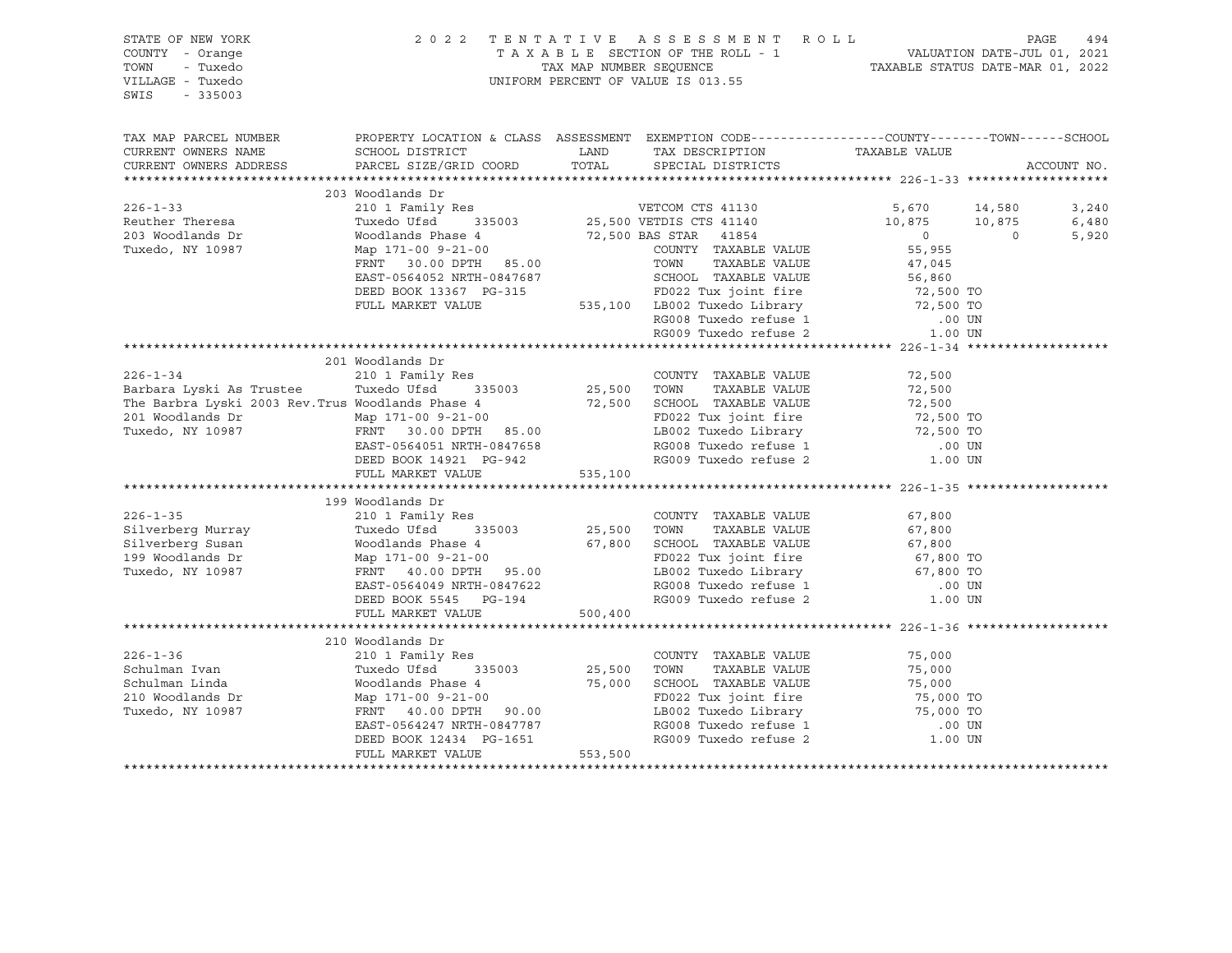| STATE OF NEW YORK<br>COUNTY - Orange<br>- Tuxedo<br>TOWN<br>VILLAGE - Tuxedo<br>$-335003$<br>SWIS                                                                                                                                          |                                                                                                                                                                                                                                                   |       | UNIFORM PERCENT OF VALUE IS 013.55                                                                                           | 2022 TENTATIVE ASSESSMENT ROLL PAGE 495<br>TAXABLE SECTION OF THE ROLL - 1 VALUATION DATE-JUL 01, 2021<br>TAX MAP NUMBER SEQUENCE TAXABLE STATUS DATE-MAR 01, 2022 |
|--------------------------------------------------------------------------------------------------------------------------------------------------------------------------------------------------------------------------------------------|---------------------------------------------------------------------------------------------------------------------------------------------------------------------------------------------------------------------------------------------------|-------|------------------------------------------------------------------------------------------------------------------------------|--------------------------------------------------------------------------------------------------------------------------------------------------------------------|
|                                                                                                                                                                                                                                            |                                                                                                                                                                                                                                                   |       |                                                                                                                              | TAX MAP PARCEL NUMBER PROPERTY LOCATION & CLASS ASSESSMENT EXEMPTION CODE----------------COUNTY--------TOWN------SCHOOL                                            |
| CURRENT OWNERS NAME                                                                                                                                                                                                                        |                                                                                                                                                                                                                                                   |       |                                                                                                                              | TAXABLE VALUE                                                                                                                                                      |
| CURRENT OWNERS ADDRESS                                                                                                                                                                                                                     | PARCEL SIZE/GRID COORD                                                                                                                                                                                                                            | TOTAL | SPECIAL DISTRICTS                                                                                                            | ACCOUNT NO.                                                                                                                                                        |
|                                                                                                                                                                                                                                            |                                                                                                                                                                                                                                                   |       |                                                                                                                              |                                                                                                                                                                    |
|                                                                                                                                                                                                                                            | 212 Woodlands Dr                                                                                                                                                                                                                                  |       |                                                                                                                              |                                                                                                                                                                    |
| $226 - 1 - 37$                                                                                                                                                                                                                             | 210 1 Family Res<br>Tuxedo Ufsd 335003 25,500 TOWN TAXABLE VALUE                                                                                                                                                                                  |       | COUNTY TAXABLE VALUE 60,700                                                                                                  |                                                                                                                                                                    |
| Sansone Salvatore A<br>Sansone Joan A                                                                                                                                                                                                      |                                                                                                                                                                                                                                                   |       |                                                                                                                              | 60,700                                                                                                                                                             |
|                                                                                                                                                                                                                                            |                                                                                                                                                                                                                                                   |       |                                                                                                                              |                                                                                                                                                                    |
| 212 Woodlands Dr<br>Tuxedo, NY 10987                                                                                                                                                                                                       |                                                                                                                                                                                                                                                   |       |                                                                                                                              |                                                                                                                                                                    |
|                                                                                                                                                                                                                                            |                                                                                                                                                                                                                                                   |       |                                                                                                                              |                                                                                                                                                                    |
|                                                                                                                                                                                                                                            |                                                                                                                                                                                                                                                   |       |                                                                                                                              |                                                                                                                                                                    |
|                                                                                                                                                                                                                                            | Woodlands Phase 4 60,700 SCHOOL TAXABLE VALUE 60,700<br>Map 171-00 9-21-00<br>FRNT 30.00 DPTH 90.00 LB002 Tuxedo Library 60,700 TO<br>EAST-0564249 NRTH-0847822 RG008 Tuxedo Library 60,700 TO<br>DEED BOOK 13879 PG-1196 RG009 Tuxedo            |       |                                                                                                                              |                                                                                                                                                                    |
|                                                                                                                                                                                                                                            |                                                                                                                                                                                                                                                   |       |                                                                                                                              |                                                                                                                                                                    |
|                                                                                                                                                                                                                                            | 214 Woodlands Dr                                                                                                                                                                                                                                  |       |                                                                                                                              |                                                                                                                                                                    |
| $226 - 1 - 38$                                                                                                                                                                                                                             | 210 1 Family Res                                                                                                                                                                                                                                  |       | COUNTY TAXABLE VALUE                                                                                                         | 74,675                                                                                                                                                             |
|                                                                                                                                                                                                                                            |                                                                                                                                                                                                                                                   |       |                                                                                                                              |                                                                                                                                                                    |
|                                                                                                                                                                                                                                            |                                                                                                                                                                                                                                                   |       |                                                                                                                              |                                                                                                                                                                    |
| Example of the case of the case of the case of the case of the case of the case of the case of the case of the case of the case of the case of the case of the case of the case of the case of the case of the case of the cas             |                                                                                                                                                                                                                                                   |       |                                                                                                                              |                                                                                                                                                                    |
|                                                                                                                                                                                                                                            |                                                                                                                                                                                                                                                   |       |                                                                                                                              |                                                                                                                                                                    |
|                                                                                                                                                                                                                                            |                                                                                                                                                                                                                                                   |       |                                                                                                                              |                                                                                                                                                                    |
|                                                                                                                                                                                                                                            |                                                                                                                                                                                                                                                   |       |                                                                                                                              |                                                                                                                                                                    |
|                                                                                                                                                                                                                                            | Tuxedo Ufsd 335003 25,500 TOWN TAXABLE VALUE 74,675<br>Woodlands Phase 4 74,675 SCHOOL TAXABLE VALUE 74,675<br>Map 171-00 9-21-00<br>FRNT 30.00 DPTH 90.00<br>EAST-0564251 NRTH-0847852 RG008 Tuxedo Library 74,675 TO<br>DEBD BOOK 14622 PG-     |       |                                                                                                                              |                                                                                                                                                                    |
|                                                                                                                                                                                                                                            |                                                                                                                                                                                                                                                   |       |                                                                                                                              |                                                                                                                                                                    |
|                                                                                                                                                                                                                                            | 216 Woodlands Dr                                                                                                                                                                                                                                  |       |                                                                                                                              |                                                                                                                                                                    |
| $226 - 1 - 39$                                                                                                                                                                                                                             | 210 1 Family Res<br>Tuxedo Ufsd 335003 25,500 TOWN<br>Woodlands Phase 4                                                                                                                                                                           |       | COUNTY TAXABLE VALUE                                                                                                         | 76,125                                                                                                                                                             |
|                                                                                                                                                                                                                                            |                                                                                                                                                                                                                                                   |       |                                                                                                                              |                                                                                                                                                                    |
|                                                                                                                                                                                                                                            |                                                                                                                                                                                                                                                   |       |                                                                                                                              |                                                                                                                                                                    |
|                                                                                                                                                                                                                                            |                                                                                                                                                                                                                                                   |       | TOWN TAXABLE VALUE 76,125<br>SCHOOL TAXABLE VALUE 76,125<br>FD022 Tux joint fire 76,125 TO<br>LB002 Tuxedo Library 76,125 TO |                                                                                                                                                                    |
|                                                                                                                                                                                                                                            |                                                                                                                                                                                                                                                   |       |                                                                                                                              |                                                                                                                                                                    |
| 226-1-39<br>216 Howard Tuxedo Ufsd 335003 25,500 TOWN IAAADLE VALUE<br>216 Woodlands Dr Map 171-00 9-21-00<br>216 Woodlands Dr Map 171-00 9-21-00<br>216 Woodlands Dr Map 171-00 9-21-00<br>216 Woodlands Dr FRNT 28.00 DPTH 95.00<br>22 T |                                                                                                                                                                                                                                                   |       | RG008 Tuxedo refuse 1 (00 UN RG009 Tuxedo refuse 2 (1.00 UN                                                                  |                                                                                                                                                                    |
|                                                                                                                                                                                                                                            | EAST-0564255 NRTH-0847887<br>DEED BOOK 14393 PG-1293                                                                                                                                                                                              |       |                                                                                                                              |                                                                                                                                                                    |
|                                                                                                                                                                                                                                            | FULL MARKET VALUE 561,800                                                                                                                                                                                                                         |       |                                                                                                                              |                                                                                                                                                                    |
|                                                                                                                                                                                                                                            |                                                                                                                                                                                                                                                   |       |                                                                                                                              |                                                                                                                                                                    |
|                                                                                                                                                                                                                                            | 230 Woodlands Dr                                                                                                                                                                                                                                  |       |                                                                                                                              |                                                                                                                                                                    |
| $226 - 1 - 40$                                                                                                                                                                                                                             | 210 1 Family Res                                                                                                                                                                                                                                  |       | COUNTY TAXABLE VALUE 63,400                                                                                                  |                                                                                                                                                                    |
|                                                                                                                                                                                                                                            | Tuxedo Ufsd 335003 25,500 TOWN TAXABLE VALUE                                                                                                                                                                                                      |       |                                                                                                                              | 63,400                                                                                                                                                             |
| Davis Joan Roche<br>Davis Melvyn<br>PO Box 58                                                                                                                                                                                              | Woodlands Phase 4<br>Map 171-00 9-21-00<br>FRNT 40.00 DPTH 95.00<br>FRNT 40.00 DPTH 95.00<br>FRNT 40.00 DPTH 95.00<br>EB002 Tuxedo Library<br>LB002 Tuxedo Library<br>CHOOL TAXABLE VALUE<br>FD022 Tuxedo Library<br>CHOOL TAXABLE VALUE<br>CHOOL |       |                                                                                                                              |                                                                                                                                                                    |
|                                                                                                                                                                                                                                            |                                                                                                                                                                                                                                                   |       |                                                                                                                              |                                                                                                                                                                    |
| Montebello, NY 10901                                                                                                                                                                                                                       |                                                                                                                                                                                                                                                   |       |                                                                                                                              |                                                                                                                                                                    |
|                                                                                                                                                                                                                                            |                                                                                                                                                                                                                                                   |       | RG008 Tuxedo refuse 1 (00 UN RG009 Tuxedo refuse 2 (1.00 UN                                                                  |                                                                                                                                                                    |
|                                                                                                                                                                                                                                            | EAST-0564340 NRTH-0847936<br>DEED BOOK 13963 PG-916<br>FULL MARKET VALUE 467,900                                                                                                                                                                  |       |                                                                                                                              |                                                                                                                                                                    |
|                                                                                                                                                                                                                                            |                                                                                                                                                                                                                                                   |       |                                                                                                                              |                                                                                                                                                                    |
|                                                                                                                                                                                                                                            |                                                                                                                                                                                                                                                   |       |                                                                                                                              |                                                                                                                                                                    |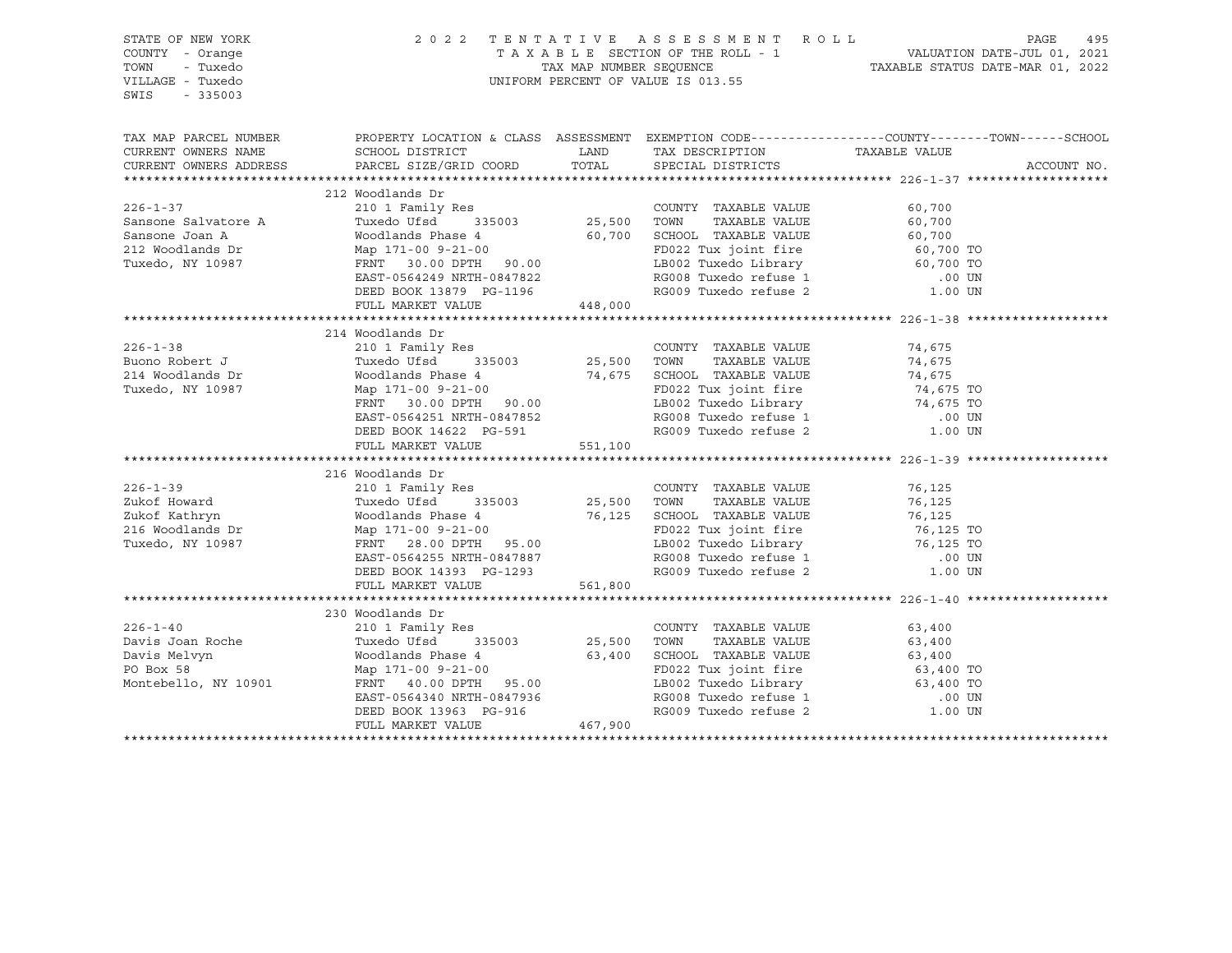| STATE OF NEW YORK<br>COUNTY - Orange<br>TOWN<br>- Tuxedo<br>VILLAGE - Tuxedo<br>SWIS<br>$-335003$                                                                                                                                                     |                                                                                                                                                                       |         |                                                                                                                              |        |             |
|-------------------------------------------------------------------------------------------------------------------------------------------------------------------------------------------------------------------------------------------------------|-----------------------------------------------------------------------------------------------------------------------------------------------------------------------|---------|------------------------------------------------------------------------------------------------------------------------------|--------|-------------|
| TAX MAP PARCEL NUMBER PROPERTY LOCATION & CLASS ASSESSMENT EXEMPTION CODE---------------COUNTY-------TOWN------SCHOOL                                                                                                                                 |                                                                                                                                                                       |         |                                                                                                                              |        |             |
| CURRENT OWNERS NAME                                                                                                                                                                                                                                   | SCHOOL DISTRICT TAND TAX DESCRIPTION                                                                                                                                  |         | TAX DESCRIPTION TAXABLE VALUE SPECIAL DISTRICTS                                                                              |        |             |
| CURRENT OWNERS ADDRESS                                                                                                                                                                                                                                | PARCEL SIZE/GRID COORD                                                                                                                                                | TOTAL   |                                                                                                                              |        | ACCOUNT NO. |
|                                                                                                                                                                                                                                                       |                                                                                                                                                                       |         |                                                                                                                              |        |             |
|                                                                                                                                                                                                                                                       | 232 Woodlands Dr                                                                                                                                                      |         |                                                                                                                              |        |             |
|                                                                                                                                                                                                                                                       |                                                                                                                                                                       |         |                                                                                                                              |        |             |
|                                                                                                                                                                                                                                                       |                                                                                                                                                                       |         |                                                                                                                              |        |             |
|                                                                                                                                                                                                                                                       |                                                                                                                                                                       |         |                                                                                                                              |        |             |
|                                                                                                                                                                                                                                                       |                                                                                                                                                                       |         |                                                                                                                              |        |             |
|                                                                                                                                                                                                                                                       |                                                                                                                                                                       |         |                                                                                                                              |        |             |
|                                                                                                                                                                                                                                                       |                                                                                                                                                                       |         |                                                                                                                              |        |             |
|                                                                                                                                                                                                                                                       |                                                                                                                                                                       |         |                                                                                                                              |        |             |
|                                                                                                                                                                                                                                                       |                                                                                                                                                                       |         |                                                                                                                              |        |             |
|                                                                                                                                                                                                                                                       | 234 Woodlands Dr                                                                                                                                                      |         |                                                                                                                              |        |             |
|                                                                                                                                                                                                                                                       |                                                                                                                                                                       |         |                                                                                                                              |        |             |
|                                                                                                                                                                                                                                                       |                                                                                                                                                                       |         |                                                                                                                              |        |             |
|                                                                                                                                                                                                                                                       |                                                                                                                                                                       |         |                                                                                                                              |        |             |
|                                                                                                                                                                                                                                                       |                                                                                                                                                                       |         |                                                                                                                              |        |             |
|                                                                                                                                                                                                                                                       |                                                                                                                                                                       |         |                                                                                                                              |        |             |
|                                                                                                                                                                                                                                                       |                                                                                                                                                                       |         |                                                                                                                              |        |             |
|                                                                                                                                                                                                                                                       |                                                                                                                                                                       |         |                                                                                                                              |        |             |
| 236-1-42<br>234 Woodlands Dr<br>234 Woodlands Dr<br>234 Woodlands Dr<br>234 Woodlands Dr<br>234 Woodlands Dr<br>234 Woodlands Dr<br>234 Woodlands Dr<br>234 Woodlands Dr<br>234 Woodlands Dr<br>234 Woodlands Dr<br>234 Woodlands Dr<br>234 Woodlands |                                                                                                                                                                       |         |                                                                                                                              |        |             |
|                                                                                                                                                                                                                                                       |                                                                                                                                                                       |         |                                                                                                                              |        |             |
|                                                                                                                                                                                                                                                       | 236 Woodlands Dr                                                                                                                                                      |         |                                                                                                                              |        |             |
|                                                                                                                                                                                                                                                       |                                                                                                                                                                       |         |                                                                                                                              | 76,125 |             |
|                                                                                                                                                                                                                                                       |                                                                                                                                                                       |         |                                                                                                                              |        |             |
|                                                                                                                                                                                                                                                       |                                                                                                                                                                       |         |                                                                                                                              |        |             |
|                                                                                                                                                                                                                                                       |                                                                                                                                                                       |         |                                                                                                                              |        |             |
| 216-1-43<br>Stabile Cecelia (1 Family Res COUNTY TAXABLE VALUE<br>236 Woodlands Dr Woodlands Phase 4<br>236 Woodlands Dr Woodlands Phase 4<br>25,500 TOWN TAXABLE VALUE<br>25,500 TOWN TAXABLE VALUE<br>25,500 TOWN TAXABLE VALUE<br>25,500           |                                                                                                                                                                       |         | TOWN TAXABLE VALUE 76,125<br>SCHOOL TAXABLE VALUE 76,125<br>FD022 Tux joint fire 76,125 TO<br>LB002 Tuxedo Library 76,125 TO |        |             |
|                                                                                                                                                                                                                                                       | FRNT 40.00 DPTH 95.00 LB002 Tuxedo Library 76,125 TO<br>EAST-0564425 NRTH-0847985 RG008 Tuxedo refuse 1 00 UN<br>DEED BOOK 14959 PG-944 RG009 Tuxedo refuse 2 1.00 UN |         |                                                                                                                              |        |             |
|                                                                                                                                                                                                                                                       |                                                                                                                                                                       |         |                                                                                                                              |        |             |
|                                                                                                                                                                                                                                                       | FULL MARKET VALUE                                                                                                                                                     | 561,800 |                                                                                                                              |        |             |
|                                                                                                                                                                                                                                                       |                                                                                                                                                                       |         |                                                                                                                              |        |             |
|                                                                                                                                                                                                                                                       | 238 Woodlands Dr<br>woodiands Di<br>210 1 Family Res                                                                                                                  |         |                                                                                                                              |        |             |
| $226 - 1 - 44$                                                                                                                                                                                                                                        |                                                                                                                                                                       |         | COUNTY TAXABLE VALUE 76,125                                                                                                  |        |             |
|                                                                                                                                                                                                                                                       |                                                                                                                                                                       |         |                                                                                                                              |        |             |
| 8hostak Antoinette Tuxedo Ufsd 335003 25,500 TOWN TAXABLE VALUE 76,125<br>238 Woodlands Dr Woodlands Phase 4 76,125 SCHOOL TAXABLE VALUE 76,125<br>Tuxedo, NY 10987 Map 171-00 9-21-00<br>FROM TAXABLE VALUE 76,125 TO FO22 Tux join                  |                                                                                                                                                                       |         |                                                                                                                              |        |             |
|                                                                                                                                                                                                                                                       |                                                                                                                                                                       |         |                                                                                                                              |        |             |
|                                                                                                                                                                                                                                                       | FRNT 40.00 DPTH 90.00                                                                                                                                                 |         |                                                                                                                              |        |             |
|                                                                                                                                                                                                                                                       |                                                                                                                                                                       |         | RG008 Tuxedo refuse 1 (00 UN RG009 Tuxedo refuse 2 (1.00 UN                                                                  |        |             |
|                                                                                                                                                                                                                                                       | EAST-0564474 NRTH-0848050<br>DEED BOOK 5654 PG-340<br>FULL MARKET VALUE 561,800                                                                                       |         |                                                                                                                              |        |             |
|                                                                                                                                                                                                                                                       |                                                                                                                                                                       |         |                                                                                                                              |        |             |
|                                                                                                                                                                                                                                                       |                                                                                                                                                                       |         |                                                                                                                              |        |             |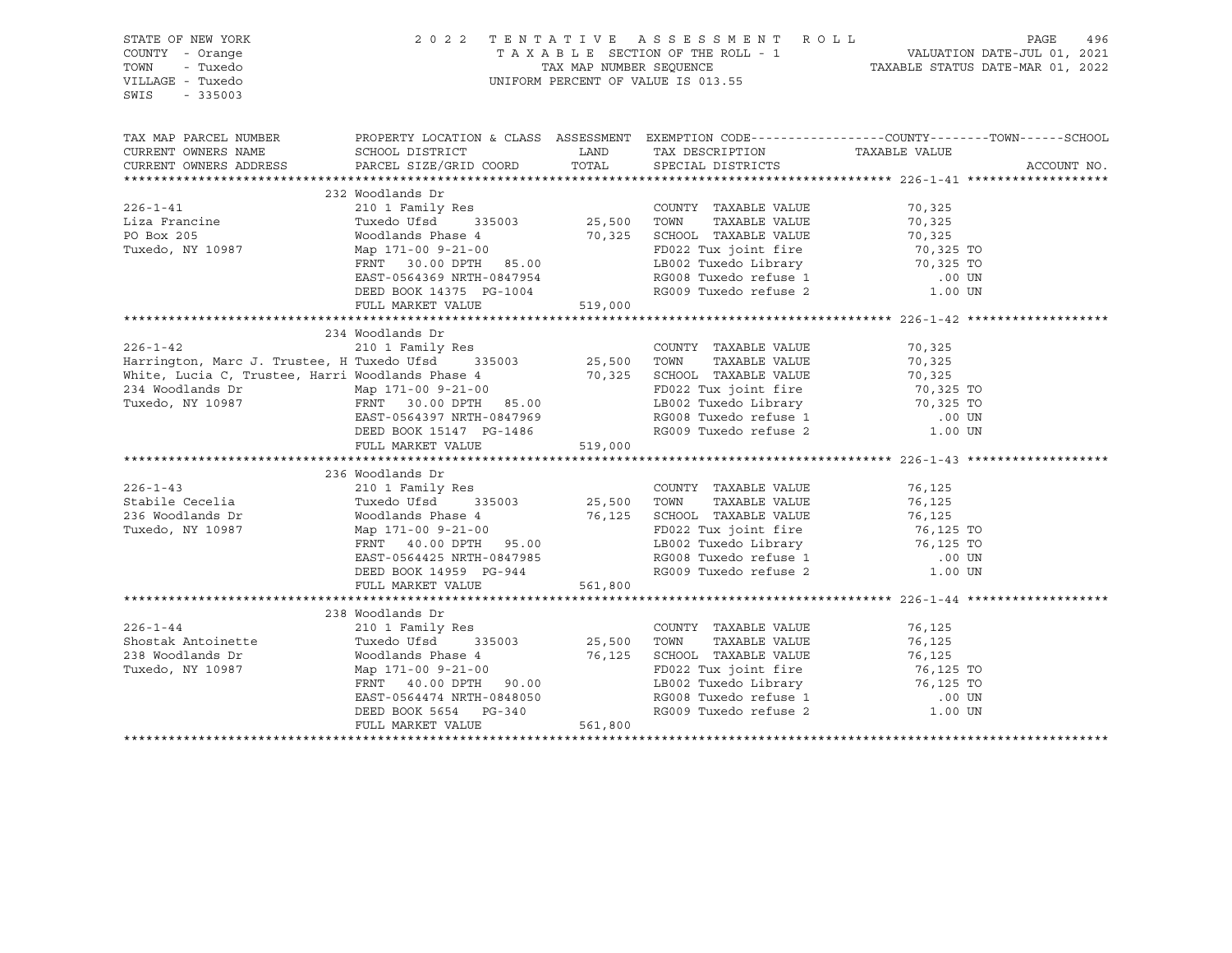| STATE OF NEW YORK<br>COUNTY - Orange<br>TOWN - Tuxedo<br>VILLAGE - Tuxedo<br>SWIS - 335003 | 2022 TENTATIVE ASSESSMENT ROLL PAGE 497<br>TAXABLE SECTION OF THE ROLL - 1 VALUATION DATE-JUL 01, 2021<br>TAX MAP NUMBER SEQUENCE TAXABLE STATUS DATE-MAR 01, 2022<br>UNIFORM PERCENT OF VALUE IS 013.55                                                                                                                                                                                                                     |  |                |          |             |
|--------------------------------------------------------------------------------------------|------------------------------------------------------------------------------------------------------------------------------------------------------------------------------------------------------------------------------------------------------------------------------------------------------------------------------------------------------------------------------------------------------------------------------|--|----------------|----------|-------------|
|                                                                                            | TAX MAP PARCEL NUMBER THE PROPERTY LOCATION & CLASS ASSESSMENT EXEMPTION CODE--------------COUNTY--------TOWN------SCHOOL                                                                                                                                                                                                                                                                                                    |  |                |          |             |
|                                                                                            |                                                                                                                                                                                                                                                                                                                                                                                                                              |  |                |          | ACCOUNT NO. |
|                                                                                            |                                                                                                                                                                                                                                                                                                                                                                                                                              |  |                |          |             |
|                                                                                            | 240 Woodlands Dr                                                                                                                                                                                                                                                                                                                                                                                                             |  |                |          |             |
|                                                                                            |                                                                                                                                                                                                                                                                                                                                                                                                                              |  |                |          |             |
|                                                                                            |                                                                                                                                                                                                                                                                                                                                                                                                                              |  |                |          |             |
|                                                                                            |                                                                                                                                                                                                                                                                                                                                                                                                                              |  |                |          |             |
|                                                                                            |                                                                                                                                                                                                                                                                                                                                                                                                                              |  |                |          |             |
|                                                                                            |                                                                                                                                                                                                                                                                                                                                                                                                                              |  |                |          |             |
|                                                                                            |                                                                                                                                                                                                                                                                                                                                                                                                                              |  |                |          |             |
|                                                                                            |                                                                                                                                                                                                                                                                                                                                                                                                                              |  |                |          |             |
|                                                                                            |                                                                                                                                                                                                                                                                                                                                                                                                                              |  |                |          |             |
|                                                                                            |                                                                                                                                                                                                                                                                                                                                                                                                                              |  |                |          |             |
|                                                                                            | 242 Woodlands Dr                                                                                                                                                                                                                                                                                                                                                                                                             |  |                |          |             |
|                                                                                            |                                                                                                                                                                                                                                                                                                                                                                                                                              |  |                | $\Omega$ | 5,920       |
|                                                                                            |                                                                                                                                                                                                                                                                                                                                                                                                                              |  |                |          |             |
|                                                                                            |                                                                                                                                                                                                                                                                                                                                                                                                                              |  |                |          |             |
|                                                                                            |                                                                                                                                                                                                                                                                                                                                                                                                                              |  |                |          |             |
|                                                                                            |                                                                                                                                                                                                                                                                                                                                                                                                                              |  |                |          |             |
|                                                                                            |                                                                                                                                                                                                                                                                                                                                                                                                                              |  |                |          |             |
|                                                                                            | $\begin{tabular}{lcccc} 226-1-46 & 242\text{ Woodlands Dr} & \text{BAS STR} & 41854 & 0 \\ & 21011\text{ Family Res} & \text{BAS STR} & 41854 & 0 \\ \text{Exoska Victor N} & \text{Tuxedo Ufsd} & 335003 & 25,500\text{ COUNTY TAXABLE VALUE} & 74,675 \\ & 242\text{ Woodlands Dr} & \text{Woodlands Phase 4} & 74,675\text{ TOWN TAXABLE VALUE} & 74,675 \\ & 242\text{ Woodlands Dr} & \text{Woodlands Phase 4} & 74,67$ |  |                |          |             |
|                                                                                            |                                                                                                                                                                                                                                                                                                                                                                                                                              |  |                |          |             |
|                                                                                            | 244 Woodlands Dr                                                                                                                                                                                                                                                                                                                                                                                                             |  |                |          |             |
|                                                                                            |                                                                                                                                                                                                                                                                                                                                                                                                                              |  |                |          |             |
|                                                                                            |                                                                                                                                                                                                                                                                                                                                                                                                                              |  |                |          |             |
|                                                                                            |                                                                                                                                                                                                                                                                                                                                                                                                                              |  |                |          |             |
|                                                                                            |                                                                                                                                                                                                                                                                                                                                                                                                                              |  |                |          |             |
|                                                                                            |                                                                                                                                                                                                                                                                                                                                                                                                                              |  |                |          |             |
|                                                                                            |                                                                                                                                                                                                                                                                                                                                                                                                                              |  |                |          |             |
|                                                                                            |                                                                                                                                                                                                                                                                                                                                                                                                                              |  |                |          |             |
|                                                                                            |                                                                                                                                                                                                                                                                                                                                                                                                                              |  |                |          |             |
|                                                                                            |                                                                                                                                                                                                                                                                                                                                                                                                                              |  |                |          |             |
|                                                                                            |                                                                                                                                                                                                                                                                                                                                                                                                                              |  |                |          |             |
|                                                                                            |                                                                                                                                                                                                                                                                                                                                                                                                                              |  | $\overline{0}$ | $\Omega$ | 5,920       |
|                                                                                            |                                                                                                                                                                                                                                                                                                                                                                                                                              |  |                |          |             |
|                                                                                            |                                                                                                                                                                                                                                                                                                                                                                                                                              |  |                |          |             |
|                                                                                            |                                                                                                                                                                                                                                                                                                                                                                                                                              |  |                |          |             |
|                                                                                            |                                                                                                                                                                                                                                                                                                                                                                                                                              |  |                |          |             |
|                                                                                            |                                                                                                                                                                                                                                                                                                                                                                                                                              |  |                |          |             |
|                                                                                            |                                                                                                                                                                                                                                                                                                                                                                                                                              |  |                |          |             |
|                                                                                            |                                                                                                                                                                                                                                                                                                                                                                                                                              |  |                |          |             |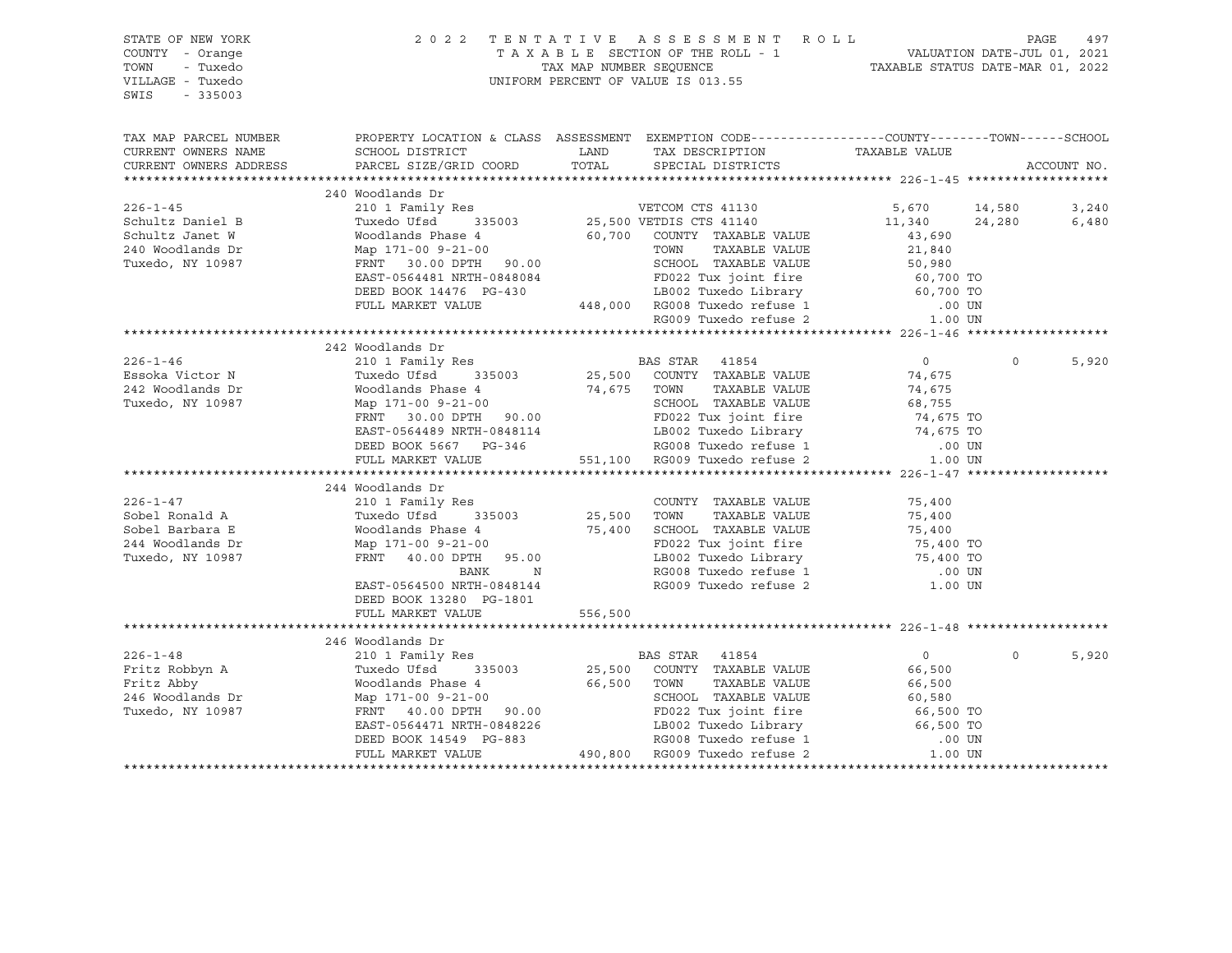| STATE OF NEW YORK<br>COUNTY - Orange<br>- Tuxedo<br>TOWN<br>VILLAGE - Tuxedo                                                                                                                                                               |                                                                                                                                                                                                                                              |             | 2022 TENTATIVE ASSESSMENT ROLL PAGE 498<br>TAXABLE SECTION OF THE ROLL - 1 VALUATION DATE-JUL 01, 2021<br>TAX MAP NUMBER SEQUENCE TAXABLE STATUS DATE-MAR 01, 2022<br>UNIFORM PERCENT OF VALUE IS 013.55 |                  |          |             |
|--------------------------------------------------------------------------------------------------------------------------------------------------------------------------------------------------------------------------------------------|----------------------------------------------------------------------------------------------------------------------------------------------------------------------------------------------------------------------------------------------|-------------|----------------------------------------------------------------------------------------------------------------------------------------------------------------------------------------------------------|------------------|----------|-------------|
| SWIS<br>$-335003$                                                                                                                                                                                                                          |                                                                                                                                                                                                                                              |             |                                                                                                                                                                                                          |                  |          |             |
| TAX MAP PARCEL NUMBER THE PROPERTY LOCATION & CLASS ASSESSMENT EXEMPTION CODE--------------COUNTY--------TOWN------SCHOOL                                                                                                                  |                                                                                                                                                                                                                                              |             |                                                                                                                                                                                                          |                  |          |             |
| CURRENT OWNERS NAME                                                                                                                                                                                                                        | SCHOOL DISTRICT                                                                                                                                                                                                                              |             | LAND TAX DESCRIPTION                                                                                                                                                                                     | TAXABLE VALUE    |          |             |
| CURRENT OWNERS ADDRESS                                                                                                                                                                                                                     | PARCEL SIZE/GRID COORD                                                                                                                                                                                                                       | TOTAL       | SPECIAL DISTRICTS                                                                                                                                                                                        |                  |          | ACCOUNT NO. |
|                                                                                                                                                                                                                                            |                                                                                                                                                                                                                                              |             |                                                                                                                                                                                                          |                  |          |             |
|                                                                                                                                                                                                                                            | 248 Woodlands Dr                                                                                                                                                                                                                             |             |                                                                                                                                                                                                          |                  |          |             |
| $226 - 1 - 49$                                                                                                                                                                                                                             |                                                                                                                                                                                                                                              |             | COUNTY TAXABLE VALUE                                                                                                                                                                                     | 77,000           |          |             |
| Shefts Revocable Trust Mark                                                                                                                                                                                                                |                                                                                                                                                                                                                                              |             | TAXABLE VALUE                                                                                                                                                                                            | 77,000           |          |             |
| Shefts, Trustee Mark                                                                                                                                                                                                                       | Woodlands Phase 4 77,000 SCHOOL TAXABLE VALUE 77,000 70<br>Map 171-00 9-21-00 FD022 Tux joint fire 77,000 TO                                                                                                                                 |             |                                                                                                                                                                                                          |                  |          |             |
| PO Box 656                                                                                                                                                                                                                                 |                                                                                                                                                                                                                                              |             | FD022 Tux joint fire 77,000 TO<br>LB002 Tuxedo Library 77,000 TO<br>RG008 Tuxedo refuse 1 00 UN<br>RG009 Tuxedo refuse 2 1.00 UN                                                                         |                  |          |             |
| Tuxedo, NY 10987                                                                                                                                                                                                                           | FRNT 30.00 DPTH 90.00                                                                                                                                                                                                                        |             |                                                                                                                                                                                                          |                  |          |             |
|                                                                                                                                                                                                                                            | EAST-0564453 NRTH-0848253                                                                                                                                                                                                                    |             |                                                                                                                                                                                                          |                  |          |             |
|                                                                                                                                                                                                                                            | DEED BOOK 14770 PG-698<br>FULL MARKET VALUE 568,300                                                                                                                                                                                          |             |                                                                                                                                                                                                          |                  |          |             |
|                                                                                                                                                                                                                                            |                                                                                                                                                                                                                                              |             |                                                                                                                                                                                                          |                  |          |             |
|                                                                                                                                                                                                                                            |                                                                                                                                                                                                                                              |             |                                                                                                                                                                                                          |                  |          |             |
|                                                                                                                                                                                                                                            | 250 Woodlands Dr                                                                                                                                                                                                                             |             |                                                                                                                                                                                                          |                  |          |             |
| $226 - 1 - 50$                                                                                                                                                                                                                             |                                                                                                                                                                                                                                              |             |                                                                                                                                                                                                          | $\overline{0}$   | $\Omega$ | 5,920       |
|                                                                                                                                                                                                                                            |                                                                                                                                                                                                                                              |             |                                                                                                                                                                                                          | 74,675           |          |             |
|                                                                                                                                                                                                                                            | Woodlands Phase 4 74,675 TOWN TAXABLE VALUE 74,675<br>Map 171-00 9-21-00<br>Map 171-00 9-21-00<br>FRNT 30.00 DPTH 90.00<br>EAST-0564437 NRTH-0848280<br>DEED BOOK 5667 PG-322<br>FULL MARKET VALUE 551,100 RG009 Tuxedo refuse 1 .00 UN<br>F |             |                                                                                                                                                                                                          |                  |          |             |
|                                                                                                                                                                                                                                            |                                                                                                                                                                                                                                              |             |                                                                                                                                                                                                          |                  |          |             |
|                                                                                                                                                                                                                                            |                                                                                                                                                                                                                                              |             |                                                                                                                                                                                                          |                  |          |             |
|                                                                                                                                                                                                                                            |                                                                                                                                                                                                                                              |             |                                                                                                                                                                                                          |                  |          |             |
|                                                                                                                                                                                                                                            |                                                                                                                                                                                                                                              |             |                                                                                                                                                                                                          |                  |          |             |
|                                                                                                                                                                                                                                            |                                                                                                                                                                                                                                              |             |                                                                                                                                                                                                          |                  |          |             |
|                                                                                                                                                                                                                                            |                                                                                                                                                                                                                                              |             |                                                                                                                                                                                                          |                  |          |             |
| $226 - 1 - 51$                                                                                                                                                                                                                             | 252 Woodlands Dr                                                                                                                                                                                                                             |             | COUNTY TAXABLE VALUE                                                                                                                                                                                     | 76,125           |          |             |
|                                                                                                                                                                                                                                            | 210 1 Family Res COUNT<br>Tuxedo Ufsd. 335003 25,500 TOWN                                                                                                                                                                                    |             |                                                                                                                                                                                                          |                  |          |             |
|                                                                                                                                                                                                                                            |                                                                                                                                                                                                                                              |             |                                                                                                                                                                                                          | 76,125<br>76,125 |          |             |
|                                                                                                                                                                                                                                            |                                                                                                                                                                                                                                              |             |                                                                                                                                                                                                          |                  |          |             |
|                                                                                                                                                                                                                                            |                                                                                                                                                                                                                                              |             | FD022 Tux joint fire 50 76,125 TO<br>LB002 Tuxedo Library 50 76,125 TO                                                                                                                                   |                  |          |             |
| 226-1-51<br>Nicpon Kathleen Ann Tuxedo Ufsd 335003<br>Verboys Joseph &Audrey Woodlands Phase 4<br>252 Woodlands Dr Map 171-00 9-21-00<br>Tuxedo, NY 10987 FRNT 25.00 DPTH 95.00<br>Tuxedo, NY 10987 FRNT 25.00 DPTH 95.00<br>Tuxedo, NY 10 |                                                                                                                                                                                                                                              |             |                                                                                                                                                                                                          |                  |          |             |
|                                                                                                                                                                                                                                            | DEED BOOK 14347 PG-473                                                                                                                                                                                                                       |             | RG008 Tuxedo refuse 1 (00 UN RG009 Tuxedo refuse 2 (1.00 UN                                                                                                                                              |                  |          |             |
|                                                                                                                                                                                                                                            | FULL MARKET VALUE                                                                                                                                                                                                                            | 561,800     |                                                                                                                                                                                                          |                  |          |             |
|                                                                                                                                                                                                                                            |                                                                                                                                                                                                                                              |             |                                                                                                                                                                                                          |                  |          |             |
|                                                                                                                                                                                                                                            | 260 Woodlands Dr                                                                                                                                                                                                                             |             |                                                                                                                                                                                                          |                  |          |             |
| $226 - 1 - 52$                                                                                                                                                                                                                             | 210 1 Family Res                                                                                                                                                                                                                             |             | COUNTY TAXABLE VALUE 62,500                                                                                                                                                                              |                  |          |             |
| Moore Thomas Ashe                                                                                                                                                                                                                          | Tuxedo Ufsd 335003                                                                                                                                                                                                                           | 25,500 TOWN | TAXABLE VALUE                                                                                                                                                                                            | 62,500           |          |             |
| Moore Colleen Ann                                                                                                                                                                                                                          | Woodlands Phase 4                                                                                                                                                                                                                            |             |                                                                                                                                                                                                          |                  |          |             |
| 260 Woodlands Dr                                                                                                                                                                                                                           | Map 171-00 9-21-00                                                                                                                                                                                                                           |             | 62,500 SCHOOL TAXABLE VALUE 62,500<br>FD022 Tux joint fire 62,500 TO<br>LB002 Tux joint fire 62,500 TO<br>DR002 Tux de Lefters                                                                           |                  |          |             |
| Tuxedo, NY 10987                                                                                                                                                                                                                           | FRNT 40.00 DPTH 95.00                                                                                                                                                                                                                        |             |                                                                                                                                                                                                          |                  |          |             |
|                                                                                                                                                                                                                                            | EAST-0564422 NRTH-0848392                                                                                                                                                                                                                    |             |                                                                                                                                                                                                          |                  |          |             |
|                                                                                                                                                                                                                                            |                                                                                                                                                                                                                                              |             | RG008 Tuxedo refuse 1 (00 UN RG009 Tuxedo refuse 2 (1.00 UN                                                                                                                                              |                  |          |             |
|                                                                                                                                                                                                                                            | DEED BOOK 14676 PG-1570<br>FULL MARKET VALUE 461,300                                                                                                                                                                                         |             |                                                                                                                                                                                                          |                  |          |             |
|                                                                                                                                                                                                                                            |                                                                                                                                                                                                                                              |             |                                                                                                                                                                                                          |                  |          |             |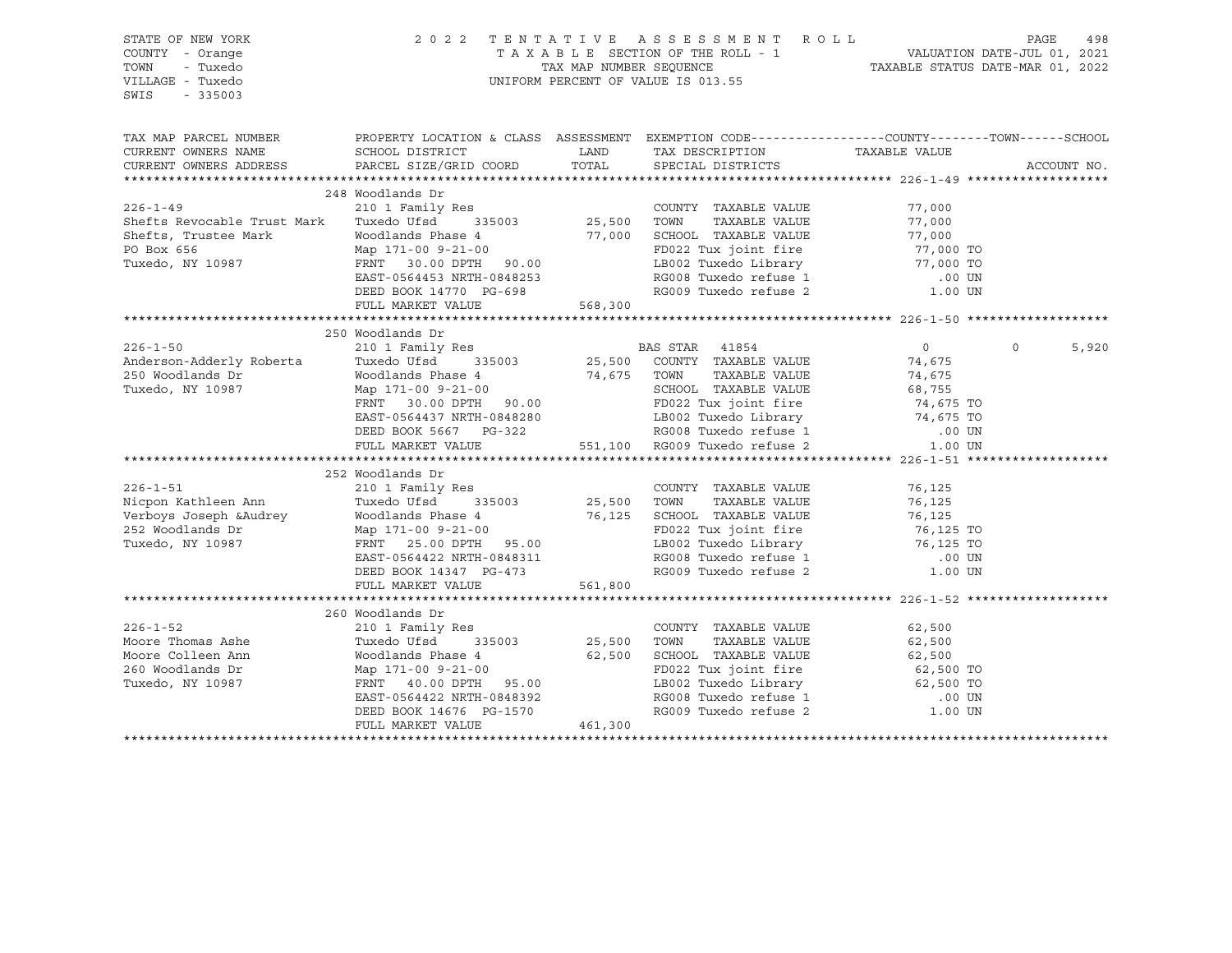| STATE OF NEW YORK<br>COUNTY - Orange<br>TOWN<br>- Tuxedo<br>VILLAGE - Tuxedo<br>SWIS<br>$-335003$ |                                                                                                                                                                                                                                                                                                                                                                                                                                                  | TENTATIVE ASSESSMENT ROLL PAGE 499<br>TAXABLE SECTION OF THE ROLL - 1 VALUATION DATE-JUL 01, 2021<br>TAXABLE STATUS DATE-MAR 01, 2022<br>TAXABLE STATUS DATE-MAR 01, 2022<br>2022 TENTATIVE ASSESSMENT ROLL<br>UNIFORM PERCENT OF VALUE IS 013.55 |                |          |             |
|---------------------------------------------------------------------------------------------------|--------------------------------------------------------------------------------------------------------------------------------------------------------------------------------------------------------------------------------------------------------------------------------------------------------------------------------------------------------------------------------------------------------------------------------------------------|---------------------------------------------------------------------------------------------------------------------------------------------------------------------------------------------------------------------------------------------------|----------------|----------|-------------|
| CURRENT OWNERS NAME                                                                               | TAX MAP PARCEL NUMBER THE PROPERTY LOCATION & CLASS ASSESSMENT EXEMPTION CODE---------------COUNTY--------TOWN------SCHOOL                                                                                                                                                                                                                                                                                                                       |                                                                                                                                                                                                                                                   |                |          |             |
| CURRENT OWNERS ADDRESS                                                                            |                                                                                                                                                                                                                                                                                                                                                                                                                                                  |                                                                                                                                                                                                                                                   |                |          | ACCOUNT NO. |
|                                                                                                   |                                                                                                                                                                                                                                                                                                                                                                                                                                                  |                                                                                                                                                                                                                                                   |                |          |             |
|                                                                                                   | 262 Woodlands Dr                                                                                                                                                                                                                                                                                                                                                                                                                                 |                                                                                                                                                                                                                                                   |                |          |             |
| $226 - 1 - 53$                                                                                    |                                                                                                                                                                                                                                                                                                                                                                                                                                                  |                                                                                                                                                                                                                                                   | $\overline{0}$ | $\circ$  | 14,780      |
| Morelli Robert                                                                                    |                                                                                                                                                                                                                                                                                                                                                                                                                                                  |                                                                                                                                                                                                                                                   |                |          |             |
| Morelli Denise<br>262 Woodlands Dr                                                                | Noodlands Phase 4<br>Moodlands Phase 4<br>Map 171-00 9-21-00<br>Map 171-00 9-21-00<br>FRNT 30.00 DPTH 85.00<br>FRNT 30.00 DPTH 85.00<br>EAST-0564425 NRTH-0848426<br>DEED BOOK 5735 PG-297<br>FULL MARKET VALUE<br>FULL MARKET VALUE<br>TULL MARKE                                                                                                                                                                                               |                                                                                                                                                                                                                                                   |                |          |             |
|                                                                                                   |                                                                                                                                                                                                                                                                                                                                                                                                                                                  |                                                                                                                                                                                                                                                   |                |          |             |
| Tuxedo, NY 10987                                                                                  |                                                                                                                                                                                                                                                                                                                                                                                                                                                  |                                                                                                                                                                                                                                                   |                |          |             |
|                                                                                                   |                                                                                                                                                                                                                                                                                                                                                                                                                                                  |                                                                                                                                                                                                                                                   |                |          |             |
|                                                                                                   |                                                                                                                                                                                                                                                                                                                                                                                                                                                  |                                                                                                                                                                                                                                                   |                |          |             |
|                                                                                                   |                                                                                                                                                                                                                                                                                                                                                                                                                                                  |                                                                                                                                                                                                                                                   |                |          |             |
|                                                                                                   |                                                                                                                                                                                                                                                                                                                                                                                                                                                  |                                                                                                                                                                                                                                                   |                |          |             |
|                                                                                                   | 264 Woodlands Dr                                                                                                                                                                                                                                                                                                                                                                                                                                 |                                                                                                                                                                                                                                                   | $\overline{0}$ | $\Omega$ |             |
|                                                                                                   |                                                                                                                                                                                                                                                                                                                                                                                                                                                  |                                                                                                                                                                                                                                                   |                |          | 5,920       |
|                                                                                                   |                                                                                                                                                                                                                                                                                                                                                                                                                                                  |                                                                                                                                                                                                                                                   |                |          |             |
|                                                                                                   |                                                                                                                                                                                                                                                                                                                                                                                                                                                  |                                                                                                                                                                                                                                                   |                |          |             |
|                                                                                                   |                                                                                                                                                                                                                                                                                                                                                                                                                                                  |                                                                                                                                                                                                                                                   |                |          |             |
|                                                                                                   |                                                                                                                                                                                                                                                                                                                                                                                                                                                  |                                                                                                                                                                                                                                                   |                |          |             |
|                                                                                                   |                                                                                                                                                                                                                                                                                                                                                                                                                                                  |                                                                                                                                                                                                                                                   |                |          |             |
|                                                                                                   |                                                                                                                                                                                                                                                                                                                                                                                                                                                  |                                                                                                                                                                                                                                                   |                |          |             |
|                                                                                                   | ${264\hbox{ Woodlands Dr}} \begin{array}{lcccc} 264 \hbox{ Woodlands Dr} & 264 \hbox{Woodlands Dr} & 264 \hbox{Woodlands Dr} & 264 \hbox{Woodlands Drawedo Ufsd} & 264 \hbox{Cours Janet-Michelle} & 0 \\ {\small\texttt{Regensburg Dorothy}} & 210\hbox{1 Family Res} & 25,500\hbox{COUNTY TAXABLE VALUE} & 70,325 \\ {\small\texttt{Cuevas Janet-Michelle}} & 70,325\hbox{Towdlands Phase 4} & 70,325\hbox{TowN TAXABLE VALUE} & 70,325\hbox{$ |                                                                                                                                                                                                                                                   |                |          |             |
|                                                                                                   | 266 Woodlands Dr                                                                                                                                                                                                                                                                                                                                                                                                                                 |                                                                                                                                                                                                                                                   |                |          |             |
| $226 - 1 - 55$                                                                                    | Woodlands Dr<br>210 1 Family Res<br>Tuxedo Ufsd 335003 25,500 COUNTY TAXABLE VALUE 66,723<br>Woodlands Phase 4 70,125 TOWN TAXABLE VALUE 66,723<br>Map 171-00 9-21-00 SCHOOL TAXABLE VALUE 61,377<br>Map 171-00 9-21-00 SCHOOL TAXABLE V                                                                                                                                                                                                         |                                                                                                                                                                                                                                                   |                | 8,748    | 1,944       |
| wilmit Samuel<br>266 Woodlands Dr                                                                 |                                                                                                                                                                                                                                                                                                                                                                                                                                                  |                                                                                                                                                                                                                                                   |                |          |             |
|                                                                                                   |                                                                                                                                                                                                                                                                                                                                                                                                                                                  |                                                                                                                                                                                                                                                   |                |          |             |
| Tuxedo, NY 10987                                                                                  |                                                                                                                                                                                                                                                                                                                                                                                                                                                  |                                                                                                                                                                                                                                                   |                |          |             |
|                                                                                                   |                                                                                                                                                                                                                                                                                                                                                                                                                                                  |                                                                                                                                                                                                                                                   |                |          |             |
|                                                                                                   |                                                                                                                                                                                                                                                                                                                                                                                                                                                  |                                                                                                                                                                                                                                                   |                |          |             |
|                                                                                                   |                                                                                                                                                                                                                                                                                                                                                                                                                                                  |                                                                                                                                                                                                                                                   |                |          |             |
|                                                                                                   |                                                                                                                                                                                                                                                                                                                                                                                                                                                  |                                                                                                                                                                                                                                                   |                |          |             |
|                                                                                                   |                                                                                                                                                                                                                                                                                                                                                                                                                                                  |                                                                                                                                                                                                                                                   |                |          |             |
|                                                                                                   | 270 Woodlands Dr                                                                                                                                                                                                                                                                                                                                                                                                                                 |                                                                                                                                                                                                                                                   |                |          |             |
| $226 - 1 - 56$                                                                                    | % WOOD MOOD MANUS PRESSURE TO A THE VERTAIN CTS 41120<br>Tuxedo Ufsd 335003 25,500 COUNTY TAXABLE VALUE<br>Woodlands Phase 4 66,125 TOWN TAXABLE VALUE                                                                                                                                                                                                                                                                                           |                                                                                                                                                                                                                                                   | 3,402          | 8,748    | 1,944       |
|                                                                                                   |                                                                                                                                                                                                                                                                                                                                                                                                                                                  |                                                                                                                                                                                                                                                   | 62,723         |          |             |
|                                                                                                   |                                                                                                                                                                                                                                                                                                                                                                                                                                                  | TAXABLE VALUE                                                                                                                                                                                                                                     | 57,377         |          |             |
| Adler Robert<br>Adler Audrey<br>270 Woodlands Dr<br>Tuxedo, NY 10987                              |                                                                                                                                                                                                                                                                                                                                                                                                                                                  |                                                                                                                                                                                                                                                   |                |          |             |
|                                                                                                   |                                                                                                                                                                                                                                                                                                                                                                                                                                                  |                                                                                                                                                                                                                                                   |                |          |             |
|                                                                                                   |                                                                                                                                                                                                                                                                                                                                                                                                                                                  |                                                                                                                                                                                                                                                   |                |          |             |
|                                                                                                   |                                                                                                                                                                                                                                                                                                                                                                                                                                                  |                                                                                                                                                                                                                                                   |                |          |             |
|                                                                                                   | Map 171-00 9-21-00<br>EAST-0564469 NRTH-0848549<br>EAST-0564469 NRTH-0848549<br>DEED BOOK 5757 PG-259<br>FULL MARKET VALUE<br>FULL MARKET VALUE<br>FULL MARKET VALUE<br>TULL MARKET VALUE<br>TULL MARKET VALUE<br>TULL MARKET VALUE<br>TULL MARKET                                                                                                                                                                                               |                                                                                                                                                                                                                                                   |                |          |             |
|                                                                                                   |                                                                                                                                                                                                                                                                                                                                                                                                                                                  |                                                                                                                                                                                                                                                   |                |          |             |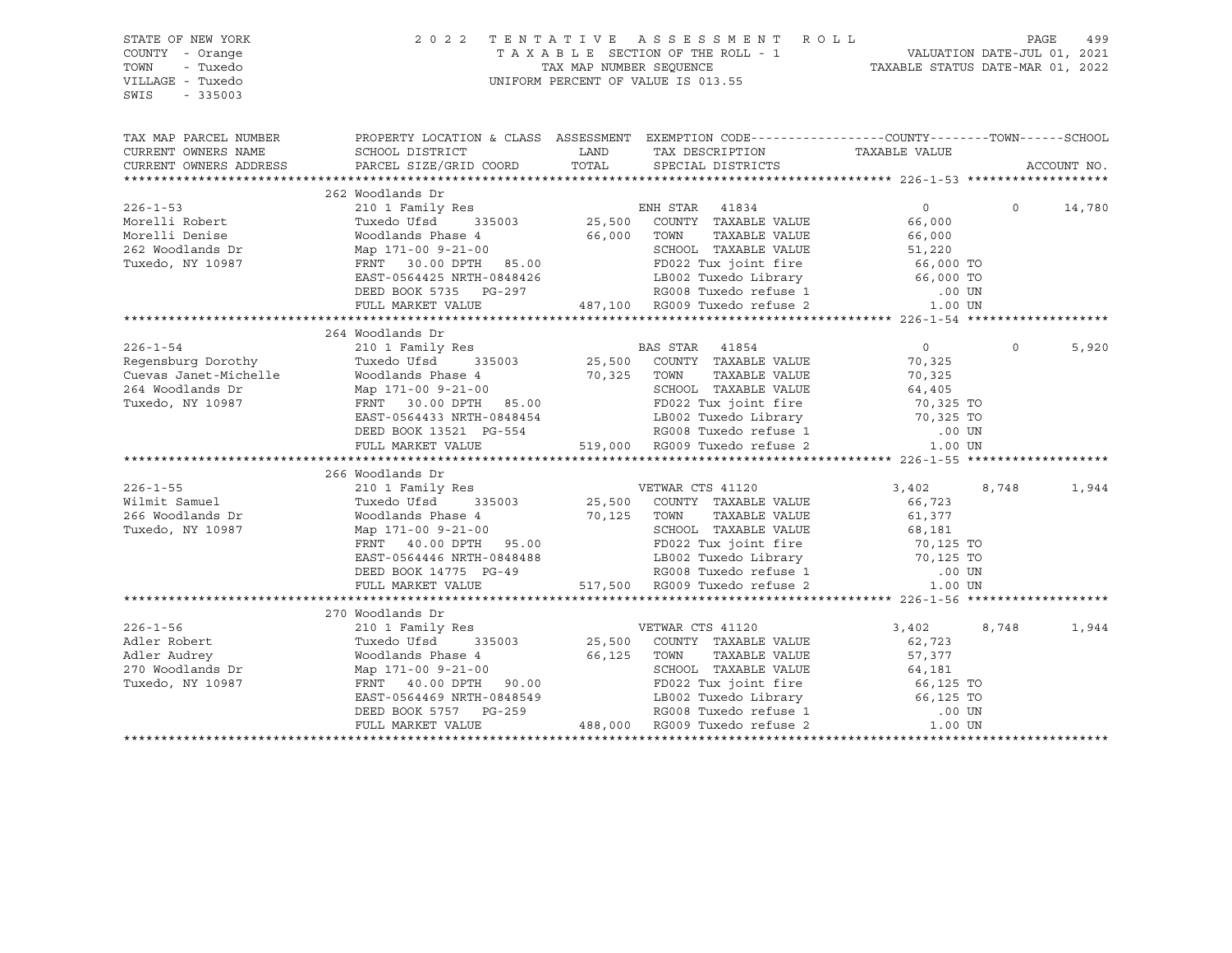| STATE OF NEW YORK<br>COUNTY - Orange<br>TOWN<br>- Tuxedo<br>VILLAGE - Tuxedo<br>SWIS<br>$-335003$ |                                                                                                                                                                                                                                                                                                      |                             | 2022 TENTATIVE ASSESSMENT ROLL<br>UNIFORM PERCENT OF VALUE IS 013.55                                                                                                             |                                                                                                                                                                 | PAGE     | 500         |
|---------------------------------------------------------------------------------------------------|------------------------------------------------------------------------------------------------------------------------------------------------------------------------------------------------------------------------------------------------------------------------------------------------------|-----------------------------|----------------------------------------------------------------------------------------------------------------------------------------------------------------------------------|-----------------------------------------------------------------------------------------------------------------------------------------------------------------|----------|-------------|
| TAX MAP PARCEL NUMBER<br>CURRENT OWNERS NAME<br>CURRENT OWNERS ADDRESS                            | PROPERTY LOCATION & CLASS ASSESSMENT EXEMPTION CODE----------------COUNTY-------TOWN------SCHOOL<br>SCHOOL DISTRICT<br>PARCEL SIZE/GRID COORD                                                                                                                                                        | <b>LAND</b><br>TOTAL        | TAX DESCRIPTION TAXABLE VALUE<br>SPECIAL DISTRICTS                                                                                                                               |                                                                                                                                                                 |          | ACCOUNT NO. |
| $226 - 1 - 57$<br>Maqnani Martin R<br>Maqnani Susan A<br>272 Woodlands Dr<br>Tuxedo, NY 10987     | 272 Woodlands Dr<br>210 1 Family Res<br>Tuxedo Ufsd 335003 25,500 COUNTY TAXABLE VALUE<br>Woodlands Phase 4 68,200 TOWN<br>Map 171-00 9-21-00<br>FRNT 30.00 DPTH 90.00 6CHOOL<br>FD022 Tu<br>Map $171-009-21-00$<br>BANK<br>EAST-0564484 NRTH-0848580<br>DEED BOOK 12116 PG-359<br>FULL MARKET VALUE | $\mathbb N$<br>503,300      | TAXABLE VALUE<br>LB002 Tuxedo Library 68,200 TO<br>RG008 Tuxedo refuse 1 (00 UN                                                                                                  | $0 \qquad \qquad$<br>68,200<br>68,200<br>SCHOOL TAXABLE VALUE 62,280<br>FD022 Tux joint fire 68,200 TO<br>RG009 Tuxedo refuse 2 1.00 UN                         | $\Omega$ | 5,920       |
| $226 - 1 - 58$<br>Halligan Thomas E<br>Halligan Ann Marie<br>274 Woodlands Dr<br>Tuxedo, NY 10987 | 274 Woodlands Dr<br>Woodlands Phase 4         63,800   TOWN   TAXABLE VALUE         55,052<br>Map 171-00 9-21-00              SCHOOL  TAXABLE VALUE         61,856<br>FRNT 30.00 DPTH 90.00<br>EAST-0564500 NRTH-0848605<br>DEED BOOK 13793 PG-714<br>FULL MARKET VALUE                              |                             | FD022 Tux joint fire 63,800 TO<br>LB002 Tuxedo Library 63,800 TO<br>LB002 luxed Lesse 1<br>RG008 Tuxedo refuse 1<br>7-714 RG008 Tuxedo refuse 1<br>470,800 RG009 Tuxedo refuse 2 | 3,402<br>60,398<br>55,052<br>$.00$ UN<br>1.00 UN                                                                                                                | 8,748    | 1,944       |
| $226 - 1 - 59$<br>Pothulaboquda Vijay<br>276 Woodlands Dr<br>Tuxedo, NY 10987                     | 276 Woodlands Dr<br>210 1 Family Res<br>Tuxedo Ufsd<br>335003<br>Woodlands Phase 4<br>Map 171-00 9-21-00<br>FRNT 40.00 DPTH 95.00<br>EAST-0564518 NRTH-0848636<br>---- ---- ---- 14360 PG-1669<br>DEED BOOK 14260 PG-1669<br>FULL MARKET VALUE                                                       | 25,500<br>70,700<br>521,800 | COUNTY TAXABLE VALUE<br>TOWN      TAXABLE  VALUE<br>SCHOOL   TAXABLE  VALUE                                                                                                      | 70,700<br>70,700<br>70,700<br>FD022 Tux joint fire 70,700 TO<br>19002 Tuxedo Library 10,700 TO<br>RG008 Tuxedo refuse 1 100 UN<br>RG009 Tuxedo refuse 2 1.00 UN |          |             |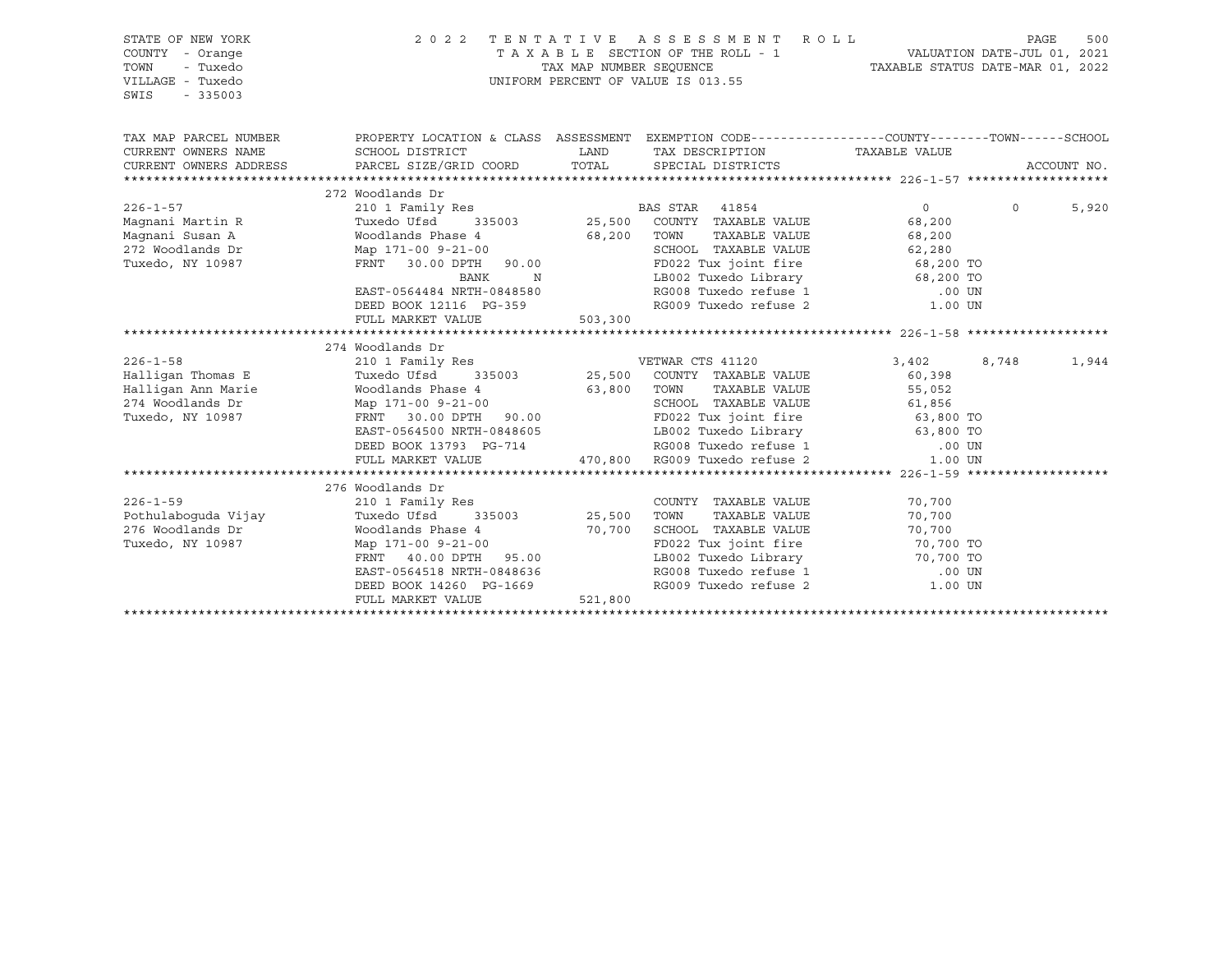| STATE OF NEW YORK | 2022 TENTATIVE ASSESSMENT ROLL     |  |                                  | PAGE            | 501 |
|-------------------|------------------------------------|--|----------------------------------|-----------------|-----|
| COUNTY - Orange   | TAXABLE SECTION OF THE ROLL - 1    |  | VALUATION DATE-JUL 01, 2021      |                 |     |
| - Tuxedo<br>TOWN  | MAP SECTION - 226                  |  | TAXABLE STATUS DATE-MAR 01, 2022 |                 |     |
| VILLAGE - Tuxedo  | SUB-SECTION - 000                  |  |                                  | RPS150/V04/L015 |     |
| SWIS<br>$-335003$ | UNIFORM PERCENT OF VALUE IS 013.55 |  | CURRENT DATE $4/25/2022$         |                 |     |

# \*\*\* S P E C I A L D I S T R I C T S U M M A R Y \*\*\*

|      |                      | TOTAL   | EXTENSION | EXTENSION | AD VALOREM | EXEMPT | TAXABLE  |
|------|----------------------|---------|-----------|-----------|------------|--------|----------|
| CODE | DISTRICT NAME        | PARCELS | TYPE      | VALUE     | VALUE      | AMOUNT | VALUE    |
|      |                      |         |           |           |            |        |          |
|      | RG009 Tuxedo refuse  |         | 59 UNITS  | 59.00     |            |        | 59.00    |
|      | FD022 Tux joint fire |         | 59 TOTAL  |           | 4130,989   |        | 4130,989 |
|      | LB002 Tuxedo Library |         | 59 TOTAL  |           | 4130,989   |        | 4130,989 |
|      | RG008 Tuxedo refuse  |         | 59 UNITS  |           |            |        |          |

### \*\*\* S C H O O L D I S T R I C T S U M M A R Y \*\*\*

| CODE   | DISTRICT NAME | TOTAL<br>PARCELS | ASSESSED<br>LAND | ASSESSED<br>TOTAL | EXEMPT<br>AMOUNT | TOTAL<br>TAXABLE | <b>STAR</b><br>AMOUNT | <b>STAR</b><br>TAXABLE |
|--------|---------------|------------------|------------------|-------------------|------------------|------------------|-----------------------|------------------------|
| 335003 | Tuxedo Ufsd   | 59               | 1504,500         | 4130,989          | 27,216           | 4103,773         | 144,980               | 3958,793               |
|        | SUB-TOTAL     | 59               | 1504,500         | 4130,989          | 27,216           | 4103,773         | 144,980               | 3958,793               |
|        | TOTAL         | 59               | 1504,500         | 4130,989          | 27,216           | 4103,773         | 144,980               | 3958,793               |

#### \*\*\* S Y S T E M C O D E S S U M M A R Y \*\*\*

### NO SYSTEM EXEMPTIONS AT THIS LEVEL

### \*\*\* E X E M P T I O N S U M M A R Y \*\*\*

|       |             | TOTAL   |        |        |         |
|-------|-------------|---------|--------|--------|---------|
| CODE  | DESCRIPTION | PARCELS | COUNTY | TOWN   | SCHOOL  |
|       |             |         |        |        |         |
| 41120 | VETWAR CTS  | 4       | 13,608 | 34,992 | 7,776   |
| 41130 | VETCOM CTS  | ◠<br>∠  | 11,340 | 29,160 | 6,480   |
| 41140 | VETDIS CTS  | ∠       | 22,215 | 35,155 | 12,960  |
| 41834 | ENH STAR    |         |        |        | 44,340  |
| 41854 | BAS STAR    | 17      |        |        | 100,640 |
|       | TOTAL       | 28      | 47,163 | 99,307 | 172,196 |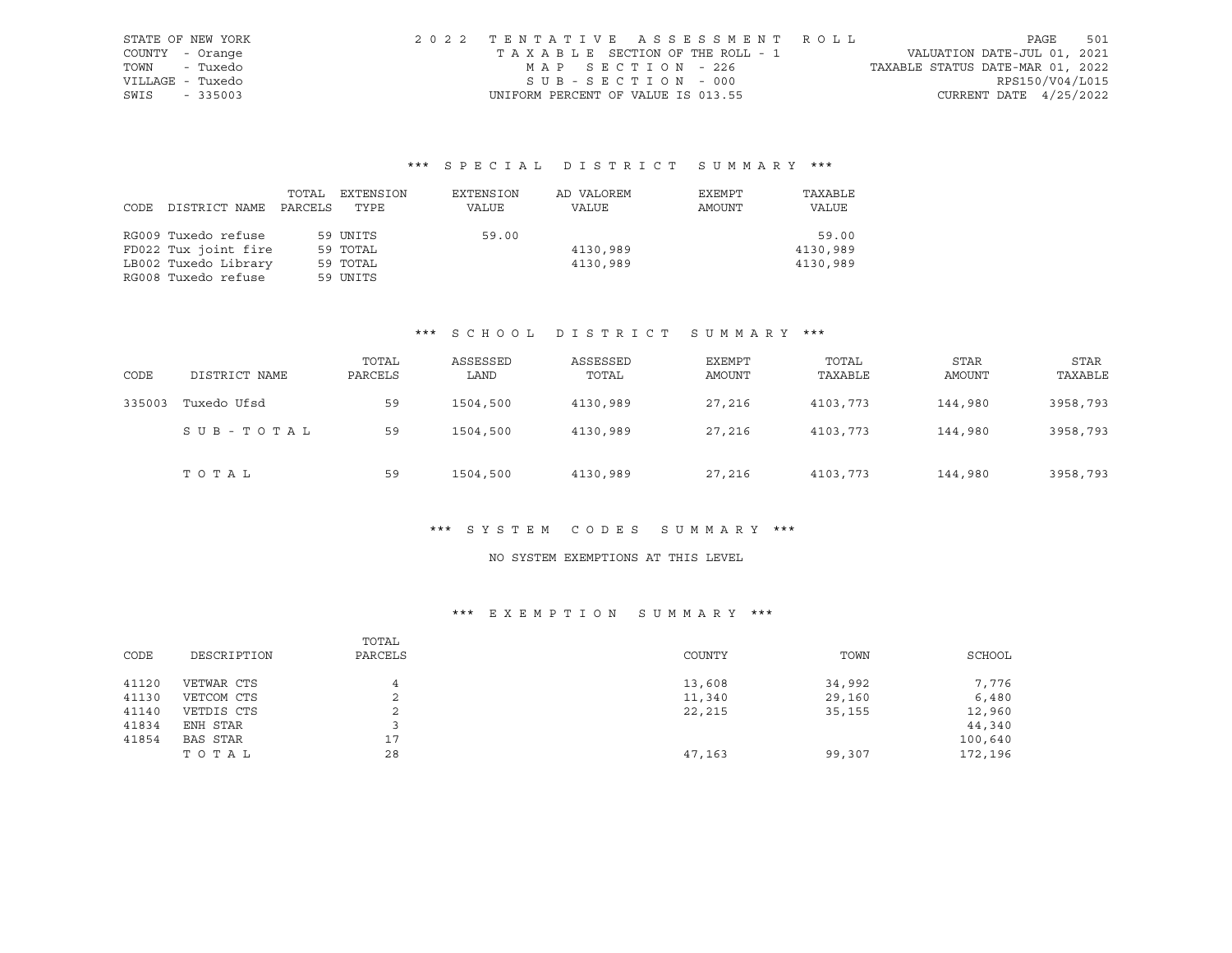|                  | STATE OF NEW YORK | 2022 TENTATIVE ASSESSMENT ROLL     |                                  | PAGE                     | 502 |
|------------------|-------------------|------------------------------------|----------------------------------|--------------------------|-----|
| COUNTY - Orange  |                   | TAXABLE SECTION OF THE ROLL - 1    | VALUATION DATE-JUL 01, 2021      |                          |     |
| TOWN - Tuxedo    |                   | MAP SECTION - 226                  | TAXABLE STATUS DATE-MAR 01, 2022 |                          |     |
| VILLAGE - Tuxedo |                   | SUB-SECTION - 000                  |                                  | RPS150/V04/L015          |     |
| SWIS             | $-335003$         | UNIFORM PERCENT OF VALUE IS 013.55 |                                  | CURRENT DATE $4/25/2022$ |     |

| ROLL       |             | TOTAL   | ASSESSED | ASSESSED | TAXABLE  | TAXABLE  | TAXABLE       | STAR     |
|------------|-------------|---------|----------|----------|----------|----------|---------------|----------|
| <b>SEC</b> | DESCRIPTION | PARCELS | LAND     | TOTAL    | COUNTY   | TOWN     | <b>SCHOOL</b> | TAXABLE  |
|            | TAXABLE     | ςą      | 1504,500 | 4130,989 | 4083,826 | 4031,682 | 4103,773      | 3958,793 |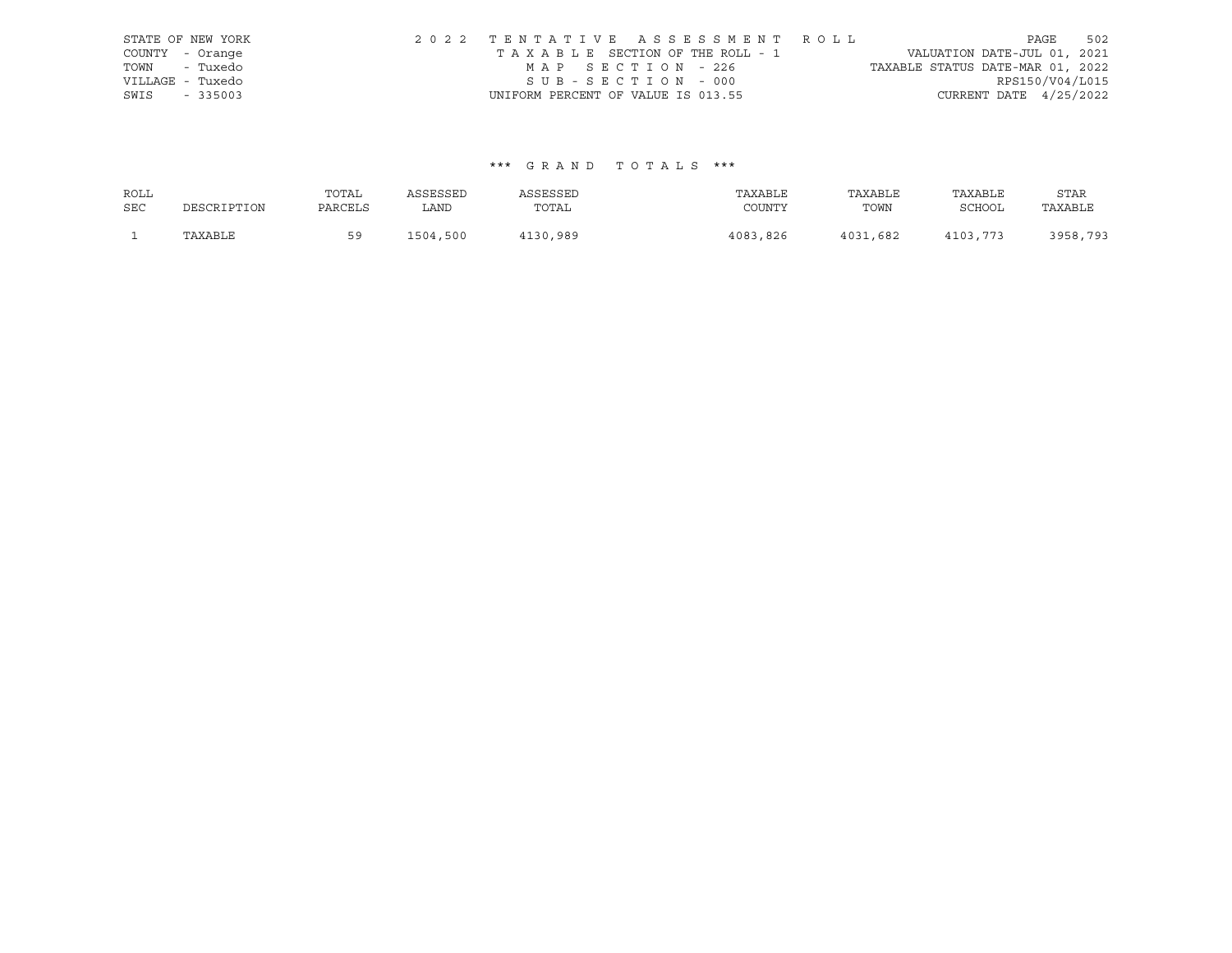| 2022 TENTATIVE ASSESSMENT ROLL<br>STATE OF NEW YORK    | 503<br>PAGE                      |
|--------------------------------------------------------|----------------------------------|
| COUNTY - Orange<br>TAXABLE SECTION OF THE ROLL - 1     | VALUATION DATE-JUL 01, 2021      |
| TOWN - Tuxedo                                          | TAXABLE STATUS DATE-MAR 01, 2022 |
| VILLAGE - Tuxedo<br>UNIFORM PERCENT OF VALUE IS 013.55 | RPS150/V04/L015                  |
| SWIS - 335003                                          | CURRENT DATE 4/25/2022           |

## ROLL SECTION TOTALS

## \*\*\* S P E C I A L D I S T R I C T S U M M A R Y \*\*\*

|      |                      | TOTAL   | EXTENSION   | EXTENSION | AD VALOREM | EXEMPT  | TAXABLE      |
|------|----------------------|---------|-------------|-----------|------------|---------|--------------|
| CODE | DISTRICT NAME        | PARCELS | TYPE        | VALUE     | VALUE      | AMOUNT  | <b>VALUE</b> |
|      | RG009 Tuxedo refuse  |         | 1,033 UNITS | 1090.00   |            |         | 1,090.00     |
|      |                      |         |             |           |            |         |              |
|      | SW150 Tuxedo Farm Se |         | 13 UNITS    | 1029.76   |            |         | 1,029.76     |
|      | DD023 Sterling Mine  |         | 23 UNITS    | 23.00     |            |         | 23.00        |
|      | FD022 Tux joint fire |         | 1,258 TOTAL |           | 75438,548  | 167,476 | 75271,072    |
|      | LB002 Tuxedo Library |         | 1,254 TOTAL |           | 74968,348  | 167,476 | 74800,872    |
|      | RG008 Tuxedo refuse  |         | 1,193 UNITS |           |            |         |              |
|      | SW100 Hamlet swr dis |         | 210 TOTAL C |           | 8832,670   | 486     | 8832,184     |
|      | SW101 Hamlet swr uni |         | 184 UNITS   | 303.00    |            |         | 303.00       |
|      | SW107 Hamlet swr f/f |         | 210 UNITS   | 261.50    |            |         | 261.50       |

## \*\*\* S C H O O L D I S T R I C T S U M M A R Y \*\*\*

| CODE             | DISTRICT NAME                      | TOTAL<br>PARCELS | ASSESSED<br>LAND      | ASSESSED<br>TOTAL      | EXEMPT<br>AMOUNT   | TOTAL<br>TAXABLE       | <b>STAR</b><br>AMOUNT | <b>STAR</b><br>TAXABLE |
|------------------|------------------------------------|------------------|-----------------------|------------------------|--------------------|------------------------|-----------------------|------------------------|
| 334001<br>335003 | Monroe-Woodbury Csd<br>Tuxedo Ufsd | 477<br>784       | 9247,280<br>22161,562 | 22920,858<br>52553,590 | 734,605<br>506,567 | 22186,253<br>52047,023 | 1053,462<br>2319,240  | 21132,791<br>49727,783 |
|                  | SUB-TOTAL                          | 1,261            | 31408,842             | 75474,448              | 1241,172           | 74233,276              | 3372,702              | 70860,574              |
|                  | TOTAL                              | 1,261            | 31408,842             | 75474,448              | 1241,172           | 74233,276              | 3372,702              | 70860,574              |

### \*\*\* S Y S T E M C O D E S S U M M A R Y \*\*\*

| CODE  | DESCRIPTION        | TOTAL<br>PARCELS | COUNTY             | TOWN               | SCHOOL             |
|-------|--------------------|------------------|--------------------|--------------------|--------------------|
| 50000 | WHOLLY EX<br>TOTAL |                  | 164,560<br>164,560 | 164,560<br>164,560 | 164,560<br>164,560 |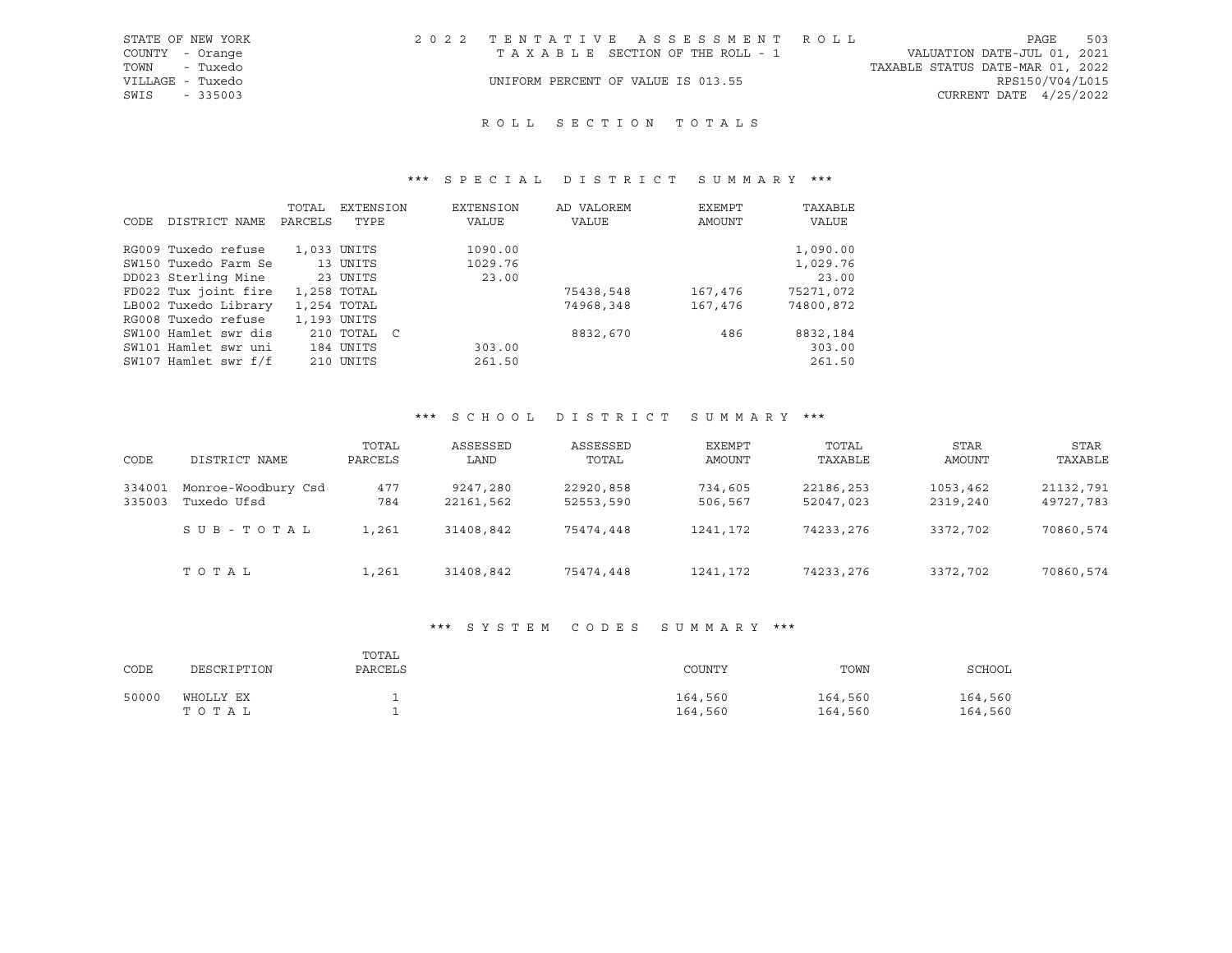| STATE OF NEW YORK | 2022 TENTATIVE ASSESSMENT ROLL     |  |                                  | PAGE                     | 504 |
|-------------------|------------------------------------|--|----------------------------------|--------------------------|-----|
| COUNTY - Orange   | TAXABLE SECTION OF THE ROLL - 1    |  | VALUATION DATE-JUL 01, 2021      |                          |     |
| TOWN - Tuxedo     |                                    |  | TAXABLE STATUS DATE-MAR 01, 2022 |                          |     |
| VILLAGE - Tuxedo  | UNIFORM PERCENT OF VALUE IS 013.55 |  |                                  | RPS150/V04/L015          |     |
| SWIS<br>- 335003  |                                    |  |                                  | CURRENT DATE $4/25/2022$ |     |
|                   |                                    |  |                                  |                          |     |

## R O L L S E C T I O N T O T A L S

## \*\*\* E X E M P T I O N S U M M A R Y \*\*\*

|       |                 | TOTAL          |          |          |               |
|-------|-----------------|----------------|----------|----------|---------------|
| CODE  | DESCRIPTION     | PARCELS        | COUNTY   | TOWN     | <b>SCHOOL</b> |
| 41120 | VETWAR CTS      | 44             | 147,815  | 303,151  | 80,027        |
| 41130 | VETCOM CTS      | 33             | 192,423  | 427,411  | 103,680       |
| 41140 | VETDIS CTS      | 15             | 162,193  | 303,683  | 87,658        |
| 41150 | $CW$ 10 $VET/$  | 1              | 1,296    | 1,296    |               |
| 41161 | $CW$ 15 $VET/$  | 3              | 5,832    | 5,832    |               |
| 41400 | CLERGY          |                | 1,500    | 1,500    | 1,500         |
| 41690 | FIRE/AMBCT      | 6              | 2,916    | 2,916    | 2,916         |
| 41800 | AGED            | 16             | 319,804  | 306,862  | 324,932       |
| 41801 | AGED-CT         | 2              | 8,021    | 7,639    |               |
| 41804 | $AGED-S$        |                |          |          | 5,091         |
| 41834 | ENH STAR        | 93             |          |          | 1371,742      |
| 41854 | <b>BAS STAR</b> | 338            |          |          | 2000,960      |
| 41932 | Dis & Lim       |                | 10,500   |          |               |
| 41936 | Dis & Lim       |                |          | 10,500   | 10,500        |
| 47460 | FORESTLAND      | $\overline{c}$ | 460,308  | 460,308  | 460,308       |
|       | TOTAL           | 557            | 1312,608 | 1831,098 | 4449,314      |

| ROLL<br>SEC | DESCRIPTION | TOTAL<br>PARCELS | ASSESSED<br>LAND | ASSESSED<br>TOTAL | TAXABLE<br>COUNTY | TAXABLE<br>TOWN | TAXABLE<br>SCHOOL | STAR<br>TAXABLE |
|-------------|-------------|------------------|------------------|-------------------|-------------------|-----------------|-------------------|-----------------|
|             | TAXABLE     | ,261             | 31408,842        | 75474,448         | 73997,280         | 73478,790       | 74233,276         | 70860,574       |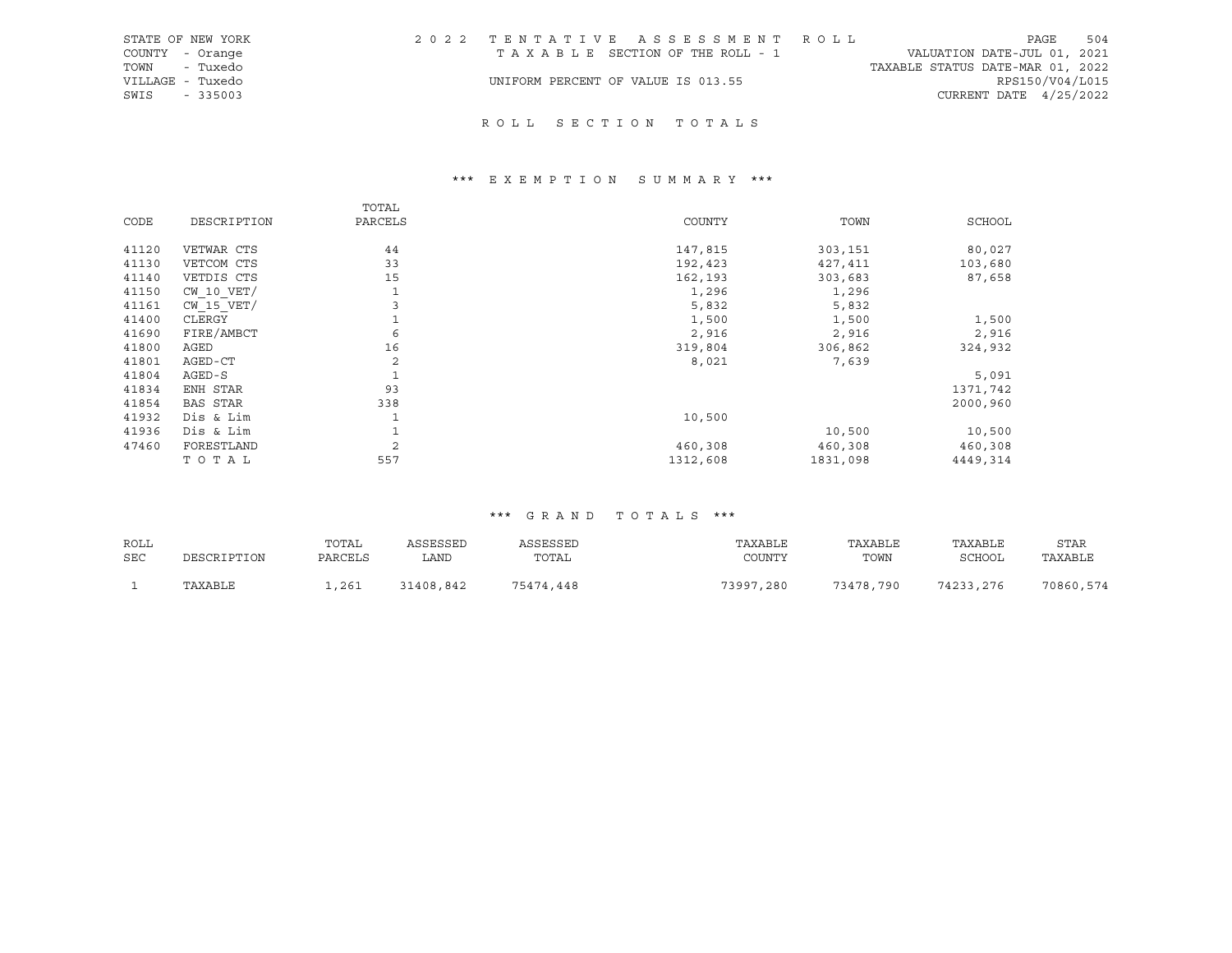# STATE OF NEW YORK 2 0 2 2 T E N T A T I V E A S S E S S M E N T R O L L PAGE 505 COUNTY - Orange STATE OWNED LAND SECTION OF THE ROLL - 3 VALUATION DATE-JUL 01, 2021 TOWN - Tuxedo TAX MAP NUMBER SEQUENCE TAXABLE STATUS DATE-MAR 01, 2022 VILLAGE - Tuxedo UNIFORM PERCENT OF VALUE IS 013.55

| TAX MAP PARCEL NUMBER<br>CURRENT OWNERS NAME                  | PROPERTY LOCATION & CLASS ASSESSMENT EXEMPTION CODE----------------COUNTY-------TOWN------SCHOOL<br>SCHOOL DISTRICT | LAND     | TAX DESCRIPTION                                              | ---YTTANDUR<br>TAXABLE VALUE |             |
|---------------------------------------------------------------|---------------------------------------------------------------------------------------------------------------------|----------|--------------------------------------------------------------|------------------------------|-------------|
| CURRENT OWNERS ADDRESS                                        | PARCEL SIZE/GRID COORD                                                                                              | TOTAL    | SPECIAL DISTRICTS                                            |                              | ACCOUNT NO. |
|                                                               | Benjamin Meadow Rd                                                                                                  |          |                                                              |                              |             |
| $201 - 1 - 2.12$                                              | 930 State forest                                                                                                    |          | COUNTY TAXABLE VALUE                                         | 1831,576                     |             |
| State of New York                                             | Monroe-Woodbury 334001 1831,576                                                                                     |          | TAXABLE VALUE<br>TOWN                                        | 1831,576                     |             |
| Palisades Interstate Park Comm ACRES 824.40 BANK Z99 1831,576 |                                                                                                                     |          | SCHOOL TAXABLE VALUE                                         | 1831,576                     |             |
| Comm of Finance                                               | EAST-0565979 NRTH-0883860                                                                                           |          | FD022 Tux joint fire                                         | 1831,576 TO                  |             |
| Orange Co Gov Ctr                                             | DEED BOOK 11796 PG-1314                                                                                             |          | LB002 Tuxedo Library                                         | 1831,576 TO                  |             |
| Goshen, NY 10924                                              | FULL MARKET VALUE                                                                                                   |          | 13517,200 RG008 Tuxedo refuse 1                              | $\overline{183}$<br>.00 UN   |             |
|                                                               |                                                                                                                     |          |                                                              |                              |             |
|                                                               | Route 17A                                                                                                           |          |                                                              |                              |             |
| $201 - 1 - 2.31$                                              | 930 State forest                                                                                                    |          | COUNTY TAXABLE VALUE                                         | 4,854                        |             |
| State of New York                                             | Monroe-Woodbury 334001                                                                                              | 4,854    | TOWN<br>TAXABLE VALUE                                        | 4,854                        |             |
| Palisades Interstate Park                                     | Ns Of St Hwy 210&17A                                                                                                | 4,854    | SCHOOL TAXABLE VALUE                                         | 4,854                        |             |
| Attn: Comm Of Finance                                         | ACRES<br>5.80 BANK<br>Z99                                                                                           |          | FD022 Tux joint fire                                         | 4,854 TO                     |             |
| Orange Co Gvt Ctr                                             | EAST-0562139 NRTH-0880928                                                                                           |          | LB002 Tuxedo Library                                         | 4,854 TO                     |             |
| Main St                                                       | DEED BOOK 4714 PG-77                                                                                                |          | RG008 Tuxedo refuse 1                                        | $.00$ UN                     |             |
| Goshen, NY 10924                                              | FULL MARKET VALUE                                                                                                   | 35,800   |                                                              |                              |             |
|                                                               |                                                                                                                     |          |                                                              |                              |             |
|                                                               | Mombasha Rd                                                                                                         |          |                                                              |                              |             |
| $201 - 1 - 12.12$                                             | 930 State forest                                                                                                    |          | COUNTY TAXABLE VALUE                                         | 22,652                       |             |
| State of New York                                             | Monroe-Woodbury 334001                                                                                              | 22,652   | TOWN<br>TAXABLE VALUE                                        | 22,652                       |             |
| Comm of finance                                               | 9.4 Ac 480A                                                                                                         | 22,652   | SCHOOL TAXABLE VALUE                                         | 22,652                       |             |
| Goshen, NY 10924                                              | Submap 123-02                                                                                                       |          | FD022 Tux joint fire                                         | $22,652$ TO                  |             |
|                                                               | ACRES 18.17 BANK Z99                                                                                                |          | LB002 Tuxedo Library                                         | 22,652 TO                    |             |
|                                                               | EAST-0578089 NRTH-0889478                                                                                           |          | RG008 Tuxedo refuse 1                                        | $.00$ UN                     |             |
|                                                               | DEED BOOK 12753 PG-290                                                                                              |          |                                                              |                              |             |
|                                                               | FULL MARKET VALUE                                                                                                   | 167,200  |                                                              |                              |             |
|                                                               |                                                                                                                     |          |                                                              |                              |             |
|                                                               | Heights Rd                                                                                                          |          |                                                              |                              |             |
| $201 - 1 - 14.52$                                             | 930 State forest                                                                                                    |          | COUNTY TAXABLE VALUE                                         | 935,204                      |             |
| State of New York                                             | Monroe-Woodbury 334001 935,204                                                                                      |          | TOWN<br>TAXABLE VALUE                                        | 935,204                      |             |
| Palisades Int Park Comm                                       | E Of Co Hwy 19                                                                                                      | 935,204  | SCHOOL TAXABLE VALUE                                         | 935,204                      |             |
| Attn: Comm Of Finance                                         | ACRES 509.00 BANK<br>Z99                                                                                            |          |                                                              | 935,204 TO                   |             |
| Orange Co Gvt Ctr                                             | EAST-0581922 NRTH-0890074                                                                                           |          |                                                              | 935,204 TO                   |             |
| Main St                                                       | DEED BOOK 5911 PG-149                                                                                               |          | FD022 Tux joint -<br>LB002 Tuxedo Library<br>- Indo refuse 1 | .00 UN                       |             |
| Goshen, NY 10924                                              | FULL MARKET VALUE                                                                                                   | 6901,900 |                                                              |                              |             |
|                                                               |                                                                                                                     |          |                                                              |                              |             |
|                                                               | Route 19                                                                                                            |          |                                                              |                              |             |
| $201 - 1 - 18$                                                | 930 State forest                                                                                                    |          | COUNTY TAXABLE VALUE                                         | 98,698                       |             |
| State Of New York                                             | Monroe-Woodbury 334001                                                                                              | 98,698   | TOWN<br>TAXABLE VALUE                                        | 98,698                       |             |
| Attn: Orange County                                           | Lot 883                                                                                                             | 98,698   | SCHOOL TAXABLE VALUE                                         | 98,698                       |             |
| Comm Of Finance                                               | 0820001                                                                                                             |          | FD022 Tux joint fire<br>LB002 Tuxedo Library                 | 98,698 TO                    |             |
| County Government Ctr<br>Goshen, NY 10924                     | ACRES 37.80 BANK<br>Z99<br>EAST-0586488 NRTH-0891943                                                                |          |                                                              | 98,698 TO                    |             |
|                                                               | DEED BOOK 2113 PG-00014                                                                                             |          |                                                              |                              |             |
|                                                               | FULL MARKET VALUE                                                                                                   | 728,400  |                                                              |                              |             |
|                                                               |                                                                                                                     |          |                                                              |                              |             |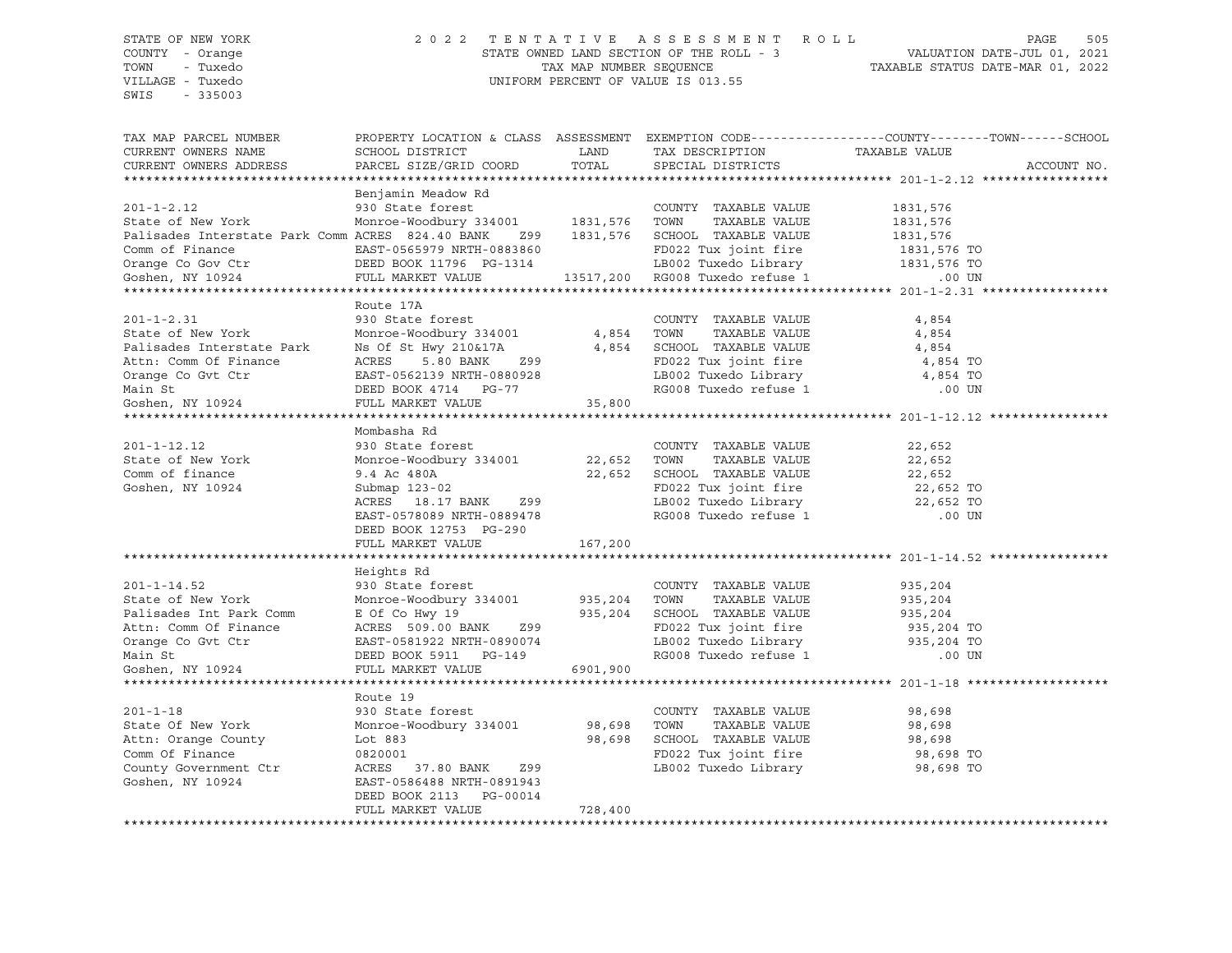## STATE OF NEW YORK 2 0 2 2 T E N T A T I V E A S S E S S M E N T R O L L PAGE 506 COUNTY - Orange STATE OWNED LAND SECTION OF THE ROLL - 3 VALUATION DATE-JUL 01, 2021 TOWN - Tuxedo TAX MAP NUMBER SEQUENCE TAXABLE STATUS DATE-MAR 01, 2022 VILLAGE - Tuxedo UNIFORM PERCENT OF VALUE IS 013.55

| TAX MAP PARCEL NUMBER                                                                                                                                                                                                                                                |                     |                                                                                                              | PROPERTY LOCATION & CLASS ASSESSMENT EXEMPTION CODE----------------COUNTY-------TOWN-----SCHOOL                                                                                                                                              |
|----------------------------------------------------------------------------------------------------------------------------------------------------------------------------------------------------------------------------------------------------------------------|---------------------|--------------------------------------------------------------------------------------------------------------|----------------------------------------------------------------------------------------------------------------------------------------------------------------------------------------------------------------------------------------------|
|                                                                                                                                                                                                                                                                      |                     |                                                                                                              |                                                                                                                                                                                                                                              |
|                                                                                                                                                                                                                                                                      | Route 19            |                                                                                                              |                                                                                                                                                                                                                                              |
| 201-1-19.72<br>330 State forest<br>330 State forest<br>201-1-19.72<br>330 State forest<br>230 State forest<br>230 State forest<br>230 State forest<br>230 State forest<br>230 State forest<br>263,304<br>263,304<br>2900 TOWN TAXABLE VALUE<br>201-2 TW              |                     |                                                                                                              |                                                                                                                                                                                                                                              |
|                                                                                                                                                                                                                                                                      |                     |                                                                                                              |                                                                                                                                                                                                                                              |
|                                                                                                                                                                                                                                                                      |                     |                                                                                                              |                                                                                                                                                                                                                                              |
|                                                                                                                                                                                                                                                                      |                     |                                                                                                              |                                                                                                                                                                                                                                              |
|                                                                                                                                                                                                                                                                      |                     |                                                                                                              |                                                                                                                                                                                                                                              |
|                                                                                                                                                                                                                                                                      |                     |                                                                                                              |                                                                                                                                                                                                                                              |
|                                                                                                                                                                                                                                                                      |                     | PD022 Tux joint fire<br>LB002 Tuxedo Library<br>RG008 Tuxedo refuse 1 000 UN<br>RG008 Tuxedo refuse 1 000 UN |                                                                                                                                                                                                                                              |
|                                                                                                                                                                                                                                                                      |                     |                                                                                                              |                                                                                                                                                                                                                                              |
|                                                                                                                                                                                                                                                                      | 1553 Long Meadow Rd |                                                                                                              |                                                                                                                                                                                                                                              |
|                                                                                                                                                                                                                                                                      |                     |                                                                                                              |                                                                                                                                                                                                                                              |
| 301-1-33.2<br>330 State forest<br>330 State forest<br>330 State forest<br>2276,526<br>2276,526<br>2276,526<br>2276,526<br>2276,526<br>2276,526<br>2276,526<br>2276,526<br>2276,526<br>2276,526<br>2276,526<br>2276,526<br>2276,526<br>2276,526<br>2276,526<br>2276,5 |                     |                                                                                                              |                                                                                                                                                                                                                                              |
|                                                                                                                                                                                                                                                                      |                     |                                                                                                              |                                                                                                                                                                                                                                              |
|                                                                                                                                                                                                                                                                      |                     |                                                                                                              |                                                                                                                                                                                                                                              |
|                                                                                                                                                                                                                                                                      |                     |                                                                                                              |                                                                                                                                                                                                                                              |
|                                                                                                                                                                                                                                                                      |                     |                                                                                                              |                                                                                                                                                                                                                                              |
|                                                                                                                                                                                                                                                                      |                     |                                                                                                              |                                                                                                                                                                                                                                              |
|                                                                                                                                                                                                                                                                      |                     |                                                                                                              |                                                                                                                                                                                                                                              |
|                                                                                                                                                                                                                                                                      |                     |                                                                                                              |                                                                                                                                                                                                                                              |
|                                                                                                                                                                                                                                                                      |                     |                                                                                                              |                                                                                                                                                                                                                                              |
|                                                                                                                                                                                                                                                                      |                     |                                                                                                              |                                                                                                                                                                                                                                              |
|                                                                                                                                                                                                                                                                      |                     |                                                                                                              |                                                                                                                                                                                                                                              |
|                                                                                                                                                                                                                                                                      |                     |                                                                                                              |                                                                                                                                                                                                                                              |
|                                                                                                                                                                                                                                                                      |                     |                                                                                                              |                                                                                                                                                                                                                                              |
|                                                                                                                                                                                                                                                                      |                     |                                                                                                              |                                                                                                                                                                                                                                              |
| Route 17A<br>201-1-36.21 930 State forest<br>30 State forest<br>201-1-36.21 930 State forest<br>201-1-36.21 930 State forest<br>201-1-36.21 930 State forest<br>201-1-36.21 930 State forest<br>201-1-36.21 930 State forest<br>201-1-36.20 Mo                       |                     |                                                                                                              |                                                                                                                                                                                                                                              |
|                                                                                                                                                                                                                                                                      | S Of St Hwy 17A     |                                                                                                              |                                                                                                                                                                                                                                              |
|                                                                                                                                                                                                                                                                      |                     |                                                                                                              |                                                                                                                                                                                                                                              |
|                                                                                                                                                                                                                                                                      |                     |                                                                                                              |                                                                                                                                                                                                                                              |
| S Of St Hwy 17A<br>S Of St Hwy 17A<br>S Of St Hwy 17A<br>S OUNTY TAXABLE VALUE<br>State of New York<br>Monroe-Woodbury 334001<br>Ralisades Int Park<br>ACRES 1.80 BANK<br>ACRES 1.80 BANK<br>Z99 1,618 SCHOOL TAXABLE VALUE<br>TOWN TAXABLE VALUE<br>                |                     |                                                                                                              |                                                                                                                                                                                                                                              |
|                                                                                                                                                                                                                                                                      |                     |                                                                                                              |                                                                                                                                                                                                                                              |
|                                                                                                                                                                                                                                                                      |                     |                                                                                                              |                                                                                                                                                                                                                                              |
|                                                                                                                                                                                                                                                                      |                     |                                                                                                              |                                                                                                                                                                                                                                              |
|                                                                                                                                                                                                                                                                      |                     |                                                                                                              |                                                                                                                                                                                                                                              |
|                                                                                                                                                                                                                                                                      | S Of St Hwy 17A     |                                                                                                              |                                                                                                                                                                                                                                              |
| $201 - 1 - 38.62$                                                                                                                                                                                                                                                    | 930 State forest    | COUNTY TAXABLE VALUE 3,236                                                                                   |                                                                                                                                                                                                                                              |
|                                                                                                                                                                                                                                                                      |                     |                                                                                                              | XOL-1-38.62<br>State of New York Monroe-Woodbury 334001<br>Monroe-Woodbury 334001<br>COUNTI TAXABLE VALUE 23,236<br>COUNTI TAXABLE VALUE 23,236<br>COUNTIL PARKER 2000 2 TO TAXABLE VALUE 3,236<br>COUNTISABLE VALUE 23,236<br>COUNTISABLE V |
|                                                                                                                                                                                                                                                                      |                     |                                                                                                              |                                                                                                                                                                                                                                              |
|                                                                                                                                                                                                                                                                      |                     |                                                                                                              |                                                                                                                                                                                                                                              |
|                                                                                                                                                                                                                                                                      |                     |                                                                                                              |                                                                                                                                                                                                                                              |
|                                                                                                                                                                                                                                                                      |                     |                                                                                                              |                                                                                                                                                                                                                                              |
|                                                                                                                                                                                                                                                                      |                     |                                                                                                              |                                                                                                                                                                                                                                              |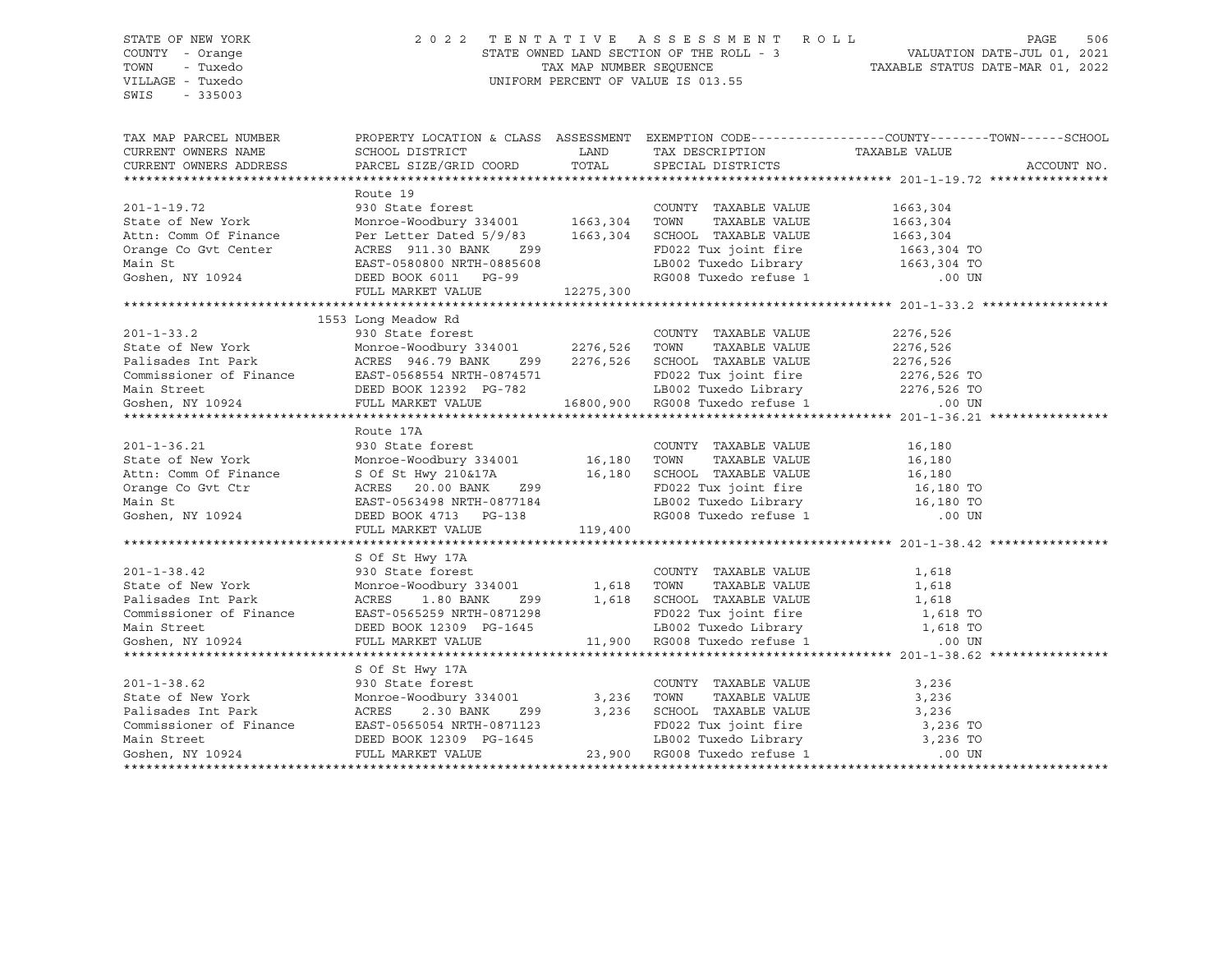## STATE OF NEW YORK 2 0 2 2 T E N T A T I V E A S S E S S M E N T R O L L PAGE 507 COUNTY - Orange STATE OWNED LAND SECTION OF THE ROLL - 3 VALUATION DATE-JUL 01, 2021 TOWN - Tuxedo TAX MAP NUMBER SEQUENCE TAXABLE STATUS DATE-MAR 01, 2022 VILLAGE - Tuxedo UNIFORM PERCENT OF VALUE IS 013.55

| TAX MAP PARCEL NUMBER                                                                                                                                                                                                                                                                                                      |                                                                                                                                                                                                                                                                                                                                                                                 |           |                                                                                                               | PROPERTY LOCATION & CLASS ASSESSMENT EXEMPTION CODE----------------COUNTY-------TOWN------SCHOOL<br>ACCOUNT NO. |
|----------------------------------------------------------------------------------------------------------------------------------------------------------------------------------------------------------------------------------------------------------------------------------------------------------------------------|---------------------------------------------------------------------------------------------------------------------------------------------------------------------------------------------------------------------------------------------------------------------------------------------------------------------------------------------------------------------------------|-----------|---------------------------------------------------------------------------------------------------------------|-----------------------------------------------------------------------------------------------------------------|
|                                                                                                                                                                                                                                                                                                                            |                                                                                                                                                                                                                                                                                                                                                                                 |           |                                                                                                               |                                                                                                                 |
| $201 - 1 - 39.1$<br>State of New York<br>Attn: Comm Of Finance ACRES 13.71 BANK 299 22,652 SCHOOL TAXABLE VALUE 22,652                                                                                                                                                                                                     | Route 17A<br>930 State forest COUNT<br>Monroe-Woodbury 334001 22,652 TOWN                                                                                                                                                                                                                                                                                                       |           | COUNTY TAXABLE VALUE 22,652                                                                                   | TAXABLE VALUE 22,652                                                                                            |
|                                                                                                                                                                                                                                                                                                                            |                                                                                                                                                                                                                                                                                                                                                                                 |           |                                                                                                               |                                                                                                                 |
|                                                                                                                                                                                                                                                                                                                            |                                                                                                                                                                                                                                                                                                                                                                                 |           |                                                                                                               |                                                                                                                 |
| 201-1-42.1<br>State of New York<br>Attn: Orange Country Comm Of<br>Finance<br>Orange Co Government Ctr EAST-0576031 NRTH-0874719<br>Goshen, NY 10924 DEED BOOK 5421 PG-1                                                                                                                                                   | Sylvan Way<br>930 State forest<br>Monroe-Woodbury 334001 48,540 TOWN<br>Map 6487<br>ACRES 23.61 BANK 299 48,540 SCHOOL TAXABLE VALUE 48,540<br>FD022 Tux joint fire 48,540 TO<br>FULL MARKET VALUE                                                                                                                                                                              | 358, 200  | COUNTY TAXABLE VALUE 48,540<br>TAXABLE VALUE<br>LB002 Tuxedo Library 48,540 TO<br>RG008 Tuxedo refuse 1 00 UN | 48,540                                                                                                          |
|                                                                                                                                                                                                                                                                                                                            |                                                                                                                                                                                                                                                                                                                                                                                 |           |                                                                                                               |                                                                                                                 |
| $201 - 1 - 55.1$<br>State of New York<br>Attn: Comm Of Finance<br>Orange Co Govn Ctr<br>Main St<br>Main St<br>Goshen, NY 10924                                                                                                                                                                                             | Ns St Hwy 17A<br>930 State forest COUNTY<br>Monroe-Woodbury 334001 2554,822 TOWN<br>Sterling Forest<br>930 State rorest<br>Monroe-Woodbury 334001 2554,822 TOWN TAXABLE VALUE<br>Sterling Forest 2554,822 SCHOOL TAXABLE VALUE<br>2554,822 SCHOOL TAXABLE VALUE<br>2554,822 TO<br>2554,822 TO<br>2554,822 TO<br>2554,822 TO<br>2554,822 TO<br>2554,822<br>DEED BOOK 4713 PG-138 |           | COUNTY TAXABLE VALUE                                                                                          | 2554,822                                                                                                        |
|                                                                                                                                                                                                                                                                                                                            | FULL MARKET VALUE                                                                                                                                                                                                                                                                                                                                                               | 18854,800 |                                                                                                               |                                                                                                                 |
|                                                                                                                                                                                                                                                                                                                            |                                                                                                                                                                                                                                                                                                                                                                                 |           |                                                                                                               |                                                                                                                 |
| $201 - 1 - 56.2$<br>State of New York Interstate P Monroe-Woodbury 334001 516,142 TOWN<br>Attn: Orange County Comm Of ACRES 299.78 BANK 299 516,142 SCHOOL TAXABLE VALUE 516,142 516,142 Finance EAST-0575965 NRTH-0877662 FD022 Tux joint fire 516,142 TO<br>Finance Co Government Ct DEED BOOK 5421 PG-1 LB002 Tuxedo Li | Ns St Hwy 17A<br>930 State forest                                                                                                                                                                                                                                                                                                                                               |           | COUNTY TAXABLE VALUE                                                                                          | 516,142<br>TAXABLE VALUE 516,142                                                                                |
|                                                                                                                                                                                                                                                                                                                            |                                                                                                                                                                                                                                                                                                                                                                                 |           |                                                                                                               |                                                                                                                 |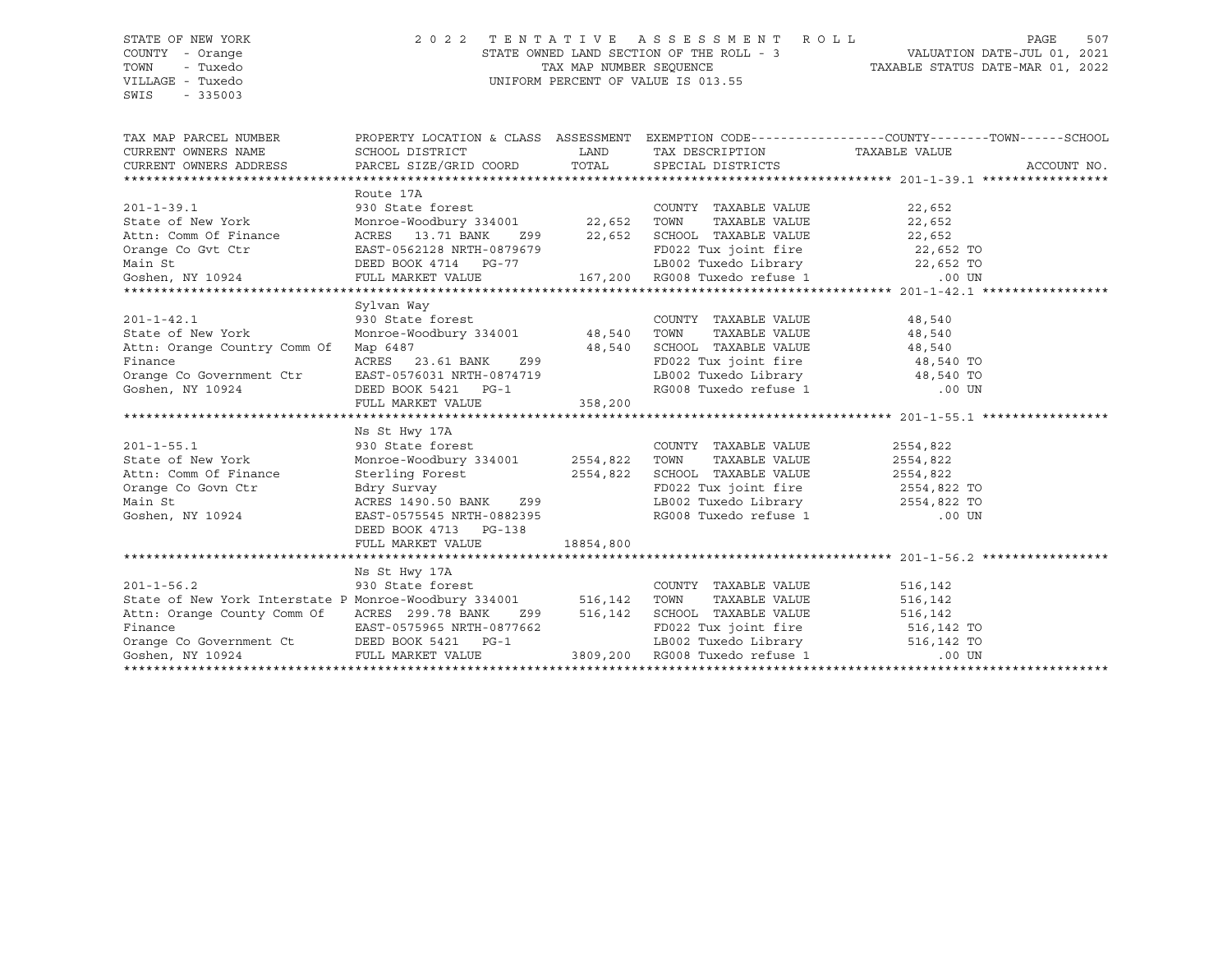| STATE OF NEW YORK | 2022 TENTATIVE ASSESSMENT ROLL           |  |  |                                  |                          | PAGE | 508 |
|-------------------|------------------------------------------|--|--|----------------------------------|--------------------------|------|-----|
| COUNTY - Orange   | STATE OWNED LAND SECTION OF THE ROLL - 3 |  |  | VALUATION DATE-JUL 01, 2021      |                          |      |     |
| TOWN - Tuxedo     | MAP SECTION - 201                        |  |  | TAXABLE STATUS DATE-MAR 01, 2022 |                          |      |     |
| VILLAGE - Tuxedo  | SUB-SECTION - 000                        |  |  |                                  | RPS150/V04/L015          |      |     |
| SWIS - 335003     | UNIFORM PERCENT OF VALUE IS 013.55       |  |  |                                  | CURRENT DATE $4/25/2022$ |      |     |

| CODE | DISTRICT NAME        | PARCELS | TOTAL EXTENSION<br>TYPE | EXTENSION<br>VALUE | AD VALOREM<br>VALUE | EXEMPT<br>AMOUNT | TAXABLE<br>VALUE |
|------|----------------------|---------|-------------------------|--------------------|---------------------|------------------|------------------|
|      | FD022 Tux joint fire |         | 14 TOTAL                |                    | 9996,004            |                  | 9996,004         |
|      | LB002 Tuxedo Library |         | 14 TOTAL                |                    | 9996,004            |                  | 9996,004         |
|      | RG008 Tuxedo refuse  |         | 13 UNITS                |                    |                     |                  |                  |

# \*\*\* S C H O O L D I S T R I C T S U M M A R Y \*\*\*

| CODE   | DISTRICT NAME       | TOTAL<br>PARCELS | ASSESSED<br>LAND | ASSESSED<br>TOTAL | EXEMPT<br>AMOUNT | TOTAL<br>TAXABLE | <b>STAR</b><br>AMOUNT | STAR<br>TAXABLE |
|--------|---------------------|------------------|------------------|-------------------|------------------|------------------|-----------------------|-----------------|
| 334001 | Monroe-Woodbury Csd | 14               | 9996,004         | 9996,004          |                  | 9996,004         |                       | 9996,004        |
|        | SUB-TOTAL           | 14               | 9996,004         | 9996,004          |                  | 9996,004         |                       | 9996,004        |
|        | TOTAL               | 14               | 9996,004         | 9996,004          |                  | 9996,004         |                       | 9996,004        |

#### \*\*\* S Y S T E M C O D E S S U M M A R Y \*\*\*

# NO SYSTEM EXEMPTIONS AT THIS LEVEL

#### \*\*\* E X E M P T I O N S U M M A R Y \*\*\*

#### NO EXEMPTIONS AT THIS LEVEL

| ROLL | DESCRIPTION      | TOTAI   | ASSESSED | ASSESSED | TAXABLE  | TAXABLE  | TAXABLE  | STAR     |
|------|------------------|---------|----------|----------|----------|----------|----------|----------|
| SEC  |                  | PARCELS | LAND     | TOTAL    | COUNTY   | TOWN     | SCHOOL   | TAXABLE  |
|      | STATE OWNED LAND |         | 9996,004 | 9996,004 | 9996,004 | 9996,004 | 9996,004 | 9996,004 |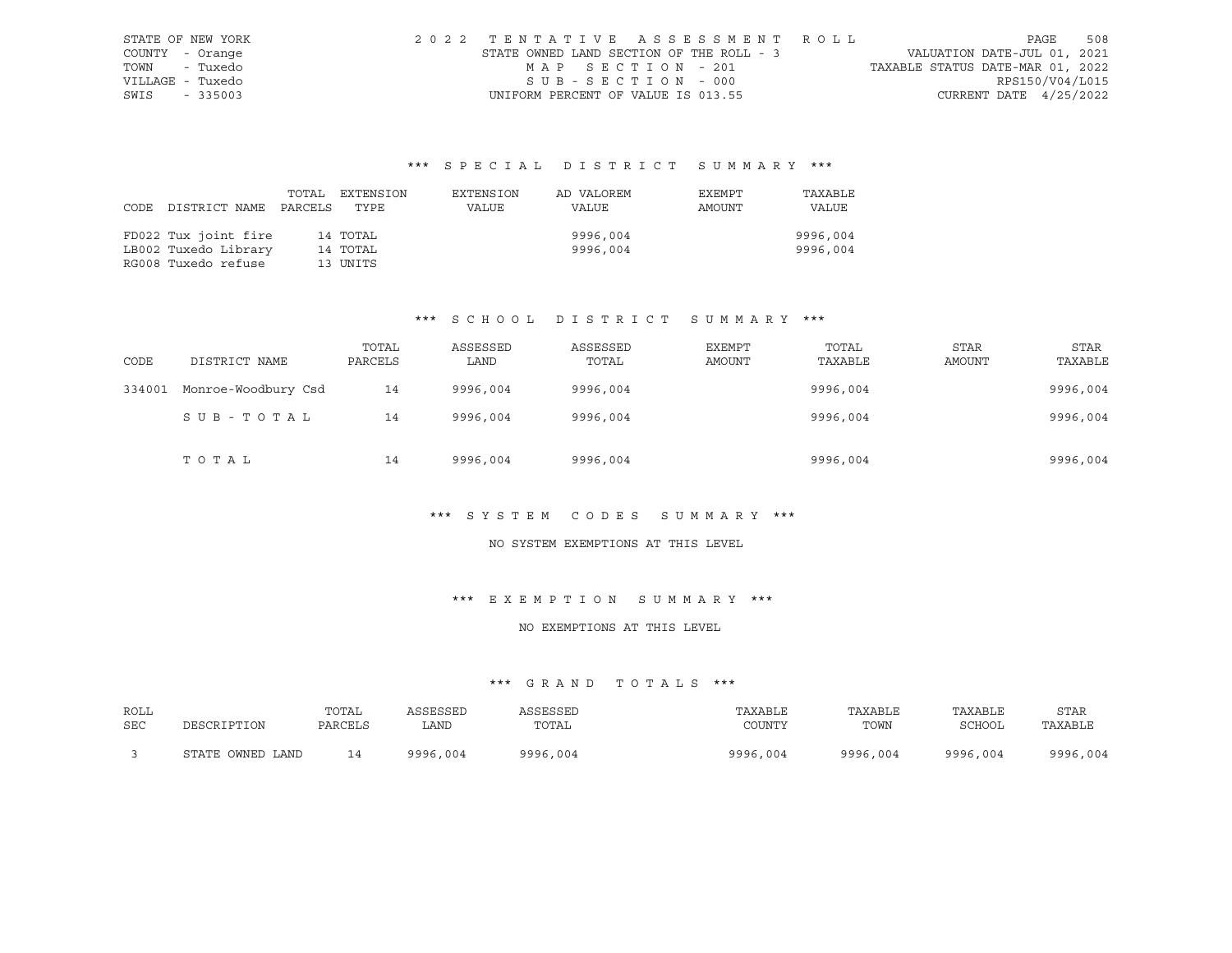| STATE OF NEW YORK<br>COUNTY<br>- Orange<br>- Tuxedo<br>TOWN<br>VILLAGE - Tuxedo<br>SWIS<br>$-335003$ | 2 0 2 2                   | TENTATIVE<br>STATE OWNED LAND SECTION OF THE ROLL - 3<br>TAX MAP NUMBER SEQUENCE<br>UNIFORM PERCENT OF VALUE IS 013.55 |          | A S S E S S M E N T | R O L L<br>TAXABLE STATUS DATE-MAR 01, 2022                  | PAGE<br>VALUATION DATE-JUL 01, 2021 | 509         |
|------------------------------------------------------------------------------------------------------|---------------------------|------------------------------------------------------------------------------------------------------------------------|----------|---------------------|--------------------------------------------------------------|-------------------------------------|-------------|
| TAX MAP PARCEL NUMBER                                                                                | PROPERTY LOCATION & CLASS | ASSESSMENT                                                                                                             |          |                     | EXEMPTION CODE-----------------COUNTY-------TOWN------SCHOOL |                                     |             |
| CURRENT OWNERS NAME                                                                                  | SCHOOL DISTRICT           | LAND                                                                                                                   |          | TAX DESCRIPTION     | TAXABLE VALUE                                                |                                     |             |
| CURRENT OWNERS ADDRESS                                                                               | PARCEL SIZE/GRID COORD    | TOTAL                                                                                                                  |          | SPECIAL DISTRICTS   |                                                              |                                     | ACCOUNT NO. |
|                                                                                                      |                           |                                                                                                                        |          |                     |                                                              |                                     |             |
|                                                                                                      | 49 Valerie Ct             |                                                                                                                        |          |                     |                                                              |                                     |             |
| $203 - 3 - 16$                                                                                       | 642 Health bldg           |                                                                                                                        | ST OWNED | 32301               | 1,618                                                        | 1,618                               | $\circ$     |
| State Of New York Monroe-Woodbury 334001 0                                                           |                           |                                                                                                                        | COUNTY   | TAXABLE VALUE       |                                                              |                                     |             |
| Letchworth Residence                                                                                 | Lt 15 Clinton Wood Sub    | 1,618                                                                                                                  | TOWN     | TAXABLE VALUE       |                                                              |                                     |             |
| Attn: No 1678                                                                                        | FRNT 101.00 DPTH 151.00   |                                                                                                                        | SCHOOL   | TAXABLE VALUE       | 1,618                                                        |                                     |             |
| Commissioner Of Finance Hostel ACRES                                                                 | $0.42$ BANK<br>Z99        |                                                                                                                        |          |                     |                                                              |                                     |             |
| 255-275 Main St                                                                                      | EAST-0573276 NRTH-0876932 |                                                                                                                        |          |                     |                                                              |                                     |             |
| Goshen, NY 10924                                                                                     | DEED BOOK 2245 PG-48      |                                                                                                                        |          |                     |                                                              |                                     |             |
|                                                                                                      | FULL MARKET VALUE         | 11,900                                                                                                                 |          |                     |                                                              |                                     |             |

\*\*\*\*\*\*\*\*\*\*\*\*\*\*\*\*\*\*\*\*\*\*\*\*\*\*\*\*\*\*\*\*\*\*\*\*\*\*\*\*\*\*\*\*\*\*\*\*\*\*\*\*\*\*\*\*\*\*\*\*\*\*\*\*\*\*\*\*\*\*\*\*\*\*\*\*\*\*\*\*\*\*\*\*\*\*\*\*\*\*\*\*\*\*\*\*\*\*\*\*\*\*\*\*\*\*\*\*\*\*\*\*\*\*\*\*\*\*\*\*\*\*\*\*\*\*\*\*\*\*\*\*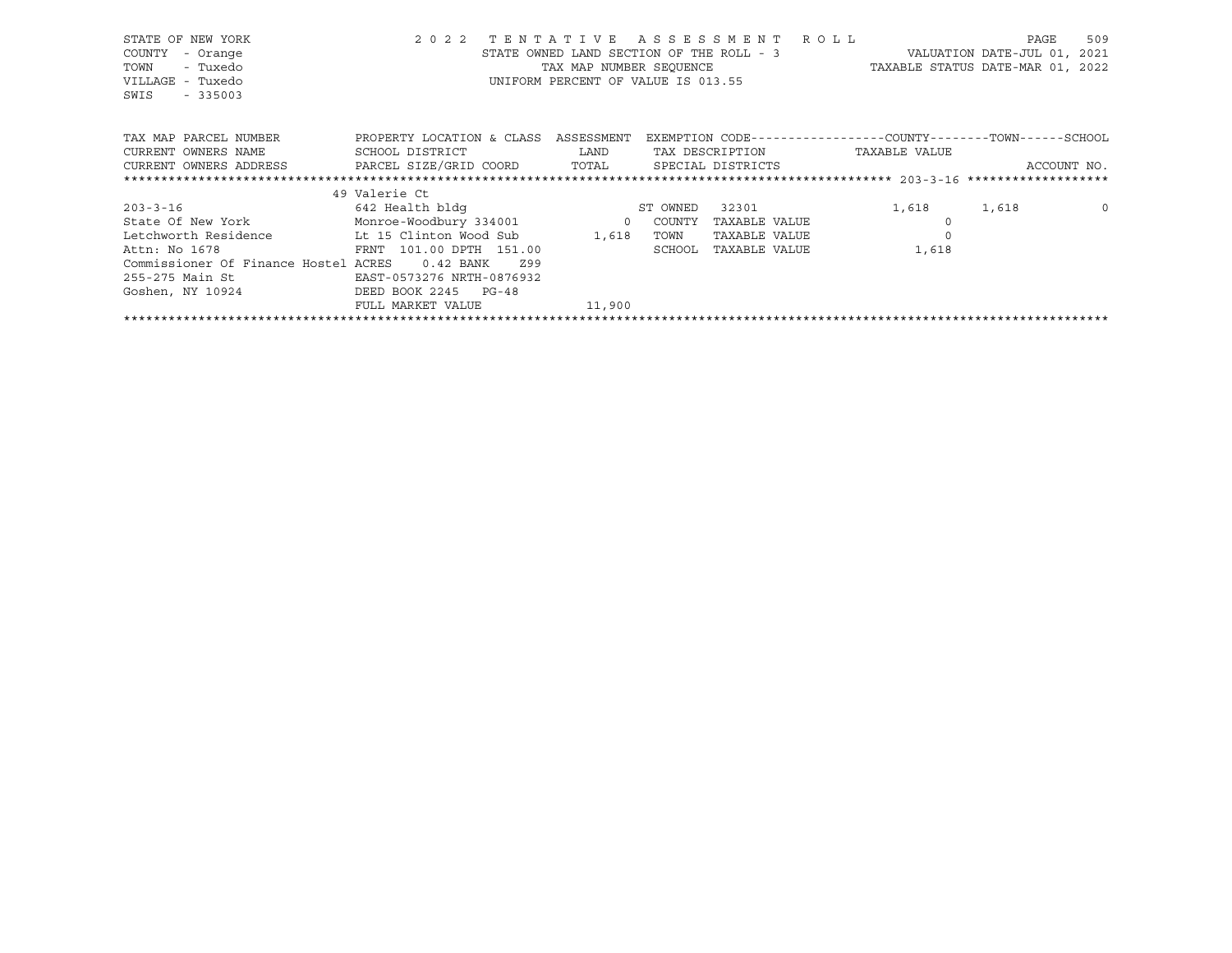| STATE OF NEW YORK | 2022 TENTATIVE ASSESSMENT ROLL           |                   |  |  |                                  |                        | PAGE | 510 |
|-------------------|------------------------------------------|-------------------|--|--|----------------------------------|------------------------|------|-----|
| COUNTY - Orange   | STATE OWNED LAND SECTION OF THE ROLL - 3 |                   |  |  | VALUATION DATE-JUL 01, 2021      |                        |      |     |
| TOWN - Tuxedo     |                                          | MAP SECTION - 203 |  |  | TAXABLE STATUS DATE-MAR 01, 2022 |                        |      |     |
| VILLAGE - Tuxedo  |                                          | SUB-SECTION - 000 |  |  |                                  | RPS150/V04/L015        |      |     |
| SWIS - 335003     | UNIFORM PERCENT OF VALUE IS 013.55       |                   |  |  |                                  | CURRENT DATE 4/25/2022 |      |     |

|      |                     |     | <b>JN</b><br>^ ^  | .) N | ' FIM<br>Аг |        |  |
|------|---------------------|-----|-------------------|------|-------------|--------|--|
| CODE | . בח<br>חר<br>√IAMF | ۸ ت | $m \times m$<br>◡ |      | 77\         | . IN!' |  |

#### NO SPECIAL DISTRICTS AT THIS LEVEL

# \*\*\* S C H O O L D I S T R I C T S U M M A R Y \*\*\*

| CODE   | DISTRICT NAME       | TOTAL<br>PARCELS | ASSESSED<br>LAND | ASSESSED<br>TOTAL | EXEMPT<br>AMOUNT | TOTAL<br>TAXABLE | <b>STAR</b><br>AMOUNT | <b>STAR</b><br>TAXABLE |
|--------|---------------------|------------------|------------------|-------------------|------------------|------------------|-----------------------|------------------------|
| 334001 | Monroe-Woodbury Csd |                  |                  | 1,618             |                  | 1,618            |                       | 1,618                  |
|        | SUB-TOTAL           |                  |                  | 1,618             |                  | 1,618            |                       | 1,618                  |
|        | TOTAL               |                  |                  | 1,618             |                  | 1,618            |                       | 1,618                  |

#### \*\*\* S Y S T E M C O D E S S U M M A R Y \*\*\*

#### NO SYSTEM EXEMPTIONS AT THIS LEVEL

# \*\*\* E X E M P T I O N S U M M A R Y \*\*\*

| CODE  | DESCRIPTION       | TOTAL<br>PARCELS | COUNTY         | TOWN           | SCHOOL |
|-------|-------------------|------------------|----------------|----------------|--------|
| 32301 | ST OWNED<br>TOTAL | -                | 1,618<br>1,618 | 1,618<br>1,618 |        |

| ROLL       |                  | TOTAL   | ASSESSED | ASSESSED | TAXABLE | TAXABLE | TAXABLE | STAR    |
|------------|------------------|---------|----------|----------|---------|---------|---------|---------|
| <b>SEC</b> | DESCRIPTION      | PARCELS | LAND     | TOTAL    | COUNTY  | TOWN    | SCHOOL  | TAXABLE |
|            | STATE OWNED LAND |         |          |          |         |         |         | ,618    |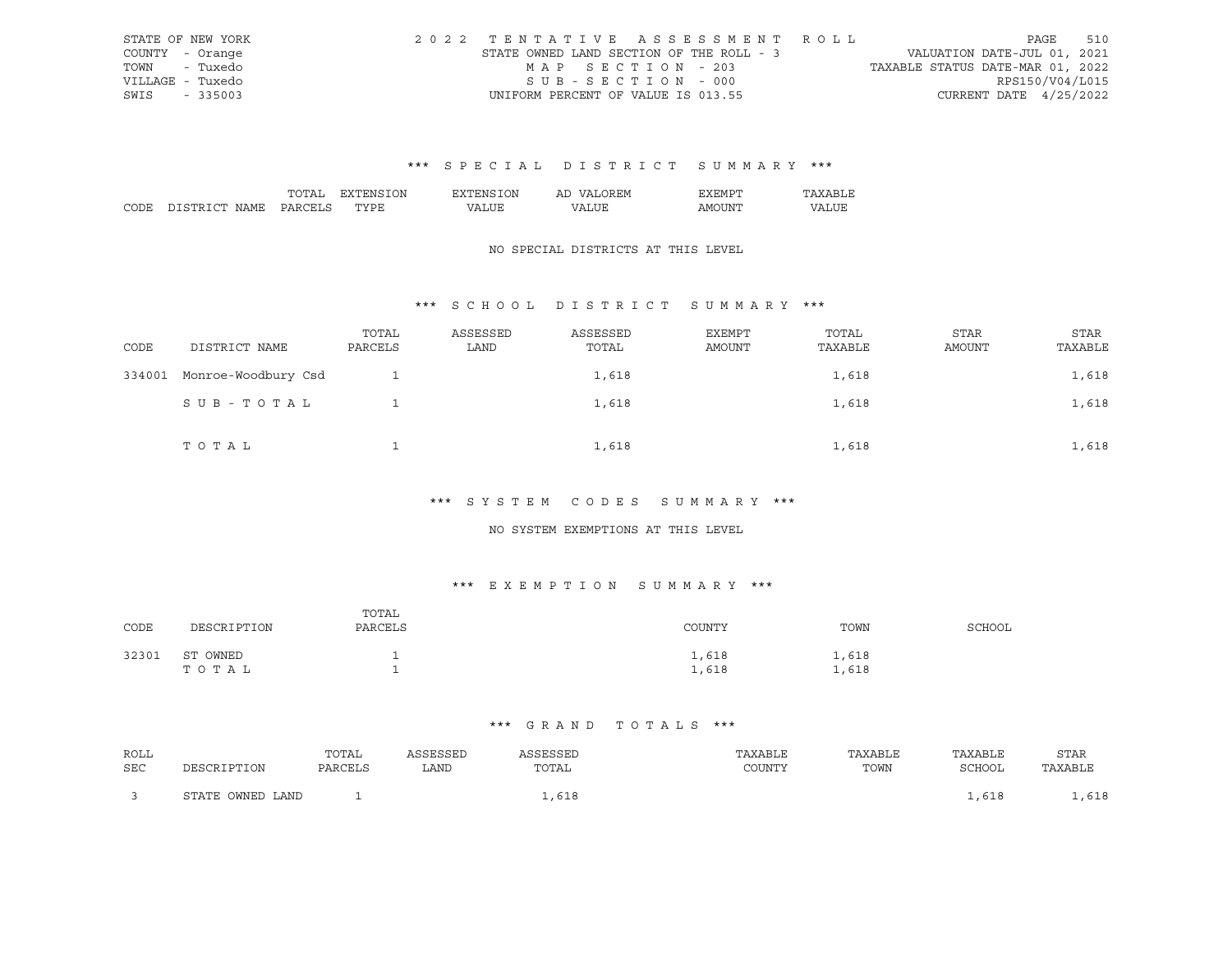| STATE OF NEW YORK<br>COUNTY - Orange<br>TOWN<br>- Tuxedo<br>VILLAGE - Tuxedo<br>$-335003$<br>SWIS | TENTATIVE ASSESSMENT ROLL<br>2022<br>STATE OWNED LAND SECTION OF THE ROLL - 3<br>TAX MAP NUMBER SEQUENCE<br>UNIFORM PERCENT OF VALUE IS 013.55 | PAGE<br>511<br>VALUATION DATE-JUL 01, 2021<br>TAXABLE STATUS DATE-MAR 01, 2022 |                              |                                                                                                                  |
|---------------------------------------------------------------------------------------------------|------------------------------------------------------------------------------------------------------------------------------------------------|--------------------------------------------------------------------------------|------------------------------|------------------------------------------------------------------------------------------------------------------|
| TAX MAP PARCEL NUMBER<br>CURRENT OWNERS NAME                                                      | SCHOOL DISTRICT                                                                                                                                | LAND                                                                           | TAX DESCRIPTION              | PROPERTY LOCATION & CLASS ASSESSMENT EXEMPTION CODE----------------COUNTY-------TOWN-----SCHOOL<br>TAXABLE VALUE |
| CURRENT OWNERS ADDRESS                                                                            | PARCEL SIZE/GRID COORD                                                                                                                         | TOTAL                                                                          | SPECIAL DISTRICTS            | ACCOUNT NO.                                                                                                      |
|                                                                                                   |                                                                                                                                                |                                                                                |                              |                                                                                                                  |
| $206 - 1 - 8.22$                                                                                  | state hwy 17<br>930 State forest                                                                                                               |                                                                                | COUNTY TAXABLE VALUE         | 396,410                                                                                                          |
| State Of New York                                                                                 | Monroe-Woodbury 334001 396,410                                                                                                                 |                                                                                | TOWN<br>TAXABLE VALUE        | 396,410                                                                                                          |
| Attn: Orange County                                                                               | Pt Lt 361 Palisades Park 396,410 SCHOOL TAXABLE VALUE                                                                                          |                                                                                |                              | 396,410                                                                                                          |
| Comm Of Finance                                                                                   | 0700001                                                                                                                                        |                                                                                | FD022 Tux joint fire         | 396,410 TO                                                                                                       |
| Cty Government Ctr                                                                                | ACRES 247.26 BANK 299                                                                                                                          |                                                                                | LB002 Tuxedo Library         |                                                                                                                  |
| Goshen, NY 10924                                                                                  | EAST-0586810 NRTH-0890197<br>DEED BOOK 1109 PG-00493                                                                                           |                                                                                |                              | 396,410 TO                                                                                                       |
|                                                                                                   | FULL MARKET VALUE                                                                                                                              | 2925,500                                                                       |                              |                                                                                                                  |
|                                                                                                   |                                                                                                                                                |                                                                                |                              |                                                                                                                  |
|                                                                                                   | Arden Valley Rd                                                                                                                                |                                                                                |                              |                                                                                                                  |
| $206 - 1 - 10.21$                                                                                 | 930 State forest                                                                                                                               |                                                                                | COUNTY TAXABLE VALUE         | 276,678                                                                                                          |
| State Of New York                                                                                 | Monroe-Woodbury 334001 276,678 TOWN                                                                                                            |                                                                                | TAXABLE VALUE                | 276,678                                                                                                          |
| Attn: Orange County                                                                               | Lot 835                                                                                                                                        | 276,678                                                                        | SCHOOL TAXABLE VALUE         | 276,678                                                                                                          |
| Comm Of Finance                                                                                   | 0780001                                                                                                                                        |                                                                                | FD022 Tux joint fire         | 276,678 TO                                                                                                       |
| County Govermnt Ctr<br>Goshen, NY 10924                                                           | ACRES 170.93 BANK<br>Z99<br>EAST-0600928 NRTH-0891191<br>DEED BOOK 1826 PG-00489<br>FULL MARKET VALUE                                          | 2041,900                                                                       | LB002 Tuxedo Library         | 276,678 TO                                                                                                       |
|                                                                                                   |                                                                                                                                                |                                                                                |                              |                                                                                                                  |
|                                                                                                   | Route 17                                                                                                                                       |                                                                                |                              |                                                                                                                  |
| $206 - 1 - 10.221$                                                                                | 930 State forest                                                                                                                               |                                                                                | COUNTY TAXABLE VALUE         | 6,472                                                                                                            |
| State Of New York                                                                                 | Monroe-Woodbury 334001                                                                                                                         | 6,472                                                                          | TOWN<br>TAXABLE VALUE        | 6,472                                                                                                            |
| Attn: Orange County                                                                               | Prop 727 Pcl 2                                                                                                                                 |                                                                                | 6,472 SCHOOL TAXABLE VALUE   | 6,472                                                                                                            |
| Comm Of Finance                                                                                   | 0800001                                                                                                                                        |                                                                                | FD022 Tux joint fire         | 6,472 TO                                                                                                         |
| County Government Ctr                                                                             | ACRES<br>8.79 BANK<br>Z99                                                                                                                      |                                                                                | LB002 Tuxedo Library         | 6,472 TO                                                                                                         |
| Goshen, NY 10924                                                                                  | EAST-0587045 NRTH-0888020<br>DEED BOOK 2077 PG-00970                                                                                           |                                                                                |                              |                                                                                                                  |
|                                                                                                   | FULL MARKET VALUE                                                                                                                              | 47,800                                                                         |                              |                                                                                                                  |
|                                                                                                   |                                                                                                                                                |                                                                                |                              |                                                                                                                  |
|                                                                                                   | Route 17                                                                                                                                       |                                                                                |                              |                                                                                                                  |
| $206 - 1 - 10.222$                                                                                | 930 State forest                                                                                                                               |                                                                                |                              |                                                                                                                  |
|                                                                                                   |                                                                                                                                                |                                                                                | COUNTY TAXABLE VALUE         | 58,248                                                                                                           |
| State Of New York                                                                                 | Monroe-Woodbury 334001                                                                                                                         |                                                                                | TAXABLE VALUE<br>58,248 TOWN | 58,248                                                                                                           |
| Attn: Orange County                                                                               | Pcl 3 Prop 727                                                                                                                                 | 58,248                                                                         | SCHOOL TAXABLE VALUE         | 58,248                                                                                                           |
| Comm Of Finance                                                                                   | 0810001                                                                                                                                        |                                                                                | FD022 Tux joint fire         | 58,248 TO                                                                                                        |
| County Government Ctr<br>Goshen, NY 10924                                                         | ACRES 71.38 BANK<br>Z99<br>EAST-0589036 NRTH-0892788<br>DEED BOOK 2077 PG-00970                                                                |                                                                                | LB002 Tuxedo Library         | 58,248 TO                                                                                                        |
|                                                                                                   | FULL MARKET VALUE                                                                                                                              | 429,900                                                                        |                              |                                                                                                                  |
|                                                                                                   |                                                                                                                                                |                                                                                |                              |                                                                                                                  |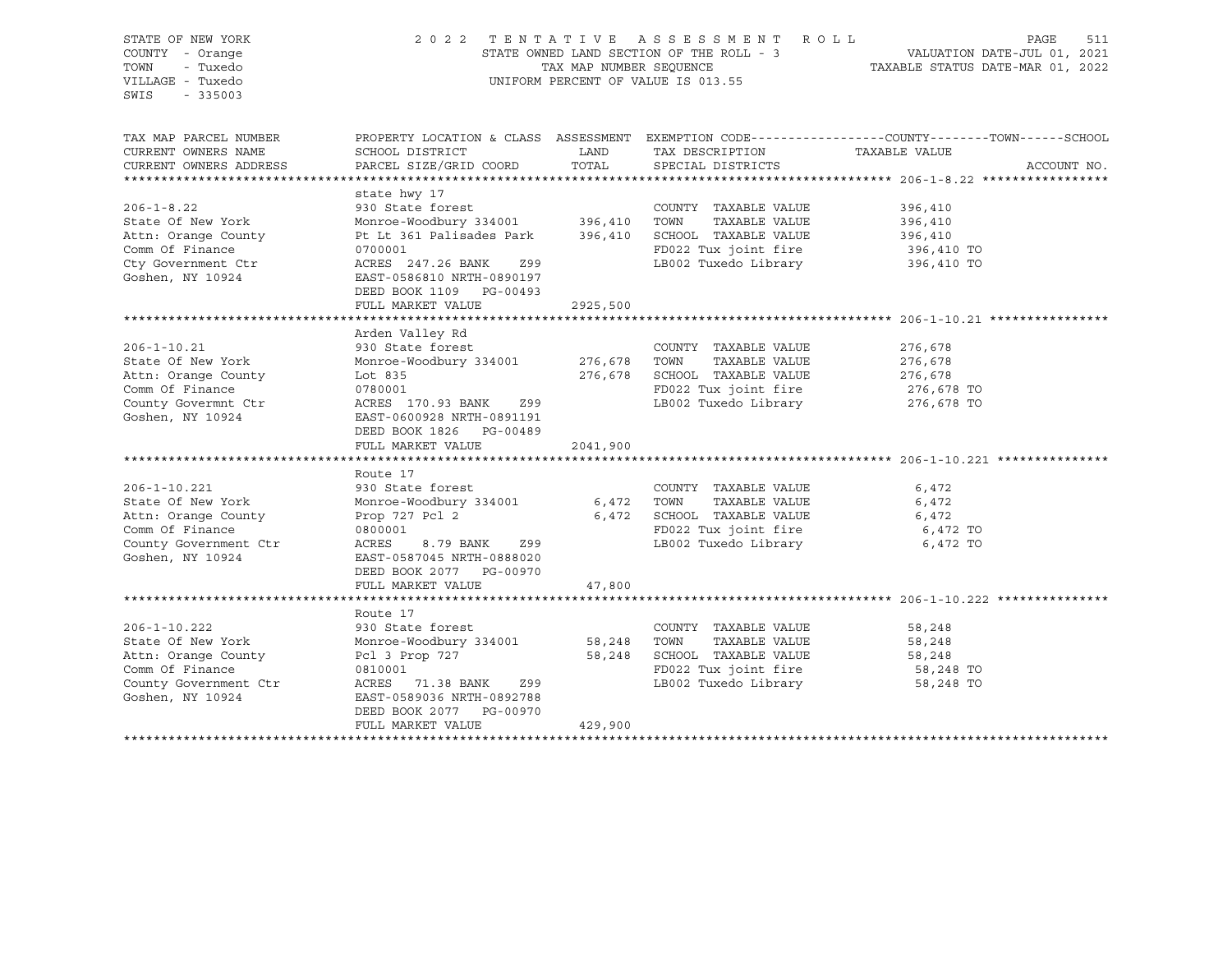| STATE OF NEW YORK<br>COUNTY - Orange<br>TOWN<br>- Tuxedo<br>VILLAGE - Tuxedo<br>SWIS<br>$-335003$ | 2 0 2 2                                                                                         | TAX MAP NUMBER SEQUENCE | TENTATIVE ASSESSMENT ROLL<br>STATE OWNED LAND SECTION OF THE ROLL - 3<br>UNIFORM PERCENT OF VALUE IS 013.55 |                | PAGE<br>512<br>VALUATION DATE-JUL 01, 2021<br>TAXABLE STATUS DATE-MAR 01, 2022 |
|---------------------------------------------------------------------------------------------------|-------------------------------------------------------------------------------------------------|-------------------------|-------------------------------------------------------------------------------------------------------------|----------------|--------------------------------------------------------------------------------|
| TAX MAP PARCEL NUMBER                                                                             | PROPERTY LOCATION & CLASS ASSESSMENT EXEMPTION CODE----------------COUNTY-------TOWN-----SCHOOL |                         |                                                                                                             |                |                                                                                |
| CURRENT OWNERS NAME<br>CURRENT OWNERS ADDRESS                                                     | SCHOOL DISTRICT<br>PARCEL SIZE/GRID COORD                                                       | LAND<br>TOTAL           | TAX DESCRIPTION<br>SPECIAL DISTRICTS                                                                        | TAXABLE VALUE  | ACCOUNT NO.                                                                    |
|                                                                                                   |                                                                                                 |                         |                                                                                                             |                |                                                                                |
|                                                                                                   | Arden Rd                                                                                        |                         |                                                                                                             |                |                                                                                |
| $206 - 1 - 10.23$                                                                                 | 320 Rural vacant                                                                                |                         | COUNTY TAXABLE VALUE                                                                                        | $\circ$        |                                                                                |
| The Palisades Interstate                                                                          | Monroe-Woodbury 334001                                                                          | $\overline{0}$          | TOWN<br>TAXABLE VALUE                                                                                       | $\circ$        |                                                                                |
| Park Comission                                                                                    | 10.0 Ac 480A Ex                                                                                 |                         | 0 SCHOOL TAXABLE VALUE                                                                                      | $\Omega$       |                                                                                |
| James Hall                                                                                        | ACRES 13.60 BANK<br>Z99                                                                         |                         | FD022 Tux joint fire                                                                                        | 0 <sub>T</sub> |                                                                                |
| Administration Building                                                                           | EAST-0591274 NRTH-0893652                                                                       |                         | LB002 Tuxedo Library                                                                                        | $0$ TO         |                                                                                |
| Bear Mountain, NY 10911                                                                           | DEED BOOK 14210 PG-1071                                                                         |                         | RG008 Tuxedo refuse 1                                                                                       | $.00$ UN       |                                                                                |
| MAY BE SUBJECT TO PAYMENT<br>UNDER RPTL480A UNTIL 2026                                            | FULL MARKET VALUE                                                                               | $\Omega$                |                                                                                                             |                |                                                                                |
|                                                                                                   |                                                                                                 |                         |                                                                                                             |                |                                                                                |
|                                                                                                   | 1001 Arden Valley Rd                                                                            |                         |                                                                                                             |                |                                                                                |
| $206 - 1 - 13$                                                                                    | 930 State forest                                                                                |                         | COUNTY TAXABLE VALUE                                                                                        | 6,472          |                                                                                |
| State Of New York                                                                                 | Monroe-Woodbury 334001                                                                          | 6,472                   | TAXABLE VALUE<br>TOWN                                                                                       | 6,472          |                                                                                |
| Attn: Orange County                                                                               | Lt 233 B Palisades Park                                                                         | 6,472                   | SCHOOL TAXABLE VALUE                                                                                        | 6,472          |                                                                                |
| Comm Of Finance                                                                                   | 0680001                                                                                         |                         | FD022 Tux joint fire                                                                                        | 6,472 TO       |                                                                                |
| County Govermnt Ctr                                                                               | ACRES<br>4.20 BANK<br>Z99                                                                       |                         | LB002 Tuxedo Library                                                                                        | 6,472 TO       |                                                                                |
| Goshen, NY 10924                                                                                  | EAST-0587850 NRTH-0885496                                                                       |                         |                                                                                                             |                |                                                                                |
|                                                                                                   | DEED BOOK 0000                                                                                  |                         |                                                                                                             |                |                                                                                |
|                                                                                                   | FULL MARKET VALUE                                                                               | 47,800<br>***********   |                                                                                                             |                |                                                                                |
|                                                                                                   | 1984 Seven Lakes Dr                                                                             |                         |                                                                                                             |                |                                                                                |
| $206 - 1 - 15.22$                                                                                 | 930 State forest                                                                                |                         | COUNTY TAXABLE VALUE                                                                                        | 3333,080       |                                                                                |
| State Of New York                                                                                 | Monroe-Woodbury 334001                                                                          | 3333,080                | TOWN<br>TAXABLE VALUE                                                                                       | 3333,080       |                                                                                |
| Attn: Orange County                                                                               | Pt Lt 3A Palisades Park                                                                         | 3333,080                | SCHOOL TAXABLE VALUE                                                                                        | 3333,080       |                                                                                |
| Comm Of Finance                                                                                   | 0110001                                                                                         |                         | FD022 Tux joint fire                                                                                        | 3333,080 TO    |                                                                                |
| County Govermnt Ctr                                                                               | ACRES 2210.70 BANK<br>Z99                                                                       |                         | LB002 Tuxedo Library                                                                                        | 3333,080 TO    |                                                                                |
| Goshen, NY 10924                                                                                  | EAST-0595476 NRTH-0883857                                                                       |                         |                                                                                                             |                |                                                                                |
|                                                                                                   | DEED BOOK 0000                                                                                  |                         |                                                                                                             |                |                                                                                |
|                                                                                                   | FULL MARKET VALUE                                                                               | 24598,400               |                                                                                                             |                |                                                                                |
|                                                                                                   |                                                                                                 |                         |                                                                                                             |                |                                                                                |
|                                                                                                   | pip                                                                                             |                         |                                                                                                             |                |                                                                                |
| $206 - 1 - 15.32$                                                                                 | 930 State forest                                                                                |                         | COUNTY TAXABLE VALUE                                                                                        | 805,764        |                                                                                |
| State Of New York                                                                                 | Suffern Central 392601                                                                          | 805,764                 | TAXABLE VALUE<br>TOWN                                                                                       | 805,764        |                                                                                |
| Attn: Orange County                                                                               | Pt Lt 233B Palisades Park                                                                       | 805,764                 | SCHOOL TAXABLE VALUE                                                                                        | 805,764        |                                                                                |
| Comm Of Finance                                                                                   | 0100001                                                                                         |                         | FD022 Tux joint fire                                                                                        | 805,764 TO     |                                                                                |
| County Govermnt Ctr                                                                               | ACRES 503.80 BANK<br>Z99                                                                        |                         | LB002 Tuxedo Library                                                                                        | 805,764 TO     |                                                                                |
| Goshen, NY 10924                                                                                  | EAST-0594186 NRTH-0878829<br>DEED BOOK 0000                                                     |                         |                                                                                                             |                |                                                                                |
|                                                                                                   | FULL MARKET VALUE                                                                               | 5946,600                |                                                                                                             |                |                                                                                |
|                                                                                                   |                                                                                                 |                         |                                                                                                             |                |                                                                                |
|                                                                                                   |                                                                                                 |                         |                                                                                                             |                |                                                                                |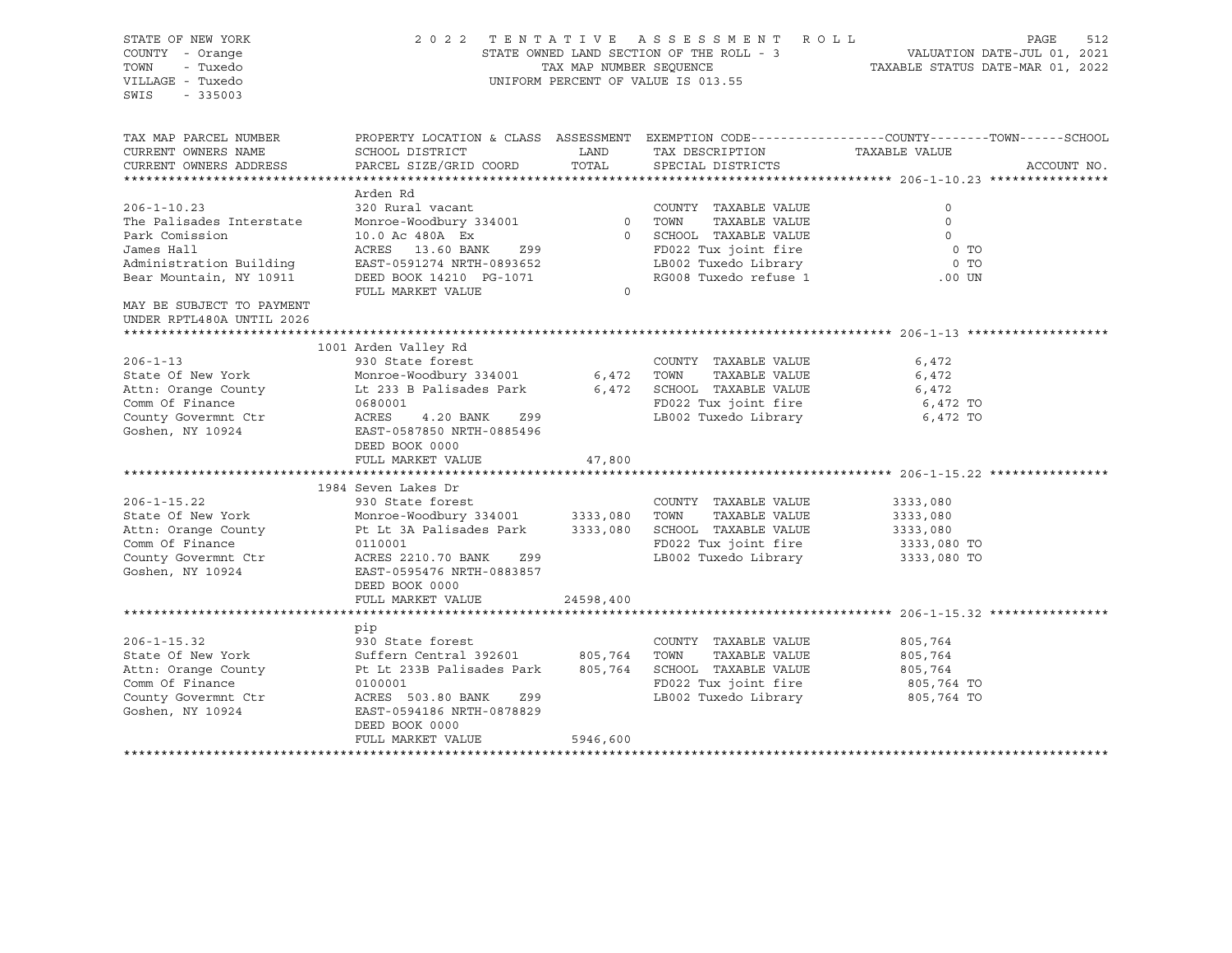| STATE OF NEW YORK<br>COUNTY - Orange<br>- Tuxedo<br>TOWN                                                                                                                                                                                                               | 2022 TENTATIVE ASSESSMENT ROLL                     |             | PAGE<br>513                                                          |                                                                                                  |             |
|------------------------------------------------------------------------------------------------------------------------------------------------------------------------------------------------------------------------------------------------------------------------|----------------------------------------------------|-------------|----------------------------------------------------------------------|--------------------------------------------------------------------------------------------------|-------------|
| VILLAGE - Tuxedo<br>SWIS<br>$-335003$                                                                                                                                                                                                                                  |                                                    |             | UNIFORM PERCENT OF VALUE IS 013.55                                   |                                                                                                  |             |
| TAX MAP PARCEL NUMBER                                                                                                                                                                                                                                                  |                                                    |             |                                                                      | PROPERTY LOCATION & CLASS ASSESSMENT EXEMPTION CODE----------------COUNTY-------TOWN------SCHOOL |             |
| CURRENT OWNERS NAME                                                                                                                                                                                                                                                    | SCHOOL DISTRICT                                    | <b>LAND</b> | TAX DESCRIPTION TAXABLE VALUE                                        |                                                                                                  |             |
| CURRENT OWNERS ADDRESS                                                                                                                                                                                                                                                 | PARCEL SIZE/GRID COORD TOTAL SPECIAL DISTRICTS     |             |                                                                      |                                                                                                  | ACCOUNT NO. |
|                                                                                                                                                                                                                                                                        |                                                    |             |                                                                      |                                                                                                  |             |
| 206-1-18.2<br>206-1-18.2<br>State Of New York<br>2000 Monroe-Woodbury 334001<br>2010201<br>2010201<br>2010201<br>2010201<br>2010201<br>2010201<br>2010201<br>2010201<br>2010201<br>2010201<br>2010201<br>2010201<br>2010201<br>2010201<br>2010201<br>2010201<br>201020 |                                                    |             | COUNTY TAXABLE VALUE                                                 | 1048,464                                                                                         |             |
|                                                                                                                                                                                                                                                                        |                                                    |             |                                                                      | 1048,464                                                                                         |             |
|                                                                                                                                                                                                                                                                        |                                                    |             |                                                                      |                                                                                                  |             |
|                                                                                                                                                                                                                                                                        |                                                    |             | SCHOOL TAXABLE VALUE 1048,464<br>FD022 Tux joint fire 1048,464 TO    |                                                                                                  |             |
| Goshen, NY 10924                                                                                                                                                                                                                                                       | ACRES 718.53 BANK Z99<br>EAST-0600467 NRTH-0888184 |             | LB002 Tuxedo Library 1048,464 TO                                     |                                                                                                  |             |
|                                                                                                                                                                                                                                                                        | FULL MARKET VALUE                                  | 7737,700    |                                                                      |                                                                                                  |             |
|                                                                                                                                                                                                                                                                        |                                                    |             |                                                                      |                                                                                                  |             |
|                                                                                                                                                                                                                                                                        | tiorati brook road                                 |             |                                                                      |                                                                                                  |             |
| $206 - 1 - 21.2$                                                                                                                                                                                                                                                       | 930 State forest                                   |             | COUNTY TAXABLE VALUE                                                 | 1773,328                                                                                         |             |
| State Of New York [100] Haverstraw 1 392201 1773,328 TOWN                                                                                                                                                                                                              |                                                    |             | TAXABLE VALUE                                                        | 1773,328                                                                                         |             |
| Attn: Orange County 1773, 328 FCHOOL TAXABLE VALUE 1773, 328                                                                                                                                                                                                           |                                                    |             |                                                                      |                                                                                                  |             |
|                                                                                                                                                                                                                                                                        |                                                    |             | FD022 Tux joint fire 1773,328 TO<br>LB002 Tuxedo Library 1773,328 TO |                                                                                                  |             |
| Comm Of Finance<br>County Governmt Ctr<br>County Governmt Ctr<br>County Governmt Ctr<br>County ACRES 1160.10 BANK 299<br>EAST-0606672 NDTU 2004                                                                                                                        |                                                    |             |                                                                      |                                                                                                  |             |
|                                                                                                                                                                                                                                                                        | DEED BOOK 0000<br>FULL MARKET VALUE                | 13087,300   |                                                                      |                                                                                                  |             |
|                                                                                                                                                                                                                                                                        |                                                    |             |                                                                      |                                                                                                  |             |
| 206-1-23<br>The Palisades Interstate Monroe-Woodbury 334001 796,234 TOWN TAXABLE VALUE<br>Park Commission ACRES 268.90 BANK 299 796.234 SCHOOT TAYABLE VALUE<br>James World James 2011                                                                                 |                                                    |             |                                                                      |                                                                                                  |             |
|                                                                                                                                                                                                                                                                        |                                                    |             |                                                                      | 796,234                                                                                          |             |
|                                                                                                                                                                                                                                                                        |                                                    |             |                                                                      | 796,234                                                                                          |             |
|                                                                                                                                                                                                                                                                        |                                                    |             | Z99 796,234 SCHOOL TAXABLE VALUE 796,234                             |                                                                                                  |             |
| James Hall                                                                                                                                                                                                                                                             | EAST-0591428 NRTH-0891588                          |             | FD022 Tux joint fire 796,234 TO                                      |                                                                                                  |             |
| Administration Building DEED BOOK 14210 PG-1071                                                                                                                                                                                                                        |                                                    |             | LB002 Tuxedo Library 796,234 TO                                      |                                                                                                  |             |
| Bear Mountain, NY 10911 FULL MARKET VALUE                                                                                                                                                                                                                              |                                                    |             | 5876,300 RG008 Tuxedo refuse 1 00 UN RG009 Tuxedo refuse 2 1.00 UN   |                                                                                                  |             |
|                                                                                                                                                                                                                                                                        |                                                    |             |                                                                      |                                                                                                  |             |
| MAY BE SUBJECT TO PAYMENT                                                                                                                                                                                                                                              |                                                    |             |                                                                      |                                                                                                  |             |
| UNDER RPTL480A UNTIL 2026                                                                                                                                                                                                                                              |                                                    |             |                                                                      |                                                                                                  |             |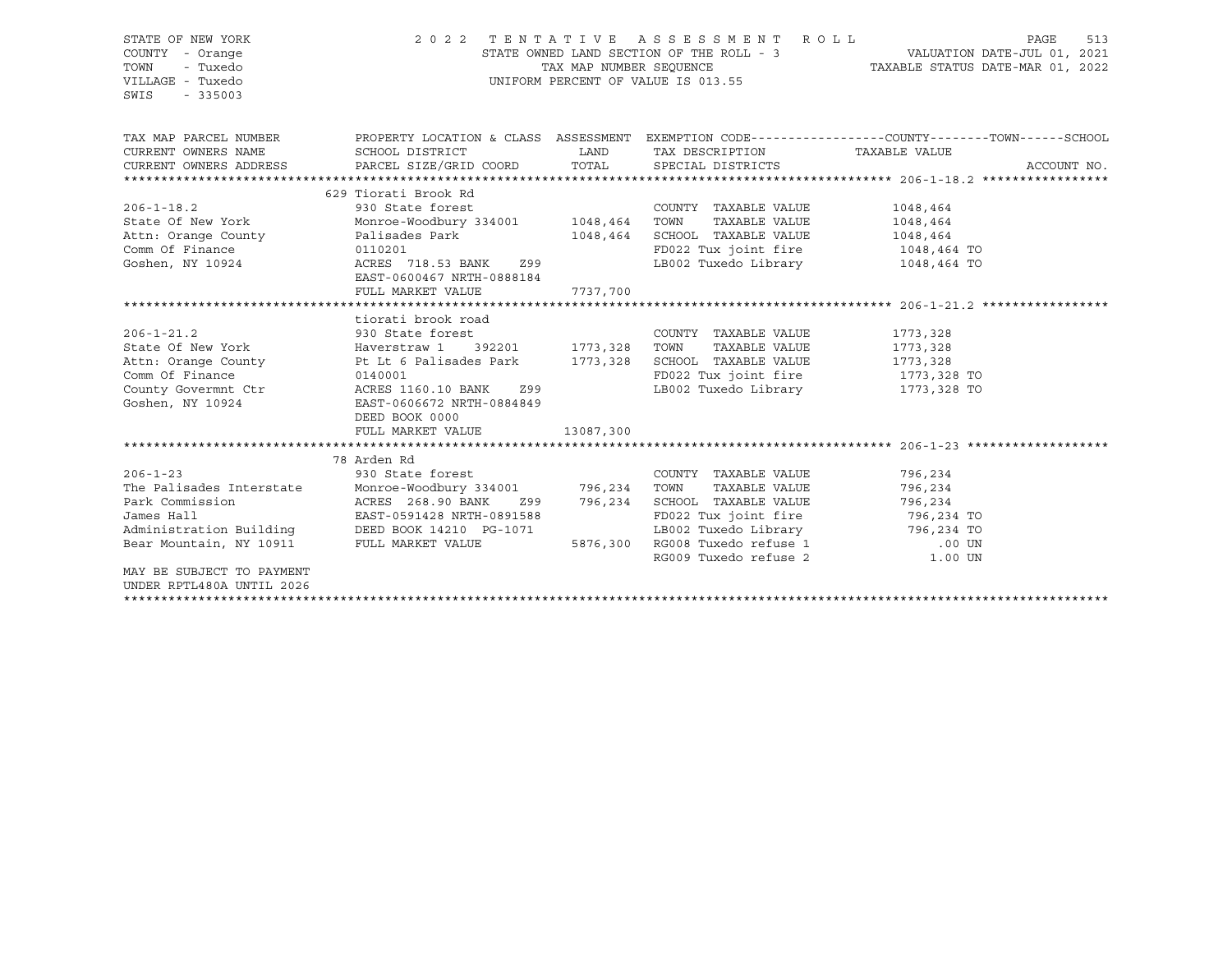| STATE OF NEW YORK | 2022 TENTATIVE ASSESSMENT ROLL           |                                  | PAGE            | 514 |
|-------------------|------------------------------------------|----------------------------------|-----------------|-----|
| COUNTY - Orange   | STATE OWNED LAND SECTION OF THE ROLL - 3 | VALUATION DATE-JUL 01, 2021      |                 |     |
| - Tuxedo<br>TOWN  | MAP SECTION - 206                        | TAXABLE STATUS DATE-MAR 01, 2022 |                 |     |
| VILLAGE - Tuxedo  | SUB-SECTION - 000                        |                                  | RPS150/V04/L015 |     |
| SWIS<br>$-335003$ | UNIFORM PERCENT OF VALUE IS 013.55       | CURRENT DATE $4/25/2022$         |                 |     |

|      |                      | TOTAL   | EXTENSION | EXTENSION | AD VALOREM | EXEMPT | TAXABLE  |
|------|----------------------|---------|-----------|-----------|------------|--------|----------|
| CODE | DISTRICT NAME        | PARCELS | TYPE      | VALUE     | VALUE      | AMOUNT | VALUE    |
|      |                      |         |           |           |            |        |          |
|      | RG009 Tuxedo refuse  |         | 1 UNITS   | 1.00      |            |        | 1.00     |
|      | FD022 Tux joint fire |         | 11 TOTAL  |           | 8501,150   |        | 8501,150 |
|      | LB002 Tuxedo Library |         | 11 TOTAL  |           | 8501,150   |        | 8501,150 |
|      | RG008 Tuxedo refuse  |         | 2 UNITS   |           |            |        |          |

#### \*\*\* S C H O O L D I S T R I C T S U M M A R Y \*\*\*

|        |                     | TOTAL   | ASSESSED | ASSESSED | EXEMPT | TOTAL    | <b>STAR</b>   | STAR     |
|--------|---------------------|---------|----------|----------|--------|----------|---------------|----------|
| CODE   | DISTRICT NAME       | PARCELS | LAND     | TOTAL    | AMOUNT | TAXABLE  | <b>AMOUNT</b> | TAXABLE  |
| 334001 | Monroe-Woodbury Csd | 9       | 5922,058 | 5922,058 |        | 5922,058 |               | 5922,058 |
| 392201 | Haverstraw 1        |         | 1773,328 | 1773,328 |        | 1773,328 |               | 1773,328 |
| 392601 | Suffern Central     |         | 805,764  | 805,764  |        | 805,764  |               | 805,764  |
|        | SUB-TOTAL           | 11      | 8501,150 | 8501,150 |        | 8501,150 |               | 8501,150 |
|        | TOTAL               | 11      | 8501,150 | 8501,150 |        | 8501,150 |               | 8501,150 |

# \*\*\* S Y S T E M C O D E S S U M M A R Y \*\*\*

#### NO SYSTEM EXEMPTIONS AT THIS LEVEL

#### \*\*\* E X E M P T I O N S U M M A R Y \*\*\*

#### NO EXEMPTIONS AT THIS LEVEL

| ROLL       |                  | TOTAL   | ASSESSED | ASSESSED | TAXABLE  | TAXABLE  | TAXABLE  | STAR     |
|------------|------------------|---------|----------|----------|----------|----------|----------|----------|
| <b>SEC</b> | DESCRIPTION      | PARCELS | LAND     | TOTAL    | COUNTY   | TOWN     | SCHOOL   | TAXABLE  |
|            | STATE OWNED LAND | ᆂᆂ      | 8501,150 | 8501,150 | 8501,150 | 8501,150 | 8501,150 | 8501,150 |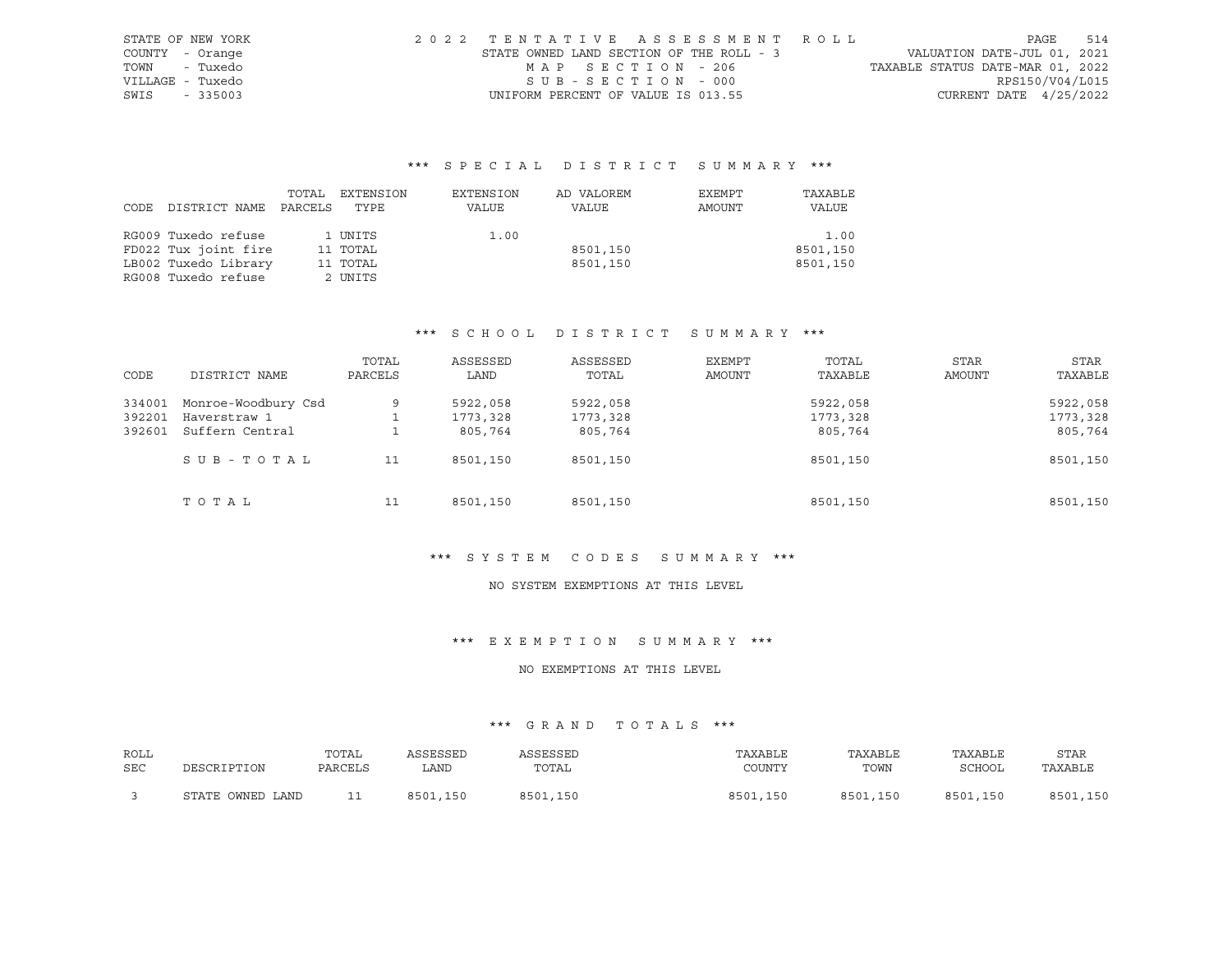STATE OF NEW YORK 2 0 2 2 T E N T A T I V E A S S E S S M E N T R O L L PAGE 515 COUNTY - Orange STATE OWNED LAND SECTION OF THE ROLL - 3 VALUATION DATE-JUL 01, 2021 TOWN - Tuxedo TAX MAP NUMBER SEQUENCE TAXABLE STATUS DATE-MAR 01, 2022 VILLAGE - Tuxedo UNIFORM PERCENT OF VALUE IS 013.55 SWIS - 335003 TAX MAP PARCEL NUMBER PROPERTY LOCATION & CLASS ASSESSMENT EXEMPTION CODE------------------COUNTY--------TOWN------SCHOOL CURRENT OWNERS NAME SCHOOL DISTRICT TAX DAND TAX DESCRIPTION TAXABLE VALUE CURRENT OWNERS ADDRESS PARCEL SIZE/GRID COORD TOTAL SPECIAL DISTRICTS ACCOUNT NO. \*\*\*\*\*\*\*\*\*\*\*\*\*\*\*\*\*\*\*\*\*\*\*\*\*\*\*\*\*\*\*\*\*\*\*\*\*\*\*\*\*\*\*\*\*\*\*\*\*\*\*\*\*\*\*\*\*\*\*\*\*\*\*\*\*\*\*\*\*\*\*\*\*\*\*\*\*\*\*\*\*\*\*\*\*\*\*\*\*\*\*\*\*\*\*\*\*\*\*\*\*\*\* 207-1-2 \*\*\*\*\*\*\*\*\*\*\*\*\*\*\*\*\*\*\*\* 207-1-2 930 State forest COUNTY TAXABLE VALUE 1,618 State Of New York Monroe-Woodbury 334001 1,618 TOWN TAXABLE VALUE 1,618 Attn: Orange County Lt 359 Palisades Park 1,618 SCHOOL TAXABLE VALUE 1,618 Comm Of Finance County 314001 1,618 TOWN TAXABLE VALUE 1,618<br>
Comm Of Finance 0000001 1,618 SCHOOL TAXABLE VALUE 1,618<br>
Comm Of Finance 0690001 1,618 FD022 Tux joint fire 1,618 TO County Govermnt Ctr  $ACRES$  1.39 BANK 299 LB002 Tuxedo Library 1,618 TO Goshen, NY 10924 EAST-0579106 NRTH-0872430 DEED BOOK 0000 FULL MARKET VALUE 11,900 \*\*\*\*\*\*\*\*\*\*\*\*\*\*\*\*\*\*\*\*\*\*\*\*\*\*\*\*\*\*\*\*\*\*\*\*\*\*\*\*\*\*\*\*\*\*\*\*\*\*\*\*\*\*\*\*\*\*\*\*\*\*\*\*\*\*\*\*\*\*\*\*\*\*\*\*\*\*\*\*\*\*\*\*\*\*\*\*\*\*\*\*\*\*\*\*\*\*\*\*\*\*\* 207-1-3.2 \*\*\*\*\*\*\*\*\*\*\*\*\*\*\*\*\*\* 1081 County Rte 106 207-1-3.2 930 State forest COUNTY TAXABLE VALUE 5782,732 State Of New York Monroe-Woodbury 334001 5782,732 TOWN TAXABLE VALUE 5782,732 Attn: Orange County Pt Lt 3A Palisades Park 5782,732 SCHOOL TAXABLE VALUE 5782,732 Comm Of Finance  $0120001$  Comm Of Finance 5782,732 TO County Govermnt Ctr  $ACRES 3734.70 BANK 299$  LB002 Tuxedo Library 5782,732 TO Goshen, NY 10924 EAST-0585135 NRTH-0872662 DEED BOOK 0000 FULL MARKET VALUE 42677,000 \*\*\*\*\*\*\*\*\*\*\*\*\*\*\*\*\*\*\*\*\*\*\*\*\*\*\*\*\*\*\*\*\*\*\*\*\*\*\*\*\*\*\*\*\*\*\*\*\*\*\*\*\*\*\*\*\*\*\*\*\*\*\*\*\*\*\*\*\*\*\*\*\*\*\*\*\*\*\*\*\*\*\*\*\*\*\*\*\*\*\*\*\*\*\*\*\*\*\*\*\*\*\* 207-1-3.32 \*\*\*\*\*\*\*\*\*\*\*\*\*\*\*\*\* kanawauke rd 207-1-3.32 930 State forest COUNTY TAXABLE VALUE 606,750 State Of New York Tuxedo Ufsd 335003 606,750 TOWN TAXABLE VALUE 606,750 Attn: Orange County Pt Lt 3A Palisades Park 606,750 SCHOOL TAXABLE VALUE 606,750 Comm Of Finance 0130101 FD022 Tux joint fire 606,750 TO County Govermnt Ctr ACRES 389.03 BANK Z99 LB002 Tuxedo Library 606,750 TO EAST-0585739 NRTH-0865426 DEED BOOK 0000 FULL MARKET VALUE 4477,900 \*\*\*\*\*\*\*\*\*\*\*\*\*\*\*\*\*\*\*\*\*\*\*\*\*\*\*\*\*\*\*\*\*\*\*\*\*\*\*\*\*\*\*\*\*\*\*\*\*\*\*\*\*\*\*\*\*\*\*\*\*\*\*\*\*\*\*\*\*\*\*\*\*\*\*\*\*\*\*\*\*\*\*\*\*\*\*\*\*\*\*\*\*\*\*\*\*\*\*\*\*\*\* 207-1-4.2 \*\*\*\*\*\*\*\*\*\*\*\*\*\*\*\*\*\* 5 Island Pond Rd 207-1-4.2 930 State forest COUNTY TAXABLE VALUE 618,076 State Of New York Monroe-Woodbury 334001 618,076 TOWN TAXABLE VALUE 618,076 Attn: Orange County Lt 28 Palisades Park 618,076 SCHOOL TAXABLE VALUE 618,076 Comm Of Finance  $0240001$   $0240001$  FD022 Tux joint fire 618,076 TO County Govermnt Ctr ACRES 384.00 BANK Z99 LB002 Tuxedo Library 618,076 TO Goshen, NY 10924 EAST-0589708 NRTH-0875890 DEED BOOK 0000 FULL MARKET VALUE 4561,400 \*\*\*\*\*\*\*\*\*\*\*\*\*\*\*\*\*\*\*\*\*\*\*\*\*\*\*\*\*\*\*\*\*\*\*\*\*\*\*\*\*\*\*\*\*\*\*\*\*\*\*\*\*\*\*\*\*\*\*\*\*\*\*\*\*\*\*\*\*\*\*\*\*\*\*\*\*\*\*\*\*\*\*\*\*\*\*\*\*\*\*\*\*\*\*\*\*\*\*\*\*\*\* 207-1-13.3 \*\*\*\*\*\*\*\*\*\*\*\*\*\*\*\*\* 207-1-13.3 930 State forest COUNTY TAXABLE VALUE 422,298 State Of New York Monroe-Woodbury 334001 422,298 TOWN TAXABLE VALUE 422,298 Attn: Orange County Pt Lt 32 Palisades Park 422,298 SCHOOL TAXABLE VALUE 422,298 Comm Of Finance 0260001 FD022 Tux joint fire 422,298 TO County Govermnt Ctr  $ACRES$  284.60 BANK 299 LB002 Tuxedo Library Goshen, NY 10924 EAST-0589235 NRTH-0867430 DEED BOOK 0000 FULL MARKET VALUE 3116,600 \*\*\*\*\*\*\*\*\*\*\*\*\*\*\*\*\*\*\*\*\*\*\*\*\*\*\*\*\*\*\*\*\*\*\*\*\*\*\*\*\*\*\*\*\*\*\*\*\*\*\*\*\*\*\*\*\*\*\*\*\*\*\*\*\*\*\*\*\*\*\*\*\*\*\*\*\*\*\*\*\*\*\*\*\*\*\*\*\*\*\*\*\*\*\*\*\*\*\*\*\*\*\*\*\*\*\*\*\*\*\*\*\*\*\*\*\*\*\*\*\*\*\*\*\*\*\*\*\*\*\*\*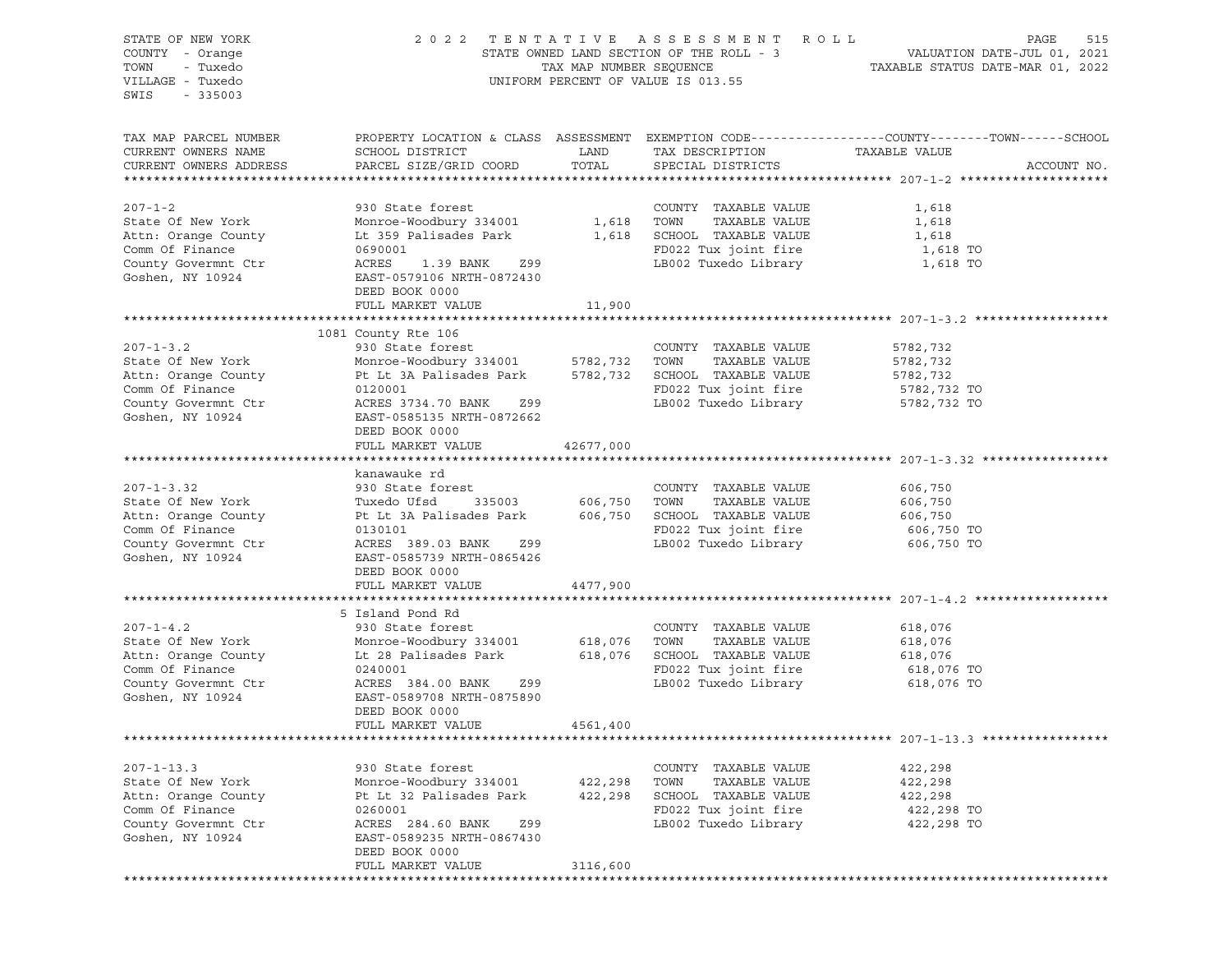| STATE OF NEW YORK<br>COUNTY<br>- Orange<br>TOWN<br>- Tuxedo<br>VILLAGE - Tuxedo<br>SWIS<br>$-335003$ | 2022 TENTATIVE ASSESSMENT ROLL | STATE OWNED LAND SECTION OF THE ROLL - 3<br>TAX MAP NUMBER SEOUENCE<br>UNIFORM PERCENT OF VALUE IS 013.55 | VALUATION DATE-JUL 01, 2021<br>TAXABLE STATUS DATE-MAR 01, 2022 | PAGE<br>516                                                                                     |             |
|------------------------------------------------------------------------------------------------------|--------------------------------|-----------------------------------------------------------------------------------------------------------|-----------------------------------------------------------------|-------------------------------------------------------------------------------------------------|-------------|
| TAX MAP PARCEL NUMBER                                                                                |                                |                                                                                                           |                                                                 | PROPERTY LOCATION & CLASS ASSESSMENT EXEMPTION CODE---------------COUNTY-------TOWN------SCHOOL |             |
| CURRENT OWNERS NAME<br>CURRENT OWNERS ADDRESS 6 PARCEL SIZE/GRID COORD TOTAL SPECIAL DISTRICTS       | SCHOOL DISTRICT                | <b>LAND</b>                                                                                               | TAX DESCRIPTION TAXABLE VALUE                                   |                                                                                                 | ACCOUNT NO. |
|                                                                                                      |                                |                                                                                                           |                                                                 |                                                                                                 |             |
|                                                                                                      | HGWY 106                       |                                                                                                           |                                                                 |                                                                                                 |             |
| $207 - 1 - 43.2$                                                                                     | 930 State forest               |                                                                                                           | COUNTY TAXABLE VALUE                                            | 1972,342                                                                                        |             |
| State Of New York Suffern Central 392601 1972, 342                                                   |                                |                                                                                                           | TOWN<br>TAXABLE VALUE                                           | 1972,342                                                                                        |             |
| Attn: Orange County Lts 25 26 Palisades Park 1972, 342                                               |                                |                                                                                                           | SCHOOL TAXABLE VALUE                                            | 1972,342                                                                                        |             |
| Comm Of Finance                                                                                      | 0200001                        |                                                                                                           | FD022 Tux joint fire 1972,342 TO                                |                                                                                                 |             |
| County Govermnt Ctr                                                                                  | ACRES 1318.12 BANK Z99         |                                                                                                           | LB002 Tuxedo Library 1972,342 TO                                |                                                                                                 |             |
| Goshen, NY 10924                                                                                     | EAST-0596092 NRTH-0874164      |                                                                                                           |                                                                 |                                                                                                 |             |
|                                                                                                      | DEED BOOK 0000                 |                                                                                                           |                                                                 |                                                                                                 |             |
|                                                                                                      | FULL MARKET VALUE              | 14556,000                                                                                                 |                                                                 |                                                                                                 |             |
|                                                                                                      |                                |                                                                                                           |                                                                 |                                                                                                 |             |
|                                                                                                      | 1771 Seven Lakes Dr            |                                                                                                           |                                                                 |                                                                                                 |             |
| $207 - 1 - 45.2$                                                                                     | 930 State forest               |                                                                                                           | COUNTY TAXABLE VALUE                                            | 302,566                                                                                         |             |
| State Of New York Flaverstraw 1 392201 302,566                                                       |                                |                                                                                                           | TAXABLE VALUE<br>TOWN                                           | 302,566                                                                                         |             |
| Attn: Orange County The Lts 14 15 Palisades 302,566<br>Comm Of Finance                               | 0150001                        |                                                                                                           | SCHOOL TAXABLE VALUE<br>FD022 Tux joint fire                    | 302,566                                                                                         |             |
| County Govermnt Ctr                                                                                  | ACRES 208.20 BANK Z99          |                                                                                                           | LB002 Tuxedo Library 302,566 TO                                 | 302,566 TO                                                                                      |             |
| Goshen, NY 10924                                                                                     | EAST-0600219 NRTH-0877667      |                                                                                                           |                                                                 |                                                                                                 |             |
|                                                                                                      | DEED BOOK 0000                 |                                                                                                           |                                                                 |                                                                                                 |             |
|                                                                                                      | FULL MARKET VALUE              | 2233,000                                                                                                  |                                                                 |                                                                                                 |             |
|                                                                                                      |                                |                                                                                                           |                                                                 |                                                                                                 |             |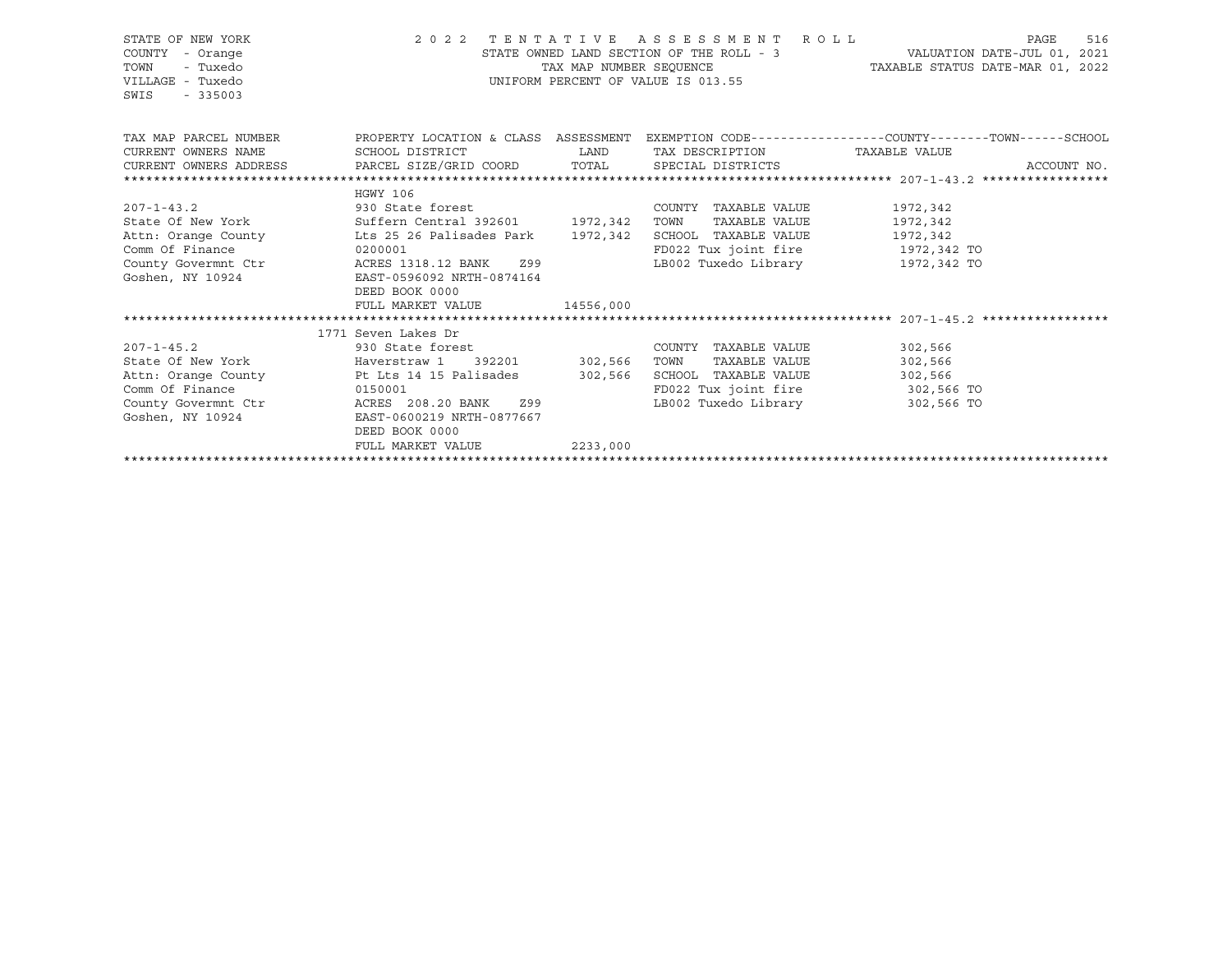| STATE OF NEW YORK | 2022 TENTATIVE ASSESSMENT ROLL           |                   |  |  |                                  |                          | PAGE | 517 |
|-------------------|------------------------------------------|-------------------|--|--|----------------------------------|--------------------------|------|-----|
| COUNTY - Orange   | STATE OWNED LAND SECTION OF THE ROLL - 3 |                   |  |  | VALUATION DATE-JUL 01, 2021      |                          |      |     |
| TOWN - Tuxedo     |                                          | MAP SECTION - 207 |  |  | TAXABLE STATUS DATE-MAR 01, 2022 |                          |      |     |
| VILLAGE - Tuxedo  |                                          | SUB-SECTION - 000 |  |  |                                  | RPS150/V04/L015          |      |     |
| SWIS - 335003     | UNIFORM PERCENT OF VALUE IS 013.55       |                   |  |  |                                  | CURRENT DATE $4/25/2022$ |      |     |

|                            | TOTAL | EXTENSION | EXTENSION | AD VALOREM | EXEMPT | TAXABLE      |
|----------------------------|-------|-----------|-----------|------------|--------|--------------|
| CODE DISTRICT NAME PARCELS |       | TYPE      | VALUE     | VALUE      | AMOUNT | <b>VALUE</b> |
|                            |       |           |           |            |        |              |
| FD022 Tux joint fire       |       | 7 TOTAL   |           | 9706,382   |        | 9706,382     |
| LB002 Tuxedo Library       |       | 7 TOTAL   |           | 9706,382   |        | 9706,382     |

# \*\*\* S C H O O L D I S T R I C T S U M M A R Y \*\*\*

|        |                     | TOTAL   | ASSESSED | ASSESSED | EXEMPT | TOTAL    | <b>STAR</b>   | STAR     |
|--------|---------------------|---------|----------|----------|--------|----------|---------------|----------|
| CODE   | DISTRICT NAME       | PARCELS | LAND     | TOTAL    | AMOUNT | TAXABLE  | <b>AMOUNT</b> | TAXABLE  |
| 334001 | Monroe-Woodbury Csd | 4       | 6824,724 | 6824,724 |        | 6824,724 |               | 6824,724 |
| 335003 | Tuxedo Ufsd         |         | 606,750  | 606,750  |        | 606,750  |               | 606,750  |
| 392201 | Haverstraw 1        |         | 302,566  | 302,566  |        | 302,566  |               | 302,566  |
| 392601 | Suffern Central     |         | 1972,342 | 1972,342 |        | 1972,342 |               | 1972,342 |
|        | SUB-TOTAL           |         | 9706,382 | 9706,382 |        | 9706,382 |               | 9706,382 |
|        | TOTAL               |         | 9706,382 | 9706,382 |        | 9706,382 |               | 9706,382 |

#### \*\*\* S Y S T E M C O D E S S U M M A R Y \*\*\*

#### NO SYSTEM EXEMPTIONS AT THIS LEVEL

# \*\*\* E X E M P T I O N S U M M A R Y \*\*\*

# NO EXEMPTIONS AT THIS LEVEL

| ROLL |                  | TOTAL   | ASSESSED | ASSESSED | TAXABLE  | TAXABLE  | TAXABLE  | STAR     |
|------|------------------|---------|----------|----------|----------|----------|----------|----------|
| SEC  | DESCRIPTION      | PARCELS | LAND     | TOTAL    | COUNTY   | TOWN     | SCHOOL   | TAXABLE  |
|      | STATE OWNED LAND |         | 9706,382 | 9706,382 | 9706,382 | 9706,382 | 9706,382 | 9706,382 |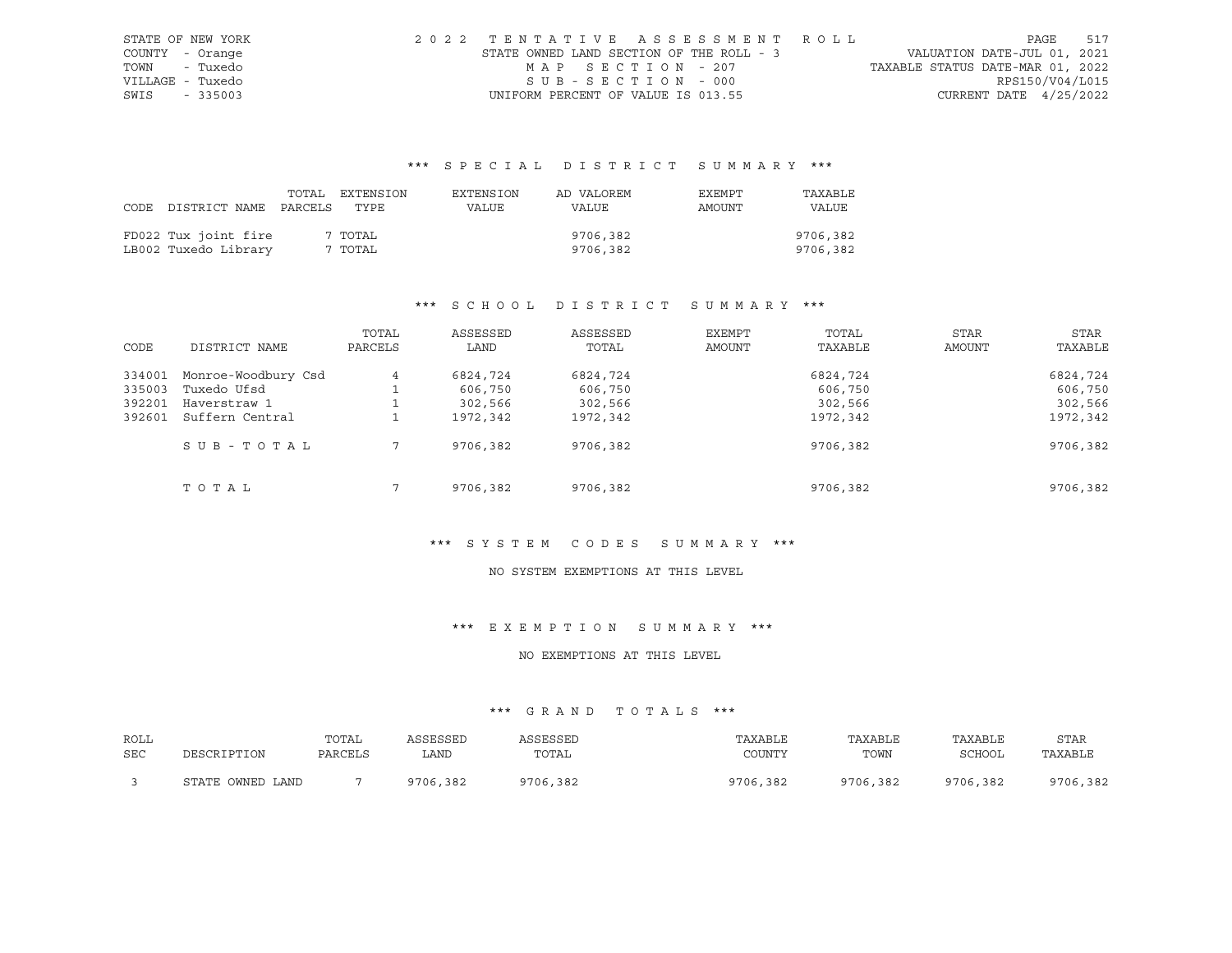# STATE OF NEW YORK 2 0 2 2 T E N T A T I V E A S S E S S M E N T R O L L PAGE 518 COUNTY - Orange STATE OWNED LAND SECTION OF THE ROLL - 3 TOWN - Tuxedo TAX MAP NUMBER SEQUENCE TAXABLE STATUS DATE-MAR 01, 2022 VILLAGE - Tuxedo UNIFORM PERCENT OF VALUE IS 013.55

TAX MAP PARCEL NUMBER PROPERTY LOCATION & CLASS ASSESSMENT EXEMPTION CODE------------------COUNTY--------TOWN------SCHOOL CURRENT OWNERS NAME SCHOOL DISTRICT TAX DAND TAX DESCRIPTION TAXABLE VALUE CURRENT OWNERS ADDRESS PARCEL SIZE/GRID COORD TOTAL SPECIAL DISTRICTS ACCOUNT NO. \*\*\*\*\*\*\*\*\*\*\*\*\*\*\*\*\*\*\*\*\*\*\*\*\*\*\*\*\*\*\*\*\*\*\*\*\*\*\*\*\*\*\*\*\*\*\*\*\*\*\*\*\*\*\*\*\*\*\*\*\*\*\*\*\*\*\*\*\*\*\*\*\*\*\*\*\*\*\*\*\*\*\*\*\*\*\*\*\*\*\*\*\*\*\*\*\*\*\*\*\*\*\* 208-1-6.41 \*\*\*\*\*\*\*\*\*\*\*\*\*\*\*\*\* Route 84<br>930 State forest 208-1-6.41 930 State forest COUNTY TAXABLE VALUE 8,090 State of New York Tuxedo Ufsd 335003 8,090 TOWN TAXABLE VALUE 8,090 Palisades Int Park S Of Long Meadow Rd 8,090 SCHOOL TAXABLE VALUE 8,090 Commissioner of Finance ACRES 9.20 BANK Z99 FD022 Tux joint fire 8,090 TO Main Street EAST-0566206 NRTH-0862421 LB002 Tuxedo Library 8,090 TO Goshen, NY 10924 DEED BOOK 12309 PG-1645 RG008 Tuxedo refuse 1 .00 UN FULL MARKET VALUE 59,700 \*\*\*\*\*\*\*\*\*\*\*\*\*\*\*\*\*\*\*\*\*\*\*\*\*\*\*\*\*\*\*\*\*\*\*\*\*\*\*\*\*\*\*\*\*\*\*\*\*\*\*\*\*\*\*\*\*\*\*\*\*\*\*\*\*\*\*\*\*\*\*\*\*\*\*\*\*\*\*\*\*\*\*\*\*\*\*\*\*\*\*\*\*\*\*\*\*\*\*\*\*\*\* 208-1-8.222 \*\*\*\*\*\*\*\*\*\*\*\*\*\*\*\* Long Swamp Rd 208-1-8.222 930 State forest COUNTY TAXABLE VALUE 1509,594 State of New York Monroe-Woodbury 334001 1509,594 TOWN TAXABLE VALUE 1509,594 Palisades Int Park ACRES 574.70 BANK 299 1509,594 SCHOOL TAXABLE VALUE 1509,594 Commissioner of Finance EAST-0563656 NRTH-0871169 FD022 Tux joint fire 1509,594 TO Main Street DEED BOOK 12309 PG-1645 LB002 Tuxedo Library 1509,594 TO Goshen, NY 10924 FULL MARKET VALUE 11140,900 RG008 Tuxedo refuse 1 .00 UN \*\*\*\*\*\*\*\*\*\*\*\*\*\*\*\*\*\*\*\*\*\*\*\*\*\*\*\*\*\*\*\*\*\*\*\*\*\*\*\*\*\*\*\*\*\*\*\*\*\*\*\*\*\*\*\*\*\*\*\*\*\*\*\*\*\*\*\*\*\*\*\*\*\*\*\*\*\*\*\*\*\*\*\*\*\*\*\*\*\*\*\*\*\*\*\*\*\*\*\*\*\*\* 208-1-8.5 \*\*\*\*\*\*\*\*\*\*\*\*\*\*\*\*\*\* Route 84 208-1-8.5 930 State forest COUNTY TAXABLE VALUE 3,236 State of New York Monroe-Woodbury 334001 3,236 TOWN TAXABLE VALUE 3,236 Palisades Int Park N Of Long Swamp Rd 3,236 SCHOOL TAXABLE VALUE 3,236 Commissioner of Finance ACRES 3.20 BANK Z99 FD022 Tux joint fire 3,236 TO Main Street EAST-0565680 NRTH-0870574 LB002 Tuxedo Library 3,236 TO Goshen, NY 10924 DEED BOOK 12309 PG-1645 RG008 Tuxedo refuse 1 .00 UN FULL MARKET VALUE 23,900 \*\*\*\*\*\*\*\*\*\*\*\*\*\*\*\*\*\*\*\*\*\*\*\*\*\*\*\*\*\*\*\*\*\*\*\*\*\*\*\*\*\*\*\*\*\*\*\*\*\*\*\*\*\*\*\*\*\*\*\*\*\*\*\*\*\*\*\*\*\*\*\*\*\*\*\*\*\*\*\*\*\*\*\*\*\*\*\*\*\*\*\*\*\*\*\*\*\*\*\*\*\*\* 208-1-8.6 \*\*\*\*\*\*\*\*\*\*\*\*\*\*\*\*\*\* Long Swamp Rd 208-1-8.6 930 State forest COUNTY TAXABLE VALUE 4,854 State of New York Tuxedo Ufsd 335003 4,854 TOWN TAXABLE VALUE 4,854 Palisades Int Park Ns Of Long Swamp Rd 4,854 SCHOOL TAXABLE VALUE 4,854 Commissioner of Finance ACRES 5.80 BANK Z99 FD022 Tux joint fire 4,854 TO Main Street EAST-0566159 NRTH-0868615 LB002 Tuxedo Library 4,854 TO Goshen, NY 10924 DEED BOOK 12309 PG-1645 RG008 Tuxedo refuse 1 .00 UN FULL MARKET VALUE 35,800 \*\*\*\*\*\*\*\*\*\*\*\*\*\*\*\*\*\*\*\*\*\*\*\*\*\*\*\*\*\*\*\*\*\*\*\*\*\*\*\*\*\*\*\*\*\*\*\*\*\*\*\*\*\*\*\*\*\*\*\*\*\*\*\*\*\*\*\*\*\*\*\*\*\*\*\*\*\*\*\*\*\*\*\*\*\*\*\*\*\*\*\*\*\*\*\*\*\*\*\*\*\*\* 208-1-8.7 \*\*\*\*\*\*\*\*\*\*\*\*\*\*\*\*\*\* Route 84 208-1-8.7 930 State forest COUNTY TAXABLE VALUE 376,994 State of New York Tuxedo Ufsd 335003 376,994 TOWN TAXABLE VALUE 376,994 Ws Of Long Swamp Rd  $376,994$  SCHOOL TAXABLE VALUE  $376,994$ Orange Co Gvt Ctr ACRES 64.49 BANK Z99 FD022 Tux joint fire 376,994 TO Main St EAST-0566923 NRTH-0868827 LB002 Tuxedo Library 376,994 TO Goshen, NY 10924 DEED BOOK 11796 PG-1307 RG008 Tuxedo refuse 1 .00 UN FULL MARKET VALUE 2782,200 \*\*\*\*\*\*\*\*\*\*\*\*\*\*\*\*\*\*\*\*\*\*\*\*\*\*\*\*\*\*\*\*\*\*\*\*\*\*\*\*\*\*\*\*\*\*\*\*\*\*\*\*\*\*\*\*\*\*\*\*\*\*\*\*\*\*\*\*\*\*\*\*\*\*\*\*\*\*\*\*\*\*\*\*\*\*\*\*\*\*\*\*\*\*\*\*\*\*\*\*\*\*\*\*\*\*\*\*\*\*\*\*\*\*\*\*\*\*\*\*\*\*\*\*\*\*\*\*\*\*\*\*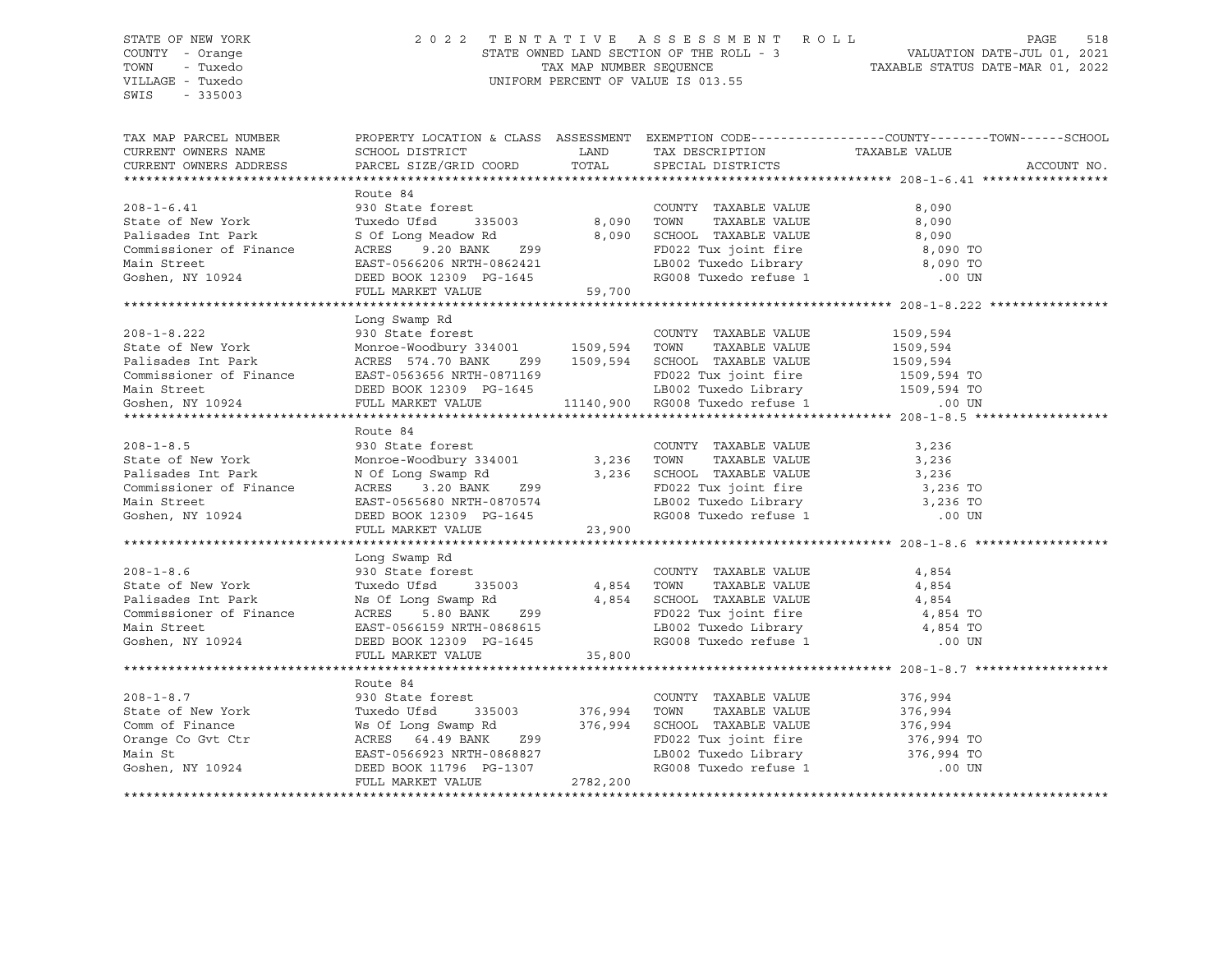## STATE OF NEW YORK 2 0 2 2 T E N T A T I V E A S S E S S M E N T R O L L PAGE 519 COUNTY - Orange STATE OWNED LAND SECTION OF THE ROLL - 3 VALUATION DATE-JUL 01, 2021 TOWN - Tuxedo TAX MAP NUMBER SEQUENCE TAXABLE STATUS DATE-MAR 01, 2022 VILLAGE - Tuxedo UNIFORM PERCENT OF VALUE IS 013.55

| TAX MAP PARCEL NUMBER                                                                                                                                                                                                                    |                                                                                                  |           |                                  | PROPERTY LOCATION & CLASS ASSESSMENT EXEMPTION CODE----------------COUNTY-------TOWN------SCHOOL |
|------------------------------------------------------------------------------------------------------------------------------------------------------------------------------------------------------------------------------------------|--------------------------------------------------------------------------------------------------|-----------|----------------------------------|--------------------------------------------------------------------------------------------------|
|                                                                                                                                                                                                                                          |                                                                                                  |           |                                  |                                                                                                  |
|                                                                                                                                                                                                                                          |                                                                                                  |           |                                  | ACCOUNT NO.                                                                                      |
|                                                                                                                                                                                                                                          |                                                                                                  |           |                                  |                                                                                                  |
|                                                                                                                                                                                                                                          | Route 84                                                                                         |           |                                  |                                                                                                  |
|                                                                                                                                                                                                                                          |                                                                                                  |           | COUNTY TAXABLE VALUE             | 331,690                                                                                          |
| 208-1-8.8<br>State of New York Monroe-Woodbury 334001 331,690<br>Comm of Finance Mos Of Long Swamp Rd 331,690                                                                                                                            |                                                                                                  |           | TOWN                             | TAXABLE VALUE 331,690                                                                            |
|                                                                                                                                                                                                                                          |                                                                                                  |           | SCHOOL TAXABLE VALUE 331,690     |                                                                                                  |
|                                                                                                                                                                                                                                          |                                                                                                  |           |                                  |                                                                                                  |
|                                                                                                                                                                                                                                          |                                                                                                  |           |                                  |                                                                                                  |
|                                                                                                                                                                                                                                          |                                                                                                  |           |                                  |                                                                                                  |
|                                                                                                                                                                                                                                          | FULL MARKET VALUE 2447,900                                                                       |           |                                  |                                                                                                  |
|                                                                                                                                                                                                                                          |                                                                                                  |           |                                  |                                                                                                  |
|                                                                                                                                                                                                                                          | Route 84                                                                                         |           |                                  |                                                                                                  |
|                                                                                                                                                                                                                                          |                                                                                                  |           | COUNTY TAXABLE VALUE             | 1092,150                                                                                         |
|                                                                                                                                                                                                                                          |                                                                                                  |           | TOWN TAXABLE VALUE               | 1092,150                                                                                         |
|                                                                                                                                                                                                                                          |                                                                                                  |           |                                  |                                                                                                  |
|                                                                                                                                                                                                                                          |                                                                                                  |           |                                  |                                                                                                  |
|                                                                                                                                                                                                                                          |                                                                                                  |           |                                  |                                                                                                  |
|                                                                                                                                                                                                                                          |                                                                                                  |           |                                  |                                                                                                  |
| Attn: Comm Of Finance Map 6115<br>Orange County Gov Ctr ACRES 659.59 BANK 299<br>Main St EAST-0567990 NRTH-0860229<br>Goshen, NY 10924 DEED BOOK 5184 PG-51 RG008 Tuxedo refuse 1 2092,150 TO<br>FD022 Tux joint fire 1092,150 TO<br>LB0 |                                                                                                  |           |                                  |                                                                                                  |
|                                                                                                                                                                                                                                          |                                                                                                  |           |                                  |                                                                                                  |
|                                                                                                                                                                                                                                          | 1028 Long Meadow Rd                                                                              |           |                                  |                                                                                                  |
| $208 - 1 - 19.12$                                                                                                                                                                                                                        | Long Meadow Rd<br>930 State forest                                                               |           | COUNTY TAXABLE VALUE             | 1449,728                                                                                         |
|                                                                                                                                                                                                                                          | State of New York             Tuxedo Ufsd       335003         1449,728   TOWN     TAXABLE VALUE |           |                                  | 1449,728                                                                                         |
| Palisades Int Park Ss Co Hwy 84 1449,728 SCHOOL TAXABLE VALUE                                                                                                                                                                            |                                                                                                  |           |                                  | 1449,728                                                                                         |
|                                                                                                                                                                                                                                          | Commissioner of Finance MCRES 490.16 BANK 299                                                    |           | FD022 Tux joint fire 1449,728 TO |                                                                                                  |
|                                                                                                                                                                                                                                          |                                                                                                  |           | LB002 Tuxedo Library 1449,728 TO |                                                                                                  |
| Main Street<br>Goshen, NY 10924<br>Goshen, NY 10924<br>DEED BOOK 12309 PG-1645                                                                                                                                                           |                                                                                                  |           | RG008 Tuxedo refuse 1 00 UN      |                                                                                                  |
|                                                                                                                                                                                                                                          | FULL MARKET VALUE                                                                                | 10699,100 |                                  |                                                                                                  |
|                                                                                                                                                                                                                                          |                                                                                                  |           |                                  |                                                                                                  |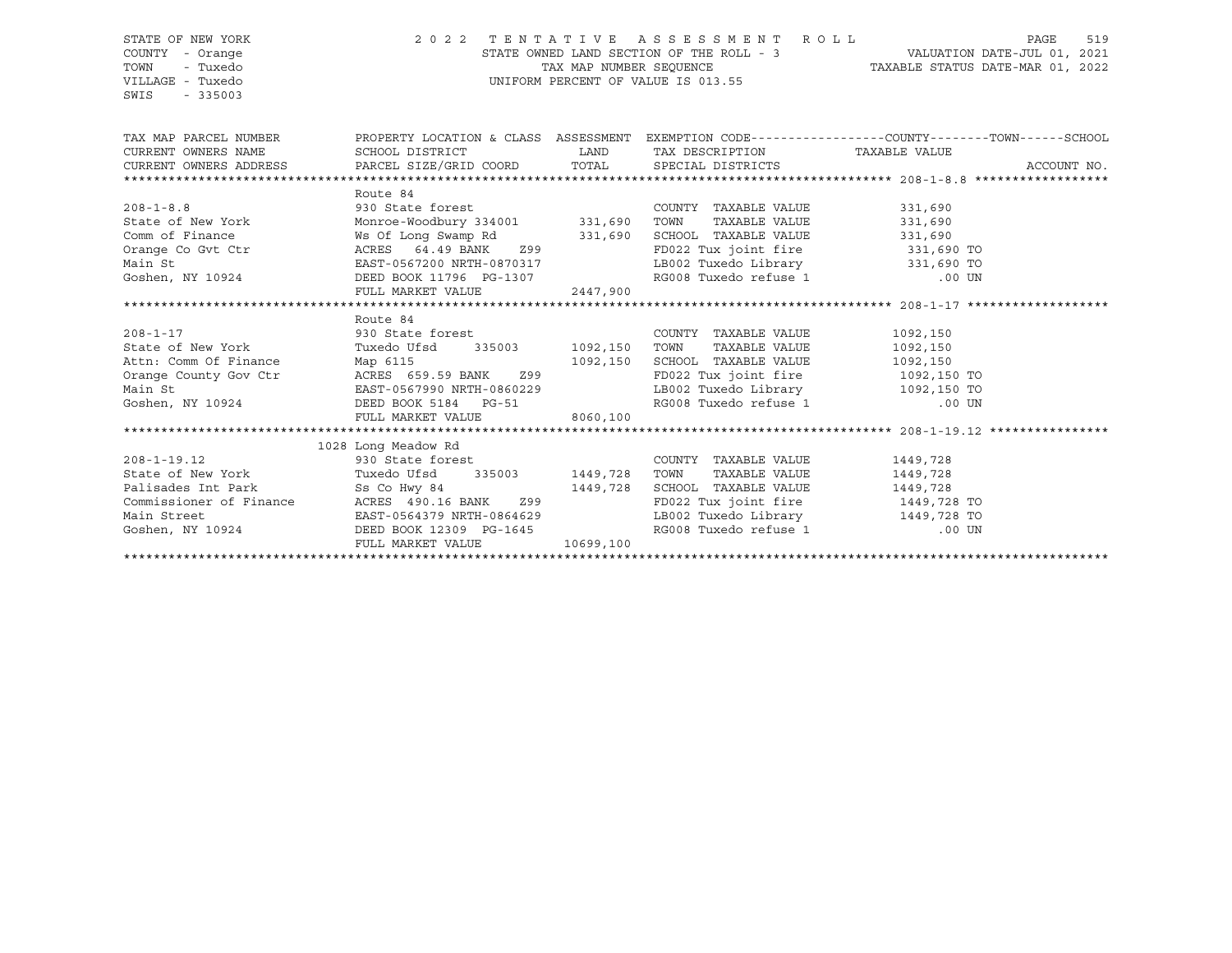| STATE OF NEW YORK | 2022 TENTATIVE ASSESSMENT ROLL           |                   |  |  |                                  |                          | PAGE | 520 |
|-------------------|------------------------------------------|-------------------|--|--|----------------------------------|--------------------------|------|-----|
| COUNTY - Orange   | STATE OWNED LAND SECTION OF THE ROLL - 3 |                   |  |  | VALUATION DATE-JUL 01, 2021      |                          |      |     |
| TOWN - Tuxedo     |                                          | MAP SECTION - 208 |  |  | TAXABLE STATUS DATE-MAR 01, 2022 |                          |      |     |
| VILLAGE - Tuxedo  |                                          | SUB-SECTION - 000 |  |  |                                  | RPS150/V04/L015          |      |     |
| SWIS - 335003     | UNIFORM PERCENT OF VALUE IS 013.55       |                   |  |  |                                  | CURRENT DATE $4/25/2022$ |      |     |

| DISTRICT NAME PARCELS                                               | TOTAL | EXTENSION                     | EXTENSION | AD VALOREM           | EXEMPT | TAXABLE              |
|---------------------------------------------------------------------|-------|-------------------------------|-----------|----------------------|--------|----------------------|
| CODE                                                                |       | TYPE                          | VALUE     | VALUE                | AMOUNT | VALUE                |
| FD022 Tux joint fire<br>LB002 Tuxedo Library<br>RG008 Tuxedo refuse |       | 8 TOTAL<br>8 TOTAL<br>8 UNITS |           | 4776,336<br>4776,336 |        | 4776,336<br>4776,336 |

# \*\*\* S C H O O L D I S T R I C T S U M M A R Y \*\*\*

| CODE             | DISTRICT NAME                      | TOTAL<br>PARCELS | ASSESSED<br>LAND     | ASSESSED<br>TOTAL    | EXEMPT<br>AMOUNT | TOTAL<br>TAXABLE     | <b>STAR</b><br>AMOUNT | STAR<br>TAXABLE      |
|------------------|------------------------------------|------------------|----------------------|----------------------|------------------|----------------------|-----------------------|----------------------|
| 334001<br>335003 | Monroe-Woodbury Csd<br>Tuxedo Ufsd | 3<br>5           | 1844,520<br>2931,816 | 1844,520<br>2931,816 |                  | 1844,520<br>2931,816 |                       | 1844,520<br>2931,816 |
|                  | SUB-TOTAL                          | 8                | 4776,336             | 4776,336             |                  | 4776,336             |                       | 4776,336             |
|                  | TOTAL                              | 8                | 4776,336             | 4776,336             |                  | 4776,336             |                       | 4776,336             |

#### \*\*\* S Y S T E M C O D E S S U M M A R Y \*\*\*

# NO SYSTEM EXEMPTIONS AT THIS LEVEL

# \*\*\* E X E M P T I O N S U M M A R Y \*\*\*

# NO EXEMPTIONS AT THIS LEVEL

| ROLL       |                  | TOTAL   | ASSESSED | ASSESSED | TAXABLE  | TAXABLE  | TAXABLE  | STAR     |
|------------|------------------|---------|----------|----------|----------|----------|----------|----------|
| <b>SEC</b> | DESCRIPTION      | PARCELS | LAND     | TOTAL    | COUNTY   | TOWN     | SCHOOL   | TAXABLE  |
|            | STATE OWNED LAND |         | 4776,336 | 4776,336 | 4776,336 | 4776,336 | 4776,336 | 4776,336 |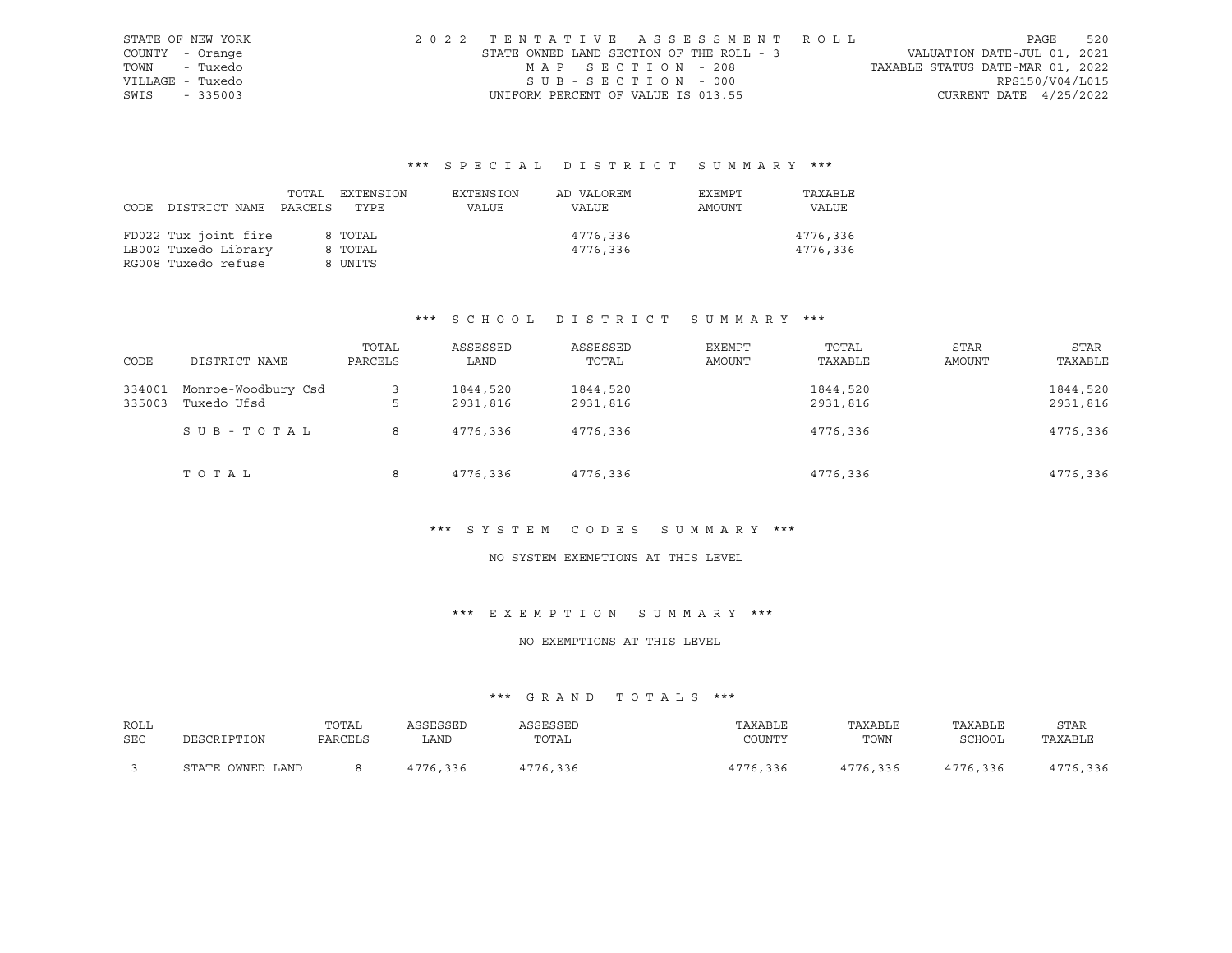| STATE OF NEW YORK<br>COUNTY<br>- Orange<br>- Tuxedo<br>TOWN<br>VILLAGE - Tuxedo<br>SWIS - 335003                            | 2 0 2 2                                                                                                        |             | TENTATIVE ASSESSMENT ROLL<br>STATE OWNED LAND SECTION OF THE ROLL - 3<br>TAX MAP NUMBER SEQUENCE TAXABLE STATUS DATE-MAR 01, 2022<br>UNIFORM PERCENT OF VALUE IS 013.55 | VALUATION DATE-JUL 01, 2021 | PAGE | 521         |
|-----------------------------------------------------------------------------------------------------------------------------|----------------------------------------------------------------------------------------------------------------|-------------|-------------------------------------------------------------------------------------------------------------------------------------------------------------------------|-----------------------------|------|-------------|
| TAX MAP PARCEL NUMBER<br>CURRENT OWNERS NAME<br>CURRENT OWNERS ADDRESS 6 PARCEL SIZE/GRID COORD 6 TOTAL 5 SPECIAL DISTRICTS | PROPERTY LOCATION & CLASS ASSESSMENT<br>SCHOOL DISTRICT                                                        | <b>LAND</b> | EXEMPTION CODE-----------------COUNTY-------TOWN------SCHOOL<br>TAX DESCRIPTION TAXABLE VALUE                                                                           |                             |      | ACCOUNT NO. |
|                                                                                                                             | interstate 87                                                                                                  |             |                                                                                                                                                                         |                             |      |             |
| $209 - 1 - 24.2$                                                                                                            | 930 State forest and the state of the state of the state of the state of the state of the state of the state o |             | COUNTY<br>TAXABLE VALUE                                                                                                                                                 | 1970,724                    |      |             |
| State Of New York Tuxedo Ufsd 335003 1970,724                                                                               |                                                                                                                |             | TAXABLE VALUE<br>TOWN                                                                                                                                                   | 1970,724                    |      |             |
| Attn: Orange County 1997 Pt Lt 373 Palisades Park                                                                           |                                                                                                                | 1970,724    | SCHOOL TAXABLE VALUE                                                                                                                                                    | 1970,724                    |      |             |
| Comm Of Finance                                                                                                             | 0720001                                                                                                        |             | FD022 Tux joint fire 1970, 724 TO                                                                                                                                       |                             |      |             |
| County Govermnt Ctr                                                                                                         | ACRES 1248.30 BANK Z99                                                                                         |             | LB002 Tuxedo Library                                                                                                                                                    | 1970,724 TO                 |      |             |
| Goshen, NY 10924                                                                                                            | EAST-0582263 NRTH-0863644                                                                                      |             |                                                                                                                                                                         |                             |      |             |
|                                                                                                                             | DEED BOOK 0000                                                                                                 |             |                                                                                                                                                                         |                             |      |             |
|                                                                                                                             | FULL MARKET VALUE                                                                                              | 14544,100   |                                                                                                                                                                         |                             |      |             |
|                                                                                                                             |                                                                                                                |             |                                                                                                                                                                         |                             |      |             |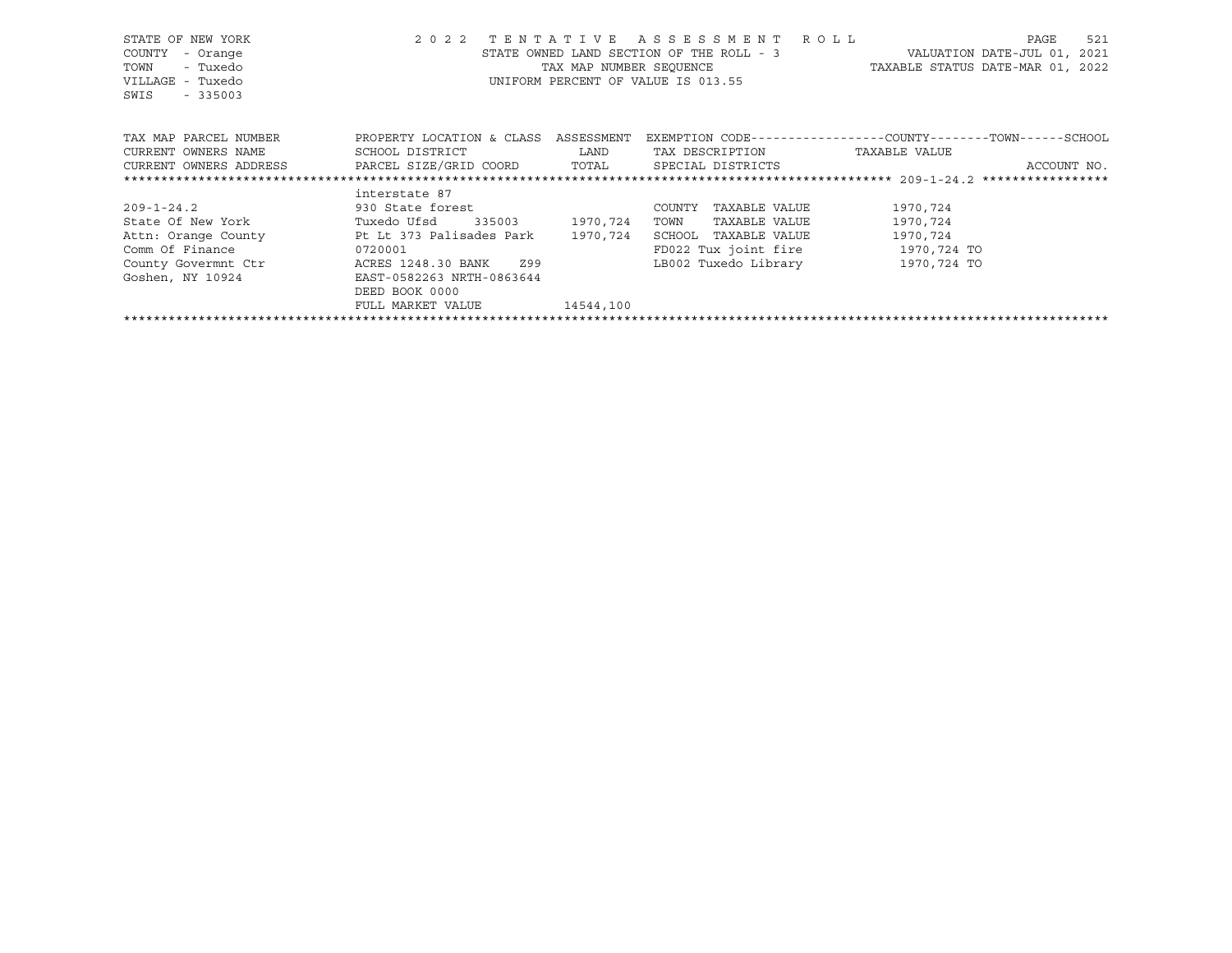| STATE OF NEW YORK | 2022 TENTATIVE ASSESSMENT ROLL           |                   |  |                                  |                          | PAGE | 522 |
|-------------------|------------------------------------------|-------------------|--|----------------------------------|--------------------------|------|-----|
| COUNTY - Orange   | STATE OWNED LAND SECTION OF THE ROLL - 3 |                   |  | VALUATION DATE-JUL 01, 2021      |                          |      |     |
| TOWN - Tuxedo     |                                          | MAP SECTION - 209 |  | TAXABLE STATUS DATE-MAR 01, 2022 |                          |      |     |
| VILLAGE - Tuxedo  | SUB-SECTION - 000                        |                   |  |                                  | RPS150/V04/L015          |      |     |
| SWIS - 335003     | UNIFORM PERCENT OF VALUE IS 013.55       |                   |  |                                  | CURRENT DATE $4/25/2022$ |      |     |

|                                 | TOTAL EXTENSION | EXTENSION | AD VALOREM   | EXEMPT | TAXABLE  |
|---------------------------------|-----------------|-----------|--------------|--------|----------|
| CODE DISTRICT NAME PARCELS TYPE |                 | VALUE     | <b>VALUE</b> | AMOUNT | VALUE    |
|                                 |                 |           |              |        |          |
| FD022 Tux joint fire            | 1 TOTAL         |           | 1970,724     |        | 1970.724 |
| LB002 Tuxedo Library            | 1 TOTAL         |           | 1970,724     |        | 1970,724 |

# \*\*\* S C H O O L D I S T R I C T S U M M A R Y \*\*\*

| CODE   | DISTRICT NAME | TOTAL<br>PARCELS | ASSESSED<br>LAND | ASSESSED<br>TOTAL | EXEMPT<br><b>AMOUNT</b> | TOTAL<br>TAXABLE | <b>STAR</b><br><b>AMOUNT</b> | STAR<br>TAXABLE |
|--------|---------------|------------------|------------------|-------------------|-------------------------|------------------|------------------------------|-----------------|
| 335003 | Tuxedo Ufsd   |                  | 1970,724         | 1970,724          |                         | 1970,724         |                              | 1970,724        |
|        | SUB-TOTAL     |                  | 1970,724         | 1970,724          |                         | 1970,724         |                              | 1970,724        |
|        | TOTAL         |                  | 1970,724         | 1970,724          |                         | 1970,724         |                              | 1970,724        |

# \*\*\* S Y S T E M C O D E S S U M M A R Y \*\*\*

#### NO SYSTEM EXEMPTIONS AT THIS LEVEL

# \*\*\* E X E M P T I O N S U M M A R Y \*\*\*

#### NO EXEMPTIONS AT THIS LEVEL

| ROLL | DESCRIPTION      | TOTAL   | ASSESSED | ASSESSED | TAXABLE  | TAXABLE  | TAXABLE       | <b>STAR</b> |
|------|------------------|---------|----------|----------|----------|----------|---------------|-------------|
| SEC  |                  | PARCELS | LAND     | TOTAL    | COUNTY   | TOWN     | <b>SCHOOL</b> | TAXABLE     |
|      | STATE OWNED LAND |         | 1970,724 | 1970,724 | 1970,724 | 1970,724 | 1970,724      | 1970,724    |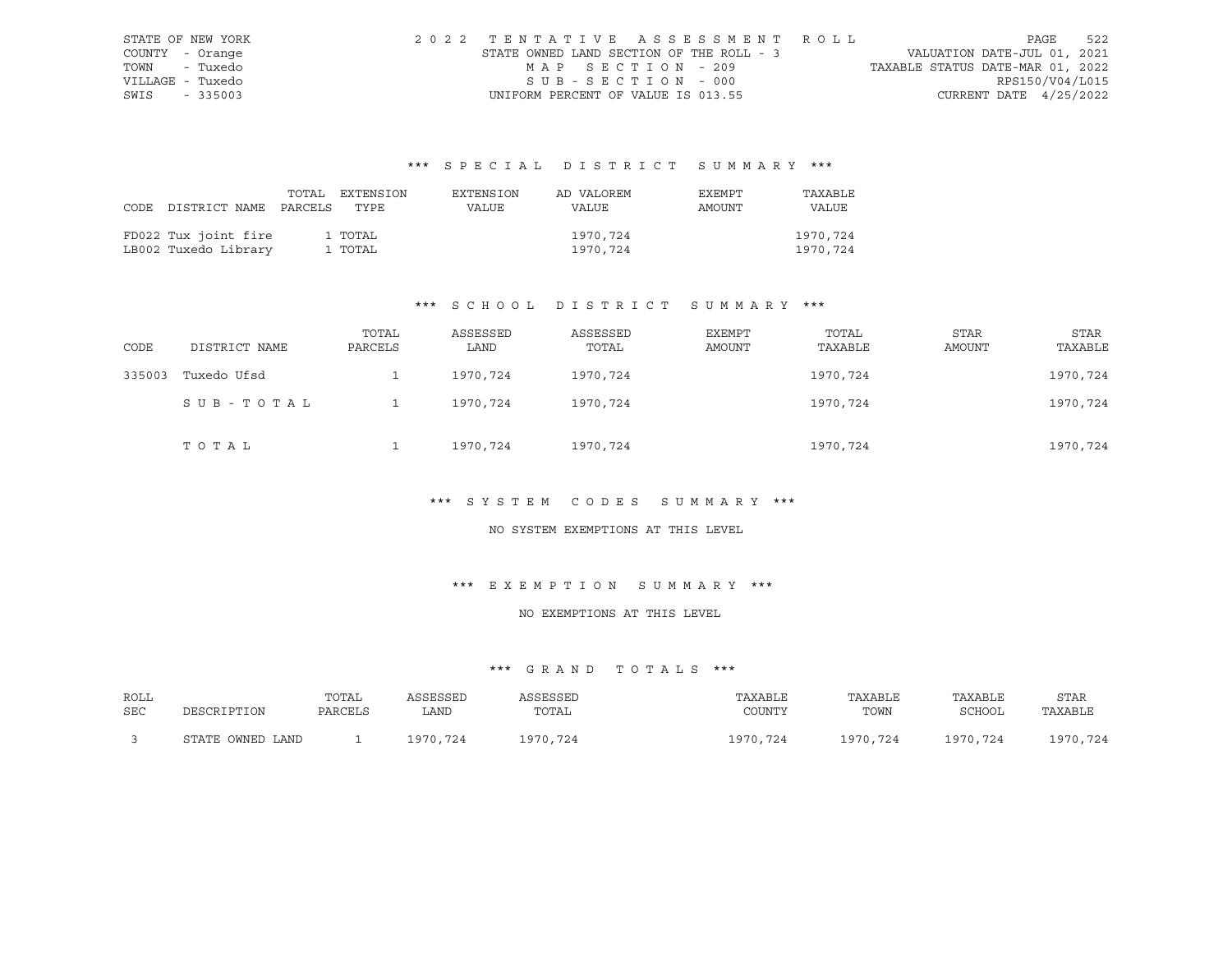## STATE OF NEW YORK 2 0 2 2 T E N T A T I V E A S S E S S M E N T R O L L PAGE 523 COUNTY - Orange STATE OWNED LAND SECTION OF THE ROLL - 3 VALUATION DATE-JUL 01, 2021 TOWN - Tuxedo TAX MAP NUMBER SEQUENCE TAXABLE STATUS DATE-MAR 01, 2022 VILLAGE - Tuxedo UNIFORM PERCENT OF VALUE IS 013.55

| TAX MAP PARCEL NUMBER                                                                                                                                                                                                                                        |                                                                                 |                                                                                                                                                                | PROPERTY LOCATION & CLASS ASSESSMENT EXEMPTION CODE---------------COUNTY-------TOWN-----SCHOOL |  |
|--------------------------------------------------------------------------------------------------------------------------------------------------------------------------------------------------------------------------------------------------------------|---------------------------------------------------------------------------------|----------------------------------------------------------------------------------------------------------------------------------------------------------------|------------------------------------------------------------------------------------------------|--|
|                                                                                                                                                                                                                                                              |                                                                                 |                                                                                                                                                                |                                                                                                |  |
|                                                                                                                                                                                                                                                              |                                                                                 |                                                                                                                                                                |                                                                                                |  |
|                                                                                                                                                                                                                                                              |                                                                                 |                                                                                                                                                                |                                                                                                |  |
|                                                                                                                                                                                                                                                              | Route 72                                                                        |                                                                                                                                                                |                                                                                                |  |
|                                                                                                                                                                                                                                                              |                                                                                 |                                                                                                                                                                |                                                                                                |  |
|                                                                                                                                                                                                                                                              |                                                                                 |                                                                                                                                                                |                                                                                                |  |
|                                                                                                                                                                                                                                                              |                                                                                 |                                                                                                                                                                |                                                                                                |  |
|                                                                                                                                                                                                                                                              |                                                                                 |                                                                                                                                                                |                                                                                                |  |
|                                                                                                                                                                                                                                                              |                                                                                 |                                                                                                                                                                |                                                                                                |  |
|                                                                                                                                                                                                                                                              |                                                                                 | FD022 Tux joint fire $\begin{array}{ccc} 6,090 \text{ TO} \\ \text{LBO02} \text{ Tusedo Library} \\ \text{RGO08} \text{ Tusedo refuse 1} \end{array}$ 8,090 TO |                                                                                                |  |
| 214-1-2.25<br>State of New York<br>316 OUNTY TAXABLE VALUE<br>31903<br>Ath: Comm Of Finance<br>COUNTY TAXABLE VALUE<br>31903<br>Ath: Comm Of Finance<br>Sof Southgate Rd<br>315003<br>2990<br>22 Tux joint fire<br>8,090<br>22 Tux joint fire<br>8,090<br>22 |                                                                                 |                                                                                                                                                                |                                                                                                |  |
|                                                                                                                                                                                                                                                              |                                                                                 |                                                                                                                                                                |                                                                                                |  |
|                                                                                                                                                                                                                                                              | South Gate Rd                                                                   |                                                                                                                                                                |                                                                                                |  |
|                                                                                                                                                                                                                                                              |                                                                                 |                                                                                                                                                                |                                                                                                |  |
|                                                                                                                                                                                                                                                              |                                                                                 |                                                                                                                                                                |                                                                                                |  |
|                                                                                                                                                                                                                                                              |                                                                                 |                                                                                                                                                                |                                                                                                |  |
|                                                                                                                                                                                                                                                              |                                                                                 |                                                                                                                                                                |                                                                                                |  |
|                                                                                                                                                                                                                                                              |                                                                                 |                                                                                                                                                                |                                                                                                |  |
|                                                                                                                                                                                                                                                              |                                                                                 |                                                                                                                                                                |                                                                                                |  |
|                                                                                                                                                                                                                                                              |                                                                                 |                                                                                                                                                                |                                                                                                |  |
|                                                                                                                                                                                                                                                              |                                                                                 |                                                                                                                                                                |                                                                                                |  |
|                                                                                                                                                                                                                                                              | South Gate Rd                                                                   |                                                                                                                                                                |                                                                                                |  |
|                                                                                                                                                                                                                                                              |                                                                                 |                                                                                                                                                                |                                                                                                |  |
|                                                                                                                                                                                                                                                              |                                                                                 |                                                                                                                                                                |                                                                                                |  |
|                                                                                                                                                                                                                                                              |                                                                                 |                                                                                                                                                                |                                                                                                |  |
|                                                                                                                                                                                                                                                              |                                                                                 |                                                                                                                                                                |                                                                                                |  |
|                                                                                                                                                                                                                                                              |                                                                                 |                                                                                                                                                                |                                                                                                |  |
|                                                                                                                                                                                                                                                              |                                                                                 |                                                                                                                                                                |                                                                                                |  |
|                                                                                                                                                                                                                                                              |                                                                                 |                                                                                                                                                                |                                                                                                |  |
|                                                                                                                                                                                                                                                              |                                                                                 |                                                                                                                                                                |                                                                                                |  |
|                                                                                                                                                                                                                                                              |                                                                                 |                                                                                                                                                                |                                                                                                |  |
|                                                                                                                                                                                                                                                              | South Gate Rd                                                                   |                                                                                                                                                                |                                                                                                |  |
| $214 - 1 - 31$                                                                                                                                                                                                                                               | 930 State forest<br>930 State forest 1986 1997 - COUNTY TAXABLE VALUE 1998 1999 |                                                                                                                                                                |                                                                                                |  |
| State of New York<br>Attn: Orange County Comm Of ACRES 6.92 BANK 299 4,854 TOWN TAXABLE VALUE 4,854<br>Finance EAST-0566839 NRTH-0855382 FD022 Tux joint fire 4,854 TO<br>Orange Co Government Ctr DEED BOOK 5421 PG-1 LB002 Tuxedo                          |                                                                                 |                                                                                                                                                                |                                                                                                |  |
|                                                                                                                                                                                                                                                              |                                                                                 |                                                                                                                                                                |                                                                                                |  |
|                                                                                                                                                                                                                                                              |                                                                                 |                                                                                                                                                                |                                                                                                |  |
|                                                                                                                                                                                                                                                              |                                                                                 |                                                                                                                                                                |                                                                                                |  |
|                                                                                                                                                                                                                                                              |                                                                                 |                                                                                                                                                                |                                                                                                |  |
|                                                                                                                                                                                                                                                              |                                                                                 |                                                                                                                                                                |                                                                                                |  |
|                                                                                                                                                                                                                                                              |                                                                                 |                                                                                                                                                                |                                                                                                |  |
| ES SOUL GALE RE<br>ES SOUL GALE RE COUNTY TAXABLE VALUE 6,472<br>SILE OF New York Tuxedo Ufsd 335003<br>Attn: Comm Of Finance ACRES 7.70 BANK Z99 6,472 TOWN TAXABLE VALUE 6,472<br>Orange Co Gov Ctr EAST-0569703 NRTH-0853438<br>Main                      |                                                                                 |                                                                                                                                                                |                                                                                                |  |
|                                                                                                                                                                                                                                                              |                                                                                 |                                                                                                                                                                |                                                                                                |  |
|                                                                                                                                                                                                                                                              |                                                                                 |                                                                                                                                                                |                                                                                                |  |
|                                                                                                                                                                                                                                                              |                                                                                 |                                                                                                                                                                |                                                                                                |  |
|                                                                                                                                                                                                                                                              |                                                                                 |                                                                                                                                                                |                                                                                                |  |
|                                                                                                                                                                                                                                                              |                                                                                 |                                                                                                                                                                |                                                                                                |  |
|                                                                                                                                                                                                                                                              |                                                                                 |                                                                                                                                                                |                                                                                                |  |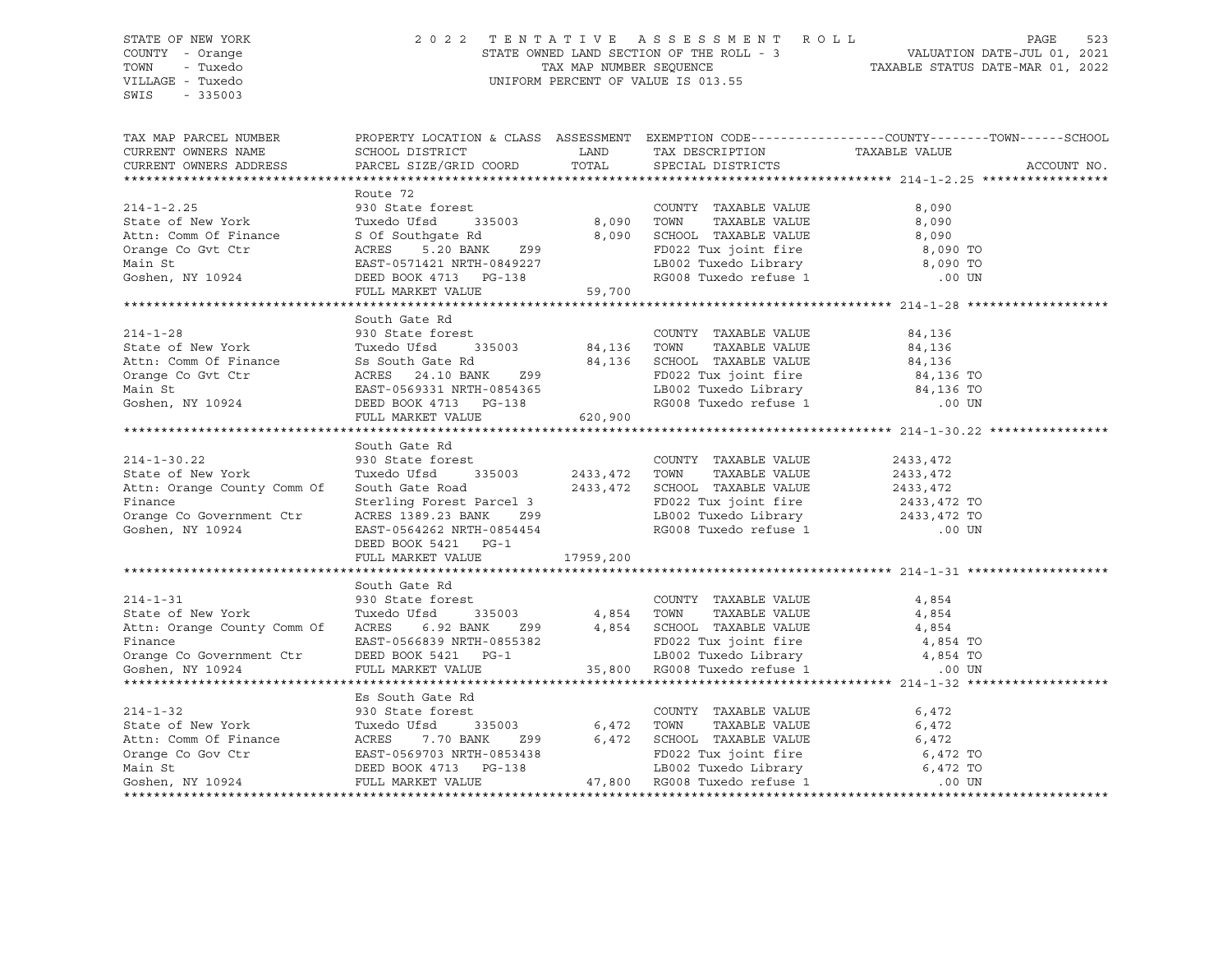| STATE OF NEW YORK<br>COUNTY<br>- Orange<br>- Tuxedo<br>TOWN<br>VILLAGE - Tuxedo<br>SWIS<br>$-335003$ | 2 0 2 2                   | TENTATIVE<br>TAX MAP NUMBER SEQUENCE | ASSESSMENT<br>STATE OWNED LAND SECTION OF THE ROLL - 3<br>UNIFORM PERCENT OF VALUE IS 013.55 | R O L L<br>524<br>PAGE<br>VALUATION DATE-JUL 01, 2021<br>TAXABLE STATUS DATE-MAR 01, 2022 |
|------------------------------------------------------------------------------------------------------|---------------------------|--------------------------------------|----------------------------------------------------------------------------------------------|-------------------------------------------------------------------------------------------|
| TAX MAP PARCEL NUMBER                                                                                | PROPERTY LOCATION & CLASS | ASSESSMENT                           |                                                                                              | EXEMPTION CODE-----------------COUNTY-------TOWN-----SCHOOL                               |
| CURRENT OWNERS NAME                                                                                  | SCHOOL DISTRICT           | LAND                                 | TAX DESCRIPTION                                                                              | TAXABLE VALUE                                                                             |
| CURRENT OWNERS ADDRESS                                                                               | PARCEL SIZE/GRID COORD    | TOTAL                                | SPECIAL DISTRICTS                                                                            | ACCOUNT NO.                                                                               |
|                                                                                                      |                           |                                      |                                                                                              |                                                                                           |
|                                                                                                      | South Gate Rd             |                                      |                                                                                              |                                                                                           |
| $214 - 1 - 33$                                                                                       | 930 State forest          |                                      | TAXABLE VALUE<br>COUNTY                                                                      | 9,708                                                                                     |
| State of New York                                                                                    | Tuxedo Ufsd 335003        | 9,708                                | TOWN<br>TAXABLE VALUE                                                                        | 9,708                                                                                     |
| Attn: Orange County Comm Of                                                                          | N Of Southqate Rd         | 9,708                                | SCHOOL<br>TAXABLE VALUE                                                                      | 9,708                                                                                     |
| Finance                                                                                              | Sterling Forest Parcel 3  |                                      | FD022 Tux joint fire                                                                         | 9,708 TO                                                                                  |
| Orange Co Government Ctr                                                                             | ACRES 12.69 BANK<br>Z99   |                                      | LB002 Tuxedo Library                                                                         | 9,708 TO                                                                                  |
| Goshen, NY 10924                                                                                     | EAST-0565896 NRTH-0859169 |                                      | RG008 Tuxedo refuse 1                                                                        | .00 UN                                                                                    |
|                                                                                                      | DEED BOOK 5421<br>$PG-1$  |                                      |                                                                                              |                                                                                           |
|                                                                                                      | FULL MARKET VALUE         | 71,600                               |                                                                                              |                                                                                           |

\*\*\*\*\*\*\*\*\*\*\*\*\*\*\*\*\*\*\*\*\*\*\*\*\*\*\*\*\*\*\*\*\*\*\*\*\*\*\*\*\*\*\*\*\*\*\*\*\*\*\*\*\*\*\*\*\*\*\*\*\*\*\*\*\*\*\*\*\*\*\*\*\*\*\*\*\*\*\*\*\*\*\*\*\*\*\*\*\*\*\*\*\*\*\*\*\*\*\*\*\*\*\*\*\*\*\*\*\*\*\*\*\*\*\*\*\*\*\*\*\*\*\*\*\*\*\*\*\*\*\*\*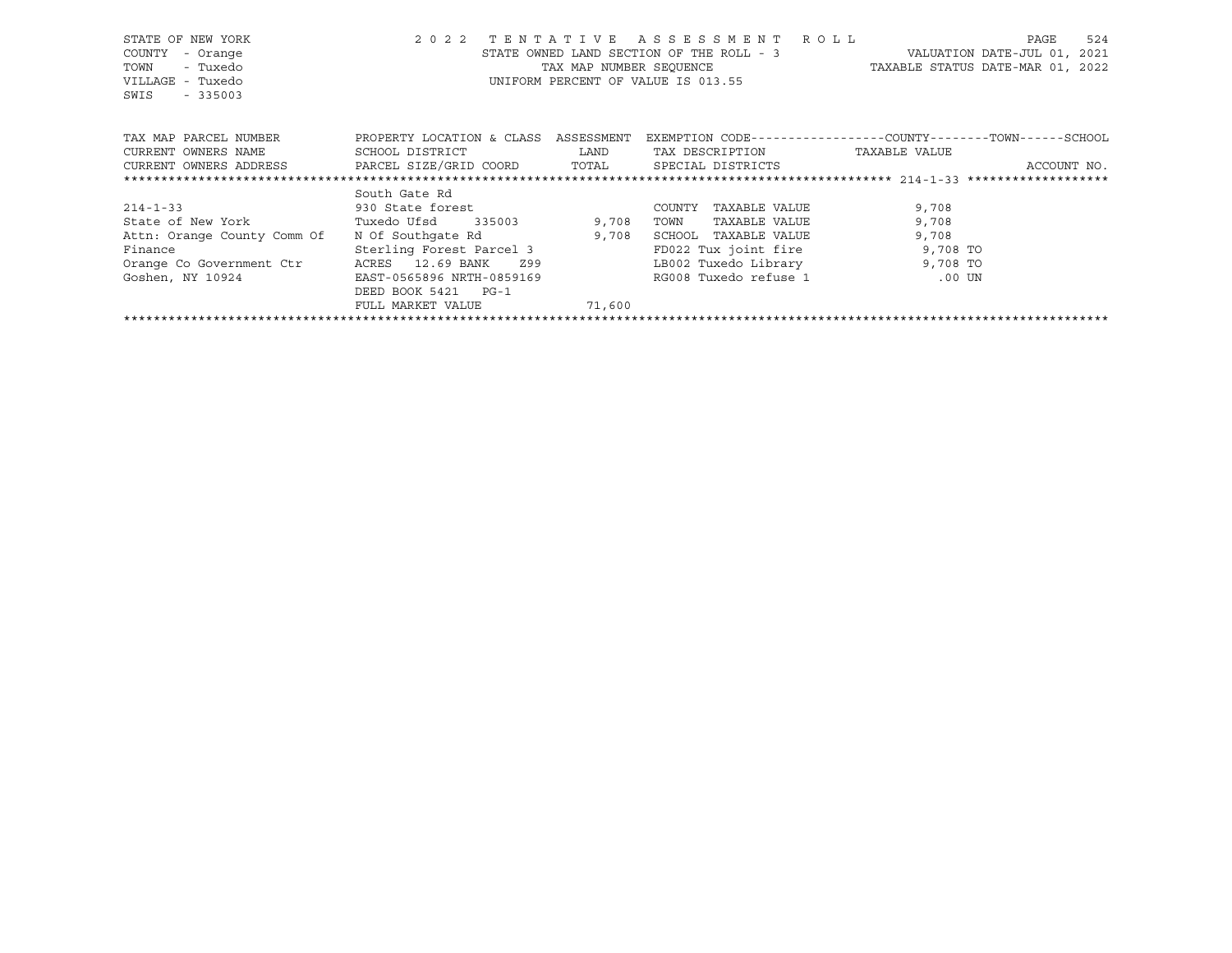|                  | STATE OF NEW YORK | 2022 TENTATIVE ASSESSMENT ROLL           |                   |  |                                  |                          | PAGE | 525 |
|------------------|-------------------|------------------------------------------|-------------------|--|----------------------------------|--------------------------|------|-----|
| COUNTY - Orange  |                   | STATE OWNED LAND SECTION OF THE ROLL - 3 |                   |  | VALUATION DATE-JUL 01, 2021      |                          |      |     |
| TOWN - Tuxedo    |                   |                                          | MAP SECTION - 214 |  | TAXABLE STATUS DATE-MAR 01, 2022 |                          |      |     |
| VILLAGE - Tuxedo |                   |                                          | SUB-SECTION - 000 |  |                                  | RPS150/V04/L015          |      |     |
| SWIS - 335003    |                   | UNIFORM PERCENT OF VALUE IS 013.55       |                   |  |                                  | CURRENT DATE $4/25/2022$ |      |     |

|      |                      | TOTAL   | EXTENSION | EXTENSION | AD VALOREM | EXEMPT | TAXABLE  |
|------|----------------------|---------|-----------|-----------|------------|--------|----------|
| CODE | DISTRICT NAME        | PARCELS | TYPE      | VALUE     | VALUE      | AMOUNT | VALUE    |
|      |                      |         |           |           |            |        |          |
|      | FD022 Tux joint fire |         | 6 TOTAL   |           | 2546,732   |        | 2546,732 |
|      | LB002 Tuxedo Library |         | 6 TOTAL   |           | 2546,732   |        | 2546,732 |
|      | RG008 Tuxedo refuse  |         | 6 UNITS   |           |            |        |          |

# \*\*\* S C H O O L D I S T R I C T S U M M A R Y \*\*\*

| CODE   | DISTRICT NAME | TOTAL<br>PARCELS | ASSESSED<br>LAND | ASSESSED<br>TOTAL | EXEMPT<br>AMOUNT | TOTAL<br>TAXABLE | <b>STAR</b><br><b>AMOUNT</b> | STAR<br>TAXABLE |
|--------|---------------|------------------|------------------|-------------------|------------------|------------------|------------------------------|-----------------|
| 335003 | Tuxedo Ufsd   | 6                | 2546,732         | 2546,732          |                  | 2546,732         |                              | 2546,732        |
|        | SUB-TOTAL     | 6                | 2546,732         | 2546,732          |                  | 2546,732         |                              | 2546,732        |
|        | TOTAL         | 6                | 2546,732         | 2546,732          |                  | 2546,732         |                              | 2546,732        |

#### \*\*\* S Y S T E M C O D E S S U M M A R Y \*\*\*

# NO SYSTEM EXEMPTIONS AT THIS LEVEL

#### \*\*\* E X E M P T I O N S U M M A R Y \*\*\*

#### NO EXEMPTIONS AT THIS LEVEL

| ROLL | DESCRIPTION      | TOTAL   | ASSESSED | ASSESSED | TAXABLE  | TAXABLE  | TAXABLE  | <b>STAR</b> |
|------|------------------|---------|----------|----------|----------|----------|----------|-------------|
| SEC  |                  | PARCELS | ∟AND     | TOTAL    | COUNTY   | TOWN     | SCHOOL   | TAXABLE     |
|      | STATE OWNED LAND |         | 2546,732 | 2546,732 | 2546,732 | 2546,732 | 2546,732 | 2546,732    |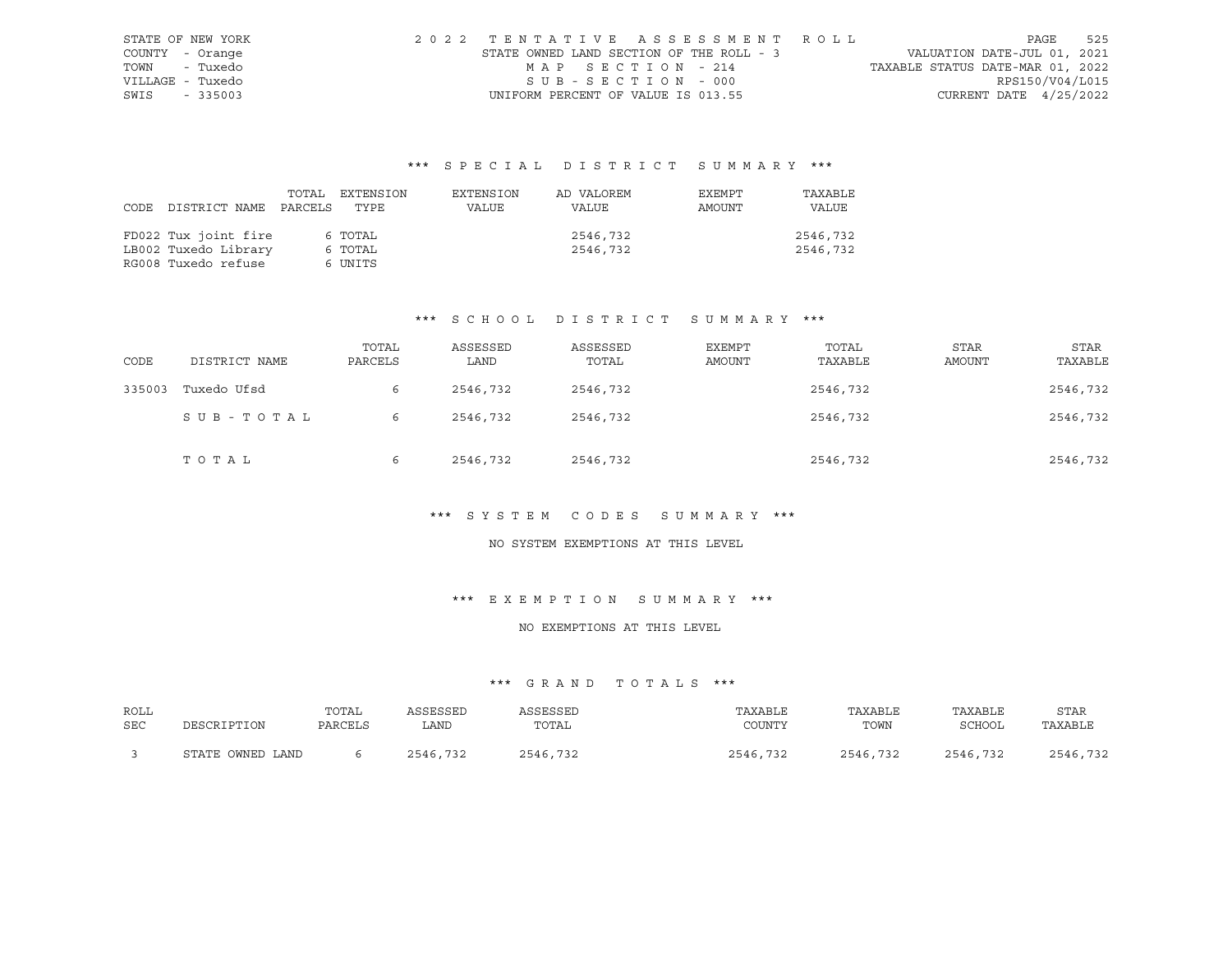| STATE OF NEW YORK<br>COUNTY<br>- Orange<br>TOWN<br>- Tuxedo<br>VILLAGE - Tuxedo<br>SWIS<br>$-335003$ | 2 0 2 2                   |            | TENTATIVE ASSESSMENT ROLL<br>STATE OWNED LAND SECTION OF THE ROLL - 3<br>UNIFORM PERCENT OF VALUE IS 013.55 | 526<br>PAGE<br>VALUATION DATE-JUL 01, 2021<br>TAX MAP NUMBER SEQUENCE TAXABLE STATUS DATE-MAR 01, 2022 |
|------------------------------------------------------------------------------------------------------|---------------------------|------------|-------------------------------------------------------------------------------------------------------------|--------------------------------------------------------------------------------------------------------|
| TAX MAP PARCEL NUMBER                                                                                | PROPERTY LOCATION & CLASS | ASSESSMENT |                                                                                                             | EXEMPTION CODE-----------------COUNTY-------TOWN------SCHOOL                                           |
| CURRENT OWNERS NAME                                                                                  | SCHOOL DISTRICT           | LAND       | TAX DESCRIPTION                                                                                             | TAXABLE VALUE                                                                                          |
| CURRENT OWNERS ADDRESS BARCEL SIZE/GRID COORD TOTAL                                                  |                           |            | SPECIAL DISTRICTS                                                                                           | ACCOUNT NO.                                                                                            |
|                                                                                                      |                           |            |                                                                                                             |                                                                                                        |
|                                                                                                      | Eagle Valley Rd           |            |                                                                                                             |                                                                                                        |
| $217 - 1 - 85.1$                                                                                     | 930 State forest          |            | TAXABLE VALUE<br>COUNTY                                                                                     | 448,186                                                                                                |
| State of New York Tuxedo Ufsd                                                                        | 335003                    | 448,186    | TAXABLE VALUE<br>TOWN                                                                                       | 448,186                                                                                                |
| Attn: Comm Of Finance                                                                                | ACRES 220.70 BANK<br>Z99  | 448,186    | SCHOOL TAXABLE VALUE                                                                                        | 448,186                                                                                                |
| Orange Co Gvt Ctr                                                                                    | EAST-0563687 NRTH-0843850 |            | FD022 Tux joint fire                                                                                        | 448,186 TO                                                                                             |
| Main St                                                                                              | DEED BOOK 4713 PG-138     |            | LB002 Tuxedo Library 1448,186 TO                                                                            |                                                                                                        |
| Goshen, NY 10924 FULL MARKET VALUE                                                                   |                           | 3307,600   | RG008 Tuxedo refuse 1 to the 1 to 100 UN                                                                    |                                                                                                        |
|                                                                                                      |                           |            |                                                                                                             |                                                                                                        |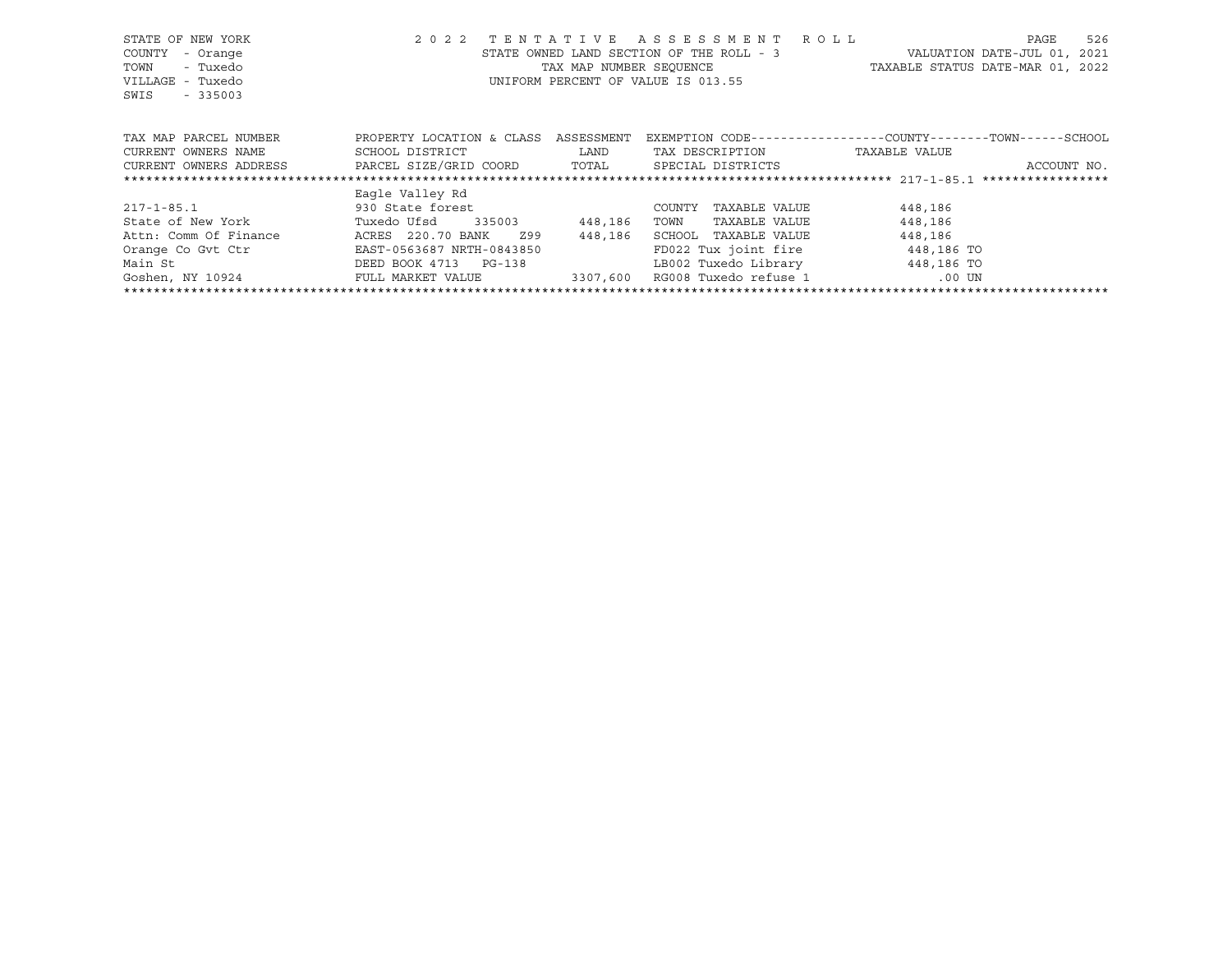|      | STATE OF NEW YORK | 2022 TENTATIVE ASSESSMENT ROLL           |                       |  |                                  |                          | PAGE | 527 |
|------|-------------------|------------------------------------------|-----------------------|--|----------------------------------|--------------------------|------|-----|
|      | COUNTY - Orange   | STATE OWNED LAND SECTION OF THE ROLL - 3 |                       |  | VALUATION DATE-JUL 01, 2021      |                          |      |     |
| TOWN | - Tuxedo          |                                          | MAP SECTION - 217     |  | TAXABLE STATUS DATE-MAR 01, 2022 |                          |      |     |
|      | VILLAGE - Tuxedo  |                                          | $SUB - SECTION - 000$ |  |                                  | RPS150/V04/L015          |      |     |
|      | SWIS - 335003     | UNIFORM PERCENT OF VALUE IS 013.55       |                       |  |                                  | CURRENT DATE $4/25/2022$ |      |     |

| CODE | DISTRICT NAME PARCELS                                               | TOTAL | EXTENSION<br>TYPE             | EXTENSION<br>VALUE | AD VALOREM<br>VALUE | EXEMPT<br>AMOUNT | TAXABLE<br>VALUE   |
|------|---------------------------------------------------------------------|-------|-------------------------------|--------------------|---------------------|------------------|--------------------|
|      | FD022 Tux joint fire<br>LB002 Tuxedo Library<br>RG008 Tuxedo refuse |       | 1 TOTAL<br>1 TOTAL<br>1 UNITS |                    | 448,186<br>448,186  |                  | 448,186<br>448,186 |

# \*\*\* S C H O O L D I S T R I C T S U M M A R Y \*\*\*

| CODE   | DISTRICT NAME | TOTAL<br>PARCELS | ASSESSED<br>LAND | ASSESSED<br>TOTAL | EXEMPT<br>AMOUNT | TOTAL<br>TAXABLE | <b>STAR</b><br>AMOUNT | <b>STAR</b><br>TAXABLE |
|--------|---------------|------------------|------------------|-------------------|------------------|------------------|-----------------------|------------------------|
| 335003 | Tuxedo Ufsd   |                  | 448,186          | 448,186           |                  | 448,186          |                       | 448,186                |
|        | SUB-TOTAL     |                  | 448,186          | 448,186           |                  | 448,186          |                       | 448,186                |
|        | TOTAL         |                  | 448,186          | 448,186           |                  | 448,186          |                       | 448,186                |

#### \*\*\* S Y S T E M C O D E S S U M M A R Y \*\*\*

#### NO SYSTEM EXEMPTIONS AT THIS LEVEL

#### \*\*\* E X E M P T I O N S U M M A R Y \*\*\*

#### NO EXEMPTIONS AT THIS LEVEL

| ROLL | DESCRIPTION      | TOTAL   | ASSESSED | ASSESSED | TAXABLE | TAXABLE | TAXABLE | <b>STAR</b> |
|------|------------------|---------|----------|----------|---------|---------|---------|-------------|
| SEC  |                  | PARCELS | LAND.    | TOTAL    | COUNTY  | TOWN    | SCHOOL  | TAXABLE     |
|      | STATE OWNED LAND |         | 448,186  | 448,186  | 448,186 | 448,186 | 448,186 | 448,186     |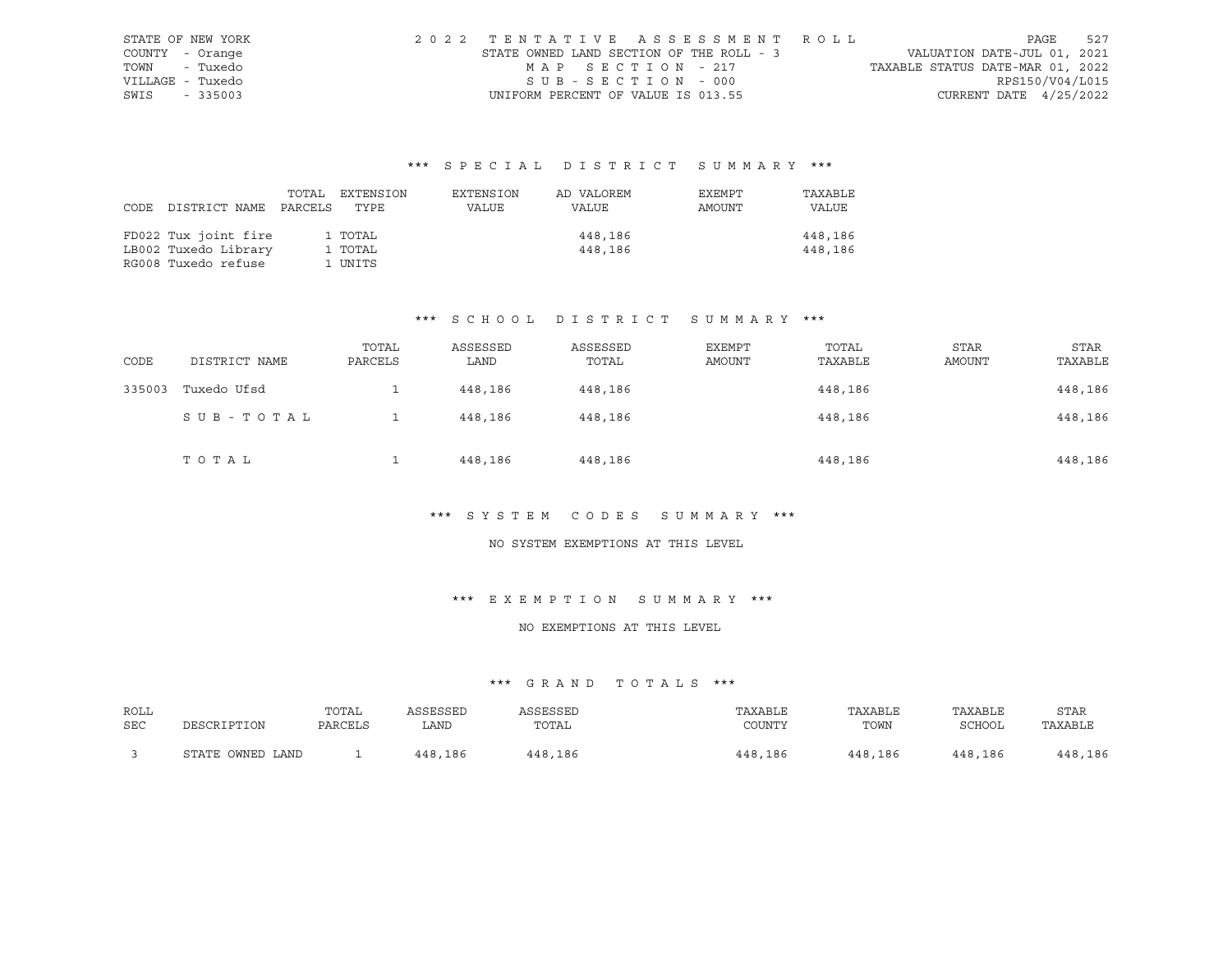| STATE OF NEW YORK<br>COUNTY<br>- Orange<br>- Tuxedo<br>TOWN<br>VILLAGE - Tuxedo<br>$-335003$<br>SWIS | 2 0 2 2<br>TENTATIVE                                                                                           | TAX MAP NUMBER SEOUENCE | ASSESSMENT ROLL<br>STATE OWNED LAND SECTION OF THE ROLL - 3<br>UNIFORM PERCENT OF VALUE IS 013.55 | 528<br>PAGE<br>VALUATION DATE-JUL 01,<br>2021<br>TAXABLE STATUS DATE-MAR 01, 2022 |
|------------------------------------------------------------------------------------------------------|----------------------------------------------------------------------------------------------------------------|-------------------------|---------------------------------------------------------------------------------------------------|-----------------------------------------------------------------------------------|
| TAX MAP PARCEL NUMBER                                                                                | PROPERTY LOCATION & CLASS                                                                                      | ASSESSMENT              |                                                                                                   | EXEMPTION CODE-----------------COUNTY-------TOWN------SCHOOL                      |
| CURRENT OWNERS NAME                                                                                  | SCHOOL DISTRICT                                                                                                | LAND                    | TAX DESCRIPTION                                                                                   | TAXABLE VALUE                                                                     |
| PARCEL SIZE/GRID COORD<br>CURRENT OWNERS ADDRESS                                                     | SPECIAL DISTRICTS<br>ACCOUNT NO.                                                                               |                         |                                                                                                   |                                                                                   |
|                                                                                                      |                                                                                                                |                         |                                                                                                   |                                                                                   |
|                                                                                                      | Lt 5 Sterling Frst                                                                                             |                         |                                                                                                   |                                                                                   |
| $225 - 2 - 31.2$                                                                                     | 930 State forest and the state of the state of the state of the state of the state of the state of the state o |                         | TAXABLE VALUE<br>COUNTY                                                                           | 61,484                                                                            |
| State of New York                                                                                    | Monroe-Woodbury 334001 61,484                                                                                  |                         | TAXABLE VALUE<br>TOWN                                                                             | 61,484                                                                            |
| Comm of Finance                                                                                      | Map 8330                                                                                                       | 61,484                  | SCHOOL<br>TAXABLE VALUE                                                                           | 61,484                                                                            |
| Orange Co Gov Ctr                                                                                    | ACRES 27.06 BANK 299                                                                                           |                         | FD022 Tux joint fire                                                                              | 61,484 TO                                                                         |
| Goshen, NY 10924                                                                                     | EAST-0575376 NRTH-0885045                                                                                      |                         | LB002 Tuxedo Library                                                                              | 61,484 TO                                                                         |
|                                                                                                      | DEED BOOK 11796 PG-1314                                                                                        |                         | RG008 Tuxedo refuse 1                                                                             | .00 UN                                                                            |
|                                                                                                      | FULL MARKET VALUE                                                                                              | 453,800                 |                                                                                                   |                                                                                   |
|                                                                                                      |                                                                                                                |                         |                                                                                                   |                                                                                   |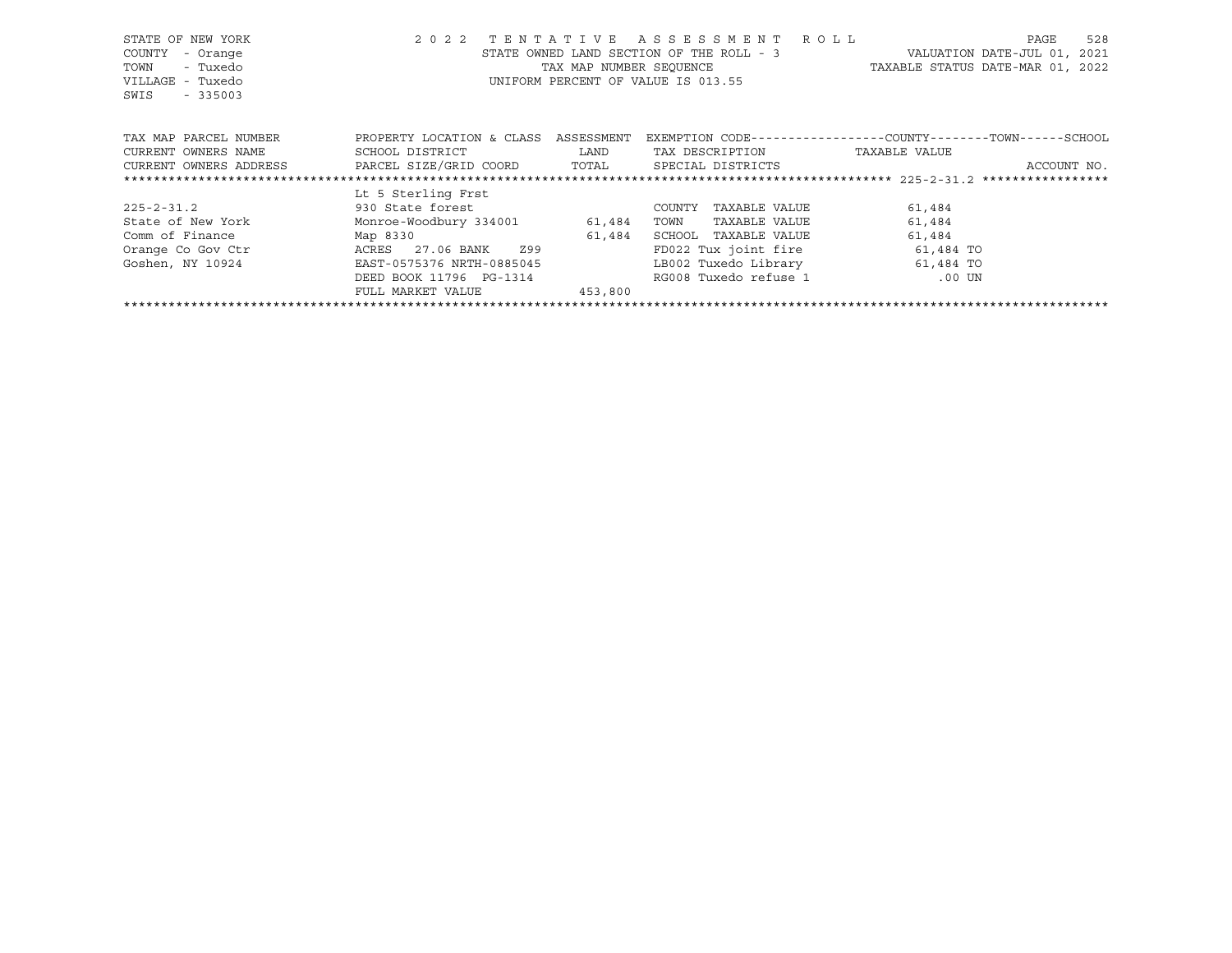|                  | STATE OF NEW YORK | 2022 TENTATIVE ASSESSMENT ROLL           |                   |  |                                  |                          | PAGE | 529 |
|------------------|-------------------|------------------------------------------|-------------------|--|----------------------------------|--------------------------|------|-----|
| COUNTY - Orange  |                   | STATE OWNED LAND SECTION OF THE ROLL - 3 |                   |  | VALUATION DATE-JUL 01, 2021      |                          |      |     |
| TOWN - Tuxedo    |                   |                                          | MAP SECTION - 225 |  | TAXABLE STATUS DATE-MAR 01, 2022 |                          |      |     |
| VILLAGE - Tuxedo |                   |                                          | SUB-SECTION - 000 |  |                                  | RPS150/V04/L015          |      |     |
| SWIS - 335003    |                   | UNIFORM PERCENT OF VALUE IS 013.55       |                   |  |                                  | CURRENT DATE $4/25/2022$ |      |     |

| DISTRICT NAME                                                       | TOTAL   | EXTENSION                     | EXTENSION | AD VALOREM       | EXEMPT | TAXABLE          |
|---------------------------------------------------------------------|---------|-------------------------------|-----------|------------------|--------|------------------|
| CODE                                                                | PARCELS | TYPE                          | VALUE     | VALUE            | AMOUNT | VALUE            |
| FD022 Tux joint fire<br>LB002 Tuxedo Library<br>RG008 Tuxedo refuse |         | 1 TOTAL<br>1 TOTAL<br>1 UNITS |           | 61,484<br>61,484 |        | 61,484<br>61,484 |

# \*\*\* S C H O O L D I S T R I C T S U M M A R Y \*\*\*

| CODE   | DISTRICT NAME       | TOTAL<br>PARCELS | ASSESSED<br>LAND | ASSESSED<br>TOTAL | EXEMPT<br>AMOUNT | TOTAL<br>TAXABLE | <b>STAR</b><br>AMOUNT | <b>STAR</b><br>TAXABLE |
|--------|---------------------|------------------|------------------|-------------------|------------------|------------------|-----------------------|------------------------|
| 334001 | Monroe-Woodbury Csd |                  | 61,484           | 61,484            |                  | 61,484           |                       | 61,484                 |
|        | SUB-TOTAL           |                  | 61,484           | 61,484            |                  | 61,484           |                       | 61,484                 |
|        | TOTAL               |                  | 61,484           | 61,484            |                  | 61,484           |                       | 61,484                 |

#### \*\*\* S Y S T E M C O D E S S U M M A R Y \*\*\*

#### NO SYSTEM EXEMPTIONS AT THIS LEVEL

#### \*\*\* E X E M P T I O N S U M M A R Y \*\*\*

#### NO EXEMPTIONS AT THIS LEVEL

| ROLL | DESCRIPTION      | TOTAL   | ASSESSED | ASSESSED | TAXABLE | TAXABLE | TAXABLE | <b>STAR</b> |
|------|------------------|---------|----------|----------|---------|---------|---------|-------------|
| SEC  |                  | PARCELS | LAND.    | TOTAL    | COUNTY  | TOWN    | SCHOOL  | TAXABLE     |
|      | STATE OWNED LAND |         | .484     | .484     | 61,484  | 61,484  | 61,484  | 51,484      |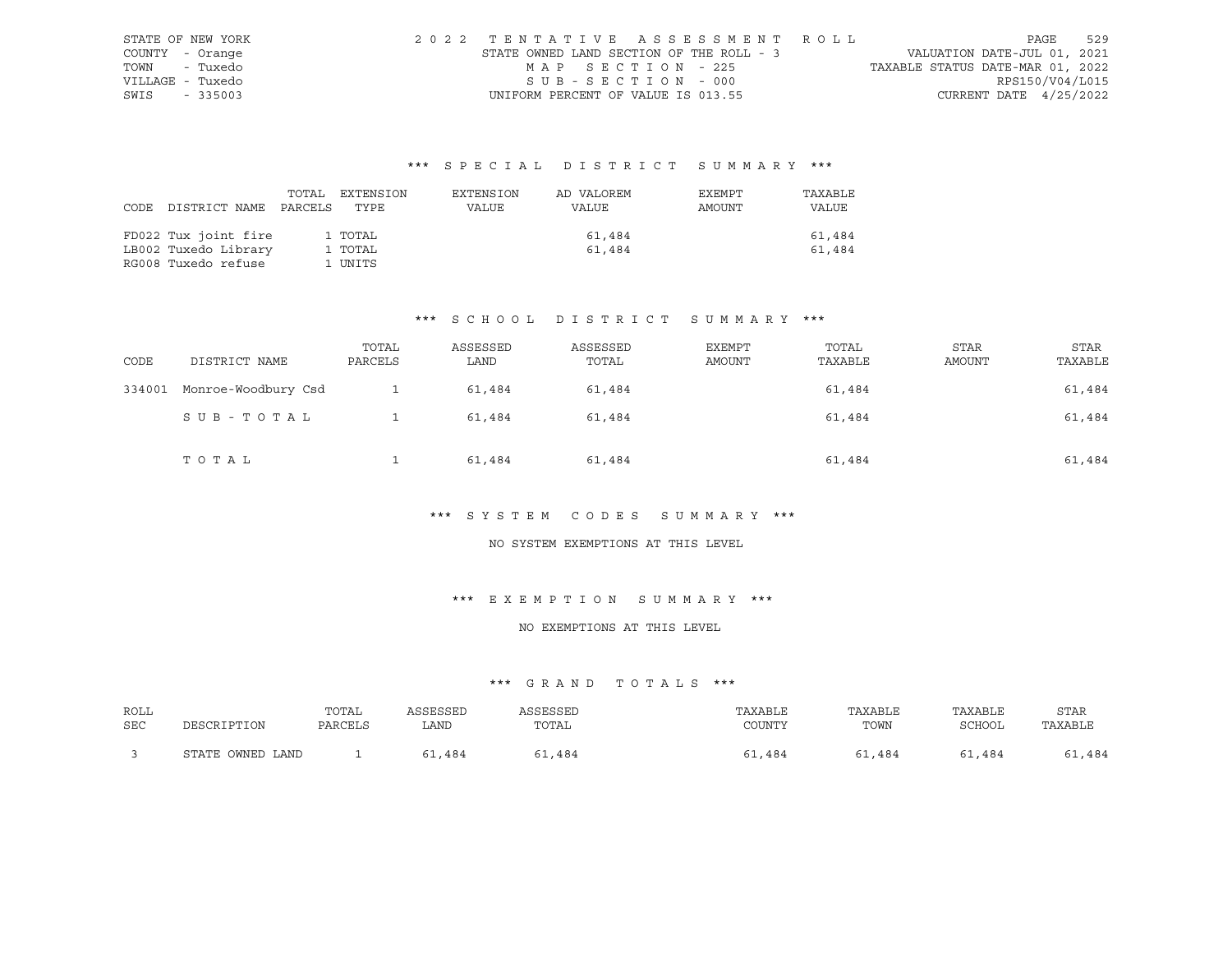| STATE OF NEW YORK<br>COUNTY - Orange<br>TOWN<br>- Tuxedo<br>VILLAGE - Tuxedo<br>SWIS<br>$-335003$ | 2022 TENTATIVE ASSESSMENT                                                                      | STATE OWNED LAND SECTION OF THE ROLL - 3<br>TAX MAP NUMBER SEOUENCE<br>UNIFORM PERCENT OF VALUE IS 013.55 |          | R O L L                              |               | VALUATION DATE-JUL 01, 2021<br>TAXABLE STATUS DATE-MAR 01, 2022 | <b>PAGE</b><br>530 |
|---------------------------------------------------------------------------------------------------|------------------------------------------------------------------------------------------------|-----------------------------------------------------------------------------------------------------------|----------|--------------------------------------|---------------|-----------------------------------------------------------------|--------------------|
| TAX MAP PARCEL NUMBER                                                                             | PROPERTY LOCATION & CLASS ASSESSMENT EXEMPTION CODE---------------COUNTY-------TOWN-----SCHOOL |                                                                                                           |          |                                      |               |                                                                 |                    |
| CURRENT OWNERS NAME<br>CURRENT OWNERS ADDRESS                                                     | SCHOOL DISTRICT<br>PARCEL SIZE/GRID COORD                                                      | LAND<br>TOTAL                                                                                             |          | TAX DESCRIPTION<br>SPECIAL DISTRICTS | TAXABLE VALUE |                                                                 | ACCOUNT NO.        |
|                                                                                                   |                                                                                                |                                                                                                           |          |                                      |               |                                                                 |                    |
| $999 - 5 - 2$                                                                                     | 993 Transition t                                                                               |                                                                                                           | ST OWNED | 32301                                | 1959,440      | 1959,440                                                        | $\Omega$           |
| State Of New York                                                                                 | 392201<br>Haverstraw 1                                                                         | $\circ$                                                                                                   |          | COUNTY TAXABLE VALUE                 | 0             |                                                                 |                    |
| Transition Assessment                                                                             | <b>BANK</b><br>Z99                                                                             | 1959,440                                                                                                  | TOWN     | TAXABLE VALUE                        | $\Omega$      |                                                                 |                    |
| Attn: Orange County                                                                               | FULL MARKET VALUE                                                                              | 14460,800                                                                                                 |          | SCHOOL TAXABLE VALUE                 | 1959,440      |                                                                 |                    |
| Comm Of Finance                                                                                   |                                                                                                |                                                                                                           |          | LB002 Tuxedo Library                 |               | 0 <sub>T</sub>                                                  |                    |
| County Govt Ctr                                                                                   |                                                                                                |                                                                                                           |          | 1959,440 EX                          |               |                                                                 |                    |
| Goshen, NY 10924                                                                                  |                                                                                                |                                                                                                           |          |                                      |               |                                                                 |                    |
|                                                                                                   |                                                                                                |                                                                                                           |          |                                      |               |                                                                 |                    |
| $999 - 5 - 3$                                                                                     | 993 Transition t                                                                               |                                                                                                           | ST OWNED | 32301                                | 3922,440      | 3922,440                                                        |                    |
| State Of New York                                                                                 | Suffern Central 392601                                                                         |                                                                                                           |          | 0 COUNTY TAXABLE VALUE               | $\mathbf 0$   |                                                                 |                    |
| Transition Assessment                                                                             | BANK<br>Z99                                                                                    | 3922,440                                                                                                  | TOWN     | TAXABLE VALUE                        | $\cap$        |                                                                 |                    |
| Attn: Orange County                                                                               | FULL MARKET VALUE                                                                              | 28947,900                                                                                                 |          | SCHOOL TAXABLE VALUE                 | 3922,440      |                                                                 |                    |
| Comm Of Finance                                                                                   |                                                                                                |                                                                                                           |          | LB002 Tuxedo Library                 |               | $0$ TO                                                          |                    |
| County Govt Ctr                                                                                   |                                                                                                |                                                                                                           |          | 3922,440 EX                          |               |                                                                 |                    |
| Goshen, NY 10924                                                                                  |                                                                                                |                                                                                                           |          |                                      |               |                                                                 |                    |
|                                                                                                   |                                                                                                |                                                                                                           |          |                                      |               |                                                                 |                    |
| $999 - 5 - 7$                                                                                     | 993 Transition t                                                                               |                                                                                                           |          | COUNTY TAXABLE VALUE                 | $\Omega$      |                                                                 |                    |
| New York State Of                                                                                 | Tuxedo Ufsd<br>335003                                                                          | $\circ$                                                                                                   | TOWN     | TAXABLE VALUE                        | $\Omega$      |                                                                 |                    |
| Transition Assessment                                                                             | BANK<br>Z99                                                                                    | $\Omega$                                                                                                  |          | SCHOOL TAXABLE VALUE                 | $\Omega$      |                                                                 |                    |
| Attn: Orange County                                                                               | FULL MARKET VALUE                                                                              | $\Omega$                                                                                                  |          |                                      |               |                                                                 |                    |
| Comm Of Finance                                                                                   |                                                                                                |                                                                                                           |          |                                      |               |                                                                 |                    |
| County Govt Ctr                                                                                   |                                                                                                |                                                                                                           |          |                                      |               |                                                                 |                    |
| Goshen, NY 10924                                                                                  |                                                                                                |                                                                                                           |          |                                      |               |                                                                 |                    |
|                                                                                                   |                                                                                                |                                                                                                           |          |                                      |               |                                                                 |                    |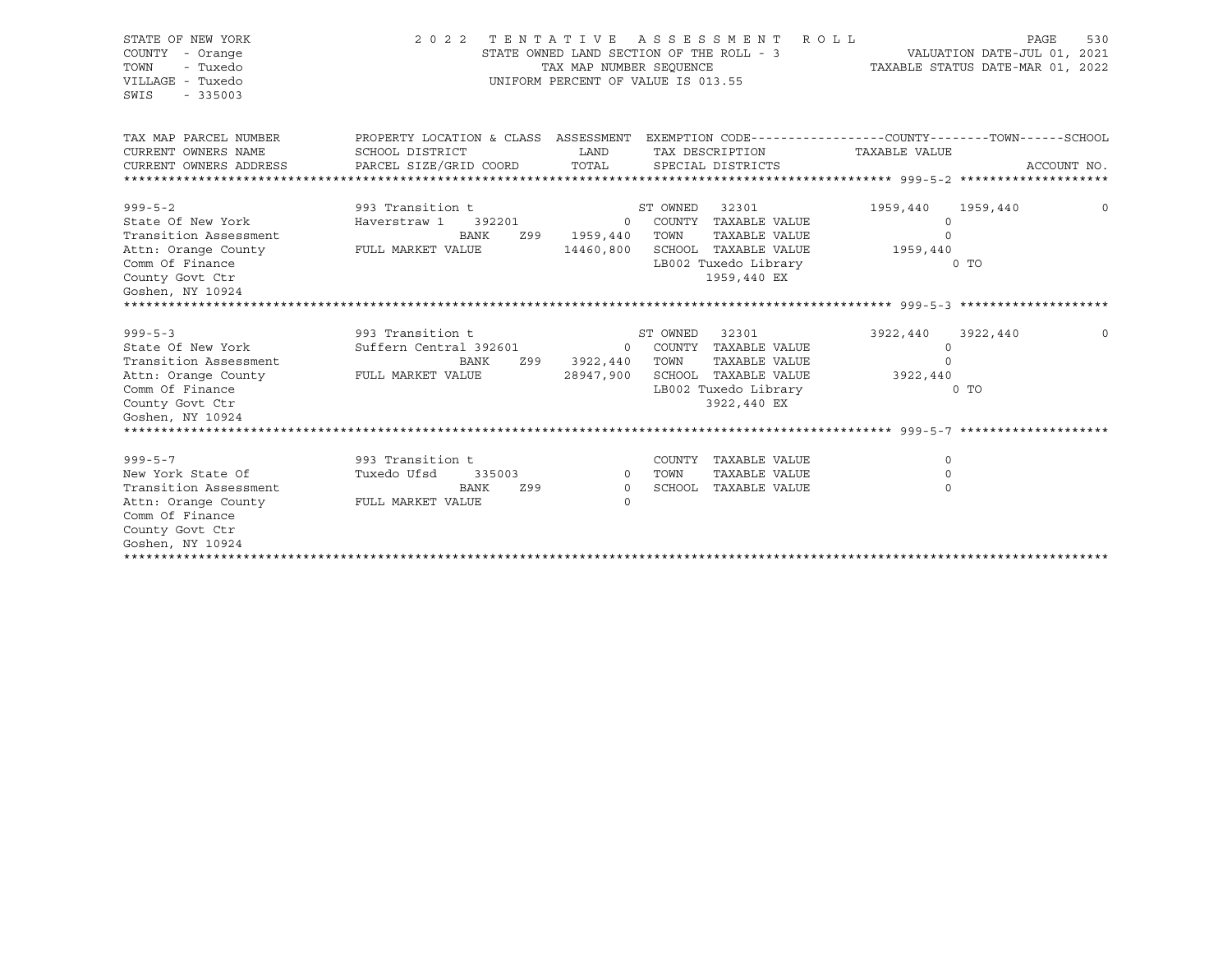|                  | STATE OF NEW YORK | 2022 TENTATIVE ASSESSMENT ROLL           |                   |  |  |                                  |                          | PAGE | 531 |
|------------------|-------------------|------------------------------------------|-------------------|--|--|----------------------------------|--------------------------|------|-----|
| COUNTY - Orange  |                   | STATE OWNED LAND SECTION OF THE ROLL - 3 |                   |  |  | VALUATION DATE-JUL 01, 2021      |                          |      |     |
|                  | TOWN - Tuxedo     |                                          | MAP SECTION - 999 |  |  | TAXABLE STATUS DATE-MAR 01, 2022 |                          |      |     |
| VILLAGE - Tuxedo |                   |                                          | SUB-SECTION - 000 |  |  |                                  | RPS150/V04/L015          |      |     |
| SWIS - 335003    |                   | UNIFORM PERCENT OF VALUE IS 013.55       |                   |  |  |                                  | CURRENT DATE $4/25/2022$ |      |     |

|      |                       | TOTAL EXTENSION | EXTENSION | AD VALOREM | EXEMPT   | TAXABLE |
|------|-----------------------|-----------------|-----------|------------|----------|---------|
| CODE | DISTRICT NAME PARCELS | TYPE            | VALUE     | VALUE      | AMOUNT   | VALUE   |
|      |                       |                 |           |            |          |         |
|      | LB002 Tuxedo Library  | 2 TOTAL         |           | 5881,880   | 5881,880 |         |

# \*\*\* S C H O O L D I S T R I C T S U M M A R Y \*\*\*

| CODE   | DISTRICT NAME   | TOTAL<br>PARCELS | ASSESSED<br>LAND | ASSESSED<br>TOTAL | EXEMPT<br>AMOUNT | TOTAL<br>TAXABLE | STAR<br><b>AMOUNT</b> | STAR<br>TAXABLE |
|--------|-----------------|------------------|------------------|-------------------|------------------|------------------|-----------------------|-----------------|
| 335003 | Tuxedo Ufsd     |                  |                  |                   |                  |                  |                       |                 |
| 392201 | Haverstraw 1    |                  |                  | 1959,440          |                  | 1959,440         |                       | 1959,440        |
| 392601 | Suffern Central |                  |                  | 3922,440          |                  | 3922,440         |                       | 3922,440        |
|        | SUB-TOTAL       | 3                |                  | 5881,880          |                  | 5881,880         |                       | 5881,880        |
|        | TOTAL           | 3                |                  | 5881,880          |                  | 5881,880         |                       | 5881,880        |

# \*\*\* S Y S T E M C O D E S S U M M A R Y \*\*\*

# NO SYSTEM EXEMPTIONS AT THIS LEVEL

# \*\*\* E X E M P T I O N S U M M A R Y \*\*\*

| CODE  | DESCRIPTION       | TOTAL<br>PARCELS | COUNTY               | TOWN                 | SCHOOL |
|-------|-------------------|------------------|----------------------|----------------------|--------|
| 32301 | ST OWNED<br>TOTAL |                  | 5881,880<br>5881,880 | 5881,880<br>5881,880 |        |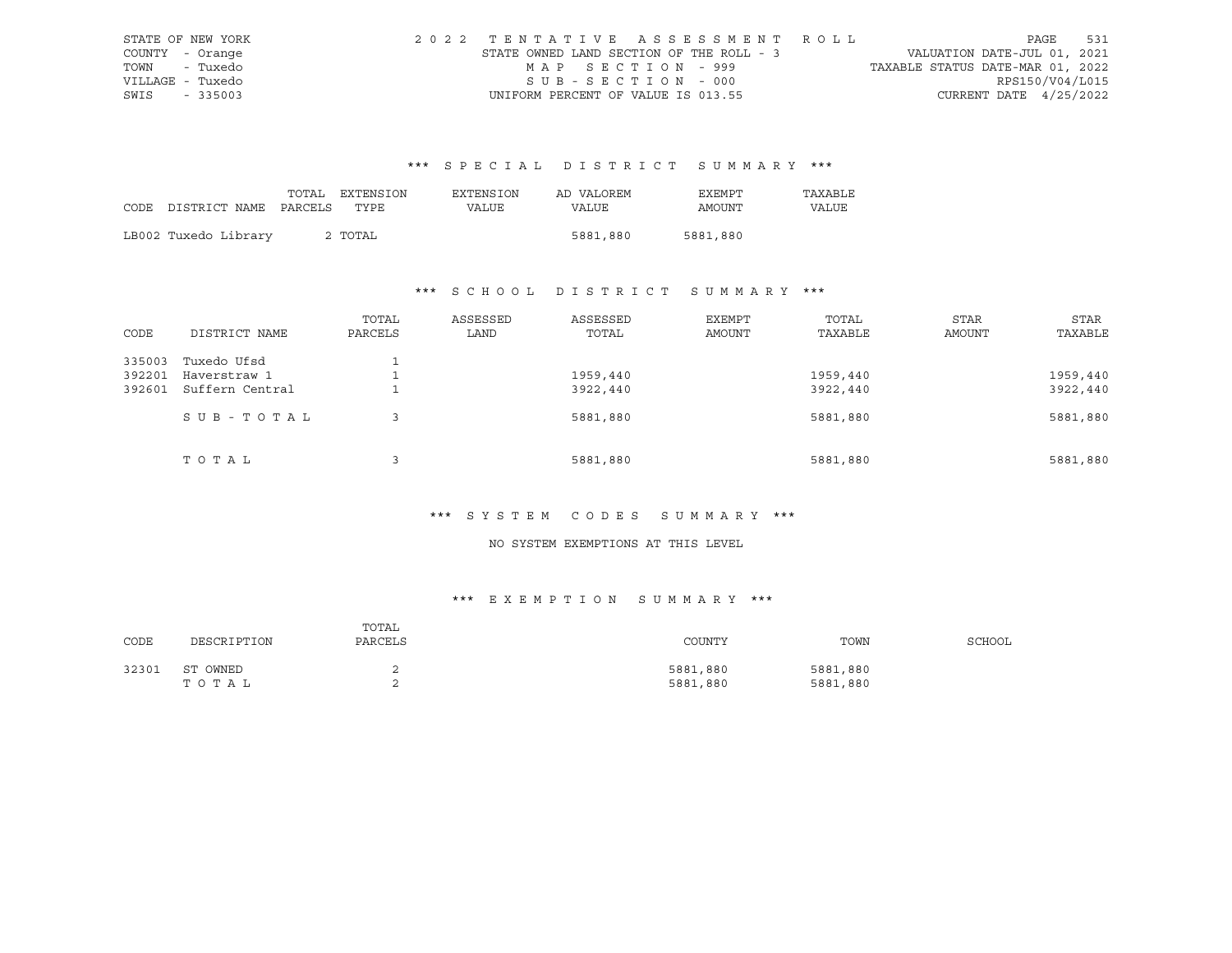|      | STATE OF NEW YORK |                                          |                   |  | 2022 TENTATIVE ASSESSMENT ROLL |                                  |                          | PAGE | 532 |
|------|-------------------|------------------------------------------|-------------------|--|--------------------------------|----------------------------------|--------------------------|------|-----|
|      | COUNTY - Orange   | STATE OWNED LAND SECTION OF THE ROLL - 3 |                   |  |                                | VALUATION DATE-JUL 01, 2021      |                          |      |     |
|      | TOWN - Tuxedo     |                                          | MAP SECTION - 999 |  |                                | TAXABLE STATUS DATE-MAR 01, 2022 |                          |      |     |
|      | VILLAGE - Tuxedo  |                                          | SUB-SECTION - 000 |  |                                |                                  | RPS150/V04/L015          |      |     |
| SWIS | $-335003$         | UNIFORM PERCENT OF VALUE IS 013.55       |                   |  |                                |                                  | CURRENT DATE $4/25/2022$ |      |     |

| <b>ROLL</b> |                  | TOTAL   | ASSESSED | ASSESSED | TAXABLE | TAXABLE | TAXABLE  | <b>STAR</b> |
|-------------|------------------|---------|----------|----------|---------|---------|----------|-------------|
| <b>SEC</b>  | DESCRIPTION      | PARCELS | LAND     | TOTAL    | COUNTY  | TOWN    | SCHOOL   | TAXABLE     |
|             | STATE OWNED LAND |         |          | 5881,880 |         |         | 5881,880 | 5881,880    |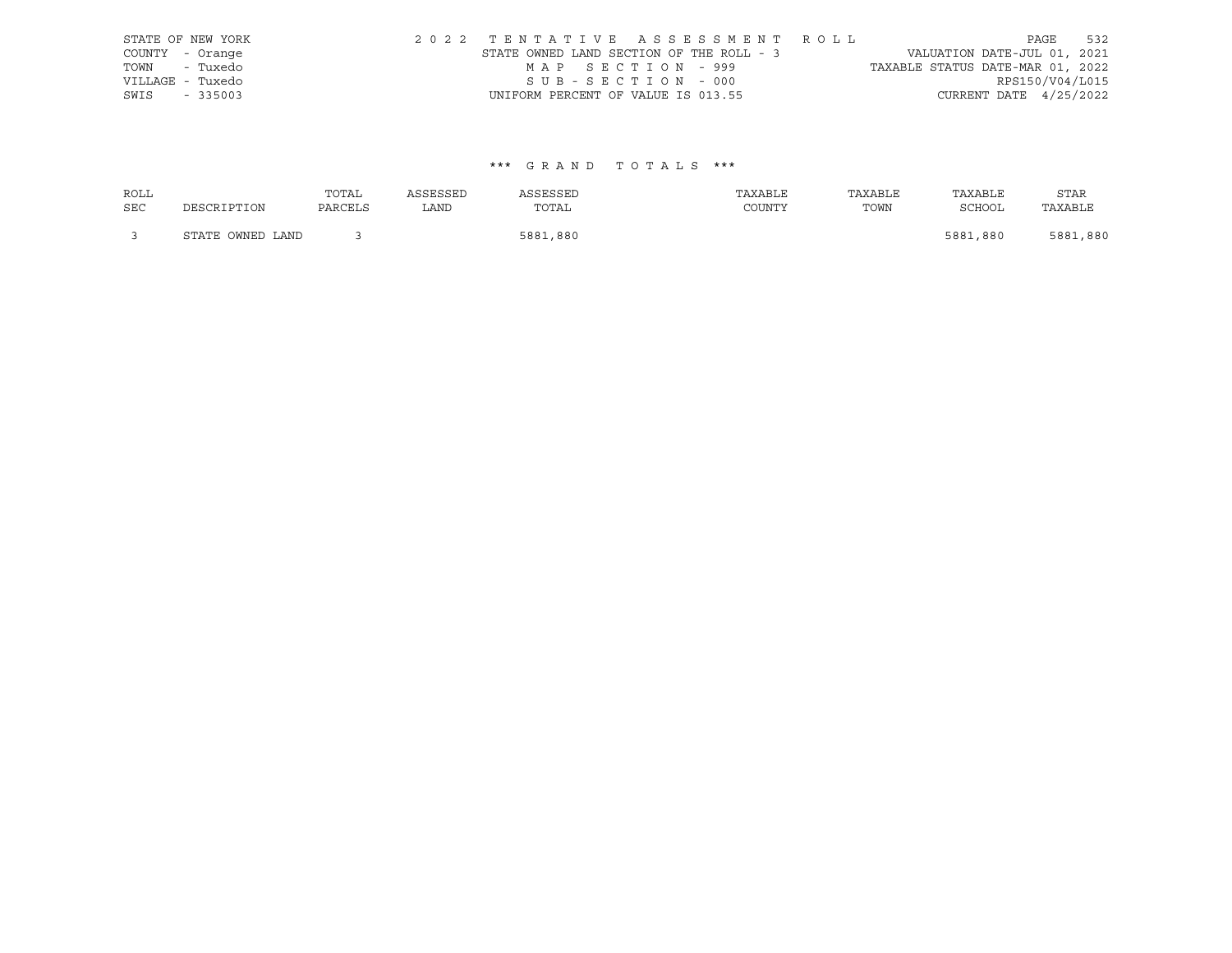| STATE OF NEW YORK | 2022 TENTATIVE ASSESSMENT ROLL           | 533<br>PAGE                      |
|-------------------|------------------------------------------|----------------------------------|
| COUNTY - Orange   | STATE OWNED LAND SECTION OF THE ROLL - 3 | VALUATION DATE-JUL 01, 2021      |
| TOWN - Tuxedo     |                                          | TAXABLE STATUS DATE-MAR 01, 2022 |
| VILLAGE - Tuxedo  | UNIFORM PERCENT OF VALUE IS 013.55       | RPS150/V04/L015                  |
| SWIS<br>$-335003$ |                                          | CURRENT DATE $4/25/2022$         |

# ROLL SECTION TOTALS

# \*\*\* S P E C I A L D I S T R I C T S U M M A R Y \*\*\*

| CODE | DISTRICT NAME        | TOTAL<br>PARCELS | EXTENSION<br>TYPE | EXTENSION<br>VALUE | AD VALOREM<br>VALUE | EXEMPT<br>AMOUNT | TAXABLE<br>VALUE |
|------|----------------------|------------------|-------------------|--------------------|---------------------|------------------|------------------|
|      | RG009 Tuxedo refuse  |                  | 1 UNITS           | 1.00               |                     |                  | 1.00             |
|      | FD022 Tux joint fire |                  | 49 TOTAL          |                    | 38006,998           |                  | 38006,998        |
|      | LB002 Tuxedo Library |                  | 51 TOTAL          |                    | 43888,878           | 5881,880         | 38006,998        |
|      | RG008 Tuxedo refuse  |                  | 31 UNITS          |                    |                     |                  |                  |

# \*\*\* S C H O O L D I S T R I C T S U M M A R Y \*\*\*

| CODE   | DISTRICT NAME       | TOTAL<br>PARCELS | ASSESSED<br>LAND | ASSESSED<br>TOTAL | EXEMPT<br>AMOUNT | TOTAL<br>TAXABLE | <b>STAR</b><br>AMOUNT | <b>STAR</b><br>TAXABLE |
|--------|---------------------|------------------|------------------|-------------------|------------------|------------------|-----------------------|------------------------|
| 334001 | Monroe-Woodbury Csd | 32               | 24648,790        | 24650,408         |                  | 24650,408        |                       | 24650,408              |
| 335003 | Tuxedo Ufsd         | 15               | 8504,208         | 8504,208          |                  | 8504,208         |                       | 8504,208               |
| 392201 | Haverstraw 1        | 3                | 2075,894         | 4035,334          |                  | 4035,334         |                       | 4035,334               |
| 392601 | Suffern Central     |                  | 2778,106         | 6700,546          |                  | 6700,546         |                       | 6700,546               |
|        | SUB-TOTAL           | 53               | 38006,998        | 43890,496         |                  | 43890,496        |                       | 43890,496              |
|        | TOTAL               | 53               | 38006,998        | 43890,496         |                  | 43890,496        |                       | 43890,496              |

# \*\*\* S Y S T E M C O D E S S U M M A R Y \*\*\*

#### NO SYSTEM EXEMPTIONS AT THIS LEVEL

# \*\*\* E X E M P T I O N S U M M A R Y \*\*\*

| CODE  | DESCRIPTION       | TOTAL<br>PARCELS | COUNTY               | TOWN                 | SCHOOL |
|-------|-------------------|------------------|----------------------|----------------------|--------|
| 32301 | ST OWNED<br>тотаь |                  | 5883,498<br>5883,498 | 5883,498<br>5883,498 |        |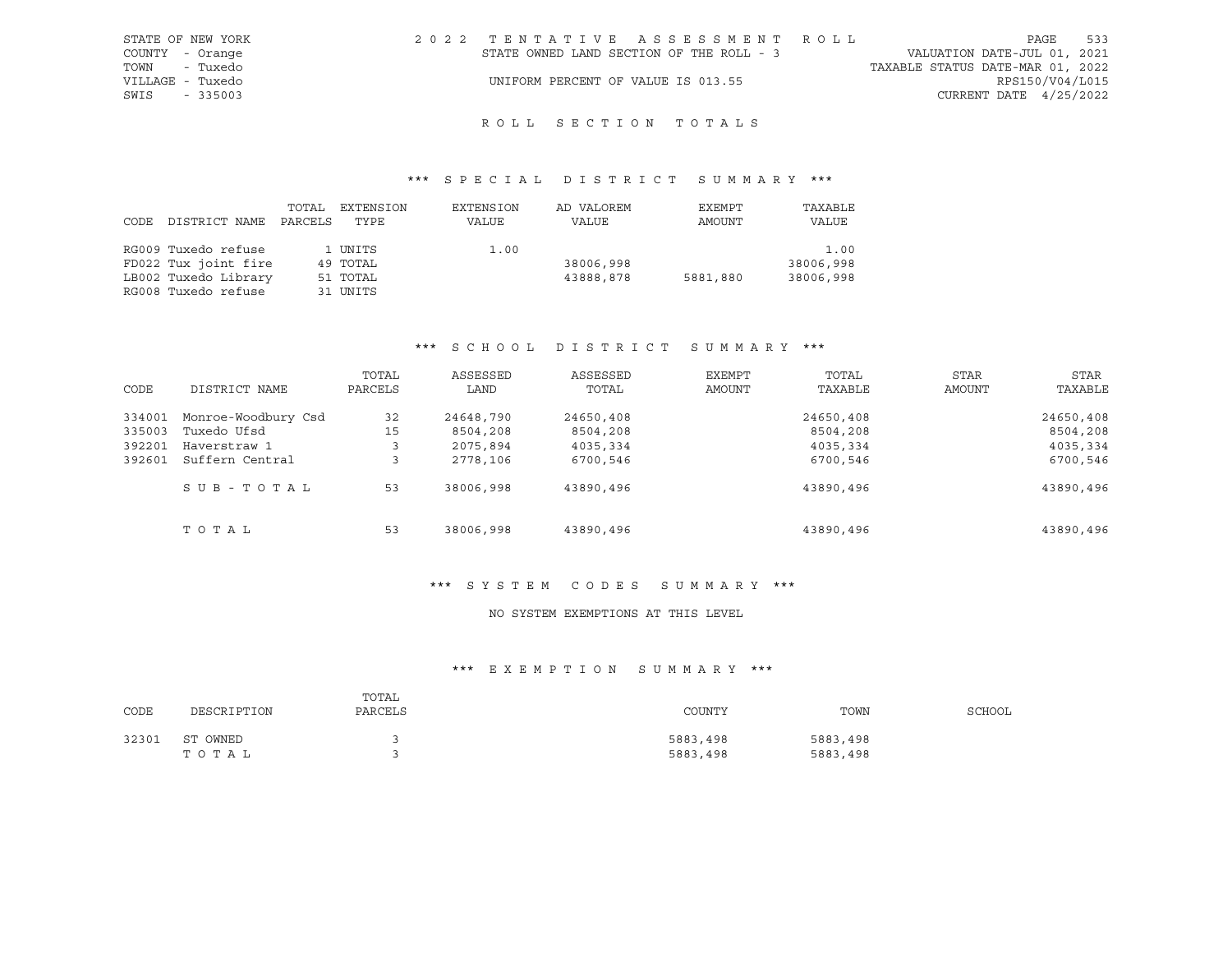| STATE OF NEW YORK | 2022 TENTATIVE ASSESSMENT ROLL           | 534<br>PAGE                      |
|-------------------|------------------------------------------|----------------------------------|
| COUNTY - Orange   | STATE OWNED LAND SECTION OF THE ROLL - 3 | VALUATION DATE-JUL 01, 2021      |
| TOWN - Tuxedo     |                                          | TAXABLE STATUS DATE-MAR 01, 2022 |
| VILLAGE - Tuxedo  | UNIFORM PERCENT OF VALUE IS 013.55       | RPS150/V04/L015                  |
| SWIS<br>$-335003$ |                                          | CURRENT DATE 4/25/2022           |

# ROLL SECTION TOTALS

| ROLL       |                  | TOTAL   | ASSESSED  | ASSESSED  | TAXABLE   | TAXABLE   | TAXABLE       | <b>STAR</b> |
|------------|------------------|---------|-----------|-----------|-----------|-----------|---------------|-------------|
| <b>SEC</b> | DESCRIPTION      | PARCELS | LAND      | TOTAL     | COUNTY    | TOWN      | <b>SCHOOL</b> | TAXABLE     |
|            | STATE OWNED LAND | 53      | 38006,998 | 43890,496 | 38006,998 | 38006,998 | 43890,496     | 43890,496   |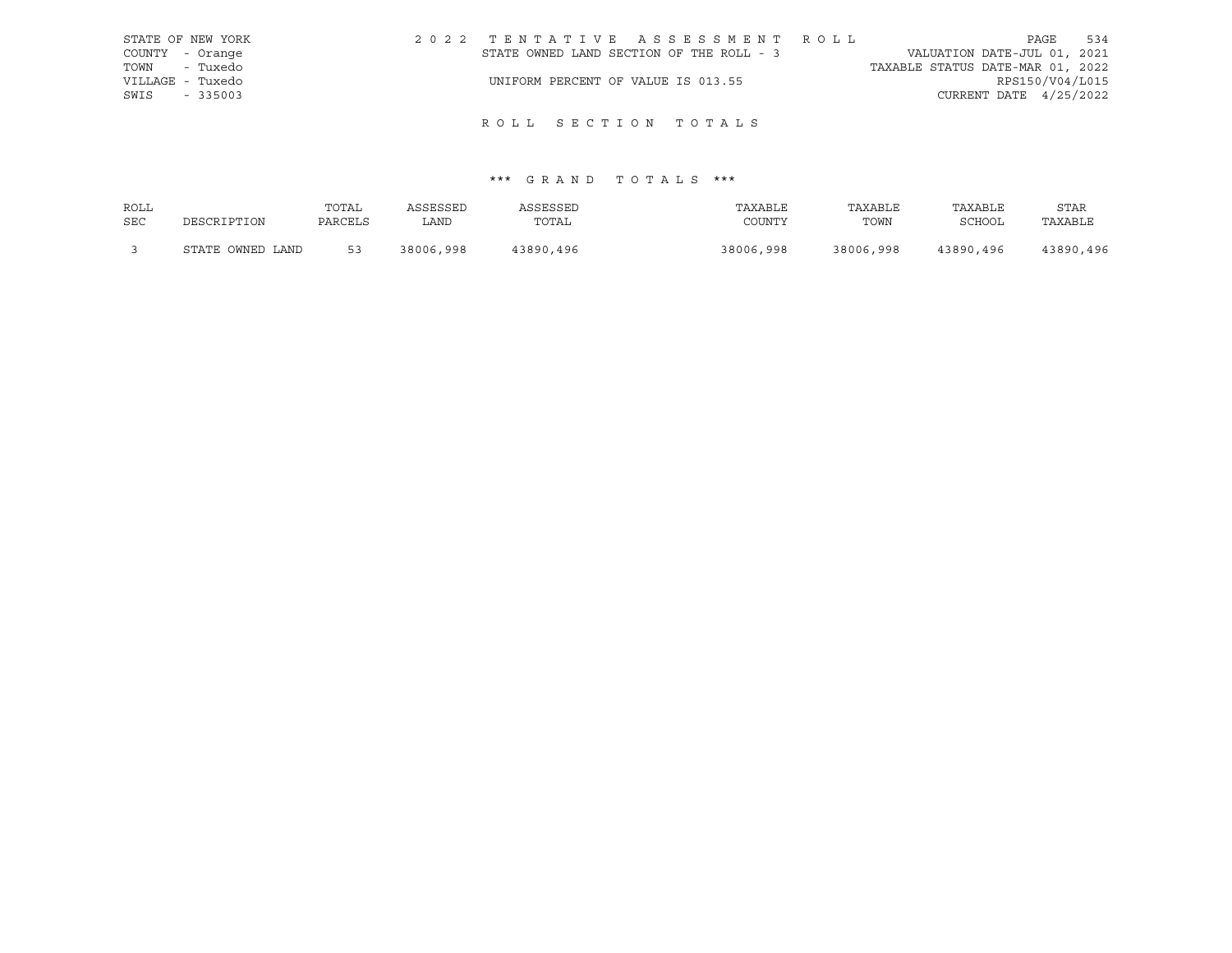# STATE OF NEW YORK 2 0 2 2 T E N T A T I V E A S S E S S M E N T R O L L PAGE 535 COUNTY - Orange SPECIAL FRANCHISE SECTION OF THE ROLL - 5 VALUATION DATE-JUL 01, 2021 TOWN - Tuxedo TAX MAP NUMBER SEQUENCE TAXABLE STATUS DATE-MAR 01, 2022 VILLAGE - Tuxedo UNIFORM PERCENT OF VALUE IS 013.55

| TAX MAP PARCEL NUMBER<br>CURRENT OWNERS NAME | PROPERTY LOCATION & CLASS ASSESSMENT EXEMPTION CODE----------------COUNTY-------TOWN------SCHOOL<br>SCHOOL DISTRICT | LAND           | TAX DESCRIPTION TAXABLE VALUE                  |                |             |
|----------------------------------------------|---------------------------------------------------------------------------------------------------------------------|----------------|------------------------------------------------|----------------|-------------|
| CURRENT OWNERS ADDRESS                       | PARCEL SIZE/GRID COORD                                                                                              | TOTAL          | SPECIAL DISTRICTS                              |                | ACCOUNT NO. |
|                                              |                                                                                                                     |                |                                                |                |             |
|                                              |                                                                                                                     |                |                                                |                |             |
| $999 - 2 - 1$                                | 861 Elec & qas                                                                                                      |                | COUNTY TAXABLE VALUE                           | 233,581        |             |
| Orange & Rockland                            | Monroe-Woodbury 334001 0 TOWN                                                                                       |                | TAXABLE VALUE                                  | 233,581        |             |
| One Blue Hill Plz                            | Percent .18                                                                                                         | 233,581        | SCHOOL TAXABLE VALUE                           | 233,581        |             |
| Pearl River, NY 10965                        | BANK<br>Z43                                                                                                         |                |                                                |                |             |
|                                              | FULL MARKET VALUE                                                                                                   | 1723,800       |                                                |                |             |
|                                              |                                                                                                                     |                | RG008 Tuxedo refuse 1                          | $.00$ UN       |             |
|                                              |                                                                                                                     |                |                                                |                |             |
|                                              |                                                                                                                     |                |                                                |                |             |
| $999 - 2 - 2$                                | 861 Elec & gas                                                                                                      |                | COUNTY TAXABLE VALUE                           | 1064,092       |             |
| Orange & Rockland                            | Tuxedo Ufsd<br>335003                                                                                               | 0 TOWN         | TAXABLE VALUE                                  | 1064,092       |             |
| Utilities Inc                                | 82. Percent                                                                                                         | 1064,092       | SCHOOL TAXABLE VALUE                           | 1064,092       |             |
| One Blue Hill Plz                            | BANK<br>Z43                                                                                                         |                | FD022 Tux joint fire 1064,092 TO               |                |             |
| Pearl River, NY 10965                        | FULL MARKET VALUE                                                                                                   | 7853,100       | LB002 Tuxedo Library 1064,092 TO               |                |             |
|                                              |                                                                                                                     |                | RG008 Tuxedo refuse 1                          | $.00$ UN       |             |
|                                              |                                                                                                                     |                |                                                |                |             |
|                                              |                                                                                                                     |                |                                                |                |             |
| $999 - 2 - 3$                                | 866 Telephone                                                                                                       |                | COUNTY TAXABLE VALUE                           | $\mathbf 0$    |             |
| American Tel & Tel Co                        | Monroe-Woodbury 334001                                                                                              |                | 0 TOWN<br>TAXABLE VALUE                        | $\Omega$       |             |
| Property Tax Unit                            | Percent .73                                                                                                         |                | 0 SCHOOL TAXABLE VALUE                         | $\Omega$       |             |
| PO Box 7207                                  | Z02<br>BANK                                                                                                         |                |                                                | 0 <sub>T</sub> |             |
| Bedminster, NJ 07921-7207 FULL MARKET VALUE  |                                                                                                                     |                | FD022 Tux joint fire<br>0 LB002 Tuxedo Library | $0$ TO         |             |
|                                              |                                                                                                                     |                | RG008 Tuxedo refuse 1                          | $.00$ UN       |             |
|                                              |                                                                                                                     |                |                                                |                |             |
|                                              |                                                                                                                     |                |                                                |                |             |
| $999 - 2 - 4$                                | 866 Telephone                                                                                                       |                | COUNTY TAXABLE VALUE                           | $\circ$        |             |
| American Tel & Tel Co                        | Tuxedo Ufsd<br>335003                                                                                               |                | 0 TOWN<br>TAXABLE VALUE                        | $\circ$        |             |
| Property Tax Unit                            | Percent .27                                                                                                         |                | 0 SCHOOL TAXABLE VALUE                         | $\Omega$       |             |
| PO Box 7207                                  | Town Outside                                                                                                        |                | FD022 Tux joint fire                           | 0 <sub>T</sub> |             |
| Bedminster, NJ 07921-7207                    | BANK<br><b>Z02</b>                                                                                                  |                | LB002 Tuxedo Library                           | 0 <sub>T</sub> |             |
|                                              | FULL MARKET VALUE                                                                                                   |                | 0 RG008 Tuxedo refuse 1                        | $.00$ UN       |             |
|                                              |                                                                                                                     |                |                                                |                |             |
|                                              |                                                                                                                     |                |                                                |                |             |
| $999 - 2 - 5$                                | 861 Elec & qas                                                                                                      |                | COUNTY TAXABLE VALUE                           | 37,839         |             |
| Central Hudson                               | Monroe-Woodbury 334001                                                                                              | $\overline{0}$ | TOWN<br>TAXABLE VALUE                          | 37,839         |             |
| Gas & Electric Corp                          | BANK<br>Z07                                                                                                         | 37,839         | SCHOOL TAXABLE VALUE 37,839                    |                |             |
| 284 South Ave                                | FULL MARKET VALUE                                                                                                   | 279,300        | FD022 Tux joint fire                           | 37,839 TO      |             |
| Poughkeepsie, NY 12601                       |                                                                                                                     |                | LB002 Tuxedo Library                           | 37,839 TO      |             |
|                                              |                                                                                                                     |                | RG008 Tuxedo refuse 1                          | $.00$ UN       |             |
|                                              |                                                                                                                     |                |                                                |                |             |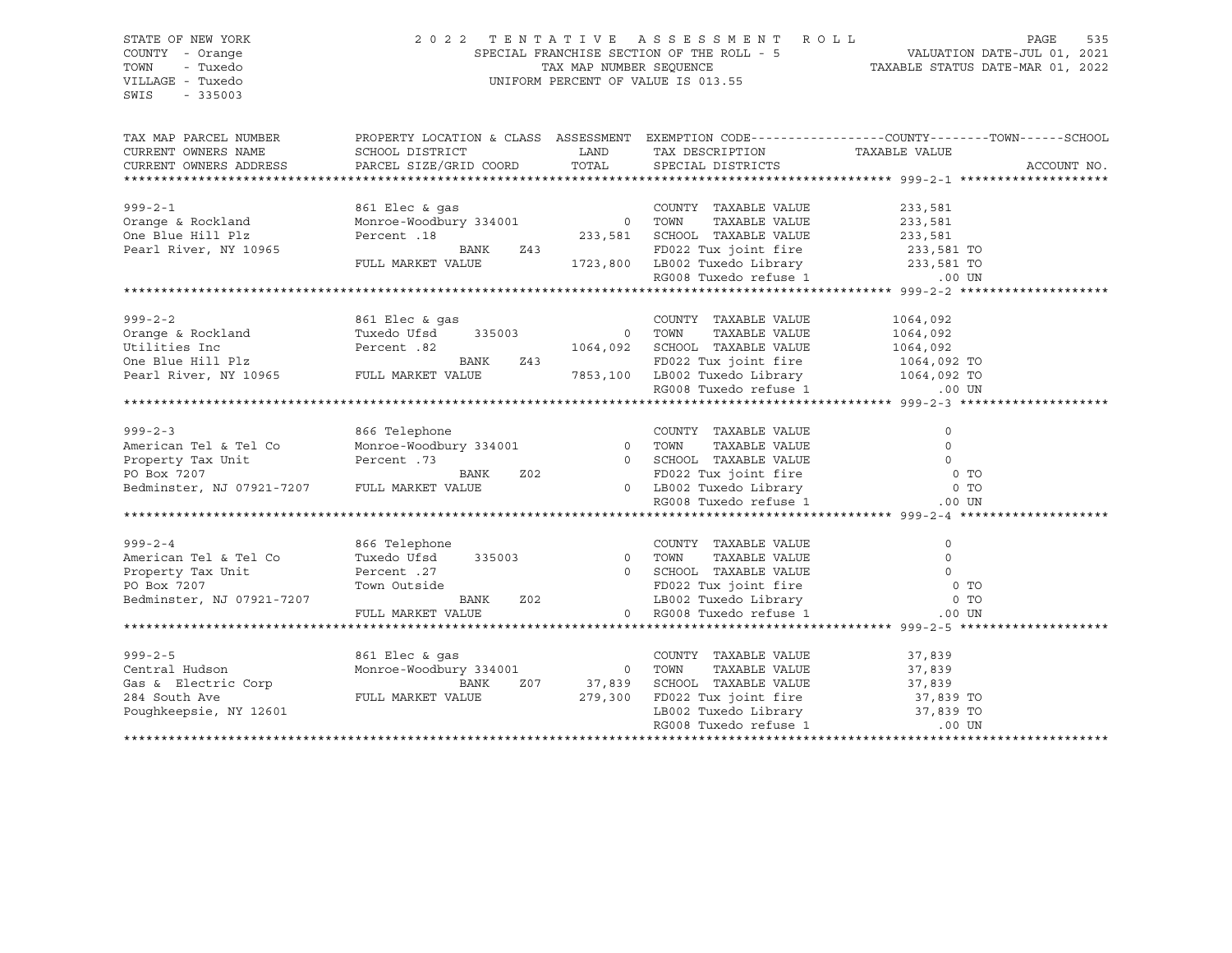## STATE OF NEW YORK 2 0 2 2 T E N T A T I V E A S S E S S M E N T R O L L PAGE 536 COUNTY - Orange SPECIAL FRANCHISE SECTION OF THE ROLL - 5 VALUATION DATE-JUL 01, 2021 TOWN - Tuxedo TAX MAP NUMBER SEQUENCE TAXABLE STATUS DATE-MAR 01, 2022 VILLAGE - Tuxedo UNIFORM PERCENT OF VALUE IS 013.55

| TAX MAP PARCEL NUMBER<br>CURRENT OWNERS NAME<br>CURRENT OWNERS ADDRESS PARCEL SIZE/GRID COORD TOTAL SPECIAL DISTRICTS                                                                                                                                 | SCHOOL DISTRICT                                                               |             | LAND TAX DESCRIPTION TAXABLE VALUE                                                                                                                                                                                       | PROPERTY LOCATION & CLASS ASSESSMENT EXEMPTION CODE---------------COUNTY-------TOWN-----SCHOOL | ACCOUNT NO. |
|-------------------------------------------------------------------------------------------------------------------------------------------------------------------------------------------------------------------------------------------------------|-------------------------------------------------------------------------------|-------------|--------------------------------------------------------------------------------------------------------------------------------------------------------------------------------------------------------------------------|------------------------------------------------------------------------------------------------|-------------|
| $999 - 2 - 6$<br>Frontier Communications<br>Of New York<br>3 High Ridge Park<br>Stamford, CT 06905                                                                                                                                                    | 866 Telephone<br>BANK<br>FULL MARKET VALUE                                    |             | COUNTY TAXABLE VALUE<br>TAXABLE VALUE<br>Z14 1,767 SCHOOL TAXABLE VALUE 1,767<br>13,000 FD022 Tux joint fire 1,767 TO<br>LB002 Tuxedo Library 1,767 TO<br>LB002 Tuxedo Library 1,767 TO<br>RG008 Tuxedo refuse 1 1.00 UN | 1,767<br>1,767                                                                                 |             |
| $999 - 2 - 7$<br>Columbia Gas/ NiSource, Inc<br>Attn: Tiffany Riqqenbach<br>Tax Dept                                                                                                                                                                  | 868 Pipeline<br>Tuxedo Ufsd 335003 0 TOWN<br>rund Market Value<br>BANK<br>Z10 |             | COUNTY TAXABLE VALUE<br>TAXABLE VALUE<br>0 SCHOOL TAXABLE VALUE 0 0 TO<br>0 FD022 Tux joint fire 0 0 TO<br>LB002 Tuxedo Library 0 0 TO<br>RG008 Tuxedo refuse 1 00 UN                                                    | $\circ$<br>$\Omega$                                                                            |             |
| 999-2-8<br>Verizon New York Inc Monroe-Woodbury 334001<br>Duff & Phelps Percent .40<br>PO Box 2749<br>Addison, TX 75001<br>PULL MARKET VALUE 238<br>PULL MARKET VALUE 474,900 LB002 Tuxedo Library 64,347 TO<br>RG008 Tuxedo refuse 1 00 UN           |                                                                               |             |                                                                                                                                                                                                                          |                                                                                                |             |
| $999 - 2 - 9$<br>Verizon New York Inc Tuxedo Ufsd 335003 0 TOWN TAXABLE VALUE 96,520<br>Duff & Phelps Percent .60<br>PO Box 2749 BANK 238 FD022 Tux joint fire 96,520 TO<br>Addison, TX 75001 FULL MARKET VALUE 712,300 LB002 Tuxedo Library 96,520 T | 866 Telephone                                                                 |             | COUNTY TAXABLE VALUE 96,520                                                                                                                                                                                              |                                                                                                |             |
| $999 - 2 - 10$<br>Altus Group US Inc<br>21001 N Tatum Blvd Ste 1630630 FULL MARKET VALUE 4361,800<br>Phoenix, AZ 85050                                                                                                                                | 862 Water<br>and the company of the company of the company<br>BANK            | Z55 591,028 | COUNTY TAXABLE VALUE<br>TOWN      TAXABLE VALUE<br>SCHOOL TAXABLE VALUE 591,028<br>FD022 Tux joint fire 591,028 TO<br>LB002 Tuxedo Library 591,028 TO<br>RG008 Tuxedo refuse 1 00 UN                                     | 591,028<br>591,028                                                                             |             |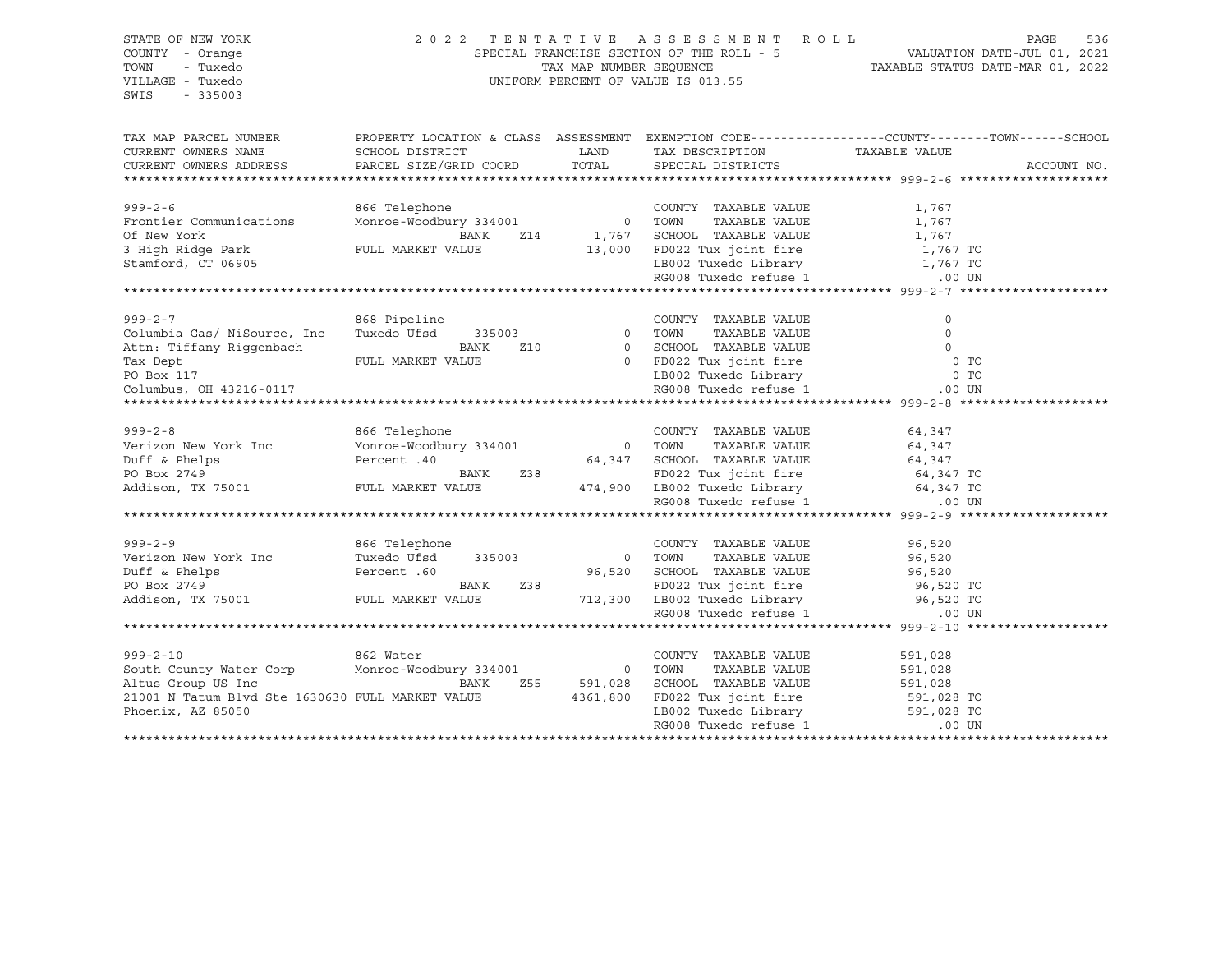## STATE OF NEW YORK 2 0 2 2 T E N T A T I V E A S S E S S M E N T R O L L PAGE 537 COUNTY - Orange SPECIAL FRANCHISE SECTION OF THE ROLL - 5 VALUATION DATE-JUL 01, 2021 TOWN - Tuxedo TAX MAP NUMBER SEQUENCE TAXABLE STATUS DATE-MAR 01, 2022 VILLAGE - Tuxedo UNIFORM PERCENT OF VALUE IS 013.55

| TAX MAP PARCEL NUMBER<br>CURRENT OWNERS NAME<br>CURRENT OWNERS ADDRESS | SCHOOL DISTRICT<br>PARCEL SIZE/GRID COORD | LAND<br>TOTAL  | PROPERTY LOCATION & CLASS ASSESSMENT EXEMPTION CODE----------------COUNTY-------TOWN------SCHOOL<br>TAX DESCRIPTION TAXABLE VALUE<br>SPECIAL DISTRICTS |                     | ACCOUNT NO. |
|------------------------------------------------------------------------|-------------------------------------------|----------------|--------------------------------------------------------------------------------------------------------------------------------------------------------|---------------------|-------------|
|                                                                        |                                           |                |                                                                                                                                                        |                     |             |
|                                                                        |                                           |                |                                                                                                                                                        |                     |             |
| $999 - 2 - 11$                                                         | 862 Water                                 |                | COUNTY TAXABLE VALUE                                                                                                                                   | 258,773             |             |
| South County Sewer Corp                                                | Monroe-Woodbury 334001 0 TOWN             |                | TAXABLE VALUE                                                                                                                                          | 258,773             |             |
| Altus Group US Inc                                                     | BANK                                      | Z55 258,773    | SCHOOL TAXABLE VALUE                                                                                                                                   | 258,773             |             |
| 21001 N Tatum Blvd Ste 1630630 FULL MARKET VALUE                       |                                           | 1909,800       |                                                                                                                                                        |                     |             |
| Phoenix, AZ 85050                                                      |                                           |                | FD022 Tux joint fire $258,773$ TO<br>LB002 Tuxedo Library $258,773$ TO<br>RG008 Tuxedo refuse 1 .00 UN                                                 |                     |             |
|                                                                        |                                           |                |                                                                                                                                                        |                     |             |
|                                                                        |                                           |                |                                                                                                                                                        |                     |             |
| $999 - 2 - 14$                                                         | 869 Television                            |                | COUNTY TAXABLE VALUE                                                                                                                                   | 8,517               |             |
| Cablevision Systems Corp                                               | Tuxedo Ufsd<br>335003                     | $\overline{0}$ | TOWN<br>TAXABLE VALUE                                                                                                                                  | 8,517               |             |
| Brown Smith Wallace                                                    | Percent .60                               | 8,517          | SCHOOL TAXABLE VALUE                                                                                                                                   | 8,517               |             |
| 6 Cityplace Dr Ste 800                                                 | BANK                                      | Z58            | FD022 Tux joint fire 8,517 TO                                                                                                                          |                     |             |
| St. Louis, MO 63141                                                    | FULL MARKET VALUE                         | 62,900         | LB002 Tuxedo Library 8,517 TO                                                                                                                          |                     |             |
|                                                                        |                                           |                | RG008 Tuxedo refuse 1                                                                                                                                  | $.00$ UN            |             |
|                                                                        |                                           |                |                                                                                                                                                        |                     |             |
|                                                                        |                                           |                |                                                                                                                                                        |                     |             |
| $999 - 2 - 16$                                                         | 866 Telephone                             |                | COUNTY TAXABLE VALUE<br>0 TOWN                                                                                                                         | $\circ$<br>$\Omega$ |             |
| American Tel & Tel Co                                                  | Monroe-Woodbury 334001                    |                | TAXABLE VALUE                                                                                                                                          |                     |             |
| Property Tax Unit                                                      | .73 Pct                                   |                | 0 SCHOOL TAXABLE VALUE                                                                                                                                 | $\Omega$            |             |
| PO Box 7207<br>Bedminster, NJ 07921-7207 FULL MARKET VALUE             | BANK                                      | Z02            | FD022 Tux joint fire<br>0 LB002 Tuxedo Library<br><sup>DC008</sup> Tuxedo refuse 1                                                                     | 0 <sub>T</sub>      |             |
|                                                                        |                                           |                |                                                                                                                                                        | $0$ TO              |             |
|                                                                        |                                           |                |                                                                                                                                                        | $.00$ UN            |             |
|                                                                        |                                           |                |                                                                                                                                                        |                     |             |
| $999 - 2 - 17$                                                         | 866 Telephone                             |                | COUNTY TAXABLE VALUE                                                                                                                                   | 0                   |             |
| American Tel & Tel Co                                                  | Tuxedo Ufsd<br>335003                     |                | 0 TOWN<br>TAXABLE VALUE                                                                                                                                | $\circ$             |             |
| Property Tax Unit                                                      | .27 Pct                                   |                | 0 SCHOOL TAXABLE VALUE                                                                                                                                 | $\Omega$            |             |
|                                                                        | BANK                                      | Z02            | FD022 Tux joint fire                                                                                                                                   | 0 <sub>T</sub>      |             |
| Bedminster, NJ 07921-7207 FULL MARKET VALUE                            |                                           |                | 0 LB002 Tuxedo Library                                                                                                                                 | 0 <sub>T</sub>      |             |
|                                                                        |                                           |                | RG008 Tuxedo refuse 1                                                                                                                                  | $.00$ UN            |             |
|                                                                        |                                           |                |                                                                                                                                                        |                     |             |
| $999 - 2 - 25$                                                         | 869 Television                            |                | COUNTY TAXABLE VALUE                                                                                                                                   | 5,678               |             |
| Cablevision Systems Corp                                               | Monroe-Woodbury 334001                    | $\overline{0}$ | TOWN<br>TAXABLE VALUE                                                                                                                                  | 5,678               |             |
| Brown Smith Wallace                                                    | 40 <sub>8</sub>                           | 5,678          | SCHOOL TAXABLE VALUE                                                                                                                                   | 5,678               |             |
| 6 Cityplace Dr                                                         |                                           | Z58            |                                                                                                                                                        |                     |             |
|                                                                        | BANK                                      |                | FD022 Tux joint fire $5,678$ TO                                                                                                                        |                     |             |
| St. Louis, MO 63141                                                    | FULL MARKET VALUE                         | 41,900         | LB002 Tuxedo Library<br>------ Tuxedo Library<br>------ Tuxedo refuse 1                                                                                | 5,678 TO            |             |
|                                                                        |                                           |                |                                                                                                                                                        | $.00$ UN            |             |
|                                                                        |                                           |                |                                                                                                                                                        |                     |             |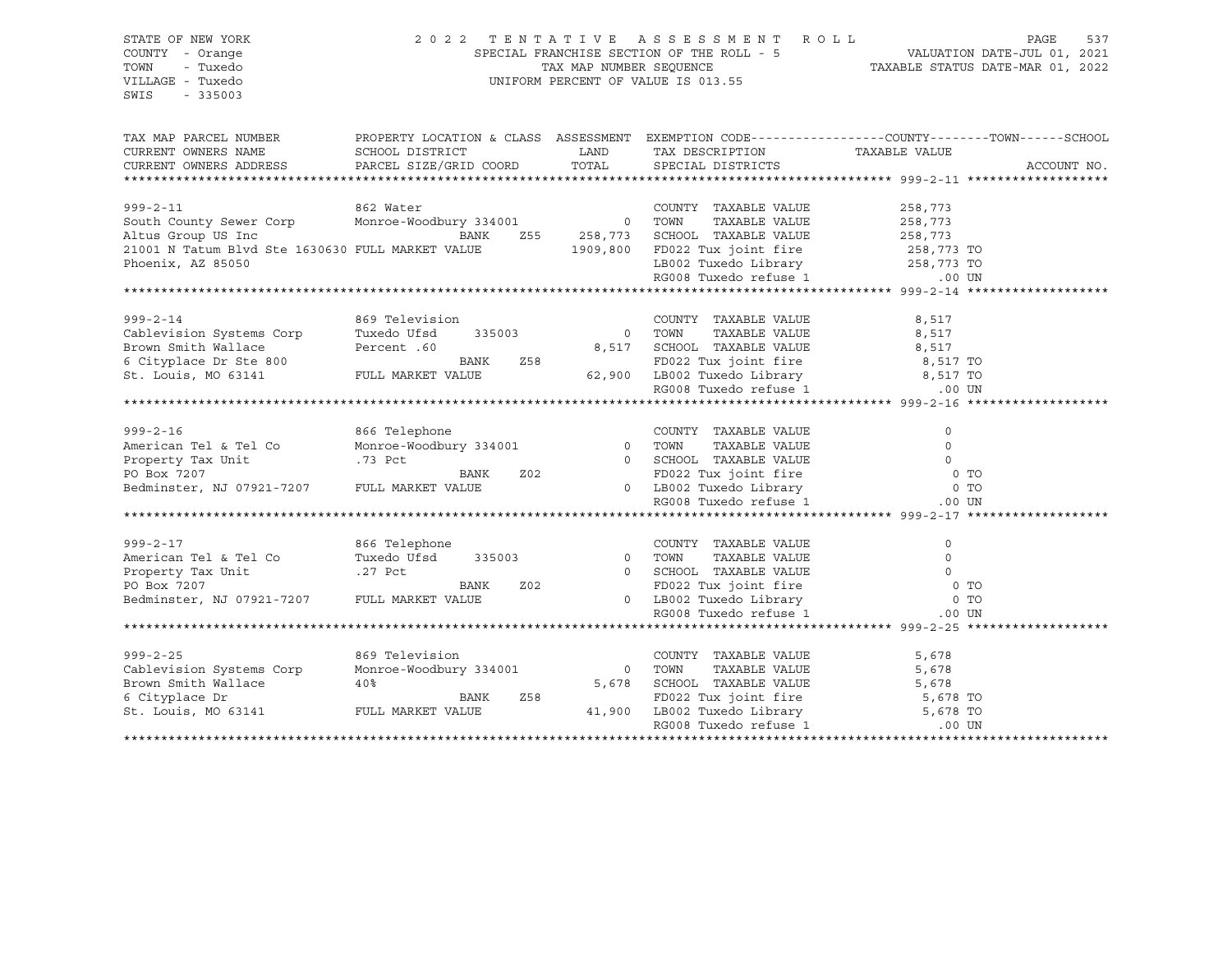## STATE OF NEW YORK 2 0 2 2 T E N T A T I V E A S S E S S M E N T R O L L PAGE 538 COUNTY - Orange SPECIAL FRANCHISE SECTION OF THE ROLL - 5 VALUATION DATE-JUL 01, 2021 TOWN - Tuxedo TAX MAP NUMBER SEQUENCE TAXABLE STATUS DATE-MAR 01, 2022 VILLAGE - Tuxedo UNIFORM PERCENT OF VALUE IS 013.55

| TAX MAP PARCEL NUMBER                    | PROPERTY LOCATION & CLASS ASSESSMENT EXEMPTION CODE----------------COUNTY-------TOWN-----SCHOOL |                |                                                                  |               |             |
|------------------------------------------|-------------------------------------------------------------------------------------------------|----------------|------------------------------------------------------------------|---------------|-------------|
| CURRENT OWNERS NAME                      | SCHOOL DISTRICT                                                                                 | LAND           | TAX DESCRIPTION                                                  | TAXABLE VALUE |             |
| CURRENT OWNERS ADDRESS                   | PARCEL SIZE/GRID COORD                                                                          | TOTAL          | SPECIAL DISTRICTS                                                |               | ACCOUNT NO. |
|                                          |                                                                                                 |                |                                                                  |               |             |
|                                          |                                                                                                 |                |                                                                  |               |             |
| $999 - 2 - 27$                           | 866 Telephone                                                                                   |                | COUNTY TAXABLE VALUE                                             | 4,085         |             |
|                                          | 335003                                                                                          | $\circ$        | TOWN<br>TAXABLE VALUE                                            |               |             |
| Mci Telecomm Corp                        | Tuxedo Ufsd                                                                                     |                |                                                                  | 4,085         |             |
| PO Box 152206                            | Telephone                                                                                       | 4,085          | SCHOOL TAXABLE VALUE                                             | 4,085         |             |
| Irving, TX 75015-2206                    | BANK<br>Z28                                                                                     |                | FD022 Tux joint fire                                             | 4,085 TO      |             |
|                                          | FULL MARKET VALUE                                                                               |                | 30,100 LB002 Tuxedo Library                                      | 4,085 TO      |             |
|                                          |                                                                                                 |                | RG008 Tuxedo refuse 1                                            | .00 UN        |             |
|                                          |                                                                                                 |                |                                                                  |               |             |
|                                          |                                                                                                 |                |                                                                  |               |             |
| $999 - 2 - 28$                           | 866 Telephone                                                                                   |                | COUNTY TAXABLE VALUE                                             | 1,312         |             |
| Global Crossing                          | Monroe-Woodbury 334001                                                                          | $\circ$        | TOWN<br>TAXABLE VALUE                                            | 1,312         |             |
| North American                           | 53%                                                                                             | 1,312          | SCHOOL TAXABLE VALUE                                             | 1,312         |             |
|                                          |                                                                                                 |                |                                                                  |               |             |
| Property Tax Dept                        | Z05<br>BANK                                                                                     |                | FD022 Tux joint fire                                             | 1,312 TO      |             |
| 1025 Eldorado Blvd                       | FULL MARKET VALUE                                                                               |                | 9,700 LB002 Tuxedo Library                                       | 1,312 TO      |             |
| Broomfield, CO 80021                     |                                                                                                 |                | RG008 Tuxedo refuse 1                                            | $.00$ UN      |             |
|                                          |                                                                                                 |                |                                                                  |               |             |
|                                          |                                                                                                 |                |                                                                  |               |             |
| $999 - 2 - 29$                           | 866 Telephone                                                                                   |                | COUNTY TAXABLE VALUE                                             | 1,479         |             |
| Global Crossing                          | Tuxedo Ufsd 335003                                                                              | $\overline{0}$ | TOWN<br>TAXABLE VALUE                                            | 1,479         |             |
| North American                           | 47%                                                                                             | 1,479          | SCHOOL TAXABLE VALUE                                             | 1,479         |             |
| Property Tax Dept                        | BANK<br>Z05                                                                                     |                | FD022 Tux joint fire                                             | 1,479 TO      |             |
|                                          |                                                                                                 |                | 10,900 LB002 Tuxedo Library                                      |               |             |
| 1025 Eldorado Blvd                       | FULL MARKET VALUE                                                                               |                |                                                                  | 1,479 TO      |             |
| Broomfield, CO 80021                     |                                                                                                 |                | RG008 Tuxedo refuse 1                                            | .00 UN        |             |
|                                          |                                                                                                 |                |                                                                  |               |             |
|                                          |                                                                                                 |                |                                                                  |               |             |
| $999 - 2 - 30$                           | 866 Telephone                                                                                   |                | COUNTY TAXABLE VALUE                                             | 3,587         |             |
| Tech Valley Communications               | Monroe-Woodbury 334001                                                                          | $\overline{0}$ | TOWN<br>TAXABLE VALUE                                            | 3,587         |             |
|                                          | BANK<br>Z16                                                                                     | 3,587          | SCHOOL TAXABLE VALUE                                             | 3,587         |             |
| 41 State Street 1000<br>Albany, NY 12207 | FULL MARKET VALUE                                                                               | 26,500         |                                                                  |               |             |
|                                          |                                                                                                 |                |                                                                  |               |             |
|                                          |                                                                                                 |                |                                                                  |               |             |
| $999 - 2 - 31$                           | 866 Telephone                                                                                   |                | COUNTY TAXABLE VALUE                                             | 2,391         |             |
| Tech Valley Communications               | Tuxedo Ufsd<br>335003                                                                           | $\overline{0}$ | TOWN<br>TAXABLE VALUE                                            | 2,391         |             |
|                                          |                                                                                                 |                |                                                                  |               |             |
| 41 State Street 1000                     | BANK<br>Z16                                                                                     | 2,391          | SCHOOL TAXABLE VALUE                                             | 2,391         |             |
| Albany, NY 12207                         | FULL MARKET VALUE                                                                               | 17,600         |                                                                  |               |             |
|                                          |                                                                                                 |                |                                                                  |               |             |
|                                          |                                                                                                 |                |                                                                  |               |             |
| $999 - 3 - 79$                           | 866 Telephone                                                                                   |                | COUNTY TAXABLE VALUE                                             | 18,145        |             |
| Qwest Communications Corp                | Tuxedo Ufsd<br>335003                                                                           | $\overline{0}$ | TOWN<br>TAXABLE VALUE                                            | 18,145        |             |
| Duff & Phelps LLC                        | Thruway Fiber Cable                                                                             | 18,145         | SCHOOL TAXABLE VALUE                                             | 18,145        |             |
| PO Box 2629                              | BANK<br>Z18                                                                                     |                |                                                                  |               |             |
| Addison, TX 75001                        | FULL MARKET VALUE                                                                               | 133,900        | FD022 Tux joint fire 18,145 TO<br>LB002 Tuxedo Library 18,145 TO |               |             |
|                                          |                                                                                                 |                | RG008 Tuxedo refuse 1                                            | .00 UN        |             |
|                                          |                                                                                                 |                |                                                                  |               |             |
|                                          |                                                                                                 |                |                                                                  |               |             |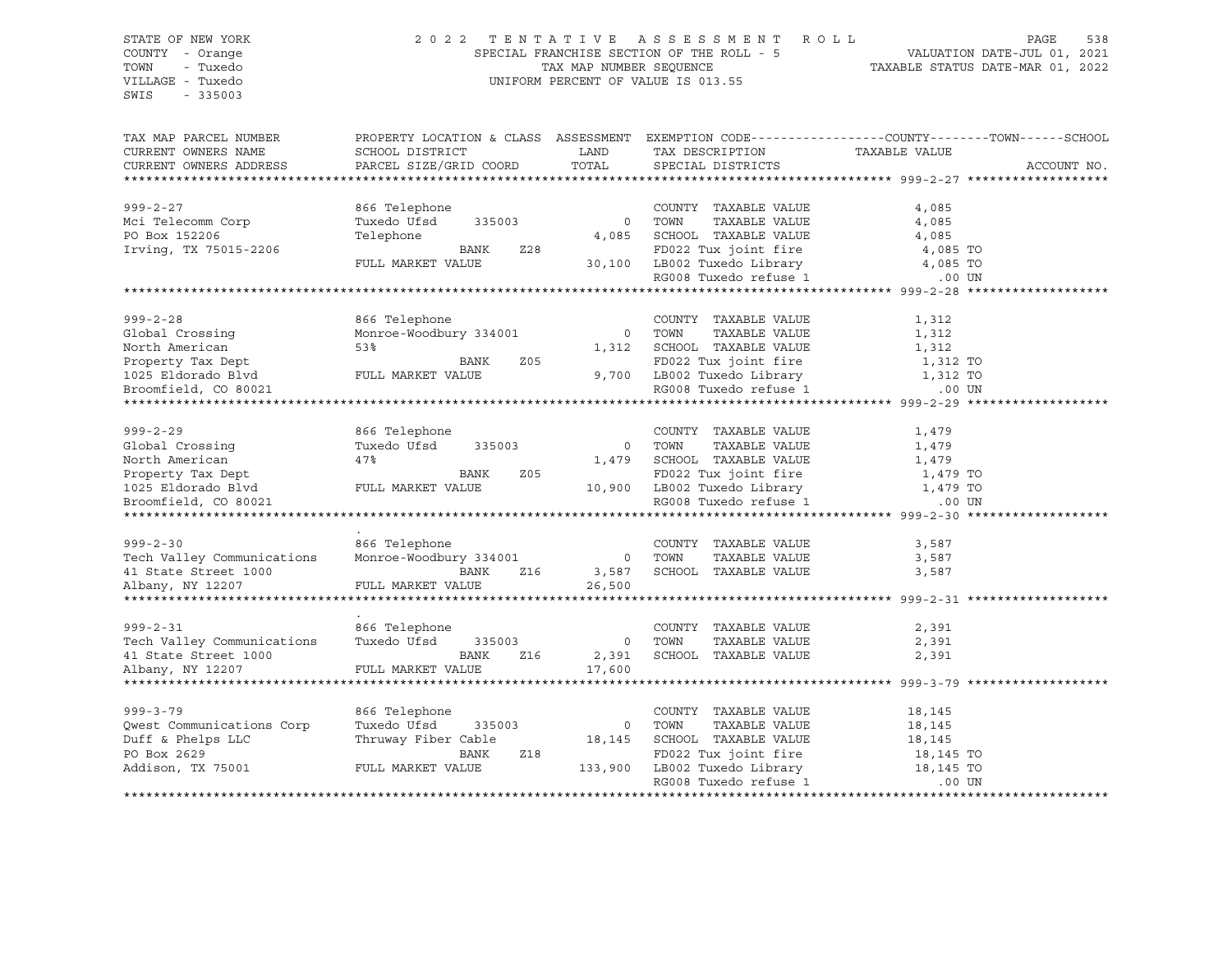## STATE OF NEW YORK 2 0 2 2 T E N T A T I V E A S S E S S M E N T R O L L PAGE 539 COUNTY - Orange SPECIAL FRANCHISE SECTION OF THE ROLL - 5 VALUATION DATE-JUL 01, 2021 TOWN - Tuxedo TAX MAP NUMBER SEQUENCE TAXABLE STATUS DATE-MAR 01, 2022 VILLAGE - Tuxedo UNIFORM PERCENT OF VALUE IS 013.55

| TAX MAP PARCEL NUMBER<br>CURRENT OWNERS NAME<br>CURRENT OWNERS ADDRESS PARCEL SIZE/GRID COORD TOTAL | PROPERTY LOCATION & CLASS ASSESSMENT EXEMPTION CODE---------------COUNTY-------TOWN------SCHOOL<br>SCHOOL DISTRICT | <b>Example 12 The LAND</b> | TAX DESCRIPTION TAXABLE VALUE<br>SPECIAL DISTRICTS                                                      |          | ACCOUNT NO. |
|-----------------------------------------------------------------------------------------------------|--------------------------------------------------------------------------------------------------------------------|----------------------------|---------------------------------------------------------------------------------------------------------|----------|-------------|
|                                                                                                     |                                                                                                                    |                            |                                                                                                         |          |             |
|                                                                                                     |                                                                                                                    |                            |                                                                                                         |          |             |
| $999 - 3 - 80$                                                                                      |                                                                                                                    |                            | COUNTY TAXABLE VALUE                                                                                    | 28,381   |             |
| Qwest Communications Corp                                                                           |                                                                                                                    |                            | TAXABLE VALUE                                                                                           | 28,381   |             |
| Property Tax Department                                                                             | Thruway Fiber Cable                                                                                                |                            | 28,381 SCHOOL TAXABLE VALUE 28,381                                                                      |          |             |
|                                                                                                     |                                                                                                                    |                            |                                                                                                         |          |             |
|                                                                                                     |                                                                                                                    |                            |                                                                                                         |          |             |
|                                                                                                     |                                                                                                                    |                            |                                                                                                         |          |             |
|                                                                                                     |                                                                                                                    |                            |                                                                                                         |          |             |
|                                                                                                     |                                                                                                                    |                            |                                                                                                         |          |             |
| $999 - 3 - 81$                                                                                      | 866 Telephone                                                                                                      |                            | COUNTY TAXABLE VALUE                                                                                    | 2,850    |             |
| Broadwing Comm Services                                                                             | Tuxedo Ufsd 335003 0                                                                                               |                            | TAXABLE VALUE<br>TOWN                                                                                   | 2,850    |             |
| Property Tax Dept                                                                                   | Thruway Fiber Cable                                                                                                |                            | 2,850 SCHOOL TAXABLE VALUE 205 2,850 FD022 Tux joint fire 2,850 TO                                      |          |             |
| Broomfield, CO 80221-9943 FULL MARKET VALUE                                                         | BANK                                                                                                               |                            | $205$<br>21,000 LB002 Tuxedo Library 2,850 TO                                                           |          |             |
|                                                                                                     |                                                                                                                    |                            | RG008 Tuxedo refuse 1                                                                                   |          |             |
|                                                                                                     |                                                                                                                    |                            |                                                                                                         | .00 UN   |             |
|                                                                                                     |                                                                                                                    |                            |                                                                                                         |          |             |
| $999 - 3 - 82$                                                                                      | 866 Telephone                                                                                                      |                            | COUNTY TAXABLE VALUE                                                                                    | 4,458    |             |
| Broadwing Comm Services                                                                             | Monroe-Woodbury 334001 0 TOWN                                                                                      |                            | TAXABLE VALUE                                                                                           | 4,458    |             |
| Property Tax                                                                                        | Thruway Fiber Cable 4,458 SCHOOL TAXABLE VALUE 4,458                                                               |                            |                                                                                                         |          |             |
| 1025 Eldorado Blvd                                                                                  | BANK<br>Z05                                                                                                        |                            |                                                                                                         |          |             |
| 1025 EIGOTAGO BIVO<br>Broomfield, CO 80021 FULL MARKET VALUE 32,900 LB002 Tuxedo Library            |                                                                                                                    |                            | FD022 Tux joint fire 50 and 4,458 TO<br>LB002 Tuxedo Library 50 and 4,458 TO                            |          |             |
|                                                                                                     |                                                                                                                    |                            | RG008 Tuxedo refuse 1 (00 UN                                                                            |          |             |
|                                                                                                     |                                                                                                                    |                            |                                                                                                         |          |             |
|                                                                                                     |                                                                                                                    |                            |                                                                                                         |          |             |
| $999 - 3 - 83$                                                                                      | 866 Telephone                                                                                                      |                            | COUNTY TAXABLE VALUE                                                                                    | 4,501    |             |
| Genuity Solutions Inc                                                                               | Monroe-Woodbury 334001 0 TOWN                                                                                      |                            | TAXABLE VALUE                                                                                           | 4,501    |             |
| Attn: Property Tax<br>1025 Eldorado Blvd                                                            | BANK                                                                                                               |                            | Z42   4,501   SCHOOL TAXABLE VALUE   4,501   4,501   70<br>33,200   FD022   Tux joint fire   4,501   TO |          |             |
|                                                                                                     | FULL MARKET VALUE                                                                                                  |                            |                                                                                                         |          |             |
| Broomfield, CO 80021                                                                                |                                                                                                                    |                            | LB002 Tuxedo Library 1,501 TO                                                                           |          |             |
|                                                                                                     |                                                                                                                    |                            | RG008 Tuxedo refuse 1                                                                                   | .00 UN   |             |
|                                                                                                     |                                                                                                                    |                            |                                                                                                         |          |             |
| $999 - 3 - 84$                                                                                      | 866 Telephone                                                                                                      |                            | COUNTY TAXABLE VALUE                                                                                    | 2,878    |             |
| Genuity Solutions Inc                                                                               | Tuxedo Ufsd 335003                                                                                                 |                            | 0 TOWN<br>TAXABLE VALUE                                                                                 | 2,878    |             |
| Property Tax                                                                                        | BANK<br>Z42                                                                                                        | 2,878                      | SCHOOL TAXABLE VALUE 2,878                                                                              |          |             |
| 1025 Eldorado Blvd       FULL MARKET VALUE                                                          |                                                                                                                    | 21,200                     | FD022 Tux joint fire 2,878 TO                                                                           |          |             |
| Broomfield, CO 80021                                                                                |                                                                                                                    |                            | LB002 Tuxedo Library<br>DC000 Tuxedo refuse 1                                                           | 2,878 TO |             |
|                                                                                                     |                                                                                                                    |                            |                                                                                                         | $.00$ UN |             |
|                                                                                                     |                                                                                                                    |                            |                                                                                                         |          |             |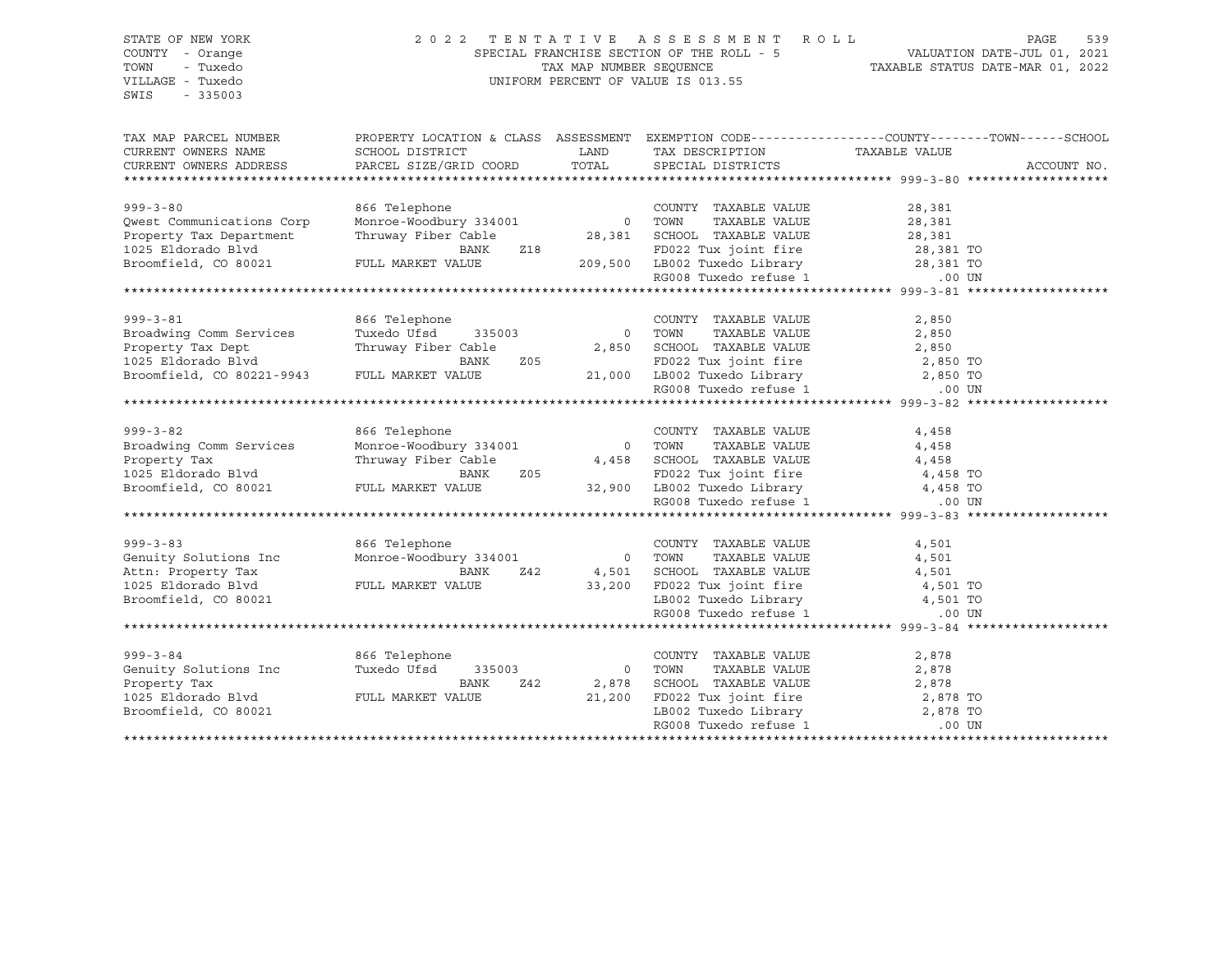## STATE OF NEW YORK 2 0 2 2 T E N T A T I V E A S S E S S M E N T R O L L PAGE 540 COUNTY - Orange SPECIAL FRANCHISE SECTION OF THE ROLL - 5 VALUATION DATE-JUL 01, 2021 TOWN - Tuxedo TAX MAP NUMBER SEQUENCE TAXABLE STATUS DATE-MAR 01, 2022 VILLAGE - Tuxedo UNIFORM PERCENT OF VALUE IS 013.55

| TAX MAP PARCEL NUMBER                 | PROPERTY LOCATION & CLASS ASSESSMENT EXEMPTION CODE----------------COUNTY-------TOWN------SCHOOL |                |                                              |          |             |
|---------------------------------------|--------------------------------------------------------------------------------------------------|----------------|----------------------------------------------|----------|-------------|
| CURRENT OWNERS NAME                   | SCHOOL DISTRICT                                                                                  | LAND           | TAX DESCRIPTION TAXABLE VALUE                |          |             |
| CURRENT OWNERS ADDRESS                | PARCEL SIZE/GRID COORD                                                                           | TOTAL          | SPECIAL DISTRICTS                            |          | ACCOUNT NO. |
|                                       |                                                                                                  |                |                                              |          |             |
|                                       | Tatun Blvd                                                                                       |                |                                              |          |             |
| $999 - 3 - 85$                        | 866 Telephone                                                                                    |                | COUNTY TAXABLE VALUE                         | 1,639    |             |
| BCE NEXXIA CORP                       | Tuxedo Ufsd<br>335003                                                                            | $\overline{0}$ | TAXABLE VALUE<br>TOWN                        | 1,639    |             |
| DuCharme, McMillen & Assoc Inc        | BANK<br>Z69                                                                                      | 1,639          | SCHOOL TAXABLE VALUE                         | 1,639    |             |
| PO Box 80615                          | FULL MARKET VALUE                                                                                | 12,100         | FD022 Tux joint fire 1,639 TO                |          |             |
| Indianapolis, IN 46280                |                                                                                                  |                | LB002 Tuxedo Library                         | 1,639 TO |             |
|                                       |                                                                                                  |                | RG008 Tuxedo refuse 1                        | .00 UN   |             |
|                                       |                                                                                                  |                |                                              |          |             |
|                                       | N Tatum Blvd                                                                                     |                |                                              |          |             |
| $999 - 3 - 86$                        | 866 Telephone                                                                                    |                | COUNTY TAXABLE VALUE                         | 2,675    |             |
| BCE Nexxia Corporation                | Monroe-Woodbury 334001                                                                           | $\overline{0}$ | TOWN<br>TAXABLE VALUE                        | 2,675    |             |
| DuCharme, McMillen & Assoc Inc        | BANK<br>Z69                                                                                      | 2,675          | SCHOOL TAXABLE VALUE                         | 2,675    |             |
| PO Box 80615                          | FULL MARKET VALUE                                                                                | 19,700         | FD022 Tux joint fire                         | 2,675 TO |             |
| Indianapolis, IN 46280                |                                                                                                  |                | LB002 Tuxedo Library 2,675 TO                |          |             |
|                                       |                                                                                                  |                | RG008 Tuxedo refuse 1                        | .00 UN   |             |
|                                       |                                                                                                  |                |                                              |          |             |
|                                       | 2134 W Laburnum                                                                                  |                |                                              |          |             |
| $999 - 3 - 87$                        | 866 Telephone                                                                                    |                | COUNTY TAXABLE VALUE                         | 327      |             |
| Intellifiber Networks Inc             | Tuxedo Ufsd<br>335003                                                                            | 0              | TAXABLE VALUE<br>TOWN                        | 327      |             |
| PO Box 54288                          | BANK<br>Z86                                                                                      | 327            | SCHOOL TAXABLE VALUE                         | 327      |             |
| Lexington, KY 40555 FULL MARKET VALUE |                                                                                                  | 2,400          | FD022 Tux joint fire                         | 327 TO   |             |
|                                       |                                                                                                  |                | LB002 Tuxedo Library                         | 327 TO   |             |
|                                       |                                                                                                  |                | RG008 Tuxedo refuse 1                        | .00 UN   |             |
|                                       |                                                                                                  |                |                                              |          |             |
|                                       | 701 E Cary St                                                                                    |                |                                              |          |             |
| $999 - 3 - 88$                        | 866 Telephone                                                                                    |                | COUNTY TAXABLE VALUE                         | 452      |             |
| Intellifiber Networks                 | Monroe-Woodbury 334001                                                                           | $\circ$        | TAXABLE VALUE<br>TOWN                        | 452      |             |
| PO Box 54288                          | BANK<br>Z86                                                                                      | 452            |                                              | 452      |             |
| Lexington, KY 40555 FULL MARKET VALUE |                                                                                                  | 3,300          | SCHOOL TAXABLE VALUE<br>FD022 Tux joint fire | 452 TO   |             |
|                                       |                                                                                                  |                | LB002 Tuxedo Library                         | 452 TO   |             |
|                                       |                                                                                                  |                | RG008 Tuxedo refuse 1                        | .00 UN   |             |
|                                       |                                                                                                  |                |                                              |          |             |
|                                       | none                                                                                             |                |                                              |          |             |
| $999 - 3 - 89$                        | 866 Telephone                                                                                    |                | COUNTY TAXABLE VALUE                         | 8,366    |             |
| WilTel Communications Group           | Tuxedo Ufsd<br>335003                                                                            | $\Omega$       | TAXABLE VALUE<br>TOWN                        | 8,366    |             |
| Property Tax Dept                     | BANK<br>Z81                                                                                      | 8,366          | SCHOOL TAXABLE VALUE                         | 8,366    |             |
| 1025 Eldorado Blvd                    | FULL MARKET VALUE                                                                                | 61,700         | FD022 Tux joint fire                         | 8,366 TO |             |
| Broomfield, CO 80221-9943             |                                                                                                  |                | LB002 Tuxedo Library                         | 8,366 TO |             |
|                                       |                                                                                                  |                | RG008 Tuxedo refuse 1                        | $.00$ UN |             |
|                                       |                                                                                                  |                |                                              |          |             |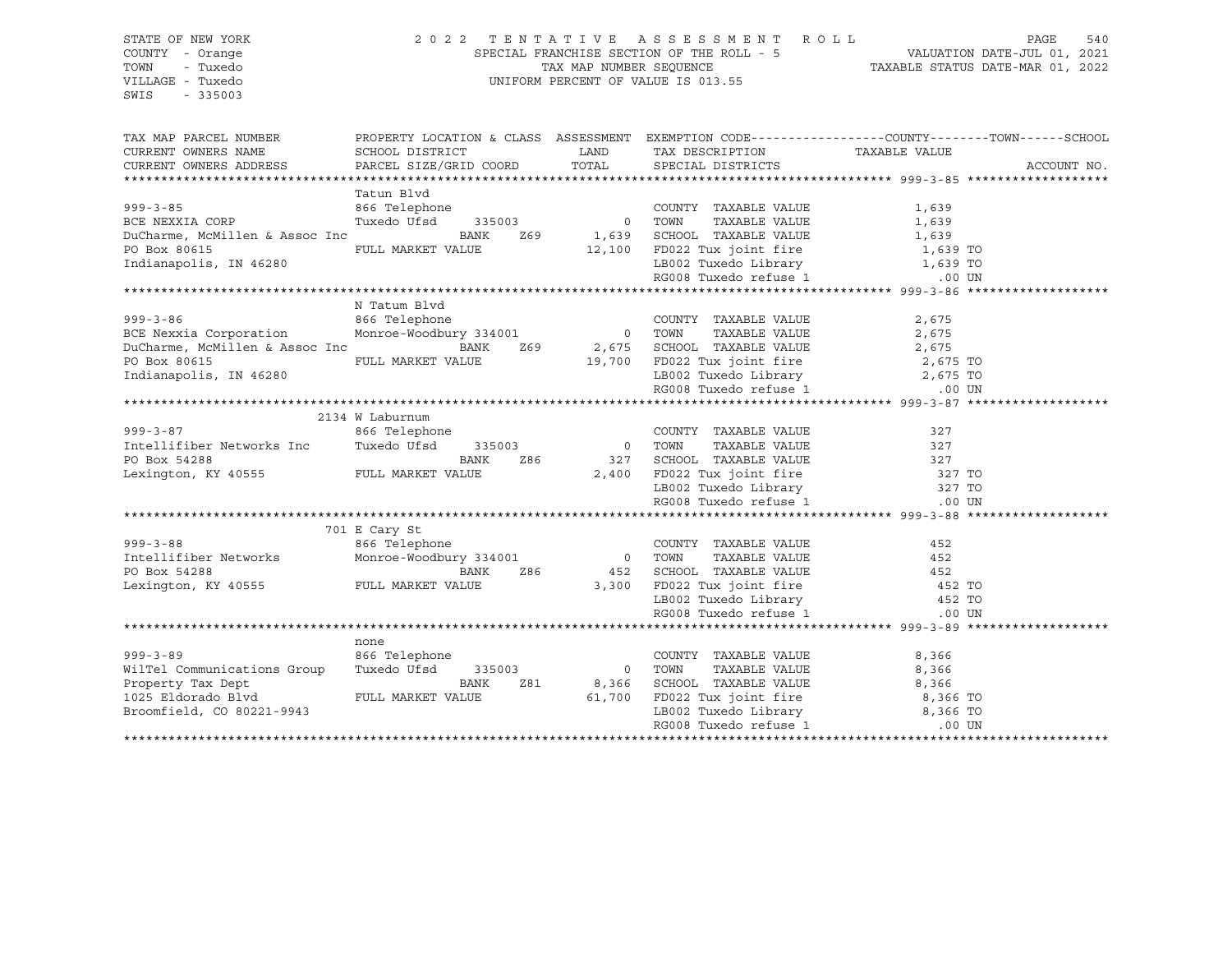# STATE OF NEW YORK 2 0 2 2 T E N T A T I V E A S S E S S M E N T R O L L PAGE 541 COUNTY - Orange SPECIAL FRANCHISE SECTION OF THE ROLL - 5 VALUATION DATE-JUL 01, 2021 TOWN - Tuxedo TAX MAP NUMBER SEQUENCE TAXABLE STATUS DATE-MAR 01, 2022 VILLAGE - Tuxedo UNIFORM PERCENT OF VALUE IS 013.55

| TAX MAP PARCEL NUMBER                                                                                                                 | PROPERTY LOCATION & CLASS ASSESSMENT EXEMPTION CODE----------------COUNTY-------TOWN-----SCHOOL |           |                                                                          |                     |                      |
|---------------------------------------------------------------------------------------------------------------------------------------|-------------------------------------------------------------------------------------------------|-----------|--------------------------------------------------------------------------|---------------------|----------------------|
| CURRENT OWNERS NAME                                                                                                                   | SCHOOL DISTRICT                                                                                 | LAND      | TAX DESCRIPTION TAXABLE VALUE                                            |                     |                      |
| CURRENT OWNERS ADDRESS                                                                                                                | PARCEL SIZE/GRID COORD                                                                          | TOTAL     | SPECIAL DISTRICTS                                                        |                     | ACCOUNT NO.          |
|                                                                                                                                       |                                                                                                 |           |                                                                          |                     |                      |
|                                                                                                                                       | 87                                                                                              |           |                                                                          |                     |                      |
| $999 - 3 - 90$                                                                                                                        | 866 Telephone                                                                                   |           | COUNTY TAXABLE VALUE                                                     | 13,649              |                      |
| WilTel Communications Group                                                                                                           | Monroe-Woodbury 334001                                                                          |           | 0 TOWN<br>TAXABLE VALUE                                                  | 13,649              |                      |
| Property Tax                                                                                                                          | BANK<br>Z81                                                                                     | 13,649    | SCHOOL TAXABLE VALUE                                                     |                     |                      |
| 1025 Eldorado Blvd                                                                                                                    | FULL MARKET VALUE                                                                               | 100,700   | FD022 Tux joint fire                                                     | 13,649<br>13,649 TO |                      |
| Broomfield, CO 80021                                                                                                                  |                                                                                                 |           |                                                                          |                     |                      |
|                                                                                                                                       |                                                                                                 |           | LB002 Tuxedo Library 13,649 TO<br>RG008 Tuxedo refuse 1 000 UN           |                     |                      |
|                                                                                                                                       |                                                                                                 |           |                                                                          |                     |                      |
|                                                                                                                                       | 900 Corporate Blvd                                                                              |           |                                                                          |                     |                      |
| $999 - 3 - 91$                                                                                                                        | 866 Telephone                                                                                   |           | COUNTY TAXABLE VALUE                                                     | 9,454               |                      |
| CrownCastle Fiber LLC                                                                                                                 | Tuxedo Ufsd<br>335003                                                                           |           | 0 TOWN<br>TAXABLE VALUE                                                  | 9,454               |                      |
| 2000 Corporate Dr., Tax Depart                                                                                                        | BANK<br>Z31                                                                                     |           |                                                                          |                     |                      |
|                                                                                                                                       | FULL MARKET VALUE                                                                               |           | 9,454 SCHOOL TAXABLE VALUE 9,454<br>69,800 FD022 Tux joint fire 9,454 TO |                     |                      |
| Cannonsburg, PA 15317                                                                                                                 |                                                                                                 |           |                                                                          |                     |                      |
|                                                                                                                                       |                                                                                                 |           | LB002 Tuxedo Library 9,454 TO<br>RG008 Tuxedo refuse 1 0.00 UN           |                     |                      |
|                                                                                                                                       |                                                                                                 |           |                                                                          |                     |                      |
|                                                                                                                                       |                                                                                                 |           |                                                                          |                     |                      |
|                                                                                                                                       | 900 Corporate Blvd                                                                              |           |                                                                          |                     |                      |
| $999 - 3 - 92$                                                                                                                        | 866 Telephone                                                                                   |           | COUNTY TAXABLE VALUE                                                     | 6,846               |                      |
| CrownCastleFiber LLC                                                                                                                  | Monroe-Woodbury 334001                                                                          | 0 TOWN    | TAXABLE VALUE                                                            | 6,846               |                      |
| 2000 Corporate Drive, Tax Depa                                                                                                        | $\begin{array}{c} 231 \\ 5 \end{array}$                                                         |           | BANK Z31 6,846 SCHOOL TAXABLE VALUE                                      | 6,846               |                      |
| Cannonsburg, PA 15317 FULL MARKET VALUE                                                                                               |                                                                                                 |           | $50,500$ FD022 Tux joint fire 6,846 TO                                   |                     |                      |
|                                                                                                                                       |                                                                                                 |           | LB002 Tuxedo Library<br>RG008 Tuxedo refuse 1                            | 6,846 TO            |                      |
|                                                                                                                                       |                                                                                                 |           |                                                                          | .00 UN              |                      |
|                                                                                                                                       |                                                                                                 |           |                                                                          |                     |                      |
|                                                                                                                                       | 370 17th Street                                                                                 |           |                                                                          |                     |                      |
| $999 - 3 - 93$                                                                                                                        | 866 Telephone                                                                                   |           | COUNTY TAXABLE VALUE                                                     | 2,292               |                      |
| Shaw Business Solutions US Inc Tuxedo Ufsd                                                                                            | 335003                                                                                          |           | 0 TOWN<br>TAXABLE VALUE                                                  | 2,292               |                      |
|                                                                                                                                       | $0.01$ $DPTH$                                                                                   |           | 2,292 SCHOOL TAXABLE VALUE                                               | 2,292               |                      |
| Shaw Business Paul Bolton FRNT 0.01 DPTH<br>630 3rd Avenue SW Ste 600 ACRES 0.01 BANK<br>Calgary AB, Canada T2P 4L4 FULL MARKET VALUE | $0.01$ BANK<br>Z72                                                                              |           | LB002 Tuxedo Library 2,292 TO                                            |                     |                      |
|                                                                                                                                       |                                                                                                 | 16,900    |                                                                          |                     |                      |
|                                                                                                                                       |                                                                                                 |           |                                                                          |                     |                      |
|                                                                                                                                       | 370 17th Street                                                                                 |           |                                                                          |                     |                      |
| $999 - 3 - 94$                                                                                                                        | 866 Telephone                                                                                   |           | COUNTY TAXABLE VALUE                                                     | 3,740               |                      |
| Shaw Business Solutions US Inc Monroe-Woodbury 334001                                                                                 |                                                                                                 |           | TAXABLE VALUE<br>0 TOWN                                                  | 3,740               |                      |
|                                                                                                                                       | $0.01$ $DPTH$                                                                                   |           |                                                                          |                     |                      |
| C/O Tax Group<br>600 Third Ave SW Ste 600 ACRES                                                                                       | $0.01$ BANK<br>Z72                                                                              |           |                                                                          |                     |                      |
|                                                                                                                                       |                                                                                                 |           |                                                                          |                     |                      |
| , Calgary, Alberta T2                                                                                                                 | FULL MARKET VALUE                                                                               | 27,600    |                                                                          |                     |                      |
|                                                                                                                                       |                                                                                                 |           |                                                                          |                     |                      |
|                                                                                                                                       | various                                                                                         |           |                                                                          |                     |                      |
| $999 - 3 - 95$                                                                                                                        | 868 Pipeline                                                                                    |           | UDC PROJ 28110                                                           | 1849,433            | 1849,433<br>1849,433 |
| Millennium Pipeline Co., LLC Tuxedo Ufsd 335003                                                                                       |                                                                                                 |           | 0 COUNTY TAXABLE VALUE                                                   | $\mathbf 0$         |                      |
| 1 Blue Hill Plaza Fl 7th                                                                                                              | BANK<br>Z87                                                                                     | 1849,433  | TAXABLE VALUE<br>TOWN                                                    | $\mathbf 0$         |                      |
| Pearl River, NY 10965 FULL MARKET VALUE                                                                                               |                                                                                                 | 13649,000 | SCHOOL TAXABLE VALUE                                                     | $\circ$             |                      |
|                                                                                                                                       |                                                                                                 |           | FD022 Tux joint fire 2317,529 TO                                         |                     |                      |
|                                                                                                                                       |                                                                                                 |           |                                                                          | 2317,529 TO         |                      |
|                                                                                                                                       |                                                                                                 |           |                                                                          |                     |                      |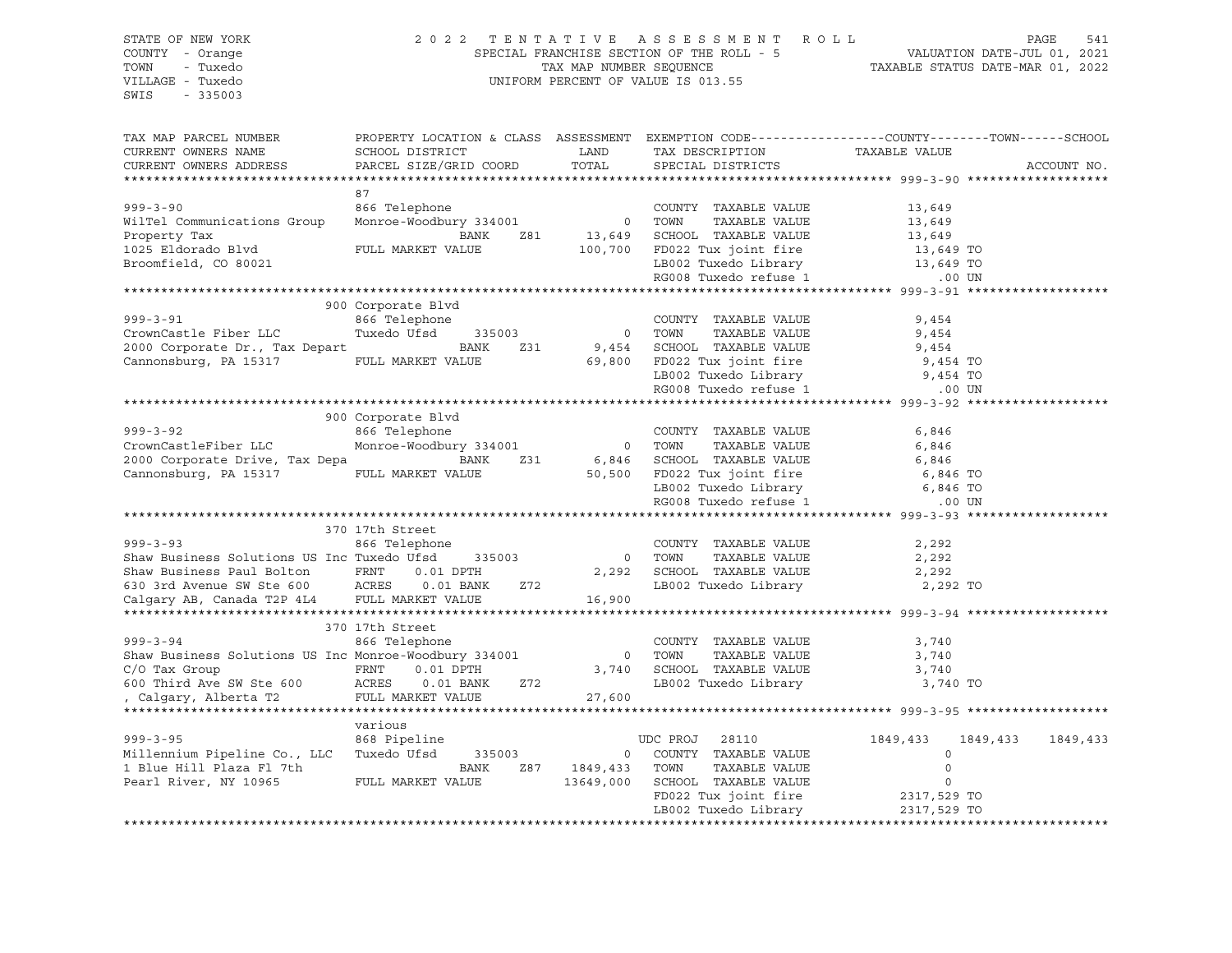# STATE OF NEW YORK 2 0 2 2 T E N T A T I V E A S S E S S M E N T R O L L PAGE 542 COUNTY - Orange SPECIAL FRANCHISE SECTION OF THE ROLL - 5 VALUATION DATE-JUL 01, 2021 TOWN - Tuxedo TAX MAP NUMBER SEQUENCE TAXABLE STATUS DATE-MAR 01, 2022 VILLAGE - Tuxedo UNIFORM PERCENT OF VALUE IS 013.55

| TAX MAP PARCEL NUMBER                                                             | PROPERTY LOCATION & CLASS ASSESSMENT           |                 |          |                      |                                  | EXEMPTION CODE-----------------COUNTY-------TOWN------SCHOOL |
|-----------------------------------------------------------------------------------|------------------------------------------------|-----------------|----------|----------------------|----------------------------------|--------------------------------------------------------------|
| CURRENT OWNERS NAME                                                               | SCHOOL DISTRICT                                | <b>LAND</b>     |          |                      | TAX DESCRIPTION TAXABLE VALUE    |                                                              |
| CURRENT OWNERS ADDRESS     PARCEL SIZE/GRID COORD     TOTAL     SPECIAL DISTRICTS |                                                |                 |          |                      |                                  | ACCOUNT NO.                                                  |
|                                                                                   |                                                |                 |          |                      |                                  |                                                              |
|                                                                                   | various                                        |                 |          |                      |                                  |                                                              |
| $999 - 3 - 96$                                                                    | 868 Pipeline                                   |                 | UDC PROJ | 28110                | 1395,186 1395,186                | 1395,186                                                     |
| Millennium Pipeline Co., LLC                                                      | Monroe-Woodbury 334001 60 COUNTY TAXABLE VALUE |                 |          |                      | $\Omega$                         |                                                              |
| 1 Blue Hill Plaza Fl 7th                                                          | BANK                                           | Z87 1395,186    | TOWN     | TAXABLE VALUE        |                                  |                                                              |
| Pearl River, NY 10965 FULL MARKET VALUE                                           |                                                | 10296,600       |          | SCHOOL TAXABLE VALUE | $\Omega$                         |                                                              |
|                                                                                   |                                                |                 |          |                      | FD022 Tux joint fire 1748,312 TO |                                                              |
|                                                                                   |                                                |                 |          |                      | LB002 Tuxedo Library 1748,312 TO |                                                              |
|                                                                                   |                                                |                 |          |                      |                                  |                                                              |
|                                                                                   | PO Box 7207                                    |                 |          |                      |                                  |                                                              |
| $999 - 3 - 98$                                                                    | 834 Non-cable tv                               |                 | COUNTY   | TAXABLE VALUE        | 52,354                           |                                                              |
| Teleport Communications                                                           | Monroe-Woodbury 334001 0 TOWN                  |                 |          |                      | TAXABLE VALUE 52,354             |                                                              |
| Poperty Tax Dept                                                                  |                                                | BANK Z83 52,354 |          | SCHOOL TAXABLE VALUE | 52,354                           |                                                              |
| 1010 Pine, 9E-L-01 FULL MARKET VALUE                                              |                                                | 386,400         |          |                      |                                  |                                                              |
| St Louis, MO 63101                                                                |                                                |                 |          |                      |                                  |                                                              |
|                                                                                   |                                                |                 |          |                      |                                  |                                                              |
|                                                                                   | PO Box 7207                                    |                 |          |                      |                                  |                                                              |
| $999 - 3 - 99$                                                                    | 834 Non-cable tv                               |                 | COUNTY   |                      | TAXABLE VALUE 72,298             |                                                              |
| Teleport Communications                                                           | Tuxedo Ufsd 335003 0                           |                 | TOWN     | TAXABLE VALUE        | 72,298                           |                                                              |
| Att: Property Tax                                                                 | BANK                                           | 72,298          |          | SCHOOL TAXABLE VALUE | 72,298                           |                                                              |
| 1010 Pine, 9E-L-01 FULL MARKET VALUE                                              |                                                | 533,600         |          |                      |                                  |                                                              |
| St. Louis, MO 63101                                                               |                                                |                 |          |                      |                                  |                                                              |
|                                                                                   |                                                |                 |          |                      |                                  |                                                              |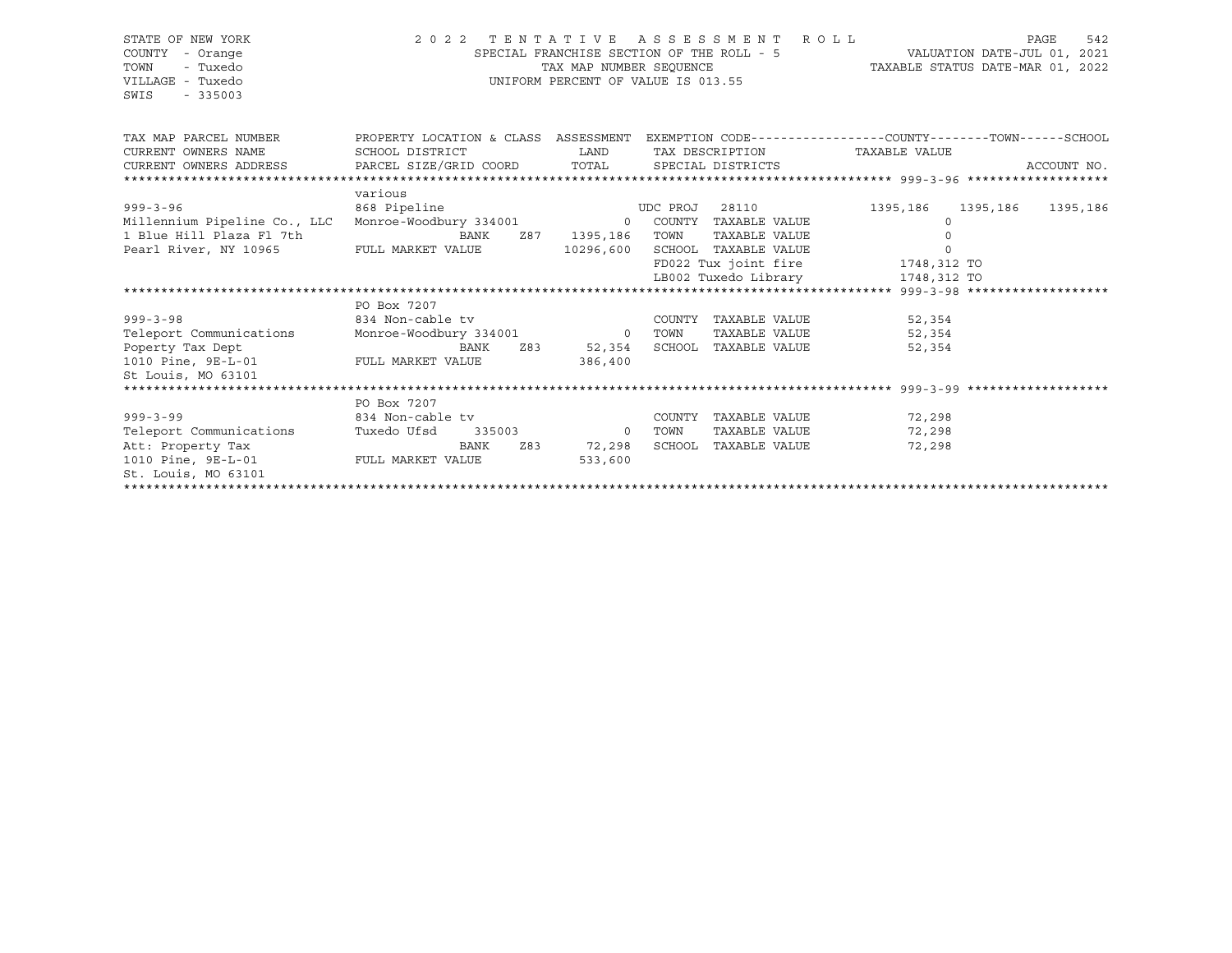|               | STATE OF NEW YORK | 2022 TENTATIVE ASSESSMENT ROLL            |                   |  |  |                                  |                          | PAGE | 543 |
|---------------|-------------------|-------------------------------------------|-------------------|--|--|----------------------------------|--------------------------|------|-----|
|               | COUNTY - Orange   | SPECIAL FRANCHISE SECTION OF THE ROLL - 5 |                   |  |  | VALUATION DATE-JUL 01, 2021      |                          |      |     |
|               | TOWN - Tuxedo     |                                           | MAP SECTION - 999 |  |  | TAXABLE STATUS DATE-MAR 01, 2022 |                          |      |     |
|               | VILLAGE - Tuxedo  |                                           | SUB-SECTION - 000 |  |  |                                  | RPS150/V04/L015          |      |     |
| SWIS - 335003 |                   | UNIFORM PERCENT OF VALUE IS 013.55        |                   |  |  |                                  | CURRENT DATE $4/25/2022$ |      |     |

|      |                       | TOTAL | EXTENSION | EXTENSION | AD VALOREM | EXEMPT | TAXABLE  |
|------|-----------------------|-------|-----------|-----------|------------|--------|----------|
| CODE | DISTRICT NAME PARCELS |       | TYPE      | VALUE     | VALUE      | AMOUNT | VALUE    |
|      |                       |       |           |           |            |        |          |
|      | FD022 Tux joint fire  |       | 34 TOTAL  |           | 6539,480   |        | 6539,480 |
|      | LB002 Tuxedo Library  |       | 36 TOTAL  |           | 6545,512   |        | 6545,512 |
|      | RG008 Tuxedo refuse   |       | 32 UNITS  |           |            |        |          |

# \*\*\* S C H O O L D I S T R I C T S U M M A R Y \*\*\*

| CODE             | DISTRICT NAME                      | TOTAL<br>PARCELS | ASSESSED<br>LAND | ASSESSED<br>TOTAL    | EXEMPT<br>AMOUNT     | TOTAL<br>TAXABLE     | <b>STAR</b><br>AMOUNT | STAR<br>TAXABLE      |
|------------------|------------------------------------|------------------|------------------|----------------------|----------------------|----------------------|-----------------------|----------------------|
| 334001<br>335003 | Monroe-Woodbury Csd<br>Tuxedo Ufsd | 21<br>19         |                  | 2710,154<br>3144,766 | 1395,186<br>1849,433 | 1314,968<br>1295,333 |                       | 1314,968<br>1295,333 |
|                  | SUB - TOTAL                        | 40               |                  | 5854,920             | 3244,619             | 2610,301             |                       | 2610,301             |
|                  | TOTAL                              | 40               |                  | 5854,920             | 3244,619             | 2610,301             |                       | 2610,301             |

#### \*\*\* S Y S T E M C O D E S S U M M A R Y \*\*\*

# NO SYSTEM EXEMPTIONS AT THIS LEVEL

# \*\*\* E X E M P T I O N S U M M A R Y \*\*\*

| CODE  | DESCRIPTION       | TOTAL<br>PARCELS | COUNTY               | TOWN                 | SCHOOL               |
|-------|-------------------|------------------|----------------------|----------------------|----------------------|
| 28110 | UDC PROJ<br>TOTAL |                  | 3244,619<br>3244,619 | 3244,619<br>3244,619 | 3244,619<br>3244,619 |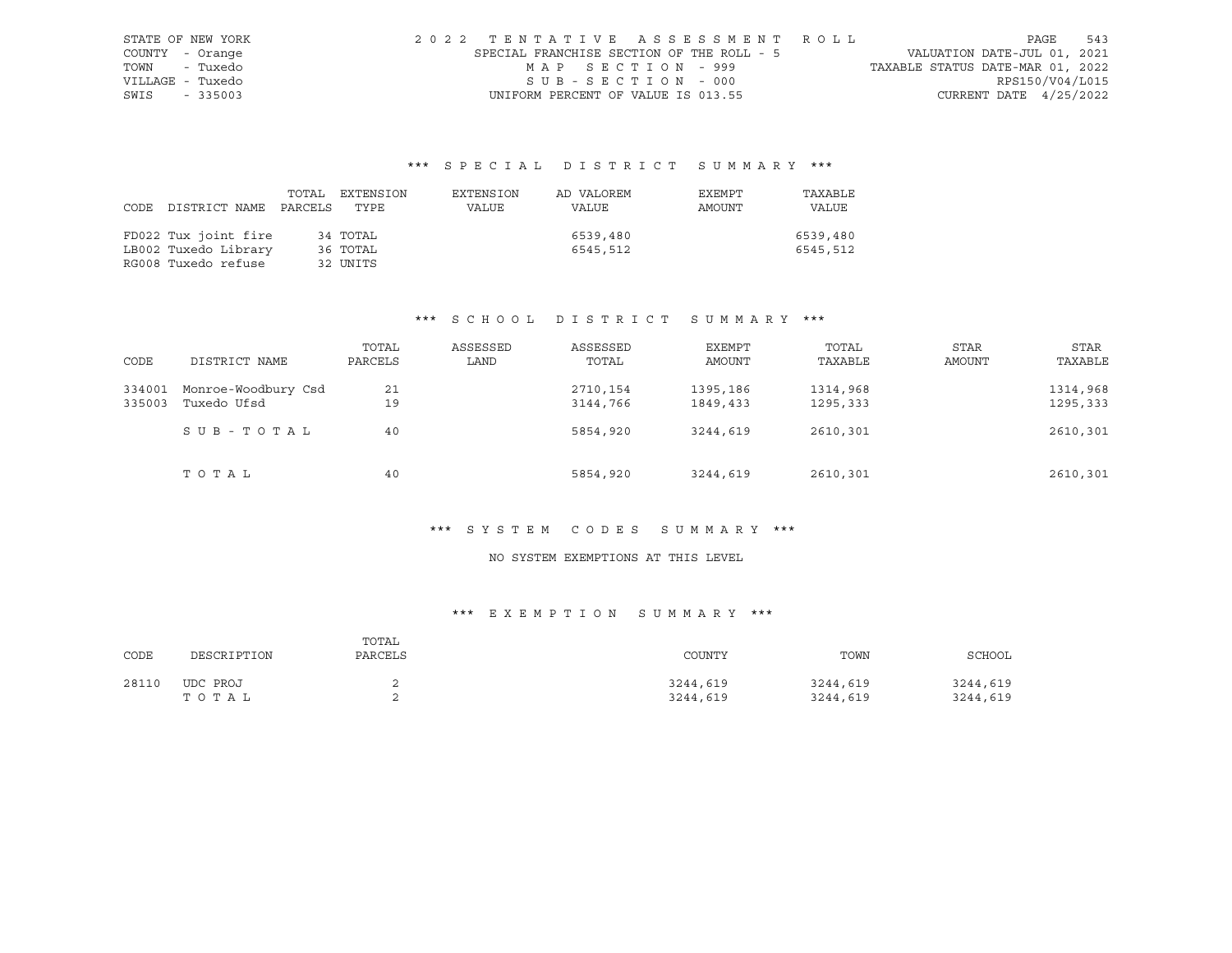|      | STATE OF NEW YORK |  |  |  |                                           |  |  |  | 2022 TENTATIVE ASSESSMENT ROLL |                                  | PAGE | 544             |
|------|-------------------|--|--|--|-------------------------------------------|--|--|--|--------------------------------|----------------------------------|------|-----------------|
|      | COUNTY - Orange   |  |  |  | SPECIAL FRANCHISE SECTION OF THE ROLL - 5 |  |  |  |                                | VALUATION DATE-JUL 01, 2021      |      |                 |
|      | TOWN - Tuxedo     |  |  |  | MAP SECTION - 999                         |  |  |  |                                | TAXABLE STATUS DATE-MAR 01, 2022 |      |                 |
|      | VILLAGE - Tuxedo  |  |  |  | SUB-SECTION - 000                         |  |  |  |                                |                                  |      | RPS150/V04/L015 |
| SWIS | $-335003$         |  |  |  | UNIFORM PERCENT OF VALUE IS 013.55        |  |  |  |                                | CURRENT DATE $4/25/2022$         |      |                 |

| ROLL       |                   | TOTAL   | ASSESSED | ASSESSED | TAXABLE  | TAXABLE  | TAXABLE  | <b>STAR</b> |
|------------|-------------------|---------|----------|----------|----------|----------|----------|-------------|
| <b>SEC</b> | DESCRIPTION       | PARCELS | LAND     | TOTAL    | COUNTY   | TOWN     | SCHOOL   | TAXABLE     |
|            | SPECIAL FRANCHISE | 40      |          | 5854,920 | 2610,301 | 2610,301 | 2610,301 | 2610,301    |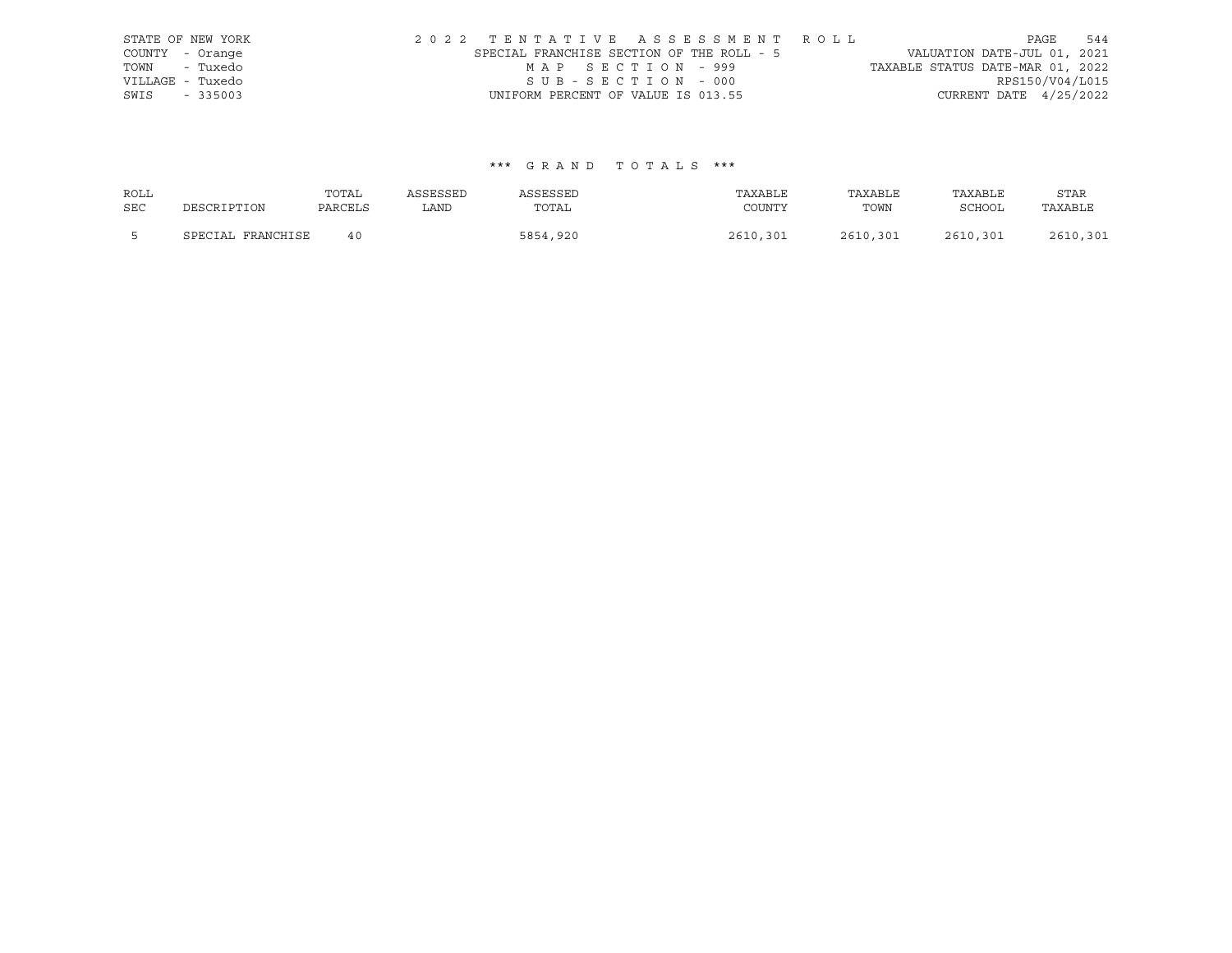| STATE OF NEW YORK | 2022 TENTATIVE ASSESSMENT ROLL            | 545<br>PAGE                      |
|-------------------|-------------------------------------------|----------------------------------|
| COUNTY - Orange   | SPECIAL FRANCHISE SECTION OF THE ROLL - 5 | VALUATION DATE-JUL 01, 2021      |
| TOWN - Tuxedo     |                                           | TAXABLE STATUS DATE-MAR 01, 2022 |
| VILLAGE - Tuxedo  | UNIFORM PERCENT OF VALUE IS 013.55        | RPS150/V04/L015                  |
| SWIS<br>$-335003$ |                                           | CURRENT DATE $4/25/2022$         |
|                   |                                           |                                  |

# ROLL SECTION TOTALS

# \*\*\* S P E C I A L D I S T R I C T S U M M A R Y \*\*\*

| CODE | DISTRICT NAME PARCELS TYPE | TOTAL | EXTENSION | EXTENSION<br>VALUE | AD VALOREM<br>VALUE | EXEMPT<br>AMOUNT | TAXABLE<br><b>VALUE</b> |
|------|----------------------------|-------|-----------|--------------------|---------------------|------------------|-------------------------|
|      |                            |       |           |                    |                     |                  |                         |
|      | FD022 Tux joint fire       |       | 34 TOTAL  |                    | 6539,480            |                  | 6539,480                |
|      | LB002 Tuxedo Library       |       | 36 TOTAL  |                    | 6545,512            |                  | 6545,512                |
|      | RG008 Tuxedo refuse        |       | 32 UNITS  |                    |                     |                  |                         |

#### \*\*\* S C H O O L D I S T R I C T S U M M A R Y \*\*\*

| CODE   | DISTRICT NAME       | TOTAL<br>PARCELS | ASSESSED<br>LAND | ASSESSED<br>TOTAL | EXEMPT<br>AMOUNT | TOTAL<br>TAXABLE | <b>STAR</b><br>AMOUNT | STAR<br>TAXABLE |
|--------|---------------------|------------------|------------------|-------------------|------------------|------------------|-----------------------|-----------------|
|        |                     |                  |                  |                   |                  |                  |                       |                 |
| 334001 | Monroe-Woodbury Csd | 21               |                  | 2710,154          | 1395,186         | 1314,968         |                       | 1314,968        |
| 335003 | Tuxedo Ufsd         | 19               |                  | 3144,766          | 1849,433         | 1295,333         |                       | 1295,333        |
|        | SUB-TOTAL           | 40               |                  | 5854,920          | 3244,619         | 2610,301         |                       | 2610,301        |
|        | ТОТАЬ               | 40               |                  | 5854,920          | 3244,619         | 2610,301         |                       | 2610,301        |

#### \*\*\* S Y S T E M C O D E S S U M M A R Y \*\*\*

#### NO SYSTEM EXEMPTIONS AT THIS LEVEL

# \*\*\* E X E M P T I O N S U M M A R Y \*\*\*

| CODE  | DESCRIPTION       | TOTAL<br>PARCELS | COUNTY               | TOWN                 | SCHOOL               |
|-------|-------------------|------------------|----------------------|----------------------|----------------------|
| 28110 | UDC PROJ<br>тотаь |                  | 3244,619<br>3244,619 | 3244,619<br>3244,619 | 3244,619<br>3244,619 |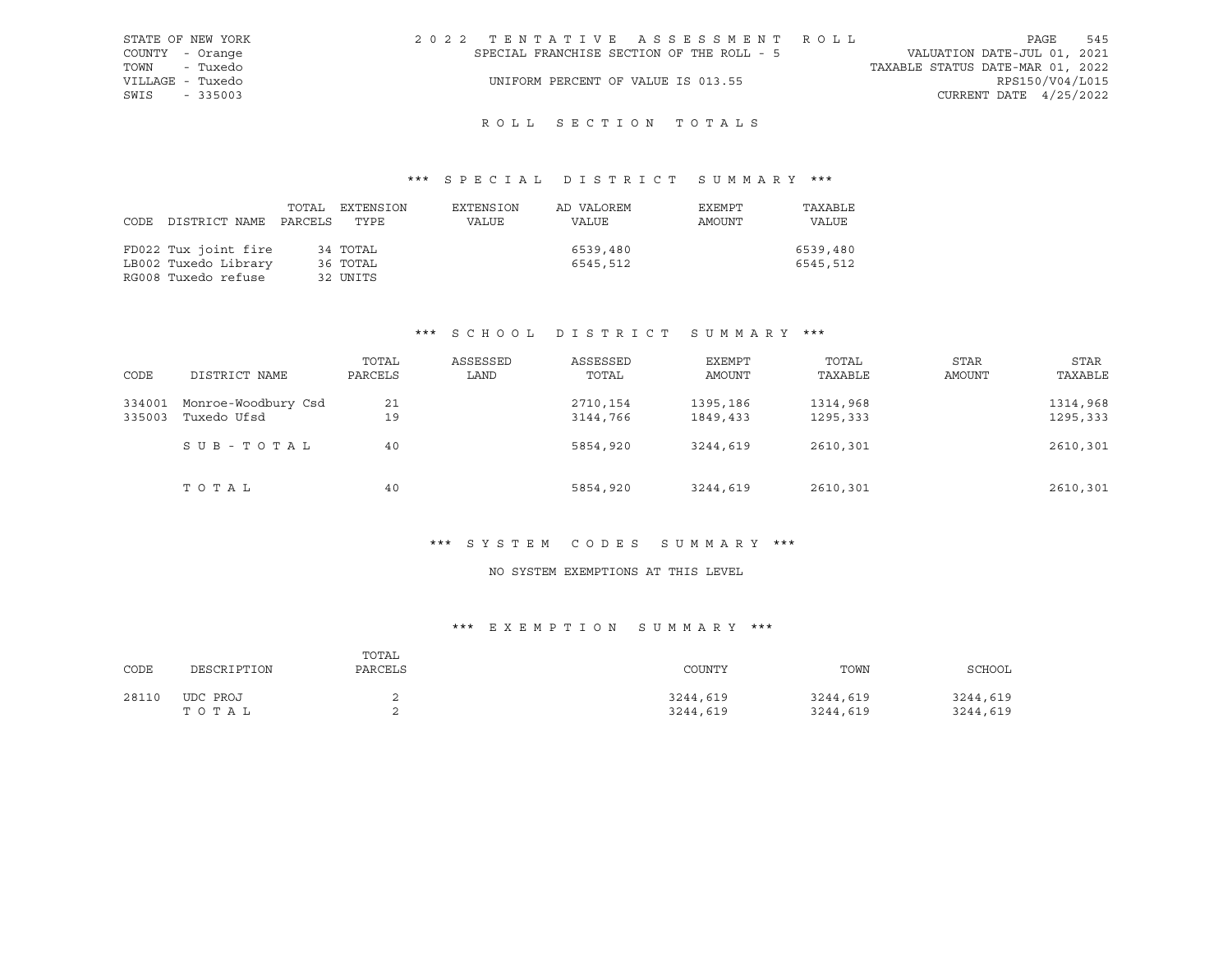|      | STATE OF NEW YORK |                                           |                                    |  |  |  | 2022 TENTATIVE ASSESSMENT ROLL |                                  | PAGE | 546             |
|------|-------------------|-------------------------------------------|------------------------------------|--|--|--|--------------------------------|----------------------------------|------|-----------------|
|      | COUNTY - Orange   | SPECIAL FRANCHISE SECTION OF THE ROLL - 5 |                                    |  |  |  |                                | VALUATION DATE-JUL 01, 2021      |      |                 |
|      | TOWN - Tuxedo     |                                           |                                    |  |  |  |                                | TAXABLE STATUS DATE-MAR 01, 2022 |      |                 |
|      | VILLAGE - Tuxedo  |                                           | UNIFORM PERCENT OF VALUE IS 013.55 |  |  |  |                                |                                  |      | RPS150/V04/L015 |
| SWIS | $-335003$         |                                           |                                    |  |  |  |                                | CURRENT DATE $4/25/2022$         |      |                 |
|      |                   |                                           |                                    |  |  |  |                                |                                  |      |                 |

# ROLL SECTION TOTALS

| ROLL |                   | TOTAL   | ASSESSED | ASSESSED | TAXABLE  | TAXABLE  | TAXABLE  | <b>STAR</b> |
|------|-------------------|---------|----------|----------|----------|----------|----------|-------------|
| SEC  | DESCRIPTION       | PARCELS | LAND     | TOTAL    | COUNTY   | TOWN     | SCHOOL   | TAXABLE     |
|      | SPECIAL FRANCHISE | 40      |          | 5854,920 | 2610,301 | 2610,301 | 2610,301 | 2610,301    |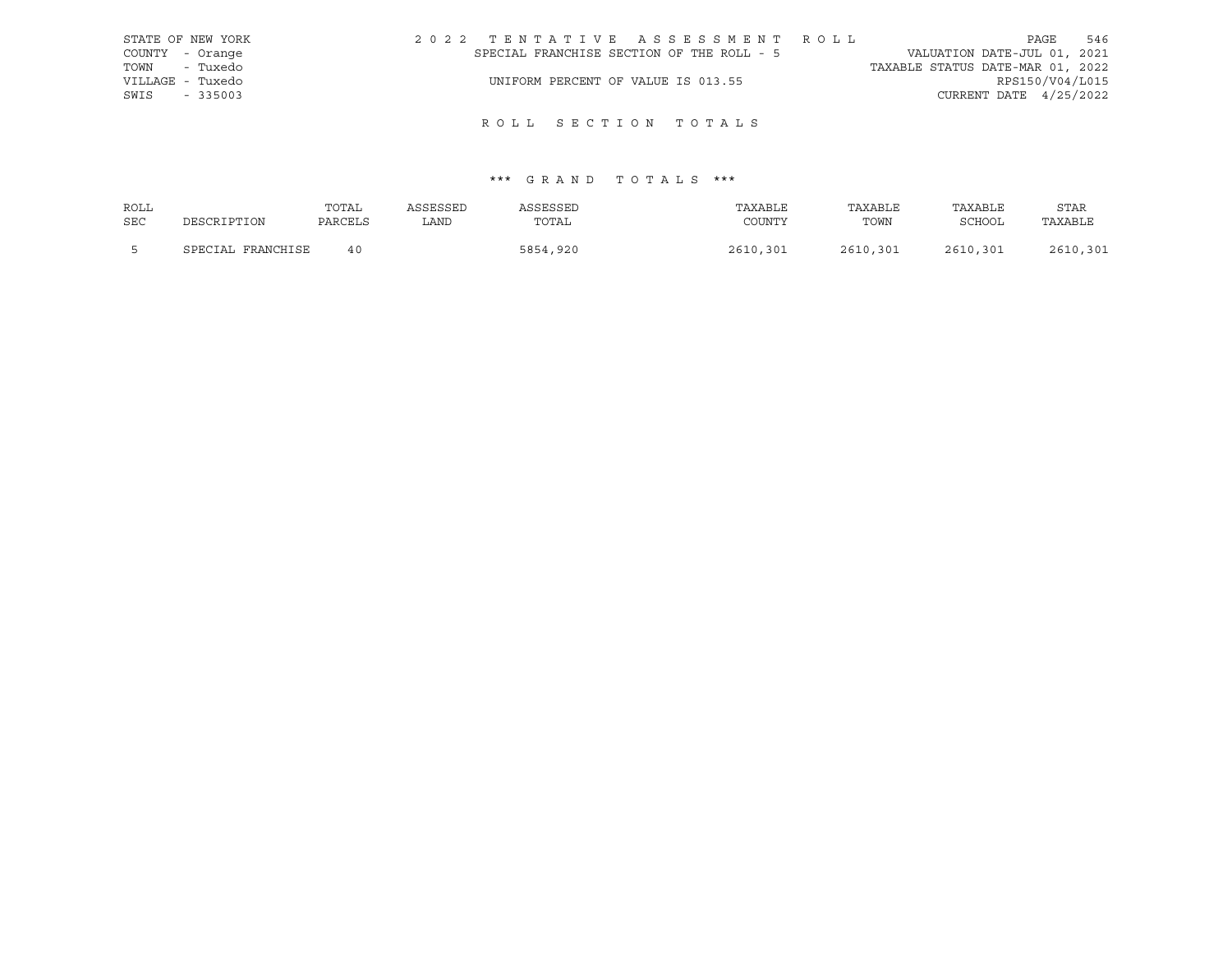# STATE OF NEW YORK 2 0 2 2 T E N T A T I V E A S S E S S M E N T R O L L PAGE 547 COUNTY - Orange UTILITY & R.R. SECTION OF THE ROLL - 6 VALUATION DATE-JUL 01, 2021 TOWN - Tuxedo TAX MAP NUMBER SEQUENCE TAXABLE STATUS DATE-MAR 01, 2022 VILLAGE - Tuxedo UNIFORM PERCENT OF VALUE IS 013.55

| TAX MAP PARCEL NUMBER<br>CURRENT OWNERS NAME                                        | PROPERTY LOCATION & CLASS ASSESSMENT EXEMPTION CODE----------------COUNTY-------TOWN------SCHOOL<br>SCHOOL DISTRICT | LAND     | TAX DESCRIPTION                                       | TAXABLE VALUE |                  |
|-------------------------------------------------------------------------------------|---------------------------------------------------------------------------------------------------------------------|----------|-------------------------------------------------------|---------------|------------------|
| CURRENT OWNERS ADDRESS                                                              | PARCEL SIZE/GRID COORD                                                                                              | TOTAL    | SPECIAL DISTRICTS                                     |               | ACCOUNT NO.      |
|                                                                                     |                                                                                                                     |          |                                                       |               |                  |
|                                                                                     | Route 17A                                                                                                           |          |                                                       |               |                  |
| $201 - 1 - 1.1$                                                                     | 882 Elec Trans Imp                                                                                                  |          | COUNTY TAXABLE VALUE                                  | 15,800        |                  |
| Consolidated Edison Co                                                              | Monroe-Woodbury 334001                                                                                              | 15,800   | TOWN<br>TAXABLE VALUE                                 | 15,800        |                  |
| of New York Inc.                                                                    | Vacant Land                                                                                                         | 15,800   | SCHOOL TAXABLE VALUE                                  | 15,800        |                  |
| Stephanie Merritt                                                                   | ACRES 15.80 BANK<br>Z11                                                                                             |          | FD022 Tux joint fire                                  | 15,800 TO     |                  |
| Tax Department                                                                      | FULL MARKET VALUE                                                                                                   |          | 116,600 LB002 Tuxedo Library                          | 15,800 TO     |                  |
| 4 Irving Pl Fl 3NE                                                                  |                                                                                                                     |          | RG008 Tuxedo refuse 1                                 | .00 UN        |                  |
| New York, NY 10003                                                                  |                                                                                                                     |          |                                                       |               |                  |
|                                                                                     |                                                                                                                     |          |                                                       |               |                  |
|                                                                                     | Route 17A                                                                                                           |          |                                                       |               |                  |
| $201 - 1 - 1.3$                                                                     | 882 Elec Trans Imp                                                                                                  |          | COUNTY TAXABLE VALUE                                  | 34,900        |                  |
| Consolidated Edison Co                                                              | 882 Elec Trans Imp<br>Monroe-Woodbury 334001            34,900                                                      |          | TAXABLE VALUE<br>TOWN                                 | 34,900        |                  |
| Of New York                                                                         | Vacant Land                                                                                                         |          | 34,900 SCHOOL TAXABLE VALUE                           | 34,900        |                  |
| Tax Department                                                                      |                                                                                                                     |          | FD022 Tux joint fire                                  | 34,900 TO     |                  |
|                                                                                     | ACRES 34.30 محمد محمد محمد المسلم<br>EAST-0562974 NRTH-0878889                                                      |          |                                                       | 34,900 TO     |                  |
|                                                                                     |                                                                                                                     |          | LB002 Tuxedo Library<br>257,600 RG008 Tuxedo refuse 1 | .00 UN        |                  |
|                                                                                     |                                                                                                                     |          |                                                       |               |                  |
|                                                                                     | 1 Sylvan Way                                                                                                        |          |                                                       |               |                  |
| $201 - 1 - 27$                                                                      | 850 Waste dispsl                                                                                                    |          | COUNTY TAXABLE VALUE                                  | 91,867        |                  |
| South County Sewer Corp                                                             |                                                                                                                     |          | TAXABLE VALUE<br>TOWN                                 | 91,867        |                  |
| Vito Spadavecchia                                                                   | Monroe-Woodbury 334001 8,500<br>Sewer Treatment Plant And 91,867                                                    |          | SCHOOL TAXABLE VALUE                                  | 91,867        |                  |
| United Water South County                                                           | Mains                                                                                                               |          | FD022 Tux joint fire                                  | 91,867 TO     |                  |
| PO Box 229                                                                          | ACRES<br>3.40 BANK<br>Z55                                                                                           |          | LB002 Tuxedo Library                                  | 91,867 TO     |                  |
| Harrington Park, NJ 07640-0229 EAST-0575561 NRTH-0875133                            |                                                                                                                     |          |                                                       |               |                  |
|                                                                                     | DEED BOOK 1629 PG-00202                                                                                             |          |                                                       |               |                  |
|                                                                                     | FULL MARKET VALUE                                                                                                   | 678,000  |                                                       |               |                  |
|                                                                                     |                                                                                                                     |          |                                                       |               |                  |
|                                                                                     | 1587 Long Meadow Rd                                                                                                 |          |                                                       |               |                  |
| $201 - 1 - 31$                                                                      |                                                                                                                     |          | COUNTY TAXABLE VALUE                                  | 357,541       |                  |
| South County Water Corp                                                             | 845 Water Transp<br>Monroe-Woodbury 334001          138,100                                                         |          | TOWN<br>TAXABLE VALUE                                 | 357,541       |                  |
|                                                                                     | Reservoir & Water System 357,541 SCHOOL TAXABLE VALUE                                                               |          |                                                       | 357,541       |                  |
| Vito Spadavecchia Meservoir & Water S<br>United Water South County ACRES 74.80 BANK | Z55                                                                                                                 |          | FD022 Tux joint fire                                  | 357,541 TO    |                  |
| PO Box 229                                                                          | EAST-0572378 NRTH-0876397                                                                                           |          | LB002 Tuxedo Library                                  | 357,541 TO    |                  |
| Harrington Park, NJ 07640-0229 DEED BOOK 1897 PG-00260                              |                                                                                                                     |          |                                                       |               |                  |
|                                                                                     | FULL MARKET VALUE                                                                                                   | 2638,700 |                                                       |               |                  |
|                                                                                     |                                                                                                                     |          |                                                       |               |                  |
|                                                                                     | 1583 Long Meadow Rd                                                                                                 |          |                                                       |               |                  |
| $201 - 1 - 32$                                                                      | 883 Gas Trans Impr                                                                                                  |          | UDC PROJ<br>28110                                     | 30,560        | 30,560<br>30,560 |
| Millennium Pipeline Company LL Monroe-Woodbury 334001                               |                                                                                                                     | 18,000   | COUNTY TAXABLE VALUE                                  | $\circ$       |                  |
| Rd                                                                                  | Pump/requlator                                                                                                      | 30,560   | TOWN<br>TAXABLE VALUE                                 | $\circ$       |                  |
| PO Box 1565                                                                         | FRNT 100.00 DPTH 100.00                                                                                             |          | SCHOOL TAXABLE VALUE                                  | $\circ$       |                  |
| Pearl River, NY 10965                                                               | BANK<br>Z87                                                                                                         |          | FD022 Tux joint fire                                  | $0$ TO        |                  |
|                                                                                     | EAST-0571671 NRTH-0875286                                                                                           |          | 30,560 EX                                             |               |                  |
|                                                                                     | DEED BOOK 12765 PG-1772                                                                                             |          | LB002 Tuxedo Library                                  | 0 TO          |                  |
|                                                                                     | FULL MARKET VALUE                                                                                                   | 225,500  | 30,560 EX                                             |               |                  |
|                                                                                     |                                                                                                                     |          | RG008 Tuxedo refuse 1                                 | .00 UN        |                  |
|                                                                                     |                                                                                                                     |          |                                                       |               |                  |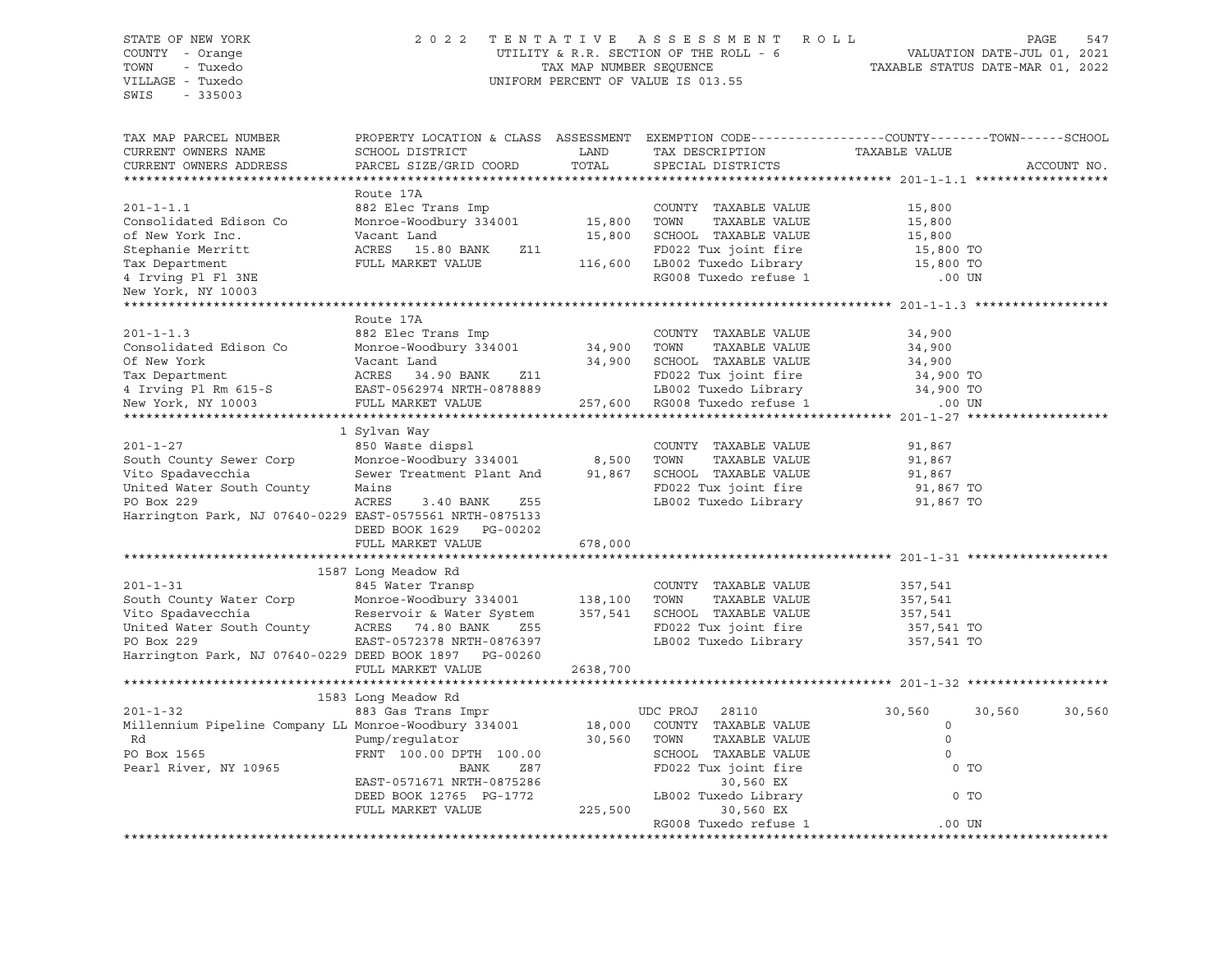STATE OF NEW YORK 2 0 2 2 T E N T A T I V E A S S E S S M E N T R O L L PAGE 548 COUNTY - Orange UTILITY & R.R. SECTION OF THE ROLL - 6 VALUATION DATE-JUL 01, 2021 TOWN - Tuxedo TOWN - TAX MAP NUMBER SEQUENCE TAXABLE STATUS DATE-MAR 01, 2022 VILLAGE - Tuxedo UNIFORM PERCENT OF VALUE IS 013.55 SWIS - 335003 TAX MAP PARCEL NUMBER PROPERTY LOCATION & CLASS ASSESSMENT EXEMPTION CODE------------------COUNTY--------TOWN------SCHOOL CURRENT OWNERS NAME SCHOOL DISTRICT LAND TAX DESCRIPTION TAXABLE VALUE CURRENT OWNERS ADDRESS PARCEL SIZE/GRID COORD TOTAL SPECIAL DISTRICTS ACCOUNT NO. \*\*\*\*\*\*\*\*\*\*\*\*\*\*\*\*\*\*\*\*\*\*\*\*\*\*\*\*\*\*\*\*\*\*\*\*\*\*\*\*\*\*\*\*\*\*\*\*\*\*\*\*\*\*\*\*\*\*\*\*\*\*\*\*\*\*\*\*\*\*\*\*\*\*\*\*\*\*\*\*\*\*\*\*\*\*\*\*\*\*\*\*\*\*\*\*\*\*\*\*\*\*\* 201-1-38.3 \*\*\*\*\*\*\*\*\*\*\*\*\*\*\*\*\* Route 84 201-1-38.3 882 Elec Trans Imp COUNTY TAXABLE VALUE 13,500 Consolidated Edison Co Monroe-Woodbury 334001 13,500 TOWN TAXABLE VALUE 13,500 Tax Department Vacant Land 13,500 SCHOOL TAXABLE VALUE 13,500 4 Irving Pl Rm 615-S ACRES 13.50 BANK Z11 FD022 Tux joint fire 13,500 TO New York, NY 10003 EAST-0565152 NRTH-0872373 LB002 Tuxedo Library 13,500 TO DEED BOOK 1964 PG-762 RG008 Tuxedo refuse 1 .00 UN FULL MARKET VALUE 99,600 \*\*\*\*\*\*\*\*\*\*\*\*\*\*\*\*\*\*\*\*\*\*\*\*\*\*\*\*\*\*\*\*\*\*\*\*\*\*\*\*\*\*\*\*\*\*\*\*\*\*\*\*\*\*\*\*\*\*\*\*\*\*\*\*\*\*\*\*\*\*\*\*\*\*\*\*\*\*\*\*\*\*\*\*\*\*\*\*\*\*\*\*\*\*\*\*\*\*\*\*\*\*\* 201-1-38.5 \*\*\*\*\*\*\*\*\*\*\*\*\*\*\*\*\* Route 84 201-1-38.5 882 Elec Trans Imp COUNTY TAXABLE VALUE 5,500 Consolidated Edison Co Monroe-Woodbury 334001 5,500 TOWN TAXABLE VALUE 5,500 Tax Department Vacant Land 5,500 SCHOOL TAXABLE VALUE 5,500 4 Irving Pl Rm 615-S ACRES 5.50 BANK Z11 FD022 Tux joint fire 5,500 TO New York, NY 10003 EAST-0564897 NRTH-0872098 LB002 Tuxedo Library 5,500 TO DEED BOOK 1964 PG-762 RG008 Tuxedo refuse 1 .00 UN FULL MARKET VALUE 40,600 \*\*\*\*\*\*\*\*\*\*\*\*\*\*\*\*\*\*\*\*\*\*\*\*\*\*\*\*\*\*\*\*\*\*\*\*\*\*\*\*\*\*\*\*\*\*\*\*\*\*\*\*\*\*\*\*\*\*\*\*\*\*\*\*\*\*\*\*\*\*\*\*\*\*\*\*\*\*\*\*\*\*\*\*\*\*\*\*\*\*\*\*\*\*\*\*\*\*\*\*\*\*\* 201-1-54 \*\*\*\*\*\*\*\*\*\*\*\*\*\*\*\*\*\*\* 170 Radio Rd 201-1-54 837 Cell Tower COUNTY TAXABLE VALUE 96,550 ACC Tower Sub, LLC Monroe-Woodbury 334001 67,500 TOWN TAXABLE VALUE 96,550 Property Tax Dept Loc 1 Par 1 Map 182-92 96,550 SCHOOL TAXABLE VALUE 96,550 PO Box 723597 West Of Long Meadow Rd FD022 Tux joint fire 96,550 TO Atlanta, GA 31139 ACRES 5.00 BANK Z30 LB002 Tuxedo Library 96,550 TO EAST-0576273 NRTH-0879014 RG008 Tuxedo refuse 1 .00 UN DEED BOOK 13490 PG-1048 FULL MARKET VALUE 712,500 \*\*\*\*\*\*\*\*\*\*\*\*\*\*\*\*\*\*\*\*\*\*\*\*\*\*\*\*\*\*\*\*\*\*\*\*\*\*\*\*\*\*\*\*\*\*\*\*\*\*\*\*\*\*\*\*\*\*\*\*\*\*\*\*\*\*\*\*\*\*\*\*\*\*\*\*\*\*\*\*\*\*\*\*\*\*\*\*\*\*\*\*\*\*\*\*\*\*\*\*\*\*\* 201-1-57 \*\*\*\*\*\*\*\*\*\*\*\*\*\*\*\*\*\*\* Route 84 201-1-57 882 Elec Trans Imp COUNTY TAXABLE VALUE 4,000 Consolidated Edison Co Tuxedo Ufsd 335003 4,000 TOWN TAXABLE VALUE 4,000 Tax Department Vacant Land 4,000 SCHOOL TAXABLE VALUE 4,000 4 Irving Pl Rm 615-S ACRES 4.00 BANK Z11 FD022 Tux joint fire 4,000 TO New York, NY 10003 EAST-0564347 NRTH-0874546 LB002 Tuxedo Library 4,000 TO FULL MARKET VALUE 29,500 RG008 Tuxedo refuse 1 .00 UN \*\*\*\*\*\*\*\*\*\*\*\*\*\*\*\*\*\*\*\*\*\*\*\*\*\*\*\*\*\*\*\*\*\*\*\*\*\*\*\*\*\*\*\*\*\*\*\*\*\*\*\*\*\*\*\*\*\*\*\*\*\*\*\*\*\*\*\*\*\*\*\*\*\*\*\*\*\*\*\*\*\*\*\*\*\*\*\*\*\*\*\*\*\*\*\*\*\*\*\*\*\*\*\*\*\*\*\*\*\*\*\*\*\*\*\*\*\*\*\*\*\*\*\*\*\*\*\*\*\*\*\*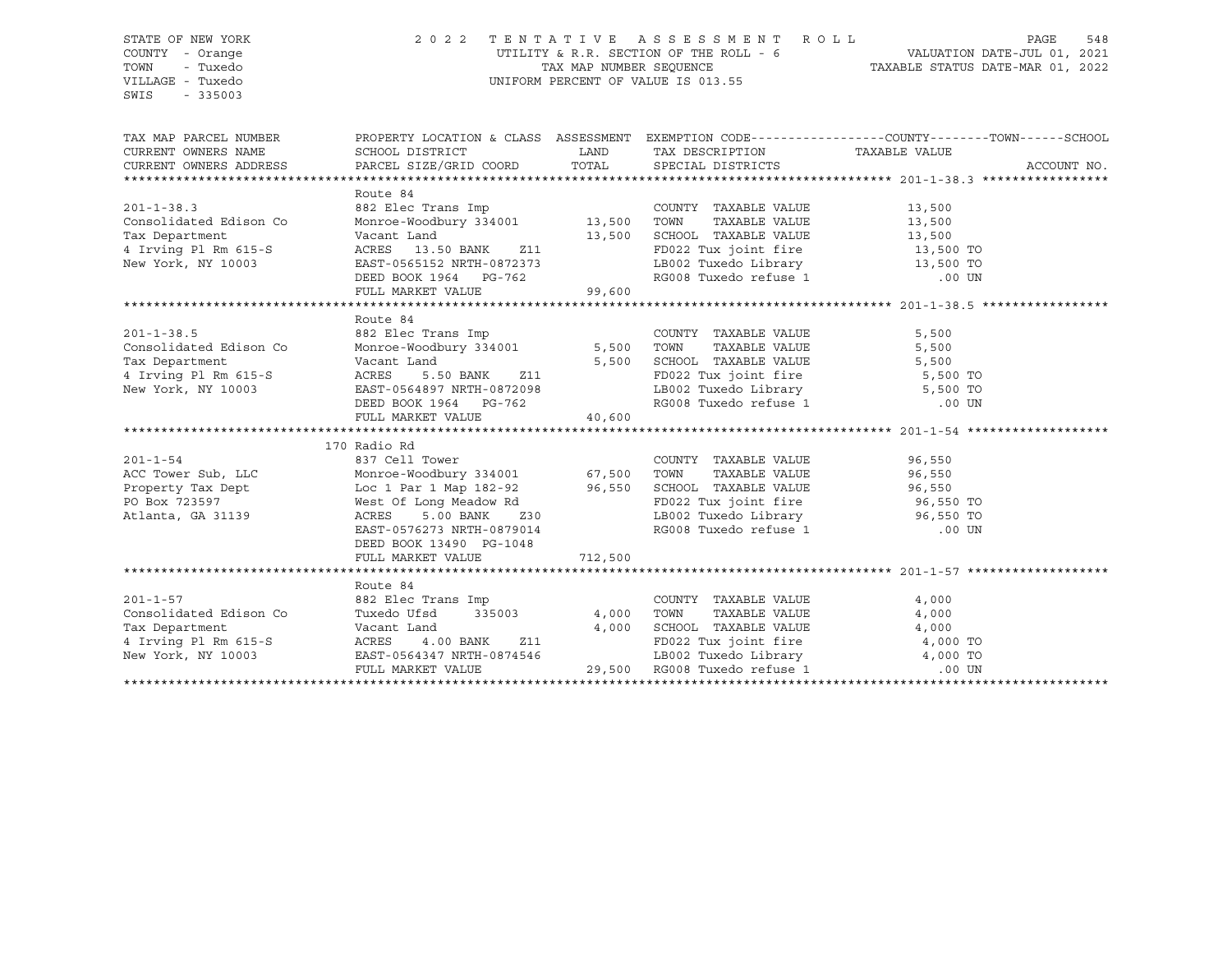| STATE OF NEW YORK |  | 2022 TENTATIVE ASSESSMENT ROLL         |                                  | PAGE | 549 |
|-------------------|--|----------------------------------------|----------------------------------|------|-----|
| COUNTY - Orange   |  | UTILITY & R.R. SECTION OF THE ROLL - 6 | VALUATION DATE-JUL 01, 2021      |      |     |
| TOWN - Tuxedo     |  | MAP SECTION - 201                      | TAXABLE STATUS DATE-MAR 01, 2022 |      |     |
| VILLAGE - Tuxedo  |  | SUB-SECTION - 000                      | RPS150/V04/L015                  |      |     |
| SWIS - 335003     |  | UNIFORM PERCENT OF VALUE IS 013.55     | CURRENT DATE $4/25/2022$         |      |     |

|      |                      | TOTAL   | EXTENSION | EXTENSION | AD VALOREM | EXEMPT | TAXABLE |
|------|----------------------|---------|-----------|-----------|------------|--------|---------|
| CODE | DISTRICT NAME        | PARCELS | TYPE      | VALUE     | VALUE      | AMOUNT | VALUE   |
|      |                      |         |           |           |            |        |         |
|      | FD022 Tux joint fire |         | 9 TOTAL   |           | 650,218    | 30,560 | 619,658 |
|      | LB002 Tuxedo Library |         | 9 TOTAL   |           | 650,218    | 30,560 | 619,658 |
|      | RG008 Tuxedo refuse  |         | 7 UNITS   |           |            |        |         |

# \*\*\* S C H O O L D I S T R I C T S U M M A R Y \*\*\*

| CODE             | DISTRICT NAME                      | TOTAL<br>PARCELS | ASSESSED<br>LAND | ASSESSED<br>TOTAL | EXEMPT<br>AMOUNT | TOTAL<br>TAXABLE | <b>STAR</b><br>AMOUNT | STAR<br>TAXABLE  |
|------------------|------------------------------------|------------------|------------------|-------------------|------------------|------------------|-----------------------|------------------|
| 334001<br>335003 | Monroe-Woodbury Csd<br>Tuxedo Ufsd | 8                | 301,800<br>4,000 | 646,218<br>4,000  | 30,560           | 615,658<br>4,000 |                       | 615,658<br>4,000 |
|                  | SUB - TOTAL                        | 9                | 305,800          | 650,218           | 30,560           | 619,658          |                       | 619,658          |
|                  | TOTAL                              | 9                | 305,800          | 650,218           | 30,560           | 619,658          |                       | 619,658          |

#### \*\*\* S Y S T E M C O D E S S U M M A R Y \*\*\*

# NO SYSTEM EXEMPTIONS AT THIS LEVEL

# \*\*\* E X E M P T I O N S U M M A R Y \*\*\*

| CODE  | DESCRIPTION       | TOTAL<br>PARCELS | COUNTY           | TOWN             | SCHOOL           |
|-------|-------------------|------------------|------------------|------------------|------------------|
| 28110 | UDC PROJ<br>TOTAL |                  | 30,560<br>30,560 | 30,560<br>30,560 | 30,560<br>30,560 |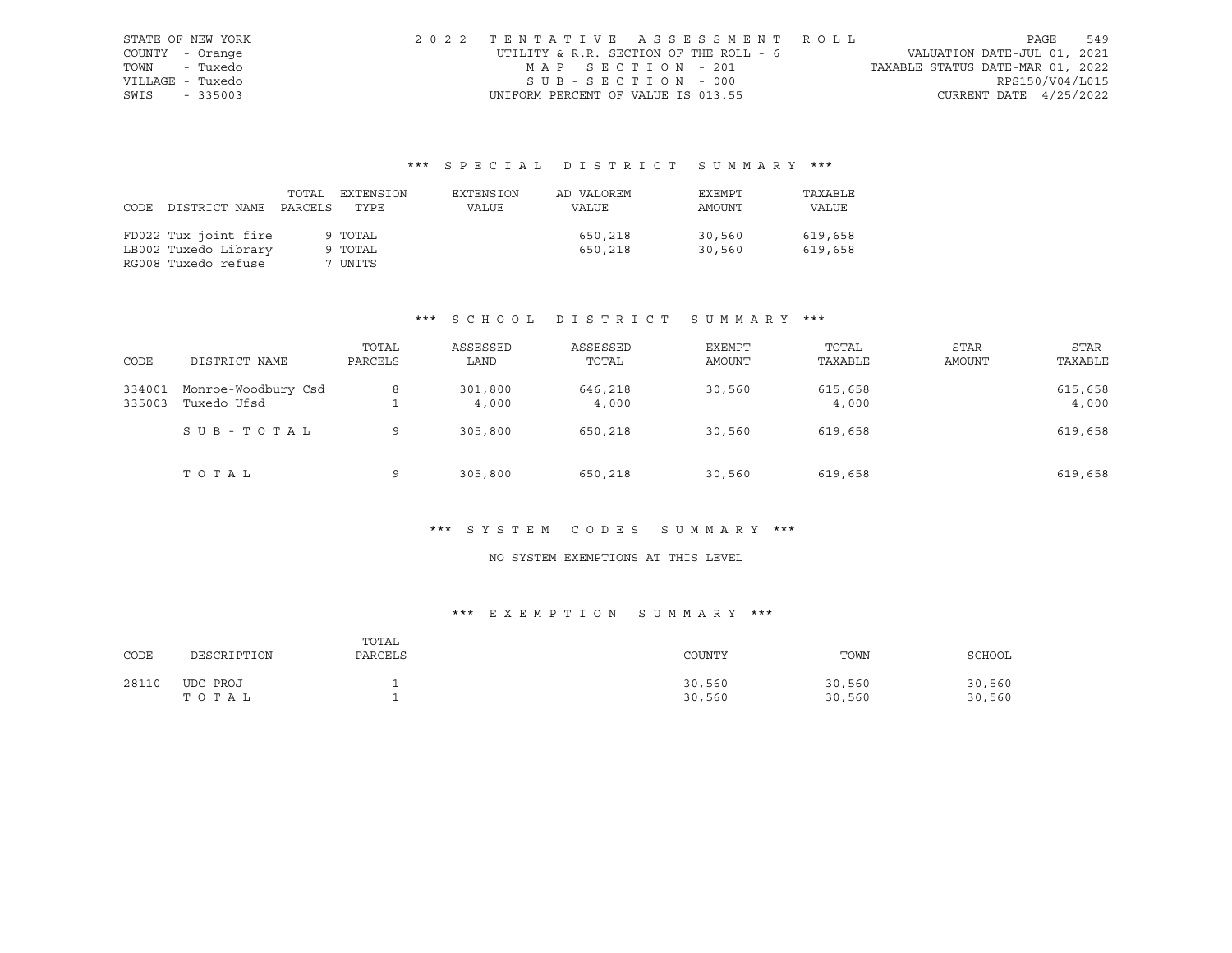| STATE OF NEW YORK | 2022 TENTATIVE ASSESSMENT ROLL         |                                  | PAGE                        | 550 |
|-------------------|----------------------------------------|----------------------------------|-----------------------------|-----|
| COUNTY - Orange   | UTILITY & R.R. SECTION OF THE ROLL - 6 |                                  | VALUATION DATE-JUL 01, 2021 |     |
| TOWN - Tuxedo     | MAP SECTION - 201                      | TAXABLE STATUS DATE-MAR 01, 2022 |                             |     |
| VILLAGE - Tuxedo  | SUB-SECTION - 000                      |                                  | RPS150/V04/L015             |     |
| SWIS - 335003     | UNIFORM PERCENT OF VALUE IS 013.55     |                                  | CURRENT DATE $4/25/2022$    |     |

| ROLL       |                  | TOTAL   | ASSESSED | ASSESSED | TAXABLE | TAXABLE | TAXABLE | <b>STAR</b> |
|------------|------------------|---------|----------|----------|---------|---------|---------|-------------|
| <b>SEC</b> | DESCRIPTION      | PARCELS | LAND     | TOTAL    | COUNTY  | TOWN    | SCHOOL  | TAXABLE     |
|            | UTILITIES & N.C. |         | 305,800  | 650,218  | 619,658 | 619,658 | 619,658 | 619,658     |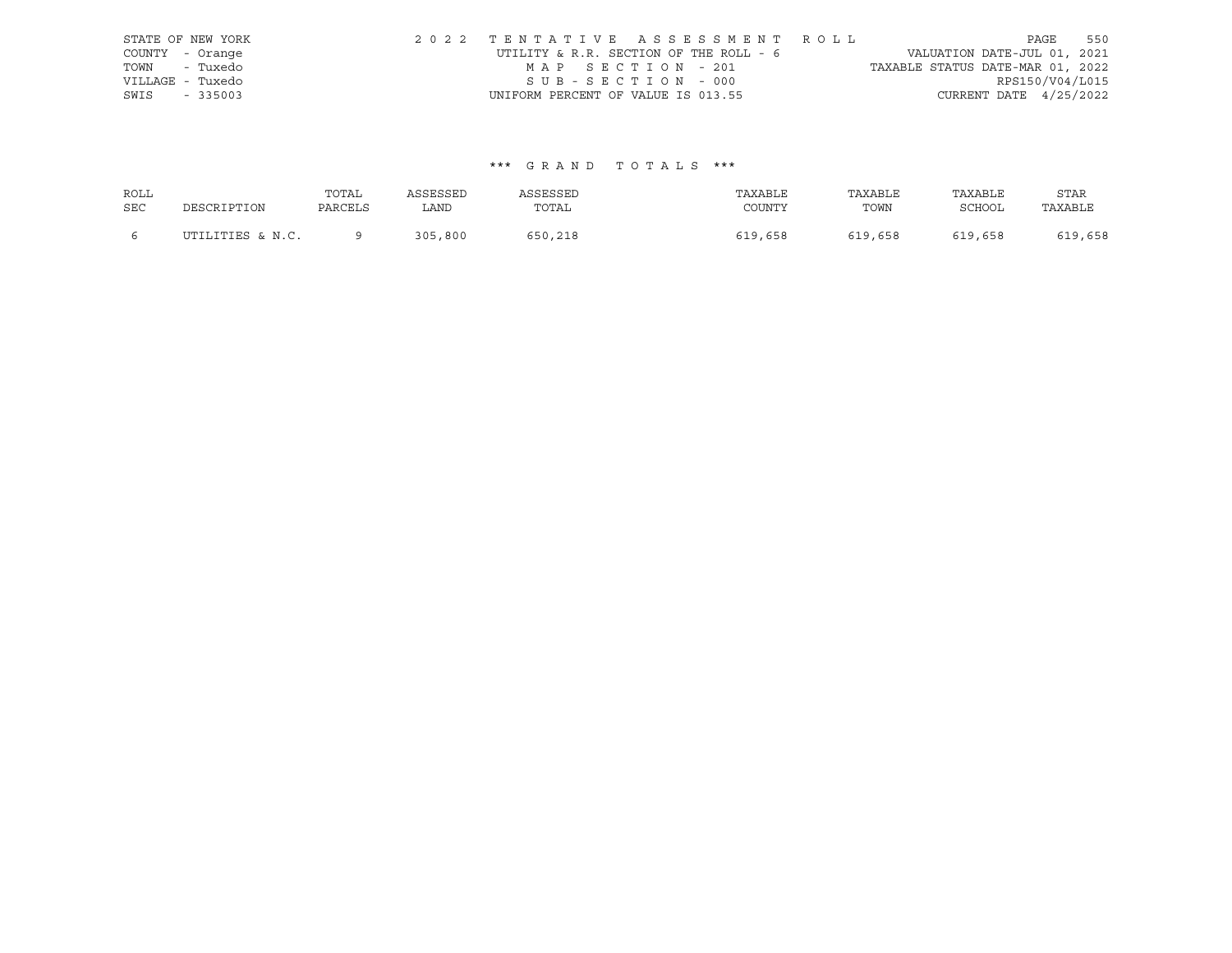| STATE OF NEW YORK<br>COUNTY<br>- Orange<br>- Tuxedo<br>TOWN<br>VILLAGE - Tuxedo<br>SWIS - 335003 |                                             |         | 2022 TENTATIVE ASSESSMENT ROLL<br>UTILITY & R.R. SECTION OF THE ROLL - 6<br>UNIFORM PERCENT OF VALUE IS 013.55 | 551<br>PAGE<br>VALUATION DATE-JUL 01, 2021<br>TAX MAP NUMBER SEQUENCE TAXABLE STATUS DATE-MAR 01, 2022 |
|--------------------------------------------------------------------------------------------------|---------------------------------------------|---------|----------------------------------------------------------------------------------------------------------------|--------------------------------------------------------------------------------------------------------|
| TAX MAP PARCEL NUMBER                                                                            | PROPERTY LOCATION & CLASS ASSESSMENT        |         |                                                                                                                | EXEMPTION CODE-----------------COUNTY-------TOWN------SCHOOL                                           |
| CURRENT OWNERS NAME                                                                              | SCHOOL DISTRICT LAND                        |         | TAX DESCRIPTION TAXABLE VALUE                                                                                  |                                                                                                        |
| CURRENT OWNERS ADDRESS     PARCEL SIZE/GRID COORD     TOTAL     SPECIAL DISTRICTS                |                                             |         |                                                                                                                | ACCOUNT NO.                                                                                            |
|                                                                                                  |                                             |         |                                                                                                                |                                                                                                        |
|                                                                                                  | Route 17                                    |         |                                                                                                                |                                                                                                        |
| $206 - 1 - 9.1$                                                                                  | 882 Elec Trans Imp                          |         | TAXABLE VALUE<br>COUNTY                                                                                        | 15,200                                                                                                 |
| Orange & Rockland Monroe-Woodbury 334001 15,200                                                  |                                             |         | TOWN<br>TAXABLE VALUE                                                                                          | 15,200                                                                                                 |
| Utilities Inc                                                                                    | <b>Example 1</b> Land <b>Example 2</b> Land | 15,200  | SCHOOL TAXABLE VALUE                                                                                           | 15,200                                                                                                 |
| One Blue Hill Plz                                                                                | FRNT 228.00 DPTH 68.00                      |         | FD022 Tux joint fire 15,200 TO                                                                                 |                                                                                                        |
| Pearl River, NY 10965                                                                            | BANK                                        | Z43     | LB002 Tuxedo Library                                                                                           | 15,200 TO                                                                                              |
|                                                                                                  | EAST-0583169 NRTH-0880777                   |         | RG008 Tuxedo refuse 1 600 UN                                                                                   |                                                                                                        |
|                                                                                                  | DEED BOOK 1321 PG-00076                     |         |                                                                                                                |                                                                                                        |
|                                                                                                  | FULL MARKET VALUE                           | 112,200 |                                                                                                                |                                                                                                        |
|                                                                                                  |                                             |         |                                                                                                                |                                                                                                        |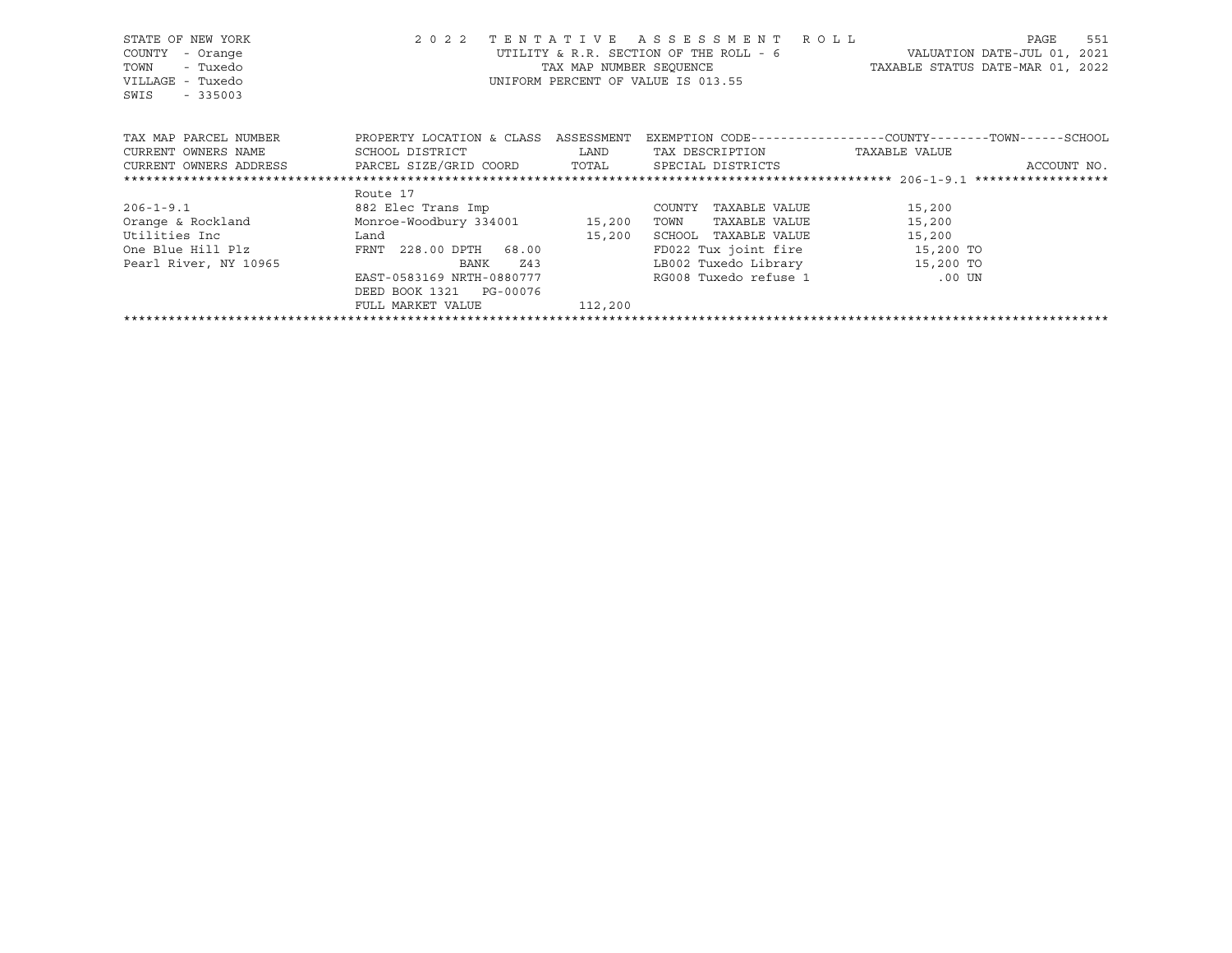|                  | STATE OF NEW YORK | 2022 TENTATIVE ASSESSMENT ROLL         |                                  | PAGE | 552 |
|------------------|-------------------|----------------------------------------|----------------------------------|------|-----|
| COUNTY - Orange  |                   | UTILITY & R.R. SECTION OF THE ROLL - 6 | VALUATION DATE-JUL 01, 2021      |      |     |
| TOWN - Tuxedo    |                   | MAP SECTION - 206                      | TAXABLE STATUS DATE-MAR 01, 2022 |      |     |
| VILLAGE - Tuxedo |                   | SUB-SECTION - 000                      | RPS150/V04/L015                  |      |     |
| SWIS - 335003    |                   | UNIFORM PERCENT OF VALUE IS 013.55     | CURRENT DATE $4/25/2022$         |      |     |

| DISTRICT NAME PARCELS                                               | TOTAL | EXTENSION                     | EXTENSION | AD VALOREM       | EXEMPT | TAXABLE          |
|---------------------------------------------------------------------|-------|-------------------------------|-----------|------------------|--------|------------------|
| CODE                                                                |       | TYPE                          | VALUE     | VALUE            | AMOUNT | VALUE            |
| FD022 Tux joint fire<br>LB002 Tuxedo Library<br>RG008 Tuxedo refuse |       | 1 TOTAL<br>1 TOTAL<br>1 UNITS |           | 15,200<br>15,200 |        | 15,200<br>15,200 |

# \*\*\* S C H O O L D I S T R I C T S U M M A R Y \*\*\*

| CODE   | DISTRICT NAME       | TOTAL<br>PARCELS | ASSESSED<br>LAND | ASSESSED<br>TOTAL | EXEMPT<br>AMOUNT | TOTAL<br>TAXABLE | <b>STAR</b><br><b>AMOUNT</b> | STAR<br>TAXABLE |
|--------|---------------------|------------------|------------------|-------------------|------------------|------------------|------------------------------|-----------------|
| 334001 | Monroe-Woodbury Csd |                  | 15,200           | 15,200            |                  | 15,200           |                              | 15,200          |
|        | SUB-TOTAL           |                  | 15,200           | 15,200            |                  | 15,200           |                              | 15,200          |
|        | TOTAL               |                  | 15,200           | 15,200            |                  | 15,200           |                              | 15,200          |

#### \*\*\* S Y S T E M C O D E S S U M M A R Y \*\*\*

### NO SYSTEM EXEMPTIONS AT THIS LEVEL

#### \*\*\* E X E M P T I O N S U M M A R Y \*\*\*

#### NO EXEMPTIONS AT THIS LEVEL

| ROLL | DESCRIPTION      | TOTAL   | ASSESSED | ASSESSED | TAXABLE | TAXABLE | TAXABLE | <b>STAR</b> |
|------|------------------|---------|----------|----------|---------|---------|---------|-------------|
| SEC  |                  | PARCELS | LAND     | TOTAL    | COUNTY  | TOWN    | SCHOOL  | TAXABLE     |
|      | UTILITIES & N.C. |         | 15,200   | 15,200   | 15,200  | 15,200  | 15,200  | 15,200      |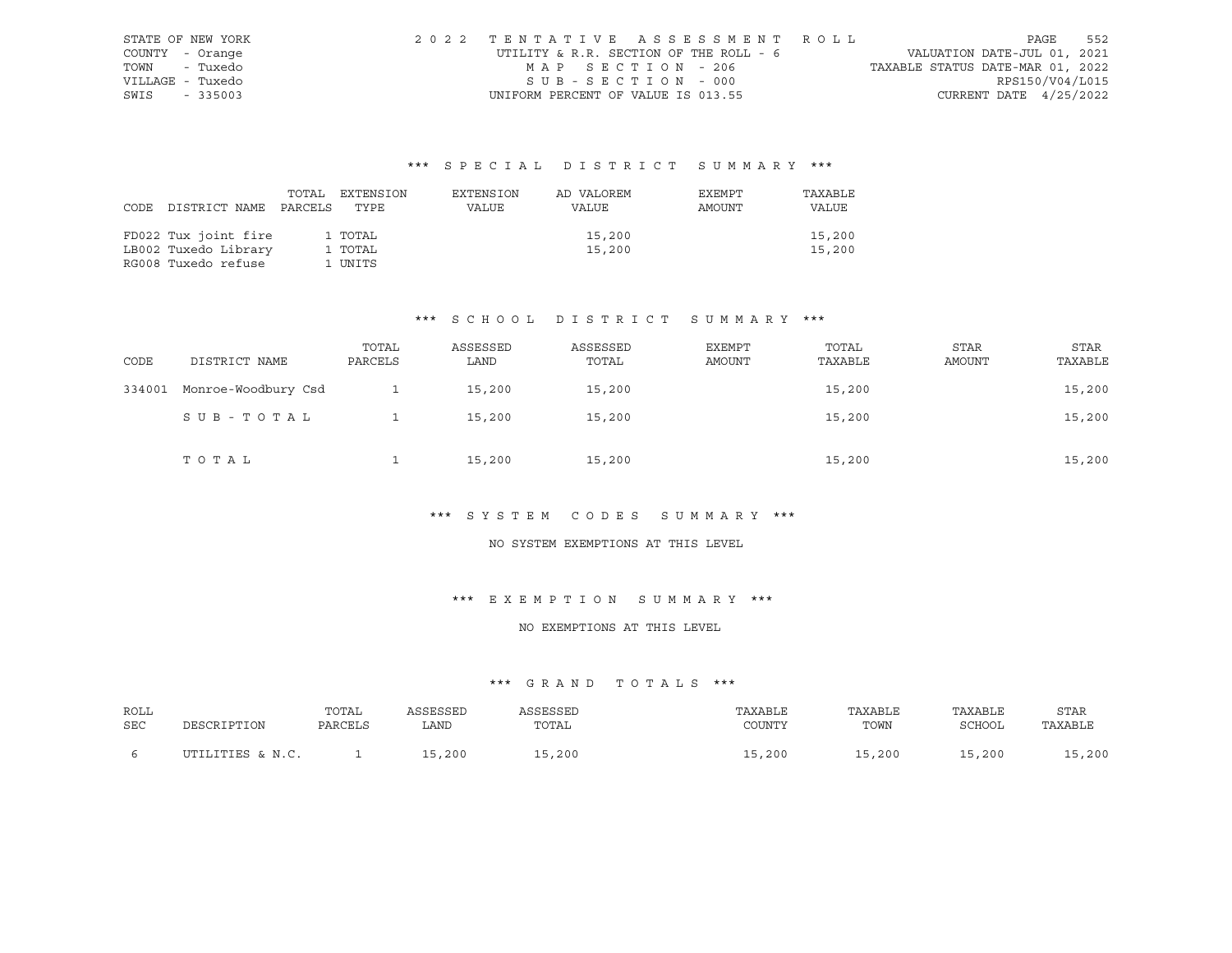# STATE OF NEW YORK 2 0 2 2 T E N T A T I V E A S S E S S M E N T R O L L PAGE 553 COUNTY - Orange UTILITY & R.R. SECTION OF THE ROLL - 6 VALUATION DATE-JUL 01, 2021 TOWN - Tuxedo TAX MAP NUMBER SEQUENCE TAXABLE STATUS DATE-MAR 01, 2022 VILLAGE - Tuxedo UNIFORM PERCENT OF VALUE IS 013.55

| TAX MAP PARCEL NUMBER<br>CURRENT OWNERS NAME<br>CURRENT OWNERS ADDRESS                                           | PROPERTY LOCATION & CLASS ASSESSMENT EXEMPTION CODE---------------COUNTY-------TOWN------SCHOOL<br>SCHOOL DISTRICT<br>PARCEL SIZE/GRID COORD                                                    | LAND<br>TOTAL               | TAX DESCRIPTION TAXABLE VALUE<br>SPECIAL DISTRICTS                                                                                                                                                     |                                                                | ACCOUNT NO. |
|------------------------------------------------------------------------------------------------------------------|-------------------------------------------------------------------------------------------------------------------------------------------------------------------------------------------------|-----------------------------|--------------------------------------------------------------------------------------------------------------------------------------------------------------------------------------------------------|----------------------------------------------------------------|-------------|
| $208 - 1 - 3.1$<br>Consolidated Edison Co<br>Attn: Tax Department<br>4 Irving Pl Rm 615-S<br>New York, NY 10003  | Route 84<br>882 Elec Trans Imp<br>Monroe-Woodbury 334001<br>Vacant Land<br>ACRES<br>4.40 BANK<br>Z11<br>EAST-0564198 NRTH-0874046<br>DEED BOOK 1995 PG-737<br>FULL MARKET VALUE                 | $4,400$<br>4,400<br>32,500  | COUNTY TAXABLE VALUE<br>TOWN<br>TAXABLE VALUE<br>SCHOOL TAXABLE VALUE<br>FD022 Tux joint fire<br>LB002 Tuxedo Library<br>RG008 Tuxedo refuse 1                                                         | 4,400<br>4,400<br>4,400<br>4,400 TO<br>4,400 TO<br>$.00$ UN    |             |
| $208 - 1 - 6.3$<br>Consolidated Edison Co<br>Attn: Tax Department<br>4 Irving Pl Rm 615-S<br>New York, NY 10003  | Route 84<br>882 Elec Trans Imp<br>335003<br>Tuxedo Ufsd<br>Vacant Land<br>ACRES<br>21.80 BANK<br>Z11<br>EAST-0566146 NRTH-0862326<br>DEED BOOK 1964 PG-775<br>FULL MARKET VALUE                 | 21,800<br>21,800<br>160,900 | COUNTY TAXABLE VALUE<br>TAXABLE VALUE<br>TOWN<br>SCHOOL TAXABLE VALUE<br>FD022 Tux joint fire<br>LB002 Tuxedo Library<br>RG008 Tuxedo refuse 1                                                         | 21,800<br>21,800<br>21,800<br>21,800 TO<br>21,800 TO<br>.00 UN |             |
| $208 - 1 - 7$<br>Orange & Rockland Utilities In Tuxedo Ufsd 335003<br>One Blue Hill Plz<br>Pearl River, NY 10965 | 1190 Long Meadow Rd<br>882 Elec Trans Imp<br>Substation 67 457,322<br>Sterling Forest<br>ACRES<br>1.90 BANK<br>Z43<br>EAST-0566627 NRTH-0866916<br>DEED BOOK 1641 PG-00607<br>FULL MARKET VALUE | 19,000<br>3375,100          | COUNTY TAXABLE VALUE<br>TOWN<br>TAXABLE VALUE<br>SCHOOL TAXABLE VALUE<br>FD022 Tux joint fire<br>LB002 Tuxedo Library 457,322 TO                                                                       | 457,322<br>457,322<br>457,322<br>457,322 TO                    |             |
|                                                                                                                  |                                                                                                                                                                                                 |                             |                                                                                                                                                                                                        |                                                                |             |
| $208 - 1 - 8.31$<br>Consolidated Edison Co<br>Attn: Tax Department<br>4 Irving Pl Rm 615-S<br>New York, NY 10003 | Route 84<br>882 Elec Trans Imp<br>Monroe-Woodbury 334001 5,500<br>ACRES 5.50 BANK Z11 5,500<br>EAST-0565730 NRTH-0870374<br>DEED BOOK 1964 PG-786<br>FULL MARKET VALUE                          |                             | COUNTY TAXABLE VALUE<br>TAXABLE VALUE<br>TOWN<br>SCHOOL TAXABLE VALUE<br>FD022 Tux joint fire 5,500 TO<br>LB002 Tuxedo Library 5,500 TO<br>RG008 Tuxedo refuse 1 00 UN<br>40,600 RG008 Tuxedo refuse 1 | 5,500<br>5,500<br>5,500                                        |             |
|                                                                                                                  | Route 84                                                                                                                                                                                        |                             |                                                                                                                                                                                                        |                                                                |             |
| $208 - 1 - 8.32$<br>Consolidated Edison Co<br>Attn: Tax Department<br>4 Irving Pl Rm 615-S<br>New York, NY 10003 | 882 Elec Trans Imp<br>Tuxedo Ufsd<br>335003<br>Vacant Land<br>ACRES 12.10 BANK<br>Z11<br>EAST-0566032 NRTH-0869445<br>DEED BOOK 1964 PG-786<br>FULL MARKET VALUE                                | 12,100<br>12,100<br>89,300  | COUNTY TAXABLE VALUE<br>TOWN<br>TAXABLE VALUE<br>SCHOOL TAXABLE VALUE<br>FD022 Tux joint fire<br>LB002 Tuxedo Library<br>RG008 Tuxedo refuse 1                                                         | 12,100<br>12,100<br>12,100<br>12,100 TO<br>12,100 TO<br>.00 UN |             |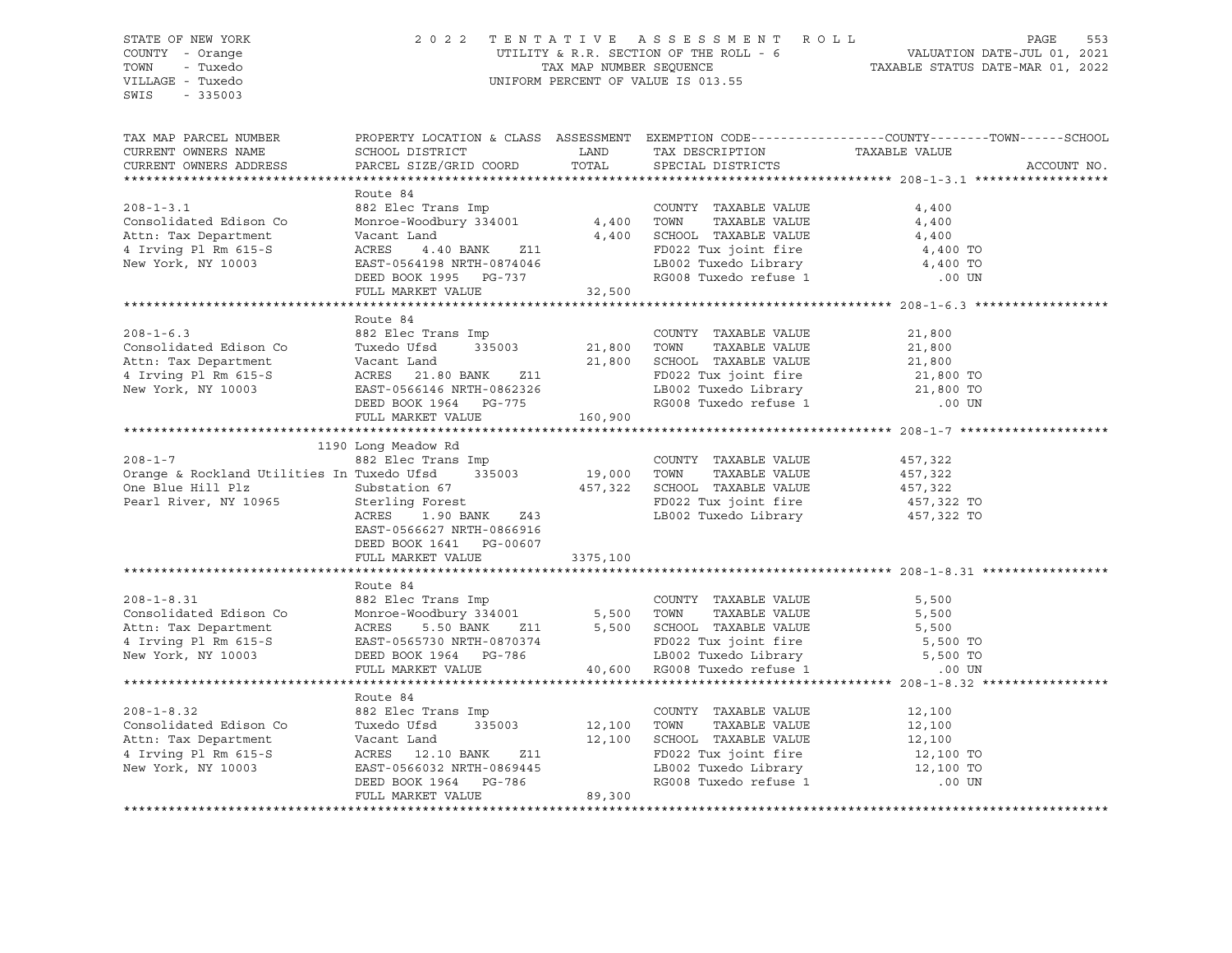# STATE OF NEW YORK 2 0 2 2 T E N T A T I V E A S S E S S M E N T R O L L PAGE 554 COUNTY - Orange UTILITY & R.R. SECTION OF THE ROLL - 6 VALUATION DATE-JUL 01, 2021 TOWN - Tuxedo TAX MAP NUMBER SEQUENCE TAXABLE STATUS DATE-MAR 01, 2022 VILLAGE - Tuxedo UNIFORM PERCENT OF VALUE IS 013.55

| TAX MAP PARCEL NUMBER<br>CURRENT OWNERS NAME SCHOOL DISTRICT THE LAND TAX DESCRIPTION TAXABLE VALUE<br>CURRENT OWNERS ADDRESS PARCEL SIZE/GRID COORD TOTAL SPECIAL DISTRICTS                                                                       | PROPERTY LOCATION & CLASS ASSESSMENT EXEMPTION CODE----------------COUNTY-------TOWN------SCHOOL |                                                 |       | ACCOUNT NO. |
|----------------------------------------------------------------------------------------------------------------------------------------------------------------------------------------------------------------------------------------------------|--------------------------------------------------------------------------------------------------|-------------------------------------------------|-------|-------------|
|                                                                                                                                                                                                                                                    |                                                                                                  |                                                 |       |             |
| 208-1-8.41<br>Consolidated Edison Co<br>Monroe-Woodbury 334001<br>Ath: Tax Department<br>4 Irving Pl Rm 615-S<br>New York, NY 10003<br>200 BASIT-0565430 NRTH-0870474<br>New York, NY 10003<br>200 BEED BOOK 1964<br>PULL MARKET VALUE<br>23,600 R | Route 84                                                                                         |                                                 |       |             |
|                                                                                                                                                                                                                                                    |                                                                                                  |                                                 |       |             |
|                                                                                                                                                                                                                                                    |                                                                                                  |                                                 |       |             |
|                                                                                                                                                                                                                                                    |                                                                                                  |                                                 |       |             |
|                                                                                                                                                                                                                                                    |                                                                                                  |                                                 |       |             |
|                                                                                                                                                                                                                                                    |                                                                                                  |                                                 |       |             |
|                                                                                                                                                                                                                                                    |                                                                                                  |                                                 |       |             |
|                                                                                                                                                                                                                                                    | Route 84                                                                                         |                                                 |       |             |
|                                                                                                                                                                                                                                                    |                                                                                                  | COUNTY TAXABLE VALUE<br>TOWN      TAXABLE VALUE | 5,100 |             |
|                                                                                                                                                                                                                                                    |                                                                                                  |                                                 | 5,100 |             |
|                                                                                                                                                                                                                                                    |                                                                                                  |                                                 |       |             |
|                                                                                                                                                                                                                                                    |                                                                                                  | FD022 Tux joint fire 5,100 TO                   |       |             |
| New York, NY 10003 EAST-0565908 NRTH-0868985                                                                                                                                                                                                       |                                                                                                  | LB002 Tuxedo Library 5,100 TO                   |       |             |
|                                                                                                                                                                                                                                                    | DEED BOOK 1964 PG-786                                                                            | RG008 Tuxedo refuse 1 .00 UN                    |       |             |
|                                                                                                                                                                                                                                                    |                                                                                                  |                                                 |       |             |
|                                                                                                                                                                                                                                                    |                                                                                                  |                                                 |       |             |
|                                                                                                                                                                                                                                                    | Route 84                                                                                         |                                                 |       |             |
| EXAMPLE VALUE ASSESS AND TO MAKE A SAMPLE VALUE ASSESS AND MAKE A SAMPLE VALUE AND MAKE AND MAKE AND MAKE AND SAMPLE ON MAKE AND MAKE AND MAKE AND MAKE AND MAKE AND MAKE AND MAKE AND MAKE AND MAKE AND MAKE AND MAKE AND MAK                     |                                                                                                  |                                                 |       |             |
|                                                                                                                                                                                                                                                    |                                                                                                  |                                                 |       |             |
|                                                                                                                                                                                                                                                    |                                                                                                  |                                                 |       |             |
|                                                                                                                                                                                                                                                    |                                                                                                  |                                                 |       |             |
| Attn: Tax Departmemt Land and a Land a Land a Land a Land a Land a Land a Land a Land a Land a Land a Land a Land a Land a Land a Land a Land a Land a Land a Land a Land a Land a Land a Land a Land a Land a Land a Land a L                     |                                                                                                  |                                                 |       |             |
|                                                                                                                                                                                                                                                    |                                                                                                  |                                                 |       |             |
|                                                                                                                                                                                                                                                    |                                                                                                  |                                                 |       |             |
|                                                                                                                                                                                                                                                    | Warwick Tpk                                                                                      |                                                 |       |             |
|                                                                                                                                                                                                                                                    |                                                                                                  |                                                 |       |             |
|                                                                                                                                                                                                                                                    |                                                                                                  |                                                 |       |             |
|                                                                                                                                                                                                                                                    |                                                                                                  |                                                 |       |             |
|                                                                                                                                                                                                                                                    |                                                                                                  |                                                 |       |             |
|                                                                                                                                                                                                                                                    |                                                                                                  |                                                 |       |             |
|                                                                                                                                                                                                                                                    |                                                                                                  |                                                 |       |             |
|                                                                                                                                                                                                                                                    |                                                                                                  |                                                 |       |             |
|                                                                                                                                                                                                                                                    |                                                                                                  |                                                 |       |             |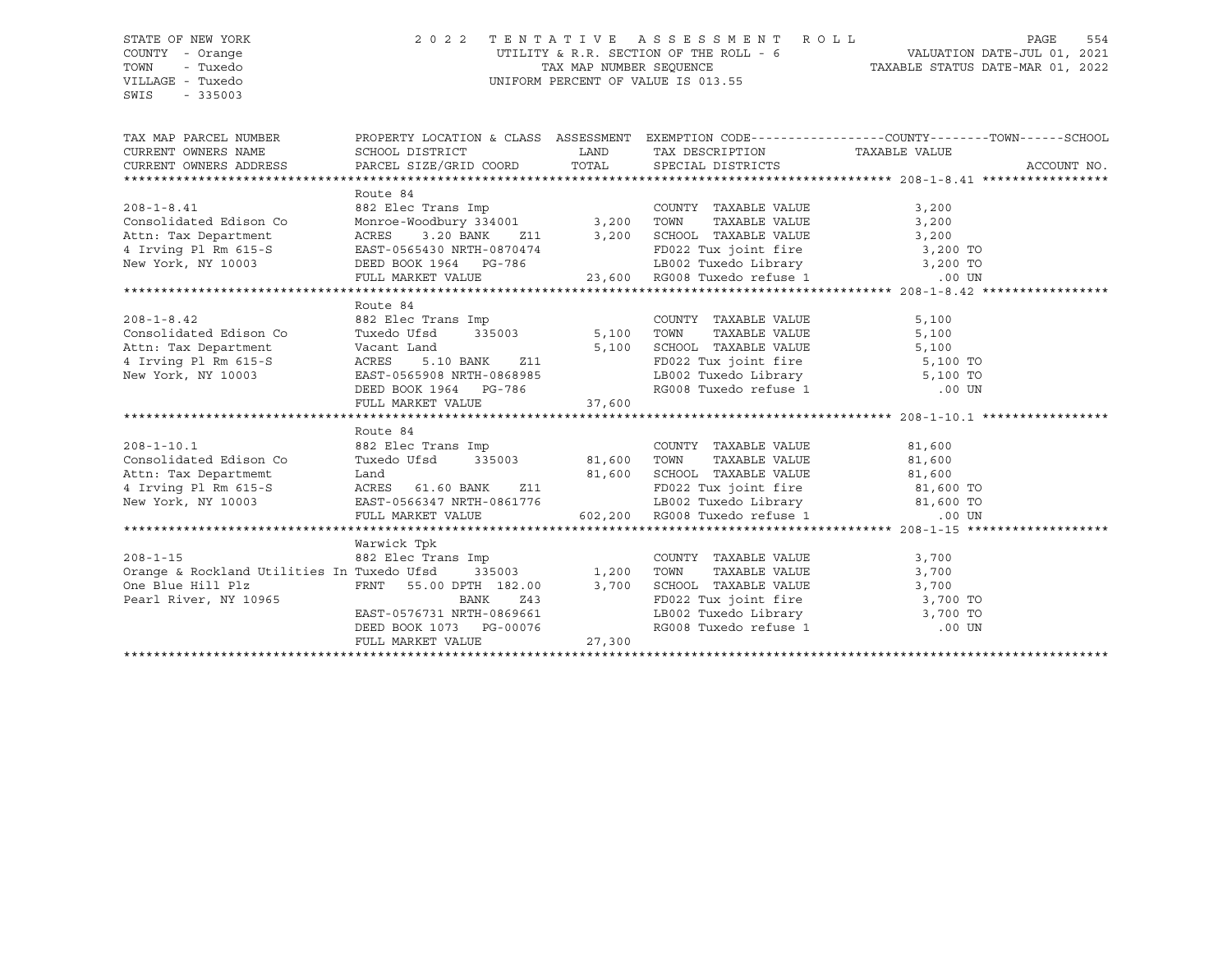| STATE OF NEW YORK | 2022 TENTATIVE ASSESSMENT ROLL         |                                  | PAGE            | 555 |
|-------------------|----------------------------------------|----------------------------------|-----------------|-----|
| COUNTY - Orange   | UTILITY & R.R. SECTION OF THE ROLL - 6 | VALUATION DATE-JUL 01, 2021      |                 |     |
| TOWN - Tuxedo     | MAP SECTION - 208                      | TAXABLE STATUS DATE-MAR 01, 2022 |                 |     |
| VILLAGE - Tuxedo  | SUB-SECTION - 000                      |                                  | RPS150/V04/L015 |     |
| SWIS - 335003     | UNIFORM PERCENT OF VALUE IS 013.55     | CURRENT DATE $4/25/2022$         |                 |     |

| CODE | DISTRICT NAME PARCELS | TOTAL | EXTENSION<br>TYPE | EXTENSION<br>VALUE | AD VALOREM<br>VALUE | EXEMPT<br>AMOUNT | TAXABLE<br>VALUE |
|------|-----------------------|-------|-------------------|--------------------|---------------------|------------------|------------------|
|      | FD022 Tux joint fire  |       | 9 TOTAL           |                    | 594,722             |                  | 594,722          |
|      | LB002 Tuxedo Library  |       | 9 TOTAL           |                    | 594,722             |                  | 594,722          |
|      | RG008 Tuxedo refuse   |       | 8 UNITS           |                    |                     |                  |                  |

# \*\*\* S C H O O L D I S T R I C T S U M M A R Y \*\*\*

| CODE             | DISTRICT NAME                      | TOTAL<br>PARCELS | ASSESSED<br>LAND  | ASSESSED<br>TOTAL | EXEMPT<br>AMOUNT | TOTAL<br>TAXABLE  | <b>STAR</b><br>AMOUNT | STAR<br>TAXABLE   |
|------------------|------------------------------------|------------------|-------------------|-------------------|------------------|-------------------|-----------------------|-------------------|
| 334001<br>335003 | Monroe-Woodbury Csd<br>Tuxedo Ufsd | 6                | 13,100<br>140,800 | 13,100<br>581,622 |                  | 13,100<br>581,622 |                       | 13,100<br>581,622 |
|                  | SUB-TOTAL                          | 9                | 153,900           | 594,722           |                  | 594,722           |                       | 594,722           |
|                  | TOTAL                              | 9                | 153,900           | 594,722           |                  | 594,722           |                       | 594,722           |

#### \*\*\* S Y S T E M C O D E S S U M M A R Y \*\*\*

# NO SYSTEM EXEMPTIONS AT THIS LEVEL

# \*\*\* E X E M P T I O N S U M M A R Y \*\*\*

# NO EXEMPTIONS AT THIS LEVEL

| ROLL       |                  | TOTAL   | ASSESSED | ASSESSED | TAXABLE | TAXABLE | TAXABLE | STAR    |
|------------|------------------|---------|----------|----------|---------|---------|---------|---------|
| <b>SEC</b> | DESCRIPTION      | PARCELS | LAND     | TOTAL    | COUNTY  | TOWN    | SCHOOL  | TAXABLE |
|            | UTILITIES & N.C. |         | 153,900  | 594,722  | 594,722 | 594,722 | 594,722 | 594,722 |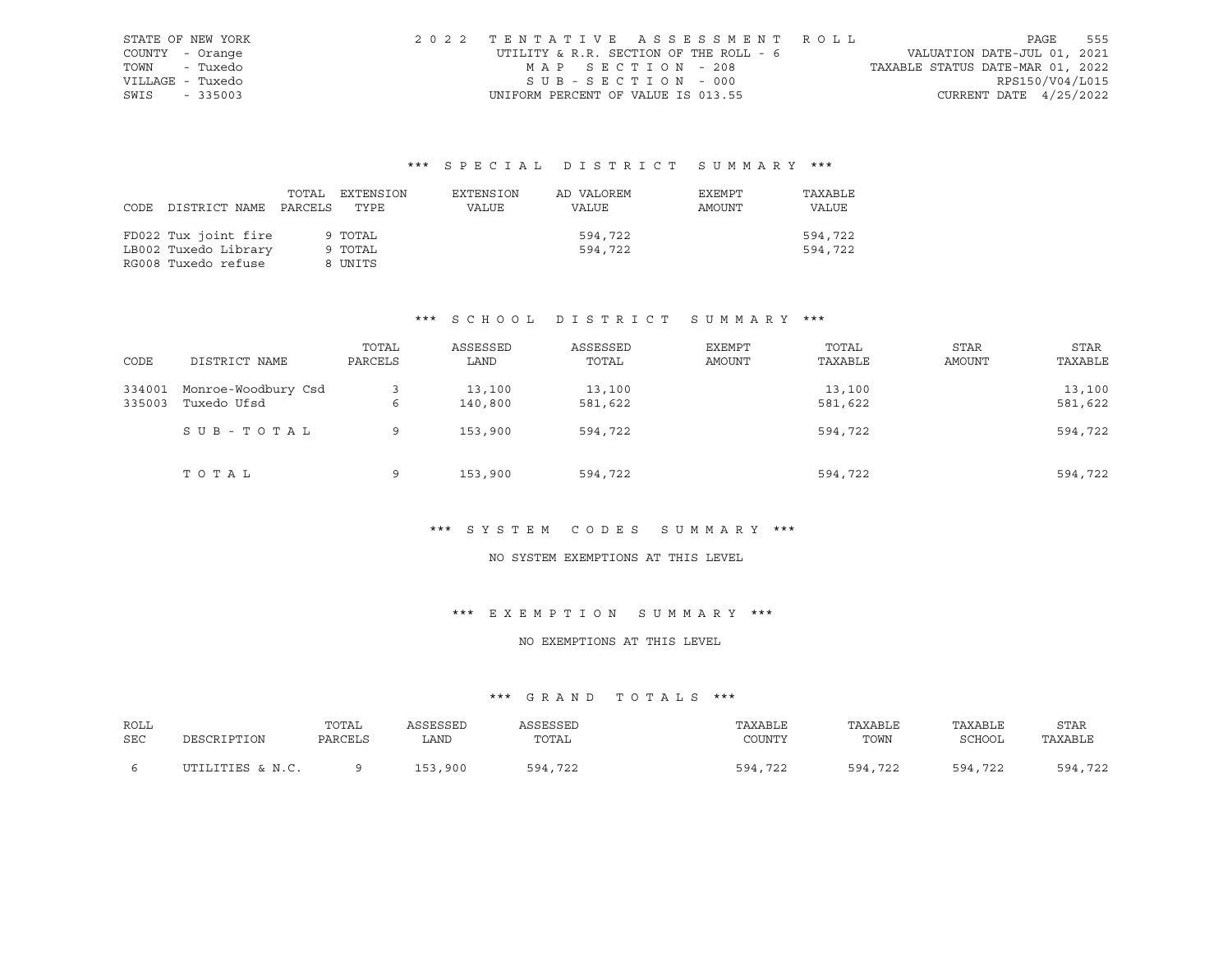| STATE OF NEW YORK<br>COUNTY<br>- Orange<br>- Tuxedo<br>TOWN<br>VILLAGE - Tuxedo<br>SWIS<br>$-335003$                                                                   | 2 0 2 2                                                                                                                                           |                                                                                                                        | TENTATIVE ASSESSMENT ROLL<br>UTILITY & R.R. SECTION OF THE ROLL - 6<br>UNIFORM PERCENT OF VALUE IS 013.55 | PAGE<br>VALUATION DATE-JUL 01, 2021<br>TAX MAP NUMBER SEQUENCE TAXABLE STATUS DATE-MAR 01, 2022                           | 556 |
|------------------------------------------------------------------------------------------------------------------------------------------------------------------------|---------------------------------------------------------------------------------------------------------------------------------------------------|------------------------------------------------------------------------------------------------------------------------|-----------------------------------------------------------------------------------------------------------|---------------------------------------------------------------------------------------------------------------------------|-----|
| TAX MAP PARCEL NUMBER TROPERTY LOCATION & CLASS ASSESSMENT<br>CURRENT OWNERS NAME<br>CURRENT OWNERS ADDRESS     PARCEL SIZE/GRID COORD     TOTAL     SPECIAL DISTRICTS | SCHOOL DISTRICT                                                                                                                                   | <b>EXAMPLE SERVICE SERVICE SERVICE SERVICE SERVICE SERVICE SERVICE SERVICE SERVICE SERVICE SERVICE SERVICE SERVICE</b> | TAX DESCRIPTION TAXABLE VALUE                                                                             | EXEMPTION CODE-----------------COUNTY-------TOWN------SCHOOL<br>ACCOUNT NO.                                               |     |
|                                                                                                                                                                        | Route 17                                                                                                                                          |                                                                                                                        |                                                                                                           |                                                                                                                           |     |
| $209 - 1 - 2$<br>American Tel & Tel Co<br>Att: Property Tax Land<br>1010 Pine AE-L-01<br>St. Louis, MO 63111                                                           | 831 Tele Comm<br>Tuxedo Ufsd 335003<br>FRNT 60.00 DPTH 90.00<br>BANK<br>EAST-0578082 NRTH-0871106<br>DEED BOOK 1653 PG-00320<br>FULL MARKET VALUE | 1,000<br>1,000<br>Z <sub>02</sub><br>7,400                                                                             | TAXABLE VALUE<br>COUNTY<br>TAXABLE VALUE<br>TOWN<br>SCHOOL TAXABLE VALUE                                  | 1,000<br>1,000<br>1,000<br>FD022 Tux joint fire 1,000 TO<br>LB002 Tuxedo Library 1,000 TO<br>RG008 Tuxedo refuse 1 600 UN |     |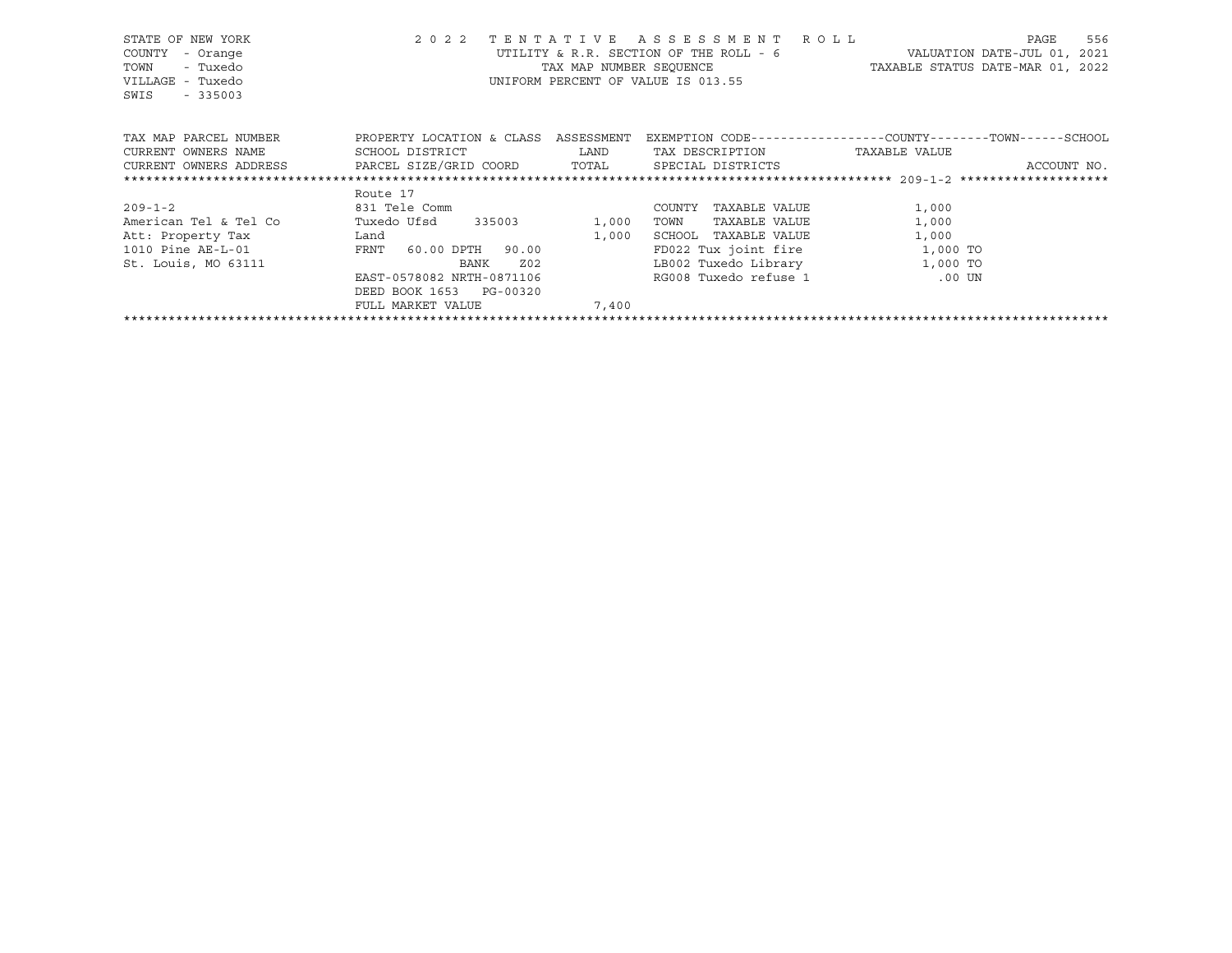|                  | STATE OF NEW YORK | 2022 TENTATIVE ASSESSMENT ROLL         |                                  | PAGE | 557 |
|------------------|-------------------|----------------------------------------|----------------------------------|------|-----|
| COUNTY - Orange  |                   | UTILITY & R.R. SECTION OF THE ROLL - 6 | VALUATION DATE-JUL 01, 2021      |      |     |
|                  | TOWN - Tuxedo     | MAP SECTION - 209                      | TAXABLE STATUS DATE-MAR 01, 2022 |      |     |
| VILLAGE - Tuxedo |                   | SUB-SECTION - 000                      | RPS150/V04/L015                  |      |     |
| SWIS - 335003    |                   | UNIFORM PERCENT OF VALUE IS 013.55     | CURRENT DATE $4/25/2022$         |      |     |

| DISTRICT NAME                                                       | TOTAL   | EXTENSION                     | EXTENSION | AD VALOREM     | EXEMPT | TAXABLE        |
|---------------------------------------------------------------------|---------|-------------------------------|-----------|----------------|--------|----------------|
| CODE                                                                | PARCELS | TYPE                          | VALUE     | VALUE          | AMOUNT | VALUE          |
| FD022 Tux joint fire<br>LB002 Tuxedo Library<br>RG008 Tuxedo refuse |         | 1 TOTAL<br>1 TOTAL<br>1 UNITS |           | 1,000<br>1,000 |        | 1,000<br>1,000 |

# \*\*\* S C H O O L D I S T R I C T S U M M A R Y \*\*\*

| CODE   | DISTRICT NAME | TOTAL<br>PARCELS | ASSESSED<br>LAND | ASSESSED<br>TOTAL | EXEMPT<br>AMOUNT | TOTAL<br>TAXABLE | STAR<br><b>AMOUNT</b> | STAR<br>TAXABLE |
|--------|---------------|------------------|------------------|-------------------|------------------|------------------|-----------------------|-----------------|
| 335003 | Tuxedo Ufsd   |                  | 1,000            | 1,000             |                  | 1,000            |                       | 1,000           |
|        | SUB-TOTAL     |                  | 1,000            | 1,000             |                  | 1,000            |                       | 1,000           |
|        | TOTAL         |                  | 1,000            | 1,000             |                  | 1,000            |                       | 1,000           |

#### \*\*\* S Y S T E M C O D E S S U M M A R Y \*\*\*

#### NO SYSTEM EXEMPTIONS AT THIS LEVEL

#### \*\*\* E X E M P T I O N S U M M A R Y \*\*\*

#### NO EXEMPTIONS AT THIS LEVEL

| ROLL | DESCRIPTION      | TOTAL   | ASSESSED | ASSESSED | TAXABLE | TAXABLE | TAXABLE | <b>STAR</b> |
|------|------------------|---------|----------|----------|---------|---------|---------|-------------|
| SEC  |                  | PARCELS | LAND     | TOTAL    | COUNTY  | TOWN    | SCHOOL  | TAXABLE     |
|      | UTILITIES & N.C. |         | ,000     | ,000     | .000    | .000    | L,000   | .000        |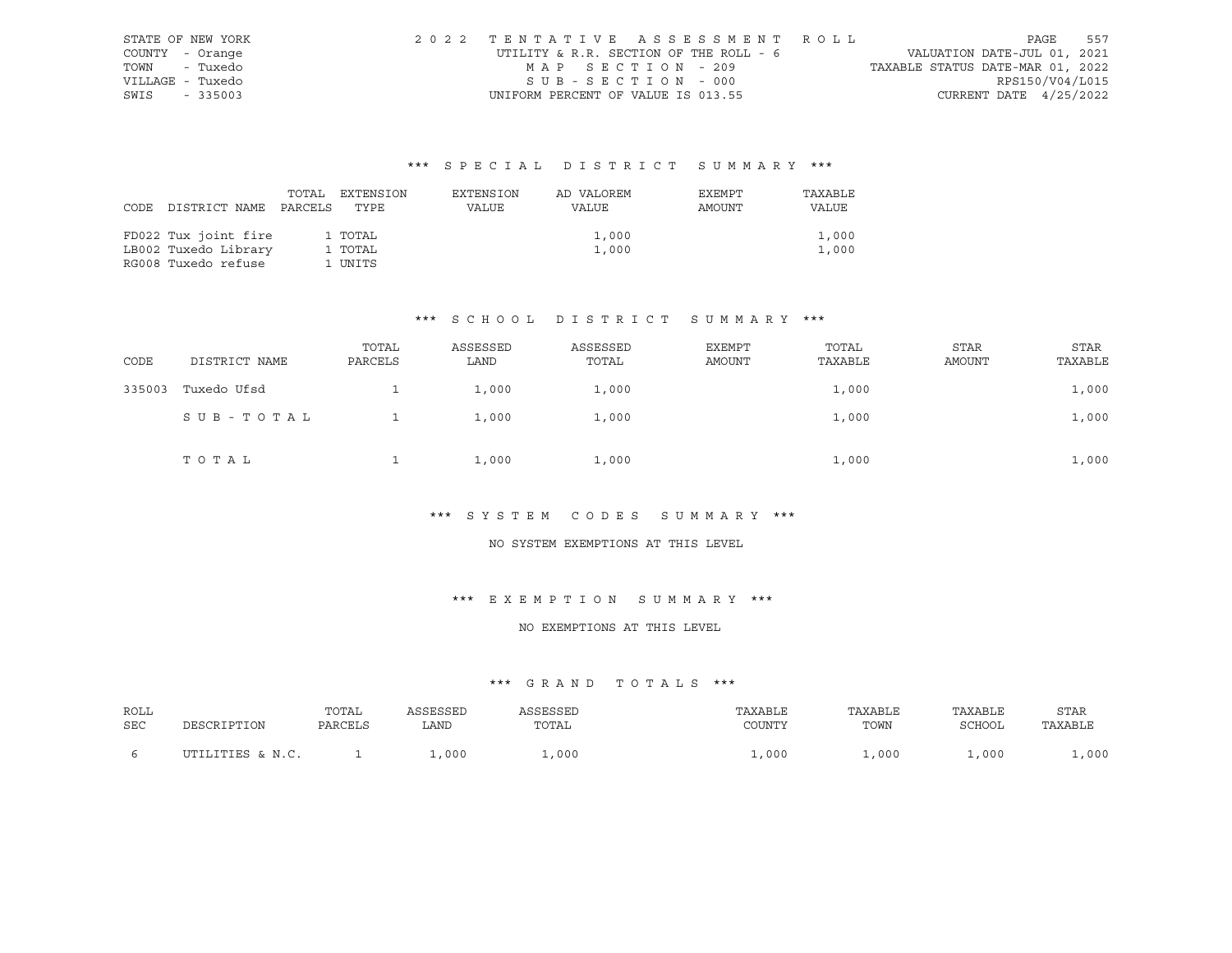| STATE OF NEW YORK<br>COUNTY<br>- Orange<br>- Tuxedo<br>TOWN<br>VILLAGE - Tuxedo<br>$-335003$<br>SWIS | 2 0 2 2                                                                                                         |             | TENTATIVE ASSESSMENT ROLL<br>UTILITY & R.R. SECTION OF THE ROLL - 6 WALUATION DATE-JUL 01, 2021<br>TAX MAP NUMBER SEQUENCE TAXABLE STATUS DATE-MAR 01, 2022<br>UNIFORM PERCENT OF VALUE IS 013.55 |              | 558<br>PAGE |
|------------------------------------------------------------------------------------------------------|-----------------------------------------------------------------------------------------------------------------|-------------|---------------------------------------------------------------------------------------------------------------------------------------------------------------------------------------------------|--------------|-------------|
| TAX MAP PARCEL NUMBER                                                                                | PROPERTY LOCATION & CLASS ASSESSMENT EXEMPTION CODE----------------COUNTY-------TOWN------SCHOOL                |             |                                                                                                                                                                                                   |              |             |
| CURRENT OWNERS NAME                                                                                  | SCHOOL DISTRICT                                                                                                 | <b>LAND</b> | TAX DESCRIPTION TAXABLE VALUE                                                                                                                                                                     |              |             |
| CURRENT OWNERS ADDRESS BARCEL SIZE/GRID COORD TOTAL SPECIAL DISTRICTS                                |                                                                                                                 |             |                                                                                                                                                                                                   |              | ACCOUNT NO. |
|                                                                                                      |                                                                                                                 |             |                                                                                                                                                                                                   |              |             |
|                                                                                                      | Mountain Rd                                                                                                     |             |                                                                                                                                                                                                   |              |             |
| $213 - 3 - 12$                                                                                       | 822 Water supply Same Multi District State of the Multi District State of the Multi District State of the Multi |             |                                                                                                                                                                                                   | 300          | 300<br>0    |
| Tuxedo Park Village of                                                                               | Tuxedo Ufsd 335003 300 COUNTY TAXABLE VALUE                                                                     |             |                                                                                                                                                                                                   | $\Omega$     |             |
| PO Box 31                                                                                            | -<br>Portion Of Water System 0 300                                                                              |             | TAXABLE VALUE<br>TOWN                                                                                                                                                                             | $\mathbf{0}$ |             |
| Tuxedo Park, NY 10987                                                                                | Corporation                                                                                                     |             | SCHOOL<br>TAXABLE VALUE                                                                                                                                                                           | 300          |             |
|                                                                                                      | FRNT 15.00 DPTH 20.00                                                                                           |             | FD022 Tux joint fire                                                                                                                                                                              | 300 TO       |             |
|                                                                                                      | BANK<br>Z60                                                                                                     |             | LB002 Tuxedo Library                                                                                                                                                                              | $0$ TO       |             |
|                                                                                                      | EAST-0578205 NRTH-0857622                                                                                       |             | 300 EX                                                                                                                                                                                            |              |             |
|                                                                                                      | DEED BOOK 1727 PG-00523                                                                                         |             | SW100 Hamlet swr dist                                                                                                                                                                             | 0 TO C       |             |
|                                                                                                      | FULL MARKET VALUE                                                                                               | 2,200       | 300 EX                                                                                                                                                                                            |              |             |
|                                                                                                      |                                                                                                                 |             | SW107 Hamlet swr f/f                                                                                                                                                                              | 1.00 UN      |             |
|                                                                                                      |                                                                                                                 |             |                                                                                                                                                                                                   |              |             |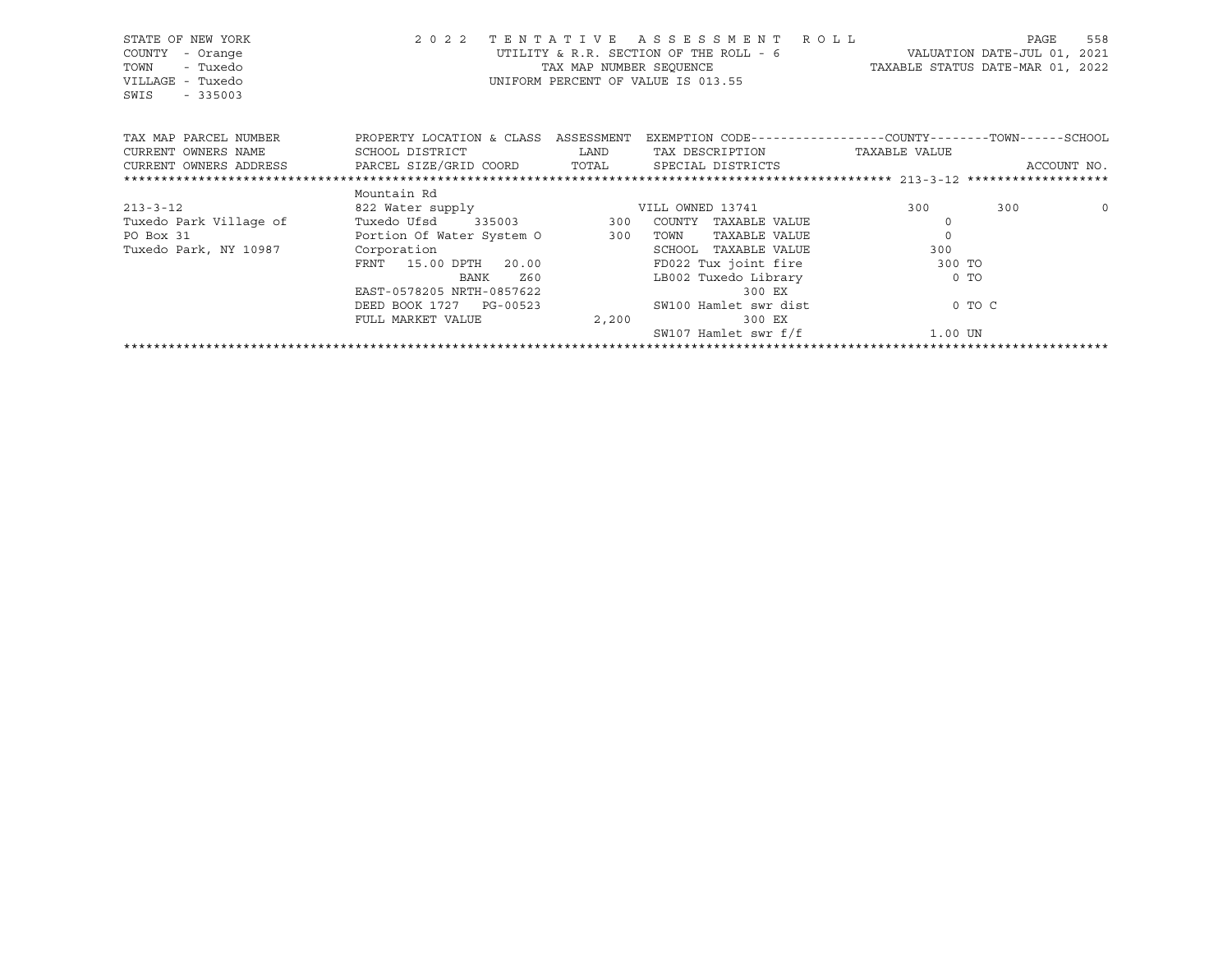| STATE OF NEW YORK | 2022 TENTATIVE ASSESSMENT ROLL         |  |                                  | PAGE            | 559 |
|-------------------|----------------------------------------|--|----------------------------------|-----------------|-----|
| COUNTY - Orange   | UTILITY & R.R. SECTION OF THE ROLL - 6 |  | VALUATION DATE-JUL 01, 2021      |                 |     |
| TOWN<br>- Tuxedo  | MAP SECTION - 213                      |  | TAXABLE STATUS DATE-MAR 01, 2022 |                 |     |
| VILLAGE - Tuxedo  | SUB-SECTION - 000                      |  |                                  | RPS150/V04/L015 |     |
| SWIS - 335003     | UNIFORM PERCENT OF VALUE IS 013.55     |  | CURRENT DATE $4/25/2022$         |                 |     |

| CODE DISTRICT NAME   | TOTAL<br>PARCELS | EXTENSION<br>TYPE | EXTENSION<br>VALUE | AD VALOREM<br>VALUE | EXEMPT<br>AMOUNT | TAXABLE<br>VALUE |
|----------------------|------------------|-------------------|--------------------|---------------------|------------------|------------------|
| FD022 Tux joint fire |                  | 1 TOTAL           |                    | 300                 |                  | 300              |
| LB002 Tuxedo Library |                  | 1 TOTAL           |                    | 300                 | 300              |                  |
| SW100 Hamlet swr dis |                  | 1 TOTAL C         |                    | 300                 | 300              |                  |
| SW107 Hamlet swr f/f |                  | 1 UNITS           | 1.00               |                     |                  | 1.00             |

#### \*\*\* S C H O O L D I S T R I C T S U M M A R Y \*\*\*

| CODE   | DISTRICT NAME | TOTAL<br>PARCELS | ASSESSED<br>LAND | ASSESSED<br>TOTAL | EXEMPT<br>AMOUNT | TOTAL<br>TAXABLE | <b>STAR</b><br>AMOUNT | <b>STAR</b><br>TAXABLE |
|--------|---------------|------------------|------------------|-------------------|------------------|------------------|-----------------------|------------------------|
| 335003 | Tuxedo Ufsd   |                  | 300              | 300               |                  | 300              |                       | 300                    |
|        | SUB-TOTAL     |                  | 300              | 300               |                  | 300              |                       | 300                    |
|        | TOTAL         |                  | 300              | 300               |                  | 300              |                       | 300                    |

#### \*\*\* S Y S T E M C O D E S S U M M A R Y \*\*\*

# NO SYSTEM EXEMPTIONS AT THIS LEVEL

# \*\*\* E X E M P T I O N S U M M A R Y \*\*\*

| CODE  | DESCRIPTION         | TOTAL<br>PARCELS | COUNTY     | TOWN       | SCHOOL |
|-------|---------------------|------------------|------------|------------|--------|
| 13741 | VILL OWNED<br>TOTAL |                  | 300<br>300 | 300<br>300 |        |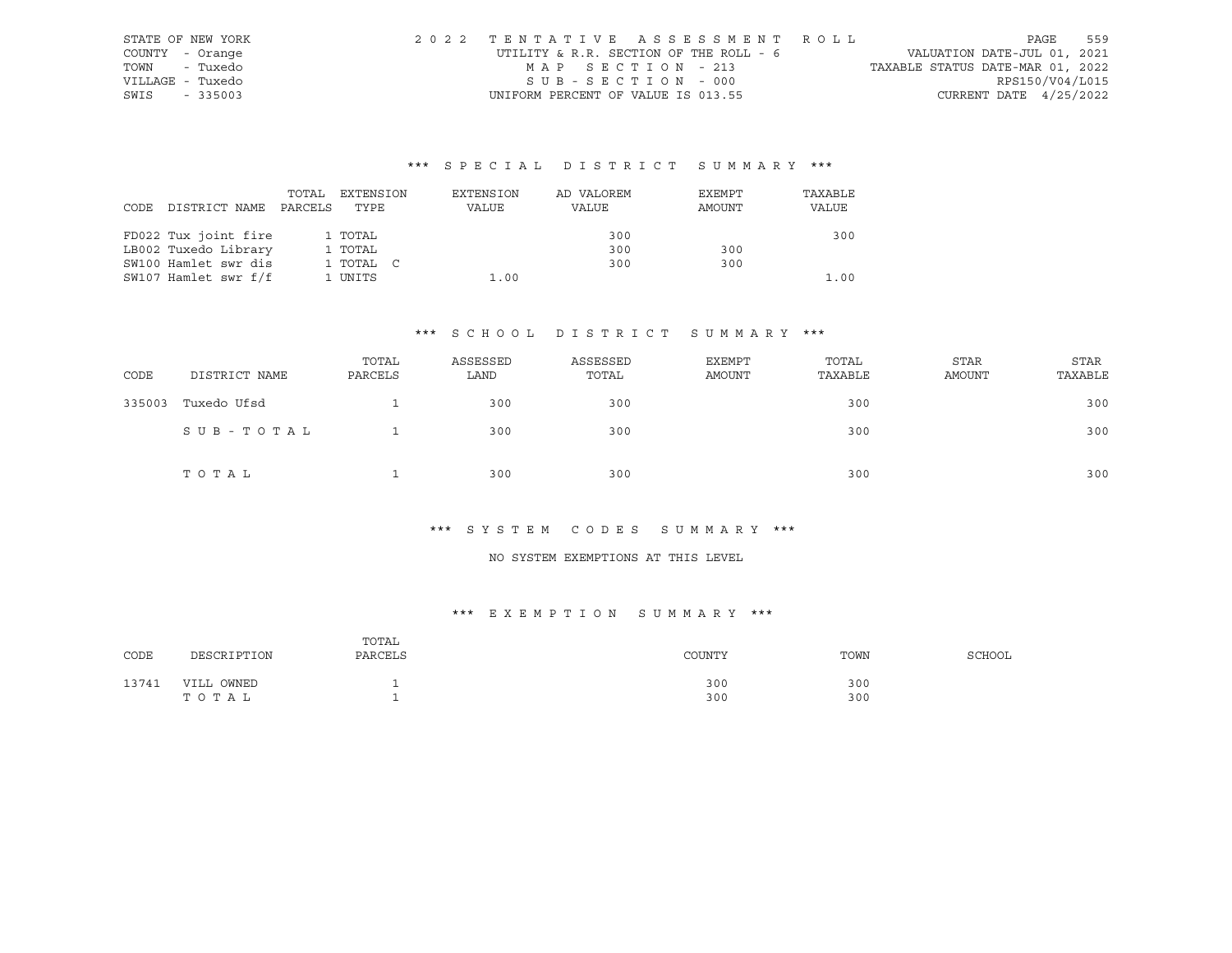|                  | STATE OF NEW YORK | 2022 TENTATIVE ASSESSMENT ROLL         |  |                                  |                          | PAGE | 560 |
|------------------|-------------------|----------------------------------------|--|----------------------------------|--------------------------|------|-----|
| COUNTY - Orange  |                   | UTILITY & R.R. SECTION OF THE ROLL - 6 |  | VALUATION DATE-JUL 01, 2021      |                          |      |     |
| TOWN - Tuxedo    |                   | MAP SECTION - 213                      |  | TAXABLE STATUS DATE-MAR 01, 2022 |                          |      |     |
| VILLAGE - Tuxedo |                   | SUB-SECTION - 000                      |  |                                  | RPS150/V04/L015          |      |     |
| SWIS - 335003    |                   | UNIFORM PERCENT OF VALUE IS 013.55     |  |                                  | CURRENT DATE $4/25/2022$ |      |     |

| <b>ROLL</b> |                  | TOTAL   | ASSESSED | ASSESSED | TAXABLE | TAXABLE | TAXABLE | <b>STAR</b> |
|-------------|------------------|---------|----------|----------|---------|---------|---------|-------------|
| <b>SEC</b>  | DESCRIPTION      | PARCELS | LAND     | TOTAL    | COUNTY  | TOWN    | SCHOOL  | TAXABLE     |
|             | UTILITIES & N.C. |         | 300      | 300      |         |         | 300     | 300         |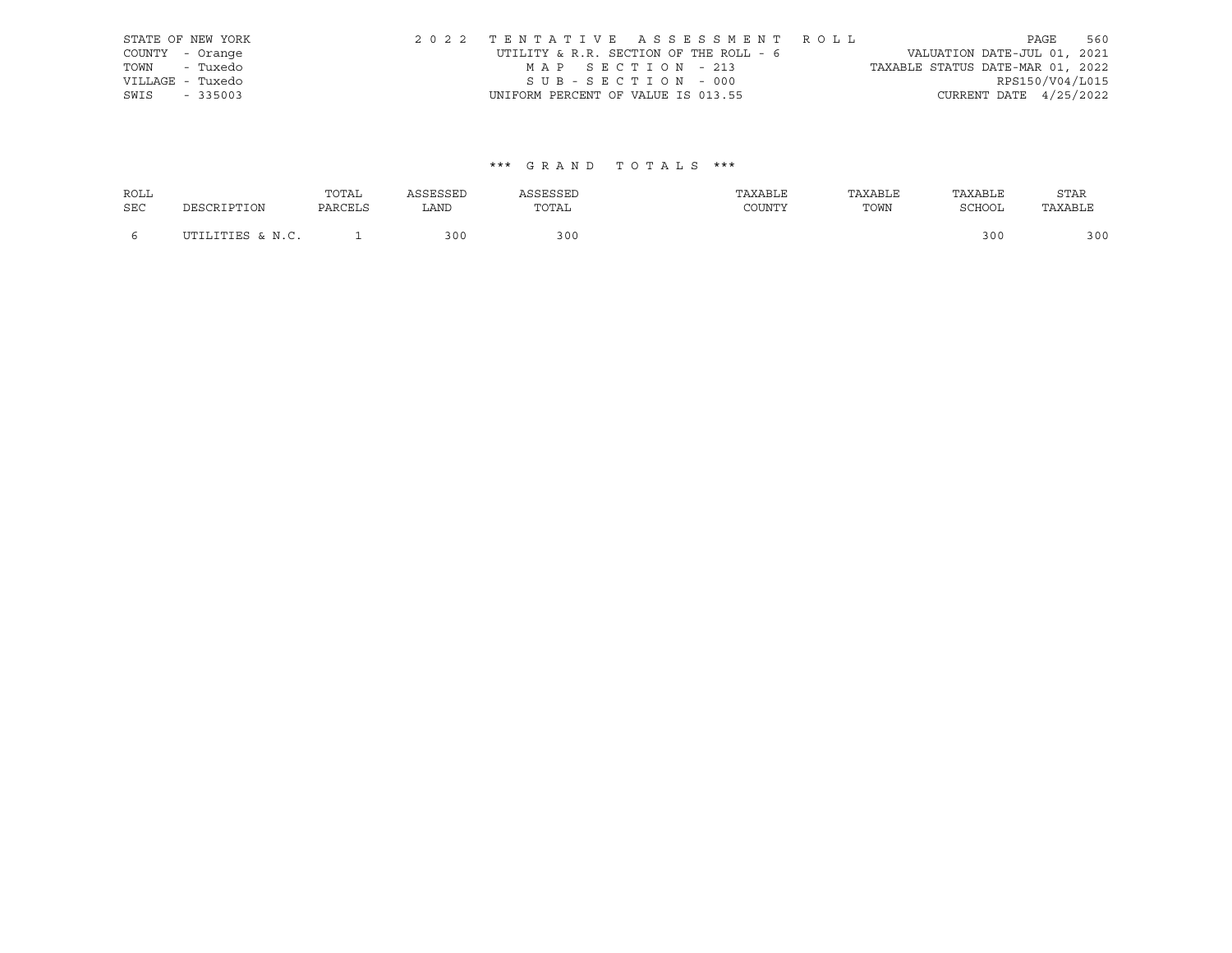| STATE OF NEW YORK<br>COUNTY - Orange<br>TOWN<br>- Tuxedo<br>VILLAGE - Tuxedo<br>$-335003$<br>SWIS                                                                                     | 2022 TENTATIVE ASSESSMENT ROLL                                                                                                | UNIFORM PERCENT OF VALUE IS 013.55   | PAGE<br>561<br>UTILITY & R.R. SECTION OF THE ROLL - 6<br>TAXABLE STATUS DATE-JUL 01, 2021<br>TAX MAP NUMBER SEQUENCE - TAXABLE STATUS DATE-MAR 01, 2022 |                                                                                                  |  |  |
|---------------------------------------------------------------------------------------------------------------------------------------------------------------------------------------|-------------------------------------------------------------------------------------------------------------------------------|--------------------------------------|---------------------------------------------------------------------------------------------------------------------------------------------------------|--------------------------------------------------------------------------------------------------|--|--|
| TAX MAP PARCEL NUMBER<br>CURRENT OWNERS NAME                                                                                                                                          | SCHOOL DISTRICT                                                                                                               | LAND                                 |                                                                                                                                                         | PROPERTY LOCATION & CLASS ASSESSMENT EXEMPTION CODE----------------COUNTY-------TOWN------SCHOOL |  |  |
| CURRENT OWNERS ADDRESS                                                                                                                                                                | PARCEL SIZE/GRID COORD                                                                                                        | TOTAL                                | TAX DESCRIPTION TAXABLE VALUE<br>SPECIAL DISTRICTS                                                                                                      | ACCOUNT NO.                                                                                      |  |  |
|                                                                                                                                                                                       | 161 Maple Brook Rd                                                                                                            |                                      |                                                                                                                                                         |                                                                                                  |  |  |
| 161 Maple Brook Rd<br>822 Water supply<br>South County Water Corp<br>Richard Ufsd<br>235003 10,000 TOWN TAXABLE VALUE<br>Altus Group US Inc Water Tank<br>20,417 SCHOOL TAXABLE VALUE |                                                                                                                               |                                      | COUNTY TAXABLE VALUE 40,417                                                                                                                             |                                                                                                  |  |  |
|                                                                                                                                                                                       |                                                                                                                               |                                      |                                                                                                                                                         |                                                                                                  |  |  |
|                                                                                                                                                                                       |                                                                                                                               |                                      |                                                                                                                                                         | 40,417<br>40,417                                                                                 |  |  |
| 21001 N Tatum Blvd Ste 1630630 FRNT 200.00 DPTH 200.00                                                                                                                                |                                                                                                                               |                                      |                                                                                                                                                         |                                                                                                  |  |  |
|                                                                                                                                                                                       |                                                                                                                               |                                      | FD022 Tux joint fire $40,417$ TO<br>LB002 Tuxedo Library $40,417$ TO                                                                                    |                                                                                                  |  |  |
| Phoenix, AZ 85050                                                                                                                                                                     | BANK<br>Z55<br>EAST-0569505 NRTH-0852333<br>DEED BOOK 1655 PG-00635<br>FULL MARKET VALUE 298,300                              |                                      |                                                                                                                                                         |                                                                                                  |  |  |
|                                                                                                                                                                                       |                                                                                                                               |                                      |                                                                                                                                                         |                                                                                                  |  |  |
|                                                                                                                                                                                       | South Gate Rd                                                                                                                 |                                      |                                                                                                                                                         |                                                                                                  |  |  |
| $214 - 1 - 2.3$                                                                                                                                                                       |                                                                                                                               |                                      | COUNTY TAXABLE VALUE                                                                                                                                    | 2,000                                                                                            |  |  |
| Consolidated Edison Co                                                                                                                                                                | 882 Elec Trans Imp<br>Tuxedo Ufsd 335003 2,000 TOWN                                                                           |                                      | TAXABLE VALUE                                                                                                                                           | 2,000                                                                                            |  |  |
| Tax Department                                                                                                                                                                        |                                                                                                                               |                                      | 2,000 SCHOOL TAXABLE VALUE                                                                                                                              | 2,000                                                                                            |  |  |
| 4 Irving Pl Rm 615-S                                                                                                                                                                  | Vacant Land<br>Deed Date 12/14/73                                                                                             |                                      | FD022 Tux joint fire                                                                                                                                    | 2,000 TO                                                                                         |  |  |
| New York, NY 10003                                                                                                                                                                    | ACRES 2.70 BANK Z11                                                                                                           |                                      |                                                                                                                                                         | 2,000 TO                                                                                         |  |  |
|                                                                                                                                                                                       | EAST-0562583 NRTH-0856684                                                                                                     |                                      | LB002 Tuxedo Library<br>RG008 Tuxedo refuse 1                                                                                                           | $.00$ UN                                                                                         |  |  |
|                                                                                                                                                                                       | DEED BOOK 1964 PG-722                                                                                                         |                                      |                                                                                                                                                         |                                                                                                  |  |  |
|                                                                                                                                                                                       | FULL MARKET VALUE                                                                                                             | 14,800                               |                                                                                                                                                         |                                                                                                  |  |  |
|                                                                                                                                                                                       |                                                                                                                               |                                      |                                                                                                                                                         |                                                                                                  |  |  |
|                                                                                                                                                                                       | South Gate Rd                                                                                                                 |                                      |                                                                                                                                                         |                                                                                                  |  |  |
| $214 - 1 - 2.4$                                                                                                                                                                       | 882 Elec Trans Imp                                                                                                            |                                      | COUNTY TAXABLE VALUE                                                                                                                                    | 7,300                                                                                            |  |  |
| Consolidated Edison Co                                                                                                                                                                | Tuxedo Ufsd 335003 7,300 TOWN                                                                                                 |                                      | TAXABLE VALUE                                                                                                                                           | 7,300                                                                                            |  |  |
| Attn: Tax Department                                                                                                                                                                  |                                                                                                                               |                                      |                                                                                                                                                         | 7,300                                                                                            |  |  |
| 4 Irving Pl Rm 615-S                                                                                                                                                                  | Vacant Land 7,300 SCHOOL TAXABLE VALUE<br>Deed Date 12/14/73 FD022 Tux joint fire<br>ACRES 7.30 BANK Z11 LB002 Tuxedo Library |                                      | FD022 Tux joint fire<br>FD022 Tux joint fire 57,300 TO<br>T.ROO2 Tuxedo Library 57,300 TO                                                               |                                                                                                  |  |  |
| New York, NY 10003                                                                                                                                                                    | 7.30 BANK 211<br>ACRES                                                                                                        |                                      |                                                                                                                                                         |                                                                                                  |  |  |
|                                                                                                                                                                                       | EAST-0566799 NRTH-0855337                                                                                                     |                                      | LB002 Tuxedo Library<br>RG008 Tuxedo refuse 1                                                                                                           | .00 UN                                                                                           |  |  |
|                                                                                                                                                                                       | DEED BOOK 1964 PG-722                                                                                                         |                                      |                                                                                                                                                         |                                                                                                  |  |  |
|                                                                                                                                                                                       | FULL MARKET VALUE                                                                                                             | 53,900                               |                                                                                                                                                         |                                                                                                  |  |  |
|                                                                                                                                                                                       |                                                                                                                               |                                      |                                                                                                                                                         |                                                                                                  |  |  |
|                                                                                                                                                                                       | South Gate Rd                                                                                                                 |                                      |                                                                                                                                                         |                                                                                                  |  |  |
| $214 - 1 - 2.5$                                                                                                                                                                       | 882 Elec Trans Imp                                                                                                            |                                      | COUNTY TAXABLE VALUE                                                                                                                                    | 2,100                                                                                            |  |  |
| Consolidated Edison Co                                                                                                                                                                | Tuxedo Ufsd 335003                                                                                                            |                                      |                                                                                                                                                         | 2,100                                                                                            |  |  |
| Attn: Tax Department                                                                                                                                                                  | Vacant Land                                                                                                                   | COUNTY<br>2,100 TOWN<br>2,100 COUNTY | 2,100 TOWN TAXABLE VALUE<br>2,100 SCHOOL TAXABLE VALUE                                                                                                  | 2,100                                                                                            |  |  |
| 4 Irving Pl Rm 615-S                                                                                                                                                                  | Deed Date $12/14/73$                                                                                                          |                                      | FD022 Tux joint fire                                                                                                                                    | 2,100 TO                                                                                         |  |  |
| New York, NY 10003                                                                                                                                                                    | 2.10 BANK Z11<br>ACRES                                                                                                        |                                      | LB002 Tuxedo Library 2,100 TO                                                                                                                           |                                                                                                  |  |  |
|                                                                                                                                                                                       | EAST-0566518 NRTH-0855802                                                                                                     |                                      | RG008 Tuxedo refuse 1                                                                                                                                   | .00 UN                                                                                           |  |  |
|                                                                                                                                                                                       | DEED BOOK 1964 PG-722                                                                                                         |                                      |                                                                                                                                                         |                                                                                                  |  |  |
|                                                                                                                                                                                       | FULL MARKET VALUE                                                                                                             | 15,500                               |                                                                                                                                                         |                                                                                                  |  |  |
|                                                                                                                                                                                       |                                                                                                                               |                                      |                                                                                                                                                         |                                                                                                  |  |  |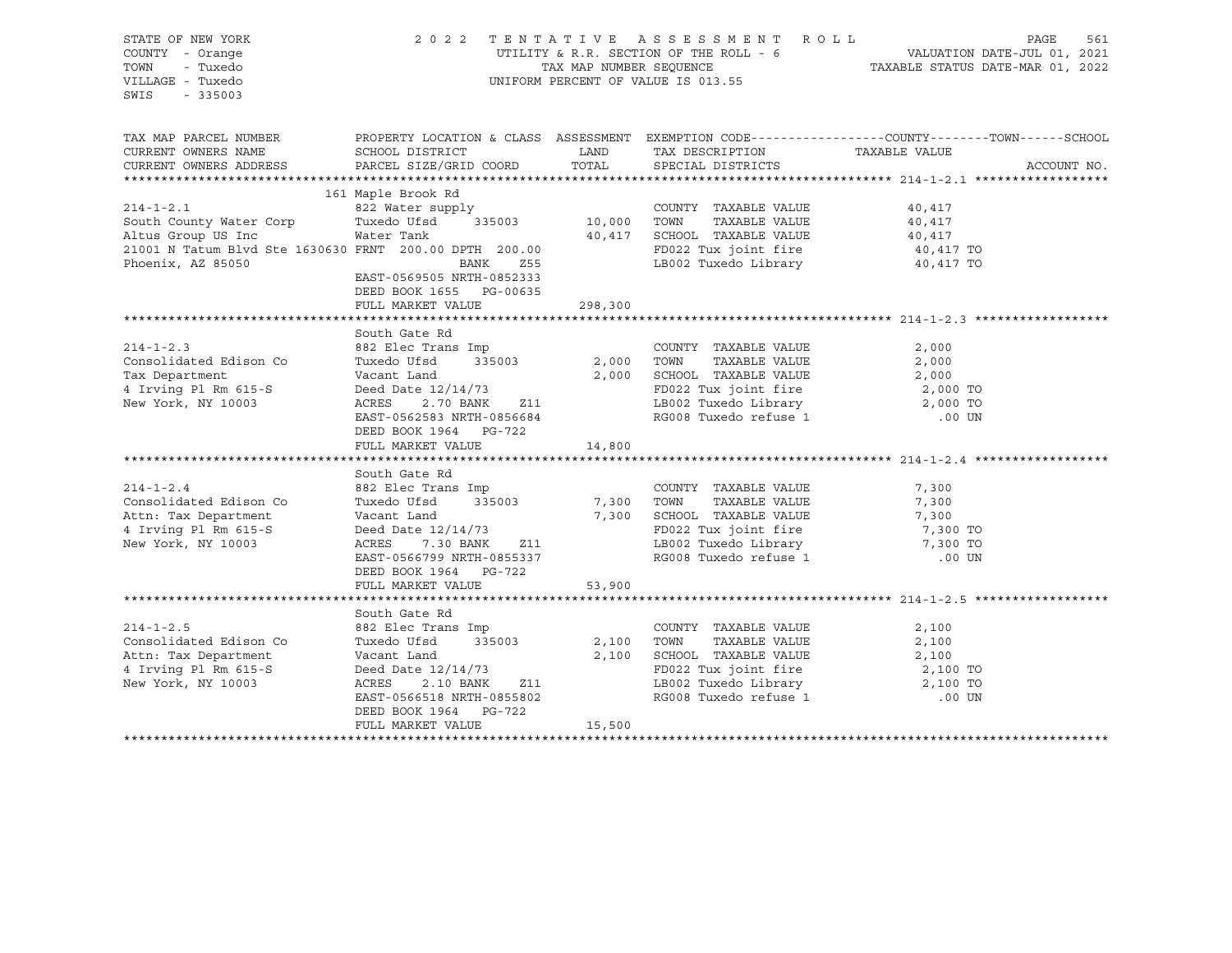| STATE OF NEW YORK<br>COUNTY - Orange<br>TOWN<br>- Tuxedo<br>VILLAGE - Tuxedo<br>SWIS<br>$-335003$               | 2022 TENTATIVE ASSESSMENT ROLL<br>UNIFORM PERCENT OF VALUE IS 013.55                                                                                                                                     | PAGE<br>562<br>UTILITY & R.R. SECTION OF THE ROLL - 6<br>TAXABLE STATUS DATE-JUL 01, 2021<br>TAXABLE STATUS DATE-MAR 01, 2022 |                                                                                                                                                                                                                                                              |                                                                                                                                 |
|-----------------------------------------------------------------------------------------------------------------|----------------------------------------------------------------------------------------------------------------------------------------------------------------------------------------------------------|-------------------------------------------------------------------------------------------------------------------------------|--------------------------------------------------------------------------------------------------------------------------------------------------------------------------------------------------------------------------------------------------------------|---------------------------------------------------------------------------------------------------------------------------------|
| TAX MAP PARCEL NUMBER<br>CURRENT OWNERS NAME<br>CURRENT OWNERS ADDRESS                                          | SCHOOL DISTRICT<br>PARCEL SIZE/GRID COORD                                                                                                                                                                | LAND<br>TOTAL                                                                                                                 | TAX DESCRIPTION<br>SPECIAL DISTRICTS                                                                                                                                                                                                                         | PROPERTY LOCATION & CLASS ASSESSMENT EXEMPTION CODE----------------COUNTY-------TOWN-----SCHOOL<br>TAXABLE VALUE<br>ACCOUNT NO. |
| $214 - 1 - 2.6$<br>Consolidated Edison Co<br>Attn: Tax Department<br>4 Irving Pl Rm 615-S<br>New York, NY 10003 | South Gate Rd<br>Vacant Land<br>Deed Date 12/14/73<br>ACRES 12.70 BANK Z11<br>EAST-0569037 NRTH-0854007<br>DEED BOOK 1964 PG-722<br>FULL MARKET VALUE                                                    | 93,700                                                                                                                        | COUNTY TAXABLE VALUE<br>TAXABLE VALUE<br>12,700 SCHOOL TAXABLE VALUE<br>FD022 Tux joint fire<br>LB002 Tuxedo Library<br>SCHOOL TAXABLE VALUE $12,700$<br>FD022 Tux joint fire $12,700$ TO<br>LB002 Tuxedo Library $12,700$ TO<br>RG008 Tuxedo refuse 1 00 UN | 12,700<br>12,700                                                                                                                |
|                                                                                                                 |                                                                                                                                                                                                          |                                                                                                                               |                                                                                                                                                                                                                                                              |                                                                                                                                 |
| $214 - 1 - 2.7$<br>Consolidated Edison Co<br>Attn: Tax Department<br>4 Irving Pl Rm 615-S<br>New York, NY 10003 | South Gate Rd<br>882 Elec Trans Imp<br>335003<br>Tuxedo Ufsd<br>Vacant Land<br>Deed Date $12/14/73$<br>4.10 BANK Z11<br>ACRES<br>EAST-0570389 NRTH-0852734<br>DEED BOOK 1964 PG-722<br>FULL MARKET VALUE | 4,100 TOWN<br>30,300                                                                                                          | COUNTY TAXABLE VALUE<br>TAXABLE VALUE<br>$4,100$ SCHOOL TAXABLE VALUE<br>FD022 Tux joint fire<br>LB002 Tuxedo Library 1,100 TO<br>RG008 Tuxedo refuse 1                                                                                                      | 4,100<br>4,100<br>4,100<br>4,100 TO<br>.00 UN                                                                                   |
|                                                                                                                 | South Gate Rd                                                                                                                                                                                            |                                                                                                                               |                                                                                                                                                                                                                                                              |                                                                                                                                 |
| $214 - 1 - 2.8$<br>Consolidated Edison Co<br>Attn: Tax Department<br>4 Irving Pl Rm 615-S<br>New York, NY 10003 | 882 Elec Trans Imp<br>Tuxedo Ufsd<br>Vacant Land<br>Deed Date 12/14/73<br>FRNT 486.00 DPTH 504.00<br>Z11<br>BANK<br>EAST-0571115 NRTH-0852396<br>DEED BOOK 1964 PG-722                                   | 335003 4,900 TOWN                                                                                                             | COUNTY TAXABLE VALUE<br>TAXABLE VALUE<br>4,900 SCHOOL TAXABLE VALUE<br>FD022 Tux joint fire<br>LB002 Tuxedo Library<br>RG008 Tuxedo refuse 1                                                                                                                 | 4,900<br>4,900<br>4,900<br>4,900 TO<br>4,900 TO<br>$.00$ UN                                                                     |
|                                                                                                                 | FULL MARKET VALUE                                                                                                                                                                                        | 36,200                                                                                                                        |                                                                                                                                                                                                                                                              |                                                                                                                                 |
|                                                                                                                 |                                                                                                                                                                                                          |                                                                                                                               |                                                                                                                                                                                                                                                              |                                                                                                                                 |
| $214 - 1 - 2.9$<br>Consolidated Edison Co<br>Attn: Tax Department<br>4 Irving Pl Rm 615-S<br>New York, NY 10003 | Route 72<br>882 Elec Trans Imp<br>335003<br>Tuxedo Ufsd<br>Vacant Land<br>Deed Date 12/14/73<br>ACRES 13.60 BANK Z11<br>EAST-0571161 NRTH-0848961<br>DEED BOOK 1964 PG-722<br>FULL MARKET VALUE          | 13,600    TOWN<br>13,600    SCHOOL<br>100,400                                                                                 | COUNTY TAXABLE VALUE<br>TAXABLE VALUE<br>13,600 SCHOOL TAXABLE VALUE<br>FD022 Tux joint fire<br>LB002 Tuxedo Library<br>RG008 Tuxedo refuse 1                                                                                                                | 13,600<br>13,600<br>13,600<br>13,600 TO<br>13,600 TO<br>.00 UN                                                                  |
|                                                                                                                 |                                                                                                                                                                                                          |                                                                                                                               |                                                                                                                                                                                                                                                              |                                                                                                                                 |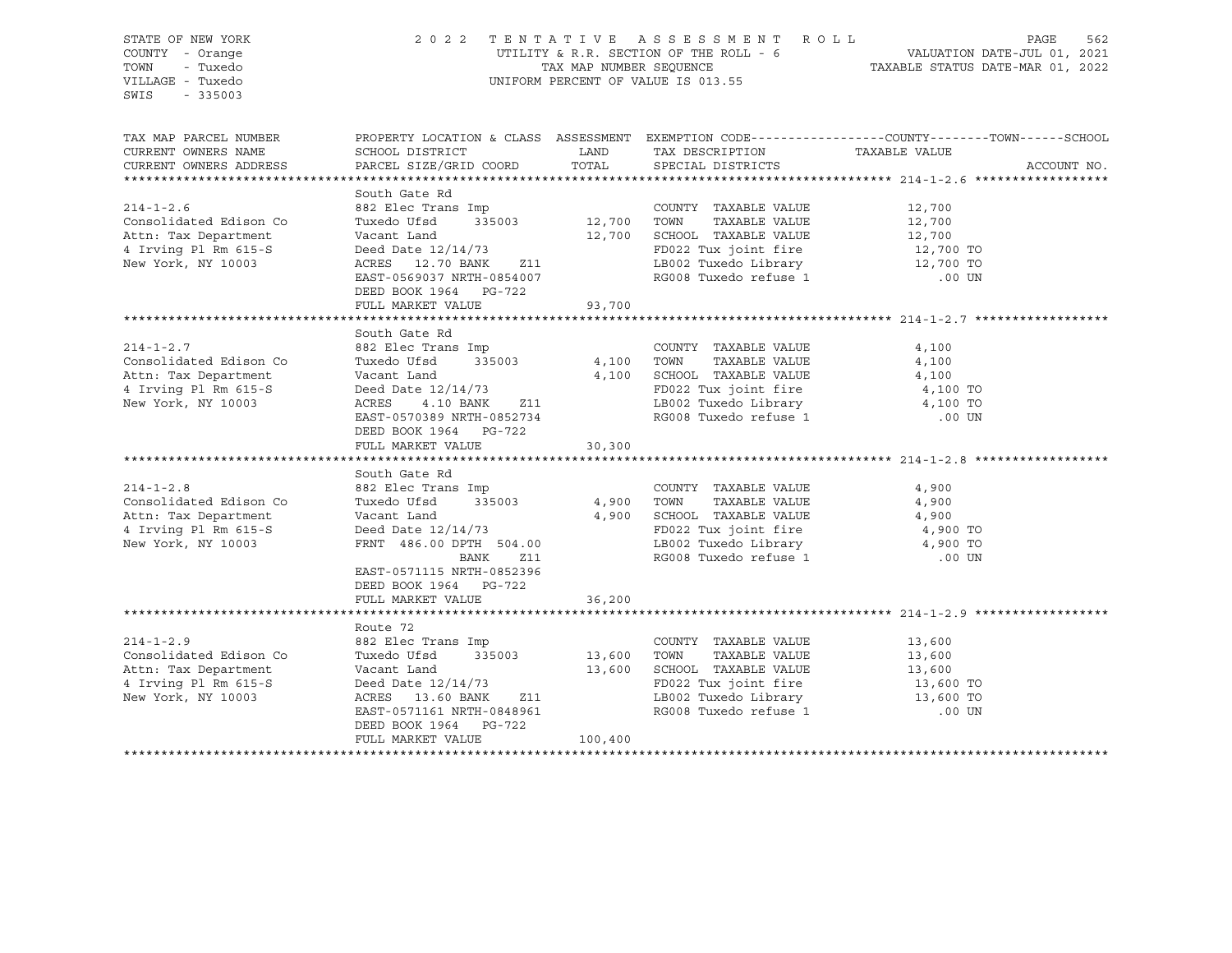| STATE OF NEW YORK<br>COUNTY - Orange<br>- Tuxedo<br>TOWN<br>VILLAGE - Tuxedo<br>SWIS<br>$-335003$               | TENTATIVE ASSESSMENT ROLL<br>2 0 2 2<br>UTILITY & R.R. SECTION OF THE ROLL - $6$ $$\tt VALUATION\ DATE-JUL\ 01,\ 2021$$ TAX MAP NUMBER SEQUENCE $$\tt TXAABLE\ STATUS\ DATE-MAR\ 01,\ 2022$$<br>UNIFORM PERCENT OF VALUE IS 013.55                                                                                             |                                 |                                                                                                                                                                                | PAGE                                 |             |  |
|-----------------------------------------------------------------------------------------------------------------|--------------------------------------------------------------------------------------------------------------------------------------------------------------------------------------------------------------------------------------------------------------------------------------------------------------------------------|---------------------------------|--------------------------------------------------------------------------------------------------------------------------------------------------------------------------------|--------------------------------------|-------------|--|
| TAX MAP PARCEL NUMBER<br>CURRENT OWNERS NAME<br>CURRENT OWNERS ADDRESS                                          | SCHOOL DISTRICT<br>PARCEL SIZE/GRID COORD                                                                                                                                                                                                                                                                                      | LAND<br>TOTAL                   | PROPERTY LOCATION & CLASS ASSESSMENT EXEMPTION CODE----------------COUNTY-------TOWN------SCHOOL<br>TAX DESCRIPTION TAXABLE VALUE<br>SPECIAL DISTRICTS                         |                                      | ACCOUNT NO. |  |
| $214 - 1 - 4.1$<br>Consolidated Edison Co<br>Attn: Tax Department<br>4 Irving Pl Rm 615-S<br>New York, NY 10003 | Route 72<br>882 Elec Trans Imp<br>335003<br>Tuxedo Ufsd<br>Vacant Land<br>ACRES<br>2.20 BANK<br>Z11<br>EAST-0570954 NRTH-0847406<br>DEED BOOK 1964 PG-00722<br>FULL MARKET VALUE                                                                                                                                               | 2,200 TOWN<br>00722 16,200 - PG | COUNTY TAXABLE VALUE<br>TAXABLE VALUE<br>2,200 SCHOOL TAXABLE VALUE<br>FD022 Tux joint fire that the 2,200 TO<br>LB002 Tuxedo Library 2,200 TO<br>RG008 Tuxedo refuse 1 .00 UN | 2,200<br>2,200<br>2,200              |             |  |
| $214 - 1 - 19$<br>Consolidated Edison Co<br>Attn: Tax Department<br>4 Irving Pl Rm 615-S<br>New York, NY 10003  | Route 72<br>882 Elec Trans Imp<br>Tuxedo Ufsd<br>335003<br>Land<br>E Of Pine Hill Road<br>Deed Date $5/6/74$<br>4.40 BANK<br>ACRES<br>Z11 and a set of the set of the set of the set of the set of the set of the set of the set of the set of the s<br>EAST-0571054 NRTH-0847616<br>DEED BOOK 1977 PG-41<br>FULL MARKET VALUE | 4,400 TOWN<br>32,500            | COUNTY TAXABLE VALUE<br>TAXABLE VALUE<br>$4,400$ SCHOOL TAXABLE VALUE $4,400$<br>FD022 Tux joint fire $4,400$ TO<br>LB002 Tuxedo Library 4,400 TO<br>RG008 Tuxedo refuse 1     | 4,400<br>4,400<br>$.00$ UN           |             |  |
| $214 - 1 - 20$<br>Consolidated Edison Co<br>Attn: Tax Department<br>4 Irving Pl Rm 615-S<br>New York, NY 10003  | Pine Hill Rd<br>882 Elec Trans Imp<br>Tuxedo Ufsd 335003<br>Land<br>E Of Pine Hill Road<br>Deed Date $5/6/74$<br>ACRES 27.80 BANK<br>Z11<br>EAST-0571327 NRTH-0851256<br>DEED BOOK 1977 PG-41<br>FULL MARKET VALUE                                                                                                             | 27,800<br>205,200               | COUNTY TAXABLE VALUE<br>27,800 TOWN<br>TAXABLE VALUE<br>SCHOOL TAXABLE VALUE<br>FD022 Tux joint fire 27,800 TO<br>LB002 Tuxedo Library 127,800 TO<br>RG008 Tuxedo refuse 1     | 27,800<br>27,800<br>27,800<br>.00 UN |             |  |
|                                                                                                                 |                                                                                                                                                                                                                                                                                                                                |                                 |                                                                                                                                                                                |                                      |             |  |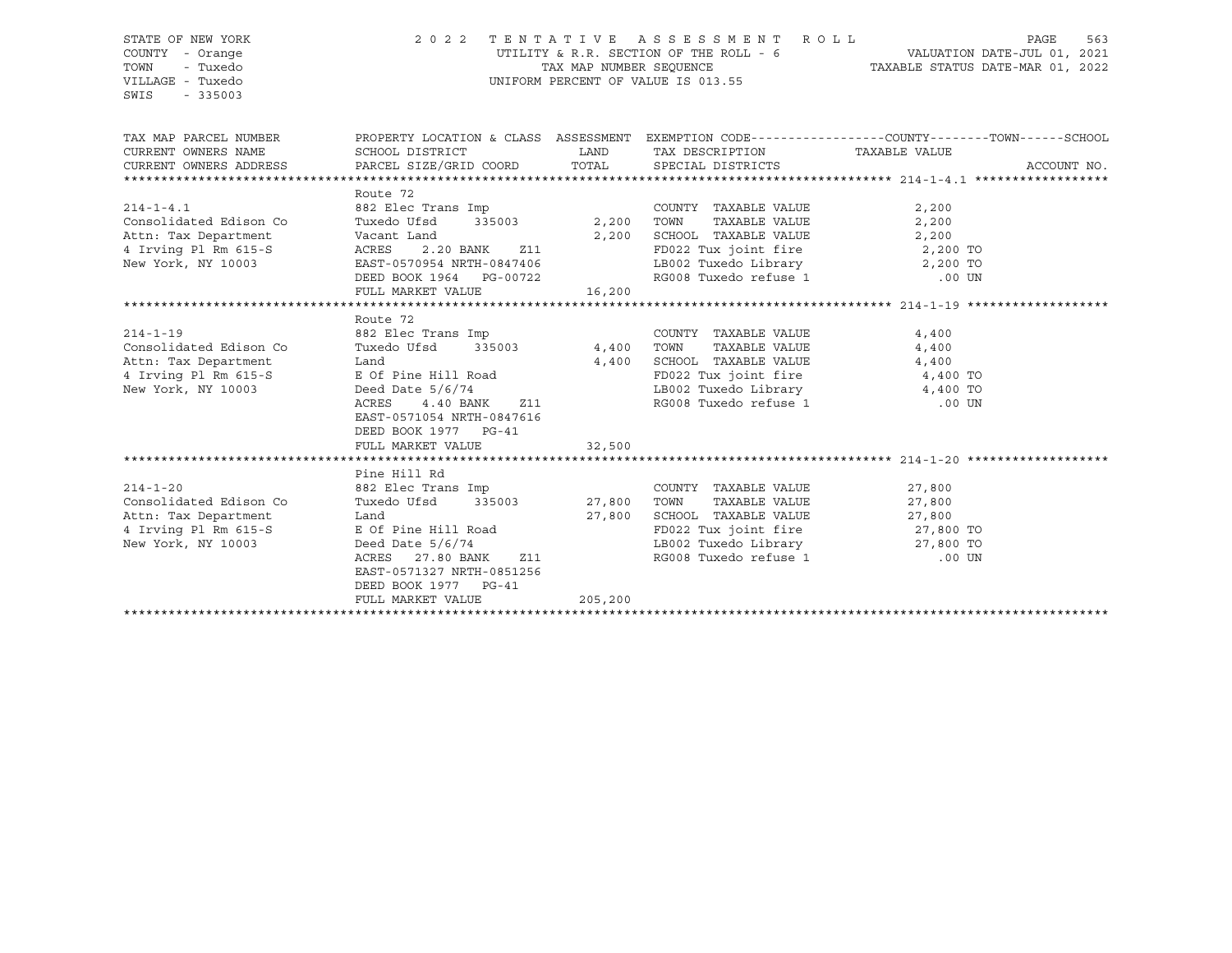|                  | STATE OF NEW YORK | 2022 TENTATIVE ASSESSMENT ROLL         |                                  | PAGE                     | 564 |
|------------------|-------------------|----------------------------------------|----------------------------------|--------------------------|-----|
| COUNTY - Orange  |                   | UTILITY & R.R. SECTION OF THE ROLL - 6 | VALUATION DATE-JUL 01, 2021      |                          |     |
|                  | TOWN - Tuxedo     | MAP SECTION - 214                      | TAXABLE STATUS DATE-MAR 01, 2022 |                          |     |
| VILLAGE - Tuxedo |                   | SUB-SECTION - 000                      |                                  | RPS150/V04/L015          |     |
| SWIS - 335003    |                   | UNIFORM PERCENT OF VALUE IS 013.55     |                                  | CURRENT DATE $4/25/2022$ |     |

| CODE DISTRICT NAME PARCELS TYPE | TOTAL EXTENSION | EXTENSION<br>VALUE | AD VALOREM<br>VALUE | EXEMPT<br>AMOUNT | TAXABLE<br>VALUE |
|---------------------------------|-----------------|--------------------|---------------------|------------------|------------------|
| FD022 Tux joint fire            | 11 TOTAL        |                    | 121,517             |                  | 121,517          |
| LB002 Tuxedo Library            | 11 TOTAL        |                    | 121,517             |                  | 121,517          |
| RG008 Tuxedo refuse             | 10 UNITS        |                    |                     |                  |                  |

# \*\*\* S C H O O L D I S T R I C T S U M M A R Y \*\*\*

| CODE   | DISTRICT NAME | TOTAL<br>PARCELS | ASSESSED<br>LAND | ASSESSED<br>TOTAL | EXEMPT<br>AMOUNT | TOTAL<br>TAXABLE | STAR<br>AMOUNT | STAR<br>TAXABLE |
|--------|---------------|------------------|------------------|-------------------|------------------|------------------|----------------|-----------------|
| 335003 | Tuxedo Ufsd   | 11               | 91,100           | 121,517           |                  | 121,517          |                | 121,517         |
|        | SUB-TOTAL     | 11               | 91,100           | 121,517           |                  | 121,517          |                | 121,517         |
|        | TOTAL         | 11               | 91,100           | 121,517           |                  | 121,517          |                | 121,517         |

#### \*\*\* S Y S T E M C O D E S S U M M A R Y \*\*\*

# NO SYSTEM EXEMPTIONS AT THIS LEVEL

#### \*\*\* E X E M P T I O N S U M M A R Y \*\*\*

#### NO EXEMPTIONS AT THIS LEVEL

| ROLL | DESCRIPTION      | TOTAL   | ASSESSED               | ASSESSED | TAXABLE | TAXABLE | TAXABLE | <b>STAR</b> |
|------|------------------|---------|------------------------|----------|---------|---------|---------|-------------|
| SEC  |                  | PARCELS | LAND                   | TOTAL    | COUNTY  | TOWN    | SCHOOL  | TAXABLE     |
|      | UTILITIES & N.C. |         | .100<br>Q <sub>1</sub> | 121,517  | 121,517 | 121,517 | 121,517 | 121,517     |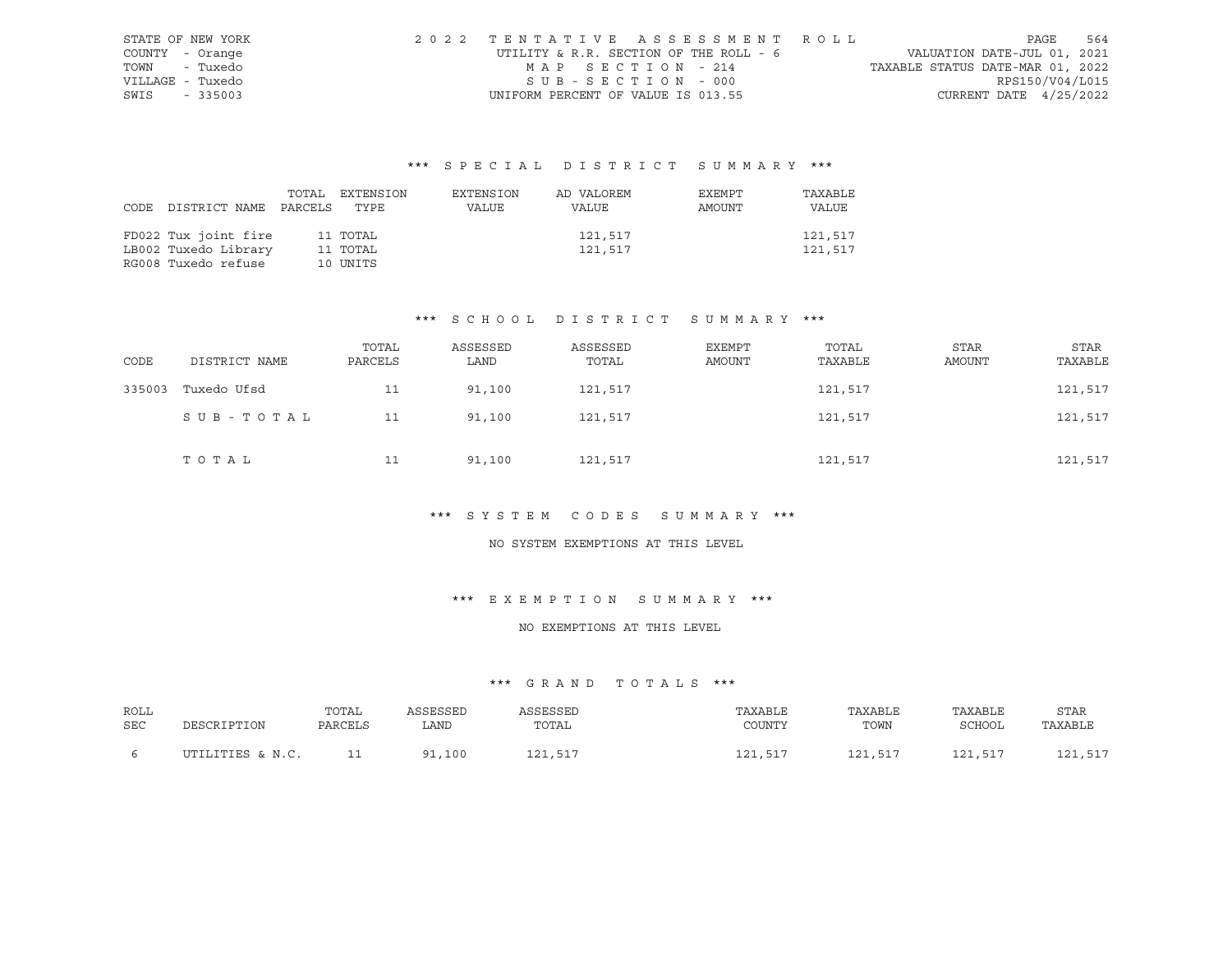| STATE OF NEW YORK<br>COUNTY<br>- Orange<br>- Tuxedo<br>TOWN<br>VILLAGE - Tuxedo<br>SWIS<br>$-335003$ | 2 0 2 2<br>TENTATIVE      | TAX MAP NUMBER SEOUENCE | A S S E S S M E N T<br>R O L L<br>UTILITY & R.R. SECTION OF THE ROLL - 6<br>UNIFORM PERCENT OF VALUE IS 013.55 | 565<br>PAGE<br>VALUATION DATE-JUL 01, 2021<br>TAXABLE STATUS DATE-MAR 01, 2022 |
|------------------------------------------------------------------------------------------------------|---------------------------|-------------------------|----------------------------------------------------------------------------------------------------------------|--------------------------------------------------------------------------------|
| TAX MAP PARCEL NUMBER                                                                                | PROPERTY LOCATION & CLASS | ASSESSMENT              |                                                                                                                | EXEMPTION CODE-----------------COUNTY-------TOWN------SCHOOL                   |
| CURRENT OWNERS NAME                                                                                  | SCHOOL DISTRICT           | LAND                    | TAX DESCRIPTION                                                                                                | TAXABLE VALUE                                                                  |
| CURRENT OWNERS ADDRESS FARCEL SIZE/GRID COORD                                                        |                           | TOTAL                   | SPECIAL DISTRICTS                                                                                              | ACCOUNT NO.                                                                    |
|                                                                                                      |                           |                         |                                                                                                                |                                                                                |
|                                                                                                      | South Gate Rd             |                         |                                                                                                                |                                                                                |
| 215-7-1                                                                                              | 822 Water supply          |                         | TAXABLE VALUE<br>COUNTY                                                                                        | 25,000                                                                         |
| South County Water Corp                                                                              | Tuxedo Ufsd<br>335003     | 10,000                  | TAXABLE VALUE<br>TOWN                                                                                          | 25,000                                                                         |
| Altus Group US Inc                                                                                   | FRNT 145.00 DPTH 463.00   | 25,000                  | SCHOOL<br>TAXABLE VALUE                                                                                        | 25,000                                                                         |
| 21001 N Tatum Blvd Ste 1630630                                                                       | Z53<br>BANK               |                         | FD022 Tux joint fire                                                                                           | 25,000 TO                                                                      |
| Phoenix, AZ 85050                                                                                    | EAST-0567414 NRTH-0852914 |                         | LB002 Tuxedo Library                                                                                           | 25,000 TO                                                                      |
|                                                                                                      | DEED BOOK 6116<br>PG-308  |                         |                                                                                                                |                                                                                |
|                                                                                                      | FULL MARKET VALUE         | 184,500                 |                                                                                                                |                                                                                |
|                                                                                                      |                           |                         |                                                                                                                |                                                                                |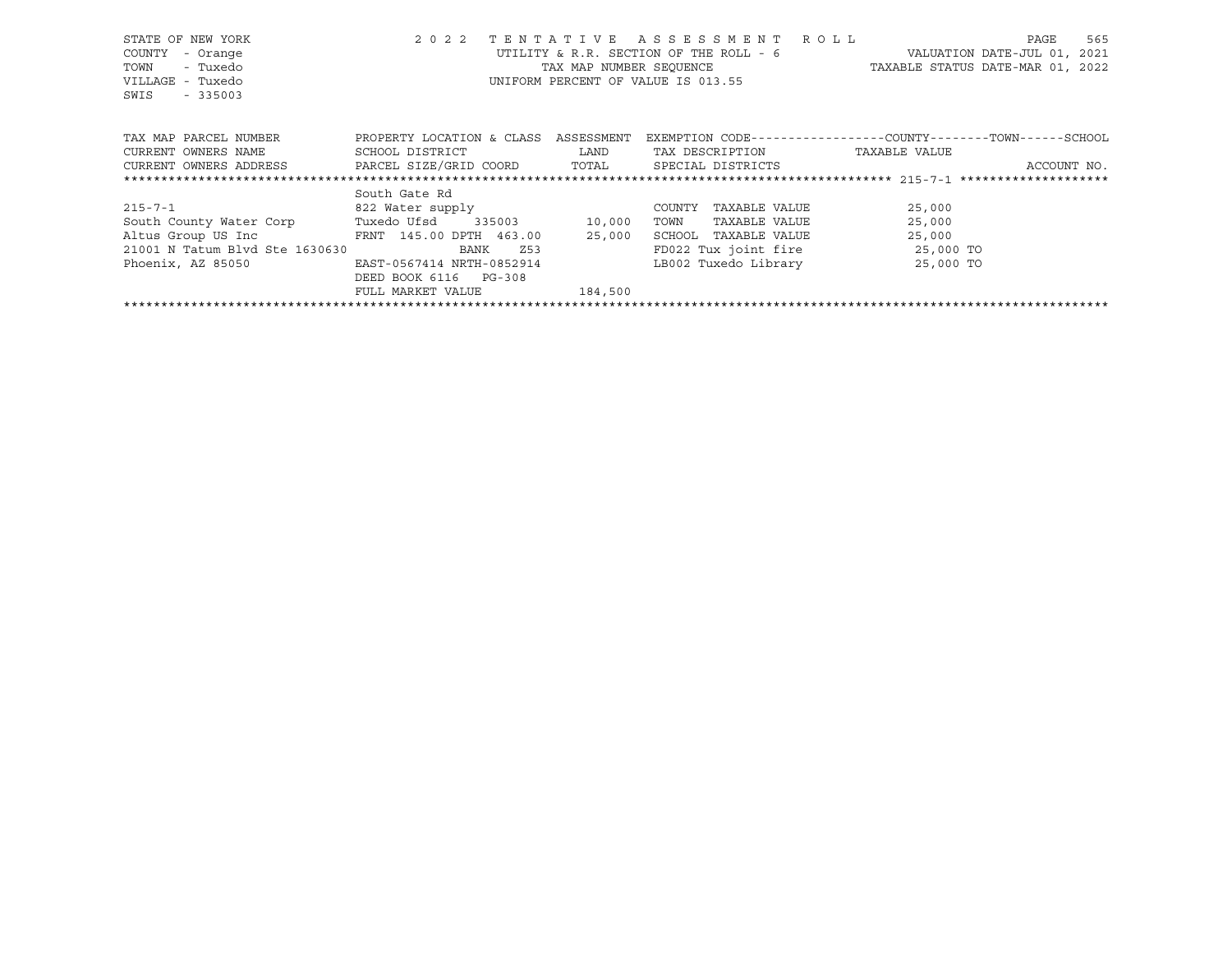| STATE OF NEW YORK |  | 2022 TENTATIVE ASSESSMENT ROLL         |                                  | PAGE            | 566 |
|-------------------|--|----------------------------------------|----------------------------------|-----------------|-----|
| COUNTY - Orange   |  | UTILITY & R.R. SECTION OF THE ROLL - 6 | VALUATION DATE-JUL 01, 2021      |                 |     |
| TOWN - Tuxedo     |  | MAP SECTION - 215                      | TAXABLE STATUS DATE-MAR 01, 2022 |                 |     |
| VILLAGE - Tuxedo  |  | SUB-SECTION - 000                      |                                  | RPS150/V04/L015 |     |
| SWIS - 335003     |  | UNIFORM PERCENT OF VALUE IS 013.55     | CURRENT DATE $4/25/2022$         |                 |     |

|                                 | TOTAL EXTENSION | EXTENSION | AD VALOREM | EXEMPT | TAXABLE |
|---------------------------------|-----------------|-----------|------------|--------|---------|
| CODE DISTRICT NAME PARCELS TYPE |                 | VALUE     | VALUE      | AMOUNT | VALUE   |
|                                 |                 |           |            |        |         |
| FD022 Tux joint fire            | 1 TOTAL         |           | 25,000     |        | 25,000  |
| LB002 Tuxedo Library            | 1 TOTAL         |           | 25,000     |        | 25,000  |

# \*\*\* S C H O O L D I S T R I C T S U M M A R Y \*\*\*

| CODE   | DISTRICT NAME | TOTAL<br>PARCELS | ASSESSED<br>LAND | ASSESSED<br>TOTAL | EXEMPT<br>AMOUNT | TOTAL<br>TAXABLE | STAR<br><b>AMOUNT</b> | <b>STAR</b><br>TAXABLE |
|--------|---------------|------------------|------------------|-------------------|------------------|------------------|-----------------------|------------------------|
| 335003 | Tuxedo Ufsd   |                  | 10,000           | 25,000            |                  | 25,000           |                       | 25,000                 |
|        | SUB-TOTAL     |                  | 10,000           | 25,000            |                  | 25,000           |                       | 25,000                 |
|        | TOTAL         |                  | 10,000           | 25,000            |                  | 25,000           |                       | 25,000                 |

# \*\*\* S Y S T E M C O D E S S U M M A R Y \*\*\*

#### NO SYSTEM EXEMPTIONS AT THIS LEVEL

# \*\*\* E X E M P T I O N S U M M A R Y \*\*\*

#### NO EXEMPTIONS AT THIS LEVEL

| ROLL<br>SEC |                  | TOTAL<br>PARCELS | SSESSED<br>LAND | SSESSED<br>TOTAL | TAXABLE<br>COUNTY | TAXABLE<br>TOWN | TAXABLE<br>SCHOOL | <b>STAR</b><br>TAXABLE |
|-------------|------------------|------------------|-----------------|------------------|-------------------|-----------------|-------------------|------------------------|
|             | UTILITIES & N.C. |                  | 10,000          | ,000             | 25,000            | 25,000          | 25,000            | 25,000                 |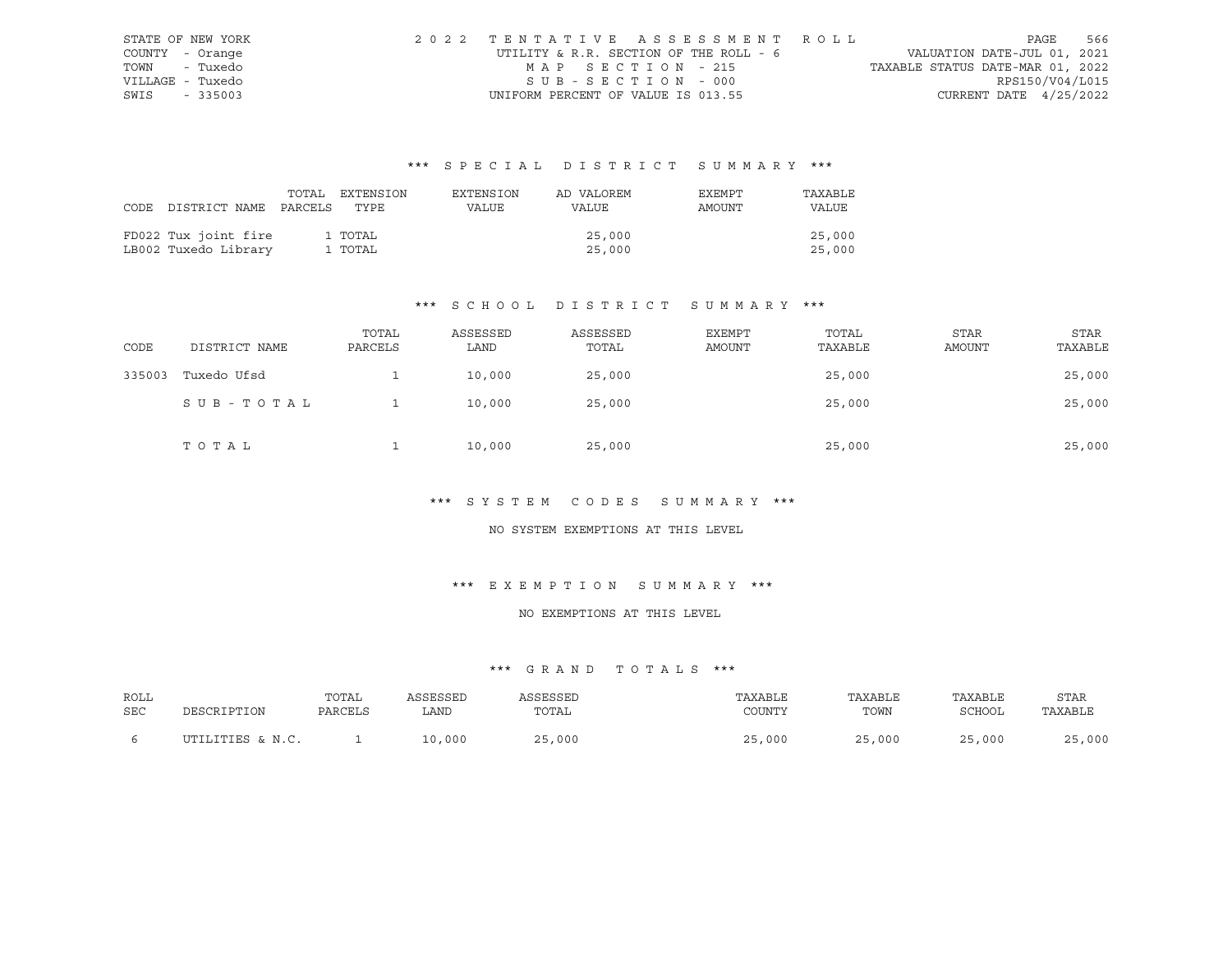# STATE OF NEW YORK 2 0 2 2 T E N T A T I V E A S S E S S M E N T R O L L PAGE 567 COUNTY - Orange UTILITY & R.R. SECTION OF THE ROLL - 6 VALUATION DATE-JUL 01, 2021 TOWN - Tuxedo TAX MAP NUMBER SEQUENCE TAXABLE STATUS DATE-MAR 01, 2022 VILLAGE - Tuxedo UNIFORM PERCENT OF VALUE IS 013.55

| TAX MAP PARCEL NUMBER     | PROPERTY LOCATION & CLASS ASSESSMENT EXEMPTION CODE----------------COUNTY-------TOWN------SCHOOL |                |                                                |               |             |
|---------------------------|--------------------------------------------------------------------------------------------------|----------------|------------------------------------------------|---------------|-------------|
| CURRENT OWNERS NAME       | SCHOOL DISTRICT                                                                                  | LAND           | TAX DESCRIPTION                                | TAXABLE VALUE |             |
| CURRENT OWNERS ADDRESS    | PARCEL SIZE/GRID COORD                                                                           | TOTAL          | SPECIAL DISTRICTS                              |               | ACCOUNT NO. |
|                           |                                                                                                  |                |                                                |               |             |
|                           |                                                                                                  |                |                                                |               |             |
| 650.089-0000-621.700-1881 | 831 Tele Comm                                                                                    |                | COUNTY TAXABLE VALUE                           | 122           |             |
| Frontier Comm Int Inc     | Monroe-Woodbury 334001                                                                           | $\overline{0}$ | TOWN<br>TAXABLE VALUE                          | 122           |             |
| 3 High Ridge Park         | 53 <sup>8</sup>                                                                                  | 122            | SCHOOL TAXABLE VALUE                           | 122           |             |
| Stamford, CT 06905        | BANK<br><b>Z14</b>                                                                               |                | FD022 Tux joint fire                           | 122 TO        |             |
|                           | FULL MARKET VALUE                                                                                |                | 900 LB002 Tuxedo Library<br>Passes and Library | 122 TO        |             |
|                           |                                                                                                  |                | RG008 Tuxedo refuse 1                          | .00 UN        |             |
|                           |                                                                                                  |                |                                                |               |             |
|                           |                                                                                                  |                |                                                |               |             |
| 650.089-0000-621.700-1882 | 831 Tele Comm                                                                                    |                | COUNTY TAXABLE VALUE                           | 343           |             |
| Frontier Communications   | Tuxedo Ufsd<br>335003                                                                            |                | 0 TOWN<br>TAXABLE VALUE                        | 343           |             |
| 3 High Ridge Park         | Outside Plant                                                                                    |                | 343 SCHOOL TAXABLE VALUE                       | 343           |             |
| Stamford, CT 06905        | BANK<br>Z14                                                                                      |                | FD022 Tux joint fire                           | 343 TO        |             |
|                           | FULL MARKET VALUE                                                                                |                | 2,500 LB002 Tuxedo Library                     | 343 TO        |             |
|                           |                                                                                                  |                | RG008 Tuxedo refuse 1                          | .00 UN        |             |
|                           |                                                                                                  |                |                                                |               |             |
|                           | 3 High Ridge Park                                                                                |                |                                                |               |             |
| 650.089-0000-621.700-1883 | 831 Tele Comm                                                                                    |                | COUNTY TAXABLE VALUE                           | 11            |             |
| Frontier Comm of NY       | Haverstraw 1 392201                                                                              |                | 0 TOWN<br>TAXABLE VALUE                        | 11            |             |
| c/o Duff & Phelps, LLC    | BANK<br>Z71                                                                                      | 11             | SCHOOL TAXABLE VALUE                           | 11            |             |
| PO Box 2629               | FULL MARKET VALUE                                                                                | 100            |                                                |               |             |
| Addison, TX 75001         |                                                                                                  |                |                                                |               |             |
|                           |                                                                                                  |                |                                                |               |             |
|                           | 3 High Ridge Park                                                                                |                |                                                |               |             |
| 650.089-0000-621.700-1884 | 831 Tele Comm                                                                                    |                | COUNTY TAXABLE VALUE                           | 17            |             |
| Frontier Comm of NY       | Suffern Central 392601                                                                           |                | 0 TOWN<br>TAXABLE VALUE                        | 17            |             |
| c/o Duff & Phelps, LLC    | BANK<br>Z71                                                                                      | 17             | SCHOOL TAXABLE VALUE                           | 17            |             |
| PO Box 2629               | FULL MARKET VALUE                                                                                | 100            |                                                |               |             |
| Addison, TX 75001         |                                                                                                  |                |                                                |               |             |
|                           |                                                                                                  |                |                                                |               |             |
|                           | Dolsontown Rd                                                                                    |                |                                                |               |             |
| 650.089-0000-631.900-1881 | 831 Tele Comm                                                                                    |                | COUNTY TAXABLE VALUE                           | 32,804        |             |
| Verizon New York Inc      | Monroe-Woodbury 334001                                                                           |                | 0 TOWN<br>TAXABLE VALUE                        | 32,804        |             |
| Duff and Phelps           | Outside Plant                                                                                    |                | 32,804 SCHOOL TAXABLE VALUE                    | 32,804        |             |
| PO Box 2749               | Monroe School Apportionme                                                                        |                | FD022 Tux joint fire                           | 32,804 TO     |             |
| Addison, TX 75001         | Z38<br>BANK                                                                                      |                | LB002 Tuxedo Library 32,804 TO                 |               |             |
|                           | DEED BOOK 0683 PG-00102                                                                          |                | RG008 Tuxedo refuse 1                          | .00 UN        |             |
|                           | FULL MARKET VALUE                                                                                | 242,100        |                                                |               |             |
|                           |                                                                                                  |                |                                                |               |             |
|                           |                                                                                                  |                |                                                |               |             |
| 650.089-0000-631.900-1882 | 831 Tele Comm                                                                                    |                | COUNTY TAXABLE VALUE                           | 17,324        |             |
| Verizon New York Inc      | Tuxedo Ufsd<br>335003                                                                            | $\overline{0}$ | TAXABLE VALUE<br>TOWN                          | 17,324        |             |
| Duff & Phelps             | Outside Plant                                                                                    | 17,324         | SCHOOL TAXABLE VALUE                           | 17,324        |             |
| PO Box 2749               | Tuxedo School Apportionme                                                                        |                | FD022 Tux joint fire                           | 17,324 TO     |             |
| Addison, TX 75001         | BANK<br>Z38                                                                                      |                | LB002 Tuxedo Library                           | 17,324 TO     |             |
|                           | FULL MARKET VALUE                                                                                |                | 127,900 RG008 Tuxedo refuse 1                  | .00 UN        |             |
|                           |                                                                                                  |                |                                                |               |             |
|                           |                                                                                                  |                |                                                |               |             |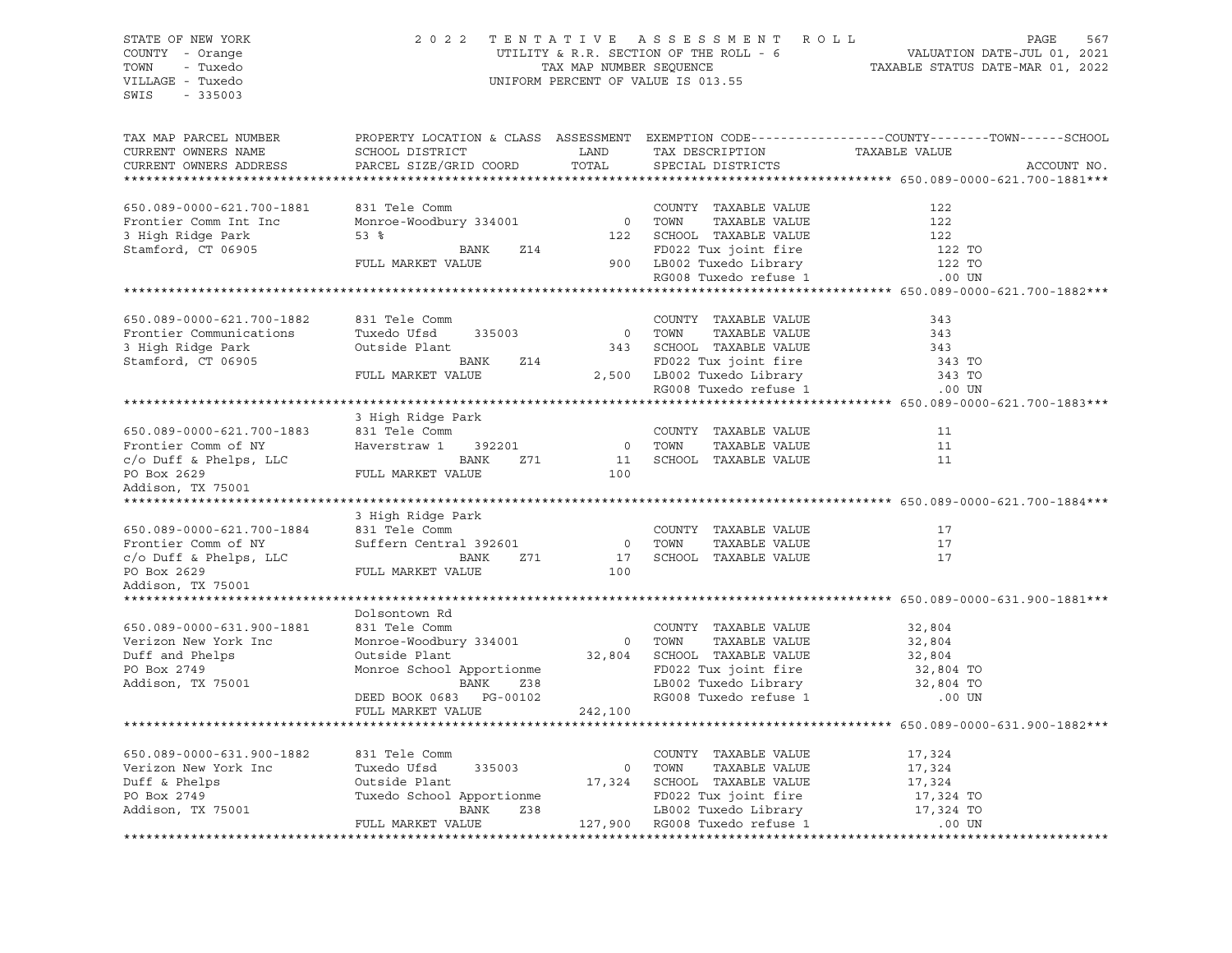# STATE OF NEW YORK 2 0 2 2 T E N T A T I V E A S S E S S M E N T R O L L PAGE 568 COUNTY - Orange UTILITY & R.R. SECTION OF THE ROLL - 6 VALUATION DATE-JUL 01, 2021 TOWN - Tuxedo TAX MAP NUMBER SEQUENCE TAXABLE STATUS DATE-MAR 01, 2022 VILLAGE - Tuxedo UNIFORM PERCENT OF VALUE IS 013.55

| TAX MAP PARCEL NUMBER<br>CURRENT OWNERS NAME<br>CURRENT OWNERS ADDRESS | PROPERTY LOCATION & CLASS ASSESSMENT<br>SCHOOL DISTRICT<br>PARCEL SIZE/GRID COORD | LAND<br>TOTAL |        | TAX DESCRIPTION<br>SPECIAL DISTRICTS | EXEMPTION CODE-----------------COUNTY-------TOWN------SCHOOL<br>TAXABLE VALUE<br>ACCOUNT NO. |
|------------------------------------------------------------------------|-----------------------------------------------------------------------------------|---------------|--------|--------------------------------------|----------------------------------------------------------------------------------------------|
|                                                                        | PO Box 635                                                                        |               |        |                                      |                                                                                              |
| 650.089-0000-631.900-1883                                              | 831 Tele Comm                                                                     |               |        | COUNTY TAXABLE VALUE                 | 901                                                                                          |
| Verizon of NY Inc                                                      | 392201<br>Haverstraw 1                                                            | $\Omega$      | TOWN   | TAXABLE VALUE                        | 901                                                                                          |
| Duff & Phelps                                                          | BANK<br>Z38                                                                       | 901           | SCHOOL | TAXABLE VALUE                        | 901                                                                                          |
| PO Box 2749                                                            | FULL MARKET VALUE                                                                 | 6,600         |        |                                      |                                                                                              |
| Addison, TX 75001                                                      |                                                                                   |               |        |                                      |                                                                                              |
|                                                                        |                                                                                   |               |        |                                      |                                                                                              |
|                                                                        | PO Box 635                                                                        |               |        |                                      |                                                                                              |
| 650.089-0000-631.900-1884                                              | 831 Tele Comm                                                                     |               |        | COUNTY TAXABLE VALUE                 | 1,575                                                                                        |
| Verizon of NY                                                          | Suffern Central 392601                                                            | $\circ$       | TOWN   | TAXABLE VALUE                        | 1,575                                                                                        |
| Duff & Phelps                                                          | BANK<br>Z38                                                                       | 1,575         |        | SCHOOL TAXABLE VALUE                 | 1,575                                                                                        |
| PO Box 2749                                                            | FULL MARKET VALUE                                                                 | 11,600        |        |                                      |                                                                                              |
| Addison, TX 75001                                                      |                                                                                   |               |        |                                      |                                                                                              |
| ******************************                                         |                                                                                   |               |        |                                      |                                                                                              |
|                                                                        | Monroe                                                                            |               |        |                                      |                                                                                              |
| 650.89-0000-798.760-1881                                               | 380 Pub Util Vac                                                                  |               | COUNTY | TAXABLE VALUE                        | 196                                                                                          |
| CrownCastleFiber LLC                                                   | Monroe-Woodbury 334001                                                            | 196           | TOWN   | TAXABLE VALUE                        | 196                                                                                          |
| 2000 Corporate Dr., Tax Dept.                                          | BANK<br>Z31                                                                       | 196           |        | SCHOOL TAXABLE VALUE                 | 196                                                                                          |
| Cannonsburg, PA 15317                                                  | FULL MARKET VALUE                                                                 | 1,400         |        |                                      |                                                                                              |
|                                                                        |                                                                                   |               |        |                                      |                                                                                              |
| 650.89-0000-798.760-1882                                               | Tuxedo<br>380 Pub Util Vac                                                        |               |        | COUNTY TAXABLE VALUE                 | 500                                                                                          |
| CrownCastleFiber LLC                                                   | Tuxedo Ufsd<br>335003                                                             | 500           | TOWN   | TAXABLE VALUE                        | 500                                                                                          |
| 2000 Corporate Dr., Tax Dept                                           | <b>BANK</b><br>Z31                                                                | 500           |        | SCHOOL TAXABLE VALUE                 | 500                                                                                          |
| Cannonsburg, PA 15317                                                  | FULL MARKET VALUE                                                                 | 3,700         |        |                                      |                                                                                              |
|                                                                        |                                                                                   |               |        |                                      |                                                                                              |
|                                                                        | Haverstraw                                                                        |               |        |                                      |                                                                                              |
| 650.89-0000-798.760-1883                                               | 380 Pub Util Vac                                                                  |               | COUNTY | TAXABLE VALUE                        | 16                                                                                           |
| CrownCastleFiberLLC                                                    | Haverstraw 1<br>392201                                                            | 16            | TOWN   | TAXABLE VALUE                        | 16                                                                                           |
| 2000 Corporate Dr., Tax Departm                                        | BANK<br>Z31                                                                       | 16            | SCHOOL | TAXABLE VALUE                        | 16                                                                                           |
| Cannonsburg, PA 15317                                                  | FULL MARKET VALUE                                                                 | 100           |        |                                      |                                                                                              |
|                                                                        |                                                                                   |               |        |                                      |                                                                                              |
|                                                                        | Suffern                                                                           |               |        |                                      |                                                                                              |
| 650.89-0000-798.760-1884                                               | 380 Pub Util Vac                                                                  |               |        | COUNTY TAXABLE VALUE                 | 28                                                                                           |
| CrownCastleFiber LLC                                                   | Suffern Central 392601                                                            | 28            | TOWN   | TAXABLE VALUE                        | 28                                                                                           |
| 2000 Corporate Dr., Tax Dept.                                          | Z31<br>BANK                                                                       | 28            |        | SCHOOL TAXABLE VALUE                 | 28                                                                                           |
| Cannonsburg, PA 15317                                                  | FULL MARKET VALUE                                                                 | 200           |        |                                      |                                                                                              |
|                                                                        |                                                                                   |               |        |                                      |                                                                                              |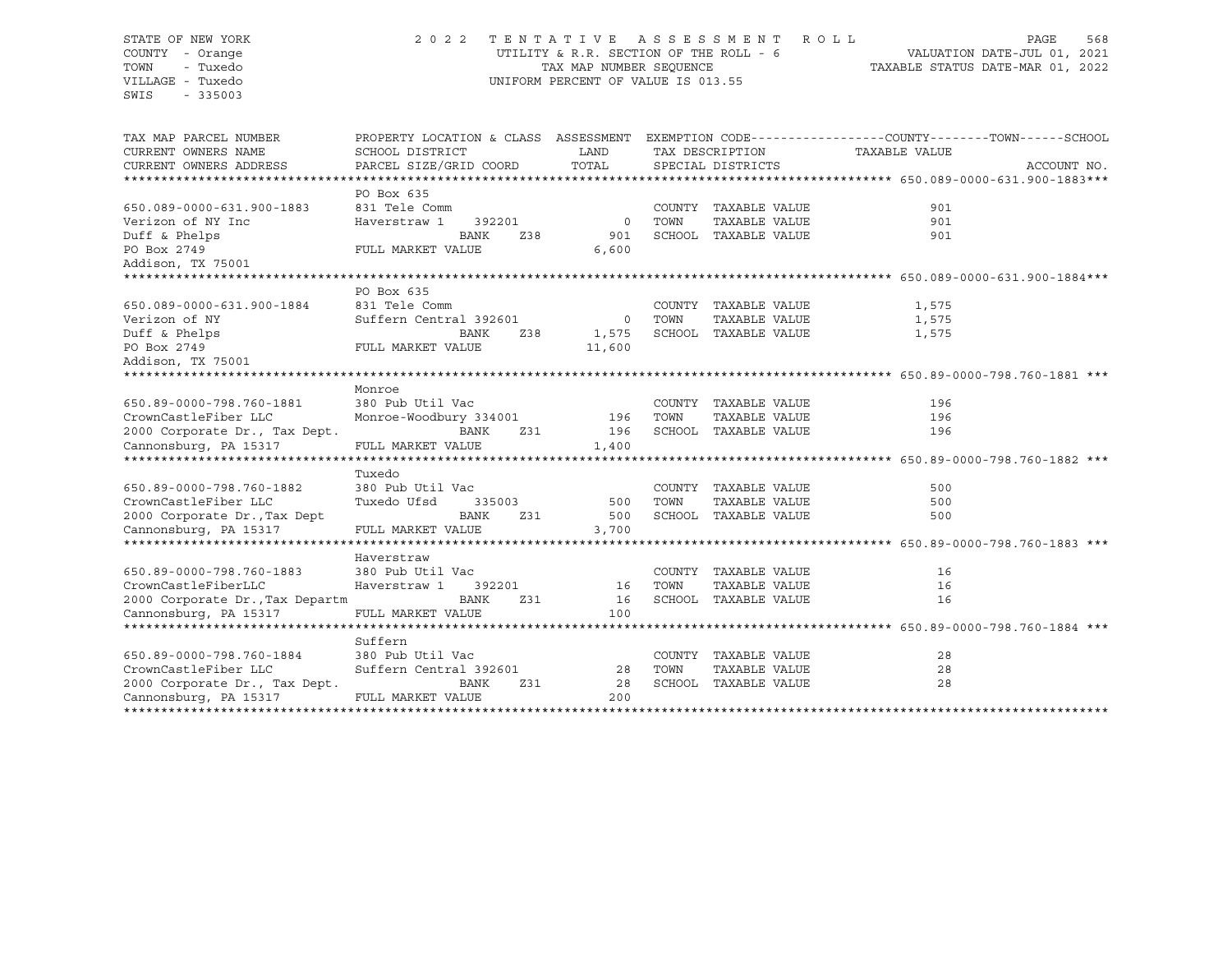| STATE OF NEW YORK | 2022 TENTATIVE ASSESSMENT ROLL         |                                  | PAGE                     | 569 |
|-------------------|----------------------------------------|----------------------------------|--------------------------|-----|
| COUNTY - Orange   | UTILITY & R.R. SECTION OF THE ROLL - 6 | VALUATION DATE-JUL 01, 2021      |                          |     |
| - Tuxedo<br>TOWN  | MAP SECTION - 650                      | TAXABLE STATUS DATE-MAR 01, 2022 |                          |     |
| VILLAGE - Tuxedo  | SUB-SECTION - 089                      |                                  | RPS150/V04/L015          |     |
| SWIS<br>$-335003$ | UNIFORM PERCENT OF VALUE IS 013.55     |                                  | CURRENT DATE $4/25/2022$ |     |

| DISTRICT NAME<br>CODE                                               | TOTAL<br>EXTENSION<br>PARCELS<br>TYPE | EXTENSION<br>VALUE | AD VALOREM<br>VALUE | EXEMPT<br>AMOUNT | TAXABLE<br>VALUE |
|---------------------------------------------------------------------|---------------------------------------|--------------------|---------------------|------------------|------------------|
| FD022 Tux joint fire<br>LB002 Tuxedo Library<br>RG008 Tuxedo refuse | 4 TOTAL<br>4 TOTAL<br>4 UNITS         |                    | 50,593<br>50,593    |                  | 50,593<br>50,593 |

# \*\*\* S C H O O L D I S T R I C T S U M M A R Y \*\*\*

| CODE   | DISTRICT NAME       | TOTAL<br>PARCELS | ASSESSED<br>LAND | ASSESSED<br>TOTAL | EXEMPT<br>AMOUNT | TOTAL<br>TAXABLE | <b>STAR</b><br><b>AMOUNT</b> | STAR<br>TAXABLE |
|--------|---------------------|------------------|------------------|-------------------|------------------|------------------|------------------------------|-----------------|
| 334001 | Monroe-Woodbury Csd |                  | 196              | 33,122            |                  | 33,122           |                              | 33,122          |
| 335003 | Tuxedo Ufsd         |                  | 500              | 18,167            |                  | 18,167           |                              | 18,167          |
| 392201 | Haverstraw 1        |                  | 16               | 928               |                  | 928              |                              | 928             |
| 392601 | Suffern Central     |                  | 28               | 1,620             |                  | 1,620            |                              | 1,620           |
|        | SUB-TOTAL           | 12               | 740              | 53,837            |                  | 53,837           |                              | 53,837          |
|        | TOTAL               | 12               | 740              | 53,837            |                  | 53,837           |                              | 53,837          |

# \*\*\* S Y S T E M C O D E S S U M M A R Y \*\*\*

#### NO SYSTEM EXEMPTIONS AT THIS LEVEL

#### \*\*\* E X E M P T I O N S U M M A R Y \*\*\*

### NO EXEMPTIONS AT THIS LEVEL

| ROLL       |                  | TOTAL   | ASSESSED | ASSESSED | TAXABLE | TAXABLE | TAXABLE | STAR    |
|------------|------------------|---------|----------|----------|---------|---------|---------|---------|
| <b>SEC</b> | DESCRIPTION      | PARCELS | LAND     | TOTAL    | COUNTY  | TOWN    | SCHOOL  | TAXABLE |
|            | UTILITIES & N.C. |         | 740      | 53,837   | 53,837  | 53,837  | 53,837  | 53,837  |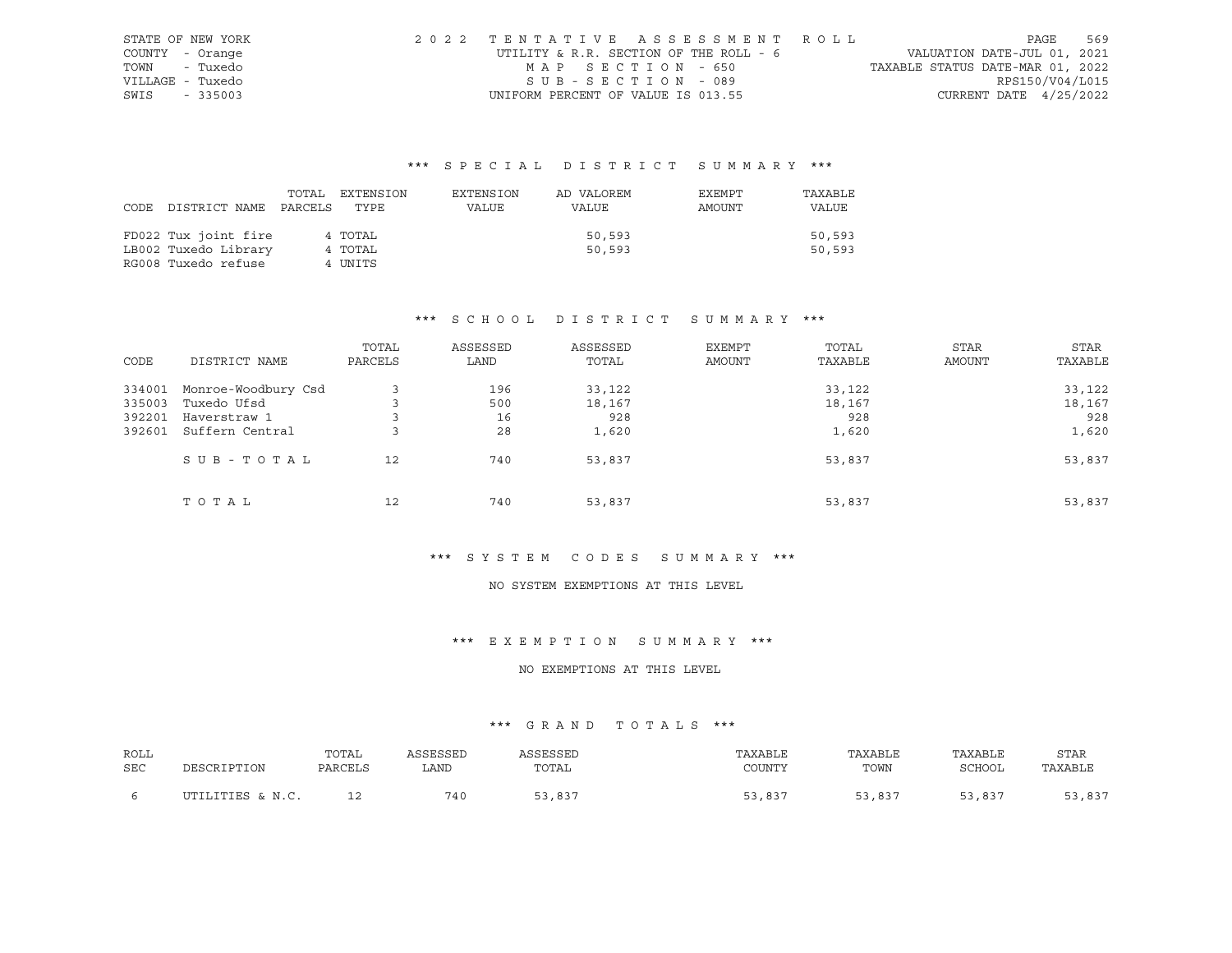### STATE OF NEW YORK 2 0 2 2 T E N T A T I V E A S S E S S M E N T R O L L PAGE 570 COUNTY - Orange UTILITY & R.R. SECTION OF THE ROLL - 6 VALUATION DATE-JUL 01, 2021 TOWN - Tuxedo TAX MAP NUMBER SEQUENCE TAXABLE STATUS DATE-MAR 01, 2022 UNIFORM PERCENT OF VALUE IS 013.55

TAX MAP PARCEL NUMBER PROPERTY LOCATION & CLASS ASSESSMENT EXEMPTION CODE------------------COUNTY--------TOWN------SCHOOL CURRENT OWNERS NAME SCHOOL DISTRICT LAND TAX DESCRIPTION TAXABLE VALUE CURRENT OWNERS ADDRESS PARCEL SIZE/GRID COORD TOTAL SPECIAL DISTRICTS ACCOUNT NO. \*\*\*\*\*\*\*\*\*\*\*\*\*\*\*\*\*\*\*\*\*\*\*\*\*\*\*\*\*\*\*\*\*\*\*\*\*\*\*\*\*\*\*\*\*\*\*\*\*\*\*\*\*\*\*\*\*\*\*\*\*\*\*\*\*\*\*\*\*\*\*\*\*\*\*\*\*\*\*\*\*\*\*\*\*\*\*\*\*\*\*\*\*\*\*\*\*\*\*\*\*\*\* 999-1-12 \*\*\*\*\*\*\*\*\*\*\*\*\*\*\*\*\*\*\* Dolsontown Rd 999-1-12 883 Gas Trans Impr COUNTY TAXABLE VALUE 243,000 Central Hudson Monroe-Woodbury 334001 0 TOWN TAXABLE VALUE 243,000 Gas & Electric Corp So Fields 19214 Ft Of 10 243,000 SCHOOL TAXABLE VALUE 243,000 284 South Ave Steel Gas Pipe FD022 Tux joint fire 243,000 TO<br>243,000 TO BANK 207 LB002 Tuxedo Library 243,000 TO<br>DEED BOOK 0683 PG-00102 RG008 Tuxedo refuse 1 .00 UN Poughkeepsie, NY 12601 BANK Z07 LB002 Tuxedo Library 243,000 TO DEED BOOK 0683 PG-00102 RG008 Tuxedo refuse 1 .00 UN FULL MARKET VALUE 1793,400 \*\*\*\*\*\*\*\*\*\*\*\*\*\*\*\*\*\*\*\*\*\*\*\*\*\*\*\*\*\*\*\*\*\*\*\*\*\*\*\*\*\*\*\*\*\*\*\*\*\*\*\*\*\*\*\*\*\*\*\*\*\*\*\*\*\*\*\*\*\*\*\*\*\*\*\*\*\*\*\*\*\*\*\*\*\*\*\*\*\*\*\*\*\*\*\*\*\*\*\*\*\*\* 999-1-13 \*\*\*\*\*\*\*\*\*\*\*\*\*\*\*\*\*\*\* Dolsontown Rd 999-1-13 883 Gas Trans Impr COUNTY TAXABLE VALUE 50,700 Central Hudson Monroe-Woodbury 334001 0 TOWN TAXABLE VALUE 50,700 Gas & Electric Corp Southfields 50,700 SCHOOL TAXABLE VALUE 50,700 284 South Ave Tuxedo Flow Control FD022 Tux joint fire 50,700 TO Poughkeepsie, NY 12601 BANK 207 LB002 Tuxedo Library 50,700 TO DEED BOOK 0683 PG-00102 RG008 Tuxedo refuse 1 .00 UN FULL MARKET VALUE 374,200 \*\*\*\*\*\*\*\*\*\*\*\*\*\*\*\*\*\*\*\*\*\*\*\*\*\*\*\*\*\*\*\*\*\*\*\*\*\*\*\*\*\*\*\*\*\*\*\*\*\*\*\*\*\*\*\*\*\*\*\*\*\*\*\*\*\*\*\*\*\*\*\*\*\*\*\*\*\*\*\*\*\*\*\*\*\*\*\*\*\*\*\*\*\*\*\*\*\*\*\*\*\*\* 999-1-14 \*\*\*\*\*\*\*\*\*\*\*\*\*\*\*\*\*\*\* East Side Rt 17 999-1-14 883 Gas Trans Impr COUNTY TAXABLE VALUE 0 Columbia Gas/ NiSource, Inc Tuxedo Ufsd 335003 0 TOWN TAXABLE VALUE 0 Attn: Tiffany Riggenbach 854 Ft Of 8 0 SCHOOL TAXABLE VALUE 0 Tax Dept BANK Z10 FD022 Tux joint fire 0 TO PO BANK 210 CONSULTING THE CONSULTING SUMMARKET VALUE OF TO A LOCAL THAT CONSULTED A TO BOX 2 TUX JOINT FIFE O<br>PO Box 117 PULL MARKET VALUE 0 LB002 Tuxedo Library 0 TO Columbus, OH 43216-0117 RG008 Tuxedo refuse 1 .00 UN \*\*\*\*\*\*\*\*\*\*\*\*\*\*\*\*\*\*\*\*\*\*\*\*\*\*\*\*\*\*\*\*\*\*\*\*\*\*\*\*\*\*\*\*\*\*\*\*\*\*\*\*\*\*\*\*\*\*\*\*\*\*\*\*\*\*\*\*\*\*\*\*\*\*\*\*\*\*\*\*\*\*\*\*\*\*\*\*\*\*\*\*\*\*\*\*\*\*\*\*\*\*\* 999-1-15 \*\*\*\*\*\*\*\*\*\*\*\*\*\*\*\*\*\*\* Warwick Tpke 999-1-15 883 Gas Trans Impr COUNTY TAXABLE VALUE 0 Columbia Gas/ NiSource,Inc Tuxedo Ufsd 335003 0 TOWN TAXABLE VALUE 0 Attn: Tiffany Riggenbach 1419 Ft Of 8 0 SCHOOL TAXABLE VALUE 0 Tax Dept BANK Z10 FD022 Tux joint fire 0 TO PO Box 117 FULL MARKET VALUE Columbus, OH 43216-0117 RG008 Tuxedo refuse 1 .00 UN \*\*\*\*\*\*\*\*\*\*\*\*\*\*\*\*\*\*\*\*\*\*\*\*\*\*\*\*\*\*\*\*\*\*\*\*\*\*\*\*\*\*\*\*\*\*\*\*\*\*\*\*\*\*\*\*\*\*\*\*\*\*\*\*\*\*\*\*\*\*\*\*\*\*\*\*\*\*\*\*\*\*\*\*\*\*\*\*\*\*\*\*\*\*\*\*\*\*\*\*\*\*\* 999-1-16 \*\*\*\*\*\*\*\*\*\*\*\*\*\*\*\*\*\*\* 999-1-16 883 Gas Trans Impr COUNTY TAXABLE VALUE 0 Columbia Gas/ NiSource, Inc Tuxedo Ufsd 335003 0 TOWN TAXABLE VALUE 0 Attn: Tiffany Roggenbach 16,806 Ft 8 Inch (1949) 0 SCHOOL TAXABLE VALUE 0 Tax Dept BANK Z10 FD022 Tux joint fire 0 TO PO Box 117 DEED BOOK 0683 PG-00102 LB002 Tuxedo Library 0 TO Columbus, OH 43216-0117 FULL MARKET VALUE 0 RG008 Tuxedo refuse 1 .00 UN \*\*\*\*\*\*\*\*\*\*\*\*\*\*\*\*\*\*\*\*\*\*\*\*\*\*\*\*\*\*\*\*\*\*\*\*\*\*\*\*\*\*\*\*\*\*\*\*\*\*\*\*\*\*\*\*\*\*\*\*\*\*\*\*\*\*\*\*\*\*\*\*\*\*\*\*\*\*\*\*\*\*\*\*\*\*\*\*\*\*\*\*\*\*\*\*\*\*\*\*\*\*\*\*\*\*\*\*\*\*\*\*\*\*\*\*\*\*\*\*\*\*\*\*\*\*\*\*\*\*\*\*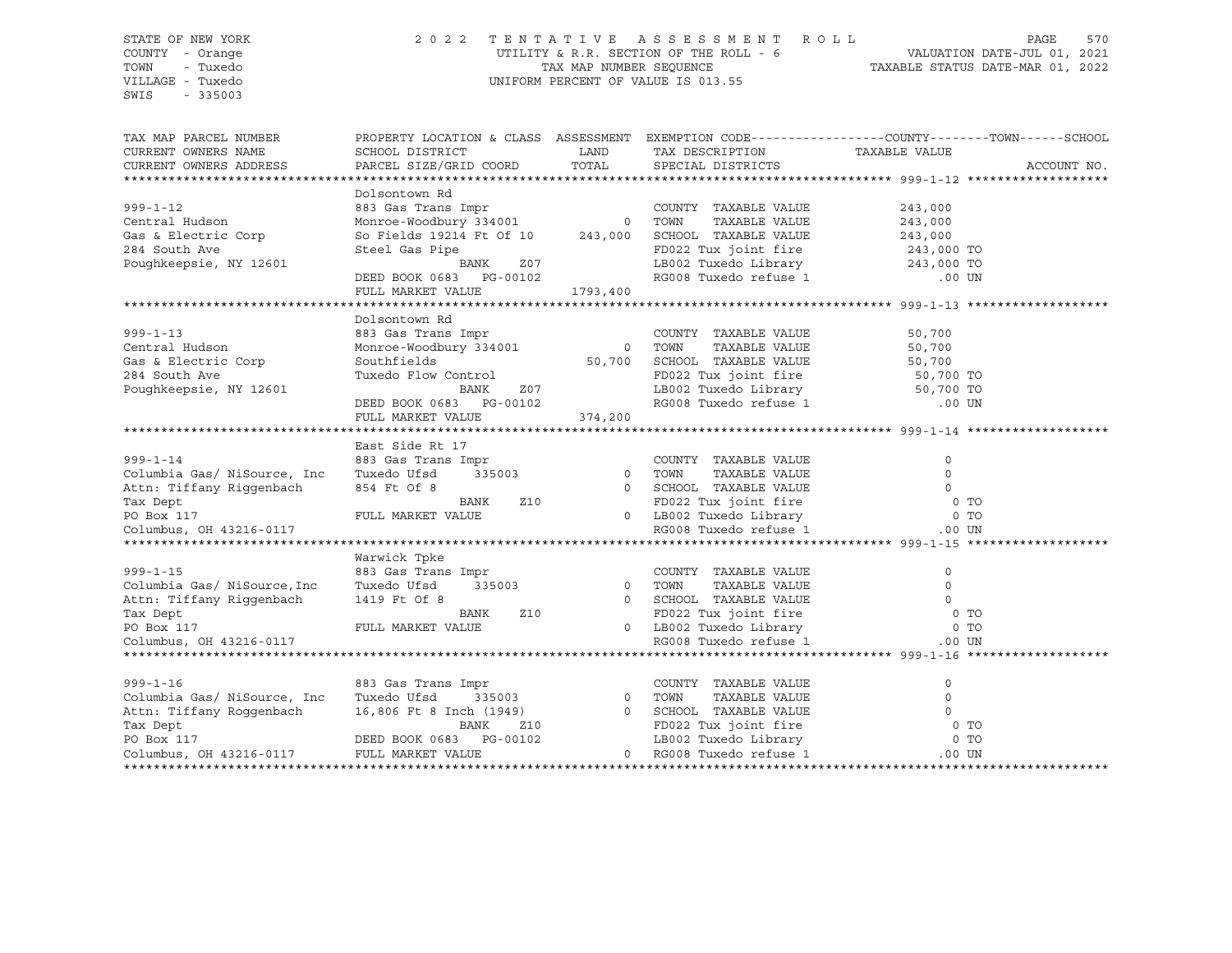# STATE OF NEW YORK 2 0 2 2 T E N T A T I V E A S S E S S M E N T R O L L PAGE 571 COUNTY - Orange UTILITY & R.R. SECTION OF THE ROLL - 6 VALUATION DATE-JUL 01, 2021 TOWN - Tuxedo TAX MAP NUMBER SEQUENCE TAXABLE STATUS DATE-MAR 01, 2022 VILLAGE - Tuxedo UNIFORM PERCENT OF VALUE IS 013.55

| TAX DESCRIPTION TAXABLE VALUE<br>CURRENT OWNERS NAME<br>SCHOOL DISTRICT<br>LAND<br>TOTAL<br>PARCEL SIZE/GRID COORD<br>SPECIAL DISTRICTS<br>ACCOUNT NO.<br>CURRENT OWNERS ADDRESS<br>$999 - 1 - 17$<br>883 Gas Trans Impr<br>COUNTY TAXABLE VALUE<br>$\Omega$<br>883 Gas Trans Impr<br>Monroe-Woodbury 334001                          0    TOWN     TAXABLE VALUE<br>12335 Ft 10 Inch (1949)                      0   SCHOOL  TAXABLE VALUE<br>Columbia Gas<br>$\Omega$<br>Transmission Corp<br>$\Omega$<br>Attn: T Riggenbach<br>Tax Department<br>DEED BOOK 0683 PG-00102<br>FD022 Tux joint fire<br>FULL MARKET VALUE<br>FULL MARKET VALUE<br>0 <sub>T</sub><br>LB002 Tuxedo Library<br>0 <sub>T</sub><br>0 RG008 Tuxedo refuse 1<br>PO Box 117<br>$.00$ UN<br>Columbus, OH 43216-0117<br>$999 - 1 - 24$<br>882 Elec Trans Imp<br>COUNTY TAXABLE VALUE<br>120,000<br>0 TOWN<br>Orange & Rockland<br>Tuxedo Ufsd<br>335003<br>TAXABLE VALUE<br>120,000<br>Heavy Wood Pole (311) 120,000 SCHOOL TAXABLE VALUE<br>Sloatsburg To Woodbury FD022 Tux joint fire<br>BANK 243 LB002 Tuxedo Library<br>Utilities Inc<br>120,000<br>120,000 TO<br>One Blue Hill Plz<br>FD022 Tux joint fire<br>Z43 LB002 Tuxedo Library 120,000 TO<br>885,600 RG008 Tuxedo refuse 1 00 UN<br>Pearl River, NY 10965<br>FULL MARKET VALUE<br>882 Elec Trans Imp<br>COUNTY TAXABLE VALUE<br>$999 - 1 - 25$<br>415,510<br>335003 0 TOWN<br>Consolidated Edison Co<br>Tuxedo Ufsd<br>TAXABLE VALUE<br>415,510<br>Transmission Line 415,510 SCHOOL TAXABLE VALUE<br>Ramapo To Warwick FD022 Tux joint fire<br>Tuxedo School Apportionme LB002 Tuxedo Library<br>BANK 211 RG008 Tuxedo refuse 1<br>Tax Department<br>415,510<br>415,510 TO<br>4 Irving Pl Rm 615-S<br>FD022 Tux joint fire<br>115,510 TO 415,510 TO RG008 Tuxedo refuse 1 15,510 TO<br>New York, NY 10003<br>FULL MARKET VALUE<br>3066,500<br>$999 - 1 - 27$<br>882 Elec Trans Imp<br>COUNTY TAXABLE VALUE<br>274,545<br>Consolidated Edison Co<br>Monroe-Woodbury 334001 0 TOWN TAXABLE VALUE<br>Transmission Line 274,545 SCHOOL TAXABLE VALUE<br>274,545<br>274,545<br>Tax Department<br>Ramapo To Warwick<br>4 Irving Pl Rm 615-S<br>FD022 Tux joint fire $274,545$ TO<br>LB002 Tuxedo Library 274,545 TO<br>RG008 Tuxedo refuse 1 00 UN<br>Monroe School Apportionme<br>New York, NY 10003 | TAX MAP PARCEL NUMBER | PROPERTY LOCATION & CLASS ASSESSMENT EXEMPTION CODE----------------COUNTY-------TOWN------SCHOOL |  |  |
|------------------------------------------------------------------------------------------------------------------------------------------------------------------------------------------------------------------------------------------------------------------------------------------------------------------------------------------------------------------------------------------------------------------------------------------------------------------------------------------------------------------------------------------------------------------------------------------------------------------------------------------------------------------------------------------------------------------------------------------------------------------------------------------------------------------------------------------------------------------------------------------------------------------------------------------------------------------------------------------------------------------------------------------------------------------------------------------------------------------------------------------------------------------------------------------------------------------------------------------------------------------------------------------------------------------------------------------------------------------------------------------------------------------------------------------------------------------------------------------------------------------------------------------------------------------------------------------------------------------------------------------------------------------------------------------------------------------------------------------------------------------------------------------------------------------------------------------------------------------------------------------------------------------------------------------------------------------------------------------------------------------------------------------------------------------------------------------------------------------------------------------------------------------------------------------------------------------------------------------------------------------------------------------------------------------------------------|-----------------------|--------------------------------------------------------------------------------------------------|--|--|
|                                                                                                                                                                                                                                                                                                                                                                                                                                                                                                                                                                                                                                                                                                                                                                                                                                                                                                                                                                                                                                                                                                                                                                                                                                                                                                                                                                                                                                                                                                                                                                                                                                                                                                                                                                                                                                                                                                                                                                                                                                                                                                                                                                                                                                                                                                                                    |                       |                                                                                                  |  |  |
|                                                                                                                                                                                                                                                                                                                                                                                                                                                                                                                                                                                                                                                                                                                                                                                                                                                                                                                                                                                                                                                                                                                                                                                                                                                                                                                                                                                                                                                                                                                                                                                                                                                                                                                                                                                                                                                                                                                                                                                                                                                                                                                                                                                                                                                                                                                                    |                       |                                                                                                  |  |  |
|                                                                                                                                                                                                                                                                                                                                                                                                                                                                                                                                                                                                                                                                                                                                                                                                                                                                                                                                                                                                                                                                                                                                                                                                                                                                                                                                                                                                                                                                                                                                                                                                                                                                                                                                                                                                                                                                                                                                                                                                                                                                                                                                                                                                                                                                                                                                    |                       |                                                                                                  |  |  |
|                                                                                                                                                                                                                                                                                                                                                                                                                                                                                                                                                                                                                                                                                                                                                                                                                                                                                                                                                                                                                                                                                                                                                                                                                                                                                                                                                                                                                                                                                                                                                                                                                                                                                                                                                                                                                                                                                                                                                                                                                                                                                                                                                                                                                                                                                                                                    |                       |                                                                                                  |  |  |
|                                                                                                                                                                                                                                                                                                                                                                                                                                                                                                                                                                                                                                                                                                                                                                                                                                                                                                                                                                                                                                                                                                                                                                                                                                                                                                                                                                                                                                                                                                                                                                                                                                                                                                                                                                                                                                                                                                                                                                                                                                                                                                                                                                                                                                                                                                                                    |                       |                                                                                                  |  |  |
|                                                                                                                                                                                                                                                                                                                                                                                                                                                                                                                                                                                                                                                                                                                                                                                                                                                                                                                                                                                                                                                                                                                                                                                                                                                                                                                                                                                                                                                                                                                                                                                                                                                                                                                                                                                                                                                                                                                                                                                                                                                                                                                                                                                                                                                                                                                                    |                       |                                                                                                  |  |  |
|                                                                                                                                                                                                                                                                                                                                                                                                                                                                                                                                                                                                                                                                                                                                                                                                                                                                                                                                                                                                                                                                                                                                                                                                                                                                                                                                                                                                                                                                                                                                                                                                                                                                                                                                                                                                                                                                                                                                                                                                                                                                                                                                                                                                                                                                                                                                    |                       |                                                                                                  |  |  |
|                                                                                                                                                                                                                                                                                                                                                                                                                                                                                                                                                                                                                                                                                                                                                                                                                                                                                                                                                                                                                                                                                                                                                                                                                                                                                                                                                                                                                                                                                                                                                                                                                                                                                                                                                                                                                                                                                                                                                                                                                                                                                                                                                                                                                                                                                                                                    |                       |                                                                                                  |  |  |
|                                                                                                                                                                                                                                                                                                                                                                                                                                                                                                                                                                                                                                                                                                                                                                                                                                                                                                                                                                                                                                                                                                                                                                                                                                                                                                                                                                                                                                                                                                                                                                                                                                                                                                                                                                                                                                                                                                                                                                                                                                                                                                                                                                                                                                                                                                                                    |                       |                                                                                                  |  |  |
|                                                                                                                                                                                                                                                                                                                                                                                                                                                                                                                                                                                                                                                                                                                                                                                                                                                                                                                                                                                                                                                                                                                                                                                                                                                                                                                                                                                                                                                                                                                                                                                                                                                                                                                                                                                                                                                                                                                                                                                                                                                                                                                                                                                                                                                                                                                                    |                       |                                                                                                  |  |  |
|                                                                                                                                                                                                                                                                                                                                                                                                                                                                                                                                                                                                                                                                                                                                                                                                                                                                                                                                                                                                                                                                                                                                                                                                                                                                                                                                                                                                                                                                                                                                                                                                                                                                                                                                                                                                                                                                                                                                                                                                                                                                                                                                                                                                                                                                                                                                    |                       |                                                                                                  |  |  |
|                                                                                                                                                                                                                                                                                                                                                                                                                                                                                                                                                                                                                                                                                                                                                                                                                                                                                                                                                                                                                                                                                                                                                                                                                                                                                                                                                                                                                                                                                                                                                                                                                                                                                                                                                                                                                                                                                                                                                                                                                                                                                                                                                                                                                                                                                                                                    |                       |                                                                                                  |  |  |
|                                                                                                                                                                                                                                                                                                                                                                                                                                                                                                                                                                                                                                                                                                                                                                                                                                                                                                                                                                                                                                                                                                                                                                                                                                                                                                                                                                                                                                                                                                                                                                                                                                                                                                                                                                                                                                                                                                                                                                                                                                                                                                                                                                                                                                                                                                                                    |                       |                                                                                                  |  |  |
|                                                                                                                                                                                                                                                                                                                                                                                                                                                                                                                                                                                                                                                                                                                                                                                                                                                                                                                                                                                                                                                                                                                                                                                                                                                                                                                                                                                                                                                                                                                                                                                                                                                                                                                                                                                                                                                                                                                                                                                                                                                                                                                                                                                                                                                                                                                                    |                       |                                                                                                  |  |  |
|                                                                                                                                                                                                                                                                                                                                                                                                                                                                                                                                                                                                                                                                                                                                                                                                                                                                                                                                                                                                                                                                                                                                                                                                                                                                                                                                                                                                                                                                                                                                                                                                                                                                                                                                                                                                                                                                                                                                                                                                                                                                                                                                                                                                                                                                                                                                    |                       |                                                                                                  |  |  |
|                                                                                                                                                                                                                                                                                                                                                                                                                                                                                                                                                                                                                                                                                                                                                                                                                                                                                                                                                                                                                                                                                                                                                                                                                                                                                                                                                                                                                                                                                                                                                                                                                                                                                                                                                                                                                                                                                                                                                                                                                                                                                                                                                                                                                                                                                                                                    |                       |                                                                                                  |  |  |
|                                                                                                                                                                                                                                                                                                                                                                                                                                                                                                                                                                                                                                                                                                                                                                                                                                                                                                                                                                                                                                                                                                                                                                                                                                                                                                                                                                                                                                                                                                                                                                                                                                                                                                                                                                                                                                                                                                                                                                                                                                                                                                                                                                                                                                                                                                                                    |                       |                                                                                                  |  |  |
|                                                                                                                                                                                                                                                                                                                                                                                                                                                                                                                                                                                                                                                                                                                                                                                                                                                                                                                                                                                                                                                                                                                                                                                                                                                                                                                                                                                                                                                                                                                                                                                                                                                                                                                                                                                                                                                                                                                                                                                                                                                                                                                                                                                                                                                                                                                                    |                       |                                                                                                  |  |  |
|                                                                                                                                                                                                                                                                                                                                                                                                                                                                                                                                                                                                                                                                                                                                                                                                                                                                                                                                                                                                                                                                                                                                                                                                                                                                                                                                                                                                                                                                                                                                                                                                                                                                                                                                                                                                                                                                                                                                                                                                                                                                                                                                                                                                                                                                                                                                    |                       |                                                                                                  |  |  |
|                                                                                                                                                                                                                                                                                                                                                                                                                                                                                                                                                                                                                                                                                                                                                                                                                                                                                                                                                                                                                                                                                                                                                                                                                                                                                                                                                                                                                                                                                                                                                                                                                                                                                                                                                                                                                                                                                                                                                                                                                                                                                                                                                                                                                                                                                                                                    |                       |                                                                                                  |  |  |
|                                                                                                                                                                                                                                                                                                                                                                                                                                                                                                                                                                                                                                                                                                                                                                                                                                                                                                                                                                                                                                                                                                                                                                                                                                                                                                                                                                                                                                                                                                                                                                                                                                                                                                                                                                                                                                                                                                                                                                                                                                                                                                                                                                                                                                                                                                                                    |                       |                                                                                                  |  |  |
|                                                                                                                                                                                                                                                                                                                                                                                                                                                                                                                                                                                                                                                                                                                                                                                                                                                                                                                                                                                                                                                                                                                                                                                                                                                                                                                                                                                                                                                                                                                                                                                                                                                                                                                                                                                                                                                                                                                                                                                                                                                                                                                                                                                                                                                                                                                                    |                       |                                                                                                  |  |  |
|                                                                                                                                                                                                                                                                                                                                                                                                                                                                                                                                                                                                                                                                                                                                                                                                                                                                                                                                                                                                                                                                                                                                                                                                                                                                                                                                                                                                                                                                                                                                                                                                                                                                                                                                                                                                                                                                                                                                                                                                                                                                                                                                                                                                                                                                                                                                    |                       |                                                                                                  |  |  |
|                                                                                                                                                                                                                                                                                                                                                                                                                                                                                                                                                                                                                                                                                                                                                                                                                                                                                                                                                                                                                                                                                                                                                                                                                                                                                                                                                                                                                                                                                                                                                                                                                                                                                                                                                                                                                                                                                                                                                                                                                                                                                                                                                                                                                                                                                                                                    |                       |                                                                                                  |  |  |
|                                                                                                                                                                                                                                                                                                                                                                                                                                                                                                                                                                                                                                                                                                                                                                                                                                                                                                                                                                                                                                                                                                                                                                                                                                                                                                                                                                                                                                                                                                                                                                                                                                                                                                                                                                                                                                                                                                                                                                                                                                                                                                                                                                                                                                                                                                                                    |                       |                                                                                                  |  |  |
|                                                                                                                                                                                                                                                                                                                                                                                                                                                                                                                                                                                                                                                                                                                                                                                                                                                                                                                                                                                                                                                                                                                                                                                                                                                                                                                                                                                                                                                                                                                                                                                                                                                                                                                                                                                                                                                                                                                                                                                                                                                                                                                                                                                                                                                                                                                                    |                       |                                                                                                  |  |  |
|                                                                                                                                                                                                                                                                                                                                                                                                                                                                                                                                                                                                                                                                                                                                                                                                                                                                                                                                                                                                                                                                                                                                                                                                                                                                                                                                                                                                                                                                                                                                                                                                                                                                                                                                                                                                                                                                                                                                                                                                                                                                                                                                                                                                                                                                                                                                    |                       |                                                                                                  |  |  |
|                                                                                                                                                                                                                                                                                                                                                                                                                                                                                                                                                                                                                                                                                                                                                                                                                                                                                                                                                                                                                                                                                                                                                                                                                                                                                                                                                                                                                                                                                                                                                                                                                                                                                                                                                                                                                                                                                                                                                                                                                                                                                                                                                                                                                                                                                                                                    |                       |                                                                                                  |  |  |
|                                                                                                                                                                                                                                                                                                                                                                                                                                                                                                                                                                                                                                                                                                                                                                                                                                                                                                                                                                                                                                                                                                                                                                                                                                                                                                                                                                                                                                                                                                                                                                                                                                                                                                                                                                                                                                                                                                                                                                                                                                                                                                                                                                                                                                                                                                                                    |                       |                                                                                                  |  |  |
|                                                                                                                                                                                                                                                                                                                                                                                                                                                                                                                                                                                                                                                                                                                                                                                                                                                                                                                                                                                                                                                                                                                                                                                                                                                                                                                                                                                                                                                                                                                                                                                                                                                                                                                                                                                                                                                                                                                                                                                                                                                                                                                                                                                                                                                                                                                                    |                       |                                                                                                  |  |  |
|                                                                                                                                                                                                                                                                                                                                                                                                                                                                                                                                                                                                                                                                                                                                                                                                                                                                                                                                                                                                                                                                                                                                                                                                                                                                                                                                                                                                                                                                                                                                                                                                                                                                                                                                                                                                                                                                                                                                                                                                                                                                                                                                                                                                                                                                                                                                    |                       |                                                                                                  |  |  |
|                                                                                                                                                                                                                                                                                                                                                                                                                                                                                                                                                                                                                                                                                                                                                                                                                                                                                                                                                                                                                                                                                                                                                                                                                                                                                                                                                                                                                                                                                                                                                                                                                                                                                                                                                                                                                                                                                                                                                                                                                                                                                                                                                                                                                                                                                                                                    |                       |                                                                                                  |  |  |
|                                                                                                                                                                                                                                                                                                                                                                                                                                                                                                                                                                                                                                                                                                                                                                                                                                                                                                                                                                                                                                                                                                                                                                                                                                                                                                                                                                                                                                                                                                                                                                                                                                                                                                                                                                                                                                                                                                                                                                                                                                                                                                                                                                                                                                                                                                                                    |                       |                                                                                                  |  |  |
|                                                                                                                                                                                                                                                                                                                                                                                                                                                                                                                                                                                                                                                                                                                                                                                                                                                                                                                                                                                                                                                                                                                                                                                                                                                                                                                                                                                                                                                                                                                                                                                                                                                                                                                                                                                                                                                                                                                                                                                                                                                                                                                                                                                                                                                                                                                                    |                       |                                                                                                  |  |  |
|                                                                                                                                                                                                                                                                                                                                                                                                                                                                                                                                                                                                                                                                                                                                                                                                                                                                                                                                                                                                                                                                                                                                                                                                                                                                                                                                                                                                                                                                                                                                                                                                                                                                                                                                                                                                                                                                                                                                                                                                                                                                                                                                                                                                                                                                                                                                    |                       |                                                                                                  |  |  |
| BANK<br>Z11                                                                                                                                                                                                                                                                                                                                                                                                                                                                                                                                                                                                                                                                                                                                                                                                                                                                                                                                                                                                                                                                                                                                                                                                                                                                                                                                                                                                                                                                                                                                                                                                                                                                                                                                                                                                                                                                                                                                                                                                                                                                                                                                                                                                                                                                                                                        |                       |                                                                                                  |  |  |
| 2026,200<br>FULL MARKET VALUE                                                                                                                                                                                                                                                                                                                                                                                                                                                                                                                                                                                                                                                                                                                                                                                                                                                                                                                                                                                                                                                                                                                                                                                                                                                                                                                                                                                                                                                                                                                                                                                                                                                                                                                                                                                                                                                                                                                                                                                                                                                                                                                                                                                                                                                                                                      |                       |                                                                                                  |  |  |
|                                                                                                                                                                                                                                                                                                                                                                                                                                                                                                                                                                                                                                                                                                                                                                                                                                                                                                                                                                                                                                                                                                                                                                                                                                                                                                                                                                                                                                                                                                                                                                                                                                                                                                                                                                                                                                                                                                                                                                                                                                                                                                                                                                                                                                                                                                                                    |                       |                                                                                                  |  |  |
| $999 - 2 - 13$<br>COUNTY TAXABLE VALUE<br>6,600                                                                                                                                                                                                                                                                                                                                                                                                                                                                                                                                                                                                                                                                                                                                                                                                                                                                                                                                                                                                                                                                                                                                                                                                                                                                                                                                                                                                                                                                                                                                                                                                                                                                                                                                                                                                                                                                                                                                                                                                                                                                                                                                                                                                                                                                                    |                       |                                                                                                  |  |  |
| 843 Non-ceil. rr<br>Monroe-Woodbury 334001<br>Pennsylvania Lines Llc<br>TOWN<br>TAXABLE VALUE<br>6,600<br>$\sim$ 0                                                                                                                                                                                                                                                                                                                                                                                                                                                                                                                                                                                                                                                                                                                                                                                                                                                                                                                                                                                                                                                                                                                                                                                                                                                                                                                                                                                                                                                                                                                                                                                                                                                                                                                                                                                                                                                                                                                                                                                                                                                                                                                                                                                                                 |                       |                                                                                                  |  |  |
| Attn: Norfolk Southern Corp<br>8 Signs<br>6,600<br>SCHOOL TAXABLE VALUE<br>6,600                                                                                                                                                                                                                                                                                                                                                                                                                                                                                                                                                                                                                                                                                                                                                                                                                                                                                                                                                                                                                                                                                                                                                                                                                                                                                                                                                                                                                                                                                                                                                                                                                                                                                                                                                                                                                                                                                                                                                                                                                                                                                                                                                                                                                                                   |                       |                                                                                                  |  |  |
| Post Office In Southfield<br>6,600 TO<br>FD022 Tux joint fire<br>Taxation Dept                                                                                                                                                                                                                                                                                                                                                                                                                                                                                                                                                                                                                                                                                                                                                                                                                                                                                                                                                                                                                                                                                                                                                                                                                                                                                                                                                                                                                                                                                                                                                                                                                                                                                                                                                                                                                                                                                                                                                                                                                                                                                                                                                                                                                                                     |                       |                                                                                                  |  |  |
| LB002 Tuxedo Library 6,600 TO<br>Post Office In Arden Stat<br>650 West Peachtree St NW                                                                                                                                                                                                                                                                                                                                                                                                                                                                                                                                                                                                                                                                                                                                                                                                                                                                                                                                                                                                                                                                                                                                                                                                                                                                                                                                                                                                                                                                                                                                                                                                                                                                                                                                                                                                                                                                                                                                                                                                                                                                                                                                                                                                                                             |                       |                                                                                                  |  |  |
| RG008 Tuxedo refuse 1<br>Atlanta, GA 30308<br>BANK<br>Z12<br>.00 UN                                                                                                                                                                                                                                                                                                                                                                                                                                                                                                                                                                                                                                                                                                                                                                                                                                                                                                                                                                                                                                                                                                                                                                                                                                                                                                                                                                                                                                                                                                                                                                                                                                                                                                                                                                                                                                                                                                                                                                                                                                                                                                                                                                                                                                                                |                       |                                                                                                  |  |  |
| DEED BOOK 5119 PG-132                                                                                                                                                                                                                                                                                                                                                                                                                                                                                                                                                                                                                                                                                                                                                                                                                                                                                                                                                                                                                                                                                                                                                                                                                                                                                                                                                                                                                                                                                                                                                                                                                                                                                                                                                                                                                                                                                                                                                                                                                                                                                                                                                                                                                                                                                                              |                       |                                                                                                  |  |  |
| 48,700<br>FULL MARKET VALUE                                                                                                                                                                                                                                                                                                                                                                                                                                                                                                                                                                                                                                                                                                                                                                                                                                                                                                                                                                                                                                                                                                                                                                                                                                                                                                                                                                                                                                                                                                                                                                                                                                                                                                                                                                                                                                                                                                                                                                                                                                                                                                                                                                                                                                                                                                        |                       |                                                                                                  |  |  |
|                                                                                                                                                                                                                                                                                                                                                                                                                                                                                                                                                                                                                                                                                                                                                                                                                                                                                                                                                                                                                                                                                                                                                                                                                                                                                                                                                                                                                                                                                                                                                                                                                                                                                                                                                                                                                                                                                                                                                                                                                                                                                                                                                                                                                                                                                                                                    |                       |                                                                                                  |  |  |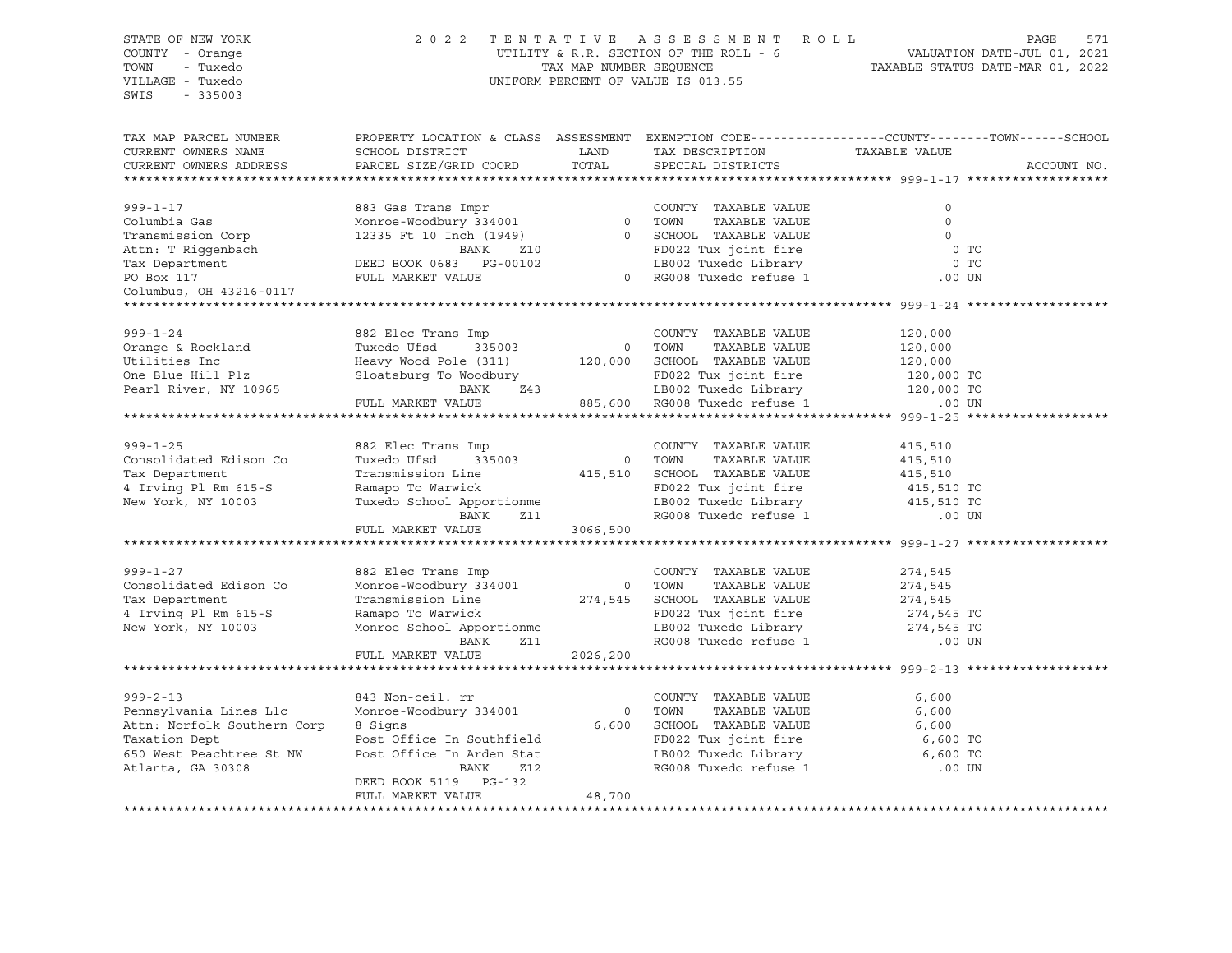# STATE OF NEW YORK 2 0 2 2 T E N T A T I V E A S S E S S M E N T R O L L PAGE 572 COUNTY - Orange UTILITY & R.R. SECTION OF THE ROLL - 6 VALUATION DATE-JUL 01, 2021 TOWN - Tuxedo TAX MAP NUMBER SEQUENCE TAXABLE STATUS DATE-MAR 01, 2022 VILLAGE - Tuxedo UNIFORM PERCENT OF VALUE IS 013.55

| TAX MAP PARCEL NUMBER<br>CURRENT OWNERS NAME<br>CURRENT OWNERS ADDRESS                                                             | PROPERTY LOCATION & CLASS ASSESSMENT EXEMPTION CODE----------------COUNTY-------TOWN------SCHOOL<br>SCHOOL DISTRICT<br>PARCEL SIZE/GRID COORD                    | LAND<br>TOTAL | TAX DESCRIPTION TAXABLE VALUE<br>SPECIAL DISTRICTS                                                                                                                 |                                                      | ACCOUNT NO.                          |
|------------------------------------------------------------------------------------------------------------------------------------|------------------------------------------------------------------------------------------------------------------------------------------------------------------|---------------|--------------------------------------------------------------------------------------------------------------------------------------------------------------------|------------------------------------------------------|--------------------------------------|
| $999 - 3 - 1$<br>American Tel & Tel Co<br>Attn: Tax Supervisor<br>PO Box 7207<br>Bedminster, NJ 07921-7207                         | 836 Telecom. eq.<br>Monroe-Woodbury 334001 0 TOWN<br>Central Office Equipment 0 SCHOOL TAXABLE VALUE<br>At 5-3-15<br>Z02<br>BANK<br>FULL MARKET VALUE            |               | COUNTY TAXABLE VALUE<br>TAXABLE VALUE<br>FD022 Tux joint fire<br>LB002 Tuxedo Library<br>0 RG008 Tuxedo refuse 1                                                   | 0<br>$\Omega$<br>$\Omega$<br>.00 UN                  | 0 <sub>T</sub><br>0 <sub>T</sub>     |
| $999 - 3 - 3$<br>Orange & Rockland<br>Utilities Inc<br>One Blue Hill Plz<br>Pearl River, NY 10965                                  | 882 Elec Trans Imp<br>Monroe-Woodbury 334001<br>Heavy Wood Pole (311) 180,000 SCHOOL TAXABLE VALUE<br>Sloatsburg To Woodbury<br>BANK<br>Z43<br>FULL MARKET VALUE | 0 TOWN        | COUNTY TAXABLE VALUE<br>TAXABLE VALUE<br>FD022 Tux joint fire<br>LB002 Tuxedo Library 180,000 TO<br>RG008 Tuxedo refuse 1 000 UN<br>1328,400 RG008 Tuxedo refuse 1 | 180,000<br>180,000<br>180,000<br>180,000 TO          |                                      |
| $999 - 3 - 33$<br>Columbia Gas<br>Transmission Co<br>Attn: T Riqqenbach<br>Tax Department<br>PO Box 117<br>Columbus, OH 43216-0117 | 883 Gas Trans Impr<br>Monroe-Woodbury 334001 0 TOWN<br>4220 Ft 8 Inch (1949)<br>BANK<br>Z10<br>FULL MARKET VALUE                                                 | $\circ$       | COUNTY TAXABLE VALUE<br>TAXABLE VALUE<br>0 SCHOOL TAXABLE VALUE<br>FD022 Tux joint fire<br>LB002 Tuxedo Library<br>RG008 Tuxedo refuse 1                           | $\mathbf 0$<br>$\Omega$<br>$\circ$<br>0 <sub>T</sub> | O TO<br>$.00$ UN                     |
| $999 - 3 - 34$<br>Columbia Gas<br>Transmission Corp<br>Attn: T Riggenbach<br>Tax Dept<br>PO Box 117<br>Columbus, OH 43216-0117     | 883 Gas Trans Impr<br>Monroe-Woodbury 334001<br>7ft 8 Inch (1985)<br>Z10<br>BANK<br>FULL MARKET VALUE                                                            |               | COUNTY TAXABLE VALUE<br>0 TOWN<br>TAXABLE VALUE<br>0 SCHOOL TAXABLE VALUE<br>FD022 Tux joint fire<br>0 LB002 Tuxedo Library<br>RG008 Tuxedo refuse 1               | 0<br>$\mathbf 0$<br>$\circ$                          | 0 <sub>T</sub><br>0 TO<br>$.00$ UN   |
| $999 - 3 - 36$<br>Columbia Gas/ NiSource, Inc<br>Attn: Tiffany Riggenbach<br>Tax Dept<br>PO Box 117<br>Columbus, OH 43216-0117     | 883 Gas Trans Impr<br>Tuxedo Ufsd<br>335003<br>1,094 Ft 16 Inch (1985)<br>BANK<br>Z10<br>FULL MARKET VALUE                                                       | $\sim$ 0      | COUNTY TAXABLE VALUE<br>TOWN<br>TAXABLE VALUE<br>0 SCHOOL TAXABLE VALUE<br>FD022 Tux joint fire<br>0 LB002 Tuxedo Library<br>RG008 Tuxedo refuse 1                 | $\Omega$<br>$\mathbf 0$<br>$\circ$                   | 0 <sub>T</sub><br>$0$ TO<br>$.00$ UN |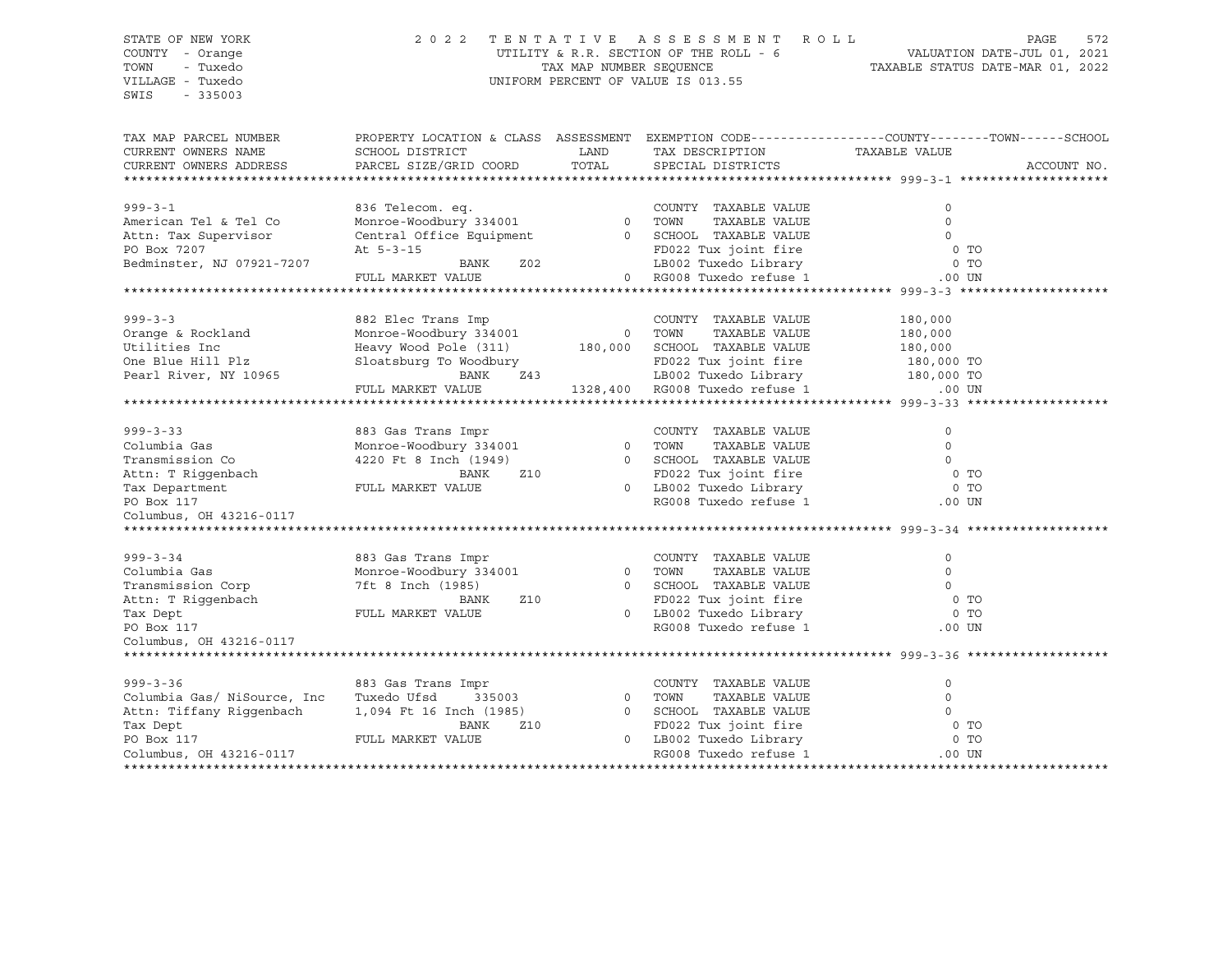# STATE OF NEW YORK 2 0 2 2 T E N T A T I V E A S S E S S M E N T R O L L PAGE 573 COUNTY - Orange UTILITY & R.R. SECTION OF THE ROLL - 6 VALUATION DATE-JUL 01, 2021 TOWN - Tuxedo TAX MAP NUMBER SEQUENCE TAXABLE STATUS DATE-MAR 01, 2022 UNIFORM PERCENT OF VALUE IS 013.55

| TAX MAP PARCEL NUMBER<br>CURRENT OWNERS NAME SCHOOL DISTRICT AND TAX DESCRIPTION CURRENT OWNERS ADDRESS PARCEL SIZE/GRID COORD TOTAL SPECIAL DISTRICTS                                                                                | PROPERTY LOCATION & CLASS ASSESSMENT EXEMPTION CODE---------------COUNTY-------TOWN------SCHOOL                                                                                                                                       |         | TAX DESCRIPTION TAXABLE VALUE<br>SPECIAL DISTRICTS                                                                                                                            |                       | ACCOUNT NO. |
|---------------------------------------------------------------------------------------------------------------------------------------------------------------------------------------------------------------------------------------|---------------------------------------------------------------------------------------------------------------------------------------------------------------------------------------------------------------------------------------|---------|-------------------------------------------------------------------------------------------------------------------------------------------------------------------------------|-----------------------|-------------|
|                                                                                                                                                                                                                                       |                                                                                                                                                                                                                                       |         |                                                                                                                                                                               |                       |             |
| $999 - 3 - 59$                                                                                                                                                                                                                        | 882 Elec Trans Imp                                                                                                                                                                                                                    |         | COUNTY TAXABLE VALUE                                                                                                                                                          | 148,300               |             |
| Orange & Rockland                                                                                                                                                                                                                     | Tuxedo Ufsd                                                                                                                                                                                                                           |         |                                                                                                                                                                               | TAXABLE VALUE 148,300 |             |
| Utilities Inc                                                                                                                                                                                                                         | Transmission Lines 148,300 SCHOOL TAXABLE VALUE 148,300 Steel Towers 148,300 FD022 Tux joint fire 148,300 TO                                                                                                                          |         |                                                                                                                                                                               |                       |             |
| Utilities Inc<br>One Blue Hill Plz                                                                                                                                                                                                    |                                                                                                                                                                                                                                       |         |                                                                                                                                                                               |                       |             |
| Pearl River, NY 10965                                                                                                                                                                                                                 |                                                                                                                                                                                                                                       |         |                                                                                                                                                                               |                       |             |
|                                                                                                                                                                                                                                       | Steel Towers BANK 243 ED022 Tux joint fire 148,300 TO<br>FULL MARKET VALUE 1094,500 RG008 Tuxedo refuse 1 1000 1000 N                                                                                                                 |         |                                                                                                                                                                               |                       |             |
|                                                                                                                                                                                                                                       |                                                                                                                                                                                                                                       |         |                                                                                                                                                                               |                       |             |
|                                                                                                                                                                                                                                       |                                                                                                                                                                                                                                       |         |                                                                                                                                                                               |                       |             |
| 999-3-60<br>Orange & Rockland                                                                                                                                                                                                         | 882 Elec Trans Imp<br>Monroe-Woodbury 334001 0 TOWN                                                                                                                                                                                   |         | COUNTY TAXABLE VALUE                                                                                                                                                          | 87,000<br>87,000      |             |
|                                                                                                                                                                                                                                       |                                                                                                                                                                                                                                       |         | TAXABLE VALUE<br>TAXABLE VALUE                                                                                                                                                |                       |             |
| Utilities Inc                                                                                                                                                                                                                         | Transmission Lines 87,000 SCHOOL TAXABLE VALUE                                                                                                                                                                                        |         |                                                                                                                                                                               | 87,000                |             |
| One Blue Hill Plz<br>Pearl River, NY 10965                                                                                                                                                                                            | Outside Village<br>Steel Towers<br>BANK 243                                                                                                                                                                                           |         | FD022 Tux joint fire $\begin{array}{ccc} 87,000 & \text{TO} \\ \text{LBO02 Tusedo Library} & 87,000 & \text{TO} \\ \text{RGO08 Tusedo refuse 1} & 00 & \text{UN} \end{array}$ |                       |             |
|                                                                                                                                                                                                                                       |                                                                                                                                                                                                                                       |         |                                                                                                                                                                               |                       |             |
|                                                                                                                                                                                                                                       |                                                                                                                                                                                                                                       |         |                                                                                                                                                                               |                       |             |
|                                                                                                                                                                                                                                       | FULL MARKET VALUE                                                                                                                                                                                                                     | 642,100 |                                                                                                                                                                               |                       |             |
|                                                                                                                                                                                                                                       |                                                                                                                                                                                                                                       |         |                                                                                                                                                                               |                       |             |
|                                                                                                                                                                                                                                       |                                                                                                                                                                                                                                       |         |                                                                                                                                                                               |                       |             |
| 999-3-61<br>Orange & Rockland                                                                                                                                                                                                         | 882 Elec Trans Imp<br>Tuxedo Ufsd 335003 0 TOWN                                                                                                                                                                                       |         | COUNTY TAXABLE VALUE 39,200<br>TOWN TAXABLE VALUE 39,200                                                                                                                      |                       |             |
|                                                                                                                                                                                                                                       |                                                                                                                                                                                                                                       |         |                                                                                                                                                                               |                       |             |
| Utilities Inc                                                                                                                                                                                                                         |                                                                                                                                                                                                                                       |         |                                                                                                                                                                               |                       |             |
| One Blue Hill Plz<br>Pearl River, NY 10965                                                                                                                                                                                            |                                                                                                                                                                                                                                       |         |                                                                                                                                                                               |                       |             |
|                                                                                                                                                                                                                                       |                                                                                                                                                                                                                                       |         |                                                                                                                                                                               |                       |             |
|                                                                                                                                                                                                                                       | Electric Distribution Lin 39,200 SCHOOL TAXABLE VALUE 39,200<br>Outside Of Village FD022 Tux joint fire 39,200 TO<br>BANK 243 LB002 Tuxedo Library 39,200 TO<br>FULL MARKET VALUE 289,300 RG008 Tuxedo refuse 1 .00 UN                |         |                                                                                                                                                                               |                       |             |
|                                                                                                                                                                                                                                       |                                                                                                                                                                                                                                       |         |                                                                                                                                                                               |                       |             |
|                                                                                                                                                                                                                                       |                                                                                                                                                                                                                                       |         |                                                                                                                                                                               |                       |             |
| $999 - 3 - 62$                                                                                                                                                                                                                        |                                                                                                                                                                                                                                       |         |                                                                                                                                                                               |                       |             |
| Orange & Rockland<br>II. I. I. I                                                                                                                                                                                                      |                                                                                                                                                                                                                                       |         |                                                                                                                                                                               |                       |             |
| Utilities Inc                                                                                                                                                                                                                         |                                                                                                                                                                                                                                       |         |                                                                                                                                                                               |                       |             |
| One Blue Hill Plz                                                                                                                                                                                                                     |                                                                                                                                                                                                                                       |         |                                                                                                                                                                               |                       |             |
| Pearl River, NY 10965                                                                                                                                                                                                                 | 882 Elec Trans Imp COUNTY TAXABLE VALUE 47,900<br>Monroe-Woodbury 334001 0 TOWN TAXABLE VALUE 47,900<br>Electric Distribution Lin 47,900 SCHOOL TAXABLE VALUE 47,900<br>Outside Village FD022 Tux joint fire 47,900 TO<br>FULL MARKET |         |                                                                                                                                                                               |                       |             |
|                                                                                                                                                                                                                                       |                                                                                                                                                                                                                                       |         |                                                                                                                                                                               |                       |             |
|                                                                                                                                                                                                                                       |                                                                                                                                                                                                                                       |         |                                                                                                                                                                               |                       |             |
|                                                                                                                                                                                                                                       |                                                                                                                                                                                                                                       |         |                                                                                                                                                                               |                       |             |
|                                                                                                                                                                                                                                       |                                                                                                                                                                                                                                       |         |                                                                                                                                                                               |                       |             |
|                                                                                                                                                                                                                                       |                                                                                                                                                                                                                                       |         |                                                                                                                                                                               |                       |             |
|                                                                                                                                                                                                                                       |                                                                                                                                                                                                                                       |         |                                                                                                                                                                               |                       |             |
|                                                                                                                                                                                                                                       |                                                                                                                                                                                                                                       |         |                                                                                                                                                                               |                       |             |
| 999-3-63<br>Orange & Rockland Tuxedo Ufsd 335003<br>Utilities Inc Gas Main Outside Village 10,400 SCHOOL TAXABLE VALUE 10,400 TOWN TAXABLE VALUE 10,400<br>One Blue Hill Plz BANK Z43<br>Pearl River, NY 10965 FULL MARKET VALUE 76,8 |                                                                                                                                                                                                                                       |         |                                                                                                                                                                               |                       |             |
|                                                                                                                                                                                                                                       |                                                                                                                                                                                                                                       |         |                                                                                                                                                                               |                       |             |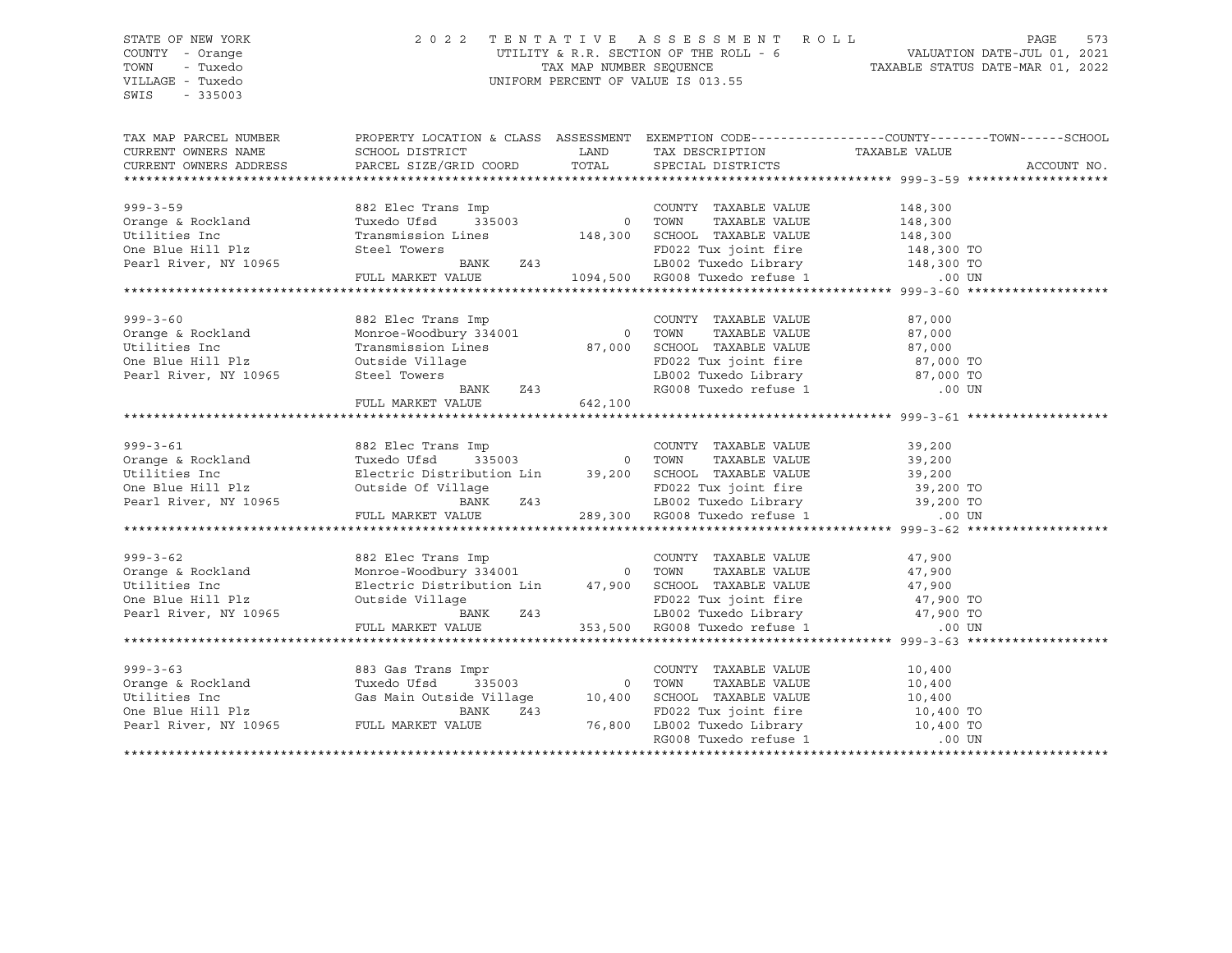# STATE OF NEW YORK 2 0 2 2 T E N T A T I V E A S S E S S M E N T R O L L PAGE 574 COUNTY - Orange UTILITY & R.R. SECTION OF THE ROLL - 6 VALUATION DATE-JUL 01, 2021 TOWN - Tuxedo TAX MAP NUMBER SEQUENCE TAXABLE STATUS DATE-MAR 01, 2022 VILLAGE - Tuxedo UNIFORM PERCENT OF VALUE IS 013.55

| TAX MAP PARCEL NUMBER<br>CURRENT OWNERS NAME SCHOOL DISTRICT THAND TAX DESCRIPTION<br>CURRENT OWNERS ADDRESS TERGEL SIZE/GRID COORD TOTAL SPECIAL DISTRICTS                                                                                                                                                                                                                                                                                                                                                 | PROPERTY LOCATION & CLASS ASSESSMENT EXEMPTION CODE----------------COUNTY-------TOWN------SCHOOL                                                                                                                                                                                                                              |         | TAX DESCRIPTION TAXABLE VALUE                                                                                                                                                                                                                                                                                                                                                                                                                                               |                                | ACCOUNT NO. |
|-------------------------------------------------------------------------------------------------------------------------------------------------------------------------------------------------------------------------------------------------------------------------------------------------------------------------------------------------------------------------------------------------------------------------------------------------------------------------------------------------------------|-------------------------------------------------------------------------------------------------------------------------------------------------------------------------------------------------------------------------------------------------------------------------------------------------------------------------------|---------|-----------------------------------------------------------------------------------------------------------------------------------------------------------------------------------------------------------------------------------------------------------------------------------------------------------------------------------------------------------------------------------------------------------------------------------------------------------------------------|--------------------------------|-------------|
| $999 - 3 - 64$<br>Consolidated Edison Co<br>Tax Department<br>4 Irving Pl Rm 615-S<br>New York, NY 10003                                                                                                                                                                                                                                                                                                                                                                                                    | 882 Elec Trans Imp<br>Tuxedo Ufsd 335003 0 700N TAXABLE VALUE 51,945<br>Con Ed Towers & Conductor 51,945 SCHOOL TAXABLE VALUE 51,945<br>Con Ed Towers & Conductor 51,945 SCHOOL TAXABLE VALUE 51,945<br>Tower 101-102-103<br>BANK 211 EB002 Tuxedo Library 51,945 TO<br>FULL MARKET VALUE 383,400 RG008 Tuxedo refuse 1 00 UN |         |                                                                                                                                                                                                                                                                                                                                                                                                                                                                             |                                |             |
| $999 - 3 - 67$<br>Mci Telecomm Corp<br>PO Box 152206<br>PO Box 152206<br>Irving, TX 75015-2206                                                                                                                                                                                                                                                                                                                                                                                                              |                                                                                                                                                                                                                                                                                                                               |         |                                                                                                                                                                                                                                                                                                                                                                                                                                                                             |                                |             |
| 831 Tele Comm<br>$999 - 3 - 68$<br>Mci Real Estate Dept Tuxedo Ufsd 335003 0 TOWN<br>PO Box 152206<br>Irving, TX 75015-2206                                                                                                                                                                                                                                                                                                                                                                                 | 47 % BANK 228 0 SCHOOL TAXABLE VALUE 0 0 TO<br>FULL MARKET VALUE 228 0 ED022 Tux joint fire 0 0 TO<br>FULL MARKET VALUE 0 LB002 Tuxedo Library 0 TO<br>RG008 Tuxedo refuse 1 .00 UN                                                                                                                                           |         | COUNTY TAXABLE VALUE<br>TAXABLE VALUE                                                                                                                                                                                                                                                                                                                                                                                                                                       | $\circ$<br>$\overline{0}$      |             |
| $999 - 3 - 70$<br>Global Crossing No. American Tuxedo Ufsd 335003 0 TOWN<br>Property Tax Dept a at 47 %<br>1025 Eldorado Blvd Broomfield, CO 80021 FULL MARKET VALUE                                                                                                                                                                                                                                                                                                                                        | 831 Tele Comm                                                                                                                                                                                                                                                                                                                 |         | COUNTY TAXABLE VALUE<br>$\begin{tabular}{lllllllllll} \multicolumn{2}{c}{\textbf{40,625}} & \multicolumn{2}{c}{\textbf{SCHOOL}} & \textbf{TAXABLE VALUE} & \multicolumn{2}{c}{\textbf{40,625}} & \multicolumn{2}{c}{\textbf{40,625}} & \multicolumn{2}{c}{\textbf{5}} \\ \multicolumn{2}{c}{\textbf{299,800}} & \multicolumn{2}{c}{\textbf{EDO22 Tux joint fire}} & \multicolumn{2}{c}{\textbf{40,625 TO}} \\ & \multicolumn{2}{c}{\textbf{299,800}} & \multicolumn{2}{c}{$ | 40,625<br>TAXABLE VALUE 40,625 |             |
| $\begin{tabular}{lllllllllll} \hline \multicolumn{3}{c}{\text{orange & $\&$ Rockland$} \\\hline \multicolumn{3}{c}{\text{orange & $\&$ Rockland$} \\\hline \multicolumn{3}{c}{\text{Uvary} $\&$ COUNTYY$} \\\hline \multicolumn{3}{c}{\text{TXABLE VALUE} \\\hline \multicolumn{3}{c}{\text{Value} \\\hline \multicolumn{3}{c}{\text{Uvary Pole Line 69Kvw Lin} \\\hline \multicolumn{3}{c}{\text{COUNTYY}}$ TAXABLE VALUE} \\\hline \multicolumn{3}{c}{\text{Po22 Tux Joint fire} \\\hline \multicolumn{3$ | Electric Transmission Lin<br>4,150' + Or - Eagle Valle<br>BANK 243<br>FULL MARKET VALUE                                                                                                                                                                                                                                       | 515,900 | FD022 Tux joint fire 69,900 TO<br>LB002 Tuxedo Library 69,900 TO<br>RG008 Tuxedo refuse 1 .00 UN                                                                                                                                                                                                                                                                                                                                                                            |                                |             |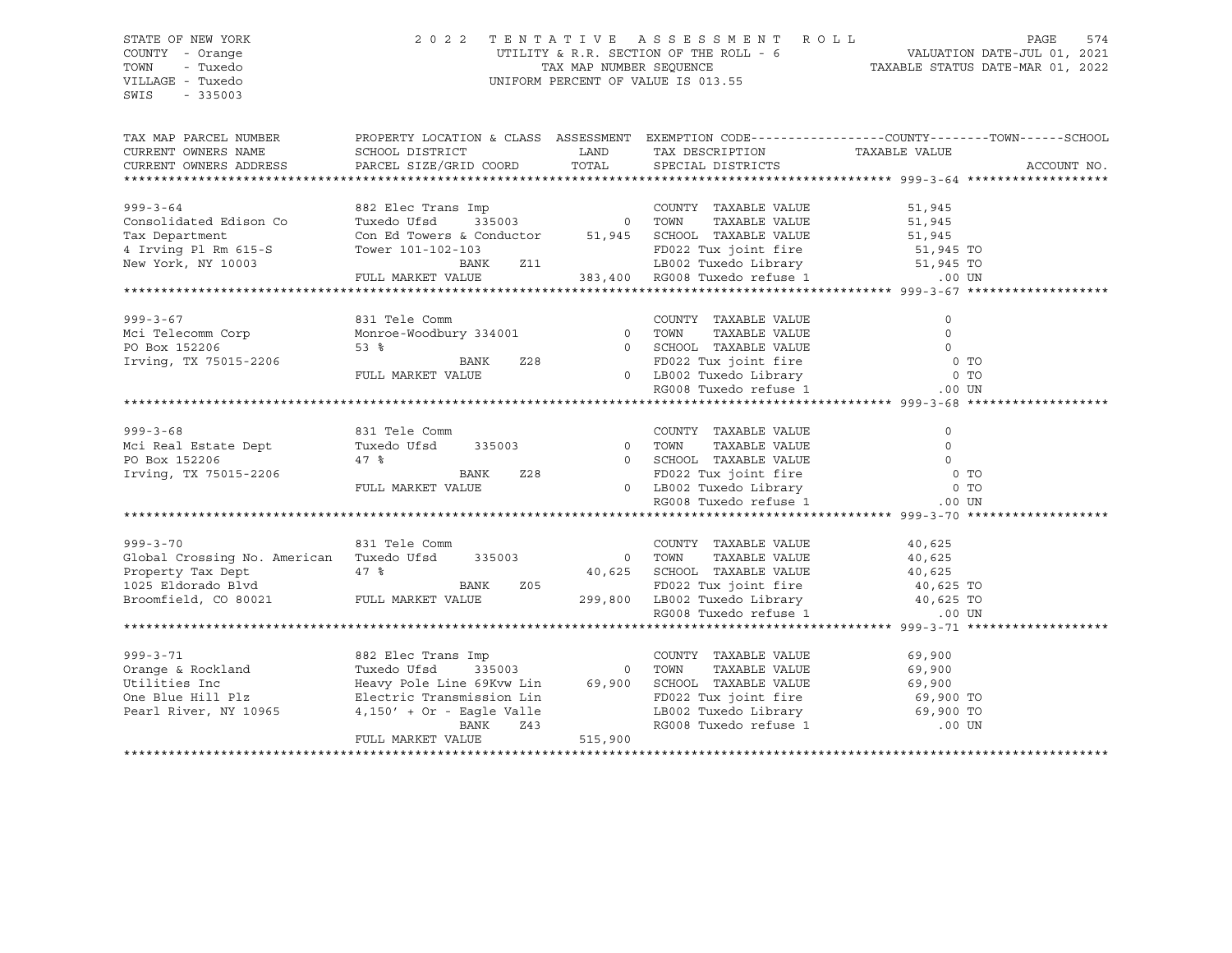# STATE OF NEW YORK 2 0 2 2 T E N T A T I V E A S S E S S M E N T R O L L PAGE 575 COUNTY - Orange UTILITY & R.R. SECTION OF THE ROLL - 6 VALUATION DATE-JUL 01, 2021 TOWN - Tuxedo TAX MAP NUMBER SEQUENCE TAXABLE STATUS DATE-MAR 01, 2022 VILLAGE - Tuxedo UNIFORM PERCENT OF VALUE IS 013.55

| TAX MAP PARCEL NUMBER THE PROPERTY LOCATION & CLASS ASSESSMENT EXEMPTION CODE--------------COUNTY-------TOWN------SCHOOL                                                                                                                                 |                                                                                                                                                                                                                                                            |                                    |             |
|----------------------------------------------------------------------------------------------------------------------------------------------------------------------------------------------------------------------------------------------------------|------------------------------------------------------------------------------------------------------------------------------------------------------------------------------------------------------------------------------------------------------------|------------------------------------|-------------|
|                                                                                                                                                                                                                                                          |                                                                                                                                                                                                                                                            | LAND TAX DESCRIPTION TAXABLE VALUE |             |
|                                                                                                                                                                                                                                                          |                                                                                                                                                                                                                                                            |                                    | ACCOUNT NO. |
|                                                                                                                                                                                                                                                          |                                                                                                                                                                                                                                                            |                                    |             |
| 999-3-73<br>South County Water Corp<br>South County Water Corp<br>Tuxedo Ufsd<br>2500 Ft Of 8<br>2500 Ft Of 8<br>2500 Ft Of 8<br>2500 Ft Of 8<br>2500 Ft Of 8<br>2500 Ft Of 8<br>255<br>21001 N Tatum Blvd Ste 1630-63 Woodlands Sub<br>255<br>21002 Tux | Co Rte 84                                                                                                                                                                                                                                                  |                                    |             |
|                                                                                                                                                                                                                                                          |                                                                                                                                                                                                                                                            |                                    |             |
|                                                                                                                                                                                                                                                          |                                                                                                                                                                                                                                                            |                                    |             |
|                                                                                                                                                                                                                                                          |                                                                                                                                                                                                                                                            |                                    |             |
|                                                                                                                                                                                                                                                          |                                                                                                                                                                                                                                                            |                                    |             |
|                                                                                                                                                                                                                                                          |                                                                                                                                                                                                                                                            |                                    |             |
|                                                                                                                                                                                                                                                          |                                                                                                                                                                                                                                                            |                                    |             |
|                                                                                                                                                                                                                                                          |                                                                                                                                                                                                                                                            |                                    |             |
|                                                                                                                                                                                                                                                          |                                                                                                                                                                                                                                                            |                                    |             |
|                                                                                                                                                                                                                                                          |                                                                                                                                                                                                                                                            |                                    |             |
|                                                                                                                                                                                                                                                          |                                                                                                                                                                                                                                                            |                                    |             |
|                                                                                                                                                                                                                                                          |                                                                                                                                                                                                                                                            |                                    |             |
|                                                                                                                                                                                                                                                          |                                                                                                                                                                                                                                                            |                                    |             |
|                                                                                                                                                                                                                                                          |                                                                                                                                                                                                                                                            |                                    |             |
| ANANASSES ARRESTS AND HE & West Lake Rds<br>B & West Lake Rds<br>282 Elec Trans Imp<br>COUNTY TAXABLE VALUE<br>COUNTY TAXABLE VALUE<br>COUNTY TAXABLE VALUE<br>214,100<br>COUNTY TAXABLE VALUE<br>214,100<br>2007 TAXABLE VALUE<br>214,100<br>2007       |                                                                                                                                                                                                                                                            |                                    |             |
|                                                                                                                                                                                                                                                          | FULL MARKET VALUE 104,100                                                                                                                                                                                                                                  |                                    |             |
|                                                                                                                                                                                                                                                          |                                                                                                                                                                                                                                                            |                                    |             |
|                                                                                                                                                                                                                                                          | Near Oc Rt 84                                                                                                                                                                                                                                              |                                    |             |
| 999-3-75<br>(264) Baz Elver Tans Imp<br>2642 OC RL 84<br>2682 Elec Trans Imp<br>2642 Oceans Imp<br>2642 Oceans Imp<br>2642 Oceans 10 TOWN TAXABLE VALUE<br>264,200 SCHOOL TAXABLE VALUE<br>264,200 RUNK 243<br>264,200 ROOS Tuxedo refuse 1<br>26        |                                                                                                                                                                                                                                                            |                                    |             |
|                                                                                                                                                                                                                                                          |                                                                                                                                                                                                                                                            |                                    |             |
|                                                                                                                                                                                                                                                          |                                                                                                                                                                                                                                                            |                                    |             |
|                                                                                                                                                                                                                                                          |                                                                                                                                                                                                                                                            |                                    |             |
|                                                                                                                                                                                                                                                          |                                                                                                                                                                                                                                                            |                                    |             |
|                                                                                                                                                                                                                                                          |                                                                                                                                                                                                                                                            |                                    |             |
|                                                                                                                                                                                                                                                          |                                                                                                                                                                                                                                                            |                                    |             |
|                                                                                                                                                                                                                                                          | Near Oc Rt 84                                                                                                                                                                                                                                              |                                    |             |
|                                                                                                                                                                                                                                                          |                                                                                                                                                                                                                                                            |                                    |             |
| 999-3-76<br>Orange & Rockland                                                                                                                                                                                                                            |                                                                                                                                                                                                                                                            |                                    |             |
| Utilities                                                                                                                                                                                                                                                |                                                                                                                                                                                                                                                            |                                    |             |
| One Blue Hill Plz                                                                                                                                                                                                                                        |                                                                                                                                                                                                                                                            |                                    |             |
|                                                                                                                                                                                                                                                          |                                                                                                                                                                                                                                                            |                                    |             |
| Pearl River, NY 10965                                                                                                                                                                                                                                    | Near Oc Rt 84<br>882 Elec Trans Imp<br>200000 TOWN TAXABLE VALUE 35,800<br>35,800<br>35,800<br>Heavy Pole Line #99 69Kv<br>35,800<br>35,800 SCHOOL TAXABLE VALUE 35,800<br>35,800<br>35,800<br>35,800<br>35,800<br>2011<br>2022 Tux joint fire<br>2022 Tux |                                    |             |
|                                                                                                                                                                                                                                                          |                                                                                                                                                                                                                                                            |                                    |             |
|                                                                                                                                                                                                                                                          |                                                                                                                                                                                                                                                            |                                    |             |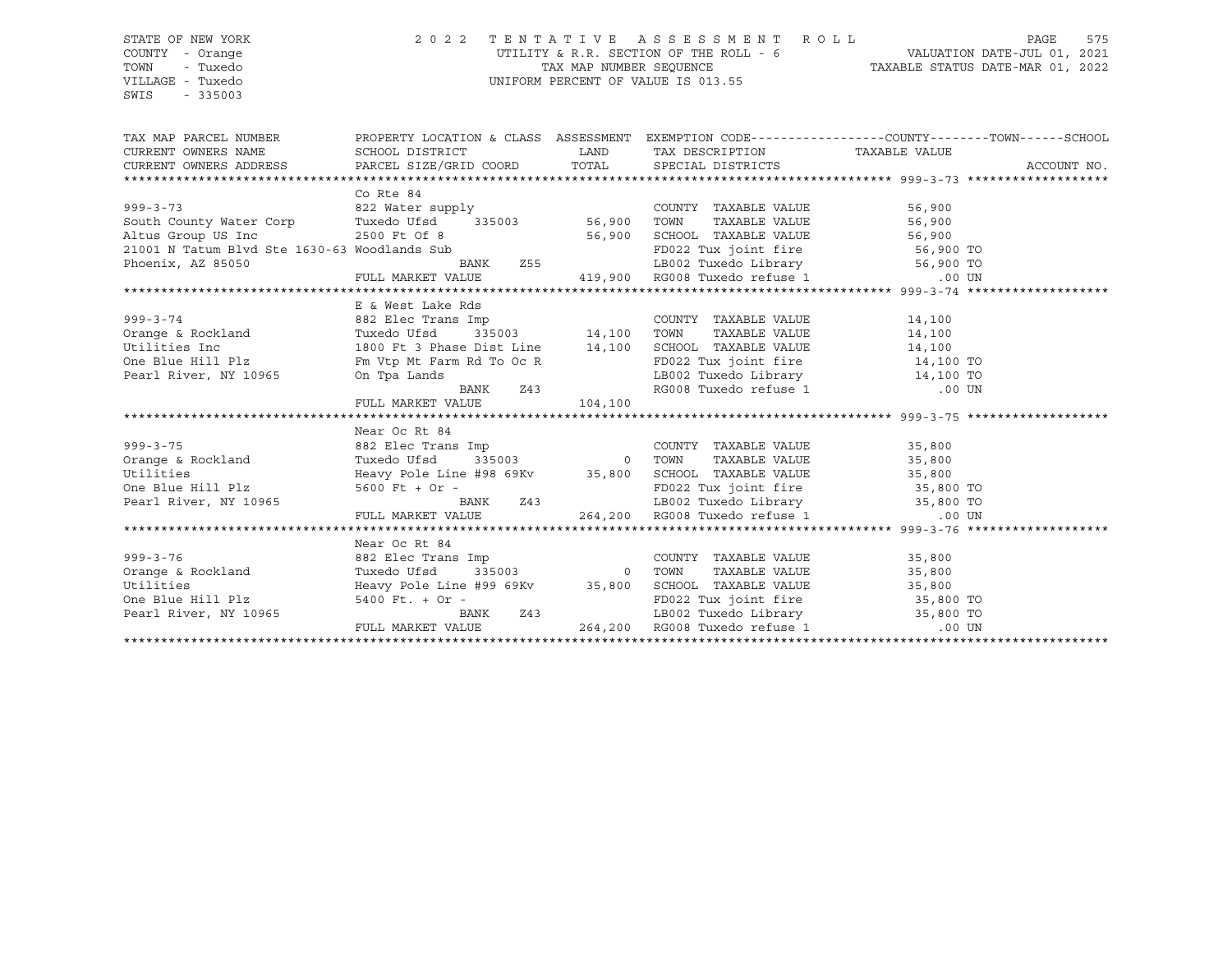| STATE OF NEW YORK | 2022 TENTATIVE ASSESSMENT ROLL         |                                  | PAGE                        | 576 |
|-------------------|----------------------------------------|----------------------------------|-----------------------------|-----|
| COUNTY - Orange   | UTILITY & R.R. SECTION OF THE ROLL - 6 |                                  | VALUATION DATE-JUL 01, 2021 |     |
| TOWN - Tuxedo     | MAP SECTION - 999                      | TAXABLE STATUS DATE-MAR 01, 2022 |                             |     |
| VILLAGE - Tuxedo  | SUB-SECTION - 000                      |                                  | RPS150/V04/L015             |     |
| SWIS - 335003     | UNIFORM PERCENT OF VALUE IS 013.55     |                                  | CURRENT DATE $4/25/2022$    |     |

| CODE | DISTRICT NAME PARCELS | TOTAL | EXTENSION<br>TYPE | EXTENSION<br>VALUE | AD VALOREM<br>VALUE | EXEMPT<br>AMOUNT | TAXABLE<br>VALUE |
|------|-----------------------|-------|-------------------|--------------------|---------------------|------------------|------------------|
|      | FD022 Tux joint fire  |       | 29 TOTAL          |                    | 1928,225            |                  | 1928,225         |
|      | LB002 Tuxedo Library  |       | 29 TOTAL          |                    | 1928,225            |                  | 1928,225         |
|      | RG008 Tuxedo refuse   |       | 29 UNITS          |                    |                     |                  |                  |

# \*\*\* S C H O O L D I S T R I C T S U M M A R Y \*\*\*

| CODE             | DISTRICT NAME                      | TOTAL<br>PARCELS | ASSESSED<br>LAND | ASSESSED<br>TOTAL   | EXEMPT<br>AMOUNT | TOTAL<br>TAXABLE    | <b>STAR</b><br>AMOUNT | STAR<br>TAXABLE     |
|------------------|------------------------------------|------------------|------------------|---------------------|------------------|---------------------|-----------------------|---------------------|
| 334001<br>335003 | Monroe-Woodbury Csd<br>Tuxedo Ufsd | 12<br>17         | 71,000           | 889,745<br>1038,480 |                  | 889,745<br>1038,480 |                       | 889,745<br>1038,480 |
|                  | SUB-TOTAL                          | 29               | 71,000           | 1928,225            |                  | 1928,225            |                       | 1928,225            |
|                  | TOTAL                              | 29               | 71,000           | 1928, 225           |                  | 1928, 225           |                       | 1928,225            |

#### \*\*\* S Y S T E M C O D E S S U M M A R Y \*\*\*

# NO SYSTEM EXEMPTIONS AT THIS LEVEL

# \*\*\* E X E M P T I O N S U M M A R Y \*\*\*

# NO EXEMPTIONS AT THIS LEVEL

| ROLL       |                  | TOTAL   | ASSESSED | ASSESSED | TAXABLE  | TAXABLE  | TAXABLE  | STAR     |
|------------|------------------|---------|----------|----------|----------|----------|----------|----------|
| <b>SEC</b> | DESCRIPTION      | PARCELS | LAND     | TOTAL    | COUNTY   | TOWN     | SCHOOL   | TAXABLE  |
|            | UTILITIES & N.C. | 29      | 71,000   | 1928,225 | 1928,225 | 1928,225 | 1928,225 | 1928,225 |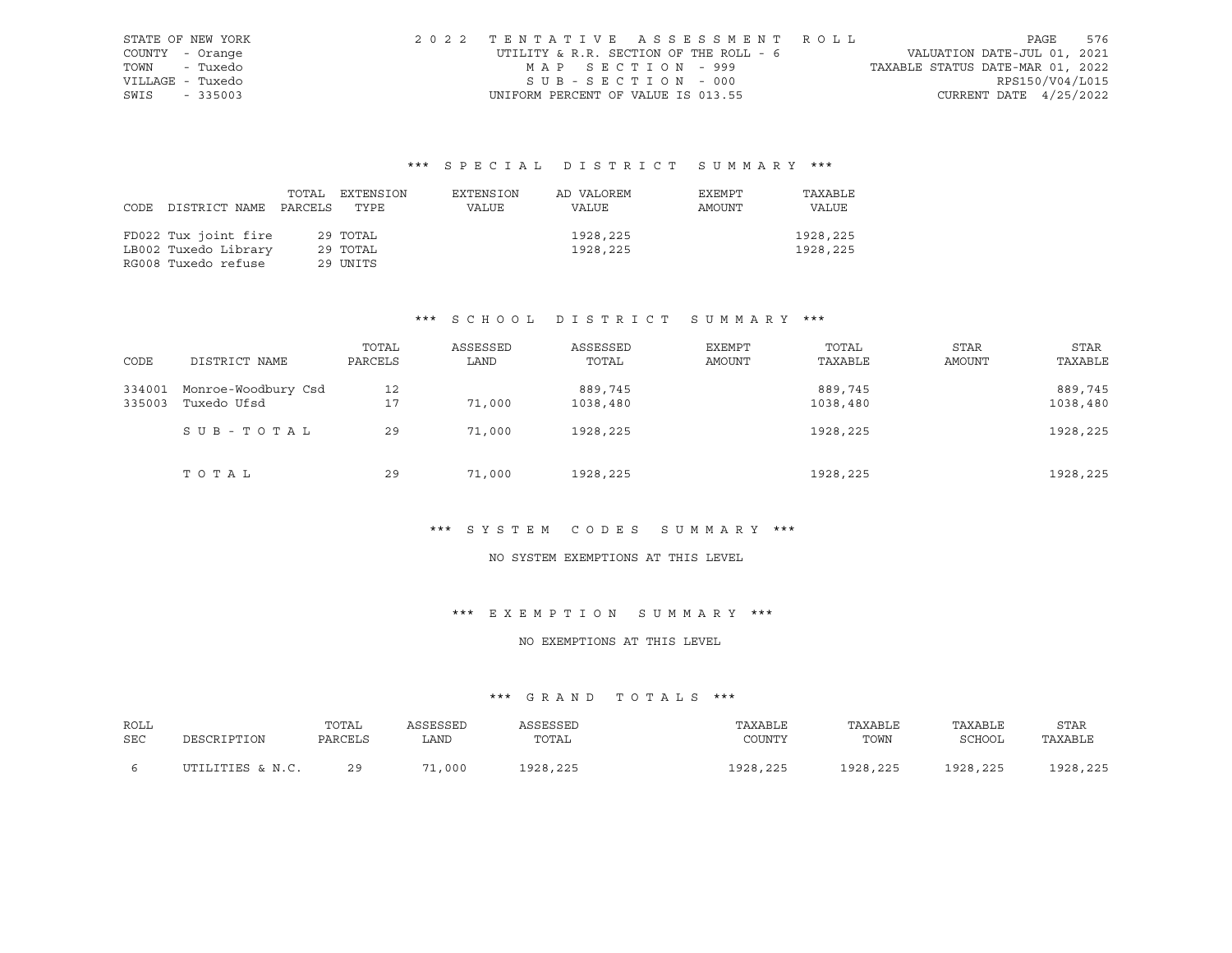| STATE OF NEW YORK | 2022 TENTATIVE ASSESSMENT ROLL         |                                  | PAGE                     | 577 |
|-------------------|----------------------------------------|----------------------------------|--------------------------|-----|
| COUNTY - Orange   | UTILITY & R.R. SECTION OF THE ROLL - 6 | VALUATION DATE-JUL 01, 2021      |                          |     |
| - Tuxedo<br>TOWN  |                                        | TAXABLE STATUS DATE-MAR 01, 2022 |                          |     |
| VILLAGE - Tuxedo  | UNIFORM PERCENT OF VALUE IS 013.55     |                                  | RPS150/V04/L015          |     |
| SWIS<br>$-335003$ |                                        |                                  | CURRENT DATE $4/25/2022$ |     |

# ROLL SECTION TOTALS

# \*\*\* S P E C I A L D I S T R I C T S U M M A R Y \*\*\*

| CODE | DISTRICT NAME        | TOTAL<br>PARCELS | EXTENSION<br>TYPE | EXTENSION<br>VALUE | AD VALOREM<br>VALUE | EXEMPT<br>AMOUNT | TAXABLE<br>VALUE |
|------|----------------------|------------------|-------------------|--------------------|---------------------|------------------|------------------|
|      | FD022 Tux joint fire |                  | 66 TOTAL          |                    | 3386,775            | 30,560           | 3356,215         |
|      | LB002 Tuxedo Library |                  | 66 TOTAL          |                    | 3386,775            | 30,860           | 3355,915         |
|      | RG008 Tuxedo refuse  |                  | 60 UNITS          |                    |                     |                  |                  |
|      | SW100 Hamlet swr dis |                  | 1 TOTAL C         |                    | 300                 | 300              |                  |
|      | SW107 Hamlet swr f/f |                  | 1 UNITS           | 1.00               |                     |                  | 1.00             |

#### \*\*\* S C H O O L D I S T R I C T S U M M A R Y \*\*\*

| CODE                                 | DISTRICT NAME                                                         | TOTAL<br>PARCELS   | ASSESSED<br>LAND               | ASSESSED<br>TOTAL                    | EXEMPT<br><b>AMOUNT</b> | TOTAL<br>TAXABLE                     | <b>STAR</b><br><b>AMOUNT</b> | STAR<br>TAXABLE                      |
|--------------------------------------|-----------------------------------------------------------------------|--------------------|--------------------------------|--------------------------------------|-------------------------|--------------------------------------|------------------------------|--------------------------------------|
| 334001<br>335003<br>392201<br>392601 | Monroe-Woodbury Csd<br>Tuxedo Ufsd<br>Haverstraw 1<br>Suffern Central | 27<br>41<br>3<br>3 | 330,296<br>318,700<br>16<br>28 | 1597,385<br>1790,086<br>928<br>1,620 | 30,560                  | 1566,825<br>1790,086<br>928<br>1,620 |                              | 1566,825<br>1790,086<br>928<br>1,620 |
|                                      | SUB-TOTAL                                                             | 74                 | 649,040                        | 3390,019                             | 30,560                  | 3359,459                             |                              | 3359,459                             |
|                                      | TOTAL                                                                 | 74                 | 649,040                        | 3390,019                             | 30,560                  | 3359,459                             |                              | 3359,459                             |

#### \*\*\* S Y S T E M C O D E S S U M M A R Y \*\*\*

#### NO SYSTEM EXEMPTIONS AT THIS LEVEL

| CODE  | DESCRIPTION | TOTAL<br>PARCELS | COUNTY | TOWN   | SCHOOL |
|-------|-------------|------------------|--------|--------|--------|
| 13741 | VILL OWNED  |                  | 300    | 300    |        |
| 28110 | UDC PROJ    | -                | 30,560 | 30,560 | 30,560 |
|       | TOTAL       |                  | 30,860 | 30,860 | 30,560 |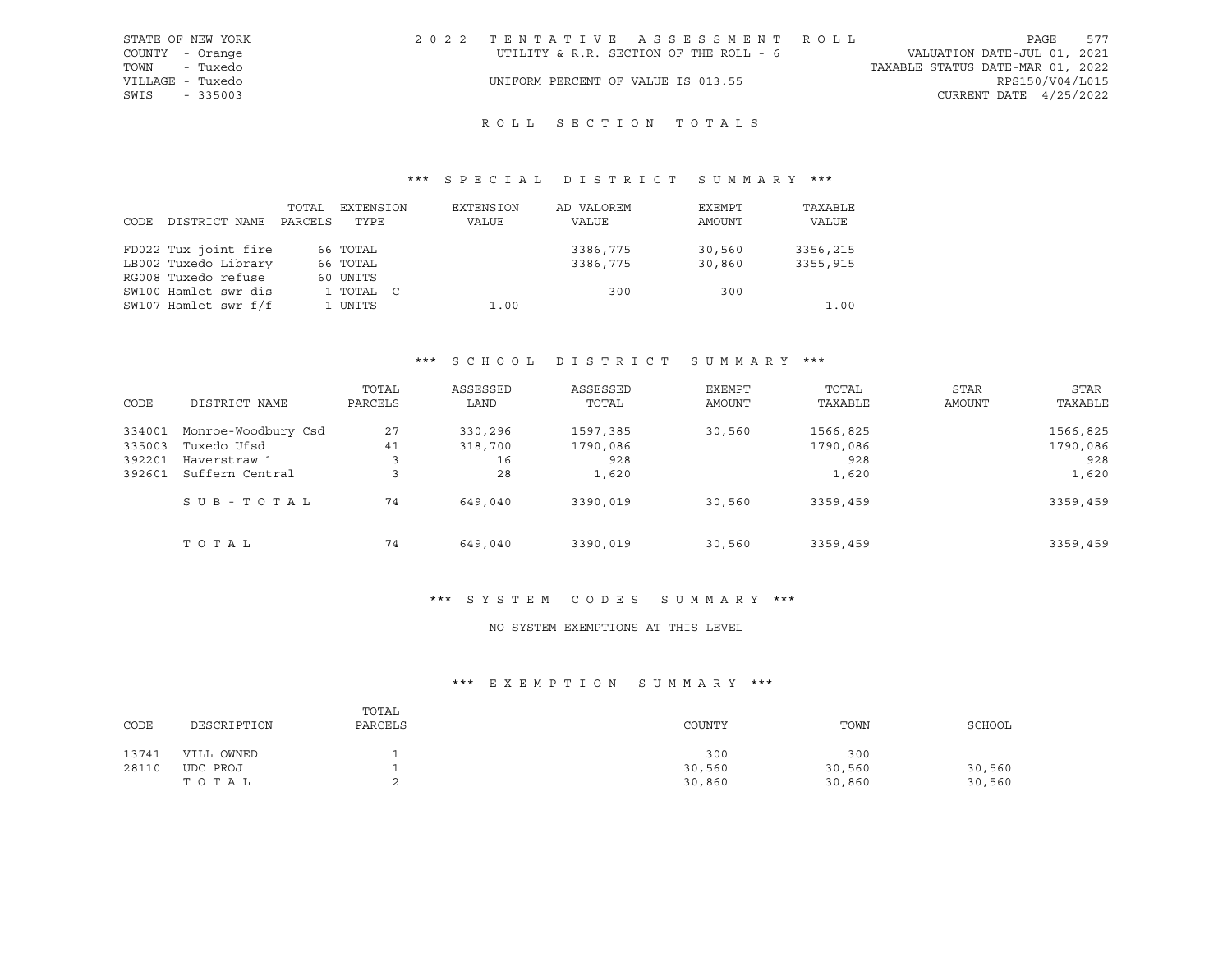| STATE OF NEW YORK | 2022 TENTATIVE ASSESSMENT ROLL         |                                  | PAGE                   | 578 |
|-------------------|----------------------------------------|----------------------------------|------------------------|-----|
| COUNTY - Orange   | UTILITY & R.R. SECTION OF THE ROLL - 6 | VALUATION DATE-JUL 01, 2021      |                        |     |
| TOWN - Tuxedo     |                                        | TAXABLE STATUS DATE-MAR 01, 2022 |                        |     |
| VILLAGE - Tuxedo  | UNIFORM PERCENT OF VALUE IS 013.55     |                                  | RPS150/V04/L015        |     |
| SWIS<br>$-335003$ |                                        |                                  | CURRENT DATE 4/25/2022 |     |

# ROLL SECTION TOTALS

| ROLL |                  | TOTAL   | ASSESSED | ASSESSED | TAXABLE  | TAXABLE  | TAXABLE  | <b>STAR</b> |
|------|------------------|---------|----------|----------|----------|----------|----------|-------------|
| SEC  | DESCRIPTION      | PARCELS | LAND     | TOTAL    | COUNTY   | TOWN     | SCHOOL   | TAXABLE     |
|      | UTILITIES & N.C. | 74      | 649,040  | 3390,019 | 3359,159 | 3359,159 | 3359,459 | 3359,459    |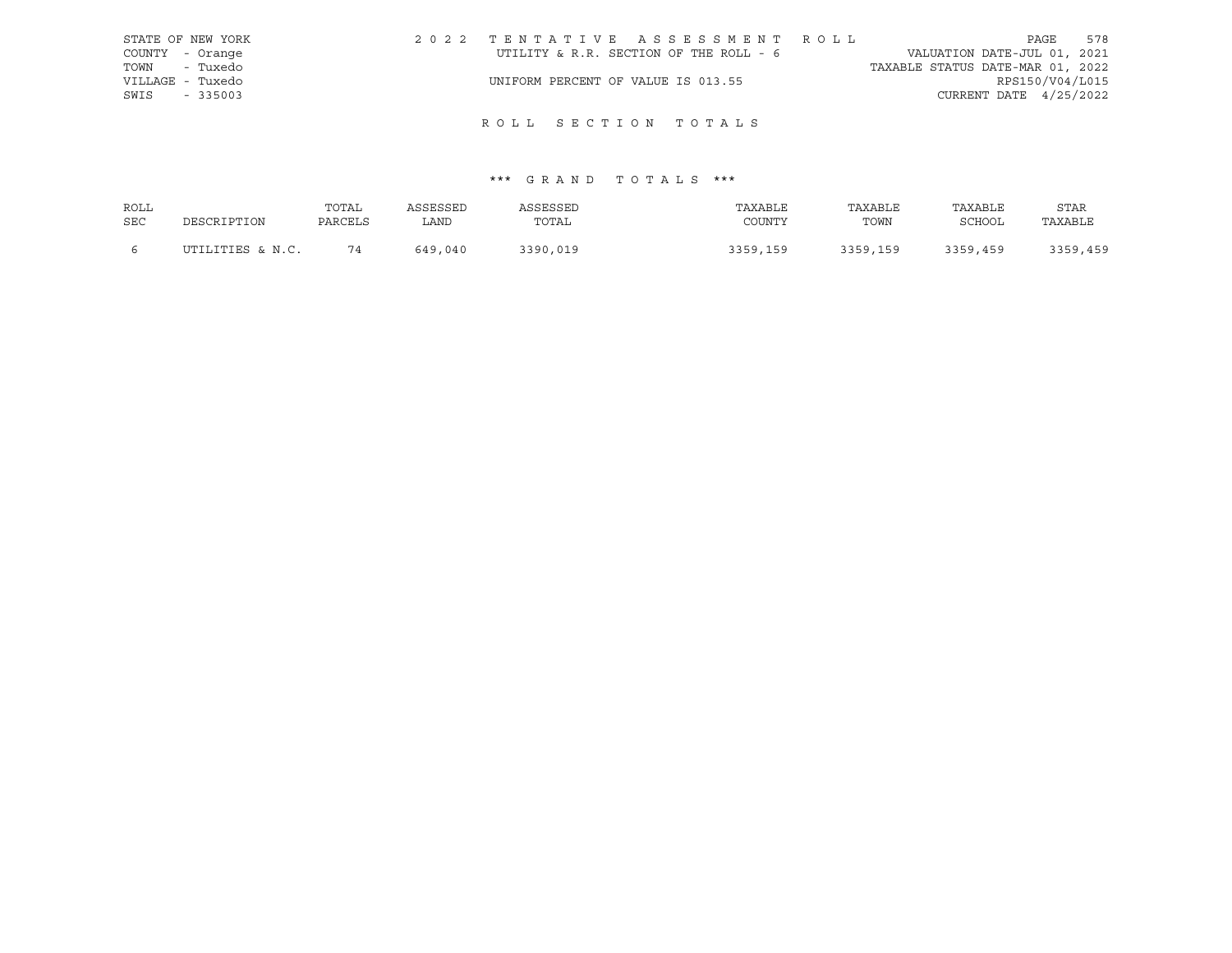| STATE OF NEW YORK<br>COUNTY<br>- Orange<br>- Tuxedo<br>TOWN<br>VILLAGE - Tuxedo<br>SWIS<br>$-335003$ | 2 0 2 2                              |          | TENTATIVE ASSESSMENT ROLL<br>UNIFORM PERCENT OF VALUE IS 013.55 |               | 579<br>PAGE<br>CEILING RAILROAD SECTION OF THE ROLL - 7 WALUATION DATE-JUL 01, 2021<br>TAX MAP NUMBER SEQUENCE TAXABLE STATUS DATE-MAR 01, 2022 |
|------------------------------------------------------------------------------------------------------|--------------------------------------|----------|-----------------------------------------------------------------|---------------|-------------------------------------------------------------------------------------------------------------------------------------------------|
| TAX MAP PARCEL NUMBER                                                                                | PROPERTY LOCATION & CLASS ASSESSMENT |          |                                                                 |               | EXEMPTION CODE-----------------COUNTY-------TOWN------SCHOOL                                                                                    |
| CURRENT OWNERS NAME                                                                                  | SCHOOL DISTRICT                      | LAND     | TAX DESCRIPTION                                                 | TAXABLE VALUE |                                                                                                                                                 |
| CURRENT OWNERS ADDRESS     PARCEL SIZE/GRID COORD     TOTAL     SPECIAL DISTRICTS                    |                                      |          |                                                                 |               | ACCOUNT NO.                                                                                                                                     |
|                                                                                                      |                                      |          |                                                                 |               |                                                                                                                                                 |
|                                                                                                      | 23 Arden Station Rd                  |          |                                                                 |               |                                                                                                                                                 |
| $206 - 1 - 9.2$                                                                                      | 842 Ceiling rr                       |          | 14100<br>US OWNED                                               | 265,230       | 265,230<br>265,230                                                                                                                              |
| Pennsylvania Lines Llc Monroe-Woodbury 334001 42,040 COUNTY TAXABLE VALUE                            |                                      |          |                                                                 |               |                                                                                                                                                 |
| Attn: Norfolk Southern                                                                               | ACRES 41.20 BANK Z12                 | 265,230  | TOWN<br>TAXABLE VALUE                                           |               |                                                                                                                                                 |
|                                                                                                      |                                      |          | SCHOOL TAXABLE VALUE                                            |               |                                                                                                                                                 |
|                                                                                                      |                                      |          | FD022 Tux joint fire                                            |               | $0$ TO                                                                                                                                          |
| Roanoke, VA 24042-0028 FULL MARKET VALUE                                                             |                                      | 1957,400 | 265,230 EX                                                      |               |                                                                                                                                                 |
|                                                                                                      |                                      |          | LB002 Tuxedo Library                                            |               | 0 TO                                                                                                                                            |
|                                                                                                      |                                      |          | 265,230 EX                                                      |               |                                                                                                                                                 |
|                                                                                                      |                                      |          | RG008 Tuxedo refuse 1                                           |               | .00 UN                                                                                                                                          |
|                                                                                                      |                                      |          |                                                                 |               |                                                                                                                                                 |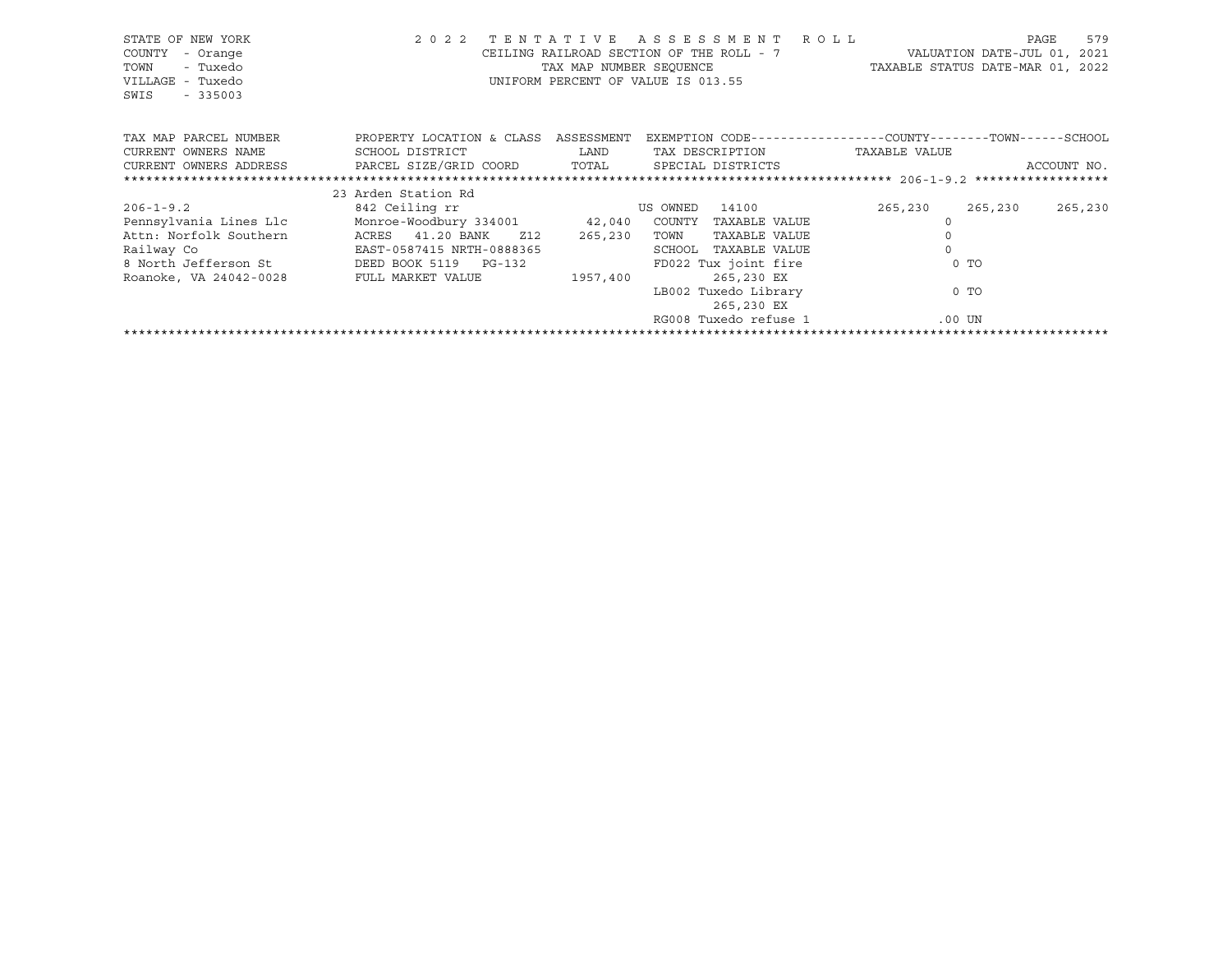| STATE OF NEW YORK | 2022 TENTATIVE ASSESSMENT ROLL           |                   |  |  |                                  |                          | PAGE | 580 |
|-------------------|------------------------------------------|-------------------|--|--|----------------------------------|--------------------------|------|-----|
| COUNTY - Orange   | CEILING RAILROAD SECTION OF THE ROLL - 7 |                   |  |  | VALUATION DATE-JUL 01, 2021      |                          |      |     |
| TOWN - Tuxedo     |                                          | MAP SECTION - 206 |  |  | TAXABLE STATUS DATE-MAR 01, 2022 |                          |      |     |
| VILLAGE - Tuxedo  |                                          | SUB-SECTION - 000 |  |  |                                  | RPS150/V04/L015          |      |     |
| SWIS - 335003     | UNIFORM PERCENT OF VALUE IS 013.55       |                   |  |  |                                  | CURRENT DATE $4/25/2022$ |      |     |

|      |                       | TOTAL EXTENSION | EXTENSION | AD VALOREM | EXEMPT  | TAXABLE |
|------|-----------------------|-----------------|-----------|------------|---------|---------|
| CODE | DISTRICT NAME PARCELS | TYPE            | VALUE     | VALUE      | AMOUNT  | VALUE   |
|      |                       |                 |           |            |         |         |
|      | FD022 Tux joint fire  | 1 TOTAL         |           | 265,230    | 265,230 |         |
|      | LB002 Tuxedo Library  | 1 TOTAL         |           | 265,230    | 265,230 |         |
|      | RG008 Tuxedo refuse   | 1 UNITS         |           |            |         |         |

#### \*\*\* S C H O O L D I S T R I C T S U M M A R Y \*\*\*

| CODE   | DISTRICT NAME       | TOTAL<br>PARCELS | ASSESSED<br>LAND | ASSESSED<br>TOTAL | EXEMPT<br>AMOUNT | TOTAL<br>TAXABLE | STAR<br>AMOUNT | STAR<br>TAXABLE |
|--------|---------------------|------------------|------------------|-------------------|------------------|------------------|----------------|-----------------|
| 334001 | Monroe-Woodbury Csd |                  | 42,040           | 265,230           | 265,230          |                  |                |                 |
|        | SUB-TOTAL           |                  | 42,040           | 265,230           | 265,230          |                  |                |                 |
|        | TOTAL               |                  | 42,040           | 265,230           | 265,230          |                  |                |                 |

# \*\*\* S Y S T E M C O D E S S U M M A R Y \*\*\*

#### NO SYSTEM EXEMPTIONS AT THIS LEVEL

| CODE  | DESCRIPTION       | TOTAL<br>PARCELS | COUNTY             | TOWN               | SCHOOL             |
|-------|-------------------|------------------|--------------------|--------------------|--------------------|
| 14100 | US OWNED<br>TOTAL |                  | 265,230<br>265,230 | 265,230<br>265,230 | 265,230<br>265,230 |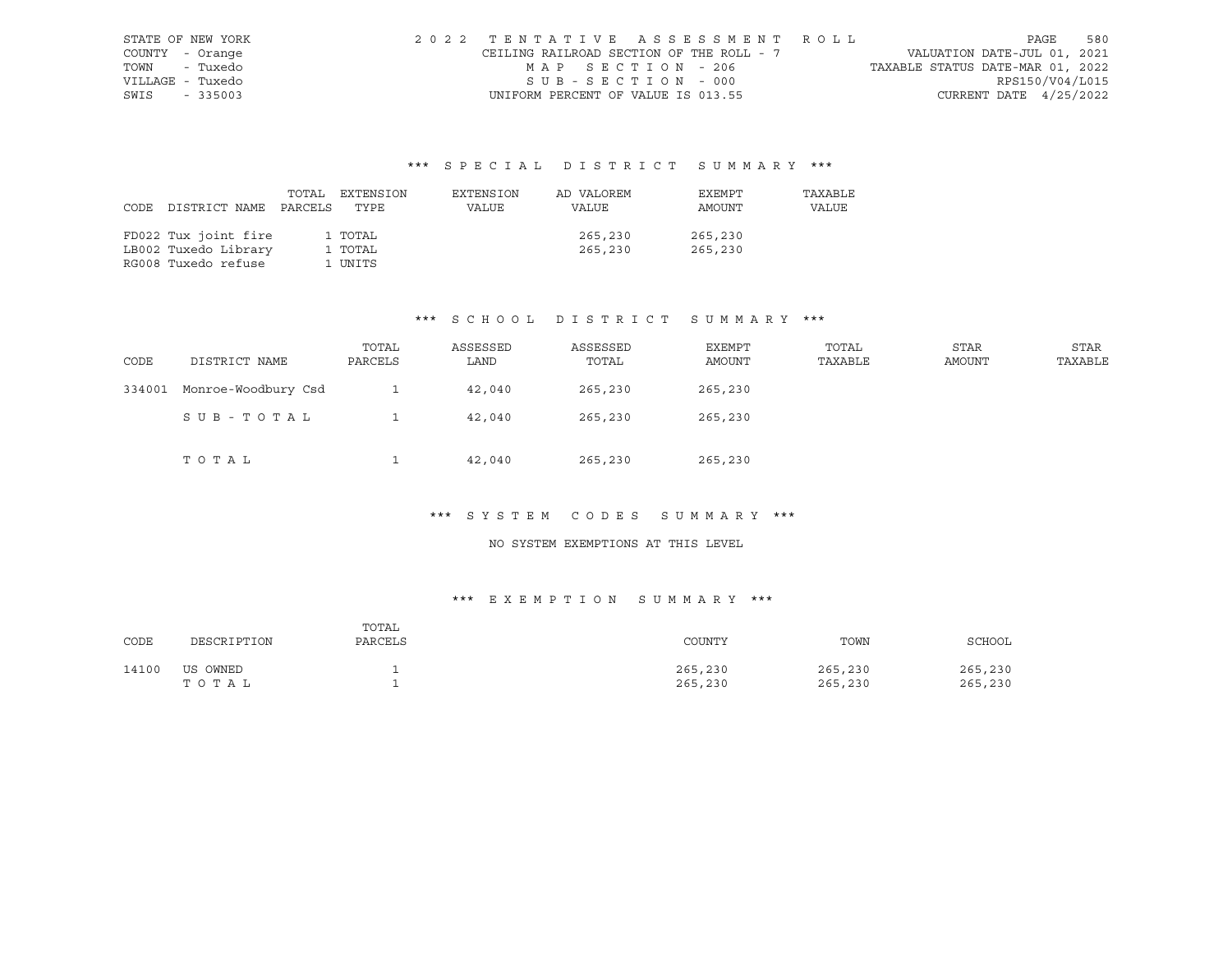| STATE OF NEW YORK |  |  |                                          |  |  |  | 2022 TENTATIVE ASSESSMENT ROLL |                                  | PAGE | 581             |
|-------------------|--|--|------------------------------------------|--|--|--|--------------------------------|----------------------------------|------|-----------------|
| COUNTY - Orange   |  |  | CEILING RAILROAD SECTION OF THE ROLL - 7 |  |  |  |                                | VALUATION DATE-JUL 01, 2021      |      |                 |
| TOWN - Tuxedo     |  |  | MAP SECTION - 206                        |  |  |  |                                | TAXABLE STATUS DATE-MAR 01, 2022 |      |                 |
| VILLAGE - Tuxedo  |  |  | SUB-SECTION - 000                        |  |  |  |                                |                                  |      | RPS150/V04/L015 |
| SWIS - 335003     |  |  | UNIFORM PERCENT OF VALUE IS 013.55       |  |  |  |                                | CURRENT DATE $4/25/2022$         |      |                 |

| <b>ROLL</b>    |                        | TOTAL   | <b>SCRCCRT</b> | ASSESSED | TAXABLE | TAXABLE | TAXABLE       | STAR    |
|----------------|------------------------|---------|----------------|----------|---------|---------|---------------|---------|
| <b>SEC</b>     | DESCRIPTION            | PARCELS | LAND           | TOTAL    | COUNTY  | TOWN    | <b>RCHOOL</b> | TAXABLE |
| $\overline{ }$ | ING RAILROADS<br>ודסי? |         | ,040           | 265,230  |         |         |               |         |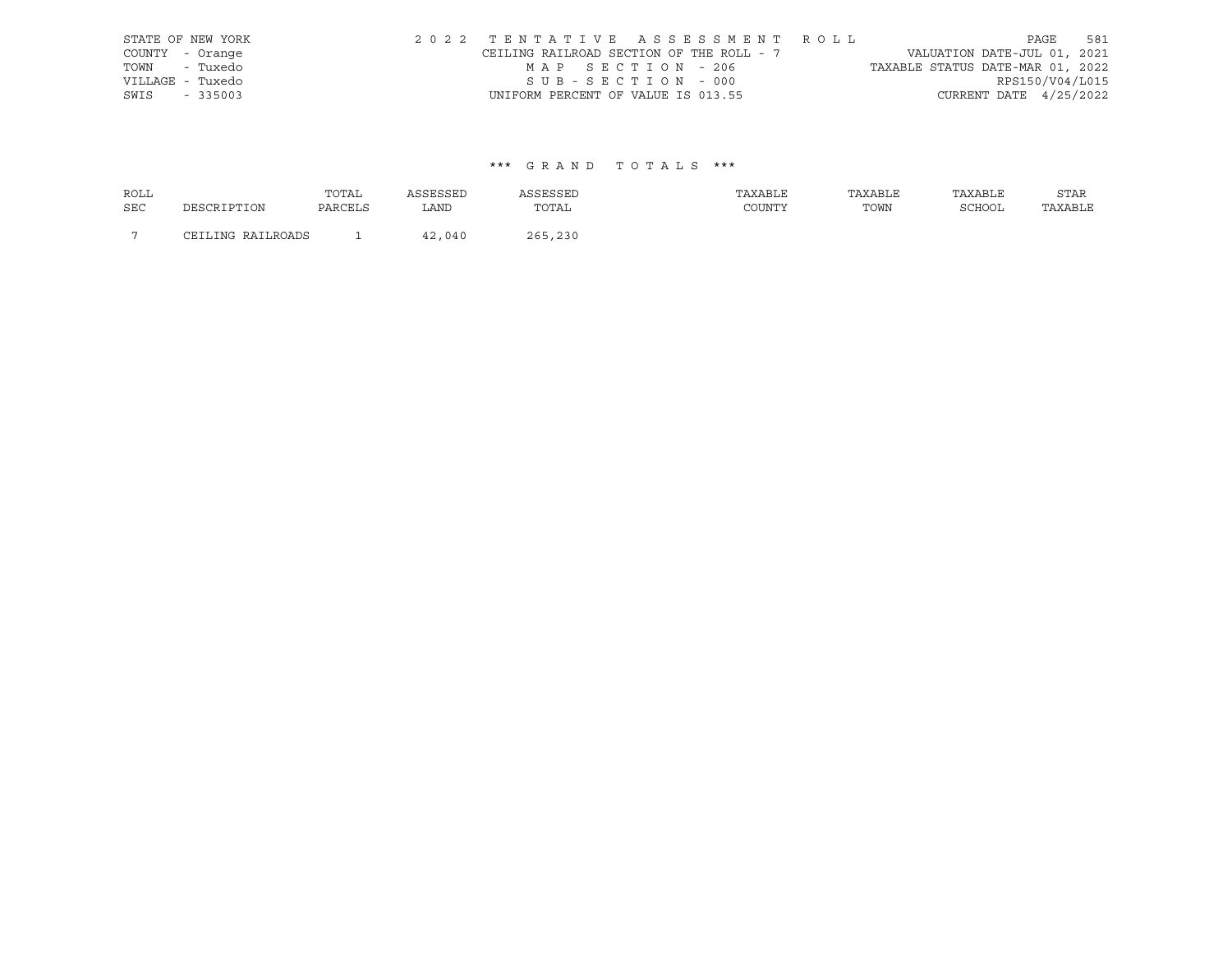| STATE OF NEW YORK<br>COUNTY<br>- Orange<br>- Tuxedo<br>TOWN<br>VILLAGE - Tuxedo<br>SWIS<br>$-335003$ | 2 0 2 2                              |             | TENTATIVE ASSESSMENT ROLL<br>CEILING RAILROAD SECTION OF THE ROLL - 7 WALUATION DATE-JUL 01, 2021<br>TAX MAP NUMBER SEQUENCE TAXABLE STATUS DATE-MAR 01, 2022<br>UNIFORM PERCENT OF VALUE IS 013.55 |                     | 582<br>PAGE |
|------------------------------------------------------------------------------------------------------|--------------------------------------|-------------|-----------------------------------------------------------------------------------------------------------------------------------------------------------------------------------------------------|---------------------|-------------|
| TAX MAP PARCEL NUMBER                                                                                | PROPERTY LOCATION & CLASS ASSESSMENT |             | EXEMPTION CODE-----------------COUNTY-------TOWN------SCHOOL                                                                                                                                        |                     |             |
| CURRENT OWNERS NAME                                                                                  | SCHOOL DISTRICT                      | <b>LAND</b> | TAX DESCRIPTION                                                                                                                                                                                     | TAXABLE VALUE       |             |
| CURRENT OWNERS ADDRESS     PARCEL SIZE/GRID COORD     TOTAL     SPECIAL DISTRICTS                    |                                      |             |                                                                                                                                                                                                     |                     | ACCOUNT NO. |
|                                                                                                      |                                      |             |                                                                                                                                                                                                     |                     |             |
|                                                                                                      | 51 Scott Mine Rd                     |             |                                                                                                                                                                                                     |                     |             |
| 207-1-1.1                                                                                            | 842 Ceiling rr                       |             | 14100<br>US OWNED                                                                                                                                                                                   | 113,670<br>113,670  | 113,670     |
| Pennsylvania Lines Llc Monroe-Woodbury 334001 17,960 COUNTY                                          |                                      |             | TAXABLE VALUE                                                                                                                                                                                       |                     |             |
| Attn: Norfolk Southern                                                                               | ACRES 17.60 BANK Z12                 | 113,670     | TOWN<br>TAXABLE VALUE                                                                                                                                                                               | $\mathsf{O}\xspace$ |             |
| Railway Co                                                                                           | DEED BOOK 5119 PG-132                |             | SCHOOL TAXABLE VALUE                                                                                                                                                                                | $\Omega$            |             |
| 8 North Jefferson St FULL MARKET VALUE                                                               |                                      |             | 838,900 FD022 Tux joint fire                                                                                                                                                                        | $0$ TO              |             |
| Roanoke, VA 24042-0028                                                                               |                                      |             | 113,670 EX                                                                                                                                                                                          |                     |             |
|                                                                                                      |                                      |             | LB002 Tuxedo Library                                                                                                                                                                                | 0 TO                |             |
|                                                                                                      |                                      |             | 113,670 EX                                                                                                                                                                                          |                     |             |
|                                                                                                      |                                      |             | RG008 Tuxedo refuse 1                                                                                                                                                                               | .00 UN              |             |
|                                                                                                      |                                      |             |                                                                                                                                                                                                     |                     |             |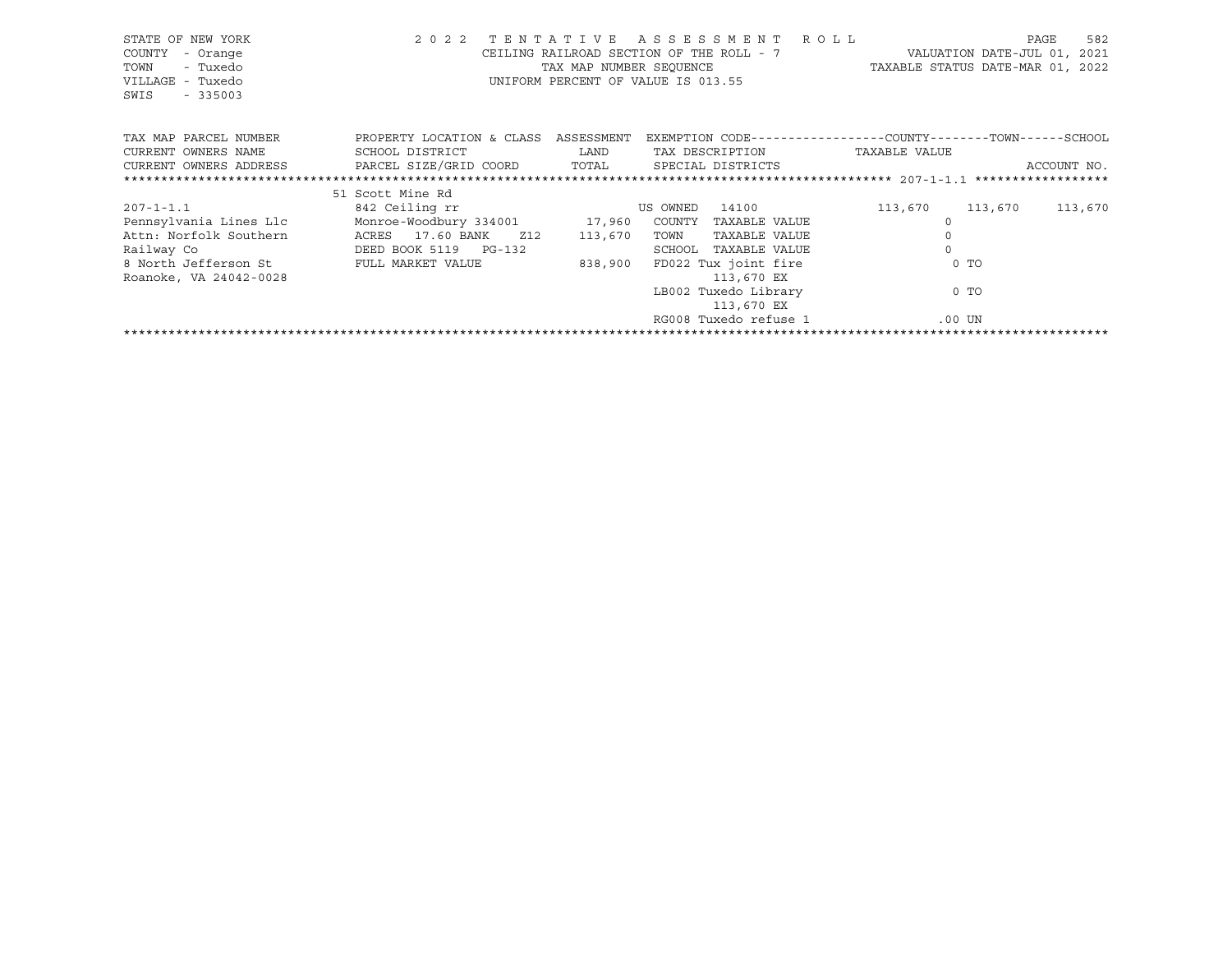| STATE OF NEW YORK | 2022 TENTATIVE ASSESSMENT ROLL           |                   |  |  |                                  |                          | PAGE | 583 |
|-------------------|------------------------------------------|-------------------|--|--|----------------------------------|--------------------------|------|-----|
| COUNTY - Orange   | CEILING RAILROAD SECTION OF THE ROLL - 7 |                   |  |  | VALUATION DATE-JUL 01, 2021      |                          |      |     |
| TOWN - Tuxedo     |                                          | MAP SECTION - 207 |  |  | TAXABLE STATUS DATE-MAR 01, 2022 |                          |      |     |
| VILLAGE - Tuxedo  |                                          | SUB-SECTION - 000 |  |  |                                  | RPS150/V04/L015          |      |     |
| SWIS - 335003     | UNIFORM PERCENT OF VALUE IS 013.55       |                   |  |  |                                  | CURRENT DATE $4/25/2022$ |      |     |

|                            | TOTAL EXTENSION | EXTENSION | AD VALOREM | EXEMPT  | TAXABLE |
|----------------------------|-----------------|-----------|------------|---------|---------|
| CODE DISTRICT NAME PARCELS | TYPE            | VALUE     | VALUE      | AMOUNT  | VALUE   |
|                            |                 |           |            |         |         |
| FD022 Tux joint fire       | 1 TOTAL         |           | 113,670    | 113,670 |         |
| LB002 Tuxedo Library       | 1 TOTAL         |           | 113,670    | 113,670 |         |
| RG008 Tuxedo refuse        | 1 UNITS         |           |            |         |         |

#### \*\*\* S C H O O L D I S T R I C T S U M M A R Y \*\*\*

| CODE   | DISTRICT NAME       | TOTAL<br>PARCELS | ASSESSED<br>LAND | ASSESSED<br>TOTAL | EXEMPT<br>AMOUNT | TOTAL<br>TAXABLE | STAR<br>AMOUNT | STAR<br>TAXABLE |
|--------|---------------------|------------------|------------------|-------------------|------------------|------------------|----------------|-----------------|
| 334001 | Monroe-Woodbury Csd |                  | 17,960           | 113,670           | 113,670          |                  |                |                 |
|        | SUB-TOTAL           |                  | 17,960           | 113,670           | 113,670          |                  |                |                 |
|        | TOTAL               |                  | 17,960           | 113,670           | 113,670          |                  |                |                 |

# \*\*\* S Y S T E M C O D E S S U M M A R Y \*\*\*

#### NO SYSTEM EXEMPTIONS AT THIS LEVEL

| CODE  | DESCRIPTION       | TOTAL<br>PARCELS | COUNTY             | TOWN               | SCHOOL             |
|-------|-------------------|------------------|--------------------|--------------------|--------------------|
| 14100 | US OWNED<br>TOTAL |                  | 113,670<br>113,670 | 113,670<br>113,670 | 113,670<br>113,670 |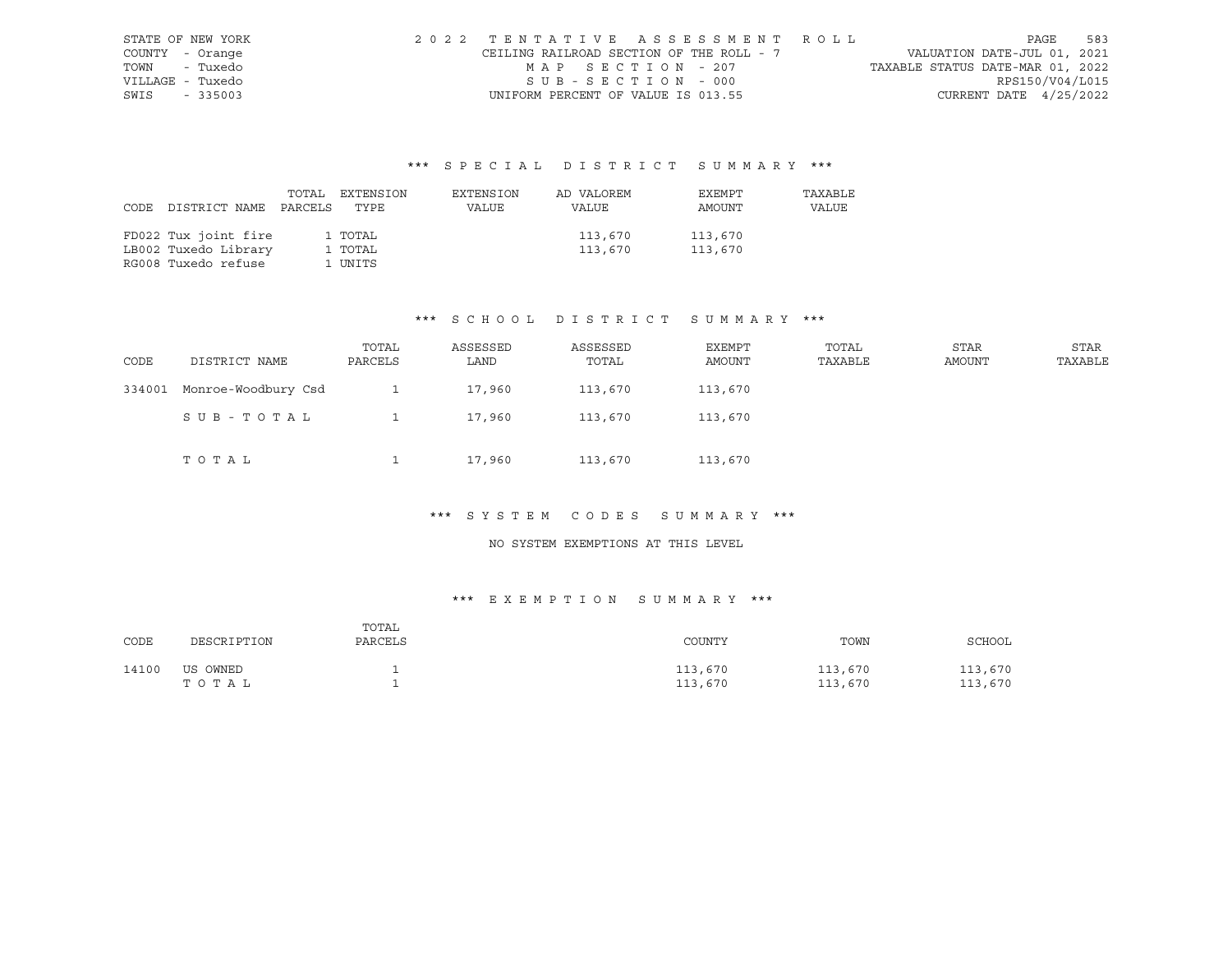| STATE OF NEW YORK |                                    |                   | 2022 TENTATIVE ASSESSMENT ROLL           |                                  |                          | PAGE | 584 |
|-------------------|------------------------------------|-------------------|------------------------------------------|----------------------------------|--------------------------|------|-----|
| COUNTY - Orange   |                                    |                   | CEILING RAILROAD SECTION OF THE ROLL - 7 | VALUATION DATE-JUL 01, 2021      |                          |      |     |
| TOWN - Tuxedo     |                                    | MAP SECTION - 207 |                                          | TAXABLE STATUS DATE-MAR 01, 2022 |                          |      |     |
| VILLAGE - Tuxedo  |                                    | SUB-SECTION - 000 |                                          |                                  | RPS150/V04/L015          |      |     |
| SWIS - 335003     | UNIFORM PERCENT OF VALUE IS 013.55 |                   |                                          |                                  | CURRENT DATE $4/25/2022$ |      |     |

| <b>ROLL</b>    |                   | TOTAL   |            |         | TAXABLE | TAXABLE | TAXABLE       | STAR    |
|----------------|-------------------|---------|------------|---------|---------|---------|---------------|---------|
| <b>SEC</b>     | DESCRIPTION       | PARCELS | LAND       | TOTAL   | COUNTY  | TOWN    | <b>SCHOOL</b> | TAXABLE |
| $\overline{ }$ | CEILING RAILROADS |         | ,960<br>17 | 113,670 |         |         |               |         |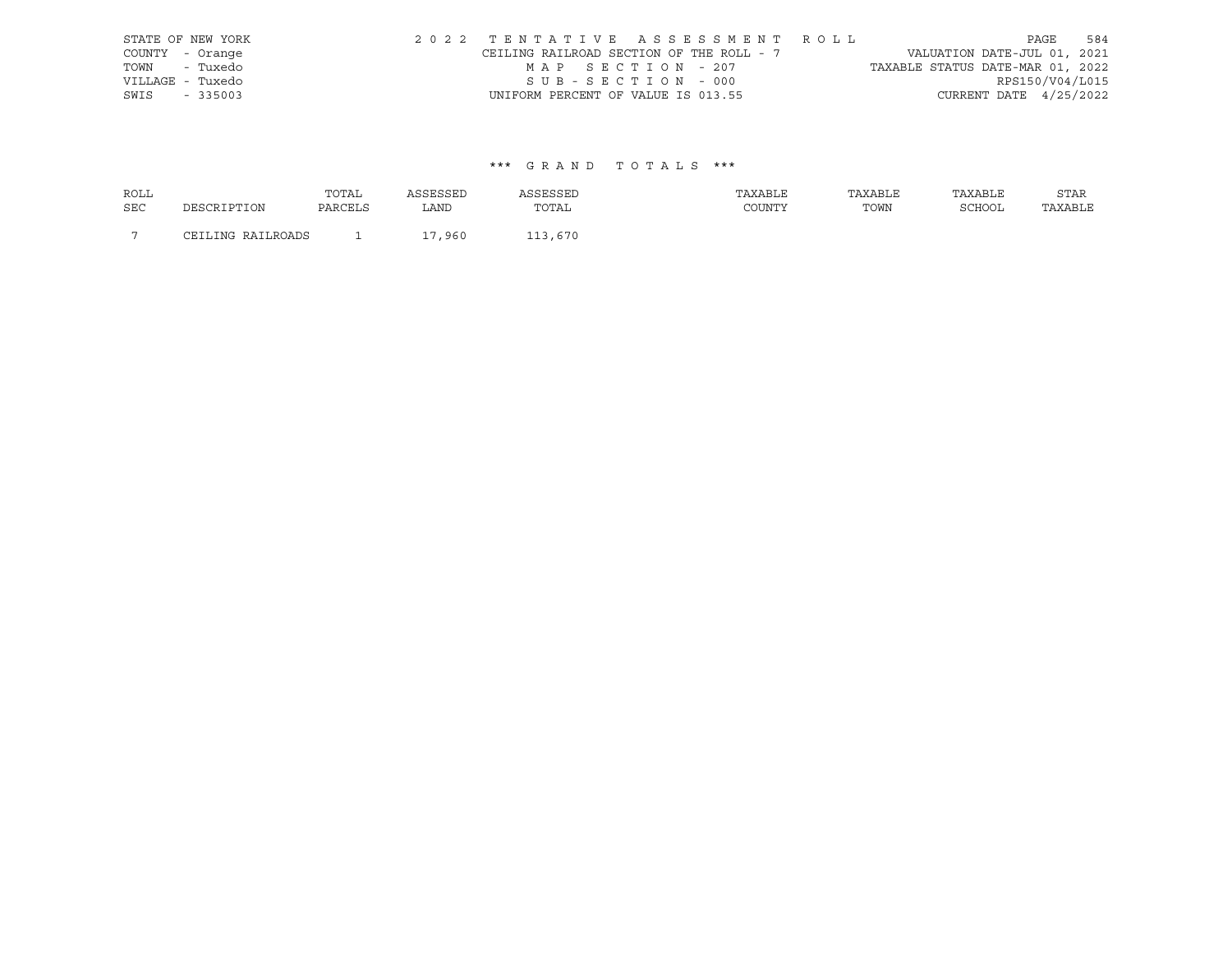| STATE OF NEW YORK<br>COUNTY<br>- Orange<br>- Tuxedo<br>TOWN<br>VILLAGE - Tuxedo<br>SWIS<br>$-335003$ | 2 0 2 2                              |             | TENTATIVE ASSESSMENT ROLL<br>CEILING RAILROAD SECTION OF THE ROLL - 7 WALUATION DATE-JUL 01, 2021<br>TAX MAP NUMBER SEQUENCE TAXABLE STATUS DATE-MAR 01, 2022<br>UNIFORM PERCENT OF VALUE IS 013.55 |               |                     | 585<br>PAGE |
|------------------------------------------------------------------------------------------------------|--------------------------------------|-------------|-----------------------------------------------------------------------------------------------------------------------------------------------------------------------------------------------------|---------------|---------------------|-------------|
| TAX MAP PARCEL NUMBER                                                                                | PROPERTY LOCATION & CLASS ASSESSMENT |             | EXEMPTION CODE-----------------COUNTY-------TOWN------SCHOOL                                                                                                                                        |               |                     |             |
| CURRENT OWNERS NAME                                                                                  | SCHOOL DISTRICT                      | <b>LAND</b> | TAX DESCRIPTION                                                                                                                                                                                     | TAXABLE VALUE |                     |             |
| CURRENT OWNERS ADDRESS     PARCEL SIZE/GRID COORD     TOTAL     SPECIAL DISTRICTS                    |                                      |             |                                                                                                                                                                                                     |               |                     | ACCOUNT NO. |
|                                                                                                      |                                      |             |                                                                                                                                                                                                     |               |                     |             |
|                                                                                                      | Route 17                             |             |                                                                                                                                                                                                     |               |                     |             |
| $209 - 1 - 18$                                                                                       | 842 Ceiling rr                       |             | 14100<br>US OWNED                                                                                                                                                                                   | 231,843       | 231,843             | 231,843     |
| Pennsylvania Lines Llc                                                                               | Tuxedo Ufsd 335003 24,185 COUNTY     |             | TAXABLE VALUE                                                                                                                                                                                       |               |                     |             |
| Attn: Norfolk Southern                                                                               | ACRES 23.70 BANK<br>Z12              | 231,843     | TOWN<br>TAXABLE VALUE                                                                                                                                                                               |               | $\mathsf{O}\xspace$ |             |
| Railway Co<br>8 North Jefferson St<br>8 North Jefferson St<br>DEED BOOK 5119 PG-132                  |                                      |             | SCHOOL TAXABLE VALUE                                                                                                                                                                                |               | $\Omega$            |             |
|                                                                                                      |                                      |             | FD022 Tux joint fire                                                                                                                                                                                |               | $0$ TO              |             |
| Roanoke, VA 24042-0028 FULL MARKET VALUE                                                             |                                      | 1711,000    | 231,843 EX                                                                                                                                                                                          |               |                     |             |
|                                                                                                      |                                      |             | LB002 Tuxedo Library                                                                                                                                                                                |               | 0 TO                |             |
|                                                                                                      |                                      |             | 231,843 EX                                                                                                                                                                                          |               |                     |             |
|                                                                                                      |                                      |             | RG008 Tuxedo refuse 1                                                                                                                                                                               |               | .00 UN              |             |
|                                                                                                      |                                      |             |                                                                                                                                                                                                     |               |                     |             |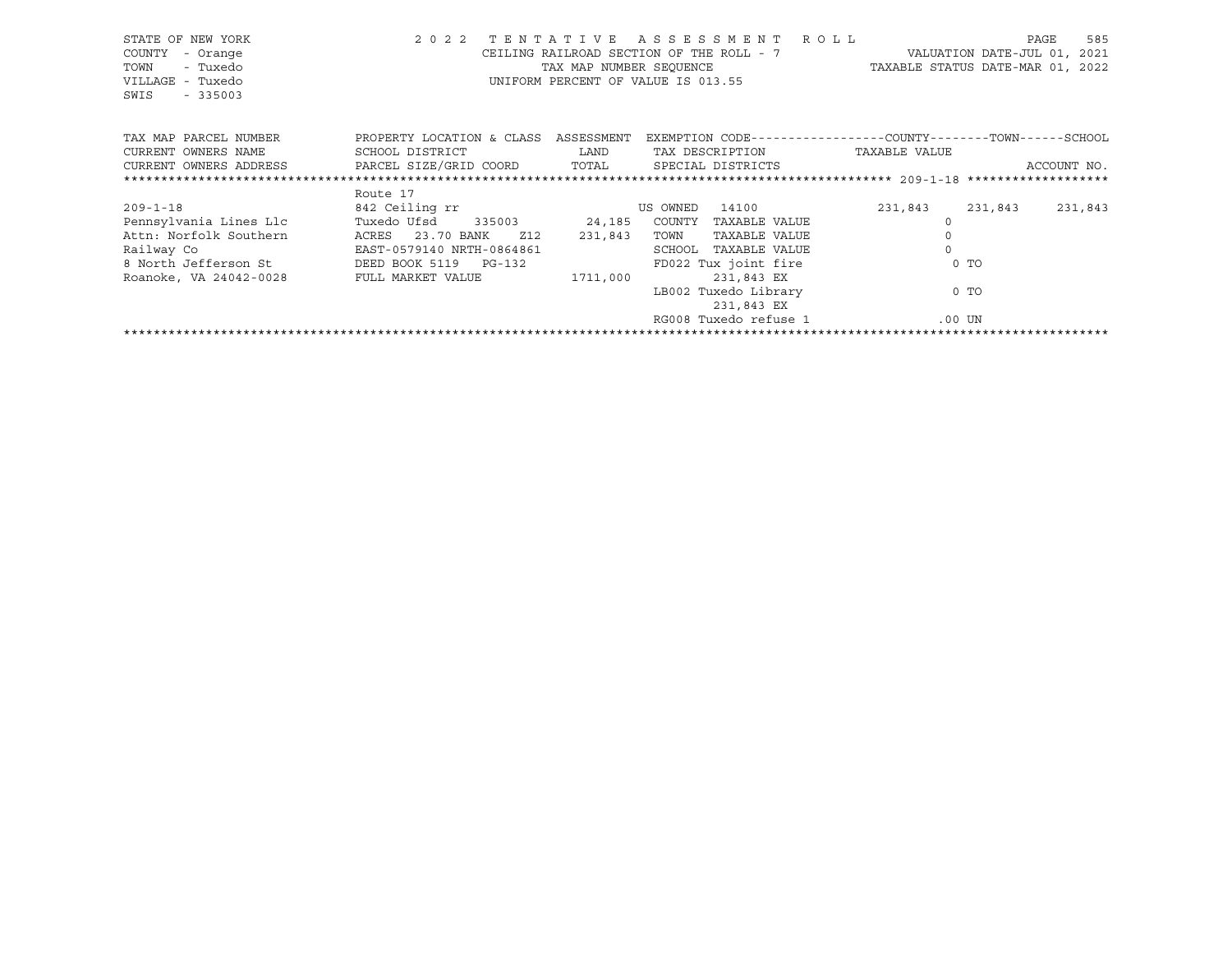| STATE OF NEW YORK | 2022 TENTATIVE ASSESSMENT ROLL           |                   |  |  |                                  |                          | PAGE | 586 |
|-------------------|------------------------------------------|-------------------|--|--|----------------------------------|--------------------------|------|-----|
| COUNTY - Orange   | CEILING RAILROAD SECTION OF THE ROLL - 7 |                   |  |  | VALUATION DATE-JUL 01, 2021      |                          |      |     |
| TOWN - Tuxedo     |                                          | MAP SECTION - 209 |  |  | TAXABLE STATUS DATE-MAR 01, 2022 |                          |      |     |
| VILLAGE - Tuxedo  |                                          | SUB-SECTION - 000 |  |  |                                  | RPS150/V04/L015          |      |     |
| SWIS - 335003     | UNIFORM PERCENT OF VALUE IS 013.55       |                   |  |  |                                  | CURRENT DATE $4/25/2022$ |      |     |

|                            | TOTAL EXTENSION | EXTENSION | AD VALOREM | EXEMPT  | TAXABLE |
|----------------------------|-----------------|-----------|------------|---------|---------|
| CODE DISTRICT NAME PARCELS | TYPE            | VALUE     | VALUE      | AMOUNT  | VALUE   |
|                            |                 |           |            |         |         |
| FD022 Tux joint fire       | 1 TOTAL         |           | 231,843    | 231,843 |         |
| LB002 Tuxedo Library       | 1 TOTAL         |           | 231,843    | 231,843 |         |
| RG008 Tuxedo refuse        | 1 UNITS         |           |            |         |         |

#### \*\*\* S C H O O L D I S T R I C T S U M M A R Y \*\*\*

| CODE   | DISTRICT NAME | TOTAL<br>PARCELS | ASSESSED<br>LAND | ASSESSED<br>TOTAL | EXEMPT<br>AMOUNT | TOTAL<br>TAXABLE | <b>STAR</b><br>AMOUNT | <b>STAR</b><br>TAXABLE |
|--------|---------------|------------------|------------------|-------------------|------------------|------------------|-----------------------|------------------------|
| 335003 | Tuxedo Ufsd   |                  | 24,185           | 231,843           | 231,843          |                  |                       |                        |
|        | SUB-TOTAL     |                  | 24,185           | 231,843           | 231,843          |                  |                       |                        |
|        | TOTAL         |                  | 24,185           | 231,843           | 231,843          |                  |                       |                        |

# \*\*\* S Y S T E M C O D E S S U M M A R Y \*\*\*

#### NO SYSTEM EXEMPTIONS AT THIS LEVEL

| CODE  | DESCRIPTION       | TOTAL<br>PARCELS | COUNTY             | TOWN               | SCHOOL             |
|-------|-------------------|------------------|--------------------|--------------------|--------------------|
| 14100 | US OWNED<br>TOTAL |                  | 231,843<br>231,843 | 231,843<br>231,843 | 231,843<br>231,843 |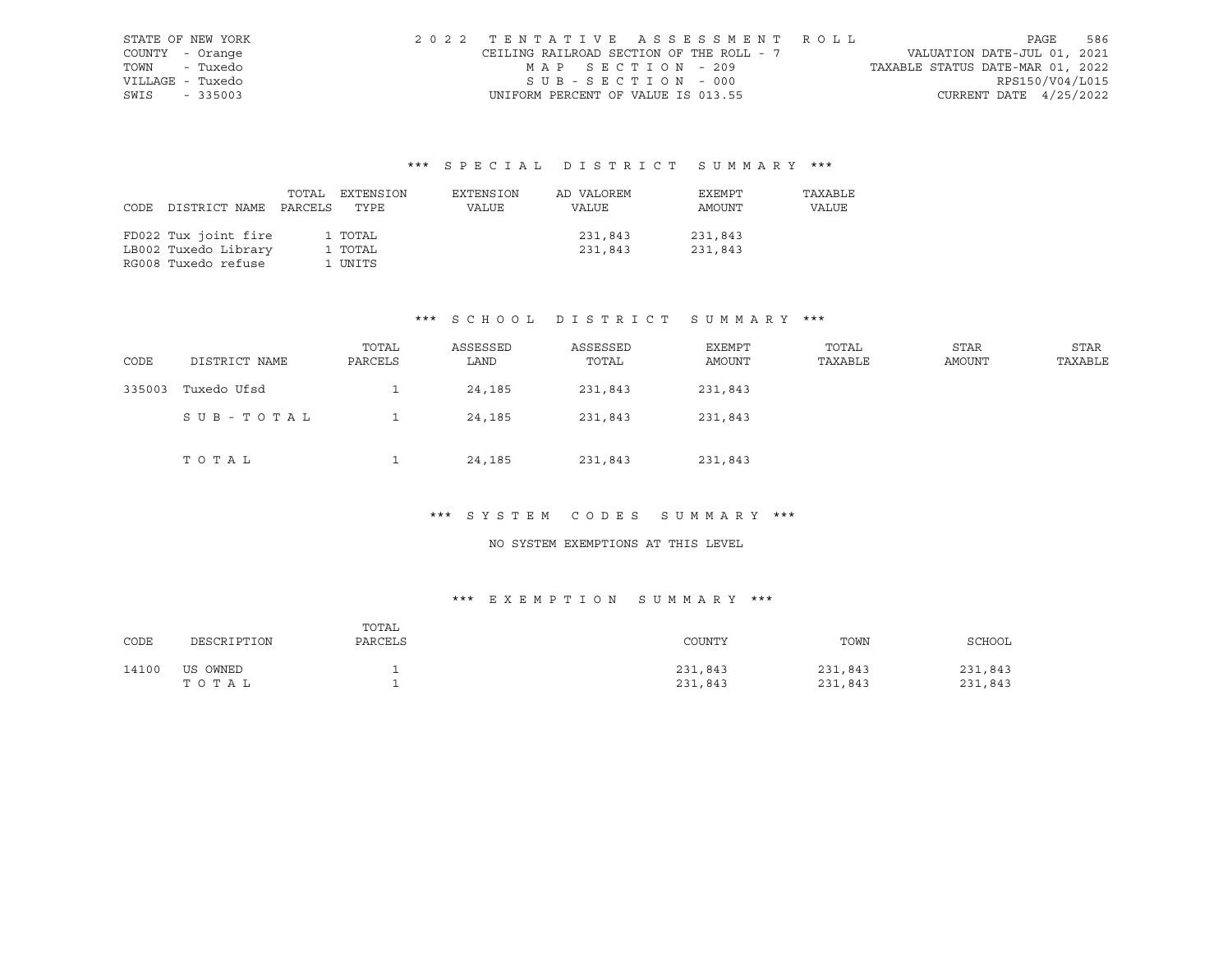| STATE OF NEW YORK |                                    |                   | 2022 TENTATIVE ASSESSMENT ROLL           |                                  |                          | PAGE | 587 |
|-------------------|------------------------------------|-------------------|------------------------------------------|----------------------------------|--------------------------|------|-----|
| COUNTY - Orange   |                                    |                   | CEILING RAILROAD SECTION OF THE ROLL - 7 | VALUATION DATE-JUL 01, 2021      |                          |      |     |
| TOWN - Tuxedo     |                                    | MAP SECTION - 209 |                                          | TAXABLE STATUS DATE-MAR 01, 2022 |                          |      |     |
| VILLAGE - Tuxedo  |                                    | SUB-SECTION - 000 |                                          |                                  | RPS150/V04/L015          |      |     |
| SWIS - 335003     | UNIFORM PERCENT OF VALUE IS 013.55 |                   |                                          |                                  | CURRENT DATE $4/25/2022$ |      |     |

| <b>ROLL</b>    |                   | TOTAL   | ASSESSED | ASSESSED | TAXABLE | TAXABLE | TAXABLE | STAR    |
|----------------|-------------------|---------|----------|----------|---------|---------|---------|---------|
| <b>SEC</b>     | DESCRIPTION       | PARCELS | LAND     | TOTAL    | COUNTY  | TOWN    | SCHOOL  | TAXABLE |
| $\overline{ }$ | CEILING RAILROADS |         | 24,185   | 231,843  |         |         |         |         |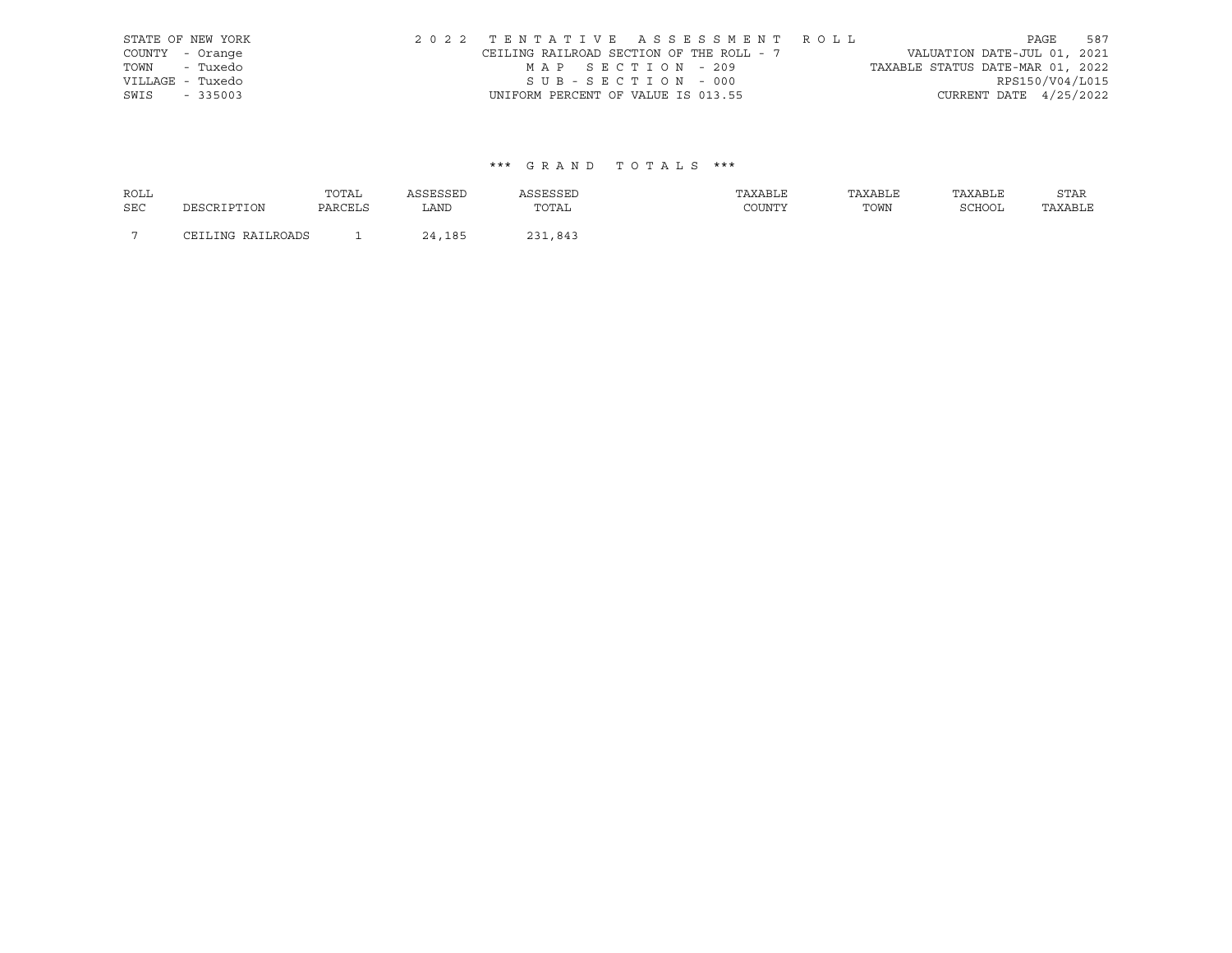| STATE OF NEW YORK<br>COUNTY<br>- Orange<br>TOWN<br>- Tuxedo<br>VILLAGE - Tuxedo<br>SWIS<br>$-335003$ |                                      |                                                                                                                             | 2022 TENTATIVE ASSESSMENT ROLL<br>CEILING RAILROAD SECTION OF THE ROLL - 7 WALUATION DATE-JUL 01, 2021<br>TAX MAP NUMBER SEQUENCE TAXABLE STATUS DATE-MAR 01, 2022<br>UNIFORM PERCENT OF VALUE IS 013.55 |          | PAGE   | 588         |
|------------------------------------------------------------------------------------------------------|--------------------------------------|-----------------------------------------------------------------------------------------------------------------------------|----------------------------------------------------------------------------------------------------------------------------------------------------------------------------------------------------------|----------|--------|-------------|
| TAX MAP PARCEL NUMBER                                                                                | PROPERTY LOCATION & CLASS ASSESSMENT |                                                                                                                             | EXEMPTION CODE-----------------COUNTY-------TOWN------SCHOOL                                                                                                                                             |          |        |             |
| CURRENT OWNERS NAME                                                                                  | SCHOOL DISTRICT                      | <b>EXAMPLE THE STATE OF STATE OF STATE OF STATE OF STATE OF STATE OF STATE OF STATE OF STATE OF STATE OF STATE OF STATE</b> | TAX DESCRIPTION TAXABLE VALUE                                                                                                                                                                            |          |        |             |
| CURRENT OWNERS ADDRESS              PARCEL SIZE/GRID COORD           TOTAL        SPECIAL DISTRICTS  |                                      |                                                                                                                             |                                                                                                                                                                                                          |          |        | ACCOUNT NO. |
|                                                                                                      |                                      |                                                                                                                             |                                                                                                                                                                                                          |          |        |             |
|                                                                                                      | Route 17                             |                                                                                                                             |                                                                                                                                                                                                          |          |        |             |
| $211 - 11 - 4.22$                                                                                    | 842 Ceiling rr                       |                                                                                                                             | 14100<br>US OWNED                                                                                                                                                                                        | 31,920   | 31,920 | 31,920      |
| Pennsylvania Lines Llc             Tuxedo Ufsd       335003             3,368     COUNTY             |                                      |                                                                                                                             | TAXABLE VALUE                                                                                                                                                                                            |          |        |             |
| Attn: Norfolk Southern                                                                               | Deed Date $9/21/78$                  | 31,920                                                                                                                      | TOWN<br>TAXABLE VALUE                                                                                                                                                                                    | $\circ$  |        |             |
| Railway Co                                                                                           | 3.30 BANK Z12<br>ACRES               |                                                                                                                             | SCHOOL<br>TAXABLE VALUE                                                                                                                                                                                  | $\Omega$ |        |             |
| 8 North Jefferson St EAST-0579041 NRTH-0860144                                                       |                                      |                                                                                                                             | FD022 Tux joint fire                                                                                                                                                                                     | $0$ TO   |        |             |
| Roanoke, VA 24042-0028                                                                               | DEED BOOK 5119 PG-132                |                                                                                                                             | 31,920 EX                                                                                                                                                                                                |          |        |             |
|                                                                                                      | FULL MARKET VALUE                    |                                                                                                                             | 235,600 LB002 Tuxedo Library                                                                                                                                                                             | 0 TO     |        |             |
|                                                                                                      |                                      |                                                                                                                             | 31,920 EX                                                                                                                                                                                                |          |        |             |
|                                                                                                      |                                      |                                                                                                                             | RG008 Tuxedo refuse 1                                                                                                                                                                                    | .00 UN   |        |             |
|                                                                                                      |                                      |                                                                                                                             |                                                                                                                                                                                                          |          |        |             |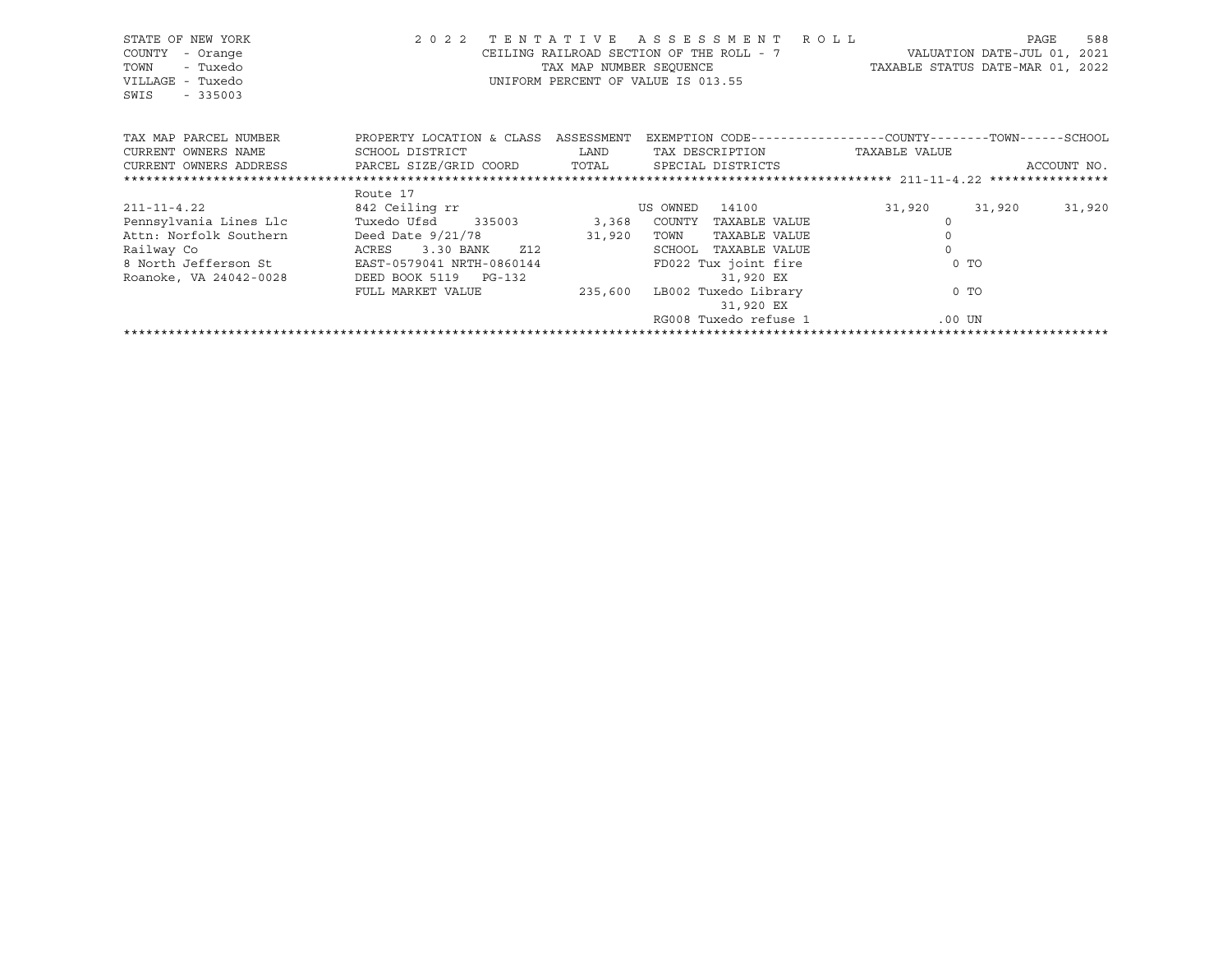| STATE OF NEW YORK | 2022 TENTATIVE ASSESSMENT ROLL           |                   |  |  |                                  |                          | PAGE | 589 |
|-------------------|------------------------------------------|-------------------|--|--|----------------------------------|--------------------------|------|-----|
| COUNTY - Orange   | CEILING RAILROAD SECTION OF THE ROLL - 7 |                   |  |  | VALUATION DATE-JUL 01, 2021      |                          |      |     |
| TOWN - Tuxedo     |                                          | MAP SECTION - 211 |  |  | TAXABLE STATUS DATE-MAR 01, 2022 |                          |      |     |
| VILLAGE - Tuxedo  |                                          | SUB-SECTION - 000 |  |  |                                  | RPS150/V04/L015          |      |     |
| SWIS - 335003     | UNIFORM PERCENT OF VALUE IS 013.55       |                   |  |  |                                  | CURRENT DATE $4/25/2022$ |      |     |

|                            | TOTAL EXTENSION | EXTENSION | AD VALOREM | EXEMPT | TAXABLE |
|----------------------------|-----------------|-----------|------------|--------|---------|
| CODE DISTRICT NAME PARCELS | TYPE            | VALUE     | VALUE      | AMOUNT | VALUE   |
|                            |                 |           |            |        |         |
| FD022 Tux joint fire       | 1 TOTAL         |           | 31,920     | 31,920 |         |
| LB002 Tuxedo Library       | 1 TOTAL         |           | 31,920     | 31,920 |         |
| RG008 Tuxedo refuse        | 1 UNITS         |           |            |        |         |

#### \*\*\* S C H O O L D I S T R I C T S U M M A R Y \*\*\*

| CODE   | DISTRICT NAME | TOTAL<br>PARCELS | ASSESSED<br>LAND | ASSESSED<br>TOTAL | EXEMPT<br>AMOUNT | TOTAL<br>TAXABLE | <b>STAR</b><br>AMOUNT | STAR<br>TAXABLE |
|--------|---------------|------------------|------------------|-------------------|------------------|------------------|-----------------------|-----------------|
| 335003 | Tuxedo Ufsd   |                  | 3,368            | 31,920            | 31,920           |                  |                       |                 |
|        | SUB-TOTAL     |                  | 3,368            | 31,920            | 31,920           |                  |                       |                 |
|        | TOTAL         |                  | 3,368            | 31,920            | 31,920           |                  |                       |                 |

# \*\*\* S Y S T E M C O D E S S U M M A R Y \*\*\*

#### NO SYSTEM EXEMPTIONS AT THIS LEVEL

| CODE  | DESCRIPTION       | TOTAL<br>PARCELS | COUNTY           | TOWN             | SCHOOL           |
|-------|-------------------|------------------|------------------|------------------|------------------|
| 14100 | US OWNED<br>TOTAL |                  | 31,920<br>31,920 | 31,920<br>31,920 | 31,920<br>31,920 |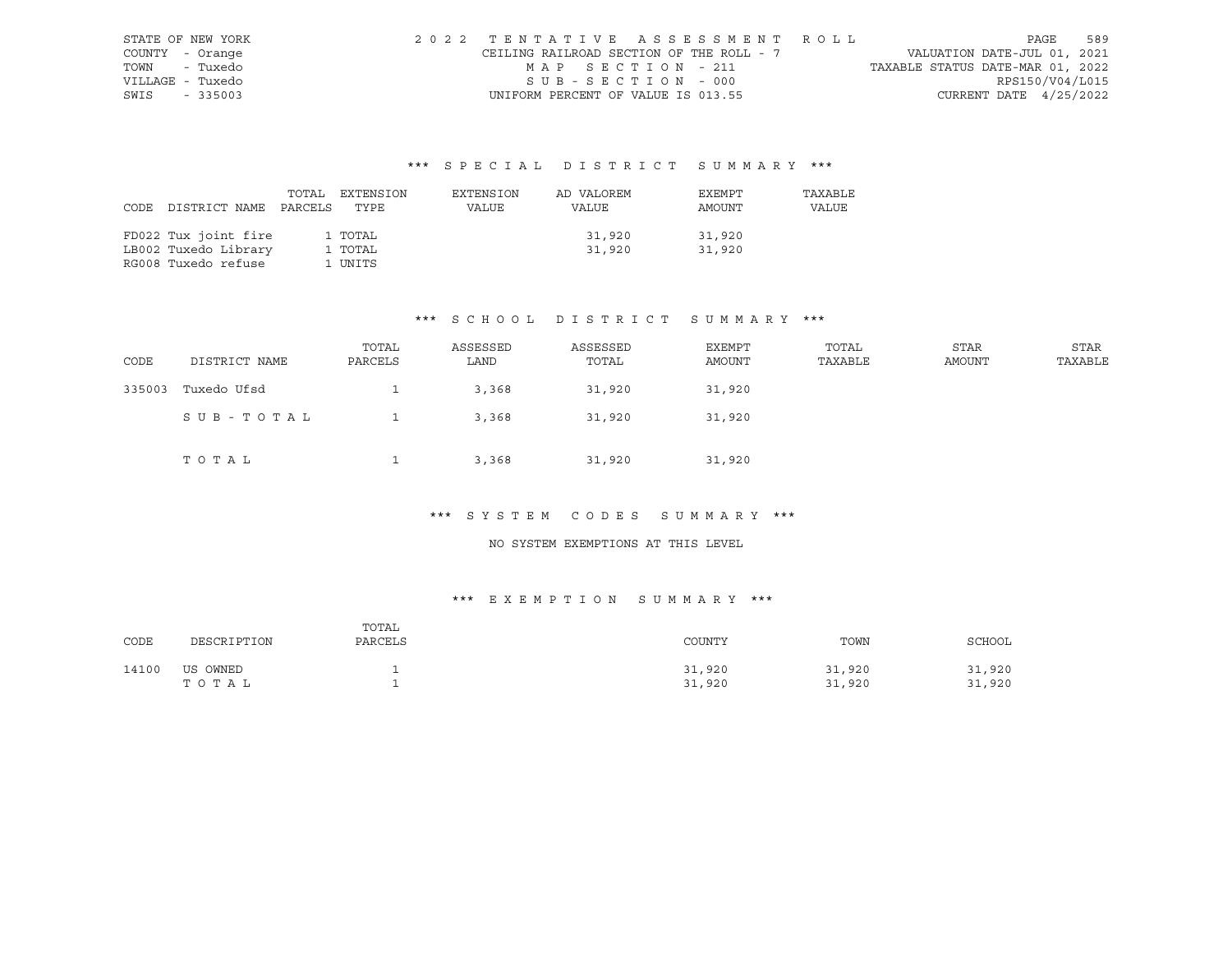| STATE OF NEW YORK |                                    |                   | 2022 TENTATIVE ASSESSMENT ROLL           |                                  |                          | PAGE | 590 |
|-------------------|------------------------------------|-------------------|------------------------------------------|----------------------------------|--------------------------|------|-----|
| COUNTY - Orange   |                                    |                   | CEILING RAILROAD SECTION OF THE ROLL - 7 | VALUATION DATE-JUL 01, 2021      |                          |      |     |
| TOWN - Tuxedo     |                                    | MAP SECTION - 211 |                                          | TAXABLE STATUS DATE-MAR 01, 2022 |                          |      |     |
| VILLAGE - Tuxedo  |                                    | SUB-SECTION - 000 |                                          |                                  | RPS150/V04/L015          |      |     |
| SWIS - 335003     | UNIFORM PERCENT OF VALUE IS 013.55 |                   |                                          |                                  | CURRENT DATE $4/25/2022$ |      |     |

| <b>ROLL</b>    |                   | TOTAL   |       |        | TAXABLE | TAXABLE | TAXABLE       | STAR    |
|----------------|-------------------|---------|-------|--------|---------|---------|---------------|---------|
| <b>SEC</b>     | DESCRIPTION       | PARCELS | LAND  | TOTAL  | COUNTY  | TOWN    | <b>SCHOOL</b> | TAXABLE |
| $\overline{ }$ | CEILING RAILROADS |         | 3,368 | 31,920 |         |         |               |         |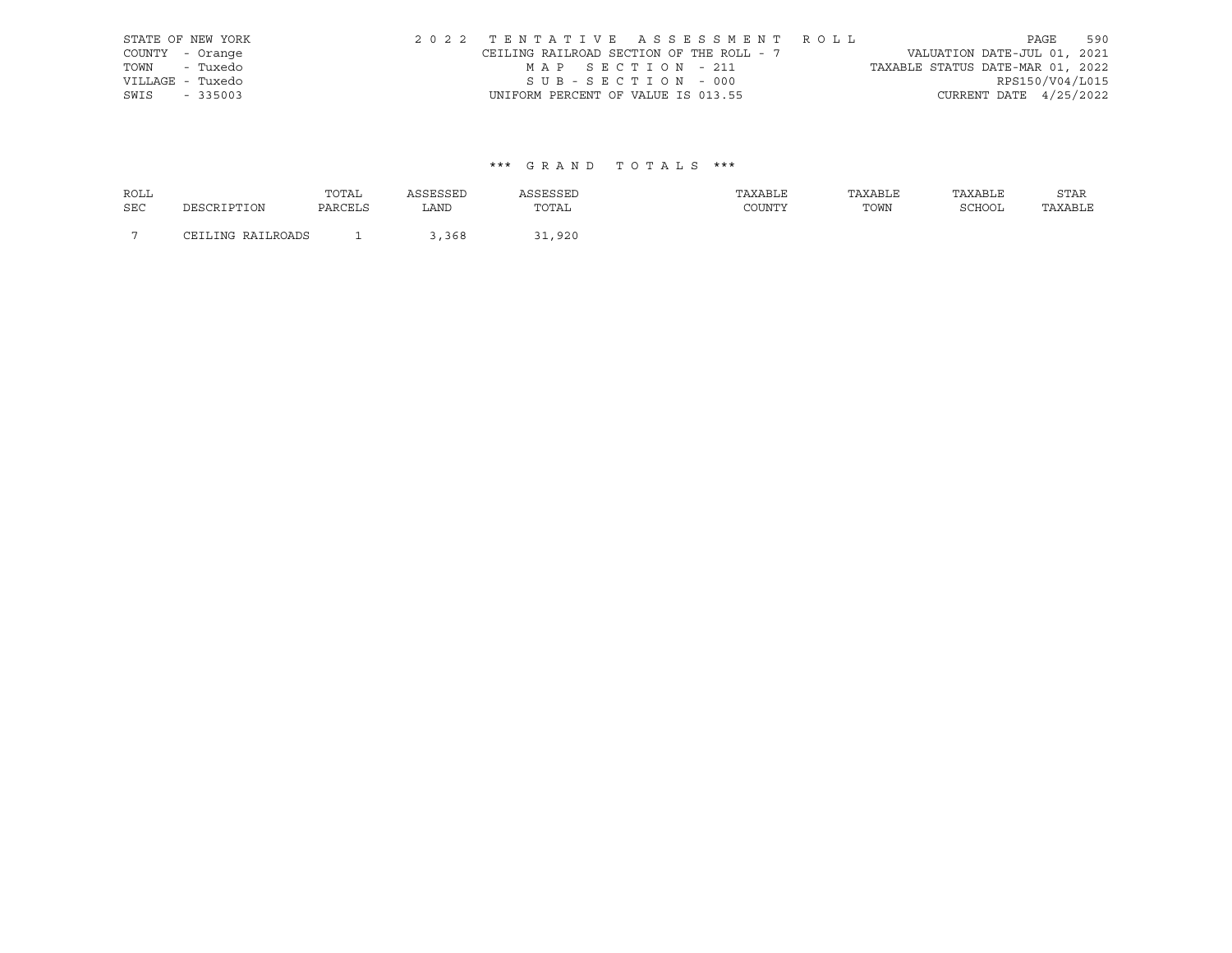| STATE OF NEW YORK<br>COUNTY<br>- Orange<br>TOWN<br>- Tuxedo<br>VILLAGE - Tuxedo<br>SWIS<br>$-335003$ |                                      |                                                                                                             | 2022 TENTATIVE ASSESSMENT ROLL<br>CEILING RAILROAD SECTION OF THE ROLL - 7 WALUATION DATE-JUL 01, 2021<br>TAX MAP NUMBER SEQUENCE TAXABLE STATUS DATE-MAR 01, 2022<br>UNIFORM PERCENT OF VALUE IS 013.55 |                     | 591<br>PAGE |
|------------------------------------------------------------------------------------------------------|--------------------------------------|-------------------------------------------------------------------------------------------------------------|----------------------------------------------------------------------------------------------------------------------------------------------------------------------------------------------------------|---------------------|-------------|
| TAX MAP PARCEL NUMBER                                                                                | PROPERTY LOCATION & CLASS ASSESSMENT |                                                                                                             | EXEMPTION CODE-----------------COUNTY-------TOWN------SCHOOL                                                                                                                                             |                     |             |
| CURRENT OWNERS NAME                                                                                  | SCHOOL DISTRICT                      | <b>LAND</b>                                                                                                 | TAX DESCRIPTION                                                                                                                                                                                          | TAXABLE VALUE       |             |
| CURRENT OWNERS ADDRESS     PARCEL SIZE/GRID COORD     TOTAL     SPECIAL DISTRICTS                    |                                      |                                                                                                             |                                                                                                                                                                                                          |                     | ACCOUNT NO. |
|                                                                                                      |                                      |                                                                                                             |                                                                                                                                                                                                          |                     |             |
|                                                                                                      | Route 17                             |                                                                                                             |                                                                                                                                                                                                          |                     |             |
| $212 - 4 - 5$                                                                                        | 842 Ceiling rr                       | <b>Example 19 ON STATE OF STATE OF STATE OF STATE OF STATE OF STATE OF STATE OF STATE OF STATE OF STATE</b> | 14100                                                                                                                                                                                                    | 15,121 15,121       | 15,121      |
| Pennsylvania Lines Llc                                                                               | Tuxedo Ufsd 335003 1,836 COUNTY      |                                                                                                             | TAXABLE VALUE                                                                                                                                                                                            |                     |             |
| Attn: Norfolk Southern                                                                               | ACRES<br>1.80 BANK<br>Z12            | 15,121                                                                                                      | TOWN<br>TAXABLE VALUE                                                                                                                                                                                    | $\mathsf{O}\xspace$ |             |
|                                                                                                      |                                      |                                                                                                             | SCHOOL TAXABLE VALUE                                                                                                                                                                                     | $\Omega$            |             |
|                                                                                                      |                                      |                                                                                                             | FD022 Tux joint fire                                                                                                                                                                                     | $0$ TO              |             |
| Roanoke, VA 24042-0028 FULL MARKET VALUE                                                             |                                      | 111,600                                                                                                     | 15,121 EX                                                                                                                                                                                                |                     |             |
|                                                                                                      |                                      |                                                                                                             | LB002 Tuxedo Library                                                                                                                                                                                     | 0 TO                |             |
|                                                                                                      |                                      |                                                                                                             | 15,121 EX                                                                                                                                                                                                |                     |             |
|                                                                                                      |                                      |                                                                                                             | RG008 Tuxedo refuse 1                                                                                                                                                                                    | $.00$ UN            |             |
|                                                                                                      |                                      |                                                                                                             |                                                                                                                                                                                                          |                     |             |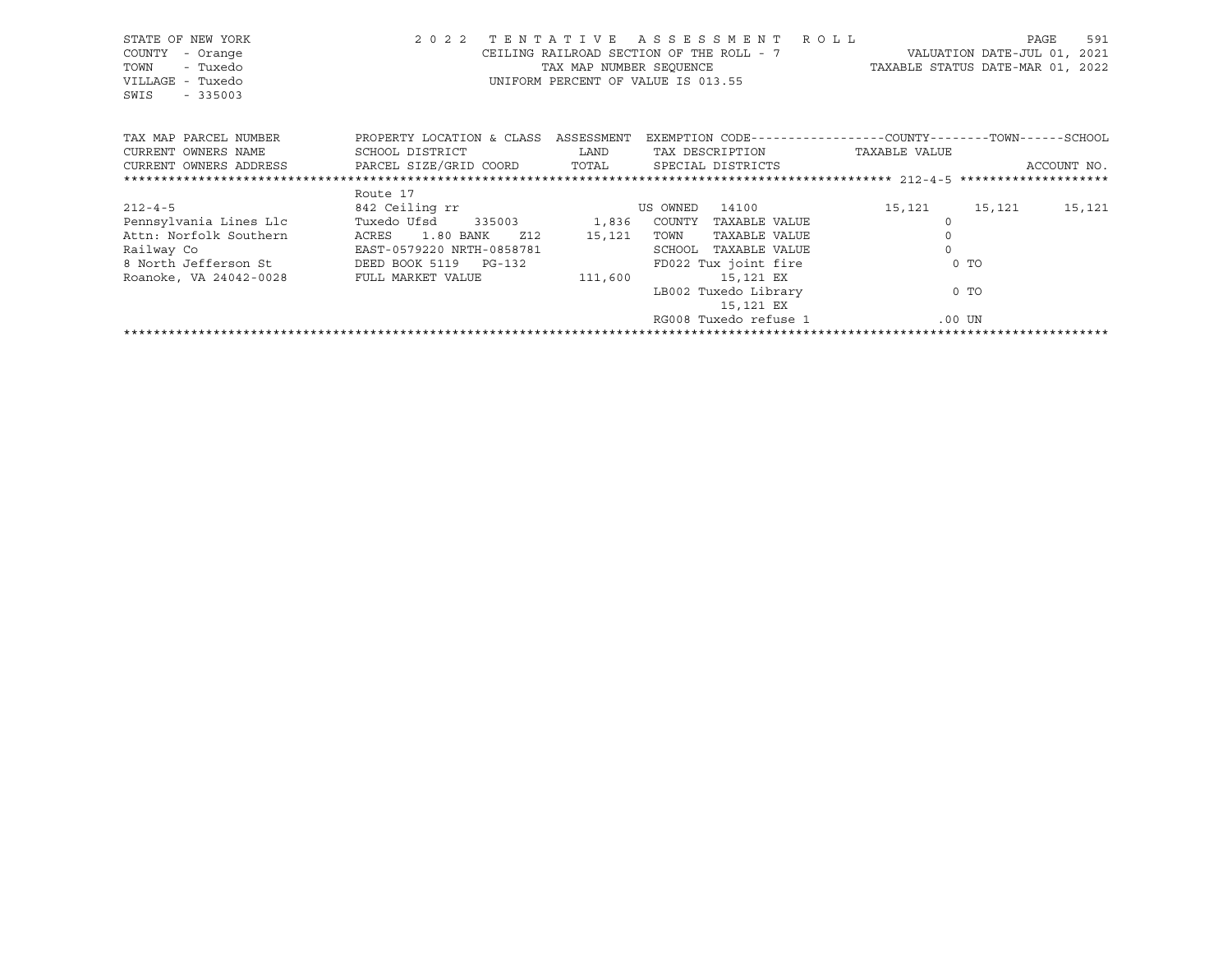| STATE OF NEW YORK | 2022 TENTATIVE ASSESSMENT ROLL           |                   |  |  |                                  |                          | PAGE | 592 |
|-------------------|------------------------------------------|-------------------|--|--|----------------------------------|--------------------------|------|-----|
| COUNTY - Orange   | CEILING RAILROAD SECTION OF THE ROLL - 7 |                   |  |  | VALUATION DATE-JUL 01, 2021      |                          |      |     |
| TOWN - Tuxedo     |                                          | MAP SECTION - 212 |  |  | TAXABLE STATUS DATE-MAR 01, 2022 |                          |      |     |
| VILLAGE - Tuxedo  |                                          | SUB-SECTION - 000 |  |  |                                  | RPS150/V04/L015          |      |     |
| SWIS - 335003     | UNIFORM PERCENT OF VALUE IS 013.55       |                   |  |  |                                  | CURRENT DATE $4/25/2022$ |      |     |

|                            | TOTAL EXTENSION | EXTENSION | AD VALOREM | EXEMPT | TAXABLE |
|----------------------------|-----------------|-----------|------------|--------|---------|
| CODE DISTRICT NAME PARCELS | TYPE            | VALUE     | VALUE      | AMOUNT | VALUE   |
|                            |                 |           |            |        |         |
| FD022 Tux joint fire       | 1 TOTAL         |           | 15,121     | 15,121 |         |
| LB002 Tuxedo Library       | 1 TOTAL         |           | 15,121     | 15,121 |         |
| RG008 Tuxedo refuse        | 1 UNITS         |           |            |        |         |

#### \*\*\* S C H O O L D I S T R I C T S U M M A R Y \*\*\*

| CODE   | DISTRICT NAME | TOTAL<br>PARCELS | ASSESSED<br>LAND | ASSESSED<br>TOTAL | EXEMPT<br>AMOUNT | TOTAL<br>TAXABLE | <b>STAR</b><br>AMOUNT | <b>STAR</b><br>TAXABLE |
|--------|---------------|------------------|------------------|-------------------|------------------|------------------|-----------------------|------------------------|
| 335003 | Tuxedo Ufsd   |                  | 1,836            | 15,121            | 15,121           |                  |                       |                        |
|        | SUB-TOTAL     |                  | 1,836            | 15,121            | 15,121           |                  |                       |                        |
|        | TOTAL         |                  | 1,836            | 15,121            | 15,121           |                  |                       |                        |

# \*\*\* S Y S T E M C O D E S S U M M A R Y \*\*\*

#### NO SYSTEM EXEMPTIONS AT THIS LEVEL

| CODE  | DESCRIPTION       | TOTAL<br>PARCELS | COUNTY           | TOWN             | SCHOOL           |
|-------|-------------------|------------------|------------------|------------------|------------------|
| 14100 | US OWNED<br>TOTAL |                  | 15,121<br>15,121 | 15,121<br>15,121 | 15,121<br>15,121 |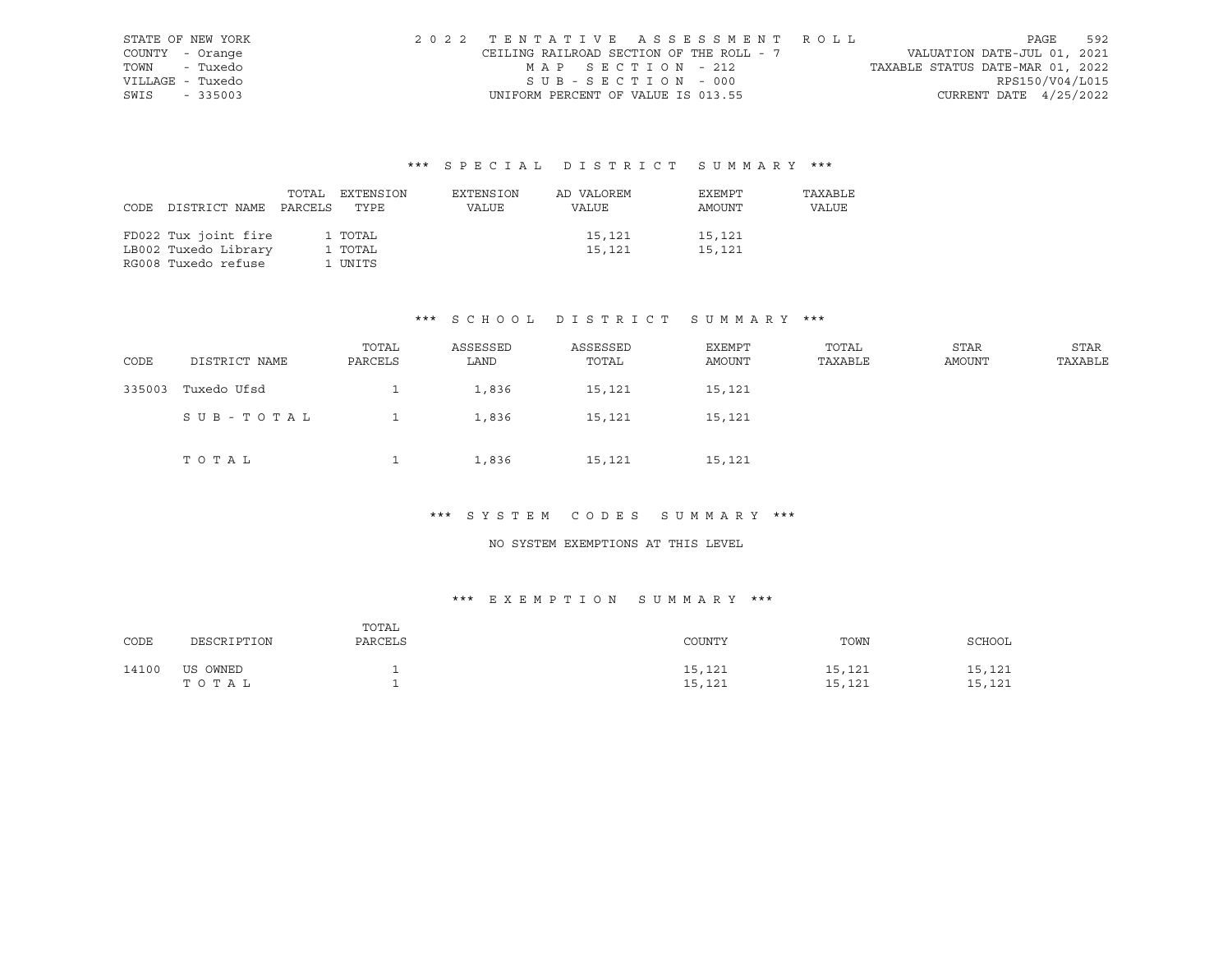| STATE OF NEW YORK |                                    |                   | 2022 TENTATIVE ASSESSMENT ROLL           |                                  |                          | PAGE | 593 |
|-------------------|------------------------------------|-------------------|------------------------------------------|----------------------------------|--------------------------|------|-----|
| COUNTY - Orange   |                                    |                   | CEILING RAILROAD SECTION OF THE ROLL - 7 | VALUATION DATE-JUL 01, 2021      |                          |      |     |
| TOWN - Tuxedo     |                                    | MAP SECTION - 212 |                                          | TAXABLE STATUS DATE-MAR 01, 2022 |                          |      |     |
| VILLAGE - Tuxedo  |                                    | SUB-SECTION - 000 |                                          |                                  | RPS150/V04/L015          |      |     |
| SWIS - 335003     | UNIFORM PERCENT OF VALUE IS 013.55 |                   |                                          |                                  | CURRENT DATE $4/25/2022$ |      |     |

| <b>ROLL</b>    |                   | TOTAL          |                |        | TAXABLE       | TAXABLE | TAXABLE       | STAR    |
|----------------|-------------------|----------------|----------------|--------|---------------|---------|---------------|---------|
| <b>SEC</b>     | DESCRIPTION       | <b>PARCELS</b> | LAND           | TOTAL  | <b>COUNTY</b> | TOWN    | <b>SCHOOL</b> | TAXABLE |
| $\overline{ }$ | CEILING RAILROADS |                | $R36$<br>- 200 | IE 195 |               |         |               |         |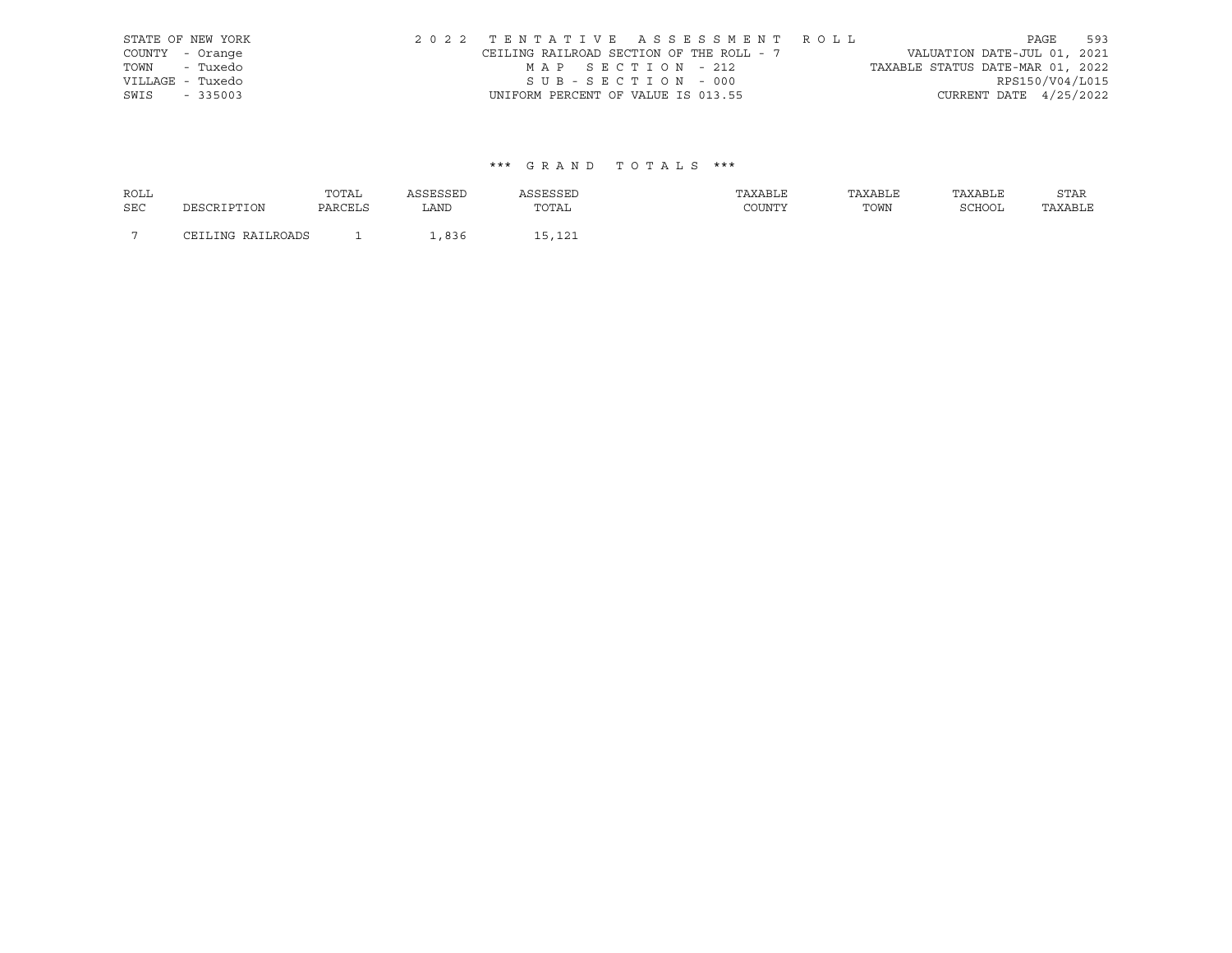| STATE OF NEW YORK<br>COUNTY<br>- Orange<br>TOWN<br>- Tuxedo<br>VILLAGE - Tuxedo<br>SWIS<br>$-335003$ |                                      |                                                                                                                        | 2022 TENTATIVE ASSESSMENT ROLL<br>CEILING RAILROAD SECTION OF THE ROLL - 7 WALUATION DATE-JUL 01, 2021<br>TAX MAP NUMBER SEQUENCE TAXABLE STATUS DATE-MAR 01, 2022<br>UNIFORM PERCENT OF VALUE IS 013.55 |               | PAGE        | 594    |
|------------------------------------------------------------------------------------------------------|--------------------------------------|------------------------------------------------------------------------------------------------------------------------|----------------------------------------------------------------------------------------------------------------------------------------------------------------------------------------------------------|---------------|-------------|--------|
| TAX MAP PARCEL NUMBER                                                                                | PROPERTY LOCATION & CLASS ASSESSMENT |                                                                                                                        | EXEMPTION CODE-----------------COUNTY-------TOWN------SCHOOL                                                                                                                                             |               |             |        |
| CURRENT OWNERS NAME                                                                                  | SCHOOL DISTRICT                      | <b>EXAMPLE SERVICE SERVICE SERVICE SERVICE SERVICE SERVICE SERVICE SERVICE SERVICE SERVICE SERVICE SERVICE SERVICE</b> | TAX DESCRIPTION TAXABLE VALUE                                                                                                                                                                            |               |             |        |
| CURRENT OWNERS ADDRESS             PARCEL SIZE/GRID COORD          TOTAL       SPECIAL DISTRICTS     |                                      |                                                                                                                        |                                                                                                                                                                                                          |               | ACCOUNT NO. |        |
|                                                                                                      |                                      |                                                                                                                        |                                                                                                                                                                                                          |               |             |        |
|                                                                                                      | Route 17                             |                                                                                                                        |                                                                                                                                                                                                          |               |             |        |
| $213 - 6 - 3$                                                                                        | 842 Ceiling rr                       |                                                                                                                        | 14100<br>US OWNED                                                                                                                                                                                        | 13,441 13,441 |             | 13,441 |
| Pennsylvania Lines Llc             Tuxedo Ufsd       335003             1,327   COUNTY               |                                      |                                                                                                                        | TAXABLE VALUE                                                                                                                                                                                            |               |             |        |
| Attn: Norfolk Southern                                                                               | Deed Date $9/21/78$                  | 13,441                                                                                                                 | TAXABLE VALUE<br>TOWN                                                                                                                                                                                    | $\circ$       |             |        |
|                                                                                                      |                                      |                                                                                                                        | SCHOOL<br>TAXABLE VALUE                                                                                                                                                                                  | $\Omega$      |             |        |
|                                                                                                      |                                      |                                                                                                                        | FD022 Tux joint fire                                                                                                                                                                                     | $0$ TO        |             |        |
| Roanoke, VA 24042-0028                                                                               | DEED BOOK 5119 PG-132                |                                                                                                                        | 13,441 EX                                                                                                                                                                                                |               |             |        |
|                                                                                                      | FULL MARKET VALUE                    |                                                                                                                        | 99,200 LB002 Tuxedo Library                                                                                                                                                                              | 0 TO          |             |        |
|                                                                                                      |                                      |                                                                                                                        | 13,441 EX                                                                                                                                                                                                |               |             |        |
|                                                                                                      |                                      |                                                                                                                        | RG008 Tuxedo refuse 1                                                                                                                                                                                    | .00 UN        |             |        |
|                                                                                                      |                                      |                                                                                                                        |                                                                                                                                                                                                          |               |             |        |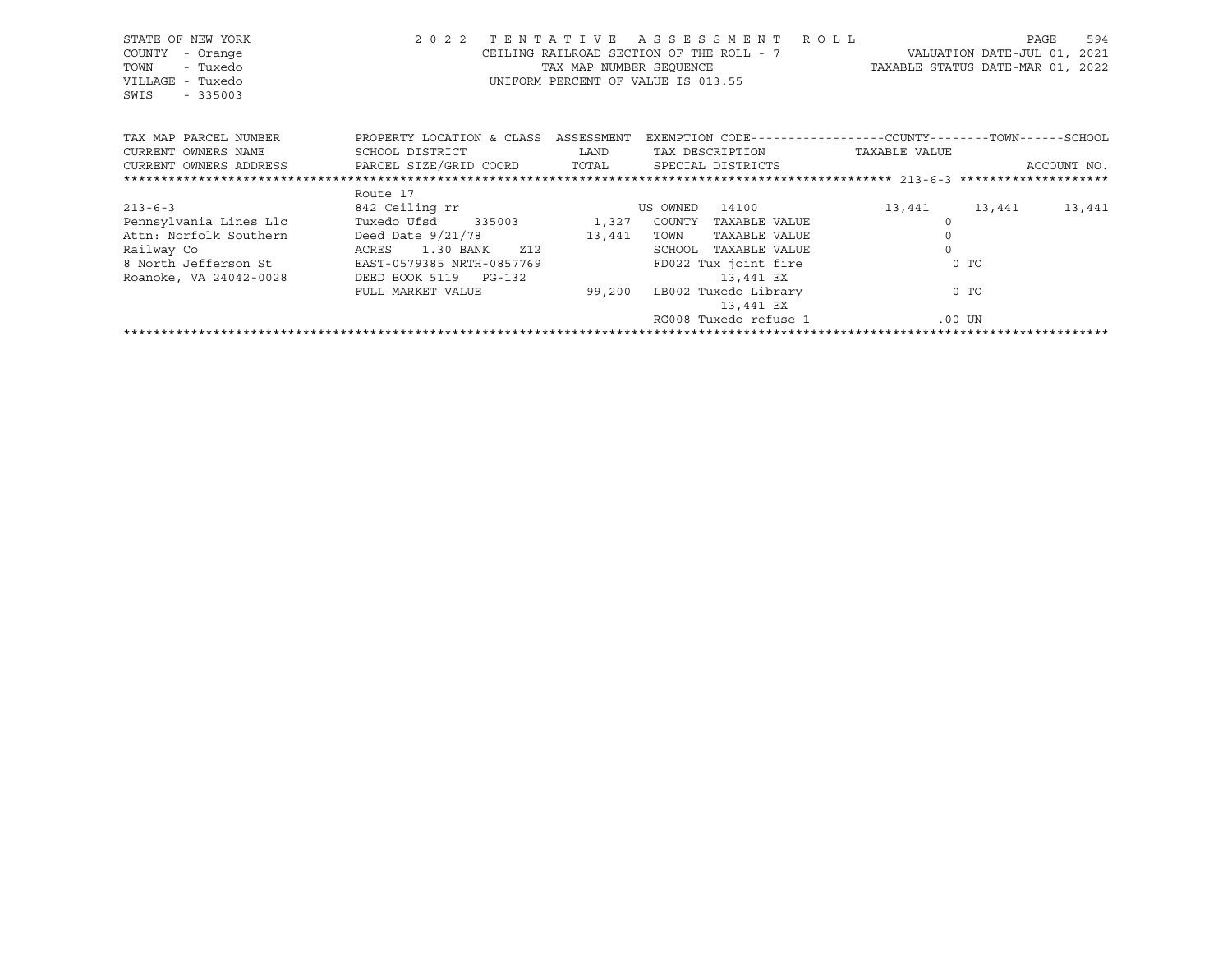| STATE OF NEW YORK | 2022 TENTATIVE ASSESSMENT ROLL           |                   |  |  |                                  |                          | PAGE | 595 |
|-------------------|------------------------------------------|-------------------|--|--|----------------------------------|--------------------------|------|-----|
| COUNTY - Orange   | CEILING RAILROAD SECTION OF THE ROLL - 7 |                   |  |  | VALUATION DATE-JUL 01, 2021      |                          |      |     |
| TOWN - Tuxedo     |                                          | MAP SECTION - 213 |  |  | TAXABLE STATUS DATE-MAR 01, 2022 |                          |      |     |
| VILLAGE - Tuxedo  |                                          | SUB-SECTION - 000 |  |  |                                  | RPS150/V04/L015          |      |     |
| SWIS - 335003     | UNIFORM PERCENT OF VALUE IS 013.55       |                   |  |  |                                  | CURRENT DATE $4/25/2022$ |      |     |

|                            | TOTAL EXTENSION | EXTENSION | AD VALOREM | EXEMPT | TAXABLE |
|----------------------------|-----------------|-----------|------------|--------|---------|
| CODE DISTRICT NAME PARCELS | TYPE            | VALUE     | VALUE      | AMOUNT | VALUE   |
|                            |                 |           |            |        |         |
| FD022 Tux joint fire       | 1 TOTAL         |           | 13,441     | 13,441 |         |
| LB002 Tuxedo Library       | 1 TOTAL         |           | 13,441     | 13,441 |         |
| RG008 Tuxedo refuse        | 1 UNITS         |           |            |        |         |

#### \*\*\* S C H O O L D I S T R I C T S U M M A R Y \*\*\*

| CODE   | DISTRICT NAME | TOTAL<br>PARCELS | ASSESSED<br>LAND | ASSESSED<br>TOTAL | EXEMPT<br>AMOUNT | TOTAL<br>TAXABLE | <b>STAR</b><br>AMOUNT | STAR<br>TAXABLE |
|--------|---------------|------------------|------------------|-------------------|------------------|------------------|-----------------------|-----------------|
| 335003 | Tuxedo Ufsd   |                  | 1,327            | 13,441            | 13,441           |                  |                       |                 |
|        | SUB-TOTAL     |                  | 1,327            | 13,441            | 13,441           |                  |                       |                 |
|        | TOTAL         |                  | 1,327            | 13,441            | 13,441           |                  |                       |                 |

# \*\*\* S Y S T E M C O D E S S U M M A R Y \*\*\*

#### NO SYSTEM EXEMPTIONS AT THIS LEVEL

| CODE  | DESCRIPTION       | TOTAL<br>PARCELS | COUNTY           | TOWN             | SCHOOL           |
|-------|-------------------|------------------|------------------|------------------|------------------|
| 14100 | US OWNED<br>TOTAL |                  | 13,441<br>13,441 | 13,441<br>13,441 | 13,441<br>13,441 |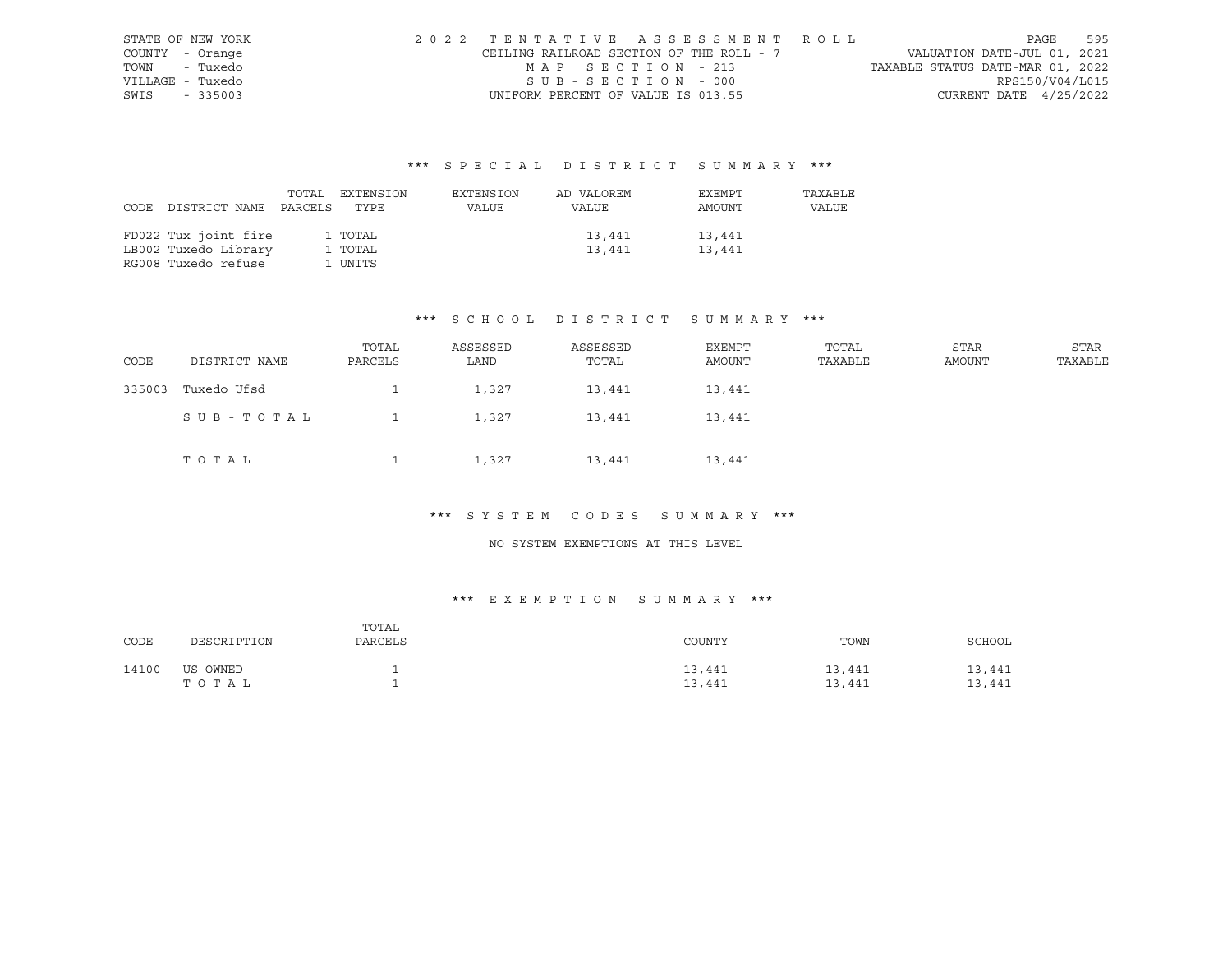| STATE OF NEW YORK | 2022 TENTATIVE ASSESSMENT ROLL           |                   |  |                                  |                          | PAGE | 596 |
|-------------------|------------------------------------------|-------------------|--|----------------------------------|--------------------------|------|-----|
| COUNTY - Orange   | CEILING RAILROAD SECTION OF THE ROLL - 7 |                   |  | VALUATION DATE-JUL 01, 2021      |                          |      |     |
| TOWN - Tuxedo     |                                          | MAP SECTION - 213 |  | TAXABLE STATUS DATE-MAR 01, 2022 |                          |      |     |
| VILLAGE - Tuxedo  |                                          | SUB-SECTION - 000 |  |                                  | RPS150/V04/L015          |      |     |
| SWIS - 335003     | UNIFORM PERCENT OF VALUE IS 013.55       |                   |  |                                  | CURRENT DATE $4/25/2022$ |      |     |

| <b>ROLL</b>    |                   | TOTAL          |       |        | TAXABLE       | TAXABLE | TAXABLE       | STAR    |
|----------------|-------------------|----------------|-------|--------|---------------|---------|---------------|---------|
| <b>SEC</b>     | DESCRIPTION       | <b>PARCELS</b> | LAND  | TOTAL  | <b>COUNTY</b> | TOWN    | <b>SCHOOL</b> | TAXABLE |
| $\overline{ }$ | CEILING RAILROADS |                | 1,327 | 13,441 |               |         |               |         |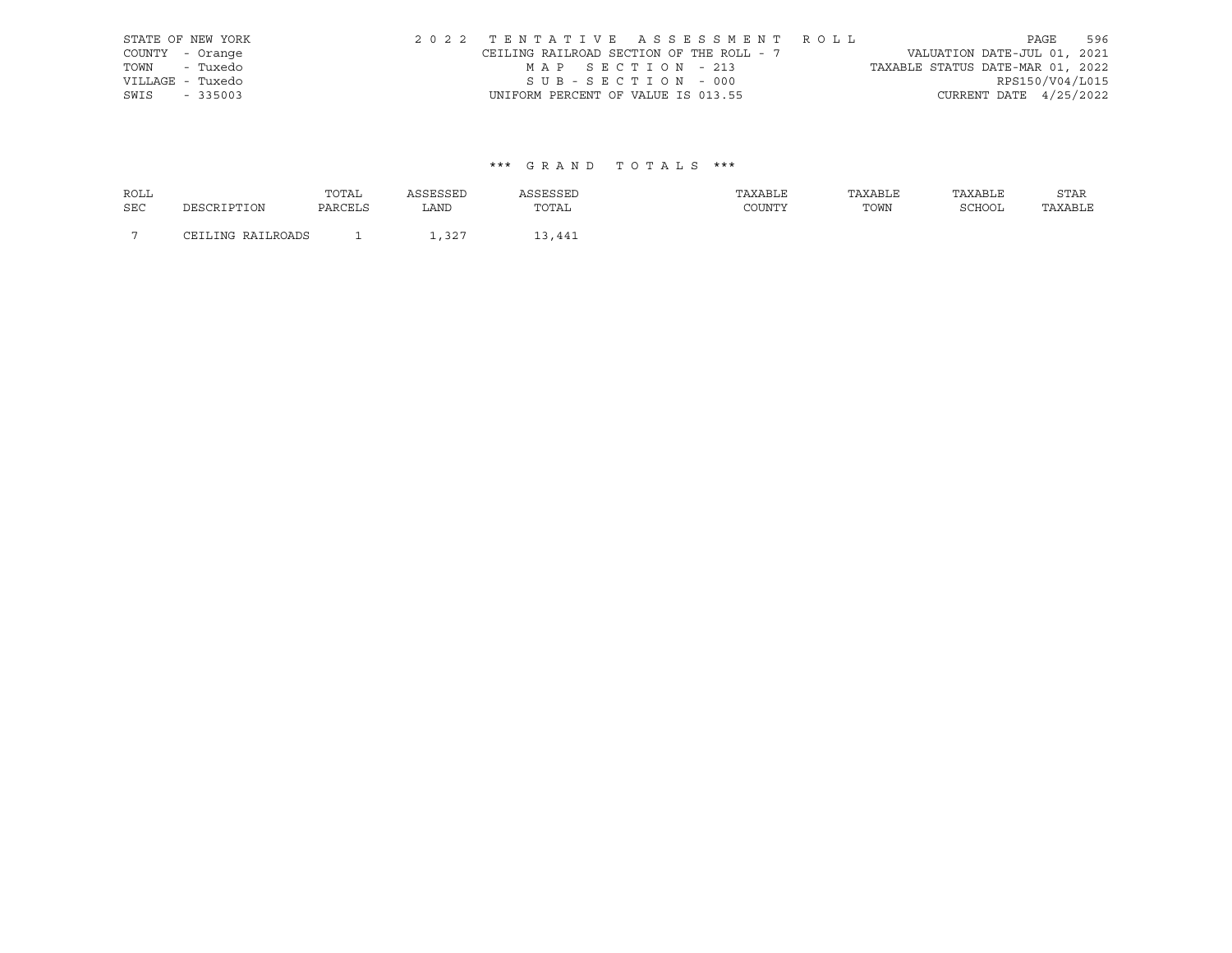| STATE OF NEW YORK<br>COUNTY<br>- Orange<br>- Tuxedo<br>TOWN<br>VILLAGE - Tuxedo<br>SWIS<br>$-335003$ | 2 0 2 2                              |        | TENTATIVE ASSESSMENT ROLL<br>CEILING RAILROAD SECTION OF THE ROLL - 7 WALUATION DATE-JUL 01, 2021<br>TAX MAP NUMBER SEQUENCE TAXABLE STATUS DATE-MAR 01, 2022<br>UNIFORM PERCENT OF VALUE IS 013.55 |                     | PAGE   | 597         |
|------------------------------------------------------------------------------------------------------|--------------------------------------|--------|-----------------------------------------------------------------------------------------------------------------------------------------------------------------------------------------------------|---------------------|--------|-------------|
| TAX MAP PARCEL NUMBER                                                                                | PROPERTY LOCATION & CLASS ASSESSMENT |        | EXEMPTION CODE-----------------COUNTY-------TOWN------SCHOOL                                                                                                                                        |                     |        |             |
| CURRENT OWNERS NAME                                                                                  | SCHOOL DISTRICT                      | LAND   | TAX DESCRIPTION                                                                                                                                                                                     | TAXABLE VALUE       |        |             |
| CURRENT OWNERS ADDRESS     PARCEL SIZE/GRID COORD     TOTAL     SPECIAL DISTRICTS                    |                                      |        |                                                                                                                                                                                                     |                     |        | ACCOUNT NO. |
|                                                                                                      |                                      |        |                                                                                                                                                                                                     |                     |        |             |
|                                                                                                      | Route 17                             |        |                                                                                                                                                                                                     |                     |        |             |
| $214 - 1 - 15$                                                                                       | 842 Ceiling rr                       |        | 14100<br>US OWNED                                                                                                                                                                                   | 43,680              | 43,680 | 43,680      |
| Pennsylvania Lines Llc                                                                               | Tuxedo Ufsd 335003 0 COUNTY          |        | TAXABLE VALUE                                                                                                                                                                                       |                     |        |             |
| Attn: Norfolk Southern                                                                               | Deed Date 9/21/78                    | 43,680 | TOWN<br>TAXABLE VALUE                                                                                                                                                                               | $\mathsf{O}\xspace$ |        |             |
| Railway Co                                                                                           | 4.60 BANK Z12<br>ACRES               |        | SCHOOL TAXABLE VALUE                                                                                                                                                                                | $\Omega$            |        |             |
| 8 North Jefferson St EAST-0580257 NRTH-0856303                                                       |                                      |        | FD022 Tux joint fire                                                                                                                                                                                | $0$ TO              |        |             |
| Roanoke, VA 24042-0028                                                                               | DEED BOOK 5119 PG-132                |        | 43,680 EX                                                                                                                                                                                           |                     |        |             |
|                                                                                                      | FULL MARKET VALUE                    |        | 322,400 LB002 Tuxedo Library                                                                                                                                                                        | 0 TO                |        |             |
|                                                                                                      |                                      |        | 43,680 EX                                                                                                                                                                                           |                     |        |             |
|                                                                                                      |                                      |        | RG008 Tuxedo refuse 1                                                                                                                                                                               | .00 UN              |        |             |
|                                                                                                      |                                      |        |                                                                                                                                                                                                     |                     |        |             |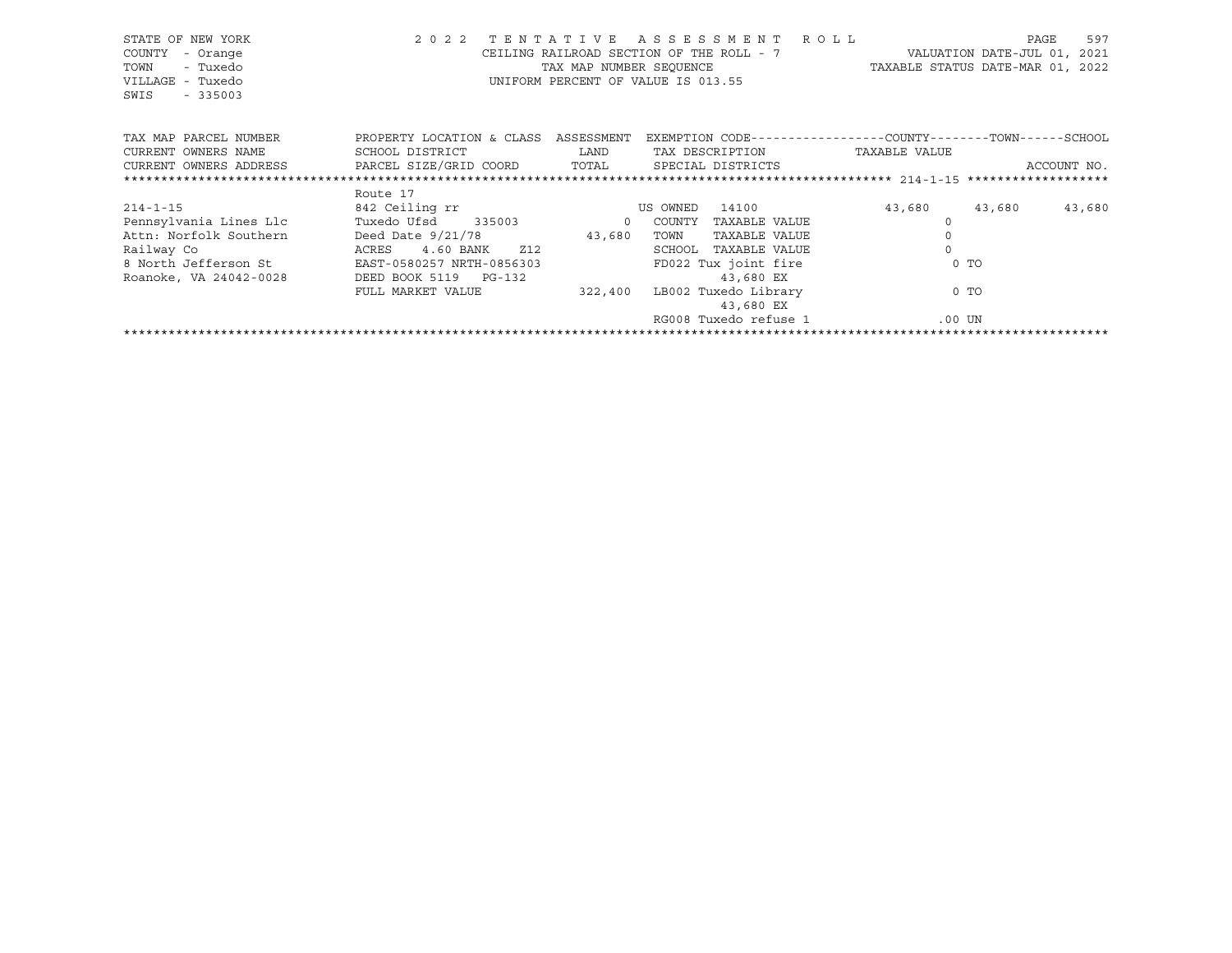| STATE OF NEW YORK | 2022 TENTATIVE ASSESSMENT ROLL           |                       |  |  |                                  |                        | PAGE | 598             |
|-------------------|------------------------------------------|-----------------------|--|--|----------------------------------|------------------------|------|-----------------|
| COUNTY - Orange   | CEILING RAILROAD SECTION OF THE ROLL - 7 |                       |  |  | VALUATION DATE-JUL 01, 2021      |                        |      |                 |
| TOWN - Tuxedo     |                                          | MAP SECTION - 214     |  |  | TAXABLE STATUS DATE-MAR 01, 2022 |                        |      |                 |
| VILLAGE - Tuxedo  |                                          | $SUB - SECTION - 000$ |  |  |                                  |                        |      | RPS150/V04/L015 |
| SWIS - 335003     | UNIFORM PERCENT OF VALUE IS 013.55       |                       |  |  |                                  | CURRENT DATE 4/25/2022 |      |                 |

|                            | TOTAL EXTENSION | EXTENSION | AD VALOREM | EXEMPT | TAXABLE |
|----------------------------|-----------------|-----------|------------|--------|---------|
| CODE DISTRICT NAME PARCELS | TYPE            | VALUE     | VALUE      | AMOUNT | VALUE   |
|                            |                 |           |            |        |         |
| FD022 Tux joint fire       | 1 TOTAL         |           | 43,680     | 43,680 |         |
| LB002 Tuxedo Library       | 1 TOTAL         |           | 43,680     | 43,680 |         |
| RG008 Tuxedo refuse        | 1 UNITS         |           |            |        |         |

#### \*\*\* S C H O O L D I S T R I C T S U M M A R Y \*\*\*

| CODE   | DISTRICT NAME | TOTAL<br>PARCELS | ASSESSED<br>LAND | ASSESSED<br>TOTAL | EXEMPT<br>AMOUNT | TOTAL<br>TAXABLE | <b>STAR</b><br>AMOUNT | STAR<br>TAXABLE |
|--------|---------------|------------------|------------------|-------------------|------------------|------------------|-----------------------|-----------------|
| 335003 | Tuxedo Ufsd   |                  |                  | 43,680            | 43,680           |                  |                       |                 |
|        | SUB-TOTAL     |                  |                  | 43,680            | 43,680           |                  |                       |                 |
|        | TOTAL         |                  |                  | 43,680            | 43,680           |                  |                       |                 |

# \*\*\* S Y S T E M C O D E S S U M M A R Y \*\*\*

#### NO SYSTEM EXEMPTIONS AT THIS LEVEL

| CODE  | DESCRIPTION       | TOTAL<br>PARCELS | COUNTY           | TOWN             | SCHOOL           |
|-------|-------------------|------------------|------------------|------------------|------------------|
| 14100 | US OWNED<br>TOTAL |                  | 43,680<br>43,680 | 43,680<br>43,680 | 43,680<br>43,680 |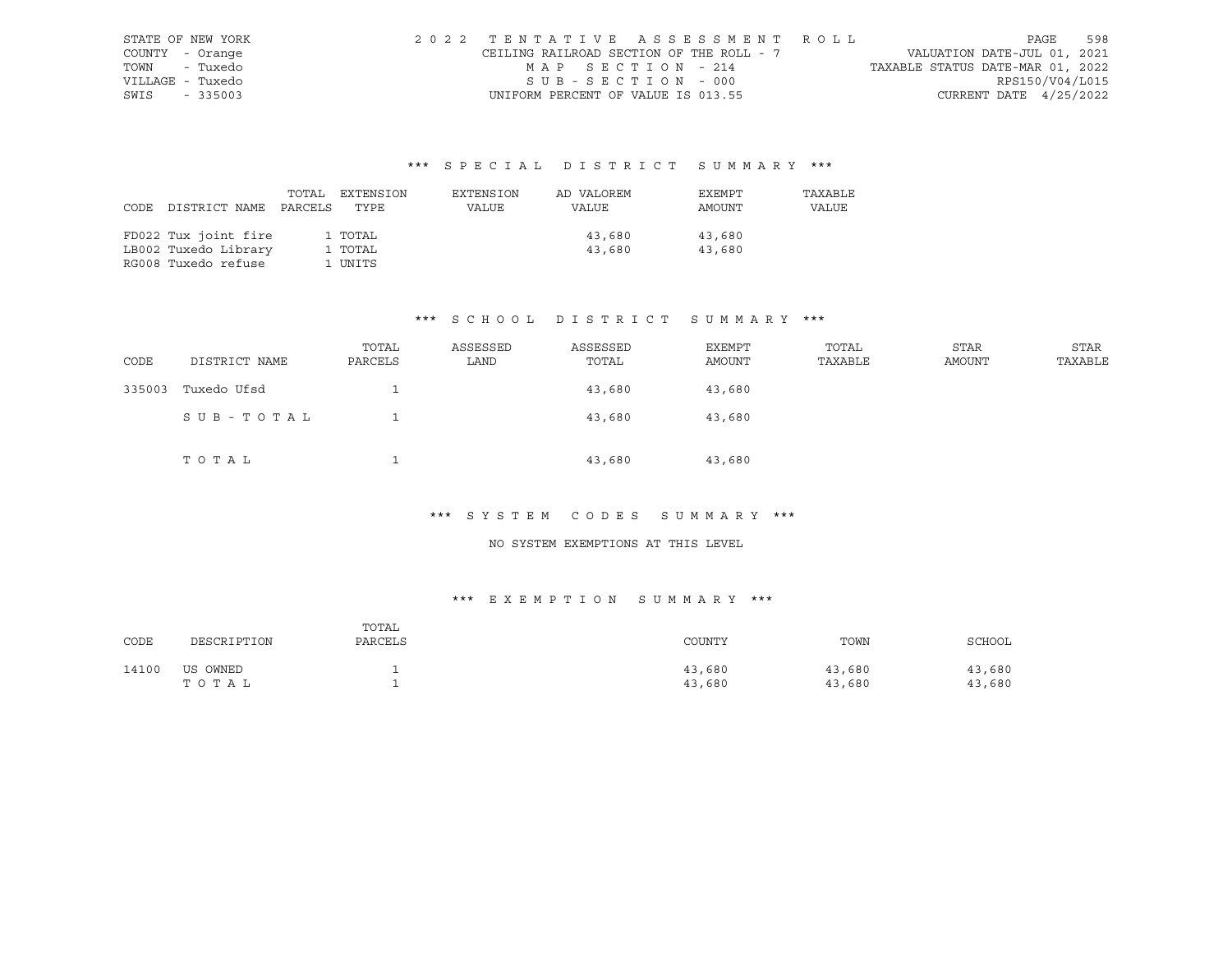| STATE OF NEW YORK |  |                                          |  |                   |  |  | 2022 TENTATIVE ASSESSMENT ROLL |                                  | PAGE | 599             |
|-------------------|--|------------------------------------------|--|-------------------|--|--|--------------------------------|----------------------------------|------|-----------------|
| COUNTY - Orange   |  | CEILING RAILROAD SECTION OF THE ROLL - 7 |  |                   |  |  |                                | VALUATION DATE-JUL 01, 2021      |      |                 |
| TOWN - Tuxedo     |  |                                          |  | MAP SECTION - 214 |  |  |                                | TAXABLE STATUS DATE-MAR 01, 2022 |      |                 |
| VILLAGE - Tuxedo  |  |                                          |  | SUB-SECTION - 000 |  |  |                                |                                  |      | RPS150/V04/L015 |
| SWIS - 335003     |  | UNIFORM PERCENT OF VALUE IS 013.55       |  |                   |  |  |                                | CURRENT DATE $4/25/2022$         |      |                 |

| <b>ROLL</b>    |                   | TOTAL   | ASSESSED | ASSESSED | TAXABLE | TAXABLE | TAXABLE | <b>STAR</b> |
|----------------|-------------------|---------|----------|----------|---------|---------|---------|-------------|
| <b>SEC</b>     | DESCRIPTION       | PARCELS | LAND     | TOTAL    | COUNTY  | TOWN    | SCHOOL  | TAXABLE     |
|                |                   |         |          |          |         |         |         |             |
| $\overline{ }$ | CEILING RAILROADS |         |          | 43,680   |         |         |         |             |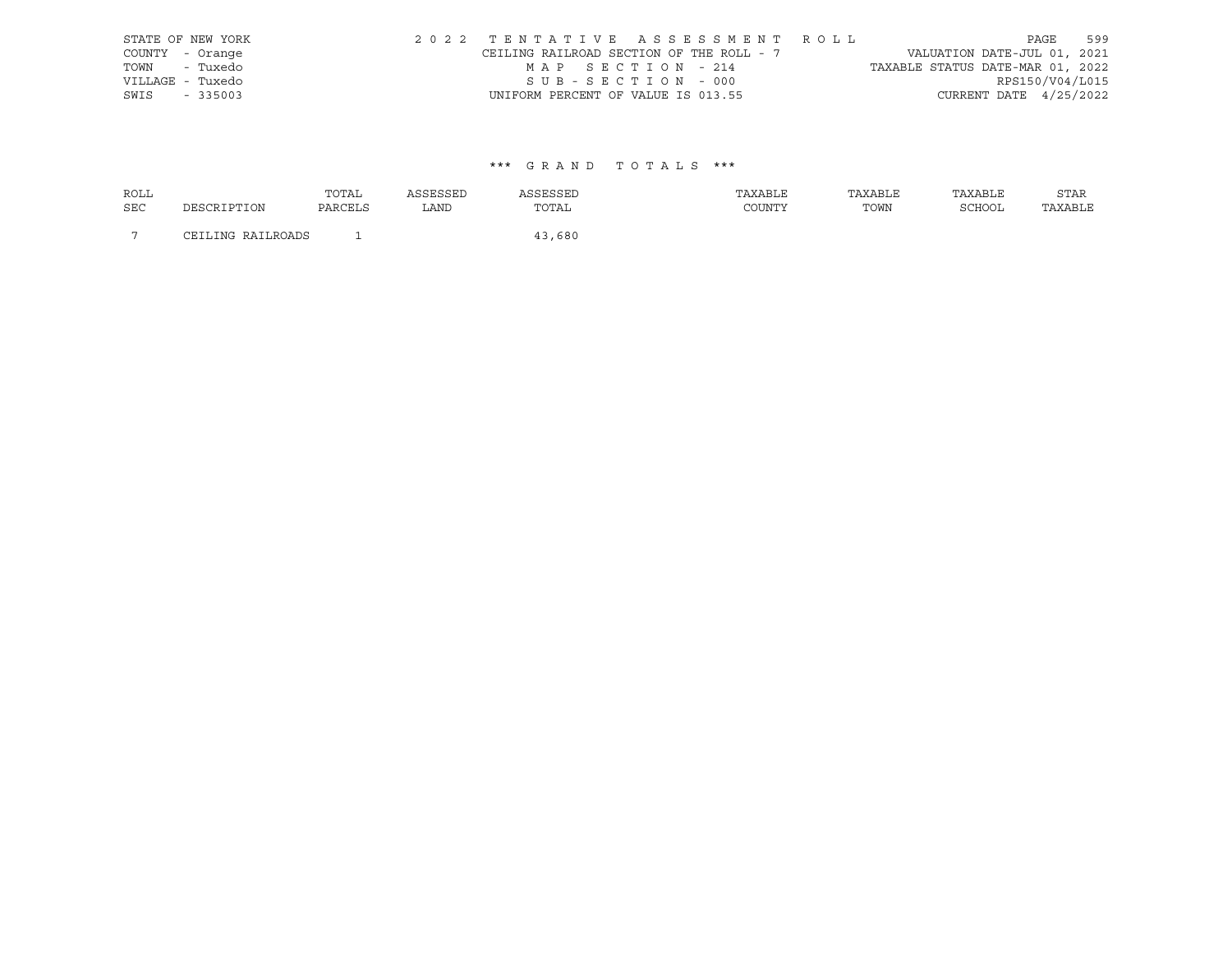| STATE OF NEW YORK | 2022 TENTATIVE ASSESSMENT ROLL           |  |                                  | PAGE                     | 600 |
|-------------------|------------------------------------------|--|----------------------------------|--------------------------|-----|
| COUNTY - Orange   | CEILING RAILROAD SECTION OF THE ROLL - 7 |  | VALUATION DATE-JUL 01, 2021      |                          |     |
| TOWN - Tuxedo     |                                          |  | TAXABLE STATUS DATE-MAR 01, 2022 |                          |     |
| VILLAGE - Tuxedo  | UNIFORM PERCENT OF VALUE IS 013.55       |  |                                  | RPS150/V04/L015          |     |
| $-335003$<br>SWIS |                                          |  |                                  | CURRENT DATE $4/25/2022$ |     |

# ROLL SECTION TOTALS

# \*\*\* S P E C I A L D I S T R I C T S U M M A R Y \*\*\*

| CODE | DISTRICT NAME        | TOTAL<br>PARCELS | EXTENSION<br>TYPE | EXTENSION<br>VALUE | AD VALOREM<br>VALUE | EXEMPT<br>AMOUNT | TAXABLE<br>VALUE |
|------|----------------------|------------------|-------------------|--------------------|---------------------|------------------|------------------|
|      | FD022 Tux joint fire |                  | 7 TOTAL           |                    | 714,905             | 714,905          |                  |
|      | LB002 Tuxedo Library |                  | 7 TOTAL           |                    | 714,905             | 714,905          |                  |
|      | RG008 Tuxedo refuse  |                  | 7 UNITS           |                    |                     |                  |                  |

#### \*\*\* S C H O O L D I S T R I C T S U M M A R Y \*\*\*

| CODE             | DISTRICT NAME                      | TOTAL<br>PARCELS | ASSESSED<br>LAND | ASSESSED<br>TOTAL  | EXEMPT<br>AMOUNT   | TOTAL<br>TAXABLE | STAR<br>AMOUNT | STAR<br>TAXABLE |
|------------------|------------------------------------|------------------|------------------|--------------------|--------------------|------------------|----------------|-----------------|
| 334001<br>335003 | Monroe-Woodbury Csd<br>Tuxedo Ufsd | 2<br>5           | 60,000<br>30,716 | 378,900<br>336,005 | 378,900<br>336,005 |                  |                |                 |
|                  | SUB-TOTAL                          |                  | 90,716           | 714,905            | 714,905            |                  |                |                 |
|                  | ТОТАЬ                              |                  | 90,716           | 714,905            | 714,905            |                  |                |                 |

#### \*\*\* S Y S T E M C O D E S S U M M A R Y \*\*\*

#### NO SYSTEM EXEMPTIONS AT THIS LEVEL

| CODE  | DESCRIPTION       | TOTAL<br>PARCELS | COUNTY             | TOWN               | SCHOOL             |
|-------|-------------------|------------------|--------------------|--------------------|--------------------|
| 14100 | US OWNED<br>TOTAL |                  | 714,905<br>714,905 | 714,905<br>714,905 | 714,905<br>714,905 |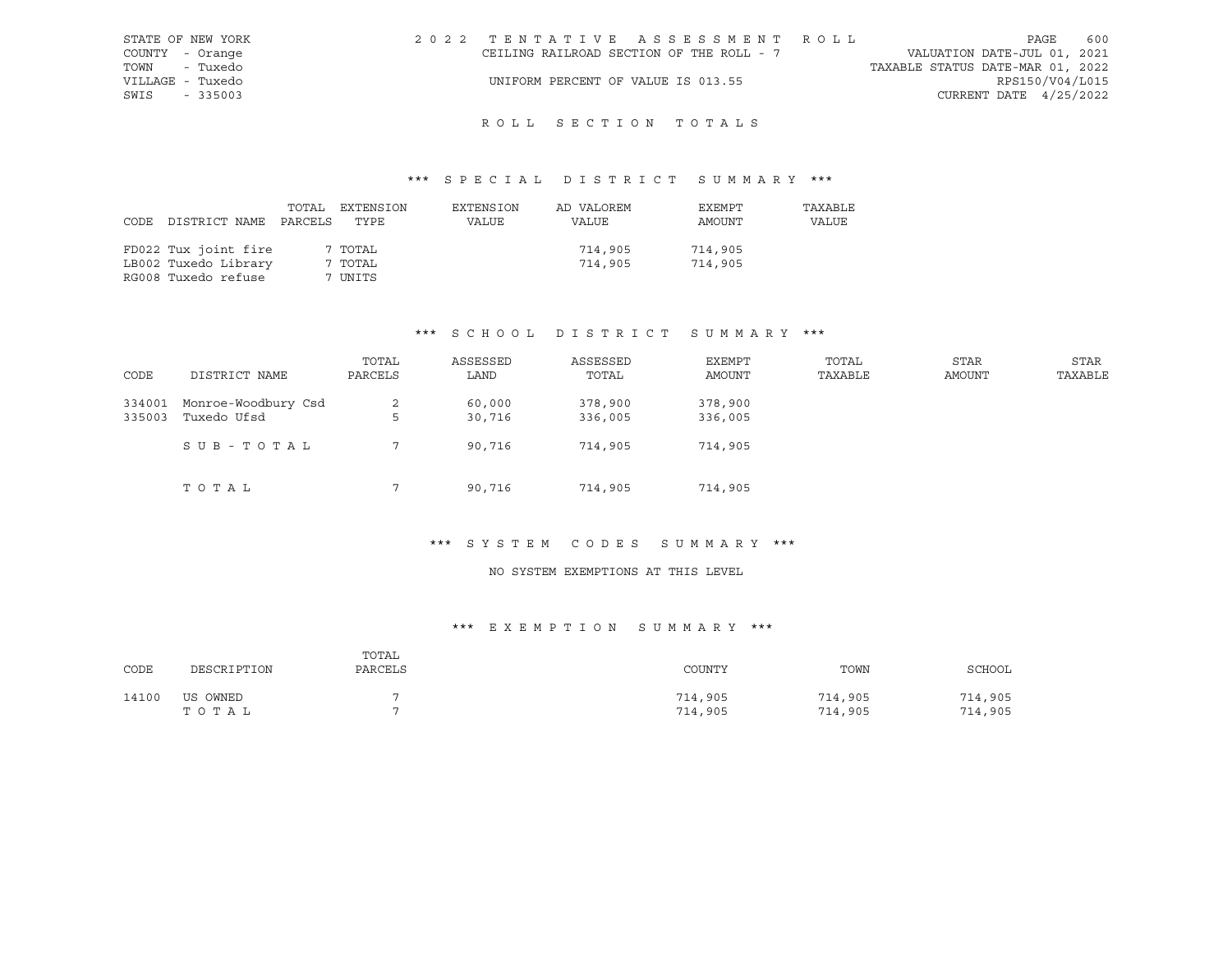|      | STATE OF NEW YORK | 2022 TENTATIVE ASSESSMENT ROLL           |  |  |                                  |                        | PAGE | 601 |
|------|-------------------|------------------------------------------|--|--|----------------------------------|------------------------|------|-----|
|      | COUNTY - Orange   | CEILING RAILROAD SECTION OF THE ROLL - 7 |  |  | VALUATION DATE-JUL 01, 2021      |                        |      |     |
|      | TOWN - Tuxedo     |                                          |  |  | TAXABLE STATUS DATE-MAR 01, 2022 |                        |      |     |
|      | VILLAGE - Tuxedo  | UNIFORM PERCENT OF VALUE IS 013.55       |  |  |                                  | RPS150/V04/L015        |      |     |
| SWIS | $-335003$         |                                          |  |  |                                  | CURRENT DATE 4/25/2022 |      |     |
|      |                   |                                          |  |  |                                  |                        |      |     |

# ROLL SECTION TOTALS

| ROLL       |                                     | TOTAL   | 1 C C F C C F D | <i><b>\SSESSED</b></i> | TAXABLE | TAXABLE | TAXABLE | STAR    |
|------------|-------------------------------------|---------|-----------------|------------------------|---------|---------|---------|---------|
| <b>SEC</b> | DESCRIPTION                         | PARCELS | LAND            | TOTAL                  | COUNTY  | TOWN    | SCHOOL  | TAXABLE |
|            |                                     |         |                 |                        |         |         |         |         |
|            | JING RAILROADS<br>$T$ $T$ $T$ $T$ . |         | 90,716          | 714,905                |         |         |         |         |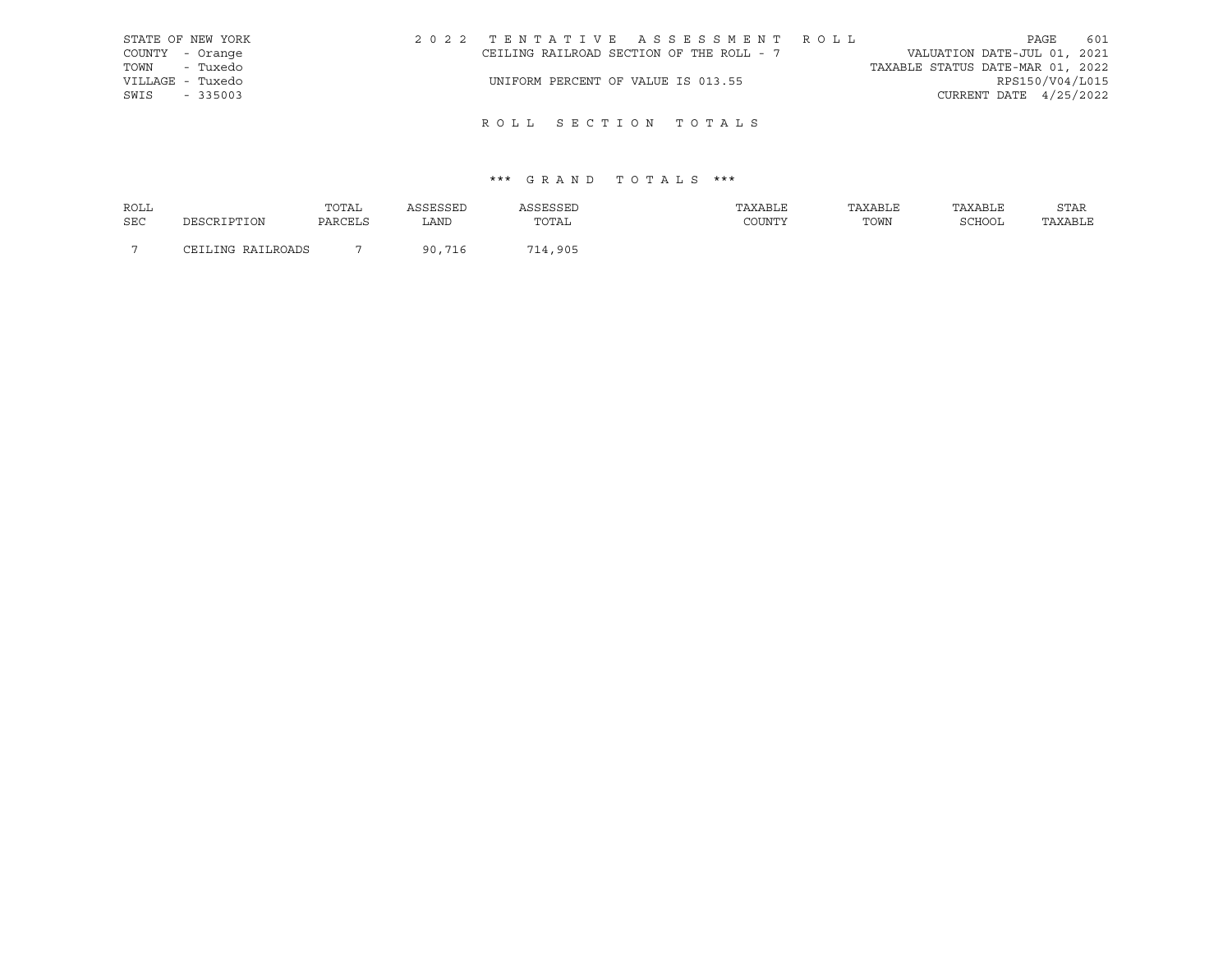SWIS - 335003

#### STATE OF NEW YORK 2 0 2 2 T E N T A T I V E A S S E S S M E N T R O L L PAGE 602 COUNTY - Orange WHOLLY EXEMPT SECTION OF THE ROLL - 8 VALUATION DATE-JUL 01, 2021 TOWN - Tuxedo TAX MAP NUMBER SEQUENCE TAXABLE STATUS DATE-MAR 01, 2022 VILLAGE - Tuxedo UNIFORM PERCENT OF VALUE IS 013.55

| TAX MAP PARCEL NUMBER<br>CURRENT OWNERS NAME<br>CURRENT OWNERS ADDRESS                                                                                     | PROPERTY LOCATION & CLASS ASSESSMENT EXEMPTION CODE---------------COUNTY-------TOWN-----SCHOOL<br>SCHOOL DISTRICT<br>PARCEL SIZE/GRID COORD                                                               | LAND                     | TAX DESCRIPTION<br>TOTAL SPECIAL DISTRICTS                                  | TAXABLE VALUE                                    | ACCOUNT NO.                  |
|------------------------------------------------------------------------------------------------------------------------------------------------------------|-----------------------------------------------------------------------------------------------------------------------------------------------------------------------------------------------------------|--------------------------|-----------------------------------------------------------------------------|--------------------------------------------------|------------------------------|
|                                                                                                                                                            |                                                                                                                                                                                                           |                          |                                                                             |                                                  |                              |
| $201 - 1 - 7.1$<br>United States Of America                                                                                                                | Bramertown Rd<br>930 State forest<br>Monroe-Woodbury 334001 25,800 COUNTY TAXABLE VALUE                                                                                                                   |                          | US OWNED 14100                                                              | 25,800<br>$\Omega$                               | 25,800<br>25,800             |
| Attn: Appalachian Trl Conf<br>PO Box 807<br>Harpers Ferry, WV 25425                                                                                        | ACRES 44.50<br>EAST-0572648 NRTH-0886757<br>DEED BOOK 2148 PG-00794 FD022 Tux joint fire                                                                                                                  | 25,800 TOWN              | TAXABLE VALUE<br>SCHOOL TAXABLE VALUE                                       | $\circ$<br>$\cap$                                | 0 TO                         |
|                                                                                                                                                            | FULL MARKET VALUE                                                                                                                                                                                         | 190,400                  | 25,800 EX                                                                   |                                                  |                              |
|                                                                                                                                                            |                                                                                                                                                                                                           |                          |                                                                             |                                                  |                              |
| $201 - 1 - 8.221$<br>United States Of America<br>Attn: Appalachian Trl Conf                                                                                | Bramertown Rd<br>Bramertown Ru<br>930 State forest<br>Monroe-Woodbury 334001 31,400 COUNTY TAXABLE VALUE<br>24.10 31,400 TOWN TAXABLE VALUE                                                               |                          |                                                                             | 31,400<br>$\circ$<br>$\Omega$                    | 31,400<br>31,400             |
| PO Box 807<br>Harpers Ferry, WV 25425                                                                                                                      | EAST-0573349 NRTH-0886443<br>DEED BOOK 2137 PG-00111 FD022 Tux joint fire<br>FULL MARKET VALUE 231,700 31,400 EX                                                                                          |                          | SCHOOL TAXABLE VALUE                                                        |                                                  | 0 <sub>T</sub>               |
|                                                                                                                                                            |                                                                                                                                                                                                           |                          |                                                                             |                                                  |                              |
| $201 - 1 - 10.1$<br>United States Of America<br>Attn: Appalachian Trl Conf<br>PO Box 807<br>Harpers Ferry, WV 25425                                        | Mombasha Rd<br>930 State forest US OWNED 14100<br>Monroe-Woodbury 334001 22,000 COUNTY TAXABLE VALUE<br>ACRES 44.00<br>EAST-0574271 NRTH-0885640<br>DEED BOOK 2148 PG-00794 FD022 Tux joint fire          | 22,000 TOWN              | TAXABLE VALUE<br>SCHOOL TAXABLE VALUE                                       | 22,000<br>$\Omega$<br>$\Omega$<br>0 <sub>T</sub> | 22,000<br>22,000             |
|                                                                                                                                                            | FULL MARKET VALUE                                                                                                                                                                                         | 162,400                  | 22,000 EX                                                                   |                                                  |                              |
|                                                                                                                                                            |                                                                                                                                                                                                           |                          |                                                                             |                                                  |                              |
| $201 - 1 - 11$<br>United States Department<br>Of Interior<br>Attn: Appalachian Trl Conf EAST-0574638 NRTH-0887051<br>PO Box 807<br>Harpers Ferry, WV 25425 | Bramertown Rd<br>322 Rural vac>10<br>Monroe-Woodbury 334001 36,900 COUNTY TAXABLE VALUE<br>ACRES 86.80<br>FULL MARKET VALUE 272,300 FD022 Tux joint fire                                                  | 36,900 TOWN              | US OWNED<br>14100<br>TAXABLE VALUE<br>SCHOOL TAXABLE VALUE<br>36,900 EX     | 36,900<br>$\circ$<br>$\Omega$                    | 36,900<br>36,900<br>0 TO     |
|                                                                                                                                                            |                                                                                                                                                                                                           |                          |                                                                             |                                                  |                              |
| $201 - 1 - 26.1$<br>United States Of America<br>Attn: Appalachian Trl Conf<br>PO Box 807<br>Harpers Ferry, WV 25425                                        | Mombasha Rd<br>930 State forest [14100 US OWNED 14100<br>Monroe-Woodbury 334001 165,100 COUNTY TAXABLE VALUE<br>ACRES 288.90<br>EAST-0578348 NRTH-0886798<br>DEED BOOK 2148 PG-00794<br>FULL MARKET VALUE | 165,100 TOWN<br>1218,500 | TAXABLE VALUE<br>SCHOOL TAXABLE VALUE<br>FD022 Tux joint fire<br>165,100 EX | 165,100<br>$\Omega$                              | 165,100<br>165,100<br>$0$ TO |
|                                                                                                                                                            |                                                                                                                                                                                                           |                          |                                                                             |                                                  |                              |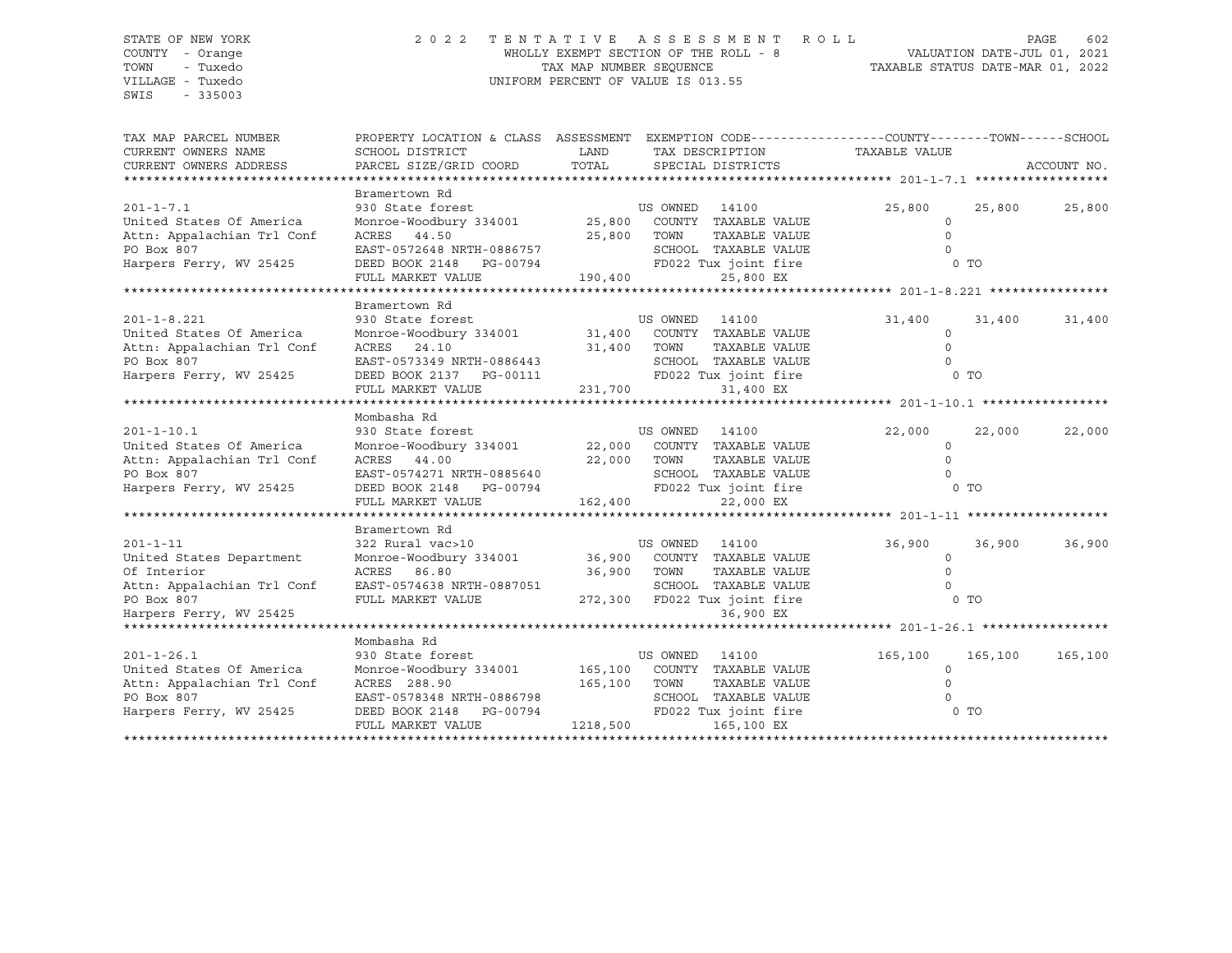| STATE OF NEW YORK<br>COUNTY<br>- Orange<br>TOWN<br>- Tuxedo<br>VILLAGE - Tuxedo<br>SWIS<br>$-335003$                     | 2 0 2 2                                           | TAX MAP NUMBER SEQUENCE | TENTATIVE ASSESSMENT ROLL<br>WHOLLY EXEMPT SECTION OF THE ROLL - 8<br>UNIFORM PERCENT OF VALUE IS 013.55 | TAXABLE STATUS DATE-MAR 01, 2022 | VALUATION DATE-JUL 01, 2021 | 603<br>PAGE |
|--------------------------------------------------------------------------------------------------------------------------|---------------------------------------------------|-------------------------|----------------------------------------------------------------------------------------------------------|----------------------------------|-----------------------------|-------------|
| TAX MAP PARCEL NUMBER THE PROPERTY LOCATION & CLASS ASSESSMENT EXEMPTION CODE--------------COUNTY-------TOWN------SCHOOL |                                                   |                         |                                                                                                          |                                  |                             |             |
| CURRENT OWNERS NAME                                                                                                      | SCHOOL DISTRICT                                   | <b>LAND</b>             | TAX DESCRIPTION TAXABLE VALUE                                                                            |                                  |                             |             |
| CURRENT OWNERS ADDRESS PARCEL SIZE/GRID COORD TOTAL                                                                      |                                                   |                         | SPECIAL DISTRICTS                                                                                        |                                  |                             | ACCOUNT NO. |
|                                                                                                                          |                                                   |                         |                                                                                                          |                                  |                             |             |
|                                                                                                                          | 1664 Long Meadow Rd                               |                         |                                                                                                          |                                  |                             |             |
| $201 - 1 - 30.1$                                                                                                         | 662 Police/fire                                   |                         | COMM SERV 26400                                                                                          | 3,500                            | 3,500                       | 3,500       |
| Sterling Forest Volunteer                                                                                                | Monroe-Woodbury 334001 3,500 COUNTY TAXABLE VALUE |                         |                                                                                                          | $\mathbf 0$                      |                             |             |
| Fire Co                                                                                                                  | FRNT 159.00 DPTH 81.00 3,500                      |                         | TOWN<br>TAXABLE VALUE                                                                                    | $\mathbf 0$                      |                             |             |
| 1664 Long Meadow Rd                                                                                                      | ACRES<br>0.14                                     |                         | SCHOOL TAXABLE VALUE                                                                                     | $\Omega$                         |                             |             |
| Tuxedo, NY 10987                                                                                                         | EAST-0573093 NRTH-0876473                         |                         | FD022 Tux joint fire                                                                                     | 0 <sub>T</sub>                   |                             |             |
|                                                                                                                          | DEED BOOK 1938 PG-01144                           |                         | 3,500 EX                                                                                                 |                                  |                             |             |
|                                                                                                                          | FULL MARKET VALUE                                 | 25,800                  |                                                                                                          |                                  |                             |             |
|                                                                                                                          | Int Long Meadow Rd                                |                         |                                                                                                          |                                  |                             |             |
| $201 - 1 - 60$                                                                                                           | 620 Religious                                     |                         | RELIGIOUS 25110                                                                                          | 486,400                          | 486,400                     | 486,400     |
| Watchtower Bible and Tract Soc Monroe-Woodbury 334001 175,500                                                            |                                                   |                         | COUNTY TAXABLE VALUE                                                                                     | $\mathbf 0$                      |                             |             |
| Real Property Department                                                                                                 | ACRES 50.50                                       | 486,400                 | TOWN<br>TAXABLE VALUE                                                                                    | $\mathbf 0$                      |                             |             |
| 900 Red Mills Rd BAST-0570336 NRTH-0871992                                                                               |                                                   |                         | SCHOOL<br>TAXABLE VALUE                                                                                  | $\circ$                          |                             |             |
| Walkill, NY 12589 DEED BOOK 13227 PG-1315                                                                                |                                                   |                         | FD022 Tux joint fire                                                                                     | 0 <sub>T</sub>                   |                             |             |
|                                                                                                                          | FULL MARKET VALUE                                 | 3589,700                | 486,400 EX                                                                                               |                                  |                             |             |
|                                                                                                                          |                                                   |                         | LB002 Tuxedo Library                                                                                     | $0$ TO                           |                             |             |
|                                                                                                                          |                                                   |                         | 486,400 EX                                                                                               |                                  |                             |             |
|                                                                                                                          |                                                   |                         |                                                                                                          |                                  |                             |             |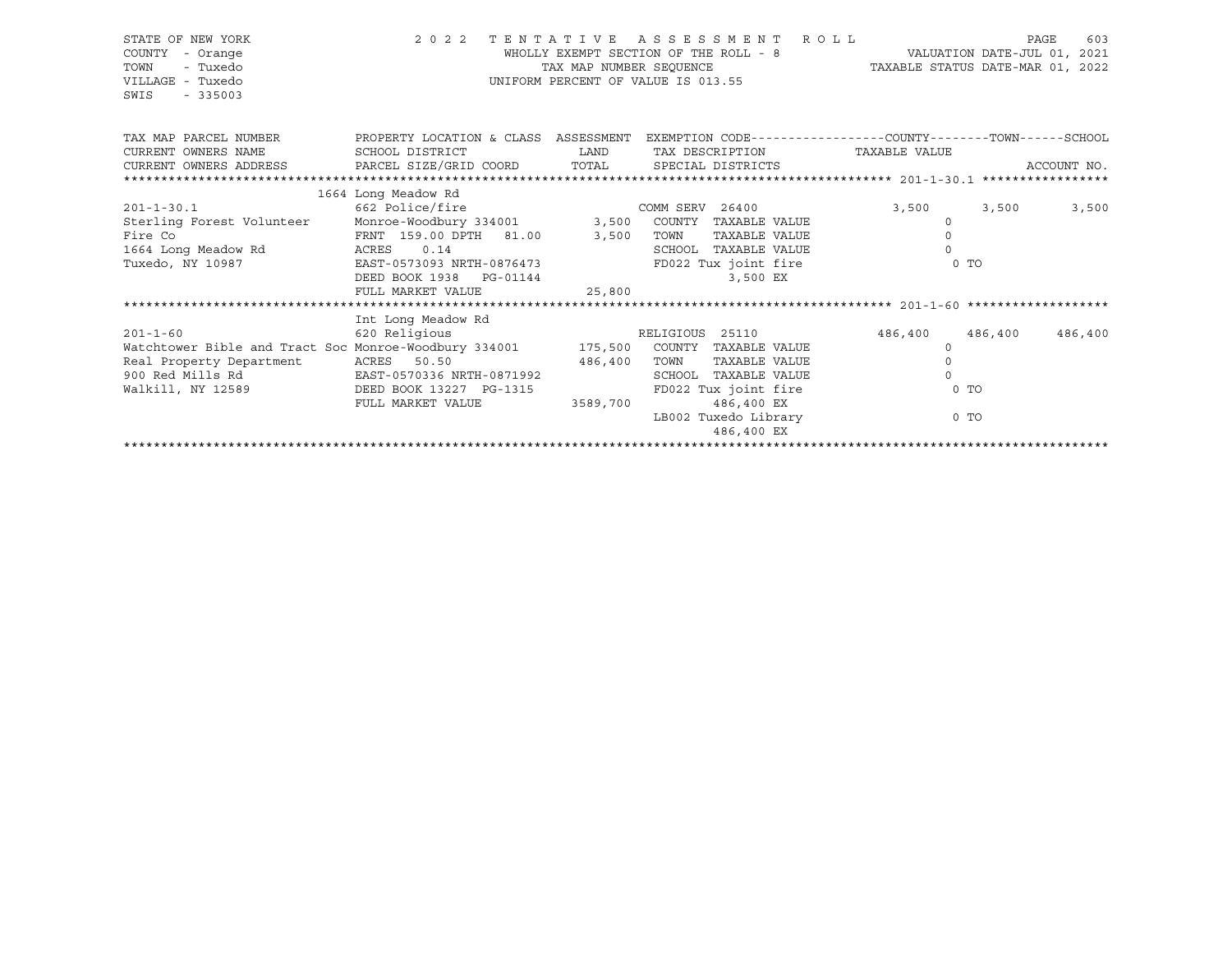|                  | STATE OF NEW YORK | 2022 TENTATIVE ASSESSMENT ROLL        |  |                                  |                          | PAGE | 604 |
|------------------|-------------------|---------------------------------------|--|----------------------------------|--------------------------|------|-----|
| COUNTY - Orange  |                   | WHOLLY EXEMPT SECTION OF THE ROLL - 8 |  | VALUATION DATE-JUL 01, 2021      |                          |      |     |
| TOWN - Tuxedo    |                   | MAP SECTION - 201                     |  | TAXABLE STATUS DATE-MAR 01, 2022 |                          |      |     |
| VILLAGE - Tuxedo |                   | SUB-SECTION - 000                     |  |                                  | RPS150/V04/L015          |      |     |
| SWIS - 335003    |                   | UNIFORM PERCENT OF VALUE IS 013.55    |  |                                  | CURRENT DATE $4/25/2022$ |      |     |

|      |                            | TOTAL EXTENSION | EXTENSION | AD VALOREM | EXEMPT  | TAXABLE |
|------|----------------------------|-----------------|-----------|------------|---------|---------|
| CODE | DISTRICT NAME PARCELS TYPE |                 | VALUE     | VALUE      | AMOUNT  | VALUE   |
|      |                            |                 |           |            |         |         |
|      | FD022 Tux joint fire       | 7 TOTAL         |           | 771,100    | 771,100 |         |
|      | LB002 Tuxedo Library       | 1 TOTAL         |           | 486,400    | 486,400 |         |

# \*\*\* S C H O O L D I S T R I C T S U M M A R Y \*\*\*

| CODE   | DISTRICT NAME       | TOTAL<br>PARCELS | ASSESSED<br>LAND | ASSESSED<br>TOTAL | EXEMPT<br>AMOUNT | TOTAL<br>TAXABLE | <b>STAR</b><br><b>AMOUNT</b> | STAR<br>TAXABLE |
|--------|---------------------|------------------|------------------|-------------------|------------------|------------------|------------------------------|-----------------|
| 334001 | Monroe-Woodbury Csd |                  | 460,200          | 771,100           | 771,100          |                  |                              |                 |
|        | SUB-TOTAL           |                  | 460,200          | 771,100           | 771,100          |                  |                              |                 |
|        | TOTAL               |                  | 460,200          | 771,100           | 771,100          |                  |                              |                 |

# \*\*\* S Y S T E M C O D E S S U M M A R Y \*\*\*

#### NO SYSTEM EXEMPTIONS AT THIS LEVEL

| CODE  | DESCRIPTION | TOTAL<br>PARCELS | COUNTY  | TOWN    | SCHOOL  |
|-------|-------------|------------------|---------|---------|---------|
| 14100 | US OWNED    |                  | 281,200 | 281,200 | 281,200 |
| 25110 | RELIGIOUS   |                  | 486,400 | 486,400 | 486,400 |
| 26400 | COMM SERV   |                  | 3,500   | 3,500   | 3,500   |
|       | TOTAL       |                  | 771,100 | 771,100 | 771,100 |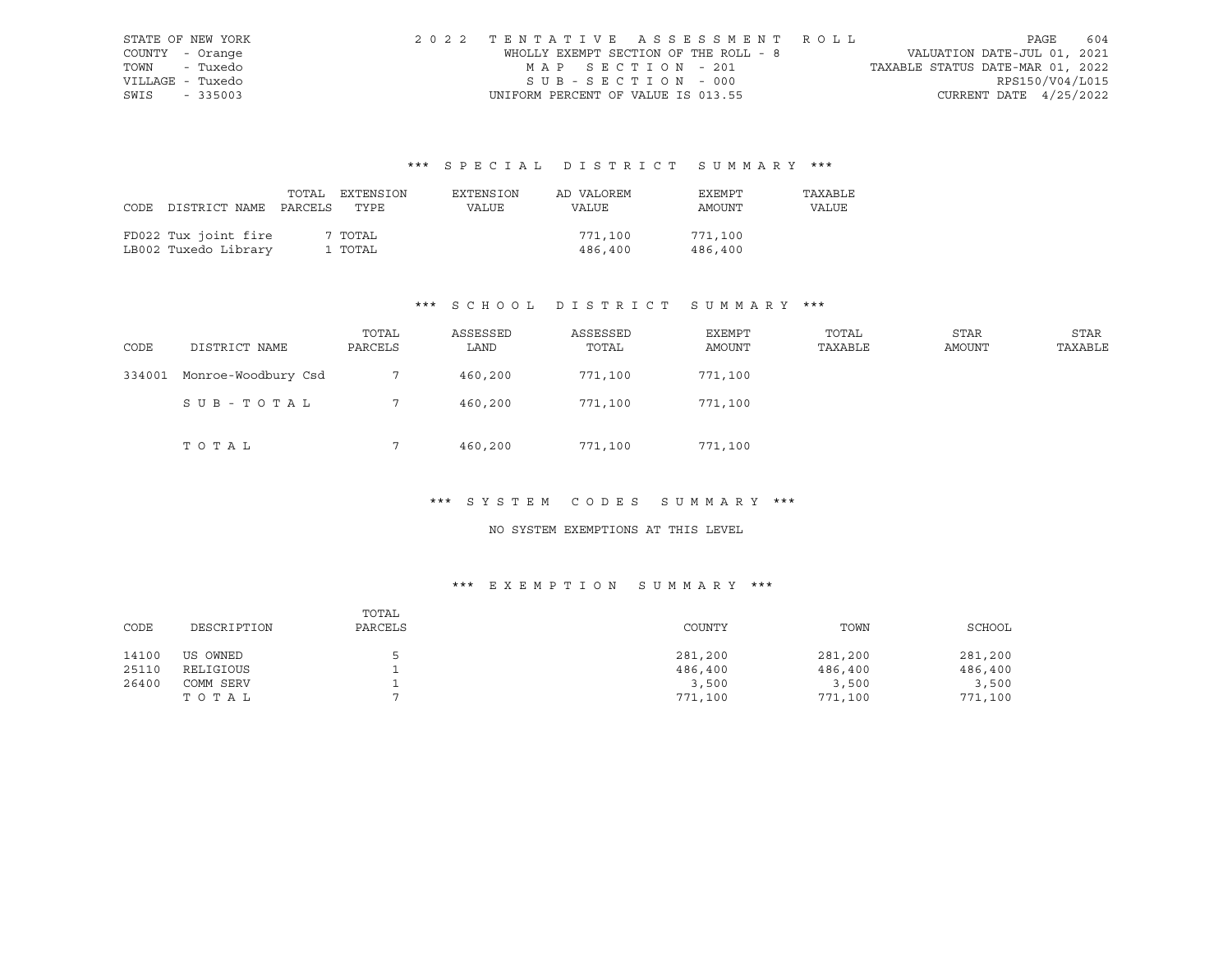|      | STATE OF NEW YORK | 2022 TENTATIVE ASSESSMENT ROLL        |  |                                  |                        | PAGE | 605 |
|------|-------------------|---------------------------------------|--|----------------------------------|------------------------|------|-----|
|      | COUNTY - Orange   | WHOLLY EXEMPT SECTION OF THE ROLL - 8 |  | VALUATION DATE-JUL 01, 2021      |                        |      |     |
|      | TOWN - Tuxedo     | MAP SECTION - 201                     |  | TAXABLE STATUS DATE-MAR 01, 2022 |                        |      |     |
|      | VILLAGE - Tuxedo  | SUB-SECTION - 000                     |  |                                  | RPS150/V04/L015        |      |     |
| SWIS | $-335003$         | UNIFORM PERCENT OF VALUE IS 013.55    |  |                                  | CURRENT DATE 4/25/2022 |      |     |

| <b>ROLL</b> |               | TOTAL   | ASSESSED | ASSESSED | TAXABLE | TAXABLE | TAXABLE | STAR    |
|-------------|---------------|---------|----------|----------|---------|---------|---------|---------|
| <b>SEC</b>  | DESCRIPTION   | PARCELS | LAND     | TOTAL    | COUNTY  | TOWN    | SCHOOL  | TAXABLE |
| - 8         | WHOLLY EXEMPT |         | 460,200  | 771,100  |         |         |         |         |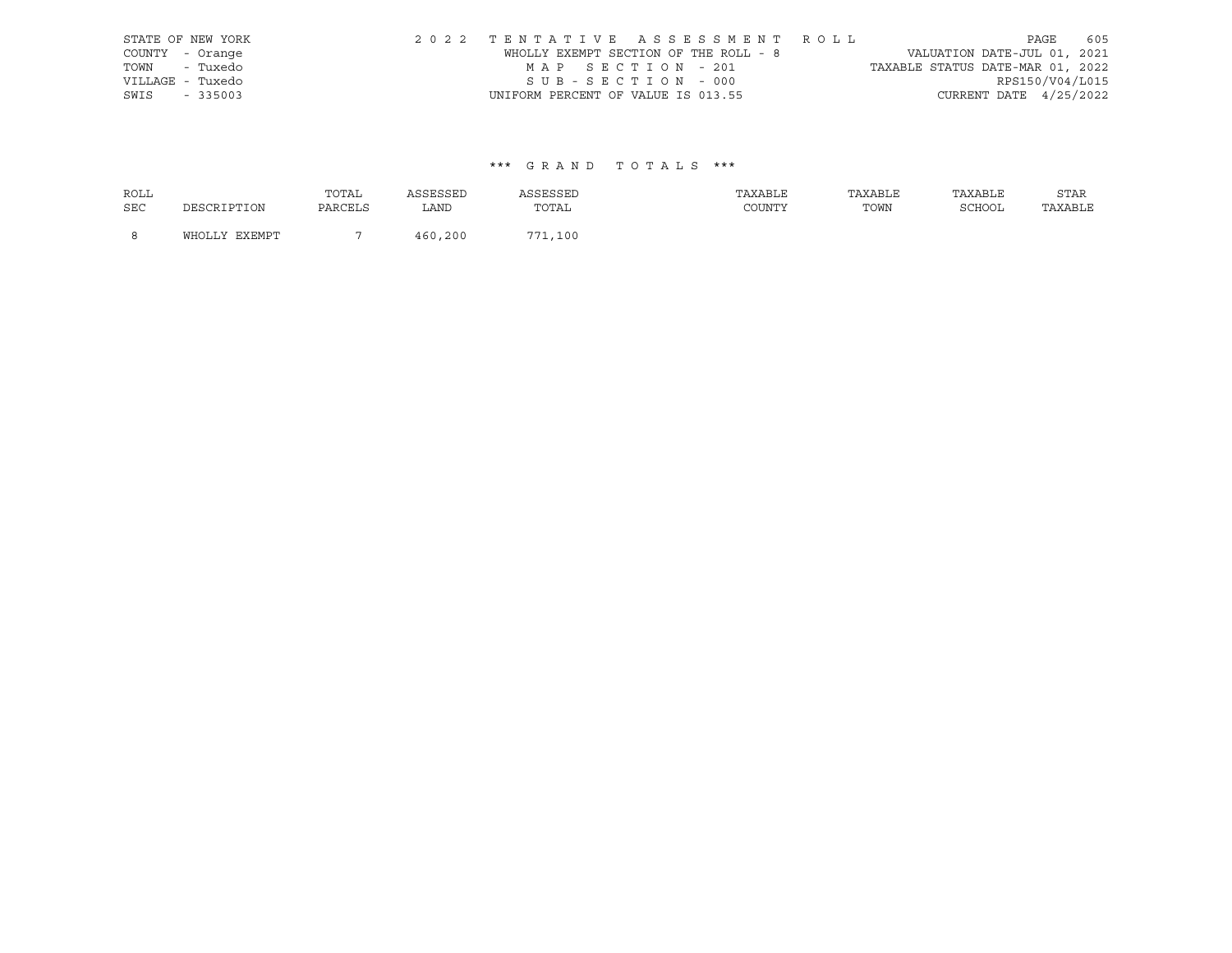| STATE OF NEW YORK<br>COUNTY<br>- Orange<br>- Tuxedo<br>TOWN<br>VILLAGE - Tuxedo<br>$-335003$<br>SWIS | 2 0 2 2                              | TAX MAP NUMBER SEQUENCE      | TENTATIVE ASSESSMENT ROLL<br>WHOLLY EXEMPT SECTION OF THE ROLL - 8<br>UNIFORM PERCENT OF VALUE IS 013.55 | TAXABLE STATUS DATE-MAR 01, 2022                             | 606<br>PAGE<br>VALUATION DATE-JUL 01, 2021 |
|------------------------------------------------------------------------------------------------------|--------------------------------------|------------------------------|----------------------------------------------------------------------------------------------------------|--------------------------------------------------------------|--------------------------------------------|
| TAX MAP PARCEL NUMBER                                                                                | PROPERTY LOCATION & CLASS ASSESSMENT |                              |                                                                                                          | EXEMPTION CODE-----------------COUNTY-------TOWN------SCHOOL |                                            |
| CURRENT OWNERS NAME                                                                                  | SCHOOL DISTRICT                      | <b>EXAMPLE SETTING STATE</b> | TAX DESCRIPTION                                                                                          | TAXABLE VALUE                                                |                                            |
| CURRENT OWNERS ADDRESS             PARCEL SIZE/GRID COORD         TOTAL       SPECIAL DISTRICTS      |                                      |                              |                                                                                                          |                                                              | ACCOUNT NO.                                |
|                                                                                                      |                                      |                              |                                                                                                          |                                                              |                                            |
|                                                                                                      | 51 Woods Rd                          |                              |                                                                                                          |                                                              |                                            |
| $203 - 2 - 9$                                                                                        | 210 1 Family Res                     |                              | RELIGIOUS 25110                                                                                          | 61,000                                                       | 61,000<br>61,000                           |
| Watchtower Bible and Monroe-Woodbury 334001 22,000 COUNTY                                            |                                      |                              | TAXABLE VALUE                                                                                            | $\Omega$                                                     |                                            |
| Tract Society of NY Inc                                                                              | Lt 20 Clinton Wood Sub 61,000        |                              | TOWN<br>TAXABLE VALUE                                                                                    | $\circ$                                                      |                                            |
| 900 Red Mills Rd                                                                                     | FRNT 237.70 DPTH 248.80              |                              | TAXABLE VALUE<br>SCHOOL                                                                                  | $\Omega$                                                     |                                            |
| Walkill, NY 12589                                                                                    | EAST-0573792 NRTH-0876976            |                              | FD022 Tux joint fire                                                                                     |                                                              | $0$ TO                                     |
|                                                                                                      | DEED BOOK 13750 PG-1930              |                              | 61,000 EX                                                                                                |                                                              |                                            |
|                                                                                                      | FULL MARKET VALUE                    | 450,200                      | LB002 Tuxedo Library                                                                                     |                                                              | $0$ TO                                     |
|                                                                                                      |                                      |                              | 61,000 EX                                                                                                |                                                              |                                            |
|                                                                                                      |                                      |                              | RG008 Tuxedo refuse 1                                                                                    | $.00$ UN                                                     |                                            |
|                                                                                                      |                                      |                              | RG009 Tuxedo refuse 2                                                                                    | 1.00 UN                                                      |                                            |
|                                                                                                      |                                      |                              |                                                                                                          |                                                              |                                            |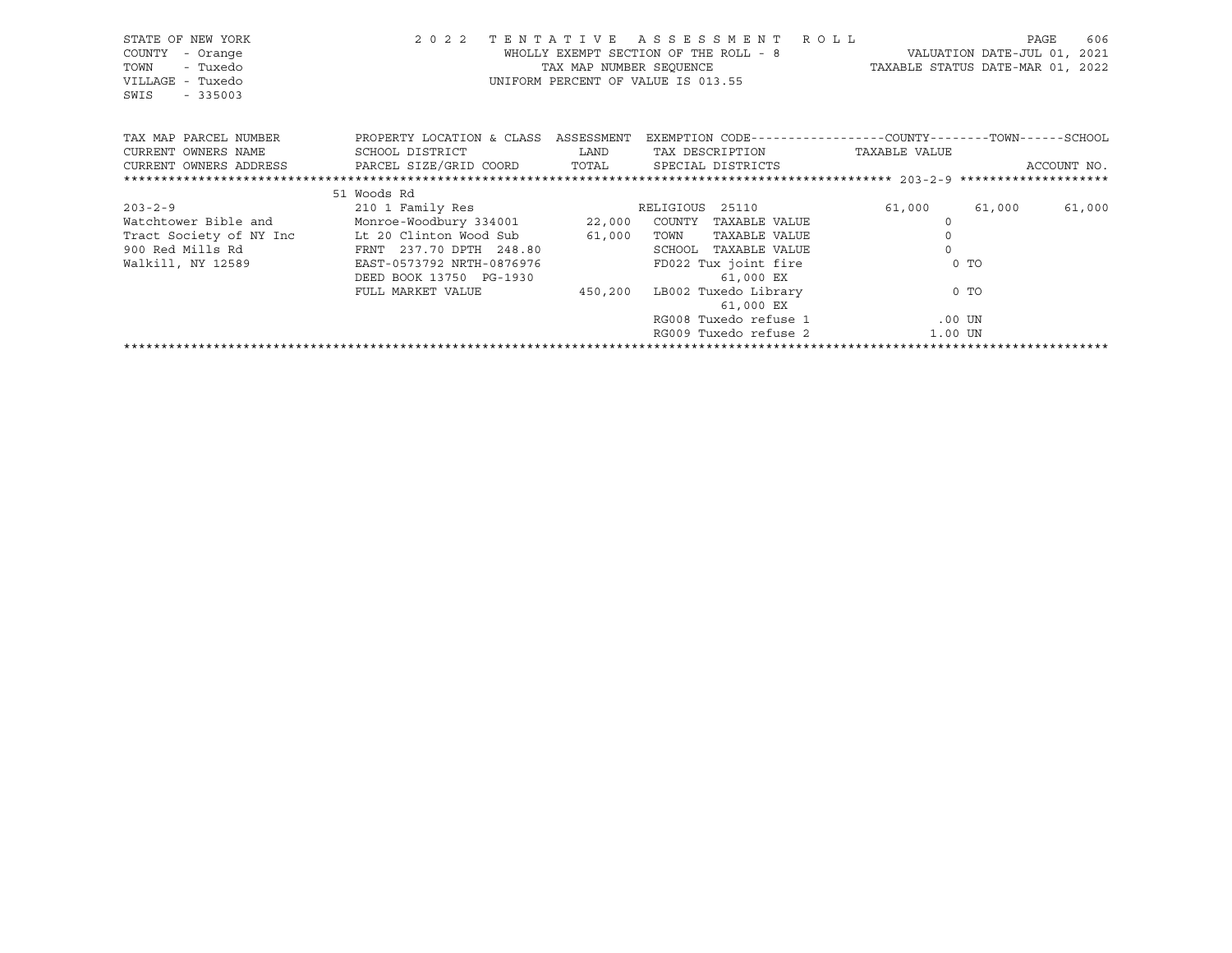| STATE OF NEW YORK | 2022 TENTATIVE ASSESSMENT ROLL        | PAGE                             | 607             |
|-------------------|---------------------------------------|----------------------------------|-----------------|
| COUNTY - Orange   | WHOLLY EXEMPT SECTION OF THE ROLL - 8 | VALUATION DATE-JUL 01, 2021      |                 |
| TOWN - Tuxedo     | MAP SECTION - 203                     | TAXABLE STATUS DATE-MAR 01, 2022 |                 |
| VILLAGE - Tuxedo  | SUB-SECTION - 000                     |                                  | RPS150/V04/L015 |
| SWIS - 335003     | UNIFORM PERCENT OF VALUE IS 013.55    | CURRENT DATE $4/25/2022$         |                 |

|      |                      | TOTAL   | EXTENSION | EXTENSION | AD VALOREM | EXEMPT | TAXABLE |
|------|----------------------|---------|-----------|-----------|------------|--------|---------|
| CODE | DISTRICT NAME        | PARCELS | TYPE      | VALUE     | VALUE      | AMOUNT | VALUE   |
|      |                      |         |           |           |            |        |         |
|      | RG009 Tuxedo refuse  |         | 1 UNITS   | 1.00      |            |        | 1.00    |
|      | FD022 Tux joint fire |         | 1 TOTAL   |           | 61,000     | 61,000 |         |
|      | LB002 Tuxedo Library |         | 1 TOTAL   |           | 61,000     | 61,000 |         |
|      | RG008 Tuxedo refuse  |         | 1 UNITS   |           |            |        |         |

#### \*\*\* S C H O O L D I S T R I C T S U M M A R Y \*\*\*

| CODE   | DISTRICT NAME       | TOTAL<br>PARCELS | ASSESSED<br>LAND | ASSESSED<br>TOTAL | EXEMPT<br><b>AMOUNT</b> | TOTAL<br>TAXABLE | STAR<br><b>AMOUNT</b> | STAR<br>TAXABLE |
|--------|---------------------|------------------|------------------|-------------------|-------------------------|------------------|-----------------------|-----------------|
| 334001 | Monroe-Woodbury Csd |                  | 22,000           | 61,000            | 61,000                  |                  |                       |                 |
|        | SUB-TOTAL           |                  | 22,000           | 61,000            | 61,000                  |                  |                       |                 |
|        | TOTAL               |                  | 22,000           | 61,000            | 61,000                  |                  |                       |                 |

#### \*\*\* S Y S T E M C O D E S S U M M A R Y \*\*\*

# NO SYSTEM EXEMPTIONS AT THIS LEVEL

| CODE  | DESCRIPTION        | TOTAL<br>PARCELS | COUNTY           | TOWN             | SCHOOL           |
|-------|--------------------|------------------|------------------|------------------|------------------|
| 25110 | RELIGIOUS<br>TOTAL |                  | 61,000<br>61,000 | 61,000<br>61,000 | 61,000<br>61,000 |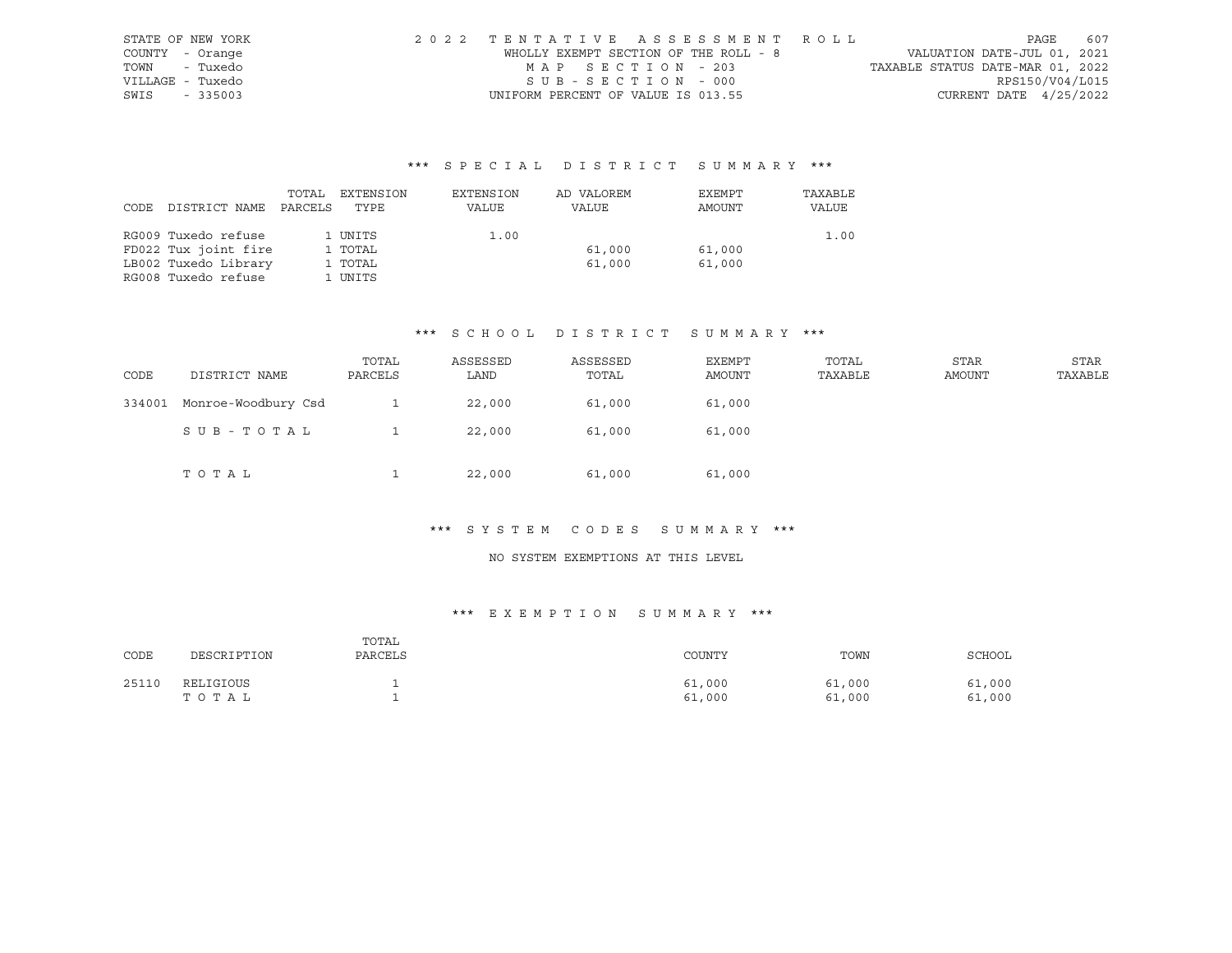|      | STATE OF NEW YORK | 2022 TENTATIVE ASSESSMENT ROLL        |  |                                  | PAGE            | 608 |
|------|-------------------|---------------------------------------|--|----------------------------------|-----------------|-----|
|      | COUNTY - Orange   | WHOLLY EXEMPT SECTION OF THE ROLL - 8 |  | VALUATION DATE-JUL 01, 2021      |                 |     |
|      | TOWN - Tuxedo     | MAP SECTION - 203                     |  | TAXABLE STATUS DATE-MAR 01, 2022 |                 |     |
|      | VILLAGE - Tuxedo  | SUB-SECTION - 000                     |  |                                  | RPS150/V04/L015 |     |
| SWIS | $-335003$         | UNIFORM PERCENT OF VALUE IS 013.55    |  | CURRENT DATE 4/25/2022           |                 |     |

| ROLL |               | TOTAL   | ASSESSED | ASSESSED | TAXABLE | TAXABLE | TAXABLE | STAR    |
|------|---------------|---------|----------|----------|---------|---------|---------|---------|
| SEC  | DESCRIPTION   | PARCELS | LAND     | TOTAL    | COUNTY  | TOWN    | SCHOOL  | TAXABLE |
| - 8  | WHOLLY EXEMPT |         | 22,000   | 61,000   |         |         |         |         |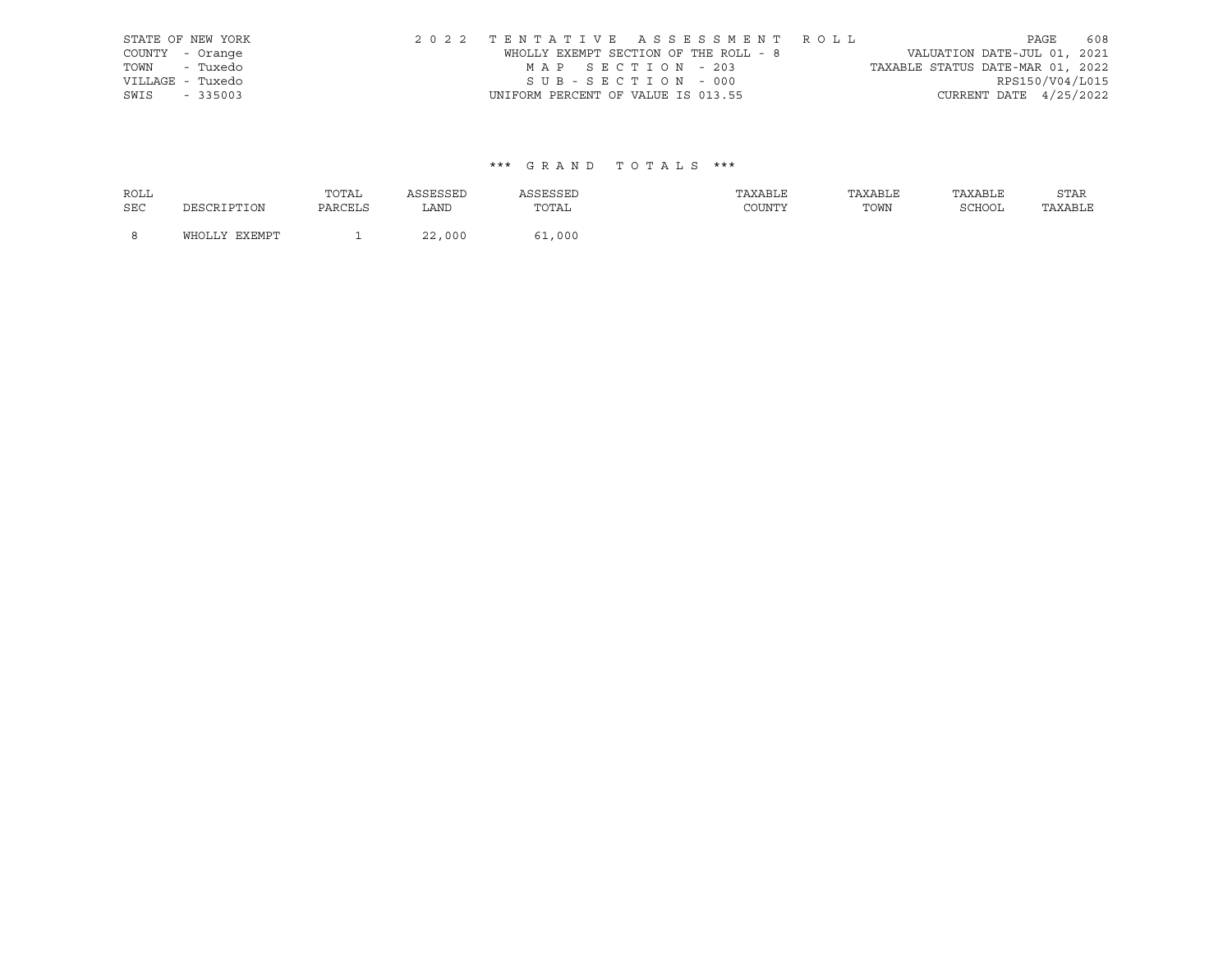| STATE OF NEW YORK<br>COUNTY - Orange<br>TOWN<br>- Tuxedo<br>VILLAGE - Tuxedo<br>SWIS<br>$-335003$ |                                                                                                                                                                                                                                                                                                                                                                                   |         | 2022 TENTATIVE ASSESSMENT ROLL<br>WHOLLY EXEMPT SECTION OF THE ROLL - 8<br>TAXABLE STATUS DATE-JUL 01, 2021<br>TAXABLE STATUS DATE-MAR 01, 2022<br>UNIFORM PERCENT OF VALUE IS 013.55 |                                                     |                  | PAGE<br>609 |
|---------------------------------------------------------------------------------------------------|-----------------------------------------------------------------------------------------------------------------------------------------------------------------------------------------------------------------------------------------------------------------------------------------------------------------------------------------------------------------------------------|---------|---------------------------------------------------------------------------------------------------------------------------------------------------------------------------------------|-----------------------------------------------------|------------------|-------------|
| TAX MAP PARCEL NUMBER<br>CURRENT OWNERS NAME<br>CURRENT OWNERS ADDRESS                            | PROPERTY LOCATION & CLASS ASSESSMENT EXEMPTION CODE-----------------COUNTY--------TOWN------SCHOOL<br>SCHOOL DISTRICT<br>PARCEL SIZE/GRID COORD TOTAL SPECIAL DISTRICTS                                                                                                                                                                                                           | LAND    | TAX DESCRIPTION TAXABLE VALUE                                                                                                                                                         |                                                     |                  | ACCOUNT NO. |
|                                                                                                   |                                                                                                                                                                                                                                                                                                                                                                                   |         |                                                                                                                                                                                       |                                                     |                  |             |
| of New York, Inc<br>900 Red Mills Road ACRES                                                      | 15 Sylvan Way<br>204-2-20 210 I Family Res RELIGIOUS 25110<br>Watchtower Bible and Tract Soc Monroe-Woodbury 334001 24,000 COUNTY TAXABLE VALUE<br>Lt 11, Sec 4-A, Laurel Ri 52,300 TOWN<br>1.30<br>Walkill, NY 12589 EAST-0574887 NRTH-0875104<br>EAST-0574887 NRTH-0875104<br>DEED BOOK 13804 PG-1699<br>FULL MARKET VALUE                                                      |         | TAXABLE VALUE<br>SCHOOL TAXABLE VALUE<br>FD022 Tux joint fire<br>52,300 EX<br>386,000 LB002 Tuxedo Library<br>52,300 EX                                                               | 52,300<br>$\circ$<br>$\Omega$<br>$\Omega$<br>$0$ TO | 52,300<br>$0$ TO | 52,300      |
|                                                                                                   |                                                                                                                                                                                                                                                                                                                                                                                   |         | RG008 Tuxedo refuse 1<br>RG009 Tuxedo refuse 2                                                                                                                                        | $.00$ UN                                            |                  |             |
|                                                                                                   |                                                                                                                                                                                                                                                                                                                                                                                   |         |                                                                                                                                                                                       | 1.00 UN                                             |                  |             |
|                                                                                                   |                                                                                                                                                                                                                                                                                                                                                                                   |         |                                                                                                                                                                                       |                                                     |                  |             |
| Walkill, NY 12589                                                                                 | 57 Cross Ridge Rd<br>57 Cross Ridge Rd<br>2010 - 210 RELIGIOUS 25110<br>Watchtower Bible and Tract Monroe-Woodbury 334001 22,700 COUNTY TAXABLE VALUE<br>Society of New York, Inc Lt 26 Sec 5 Laurel Ridge 61,200 TOWN<br>900 Red Mills Rd FRNT 118.00 DPTH 196.00<br>EAST-0574381 NRTH-0873777<br>DEED BOOK 13519 PG-1315<br>FULL MARKET VALUE 451,700 LB002 Tuxedo Library 0 TO |         | TAXABLE VALUE<br>SCHOOL TAXABLE VALUE<br>FD022 Tux joint fire<br>61,200 EX<br>RG008 Tuxedo refuse 1 (00 UN RG009 Tuxedo refuse 2 (1.00 UN                                             | 61,200 61,200<br>$\circ$<br>$\Omega$<br>$\Omega$    | 0 TO             | 61,200      |
|                                                                                                   |                                                                                                                                                                                                                                                                                                                                                                                   |         | RG009 Tuxedo refuse 2                                                                                                                                                                 | 1.00 UN                                             |                  |             |
|                                                                                                   |                                                                                                                                                                                                                                                                                                                                                                                   |         |                                                                                                                                                                                       |                                                     |                  |             |
| Tuxedo, NY 10987                                                                                  | $204-11-1$<br>$204-11-1$<br>$204-11-1$<br>$204-11-1$<br>$204-11-1$<br>$204-11-1$<br>$204-11-1$<br>$204-11-1$<br>$204-11-1$<br>$204-11-1$<br>$204-11-1$<br>$204-11-1$<br>$204-11-1$<br>$204-11-1$<br>$204-11-1$<br>$204-11-1$<br>$204-11-1$<br>$204-11-1$<br>$204-$<br>EAST-0574070 NRTH-0875580<br>DEED BOOK 1919 PG-00091<br>DEED BOOK 1919    PG-00091<br>FULL MARKET VALUE     | 509,200 | SCHOOL TAXABLE VALUE<br>FD022 Tux joint fire<br>69,000 EX                                                                                                                             | 69,000<br>$\circ$<br>$\Omega$<br>$\Omega$           | 69,000<br>0 TO   | 69,000      |
|                                                                                                   |                                                                                                                                                                                                                                                                                                                                                                                   |         |                                                                                                                                                                                       |                                                     |                  |             |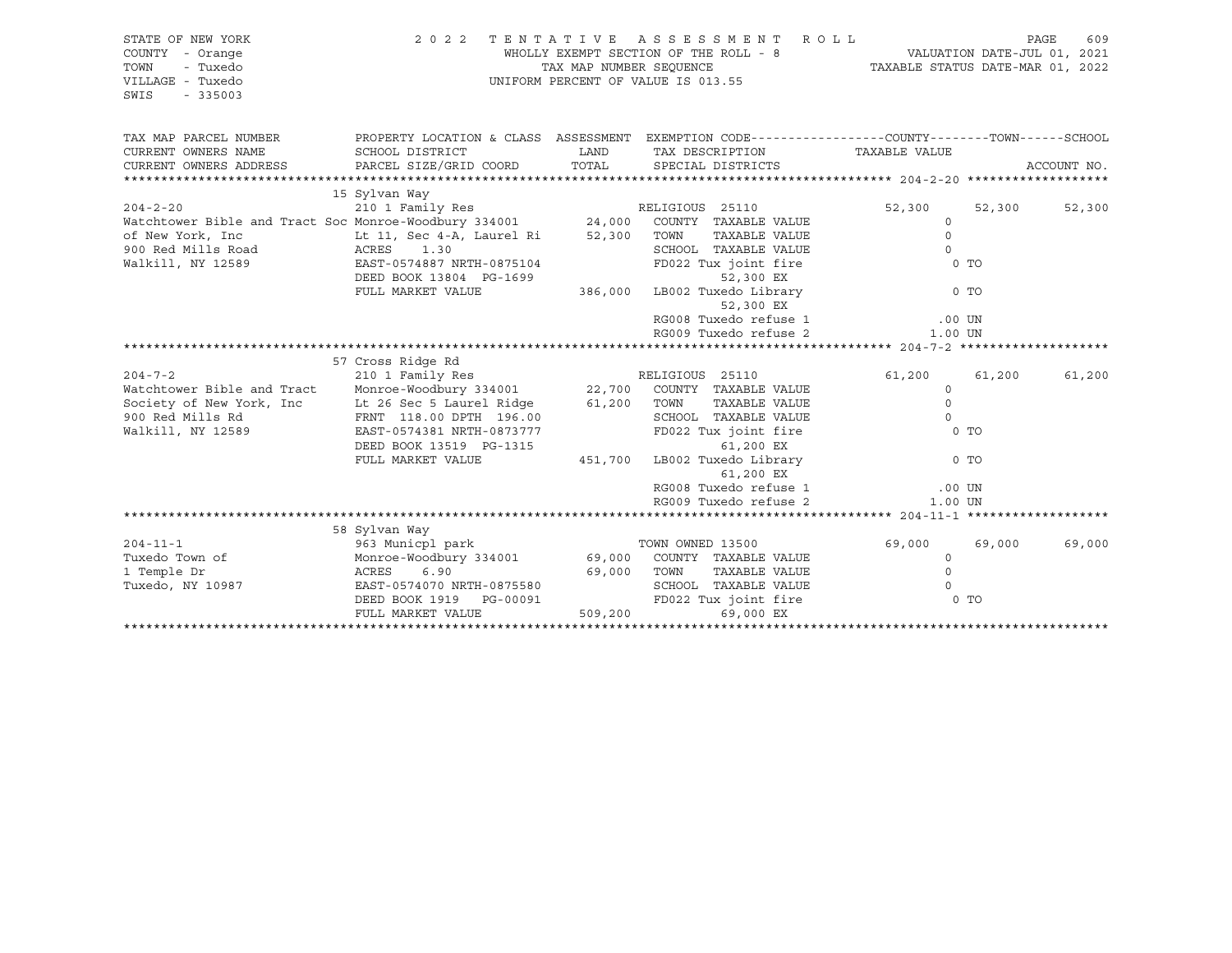|                  | STATE OF NEW YORK | 2022 TENTATIVE ASSESSMENT ROLL        |                                  | PAGE                     | 610 |
|------------------|-------------------|---------------------------------------|----------------------------------|--------------------------|-----|
| COUNTY - Orange  |                   | WHOLLY EXEMPT SECTION OF THE ROLL - 8 | VALUATION DATE-JUL 01, 2021      |                          |     |
| TOWN - Tuxedo    |                   | MAP SECTION - 204                     | TAXABLE STATUS DATE-MAR 01, 2022 |                          |     |
| VILLAGE - Tuxedo |                   | SUB-SECTION - 000                     |                                  | RPS150/V04/L015          |     |
| SWIS - 335003    |                   | UNIFORM PERCENT OF VALUE IS 013.55    |                                  | CURRENT DATE $4/25/2022$ |     |

|      |                      | TOTAL   | EXTENSION | EXTENSION | AD VALOREM | EXEMPT  | TAXABLE |
|------|----------------------|---------|-----------|-----------|------------|---------|---------|
| CODE | DISTRICT NAME        | PARCELS | TYPE      | VALUE     | VALUE      | AMOUNT  | VALUE   |
|      |                      |         |           |           |            |         |         |
|      | RG009 Tuxedo refuse  |         | 2 UNITS   | 2.00      |            |         | 2.00    |
|      | FD022 Tux joint fire |         | 3 TOTAL   |           | 182,500    | 182,500 |         |
|      | LB002 Tuxedo Library |         | 2 TOTAL   |           | 113,500    | 113,500 |         |
|      | RG008 Tuxedo refuse  |         | 2 UNITS   |           |            |         |         |

#### \*\*\* S C H O O L D I S T R I C T S U M M A R Y \*\*\*

| CODE   | DISTRICT NAME       | TOTAL<br>PARCELS | ASSESSED<br>LAND | ASSESSED<br>TOTAL | EXEMPT<br>AMOUNT | TOTAL<br>TAXABLE | STAR<br>AMOUNT | STAR<br>TAXABLE |
|--------|---------------------|------------------|------------------|-------------------|------------------|------------------|----------------|-----------------|
| 334001 | Monroe-Woodbury Csd |                  | 115,700          | 182,500           | 182,500          |                  |                |                 |
|        | SUB-TOTAL           |                  | 115,700          | 182,500           | 182,500          |                  |                |                 |
|        | TOTAL               |                  | 115,700          | 182,500           | 182,500          |                  |                |                 |

#### \*\*\* S Y S T E M C O D E S S U M M A R Y \*\*\*

### NO SYSTEM EXEMPTIONS AT THIS LEVEL

| CODE  | DESCRIPTION | TOTAL<br>PARCELS | COUNTY  | TOWN    | SCHOOL  |
|-------|-------------|------------------|---------|---------|---------|
| 13500 | TOWN OWNED  |                  | 69,000  | 69,000  | 69,000  |
| 25110 | RELIGIOUS   | ▵                | 113,500 | 113,500 | 113,500 |
|       | TOTAL       |                  | 182,500 | 182,500 | 182,500 |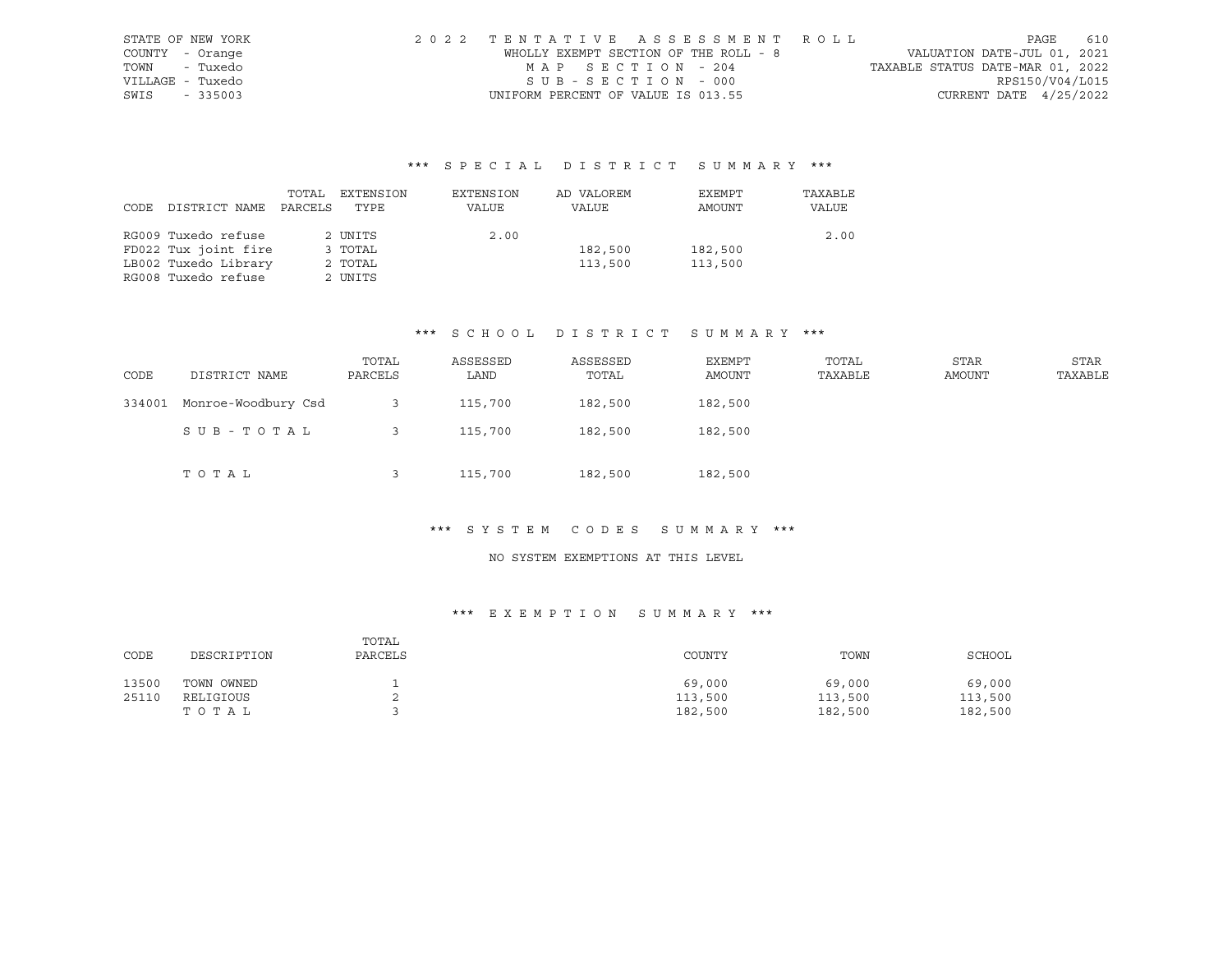|      | STATE OF NEW YORK | 2022 TENTATIVE ASSESSMENT ROLL        |  |                                  |                        | PAGE 611 |  |
|------|-------------------|---------------------------------------|--|----------------------------------|------------------------|----------|--|
|      | COUNTY - Orange   | WHOLLY EXEMPT SECTION OF THE ROLL - 8 |  | VALUATION DATE-JUL 01, 2021      |                        |          |  |
|      | TOWN - Tuxedo     | MAP SECTION - 204                     |  | TAXABLE STATUS DATE-MAR 01, 2022 |                        |          |  |
|      | VILLAGE - Tuxedo  | SUB-SECTION - 000                     |  |                                  | RPS150/V04/L015        |          |  |
| SWIS | $-335003$         | UNIFORM PERCENT OF VALUE IS 013.55    |  |                                  | CURRENT DATE 4/25/2022 |          |  |

| <b>ROLL</b> |               | TOTAL   | ASSESSED | ASSESSED | TAXABLE | TAXABLE | TAXABLE | STAR    |
|-------------|---------------|---------|----------|----------|---------|---------|---------|---------|
| <b>SEC</b>  | DESCRIPTION   | PARCELS | LAND     | TOTAL    | COUNTY  | TOWN    | SCHOOL  | TAXABLE |
| - 8         | WHOLLY EXEMPT |         | 115,700  | 182,500  |         |         |         |         |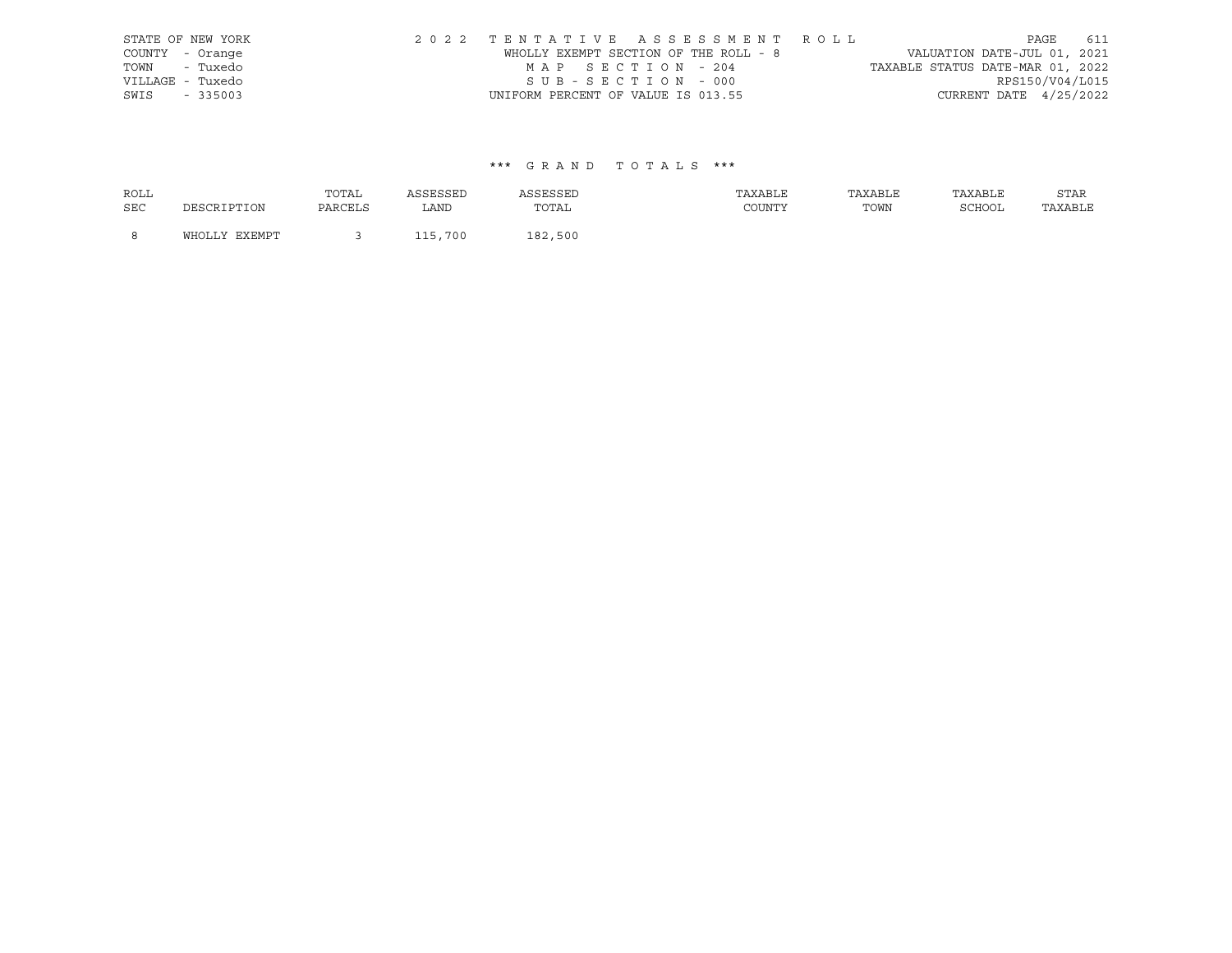| STATE OF NEW YORK<br>COUNTY<br>- Orange<br>TOWN<br>- Tuxedo<br>VILLAGE - Tuxedo<br>SWIS<br>$-335003$ | 2022 TENTATIVE ASSESSMENT ROLL<br>WHOLLY EXEMPT SECTION OF THE KOLL - O AND MANUS CONTE-MAR 01, 2022<br>TAX MAP NUMBER SEQUENCE TAXABLE STATUS DATE-MAR 01, 2022<br>UNIFORM PERCENT OF VALUE IS 013.55 |                   |      |                      | VALUATION DATE-JUL 01, 2021        |        | 612<br>PAGE |
|------------------------------------------------------------------------------------------------------|--------------------------------------------------------------------------------------------------------------------------------------------------------------------------------------------------------|-------------------|------|----------------------|------------------------------------|--------|-------------|
|                                                                                                      | TAX MAP PARCEL NUMBER THE PROPERTY LOCATION & CLASS ASSESSMENT EXEMPTION CODE--------------COUNTY-------TOWN------SCHOOL                                                                               |                   |      |                      |                                    |        |             |
| CURRENT OWNERS NAME                                                                                  | SCHOOL DISTRICT                                                                                                                                                                                        |                   |      |                      | LAND TAX DESCRIPTION TAXABLE VALUE |        |             |
|                                                                                                      |                                                                                                                                                                                                        |                   |      |                      |                                    |        |             |
|                                                                                                      |                                                                                                                                                                                                        |                   |      |                      |                                    |        |             |
|                                                                                                      | 1075 Route 17                                                                                                                                                                                          |                   |      |                      |                                    |        |             |
| $205 - 1 - 14$                                                                                       | 465 Prof. bldq.                                                                                                                                                                                        |                   |      |                      | TOWN OWNED 13500 96,400 96,400     |        | 96,400      |
| Tuxedo Town Of                                                                                       | Monroe-Woodbury 334001 34,000 COUNTY TAXABLE VALUE                                                                                                                                                     |                   |      |                      | $\Omega$                           |        |             |
| 1 Temple Dr                                                                                          | ACRES 1.70<br>96,400                                                                                                                                                                                   |                   | TOWN |                      | $\circ$<br>TAXABLE VALUE           |        |             |
| Tuxedo, NY 10987                                                                                     | EAST-0582016 NRTH-0879545                                                                                                                                                                              |                   |      | SCHOOL TAXABLE VALUE | $\Omega$                           |        |             |
|                                                                                                      | DEED BOOK 5303 PG-339                                                                                                                                                                                  |                   |      |                      | FD022 Tux joint fire               | $0$ TO |             |
|                                                                                                      | FULL MARKET VALUE 711,400 96,400 EX                                                                                                                                                                    |                   |      |                      |                                    |        |             |
|                                                                                                      |                                                                                                                                                                                                        |                   |      |                      |                                    |        |             |
|                                                                                                      | Route 17                                                                                                                                                                                               |                   |      |                      |                                    |        |             |
| $205 - 3 - 12.1$                                                                                     | PRIV CEM 27350<br>695 Cemetery                                                                                                                                                                         |                   |      |                      | 20,000                             | 20,000 | 20,000      |
| Laitman Sydney                                                                                       | Monroe-Woodbury 334001 20,000 COUNTY TAXABLE VALUE                                                                                                                                                     |                   |      |                      | $\circ$                            |        |             |
|                                                                                                      |                                                                                                                                                                                                        |                   | TOWN | TAXABLE VALUE        | $\mathbb O$                        |        |             |
|                                                                                                      |                                                                                                                                                                                                        |                   |      | SCHOOL TAXABLE VALUE | $\Omega$                           |        |             |
|                                                                                                      | EAST-0581455 NRTH-0877881                                                                                                                                                                              |                   |      | FD022 Tux joint fire |                                    | $0$ TO |             |
|                                                                                                      | FULL MARKET VALUE                                                                                                                                                                                      | 147,600 20,000 EX |      |                      |                                    |        |             |
|                                                                                                      |                                                                                                                                                                                                        |                   |      |                      |                                    |        |             |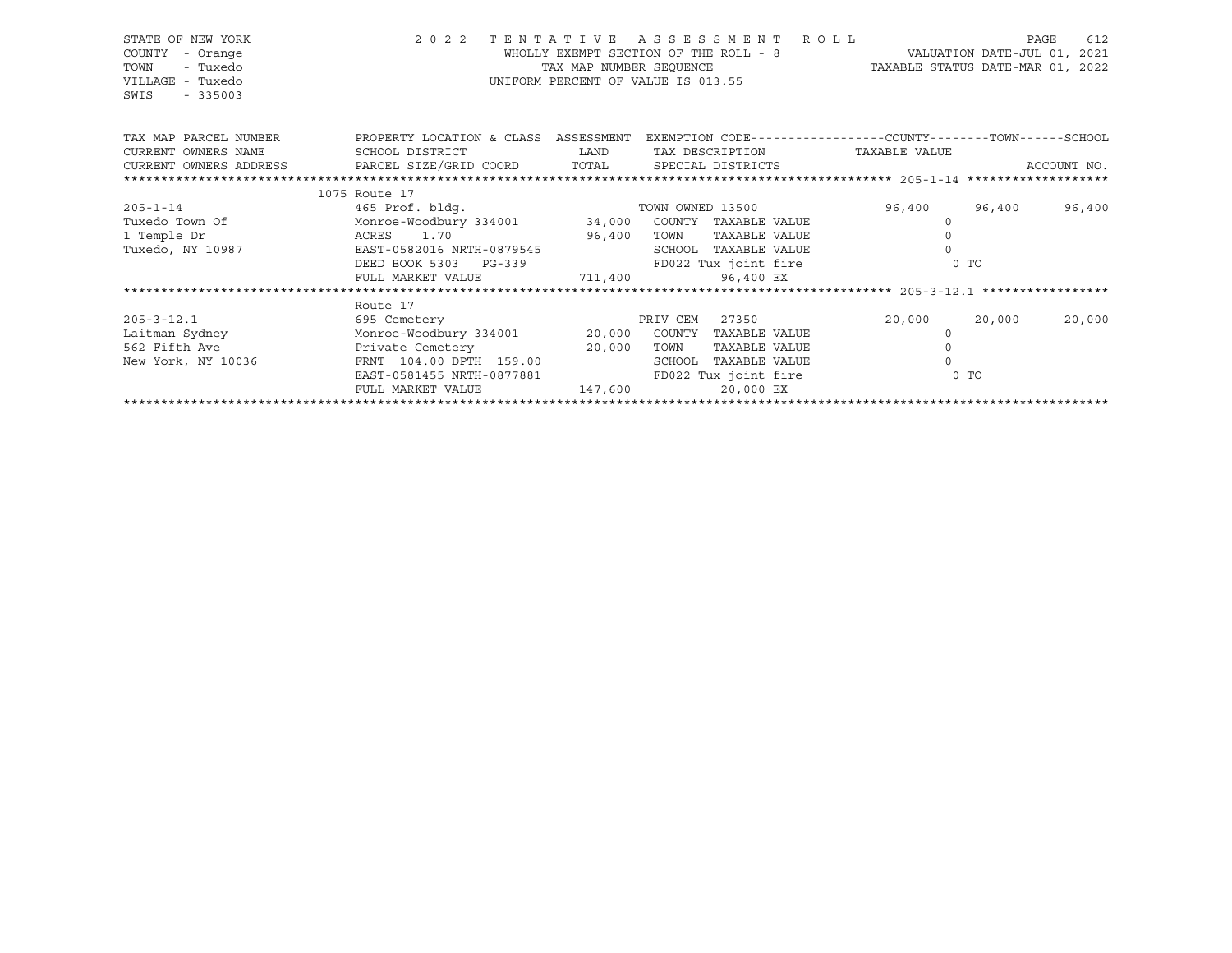|                  | STATE OF NEW YORK | 2022 TENTATIVE ASSESSMENT ROLL        |  |                                  |                          | PAGE 613 |
|------------------|-------------------|---------------------------------------|--|----------------------------------|--------------------------|----------|
| COUNTY - Orange  |                   | WHOLLY EXEMPT SECTION OF THE ROLL - 8 |  | VALUATION DATE-JUL 01, 2021      |                          |          |
| TOWN - Tuxedo    |                   | MAP SECTION - 205                     |  | TAXABLE STATUS DATE-MAR 01, 2022 |                          |          |
| VILLAGE - Tuxedo |                   | SUB-SECTION - 000                     |  |                                  | RPS150/V04/L015          |          |
| SWIS - 335003    |                   | UNIFORM PERCENT OF VALUE IS 013.55    |  |                                  | CURRENT DATE $4/25/2022$ |          |

|                                 | TOTAL EXTENSION | EXTENSION    | AD VALOREM | EXEMPT  | TAXABLE |
|---------------------------------|-----------------|--------------|------------|---------|---------|
| CODE DISTRICT NAME PARCELS TYPE |                 | <b>VALUE</b> | VALUE      | AMOUNT  | VALUE   |
|                                 |                 |              |            |         |         |
| FD022 Tux joint fire            | 2 TOTAL         |              | 116,400    | 116,400 |         |

## \*\*\* S C H O O L D I S T R I C T S U M M A R Y \*\*\*

| CODE   | DISTRICT NAME       | TOTAL<br>PARCELS | ASSESSED<br>LAND | ASSESSED<br>TOTAL | EXEMPT<br>AMOUNT | TOTAL<br>TAXABLE | STAR<br>AMOUNT | STAR<br>TAXABLE |
|--------|---------------------|------------------|------------------|-------------------|------------------|------------------|----------------|-----------------|
| 334001 | Monroe-Woodbury Csd | 2                | 54,000           | 116,400           | 116,400          |                  |                |                 |
|        | SUB-TOTAL           | 2                | 54,000           | 116,400           | 116,400          |                  |                |                 |
|        | TOTAL               | 2                | 54,000           | 116,400           | 116,400          |                  |                |                 |

#### \*\*\* S Y S T E M C O D E S S U M M A R Y \*\*\*

#### NO SYSTEM EXEMPTIONS AT THIS LEVEL

#### \*\*\* E X E M P T I O N S U M M A R Y \*\*\*

| CODE  | DESCRIPTION | TOTAL<br>PARCELS | COUNTY  | TOWN    | SCHOOL  |
|-------|-------------|------------------|---------|---------|---------|
| 13500 | TOWN OWNED  |                  | 96,400  | 96,400  | 96,400  |
| 27350 | PRIV CEM    |                  | 20,000  | 20,000  | 20,000  |
|       | тотаь       |                  | 116,400 | 116,400 | 116,400 |

| ROLL |               | TOTAL   | ASSESSED | ASSESSED | TAXABLE | TAXABLE | TAXABLE | STAR    |
|------|---------------|---------|----------|----------|---------|---------|---------|---------|
| SEC  | DESCRIPTION   | PARCELS | LAND     | TOTAL    | COUNTY  | TOWN    | SCHOOL  | TAXABLE |
|      | WHOLLY EXEMPT |         | 54,000   | 116,400  |         |         |         |         |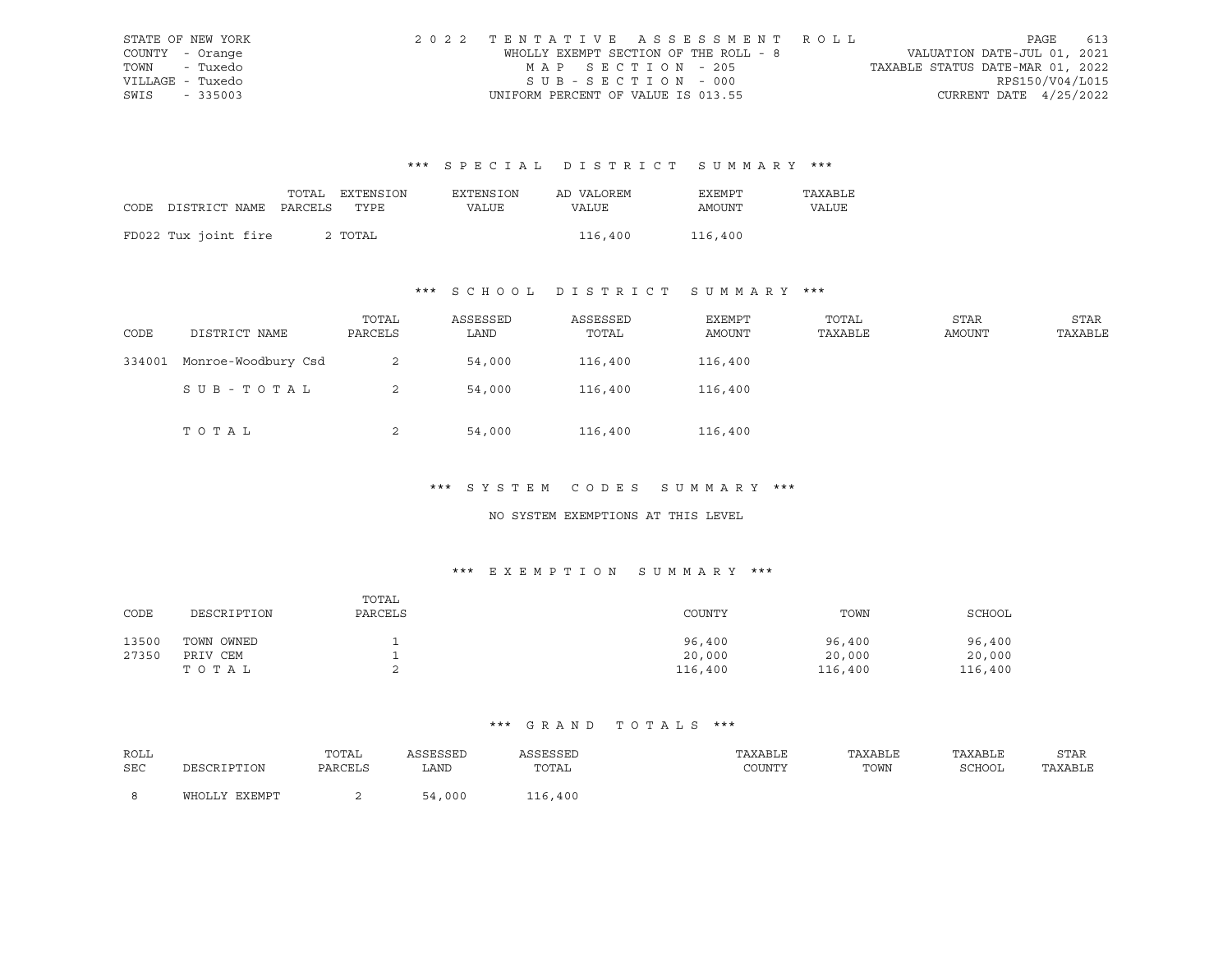STATE OF NEW YORK 2 0 2 2 T E N T A T I V E A S S E S S M E N T R O L L PAGE 614 COUNTY - Orange WHOLLY EXEMPT SECTION OF THE ROLL - 8 VALUATION DATE-JUL 01, 2021 TOWN - Tuxedo TAX MAP NUMBER SEQUENCE TAXABLE STATUS DATE-MAR 01, 2022 UNIFORM PERCENT OF VALUE IS 013.55 SWIS - 335003 TAX MAP PARCEL NUMBER PROPERTY LOCATION & CLASS ASSESSMENT EXEMPTION CODE----------------COUNTY-------TOWN-----SCHOOL CURRENT OWNERS NAME SCHOOL DISTRICT TAX DAND TAX DESCRIPTION TAXABLE VALUE CURRENT OWNERS ADDRESS PARCEL SIZE/GRID COORD TOTAL SPECIAL DISTRICTS ACCOUNT NO. \*\*\*\*\*\*\*\*\*\*\*\*\*\*\*\*\*\*\*\*\*\*\*\*\*\*\*\*\*\*\*\*\*\*\*\*\*\*\*\*\*\*\*\*\*\*\*\*\*\*\*\*\*\*\*\*\*\*\*\*\*\*\*\*\*\*\*\*\*\*\*\*\*\*\*\*\*\*\*\*\*\*\*\*\*\*\*\*\*\*\*\*\*\*\*\*\*\*\*\*\*\*\* 206-1-7 \*\*\*\*\*\*\*\*\*\*\*\*\*\*\*\*\*\*\*\* Route 17 206-1-7 695 Cemetery RELIGIOUS 25110 14,100 14,100 14,100 St Marys R C Church Monroe-Woodbury 334001 14,100 COUNTY TAXABLE VALUE 0 Arden, NY 10910 ACRES 1.70 14,100 TOWN TAXABLE VALUE 0 EAST-0587154 NRTH-0888835 SCHOOL TAXABLE VALUE DEED BOOK 0000 **FD022** Tux joint fire 0 TO FULL MARKET VALUE 104,100 14,100 EX \*\*\*\*\*\*\*\*\*\*\*\*\*\*\*\*\*\*\*\*\*\*\*\*\*\*\*\*\*\*\*\*\*\*\*\*\*\*\*\*\*\*\*\*\*\*\*\*\*\*\*\*\*\*\*\*\*\*\*\*\*\*\*\*\*\*\*\*\*\*\*\*\*\*\*\*\*\*\*\*\*\*\*\*\*\*\*\*\*\*\*\*\*\*\*\*\*\*\*\*\*\*\* 206-1-10.-1 \*\*\*\*\*\*\*\*\*\*\*\*\*\*\*\* 21 Clove Furnace Dr 206-1-10.-1 681 Culture bldg COMM SERV 25300 204,500 204,500 204,500 Orange Co Hist Soc Inc Monroe-Woodbury 334001 54,000 COUNTY TAXABLE VALUE 0 21 Clove Furnace Dr Arden Valley Pond 204,500 TOWN TAXABLE VALUE 0 PO Box 55 ACRES 27.00 SCHOOL TAXABLE VALUE 0 Arden, NY 10910 FULL MARKET VALUE 1509,200 FD022 Tux joint fire 0 TO 204,500 EX \*\*\*\*\*\*\*\*\*\*\*\*\*\*\*\*\*\*\*\*\*\*\*\*\*\*\*\*\*\*\*\*\*\*\*\*\*\*\*\*\*\*\*\*\*\*\*\*\*\*\*\*\*\*\*\*\*\*\*\*\*\*\*\*\*\*\*\*\*\*\*\*\*\*\*\*\*\*\*\*\*\*\*\*\*\*\*\*\*\*\*\*\*\*\*\*\*\*\*\*\*\*\* 206-1-10.12 \*\*\*\*\*\*\*\*\*\*\*\*\*\*\*\* 21 Clove Furnace Dr 206-1-10.12 280 Res Multiple COMM SERV 25300 120,000 120,000 120,000 Orange Co Hist Soc Inc Monroe-Woodbury 334001 20,000 COUNTY TAXABLE VALUE 0 PO Box 55 ACRES 40.20 120,000 TOWN TAXABLE VALUE 0 Arden, NY 10910 FULL MARKET VALUE 885,600 SCHOOL TAXABLE VALUE 0 FD022 Tux joint fire 0 TO 120,000 EX LB002 Tuxedo Library 0 TO 120,000 EX RG008 Tuxedo refuse 1 .00 UN \*\*\*\*\*\*\*\*\*\*\*\*\*\*\*\*\*\*\*\*\*\*\*\*\*\*\*\*\*\*\*\*\*\*\*\*\*\*\*\*\*\*\*\*\*\*\*\*\*\*\*\*\*\*\*\*\*\*\*\*\*\*\*\*\*\*\*\*\*\*\*\*\*\*\*\*\*\*\*\*\*\*\*\*\*\*\*\*\*\*\*\*\*\*\*\*\*\*\*\*\*\*\* 206-1-10.241 \*\*\*\*\*\*\*\*\*\*\*\*\*\*\* 2324 N Broadview Pl 206-1-10.241 320 Rural vacant NYS OWNED 18190 186,150 186,150 186,150 Open Space Institute Land Monroe-Woodbury 334001 186,150 COUNTY TAXABLE VALUE 0 Trust, Inc. ACRES 219.20 186,150 TOWN TAXABLE VALUE 0 1350 Broadway Ste 201 DEED BOOK 14634 PG-871 SCHOOL TAXABLE VALUE 0 New York, NY 10018 FULL MARKET VALUE 1373,800 MAY BE SUBJECT TO PAYMENT UNDER RPTL480A UNTIL 2029 \*\*\*\*\*\*\*\*\*\*\*\*\*\*\*\*\*\*\*\*\*\*\*\*\*\*\*\*\*\*\*\*\*\*\*\*\*\*\*\*\*\*\*\*\*\*\*\*\*\*\*\*\*\*\*\*\*\*\*\*\*\*\*\*\*\*\*\*\*\*\*\*\*\*\*\*\*\*\*\*\*\*\*\*\*\*\*\*\*\*\*\*\*\*\*\*\*\*\*\*\*\*\*\*\*\*\*\*\*\*\*\*\*\*\*\*\*\*\*\*\*\*\*\*\*\*\*\*\*\*\*\*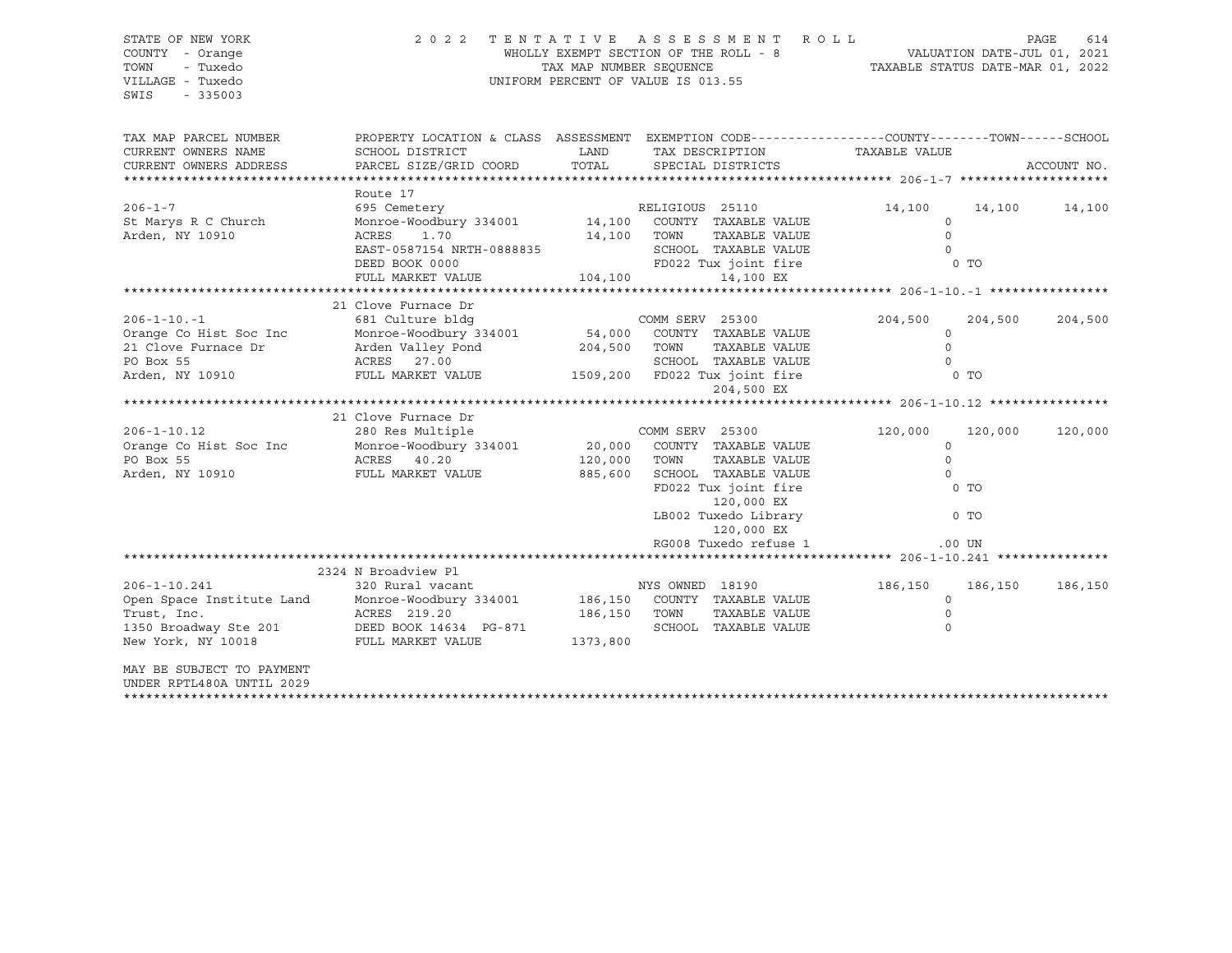SWIS - 335003

#### STATE OF NEW YORK 2 0 2 2 T E N T A T I V E A S S E S S M E N T R O L L PAGE 615 COUNTY - Orange WHOLLY EXEMPT SECTION OF THE ROLL - 8 VALUATION DATE-JUL 01, 2021 TOWN - Tuxedo TAX MAP NUMBER SEQUENCE TAXABLE STATUS DATE-MAR 01, 2022 VILLAGE - Tuxedo UNIFORM PERCENT OF VALUE IS 013.55

| TAX MAP PARCEL NUMBER<br>CURRENT OWNERS NAME<br>CURRENT OWNERS ADDRESS                                                                                                         | PROPERTY LOCATION & CLASS ASSESSMENT EXEMPTION CODE---------------COUNTY-------TOWN------SCHOOL<br>SCHOOL DISTRICT<br>PARCEL SIZE/GRID COORD | LAND<br>TOTAL |                 | SPECIAL DISTRICTS            | TAX DESCRIPTION TAXABLE VALUE |          | ACCOUNT NO. |
|--------------------------------------------------------------------------------------------------------------------------------------------------------------------------------|----------------------------------------------------------------------------------------------------------------------------------------------|---------------|-----------------|------------------------------|-------------------------------|----------|-------------|
|                                                                                                                                                                                |                                                                                                                                              |               |                 |                              |                               |          |             |
| $206 - 1 - 10.25$                                                                                                                                                              | Bailey Town Rd<br>322 Rural vac>10                                                                                                           |               |                 | WHOLLY EX 50000              | 83,000                        | 83,000   | 83,000      |
| Palisades Interstate Park Comm Monroe-Woodbury 334001 83,000 COUNTY TAXABLE VALUE                                                                                              |                                                                                                                                              |               |                 |                              | $\circ$                       |          |             |
| Main St                                                                                                                                                                        | 97.60 Ac 480A Ex                                                                                                                             | 83,000        | TOWN            | TAXABLE VALUE                | $\Omega$                      |          |             |
| Goshen, NY 10924                                                                                                                                                               | ACRES 97.60                                                                                                                                  |               |                 | SCHOOL TAXABLE VALUE         | $\Omega$                      |          |             |
|                                                                                                                                                                                | EAST-0595019 NRTH-0893700                                                                                                                    |               |                 | FD022 Tux joint fire         |                               | $0$ TO   |             |
| MAY BE SUBJECT TO PAYMENT                                                                                                                                                      | DEED BOOK 14634 PG-871                                                                                                                       |               |                 | 83,000 EX                    |                               |          |             |
| UNDER RPTL480A UNTIL 2029                                                                                                                                                      | FULL MARKET VALUE                                                                                                                            |               |                 | 612,500 LB002 Tuxedo Library |                               | $0$ TO   |             |
|                                                                                                                                                                                |                                                                                                                                              |               |                 | 83,000 EX                    |                               |          |             |
|                                                                                                                                                                                |                                                                                                                                              |               |                 | RG008 Tuxedo refuse 1        |                               | $.00$ UN |             |
|                                                                                                                                                                                |                                                                                                                                              |               |                 |                              |                               |          |             |
|                                                                                                                                                                                | 26 Homestead Dr                                                                                                                              |               |                 |                              |                               |          |             |
| $206 - 1 - 11$                                                                                                                                                                 | 620 Religious                                                                                                                                |               | RELIGIOUS 25110 |                              | 160,500                       | 160,500  | 160,500     |
| St Johns Protestant Church Monroe-Woodbury 334001 32,100 COUNTY TAXABLE VALUE                                                                                                  |                                                                                                                                              |               |                 |                              | $\circ$                       |          |             |
| Michael Trabulsy                                                                                                                                                               | 3.50                                                                                                                                         | 160,500 TOWN  |                 | TAXABLE VALUE                | $\mathbf{0}$                  |          |             |
| PO Box 1022                                                                                                                                                                    | ACRES<br>EAST-0589                                                                                                                           |               |                 | SCHOOL TAXABLE VALUE         | $\Omega$                      |          |             |
| Harriman, NY 10926                                                                                                                                                             | EAST-0589754 NRTH-0888740<br>FILE BOOK 0179 PG-00429                                                                                         |               |                 | FD022 Tux joint fire         |                               | 0 TO     |             |
|                                                                                                                                                                                | FULL MARKET VALUE                                                                                                                            | 1184,500      |                 | 160,500 EX                   |                               |          |             |
|                                                                                                                                                                                |                                                                                                                                              |               |                 |                              |                               |          |             |
|                                                                                                                                                                                | Bailey Town Road                                                                                                                             |               |                 |                              |                               |          |             |
|                                                                                                                                                                                |                                                                                                                                              |               |                 |                              |                               |          |             |
| $206 - 1 - 12.11$                                                                                                                                                              | 311 Res vac land                                                                                                                             |               | WHOLLY EX 50000 |                              | 880,000                       | 880,000  | 880,000     |
| 206-1-12.11 311 Res Vac Tand<br>Palisades Interstate Park Monroe-Woodbury 334001 880,000 COUNTY TAXABLE VALUE<br>Commisioner of Finance ACRES 88.00 880,000 TOWN TAXABLE VALUE |                                                                                                                                              |               |                 |                              | $\circ$                       |          |             |
|                                                                                                                                                                                |                                                                                                                                              |               |                 |                              | $\Omega$                      |          |             |
| Goshen, NY 10924                                                                                                                                                               | FULL MARKET VALUE                                                                                                                            | 6494,500      |                 | SCHOOL TAXABLE VALUE         |                               |          |             |
|                                                                                                                                                                                |                                                                                                                                              |               |                 |                              |                               |          |             |
|                                                                                                                                                                                | Clove Furnace Rd                                                                                                                             |               |                 |                              |                               |          |             |
| $206 - 1 - 12.31$                                                                                                                                                              | 312 Vac w/imprv                                                                                                                              |               | COMM SERV 25300 |                              | 35,400                        | 35,400   | 35,400      |
| Orange County Historical Socie Monroe-Woodbury 334001 14,700 COUNTY TAXABLE VALUE                                                                                              |                                                                                                                                              |               |                 |                              | $\circ$                       |          |             |
| PO Box 55                                                                                                                                                                      | 5.20<br>ACRES                                                                                                                                | 35,400        | TOWN            | TAXABLE VALUE                | $\mathbf{0}$                  |          |             |
| Arden, NY 10910                                                                                                                                                                | EAST-0590270 NRTH-0885411                                                                                                                    |               |                 | SCHOOL TAXABLE VALUE         | $\Omega$                      |          |             |
|                                                                                                                                                                                | DEED BOOK 14167 PG-1159                                                                                                                      |               |                 | FD022 Tux joint fire         |                               | $0$ TO   |             |
|                                                                                                                                                                                | FULL MARKET VALUE                                                                                                                            | 261,300       |                 | 35,400 EX                    |                               |          |             |
|                                                                                                                                                                                |                                                                                                                                              |               |                 | LB002 Tuxedo Library         |                               | $0$ TO   |             |
|                                                                                                                                                                                |                                                                                                                                              |               |                 | 35,400 EX                    |                               |          |             |
|                                                                                                                                                                                |                                                                                                                                              |               |                 | RG008 Tuxedo refuse 1        |                               | $.00$ UN |             |
|                                                                                                                                                                                |                                                                                                                                              |               |                 |                              |                               |          |             |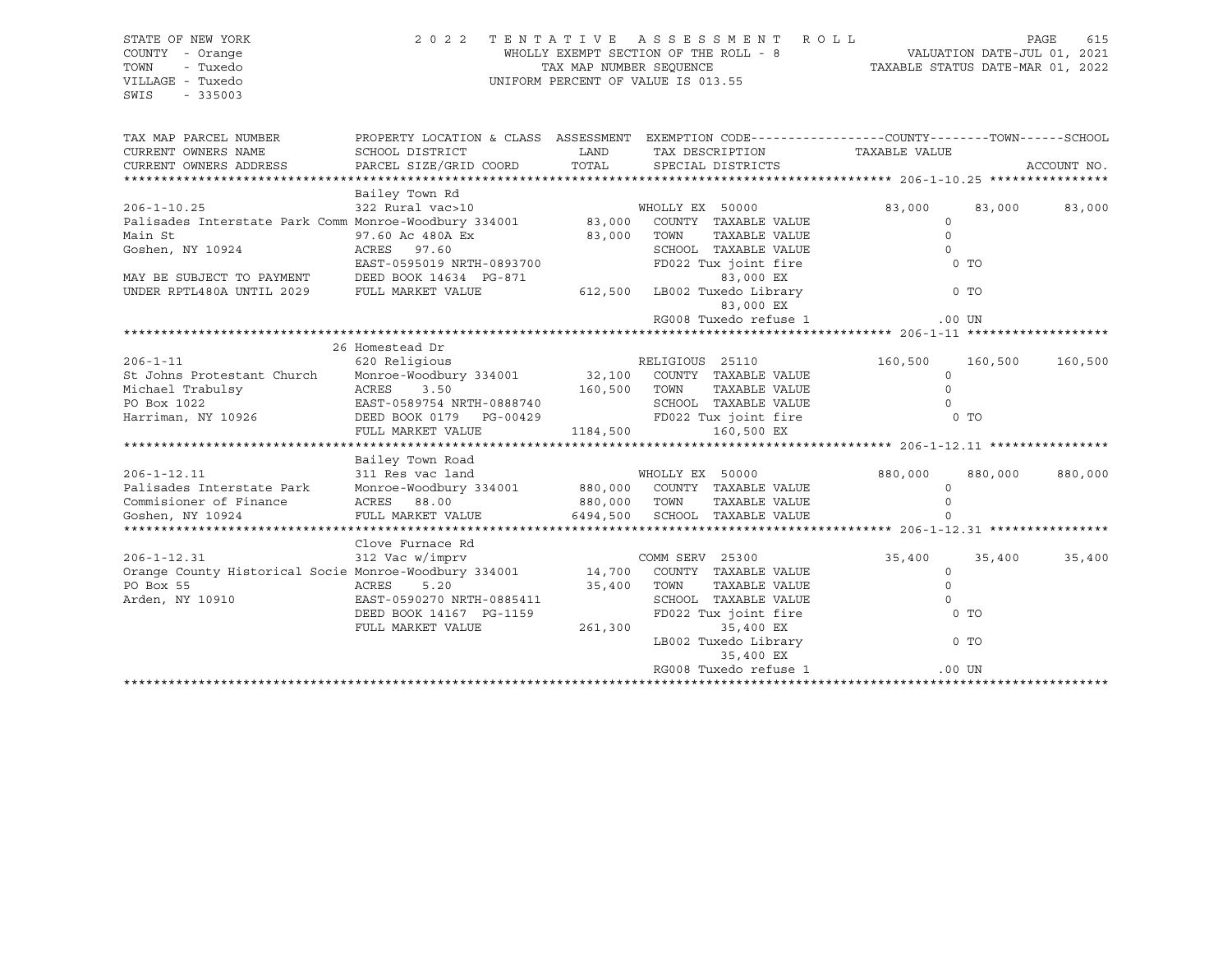| STATE OF NEW YORK<br>COUNTY - Orange<br>TOWN<br>- Tuxedo<br>VILLAGE - Tuxedo<br>SWIS<br>$-335003$                                                                                                                                                                            |                                                                                                                                                                                                                                                                                     |          | 2022 TENTATIVE ASSESSMENT ROLL<br>UNIFORM PERCENT OF VALUE IS 013.55     |                                                                             |      | PAGE<br>616   |
|------------------------------------------------------------------------------------------------------------------------------------------------------------------------------------------------------------------------------------------------------------------------------|-------------------------------------------------------------------------------------------------------------------------------------------------------------------------------------------------------------------------------------------------------------------------------------|----------|--------------------------------------------------------------------------|-----------------------------------------------------------------------------|------|---------------|
| TAX MAP PARCEL NUMBER THE PROPERTY LOCATION & CLASS ASSESSMENT EXEMPTION CODE--------------COUNTY-------TOWN------SCHOOL<br>CURRENT OWNERS NAME                                                                                                                              | SCHOOL DISTRICT                                                                                                                                                                                                                                                                     |          |                                                                          | LAND TAX DESCRIPTION TAXABLE VALUE                                          |      | ACCOUNT NO.   |
| 184 Clove Furnace Dr<br>210 1 Family Res<br>210 1 Family Res<br>22,000<br>22,000<br>22,000<br>22,000<br>22,000<br>22,000<br>22,000<br>22,000<br>22,000<br>22,000<br>22,000<br>22,000<br>22,000<br>22,000<br>22,000<br>22,000<br>22,000<br>22,000<br>22,000<br>22,000<br>22,0 | DEED BOOK 14167 PG-1159<br>FULL MARKET VALUE                                                                                                                                                                                                                                        | 162,400  | 22,000 EX<br>22,000 EX<br>RG008 Tuxedo refuse 1<br>RG009 Tuxedo refuse 2 | LB002 Tuxedo Library 0 TO<br>$.00$ UN<br>$.00$ UN                           | 0 TO | 22,000 22,000 |
| $206 - 1 - 12.51$<br>Orange Co Hist Soc Inc<br>ACRES 14.20<br>PO Box 55<br>Arden, NY 10910                                                                                                                                                                                   | Arden Valley Rd<br>311 Res vac land<br>Monroe-Woodbury 334001 12,100 COUNTY TAXABLE VALUE<br>ACRES 14.20 12,100 TOWN TAXABLE VALUE 0<br>EAST-0590045 NRTH-0888290 SCHOOL TAXABLE VALUE 0<br>DEED BOOK 2306 PG-00735 FD022 Tux joint fire 0 TO<br>FULL MARKET VALUE 89,300 12,100 EX |          |                                                                          | COMM SERV 25300 12,100 12,100 12,100<br>$\Omega$<br>TAXABLE VALUE           |      |               |
| $206 - 1 - 24$<br>Orange County Historical Socie Monroe-Woodbury 334001 8,820 COUNTY TAXABLE VALUE<br>PO Box 55<br>Arden, NY 10910 DEED BOOK 14353 PG-352                                                                                                                    | 78 Arden Trl<br>280 Res Multiple<br>7.50 185,140 TOWN<br>ACRES<br>FULL MARKET VALUE                                                                                                                                                                                                 | 1366,300 | COMM SERV 25300<br>SCHOOL TAXABLE VALUE                                  | 185,140 185,140 185,140<br>$\circ$<br>TAXABLE VALUE<br>$\Omega$<br>$\Omega$ |      |               |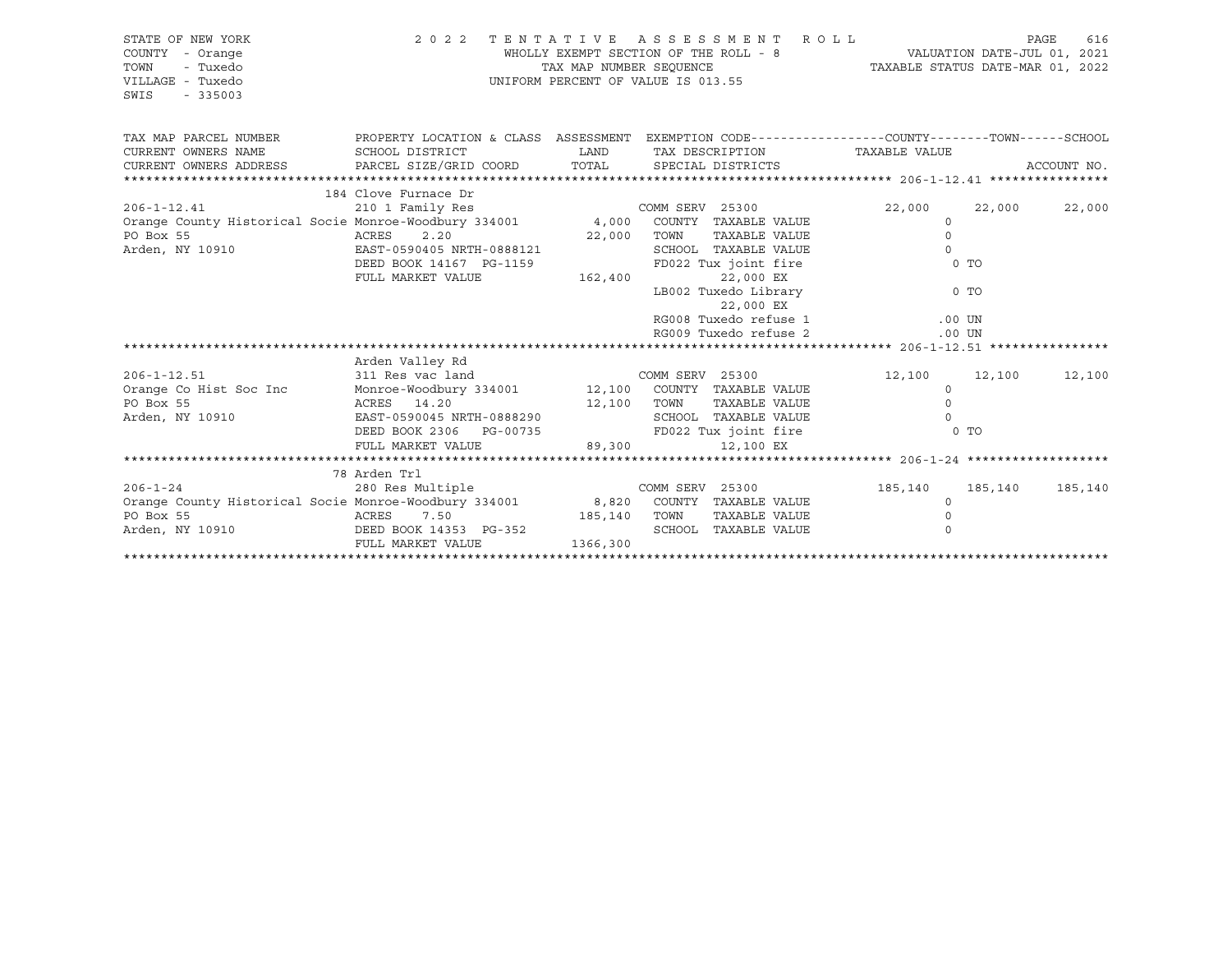|                 | STATE OF NEW YORK | 2022 TENTATIVE ASSESSMENT ROLL        |                                  |                          | PAGE 617 |
|-----------------|-------------------|---------------------------------------|----------------------------------|--------------------------|----------|
| COUNTY - Orange |                   | WHOLLY EXEMPT SECTION OF THE ROLL - 8 | VALUATION DATE-JUL 01, 2021      |                          |          |
|                 | TOWN - Tuxedo     | MAP SECTION - 206                     | TAXABLE STATUS DATE-MAR 01, 2022 |                          |          |
|                 | VILLAGE - Tuxedo  | SUB-SECTION - 000                     |                                  | RPS150/V04/L015          |          |
| SWIS - 335003   |                   | UNIFORM PERCENT OF VALUE IS 013.55    |                                  | CURRENT DATE $4/25/2022$ |          |

|      |                      | TOTAL   | EXTENSION | EXTENSION | AD VALOREM | EXEMPT  | TAXABLE      |
|------|----------------------|---------|-----------|-----------|------------|---------|--------------|
| CODE | DISTRICT NAME        | PARCELS | TYPE      | VALUE     | VALUE      | AMOUNT  | <b>VALUE</b> |
|      |                      |         |           |           |            |         |              |
|      | RG009 Tuxedo refuse  |         | 1 UNITS   |           |            |         |              |
|      | FD022 Tux joint fire |         | 8 TOTAL   |           | 651,600    | 651,600 |              |
|      | LB002 Tuxedo Library |         | 4 TOTAL   |           | 260,400    | 260,400 |              |
|      | RG008 Tuxedo refuse  |         | 4 UNITS   |           |            |         |              |

#### \*\*\* S C H O O L D I S T R I C T S U M M A R Y \*\*\*

| CODE   | DISTRICT NAME       | TOTAL<br>PARCELS | ASSESSED<br>LAND | ASSESSED<br>TOTAL | EXEMPT<br>AMOUNT | TOTAL<br>TAXABLE | STAR<br>AMOUNT | <b>STAR</b><br>TAXABLE |
|--------|---------------------|------------------|------------------|-------------------|------------------|------------------|----------------|------------------------|
| 334001 | Monroe-Woodbury Csd | 11               | 1308,970         | 1902,890          | 1902,890         |                  |                |                        |
|        | SUB-TOTAL           | 11               | 1308,970         | 1902,890          | 1902,890         |                  |                |                        |
|        | TOTAL               | 11               | 1308,970         | 1902,890          | 1902,890         |                  |                |                        |

#### \*\*\* S Y S T E M C O D E S S U M M A R Y \*\*\*

| CODE  | DESCRIPTION        | TOTAL<br>PARCELS | COUNTY             | TOWN               | SCHOOL             |
|-------|--------------------|------------------|--------------------|--------------------|--------------------|
| 50000 | WHOLLY EX<br>TOTAL |                  | 963,000<br>963,000 | 963,000<br>963,000 | 963,000<br>963,000 |

| CODE  | DESCRIPTION | TOTAL<br>PARCELS | COUNTY  | TOWN    | SCHOOL  |
|-------|-------------|------------------|---------|---------|---------|
| 18190 | NYS OWNED   |                  | 186,150 | 186,150 | 186,150 |
| 25110 | RELIGIOUS   | ▵                | 174,600 | 174,600 | 174,600 |
| 25300 | COMM SERV   | 6                | 579,140 | 579,140 | 579,140 |
|       | TOTAL       | Ω                | 939,890 | 939,890 | 939,890 |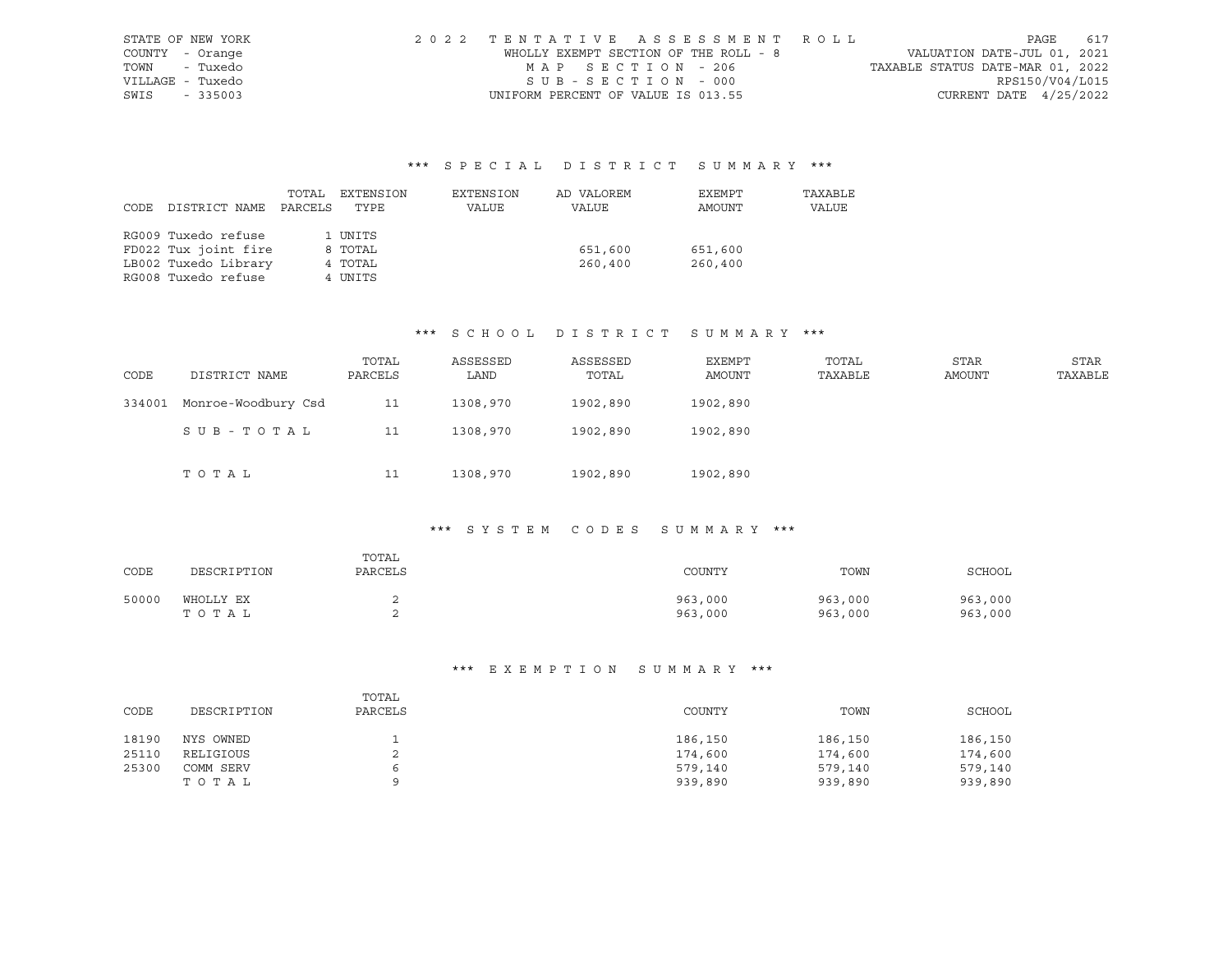|      | STATE OF NEW YORK | 2022 TENTATIVE ASSESSMENT ROLL        |  |                                  |                        | PAGE 618 |  |
|------|-------------------|---------------------------------------|--|----------------------------------|------------------------|----------|--|
|      | COUNTY - Orange   | WHOLLY EXEMPT SECTION OF THE ROLL - 8 |  | VALUATION DATE-JUL 01, 2021      |                        |          |  |
|      | TOWN - Tuxedo     | MAP SECTION - 206                     |  | TAXABLE STATUS DATE-MAR 01, 2022 |                        |          |  |
|      | VILLAGE - Tuxedo  | SUB-SECTION - 000                     |  |                                  | RPS150/V04/L015        |          |  |
| SWIS | $-335003$         | UNIFORM PERCENT OF VALUE IS 013.55    |  |                                  | CURRENT DATE 4/25/2022 |          |  |

| <b>ROLL</b> |               | TOTAL   | ASSESSED | ASSESSED | TAXABLE | TAXABLE | TAXABLE | STAR    |
|-------------|---------------|---------|----------|----------|---------|---------|---------|---------|
| <b>SEC</b>  | DESCRIPTION   | PARCELS | LAND     | TOTAL    | COUNTY  | TOWN    | SCHOOL  | TAXABLE |
| - 8         | WHOLLY EXEMPT |         | 1308,970 | 1902,890 |         |         |         |         |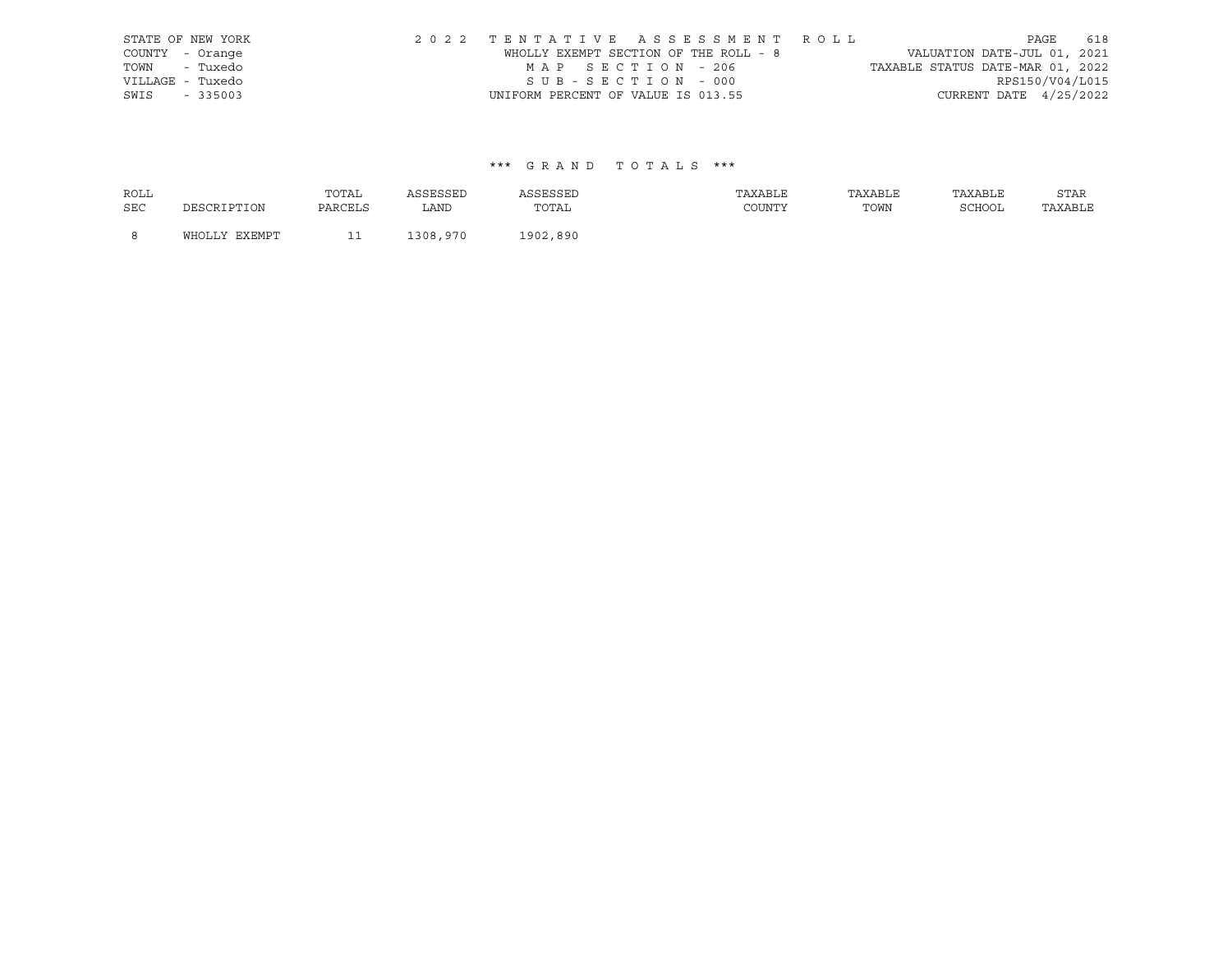| STATE OF NEW YORK<br>COUNTY - Orange<br>- Tuxedo<br>TOWN<br>VILLAGE - Tuxedo<br>SWIS<br>$-335003$             | 2 0 2 2                                                                                                                                                                                                           | TAX MAP NUMBER SEQUENCE      | TENTATIVE ASSESSMENT<br>WHOLLY EXEMPT SECTION OF THE ROLL - 8<br>UNIFORM PERCENT OF VALUE IS 013.55                                                                  | R O L L<br>TAXABLE STATUS DATE-MAR 01, 2022 | VALUATION DATE-JUL 01, 2021                    | PAGE<br>619 |
|---------------------------------------------------------------------------------------------------------------|-------------------------------------------------------------------------------------------------------------------------------------------------------------------------------------------------------------------|------------------------------|----------------------------------------------------------------------------------------------------------------------------------------------------------------------|---------------------------------------------|------------------------------------------------|-------------|
| TAX MAP PARCEL NUMBER<br>CURRENT OWNERS NAME<br>CURRENT OWNERS ADDRESS                                        | PROPERTY LOCATION & CLASS ASSESSMENT EXEMPTION CODE---------------COUNTY-------TOWN------SCHOOL<br>SCHOOL DISTRICT<br>PARCEL SIZE/GRID COORD                                                                      | LAND<br>TOTAL                | TAX DESCRIPTION<br>SPECIAL DISTRICTS                                                                                                                                 | TAXABLE VALUE                               |                                                | ACCOUNT NO. |
| $208 - 1 - 3.6$<br>Watchtower Bible and Tract<br>Society of NY Inc.<br>900 Red Mills Rd<br>Wallkill, NY 12589 | 227 Ironwood Dr<br>411 Apartment<br>Monroe-Woodbury 334001<br>ACRES<br>1.90<br>EAST-0564583 NRTH-0874452<br>DEED BOOK 13760 PG-1061<br>FULL MARKET VALUE                                                          | 35,000<br>132,600<br>978,600 | RELIGIOUS 25110<br>COUNTY TAXABLE VALUE<br>TOWN<br>TAXABLE VALUE<br>SCHOOL TAXABLE VALUE<br>FD022 Tux joint fire<br>132,600 EX<br>LB002 Tuxedo Library<br>132,600 EX | 132,600<br>$\circ$<br>$\circ$<br>$\circ$    | 132,600<br>$0$ TO<br>$0$ TO                    | 132,600     |
|                                                                                                               |                                                                                                                                                                                                                   |                              |                                                                                                                                                                      |                                             |                                                |             |
| $208 - 1 - 6.21$<br>Tuxedo Town Of<br>1 Temple Dr<br>Tuxedo, NY 10987                                         | 984 Long Meadow Rd<br>651 Highway gar<br>Tuxedo Ufsd<br>335003<br>Ss Sterling Lake<br>8-1-6.21 In Rs 8<br>ACRES 21.00<br>EAST-0563094 NRTH-0863545<br>DEED BOOK 5203 PG-105                                       | 12,000<br>12,000             | TOWN OWNED 13500<br>COUNTY TAXABLE VALUE<br>TAXABLE VALUE<br>TOWN<br>SCHOOL TAXABLE VALUE<br>FD022 Tux joint fire<br>12,000 EX                                       | 12,000<br>$\circ$<br>$\circ$<br>$\circ$     | 12,000<br>0 TO                                 | 12,000      |
|                                                                                                               | FULL MARKET VALUE                                                                                                                                                                                                 | 88,600                       |                                                                                                                                                                      |                                             |                                                |             |
|                                                                                                               |                                                                                                                                                                                                                   |                              |                                                                                                                                                                      |                                             |                                                |             |
| $208 - 1 - 13.2$<br>Tuxedo Town of<br>One Temple Dr<br>Tuxedo, NY 10987                                       | Warwick Brook Rd<br>330 Vacant comm<br>Tuxedo Ufsd<br>335003<br>Sterling Forest Llc Sub 17,780<br>$67 - 02$<br>ACRES<br>11.60<br>EAST-0577055 NRTH-0870742<br>DEED BOOK 13751 PG-680                              | 17,780                       | TOWN OWNED 13500<br>COUNTY TAXABLE VALUE<br>TOWN<br>TAXABLE VALUE<br>SCHOOL TAXABLE VALUE                                                                            | 17,780<br>$\circ$<br>$\circ$<br>0           | 17,780                                         | 17,780      |
|                                                                                                               | FULL MARKET VALUE                                                                                                                                                                                                 | 131,200                      |                                                                                                                                                                      |                                             |                                                |             |
|                                                                                                               |                                                                                                                                                                                                                   |                              |                                                                                                                                                                      |                                             |                                                |             |
| $208 - 1 - 14$<br>Tuxedo Town of<br>One Temple Dr<br>Tuxedo, NY 10987                                         | Warwick Tpk<br>311 Res vac land<br>Tuxedo Ufsd<br>335003<br>ACRES<br>2.90<br>EAST-0576701 NRTH-0869966<br>DEED BOOK 13751 PG-680<br>FULL MARKET VALUE                                                             | 15,000<br>15,000<br>110,700  | TOWN OWNED 13500<br>COUNTY TAXABLE VALUE<br>TOWN<br>TAXABLE VALUE<br>SCHOOL TAXABLE VALUE                                                                            | 15,000<br>$\circ$<br>$\circ$<br>0           | 15,000                                         | 15,000      |
|                                                                                                               |                                                                                                                                                                                                                   |                              |                                                                                                                                                                      |                                             |                                                |             |
| $208 - 1 - 23$<br>Tuxedo Park Village of<br>Route 17<br>PO Box 31<br>Tuxedo Park, NY 10987                    | Route 84<br>322 Rural vac>10<br>Tuxedo Ufsd<br>335003<br>Lot 1<br>Northern Tract Bull Sub M<br>330-05 Filed 4/7/05<br>ACRES<br>50.30<br>EAST-0571494 NRTH-0866852<br>DEED BOOK 14163 PG-1229<br>FULL MARKET VALUE | 68,087<br>68,087<br>502,500  | WHOLLY EX 50000<br>COUNTY TAXABLE VALUE<br>TOWN<br>TAXABLE VALUE<br>SCHOOL TAXABLE VALUE<br>FD022 Tux joint fire<br>LB002 Tuxedo Library<br>RG008 Tuxedo refuse 1    | 68,087<br>0<br>0<br>0                       | 68,087<br>$0$ TO<br>0 <sub>T</sub><br>$.00$ UN | 68,087      |
|                                                                                                               |                                                                                                                                                                                                                   |                              |                                                                                                                                                                      |                                             |                                                |             |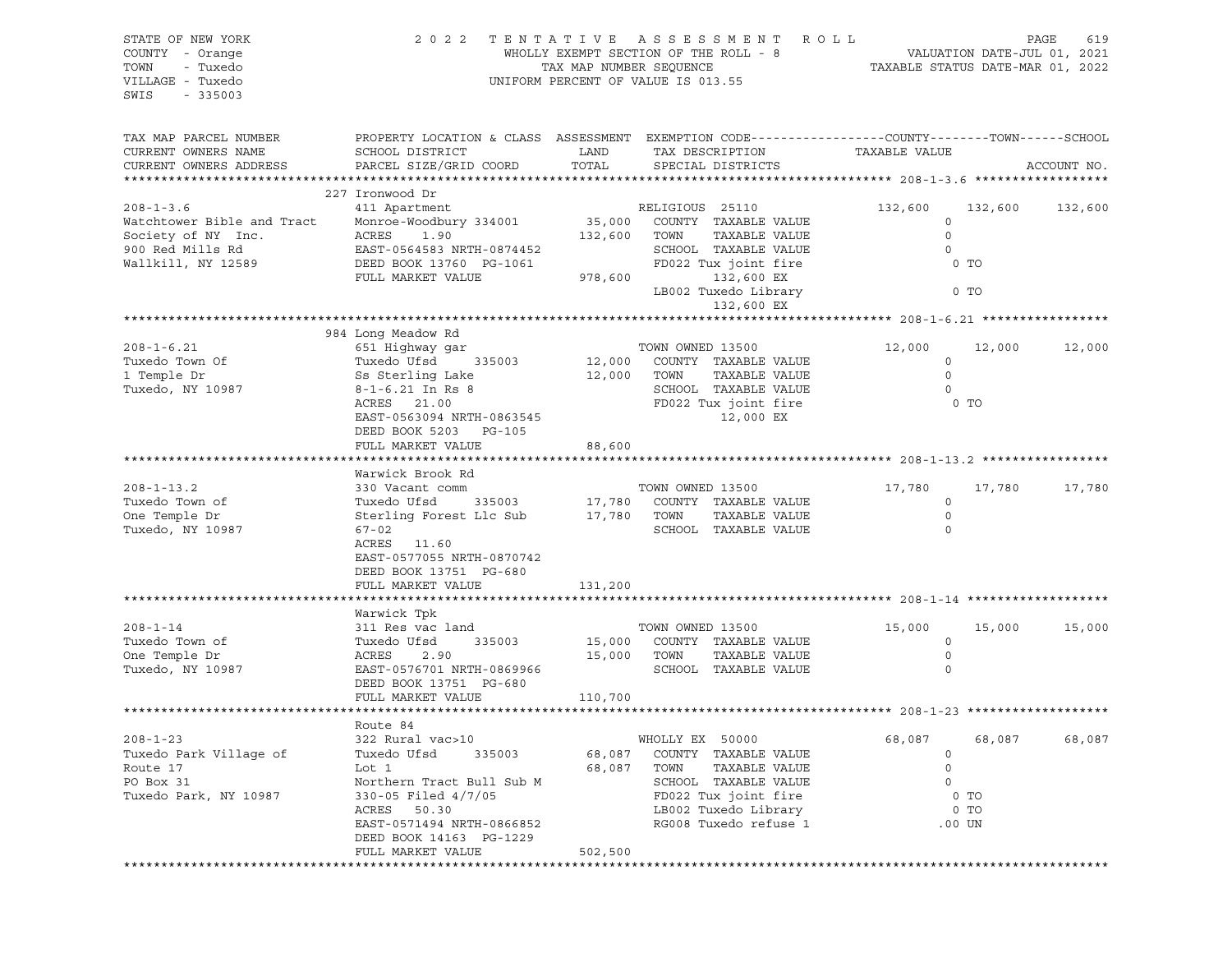STATE OF NEW YORK 2 0 2 2 T E N T A T I V E A S S E S S M E N T R O L L PAGE 620 COUNTY - Orange The MHOLLY EXEMPT SECTION OF THE ROLL - 8 TOWN - Tuxedo TAX MAP NUMBER SEQUENCE TAXABLE STATUS DATE-MAR 01, 2022 VILLAGE - Tuxedo UNIFORM PERCENT OF VALUE IS 013.55 SWIS - 335003 TAX MAP PARCEL NUMBER PROPERTY LOCATION & CLASS ASSESSMENT EXEMPTION CODE----------------COUNTY-------TOWN-----SCHOOL CURRENT OWNERS NAME SCHOOL DISTRICT LAND TAX DESCRIPTION TAXABLE VALUE CURRENT OWNERS ADDRESS PARCEL SIZE/GRID COORD TOTAL SPECIAL DISTRICTS ACCOUNT NO. \*\*\*\*\*\*\*\*\*\*\*\*\*\*\*\*\*\*\*\*\*\*\*\*\*\*\*\*\*\*\*\*\*\*\*\*\*\*\*\*\*\*\*\*\*\*\*\*\*\*\*\*\*\*\*\*\*\*\*\*\*\*\*\*\*\*\*\*\*\*\*\*\*\*\*\*\*\*\*\*\*\*\*\*\*\*\*\*\*\*\*\*\*\*\*\*\*\*\*\*\*\*\* 208-1-24 \*\*\*\*\*\*\*\*\*\*\*\*\*\*\*\*\*\*\* Route 84 208-1-24 322 Rural vac>10 WHOLLY EX 50000 688,183 688,183 688,183 Town of Tuxedo Communication of Tuxedo Ufsd 335003 688,183 COUNTY TAXABLE VALUE 0 Route 84 Lot 2 688,183 TOWN TAXABLE VALUE 0 Tuxedo, NY 10987 Northern Tract Bull Sub M SCHOOL TAXABLE VALUE 330-05 Filed 4/7/05 FD022 Tux joint fire 0 TO ACRES 508.40 688,183 EX EAST-0570865 NRTH-0869561 LB002 Tuxedo Library 0 TO DEED BOOK 14163 PG-1220 688,183 EX FULL MARKET VALUE 5078,800 RG008 Tuxedo refuse 1 .00 UN \*\*\*\*\*\*\*\*\*\*\*\*\*\*\*\*\*\*\*\*\*\*\*\*\*\*\*\*\*\*\*\*\*\*\*\*\*\*\*\*\*\*\*\*\*\*\*\*\*\*\*\*\*\*\*\*\*\*\*\*\*\*\*\*\*\*\*\*\*\*\*\*\*\*\*\*\*\*\*\*\*\*\*\*\*\*\*\*\*\*\*\*\*\*\*\*\*\*\*\*\*\*\* 208-1-27 \*\*\*\*\*\*\*\*\*\*\*\*\*\*\*\*\*\*\* Route 84 208-1-27 322 Rural vac>10 WHOLLY EX 50000 20,580 20,580 20,580 Town of Tuxedo Tuxedo Ufsd 335003 20,580 COUNTY TAXABLE VALUE 0 1 Temple Drive Lot 5 20,580 TOWN TAXABLE VALUE 0 Tuxedo, NY 10987 Northern Tract Bull Sub M SCHOOL TAXABLE VALUE 0 330-05 Filed 4/7/05 ACRES 60.30 EAST-0572474 NRTH-0871442 DEED BOOK 14163 PG-1211 FULL MARKET VALUE 151,900 \*\*\*\*\*\*\*\*\*\*\*\*\*\*\*\*\*\*\*\*\*\*\*\*\*\*\*\*\*\*\*\*\*\*\*\*\*\*\*\*\*\*\*\*\*\*\*\*\*\*\*\*\*\*\*\*\*\*\*\*\*\*\*\*\*\*\*\*\*\*\*\*\*\*\*\*\*\*\*\*\*\*\*\*\*\*\*\*\*\*\*\*\*\*\*\*\*\*\*\*\*\*\* 208-1-29 \*\*\*\*\*\*\*\*\*\*\*\*\*\*\*\*\*\*\* Route 84 208-1-29 322 Rural vac>10 WHOLLY EX 50000 111,674 111,674 111,674 Town of Tuxedo Tuxedo Ufsd 335003 111,674 COUNTY TAXABLE VALUE 0 Route 84 Parcel 2 111,674 TOWN TAXABLE VALUE 0 Tuxedo, NY 10987 Northern Tract Bull Sub M SCHOOL TAXABLE VALUE 0 330-05 Filed 4/7/05 FD022 Tux joint fire 0 TO ACRES 82.50 111,674 EX EAST-0574674 NRTH-0872134 LB002 Tuxedo Library 0 TO DEED BOOK 14163 PG-1220 111,674 EX FULL MARKET VALUE 824,200 RG008 Tuxedo refuse 1 .00 UN \*\*\*\*\*\*\*\*\*\*\*\*\*\*\*\*\*\*\*\*\*\*\*\*\*\*\*\*\*\*\*\*\*\*\*\*\*\*\*\*\*\*\*\*\*\*\*\*\*\*\*\*\*\*\*\*\*\*\*\*\*\*\*\*\*\*\*\*\*\*\*\*\*\*\*\*\*\*\*\*\*\*\*\*\*\*\*\*\*\*\*\*\*\*\*\*\*\*\*\*\*\*\* 208-1-30 \*\*\*\*\*\*\*\*\*\*\*\*\*\*\*\*\*\*\* Route 84 208-1-30 322 Rural vac>10 WHOLLY EX 50000 69,170 69,170 69,170 Town of Tuxedo Tuxedo Ufsd 335003 69,170 COUNTY TAXABLE VALUE 0 Route 84 Parcel 3 69,170 TOWN TAXABLE VALUE 0 Tuxedo, NY 10987 Northern Tract Bull Sub M SCHOOL TAXABLE VALUE 0 330-05 Filed 4/7/05 FD022 Tux joint fire 0 TO ACRES 51.10 69,170 EX EAST-0575933 NRTH-0871279 LB002 Tuxedo Library 0 TO DEED BOOK 14163 PG-1220 69,170 EX FULL MARKET VALUE 510,500 RG008 Tuxedo refuse 1 .00 UN \*\*\*\*\*\*\*\*\*\*\*\*\*\*\*\*\*\*\*\*\*\*\*\*\*\*\*\*\*\*\*\*\*\*\*\*\*\*\*\*\*\*\*\*\*\*\*\*\*\*\*\*\*\*\*\*\*\*\*\*\*\*\*\*\*\*\*\*\*\*\*\*\*\*\*\*\*\*\*\*\*\*\*\*\*\*\*\*\*\*\*\*\*\*\*\*\*\*\*\*\*\*\*\*\*\*\*\*\*\*\*\*\*\*\*\*\*\*\*\*\*\*\*\*\*\*\*\*\*\*\*\*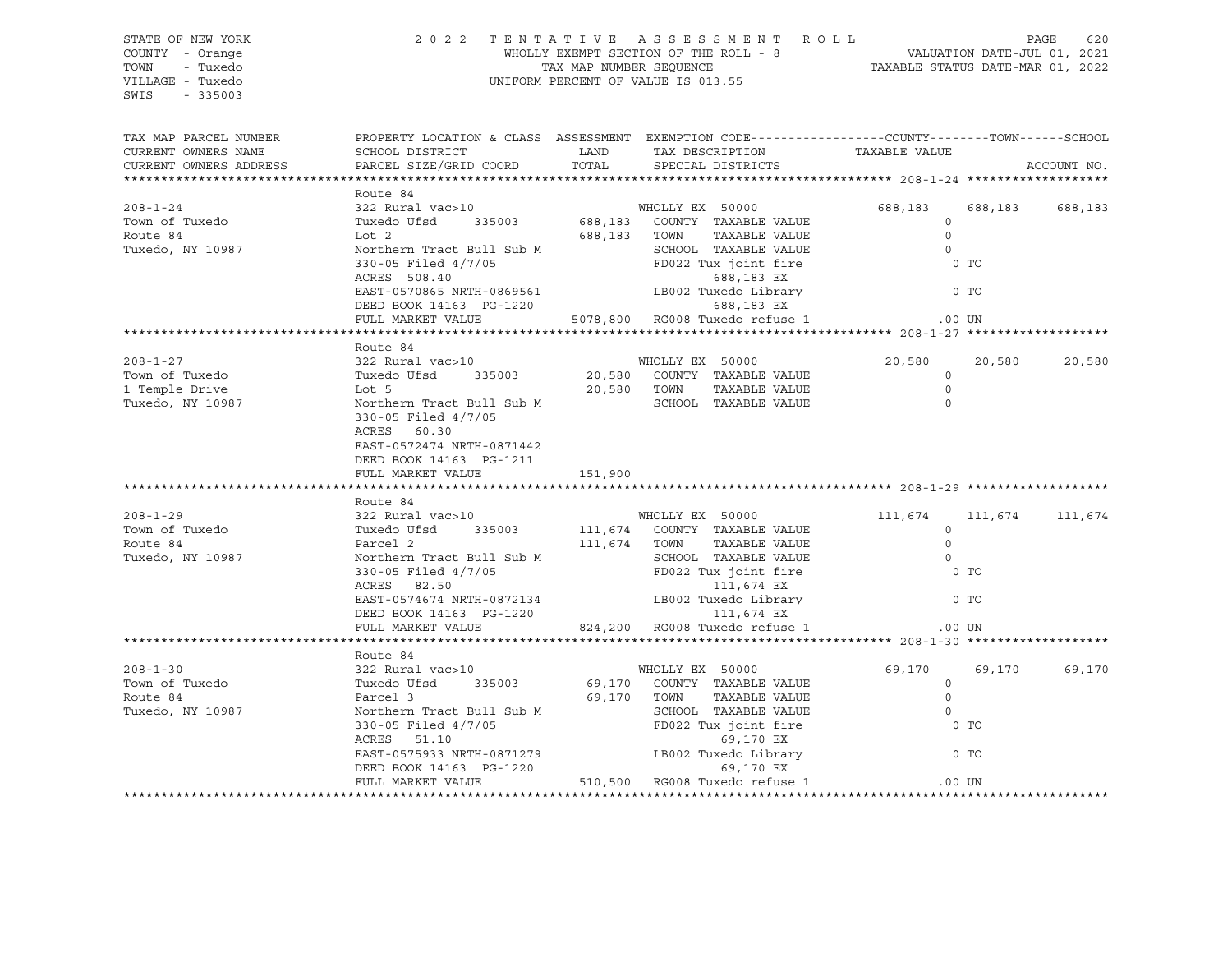| STATE OF NEW YORK | 2022 TENTATIVE ASSESSMENT ROLL        |                                  | PAGE 621                    |  |
|-------------------|---------------------------------------|----------------------------------|-----------------------------|--|
| COUNTY - Orange   | WHOLLY EXEMPT SECTION OF THE ROLL - 8 |                                  | VALUATION DATE-JUL 01, 2021 |  |
| TOWN - Tuxedo     | MAP SECTION - 208                     | TAXABLE STATUS DATE-MAR 01, 2022 |                             |  |
| VILLAGE - Tuxedo  | $SUB - SECTION - 000$                 |                                  | RPS150/V04/L015             |  |
| SWIS - 335003     | UNIFORM PERCENT OF VALUE IS 013.55    |                                  | CURRENT DATE 4/25/2022      |  |

|      |                      |         | TOTAL EXTENSION | EXTENSION | AD VALOREM | EXEMPT   | TAXABLE |
|------|----------------------|---------|-----------------|-----------|------------|----------|---------|
| CODE | DISTRICT NAME        | PARCELS | TYPE            | VALUE     | VALUE      | AMOUNT   | VALUE   |
|      |                      |         |                 |           |            |          |         |
|      | FD022 Tux joint fire |         | 6 TOTAL         |           | 1013,627   | 1013,627 |         |
|      | LB002 Tuxedo Library |         | 5 TOTAL         |           | 1001,627   | 1001,627 |         |
|      | RG008 Tuxedo refuse  |         | 4 UNITS         |           |            |          |         |

#### \*\*\* S C H O O L D I S T R I C T S U M M A R Y \*\*\*

| CODE   | DISTRICT NAME       | TOTAL<br>PARCELS | ASSESSED<br>LAND | ASSESSED<br>TOTAL | <b>EXEMPT</b><br>AMOUNT | TOTAL<br>TAXABLE | <b>STAR</b><br><b>AMOUNT</b> | STAR<br>TAXABLE |
|--------|---------------------|------------------|------------------|-------------------|-------------------------|------------------|------------------------------|-----------------|
| 334001 | Monroe-Woodbury Csd |                  | 35,000           | 132,600           | 132,600                 |                  |                              |                 |
| 335003 | Tuxedo Ufsd         | 8                | 1002,474         | 1002,474          | 1002,474                |                  |                              |                 |
|        | SUB-TOTAL           | 9                | 1037,474         | 1135,074          | 1135,074                |                  |                              |                 |
|        | TOTAL               | 9                | 1037,474         | 1135,074          | 1135,074                |                  |                              |                 |

### \*\*\* S Y S T E M C O D E S S U M M A R Y \*\*\*

| CODE  | DESCRIPTION        | TOTAL<br>PARCELS | COUNTY             | TOWN               | SCHOOL             |
|-------|--------------------|------------------|--------------------|--------------------|--------------------|
| 50000 | WHOLLY EX<br>тотаь |                  | 957,694<br>957,694 | 957,694<br>957,694 | 957,694<br>957,694 |

| CODE  | DESCRIPTION | TOTAL<br>PARCELS | COUNTY  | TOWN    | SCHOOL  |
|-------|-------------|------------------|---------|---------|---------|
| 13500 | TOWN OWNED  |                  | 44,780  | 44,780  | 44,780  |
| 25110 | RELIGIOUS   |                  | 132,600 | 132,600 | 132,600 |
|       | ТОТАЬ       |                  | 177,380 | 177,380 | 177,380 |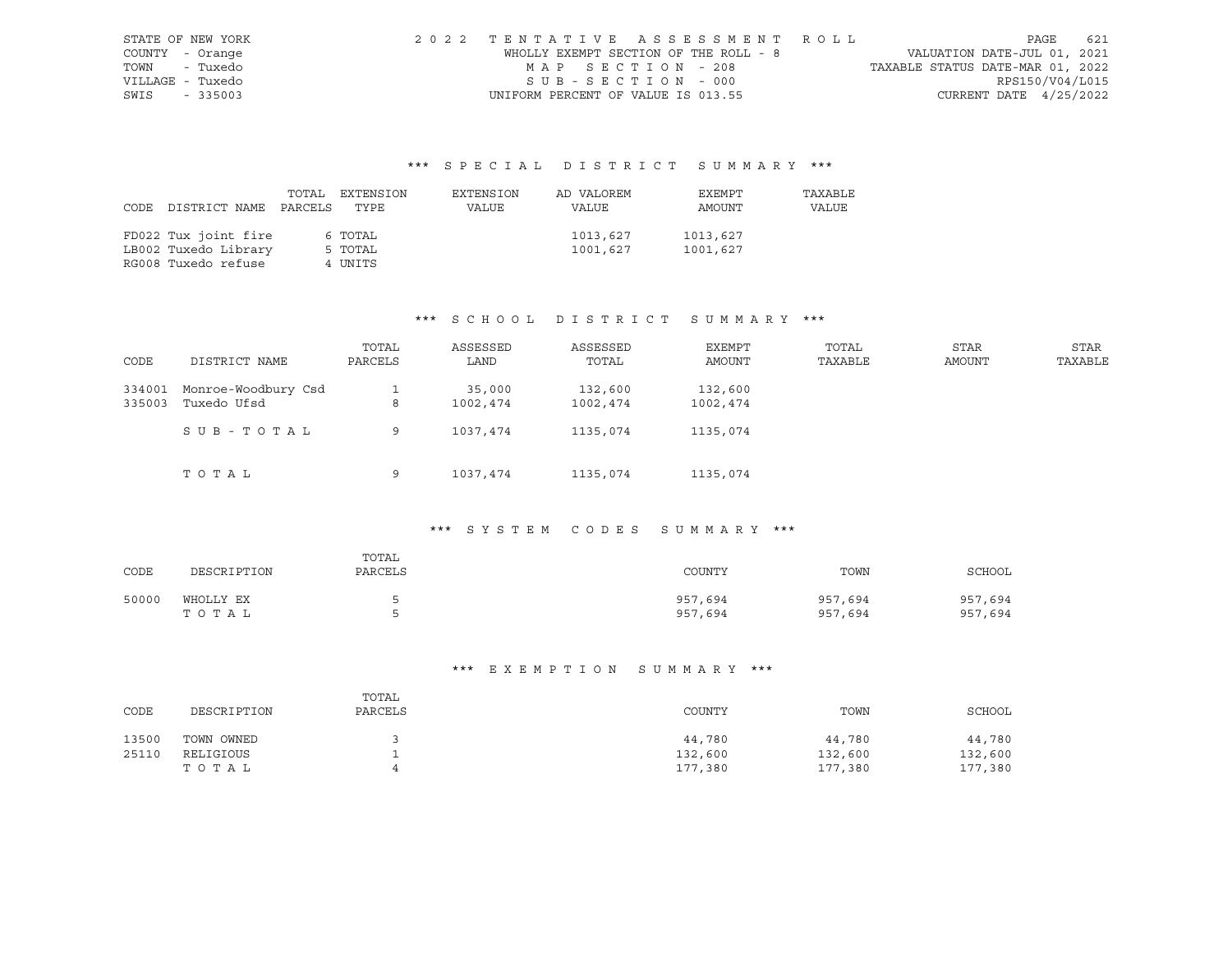|      | STATE OF NEW YORK | 2022 TENTATIVE ASSESSMENT ROLL        |  |                                  |                        | PAGE | 622 |
|------|-------------------|---------------------------------------|--|----------------------------------|------------------------|------|-----|
|      | COUNTY - Orange   | WHOLLY EXEMPT SECTION OF THE ROLL - 8 |  | VALUATION DATE-JUL 01, 2021      |                        |      |     |
|      | TOWN - Tuxedo     | MAP SECTION - 208                     |  | TAXABLE STATUS DATE-MAR 01, 2022 |                        |      |     |
|      | VILLAGE - Tuxedo  | SUB-SECTION - 000                     |  |                                  | RPS150/V04/L015        |      |     |
| SWIS | $-335003$         | UNIFORM PERCENT OF VALUE IS 013.55    |  |                                  | CURRENT DATE 4/25/2022 |      |     |

| <b>ROLL</b> |               | TOTAL   | ASSESSED | ASSESSED | TAXABLE | TAXABLE | TAXABLE | STAR    |
|-------------|---------------|---------|----------|----------|---------|---------|---------|---------|
| <b>SEC</b>  | DESCRIPTION   | PARCELS | LAND     | TOTAL    | COUNTY  | TOWN    | SCHOOL  | TAXABLE |
| - 8         | WHOLLY EXEMPT |         | 1037,474 | 1135,074 |         |         |         |         |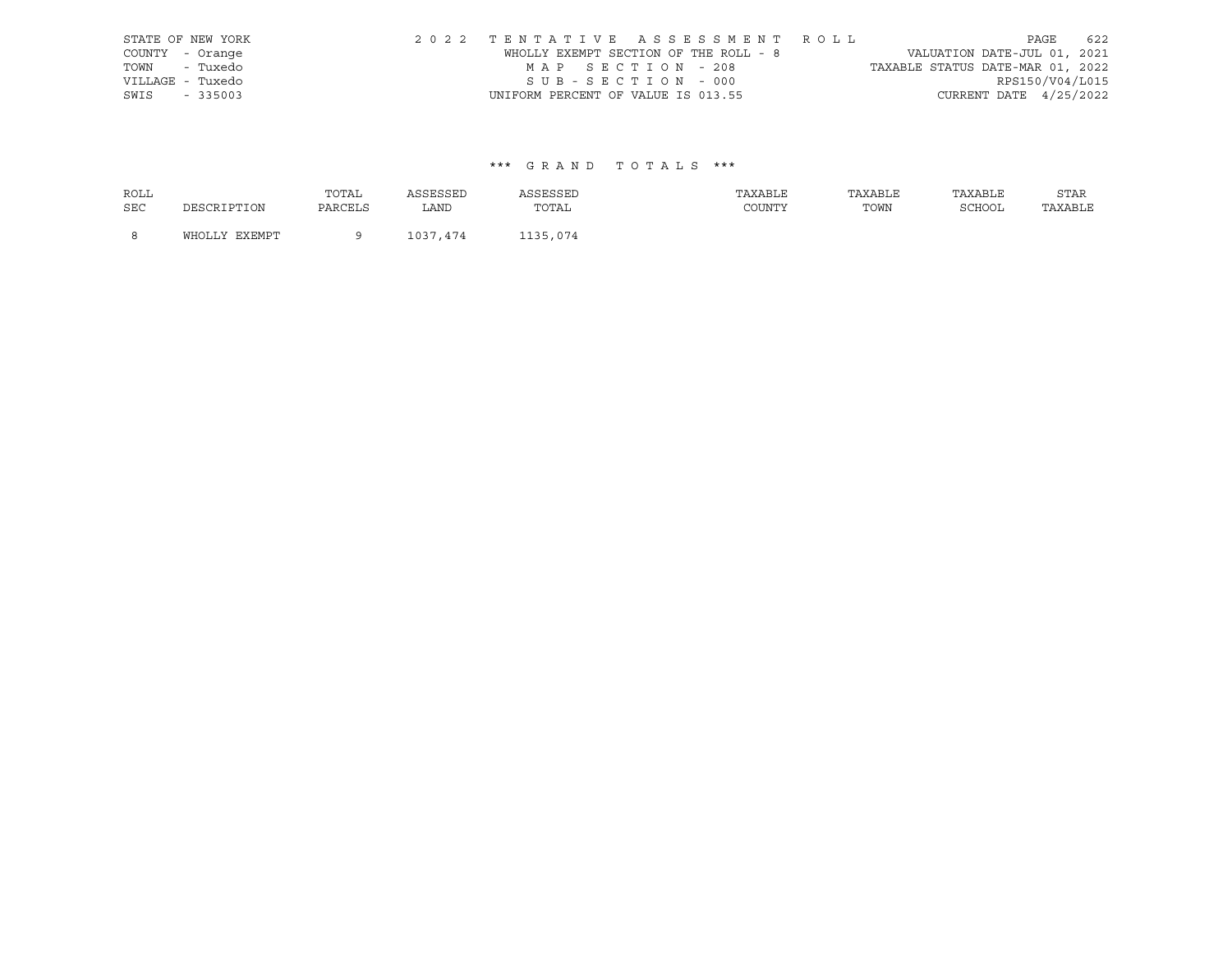| STATE OF NEW YORK<br>COUNTY - Orange<br>- Tuxedo<br>TOWN<br>VILLAGE - Tuxedo<br>$-335003$<br>SWIS |                                                                                                                                                                                                                                                |          | 2022 TENTATIVE ASSESSMENT ROLL<br>PAGE 623<br>WHOLLY EXEMPT SECTION OF THE ROLL - 8<br>TAX MAP NUMBER SEQUENCE THE ROLL - 8<br>UNIFORM PERCENT OF VALUE IS 013.55 |     | PAGE<br>623 |
|---------------------------------------------------------------------------------------------------|------------------------------------------------------------------------------------------------------------------------------------------------------------------------------------------------------------------------------------------------|----------|-------------------------------------------------------------------------------------------------------------------------------------------------------------------|-----|-------------|
| TAX MAP PARCEL NUMBER                                                                             | PROPERTY LOCATION & CLASS ASSESSMENT EXEMPTION CODE----------------COUNTY-------TOWN------SCHOOL                                                                                                                                               |          |                                                                                                                                                                   |     |             |
| CURRENT OWNERS NAME<br>CURRENT OWNERS ADDRESS                                                     |                                                                                                                                                                                                                                                |          |                                                                                                                                                                   |     | ACCOUNT NO. |
|                                                                                                   |                                                                                                                                                                                                                                                |          |                                                                                                                                                                   |     |             |
|                                                                                                   | Wee Wah Rd                                                                                                                                                                                                                                     |          |                                                                                                                                                                   |     |             |
| $209 - 1 - 5.1$                                                                                   | er am Nuclear Apple 13650<br>Tuxedo Ufsd 335003 1,000 COUNTY TAXABLE VALUE 0<br>Tuxedo Pk Assoc Map 4988 1,000 TOWN TAXABLE VALUE 0<br>FRNT 81.00 DPTH 50.00 SCHOOL TAXABLE VALUE 0<br>EAST-0576742 NRTH-0869101 FD022 Tux joint fire          |          |                                                                                                                                                                   |     |             |
| Tuxedo Park Village of                                                                            |                                                                                                                                                                                                                                                |          |                                                                                                                                                                   |     |             |
| PO Box 31                                                                                         |                                                                                                                                                                                                                                                |          |                                                                                                                                                                   |     |             |
| Tuxedo Park, NY 10987                                                                             |                                                                                                                                                                                                                                                |          |                                                                                                                                                                   |     |             |
|                                                                                                   |                                                                                                                                                                                                                                                |          |                                                                                                                                                                   |     |             |
|                                                                                                   |                                                                                                                                                                                                                                                |          |                                                                                                                                                                   |     |             |
|                                                                                                   |                                                                                                                                                                                                                                                |          |                                                                                                                                                                   |     |             |
|                                                                                                   |                                                                                                                                                                                                                                                |          | RG008 Tuxedo refuse 1 00 UN                                                                                                                                       |     |             |
|                                                                                                   |                                                                                                                                                                                                                                                |          |                                                                                                                                                                   |     |             |
|                                                                                                   | Wee Wah Rd                                                                                                                                                                                                                                     |          |                                                                                                                                                                   |     |             |
| $209 - 1 - 5.2$                                                                                   |                                                                                                                                                                                                                                                |          |                                                                                                                                                                   |     |             |
| Tuxedo Park Village of                                                                            |                                                                                                                                                                                                                                                |          |                                                                                                                                                                   |     |             |
| PO Box 31                                                                                         |                                                                                                                                                                                                                                                |          |                                                                                                                                                                   |     |             |
| PU BOX 31<br>Tuxedo, NY 10987                                                                     |                                                                                                                                                                                                                                                |          |                                                                                                                                                                   |     |             |
|                                                                                                   |                                                                                                                                                                                                                                                |          |                                                                                                                                                                   |     |             |
|                                                                                                   |                                                                                                                                                                                                                                                |          |                                                                                                                                                                   |     |             |
|                                                                                                   |                                                                                                                                                                                                                                                |          |                                                                                                                                                                   |     |             |
|                                                                                                   | Wee Wah Rd<br>311 Res vac land<br>Tuxedo Ufsd 335003 1,000 COUNTY TAXABLE VALUE 0<br>Tuxedo Ufsd 335003 1,000 COUNTY TAXABLE VALUE 0<br>TUXENG UF ASSOC Map 4988 1,000 TOWN TAXABLE VALUE 0<br>FRNT 57.00 DPTH 99.00 SCHOOL TAXABLE VALU       |          |                                                                                                                                                                   |     |             |
|                                                                                                   |                                                                                                                                                                                                                                                |          |                                                                                                                                                                   |     |             |
|                                                                                                   | 21 Warwick Brook Rd                                                                                                                                                                                                                            |          |                                                                                                                                                                   |     |             |
|                                                                                                   |                                                                                                                                                                                                                                                |          |                                                                                                                                                                   |     |             |
|                                                                                                   |                                                                                                                                                                                                                                                |          |                                                                                                                                                                   |     |             |
|                                                                                                   |                                                                                                                                                                                                                                                |          |                                                                                                                                                                   |     |             |
|                                                                                                   | 209-1-5.4<br>Tuxedo Town of Tuxedo Ufsd 335003<br>Tuxedo Ufsd 335003 229,400 COUNTY TAXABLE VALUE<br>Tuxedo Ufsd 335003 229,400 COUNTY TAXABLE VALUE 0<br>Tuxedo, NY 10987 EAST-0577901 NRTH-0869548 SCHOOL TAXABLE VALUE 0<br>Tuxedo, N       |          |                                                                                                                                                                   |     |             |
|                                                                                                   | DEED BOOK 13751 PG-680                                                                                                                                                                                                                         |          |                                                                                                                                                                   |     |             |
|                                                                                                   | FULL MARKET VALUE                                                                                                                                                                                                                              | 1693,000 |                                                                                                                                                                   |     |             |
|                                                                                                   |                                                                                                                                                                                                                                                |          |                                                                                                                                                                   |     |             |
|                                                                                                   | Wee Wah Rd                                                                                                                                                                                                                                     |          |                                                                                                                                                                   |     |             |
|                                                                                                   |                                                                                                                                                                                                                                                |          |                                                                                                                                                                   | 500 | 500         |
|                                                                                                   |                                                                                                                                                                                                                                                |          |                                                                                                                                                                   |     |             |
|                                                                                                   |                                                                                                                                                                                                                                                |          |                                                                                                                                                                   |     |             |
|                                                                                                   |                                                                                                                                                                                                                                                |          |                                                                                                                                                                   |     |             |
|                                                                                                   |                                                                                                                                                                                                                                                |          |                                                                                                                                                                   |     |             |
|                                                                                                   |                                                                                                                                                                                                                                                |          |                                                                                                                                                                   |     |             |
|                                                                                                   | 209-1-5.5 $\footnotesize$<br>Tuxedo Park Village of Tuxedo Ufsd 335003 500 COUNTY TAXABLE VALUE 0<br>PO Box 31 Tuxedo Pk Assoc Map 4988 500 TOWN TAXABLE VALUE 0<br>Tuxedo Park, NY 10987 FRNT 68.00 DPTH 98.00 SCHOOL TAXABLE VALUE 0<br>EAST |          |                                                                                                                                                                   |     |             |
|                                                                                                   |                                                                                                                                                                                                                                                |          | RG008 Tuxedo refuse 1 (00 UN                                                                                                                                      |     |             |
|                                                                                                   |                                                                                                                                                                                                                                                |          |                                                                                                                                                                   |     |             |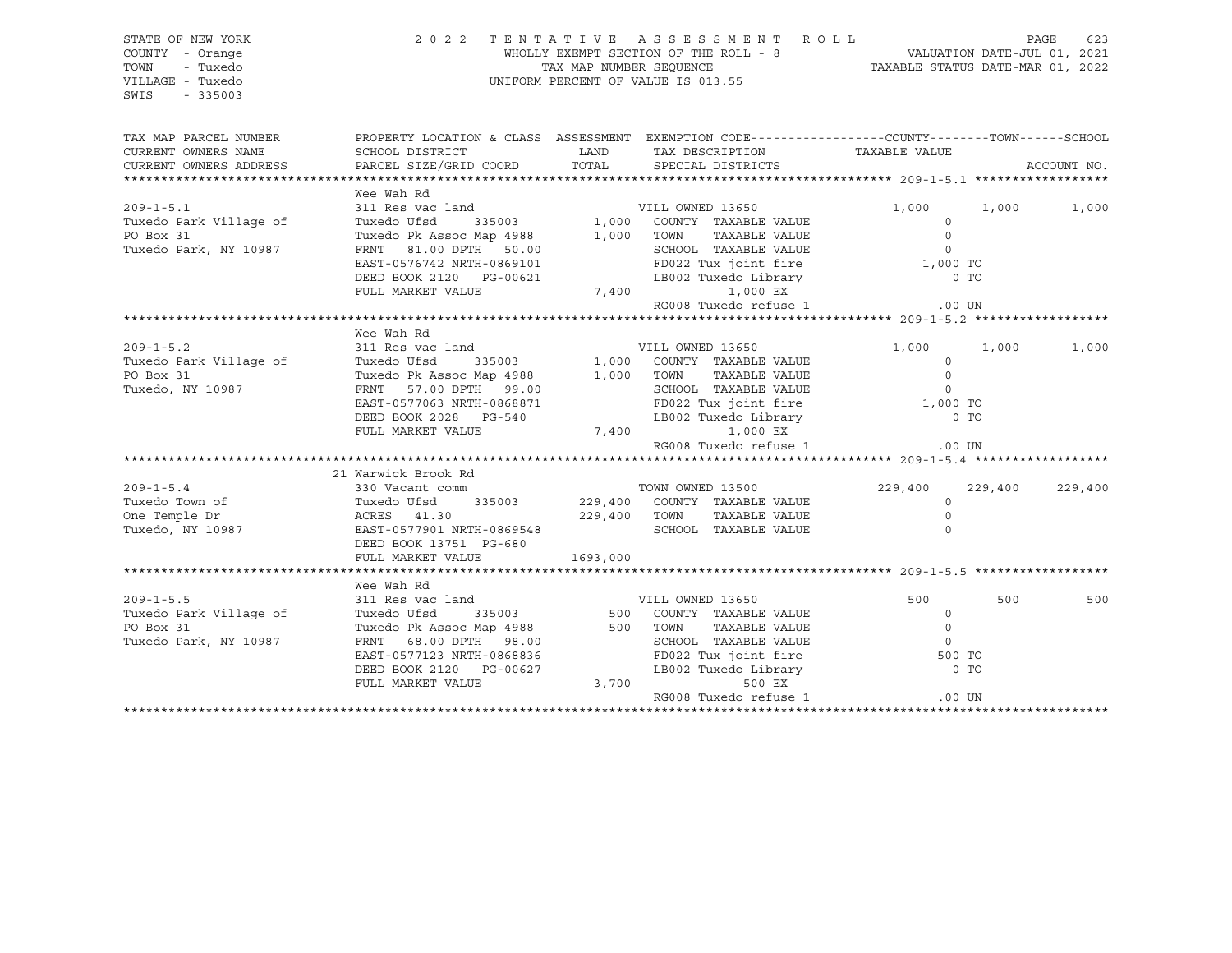| STATE OF NEW YORK<br>COUNTY - Orange<br>TOWN<br>- Tuxedo<br>VILLAGE - Tuxedo<br>SWIS<br>$-335003$ |                                                                                                                    |             |                                                                                                                                                                         |                           |                 |             |
|---------------------------------------------------------------------------------------------------|--------------------------------------------------------------------------------------------------------------------|-------------|-------------------------------------------------------------------------------------------------------------------------------------------------------------------------|---------------------------|-----------------|-------------|
| TAX MAP PARCEL NUMBER<br>CURRENT OWNERS NAME                                                      | PROPERTY LOCATION & CLASS ASSESSMENT EXEMPTION CODE----------------COUNTY-------TOWN-----SCHOOL<br>SCHOOL DISTRICT | LAND        | TAX DESCRIPTION                                                                                                                                                         | TAXABLE VALUE             |                 |             |
| CURRENT OWNERS ADDRESS                                                                            | PARCEL SIZE/GRID COORD                                                                                             | TOTAL       | SPECIAL DISTRICTS                                                                                                                                                       |                           |                 | ACCOUNT NO. |
|                                                                                                   | 18 Fox Hill Rd                                                                                                     |             |                                                                                                                                                                         |                           |                 |             |
| $209 - 1 - 15$                                                                                    |                                                                                                                    |             |                                                                                                                                                                         |                           | 100,000 100,000 |             |
|                                                                                                   |                                                                                                                    |             |                                                                                                                                                                         | $\bigcirc$                |                 |             |
|                                                                                                   |                                                                                                                    |             |                                                                                                                                                                         | 0 <sub>T</sub>            |                 |             |
|                                                                                                   |                                                                                                                    |             | SW100 Hamlet swr dist 100,000 TO C<br>SW101 Hamlet swr units<br>SW107 Hamlet swr f/f                                                                                    | 2.00 UN<br>2.00 UN        |                 |             |
|                                                                                                   |                                                                                                                    |             |                                                                                                                                                                         |                           |                 |             |
|                                                                                                   | 351 Route 17                                                                                                       |             |                                                                                                                                                                         |                           |                 |             |
| $209 - 1 - 15 - 2$                                                                                | 695 Cemetery                                                                                                       |             | PRIV CEM 27350                                                                                                                                                          | 83,520 83,520 83,520      |                 |             |
| St Mary's                                                                                         | Tuxedo Ufsd <sup>1</sup> 335003 83,520 COUNTY TAXABLE VALUE<br>ACRES 3.20 335003 83,520 TOWN TAXABLE VALUE         |             |                                                                                                                                                                         | $\overline{0}$<br>$\circ$ |                 |             |
| PO Box 637<br>Tuxedo Park, NY 10987 FULL MARKET VALUE                                             |                                                                                                                    |             |                                                                                                                                                                         |                           |                 |             |
|                                                                                                   |                                                                                                                    |             | 616,400 SCHOOL TAXABLE VALUE 0<br>FD022 Tux joint fire 0 0 TO<br>83,520 EX                                                                                              |                           |                 |             |
|                                                                                                   |                                                                                                                    |             |                                                                                                                                                                         |                           |                 |             |
|                                                                                                   | 24 River Rd                                                                                                        |             |                                                                                                                                                                         |                           |                 |             |
| $209 - 1 - 16$                                                                                    | RIVEL RO<br>210 1 Family Res<br>Tuxedo Ufsd 335003 12,300 COUNTY TAXABLE VALUE                                     |             |                                                                                                                                                                         | 44,500 44,500             |                 | 44,500      |
| Asian Buddhist Association of Tuxedo Ufsd 335003<br>24 River Rd                                   |                                                                                                                    |             | TAXABLE VALUE                                                                                                                                                           | $\circ$<br>$\Omega$       |                 |             |
| Tuxedo, NY 10987                                                                                  | ACRES<br>1.10<br>AURED 1.1.<br>DEED BOOK 14445 PG-855                                                              | 44,500 TOWN | SCHOOL TAXABLE VALUE                                                                                                                                                    | $\overline{0}$            |                 |             |
|                                                                                                   | FULL MARKET VALUE                                                                                                  |             | 328,400 FD022 Tux joint fire<br>44,500 EX                                                                                                                               | 0 <sub>T</sub>            |                 |             |
|                                                                                                   |                                                                                                                    |             | LB002 Tuxedo Library $\begin{array}{ccc} & \cdots & \cdots & \cdots \\ & & \ddots & \ddots & \vdots \\ & & & \ddots & \vdots \\ & & & & 1 & 1 \end{array}$<br>44,500 EX |                           |                 |             |
|                                                                                                   |                                                                                                                    |             | RG008 Tuxedo refuse 1 (00 UN CHO) 00 UN RG009 Tuxedo refuse 2 (00 UN CHO) 1<br>RG009 Tuxedo refuse 2                                                                    | 1.00 UN                   |                 |             |
|                                                                                                   |                                                                                                                    |             |                                                                                                                                                                         |                           |                 |             |
|                                                                                                   | 57 Powerhouse Ln                                                                                                   |             |                                                                                                                                                                         |                           |                 |             |
|                                                                                                   |                                                                                                                    |             | TOWN OWNED 13500                                                                                                                                                        | 13,300                    | 13,300          | 13,300      |
|                                                                                                   |                                                                                                                    |             | 335003 12,000 COUNTY TAXABLE VALUE                                                                                                                                      | $\circ$                   |                 |             |
|                                                                                                   |                                                                                                                    |             | TAXABLE VALUE                                                                                                                                                           | $\circ$                   |                 |             |
|                                                                                                   |                                                                                                                    |             |                                                                                                                                                                         | $\overline{0}$<br>0 TO    |                 |             |
|                                                                                                   | ACRES 4.80 13,300 TOWN<br>EAST-0579315 NRTH-0862176 5CHOOL<br>DEED BOOK 5467 PG-33 FULL MARKET VALUE 98,200        |             | SCHOOL TAXABLE VALUE<br>FD022 Tux joint fire<br>13,300 EX                                                                                                               |                           |                 |             |
|                                                                                                   |                                                                                                                    |             | RG008 Tuxedo refuse 1                                                                                                                                                   | .00 UN                    |                 |             |
|                                                                                                   |                                                                                                                    |             |                                                                                                                                                                         |                           |                 |             |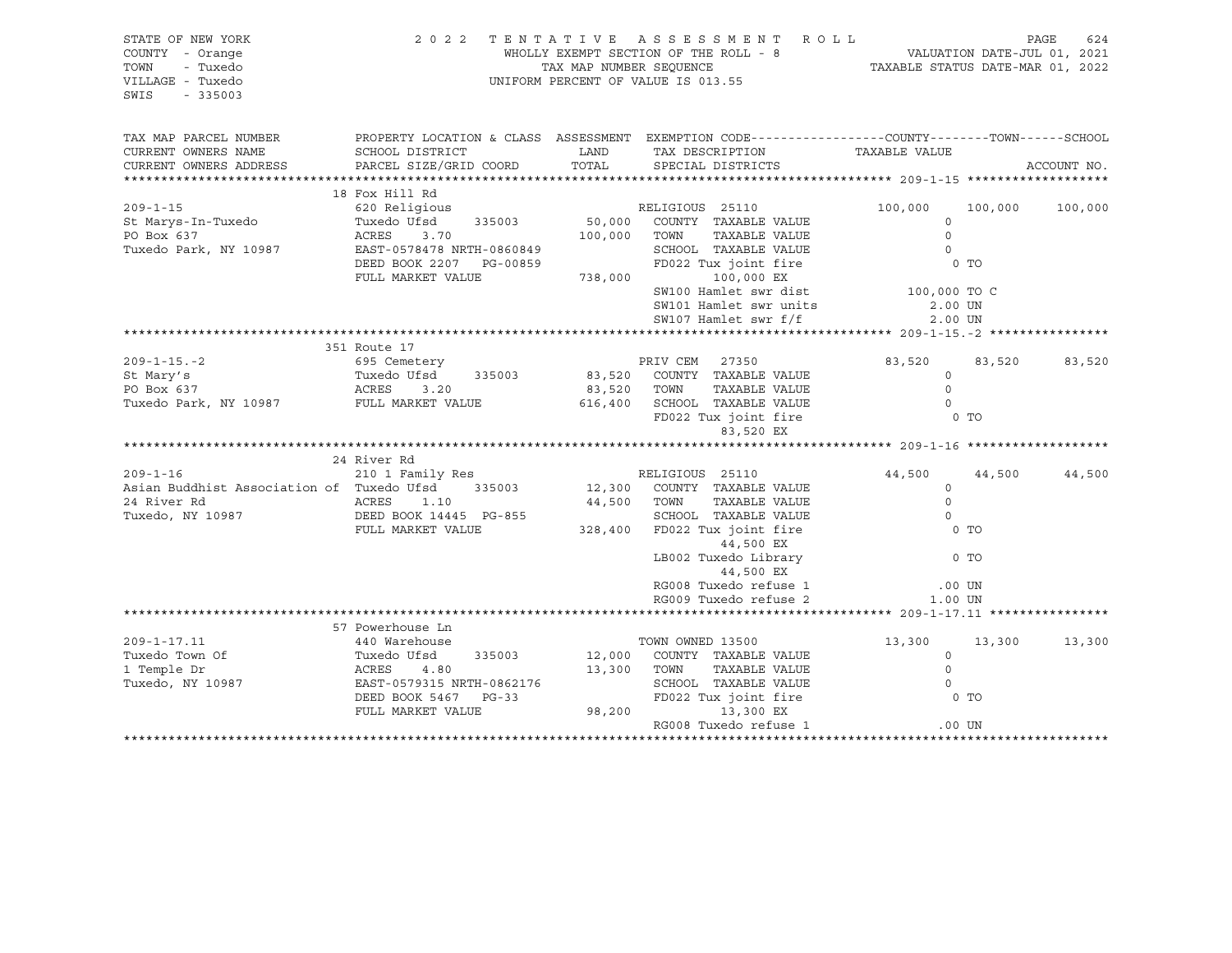SWIS - 335003

#### STATE OF NEW YORK 2 0 2 2 T E N T A T I V E A S S E S S M E N T R O L L PAGE 625 COUNTY - Orange WHOLLY EXEMPT SECTION OF THE ROLL - 8 VALUATION DATE-JUL 01, 2021 TOWN - Tuxedo TAX MAP NUMBER SEQUENCE TAXABLE STATUS DATE-MAR 01, 2022 VILLAGE - Tuxedo UNIFORM PERCENT OF VALUE IS 013.55

| TAX MAP PARCEL NUMBER                                                                                                                                                                                                                                                                                                                                                                                                                                  | PROPERTY LOCATION & CLASS ASSESSMENT EXEMPTION CODE----------------COUNTY-------TOWN------SCHOOL                                                                                                                                                                                                                                                                                                                                                                                          |                  |                                                                                                                                                  |                                       | ACCOUNT NO.    |
|--------------------------------------------------------------------------------------------------------------------------------------------------------------------------------------------------------------------------------------------------------------------------------------------------------------------------------------------------------------------------------------------------------------------------------------------------------|-------------------------------------------------------------------------------------------------------------------------------------------------------------------------------------------------------------------------------------------------------------------------------------------------------------------------------------------------------------------------------------------------------------------------------------------------------------------------------------------|------------------|--------------------------------------------------------------------------------------------------------------------------------------------------|---------------------------------------|----------------|
|                                                                                                                                                                                                                                                                                                                                                                                                                                                        |                                                                                                                                                                                                                                                                                                                                                                                                                                                                                           |                  |                                                                                                                                                  |                                       |                |
|                                                                                                                                                                                                                                                                                                                                                                                                                                                        | Route 17                                                                                                                                                                                                                                                                                                                                                                                                                                                                                  |                  |                                                                                                                                                  |                                       |                |
|                                                                                                                                                                                                                                                                                                                                                                                                                                                        |                                                                                                                                                                                                                                                                                                                                                                                                                                                                                           |                  |                                                                                                                                                  | 10,500 10,500 10,500                  |                |
| 209-1-17.12<br>Tuxedo Town of<br>1 Temple Dr<br>Tuxedo, NY 10987                                                                                                                                                                                                                                                                                                                                                                                       |                                                                                                                                                                                                                                                                                                                                                                                                                                                                                           |                  |                                                                                                                                                  | $\circ$                               |                |
|                                                                                                                                                                                                                                                                                                                                                                                                                                                        |                                                                                                                                                                                                                                                                                                                                                                                                                                                                                           |                  | TAXABLE VALUE<br>TAXABLE VALUE<br>TAXABLE I                                                                                                      |                                       |                |
|                                                                                                                                                                                                                                                                                                                                                                                                                                                        |                                                                                                                                                                                                                                                                                                                                                                                                                                                                                           |                  |                                                                                                                                                  |                                       |                |
|                                                                                                                                                                                                                                                                                                                                                                                                                                                        |                                                                                                                                                                                                                                                                                                                                                                                                                                                                                           |                  |                                                                                                                                                  |                                       |                |
|                                                                                                                                                                                                                                                                                                                                                                                                                                                        |                                                                                                                                                                                                                                                                                                                                                                                                                                                                                           |                  |                                                                                                                                                  |                                       |                |
| 1 Temple Dr<br>1 Temple Dr<br>2 Tuxedo, NY 10987 220 220 PG-406 2220 PG-406 277,500 221 20,500 EAST-0579343 NRTH-0863251<br>2 Tuxedo, NY 10987 220 BCED BOOK 2220 PG-406 2270 2 Tux joint fire 0 TO<br>2 Tunnel MARKET VALUE 77,500 10                                                                                                                                                                                                                 |                                                                                                                                                                                                                                                                                                                                                                                                                                                                                           |                  |                                                                                                                                                  |                                       |                |
|                                                                                                                                                                                                                                                                                                                                                                                                                                                        | Route 17                                                                                                                                                                                                                                                                                                                                                                                                                                                                                  |                  |                                                                                                                                                  |                                       |                |
|                                                                                                                                                                                                                                                                                                                                                                                                                                                        |                                                                                                                                                                                                                                                                                                                                                                                                                                                                                           |                  |                                                                                                                                                  | 16,981 16,981                         | 16,981         |
|                                                                                                                                                                                                                                                                                                                                                                                                                                                        |                                                                                                                                                                                                                                                                                                                                                                                                                                                                                           |                  |                                                                                                                                                  |                                       |                |
|                                                                                                                                                                                                                                                                                                                                                                                                                                                        |                                                                                                                                                                                                                                                                                                                                                                                                                                                                                           |                  |                                                                                                                                                  |                                       |                |
|                                                                                                                                                                                                                                                                                                                                                                                                                                                        |                                                                                                                                                                                                                                                                                                                                                                                                                                                                                           |                  |                                                                                                                                                  |                                       |                |
|                                                                                                                                                                                                                                                                                                                                                                                                                                                        |                                                                                                                                                                                                                                                                                                                                                                                                                                                                                           |                  |                                                                                                                                                  |                                       |                |
|                                                                                                                                                                                                                                                                                                                                                                                                                                                        |                                                                                                                                                                                                                                                                                                                                                                                                                                                                                           |                  |                                                                                                                                                  |                                       |                |
|                                                                                                                                                                                                                                                                                                                                                                                                                                                        |                                                                                                                                                                                                                                                                                                                                                                                                                                                                                           |                  |                                                                                                                                                  |                                       |                |
|                                                                                                                                                                                                                                                                                                                                                                                                                                                        |                                                                                                                                                                                                                                                                                                                                                                                                                                                                                           |                  |                                                                                                                                                  |                                       |                |
|                                                                                                                                                                                                                                                                                                                                                                                                                                                        | Route 17                                                                                                                                                                                                                                                                                                                                                                                                                                                                                  |                  |                                                                                                                                                  |                                       |                |
| $\footnotesize\begin{array}{cccccccc} 209-1-22.11 & 330\text{ Vacant comm} & & & & \text{WHOLLY EX} & 50000 \ \text{Tusedo Town of} & & & & & \text{Tusedo} & & & \text{Tusedo} & & \text{Tusedo} & \text{Theado} & \text{Theado} & \text{Theado} & \text{Theado} & \text{Theado} & \text{Theado} & \text{Theado} & \text{Theado} & \text{Theado} & \text{Theado} & \text{Theado} & \text{Theado} & \text{Theado} & \text{Theado} & \text{Theado} & \$ |                                                                                                                                                                                                                                                                                                                                                                                                                                                                                           |                  |                                                                                                                                                  | 1,259                                 | 1,259<br>1,259 |
|                                                                                                                                                                                                                                                                                                                                                                                                                                                        |                                                                                                                                                                                                                                                                                                                                                                                                                                                                                           |                  | 335003 1,259 COUNTY TAXABLE VALUE                                                                                                                | $\circ$                               |                |
|                                                                                                                                                                                                                                                                                                                                                                                                                                                        | $\begin{tabular}{lllllll} \multicolumn{2}{c}{\begin{tabular}{lcccc} \multicolumn{2}{c}{\multicolumn{2}{c}{\multicolumn{2}{c}{\multicolumn{2}{c}{\multicolumn{2}{c}{\multicolumn{2}{c}{\multicolumn{2}{c}{\multicolumn{2}{c}{\multicolumn{2}{c}{\multicolumn{2}{c}{\multicolumn{2}{c}{\multicolumn{2}{c}{\multicolumn{2}{c}{\multicolumn{2}{c}{\multicolumn{2}{c}{\multicolumn{2}{c}{\multicolumn{2}{c}{\multicolumn{2}{c}{\multicolumn{2}{c}{\multicolumn{2}{c}{\multicolumn{2}{c}{\mult$ |                  | TAXABLE VALUE                                                                                                                                    | $\begin{array}{c} 0 \\ 0 \end{array}$ |                |
|                                                                                                                                                                                                                                                                                                                                                                                                                                                        |                                                                                                                                                                                                                                                                                                                                                                                                                                                                                           |                  | SCHOOL TAXABLE VALUE                                                                                                                             |                                       |                |
|                                                                                                                                                                                                                                                                                                                                                                                                                                                        |                                                                                                                                                                                                                                                                                                                                                                                                                                                                                           |                  | FD022 Tux joint fire                                                                                                                             | $\circ$ 0 TO                          |                |
|                                                                                                                                                                                                                                                                                                                                                                                                                                                        |                                                                                                                                                                                                                                                                                                                                                                                                                                                                                           |                  | 9,300 1,259 EX                                                                                                                                   |                                       |                |
|                                                                                                                                                                                                                                                                                                                                                                                                                                                        |                                                                                                                                                                                                                                                                                                                                                                                                                                                                                           |                  | LB002 Tuxedo Library                                                                                                                             | 0 <sub>T</sub>                        |                |
|                                                                                                                                                                                                                                                                                                                                                                                                                                                        |                                                                                                                                                                                                                                                                                                                                                                                                                                                                                           |                  | 1,259 EX                                                                                                                                         |                                       |                |
|                                                                                                                                                                                                                                                                                                                                                                                                                                                        |                                                                                                                                                                                                                                                                                                                                                                                                                                                                                           |                  | RG008 Tuxedo refuse 1                                                                                                                            | $.00$ UN                              |                |
|                                                                                                                                                                                                                                                                                                                                                                                                                                                        |                                                                                                                                                                                                                                                                                                                                                                                                                                                                                           |                  |                                                                                                                                                  |                                       |                |
|                                                                                                                                                                                                                                                                                                                                                                                                                                                        | Route 17                                                                                                                                                                                                                                                                                                                                                                                                                                                                                  |                  |                                                                                                                                                  |                                       |                |
| $209 - 1 - 25$                                                                                                                                                                                                                                                                                                                                                                                                                                         | 311 Res vac land MHOLLY EX 50000                                                                                                                                                                                                                                                                                                                                                                                                                                                          |                  |                                                                                                                                                  | 262,062 262,062 262,062               |                |
| Tuxedo Park Village of Tuxedo Ufsd 335003 262,062 COUNTY TAXABLE VALUE                                                                                                                                                                                                                                                                                                                                                                                 |                                                                                                                                                                                                                                                                                                                                                                                                                                                                                           |                  |                                                                                                                                                  | $\Omega$                              |                |
| PO Box 31                                                                                                                                                                                                                                                                                                                                                                                                                                              | Lot 1                                                                                                                                                                                                                                                                                                                                                                                                                                                                                     | 262,062 TOWN     |                                                                                                                                                  |                                       |                |
| Tuxedo Park, NY 10987                                                                                                                                                                                                                                                                                                                                                                                                                                  |                                                                                                                                                                                                                                                                                                                                                                                                                                                                                           |                  |                                                                                                                                                  |                                       |                |
|                                                                                                                                                                                                                                                                                                                                                                                                                                                        | Fox Hill Tract<br>Sub Map 329-05<br>ACRES 193.60<br>EAST-0577929 NRTH-0864429                                                                                                                                                                                                                                                                                                                                                                                                             |                  | TOWN TAXABLE VALUE<br>TOWN TAXABLE VALUE<br>SCHOOL TAXABLE VALUE<br>PD022 Tux joint fire<br>LB002 Tuxedo Library<br>RG008 Tuxedo refuse 1 .00 UN |                                       |                |
|                                                                                                                                                                                                                                                                                                                                                                                                                                                        |                                                                                                                                                                                                                                                                                                                                                                                                                                                                                           |                  |                                                                                                                                                  |                                       |                |
|                                                                                                                                                                                                                                                                                                                                                                                                                                                        |                                                                                                                                                                                                                                                                                                                                                                                                                                                                                           |                  |                                                                                                                                                  |                                       |                |
|                                                                                                                                                                                                                                                                                                                                                                                                                                                        | DEED BOOK 14163 PG-1229                                                                                                                                                                                                                                                                                                                                                                                                                                                                   | 1229<br>1934,000 |                                                                                                                                                  |                                       |                |
|                                                                                                                                                                                                                                                                                                                                                                                                                                                        | FULL MARKET VALUE                                                                                                                                                                                                                                                                                                                                                                                                                                                                         |                  |                                                                                                                                                  |                                       |                |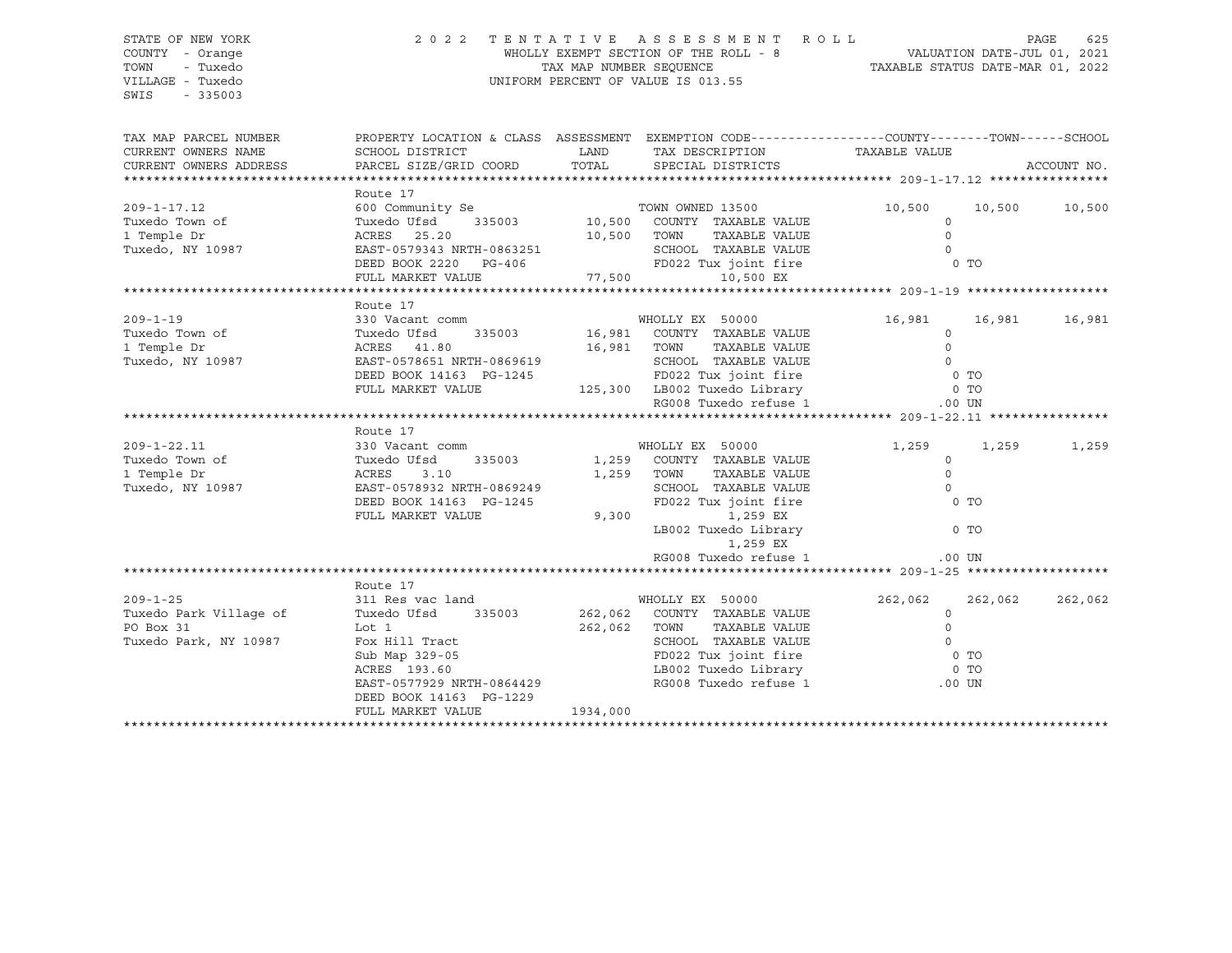| STATE OF NEW YORK<br>COUNTY<br>- Orange<br>TOWN<br>- Tuxedo<br>VILLAGE - Tuxedo<br>SWIS<br>$-335003$ |                                                                                                            |        | 2022 TENTATIVE ASSESSMENT ROLL<br>WHOLLY EXEMPT SECTION OF THE ROLL - 8 VALUATION DATE-JUL 01, 2021<br>TAX MAP NUMBER SEQUENCE TAXABLE STATUS DATE-MAR 01, 2022<br>UNIFORM PERCENT OF VALUE IS 013.55 |                                                                                                                                                                                                                                     | PAGE<br>626 |
|------------------------------------------------------------------------------------------------------|------------------------------------------------------------------------------------------------------------|--------|-------------------------------------------------------------------------------------------------------------------------------------------------------------------------------------------------------|-------------------------------------------------------------------------------------------------------------------------------------------------------------------------------------------------------------------------------------|-------------|
| TAX MAP PARCEL NUMBER TROPERTY LOCATION & CLASS ASSESSMENT                                           |                                                                                                            |        | EXEMPTION CODE-----------------COUNTY-------TOWN------SCHOOL                                                                                                                                          |                                                                                                                                                                                                                                     |             |
| CURRENT OWNERS NAME                                                                                  | SCHOOL DISTRICT<br><b>EXAMPLE THE STATE OF STATE OF STATE OF STATE OF STATE OF STATE OF STATE OF STATE</b> |        | TAX DESCRIPTION                                                                                                                                                                                       | TAXABLE VALUE                                                                                                                                                                                                                       |             |
| CURRENT OWNERS ADDRESS              PARCEL SIZE/GRID COORD           TOTAL        SPECIAL DISTRICTS  |                                                                                                            |        |                                                                                                                                                                                                       |                                                                                                                                                                                                                                     | ACCOUNT NO. |
|                                                                                                      |                                                                                                            |        |                                                                                                                                                                                                       |                                                                                                                                                                                                                                     |             |
|                                                                                                      | Route 17                                                                                                   |        |                                                                                                                                                                                                       |                                                                                                                                                                                                                                     |             |
| $209 - 1 - 27$                                                                                       | 311 Res vac land                                                                                           |        | WHOLLY EX 50000                                                                                                                                                                                       | 20,846 20,846                                                                                                                                                                                                                       | 20,846      |
| Tuxedo Park Village of                                                                               | Tuxedo Ufsd 335003                                                                                         |        | 20,846 COUNTY TAXABLE VALUE                                                                                                                                                                           |                                                                                                                                                                                                                                     |             |
| PO Box 31<br><u>Lot</u> 3                                                                            |                                                                                                            | 20,846 | TOWN<br>TAXABLE VALUE                                                                                                                                                                                 |                                                                                                                                                                                                                                     |             |
| Tuxedo Park, NY 10987                                                                                | Fox Hill Tract<br>Sub Map 329-05                                                                           |        | TAXABLE VALUE<br>SCHOOL                                                                                                                                                                               |                                                                                                                                                                                                                                     |             |
|                                                                                                      |                                                                                                            |        | FD022 Tux joint fire 0 TO                                                                                                                                                                             |                                                                                                                                                                                                                                     |             |
|                                                                                                      | ACRES 15.40                                                                                                |        | LB002 Tuxedo Library                                                                                                                                                                                  | <u>and</u> the contract of the contract of the contract of the contract of the contract of the contract of the contract of the contract of the contract of the contract of the contract of the contract of the contract of the cont |             |
|                                                                                                      | EAST-0577329 NRTH-0868499                                                                                  |        | RG008 Tuxedo refuse 1                                                                                                                                                                                 | .00 UN                                                                                                                                                                                                                              |             |
|                                                                                                      | DEED BOOK 14163 PG-1229                                                                                    |        |                                                                                                                                                                                                       |                                                                                                                                                                                                                                     |             |
|                                                                                                      | FULL MARKET VALUE<br>153,800                                                                               |        |                                                                                                                                                                                                       |                                                                                                                                                                                                                                     |             |
|                                                                                                      |                                                                                                            |        |                                                                                                                                                                                                       |                                                                                                                                                                                                                                     |             |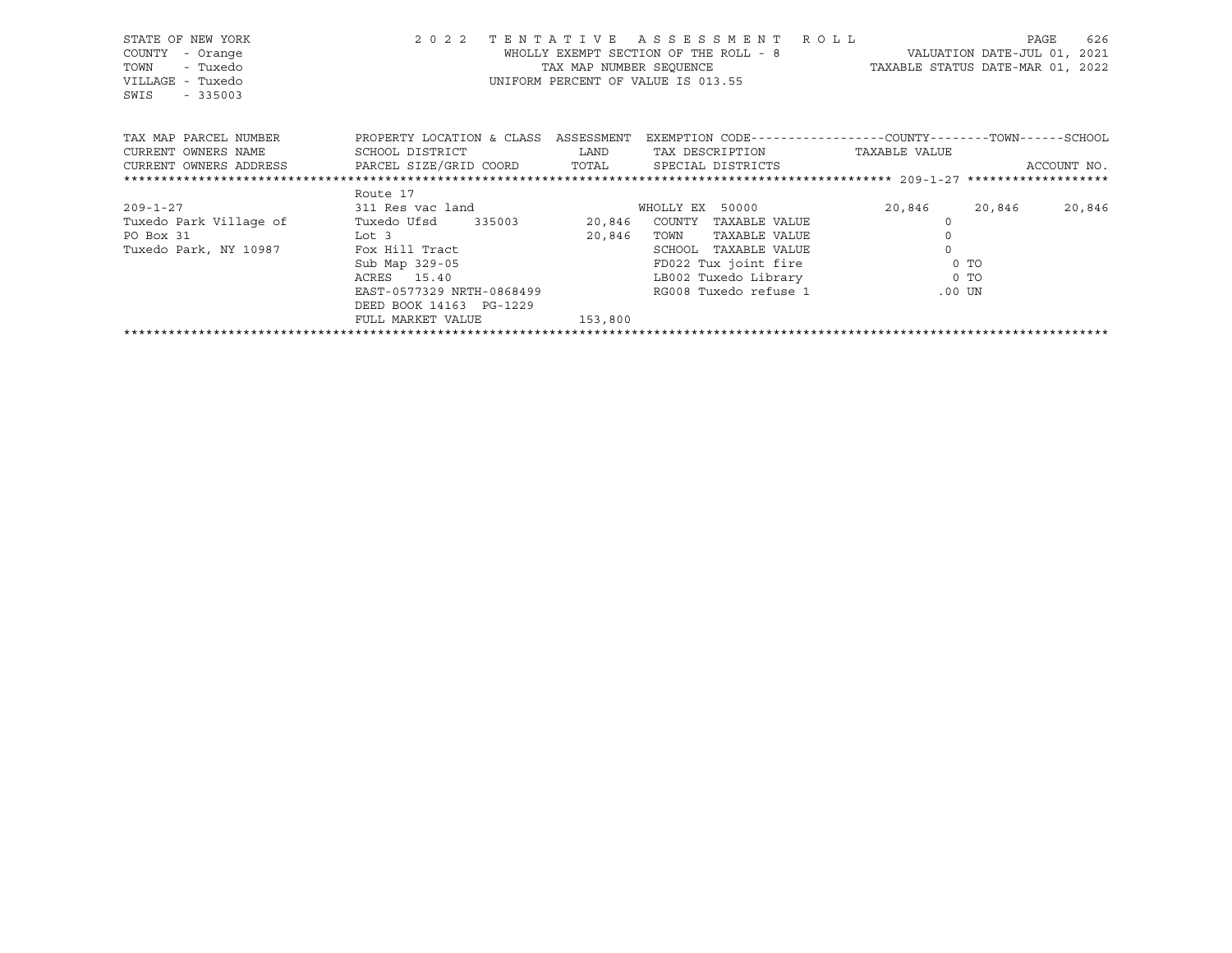| STATE OF NEW YORK | 2022 TENTATIVE ASSESSMENT ROLL        |                                  | PAGE                        | 627 |
|-------------------|---------------------------------------|----------------------------------|-----------------------------|-----|
| COUNTY - Orange   | WHOLLY EXEMPT SECTION OF THE ROLL - 8 |                                  | VALUATION DATE-JUL 01, 2021 |     |
| - Tuxedo<br>TOWN  | MAP SECTION - 209                     | TAXABLE STATUS DATE-MAR 01, 2022 |                             |     |
| VILLAGE - Tuxedo  | SUB-SECTION - 000                     |                                  | RPS150/V04/L015             |     |
| SWIS<br>$-335003$ | UNIFORM PERCENT OF VALUE IS 013.55    |                                  | CURRENT DATE $4/25/2022$    |     |

|      |                      | TOTAL   | EXTENSION | EXTENSION | AD VALOREM | EXEMPT  | TAXABLE |
|------|----------------------|---------|-----------|-----------|------------|---------|---------|
| CODE | DISTRICT NAME        | PARCELS | TYPE      | VALUE     | VALUE      | AMOUNT  | VALUE   |
|      |                      |         |           |           |            |         |         |
|      | RG009 Tuxedo refuse  |         | 1 UNITS   | 1.00      |            |         | 1.00    |
|      | FD022 Tux joint fire |         | 12 TOTAL  |           | 255,579    | 253,079 | 2,500   |
|      | LB002 Tuxedo Library |         | 8 TOTAL   |           | 48,259     | 48,259  |         |
|      | RG008 Tuxedo refuse  |         | 9 UNITS   |           |            |         |         |
|      | SW100 Hamlet swr dis |         | 1 TOTAL C |           | 100,000    |         | 100,000 |
|      | SW101 Hamlet swr uni |         | 1 UNITS   | 2.00      |            |         | 2.00    |
|      | SW107 Hamlet swr f/f |         | 1 UNITS   | 2.00      |            |         | 2.00    |

## \*\*\* S C H O O L D I S T R I C T S U M M A R Y \*\*\*

| CODE   | DISTRICT NAME | TOTAL<br>PARCELS | ASSESSED<br>LAND | ASSESSED<br>TOTAL | EXEMPT<br>AMOUNT | TOTAL<br>TAXABLE | STAR<br>AMOUNT | <b>STAR</b><br>TAXABLE |
|--------|---------------|------------------|------------------|-------------------|------------------|------------------|----------------|------------------------|
| 335003 | Tuxedo Ufsd   | 13               | 701,368          | 784,868           | 784,868          |                  |                |                        |
|        | SUB-TOTAL     | 13               | 701,368          | 784,868           | 784,868          |                  |                |                        |
|        | TOTAL         | 13               | 701,368          | 784,868           | 784,868          |                  |                |                        |

## \*\*\* S Y S T E M C O D E S S U M M A R Y \*\*\*

| CODE  | DESCRIPTION | TOTAL<br>PARCELS | COUNTY  | TOWN    | SCHOOL  |
|-------|-------------|------------------|---------|---------|---------|
| 50000 | WHOLLY EX   | 4                | 301,148 | 301,148 | 301,148 |
|       | тотаь       | 4                | 301,148 | 301,148 | 301,148 |

| CODE  | DESCRIPTION | TOTAL<br>PARCELS | COUNTY  | TOWN    | SCHOOL  |
|-------|-------------|------------------|---------|---------|---------|
| 13500 | TOWN OWNED  |                  | 253,200 | 253,200 | 253,200 |
| 13650 | VILL OWNED  |                  | 2,500   | 2,500   | 2,500   |
| 25110 | RELIGIOUS   | ▵                | 144,500 | 144,500 | 144,500 |
| 27350 | PRIV CEM    |                  | 83,520  | 83,520  | 83,520  |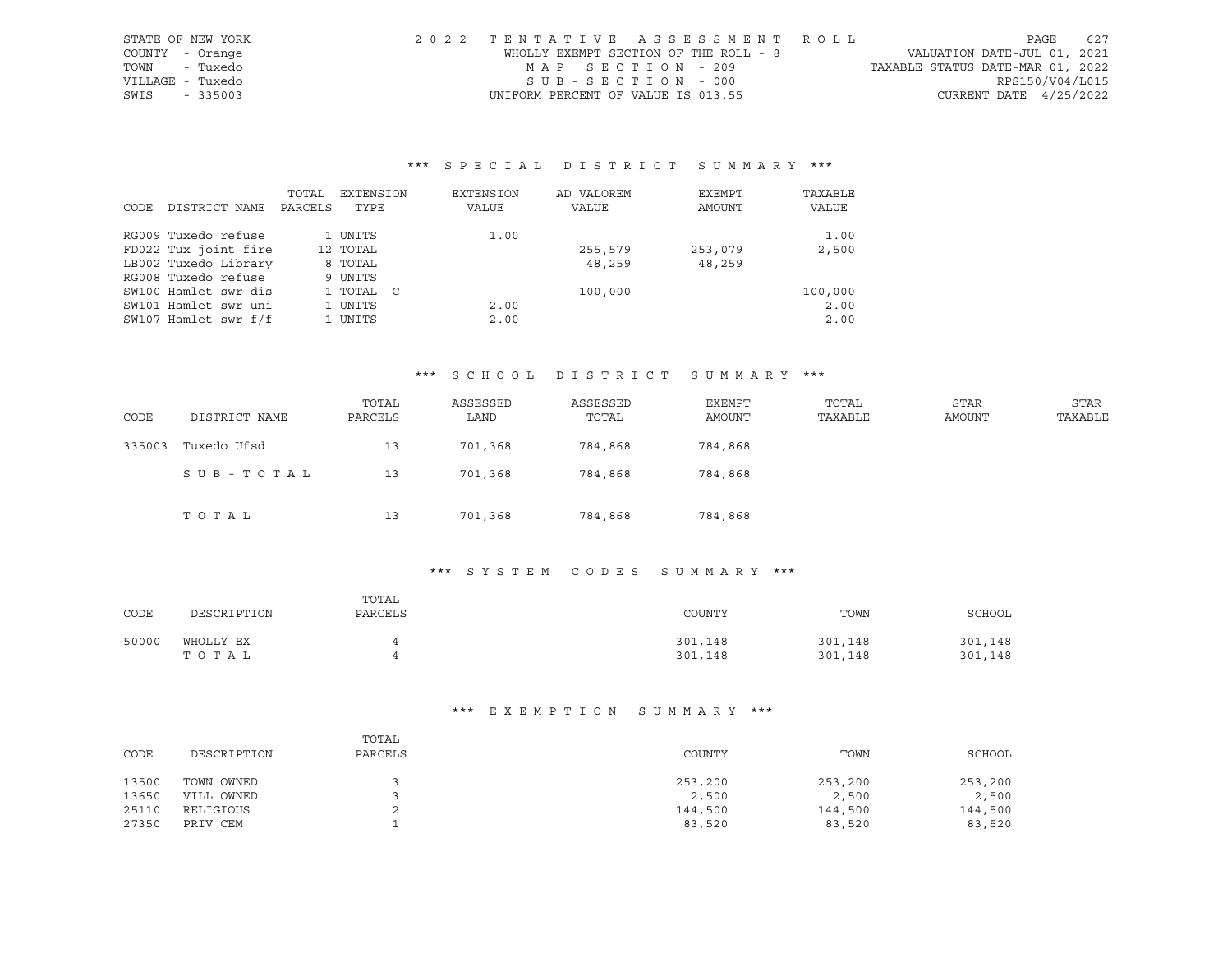|      | STATE OF NEW YORK | 2022 TENTATIVE ASSESSMENT ROLL        |  |                                  |                        | PAGE | 628 |
|------|-------------------|---------------------------------------|--|----------------------------------|------------------------|------|-----|
|      | COUNTY - Orange   | WHOLLY EXEMPT SECTION OF THE ROLL - 8 |  | VALUATION DATE-JUL 01, 2021      |                        |      |     |
|      | TOWN - Tuxedo     | MAP SECTION - 209                     |  | TAXABLE STATUS DATE-MAR 01, 2022 |                        |      |     |
|      | VILLAGE - Tuxedo  | SUB-SECTION - 000                     |  |                                  | RPS150/V04/L015        |      |     |
| SWIS | $-335003$         | UNIFORM PERCENT OF VALUE IS 013.55    |  |                                  | CURRENT DATE 4/25/2022 |      |     |

# \*\*\* E X E M P T I O N S U M M A R Y \*\*\*

| CODE | DESCRIPTION | TOTAL<br>PARCELS | COUNTY  | TOWN    | SCHOOL  |
|------|-------------|------------------|---------|---------|---------|
|      | TOTAL       | ີ                | 483,720 | 483,720 | 483,720 |

| ROLL |               | TOTAL   | ASSESSED | ASSESSED | TAXABLE | TAXABLE | TAXABLE | <b>STAR</b> |
|------|---------------|---------|----------|----------|---------|---------|---------|-------------|
| SEC  | DESCRIPTION   | PARCELS | LAND     | TOTAL    | COUNTY  | TOWN    | SCHOOL  | TAXABLE     |
|      | WHOLLY EXEMPT |         | 701,368  | 784,868  |         |         |         |             |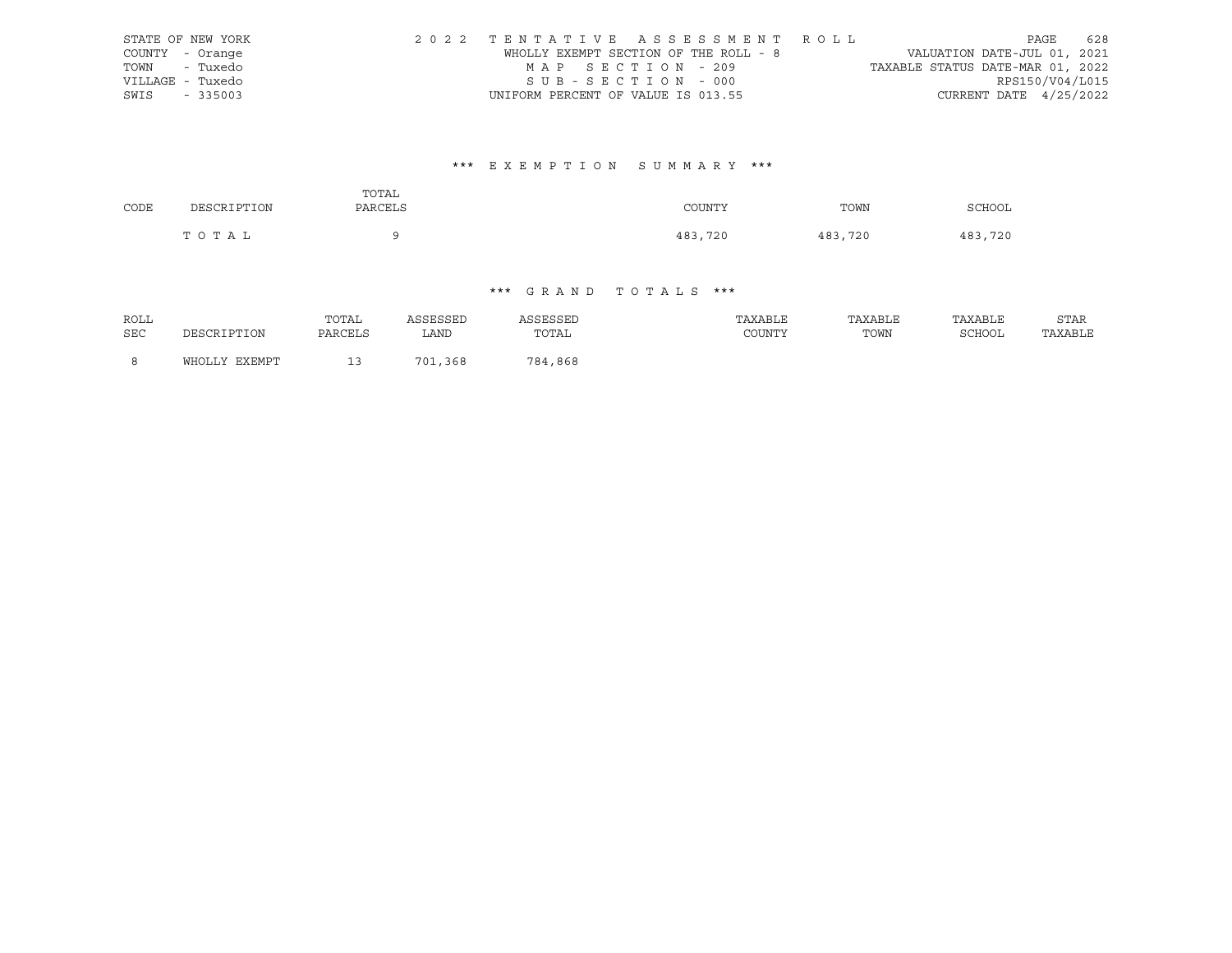| STATE OF NEW YORK<br>COUNTY - Orange<br>TOWN<br>- Tuxedo<br>VILLAGE - Tuxedo<br>SWIS<br>$-335003$                                                                                                                                                                     | 2 0 2 2                                                                                                                               | $\begin{tabular}{lllllllllllllllllll} \mboxsc{${\sf T}\,\,E\,\,N\,\,T\,\,A\,\,T\,\,I\,\,V\,\,E\, & A\,\,S\,\,S\,\,E\,\,S\,\,S\,\,M\,\,E\,\,N\,\,T\, & R\,\,O\,\,L\,\,L\, & PAGE & 629 \\ \mbox{\small{\small WHOLLY\,\,EKEMPT\,\,SECITON\,\,OF\,\,THE\,\,ROLL\,\,-\,\,8} & VALUATION\,\,DATE-JUL\,\,01,\ 2021 \\ \mbox{\small\small TAXABLE\,\,STATUS\,\,DATE-MAR\$ |                                                                |        |             |
|-----------------------------------------------------------------------------------------------------------------------------------------------------------------------------------------------------------------------------------------------------------------------|---------------------------------------------------------------------------------------------------------------------------------------|---------------------------------------------------------------------------------------------------------------------------------------------------------------------------------------------------------------------------------------------------------------------------------------------------------------------------------------------------------------------|----------------------------------------------------------------|--------|-------------|
| TAX MAP PARCEL NUMBER                                                                                                                                                                                                                                                 | PROPERTY LOCATION & CLASS ASSESSMENT EXEMPTION CODE---------------COUNTY-------TOWN-----SCHOOL                                        |                                                                                                                                                                                                                                                                                                                                                                     |                                                                |        |             |
| CURRENT OWNERS NAME                                                                                                                                                                                                                                                   | SCHOOL DISTRICT TAND TAX DESCRIPTION                                                                                                  |                                                                                                                                                                                                                                                                                                                                                                     | TAXABLE VALUE                                                  |        |             |
| CURRENT OWNERS ADDRESS                                                                                                                                                                                                                                                | PARCEL SIZE/GRID COORD                                                                                                                | TOTAL SPECIAL DISTRICTS                                                                                                                                                                                                                                                                                                                                             |                                                                |        | ACCOUNT NO. |
|                                                                                                                                                                                                                                                                       | 227 Route 17                                                                                                                          |                                                                                                                                                                                                                                                                                                                                                                     |                                                                |        |             |
| $211 - 5 - 1$                                                                                                                                                                                                                                                         |                                                                                                                                       | COMM SERV 29350                                                                                                                                                                                                                                                                                                                                                     | 144,400 144,400 144,400                                        |        |             |
| Tuxedo Park Library Tuxedo Ufsd 335003 10,700 COUNTY TAXABLE VALUE<br>PO Box 776 FRNT 126.00 DPTH 103.00 144,400 TOWN TAXABLE VALUE 0<br>Tuxedo, NY 10987 EAST-0578873 NRTH-0859769 SCHOOL TAXABLE VALUE 0<br>DEED BOOK 0542 PG-0031                                  |                                                                                                                                       |                                                                                                                                                                                                                                                                                                                                                                     |                                                                |        |             |
|                                                                                                                                                                                                                                                                       |                                                                                                                                       |                                                                                                                                                                                                                                                                                                                                                                     |                                                                |        |             |
|                                                                                                                                                                                                                                                                       |                                                                                                                                       |                                                                                                                                                                                                                                                                                                                                                                     |                                                                |        |             |
|                                                                                                                                                                                                                                                                       |                                                                                                                                       |                                                                                                                                                                                                                                                                                                                                                                     |                                                                |        |             |
|                                                                                                                                                                                                                                                                       |                                                                                                                                       |                                                                                                                                                                                                                                                                                                                                                                     |                                                                |        |             |
|                                                                                                                                                                                                                                                                       |                                                                                                                                       | SW100 Hamlet swr dist $144,400$ TO C                                                                                                                                                                                                                                                                                                                                |                                                                |        |             |
|                                                                                                                                                                                                                                                                       |                                                                                                                                       | SW101 Hamlet swr units                                                                                                                                                                                                                                                                                                                                              | 2.00 UN                                                        |        |             |
|                                                                                                                                                                                                                                                                       |                                                                                                                                       | SW107 Hamlet swr f/f                                                                                                                                                                                                                                                                                                                                                | 2.00 UN                                                        |        |             |
|                                                                                                                                                                                                                                                                       |                                                                                                                                       |                                                                                                                                                                                                                                                                                                                                                                     |                                                                |        |             |
|                                                                                                                                                                                                                                                                       |                                                                                                                                       |                                                                                                                                                                                                                                                                                                                                                                     |                                                                |        |             |
|                                                                                                                                                                                                                                                                       |                                                                                                                                       |                                                                                                                                                                                                                                                                                                                                                                     | 10,500 10,500                                                  |        | 10,500      |
|                                                                                                                                                                                                                                                                       |                                                                                                                                       |                                                                                                                                                                                                                                                                                                                                                                     |                                                                |        |             |
|                                                                                                                                                                                                                                                                       |                                                                                                                                       |                                                                                                                                                                                                                                                                                                                                                                     |                                                                |        |             |
|                                                                                                                                                                                                                                                                       |                                                                                                                                       |                                                                                                                                                                                                                                                                                                                                                                     |                                                                |        |             |
|                                                                                                                                                                                                                                                                       |                                                                                                                                       |                                                                                                                                                                                                                                                                                                                                                                     |                                                                |        |             |
|                                                                                                                                                                                                                                                                       |                                                                                                                                       |                                                                                                                                                                                                                                                                                                                                                                     |                                                                |        |             |
|                                                                                                                                                                                                                                                                       |                                                                                                                                       |                                                                                                                                                                                                                                                                                                                                                                     |                                                                |        |             |
|                                                                                                                                                                                                                                                                       |                                                                                                                                       |                                                                                                                                                                                                                                                                                                                                                                     |                                                                |        |             |
|                                                                                                                                                                                                                                                                       |                                                                                                                                       |                                                                                                                                                                                                                                                                                                                                                                     |                                                                |        |             |
| $211 - 8 - 4.3$                                                                                                                                                                                                                                                       |                                                                                                                                       |                                                                                                                                                                                                                                                                                                                                                                     | 16,000 16,000                                                  |        | 16,000      |
|                                                                                                                                                                                                                                                                       | FAIR AVE<br>330 Vacant comm<br>Tuxedo Ufsd 335003 16,000 COUNTY TAXABLE VALUE<br>FRNT 132.00 DPTH 105.00 16,000 TOWN TAXABLE VALUE    |                                                                                                                                                                                                                                                                                                                                                                     |                                                                |        |             |
| Tuxedo Park Village of<br>PO Box 31                                                                                                                                                                                                                                   |                                                                                                                                       |                                                                                                                                                                                                                                                                                                                                                                     |                                                                |        |             |
| Tuxedo Park, NY 10987                                                                                                                                                                                                                                                 |                                                                                                                                       |                                                                                                                                                                                                                                                                                                                                                                     | ) 13650<br>TAXABLE VALUE 0<br>TAXABLE VALUE 0<br>CONFIRENTIE 0 |        |             |
|                                                                                                                                                                                                                                                                       |                                                                                                                                       |                                                                                                                                                                                                                                                                                                                                                                     | 0 TO                                                           |        |             |
|                                                                                                                                                                                                                                                                       | EAST-0578649 NRTH-0860439 SCHOOL TAXABLE VALUE<br>DEED BOOK 2160 PG-00609 FD022 Tux joint fire<br>FULL MARKET VALUE 118,100 16,000 EX |                                                                                                                                                                                                                                                                                                                                                                     |                                                                |        |             |
|                                                                                                                                                                                                                                                                       |                                                                                                                                       | $LBO02$ Tuxedo $Library$<br>$16,000$ EX<br>RG008 Tuyedo refused                                                                                                                                                                                                                                                                                                     | $0$ TO                                                         |        |             |
|                                                                                                                                                                                                                                                                       |                                                                                                                                       |                                                                                                                                                                                                                                                                                                                                                                     |                                                                |        |             |
|                                                                                                                                                                                                                                                                       |                                                                                                                                       |                                                                                                                                                                                                                                                                                                                                                                     |                                                                |        |             |
|                                                                                                                                                                                                                                                                       |                                                                                                                                       | RG008 Tuxedo refuse 1 .00 UN<br>SW100 Hamlet swr dist 16,000 TO C                                                                                                                                                                                                                                                                                                   |                                                                |        |             |
|                                                                                                                                                                                                                                                                       |                                                                                                                                       |                                                                                                                                                                                                                                                                                                                                                                     |                                                                |        |             |
|                                                                                                                                                                                                                                                                       | 6 Fox Hill Rd                                                                                                                         |                                                                                                                                                                                                                                                                                                                                                                     |                                                                |        |             |
| $211 - 9 - 1$<br>211-9-1<br>3211-9-1<br>3211-9-1<br>328,750<br>328 COUNTY TAXABLE VALUE<br>625 Centery<br>629 COUNTY TAXABLE VALUE<br>629 COUNTY TAXABLE VALUE<br>629 COUNTY TAXABLE VALUE<br>629 COUNTY TAXABLE VALUE<br>629,750 COUNTY TAXABLE VALUE<br>629,750 COU |                                                                                                                                       |                                                                                                                                                                                                                                                                                                                                                                     |                                                                | 28,750 | 28,750      |
|                                                                                                                                                                                                                                                                       |                                                                                                                                       |                                                                                                                                                                                                                                                                                                                                                                     |                                                                |        |             |
|                                                                                                                                                                                                                                                                       |                                                                                                                                       |                                                                                                                                                                                                                                                                                                                                                                     |                                                                |        |             |
|                                                                                                                                                                                                                                                                       |                                                                                                                                       |                                                                                                                                                                                                                                                                                                                                                                     |                                                                |        |             |
|                                                                                                                                                                                                                                                                       |                                                                                                                                       |                                                                                                                                                                                                                                                                                                                                                                     |                                                                |        |             |
|                                                                                                                                                                                                                                                                       |                                                                                                                                       |                                                                                                                                                                                                                                                                                                                                                                     |                                                                |        |             |
|                                                                                                                                                                                                                                                                       |                                                                                                                                       |                                                                                                                                                                                                                                                                                                                                                                     |                                                                |        |             |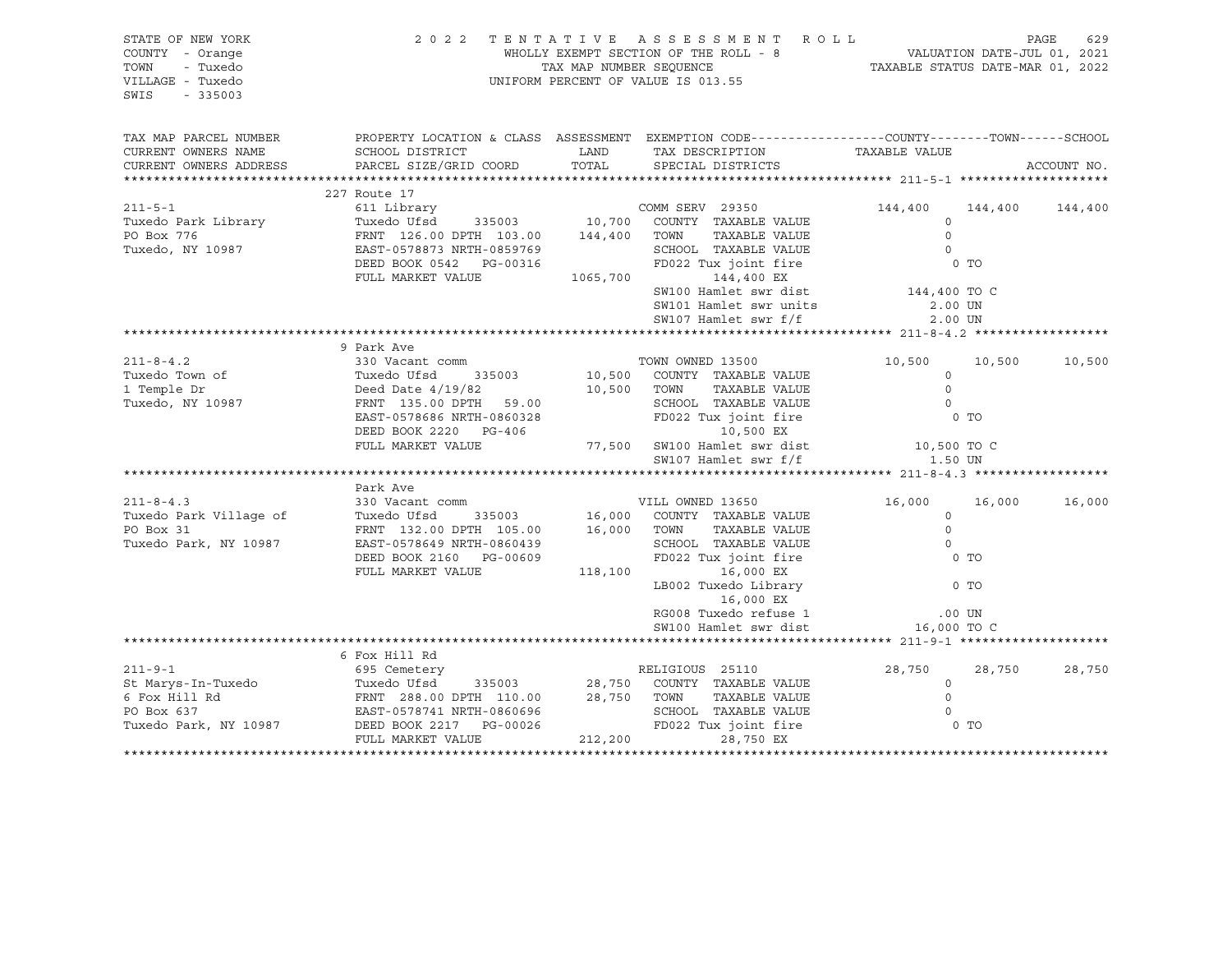| STATE OF NEW YORK<br>COUNTY - Orange<br>TOWN<br>- Tuxedo<br>VILLAGE - Tuxedo<br>SWIS<br>$-335003$ |                                                                                                                                                                                                                                                  |        | 2022 TENTATIVE ASSESSMENT ROLL<br>WHOLLY EXEMPT SECTION OF THE ROLL - 8<br>TAX MAP NUMBER SEQUENCE<br>TAXABLE STATUS DATE-MAR 01, 2022<br>UNIFORM PERCENT OF VALUE IS 013.55                                                                                                                                                                                                                                                                                                                                 |                                                                                         | PAGE  | 630         |
|---------------------------------------------------------------------------------------------------|--------------------------------------------------------------------------------------------------------------------------------------------------------------------------------------------------------------------------------------------------|--------|--------------------------------------------------------------------------------------------------------------------------------------------------------------------------------------------------------------------------------------------------------------------------------------------------------------------------------------------------------------------------------------------------------------------------------------------------------------------------------------------------------------|-----------------------------------------------------------------------------------------|-------|-------------|
| TAX MAP PARCEL NUMBER<br>CURRENT OWNERS NAME<br>CURRENT OWNERS ADDRESS                            | SCHOOL DISTRICT<br>PARCEL SIZE/GRID COORD TOTAL                                                                                                                                                                                                  | LAND   | PROPERTY LOCATION & CLASS ASSESSMENT EXEMPTION CODE----------------COUNTY-------TOWN------SCHOOL<br>TAX DESCRIPTION TAXABLE VALUE<br>SPECIAL DISTRICTS                                                                                                                                                                                                                                                                                                                                                       |                                                                                         |       | ACCOUNT NO. |
| $211 - 10 - 1$<br>Tuxedo Town of<br>1 Temple Dr<br>Tuxedo Park, NY 10987                          | Route 17<br>330 Vacant comm<br>EAST-0578802 NRTH-0860582<br>DEED BOOK 2259 PG-00890<br>FULL MARKET VALUE                                                                                                                                         | 3,700  | TOWN OWNED 13500<br>TAXABLE VALUE<br>SCHOOL TAXABLE VALUE<br>FD022 Tux joint fire<br>500 EX<br>SW100 Hamlet swr dist<br>SW107 Hamlet swr f/f 1.50 UN                                                                                                                                                                                                                                                                                                                                                         | 500<br>$\circ$<br>$\overline{0}$<br>$\overline{0}$<br>0 <sub>T</sub><br><b>600 TO C</b> | 500   | 500         |
| $211 - 10 - 2$<br>Tuxedo Park Village of<br>PO Box 31<br>Tuxedo Park, NY 10987                    | Route 17<br>692 Road/str/hwy<br>Tuxedo Ufsd 335003<br>Ws Ny St Hwy 17                                                                                                                                                                            |        | VILL OWNED 13730<br>2,000 COUNTY TAXABLE VALUE<br>2,000 TOWN<br>TAXABLE VALUE<br>$\begin{tabular}{lcccccc} \textbf{FRNT} & 110.00 \textbf{ DPTH} & 197.00 & & & \textbf{SCHOOL} & \textbf{TXABLE VALUE} & & & 0 \\ \textbf{EAST-0578709 NRTH-0860532} & & & \textbf{FD022 Tux joint fire} & & & 0 & \textbf{TO} \\ \textbf{DEED BOOK 2633} & & \textbf{PG-00277} & & & \textbf{SW100 Hamlet swr dist} & & 2,000 \textbf{ TO C} \\ \textbf{FULL MARKET VALUE} & & & 14,800 & \textbf{SW107 Hamlet swr f/f} &$ | 2,000<br>$\circ$<br>$\Omega$                                                            | 2,000 | 2,000       |
| $211 - 11 - 1$<br>Tuxedo Town of<br>Town Hall<br>1 Temple Dr<br>Tuxedo, NY 10987                  | Route 17<br>330 Vacant comm<br>Tuxedo Ufsd<br>Deed Date $4/19/82$<br>Deed Date 4/12/02<br>FRNT 557.00 DPTH 26.00<br>EAST-0578882 NRTH-0860763<br>EAST-0578882 NRTH-0860763<br>CASE COMPASS FD022 Tux joint fire<br>1,800 EX<br>FULL MARKET VALUE | 13,300 | TOWN OWNED 13500<br>$1,800$ COUNTY TAXABLE VALUE<br>19/82                  1,800    TOWN       TAXABLE VALUE<br>TOWN FRAME ---<br>SCHOOL TAXABLE VALUE                                                                                                                                                                                                                                                                                                                                                       | 1,800<br>$\circ$<br>$\Omega$<br>$\overline{0}$<br>0 TO                                  | 1,800 | 1,800       |
| $211 - 11 - 2.1$<br>Tuxedo Town of<br>1 Temple Dr<br>Tuxedo, NY 10987                             | Route 17<br>653 Govt pk lot<br>Tuxedo Ufsd<br>335003<br>Deed Date $9/22/77$<br>Deed Date 3/22///<br>FRNT 33.00 DPTH 76.00 SCHOOL TAXABLE VALUE<br>EAST-0578993 NRTH-0859858 FD022 Tux joint fire<br>5,000 EX<br>FULL MARKET VALUE                | 36,900 | TOWN OWNED 13500<br>5,000 COUNTY TAXABLE VALUE<br>5,000 TOWN<br>TAXABLE VALUE                                                                                                                                                                                                                                                                                                                                                                                                                                | 5,000<br>$\circ$<br>$\circ$<br>$\Omega$<br>0 TO                                         | 5,000 | 5,000       |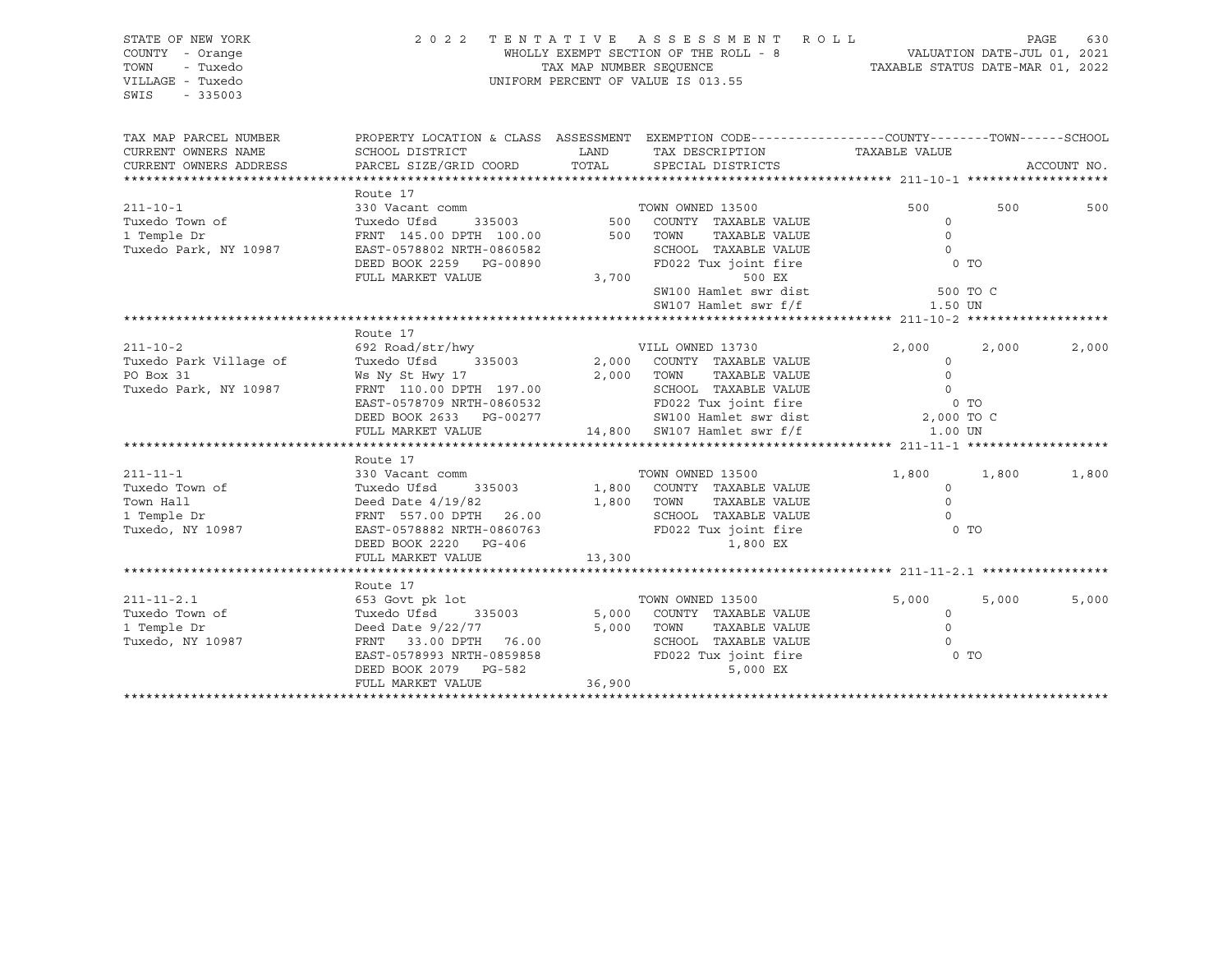| STATE OF NEW YORK<br>COUNTY - Orange<br>TOWN - Tuxedo<br>VILLAGE - Tuxedo<br>SWIS - 335003                                                                                                                                                                                                                                                                 |                                                        | 2022 TENTATIVE ASSESSMENT ROLL PAGE 631<br>WHOLLY EXEMPT SECTION OF THE ROLL - 8<br>TAX MAP NUMBER SEQUENCE TAXABLE STATUS DATE-MAR 01, 2022<br>UNIFORM PERCENT OF VALUE IS 013.55 |                                                                                                                                                                                                                                               |                                                         |             |
|------------------------------------------------------------------------------------------------------------------------------------------------------------------------------------------------------------------------------------------------------------------------------------------------------------------------------------------------------------|--------------------------------------------------------|------------------------------------------------------------------------------------------------------------------------------------------------------------------------------------|-----------------------------------------------------------------------------------------------------------------------------------------------------------------------------------------------------------------------------------------------|---------------------------------------------------------|-------------|
| TAX MAP PARCEL NUMBER<br>CURRENT OWNERS NAME<br>CURRENT OWNERS ADDRESS                                                                                                                                                                                                                                                                                     |                                                        |                                                                                                                                                                                    | PROPERTY LOCATION & CLASS ASSESSMENT EXEMPTION CODE-----------------COUNTY-------TOWN------SCHOOL                                                                                                                                             |                                                         | ACCOUNT NO. |
|                                                                                                                                                                                                                                                                                                                                                            |                                                        |                                                                                                                                                                                    |                                                                                                                                                                                                                                               |                                                         |             |
| $\begin{array}{cccccccc} \text{211--11-2.2} & \text{228 Route 17} & \text{335003} & \text{50,200 COMNED} & \text{14110} & \text{70,600} & \text{70,60} & \text{70,60} & \text{70,60} & \text{70,60} & \text{70,60} & \text{70,60} & \text{70,60} & \text{70,60} & \text{70,60} & \text{70,60} & \text{70,60} & \text{70,60} & \text{70,60} & \text{70,60}$ | 228 Route 17                                           |                                                                                                                                                                                    |                                                                                                                                                                                                                                               |                                                         |             |
|                                                                                                                                                                                                                                                                                                                                                            |                                                        |                                                                                                                                                                                    |                                                                                                                                                                                                                                               | 70,600 70,600 70,600                                    |             |
|                                                                                                                                                                                                                                                                                                                                                            |                                                        |                                                                                                                                                                                    |                                                                                                                                                                                                                                               |                                                         |             |
|                                                                                                                                                                                                                                                                                                                                                            |                                                        |                                                                                                                                                                                    |                                                                                                                                                                                                                                               |                                                         |             |
|                                                                                                                                                                                                                                                                                                                                                            |                                                        |                                                                                                                                                                                    |                                                                                                                                                                                                                                               |                                                         |             |
|                                                                                                                                                                                                                                                                                                                                                            |                                                        |                                                                                                                                                                                    |                                                                                                                                                                                                                                               |                                                         |             |
|                                                                                                                                                                                                                                                                                                                                                            |                                                        |                                                                                                                                                                                    |                                                                                                                                                                                                                                               |                                                         |             |
|                                                                                                                                                                                                                                                                                                                                                            |                                                        |                                                                                                                                                                                    |                                                                                                                                                                                                                                               |                                                         |             |
|                                                                                                                                                                                                                                                                                                                                                            |                                                        |                                                                                                                                                                                    |                                                                                                                                                                                                                                               |                                                         |             |
|                                                                                                                                                                                                                                                                                                                                                            |                                                        |                                                                                                                                                                                    |                                                                                                                                                                                                                                               |                                                         |             |
|                                                                                                                                                                                                                                                                                                                                                            | 240 Route 17                                           |                                                                                                                                                                                    |                                                                                                                                                                                                                                               |                                                         |             |
|                                                                                                                                                                                                                                                                                                                                                            |                                                        |                                                                                                                                                                                    |                                                                                                                                                                                                                                               | 110,000 110,000                                         | 110,000     |
|                                                                                                                                                                                                                                                                                                                                                            |                                                        |                                                                                                                                                                                    |                                                                                                                                                                                                                                               |                                                         |             |
|                                                                                                                                                                                                                                                                                                                                                            |                                                        |                                                                                                                                                                                    |                                                                                                                                                                                                                                               |                                                         |             |
|                                                                                                                                                                                                                                                                                                                                                            |                                                        |                                                                                                                                                                                    |                                                                                                                                                                                                                                               |                                                         |             |
|                                                                                                                                                                                                                                                                                                                                                            |                                                        |                                                                                                                                                                                    |                                                                                                                                                                                                                                               |                                                         |             |
|                                                                                                                                                                                                                                                                                                                                                            |                                                        |                                                                                                                                                                                    |                                                                                                                                                                                                                                               |                                                         |             |
|                                                                                                                                                                                                                                                                                                                                                            |                                                        |                                                                                                                                                                                    |                                                                                                                                                                                                                                               |                                                         |             |
|                                                                                                                                                                                                                                                                                                                                                            |                                                        |                                                                                                                                                                                    |                                                                                                                                                                                                                                               |                                                         |             |
|                                                                                                                                                                                                                                                                                                                                                            | E Of Village Rd<br>E OI VIIIage Rd<br>843 Non-ceil. rr |                                                                                                                                                                                    |                                                                                                                                                                                                                                               |                                                         |             |
|                                                                                                                                                                                                                                                                                                                                                            |                                                        |                                                                                                                                                                                    |                                                                                                                                                                                                                                               |                                                         | 9,200       |
|                                                                                                                                                                                                                                                                                                                                                            |                                                        |                                                                                                                                                                                    |                                                                                                                                                                                                                                               |                                                         |             |
|                                                                                                                                                                                                                                                                                                                                                            |                                                        |                                                                                                                                                                                    |                                                                                                                                                                                                                                               |                                                         |             |
|                                                                                                                                                                                                                                                                                                                                                            |                                                        |                                                                                                                                                                                    |                                                                                                                                                                                                                                               |                                                         |             |
|                                                                                                                                                                                                                                                                                                                                                            |                                                        |                                                                                                                                                                                    |                                                                                                                                                                                                                                               |                                                         |             |
| 413 Non-ceil.rr<br>Metro North Comm Rr Co Tuxedo Ufsd 335003 9,200 COUNTY TAXABLE VALUE<br>347 Madison Ave FRNT 17.00 DPTH 595.00 9,200 TOWN TAXABLE VALUE 0<br>New York, NY 10017 EAST-0579030 NRTH-0859926 SCHOOL TAXABLE VALUE 0<br>                                                                                                                    |                                                        |                                                                                                                                                                                    |                                                                                                                                                                                                                                               |                                                         |             |
|                                                                                                                                                                                                                                                                                                                                                            | East Village Rd                                        |                                                                                                                                                                                    |                                                                                                                                                                                                                                               |                                                         |             |
|                                                                                                                                                                                                                                                                                                                                                            | 330 Vacant comm                                        |                                                                                                                                                                                    |                                                                                                                                                                                                                                               |                                                         |             |
|                                                                                                                                                                                                                                                                                                                                                            |                                                        |                                                                                                                                                                                    |                                                                                                                                                                                                                                               |                                                         |             |
|                                                                                                                                                                                                                                                                                                                                                            |                                                        |                                                                                                                                                                                    |                                                                                                                                                                                                                                               |                                                         |             |
|                                                                                                                                                                                                                                                                                                                                                            |                                                        |                                                                                                                                                                                    |                                                                                                                                                                                                                                               |                                                         |             |
|                                                                                                                                                                                                                                                                                                                                                            |                                                        |                                                                                                                                                                                    |                                                                                                                                                                                                                                               |                                                         |             |
|                                                                                                                                                                                                                                                                                                                                                            |                                                        |                                                                                                                                                                                    |                                                                                                                                                                                                                                               |                                                         |             |
|                                                                                                                                                                                                                                                                                                                                                            |                                                        |                                                                                                                                                                                    |                                                                                                                                                                                                                                               |                                                         |             |
|                                                                                                                                                                                                                                                                                                                                                            | Route 17                                               |                                                                                                                                                                                    |                                                                                                                                                                                                                                               |                                                         |             |
| $211 - 11 - 6$                                                                                                                                                                                                                                                                                                                                             | 653 Govt pk lot                                        |                                                                                                                                                                                    | TOWN OWNED 13500                                                                                                                                                                                                                              | 1,000 1,000                                             | 1,000       |
| Tuxedo Town of<br>1 Temple Dr<br>1 Temple Dr                                                                                                                                                                                                                                                                                                               |                                                        |                                                                                                                                                                                    |                                                                                                                                                                                                                                               | $\overline{0}$<br>$\begin{array}{c} 0 \\ 0 \end{array}$ |             |
| Tuxedo, NY 10987                                                                                                                                                                                                                                                                                                                                           |                                                        |                                                                                                                                                                                    |                                                                                                                                                                                                                                               |                                                         |             |
|                                                                                                                                                                                                                                                                                                                                                            |                                                        |                                                                                                                                                                                    | 653 Govt pk lot<br>Tuxedo Ufsd 335003 1,000 COUNTY TAXABLE VALUE<br>Es Hwy 17 1,000 TOWN TAXABLE VALUE<br>FRNT 580.00 DPTH 13.00 SCHOOL TAXABLE VALUE<br>EAST-0578935 NRTH-0860096 FD022 Tux joint fire<br>TAXABLE VALUE<br>TAXABLE VALUE<br> |                                                         |             |
|                                                                                                                                                                                                                                                                                                                                                            |                                                        |                                                                                                                                                                                    |                                                                                                                                                                                                                                               |                                                         |             |
|                                                                                                                                                                                                                                                                                                                                                            |                                                        |                                                                                                                                                                                    |                                                                                                                                                                                                                                               |                                                         |             |
|                                                                                                                                                                                                                                                                                                                                                            |                                                        |                                                                                                                                                                                    | FRNT 580.00 DPTH 13.00<br>EAST-0578935 NRTH-0860096<br>DEED BOOK 1808 PG-00055<br>FULL MARKET VALUE 7,400 SW100 Hamlet swr dist 1,000 TO C<br>SW107 Hamlet swr f/f 1.000 UN                                                                   |                                                         |             |
|                                                                                                                                                                                                                                                                                                                                                            |                                                        |                                                                                                                                                                                    |                                                                                                                                                                                                                                               |                                                         |             |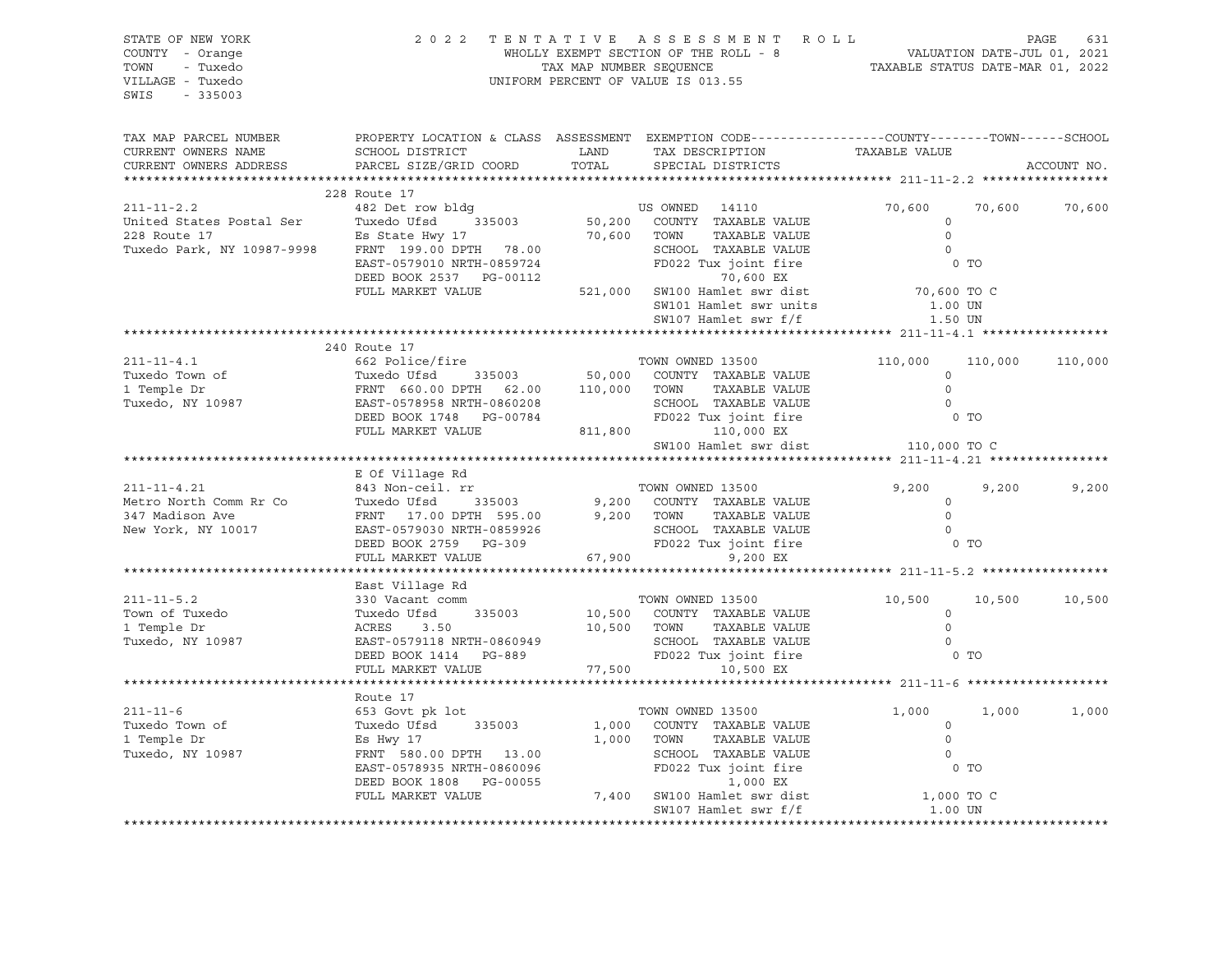| STATE OF NEW YORK<br>COUNTY<br>- Orange<br>TOWN<br>- Tuxedo<br>VILLAGE - Tuxedo<br>SWIS<br>$-335003$ |                                                                                                                                                                   | 2022 TENTATIVE ASSESSMENT ROLL<br>TAX MAP NUMBER SEOUENCE<br>UNIFORM PERCENT OF VALUE IS 013.55 |                        | WHOLLY EXEMPT SECTION OF THE ROLL - 8 VALUATION DATE-JUL 01, 2021<br>TAXABLE STATUS DATE-MAR 01, 2022 | PAGE     | 632      |
|------------------------------------------------------------------------------------------------------|-------------------------------------------------------------------------------------------------------------------------------------------------------------------|-------------------------------------------------------------------------------------------------|------------------------|-------------------------------------------------------------------------------------------------------|----------|----------|
| TAX MAP PARCEL NUMBER<br>CURRENT OWNERS NAME                                                         | PROPERTY LOCATION & CLASS ASSESSMENT EXEMPTION CODE----------------COUNTY-------TOWN------SCHOOL<br>SCHOOL DISTRICT<br><b>EXAMPLE THE STATE OF STATE OF STATE</b> |                                                                                                 | TAX DESCRIPTION        | TAXABLE VALUE                                                                                         |          |          |
|                                                                                                      |                                                                                                                                                                   |                                                                                                 |                        |                                                                                                       |          |          |
|                                                                                                      |                                                                                                                                                                   |                                                                                                 |                        |                                                                                                       |          |          |
|                                                                                                      | Grove Dr                                                                                                                                                          |                                                                                                 |                        |                                                                                                       |          |          |
| $211 - 15 - 1$                                                                                       | 311 Res vac land                                                                                                                                                  |                                                                                                 | WHOLLY EX 50000        | $\Omega$                                                                                              | $\Omega$ | $\Omega$ |
| Unknown Owner                                                                                        | Tuxedo Ufsd                                                                                                                                                       | 335003 0 COUNTY TAXABLE VALUE                                                                   |                        | $\Omega$                                                                                              |          |          |
| Attn: Tuxedo Town of                                                                                 | FRNT 5.00 DPTH 181.00 0 TOWN                                                                                                                                      |                                                                                                 | TAXABLE VALUE          |                                                                                                       |          |          |
| 1 Temple Dr                                                                                          | EAST-0579793 NRTH-0860720                                                                                                                                         |                                                                                                 | SCHOOL TAXABLE VALUE   | $\Omega$                                                                                              |          |          |
| Tuxedo, NY 10987 FULL MARKET VALUE                                                                   |                                                                                                                                                                   |                                                                                                 |                        | 0 FD022 Tux joint fire 0 TO                                                                           |          |          |
|                                                                                                      |                                                                                                                                                                   |                                                                                                 |                        | LB002 Tuxedo Library 6 0 TO                                                                           |          |          |
|                                                                                                      |                                                                                                                                                                   |                                                                                                 | RG008 Tuxedo refuse 1  | $.00$ UN                                                                                              |          |          |
|                                                                                                      |                                                                                                                                                                   |                                                                                                 |                        |                                                                                                       |          |          |
|                                                                                                      | Grove Dr                                                                                                                                                          |                                                                                                 |                        |                                                                                                       |          |          |
| $211 - 17 - 4$                                                                                       | 311 Res vac land                                                                                                                                                  |                                                                                                 | WHOLLY EX 50000        | $\Omega$                                                                                              | $\Omega$ | $\circ$  |
| Unknown Owner                                                                                        | Tuxedo Ufsd                                                                                                                                                       | 335003 0 COUNTY TAXABLE VALUE                                                                   |                        | $\Omega$                                                                                              |          |          |
| Attn: Tuxedo Town of FRNT 115.00 DPTH 20.00 00 TOWN                                                  |                                                                                                                                                                   |                                                                                                 | TAXABLE VALUE          | 0                                                                                                     |          |          |
| 1 Temple Dr                                                                                          | EAST-0579778 NRTH-0860922                                                                                                                                         |                                                                                                 | SCHOOL TAXABLE VALUE   | $\Omega$                                                                                              |          |          |
| Tuxedo, NY 10987                                                                                     | FULL MARKET VALUE                                                                                                                                                 |                                                                                                 | 0 FD022 Tux joint fire | 0 <sub>T</sub>                                                                                        |          |          |
|                                                                                                      |                                                                                                                                                                   |                                                                                                 |                        | LB002 Tuxedo Library 0 TO                                                                             |          |          |
|                                                                                                      |                                                                                                                                                                   |                                                                                                 | RG008 Tuxedo refuse 1  | $.00$ UN                                                                                              |          |          |
|                                                                                                      |                                                                                                                                                                   |                                                                                                 |                        |                                                                                                       |          |          |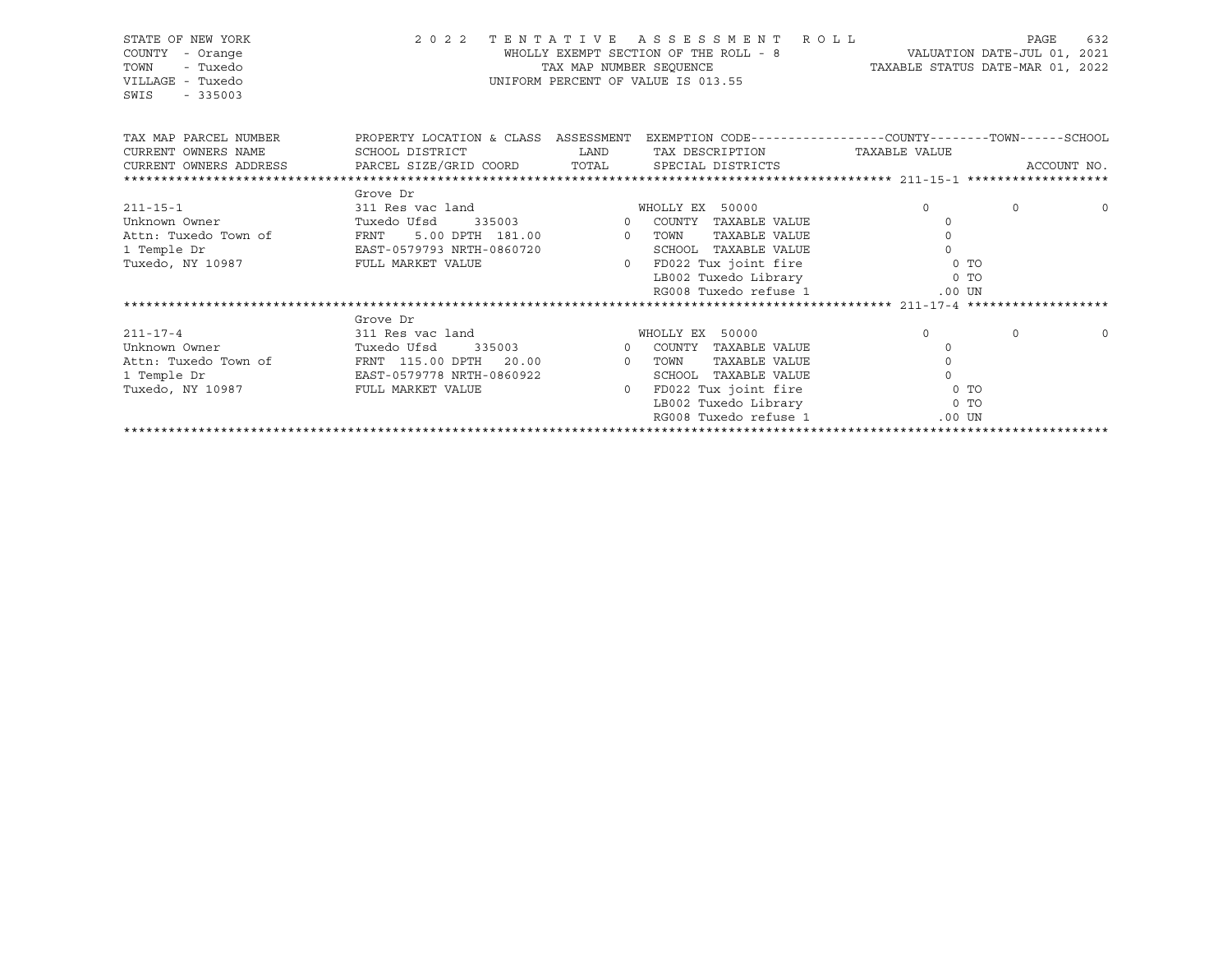| STATE OF NEW YORK | 2022 TENTATIVE ASSESSMENT ROLL        |                                  | PAGE                        | 633 |
|-------------------|---------------------------------------|----------------------------------|-----------------------------|-----|
| COUNTY - Orange   | WHOLLY EXEMPT SECTION OF THE ROLL - 8 |                                  | VALUATION DATE-JUL 01, 2021 |     |
| - Tuxedo<br>TOWN  | MAP SECTION - 211                     | TAXABLE STATUS DATE-MAR 01, 2022 |                             |     |
| VILLAGE - Tuxedo  | SUB-SECTION - 000                     |                                  | RPS150/V04/L015             |     |
| SWIS<br>$-335003$ | UNIFORM PERCENT OF VALUE IS 013.55    |                                  | CURRENT DATE $4/25/2022$    |     |

|      |                      | TOTAL   | EXTENSION | EXTENSION | AD VALOREM | EXEMPT  | TAXABLE |
|------|----------------------|---------|-----------|-----------|------------|---------|---------|
| CODE | DISTRICT NAME        | PARCELS | TYPE      | VALUE     | VALUE      | AMOUNT  | VALUE   |
|      |                      |         |           |           |            |         |         |
|      | FD022 Tux joint fire |         | 15 TOTAL  |           | 408,250    | 408,250 |         |
|      | LB002 Tuxedo Library |         | 3 TOTAL   |           | 16,000     | 16,000  |         |
|      | RG008 Tuxedo refuse  |         | 3 UNITS   |           |            |         |         |
|      | SW100 Hamlet swr dis |         | 8 TOTAL C |           | 355,000    |         | 355,000 |
|      | SW101 Hamlet swr uni |         | 2 UNITS   | 3.00      |            |         | 3.00    |
|      | SW107 Hamlet swr f/f |         | 6 UNITS   | 8.50      |            |         | 8.50    |

#### \*\*\* S C H O O L D I S T R I C T S U M M A R Y \*\*\*

| CODE   | DISTRICT NAME | TOTAL<br>PARCELS | ASSESSED<br>LAND | ASSESSED<br>TOTAL | <b>EXEMPT</b><br>AMOUNT | TOTAL<br>TAXABLE | <b>STAR</b><br>AMOUNT | <b>STAR</b><br>TAXABLE |
|--------|---------------|------------------|------------------|-------------------|-------------------------|------------------|-----------------------|------------------------|
| 335003 | Tuxedo Ufsd   | 15               | 196,150          | 410,250           | 410,250                 |                  |                       |                        |
|        | SUB-TOTAL     | 15               | 196,150          | 410,250           | 410,250                 |                  |                       |                        |
|        | TOTAL         | 15               | 196,150          | 410,250           | 410,250                 |                  |                       |                        |

## \*\*\* S Y S T E M C O D E S S U M M A R Y \*\*\*

| CODE  | DESCRIPTION        | TOTAL<br>PARCELS | COUNTY | TOWN | SCHOOL |
|-------|--------------------|------------------|--------|------|--------|
| 50000 | WHOLLY EX<br>ТОТАЬ |                  |        |      |        |

|       |             | TOTAL   |         |         |         |
|-------|-------------|---------|---------|---------|---------|
| CODE  | DESCRIPTION | PARCELS | COUNTY  | TOWN    | SCHOOL  |
|       |             |         |         |         |         |
| 13500 | TOWN OWNED  | 8       | 148,500 | 148,500 | 148,500 |
| 13650 | VILL OWNED  |         | 16,000  | 16,000  | 16,000  |
| 13730 | VILL OWNED  |         | 2,000   | 2,000   | 2,000   |
| 14110 | US OWNED    |         | 70,600  | 70,600  | 70,600  |
| 25110 | RELIGIOUS   |         | 28,750  | 28,750  | 28,750  |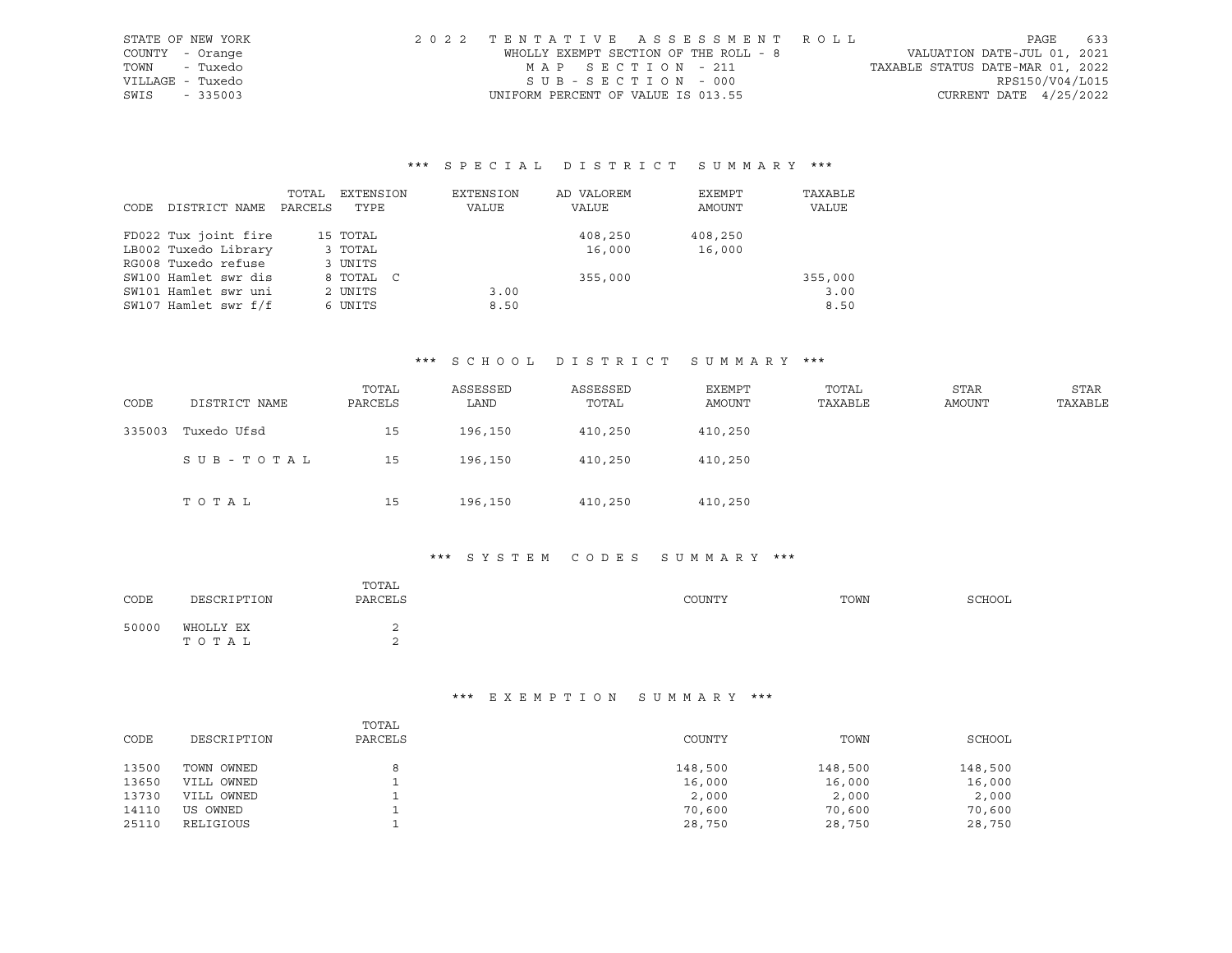| STATE OF NEW YORK | 2022 TENTATIVE ASSESSMENT ROLL        |  |                                  |                          | PAGE 634 |  |
|-------------------|---------------------------------------|--|----------------------------------|--------------------------|----------|--|
| COUNTY - Orange   | WHOLLY EXEMPT SECTION OF THE ROLL - 8 |  | VALUATION DATE-JUL 01, 2021      |                          |          |  |
| TOWN - Tuxedo     | MAP SECTION - 211                     |  | TAXABLE STATUS DATE-MAR 01, 2022 |                          |          |  |
| VILLAGE - Tuxedo  | SUB-SECTION - 000                     |  |                                  | RPS150/V04/L015          |          |  |
| SWIS - 335003     | UNIFORM PERCENT OF VALUE IS 013.55    |  |                                  | CURRENT DATE $4/25/2022$ |          |  |

# \*\*\* E X E M P T I O N S U M M A R Y \*\*\*

| CODE  | DESCRIPTION        | TOTAL<br>PARCELS | COUNTY             | TOWN               | SCHOOL             |
|-------|--------------------|------------------|--------------------|--------------------|--------------------|
| 29350 | COMM SERV<br>TOTAL | 13               | 144,400<br>410,250 | 144,400<br>410,250 | 144,400<br>410,250 |

| ROLL |               | TOTAL   | ASSESSED | ASSESSED | TAXABLE | TAXABLE | TAXABLE | STAR    |
|------|---------------|---------|----------|----------|---------|---------|---------|---------|
| SEC  | DESCRIPTION   | PARCELS | LAND     | TOTAL    | COUNTY  | TOWN    | SCHOOL  | TAXABLE |
|      |               |         |          |          |         |         |         |         |
|      | WHOLLY EXEMPT |         | 196,150  | 410,250  |         |         |         |         |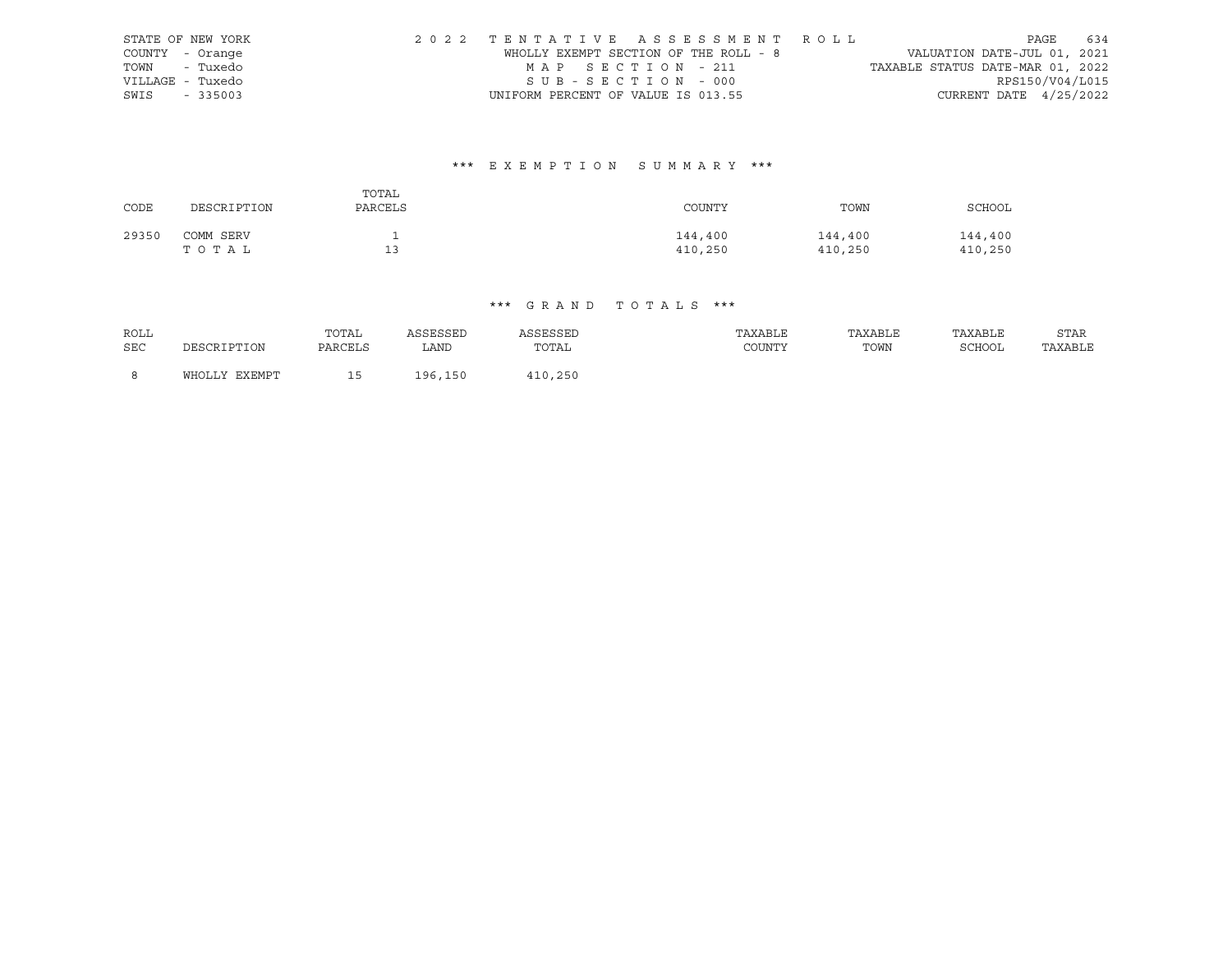| STATE OF NEW YORK<br>COUNTY - Orange<br>- Tuxedo<br>TOWN<br>VILLAGE - Tuxedo<br>SWIS<br>$-335003$ | 2022                                                                              |              | TENTATIVE ASSESSMENT ROLL<br>UNIFORM PERCENT OF VALUE IS 013.55                                  |                     |         | PAGE<br>635 |
|---------------------------------------------------------------------------------------------------|-----------------------------------------------------------------------------------|--------------|--------------------------------------------------------------------------------------------------|---------------------|---------|-------------|
| TAX MAP PARCEL NUMBER                                                                             |                                                                                   |              | PROPERTY LOCATION & CLASS ASSESSMENT EXEMPTION CODE----------------COUNTY-------TOWN------SCHOOL |                     |         |             |
| CURRENT OWNERS NAME                                                                               | SCHOOL DISTRICT                                                                   | LAND         | TAX DESCRIPTION TAXABLE VALUE                                                                    |                     |         |             |
| CURRENT OWNERS ADDRESS                                                                            | PARCEL SIZE/GRID COORD                                                            | TOTAL        | SPECIAL DISTRICTS                                                                                |                     |         | ACCOUNT NO. |
|                                                                                                   | 1 Temple Dr                                                                       |              |                                                                                                  |                     |         |             |
| $212 - 1 - 1$                                                                                     | 652 Govt bldgs                                                                    |              | TOWN OWNED 13500                                                                                 | 220,000             | 220,000 | 220,000     |
| Tuxedo Town of                                                                                    | Tuxedo Ufsd                                                                       |              | 335003 $\frac{1000}{1000}$ COUNTY TAXABLE VALUE                                                  | $\circ$             |         |             |
| 1 Temple Dr                                                                                       | FRNT 170.00 DPTH 83.00 220,000 TOWN                                               |              | TAXABLE VALUE                                                                                    | $\circ$             |         |             |
| Tuxedo, NY 10987                                                                                  | EAST-0578513 NRTH-0859213<br>EAST-0578513 NRTH-0859213                            |              | SCHOOL TAXABLE VALUE                                                                             | $\bigcirc$          |         |             |
|                                                                                                   | DEED BOOK 2586 PG-00218                                                           |              | FD022 Tux joint fire                                                                             |                     | $0$ TO  |             |
|                                                                                                   | FULL MARKET VALUE                                                                 | 1623,600     | 220,000 EX                                                                                       |                     |         |             |
|                                                                                                   |                                                                                   |              | SW100 Hamlet swr dist 220,000 TO C                                                               |                     |         |             |
|                                                                                                   |                                                                                   |              | SW101 Hamlet swr units                                                                           | $.00$ UN            |         |             |
|                                                                                                   | 40 Hospital Rd                                                                    |              |                                                                                                  |                     |         |             |
| $212 - 2 - 6.22$<br>AOSI<br>633<br>Tuxed<br>ACRES<br>EAST                                         | 633 Aged - home                                                                   |              | PRIV HOSP 25210                                                                                  | 192,000             | 192,000 | 192,000     |
| Tuxedo Place LP                                                                                   | Tuxedo Ufsd<br>335003                                                             |              | 35,000 COUNTY TAXABLE VALUE                                                                      | $\mathbf 0$         |         |             |
| 38 Hospital Rd                                                                                    | 3.50                                                                              | 192,000 TOWN | TAXABLE VALUE                                                                                    | $\circ$             |         |             |
| Tuxedo, NY 10987                                                                                  | EAST-0578437 NRTH-0858553                                                         |              | SCHOOL TAXABLE VALUE                                                                             | $\mathbb O$         |         |             |
|                                                                                                   | DEED BOOK 5079 PG-1                                                               |              | FD022 Tux joint fire<br>LB002 Tuxedo Library 192,000 TO<br>192,000 TO                            |                     |         |             |
|                                                                                                   | FULL MARKET VALUE                                                                 |              | 1417,000 LB002 Tuxedo Library                                                                    |                     |         |             |
|                                                                                                   |                                                                                   |              | SW100 Hamlet swr dist                                                                            | 192,000 TO C        |         |             |
|                                                                                                   |                                                                                   |              | SW101 Hamlet swr units                                                                           | 66.00 UN            |         |             |
|                                                                                                   |                                                                                   |              | SW107 Hamlet swr f/f                                                                             | 2.50 UN             |         |             |
|                                                                                                   |                                                                                   |              |                                                                                                  |                     |         |             |
|                                                                                                   | Hospital Rd                                                                       |              |                                                                                                  |                     |         |             |
| $212 - 2 - 38$                                                                                    | 620 Religious                                                                     |              | RELIGIOUS 25110                                                                                  | 1,000               | 1,000   | 1,000       |
| Our Lady Of Mt Carmel R C Chur Tuxedo Ufsd<br>PO Box 697                                          | 335003                                                                            | 1,000        | COUNTY TAXABLE VALUE<br>1,000 TOWN<br>TAXABLE VALUE                                              | $\circ$<br>$\Omega$ |         |             |
| Tuxedo, NY 10987                                                                                  | Deed Date 11/22/88<br>87 FRNT 25.00 DPTH<br>FRNT 25.00 DPTH 145.00                |              | SCHOOL TAXABLE VALUE                                                                             | $\Omega$            |         |             |
|                                                                                                   |                                                                                   |              | FD022 Tux joint fire 0 TO                                                                        |                     |         |             |
|                                                                                                   | EAST-0578817 NRTH-0859147<br>DEED BOOK 3043 DC 31<br>DEED BOOK 3043 PG-31         |              | 1,000 EX                                                                                         |                     |         |             |
|                                                                                                   | FULL MARKET VALUE                                                                 |              | 7,400 SW100 Hamlet swr dist                                                                      | 1,000 TO C          |         |             |
|                                                                                                   |                                                                                   |              | SW101 Hamlet swr units                                                                           | .00 UN              |         |             |
|                                                                                                   |                                                                                   |              | SW107 Hamlet swr f/f                                                                             | $.00$ UN            |         |             |
|                                                                                                   |                                                                                   |              |                                                                                                  |                     |         |             |
|                                                                                                   | 7 Hospital Rd                                                                     |              |                                                                                                  |                     |         |             |
| $212 - 2 - 39$                                                                                    | 681 Culture bldg                                                                  |              | COMM SERV 25300                                                                                  | 61,500              | 61,500  | 61,500      |
|                                                                                                   |                                                                                   |              |                                                                                                  | $\circ$             |         |             |
|                                                                                                   |                                                                                   |              |                                                                                                  | $\Omega$            |         |             |
| Tuxedo, NY 10987                                                                                  |                                                                                   |              | SCHOOL TAXABLE VALUE                                                                             | $\Omega$            | 0 TO    |             |
|                                                                                                   | EAST-0578860 NRTH-0859171 (<br>DEED BOOK 3525 PG-268 (FULL MARKET VALUE (453,900) |              | FD022 Tux joint fire<br>61,500 EX                                                                |                     |         |             |
|                                                                                                   |                                                                                   |              |                                                                                                  |                     |         |             |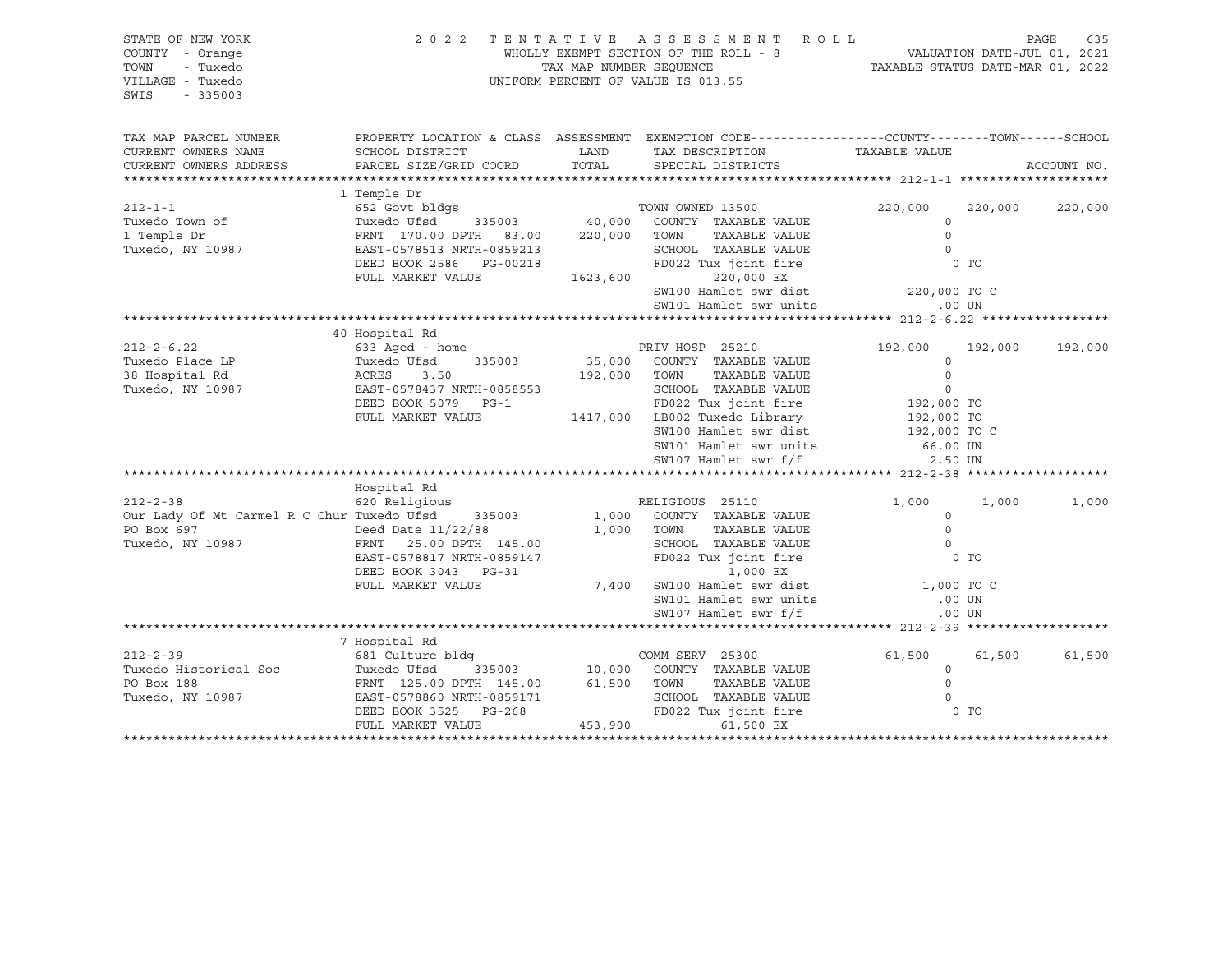| STATE OF NEW YORK<br>COUNTY - Orange<br>TOWN - Tuxedo<br>VILLAGE - Tuxedo<br>SWIS - 335003                                                                                                                                                                                                                                                                                  |                  | $\begin{tabular}{lllllllllllllll} \hline 2&0&2&2&\text{T} & \text{E} & \text{N} & \text{T} & \text{A} & \text{T} & \text{I} & \text{V} & \text{E} & \text{A} & \text{S} & \text{S} & \text{E} & \text{S} & \text{S} & \text{S} & \text{S} & \text{A} & \text{E} & \text{A} & \text{A} & \text{E} & \text{A} & \text{A} & \text{E} & \text{A} & \text{A} & \text{A} & \text{A} & \text{A} & \text{A} & \text{A} & \text{B$ |                                                                                                  |                      |                 |             |
|-----------------------------------------------------------------------------------------------------------------------------------------------------------------------------------------------------------------------------------------------------------------------------------------------------------------------------------------------------------------------------|------------------|---------------------------------------------------------------------------------------------------------------------------------------------------------------------------------------------------------------------------------------------------------------------------------------------------------------------------------------------------------------------------------------------------------------------------|--------------------------------------------------------------------------------------------------|----------------------|-----------------|-------------|
| TAX MAP PARCEL NUMBER<br>CURRENT OWNERS NAME SCHOOL DISTRICT LAND TAX DESCRIPTION TAXABLE VALUE<br>CURRENT OWNERS STARGEL SIZE/GRID COORD TOTAL SPECIAL DISTRICTS TAXABLE VALUE                                                                                                                                                                                             |                  |                                                                                                                                                                                                                                                                                                                                                                                                                           | PROPERTY LOCATION & CLASS ASSESSMENT EXEMPTION CODE----------------COUNTY-------TOWN------SCHOOL |                      |                 | ACCOUNT NO. |
|                                                                                                                                                                                                                                                                                                                                                                             | 3 Tobin Way      |                                                                                                                                                                                                                                                                                                                                                                                                                           |                                                                                                  |                      |                 |             |
|                                                                                                                                                                                                                                                                                                                                                                             |                  |                                                                                                                                                                                                                                                                                                                                                                                                                           |                                                                                                  |                      | 100,000 100,000 |             |
|                                                                                                                                                                                                                                                                                                                                                                             |                  |                                                                                                                                                                                                                                                                                                                                                                                                                           |                                                                                                  |                      |                 |             |
|                                                                                                                                                                                                                                                                                                                                                                             |                  |                                                                                                                                                                                                                                                                                                                                                                                                                           |                                                                                                  |                      |                 |             |
|                                                                                                                                                                                                                                                                                                                                                                             |                  |                                                                                                                                                                                                                                                                                                                                                                                                                           |                                                                                                  |                      |                 |             |
|                                                                                                                                                                                                                                                                                                                                                                             |                  |                                                                                                                                                                                                                                                                                                                                                                                                                           |                                                                                                  |                      |                 |             |
|                                                                                                                                                                                                                                                                                                                                                                             |                  |                                                                                                                                                                                                                                                                                                                                                                                                                           |                                                                                                  | 100,000 TO C         |                 |             |
|                                                                                                                                                                                                                                                                                                                                                                             |                  |                                                                                                                                                                                                                                                                                                                                                                                                                           |                                                                                                  |                      |                 |             |
|                                                                                                                                                                                                                                                                                                                                                                             |                  |                                                                                                                                                                                                                                                                                                                                                                                                                           |                                                                                                  |                      |                 |             |
|                                                                                                                                                                                                                                                                                                                                                                             | Schoolhouse Rd   |                                                                                                                                                                                                                                                                                                                                                                                                                           |                                                                                                  |                      |                 |             |
| $212 - 3 - 1$                                                                                                                                                                                                                                                                                                                                                               | 612 School       |                                                                                                                                                                                                                                                                                                                                                                                                                           |                                                                                                  | 49,400 49,400 49,400 |                 |             |
|                                                                                                                                                                                                                                                                                                                                                                             |                  |                                                                                                                                                                                                                                                                                                                                                                                                                           |                                                                                                  |                      |                 |             |
|                                                                                                                                                                                                                                                                                                                                                                             |                  |                                                                                                                                                                                                                                                                                                                                                                                                                           |                                                                                                  |                      |                 |             |
|                                                                                                                                                                                                                                                                                                                                                                             |                  |                                                                                                                                                                                                                                                                                                                                                                                                                           |                                                                                                  |                      |                 |             |
|                                                                                                                                                                                                                                                                                                                                                                             |                  |                                                                                                                                                                                                                                                                                                                                                                                                                           |                                                                                                  |                      |                 |             |
|                                                                                                                                                                                                                                                                                                                                                                             |                  |                                                                                                                                                                                                                                                                                                                                                                                                                           |                                                                                                  |                      |                 |             |
|                                                                                                                                                                                                                                                                                                                                                                             |                  |                                                                                                                                                                                                                                                                                                                                                                                                                           |                                                                                                  |                      |                 |             |
|                                                                                                                                                                                                                                                                                                                                                                             |                  |                                                                                                                                                                                                                                                                                                                                                                                                                           |                                                                                                  |                      |                 |             |
|                                                                                                                                                                                                                                                                                                                                                                             |                  |                                                                                                                                                                                                                                                                                                                                                                                                                           |                                                                                                  |                      |                 |             |
|                                                                                                                                                                                                                                                                                                                                                                             |                  |                                                                                                                                                                                                                                                                                                                                                                                                                           |                                                                                                  |                      |                 |             |
|                                                                                                                                                                                                                                                                                                                                                                             |                  |                                                                                                                                                                                                                                                                                                                                                                                                                           |                                                                                                  |                      |                 |             |
| 10 Contractors Rd<br>212-4-4<br>212-4-4<br>212-4-4<br>212-300<br>212-300<br>212-300<br>212-300<br>212-300<br>212-300<br>212-300<br>212-300<br>212-300<br>212-300<br>212-300<br>212-300<br>212-300<br>212-300<br>212-300<br>212-300<br>212-300<br>212-300<br>212-300<br>212-3                                                                                                |                  |                                                                                                                                                                                                                                                                                                                                                                                                                           |                                                                                                  |                      |                 |             |
|                                                                                                                                                                                                                                                                                                                                                                             |                  |                                                                                                                                                                                                                                                                                                                                                                                                                           |                                                                                                  |                      |                 |             |
|                                                                                                                                                                                                                                                                                                                                                                             |                  |                                                                                                                                                                                                                                                                                                                                                                                                                           |                                                                                                  |                      |                 |             |
|                                                                                                                                                                                                                                                                                                                                                                             |                  |                                                                                                                                                                                                                                                                                                                                                                                                                           |                                                                                                  |                      |                 |             |
|                                                                                                                                                                                                                                                                                                                                                                             | Contractors Rd   |                                                                                                                                                                                                                                                                                                                                                                                                                           |                                                                                                  |                      | 400             | 400         |
|                                                                                                                                                                                                                                                                                                                                                                             |                  |                                                                                                                                                                                                                                                                                                                                                                                                                           |                                                                                                  |                      |                 |             |
|                                                                                                                                                                                                                                                                                                                                                                             |                  |                                                                                                                                                                                                                                                                                                                                                                                                                           |                                                                                                  |                      |                 |             |
| 212-4-6<br>Tuxedo Town of Tuxedo Ufsd 335003 400 COUNTY TAXABLE VALUE 0<br>Tuxedo Park, NY 10987 EAST-0579320 NRTH-0858579 SCHOOL TAXABLE VALUE 0<br>Tuxedo Park, NY 10987 EAST-0579320 NRTH-0858579 SCHOOL TAXABLE VALUE 0<br>DEED BO                                                                                                                                      |                  |                                                                                                                                                                                                                                                                                                                                                                                                                           |                                                                                                  |                      |                 |             |
|                                                                                                                                                                                                                                                                                                                                                                             |                  |                                                                                                                                                                                                                                                                                                                                                                                                                           |                                                                                                  |                      |                 |             |
|                                                                                                                                                                                                                                                                                                                                                                             |                  |                                                                                                                                                                                                                                                                                                                                                                                                                           |                                                                                                  |                      |                 |             |
|                                                                                                                                                                                                                                                                                                                                                                             |                  |                                                                                                                                                                                                                                                                                                                                                                                                                           | SW100 Hamlet swr dist 100 TO C<br>SW107 Hamlet swr f/f 1.00 UN                                   |                      |                 |             |
|                                                                                                                                                                                                                                                                                                                                                                             |                  |                                                                                                                                                                                                                                                                                                                                                                                                                           |                                                                                                  |                      |                 |             |
|                                                                                                                                                                                                                                                                                                                                                                             |                  |                                                                                                                                                                                                                                                                                                                                                                                                                           |                                                                                                  |                      |                 |             |
|                                                                                                                                                                                                                                                                                                                                                                             | 5 Contractors Rd |                                                                                                                                                                                                                                                                                                                                                                                                                           |                                                                                                  |                      |                 |             |
|                                                                                                                                                                                                                                                                                                                                                                             |                  |                                                                                                                                                                                                                                                                                                                                                                                                                           |                                                                                                  |                      | 2,300           | 2,300       |
|                                                                                                                                                                                                                                                                                                                                                                             |                  |                                                                                                                                                                                                                                                                                                                                                                                                                           |                                                                                                  |                      |                 |             |
|                                                                                                                                                                                                                                                                                                                                                                             |                  |                                                                                                                                                                                                                                                                                                                                                                                                                           |                                                                                                  |                      |                 |             |
| $\begin{array}{cccccc} \texttt{212-4-7} & \texttt{5}\ \texttt{Contractors}\ \texttt{Rd} & \texttt{5}\ \texttt{27,300} & \texttt{27,300} & \texttt{27,300} & \texttt{27,300} & \texttt{27,300} & \texttt{27,300} & \texttt{27,300} & \texttt{27,300} & \texttt{27,300} & \texttt{27,300} & \texttt{27,300} & \texttt{27,300} & \texttt{27,300} & \texttt{27,300} & \texttt{$ |                  |                                                                                                                                                                                                                                                                                                                                                                                                                           |                                                                                                  |                      |                 |             |
|                                                                                                                                                                                                                                                                                                                                                                             |                  |                                                                                                                                                                                                                                                                                                                                                                                                                           |                                                                                                  |                      |                 |             |
|                                                                                                                                                                                                                                                                                                                                                                             |                  |                                                                                                                                                                                                                                                                                                                                                                                                                           |                                                                                                  |                      |                 |             |
|                                                                                                                                                                                                                                                                                                                                                                             |                  |                                                                                                                                                                                                                                                                                                                                                                                                                           |                                                                                                  |                      |                 |             |
|                                                                                                                                                                                                                                                                                                                                                                             |                  |                                                                                                                                                                                                                                                                                                                                                                                                                           |                                                                                                  |                      |                 |             |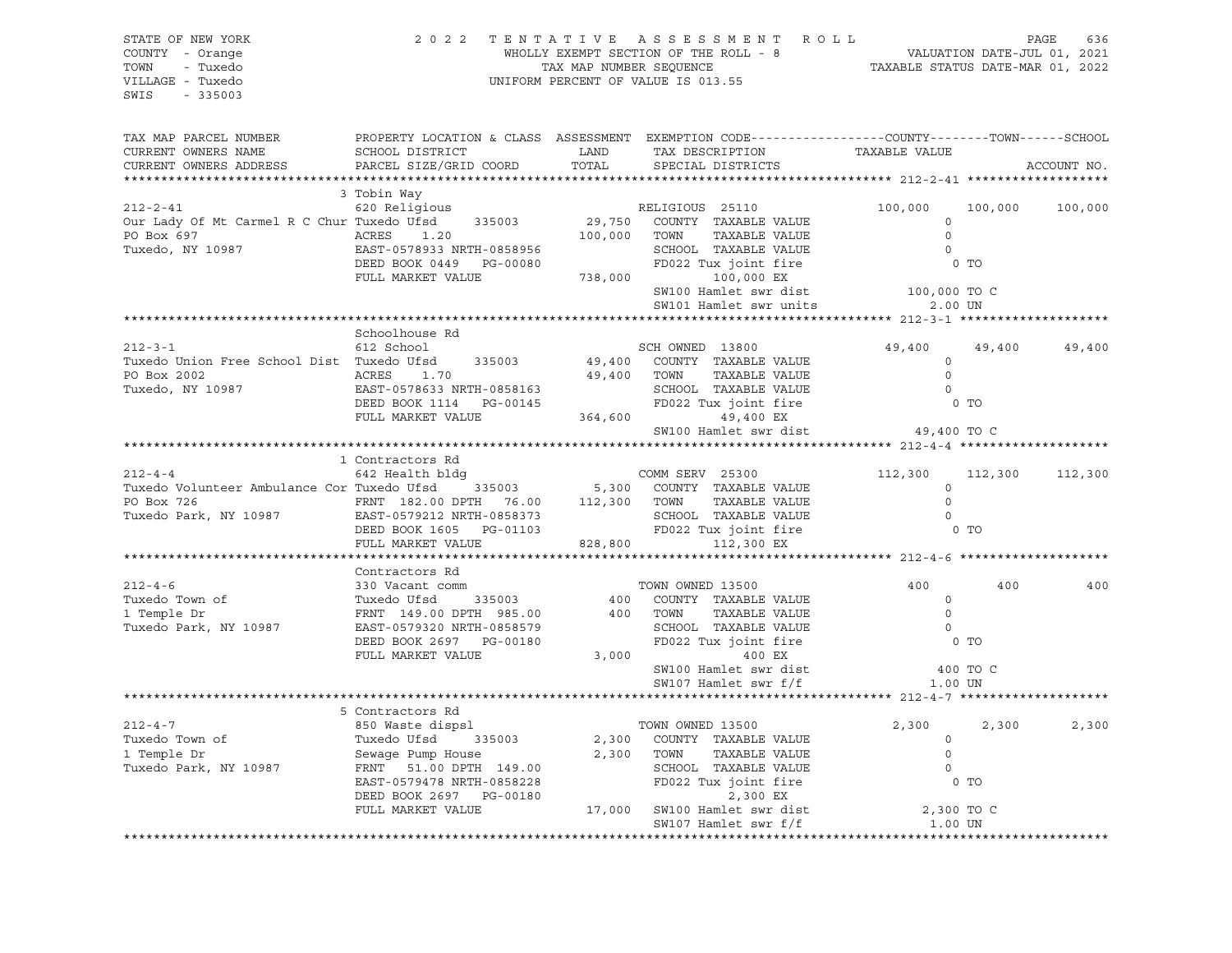| STATE OF NEW YORK<br>COUNTY<br>- Orange<br>- Tuxedo<br>TOWN<br>VILLAGE - Tuxedo<br>$-335003$<br>SWIS | TENTATIVE<br>2 0 2 2      | TAX MAP NUMBER SEOUENCE | A S S E S S M E N T A O L L<br>WHOLLY EXEMPT SECTION OF THE ROLL - 8<br>UNIFORM PERCENT OF VALUE IS 013.55 | VALUATION DATE-JUL 01, 2021<br>TAXABLE STATUS DATE-MAR 01, 2022 | 637<br>PAGE |
|------------------------------------------------------------------------------------------------------|---------------------------|-------------------------|------------------------------------------------------------------------------------------------------------|-----------------------------------------------------------------|-------------|
| TAX MAP PARCEL NUMBER                                                                                | PROPERTY LOCATION & CLASS | ASSESSMENT              |                                                                                                            | EXEMPTION CODE-----------------COUNTY-------TOWN------SCHOOL    |             |
| CURRENT OWNERS NAME                                                                                  | SCHOOL DISTRICT           | LAND                    | TAX DESCRIPTION                                                                                            | TAXABLE VALUE                                                   |             |
| CURRENT OWNERS ADDRESS                                                                               | PARCEL SIZE/GRID COORD    | TOTAL                   | SPECIAL DISTRICTS                                                                                          |                                                                 | ACCOUNT NO. |
|                                                                                                      |                           |                         |                                                                                                            |                                                                 |             |
|                                                                                                      | 62 East Village Rd        |                         |                                                                                                            |                                                                 |             |
| $212 - 5 - 1$                                                                                        | 330 Vacant comm           |                         | TOWN OWNED 13500                                                                                           | 72,000<br>72,000                                                | 72,000      |
| Tuxedo Town of                                                                                       | Tuxedo Ufsd 335003        | 72,000                  | COUNTY<br>TAXABLE VALUE                                                                                    |                                                                 |             |
| Town Hall                                                                                            | Deed Date $4/19/82$       | 72,000                  | TOWN<br>TAXABLE VALUE                                                                                      |                                                                 |             |
| 1 Temple Dr                                                                                          | ACRES<br>7.20             |                         | SCHOOL<br>TAXABLE VALUE                                                                                    |                                                                 |             |
| Tuxedo, NY 10987                                                                                     | EAST-0579498 NRTH-0858817 |                         | FD022 Tux joint fire                                                                                       | $0$ TO                                                          |             |
|                                                                                                      | DEED BOOK 2220<br>PG-406  |                         | 72,000 EX                                                                                                  |                                                                 |             |
|                                                                                                      | FULL MARKET VALUE         | 531,400                 |                                                                                                            |                                                                 |             |
|                                                                                                      |                           |                         |                                                                                                            |                                                                 |             |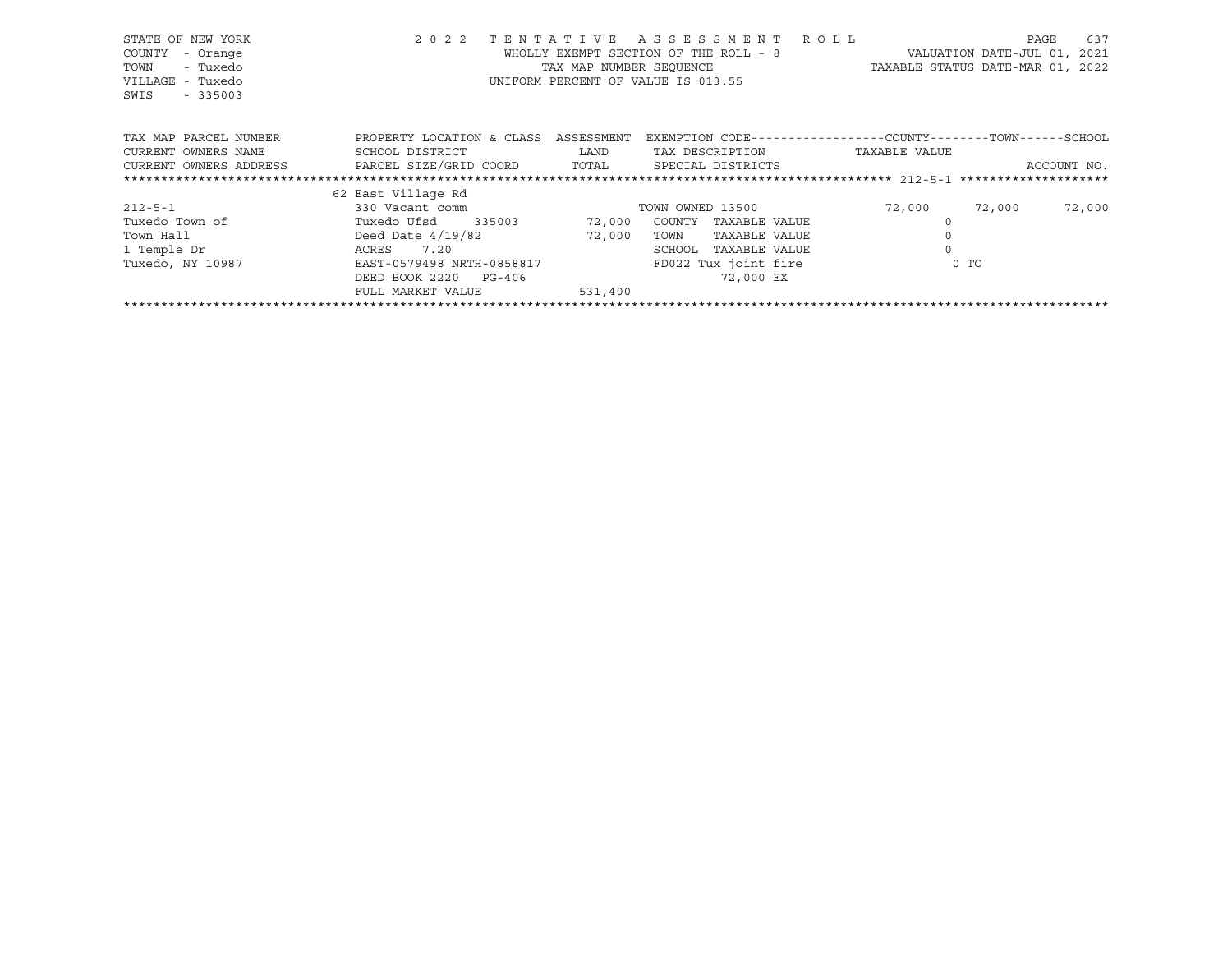| STATE OF NEW YORK | 2022 TENTATIVE ASSESSMENT ROLL        |                                  | PAGE                        | 638 |
|-------------------|---------------------------------------|----------------------------------|-----------------------------|-----|
| COUNTY - Orange   | WHOLLY EXEMPT SECTION OF THE ROLL - 8 |                                  | VALUATION DATE-JUL 01, 2021 |     |
| TOWN - Tuxedo     | MAP SECTION - 212                     | TAXABLE STATUS DATE-MAR 01, 2022 |                             |     |
| VILLAGE - Tuxedo  | SUB-SECTION - 000                     |                                  | RPS150/V04/L015             |     |
| SWIS - 335003     | UNIFORM PERCENT OF VALUE IS 013.55    |                                  | CURRENT DATE $4/25/2022$    |     |

|      |                      | TOTAL   | EXTENSION | EXTENSION | AD VALOREM | EXEMPT  | TAXABLE |
|------|----------------------|---------|-----------|-----------|------------|---------|---------|
| CODE | DISTRICT NAME        | PARCELS | TYPE      | VALUE     | VALUE      | AMOUNT  | VALUE   |
|      |                      |         |           |           |            |         |         |
|      | FD022 Tux joint fire |         | 10 TOTAL  |           | 810,900    | 618,900 | 192,000 |
|      | LB002 Tuxedo Library |         | 1 TOTAL   |           | 192,000    |         | 192,000 |
|      | SW100 Hamlet swr dis |         | 7 TOTAL C |           | 565,100    |         | 565,100 |
|      | SW101 Hamlet swr uni |         | 4 UNITS   | 68.00     |            |         | 68.00   |
|      | SW107 Hamlet swr f/f |         | 4 UNITS   | 4.50      |            |         | 4.50    |

## \*\*\* S C H O O L D I S T R I C T S U M M A R Y \*\*\*

| CODE   | DISTRICT NAME | TOTAL<br>PARCELS | ASSESSED<br>LAND | ASSESSED<br>TOTAL | EXEMPT<br>AMOUNT | TOTAL<br>TAXABLE | <b>STAR</b><br>AMOUNT | <b>STAR</b><br>TAXABLE |
|--------|---------------|------------------|------------------|-------------------|------------------|------------------|-----------------------|------------------------|
| 335003 | Tuxedo Ufsd   | 10               | 245,150          | 810,900           | 810,900          |                  |                       |                        |
|        | SUB-TOTAL     | 10               | 245,150          | 810,900           | 810,900          |                  |                       |                        |
|        | TOTAL         | 10               | 245,150          | 810,900           | 810,900          |                  |                       |                        |

#### \*\*\* S Y S T E M C O D E S S U M M A R Y \*\*\*

#### NO SYSTEM EXEMPTIONS AT THIS LEVEL

|       |             | TOTAL   |         |         |         |
|-------|-------------|---------|---------|---------|---------|
| CODE  | DESCRIPTION | PARCELS | COUNTY  | TOWN    | SCHOOL  |
|       |             |         |         |         |         |
| 13500 | TOWN OWNED  |         | 294,700 | 294,700 | 294,700 |
| 13800 | SCH OWNED   |         | 49,400  | 49,400  | 49,400  |
| 25110 | RELIGIOUS   | z.      | 101,000 | 101,000 | 101,000 |
| 25210 | PRIV HOSP   |         | 192,000 | 192,000 | 192,000 |
| 25300 | COMM SERV   |         | 173,800 | 173,800 | 173,800 |
|       | TOTAL       | 10      | 810,900 | 810,900 | 810,900 |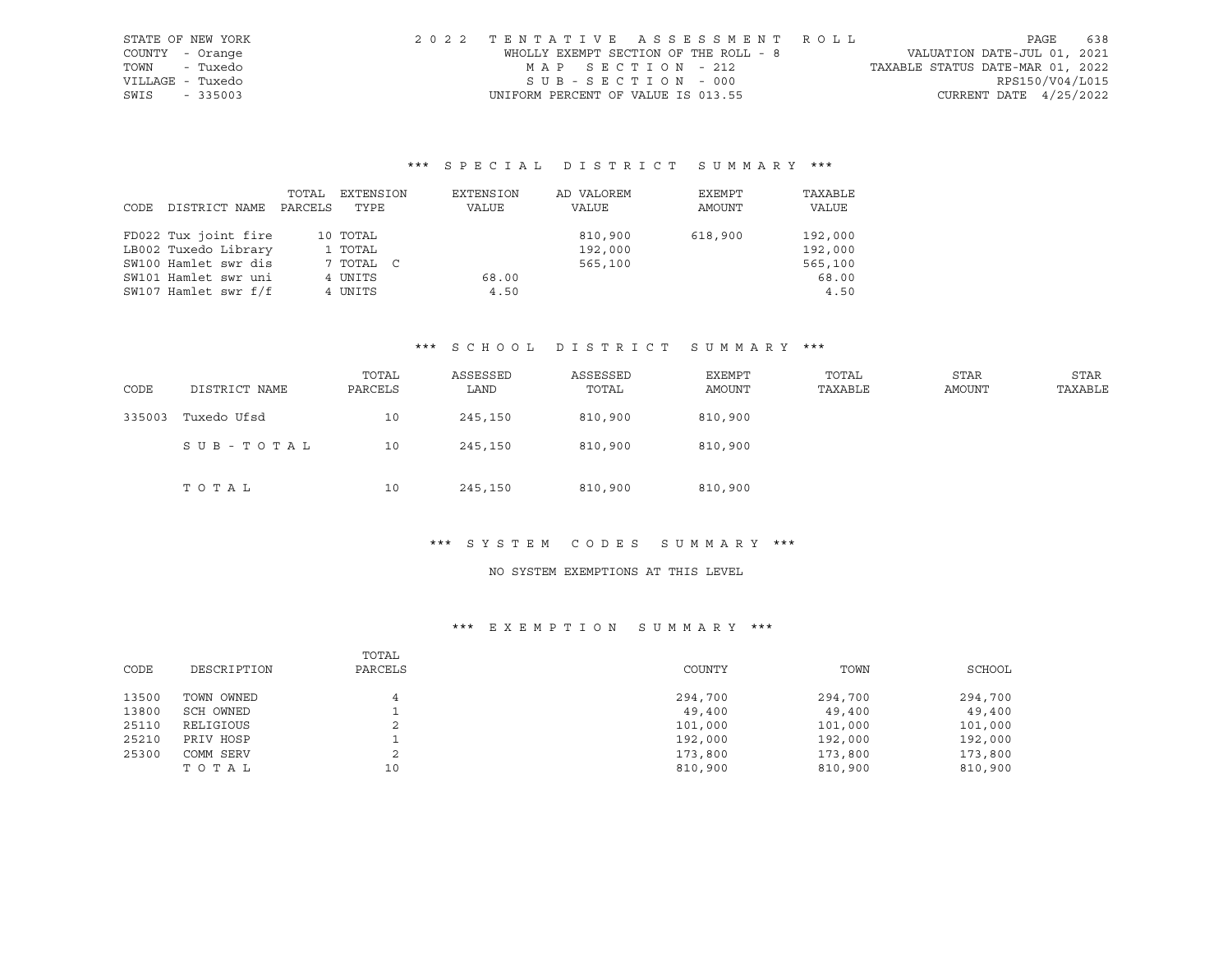|      | STATE OF NEW YORK | 2022 TENTATIVE ASSESSMENT ROLL        |  |                                  |                        | PAGE 639 |
|------|-------------------|---------------------------------------|--|----------------------------------|------------------------|----------|
|      | COUNTY - Orange   | WHOLLY EXEMPT SECTION OF THE ROLL - 8 |  | VALUATION DATE-JUL 01, 2021      |                        |          |
|      | TOWN - Tuxedo     | MAP SECTION - 212                     |  | TAXABLE STATUS DATE-MAR 01, 2022 |                        |          |
|      | VILLAGE - Tuxedo  | SUB-SECTION - 000                     |  |                                  | RPS150/V04/L015        |          |
| SWIS | $-335003$         | UNIFORM PERCENT OF VALUE IS 013.55    |  |                                  | CURRENT DATE 4/25/2022 |          |

| ROLL       |               | TOTAL   | ASSESSED | ASSESSED | TAXABLE | TAXABLE | TAXABLE | STAR    |
|------------|---------------|---------|----------|----------|---------|---------|---------|---------|
| <b>SEC</b> | DESCRIPTION   | PARCELS | LAND     | TOTAL    | COUNTY  | TOWN    | SCHOOL  | TAXABLE |
| - 8        | WHOLLY EXEMPT | 1 N     | 245,150  | 810,900  |         |         |         |         |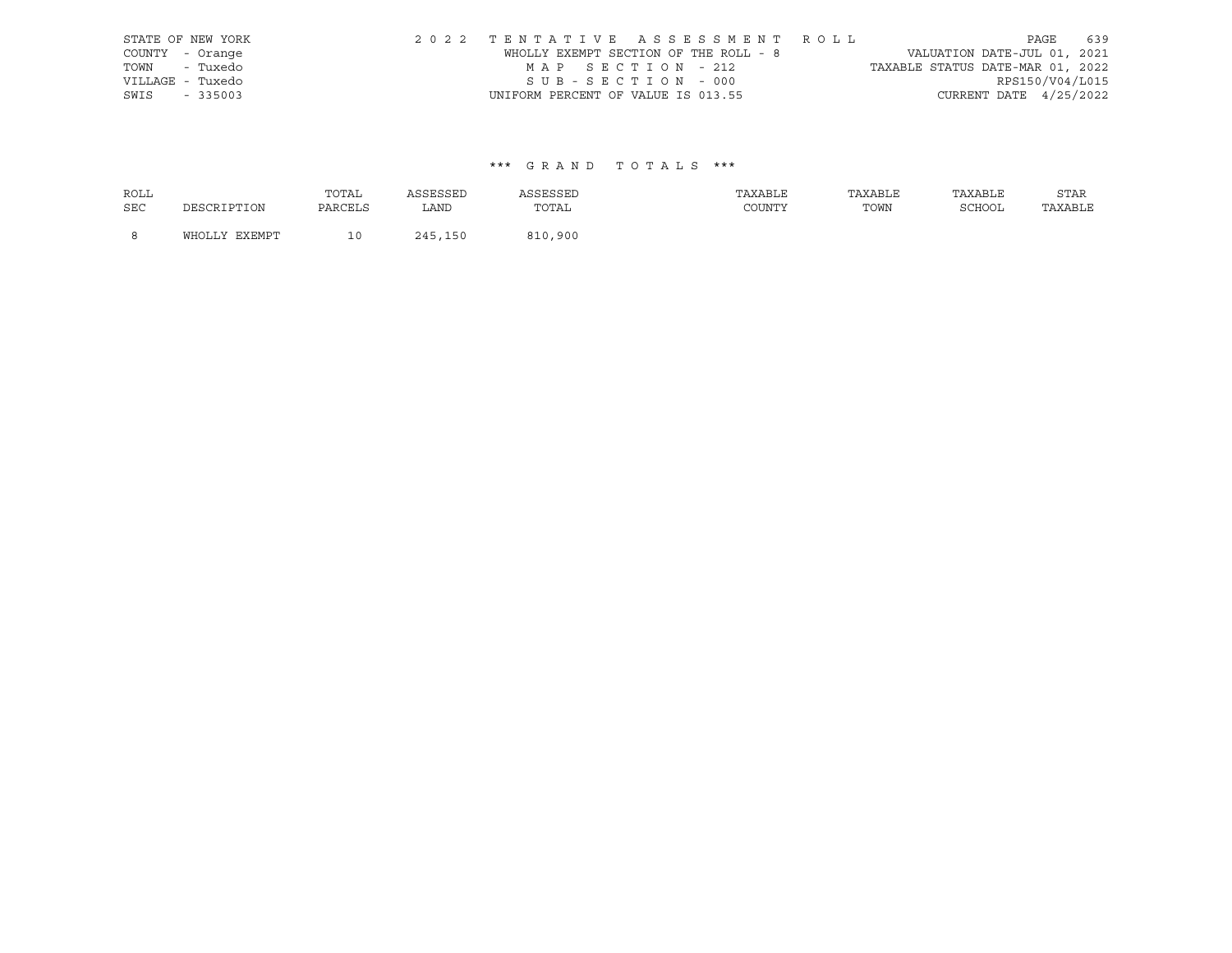| STATE OF NEW YORK<br>COUNTY - Orange<br>TOWN<br>- Tuxedo<br>VILLAGE - Tuxedo<br>SWIS<br>$-335003$                                                                                                                                                                              |                                                                                                                                                                   |                               | 2022 TENTATIVE ASSESSMENT ROLL<br>UNIFORM PERCENT OF VALUE IS 013.55                                                                                                                                            | PAGE<br>640<br>WHOLLY EXEMPT SECTION OF THE ROLL - 8<br>TAX MAP NUMBER SEQUENCE TAX AND NOMBER SEQUENCE TAXABLE STATUS DATE-MAR 01, 2022 |                            |             |
|--------------------------------------------------------------------------------------------------------------------------------------------------------------------------------------------------------------------------------------------------------------------------------|-------------------------------------------------------------------------------------------------------------------------------------------------------------------|-------------------------------|-----------------------------------------------------------------------------------------------------------------------------------------------------------------------------------------------------------------|------------------------------------------------------------------------------------------------------------------------------------------|----------------------------|-------------|
| TAX MAP PARCEL NUMBER<br>CURRENT OWNERS NAME<br>CURRENT OWNERS ADDRESS                                                                                                                                                                                                         | SCHOOL DISTRICT<br>PARCEL SIZE/GRID COORD                                                                                                                         | LAND<br>TOTAL                 | PROPERTY LOCATION & CLASS ASSESSMENT EXEMPTION CODE----------------COUNTY-------TOWN------SCHOOL<br>TAX DESCRIPTION<br>SPECIAL DISTRICTS                                                                        | TAXABLE VALUE                                                                                                                            |                            | ACCOUNT NO. |
|                                                                                                                                                                                                                                                                                | 155 Route 17                                                                                                                                                      |                               |                                                                                                                                                                                                                 |                                                                                                                                          |                            |             |
| $213 - 3 - 20$<br>Tuxedo Union Free School Dist Tuxedo Ufsd<br>Superintendent<br>Business Admim<br>PO Box 2002<br>PO Box 2002<br>Tuxedo, NY 10987                                                                                                                              | 612 School<br>335003<br>ACRES 1.00<br>EAST-0579048 NRTH-0857795<br>PEER POOK 1114 - PC 00145<br>FULL MARKET VALUE                                                 | 4526,900                      | SCH OWNED 13800<br>10,300 COUNTY TAXABLE VALUE<br>613,400 TOWN<br>TAXABLE VALUE<br>SCHOOL TAXABLE VALUE<br>FD022 Tux joint fire<br>613,400 EX<br>SW100 Hamlet swr dist<br>SW101 Hamlet swr units                | 613,400<br>$\circ$<br>$\Omega$<br>$\circ$<br>613,400 TO C<br>17.00 UN                                                                    | 613,400<br>0 TO            | 613,400     |
|                                                                                                                                                                                                                                                                                |                                                                                                                                                                   |                               | SW107 Hamlet swr f/f                                                                                                                                                                                            | 2.00 UN                                                                                                                                  |                            |             |
|                                                                                                                                                                                                                                                                                | Route 17                                                                                                                                                          |                               |                                                                                                                                                                                                                 |                                                                                                                                          |                            |             |
| $213 - 3 - 21$<br>Tuxedo Union Free School Dist Tuxedo Ufsd     335003<br>Tuxedo, NY 10987                                                                                                                                                                                     | 612 School<br>Lt 5 Tuxedo Pk Assoc Inc<br>FRNT 68.00 DPTH 120.00<br>EAST-0579148 NRTH-0857752<br>DEED BOOK 1416    PG-00584<br>FULL MARKET VALUE                  | 1,400<br>1,400<br>10,300      | SCH OWNED 13800<br>COUNTY TAXABLE VALUE<br>TOWN<br>TAXABLE VALUE<br>SCHOOL TAXABLE VALUE<br>FD022 Tux joint fire<br>1,400 EX                                                                                    | 1,400<br>$\circ$<br>$\circ$<br>$\Omega$                                                                                                  | 1,400<br>$0$ TO            | 1,400       |
|                                                                                                                                                                                                                                                                                |                                                                                                                                                                   |                               |                                                                                                                                                                                                                 |                                                                                                                                          |                            |             |
| $213 - 4 - 17$<br>Tuxedo Union Free School Tuxedo Ufsd 335003<br>PO Box 2002<br>Tuxedo, NY 10987                                                                                                                                                                               | 19 Schoolhouse Rd<br>612 School<br>Lt 144 Tuxedo Park Ass In<br>FRNT 63.00 DPTH 182.00<br>EAST-0578704 NRTH-0858009<br>DEED BOOK 4735 PG-213<br>FULL MARKET VALUE | 42,750 TOWN                   | SCH OWNED 13800<br>12,300 COUNTY TAXABLE VALUE<br>TAXABLE VALUE<br>SCHOOL TAXABLE VALUE<br>FD022 Tux joint fire<br>42,750 EX<br>315,500 SW100 Hamlet swr dist<br>SW101 Hamlet swr units<br>SW107 Hamlet swr f/f | 42,750<br>$\circ$<br>$\Omega$<br>$\circ$<br>42,750 TO C<br>1.00 UN<br>1.00 UN                                                            | 42,750<br>0 TO             | 42,750      |
|                                                                                                                                                                                                                                                                                |                                                                                                                                                                   |                               |                                                                                                                                                                                                                 |                                                                                                                                          |                            |             |
| $213 - 4 - 18$<br>Tuxedo Union Free Sch Dist<br>Tuxedo Ufsd<br>Superintendent<br>Route 17<br>Business Admin<br>Route 17<br>TUI MADYET VALUE<br>TUI MADYET VALUE<br>TUI MADYET VALUE<br>TUI MADYET VALUE<br>Superintendent<br>Business Admin<br>PO Box 2002<br>Tuxedo, NY 10987 | 1 Tornado Dr<br>612 School<br>EAST-0578826 NRTH-0858014<br>FULL MARKET VALUE                                                                                      | 5,600<br>1226,800<br>9053,900 | SCH OWNED 13800<br>COUNTY TAXABLE VALUE<br>TAXABLE VALUE<br>TOWN<br>SCHOOL TAXABLE VALUE<br>FD022 Tux joint fire<br>1226,800 EX<br>SW100 Hamlet swr dist<br>SW101 Hamlet swr units<br>SW107 Hamlet swr f/f      | 1226,800<br>$\Omega$<br>$\Omega$<br>$\Omega$<br>1226,800 TO C<br>29.00 UN<br>2.00 UN                                                     | 1226,800<br>0 <sub>T</sub> | 1226,800    |
|                                                                                                                                                                                                                                                                                |                                                                                                                                                                   |                               |                                                                                                                                                                                                                 |                                                                                                                                          |                            |             |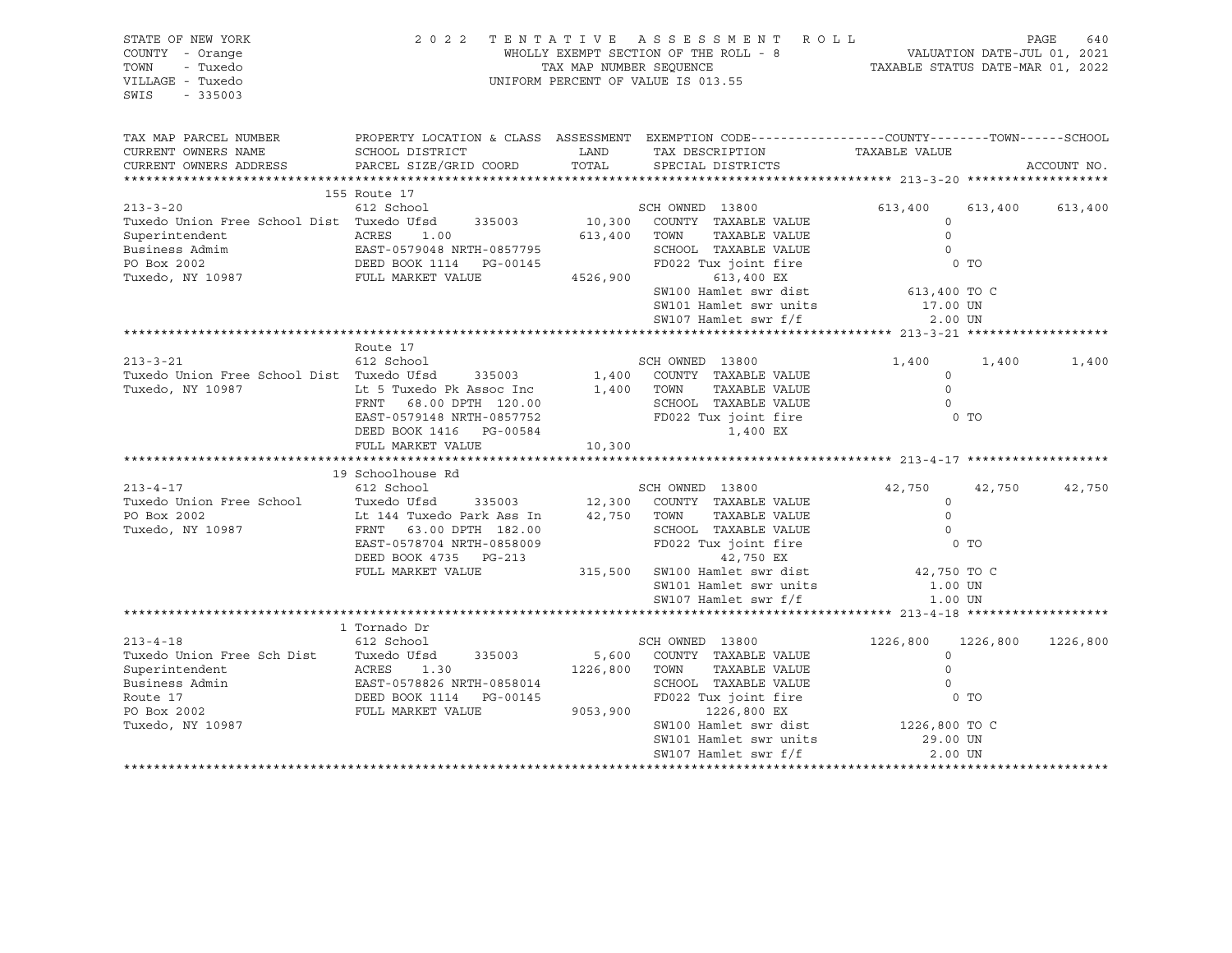| STATE OF NEW YORK                                                                                                                                                                                                                                          |                                                                                                                                                                                                                                        | 2022 TENTATIVE ASSESSMENT ROLL                                                                                                           |                         | PAGE<br>641      |
|------------------------------------------------------------------------------------------------------------------------------------------------------------------------------------------------------------------------------------------------------------|----------------------------------------------------------------------------------------------------------------------------------------------------------------------------------------------------------------------------------------|------------------------------------------------------------------------------------------------------------------------------------------|-------------------------|------------------|
| COUNTY - Orange                                                                                                                                                                                                                                            |                                                                                                                                                                                                                                        |                                                                                                                                          |                         |                  |
| TOWN<br>- Tuxedo                                                                                                                                                                                                                                           |                                                                                                                                                                                                                                        | WHOLLY EXEMPT SECTION OF THE ROLL - 8<br>TAX MAP NUMBER SEQUENCE<br>TAXABLE STATUS DATE-MAR 01, 2022<br>TAXABLE STATUS DATE-MAR 01, 2022 |                         |                  |
| VILLAGE - Tuxedo                                                                                                                                                                                                                                           |                                                                                                                                                                                                                                        | UNIFORM PERCENT OF VALUE IS 013.55                                                                                                       |                         |                  |
| SWIS<br>$-335003$                                                                                                                                                                                                                                          |                                                                                                                                                                                                                                        |                                                                                                                                          |                         |                  |
|                                                                                                                                                                                                                                                            |                                                                                                                                                                                                                                        |                                                                                                                                          |                         |                  |
| TAX MAP PARCEL NUMBER THE PROPERTY LOCATION & CLASS ASSESSMENT EXEMPTION CODE---------------COUNTY--------TOWN------SCHOOL                                                                                                                                 |                                                                                                                                                                                                                                        |                                                                                                                                          |                         |                  |
| CURRENT OWNERS NAME                                                                                                                                                                                                                                        | SCHOOL DISTRICT                                                                                                                                                                                                                        | )N & CLASS ASSESSMENT EAERLY COMPUTER<br>LAND TAX DESCRIPTION TAXABLE VALUE                                                              |                         |                  |
| CURRENT OWNERS ADDRESS                                                                                                                                                                                                                                     | PARCEL SIZE/GRID COORD TOTAL SPECIAL DISTRICTS                                                                                                                                                                                         |                                                                                                                                          |                         | ACCOUNT NO.      |
|                                                                                                                                                                                                                                                            |                                                                                                                                                                                                                                        |                                                                                                                                          |                         |                  |
|                                                                                                                                                                                                                                                            | Route 17                                                                                                                                                                                                                               |                                                                                                                                          |                         |                  |
| $213 - 5 - 1$                                                                                                                                                                                                                                              | 612 School                                                                                                                                                                                                                             | SCH OWNED 13800                                                                                                                          | 6,100                   | 6,100<br>6,100   |
| Tuxedo Union Free Schl Dist                                                                                                                                                                                                                                |                                                                                                                                                                                                                                        | Tuxedo Ufsd 335003 6,100 COUNTY TAXABLE VALUE                                                                                            | $\circ$                 |                  |
| PO Box 2002                                                                                                                                                                                                                                                |                                                                                                                                                                                                                                        |                                                                                                                                          |                         |                  |
| Tuxedo, NY 10987                                                                                                                                                                                                                                           |                                                                                                                                                                                                                                        |                                                                                                                                          |                         |                  |
|                                                                                                                                                                                                                                                            |                                                                                                                                                                                                                                        |                                                                                                                                          |                         |                  |
|                                                                                                                                                                                                                                                            |                                                                                                                                                                                                                                        |                                                                                                                                          |                         |                  |
|                                                                                                                                                                                                                                                            | ACRES 1.40 6,100 TOWN TAXABLE VALUE 0<br>EAST-0579049 NRTH-0858061 6,100 TOWN TAXABLE VALUE 0<br>DEED BOOK 1114 PG-00145 FD022 Tux joint fire 0 TO<br>FULL MARKET VALUE 45,000 6,100 EX<br>SW100 Hamlet swr dist 6,100 TO C            |                                                                                                                                          |                         |                  |
|                                                                                                                                                                                                                                                            |                                                                                                                                                                                                                                        |                                                                                                                                          |                         |                  |
|                                                                                                                                                                                                                                                            | 2 Contractors Rd                                                                                                                                                                                                                       |                                                                                                                                          |                         |                  |
| $213 - 6 - 1$                                                                                                                                                                                                                                              |                                                                                                                                                                                                                                        |                                                                                                                                          | 107,000 107,000 107,000 |                  |
|                                                                                                                                                                                                                                                            |                                                                                                                                                                                                                                        |                                                                                                                                          |                         |                  |
|                                                                                                                                                                                                                                                            |                                                                                                                                                                                                                                        |                                                                                                                                          |                         |                  |
|                                                                                                                                                                                                                                                            |                                                                                                                                                                                                                                        |                                                                                                                                          |                         |                  |
|                                                                                                                                                                                                                                                            |                                                                                                                                                                                                                                        |                                                                                                                                          |                         |                  |
| 213-6-1<br>Tuxedo Park Fire Dept<br>PO Box 854<br>PO Box 854<br>Tuxedo, NY 10987<br>Tuxedo, NY 10987<br>PO Box 854<br>EAST-0579256 NRTH-0858128<br>DEED BOOK 1700<br>PO BOX 1700<br>DEED BOOK 1700<br>PO PG-00502<br>PO PG-00502<br>PO PG-00502<br>PO 22 T |                                                                                                                                                                                                                                        |                                                                                                                                          |                         |                  |
|                                                                                                                                                                                                                                                            |                                                                                                                                                                                                                                        | SW100 Hamlet swr dist<br>SW101 Hamlet swr units<br>SW107 Hamlet swr f/f<br>1.00 UN<br>1.00 UN                                            |                         |                  |
|                                                                                                                                                                                                                                                            |                                                                                                                                                                                                                                        |                                                                                                                                          |                         |                  |
|                                                                                                                                                                                                                                                            |                                                                                                                                                                                                                                        |                                                                                                                                          |                         |                  |
|                                                                                                                                                                                                                                                            |                                                                                                                                                                                                                                        |                                                                                                                                          |                         |                  |
|                                                                                                                                                                                                                                                            | Route 17                                                                                                                                                                                                                               |                                                                                                                                          |                         |                  |
| $213 - 6 - 2.2$                                                                                                                                                                                                                                            | 662 Police/fire COMM SERV 26400                                                                                                                                                                                                        |                                                                                                                                          | 7,100                   | 7,100<br>7,100   |
|                                                                                                                                                                                                                                                            |                                                                                                                                                                                                                                        |                                                                                                                                          |                         |                  |
|                                                                                                                                                                                                                                                            |                                                                                                                                                                                                                                        |                                                                                                                                          |                         |                  |
|                                                                                                                                                                                                                                                            |                                                                                                                                                                                                                                        |                                                                                                                                          |                         |                  |
|                                                                                                                                                                                                                                                            |                                                                                                                                                                                                                                        |                                                                                                                                          |                         |                  |
| 213-6-2.2<br>Tuxedo Park Fire Dept<br>PO Box 854<br>Tuxedo, NY 10987<br>Tuxedo, NY 10987<br>Tuxedo, NY 10987<br>Tuxedo, NY 10987<br>Tuxedo, NY 10987<br>CEED BOOK 1799<br>DEED BOOK 1799<br>PG-00985<br>FD022 Tux joint fire<br>FD022 Tux joint fire<br>   |                                                                                                                                                                                                                                        |                                                                                                                                          |                         |                  |
|                                                                                                                                                                                                                                                            |                                                                                                                                                                                                                                        |                                                                                                                                          |                         |                  |
|                                                                                                                                                                                                                                                            |                                                                                                                                                                                                                                        |                                                                                                                                          |                         |                  |
|                                                                                                                                                                                                                                                            |                                                                                                                                                                                                                                        |                                                                                                                                          | 81,575                  | 81,575<br>81,575 |
|                                                                                                                                                                                                                                                            |                                                                                                                                                                                                                                        |                                                                                                                                          |                         |                  |
|                                                                                                                                                                                                                                                            |                                                                                                                                                                                                                                        |                                                                                                                                          |                         |                  |
| - CONCLOCUTS Rd<br>Tuxedo Town of Tuxedo Town of Tuxedo Ufsd 335003 7,500 COUNTY TAXABLE VALUE<br>Tuxedo Park, NY 10987 And Equipment<br>Tuxedo Park, NY 10987 And Equipment<br>Tuxedo Park, NY 10987 And Equipment                                        |                                                                                                                                                                                                                                        |                                                                                                                                          |                         |                  |
|                                                                                                                                                                                                                                                            |                                                                                                                                                                                                                                        |                                                                                                                                          |                         |                  |
|                                                                                                                                                                                                                                                            |                                                                                                                                                                                                                                        |                                                                                                                                          |                         |                  |
|                                                                                                                                                                                                                                                            |                                                                                                                                                                                                                                        |                                                                                                                                          |                         |                  |
|                                                                                                                                                                                                                                                            | EXERCISE OF THE CONTRAINING COUNTRAINS ON THE CASE OF SAMPLE VALUE<br>Sewage Disposal Plant and Equipment SCHOOL TAXABLE VALUE<br>And Equipment SCHOOL TAXABLE VALUE<br>FRNT 44.00 DPTH 140.00 FD022 Tux joint fire 0 TO<br>EAST-05796 |                                                                                                                                          |                         |                  |
|                                                                                                                                                                                                                                                            |                                                                                                                                                                                                                                        |                                                                                                                                          |                         |                  |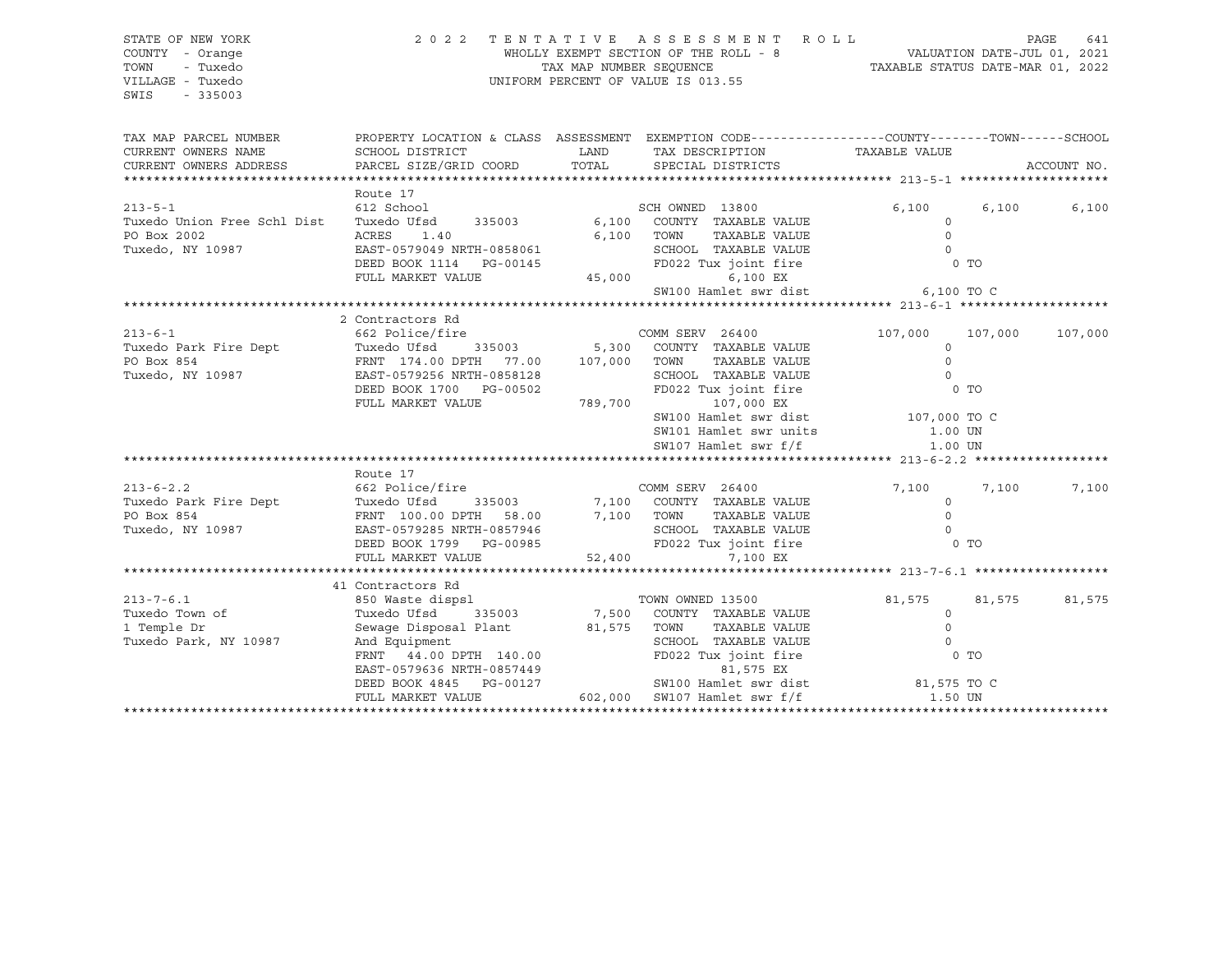| STATE OF NEW YORK<br>COUNTY<br>- Orange<br>TOWN<br>- Tuxedo<br>VILLAGE - Tuxedo<br>SWIS - 335003                                                |                                                                                                                                                                                                                                                                                                                                                                                                                                                                                                                                                                                                                                                               |       | 2022 TENTATIVE ASSESSMENT ROLL<br>UNIFORM PERCENT OF VALUE IS 013.55                 | WHOLLY EXEMPT SECTION OF THE ROLL - 8 VALUATION DATE-JUL 01, 2021<br>TAX MAP NUMBER SEQUENCE TAXABLE STATUS DATE-MAR 01, 2022 | PAGE<br>642    |
|-------------------------------------------------------------------------------------------------------------------------------------------------|---------------------------------------------------------------------------------------------------------------------------------------------------------------------------------------------------------------------------------------------------------------------------------------------------------------------------------------------------------------------------------------------------------------------------------------------------------------------------------------------------------------------------------------------------------------------------------------------------------------------------------------------------------------|-------|--------------------------------------------------------------------------------------|-------------------------------------------------------------------------------------------------------------------------------|----------------|
| TAX MAP PARCEL NUMBER TROPERTY LOCATION & CLASS ASSESSMENT<br>CURRENT OWNERS ADDRESS     PARCEL SIZE/GRID COORD     TOTAL     SPECIAL DISTRICTS |                                                                                                                                                                                                                                                                                                                                                                                                                                                                                                                                                                                                                                                               |       |                                                                                      | EXEMPTION CODE-----------------COUNTY-------TOWN------SCHOOL                                                                  | ACCOUNT NO.    |
|                                                                                                                                                 |                                                                                                                                                                                                                                                                                                                                                                                                                                                                                                                                                                                                                                                               |       |                                                                                      |                                                                                                                               |                |
| $213 - 7 - 7$<br>Tuxedo Town of<br>1 Temple Dr<br>Tuxedo, NY 10987                                                                              | Contractors Rd<br>311 Res vac land TOWN OWNED 13500<br>Tuxedo Ufsd 335003 1,250 COUNTY TAXABLE VALUE<br>Pt Lt 1 Tuxedo Pk Assoc<br>Map 7707<br>$\begin{tabular}{ll} ACRES & 1.00 \\ EAST-0579666 \\ NRTH-0857263 \\ \end{tabular} \hspace{1.5cm} \begin{tabular}{ll} \bf{RO22} T \\ \bf{F} \\ \bf{R} \\ \bf{R} \\ \bf{S} \\ \bf{S} \\ \bf{S} \\ \bf{S} \\ \bf{S} \\ \bf{S} \\ \bf{S} \\ \bf{S} \\ \bf{S} \\ \bf{S} \\ \bf{S} \\ \bf{S} \\ \bf{S} \\ \bf{S} \\ \bf{S} \\ \bf{S} \\ \bf{S} \\ \bf{S} \\ \bf{S} \\ \bf{S} \\ \bf{S} \\ \bf{$<br>DEED BOOK 2633 PG-00268 SW100 Hamlet swr dist 1,250 TO C<br>FULL MARKET VALUE 9,200 SW107 Hamlet swr f/f 1.00 UN | 1,250 | TOWN<br>TAXABLE VALUE<br>SCHOOL<br>TAXABLE VALUE<br>FD022 Tux joint fire<br>1,250 EX | 1,250<br>0 TO                                                                                                                 | 1,250<br>1,250 |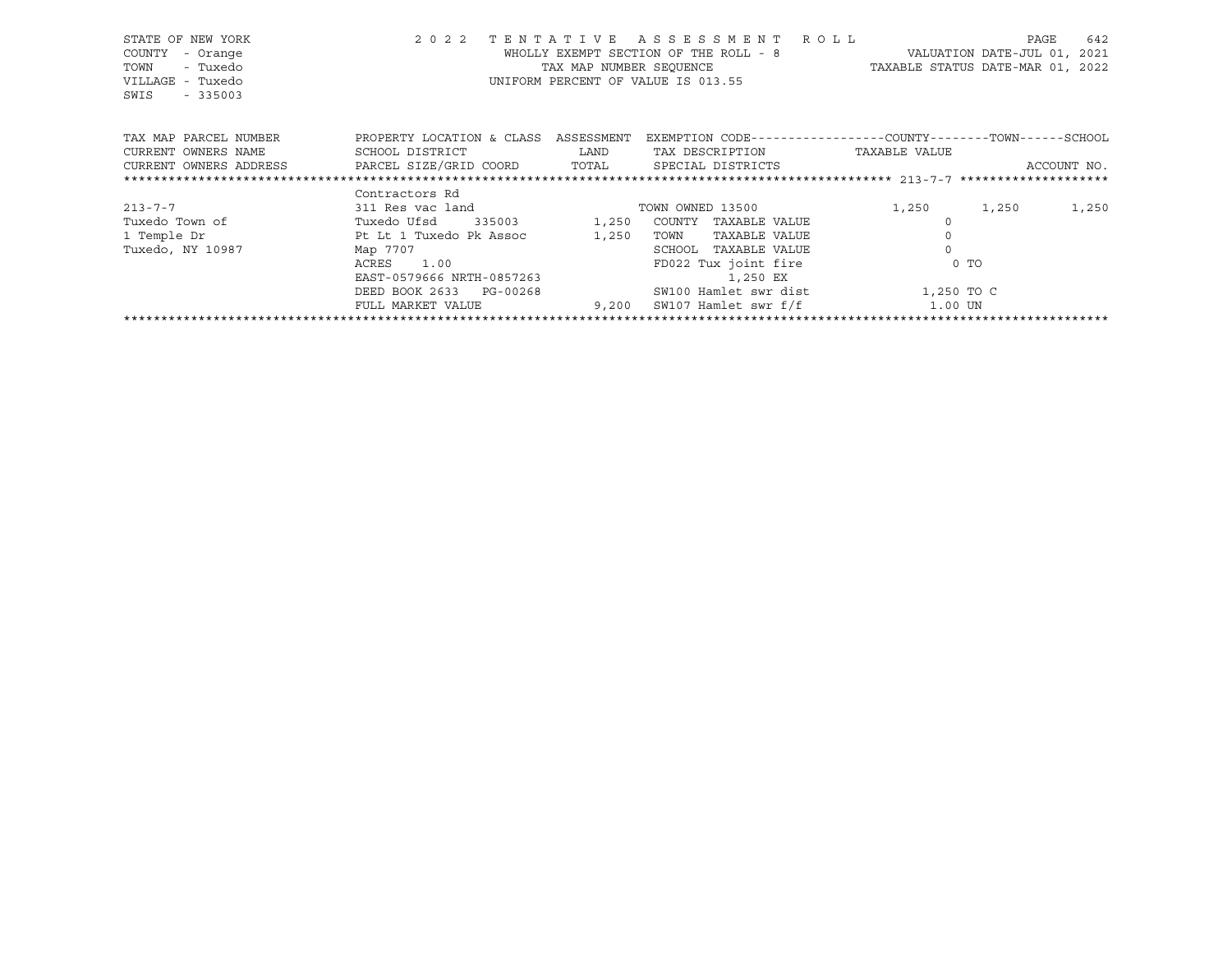|                  | STATE OF NEW YORK | 2022 TENTATIVE ASSESSMENT ROLL        |  |                                  |                          | PAGE | 643 |
|------------------|-------------------|---------------------------------------|--|----------------------------------|--------------------------|------|-----|
| COUNTY - Orange  |                   | WHOLLY EXEMPT SECTION OF THE ROLL - 8 |  | VALUATION DATE-JUL 01, 2021      |                          |      |     |
|                  | TOWN - Tuxedo     | MAP SECTION - 213                     |  | TAXABLE STATUS DATE-MAR 01, 2022 |                          |      |     |
| VILLAGE - Tuxedo |                   | SUB-SECTION - 000                     |  |                                  | RPS150/V04/L015          |      |     |
| SWIS - 335003    |                   | UNIFORM PERCENT OF VALUE IS 013.55    |  |                                  | CURRENT DATE $4/25/2022$ |      |     |

|      |                      | TOTAL   | EXTENSION | EXTENSION | AD VALOREM | EXEMPT   | TAXABLE  |
|------|----------------------|---------|-----------|-----------|------------|----------|----------|
| CODE | DISTRICT NAME        | PARCELS | TYPE      | VALUE     | VALUE      | AMOUNT   | VALUE    |
|      |                      |         |           |           |            |          |          |
|      | FD022 Tux joint fire |         | 9 TOTAL   |           | 2087,375   | 2087,375 |          |
|      | SW100 Hamlet swr dis |         | 7 TOTAL C |           | 2078,875   |          | 2078,875 |
|      | SW101 Hamlet swr uni |         | 4 UNITS   | 48.00     |            |          | 48.00    |
|      | SW107 Hamlet swr f/f |         | 6 UNITS   | 8.50      |            |          | 8.50     |

#### \*\*\* S C H O O L D I S T R I C T S U M M A R Y \*\*\*

| CODE   | DISTRICT NAME | TOTAL<br>PARCELS | ASSESSED<br>LAND | ASSESSED<br>TOTAL | EXEMPT<br>AMOUNT | TOTAL<br>TAXABLE | STAR<br>AMOUNT | STAR<br>TAXABLE |
|--------|---------------|------------------|------------------|-------------------|------------------|------------------|----------------|-----------------|
| 335003 | Tuxedo Ufsd   | 9                | 56,850           | 2087,375          | 2087,375         |                  |                |                 |
|        | SUB-TOTAL     | 9                | 56,850           | 2087,375          | 2087,375         |                  |                |                 |
|        | TOTAL         | 9                | 56,850           | 2087,375          | 2087,375         |                  |                |                 |

#### \*\*\* S Y S T E M C O D E S S U M M A R Y \*\*\*

### NO SYSTEM EXEMPTIONS AT THIS LEVEL

| CODE  | DESCRIPTION | TOTAL<br>PARCELS | COUNTY   | TOWN     | SCHOOL   |
|-------|-------------|------------------|----------|----------|----------|
| 13500 | TOWN OWNED  | ▵                | 82,825   | 82,825   | 82,825   |
| 13800 | SCH OWNED   |                  | 1890,450 | 1890,450 | 1890,450 |
| 26400 | COMM SERV   | ▵                | 114,100  | 114,100  | 114,100  |
|       | ТОТАЬ       |                  | 2087,375 | 2087,375 | 2087,375 |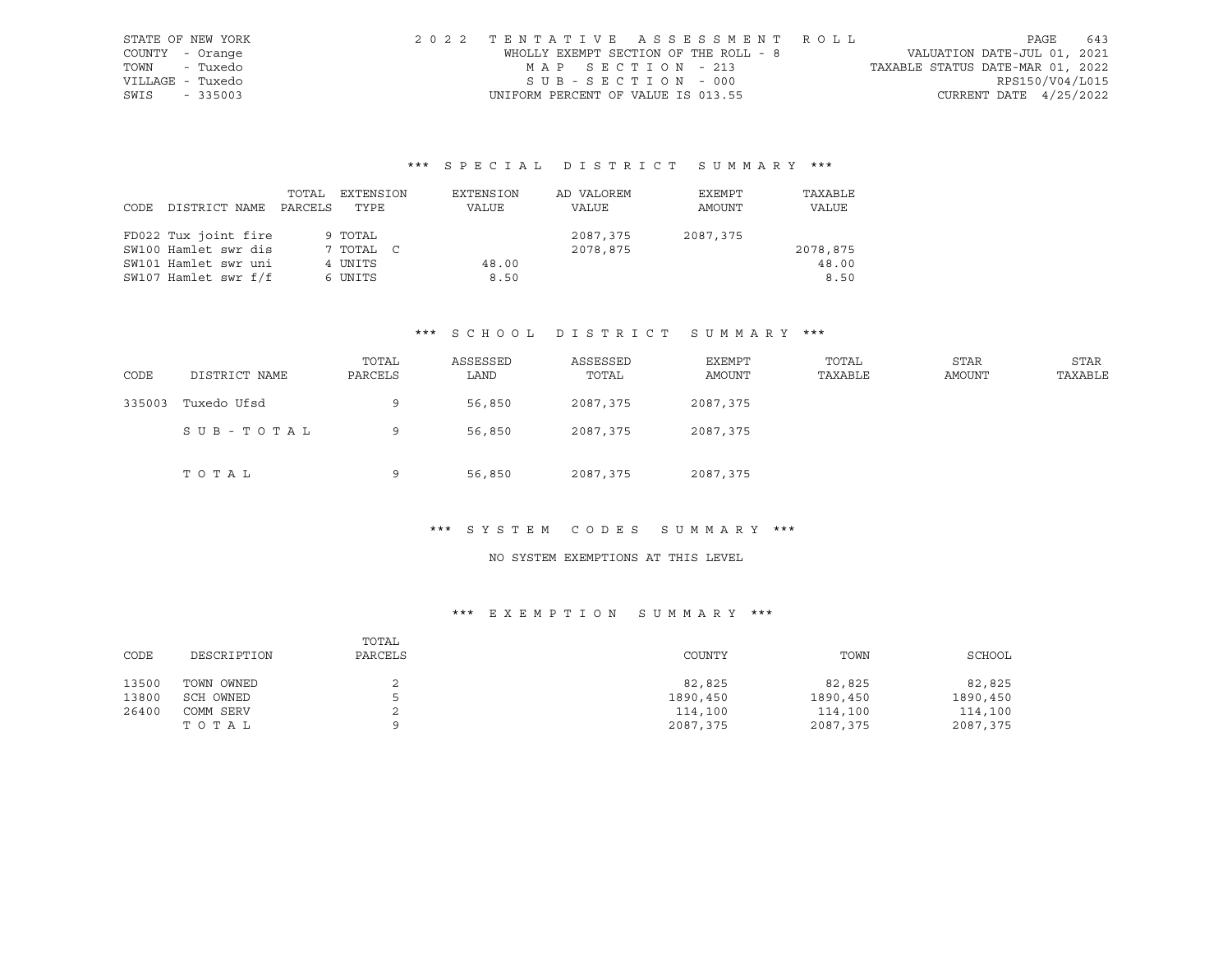| STATE OF NEW YORK | 2022 TENTATIVE ASSESSMENT ROLL        |                                  | PAGE            | 644 |
|-------------------|---------------------------------------|----------------------------------|-----------------|-----|
| COUNTY - Orange   | WHOLLY EXEMPT SECTION OF THE ROLL - 8 | VALUATION DATE-JUL 01, 2021      |                 |     |
| TOWN - Tuxedo     | MAP SECTION - 213                     | TAXABLE STATUS DATE-MAR 01, 2022 |                 |     |
| VILLAGE - Tuxedo  | SUB-SECTION - 000                     |                                  | RPS150/V04/L015 |     |
| SWIS - 335003     | UNIFORM PERCENT OF VALUE IS 013.55    | CURRENT DATE $4/25/2022$         |                 |     |

| <b>ROLL</b> |               | TOTAL   | ASSESSED | ASSESSED | TAXABLE | TAXABLE | TAXABLE | STAR    |
|-------------|---------------|---------|----------|----------|---------|---------|---------|---------|
| <b>SEC</b>  | DESCRIPTION   | PARCELS | LAND     | TOTAL    | COUNTY  | TOWN    | SCHOOL  | TAXABLE |
| - 8         | WHOLLY EXEMPT |         | 56,850   | 2087,375 |         |         |         |         |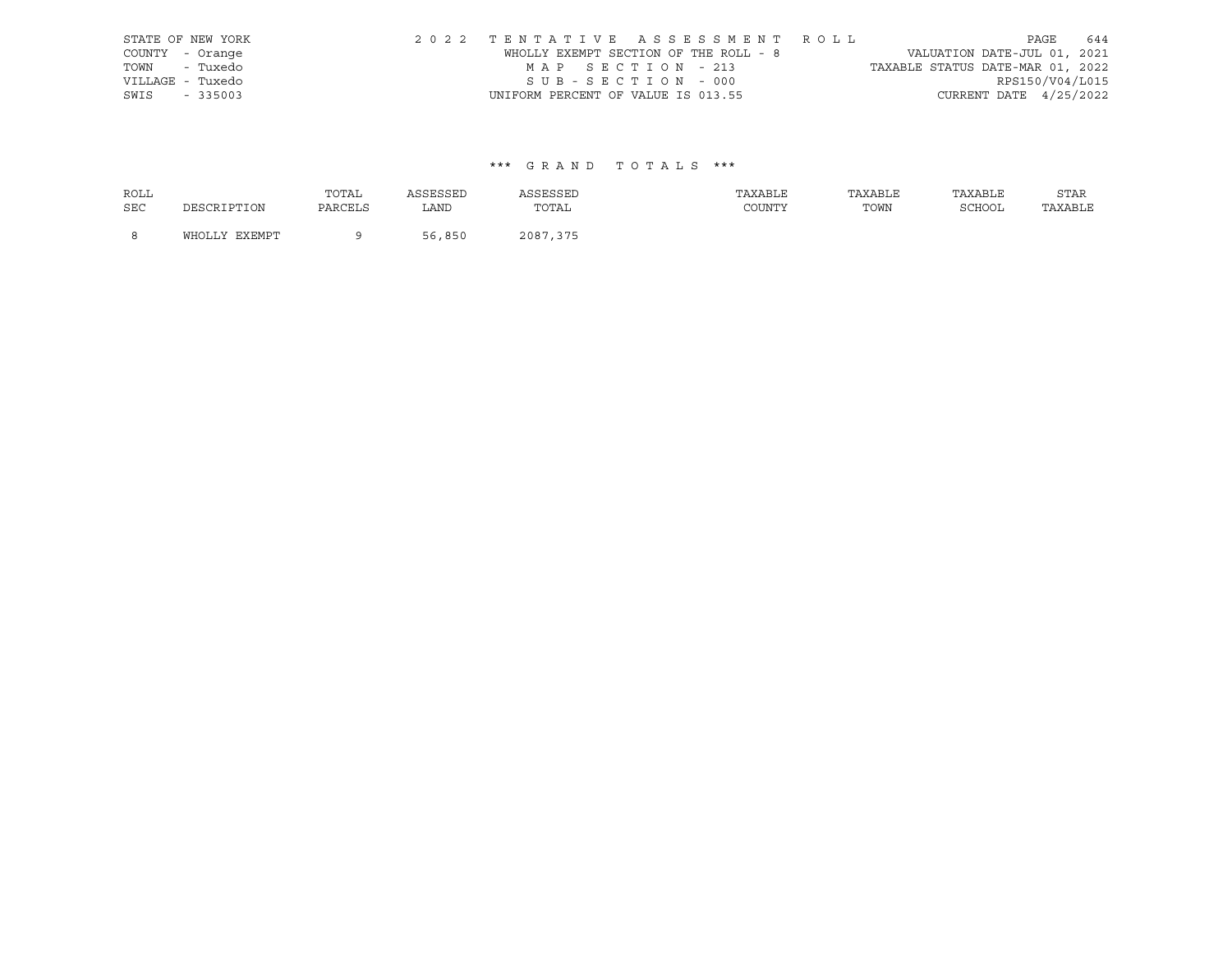| STATE OF NEW YORK<br>COUNTY - Orange<br>TOWN - Tuxedo<br>VILLAGE - Tuxedo<br>SWIS - 335003 |                              |       |                                                                                                                                                                                                                                            | $\begin{tabular}{lllllllllllllllll} \hline 2&0&2&2&\text{T} &\text{E} &\text{N} &\text{T} &\text{A} &\text{T} &\text{I} &\text{V} &\text{E} &\text{A} &\text{S} &\text{E} &\text{S} &\text{S} &\text{M} &\text{E} &\text{N} &\text{T} &\text{R} &\text{O} &\text{L} &\text{D} &\text{D} &\text{A} &\text{G} &\text{E} &\text{A} &\text{G} &\text{A} &\text{A} &\text{A} &\text{B} &\text{A$ |               |             |  |
|--------------------------------------------------------------------------------------------|------------------------------|-------|--------------------------------------------------------------------------------------------------------------------------------------------------------------------------------------------------------------------------------------------|---------------------------------------------------------------------------------------------------------------------------------------------------------------------------------------------------------------------------------------------------------------------------------------------------------------------------------------------------------------------------------------------|---------------|-------------|--|
| TAX MAP PARCEL NUMBER<br>CURRENT OWNERS NAME<br>CURRENT OWNERS ADDRESS                     | PARCEL SIZE/GRID COORD       |       | PROPERTY LOCATION & CLASS ASSESSMENT EXEMPTION CODE---------------COUNTY-------TOWN-----SCHOOL                                                                                                                                             |                                                                                                                                                                                                                                                                                                                                                                                             |               | ACCOUNT NO. |  |
|                                                                                            | 38 Mountain Rd               |       |                                                                                                                                                                                                                                            |                                                                                                                                                                                                                                                                                                                                                                                             |               |             |  |
|                                                                                            |                              |       |                                                                                                                                                                                                                                            | 47,900                                                                                                                                                                                                                                                                                                                                                                                      | 47,900 47,900 |             |  |
|                                                                                            |                              |       |                                                                                                                                                                                                                                            |                                                                                                                                                                                                                                                                                                                                                                                             |               |             |  |
|                                                                                            |                              |       |                                                                                                                                                                                                                                            | $\begin{matrix}0\\0\\0\end{matrix}$                                                                                                                                                                                                                                                                                                                                                         |               |             |  |
|                                                                                            |                              |       |                                                                                                                                                                                                                                            | $\overline{0}$                                                                                                                                                                                                                                                                                                                                                                              |               |             |  |
|                                                                                            |                              |       |                                                                                                                                                                                                                                            | 0 <sub>T</sub>                                                                                                                                                                                                                                                                                                                                                                              |               |             |  |
|                                                                                            |                              |       |                                                                                                                                                                                                                                            |                                                                                                                                                                                                                                                                                                                                                                                             |               |             |  |
|                                                                                            |                              |       |                                                                                                                                                                                                                                            |                                                                                                                                                                                                                                                                                                                                                                                             |               |             |  |
|                                                                                            | Route 17                     |       |                                                                                                                                                                                                                                            |                                                                                                                                                                                                                                                                                                                                                                                             |               |             |  |
|                                                                                            |                              |       |                                                                                                                                                                                                                                            | 36,758                                                                                                                                                                                                                                                                                                                                                                                      | 36,758 36,758 |             |  |
|                                                                                            |                              |       |                                                                                                                                                                                                                                            | $\circ$                                                                                                                                                                                                                                                                                                                                                                                     |               |             |  |
|                                                                                            |                              |       |                                                                                                                                                                                                                                            | $\begin{matrix}0\\0\end{matrix}$                                                                                                                                                                                                                                                                                                                                                            |               |             |  |
|                                                                                            |                              |       |                                                                                                                                                                                                                                            |                                                                                                                                                                                                                                                                                                                                                                                             |               |             |  |
|                                                                                            |                              |       |                                                                                                                                                                                                                                            | $0$ TO                                                                                                                                                                                                                                                                                                                                                                                      |               |             |  |
|                                                                                            |                              |       |                                                                                                                                                                                                                                            | 0 <sub>T</sub>                                                                                                                                                                                                                                                                                                                                                                              |               |             |  |
|                                                                                            |                              |       |                                                                                                                                                                                                                                            | .00 UN                                                                                                                                                                                                                                                                                                                                                                                      |               |             |  |
|                                                                                            |                              |       |                                                                                                                                                                                                                                            |                                                                                                                                                                                                                                                                                                                                                                                             |               |             |  |
|                                                                                            | Lake Dr                      |       |                                                                                                                                                                                                                                            |                                                                                                                                                                                                                                                                                                                                                                                             |               |             |  |
| $214 - 1 - 21$                                                                             |                              |       |                                                                                                                                                                                                                                            | 2,000                                                                                                                                                                                                                                                                                                                                                                                       | 2,000         | 2,000       |  |
| Tuxedo Park Village of                                                                     |                              |       |                                                                                                                                                                                                                                            | $\circ$                                                                                                                                                                                                                                                                                                                                                                                     |               |             |  |
| PO Box 31                                                                                  |                              |       |                                                                                                                                                                                                                                            | $\overline{0}$                                                                                                                                                                                                                                                                                                                                                                              |               |             |  |
| Tuxedo, NY 10987                                                                           |                              |       |                                                                                                                                                                                                                                            | $\overline{0}$                                                                                                                                                                                                                                                                                                                                                                              |               |             |  |
|                                                                                            |                              |       | Lake Dr<br>692 Road/str/hwy<br>Tuxedo Ufsd 335003 2,000 COUNTY TAXABLE VALUE<br>FRNT 50.00 DPTH 613.00 2,000 TOWN TAXABLE VALUE<br>EAST-0569617 NRTH-0856652 SCHOOL TAXABLE VALUE<br>NARTH-0856652 SCHOOL TAXABLE VALUE<br>NARTH-0856652 S | 0 <sub>T</sub>                                                                                                                                                                                                                                                                                                                                                                              |               |             |  |
|                                                                                            |                              |       |                                                                                                                                                                                                                                            |                                                                                                                                                                                                                                                                                                                                                                                             |               |             |  |
|                                                                                            | South Gate Rd                |       |                                                                                                                                                                                                                                            |                                                                                                                                                                                                                                                                                                                                                                                             |               |             |  |
|                                                                                            |                              |       |                                                                                                                                                                                                                                            |                                                                                                                                                                                                                                                                                                                                                                                             | 500           | 500         |  |
|                                                                                            |                              |       |                                                                                                                                                                                                                                            |                                                                                                                                                                                                                                                                                                                                                                                             |               |             |  |
|                                                                                            |                              |       |                                                                                                                                                                                                                                            |                                                                                                                                                                                                                                                                                                                                                                                             |               |             |  |
|                                                                                            |                              |       |                                                                                                                                                                                                                                            |                                                                                                                                                                                                                                                                                                                                                                                             |               |             |  |
|                                                                                            |                              |       |                                                                                                                                                                                                                                            |                                                                                                                                                                                                                                                                                                                                                                                             |               |             |  |
|                                                                                            | FULL MARKET VALUE            | 3,700 |                                                                                                                                                                                                                                            |                                                                                                                                                                                                                                                                                                                                                                                             |               |             |  |
|                                                                                            |                              |       |                                                                                                                                                                                                                                            |                                                                                                                                                                                                                                                                                                                                                                                             |               |             |  |
| $214 - 1 - 41$                                                                             | Route 17<br>322 Rural vac>10 |       |                                                                                                                                                                                                                                            | 68,948                                                                                                                                                                                                                                                                                                                                                                                      | 68,948        | 68,948      |  |
| Tuxedo Park Village of                                                                     | Tuxedo Ufsd 335003           |       | WHOLLY EX 50000<br>68,948 COUNTY TAXABLE VALUE                                                                                                                                                                                             |                                                                                                                                                                                                                                                                                                                                                                                             |               |             |  |
| PO Box 31                                                                                  |                              |       |                                                                                                                                                                                                                                            | $\begin{array}{c} 0 \\ 0 \end{array}$                                                                                                                                                                                                                                                                                                                                                       |               |             |  |
| Tuxedo Park, NY 10987                                                                      |                              |       |                                                                                                                                                                                                                                            |                                                                                                                                                                                                                                                                                                                                                                                             |               |             |  |
|                                                                                            |                              |       |                                                                                                                                                                                                                                            |                                                                                                                                                                                                                                                                                                                                                                                             |               |             |  |
|                                                                                            |                              |       |                                                                                                                                                                                                                                            |                                                                                                                                                                                                                                                                                                                                                                                             |               |             |  |
|                                                                                            |                              |       |                                                                                                                                                                                                                                            |                                                                                                                                                                                                                                                                                                                                                                                             |               |             |  |
|                                                                                            |                              |       |                                                                                                                                                                                                                                            |                                                                                                                                                                                                                                                                                                                                                                                             |               |             |  |
|                                                                                            |                              |       |                                                                                                                                                                                                                                            |                                                                                                                                                                                                                                                                                                                                                                                             |               |             |  |
|                                                                                            |                              |       |                                                                                                                                                                                                                                            |                                                                                                                                                                                                                                                                                                                                                                                             |               |             |  |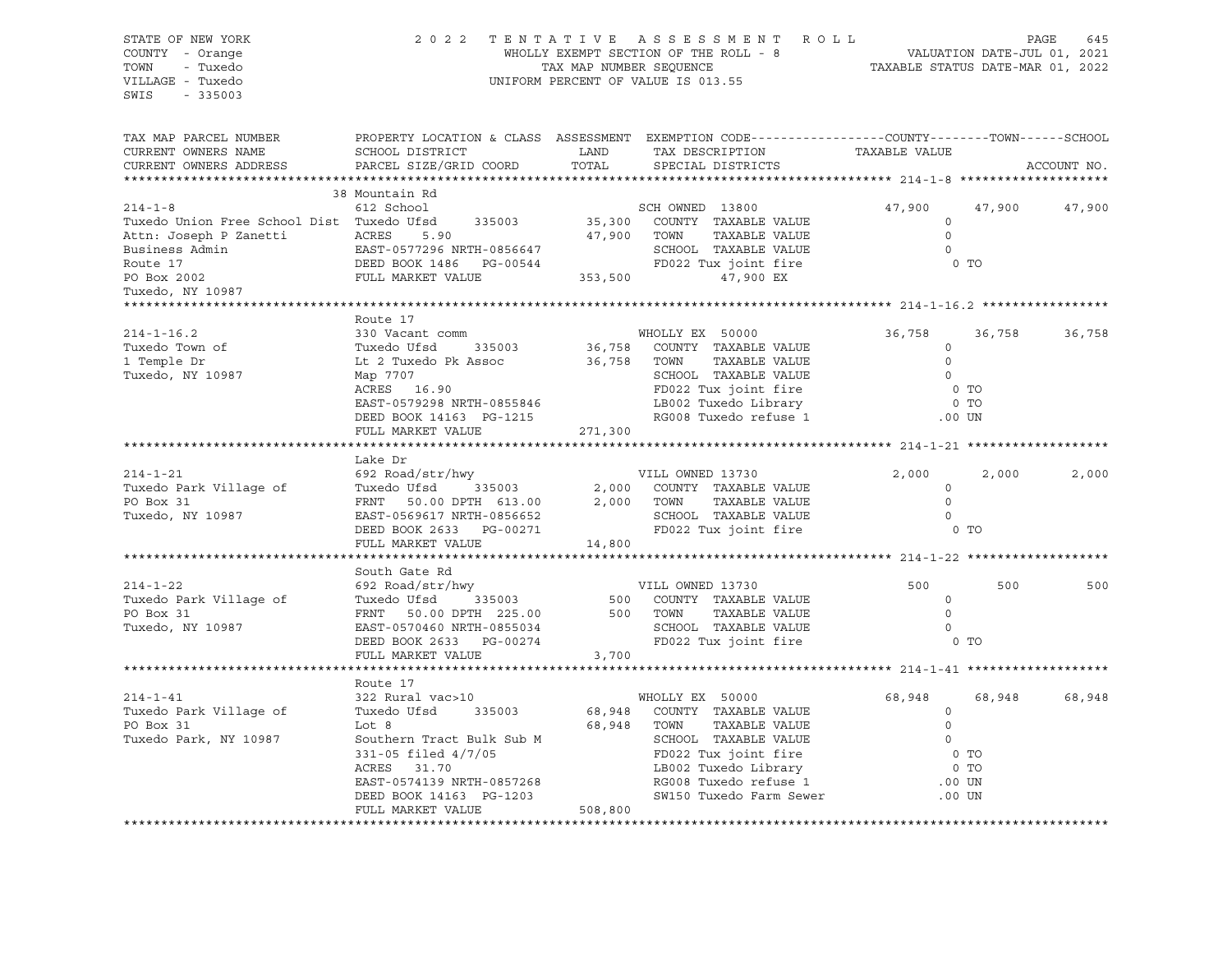| STATE OF NEW YORK | 2022 TENTATIVE ASSESSMENT ROLL        |                                  | PAGE                        | 646 |
|-------------------|---------------------------------------|----------------------------------|-----------------------------|-----|
| COUNTY - Orange   | WHOLLY EXEMPT SECTION OF THE ROLL - 8 |                                  | VALUATION DATE-JUL 01, 2021 |     |
| TOWN - Tuxedo     | MAP SECTION - 214                     | TAXABLE STATUS DATE-MAR 01, 2022 |                             |     |
| VILLAGE - Tuxedo  | SUB-SECTION - 000                     |                                  | RPS150/V04/L015             |     |
| SWIS - 335003     | UNIFORM PERCENT OF VALUE IS 013.55    |                                  | CURRENT DATE $4/25/2022$    |     |

|      |                      | TOTAL   | EXTENSION | EXTENSION | AD VALOREM | EXEMPT | TAXABLE |
|------|----------------------|---------|-----------|-----------|------------|--------|---------|
| CODE | DISTRICT NAME        | PARCELS | TYPE      | VALUE     | VALUE      | AMOUNT | VALUE   |
|      |                      |         |           |           |            |        |         |
|      | SW150 Tuxedo Farm Se |         | 1 UNITS   |           |            |        |         |
|      | FD022 Tux joint fire |         | 5 TOTAL   |           | 47,900     | 47,900 |         |
|      | LB002 Tuxedo Library |         | 2 TOTAL   |           |            |        |         |
|      | RG008 Tuxedo refuse  |         | 2 UNITS   |           |            |        |         |

#### \*\*\* S C H O O L D I S T R I C T S U M M A R Y \*\*\*

| CODE   | DISTRICT NAME | TOTAL<br>PARCELS | ASSESSED<br>LAND | ASSESSED<br>TOTAL | EXEMPT<br>AMOUNT | TOTAL<br>TAXABLE | STAR<br>AMOUNT | <b>STAR</b><br>TAXABLE |
|--------|---------------|------------------|------------------|-------------------|------------------|------------------|----------------|------------------------|
| 335003 | Tuxedo Ufsd   | 5.               | 143,506          | 156,106           | 156,106          |                  |                |                        |
|        | SUB-TOTAL     | 5                | 143,506          | 156,106           | 156,106          |                  |                |                        |
|        | TOTAL         | 5                | 143,506          | 156,106           | 156,106          |                  |                |                        |

### \*\*\* S Y S T E M C O D E S S U M M A R Y \*\*\*

| CODE  | DESCRIPTION        | TOTAL<br>PARCELS | COUNTY             | TOWN               | SCHOOL             |
|-------|--------------------|------------------|--------------------|--------------------|--------------------|
| 50000 | WHOLLY EX<br>TOTAL |                  | 105,706<br>105,706 | 105,706<br>105,706 | 105,706<br>105,706 |

| CODE  | DESCRIPTION | TOTAL<br>PARCELS | COUNTY | TOWN   | SCHOOL |
|-------|-------------|------------------|--------|--------|--------|
| 13730 | VILL OWNED  | ∸                | 2,500  | 2,500  | 2,500  |
| 13800 | SCH OWNED   |                  | 47,900 | 47,900 | 47,900 |
|       | TOTAL       |                  | 50,400 | 50,400 | 50,400 |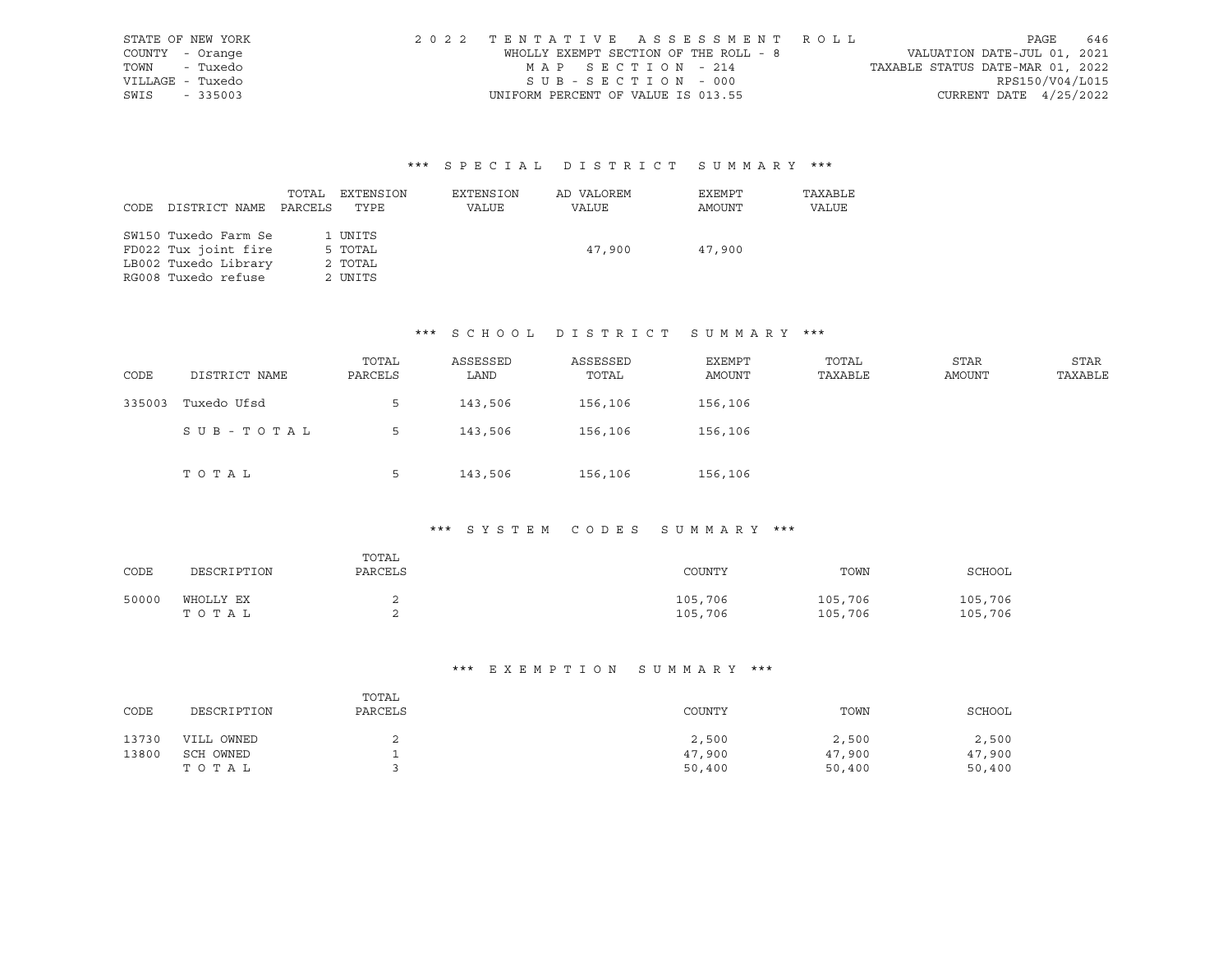| STATE OF NEW YORK | 2022 TENTATIVE ASSESSMENT ROLL        |                                  | PAGE                     | 647 |
|-------------------|---------------------------------------|----------------------------------|--------------------------|-----|
| COUNTY - Orange   | WHOLLY EXEMPT SECTION OF THE ROLL - 8 | VALUATION DATE-JUL 01, 2021      |                          |     |
| TOWN - Tuxedo     | MAP SECTION - 214                     | TAXABLE STATUS DATE-MAR 01, 2022 |                          |     |
| VILLAGE - Tuxedo  | SUB-SECTION - 000                     |                                  | RPS150/V04/L015          |     |
| SWIS - 335003     | UNIFORM PERCENT OF VALUE IS 013.55    |                                  | CURRENT DATE $4/25/2022$ |     |

| ROLL       |               | TOTAL   | ASSESSED | ASSESSED | TAXABLE | TAXABLE | TAXABLE | STAR    |
|------------|---------------|---------|----------|----------|---------|---------|---------|---------|
| <b>SEC</b> | DESCRIPTION   | PARCELS | LAND     | TOTAL    | COUNTY  | TOWN    | SCHOOL  | TAXABLE |
|            |               |         |          |          |         |         |         |         |
| - 8        | WHOLLY EXEMPT |         | 143,506  | 156,106  |         |         |         |         |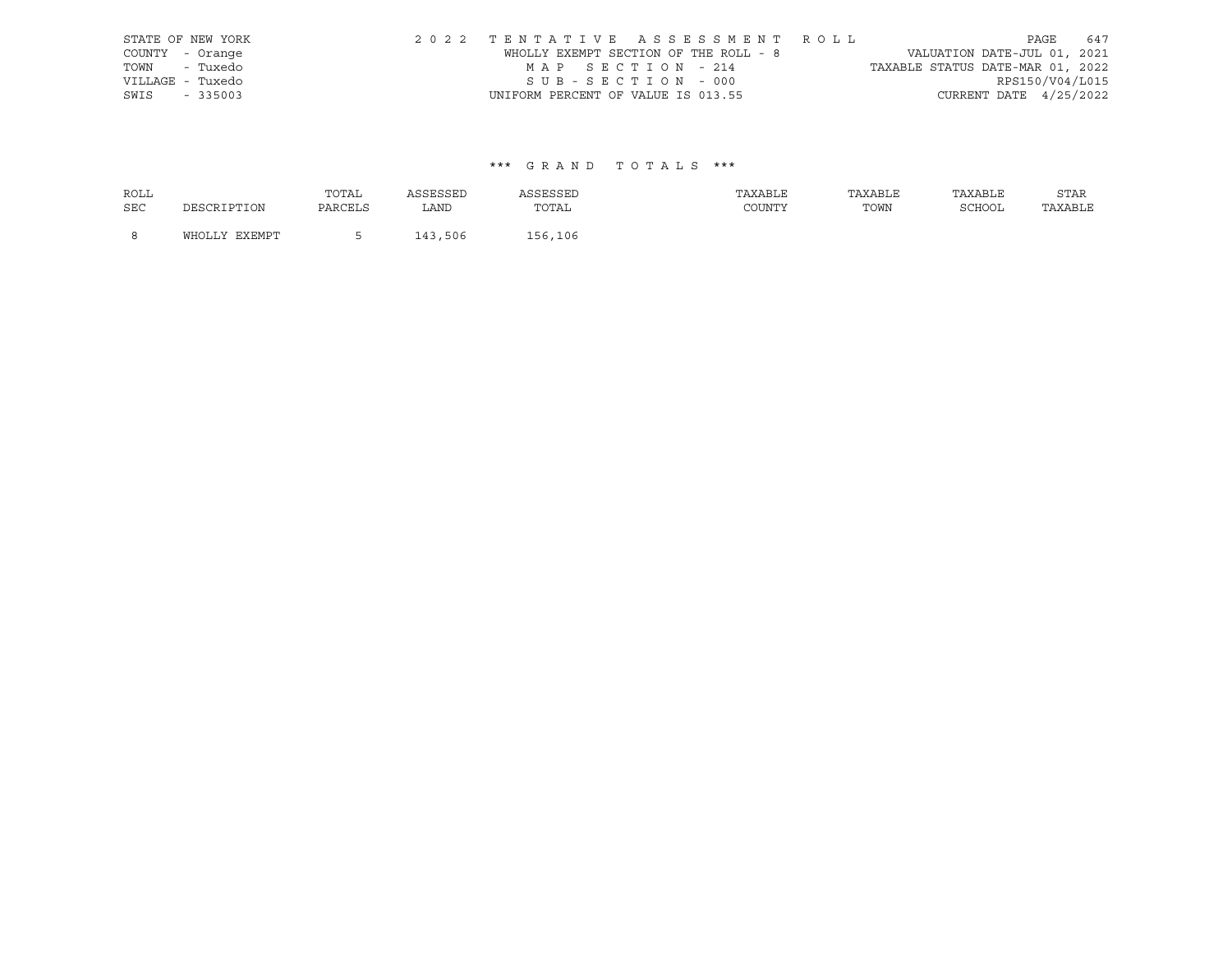| STATE OF NEW YORK<br>COUNTY<br>- Orange<br>TOWN<br>- Tuxedo<br>VILLAGE - Tuxedo<br>SWIS<br>$-335003$ | 2 0 2 2<br>TENTATIVE         | TAX MAP NUMBER SEOUENCE | ASSESSMENT ROLL<br>WHOLLY EXEMPT SECTION OF THE ROLL - 8<br>UNIFORM PERCENT OF VALUE IS 013.55 | VALUATION DATE-JUL 01,<br>TAXABLE STATUS DATE-MAR 01, 2022 | 648<br>PAGE<br>2021 |
|------------------------------------------------------------------------------------------------------|------------------------------|-------------------------|------------------------------------------------------------------------------------------------|------------------------------------------------------------|---------------------|
| TAX MAP PARCEL NUMBER                                                                                | PROPERTY LOCATION & CLASS    | ASSESSMENT              | EXEMPTION CODE-----------------COUNTY-------TOWN------SCHOOL                                   |                                                            |                     |
| CURRENT OWNERS NAME                                                                                  | SCHOOL DISTRICT              | LAND                    | TAX DESCRIPTION                                                                                | TAXABLE VALUE                                              |                     |
| CURRENT OWNERS ADDRESS                                                                               | PARCEL SIZE/GRID COORD TOTAL |                         | SPECIAL DISTRICTS                                                                              |                                                            | ACCOUNT NO.         |
|                                                                                                      |                              |                         |                                                                                                |                                                            |                     |
|                                                                                                      | 14 Scott Mine Rd             |                         |                                                                                                |                                                            |                     |
| $216 - 1 - 14$                                                                                       | 662 Police/fire              |                         | COMM SERV 26400                                                                                | 8,500                                                      | 8,500<br>8,500      |
| Eagle Valley Fire Co of Tuxedo Tuxedo Ufsd 335003                                                    |                              | 8,500                   | COUNTY<br>TAXABLE VALUE                                                                        |                                                            |                     |
| 14 Scott Mine Rd                                                                                     | FRNT 222.00 DPTH 80.00       | 8,500                   | TAXABLE VALUE<br>TOWN                                                                          |                                                            |                     |
| Tuxedo, NY 10987                                                                                     | EAST-0564455 NRTH-0847163    |                         | SCHOOL<br>TAXABLE VALUE                                                                        |                                                            |                     |
|                                                                                                      | DEED BOOK 2032<br>PG-01121   |                         | FD022 Tux joint fire                                                                           | 0 <sub>T</sub>                                             |                     |
|                                                                                                      | FULL MARKET VALUE            | 62,700                  | 8,500 EX                                                                                       |                                                            |                     |
|                                                                                                      |                              |                         |                                                                                                |                                                            |                     |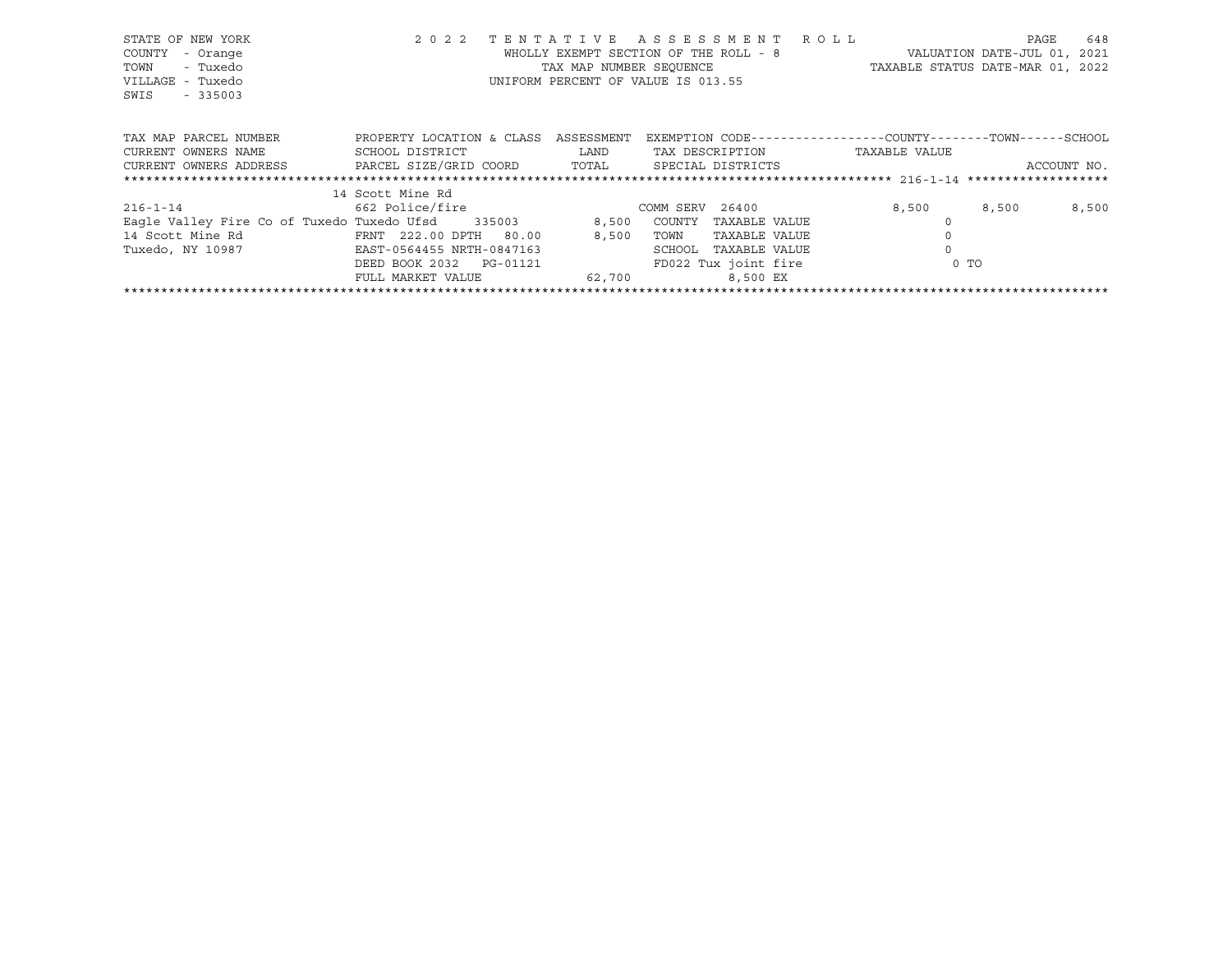|                  | STATE OF NEW YORK | 2022 TENTATIVE ASSESSMENT ROLL        |  |                                  |                          | PAGE | 649 |
|------------------|-------------------|---------------------------------------|--|----------------------------------|--------------------------|------|-----|
| COUNTY - Orange  |                   | WHOLLY EXEMPT SECTION OF THE ROLL - 8 |  | VALUATION DATE-JUL 01, 2021      |                          |      |     |
| TOWN - Tuxedo    |                   | MAP SECTION - 216                     |  | TAXABLE STATUS DATE-MAR 01, 2022 |                          |      |     |
| VILLAGE - Tuxedo |                   | SUB-SECTION - 000                     |  |                                  | RPS150/V04/L015          |      |     |
| SWIS - 335003    |                   | UNIFORM PERCENT OF VALUE IS 013.55    |  |                                  | CURRENT DATE $4/25/2022$ |      |     |

|      |                            | TOTAL EXTENSION | <b>EXTENSION</b> | AD VALOREM | EXEMPT | TAXABLE |
|------|----------------------------|-----------------|------------------|------------|--------|---------|
| CODE | DISTRICT NAME PARCELS TYPE |                 | VALUE            | VALUE      | AMOUNT | VALUE   |
|      |                            |                 |                  |            |        |         |
|      | FD022 Tux joint fire       | 1 TOTAL         |                  | 8,500      | 8,500  |         |

# \*\*\* S C H O O L D I S T R I C T S U M M A R Y \*\*\*

| CODE   | DISTRICT NAME | TOTAL<br>PARCELS | ASSESSED<br>LAND | ASSESSED<br>TOTAL | EXEMPT<br>AMOUNT | TOTAL<br>TAXABLE | STAR<br>AMOUNT | STAR<br>TAXABLE |
|--------|---------------|------------------|------------------|-------------------|------------------|------------------|----------------|-----------------|
| 335003 | Tuxedo Ufsd   |                  | 8,500            | 8,500             | 8,500            |                  |                |                 |
|        | SUB-TOTAL     |                  | 8,500            | 8,500             | 8,500            |                  |                |                 |
|        | TOTAL         |                  | 8,500            | 8,500             | 8,500            |                  |                |                 |

#### \*\*\* S Y S T E M C O D E S S U M M A R Y \*\*\*

#### NO SYSTEM EXEMPTIONS AT THIS LEVEL

### \*\*\* E X E M P T I O N S U M M A R Y \*\*\*

| CODE  | DESCRIPTION        | TOTAL<br>PARCELS | COUNTY         | TOWN           | SCHOOL         |
|-------|--------------------|------------------|----------------|----------------|----------------|
| 26400 | COMM SERV<br>TOTAL |                  | 8,500<br>8,500 | 8,500<br>8,500 | 8,500<br>8,500 |

| ROLL |                   | TOTAL   | <b>\SSESSED</b> | ASSESSEL                                                 | TAXABLE | TAXABLE | TAXABLE     | STAR    |
|------|-------------------|---------|-----------------|----------------------------------------------------------|---------|---------|-------------|---------|
| SEC  | זור חיים דפר סידר | PARCELS | LAND            | TOTAL<br>the contract of the contract of the contract of | COUNTY  | TOWN    | SCHOOL<br>. | TAXABLE |
|      | WHOLLY EXEMPT     |         | 3,500           | ,500                                                     |         |         |             |         |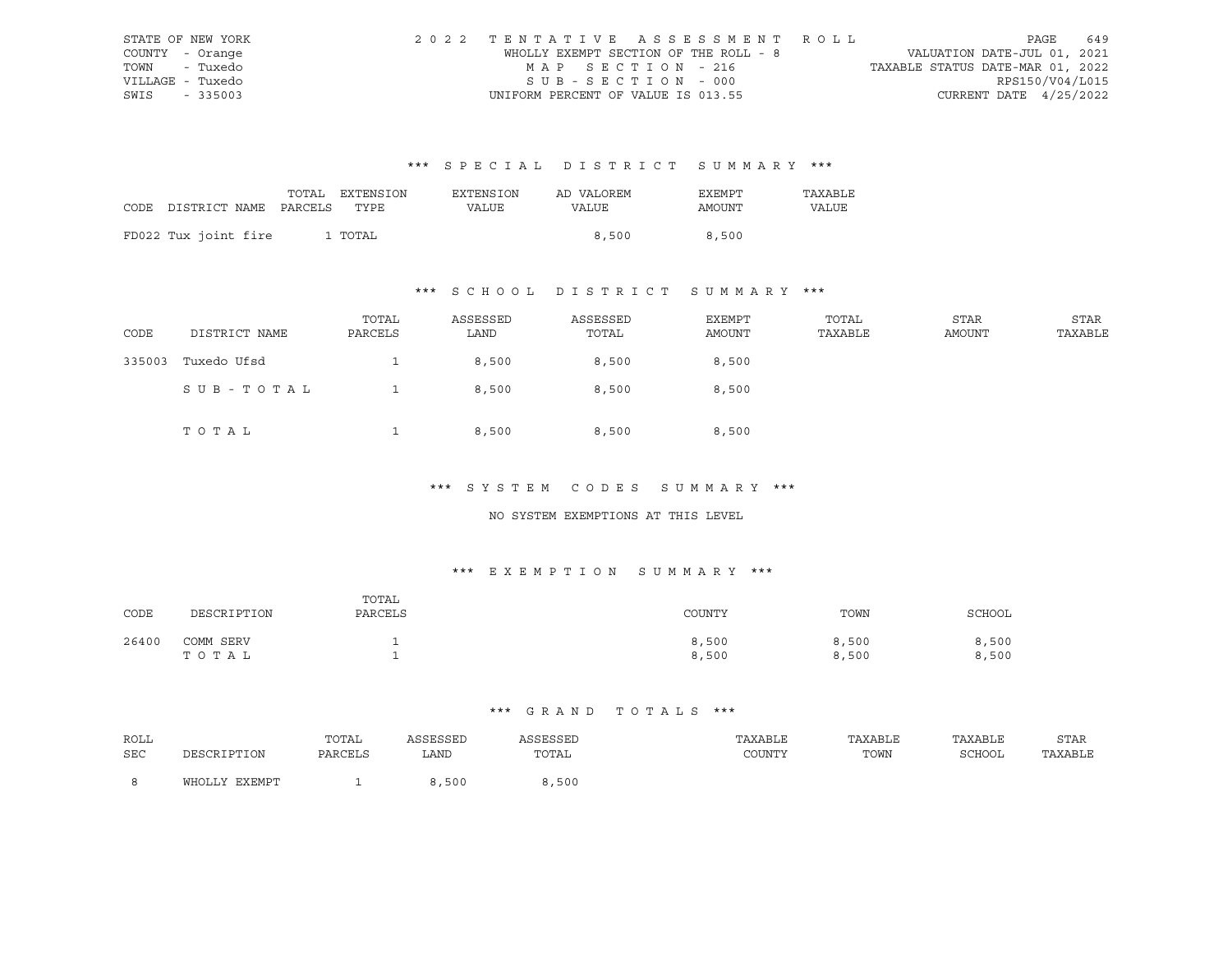SWIS - 335003

#### STATE OF NEW YORK 2 0 2 2 T E N T A T I V E A S S E S S M E N T R O L L PAGE 650 COUNTY - Orange WHOLLY EXEMPT SECTION OF THE ROLL - 8 VALUATION DATE-JUL 01, 2021 TOWN - Tuxedo TAX MAP NUMBER SEQUENCE TAXABLE STATUS DATE-MAR 01, 2022 VILLAGE - Tuxedo UNIFORM PERCENT OF VALUE IS 013.55

TAX MAP PARCEL NUMBER PROPERTY LOCATION & CLASS ASSESSMENT EXEMPTION CODE------------------COUNTY--------TOWN------SCHOOL CURRENT OWNERS NAME SCHOOL DISTRICT TAX DAND TAX DESCRIPTION TAXABLE VALUE CURRENT OWNERS ADDRESS PARCEL SIZE/GRID COORD TOTAL SPECIAL DISTRICTS ACCOUNT NO. \*\*\*\*\*\*\*\*\*\*\*\*\*\*\*\*\*\*\*\*\*\*\*\*\*\*\*\*\*\*\*\*\*\*\*\*\*\*\*\*\*\*\*\*\*\*\*\*\*\*\*\*\*\*\*\*\*\*\*\*\*\*\*\*\*\*\*\*\*\*\*\*\*\*\*\*\*\*\*\*\*\*\*\*\*\*\*\*\*\*\*\*\*\*\*\*\*\*\*\*\*\*\* 217-1-1.1 \*\*\*\*\*\*\*\*\*\*\*\*\*\*\*\*\*\* Scott Mine Rd 217-1-1.1 682 Rec facility TOWN OWNED 13500 11,000 11,000 11,000 Tuxedo Town of Tuxedo Ufsd 335003 11,000 COUNTY TAXABLE VALUE 0 1 Temple Dr ACRES 10.00 11,000 TOWN TAXABLE VALUE 0 Tuxedo, NY 10987 EAST-0563717 NRTH-0846182 SCHOOL TAXABLE VALUE 0 DEED BOOK 2215 PG-00900 FD022 Tux joint fire 6 O TO FULL MARKET VALUE 81,200 11,000 EX \*\*\*\*\*\*\*\*\*\*\*\*\*\*\*\*\*\*\*\*\*\*\*\*\*\*\*\*\*\*\*\*\*\*\*\*\*\*\*\*\*\*\*\*\*\*\*\*\*\*\*\*\*\*\*\*\*\*\*\*\*\*\*\*\*\*\*\*\*\*\*\*\*\*\*\*\*\*\*\*\*\*\*\*\*\*\*\*\*\*\*\*\*\*\*\*\*\*\*\*\*\*\* 217-1-17 \*\*\*\*\*\*\*\*\*\*\*\*\*\*\*\*\*\*\* 9 Emmanuel Dr 217-1-17 620 Religious RELIGIOUS 25110 232,800 232,800 232,800 Watchtower Bile & Tract Societ Tuxedo Ufsd 335003 56,300 COUNTY TAXABLE VALUE 0 900 Red Mills Road Dr ACRES 51.20 232,800 TOWN TAXABLE VALUE 0 Wallkill, NY 12589 EAST-0567415 NRTH-0844081 SCHOOL TAXABLE VALUE 0 DEED BOOK 15045 PG-1869 FD022 Tux joint fire 6 O TO FULL MARKET VALUE 1718,100 232,800 EX \*\*\*\*\*\*\*\*\*\*\*\*\*\*\*\*\*\*\*\*\*\*\*\*\*\*\*\*\*\*\*\*\*\*\*\*\*\*\*\*\*\*\*\*\*\*\*\*\*\*\*\*\*\*\*\*\*\*\*\*\*\*\*\*\*\*\*\*\*\*\*\*\*\*\*\*\*\*\*\*\*\*\*\*\*\*\*\*\*\*\*\*\*\*\*\*\*\*\*\*\*\*\* 217-1-18.2 \*\*\*\*\*\*\*\*\*\*\*\*\*\*\*\*\* 38 Chapel Turn 217-1-18.2 620 Religious RELIGIOUS 25110 31,900 31,900 31,900 St Elizabeths Memorial Chapel Tuxedo Ufsd 335003 25,500 COUNTY TAXABLE VALUE 0 Memorial Chapel Part Of Lt 18 31,900 TOWN TAXABLE VALUE 0 Eagle Valley Rd ACRES 3.40 SCHOOL TAXABLE VALUE 0 PO Box 7 EAST-0567258 NRTH-0845626 FD022 Tux joint fire 0 TO Sloatsburg, NY 10974-0007 DEED BOOK 2177 PG-00896 31,900 EX FULL MARKET VALUE 235,400 \*\*\*\*\*\*\*\*\*\*\*\*\*\*\*\*\*\*\*\*\*\*\*\*\*\*\*\*\*\*\*\*\*\*\*\*\*\*\*\*\*\*\*\*\*\*\*\*\*\*\*\*\*\*\*\*\*\*\*\*\*\*\*\*\*\*\*\*\*\*\*\*\*\*\*\*\*\*\*\*\*\*\*\*\*\*\*\*\*\*\*\*\*\*\*\*\*\*\*\*\*\*\* 217-1-19.4 \*\*\*\*\*\*\*\*\*\*\*\*\*\*\*\*\* Eagle Valley Rd 217-1-19.4 695 Cemetery RELIGIOUS 25110 31,200 31,200 31,200 St Eliz Memorial Chapel Tuxedo Ufsd 335003 31,200 COUNTY TAXABLE VALUE 0 Attn: Trustees Co Hwy 72 & Babcock Hill 31,200 TOWN TAXABLE VALUE 0 Eagle Valley Rd ACRES 7.80 SCHOOL TAXABLE VALUE 0 PO Box 7 EAST-0567059 NRTH-0845278 FD022 Tux joint fire 0 TO Sloatsburg, NY 10974 DEED BOOK 2272 PG-00725 31,200 EX FULL MARKET VALUE 230,300 \*\*\*\*\*\*\*\*\*\*\*\*\*\*\*\*\*\*\*\*\*\*\*\*\*\*\*\*\*\*\*\*\*\*\*\*\*\*\*\*\*\*\*\*\*\*\*\*\*\*\*\*\*\*\*\*\*\*\*\*\*\*\*\*\*\*\*\*\*\*\*\*\*\*\*\*\*\*\*\*\*\*\*\*\*\*\*\*\*\*\*\*\*\*\*\*\*\*\*\*\*\*\* 217-1-83 \*\*\*\*\*\*\*\*\*\*\*\*\*\*\*\*\*\*\* Scott Mine Rd<br>311 Res vac land 217-1-83 311 Res vac land TOWN OWNED 13500 19,000 19,000 19,000 Tuxedo Town of Tuxedo Ufsd 335003 19,000 COUNTY TAXABLE VALUE 0 1 Temple Dr Ss Scott Mine Rd Lt 3 19,000 TOWN TAXABLE VALUE 0 Tuxedo Park, NY 10987 Sterl Frst Corp Map 9884 SCHOOL TAXABLE VALUE 0 ACRES 1.90 CONTROLLER TO THE REDUCE TUX joint fire the control of the control of the product of the product of the  $0$  TO EAST-0564326 NRTH-0846923 19,000 EX DEED BOOK 3431 PG-261 FULL MARKET VALUE 140,200 \*\*\*\*\*\*\*\*\*\*\*\*\*\*\*\*\*\*\*\*\*\*\*\*\*\*\*\*\*\*\*\*\*\*\*\*\*\*\*\*\*\*\*\*\*\*\*\*\*\*\*\*\*\*\*\*\*\*\*\*\*\*\*\*\*\*\*\*\*\*\*\*\*\*\*\*\*\*\*\*\*\*\*\*\*\*\*\*\*\*\*\*\*\*\*\*\*\*\*\*\*\*\*\*\*\*\*\*\*\*\*\*\*\*\*\*\*\*\*\*\*\*\*\*\*\*\*\*\*\*\*\*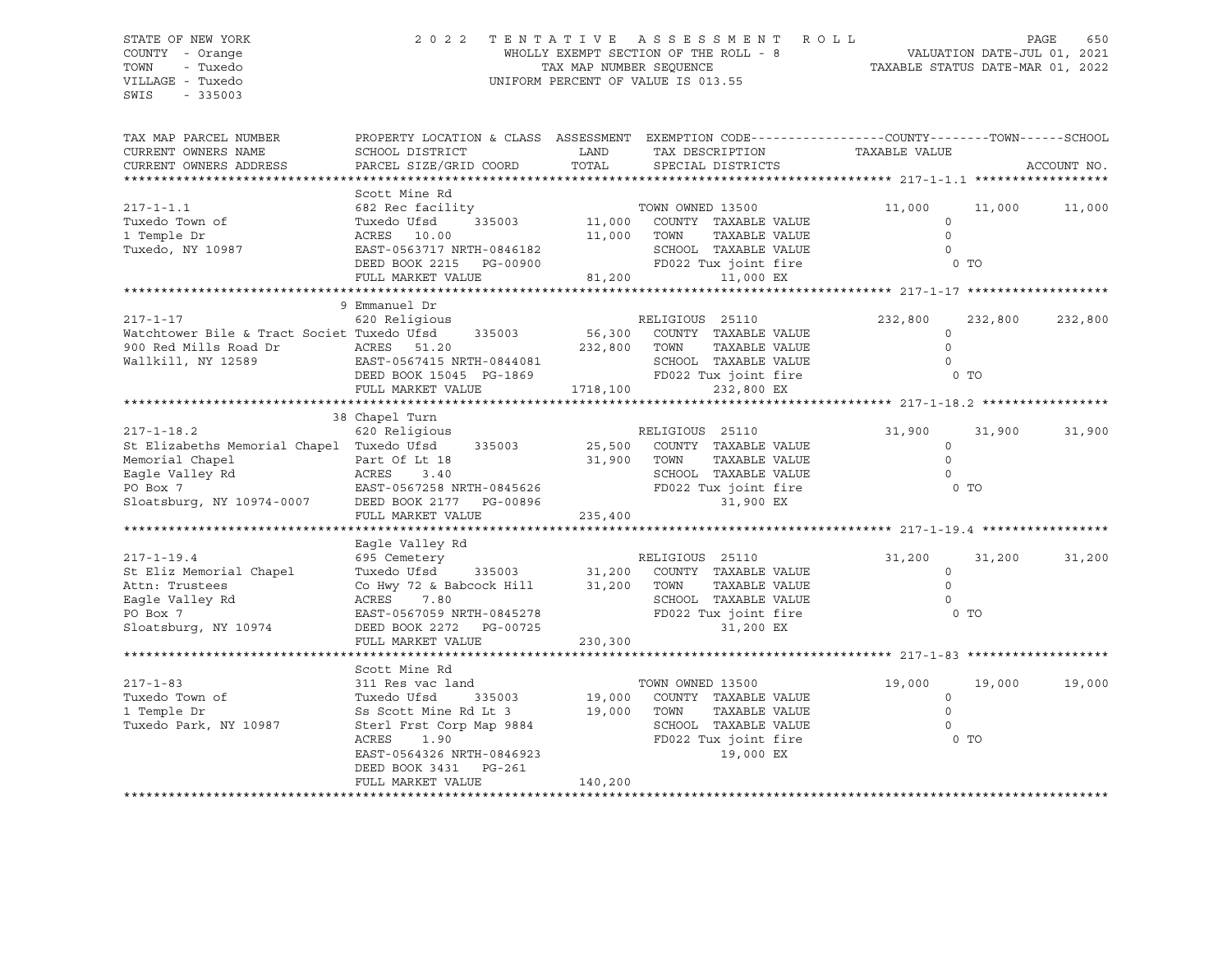| STATE OF NEW YORK<br>COUNTY - Orange<br>TOWN<br>- Tuxedo<br>VILLAGE - Tuxedo<br>SWIS<br>$-335003$                                                                                                                                              |                                                                                   |                                            | 2022 TENTATIVE ASSESSMENT ROLL<br>WHOLLY EXEMPT SECTION OF THE ROLL - 8<br>WALUATION DATE-JUL 01, 2021<br>TAXABLE STATUS DATE-MAR 01, 2022<br>TAXABLE STATUS DATE-MAR 01, 2022<br>UNIFORM PERCENT OF VALUE IS 013.55 |                      |        | PAGE<br>651 |
|------------------------------------------------------------------------------------------------------------------------------------------------------------------------------------------------------------------------------------------------|-----------------------------------------------------------------------------------|--------------------------------------------|----------------------------------------------------------------------------------------------------------------------------------------------------------------------------------------------------------------------|----------------------|--------|-------------|
| TAX MAP PARCEL NUMBER<br>CURRENT OWNERS NAME                                                                                                                                                                                                   | SCHOOL DISTRICT                                                                   | <b>EXAMPLE THE STATE OF STATE OF STATE</b> | PROPERTY LOCATION & CLASS ASSESSMENT EXEMPTION CODE----------------COUNTY-------TOWN------SCHOOL<br>TAX DESCRIPTION                                                                                                  | TAXABLE VALUE        |        |             |
| CURRENT OWNERS ADDRESS                                                                                                                                                                                                                         | PARCEL SIZE/GRID COORD                                                            | TOTAL                                      | SPECIAL DISTRICTS                                                                                                                                                                                                    |                      |        | ACCOUNT NO. |
|                                                                                                                                                                                                                                                |                                                                                   |                                            |                                                                                                                                                                                                                      |                      |        |             |
| COMM SERV 26400<br>Eagle Valley Volunteer Fire Co Tuxedo Ufsd 335003<br>14 Scott Mine Rd Ss Scott Mine Rd Lt 2<br>Tuxedo, NY 10987<br>20087<br>2008 Sterling Fst Corp Mp 9884<br>22,500 TOWN TAXABLE VALUE<br>22,500 TOWN TAXABLE VALUE<br>22, | Scott Mine Rd                                                                     |                                            |                                                                                                                                                                                                                      | 32,500               | 32,500 |             |
|                                                                                                                                                                                                                                                |                                                                                   |                                            |                                                                                                                                                                                                                      | $\Omega$             |        | 32,500      |
|                                                                                                                                                                                                                                                |                                                                                   |                                            |                                                                                                                                                                                                                      | $\overline{0}$       |        |             |
|                                                                                                                                                                                                                                                |                                                                                   |                                            |                                                                                                                                                                                                                      | $\overline{0}$       |        |             |
|                                                                                                                                                                                                                                                |                                                                                   |                                            | EXERES 1.50<br>EXERES 1.50<br>EXERES 1.50<br>DEED BOOK 13371 PG-1989<br>FD022 Tux joint fire<br>32,500 EX<br>LB002 Tuxedo Library<br>239,900<br>RG008 Tuxedo cefuse 1 0.00 UN<br>RG008 Tuxedo refuse 1 0.00 UN       | 0 TO                 |        |             |
|                                                                                                                                                                                                                                                |                                                                                   |                                            |                                                                                                                                                                                                                      |                      |        |             |
|                                                                                                                                                                                                                                                |                                                                                   |                                            |                                                                                                                                                                                                                      |                      |        |             |
|                                                                                                                                                                                                                                                |                                                                                   |                                            |                                                                                                                                                                                                                      |                      |        |             |
|                                                                                                                                                                                                                                                |                                                                                   |                                            |                                                                                                                                                                                                                      |                      |        |             |
|                                                                                                                                                                                                                                                |                                                                                   |                                            |                                                                                                                                                                                                                      |                      |        |             |
|                                                                                                                                                                                                                                                | 33 Salierno Rd<br>311 Res vac land TOWN OWNED 13500                               |                                            |                                                                                                                                                                                                                      |                      |        |             |
| $217 - 1 - 90$                                                                                                                                                                                                                                 |                                                                                   |                                            |                                                                                                                                                                                                                      | 32,000 32,000 32,000 |        |             |
|                                                                                                                                                                                                                                                |                                                                                   |                                            | 32,000 COUNTY TAXABLE VALUE<br>32,000 TOWN TAXABLE VALUE                                                                                                                                                             |                      |        |             |
|                                                                                                                                                                                                                                                |                                                                                   |                                            |                                                                                                                                                                                                                      |                      |        |             |
| 1 Temple D1<br>Tuxedo Park, NY 10987<br>Phase 3 Map 255-97<br>Fire Pond<br>ACRES 1.50                                                                                                                                                          |                                                                                   |                                            | 32,000 COUNTY TAXABLE VALUE 0<br>32,000 TOWN TAXABLE VALUE 0<br>SCHOOL TAXABLE VALUE 0<br>FD022 Tux joint fire 0 0 TO<br>32.000 EX                                                                                   |                      |        |             |
|                                                                                                                                                                                                                                                |                                                                                   |                                            | 32,000 EX                                                                                                                                                                                                            |                      |        |             |
|                                                                                                                                                                                                                                                |                                                                                   |                                            |                                                                                                                                                                                                                      |                      |        |             |
|                                                                                                                                                                                                                                                | DEED BOOK 4855 PG-305                                                             |                                            |                                                                                                                                                                                                                      |                      |        |             |
|                                                                                                                                                                                                                                                | FULL MARKET VALUE                                                                 | 236,200                                    |                                                                                                                                                                                                                      |                      |        |             |
|                                                                                                                                                                                                                                                | ***************************                                                       |                                            |                                                                                                                                                                                                                      |                      |        |             |
| $217 - 2 - 50$                                                                                                                                                                                                                                 | 311 Res vac land                                                                  |                                            | WHOLLY EX 50000                                                                                                                                                                                                      | 100                  | 100    | 100         |
| 217-2-50<br>Torsoe Enterprises Inc Tuxedo Ufsd 335003<br>To West Gate Rd Hamilton Estates Sub 100 COUNTY TAXABLE VALUE 0<br>Suffern, NY 10901 Roads 6.50 FD022 Tux joint fire 0 TO<br>EAST-0566257 NRTH-0846397 100 EX                         |                                                                                   |                                            |                                                                                                                                                                                                                      |                      |        |             |
|                                                                                                                                                                                                                                                |                                                                                   |                                            |                                                                                                                                                                                                                      |                      |        |             |
|                                                                                                                                                                                                                                                |                                                                                   |                                            |                                                                                                                                                                                                                      |                      |        |             |
|                                                                                                                                                                                                                                                |                                                                                   |                                            |                                                                                                                                                                                                                      |                      |        |             |
|                                                                                                                                                                                                                                                |                                                                                   |                                            |                                                                                                                                                                                                                      |                      |        |             |
|                                                                                                                                                                                                                                                |                                                                                   |                                            | FULL MARKET VALUE 700 LB002 Tuxedo Library                                                                                                                                                                           | 0 <sub>T</sub>       |        |             |
|                                                                                                                                                                                                                                                |                                                                                   |                                            | 100 EX                                                                                                                                                                                                               |                      |        |             |
|                                                                                                                                                                                                                                                |                                                                                   |                                            | RG008 Tuxedo refuse 1                                                                                                                                                                                                | $.00$ UN             |        |             |
|                                                                                                                                                                                                                                                |                                                                                   |                                            |                                                                                                                                                                                                                      |                      |        |             |
| $217 - 2 - 51$                                                                                                                                                                                                                                 | 315 Underwtr 1nd - WTRFNT<br>Tuxedo Ufsd - 335003<br>Hamilton Estates Sub<br>Pond |                                            | TOWN OWNED 13500<br>100 COUNTY TAXABLE VALUE<br>100 TOWN TAXABLE VALUE<br>SCHOOL TAXABLE VALUE                                                                                                                       | 100                  | 100    | 100         |
| Tuxedo Town of                                                                                                                                                                                                                                 |                                                                                   |                                            |                                                                                                                                                                                                                      | $\circ$              |        |             |
| 1 Temple Dr                                                                                                                                                                                                                                    |                                                                                   |                                            |                                                                                                                                                                                                                      | $\circ$              |        |             |
| Tuxedo, NY 10987                                                                                                                                                                                                                               |                                                                                   |                                            |                                                                                                                                                                                                                      | $\Omega$             |        |             |
|                                                                                                                                                                                                                                                | ACRES 7.40                                                                        |                                            |                                                                                                                                                                                                                      |                      |        |             |
|                                                                                                                                                                                                                                                | EAST-0566575 NRTH-0847366                                                         |                                            |                                                                                                                                                                                                                      |                      |        |             |
|                                                                                                                                                                                                                                                | DEED BOOK 5695 PG-228                                                             |                                            |                                                                                                                                                                                                                      |                      |        |             |
|                                                                                                                                                                                                                                                | FULL MARKET VALUE                                                                 | 700                                        |                                                                                                                                                                                                                      |                      |        |             |
|                                                                                                                                                                                                                                                |                                                                                   |                                            |                                                                                                                                                                                                                      |                      |        |             |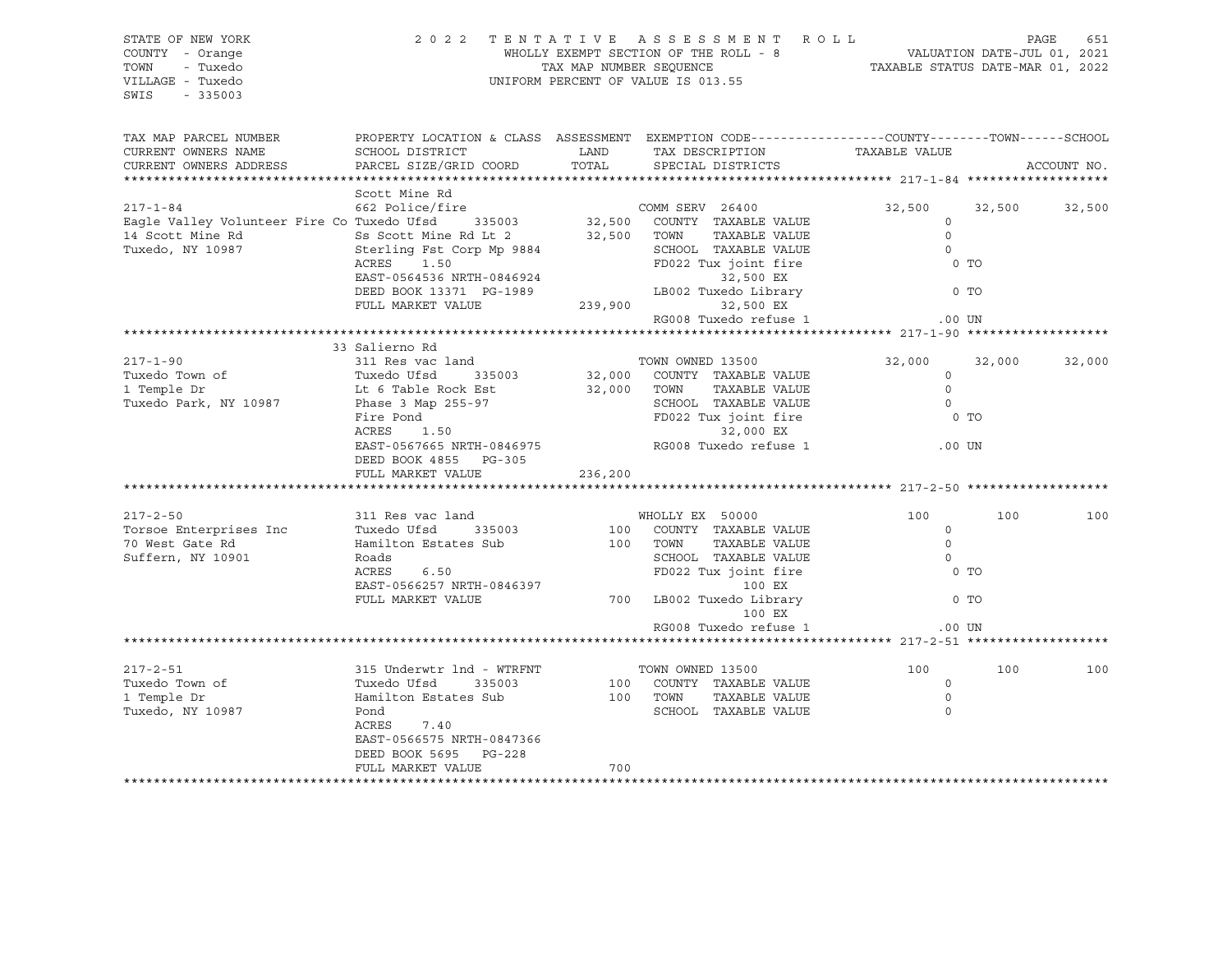| STATE OF NEW YORK<br>COUNTY<br>- Orange<br>- Tuxedo<br>TOWN<br>VILLAGE<br>- Tuxedo<br>SWIS<br>$-335003$ | 2 0 2 2                      | TENTATIVE<br>TAX MAP NUMBER SEOUENCE | ASSESSMENT ROLL<br>WHOLLY EXEMPT SECTION OF THE ROLL - 8<br>UNIFORM PERCENT OF VALUE IS 013.55 | TAXABLE STATUS DATE-MAR 01, 2022 | 652<br>PAGE<br>VALUATION DATE-JUL 01,<br>2021 |
|---------------------------------------------------------------------------------------------------------|------------------------------|--------------------------------------|------------------------------------------------------------------------------------------------|----------------------------------|-----------------------------------------------|
| TAX MAP PARCEL NUMBER                                                                                   | PROPERTY LOCATION & CLASS    | ASSESSMENT                           | EXEMPTION CODE-----------------COUNTY-------TOWN------SCHOOL                                   |                                  |                                               |
| CURRENT OWNERS NAME                                                                                     | SCHOOL DISTRICT              | LAND                                 | TAX DESCRIPTION                                                                                | TAXABLE VALUE                    |                                               |
| CURRENT OWNERS ADDRESS                                                                                  | PARCEL SIZE/GRID COORD TOTAL |                                      | SPECIAL DISTRICTS                                                                              |                                  | ACCOUNT NO.                                   |
|                                                                                                         |                              |                                      |                                                                                                |                                  |                                               |
|                                                                                                         | Eagle Valley Rd              |                                      |                                                                                                |                                  |                                               |
| $217 - 2 - 54.1$                                                                                        | 591 Playground               |                                      | TOWN OWNED 13500                                                                               | 6,000                            | 6,000<br>6,000                                |
| Tuxedo Town of                                                                                          | Tuxedo Ufsd<br>335003        | 6,000                                | COUNTY<br>TAXABLE VALUE                                                                        |                                  |                                               |
| 1 Temple Dr                                                                                             | ACRES<br>1.50                | 6,000                                | TAXABLE VALUE<br>TOWN                                                                          |                                  |                                               |
| Tuxedo, NY 10987                                                                                        | EAST-0565863 NRTH-0847598    |                                      | SCHOOL<br>TAXABLE VALUE                                                                        | $\Omega$                         |                                               |
|                                                                                                         | DEED BOOK 2195<br>PG-01059   |                                      | FD022 Tux joint fire                                                                           | $0$ TO                           |                                               |
|                                                                                                         | FULL MARKET VALUE            | 44,300                               | 6,000 EX                                                                                       |                                  |                                               |
|                                                                                                         |                              |                                      |                                                                                                |                                  |                                               |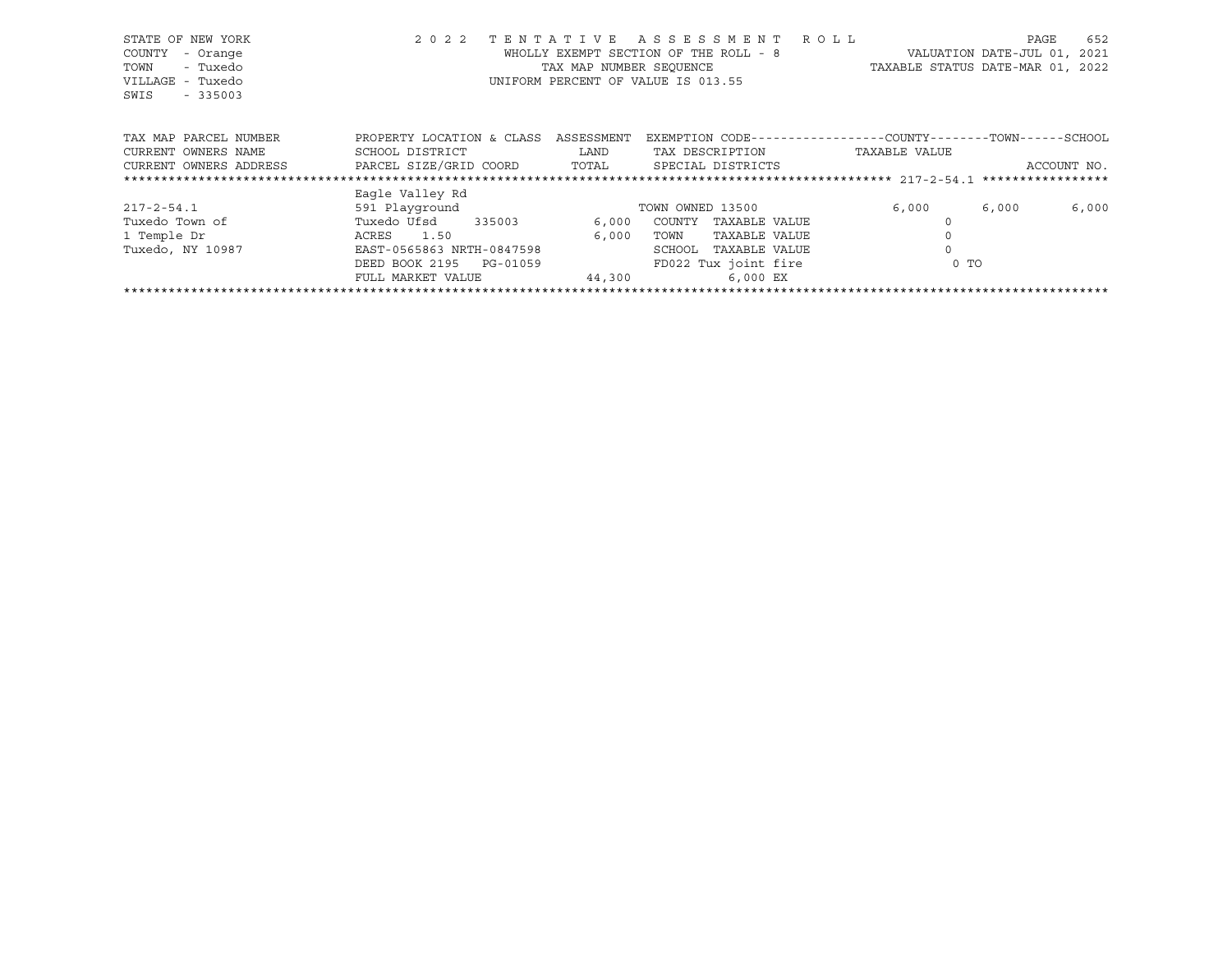|                  | STATE OF NEW YORK | 2022 TENTATIVE ASSESSMENT ROLL        |  |                                  |                          | PAGE | 653 |
|------------------|-------------------|---------------------------------------|--|----------------------------------|--------------------------|------|-----|
| COUNTY - Orange  |                   | WHOLLY EXEMPT SECTION OF THE ROLL - 8 |  | VALUATION DATE-JUL 01, 2021      |                          |      |     |
| TOWN - Tuxedo    |                   | MAP SECTION - 217                     |  | TAXABLE STATUS DATE-MAR 01, 2022 |                          |      |     |
| VILLAGE - Tuxedo |                   | SUB-SECTION - 000                     |  |                                  | RPS150/V04/L015          |      |     |
| SWIS - 335003    |                   | UNIFORM PERCENT OF VALUE IS 013.55    |  |                                  | CURRENT DATE $4/25/2022$ |      |     |

|                            | TOTAL | EXTENSION | EXTENSION | AD VALOREM | EXEMPT  | TAXABLE |
|----------------------------|-------|-----------|-----------|------------|---------|---------|
| CODE DISTRICT NAME PARCELS |       | TYPE      | VALUE     | VALUE      | AMOUNT  | VALUE   |
|                            |       |           |           |            |         |         |
| FD022 Tux joint fire       |       | 9 TOTAL   |           | 396,500    | 396,500 |         |
| LB002 Tuxedo Library       |       | 2 TOTAL   |           | 32,600     | 32,600  |         |
| RG008 Tuxedo refuse        |       | 3 UNITS   |           |            |         |         |

### \*\*\* S C H O O L D I S T R I C T S U M M A R Y \*\*\*

| CODE   | DISTRICT NAME | TOTAL<br>PARCELS | ASSESSED<br>LAND | ASSESSED<br>TOTAL | EXEMPT<br><b>AMOUNT</b> | TOTAL<br>TAXABLE | STAR<br>AMOUNT | <b>STAR</b><br>TAXABLE |
|--------|---------------|------------------|------------------|-------------------|-------------------------|------------------|----------------|------------------------|
| 335003 | Tuxedo Ufsd   | 10               | 213,700          | 396,600           | 396,600                 |                  |                |                        |
|        | SUB-TOTAL     | 10               | 213,700          | 396,600           | 396,600                 |                  |                |                        |
|        | TOTAL         | 10               | 213,700          | 396,600           | 396,600                 |                  |                |                        |

### \*\*\* S Y S T E M C O D E S S U M M A R Y \*\*\*

| CODE  | DESCRIPTION        | TOTAL<br>PARCELS | COUNTY     | TOWN       | <b>SCHOOL</b> |
|-------|--------------------|------------------|------------|------------|---------------|
| 50000 | WHOLLY EX<br>TOTAL |                  | 100<br>100 | 100<br>100 | 100<br>100    |

| CODE  | DESCRIPTION | TOTAL<br>PARCELS | COUNTY  | TOWN    | SCHOOL  |
|-------|-------------|------------------|---------|---------|---------|
| 13500 | TOWN OWNED  |                  | 68,100  | 68,100  | 68,100  |
| 25110 | RELIGIOUS   |                  | 295,900 | 295,900 | 295,900 |
| 26400 | COMM SERV   |                  | 32,500  | 32,500  | 32,500  |
|       | TOTAL       |                  | 396,500 | 396,500 | 396,500 |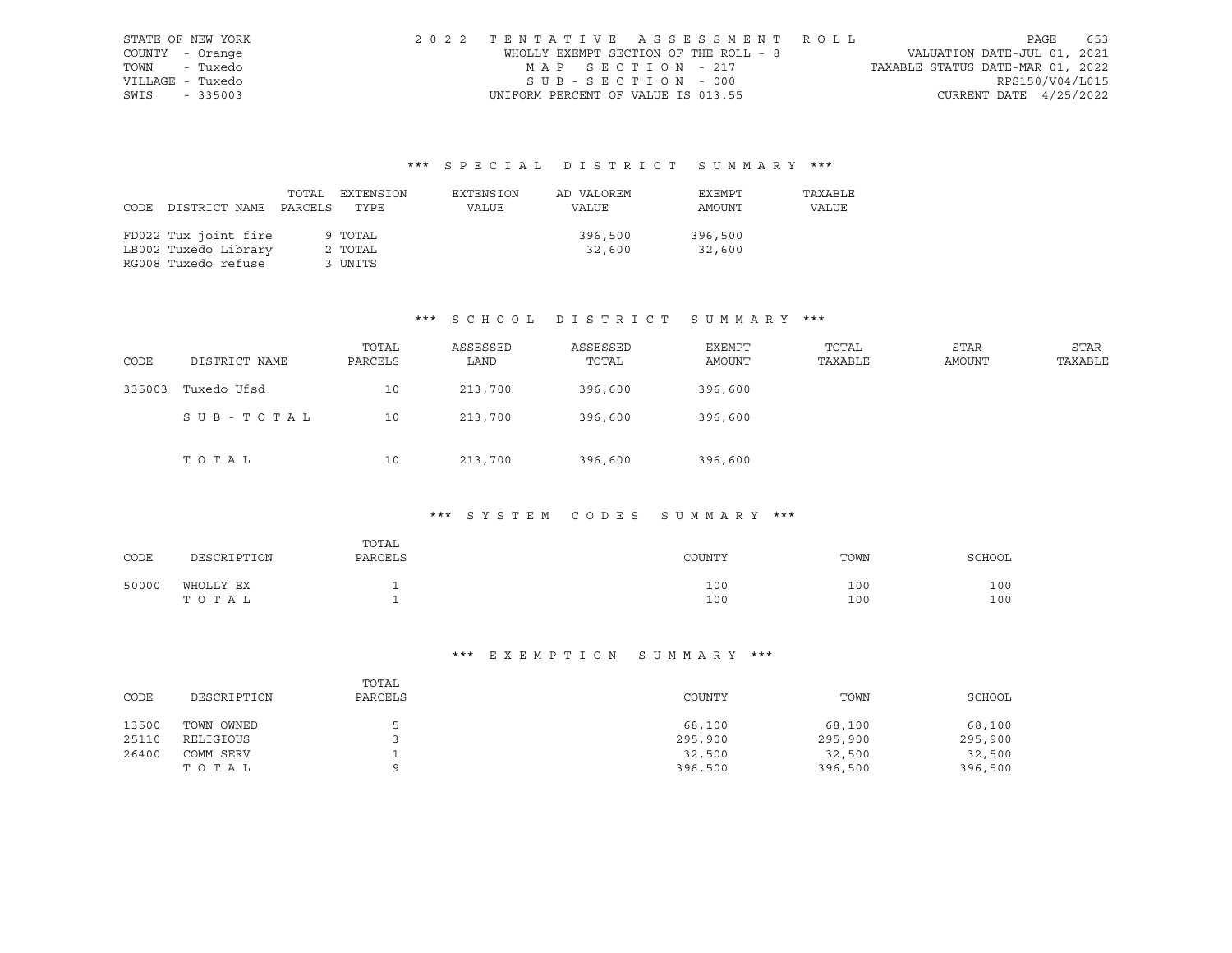|      | STATE OF NEW YORK | 2022 TENTATIVE ASSESSMENT ROLL        |  |                                  |                        | PAGE | 654 |
|------|-------------------|---------------------------------------|--|----------------------------------|------------------------|------|-----|
|      | COUNTY - Orange   | WHOLLY EXEMPT SECTION OF THE ROLL - 8 |  | VALUATION DATE-JUL 01, 2021      |                        |      |     |
|      | TOWN - Tuxedo     | MAP SECTION - 217                     |  | TAXABLE STATUS DATE-MAR 01, 2022 |                        |      |     |
|      | VILLAGE - Tuxedo  | SUB-SECTION - 000                     |  |                                  | RPS150/V04/L015        |      |     |
| SWIS | $-335003$         | UNIFORM PERCENT OF VALUE IS 013.55    |  |                                  | CURRENT DATE 4/25/2022 |      |     |

| ROLL       |               | TOTAL   | ASSESSED | ASSESSED | TAXABLE | TAXABLE | TAXABLE | STAR    |
|------------|---------------|---------|----------|----------|---------|---------|---------|---------|
| <b>SEC</b> | DESCRIPTION   | PARCELS | LAND     | TOTAL    | COUNTY  | TOWN    | SCHOOL  | TAXABLE |
| - 8        | WHOLLY EXEMPT |         | 213,700  | 396,600  |         |         |         |         |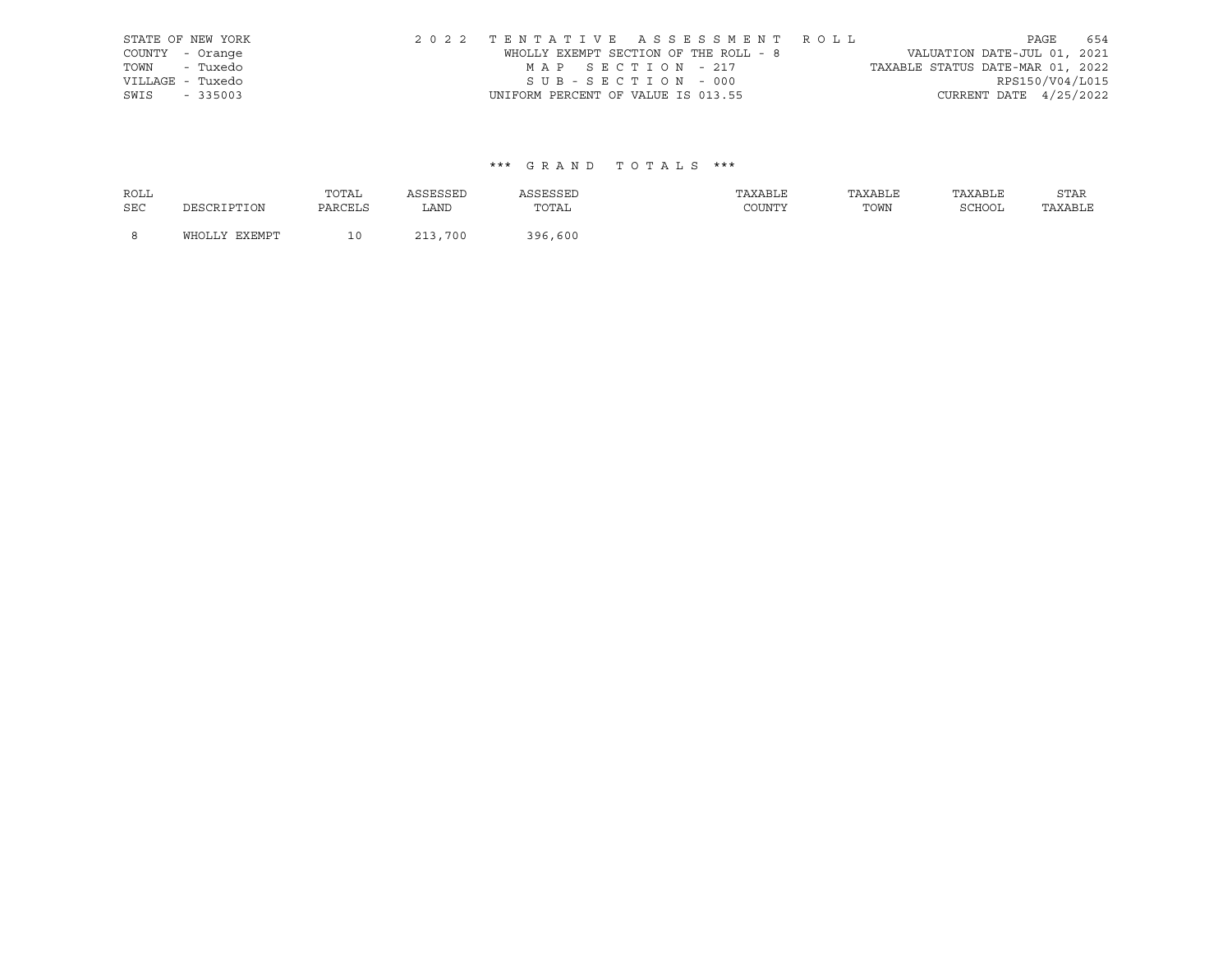| STATE OF NEW YORK                             | 2 0 2 2                   |            | TENTATIVE ASSESSMENT ROLL                                    |                                  | PAGE                        | 655         |
|-----------------------------------------------|---------------------------|------------|--------------------------------------------------------------|----------------------------------|-----------------------------|-------------|
| - Orange<br>COUNTY                            |                           |            | WHOLLY EXEMPT SECTION OF THE ROLL - 8                        |                                  | VALUATION DATE-JUL 01, 2021 |             |
| - Tuxedo<br>TOWN                              |                           |            | TAX MAP NUMBER SEQUENCE                                      | TAXABLE STATUS DATE-MAR 01, 2022 |                             |             |
| VILLAGE - Tuxedo                              |                           |            | UNIFORM PERCENT OF VALUE IS 013.55                           |                                  |                             |             |
| SWIS<br>$-335003$                             |                           |            |                                                              |                                  |                             |             |
|                                               |                           |            |                                                              |                                  |                             |             |
| TAX MAP PARCEL NUMBER                         | PROPERTY LOCATION & CLASS | ASSESSMENT | EXEMPTION CODE-----------------COUNTY-------TOWN------SCHOOL |                                  |                             |             |
| CURRENT OWNERS NAME                           | SCHOOL DISTRICT           | LAND       | TAX DESCRIPTION                                              | TAXABLE VALUE                    |                             |             |
| CURRENT OWNERS ADDRESS PARCEL SIZE/GRID COORD |                           | TOTAL      | SPECIAL DISTRICTS                                            |                                  |                             | ACCOUNT NO. |
|                                               |                           |            |                                                              |                                  |                             |             |
|                                               | West Mombasha Rd          |            |                                                              |                                  |                             |             |
| $225 - 1 - 1$                                 | 311 Res vac land          |            | US OWNED<br>14100                                            | 5,500                            | 5,500                       | 5,500       |
| Appalachain Trail Land Monroe-Woodbury 334001 |                           |            | 5,500 COUNTY<br>TAXABLE VALUE                                |                                  |                             |             |
| Attn: Acquistion Fld Office                   | Map 8330                  | 5,500      | TAXABLE VALUE<br>TOWN                                        |                                  |                             |             |
|                                               |                           |            |                                                              |                                  |                             |             |
| PO Box 908                                    | ACRES 6.50                |            | TAXABLE VALUE<br>SCHOOL                                      |                                  |                             |             |
| Martinsburg, WV 25401                         | EAST-0569860 NRTH-0887014 |            | FD022 Tux joint fire                                         | $0$ TO                           |                             |             |
|                                               | FULL MARKET VALUE         | 40,600     | 5,500 EX                                                     |                                  |                             |             |
|                                               |                           |            |                                                              |                                  |                             |             |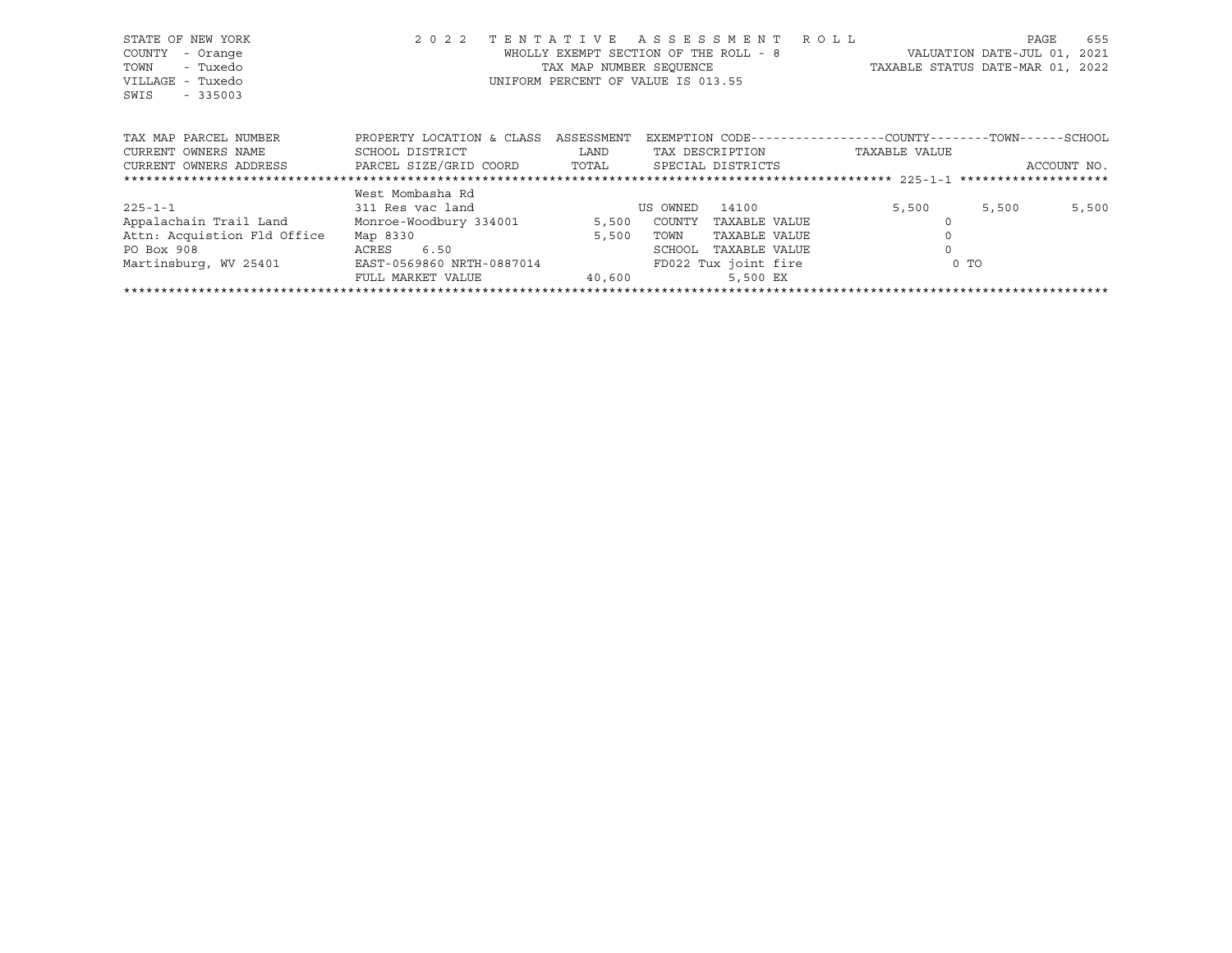|                  | STATE OF NEW YORK | 2022 TENTATIVE ASSESSMENT ROLL        |  |                                  | PAGE                     | 656 |
|------------------|-------------------|---------------------------------------|--|----------------------------------|--------------------------|-----|
| COUNTY - Orange  |                   | WHOLLY EXEMPT SECTION OF THE ROLL - 8 |  | VALUATION DATE-JUL 01, 2021      |                          |     |
| TOWN - Tuxedo    |                   | MAP SECTION - 225                     |  | TAXABLE STATUS DATE-MAR 01, 2022 |                          |     |
| VILLAGE - Tuxedo |                   | SUB-SECTION - 000                     |  |                                  | RPS150/V04/L015          |     |
| SWIS - 335003    |                   | UNIFORM PERCENT OF VALUE IS 013.55    |  |                                  | CURRENT DATE $4/25/2022$ |     |

|                                 | TOTAL EXTENSION | <b>EXTENSION</b> | AD VALOREM | EXEMPT | TAXABLE |
|---------------------------------|-----------------|------------------|------------|--------|---------|
| CODE DISTRICT NAME PARCELS TYPE |                 | VALUE            | VALUE      | AMOUNT | VALUE   |
|                                 |                 |                  |            |        |         |
| FD022 Tux joint fire            | 1 TOTAL         |                  | 5,500      | 5,500  |         |

# \*\*\* S C H O O L D I S T R I C T S U M M A R Y \*\*\*

| CODE   | DISTRICT NAME       | TOTAL<br>PARCELS | ASSESSED<br>LAND | ASSESSED<br>TOTAL | EXEMPT<br>AMOUNT | TOTAL<br>TAXABLE | STAR<br>AMOUNT | STAR<br>TAXABLE |
|--------|---------------------|------------------|------------------|-------------------|------------------|------------------|----------------|-----------------|
| 334001 | Monroe-Woodbury Csd |                  | 5,500            | 5,500             | 5,500            |                  |                |                 |
|        | SUB-TOTAL           |                  | 5,500            | 5,500             | 5,500            |                  |                |                 |
|        | TOTAL               |                  | 5,500            | 5,500             | 5,500            |                  |                |                 |

#### \*\*\* S Y S T E M C O D E S S U M M A R Y \*\*\*

#### NO SYSTEM EXEMPTIONS AT THIS LEVEL

### \*\*\* E X E M P T I O N S U M M A R Y \*\*\*

| CODE  | DESCRIPTION       | TOTAL<br>PARCELS | COUNTY         | TOWN           | SCHOOL         |
|-------|-------------------|------------------|----------------|----------------|----------------|
| 14100 | US OWNED<br>TOTAL |                  | 5,500<br>5,500 | 5,500<br>5,500 | 5,500<br>5,500 |

| ROLL |                   | TOTAL   | <b>\SSESSED</b> | ASSESSEL                                                 | TAXABLE | TAXABLE | TAXABLE     | STAR    |
|------|-------------------|---------|-----------------|----------------------------------------------------------|---------|---------|-------------|---------|
| SEC  | זור חיים דפר סידר | PARCELS | LAND            | TOTAL<br>the contract of the contract of the contract of | COUNTY  | TOWN    | SCHOOL<br>. | TAXABLE |
|      | WHOLLY EXEMPT     |         | 5,500           | , 500                                                    |         |         |             |         |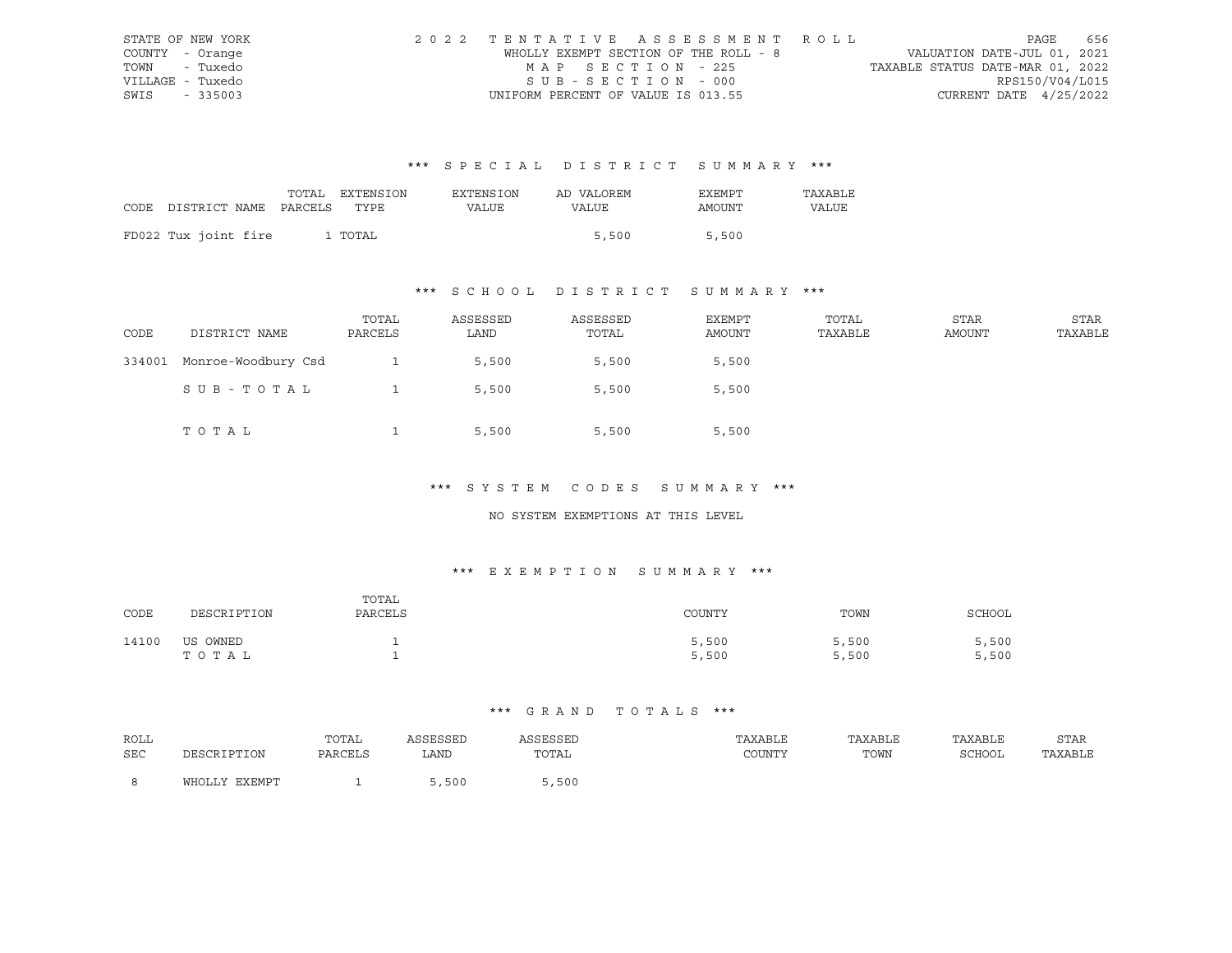| STATE OF NEW YORK<br>COUNTY<br>- Orange<br>TOWN<br>- Tuxedo<br>VILLAGE - Tuxedo<br>SWIS<br>$-335003$ | 2 0 2 2                              | TENTATIVE ASSESSMENT<br>WHOLLY EXEMPT SECTION OF THE ROLL - 8<br>TAX MAP NUMBER SEOUENCE<br>UNIFORM PERCENT OF VALUE IS 013.55 |                 |                       | <b>ROLL</b>     | TAXABLE STATUS DATE-MAR 01, 2022                             |                | 657<br>PAGE<br>VALUATION DATE-JUL 01, 2021 |
|------------------------------------------------------------------------------------------------------|--------------------------------------|--------------------------------------------------------------------------------------------------------------------------------|-----------------|-----------------------|-----------------|--------------------------------------------------------------|----------------|--------------------------------------------|
| TAX MAP PARCEL NUMBER                                                                                | PROPERTY LOCATION & CLASS ASSESSMENT |                                                                                                                                |                 |                       |                 | EXEMPTION CODE-----------------COUNTY-------TOWN------SCHOOL |                |                                            |
| CURRENT OWNERS NAME                                                                                  | SCHOOL DISTRICT                      | LAND                                                                                                                           |                 |                       | TAX DESCRIPTION | TAXABLE VALUE                                                |                |                                            |
| CURRENT OWNERS ADDRESS                                                                               | PARCEL SIZE/GRID COORD TOTAL         |                                                                                                                                |                 | SPECIAL DISTRICTS     |                 |                                                              |                | ACCOUNT NO.                                |
|                                                                                                      |                                      |                                                                                                                                |                 |                       |                 |                                                              |                |                                            |
| $999 - 3 - 77$                                                                                       | 866 Telephone                        |                                                                                                                                | NYS OWNED 12370 |                       |                 | 202,738                                                      | 202,738        | 202,738                                    |
| Adesta Commun Inc                                                                                    | Monroe-Woodbury 334001               | $\overline{0}$                                                                                                                 | COUNTY          | TAXABLE VALUE         |                 | $\circ$                                                      |                |                                            |
| Ste 1300                                                                                             | Thruway Fiber Cables 202,738         |                                                                                                                                | TOWN            | TAXABLE VALUE         |                 |                                                              |                |                                            |
| 1200 Landmark Ctr                                                                                    | FULL MARKET VALUE                    | 1496,200                                                                                                                       |                 | SCHOOL TAXABLE VALUE  |                 | $\Omega$                                                     |                |                                            |
| Omaha, NE 68102                                                                                      |                                      |                                                                                                                                |                 | FD022 Tux joint fire  |                 |                                                              | $0$ TO         |                                            |
|                                                                                                      |                                      |                                                                                                                                |                 | RG008 Tuxedo refuse 1 |                 | $.00$ UN                                                     |                |                                            |
|                                                                                                      |                                      |                                                                                                                                |                 |                       |                 |                                                              |                |                                            |
|                                                                                                      |                                      |                                                                                                                                |                 |                       |                 |                                                              |                |                                            |
| $999 - 3 - 78$                                                                                       | 866 Telephone                        |                                                                                                                                | NYS OWNED 12370 |                       |                 | 129,620                                                      | 129,620        | 129,620                                    |
| Adesta Commun Inc                                                                                    | Tuxedo Ufsd 335003                   | $\circ$                                                                                                                        | COUNTY          | TAXABLE VALUE         |                 | $\Omega$                                                     |                |                                            |
| Ste 1200                                                                                             | Thruway Fiber Cable                  | 129,620                                                                                                                        | TOWN            | TAXABLE VALUE         |                 | 0                                                            |                |                                            |
| 1200 Landmark Ctr                                                                                    | FULL MARKET VALUE                    | 956,600                                                                                                                        | SCHOOL          | TAXABLE VALUE         |                 | $\Omega$                                                     |                |                                            |
| Omaha, NE 68102                                                                                      |                                      |                                                                                                                                |                 | FD022 Tux joint fire  |                 |                                                              | 0 <sub>T</sub> |                                            |
|                                                                                                      |                                      |                                                                                                                                |                 | 129,620 EX            |                 |                                                              |                |                                            |
|                                                                                                      |                                      |                                                                                                                                |                 | RG008 Tuxedo refuse 1 |                 |                                                              | $.00$ UN       |                                            |
|                                                                                                      |                                      |                                                                                                                                |                 |                       |                 |                                                              |                |                                            |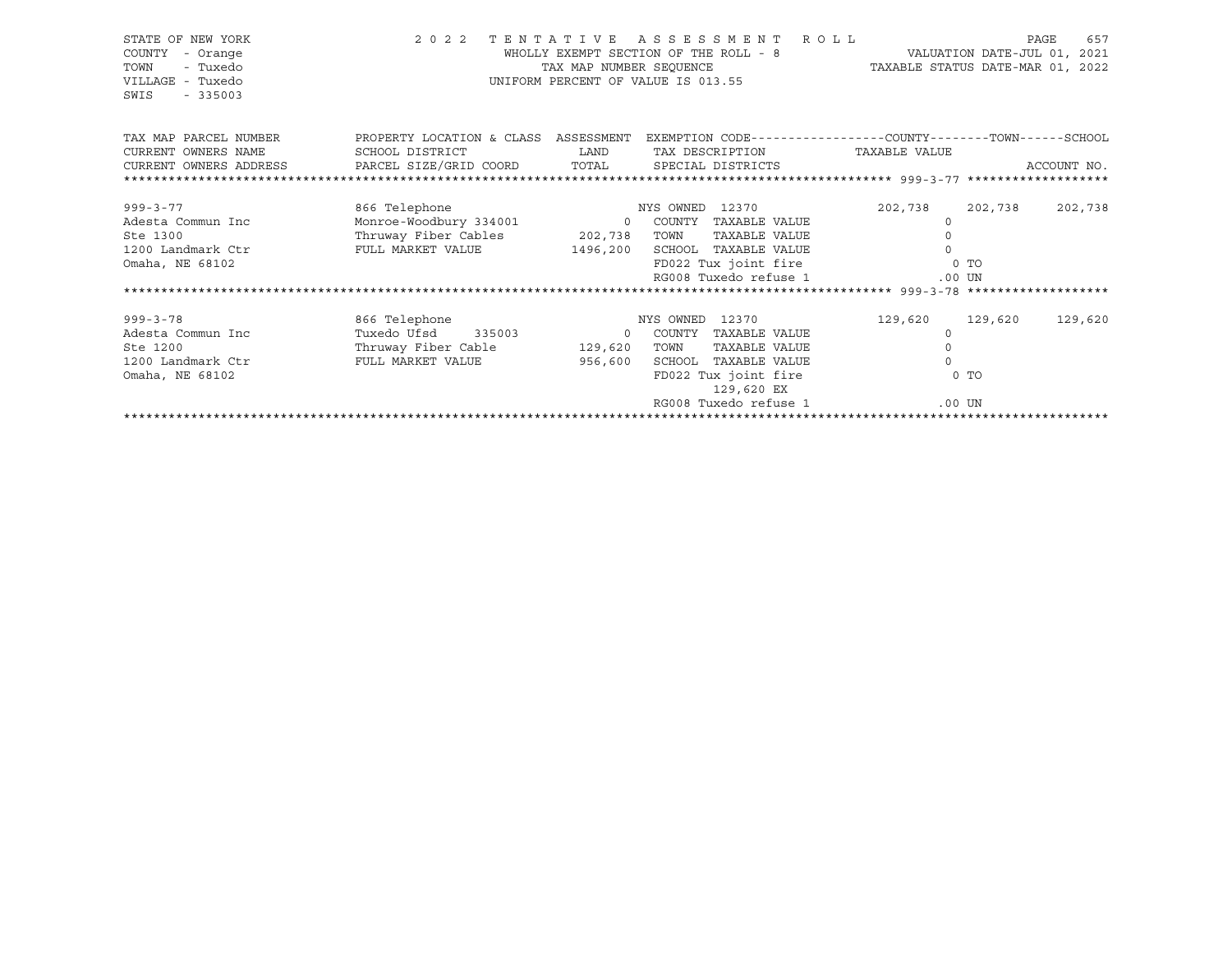| STATE OF NEW YORK | 2022 TENTATIVE ASSESSMENT ROLL        |                                  | PAGE                     | 658 |
|-------------------|---------------------------------------|----------------------------------|--------------------------|-----|
| COUNTY - Orange   | WHOLLY EXEMPT SECTION OF THE ROLL - 8 | VALUATION DATE-JUL 01, 2021      |                          |     |
| TOWN - Tuxedo     | MAP SECTION - 999                     | TAXABLE STATUS DATE-MAR 01, 2022 |                          |     |
| VILLAGE - Tuxedo  | SUB-SECTION - 000                     |                                  | RPS150/V04/L015          |     |
| SWIS - 335003     | UNIFORM PERCENT OF VALUE IS 013.55    |                                  | CURRENT DATE $4/25/2022$ |     |

|      |                       | TOTAL | EXTENSION | EXTENSION    | AD VALOREM | EXEMPT  | TAXABLE |
|------|-----------------------|-------|-----------|--------------|------------|---------|---------|
| CODE | DISTRICT NAME PARCELS |       | TYPE      | <b>VALUE</b> | VALUE      | AMOUNT  | VALUE   |
|      |                       |       |           |              |            |         |         |
|      | FD022 Tux joint fire  |       | 2 TOTAL   |              | 129,620    | 129,620 |         |
|      | RG008 Tuxedo refuse   |       | 2 UNITS   |              |            |         |         |

# \*\*\* S C H O O L D I S T R I C T S U M M A R Y \*\*\*

| CODE             | DISTRICT NAME                      | TOTAL<br>PARCELS | ASSESSED<br>LAND | ASSESSED<br>TOTAL  | EXEMPT<br>AMOUNT   | TOTAL<br>TAXABLE | <b>STAR</b><br>AMOUNT | <b>STAR</b><br>TAXABLE |
|------------------|------------------------------------|------------------|------------------|--------------------|--------------------|------------------|-----------------------|------------------------|
|                  |                                    |                  |                  |                    |                    |                  |                       |                        |
| 334001<br>335003 | Monroe-Woodbury Csd<br>Tuxedo Ufsd |                  |                  | 202,738<br>129,620 | 202,738<br>129,620 |                  |                       |                        |
|                  |                                    |                  |                  |                    |                    |                  |                       |                        |
|                  | SUB-TOTAL                          | 2                |                  | 332,358            | 332,358            |                  |                       |                        |
|                  |                                    |                  |                  |                    |                    |                  |                       |                        |
|                  | TOTAL                              | 2                |                  | 332,358            | 332,358            |                  |                       |                        |

# \*\*\* S Y S T E M C O D E S S U M M A R Y \*\*\*

### NO SYSTEM EXEMPTIONS AT THIS LEVEL

| CODE  | DESCRIPTION        | TOTAL<br>PARCELS | COUNTY             | TOWN               | SCHOOL             |
|-------|--------------------|------------------|--------------------|--------------------|--------------------|
| 12370 | NYS OWNED<br>TOTAL |                  | 332,358<br>332,358 | 332,358<br>332,358 | 332,358<br>332,358 |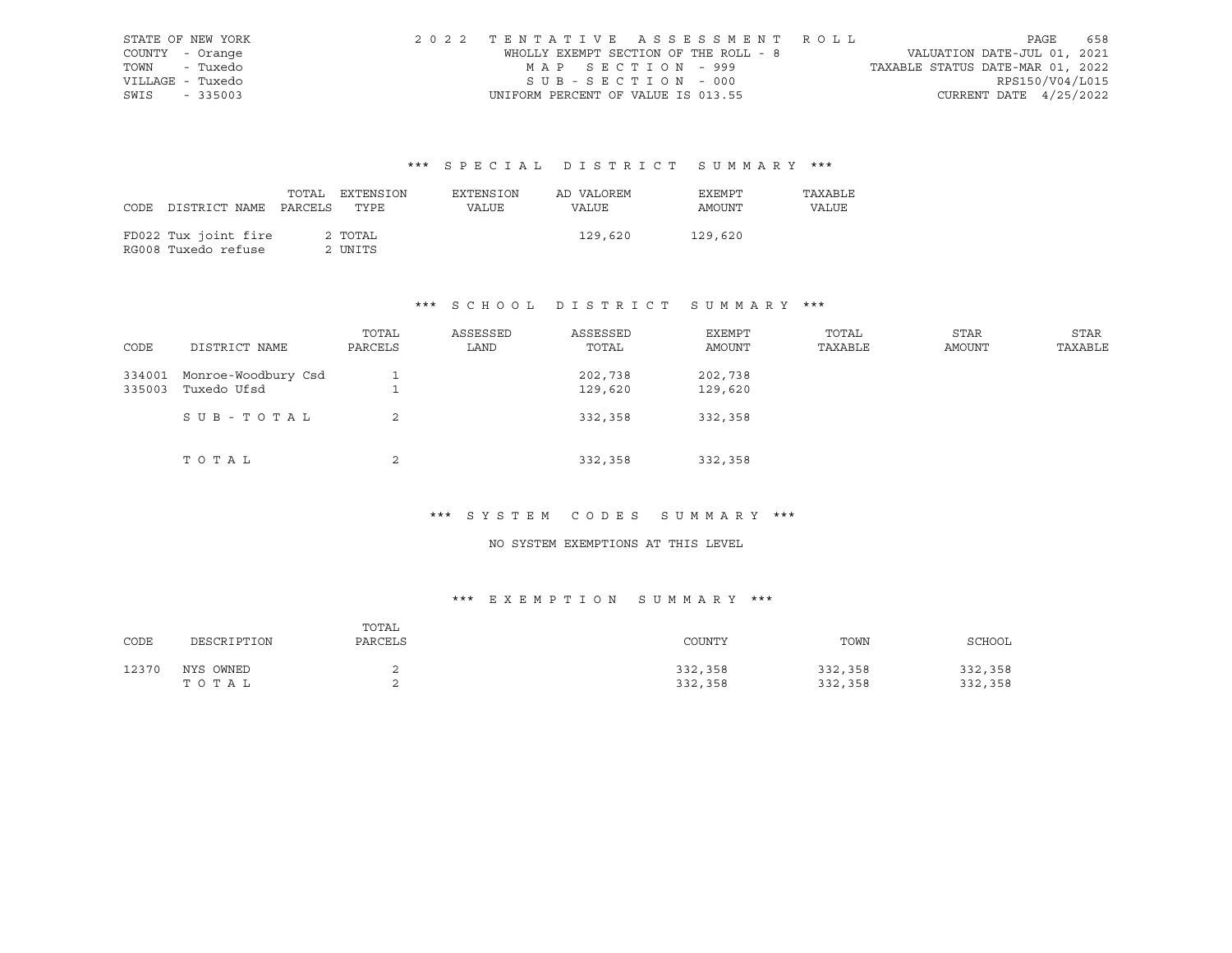|      | STATE OF NEW YORK | 2022 TENTATIVE ASSESSMENT ROLL        |  |                                  |                        | PAGE | 659 |
|------|-------------------|---------------------------------------|--|----------------------------------|------------------------|------|-----|
|      | COUNTY - Orange   | WHOLLY EXEMPT SECTION OF THE ROLL - 8 |  | VALUATION DATE-JUL 01, 2021      |                        |      |     |
|      | TOWN - Tuxedo     | MAP SECTION - 999                     |  | TAXABLE STATUS DATE-MAR 01, 2022 |                        |      |     |
|      | VILLAGE - Tuxedo  | SUB-SECTION - 000                     |  |                                  | RPS150/V04/L015        |      |     |
| SWIS | $-335003$         | UNIFORM PERCENT OF VALUE IS 013.55    |  |                                  | CURRENT DATE 4/25/2022 |      |     |

| <b>ROLL</b> |               | TOTAL   | ASSESSED | ASSESSED | TAXABLE | TAXABLE | TAXABLE | STAR    |
|-------------|---------------|---------|----------|----------|---------|---------|---------|---------|
| SEC         | DESCRIPTION   | PARCELS | LAND     | TOTAL    | COUNTY  | TOWN    | SCHOOL  | TAXABLE |
| -8          | WHOLLY EXEMPT |         |          | 332,358  |         |         |         |         |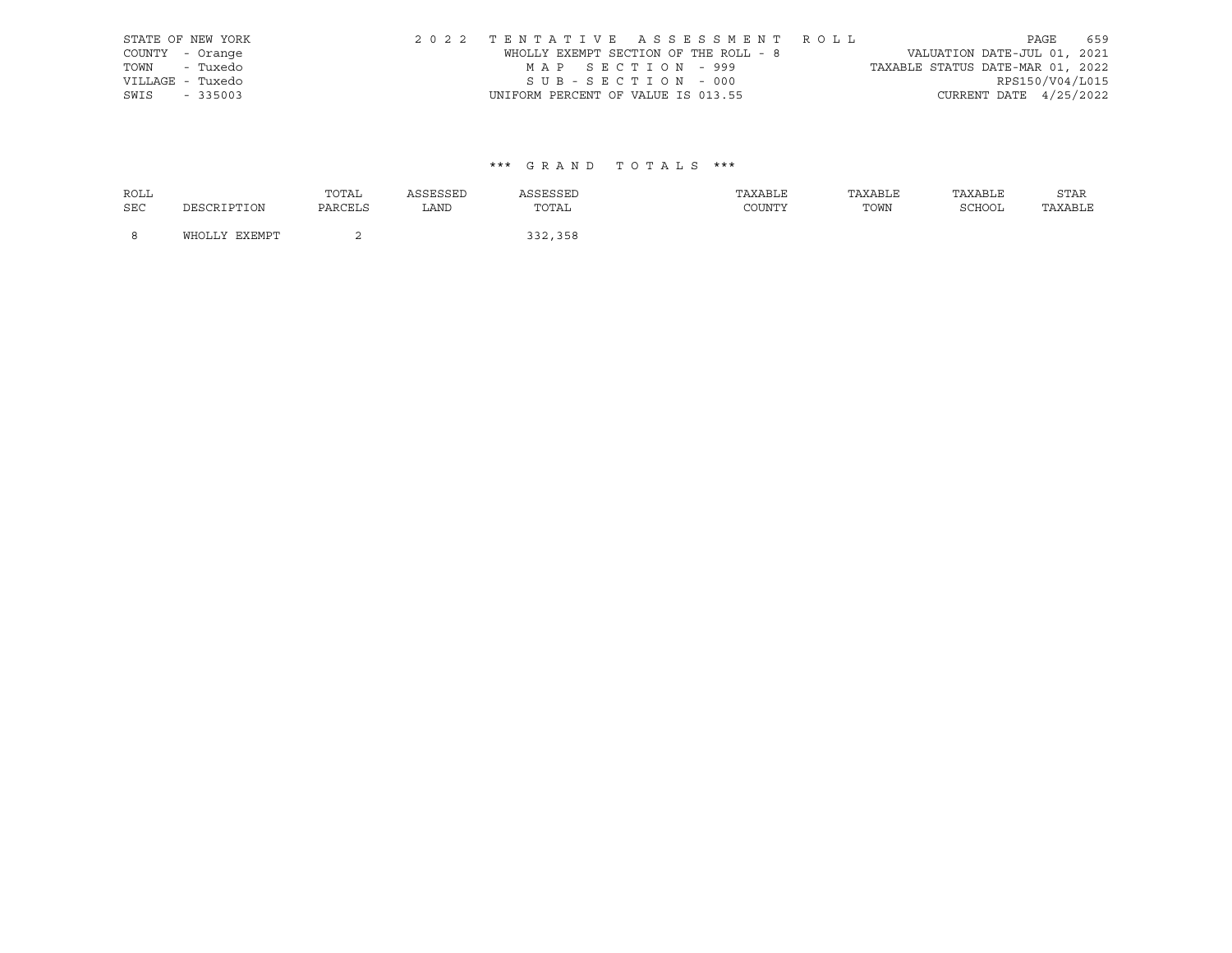| STATE OF NEW YORK | 2022 TENTATIVE ASSESSMENT ROLL        |                                  | PAGE                        | 660 |
|-------------------|---------------------------------------|----------------------------------|-----------------------------|-----|
| COUNTY - Orange   | WHOLLY EXEMPT SECTION OF THE ROLL - 8 |                                  | VALUATION DATE-JUL 01, 2021 |     |
| TOWN - Tuxedo     |                                       | TAXABLE STATUS DATE-MAR 01, 2022 |                             |     |
| VILLAGE - Tuxedo  | UNIFORM PERCENT OF VALUE IS 013.55    |                                  | RPS150/V04/L015             |     |
| SWIS - 335003     |                                       |                                  | CURRENT DATE $4/25/2022$    |     |
|                   |                                       |                                  |                             |     |

# R O L L S E C T I O N T O T A L S

# \*\*\* S P E C I A L D I S T R I C T S U M M A R Y \*\*\*

| CODE | DISTRICT NAME        | TOTAL<br>PARCELS | EXTENSION<br>TYPE | EXTENSION<br>VALUE | AD VALOREM<br>VALUE | EXEMPT<br>AMOUNT | TAXABLE<br>VALUE |
|------|----------------------|------------------|-------------------|--------------------|---------------------|------------------|------------------|
|      |                      |                  |                   |                    |                     |                  |                  |
|      | RG009 Tuxedo refuse  |                  | 5 UNITS           | 4.00               |                     |                  | 4.00             |
|      | SW150 Tuxedo Farm Se |                  | 1 UNITS           |                    |                     |                  |                  |
|      | FD022 Tux joint fire |                  | 91 TOTAL          |                    | 6946,351            | 6751,851         | 194,500          |
|      | LB002 Tuxedo Library |                  | 29 TOTAL          |                    | 2211,786            | 2019,786         | 192,000          |
|      | RG008 Tuxedo refuse  |                  | 30 UNITS          |                    |                     |                  |                  |
|      | SW100 Hamlet swr dis |                  | 23 TOTAL C        |                    | 3098,975            |                  | 3098,975         |
|      | SW101 Hamlet swr uni |                  | 11 UNITS          | 121.00             |                     |                  | 121.00           |
|      | SW107 Hamlet swr f/f |                  | 17 UNITS          | 23.50              |                     |                  | 23.50            |

### \*\*\* S C H O O L D I S T R I C T S U M M A R Y \*\*\*

| CODE             | DISTRICT NAME                      | TOTAL<br>PARCELS | ASSESSED<br>LAND     | ASSESSED<br>TOTAL    | EXEMPT<br>AMOUNT     | TOTAL<br>TAXABLE | <b>STAR</b><br>AMOUNT | <b>STAR</b><br>TAXABLE |
|------------------|------------------------------------|------------------|----------------------|----------------------|----------------------|------------------|-----------------------|------------------------|
| 334001<br>335003 | Monroe-Woodbury Csd<br>Tuxedo Ufsd | 27<br>72         | 2001,370<br>2567,698 | 3374,728<br>5786,693 | 3374,728<br>5786,693 |                  |                       |                        |
|                  | SUB-TOTAL                          | 99               | 4569,068             | 9161,421             | 9161,421             |                  |                       |                        |
|                  | TOTAL                              | 99               | 4569,068             | 9161,421             | 9161,421             |                  |                       |                        |

### \*\*\* S Y S T E M C O D E S S U M M A R Y \*\*\*

| CODE  | DESCRIPTION | TOTAL<br>PARCELS | COUNTY   | TOWN     | SCHOOL   |
|-------|-------------|------------------|----------|----------|----------|
| 50000 | WHOLLY EX   | 16               | 2327,648 | 2327,648 | 2327,648 |
|       | T O T A L   | 16               | 2327,648 | 2327,648 | 2327,648 |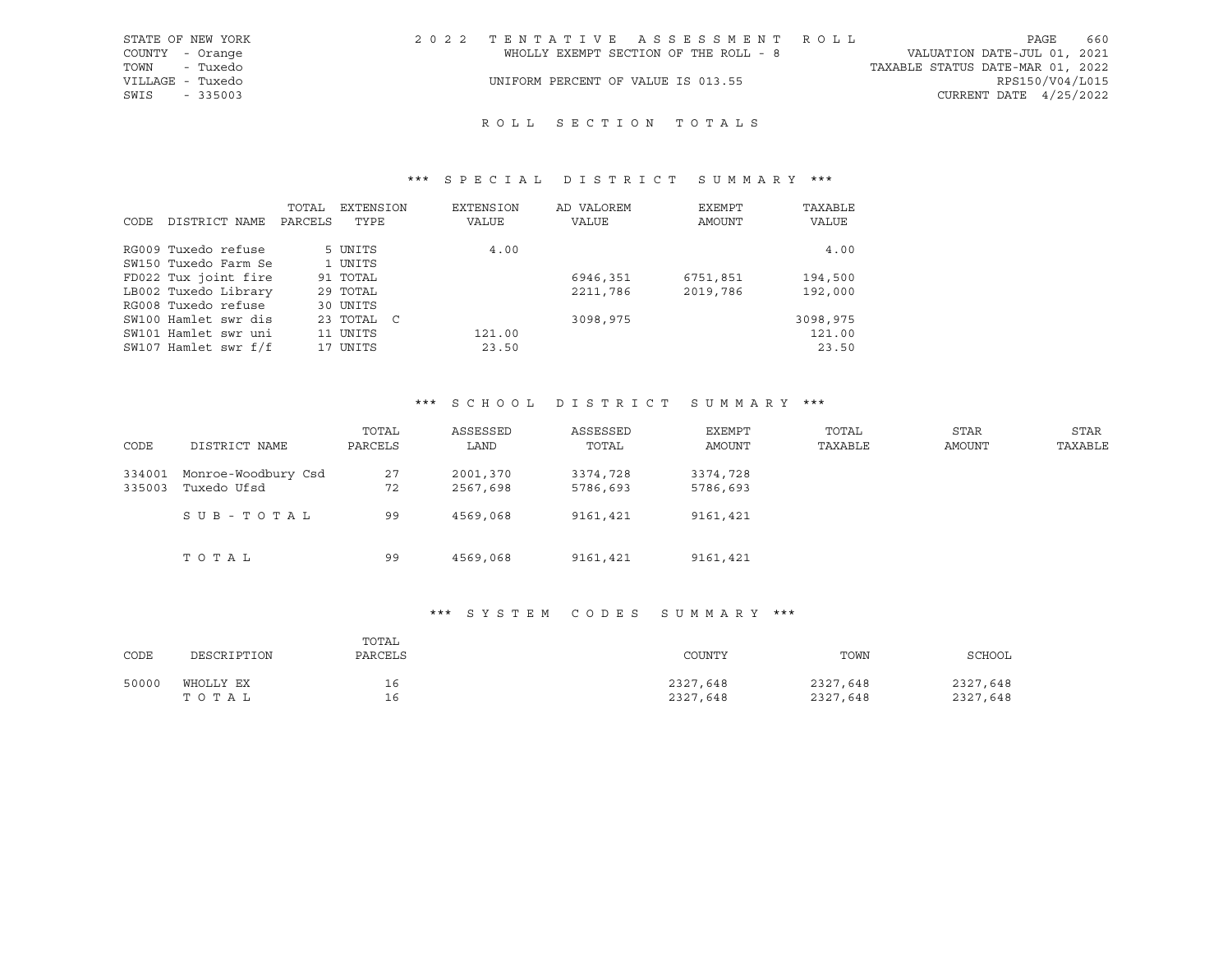| STATE OF NEW YORK | 2022 TENTATIVE ASSESSMENT ROLL        | 661<br>PAGE                      |
|-------------------|---------------------------------------|----------------------------------|
| COUNTY - Orange   | WHOLLY EXEMPT SECTION OF THE ROLL - 8 | VALUATION DATE-JUL 01, 2021      |
| TOWN - Tuxedo     |                                       | TAXABLE STATUS DATE-MAR 01, 2022 |
| VILLAGE - Tuxedo  | UNIFORM PERCENT OF VALUE IS 013.55    | RPS150/V04/L015                  |
| SWIS - 335003     |                                       | CURRENT DATE 4/25/2022           |
|                   |                                       |                                  |

# ROLL SECTION TOTALS

# \*\*\* E X E M P T I O N S U M M A R Y \*\*\*

|       |             | TOTAL          |          |          |          |
|-------|-------------|----------------|----------|----------|----------|
| CODE  | DESCRIPTION | PARCELS        | COUNTY   | TOWN     | SCHOOL   |
| 12370 | NYS OWNED   | $\overline{c}$ | 332,358  | 332,358  | 332,358  |
| 13500 | TOWN OWNED  | 27             | 1057,505 | 1057,505 | 1057,505 |
| 13650 | VILL OWNED  | 4              | 18,500   | 18,500   | 18,500   |
| 13730 | VILL OWNED  | 3              | 4,500    | 4,500    | 4,500    |
| 13800 | SCH OWNED   |                | 1987,750 | 1987,750 | 1987,750 |
| 14100 | US OWNED    | 6              | 286,700  | 286,700  | 286,700  |
| 14110 | US OWNED    |                | 70,600   | 70,600   | 70,600   |
| 18190 | NYS OWNED   |                | 186,150  | 186,150  | 186,150  |
| 25110 | RELIGIOUS   | 15             | 1538,250 | 1538,250 | 1538,250 |
| 25210 | PRIV HOSP   |                | 192,000  | 192,000  | 192,000  |
| 25300 | COMM SERV   | 8              | 752,940  | 752,940  | 752,940  |
| 26400 | COMM SERV   | 5              | 158,600  | 158,600  | 158,600  |
| 27350 | PRIV CEM    |                | 103,520  | 103,520  | 103,520  |
| 29350 | COMM SERV   |                | 144,400  | 144,400  | 144,400  |
|       | TOTAL       | 83             | 6833,773 | 6833,773 | 6833,773 |

| ROLL |               | TOTAL     | ASSESSED | ASSESSED | TAXABLE | TAXABLE | TAXABLE | <b>STAR</b> |
|------|---------------|-----------|----------|----------|---------|---------|---------|-------------|
| SEC  | DESCRIPTION   | PARCELS   | LAND     | TOTAL    | COUNTY  | TOWN    | SCHOOL  | TAXABLE     |
|      | WHOLLY EXEMPT | <b>QQ</b> | 4569,068 | 9161,421 |         |         |         |             |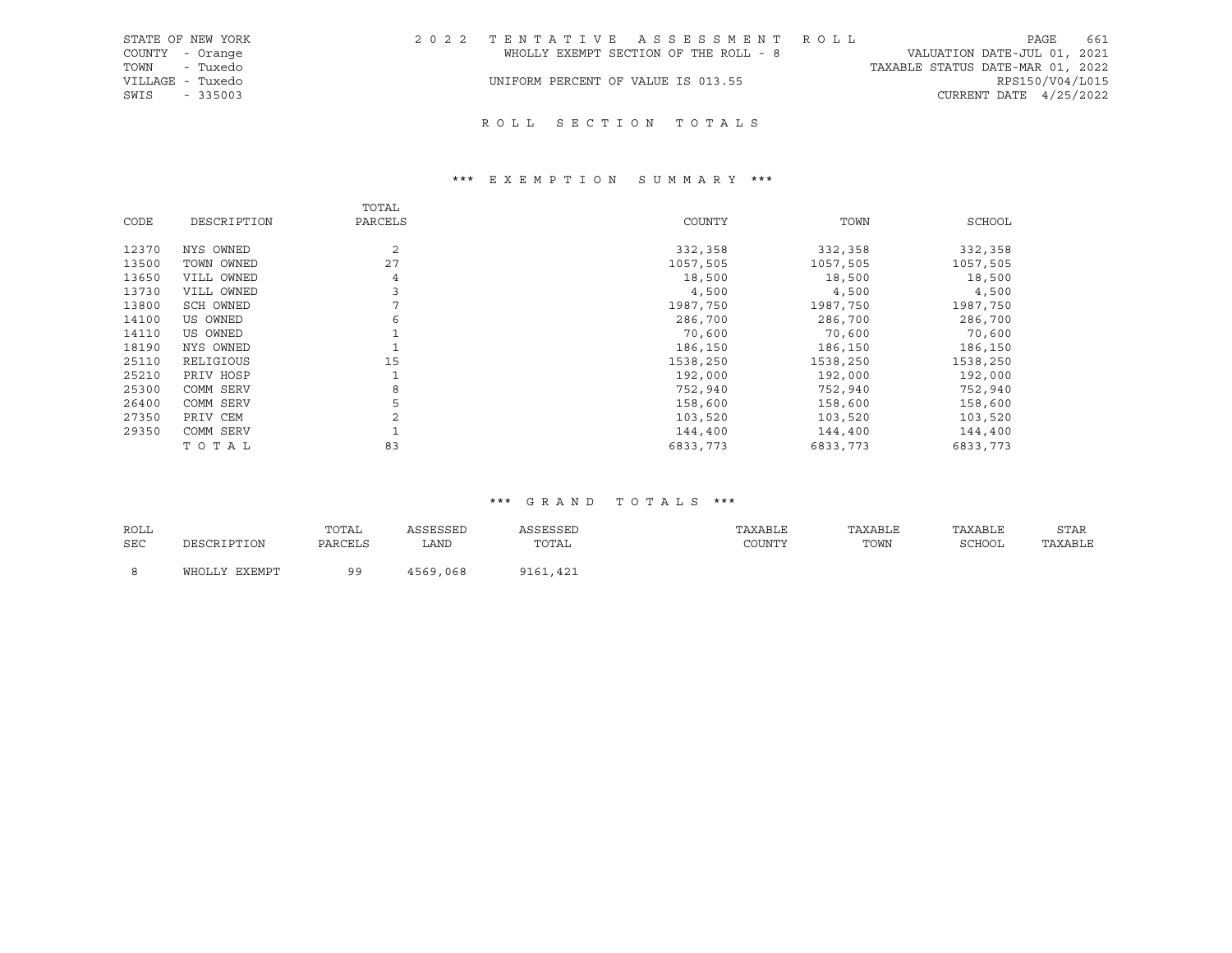| STATE OF NEW YORK |                                    | 2022 TENTATIVE ASSESSMENT ROLL |                                  | PAGE                   | 662 |
|-------------------|------------------------------------|--------------------------------|----------------------------------|------------------------|-----|
| COUNTY - Orange   |                                    |                                | VALUATION DATE-JUL 01, 2021      |                        |     |
| TOWN - Tuxedo     |                                    | SWIS TOTALS                    | TAXABLE STATUS DATE-MAR 01, 2022 |                        |     |
| VILLAGE - Tuxedo  | UNIFORM PERCENT OF VALUE IS 013.55 |                                |                                  | RPS150/V04/L015        |     |
| SWIS<br>$-335003$ |                                    |                                |                                  | CURRENT DATE 4/25/2022 |     |

|      |                      | TOTAL   | <b>EXTENSION</b> | EXTENSION | AD VALOREM | EXEMPT   | TAXABLE    |
|------|----------------------|---------|------------------|-----------|------------|----------|------------|
| CODE | DISTRICT NAME        | PARCELS | TYPE             | VALUE     | VALUE      | AMOUNT   | VALUE      |
|      |                      |         |                  |           |            |          |            |
|      | RG009 Tuxedo refuse  |         | 1,039 UNITS      | 1095.00   |            |          | 1,095.00   |
|      | SW150 Tuxedo Farm Se |         | 14 UNITS         | 1029.76   |            |          | 1,029.76   |
|      | DD023 Sterling Mine  |         | 23 UNITS         | 23.00     |            |          | 23.00      |
|      | FD022 Tux joint fire |         | 1,505 TOTAL      |           | 131033,057 | 7664,792 | 123368,265 |
|      | LB002 Tuxedo Library |         | 1,443 TOTAL      |           | 131716,204 | 8814,907 | 122901,297 |
|      | RG008 Tuxedo refuse  |         | 1,353 UNITS      |           |            |          |            |
|      | SW100 Hamlet swr dis |         | 234 TOTAL C      |           | 11931,945  | 786      | 11931,159  |
|      | SW101 Hamlet swr uni |         | 195 UNITS        | 424.00    |            |          | 424.00     |
|      | SW107 Hamlet swr f/f |         | 228 UNITS        | 286.00    |            |          | 286.00     |

### \*\*\* S C H O O L D I S T R I C T S U M M A R Y \*\*\*

| CODE   | DISTRICT NAME       | TOTAL<br>PARCELS | ASSESSED<br>LAND | ASSESSED<br>TOTAL | EXEMPT<br>AMOUNT | TOTAL<br>TAXABLE | STAR<br>AMOUNT | STAR<br>TAXABLE |
|--------|---------------------|------------------|------------------|-------------------|------------------|------------------|----------------|-----------------|
| 334001 | Monroe-Woodbury Csd | 586              | 36287,736        | 55632,433         | 5913,979         | 49718,454        | 1053,462       | 48664,992       |
| 335003 | Tuxedo Ufsd         | 936              | 33582,884        | 72115,348         | 8478,698         | 63636,650        | 2319,240       | 61317,410       |
| 392201 | Haverstraw 1        | 6                | 2075,910         | 4036,262          |                  | 4036,262         |                | 4036,262        |
| 392601 | Suffern Central     | 6                | 2778,134         | 6702,166          |                  | 6702,166         |                | 6702,166        |
|        | SUB-TOTAL           | 1,534            | 74724,664        | 138486,209        | 14392,677        | 124093,532       | 3372,702       | 120720,830      |
|        | TOTAL               | 1,534            | 74724,664        | 138486,209        | 14392,677        | 124093,532       | 3372,702       | 120720,830      |

### \*\*\* S Y S T E M C O D E S S U M M A R Y \*\*\*

| CODE  | DESCRIPTION        | TOTAL<br>PARCELS | COUNTY               | TOWN                 | SCHOOL               |
|-------|--------------------|------------------|----------------------|----------------------|----------------------|
| 50000 | WHOLLY EX<br>TOTAL | 17<br>÷          | 2492,208<br>2492,208 | 2492,208<br>2492,208 | 2492,208<br>2492,208 |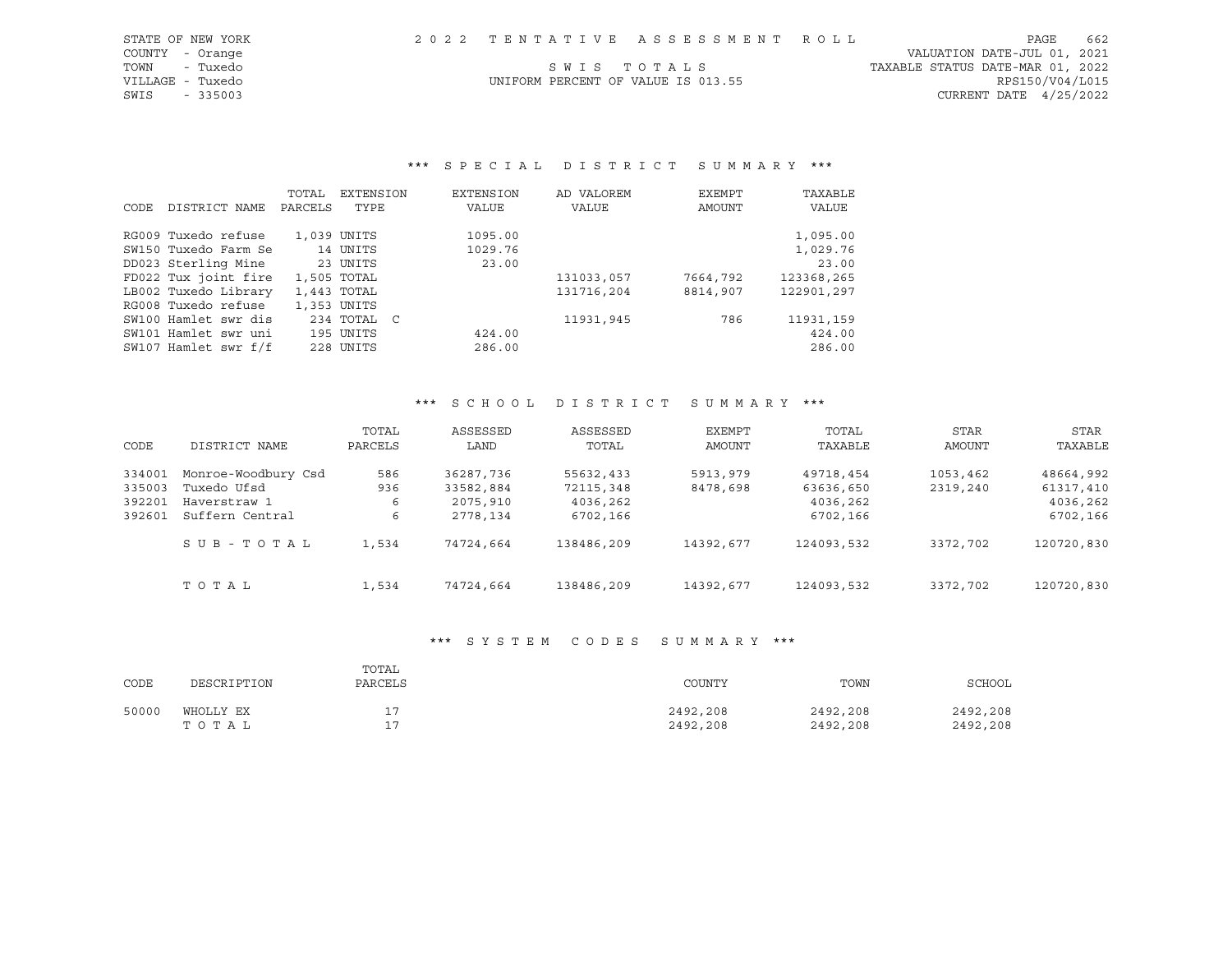| STATE OF NEW YORK |                                    | 2022 TENTATIVE ASSESSMENT ROLL |                                  | PAGE                     | 663 |
|-------------------|------------------------------------|--------------------------------|----------------------------------|--------------------------|-----|
| COUNTY - Orange   |                                    |                                | VALUATION DATE-JUL 01, 2021      |                          |     |
| - Tuxedo<br>TOWN  |                                    | SWIS TOTALS                    | TAXABLE STATUS DATE-MAR 01, 2022 |                          |     |
| VILLAGE - Tuxedo  | UNIFORM PERCENT OF VALUE IS 013.55 |                                |                                  | RPS150/V04/L015          |     |
| SWIS<br>$-335003$ |                                    |                                |                                  | CURRENT DATE $4/25/2022$ |     |

|       |                | TOTAL          |           |           |               |
|-------|----------------|----------------|-----------|-----------|---------------|
| CODE  | DESCRIPTION    | PARCELS        | COUNTY    | TOWN      | <b>SCHOOL</b> |
| 12370 | NYS OWNED      | 2              | 332,358   | 332,358   | 332,358       |
| 13500 | TOWN OWNED     | 27             | 1057,505  | 1057,505  | 1057,505      |
| 13650 | VILL OWNED     | 4              | 18,500    | 18,500    | 18,500        |
| 13730 | VILL OWNED     | 3              | 4,500     | 4,500     | 4,500         |
| 13741 | VILL OWNED     | 1              | 300       | 300       |               |
| 13800 | SCH OWNED      | 7              | 1987,750  | 1987,750  | 1987,750      |
| 14100 | US OWNED       | 13             | 1001,605  | 1001,605  | 1001,605      |
| 14110 | US OWNED       | 1              | 70,600    | 70,600    | 70,600        |
| 18190 | NYS OWNED      | 1              | 186,150   | 186,150   | 186,150       |
| 25110 | RELIGIOUS      | 15             | 1538,250  | 1538,250  | 1538,250      |
| 25210 | PRIV HOSP      | $\mathbf 1$    | 192,000   | 192,000   | 192,000       |
| 25300 | COMM SERV      | 8              | 752,940   | 752,940   | 752,940       |
| 26400 | COMM SERV      | 5              | 158,600   | 158,600   | 158,600       |
| 27350 | PRIV CEM       | $\overline{a}$ | 103,520   | 103,520   | 103,520       |
| 28110 | UDC PROJ       | 3              | 3275,179  | 3275,179  | 3275,179      |
| 29350 | COMM SERV      | $\mathbf 1$    | 144,400   | 144,400   | 144,400       |
| 32301 | ST OWNED       | 3              | 5883,498  | 5883,498  |               |
| 41120 | VETWAR CTS     | 44             | 147,815   | 303,151   | 80,027        |
| 41130 | VETCOM CTS     | 33             | 192,423   | 427,411   | 103,680       |
| 41140 | VETDIS CTS     | 15             | 162,193   | 303,683   | 87,658        |
| 41150 | $CW$ 10 $VET/$ | $\mathbf{1}$   | 1,296     | 1,296     |               |
| 41161 | $CW$ 15 $VET/$ | 3              | 5,832     | 5,832     |               |
| 41400 | CLERGY         | $\mathbf 1$    | 1,500     | 1,500     | 1,500         |
| 41690 | FIRE/AMBCT     | 6              | 2,916     | 2,916     | 2,916         |
| 41800 | AGED           | 16             | 319,804   | 306,862   | 324,932       |
| 41801 | AGED-CT        | 2              | 8,021     | 7,639     |               |
| 41804 | AGED-S         | 1              |           |           | 5,091         |
| 41834 | ENH STAR       | 93             |           |           | 1371,742      |
| 41854 | BAS STAR       | 338            |           |           | 2000,960      |
| 41932 | Dis & Lim      | 1              | 10,500    |           |               |
| 41936 | Dis & Lim      | 1              |           | 10,500    | 10,500        |
| 47460 | FORESTLAND     | $\overline{c}$ | 460,308   | 460,308   | 460,308       |
|       | TOTAL          | 654            | 18020,263 | 18538,753 | 15273,171     |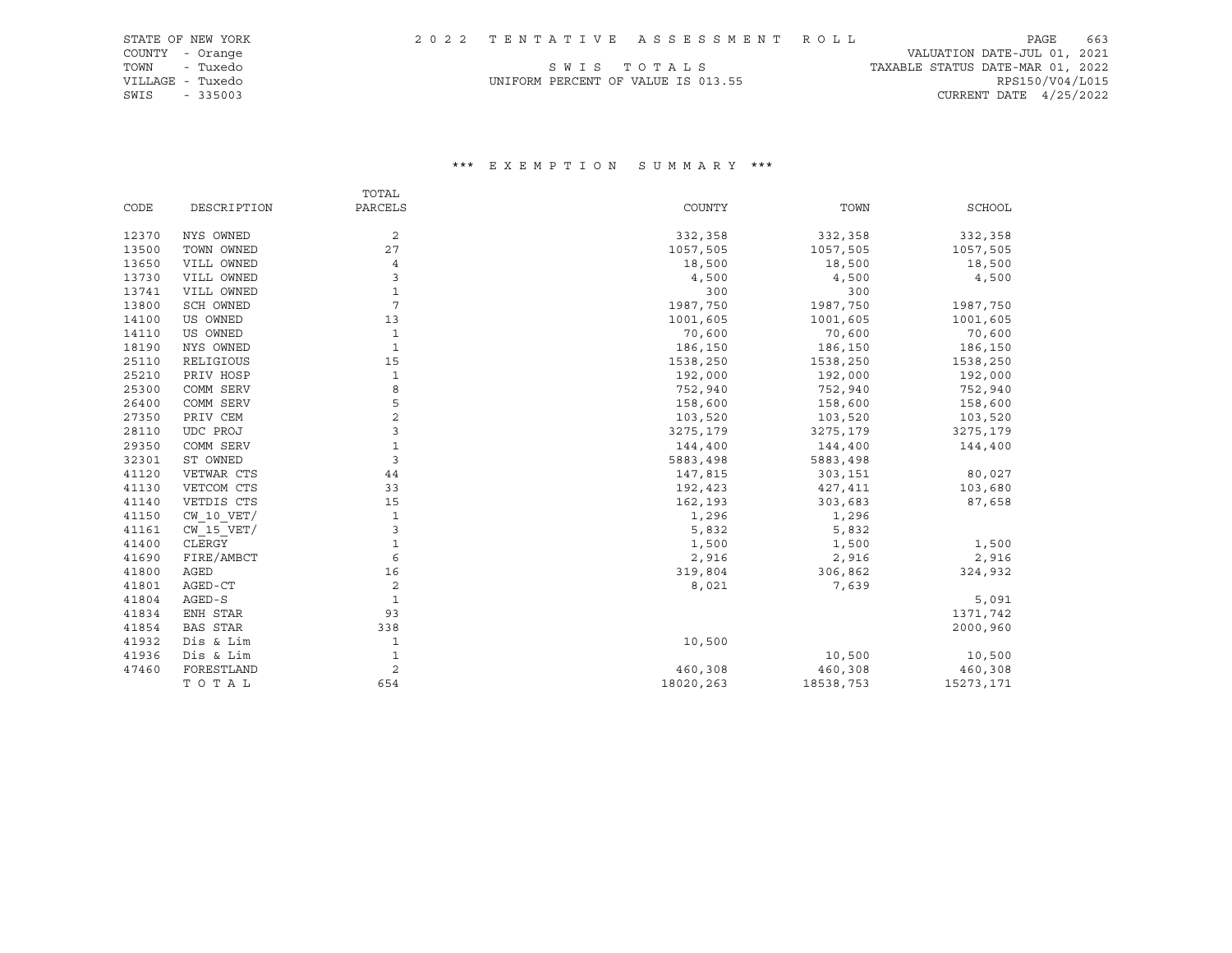|                  | STATE OF NEW YORK |                                    |             | 2022 TENTATIVE ASSESSMENT ROLL |                                  | PAGE                     | 664 |
|------------------|-------------------|------------------------------------|-------------|--------------------------------|----------------------------------|--------------------------|-----|
| COUNTY - Orange  |                   |                                    |             |                                | VALUATION DATE-JUL 01, 2021      |                          |     |
| TOWN             | - Tuxedo          |                                    | SWIS TOTALS |                                | TAXABLE STATUS DATE-MAR 01, 2022 |                          |     |
| VILLAGE - Tuxedo |                   | UNIFORM PERCENT OF VALUE IS 013.55 |             |                                |                                  | RPS150/V04/L015          |     |
| SWIS             | $-335003$         |                                    |             |                                |                                  | CURRENT DATE $4/25/2022$ |     |

| ROLL<br>SEC     | DESCRIPTION       | TOTAL<br>PARCELS | ASSESSED<br>LAND | ASSESSED<br>TOTAL | TAXABLE<br>COUNTY | TAXABLE<br>TOWN | TAXABLE<br>SCHOOL | <b>STAR</b><br>TAXABLE |
|-----------------|-------------------|------------------|------------------|-------------------|-------------------|-----------------|-------------------|------------------------|
| $\mathbf{1}$    | TAXABLE           | 1,261            | 31408,842        | 75474,448         | 73997,280         | 73478,790       | 74233,276         | 70860,574              |
| $\mathbf{3}$    | STATE OWNED LAND  | 53               | 38006,998        | 43890,496         | 38006,998         | 38006,998       | 43890,496         | 43890,496              |
| 5               | SPECIAL FRANCHISE | 40               |                  | 5854,920          | 2610,301          | 2610,301        | 2610,301          | 2610,301               |
| 6               | UTILITIES & N.C.  | 74               | 649,040          | 3390,019          | 3359,159          | 3359,159        | 3359,459          | 3359,459               |
| $7\overline{ }$ | CEILING RAILROADS | 7                | 90,716           | 714,905           |                   |                 |                   |                        |
| 8               | WHOLLY EXEMPT     | 99               | 4569,068         | 9161,421          |                   |                 |                   |                        |
| $\star$         | TOTAL<br>SUB      | 1,534            | 74724,664        | 138486,209        | 117973,738        | 117455,248      | 124093,532        | 120720,830             |
| $***$           | GRAND TOTAL       | 1,534            | 74724,664        | 138486,209        | 117973,738        | 117455,248      | 124093,532        | 120720,830             |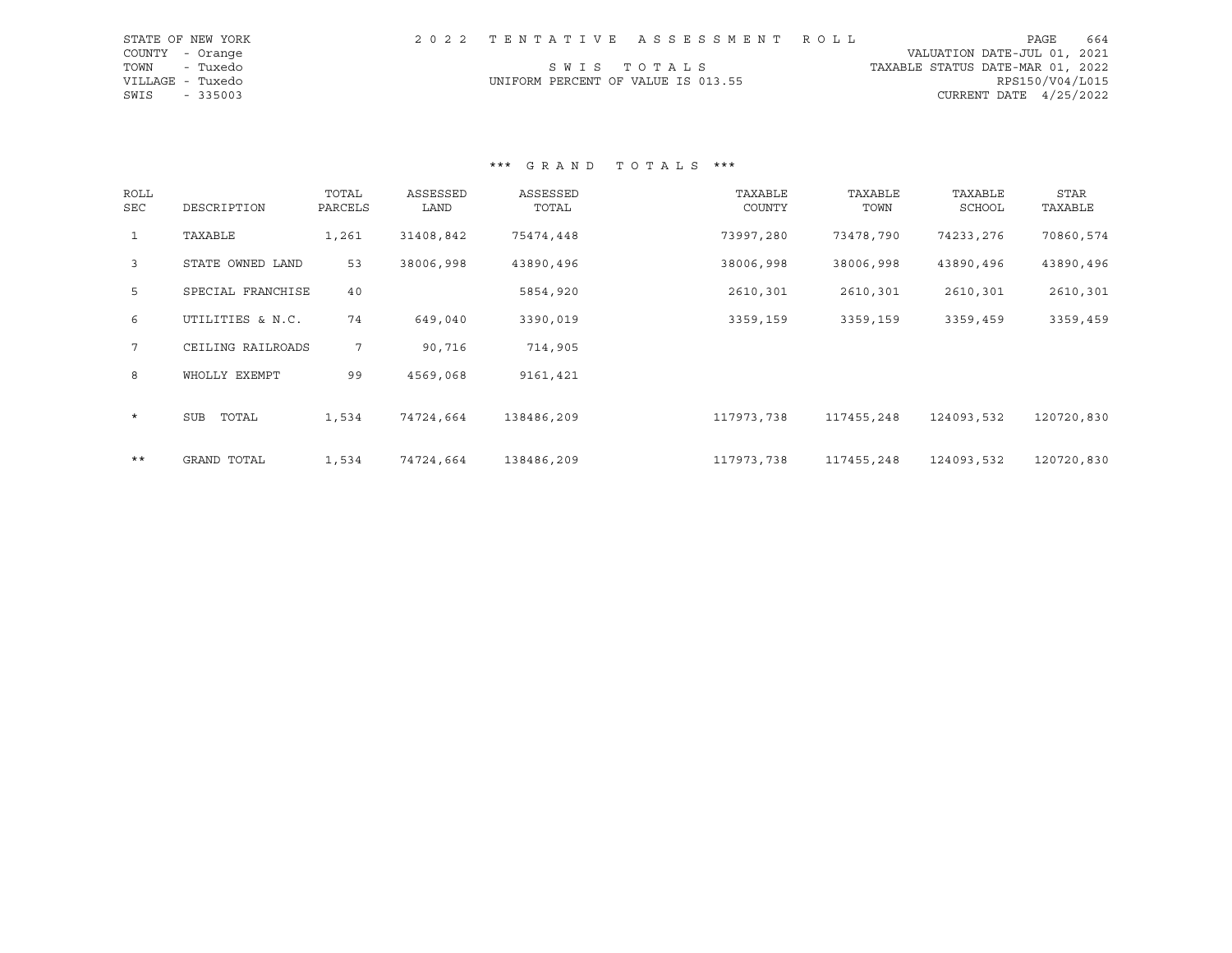| STATE OF NEW YORK | 2022 TENTATIVE ASSESSMENT ROLL     | PAGE                             | 665 |
|-------------------|------------------------------------|----------------------------------|-----|
| COUNTY - Orange   | TOWN TOTALS                        | VALUATION DATE-JUL 01, 2021      |     |
| TOWN<br>- Tuxedo  |                                    | TAXABLE STATUS DATE-MAR 01, 2022 |     |
| SWIS - 3350       | UNIFORM PERCENT OF VALUE IS 013.55 | RPS150/V04/L015                  |     |
|                   |                                    | CURRENT DATE $4/25/2022$         |     |

|      |                      | TOTAL   | <b>EXTENSION</b> | EXTENSION | AD VALOREM | EXEMPT    | TAXABLE    |
|------|----------------------|---------|------------------|-----------|------------|-----------|------------|
| CODE | DISTRICT NAME        | PARCELS | TYPE             | VALUE     | VALUE      | AMOUNT    | VALUE      |
|      | RG009 Tuxedo refuse  |         | 1,039 UNITS      | 1095.00   |            |           | 1,095.00   |
|      | SW150 Tuxedo Farm Se |         | 14 UNITS         | 1029.76   |            |           | 1,029.76   |
|      | DD023 Sterling Mine  |         | 23 UNITS         | 23.00     |            |           | 23.00      |
|      | FD022 Tux joint fire |         | 1,965 TOTAL      |           | 209424,339 | 12299,592 | 197124,747 |
|      | LB002 Tuxedo Library |         | 1,877 TOTAL      |           | 205007,686 | 8814,907  | 196192,779 |
|      | RG008 Tuxedo refuse  |         | 1,353 UNITS      |           |            |           |            |
|      | SW100 Hamlet swr dis |         | 234 TOTAL C      |           | 11931,945  | 786       | 11931,159  |
|      | SW101 Hamlet swr uni |         | 215 UNITS        | 446.00    |            |           | 446.00     |
|      | SW107 Hamlet swr f/f |         | 248 UNITS        | 308.00    |            |           | 308.00     |

#### \*\*\* S C H O O L D I S T R I C T S U M M A R Y \*\*\*

| CODE   | DISTRICT NAME       | TOTAL<br>PARCELS | ASSESSED<br>LAND | ASSESSED<br>TOTAL | EXEMPT<br>AMOUNT | TOTAL<br>TAXABLE | <b>STAR</b><br>AMOUNT | STAR<br>TAXABLE |
|--------|---------------------|------------------|------------------|-------------------|------------------|------------------|-----------------------|-----------------|
| 334001 | Monroe-Woodbury Csd | 586              | 36287,736        | 55632,433         | 5913,979         | 49718,454        | 1053,462              | 48664,992       |
| 335003 | Tuxedo Ufsd         | 1,407            | 59141,383        | 151169,412        | 13249,069        | 137920,343       | 2629,900              | 135290,443      |
| 392201 | Haverstraw 1        | 6                | 2075,910         | 4036,262          |                  | 4036,262         |                       | 4036,262        |
| 392601 | Suffern Central     | 6                | 2778,134         | 6702,166          |                  | 6702,166         |                       | 6702,166        |
|        | SUB-TOTAL           | 2,005            | 100283,163       | 217540,273        | 19163,048        | 198377,225       | 3683,362              | 194693,863      |
|        | TOTAL               | 2,005            | 100283,163       | 217540,273        | 19163,048        | 198377,225       | 3683,362              | 194693,863      |

#### \*\*\* S Y S T E M C O D E S S U M M A R Y \*\*\*

| CODE  | DESCRIPTION        | TOTAL<br>PARCELS  | COUNTY               | TOWN                 | SCHOOL               |
|-------|--------------------|-------------------|----------------------|----------------------|----------------------|
| 50000 | WHOLLY EX<br>TOTAL | . .<br>17<br>.  . | 2492,208<br>2492,208 | 2492,208<br>2492,208 | 2492,208<br>2492,208 |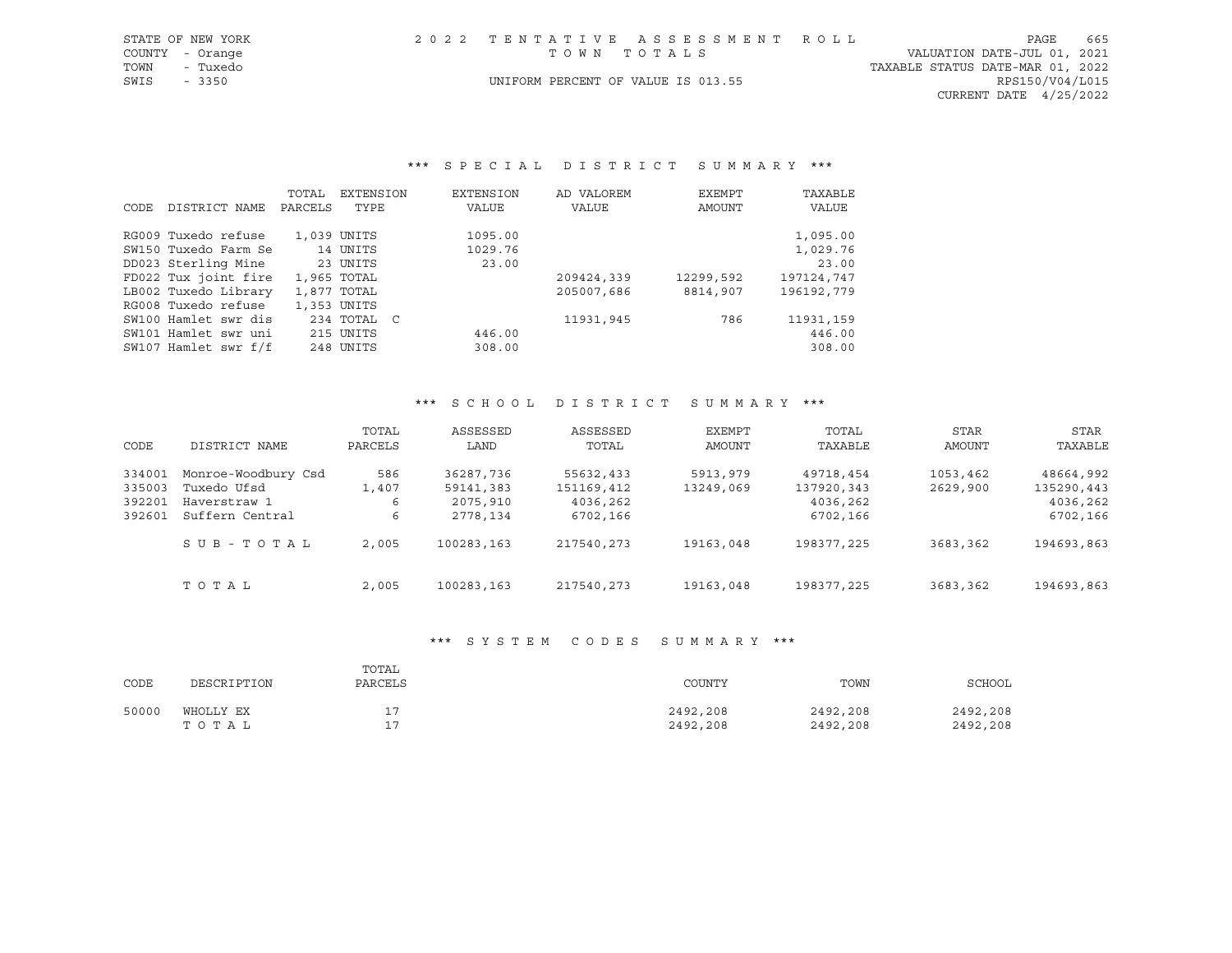| STATE OF NEW YORK |        |          |  | 2022 TENTATIVE ASSESSMENT ROLL     |  |  |                                  |                          | PAGE | 666 |
|-------------------|--------|----------|--|------------------------------------|--|--|----------------------------------|--------------------------|------|-----|
| COUNTY - Orange   |        |          |  | TOWN TOTALS                        |  |  | VALUATION DATE-JUL 01, 2021      |                          |      |     |
| TOWN              |        | - Tuxedo |  |                                    |  |  | TAXABLE STATUS DATE-MAR 01, 2022 |                          |      |     |
| SWIS              | - 3350 |          |  | UNIFORM PERCENT OF VALUE IS 013.55 |  |  |                                  | RPS150/V04/L015          |      |     |
|                   |        |          |  |                                    |  |  |                                  | CURRENT DATE $4/25/2022$ |      |     |

|       |                 | TOTAL          |           |           |           |
|-------|-----------------|----------------|-----------|-----------|-----------|
| CODE  | DESCRIPTION     | PARCELS        | COUNTY    | TOWN      | SCHOOL    |
| 12370 | NYS OWNED       | 2              | 332,358   | 332,358   | 332,358   |
| 13500 | TOWN OWNED      | 27             | 1057,505  | 1057,505  | 1057,505  |
| 13650 | VILL OWNED      | 27             | 2951,700  | 2951,700  | 2951,700  |
| 13730 | VILL OWNED      | 3              | 4,500     | 4,500     | 4,500     |
| 13741 | VILL OWNED      | $\mathbf 1$    | 300       | 300       |           |
| 13800 | SCH OWNED       | $\overline{7}$ | 1987,750  | 1987,750  | 1987,750  |
| 14100 | US OWNED        | 13             | 1001,605  | 1001,605  | 1001,605  |
| 14110 | US OWNED        | $\mathbf 1$    | 70,600    | 70,600    | 70,600    |
| 18190 | NYS OWNED       | $\mathbf{1}$   | 186,150   | 186,150   | 186,150   |
| 25110 | RELIGIOUS       | 15             | 1538,250  | 1538,250  | 1538,250  |
| 25120 | EDUC SERV       | 3              | 1737,600  | 1737,600  | 1737,600  |
| 25210 | PRIV HOSP       | $\mathbf 1$    | 192,000   | 192,000   | 192,000   |
| 25300 | COMM SERV       | 8              | 752,940   | 752,940   | 752,940   |
| 26400 | COMM SERV       | 5              | 158,600   | 158,600   | 158,600   |
| 27350 | PRIV CEM        | $\overline{a}$ | 103,520   | 103,520   | 103,520   |
| 28110 | UDC PROJ        | 3              | 3275,179  | 3275,179  | 3275,179  |
| 29350 | COMM SERV       | $\mathbf 1$    | 144,400   | 144,400   | 144,400   |
| 32301 | ST OWNED        | 3              | 5883,498  | 5883,498  |           |
| 41120 | VETWAR CTS      | 51             | 171,629   | 364,387   | 93,635    |
| 41130 | VETCOM CTS      | 36             | 215,103   | 485,731   | 116,640   |
| 41140 | VETDIS CTS      | 17             | 196,213   | 391,163   | 107,098   |
| 41150 | $CW$ 10 $VET/$  | $\mathbf{1}$   | 1,296     | 1,296     |           |
| 41161 | $CW$ 15 $VET/$  | 3              | 5,832     | 5,832     |           |
| 41400 | CLERGY          | 3              | 4,500     | 4,500     | 4,500     |
| 41690 | FIRE/AMBCT      | 6              | 2,916     | 2,916     | 2,916     |
| 41800 | AGED            | 18             | 370,367   | 357,425   | 375,495   |
| 41801 | AGED-CT         | 2              | 8,021     | 7,639     |           |
| 41804 | AGED-S          | $\mathbf{1}$   |           |           | 5,091     |
| 41834 | ENH STAR        | 100            |           |           | 1475,202  |
| 41854 | <b>BAS STAR</b> | 373            |           |           | 2208,160  |
| 41932 | Dis & Lim       | $\mathbf 1$    | 10,500    |           |           |
| 41936 | Dis & Lim       | $\mathbf{1}$   |           | 10,500    | 10,500    |
| 47460 | FORESTLAND      | $\overline{c}$ | 460,308   | 460,308   | 460,308   |
|       | TOTAL           | 738            | 22825,140 | 23470,152 | 20354,202 |